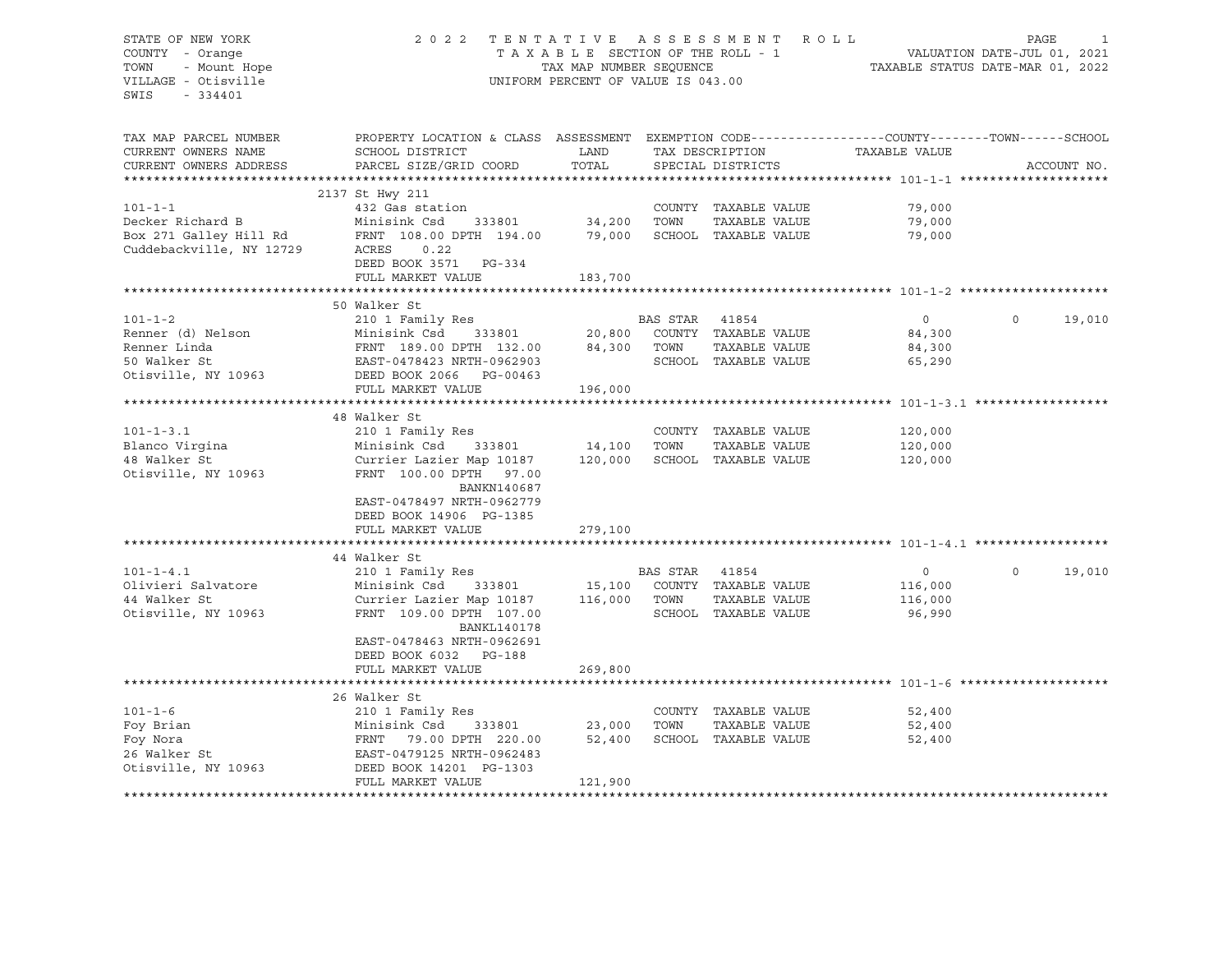# STATE OF NEW YORK 2 0 2 2 T E N T A T I V E A S S E S S M E N T R O L L PAGE 2 COUNTY - Orange T A X A B L E SECTION OF THE ROLL - 1 VALUATION DATE-JUL 01, 2021 TOWN - Mount Hope TAX MAP NUMBER SEQUENCE TAXABLE STATUS DATE-MAR 01, 2022 VILLAGE - Otisville UNIFORM PERCENT OF VALUE IS 043.00

| TAX MAP PARCEL NUMBER<br>CURRENT OWNERS NAME<br>CURRENT OWNERS ADDRESS                                                | PROPERTY LOCATION & CLASS ASSESSMENT<br>SCHOOL DISTRICT                                                                                                                                                      | LAND<br>TOTAL           |                | TAX DESCRIPTION<br>SPECIAL DISTRICTS                                 | EXEMPTION CODE-----------------COUNTY-------TOWN------SCHOOL<br>TAXABLE VALUE |                    | ACCOUNT NO.      |
|-----------------------------------------------------------------------------------------------------------------------|--------------------------------------------------------------------------------------------------------------------------------------------------------------------------------------------------------------|-------------------------|----------------|----------------------------------------------------------------------|-------------------------------------------------------------------------------|--------------------|------------------|
|                                                                                                                       | PARCEL SIZE/GRID COORD                                                                                                                                                                                       |                         |                |                                                                      |                                                                               |                    |                  |
|                                                                                                                       | 24 Walker St                                                                                                                                                                                                 |                         |                |                                                                      |                                                                               |                    |                  |
| $101 - 1 - 7$<br>Xiong Janet<br>461 Guymard Tpke<br>Middletown, NY 10940                                              | 210 1 Family Res<br>Minisink Csd<br>FRNT 116.00 DPTH 138.00<br>EAST-0479214 NRTH-0962468<br>DEED BOOK 14200 PG-1317                                                                                          | 333801 35,000<br>59,000 | TOWN           | COUNTY TAXABLE VALUE<br>TAXABLE VALUE<br>SCHOOL TAXABLE VALUE        | 59,000<br>59,000<br>59,000                                                    |                    |                  |
|                                                                                                                       | FULL MARKET VALUE                                                                                                                                                                                            | 137,200                 |                |                                                                      |                                                                               |                    |                  |
|                                                                                                                       |                                                                                                                                                                                                              |                         |                |                                                                      |                                                                               |                    |                  |
|                                                                                                                       | 2069 St Hwy 211 W                                                                                                                                                                                            |                         |                |                                                                      |                                                                               |                    |                  |
| $101 - 1 - 8.1$<br>Felix Jose M<br>Alicea-Felix Nilda<br>2069 St Rte 211 West<br>Otisville, NY 10963                  | 210 I Family Res<br>Minisink Csd 333801 52,000 BAS STAR 41854<br>Lt 1 Cronin Submap 13-01 155,400 COUNTY TAXABLE VALUE<br>Ss St Hwy 211<br>ACRES<br>1.80 BANKC190321                                         |                         | TOWN           | TAXABLE VALUE<br>SCHOOL TAXABLE VALUE                                | 18,200<br>$\overline{0}$<br>137,200<br>137,200<br>125,990                     | 18,200<br>$\Omega$ | 10,400<br>19,010 |
|                                                                                                                       | EAST-0479425 NRTH-0962702<br>DEED BOOK 11393 PG-579<br>FULL MARKET VALUE                                                                                                                                     | 361,400                 |                |                                                                      |                                                                               |                    |                  |
|                                                                                                                       |                                                                                                                                                                                                              |                         |                |                                                                      |                                                                               |                    |                  |
| $101 - 1 - 8.2$<br>Soto Adriana<br>2067 St Hwy 211 W<br>Otisville, NY 10963 Ss St Hwy 211<br>PRIOR OWNER ON 3/01/2022 | 2067 St Hwy 211 W<br>210 1 Family Res<br>Minisink Csd 333801 52,000 TOWN TAXABLE VALUE<br>Lt 2 Cronin Submap 13-01 155,400 SCHOOL TAXABLE VALUE<br>ACRES<br>1.80 BANKC030230<br>EAST-0479568 NRTH-0962637    |                         |                | COUNTY TAXABLE VALUE                                                 | 155,400<br>155,400<br>155,400                                                 |                    |                  |
| Chang Shuaibing                                                                                                       | DEED BOOK 15091 PG-507                                                                                                                                                                                       |                         |                |                                                                      |                                                                               |                    |                  |
|                                                                                                                       | FULL MARKET VALUE                                                                                                                                                                                            | 361,400                 |                |                                                                      |                                                                               |                    |                  |
|                                                                                                                       | 2045 St Hwy 211                                                                                                                                                                                              |                         |                |                                                                      |                                                                               |                    |                  |
| $101 - 1 - 9.1$<br>Collins Eileen<br>Muese Andrew<br>PO Box 62<br>Otisville, NY 10963                                 | 210 1 Family Res<br>Minisink Csd 333801 38,600 COUNT<br>Lt 1 Budd Sub Map 9479 78,900 TOWN<br>FRNT 135.00 DPTH 204.00 SCHOO<br>FRNT 135.00 DPTH 204.00<br>EAST-0479642 NRTH-0962609<br>DEED BOOK 4067 PG-173 |                         | BAS STAR 41854 | 38,600 COUNTY TAXABLE VALUE<br>TAXABLE VALUE<br>SCHOOL TAXABLE VALUE | $\circ$<br>78,900<br>78,900<br>59,890                                         | $\Omega$           | 19,010           |
|                                                                                                                       | FULL MARKET VALUE                                                                                                                                                                                            | 183,500                 |                |                                                                      |                                                                               |                    |                  |
|                                                                                                                       |                                                                                                                                                                                                              |                         |                |                                                                      |                                                                               |                    |                  |
| $101 - 1 - 9.2$<br>Zittel Daniel R<br>Zittel Janet<br>2051 St Hwy 211 W<br>Otisville, NY 10963                        | 2051 St Hwy 211 W<br>210 1 Family Res<br>Minisink Csd<br>333801<br>Lt 2 Budd Sub Map 9479<br>FRNT 211.80 DPTH 90.90<br>ACRES<br>0.70 BANKN140687<br>EAST-0478907 NRTH-0962672                                | 26,000<br>129,000       | TOWN           | COUNTY TAXABLE VALUE<br>TAXABLE VALUE<br>SCHOOL TAXABLE VALUE        | 129,000<br>129,000<br>129,000                                                 |                    |                  |
|                                                                                                                       | DEED BOOK 12932 PG-596<br>FULL MARKET VALUE                                                                                                                                                                  | 300,000                 |                |                                                                      |                                                                               |                    |                  |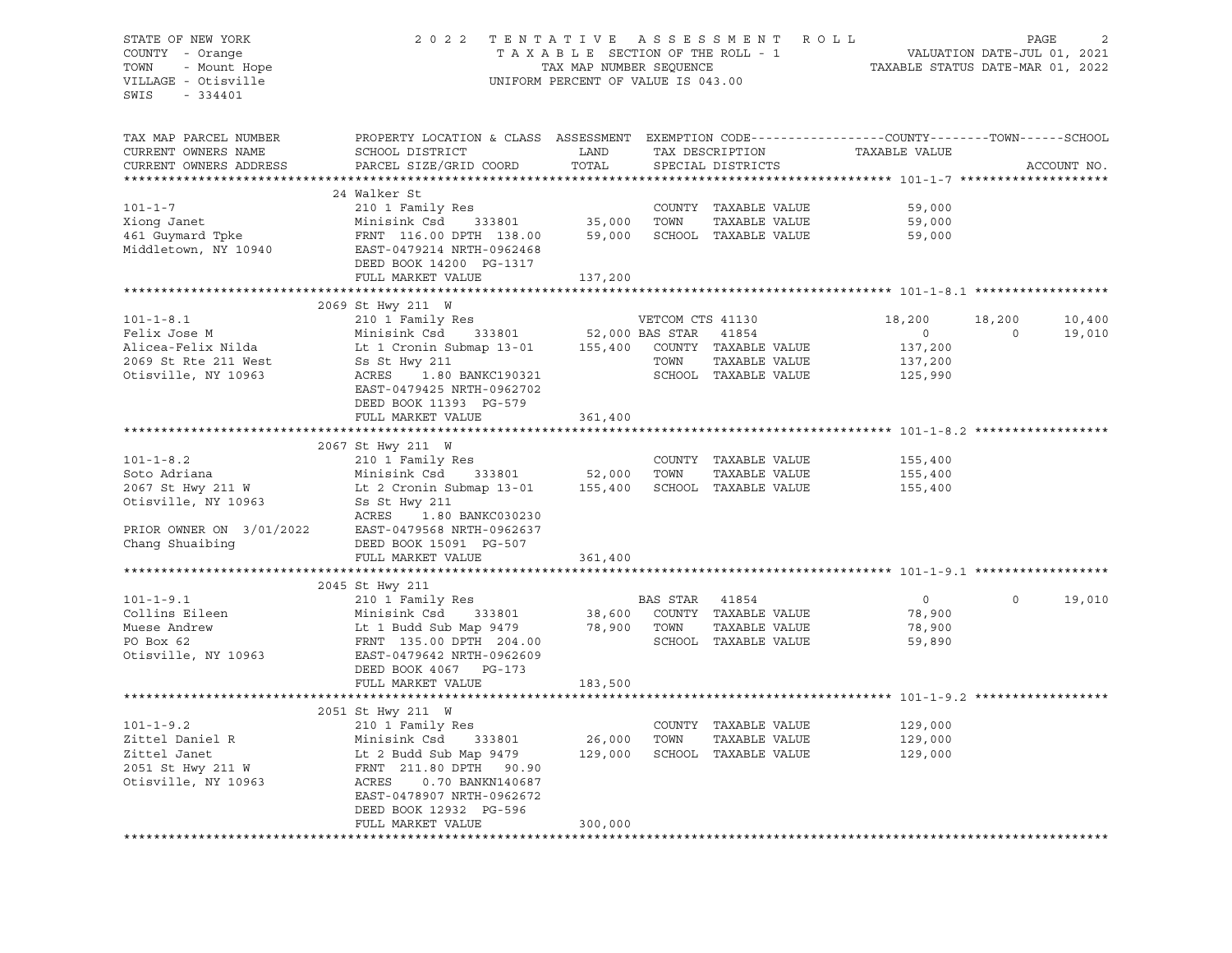| STATE OF NEW YORK                                                                                                                                                                                                                                  | 2 0 2 2                                                                                                                  |                                    |                | TENTATIVE ASSESSMENT ROLL              |                                                  | PAGE<br>3          |
|----------------------------------------------------------------------------------------------------------------------------------------------------------------------------------------------------------------------------------------------------|--------------------------------------------------------------------------------------------------------------------------|------------------------------------|----------------|----------------------------------------|--------------------------------------------------|--------------------|
| COUNTY - Orange                                                                                                                                                                                                                                    |                                                                                                                          |                                    |                | TAXABLE SECTION OF THE ROLL - 1        |                                                  |                    |
| TOWN                                                                                                                                                                                                                                               |                                                                                                                          | TAX MAP NUMBER SEQUENCE            |                |                                        | 1<br>1, 2021<br>TAXABLE STATUS DATE-MAR 01, 2022 |                    |
| - Orange<br>- Mount Hope<br>- Listending<br>VILLAGE - Otisville                                                                                                                                                                                    |                                                                                                                          | UNIFORM PERCENT OF VALUE IS 043.00 |                |                                        |                                                  |                    |
| SWIS<br>$-334401$                                                                                                                                                                                                                                  |                                                                                                                          |                                    |                |                                        |                                                  |                    |
|                                                                                                                                                                                                                                                    |                                                                                                                          |                                    |                |                                        |                                                  |                    |
|                                                                                                                                                                                                                                                    |                                                                                                                          |                                    |                |                                        |                                                  |                    |
| TAX MAP PARCEL NUMBER                                                                                                                                                                                                                              | PROPERTY LOCATION & CLASS ASSESSMENT EXEMPTION CODE----------------COUNTY-------TOWN------SCHOOL                         |                                    |                |                                        |                                                  |                    |
| CURRENT OWNERS NAME                                                                                                                                                                                                                                | SCHOOL DISTRICT                                                                                                          | LAND                               |                |                                        | TAX DESCRIPTION TAXABLE VALUE                    |                    |
| CURRENT OWNERS ADDRESS                                                                                                                                                                                                                             | PARCEL SIZE/GRID COORD                                                                                                   | TOTAL                              |                | SPECIAL DISTRICTS                      |                                                  | ACCOUNT NO.        |
|                                                                                                                                                                                                                                                    |                                                                                                                          |                                    |                |                                        |                                                  |                    |
|                                                                                                                                                                                                                                                    | 2059 St Hwy 211 W                                                                                                        |                                    |                |                                        |                                                  |                    |
| $101 - 1 - 9.3$                                                                                                                                                                                                                                    | 210 1 Family Res                                                                                                         |                                    |                | COUNTY TAXABLE VALUE                   | 125,000                                          |                    |
| Cormier Derrick                                                                                                                                                                                                                                    |                                                                                                                          |                                    |                | TAXABLE VALUE                          | 125,000                                          |                    |
| 2059 State Route 211 West Lt 3 Budd Sub Map 9479<br>Otisville, NY 10963-2311 FRNT 129.60 DPTH 119.40                                                                                                                                               | 210 1 Family Res<br>Minisink Csd 333801 26,000 TOWN TAXABLE VALUE<br>IP 2 Budd Sub Map 9479 125,000 SCHOOL TAXABLE VALUE |                                    |                |                                        | 125,000                                          |                    |
|                                                                                                                                                                                                                                                    |                                                                                                                          |                                    |                |                                        |                                                  |                    |
|                                                                                                                                                                                                                                                    | ACRES<br>0.49 BANKC130170                                                                                                |                                    |                |                                        |                                                  |                    |
|                                                                                                                                                                                                                                                    | EAST-0478907 NRTH-0962752                                                                                                |                                    |                |                                        |                                                  |                    |
|                                                                                                                                                                                                                                                    | DEED BOOK 13007 PG-1616                                                                                                  |                                    |                |                                        |                                                  |                    |
|                                                                                                                                                                                                                                                    | FULL MARKET VALUE                                                                                                        | 290,700                            |                |                                        |                                                  |                    |
|                                                                                                                                                                                                                                                    |                                                                                                                          |                                    |                |                                        |                                                  |                    |
|                                                                                                                                                                                                                                                    | St Hwy 211                                                                                                               |                                    |                |                                        |                                                  |                    |
| $101 - 1 - 10.2$                                                                                                                                                                                                                                   | 311 Res vac land                                                                                                         |                                    |                | COUNTY TAXABLE VALUE                   | 98,100                                           |                    |
|                                                                                                                                                                                                                                                    |                                                                                                                          | 98,100 TOWN                        |                | TAXABLE VALUE                          | 98,100                                           |                    |
| Norfolk Southern<br>Taxation Department<br>Sof St Hwy 211<br>Sof St Hwy 211<br>Sof St Hwy 211<br>ACRES 11.20                                                                                                                                       |                                                                                                                          |                                    |                | 98,100 SCHOOL TAXABLE VALUE            | 98,100                                           |                    |
| 650 W Peachtree St NW<br>Atlanta, GA 30308                                                                                                                                                                                                         |                                                                                                                          |                                    |                |                                        |                                                  |                    |
|                                                                                                                                                                                                                                                    | EAST-0479852 NRTH-0962226                                                                                                |                                    |                |                                        |                                                  |                    |
|                                                                                                                                                                                                                                                    | DEED BOOK 12703 PG-1472                                                                                                  |                                    |                |                                        |                                                  |                    |
|                                                                                                                                                                                                                                                    | FULL MARKET VALUE                                                                                                        | 228,100                            |                |                                        |                                                  |                    |
|                                                                                                                                                                                                                                                    |                                                                                                                          |                                    |                |                                        |                                                  |                    |
|                                                                                                                                                                                                                                                    | 76 Main St                                                                                                               |                                    |                |                                        |                                                  |                    |
| $101 - 1 - 11$                                                                                                                                                                                                                                     | 210 1 Family Res                                                                                                         |                                    | BAS STAR 41854 |                                        | $0 \qquad \qquad$                                | $\Omega$<br>19,010 |
| Risco Craig M                                                                                                                                                                                                                                      | Minisink Csd                                                                                                             |                                    |                | $333801$ $42,000$ COUNTY TAXABLE VALUE | 97,500                                           |                    |
| Risco Jenna C                                                                                                                                                                                                                                      | FRNT 320.00 DPTH 242.00 97,500 TOWN                                                                                      |                                    |                | TAXABLE VALUE                          | 97,500                                           |                    |
| 76 Main St                                                                                                                                                                                                                                         | BANKN140687                                                                                                              |                                    |                | SCHOOL TAXABLE VALUE                   | 78,490                                           |                    |
| Otisville, NY 10963 EAST-0479743 NRTH-0962070                                                                                                                                                                                                      |                                                                                                                          |                                    |                |                                        |                                                  |                    |
|                                                                                                                                                                                                                                                    | DEED BOOK 12720 PG-1689                                                                                                  |                                    |                |                                        |                                                  |                    |
|                                                                                                                                                                                                                                                    | FULL MARKET VALUE                                                                                                        | 226,700                            |                |                                        |                                                  |                    |
|                                                                                                                                                                                                                                                    |                                                                                                                          |                                    |                |                                        |                                                  |                    |
|                                                                                                                                                                                                                                                    | 1 Walker St                                                                                                              |                                    |                |                                        |                                                  |                    |
| $101 - 1 - 12$                                                                                                                                                                                                                                     | 210 1 Family Res<br>333801 37,000 TOWN                                                                                   |                                    |                | COUNTY TAXABLE VALUE                   | 70,500                                           |                    |
| Decker-Kirby Tammy<br>The Minisink Csd<br>The Minisink Csd<br>Tecker-Kirby Tammy<br>Tecker-Kirby Tammy<br>Terminisink Csd<br>Text 145.00 DPTH<br>The S33801<br>Text 145.00 DPTH<br>Text 172.00<br>Middletown, NY 10940<br>DEED BOOK 5943<br>PG-138 |                                                                                                                          |                                    |                | TAXABLE VALUE                          | 70,500                                           |                    |
|                                                                                                                                                                                                                                                    |                                                                                                                          |                                    |                | 70,500 SCHOOL TAXABLE VALUE            | 70,500                                           |                    |
|                                                                                                                                                                                                                                                    |                                                                                                                          |                                    |                |                                        |                                                  |                    |
|                                                                                                                                                                                                                                                    |                                                                                                                          |                                    |                |                                        |                                                  |                    |
|                                                                                                                                                                                                                                                    | FULL MARKET VALUE                                                                                                        | 164,000                            |                |                                        |                                                  |                    |
|                                                                                                                                                                                                                                                    | 80 Main St                                                                                                               |                                    |                |                                        |                                                  |                    |
| $101 - 1 - 13$                                                                                                                                                                                                                                     | 210 1 Family Res                                                                                                         |                                    |                |                                        |                                                  |                    |
| Ullrich Marie Rose                                                                                                                                                                                                                                 |                                                                                                                          |                                    | TOWN           | COUNTY TAXABLE VALUE<br>TAXABLE VALUE  | 103,200<br>103,200                               |                    |
|                                                                                                                                                                                                                                                    |                                                                                                                          |                                    |                | SCHOOL TAXABLE VALUE                   | 103,200                                          |                    |
|                                                                                                                                                                                                                                                    |                                                                                                                          |                                    |                |                                        |                                                  |                    |
| Ullrich Brigette Ann<br>80 Main St<br>Otisville, NY 10963                                                                                                                                                                                          | Minisink Csd 333801 43,800<br>FRNT 140.00 DPTH 280.00 103,200<br>EAST-0479495 NRTH-0961987<br>DEED BOOK 5282 PG-44       |                                    |                |                                        |                                                  |                    |
|                                                                                                                                                                                                                                                    | FULL MARKET VALUE                                                                                                        | 240,000                            |                |                                        |                                                  |                    |
|                                                                                                                                                                                                                                                    |                                                                                                                          |                                    |                |                                        |                                                  |                    |
|                                                                                                                                                                                                                                                    |                                                                                                                          |                                    |                |                                        |                                                  |                    |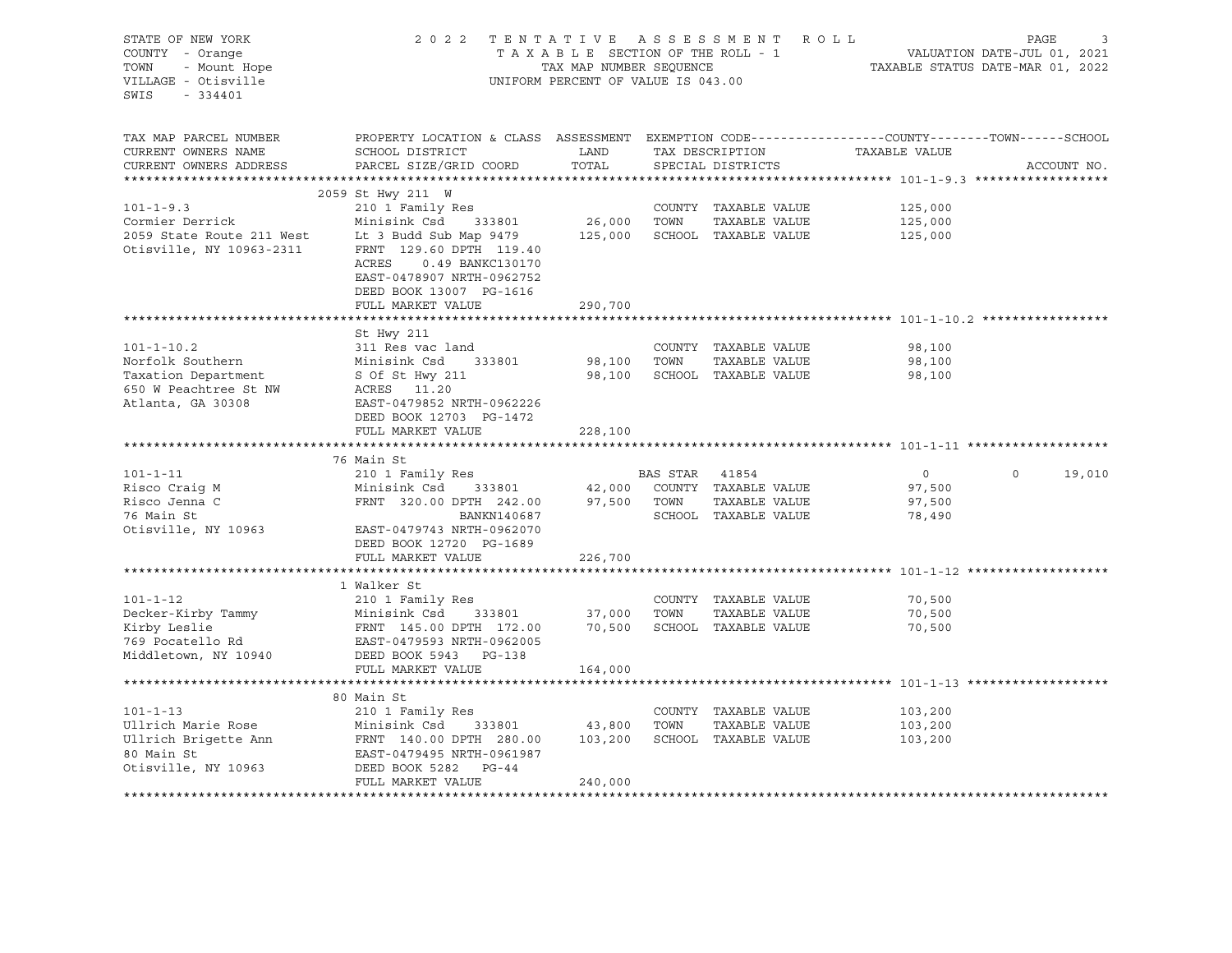| STATE OF NEW YORK                             | 2022 TENTATIVE ASSESSMENT ROLL                                                                          |                                    |                |                                      |                                                                 | PAGE     |             |        |
|-----------------------------------------------|---------------------------------------------------------------------------------------------------------|------------------------------------|----------------|--------------------------------------|-----------------------------------------------------------------|----------|-------------|--------|
| COUNTY - Orange<br>TOWN<br>- Mount Hope       |                                                                                                         | TAX MAP NUMBER SEQUENCE            |                | TAXABLE SECTION OF THE ROLL - 1      | VALUATION DATE-JUL 01, 2021<br>TAXABLE STATUS DATE-MAR 01, 2022 |          |             |        |
| VILLAGE - Otisville<br>SWIS<br>$-334401$      |                                                                                                         | UNIFORM PERCENT OF VALUE IS 043.00 |                |                                      |                                                                 |          |             |        |
| TAX MAP PARCEL NUMBER                         | PROPERTY LOCATION & CLASS ASSESSMENT EXEMPTION CODE----------------COUNTY-------TOWN------SCHOOL        |                                    |                |                                      |                                                                 |          |             |        |
| CURRENT OWNERS NAME<br>CURRENT OWNERS ADDRESS | SCHOOL DISTRICT<br>PARCEL SIZE/GRID COORD                                                               | LAND<br>TOTAL                      |                | TAX DESCRIPTION<br>SPECIAL DISTRICTS | TAXABLE VALUE                                                   |          | ACCOUNT NO. |        |
| ***********************                       |                                                                                                         |                                    |                |                                      |                                                                 |          |             |        |
|                                               | 82 Main St                                                                                              |                                    |                |                                      |                                                                 |          |             |        |
| $101 - 1 - 14.1$                              | 210 1 Family Res                                                                                        |                                    | BAS STAR 41854 |                                      | $\overline{0}$                                                  | $\Omega$ |             | 19,010 |
| Valentino Frank Jr                            | Minisink Csd<br>333801                                                                                  |                                    |                | 28,600 COUNTY TAXABLE VALUE          | 102,000                                                         |          |             |        |
| PO Box 524                                    | Lt 2 Bowden Sub                                                                                         |                                    | 102,000 TOWN   | TAXABLE VALUE                        | 102,000                                                         |          |             |        |
| Otisville, NY 10963                           | FRNT 150.00 DPTH 100.00<br><b>BANKC030217</b>                                                           |                                    |                | SCHOOL TAXABLE VALUE                 | 82,990                                                          |          |             |        |
|                                               | EAST-0479349 NRTH-0961990<br>DEED BOOK 5260 PG-65                                                       |                                    |                |                                      |                                                                 |          |             |        |
|                                               | FULL MARKET VALUE                                                                                       | 237,200                            |                |                                      |                                                                 |          |             |        |
|                                               |                                                                                                         |                                    |                |                                      |                                                                 |          |             |        |
|                                               | 86 Main St                                                                                              |                                    |                |                                      |                                                                 |          |             |        |
| $101 - 1 - 14.21$                             | 215    1    Fam Res w/                                                                                  |                                    |                | COUNTY TAXABLE VALUE                 | 117,400                                                         |          |             |        |
| Yang Chenglong                                |                                                                                                         | 42,200 TOWN                        |                | TAXABLE VALUE                        | 117,400                                                         |          |             |        |
| Peng Li                                       | Minisink Csd 333801<br>Lt 1 Bowden Sub Map 7713<br>FRNT 134.00 DPTH 249.00<br>EAST-0479270 NRTH-0962115 |                                    |                | 117,400 SCHOOL TAXABLE VALUE         | 117,400                                                         |          |             |        |
| 86 Main St                                    |                                                                                                         |                                    |                |                                      |                                                                 |          |             |        |
| Otisville, NY 10963                           | DEED BOOK 14114 PG-898                                                                                  |                                    |                |                                      |                                                                 |          |             |        |
|                                               | FULL MARKET VALUE                                                                                       | 273,000                            |                |                                      |                                                                 |          |             |        |
|                                               |                                                                                                         |                                    |                |                                      |                                                                 |          |             |        |
|                                               | 7 Walker St                                                                                             |                                    |                |                                      |                                                                 |          |             |        |
| $101 - 1 - 14.22$                             | 210 1 Family Res                                                                                        |                                    | BAS STAR       | 41854                                | $\overline{0}$                                                  | $\circ$  |             | 19,010 |
| Dunn Travis M                                 |                                                                                                         |                                    |                | 35,000 COUNTY TAXABLE VALUE          | 127,100                                                         |          |             |        |
| Dunn Jennifer M                               |                                                                                                         |                                    | 127,100 TOWN   | TAXABLE VALUE                        | 127,100                                                         |          |             |        |
| 7 Walker St<br>Otisville, NY 10963            | Minisium<br>Lt 2 Bowden Sub Map<br>FRNT 39.00 DPTH 180.00<br>2001 - 2003 PM 113                         |                                    |                | SCHOOL TAXABLE VALUE                 | 108,090                                                         |          |             |        |
|                                               | DEED BOOK 12739 PG-113                                                                                  |                                    |                |                                      |                                                                 |          |             |        |
|                                               | FULL MARKET VALUE                                                                                       | 295,600                            |                |                                      |                                                                 |          |             |        |
|                                               |                                                                                                         |                                    |                |                                      |                                                                 |          |             |        |
|                                               | 6 Field Rd                                                                                              |                                    |                |                                      |                                                                 |          |             |        |
| $101 - 1 - 15$                                | 210 1 Family Res                                                                                        |                                    |                | COUNTY TAXABLE VALUE                 | 120,400                                                         |          |             |        |
| Jade 6 Field LLC                              | Minisink Csd 333801                                                                                     | 43,100 TOWN                        |                | TAXABLE VALUE                        | 120,400                                                         |          |             |        |
| 235 Drake Rd<br>Middletown, NY 10940          | FRNT 232.00 DPTH 158.00<br>EAST-0479444 NRTH-0961795                                                    | 120,400                            |                | SCHOOL TAXABLE VALUE                 | 120,400                                                         |          |             |        |
|                                               | DEED BOOK 14965 PG-250                                                                                  |                                    |                |                                      |                                                                 |          |             |        |
|                                               | FULL MARKET VALUE                                                                                       | 280,000                            |                |                                      |                                                                 |          |             |        |
|                                               |                                                                                                         |                                    |                |                                      |                                                                 |          |             |        |
|                                               | 12 Field Rd                                                                                             |                                    |                |                                      |                                                                 |          |             |        |
| $101 - 1 - 16$                                | 210 1 Family Res                                                                                        |                                    | BAS STAR 41854 |                                      | $\circ$                                                         | $\Omega$ |             | 19,010 |
| Shaffer Michael L                             | Minisink Csd<br>333801                                                                                  |                                    |                | 42,400 COUNTY TAXABLE VALUE          | 88,100                                                          |          |             |        |
| Shaffer Carly                                 | FRNT 260.00 DPTH 130.00                                                                                 |                                    | 88,100 TOWN    | TAXABLE VALUE                        | 88,100                                                          |          |             |        |
| 12 Field Rd<br>Otisville, NY 10963            | BANKL080492<br>EAST-0479417 NRTH-0961474                                                                |                                    |                | SCHOOL TAXABLE VALUE                 | 69,090                                                          |          |             |        |
|                                               | DEED BOOK 13667 PG-981                                                                                  |                                    |                |                                      |                                                                 |          |             |        |
|                                               | FULL MARKET VALUE                                                                                       | 204,900                            |                |                                      |                                                                 |          |             |        |
|                                               |                                                                                                         |                                    |                |                                      |                                                                 |          |             |        |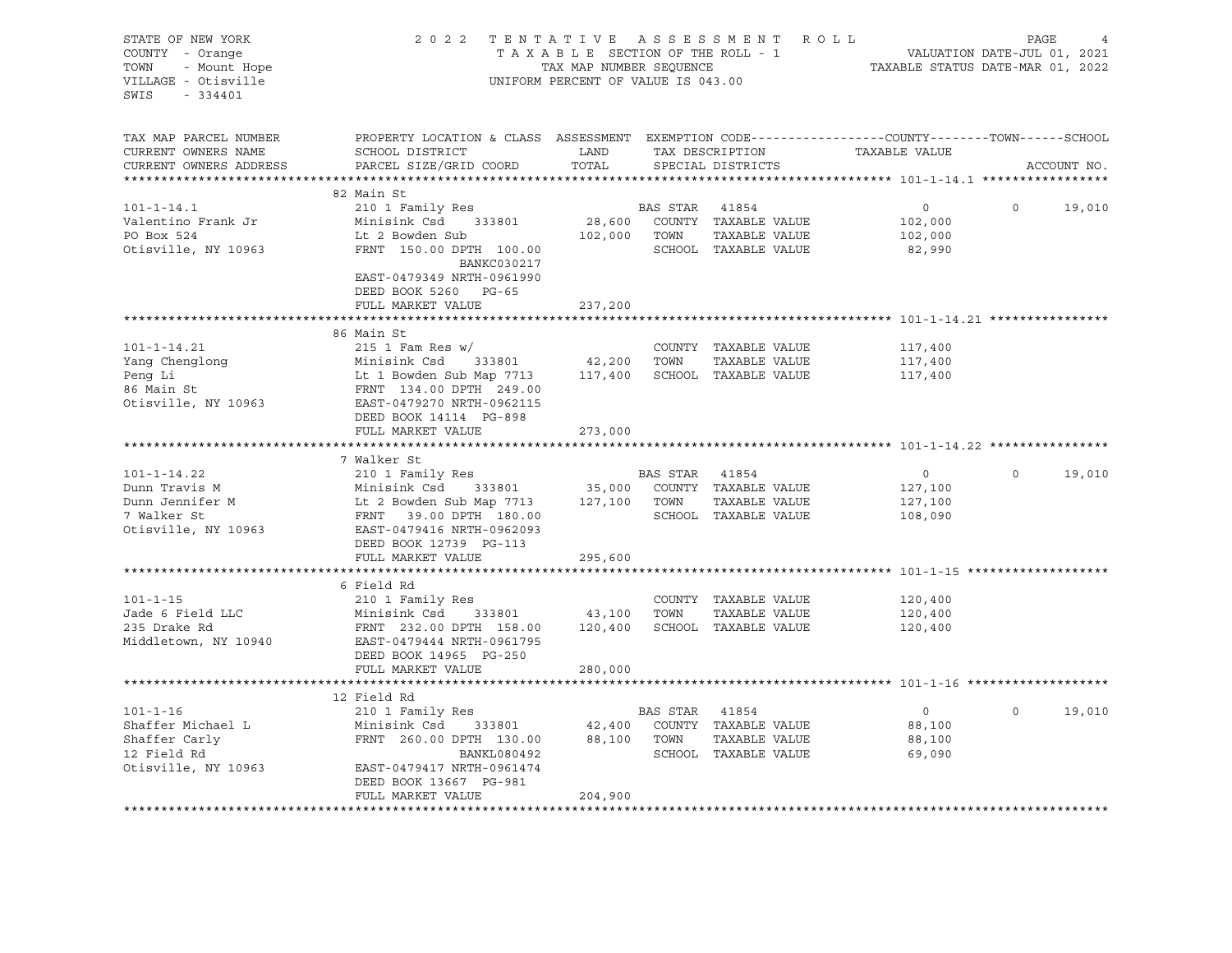## STATE OF NEW YORK 2 0 2 2 T E N T A T I V E A S S E S S M E N T R O L L PAGE 5 COUNTY - Orange T A X A B L E SECTION OF THE ROLL - 1 VALUATION DATE-JUL 01, 2021 TOWN - Mount Hope TAX NAP NUMBER SEQUENCE TAXABLE STATUS DATE-MAR 01, 2022<br>TILLAGE - Otisville Taxable Taxable Taxable Status UNIFORM PERCENT OF VALUE IS 043.00 UNIFORM PERCENT OF VALUE IS 043.00

| TAX MAP PARCEL NUMBER  | PROPERTY LOCATION & CLASS ASSESSMENT EXEMPTION CODE----------------COUNTY-------TOWN------SCHOOL                                        |                    |                       |                              |                |          |             |
|------------------------|-----------------------------------------------------------------------------------------------------------------------------------------|--------------------|-----------------------|------------------------------|----------------|----------|-------------|
| CURRENT OWNERS NAME    | SCHOOL DISTRICT                                                                                                                         | LAND               |                       | TAX DESCRIPTION              | TAXABLE VALUE  |          |             |
| CURRENT OWNERS ADDRESS | PARCEL SIZE/GRID COORD                                                                                                                  | TOTAL              |                       | SPECIAL DISTRICTS            |                |          | ACCOUNT NO. |
|                        |                                                                                                                                         |                    |                       |                              |                |          |             |
|                        | 14 Schobl St                                                                                                                            |                    |                       |                              |                |          |             |
| $101 - 1 - 17$         | 210 1 Family Res                                                                                                                        |                    |                       | COUNTY TAXABLE VALUE         | 92,800         |          |             |
| Stack Shaw             | Minisink Csd<br>333801                                                                                                                  | 45,000             | TOWN                  | TAXABLE VALUE                | 92,800         |          |             |
| 534 Old Mountain Rd    | ACRES<br>1.00                                                                                                                           | 92,800             |                       | SCHOOL TAXABLE VALUE         | 92,800         |          |             |
| Otisville, NY 10963    | EAST-0479295 NRTH-0961720                                                                                                               |                    |                       |                              |                |          |             |
|                        | DEED BOOK 5632 PG-185                                                                                                                   |                    |                       |                              |                |          |             |
|                        | FULL MARKET VALUE                                                                                                                       | 215,800            |                       |                              |                |          |             |
|                        |                                                                                                                                         |                    |                       |                              |                |          |             |
|                        | 81 Main St                                                                                                                              |                    |                       |                              |                |          |             |
| $101 - 1 - 18$         | 210 1 Family Res                                                                                                                        |                    |                       | COUNTY TAXABLE VALUE         | 51,800         |          |             |
|                        | Brighton Leroy T<br>Brighton Jane L<br>2269 Mountain Rd<br>2269 Mountain Rd<br>2269 Mountain Rd<br>2269 Mountain Rd<br>2269 Mountain Rd | 333801 14,000 TOWN |                       | TAXABLE VALUE                | 51,800         |          |             |
|                        |                                                                                                                                         |                    |                       | 51,800 SCHOOL TAXABLE VALUE  | 51,800         |          |             |
|                        |                                                                                                                                         |                    |                       |                              |                |          |             |
| Otisville, NY 10963    | DEED BOOK 11611 PG-253                                                                                                                  |                    |                       |                              |                |          |             |
|                        | FULL MARKET VALUE                                                                                                                       | 120,500            |                       |                              |                |          |             |
|                        |                                                                                                                                         |                    |                       |                              |                |          |             |
|                        | 46 Schobl St                                                                                                                            |                    |                       |                              |                |          |             |
| $101 - 1 - 19.2$       | 210 1 Family Res                                                                                                                        |                    |                       | COUNTY TAXABLE VALUE         | 84,500         |          |             |
| Brattesani Lisa        | Minisink Csd<br>333801                                                                                                                  | 45,000             | TOWN                  | TAXABLE VALUE                | 84,500         |          |             |
| PO Box 269             | Int Main St & Schobl St                                                                                                                 | 84,500             |                       | SCHOOL TAXABLE VALUE         | 84,500         |          |             |
| New Hampton, NY 10958  | FRNT 570.00 DPTH 141.00                                                                                                                 |                    |                       |                              |                |          |             |
|                        | 1.50 BANKC130015<br>ACRES                                                                                                               |                    |                       |                              |                |          |             |
|                        | EAST-0478430 NRTH-0961961                                                                                                               |                    |                       |                              |                |          |             |
|                        | DEED BOOK 14482 PG-1738                                                                                                                 |                    |                       |                              |                |          |             |
|                        | FULL MARKET VALUE                                                                                                                       | 196,500            |                       |                              |                |          |             |
|                        |                                                                                                                                         |                    |                       |                              |                |          |             |
|                        | 104 Main St                                                                                                                             |                    |                       |                              |                |          |             |
| $101 - 1 - 21.1$       | 210 1 Family Res                                                                                                                        |                    |                       | COUNTY TAXABLE VALUE         | 95,000         |          |             |
| Perkins Susan          | 333801<br>Minisink Csd                                                                                                                  | 23,000             | TOWN                  | TAXABLE VALUE                | 95,000         |          |             |
| 104 Main St            | FRNT<br>90.00 DPTH 110.00                                                                                                               | 95,000             |                       | SCHOOL TAXABLE VALUE         | 95,000         |          |             |
| Otisville, NY 10963    | BANKC180281                                                                                                                             |                    |                       |                              |                |          |             |
|                        | EAST-0477976 NRTH-0962182                                                                                                               |                    |                       |                              |                |          |             |
|                        | DEED BOOK 15131 PG-1256                                                                                                                 |                    |                       |                              |                |          |             |
|                        | FULL MARKET VALUE                                                                                                                       | 220,900            |                       |                              |                |          |             |
|                        | 100 Main St                                                                                                                             |                    |                       |                              |                |          |             |
| $101 - 1 - 21.21$      | 210 1 Family Res                                                                                                                        |                    | VETCOM CTS 41130      |                              | 17,400         | 17,400   | 10,400      |
| Hertel Steven          | Minisink Csd<br>333801                                                                                                                  | 5,300 AGED         |                       | 41800                        | 7,830          | 7,830    | 8,880       |
| Hertel Patricia        | FRNT 27.00 DPTH 210.00                                                                                                                  |                    | 69,600 ENH STAR 41834 |                              | $\overline{0}$ | $\Omega$ | 47,450      |
| 100 Main St            | EAST-0477946 NRTH-0962084                                                                                                               |                    |                       | COUNTY TAXABLE VALUE         | 44,370         |          |             |
| Otisville, NY 10963    | DEED BOOK 2011    PG-00298                                                                                                              |                    | TOWN                  | TAXABLE VALUE                | 44,370         |          |             |
|                        | FULL MARKET VALUE                                                                                                                       |                    |                       | 161,900 SCHOOL TAXABLE VALUE | 2,870          |          |             |
|                        |                                                                                                                                         |                    |                       |                              |                |          |             |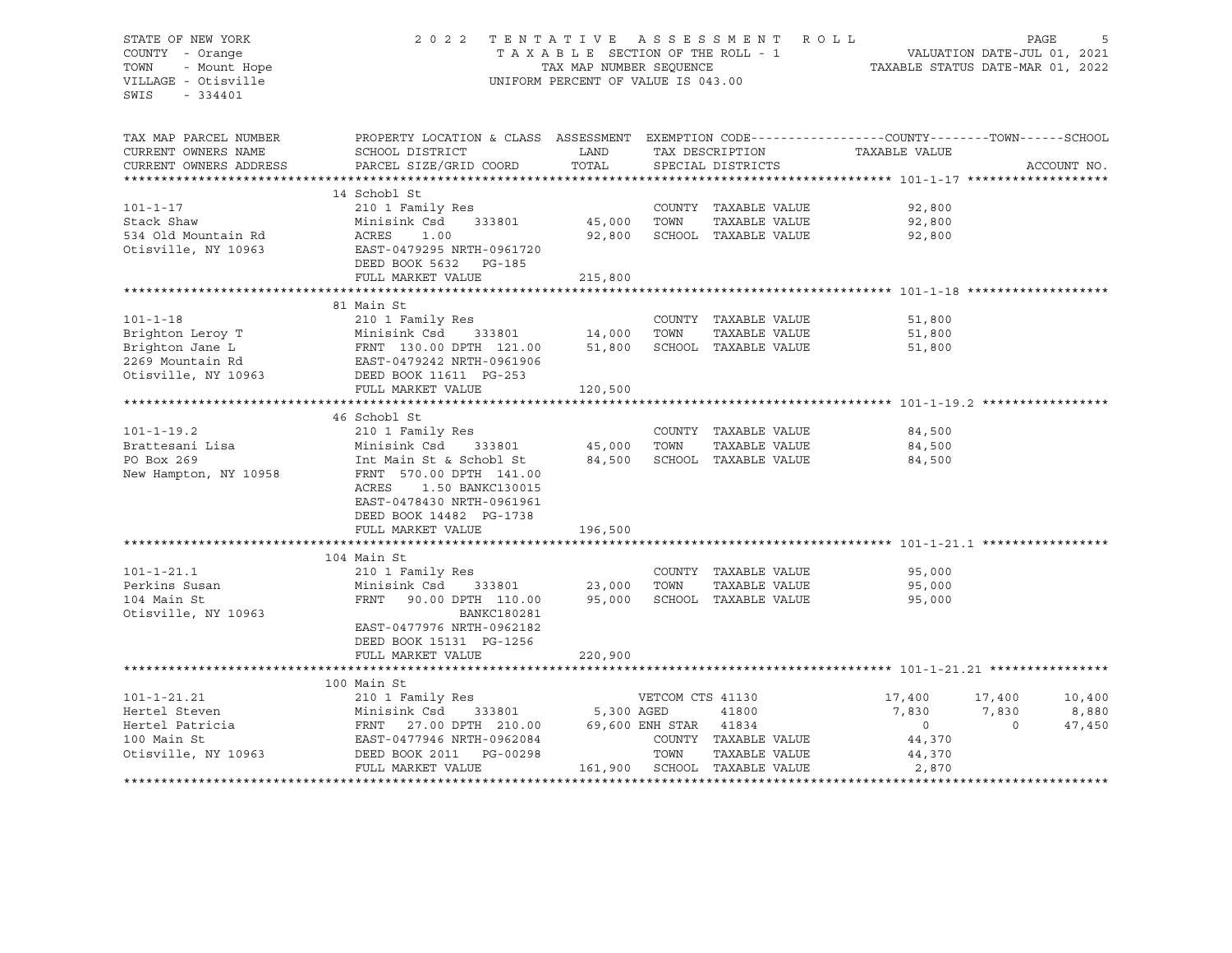# STATE OF NEW YORK 2 0 2 2 T E N T A T I V E A S S E S S M E N T R O L L PAGE 6 COUNTY - Orange T A X A B L E SECTION OF THE ROLL - 1 VALUATION DATE-JUL 01, 2021 TOWN - Mount Hope TAX MAP NUMBER SEQUENCE TAXABLE STATUS DATE-MAR 01, 2022 VILLAGE - Otisville UNIFORM PERCENT OF VALUE IS 043.00

| TAX MAP PARCEL NUMBER<br>CURRENT OWNERS NAME<br>CURRENT OWNERS ADDRESS                     | PROPERTY LOCATION & CLASS ASSESSMENT<br>SCHOOL DISTRICT<br>PARCEL SIZE/GRID COORD                                                                                                                            | LAND<br>TOTAL               |      | TAX DESCRIPTION<br>SPECIAL DISTRICTS                          | EXEMPTION CODE-----------------COUNTY-------TOWN------SCHOOL<br>TAXABLE VALUE | ACCOUNT NO. |
|--------------------------------------------------------------------------------------------|--------------------------------------------------------------------------------------------------------------------------------------------------------------------------------------------------------------|-----------------------------|------|---------------------------------------------------------------|-------------------------------------------------------------------------------|-------------|
|                                                                                            |                                                                                                                                                                                                              |                             |      |                                                               |                                                                               |             |
| $101 - 1 - 21.3$<br>Hanson Deborah<br>PO Box 124<br>Otisville, NY 10963                    | Main St Ext<br>311 Res vac land<br>333801<br>Minisink Csd<br>FRNT<br>0.01 DPTH 110.00<br>EAST-0477898 NRTH-0962134<br>DEED BOOK 6130 PG-276<br>FULL MARKET VALUE                                             | 1,000<br>1,000<br>2,300     | TOWN | COUNTY TAXABLE VALUE<br>TAXABLE VALUE<br>SCHOOL TAXABLE VALUE | 1,000<br>1,000<br>1,000                                                       |             |
|                                                                                            |                                                                                                                                                                                                              |                             |      |                                                               |                                                                               |             |
| $101 - 1 - 21.4$<br>Hertel Steven<br>Hertel Patricia<br>100 Main St<br>Otisville, NY 10963 | Main St<br>311 Res vac land<br>Minisink Csd<br>333801<br>FRNT 245.00 DPTH 198.00<br>EAST-0478066 NRTH-0962091<br>DEED BOOK 14200 PG-1301<br>FULL MARKET VALUE                                                | 12,700<br>12,700<br>29,500  | TOWN | COUNTY TAXABLE VALUE<br>TAXABLE VALUE<br>SCHOOL TAXABLE VALUE | 12,700<br>12,700<br>12,700                                                    |             |
|                                                                                            |                                                                                                                                                                                                              |                             |      |                                                               |                                                                               |             |
| $101 - 1 - 21.5$<br>Canty Brianna<br>105 Main St<br>Otisville, NY 10963                    | Main St<br>311 Res vac land<br>Minisink Csd<br>333801<br>with 10-1-6.21<br>FRNT 135.00 DPTH 114.00<br>ACRES<br>0.19 BANKC190321<br>EAST-0477872 NRTH-0961984<br>DEED BOOK 14561 PG-1725<br>FULL MARKET VALUE | 1,000<br>1,000<br>2,300     | TOWN | COUNTY TAXABLE VALUE<br>TAXABLE VALUE<br>SCHOOL TAXABLE VALUE | 1,000<br>1,000<br>1,000                                                       |             |
|                                                                                            | Main St                                                                                                                                                                                                      |                             |      |                                                               |                                                                               |             |
| $101 - 1 - 22.1$<br>Biesele Kathleen<br>3 Stern Senic Dr<br>Middletown, NY 10940           | 311 Res vac land<br>Minisink Csd<br>333801<br>FRNT 100.00 DPTH 213.00<br>EAST-0479140 NRTH-0962126<br>DEED BOOK 2161 PG-00186<br>FULL MARKET VALUE                                                           | 18,900<br>18,900<br>44,000  | TOWN | COUNTY TAXABLE VALUE<br>TAXABLE VALUE<br>SCHOOL TAXABLE VALUE | 18,900<br>18,900<br>18,900                                                    |             |
|                                                                                            |                                                                                                                                                                                                              |                             |      |                                                               |                                                                               |             |
| $101 - 1 - 23.11$<br>Sandman Equities LLC<br>560 Fenimore Rd Fl 2<br>Mamaroneck, NY 10543  | 45 Walker St<br>280 Res Multiple<br>Minisink Csd<br>333801<br>Lt 1 Lazier Sub Map 9784<br>FRNT 110.00 DPTH 38.00<br>ACRES 0.38<br>EAST-0478282 NRTH-0962735<br>DEED BOOK 14919 PG-919<br>FULL MARKET VALUE   | 31,800<br>75,000<br>174,400 | TOWN | COUNTY TAXABLE VALUE<br>TAXABLE VALUE<br>SCHOOL TAXABLE VALUE | 75,000<br>75,000<br>75,000                                                    |             |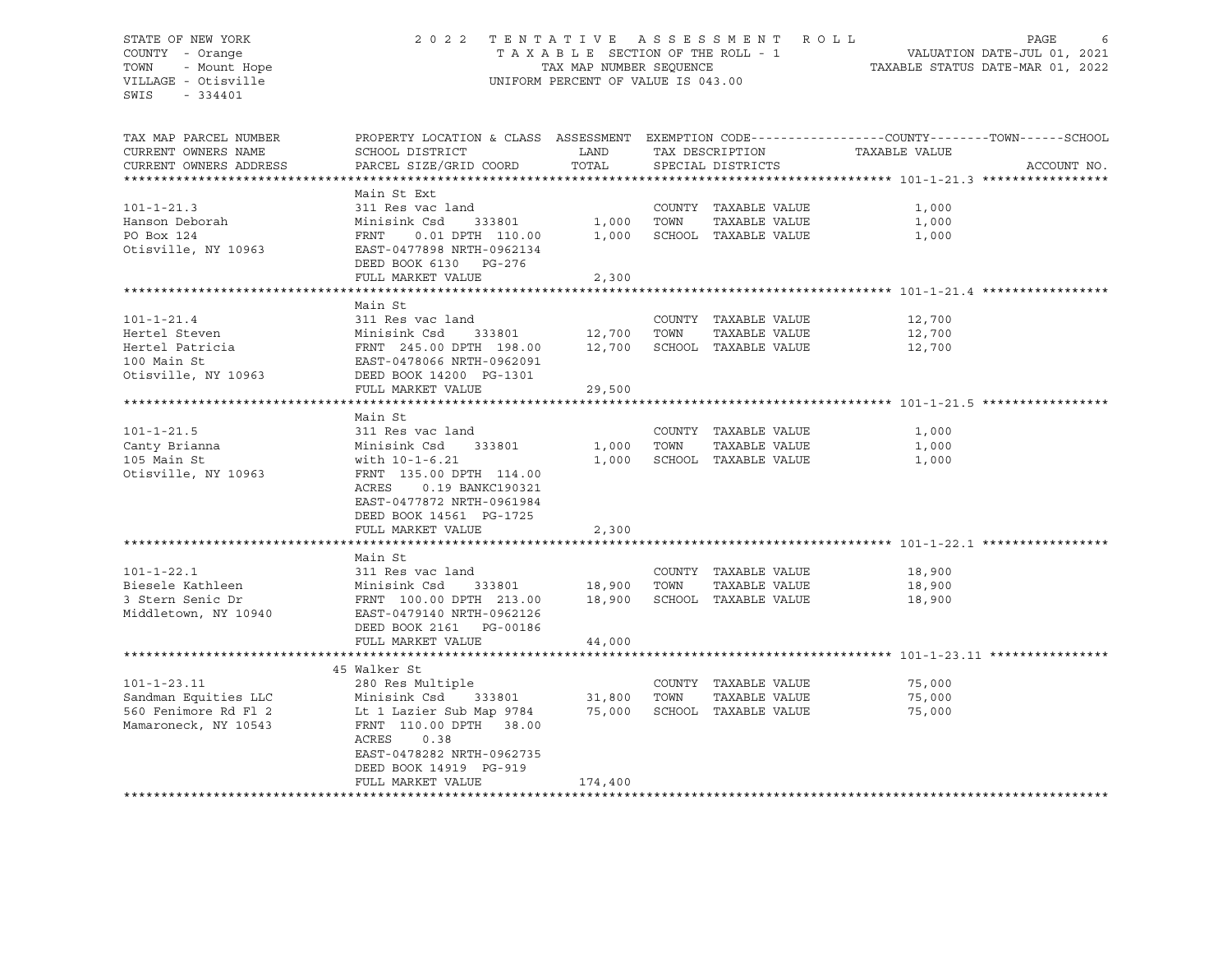| STATE OF NEW YORK                            | 2 0 2 2                                                                                          |                                    |                | TENTATIVE ASSESSMENT ROLL       |                                                                          | PAGE     | 7           |
|----------------------------------------------|--------------------------------------------------------------------------------------------------|------------------------------------|----------------|---------------------------------|--------------------------------------------------------------------------|----------|-------------|
| COUNTY - Orange                              |                                                                                                  |                                    |                | TAXABLE SECTION OF THE ROLL - 1 | ROLL - 1 VALUATION DATE-JUL 01, 2021<br>TAXABLE STATUS DATE-MAR 01, 2022 |          |             |
| - Mount Hope<br>TOWN                         |                                                                                                  | TAX MAP NUMBER SEQUENCE            |                |                                 |                                                                          |          |             |
| VILLAGE - Otisville                          |                                                                                                  | UNIFORM PERCENT OF VALUE IS 043.00 |                |                                 |                                                                          |          |             |
| SWIS<br>$-334401$                            |                                                                                                  |                                    |                |                                 |                                                                          |          |             |
|                                              |                                                                                                  |                                    |                |                                 |                                                                          |          |             |
| TAX MAP PARCEL NUMBER                        | PROPERTY LOCATION & CLASS ASSESSMENT EXEMPTION CODE----------------COUNTY-------TOWN------SCHOOL |                                    |                |                                 |                                                                          |          |             |
| CURRENT OWNERS NAME                          | SCHOOL DISTRICT                                                                                  | LAND                               |                |                                 | TAX DESCRIPTION TAXABLE VALUE                                            |          |             |
| CURRENT OWNERS ADDRESS                       | PARCEL SIZE/GRID COORD                                                                           | TOTAL                              |                | SPECIAL DISTRICTS               |                                                                          |          | ACCOUNT NO. |
|                                              |                                                                                                  |                                    |                |                                 |                                                                          |          |             |
|                                              | 47 Walker St                                                                                     |                                    |                |                                 |                                                                          |          |             |
| $101 - 1 - 23.12$                            | 220 2 Family Res                                                                                 |                                    |                | COUNTY TAXABLE VALUE            | 91,100                                                                   |          |             |
| Lazier Aukse                                 | $333801$ 20,000<br>Minisink Csd                                                                  |                                    | TOWN           | TAXABLE VALUE                   | 91,100                                                                   |          |             |
| PO Box 233                                   | Lt 2 Lazier Sub Map 9784                                                                         |                                    |                | 91,100 SCHOOL TAXABLE VALUE     | 91,100                                                                   |          |             |
| Otisville, NY 10963                          | FRNT 215.00 DPTH 40.00                                                                           |                                    |                |                                 |                                                                          |          |             |
|                                              | EAST-0478311 NRTH-0962859                                                                        |                                    |                |                                 |                                                                          |          |             |
|                                              | DEED BOOK 12727 PG-1341                                                                          |                                    |                |                                 |                                                                          |          |             |
|                                              | FULL MARKET VALUE                                                                                | 211,900                            |                |                                 |                                                                          |          |             |
|                                              |                                                                                                  |                                    |                |                                 |                                                                          |          |             |
|                                              | Walker St                                                                                        |                                    |                |                                 |                                                                          |          |             |
| $101 - 1 - 23.21$                            | 311 Res vac land                                                                                 |                                    |                | COUNTY TAXABLE VALUE            | 7,400                                                                    |          |             |
| Kapetan Linda                                | 333801<br>Minisink Csd                                                                           | 7,400 TOWN                         |                | TAXABLE VALUE                   | 7,400                                                                    |          |             |
| 33 Walker St                                 | FRNT 256.00 DPTH 31.00                                                                           |                                    |                | 7,400 SCHOOL TAXABLE VALUE      | 7,400                                                                    |          |             |
| Otisville, NY 10963                          | EAST-0478933 NRTH-0962420                                                                        |                                    |                |                                 |                                                                          |          |             |
|                                              | DEED BOOK 14873 PG-883                                                                           |                                    |                |                                 |                                                                          |          |             |
|                                              | FULL MARKET VALUE                                                                                | 17,200                             |                |                                 |                                                                          |          |             |
|                                              |                                                                                                  |                                    |                |                                 |                                                                          |          |             |
|                                              | 98 Main St                                                                                       |                                    |                |                                 |                                                                          |          |             |
| $101 - 1 - 24$                               | 210 1 Family Res                                                                                 |                                    | BAS STAR 41854 |                                 | $\overline{0}$                                                           | $\circ$  | 19,010      |
| Seymour Tim                                  | Minisink Csd 333801                                                                              |                                    |                | 24,000 COUNTY TAXABLE VALUE     | 136,100                                                                  |          |             |
|                                              |                                                                                                  | 136,100 TOWN                       |                | TAXABLE VALUE                   | 136,100                                                                  |          |             |
| Seymour Margaret<br>PO Box 352<br>PO Box 352 | Minisink Csd 333801<br>Lt 1 Seymour Sub<br>ACRES 2.70 BANKC030385<br>EAST-0478228 NRTH-0962236   |                                    |                | SCHOOL TAXABLE VALUE            | 117,090                                                                  |          |             |
| Otisville, NY 10963                          |                                                                                                  |                                    |                |                                 |                                                                          |          |             |
|                                              | DEED BOOK 5207 PG-137                                                                            |                                    |                |                                 |                                                                          |          |             |
|                                              | FULL MARKET VALUE                                                                                | 316,500                            |                |                                 |                                                                          |          |             |
|                                              |                                                                                                  |                                    |                |                                 |                                                                          |          |             |
|                                              | 96 Main St                                                                                       |                                    |                |                                 |                                                                          |          |             |
| $101 - 1 - 25$                               | 210 1 Family Res                                                                                 |                                    | BAS STAR 41854 |                                 | $\overline{0}$                                                           | $\Omega$ | 19,010      |
| Seymour Peter M                              | Minisink Csd 333801                                                                              |                                    |                | 41,400 COUNTY TAXABLE VALUE     | 115,200                                                                  |          |             |
| 96 Main St                                   | Lt 2 Seymour Sub 115,200 TOWN                                                                    |                                    |                | TAXABLE VALUE                   | 115,200                                                                  |          |             |
| Otisville, NY 10963                          | FRNT 100.00 DPTH 310.00                                                                          |                                    |                | SCHOOL TAXABLE VALUE            | 96,190                                                                   |          |             |
|                                              | EAST-0478442 NRTH-0962207                                                                        |                                    |                |                                 |                                                                          |          |             |
|                                              | DEED BOOK 3674 PG-216                                                                            |                                    |                |                                 |                                                                          |          |             |
|                                              | FULL MARKET VALUE                                                                                | 267,900                            |                |                                 |                                                                          |          |             |
|                                              |                                                                                                  |                                    |                |                                 |                                                                          |          |             |
|                                              | Main St                                                                                          |                                    |                |                                 |                                                                          |          |             |
| $101 - 1 - 26$                               | 311 Res vac land                                                                                 |                                    |                | COUNTY TAXABLE VALUE            | 21,000                                                                   |          |             |
| Lust Laura E                                 | Minisink Csd 333801                                                                              | 21,000 TOWN                        |                | TAXABLE VALUE                   | 21,000                                                                   |          |             |
| PO Box 43                                    | Lt 3 Seymour Sub                                                                                 |                                    |                | 21,000 SCHOOL TAXABLE VALUE     | 21,000                                                                   |          |             |
| Otisville, NY 10963                          | FRNT 190.00 DPTH 270.00                                                                          |                                    |                |                                 |                                                                          |          |             |
|                                              | EAST-0478570 NRTH-0962195                                                                        |                                    |                |                                 |                                                                          |          |             |
|                                              | DEED BOOK 2513 PG-00284                                                                          |                                    |                |                                 |                                                                          |          |             |
|                                              | FULL MARKET VALUE                                                                                | 48,800                             |                |                                 |                                                                          |          |             |
|                                              |                                                                                                  |                                    |                |                                 |                                                                          |          |             |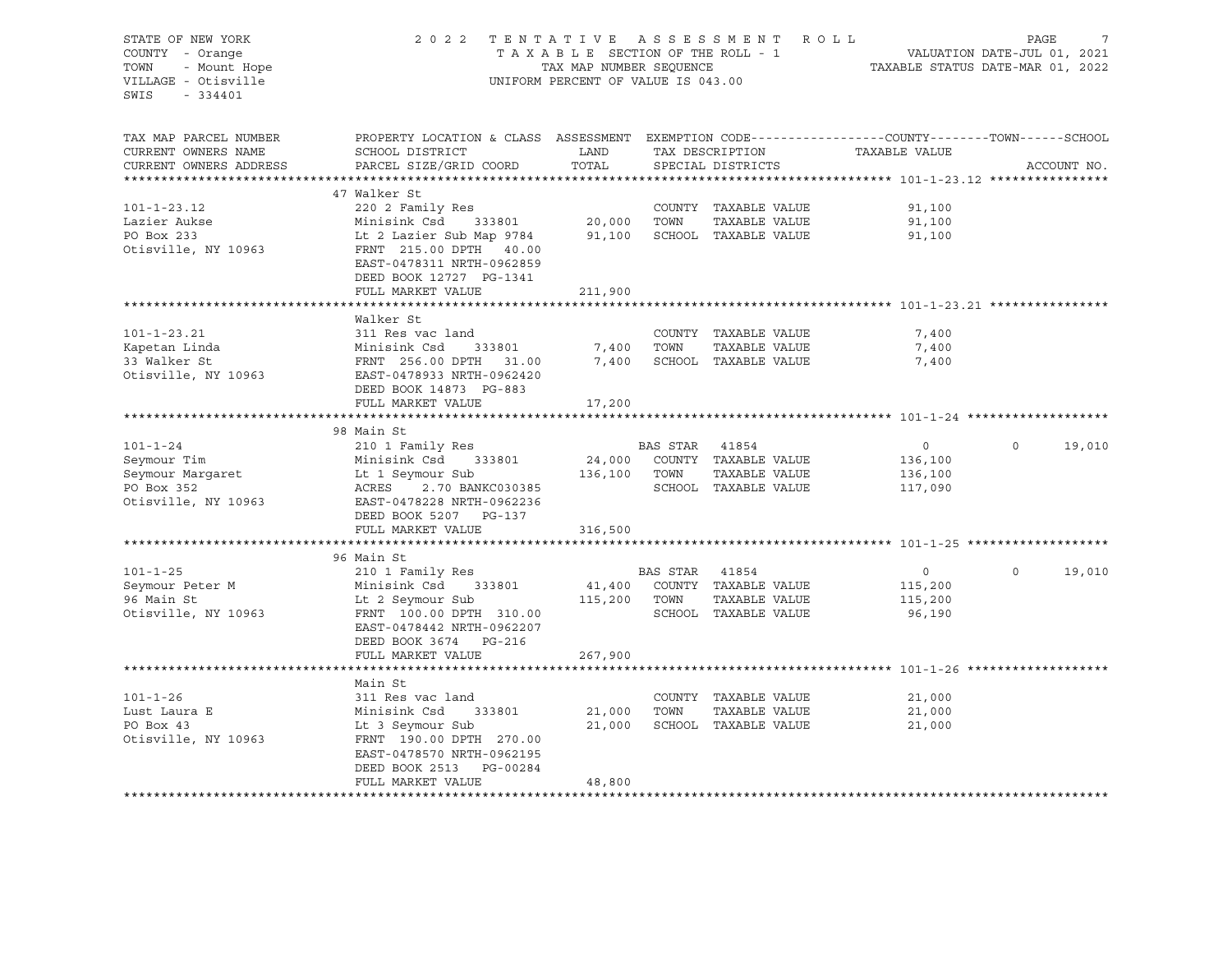STATE OF NEW YORK 2 0 2 2 T E N T A T I V E A S S E S S M E N T R O L L PAGE 8 COUNTY - Orange T A X A B L E SECTION OF THE ROLL - 1 TOWN - Mount Hope TAX MAP NUMBER SEQUENCE TAX ALL TAXABLE STATUS DATE-MAR 01, 2022 VILLAGE - Otisville UNIFORM PERCENT OF VALUE IS 043.00 SWIS - 334401 TAX MAP PARCEL NUMBER PROPERTY LOCATION & CLASS ASSESSMENT EXEMPTION CODE----------------COUNTY-------TOWN-----SCHOOL CURRENT OWNERS NAME SCHOOL DISTRICT LAND TAX DESCRIPTION TAXABLE VALUE CURRENT OWNERS ADDRESS PARCEL SIZE/GRID COORD TOTAL SPECIAL DISTRICTS ACCOUNT NO. \*\*\*\*\*\*\*\*\*\*\*\*\*\*\*\*\*\*\*\*\*\*\*\*\*\*\*\*\*\*\*\*\*\*\*\*\*\*\*\*\*\*\*\*\*\*\*\*\*\*\*\*\*\*\*\*\*\*\*\*\*\*\*\*\*\*\*\*\*\*\*\*\*\*\*\*\*\*\*\*\*\*\*\*\*\*\*\*\*\*\*\*\*\*\*\*\*\*\*\*\*\*\* 101-1-27 \*\*\*\*\*\*\*\*\*\*\*\*\*\*\*\*\*\*\* Main St 101-1-27 312 Vac w/imprv COUNTY TAXABLE VALUE 27,000 Seymour James Minisink Csd 333801 23,000 TOWN TAXABLE VALUE 27,000 Lust Laura Lt 4 Seymour Sub 27,000 SCHOOL TAXABLE VALUE 27,000 95 Main St **ACRES** 1.90 Otisville, NY 10963 EAST-0478872 NRTH-0962193 DEED BOOK 14494 PG-621 FULL MARKET VALUE 62,800 \*\*\*\*\*\*\*\*\*\*\*\*\*\*\*\*\*\*\*\*\*\*\*\*\*\*\*\*\*\*\*\*\*\*\*\*\*\*\*\*\*\*\*\*\*\*\*\*\*\*\*\*\*\*\*\*\*\*\*\*\*\*\*\*\*\*\*\*\*\*\*\*\*\*\*\*\*\*\*\*\*\*\*\*\*\*\*\*\*\*\*\*\*\*\*\*\*\*\*\*\*\*\* 101-1-28 \*\*\*\*\*\*\*\*\*\*\*\*\*\*\*\*\*\*\* 95 Main St 101-1-28 210 1 Family Res COUNTY TAXABLE VALUE 80,700 Seymour James Minisink Csd 333801 56,900 TOWN TAXABLE VALUE 80,700 Lust Laura Lt 1A Seymour Sub 80,700 SCHOOL TAXABLE VALUE 80,700 95 Main St **ACRES** 2.30 Otisville, NY 10963 EAST-0478899 NRTH-0961987 DEED BOOK 14494 PG-621 FULL MARKET VALUE 187,700 \*\*\*\*\*\*\*\*\*\*\*\*\*\*\*\*\*\*\*\*\*\*\*\*\*\*\*\*\*\*\*\*\*\*\*\*\*\*\*\*\*\*\*\*\*\*\*\*\*\*\*\*\*\*\*\*\*\*\*\*\*\*\*\*\*\*\*\*\*\*\*\*\*\*\*\*\*\*\*\*\*\*\*\*\*\*\*\*\*\*\*\*\*\*\*\*\*\*\*\*\*\*\* 101-1-29 \*\*\*\*\*\*\*\*\*\*\*\*\*\*\*\*\*\*\* Main St 101-1-29 311 Res vac land COUNTY TAXABLE VALUE 16,000 Brighton Leroy T Minisink Csd 333801 16,000 TOWN TAXABLE VALUE 16,000 Brighton Jane Lands Lt 2A Seymour Sub 16,000 SCHOOL TAXABLE VALUE 16,000 2269 Mountain Rd FRNT 116.00 DPTH 145.00 Otisville, NY 10963 EAST-0479189 NRTH-0961842 DEED BOOK 11611 PG-249 FULL MARKET VALUE 37,200 \*\*\*\*\*\*\*\*\*\*\*\*\*\*\*\*\*\*\*\*\*\*\*\*\*\*\*\*\*\*\*\*\*\*\*\*\*\*\*\*\*\*\*\*\*\*\*\*\*\*\*\*\*\*\*\*\*\*\*\*\*\*\*\*\*\*\*\*\*\*\*\*\*\*\*\*\*\*\*\*\*\*\*\*\*\*\*\*\*\*\*\*\*\*\*\*\*\*\*\*\*\*\* 101-1-30 \*\*\*\*\*\*\*\*\*\*\*\*\*\*\*\*\*\*\* Walker St 101-1-30 311 Res vac land COUNTY TAXABLE VALUE 2,500 Dong David Minisink Csd 333801 2,500 TOWN TAXABLE VALUE 2,500 Chen Yao with 10-1-3.2 2,500 SCHOOL TAXABLE VALUE 2,500 7 Florida Ln FRNT 108.00 DPTH 148.80 Otisville, NY 10963 ACRES 0.56 EAST-0478127 NRTH-0962630 DEED BOOK 14410 PG-298 FULL MARKET VALUE 5,800 \*\*\*\*\*\*\*\*\*\*\*\*\*\*\*\*\*\*\*\*\*\*\*\*\*\*\*\*\*\*\*\*\*\*\*\*\*\*\*\*\*\*\*\*\*\*\*\*\*\*\*\*\*\*\*\*\*\*\*\*\*\*\*\*\*\*\*\*\*\*\*\*\*\*\*\*\*\*\*\*\*\*\*\*\*\*\*\*\*\*\*\*\*\*\*\*\*\*\*\*\*\*\* 101-1-31.1 \*\*\*\*\*\*\*\*\*\*\*\*\*\*\*\*\* 41 Walker St 101-1-31.1 210 1 Family Res BAS STAR 41854 0 0 19,010 Papa Jodi A Minisink Csd 333801 25,800 COUNTY TAXABLE VALUE 102,200 41 Walker St FRNT 259.00 DPTH 45.00 102,200 TOWN TAXABLE VALUE 102,200 Otisville, NY 10963 BANK0210091 SCHOOL TAXABLE VALUE 83,190 EAST-0478338 NRTH-0962556 DEED BOOK 13238 PG-803 FULL MARKET VALUE 237,700 \*\*\*\*\*\*\*\*\*\*\*\*\*\*\*\*\*\*\*\*\*\*\*\*\*\*\*\*\*\*\*\*\*\*\*\*\*\*\*\*\*\*\*\*\*\*\*\*\*\*\*\*\*\*\*\*\*\*\*\*\*\*\*\*\*\*\*\*\*\*\*\*\*\*\*\*\*\*\*\*\*\*\*\*\*\*\*\*\*\*\*\*\*\*\*\*\*\*\*\*\*\*\*\*\*\*\*\*\*\*\*\*\*\*\*\*\*\*\*\*\*\*\*\*\*\*\*\*\*\*\*\*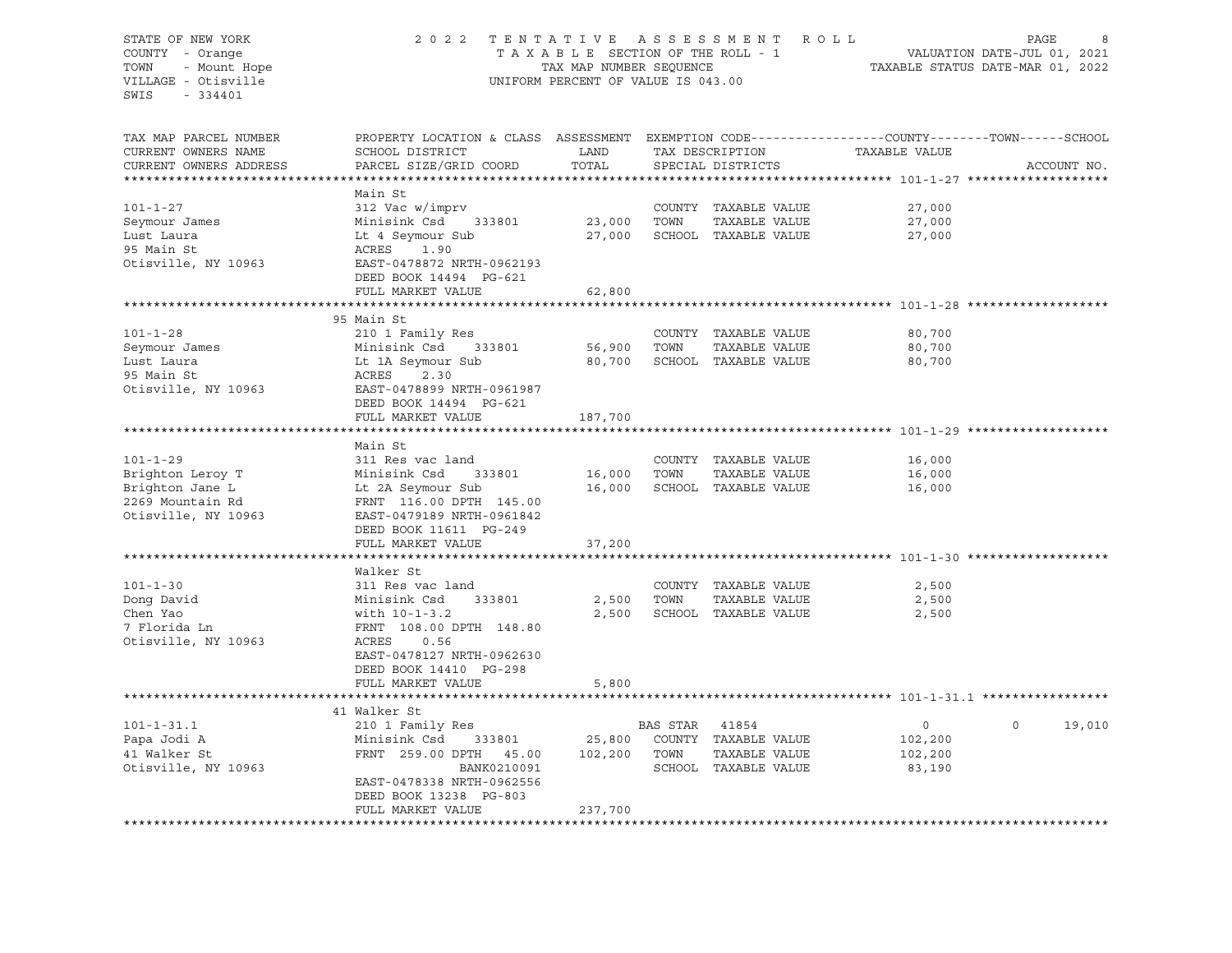# STATE OF NEW YORK 2 0 2 2 T E N T A T I V E A S S E S S M E N T R O L L PAGE 9 COUNTY - Orange T A X A B L E SECTION OF THE ROLL - 1 VALUATION DATE-JUL 01, 2021 TOWN - Mount Hope TAX MAP NUMBER SEQUENCE TAXABLE STATUS DATE-MAR 01, 2022 VILLAGE - Otisville UNIFORM PERCENT OF VALUE IS 043.00

| TAX MAP PARCEL NUMBER    | PROPERTY LOCATION & CLASS ASSESSMENT EXEMPTION CODE----------------COUNTY-------TOWN------SCHOOL |               |                |                      |               |                    |
|--------------------------|--------------------------------------------------------------------------------------------------|---------------|----------------|----------------------|---------------|--------------------|
| CURRENT OWNERS NAME      | SCHOOL DISTRICT                                                                                  | LAND          |                | TAX DESCRIPTION      | TAXABLE VALUE |                    |
| CURRENT OWNERS ADDRESS   | PARCEL SIZE/GRID COORD                                                                           | TOTAL         |                | SPECIAL DISTRICTS    |               | ACCOUNT NO.        |
|                          |                                                                                                  |               |                |                      |               |                    |
|                          | 33 Walker St                                                                                     |               |                |                      |               |                    |
| $101 - 1 - 31.2$         | 210 1 Family Res                                                                                 |               |                | COUNTY TAXABLE VALUE | 78,300        |                    |
| Kapetan Linda            | Minisink Csd<br>333801                                                                           | 23,000        | TOWN           | TAXABLE VALUE        | 78,300        |                    |
| 33 Walker St             | FRNT 220.00 DPTH 45.00                                                                           | 78,300        |                | SCHOOL TAXABLE VALUE | 78,300        |                    |
| Otisville, NY 10963      | EAST-0478678 NRTH-0962477                                                                        |               |                |                      |               |                    |
|                          | DEED BOOK 14873 PG-883                                                                           |               |                |                      |               |                    |
|                          |                                                                                                  |               |                |                      |               |                    |
|                          | FULL MARKET VALUE                                                                                | 182,100       |                |                      |               |                    |
|                          |                                                                                                  |               |                |                      |               |                    |
|                          | 3 Laura La                                                                                       |               |                |                      |               |                    |
| $101 - 1 - 32.1$         | 210 1 Family Res                                                                                 |               | BAS STAR       | 41854                | $\circ$       | $\Omega$<br>19,010 |
| Hahne Curtis             | Minisink Csd 333801                                                                              | 17,800        |                | COUNTY TAXABLE VALUE | 123,000       |                    |
| Hahne Lisa               | Currier Lazier Map 10187                                                                         | 123,000       | TOWN           | TAXABLE VALUE        | 123,000       |                    |
| 3 Laura Ln               | FRNT 101.10 DPTH 155.00                                                                          |               |                | SCHOOL TAXABLE VALUE | 103,990       |                    |
| Otisville, NY 10963      | BANKN140687                                                                                      |               |                |                      |               |                    |
|                          | EAST-0478605 NRTH-0962709                                                                        |               |                |                      |               |                    |
|                          | DEED BOOK 6043 PG-167                                                                            |               |                |                      |               |                    |
|                          | FULL MARKET VALUE                                                                                | 286,000       |                |                      |               |                    |
|                          |                                                                                                  |               |                |                      |               |                    |
|                          | 1 Laura La                                                                                       |               |                |                      |               |                    |
| $101 - 1 - 32.2$         | 210 1 Family Res                                                                                 |               |                | COUNTY TAXABLE VALUE | 141,000       |                    |
| Pilier Kathia            | Minisink Csd                                                                                     | 333801 17,400 | TOWN           | TAXABLE VALUE        | 141,000       |                    |
| Torres Maria A           | Currier Lazier Map 10187                                                                         | 141,000       |                | SCHOOL TAXABLE VALUE | 141,000       |                    |
| 1001 Anderson Ave Apt 32 | FRNT 106.00 DPTH 141.00                                                                          |               |                |                      |               |                    |
| Bronx, NY 10452          | BANKC030015                                                                                      |               |                |                      |               |                    |
|                          | EAST-0478561 NRTH-0962611                                                                        |               |                |                      |               |                    |
|                          |                                                                                                  |               |                |                      |               |                    |
|                          | DEED BOOK 15057 PG-197                                                                           |               |                |                      |               |                    |
|                          | FULL MARKET VALUE                                                                                | 327,900       |                |                      |               |                    |
|                          |                                                                                                  |               |                |                      |               |                    |
|                          | 5 Laura Ln                                                                                       |               |                |                      |               |                    |
| $101 - 1 - 33$           | 210 1 Family Res                                                                                 |               |                | COUNTY TAXABLE VALUE | 94,900        |                    |
| Khmelev Wan              | Minisink Csd<br>333801                                                                           | 25,900        | TOWN           | TAXABLE VALUE        | 94,900        |                    |
| Zhang Fuhua              | Lt3 Glen Park Sub Mp 7914                                                                        | 94,900        |                | SCHOOL TAXABLE VALUE | 94,900        |                    |
| 5 Laura Ln               | ACRES<br>1.20                                                                                    |               |                |                      |               |                    |
| Otisville, NY 10963      | EAST-0478672 NRTH-0962824                                                                        |               |                |                      |               |                    |
|                          | DEED BOOK 14395 PG-783                                                                           |               |                |                      |               |                    |
|                          | FULL MARKET VALUE                                                                                | 220,700       |                |                      |               |                    |
|                          |                                                                                                  |               |                |                      |               |                    |
|                          | 3 Geoffrey Ct                                                                                    |               |                |                      |               |                    |
| $101 - 1 - 34$           | 210 1 Family Res                                                                                 |               | BAS STAR 41854 |                      | $\circ$       | $\Omega$<br>19,010 |
| Maddalone Peter          | Minisink Csd<br>333801                                                                           | 22,800        |                | COUNTY TAXABLE VALUE | 115,400       |                    |
| Maddalone Rhonda         | Lt4 Glen Park Submap 7914                                                                        | 115,400       | TOWN           | TAXABLE VALUE        | 115,400       |                    |
| 3 Geoffrey Ct            | FRNT 223.00 DPTH 142.00                                                                          |               |                | SCHOOL TAXABLE VALUE | 96,390        |                    |
| Otisville, NY 10963      | <b>BANKC140100</b>                                                                               |               |                |                      |               |                    |
|                          | EAST-0478771 NRTH-0962939                                                                        |               |                |                      |               |                    |
|                          | DEED BOOK 5248 PG-89                                                                             |               |                |                      |               |                    |
|                          | FULL MARKET VALUE                                                                                | 268,400       |                |                      |               |                    |
|                          |                                                                                                  |               |                |                      |               |                    |
|                          |                                                                                                  |               |                |                      |               |                    |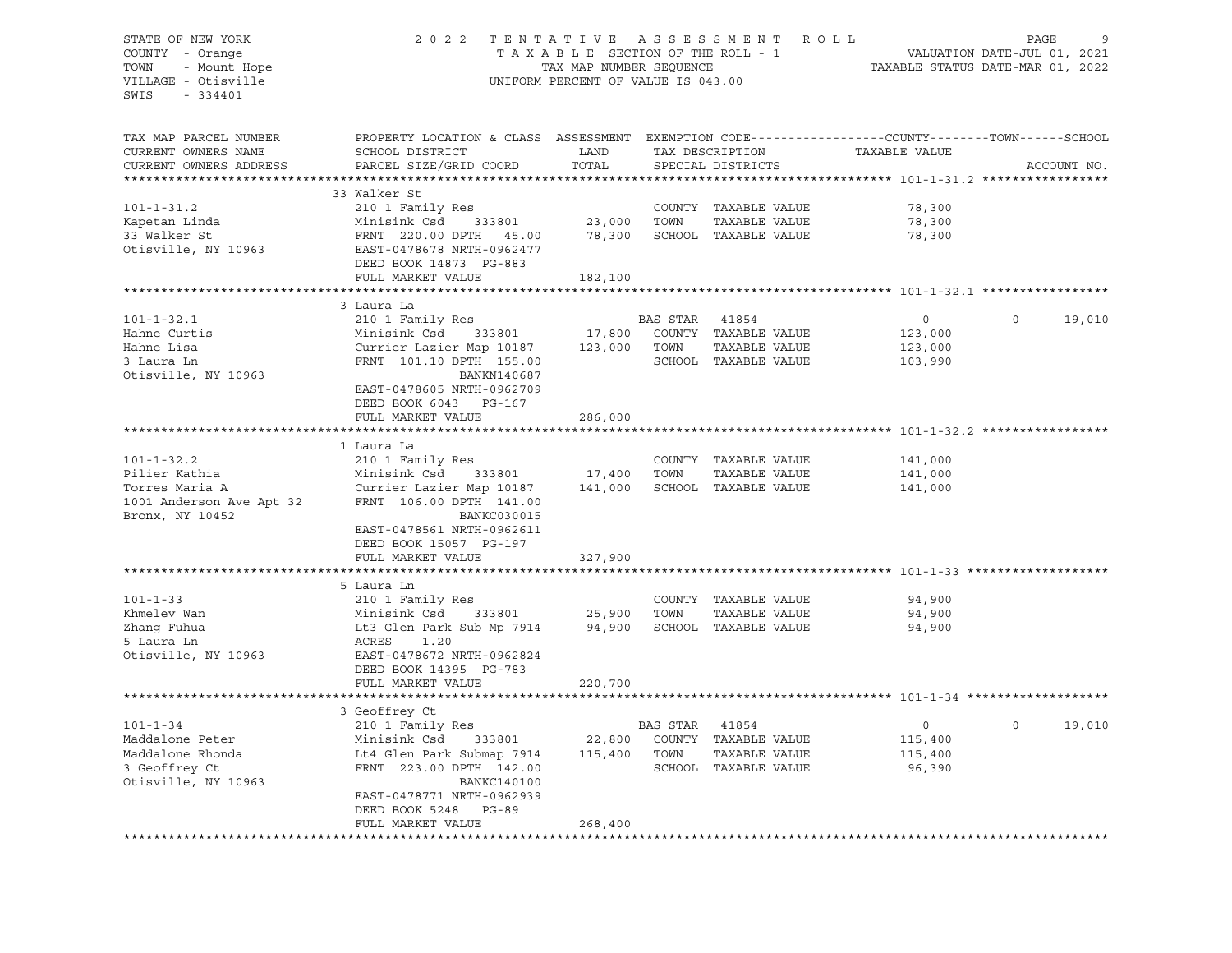| STATE OF NEW YORK<br>COUNTY - Orange<br>- Mount Hope<br>TOWN<br>VILLAGE - Otisville<br>$-334401$<br>SWIS | 2 0 2 2<br>ASSESSMENT ROLL<br>TENTATIVE<br>TAXABLE SECTION OF THE ROLL - 1<br>TAX MAP NUMBER SEQUENCE<br>UNIFORM PERCENT OF VALUE IS 043.00   |                       |                  |                                       |                                         |                    | PAGE<br>VALUATION DATE-JUL 01, 2021<br>TAXABLE STATUS DATE-MAR 01, 2022 | 10 |
|----------------------------------------------------------------------------------------------------------|-----------------------------------------------------------------------------------------------------------------------------------------------|-----------------------|------------------|---------------------------------------|-----------------------------------------|--------------------|-------------------------------------------------------------------------|----|
| TAX MAP PARCEL NUMBER<br>CURRENT OWNERS NAME<br>CURRENT OWNERS ADDRESS                                   | PROPERTY LOCATION & CLASS ASSESSMENT EXEMPTION CODE----------------COUNTY-------TOWN------SCHOOL<br>SCHOOL DISTRICT<br>PARCEL SIZE/GRID COORD | LAND<br>TOTAL         |                  | TAX DESCRIPTION<br>SPECIAL DISTRICTS  | TAXABLE VALUE                           |                    | ACCOUNT NO.                                                             |    |
| ***********************                                                                                  |                                                                                                                                               |                       |                  |                                       |                                         |                    |                                                                         |    |
|                                                                                                          | 5 Geoffrey Ct                                                                                                                                 |                       |                  |                                       |                                         |                    |                                                                         |    |
| $101 - 1 - 35$                                                                                           | 210 1 Family Res                                                                                                                              |                       |                  | COUNTY TAXABLE VALUE                  | 125,000                                 |                    |                                                                         |    |
| Giovanniello Vincent                                                                                     | Minisink Csd<br>333801                                                                                                                        | 20,700                | TOWN             | TAXABLE VALUE                         | 125,000                                 |                    |                                                                         |    |
| 5 Geoffrey Ct                                                                                            | Lot 5 Glen Park                                                                                                                               | 125,000               |                  | SCHOOL TAXABLE VALUE                  | 125,000                                 |                    |                                                                         |    |
| Otisville, NY 10963                                                                                      | Supmap 7914<br>FRNT<br>62.00 DPTH 213.00<br>ACRES<br>0.59 BANKC050590<br>EAST-0478629 NRTH-0962984<br>DEED BOOK 14636 PG-938                  |                       |                  |                                       |                                         |                    |                                                                         |    |
|                                                                                                          | FULL MARKET VALUE                                                                                                                             | 290,700               |                  |                                       |                                         |                    |                                                                         |    |
|                                                                                                          | ***************************                                                                                                                   | *************         |                  |                                       | ****************************** 101-1-36 |                    |                                                                         |    |
|                                                                                                          | 7 Geoffrey Ct                                                                                                                                 |                       |                  |                                       |                                         |                    |                                                                         |    |
| $101 - 1 - 36$<br>Sanborn Dennis A                                                                       | 210 1 Family Res<br>Minisink Csd<br>333801                                                                                                    | 25,900                | TOWN             | COUNTY TAXABLE VALUE<br>TAXABLE VALUE | 131,000<br>131,000                      |                    |                                                                         |    |
| Hun Diana                                                                                                | Lt6 Glen Park Submap 7914                                                                                                                     | 131,000               |                  | SCHOOL TAXABLE VALUE                  | 131,000                                 |                    |                                                                         |    |
| 7 Geoffrey Ct                                                                                            | ACRES 1.20 BANKL080492                                                                                                                        |                       |                  |                                       |                                         |                    |                                                                         |    |
| Otisville, NY 10963                                                                                      | EAST-0478515 NRTH-0963119                                                                                                                     |                       |                  |                                       |                                         |                    |                                                                         |    |
|                                                                                                          | DEED BOOK 15146 PG-1163                                                                                                                       |                       |                  |                                       |                                         |                    |                                                                         |    |
|                                                                                                          | FULL MARKET VALUE                                                                                                                             | 304,700               |                  |                                       |                                         |                    |                                                                         |    |
|                                                                                                          |                                                                                                                                               |                       |                  |                                       |                                         |                    |                                                                         |    |
|                                                                                                          | 8 Geoffrey Ct                                                                                                                                 |                       |                  |                                       |                                         |                    |                                                                         |    |
| $101 - 1 - 37$                                                                                           | 210 1 Family Res                                                                                                                              |                       | BAS STAR         | 41854                                 | $\circ$                                 | $\Omega$           | 19,010                                                                  |    |
| Sink James A                                                                                             | Minisink Csd<br>333801                                                                                                                        |                       |                  | 18,400 COUNTY TAXABLE VALUE           | 131,000                                 |                    |                                                                         |    |
| 8 Geoffrey Ct                                                                                            | Lt7 Glen Park Sub Mp 7914                                                                                                                     |                       | 131,000 TOWN     | TAXABLE VALUE                         | 131,000                                 |                    |                                                                         |    |
| Otisville, NY 10963                                                                                      | FRNT 78.00 DPTH 221.00                                                                                                                        |                       |                  | SCHOOL TAXABLE VALUE                  | 111,990                                 |                    |                                                                         |    |
|                                                                                                          | EAST-0478692 NRTH-0963219                                                                                                                     |                       |                  |                                       |                                         |                    |                                                                         |    |
|                                                                                                          | DEED BOOK 14502 PG-986<br>FULL MARKET VALUE                                                                                                   | 304,700               |                  |                                       |                                         |                    |                                                                         |    |
|                                                                                                          |                                                                                                                                               |                       |                  |                                       |                                         |                    |                                                                         |    |
|                                                                                                          | 6 Geoffrey Ct                                                                                                                                 |                       |                  |                                       |                                         |                    |                                                                         |    |
| $101 - 1 - 38$                                                                                           | 210 1 Family Res                                                                                                                              |                       |                  | COUNTY TAXABLE VALUE                  | 123,200                                 |                    |                                                                         |    |
| Miao Yingzhi                                                                                             | Minisink Csd<br>333801                                                                                                                        | 14,700                | TOWN             | TAXABLE VALUE                         | 123,200                                 |                    |                                                                         |    |
| Xu Ping                                                                                                  | Lt8 Glen Park Submap 7914                                                                                                                     | 123,200               |                  | SCHOOL TAXABLE VALUE                  | 123,200                                 |                    |                                                                         |    |
| 6 Geoffrey Ct                                                                                            | FRNT 72.00 DPTH 137.00                                                                                                                        |                       |                  |                                       |                                         |                    |                                                                         |    |
| Otisville, NY 10963                                                                                      | EAST-0478838 NRTH-0963220                                                                                                                     |                       |                  |                                       |                                         |                    |                                                                         |    |
|                                                                                                          | DEED BOOK 14383 PG-788                                                                                                                        |                       |                  |                                       |                                         |                    |                                                                         |    |
|                                                                                                          | FULL MARKET VALUE                                                                                                                             | 286,500               |                  |                                       |                                         |                    |                                                                         |    |
|                                                                                                          |                                                                                                                                               |                       |                  |                                       |                                         |                    |                                                                         |    |
|                                                                                                          | 4 Geoffrey Ct                                                                                                                                 |                       |                  |                                       |                                         |                    |                                                                         |    |
| $101 - 1 - 39$                                                                                           | 210 1 Family Res<br>Minisink Csd                                                                                                              | 20,500 BAS STAR 41854 | VETCOM CTS 41130 |                                       | 18,200<br>$\circ$                       | 18,200<br>$\Omega$ | 10,400<br>19,010                                                        |    |
| Moriarty David<br>Moriaty Catherine                                                                      | 333801<br>Lt9 Glen Park Submap 7914                                                                                                           |                       |                  | 124,800 COUNTY TAXABLE VALUE          | 106,600                                 |                    |                                                                         |    |
| 4 Geoffrey Ct                                                                                            | FRNT 136.00 DPTH 174.00                                                                                                                       |                       | TOWN             | TAXABLE VALUE                         | 106,600                                 |                    |                                                                         |    |
| Otisville, NY 10963                                                                                      | EAST-0478954 NRTH-0963155                                                                                                                     |                       |                  | SCHOOL TAXABLE VALUE                  | 95,390                                  |                    |                                                                         |    |
|                                                                                                          | DEED BOOK 11779 PG-638                                                                                                                        |                       |                  |                                       |                                         |                    |                                                                         |    |
|                                                                                                          | FULL MARKET VALUE                                                                                                                             | 290,200               |                  |                                       |                                         |                    |                                                                         |    |
|                                                                                                          |                                                                                                                                               |                       |                  |                                       |                                         |                    |                                                                         |    |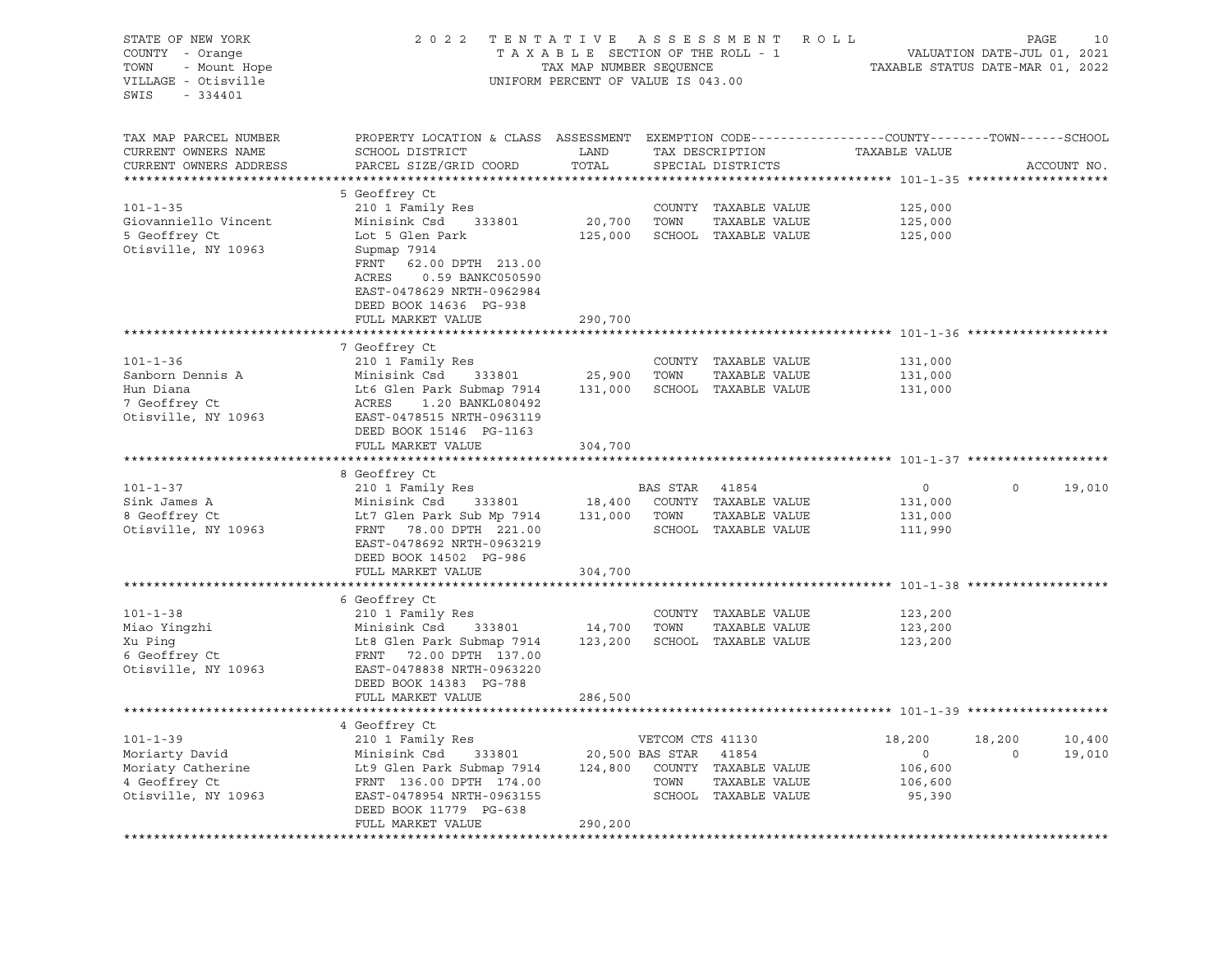| STATE OF NEW YORK<br>COUNTY - Orange<br>- Mount Hope<br>TOWN<br>VILLAGE - Otisville<br>SWIS<br>$-334401$ | 2 0 2 2                                                                                                                                      | TENTATIVE ASSESSMENT<br>TAXABLE SECTION OF THE ROLL - 1<br>TAX MAP NUMBER SEQUENCE<br>UNIFORM PERCENT OF VALUE IS 043.00 |          |                                       | R O L L<br>TAXABLE STATUS DATE-MAR 01, 2022 | PAGE<br>VALUATION DATE-JUL 01, 2021 | 11          |
|----------------------------------------------------------------------------------------------------------|----------------------------------------------------------------------------------------------------------------------------------------------|--------------------------------------------------------------------------------------------------------------------------|----------|---------------------------------------|---------------------------------------------|-------------------------------------|-------------|
| TAX MAP PARCEL NUMBER<br>CURRENT OWNERS NAME<br>CURRENT OWNERS ADDRESS                                   | PROPERTY LOCATION & CLASS ASSESSMENT EXEMPTION CODE---------------COUNTY-------TOWN------SCHOOL<br>SCHOOL DISTRICT<br>PARCEL SIZE/GRID COORD | LAND<br>TOTAL                                                                                                            |          | TAX DESCRIPTION<br>SPECIAL DISTRICTS  | TAXABLE VALUE                               |                                     | ACCOUNT NO. |
|                                                                                                          |                                                                                                                                              |                                                                                                                          |          |                                       |                                             |                                     |             |
| $101 - 1 - 40$                                                                                           | 7 Laura La<br>210 1 Family Res                                                                                                               |                                                                                                                          | BAS STAR | 41854                                 | $\circ$                                     | $\circ$                             | 19,010      |
| Liskowitz Kevin                                                                                          | Minisink Csd<br>333801                                                                                                                       | 18,600                                                                                                                   | TOWN     | COUNTY TAXABLE VALUE<br>TAXABLE VALUE | 98,800                                      |                                     |             |
| 7 Laura La<br>Otisville, NY 10963                                                                        | Lt10 Glen Park Submp 7914<br>FRNT<br>93.00 DPTH 190.00<br>BANKC030614<br>EAST-0478951 NRTH-0962938<br>DEED BOOK 13372 PG-307                 | 98,800                                                                                                                   |          | SCHOOL TAXABLE VALUE                  | 98,800<br>79,790                            |                                     |             |
|                                                                                                          | FULL MARKET VALUE                                                                                                                            | 229,800                                                                                                                  |          |                                       |                                             |                                     |             |
|                                                                                                          |                                                                                                                                              |                                                                                                                          |          |                                       |                                             |                                     |             |
|                                                                                                          | 9 Laura La                                                                                                                                   |                                                                                                                          |          |                                       |                                             |                                     |             |
| $101 - 1 - 41$                                                                                           | 210 1 Family Res                                                                                                                             |                                                                                                                          | BAS STAR | 41854                                 | 0                                           | $\circ$                             | 19,010      |
| Lancaster Kenneth J                                                                                      | Minisink Csd<br>333801                                                                                                                       | 19,500                                                                                                                   |          | COUNTY TAXABLE VALUE                  | 118,000                                     |                                     |             |
| Brunning Melissa A                                                                                       | Lt11 Glen Pk Sub Map 7914                                                                                                                    | 118,000                                                                                                                  | TOWN     | TAXABLE VALUE                         | 118,000                                     |                                     |             |
| 9 Laura Ln<br>Otisville, NY 10963                                                                        | FRNT 118.00 DPTH 172.00<br><b>BANKC190321</b><br>EAST-0479029 NRTH-0962999<br>DEED BOOK 11572 PG-1114                                        |                                                                                                                          |          | SCHOOL TAXABLE VALUE                  | 98,990                                      |                                     |             |
|                                                                                                          | FULL MARKET VALUE                                                                                                                            | 274,400                                                                                                                  |          |                                       |                                             |                                     |             |
|                                                                                                          |                                                                                                                                              |                                                                                                                          |          |                                       |                                             |                                     |             |
|                                                                                                          | 11 Laura La                                                                                                                                  |                                                                                                                          |          |                                       |                                             |                                     |             |
| $101 - 1 - 42.1$                                                                                         | 210 1 Family Res                                                                                                                             |                                                                                                                          |          | COUNTY TAXABLE VALUE                  | 114,400                                     |                                     |             |
| Freeman Robert L                                                                                         | Minisink Csd<br>333801                                                                                                                       | 30,200                                                                                                                   | TOWN     | TAXABLE VALUE                         | 114,400                                     |                                     |             |
| Freeman Kerry A                                                                                          | Lt12 Glen Park Submp 9989                                                                                                                    | 114,400                                                                                                                  |          | SCHOOL TAXABLE VALUE                  | 114,400                                     |                                     |             |
| 11 Laura Ln                                                                                              | FRNT<br>97.00 DPTH 171.00                                                                                                                    |                                                                                                                          |          |                                       |                                             |                                     |             |
| Otisville, NY 10963                                                                                      | <b>BANKL060049</b><br>EAST-0479086 NRTH-0963138<br>DEED BOOK 12123 PG-341                                                                    |                                                                                                                          |          |                                       |                                             |                                     |             |
|                                                                                                          | FULL MARKET VALUE                                                                                                                            | 266,000                                                                                                                  |          |                                       |                                             |                                     |             |
|                                                                                                          |                                                                                                                                              |                                                                                                                          |          |                                       |                                             |                                     |             |
|                                                                                                          | 13 Laura La                                                                                                                                  |                                                                                                                          |          |                                       |                                             |                                     |             |
| $101 - 1 - 42.2$                                                                                         | 210 1 Family Res                                                                                                                             |                                                                                                                          |          | COUNTY TAXABLE VALUE                  | 131,300                                     |                                     |             |
| Capalbo Phyllis                                                                                          | Minisink Csd<br>333801                                                                                                                       | 27,000                                                                                                                   | TOWN     | TAXABLE VALUE                         | 131,300                                     |                                     |             |
| 13 Laura La<br>Otisville, NY 10963                                                                       | Lt13 Glen Park Submp 9991<br>FRNT<br>79.00 DPTH 166.00<br><b>BANKC030217</b>                                                                 | 131,300                                                                                                                  |          | SCHOOL TAXABLE VALUE                  | 131,300                                     |                                     |             |
|                                                                                                          | EAST-0479216 NRTH-0963168<br>DEED BOOK 12364 PG-554<br>FULL MARKET VALUE                                                                     |                                                                                                                          |          |                                       |                                             |                                     |             |
|                                                                                                          |                                                                                                                                              | 305,300                                                                                                                  |          |                                       |                                             |                                     |             |
|                                                                                                          | 12 Laura La                                                                                                                                  |                                                                                                                          |          |                                       |                                             |                                     |             |
| $101 - 1 - 42.3$                                                                                         | 210 1 Family Res                                                                                                                             |                                                                                                                          | BAS STAR | 41854                                 | 0                                           | $\circ$                             | 19,010      |
| Mills John D                                                                                             | Minisink Csd<br>333801                                                                                                                       | 15,400                                                                                                                   |          | COUNTY TAXABLE VALUE                  | 131,500                                     |                                     |             |
| Mills Denise M                                                                                           | Lt14 Glen Park Submp 9990                                                                                                                    | 131,500                                                                                                                  | TOWN     | TAXABLE VALUE                         | 131,500                                     |                                     |             |
| 12 Laura La                                                                                              | 63.60 DPTH 165.90<br>FRNT                                                                                                                    |                                                                                                                          |          | SCHOOL TAXABLE VALUE                  | 112,490                                     |                                     |             |
| Otisville, NY 10963                                                                                      | BANKC080370                                                                                                                                  |                                                                                                                          |          |                                       |                                             |                                     |             |
|                                                                                                          | EAST-0479327 NRTH-0963068                                                                                                                    |                                                                                                                          |          |                                       |                                             |                                     |             |
|                                                                                                          | DEED BOOK 13828 PG-992                                                                                                                       |                                                                                                                          |          |                                       |                                             |                                     |             |
|                                                                                                          | FULL MARKET VALUE                                                                                                                            | 305,800                                                                                                                  |          |                                       |                                             |                                     |             |
|                                                                                                          |                                                                                                                                              |                                                                                                                          |          |                                       |                                             |                                     |             |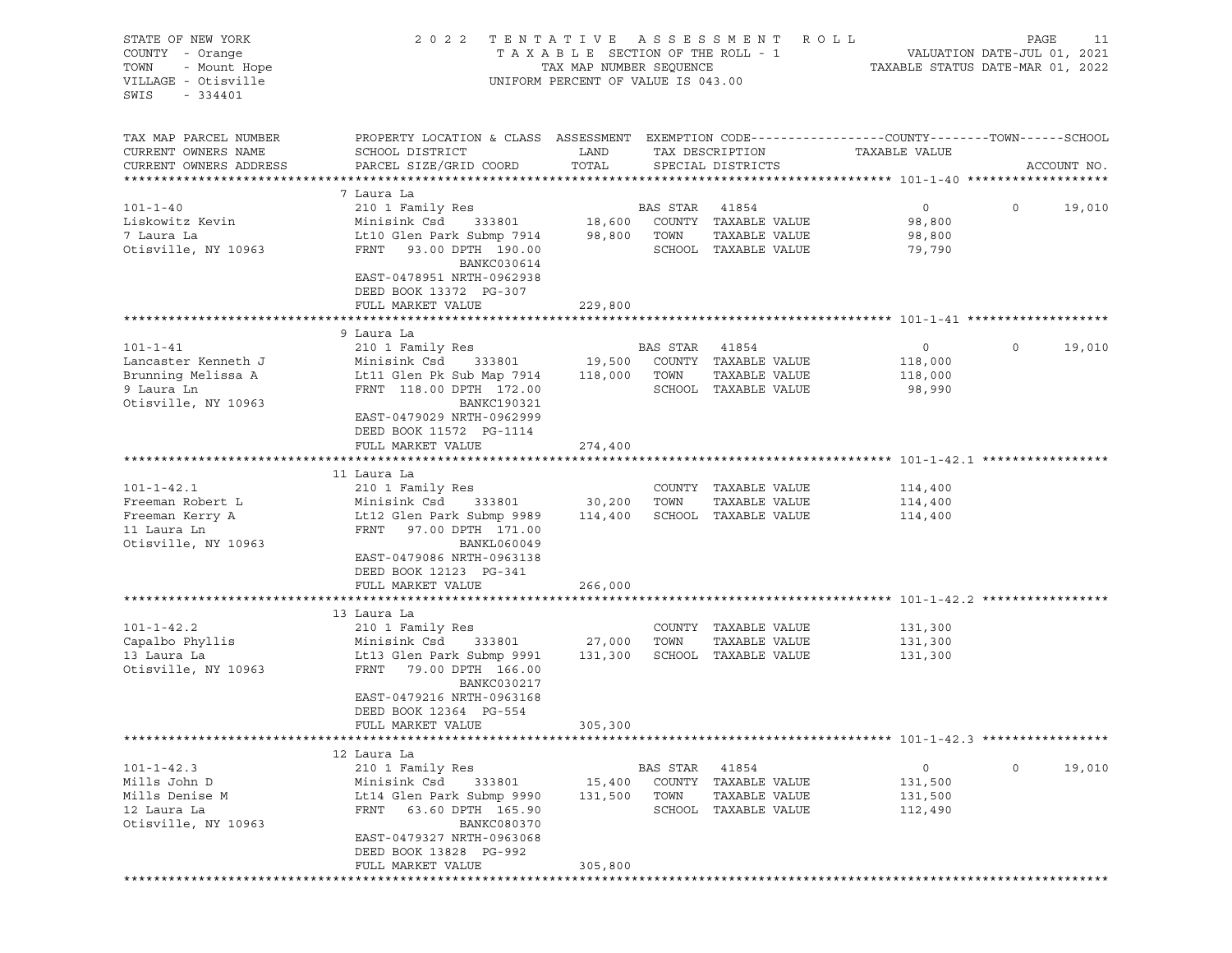| STATE OF NEW YORK<br>COUNTY - Orange<br>TOWN<br>- Mount Hope<br>VILLAGE - Otisville<br>SWIS<br>$-334401$ | 2022 TENTATIVE ASSESSMENT ROLL<br>TAXABLE SECTION OF THE ROLL - 1<br>TAX MAP NUMBER SEQUENCE<br>UNIFORM PERCENT OF VALUE IS 043.00            | VALUATION DATE-JUL 01, 2021<br>TAXABLE STATUS DATE-MAR 01, 2022 | PAGE             | 12                                   |                    |         |             |
|----------------------------------------------------------------------------------------------------------|-----------------------------------------------------------------------------------------------------------------------------------------------|-----------------------------------------------------------------|------------------|--------------------------------------|--------------------|---------|-------------|
| TAX MAP PARCEL NUMBER<br>CURRENT OWNERS NAME<br>CURRENT OWNERS ADDRESS                                   | PROPERTY LOCATION & CLASS ASSESSMENT EXEMPTION CODE----------------COUNTY-------TOWN------SCHOOL<br>SCHOOL DISTRICT<br>PARCEL SIZE/GRID COORD | LAND<br>TOTAL                                                   |                  | TAX DESCRIPTION<br>SPECIAL DISTRICTS | TAXABLE VALUE      |         | ACCOUNT NO. |
|                                                                                                          |                                                                                                                                               |                                                                 |                  |                                      |                    |         |             |
| $101 - 1 - 43$                                                                                           | 10 Laura La<br>210 1 Family Res                                                                                                               |                                                                 |                  | COUNTY TAXABLE VALUE                 | 152,900            |         |             |
| Vargas Daniel                                                                                            | Minisink Csd 333801                                                                                                                           | 22,500                                                          | TOWN             | TAXABLE VALUE                        | 152,900            |         |             |
| 10 Laura La                                                                                              | Lt15 Glen Pk Sub Map 7914                                                                                                                     | 152,900                                                         |                  | SCHOOL TAXABLE VALUE                 | 152,900            |         |             |
| Otisville, NY 10963                                                                                      | FRNT<br>65.00 DPTH 195.00<br>ACRES<br>0.72 BANKN140687<br>EAST-0479383 NRTH-0962921<br>DEED BOOK 14931 PG-425<br>FULL MARKET VALUE            | 355,600                                                         |                  |                                      |                    |         |             |
|                                                                                                          |                                                                                                                                               |                                                                 |                  |                                      |                    |         |             |
|                                                                                                          | 8 Laura La                                                                                                                                    |                                                                 |                  |                                      |                    |         |             |
| $101 - 1 - 44$                                                                                           | 210 1 Family Res                                                                                                                              |                                                                 |                  | COUNTY TAXABLE VALUE                 | 143,300            |         |             |
| Li Xin                                                                                                   | 333801<br>Minisink Csd                                                                                                                        | 21,400 TOWN                                                     |                  | TAXABLE VALUE                        | 143,300            |         |             |
| Li I Chen                                                                                                | Lt16 Glen Pk Sub Map 7914                                                                                                                     |                                                                 |                  | 143,300 SCHOOL TAXABLE VALUE         | 143,300            |         |             |
| 8 Laura La                                                                                               | FRNT 100.00 DPTH 271.00                                                                                                                       |                                                                 |                  |                                      |                    |         |             |
| Otisville, NY 10963                                                                                      | BANKC130170<br>EAST-0479275 NRTH-0962833<br>DEED BOOK 13594 PG-1340<br>FULL MARKET VALUE                                                      | 333,300                                                         |                  |                                      |                    |         |             |
|                                                                                                          |                                                                                                                                               |                                                                 |                  |                                      |                    |         |             |
|                                                                                                          | 6 Laura La                                                                                                                                    |                                                                 |                  |                                      |                    |         |             |
| $101 - 1 - 45$                                                                                           | 210 1 Family Res                                                                                                                              |                                                                 | FIRE/AMBCT 41691 |                                      | 1,560              | 1,560   |             |
| Neumann Jerome M                                                                                         | Minisink Csd 333801                                                                                                                           |                                                                 |                  | 23,400 COUNTY TAXABLE VALUE          | 131,840            |         |             |
| Neumann Catherine                                                                                        | Lt17 Glen Pk Sub Map 7914                                                                                                                     |                                                                 | 133,400 TOWN     | TAXABLE VALUE                        | 131,840            |         |             |
| 6 Laura La<br>Otisville, NY 10963                                                                        | FRNT 148.00 DPTH 236.00<br>EAST-0479146 NRTH-0962819<br>DEED BOOK 2993 PG-216                                                                 |                                                                 |                  | SCHOOL TAXABLE VALUE                 | 133,400            |         |             |
|                                                                                                          | FULL MARKET VALUE                                                                                                                             | 310,200                                                         |                  |                                      |                    |         |             |
|                                                                                                          |                                                                                                                                               |                                                                 |                  |                                      |                    |         |             |
|                                                                                                          | 4 Laura La                                                                                                                                    |                                                                 |                  |                                      |                    | $\circ$ |             |
| $101 - 1 - 46$<br>Cardona John                                                                           | 210 1 Family Res<br>Minisink Csd 333801                                                                                                       |                                                                 | BAS STAR 41854   | 17,800 COUNTY TAXABLE VALUE          | $\circ$<br>131,200 |         | 19,010      |
| Cardona Marie                                                                                            | Lt18 Glen Pk Sub Map 7914                                                                                                                     |                                                                 | 131,200 TOWN     | TAXABLE VALUE                        | 131,200            |         |             |
| 4 Laura Ln                                                                                               | FRNT 86.00 DPTH 180.00                                                                                                                        |                                                                 |                  | SCHOOL TAXABLE VALUE                 | 112,190            |         |             |
| Otisville, NY 10963                                                                                      | EAST-0479121 NRTH-0962702                                                                                                                     |                                                                 |                  |                                      |                    |         |             |
|                                                                                                          | DEED BOOK 3754 PG-119                                                                                                                         |                                                                 |                  |                                      |                    |         |             |
|                                                                                                          | FULL MARKET VALUE                                                                                                                             | 305,100                                                         |                  |                                      |                    |         |             |
|                                                                                                          |                                                                                                                                               |                                                                 |                  |                                      |                    |         |             |
|                                                                                                          | 28 Walker St                                                                                                                                  |                                                                 |                  |                                      |                    |         |             |
| $101 - 1 - 47$                                                                                           | 210 1 Family Res                                                                                                                              |                                                                 |                  | COUNTY TAXABLE VALUE                 | 112,000            |         |             |
| Hutchings Douglas Jr                                                                                     | Minisink Csd<br>333801                                                                                                                        | 21,100 TOWN                                                     |                  | TAXABLE VALUE                        | 112,000            |         |             |
| Hutchings Douglas Sr                                                                                     | Pk Lnds Glen Pk SM 7914                                                                                                                       |                                                                 |                  | 112,000 SCHOOL TAXABLE VALUE         | 112,000            |         |             |
| 28 Walker St                                                                                             | ACRES<br>1.10                                                                                                                                 |                                                                 |                  |                                      |                    |         |             |
| Otisville, NY 10963                                                                                      | EAST-0479049 NRTH-0962583                                                                                                                     |                                                                 |                  |                                      |                    |         |             |
|                                                                                                          | DEED BOOK 14732 PG-1052                                                                                                                       |                                                                 |                  |                                      |                    |         |             |
|                                                                                                          | FULL MARKET VALUE                                                                                                                             | 260,500                                                         |                  |                                      |                    |         |             |
|                                                                                                          |                                                                                                                                               |                                                                 |                  |                                      |                    |         |             |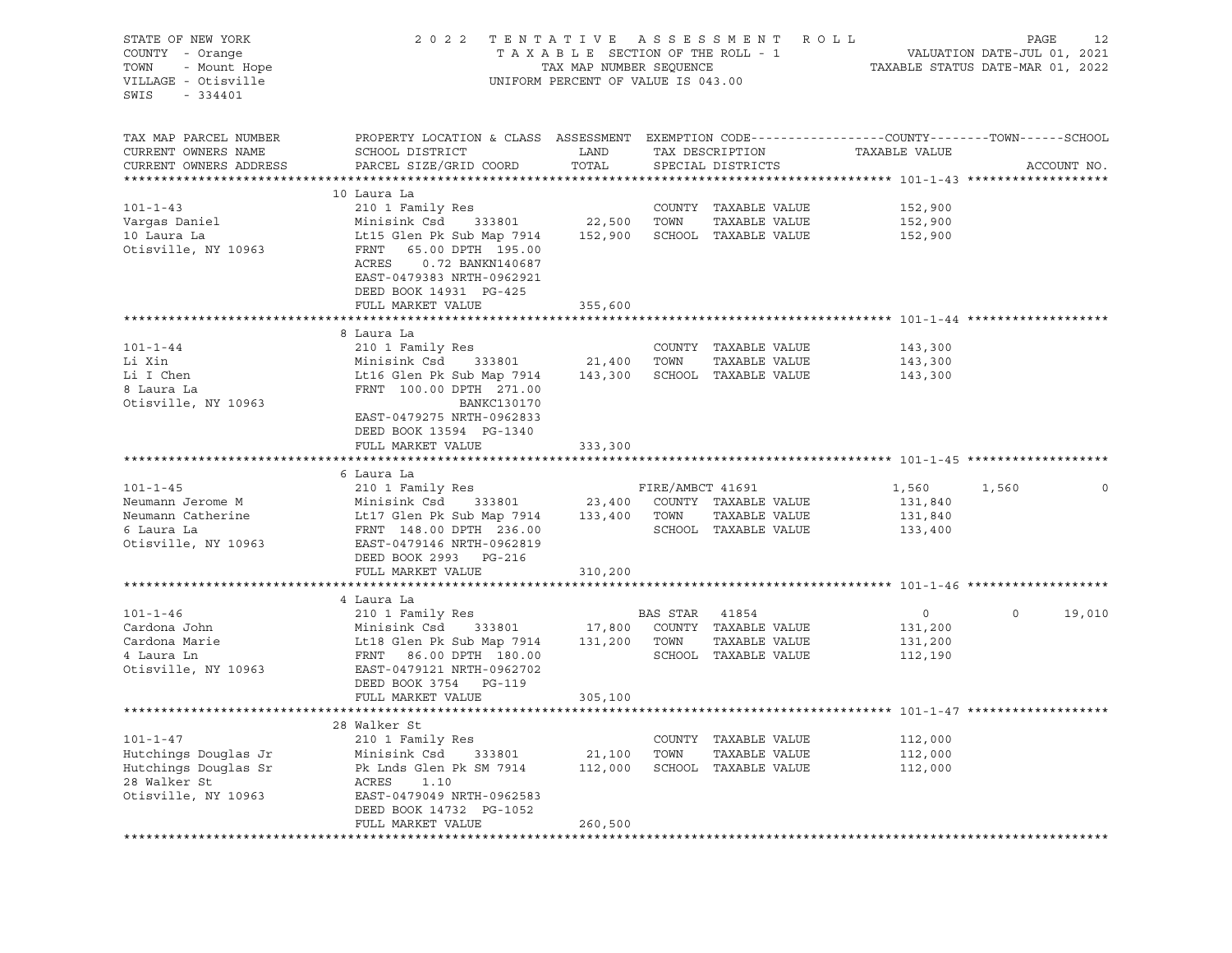| STATE OF NEW YORK                 | 2 0 2 2                                                                                         | TENTATIVE                          |                | A S S E S S M E N T  | R O L L       | PAGE<br>13                       |
|-----------------------------------|-------------------------------------------------------------------------------------------------|------------------------------------|----------------|----------------------|---------------|----------------------------------|
| COUNTY - Orange                   |                                                                                                 | TAXABLE SECTION OF THE ROLL - 1    |                |                      |               | VALUATION DATE-JUL 01, 2021      |
| TOWN<br>- Mount Hope              |                                                                                                 | TAX MAP NUMBER SEQUENCE            |                |                      |               | TAXABLE STATUS DATE-MAR 01, 2022 |
| VILLAGE - Otisville               |                                                                                                 | UNIFORM PERCENT OF VALUE IS 043.00 |                |                      |               |                                  |
|                                   |                                                                                                 |                                    |                |                      |               |                                  |
| SWIS<br>$-334401$                 |                                                                                                 |                                    |                |                      |               |                                  |
|                                   |                                                                                                 |                                    |                |                      |               |                                  |
|                                   |                                                                                                 |                                    |                |                      |               |                                  |
| TAX MAP PARCEL NUMBER             | PROPERTY LOCATION & CLASS ASSESSMENT EXEMPTION CODE---------------COUNTY-------TOWN------SCHOOL |                                    |                |                      |               |                                  |
| CURRENT OWNERS NAME               | SCHOOL DISTRICT                                                                                 | LAND                               |                | TAX DESCRIPTION      | TAXABLE VALUE |                                  |
| CURRENT OWNERS ADDRESS            | PARCEL SIZE/GRID COORD                                                                          | TOTAL                              |                | SPECIAL DISTRICTS    |               | ACCOUNT NO.                      |
|                                   |                                                                                                 |                                    |                |                      |               |                                  |
|                                   | 2 Laura La                                                                                      |                                    |                |                      |               |                                  |
| $101 - 1 - 48.1$                  | 210 1 Family Res                                                                                |                                    |                | COUNTY TAXABLE VALUE | 129,000       |                                  |
| Sun Libao                         | Minisink Csd<br>333801                                                                          |                                    | TOWN           | TAXABLE VALUE        |               |                                  |
|                                   |                                                                                                 | 44,300                             |                |                      | 129,000       |                                  |
| Zhang Fuhua                       | Lt 19 Glen Park Sub                                                                             | 129,000                            |                | SCHOOL TAXABLE VALUE | 129,000       |                                  |
| 5 Laura Ln                        | Maps 7914 9641                                                                                  |                                    |                |                      |               |                                  |
| Otisville, NY 10963               | FRNT 322.00 DPTH 127.00                                                                         |                                    |                |                      |               |                                  |
|                                   | EAST-0478827 NRTH-0962662                                                                       |                                    |                |                      |               |                                  |
|                                   | DEED BOOK 14677 PG-523                                                                          |                                    |                |                      |               |                                  |
|                                   | FULL MARKET VALUE                                                                               | 300,000                            |                |                      |               |                                  |
|                                   |                                                                                                 |                                    |                |                      |               |                                  |
|                                   | 30 Walker St                                                                                    |                                    |                |                      |               |                                  |
|                                   |                                                                                                 |                                    |                |                      |               |                                  |
| $101 - 1 - 48.2$                  | 210 1 Family Res                                                                                |                                    | BAS STAR 41854 |                      | $\circ$       | $\mathbf 0$<br>19,010            |
| Girolamo Frances                  | Minisink Csd<br>333801                                                                          | 42,600                             |                | COUNTY TAXABLE VALUE | 149,000       |                                  |
| Girolamo(d) Anthony               | Lt 20 Glen Park Sub                                                                             | 149,000                            | TOWN           | TAXABLE VALUE        | 149,000       |                                  |
| 30 Walker St                      | Maps 7914 9641                                                                                  |                                    |                | SCHOOL TAXABLE VALUE | 129,990       |                                  |
| Otisville, NY 10963               | FRNT 255.00 DPTH 137.00                                                                         |                                    |                |                      |               |                                  |
|                                   | EAST-0478860 NRTH-0962662                                                                       |                                    |                |                      |               |                                  |
|                                   | DEED BOOK 3779 PG-5                                                                             |                                    |                |                      |               |                                  |
|                                   | FULL MARKET VALUE                                                                               | 346,500                            |                |                      |               |                                  |
|                                   |                                                                                                 |                                    |                |                      |               |                                  |
|                                   |                                                                                                 |                                    |                |                      |               |                                  |
|                                   | Walker St                                                                                       |                                    |                |                      |               |                                  |
| $101 - 1 - 50.1$                  | 311 Res vac land                                                                                |                                    |                | COUNTY TAXABLE VALUE | 5,000         |                                  |
| Babcock Gail                      | Minisink Csd<br>333801                                                                          | 5,000                              | TOWN           | TAXABLE VALUE        | 5,000         |                                  |
| PO Box 251                        | Pt Lt 1 Babcock SM 157-03                                                                       | 5,000                              |                | SCHOOL TAXABLE VALUE | 5,000         |                                  |
| Otisville, NY 10963               | Filed $5/14/03$                                                                                 |                                    |                |                      |               |                                  |
|                                   | FRNT 117.00 DPTH 186.00                                                                         |                                    |                |                      |               |                                  |
|                                   | EAST-0478074 NRTH-0962756                                                                       |                                    |                |                      |               |                                  |
|                                   |                                                                                                 |                                    |                |                      |               |                                  |
|                                   | DEED BOOK 4210 PG-231                                                                           |                                    |                |                      |               |                                  |
|                                   | FULL MARKET VALUE                                                                               | 11,600                             |                |                      |               |                                  |
|                                   |                                                                                                 |                                    |                |                      |               |                                  |
|                                   | 51 Walker St                                                                                    |                                    |                |                      |               |                                  |
| $101 - 1 - 50.2$                  | 210 1 Family Res                                                                                |                                    |                | COUNTY TAXABLE VALUE | 117,400       |                                  |
| Martinez Janelle Lee              | Minisink Csd<br>333801                                                                          | 33,600                             | TOWN           | TAXABLE VALUE        | 117,400       |                                  |
| 51 Walker St                      | Pt Lt 2 Babcock SM 157-03                                                                       | 117,400                            |                | SCHOOL TAXABLE VALUE | 117,400       |                                  |
| Otisville, NY 10963               | Filed $5/14/03$                                                                                 |                                    |                |                      |               |                                  |
|                                   | with 10-1-88                                                                                    |                                    |                |                      |               |                                  |
|                                   |                                                                                                 |                                    |                |                      |               |                                  |
|                                   | FRNT 146.00 DPTH 106.00                                                                         |                                    |                |                      |               |                                  |
|                                   | ACRES<br>0.82 BANKC080370                                                                       |                                    |                |                      |               |                                  |
|                                   | EAST-0478158 NRTH-0962912                                                                       |                                    |                |                      |               |                                  |
|                                   | DEED BOOK 14283 PG-1502                                                                         |                                    |                |                      |               |                                  |
|                                   | FULL MARKET VALUE                                                                               | 273,000                            |                |                      |               |                                  |
| ********************************* |                                                                                                 |                                    |                |                      |               |                                  |
|                                   | 59 Schobl St                                                                                    |                                    |                |                      |               |                                  |
| $101 - 2 - 1.1$                   | 210 1 Family Res                                                                                |                                    |                | COUNTY TAXABLE VALUE | 125,000       |                                  |
|                                   | Minisink Csd                                                                                    |                                    |                |                      |               |                                  |
| Ren Weili                         | 333801                                                                                          | 30,000                             | TOWN           | TAXABLE VALUE        | 125,000       |                                  |
| Xiao Jing                         | Lt 1 Oualikraft Homes Inc                                                                       | 125,000                            |                | SCHOOL TAXABLE VALUE | 125,000       |                                  |
| 59 Schobl St                      | Map 383-05                                                                                      |                                    |                |                      |               |                                  |
| Otisville, NY 10963               | filed 05/06/2005                                                                                |                                    |                |                      |               |                                  |
|                                   | FRNT 139.00 DPTH 163.00                                                                         |                                    |                |                      |               |                                  |
|                                   | EAST-0478149 NRTH-0961856                                                                       |                                    |                |                      |               |                                  |
|                                   | DEED BOOK 15117 PG-74                                                                           |                                    |                |                      |               |                                  |
|                                   | FULL MARKET VALUE                                                                               | 290,700                            |                |                      |               |                                  |
|                                   |                                                                                                 |                                    |                |                      |               |                                  |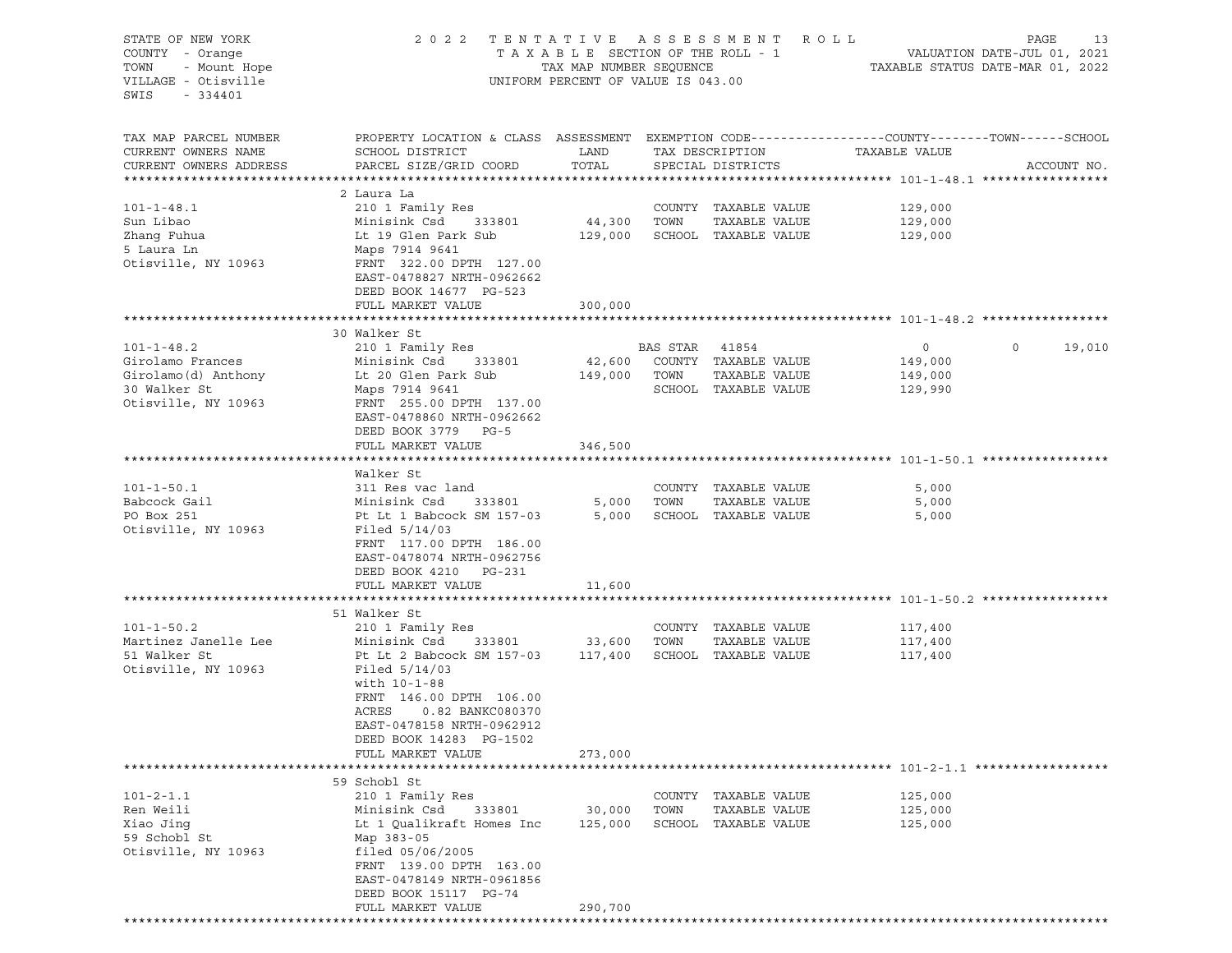| STATE OF NEW YORK<br>COUNTY - Orange<br>TOWN<br>- Mount Hope<br>VILLAGE - Otisville<br>SWIS<br>- 334401                                                                      | 2 0 2 2                                                                                                                                                                                                                                                                                                                                                                                                                                      | TAXABLE SECTION OF THE ROLL - 1<br>TAX MAP NUMBER SEQUENCE<br>UNIFORM PERCENT OF VALUE IS 043.00 |              | TENTATIVE ASSESSMENT ROLL                                                                                                      |                                                             | PAGE<br>14<br>VALUATION DATE-JUL 01, 2021<br>TAXABLE STATUS DATE-MAR 01, 2022 |
|------------------------------------------------------------------------------------------------------------------------------------------------------------------------------|----------------------------------------------------------------------------------------------------------------------------------------------------------------------------------------------------------------------------------------------------------------------------------------------------------------------------------------------------------------------------------------------------------------------------------------------|--------------------------------------------------------------------------------------------------|--------------|--------------------------------------------------------------------------------------------------------------------------------|-------------------------------------------------------------|-------------------------------------------------------------------------------|
| TAX MAP PARCEL NUMBER<br>CURRENT OWNERS NAME<br>CURRENT OWNERS ADDRESS                                                                                                       | PROPERTY LOCATION & CLASS ASSESSMENT EXEMPTION CODE---------------COUNTY-------TOWN------SCHOOL<br>SCHOOL DISTRICT<br>PARCEL SIZE/GRID COORD                                                                                                                                                                                                                                                                                                 | LAND<br>TOTAL                                                                                    |              | TAX DESCRIPTION<br>SPECIAL DISTRICTS                                                                                           | TAXABLE VALUE                                               | ACCOUNT NO.                                                                   |
|                                                                                                                                                                              | 65 Schobl St                                                                                                                                                                                                                                                                                                                                                                                                                                 |                                                                                                  |              |                                                                                                                                |                                                             |                                                                               |
| $101 - 2 - 1.22$<br>Martin Tyreka<br>Martin Aasim<br>2332 Madison Ave Apt 5C<br>New York, NY                                                                                 | 210 1 Family Res<br>Minisink Csd<br>333801<br>Lt 2 Qualikraft Homes Inc 118,410<br>Map 383-05<br>filed $05/06/2005$<br>FRNT 100.00 DPTH 193.00                                                                                                                                                                                                                                                                                               | 30,000                                                                                           | TOWN         | COUNTY TAXABLE VALUE<br>TAXABLE VALUE<br>SCHOOL TAXABLE VALUE                                                                  | 118,410<br>118,410<br>118,410                               |                                                                               |
|                                                                                                                                                                              | ACRES<br>0.51 BANKC220053<br>EAST-0478012 NRTH-0961867<br>DEED BOOK 15038 PG-451<br>FULL MARKET VALUE                                                                                                                                                                                                                                                                                                                                        | 275,400                                                                                          |              |                                                                                                                                |                                                             |                                                                               |
|                                                                                                                                                                              | 73 Schobl St                                                                                                                                                                                                                                                                                                                                                                                                                                 |                                                                                                  |              |                                                                                                                                |                                                             |                                                                               |
| $101 - 2 - 1.32$<br>Universal Healthcare Syst<br>4328 Matilda Ave<br>Bronx, NY 10466<br>$101 - 2 - 2.22$<br>Mann John D<br>Mann Wendy<br>53 Schobl St<br>Otisville, NY 10963 | 210 1 Family Res<br>Minisink Csd<br>333801<br>Lt 3 Qualikraft Homes Inc 155,400<br>Map 383-05<br>filed $05/06/2005$<br>FRNT 105.00 DPTH 193.00<br>ACRES<br>0.68<br>EAST-0477851 NRTH-0961881<br>DEED BOOK 14252 PG-1<br>FULL MARKET VALUE<br>53 Schobl St<br>210 1 Family Res<br>Minisink Csd<br>333801<br>Parcel Mann & McDermot Su<br>Map 684-08<br>filed $10/31/08$<br>FRNT 17.00 DPTH 152.00<br>BANKL060061<br>EAST-0478248 NRTH-0961838 | 30,000<br>361,400<br>13,000<br>81,000                                                            | TOWN<br>TOWN | COUNTY TAXABLE VALUE<br>TAXABLE VALUE<br>SCHOOL TAXABLE VALUE<br>COUNTY TAXABLE VALUE<br>TAXABLE VALUE<br>SCHOOL TAXABLE VALUE | 155,400<br>155,400<br>155,400<br>81,000<br>81,000<br>81,000 |                                                                               |
|                                                                                                                                                                              | DEED BOOK 11107 PG-1143<br>FULL MARKET VALUE                                                                                                                                                                                                                                                                                                                                                                                                 | 188,400                                                                                          |              |                                                                                                                                |                                                             |                                                                               |
|                                                                                                                                                                              | 1 Mercy Ln                                                                                                                                                                                                                                                                                                                                                                                                                                   |                                                                                                  |              |                                                                                                                                |                                                             |                                                                               |
| $101 - 2 - 3.23$<br>Abbott Mark<br>Chan-Abbott Anna<br>10 Charles Rd<br>Godeffroy, NY 12729-2504                                                                             | 260 Seasonal res<br>Minisink Csd 333801<br>Parcel Mann & McDermott S<br>Map 684-08<br>filed $10/31/08$<br>FRNT 121.80 DPTH 59.20<br><b>BANKC191006</b><br>EAST-0478363 NRTH-0961805                                                                                                                                                                                                                                                          | 25,000                                                                                           | TOWN         | COUNTY TAXABLE VALUE<br>TAXABLE VALUE<br>60,000 SCHOOL TAXABLE VALUE                                                           | 60,000<br>60,000<br>60,000                                  |                                                                               |
|                                                                                                                                                                              | DEED BOOK 12963 PG-1121<br>FULL MARKET VALUE                                                                                                                                                                                                                                                                                                                                                                                                 | 139,500                                                                                          |              |                                                                                                                                |                                                             |                                                                               |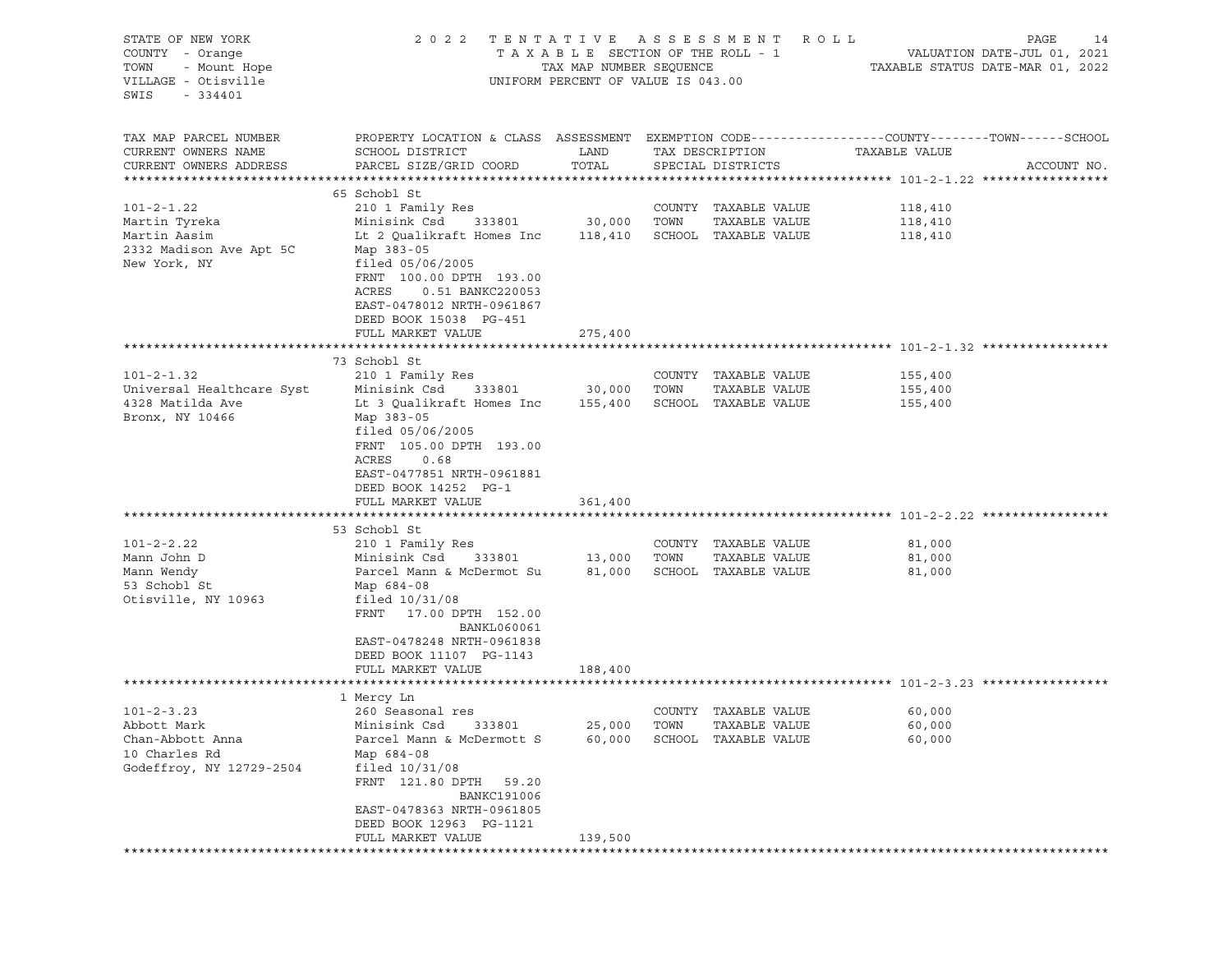| STATE OF NEW YORK      | 2 0 2 2                                                                                         | TENTATIVE ASSESSMENT               | R O L L<br>PAGE<br>15 |                      |               |                                  |
|------------------------|-------------------------------------------------------------------------------------------------|------------------------------------|-----------------------|----------------------|---------------|----------------------------------|
| COUNTY - Orange        |                                                                                                 | TAXABLE SECTION OF THE ROLL - 1    |                       |                      |               |                                  |
| TOWN<br>- Mount Hope   |                                                                                                 | TAX MAP NUMBER SEQUENCE            |                       |                      |               | TAXABLE STATUS DATE-MAR 01, 2022 |
| VILLAGE - Otisville    |                                                                                                 | UNIFORM PERCENT OF VALUE IS 043.00 |                       |                      |               |                                  |
| SWIS<br>$-334401$      |                                                                                                 |                                    |                       |                      |               |                                  |
|                        |                                                                                                 |                                    |                       |                      |               |                                  |
| TAX MAP PARCEL NUMBER  | PROPERTY LOCATION & CLASS ASSESSMENT EXEMPTION CODE---------------COUNTY-------TOWN------SCHOOL |                                    |                       |                      |               |                                  |
| CURRENT OWNERS NAME    | SCHOOL DISTRICT                                                                                 | LAND                               |                       | TAX DESCRIPTION      | TAXABLE VALUE |                                  |
| CURRENT OWNERS ADDRESS | PARCEL SIZE/GRID COORD                                                                          | TOTAL                              |                       | SPECIAL DISTRICTS    |               | ACCOUNT NO.                      |
|                        |                                                                                                 |                                    |                       |                      |               |                                  |
|                        | Schobl St                                                                                       |                                    |                       |                      |               |                                  |
| $101 - 2 - 3.3$        | 311 Res vac land                                                                                |                                    |                       | COUNTY TAXABLE VALUE | 2,900         |                                  |
| Zhang Lin              | 333801<br>Minisink Csd                                                                          | 2,900                              | TOWN                  | TAXABLE VALUE        | 2,900         |                                  |
| Liu Wei                | with 10-1-10.2                                                                                  | 2,900                              |                       | SCHOOL TAXABLE VALUE | 2,900         |                                  |
| 16 Mercy Ln            | FRNT 117.00 DPTH 57.00                                                                          |                                    |                       |                      |               |                                  |
| Otisville, NY 10963    | BANK0230051                                                                                     |                                    |                       |                      |               |                                  |
|                        | EAST-0478659 NRTH-0961752                                                                       |                                    |                       |                      |               |                                  |
|                        | DEED BOOK 13794 PG-274                                                                          |                                    |                       |                      |               |                                  |
|                        | FULL MARKET VALUE                                                                               | 6,700                              |                       |                      |               |                                  |
|                        | 45 Schobl St                                                                                    |                                    |                       |                      |               |                                  |
| $101 - 2 - 4.22$       | 210 1 Family Res                                                                                |                                    |                       | COUNTY TAXABLE VALUE | 100,600       |                                  |
| Ziegler Raymond        | 333801<br>Minisink Csd                                                                          | 48,000                             | TOWN                  | TAXABLE VALUE        | 100,600       |                                  |
| Ziegler Julie          | also 10-1-11                                                                                    | 100,600                            |                       | SCHOOL TAXABLE VALUE | 100,600       |                                  |
| 45 Schobl St           | ACRES<br>1.80 BANKN140687                                                                       |                                    |                       |                      |               |                                  |
| Otisville, NY 10963    | EAST-0478660 NRTH-0961826                                                                       |                                    |                       |                      |               |                                  |
|                        | DEED BOOK 14182 PG-762                                                                          |                                    |                       |                      |               |                                  |
|                        | FULL MARKET VALUE                                                                               | 234,000                            |                       |                      |               |                                  |
|                        |                                                                                                 |                                    |                       |                      |               |                                  |
|                        | 25 Schobl St                                                                                    |                                    |                       |                      |               |                                  |
| $101 - 2 - 5$          | 210 1 Family Res                                                                                |                                    |                       | COUNTY TAXABLE VALUE | 67,600        |                                  |
| 25 Mt Hope Realty, LLC | Minisink Csd<br>333801                                                                          | 46,600                             | TOWN                  | TAXABLE VALUE        | 67,600        |                                  |
| 25 Schobl St           | $w/$ town 10-1-12                                                                               | 67,600                             |                       | SCHOOL TAXABLE VALUE | 67,600        |                                  |
| Otisville, NY 10963    | FRNT 325.00 DPTH 153.00                                                                         |                                    |                       |                      |               |                                  |
|                        | EAST-0479053 NRTH-0961739                                                                       |                                    |                       |                      |               |                                  |
|                        | DEED BOOK 14439 PG-602                                                                          |                                    |                       |                      |               |                                  |
|                        | FULL MARKET VALUE                                                                               | 157,200                            |                       |                      |               |                                  |
|                        |                                                                                                 |                                    |                       |                      |               |                                  |
|                        | 19 Schobl St                                                                                    |                                    |                       |                      |               |                                  |
| $101 - 2 - 6.2$        | $215$ 1 Fam Res w/                                                                              |                                    |                       | COUNTY TAXABLE VALUE | 142,800       |                                  |
| Meme Melinda           | Minisink Csd<br>333801                                                                          | 42,700                             | TOWN                  | TAXABLE VALUE        | 142,800       |                                  |
| 19 Schobl St           | Pcl Martine SM 373-04                                                                           | 142,800                            |                       | SCHOOL TAXABLE VALUE | 142,800       |                                  |
| Otisville, NY 10963    | filed $5/28/04$                                                                                 |                                    |                       |                      |               |                                  |
|                        | Pt in Mt. Hope 10-1-14.2                                                                        |                                    |                       |                      |               |                                  |
|                        | FRNT 193.00 DPTH 87.90                                                                          |                                    |                       |                      |               |                                  |
|                        | BANKC130800                                                                                     |                                    |                       |                      |               |                                  |
|                        | EAST-0479138 NRTH-0961547                                                                       |                                    |                       |                      |               |                                  |
|                        | DEED BOOK 14927 PG-1020<br>FULL MARKET VALUE                                                    | 332,100                            |                       |                      |               |                                  |
|                        |                                                                                                 |                                    |                       |                      |               |                                  |
|                        | Schobl St                                                                                       |                                    |                       |                      |               |                                  |
| $101 - 2 - 7$          | 311 Res vac land                                                                                |                                    |                       | COUNTY TAXABLE VALUE | 500           |                                  |
| Rosen Andrew J         | Minisink Csd<br>333801                                                                          | 500                                | TOWN                  | TAXABLE VALUE        | 500           |                                  |
| Rosen Courtney J       | Ptlt 1 Baines Submap 9839                                                                       | 500                                |                       | SCHOOL TAXABLE VALUE | 500           |                                  |
| PO Box 274             | with 10-1-13.1                                                                                  |                                    |                       |                      |               |                                  |
| Otisville, NY 10963    | 32.00 DPTH 153.00<br>FRNT                                                                       |                                    |                       |                      |               |                                  |
|                        | EAST-0478932 NRTH-0961801                                                                       |                                    |                       |                      |               |                                  |
|                        | DEED BOOK 14262 PG-1598                                                                         |                                    |                       |                      |               |                                  |
|                        | FULL MARKET VALUE                                                                               | 1,200                              |                       |                      |               |                                  |
|                        |                                                                                                 |                                    |                       |                      |               |                                  |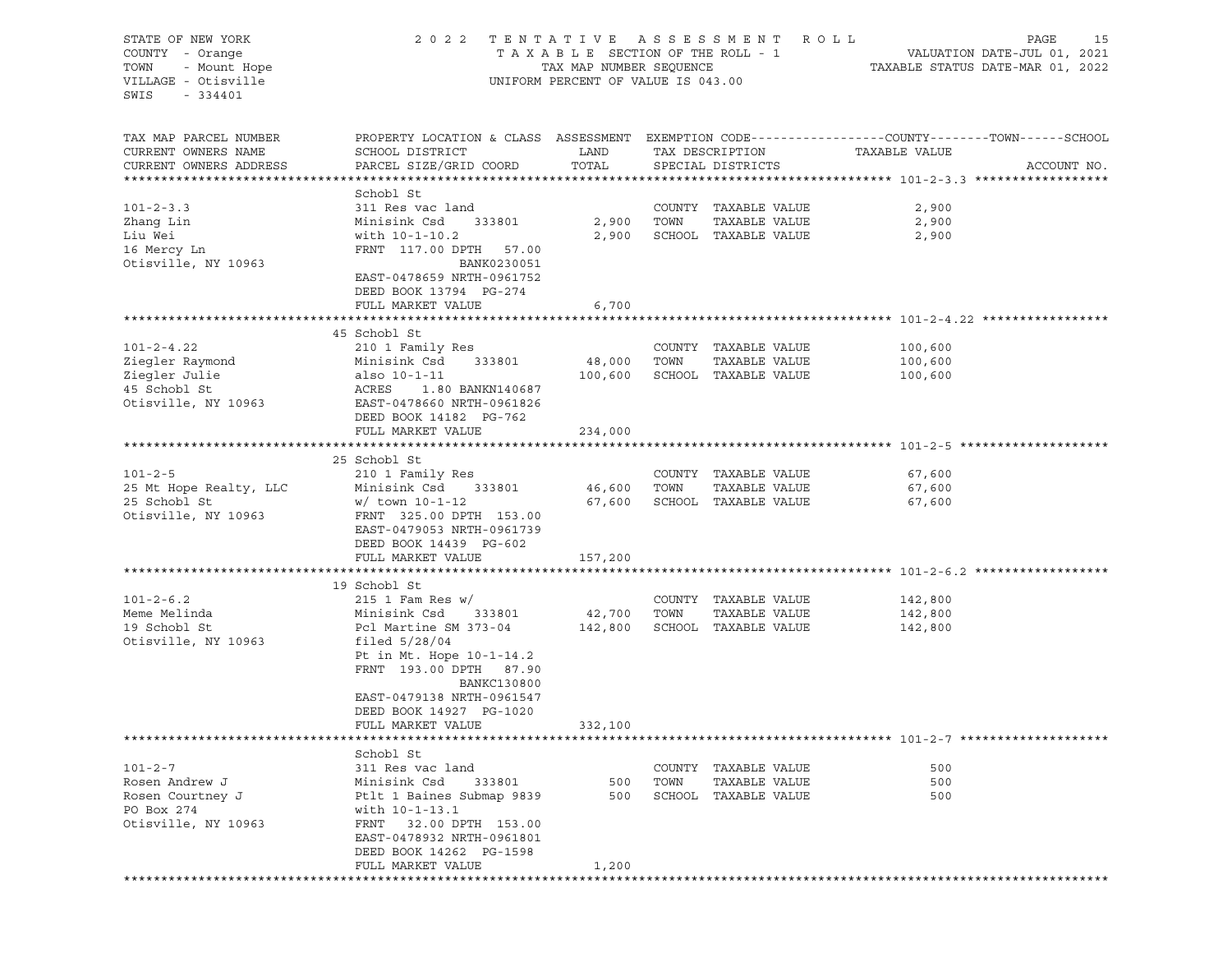# STATE OF NEW YORK 2 0 2 2 T E N T A T I V E A S S E S S M E N T R O L L PAGE 16 COUNTY - Orange T A X A B L E SECTION OF THE ROLL - 1 VALUATION DATE-JUL 01, 2021 TOWN - Mount Hope TAX MAP NUMBER SEQUENCE TAXABLE STATUS DATE-MAR 01, 2022 VILLAGE - Otisville UNIFORM PERCENT OF VALUE IS 043.00

| TAX MAP PARCEL NUMBER<br>CURRENT OWNERS NAME<br>CURRENT OWNERS ADDRESS                 | PROPERTY LOCATION & CLASS ASSESSMENT EXEMPTION CODE----------------COUNTY-------TOWN------SCHOOL<br>SCHOOL DISTRICT<br>PARCEL SIZE/GRID COORD | LAND<br>TOTAL |          | TAX DESCRIPTION<br>SPECIAL DISTRICTS | TAXABLE VALUE | ACCOUNT NO.        |
|----------------------------------------------------------------------------------------|-----------------------------------------------------------------------------------------------------------------------------------------------|---------------|----------|--------------------------------------|---------------|--------------------|
|                                                                                        |                                                                                                                                               |               |          |                                      |               |                    |
|                                                                                        | 7 Field Rd                                                                                                                                    |               |          |                                      |               |                    |
| $102 - 1 - 1.2$                                                                        | 210 1 Family Res                                                                                                                              |               |          | COUNTY TAXABLE VALUE                 | 111,900       |                    |
| Pineda Arce Mauricio                                                                   | Minisink Csd<br>333801                                                                                                                        | 38,600        | TOWN     | TAXABLE VALUE                        | 111,900       |                    |
| Ye Han                                                                                 | FRNT 266.00 DPTH 97.00                                                                                                                        | 111,900       |          | SCHOOL TAXABLE VALUE                 | 111,900       |                    |
| 7 Field Rd                                                                             | 0.74                                                                                                                                          |               |          |                                      |               |                    |
| Otisville, NY 10963                                                                    | ACRES<br>EAST-0479590 NRTH-0961304                                                                                                            |               |          |                                      |               |                    |
|                                                                                        |                                                                                                                                               |               |          |                                      |               |                    |
|                                                                                        | DEED BOOK 15089 PG-1315                                                                                                                       |               |          |                                      |               |                    |
|                                                                                        | FULL MARKET VALUE                                                                                                                             | 260,200       |          |                                      |               |                    |
|                                                                                        | 75 Main St                                                                                                                                    |               |          |                                      |               |                    |
| $102 - 1 - 2$                                                                          | 210 1 Family Res                                                                                                                              |               | BAS STAR | 41854                                | $\circ$       | $\Omega$<br>19,010 |
| O'Donnell William                                                                      | Minisink Csd<br>333801 23,700                                                                                                                 |               |          | COUNTY TAXABLE VALUE                 | 111,600       |                    |
| O'Donnell Barbara                                                                      | Minisink Csd     333801<br>FRNT  151.00 DPTH  230.00                                                                                          | 111,600       | TOWN     | TAXABLE VALUE                        | 111,600       |                    |
| 75 Main St                                                                             | ACRES<br>0.55                                                                                                                                 |               |          | SCHOOL TAXABLE VALUE                 | 92,590        |                    |
| Otisville, NY 10963                                                                    | EAST-0479876 NRTH-0961878                                                                                                                     |               |          |                                      |               |                    |
|                                                                                        | DEED BOOK 12987 PG-1612                                                                                                                       |               |          |                                      |               |                    |
|                                                                                        | FULL MARKET VALUE                                                                                                                             | 259,500       |          |                                      |               |                    |
|                                                                                        |                                                                                                                                               |               |          |                                      |               |                    |
|                                                                                        | 2019 St Hwy 211                                                                                                                               |               |          |                                      |               |                    |
| $102 - 1 - 4$                                                                          | 210 1 Family Res                                                                                                                              |               |          | COUNTY TAXABLE VALUE                 | 85,600        |                    |
| Hodges Brandon                                                                         | Minisink Csd<br>333801                                                                                                                        | 51,800        | TOWN     | TAXABLE VALUE                        | 85,600        |                    |
| 66 Murray Rd                                                                           | ACRES<br>1.60 BANKC130015                                                                                                                     | 85,600        |          | SCHOOL TAXABLE VALUE                 | 85,600        |                    |
| Middletown, NY 10940                                                                   | EAST-0480730 NRTH-0962189                                                                                                                     |               |          |                                      |               |                    |
|                                                                                        | DEED BOOK 14326 PG-1397                                                                                                                       |               |          |                                      |               |                    |
|                                                                                        | FULL MARKET VALUE                                                                                                                             | 199,100       |          |                                      |               |                    |
|                                                                                        |                                                                                                                                               |               |          |                                      |               |                    |
|                                                                                        | 2009 St Hwy 211                                                                                                                               |               |          |                                      |               |                    |
| $102 - 1 - 5$                                                                          | 210 1 Family Res                                                                                                                              |               |          | COUNTY TAXABLE VALUE                 | 222,500       |                    |
| Heatherly Gail                                                                         | Minisink Csd<br>333801                                                                                                                        | 56,500        | TOWN     | TAXABLE VALUE                        | 222,500       |                    |
| Pessin Neil                                                                            | 2.10<br>ACRES                                                                                                                                 | 222,500       |          | SCHOOL TAXABLE VALUE                 | 222,500       |                    |
|                                                                                        |                                                                                                                                               |               |          |                                      |               |                    |
| 2009 Rt 211 West<br>Otisville, NY 10963 DEED BOOK 11394 PG-1493<br>Otisville, NY 10963 |                                                                                                                                               |               |          |                                      |               |                    |
|                                                                                        | FULL MARKET VALUE                                                                                                                             | 517,400       |          |                                      |               |                    |
|                                                                                        |                                                                                                                                               |               |          |                                      |               |                    |
|                                                                                        | Main St                                                                                                                                       |               |          |                                      |               |                    |
| $102 - 1 - 6$                                                                          | 311 Res vac land                                                                                                                              |               |          | COUNTY TAXABLE VALUE                 | 12,500        |                    |
| Heatherly Gail                                                                         | Minisink Csd<br>333801                                                                                                                        | 12,500        | TOWN     | TAXABLE VALUE                        | 12,500        |                    |
| Pessin Neil                                                                            | N Of Main St                                                                                                                                  | 12,500        |          | SCHOOL TAXABLE VALUE                 | 12,500        |                    |
| 2009 Rt 211 West                                                                       | ACRES<br>1.60                                                                                                                                 |               |          |                                      |               |                    |
| Otisville, NY 10963                                                                    | EAST-0480799 NRTH-0961991                                                                                                                     |               |          |                                      |               |                    |
|                                                                                        | DEED BOOK 11394 PG-1493                                                                                                                       |               |          |                                      |               |                    |
|                                                                                        | FULL MARKET VALUE                                                                                                                             | 29,100        |          |                                      |               |                    |
|                                                                                        |                                                                                                                                               |               |          |                                      |               |                    |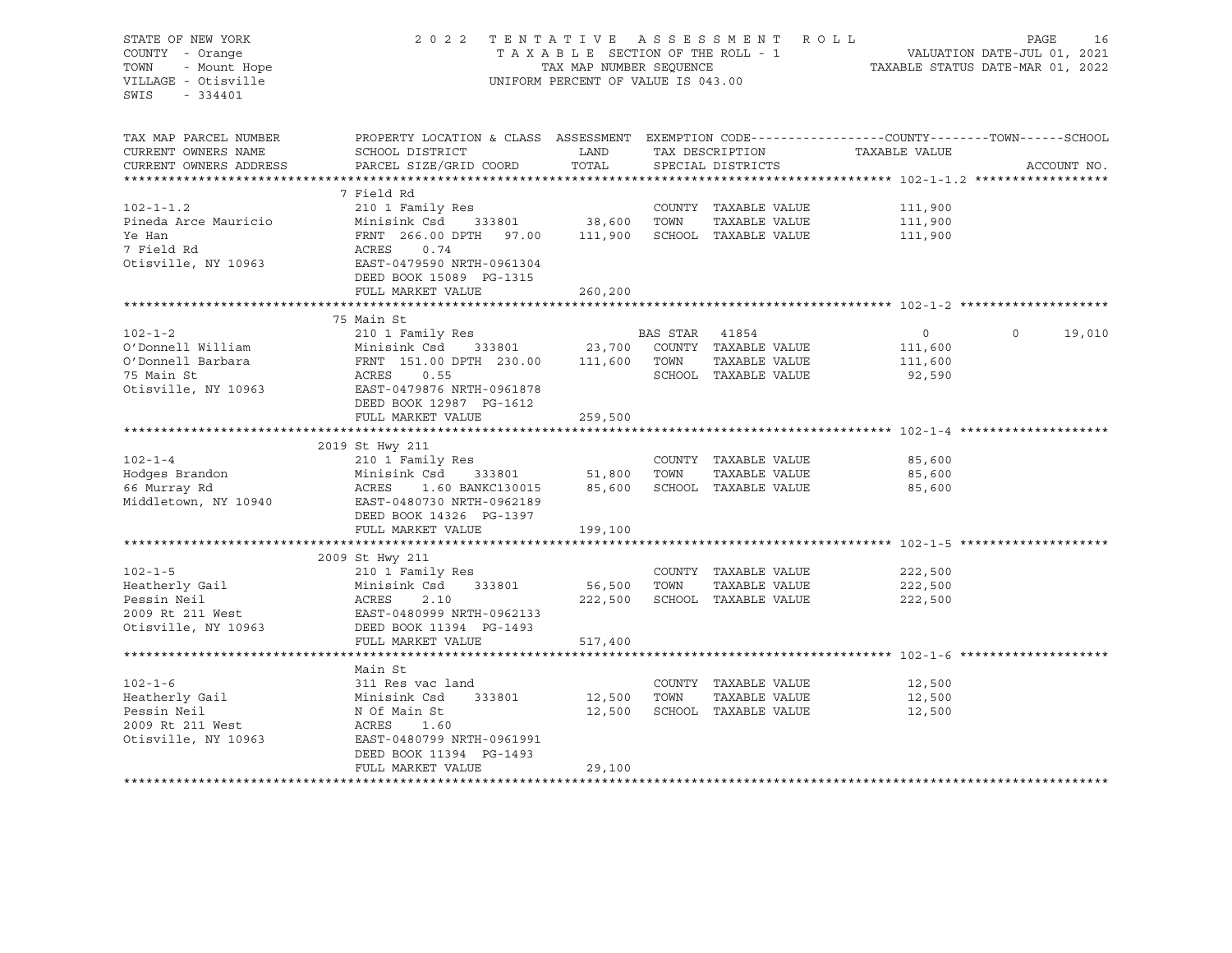# STATE OF NEW YORK 2 0 2 2 T E N T A T I V E A S S E S S M E N T R O L L PAGE 17 COUNTY - Orange T A X A B L E SECTION OF THE ROLL - 1 VALUATION DATE-JUL 01, 2021 TOWN - Mount Hope TAX MAP NUMBER SEQUENCE TAXABLE STATUS DATE-MAR 01, 2022 VILLAGE - Otisville UNIFORM PERCENT OF VALUE IS 043.00

| TAX MAP PARCEL NUMBER<br>CURRENT OWNERS NAME                                                                                                                                                                                                           | PROPERTY LOCATION & CLASS ASSESSMENT EXEMPTION CODE----------------COUNTY-------TOWN------SCHOOL<br>SCHOOL DISTRICT<br>PARCEL SIZE/GRID COORD                                                                                          | LAND<br>TOTAL               |                | TAX DESCRIPTION<br>SPECIAL DISTRICTS                                              | TAXABLE VALUE                                                          |                  | ACCOUNT NO.               |
|--------------------------------------------------------------------------------------------------------------------------------------------------------------------------------------------------------------------------------------------------------|----------------------------------------------------------------------------------------------------------------------------------------------------------------------------------------------------------------------------------------|-----------------------------|----------------|-----------------------------------------------------------------------------------|------------------------------------------------------------------------|------------------|---------------------------|
| CURRENT OWNERS ADDRESS                                                                                                                                                                                                                                 |                                                                                                                                                                                                                                        |                             |                |                                                                                   |                                                                        |                  |                           |
|                                                                                                                                                                                                                                                        | 35 Main St                                                                                                                                                                                                                             |                             |                |                                                                                   |                                                                        |                  |                           |
| $102 - 1 - 7$<br>Traeqer Frank J<br>PO Box 289                                                                                                                                                                                                         |                                                                                                                                                                                                                                        |                             |                | TAXABLE VALUE                                                                     | $\overline{0}$<br>88,200<br>88,200                                     | $\Omega$         | 19,010                    |
| Otisville, NY 10963                                                                                                                                                                                                                                    | FRNT 253.00 DPTH 147.00 88,200 TOWN<br>EAST-0481032 NRTH-0961664 SCHOO<br>DEED BOOK 2300 PG-00685<br>FULL MARKET VALUE                                                                                                                 | 205,100                     |                | SCHOOL TAXABLE VALUE                                                              | 69,190                                                                 |                  |                           |
|                                                                                                                                                                                                                                                        |                                                                                                                                                                                                                                        |                             |                |                                                                                   |                                                                        |                  |                           |
| $102 - 1 - 9$<br>Example 210 1 Family Res<br>Budd (d) Hazel Minisink Csd 333801<br>Budd (d) Hugh FRNT 230.00 DPTH 100.00<br>c/o Tamara Burch EAST-0481127 NRTH-0961259<br>18 Lewis St DEED BOOK 2023 PG-00371<br>Otisville, NY 10963 FULL MARKET VALUE | 8 Orchard St<br>210 1 Family Res<br>333801<br>16 Orchard St                                                                                                                                                                            | 35,800<br>85,600<br>199,100 | TOWN           | COUNTY TAXABLE VALUE<br>TAXABLE VALUE<br>SCHOOL TAXABLE VALUE                     | 85,600<br>85,600<br>85,600                                             |                  |                           |
| $102 - 1 - 10$<br>Sale Laura<br>16 Orchard St<br>Otisville, NY 10963                                                                                                                                                                                   | 210 1 Family Res<br>Minisink Csd 333801<br>Minisink Csu<br>Lts 1-7 Loomis Sub<br>Lis 1-7 Loomis Sub<br>ACRES<br>1.50 BANK0210091                                                                                                       | 45,300 TOWN<br>98,500       |                | TAXABLE VALUE<br>SCHOOL TAXABLE VALUE                                             | COUNTY TAXABLE VALUE 98,500<br>98,500<br>98,500                        |                  |                           |
|                                                                                                                                                                                                                                                        | EAST-0481020 NRTH-0960922<br>DEED BOOK 5946 PG-113<br>FULL MARKET VALUE                                                                                                                                                                | 229,100                     |                |                                                                                   |                                                                        |                  |                           |
| $102 - 1 - 12.1$<br>Livanos Peter<br>Livanos Doris<br>31 Field Rd<br>Otisville, NY 10963                                                                                                                                                               | 31 Field Rd<br>210 1 Family Res<br>333801 42,600 VETDIS CTS 41140<br>Minisink Csd<br>EAST-0479661 NRTH-0960821<br>DEED BOOK 2878 PG-15<br>FULL MARKET VALUE                                                                            | 242,100                     | TOWN           | VETCOM CTS 41130<br>COUNTY TAXABLE VALUE<br>TAXABLE VALUE<br>SCHOOL TAXABLE VALUE | 18,200 18,200<br>7,808<br>$\overline{0}$<br>78,092<br>78,092<br>66,882 | 7,808<br>$\circ$ | 10,400<br>7,808<br>19,010 |
| $102 - 1 - 13.1$<br>Brechbiel James<br>Brechbiel Mary<br>20 Field Rd<br>Otisville, NY 10963                                                                                                                                                            | 20 Field Rd<br>210 1 Family Res<br>Minisink Csd<br>333801<br>Lot 1 Pilz Sub Map 7951 127,200 TOWN<br>FRNT 145.00 DPTH 218.00 SCHOO<br>FRNT 145.00 DPTH 218.00<br>EAST-0479474 NRTH-0961093<br>DEED BOOK 3619 PG-9<br>FULL MARKET VALUE | 295,800                     | BAS STAR 41854 | 22,800 COUNTY TAXABLE VALUE<br>TAXABLE VALUE<br>SCHOOL TAXABLE VALUE              | $\Omega$<br>127,200<br>127,200<br>108,190                              | $\Omega$         | 19,010                    |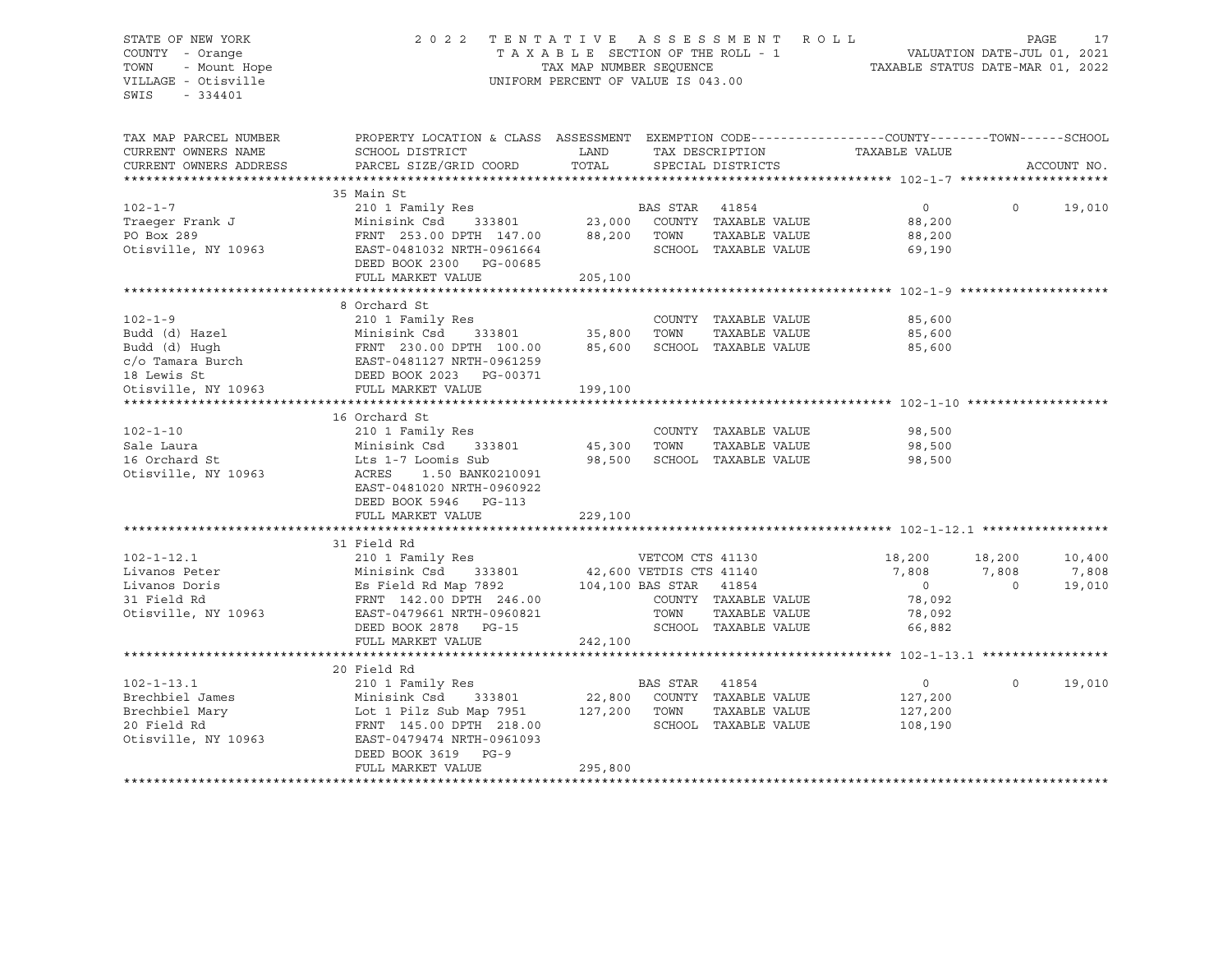| STATE OF NEW YORK<br>COUNTY - Orange<br>TOWN<br>VILLAGE - Otisville<br>SWIS - 334401                                                                                                                                                   | 2022 TENTATIVE ASSESSMENT ROLL                                                                                                                     | UNIFORM PERCENT OF VALUE IS 043.00                    |             |                             | FENTATIVE ASSESSMENT ROLL PAGE 18<br>TAXABLE SECTION OF THE ROLL - 1 VALUATION DATE-JUL 01, 2021<br>TAXABLE STATUS DATE-MAR 01, 2022 |              |             |
|----------------------------------------------------------------------------------------------------------------------------------------------------------------------------------------------------------------------------------------|----------------------------------------------------------------------------------------------------------------------------------------------------|-------------------------------------------------------|-------------|-----------------------------|--------------------------------------------------------------------------------------------------------------------------------------|--------------|-------------|
| TAX MAP PARCEL NUMBER<br>CURRENT OWNERS NAME<br>CURRENT OWNERS ADDRESS                                                                                                                                                                 | PROPERTY LOCATION & CLASS ASSESSMENT EXEMPTION CODE---------------COUNTY-------TOWN------SCHOOL<br>SCHOOL DISTRICT<br>PARCEL SIZE/GRID COORD TOTAL | LAND TAX DESCRIPTION<br>COORD TOTAL SPECIAL DISTRICTS |             | SPECIAL DISTRICTS           | TAXABLE VALUE                                                                                                                        |              | ACCOUNT NO. |
|                                                                                                                                                                                                                                        | 22 Field Rd                                                                                                                                        |                                                       |             |                             |                                                                                                                                      |              |             |
| $102 - 1 - 13.2$                                                                                                                                                                                                                       |                                                                                                                                                    |                                                       |             |                             | 10,920                                                                                                                               | 10,920 6,240 |             |
| Healey Gerald                                                                                                                                                                                                                          | 210 1 Family Res<br>Minisink Csd     333801                                                                                                        | VETWAR CTS 41120<br>22,300 COUNTY TAXABLE VALUE       |             |                             | 109,980                                                                                                                              |              |             |
| Healey Jennifer<br>22 Field Rd                                                                                                                                                                                                         | Lt 2 Pilz Sub Map 7951 120,900 TOWN TAXABLE VALUE                                                                                                  |                                                       |             |                             | 109,980                                                                                                                              |              |             |
|                                                                                                                                                                                                                                        | FRNT 138.00 DPTH 218.00                                                                                                                            |                                                       |             |                             | SCHOOL TAXABLE VALUE 114,660                                                                                                         |              |             |
| Otisville, NY 10963                                                                                                                                                                                                                    | BANKC190615<br>EAST-0479461 NRTH-0960973<br>DEED BOOK 4910 PG-177<br>FULL MARKET VALUE                                                             | 281,200                                               |             |                             |                                                                                                                                      |              |             |
|                                                                                                                                                                                                                                        |                                                                                                                                                    |                                                       |             |                             |                                                                                                                                      |              |             |
|                                                                                                                                                                                                                                        | 25 Field Rd                                                                                                                                        |                                                       |             |                             |                                                                                                                                      |              |             |
| $102 - 1 - 13.3$                                                                                                                                                                                                                       | 210 1 Family Res                                                                                                                                   |                                                       |             | COUNTY TAXABLE VALUE        | 103,900                                                                                                                              |              |             |
| COUNTY TAXABLE VALUE<br>Lacenere Richard M Minisink Csd 333801 54,000 TOWN TAXABLE VALUE<br>Lacerene Erin C ACRES 1.80 BANKN140687 103,900 SCHOOL TAXABLE VALUE<br>25 Field Rd EAST-0479751 NRTH-0960893<br>Otisville, NY 10963 DEED B |                                                                                                                                                    |                                                       |             | TAXABLE VALUE               | 103,900                                                                                                                              |              |             |
|                                                                                                                                                                                                                                        |                                                                                                                                                    |                                                       |             |                             | 103,900                                                                                                                              |              |             |
|                                                                                                                                                                                                                                        |                                                                                                                                                    |                                                       |             |                             |                                                                                                                                      |              |             |
|                                                                                                                                                                                                                                        |                                                                                                                                                    |                                                       |             |                             |                                                                                                                                      |              |             |
|                                                                                                                                                                                                                                        | FULL MARKET VALUE                                                                                                                                  | 241,600                                               |             |                             |                                                                                                                                      |              |             |
|                                                                                                                                                                                                                                        | 9 Schobl St                                                                                                                                        |                                                       |             |                             |                                                                                                                                      |              |             |
| $102 - 1 - 14.2$                                                                                                                                                                                                                       | 210 1 Family Res                                                                                                                                   |                                                       |             | COUNTY TAXABLE VALUE        | 118,200                                                                                                                              |              |             |
| Jin Li                                                                                                                                                                                                                                 | Minisink Csd 333801                                                                                                                                | 31,600 TOWN                                           |             | TAXABLE VALUE               | 118,200                                                                                                                              |              |             |
| Xu Yin                                                                                                                                                                                                                                 | Pcl Martine SM 373-04                                                                                                                              | 118,200 SCHOOL TAXABLE VALUE                          |             |                             | 118,200                                                                                                                              |              |             |
| 9 Schobl St                                                                                                                                                                                                                            | filed 5/28/04                                                                                                                                      |                                                       |             |                             |                                                                                                                                      |              |             |
| Otisville, NY 10963                                                                                                                                                                                                                    | pt in Mt Hope 10-1-14.1                                                                                                                            |                                                       |             |                             |                                                                                                                                      |              |             |
|                                                                                                                                                                                                                                        | ACRES 1.30                                                                                                                                         |                                                       |             |                             |                                                                                                                                      |              |             |
|                                                                                                                                                                                                                                        | EAST-0479269 NRTH-0961286<br>DEED BOOK 14374 PG-1940                                                                                               |                                                       |             |                             |                                                                                                                                      |              |             |
|                                                                                                                                                                                                                                        | FULL MARKET VALUE                                                                                                                                  | 274,900                                               |             |                             |                                                                                                                                      |              |             |
|                                                                                                                                                                                                                                        |                                                                                                                                                    |                                                       |             |                             |                                                                                                                                      |              |             |
|                                                                                                                                                                                                                                        | 1 Schobl St                                                                                                                                        |                                                       |             |                             |                                                                                                                                      |              |             |
| $102 - 1 - 15$                                                                                                                                                                                                                         | 210 1 Family Res                                                                                                                                   |                                                       |             | COUNTY TAXABLE VALUE        | 96,000                                                                                                                               |              |             |
| Dickinson Kelly                                                                                                                                                                                                                        | ---<br>Minisink Csd 333801<br>FRNT 100.00 בייחים הייחס                                                                                             |                                                       | 28,600 TOWN | TAXABLE VALUE               | 96,000                                                                                                                               |              |             |
| 1 Schobl St                                                                                                                                                                                                                            | FRNT 100.00 DPTH 150.00                                                                                                                            |                                                       |             | 96,000 SCHOOL TAXABLE VALUE | 96,000                                                                                                                               |              |             |
| Otisville, NY 10963                                                                                                                                                                                                                    | BANKC000000                                                                                                                                        |                                                       |             |                             |                                                                                                                                      |              |             |
|                                                                                                                                                                                                                                        | EAST-0479460 NRTH-0961252                                                                                                                          |                                                       |             |                             |                                                                                                                                      |              |             |
|                                                                                                                                                                                                                                        | DEED BOOK 15053 PG-1528<br>FULL MARKET VALUE                                                                                                       |                                                       |             |                             |                                                                                                                                      |              |             |
|                                                                                                                                                                                                                                        |                                                                                                                                                    | 223,300                                               |             |                             |                                                                                                                                      |              |             |
|                                                                                                                                                                                                                                        | 5 Field Rd                                                                                                                                         |                                                       |             |                             |                                                                                                                                      |              |             |
| 102-1-16.11 210 1 Family Res COUNTY TAXABLE VALUE<br>Lu Jian Minisink Csd 333801 26,700 TOWN TAXABLE VALUE<br>Lu Yanhui FRNT 214.00 DPTH 74.00 103,000 SCHOOL TAXABLE VALUE<br>5 Field Rd ACRES 0.78 BANKC020440<br>Otisville, NY 1096 |                                                                                                                                                    |                                                       |             |                             | 103,000                                                                                                                              |              |             |
|                                                                                                                                                                                                                                        |                                                                                                                                                    |                                                       |             |                             | 103,000                                                                                                                              |              |             |
|                                                                                                                                                                                                                                        |                                                                                                                                                    |                                                       |             |                             | 103,000                                                                                                                              |              |             |
|                                                                                                                                                                                                                                        |                                                                                                                                                    |                                                       |             |                             |                                                                                                                                      |              |             |
|                                                                                                                                                                                                                                        |                                                                                                                                                    |                                                       |             |                             |                                                                                                                                      |              |             |
|                                                                                                                                                                                                                                        | DEED BOOK 14238 PG-996                                                                                                                             |                                                       |             |                             |                                                                                                                                      |              |             |
|                                                                                                                                                                                                                                        | FULL MARKET VALUE                                                                                                                                  | 239,500                                               |             |                             |                                                                                                                                      |              |             |
|                                                                                                                                                                                                                                        |                                                                                                                                                    |                                                       |             |                             |                                                                                                                                      |              |             |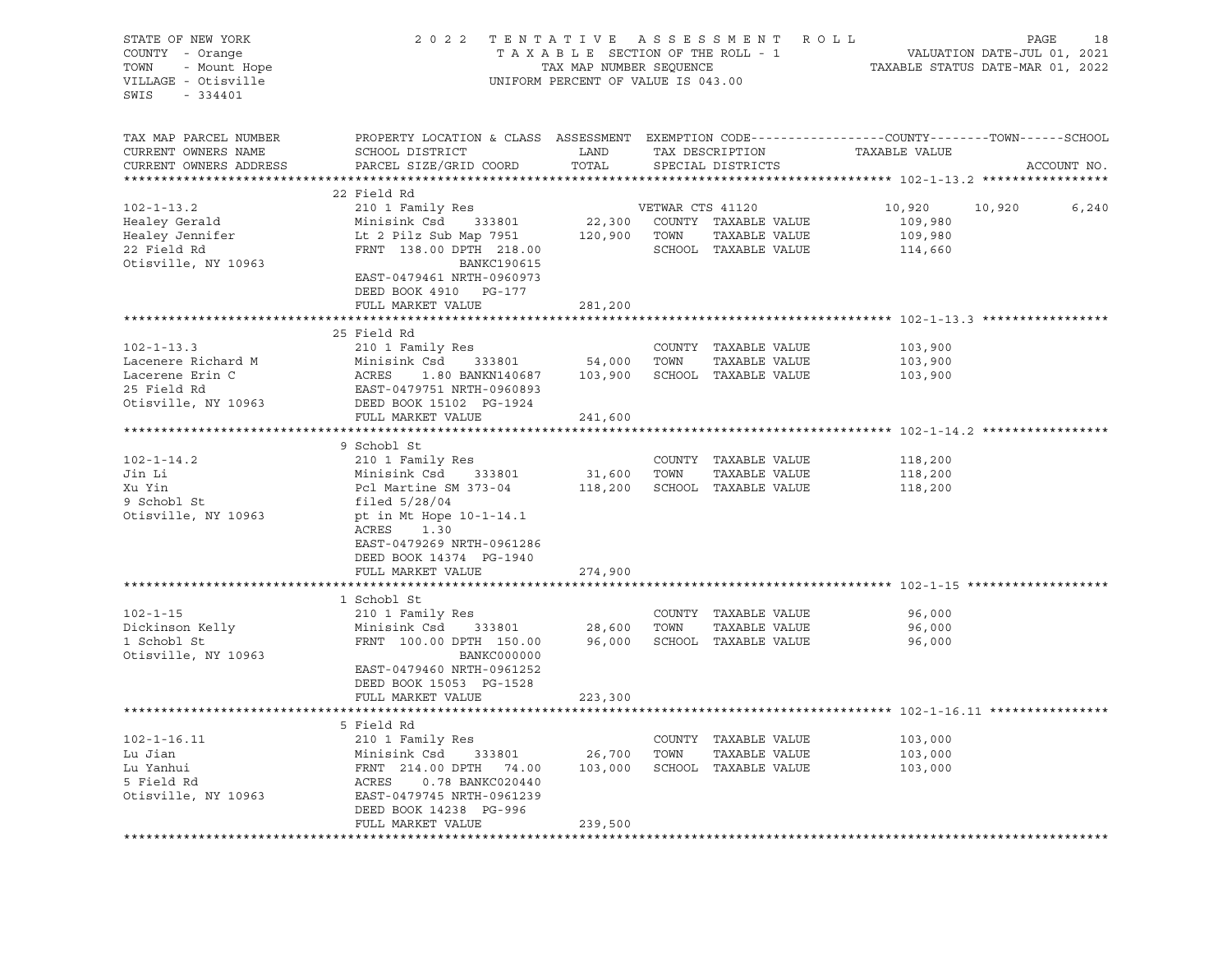| STATE OF NEW YORK                                      | 2 0 2 2                                                                                         | TENTATIVE                                                  |          | A S S E S S M E N T                   | R O L L            | PAGE<br>19                                                      |
|--------------------------------------------------------|-------------------------------------------------------------------------------------------------|------------------------------------------------------------|----------|---------------------------------------|--------------------|-----------------------------------------------------------------|
| COUNTY - Orange<br>TOWN<br>- Mount Hope                |                                                                                                 | TAXABLE SECTION OF THE ROLL - 1<br>TAX MAP NUMBER SEQUENCE |          |                                       |                    | VALUATION DATE-JUL 01, 2021<br>TAXABLE STATUS DATE-MAR 01, 2022 |
| VILLAGE - Otisville                                    |                                                                                                 | UNIFORM PERCENT OF VALUE IS 043.00                         |          |                                       |                    |                                                                 |
| SWIS<br>$-334401$                                      |                                                                                                 |                                                            |          |                                       |                    |                                                                 |
|                                                        |                                                                                                 |                                                            |          |                                       |                    |                                                                 |
| TAX MAP PARCEL NUMBER                                  | PROPERTY LOCATION & CLASS ASSESSMENT EXEMPTION CODE---------------COUNTY-------TOWN------SCHOOL |                                                            |          |                                       |                    |                                                                 |
| CURRENT OWNERS NAME                                    | SCHOOL DISTRICT                                                                                 | LAND                                                       |          | TAX DESCRIPTION                       | TAXABLE VALUE      |                                                                 |
| CURRENT OWNERS ADDRESS                                 | PARCEL SIZE/GRID COORD                                                                          | TOTAL                                                      |          | SPECIAL DISTRICTS                     |                    | ACCOUNT NO.                                                     |
|                                                        | 9-11 Field Rd                                                                                   |                                                            |          |                                       |                    |                                                                 |
| $102 - 1 - 16.2$                                       | 280 Res Multiple                                                                                |                                                            | BAS STAR | 41854                                 | $\circ$            | 19,010<br>$\circ$                                               |
| Runnalls Irrevocable Trust                             | Minisink Csd<br>333801                                                                          | 60,300                                                     |          | COUNTY TAXABLE VALUE                  | 212,600            |                                                                 |
| $c$ /o Lee A. Runnalls                                 | FRNT 261.00 DPTH 117.00                                                                         | 212,600                                                    | TOWN     | TAXABLE VALUE                         | 212,600            |                                                                 |
| 11 Field Rd                                            | ACRES<br>3.90                                                                                   |                                                            |          | SCHOOL TAXABLE VALUE                  | 193,590            |                                                                 |
| Otisville, NY 10963                                    | EAST-0479683 NRTH-0961465                                                                       |                                                            |          |                                       |                    |                                                                 |
|                                                        | DEED BOOK 14061 PG-1640                                                                         |                                                            |          |                                       |                    |                                                                 |
|                                                        | FULL MARKET VALUE                                                                               | 494,400                                                    |          |                                       |                    |                                                                 |
|                                                        |                                                                                                 |                                                            |          |                                       |                    |                                                                 |
|                                                        | Main St                                                                                         |                                                            |          |                                       |                    |                                                                 |
| $102 - 1 - 18$                                         | 311 Res vac land                                                                                |                                                            |          | COUNTY TAXABLE VALUE                  | 13,400             |                                                                 |
| Guo Jun<br>108 Woodlake Dr                             | Minisink Csd<br>333801<br>FRNT 459.00 DPTH<br>62.00                                             | 13,400<br>13,400                                           | TOWN     | TAXABLE VALUE<br>SCHOOL TAXABLE VALUE | 13,400<br>13,400   |                                                                 |
| Middletown, NY 10940                                   | EAST-0480484 NRTH-0961976                                                                       |                                                            |          |                                       |                    |                                                                 |
|                                                        | DEED BOOK 15034 PG-1716                                                                         |                                                            |          |                                       |                    |                                                                 |
| PRIOR OWNER ON 3/01/2022                               | FULL MARKET VALUE                                                                               | 31,200                                                     |          |                                       |                    |                                                                 |
| Guo Jun                                                |                                                                                                 |                                                            |          |                                       |                    |                                                                 |
|                                                        |                                                                                                 |                                                            |          |                                       |                    |                                                                 |
|                                                        | 58 Sanatorium Ave                                                                               |                                                            |          |                                       |                    |                                                                 |
| $103 - 1 - 1$                                          | 220 2 Family Res                                                                                |                                                            | BAS STAR | 41854                                 | $\circ$            | $\mathbf 0$<br>19,010                                           |
| Hoffer Heideli                                         | Minisink Csd<br>333801                                                                          | 45,000                                                     |          | COUNTY TAXABLE VALUE                  | 101,000            |                                                                 |
| 58 Sanitorium Ave                                      | ACRES<br>1.00                                                                                   | 101,000                                                    | TOWN     | TAXABLE VALUE                         | 101,000            |                                                                 |
| Otisville, NY 10963                                    | EAST-0484245 NRTH-0963660                                                                       |                                                            |          | SCHOOL TAXABLE VALUE                  | 81,990             |                                                                 |
|                                                        | DEED BOOK 5947<br>PG-32                                                                         |                                                            |          |                                       |                    |                                                                 |
|                                                        | FULL MARKET VALUE                                                                               | 234,900                                                    |          |                                       |                    |                                                                 |
|                                                        | 4 Craig Ln                                                                                      |                                                            |          |                                       |                    |                                                                 |
| $103 - 1 - 3$                                          | 210 1 Family Res                                                                                |                                                            |          | COUNTY TAXABLE VALUE                  | 66,900             |                                                                 |
| Wanser Trust Share Diane L                             | Minisink Csd<br>333801                                                                          | 28,600                                                     | TOWN     | TAXABLE VALUE                         | 66,900             |                                                                 |
| Wanser Irrevocable Trust Donal FRNT 150.00 DPTH 100.00 |                                                                                                 | 66,900                                                     |          | SCHOOL TAXABLE VALUE                  | 66,900             |                                                                 |
| PO Box 47                                              | EAST-0483664 NRTH-0963023                                                                       |                                                            |          |                                       |                    |                                                                 |
| Otisville, NY 10963                                    | DEED BOOK 14817 PG-491                                                                          |                                                            |          |                                       |                    |                                                                 |
|                                                        | FULL MARKET VALUE                                                                               | 155,600                                                    |          |                                       |                    |                                                                 |
|                                                        |                                                                                                 |                                                            |          |                                       |                    |                                                                 |
|                                                        | 3 Craig Ln                                                                                      |                                                            |          |                                       |                    |                                                                 |
| $103 - 1 - 4.1$<br>Wanser Trust Share Diane L          | 220 2 Family Res                                                                                |                                                            |          | COUNTY TAXABLE VALUE                  | 171,600            |                                                                 |
| Wanser Irrevocable Trust Donal ACRES                   | Minisink Csd<br>333801<br>9.80                                                                  | 66,700<br>171,600                                          | TOWN     | TAXABLE VALUE<br>SCHOOL TAXABLE VALUE | 171,600<br>171,600 |                                                                 |
| PO Box 47                                              | EAST-0483841 NRTH-0962977                                                                       |                                                            |          |                                       |                    |                                                                 |
| Otisville, NY 10963                                    | DEED BOOK 14817 PG-558                                                                          |                                                            |          |                                       |                    |                                                                 |
|                                                        | FULL MARKET VALUE                                                                               | 399,100                                                    |          |                                       |                    |                                                                 |
|                                                        |                                                                                                 |                                                            |          |                                       |                    |                                                                 |
|                                                        | Baker St                                                                                        |                                                            |          |                                       |                    |                                                                 |
| $103 - 1 - 4.2$                                        | 311 Res vac land                                                                                |                                                            | COUNTY   | TAXABLE VALUE                         | 3,300              |                                                                 |
| Dunmire Kim                                            | Minisink Csd<br>333801                                                                          | 3,300                                                      | TOWN     | TAXABLE VALUE                         | 3,300              |                                                                 |
| 6 Andrew Dr                                            | Ptlt 2 Wanser Submap 8885                                                                       | 3,300                                                      |          | SCHOOL TAXABLE VALUE                  | 3,300              |                                                                 |
| Port Jervis, NY 12771                                  | Div By Muni Line 6-1-50.2                                                                       |                                                            |          |                                       |                    |                                                                 |
|                                                        | FRNT 130.00 DPTH 235.00                                                                         |                                                            |          |                                       |                    |                                                                 |
|                                                        | EAST-0484176 NRTH-0963058<br>DEED BOOK 15161 PG-29                                              |                                                            |          |                                       |                    |                                                                 |
|                                                        | FULL MARKET VALUE                                                                               | 7,700                                                      |          |                                       |                    |                                                                 |
|                                                        |                                                                                                 |                                                            |          |                                       |                    |                                                                 |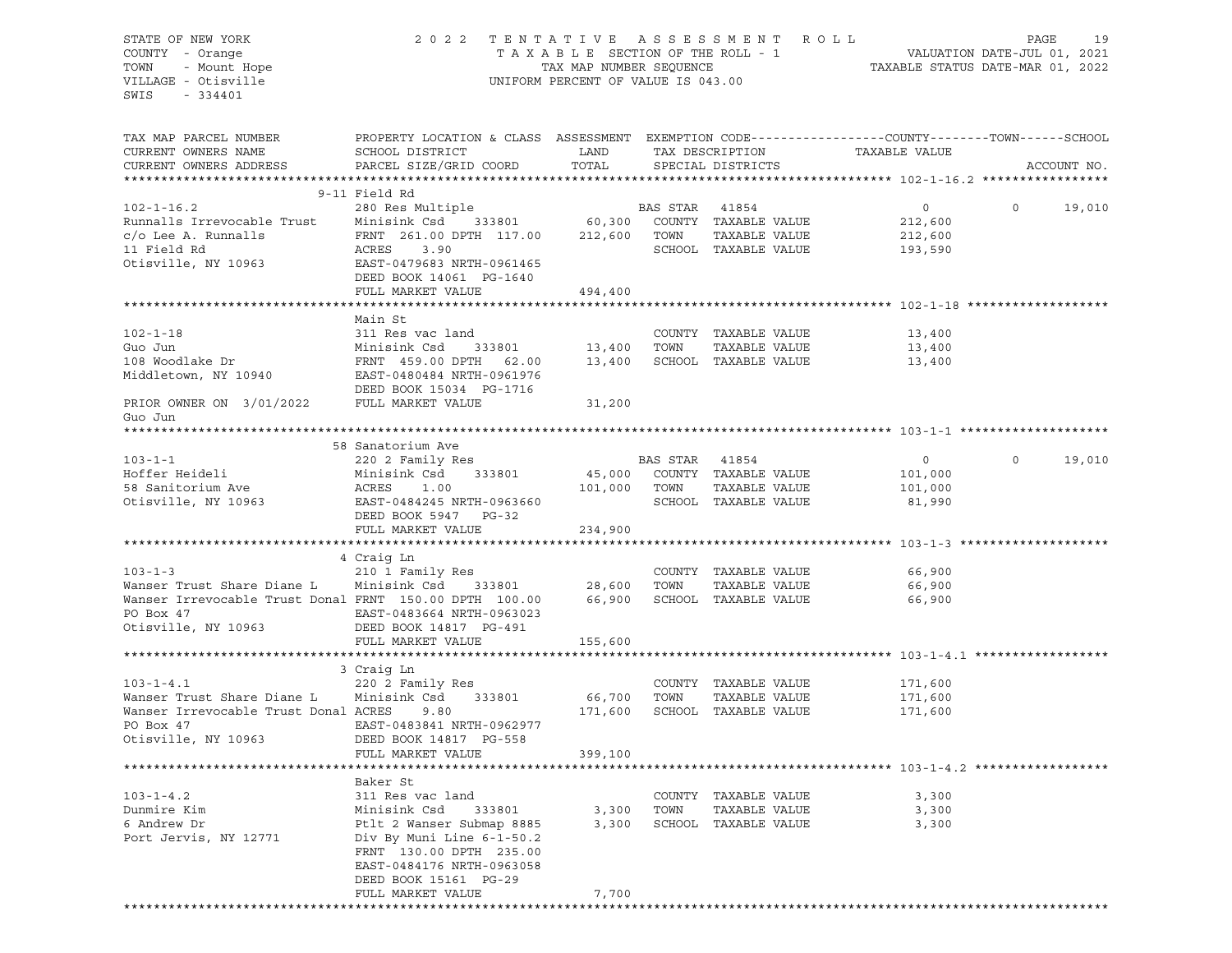| STATE OF NEW YORK<br>COUNTY - Orange<br>TOWN<br>- Mount Hope<br>VILLAGE - Otisville<br>$-334401$<br>SWIS | 2022 TENTATIVE ASSESSMENT ROLL                                                                                                                                                | UNIFORM PERCENT OF VALUE IS 043.00 |                                      |                                                                                    | PAGE<br>20                                    |         |             |  |
|----------------------------------------------------------------------------------------------------------|-------------------------------------------------------------------------------------------------------------------------------------------------------------------------------|------------------------------------|--------------------------------------|------------------------------------------------------------------------------------|-----------------------------------------------|---------|-------------|--|
| TAX MAP PARCEL NUMBER<br>CURRENT OWNERS NAME<br>CURRENT OWNERS ADDRESS                                   | PROPERTY LOCATION & CLASS ASSESSMENT EXEMPTION CODE---------------COUNTY-------TOWN-----SCHOOL<br>SCHOOL DISTRICT<br>PARCEL SIZE/GRID COORD                                   | LAND<br>TOTAL                      |                                      | TAX DESCRIPTION<br>SPECIAL DISTRICTS                                               | TAXABLE VALUE                                 |         | ACCOUNT NO. |  |
|                                                                                                          |                                                                                                                                                                               |                                    |                                      |                                                                                    |                                               |         |             |  |
| $103 - 1 - 4.3$<br>Fearon-Berry Mable<br>6 Baker St<br>Otisville, NY 10963                               | 6 Baker St<br>210 1 Family Res<br>FRNT 159.00 DPTH 200.00<br>BANKC040280<br>EAST-0484066 NRTH-0963272<br>DEED BOOK 14741 PG-345                                               |                                    |                                      | COUNTY TAXABLE VALUE<br>TAXABLE VALUE                                              | 146,740<br>146,740<br>146,740                 |         |             |  |
|                                                                                                          | FULL MARKET VALUE                                                                                                                                                             | 341,300                            |                                      |                                                                                    |                                               |         |             |  |
| $103 - 1 - 5$<br>Steward Douglas J<br>21 Emboden Ave<br>Otisville, NY 10963                              | 21 Emboden Ave<br>210 1 Family Res<br>Minisink Csd 333801 45,200 COUNTY TAXABLE VALUE<br>FRNT 250.00 DPTH 178.00<br>BANKC030614<br>EAST-0483934 NRTH-0962577                  | 86,200                             | BAS STAR 41854<br>TOWN               | TAXABLE VALUE<br>SCHOOL TAXABLE VALUE                                              | $\overline{0}$<br>86,200<br>86,200<br>67,190  | $\circ$ | 19,010      |  |
|                                                                                                          | DEED BOOK 12650 PG-800<br>FULL MARKET VALUE                                                                                                                                   | 200,500                            |                                      |                                                                                    |                                               |         |             |  |
|                                                                                                          |                                                                                                                                                                               |                                    |                                      |                                                                                    |                                               |         |             |  |
|                                                                                                          | Emboden Ave                                                                                                                                                                   |                                    |                                      |                                                                                    |                                               |         |             |  |
| $103 - 1 - 6.1$                                                                                          | 311 Res vac land                                                                                                                                                              |                                    |                                      | COUNTY TAXABLE VALUE                                                               | 9,400                                         |         |             |  |
| Michelitch Lawrence<br>Michelitch Sandra<br>29 Emboden Ave<br>Otisville, NY 10963                        | Minisink Csd<br>333801<br>Lts 42 44 Craig Submp 603<br>FRNT 100.00 DPTH 100.00<br>EAST-0483985 NRTH-0962422<br>DEED BOOK 2270 PG-00525                                        | 9,400<br>9,400                     | TOWN                                 | TAXABLE VALUE<br>SCHOOL TAXABLE VALUE                                              | 9,400<br>9,400                                |         |             |  |
|                                                                                                          | FULL MARKET VALUE                                                                                                                                                             | 21,900                             |                                      |                                                                                    |                                               |         |             |  |
|                                                                                                          | Emboden Ave                                                                                                                                                                   |                                    |                                      |                                                                                    |                                               |         |             |  |
| $103 - 1 - 6.21$<br>Michelitch Lawrence<br>29 Emboden Ave<br>Otisville, NY 10963                         | 311 Res vac land<br>Minisink Csd<br>Ptlt 1 Wanser Submap 8885<br>Div By Muni Line 6-1-56.1<br>FRNT 24.00 DPTH 240.00<br>EAST-0484042 NRTH-0962492<br>DEED BOOK 11614 PG-529   |                                    |                                      | COUNTY TAXABLE VALUE<br>333801 600 TOWN TAXABLE VALUE<br>1000 SCHOOL TAXABLE VALUE | 600<br>600<br>600                             |         |             |  |
|                                                                                                          | FULL MARKET VALUE                                                                                                                                                             | 1,400                              |                                      |                                                                                    |                                               |         |             |  |
|                                                                                                          | 29 Emboden Ave                                                                                                                                                                |                                    |                                      |                                                                                    |                                               |         |             |  |
| $103 - 1 - 7$<br>Michelitch Lawrence<br>Michelitch Sandra<br>29 Emboden Ave<br>Otisville, NY 10963       | 210 1 Family Res<br>Minisink Csd<br>333801<br>Lts 36 38 40 Craig Sub<br>FRNT 150.00 DPTH 100.00<br><b>BANKC170031</b><br>EAST-0483863 NRTH-0962480<br>DEED BOOK 2087 PG-00852 | 28,600<br>143,600<br>334,000       | BAS STAR<br>COUNTY<br>TOWN<br>SCHOOL | 41854<br>TAXABLE VALUE<br>TAXABLE VALUE<br>TAXABLE VALUE                           | $\mathsf{O}$<br>143,600<br>143,600<br>124,590 | $\circ$ | 19,010      |  |
|                                                                                                          | FULL MARKET VALUE<br>*******************                                                                                                                                      | ********************               |                                      |                                                                                    |                                               |         |             |  |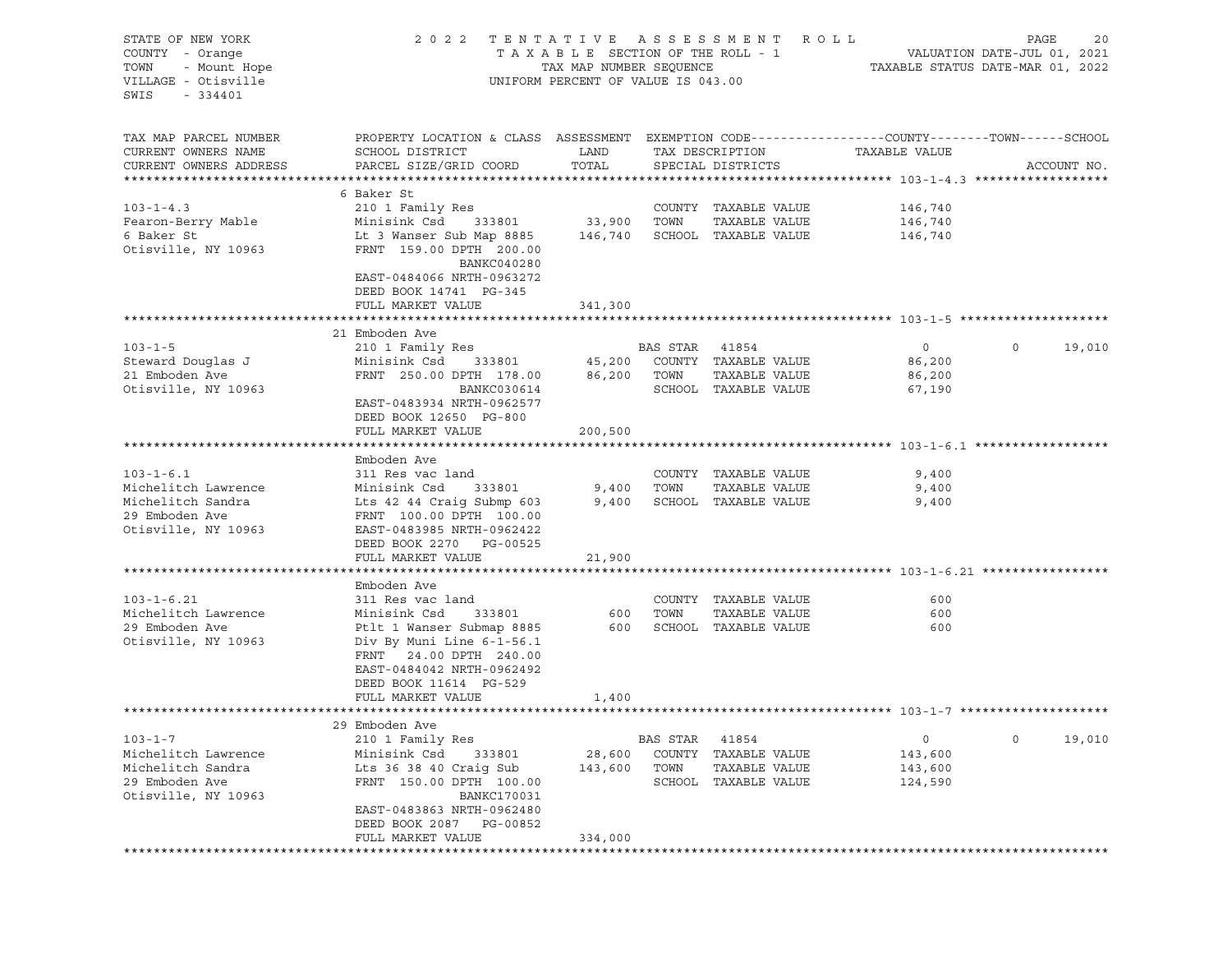STATE OF NEW YORK 2 0 2 2 T E N T A T I V E A S S E S S M E N T R O L L PAGE 21 COUNTY - Orange T A X A B L E SECTION OF THE ROLL - 1 TOWN - Mount Hope TAX MAP NUMBER SEQUENCE TAXABLE STATUS DATE-MAR 01, 2022 VILLAGE - Otisville UNIFORM PERCENT OF VALUE IS 043.00 SWIS - 334401 TAX MAP PARCEL NUMBER PROPERTY LOCATION & CLASS ASSESSMENT EXEMPTION CODE------------------COUNTY--------TOWN------SCHOOL CURRENT OWNERS NAME SCHOOL DISTRICT LAND TAX DESCRIPTION TAXABLE VALUE CURRENT OWNERS ADDRESS PARCEL SIZE/GRID COORD TOTAL SPECIAL DISTRICTS ACCOUNT NO. \*\*\*\*\*\*\*\*\*\*\*\*\*\*\*\*\*\*\*\*\*\*\*\*\*\*\*\*\*\*\*\*\*\*\*\*\*\*\*\*\*\*\*\*\*\*\*\*\*\*\*\*\*\*\*\*\*\*\*\*\*\*\*\*\*\*\*\*\*\*\*\*\*\*\*\*\*\*\*\*\*\*\*\*\*\*\*\*\*\*\*\*\*\*\*\*\*\*\*\*\*\*\* 103-1-8 \*\*\*\*\*\*\*\*\*\*\*\*\*\*\*\*\*\*\*\* Emboden Ave 103-1-8 311 Res vac land COUNTY TAXABLE VALUE 4,500 Michelitch Lawrence Minisink Csd 333801 4,500 TOWN TAXABLE VALUE 4,500 Michelitch Sandra Lt 34 Craig Sub 4,500 SCHOOL TAXABLE VALUE 4,500 29 Emboden Ave FRNT 50.00 DPTH 100.00 Otisville, NY 10963 EAST-0483771 NRTH-0962525 DEED BOOK 2087 PG-00852 FULL MARKET VALUE 10,500 \*\*\*\*\*\*\*\*\*\*\*\*\*\*\*\*\*\*\*\*\*\*\*\*\*\*\*\*\*\*\*\*\*\*\*\*\*\*\*\*\*\*\*\*\*\*\*\*\*\*\*\*\*\*\*\*\*\*\*\*\*\*\*\*\*\*\*\*\*\*\*\*\*\*\*\*\*\*\*\*\*\*\*\*\*\*\*\*\*\*\*\*\*\*\*\*\*\*\*\*\*\*\* 103-1-9 \*\*\*\*\*\*\*\*\*\*\*\*\*\*\*\*\*\*\*\* Emboden Ave 103-1-9 311 Res vac land COUNTY TAXABLE VALUE 4,500<br>Wanser Trust Share Diane L Minisink Csd 333801 4,500 TOWN TAXABLE VALUE 4.500 Wanser Trust Share Diane L Minisink Csd 333801 4,500 TOWN TAXABLE VALUE 4,500 Wanser Irrevocable Trust Donal FRNT 50.00 DPTH 100.00 4,500 SCHOOL TAXABLE VALUE 4,500 PO Box 47 EAST-0483682 NRTH-0962565 Otisville, NY 10963 DEED BOOK 14817 PG-691 FULL MARKET VALUE 10,500 \*\*\*\*\*\*\*\*\*\*\*\*\*\*\*\*\*\*\*\*\*\*\*\*\*\*\*\*\*\*\*\*\*\*\*\*\*\*\*\*\*\*\*\*\*\*\*\*\*\*\*\*\*\*\*\*\*\*\*\*\*\*\*\*\*\*\*\*\*\*\*\*\*\*\*\*\*\*\*\*\*\*\*\*\*\*\*\*\*\*\*\*\*\*\*\*\*\*\*\*\*\*\* 103-1-11 \*\*\*\*\*\*\*\*\*\*\*\*\*\*\*\*\*\*\* 17 Emboden Ave 103-1-11 210 1 Family Res COUNTY TAXABLE VALUE 91,200 He Ning Minisink Csd 333801 40,300 TOWN TAXABLE VALUE 91,200 17 Emboden Ave Lts 22 24 26 28 Craig Sub 91,200 SCHOOL TAXABLE VALUE 91,200 Otisville, NY 10963 Map & Parcel FRNT 200.00 DPTH 150.00 EAST-0483537 NRTH-0962642 DEED BOOK 13792 PG-284 FULL MARKET VALUE 212,100 \*\*\*\*\*\*\*\*\*\*\*\*\*\*\*\*\*\*\*\*\*\*\*\*\*\*\*\*\*\*\*\*\*\*\*\*\*\*\*\*\*\*\*\*\*\*\*\*\*\*\*\*\*\*\*\*\*\*\*\*\*\*\*\*\*\*\*\*\*\*\*\*\*\*\*\*\*\*\*\*\*\*\*\*\*\*\*\*\*\*\*\*\*\*\*\*\*\*\*\*\*\*\* 103-1-12 \*\*\*\*\*\*\*\*\*\*\*\*\*\*\*\*\*\*\* 15 Emboden Ave 103-1-12 210 1 Family Res VETWAR CTS 41120 10,920 10,920 6,240 Maurizzio Louis Minisink Csd 333801 33,400 VETDIS CTS 41140 16,320 16,320 16,320 Maurizzio Mary Lts 18 20 Craig Sub 108,800 ENH STAR 41834 0 0 47,450 15 Emboden Ave FRNT 100.00 DPTH 200.00 COUNTY TAXABLE VALUE 81,560 Otisville, NY 10963 BANKC190616 TOWN TAXABLE VALUE 81,560 EAST-0483465 NRTH-0962709 SCHOOL TAXABLE VALUE 38,790 DEED BOOK 4374 PG-152 FULL MARKET VALUE 253,000 \*\*\*\*\*\*\*\*\*\*\*\*\*\*\*\*\*\*\*\*\*\*\*\*\*\*\*\*\*\*\*\*\*\*\*\*\*\*\*\*\*\*\*\*\*\*\*\*\*\*\*\*\*\*\*\*\*\*\*\*\*\*\*\*\*\*\*\*\*\*\*\*\*\*\*\*\*\*\*\*\*\*\*\*\*\*\*\*\*\*\*\*\*\*\*\*\*\*\*\*\*\*\* 103-1-13 \*\*\*\*\*\*\*\*\*\*\*\*\*\*\*\*\*\*\* 11 Emboden Ave 103-1-13 210 1 Family Res BAS STAR 41854 0 0 19,010 Jahoda Mary Minisink Csd 333801 23,000 COUNTY TAXABLE VALUE 70,700 11 Emboden Ave Lts 14 16 Craig Sub 70,700 TOWN TAXABLE VALUE 70,700 Otisville, NY 10963 FRNT 100.00 DPTH 100.00 SCHOOL TAXABLE VALUE 51,690 EAST-0483371 NRTH-0962769 DEED BOOK 3839 PG-327 FULL MARKET VALUE 164,400 \*\*\*\*\*\*\*\*\*\*\*\*\*\*\*\*\*\*\*\*\*\*\*\*\*\*\*\*\*\*\*\*\*\*\*\*\*\*\*\*\*\*\*\*\*\*\*\*\*\*\*\*\*\*\*\*\*\*\*\*\*\*\*\*\*\*\*\*\*\*\*\*\*\*\*\*\*\*\*\*\*\*\*\*\*\*\*\*\*\*\*\*\*\*\*\*\*\*\*\*\*\*\*\*\*\*\*\*\*\*\*\*\*\*\*\*\*\*\*\*\*\*\*\*\*\*\*\*\*\*\*\*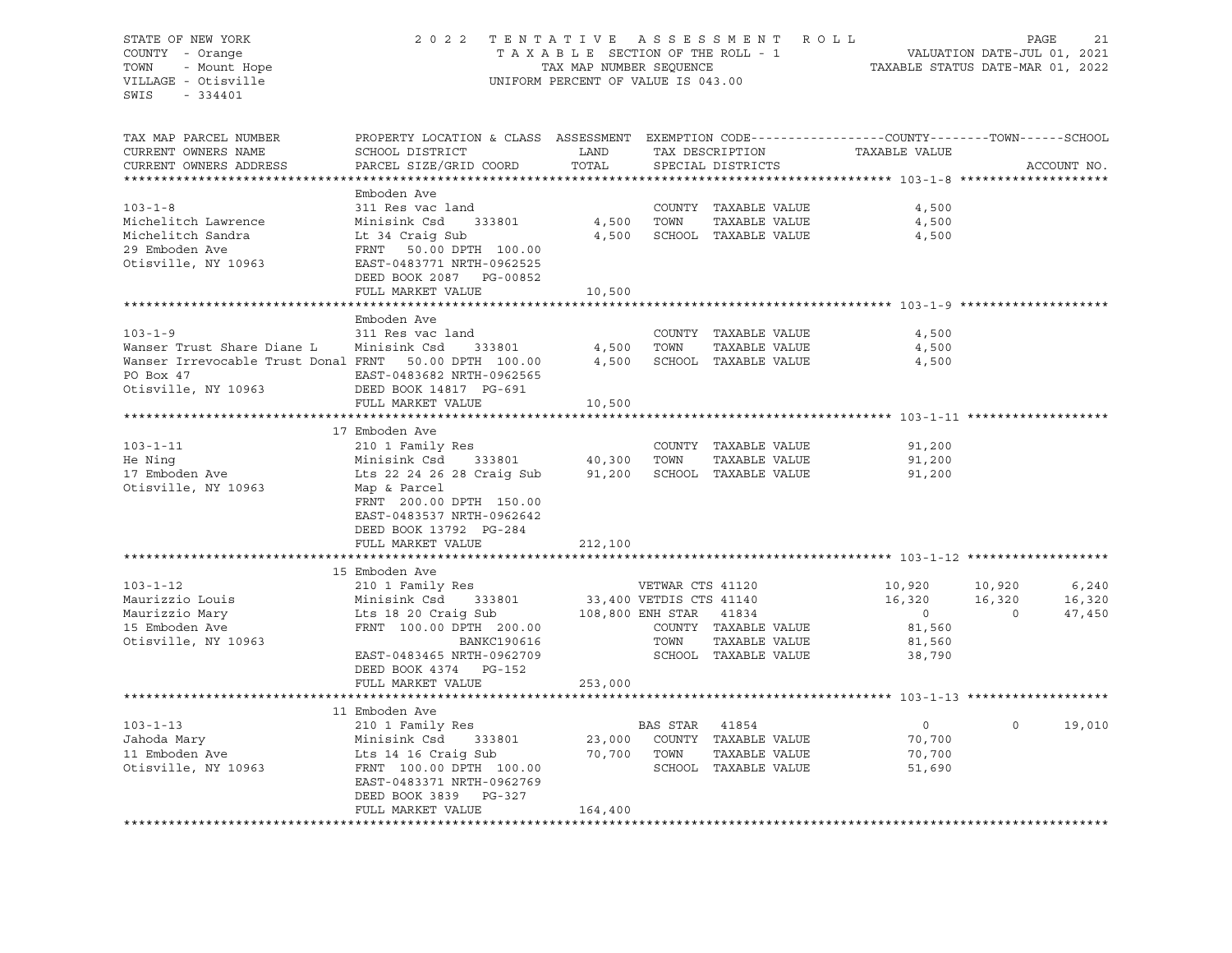| STATE OF NEW YORK      | 2 0 2 2                                                                    |                                    |                                                                                                | TENTATIVE ASSESSMENT ROLL   |                                  | PAGE<br>22  |
|------------------------|----------------------------------------------------------------------------|------------------------------------|------------------------------------------------------------------------------------------------|-----------------------------|----------------------------------|-------------|
| COUNTY - Orange        |                                                                            | TAXABLE SECTION OF THE ROLL - 1    |                                                                                                |                             | VALUATION DATE-JUL 01, 2021      |             |
| TOWN<br>- Mount Hope   |                                                                            | TAX MAP NUMBER SEQUENCE            |                                                                                                |                             | TAXABLE STATUS DATE-MAR 01, 2022 |             |
| VILLAGE - Otisville    |                                                                            | UNIFORM PERCENT OF VALUE IS 043.00 |                                                                                                |                             |                                  |             |
| $-334401$<br>SWIS      |                                                                            |                                    |                                                                                                |                             |                                  |             |
|                        |                                                                            |                                    |                                                                                                |                             |                                  |             |
|                        |                                                                            |                                    |                                                                                                |                             |                                  |             |
| TAX MAP PARCEL NUMBER  |                                                                            |                                    | PROPERTY LOCATION & CLASS ASSESSMENT EXEMPTION CODE---------------COUNTY-------TOWN-----SCHOOL |                             |                                  |             |
| CURRENT OWNERS NAME    | SCHOOL DISTRICT                                                            | LAND                               |                                                                                                | TAX DESCRIPTION             | TAXABLE VALUE                    |             |
| CURRENT OWNERS ADDRESS | PARCEL SIZE/GRID COORD                                                     | TOTAL                              | SPECIAL DISTRICTS                                                                              |                             |                                  | ACCOUNT NO. |
|                        |                                                                            |                                    |                                                                                                |                             |                                  |             |
|                        | 9 Emboden Ave                                                              |                                    |                                                                                                |                             |                                  |             |
| $103 - 1 - 14$         | 210 1 Family Res                                                           |                                    |                                                                                                | COUNTY TAXABLE VALUE        | 107,900                          |             |
| McGregor John          | Minisink Csd 333801                                                        | 28,600                             | TOWN                                                                                           | TAXABLE VALUE               | 107,900                          |             |
| McGregor Patricia      | Lts 10 12 Craig Sub & Par                                                  | 107,900                            |                                                                                                | SCHOOL TAXABLE VALUE        | 107,900                          |             |
| PO Box 215             | Lts 10 12 Craig Company<br>FRNT 100.00 DPTH 150.00<br>COMPANY NRTH-0962838 |                                    |                                                                                                |                             |                                  |             |
| Otisville, NY 10963    |                                                                            |                                    |                                                                                                |                             |                                  |             |
|                        | DEED BOOK 1862 PG-00496                                                    |                                    |                                                                                                |                             |                                  |             |
|                        | FULL MARKET VALUE                                                          | 250,900                            |                                                                                                |                             |                                  |             |
|                        |                                                                            |                                    |                                                                                                |                             |                                  |             |
|                        | 5 Emboden Ave                                                              |                                    |                                                                                                |                             |                                  |             |
| $103 - 1 - 15$         | 210 1 Family Res                                                           |                                    |                                                                                                | COUNTY TAXABLE VALUE        | 89,000                           |             |
| Pinto Jose             | Minisink Csd 333801                                                        | 11,000                             | TOWN                                                                                           | TAXABLE VALUE               | 89,000                           |             |
| Pinto Ana              | Lt 8 Craig Sub                                                             | 89,000                             |                                                                                                | SCHOOL TAXABLE VALUE        | 89,000                           |             |
| 377 Co Rt 12           | FRNT 50.00 DPTH 100.00                                                     |                                    |                                                                                                |                             |                                  |             |
| New Hampton, NY 10958  | BANKC061336                                                                |                                    |                                                                                                |                             |                                  |             |
|                        | EAST-0483243 NRTH-0962868                                                  |                                    |                                                                                                |                             |                                  |             |
|                        | DEED BOOK 13965 PG-626                                                     |                                    |                                                                                                |                             |                                  |             |
|                        | FULL MARKET VALUE                                                          | 207,000                            |                                                                                                |                             |                                  |             |
|                        |                                                                            |                                    |                                                                                                |                             |                                  |             |
|                        | 3 Emboden Ave                                                              |                                    |                                                                                                |                             |                                  |             |
| $103 - 1 - 16$         | 210 1 Family Res                                                           |                                    |                                                                                                | COUNTY TAXABLE VALUE        | 69,200                           |             |
| Nieves Martin          | Minisink Csd 333801                                                        | 24,000 TOWN                        |                                                                                                | TAXABLE VALUE               | 69,200                           |             |
| 3 Emboden Ave          | FRNT 70.00 DPTH 150.00                                                     |                                    |                                                                                                | 69,200 SCHOOL TAXABLE VALUE | 69,200                           |             |
| Otisville, NY 10963    | BANKC190321                                                                |                                    |                                                                                                |                             |                                  |             |
|                        | EAST-0483203 NRTH-0962908                                                  |                                    |                                                                                                |                             |                                  |             |
|                        | DEED BOOK 5341 PG-146                                                      |                                    |                                                                                                |                             |                                  |             |
|                        | FULL MARKET VALUE                                                          | 160,900                            |                                                                                                |                             |                                  |             |
|                        |                                                                            |                                    |                                                                                                |                             |                                  |             |
|                        | 1 Emboden Ave                                                              |                                    |                                                                                                |                             |                                  |             |
| $103 - 1 - 17$         | 210 1 Family Res                                                           |                                    |                                                                                                | COUNTY TAXABLE VALUE        | 53,400                           |             |
| Maurizzio Anthony J    | Minisink Csd                                                               | 333801 28,600 TOWN                 |                                                                                                | TAXABLE VALUE               | 53,400                           |             |
| 1 Emboden Ave          | Ptlts 2 4 & Pcl Craig Sub                                                  |                                    |                                                                                                | 53,400 SCHOOL TAXABLE VALUE | 53,400                           |             |
| Otisville, NY 10963    | FRNT 204.00 DPTH 72.00                                                     |                                    |                                                                                                |                             |                                  |             |
|                        | <b>BANKC170031</b>                                                         |                                    |                                                                                                |                             |                                  |             |
|                        | EAST-0483145 NRTH-0962954                                                  |                                    |                                                                                                |                             |                                  |             |
|                        | DEED BOOK 14721 PG-352                                                     |                                    |                                                                                                |                             |                                  |             |
|                        | FULL MARKET VALUE                                                          | 124,200                            |                                                                                                |                             |                                  |             |
|                        |                                                                            |                                    |                                                                                                |                             |                                  |             |
|                        | no road frontage                                                           |                                    |                                                                                                |                             |                                  |             |
| $103 - 1 - 18$         | 311 Res vac land                                                           |                                    |                                                                                                | COUNTY TAXABLE VALUE        | 4,500                            |             |
| COUNTY OF ORANGE       |                                                                            | 4,500                              | TOWN                                                                                           | TAXABLE VALUE               | 4,500                            |             |
| 255 Main St            | Minisink Csd 333801<br>FPNT 50.00 DPTH 100.00<br>FRNT 50.00 DPTH 100.00    | 4,500                              |                                                                                                | SCHOOL TAXABLE VALUE        | 4,500                            |             |
| Goshen, NY 10924       | EAST-0483319 NRTH-0962995                                                  |                                    |                                                                                                |                             |                                  |             |
|                        | DEED BOOK 14280 PG-1060                                                    |                                    |                                                                                                |                             |                                  |             |
|                        | FULL MARKET VALUE                                                          | 10,500                             |                                                                                                |                             |                                  |             |
|                        |                                                                            |                                    |                                                                                                |                             |                                  |             |
|                        |                                                                            |                                    |                                                                                                |                             |                                  |             |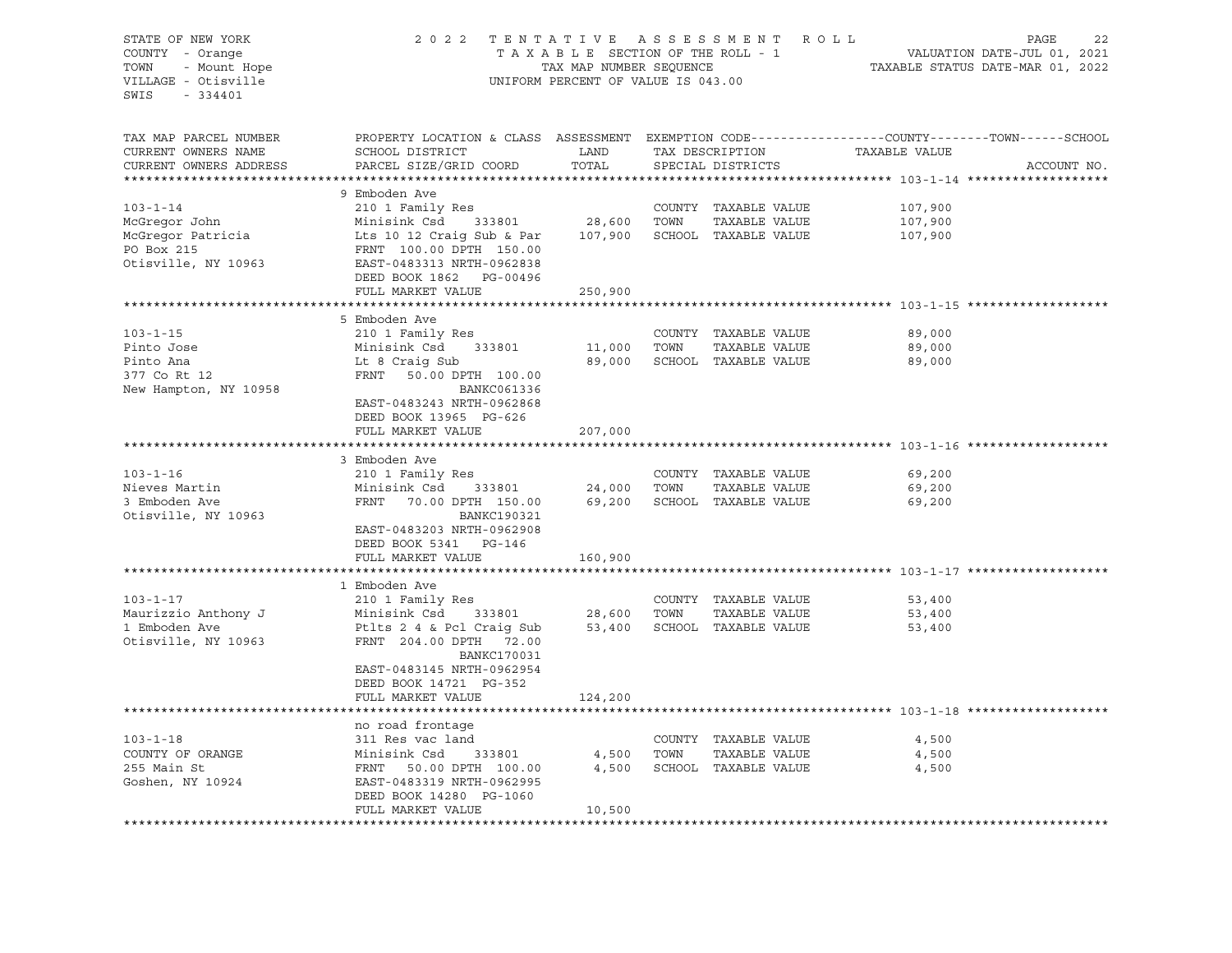# STATE OF NEW YORK 2 0 2 2 T E N T A T I V E A S S E S S M E N T R O L L PAGE 23 COUNTY - Orange T A X A B L E SECTION OF THE ROLL - 1 VALUATION DATE-JUL 01, 2021 TOWN - Mount Hope TAX MAP NUMBER SEQUENCE TAXABLE STATUS DATE-MAR 01, 2022 VILLAGE - Otisville UNIFORM PERCENT OF VALUE IS 043.00

| TAX MAP PARCEL NUMBER<br>CURRENT OWNERS NAME | PROPERTY LOCATION & CLASS ASSESSMENT EXEMPTION CODE----------------COUNTY-------TOWN------SCHOOL<br>SCHOOL DISTRICT | LAND        |                | TAX DESCRIPTION                         | TAXABLE VALUE  |          |             |
|----------------------------------------------|---------------------------------------------------------------------------------------------------------------------|-------------|----------------|-----------------------------------------|----------------|----------|-------------|
| CURRENT OWNERS ADDRESS                       | PARCEL SIZE/GRID COORD                                                                                              | TOTAL       |                | SPECIAL DISTRICTS                       |                |          | ACCOUNT NO. |
|                                              |                                                                                                                     |             |                |                                         |                |          |             |
| $103 - 1 - 19$                               | 42 Sanatorium Ave<br>210 1 Family Res                                                                               |             |                | s<br>333801 43,900 COUNTY TAXABLE VALUE | $\circ$        | $\Omega$ | 19,010      |
|                                              |                                                                                                                     |             |                |                                         | 120,000        |          |             |
|                                              |                                                                                                                     |             |                | TAXABLE VALUE                           | 120,000        |          |             |
|                                              | DEED BOOK 14572 PG-1556                                                                                             |             |                | SCHOOL TAXABLE VALUE                    | 100,990        |          |             |
|                                              | FULL MARKET VALUE                                                                                                   | 279,100     |                |                                         |                |          |             |
|                                              |                                                                                                                     |             |                |                                         |                |          |             |
|                                              | 46 Sanatorium Ave                                                                                                   |             |                |                                         |                |          |             |
| $103 - 1 - 20$                               | 210 1 Family Res                                                                                                    |             |                | COUNTY TAXABLE VALUE                    | 93,600         |          |             |
| Stiles Gregory                               | 333801 28,200<br>Minisink Csd                                                                                       |             | TOWN           | TAXABLE VALUE                           | 93,600         |          |             |
| Stiles Iris                                  | FRNT 71.00 DPTH 200.00<br>EAST-0483880 NRTH-0963418                                                                 | 93,600      |                | SCHOOL TAXABLE VALUE                    | 93,600         |          |             |
| 81 Spruce Rd                                 |                                                                                                                     |             |                |                                         |                |          |             |
| Middletown, NY 10940                         | DEED BOOK 14698 PG-1177                                                                                             |             |                |                                         |                |          |             |
|                                              | FULL MARKET VALUE                                                                                                   | 217,700     |                |                                         |                |          |             |
|                                              |                                                                                                                     |             |                |                                         |                |          |             |
|                                              | 4 Baker St                                                                                                          |             |                |                                         |                |          |             |
| $103 - 1 - 21$                               | 280 Res Multiple                                                                                                    |             |                | COUNTY TAXABLE VALUE                    | 164,800        |          |             |
| Stiles Gregory                               | Minisink Csd 333801 37,500 TOWN TAXABLE VALUE<br>FRNT 62.00 DPTH 251.00 164,800 SCHOOL TAXABLE VALUE                |             |                |                                         | 164,800        |          |             |
| Stiles Iris                                  |                                                                                                                     |             |                |                                         | 164,800        |          |             |
| 81 Spruce Rd                                 | ACRES<br>0.43                                                                                                       |             |                |                                         |                |          |             |
| Middletown, NY 10940                         | EAST-0483931 NRTH-0963456                                                                                           |             |                |                                         |                |          |             |
|                                              | DEED BOOK 4509 PG-85                                                                                                |             |                |                                         |                |          |             |
|                                              | FULL MARKET VALUE                                                                                                   | 383,300     |                |                                         |                |          |             |
|                                              |                                                                                                                     |             |                |                                         |                |          |             |
|                                              | 50 Sanatorium Ave                                                                                                   |             |                |                                         |                |          |             |
| $103 - 1 - 23$                               | 210 1 Family Res                                                                                                    |             | BAS STAR 41854 |                                         | $\overline{0}$ | $\circ$  | 19,010      |
| Roy Raymond Sr                               | Minisink Csd                                                                                                        |             |                | 333801 11,000 COUNTY TAXABLE VALUE      | 73,900         |          |             |
| Roy Maria                                    | FRNT 50.00 DPTH 100.00 73,900 TOWN                                                                                  |             |                | TAXABLE VALUE                           | 73,900         |          |             |
| 50 Sanitorium Ave                            | BANKC130170                                                                                                         |             |                | SCHOOL TAXABLE VALUE                    | 54,890         |          |             |
| Otisville, NY 10963                          | EAST-0483995 NRTH-0963525                                                                                           |             |                |                                         |                |          |             |
|                                              | DEED BOOK 5422 PG-35                                                                                                |             |                |                                         |                |          |             |
|                                              | FULL MARKET VALUE                                                                                                   | 171,900     |                |                                         |                |          |             |
|                                              |                                                                                                                     |             |                |                                         |                |          |             |
|                                              | 54 Sanatorium Ave                                                                                                   |             |                |                                         |                |          |             |
| $103 - 1 - 24$                               | 210 1 Family Res                                                                                                    |             | BAS STAR 41854 |                                         | $\overline{0}$ | $\Omega$ | 19,010      |
| Call Dawn                                    | Minisink Csd<br>333801                                                                                              |             |                | 20,000 COUNTY TAXABLE VALUE             | 64,800         |          |             |
| 54 Sanitorium Ave                            | FRNT<br>85.00 DPTH 100.00                                                                                           | 64,800 TOWN |                | TAXABLE VALUE                           | 64,800         |          |             |
| Otisville, NY 10963                          | BANKC080370                                                                                                         |             |                | SCHOOL TAXABLE VALUE                    | 45,790         |          |             |
|                                              | EAST-0484019 NRTH-0963569                                                                                           |             |                |                                         |                |          |             |
|                                              | DEED BOOK 6035 PG-228                                                                                               |             |                |                                         |                |          |             |
|                                              | FULL MARKET VALUE                                                                                                   | 150,700     |                |                                         |                |          |             |
|                                              |                                                                                                                     |             |                |                                         |                |          |             |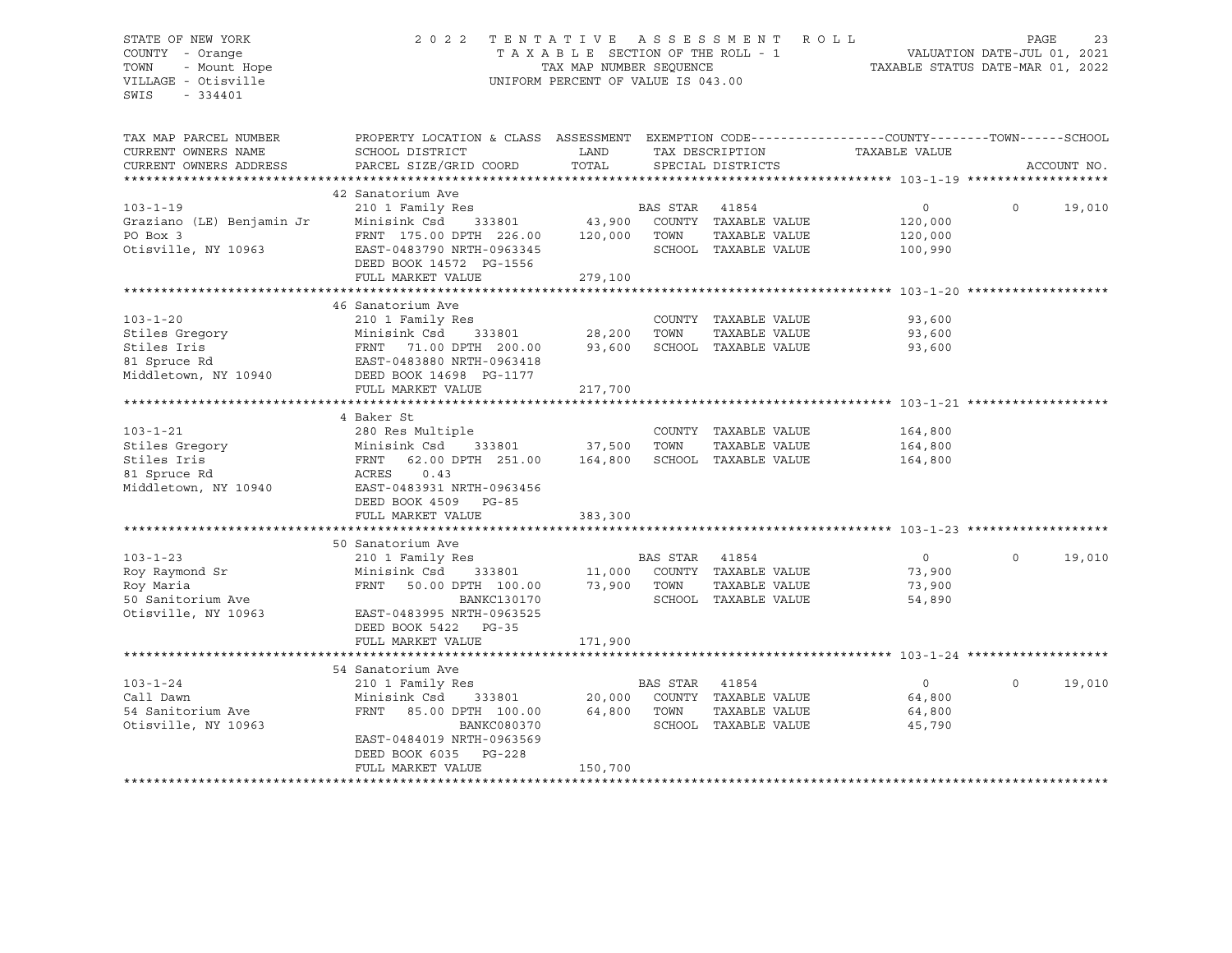| STATE OF NEW YORK<br>COUNTY - Orange<br>- Mount Hope<br>TOWN<br>VILLAGE - Otisville<br>SWIS<br>- 334401        | 2 0 2 2                                                                                                                                                                                         | UNIFORM PERCENT OF VALUE IS 043.00 |                          | TENTATIVE ASSESSMENT ROLL                                            |                               | PAGE | 24          |
|----------------------------------------------------------------------------------------------------------------|-------------------------------------------------------------------------------------------------------------------------------------------------------------------------------------------------|------------------------------------|--------------------------|----------------------------------------------------------------------|-------------------------------|------|-------------|
| TAX MAP PARCEL NUMBER<br>CURRENT OWNERS NAME<br>CURRENT OWNERS ADDRESS                                         | PROPERTY LOCATION & CLASS ASSESSMENT EXEMPTION CODE---------------COUNTY-------TOWN-----SCHOOL<br>SCHOOL DISTRICT<br>PARCEL SIZE/GRID COORD                                                     | LAND<br>TOTAL                      |                          | TAX DESCRIPTION<br>SPECIAL DISTRICTS                                 | TAXABLE VALUE                 |      | ACCOUNT NO. |
| $103 - 1 - 25$<br>Perez Stephanie<br>56 Sanatorium Ave<br>Otisville, NY 10963                                  | 56 Sanatorium Ave<br>210 1 Family Res<br>333801<br>Minisink Csd<br>FRNT<br>81.00 DPTH 200.00<br><b>BANKC170031</b><br>EAST-0484117 NRTH-0963600<br>DEED BOOK 14316 PG-1142<br>FULL MARKET VALUE | 29,800 TOWN<br>201,600             |                          | COUNTY TAXABLE VALUE<br>TAXABLE VALUE<br>86,700 SCHOOL TAXABLE VALUE | 86,700<br>86,700<br>86,700    |      |             |
|                                                                                                                |                                                                                                                                                                                                 |                                    |                          |                                                                      |                               |      |             |
| $103 - 1 - 26$<br>Mizhquiri Joel M<br>10 Baker St<br>Otisville, NY 10963                                       | 10 Baker St<br>210 1 Family Res<br>Minisink Csd 333801<br>FRNT 105.00 DPTH 136.00<br><b>BANKC190321</b><br>EAST-0484239 NRTH-0963156<br>DEED BOOK 14824 PG-1183<br>FULL MARKET VALUE            | 28,200<br>94,800<br>220,500        | TOWN                     | COUNTY TAXABLE VALUE<br>TAXABLE VALUE<br>SCHOOL TAXABLE VALUE        | 94,800<br>94,800<br>94,800    |      |             |
|                                                                                                                |                                                                                                                                                                                                 |                                    |                          |                                                                      |                               |      |             |
|                                                                                                                | 16 Sanitorium Ave                                                                                                                                                                               |                                    |                          |                                                                      |                               |      |             |
| $103 - 2 - 2.2$<br>Wallkill Valley Fed Sav & Loan Minisink Csd 333801<br>23 Wallkill Ave<br>Wallkill, NY 12589 | 462 Branch bank<br>Lokam Sub Map 244-12<br>filed $8/9/2012$<br>FRNT 150.00 DPTH 262.20<br>0.90<br>ACRES<br>EAST-0483012 NRTH-0962774<br>DEED BOOK 14691 PG-1303<br>FULL MARKET VALUE            | 36,900<br>164,300<br>382,100       | TOWN                     | COUNTY TAXABLE VALUE<br>TAXABLE VALUE<br>SCHOOL TAXABLE VALUE        | 164,300<br>164,300<br>164,300 |      |             |
|                                                                                                                |                                                                                                                                                                                                 |                                    |                          |                                                                      |                               |      |             |
| $103 - 2 - 3$<br>Watson Walter C<br>Watson Cynthia<br>6 Emboden Ave<br>Otisville, NY 10963                     | 6 Emboden Ave<br>210 1 Family Res<br>Minisink Csd 333801<br>Lts 7 9 Craig Sub<br>FRNT 100.00 DPTH 207.80<br>ACRES<br>0.24<br>EAST-0483139 NRTH-0962710<br>DEED BOOK 14831 PG-1380               | 33,400<br>79,300                   | TOWN                     | COUNTY TAXABLE VALUE<br>TAXABLE VALUE<br>SCHOOL TAXABLE VALUE        | 79,300<br>79,300<br>79,300    |      |             |
|                                                                                                                | FULL MARKET VALUE                                                                                                                                                                               | 184,400                            |                          |                                                                      |                               |      |             |
|                                                                                                                |                                                                                                                                                                                                 |                                    |                          |                                                                      |                               |      |             |
| $103 - 2 - 4$<br>Michelitch Revocable Trust Wil Minisink Csd<br>8 Emboden Ave<br>Otisville, NY 10963           | 8 Emboden Ave<br>210 1 Family Res<br>333801<br>Lts 11 13 Craig Sub<br>FRNT 100.00 DPTH 181.00<br>EAST-0483223 NRTH-0962652<br>DEED BOOK 13657 PG-1511                                           | 31,800<br>79,700                   | COUNTY<br>TOWN<br>SCHOOL | TAXABLE VALUE<br>TAXABLE VALUE<br>TAXABLE VALUE                      | 79,700<br>79,700<br>79,700    |      |             |
|                                                                                                                | FULL MARKET VALUE                                                                                                                                                                               | 185,300                            |                          |                                                                      |                               |      |             |
|                                                                                                                |                                                                                                                                                                                                 |                                    |                          |                                                                      |                               |      |             |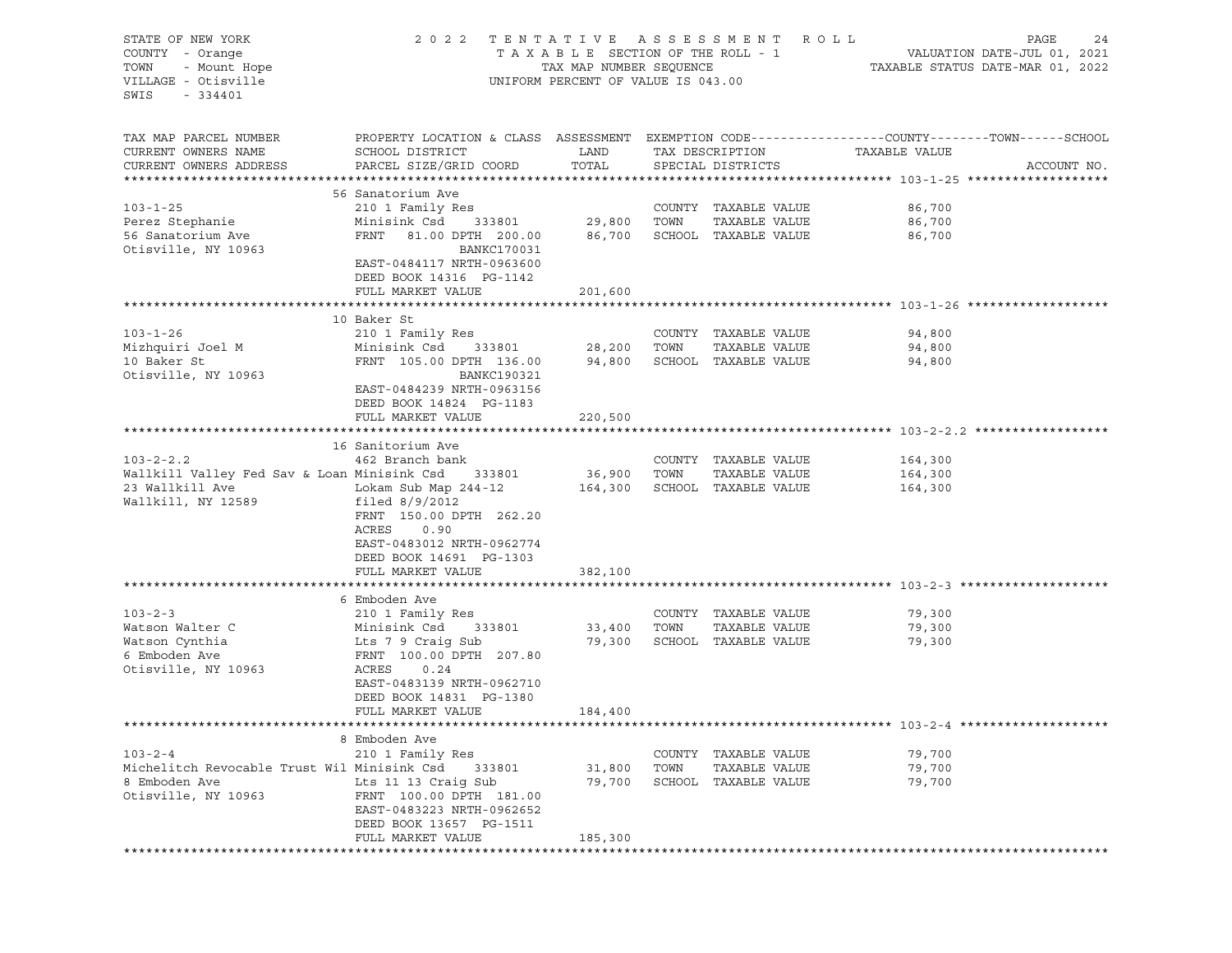| STATE OF NEW YORK<br>COUNTY - Orange<br>- Mount Hope<br>TOWN<br>VILLAGE - Otisville<br>SWIS<br>- 334401 | 2022 TENTATIVE ASSESSMENT ROLL                                                                                            | TAX MAP NUMBER SEQUENCE<br>UNIFORM PERCENT OF VALUE IS 043.00 |                  |                              | PAGE<br>25<br>T A X A B L E SECTION OF THE ROLL - 1 VALUATION DATE-JUL 01, 2021<br>TAXABLE STATUS DATE-MAR 01, 2022 |             |        |  |
|---------------------------------------------------------------------------------------------------------|---------------------------------------------------------------------------------------------------------------------------|---------------------------------------------------------------|------------------|------------------------------|---------------------------------------------------------------------------------------------------------------------|-------------|--------|--|
| TAX MAP PARCEL NUMBER                                                                                   | PROPERTY LOCATION & CLASS ASSESSMENT EXEMPTION CODE---------------COUNTY-------TOWN------SCHOOL                           |                                                               |                  |                              |                                                                                                                     |             |        |  |
| CURRENT OWNERS NAME                                                                                     | SCHOOL DISTRICT                                                                                                           | LAND                                                          | TAX DESCRIPTION  |                              | TAXABLE VALUE                                                                                                       |             |        |  |
| CURRENT OWNERS ADDRESS                                                                                  | PARCEL SIZE/GRID COORD                                                                                                    | TOTAL                                                         |                  | SPECIAL DISTRICTS            |                                                                                                                     | ACCOUNT NO. |        |  |
|                                                                                                         |                                                                                                                           |                                                               |                  |                              |                                                                                                                     |             |        |  |
| $103 - 2 - 6.1$                                                                                         | 12 Emboden Ave                                                                                                            |                                                               |                  | COUNTY TAXABLE VALUE         | 103,900                                                                                                             |             |        |  |
| Elvin Kim N                                                                                             | 210 1 Family Res<br>Minisink Csd 333801                                                                                   | 18,900 TOWN                                                   |                  | TAXABLE VALUE                | 103,900                                                                                                             |             |        |  |
| 12 Emboden Ave                                                                                          | Lts 15 17 Craig Sub                                                                                                       |                                                               |                  | 103,900 SCHOOL TAXABLE VALUE | 103,900                                                                                                             |             |        |  |
| Otisville, NY 10963                                                                                     | FRNT 100.00 DPTH 146.00<br>BANKC040280<br>EAST-0483307 NRTH-0962091<br>DEED BOOK 14285 PG-1439                            |                                                               |                  |                              |                                                                                                                     |             |        |  |
|                                                                                                         | FULL MARKET VALUE                                                                                                         | 241,600                                                       |                  |                              |                                                                                                                     |             |        |  |
|                                                                                                         |                                                                                                                           |                                                               |                  |                              |                                                                                                                     |             |        |  |
|                                                                                                         | 18 Emboden Ave                                                                                                            |                                                               |                  |                              |                                                                                                                     | $\circ$     |        |  |
| $103 - 2 - 6.2$<br>Babcock Lola                                                                         | 210 1 Family Res<br>Minisink Csd 333801 30,200 COUNTY TAXABLE VALUE                                                       |                                                               | BAS STAR 41854   |                              | $\overline{0}$<br>94,300                                                                                            |             | 19,010 |  |
| Babcock David                                                                                           | Lts19 21Ptlt 23 Craig Sub                                                                                                 |                                                               | 94,300 TOWN      | TAXABLE VALUE                | 94,300                                                                                                              |             |        |  |
| 18 Emboden Ave                                                                                          | FRNT 125.00 DPTH 131.00                                                                                                   |                                                               |                  | SCHOOL TAXABLE VALUE         | 75,290                                                                                                              |             |        |  |
| Otisville, NY 10963                                                                                     | EAST-0483398 NRTH-0962030<br>DEED BOOK 3871 PG-275                                                                        |                                                               |                  |                              |                                                                                                                     |             |        |  |
|                                                                                                         | FULL MARKET VALUE                                                                                                         | 219,300                                                       |                  |                              |                                                                                                                     |             |        |  |
|                                                                                                         | Emboden Ave                                                                                                               |                                                               |                  |                              |                                                                                                                     |             |        |  |
| $103 - 2 - 7.1$                                                                                         | 311 Res vac land                                                                                                          |                                                               |                  | COUNTY TAXABLE VALUE         | 10,000                                                                                                              |             |        |  |
| Lewis Donald B                                                                                          | Minisink Csd 333801                                                                                                       | 10,000 TOWN                                                   |                  | TAXABLE VALUE                | 10,000                                                                                                              |             |        |  |
| Lewis Louann                                                                                            | Pt Lt 47 Lts 43 45 Craig                                                                                                  | 10,000                                                        |                  | SCHOOL TAXABLE VALUE         | 10,000                                                                                                              |             |        |  |
| 47 Emboden Ave                                                                                          | FRNT 93.00 DPTH 119.00                                                                                                    |                                                               |                  |                              |                                                                                                                     |             |        |  |
| Otisville, NY 10963                                                                                     | BANKC030385<br>EAST-0483943 NRTH-0962267<br>DEED BOOK 3218 PG-00027<br>FULL MARKET VALUE                                  | 23,300                                                        |                  |                              |                                                                                                                     |             |        |  |
|                                                                                                         |                                                                                                                           |                                                               |                  |                              |                                                                                                                     |             |        |  |
|                                                                                                         | 22 Emboden Ave                                                                                                            |                                                               |                  |                              |                                                                                                                     |             |        |  |
| $103 - 2 - 7.21$                                                                                        | 210 1 Family Res                                                                                                          |                                                               |                  | COUNTY TAXABLE VALUE         | 111,300                                                                                                             |             |        |  |
| Meres Andrew                                                                                            | Minisink Csd 333801                                                                                                       | 32,200 TOWN                                                   |                  | TAXABLE VALUE                | 111,300                                                                                                             |             |        |  |
| 22 Emboden Ave                                                                                          | Pt Lt 23 Lts 25 27 29 111,300                                                                                             |                                                               |                  | SCHOOL TAXABLE VALUE         | 111,300                                                                                                             |             |        |  |
| Otisville, NY 10963                                                                                     | Craig Sub<br>FRNT 175.00 DPTH 108.00<br>ACRES<br>0.48 BANKC210014<br>EAST-0483546 NRTH-0962456<br>DEED BOOK 14260 PG-1990 |                                                               |                  |                              |                                                                                                                     |             |        |  |
|                                                                                                         | FULL MARKET VALUE                                                                                                         | 258,800                                                       |                  |                              |                                                                                                                     |             |        |  |
|                                                                                                         | 28 Emboden Ave                                                                                                            |                                                               |                  |                              |                                                                                                                     |             |        |  |
| $103 - 2 - 7.22$                                                                                        | 210 1 Family Res                                                                                                          |                                                               | VETCOM CTS 41130 |                              | 18,200                                                                                                              | 18,200      | 10,400 |  |
| Wilbur Sara Kim                                                                                         | Minisink Csd<br>333801                                                                                                    | 42,700                                                        |                  | COUNTY TAXABLE VALUE         | 108,900                                                                                                             |             |        |  |
| 28 Emboden Ave                                                                                          | Lts 31 33 35 37 39 41                                                                                                     | 127,100                                                       | TOWN             | TAXABLE VALUE                | 108,900                                                                                                             |             |        |  |
| Otisville, NY 10963                                                                                     | Craig Sub                                                                                                                 |                                                               |                  | SCHOOL TAXABLE VALUE         | 116,700                                                                                                             |             |        |  |
|                                                                                                         | FRNT 300.00 DPTH 117.00<br>EAST-0483703 NRTH-0962392<br>DEED BOOK 15131 PG-456                                            |                                                               |                  |                              |                                                                                                                     |             |        |  |
|                                                                                                         | FULL MARKET VALUE                                                                                                         | 295,600                                                       |                  |                              |                                                                                                                     |             |        |  |
|                                                                                                         |                                                                                                                           |                                                               |                  |                              |                                                                                                                     |             |        |  |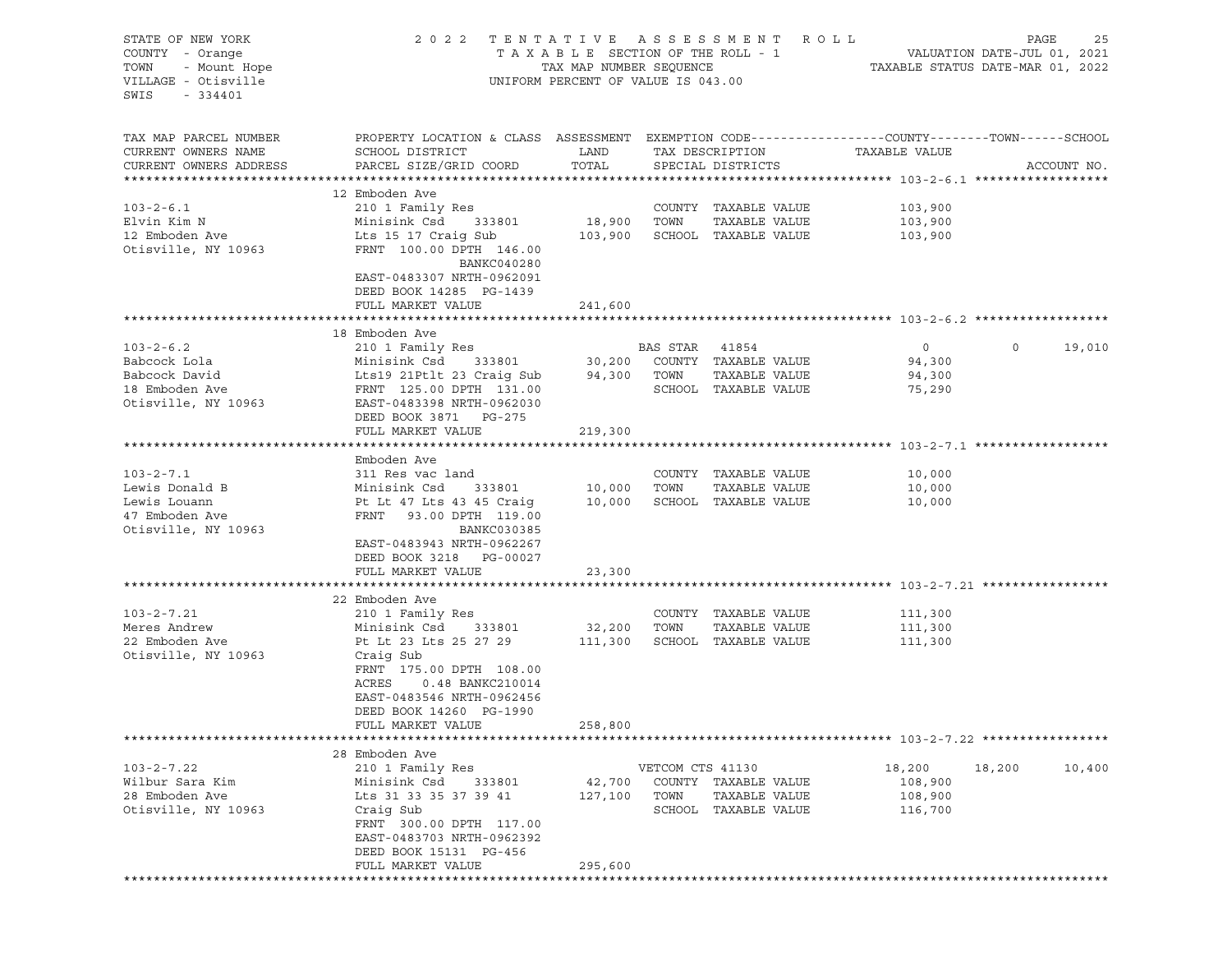STATE OF NEW YORK 2 0 2 2 T E N T A T I V E A S S E S S M E N T R O L L PAGE 26 COUNTY - Orange T A X A B L E SECTION OF THE ROLL - 1 TOWN - Mount Hope TAX NOW TAX MAP NUMBER SEQUENCE TAXABLE STATUS DATE-MAR 01, 2022<br>VILLAGE - Otisville Taxable Taxable Taxable Status UNIFORM PERCENT OF VALUE IS 043.00 UNIFORM PERCENT OF VALUE IS 043.00 SWIS - 334401 TAX MAP PARCEL NUMBER PROPERTY LOCATION & CLASS ASSESSMENT EXEMPTION CODE------------------COUNTY--------TOWN------SCHOOL CURRENT OWNERS NAME SCHOOL DISTRICT LAND TAX DESCRIPTION TAXABLE VALUE CURRENT OWNERS ADDRESS PARCEL SIZE/GRID COORD TOTAL SPECIAL DISTRICTS ACCOUNT NO. \*\*\*\*\*\*\*\*\*\*\*\*\*\*\*\*\*\*\*\*\*\*\*\*\*\*\*\*\*\*\*\*\*\*\*\*\*\*\*\*\*\*\*\*\*\*\*\*\*\*\*\*\*\*\*\*\*\*\*\*\*\*\*\*\*\*\*\*\*\*\*\*\*\*\*\*\*\*\*\*\*\*\*\*\*\*\*\*\*\*\*\*\*\*\*\*\*\*\*\*\*\*\* 103-2-8.212 \*\*\*\*\*\*\*\*\*\*\*\*\*\*\*\* 4 State St 103-2-8.212 210 1 Family Res COUNTY TAXABLE VALUE 186,000 Rodriguez Kenneth Minisink Csd 333801 47,200 TOWN TAXABLE VALUE 186,000 Rodriguez Ileana Lot 3 Fu Da LLC Sub 186,000 SCHOOL TAXABLE VALUE 186,000 4 State St Map 747-18 Otisville, NY 10963 filed 5/21/2018 ACRES 1.20 BANKL080492 EAST-0483802 NRTH-0961951 DEED BOOK 14894 PG-1253 FULL MARKET VALUE 432,600 \*\*\*\*\*\*\*\*\*\*\*\*\*\*\*\*\*\*\*\*\*\*\*\*\*\*\*\*\*\*\*\*\*\*\*\*\*\*\*\*\*\*\*\*\*\*\*\*\*\*\*\*\*\*\*\*\*\*\*\*\*\*\*\*\*\*\*\*\*\*\*\*\*\*\*\*\*\*\*\*\*\*\*\*\*\*\*\*\*\*\*\*\*\*\*\*\*\*\*\*\*\*\* 103-2-9.1 \*\*\*\*\*\*\*\*\*\*\*\*\*\*\*\*\*\* Glenn Ter<br>312 Vac w/imprv 103-2-9.1 312 Vac w/imprv COUNTY TAXABLE VALUE 9,100 McGuire Daniel Minisink Csd 333801 4,600 TOWN TAXABLE VALUE 9,100 McGuire Connie Lt 1 Bonagura Sub 9,100 SCHOOL TAXABLE VALUE 9,100 8 Glenn Ter FRNT 60.00 DPTH 299.00 Otisville, NY 10963 EAST-0483680 NRTH-0962303 DEED BOOK 4079 PG-247 FULL MARKET VALUE 21,200 \*\*\*\*\*\*\*\*\*\*\*\*\*\*\*\*\*\*\*\*\*\*\*\*\*\*\*\*\*\*\*\*\*\*\*\*\*\*\*\*\*\*\*\*\*\*\*\*\*\*\*\*\*\*\*\*\*\*\*\*\*\*\*\*\*\*\*\*\*\*\*\*\*\*\*\*\*\*\*\*\*\*\*\*\*\*\*\*\*\*\*\*\*\*\*\*\*\*\*\*\*\*\* 103-2-9.2 \*\*\*\*\*\*\*\*\*\*\*\*\*\*\*\*\*\* 8 Glenn Terr<br>210 1 Family Res 103-2-9.2 210 1 Family Res COUNTY TAXABLE VALUE 69,800 McGuire Daniel Minisink Csd 333801 40,900 TOWN TAXABLE VALUE 69,800 McGuire Connie Lts 2 3 Bonagura Sub 69,800 SCHOOL TAXABLE VALUE 69,800 8 Glen Ter FRNT 100.00 DPTH 311.00 Otisville, NY 10963 EAST-0483642 NRTH-0962227 DEED BOOK 4079 PG-247 FULL MARKET VALUE 162,300 \*\*\*\*\*\*\*\*\*\*\*\*\*\*\*\*\*\*\*\*\*\*\*\*\*\*\*\*\*\*\*\*\*\*\*\*\*\*\*\*\*\*\*\*\*\*\*\*\*\*\*\*\*\*\*\*\*\*\*\*\*\*\*\*\*\*\*\*\*\*\*\*\*\*\*\*\*\*\*\*\*\*\*\*\*\*\*\*\*\*\*\*\*\*\*\*\*\*\*\*\*\*\* 103-2-10 \*\*\*\*\*\*\*\*\*\*\*\*\*\*\*\*\*\*\* 6 Glenn Terr<br>210 1 Family Res 103-2-10 210 1 Family Res COUNTY TAXABLE VALUE 77,200 Leprechaun Lane LLC Minisink Csd 333801 29,400 TOWN TAXABLE VALUE 77,200 250 Crystal Run Rd Lt 4 Bonagura Sub 77,200 SCHOOL TAXABLE VALUE 77,200 Middletown, NY 10941 FRNT 50.00 DPTH 316.00 EAST-0483615 NRTH-0962166 DEED BOOK 13957 PG-510 FULL MARKET VALUE 179,500 \*\*\*\*\*\*\*\*\*\*\*\*\*\*\*\*\*\*\*\*\*\*\*\*\*\*\*\*\*\*\*\*\*\*\*\*\*\*\*\*\*\*\*\*\*\*\*\*\*\*\*\*\*\*\*\*\*\*\*\*\*\*\*\*\*\*\*\*\*\*\*\*\*\*\*\*\*\*\*\*\*\*\*\*\*\*\*\*\*\*\*\*\*\*\*\*\*\*\*\*\*\*\* 103-2-11 \*\*\*\*\*\*\*\*\*\*\*\*\*\*\*\*\*\*\* 4 Glenn Terr<br>210 1 Familv Res 103-2-11 210 1 Family Res BAS STAR 41854 0 0 19,010 Abbott Steven Minisink Csd 333801 32,600 COUNTY TAXABLE VALUE 70,600 4 Glenn Ter Lt 5 Bonagura Sub 70,600 TOWN TAXABLE VALUE 70,600 Otisville, NY 10963 FRNT 60.00 DPTH 323.00 SCHOOL TAXABLE VALUE 51,590 BANKC050590 EAST-0483591 NRTH-0962118 DEED BOOK 5031 PG-127 FULL MARKET VALUE 164,200 \*\*\*\*\*\*\*\*\*\*\*\*\*\*\*\*\*\*\*\*\*\*\*\*\*\*\*\*\*\*\*\*\*\*\*\*\*\*\*\*\*\*\*\*\*\*\*\*\*\*\*\*\*\*\*\*\*\*\*\*\*\*\*\*\*\*\*\*\*\*\*\*\*\*\*\*\*\*\*\*\*\*\*\*\*\*\*\*\*\*\*\*\*\*\*\*\*\*\*\*\*\*\*\*\*\*\*\*\*\*\*\*\*\*\*\*\*\*\*\*\*\*\*\*\*\*\*\*\*\*\*\*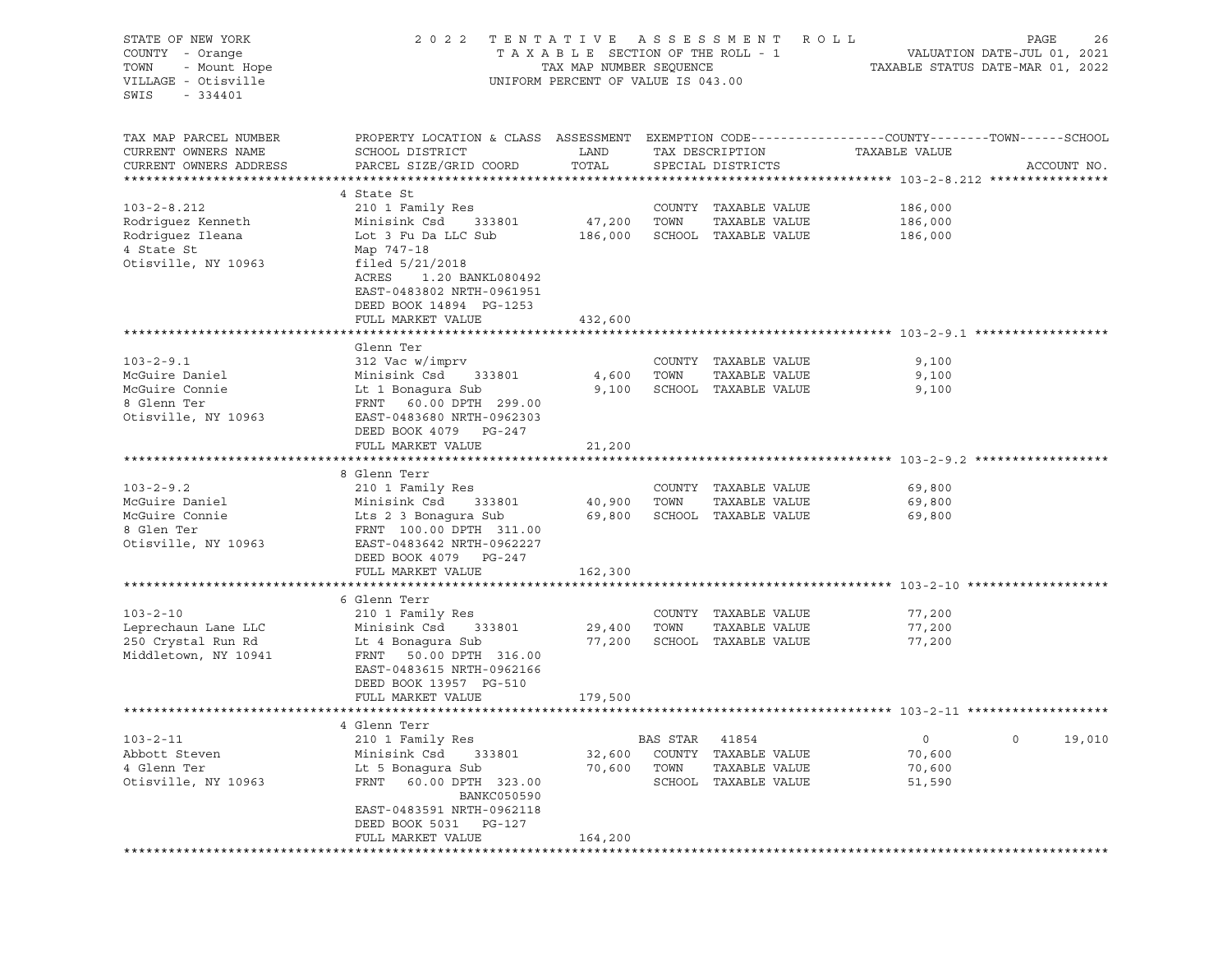STATE OF NEW YORK 2022 TENTATIVE ASSESSMENT ROLL PAGE 27 COUNTY - Orange T A X A B L E SECTION OF THE ROLL - 1 VALUATION DATE-JUL 01, 2021 TOWN - Mount Hope TAX MAP NUMBER SEQUENCE TAXABLE STATUS DATE-MAR 01, 2022 VILLAGE - Otisville UNIFORM PERCENT OF VALUE IS 043.00 SWIS - 334401 TAX MAP PARCEL NUMBER PROPERTY LOCATION & CLASS ASSESSMENT EXEMPTION CODE----------------COUNTY-------TOWN-----SCHOOL CURRENT OWNERS NAME SCHOOL DISTRICT LAND TAX DESCRIPTION TAXABLE VALUE CURRENT OWNERS ADDRESS PARCEL SIZE/GRID COORD TOTAL SPECIAL DISTRICTS ACCOUNT NO. \*\*\*\*\*\*\*\*\*\*\*\*\*\*\*\*\*\*\*\*\*\*\*\*\*\*\*\*\*\*\*\*\*\*\*\*\*\*\*\*\*\*\*\*\*\*\*\*\*\*\*\*\*\*\*\*\*\*\*\*\*\*\*\*\*\*\*\*\*\*\*\*\*\*\*\*\*\*\*\*\*\*\*\*\*\*\*\*\*\*\*\*\*\*\*\*\*\*\*\*\*\*\* 103-2-14.1 \*\*\*\*\*\*\*\*\*\*\*\*\*\*\*\*\* 8 State St 103-2-14.1 210 1 Family Res COUNTY TAXABLE VALUE 185,000 Troyan Lucas Minisink Csd 333801 44,100 TOWN TAXABLE VALUE 185,000 Troyan Christine Lot 1 Fu Da LLC Sub 185,000 SCHOOL TAXABLE VALUE 185,000 8 State St Map 747-18 Otisville, NY 10963 files 5/21/2018 FRNT 150.90 DPTH 178.40 ACRES 0.93 BANKC110038 EAST-0483554 NRTH-0961944 DEED BOOK 14901 PG-1492 FULL MARKET VALUE 430,200 \*\*\*\*\*\*\*\*\*\*\*\*\*\*\*\*\*\*\*\*\*\*\*\*\*\*\*\*\*\*\*\*\*\*\*\*\*\*\*\*\*\*\*\*\*\*\*\*\*\*\*\*\*\*\*\*\*\*\*\*\*\*\*\*\*\*\*\*\*\*\*\*\*\*\*\*\*\*\*\*\*\*\*\*\*\*\*\*\*\*\*\*\*\*\*\*\*\*\*\*\*\*\* 103-2-15 \*\*\*\*\*\*\*\*\*\*\*\*\*\*\*\*\*\*\* 14 State St 103-2-15 210 1 Family Res COUNTY TAXABLE VALUE 85,000 Volpe Chad Minisink Csd 333801 33,400 TOWN TAXABLE VALUE 85,000 Volpe Heidi FRNT 127.00 DPTH 159.00 85,000 SCHOOL TAXABLE VALUE 85,000 Hidden Valley Estates EAST-0482203 NRTH-0961996 7 Briarwood Dr DEED BOOK 13234 PG-461 Middletown, NY 10940 FULL MARKET VALUE 197,700 \*\*\*\*\*\*\*\*\*\*\*\*\*\*\*\*\*\*\*\*\*\*\*\*\*\*\*\*\*\*\*\*\*\*\*\*\*\*\*\*\*\*\*\*\*\*\*\*\*\*\*\*\*\*\*\*\*\*\*\*\*\*\*\*\*\*\*\*\*\*\*\*\*\*\*\*\*\*\*\*\*\*\*\*\*\*\*\*\*\*\*\*\*\*\*\*\*\*\*\*\*\*\* 103-2-16 \*\*\*\*\*\*\*\*\*\*\*\*\*\*\*\*\*\*\* 16 State St 103-2-16 210 1 Family Res BAS STAR 41854 0 0 19,010 Cauchard Richard Minisink Csd 333801 25,000 COUNTY TAXABLE VALUE 67,000 Cauchard Tammy 67,000 FRNT 62.00 DPTH 176.00 67,000 TOWN TAXABLE VALUE 67,000 16 State St BANKC180281 SCHOOL TAXABLE VALUE 47,990 Otisville, NY 10963 EAST-0483366 NRTH-0962013 DEED BOOK 3157 PG-00222 FULL MARKET VALUE 155,800 \*\*\*\*\*\*\*\*\*\*\*\*\*\*\*\*\*\*\*\*\*\*\*\*\*\*\*\*\*\*\*\*\*\*\*\*\*\*\*\*\*\*\*\*\*\*\*\*\*\*\*\*\*\*\*\*\*\*\*\*\*\*\*\*\*\*\*\*\*\*\*\*\*\*\*\*\*\*\*\*\*\*\*\*\*\*\*\*\*\*\*\*\*\*\*\*\*\*\*\*\*\*\* 103-2-17 \*\*\*\*\*\*\*\*\*\*\*\*\*\*\*\*\*\*\* 2 Glenn Terr 103-2-17 210 1 Family Res COUNTY TAXABLE VALUE 75,900 Valentino Frank Jr Minisink Csd 333801 27,000 TOWN TAXABLE VALUE 75,900 76,900 PO Box 524 FRNT 82.00 DPTH 160.00 75,900 SCHOOL TAXABLE VALUE 75,900 Otisville, NY 10963 EAST-0483477 NRTH-0962081 DEED BOOK 13977 PG-1521 FULL MARKET VALUE 176,500 \*\*\*\*\*\*\*\*\*\*\*\*\*\*\*\*\*\*\*\*\*\*\*\*\*\*\*\*\*\*\*\*\*\*\*\*\*\*\*\*\*\*\*\*\*\*\*\*\*\*\*\*\*\*\*\*\*\*\*\*\*\*\*\*\*\*\*\*\*\*\*\*\*\*\*\*\*\*\*\*\*\*\*\*\*\*\*\*\*\*\*\*\*\*\*\*\*\*\*\*\*\*\* 103-2-18.2 \*\*\*\*\*\*\*\*\*\*\*\*\*\*\*\*\* 18 State St 103-2-18.2 210 1 Family Res BAS STAR 41854 0 0 19,010 Christy Matthew Minisink Csd 333801 30,600 COUNTY TAXABLE VALUE 144,800 Coppola Erica R Parcel 2 Dul 5 Lot 144,800 TOWN TAXABLE VALUE 144,800 18 State St Sub Map 9-15 SCHOOL TAXABLE VALUE 125,790 Otisville, NY 10963 filed 2/5/2015 FRNT 114.80 DPTH 150.00 BANKL080492 EAST-0483258 NRTH-0962043 DEED BOOK 13851 PG-1732 FULL MARKET VALUE 336,700 \*\*\*\*\*\*\*\*\*\*\*\*\*\*\*\*\*\*\*\*\*\*\*\*\*\*\*\*\*\*\*\*\*\*\*\*\*\*\*\*\*\*\*\*\*\*\*\*\*\*\*\*\*\*\*\*\*\*\*\*\*\*\*\*\*\*\*\*\*\*\*\*\*\*\*\*\*\*\*\*\*\*\*\*\*\*\*\*\*\*\*\*\*\*\*\*\*\*\*\*\*\*\*\*\*\*\*\*\*\*\*\*\*\*\*\*\*\*\*\*\*\*\*\*\*\*\*\*\*\*\*\*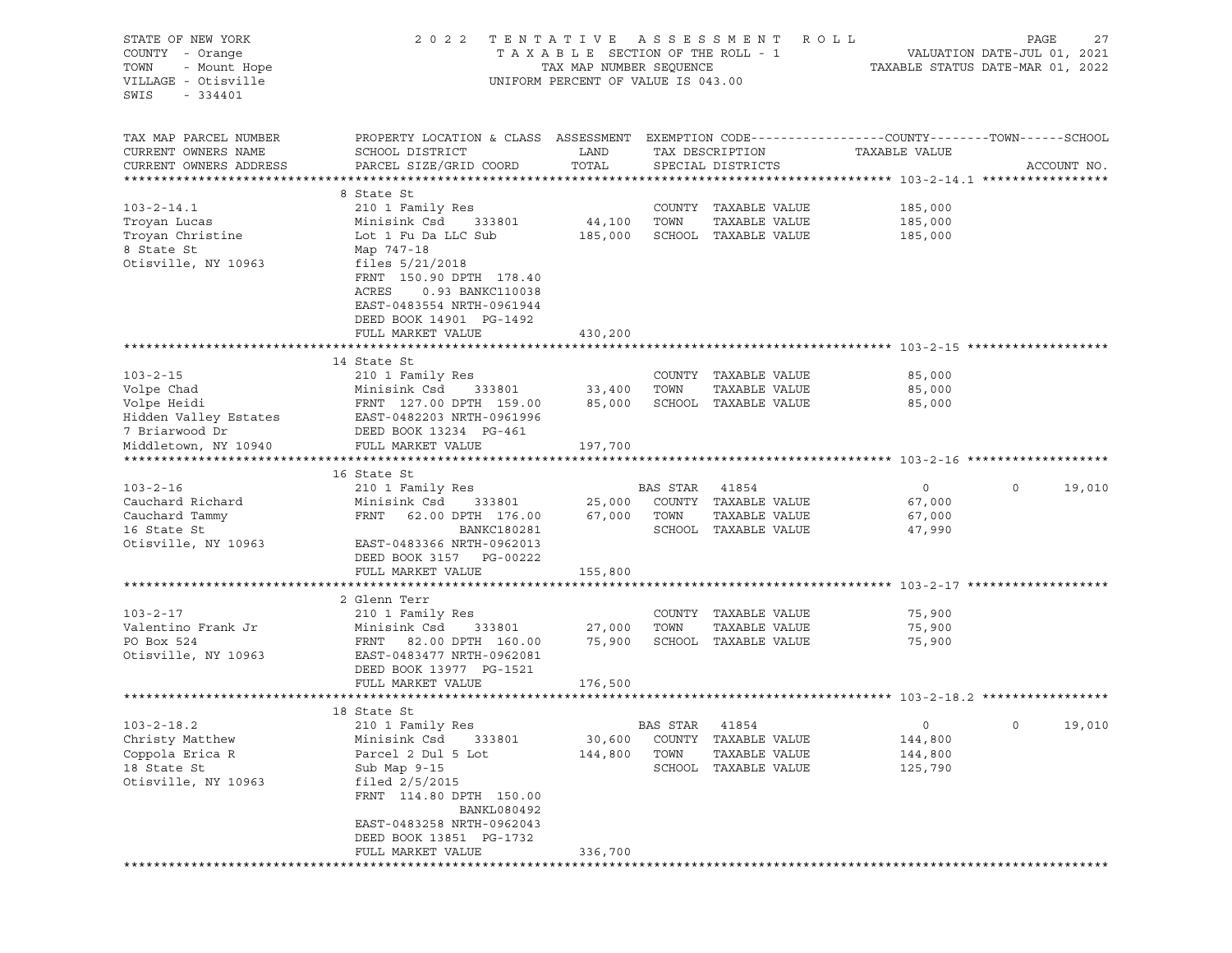| STATE OF NEW YORK<br>COUNTY - Orange<br>- Mount Hope<br>TOWN<br>VILLAGE - Otisville<br>SWIS<br>$-334401$ | 2022 TENTATIVE ASSESSMENT ROLL                                                                                                                                                                                                                        | TAX MAP NUMBER SEQUENCE<br>UNIFORM PERCENT OF VALUE IS 043.00 |      | TAXABLE SECTION OF THE ROLL - 1                                       | VALUATION DATE-JUL 01, 2021<br>TAXABLE STATUS DATE-MAR 01, 2022 | PAGE              |                  | 28 |
|----------------------------------------------------------------------------------------------------------|-------------------------------------------------------------------------------------------------------------------------------------------------------------------------------------------------------------------------------------------------------|---------------------------------------------------------------|------|-----------------------------------------------------------------------|-----------------------------------------------------------------|-------------------|------------------|----|
| TAX MAP PARCEL NUMBER<br>CURRENT OWNERS NAME<br>CURRENT OWNERS ADDRESS<br>**********************         | PROPERTY LOCATION & CLASS ASSESSMENT EXEMPTION CODE----------------COUNTY-------TOWN-----SCHOOL<br>SCHOOL DISTRICT<br>PARCEL SIZE/GRID COORD                                                                                                          | LAND<br>TOTAL                                                 |      | SPECIAL DISTRICTS                                                     | TAX DESCRIPTION TAXABLE VALUE                                   |                   | ACCOUNT NO.      |    |
| $103 - 2 - 18.32$<br>Grier Ltaya<br>3 Glenn Ter<br>Otisville, NY 10963                                   | 3 Glenn Ter<br>210 1 Family Res<br>Minisink Csd 333801<br>Parcel 3 Dul 5 Lot<br>Sub Map 9-15<br>filed $2/5/2015$<br>FRNT 100.00 DPTH 150.30<br>ACRES<br>0.34 BANKC170031<br>EAST-0483295 NRTH-0962153<br>DEED BOOK 14209 PG-416                       | 30,600 TOWN                                                   |      | COUNTY TAXABLE VALUE<br>TAXABLE VALUE<br>154,300 SCHOOL TAXABLE VALUE | 154,300<br>154,300<br>154,300                                   |                   |                  |    |
|                                                                                                          | FULL MARKET VALUE                                                                                                                                                                                                                                     | 358,800                                                       |      |                                                                       |                                                                 |                   |                  |    |
| $103 - 2 - 18.42$<br>Fulmore Darren R<br>Fulmore Leslie Jeanne<br>5 Glenn Ter<br>Otisville, NY 10963     | 5 Glenn Ter<br>210 1 Family Res<br>Minisink Csd 333801<br>Parcel 4 Dul 5 Lot<br>Sub Map 9-15<br>filed $2/5/2015$<br>FRNT 100.00 DPTH 169.20<br>ACRES<br>0.35 BANKC030230<br>EAST-0048337 NRTH-0962236<br>DEED BOOK 14548 PG-1000<br>FULL MARKET VALUE | 31,000 TOWN<br>393,000                                        |      | COUNTY TAXABLE VALUE<br>TAXABLE VALUE<br>169,000 SCHOOL TAXABLE VALUE | 169,000<br>169,000<br>169,000                                   |                   |                  |    |
| $103 - 2 - 18.52$<br>Zhu Lianq<br>Yue Chen<br>9 Glen Ter<br>Otisville, NY 10963                          | 9 Glenn Ter<br>210 1 Family Res<br>Minisink Csd<br>333801<br>Parcel 5 Dul 5 Lot<br>Sub Map 9-15<br>filed $2/5/2015$<br>FRNT 175.60 DPTH 169.20<br>ACRES<br>0.62<br>EAST-0483419 NRTH-0962355<br>DEED BOOK 14706 PG-775<br>FULL MARKET VALUE           | 38,600 TOWN<br>402,300                                        |      | COUNTY TAXABLE VALUE<br>TAXABLE VALUE<br>173,000 SCHOOL TAXABLE VALUE | 173,000<br>173,000<br>173,000                                   |                   |                  |    |
|                                                                                                          |                                                                                                                                                                                                                                                       |                                                               |      |                                                                       |                                                                 |                   |                  |    |
| $103 - 2 - 19$<br>Millwood Recardo<br>Millwood Winnifred<br>20 State St<br>Otisville, NY 10963           | 20 State St<br>210 1 Family Res<br>333801 18,000 BAS STAR 41854<br>Minisink Csd<br>FRNT 86.00 DPTH 150.40 157,700 COUNTY TAXABLE VALUE<br>BANKC030217<br>EAST-0483179 NRTH-0962092<br>DEED BOOK 12371 PG-1680<br>FULL MARKET VALUE                    | 366,700                                                       | TOWN | VETCOM CTS 41130<br>TAXABLE VALUE<br>SCHOOL TAXABLE VALUE             | 18,200<br>$\overline{0}$<br>139,500<br>139,500<br>128,290       | 18,200<br>$\circ$ | 10,400<br>19,010 |    |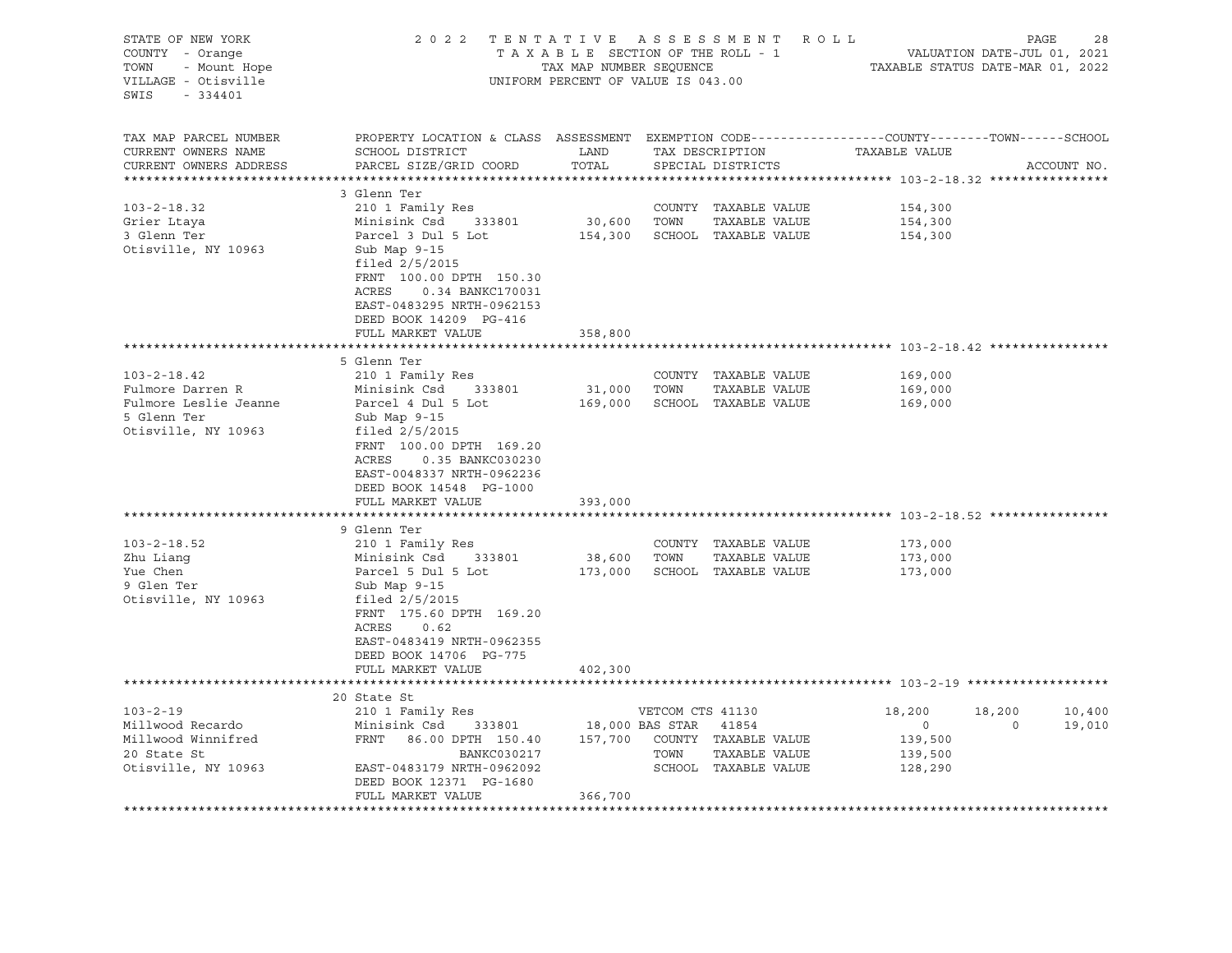| STATE OF NEW YORK<br>COUNTY - Orange<br>TOWN<br>- Mount Hope<br>VILLAGE - Otisville<br>$-334401$<br>SWIS | 2 0 2 2<br>TENTATIVE ASSESSMENT ROLL<br>TAXABLE SECTION OF THE ROLL - 1<br>TAX MAP NUMBER SEQUENCE<br>UNIFORM PERCENT OF VALUE IS 043.00                                                                                |                                  |                          |                                                                               |                                              | 29<br>PAGE<br>VALUATION DATE-JUL 01, 2021<br>TAXABLE STATUS DATE-MAR 01, 2022 |                  |  |  |
|----------------------------------------------------------------------------------------------------------|-------------------------------------------------------------------------------------------------------------------------------------------------------------------------------------------------------------------------|----------------------------------|--------------------------|-------------------------------------------------------------------------------|----------------------------------------------|-------------------------------------------------------------------------------|------------------|--|--|
| TAX MAP PARCEL NUMBER<br>CURRENT OWNERS NAME<br>CURRENT OWNERS ADDRESS                                   | PROPERTY LOCATION & CLASS ASSESSMENT EXEMPTION CODE---------------COUNTY-------TOWN------SCHOOL<br>SCHOOL DISTRICT<br>PARCEL SIZE/GRID COORD                                                                            | LAND<br>TOTAL                    |                          | TAX DESCRIPTION<br>SPECIAL DISTRICTS                                          | TAXABLE VALUE                                |                                                                               | ACCOUNT NO.      |  |  |
|                                                                                                          |                                                                                                                                                                                                                         |                                  |                          |                                                                               |                                              |                                                                               |                  |  |  |
| $103 - 2 - 20.12$<br>Lanaro Ellen<br>Burke Joseph F Jr (d)<br>PO Box 638<br>Otisville, NY 10963          | 4 Dodd Ln<br>210 1 Family Res<br>Minisink Csd 333801<br>Lot 1 Dul 5 Lot<br>Sub Map 9-15<br>filed 2/5/2015<br>FRNT 150.00 DPTH 75.00<br>ACRES<br>0.41 BANKC080370<br>EAST-0483201 NRTH-0962253<br>DEED BOOK 11479 PG-474 |                                  | BAS STAR<br>77,000 TOWN  | 41854<br>31,400 COUNTY TAXABLE VALUE<br>TAXABLE VALUE<br>SCHOOL TAXABLE VALUE | $\overline{0}$<br>77,000<br>77,000<br>57,990 | $\circ$                                                                       | 19,010           |  |  |
|                                                                                                          | FULL MARKET VALUE                                                                                                                                                                                                       | 179,100                          |                          |                                                                               |                                              |                                                                               |                  |  |  |
| $103 - 2 - 21$<br>Ackert Edward Anthony<br>112 Houston St<br>Maybrook, NY 12543                          | 7 Caskey Ln<br>270 Mfg housing<br>Minisink Csd<br>333801<br>ACRES<br>1.30<br>EAST-0483082 NRTH-0962429<br>DEED BOOK 15016 PG-225<br>FULL MARKET VALUE                                                                   | 42,600 TOWN<br>49,000<br>114,000 |                          | COUNTY TAXABLE VALUE<br>TAXABLE VALUE<br>SCHOOL TAXABLE VALUE                 | 49,000<br>49,000<br>49,000                   |                                                                               |                  |  |  |
|                                                                                                          |                                                                                                                                                                                                                         |                                  |                          |                                                                               |                                              |                                                                               |                  |  |  |
| $103 - 2 - 22$<br>McClinsey Robert Jr<br>McClinsey James<br>PO Box 203<br>Otisville, NY 10963            | 7 Dodd Ln<br>210 1 Family Res<br>Minisink Csd 333801<br>FRNT 181.00 DPTH 75.00<br>EAST-0483332 NRTH-0962424<br>DEED BOOK 3696 PG-197<br>FULL MARKET VALUE                                                               | 78,300 TOWN<br>182,100           | ENH STAR 41834           | 27,400 COUNTY TAXABLE VALUE<br>TAXABLE VALUE<br>SCHOOL TAXABLE VALUE          | $\overline{0}$<br>78,300<br>78,300<br>30,850 | $\Omega$                                                                      | 47,450           |  |  |
|                                                                                                          |                                                                                                                                                                                                                         |                                  |                          |                                                                               |                                              |                                                                               |                  |  |  |
| $103 - 2 - 23$<br>Lee Chia-Lin<br>Robins Eric<br>2 Dodd Ln<br>Otisville, NY 10963                        | 2 Dodd Ln<br>210 1 Family Res<br>Minisink Csd 333801<br>FRNT 100.60 DPTH 193.80<br>333801 18,900 TOWN<br>ACRES<br>0.40<br>EAST-0483112 NRTH-0962149<br>DEED BOOK 13926 PG-1157                                          |                                  |                          | COUNTY TAXABLE VALUE<br>TAXABLE VALUE<br>153,200 SCHOOL TAXABLE VALUE         | 153,200<br>153,200<br>153,200                |                                                                               |                  |  |  |
|                                                                                                          | FULL MARKET VALUE                                                                                                                                                                                                       | 356,300                          |                          |                                                                               |                                              |                                                                               |                  |  |  |
|                                                                                                          |                                                                                                                                                                                                                         |                                  |                          |                                                                               |                                              |                                                                               |                  |  |  |
| $103 - 2 - 24$<br>Bonagura Thomas<br>Bonagura Betty<br>26 State St<br>Otisville, NY 10963                | 26 State St<br>210 1 Family Res<br>333801 37,800 FIRE/AMBCT 41691<br>Minisink Csd<br>FRNT 75.00 DPTH 351.00<br>BANKC030217<br>EAST-0483080 NRTH-0962261<br>DEED BOOK 14395 PG-719<br>FULL MARKET VALUE                  | 138,100                          | VETWAR CTS 41120<br>TOWN | 59,400 COUNTY TAXABLE VALUE<br>TAXABLE VALUE<br>SCHOOL TAXABLE VALUE          | 8,910<br>1,560<br>48,930<br>48,930<br>53,160 | 8,910<br>1,560                                                                | 6,240<br>$\circ$ |  |  |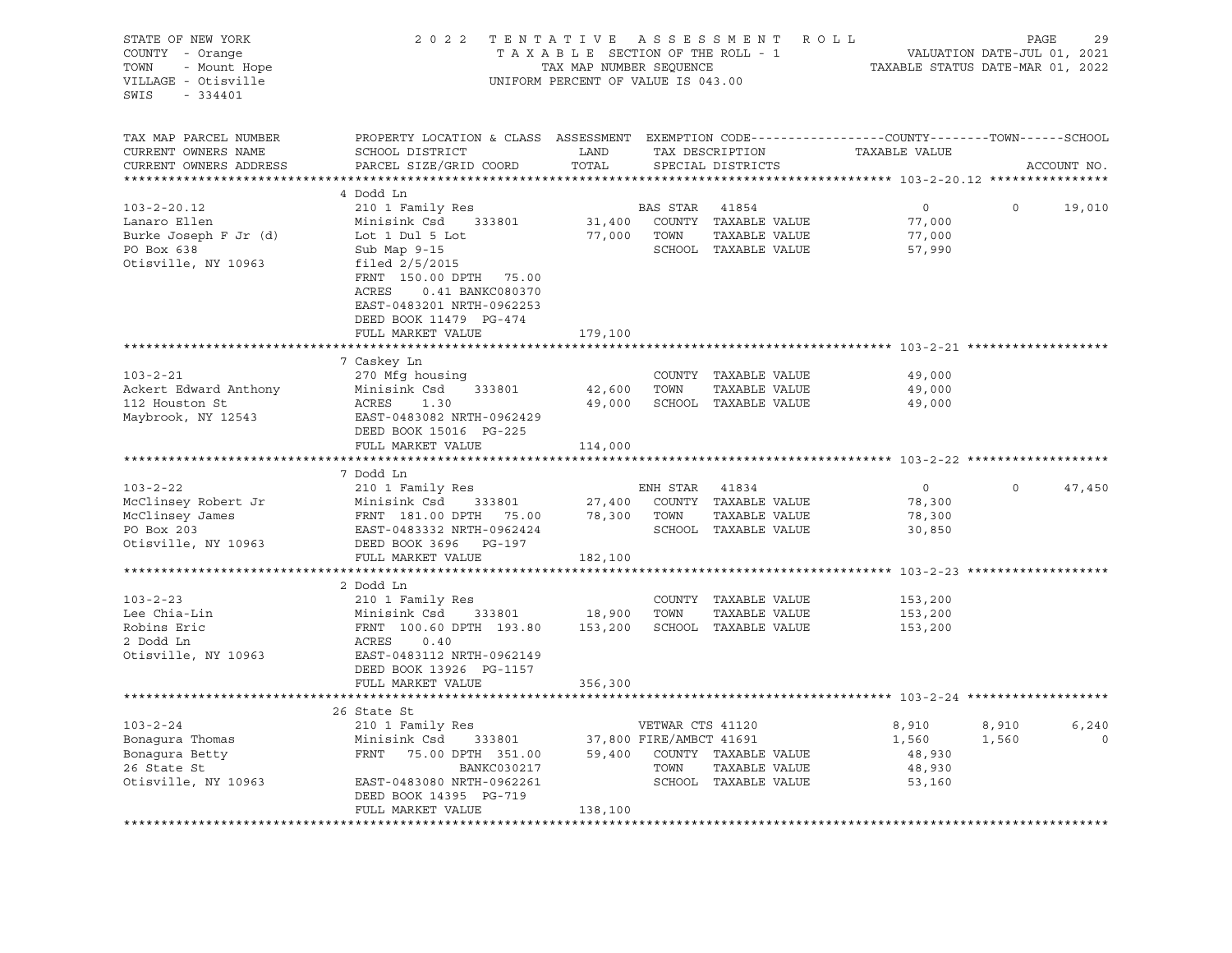# STATE OF NEW YORK 2 0 2 2 T E N T A T I V E A S S E S S M E N T R O L L PAGE 30 COUNTY - Orange T A X A B L E SECTION OF THE ROLL - 1 VALUATION DATE-JUL 01, 2021 TOWN - Mount Hope TAX MAP NUMBER SEQUENCE TAXABLE STATUS DATE-MAR 01, 2022 VILLAGE - Otisville UNIFORM PERCENT OF VALUE IS 043.00

| TAX MAP PARCEL NUMBER<br>CURRENT OWNERS NAME<br>CURRENT OWNERS ADDRESS                 | PROPERTY LOCATION & CLASS ASSESSMENT EXEMPTION CODE----------------COUNTY-------TOWN------SCHOOL<br>SCHOOL DISTRICT<br>PARCEL SIZE/GRID COORD | LAND<br>TOTAL           |                  | TAX DESCRIPTION<br>SPECIAL DISTRICTS                          | TAXABLE VALUE              | ACCOUNT NO.      |
|----------------------------------------------------------------------------------------|-----------------------------------------------------------------------------------------------------------------------------------------------|-------------------------|------------------|---------------------------------------------------------------|----------------------------|------------------|
|                                                                                        |                                                                                                                                               |                         |                  |                                                               |                            |                  |
| $103 - 2 - 25$<br>Revival Properties III LLC<br>6 Courtland St<br>Middletown, NY 10940 | 5 Caskey Ln<br>210 1 Family Res<br>Minisink Csd 333801<br>FRNT 143.00 DPTH 231.00<br>EAST-0482854 NRTH-0962307                                | 41,700<br>65,300        | TOWN             | COUNTY TAXABLE VALUE<br>TAXABLE VALUE<br>SCHOOL TAXABLE VALUE | 65,300<br>65,300<br>65,300 |                  |
|                                                                                        | DEED BOOK 14514 PG-729<br>FULL MARKET VALUE                                                                                                   | 151,900                 |                  |                                                               |                            |                  |
|                                                                                        | 4 Caskey Ln                                                                                                                                   |                         |                  |                                                               |                            |                  |
| $103 - 2 - 26$                                                                         | 210 1 Family Res                                                                                                                              |                         |                  | COUNTY TAXABLE VALUE                                          | 41,000                     |                  |
| Osterdahl Evert R Jr                                                                   | Minisink Csd<br>333801                                                                                                                        | 19,000                  | TOWN             | TAXABLE VALUE                                                 | 41,000                     |                  |
|                                                                                        | 6 Smith Bridge Rd Rd 2 FRNT 120.00 DPTH 70.00<br>Saratoga Springs, NY 12866 EAST-0482975 NRTH-0962261                                         | 41,000                  |                  | SCHOOL TAXABLE VALUE                                          | 41,000                     |                  |
|                                                                                        | DEED BOOK 1949 PG-00831<br>FULL MARKET VALUE                                                                                                  | 95,300                  |                  |                                                               |                            |                  |
|                                                                                        |                                                                                                                                               |                         |                  |                                                               |                            |                  |
|                                                                                        | 30 State St                                                                                                                                   |                         |                  |                                                               |                            |                  |
| $103 - 2 - 27$                                                                         | 210 1 Family Res                                                                                                                              |                         |                  | COUNTY TAXABLE VALUE                                          | 103,000                    |                  |
| Siao Phoebe                                                                            | 333801<br>Minisink Csd                                                                                                                        | 31,800                  | TOWN             | TAXABLE VALUE                                                 | 103,000                    |                  |
| Bavolar Matthew                                                                        | FRNT 144.00 DPTH 103.00                                                                                                                       | 103,000                 |                  | SCHOOL TAXABLE VALUE                                          | 103,000                    |                  |
| 30 State St                                                                            | BANK0130715                                                                                                                                   |                         |                  |                                                               |                            |                  |
| Otisville, NY 10963                                                                    | EAST-0482913 NRTH-0962201                                                                                                                     |                         |                  |                                                               |                            |                  |
|                                                                                        | DEED BOOK 14817 PG-1795                                                                                                                       |                         |                  |                                                               |                            |                  |
|                                                                                        | FULL MARKET VALUE                                                                                                                             | 239,500                 |                  |                                                               |                            |                  |
|                                                                                        |                                                                                                                                               |                         |                  |                                                               |                            |                  |
|                                                                                        | 2 Sanitarium Ave                                                                                                                              |                         |                  |                                                               |                            |                  |
| $103 - 2 - 28$                                                                         | 486 Mini-mart                                                                                                                                 |                         |                  | COUNTY TAXABLE VALUE                                          | 160,300                    |                  |
| Village Mart LLC                                                                       | Minisink Csd<br>333801                                                                                                                        | 36,700                  | TOWN             | TAXABLE VALUE                                                 | 160,300                    |                  |
| 327 Neversink Dr<br>Port Jervis, NY 12771                                              | FRNT 222.90 DPTH 117.90<br>EAST-0482588 NRTH-0962426<br>DEED BOOK 12689 PG-1153                                                               | 160,300                 |                  | SCHOOL TAXABLE VALUE                                          | 160,300                    |                  |
|                                                                                        | FULL MARKET VALUE                                                                                                                             | 372,800                 |                  |                                                               |                            |                  |
|                                                                                        |                                                                                                                                               |                         |                  |                                                               |                            |                  |
|                                                                                        | 6 Sanatorium Ave                                                                                                                              |                         |                  |                                                               |                            |                  |
| $103 - 2 - 29$                                                                         | 220 2 Family Res                                                                                                                              |                         | VETCOM CTS 41130 |                                                               | 18,200                     | 18,200<br>10,400 |
| Adamson Phillip                                                                        | 333801<br>Minisink Csd                                                                                                                        | 42,700 VETDIS CTS 41140 |                  |                                                               | 5,050                      | 5,050<br>5,050   |
| Adamson Lois                                                                           | FRNT 171.00 DPTH 218.00                                                                                                                       |                         |                  | 101,000 COUNTY TAXABLE VALUE                                  | 77,750                     |                  |
| PO Box 99<br>Otisville, NY 10963                                                       | EAST-0482760 NRTH-0962474<br>DEED BOOK 13738 PG-835                                                                                           |                         | TOWN             | TAXABLE VALUE<br>SCHOOL TAXABLE VALUE                         | 77,750<br>85,550           |                  |
|                                                                                        | FULL MARKET VALUE                                                                                                                             | 234,900                 |                  |                                                               |                            |                  |
|                                                                                        |                                                                                                                                               |                         |                  |                                                               |                            |                  |
|                                                                                        | 8 Sanatorium Ave                                                                                                                              |                         |                  |                                                               |                            |                  |
| $103 - 2 - 30$                                                                         | 425 Bar                                                                                                                                       |                         |                  | COUNTY TAXABLE VALUE                                          | 112,300                    |                  |
| Austin Black LLC                                                                       | Minisink Csd<br>333801                                                                                                                        | 45,800                  | TOWN             | TAXABLE VALUE                                                 | 112,300                    |                  |
| 10 Highview                                                                            | ACRES<br>1.40                                                                                                                                 | 112,300                 |                  | SCHOOL TAXABLE VALUE                                          | 112,300                    |                  |
| Monsey, NY 10952                                                                       | EAST-0482914 NRTH-0962562<br>DEED BOOK 14809 PG-195                                                                                           |                         |                  |                                                               |                            |                  |
|                                                                                        | FULL MARKET VALUE                                                                                                                             | 261,200                 |                  |                                                               |                            |                  |
|                                                                                        |                                                                                                                                               |                         |                  |                                                               |                            |                  |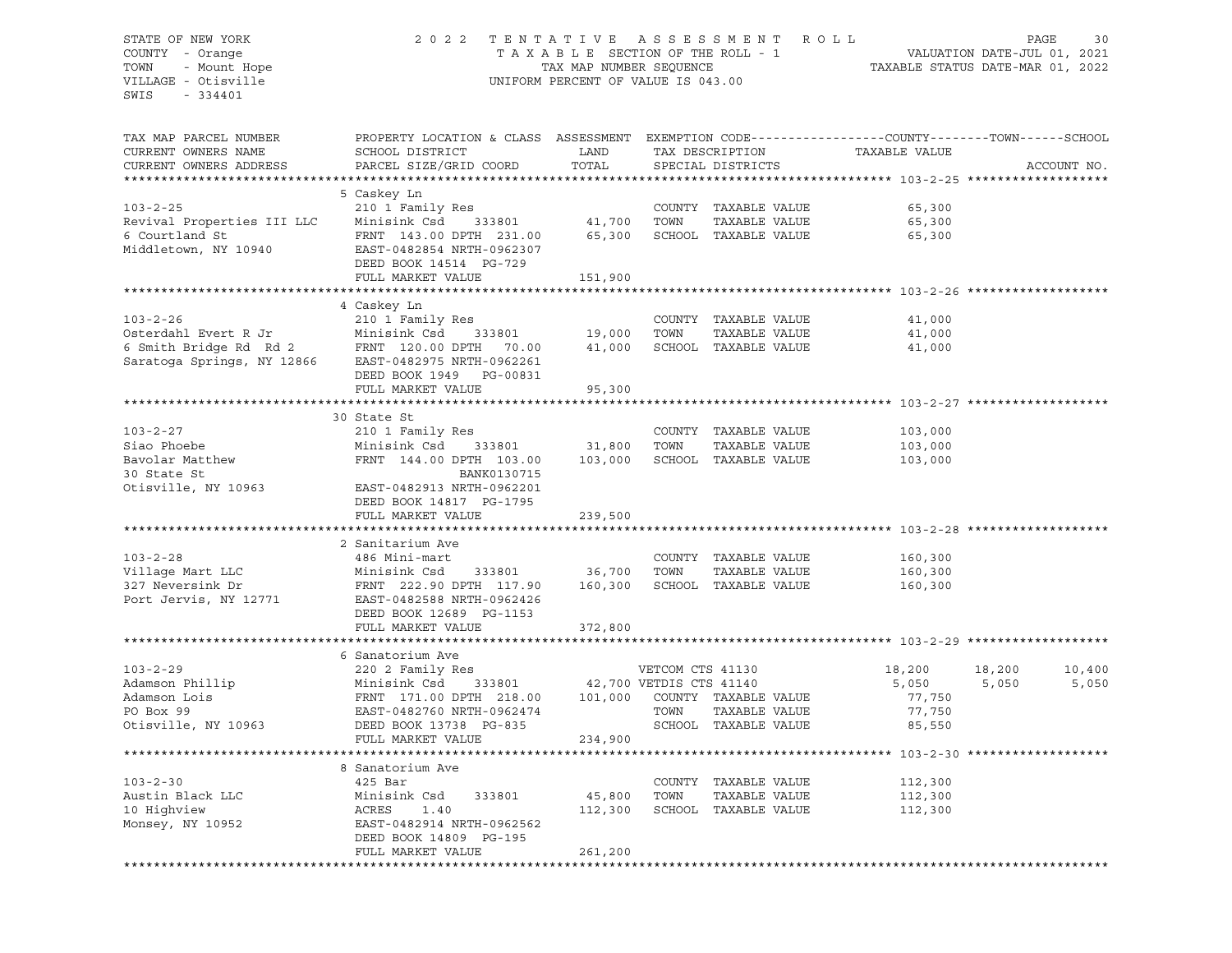| STATE OF NEW YORK      | 2 0 2 2                                                                                          | TENTATIVE ASSESSMENT            |          |                      | ROLL                             | PAGE<br>31             |
|------------------------|--------------------------------------------------------------------------------------------------|---------------------------------|----------|----------------------|----------------------------------|------------------------|
| COUNTY - Orange        |                                                                                                  | TAXABLE SECTION OF THE ROLL - 1 |          |                      |                                  |                        |
| TOWN<br>- Mount Hope   | TAX MAP NUMBER SEQUENCE<br>UNIFORM PERCENT OF VALUE IS 043.00                                    |                                 |          |                      | TAXABLE STATUS DATE-MAR 01, 2022 |                        |
| VILLAGE - Otisville    |                                                                                                  |                                 |          |                      |                                  |                        |
| SWIS<br>$-334401$      |                                                                                                  |                                 |          |                      |                                  |                        |
|                        |                                                                                                  |                                 |          |                      |                                  |                        |
|                        |                                                                                                  |                                 |          |                      |                                  |                        |
| TAX MAP PARCEL NUMBER  | PROPERTY LOCATION & CLASS ASSESSMENT EXEMPTION CODE----------------COUNTY-------TOWN------SCHOOL |                                 |          |                      |                                  |                        |
| CURRENT OWNERS NAME    | SCHOOL DISTRICT                                                                                  | LAND                            |          | TAX DESCRIPTION      | TAXABLE VALUE                    |                        |
| CURRENT OWNERS ADDRESS | PARCEL SIZE/GRID COORD                                                                           | TOTAL                           |          | SPECIAL DISTRICTS    |                                  | ACCOUNT NO.            |
|                        |                                                                                                  |                                 |          |                      |                                  |                        |
|                        | 6 State St                                                                                       |                                 |          |                      |                                  |                        |
| $103 - 2 - 31$         | 210 1 Family Res                                                                                 |                                 |          | COUNTY TAXABLE VALUE | 185,000                          |                        |
| Lucas Markay           | 333801<br>Minisink Csd                                                                           | 46,100                          | TOWN     | TAXABLE VALUE        | 185,000                          |                        |
| 6 State St             | Lot 2 Fu Da LLC Sub                                                                              | 185,000                         |          | SCHOOL TAXABLE VALUE | 185,000                          |                        |
| Otisville, NY 10963    | Map 747-18                                                                                       |                                 |          |                      |                                  |                        |
|                        | filed $5/21/2018$                                                                                |                                 |          |                      |                                  |                        |
|                        | ACRES<br>1.10 BANKC190321                                                                        |                                 |          |                      |                                  |                        |
|                        | EAST-0483698 NRTH-0961954                                                                        |                                 |          |                      |                                  |                        |
|                        | DEED BOOK 14950 PG-1031                                                                          |                                 |          |                      |                                  |                        |
|                        | FULL MARKET VALUE                                                                                | 430,200                         |          |                      |                                  |                        |
|                        |                                                                                                  |                                 |          |                      |                                  |                        |
|                        | 80 State St                                                                                      |                                 |          |                      |                                  |                        |
| $104 - 1 - 1$          | 220 2 Family Res                                                                                 |                                 |          | COUNTY TAXABLE VALUE | 94,900                           |                        |
| Karamitis Felicia      | Minisink Csd<br>333801                                                                           | 33,400                          | TOWN     | TAXABLE VALUE        | 94,900                           |                        |
| Karamitis (d) William  | Lts 1 2 3 Everett Sub                                                                            | 94,900                          |          | SCHOOL TAXABLE VALUE | 94,900                           |                        |
| 9 Mine Hill Rd         | FRNT 150.00 DPTH 133.00                                                                          |                                 |          |                      |                                  |                        |
| Otisville, NY 10963    | EAST-0481370 NRTH-0962362                                                                        |                                 |          |                      |                                  |                        |
|                        | DEED BOOK 14238 PG-1068                                                                          |                                 |          |                      |                                  |                        |
|                        | FULL MARKET VALUE                                                                                | 220,700                         |          |                      |                                  |                        |
|                        |                                                                                                  |                                 |          |                      |                                  |                        |
|                        | 78 State St                                                                                      |                                 |          |                      |                                  |                        |
| $104 - 1 - 2$          | 210 1 Family Res                                                                                 |                                 | BAS STAR | 41854                | $\circ$                          | $\mathsf{O}$<br>19,010 |
| Doland Lynn L          | Minisink Csd<br>333801                                                                           | 29,800                          |          | COUNTY TAXABLE VALUE | 94,800                           |                        |
| PO Box 282             | Lts 4 5 Everett Sub                                                                              | 94,800                          | TOWN     | TAXABLE VALUE        | 94,800                           |                        |
| Otisville, NY 10963    | FRNT 100.00 DPTH 154.80                                                                          |                                 |          | SCHOOL TAXABLE VALUE | 75,790                           |                        |
|                        | BANKC080496                                                                                      |                                 |          |                      |                                  |                        |
|                        | EAST-0481506 NRTH-0962350                                                                        |                                 |          |                      |                                  |                        |
|                        | DEED BOOK 12900 PG-1914                                                                          |                                 |          |                      |                                  |                        |
|                        | FULL MARKET VALUE                                                                                | 220,500                         |          |                      |                                  |                        |
|                        |                                                                                                  |                                 |          |                      |                                  |                        |
|                        | 74 State St                                                                                      |                                 |          |                      |                                  |                        |
| $104 - 1 - 3$          | 210 1 Family Res                                                                                 |                                 | BAS STAR | 41854                | $\circ$                          | $\circ$<br>19,010      |
| Heilfurth Paul Jr      | Minisink Csd<br>333801                                                                           | 20,000                          |          | COUNTY TAXABLE VALUE | 77,100                           |                        |
| Heilfurth Michelle     | Lt 6 Everett Sub & Par                                                                           | 77,100                          | TOWN     | TAXABLE VALUE        | 77,100                           |                        |
| PO Box 54              | FRNT 50.00 DPTH 173.00                                                                           |                                 |          | SCHOOL TAXABLE VALUE | 58,090                           |                        |
| Otisville, NY 10963    | EAST-0481583 NRTH-0962334                                                                        |                                 |          |                      |                                  |                        |
|                        | DEED BOOK 11450 PG-619                                                                           |                                 |          |                      |                                  |                        |
|                        | FULL MARKET VALUE                                                                                | 179,300                         |          |                      |                                  |                        |
|                        |                                                                                                  |                                 |          |                      |                                  |                        |
|                        | 72 State St                                                                                      |                                 |          |                      |                                  |                        |
| $104 - 1 - 5$          | 210 1 Family Res                                                                                 |                                 | COUNTY   | TAXABLE VALUE        | 103,000                          |                        |
| Zemski Kathleen        | Minisink Csd<br>333801                                                                           | 21,000                          | TOWN     | TAXABLE VALUE        | 103,000                          |                        |
| 72 State St            | Lt 7 Everett Sub & Parcel                                                                        | 103,000                         | SCHOOL   | TAXABLE VALUE        | 103,000                          |                        |
| Otisville, NY 10963    | FRNT<br>50.00 DPTH 208.20                                                                        |                                 |          |                      |                                  |                        |
|                        | ACRES<br>0.26 BANKC030217                                                                        |                                 |          |                      |                                  |                        |
|                        | EAST-0481667 NRTH-0962337                                                                        |                                 |          |                      |                                  |                        |
|                        | DEED BOOK 14110 PG-789                                                                           |                                 |          |                      |                                  |                        |
|                        | FULL MARKET VALUE                                                                                | 239,500                         |          |                      |                                  |                        |
|                        |                                                                                                  |                                 |          |                      |                                  |                        |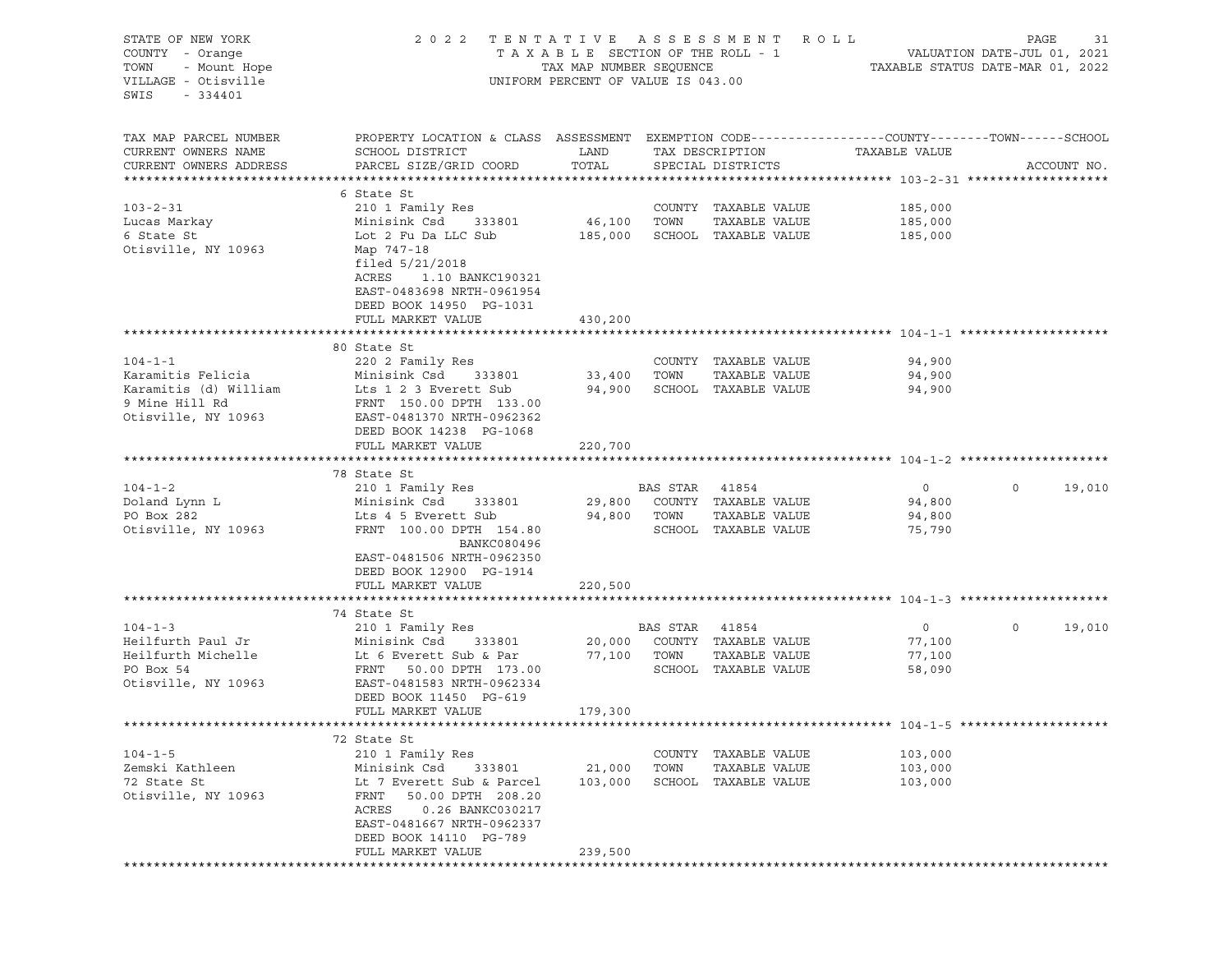| STATE OF NEW YORK<br>COUNTY - Orange<br>TOWN<br>VILLAGE - Otisville<br>SWIS - 334401 | 2 0 2 2<br>UNIFORM PERCENT OF VALUE IS 043.00                                                                                                                                                                                                                                                                                                    | TENTATIVE ASSESSMENT ROLL PAGE 32<br>TAXABLE SECTION OF THE ROLL - 1 VALUATION DATE-JUL 01, 2021<br>TAXABLE STATUS DATE-MAR 01, 2022<br>TAXABLE STATUS DATE-MAR 01, 2022 |                                       |                                             |                   |                 |
|--------------------------------------------------------------------------------------|--------------------------------------------------------------------------------------------------------------------------------------------------------------------------------------------------------------------------------------------------------------------------------------------------------------------------------------------------|--------------------------------------------------------------------------------------------------------------------------------------------------------------------------|---------------------------------------|---------------------------------------------|-------------------|-----------------|
| TAX MAP PARCEL NUMBER<br>CURRENT OWNERS NAME<br>CURRENT OWNERS ADDRESS               | PROPERTY LOCATION & CLASS ASSESSMENT EXEMPTION CODE---------------COUNTY-------TOWN------SCHOOL<br><b>EXAMPLE EXAMPLE EXAMPLE EXAMPLE EXAMPLE EXAMPLE EXAMPLE EXAMPLE EXAMPLE EXAMPLE EXAMPLE EXAMPLE EXAMPLE EXAMPLE EXAMPLE EXAMPLE EXAMPLE EXAMPLE EXAMPLE EXAMPLE EXAMPLE EXAMPLE EXAMPLE E</b><br>SCHOOL DISTRICT<br>PARCEL SIZE/GRID COORD | TOTAL                                                                                                                                                                    | SPECIAL DISTRICTS                     | TAX DESCRIPTION TAXABLE VALUE               |                   | ACCOUNT NO.     |
|                                                                                      |                                                                                                                                                                                                                                                                                                                                                  |                                                                                                                                                                          |                                       |                                             |                   |                 |
|                                                                                      | 70 State St                                                                                                                                                                                                                                                                                                                                      |                                                                                                                                                                          |                                       |                                             |                   |                 |
| $104 - 1 - 6$                                                                        | 210 1 Family Res<br>Minisink Csd 333801                                                                                                                                                                                                                                                                                                          |                                                                                                                                                                          | COUNTY TAXABLE VALUE<br>TAXABLE VALUE | 73,200<br>73,200                            |                   |                 |
| Leap Timothy P<br>DO Boy 307                                                         | Lt 8 Everett Sub & Parcel 73,200 SCHOOL TAXABLE VALUE                                                                                                                                                                                                                                                                                            |                                                                                                                                                                          |                                       | 73,200                                      |                   |                 |
| Otisville, NY 10963                                                                  | Minisink Csd 333801<br>Lt 8 Everett Sub & Parcel<br>FRNT 50.00 DPTH 176.00<br>EAST-0481708 NRTH-0962310<br>DEED BOOK 14307 PG-1995                                                                                                                                                                                                               |                                                                                                                                                                          |                                       |                                             |                   |                 |
|                                                                                      | FULL MARKET VALUE                                                                                                                                                                                                                                                                                                                                | 170,200                                                                                                                                                                  |                                       |                                             |                   |                 |
|                                                                                      |                                                                                                                                                                                                                                                                                                                                                  |                                                                                                                                                                          |                                       |                                             |                   |                 |
|                                                                                      | 68 State St<br>104-1-8<br>Phillips Michael 20,000 BAS STAR 41854<br>FRNT 50.00 DPTH 176.00<br>MINISTRE SERIE 20,000 BAS STAR 41854<br>20,000 BAS STAR 41854<br>20,000 BAS STAR 41854<br>20,000 BAS STAR 41854<br>20,000 BAS STAR 41854<br>20,000 BAS STAR 418                                                                                    |                                                                                                                                                                          |                                       | 6,240<br>$\overline{0}$<br>74,760<br>74,760 | 6,240<br>$\Omega$ | 6,240<br>19,010 |
|                                                                                      | EAST-0481751 NRTH-0962284<br>DEED BOOK 5083 PG-343<br>FULL MARKET VALUE                                                                                                                                                                                                                                                                          | 188,400                                                                                                                                                                  |                                       | 55,750                                      |                   |                 |
|                                                                                      |                                                                                                                                                                                                                                                                                                                                                  |                                                                                                                                                                          |                                       |                                             |                   |                 |
|                                                                                      | 64 State St                                                                                                                                                                                                                                                                                                                                      |                                                                                                                                                                          |                                       |                                             |                   |                 |
| $104 - 1 - 9$                                                                        | 210 1 Family Res                                                                                                                                                                                                                                                                                                                                 |                                                                                                                                                                          | COUNTY TAXABLE VALUE                  | 103,200                                     |                   |                 |
| Delaney Elizabeth A                                                                  |                                                                                                                                                                                                                                                                                                                                                  | 27,800 TOWN                                                                                                                                                              | TAXABLE VALUE                         | 103,200                                     |                   |                 |
| 64 State St<br>Otisville, NY 10963                                                   | Minisink Csd 333801<br>Lt 10 Everett Sub & Pcl<br>FRNT 125.00 DPTH 110.00<br>ACRES<br>0.25 BANKL080492<br>EAST-0481789 NRTH-0962209<br>DEED BOOK 14249 PG-555                                                                                                                                                                                    |                                                                                                                                                                          | 103,200 SCHOOL TAXABLE VALUE          | 103,200                                     |                   |                 |
|                                                                                      | FULL MARKET VALUE                                                                                                                                                                                                                                                                                                                                | 240,000                                                                                                                                                                  |                                       |                                             |                   |                 |
|                                                                                      | 62 State St                                                                                                                                                                                                                                                                                                                                      |                                                                                                                                                                          |                                       |                                             |                   |                 |
| $104 - 1 - 10$                                                                       | 483 Converted Re                                                                                                                                                                                                                                                                                                                                 |                                                                                                                                                                          | COUNTY TAXABLE VALUE                  | 98,900                                      |                   |                 |
|                                                                                      |                                                                                                                                                                                                                                                                                                                                                  |                                                                                                                                                                          |                                       | 98,900                                      |                   |                 |
|                                                                                      |                                                                                                                                                                                                                                                                                                                                                  |                                                                                                                                                                          |                                       | 98,900                                      |                   |                 |
| Berlinger Gary<br>Berlinger Martha<br>24 Laudaten Way<br>Warwick, NY 10990           | Minisink Csd 333801 31,000 TOWN TAXABLE VALUE<br>FRNT 215.00 DPTH 81.00 98,900 SCHOOL TAXABLE VALUE<br>ACRES 0.25<br>EAST-0481900 NRTH-0962098<br>DEED BOOK 14327 PG-1855                                                                                                                                                                        |                                                                                                                                                                          |                                       |                                             |                   |                 |
|                                                                                      | FULL MARKET VALUE                                                                                                                                                                                                                                                                                                                                | 230,000                                                                                                                                                                  |                                       |                                             |                   |                 |
|                                                                                      |                                                                                                                                                                                                                                                                                                                                                  |                                                                                                                                                                          |                                       |                                             |                   |                 |
| $104 - 2 - 1.1$                                                                      | 2001 St Hwy 211                                                                                                                                                                                                                                                                                                                                  |                                                                                                                                                                          |                                       | $\overline{0}$                              | $\Omega$          | 19,010          |
|                                                                                      |                                                                                                                                                                                                                                                                                                                                                  |                                                                                                                                                                          |                                       | 69,800                                      |                   |                 |
|                                                                                      |                                                                                                                                                                                                                                                                                                                                                  |                                                                                                                                                                          |                                       | 69,800                                      |                   |                 |
|                                                                                      |                                                                                                                                                                                                                                                                                                                                                  |                                                                                                                                                                          |                                       | 50,790                                      |                   |                 |
| Seeley David<br>Seeley Jana<br>81 State St<br>Otisville, NY 10963                    | EXECUTE 18 BAS STAR 41854<br>210 1 Family Res<br>Minisink Csd 333801 39,800 COUNTY TAXABLE VALUE<br>FRNT 145.00 DPTH 202.00 69,800 TOWN TAXABLE VALUE<br>EAST-0481231 NRTH-0962167 SCHOOL TAXABLE VALUE<br>DEED BOOK 4749 PG-305<br>THE MO<br>FULL MARKET VALUE                                                                                  | 162,300                                                                                                                                                                  |                                       |                                             |                   |                 |
|                                                                                      |                                                                                                                                                                                                                                                                                                                                                  |                                                                                                                                                                          |                                       |                                             |                   |                 |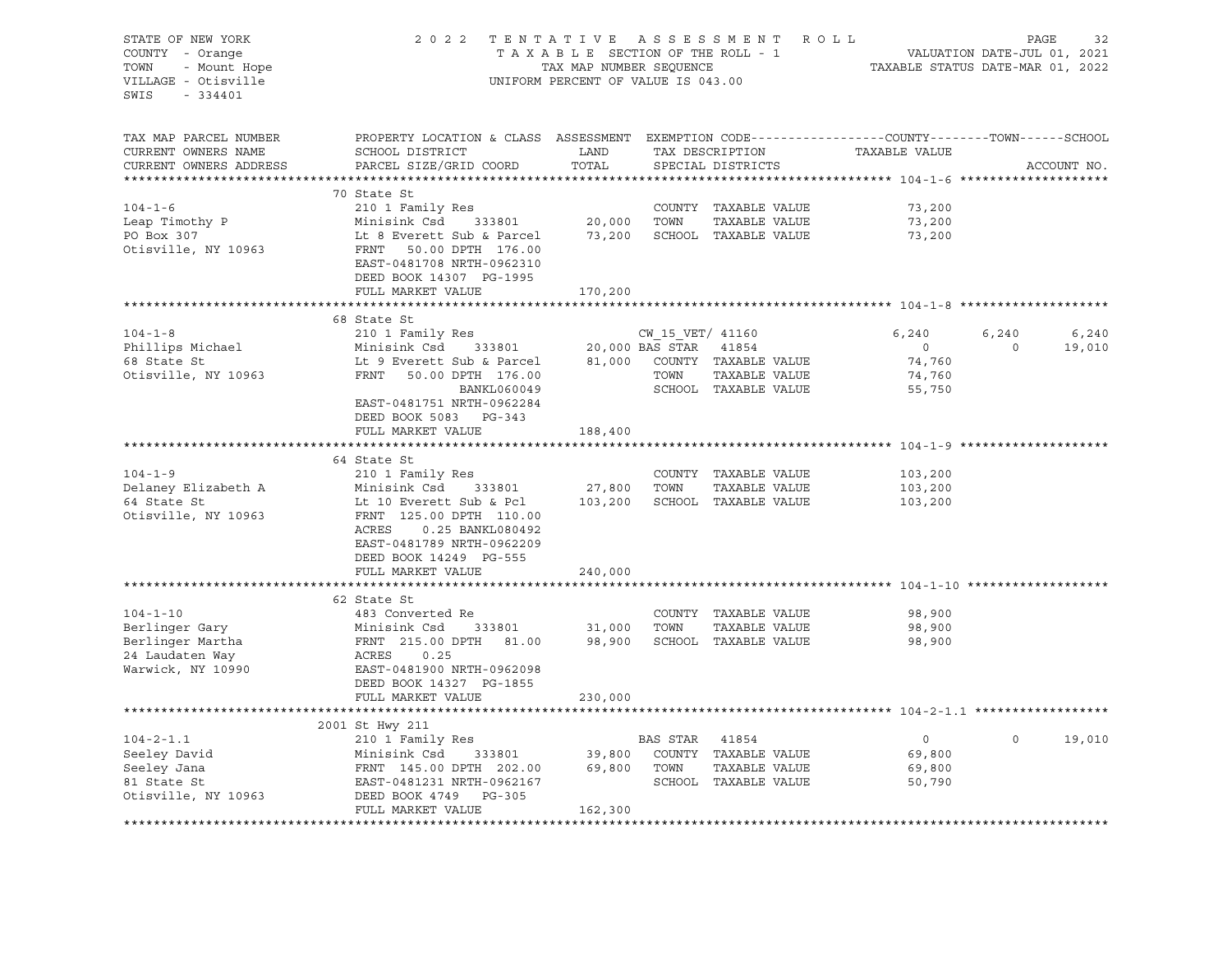STATE OF NEW YORK 2022 TENTATIVE ASSESSMENT ROLL PAGE 33 COUNTY - Orange T A X A B L E SECTION OF THE ROLL - 1 VALUATION DATE-JUL 01, 2021 TOWN - Mount Hope TAX MAP NUMBER SEQUENCE TAXABLE STATUS DATE-MAR 01, 2022 VILLAGE - Otisville UNIFORM PERCENT OF VALUE IS 043.00 SWIS - 334401 TAX MAP PARCEL NUMBER PROPERTY LOCATION & CLASS ASSESSMENT EXEMPTION CODE------------------COUNTY--------TOWN------SCHOOL CURRENT OWNERS NAME SCHOOL DISTRICT TAND TAX DESCRIPTION CURRENT OWNERS ADDRESS PARCEL SIZE/GRID COORD TOTAL SPECIAL DISTRICTS ACCOUNT NO. \*\*\*\*\*\*\*\*\*\*\*\*\*\*\*\*\*\*\*\*\*\*\*\*\*\*\*\*\*\*\*\*\*\*\*\*\*\*\*\*\*\*\*\*\*\*\*\*\*\*\*\*\*\*\*\*\*\*\*\*\*\*\*\*\*\*\*\*\*\*\*\*\*\*\*\*\*\*\*\*\*\*\*\*\*\*\*\*\*\*\*\*\*\*\*\*\*\*\*\*\*\*\* 104-2-1.2 \*\*\*\*\*\*\*\*\*\*\*\*\*\*\*\*\*\* State St 104-2-1.2 312 Vac w/imprv COUNTY TAXABLE VALUE 44,400 Belsten Kevin Minisink Csd 333801 44,400 TOWN TAXABLE VALUE 44,400 Belsten Angel Lot B Holley Sub 44,400 SCHOOL TAXABLE VALUE 44,400 PO Box 294 ACRES 1.30 Cuddebackville, NY 12729 EAST-0482353 NRTH-0962074 DEED BOOK 12766 PG-279 FULL MARKET VALUE 103,300 \*\*\*\*\*\*\*\*\*\*\*\*\*\*\*\*\*\*\*\*\*\*\*\*\*\*\*\*\*\*\*\*\*\*\*\*\*\*\*\*\*\*\*\*\*\*\*\*\*\*\*\*\*\*\*\*\*\*\*\*\*\*\*\*\*\*\*\*\*\*\*\*\*\*\*\*\*\*\*\*\*\*\*\*\*\*\*\*\*\*\*\*\*\*\*\*\*\*\*\*\*\*\* 104-2-2 \*\*\*\*\*\*\*\*\*\*\*\*\*\*\*\*\*\*\*\* State St 104-2-2 311 Res vac land COUNTY TAXABLE VALUE 5,000 Hornbuckle Michael Minisink Csd 333801 5,000 TOWN TAXABLE VALUE 5,000 PO Box 873 FRNT 156.00 DPTH 32.00 5,000 SCHOOL TAXABLE VALUE 5,000 Otisville, NY 10963 ACRES 0.11 EAST-0481522 NRTH-0962150 DEED BOOK 5900 PG-201 FULL MARKET VALUE 11,600 \*\*\*\*\*\*\*\*\*\*\*\*\*\*\*\*\*\*\*\*\*\*\*\*\*\*\*\*\*\*\*\*\*\*\*\*\*\*\*\*\*\*\*\*\*\*\*\*\*\*\*\*\*\*\*\*\*\*\*\*\*\*\*\*\*\*\*\*\*\*\*\*\*\*\*\*\*\*\*\*\*\*\*\*\*\*\*\*\*\*\*\*\*\*\*\*\*\*\*\*\*\*\* 104-2-3.2 \*\*\*\*\*\*\*\*\*\*\*\*\*\*\*\*\*\* 63 State St 104-2-3.2 483 Converted Re COUNTY TAXABLE VALUE 155,000 Hornbuckle Michael Minisink Csd 333801 42,000 TOWN TAXABLE VALUE 155,000 PO Box 873 Parcel Hornbuckle 155,000 SCHOOL TAXABLE VALUE 155,000 Otisville, NY 10963 Sub Map 166-08 filed 2/28/08 FRNT 236.90 DPTH 42.50 ACRES 0.77 EAST-0481599 NRTH-0962078 DEED BOOK 3234 PG-55 FULL MARKET VALUE 360,500 \*\*\*\*\*\*\*\*\*\*\*\*\*\*\*\*\*\*\*\*\*\*\*\*\*\*\*\*\*\*\*\*\*\*\*\*\*\*\*\*\*\*\*\*\*\*\*\*\*\*\*\*\*\*\*\*\*\*\*\*\*\*\*\*\*\*\*\*\*\*\*\*\*\*\*\*\*\*\*\*\*\*\*\*\*\*\*\*\*\*\*\*\*\*\*\*\*\*\*\*\*\*\* 104-2-4.22 \*\*\*\*\*\*\*\*\*\*\*\*\*\*\*\*\* St Hwy 211 104-2-4.22 330 Vacant comm COUNTY TAXABLE VALUE 4,900 Hornbuckle Michael Minisink Csd 333801 4,900 TOWN TAXABLE VALUE 4,900 PO Box 873 Parcel Hurnbuckle 4,900 SCHOOL TAXABLE VALUE 4,900 Otisville, NY 10963 Sub Map 166-08 filed 2/28/08 FRNT 42.50 DPTH 135.00 EAST-0481739 NRTH-0962012 DEED BOOK 5068 PG-78 FULL MARKET VALUE 11,400 \*\*\*\*\*\*\*\*\*\*\*\*\*\*\*\*\*\*\*\*\*\*\*\*\*\*\*\*\*\*\*\*\*\*\*\*\*\*\*\*\*\*\*\*\*\*\*\*\*\*\*\*\*\*\*\*\*\*\*\*\*\*\*\*\*\*\*\*\*\*\*\*\*\*\*\*\*\*\*\*\*\*\*\*\*\*\*\*\*\*\*\*\*\*\*\*\*\*\*\*\*\*\* 104-2-5.2 \*\*\*\*\*\*\*\*\*\*\*\*\*\*\*\*\*\* 10 Wallace St 104-2-5.2 481 Att row bldg COUNTY TAXABLE VALUE 253,000 MR Ernal LLC Minisink Csd 333801 35,000 TOWN TAXABLE VALUE 253,000 10 Wallace St Parcels Hornbuckle 253,000 SCHOOL TAXABLE VALUE 253,000 Otisville, NY 10963 Sub Map 166-08 filed 2/28/08 FRNT 63.00 DPTH 160.00 EAST-0481651 NRTH-0961939 DEED BOOK 14539 PG-1781 FULL MARKET VALUE 588,400 \*\*\*\*\*\*\*\*\*\*\*\*\*\*\*\*\*\*\*\*\*\*\*\*\*\*\*\*\*\*\*\*\*\*\*\*\*\*\*\*\*\*\*\*\*\*\*\*\*\*\*\*\*\*\*\*\*\*\*\*\*\*\*\*\*\*\*\*\*\*\*\*\*\*\*\*\*\*\*\*\*\*\*\*\*\*\*\*\*\*\*\*\*\*\*\*\*\*\*\*\*\*\*\*\*\*\*\*\*\*\*\*\*\*\*\*\*\*\*\*\*\*\*\*\*\*\*\*\*\*\*\*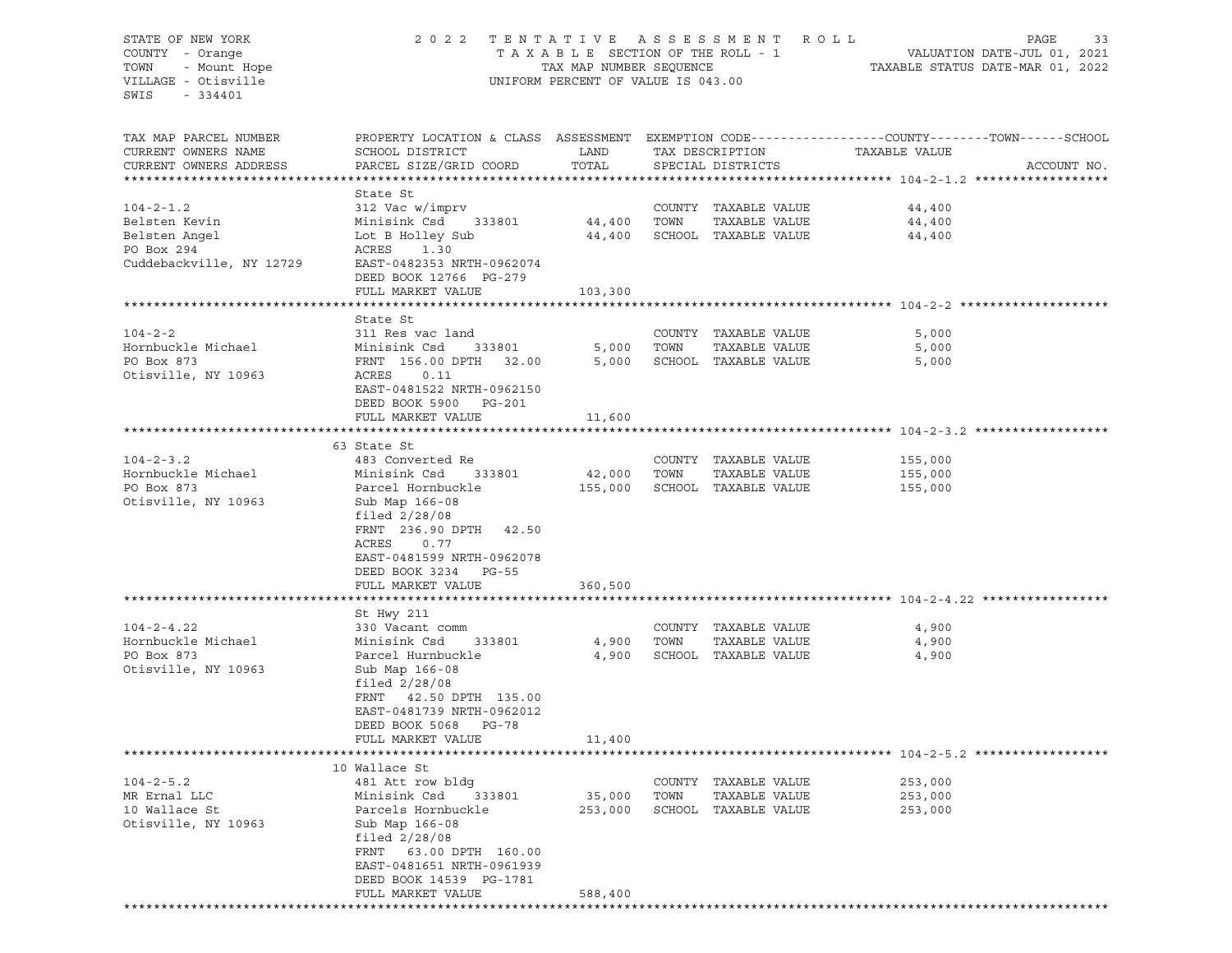# STATE OF NEW YORK 2 0 2 2 T E N T A T I V E A S S E S S M E N T R O L L PAGE 34 COUNTY - Orange T A X A B L E SECTION OF THE ROLL - 1 VALUATION DATE-JUL 01, 2021 TOWN - Mount Hope TAX MAP NUMBER SEQUENCE TAXABLE STATUS DATE-MAR 01, 2022 VILLAGE - Otisville UNIFORM PERCENT OF VALUE IS 043.00

| TAX MAP PARCEL NUMBER<br>CURRENT OWNERS NAME<br>CURRENT OWNERS ADDRESS     | PROPERTY LOCATION & CLASS ASSESSMENT EXEMPTION CODE----------------COUNTY-------TOWN------SCHOOL<br>SCHOOL DISTRICT<br>PARCEL SIZE/GRID COORD         | LAND<br>TOTAL |      | TAX DESCRIPTION<br>SPECIAL DISTRICTS                          | TAXABLE VALUE     | ACCOUNT NO. |
|----------------------------------------------------------------------------|-------------------------------------------------------------------------------------------------------------------------------------------------------|---------------|------|---------------------------------------------------------------|-------------------|-------------|
|                                                                            |                                                                                                                                                       |               |      |                                                               |                   |             |
| $104 - 2 - 6.1$<br>Hornbuckle Michael<br>PO Box 873<br>Otisville, NY 10963 | St Hwy 211 & Highland Ave<br>311 Res vac land<br>Minisink Csd<br>333801<br>FRNT 26.00 DPTH 32.00<br>EAST-0481818 NRTH-0961978<br>DEED BOOK 5068 PG-78 | 200<br>200    | TOWN | COUNTY TAXABLE VALUE<br>TAXABLE VALUE<br>SCHOOL TAXABLE VALUE | 200<br>200<br>200 |             |
|                                                                            | FULL MARKET VALUE                                                                                                                                     | 500           |      |                                                               |                   |             |
|                                                                            |                                                                                                                                                       |               |      |                                                               |                   |             |
|                                                                            | St Hwy 211                                                                                                                                            |               |      |                                                               |                   |             |
| $104 - 2 - 6.2$                                                            | 311 Res vac land                                                                                                                                      |               |      | COUNTY TAXABLE VALUE                                          | 1,100             |             |
| Hornbuckle Michael                                                         | Minisink Csd<br>333801                                                                                                                                | 1,100         | TOWN | TAXABLE VALUE                                                 | 1,100             |             |
| PO Box 873<br>Otisville, NY 10963                                          | FRNT 72.00 DPTH 63.00<br>EAST-0481827 NRTH-0961996<br>DEED BOOK 5068 PG-78                                                                            | 1,100         |      | SCHOOL TAXABLE VALUE                                          | 1,100             |             |
|                                                                            | FULL MARKET VALUE                                                                                                                                     | 2,600         |      |                                                               |                   |             |
|                                                                            |                                                                                                                                                       |               |      |                                                               |                   |             |
|                                                                            | 61 State St                                                                                                                                           |               |      |                                                               |                   |             |
| $104 - 2 - 7.1$                                                            | 483 Converted Re                                                                                                                                      |               |      | COUNTY TAXABLE VALUE                                          | 72,700            |             |
| Hornbuckle Michael                                                         | Minisink Csd<br>333801                                                                                                                                | 6,000         | TOWN | TAXABLE VALUE                                                 | 72,700            |             |
| PO Box 873                                                                 | FRNT 73.00 DPTH 37.00                                                                                                                                 | 72,700        |      | SCHOOL TAXABLE VALUE                                          | 72,700            |             |
| Otisville, NY 10963                                                        | EAST-0481856 NRTH-0961982<br>DEED BOOK 5068 PG-78                                                                                                     |               |      |                                                               |                   |             |
|                                                                            | FULL MARKET VALUE                                                                                                                                     | 169,100       |      |                                                               |                   |             |
|                                                                            | Wallace St                                                                                                                                            |               |      |                                                               |                   |             |
| $104 - 2 - 8$                                                              | 311 Res vac land                                                                                                                                      |               |      | COUNTY TAXABLE VALUE                                          | 600               |             |
| Belsten Kevin                                                              | Minisink Csd<br>333801                                                                                                                                | 600           | TOWN | TAXABLE VALUE                                                 | 600               |             |
| Beebe Angel                                                                | FRNT 44.00 DPTH<br>54.00                                                                                                                              | 600           |      | SCHOOL TAXABLE VALUE                                          | 600               |             |
| PO Box 294                                                                 | EAST-0481863 NRTH-0961880                                                                                                                             |               |      |                                                               |                   |             |
| Cuddebackville, NY 12729                                                   | DEED BOOK 13442 PG-1956                                                                                                                               |               |      |                                                               |                   |             |
|                                                                            | FULL MARKET VALUE                                                                                                                                     | 1,400         |      |                                                               |                   |             |
|                                                                            |                                                                                                                                                       |               |      |                                                               |                   |             |
|                                                                            | 2 Wallace St                                                                                                                                          |               |      |                                                               |                   |             |
| $104 - 2 - 9.1$                                                            | 210 1 Family Res                                                                                                                                      |               |      | COUNTY TAXABLE VALUE                                          | 64,300            |             |
| Belsten Kevin                                                              | Minisink Csd<br>333801                                                                                                                                | 10,000        | TOWN | TAXABLE VALUE                                                 | 64,300            |             |
| Beebe Angel                                                                | FRNT 51.00 DPTH<br>86.00                                                                                                                              | 64,300        |      | SCHOOL TAXABLE VALUE                                          | 64,300            |             |
| PO Box 294                                                                 | EAST-0481919 NRTH-0961898                                                                                                                             |               |      |                                                               |                   |             |
| Cuddebackville, NY 12729                                                   | DEED BOOK 13442 PG-1956                                                                                                                               |               |      |                                                               |                   |             |
|                                                                            | FULL MARKET VALUE                                                                                                                                     | 149,500       |      |                                                               |                   |             |
|                                                                            |                                                                                                                                                       |               |      |                                                               |                   |             |
|                                                                            | Wallace St                                                                                                                                            |               |      |                                                               |                   |             |
| $104 - 2 - 9.2$                                                            | 311 Res vac land                                                                                                                                      |               |      | COUNTY TAXABLE VALUE                                          | 400               |             |
| Lin Guo Fenq                                                               | Minisink Csd<br>333801                                                                                                                                | 400           | TOWN | TAXABLE VALUE                                                 | 400               |             |
| PO Box 57                                                                  | FRNT<br>2.00 DPTH<br>92.00                                                                                                                            | 400           |      | SCHOOL TAXABLE VALUE                                          | 400               |             |
| Otisville, NY 10963                                                        | EAST-0481929 NRTH-0961928<br>DEED BOOK 13503 PG-1083                                                                                                  |               |      |                                                               |                   |             |
|                                                                            | FULL MARKET VALUE                                                                                                                                     | 900           |      |                                                               |                   |             |
|                                                                            |                                                                                                                                                       |               |      |                                                               |                   |             |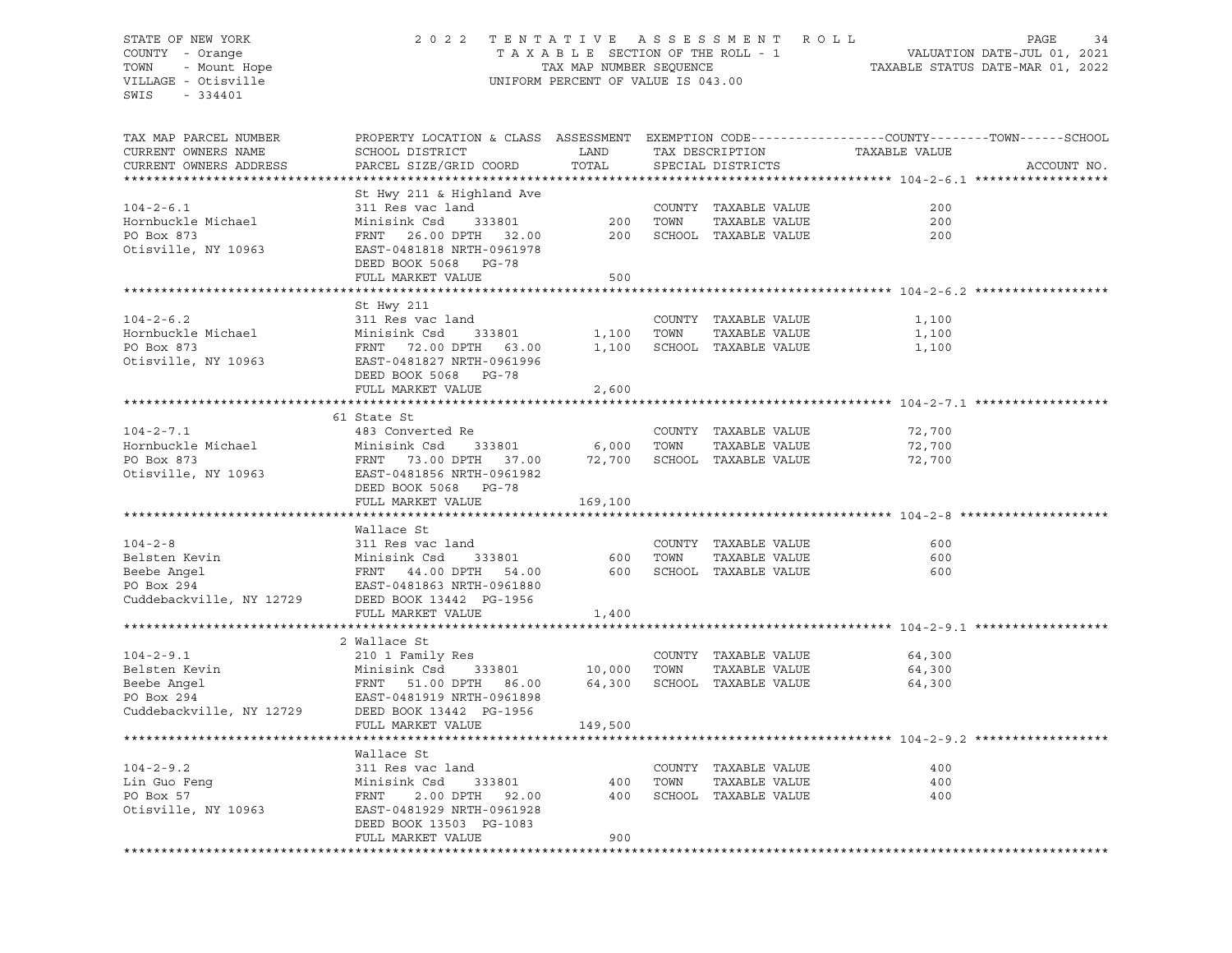| STATE OF NEW YORK      | 2 0 2 2                                                                                                                                                                 |                                  |                | TENTATIVE ASSESSMENT ROLL    |                                                  | PAGE        | 35     |
|------------------------|-------------------------------------------------------------------------------------------------------------------------------------------------------------------------|----------------------------------|----------------|------------------------------|--------------------------------------------------|-------------|--------|
| COUNTY - Orange        |                                                                                                                                                                         | TAXABLE SECTION OF THE ROLL - 1  |                |                              | VALUATION DATE-JUL 01, 2021                      |             |        |
| - Mount Hope<br>TOWN   | TAX MAP NUMBER SEQUENCE                                                                                                                                                 | TAXABLE STATUS DATE-MAR 01, 2022 |                |                              |                                                  |             |        |
| VILLAGE - Otisville    | UNIFORM PERCENT OF VALUE IS 043.00                                                                                                                                      |                                  |                |                              |                                                  |             |        |
| SWIS<br>- 334401       |                                                                                                                                                                         |                                  |                |                              |                                                  |             |        |
|                        |                                                                                                                                                                         |                                  |                |                              |                                                  |             |        |
|                        |                                                                                                                                                                         |                                  |                |                              |                                                  |             |        |
| TAX MAP PARCEL NUMBER  | PROPERTY LOCATION & CLASS ASSESSMENT EXEMPTION CODE----------------COUNTY-------TOWN-----SCHOOL                                                                         |                                  |                |                              |                                                  |             |        |
| CURRENT OWNERS NAME    | SCHOOL DISTRICT                                                                                                                                                         | LAND                             |                | TAX DESCRIPTION              | TAXABLE VALUE                                    |             |        |
|                        | PARCEL SIZE/GRID COORD                                                                                                                                                  | TOTAL                            |                |                              |                                                  | ACCOUNT NO. |        |
| CURRENT OWNERS ADDRESS |                                                                                                                                                                         |                                  |                | SPECIAL DISTRICTS            |                                                  |             |        |
|                        |                                                                                                                                                                         |                                  |                |                              |                                                  |             |        |
|                        | St Hwy 211 & Sanatorium A                                                                                                                                               |                                  |                |                              |                                                  |             |        |
| $104 - 2 - 10$         | 482 Det row bldg                                                                                                                                                        |                                  |                | COUNTY TAXABLE VALUE         | 295,000                                          |             |        |
| Fi Huang LLC           | 333801<br>Minisink Csd                                                                                                                                                  | 34,000 TOWN                      |                | TAXABLE VALUE                | 295,000                                          |             |        |
| PO Box 57              | 87.00 DPTH 150.00<br>FRNT                                                                                                                                               |                                  |                | 295,000 SCHOOL TAXABLE VALUE | 295,000                                          |             |        |
| Otisville, NY 10963    | ACRES<br>0.26 BANKC230040                                                                                                                                               |                                  |                |                              |                                                  |             |        |
|                        | EAST-0481981 NRTH-0961884                                                                                                                                               |                                  |                |                              |                                                  |             |        |
|                        | DEED BOOK 5476 PG-98                                                                                                                                                    |                                  |                |                              |                                                  |             |        |
|                        | FULL MARKET VALUE                                                                                                                                                       | 686,000                          |                |                              |                                                  |             |        |
|                        |                                                                                                                                                                         |                                  |                |                              |                                                  |             |        |
|                        | 5 Wallace St                                                                                                                                                            |                                  |                |                              |                                                  |             |        |
| $104 - 2 - 11$         | 210 1 Family Res                                                                                                                                                        |                                  |                | COUNTY TAXABLE VALUE         | 56,300                                           |             |        |
|                        |                                                                                                                                                                         |                                  | TOWN           | TAXABLE VALUE                | 56,300                                           |             |        |
|                        |                                                                                                                                                                         | 17,000<br>56,300<br>56,300       |                | SCHOOL TAXABLE VALUE         | 56,300                                           |             |        |
|                        | Belsten Kevin Minisink Csd 333801<br>Beebe Angel FRNT 108.00 DPTH 68.00<br>33 Hellegot Rd EAST-0481735 NRTH-0961827<br>Cuddebackville, NY 12729 DEED BOOK 13904 PG-1743 |                                  |                |                              |                                                  |             |        |
|                        |                                                                                                                                                                         |                                  |                |                              |                                                  |             |        |
|                        |                                                                                                                                                                         |                                  |                |                              |                                                  |             |        |
|                        | FULL MARKET VALUE                                                                                                                                                       | 130,900                          |                |                              |                                                  |             |        |
|                        |                                                                                                                                                                         |                                  |                |                              |                                                  |             |        |
|                        | 8 Kelly Hill Rd                                                                                                                                                         |                                  |                |                              |                                                  |             |        |
| $104 - 2 - 12$         | 210 1 Family Res                                                                                                                                                        |                                  |                | COUNTY TAXABLE VALUE         | 93,600                                           |             |        |
| McPhillips Richard F   | 333801<br>Minisink Csd                                                                                                                                                  | 29,000                           | TOWN           | TAXABLE VALUE                | 93,600                                           |             |        |
| McPhillips Michelle R  | FRNT 102.00 DPTH 150.00                                                                                                                                                 |                                  |                | 93,600 SCHOOL TAXABLE VALUE  | 93,600                                           |             |        |
| 8 Kelly Hill Rd        | EAST-0481867 NRTH-0961739                                                                                                                                               |                                  |                |                              |                                                  |             |        |
| Otisville, NY 10963    | DEED BOOK 14454 PG-234                                                                                                                                                  |                                  |                |                              |                                                  |             |        |
|                        | FULL MARKET VALUE                                                                                                                                                       | 217,700                          |                |                              |                                                  |             |        |
|                        | *******************************                                                                                                                                         | ************                     |                |                              | ******************************* 104-2-13 ******* |             |        |
|                        | 9 Kelly Hill Rd                                                                                                                                                         |                                  |                |                              |                                                  |             |        |
| $104 - 2 - 13$         | 411 Apartment                                                                                                                                                           |                                  |                | COUNTY TAXABLE VALUE         | 240,000                                          |             |        |
| Sher Eliezer Y         | Minisink Csd<br>333801                                                                                                                                                  | 21,000                           | TOWN           | TAXABLE VALUE                | 240,000                                          |             |        |
| Sher Nechama           | FRNT 116.00 DPTH 79.00                                                                                                                                                  | 240,000                          |                | SCHOOL TAXABLE VALUE         | 240,000                                          |             |        |
|                        | <b>BANKC190321</b>                                                                                                                                                      |                                  |                |                              |                                                  |             |        |
| 9 Kelly Hill Rd        |                                                                                                                                                                         |                                  |                |                              |                                                  |             |        |
| Otisville, NY 10963    | EAST-0481997 NRTH-0961684                                                                                                                                               |                                  |                |                              |                                                  |             |        |
|                        | DEED BOOK 15081 PG-582                                                                                                                                                  |                                  |                |                              |                                                  |             |        |
|                        | FULL MARKET VALUE                                                                                                                                                       | 558,100                          |                |                              |                                                  |             |        |
|                        |                                                                                                                                                                         |                                  |                |                              |                                                  |             |        |
|                        | 55 State St                                                                                                                                                             |                                  |                |                              |                                                  |             |        |
| $104 - 2 - 14.2$       | 220 2 Family Res                                                                                                                                                        |                                  | BAS STAR 41854 |                              | $\overline{0}$                                   | $\circ$     | 19,010 |
| Glasgow Laurie         | Minisink Csd<br>333801                                                                                                                                                  |                                  |                | 26,200 COUNTY TAXABLE VALUE  | 83,400                                           |             |        |
| 55 State St            | FRNT<br>75.00 DPTH 165.00                                                                                                                                               | 83,400 TOWN                      |                | TAXABLE VALUE                | 83,400                                           |             |        |
| Otisville, NY 10963    | BANKC130170                                                                                                                                                             |                                  |                | SCHOOL TAXABLE VALUE         | 64,390                                           |             |        |
|                        | EAST-0482215 NRTH-0961949                                                                                                                                               |                                  |                |                              |                                                  |             |        |
|                        | DEED BOOK 11614 PG-218                                                                                                                                                  |                                  |                |                              |                                                  |             |        |
|                        | FULL MARKET VALUE                                                                                                                                                       | 194,000                          |                |                              |                                                  |             |        |
|                        |                                                                                                                                                                         |                                  |                |                              |                                                  |             |        |
|                        |                                                                                                                                                                         |                                  |                |                              |                                                  |             |        |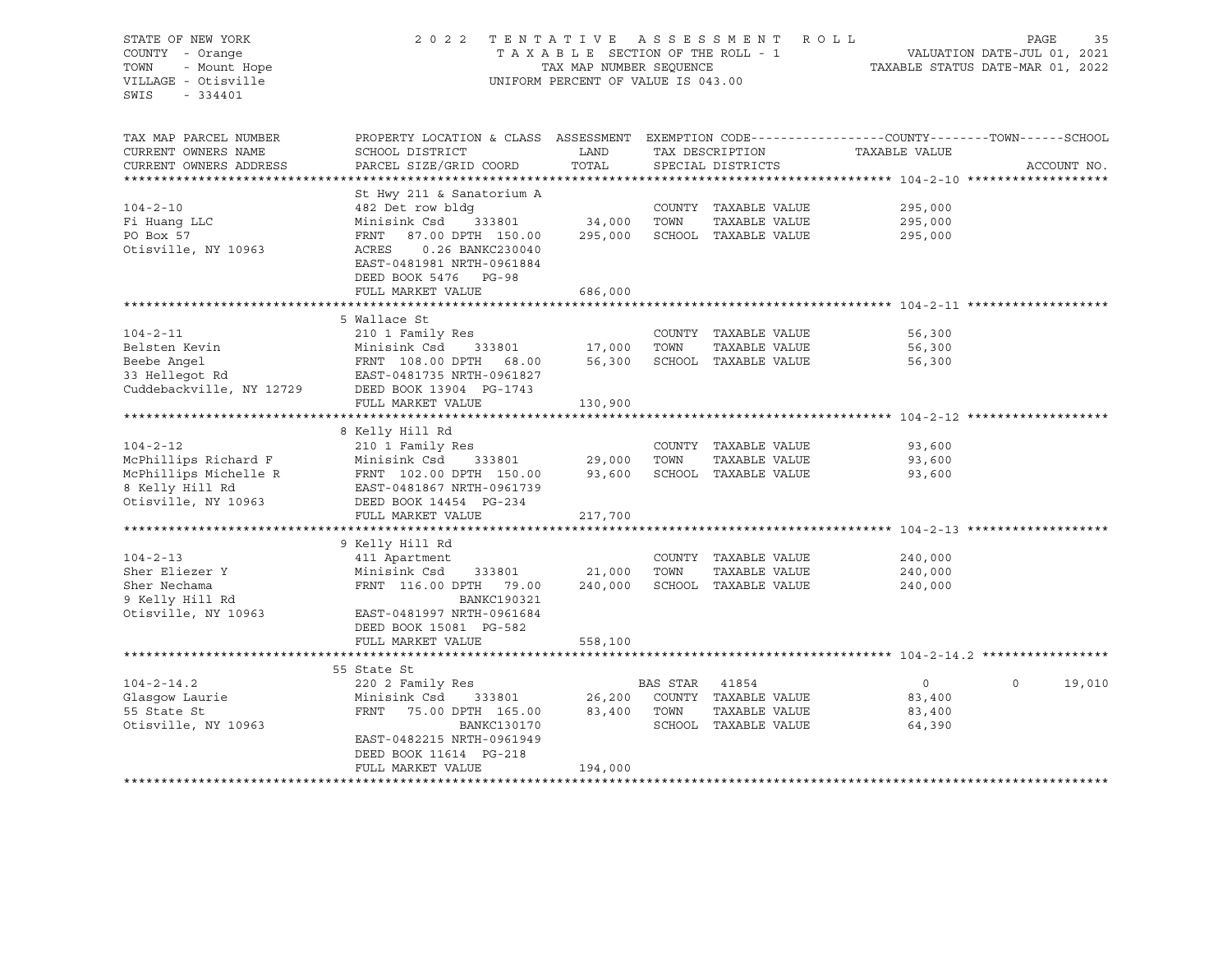STATE OF NEW YORK 2022 TENTATIVE ASSESSMENT ROLL PAGE 36 COUNTY - Orange 2021 2 2 TENTAXELE SECTION OF THE ROLL - 1 COUNTY - Orange T A X A B L E SECTION OF THE ROLL - 1 TOWN - Mount Hope TAX MAP NUMBER SEQUENCE TAXABLE STATUS DATE-MAR 01, 2022 VILLAGE - Otisville UNIFORM PERCENT OF VALUE IS 043.00 SWIS - 334401 TAX MAP PARCEL NUMBER PROPERTY LOCATION & CLASS ASSESSMENT EXEMPTION CODE------------------COUNTY--------TOWN------SCHOOL CURRENT OWNERS NAME SCHOOL DISTRICT TAX DAND TAX DESCRIPTION TAXABLE VALUE CURRENT OWNERS ADDRESS PARCEL SIZE/GRID COORD TOTAL SPECIAL DISTRICTS ACCOUNT NO. \*\*\*\*\*\*\*\*\*\*\*\*\*\*\*\*\*\*\*\*\*\*\*\*\*\*\*\*\*\*\*\*\*\*\*\*\*\*\*\*\*\*\*\*\*\*\*\*\*\*\*\*\*\*\*\*\*\*\*\*\*\*\*\*\*\*\*\*\*\*\*\*\*\*\*\*\*\*\*\*\*\*\*\*\*\*\*\*\*\*\*\*\*\*\*\*\*\*\*\*\*\*\* 104-2-15 \*\*\*\*\*\*\*\*\*\*\*\*\*\*\*\*\*\*\* 53 State St 104-2-15 210 1 Family Res BAS STAR 41854 0 0 19,010 Schofield James M Minisink Csd 333801 13,000 COUNTY TAXABLE VALUE 65,000 Schofield Kimberly A FRNT 51.00 DPTH 113.00 65,000 TOWN TAXABLE VALUE 65,000 53 State St BANKC160113 SCHOOL TAXABLE VALUE 45,990 Otisville, NY 10963 EAST-0482228 NRTH-0962022 DEED BOOK 11351 PG-1139 FULL MARKET VALUE 151,200 \*\*\*\*\*\*\*\*\*\*\*\*\*\*\*\*\*\*\*\*\*\*\*\*\*\*\*\*\*\*\*\*\*\*\*\*\*\*\*\*\*\*\*\*\*\*\*\*\*\*\*\*\*\*\*\*\*\*\*\*\*\*\*\*\*\*\*\*\*\*\*\*\*\*\*\*\*\*\*\*\*\*\*\*\*\*\*\*\*\*\*\*\*\*\*\*\*\*\*\*\*\*\* 104-2-16 \*\*\*\*\*\*\*\*\*\*\*\*\*\*\*\*\*\*\* 51 State St 104-2-16 210 1 Family Res BAS STAR 41854 0 0 19,010 Lichwick Joseph Minisink Csd 333801 45,000 COUNTY TAXABLE VALUE 101,200 Lichwick Gail ACRES 1.00 101,200 TOWN TAXABLE VALUE 101,200 51 State St EAST-0482337 NRTH-0962024 SCHOOL TAXABLE VALUE 82,190 Otisville, NY 10963 DEED BOOK 2372 PG-00257 FULL MARKET VALUE 235,300 \*\*\*\*\*\*\*\*\*\*\*\*\*\*\*\*\*\*\*\*\*\*\*\*\*\*\*\*\*\*\*\*\*\*\*\*\*\*\*\*\*\*\*\*\*\*\*\*\*\*\*\*\*\*\*\*\*\*\*\*\*\*\*\*\*\*\*\*\*\*\*\*\*\*\*\*\*\*\*\*\*\*\*\*\*\*\*\*\*\*\*\*\*\*\*\*\*\*\*\*\*\*\* 104-2-17 \*\*\*\*\*\*\*\*\*\*\*\*\*\*\*\*\*\*\* 47 State St 104-2-17 210 1 Family Res ENH STAR 41834 0 0 47,450 Bosland L/E Marylou J Minisink Csd 333801 33,800 COUNTY TAXABLE VALUE 82,000 Brennan L/E Jason FRNT 154.00 DPTH 134.00 82,000 TOWN TAXABLE VALUE 82,000 PO Box 287 EAST-0482392 NRTH-0962170 SCHOOL TAXABLE VALUE 34,550 Otisville, NY 10963 DEED BOOK 15106 PG-849 FULL MARKET VALUE 190,700 \*\*\*\*\*\*\*\*\*\*\*\*\*\*\*\*\*\*\*\*\*\*\*\*\*\*\*\*\*\*\*\*\*\*\*\*\*\*\*\*\*\*\*\*\*\*\*\*\*\*\*\*\*\*\*\*\*\*\*\*\*\*\*\*\*\*\*\*\*\*\*\*\*\*\*\*\*\*\*\*\*\*\*\*\*\*\*\*\*\*\*\*\*\*\*\*\*\*\*\*\*\*\* 104-2-19 \*\*\*\*\*\*\*\*\*\*\*\*\*\*\*\*\*\*\* 39 State St 104-2-19 330 Vacant comm COUNTY TAXABLE VALUE 40,600 Lin Guo Fenq 600 Minisink Csd 333801 40,600 TOWN TAXABLE VALUE 40,600 PO Box 57 FRNT 116.00 DPTH 175.00 40,600 SCHOOL TAXABLE VALUE 40,600 Otisville, NY 10963 EAST-0482484 NRTH-0962328 DEED BOOK 12222 PG-746 FULL MARKET VALUE 94,400 \*\*\*\*\*\*\*\*\*\*\*\*\*\*\*\*\*\*\*\*\*\*\*\*\*\*\*\*\*\*\*\*\*\*\*\*\*\*\*\*\*\*\*\*\*\*\*\*\*\*\*\*\*\*\*\*\*\*\*\*\*\*\*\*\*\*\*\*\*\*\*\*\*\*\*\*\*\*\*\*\*\*\*\*\*\*\*\*\*\*\*\*\*\*\*\*\*\*\*\*\*\*\* 104-2-20 \*\*\*\*\*\*\*\*\*\*\*\*\*\*\*\*\*\*\* 37 State St 104-2-20 210 1 Family Res COUNTY TAXABLE VALUE 85,000 Acevedo Marlon S Minisink Csd 333801 29,800 TOWN TAXABLE VALUE 85,000 Acevedo Yaritza FRNT 91.00 DPTH 178.00 85,000 SCHOOL TAXABLE VALUE 85,000 37 State St BANKC180281 Otisville, NY 10963 EAST-0482535 NRTH-0962240 DEED BOOK 14752 PG-1555 FULL MARKET VALUE 197,700 \*\*\*\*\*\*\*\*\*\*\*\*\*\*\*\*\*\*\*\*\*\*\*\*\*\*\*\*\*\*\*\*\*\*\*\*\*\*\*\*\*\*\*\*\*\*\*\*\*\*\*\*\*\*\*\*\*\*\*\*\*\*\*\*\*\*\*\*\*\*\*\*\*\*\*\*\*\*\*\*\*\*\*\*\*\*\*\*\*\*\*\*\*\*\*\*\*\*\*\*\*\*\*\*\*\*\*\*\*\*\*\*\*\*\*\*\*\*\*\*\*\*\*\*\*\*\*\*\*\*\*\*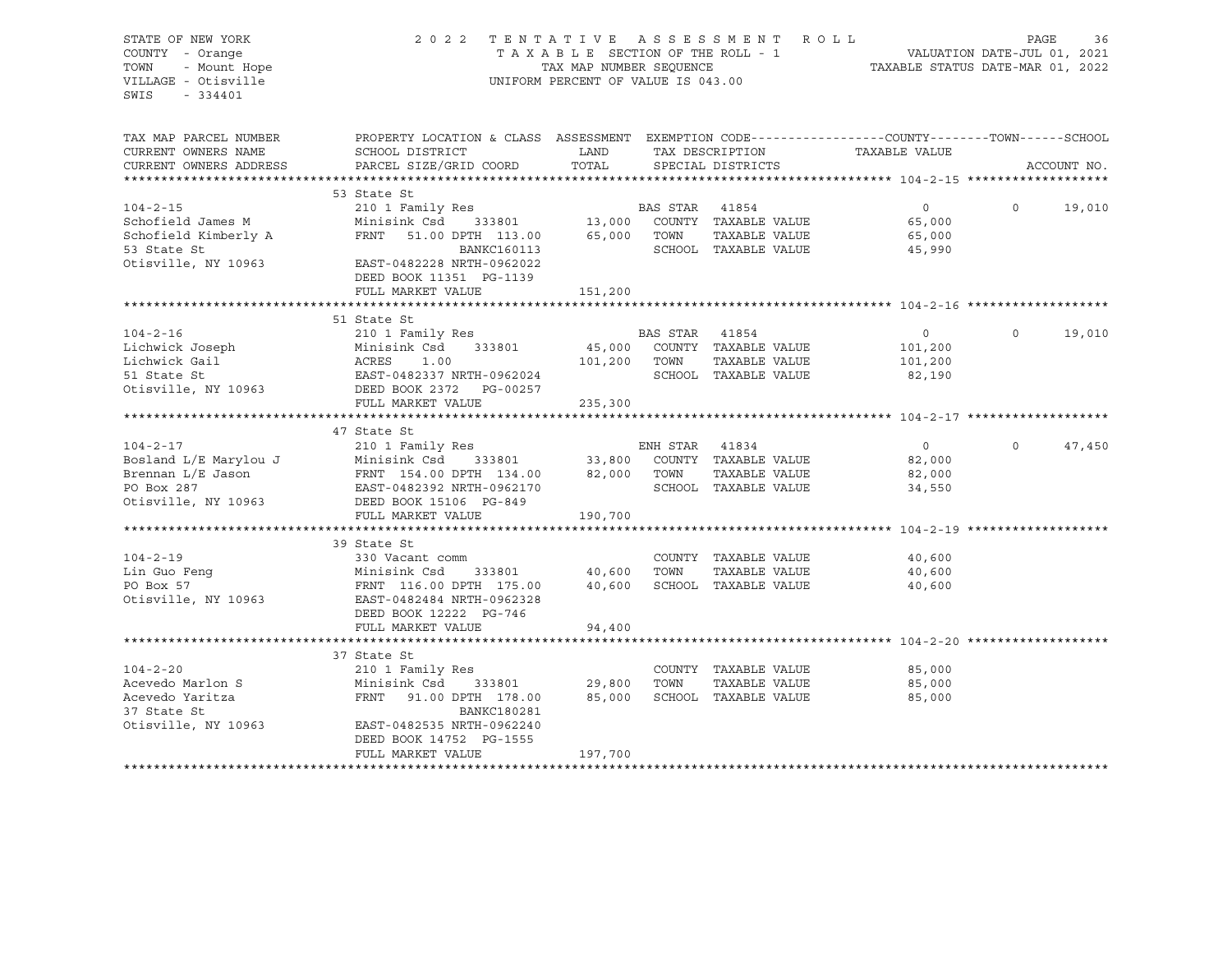| STATE OF NEW YORK<br>COUNTY - Orange<br>- Mount Hope<br>TOWN | 2 0 2 2<br>TENTATIVE ASSESSMENT ROLL<br>TAXABLE SECTION OF THE ROLL - 1<br>TAX MAP NUMBER SEOUENCE                                               | VALUATION DATE-JUL 01, 2021<br>TAXABLE STATUS DATE-MAR 01, 2022 |                | PAGE<br>37                                               |                    |          |             |
|--------------------------------------------------------------|--------------------------------------------------------------------------------------------------------------------------------------------------|-----------------------------------------------------------------|----------------|----------------------------------------------------------|--------------------|----------|-------------|
| VILLAGE - Otisville<br>SWIS<br>$-334401$                     | UNIFORM PERCENT OF VALUE IS 043.00                                                                                                               |                                                                 |                |                                                          |                    |          |             |
| TAX MAP PARCEL NUMBER                                        | PROPERTY LOCATION & CLASS ASSESSMENT EXEMPTION CODE----------------COUNTY-------TOWN------SCHOOL                                                 |                                                                 |                |                                                          |                    |          |             |
| CURRENT OWNERS NAME<br>CURRENT OWNERS ADDRESS                | SCHOOL DISTRICT<br>PARCEL SIZE/GRID COORD                                                                                                        | LAND<br>TOTAL                                                   |                | TAX DESCRIPTION<br>SPECIAL DISTRICTS                     | TAXABLE VALUE      |          | ACCOUNT NO. |
|                                                              |                                                                                                                                                  |                                                                 |                |                                                          |                    |          |             |
|                                                              | 33 State St                                                                                                                                      |                                                                 |                |                                                          |                    |          |             |
| $104 - 2 - 22.1$                                             | 210 1 Family Res                                                                                                                                 |                                                                 | BAS STAR 41854 |                                                          | $\overline{0}$     | $\circ$  | 19,010      |
| Wood Kenny Joseph<br>33 State St                             |                                                                                                                                                  |                                                                 |                | 42,500 COUNTY TAXABLE VALUE<br>70,200 TOWN TAXABLE VALUE | 70,200<br>70,200   |          |             |
| Otisville, NY 10963                                          | Minisink Csd<br>Lt 1 Gordon Sub<br>FRNT 121.00 DPTH 286.00                                                                                       |                                                                 |                | SCHOOL TAXABLE VALUE                                     | 51,190             |          |             |
|                                                              | EAST-0482598 NRTH-0962122                                                                                                                        |                                                                 |                |                                                          |                    |          |             |
|                                                              | DEED BOOK 13831 PG-1502                                                                                                                          |                                                                 |                |                                                          |                    |          |             |
|                                                              | FULL MARKET VALUE                                                                                                                                | 163,300                                                         |                |                                                          |                    |          |             |
|                                                              | 31 State St                                                                                                                                      |                                                                 |                |                                                          |                    |          |             |
| $104 - 2 - 22.2$                                             | 210 1 Family Res                                                                                                                                 |                                                                 |                | COUNTY TAXABLE VALUE                                     | 87,300             |          |             |
|                                                              | Minisink Csd 333801                                                                                                                              | 35,800                                                          | TOWN           | TAXABLE VALUE                                            | 87,300             |          |             |
| Wells Fargo Bank<br>1 Home Campus<br>1 Home Campus           | Lot 2 Gordon Sub                                                                                                                                 | 87,300                                                          |                | SCHOOL TAXABLE VALUE                                     | 87,300             |          |             |
| Des Moines, IA 50328                                         | FRNT 80.00 DPTH 286.00                                                                                                                           |                                                                 |                |                                                          |                    |          |             |
|                                                              | EAST-0482700 NRTH-0962058                                                                                                                        |                                                                 |                |                                                          |                    |          |             |
|                                                              | DEED BOOK 14931 PG-277                                                                                                                           |                                                                 |                |                                                          |                    |          |             |
|                                                              | FULL MARKET VALUE                                                                                                                                | 203,000                                                         |                |                                                          |                    |          |             |
|                                                              |                                                                                                                                                  |                                                                 |                |                                                          |                    |          |             |
| $104 - 2 - 23$                                               | 12 Utility Way                                                                                                                                   |                                                                 |                |                                                          |                    |          |             |
|                                                              | 210 1 Family Res<br>Minisink Csd 333801                                                                                                          |                                                                 | 31,400 TOWN    | COUNTY TAXABLE VALUE<br>TAXABLE VALUE                    | 183,000<br>183,000 |          |             |
| 104-2-23<br>Bosland Kristy<br>Albert Way                     | ACRES<br>1.80 BANKC220050 183,000                                                                                                                |                                                                 |                | SCHOOL TAXABLE VALUE                                     | 183,000            |          |             |
| Otisville, NY 10963                                          | EAST-0482573 NRTH-0961805                                                                                                                        |                                                                 |                |                                                          |                    |          |             |
|                                                              | DEED BOOK 14422 PG-778                                                                                                                           |                                                                 |                |                                                          |                    |          |             |
|                                                              | FULL MARKET VALUE                                                                                                                                | 425,600                                                         |                |                                                          |                    |          |             |
|                                                              |                                                                                                                                                  |                                                                 |                |                                                          |                    |          |             |
|                                                              | 29 State St                                                                                                                                      |                                                                 |                |                                                          |                    |          |             |
| $104 - 2 - 24$                                               | 210 1 Family Res                                                                                                                                 |                                                                 |                | BAS STAR 41854<br>39,500 COUNTY TAXABLE VALUE            | $\overline{0}$     | $\Omega$ | 19,010      |
|                                                              |                                                                                                                                                  |                                                                 |                |                                                          | 88,900             |          |             |
|                                                              |                                                                                                                                                  |                                                                 |                |                                                          | 88,900<br>69,890   |          |             |
| Otisville, NY 10963                                          | DEED BOOK 2242 PG-01085                                                                                                                          |                                                                 |                |                                                          |                    |          |             |
|                                                              | FULL MARKET VALUE                                                                                                                                | 206,700                                                         |                |                                                          |                    |          |             |
|                                                              |                                                                                                                                                  |                                                                 |                |                                                          |                    |          |             |
|                                                              | 25 State St                                                                                                                                      |                                                                 |                |                                                          |                    |          |             |
| $104 - 2 - 25.1$                                             | 210 1 Family Res                                                                                                                                 |                                                                 |                | VETWAR CTS 41120                                         | 10,920             | 10,920   | 6,240       |
| Fermin Jorge L<br>Gonzalez Audrey                            | Minisink Csd 333801 28,600 VETDIS CTS 41140<br>FRNT 106.00 DPTH 140.00 170,000 COUNTY TAXABLE VALUE<br>ACRES 0.34 BANKC180281 TOWN TAXABLE VALUE |                                                                 |                |                                                          | 36,400             | 36,400   | 20,800      |
|                                                              |                                                                                                                                                  |                                                                 |                |                                                          | 122,680            |          |             |
| 25 State St                                                  |                                                                                                                                                  |                                                                 |                |                                                          | 122,680            |          |             |
| Otisville, NY 10963                                          | EAST-0482890 NRTH-0962021                                                                                                                        |                                                                 |                | SCHOOL TAXABLE VALUE                                     | 142,960            |          |             |
|                                                              | DEED BOOK 14656 PG-1316<br>FULL MARKET VALUE                                                                                                     | 395,300                                                         |                |                                                          |                    |          |             |
|                                                              |                                                                                                                                                  |                                                                 |                |                                                          |                    |          |             |
|                                                              |                                                                                                                                                  |                                                                 |                |                                                          |                    |          |             |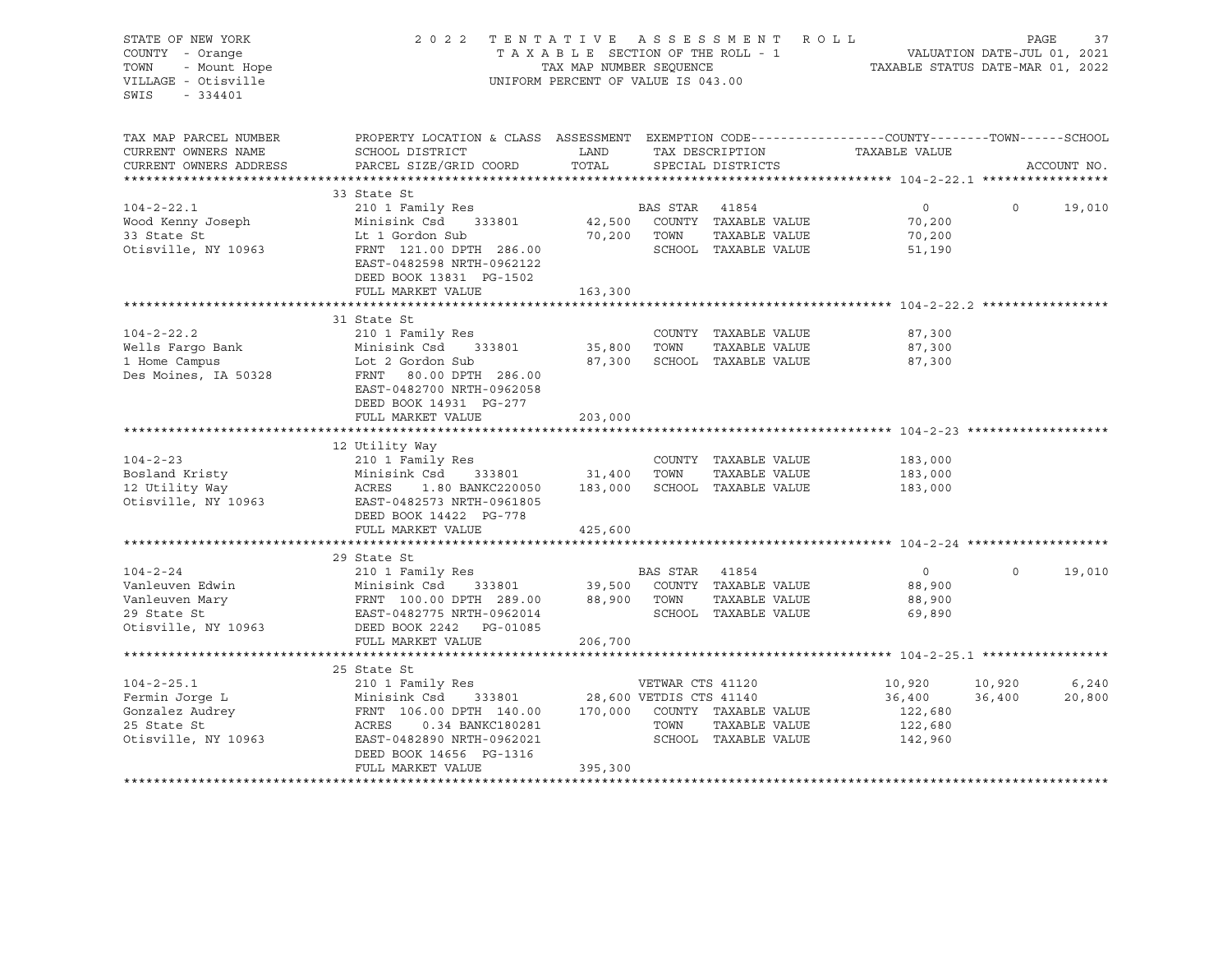## STATE OF NEW YORK 2 0 2 2 T E N T A T I V E A S S E S S M E N T R O L L PAGE 38 COUNTY - Orange T A X A B L E SECTION OF THE ROLL - 1 VALUATION DATE-JUL 01, 2021 TOWN - Mount Hope TAX MAP NUMBER SEQUENCE TAXABLE STATUS DATE-MAR 01, 2022 VILLAGE - Otisville UNIFORM PERCENT OF VALUE IS 043.00

| TAX MAP PARCEL NUMBER<br>CURRENT OWNERS NAME<br>CURRENT OWNERS ADDRESS                       | PROPERTY LOCATION & CLASS ASSESSMENT<br>SCHOOL DISTRICT<br>PARCEL SIZE/GRID COORD                                                                                         | LAND<br>TOTAL                      |                        | TAX DESCRIPTION<br>SPECIAL DISTRICTS                          | EXEMPTION CODE-----------------COUNTY-------TOWN------SCHOOL<br>TAXABLE VALUE | ACCOUNT NO.       |
|----------------------------------------------------------------------------------------------|---------------------------------------------------------------------------------------------------------------------------------------------------------------------------|------------------------------------|------------------------|---------------------------------------------------------------|-------------------------------------------------------------------------------|-------------------|
|                                                                                              |                                                                                                                                                                           |                                    |                        |                                                               |                                                                               |                   |
| $104 - 2 - 27$<br>Nelson Jean<br>Nelson Virginia<br>488 Marlborough Rd<br>Brooklyn, NY 11226 | 19 State St<br>210 1 Family Res<br>Minisink Csd<br>333801<br>ACRES<br>3.70<br>EAST-0482952 NRTH-0961826<br>DEED BOOK 14903 PG-1705                                        | 59,700<br>130,600                  | TOWN                   | COUNTY TAXABLE VALUE<br>TAXABLE VALUE<br>SCHOOL TAXABLE VALUE | 130,600<br>130,600<br>130,600                                                 |                   |
|                                                                                              | FULL MARKET VALUE                                                                                                                                                         | 303,700                            |                        |                                                               |                                                                               |                   |
|                                                                                              |                                                                                                                                                                           |                                    |                        |                                                               |                                                                               |                   |
| $104 - 2 - 28$<br>Devine Padraic<br>Devine Kerry<br>17 State St<br>Otisville, NY 10963       | 17 State St<br>210 1 Family Res<br>333801<br>Minisink Csd<br>FRNT 159.40 DPTH 247.30<br>0.74 BANKC080370<br>ACRES<br>EAST-0483217 NRTH-0961544<br>DEED BOOK 15034 PG-420  | 28,800<br>185,000                  | TOWN                   | COUNTY TAXABLE VALUE<br>TAXABLE VALUE<br>SCHOOL TAXABLE VALUE | 185,000<br>185,000<br>185,000                                                 |                   |
|                                                                                              | FULL MARKET VALUE                                                                                                                                                         | 430,200                            |                        |                                                               |                                                                               |                   |
|                                                                                              |                                                                                                                                                                           |                                    |                        |                                                               |                                                                               |                   |
|                                                                                              | St Hwy 211                                                                                                                                                                |                                    |                        |                                                               |                                                                               |                   |
| $104 - 2 - 29.1$<br>Uleeville, LLC<br>9 State St<br>Otisville, NY 10963                      | 311 Res vac land<br>Minisink Csd<br>333801<br>FRNT 150.00 DPTH 191.00<br>EAST-0483331 NRTH-0961642<br>DEED BOOK 13002 PG-1869                                             | 7,400<br>7,400                     | TOWN                   | COUNTY TAXABLE VALUE<br>TAXABLE VALUE<br>SCHOOL TAXABLE VALUE | 7,400<br>7,400<br>7,400                                                       |                   |
|                                                                                              | FULL MARKET VALUE                                                                                                                                                         | 17,200                             |                        |                                                               |                                                                               |                   |
|                                                                                              |                                                                                                                                                                           |                                    |                        |                                                               |                                                                               |                   |
| $104 - 2 - 29.2$<br>Carey Brian<br>Young Keri Lee<br>15 State St<br>Otisville, NY 10963      | 15 State St<br>210 1 Family Res<br>Minisink Csd<br>333801<br>ACRES<br>1.20<br>EAST-0483255 NRTH-0961700<br>DEED BOOK 4763<br>PG-131                                       | 47,300<br>102,000                  | BAS STAR 41854<br>TOWN | COUNTY TAXABLE VALUE<br>TAXABLE VALUE<br>SCHOOL TAXABLE VALUE | $\circ$<br>102,000<br>102,000<br>82,990                                       | 19,010<br>$\circ$ |
|                                                                                              | FULL MARKET VALUE                                                                                                                                                         | 237,200                            |                        |                                                               |                                                                               |                   |
|                                                                                              |                                                                                                                                                                           |                                    |                        |                                                               |                                                                               |                   |
| $104 - 2 - 30$<br>Uleeville, LLC<br>9 State St<br>Otisville, NY 10963                        | 9 State St<br>430 Mtor veh srv<br>Minisink Csd<br>333801<br>FRNT 150.00 DPTH 100.00<br>EAST-0483390 NRTH-0961767<br>DEED BOOK 13002 PG-1874<br>FULL MARKET VALUE          | 28,600<br>80,000<br>186,000        | TOWN                   | COUNTY TAXABLE VALUE<br>TAXABLE VALUE<br>SCHOOL TAXABLE VALUE | 80,000<br>80,000<br>80,000                                                    |                   |
|                                                                                              |                                                                                                                                                                           |                                    |                        |                                                               |                                                                               |                   |
| $104 - 2 - 31$<br>Stiles Gregory<br>81 Spruce Rd<br>Middletown, NY 10940                     | 7 State St<br>280 Res Multiple<br>Minisink Csd<br>75.00 DPTH 370.00<br>FRNT<br>ACRES<br>0.82<br>EAST-0483435 NRTH-0961583<br>DEED BOOK 14698 PG-1177<br>FULL MARKET VALUE | 333801 38,800<br>91,600<br>213,000 | TOWN                   | COUNTY TAXABLE VALUE<br>TAXABLE VALUE<br>SCHOOL TAXABLE VALUE | 91,600<br>91,600<br>91,600                                                    |                   |
|                                                                                              |                                                                                                                                                                           |                                    |                        |                                                               |                                                                               |                   |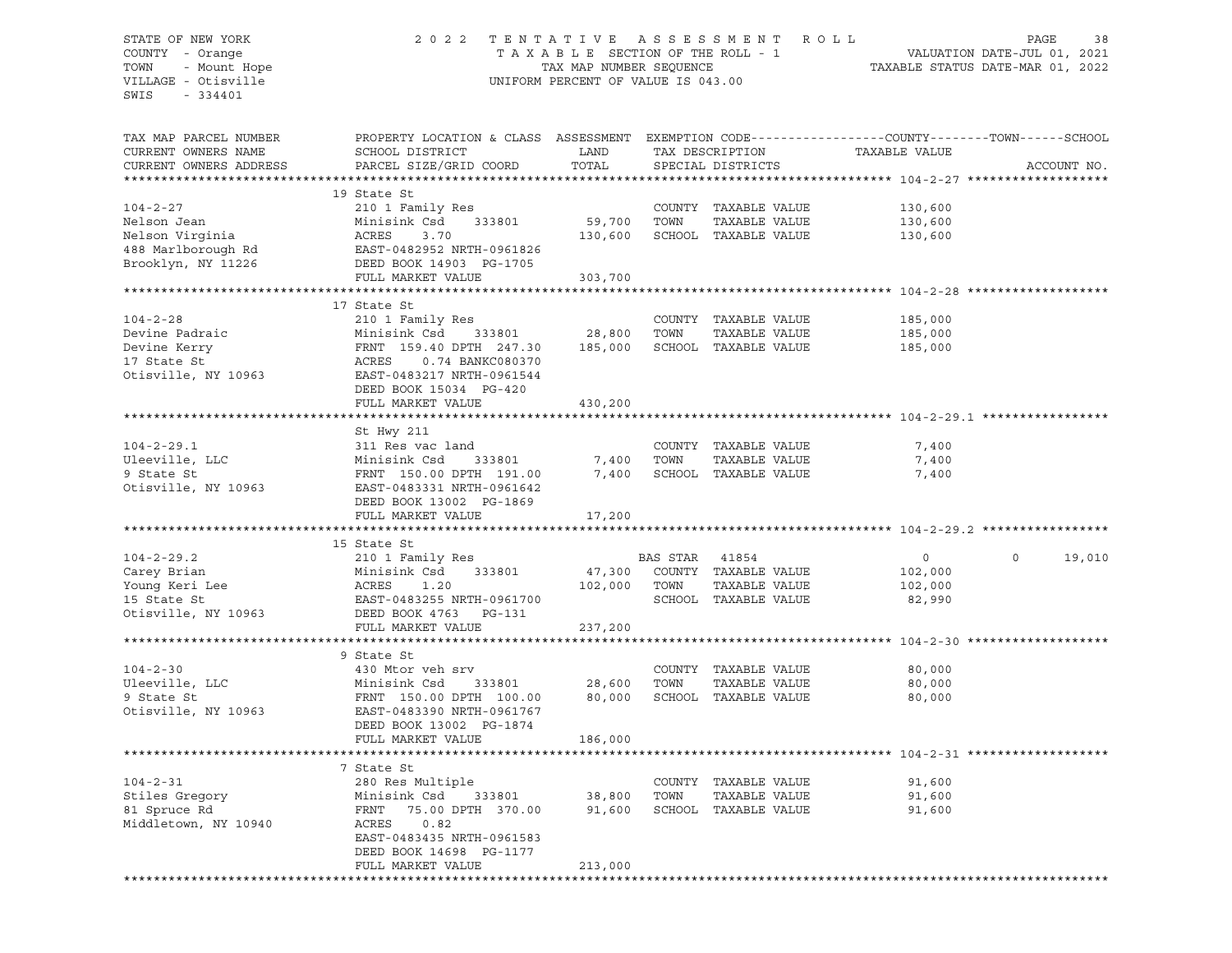#### STATE OF NEW YORK 2 0 2 2 T E N T A T I V E A S S E S S M E N T R O L L PAGE 39 COUNTY - Orange T A X A B L E SECTION OF THE ROLL - 1 VALUATION DATE-JUL 01, 2021 TOWN - Mount Hope TAX MAP NUMBER SEQUENCE TAXABLE STATUS DATE-MAR 01, 2022 VILLAGE - Otisville UNIFORM PERCENT OF VALUE IS 043.00

| TAX MAP PARCEL NUMBER     | PROPERTY LOCATION & CLASS ASSESSMENT EXEMPTION CODE----------------COUNTY-------TOWN------SCHOOL |              |                |                             |                                             |          |             |
|---------------------------|--------------------------------------------------------------------------------------------------|--------------|----------------|-----------------------------|---------------------------------------------|----------|-------------|
| CURRENT OWNERS NAME       | SCHOOL DISTRICT                                                                                  | LAND         |                | TAX DESCRIPTION             | TAXABLE VALUE                               |          |             |
| CURRENT OWNERS ADDRESS    | PARCEL SIZE/GRID COORD                                                                           | TOTAL        |                | SPECIAL DISTRICTS           |                                             |          | ACCOUNT NO. |
| ********************      |                                                                                                  |              |                |                             |                                             |          |             |
|                           | 5 State St                                                                                       |              |                |                             |                                             |          |             |
|                           |                                                                                                  |              |                |                             |                                             |          |             |
| $104 - 2 - 32$            | 210 1 Family Res                                                                                 |              | BAS STAR       | 41854                       | $\circ$                                     | 0        | 19,010      |
| Osterdahl Mark            | Minisink Csd<br>333801                                                                           | 17,000       |                | COUNTY TAXABLE VALUE        | 70,900                                      |          |             |
| Osterdahl Bonnie          | FRNT 47.00 DPTH 157.00                                                                           | 70,900       | TOWN           | TAXABLE VALUE               | 70,900                                      |          |             |
| PO Box 161                | EAST-0483526 NRTH-0961667                                                                        |              |                | SCHOOL TAXABLE VALUE        | 51,890                                      |          |             |
| Otisville, NY 10963       | DEED BOOK 2198 PG-00495                                                                          |              |                |                             |                                             |          |             |
|                           | FULL MARKET VALUE                                                                                | 164,900      |                |                             |                                             |          |             |
|                           |                                                                                                  |              |                |                             |                                             |          |             |
|                           | 1 State St                                                                                       |              |                |                             |                                             |          |             |
| $104 - 2 - 33$            |                                                                                                  |              |                |                             |                                             | $\Omega$ | 19,010      |
|                           | 210 1 Family Res                                                                                 |              | BAS STAR 41854 |                             | $\overline{0}$                              |          |             |
| Graziano William A        | Minisink Csd 333801                                                                              | 36,900       |                | COUNTY TAXABLE VALUE        | 106,000                                     |          |             |
| Gabrielsen Kirsten        | FRNT 110.00 DPTH 225.00                                                                          | 106,000      | TOWN           | TAXABLE VALUE               | 106,000                                     |          |             |
| 1 State St                | BANK0160072                                                                                      |              |                | SCHOOL TAXABLE VALUE        | 86,990                                      |          |             |
| Otisville, NY 10963       | EAST-0483577 NRTH-0961594                                                                        |              |                |                             |                                             |          |             |
|                           | DEED BOOK 2931 PG-00254                                                                          |              |                |                             |                                             |          |             |
|                           | FULL MARKET VALUE                                                                                | 246,500      |                |                             |                                             |          |             |
|                           |                                                                                                  |              |                |                             | ****************************** 104-2-34     |          |             |
|                           |                                                                                                  |              |                |                             |                                             |          |             |
|                           | 3 State St                                                                                       |              |                |                             |                                             |          |             |
| $104 - 2 - 34$            | 210 1 Family Res                                                                                 |              |                | COUNTY TAXABLE VALUE        | 68,200                                      |          |             |
| McDonough Maryann         | Minisink Csd<br>333801                                                                           | 27,400       | TOWN           | TAXABLE VALUE               | 68,200                                      |          |             |
| 65 Highland Ave           | FRNT 110.00 DPTH 122.00                                                                          |              |                | 68,200 SCHOOL TAXABLE VALUE | 68,200                                      |          |             |
| Otisville, NY 10963       | EAST-0483514 NRTH-0961459                                                                        |              |                |                             |                                             |          |             |
|                           | DEED BOOK 3582 PG-261                                                                            |              |                |                             |                                             |          |             |
|                           | FULL MARKET VALUE                                                                                | 158,600      |                |                             |                                             |          |             |
|                           |                                                                                                  |              |                |                             |                                             |          |             |
|                           | St Hwy 211                                                                                       |              |                |                             |                                             |          |             |
|                           |                                                                                                  |              |                |                             |                                             |          |             |
| $104 - 2 - 35.1$          | 311 Res vac land                                                                                 |              |                | COUNTY TAXABLE VALUE        | 39,800                                      |          |             |
| Sweetman Samuel B         | Minisink Csd<br>333801                                                                           | 39,800       | TOWN           | TAXABLE VALUE               | 39,800                                      |          |             |
| Sweetman Ruth             | FRNT 123.00 DPTH 331.90                                                                          | 39,800       |                | SCHOOL TAXABLE VALUE        | 39,800                                      |          |             |
| 289 Shoddy Hollow Rd      | ACRES 1.00                                                                                       |              |                |                             |                                             |          |             |
| Otisville, NY 10963       | EAST-0483647 NRTH-0961457                                                                        |              |                |                             |                                             |          |             |
|                           | DEED BOOK 12894 PG-1661                                                                          |              |                |                             |                                             |          |             |
|                           | FULL MARKET VALUE                                                                                | 92,600       |                |                             |                                             |          |             |
|                           |                                                                                                  | ************ |                |                             | **************************** 104-2-37 ***** |          |             |
|                           | 33 Kelly Hill Rd                                                                                 |              |                |                             |                                             |          |             |
|                           |                                                                                                  |              |                |                             |                                             |          |             |
| $104 - 2 - 37$            | 210 1 Family Res                                                                                 |              |                | COUNTY TAXABLE VALUE        | 91,600                                      |          |             |
| Magnason Hjoertur Mathias | Minisink Csd<br>333801                                                                           | 25,000       | TOWN           | TAXABLE VALUE               | 91,600                                      |          |             |
| Magnason Joan             | FRNT 175.00 DPTH 62.00                                                                           | 91,600       |                | SCHOOL TAXABLE VALUE        | 91,600                                      |          |             |
| 33 Kelly Hill Rd          | EAST-0482573 NRTH-0961514                                                                        |              |                |                             |                                             |          |             |
| Otisville, NY 10963       | DEED BOOK 13813 PG-125                                                                           |              |                |                             |                                             |          |             |
|                           | FULL MARKET VALUE                                                                                | 213,000      |                |                             |                                             |          |             |
|                           |                                                                                                  |              |                |                             |                                             |          |             |
|                           | 14 Kelly Hill Rd                                                                                 |              |                |                             |                                             |          |             |
| $104 - 2 - 38$            | 220 2 Family Res                                                                                 |              |                | COUNTY TAXABLE VALUE        | 94,000                                      |          |             |
|                           |                                                                                                  |              |                |                             |                                             |          |             |
| Prin Pauline A            | Minisink Csd<br>333801                                                                           | 46,000       | TOWN           | TAXABLE VALUE               | 94,000                                      |          |             |
| PO Box 3543               | FRNT 262.00 DPTH 190.00                                                                          | 94,000       |                | SCHOOL TAXABLE VALUE        | 94,000                                      |          |             |
| Astoria, NY 11103         | BANKN140687                                                                                      |              |                |                             |                                             |          |             |
|                           | EAST-0482089 NRTH-0961478                                                                        |              |                |                             |                                             |          |             |
|                           | DEED BOOK 12472 PG-972                                                                           |              |                |                             |                                             |          |             |
|                           | FULL MARKET VALUE                                                                                | 218,600      |                |                             |                                             |          |             |
|                           |                                                                                                  |              |                |                             |                                             |          |             |
|                           |                                                                                                  |              |                |                             |                                             |          |             |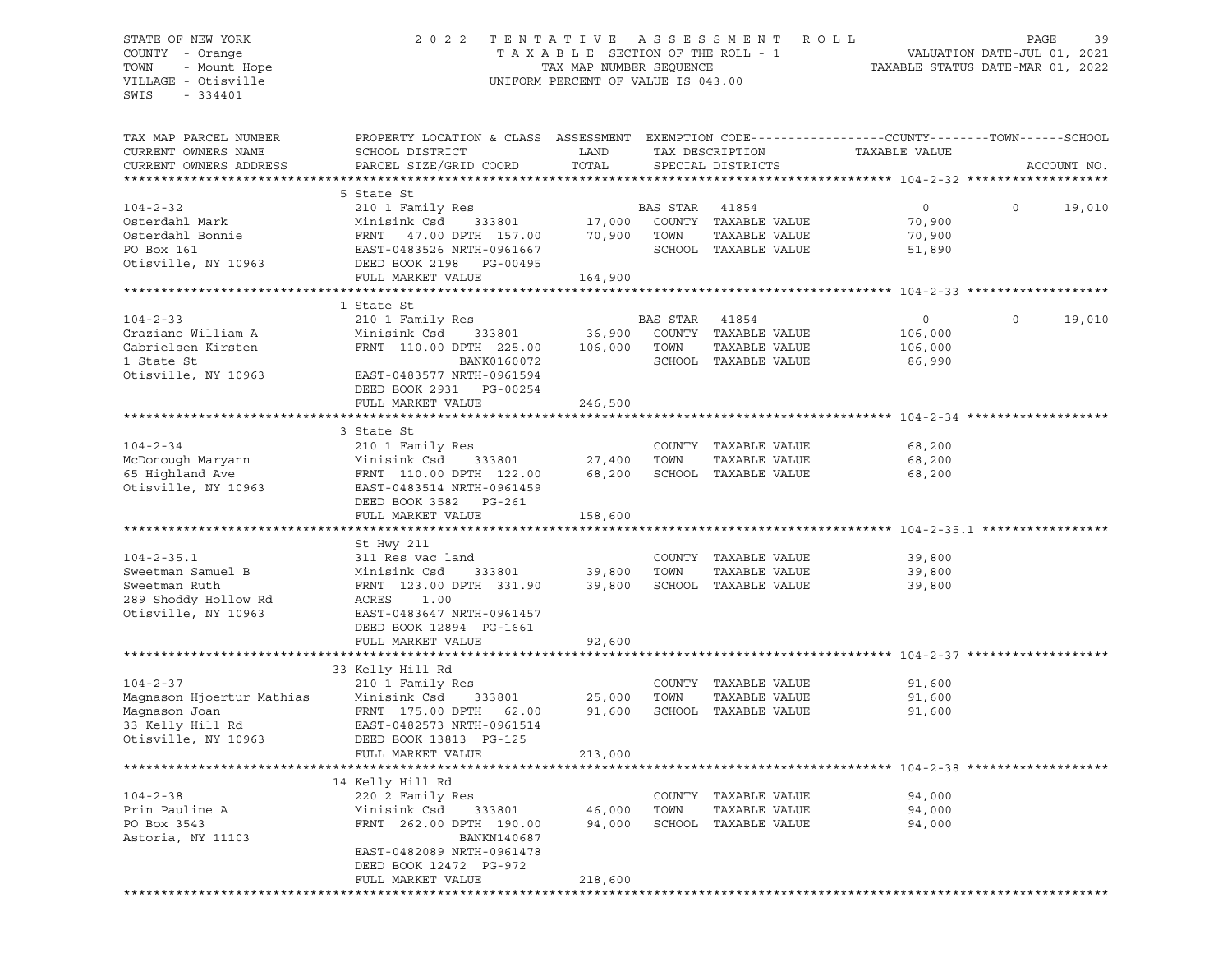## STATE OF NEW YORK 2 0 2 2 T E N T A T I V E A S S E S S M E N T R O L L PAGE 40 COUNTY - Orange T A X A B L E SECTION OF THE ROLL - 1 VALUATION DATE-JUL 01, 2021 TOWN - Mount Hope TAX MAP NUMBER SEQUENCE TAXABLE STATUS DATE-MAR 01, 2022 VILLAGE - Otisville UNIFORM PERCENT OF VALUE IS 043.00

| TAX MAP PARCEL NUMBER<br>CURRENT OWNERS NAME<br>CURRENT OWNERS ADDRESS                        | PROPERTY LOCATION & CLASS ASSESSMENT EXEMPTION CODE----------------COUNTY-------TOWN------SCHOOL<br>SCHOOL DISTRICT<br>PARCEL SIZE/GRID COORD                                                | LAND<br>TOTAL          |                | TAX DESCRIPTION<br>SPECIAL DISTRICTS                                        | TAXABLE VALUE                                |          | ACCOUNT NO. |
|-----------------------------------------------------------------------------------------------|----------------------------------------------------------------------------------------------------------------------------------------------------------------------------------------------|------------------------|----------------|-----------------------------------------------------------------------------|----------------------------------------------|----------|-------------|
|                                                                                               |                                                                                                                                                                                              |                        |                |                                                                             |                                              |          |             |
| $104 - 2 - 39$<br>Tian Jialin<br>Jaw Li Giaung<br>304 White Bridge Rd<br>Middletown, NY 10940 | 22 Kelly Hill Rd<br>230 3 Family Res<br>Minisink Csd 333801 38,800 TOWN<br>FRNT 84.50 DPTH 333.60<br>ACRES 0.63<br>EAST-0482198 NRTH-0961396<br>DEED BOOK 14166 PG-1563<br>FULL MARKET VALUE | 358,100                |                | COUNTY TAXABLE VALUE<br>TAXABLE VALUE<br>154,000 SCHOOL TAXABLE VALUE       | 154,000<br>154,000<br>154,000                |          |             |
|                                                                                               |                                                                                                                                                                                              |                        |                |                                                                             |                                              |          |             |
| $104 - 2 - 40$<br>Erickson Timothy<br>PO Box 341<br>Otisville, NY 10963                       | 26 Kelly Hill Rd<br>210 1 Family Res<br>333801<br>Minisink Csd<br>1.30<br>ACRES<br>EAST-0482295 NRTH-0961303<br>DEED BOOK 11238 PG-1198<br>FULL MARKET VALUE                                 | 99,700 TOWN<br>231,900 | BAS STAR 41854 | 48,400 COUNTY TAXABLE VALUE<br>TAXABLE VALUE<br>SCHOOL TAXABLE VALUE        | $\overline{0}$<br>99,700<br>99,700<br>80,690 | $\circ$  | 19,010      |
|                                                                                               |                                                                                                                                                                                              |                        |                |                                                                             |                                              |          |             |
| $104 - 2 - 41$<br>Schrufer Thad<br>Corrina Cuttler<br>Otisville, NY 10963                     | 32 Kelly Hill Rd<br>210 1 Family Res<br>Minisink Csd 333801<br>ACRES 7.00 BANKc030614<br>EAST-0482699 NRTH-0961180<br>DEED BOOK 5396 PG-317                                                  | 94,300 TOWN            | BAS STAR 41854 | 333801 60,300 COUNTY TAXABLE VALUE<br>TAXABLE VALUE<br>SCHOOL TAXABLE VALUE | $\overline{0}$<br>94,300<br>94,300<br>75,290 | $\Omega$ | 19,010      |
|                                                                                               | FULL MARKET VALUE                                                                                                                                                                            | 219,300                |                |                                                                             |                                              |          |             |
|                                                                                               | Kelly Hill Rd                                                                                                                                                                                |                        |                |                                                                             |                                              |          |             |
| $104 - 2 - 42.1$<br>Leslie, Trustee Karen<br>PO Box 204<br>Otisville, NY 10963                | 311 Res vac land<br>Minisink Csd<br>333801<br>ACRES 5.40<br>EAST-0483436 NRTH-0960894<br>DEED BOOK 13439 PG-1363<br>FULL MARKET VALUE                                                        | 36,700 TOWN<br>85,300  |                | COUNTY TAXABLE VALUE<br>TAXABLE VALUE<br>36,700 SCHOOL TAXABLE VALUE        | 36,700<br>36,700<br>36,700                   |          |             |
|                                                                                               |                                                                                                                                                                                              |                        |                |                                                                             |                                              |          |             |
| $104 - 2 - 42.2$<br>Middletown Carting LLC<br>83 Industrial Park Ext<br>Middletown, NY 10940  | Kelly Hill Rd<br>311 Res vac land<br>Minisink Csd<br>333801<br>ACRES 13.90<br>EAST-0483099 NRTH-0960908<br>DEED BOOK 14681 PG-827                                                            | 72,800 TOWN            |                | COUNTY TAXABLE VALUE<br>TAXABLE VALUE<br>72,800 SCHOOL TAXABLE VALUE        | 72,800<br>72,800<br>72,800                   |          |             |
|                                                                                               | FULL MARKET VALUE                                                                                                                                                                            | 169,300                |                |                                                                             |                                              |          |             |
|                                                                                               |                                                                                                                                                                                              |                        |                |                                                                             |                                              |          |             |
| $104 - 2 - 43$<br>Ketcham Realty Inc<br>19 Bordon St<br>Otisville, NY 10963                   | Kelly Hill Rd<br>311 Res vac land<br>Minisink Csd<br>333801<br>ACRES 3.10<br>EAST-0482157 NRTH-0961165<br>DEED BOOK 3673 PG-93                                                               | 4,000<br>4,000         | TOWN           | COUNTY TAXABLE VALUE<br>TAXABLE VALUE<br>SCHOOL TAXABLE VALUE               | 4,000<br>4,000<br>4,000                      |          |             |
|                                                                                               | FULL MARKET VALUE                                                                                                                                                                            | 9,300                  |                |                                                                             |                                              |          |             |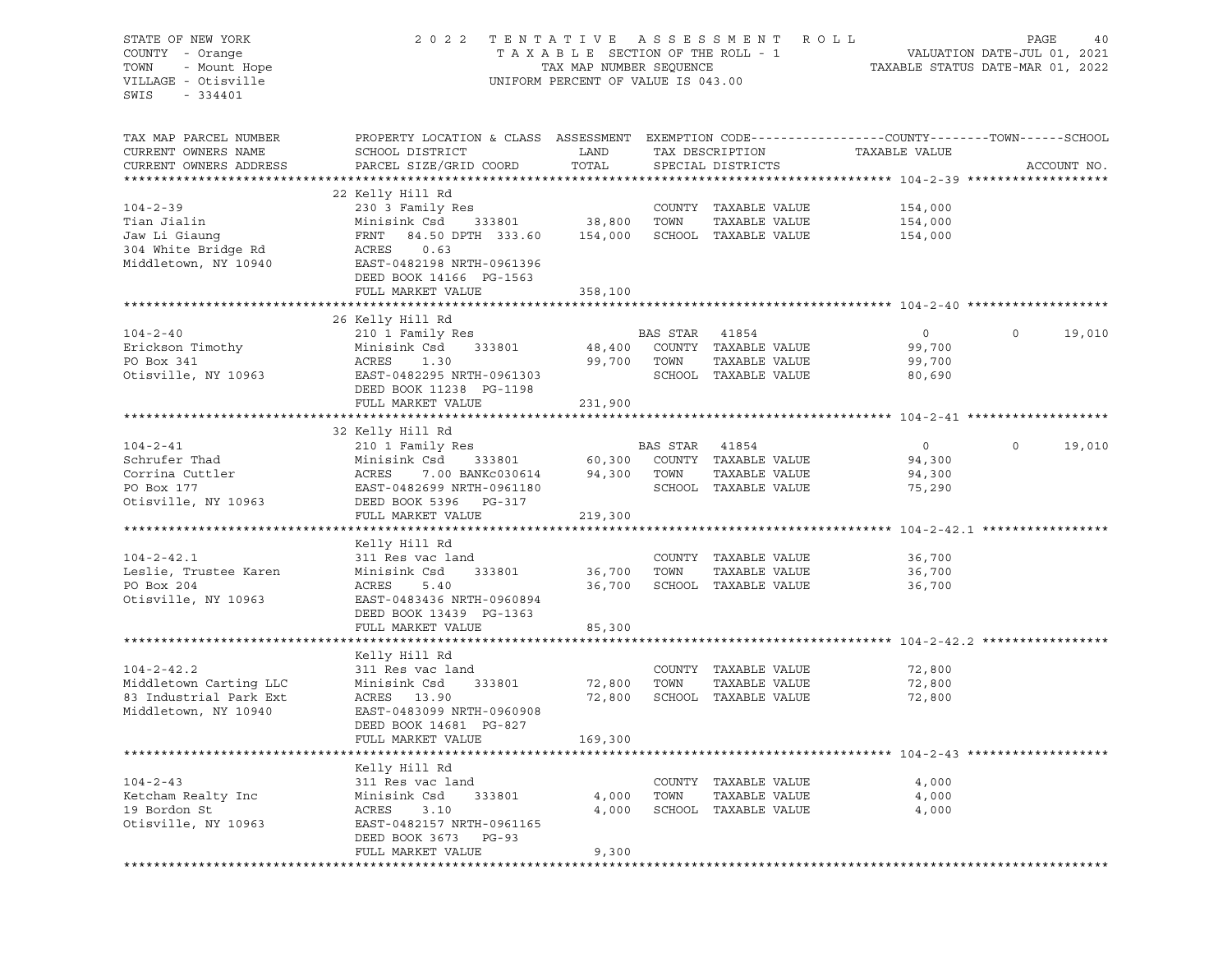STATE OF NEW YORK 2 0 2 2 T E N T A T I V E A S S E S S M E N T R O L L PAGE 41 COUNTY - Orange T A X A B L E SECTION OF THE ROLL - 1 TOWN - Mount Hope TAX NOW TAX MAP NUMBER SEQUENCE TAXABLE STATUS DATE-MAR 01, 2022<br>TILLAGE - Otisville Taxable Taxable Taxable Status UNIFORM PERCENT OF VALUE IS 043.00 UNIFORM PERCENT OF VALUE IS 043.00 SWIS - 334401 TAX MAP PARCEL NUMBER PROPERTY LOCATION & CLASS ASSESSMENT EXEMPTION CODE----------------COUNTY-------TOWN-----SCHOOL CURRENT OWNERS NAME SCHOOL DISTRICT LAND TAX DESCRIPTION TAXABLE VALUE CURRENT OWNERS ADDRESS PARCEL SIZE/GRID COORD TOTAL SPECIAL DISTRICTS ACCOUNT NO. \*\*\*\*\*\*\*\*\*\*\*\*\*\*\*\*\*\*\*\*\*\*\*\*\*\*\*\*\*\*\*\*\*\*\*\*\*\*\*\*\*\*\*\*\*\*\*\*\*\*\*\*\*\*\*\*\*\*\*\*\*\*\*\*\*\*\*\*\*\*\*\*\*\*\*\*\*\*\*\*\*\*\*\*\*\*\*\*\*\*\*\*\*\*\*\*\*\*\*\*\*\*\* 104-2-45 \*\*\*\*\*\*\*\*\*\*\*\*\*\*\*\*\*\*\* 19 Highland Ave 104-2-45 210 1 Family Res VETCOM CTS 41130 18,200 18,200 10,400 Paydon Barbehenn Mary Minisink Csd 333801 27,000 BAS STAR 41854 0 0 19,010 Paydon Joseph FRNT 46.00 DPTH 284.00 78,200 COUNTY TAXABLE VALUE 60,000 19 Highland Ave ACRES 0.51 TOWN TAXABLE VALUE 60,000 Otisville, NY 10963 EAST-0481931 NRTH-0960980 SCHOOL TAXABLE VALUE 48,790 DEED BOOK 5704 PG-293 FULL MARKET VALUE 181,900 \*\*\*\*\*\*\*\*\*\*\*\*\*\*\*\*\*\*\*\*\*\*\*\*\*\*\*\*\*\*\*\*\*\*\*\*\*\*\*\*\*\*\*\*\*\*\*\*\*\*\*\*\*\*\*\*\*\*\*\*\*\*\*\*\*\*\*\*\*\*\*\*\*\*\*\*\*\*\*\*\*\*\*\*\*\*\*\*\*\*\*\*\*\*\*\*\*\*\*\*\*\*\* 104-2-46.2 \*\*\*\*\*\*\*\*\*\*\*\*\*\*\*\*\* 25 Highland Ave 104-2-46.2 210 1 Family Res BAS STAR 41854 0 0 19,010 Franck Bryan G Minisink Csd 333801 37,200 COUNTY TAXABLE VALUE 86,000 Horzepa Marybeth Parcel Hennessy, Franck, 86,000 TOWN TAXABLE VALUE 86,000 PO Box 76 Horzepa. Sub map 273-14 SCHOOL TAXABLE VALUE 66,990 Otisville, NY 10963 filed 9/24/2014 FRNT 140.00 DPTH 179.70 ACRES 0.37 EAST-0481746 NRTH-0960826 DEED BOOK 11183 PG-1987 FULL MARKET VALUE 200,000 \*\*\*\*\*\*\*\*\*\*\*\*\*\*\*\*\*\*\*\*\*\*\*\*\*\*\*\*\*\*\*\*\*\*\*\*\*\*\*\*\*\*\*\*\*\*\*\*\*\*\*\*\*\*\*\*\*\*\*\*\*\*\*\*\*\*\*\*\*\*\*\*\*\*\*\*\*\*\*\*\*\*\*\*\*\*\*\*\*\*\*\*\*\*\*\*\*\*\*\*\*\*\* 104-2-47 \*\*\*\*\*\*\*\*\*\*\*\*\*\*\*\*\*\*\* 21 Highland Ave 104-2-47 210 1 Family Res BAS STAR 41854 0 0 19,010 Welbourne Elaine Minisink Csd 333801 45,000 COUNTY TAXABLE VALUE 94,500 PO Box 593 ACRES 1.00 94,500 TOWN TAXABLE VALUE 94,500 Otisville, NY 10963 EAST-0481774 NRTH-0960969 SCHOOL TAXABLE VALUE 75,490 DEED BOOK 11188 PG-1373 FULL MARKET VALUE 219,800 \*\*\*\*\*\*\*\*\*\*\*\*\*\*\*\*\*\*\*\*\*\*\*\*\*\*\*\*\*\*\*\*\*\*\*\*\*\*\*\*\*\*\*\*\*\*\*\*\*\*\*\*\*\*\*\*\*\*\*\*\*\*\*\*\*\*\*\*\*\*\*\*\*\*\*\*\*\*\*\*\*\*\*\*\*\*\*\*\*\*\*\*\*\*\*\*\*\*\*\*\*\*\* 104-2-48 \*\*\*\*\*\*\*\*\*\*\*\*\*\*\*\*\*\*\* 15 Highland Ave 104-2-48 1990 104-2-48 104-2-48 230 3 Family Res COUNTY TAXABLE VALUE 129,000 Hass Yehuda Minisink Csd 333801 47,300 TOWN TAXABLE VALUE 129,000 302 Blauvelt Rd Unit 202 ACRES 1.20 BANKC050590 129,000 SCHOOL TAXABLE VALUE 129,000 Monsey, NY 10952 EAST-0481938 NRTH-0961149 DEED BOOK 15057 PG-1310 FULL MARKET VALUE 300,000 \*\*\*\*\*\*\*\*\*\*\*\*\*\*\*\*\*\*\*\*\*\*\*\*\*\*\*\*\*\*\*\*\*\*\*\*\*\*\*\*\*\*\*\*\*\*\*\*\*\*\*\*\*\*\*\*\*\*\*\*\*\*\*\*\*\*\*\*\*\*\*\*\*\*\*\*\*\*\*\*\*\*\*\*\*\*\*\*\*\*\*\*\*\*\*\*\*\*\*\*\*\*\* 104-2-49.2 \*\*\*\*\*\*\*\*\*\*\*\*\*\*\*\*\* 11 Highland Ave 104-2-49.2 210 1 Family Res VETWAR CTS 41120 10,920 10,920 6,240 Van Hooker Susan E Minisink Csd 333801 26,600 ENH STAR 41834 0 0 10,020 0 47,450 11 Highland Ave Map 10000 90,000 COUNTY TAXABLE VALUE 79,080 Otisville, NY 10963 FRNT 67.00 DPTH 187.00 TOWN TAXABLE VALUE 79,080 EAST-0481758 NRTH-0961183 SCHOOL TAXABLE VALUE 36,310 DEED BOOK 3306 PG-230 FULL MARKET VALUE 209,300 \*\*\*\*\*\*\*\*\*\*\*\*\*\*\*\*\*\*\*\*\*\*\*\*\*\*\*\*\*\*\*\*\*\*\*\*\*\*\*\*\*\*\*\*\*\*\*\*\*\*\*\*\*\*\*\*\*\*\*\*\*\*\*\*\*\*\*\*\*\*\*\*\*\*\*\*\*\*\*\*\*\*\*\*\*\*\*\*\*\*\*\*\*\*\*\*\*\*\*\*\*\*\*\*\*\*\*\*\*\*\*\*\*\*\*\*\*\*\*\*\*\*\*\*\*\*\*\*\*\*\*\*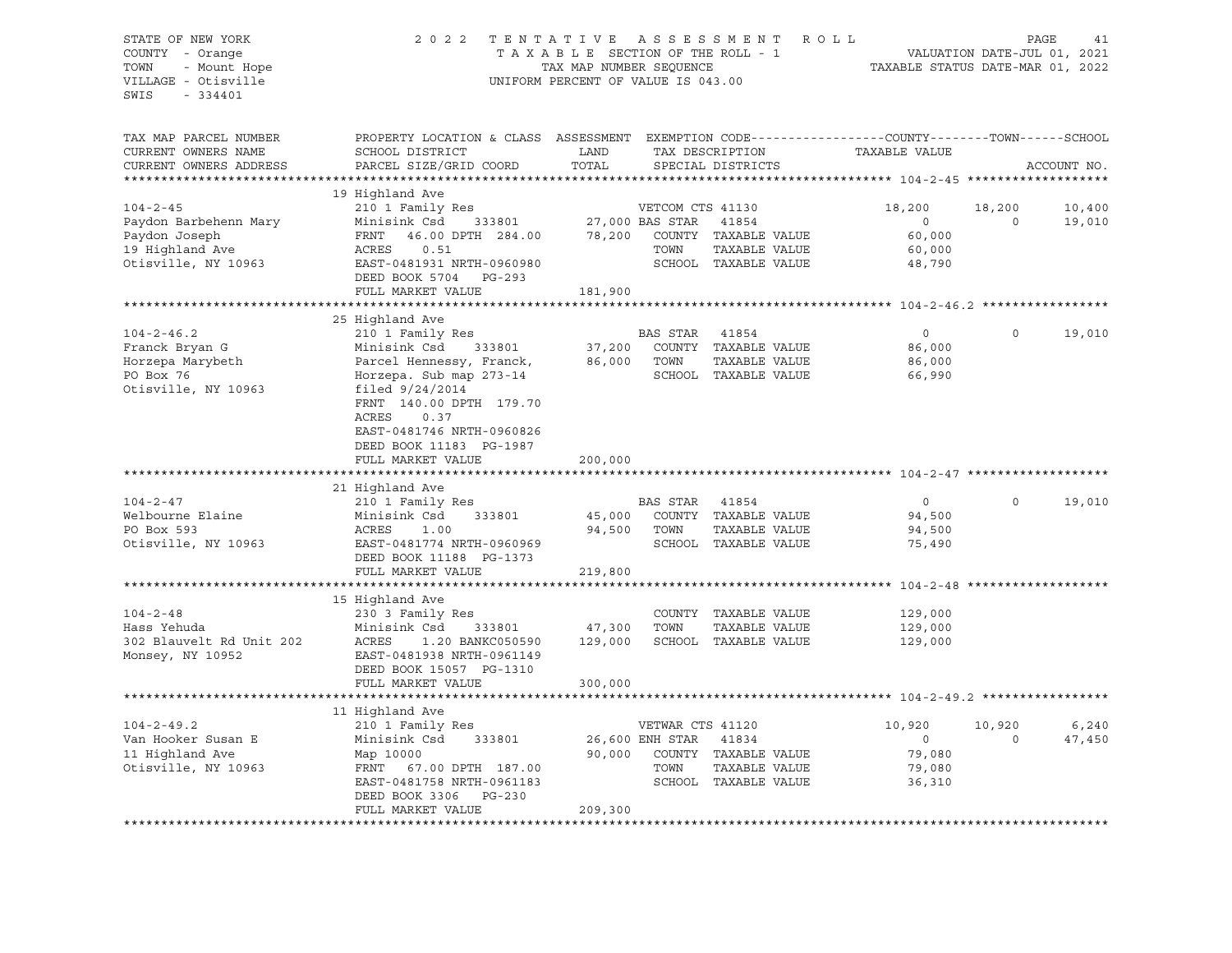| STATE OF NEW YORK<br>COUNTY - Orange<br>- Mount Hope<br>TOWN<br>VILLAGE - Otisville | 2 0 2 2<br>TENTATIVE<br>TAXABLE SECTION OF THE ROLL - 1<br>TAX MAP NUMBER SEQUENCE<br>UNIFORM PERCENT OF VALUE IS 043.00 | R O L L          | PAGE<br>42<br>VALUATION DATE-JUL 01, 2021<br>TAXABLE STATUS DATE-MAR 01, 2022 |                                       |                  |                    |
|-------------------------------------------------------------------------------------|--------------------------------------------------------------------------------------------------------------------------|------------------|-------------------------------------------------------------------------------|---------------------------------------|------------------|--------------------|
| SWIS<br>- 334401                                                                    |                                                                                                                          |                  |                                                                               |                                       |                  |                    |
| TAX MAP PARCEL NUMBER                                                               | PROPERTY LOCATION & CLASS ASSESSMENT EXEMPTION CODE----------------COUNTY-------TOWN------SCHOOL                         |                  |                                                                               |                                       |                  |                    |
| CURRENT OWNERS NAME<br>CURRENT OWNERS ADDRESS                                       | SCHOOL DISTRICT<br>PARCEL SIZE/GRID COORD                                                                                | LAND<br>TOTAL    |                                                                               | TAX DESCRIPTION<br>SPECIAL DISTRICTS  | TAXABLE VALUE    | ACCOUNT NO.        |
| *************************                                                           |                                                                                                                          |                  |                                                                               |                                       |                  |                    |
|                                                                                     | 9 Highland Ave                                                                                                           |                  |                                                                               |                                       |                  |                    |
| $104 - 2 - 50.1$                                                                    | 210 1 Family Res                                                                                                         |                  |                                                                               | COUNTY TAXABLE VALUE                  | 105,000          |                    |
| Miranda Nicholas C                                                                  | Minisink Csd 333801                                                                                                      | 35,800           | TOWN                                                                          | TAXABLE VALUE                         | 105,000          |                    |
| Miranda Angelica                                                                    | Es Co Hwy 11 Map 10000                                                                                                   | 105,000          |                                                                               | SCHOOL TAXABLE VALUE                  | 105,000          |                    |
| 9 Highland Ave                                                                      | FRNT 110.00 DPTH 211.00                                                                                                  |                  |                                                                               |                                       |                  |                    |
| Otisville, NY 10963                                                                 | <b>BANKC130170</b>                                                                                                       |                  |                                                                               |                                       |                  |                    |
|                                                                                     | EAST-0481762 NRTH-0961261                                                                                                |                  |                                                                               |                                       |                  |                    |
|                                                                                     | DEED BOOK 14845 PG-861                                                                                                   |                  |                                                                               |                                       |                  |                    |
|                                                                                     | FULL MARKET VALUE                                                                                                        | 244,200          |                                                                               |                                       |                  |                    |
|                                                                                     |                                                                                                                          |                  |                                                                               |                                       |                  |                    |
|                                                                                     | 7 Highland Ave                                                                                                           |                  |                                                                               |                                       |                  |                    |
| $104 - 2 - 51$                                                                      | 210 1 Family Res                                                                                                         |                  | BAS STAR 41854                                                                |                                       | $\Omega$         | $\Omega$<br>19,010 |
| Massari Andres                                                                      | Minisink Csd<br>333801<br>FRNT                                                                                           | 14,000<br>84,600 | TOWN                                                                          | COUNTY TAXABLE VALUE                  | 84,600           |                    |
| 7 Highland Ave<br>Otisville, NY 10963                                               | 63.40 DPTH 99.10<br>BANKC030230                                                                                          |                  |                                                                               | TAXABLE VALUE<br>SCHOOL TAXABLE VALUE | 84,600<br>65,590 |                    |
|                                                                                     | EAST-0481727 NRTH-0961376                                                                                                |                  |                                                                               |                                       |                  |                    |
|                                                                                     | DEED BOOK 11765 PG-1965                                                                                                  |                  |                                                                               |                                       |                  |                    |
|                                                                                     | FULL MARKET VALUE                                                                                                        | 196,700          |                                                                               |                                       |                  |                    |
|                                                                                     |                                                                                                                          |                  |                                                                               |                                       |                  |                    |
|                                                                                     | 5 Highland Ave                                                                                                           |                  |                                                                               |                                       |                  |                    |
| $104 - 2 - 52$                                                                      | 210 1 Family Res                                                                                                         |                  |                                                                               | COUNTY TAXABLE VALUE                  | 80,500           |                    |
| Figueroa Raul O Jr                                                                  | Minisink Csd<br>333801                                                                                                   | 13,000           | TOWN                                                                          | TAXABLE VALUE                         | 80,500           |                    |
| 5 Highland Ave                                                                      | FRNT<br>52.00 DPTH 112.00                                                                                                | 80,500           |                                                                               | SCHOOL TAXABLE VALUE                  | 80,500           |                    |
| Otisville, NY 10963                                                                 | BANKC140330                                                                                                              |                  |                                                                               |                                       |                  |                    |
|                                                                                     | EAST-0481742 NRTH-0961442                                                                                                |                  |                                                                               |                                       |                  |                    |
|                                                                                     | DEED BOOK 14122 PG-614                                                                                                   |                  |                                                                               |                                       |                  |                    |
|                                                                                     | FULL MARKET VALUE                                                                                                        | 187,200          |                                                                               |                                       |                  |                    |
|                                                                                     |                                                                                                                          |                  |                                                                               |                                       |                  |                    |
|                                                                                     | 3 Highland Ave                                                                                                           |                  |                                                                               |                                       |                  |                    |
| $104 - 2 - 53$<br>Rodriquez Michelle Lee                                            | 210 1 Family Res                                                                                                         |                  |                                                                               | COUNTY TAXABLE VALUE                  | 71,800           |                    |
| 90 Shaw Rd                                                                          | Minisink Csd<br>333801<br>FRNT 36.00 DPTH 112.90                                                                         | 9,000<br>71,800  | TOWN                                                                          | TAXABLE VALUE<br>SCHOOL TAXABLE VALUE | 71,800<br>71,800 |                    |
| Middletown, NY 10941                                                                | EAST-0481754 NRTH-0961489                                                                                                |                  |                                                                               |                                       |                  |                    |
|                                                                                     | DEED BOOK 13745 PG-1502                                                                                                  |                  |                                                                               |                                       |                  |                    |
|                                                                                     | FULL MARKET VALUE                                                                                                        | 167,000          |                                                                               |                                       |                  |                    |
|                                                                                     |                                                                                                                          |                  |                                                                               |                                       |                  |                    |
|                                                                                     | Highland Ave                                                                                                             |                  |                                                                               |                                       |                  |                    |
| $104 - 2 - 54.1$                                                                    | 311 Res vac land                                                                                                         |                  |                                                                               | COUNTY TAXABLE VALUE                  | 6,300            |                    |
| Village of Otisville                                                                | Minisink Csd<br>333801                                                                                                   | 6,300            | TOWN                                                                          | TAXABLE VALUE                         | 6,300            |                    |
| 66 Highland Ave                                                                     | ES County Hwy 11                                                                                                         | 6,300            |                                                                               | SCHOOL TAXABLE VALUE                  | 6,300            |                    |
| Otisille, NY 10963                                                                  | 84.00 DPTH 141.10<br>FRNT                                                                                                |                  |                                                                               |                                       |                  |                    |
|                                                                                     | ACRES<br>0.14                                                                                                            |                  |                                                                               |                                       |                  |                    |
|                                                                                     | EAST-0481778 NRTH-0961674                                                                                                |                  |                                                                               |                                       |                  |                    |
|                                                                                     | DEED BOOK 4732<br>PG-304                                                                                                 |                  |                                                                               |                                       |                  |                    |
|                                                                                     | FULL MARKET VALUE                                                                                                        | 14,700           |                                                                               |                                       |                  |                    |
| *********************                                                               |                                                                                                                          |                  |                                                                               |                                       |                  |                    |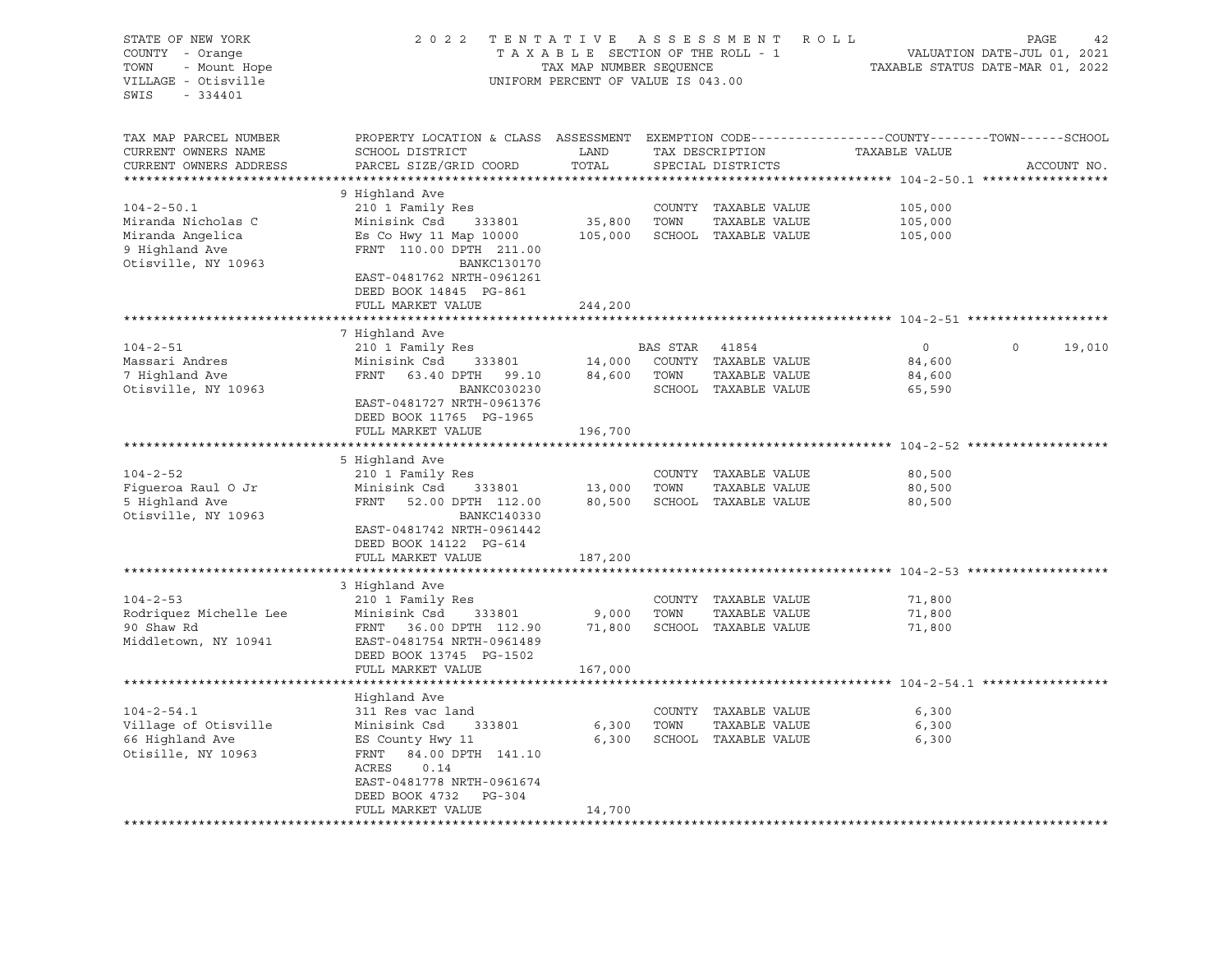# STATE OF NEW YORK 2 0 2 2 T E N T A T I V E A S S E S S M E N T R O L L PAGE 43 TAXABLE SECTION OF THE ROLL - 1 TOWN - Mount Hope TAX MAP NUMBER SEQUENCE TAX ALL TAXABLE STATUS DATE-MAR 01, 2022 VILLAGE - Otisville UNIFORM PERCENT OF VALUE IS 043.00

TAX MAP PARCEL NUMBER PROPERTY LOCATION & CLASS ASSESSMENT EXEMPTION CODE------------------COUNTY--------TOWN------SCHOOL CURRENT OWNERS NAME SCHOOL DISTRICT TAX DAND TAX DESCRIPTION TAXABLE VALUE CURRENT OWNERS ADDRESS PARCEL SIZE/GRID COORD TOTAL SPECIAL DISTRICTS ACCOUNT NO. \*\*\*\*\*\*\*\*\*\*\*\*\*\*\*\*\*\*\*\*\*\*\*\*\*\*\*\*\*\*\*\*\*\*\*\*\*\*\*\*\*\*\*\*\*\*\*\*\*\*\*\*\*\*\*\*\*\*\*\*\*\*\*\*\*\*\*\*\*\*\*\*\*\*\*\*\*\*\*\*\*\*\*\*\*\*\*\*\*\*\*\*\*\*\*\*\*\*\*\*\*\*\* 104-2-54.2 \*\*\*\*\*\*\*\*\*\*\*\*\*\*\*\*\* 1 Highland Ave 104-2-54.2 230 3 Family Res COUNTY TAXABLE VALUE 143,000 Conrad Wyatt LLC Minisink Csd 333801 50,000 TOWN TAXABLE VALUE 143,000 10 Highview Rd ES Co Hwy 11 143,000 SCHOOL TAXABLE VALUE 143,000 Monsey, NY 10952 <br>
ACRES 1.90 EAST-0481879 NRTH-0961457 PRIOR OWNER ON 3/01/2022 DEED BOOK 15167 PG-211 Conrad Wyatt LLC FULL MARKET VALUE 332,600 \*\*\*\*\*\*\*\*\*\*\*\*\*\*\*\*\*\*\*\*\*\*\*\*\*\*\*\*\*\*\*\*\*\*\*\*\*\*\*\*\*\*\*\*\*\*\*\*\*\*\*\*\*\*\*\*\*\*\*\*\*\*\*\*\*\*\*\*\*\*\*\*\*\*\*\*\*\*\*\*\*\*\*\*\*\*\*\*\*\*\*\*\*\*\*\*\*\*\*\*\*\*\* 104-2-55 \*\*\*\*\*\*\*\*\*\*\*\*\*\*\*\*\*\*\* 4 Main St<br>104-2-55 482 Det 104-2-55 482 Det row bldg COUNTY TAXABLE VALUE 105,400 5 Gee Properties LLC Minisink Csd 333801 19,000 TOWN TAXABLE VALUE 105,400 4 Main St FRNT 210.00 DPTH 40.00 105,400 SCHOOL TAXABLE VALUE 105,400 Otisville, NY 10963 BANKC060021 EAST-0481646 NRTH-0961740 DEED BOOK 14532 PG-1876 FULL MARKET VALUE 245,100 \*\*\*\*\*\*\*\*\*\*\*\*\*\*\*\*\*\*\*\*\*\*\*\*\*\*\*\*\*\*\*\*\*\*\*\*\*\*\*\*\*\*\*\*\*\*\*\*\*\*\*\*\*\*\*\*\*\*\*\*\*\*\*\*\*\*\*\*\*\*\*\*\*\*\*\*\*\*\*\*\*\*\*\*\*\*\*\*\*\*\*\*\*\*\*\*\*\*\*\*\*\*\* 104-2-56 \*\*\*\*\*\*\*\*\*\*\*\*\*\*\*\*\*\*\* 16 Main St 104-2-56 481 Att row bldg COUNTY TAXABLE VALUE 197,200 Faizan Holdings LLC Minisink Csd 333801 8,000 TOWN TAXABLE VALUE 197,200 27 Barr Ln FRNT 52.00 DPTH 65.00 197,200 SCHOOL TAXABLE VALUE 197,200 Monroe, NY 10950 EAST-0481389 NRTH-0961778 DEED BOOK 13714 PG-418 FULL MARKET VALUE 458,600 \*\*\*\*\*\*\*\*\*\*\*\*\*\*\*\*\*\*\*\*\*\*\*\*\*\*\*\*\*\*\*\*\*\*\*\*\*\*\*\*\*\*\*\*\*\*\*\*\*\*\*\*\*\*\*\*\*\*\*\*\*\*\*\*\*\*\*\*\*\*\*\*\*\*\*\*\*\*\*\*\*\*\*\*\*\*\*\*\*\*\*\*\*\*\*\*\*\*\*\*\*\*\* 104-2-57.2 \*\*\*\*\*\*\*\*\*\*\*\*\*\*\*\*\* 18 Main St 104-2-57.2 220 2 Family Res COUNTY TAXABLE VALUE 75,400 Faizan Holdings LLC Minisink Csd 333801 3,000 TOWN TAXABLE VALUE 75,400 27 Barr Ln NS Main Street 75,400 SCHOOL TAXABLE VALUE 75,400 Monroe, NY 10950 FRNT 22.00 DPTH 84.00 EAST-0481306 NRTH-0961795 DEED BOOK 13720 PG-1142 FULL MARKET VALUE 175,300 \*\*\*\*\*\*\*\*\*\*\*\*\*\*\*\*\*\*\*\*\*\*\*\*\*\*\*\*\*\*\*\*\*\*\*\*\*\*\*\*\*\*\*\*\*\*\*\*\*\*\*\*\*\*\*\*\*\*\*\*\*\*\*\*\*\*\*\*\*\*\*\*\*\*\*\*\*\*\*\*\*\*\*\*\*\*\*\*\*\*\*\*\*\*\*\*\*\*\*\*\*\*\* 104-2-58.2 \*\*\*\*\*\*\*\*\*\*\*\*\*\*\*\*\* 20 Main St 104-2-58.2 481 Att row bldg COUNTY TAXABLE VALUE 107,500 Stiles Main Street Prop LLC Minisink Csd 333801 13,000 TOWN TAXABLE VALUE 107,500 BUILES MAIN SUICUL TIOP LILE MINISION CSA SOSSOL 107,500 TOMY IMMEDIA WAS MADE 107,500<br>81 Spruce Rd NS Main Street 107,500 SCHOOL TAXABLE VALUE 107,500 Middletown, NY 10940 FRNT 51.00 DPTH 112.00 BANKC031581 EAST-0481269 NRTH-0961807 DEED BOOK 13682 PG-1031 FULL MARKET VALUE 250,000 \*\*\*\*\*\*\*\*\*\*\*\*\*\*\*\*\*\*\*\*\*\*\*\*\*\*\*\*\*\*\*\*\*\*\*\*\*\*\*\*\*\*\*\*\*\*\*\*\*\*\*\*\*\*\*\*\*\*\*\*\*\*\*\*\*\*\*\*\*\*\*\*\*\*\*\*\*\*\*\*\*\*\*\*\*\*\*\*\*\*\*\*\*\*\*\*\*\*\*\*\*\*\*\*\*\*\*\*\*\*\*\*\*\*\*\*\*\*\*\*\*\*\*\*\*\*\*\*\*\*\*\*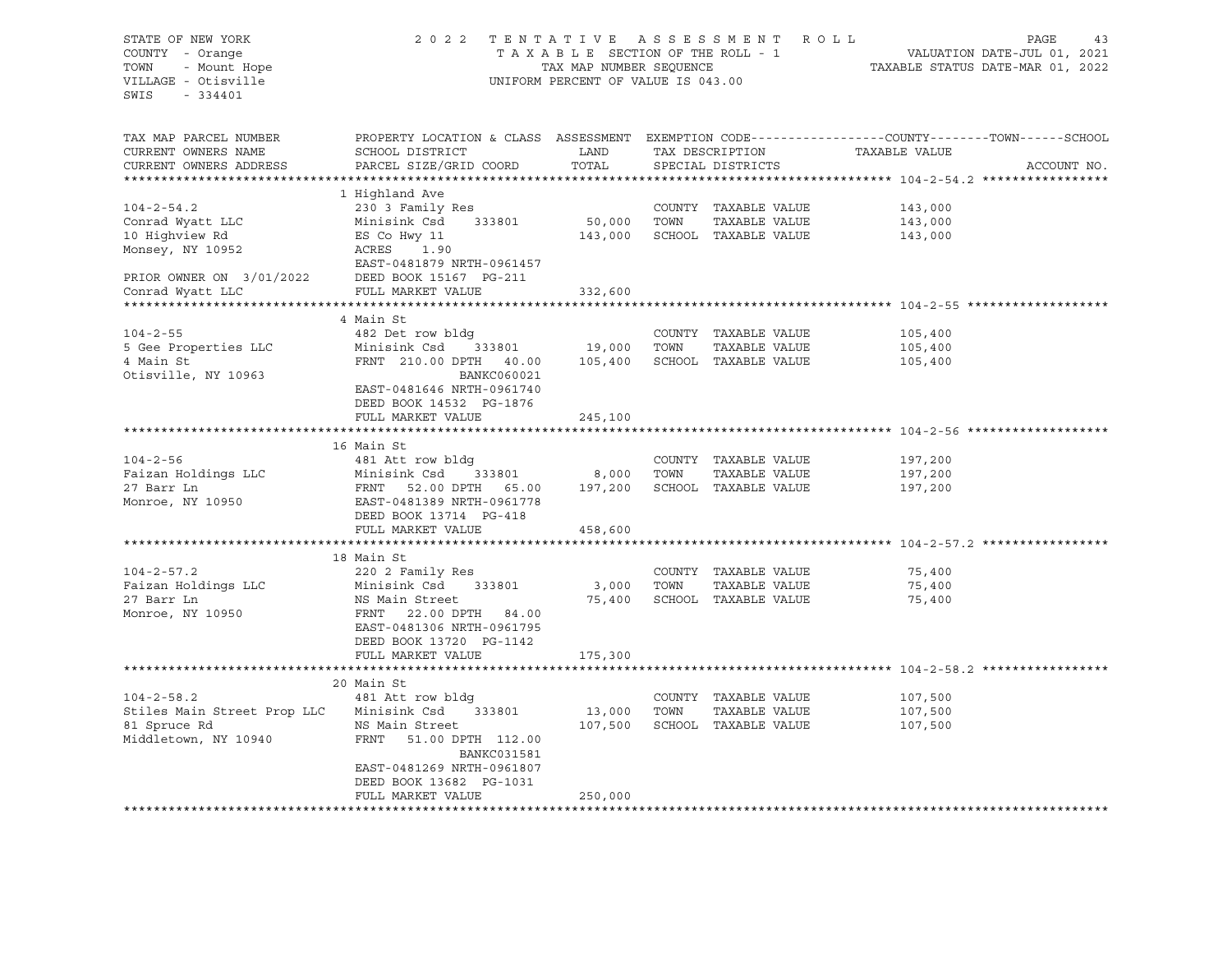STATE OF NEW YORK CONSULTED A SINGLE 2022 TENTATIVE ASSESSMENT ROLL TROULD FAGE 44<br>COUNTY - Orange COUNTY - Orange COUNTY - COUNTY - Orange COUNTY - Orange T A X A B L E SECTION OF THE ROLL - 1 TOWN - Mount Hope TAX MAP NUMBER SEQUENCE TAXABLE STATUS DATE-MAR 01, 2022 VILLAGE - Otisville UNIFORM PERCENT OF VALUE IS 043.00 SWIS - 334401 TAX MAP PARCEL NUMBER PROPERTY LOCATION & CLASS ASSESSMENT EXEMPTION CODE------------------COUNTY--------TOWN------SCHOOL CURRENT OWNERS NAME SCHOOL DISTRICT LAND TAX DESCRIPTION TAXABLE VALUE CURRENT OWNERS ADDRESS PARCEL SIZE/GRID COORD TOTAL SPECIAL DISTRICTS ACCOUNT NO. \*\*\*\*\*\*\*\*\*\*\*\*\*\*\*\*\*\*\*\*\*\*\*\*\*\*\*\*\*\*\*\*\*\*\*\*\*\*\*\*\*\*\*\*\*\*\*\*\*\*\*\*\*\*\*\*\*\*\*\*\*\*\*\*\*\*\*\*\*\*\*\*\*\*\*\*\*\*\*\*\*\*\*\*\*\*\*\*\*\*\*\*\*\*\*\*\*\*\*\*\*\*\* 104-2-59 \*\*\*\*\*\*\*\*\*\*\*\*\*\*\*\*\*\*\* Main St 104-2-59 330 Vacant comm COUNTY TAXABLE VALUE 2,500 Stiles Main Street Prop LLC Minisink Csd 333801 2,500 TOWN TAXABLE VALUE 2,500 81 Spruce Rd FRNT 35.00 DPTH 75.00 2,500 SCHOOL TAXABLE VALUE 2,500 Middletown, NY 10940 BANKC031581 EAST-0481276 NRTH-0961795 DEED BOOK 13682 PG-1031 FULL MARKET VALUE 5,800 \*\*\*\*\*\*\*\*\*\*\*\*\*\*\*\*\*\*\*\*\*\*\*\*\*\*\*\*\*\*\*\*\*\*\*\*\*\*\*\*\*\*\*\*\*\*\*\*\*\*\*\*\*\*\*\*\*\*\*\*\*\*\*\*\*\*\*\*\*\*\*\*\*\*\*\*\*\*\*\*\*\*\*\*\*\*\*\*\*\*\*\*\*\*\*\*\*\*\*\*\*\*\* 104-2-60 \*\*\*\*\*\*\*\*\*\*\*\*\*\*\*\*\*\*\* 24 Main St 104-2-60 482 Det row bldg COUNTY TAXABLE VALUE 144,000 Orange Equity Partners LLC Minisink Csd 333801 4,000 TOWN TAXABLE VALUE 144,000 320 Robinson Ave Ste 229 FRNT 26.60 DPTH 66.20 144,000 SCHOOL TAXABLE VALUE 144,000 Newburgh, NY 12550 EAST-0481249 NRTH-0961811 DEED BOOK 14946 PG-1046 FULL MARKET VALUE 334,900 \*\*\*\*\*\*\*\*\*\*\*\*\*\*\*\*\*\*\*\*\*\*\*\*\*\*\*\*\*\*\*\*\*\*\*\*\*\*\*\*\*\*\*\*\*\*\*\*\*\*\*\*\*\*\*\*\*\*\*\*\*\*\*\*\*\*\*\*\*\*\*\*\*\*\*\*\*\*\*\*\*\*\*\*\*\*\*\*\*\*\*\*\*\*\*\*\*\*\*\*\*\*\* 104-3-1.12 \*\*\*\*\*\*\*\*\*\*\*\*\*\*\*\*\* 11 Main St 104-3-1.12 484 1 use sm bld COUNTY TAXABLE VALUE 224,000 Bannon Elinor Minisink Csd 333801 32,200 TOWN TAXABLE VALUE 224,000 Bannon Brian US POST OFFICE 224,000 SCHOOL TAXABLE VALUE 224,000 9257 SE Mystic Cove Ter FRNT 178.00 DPTH 105.00 Hobe Sound, FL 33455 ACRES 0.47 EAST-0481360 NRTH-0961639 DEED BOOK 3597 PG-168 FULL MARKET VALUE 520,900 \*\*\*\*\*\*\*\*\*\*\*\*\*\*\*\*\*\*\*\*\*\*\*\*\*\*\*\*\*\*\*\*\*\*\*\*\*\*\*\*\*\*\*\*\*\*\*\*\*\*\*\*\*\*\*\*\*\*\*\*\*\*\*\*\*\*\*\*\*\*\*\*\*\*\*\*\*\*\*\*\*\*\*\*\*\*\*\*\*\*\*\*\*\*\*\*\*\*\*\*\*\*\* 104-3-6 \*\*\*\*\*\*\*\*\*\*\*\*\*\*\*\*\*\*\*\* 9 Main St 104-3-6 481 Att row bldg COUNTY TAXABLE VALUE 167,000 Ishaan Realty LLC Minisink Csd 333801 20,000 TOWN TAXABLE VALUE 167,000 157 Bowers Rd FRNT 78.00 DPTH 114.00 167,000 SCHOOL TAXABLE VALUE 167,000 Rock Hill, NY 12775 BANKL030192 EAST-0481497 NRTH-0961630 DEED BOOK 14410 PG-969 FULL MARKET VALUE 388,400 \*\*\*\*\*\*\*\*\*\*\*\*\*\*\*\*\*\*\*\*\*\*\*\*\*\*\*\*\*\*\*\*\*\*\*\*\*\*\*\*\*\*\*\*\*\*\*\*\*\*\*\*\*\*\*\*\*\*\*\*\*\*\*\*\*\*\*\*\*\*\*\*\*\*\*\*\*\*\*\*\*\*\*\*\*\*\*\*\*\*\*\*\*\*\*\*\*\*\*\*\*\*\* 104-3-7 \*\*\*\*\*\*\*\*\*\*\*\*\*\*\*\*\*\*\*\* 5 Main St 104-3-7 484 1 use sm bld COUNTY TAXABLE VALUE 39,100 Broas Arthur Minisink Csd 333801 6,000 TOWN TAXABLE VALUE 39,100 Broas Sonya FRNT 35.00 DPTH 70.00 39,100 SCHOOL TAXABLE VALUE 39,100 EAST-0481546 NRTH-0961642 Middletown, NY 10940 DEED BOOK 14923 PG-1418 FULL MARKET VALUE 90,900 \*\*\*\*\*\*\*\*\*\*\*\*\*\*\*\*\*\*\*\*\*\*\*\*\*\*\*\*\*\*\*\*\*\*\*\*\*\*\*\*\*\*\*\*\*\*\*\*\*\*\*\*\*\*\*\*\*\*\*\*\*\*\*\*\*\*\*\*\*\*\*\*\*\*\*\*\*\*\*\*\*\*\*\*\*\*\*\*\*\*\*\*\*\*\*\*\*\*\*\*\*\*\*\*\*\*\*\*\*\*\*\*\*\*\*\*\*\*\*\*\*\*\*\*\*\*\*\*\*\*\*\*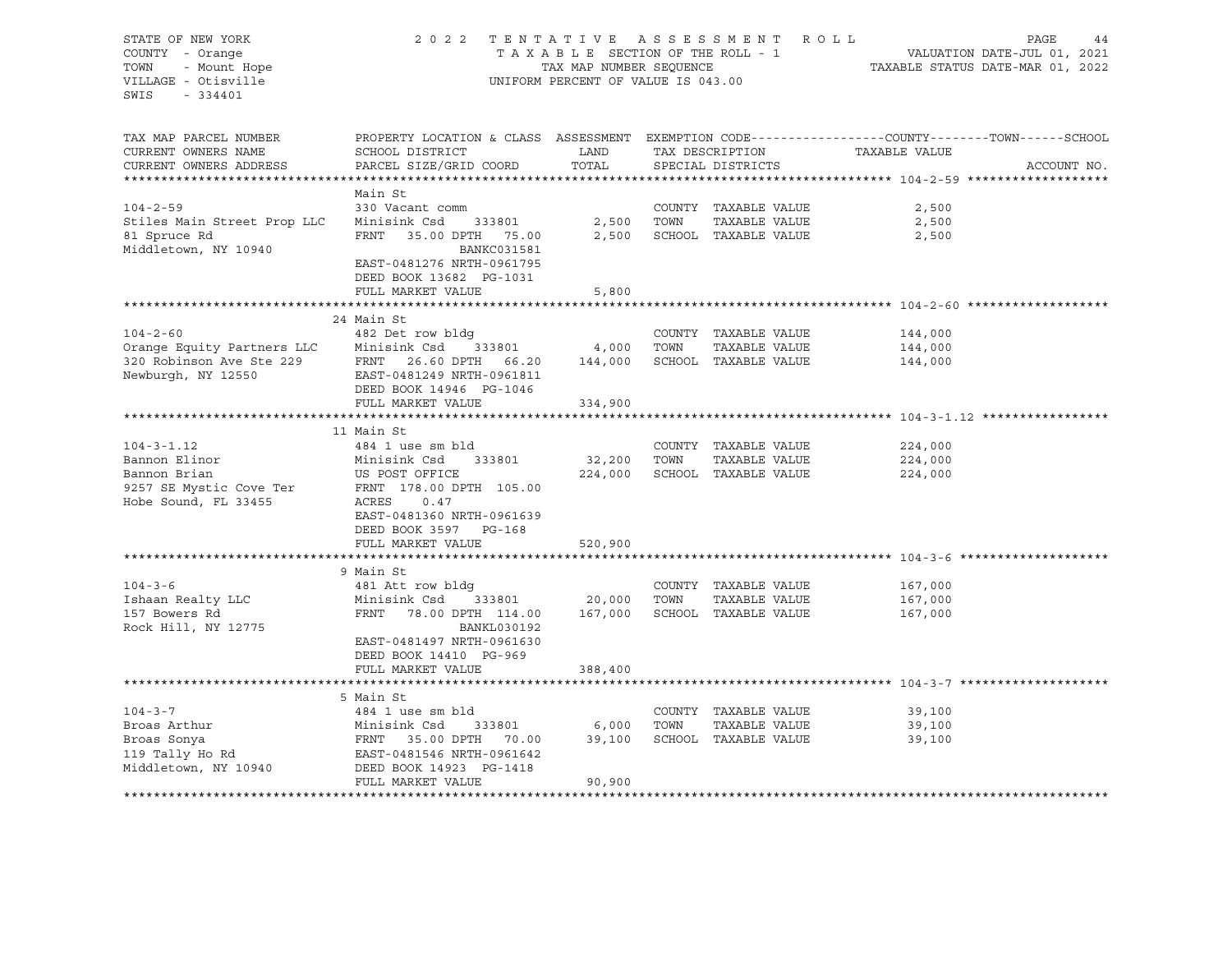## STATE OF NEW YORK 2 0 2 2 T E N T A T I V E A S S E S S M E N T R O L L PAGE 45 COUNTY - Orange T A X A B L E SECTION OF THE ROLL - 1 VALUATION DATE-JUL 01, 2021 TOWN - Mount Hope TAX MAP NUMBER SEQUENCE TAXABLE STATUS DATE-MAR 01, 2022 VILLAGE - Otisville UNIFORM PERCENT OF VALUE IS 043.00

| TAX MAP PARCEL NUMBER<br>CURRENT OWNERS NAME<br>CURRENT OWNERS ADDRESS | PROPERTY LOCATION & CLASS ASSESSMENT<br>SCHOOL DISTRICT<br>PARCEL SIZE/GRID COORD | LAND<br>TOTAL |                | TAX DESCRIPTION<br>SPECIAL DISTRICTS | TAXABLE VALUE                      | EXEMPTION CODE-----------------COUNTY-------TOWN------SCHOOL<br>ACCOUNT NO. |
|------------------------------------------------------------------------|-----------------------------------------------------------------------------------|---------------|----------------|--------------------------------------|------------------------------------|-----------------------------------------------------------------------------|
| ********************                                                   | ***********************                                                           |               |                |                                      |                                    | ********************                                                        |
|                                                                        | 1 Main St                                                                         |               |                |                                      |                                    |                                                                             |
| $104 - 3 - 8$                                                          |                                                                                   |               |                | COUNTY TAXABLE VALUE                 | 420,000                            |                                                                             |
|                                                                        | 411 Apartment                                                                     |               |                |                                      |                                    |                                                                             |
| GRS Management LLC                                                     | Minisink Csd<br>333801                                                            | 45,000        | TOWN           | TAXABLE VALUE                        | 420,000                            |                                                                             |
| 1010 Ridgebury Rd                                                      | ACRES<br>1.00 BANK0150120                                                         | 420,000       |                | SCHOOL TAXABLE VALUE                 | 420,000                            |                                                                             |
| New Hampton, NY 10958                                                  | EAST-0481486 NRTH-0961552                                                         |               |                |                                      |                                    |                                                                             |
|                                                                        | DEED BOOK 12087 PG-553                                                            |               |                |                                      |                                    |                                                                             |
|                                                                        | FULL MARKET VALUE                                                                 | 976,700       |                |                                      |                                    |                                                                             |
|                                                                        |                                                                                   |               |                |                                      |                                    |                                                                             |
|                                                                        | 2 Highland Ave                                                                    |               |                |                                      |                                    |                                                                             |
| $104 - 3 - 9$                                                          | 210 1 Family Res                                                                  |               | BAS STAR       | 41854                                | $\circ$                            | $\Omega$<br>19,010                                                          |
| Oomen David H                                                          | Minisink Csd<br>333801                                                            | 16,000        |                | COUNTY TAXABLE VALUE                 | 76,200                             |                                                                             |
| Oomen Patricia                                                         | FRNT<br>65.00 DPTH 109.00                                                         | 76,200        | TOWN           | TAXABLE VALUE                        | 76,200                             |                                                                             |
| 2 Highland Ave                                                         | BANKC080370                                                                       |               |                | SCHOOL TAXABLE VALUE                 | 57,190                             |                                                                             |
| Otisville, NY 10963                                                    | EAST-0481597 NRTH-0961559                                                         |               |                |                                      |                                    |                                                                             |
|                                                                        | DEED BOOK 3655 PG-240                                                             |               |                |                                      |                                    |                                                                             |
|                                                                        | FULL MARKET VALUE                                                                 | 177,200       |                |                                      |                                    |                                                                             |
|                                                                        |                                                                                   |               |                |                                      | ******************** 104-3-10      |                                                                             |
|                                                                        | 4 Highland Ave                                                                    |               |                |                                      |                                    |                                                                             |
| $104 - 3 - 10$                                                         | 210 1 Family Res                                                                  |               |                | COUNTY TAXABLE VALUE                 | 77,500                             |                                                                             |
| Dye Edward                                                             | Minisink Csd<br>333801                                                            | 18,000        | TOWN           | TAXABLE VALUE                        | 77,500                             |                                                                             |
| Wang Junzhu Lily                                                       | FRNT 61.00 DPTH 132.00                                                            | 77,500        |                | SCHOOL TAXABLE VALUE                 | 77,500                             |                                                                             |
| 31 Seybolt Ave                                                         | EAST-0481579 NRTH-0961503                                                         |               |                |                                      |                                    |                                                                             |
| Otisville, NY 10963                                                    | DEED BOOK 14640 PG-1720                                                           |               |                |                                      |                                    |                                                                             |
|                                                                        | FULL MARKET VALUE                                                                 | 180,200       |                |                                      |                                    |                                                                             |
|                                                                        |                                                                                   |               |                |                                      |                                    |                                                                             |
|                                                                        | 6 Highland Ave                                                                    |               |                |                                      |                                    |                                                                             |
| $104 - 3 - 11$                                                         | 210 1 Family Res                                                                  |               | BAS STAR 41854 |                                      | $\circ$                            | $\circ$<br>19,010                                                           |
| Putnam John J                                                          | Minisink Csd<br>333801                                                            | 24,000        |                | COUNTY TAXABLE VALUE                 | 101,400                            |                                                                             |
| Putnam Ruth                                                            | FRNT<br>70.00 DPTH 152.00                                                         | 101,400       | TOWN           | TAXABLE VALUE                        | 101,400                            |                                                                             |
| PO Box 227                                                             | BANKL080492                                                                       |               |                | SCHOOL TAXABLE VALUE                 | 82,390                             |                                                                             |
| Otisville, NY 10963                                                    | EAST-0481558 NRTH-0961441                                                         |               |                |                                      |                                    |                                                                             |
|                                                                        | DEED BOOK 12236 PG-879                                                            |               |                |                                      |                                    |                                                                             |
|                                                                        | FULL MARKET VALUE                                                                 | 235,800       |                |                                      |                                    |                                                                             |
|                                                                        |                                                                                   |               |                |                                      | ******************** 104-3-12 **** |                                                                             |
|                                                                        | 8 Highland Ave                                                                    |               |                |                                      |                                    |                                                                             |
| $104 - 3 - 12$                                                         | 220 2 Family Res                                                                  |               |                | COUNTY TAXABLE VALUE                 | 81,200                             |                                                                             |
| Jia Geoffrey Yachu                                                     | Minisink Csd<br>333801                                                            | 19,800        | TOWN           | TAXABLE VALUE                        | 81,200                             |                                                                             |
| Jia Hanna Huidong                                                      | FRNT 85.00 DPTH 147.00                                                            | 81,200        |                | SCHOOL TAXABLE VALUE                 | 81,200                             |                                                                             |
| 58 Pocatello Rd                                                        | EAST-0481554 NRTH-0961371                                                         |               |                |                                      |                                    |                                                                             |
| Middletown, NY 10940                                                   | DEED BOOK 13580 PG-871                                                            |               |                |                                      |                                    |                                                                             |
|                                                                        | FULL MARKET VALUE                                                                 | 188,800       |                |                                      |                                    |                                                                             |
|                                                                        |                                                                                   |               |                |                                      |                                    |                                                                             |
|                                                                        | 10 Highland Ave                                                                   |               |                |                                      |                                    |                                                                             |
| $104 - 3 - 13$                                                         | 280 Res Multiple                                                                  |               |                | COUNTY TAXABLE VALUE                 | 121,200                            |                                                                             |
| Parnes Meyer Y                                                         | Minisink Csd<br>333801                                                            | 25,400        | TOWN           | TAXABLE VALUE                        | 121,200                            |                                                                             |
| 34 Ellish Pkwy                                                         | FRNT<br>45.00 DPTH 247.00                                                         | 121,200       |                | SCHOOL TAXABLE VALUE                 | 121,200                            |                                                                             |
| Spring Valley, NY 10977                                                | BANKC040280                                                                       |               |                |                                      |                                    |                                                                             |
|                                                                        | EAST-0481506 NRTH-0961311                                                         |               |                |                                      |                                    |                                                                             |
|                                                                        | DEED BOOK 14358 PG-1349                                                           |               |                |                                      |                                    |                                                                             |
|                                                                        | FULL MARKET VALUE                                                                 | 281,900       |                |                                      |                                    |                                                                             |
|                                                                        |                                                                                   |               |                |                                      |                                    |                                                                             |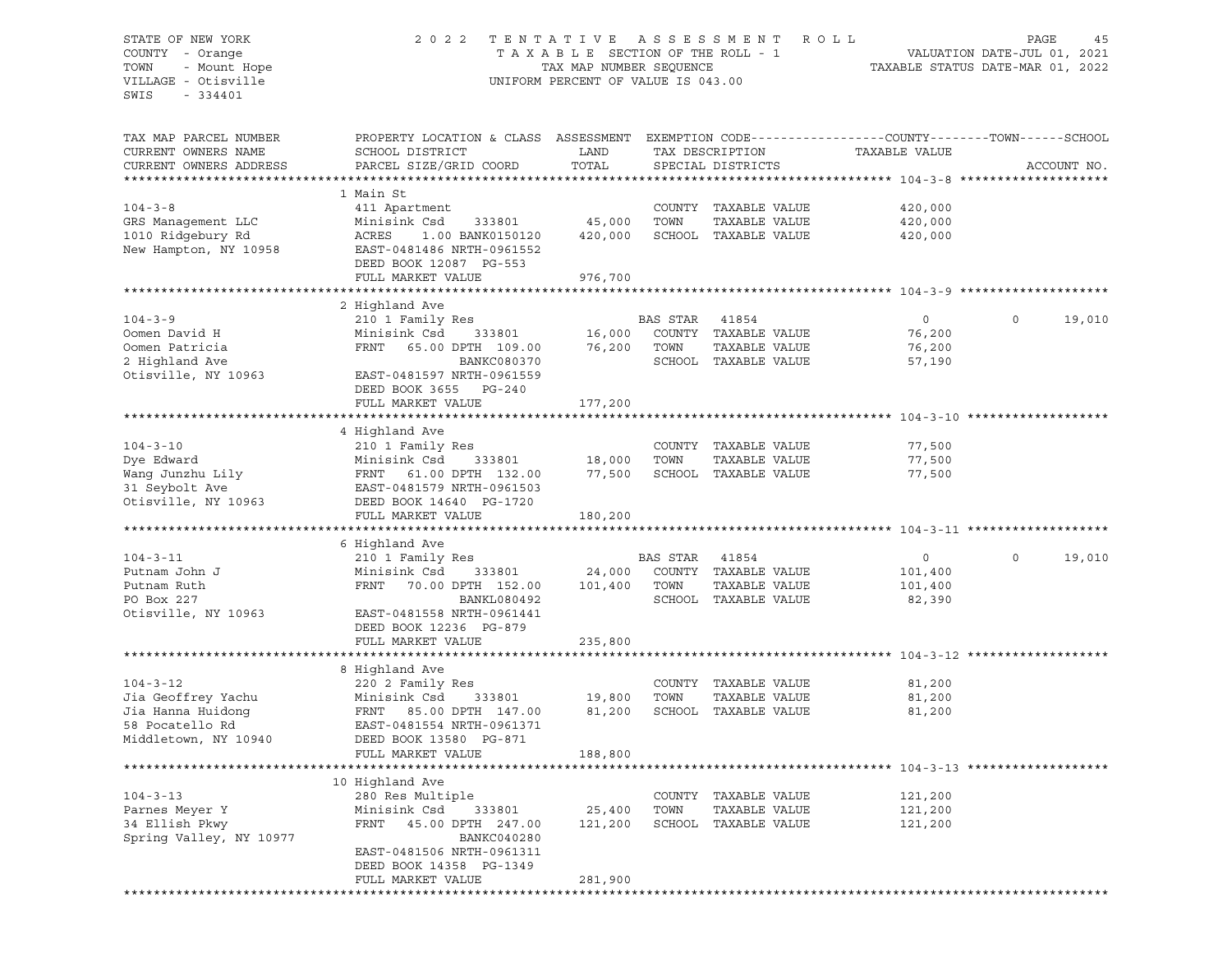| STATE OF NEW YORK<br>COUNTY - Orange<br>- Mount Hope<br>TOWN<br>VILLAGE - Otisville<br>SWIS<br>$-334401$ | 2 0 2 2                                                                                                             | TAX MAP NUMBER SEQUENCE<br>UNIFORM PERCENT OF VALUE IS 043.00 |                  | TENTATIVE ASSESSMENT<br>TAXABLE SECTION OF THE ROLL - 1 | ROLL<br>TAXABLE STATUS DATE-MAR 01, 2022 | PAGE<br>VALUATION DATE-JUL 01, 2021 | 46          |
|----------------------------------------------------------------------------------------------------------|---------------------------------------------------------------------------------------------------------------------|---------------------------------------------------------------|------------------|---------------------------------------------------------|------------------------------------------|-------------------------------------|-------------|
| TAX MAP PARCEL NUMBER<br>CURRENT OWNERS NAME                                                             | PROPERTY LOCATION & CLASS ASSESSMENT EXEMPTION CODE----------------COUNTY-------TOWN------SCHOOL<br>SCHOOL DISTRICT | LAND                                                          |                  | TAX DESCRIPTION                                         | TAXABLE VALUE                            |                                     |             |
| CURRENT OWNERS ADDRESS                                                                                   | PARCEL SIZE/GRID COORD                                                                                              | TOTAL                                                         |                  | SPECIAL DISTRICTS                                       |                                          |                                     | ACCOUNT NO. |
|                                                                                                          | 12 Highland Ave                                                                                                     |                                                               |                  |                                                         |                                          |                                     |             |
| $104 - 3 - 14$                                                                                           | 210 1 Family Res                                                                                                    |                                                               | BAS STAR         | 41854                                                   | $\circ$                                  | $\circ$                             | 19,010      |
| McNair (nka Antonio) Debby Ann Minisink Csd 333801                                                       |                                                                                                                     | 26,600                                                        |                  | COUNTY TAXABLE VALUE                                    | 95,700                                   |                                     |             |
| 12 Highland Ave                                                                                          | FRNT<br>50.00 DPTH 250.00                                                                                           | 95,700                                                        | TOWN             | TAXABLE VALUE                                           | 95,700                                   |                                     |             |
| Otisville, NY 10963                                                                                      | BANKC180381                                                                                                         |                                                               |                  | SCHOOL TAXABLE VALUE                                    | 76,690                                   |                                     |             |
|                                                                                                          | EAST-0481510 NRTH-0961267<br>DEED BOOK 4348 PG-210                                                                  |                                                               |                  |                                                         |                                          |                                     |             |
|                                                                                                          | FULL MARKET VALUE                                                                                                   | 222,600                                                       |                  |                                                         |                                          |                                     |             |
|                                                                                                          |                                                                                                                     |                                                               |                  |                                                         |                                          |                                     |             |
|                                                                                                          | 14 Highland Ave                                                                                                     |                                                               |                  |                                                         |                                          |                                     |             |
| $104 - 3 - 15$                                                                                           | 210 1 Family Res                                                                                                    |                                                               |                  | COUNTY TAXABLE VALUE                                    | 79,600                                   |                                     |             |
| Jones William E Jr                                                                                       | Minisink Csd<br>333801                                                                                              | 37,800                                                        | TOWN             | TAXABLE VALUE                                           | 79,600                                   |                                     |             |
| 14 Highland Ave                                                                                          | FRNT 101.00 DPTH 258.00                                                                                             | 79,600                                                        |                  | SCHOOL TAXABLE VALUE                                    | 79,600                                   |                                     |             |
| Otisville, NY 10963                                                                                      | 0.60 BANKC170031<br>ACRES                                                                                           |                                                               |                  |                                                         |                                          |                                     |             |
|                                                                                                          | EAST-0481500 NRTH-0961185                                                                                           |                                                               |                  |                                                         |                                          |                                     |             |
|                                                                                                          | DEED BOOK 14537 PG-526                                                                                              |                                                               |                  |                                                         |                                          |                                     |             |
|                                                                                                          | FULL MARKET VALUE                                                                                                   | 185,100                                                       |                  |                                                         |                                          |                                     |             |
|                                                                                                          |                                                                                                                     |                                                               |                  |                                                         |                                          |                                     |             |
|                                                                                                          | 20 Highland Ave                                                                                                     |                                                               |                  |                                                         |                                          |                                     |             |
| $104 - 3 - 16$                                                                                           | 210 1 Family Res                                                                                                    |                                                               |                  | COUNTY TAXABLE VALUE                                    | 92,800                                   |                                     |             |
| Wilbur John<br>PO Box 116                                                                                | Minisink Csd<br>333801<br>FRNT 143.20 DPTH 193.30                                                                   | 39,200<br>92,800                                              | TOWN             | TAXABLE VALUE<br>SCHOOL TAXABLE VALUE                   | 92,800<br>92,800                         |                                     |             |
| Otisville, NY 10963                                                                                      | 0.57 BANKC030230<br>ACRES                                                                                           |                                                               |                  |                                                         |                                          |                                     |             |
|                                                                                                          | EAST-0481523 NRTH-0961109                                                                                           |                                                               |                  |                                                         |                                          |                                     |             |
|                                                                                                          | DEED BOOK 14128 PG-283                                                                                              |                                                               |                  |                                                         |                                          |                                     |             |
|                                                                                                          | FULL MARKET VALUE                                                                                                   | 215,800                                                       |                  |                                                         |                                          |                                     |             |
|                                                                                                          |                                                                                                                     |                                                               |                  |                                                         |                                          |                                     |             |
|                                                                                                          | 22 Highland Ave                                                                                                     |                                                               |                  |                                                         |                                          |                                     |             |
| $104 - 3 - 18$                                                                                           | 210 1 Family Res                                                                                                    |                                                               | VETWAR CTS 41120 |                                                         | 10,830                                   | 10,830                              | 6,240       |
| Irving Timothy                                                                                           | Minisink Csd<br>333801                                                                                              |                                                               | 23,000 BAS STAR  | 41854                                                   | $\overline{0}$                           | $\circ$                             | 19,010      |
| Irving Billie                                                                                            |                                                                                                                     |                                                               |                  | 72,200 COUNTY TAXABLE VALUE                             | 61,370                                   |                                     |             |
| PO Box 522                                                                                               |                                                                                                                     |                                                               | TOWN             | TAXABLE VALUE                                           | 61,370                                   |                                     |             |
| Otisville, NY 10963                                                                                      |                                                                                                                     |                                                               |                  | SCHOOL TAXABLE VALUE                                    | 46,950                                   |                                     |             |
|                                                                                                          | FULL MARKET VALUE                                                                                                   | 167,900                                                       |                  |                                                         |                                          |                                     |             |
|                                                                                                          |                                                                                                                     |                                                               |                  |                                                         |                                          |                                     |             |
|                                                                                                          | 24 Highland Ave                                                                                                     |                                                               |                  |                                                         |                                          |                                     |             |
| $104 - 3 - 19$                                                                                           | 210 1 Family Res                                                                                                    |                                                               | BAS STAR         | 41854                                                   | $\overline{0}$                           | $\circ$                             | 19,010      |
| King Robert                                                                                              | Minisink Csd<br>333801                                                                                              | 23,000                                                        |                  | COUNTY TAXABLE VALUE                                    | 78,100                                   |                                     |             |
| PO Box 117                                                                                               | FRNT<br>53.00 DPTH 187.00                                                                                           | 78,100                                                        | TOWN             | TAXABLE VALUE                                           | 78,100                                   |                                     |             |
| Otisville, NY 10963                                                                                      | EAST-0481532 NRTH-0960913                                                                                           |                                                               |                  | SCHOOL TAXABLE VALUE                                    | 59,090                                   |                                     |             |
|                                                                                                          | DEED BOOK 3325 PG-69                                                                                                |                                                               |                  |                                                         |                                          |                                     |             |
|                                                                                                          | FULL MARKET VALUE                                                                                                   | 181,600                                                       |                  |                                                         |                                          |                                     |             |
|                                                                                                          |                                                                                                                     |                                                               |                  |                                                         |                                          |                                     |             |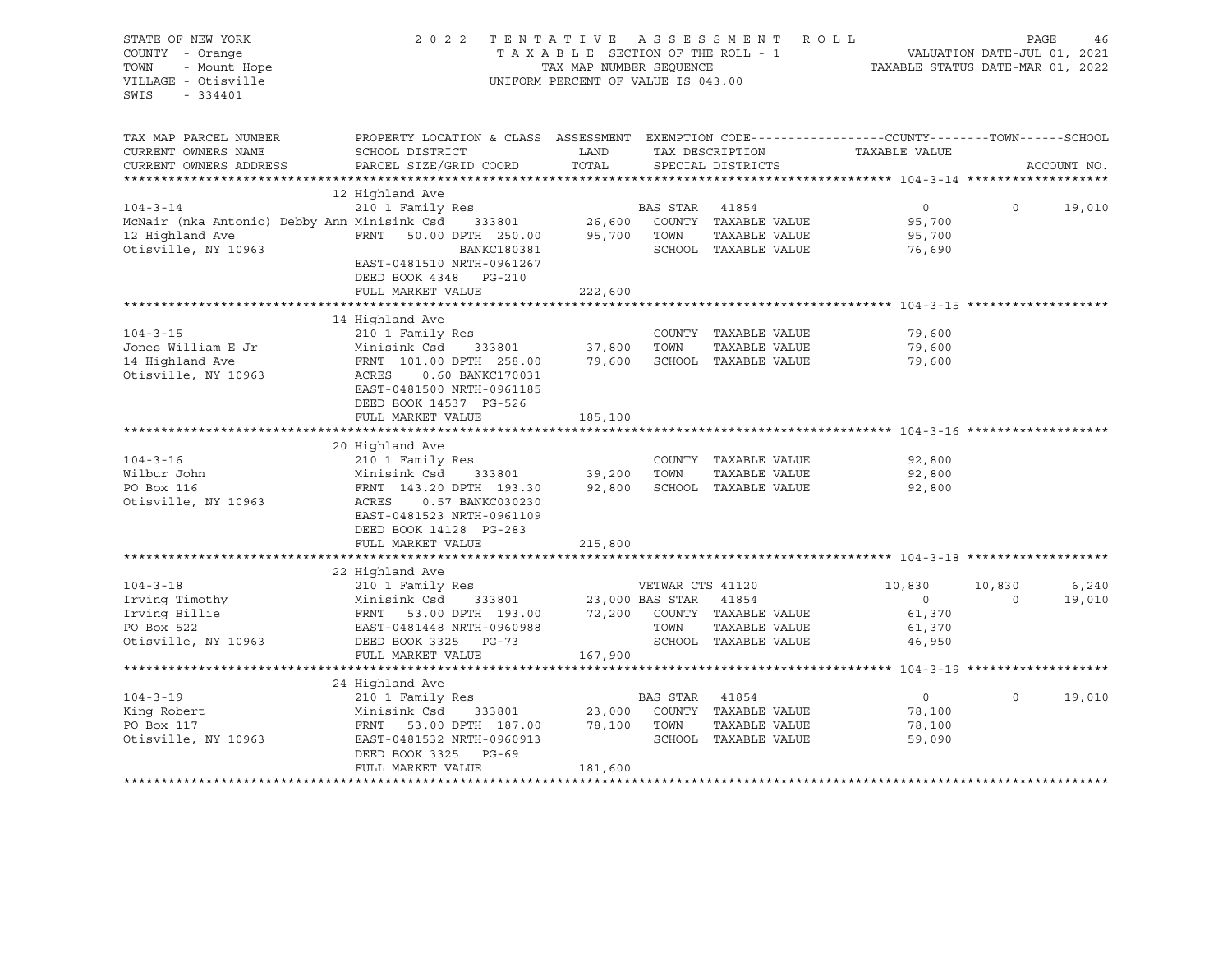| STATE OF NEW YORK                                      |                                                                                                                                                                                                                            |                                    |                |                                 | 2022 TENTATIVE ASSESSMENT ROLL                                              | PAGE     |             | 47     |
|--------------------------------------------------------|----------------------------------------------------------------------------------------------------------------------------------------------------------------------------------------------------------------------------|------------------------------------|----------------|---------------------------------|-----------------------------------------------------------------------------|----------|-------------|--------|
| COUNTY - Orange                                        |                                                                                                                                                                                                                            |                                    |                | TAXABLE SECTION OF THE ROLL - 1 | ROLL - 1<br>VALUATION DATE-JUL 01, 2021<br>TAXABLE STATUS DATE-MAR 01, 2022 |          |             |        |
| TOWN                                                   |                                                                                                                                                                                                                            | TAX MAP NUMBER SEQUENCE            |                |                                 |                                                                             |          |             |        |
| VILLAGE - Otisville                                    |                                                                                                                                                                                                                            | UNIFORM PERCENT OF VALUE IS 043.00 |                |                                 |                                                                             |          |             |        |
| SWIS - 334401                                          |                                                                                                                                                                                                                            |                                    |                |                                 |                                                                             |          |             |        |
|                                                        |                                                                                                                                                                                                                            |                                    |                |                                 |                                                                             |          |             |        |
|                                                        |                                                                                                                                                                                                                            |                                    |                |                                 |                                                                             |          |             |        |
| TAX MAP PARCEL NUMBER                                  | PROPERTY LOCATION & CLASS ASSESSMENT EXEMPTION CODE---------------COUNTY-------TOWN-----SCHOOL                                                                                                                             |                                    |                |                                 |                                                                             |          |             |        |
| CURRENT OWNERS NAME                                    | SCHOOL DISTRICT                                                                                                                                                                                                            | <b>EXAMPLE TO A LAND</b>           |                | TAX DESCRIPTION                 | TAXABLE VALUE                                                               |          |             |        |
| CURRENT OWNERS ADDRESS                                 | PARCEL SIZE/GRID COORD                                                                                                                                                                                                     | TOTAL                              |                | SPECIAL DISTRICTS               |                                                                             |          | ACCOUNT NO. |        |
|                                                        |                                                                                                                                                                                                                            |                                    |                |                                 |                                                                             |          |             |        |
|                                                        | 26 Highland Ave                                                                                                                                                                                                            |                                    |                |                                 |                                                                             |          |             |        |
| $104 - 3 - 20$                                         | 220 2 Family Res                                                                                                                                                                                                           |                                    | BAS STAR 41854 |                                 | $\overline{0}$                                                              | $\circ$  |             | 19,010 |
| Lakeman Chad                                           |                                                                                                                                                                                                                            |                                    |                |                                 | 110,100                                                                     |          |             |        |
| Lakeman Jacqueline                                     |                                                                                                                                                                                                                            |                                    |                |                                 | 110,100                                                                     |          |             |        |
| PO Box 302                                             | BANKC190321                                                                                                                                                                                                                |                                    |                | SCHOOL TAXABLE VALUE            | 91,090                                                                      |          |             |        |
| Otisville, NY 10963                                    | EAST-0481511 NRTH-0960845                                                                                                                                                                                                  |                                    |                |                                 |                                                                             |          |             |        |
|                                                        | DEED BOOK 5423 PG-144                                                                                                                                                                                                      |                                    |                |                                 |                                                                             |          |             |        |
|                                                        |                                                                                                                                                                                                                            |                                    |                |                                 |                                                                             |          |             |        |
|                                                        | FULL MARKET VALUE                                                                                                                                                                                                          | 256,000                            |                |                                 |                                                                             |          |             |        |
|                                                        |                                                                                                                                                                                                                            |                                    |                |                                 |                                                                             |          |             |        |
|                                                        | 210 1 Family Res<br>Minisink Csd 333801 30,600 COUNTY TAXABLE VALUE<br>FRNT 115.00 DPTH 146.00 97,800 TOWN TAXABLE VALUE<br>EAST-0481289 NRTH-0961212 SCHOOL TAXABLE VALUE<br>DEED BOOK 12762 PG-1703<br>FULL MARKET VALUE |                                    |                |                                 |                                                                             |          |             |        |
| $104 - 3 - 22$                                         |                                                                                                                                                                                                                            |                                    |                |                                 | $\overline{0}$                                                              | $\Omega$ |             | 19,010 |
| Porter Gary S                                          |                                                                                                                                                                                                                            |                                    |                |                                 | 97,800                                                                      |          |             |        |
| Porter Tammy A<br>11 Orchard St<br>Otisville, NY 10963 |                                                                                                                                                                                                                            |                                    |                |                                 | 97,800                                                                      |          |             |        |
|                                                        |                                                                                                                                                                                                                            |                                    |                |                                 | 78,790                                                                      |          |             |        |
|                                                        |                                                                                                                                                                                                                            |                                    |                |                                 |                                                                             |          |             |        |
|                                                        | FULL MARKET VALUE                                                                                                                                                                                                          | 227,400                            |                |                                 |                                                                             |          |             |        |
|                                                        |                                                                                                                                                                                                                            |                                    |                |                                 |                                                                             |          |             |        |
|                                                        | 7 Orchard St                                                                                                                                                                                                               |                                    |                |                                 |                                                                             |          |             |        |
| $104 - 3 - 23$                                         | 210 1 Family Res                                                                                                                                                                                                           |                                    |                | COUNTY TAXABLE VALUE            | 125,100                                                                     |          |             |        |
| Nicoletti Evan M                                       | Minisink Csd 333801                                                                                                                                                                                                        | 33,800 TOWN                        |                | TAXABLE VALUE                   | 125,100                                                                     |          |             |        |
| MacWilliams Brittany M                                 | FRNT 134.00 DPTH 149.00                                                                                                                                                                                                    | 125,100                            |                | SCHOOL TAXABLE VALUE            | 125,100                                                                     |          |             |        |
| 7 Orchard St                                           | BANK0210090                                                                                                                                                                                                                |                                    |                |                                 |                                                                             |          |             |        |
| Otisville, NY 10963                                    | EAST-0481305 NRTH-0961328                                                                                                                                                                                                  |                                    |                |                                 |                                                                             |          |             |        |
|                                                        | DEED BOOK 14818 PG-313                                                                                                                                                                                                     |                                    |                |                                 |                                                                             |          |             |        |
|                                                        | FULL MARKET VALUE                                                                                                                                                                                                          | 290,900                            |                |                                 |                                                                             |          |             |        |
|                                                        |                                                                                                                                                                                                                            |                                    |                |                                 |                                                                             |          |             |        |
|                                                        | 3 Orchard St                                                                                                                                                                                                               |                                    |                |                                 |                                                                             |          |             |        |
| $104 - 3 - 24$                                         | 210 1 Family Res                                                                                                                                                                                                           |                                    |                | COUNTY TAXABLE VALUE            | 66,900                                                                      |          |             |        |
|                                                        | Minisink Csd 333801                                                                                                                                                                                                        |                                    | 29,000 TOWN    | TAXABLE VALUE                   | 66,900                                                                      |          |             |        |
| $104 - 5 = 1$<br>Stopa Matthew E<br>3 Orchard St       | FRNT 100.00 DPTH 153.00                                                                                                                                                                                                    |                                    |                | 66,900 SCHOOL TAXABLE VALUE     | 66,900                                                                      |          |             |        |
| Otisville, NY 10963                                    | BANKN140687                                                                                                                                                                                                                |                                    |                |                                 |                                                                             |          |             |        |
|                                                        | EAST-0481323 NRTH-0961455                                                                                                                                                                                                  |                                    |                |                                 |                                                                             |          |             |        |
|                                                        | DEED BOOK 15041 PG-20                                                                                                                                                                                                      |                                    |                |                                 |                                                                             |          |             |        |
|                                                        | FULL MARKET VALUE                                                                                                                                                                                                          | 155,600                            |                |                                 |                                                                             |          |             |        |
|                                                        |                                                                                                                                                                                                                            |                                    |                |                                 |                                                                             |          |             |        |
|                                                        | 1 Orchard St                                                                                                                                                                                                               |                                    |                |                                 |                                                                             |          |             |        |
|                                                        |                                                                                                                                                                                                                            |                                    |                |                                 | 94,800                                                                      |          |             |        |
|                                                        |                                                                                                                                                                                                                            |                                    |                |                                 |                                                                             |          |             |        |
|                                                        |                                                                                                                                                                                                                            |                                    |                |                                 | 94,800                                                                      |          |             |        |
|                                                        |                                                                                                                                                                                                                            |                                    |                |                                 | 94,800                                                                      |          |             |        |
|                                                        |                                                                                                                                                                                                                            |                                    |                |                                 |                                                                             |          |             |        |
| West Monroe, NY 13167                                  | EAST-0481297 NRTH-0961559                                                                                                                                                                                                  |                                    |                |                                 |                                                                             |          |             |        |
|                                                        | DEED BOOK 11825 PG-1940                                                                                                                                                                                                    |                                    |                |                                 |                                                                             |          |             |        |
|                                                        | FULL MARKET VALUE                                                                                                                                                                                                          | 220,500                            |                |                                 |                                                                             |          |             |        |
|                                                        |                                                                                                                                                                                                                            |                                    |                |                                 |                                                                             |          |             |        |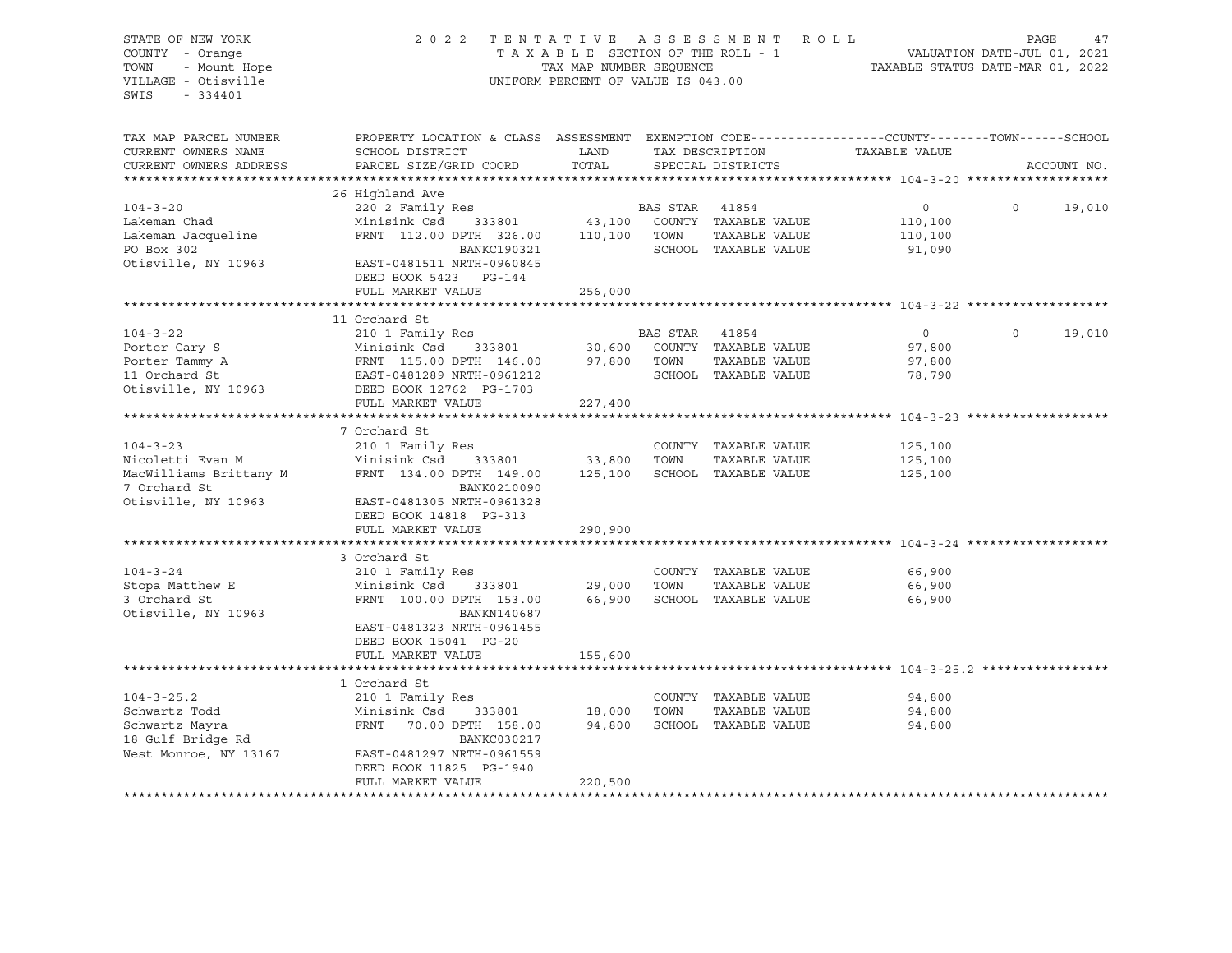## STATE OF NEW YORK 2 0 2 2 T E N T A T I V E A S S E S S M E N T R O L L PAGE 48 COUNTY - Orange T A X A B L E SECTION OF THE ROLL - 1 VALUATION DATE-JUL 01, 2021 TOWN - Mount Hope TAX MAP NUMBER SEQUENCE TAXABLE STATUS DATE-MAR 01, 2022 VILLAGE - Otisville UNIFORM PERCENT OF VALUE IS 043.00

| TAX MAP PARCEL NUMBER<br>CURRENT OWNERS NAME<br>CURRENT OWNERS ADDRESS                                       | PROPERTY LOCATION & CLASS ASSESSMENT<br>SCHOOL DISTRICT<br>PARCEL SIZE/GRID COORD                                                                                   | LAND<br>TOTAL                         |                                              | TAX DESCRIPTION<br>SPECIAL DISTRICTS                                                    | EXEMPTION CODE-----------------COUNTY-------TOWN-----SCHOOL<br>TAXABLE VALUE |                             | ACCOUNT NO.              |
|--------------------------------------------------------------------------------------------------------------|---------------------------------------------------------------------------------------------------------------------------------------------------------------------|---------------------------------------|----------------------------------------------|-----------------------------------------------------------------------------------------|------------------------------------------------------------------------------|-----------------------------|--------------------------|
|                                                                                                              |                                                                                                                                                                     |                                       |                                              |                                                                                         |                                                                              |                             |                          |
| $105 - 1 - 1.1$<br>Henderson Arthur C<br>48 Field Rd<br>Otisville, NY 10963                                  | 48 Field Rd<br>210 1 Family Res<br>Minisink Csd<br>333801<br>ACRES<br>2.80 BANKC030614<br>EAST-0479326 NRTH-0960668<br>DEED BOOK 2257 PG-00751<br>FULL MARKET VALUE | 57,900 AGED                           | VETWAR CTS 41120<br>117,900 ENH STAR<br>TOWN | 41800<br>41834<br>COUNTY TAXABLE VALUE<br>TAXABLE VALUE<br>274,200 SCHOOL TAXABLE VALUE | 10,920<br>5,349<br>$\circ$<br>101,631<br>101,631<br>58,627                   | 10,920<br>5,349<br>$\Omega$ | 6,240<br>5,583<br>47,450 |
|                                                                                                              |                                                                                                                                                                     |                                       |                                              |                                                                                         |                                                                              |                             |                          |
| $105 - 1 - 1.2$<br>Coppola Kenneth<br>Coppola Maureen<br>50 Field Rd<br>Otisville, NY 10963                  | 50 Field Rd<br>210 1 Family Res<br>Minisink Csd<br>333801<br>ACRES<br>1.40<br>EAST-0479157 NRTH-0960333<br>DEED BOOK 2868<br>PG-201<br>FULL MARKET VALUE            | 49,500 BAS STAR<br>133,400<br>310,200 | FIRE/AMBCT 41691<br>TOWN                     | 41854<br>COUNTY TAXABLE VALUE<br>TAXABLE VALUE<br>SCHOOL TAXABLE VALUE                  | 1,560<br>$\circ$<br>131,840<br>131,840<br>114,390                            | 1,560<br>$\Omega$           | $\mathbf 0$<br>19,010    |
|                                                                                                              |                                                                                                                                                                     |                                       |                                              |                                                                                         |                                                                              |                             |                          |
| $105 - 1 - 2$<br>Petranna LLC<br>c/o Coppola<br>50 Field Rd<br>Otisville, NY 10963                           | 54 Field Rd<br>210 1 Family Res<br>Minisink Csd<br>333801<br>FRNT 100.00 DPIN JOURNAL<br>EAST-0479072 NRTH-0960189<br>DEED BOOK 14788 PG-1349<br>FULL MARKET VALUE  | 40,300<br>103,200<br>240,000          | TOWN                                         | COUNTY TAXABLE VALUE<br>TAXABLE VALUE<br>SCHOOL TAXABLE VALUE                           | 103,200<br>103,200<br>103,200                                                |                             |                          |
|                                                                                                              |                                                                                                                                                                     |                                       |                                              |                                                                                         |                                                                              |                             |                          |
| $105 - 1 - 3.1$<br>Zhang Dawei<br>Jia Jingjing<br>56 Field Rd<br>Otisville, NY 10963                         | 56 Field Rd<br>210 1 Family Res<br>Minisink Csd<br>333801<br>FRNT 150.00 DPTH 300.00<br>EAST-0479024 NRTH-0960068<br>DEED BOOK 14286 PG-912<br>FULL MARKET VALUE    | 45,300<br>137,300<br>319,300          | TOWN                                         | COUNTY TAXABLE VALUE<br>TAXABLE VALUE<br>SCHOOL TAXABLE VALUE                           | 137,300<br>137,300<br>137,300                                                |                             |                          |
|                                                                                                              |                                                                                                                                                                     |                                       |                                              |                                                                                         |                                                                              |                             |                          |
| $105 - 1 - 5$<br>Dragon Springs Buddhist Inc. Minisink Csd<br>140 Galley Hill Rd<br>Cuddebackville, NY 12729 | Field Rd<br>311 Res vac land<br>333801<br>FRNT 145.00 DPTH 341.00<br>EAST-0478944 NRTH-0959953<br>DEED BOOK 13047 PG-27<br>FULL MARKET VALUE                        | 38,500<br>38,500<br>89,500            | TOWN                                         | COUNTY TAXABLE VALUE<br>TAXABLE VALUE<br>SCHOOL TAXABLE VALUE                           | 38,500<br>38,500<br>38,500                                                   |                             |                          |
|                                                                                                              |                                                                                                                                                                     |                                       |                                              |                                                                                         |                                                                              |                             |                          |
| $105 - 1 - 6$<br>Dragon Springs Buddhist Inc.<br>140 Galley Hill Rd<br>Cuddebackville, NY 12729              | Field Rd<br>311 Res vac land<br>Minisink Csd<br>333801<br>FRNT<br>95.00 DPTH 341.00<br>EAST-0478869 NRTH-0959832<br>DEED BOOK 13047 PG-27<br>FULL MARKET VALUE      | 38,500<br>38,500<br>89,500            | TOWN                                         | COUNTY TAXABLE VALUE<br>TAXABLE VALUE<br>SCHOOL TAXABLE VALUE                           | 38,500<br>38,500<br>38,500                                                   |                             |                          |
|                                                                                                              |                                                                                                                                                                     |                                       |                                              |                                                                                         |                                                                              |                             |                          |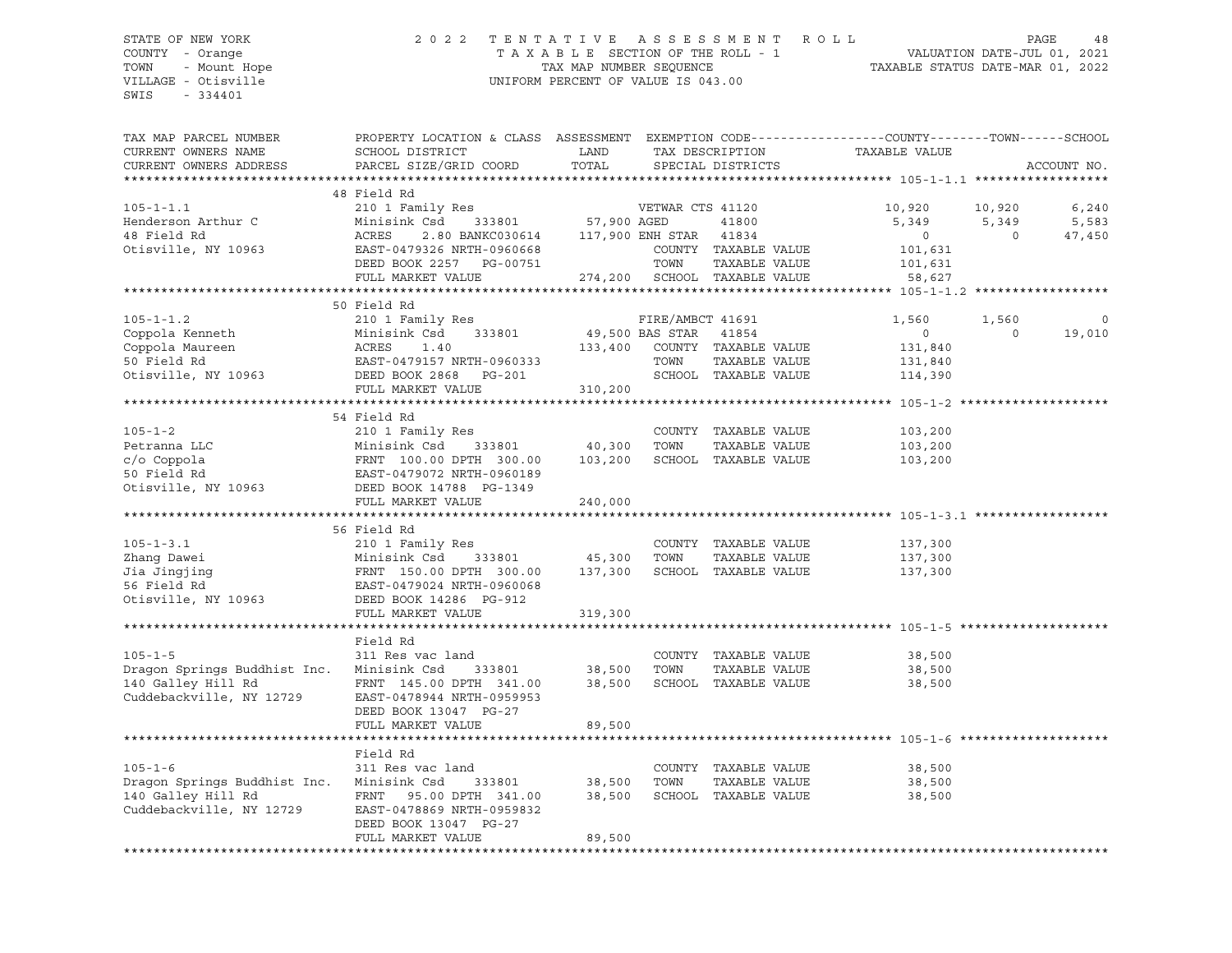| STATE OF NEW YORK<br>COUNTY - Orange<br>TOWN<br>- Mount Hope<br>VILLAGE - Otisville<br>SWIS<br>$-334401$      | 2 0 2 2                                                                                                                                                                                                                           | TENTATIVE ASSESSMENT<br>TAXABLE SECTION OF THE ROLL - 1<br>TAX MAP NUMBER SEQUENCE<br>UNIFORM PERCENT OF VALUE IS 043.00 |                          |                                                                        | ROLL                               | PAGE<br>49<br>VALUATION DATE-JUL 01, 2021<br>TAXABLE STATUS DATE-MAR 01, 2022 |
|---------------------------------------------------------------------------------------------------------------|-----------------------------------------------------------------------------------------------------------------------------------------------------------------------------------------------------------------------------------|--------------------------------------------------------------------------------------------------------------------------|--------------------------|------------------------------------------------------------------------|------------------------------------|-------------------------------------------------------------------------------|
| TAX MAP PARCEL NUMBER<br>CURRENT OWNERS NAME<br>CURRENT OWNERS ADDRESS                                        | PROPERTY LOCATION & CLASS ASSESSMENT EXEMPTION CODE---------------COUNTY-------TOWN------SCHOOL<br>SCHOOL DISTRICT<br>PARCEL SIZE/GRID COORD                                                                                      | LAND<br>TOTAL                                                                                                            |                          | TAX DESCRIPTION<br>SPECIAL DISTRICTS                                   | TAXABLE VALUE                      | ACCOUNT NO.                                                                   |
| $105 - 1 - 7$<br>Fang Stephanie<br>9532 Frederick Rd<br>Ellicott City, MD 21042                               | Seybolt Ave<br>311 Res vac land<br>Minisink Csd<br>333801<br>FRNT 276.00 DPTH 247.00<br>ACRES<br>0.17<br>EAST-0478802 NRTH-0959742<br>DEED BOOK 13490 PG-7<br>FULL MARKET VALUE                                                   | 2,900<br>2,900<br>6,700                                                                                                  | TOWN                     | COUNTY TAXABLE VALUE<br>TAXABLE VALUE<br>SCHOOL TAXABLE VALUE          | 2,900<br>2,900<br>2,900            |                                                                               |
|                                                                                                               |                                                                                                                                                                                                                                   |                                                                                                                          |                          |                                                                        |                                    |                                                                               |
| $105 - 2 - 2.1$<br>Patel Mohitkumar R<br>3 Penny Ln<br>Otisville, NY 10963                                    | 3 Penny Ln<br>210 1 Family Res<br>Minisink Csd<br>333801<br>Lt 1 Horizon Heights<br>SM 594-04 Filed 8/19/04<br>FRNT<br>81.00 DPTH 195.60<br>ACRES<br>0.40<br>EAST-0479399 NRTH-0960435                                            | 31,000<br>145,000                                                                                                        | TOWN                     | COUNTY TAXABLE VALUE<br>TAXABLE VALUE<br>SCHOOL TAXABLE VALUE          | 145,000<br>145,000<br>145,000      |                                                                               |
|                                                                                                               | DEED BOOK 14119 PG-789<br>FULL MARKET VALUE                                                                                                                                                                                       | 337,200                                                                                                                  |                          |                                                                        |                                    |                                                                               |
|                                                                                                               |                                                                                                                                                                                                                                   |                                                                                                                          |                          |                                                                        |                                    |                                                                               |
|                                                                                                               | 9 Penny Ln                                                                                                                                                                                                                        |                                                                                                                          |                          |                                                                        |                                    |                                                                               |
| $105 - 2 - 2.2$<br>Guan Guimin<br>Zou Xiao Qun<br>9 Penny Ln<br>Otisville, NY 10963                           | 210 1 Family Res<br>Minisink Csd<br>333801<br>Lt 2 Horizon Heights<br>SM 594-04 Filed 8/19/04<br>FRNT 100.00 DPTH 195.60<br>ACRES<br>0.47 BANK0170008<br>EAST-0479474 NRTH-0960390<br>DEED BOOK 14760 PG-611<br>FULL MARKET VALUE | 33,800<br>150,000<br>348,800                                                                                             | ENH STAR<br>TOWN         | 41834<br>COUNTY TAXABLE VALUE<br>TAXABLE VALUE<br>SCHOOL TAXABLE VALUE | 0<br>150,000<br>150,000<br>102,550 | $\circ$<br>47,450                                                             |
|                                                                                                               |                                                                                                                                                                                                                                   |                                                                                                                          |                          |                                                                        |                                    |                                                                               |
| $105 - 2 - 2.3$<br>Huie Angellene<br>Bennett Lewie<br>15 Penny Ln<br>Otisville, NY 10963                      | 15 Penny Ln<br>210 1 Family Res<br>Minisink Csd<br>333801<br>Lt 3 Horizon Heights<br>SM 594-04 Filed 8/19/04<br>FRNT 113.90 DPTH 193.20<br>ACRES<br>0.39 BANKC030015<br>EAST-0479556 NRTH-0960327<br>DEED BOOK 14888 PG-808       | 30,600<br>153,000                                                                                                        | TOWN                     | COUNTY TAXABLE VALUE<br>TAXABLE VALUE<br>SCHOOL TAXABLE VALUE          | 153,000<br>153,000<br>153,000      |                                                                               |
|                                                                                                               | FULL MARKET VALUE                                                                                                                                                                                                                 | 355,800                                                                                                                  |                          |                                                                        |                                    |                                                                               |
|                                                                                                               |                                                                                                                                                                                                                                   |                                                                                                                          |                          |                                                                        |                                    |                                                                               |
| $105 - 2 - 2.4$<br>Lam, Trustee Chevie<br>Lam, Trustee Rowena-Yeunq<br>PO Box 237<br>Otisville, NY 10963-0237 | 27 Penny Ln<br>210 1 Family Res<br>Minisink Csd<br>333801<br>Lt 4 Horizon Heights<br>SM 594-04 Filed 8/19/04<br>FRNT 222.20 DPTH 160.30<br>0.59<br>ACRES<br>EAST-0479625 NRTH-0960530<br>DEED BOOK 13802 PG-91                    | 38,600<br>136,880                                                                                                        | COUNTY<br>TOWN<br>SCHOOL | TAXABLE VALUE<br>TAXABLE VALUE<br>TAXABLE VALUE                        | 136,880<br>136,880<br>136,880      |                                                                               |
|                                                                                                               | FULL MARKET VALUE                                                                                                                                                                                                                 | 318,300                                                                                                                  |                          |                                                                        |                                    |                                                                               |
|                                                                                                               |                                                                                                                                                                                                                                   |                                                                                                                          |                          |                                                                        |                                    |                                                                               |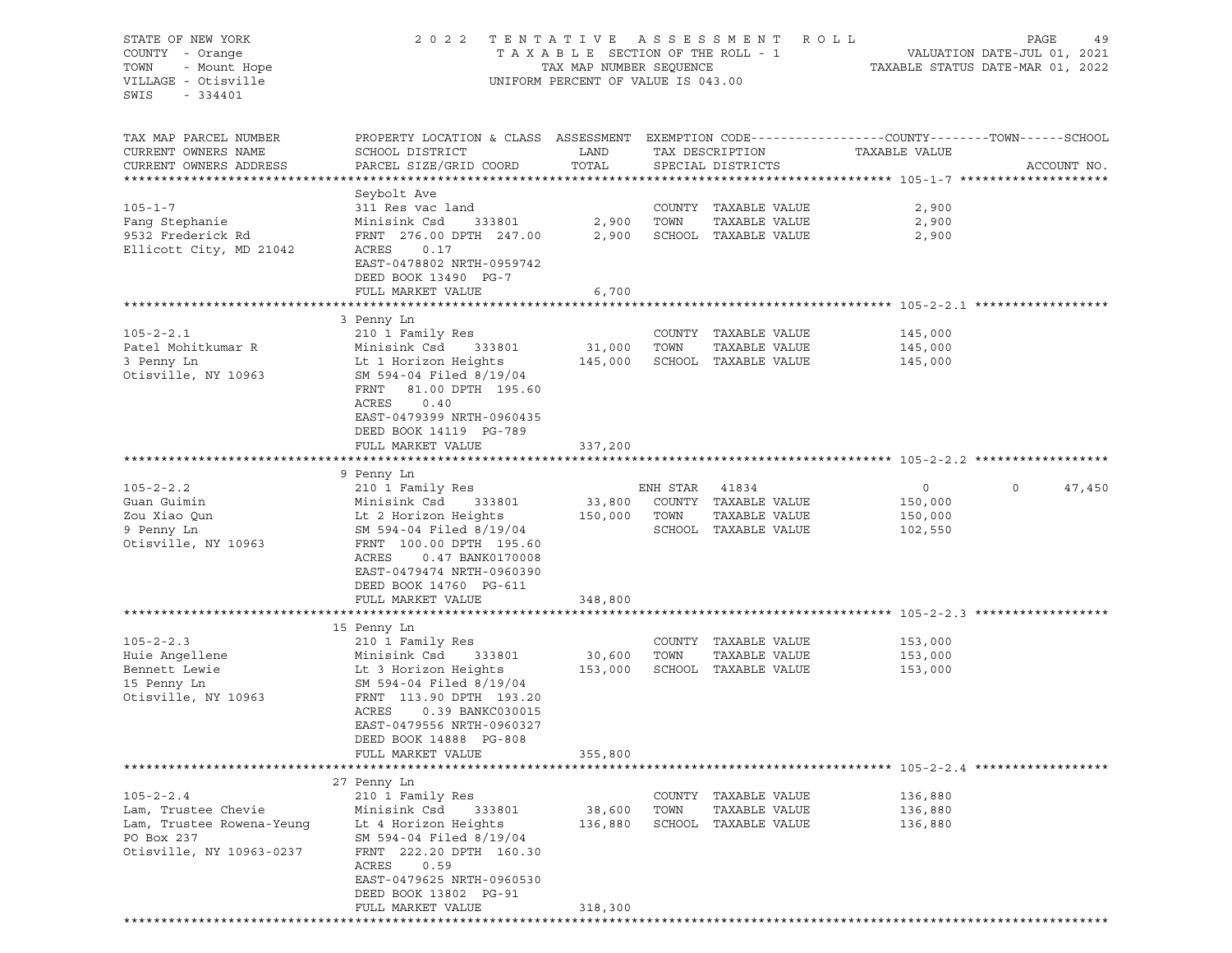| STATE OF NEW YORK                                                                                             | 2022 TENTATIVE ASSESSMENT ROLL                                                                                                                                                                                                                |                                                                                                  |                          |                                                                               |                                                                 | PAGE     | 50          |
|---------------------------------------------------------------------------------------------------------------|-----------------------------------------------------------------------------------------------------------------------------------------------------------------------------------------------------------------------------------------------|--------------------------------------------------------------------------------------------------|--------------------------|-------------------------------------------------------------------------------|-----------------------------------------------------------------|----------|-------------|
| COUNTY - Orange<br>- Mount Hope<br>TOWN<br>VILLAGE - Otisville<br>SWIS<br>$-334401$                           |                                                                                                                                                                                                                                               | TAXABLE SECTION OF THE ROLL - 1<br>TAX MAP NUMBER SEQUENCE<br>UNIFORM PERCENT OF VALUE IS 043.00 |                          |                                                                               | VALUATION DATE-JUL 01, 2021<br>TAXABLE STATUS DATE-MAR 01, 2022 |          |             |
| TAX MAP PARCEL NUMBER<br>CURRENT OWNERS NAME<br>CURRENT OWNERS ADDRESS                                        | PROPERTY LOCATION & CLASS ASSESSMENT EXEMPTION CODE----------------COUNTY-------TOWN------SCHOOL<br>SCHOOL DISTRICT<br>PARCEL SIZE/GRID COORD                                                                                                 | LAND<br>TOTAL                                                                                    |                          | TAX DESCRIPTION<br>SPECIAL DISTRICTS                                          | TAXABLE VALUE                                                   |          | ACCOUNT NO. |
|                                                                                                               |                                                                                                                                                                                                                                               |                                                                                                  |                          |                                                                               |                                                                 |          |             |
| $105 - 2 - 2.5$<br>Alwine Scott M<br>Alwine Heather L<br>36 Penny Ln<br>Otisville, NY 10963                   | 36 Penny Ln<br>210 1 Family Res<br>Minisink Csd<br>333801<br>Lt 5 Horizon Heights<br>SM 594-04 Filed 8/19/04<br>FRNT 146.00 DPTH 160.30<br>ACRES<br>0.54 BANKC170031<br>EAST-0479773 NRTH-0960542<br>DEED BOOK 12549 PG-44                    |                                                                                                  | BAS STAR<br>140,000 TOWN | 41854<br>36,600 COUNTY TAXABLE VALUE<br>TAXABLE VALUE<br>SCHOOL TAXABLE VALUE | $\circ$<br>140,000<br>140,000<br>120,990                        | $\Omega$ | 19,010      |
|                                                                                                               | FULL MARKET VALUE                                                                                                                                                                                                                             | 325,600                                                                                          |                          |                                                                               |                                                                 |          |             |
|                                                                                                               |                                                                                                                                                                                                                                               |                                                                                                  |                          |                                                                               |                                                                 |          |             |
| $105 - 2 - 2.6$<br>D'Errico Michael J<br>D'Errico Donna M<br>30 Penny Ln<br>Otisville, NY 10963               | 30 Penny Ln<br>210 1 Family Res<br>Minisink Csd 333801<br>Lt 6 Horizon Heights<br>SM 594-04 Filed 8/19/04<br>FRNT 119.00 DPTH 154.60<br>ACRES<br>0.34 BANKC190615<br>EAST-0479746 NRTH-0960348<br>DEED BOOK 12128 PG-232<br>FULL MARKET VALUE | 28,600<br>166,000<br>386,000                                                                     | TOWN                     | COUNTY TAXABLE VALUE<br>TAXABLE VALUE<br>SCHOOL TAXABLE VALUE                 | 166,000<br>166,000<br>166,000                                   |          |             |
|                                                                                                               |                                                                                                                                                                                                                                               |                                                                                                  |                          |                                                                               |                                                                 |          |             |
| $105 - 2 - 2.7$<br>Brown Steven W<br>Brown Nicole E<br>24 Penny Ln<br>Otisville, NY 10963                     | 24 Penny Ln<br>210 1 Family Res<br>Minisink Csd<br>333801<br>Lt 7 Horizon Heights<br>SM 594-04 Filed 8/19/04<br>FRNT 113.10 DPTH 154.60<br>ACRES<br>0.34<br>EAST-0479706 NRTH-0960292<br>DEED BOOK 12333 PG-1793                              | 28,600 TOWN                                                                                      |                          | COUNTY TAXABLE VALUE<br>TAXABLE VALUE<br>160,000 SCHOOL TAXABLE VALUE         | 160,000<br>160,000<br>160,000                                   |          |             |
|                                                                                                               | FULL MARKET VALUE                                                                                                                                                                                                                             | 372,100                                                                                          |                          |                                                                               |                                                                 |          |             |
|                                                                                                               | 18 Penny Ln                                                                                                                                                                                                                                   |                                                                                                  |                          |                                                                               |                                                                 |          |             |
| $105 - 2 - 2.8$<br>Wu Jiansheng<br>Wu Helene<br>c/o Alexandra Wu<br>138-20 31 Rd Apt 5B<br>Flushing, NY 11354 | 210 1 Family Res<br>Minisink Csd 333801<br>Lt 8 Horizon Heights<br>SM 594-04 Filed 8/19/04<br>FRNT 100.00 DPTH 152.60<br>ACRES<br>0.51<br>EAST-0479650 NRTH-0960160<br>DEED BOOK 12103 PG-1796<br>FULL MARKET VALUE                           | 35,400<br>155,400<br>361,400                                                                     | TOWN                     | COUNTY TAXABLE VALUE<br>TAXABLE VALUE<br>SCHOOL TAXABLE VALUE                 | 155,400<br>155,400<br>155,400                                   |          |             |
|                                                                                                               |                                                                                                                                                                                                                                               |                                                                                                  |                          |                                                                               |                                                                 |          |             |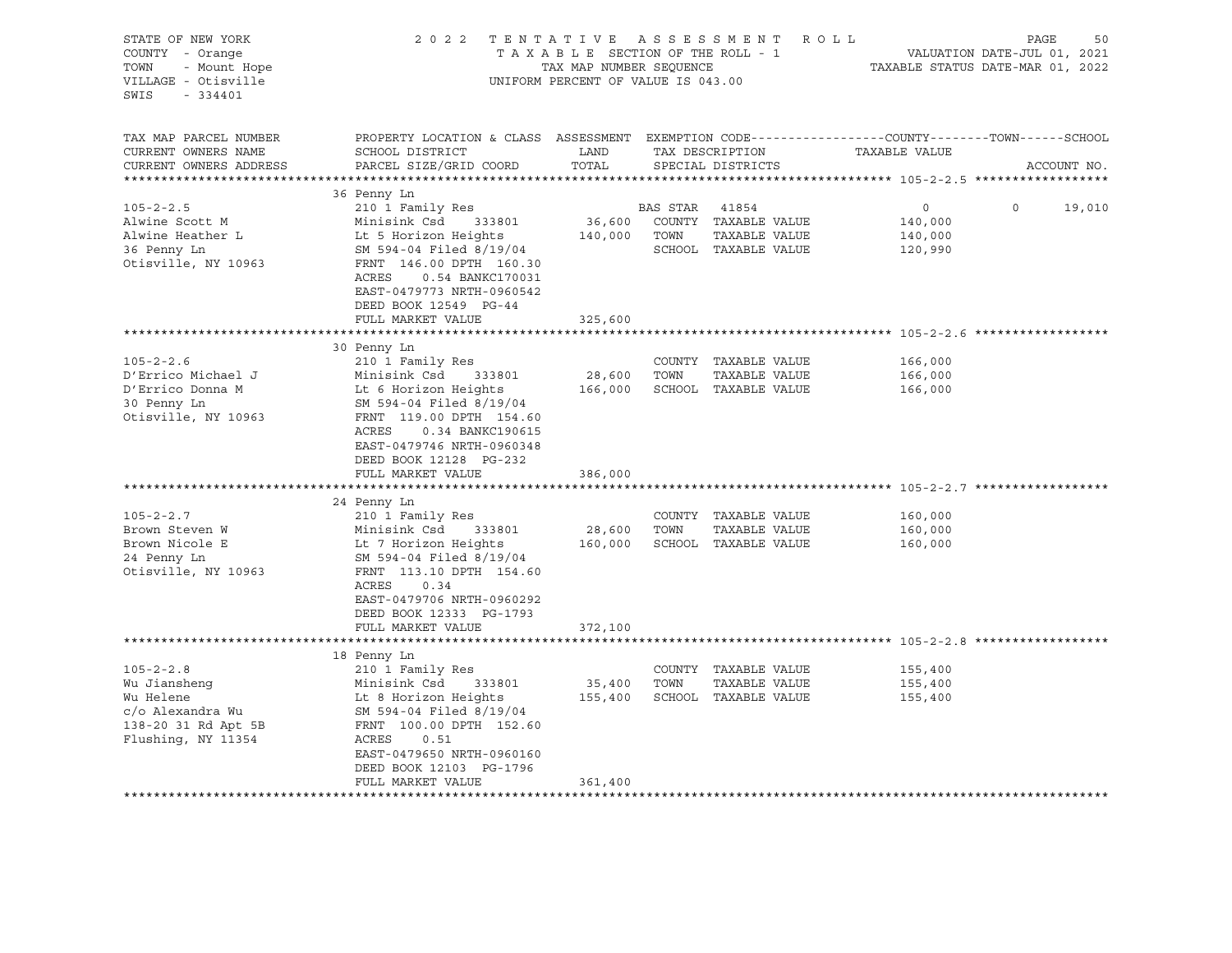## STATE OF NEW YORK 2 0 2 2 T E N T A T I V E A S S E S S M E N T R O L L PAGE 51 COUNTY - Orange T A X A B L E SECTION OF THE ROLL - 1 VALUATION DATE-JUL 01, 2021 TOWN - Mount Hope TAX MAP NUMBER SEQUENCE TAXABLE STATUS DATE-MAR 01, 2022 VILLAGE - Otisville UNIFORM PERCENT OF VALUE IS 043.00

| TAX MAP PARCEL NUMBER  | PROPERTY LOCATION & CLASS ASSESSMENT |         |                 |                      | EXEMPTION CODE-----------------COUNTY-------TOWN------SCHOOL |                    |
|------------------------|--------------------------------------|---------|-----------------|----------------------|--------------------------------------------------------------|--------------------|
| CURRENT OWNERS NAME    | SCHOOL DISTRICT                      | LAND    |                 | TAX DESCRIPTION      | TAXABLE VALUE                                                |                    |
| CURRENT OWNERS ADDRESS | PARCEL SIZE/GRID COORD               | TOTAL   |                 | SPECIAL DISTRICTS    |                                                              | ACCOUNT NO.        |
| ****************       |                                      |         |                 |                      |                                                              |                    |
|                        | 55 Field Rd                          |         |                 |                      |                                                              |                    |
| $105 - 2 - 3.1$        | 210 1 Family Res                     |         |                 | COUNTY TAXABLE VALUE | 126,000                                                      |                    |
| Potter Danielle        | Minisink Csd<br>333801               | 48,200  | TOWN            | TAXABLE VALUE        | 126,000                                                      |                    |
| Vernooy Joan           | FRNT 268.00 DPTH 208.00              | 126,000 |                 | SCHOOL TAXABLE VALUE | 126,000                                                      |                    |
| 55 Field Rd            | BANKC020440                          |         |                 |                      |                                                              |                    |
| Otisville, NY 10963    | EAST-0479255 NRTH-0959941            |         |                 |                      |                                                              |                    |
|                        | DEED BOOK 14851 PG-1495              |         |                 |                      |                                                              |                    |
|                        | FULL MARKET VALUE                    | 293,000 |                 |                      |                                                              |                    |
|                        |                                      |         |                 |                      |                                                              |                    |
|                        | 51 Field Rd                          |         |                 |                      |                                                              |                    |
| $105 - 2 - 3.2$        | 210 1 Family Res                     |         | BAS STAR        | 41854                | $\mathbf 0$                                                  | $\Omega$<br>19,010 |
| Cortese Paul J         | Minisink Csd<br>333801               | 58,100  |                 | COUNTY TAXABLE VALUE | 144,600                                                      |                    |
| Cortese Rita G         | ACRES<br>2.90                        | 144,600 | TOWN            | TAXABLE VALUE        | 144,600                                                      |                    |
| 51 Field Rd            | EAST-0479458 NRTH-0960033            |         |                 | SCHOOL TAXABLE VALUE | 125,590                                                      |                    |
| Otisville, NY 10963    | DEED BOOK 2307<br>PG-00001           |         |                 |                      |                                                              |                    |
|                        | FULL MARKET VALUE                    | 336,300 |                 |                      |                                                              |                    |
|                        |                                      |         |                 |                      |                                                              |                    |
|                        | 9 Prospect St                        |         |                 |                      |                                                              |                    |
| $105 - 2 - 4.11$       | 210 1 Family Res                     |         | <b>BAS STAR</b> | 41854                | $\circ$                                                      | $\Omega$<br>19,010 |
| Billings Denise        | Minisink Csd<br>333801               | 44,300  |                 | COUNTY TAXABLE VALUE | 94,600                                                       |                    |
| Fka Denise Furnia      | Lt 1 Furnia Sub Map 8509             | 94,600  | TOWN            | TAXABLE VALUE        | 94,600                                                       |                    |
| PO Box 202             | FRNT 182.00 DPTH 225.00              |         |                 | SCHOOL TAXABLE VALUE | 75,590                                                       |                    |
| Otisville, NY 10963    | EAST-0480244 NRTH-0960180            |         |                 |                      |                                                              |                    |
|                        | DEED BOOK 4218<br>PG-66              |         |                 |                      |                                                              |                    |
|                        | FULL MARKET VALUE                    | 220,000 |                 |                      |                                                              |                    |
|                        | 5 Prospect St                        |         |                 |                      |                                                              |                    |
| $105 - 2 - 4.12$       | 210 1 Family Res                     |         |                 | COUNTY TAXABLE VALUE | 156,100                                                      |                    |
| Falanga Anthony        | Minisink Csd<br>333801               | 40,900  | TOWN            | TAXABLE VALUE        | 156,100                                                      |                    |
| Falanga Marsha         | Lt 2 Furnia Sub Map 8509             | 156,100 |                 | SCHOOL TAXABLE VALUE | 156,100                                                      |                    |
| 5 Prospect St          | FRNT 158.00 DPTH 196.00              |         |                 |                      |                                                              |                    |
| Otisville, NY 10963    | EAST-0480376 NRTH-0960068            |         |                 |                      |                                                              |                    |
|                        | DEED BOOK 2842<br>PG-208             |         |                 |                      |                                                              |                    |
|                        | FULL MARKET VALUE                    | 363,000 |                 |                      |                                                              |                    |
|                        |                                      |         |                 |                      |                                                              |                    |
|                        | Prospect St                          |         |                 |                      |                                                              |                    |
| $105 - 2 - 4.2$        | 311 Res vac land                     |         |                 | COUNTY TAXABLE VALUE | 45,000                                                       |                    |
| Filippone Colleen L    | 333801<br>Minisink Csd               | 45,000  | TOWN            | TAXABLE VALUE        | 45,000                                                       |                    |
| PO Box 47              | ACRES<br>2.60                        | 45,000  |                 | SCHOOL TAXABLE VALUE | 45,000                                                       |                    |
| Otisville, NY 10963    | EAST-0480524 NRTH-0960334            |         |                 |                      |                                                              |                    |
|                        | DEED BOOK 11608 PG-1021              |         |                 |                      |                                                              |                    |
|                        | FULL MARKET VALUE                    | 104,700 |                 |                      |                                                              |                    |
|                        |                                      |         |                 |                      |                                                              |                    |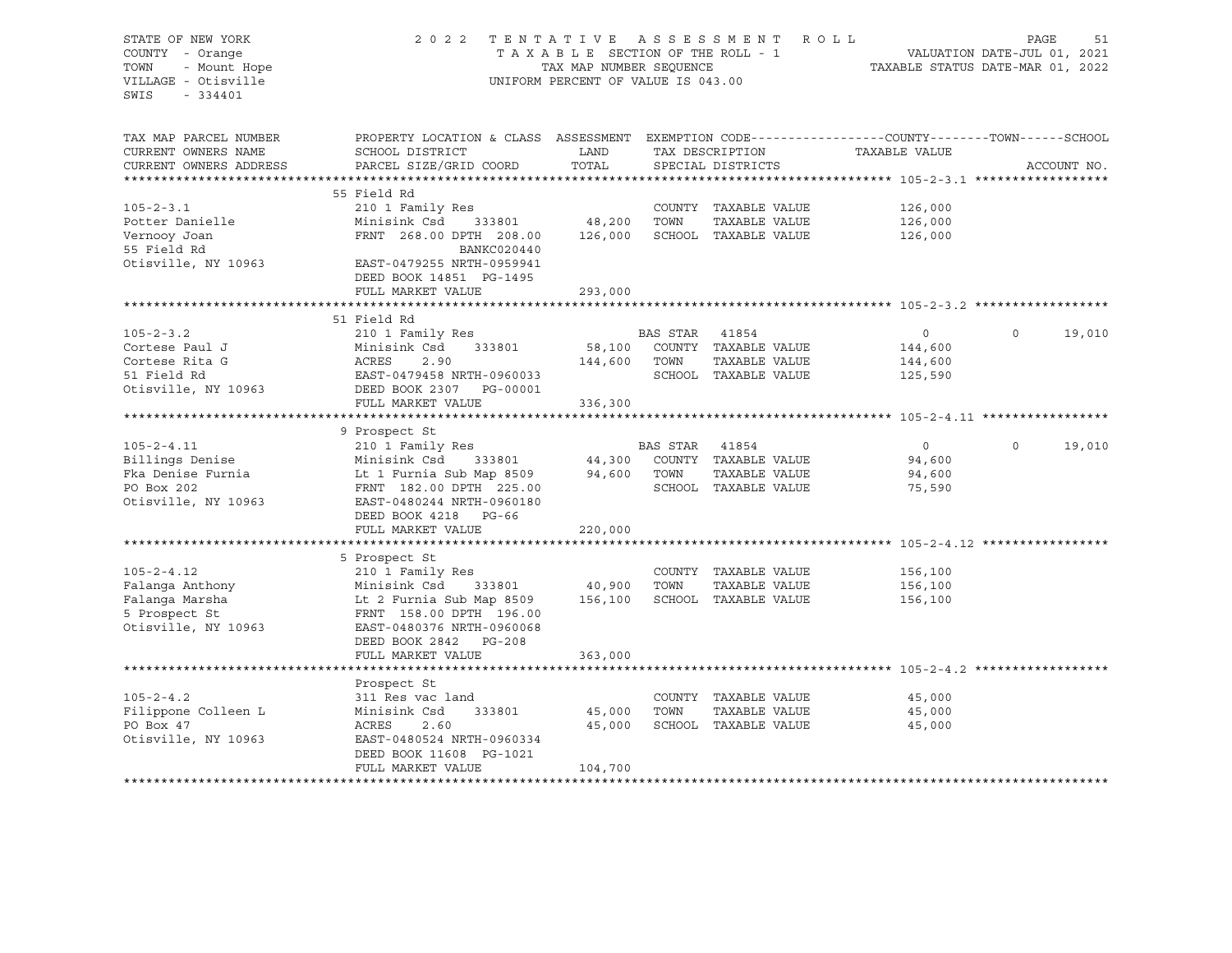| STATE OF NEW YORK<br>COUNTY - Orange<br>TOWN<br>- Mount Hope<br>VILLAGE - Otisville<br>SWIS<br>- 334401 | 2022 TENTATIVE ASSESSMENT ROLL                                                                                                                | TAXABLE SECTION OF THE ROLL - 1<br>TAX MAP NUMBER SEQUENCE<br>UNIFORM PERCENT OF VALUE IS 043.00 |                |                                              | VALUATION DATE-JUL 01, 2021<br>TAXABLE STATUS DATE-MAR 01, 2022 | PAGE         | 52          |
|---------------------------------------------------------------------------------------------------------|-----------------------------------------------------------------------------------------------------------------------------------------------|--------------------------------------------------------------------------------------------------|----------------|----------------------------------------------|-----------------------------------------------------------------|--------------|-------------|
| TAX MAP PARCEL NUMBER<br>CURRENT OWNERS NAME<br>CURRENT OWNERS ADDRESS                                  | PROPERTY LOCATION & CLASS ASSESSMENT EXEMPTION CODE----------------COUNTY-------TOWN------SCHOOL<br>SCHOOL DISTRICT<br>PARCEL SIZE/GRID COORD | LAND<br>TOTAL                                                                                    |                | TAX DESCRIPTION<br>SPECIAL DISTRICTS         | TAXABLE VALUE                                                   |              | ACCOUNT NO. |
|                                                                                                         |                                                                                                                                               |                                                                                                  |                |                                              |                                                                 |              |             |
|                                                                                                         | 48 Seybolt Ave                                                                                                                                |                                                                                                  |                |                                              |                                                                 |              |             |
| $105 - 2 - 4.3$                                                                                         | 210 1 Family Res                                                                                                                              |                                                                                                  | BAS STAR       | 41854                                        | $\circ$                                                         | $\Omega$     | 19,010      |
| Garcia Jacob D<br>48 Seybolt Ave                                                                        | Minisink Csd<br>333801<br>Lt 3 Orchard Estates                                                                                                |                                                                                                  | 130,600 TOWN   | 25,900 COUNTY TAXABLE VALUE<br>TAXABLE VALUE | 130,600<br>130,600                                              |              |             |
| Otisville, NY 10963                                                                                     | ACRES<br>1.20 BANKL060049<br>EAST-0480268 NRTH-0959917<br>DEED BOOK 12517 PG-899                                                              |                                                                                                  |                | SCHOOL TAXABLE VALUE                         | 111,590                                                         |              |             |
|                                                                                                         | FULL MARKET VALUE                                                                                                                             | 303,700                                                                                          |                |                                              |                                                                 |              |             |
|                                                                                                         |                                                                                                                                               | * * * * * * * * * * * *                                                                          |                |                                              |                                                                 |              |             |
| $105 - 2 - 4.41$                                                                                        | 58 Seybolt Ave                                                                                                                                |                                                                                                  | BAS STAR 41854 |                                              | $\circ$                                                         | $\circ$      | 19,010      |
| Fischer Frank                                                                                           | 210 1 Family Res<br>Minisink Csd<br>333801                                                                                                    | 26,400                                                                                           |                | COUNTY TAXABLE VALUE                         | 141,500                                                         |              |             |
| Fischer Selena                                                                                          | Lt 1 Bach Sub                                                                                                                                 | 141,500 TOWN                                                                                     |                | TAXABLE VALUE                                | 141,500                                                         |              |             |
| 58 Seybolt Ave                                                                                          | ACRES<br>1.30                                                                                                                                 |                                                                                                  |                | SCHOOL TAXABLE VALUE                         | 122,490                                                         |              |             |
| Otisville, NY 10963                                                                                     | EAST-0479834 NRTH-0960066<br>DEED BOOK 3241 PG-310                                                                                            |                                                                                                  |                |                                              |                                                                 |              |             |
|                                                                                                         | FULL MARKET VALUE                                                                                                                             | 329,100                                                                                          |                |                                              |                                                                 |              |             |
|                                                                                                         |                                                                                                                                               |                                                                                                  |                |                                              |                                                                 |              |             |
|                                                                                                         | 56 Seybolt Ave                                                                                                                                |                                                                                                  |                |                                              |                                                                 | $\Omega$     |             |
| $105 - 2 - 4.42$                                                                                        | 210 1 Family Res                                                                                                                              |                                                                                                  | BAS STAR 41854 |                                              | $\circ$                                                         |              | 19,010      |
| Brush Robert<br>Brush Colleen                                                                           | Minisink Csd<br>333801<br>Lot 2 Bach Sub Map 7592                                                                                             | 28,200                                                                                           | 129,100 TOWN   | COUNTY TAXABLE VALUE<br>TAXABLE VALUE        | 129,100<br>129,100                                              |              |             |
| 56 Seybolt Ave                                                                                          | ACRES 1.10 BANKN140687                                                                                                                        |                                                                                                  |                | SCHOOL TAXABLE VALUE                         | 110,090                                                         |              |             |
| Otisville, NY 10963                                                                                     | EAST-0480007 NRTH-0960020<br>DEED BOOK 3038 PG-00111                                                                                          |                                                                                                  |                |                                              |                                                                 |              |             |
|                                                                                                         | FULL MARKET VALUE                                                                                                                             | 300,200                                                                                          |                |                                              |                                                                 |              |             |
|                                                                                                         |                                                                                                                                               |                                                                                                  |                |                                              |                                                                 |              |             |
|                                                                                                         | 17 Prospect St                                                                                                                                |                                                                                                  |                |                                              |                                                                 |              |             |
| $105 - 2 - 4.431$                                                                                       | 210 1 Family Res                                                                                                                              |                                                                                                  |                | COUNTY TAXABLE VALUE                         | 177,878                                                         |              |             |
| Bobb Larry C                                                                                            | Minisink Csd<br>333801                                                                                                                        | 61,000                                                                                           | TOWN           | TAXABLE VALUE                                | 177,878                                                         |              |             |
| Delloro Arlene R                                                                                        | Bach Consolidation Map<br>$958 - 00$                                                                                                          |                                                                                                  |                | 177,878 SCHOOL TAXABLE VALUE                 | 177,878                                                         |              |             |
| 17 Prospect St<br>Otisville, NY 10963                                                                   | Unfinished 2001 Assmnt<br>ACRES<br>4.40 BANKC030631<br>EAST-0480047 NRTH-0960389<br>DEED BOOK 11433 PG-1563                                   |                                                                                                  |                |                                              |                                                                 |              |             |
|                                                                                                         | FULL MARKET VALUE                                                                                                                             | 413,700                                                                                          |                |                                              |                                                                 |              |             |
|                                                                                                         |                                                                                                                                               |                                                                                                  |                |                                              |                                                                 |              |             |
|                                                                                                         | 4 Prospect St                                                                                                                                 |                                                                                                  |                |                                              |                                                                 |              |             |
| $105 - 2 - 5$                                                                                           | 210 1 Family Res                                                                                                                              |                                                                                                  | ENH STAR 41834 |                                              | $\overline{0}$                                                  | $\mathsf{O}$ | 47,450      |
| Loeven Gladys A                                                                                         | Minisink Csd<br>333801                                                                                                                        | 31,400                                                                                           |                | COUNTY TAXABLE VALUE                         | 79,000                                                          |              |             |
| PO Box 145                                                                                              | l/e Gladys A. Loeven                                                                                                                          |                                                                                                  | 79,000 TOWN    | TAXABLE VALUE                                | 79,000                                                          |              |             |
| Otisville, NY 10963                                                                                     | FRNT 159.00 DPTH 112.00<br>EAST-0480462 NRTH-0960263<br>DEED BOOK 11126 PG-1542                                                               |                                                                                                  |                | SCHOOL TAXABLE VALUE                         | 31,550                                                          |              |             |
|                                                                                                         | FULL MARKET VALUE                                                                                                                             | 183,700                                                                                          |                |                                              |                                                                 |              |             |
|                                                                                                         |                                                                                                                                               |                                                                                                  |                |                                              |                                                                 |              |             |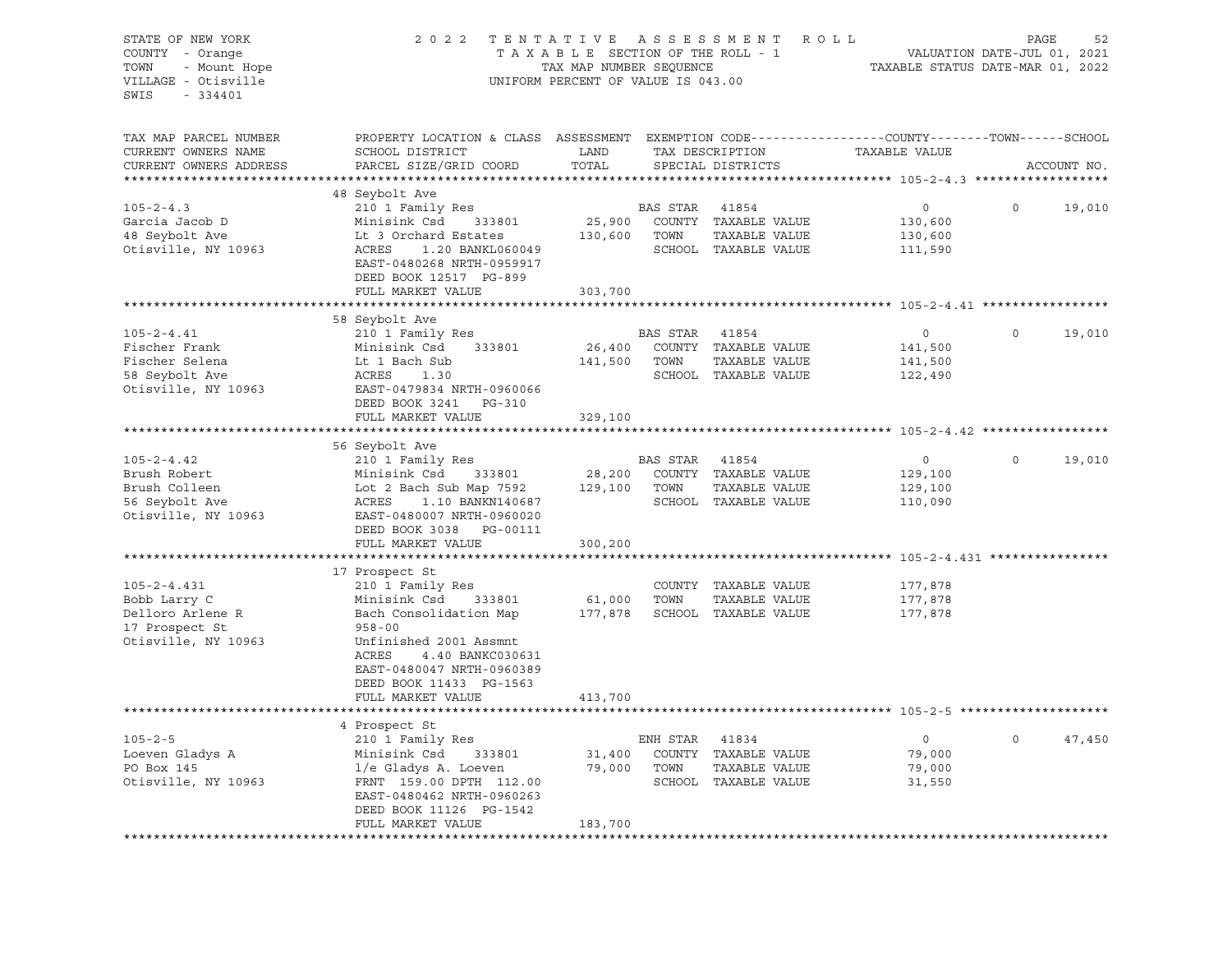## STATE OF NEW YORK 2 0 2 2 T E N T A T I V E A S S E S S M E N T R O L L PAGE 53 COUNTY - Orange T A X A B L E SECTION OF THE ROLL - 1 VALUATION DATE-JUL 01, 2021 TOWN - Mount Hope TAX MAP NUMBER SEQUENCE TAXABLE STATUS DATE-MAR 01, 2022 VILLAGE - Otisville UNIFORM PERCENT OF VALUE IS 043.00

| TAX MAP PARCEL NUMBER<br>CURRENT OWNERS NAME<br>CURRENT OWNERS ADDRESS | PROPERTY LOCATION & CLASS ASSESSMENT EXEMPTION CODE----------------COUNTY-------TOWN------SCHOOL<br>SCHOOL DISTRICT<br>PARCEL SIZE/GRID COORD | LAND<br>TOTAL   |                  | TAX DESCRIPTION<br>SPECIAL DISTRICTS | TAXABLE VALUE |             | ACCOUNT NO. |
|------------------------------------------------------------------------|-----------------------------------------------------------------------------------------------------------------------------------------------|-----------------|------------------|--------------------------------------|---------------|-------------|-------------|
|                                                                        |                                                                                                                                               |                 |                  |                                      |               |             |             |
|                                                                        | 28 Orchard St                                                                                                                                 |                 |                  |                                      |               |             |             |
| $105 - 2 - 6$                                                          | 210 1 Family Res                                                                                                                              |                 | VETWAR CTS 41120 |                                      | 10,920        | 10,920      | 6,240       |
| Molina Joan                                                            | Minisink Csd<br>333801                                                                                                                        | 49,500 BAS STAR |                  | 41854                                | $\circ$       | $\mathbf 0$ | 19,010      |
| PO Box 205                                                             | 1.50 BANKC170031 114,200<br>ACRES                                                                                                             |                 |                  | COUNTY TAXABLE VALUE                 | 103,280       |             |             |
| Otisville, NY 10963                                                    | EAST-0480766 NRTH-0960462                                                                                                                     |                 | TOWN             | TAXABLE VALUE                        | 103,280       |             |             |
|                                                                        | DEED BOOK 5865 PG-185                                                                                                                         |                 |                  | SCHOOL TAXABLE VALUE                 | 88,950        |             |             |
|                                                                        | FULL MARKET VALUE                                                                                                                             | 265,600         |                  |                                      |               |             |             |
|                                                                        |                                                                                                                                               |                 |                  |                                      |               |             |             |
|                                                                        | Orchard St & Prospect St                                                                                                                      |                 |                  |                                      |               |             |             |
| $105 - 2 - 7$                                                          | 311 Res vac land                                                                                                                              |                 |                  | COUNTY TAXABLE VALUE                 | 7,600         |             |             |
| Filippone Colleen                                                      | Minisink Csd<br>333801                                                                                                                        | 7,600           | TOWN             | TAXABLE VALUE                        | 7,600         |             |             |
| Loeven Daniel                                                          | l/e Gladys Loeven                                                                                                                             | 7,600           |                  | SCHOOL TAXABLE VALUE                 | 7,600         |             |             |
| c/o Gladys Loeven                                                      | FRNT 120.00 DPTH 152.00<br>EAST-0480606 NRTH-0960179                                                                                          |                 |                  |                                      |               |             |             |
| PO Box 145                                                             | EAST-0480606 NRTH-0960179                                                                                                                     |                 |                  |                                      |               |             |             |
| Otisville, NY 10963                                                    | DEED BOOK 11126 PG-1545                                                                                                                       |                 |                  |                                      |               |             |             |
|                                                                        | FULL MARKET VALUE                                                                                                                             | 17,700          |                  |                                      |               |             |             |
|                                                                        |                                                                                                                                               |                 |                  |                                      |               |             |             |
|                                                                        | 54 Seybolt Ave                                                                                                                                |                 |                  |                                      |               |             |             |
| $105 - 2 - 8$                                                          | 210 1 Family Res                                                                                                                              |                 |                  | COUNTY TAXABLE VALUE                 | 42,300        |             |             |
| McGinn Kyle                                                            | Minisink Csd<br>333801                                                                                                                        | 11,000          | TOWN             | TAXABLE VALUE                        | 42,300        |             |             |
| McGinn Loretta M                                                       | FRNT<br>36.00 DPTH 139.00                                                                                                                     | 42,300          |                  | SCHOOL TAXABLE VALUE                 | 42,300        |             |             |
| 54 Seybolt Ave                                                         | BANKC000000                                                                                                                                   |                 |                  |                                      |               |             |             |
| Otisville, NY 10963                                                    | EAST-0480083 NRTH-0959925                                                                                                                     |                 |                  |                                      |               |             |             |
|                                                                        | DEED BOOK 15169 PG-509                                                                                                                        |                 |                  |                                      |               |             |             |
| PRIOR OWNER ON 3/01/2022                                               | FULL MARKET VALUE                                                                                                                             | 98,400          |                  |                                      |               |             |             |
| McGinn Kyle                                                            |                                                                                                                                               |                 |                  |                                      |               |             |             |
|                                                                        |                                                                                                                                               |                 |                  |                                      |               |             |             |
|                                                                        | Co Hwy 73                                                                                                                                     |                 |                  |                                      |               |             |             |
| $105 - 2 - 9$                                                          | 311 Res vac land                                                                                                                              |                 |                  | COUNTY TAXABLE VALUE                 | 8,200         |             |             |
| McGinn Kyle                                                            | Minisink Csd<br>333801                                                                                                                        | 8,200           | TOWN             | TAXABLE VALUE                        | 8,200         |             |             |
| McGinn Loretta M                                                       | FRNT 63.00 DPTH 142.00                                                                                                                        | 8,200           |                  | SCHOOL TAXABLE VALUE                 | 8,200         |             |             |
| 54 Seybolt Ave                                                         | EAST-0480133 NRTH-0959906                                                                                                                     |                 |                  |                                      |               |             |             |
| Otisville, NY 10963                                                    | DEED BOOK 15169 PG-509                                                                                                                        |                 |                  |                                      |               |             |             |
|                                                                        | FULL MARKET VALUE                                                                                                                             | 19,100          |                  |                                      |               |             |             |
| PRIOR OWNER ON 3/01/2022                                               |                                                                                                                                               |                 |                  |                                      |               |             |             |
| McGinn Kyle                                                            |                                                                                                                                               |                 |                  |                                      |               |             |             |
| ******************                                                     |                                                                                                                                               |                 |                  |                                      |               |             |             |
|                                                                        | 44 Orchard St                                                                                                                                 |                 |                  |                                      |               |             |             |
| $105 - 2 - 10$                                                         | 210 1 Family Res                                                                                                                              |                 |                  | COUNTY TAXABLE VALUE                 | 96,100        |             |             |
| Donovan Susan                                                          | Minisink Csd<br>333801                                                                                                                        | 48,700          | TOWN             | TAXABLE VALUE                        | 96,100        |             |             |
| 44 Orchard St                                                          | FRNT 400.00 DPTH 152.00                                                                                                                       | 96,100          |                  | SCHOOL TAXABLE VALUE                 | 96,100        |             |             |
| Otisville, NY 10963                                                    | ACRES<br>1.33 BANKC030015                                                                                                                     |                 |                  |                                      |               |             |             |
|                                                                        | EAST-0480451 NRTH-0959894                                                                                                                     |                 |                  |                                      |               |             |             |
|                                                                        | DEED BOOK 15123 PG-520                                                                                                                        |                 |                  |                                      |               |             |             |
|                                                                        | FULL MARKET VALUE                                                                                                                             | 223,500         |                  |                                      |               |             |             |
|                                                                        |                                                                                                                                               |                 |                  |                                      |               |             |             |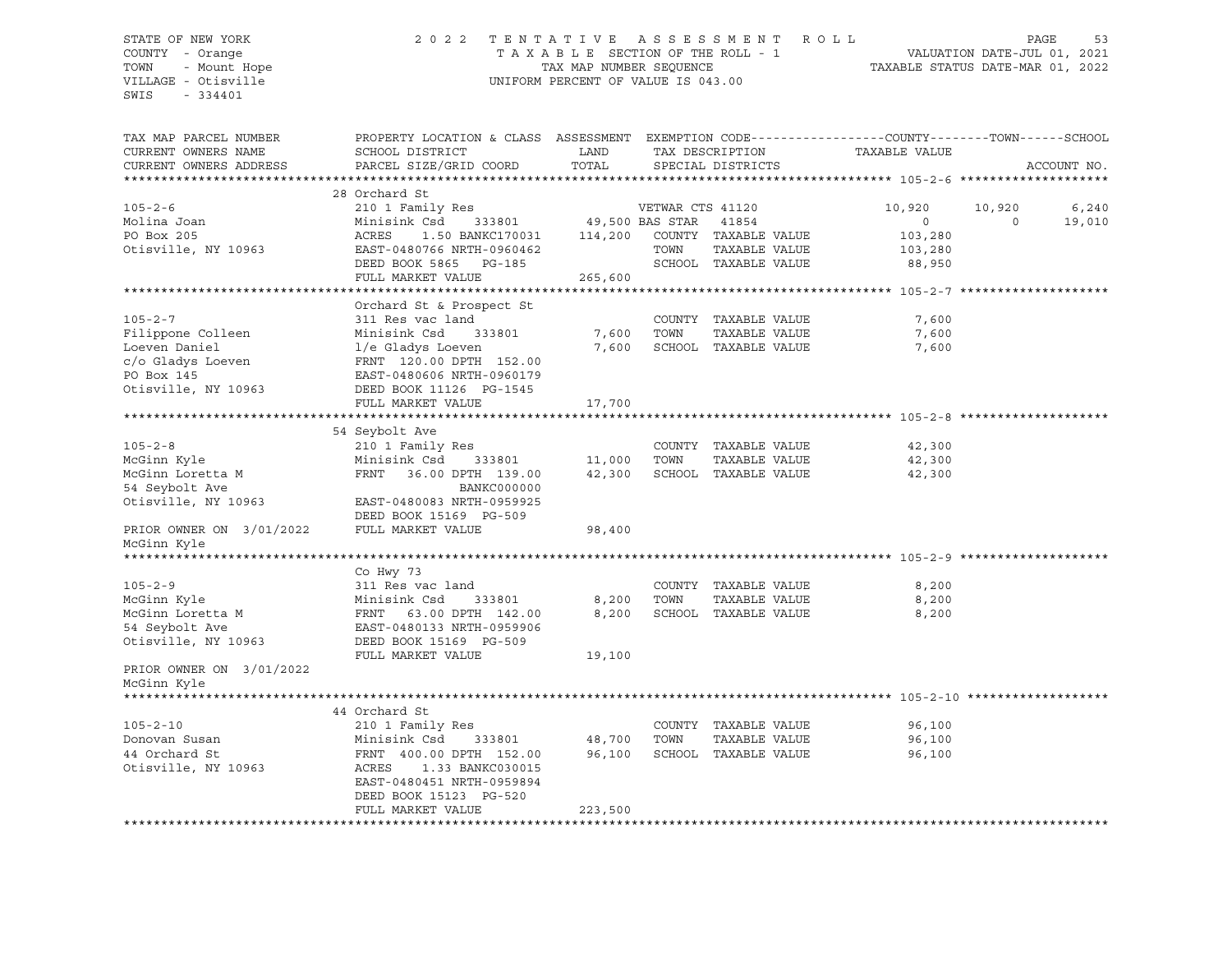| STATE OF NEW YORK        | 2 0 2 2                                                                                         | TENTATIVE                          |          | A S S E S S M E N T  | R O L L       | PAGE<br>54                       |
|--------------------------|-------------------------------------------------------------------------------------------------|------------------------------------|----------|----------------------|---------------|----------------------------------|
| COUNTY - Orange          |                                                                                                 | TAXABLE SECTION OF THE ROLL - 1    |          |                      |               | VALUATION DATE-JUL 01, 2021      |
| TOWN<br>- Mount Hope     |                                                                                                 | TAX MAP NUMBER SEQUENCE            |          |                      |               | TAXABLE STATUS DATE-MAR 01, 2022 |
| VILLAGE - Otisville      |                                                                                                 | UNIFORM PERCENT OF VALUE IS 043.00 |          |                      |               |                                  |
| SWIS<br>$-334401$        |                                                                                                 |                                    |          |                      |               |                                  |
|                          |                                                                                                 |                                    |          |                      |               |                                  |
|                          |                                                                                                 |                                    |          |                      |               |                                  |
| TAX MAP PARCEL NUMBER    | PROPERTY LOCATION & CLASS ASSESSMENT EXEMPTION CODE---------------COUNTY-------TOWN------SCHOOL |                                    |          |                      |               |                                  |
| CURRENT OWNERS NAME      | SCHOOL DISTRICT                                                                                 | LAND                               |          | TAX DESCRIPTION      | TAXABLE VALUE |                                  |
| CURRENT OWNERS ADDRESS   | PARCEL SIZE/GRID COORD                                                                          | TOTAL                              |          | SPECIAL DISTRICTS    |               | ACCOUNT NO.                      |
|                          |                                                                                                 |                                    |          |                      |               |                                  |
|                          | 43 Field Rd                                                                                     |                                    |          |                      |               |                                  |
| $105 - 2 - 11$           | 210 1 Family Res                                                                                |                                    |          | COUNTY TAXABLE VALUE | 76,800        |                                  |
| Gorokhovsky Lyudwig      | Minisink Csd<br>333801                                                                          | 25,000                             | TOWN     | TAXABLE VALUE        | 76,800        |                                  |
| Gorokhovsky Galina       | Lt 1 Patterson SM 740-04                                                                        | 76,800                             |          | SCHOOL TAXABLE VALUE | 76,800        |                                  |
| 43 Field Rd              | Filed 10-12-04                                                                                  |                                    |          |                      |               |                                  |
| Otisville, NY 10963      | FRNT<br>98.00 DPTH 168.00                                                                       |                                    |          |                      |               |                                  |
|                          | ACRES<br>0.38                                                                                   |                                    |          |                      |               |                                  |
|                          | EAST-0479480 NRTH-0960551                                                                       |                                    |          |                      |               |                                  |
|                          | DEED BOOK 14411 PG-1012                                                                         |                                    |          |                      |               |                                  |
|                          | FULL MARKET VALUE                                                                               | 178,600                            |          |                      |               |                                  |
|                          |                                                                                                 |                                    |          |                      |               |                                  |
|                          | 41 Field Rd                                                                                     |                                    |          |                      |               |                                  |
| $105 - 2 - 12$           | 210 1 Family Res                                                                                |                                    |          | COUNTY TAXABLE VALUE | 132,400       |                                  |
| Ruan Qubao               | Minisink Csd<br>333801                                                                          | 35,000                             | TOWN     | TAXABLE VALUE        | 132,400       |                                  |
| 41 Field Rd              | Lt 2 Patterson SM 740-04                                                                        | 132,400                            |          | SCHOOL TAXABLE VALUE | 132,400       |                                  |
| Otisville, NY 10963-2334 | Filed 10/12/04                                                                                  |                                    |          |                      |               |                                  |
|                          |                                                                                                 |                                    |          |                      |               |                                  |
|                          | FRNT 182.00 DPTH 198.00<br>ACRES<br>0.73                                                        |                                    |          |                      |               |                                  |
|                          |                                                                                                 |                                    |          |                      |               |                                  |
|                          | EAST-0479535 NRTH-0960669                                                                       |                                    |          |                      |               |                                  |
|                          | DEED BOOK 13756 PG-1438                                                                         |                                    |          |                      |               |                                  |
|                          | FULL MARKET VALUE                                                                               | 307,900                            |          |                      |               |                                  |
|                          |                                                                                                 |                                    |          |                      |               |                                  |
|                          | 59 Seybolt Ave                                                                                  |                                    |          |                      |               |                                  |
| $105 - 3 - 1.1$          | 210 1 Family Res                                                                                |                                    |          | COUNTY TAXABLE VALUE | 122,800       |                                  |
| Dean Devin               | Minisink Csd<br>333801                                                                          | 25,800                             | TOWN     | TAXABLE VALUE        | 122,800       |                                  |
| Casullo Anne             | Lt1 Abbamonte Submap 7594                                                                       | 122,800                            |          | SCHOOL TAXABLE VALUE | 122,800       |                                  |
| 59 Seybolt Ave           | FRNT 210.50 DPTH 240.90                                                                         |                                    |          |                      |               |                                  |
| Otisville, NY 10963      | ACRES<br>0.95 BANKC130170                                                                       |                                    |          |                      |               |                                  |
|                          | EAST-0479609 NRTH-0959729                                                                       |                                    |          |                      |               |                                  |
|                          | DEED BOOK 14329 PG-170                                                                          |                                    |          |                      |               |                                  |
|                          | FULL MARKET VALUE                                                                               | 285,600                            |          |                      |               |                                  |
|                          |                                                                                                 |                                    |          |                      |               |                                  |
|                          | 65 Seybolt Ave                                                                                  |                                    |          |                      |               |                                  |
| $105 - 3 - 1.2$          | 210 1 Family Res                                                                                |                                    | BAS STAR | 41854                | $\circ$       | $\circ$<br>19,010                |
| Winkeleer Michael        | Minisink Csd<br>333801                                                                          | 23,600                             |          | COUNTY TAXABLE VALUE | 89,700        |                                  |
| Winkeleer Geriann        | Lt2 Abbamonte Submap 7594                                                                       | 89,700                             | TOWN     | TAXABLE VALUE        | 89,700        |                                  |
| PO Box 264               | FRNT 206.00 DPTH 174.00                                                                         |                                    |          | SCHOOL TAXABLE VALUE | 70,690        |                                  |
| Otisville, NY 10963      | EAST-0479400 NRTH-0959732                                                                       |                                    |          |                      |               |                                  |
|                          | DEED BOOK 3142<br>PG-308                                                                        |                                    |          |                      |               |                                  |
|                          | FULL MARKET VALUE                                                                               | 208,600                            |          |                      |               |                                  |
|                          |                                                                                                 |                                    |          |                      |               |                                  |
|                          | Mountain Rd                                                                                     |                                    |          |                      |               |                                  |
| $105 - 3 - 1.31$         | 311 Res vac land                                                                                |                                    |          | COUNTY TAXABLE VALUE | 2,000         |                                  |
| LaPlante Paul D          | Minisink Csd<br>333801                                                                          | 2,000                              | TOWN     | TAXABLE VALUE        | 2,000         |                                  |
| LaPlante Prisca          | Pt Lt 1 Gau Sub Map 97-03                                                                       | 2,000                              |          | SCHOOL TAXABLE VALUE | 2,000         |                                  |
| 2344 Mountain Rd         | filed 4-17-2003                                                                                 |                                    |          |                      |               |                                  |
| Otisville, NY 10963      | FRNT 130.00 DPTH 159.00                                                                         |                                    |          |                      |               |                                  |
|                          | BANKL140178                                                                                     |                                    |          |                      |               |                                  |
|                          | EAST-0479101 NRTH-0959744                                                                       |                                    |          |                      |               |                                  |
|                          | DEED BOOK 11164 PG-1724                                                                         |                                    |          |                      |               |                                  |
|                          | FULL MARKET VALUE                                                                               |                                    |          |                      |               |                                  |
|                          |                                                                                                 | 4,700                              |          |                      |               |                                  |
|                          |                                                                                                 |                                    |          |                      |               |                                  |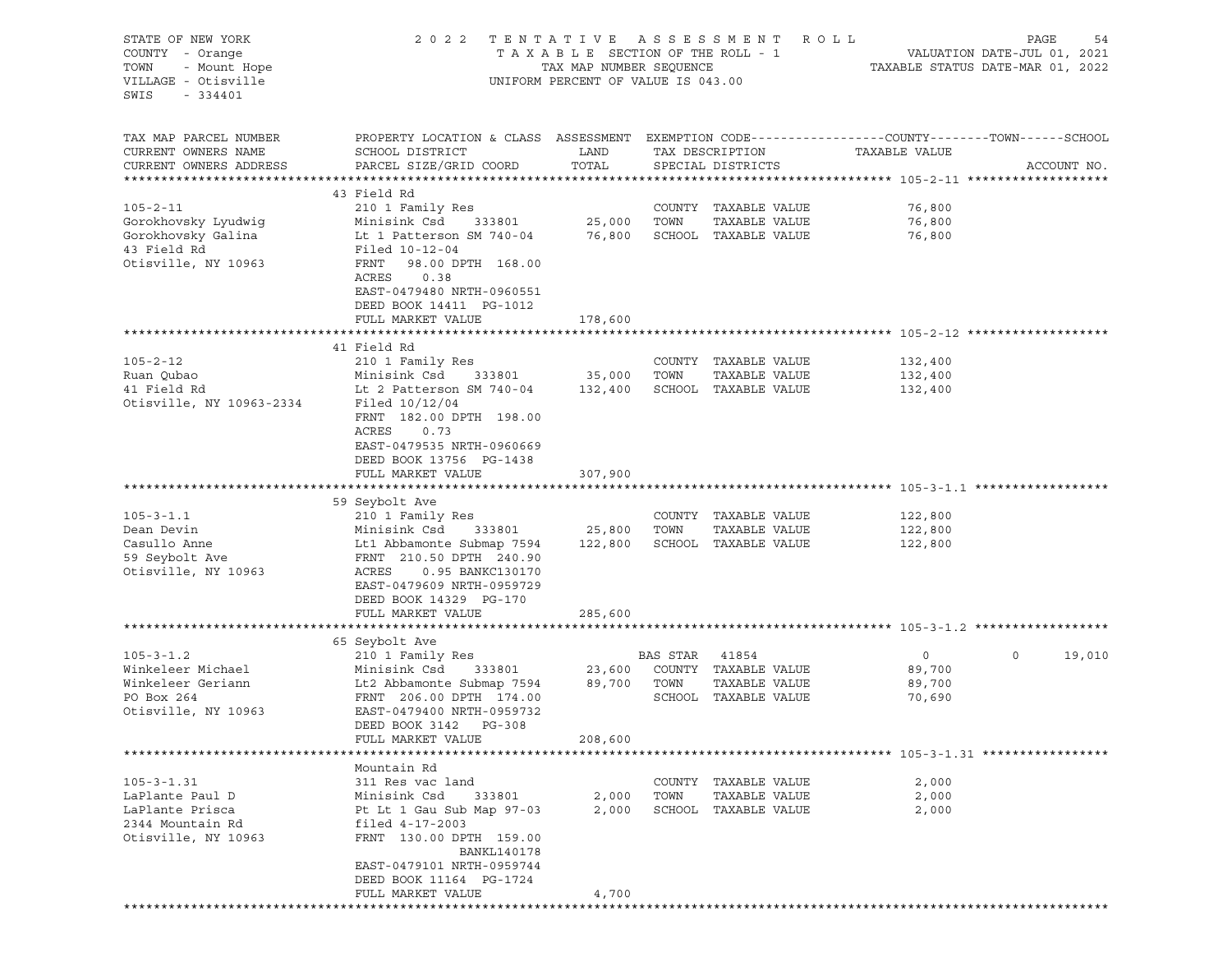| STATE OF NEW YORK      | 2 0 2 2                                                                                        | TENTATIVE ASSESSMENT               |                                                                                                                                                                                                                            | R O L L                     |                                  | PAGE                        | 55          |
|------------------------|------------------------------------------------------------------------------------------------|------------------------------------|----------------------------------------------------------------------------------------------------------------------------------------------------------------------------------------------------------------------------|-----------------------------|----------------------------------|-----------------------------|-------------|
| COUNTY - Orange        |                                                                                                | TAXABLE SECTION OF THE ROLL - 1    |                                                                                                                                                                                                                            |                             |                                  | VALUATION DATE-JUL 01, 2021 |             |
| - Mount Hope<br>TOWN   |                                                                                                | TAX MAP NUMBER SEQUENCE            |                                                                                                                                                                                                                            |                             | TAXABLE STATUS DATE-MAR 01, 2022 |                             |             |
| VILLAGE - Otisville    |                                                                                                | UNIFORM PERCENT OF VALUE IS 043.00 |                                                                                                                                                                                                                            |                             |                                  |                             |             |
| SWIS<br>$-334401$      |                                                                                                |                                    |                                                                                                                                                                                                                            |                             |                                  |                             |             |
|                        |                                                                                                |                                    |                                                                                                                                                                                                                            |                             |                                  |                             |             |
|                        |                                                                                                |                                    |                                                                                                                                                                                                                            |                             |                                  |                             |             |
| TAX MAP PARCEL NUMBER  | PROPERTY LOCATION & CLASS ASSESSMENT EXEMPTION CODE---------------COUNTY-------TOWN-----SCHOOL |                                    |                                                                                                                                                                                                                            |                             |                                  |                             |             |
| CURRENT OWNERS NAME    | SCHOOL DISTRICT                                                                                | LAND                               |                                                                                                                                                                                                                            | TAX DESCRIPTION             | TAXABLE VALUE                    |                             |             |
| CURRENT OWNERS ADDRESS | PARCEL SIZE/GRID COORD                                                                         | TOTAL                              |                                                                                                                                                                                                                            | SPECIAL DISTRICTS           |                                  |                             | ACCOUNT NO. |
|                        |                                                                                                |                                    |                                                                                                                                                                                                                            |                             |                                  |                             |             |
|                        | 67 Seybolt Ave                                                                                 |                                    |                                                                                                                                                                                                                            |                             |                                  |                             |             |
| $105 - 3 - 1.32$       | 311 Res vac land                                                                               |                                    |                                                                                                                                                                                                                            |                             |                                  |                             |             |
|                        |                                                                                                |                                    |                                                                                                                                                                                                                            | COUNTY TAXABLE VALUE        | 2,000                            |                             |             |
| Gittens Angela         | Minisink Csd<br>333801                                                                         | 2,000                              | TOWN                                                                                                                                                                                                                       | TAXABLE VALUE               | 2,000                            |                             |             |
| Sampson Keiron         | Pt Lt 1 Gau Sub Map 97-03                                                                      | 2,000                              |                                                                                                                                                                                                                            | SCHOOL TAXABLE VALUE        | 2,000                            |                             |             |
| 67 Seybolt Ave         | filed 4-17-2003                                                                                |                                    |                                                                                                                                                                                                                            |                             |                                  |                             |             |
| Otisville, NY 10963    | FRNT 150.00 DPTH 125.00                                                                        |                                    |                                                                                                                                                                                                                            |                             |                                  |                             |             |
|                        | EAST-0479201 NRTH-0959751                                                                      |                                    |                                                                                                                                                                                                                            |                             |                                  |                             |             |
|                        | DEED BOOK 14907 PG-1691                                                                        |                                    |                                                                                                                                                                                                                            |                             |                                  |                             |             |
|                        | FULL MARKET VALUE                                                                              | 4,700                              |                                                                                                                                                                                                                            |                             |                                  |                             |             |
|                        |                                                                                                |                                    |                                                                                                                                                                                                                            |                             |                                  |                             |             |
|                        | Co Hwy 73                                                                                      |                                    |                                                                                                                                                                                                                            |                             |                                  |                             |             |
| $105 - 3 - 1.4$        | 311 Res vac land                                                                               |                                    |                                                                                                                                                                                                                            | COUNTY TAXABLE VALUE        | 1,900                            |                             |             |
| Wimbles Brian          | Minisink Csd<br>333801                                                                         | 1,900                              | TOWN                                                                                                                                                                                                                       | TAXABLE VALUE               | 1,900                            |                             |             |
| 395 US Route 209       | FRNT 100.00 DPTH 75.00                                                                         | 1,900                              |                                                                                                                                                                                                                            | SCHOOL TAXABLE VALUE        | 1,900                            |                             |             |
| Huguenot, NY 12746     | EAST-0480013 NRTH-0959590                                                                      |                                    |                                                                                                                                                                                                                            |                             |                                  |                             |             |
|                        | DEED BOOK 14144 PG-1497                                                                        |                                    |                                                                                                                                                                                                                            |                             |                                  |                             |             |
|                        |                                                                                                |                                    |                                                                                                                                                                                                                            |                             |                                  |                             |             |
|                        | FULL MARKET VALUE                                                                              | 4,400                              |                                                                                                                                                                                                                            |                             |                                  |                             |             |
|                        |                                                                                                |                                    |                                                                                                                                                                                                                            |                             |                                  |                             |             |
|                        | 57 Seybolt Ave                                                                                 |                                    |                                                                                                                                                                                                                            |                             |                                  |                             |             |
| $105 - 3 - 2$          | 210 1 Family Res                                                                               |                                    | $\begin{tabular}{ccccc} & & & & & & & & \\ & & & & & & & \\ \hline 18,400 & ENH & STAR & & 41834 \\ & & & & & & \\ & & & & & \\ & & & & & & \\ & & & & & & \\ \hline & & & & & & \\ & & & & & & & \\ \hline \end{tabular}$ |                             | 6,240                            | 6,240                       | 6,240       |
| Roda Warren M          | Minisink Csd 333801                                                                            |                                    |                                                                                                                                                                                                                            |                             | $\overline{0}$                   | $\Omega$                    | 47,450      |
| Roda Doris             | FRNT 69.00 DPTH 250.00                                                                         |                                    |                                                                                                                                                                                                                            | 99,800 COUNTY TAXABLE VALUE | 93,560                           |                             |             |
| PO Box 127             |                                                                                                |                                    | TOWN                                                                                                                                                                                                                       | TAXABLE VALUE               | 93,560                           |                             |             |
| Otisville, NY 10963    | DEED BOOK 1775 PG-01003                                                                        |                                    |                                                                                                                                                                                                                            | SCHOOL TAXABLE VALUE        | 46,110                           |                             |             |
|                        | FULL MARKET VALUE                                                                              | 232,100                            |                                                                                                                                                                                                                            |                             |                                  |                             |             |
|                        |                                                                                                |                                    |                                                                                                                                                                                                                            |                             |                                  |                             |             |
|                        | 55 Seybolt Ave                                                                                 |                                    |                                                                                                                                                                                                                            |                             |                                  |                             |             |
| $105 - 3 - 3$          | 210 1 Family Res                                                                               |                                    | BAS STAR                                                                                                                                                                                                                   | 41854                       | $\circ$                          | $\Omega$                    | 19,010      |
| Goodrich Tina          | Minisink Csd<br>333801                                                                         | 18,200                             |                                                                                                                                                                                                                            | COUNTY TAXABLE VALUE        | 64,200                           |                             |             |
| PO Box 149             | FRNT<br>68.00 DPTH 250.00                                                                      | 64,200                             | TOWN                                                                                                                                                                                                                       | TAXABLE VALUE               | 64,200                           |                             |             |
| Otisville, NY 10963    | BANKL080492                                                                                    |                                    |                                                                                                                                                                                                                            | SCHOOL TAXABLE VALUE        | 45,190                           |                             |             |
|                        | EAST-0479815 NRTH-0959731                                                                      |                                    |                                                                                                                                                                                                                            |                             |                                  |                             |             |
|                        | DEED BOOK 5386 PG-334                                                                          |                                    |                                                                                                                                                                                                                            |                             |                                  |                             |             |
|                        | FULL MARKET VALUE                                                                              |                                    |                                                                                                                                                                                                                            |                             |                                  |                             |             |
|                        |                                                                                                | 149,300                            |                                                                                                                                                                                                                            |                             |                                  |                             |             |
|                        |                                                                                                |                                    |                                                                                                                                                                                                                            |                             |                                  |                             |             |
|                        | 53 Seybolt Ave                                                                                 |                                    |                                                                                                                                                                                                                            |                             |                                  |                             |             |
| $105 - 3 - 4$          | 210 1 Family Res                                                                               |                                    | BAS STAR                                                                                                                                                                                                                   | 41854                       | $\overline{0}$                   | $\circ$                     | 19,010      |
| Brockett Brian         | Minisink Csd<br>333801                                                                         | 21,200                             |                                                                                                                                                                                                                            | COUNTY TAXABLE VALUE        | 88,100                           |                             |             |
| Brockett (d) Tammy     | FRNT 137.00 DPTH 250.00                                                                        | 88,100                             | TOWN                                                                                                                                                                                                                       | TAXABLE VALUE               | 88,100                           |                             |             |
| 53 Seybolt Ave         | EAST-0479918 NRTH-0959721                                                                      |                                    |                                                                                                                                                                                                                            | SCHOOL TAXABLE VALUE        | 69,090                           |                             |             |
| Otisville, NY 10963    | DEED BOOK 4762<br>PG-142                                                                       |                                    |                                                                                                                                                                                                                            |                             |                                  |                             |             |
|                        | FULL MARKET VALUE                                                                              | 204,900                            |                                                                                                                                                                                                                            |                             |                                  |                             |             |
|                        |                                                                                                |                                    |                                                                                                                                                                                                                            |                             |                                  |                             |             |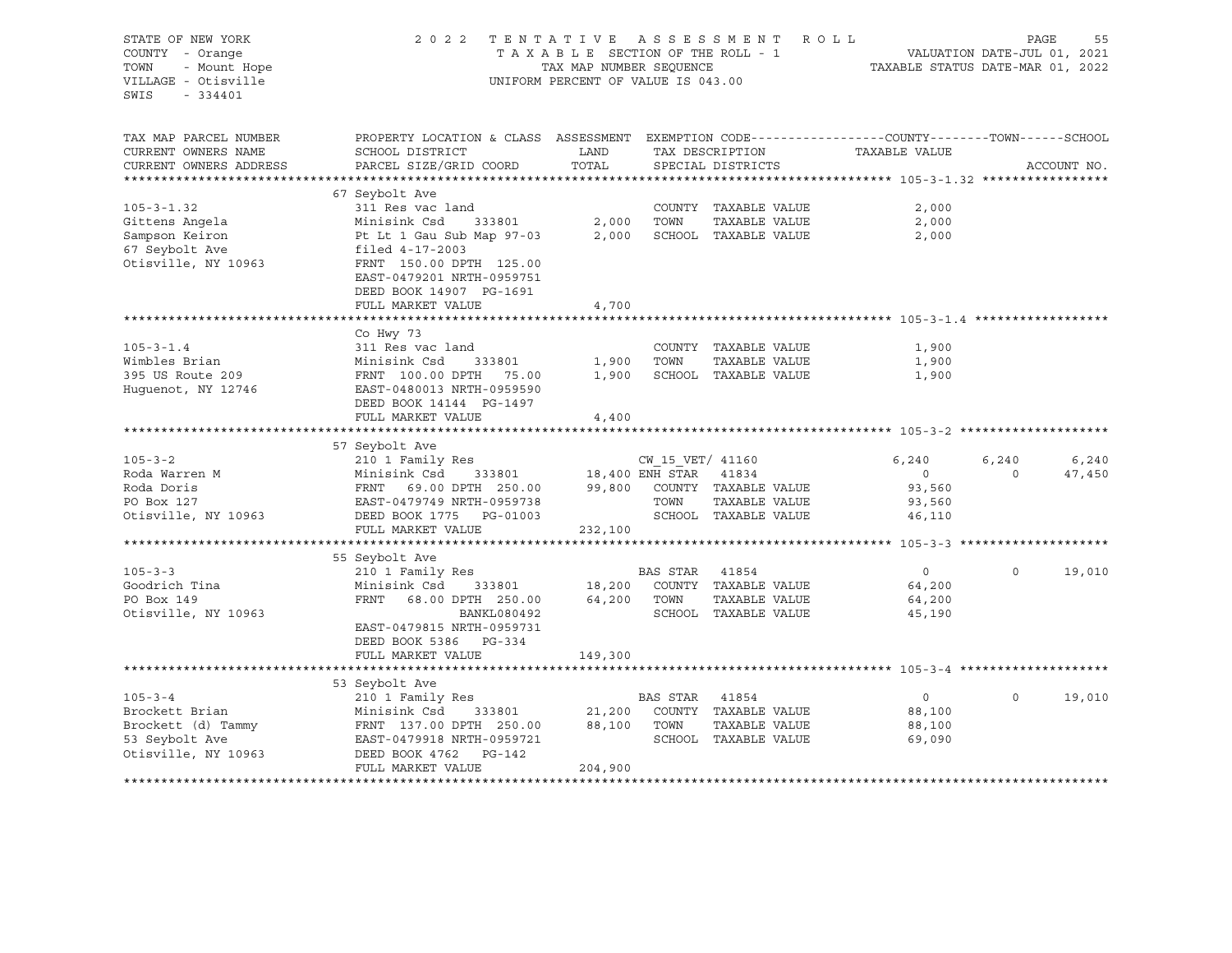## STATE OF NEW YORK 2 0 2 2 T E N T A T I V E A S S E S S M E N T R O L L PAGE 56 COUNTY - Orange T A X A B L E SECTION OF THE ROLL - 1 VALUATION DATE-JUL 01, 2021 TOWN - Mount Hope TAX MAP NUMBER SEQUENCE TAXABLE STATUS DATE-MAR 01, 2022 VILLAGE - Otisville UNIFORM PERCENT OF VALUE IS 043.00

| TAX MAP PARCEL NUMBER<br>CURRENT OWNERS NAME<br>CURRENT OWNERS ADDRESS | PROPERTY LOCATION & CLASS ASSESSMENT<br>SCHOOL DISTRICT<br>PARCEL SIZE/GRID COORD | LAND<br>TOTAL   |                  | TAX DESCRIPTION<br>SPECIAL DISTRICTS | EXEMPTION CODE-----------------COUNTY-------TOWN------SCHOOL<br>TAXABLE VALUE |             | ACCOUNT NO. |
|------------------------------------------------------------------------|-----------------------------------------------------------------------------------|-----------------|------------------|--------------------------------------|-------------------------------------------------------------------------------|-------------|-------------|
|                                                                        |                                                                                   |                 |                  |                                      |                                                                               |             |             |
| $105 - 3 - 5$                                                          | 51 Seybolt Ave<br>312 Vac w/imprv                                                 |                 |                  | COUNTY TAXABLE VALUE                 | 30,400                                                                        |             |             |
| Brockett (L/E) Dolores                                                 | Minisink Csd<br>333801                                                            | 26,400          | TOWN             | TAXABLE VALUE                        | 30,400                                                                        |             |             |
| 58 Creeden Dr<br>Middletown, NY 10940                                  | FRNT 100.00 DPTH 143.00<br>EAST-0480039 NRTH-0959715<br>DEED BOOK 13618 PG-1829   | 30,400          |                  | SCHOOL TAXABLE VALUE                 | 30,400                                                                        |             |             |
|                                                                        | FULL MARKET VALUE                                                                 | 70,700          |                  |                                      |                                                                               |             |             |
|                                                                        |                                                                                   |                 |                  |                                      |                                                                               |             |             |
|                                                                        | 49 Seybolt Ave                                                                    |                 |                  |                                      |                                                                               |             |             |
| $105 - 3 - 6$                                                          | 312 Vac w/imprv                                                                   |                 |                  | COUNTY TAXABLE VALUE                 | 35,000                                                                        |             |             |
| Carr Protection Trust                                                  | Minisink Csd<br>333801                                                            | 15,400          | TOWN             | TAXABLE VALUE                        | 35,000                                                                        |             |             |
| PO Box 636                                                             | Lt 1 Seybolt Sub                                                                  | 35,000          |                  | SCHOOL TAXABLE VALUE                 | 35,000                                                                        |             |             |
| Otisville, NY 10963                                                    | FRNT 55.00 DPTH 175.00<br>EAST-0480107 NRTH-0959685                               |                 |                  |                                      |                                                                               |             |             |
| PRIOR OWNER ON 3/01/2022                                               | DEED BOOK 15187 PG-1980                                                           |                 |                  |                                      |                                                                               |             |             |
| Carr Protection Trust                                                  | FULL MARKET VALUE                                                                 | 81,400          |                  |                                      |                                                                               |             |             |
|                                                                        |                                                                                   |                 |                  |                                      |                                                                               |             |             |
|                                                                        | 47 Seybolt Ave                                                                    |                 |                  |                                      |                                                                               |             |             |
| $105 - 3 - 7$                                                          | 210 1 Family Res                                                                  |                 | FIRE/AMBCT 41691 |                                      | 1,560                                                                         | 1,560       | $\mathbf 0$ |
| Carr Protection Trust                                                  | Minisink Csd<br>333801                                                            | 12,800 ENH STAR |                  | 41834                                | $\circ$                                                                       | $\Omega$    | 47,450      |
| PO Box 636                                                             | Lt 2 Seybolt Sub                                                                  |                 |                  | 55,000 COUNTY TAXABLE VALUE          | 53,440                                                                        |             |             |
| Otisville, NY 10963                                                    | FRNT 50.00 DPTH 175.00                                                            |                 | TOWN             | TAXABLE VALUE                        | 53,440                                                                        |             |             |
|                                                                        | EAST-0480154 NRTH-0959666                                                         |                 |                  | SCHOOL TAXABLE VALUE                 | 7,550                                                                         |             |             |
| PRIOR OWNER ON 3/01/2022                                               | DEED BOOK 15187 PG-1980                                                           |                 |                  |                                      |                                                                               |             |             |
| Carr Protection Trust                                                  | FULL MARKET VALUE                                                                 | 127,900         |                  |                                      |                                                                               |             |             |
|                                                                        |                                                                                   |                 |                  |                                      |                                                                               |             |             |
|                                                                        | 45 Seybolt Ave                                                                    |                 |                  |                                      |                                                                               |             |             |
| $105 - 3 - 8$                                                          | 210 1 Family Res                                                                  |                 | BAS STAR         | 41854                                | $\circ$                                                                       | $\mathbf 0$ | 19,010      |
| Miller Robert                                                          | Minisink Csd<br>333801                                                            | 19,000          |                  | COUNTY TAXABLE VALUE                 | 89,300                                                                        |             |             |
| 45 Seybolt Ave                                                         | Lts 3 4 Seybolt Sub                                                               | 89,300          | TOWN             | TAXABLE VALUE                        | 89,300                                                                        |             |             |
| Otisville, NY 10963                                                    | FRNT 100.00 DPTH 175.00                                                           |                 |                  | SCHOOL TAXABLE VALUE                 | 70,290                                                                        |             |             |
|                                                                        | BANKN140687<br>EAST-0480210 NRTH-0959640                                          |                 |                  |                                      |                                                                               |             |             |
|                                                                        | DEED BOOK 11821 PG-998                                                            |                 |                  |                                      |                                                                               |             |             |
|                                                                        | FULL MARKET VALUE                                                                 | 207,700         |                  |                                      |                                                                               |             |             |
|                                                                        |                                                                                   |                 |                  |                                      |                                                                               |             |             |
|                                                                        | 41 Seybolt Ave                                                                    |                 |                  |                                      |                                                                               |             |             |
| $105 - 3 - 9$                                                          | 210 1 Family Res                                                                  |                 |                  | COUNTY TAXABLE VALUE                 | 77,800                                                                        |             |             |
| Horner Jerry A                                                         | Minisink Csd<br>333801                                                            | 20,500          | TOWN             | TAXABLE VALUE                        | 77,800                                                                        |             |             |
| PO Box 359                                                             | Lt 6 Pt Lt 7 Seybolt Sub                                                          | 77,800          |                  | SCHOOL TAXABLE VALUE                 | 77,800                                                                        |             |             |
| Otisville, NY 10963                                                    | FRNT 75.00 DPTH 175.00                                                            |                 |                  |                                      |                                                                               |             |             |
|                                                                        | EAST-0480343 NRTH-0959588                                                         |                 |                  |                                      |                                                                               |             |             |
|                                                                        | DEED BOOK 2663 PG-00118                                                           |                 |                  |                                      |                                                                               |             |             |
|                                                                        | FULL MARKET VALUE                                                                 | 180,900         |                  |                                      |                                                                               |             |             |
|                                                                        |                                                                                   |                 |                  |                                      |                                                                               |             |             |
|                                                                        |                                                                                   |                 |                  |                                      |                                                                               |             |             |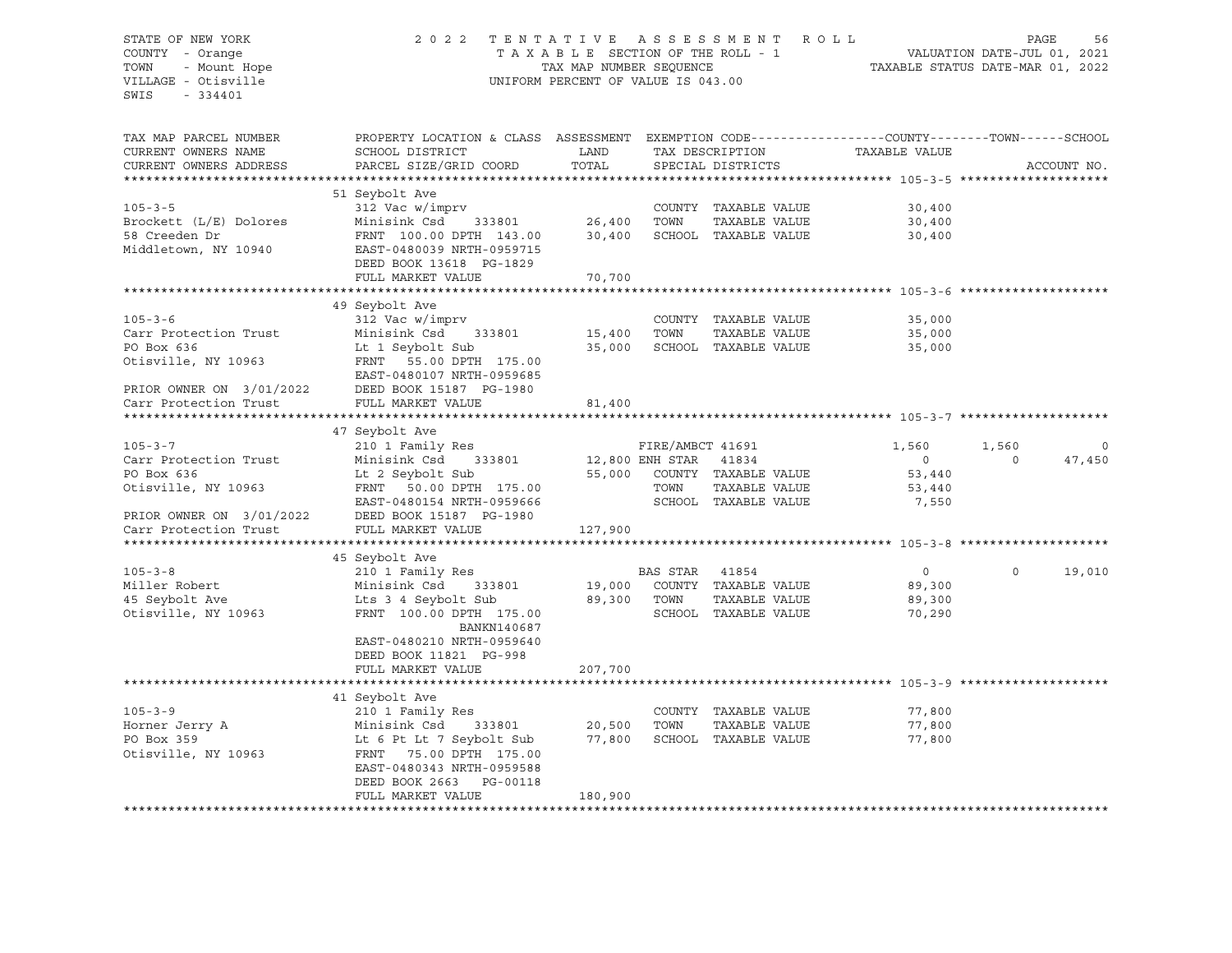| STATE OF NEW YORK<br>COUNTY - Orange<br>TOWN<br>- Mount Hope<br>VILLAGE - Otisville<br>SWIS<br>$-334401$ | 2 0 2 2                                                                                                                                      | TAXABLE SECTION OF THE ROLL - 1<br>TAX MAP NUMBER SEQUENCE<br>UNIFORM PERCENT OF VALUE IS 043.00 |                       | TENTATIVE ASSESSMENT ROLL             | TAXABLE STATUS DATE-MAR 01, 2022 | PAGE<br>VALUATION DATE-JUL 01, 2021 | 57          |
|----------------------------------------------------------------------------------------------------------|----------------------------------------------------------------------------------------------------------------------------------------------|--------------------------------------------------------------------------------------------------|-----------------------|---------------------------------------|----------------------------------|-------------------------------------|-------------|
| TAX MAP PARCEL NUMBER<br>CURRENT OWNERS NAME<br>CURRENT OWNERS ADDRESS                                   | PROPERTY LOCATION & CLASS ASSESSMENT EXEMPTION CODE---------------COUNTY-------TOWN------SCHOOL<br>SCHOOL DISTRICT<br>PARCEL SIZE/GRID COORD | LAND<br>TOTAL                                                                                    |                       | TAX DESCRIPTION<br>SPECIAL DISTRICTS  | TAXABLE VALUE                    |                                     | ACCOUNT NO. |
|                                                                                                          |                                                                                                                                              |                                                                                                  |                       |                                       |                                  |                                     |             |
|                                                                                                          | Seybolt Ave                                                                                                                                  |                                                                                                  |                       |                                       |                                  |                                     |             |
| $105 - 3 - 10.2$                                                                                         | 311 Res vac land                                                                                                                             |                                                                                                  |                       | COUNTY TAXABLE VALUE                  | 10,000                           |                                     |             |
| Khan Anjum                                                                                               | Minisink Csd<br>333801                                                                                                                       | 10,000                                                                                           | TOWN                  | TAXABLE VALUE                         | 10,000                           |                                     |             |
| 8059 Twin Creek Trace                                                                                    | Lts 8-12 Pt Lt 7                                                                                                                             | 10,000                                                                                           |                       | SCHOOL TAXABLE VALUE                  | 10,000                           |                                     |             |
| West Chester, OH 45069                                                                                   | Seybolt Sub Map 597<br>ACRES<br>3.00<br>EAST-0480559 NRTH-0959451<br>DEED BOOK 12534 PG-1204                                                 |                                                                                                  |                       |                                       |                                  |                                     |             |
|                                                                                                          | FULL MARKET VALUE                                                                                                                            | 23,300                                                                                           |                       |                                       |                                  |                                     |             |
|                                                                                                          |                                                                                                                                              |                                                                                                  |                       |                                       |                                  |                                     |             |
|                                                                                                          | 31 Seybolt Ave                                                                                                                               |                                                                                                  |                       |                                       |                                  |                                     |             |
| $105 - 3 - 11.1$                                                                                         | 210 1 Family Res                                                                                                                             |                                                                                                  |                       | COUNTY TAXABLE VALUE                  | 108,250                          |                                     |             |
| Dye Edward                                                                                               | Minisink Csd<br>333801                                                                                                                       | 31,400                                                                                           | TOWN                  | TAXABLE VALUE                         | 108,250                          |                                     |             |
| Dye Larry                                                                                                | Lts 13-16 Seybolt Sub                                                                                                                        | 108,250                                                                                          |                       | SCHOOL TAXABLE VALUE                  | 108,250                          |                                     |             |
| 31 Seybolt Ave<br>Otisville, NY 10963                                                                    | Map 597 & Truchess Sub<br>Map 247-99                                                                                                         |                                                                                                  |                       |                                       |                                  |                                     |             |
|                                                                                                          | FRNT 200.00 DPTH 180.00                                                                                                                      |                                                                                                  |                       |                                       |                                  |                                     |             |
|                                                                                                          | EAST-0480761 NRTH-0959396                                                                                                                    |                                                                                                  |                       |                                       |                                  |                                     |             |
|                                                                                                          | DEED BOOK 14349 PG-1991                                                                                                                      |                                                                                                  |                       |                                       |                                  |                                     |             |
|                                                                                                          | FULL MARKET VALUE                                                                                                                            | 251,700                                                                                          |                       |                                       |                                  |                                     |             |
|                                                                                                          |                                                                                                                                              |                                                                                                  |                       |                                       |                                  |                                     |             |
|                                                                                                          | 29 Seybolt Ave                                                                                                                               |                                                                                                  |                       |                                       |                                  |                                     |             |
| $105 - 3 - 12$                                                                                           | 210 1 Family Res                                                                                                                             |                                                                                                  | FIRE/AMBCT 41691      |                                       | 1,560                            | 1,560                               | $\circ$     |
| Baker Earl                                                                                               | Minisink Csd<br>333801                                                                                                                       |                                                                                                  | 31,400 ENH STAR 41834 |                                       | $\circ$                          | $\circ$                             | 47,450      |
| 29 Seybolt Ave                                                                                           | Lts 17 18 Seybolt Sub                                                                                                                        | 111,100                                                                                          |                       | COUNTY TAXABLE VALUE                  | 109,540                          |                                     |             |
| Otisville, NY 10963                                                                                      | FRNT 100.00 DPTH 180.00                                                                                                                      |                                                                                                  | TOWN                  | TAXABLE VALUE<br>SCHOOL TAXABLE VALUE | 109,540                          |                                     |             |
|                                                                                                          | EAST-0480853 NRTH-0959359<br>DEED BOOK 1765 PG-00727                                                                                         |                                                                                                  |                       |                                       | 63,650                           |                                     |             |
|                                                                                                          | FULL MARKET VALUE                                                                                                                            | 258,400                                                                                          |                       |                                       |                                  |                                     |             |
|                                                                                                          |                                                                                                                                              |                                                                                                  |                       |                                       |                                  |                                     |             |
|                                                                                                          | 27 Seybolt Ave                                                                                                                               |                                                                                                  |                       |                                       |                                  |                                     |             |
| $105 - 3 - 13$                                                                                           | 210 1 Family Res                                                                                                                             |                                                                                                  | BAS STAR              | 41854                                 | $\circ$                          | $\mathbf 0$                         | 19,010      |
| Rodriguez Robert                                                                                         | Minisink Csd<br>333801                                                                                                                       | 31,400                                                                                           |                       | COUNTY TAXABLE VALUE                  | 107,000                          |                                     |             |
| Rodriguez Cindy                                                                                          | Lts 19 20 Seybolt Sub                                                                                                                        | 107,000                                                                                          | TOWN                  | TAXABLE VALUE                         | 107,000                          |                                     |             |
| PO Box 546                                                                                               | FRNT 100.00 DPTH 180.00                                                                                                                      |                                                                                                  |                       | SCHOOL TAXABLE VALUE                  | 87,990                           |                                     |             |
| Otisville, NY 10963                                                                                      | BANKC191006                                                                                                                                  |                                                                                                  |                       |                                       |                                  |                                     |             |
|                                                                                                          | EAST-0480943 NRTH-0959319                                                                                                                    |                                                                                                  |                       |                                       |                                  |                                     |             |
|                                                                                                          | DEED BOOK 4608 PG-318                                                                                                                        |                                                                                                  |                       |                                       |                                  |                                     |             |
|                                                                                                          | FULL MARKET VALUE                                                                                                                            | 248,800                                                                                          |                       |                                       |                                  |                                     |             |
|                                                                                                          |                                                                                                                                              |                                                                                                  |                       |                                       |                                  |                                     |             |
| $105 - 3 - 14$                                                                                           | 25 Seybolt Ave<br>210 1 Family Res                                                                                                           |                                                                                                  |                       | COUNTY TAXABLE VALUE                  | 87,700                           |                                     |             |
| Liu Qing                                                                                                 | Minisink Csd<br>333801                                                                                                                       | 21,000                                                                                           | TOWN                  | TAXABLE VALUE                         | 87,700                           |                                     |             |
| Chen Chung-I                                                                                             | Lt 21 Seybolt Sub                                                                                                                            | 87,700                                                                                           |                       | SCHOOL TAXABLE VALUE                  | 87,700                           |                                     |             |
| 25 Seybolt Ave                                                                                           | FRNT<br>50.00 DPTH 180.00                                                                                                                    |                                                                                                  |                       |                                       |                                  |                                     |             |
| Otisville, NY 10963                                                                                      | ACRES<br>0.21                                                                                                                                |                                                                                                  |                       |                                       |                                  |                                     |             |
|                                                                                                          | EAST-0481014 NRTH-0959290                                                                                                                    |                                                                                                  |                       |                                       |                                  |                                     |             |
|                                                                                                          | DEED BOOK 14247 PG-1944                                                                                                                      |                                                                                                  |                       |                                       |                                  |                                     |             |
|                                                                                                          | FULL MARKET VALUE                                                                                                                            | 204,000                                                                                          |                       |                                       |                                  |                                     |             |
|                                                                                                          |                                                                                                                                              |                                                                                                  |                       |                                       |                                  |                                     |             |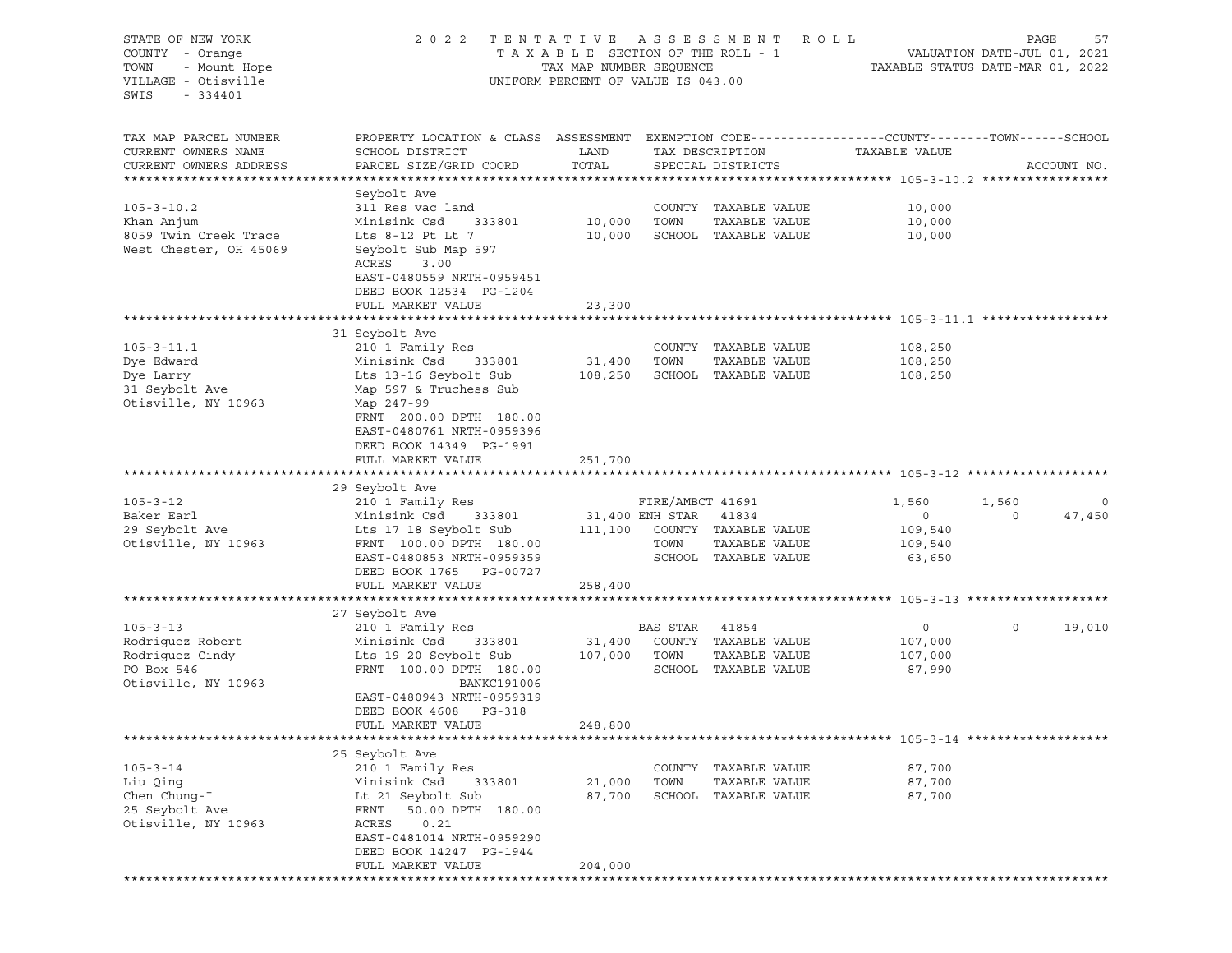| STATE OF NEW YORK<br>COUNTY - Orange<br>TOWN<br>- Mount Hope<br>VILLAGE - Otisville | 2022 TENTATIVE ASSESSMENT                                                                       | TAXABLE SECTION OF THE ROLL - 1<br>TAX MAP NUMBER SEQUENCE<br>UNIFORM PERCENT OF VALUE IS 043.00 | R O L L<br>PAGE<br>VALUATION DATE-JUL 01, 2021<br>TAXABLE STATUS DATE-MAR 01, 2022 |                                       |                  |             |             |
|-------------------------------------------------------------------------------------|-------------------------------------------------------------------------------------------------|--------------------------------------------------------------------------------------------------|------------------------------------------------------------------------------------|---------------------------------------|------------------|-------------|-------------|
| SWIS<br>$-334401$                                                                   |                                                                                                 |                                                                                                  |                                                                                    |                                       |                  |             |             |
| TAX MAP PARCEL NUMBER                                                               | PROPERTY LOCATION & CLASS ASSESSMENT EXEMPTION CODE---------------COUNTY-------TOWN------SCHOOL |                                                                                                  |                                                                                    |                                       |                  |             |             |
| CURRENT OWNERS NAME<br>CURRENT OWNERS ADDRESS                                       | SCHOOL DISTRICT<br>PARCEL SIZE/GRID COORD                                                       | LAND<br>TOTAL                                                                                    |                                                                                    | TAX DESCRIPTION<br>SPECIAL DISTRICTS  | TAXABLE VALUE    |             | ACCOUNT NO. |
|                                                                                     |                                                                                                 |                                                                                                  |                                                                                    |                                       |                  |             |             |
|                                                                                     | 23 Seybolt Ave                                                                                  |                                                                                                  |                                                                                    |                                       |                  |             |             |
| $105 - 3 - 15$                                                                      | 210 1 Family Res                                                                                |                                                                                                  | BAS STAR                                                                           | 41854                                 | $\overline{0}$   | $\circ$     | 19,010      |
| Gates Garland W                                                                     | Minisink Csd<br>333801                                                                          | 29,800                                                                                           |                                                                                    | COUNTY TAXABLE VALUE                  | 78,300           |             |             |
| 23 Seybolt Ave                                                                      | Lt 22 Pt Lts 23 24                                                                              | 78,300                                                                                           | TOWN                                                                               | TAXABLE VALUE                         | 78,300           |             |             |
| Otisville, NY 10963                                                                 | Seybolt Sub<br>FRNT<br>90.00 DPTH 180.00                                                        |                                                                                                  |                                                                                    | SCHOOL TAXABLE VALUE                  | 59,290           |             |             |
|                                                                                     | ACRES<br>0.43                                                                                   |                                                                                                  |                                                                                    |                                       |                  |             |             |
|                                                                                     | EAST-0481079 NRTH-0959261<br>DEED BOOK 12725 PG-1361                                            |                                                                                                  |                                                                                    |                                       |                  |             |             |
|                                                                                     | FULL MARKET VALUE                                                                               | 182,100                                                                                          |                                                                                    |                                       |                  |             |             |
|                                                                                     |                                                                                                 |                                                                                                  |                                                                                    |                                       |                  |             |             |
|                                                                                     | 21 Seybolt Ave                                                                                  |                                                                                                  |                                                                                    |                                       |                  |             |             |
| $105 - 3 - 16$                                                                      | 210 1 Family Res                                                                                |                                                                                                  | BAS STAR                                                                           | 41854                                 | $\circ$          | $\mathbf 0$ | 19,010      |
| Braun Paul E                                                                        | Minisink Csd 333801                                                                             | 17,000                                                                                           |                                                                                    | COUNTY TAXABLE VALUE                  | 86,200           |             |             |
| Braun Erin E<br>21 Seybolt Ave                                                      | Pt Lts 23 24 Seybolt Sub<br>FRNT 60.00 DPTH 120.00                                              | 86,200                                                                                           | TOWN                                                                               | TAXABLE VALUE<br>SCHOOL TAXABLE VALUE | 86,200<br>67,190 |             |             |
| Otisville, NY 10963                                                                 | BANK0210091                                                                                     |                                                                                                  |                                                                                    |                                       |                  |             |             |
|                                                                                     | EAST-0481157 NRTH-0959239                                                                       |                                                                                                  |                                                                                    |                                       |                  |             |             |
|                                                                                     | DEED BOOK 6236 PG-226                                                                           |                                                                                                  |                                                                                    |                                       |                  |             |             |
|                                                                                     | FULL MARKET VALUE                                                                               | 200,500                                                                                          |                                                                                    |                                       |                  |             |             |
|                                                                                     |                                                                                                 |                                                                                                  |                                                                                    |                                       |                  |             |             |
| $105 - 3 - 17$                                                                      | Co Hwy 73<br>311 Res vac land                                                                   |                                                                                                  |                                                                                    | COUNTY TAXABLE VALUE                  | 3,700            |             |             |
| Gates Garland W                                                                     | Minisink Csd 333801                                                                             | 3,700                                                                                            | TOWN                                                                               | TAXABLE VALUE                         | 3,700            |             |             |
| 23 Seybolt Ave                                                                      | FRNT 40.00 DPTH 200.00                                                                          | 3,700                                                                                            |                                                                                    | SCHOOL TAXABLE VALUE                  | 3,700            |             |             |
| Otisville, NY 10963                                                                 | EAST-0481042 NRTH-0959162                                                                       |                                                                                                  |                                                                                    |                                       |                  |             |             |
|                                                                                     | DEED BOOK 12725 PG-1361                                                                         |                                                                                                  |                                                                                    |                                       |                  |             |             |
|                                                                                     | FULL MARKET VALUE                                                                               | 8,600                                                                                            |                                                                                    |                                       |                  |             |             |
|                                                                                     | Co Hwy 73                                                                                       |                                                                                                  |                                                                                    |                                       |                  |             |             |
| $105 - 3 - 18$                                                                      | 311 Res vac land                                                                                |                                                                                                  |                                                                                    | COUNTY TAXABLE VALUE                  | 10,700           |             |             |
| Braun Paul E                                                                        | Minisink Csd<br>333801                                                                          | 10,700                                                                                           | TOWN                                                                               | TAXABLE VALUE                         | 10,700           |             |             |
| Braun Erin E                                                                        | FRNT<br>60.00 DPTH 200.00                                                                       | 10,700                                                                                           |                                                                                    | SCHOOL TAXABLE VALUE                  | 10,700           |             |             |
| 21 Seybolt Ave                                                                      | BANK0210091                                                                                     |                                                                                                  |                                                                                    |                                       |                  |             |             |
| Otisville, NY 10963                                                                 | EAST-0481206 NRTH-0959195<br>DEED BOOK 6236 PG-226                                              |                                                                                                  |                                                                                    |                                       |                  |             |             |
|                                                                                     | FULL MARKET VALUE                                                                               | 24,900                                                                                           |                                                                                    |                                       |                  |             |             |
|                                                                                     |                                                                                                 |                                                                                                  |                                                                                    |                                       |                  |             |             |
|                                                                                     | 17 Seybolt Ave                                                                                  |                                                                                                  |                                                                                    |                                       |                  |             |             |
| $105 - 3 - 19.1$                                                                    | 210 1 Family Res                                                                                |                                                                                                  | COUNTY                                                                             | TAXABLE VALUE                         | 110,000          |             |             |
| Brennan Gregory                                                                     | Minisink Csd<br>333801                                                                          | 33,400                                                                                           | TOWN                                                                               | TAXABLE VALUE                         | 110,000          |             |             |
| 17 Seybolt Ave<br>Otisville, NY 10963                                               | Lt 1 Glenholme Holding<br>Corp Map 7765                                                         | 110,000                                                                                          | SCHOOL                                                                             | TAXABLE VALUE                         | 110,000          |             |             |
|                                                                                     | FRNT 170.00 DPTH 118.00                                                                         |                                                                                                  |                                                                                    |                                       |                  |             |             |
|                                                                                     | BANKC040280<br>EAST-0481301 NRTH-0959196                                                        |                                                                                                  |                                                                                    |                                       |                  |             |             |
|                                                                                     | DEED BOOK 11950 PG-808                                                                          |                                                                                                  |                                                                                    |                                       |                  |             |             |
|                                                                                     | FULL MARKET VALUE                                                                               | 255,800                                                                                          |                                                                                    |                                       |                  |             |             |
|                                                                                     |                                                                                                 |                                                                                                  |                                                                                    |                                       |                  |             |             |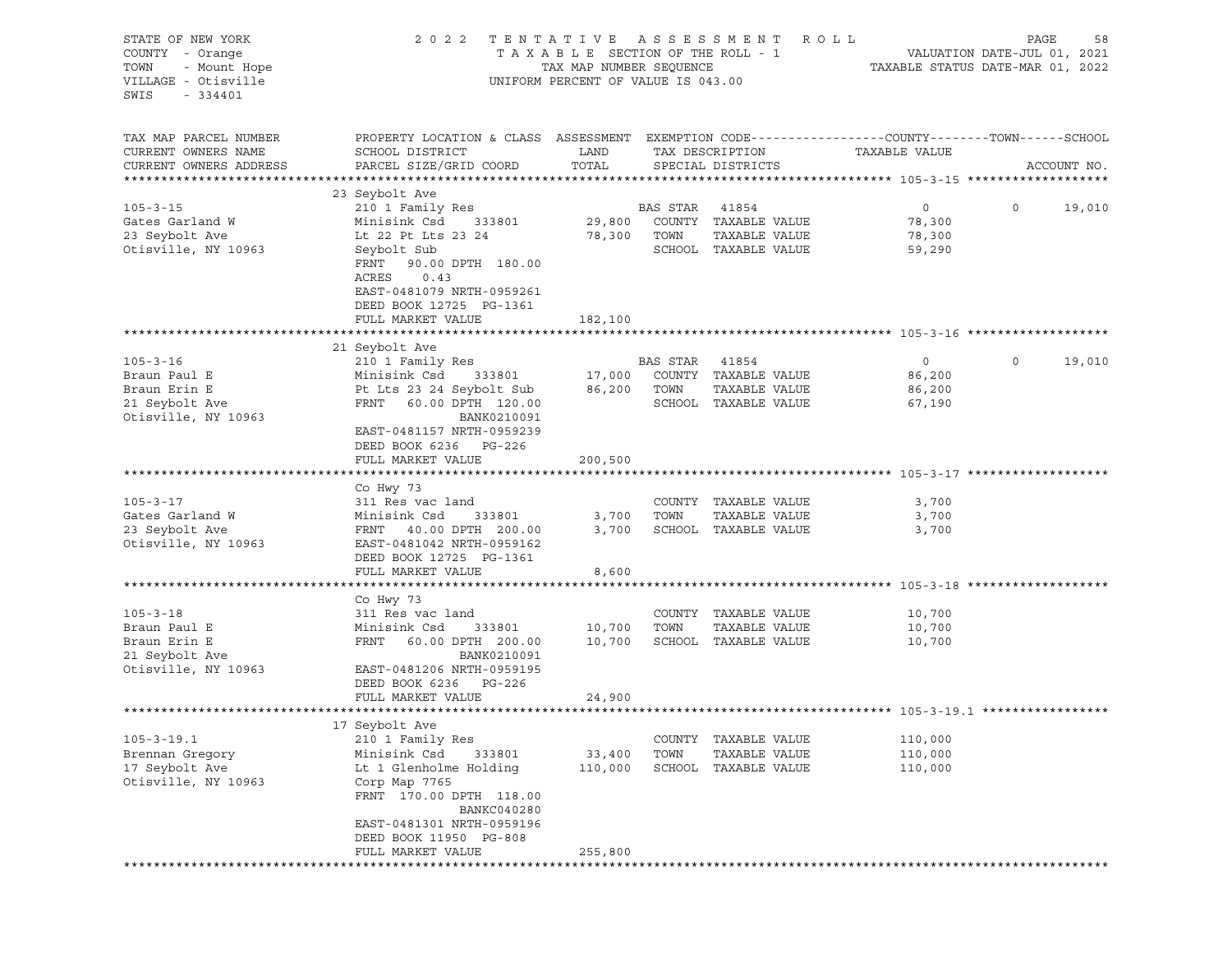| STATE OF NEW YORK                           | 2 0 2 2                                                                                                                                                                                         | TENTATIVE                       |                  | ASSESSMENT ROLL              |                                  | PAGE                        | 59          |
|---------------------------------------------|-------------------------------------------------------------------------------------------------------------------------------------------------------------------------------------------------|---------------------------------|------------------|------------------------------|----------------------------------|-----------------------------|-------------|
| COUNTY - Orange                             |                                                                                                                                                                                                 | TAXABLE SECTION OF THE ROLL - 1 |                  |                              |                                  | VALUATION DATE-JUL 01, 2021 |             |
| - Mount Hope<br>TOWN                        |                                                                                                                                                                                                 | TAX MAP NUMBER SEQUENCE         |                  |                              | TAXABLE STATUS DATE-MAR 01, 2022 |                             |             |
| VILLAGE - Otisville                         | UNIFORM PERCENT OF VALUE IS 043.00                                                                                                                                                              |                                 |                  |                              |                                  |                             |             |
| SWIS<br>$-334401$                           |                                                                                                                                                                                                 |                                 |                  |                              |                                  |                             |             |
|                                             |                                                                                                                                                                                                 |                                 |                  |                              |                                  |                             |             |
| TAX MAP PARCEL NUMBER                       | PROPERTY LOCATION & CLASS ASSESSMENT EXEMPTION CODE---------------COUNTY-------TOWN------SCHOOL                                                                                                 |                                 |                  |                              |                                  |                             |             |
| CURRENT OWNERS NAME                         | SCHOOL DISTRICT                                                                                                                                                                                 | LAND                            |                  | TAX DESCRIPTION              | TAXABLE VALUE                    |                             |             |
| CURRENT OWNERS ADDRESS                      | PARCEL SIZE/GRID COORD                                                                                                                                                                          | TOTAL                           |                  | SPECIAL DISTRICTS            |                                  |                             | ACCOUNT NO. |
| ***********************                     |                                                                                                                                                                                                 |                                 |                  |                              |                                  |                             |             |
|                                             | 6 Lake Ave                                                                                                                                                                                      |                                 |                  |                              |                                  |                             |             |
| $105 - 3 - 19.2$                            | 210 1 Family Res                                                                                                                                                                                |                                 | BAS STAR         | 41854                        | $\overline{0}$                   | $\circ$                     | 19,010      |
| Rabbassa Agustin                            | Minisink Csd 333801                                                                                                                                                                             |                                 |                  | 35,800 COUNTY TAXABLE VALUE  | 87,800                           |                             |             |
| 6 Lake Ave                                  | Lt 2 Glenholme Holding                                                                                                                                                                          | 87,800 TOWN                     |                  | TAXABLE VALUE                | 87,800                           |                             |             |
| Otisville, NY 10963                         | Corp Map 7765                                                                                                                                                                                   |                                 |                  | SCHOOL TAXABLE VALUE         | 68,790                           |                             |             |
|                                             | FRNT 107.00 DPTH 215.00                                                                                                                                                                         |                                 |                  |                              |                                  |                             |             |
|                                             | BANKL140178                                                                                                                                                                                     |                                 |                  |                              |                                  |                             |             |
|                                             | EAST-0481274 NRTH-0959102                                                                                                                                                                       |                                 |                  |                              |                                  |                             |             |
|                                             | DEED BOOK 5948 PG-230                                                                                                                                                                           |                                 |                  |                              |                                  |                             |             |
|                                             | FULL MARKET VALUE                                                                                                                                                                               | 204,200                         |                  |                              |                                  |                             |             |
|                                             |                                                                                                                                                                                                 |                                 |                  |                              |                                  |                             |             |
|                                             | 21 Orchard St                                                                                                                                                                                   |                                 |                  |                              |                                  |                             |             |
| $106 - 1 - 1$                               | 210 1 Family Res                                                                                                                                                                                |                                 | VETWAR CTS 41120 |                              | 10,920                           | 10,920                      | 6,240       |
| Doty Frank C<br>Doty Maria<br>21 Orchard St |                                                                                                                                                                                                 |                                 |                  |                              | $\overline{0}$                   | $\circ$                     | 47,450      |
|                                             |                                                                                                                                                                                                 |                                 |                  |                              | 76,180                           |                             |             |
|                                             |                                                                                                                                                                                                 |                                 |                  | TAXABLE VALUE                | 76,180                           |                             |             |
| Otisville, NY 10963                         | Minisink Csd 333801 29,800 ENH STAR 41834<br>FRNT 65.00 DPTH 245.00 87,100 COUNTY TAXABLE VALUE<br>EAST-0481213 NRTH-0960734 TOWN TAXABLE VALUE<br>DEED BOOK 1895 PG-01120 SCHOOL TAXABLE VALUE |                                 |                  |                              | 33,410                           |                             |             |
|                                             | FULL MARKET VALUE                                                                                                                                                                               | 202,600                         |                  |                              |                                  |                             |             |
|                                             |                                                                                                                                                                                                 |                                 |                  |                              |                                  |                             |             |
|                                             | 28 Highland Ave                                                                                                                                                                                 |                                 |                  |                              |                                  |                             |             |
| $106 - 1 - 3$                               | 210 1 Family Res                                                                                                                                                                                |                                 |                  | COUNTY TAXABLE VALUE         | 88,800                           |                             |             |
| Sicina Gregory C                            | Minisink Csd<br>333801                                                                                                                                                                          |                                 | 23,000 TOWN      | TAXABLE VALUE                | 88,800                           |                             |             |
| Sicina Lindsay                              | FRNT 69.00 DPTH 148.00                                                                                                                                                                          |                                 |                  | 88,800 SCHOOL TAXABLE VALUE  | 88,800                           |                             |             |
| 28 Highland Ave                             | BANKL080492                                                                                                                                                                                     |                                 |                  |                              |                                  |                             |             |
| Otisville, NY 10963                         | EAST-0481570 NRTH-0960719                                                                                                                                                                       |                                 |                  |                              |                                  |                             |             |
|                                             | DEED BOOK 14642 PG-476<br>FULL MARKET VALUE                                                                                                                                                     |                                 |                  |                              |                                  |                             |             |
|                                             |                                                                                                                                                                                                 | 206,500                         |                  |                              |                                  |                             |             |
|                                             | 30 Highland Ave                                                                                                                                                                                 |                                 |                  |                              |                                  |                             |             |
| $106 - 1 - 4$                               | 210 1 Family Res                                                                                                                                                                                |                                 |                  | COUNTY TAXABLE VALUE         | 100,000                          |                             |             |
| Uhrig Katrina                               | Minisink Csd<br>333801                                                                                                                                                                          | 20,000 TOWN                     |                  | TAXABLE VALUE                | 100,000                          |                             |             |
| 30 Highland Ave                             | FRNT<br>60.00 DPTH 143.00                                                                                                                                                                       |                                 |                  | 100,000 SCHOOL TAXABLE VALUE | 100,000                          |                             |             |
| Otisville, NY 10963                         | ACRES<br>0.20 BANKN140687                                                                                                                                                                       |                                 |                  |                              |                                  |                             |             |
|                                             | EAST-0481579 NRTH-0960659                                                                                                                                                                       |                                 |                  |                              |                                  |                             |             |
|                                             | DEED BOOK 14282 PG-1493                                                                                                                                                                         |                                 |                  |                              |                                  |                             |             |
|                                             | FULL MARKET VALUE                                                                                                                                                                               | 232,600                         |                  |                              |                                  |                             |             |
|                                             |                                                                                                                                                                                                 |                                 |                  |                              |                                  |                             |             |
|                                             | 32 Highland Ave                                                                                                                                                                                 |                                 |                  |                              |                                  |                             |             |
| $106 - 1 - 5$                               | 210 1 Family Res                                                                                                                                                                                |                                 |                  | COUNTY TAXABLE VALUE         | 103,500                          |                             |             |
| Lattan Cheryl                               | Minisink Csd<br>333801                                                                                                                                                                          | 30,600                          | TOWN             | TAXABLE VALUE                | 103,500                          |                             |             |
| Rahmaan Hakim                               | FRNT 120.00 DPTH 143.00                                                                                                                                                                         |                                 |                  | 103,500 SCHOOL TAXABLE VALUE | 103,500                          |                             |             |
| 32 Highland Ave                             | BANKC050590                                                                                                                                                                                     |                                 |                  |                              |                                  |                             |             |
| Otisville, NY 10963                         | EAST-0481594 NRTH-0960567                                                                                                                                                                       |                                 |                  |                              |                                  |                             |             |
|                                             | DEED BOOK 14442 PG-379                                                                                                                                                                          |                                 |                  |                              |                                  |                             |             |
|                                             | FULL MARKET VALUE                                                                                                                                                                               | 240,700                         |                  |                              |                                  |                             |             |
|                                             |                                                                                                                                                                                                 |                                 |                  |                              |                                  |                             |             |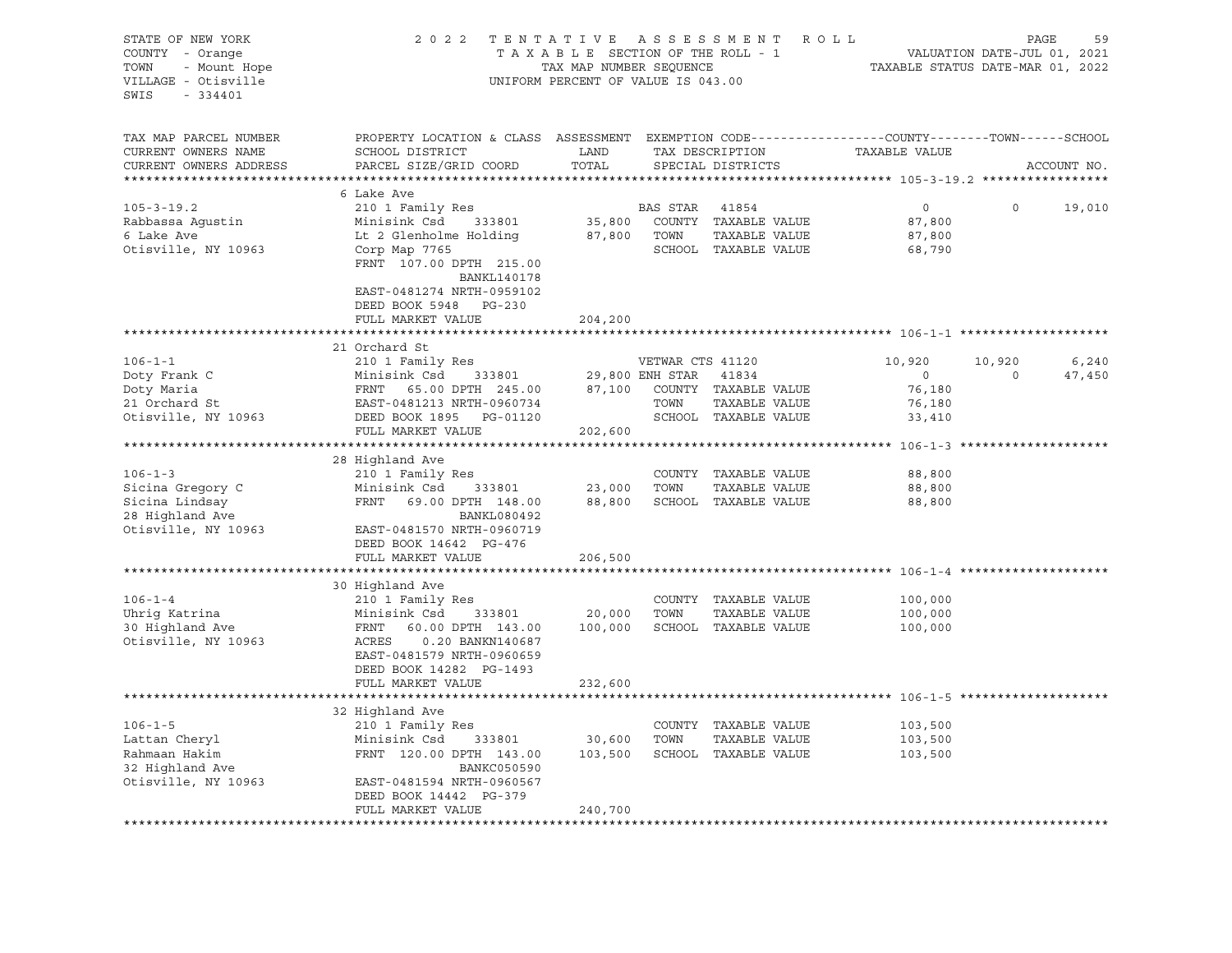| STATE OF NEW YORK                        | 2 0 2 2                                                                                          | TENTATIVE ASSESSMENT               |                             | ROLL                                  |                  | PAGE<br>60 |             |  |
|------------------------------------------|--------------------------------------------------------------------------------------------------|------------------------------------|-----------------------------|---------------------------------------|------------------|------------|-------------|--|
| COUNTY - Orange<br>TOWN<br>- Mount Hope  | TAXABLE SECTION OF THE ROLL - 1<br>TAX MAP NUMBER SEQUENCE                                       | TAXABLE STATUS DATE-MAR 01, 2022   | VALUATION DATE-JUL 01, 2021 |                                       |                  |            |             |  |
| VILLAGE - Otisville<br>SWIS<br>$-334401$ |                                                                                                  | UNIFORM PERCENT OF VALUE IS 043.00 |                             |                                       |                  |            |             |  |
| TAX MAP PARCEL NUMBER                    | PROPERTY LOCATION & CLASS ASSESSMENT EXEMPTION CODE----------------COUNTY-------TOWN------SCHOOL |                                    |                             |                                       |                  |            |             |  |
| CURRENT OWNERS NAME                      | SCHOOL DISTRICT                                                                                  | LAND                               |                             | TAX DESCRIPTION                       | TAXABLE VALUE    |            |             |  |
| CURRENT OWNERS ADDRESS                   | PARCEL SIZE/GRID COORD                                                                           | TOTAL                              |                             | SPECIAL DISTRICTS                     |                  |            | ACCOUNT NO. |  |
|                                          | 36 Highland Ave                                                                                  |                                    |                             |                                       |                  |            |             |  |
| $106 - 1 - 6$                            | 210 1 Family Res                                                                                 |                                    | ENH STAR                    | 41834                                 | $\overline{0}$   | $\Omega$   | 47,450      |  |
| Dwyer Alice J                            | Minisink Csd<br>333801                                                                           | 30,600                             |                             | COUNTY TAXABLE VALUE                  | 75,000           |            |             |  |
| 36 Highland Ave                          | FRNT 120.00 DPTH 143.00                                                                          | 75,000                             | TOWN                        | TAXABLE VALUE                         | 75,000           |            |             |  |
| Otisville, NY 10963                      | BANKC190321                                                                                      |                                    |                             | SCHOOL TAXABLE VALUE                  | 27,550           |            |             |  |
|                                          | EAST-0481615 NRTH-0960450                                                                        |                                    |                             |                                       |                  |            |             |  |
|                                          | DEED BOOK 3713 PG-110                                                                            |                                    |                             |                                       |                  |            |             |  |
|                                          | FULL MARKET VALUE                                                                                | 174,400                            |                             |                                       |                  |            |             |  |
|                                          |                                                                                                  |                                    |                             |                                       |                  |            |             |  |
|                                          | 40 Highland Ave                                                                                  |                                    |                             |                                       |                  |            |             |  |
| $106 - 1 - 7$                            | 210 1 Family Res                                                                                 |                                    |                             | COUNTY TAXABLE VALUE                  | 86,500           |            |             |  |
| Long Sarah Grace<br>40 Highland Ave      | Minisink Csd<br>333801<br>Lts 1 2 Wilbur Sub                                                     | 35,000<br>86,500                   | TOWN                        | TAXABLE VALUE<br>SCHOOL TAXABLE VALUE | 86,500<br>86,500 |            |             |  |
| Otisville, NY 10963                      | FRNT 120.00 DPTH 182.00                                                                          |                                    |                             |                                       |                  |            |             |  |
|                                          | EAST-0481633 NRTH-0960331                                                                        |                                    |                             |                                       |                  |            |             |  |
|                                          | DEED BOOK 14688 PG-1667                                                                          |                                    |                             |                                       |                  |            |             |  |
|                                          | FULL MARKET VALUE                                                                                | 201,200                            |                             |                                       |                  |            |             |  |
|                                          |                                                                                                  |                                    |                             |                                       |                  |            |             |  |
|                                          | 42 Highland Ave                                                                                  |                                    |                             |                                       |                  |            |             |  |
| $106 - 1 - 8$                            | 210 1 Family Res                                                                                 |                                    |                             | COUNTY TAXABLE VALUE                  | 95,500           |            |             |  |
| Polizzano Chelsae                        | Minisink Csd<br>333801                                                                           | 38,100                             | TOWN                        | TAXABLE VALUE                         | 95,500           |            |             |  |
| Polizzano Brian<br>42 Highland Ave       | Lts 3 4 Wilbur Sub<br>FRNT 120.00 DPTH 219.70                                                    | 95,500                             |                             | SCHOOL TAXABLE VALUE                  | 95,500           |            |             |  |
| Otisville, NY 10963                      | ACRES<br>0.50 BANK0230051                                                                        |                                    |                             |                                       |                  |            |             |  |
|                                          | EAST-0481637 NRTH-0960225                                                                        |                                    |                             |                                       |                  |            |             |  |
|                                          | DEED BOOK 14286 PG-1806                                                                          |                                    |                             |                                       |                  |            |             |  |
|                                          | FULL MARKET VALUE                                                                                | 222,100                            |                             |                                       |                  |            |             |  |
|                                          |                                                                                                  |                                    |                             |                                       |                  |            |             |  |
|                                          | 4 School St                                                                                      |                                    |                             |                                       |                  |            |             |  |
| $106 - 1 - 9$                            | 210 1 Family Res                                                                                 |                                    | VETWAR CTS 41120            |                                       | 10,920           | 10,920     | 6, 240      |  |
| Carr Patricia Ann                        | Minisink Csd<br>333801                                                                           | 39,800 AGED                        |                             | 41800                                 | 35,990           | 35,990     | 38,330      |  |
| Carr (d) Alan L                          | Lts 5 6Ptlt 10 Wilbur Sub                                                                        |                                    | 82,900 ENH STAR             | 41834                                 | $\circ$          | $\Omega$   | 38,330      |  |
| 4 School St                              | FRNT 145.00 DPTH 200.00                                                                          |                                    | TOWN                        | COUNTY TAXABLE VALUE                  | 35,990<br>35,990 |            |             |  |
| Otisville, NY 10963                      | EAST-0481503 NRTH-0960338<br>DEED BOOK 1830 PG-00131                                             |                                    |                             | TAXABLE VALUE<br>SCHOOL TAXABLE VALUE | $\circ$          |            |             |  |
|                                          | FULL MARKET VALUE                                                                                | 192,800                            |                             |                                       |                  |            |             |  |
|                                          |                                                                                                  |                                    |                             |                                       |                  |            |             |  |
|                                          | 12 School St                                                                                     |                                    |                             |                                       |                  |            |             |  |
| $106 - 1 - 10$                           | 210 1 Family Res                                                                                 |                                    |                             | COUNTY TAXABLE VALUE                  | 83,600           |            |             |  |
| Lopez Morales Roel A                     | Minisink Csd<br>333801                                                                           | 46,100                             | TOWN                        | TAXABLE VALUE                         | 83,600           |            |             |  |
| Morales Marta Julia                      | ACRES<br>1.10 BANKC030015                                                                        | 83,600                             |                             | SCHOOL TAXABLE VALUE                  | 83,600           |            |             |  |
| 12 School St                             | EAST-0481404 NRTH-0960409                                                                        |                                    |                             |                                       |                  |            |             |  |
| Otisville, NY 10963                      | DEED BOOK 14862 PG-1755                                                                          |                                    |                             |                                       |                  |            |             |  |
|                                          | FULL MARKET VALUE                                                                                | 194,400                            |                             |                                       |                  |            |             |  |
|                                          |                                                                                                  |                                    |                             |                                       |                  |            |             |  |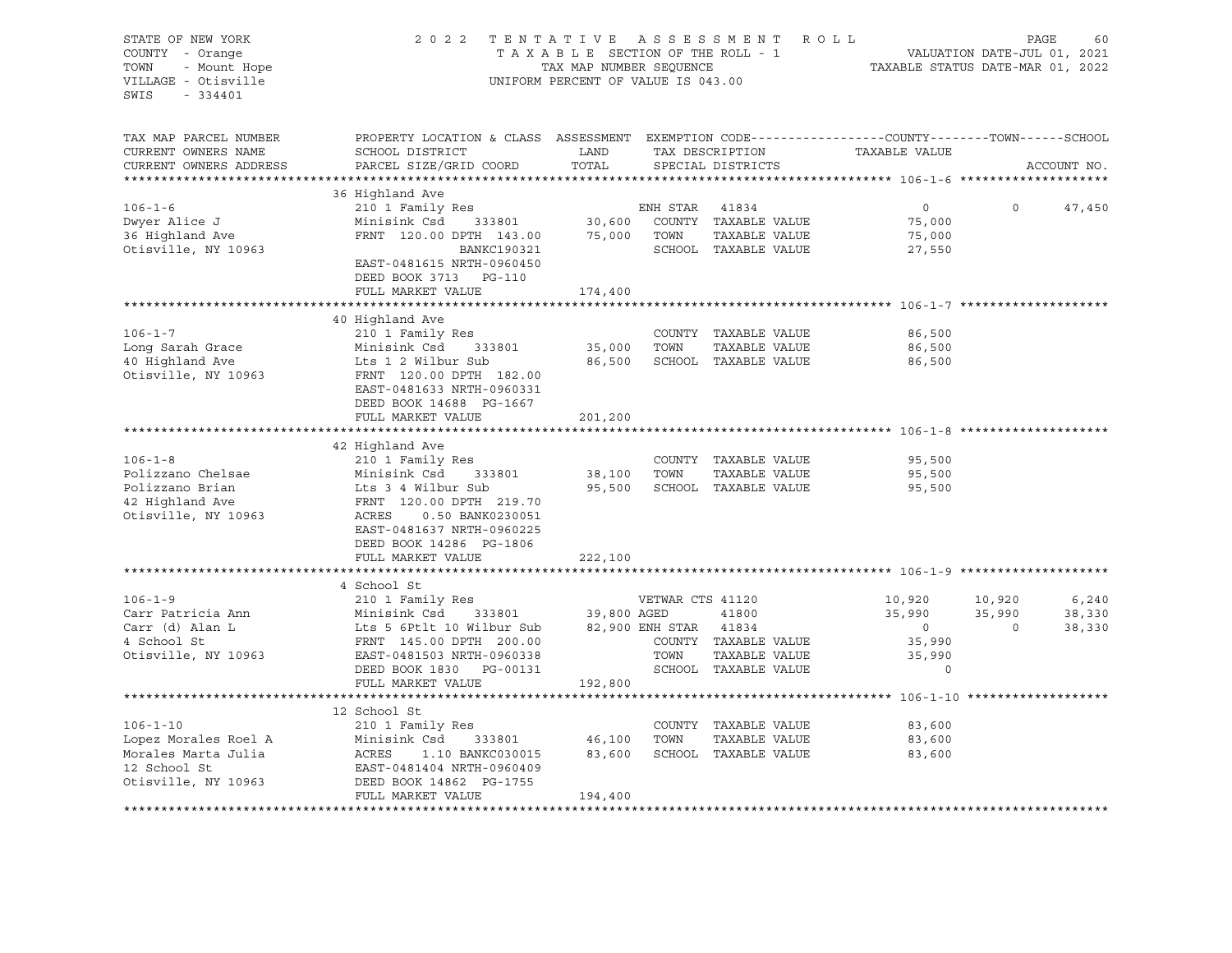| STATE OF NEW YORK<br>COUNTY - Orange<br>OF NEW YORK<br>I - Orange<br>- Mount Hope<br>$\sim i$ sville<br>TOWN                                                                                                                           | 2022 TENTATIVE ASSESSMENT ROLL                                                                                            | PAGE<br>TAXABLE SECTION OF THE ROLL - 1<br>TAXABLE STATUS DATE-JUL 01, 2021<br>TAXABLE STATUS DATE-MAR 01, 2022 |        |                             | 61                 |                   |             |        |
|----------------------------------------------------------------------------------------------------------------------------------------------------------------------------------------------------------------------------------------|---------------------------------------------------------------------------------------------------------------------------|-----------------------------------------------------------------------------------------------------------------|--------|-----------------------------|--------------------|-------------------|-------------|--------|
| VILLAGE - Otisville<br>SWIS                                                                                                                                                                                                            |                                                                                                                           | UNIFORM PERCENT OF VALUE IS 043.00                                                                              |        |                             |                    |                   |             |        |
| TAX MAP PARCEL NUMBER<br>CURRENT OWNERS NAME                                                                                                                                                                                           | PROPERTY LOCATION & CLASS ASSESSMENT EXEMPTION CODE-----------------COUNTY-------TOWN------SCHOOL<br>SCHOOL DISTRICT LAND |                                                                                                                 |        | TAX DESCRIPTION             | TAXABLE VALUE      |                   |             |        |
| CURRENT OWNERS ADDRESS                                                                                                                                                                                                                 | PARCEL SIZE/GRID COORD TOTAL                                                                                              |                                                                                                                 |        | SPECIAL DISTRICTS           |                    |                   | ACCOUNT NO. |        |
|                                                                                                                                                                                                                                        | 14 School St                                                                                                              |                                                                                                                 |        |                             |                    |                   |             |        |
|                                                                                                                                                                                                                                        |                                                                                                                           |                                                                                                                 |        |                             | $\overline{0}$     | $0 \qquad \qquad$ | 19,010      |        |
|                                                                                                                                                                                                                                        |                                                                                                                           |                                                                                                                 |        |                             | 55,400             |                   |             |        |
|                                                                                                                                                                                                                                        |                                                                                                                           |                                                                                                                 |        |                             | 55,400             |                   |             |        |
|                                                                                                                                                                                                                                        | BANKC130170<br>EAST-0481366 NRTH-0960522                                                                                  |                                                                                                                 |        | SCHOOL TAXABLE VALUE        | 36,390             |                   |             |        |
|                                                                                                                                                                                                                                        | DEED BOOK 13340 PG-1215                                                                                                   |                                                                                                                 |        |                             |                    |                   |             |        |
|                                                                                                                                                                                                                                        | FULL MARKET VALUE                                                                                                         | 128,800                                                                                                         |        |                             |                    |                   |             |        |
|                                                                                                                                                                                                                                        |                                                                                                                           |                                                                                                                 |        |                             |                    |                   |             |        |
|                                                                                                                                                                                                                                        | 25 Orchard St                                                                                                             |                                                                                                                 |        |                             |                    |                   |             |        |
|                                                                                                                                                                                                                                        |                                                                                                                           |                                                                                                                 |        |                             | 102,400            |                   |             |        |
|                                                                                                                                                                                                                                        |                                                                                                                           |                                                                                                                 |        | TAXABLE VALUE               | 102,400<br>102,400 |                   |             |        |
|                                                                                                                                                                                                                                        |                                                                                                                           |                                                                                                                 |        |                             |                    |                   |             |        |
| 106-1-12 210 1 Family Res<br>Wood Eric R Minisink Csd 333801 47,300 TOWN TAXABLE VALUE<br>Wood Angela G ACRES 1.10 BANKC061197 102,400 SCHOOL TAXABLE VALUE<br>25 Orchard St EAST-0481231 NRTH-0960509<br>Otisville, NY 10963 DEED BOO |                                                                                                                           |                                                                                                                 |        |                             |                    |                   |             |        |
|                                                                                                                                                                                                                                        | FULL MARKET VALUE                                                                                                         | 238,100                                                                                                         |        |                             |                    |                   |             |        |
|                                                                                                                                                                                                                                        |                                                                                                                           |                                                                                                                 |        |                             |                    |                   |             |        |
|                                                                                                                                                                                                                                        | 27 Orchard St                                                                                                             |                                                                                                                 |        |                             |                    |                   |             |        |
|                                                                                                                                                                                                                                        |                                                                                                                           |                                                                                                                 |        |                             |                    | $\circ$           |             | 19,010 |
|                                                                                                                                                                                                                                        |                                                                                                                           |                                                                                                                 |        |                             |                    |                   |             |        |
|                                                                                                                                                                                                                                        |                                                                                                                           |                                                                                                                 |        |                             |                    |                   |             |        |
| 106-1-13.2<br>Jennings Elijah 210 1 Family Res BAS STAR 41854 0<br>Jennings Mary FRNT 54.00 DPTH 311.00 85,400 TOWN TAXABLE VALUE 85,400<br>PO Box 79 EAST-0481076 NRTH-0960547 SCHOOL TAXABLE VALUE 66,390<br>Otisville, NY 10963 DE  |                                                                                                                           |                                                                                                                 |        |                             |                    |                   |             |        |
|                                                                                                                                                                                                                                        | FULL MARKET VALUE                                                                                                         | 198,600                                                                                                         |        |                             |                    |                   |             |        |
|                                                                                                                                                                                                                                        |                                                                                                                           |                                                                                                                 |        |                             |                    |                   |             |        |
|                                                                                                                                                                                                                                        | 23 Orchard St                                                                                                             |                                                                                                                 |        |                             |                    |                   |             |        |
|                                                                                                                                                                                                                                        |                                                                                                                           |                                                                                                                 |        |                             |                    | $\circ$           |             | 47,450 |
|                                                                                                                                                                                                                                        |                                                                                                                           |                                                                                                                 |        |                             |                    |                   |             |        |
| Otisville, NY 10963 EAST-0481104 NRTH-0960622                                                                                                                                                                                          |                                                                                                                           |                                                                                                                 |        | SCHOOL TAXABLE VALUE        |                    |                   |             |        |
|                                                                                                                                                                                                                                        | DEED BOOK 14603 PG-1292                                                                                                   |                                                                                                                 |        |                             | 42,550             |                   |             |        |
|                                                                                                                                                                                                                                        | FULL MARKET VALUE                                                                                                         | 209,300                                                                                                         |        |                             |                    |                   |             |        |
|                                                                                                                                                                                                                                        |                                                                                                                           |                                                                                                                 |        |                             |                    |                   |             |        |
|                                                                                                                                                                                                                                        | Borden St                                                                                                                 |                                                                                                                 |        |                             |                    |                   |             |        |
| $106 - 2 - 1.1$                                                                                                                                                                                                                        |                                                                                                                           |                                                                                                                 |        | COUNTY TAXABLE VALUE        | 27,615             |                   |             |        |
| Middletown Carting LLC                                                                                                                                                                                                                 | 311 Res vac land<br>Minisink Csd 33<br>ACRES 4 70<br>333801 27,615                                                        |                                                                                                                 | TOWN   | TAXABLE VALUE               | 27,615             |                   |             |        |
| 83 Industrial Park Ext<br>Middletown, NY 10940                                                                                                                                                                                         | EAST-0483070 NRTH-0959961                                                                                                 |                                                                                                                 |        | 27,615 SCHOOL TAXABLE VALUE | 27,615             |                   |             |        |
|                                                                                                                                                                                                                                        | DEED BOOK 14681 PG-827                                                                                                    |                                                                                                                 |        |                             |                    |                   |             |        |
|                                                                                                                                                                                                                                        | FULL MARKET VALUE                                                                                                         | 64,200                                                                                                          |        |                             |                    |                   |             |        |
|                                                                                                                                                                                                                                        |                                                                                                                           |                                                                                                                 |        |                             |                    |                   |             |        |
|                                                                                                                                                                                                                                        | 13 Borden St                                                                                                              |                                                                                                                 |        |                             |                    |                   |             |        |
| $106 - 2 - 1.21$                                                                                                                                                                                                                       | 210 1 Family Res                                                                                                          |                                                                                                                 | COUNTY | TAXABLE VALUE               | 112,000            |                   |             |        |
| Sinasbaugh Megan                                                                                                                                                                                                                       | Minisink Csd<br>333801                                                                                                    | 28,600                                                                                                          | TOWN   | TAXABLE VALUE               | 112,000            |                   |             |        |
| 13 Borden St                                                                                                                                                                                                                           | FRNT 100.00 DPTH 150.00                                                                                                   | 112,000                                                                                                         |        | SCHOOL TAXABLE VALUE        | 112,000            |                   |             |        |
| Otisville, NY 10963                                                                                                                                                                                                                    | <b>BANKC130170</b>                                                                                                        |                                                                                                                 |        |                             |                    |                   |             |        |
|                                                                                                                                                                                                                                        | EAST-0482440 NRTH-0959740<br>DEED BOOK 14290 PG-1105                                                                      |                                                                                                                 |        |                             |                    |                   |             |        |
|                                                                                                                                                                                                                                        | FULL MARKET VALUE                                                                                                         | 260,500                                                                                                         |        |                             |                    |                   |             |        |
|                                                                                                                                                                                                                                        |                                                                                                                           |                                                                                                                 |        |                             |                    |                   |             |        |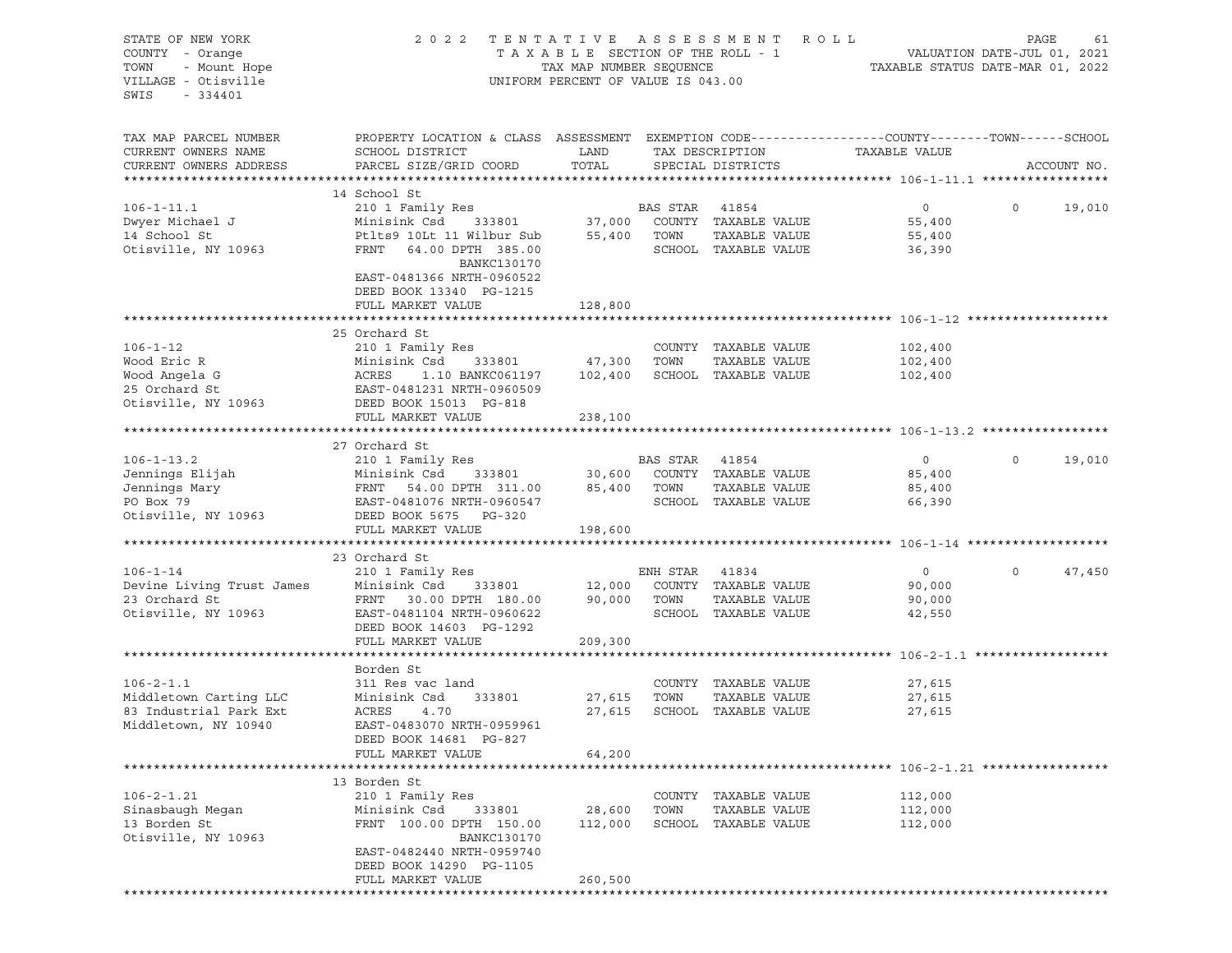## STATE OF NEW YORK 2 0 2 2 T E N T A T I V E A S S E S S M E N T R O L L PAGE 62 COUNTY - Orange T A X A B L E SECTION OF THE ROLL - 1 VALUATION DATE-JUL 01, 2021 TOWN - Mount Hope TAX MAP NUMBER SEQUENCE TAXABLE STATUS DATE-MAR 01, 2022 VILLAGE - Otisville UNIFORM PERCENT OF VALUE IS 043.00

| TAX MAP PARCEL NUMBER<br>CURRENT OWNERS NAME<br>CURRENT OWNERS ADDRESS                            | PROPERTY LOCATION & CLASS ASSESSMENT EXEMPTION CODE----------------COUNTY-------TOWN------SCHOOL<br>SCHOOL DISTRICT<br>PARCEL SIZE/GRID COORD                                          | LAND<br>TOTAL          |                | TAX DESCRIPTION<br>SPECIAL DISTRICTS                                   | TAXABLE VALUE                                | ACCOUNT NO.        |
|---------------------------------------------------------------------------------------------------|----------------------------------------------------------------------------------------------------------------------------------------------------------------------------------------|------------------------|----------------|------------------------------------------------------------------------|----------------------------------------------|--------------------|
| ********************                                                                              | **************************                                                                                                                                                             |                        |                |                                                                        |                                              |                    |
| $106 - 2 - 1.23$<br>Ketcham Realty Inc<br>19 Bordon St<br>Otisville, NY 10963                     | 19 Borden St<br>449 Other Storaq<br>Minisink Csd<br>333801<br>ACRES<br>5.60<br>EAST-0482434 NRTH-0959985                                                                               | 63,500<br>158,000      | TOWN           | COUNTY TAXABLE VALUE<br>TAXABLE VALUE<br>SCHOOL TAXABLE VALUE          | 158,000<br>158,000<br>158,000                |                    |
|                                                                                                   | DEED BOOK 2633 PG-00228<br>FULL MARKET VALUE                                                                                                                                           |                        |                |                                                                        |                                              |                    |
|                                                                                                   |                                                                                                                                                                                        | 367,400                |                |                                                                        |                                              |                    |
|                                                                                                   | 11 Borden St                                                                                                                                                                           |                        |                |                                                                        |                                              |                    |
| $106 - 2 - 1.25$<br>Ketcham Walter<br>Ketcham Arlene<br>11 Borden St<br>Otisville, NY 10963       | 210 1 Family Res<br>Minisink Csd<br>FRNT 100.00 DPTH 150.00 81,000 TOWN<br>EAST-0482339 NRTH-0959751<br>DEED BOOK 2577<br>PG-00255                                                     | 333801 28,600          | ENH STAR       | 41834<br>COUNTY TAXABLE VALUE<br>TAXABLE VALUE<br>SCHOOL TAXABLE VALUE | $\overline{0}$<br>81,000<br>81,000<br>33,550 | $\Omega$<br>47,450 |
|                                                                                                   | FULL MARKET VALUE                                                                                                                                                                      | 188,400                |                |                                                                        |                                              |                    |
|                                                                                                   |                                                                                                                                                                                        |                        |                |                                                                        |                                              |                    |
| $106 - 2 - 2$<br>Ketcham Realty Inc<br>19 Bordon St<br>Otisville, NY 10963                        | Tn Rd 25<br>843 Non-ceil. rr<br>Minisink Csd<br>333801<br>ACRES<br>3.90<br>EAST-0482714 NRTH-0959947<br>DEED BOOK 3673 PG-93                                                           | 4,900<br>4,900         | TOWN           | COUNTY TAXABLE VALUE<br>TAXABLE VALUE<br>SCHOOL TAXABLE VALUE          | 4,900<br>4,900<br>4,900                      |                    |
|                                                                                                   | FULL MARKET VALUE                                                                                                                                                                      | 11,400                 |                |                                                                        |                                              |                    |
|                                                                                                   | 10 Borden St                                                                                                                                                                           |                        |                |                                                                        |                                              |                    |
| $106 - 2 - 4$<br>Clouse $(L/E)$ Alberta<br>11 Mt Hope Ave<br>Otisville, NY 10963                  | 210 1 Family Res<br>333801 7,000 TOWN<br>Minisink Csd<br>Life Estate Alberta Clous<br>FRNT 40.00 DPTH 75.00<br>EAST-0482122 NRTH-0959279<br>DEED BOOK 13638 PG-1068                    |                        |                | COUNTY TAXABLE VALUE<br>TAXABLE VALUE<br>31,300 SCHOOL TAXABLE VALUE   | 31,300<br>31,300<br>31,300                   |                    |
|                                                                                                   | FULL MARKET VALUE                                                                                                                                                                      | 72,800                 |                |                                                                        |                                              |                    |
|                                                                                                   |                                                                                                                                                                                        |                        |                |                                                                        |                                              |                    |
| $106 - 2 - 5$<br>Coppola Anthony M Sr<br>PO Box 276<br>Otisville, NY 10963                        | 8 Borden St<br>210 1 Family Res<br>Minisink Csd 333801<br>FRNT 75.00 DPTH 290.00<br>EAST-0482094 NRTH-0959511<br>DEED BOOK 14698 PG-1178<br>FULL MARKET VALUE                          | 86,000 TOWN<br>200,000 | BAS STAR 41854 | 35,000 COUNTY TAXABLE VALUE<br>TAXABLE VALUE<br>SCHOOL TAXABLE VALUE   | $\overline{0}$<br>86,000<br>86,000<br>66,990 | $\circ$<br>19,010  |
|                                                                                                   |                                                                                                                                                                                        |                        |                |                                                                        |                                              |                    |
| $106 - 2 - 6$<br>Hassenmayer Eric S<br>Hassenmayer Kristy A<br>6 Borden St<br>Otisville, NY 10963 | 6 Borden St<br>210 1 Family Res<br>Minisink Csd<br>333801<br>FRNT 65.00 DPTH 265.00<br><b>BANKC180381</b><br>EAST-0482027 NRTH-0959526<br>DEED BOOK 12331 PG-1721<br>FULL MARKET VALUE | 31,000<br>178,400      | TOWN           | COUNTY TAXABLE VALUE<br>TAXABLE VALUE<br>76,700 SCHOOL TAXABLE VALUE   | 76,700<br>76,700<br>76,700                   |                    |
|                                                                                                   |                                                                                                                                                                                        |                        |                |                                                                        |                                              |                    |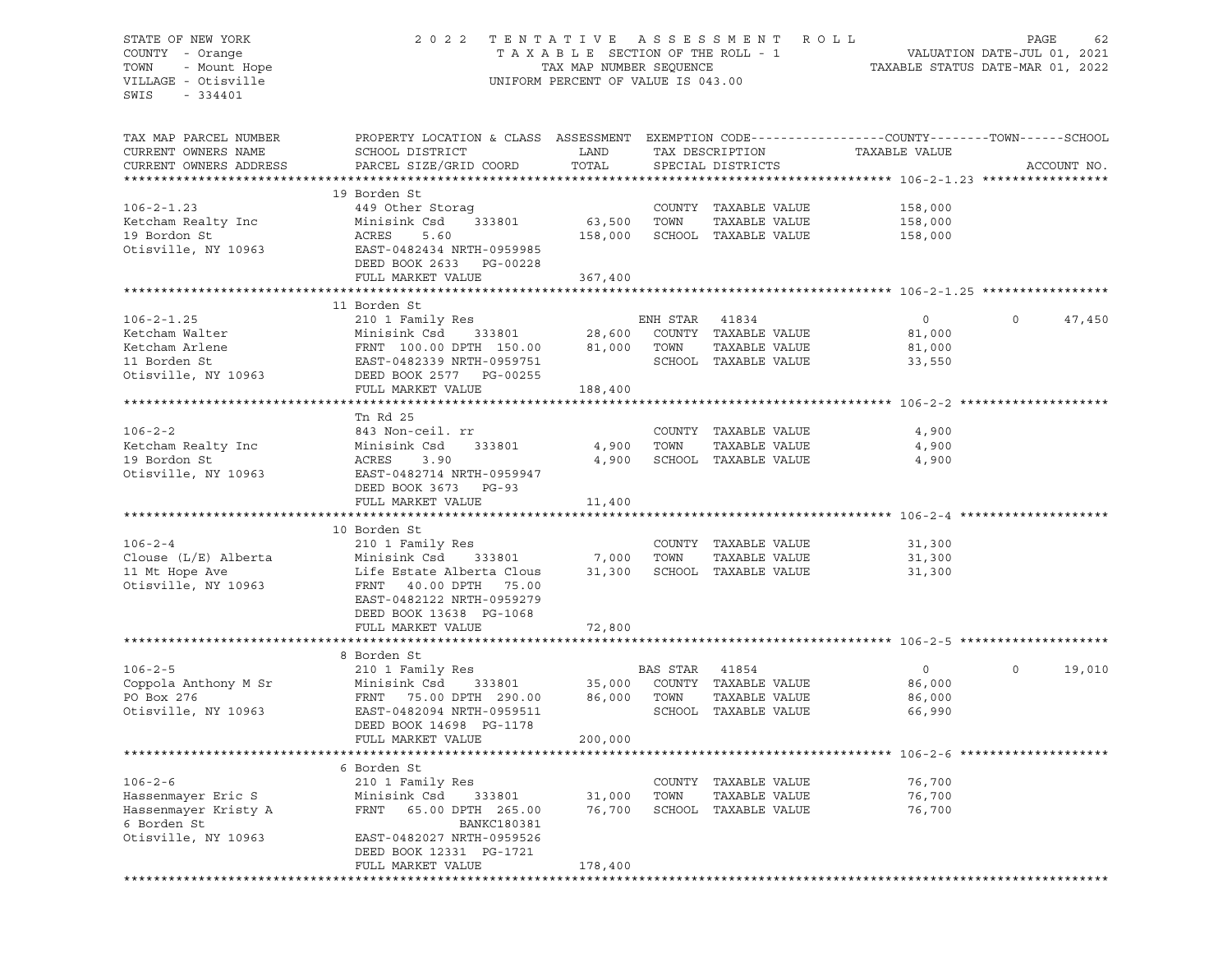#### STATE OF NEW YORK 2 0 2 2 T E N T A T I V E A S S E S S M E N T R O L L PAGE 63 COUNTY - Orange T A X A B L E SECTION OF THE ROLL - 1 VALUATION DATE-JUL 01, 2021 TOWN - Mount Hope TAX NAP NUMBER SEQUENCE TAXABLE STATUS DATE-MAR 01, 2022<br>TILLAGE - Otisville TAXABLE STATUS DATE-MAR 01, 2022 UNIFORM PERCENT OF VALUE IS 043.00

| TAX MAP PARCEL NUMBER<br>CURRENT OWNERS NAME                               | PROPERTY LOCATION & CLASS ASSESSMENT EXEMPTION CODE----------------COUNTY-------TOWN------SCHOOL<br>SCHOOL DISTRICT | LAND                    |                       | TAX DESCRIPTION      | TAXABLE VALUE                  |             |        |
|----------------------------------------------------------------------------|---------------------------------------------------------------------------------------------------------------------|-------------------------|-----------------------|----------------------|--------------------------------|-------------|--------|
| CURRENT OWNERS ADDRESS                                                     | PARCEL SIZE/GRID COORD                                                                                              | TOTAL                   |                       | SPECIAL DISTRICTS    |                                | ACCOUNT NO. |        |
|                                                                            |                                                                                                                     |                         |                       |                      |                                |             |        |
| $106 - 2 - 7$                                                              | 4 Borden St<br>210 1 Family Res                                                                                     |                         |                       | COUNTY TAXABLE VALUE | 69,500                         |             |        |
| Mawherter Michelle                                                         | Minisink Csd<br>333801                                                                                              | 31,000                  | TOWN                  | TAXABLE VALUE        | 69,500                         |             |        |
| 4 Borden St                                                                | FRNT 65.00 DPTH 265.00                                                                                              | 69,500                  |                       | SCHOOL TAXABLE VALUE | 69,500                         |             |        |
| Otisville, NY 10963                                                        | EAST-0481968 NRTH-0959530<br>DEED BOOK 14568 PG-783                                                                 |                         |                       |                      |                                |             |        |
|                                                                            | FULL MARKET VALUE                                                                                                   | 161,600                 |                       |                      |                                |             |        |
|                                                                            |                                                                                                                     |                         |                       |                      |                                |             |        |
|                                                                            | 16 Boorman Terr                                                                                                     |                         |                       |                      |                                |             |        |
| $106 - 2 - 8.11$                                                           | 270 Mfg housing<br>333801                                                                                           |                         |                       | COUNTY TAXABLE VALUE | 39,000                         |             |        |
| Brighton Leroy                                                             | Minisink Csd                                                                                                        | 28,000                  | TOWN                  | TAXABLE VALUE        | 39,000                         |             |        |
| Brighton Jane 12 Clouse Sub Map 7531<br>2269 Mountain Rd 16.00 DPTH 159.00 |                                                                                                                     | 39,000                  |                       |                      | SCHOOL TAXABLE VALUE<br>39,000 |             |        |
|                                                                            |                                                                                                                     |                         |                       |                      |                                |             |        |
| Otisville, NY 10963                                                        | EAST-0481990 NRTH-0959334                                                                                           |                         |                       |                      |                                |             |        |
|                                                                            | DEED BOOK 14319 PG-1328                                                                                             |                         |                       |                      |                                |             |        |
|                                                                            | FULL MARKET VALUE                                                                                                   | 90,700                  |                       |                      |                                |             |        |
|                                                                            |                                                                                                                     |                         |                       |                      |                                |             |        |
|                                                                            | 20 Boorman Terr                                                                                                     |                         |                       |                      |                                |             |        |
| $106 - 2 - 8.2$                                                            | 270 Mfg housing                                                                                                     |                         |                       | COUNTY TAXABLE VALUE | 41,500                         |             |        |
| Clouse $(L/E)$ Alberta                                                     | Minisink Csd 333801                                                                                                 | 29,800                  | TOWN                  | TAXABLE VALUE        | 41,500                         |             |        |
| 11 Mt Hope Ave                                                             | FRNT 111.00 DPTH 147.00                                                                                             | 41,500                  |                       | SCHOOL TAXABLE VALUE | 41,500                         |             |        |
| Otisville, NY 10963                                                        | EAST-0481948 NRTH-0959197                                                                                           |                         |                       |                      |                                |             |        |
|                                                                            | DEED BOOK 13672 PG-1139                                                                                             |                         |                       |                      |                                |             |        |
|                                                                            | FULL MARKET VALUE                                                                                                   | 96,500                  |                       |                      |                                |             |        |
|                                                                            |                                                                                                                     |                         |                       |                      |                                |             |        |
|                                                                            | 69 Highland Ave                                                                                                     |                         |                       |                      |                                |             |        |
| $106 - 2 - 9$                                                              | 210 1 Family Res                                                                                                    |                         |                       | COUNTY TAXABLE VALUE | 68,400                         |             |        |
| Northern Enterprises NY LLC Minisink Csd                                   | 333801                                                                                                              | 26,200                  | TOWN                  | TAXABLE VALUE        | 68,400                         |             |        |
| 2 Mill St                                                                  | Lt 15 Wilbur Sub                                                                                                    | 68,400                  |                       | SCHOOL TAXABLE VALUE | 68,400                         |             |        |
| Cornwall, NY 12518                                                         | FRNT 60.00 DPTH 200.00                                                                                              |                         |                       |                      |                                |             |        |
|                                                                            | EAST-0481799 NRTH-0959201                                                                                           |                         |                       |                      |                                |             |        |
| PRIOR OWNER ON 3/01/2022                                                   | DEED BOOK 15186 PG-1693                                                                                             |                         |                       |                      |                                |             |        |
| Northern Enterprises NY LLC                                                | FULL MARKET VALUE                                                                                                   | 159,100                 |                       |                      |                                |             |        |
|                                                                            |                                                                                                                     |                         |                       |                      |                                |             |        |
|                                                                            | 67 Highland Ave                                                                                                     |                         |                       |                      |                                |             |        |
| $106 - 2 - 10$                                                             | 210 1 Family Res                                                                                                    |                         | VETCOM CTS 41130      |                      | 17,300                         | 17,300      | 10,400 |
| Zqrodek Linda                                                              | 333801<br>Minisink Csd                                                                                              | 26,200 VETDIS CTS 41140 |                       |                      | 34,600                         | 34,600      | 20,800 |
| Zgrodek (d) Richard                                                        | Lt 14 Wilbur Sub                                                                                                    |                         | 69,200 ENH STAR 41834 |                      | $\overline{0}$                 | $\Omega$    | 38,000 |
| 67 Highland Ave                                                            | FRNT 60.00 DPTH 200.00                                                                                              |                         |                       | COUNTY TAXABLE VALUE | 17,300                         |             |        |
| Otisville, NY 10963                                                        | EAST-0481806 NRTH-0959256                                                                                           |                         | TOWN                  | TAXABLE VALUE        | 17,300                         |             |        |
|                                                                            | DEED BOOK 2062<br>PG-00190                                                                                          |                         |                       | SCHOOL TAXABLE VALUE | $\Omega$                       |             |        |
|                                                                            | FULL MARKET VALUE                                                                                                   | 160,900                 |                       |                      |                                |             |        |
|                                                                            |                                                                                                                     |                         |                       |                      |                                |             |        |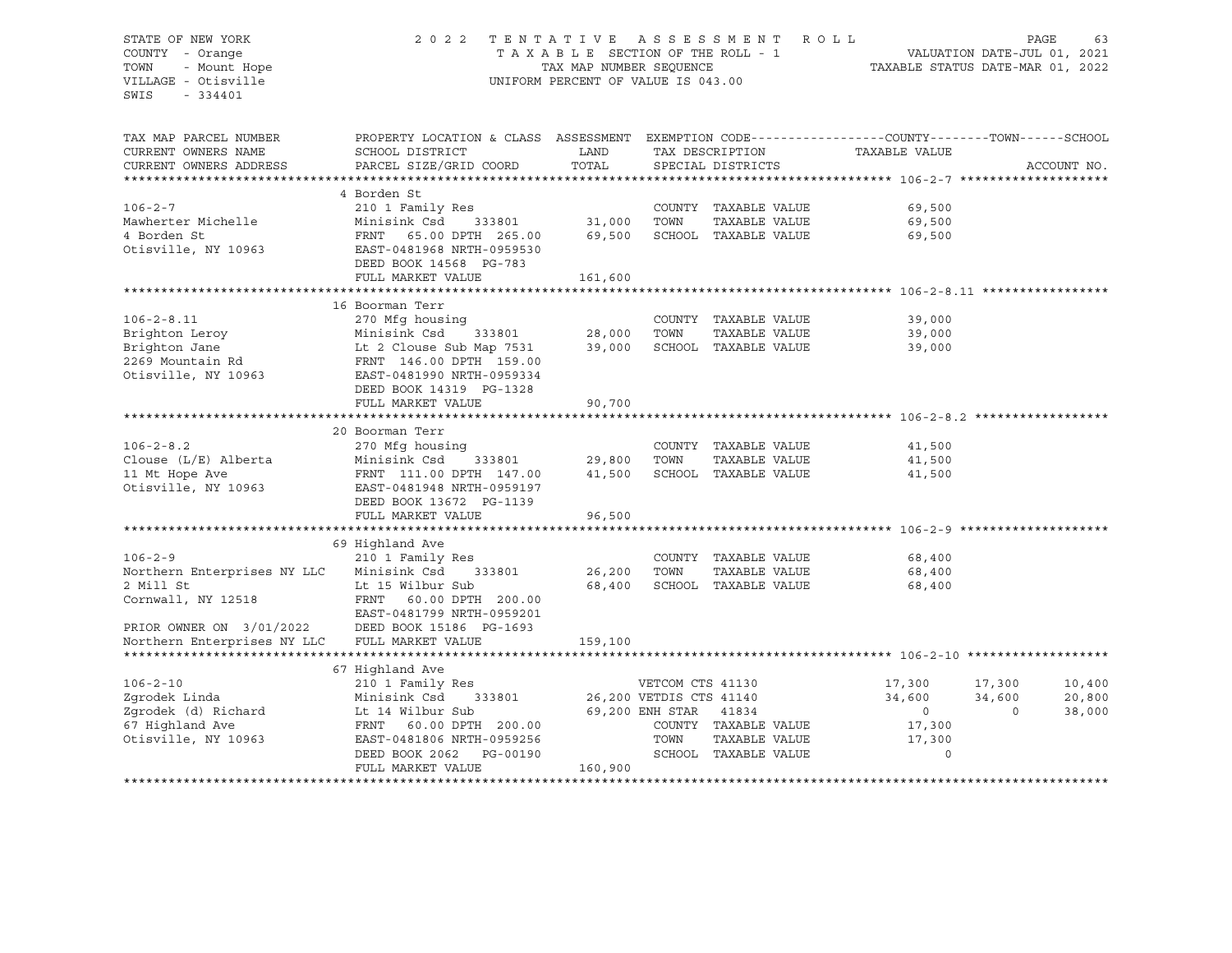| TAXABLE SECTION OF THE ROLL - 1<br>VALUATION DATE-JUL 01, 2021<br>TAX MAP NUMBER SEQUENCE<br>- Mount Hope<br>TAXABLE STATUS DATE-MAR 01, 2022<br>UNIFORM PERCENT OF VALUE IS 043.00<br>$-334401$<br>TAX MAP PARCEL NUMBER<br>PROPERTY LOCATION & CLASS ASSESSMENT EXEMPTION CODE---------------COUNTY-------TOWN------SCHOOL<br>CURRENT OWNERS NAME<br>SCHOOL DISTRICT<br>LAND<br>TAX DESCRIPTION<br>TAXABLE VALUE<br>TOTAL<br>PARCEL SIZE/GRID COORD<br>SPECIAL DISTRICTS<br>ACCOUNT NO.<br>65 Highland Ave<br>$106 - 2 - 12$<br>210 1 Family Res<br>BAS STAR<br>41854<br>$\overline{0}$<br>19,010<br>$\circ$<br>McDonough (fka Klingman) Mary Minisink Csd<br>43,000<br>COUNTY TAXABLE VALUE<br>333801<br>95,500<br>Lt 11 12 13 Wilbur Sub<br>95,500<br>TOWN<br>TAXABLE VALUE<br>65 Highland Ave<br>95,500<br>Otisville, NY 10963<br>FRNT 180.00 DPTH 200.00<br>SCHOOL TAXABLE VALUE<br>76,490<br>EAST-0481813 NRTH-0959388<br>DEED BOOK 3064<br>PG-00064<br>FULL MARKET VALUE<br>222,100<br>61 Highland Ave<br>210 1 Family Res<br>BAS STAR<br>19,010<br>$106 - 2 - 13$<br>41854<br>$\overline{0}$<br>$\circ$<br>Minisink Csd 333801<br>COUNTY TAXABLE VALUE<br>28,600<br>87,300<br>Palmer Julie<br>Lt 10 Wilbur Sub<br>87,300<br>TOWN<br>TAXABLE VALUE<br>87,300<br>FRNT<br>75.00 DPTH 200.00<br>SCHOOL TAXABLE VALUE<br>68,290<br>BANKC030217<br>EAST-0481825 NRTH-0959498<br>DEED BOOK 11544 PG-31<br>FULL MARKET VALUE<br>203,000<br>59 Highland Ave<br>$106 - 2 - 14$<br>COUNTY TAXABLE VALUE<br>210 1 Family Res<br>79,600<br>Vlietstra Dawn M<br>Minisink Csd<br>26,200<br>TOWN<br>TAXABLE VALUE<br>79,600<br>333801<br>59 Highland Ave<br>Lt 9 Wilbur Sub<br>79,600<br>SCHOOL TAXABLE VALUE<br>79,600<br>Otisville, NY 10963<br>FRNT 60.00 DPTH 200.00<br><b>BANKC080370</b><br>EAST-0481830 NRTH-0959567<br>DEED BOOK 14900 PG-1007<br>FULL MARKET VALUE<br>185,100<br>57 Highland Ave<br>$106 - 2 - 15$<br>210 1 Family Res<br>COUNTY TAXABLE VALUE<br>93,700<br>LaDonna Francine<br>Minisink Csd<br>333801<br>27,800<br>TOWN<br>TAXABLE VALUE<br>93,700<br>57 Highland Ave<br>93,700<br>SCHOOL TAXABLE VALUE<br>Lt 8 Wilbur Sub<br>93,700<br>FRNT<br>66.70 DPTH 200.10<br>ACRES<br>0.31<br>EAST-0481843 NRTH-0959627<br>DEED BOOK 14699 PG-743<br>FULL MARKET VALUE<br>217,900<br>5 Borden St | STATE OF NEW YORK<br>COUNTY - Orange | 2 0 2 2 | TENTATIVE | ASSESSMENT<br>ROLL | PAGE | 64 |
|-------------------------------------------------------------------------------------------------------------------------------------------------------------------------------------------------------------------------------------------------------------------------------------------------------------------------------------------------------------------------------------------------------------------------------------------------------------------------------------------------------------------------------------------------------------------------------------------------------------------------------------------------------------------------------------------------------------------------------------------------------------------------------------------------------------------------------------------------------------------------------------------------------------------------------------------------------------------------------------------------------------------------------------------------------------------------------------------------------------------------------------------------------------------------------------------------------------------------------------------------------------------------------------------------------------------------------------------------------------------------------------------------------------------------------------------------------------------------------------------------------------------------------------------------------------------------------------------------------------------------------------------------------------------------------------------------------------------------------------------------------------------------------------------------------------------------------------------------------------------------------------------------------------------------------------------------------------------------------------------------------------------------------------------------------------------------------------------------------------------------------------------------------------------------------------------------------------------------------------------------------------------------------------------------------------|--------------------------------------|---------|-----------|--------------------|------|----|
|                                                                                                                                                                                                                                                                                                                                                                                                                                                                                                                                                                                                                                                                                                                                                                                                                                                                                                                                                                                                                                                                                                                                                                                                                                                                                                                                                                                                                                                                                                                                                                                                                                                                                                                                                                                                                                                                                                                                                                                                                                                                                                                                                                                                                                                                                                             | TOWN<br>VILLAGE - Otisville<br>SWIS  |         |           |                    |      |    |
|                                                                                                                                                                                                                                                                                                                                                                                                                                                                                                                                                                                                                                                                                                                                                                                                                                                                                                                                                                                                                                                                                                                                                                                                                                                                                                                                                                                                                                                                                                                                                                                                                                                                                                                                                                                                                                                                                                                                                                                                                                                                                                                                                                                                                                                                                                             |                                      |         |           |                    |      |    |
|                                                                                                                                                                                                                                                                                                                                                                                                                                                                                                                                                                                                                                                                                                                                                                                                                                                                                                                                                                                                                                                                                                                                                                                                                                                                                                                                                                                                                                                                                                                                                                                                                                                                                                                                                                                                                                                                                                                                                                                                                                                                                                                                                                                                                                                                                                             |                                      |         |           |                    |      |    |
|                                                                                                                                                                                                                                                                                                                                                                                                                                                                                                                                                                                                                                                                                                                                                                                                                                                                                                                                                                                                                                                                                                                                                                                                                                                                                                                                                                                                                                                                                                                                                                                                                                                                                                                                                                                                                                                                                                                                                                                                                                                                                                                                                                                                                                                                                                             | CURRENT OWNERS ADDRESS               |         |           |                    |      |    |
|                                                                                                                                                                                                                                                                                                                                                                                                                                                                                                                                                                                                                                                                                                                                                                                                                                                                                                                                                                                                                                                                                                                                                                                                                                                                                                                                                                                                                                                                                                                                                                                                                                                                                                                                                                                                                                                                                                                                                                                                                                                                                                                                                                                                                                                                                                             |                                      |         |           |                    |      |    |
|                                                                                                                                                                                                                                                                                                                                                                                                                                                                                                                                                                                                                                                                                                                                                                                                                                                                                                                                                                                                                                                                                                                                                                                                                                                                                                                                                                                                                                                                                                                                                                                                                                                                                                                                                                                                                                                                                                                                                                                                                                                                                                                                                                                                                                                                                                             |                                      |         |           |                    |      |    |
|                                                                                                                                                                                                                                                                                                                                                                                                                                                                                                                                                                                                                                                                                                                                                                                                                                                                                                                                                                                                                                                                                                                                                                                                                                                                                                                                                                                                                                                                                                                                                                                                                                                                                                                                                                                                                                                                                                                                                                                                                                                                                                                                                                                                                                                                                                             |                                      |         |           |                    |      |    |
|                                                                                                                                                                                                                                                                                                                                                                                                                                                                                                                                                                                                                                                                                                                                                                                                                                                                                                                                                                                                                                                                                                                                                                                                                                                                                                                                                                                                                                                                                                                                                                                                                                                                                                                                                                                                                                                                                                                                                                                                                                                                                                                                                                                                                                                                                                             |                                      |         |           |                    |      |    |
|                                                                                                                                                                                                                                                                                                                                                                                                                                                                                                                                                                                                                                                                                                                                                                                                                                                                                                                                                                                                                                                                                                                                                                                                                                                                                                                                                                                                                                                                                                                                                                                                                                                                                                                                                                                                                                                                                                                                                                                                                                                                                                                                                                                                                                                                                                             |                                      |         |           |                    |      |    |
|                                                                                                                                                                                                                                                                                                                                                                                                                                                                                                                                                                                                                                                                                                                                                                                                                                                                                                                                                                                                                                                                                                                                                                                                                                                                                                                                                                                                                                                                                                                                                                                                                                                                                                                                                                                                                                                                                                                                                                                                                                                                                                                                                                                                                                                                                                             |                                      |         |           |                    |      |    |
|                                                                                                                                                                                                                                                                                                                                                                                                                                                                                                                                                                                                                                                                                                                                                                                                                                                                                                                                                                                                                                                                                                                                                                                                                                                                                                                                                                                                                                                                                                                                                                                                                                                                                                                                                                                                                                                                                                                                                                                                                                                                                                                                                                                                                                                                                                             |                                      |         |           |                    |      |    |
|                                                                                                                                                                                                                                                                                                                                                                                                                                                                                                                                                                                                                                                                                                                                                                                                                                                                                                                                                                                                                                                                                                                                                                                                                                                                                                                                                                                                                                                                                                                                                                                                                                                                                                                                                                                                                                                                                                                                                                                                                                                                                                                                                                                                                                                                                                             |                                      |         |           |                    |      |    |
|                                                                                                                                                                                                                                                                                                                                                                                                                                                                                                                                                                                                                                                                                                                                                                                                                                                                                                                                                                                                                                                                                                                                                                                                                                                                                                                                                                                                                                                                                                                                                                                                                                                                                                                                                                                                                                                                                                                                                                                                                                                                                                                                                                                                                                                                                                             |                                      |         |           |                    |      |    |
|                                                                                                                                                                                                                                                                                                                                                                                                                                                                                                                                                                                                                                                                                                                                                                                                                                                                                                                                                                                                                                                                                                                                                                                                                                                                                                                                                                                                                                                                                                                                                                                                                                                                                                                                                                                                                                                                                                                                                                                                                                                                                                                                                                                                                                                                                                             |                                      |         |           |                    |      |    |
|                                                                                                                                                                                                                                                                                                                                                                                                                                                                                                                                                                                                                                                                                                                                                                                                                                                                                                                                                                                                                                                                                                                                                                                                                                                                                                                                                                                                                                                                                                                                                                                                                                                                                                                                                                                                                                                                                                                                                                                                                                                                                                                                                                                                                                                                                                             |                                      |         |           |                    |      |    |
|                                                                                                                                                                                                                                                                                                                                                                                                                                                                                                                                                                                                                                                                                                                                                                                                                                                                                                                                                                                                                                                                                                                                                                                                                                                                                                                                                                                                                                                                                                                                                                                                                                                                                                                                                                                                                                                                                                                                                                                                                                                                                                                                                                                                                                                                                                             | Palmer Paul                          |         |           |                    |      |    |
|                                                                                                                                                                                                                                                                                                                                                                                                                                                                                                                                                                                                                                                                                                                                                                                                                                                                                                                                                                                                                                                                                                                                                                                                                                                                                                                                                                                                                                                                                                                                                                                                                                                                                                                                                                                                                                                                                                                                                                                                                                                                                                                                                                                                                                                                                                             |                                      |         |           |                    |      |    |
|                                                                                                                                                                                                                                                                                                                                                                                                                                                                                                                                                                                                                                                                                                                                                                                                                                                                                                                                                                                                                                                                                                                                                                                                                                                                                                                                                                                                                                                                                                                                                                                                                                                                                                                                                                                                                                                                                                                                                                                                                                                                                                                                                                                                                                                                                                             | 61 Highland Ave                      |         |           |                    |      |    |
|                                                                                                                                                                                                                                                                                                                                                                                                                                                                                                                                                                                                                                                                                                                                                                                                                                                                                                                                                                                                                                                                                                                                                                                                                                                                                                                                                                                                                                                                                                                                                                                                                                                                                                                                                                                                                                                                                                                                                                                                                                                                                                                                                                                                                                                                                                             | Otisville, NY 10963                  |         |           |                    |      |    |
|                                                                                                                                                                                                                                                                                                                                                                                                                                                                                                                                                                                                                                                                                                                                                                                                                                                                                                                                                                                                                                                                                                                                                                                                                                                                                                                                                                                                                                                                                                                                                                                                                                                                                                                                                                                                                                                                                                                                                                                                                                                                                                                                                                                                                                                                                                             |                                      |         |           |                    |      |    |
|                                                                                                                                                                                                                                                                                                                                                                                                                                                                                                                                                                                                                                                                                                                                                                                                                                                                                                                                                                                                                                                                                                                                                                                                                                                                                                                                                                                                                                                                                                                                                                                                                                                                                                                                                                                                                                                                                                                                                                                                                                                                                                                                                                                                                                                                                                             |                                      |         |           |                    |      |    |
|                                                                                                                                                                                                                                                                                                                                                                                                                                                                                                                                                                                                                                                                                                                                                                                                                                                                                                                                                                                                                                                                                                                                                                                                                                                                                                                                                                                                                                                                                                                                                                                                                                                                                                                                                                                                                                                                                                                                                                                                                                                                                                                                                                                                                                                                                                             |                                      |         |           |                    |      |    |
|                                                                                                                                                                                                                                                                                                                                                                                                                                                                                                                                                                                                                                                                                                                                                                                                                                                                                                                                                                                                                                                                                                                                                                                                                                                                                                                                                                                                                                                                                                                                                                                                                                                                                                                                                                                                                                                                                                                                                                                                                                                                                                                                                                                                                                                                                                             |                                      |         |           |                    |      |    |
|                                                                                                                                                                                                                                                                                                                                                                                                                                                                                                                                                                                                                                                                                                                                                                                                                                                                                                                                                                                                                                                                                                                                                                                                                                                                                                                                                                                                                                                                                                                                                                                                                                                                                                                                                                                                                                                                                                                                                                                                                                                                                                                                                                                                                                                                                                             |                                      |         |           |                    |      |    |
|                                                                                                                                                                                                                                                                                                                                                                                                                                                                                                                                                                                                                                                                                                                                                                                                                                                                                                                                                                                                                                                                                                                                                                                                                                                                                                                                                                                                                                                                                                                                                                                                                                                                                                                                                                                                                                                                                                                                                                                                                                                                                                                                                                                                                                                                                                             |                                      |         |           |                    |      |    |
|                                                                                                                                                                                                                                                                                                                                                                                                                                                                                                                                                                                                                                                                                                                                                                                                                                                                                                                                                                                                                                                                                                                                                                                                                                                                                                                                                                                                                                                                                                                                                                                                                                                                                                                                                                                                                                                                                                                                                                                                                                                                                                                                                                                                                                                                                                             |                                      |         |           |                    |      |    |
|                                                                                                                                                                                                                                                                                                                                                                                                                                                                                                                                                                                                                                                                                                                                                                                                                                                                                                                                                                                                                                                                                                                                                                                                                                                                                                                                                                                                                                                                                                                                                                                                                                                                                                                                                                                                                                                                                                                                                                                                                                                                                                                                                                                                                                                                                                             |                                      |         |           |                    |      |    |
|                                                                                                                                                                                                                                                                                                                                                                                                                                                                                                                                                                                                                                                                                                                                                                                                                                                                                                                                                                                                                                                                                                                                                                                                                                                                                                                                                                                                                                                                                                                                                                                                                                                                                                                                                                                                                                                                                                                                                                                                                                                                                                                                                                                                                                                                                                             |                                      |         |           |                    |      |    |
|                                                                                                                                                                                                                                                                                                                                                                                                                                                                                                                                                                                                                                                                                                                                                                                                                                                                                                                                                                                                                                                                                                                                                                                                                                                                                                                                                                                                                                                                                                                                                                                                                                                                                                                                                                                                                                                                                                                                                                                                                                                                                                                                                                                                                                                                                                             |                                      |         |           |                    |      |    |
|                                                                                                                                                                                                                                                                                                                                                                                                                                                                                                                                                                                                                                                                                                                                                                                                                                                                                                                                                                                                                                                                                                                                                                                                                                                                                                                                                                                                                                                                                                                                                                                                                                                                                                                                                                                                                                                                                                                                                                                                                                                                                                                                                                                                                                                                                                             |                                      |         |           |                    |      |    |
|                                                                                                                                                                                                                                                                                                                                                                                                                                                                                                                                                                                                                                                                                                                                                                                                                                                                                                                                                                                                                                                                                                                                                                                                                                                                                                                                                                                                                                                                                                                                                                                                                                                                                                                                                                                                                                                                                                                                                                                                                                                                                                                                                                                                                                                                                                             |                                      |         |           |                    |      |    |
|                                                                                                                                                                                                                                                                                                                                                                                                                                                                                                                                                                                                                                                                                                                                                                                                                                                                                                                                                                                                                                                                                                                                                                                                                                                                                                                                                                                                                                                                                                                                                                                                                                                                                                                                                                                                                                                                                                                                                                                                                                                                                                                                                                                                                                                                                                             |                                      |         |           |                    |      |    |
|                                                                                                                                                                                                                                                                                                                                                                                                                                                                                                                                                                                                                                                                                                                                                                                                                                                                                                                                                                                                                                                                                                                                                                                                                                                                                                                                                                                                                                                                                                                                                                                                                                                                                                                                                                                                                                                                                                                                                                                                                                                                                                                                                                                                                                                                                                             |                                      |         |           |                    |      |    |
|                                                                                                                                                                                                                                                                                                                                                                                                                                                                                                                                                                                                                                                                                                                                                                                                                                                                                                                                                                                                                                                                                                                                                                                                                                                                                                                                                                                                                                                                                                                                                                                                                                                                                                                                                                                                                                                                                                                                                                                                                                                                                                                                                                                                                                                                                                             |                                      |         |           |                    |      |    |
|                                                                                                                                                                                                                                                                                                                                                                                                                                                                                                                                                                                                                                                                                                                                                                                                                                                                                                                                                                                                                                                                                                                                                                                                                                                                                                                                                                                                                                                                                                                                                                                                                                                                                                                                                                                                                                                                                                                                                                                                                                                                                                                                                                                                                                                                                                             |                                      |         |           |                    |      |    |
|                                                                                                                                                                                                                                                                                                                                                                                                                                                                                                                                                                                                                                                                                                                                                                                                                                                                                                                                                                                                                                                                                                                                                                                                                                                                                                                                                                                                                                                                                                                                                                                                                                                                                                                                                                                                                                                                                                                                                                                                                                                                                                                                                                                                                                                                                                             |                                      |         |           |                    |      |    |
|                                                                                                                                                                                                                                                                                                                                                                                                                                                                                                                                                                                                                                                                                                                                                                                                                                                                                                                                                                                                                                                                                                                                                                                                                                                                                                                                                                                                                                                                                                                                                                                                                                                                                                                                                                                                                                                                                                                                                                                                                                                                                                                                                                                                                                                                                                             | Otisville, NY 10963                  |         |           |                    |      |    |
|                                                                                                                                                                                                                                                                                                                                                                                                                                                                                                                                                                                                                                                                                                                                                                                                                                                                                                                                                                                                                                                                                                                                                                                                                                                                                                                                                                                                                                                                                                                                                                                                                                                                                                                                                                                                                                                                                                                                                                                                                                                                                                                                                                                                                                                                                                             |                                      |         |           |                    |      |    |
|                                                                                                                                                                                                                                                                                                                                                                                                                                                                                                                                                                                                                                                                                                                                                                                                                                                                                                                                                                                                                                                                                                                                                                                                                                                                                                                                                                                                                                                                                                                                                                                                                                                                                                                                                                                                                                                                                                                                                                                                                                                                                                                                                                                                                                                                                                             |                                      |         |           |                    |      |    |
|                                                                                                                                                                                                                                                                                                                                                                                                                                                                                                                                                                                                                                                                                                                                                                                                                                                                                                                                                                                                                                                                                                                                                                                                                                                                                                                                                                                                                                                                                                                                                                                                                                                                                                                                                                                                                                                                                                                                                                                                                                                                                                                                                                                                                                                                                                             |                                      |         |           |                    |      |    |
|                                                                                                                                                                                                                                                                                                                                                                                                                                                                                                                                                                                                                                                                                                                                                                                                                                                                                                                                                                                                                                                                                                                                                                                                                                                                                                                                                                                                                                                                                                                                                                                                                                                                                                                                                                                                                                                                                                                                                                                                                                                                                                                                                                                                                                                                                                             |                                      |         |           |                    |      |    |
|                                                                                                                                                                                                                                                                                                                                                                                                                                                                                                                                                                                                                                                                                                                                                                                                                                                                                                                                                                                                                                                                                                                                                                                                                                                                                                                                                                                                                                                                                                                                                                                                                                                                                                                                                                                                                                                                                                                                                                                                                                                                                                                                                                                                                                                                                                             |                                      |         |           |                    |      |    |
|                                                                                                                                                                                                                                                                                                                                                                                                                                                                                                                                                                                                                                                                                                                                                                                                                                                                                                                                                                                                                                                                                                                                                                                                                                                                                                                                                                                                                                                                                                                                                                                                                                                                                                                                                                                                                                                                                                                                                                                                                                                                                                                                                                                                                                                                                                             |                                      |         |           |                    |      |    |
| 210 1 Family Res<br>0<br>47,450<br>ENH STAR<br>41834<br>0                                                                                                                                                                                                                                                                                                                                                                                                                                                                                                                                                                                                                                                                                                                                                                                                                                                                                                                                                                                                                                                                                                                                                                                                                                                                                                                                                                                                                                                                                                                                                                                                                                                                                                                                                                                                                                                                                                                                                                                                                                                                                                                                                                                                                                                   | $106 - 2 - 16$                       |         |           |                    |      |    |
| Minisink Csd<br>COUNTY<br>TAXABLE VALUE<br>333801<br>27,800<br>84,600                                                                                                                                                                                                                                                                                                                                                                                                                                                                                                                                                                                                                                                                                                                                                                                                                                                                                                                                                                                                                                                                                                                                                                                                                                                                                                                                                                                                                                                                                                                                                                                                                                                                                                                                                                                                                                                                                                                                                                                                                                                                                                                                                                                                                                       | Eggleton Ida Colleen                 |         |           |                    |      |    |
| Lt 7 Wilbur Sub<br>84,600<br>TOWN<br>TAXABLE VALUE<br>84,600                                                                                                                                                                                                                                                                                                                                                                                                                                                                                                                                                                                                                                                                                                                                                                                                                                                                                                                                                                                                                                                                                                                                                                                                                                                                                                                                                                                                                                                                                                                                                                                                                                                                                                                                                                                                                                                                                                                                                                                                                                                                                                                                                                                                                                                | PO Box 564                           |         |           |                    |      |    |
| FRNT<br>50.00 DPTH 280.00<br>SCHOOL<br>TAXABLE VALUE<br>37,150                                                                                                                                                                                                                                                                                                                                                                                                                                                                                                                                                                                                                                                                                                                                                                                                                                                                                                                                                                                                                                                                                                                                                                                                                                                                                                                                                                                                                                                                                                                                                                                                                                                                                                                                                                                                                                                                                                                                                                                                                                                                                                                                                                                                                                              | Otisville, NY 10963                  |         |           |                    |      |    |
| EAST-0482042 NRTH-0959827                                                                                                                                                                                                                                                                                                                                                                                                                                                                                                                                                                                                                                                                                                                                                                                                                                                                                                                                                                                                                                                                                                                                                                                                                                                                                                                                                                                                                                                                                                                                                                                                                                                                                                                                                                                                                                                                                                                                                                                                                                                                                                                                                                                                                                                                                   |                                      |         |           |                    |      |    |
| DEED BOOK 5634<br>PG-336<br>FULL MARKET VALUE                                                                                                                                                                                                                                                                                                                                                                                                                                                                                                                                                                                                                                                                                                                                                                                                                                                                                                                                                                                                                                                                                                                                                                                                                                                                                                                                                                                                                                                                                                                                                                                                                                                                                                                                                                                                                                                                                                                                                                                                                                                                                                                                                                                                                                                               |                                      |         |           |                    |      |    |
| 196,700                                                                                                                                                                                                                                                                                                                                                                                                                                                                                                                                                                                                                                                                                                                                                                                                                                                                                                                                                                                                                                                                                                                                                                                                                                                                                                                                                                                                                                                                                                                                                                                                                                                                                                                                                                                                                                                                                                                                                                                                                                                                                                                                                                                                                                                                                                     |                                      |         |           |                    |      |    |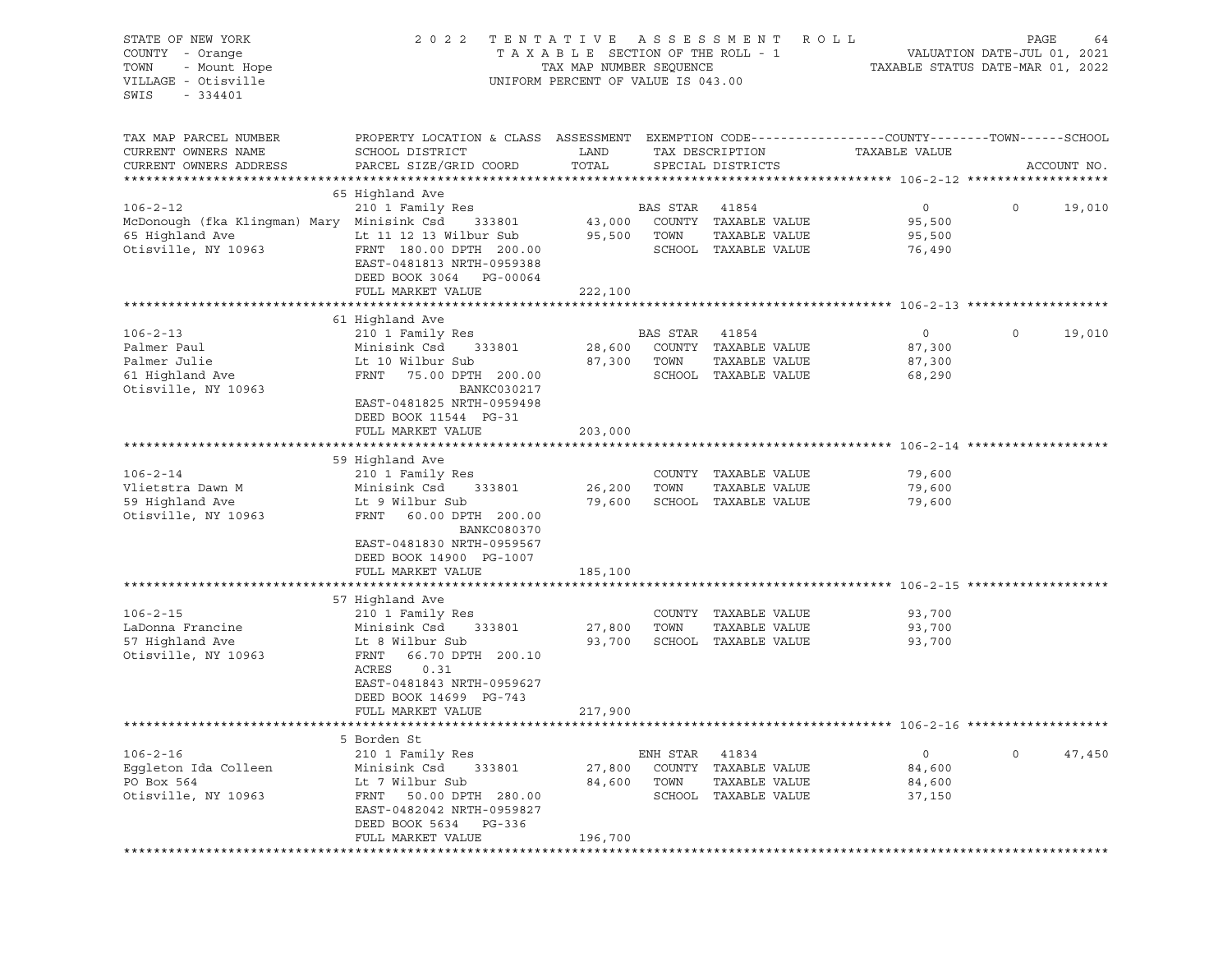| STATE OF NEW YORK           | 2 0 2 2                                                                                         | TENTATIVE                          |                             | A S S E S S M E N T  | ROLL                             |             | PAGE<br>65  |
|-----------------------------|-------------------------------------------------------------------------------------------------|------------------------------------|-----------------------------|----------------------|----------------------------------|-------------|-------------|
| COUNTY - Orange             | TAXABLE SECTION OF THE ROLL - 1                                                                 |                                    | VALUATION DATE-JUL 01, 2021 |                      |                                  |             |             |
| TOWN<br>- Mount Hope        |                                                                                                 | TAX MAP NUMBER SEQUENCE            |                             |                      | TAXABLE STATUS DATE-MAR 01, 2022 |             |             |
| VILLAGE - Otisville         |                                                                                                 | UNIFORM PERCENT OF VALUE IS 043.00 |                             |                      |                                  |             |             |
| SWIS<br>$-334401$           |                                                                                                 |                                    |                             |                      |                                  |             |             |
|                             |                                                                                                 |                                    |                             |                      |                                  |             |             |
|                             |                                                                                                 |                                    |                             |                      |                                  |             |             |
| TAX MAP PARCEL NUMBER       | PROPERTY LOCATION & CLASS ASSESSMENT EXEMPTION CODE----------------COUNTY-------TOWN-----SCHOOL |                                    |                             |                      |                                  |             |             |
| CURRENT OWNERS NAME         | SCHOOL DISTRICT                                                                                 | LAND                               |                             | TAX DESCRIPTION      | TAXABLE VALUE                    |             |             |
| CURRENT OWNERS ADDRESS      | PARCEL SIZE/GRID COORD                                                                          | TOTAL                              |                             | SPECIAL DISTRICTS    |                                  |             | ACCOUNT NO. |
|                             | 3 Borden St                                                                                     |                                    |                             |                      |                                  |             |             |
|                             |                                                                                                 |                                    |                             |                      |                                  |             |             |
| $106 - 2 - 17$              | 210 1 Family Res                                                                                |                                    |                             | COUNTY TAXABLE VALUE | 82,800                           |             |             |
| Eustace Brendan             | Minisink Csd<br>333801                                                                          | 28,200                             | TOWN                        | TAXABLE VALUE        | 82,800                           |             |             |
| Eustace Christine           | Lt 6 Wilbur Sub                                                                                 | 82,800                             |                             | SCHOOL TAXABLE VALUE | 82,800                           |             |             |
| 3 Borden St                 | FRNT<br>50.00 DPTH 284.00                                                                       |                                    |                             |                      |                                  |             |             |
| Otisville, NY 10963         | BANKC080496                                                                                     |                                    |                             |                      |                                  |             |             |
|                             | EAST-0481996 NRTH-0959829                                                                       |                                    |                             |                      |                                  |             |             |
|                             | DEED BOOK 14411 PG-1325                                                                         |                                    |                             |                      |                                  |             |             |
|                             | FULL MARKET VALUE                                                                               | 192,600                            |                             |                      |                                  |             |             |
|                             |                                                                                                 |                                    |                             |                      |                                  |             |             |
|                             | 55 Highland Ave                                                                                 |                                    |                             |                      |                                  |             |             |
| $106 - 2 - 18$              | 210 1 Family Res                                                                                |                                    | BAS STAR 41854              |                      | $\circ$                          | $\mathbf 0$ | 19,010      |
| Davoren Lance               | Minisink Csd<br>333801                                                                          | 27,800                             |                             | COUNTY TAXABLE VALUE | 91,000                           |             |             |
| Morris Rhonda               | Lt 5 Wilbur Sub                                                                                 | 91,000                             | TOWN                        | TAXABLE VALUE        | 91,000                           |             |             |
| 55 Highland Ave             | FRNT<br>70.00 DPTH 200.00                                                                       |                                    |                             | SCHOOL TAXABLE VALUE | 71,990                           |             |             |
|                             | BANKC020537                                                                                     |                                    |                             |                      |                                  |             |             |
| Otisville, NY 10963         |                                                                                                 |                                    |                             |                      |                                  |             |             |
|                             | EAST-0481853 NRTH-0959740                                                                       |                                    |                             |                      |                                  |             |             |
|                             | DEED BOOK 6134 PG-326                                                                           |                                    |                             |                      |                                  |             |             |
|                             | FULL MARKET VALUE                                                                               | 211,600                            |                             |                      |                                  |             |             |
|                             |                                                                                                 |                                    |                             |                      |                                  |             |             |
|                             | 53 Highland Ave                                                                                 |                                    |                             |                      |                                  |             |             |
| $106 - 2 - 19$              | 220 2 Family Res                                                                                |                                    |                             | COUNTY TAXABLE VALUE | 98,600                           |             |             |
| Swaine Jeffrey              | Minisink Csd<br>333801                                                                          | 36,400                             | TOWN                        | TAXABLE VALUE        | 98,600                           |             |             |
| Swaine Nancy                | Lts 3 4 Wilbur Sub                                                                              | 98,600                             |                             | SCHOOL TAXABLE VALUE | 98,600                           |             |             |
| 53 Highland Ave             | FRNT 120.00 DPTH 200.00                                                                         |                                    |                             |                      |                                  |             |             |
| Otisville, NY 10963         | EAST-0481863 NRTH-0959818                                                                       |                                    |                             |                      |                                  |             |             |
|                             | DEED BOOK 2938 PG-00346                                                                         |                                    |                             |                      |                                  |             |             |
|                             | FULL MARKET VALUE                                                                               | 229,300                            |                             |                      |                                  |             |             |
|                             |                                                                                                 |                                    |                             |                      |                                  |             |             |
|                             | 33 Highland Ave                                                                                 |                                    |                             |                      |                                  |             |             |
| $106 - 2 - 23$              | 210 1 Family Res                                                                                |                                    | ENH STAR                    | 41834                | $\circ$                          | $\circ$     | 47,450      |
| Cote Revocable Living Trust | Minisink Csd 333801                                                                             | 46,400                             |                             | COUNTY TAXABLE VALUE | 108,400                          |             |             |
| 33 Highland Ave             | Lts 4 5 8 10 12 14 16                                                                           | 108,400                            | TOWN                        | TAXABLE VALUE        | 108,400                          |             |             |
|                             |                                                                                                 |                                    |                             |                      |                                  |             |             |
| Otisville, NY 10963         | Quackenbush Adn                                                                                 |                                    |                             | SCHOOL TAXABLE VALUE | 60,950                           |             |             |
|                             | FRNT 100.00 DPTH 487.00                                                                         |                                    |                             |                      |                                  |             |             |
|                             | EAST-0481952 NRTH-0960438                                                                       |                                    |                             |                      |                                  |             |             |
|                             | DEED BOOK 14424 PG-58                                                                           |                                    |                             |                      |                                  |             |             |
|                             | FULL MARKET VALUE                                                                               | 252,100                            |                             |                      |                                  |             |             |
|                             |                                                                                                 |                                    |                             |                      |                                  |             |             |
|                             | 31 Highland Ave                                                                                 |                                    |                             |                      |                                  |             |             |
| $106 - 2 - 24$              | 210 1 Family Res                                                                                |                                    | VETWAR CTS 41120            |                      | 10,920                           | 10,920      | 6,240       |
| Mounier Jesus               | Minisink Csd<br>333801                                                                          | 47,300                             |                             | COUNTY TAXABLE VALUE | 106,480                          |             |             |
| Scully Ericka               | Lts 3 6 7 9 11 13 15                                                                            | 117,400                            | TOWN                        | TAXABLE VALUE        | 106,480                          |             |             |
| 31 Highland Ave             | Pt Lt 2 Quackenbush Adn                                                                         |                                    | SCHOOL                      | TAXABLE VALUE        | 111,160                          |             |             |
| Otisville, NY 10963         | ACRES<br>1.20 BANKC030385                                                                       |                                    |                             |                      |                                  |             |             |
|                             | EAST-0481963 NRTH-0960574                                                                       |                                    |                             |                      |                                  |             |             |
|                             | DEED BOOK 14595 PG-893                                                                          |                                    |                             |                      |                                  |             |             |
|                             | FULL MARKET VALUE                                                                               |                                    |                             |                      |                                  |             |             |
|                             | ******************                                                                              | 273,000<br>*************           |                             |                      |                                  |             |             |
|                             |                                                                                                 |                                    |                             |                      |                                  |             |             |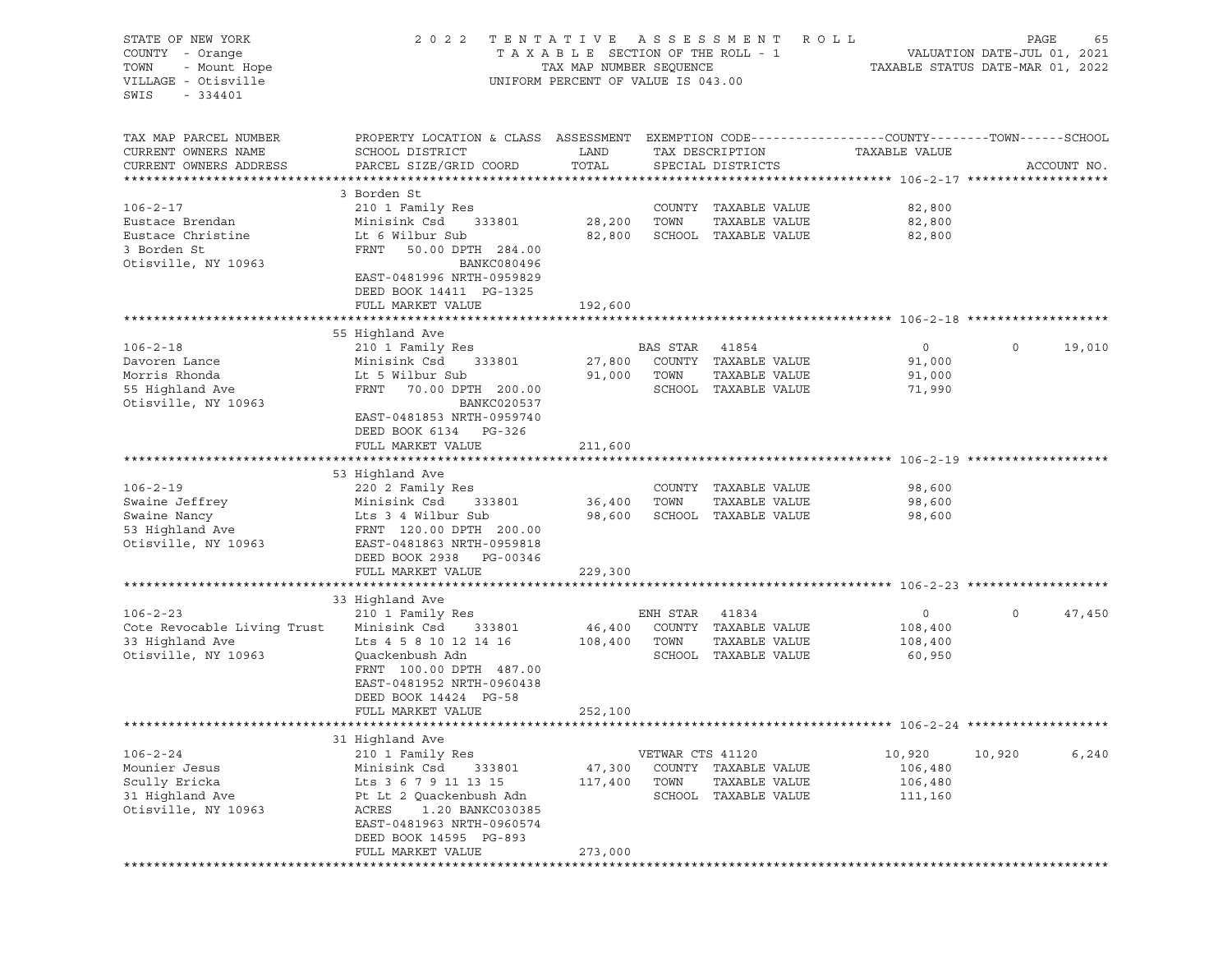| STATE OF NEW YORK<br>COUNTY - Orange<br>- Mount Hope<br>TOWN<br>VILLAGE - Otisville<br>SWIS<br>$-334401$ | TENTATIVE<br>2 0 2 2<br>TAXABLE SECTION OF THE ROLL - 1<br>TAX MAP NUMBER SEQUENCE<br>UNIFORM PERCENT OF VALUE IS 043.00                                                 | R O L L<br>PAGE<br>VALUATION DATE-JUL 01, 2021<br>TAXABLE STATUS DATE-MAR 01, 2022 |                |                                       |                                                                               |             |             |
|----------------------------------------------------------------------------------------------------------|--------------------------------------------------------------------------------------------------------------------------------------------------------------------------|------------------------------------------------------------------------------------|----------------|---------------------------------------|-------------------------------------------------------------------------------|-------------|-------------|
| TAX MAP PARCEL NUMBER<br>CURRENT OWNERS NAME<br>CURRENT OWNERS ADDRESS                                   | PROPERTY LOCATION & CLASS ASSESSMENT<br>SCHOOL DISTRICT<br>PARCEL SIZE/GRID COORD                                                                                        | LAND<br>TOTAL                                                                      |                | TAX DESCRIPTION<br>SPECIAL DISTRICTS  | EXEMPTION CODE-----------------COUNTY-------TOWN------SCHOOL<br>TAXABLE VALUE |             | ACCOUNT NO. |
|                                                                                                          | 29 Highland Ave                                                                                                                                                          |                                                                                    |                |                                       |                                                                               |             |             |
| $106 - 2 - 25.2$                                                                                         | 280 Res Multiple                                                                                                                                                         |                                                                                    |                | COUNTY TAXABLE VALUE                  | 104,000                                                                       |             |             |
| Dynamic Progressive LLC                                                                                  | Minisink Csd<br>333801                                                                                                                                                   | 29,800                                                                             | TOWN           | TAXABLE VALUE                         | 104,000                                                                       |             |             |
| 2467 Baronsmede Ct<br>Wintergarden, FL 34787                                                             | Lt 1 Pt Lt 2 Quackenbush<br>parcel H, F, H submap 273<br>filed $9/24/2014$<br>ACRES<br>1.00<br>EAST-0481859 NRTH-0960718<br>DEED BOOK 14289 PG-1603<br>FULL MARKET VALUE | 104,000<br>241,900                                                                 |                | SCHOOL TAXABLE VALUE                  | 104,000                                                                       |             |             |
|                                                                                                          |                                                                                                                                                                          |                                                                                    |                |                                       |                                                                               |             |             |
|                                                                                                          | 12 Borden St                                                                                                                                                             |                                                                                    |                |                                       |                                                                               |             |             |
| $106 - 2 - 26$                                                                                           | 210 1 Family Res                                                                                                                                                         |                                                                                    |                | COUNTY TAXABLE VALUE                  | 50,000                                                                        |             |             |
| Clouse, Trustee Denise M                                                                                 | Minisink Csd<br>333801                                                                                                                                                   | 25,000                                                                             | TOWN           | TAXABLE VALUE                         | 50,000                                                                        |             |             |
| Clouse, Trustee Kara M<br>Alberta Clouse                                                                 | Lt 2 Clouse SMap 193-00<br>Life Estate Alberta Clous                                                                                                                     | 50,000                                                                             |                | SCHOOL TAXABLE VALUE                  | 50,000                                                                        |             |             |
| 11 Mount Hope Ave                                                                                        | FRNT 100.00 DPTH<br>75.00                                                                                                                                                |                                                                                    |                |                                       |                                                                               |             |             |
| Otisville, NY 10963                                                                                      | EAST-0482182 NRTH-0959514                                                                                                                                                |                                                                                    |                |                                       |                                                                               |             |             |
|                                                                                                          | DEED BOOK 13637 PG-1628                                                                                                                                                  |                                                                                    |                |                                       |                                                                               |             |             |
|                                                                                                          | FULL MARKET VALUE                                                                                                                                                        | 116,300                                                                            |                |                                       |                                                                               |             |             |
|                                                                                                          |                                                                                                                                                                          |                                                                                    |                |                                       |                                                                               |             |             |
|                                                                                                          | Boorman Ter                                                                                                                                                              |                                                                                    |                |                                       |                                                                               |             |             |
| $106 - 2 - 28.22$                                                                                        | 311 Res vac land                                                                                                                                                         |                                                                                    | TOWN           | COUNTY TAXABLE VALUE<br>TAXABLE VALUE | 30,000                                                                        |             |             |
| Clouse, Trustee Denise M<br>Clouse, Trustee Kara M                                                       | Minisink Csd<br>333801<br>Clouse sub map $204-12$                                                                                                                        | 30,000<br>30,000                                                                   |                | SCHOOL TAXABLE VALUE                  | 30,000<br>30,000                                                              |             |             |
| Alberta Clouse                                                                                           | SS Bordon Street                                                                                                                                                         |                                                                                    |                |                                       |                                                                               |             |             |
| 11 Mount Hope Ave                                                                                        | filed $6/25/2012$                                                                                                                                                        |                                                                                    |                |                                       |                                                                               |             |             |
| Otisville, NY 10963                                                                                      | ACRES<br>3.70                                                                                                                                                            |                                                                                    |                |                                       |                                                                               |             |             |
|                                                                                                          | EAST-0482256 NRTH-0959336                                                                                                                                                |                                                                                    |                |                                       |                                                                               |             |             |
|                                                                                                          | DEED BOOK 13694 PG-24                                                                                                                                                    |                                                                                    |                |                                       |                                                                               |             |             |
|                                                                                                          | FULL MARKET VALUE                                                                                                                                                        | 69,800                                                                             |                |                                       |                                                                               |             |             |
|                                                                                                          | 3 Harding St                                                                                                                                                             |                                                                                    |                |                                       |                                                                               |             |             |
| $106 - 3 - 1$                                                                                            | 210 1 Family Res                                                                                                                                                         |                                                                                    | BAS STAR       | 41854                                 | $\circ$                                                                       | $\mathbf 0$ | 19,010      |
| Fornera Joseph                                                                                           | Minisink Csd<br>333801                                                                                                                                                   | 36,700                                                                             |                | COUNTY TAXABLE VALUE                  | 84,200                                                                        |             |             |
| Fornera Laura E                                                                                          | Lts 11-13 Seybolt Sub                                                                                                                                                    | 84,200                                                                             | TOWN           | TAXABLE VALUE                         | 84,200                                                                        |             |             |
| 3 Harding St                                                                                             | FRNT 155.00 DPTH 157.00                                                                                                                                                  |                                                                                    |                | SCHOOL TAXABLE VALUE                  | 65,190                                                                        |             |             |
| Otisville, NY 10963                                                                                      | EAST-0480984 NRTH-0959699                                                                                                                                                |                                                                                    |                |                                       |                                                                               |             |             |
|                                                                                                          | DEED BOOK 2496<br>PG-00250                                                                                                                                               |                                                                                    |                |                                       |                                                                               |             |             |
|                                                                                                          |                                                                                                                                                                          |                                                                                    |                |                                       |                                                                               |             |             |
|                                                                                                          | FULL MARKET VALUE                                                                                                                                                        | 195,800                                                                            |                |                                       |                                                                               |             |             |
|                                                                                                          |                                                                                                                                                                          |                                                                                    |                |                                       |                                                                               |             |             |
|                                                                                                          | 19 Lewis St                                                                                                                                                              |                                                                                    |                |                                       |                                                                               |             |             |
| $106 - 3 - 2$                                                                                            | 210 1 Family Res                                                                                                                                                         |                                                                                    | COUNTY         | TAXABLE VALUE                         | 47,800                                                                        |             |             |
| Baker Cornelius M<br>19 Lewis St                                                                         | Minisink Csd<br>333801<br>Lt 32 Seybolt Sub                                                                                                                              | 21,000<br>47,800                                                                   | TOWN<br>SCHOOL | TAXABLE VALUE<br>TAXABLE VALUE        | 47,800<br>47,800                                                              |             |             |
| Otisville, NY 10963                                                                                      | FRNT<br>60.00 DPTH 155.00                                                                                                                                                |                                                                                    |                |                                       |                                                                               |             |             |
|                                                                                                          | <b>BANKC191006</b>                                                                                                                                                       |                                                                                    |                |                                       |                                                                               |             |             |
|                                                                                                          | EAST-0481080 NRTH-0959653                                                                                                                                                |                                                                                    |                |                                       |                                                                               |             |             |
|                                                                                                          | DEED BOOK 14995 PG-920<br>FULL MARKET VALUE                                                                                                                              | 111,200                                                                            |                |                                       |                                                                               |             |             |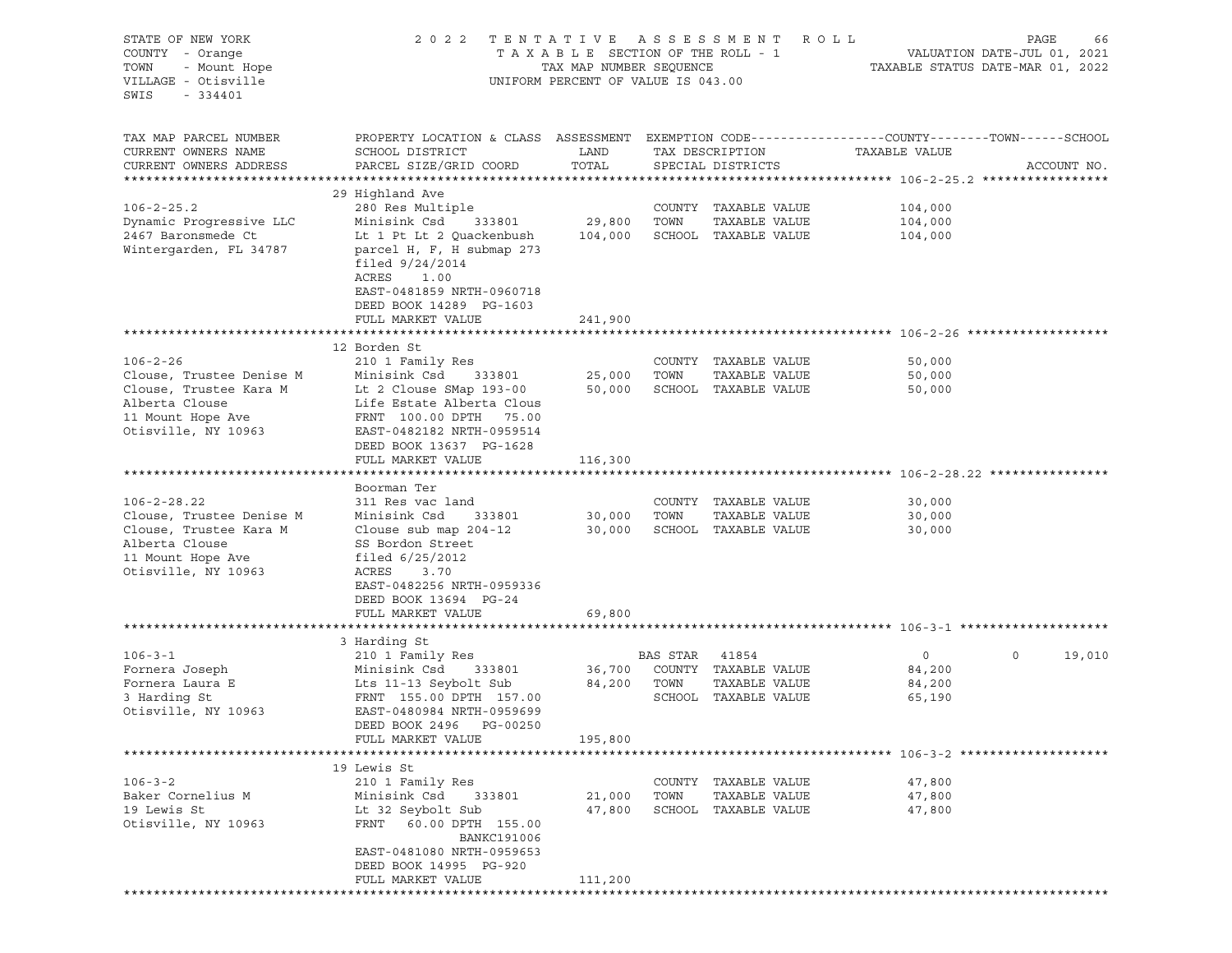STATE OF NEW YORK 2 0 2 2 T E N T A T I V E A S S E S S M E N T R O L L PAGE 67 COUNTY - Orange T A X A B L E SECTION OF THE ROLL - 1 TOWN - Mount Hope TAX NOT TAX MAP NUMBER SEQUENCE TAXABLE STATUS DATE-MAR 01, 2022<br>VILLAGE - Otisville Taxable Taxable Taxable Status UNIFORM PERCENT OF VALUE IS 043.00 UNIFORM PERCENT OF VALUE IS 043.00 SWIS - 334401 TAX MAP PARCEL NUMBER PROPERTY LOCATION & CLASS ASSESSMENT EXEMPTION CODE------------------COUNTY--------TOWN------SCHOOL CURRENT OWNERS NAME SCHOOL DISTRICT LAND TAX DESCRIPTION TAXABLE VALUE CURRENT OWNERS ADDRESS PARCEL SIZE/GRID COORD TOTAL SPECIAL DISTRICTS ACCOUNT NO. \*\*\*\*\*\*\*\*\*\*\*\*\*\*\*\*\*\*\*\*\*\*\*\*\*\*\*\*\*\*\*\*\*\*\*\*\*\*\*\*\*\*\*\*\*\*\*\*\*\*\*\*\*\*\*\*\*\*\*\*\*\*\*\*\*\*\*\*\*\*\*\*\*\*\*\*\*\*\*\*\*\*\*\*\*\*\*\*\*\*\*\*\*\*\*\*\*\*\*\*\*\*\* 106-3-3 \*\*\*\*\*\*\*\*\*\*\*\*\*\*\*\*\*\*\*\* 17 Lewis St 106-3-3 210 1 Family Res ENH STAR 41834 0 0 47,450 Loeven Diane A Minisink Csd 333801 21,000 COUNTY TAXABLE VALUE 63,900 17 Lewis St Lt 33 Seybolt Sub 63,900 TOWN TAXABLE VALUE 63,900 Otisville, NY 10963 FRNT 60.00 DPTH 150.00 SCHOOL TAXABLE VALUE 16,450 EAST-0481138 NRTH-0959594 DEED BOOK 2536 PG-00251 FULL MARKET VALUE 148,600 \*\*\*\*\*\*\*\*\*\*\*\*\*\*\*\*\*\*\*\*\*\*\*\*\*\*\*\*\*\*\*\*\*\*\*\*\*\*\*\*\*\*\*\*\*\*\*\*\*\*\*\*\*\*\*\*\*\*\*\*\*\*\*\*\*\*\*\*\*\*\*\*\*\*\*\*\*\*\*\*\*\*\*\*\*\*\*\*\*\*\*\*\*\*\*\*\*\*\*\*\*\*\* 106-3-4 \*\*\*\*\*\*\*\*\*\*\*\*\*\*\*\*\*\*\*\* Lewis St 106-3-4 311 Res vac land COUNTY TAXABLE VALUE 8,600 Palmer Isaac C Jr Minisink Csd 333801 8,600 TOWN TAXABLE VALUE 8,600 Palmer Nancy Lt 34 Seybolt Sub 8,600 SCHOOL TAXABLE VALUE 8,600 Palmer Nancy<br>11 Lewis St FRNT 60.00 DPTH 150.00 Otisville, NY 10963 EAST-0481189 NRTH-0959607 DEED BOOK 2859 PG-54 FULL MARKET VALUE 20,000 \*\*\*\*\*\*\*\*\*\*\*\*\*\*\*\*\*\*\*\*\*\*\*\*\*\*\*\*\*\*\*\*\*\*\*\*\*\*\*\*\*\*\*\*\*\*\*\*\*\*\*\*\*\*\*\*\*\*\*\*\*\*\*\*\*\*\*\*\*\*\*\*\*\*\*\*\*\*\*\*\*\*\*\*\*\*\*\*\*\*\*\*\*\*\*\*\*\*\*\*\*\*\* 106-3-5 \*\*\*\*\*\*\*\*\*\*\*\*\*\*\*\*\*\*\*\* 11 Lewis St 106-3-5 210 1 Family Res BAS STAR 41854 0 0 19,010 Palmer Isaac Jr Minisink Csd 333801 21,000 COUNTY TAXABLE VALUE 53,800 Palmer Nancy Lt 35 Seybolt Sub 53,800 TOWN TAXABLE VALUE 53,800 11 Lewis St FRNT 60.00 DPTH 150.00 SCHOOL TAXABLE VALUE 34,790 Otisville, NY 10963 EAST-0481243 NRTH-0959581 DEED BOOK 2859 PG-54 FULL MARKET VALUE 125,100 \*\*\*\*\*\*\*\*\*\*\*\*\*\*\*\*\*\*\*\*\*\*\*\*\*\*\*\*\*\*\*\*\*\*\*\*\*\*\*\*\*\*\*\*\*\*\*\*\*\*\*\*\*\*\*\*\*\*\*\*\*\*\*\*\*\*\*\*\*\*\*\*\*\*\*\*\*\*\*\*\*\*\*\*\*\*\*\*\*\*\*\*\*\*\*\*\*\*\*\*\*\*\* 106-3-6 \*\*\*\*\*\*\*\*\*\*\*\*\*\*\*\*\*\*\*\* Lewis St 106-3-6 311 Res vac land COUNTY TAXABLE VALUE 7,000 Palmer Isaac C Jr Minisink Csd 333801 7,000 TOWN TAXABLE VALUE 7,000 Palmer Nancy FRNT 50.00 DPTH 150.00 7,000 SCHOOL TAXABLE VALUE 7,000 11 Lewis St EAST-0481295 NRTH-0959565 Otisville, NY 10963 DEED BOOK 2859 PG-54 FULL MARKET VALUE 16,300 \*\*\*\*\*\*\*\*\*\*\*\*\*\*\*\*\*\*\*\*\*\*\*\*\*\*\*\*\*\*\*\*\*\*\*\*\*\*\*\*\*\*\*\*\*\*\*\*\*\*\*\*\*\*\*\*\*\*\*\*\*\*\*\*\*\*\*\*\*\*\*\*\*\*\*\*\*\*\*\*\*\*\*\*\*\*\*\*\*\*\*\*\*\*\*\*\*\*\*\*\*\*\* 106-3-7 \*\*\*\*\*\*\*\*\*\*\*\*\*\*\*\*\*\*\*\* Lewis St 106-3-7 311 Res vac land COUNTY TAXABLE VALUE 16,000 Morrissey Heather **Minisink Csd** 333801 16,000 TOWN TAXABLE VALUE 16,000 Morrissey Rhonda FRNT 113.00 DPTH 150.00 16,000 SCHOOL TAXABLE VALUE 16,000 5 Lewis St EAST-0481390 NRTH-0959557 Otisville, NY 10963 DEED BOOK 13537 PG-133 FULL MARKET VALUE 37,200 \*\*\*\*\*\*\*\*\*\*\*\*\*\*\*\*\*\*\*\*\*\*\*\*\*\*\*\*\*\*\*\*\*\*\*\*\*\*\*\*\*\*\*\*\*\*\*\*\*\*\*\*\*\*\*\*\*\*\*\*\*\*\*\*\*\*\*\*\*\*\*\*\*\*\*\*\*\*\*\*\*\*\*\*\*\*\*\*\*\*\*\*\*\*\*\*\*\*\*\*\*\*\*\*\*\*\*\*\*\*\*\*\*\*\*\*\*\*\*\*\*\*\*\*\*\*\*\*\*\*\*\*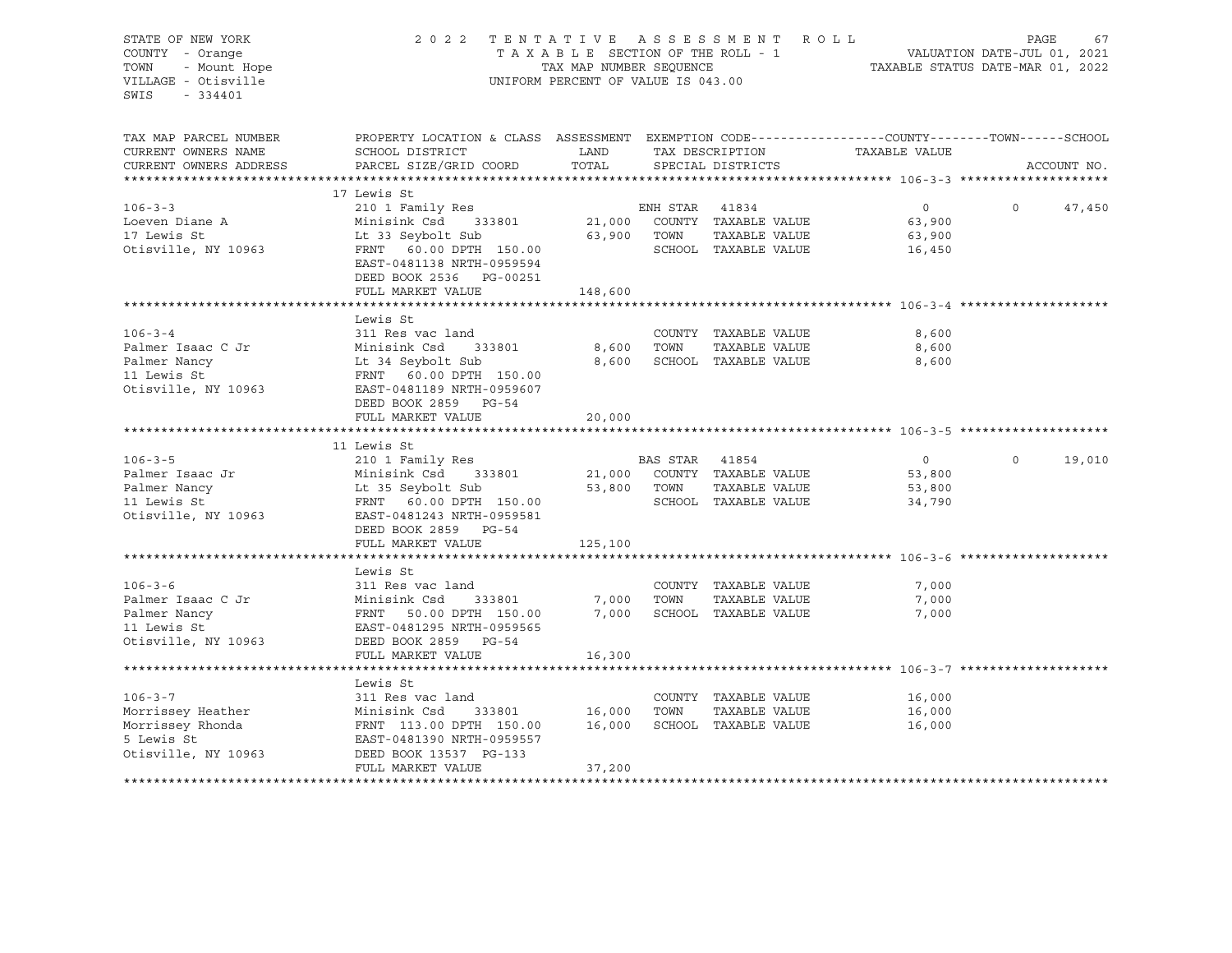## STATE OF NEW YORK 2 0 2 2 T E N T A T I V E A S S E S S M E N T R O L L PAGE 68 COUNTY - Orange T A X A B L E SECTION OF THE ROLL - 1 TOWN - Mount Hope TAX NOW TAX MAP NUMBER SEQUENCE TAXABLE STATUS DATE-MAR 01, 2022<br>TILLAGE - Otisville Taxable Taxable Taxable Status UNIFORM PERCENT OF VALUE IS 043.00 UNIFORM PERCENT OF VALUE IS 043.00

TAX MAP PARCEL NUMBER PROPERTY LOCATION & CLASS ASSESSMENT EXEMPTION CODE------------------COUNTY--------TOWN------SCHOOL CURRENT OWNERS NAME SCHOOL DISTRICT LAND TAX DESCRIPTION TAXABLE VALUE CURRENT OWNERS ADDRESS PARCEL SIZE/GRID COORD TOTAL SPECIAL DISTRICTS ACCOUNT NO. \*\*\*\*\*\*\*\*\*\*\*\*\*\*\*\*\*\*\*\*\*\*\*\*\*\*\*\*\*\*\*\*\*\*\*\*\*\*\*\*\*\*\*\*\*\*\*\*\*\*\*\*\*\*\*\*\*\*\*\*\*\*\*\*\*\*\*\*\*\*\*\*\*\*\*\*\*\*\*\*\*\*\*\*\*\*\*\*\*\*\*\*\*\*\*\*\*\*\*\*\*\*\* 106-3-8 \*\*\*\*\*\*\*\*\*\*\*\*\*\*\*\*\*\*\*\* 5 Lewis St 106-3-8 210 1 Family Res COUNTY TAXABLE VALUE 65,000 Morrissey Heather Minisink Csd 333801 17,000 TOWN TAXABLE VALUE 65,000 Morrissey Rhonda FRNT 50.00 DPTH 150.00 65,000 SCHOOL TAXABLE VALUE 65,000 5 Lewis St EAST-0481478 NRTH-0959549 Otisville, NY 10963 DEED BOOK 13537 PG-133 FULL MARKET VALUE 151,200 \*\*\*\*\*\*\*\*\*\*\*\*\*\*\*\*\*\*\*\*\*\*\*\*\*\*\*\*\*\*\*\*\*\*\*\*\*\*\*\*\*\*\*\*\*\*\*\*\*\*\*\*\*\*\*\*\*\*\*\*\*\*\*\*\*\*\*\*\*\*\*\*\*\*\*\*\*\*\*\*\*\*\*\*\*\*\*\*\*\*\*\*\*\*\*\*\*\*\*\*\*\*\* 106-3-9 \*\*\*\*\*\*\*\*\*\*\*\*\*\*\*\*\*\*\*\* 3 Lewis St 106-3-9 210 1 Family Res COUNTY TAXABLE VALUE 49,200 Mann Sherman Minisink Csd 333801 7,000 TOWN TAXABLE VALUE 49,200 Mann Nancy Pt Lt 36 Seybolt Sub 49,200 SCHOOL TAXABLE VALUE 49,200 6 Harding St FRNT 50.00 DPTH 60.00 Otisville, NY 10963 BANKC080370 EAST-0481538 NRTH-0959567 DEED BOOK 5451 PG-104 FULL MARKET VALUE 114,400 \*\*\*\*\*\*\*\*\*\*\*\*\*\*\*\*\*\*\*\*\*\*\*\*\*\*\*\*\*\*\*\*\*\*\*\*\*\*\*\*\*\*\*\*\*\*\*\*\*\*\*\*\*\*\*\*\*\*\*\*\*\*\*\*\*\*\*\*\*\*\*\*\*\*\*\*\*\*\*\*\*\*\*\*\*\*\*\*\*\*\*\*\*\*\*\*\*\*\*\*\*\*\* 106-3-10 \*\*\*\*\*\*\*\*\*\*\*\*\*\*\*\*\*\*\* 1 Lewis St 106-3-10 210 1 Family Res COUNTY TAXABLE VALUE 64,700 Latham Ashley Minisink Csd 333801 18,000 TOWN TAXABLE VALUE 64,700 Ferguson Brian Pt Lt 36 Seybolt Sub 64,700 SCHOOL TAXABLE VALUE 64,700 1 Lewis St FRNT 60.00 DPTH 130.00 Otisville, NY 10963 BANKC030230 EAST-0481611 NRTH-0959572 DEED BOOK 14802 PG-1123 FULL MARKET VALUE 150,500 \*\*\*\*\*\*\*\*\*\*\*\*\*\*\*\*\*\*\*\*\*\*\*\*\*\*\*\*\*\*\*\*\*\*\*\*\*\*\*\*\*\*\*\*\*\*\*\*\*\*\*\*\*\*\*\*\*\*\*\*\*\*\*\*\*\*\*\*\*\*\*\*\*\*\*\*\*\*\*\*\*\*\*\*\*\*\*\*\*\*\*\*\*\*\*\*\*\*\*\*\*\*\* 106-3-11 \*\*\*\*\*\*\*\*\*\*\*\*\*\*\*\*\*\*\* 60 Highland Ave 106-3-11 210 1 Family Res COUNTY TAXABLE VALUE 50,300 Mann Sherman Jr Minisink Csd 333801 25,000 TOWN TAXABLE VALUE 50,300 Mann Nancy Lt 37 Seybolt Sub 50,300 SCHOOL TAXABLE VALUE 50,300 6 Harding St FRNT 60.00 DPTH 180.00 EAST-0481583 NRTH-0959513 DEED BOOK 4203 PG-174 FULL MARKET VALUE 117,000 \*\*\*\*\*\*\*\*\*\*\*\*\*\*\*\*\*\*\*\*\*\*\*\*\*\*\*\*\*\*\*\*\*\*\*\*\*\*\*\*\*\*\*\*\*\*\*\*\*\*\*\*\*\*\*\*\*\*\*\*\*\*\*\*\*\*\*\*\*\*\*\*\*\*\*\*\*\*\*\*\*\*\*\*\*\*\*\*\*\*\*\*\*\*\*\*\*\*\*\*\*\*\* 106-3-12 \*\*\*\*\*\*\*\*\*\*\*\*\*\*\*\*\*\*\* 62 Highland Ave 106-3-12 210 1 Family Res BAS STAR 41854 0 0 19,010 Maurizzio Terri L Minisink Csd 333801 25,000 COUNTY TAXABLE VALUE 65,300 62 Highland Ave Lt 38 Seybolt Sub 65,300 TOWN TAXABLE VALUE 65,300 Otisville, NY 10963 FRNT 60.00 DPTH 180.00 SCHOOL TAXABLE VALUE 46,290 BANKL080492 EAST-0481580 NRTH-0959455 DEED BOOK 15008 PG-51 FULL MARKET VALUE 151,900 \*\*\*\*\*\*\*\*\*\*\*\*\*\*\*\*\*\*\*\*\*\*\*\*\*\*\*\*\*\*\*\*\*\*\*\*\*\*\*\*\*\*\*\*\*\*\*\*\*\*\*\*\*\*\*\*\*\*\*\*\*\*\*\*\*\*\*\*\*\*\*\*\*\*\*\*\*\*\*\*\*\*\*\*\*\*\*\*\*\*\*\*\*\*\*\*\*\*\*\*\*\*\*\*\*\*\*\*\*\*\*\*\*\*\*\*\*\*\*\*\*\*\*\*\*\*\*\*\*\*\*\*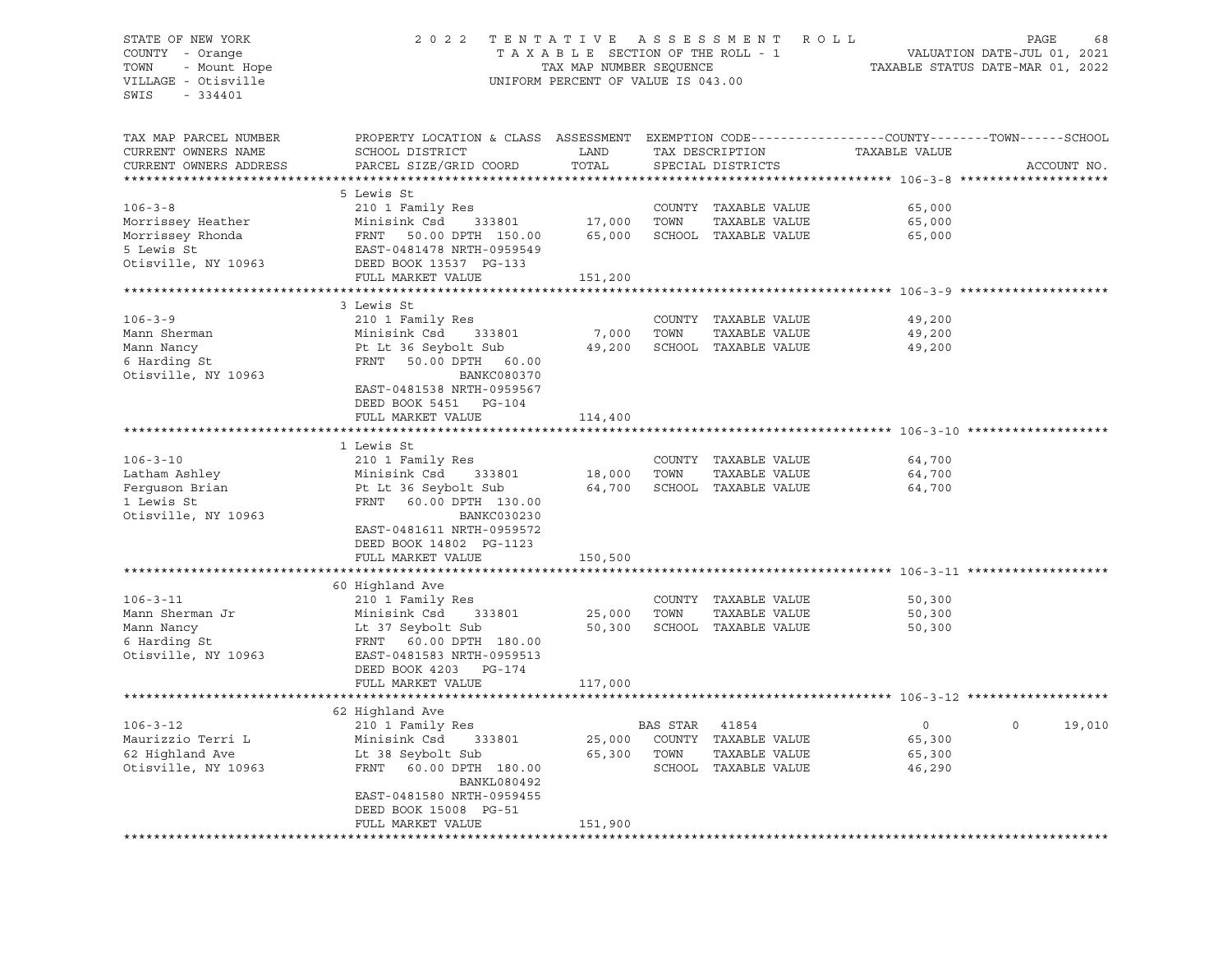| STATE OF NEW YORK<br>COUNTY - Orange<br>- Mount Hope<br>TOWN<br>VILLAGE - Otisville<br>SWIS<br>- 334401 | 2022 TENTATIVE ASSESSMENT ROLL                                                                                                              | TAX MAP NUMBER SEQUENCE<br>UNIFORM PERCENT OF VALUE IS 043.00 |                | TAXABLE SECTION OF THE ROLL - 1       | VALUATION DATE-JUL 01, 2021<br>TAXABLE STATUS DATE-MAR 01, 2022 | PAGE     | 69          |
|---------------------------------------------------------------------------------------------------------|---------------------------------------------------------------------------------------------------------------------------------------------|---------------------------------------------------------------|----------------|---------------------------------------|-----------------------------------------------------------------|----------|-------------|
| TAX MAP PARCEL NUMBER<br>CURRENT OWNERS NAME<br>CURRENT OWNERS ADDRESS                                  | PROPERTY LOCATION & CLASS ASSESSMENT EXEMPTION CODE---------------COUNTY-------TOWN-----SCHOOL<br>SCHOOL DISTRICT<br>PARCEL SIZE/GRID COORD | LAND<br>TOTAL                                                 |                | TAX DESCRIPTION<br>SPECIAL DISTRICTS  | TAXABLE VALUE                                                   |          | ACCOUNT NO. |
|                                                                                                         |                                                                                                                                             |                                                               |                |                                       |                                                                 |          |             |
| $106 - 3 - 13$                                                                                          | 64 Highland Ave<br>210 1 Family Res                                                                                                         |                                                               | ENH STAR 41834 |                                       | $\overline{0}$                                                  | $\Omega$ | 47,450      |
| Schoen Karen M                                                                                          | Minisink Csd                                                                                                                                |                                                               |                | 333801 26,600 COUNTY TAXABLE VALUE    | 117,900                                                         |          |             |
| 64 Highland Ave                                                                                         | Lt 39 Ptlt 40 Seybolt Sub                                                                                                                   | 117,900 TOWN                                                  |                | TAXABLE VALUE                         | 117,900                                                         |          |             |
| Otisville, NY 10963                                                                                     | FRNT 70.00 DPTH 180.00<br>EAST-0481581 NRTH-0959394<br>DEED BOOK 12879 PG-1574                                                              |                                                               |                | SCHOOL TAXABLE VALUE                  | 70,450                                                          |          |             |
|                                                                                                         | FULL MARKET VALUE                                                                                                                           | 274,200                                                       |                |                                       |                                                                 |          |             |
|                                                                                                         |                                                                                                                                             |                                                               |                |                                       |                                                                 |          |             |
|                                                                                                         | 14 Seybolt Ave                                                                                                                              |                                                               |                |                                       |                                                                 |          |             |
| $106 - 3 - 17.1$<br>Loeven Diane                                                                        | 210 1 Family Res<br>Minisink Csd<br>333801                                                                                                  | 31,800 TOWN                                                   |                | COUNTY TAXABLE VALUE<br>TAXABLE VALUE | 68,600<br>68,600                                                |          |             |
| 17 Lewis St                                                                                             | FRNT 89.00 DPTH 208.00                                                                                                                      |                                                               |                | 68,600 SCHOOL TAXABLE VALUE           | 68,600                                                          |          |             |
| Otisville, NY 10963                                                                                     | EAST-0481336 NRTH-0959372<br>DEED BOOK 4407 PG-249                                                                                          |                                                               |                |                                       |                                                                 |          |             |
|                                                                                                         | FULL MARKET VALUE                                                                                                                           | 159,500                                                       |                |                                       |                                                                 |          |             |
|                                                                                                         |                                                                                                                                             |                                                               |                |                                       |                                                                 |          |             |
| $106 - 3 - 18$                                                                                          | 16 Seybolt Ave<br>210 1 Family Res                                                                                                          |                                                               | BAS STAR 41854 |                                       | $\overline{0}$                                                  | $\Omega$ | 19,010      |
| Baker Richard                                                                                           | Minisink Csd<br>333801                                                                                                                      |                                                               |                | 25,000 COUNTY TAXABLE VALUE           | 71,200                                                          |          |             |
| Baker Donna                                                                                             | FRNT 60.00 DPTH 182.00                                                                                                                      |                                                               | 71,200 TOWN    | TAXABLE VALUE                         | 71,200                                                          |          |             |
| 16 Seybolt Ave                                                                                          | BANKC170031                                                                                                                                 |                                                               |                | SCHOOL TAXABLE VALUE                  | 52,190                                                          |          |             |
| Otisville, NY 10963                                                                                     | EAST-0481274 NRTH-0959434<br>DEED BOOK 2913 PG-212                                                                                          |                                                               |                |                                       |                                                                 |          |             |
|                                                                                                         | FULL MARKET VALUE                                                                                                                           | 165,600                                                       |                |                                       |                                                                 |          |             |
|                                                                                                         |                                                                                                                                             |                                                               |                |                                       |                                                                 |          |             |
| $106 - 3 - 19$                                                                                          | 18 Seybolt Ave                                                                                                                              |                                                               |                |                                       | $\overline{0}$                                                  | $\Omega$ |             |
| Conklin Clement                                                                                         | 210 1 Family Res<br>Minisink Csd 333801                                                                                                     | 28,600                                                        | ENH STAR 41834 | COUNTY TAXABLE VALUE                  | 61,200                                                          |          | 47,450      |
| Conklin Irene Mae                                                                                       | Lt 31 Seybolt Sub                                                                                                                           |                                                               | 61,200 TOWN    | TAXABLE VALUE                         | 61,200                                                          |          |             |
| 18 Seybolt Ave                                                                                          | FRNT 90.00 DPTH 165.00                                                                                                                      |                                                               |                | SCHOOL TAXABLE VALUE                  | 13,750                                                          |          |             |
| Otisville, NY 10963                                                                                     | EAST-0481195 NRTH-0959455<br>DEED BOOK 1452 PG-00089                                                                                        |                                                               |                |                                       |                                                                 |          |             |
| **********************                                                                                  | FULL MARKET VALUE                                                                                                                           | 142,300                                                       |                |                                       |                                                                 |          |             |
|                                                                                                         | 20 Seybolt Ave                                                                                                                              |                                                               |                |                                       |                                                                 |          |             |
| $106 - 3 - 20$                                                                                          | 210 1 Family Res                                                                                                                            |                                                               |                | COUNTY TAXABLE VALUE                  | 75,000                                                          |          |             |
| Gates Garland W                                                                                         | Minisink Csd 333801                                                                                                                         | 31,400                                                        | TOWN           | TAXABLE VALUE                         | 75,000                                                          |          |             |
| 23 Seybolt Ave                                                                                          | Lts 29 30 Seybolt Sub                                                                                                                       |                                                               |                | 75,000 SCHOOL TAXABLE VALUE           | 75,000                                                          |          |             |
| Otisville, NY 10963                                                                                     | FRNT 120.00 DPTH 150.00<br>EAST-0481110 NRTH-0959488                                                                                        |                                                               |                |                                       |                                                                 |          |             |
|                                                                                                         | DEED BOOK 13150 PG-1044<br>FULL MARKET VALUE                                                                                                | 174,400                                                       |                |                                       |                                                                 |          |             |
|                                                                                                         |                                                                                                                                             |                                                               |                |                                       |                                                                 |          |             |
|                                                                                                         |                                                                                                                                             |                                                               |                |                                       |                                                                 |          |             |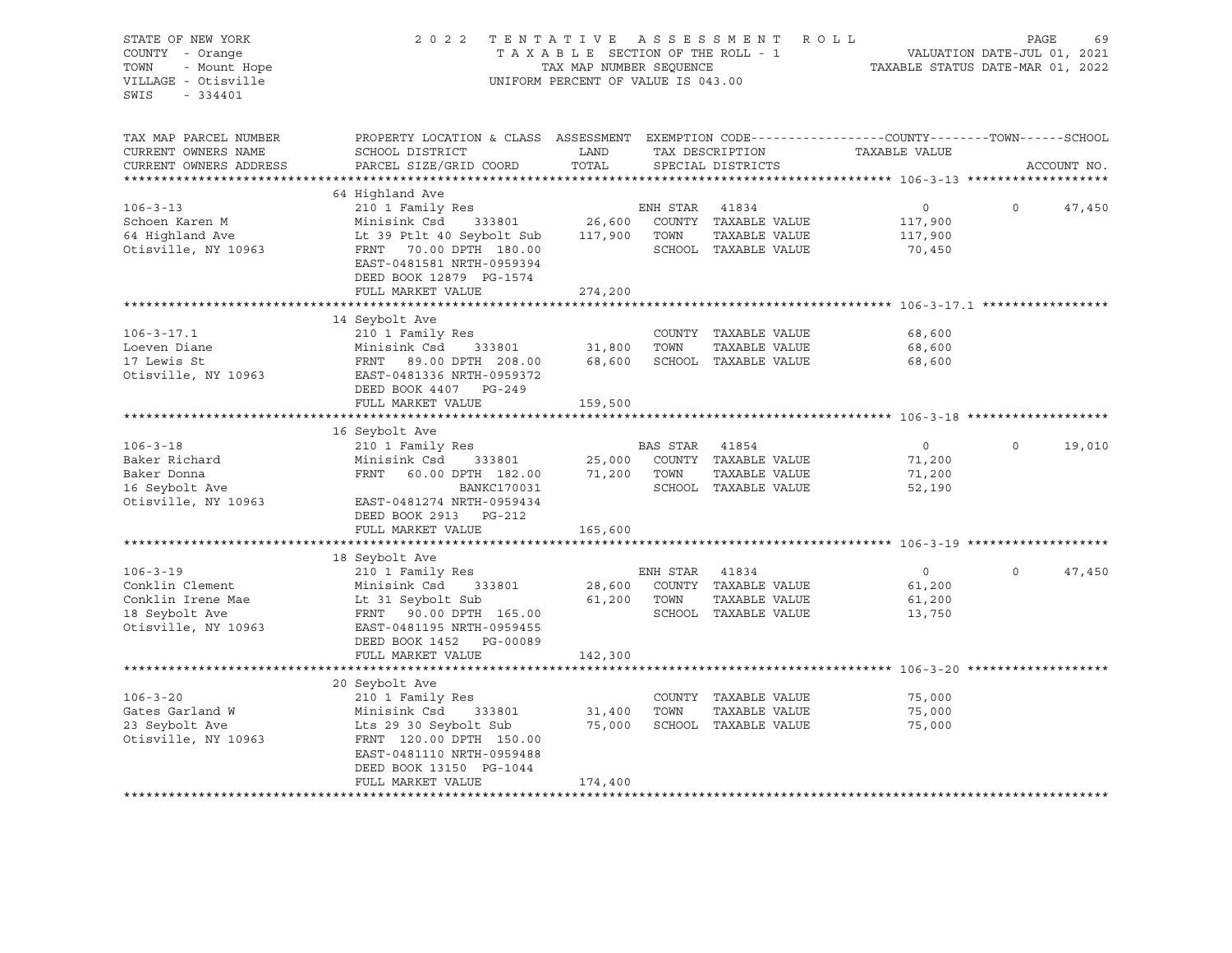| STATE OF NEW YORK<br>COUNTY - Orange<br>- Mount Hope<br>TOWN<br>VILLAGE - Otisville<br>$-334401$<br>SWIS      | 2 0 2 2<br>TENTATIVE<br>TAXABLE SECTION OF THE ROLL - 1<br>TAX MAP NUMBER SEQUENCE<br>UNIFORM PERCENT OF VALUE IS 043.00                                                                                | ASSESSMENT ROLL             | 70<br>PAGE<br>VALUATION DATE-JUL 01, 2021<br>TAXABLE STATUS DATE-MAR 01, 2022 |                                                                     |                                         |                    |
|---------------------------------------------------------------------------------------------------------------|---------------------------------------------------------------------------------------------------------------------------------------------------------------------------------------------------------|-----------------------------|-------------------------------------------------------------------------------|---------------------------------------------------------------------|-----------------------------------------|--------------------|
| TAX MAP PARCEL NUMBER<br>CURRENT OWNERS NAME<br>CURRENT OWNERS ADDRESS<br>***********************             | PROPERTY LOCATION & CLASS ASSESSMENT EXEMPTION CODE----------------COUNTY-------TOWN-----SCHOOL<br>SCHOOL DISTRICT<br>PARCEL SIZE/GRID COORD                                                            | LAND<br>TOTAL               |                                                                               | TAX DESCRIPTION<br>SPECIAL DISTRICTS                                | TAXABLE VALUE                           | ACCOUNT NO.        |
| $106 - 3 - 21$<br>Ketcham (d) Gary D<br>c/o Joann Ketcham<br>4259 Forestridge Ln<br>Kannapolis, NC 28081-9128 | 22 Seybolt Ave<br>210 1 Family Res<br>Minisink Csd<br>333801<br>Lt 28 Seybolt Sub<br>FRNT 60.00 DPTH 150.00<br>EAST-0481026 NRTH-0959526<br>DEED BOOK 2102 PG-00277<br>FULL MARKET VALUE                | 21,000<br>56,000<br>130,200 | TOWN                                                                          | COUNTY TAXABLE VALUE<br>TAXABLE VALUE<br>SCHOOL TAXABLE VALUE       | 56,000<br>56,000<br>56,000              |                    |
|                                                                                                               | 24 Seybolt Ave                                                                                                                                                                                          |                             |                                                                               |                                                                     |                                         |                    |
| $106 - 3 - 22$<br>Pagano Angelo A<br>Paqano Cynthia<br>PO Box 133<br>Otisville, NY 10963                      | 210 1 Family Res<br>Minisink Csd<br>333801<br>Lts 26 27 Seybolt Sub<br>FRNT 120.00 DPTH 150.00<br>EAST-0480947 NRTH-0959557<br>DEED BOOK 1953 PG-01017                                                  | 31,400<br>105,600           | ENH STAR 41834<br>TOWN                                                        | COUNTY TAXABLE VALUE<br>TAXABLE VALUE<br>SCHOOL TAXABLE VALUE       | $\circ$<br>105,600<br>105,600<br>58,150 | $\Omega$<br>47,450 |
|                                                                                                               | FULL MARKET VALUE                                                                                                                                                                                       | 245,600                     |                                                                               |                                                                     |                                         |                    |
|                                                                                                               | Seybolt Ave & Harding St                                                                                                                                                                                |                             |                                                                               |                                                                     |                                         |                    |
| $106 - 3 - 23$<br>Pagano Angelo A<br>Pagano Cynthia B<br>PO Box 133<br>Otisville, NY 10963                    | 311 Res vac land<br>Minisink Csd<br>333801<br>Lt 25 Seybolt Sub<br>FRNT 60.00 DPTH 150.00<br>EAST-0480863 NRTH-0959593<br>DEED BOOK 1953 PG-01017<br>FULL MARKET VALUE                                  | 8,600<br>20,000             | TOWN                                                                          | COUNTY TAXABLE VALUE<br>TAXABLE VALUE<br>8,600 SCHOOL TAXABLE VALUE | 8,600<br>8,600<br>8,600                 |                    |
|                                                                                                               |                                                                                                                                                                                                         |                             |                                                                               |                                                                     |                                         |                    |
| $106 - 4 - 2$<br>Beaudette Nicole<br>15 School St<br>Otisville, NY 10963                                      | 15 School St<br>210 1 Family Res<br>Minisink Csd<br>333801<br>Pt Lt 14 Wilbur Sub<br>FRNT 50.00 DPTH 179.00<br>BANKC000000<br>EAST-0481252 NRTH-0960203<br>DEED BOOK 15029 PG-1773                      | 21,000<br>70,200            | TOWN                                                                          | COUNTY TAXABLE VALUE<br>TAXABLE VALUE<br>SCHOOL TAXABLE VALUE       | 70,200<br>70,200<br>70,200              |                    |
|                                                                                                               | FULL MARKET VALUE                                                                                                                                                                                       | 163,300                     |                                                                               |                                                                     |                                         |                    |
| $106 - 4 - 4$<br>DeMarino Vincent<br>9 School St<br>Otisville, NY 10963                                       | 9 School St<br>210 1 Family Res<br>Minisink Csd<br>333801<br>Lt 15 16 Wilbur Sub<br>FRNT 100.00 DPTH 261.00<br>BANK0230051<br>EAST-0481317 NRTH-0960122<br>DEED BOOK 14361 PG-1160<br>FULL MARKET VALUE | 38,900<br>80,000<br>186,000 | TOWN                                                                          | COUNTY TAXABLE VALUE<br>TAXABLE VALUE<br>SCHOOL TAXABLE VALUE       | 80,000<br>80,000<br>80,000              |                    |
|                                                                                                               |                                                                                                                                                                                                         |                             |                                                                               |                                                                     |                                         |                    |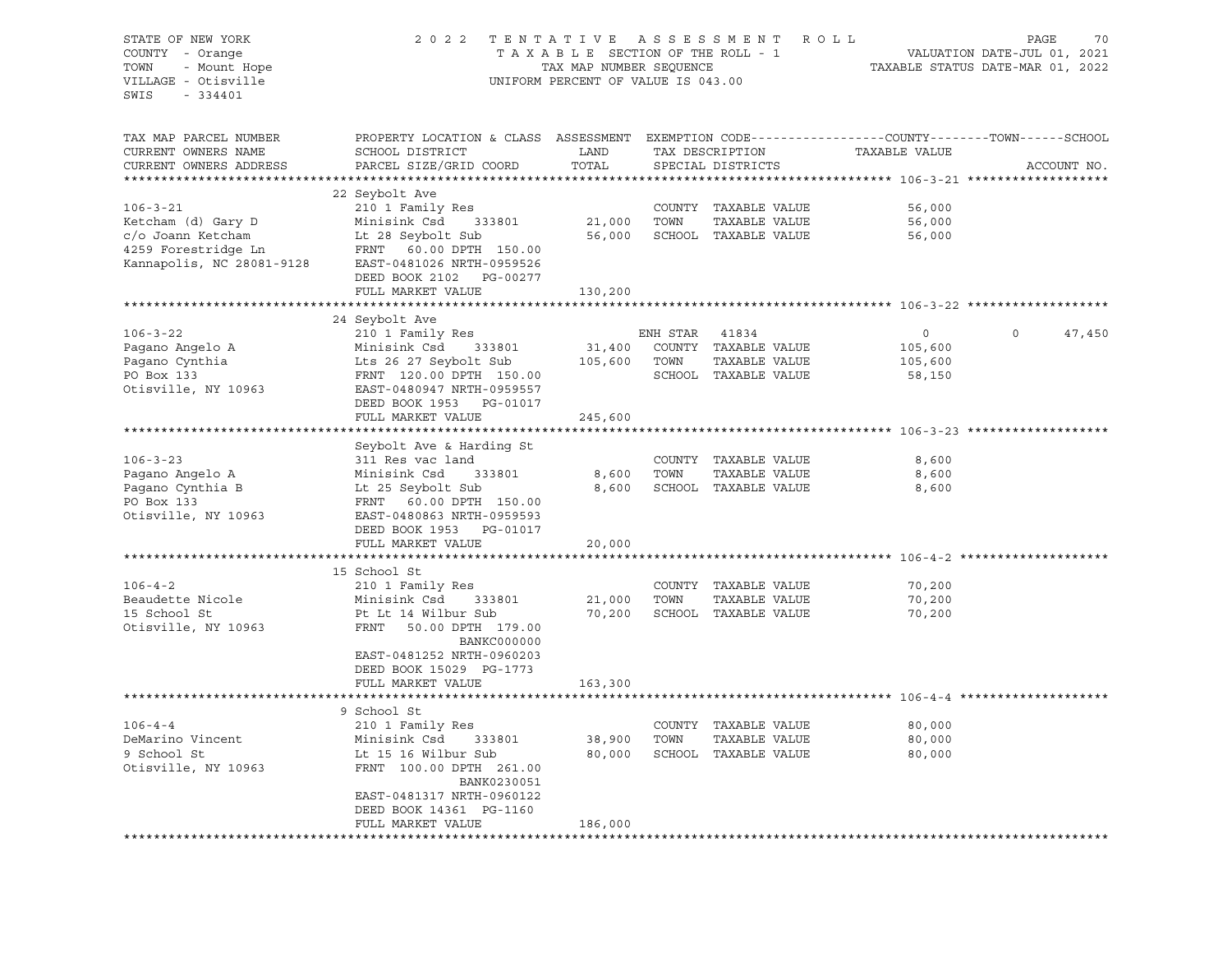| STATE OF NEW YORK<br>COUNTY - Orange<br>TOWN<br>- Mount Hope<br>VILLAGE - Otisville<br>SWIS<br>$-334401$ | 2 0 2 2<br>TENTATIVE ASSESSMENT<br>R O L L<br>TAXABLE SECTION OF THE ROLL - 1<br>VALUATION DATE-JUL 01, 2021<br>TAX MAP NUMBER SEQUENCE<br>TAXABLE STATUS DATE-MAR 01, 2022<br>UNIFORM PERCENT OF VALUE IS 043.00 |                  |          |                                       |               |             |  |
|----------------------------------------------------------------------------------------------------------|-------------------------------------------------------------------------------------------------------------------------------------------------------------------------------------------------------------------|------------------|----------|---------------------------------------|---------------|-------------|--|
| TAX MAP PARCEL NUMBER                                                                                    | PROPERTY LOCATION & CLASS ASSESSMENT EXEMPTION CODE---------------COUNTY-------TOWN------SCHOOL                                                                                                                   |                  |          |                                       |               |             |  |
| CURRENT OWNERS NAME                                                                                      | SCHOOL DISTRICT                                                                                                                                                                                                   | LAND             |          | TAX DESCRIPTION                       | TAXABLE VALUE |             |  |
| CURRENT OWNERS ADDRESS                                                                                   | PARCEL SIZE/GRID COORD                                                                                                                                                                                            | TOTAL            |          | SPECIAL DISTRICTS                     |               | ACCOUNT NO. |  |
|                                                                                                          | School St                                                                                                                                                                                                         |                  |          |                                       |               |             |  |
| $106 - 4 - 5$                                                                                            | 311 Res vac land                                                                                                                                                                                                  |                  |          | COUNTY TAXABLE VALUE                  | 4,800         |             |  |
| Skala (d) Frank                                                                                          | Minisink Csd<br>333801                                                                                                                                                                                            | 4,800            | TOWN     | TAXABLE VALUE                         | 4,800         |             |  |
| 39-23 219th St                                                                                           | Pt Lt 17 Wilbur Sub                                                                                                                                                                                               | 4,800            |          | SCHOOL TAXABLE VALUE                  | 4,800         |             |  |
| Bayside, NY 11361                                                                                        | FRNT 50.00 DPTH 196.00<br>EAST-0481376 NRTH-0960118<br>DEED BOOK 2105 PG-00837                                                                                                                                    |                  |          |                                       |               |             |  |
|                                                                                                          | FULL MARKET VALUE                                                                                                                                                                                                 | 11,200           |          |                                       |               |             |  |
|                                                                                                          |                                                                                                                                                                                                                   |                  |          |                                       |               |             |  |
|                                                                                                          | 5 School St                                                                                                                                                                                                       |                  |          |                                       |               |             |  |
| $106 - 4 - 6$                                                                                            | 260 Seasonal res                                                                                                                                                                                                  |                  |          | COUNTY TAXABLE VALUE                  | 13,100        |             |  |
| Skala (d) Frank<br>39-23 219th St                                                                        | Minisink Csd<br>333801<br>Pt Lt 18 Wilbur Sub                                                                                                                                                                     | 12,100<br>13,100 | TOWN     | TAXABLE VALUE<br>SCHOOL TAXABLE VALUE | 13,100        |             |  |
| Bayside, NY 11361                                                                                        | FRNT<br>50.00 DPTH 197.00<br>EAST-0481418 NRTH-0960091<br>DEED BOOK 2105 PG-00839<br>FULL MARKET VALUE                                                                                                            | 30,500           |          |                                       | 13,100        |             |  |
|                                                                                                          |                                                                                                                                                                                                                   |                  |          |                                       |               |             |  |
|                                                                                                          | 3 School St                                                                                                                                                                                                       |                  |          |                                       |               |             |  |
| $106 - 4 - 7$                                                                                            | 210 1 Family Res                                                                                                                                                                                                  |                  |          | COUNTY TAXABLE VALUE                  | 130,000       |             |  |
| Wood Alane                                                                                               | Minisink Csd<br>333801                                                                                                                                                                                            | 37,000           | TOWN     | TAXABLE VALUE                         | 130,000       |             |  |
| 3 School St                                                                                              | Pt Lts 19 20 Wilbur Sub                                                                                                                                                                                           | 130,000          |          | SCHOOL TAXABLE VALUE                  | 130,000       |             |  |
| Otisville, NY 10963                                                                                      | FRNT<br>60.00 DPTH 197.00<br>ACRES<br>0.56 BANKN140687<br>EAST-0481465 NRTH-0960059<br>DEED BOOK 14749 PG-410<br>FULL MARKET VALUE                                                                                | 302,300          |          |                                       |               |             |  |
|                                                                                                          |                                                                                                                                                                                                                   |                  |          |                                       |               |             |  |
|                                                                                                          | 46 Highland Ave                                                                                                                                                                                                   |                  |          |                                       |               |             |  |
| $106 - 4 - 8$                                                                                            | 210 1 Family Res                                                                                                                                                                                                  |                  |          | COUNTY TAXABLE VALUE                  | 107,600       |             |  |
| Butvinik(d) Adrienne                                                                                     | Minisink Csd<br>333801                                                                                                                                                                                            | 27,800           | TOWN     | TAXABLE VALUE                         | 107,600       |             |  |
| 500 Neward St Apt 4L<br>Hoboken, NJ 07030-2447                                                           | Pt Lt 20 Wilbur Sub<br>FRNT<br>60.00 DPTH 243.00<br><b>BANKC190289</b><br>EAST-0481639 NRTH-0960094<br>DEED BOOK 12103 PG-1402                                                                                    | 107,600          |          | SCHOOL TAXABLE VALUE                  | 107,600       |             |  |
|                                                                                                          | FULL MARKET VALUE                                                                                                                                                                                                 | 250,200          |          |                                       |               |             |  |
|                                                                                                          |                                                                                                                                                                                                                   |                  |          |                                       |               |             |  |
|                                                                                                          | 48 Highland Ave                                                                                                                                                                                                   |                  |          |                                       |               |             |  |
| $106 - 4 - 9$                                                                                            | 210 1 Family Res                                                                                                                                                                                                  |                  | BAS STAR | 41854                                 | 0             | 0<br>19,010 |  |
| Brown Daniel                                                                                             | Minisink Csd<br>333801                                                                                                                                                                                            | 36,400           | COUNTY   | TAXABLE VALUE                         | 113,200       |             |  |
| Brown Melissa                                                                                            | Pt Lts 21 22 Wilbur Sub                                                                                                                                                                                           | 113,200          | TOWN     | TAXABLE VALUE                         | 113,200       |             |  |
| 48 Highland Ave<br>Otisville, NY 10963                                                                   | FRNT 120.00 DPTH 200.00<br><b>BANKC130170</b><br>EAST-0481633 NRTH-0960039                                                                                                                                        |                  | SCHOOL   | TAXABLE VALUE                         | 94,190        |             |  |
|                                                                                                          | DEED BOOK 13168 PG-988                                                                                                                                                                                            |                  |          |                                       |               |             |  |
|                                                                                                          | FULL MARKET VALUE                                                                                                                                                                                                 | 263,300          |          |                                       |               |             |  |
|                                                                                                          |                                                                                                                                                                                                                   |                  |          |                                       |               |             |  |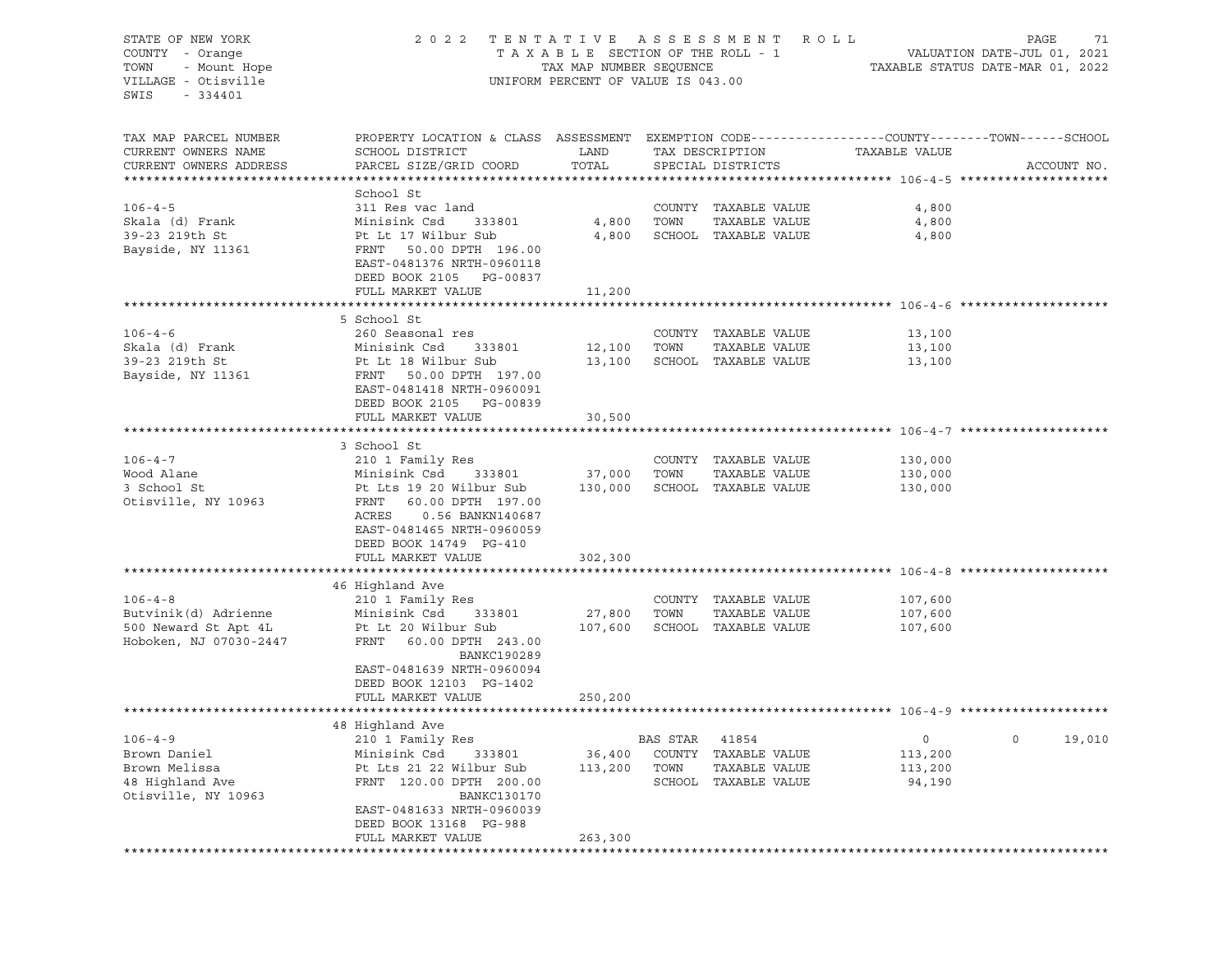| STATE OF NEW YORK      | 2 0 2 2                                                                                         | TENTATIVE ASSESSMENT               |                  |                      | ROLL                             | PAGE                        | 72          |
|------------------------|-------------------------------------------------------------------------------------------------|------------------------------------|------------------|----------------------|----------------------------------|-----------------------------|-------------|
| COUNTY - Orange        |                                                                                                 | TAXABLE SECTION OF THE ROLL - 1    |                  |                      |                                  | VALUATION DATE-JUL 01, 2021 |             |
| TOWN<br>- Mount Hope   |                                                                                                 | TAX MAP NUMBER SEQUENCE            |                  |                      | TAXABLE STATUS DATE-MAR 01, 2022 |                             |             |
| VILLAGE - Otisville    |                                                                                                 | UNIFORM PERCENT OF VALUE IS 043.00 |                  |                      |                                  |                             |             |
| SWIS<br>$-334401$      |                                                                                                 |                                    |                  |                      |                                  |                             |             |
|                        |                                                                                                 |                                    |                  |                      |                                  |                             |             |
|                        |                                                                                                 |                                    |                  |                      |                                  |                             |             |
| TAX MAP PARCEL NUMBER  | PROPERTY LOCATION & CLASS ASSESSMENT EXEMPTION CODE---------------COUNTY-------TOWN------SCHOOL |                                    |                  |                      |                                  |                             |             |
| CURRENT OWNERS NAME    | SCHOOL DISTRICT                                                                                 | LAND                               |                  | TAX DESCRIPTION      | TAXABLE VALUE                    |                             |             |
| CURRENT OWNERS ADDRESS | PARCEL SIZE/GRID COORD                                                                          | TOTAL                              |                  | SPECIAL DISTRICTS    |                                  |                             | ACCOUNT NO. |
|                        |                                                                                                 |                                    |                  |                      |                                  |                             |             |
|                        | 50 Highland Ave                                                                                 |                                    |                  |                      |                                  |                             |             |
| $106 - 4 - 11$         | 210 1 Family Res                                                                                |                                    |                  | COUNTY TAXABLE VALUE | 82,000                           |                             |             |
| Hornbuckle Mike        | Minisink Csd<br>333801                                                                          | 26,200                             | TOWN             | TAXABLE VALUE        | 82,000                           |                             |             |
| Jan Muller             | Lt 23 Wilbur Sub                                                                                | 82,000                             |                  | SCHOOL TAXABLE VALUE | 82,000                           |                             |             |
| PO Box 873             | FRNT 60.00 DPTH 200.00                                                                          |                                    |                  |                      |                                  |                             |             |
| Otisville, NY 10963    | EAST-0481609 NRTH-0959917                                                                       |                                    |                  |                      |                                  |                             |             |
|                        | DEED BOOK 4861<br>PG-322                                                                        |                                    |                  |                      |                                  |                             |             |
|                        | FULL MARKET VALUE                                                                               | 190,700                            |                  |                      |                                  |                             |             |
|                        |                                                                                                 |                                    |                  |                      |                                  |                             |             |
|                        | 52 Highland Ave                                                                                 |                                    |                  |                      |                                  |                             |             |
| $106 - 4 - 12$         | 210 1 Family Res                                                                                |                                    |                  | COUNTY TAXABLE VALUE | 80,300                           |                             |             |
| Hornbuckle Michael     | Minisink Csd<br>333801                                                                          | 29,400                             | TOWN             | TAXABLE VALUE        | 80,300                           |                             |             |
| Muller Janet L         | Lt 24 Wilbur Sub                                                                                | 80,300                             |                  | SCHOOL TAXABLE VALUE |                                  |                             |             |
| PO Box 873             | FRNT                                                                                            |                                    |                  |                      | 80,300                           |                             |             |
|                        | 60.00 DPTH 260.00                                                                               |                                    |                  |                      |                                  |                             |             |
| Otisville, NY 10963    | EAST-0481603 NRTH-0959864                                                                       |                                    |                  |                      |                                  |                             |             |
|                        | DEED BOOK 13744 PG-1516                                                                         |                                    |                  |                      |                                  |                             |             |
|                        | FULL MARKET VALUE                                                                               | 186,700                            |                  |                      |                                  |                             |             |
|                        |                                                                                                 |                                    |                  |                      |                                  |                             |             |
|                        | 54 Highland Ave                                                                                 |                                    |                  |                      |                                  |                             |             |
| $106 - 4 - 13$         | 210 1 Family Res                                                                                |                                    |                  | COUNTY TAXABLE VALUE | 105,000                          |                             |             |
| Hedges Benjamin W      | Minisink Csd<br>333801                                                                          | 32,600                             | TOWN             | TAXABLE VALUE        | 105,000                          |                             |             |
| Hedges Crescent Y      | Pt Lt 1A Seybolt Sub                                                                            | 105,000                            |                  | SCHOOL TAXABLE VALUE | 105,000                          |                             |             |
| 54 Highland Ave        | & Lt 25 Wilbur Sub                                                                              |                                    |                  |                      |                                  |                             |             |
| Otisville, NY 10963    | FRNT 100.00 DPTH 257.00                                                                         |                                    |                  |                      |                                  |                             |             |
|                        | ACRES<br>0.46 BANKC190294                                                                       |                                    |                  |                      |                                  |                             |             |
|                        | EAST-0481603 NRTH-0959779                                                                       |                                    |                  |                      |                                  |                             |             |
|                        | DEED BOOK 14597 PG-430                                                                          |                                    |                  |                      |                                  |                             |             |
|                        | FULL MARKET VALUE                                                                               | 244,200                            |                  |                      |                                  |                             |             |
|                        |                                                                                                 |                                    |                  |                      |                                  |                             |             |
|                        | 58 Highland Ave                                                                                 |                                    |                  |                      |                                  |                             |             |
| $106 - 4 - 14.2$       | 210 1 Family Res                                                                                |                                    | BAS STAR         | 41854                | $\circ$                          | $\circ$                     | 19,010      |
| Brennan Patricia A     | Minisink Csd<br>333801                                                                          | 27,000                             |                  | COUNTY TAXABLE VALUE | 84,600                           |                             |             |
| PO Box 373             | Pt Lts 1 1-A Seybolt Sub                                                                        | 84,600                             | TOWN             | TAXABLE VALUE        | 84,600                           |                             |             |
| Otisville, NY 10963    | FRNT 172.00 DPTH 77.00                                                                          |                                    |                  | SCHOOL TAXABLE VALUE | 65,590                           |                             |             |
|                        | BANKC230040                                                                                     |                                    |                  |                      |                                  |                             |             |
|                        | EAST-0481612 NRTH-0959680                                                                       |                                    |                  |                      |                                  |                             |             |
|                        | DEED BOOK 3918<br>$PG-5$                                                                        |                                    |                  |                      |                                  |                             |             |
|                        | FULL MARKET VALUE                                                                               | 196,700                            |                  |                      |                                  |                             |             |
|                        |                                                                                                 |                                    |                  |                      |                                  |                             |             |
|                        | 4 Lewis St                                                                                      |                                    |                  |                      |                                  |                             |             |
|                        |                                                                                                 |                                    |                  |                      |                                  |                             |             |
| $106 - 4 - 15.2$       | 210 1 Family Res                                                                                |                                    | FIRE/AMBCT 41691 |                      | 1,560                            | 1,560                       | 0           |
| Coppola Robert B       | Minisink Csd<br>333801                                                                          |                                    | 22,000 BAS STAR  | 41854                | $\circ$                          | 0                           | 19,010      |
| 4 Lewis St             | Lt 2, Pt Lt 1 and Lt 1A                                                                         | 60,700                             | COUNTY           | TAXABLE VALUE        | 59,140                           |                             |             |
| Otisville, NY 10963    | Seybolt Addition Map 600                                                                        |                                    | TOWN             | TAXABLE VALUE        | 59,140                           |                             |             |
|                        | N of Lewis St                                                                                   |                                    | SCHOOL           | TAXABLE VALUE        | 41,690                           |                             |             |
|                        | FRNT<br>68.00 DPTH 172.00                                                                       |                                    |                  |                      |                                  |                             |             |
|                        | <b>ACRES</b><br>0.22 BANKC030385                                                                |                                    |                  |                      |                                  |                             |             |
|                        | EAST-0481486 NRTH-0959748                                                                       |                                    |                  |                      |                                  |                             |             |
|                        | DEED BOOK 13456 PG-362                                                                          |                                    |                  |                      |                                  |                             |             |
|                        | FULL MARKET VALUE                                                                               | 141,200                            |                  |                      |                                  |                             |             |
|                        |                                                                                                 |                                    |                  |                      |                                  |                             |             |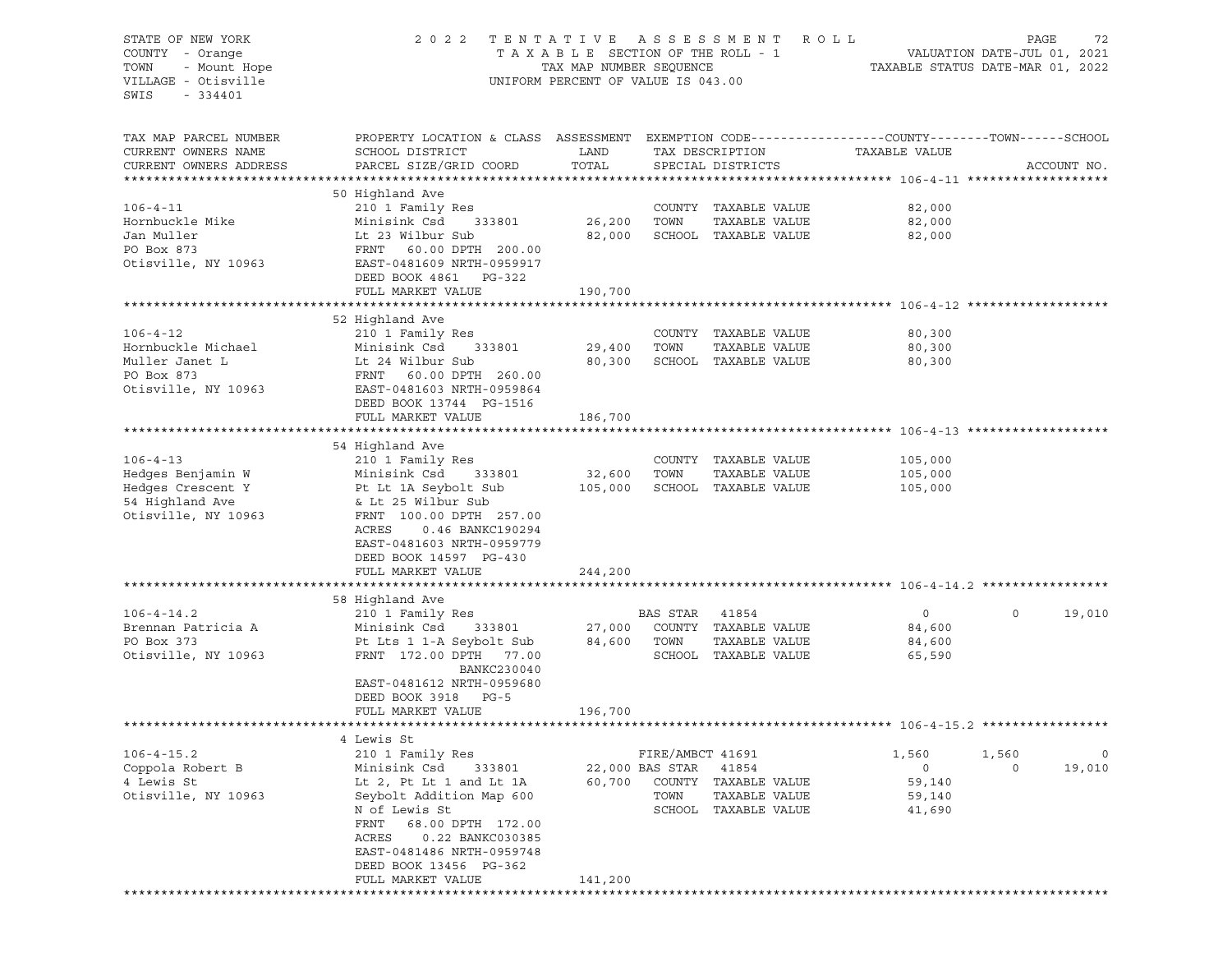STATE OF NEW YORK 2 0 2 2 T E N T A T I V E A S S E S S M E N T R O L L PAGE 73 COUNTY - Orange T A X A B L E SECTION OF THE ROLL - 1 TOWN - Mount Hope TAX NOW TAX MAP NUMBER SEQUENCE TAXABLE STATUS DATE-MAR 01, 2022<br>VILLAGE - Otisville Taxable Taxable Taxable Status UNIFORM PERCENT OF VALUE IS 043.00 UNIFORM PERCENT OF VALUE IS 043.00 SWIS - 334401 TAX MAP PARCEL NUMBER PROPERTY LOCATION & CLASS ASSESSMENT EXEMPTION CODE------------------COUNTY--------TOWN------SCHOOL CURRENT OWNERS NAME SCHOOL DISTRICT LAND TAX DESCRIPTION TAXABLE VALUE CURRENT OWNERS ADDRESS PARCEL SIZE/GRID COORD TOTAL SPECIAL DISTRICTS ACCOUNT NO. \*\*\*\*\*\*\*\*\*\*\*\*\*\*\*\*\*\*\*\*\*\*\*\*\*\*\*\*\*\*\*\*\*\*\*\*\*\*\*\*\*\*\*\*\*\*\*\*\*\*\*\*\*\*\*\*\*\*\*\*\*\*\*\*\*\*\*\*\*\*\*\*\*\*\*\*\*\*\*\*\*\*\*\*\*\*\*\*\*\*\*\*\*\*\*\*\*\*\*\*\*\*\* 106-4-16 \*\*\*\*\*\*\*\*\*\*\*\*\*\*\*\*\*\*\* 6 Lewis St 106-4-16 210 1 Family Res FIRE/AMBCT 41691 1,560 1,560 0 Coppola Vincent M Jr Minisink Csd 333801 25,400 BAS STAR 41854 0 0 19,010 Coppola Kathryn B Lt 3 Seybolt Sub 96,100 COUNTY TAXABLE VALUE 94,540 PO Box 541 FRNT 60.00 DPTH 201.00 TOWN TAXABLE VALUE 94,540 Otisville, NY 10963 EAST-0481443 NRTH-0959756 SCHOOL TAXABLE VALUE 77,090 DEED BOOK 2052 PG-00645 FULL MARKET VALUE 223,500 \*\*\*\*\*\*\*\*\*\*\*\*\*\*\*\*\*\*\*\*\*\*\*\*\*\*\*\*\*\*\*\*\*\*\*\*\*\*\*\*\*\*\*\*\*\*\*\*\*\*\*\*\*\*\*\*\*\*\*\*\*\*\*\*\*\*\*\*\*\*\*\*\*\*\*\*\*\*\*\*\*\*\*\*\*\*\*\*\*\*\*\*\*\*\*\*\*\*\*\*\*\*\* 106-4-17 \*\*\*\*\*\*\*\*\*\*\*\*\*\*\*\*\*\*\* 8 Lewis St 106-4-17 210 1 Family Res CW\_15\_VET/ 41160 6,240 6,240 6,240 Coppola Living Trust Anthony W Minisink Csd 333801 40,600 ENH STAR 41834 0 0 47,450 PO Box 234 Lts 4 5 Seybolt Sub 98,300 COUNTY TAXABLE VALUE 92,060 Otisville, NY 10963 FRNT 162.00 DPTH 235.00 TOWN TAXABLE VALUE 92,060 ACRES 0.69 SCHOOL TAXABLE VALUE 44,610 EAST-0481347 NRTH-0959781 DEED BOOK 12734 PG-99 FULL MARKET VALUE 228,600 \*\*\*\*\*\*\*\*\*\*\*\*\*\*\*\*\*\*\*\*\*\*\*\*\*\*\*\*\*\*\*\*\*\*\*\*\*\*\*\*\*\*\*\*\*\*\*\*\*\*\*\*\*\*\*\*\*\*\*\*\*\*\*\*\*\*\*\*\*\*\*\*\*\*\*\*\*\*\*\*\*\*\*\*\*\*\*\*\*\*\*\*\*\*\*\*\*\*\*\*\*\*\* 106-4-18 \*\*\*\*\*\*\*\*\*\*\*\*\*\*\*\*\*\*\* Lewis St Rear 106-4-18 311 Res vac land COUNTY TAXABLE VALUE 4,800<br>Coppola Living Trust Anthony W Minisink Csd 333801 4,800 TOWN TAXABLE VALUE 4.800 Coppola Living Trust Anthony W Minisink Csd 333801 4,800 TOWN TAXABLE VALUE 4,800 PO Box 234 **PELES 17 18 19 Wilbur Sub** 4,800 SCHOOL TAXABLE VALUE 4,800 Otisville, NY 10963 FRNT 82.00 DPTH 250.00 EAST-0481354 NRTH-0959971 DEED BOOK 12734 PG-99 FULL MARKET VALUE 11,200 \*\*\*\*\*\*\*\*\*\*\*\*\*\*\*\*\*\*\*\*\*\*\*\*\*\*\*\*\*\*\*\*\*\*\*\*\*\*\*\*\*\*\*\*\*\*\*\*\*\*\*\*\*\*\*\*\*\*\*\*\*\*\*\*\*\*\*\*\*\*\*\*\*\*\*\*\*\*\*\*\*\*\*\*\*\*\*\*\*\*\*\*\*\*\*\*\*\*\*\*\*\*\* 106-4-19 \*\*\*\*\*\*\*\*\*\*\*\*\*\*\*\*\*\*\* 16 Lewis St 106-4-19 210 1 Family Res BAS STAR 41854 0 0 19,010 Walker Mickey T Minisink Csd 333801 40,000 COUNTY TAXABLE VALUE 90,700 Walker Rita J Lts 6 7 Seybolt Sub 90,700 TOWN TAXABLE VALUE 90,700 16 Lewis St FRNT 120.00 DPTH 258.00 SCHOOL TAXABLE VALUE 71,690 Otisville, NY 10963 EAST-0481231 NRTH-0959850 DEED BOOK 3541 PG-178 FULL MARKET VALUE 210,900 \*\*\*\*\*\*\*\*\*\*\*\*\*\*\*\*\*\*\*\*\*\*\*\*\*\*\*\*\*\*\*\*\*\*\*\*\*\*\*\*\*\*\*\*\*\*\*\*\*\*\*\*\*\*\*\*\*\*\*\*\*\*\*\*\*\*\*\*\*\*\*\*\*\*\*\*\*\*\*\*\*\*\*\*\*\*\*\*\*\*\*\*\*\*\*\*\*\*\*\*\*\*\* 106-4-20 \*\*\*\*\*\*\*\*\*\*\*\*\*\*\*\*\*\*\* 18 Lewis St 106-4-20 210 1 Family Res ENH STAR 41834 0 0 47,450 Burch Tamara L Minisink Csd 333801 29,800 COUNTY TAXABLE VALUE 71,200 18 Lewis St Lt 8 Seybolt Sub 71,200 TOWN TAXABLE VALUE 71,200 Otisville, NY 10963 FRNT 60.00 DPTH 269.00 SCHOOL TAXABLE VALUE 23,750 BANKC170030 EAST-0481158 NRTH-0959883 DEED BOOK 12800 PG-1696 FULL MARKET VALUE 165,600 \*\*\*\*\*\*\*\*\*\*\*\*\*\*\*\*\*\*\*\*\*\*\*\*\*\*\*\*\*\*\*\*\*\*\*\*\*\*\*\*\*\*\*\*\*\*\*\*\*\*\*\*\*\*\*\*\*\*\*\*\*\*\*\*\*\*\*\*\*\*\*\*\*\*\*\*\*\*\*\*\*\*\*\*\*\*\*\*\*\*\*\*\*\*\*\*\*\*\*\*\*\*\*\*\*\*\*\*\*\*\*\*\*\*\*\*\*\*\*\*\*\*\*\*\*\*\*\*\*\*\*\*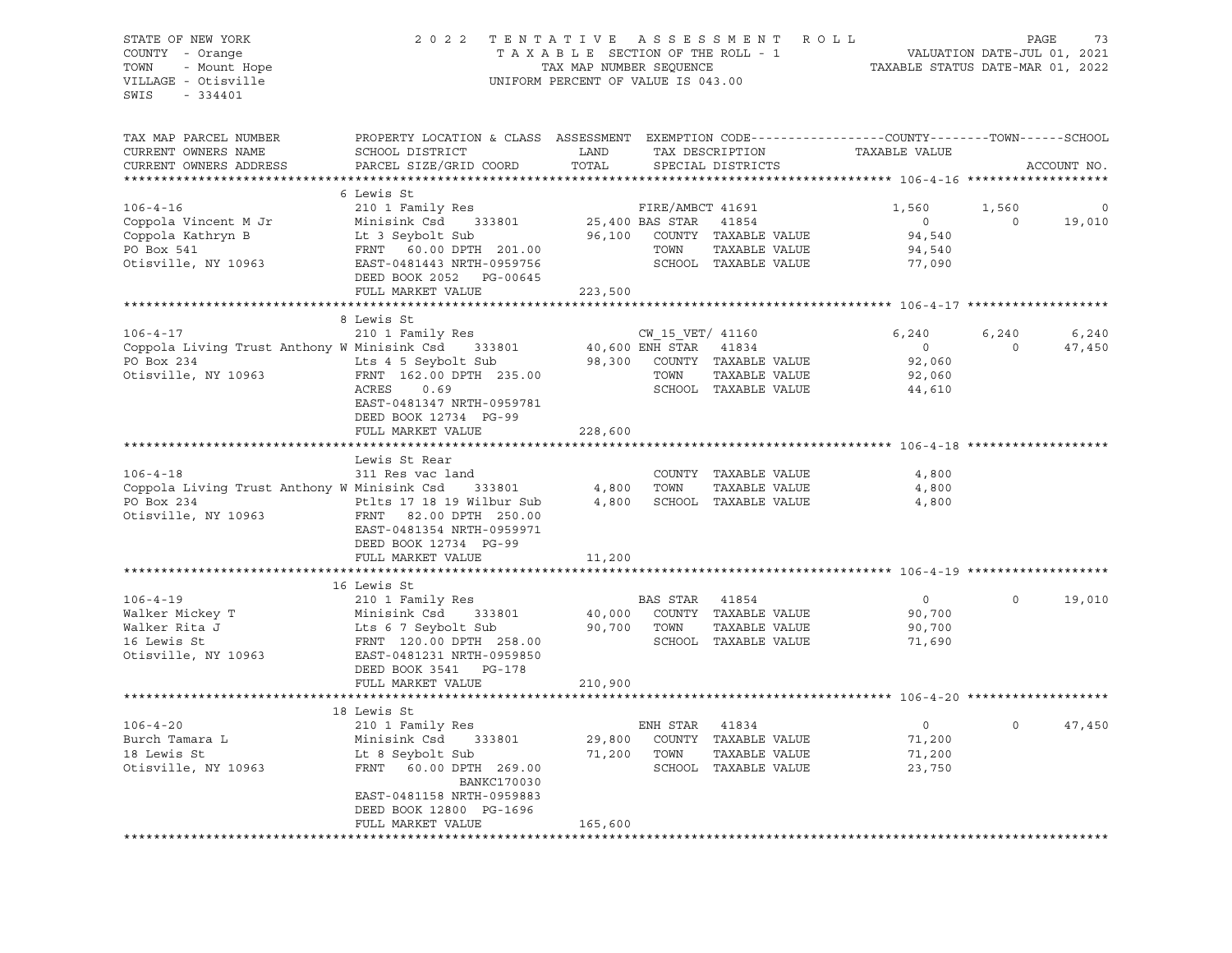### STATE OF NEW YORK 2 0 2 2 T E N T A T I V E A S S E S S M E N T R O L L PAGE 74 COUNTY - Orange T A X A B L E SECTION OF THE ROLL - 1 VALUATION DATE-JUL 01, 2021 TOWN - Mount Hope TAX MAP NUMBER SEQUENCE TAXABLE STATUS DATE-MAR 01, 2022 VILLAGE - Otisville UNIFORM PERCENT OF VALUE IS 043.00

| TAX MAP PARCEL NUMBER<br>CURRENT OWNERS NAME<br>CURRENT OWNERS ADDRESS | PROPERTY LOCATION & CLASS ASSESSMENT<br>SCHOOL DISTRICT<br>PARCEL SIZE/GRID COORD                                                                         | LAND<br>TOTAL    |          | TAX DESCRIPTION<br>SPECIAL DISTRICTS                          | EXEMPTION CODE-----------------COUNTY-------TOWN------SCHOOL<br>TAXABLE VALUE |          | ACCOUNT NO. |
|------------------------------------------------------------------------|-----------------------------------------------------------------------------------------------------------------------------------------------------------|------------------|----------|---------------------------------------------------------------|-------------------------------------------------------------------------------|----------|-------------|
| **********************                                                 |                                                                                                                                                           |                  |          |                                                               |                                                                               |          |             |
| $106 - 4 - 21$<br>Decker Lillian L<br>c/o Harold Brown                 | 20 Lewis St<br>210 1 Family Res<br>Minisink Csd<br>333801<br>Lt 9 Seybolt Sub                                                                             | 30,200<br>56,900 | TOWN     | COUNTY TAXABLE VALUE<br>TAXABLE VALUE<br>SCHOOL TAXABLE VALUE | 56,900<br>56,900<br>56,900                                                    |          |             |
| 41 Deer Haven Ln<br>Gardner, NY 12525                                  | FRNT 60.00 DPTH 282.00<br>EAST-0481107 NRTH-0959912<br>DEED BOOK 1271 PG-00176<br>FULL MARKET VALUE                                                       | 132,300          |          |                                                               |                                                                               |          |             |
|                                                                        |                                                                                                                                                           |                  |          |                                                               |                                                                               |          |             |
|                                                                        | 2 Harding St                                                                                                                                              |                  |          |                                                               |                                                                               |          |             |
| $106 - 4 - 22$<br>Lang Robert                                          | 210 1 Family Res<br>Minisink Csd<br>333801                                                                                                                | 29,000           | BAS STAR | 41854<br>COUNTY TAXABLE VALUE                                 | $\mathbf{0}$<br>110,300                                                       | $\Omega$ | 19,010      |
| Lang Jerri Ann                                                         | FRNT 105.00 DPTH 147.00                                                                                                                                   | 110,300          | TOWN     | TAXABLE VALUE                                                 | 110,300                                                                       |          |             |
| 2 Harding St<br>Otisville, NY 10963                                    | EAST-0480829 NRTH-0959838<br>DEED BOOK 3002 PG-00041                                                                                                      |                  |          | SCHOOL TAXABLE VALUE                                          | 91,290                                                                        |          |             |
|                                                                        | FULL MARKET VALUE                                                                                                                                         | 256,500          |          |                                                               |                                                                               |          |             |
|                                                                        | Harding St                                                                                                                                                |                  |          |                                                               |                                                                               |          |             |
| $106 - 4 - 23$                                                         | 311 Res vac land                                                                                                                                          |                  |          | COUNTY TAXABLE VALUE                                          | 10,000                                                                        |          |             |
| DBJ Construction of OC Inc                                             | Minisink Csd<br>333801                                                                                                                                    | 10,000           | TOWN     | TAXABLE VALUE                                                 | 10,000                                                                        |          |             |
| 157 Stony Bar Rd<br>Slate Hill, NY 10973                               | FRNT 60.00 DPTH 147.00<br>EAST-0480794 NRTH-0959766<br>DEED BOOK 12773 PG-643                                                                             | 10,000           |          | SCHOOL TAXABLE VALUE                                          | 10,000                                                                        |          |             |
|                                                                        | FULL MARKET VALUE                                                                                                                                         | 23,300           |          |                                                               |                                                                               |          |             |
|                                                                        | 6 Harding St                                                                                                                                              |                  |          |                                                               |                                                                               |          |             |
| $106 - 4 - 24.1$                                                       | 210 1 Family Res                                                                                                                                          |                  | BAS STAR | 41854                                                         | $\circ$                                                                       | $\Omega$ | 19,010      |
| Mann Sherman Jr                                                        | Minisink Csd<br>333801                                                                                                                                    | 28,600           |          | COUNTY TAXABLE VALUE                                          | 133,500                                                                       |          |             |
| Mann Nancy                                                             | Lot 1 Otero Sub Map 5112                                                                                                                                  | 133,500          | TOWN     | TAXABLE VALUE                                                 | 133,500                                                                       |          |             |
| 6 Harding St<br>Otisville, NY 10963                                    | FRNT 100.00 DPTH 146.00<br><b>BANKC190615</b><br>EAST-0480703 NRTH-0959616<br>DEED BOOK 2369 PG-00025                                                     |                  |          | SCHOOL TAXABLE VALUE                                          | 114,490                                                                       |          |             |
|                                                                        | FULL MARKET VALUE                                                                                                                                         | 310,500          |          |                                                               |                                                                               |          |             |
|                                                                        |                                                                                                                                                           |                  |          |                                                               |                                                                               |          |             |
|                                                                        | 36 Seybolt Ave                                                                                                                                            |                  |          |                                                               |                                                                               |          |             |
| $106 - 4 - 24.211$                                                     | 210 1 Family Res                                                                                                                                          |                  |          | COUNTY TAXABLE VALUE                                          | 60,000                                                                        |          |             |
| Unison Projects, LLC                                                   | Minisink Csd<br>333801                                                                                                                                    | 41,400           | TOWN     | TAXABLE VALUE                                                 | 60,000                                                                        |          |             |
| 30 North St<br>Middletown, NY 10940                                    | Lot 1 Unison Projects<br>Map 2-22<br>filed $1/6/2022$<br>FRNT 113.40 DPTH 325.80<br>ACRES<br>0.73<br>EAST-0480630 NRTH-0959647<br>DEED BOOK 14672 PG-1499 | 60,000           |          | SCHOOL TAXABLE VALUE                                          | 60,000                                                                        |          |             |
|                                                                        | FULL MARKET VALUE                                                                                                                                         | 139,500          |          |                                                               |                                                                               |          |             |
|                                                                        | *******************                                                                                                                                       |                  |          |                                                               |                                                                               |          |             |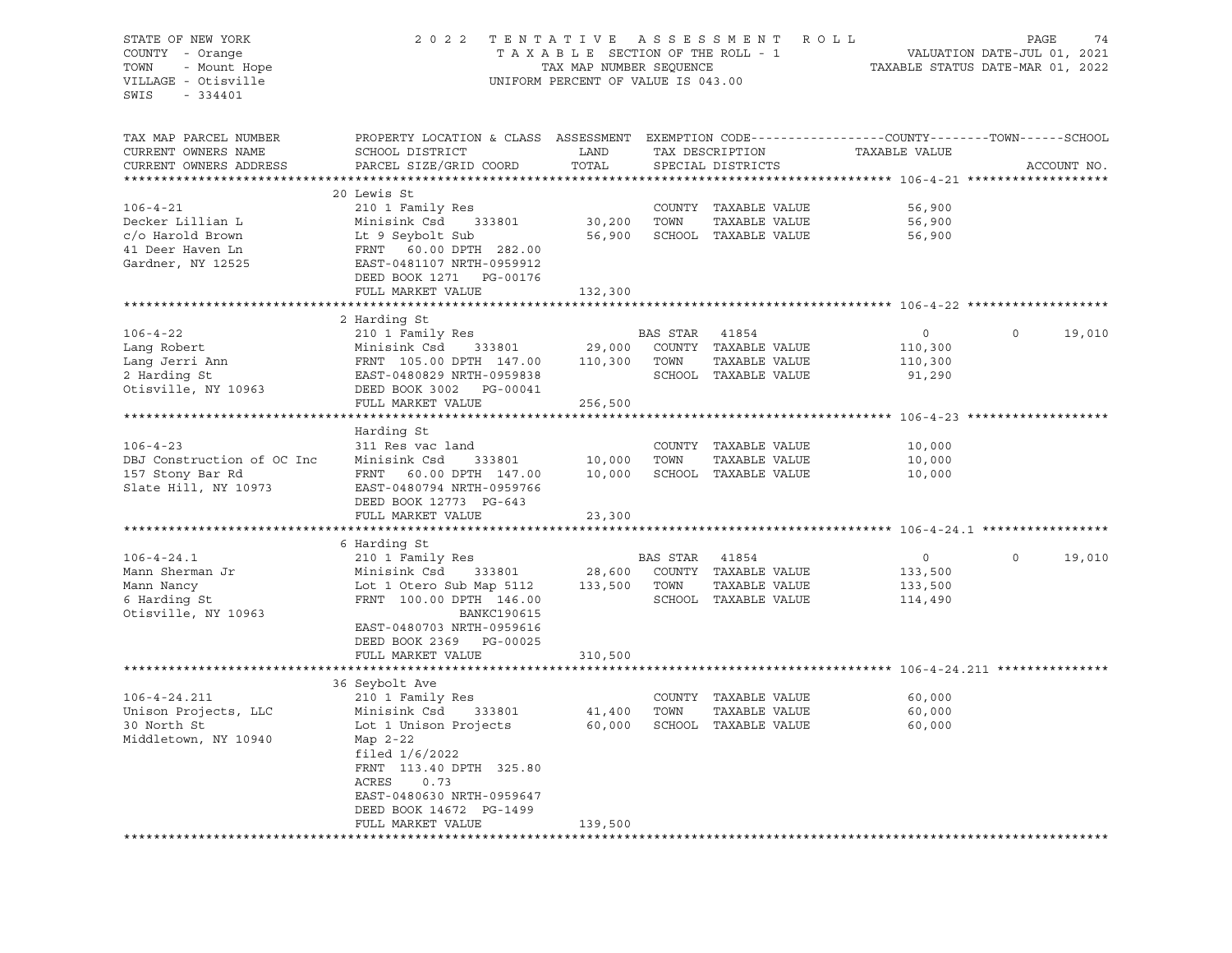| STATE OF NEW YORK<br>COUNTY - Orange<br>- Mount Hope<br>TOWN<br>VILLAGE - Otisville<br>SWIS<br>- 334401 | 2022                                                                                                                                         | TAXABLE SECTION OF THE ROLL - 1<br>TAX MAP NUMBER SEQUENCE<br>UNIFORM PERCENT OF VALUE IS 043.00 |                       | TENTATIVE ASSESSMENT ROLL             | TAXABLE STATUS DATE-MAR 01, 2022 | PAGE<br>VALUATION DATE-JUL 01, 2021 | 75          |
|---------------------------------------------------------------------------------------------------------|----------------------------------------------------------------------------------------------------------------------------------------------|--------------------------------------------------------------------------------------------------|-----------------------|---------------------------------------|----------------------------------|-------------------------------------|-------------|
| TAX MAP PARCEL NUMBER<br>CURRENT OWNERS NAME<br>CURRENT OWNERS ADDRESS                                  | PROPERTY LOCATION & CLASS ASSESSMENT EXEMPTION CODE----------------COUNTY-------TOWN-----SCHOOL<br>SCHOOL DISTRICT<br>PARCEL SIZE/GRID COORD | LAND<br>TOTAL                                                                                    |                       | TAX DESCRIPTION<br>SPECIAL DISTRICTS  | TAXABLE VALUE                    |                                     | ACCOUNT NO. |
|                                                                                                         |                                                                                                                                              |                                                                                                  |                       |                                       |                                  |                                     |             |
| $106 - 4 - 24.212$                                                                                      | 45 Orchard St<br>311 Res vac land                                                                                                            |                                                                                                  |                       | COUNTY TAXABLE VALUE                  | 31,400                           |                                     |             |
| Unison Projects, LLC                                                                                    | Minisink Csd<br>333801                                                                                                                       | 31,400                                                                                           | TOWN                  | TAXABLE VALUE                         | 31,400                           |                                     |             |
| 30 North St                                                                                             | Lot 2 Unison Projects                                                                                                                        | 31,400                                                                                           |                       | SCHOOL TAXABLE VALUE                  | 31,400                           |                                     |             |
| Middletown, NY 10940                                                                                    | Map 2-22<br>filed $1/6/2022$<br>FRNT 100.00 DPTH 178.00<br>ACRES<br>0.41<br>EAST-0480605 NRTH-0959772<br>DEED BOOK 14672 PG-1499             |                                                                                                  |                       |                                       |                                  |                                     |             |
|                                                                                                         | FULL MARKET VALUE                                                                                                                            | 73,000                                                                                           |                       |                                       |                                  |                                     |             |
|                                                                                                         |                                                                                                                                              |                                                                                                  |                       |                                       |                                  |                                     |             |
|                                                                                                         | 41 Orchard St                                                                                                                                |                                                                                                  |                       |                                       |                                  |                                     |             |
| $106 - 4 - 26$                                                                                          | 210 1 Family Res                                                                                                                             |                                                                                                  |                       | COUNTY TAXABLE VALUE                  | 116,000                          |                                     |             |
| Ulon Andrew C                                                                                           | Minisink Csd<br>333801                                                                                                                       | 25,000                                                                                           | TOWN                  | TAXABLE VALUE                         | 116,000                          |                                     |             |
| Ulon Shaheen<br>41 Orchard St                                                                           | Lt 21 Seybolt Sub<br>FRNT 60.00 DPTH 178.00                                                                                                  | 116,000                                                                                          |                       | SCHOOL TAXABLE VALUE                  | 116,000                          |                                     |             |
| Otisville, NY 10963                                                                                     | <b>BANKC131113</b><br>EAST-0480657 NRTH-0959826<br>DEED BOOK 14641 PG-187                                                                    |                                                                                                  |                       |                                       |                                  |                                     |             |
|                                                                                                         | FULL MARKET VALUE                                                                                                                            | 269,800                                                                                          |                       |                                       |                                  |                                     |             |
|                                                                                                         |                                                                                                                                              |                                                                                                  |                       |                                       |                                  |                                     |             |
|                                                                                                         | 39 Orchard St                                                                                                                                |                                                                                                  |                       |                                       |                                  |                                     |             |
| $106 - 4 - 27.1$                                                                                        | 210 1 Family Res                                                                                                                             |                                                                                                  | VETWAR CTS 41120      |                                       | 10,920                           | 10,920                              | 6,240       |
| Cash Richard E                                                                                          | Minisink Csd<br>333801                                                                                                                       |                                                                                                  | 31,400 ENH STAR 41834 |                                       | $\circ$                          | $\circ$                             | 47,450      |
| Cash (d) Francis E<br>PO Box 6                                                                          | FRNT 100.00 DPTH 178.00<br>EAST-0480693 NRTH-0959909                                                                                         | 107,300                                                                                          | TOWN                  | COUNTY TAXABLE VALUE<br>TAXABLE VALUE | 96,380<br>96,380                 |                                     |             |
| Otisville, NY 10963                                                                                     | DEED BOOK 1999 PG-322                                                                                                                        |                                                                                                  |                       | SCHOOL TAXABLE VALUE                  | 53,610                           |                                     |             |
|                                                                                                         | FULL MARKET VALUE                                                                                                                            | 249,500                                                                                          |                       |                                       |                                  |                                     |             |
|                                                                                                         |                                                                                                                                              |                                                                                                  |                       |                                       |                                  |                                     |             |
|                                                                                                         | 37 Orchard St                                                                                                                                |                                                                                                  |                       |                                       |                                  |                                     |             |
| $106 - 4 - 27.21$                                                                                       | 230 3 Family Res                                                                                                                             |                                                                                                  |                       | COUNTY TAXABLE VALUE                  | 117,000                          |                                     |             |
| Jackson James                                                                                           | Minisink Csd<br>333801                                                                                                                       | 31,400                                                                                           | TOWN                  | TAXABLE VALUE                         | 117,000                          |                                     |             |
| 50 Top Notch Rd<br>Middletown, NY 10940                                                                 | Pt Lts 18 19 Seybolt Sub<br>FRNT 100.00 DPTH 178.00<br>BANKC080496<br>EAST-0480727 NRTH-0960006<br>DEED BOOK 5102 PG-39                      | 117,000                                                                                          |                       | SCHOOL TAXABLE VALUE                  | 117,000                          |                                     |             |
|                                                                                                         | FULL MARKET VALUE                                                                                                                            | 272,100                                                                                          |                       |                                       |                                  |                                     |             |
|                                                                                                         |                                                                                                                                              |                                                                                                  |                       |                                       |                                  |                                     |             |
|                                                                                                         | 35 Orchard St                                                                                                                                |                                                                                                  |                       |                                       |                                  |                                     |             |
| $106 - 4 - 27.22$                                                                                       | 220 2 Family Res                                                                                                                             |                                                                                                  | VETWAR CTS 41120      |                                       | 10,920                           | 10,920                              | 6,240       |
| Ryan Robert Dennis                                                                                      | Minisink Csd<br>333801                                                                                                                       | 37,000 AGED                                                                                      |                       | 41800                                 | 52,690                           | 52,690                              | 55,030      |
| 35 Orchard St                                                                                           | Pt Lt 18 Seybolt Sub                                                                                                                         | 116,300                                                                                          |                       | COUNTY TAXABLE VALUE                  | 52,690                           |                                     |             |
| Otisville, NY 10963                                                                                     | FRNT 140.00 DPTH 178.00                                                                                                                      |                                                                                                  | TOWN                  | TAXABLE VALUE                         | 52,690                           |                                     |             |
|                                                                                                         | EAST-0480792 NRTH-0960111<br>DEED BOOK 13895 PG-1537<br>FULL MARKET VALUE                                                                    | 270,500                                                                                          |                       | SCHOOL TAXABLE VALUE                  | 55,030                           |                                     |             |
|                                                                                                         |                                                                                                                                              |                                                                                                  |                       |                                       |                                  |                                     |             |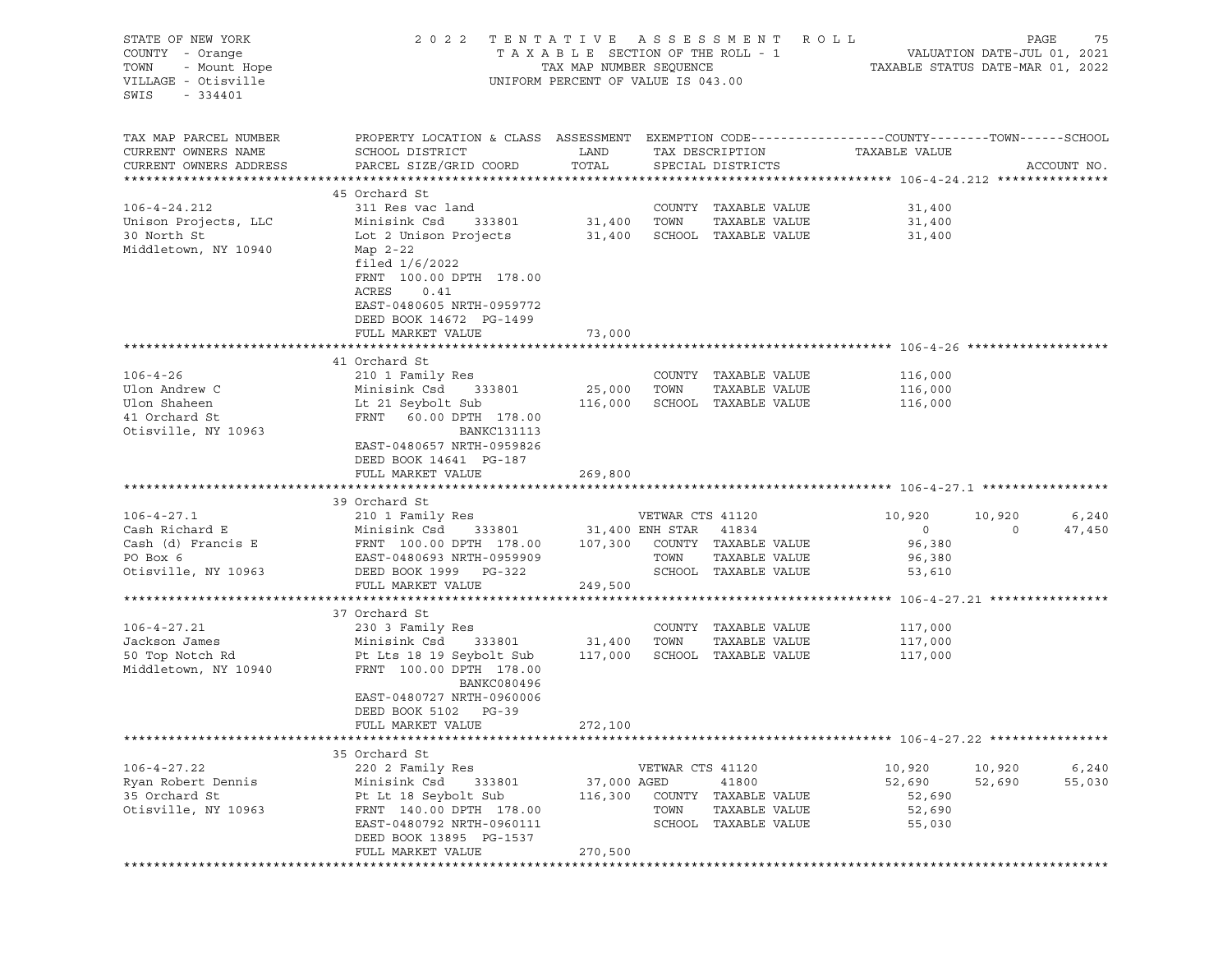| STATE OF NEW YORK<br>COUNTY - Orange<br>- Mount Hope<br>TOWN<br>VILLAGE - Otisville<br>SWIS<br>$-334401$                                               | 2 0 2 2                                                                                                                                                                              | TAXABLE SECTION OF THE ROLL - 1<br>TAX MAP NUMBER SEQUENCE<br>UNIFORM PERCENT OF VALUE IS 043.00 |                                                                  | TENTATIVE ASSESSMENT ROLL                                              | VALUATION DATE-JUL 01, 2021<br>TAXABLE STATUS DATE-MAR 01, 2022   | PAGE                       | 76                        |
|--------------------------------------------------------------------------------------------------------------------------------------------------------|--------------------------------------------------------------------------------------------------------------------------------------------------------------------------------------|--------------------------------------------------------------------------------------------------|------------------------------------------------------------------|------------------------------------------------------------------------|-------------------------------------------------------------------|----------------------------|---------------------------|
| TAX MAP PARCEL NUMBER<br>CURRENT OWNERS NAME<br>CURRENT OWNERS ADDRESS                                                                                 | PROPERTY LOCATION & CLASS ASSESSMENT EXEMPTION CODE----------------COUNTY-------TOWN------SCHOOL<br>SCHOOL DISTRICT<br>PARCEL SIZE/GRID COORD                                        | LAND<br>TOTAL                                                                                    |                                                                  | TAX DESCRIPTION<br>SPECIAL DISTRICTS                                   | TAXABLE VALUE                                                     |                            | ACCOUNT NO.               |
|                                                                                                                                                        | 71 Highland Ave                                                                                                                                                                      |                                                                                                  |                                                                  |                                                                        |                                                                   |                            |                           |
| $107 - 1 - 1$<br>Rivera John<br>71 Highland Ave<br>Otisville, NY 10963                                                                                 | 210 1 Family Res<br>Minisink Csd<br>333801<br>Pt Lt 16 Wilbur Sub<br>FRNT 125.20 DPTH 236.50<br>BANKN140687<br>EAST-0481781 NRTH-0959131                                             | 39,500 TOWN<br>71,800                                                                            |                                                                  | COUNTY TAXABLE VALUE<br>TAXABLE VALUE<br>SCHOOL TAXABLE VALUE          | 71,800<br>71,800<br>71,800                                        |                            |                           |
|                                                                                                                                                        | DEED BOOK 14880 PG-1696<br>FULL MARKET VALUE                                                                                                                                         | 167,000                                                                                          |                                                                  |                                                                        |                                                                   |                            |                           |
|                                                                                                                                                        |                                                                                                                                                                                      |                                                                                                  |                                                                  |                                                                        |                                                                   |                            |                           |
| $107 - 1 - 2$<br>Townsend Joseph<br>Townsend Amber<br>1 Mt Hope Ave<br>Otisville, NY 10963                                                             | 1 Mt Hope Ave<br>210 1 Family Res<br>Minisink Csd<br>333801<br>Pt Lt 16 Wilbur Sub<br>FRNT 120.00 DPTH 234.00<br>BANKC040280<br>EAST-0481800 NRTH-0959078<br>DEED BOOK 15051 PG-1947 | 38,900<br>76,700                                                                                 | TOWN                                                             | COUNTY TAXABLE VALUE<br>TAXABLE VALUE<br>SCHOOL TAXABLE VALUE          | 76,700<br>76,700<br>76,700                                        |                            |                           |
|                                                                                                                                                        | FULL MARKET VALUE                                                                                                                                                                    | 178,400                                                                                          |                                                                  |                                                                        |                                                                   |                            |                           |
|                                                                                                                                                        |                                                                                                                                                                                      |                                                                                                  |                                                                  |                                                                        |                                                                   |                            |                           |
| $107 - 1 - 3$<br>Stanfield Maureen<br>3 Mount Hope Ave<br>Otisville, NY 10963                                                                          | 3 Mt Hope Ave<br>210 1 Family Res<br>Minisink Csd<br>333801<br>Lt 17 Wilbur Sub<br>FRNT<br>60.00 DPTH 241.00<br><b>BANKL140178</b>                                                   |                                                                                                  | ENH STAR 41834<br>69,100 TOWN                                    | 28,200 COUNTY TAXABLE VALUE<br>TAXABLE VALUE<br>SCHOOL TAXABLE VALUE   | $0 \qquad \qquad$<br>69,100<br>69,100<br>21,650                   | $\Omega$                   | 47,450                    |
|                                                                                                                                                        | EAST-0481850 NRTH-0959039<br>DEED BOOK 3821 PG-305<br>FULL MARKET VALUE                                                                                                              | 160,700                                                                                          |                                                                  |                                                                        |                                                                   |                            |                           |
|                                                                                                                                                        |                                                                                                                                                                                      |                                                                                                  |                                                                  |                                                                        |                                                                   |                            |                           |
| $107 - 1 - 4$<br>Wilson Charles<br>Wilson Yvonne<br>5 Mt Hope Ave<br>Otisville, NY 10963                                                               | 5 Mt Hope Ave<br>210 1 Family Res<br>Minisink Csd<br>333801<br>Lt 18 Wilbur Sub<br>FRNT 60.00 DPTH 252.00<br>EAST-0481895 NRTH-0959000<br>DEED BOOK 2267 PG-00531                    |                                                                                                  | CW 15 VET/ 41160<br>29,000 AGED<br>68,600 ENH STAR 41834<br>TOWN | 41800<br>COUNTY TAXABLE VALUE<br>TAXABLE VALUE<br>SCHOOL TAXABLE VALUE | 6,240<br>31,180<br>$\overline{0}$<br>31,180<br>31,180<br>$\Omega$ | 6,240<br>31,180<br>$\circ$ | 6,240<br>31,180<br>31,180 |
|                                                                                                                                                        | FULL MARKET VALUE                                                                                                                                                                    | 159,500                                                                                          |                                                                  |                                                                        |                                                                   |                            |                           |
|                                                                                                                                                        | 7 Mt Hope Ave                                                                                                                                                                        |                                                                                                  |                                                                  |                                                                        |                                                                   |                            |                           |
| $107 - 1 - 5$<br>Ketcham Living Trust Charles L Minisink Csd<br>Ketcham Living Trust Eileen A Lt 19 Wilbur Sub<br>7 Mt Hope Ave<br>Otisville, NY 10963 | 210 1 Family Res<br>333801<br>FRNT<br>60.00 DPTH 264.00<br>EAST-0481942 NRTH-0958959<br>DEED BOOK 15005 PG-1394<br>FULL MARKET VALUE                                                 | 29,400<br>94,300<br>219,300                                                                      | BAS STAR<br>COUNTY<br>TOWN<br>SCHOOL                             | 41854<br>TAXABLE VALUE<br>TAXABLE VALUE<br>TAXABLE VALUE               | 0<br>94,300<br>94,300<br>75,290                                   | $\circ$                    | 19,010                    |
|                                                                                                                                                        |                                                                                                                                                                                      |                                                                                                  |                                                                  |                                                                        |                                                                   |                            |                           |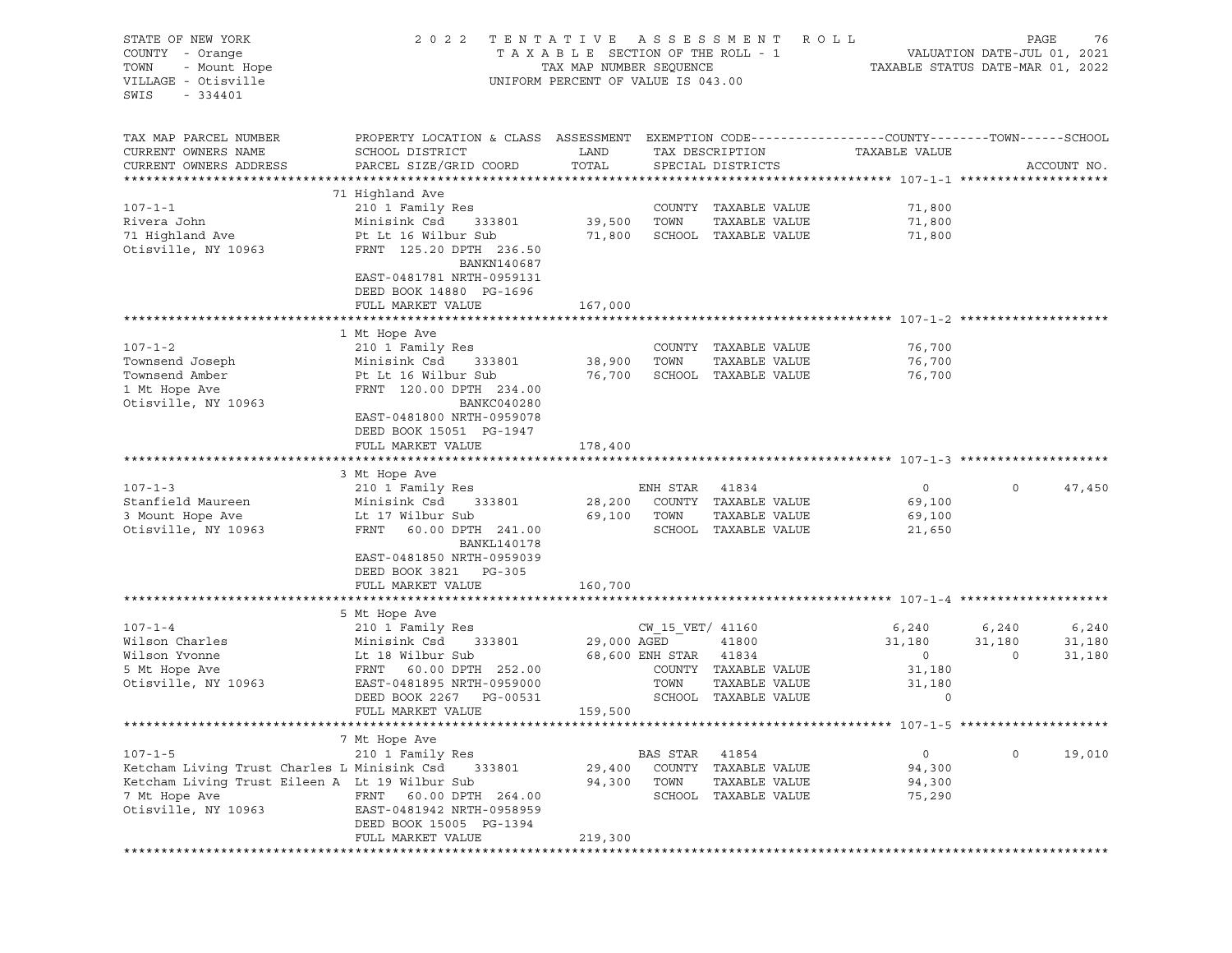| STATE OF NEW YORK<br>COUNTY - Orange<br>TOWN<br>- Mount Hope<br>VILLAGE - Otisville<br>SWIS<br>$-334401$ | 2 0 2 2                                                                                                                                         | TENTATIVE ASSESSMENT<br>TAXABLE SECTION OF THE ROLL - 1<br>TAX MAP NUMBER SEQUENCE<br>UNIFORM PERCENT OF VALUE IS 043.00 |                  | R O L L                               | TAXABLE STATUS DATE-MAR 01, 2022 | VALUATION DATE-JUL 01, 2021 | PAGE             | 77 |
|----------------------------------------------------------------------------------------------------------|-------------------------------------------------------------------------------------------------------------------------------------------------|--------------------------------------------------------------------------------------------------------------------------|------------------|---------------------------------------|----------------------------------|-----------------------------|------------------|----|
| TAX MAP PARCEL NUMBER<br>CURRENT OWNERS NAME                                                             | PROPERTY LOCATION & CLASS ASSESSMENT EXEMPTION CODE----------------COUNTY-------TOWN-----SCHOOL<br>SCHOOL DISTRICT                              | LAND                                                                                                                     |                  | TAX DESCRIPTION                       | TAXABLE VALUE                    |                             |                  |    |
| CURRENT OWNERS ADDRESS                                                                                   | PARCEL SIZE/GRID COORD                                                                                                                          | TOTAL                                                                                                                    |                  | SPECIAL DISTRICTS                     |                                  |                             | ACCOUNT NO.      |    |
|                                                                                                          |                                                                                                                                                 |                                                                                                                          |                  |                                       |                                  |                             |                  |    |
|                                                                                                          | 9 Mt Hope Ave                                                                                                                                   |                                                                                                                          |                  |                                       |                                  |                             |                  |    |
| $107 - 1 - 6.2$                                                                                          | 210 1 Family Res                                                                                                                                |                                                                                                                          |                  | COUNTY TAXABLE VALUE                  | 97,500                           |                             |                  |    |
| Ketcham Gerald R                                                                                         | Minisink Csd<br>333801                                                                                                                          | 30,200                                                                                                                   | TOWN             | TAXABLE VALUE                         | 97,500                           |                             |                  |    |
| Ketcham Martha J<br>9 Mt Hope Ave<br>Otisville, NY 10963                                                 | clouse sub map 204-12<br>filed $6/25/2012$<br>FRNT<br>60.00 DPTH 263.70<br>ACRES<br>0.40<br>EAST-0481983 NRTH-0958908<br>DEED BOOK 13584 PG-597 | 97,500                                                                                                                   |                  | SCHOOL TAXABLE VALUE                  | 97,500                           |                             |                  |    |
|                                                                                                          | FULL MARKET VALUE                                                                                                                               | 226,700                                                                                                                  |                  |                                       |                                  |                             |                  |    |
|                                                                                                          |                                                                                                                                                 |                                                                                                                          |                  |                                       |                                  |                             |                  |    |
|                                                                                                          | 11 Mt Hope Ave                                                                                                                                  |                                                                                                                          |                  |                                       |                                  |                             |                  |    |
| $107 - 1 - 7.22$<br>Clouse, Trustee Denise M                                                             | 220 2 Family Res<br>Minisink Csd<br>333801                                                                                                      | 45,600 AGED                                                                                                              | VETCOM CTS 41130 | 41800                                 | 18,200<br>17,780                 | 18,200<br>17,780            | 10,400<br>19,340 |    |
| Clouse, Trustee Kara M                                                                                   | clouse sub map 204-12                                                                                                                           | 107,100 ENH STAR 41834                                                                                                   |                  |                                       | $\circ$                          | $\overline{0}$              | 47,450           |    |
| Alberta Clouse                                                                                           | filed $6/25/2012$                                                                                                                               |                                                                                                                          |                  | COUNTY TAXABLE VALUE                  | 71,120                           |                             |                  |    |
| 11 Mt Hope Ave                                                                                           | Life Estate Alberta Clous                                                                                                                       |                                                                                                                          | TOWN             | TAXABLE VALUE                         | 71,120                           |                             |                  |    |
| Otisville, NY 10963                                                                                      | ACRES<br>1.30<br>EAST-0482130 NRTH-0958935<br>DEED BOOK 13697 PG-595                                                                            |                                                                                                                          |                  | SCHOOL TAXABLE VALUE                  | 29,910                           |                             |                  |    |
|                                                                                                          | FULL MARKET VALUE                                                                                                                               | 249,100                                                                                                                  |                  |                                       |                                  |                             |                  |    |
|                                                                                                          | 29 Mt Hope Ave                                                                                                                                  |                                                                                                                          |                  |                                       |                                  |                             |                  |    |
| $107 - 1 - 10$                                                                                           | 480 Mult-use bld                                                                                                                                |                                                                                                                          |                  | COUNTY TAXABLE VALUE                  | 253,440                          |                             |                  |    |
| Middletown Auto Salvage, LLC                                                                             | Minisink Csd<br>333801                                                                                                                          | 46,000                                                                                                                   | TOWN             | TAXABLE VALUE                         | 253,440                          |                             |                  |    |
| 83-89 Industrial Ave Ext.<br>Middletown, NY 10940                                                        | ACRES<br>1.50<br>EAST-0482553 NRTH-0958331<br>DEED BOOK 14208 PG-361<br>FULL MARKET VALUE                                                       | 253,440<br>589,400                                                                                                       |                  | SCHOOL TAXABLE VALUE                  | 253,440                          |                             |                  |    |
|                                                                                                          |                                                                                                                                                 |                                                                                                                          |                  |                                       |                                  |                             |                  |    |
|                                                                                                          | 31 Mt Hope Ave                                                                                                                                  |                                                                                                                          |                  |                                       |                                  |                             |                  |    |
| $107 - 1 - 11.21$                                                                                        | 210 1 Family Res                                                                                                                                |                                                                                                                          | VETWAR CTS 41120 |                                       | 10,920                           | 10,920                      | 6,240            |    |
| Forde Cleveland                                                                                          | Minisink Csd<br>333801                                                                                                                          | 43,000 VETDIS CTS 41140                                                                                                  |                  |                                       | 36,400                           | 36,400                      | 20,800           |    |
| Forde Carol                                                                                              | Lt 1 The Farm SM 217-00                                                                                                                         | 163,500 BAS STAR 41854                                                                                                   |                  |                                       | $\sim$ 0                         | $\overline{0}$              | 19,010           |    |
| 31 Mount Hope Ave                                                                                        | Es Co Hwy 11                                                                                                                                    |                                                                                                                          |                  | COUNTY TAXABLE VALUE                  | 116,180                          |                             |                  |    |
| Otisville, NY 10963                                                                                      | FRNT 101.00 DPTH 264.00<br>BANKC180281                                                                                                          |                                                                                                                          | TOWN             | TAXABLE VALUE<br>SCHOOL TAXABLE VALUE | 116,180<br>117,450               |                             |                  |    |
|                                                                                                          | EAST-0482613 NRTH-0958198<br>DEED BOOK 5876 PG-248                                                                                              |                                                                                                                          |                  |                                       |                                  |                             |                  |    |
|                                                                                                          | FULL MARKET VALUE                                                                                                                               | 380,200                                                                                                                  |                  |                                       |                                  |                             |                  |    |
|                                                                                                          |                                                                                                                                                 |                                                                                                                          |                  |                                       |                                  |                             |                  |    |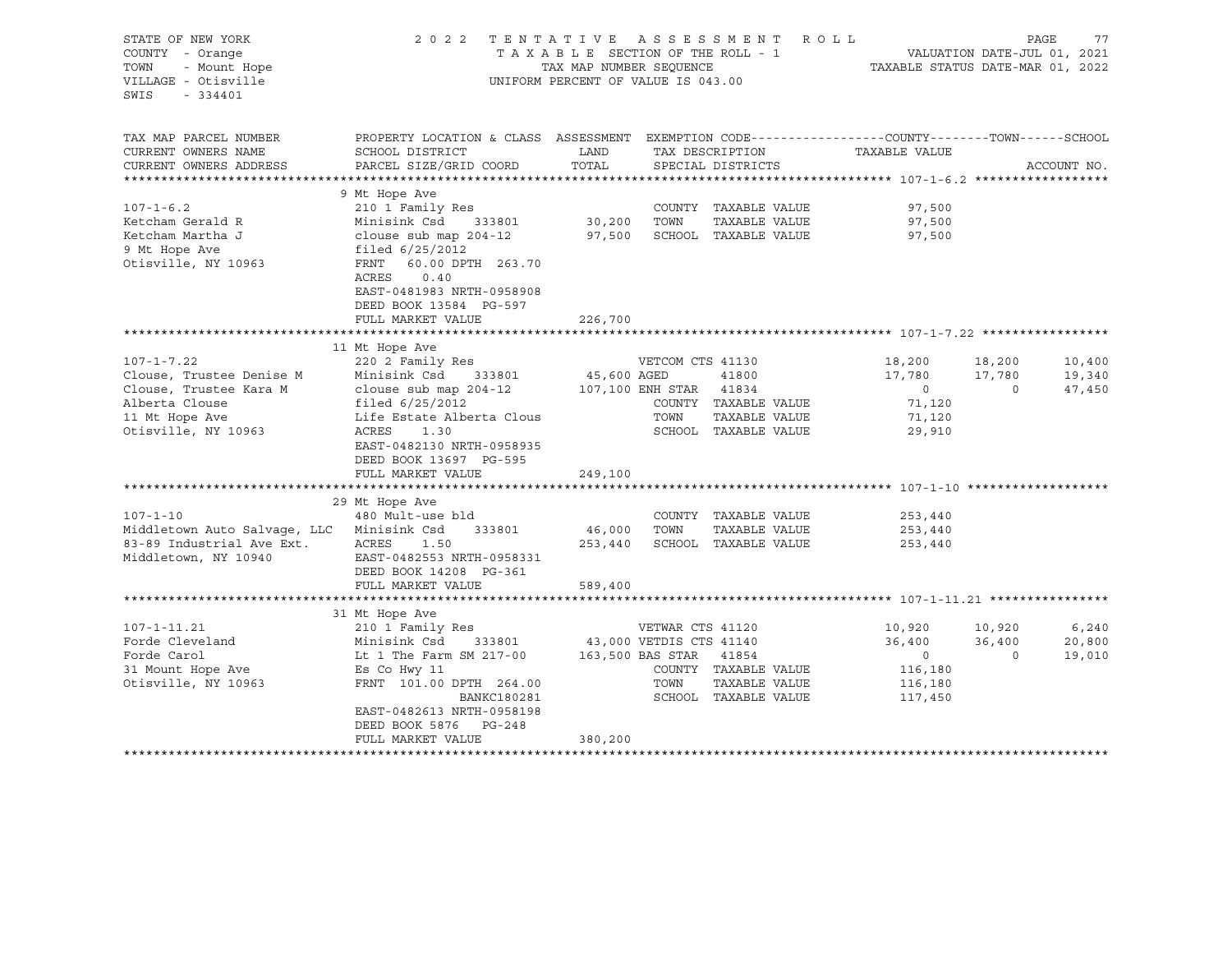| STATE OF NEW YORK<br>COUNTY - Orange<br>- Mount Hope<br>TOWN<br>VILLAGE - Otisville<br>$-334401$<br>SWIS | 2 0 2 2                                                                                                                                                                                                                                                                  | TAXABLE SECTION OF THE ROLL - 1<br>TAX MAP NUMBER SEQUENCE<br>UNIFORM PERCENT OF VALUE IS 043.00 |                                             | TENTATIVE ASSESSMENT ROLL                                              |                                                            | PAGE<br>VALUATION DATE-JUL 01, 2021<br>TAXABLE STATUS DATE-MAR 01, 2022 | 78              |
|----------------------------------------------------------------------------------------------------------|--------------------------------------------------------------------------------------------------------------------------------------------------------------------------------------------------------------------------------------------------------------------------|--------------------------------------------------------------------------------------------------|---------------------------------------------|------------------------------------------------------------------------|------------------------------------------------------------|-------------------------------------------------------------------------|-----------------|
| TAX MAP PARCEL NUMBER<br>CURRENT OWNERS NAME<br>CURRENT OWNERS ADDRESS                                   | PROPERTY LOCATION & CLASS ASSESSMENT EXEMPTION CODE---------------COUNTY-------TOWN------SCHOOL<br>SCHOOL DISTRICT<br>PARCEL SIZE/GRID COORD                                                                                                                             | LAND<br>TOTAL                                                                                    |                                             | TAX DESCRIPTION<br>SPECIAL DISTRICTS                                   | TAXABLE VALUE                                              | ACCOUNT NO.                                                             |                 |
| $107 - 1 - 11.22$<br>Pungello Joseph<br>Rivera-Ungello Myrta<br>33 Mount Hope Ave<br>Otisville, NY 10963 | 33 Mt Hope Ave<br>210 1 Family Res<br>Minisink Csd<br>333801<br>Lt 2 The Farm SM 217-00<br>Es Co Hwy 11<br>FRNT 100.00 DPTH 264.00<br><b>BANKC170031</b><br>EAST-0482655 NRTH-0958103<br>DEED BOOK 5793 PG-326<br>FULL MARKET VALUE                                      | 194,300<br>451,900                                                                               | VETWAR CTS 41120<br>43,000 ENH STAR<br>TOWN | 41834<br>COUNTY TAXABLE VALUE<br>TAXABLE VALUE<br>SCHOOL TAXABLE VALUE | 10,920<br>$\circ$<br>183,380<br>183,380<br>140,610         | 10,920<br>$\circ$                                                       | 6,240<br>47,450 |
|                                                                                                          |                                                                                                                                                                                                                                                                          |                                                                                                  |                                             |                                                                        |                                                            |                                                                         |                 |
| $107 - 1 - 11.23$<br>Olulenu Edward<br>35 Mount Hope Ave<br>Otisville, NY 10963<br>$107 - 1 - 11.24$     | 35 Mt Hope Ave<br>210 1 Family Res<br>Minisink Csd<br>333801<br>Lt 3 The Farm SM 217-00<br>Es Co Hwy 11<br>FRNT 75.00 DPTH 279.00<br><b>BANKC140100</b><br>EAST-0482701 NRTH-0958013<br>DEED BOOK 6238 PG-144<br>FULL MARKET VALUE<br>37 Mt Hope Ave<br>210 1 Family Res | 43,000<br>190,000<br>441,900                                                                     | TOWN<br>BAS STAR                            | COUNTY TAXABLE VALUE<br>TAXABLE VALUE<br>SCHOOL TAXABLE VALUE<br>41854 | 190,000<br>190,000<br>190,000<br>$\circ$                   | $\Omega$                                                                | 19,010          |
| Asencio Edwin<br>Asencio Sonia<br>37 Mount Hope Ave<br>Otisville, NY 10963                               | Minisink Csd<br>333801<br>Lt 4 The Farm SM 217--00<br>Es Co Hwy 11<br>FRNT<br>75.00 DPTH 280.00<br>BANKN140687<br>EAST-0482768 NRTH-0957886<br>DEED BOOK 5871<br>PG-216<br>FULL MARKET VALUE                                                                             | 43,000<br>146,700<br>341,200                                                                     | TOWN                                        | COUNTY TAXABLE VALUE<br>TAXABLE VALUE<br>SCHOOL TAXABLE VALUE          | 146,700<br>146,700<br>127,690                              |                                                                         |                 |
|                                                                                                          |                                                                                                                                                                                                                                                                          | **********                                                                                       |                                             |                                                                        | ***************************** 107-1-11.25 **************** |                                                                         |                 |
| $107 - 1 - 11.25$<br>Kurpick Stephen J<br>Kurpick Amy V<br>39 Mt Hope Ave<br>Otisville, NY 10963         | 39 Mt Hope Ave<br>210 1 Family Res<br>Minisink Csd<br>333801<br>Lt 5 The Farm SM 217-00<br>Es Co Hwy 11<br>FRNT 100.00 DPTH 267.00<br>BANK0210091<br>EAST-0482812 NRTH-0957796<br>DEED BOOK 11602 PG-1926<br>FULL MARKET VALUE                                           | 43,000<br>164,500<br>382,600                                                                     | BAS STAR<br>TOWN                            | 41854<br>COUNTY TAXABLE VALUE<br>TAXABLE VALUE<br>SCHOOL TAXABLE VALUE | $\circ$<br>164,500<br>164,500<br>145,490                   | $\Omega$                                                                | 19,010          |
|                                                                                                          | ***********************                                                                                                                                                                                                                                                  |                                                                                                  |                                             |                                                                        |                                                            |                                                                         |                 |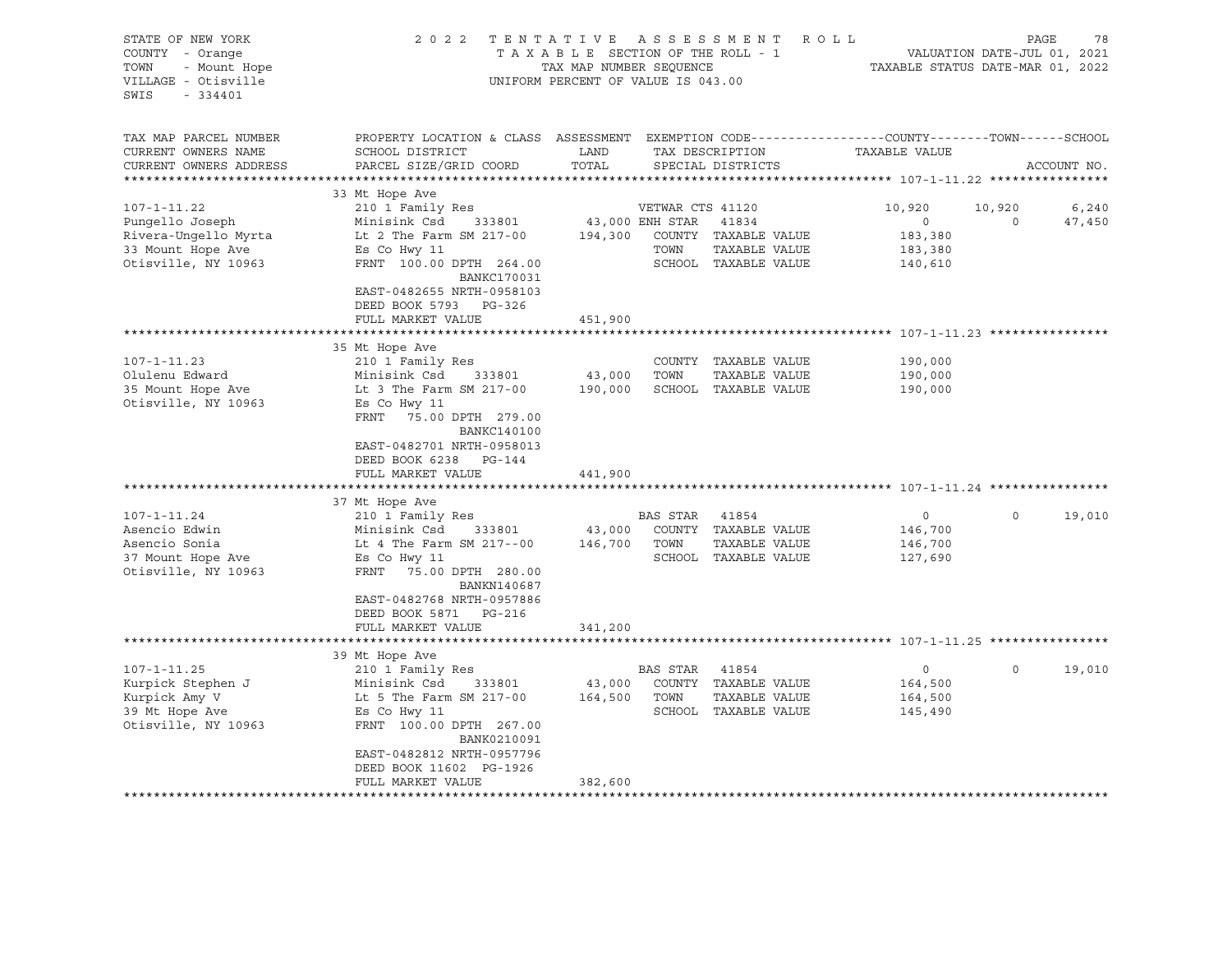| STATE OF NEW YORK<br>COUNTY - Orange<br>- Mount Hope<br>TOWN<br>VILLAGE - Otisville<br>SWIS<br>$-334401$ | 2 0 2 2                                                                                                                                  | TAX MAP NUMBER SEQUENCE | TENTATIVE ASSESSMENT<br>TAXABLE SECTION OF THE ROLL - 1<br>UNIFORM PERCENT OF VALUE IS 043.00 | ROLL          | TAXABLE STATUS DATE-MAR 01, 2022 | PAGE<br>VALUATION DATE-JUL 01, 2021 | 79    |
|----------------------------------------------------------------------------------------------------------|------------------------------------------------------------------------------------------------------------------------------------------|-------------------------|-----------------------------------------------------------------------------------------------|---------------|----------------------------------|-------------------------------------|-------|
| TAX MAP PARCEL NUMBER<br>CURRENT OWNERS NAME                                                             | PROPERTY LOCATION & CLASS ASSESSMENT EXEMPTION CODE----------------COUNTY-------TOWN-----SCHOOL<br>SCHOOL DISTRICT                       | LAND                    | TAX DESCRIPTION                                                                               |               | TAXABLE VALUE                    |                                     |       |
| CURRENT OWNERS ADDRESS                                                                                   | PARCEL SIZE/GRID COORD                                                                                                                   | TOTAL                   | SPECIAL DISTRICTS                                                                             |               |                                  | ACCOUNT NO.                         |       |
|                                                                                                          |                                                                                                                                          |                         |                                                                                               |               |                                  |                                     |       |
|                                                                                                          | 41 Mt Hope Ave                                                                                                                           |                         |                                                                                               |               |                                  |                                     |       |
| $107 - 1 - 11.26$                                                                                        | 210 1 Family Res<br>Minisink Csd<br>333801                                                                                               | 43,000                  | SOLAR EX C 49500<br>COUNTY TAXABLE VALUE                                                      |               | 5,000<br>170,000                 | 5,000                               | 5,000 |
| Vasquez Emmanuel<br>Vasquez Sarah Marie                                                                  | Lt 6 The Farm SM 217-00                                                                                                                  | 175,000                 | TOWN                                                                                          | TAXABLE VALUE | 170,000                          |                                     |       |
| 41 Mt Hope Ave                                                                                           | Es Co Hwy 11                                                                                                                             |                         | SCHOOL TAXABLE VALUE                                                                          |               | 170,000                          |                                     |       |
| Otisville, NY 10963                                                                                      | FRNT 100.00 DPTH 275.00<br>BANKC030217                                                                                                   |                         |                                                                                               |               |                                  |                                     |       |
|                                                                                                          | EAST-0482859 NRTH-0957709<br>DEED BOOK 15163 PG-1729                                                                                     |                         |                                                                                               |               |                                  |                                     |       |
|                                                                                                          | FULL MARKET VALUE                                                                                                                        | 407,000                 |                                                                                               |               |                                  |                                     |       |
|                                                                                                          |                                                                                                                                          |                         |                                                                                               |               |                                  |                                     |       |
|                                                                                                          | Mt Hope Ave                                                                                                                              |                         |                                                                                               |               |                                  |                                     |       |
| $107 - 1 - 11.28$<br>Middletown Auto Salvage, LLC                                                        | 311 Res vac land<br>Minisink Csd<br>333801                                                                                               | 1,000                   | COUNTY TAXABLE VALUE<br>TOWN                                                                  | TAXABLE VALUE | 1,000<br>1,000                   |                                     |       |
| 83-89 Industrial Ave Ext.                                                                                | Lt 8 The Farm SM 217-00                                                                                                                  | 1,000                   | SCHOOL TAXABLE VALUE                                                                          |               | 1,000                            |                                     |       |
| Middletown, NY 10940                                                                                     | Es Co Hwy 11<br>FRNT<br>20.00 DPTH 264.00<br>EAST-0482578 NRTH-0958272                                                                   |                         |                                                                                               |               |                                  |                                     |       |
|                                                                                                          | DEED BOOK 14208 PG-361                                                                                                                   |                         |                                                                                               |               |                                  |                                     |       |
|                                                                                                          | FULL MARKET VALUE                                                                                                                        | 2,300                   |                                                                                               |               |                                  |                                     |       |
|                                                                                                          |                                                                                                                                          |                         |                                                                                               |               |                                  |                                     |       |
|                                                                                                          | 18 Ketcham Ln                                                                                                                            |                         |                                                                                               |               |                                  |                                     |       |
| $107 - 1 - 12.1$                                                                                         | 311 Res vac land                                                                                                                         |                         | COUNTY TAXABLE VALUE                                                                          |               | 31,300                           |                                     |       |
| Ketcham Reality Inc                                                                                      | Minisink Csd<br>333801                                                                                                                   | 31,300                  | TOWN                                                                                          | TAXABLE VALUE | 31,300                           |                                     |       |
| 19 Borden St<br>Otisville, NY 10963                                                                      | Lot 1 Ketcham Realty Inc<br>Sub Map 251-11<br>filed $9/28/2011$<br>ACRES<br>1.60<br>EAST-0483058 NRTH-0959072<br>DEED BOOK 15131 PG-452  | 31,300                  | SCHOOL TAXABLE VALUE                                                                          |               | 31,300                           |                                     |       |
|                                                                                                          | FULL MARKET VALUE                                                                                                                        | 72,800                  |                                                                                               |               |                                  |                                     |       |
|                                                                                                          | 44 Ketcham Ln                                                                                                                            |                         |                                                                                               |               |                                  |                                     |       |
| $107 - 1 - 12.2$                                                                                         | 311 Res vac land                                                                                                                         |                         | COUNTY TAXABLE VALUE                                                                          |               | 31,100                           |                                     |       |
| Ketcham Tyler                                                                                            | Minisink Csd<br>333801                                                                                                                   | 31,100                  | TOWN                                                                                          | TAXABLE VALUE | 31,100                           |                                     |       |
| 2 Evergreen Ln<br>Otisville, NY 10963                                                                    | Lot 2 Ketcham Realty Inc<br>Sub Map 251-11<br>filed $9/28/2011$<br>ACRES<br>1.50<br>EAST-0483201 NRTH-0958760<br>DEED BOOK 13357 PG-1808 | 31,100                  | SCHOOL TAXABLE VALUE                                                                          |               | 31,100                           |                                     |       |
|                                                                                                          | FULL MARKET VALUE                                                                                                                        | 72,300                  |                                                                                               |               |                                  |                                     |       |
|                                                                                                          |                                                                                                                                          |                         |                                                                                               |               |                                  |                                     |       |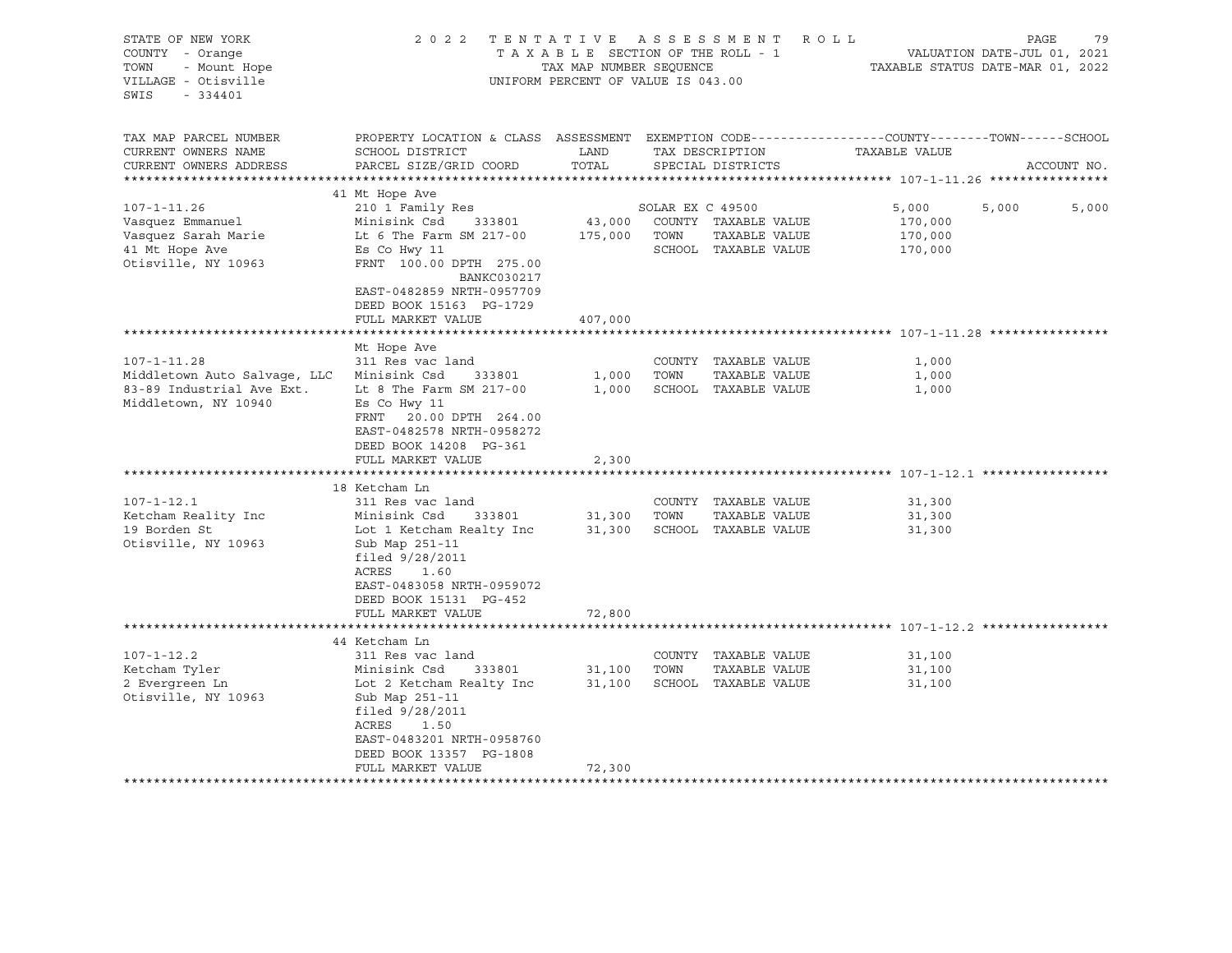| STATE OF NEW YORK<br>COUNTY - Orange<br>- Mount Hope<br>TOWN<br>VILLAGE - Otisville<br>$-334401$<br>SWIS |                                                                                                                                                          | 2022 TENTATIVE ASSESSMENT ROLL<br>TAXABLE SECTION OF THE ROLL - 1<br>TAX MAP NUMBER SEQUENCE<br>UNIFORM PERCENT OF VALUE IS 043.00 |                       |                                                        |                   |                          | PAGE<br>80<br>VALUATION DATE-JUL 01, 2021<br>TAXABLE STATUS DATE-MAR 01, 2022 |
|----------------------------------------------------------------------------------------------------------|----------------------------------------------------------------------------------------------------------------------------------------------------------|------------------------------------------------------------------------------------------------------------------------------------|-----------------------|--------------------------------------------------------|-------------------|--------------------------|-------------------------------------------------------------------------------|
| TAX MAP PARCEL NUMBER<br>CURRENT OWNERS NAME<br>CURRENT OWNERS ADDRESS                                   | PROPERTY LOCATION & CLASS ASSESSMENT EXEMPTION CODE---------------COUNTY-------TOWN-----SCHOOL<br>SCHOOL DISTRICT<br>PARCEL SIZE/GRID COORD              | LAND<br>TOTAL                                                                                                                      |                       | TAX DESCRIPTION<br>SPECIAL DISTRICTS                   | TAXABLE VALUE     |                          | ACCOUNT NO.                                                                   |
|                                                                                                          | 70 Ketcham Ln                                                                                                                                            |                                                                                                                                    |                       |                                                        |                   |                          |                                                                               |
| $107 - 1 - 12.3$                                                                                         | 210 1 Family Res                                                                                                                                         |                                                                                                                                    | BAS STAR              | 41854                                                  | $0 \qquad \qquad$ | $\circ$                  | 19,010                                                                        |
| Ketcham Robert                                                                                           | Minisink Csd 333801                                                                                                                                      |                                                                                                                                    |                       | 32,700 COUNTY TAXABLE VALUE                            | 130,500           |                          |                                                                               |
| 70 Ketcham Ln                                                                                            | Lot 3 Ketcham Realty Inc 130,500 TOWN                                                                                                                    |                                                                                                                                    |                       | TAXABLE VALUE                                          | 130,500           |                          |                                                                               |
| Otisville, NY 10963                                                                                      | Sub Map 251-11<br>filed $9/28/2011$<br>ACRES 2.20<br>EAST-0483377 NRTH-0958386<br>DEED BOOK 13357 PG-1812<br>FULL MARKET VALUE                           | 303,500                                                                                                                            |                       | SCHOOL TAXABLE VALUE                                   | 111,490           |                          |                                                                               |
|                                                                                                          |                                                                                                                                                          |                                                                                                                                    |                       |                                                        |                   |                          |                                                                               |
|                                                                                                          | Co Hwy 73 & Lake Linda Rd                                                                                                                                |                                                                                                                                    |                       |                                                        |                   |                          |                                                                               |
| $107 - 2 - 1$                                                                                            | 311 Res vac land                                                                                                                                         |                                                                                                                                    |                       | COUNTY TAXABLE VALUE                                   | 1,000             |                          |                                                                               |
| Mielke Gina                                                                                              |                                                                                                                                                          |                                                                                                                                    |                       | TAXABLE VALUE                                          | 1,000             |                          |                                                                               |
| 13 Lake Ave<br>Otisville, NY 10963                                                                       | Minisink Csd 333801<br>FRNT 35.00 DPTH 205.00<br>EAST-0481389 NRTH-0959012<br>DEED BOOK 11767 PG-705<br>FULL MARKET VALUE                                | 2,300                                                                                                                              |                       | 1,000 TOWN TAXABLE VALUE<br>1,000 SCHOOL TAXABLE VALUE | 1,000             |                          |                                                                               |
|                                                                                                          |                                                                                                                                                          |                                                                                                                                    |                       |                                                        |                   |                          |                                                                               |
|                                                                                                          | 7 Seybolt Ave                                                                                                                                            |                                                                                                                                    |                       |                                                        |                   |                          |                                                                               |
| $107 - 2 - 2$                                                                                            | 280 Res Multiple                                                                                                                                         | 12,200 BAS STAR 41854                                                                                                              | VETWAR CTS 41120      |                                                        | 10,920            | 10,920                   | 6,240                                                                         |
| Scattolini Joan M                                                                                        |                                                                                                                                                          |                                                                                                                                    |                       | 95,600 COUNTY TAXABLE VALUE                            | $\overline{0}$    | $\overline{0}$           | 19,010                                                                        |
| 7 Seybolt Ave<br>Otisville, NY 10963                                                                     | 280 Res Multiple<br>Minisink Csd 333801<br>Lt 17 Seybolt Sub<br>FRNT 50.00 DPTH 165.00                                                                   |                                                                                                                                    |                       | TAXABLE VALUE                                          | 84,680<br>84,680  |                          |                                                                               |
|                                                                                                          | EAST-0481469 NRTH-0959067                                                                                                                                |                                                                                                                                    |                       | TOWN TAXABLE VALUE<br>SCHOOL TAXABLE VALUE             | 70,350            |                          |                                                                               |
|                                                                                                          | DEED BOOK 2254 PG-00071                                                                                                                                  |                                                                                                                                    |                       |                                                        |                   |                          |                                                                               |
|                                                                                                          | FULL MARKET VALUE                                                                                                                                        | 222,300                                                                                                                            |                       |                                                        |                   |                          |                                                                               |
|                                                                                                          |                                                                                                                                                          |                                                                                                                                    |                       |                                                        |                   |                          |                                                                               |
|                                                                                                          | 3 Seybolt Ave                                                                                                                                            |                                                                                                                                    |                       |                                                        |                   |                          |                                                                               |
| $107 - 2 - 3$                                                                                            | 210 1 Family Res                                                                                                                                         |                                                                                                                                    |                       | COUNTY TAXABLE VALUE                                   | 87,000            |                          |                                                                               |
| Gould James                                                                                              | 333801                                                                                                                                                   | 18,200 TOWN                                                                                                                        |                       | TAXABLE VALUE                                          | 87,000            |                          |                                                                               |
| PO Box 157<br>Slate Hill, NY 10973                                                                       | Minisink Csd 333801<br>Lts 15 16 Seybolt Sub<br>Lts 15 16 Seybolt Sub<br>FRNT 100.00 DPTH 170.00<br>EAST-0481525 NRTH-0959001<br>DEED BOOK 13859 PG-1768 |                                                                                                                                    |                       | 87,000 SCHOOL TAXABLE VALUE                            | 87,000            |                          |                                                                               |
|                                                                                                          | FULL MARKET VALUE                                                                                                                                        | 202,300                                                                                                                            |                       |                                                        |                   |                          |                                                                               |
|                                                                                                          |                                                                                                                                                          |                                                                                                                                    |                       |                                                        |                   |                          |                                                                               |
| $107 - 2 - 4.1$                                                                                          | 1 Seybolt Ave                                                                                                                                            |                                                                                                                                    | VETCOM CTS 41130      |                                                        | 16,500            | 16,500                   | 10,400                                                                        |
| Bennett Robert                                                                                           | 210 1 Family Res                                                                                                                                         |                                                                                                                                    |                       |                                                        | 1,560             | 1,560                    | 0                                                                             |
| Bennett Jeanne                                                                                           | Minisink Csd 333801<br>Lt 14 Seybolt Sub<br>FRNT 50.00 DPTH 175.00<br>COLORER NOTEL 175.00<br>333801 12,800 FIRE/AMBCT 41691                             |                                                                                                                                    | 66,000 BAS STAR 41854 |                                                        | $\overline{0}$    | $\overline{\phantom{0}}$ | 19,010                                                                        |
| PO Box 584                                                                                               |                                                                                                                                                          |                                                                                                                                    |                       | COUNTY TAXABLE VALUE                                   | 47,940            |                          |                                                                               |
| Otisville, NY 10963 EAST-0481571 NRTH-0958952                                                            |                                                                                                                                                          |                                                                                                                                    | TOWN                  | TAXABLE VALUE                                          | 47,940            |                          |                                                                               |
|                                                                                                          | DEED BOOK 2066 PG-00027                                                                                                                                  |                                                                                                                                    |                       | SCHOOL TAXABLE VALUE                                   | 36,590            |                          |                                                                               |
|                                                                                                          | FULL MARKET VALUE                                                                                                                                        | 153,500                                                                                                                            |                       |                                                        |                   |                          |                                                                               |
|                                                                                                          |                                                                                                                                                          |                                                                                                                                    |                       |                                                        |                   |                          |                                                                               |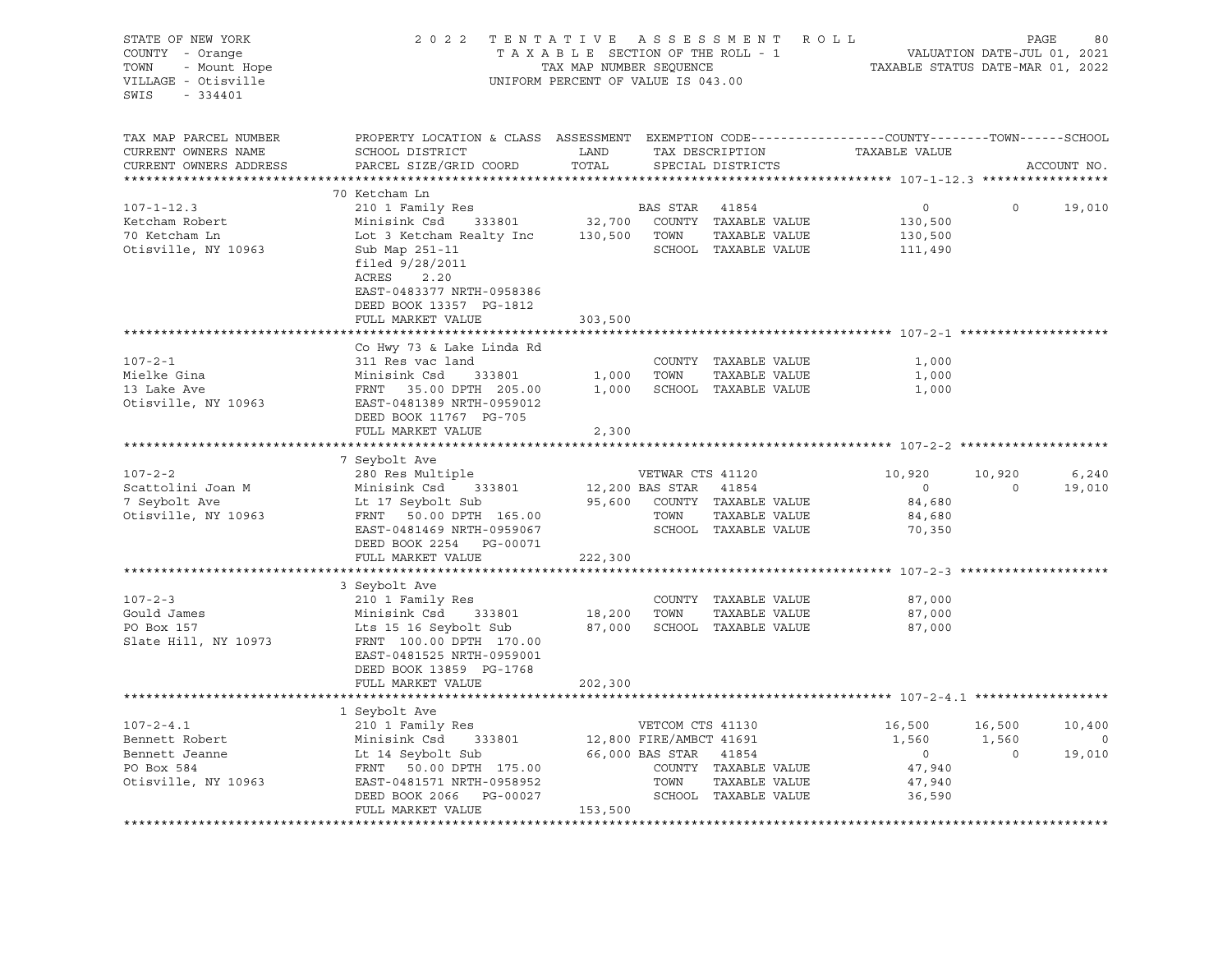| STATE OF NEW YORK<br>COUNTY - Orange<br>- Mount Hope<br>TOWN<br>VILLAGE - Otisville<br>$-334401$<br>SWIS | 2022<br>TENTATIVE<br>TAXABLE SECTION OF THE ROLL - 1<br>TAX MAP NUMBER SEQUENCE<br>UNIFORM PERCENT OF VALUE IS 043.00 | PAGE<br>R O L L<br>81<br>VALUATION DATE-JUL 01, 2021<br>TAXABLE STATUS DATE-MAR 01, 2022 |                      |                                |                    |              |             |
|----------------------------------------------------------------------------------------------------------|-----------------------------------------------------------------------------------------------------------------------|------------------------------------------------------------------------------------------|----------------------|--------------------------------|--------------------|--------------|-------------|
| TAX MAP PARCEL NUMBER<br>CURRENT OWNERS NAME                                                             | PROPERTY LOCATION & CLASS ASSESSMENT EXEMPTION CODE---------------COUNTY-------TOWN------SCHOOL<br>SCHOOL DISTRICT    | LAND                                                                                     |                      | TAX DESCRIPTION                | TAXABLE VALUE      |              |             |
| CURRENT OWNERS ADDRESS                                                                                   | PARCEL SIZE/GRID COORD                                                                                                | TOTAL                                                                                    |                      | SPECIAL DISTRICTS              |                    |              | ACCOUNT NO. |
|                                                                                                          | 2 Mt Hope Ave                                                                                                         |                                                                                          |                      |                                |                    |              |             |
| $107 - 2 - 4.2$                                                                                          | 210 1 Family Res                                                                                                      |                                                                                          |                      | COUNTY TAXABLE VALUE           | 72,500             |              |             |
| Kruger Dax                                                                                               | Minisink Csd<br>333801                                                                                                | 12,800                                                                                   | TOWN                 | TAXABLE VALUE                  | 72,500             |              |             |
| Kruger Linda                                                                                             | Lt 13 Seybolt Sub                                                                                                     | 72,500                                                                                   |                      | SCHOOL TAXABLE VALUE           | 72,500             |              |             |
| 2 Mt Hope Ave                                                                                            | FRNT<br>50.00 DPTH 175.00                                                                                             |                                                                                          |                      |                                |                    |              |             |
| Otisville, NY 10963                                                                                      | BANKC040280<br>EAST-0481607 NRTH-0958919<br>DEED BOOK 11152 PG-200                                                    |                                                                                          |                      |                                |                    |              |             |
|                                                                                                          | FULL MARKET VALUE                                                                                                     | 168,600                                                                                  |                      |                                |                    |              |             |
|                                                                                                          |                                                                                                                       |                                                                                          |                      |                                |                    |              |             |
|                                                                                                          | 4 Mt Hope Ave                                                                                                         |                                                                                          |                      |                                |                    |              |             |
| $107 - 2 - 5$                                                                                            | 210 1 Family Res                                                                                                      |                                                                                          | VETCOM CTS 41130     |                                | 18,200             | 18,200       | 10,400      |
| Baker Frederick M Jr                                                                                     | Minisink Csd<br>333801                                                                                                |                                                                                          | 6,300 BAS STAR 41854 |                                | $\circ$            | $\Omega$     | 19,010      |
| PO Box 303                                                                                               | Lt 12; Part lot 11                                                                                                    | 93,900                                                                                   |                      | COUNTY TAXABLE VALUE           | 75,700             |              |             |
| Otisville, NY 10963                                                                                      | Seybolt Sub                                                                                                           |                                                                                          | TOWN                 | TAXABLE VALUE                  | 75,700             |              |             |
|                                                                                                          | FRNT<br>75.00 DPTH 175.00<br>BANKC170031                                                                              |                                                                                          |                      | SCHOOL TAXABLE VALUE           | 64,490             |              |             |
|                                                                                                          | EAST-0481648 NRTH-0958878<br>DEED BOOK 13466 PG-1834                                                                  |                                                                                          |                      |                                |                    |              |             |
|                                                                                                          | FULL MARKET VALUE                                                                                                     | 218,400                                                                                  |                      |                                |                    |              |             |
|                                                                                                          |                                                                                                                       |                                                                                          |                      |                                |                    |              |             |
|                                                                                                          | 6 Mt Hope Ave                                                                                                         |                                                                                          |                      |                                |                    |              |             |
| $107 - 2 - 6$                                                                                            | 210 1 Family Res                                                                                                      |                                                                                          |                      | COUNTY TAXABLE VALUE           | 120,000            |              |             |
| Kostic Michael                                                                                           | Minisink Csd<br>333801                                                                                                | 18,200                                                                                   | TOWN                 | TAXABLE VALUE                  | 120,000            |              |             |
| 6 Mt Hope Ave<br>Otisville, NY 10963                                                                     | Lt 10 Ptlt 11 Seybolt Sub<br>FRNT 85.00 DPTH 200.00<br>BANKC130170                                                    | 120,000                                                                                  |                      | SCHOOL TAXABLE VALUE           | 120,000            |              |             |
|                                                                                                          | EAST-0481709 NRTH-0958814<br>DEED BOOK 14591 PG-1225                                                                  |                                                                                          |                      |                                |                    |              |             |
|                                                                                                          | FULL MARKET VALUE                                                                                                     | 279,100                                                                                  |                      |                                |                    |              |             |
|                                                                                                          |                                                                                                                       |                                                                                          |                      |                                |                    |              |             |
| $107 - 2 - 7$                                                                                            | 8 Mt Hope Ave<br>210 1 Family Res                                                                                     |                                                                                          | BAS STAR             | 41854                          | $\circ$            | $\mathsf{O}$ | 19,010      |
| Perez Juan A                                                                                             | Minisink Csd<br>333801                                                                                                | 9,600                                                                                    |                      | COUNTY TAXABLE VALUE           | 72,800             |              |             |
| Cruz-Perez Yolanda                                                                                       | Pt Lt 9 Seybolt Sub                                                                                                   | 72,800                                                                                   | TOWN                 | TAXABLE VALUE                  | 72,800             |              |             |
| 8 Mt Hope Ave                                                                                            | FRNT<br>52.00 DPTH 125.00                                                                                             |                                                                                          |                      | SCHOOL TAXABLE VALUE           | 53,790             |              |             |
| Otisville, NY 10963                                                                                      | BANKC190321                                                                                                           |                                                                                          |                      |                                |                    |              |             |
|                                                                                                          | EAST-0481776 NRTH-0958780<br>DEED BOOK 12893 PG-1620                                                                  |                                                                                          |                      |                                |                    |              |             |
|                                                                                                          | FULL MARKET VALUE                                                                                                     | 169,300                                                                                  |                      |                                |                    |              |             |
|                                                                                                          |                                                                                                                       |                                                                                          |                      |                                |                    |              |             |
|                                                                                                          | 10 Mt Hope Ave                                                                                                        |                                                                                          |                      |                                |                    |              |             |
| $107 - 2 - 8$<br>Parlapiano Bryanna                                                                      | 210 1 Family Res<br>Minisink Csd<br>333801                                                                            | 10,900                                                                                   | COUNTY<br>TOWN       | TAXABLE VALUE<br>TAXABLE VALUE | 120,000<br>120,000 |              |             |
| Alexander Chase R                                                                                        | Pt Lts 7 8 Seybolt Sub                                                                                                | 120,000                                                                                  | SCHOOL               | TAXABLE VALUE                  | 120,000            |              |             |
| 10 Mt Hope Ave                                                                                           | 60.00 DPTH 125.00<br>FRNT                                                                                             |                                                                                          |                      |                                |                    |              |             |
| Otisville, NY 10963                                                                                      | BANKC020440                                                                                                           |                                                                                          |                      |                                |                    |              |             |
|                                                                                                          | EAST-0481813 NRTH-0958751                                                                                             |                                                                                          |                      |                                |                    |              |             |
|                                                                                                          | DEED BOOK 14774 PG-1449                                                                                               |                                                                                          |                      |                                |                    |              |             |
|                                                                                                          | FULL MARKET VALUE                                                                                                     | 279,100                                                                                  |                      |                                |                    |              |             |
|                                                                                                          |                                                                                                                       |                                                                                          |                      |                                |                    |              |             |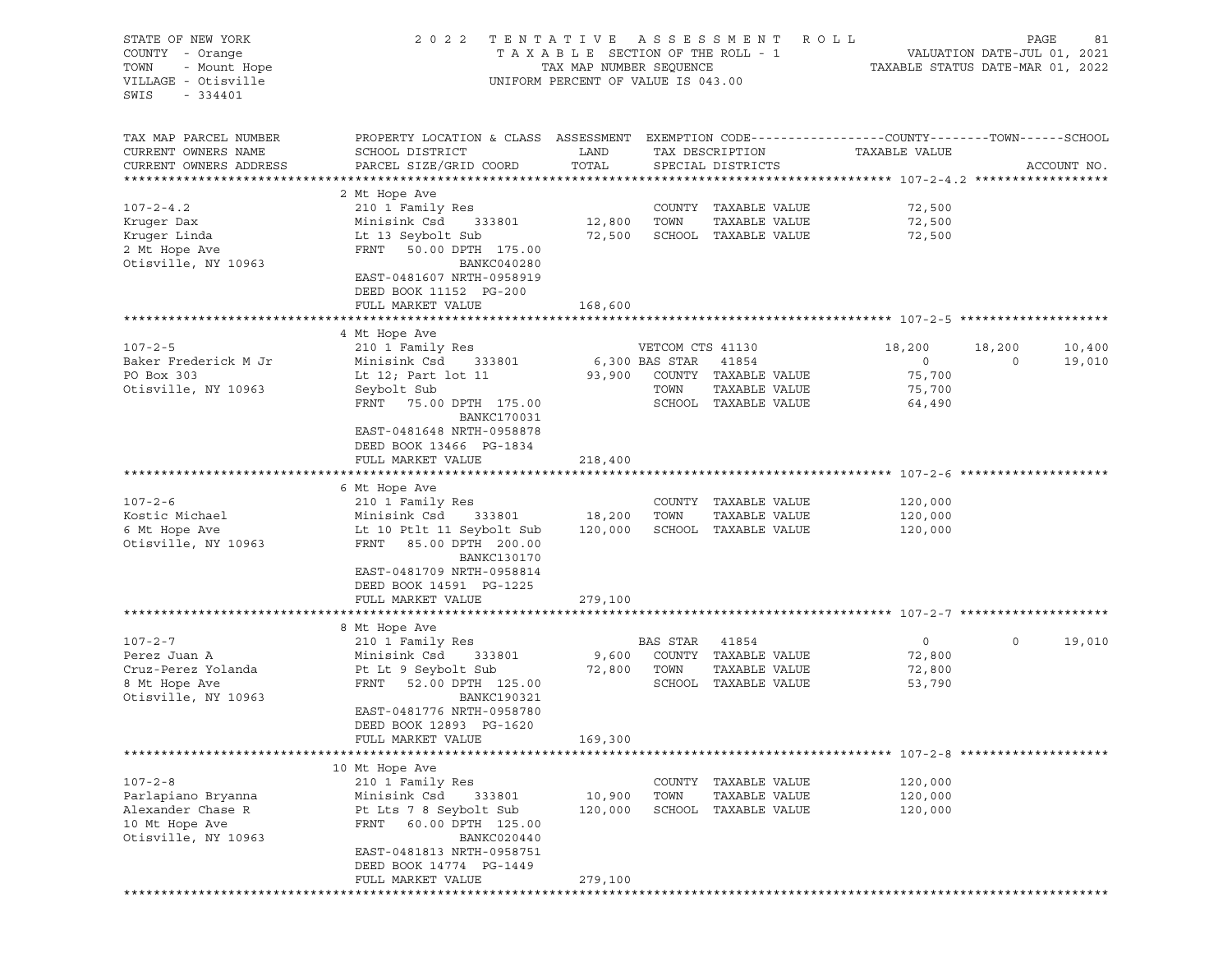| STATE OF NEW YORK<br>COUNTY - Orange<br>- Mount Hope<br>TOWN<br>VILLAGE - Otisville<br>$-334401$<br>SWIS | TENTATIVE ASSESSMENT ROLL<br>2 0 2 2<br>TAXABLE SECTION OF THE ROLL - 1<br>TAX MAP NUMBER SEQUENCE<br>UNIFORM PERCENT OF VALUE IS 043.00                                                                |                  |                                                  |                                                                      | 82 PAGE<br>VALUATION DATE-JUL 01, 2021<br>TAXABLE STATUS DATE MARICE |                   |                 |  |
|----------------------------------------------------------------------------------------------------------|---------------------------------------------------------------------------------------------------------------------------------------------------------------------------------------------------------|------------------|--------------------------------------------------|----------------------------------------------------------------------|----------------------------------------------------------------------|-------------------|-----------------|--|
| TAX MAP PARCEL NUMBER<br>CURRENT OWNERS NAME<br>CURRENT OWNERS ADDRESS                                   | PROPERTY LOCATION & CLASS ASSESSMENT EXEMPTION CODE----------------COUNTY-------TOWN-----SCHOOL<br>SCHOOL DISTRICT<br>PARCEL SIZE/GRID COORD                                                            | LAND<br>TOTAL    |                                                  | TAX DESCRIPTION<br>SPECIAL DISTRICTS                                 | TAXABLE VALUE                                                        |                   | ACCOUNT NO.     |  |
| $107 - 2 - 9$<br>Wona Brian<br>Wona Tabatha<br>12 Mt Hope Ave<br>Otisville, NY 10963                     | 12 Mt Hope Ave<br>210 1 Family Res<br>Minisink Csd 333801<br>Pt Lts 6 7 Seybolt Sub<br>FRNT 60.00 DPTH 110.00<br>BANKC030614<br>EAST-0481857 NRTH-0958705<br>DEED BOOK 4401 PG-225<br>FULL MARKET VALUE | 220,900          | VETWAR CTS 41120<br>9,600 BAS STAR 41854<br>TOWN | 95,000 COUNTY TAXABLE VALUE<br>TAXABLE VALUE<br>SCHOOL TAXABLE VALUE | 10,920<br>$\overline{0}$<br>84,080<br>84,080<br>69,750               | 10,920<br>$\circ$ | 6,240<br>19,010 |  |
|                                                                                                          |                                                                                                                                                                                                         |                  |                                                  |                                                                      |                                                                      |                   |                 |  |
| $107 - 2 - 10$<br>Devine Dennis P<br>Devine Kelly<br>14 Mt Hope Ave<br>Otisville, NY 10963               | 14 Mt Hope Ave<br>210 1 Family Res<br>Minisink Csd 333801<br>Lt 5 Pt Lt 6 Seybolt Sub<br>FRNT 100.00 DPTH 110.00<br>BANKL080492<br>EAST-0481909 NRTH-0958652                                            | 94,000           | BAS STAR 41854<br>TOWN                           | 16,000 COUNTY TAXABLE VALUE<br>TAXABLE VALUE<br>SCHOOL TAXABLE VALUE | $\circ$<br>94,000<br>94,000<br>74,990                                | $\circ$           | 19,010          |  |
|                                                                                                          | DEED BOOK 13592 PG-1355<br>FULL MARKET VALUE                                                                                                                                                            | 218,600          |                                                  |                                                                      |                                                                      |                   |                 |  |
|                                                                                                          | 2 Otis Cir                                                                                                                                                                                              |                  |                                                  |                                                                      |                                                                      |                   |                 |  |
| $107 - 2 - 11.1$<br>Caiazza David<br>Pierce-Caiazza Brittany<br>2 Otis Cir<br>Otisville, NY 10963        | 210 1 Family Res<br>Minisink Csd<br>Lt 1 Otisville Manor Sub<br>FRNT 70.00 DPTH 110.00<br>BANKC080370<br>EAST-0481962 NRTH-0958604<br>DEED BOOK 14499 PG-1447                                           | 333801 18,000    | TOWN                                             | COUNTY TAXABLE VALUE<br>TAXABLE VALUE<br>89,700 SCHOOL TAXABLE VALUE | 89,700<br>89,700<br>89,700                                           |                   |                 |  |
|                                                                                                          | FULL MARKET VALUE                                                                                                                                                                                       | 208,600          |                                                  |                                                                      |                                                                      |                   |                 |  |
|                                                                                                          | 1 Otis Cir                                                                                                                                                                                              |                  |                                                  |                                                                      |                                                                      |                   |                 |  |
| $107 - 2 - 11.2$<br>Wright Walter<br>Amelia McDonald<br>1 Otis Cir<br>Otisville, NY 10963                | 210 1 Family Res<br>Minisink Csd 333801<br>Pt Lts 6 7<br>Otisville Manor Sub<br>FRNT 60.00 DPTH 86.00<br>BANKC030614<br>EAST-0482056 NRTH-0958505<br>DEED BOOK 6004<br>PG-197                           | 7,700<br>89,000  | BAS STAR 41854<br>TOWN                           | COUNTY TAXABLE VALUE<br>TAXABLE VALUE<br>SCHOOL TAXABLE VALUE        | 0<br>89,000<br>89,000<br>69,990                                      | $\circ$           | 19,010          |  |
|                                                                                                          | FULL MARKET VALUE                                                                                                                                                                                       | 207,000          |                                                  |                                                                      |                                                                      |                   |                 |  |
|                                                                                                          |                                                                                                                                                                                                         | *********        |                                                  |                                                                      | *********************** 107-2-11.31 *****************                |                   |                 |  |
| $107 - 2 - 11.31$                                                                                        | 7 Otis Cir<br>210 1 Family Res                                                                                                                                                                          |                  | COUNTY                                           | TAXABLE VALUE                                                        | 80,500                                                               |                   |                 |  |
| Jackson Richard A<br>7 Otis Cir<br>Otisville, NY 10963                                                   | Minisink Csd<br>333801<br>Lt 9 Otisville Manor Sub<br>Map 2297 Es Otis Circle<br>FRNT<br>80.00 DPTH 120.00<br>ACRES<br>0.22 BANKC080496<br>EAST-0481973 NRTH-0958337<br>DEED BOOK 14171 PG-39           | 22,000<br>80,500 | TOWN<br>SCHOOL                                   | TAXABLE VALUE<br>TAXABLE VALUE                                       | 80,500<br>80,500                                                     |                   |                 |  |
|                                                                                                          | FULL MARKET VALUE<br>******************<br>********************                                                                                                                                         | 187,200          |                                                  |                                                                      |                                                                      |                   |                 |  |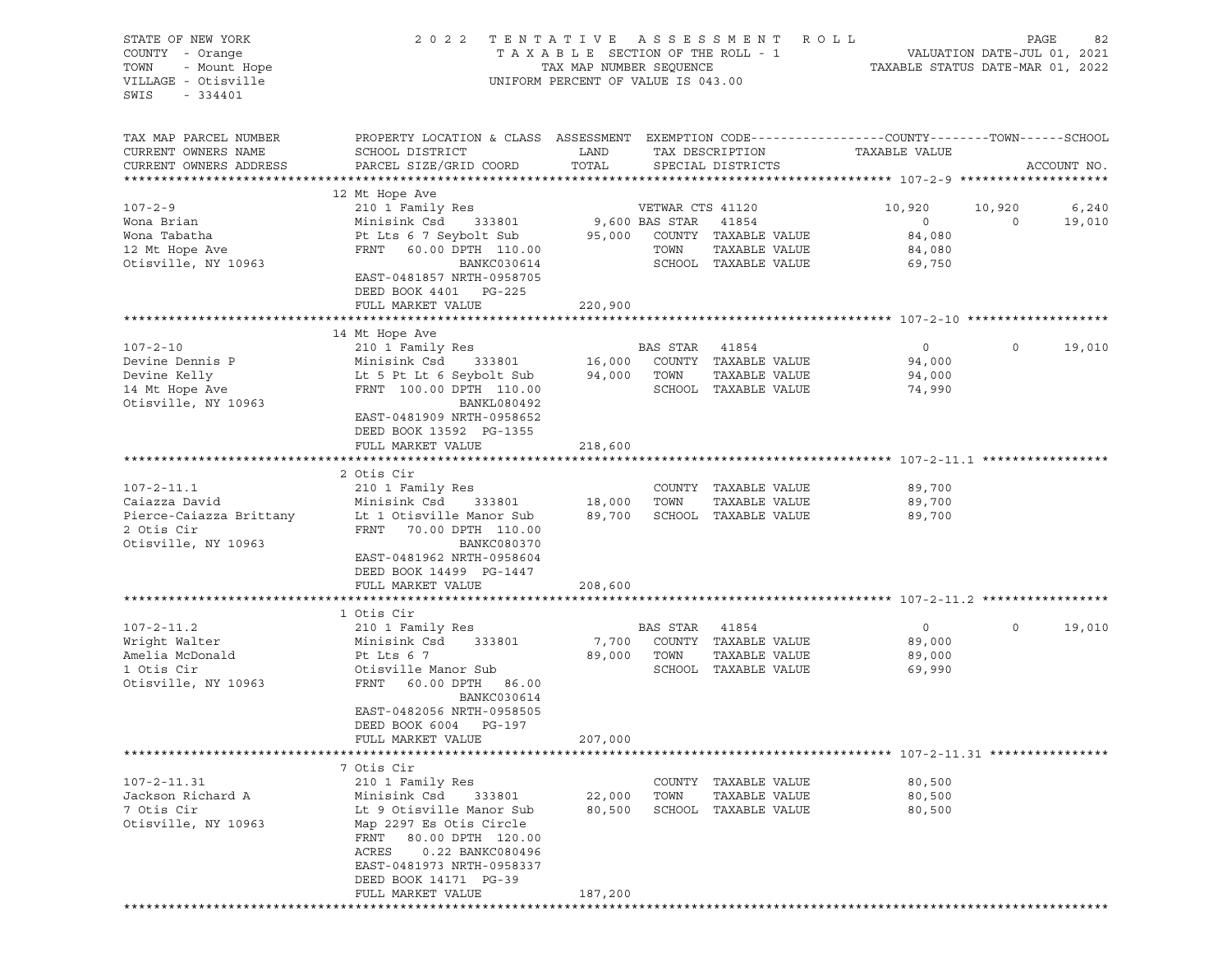| STATE OF NEW YORK<br>COUNTY - Orange<br>- Mount Hope<br>TOWN<br>VILLAGE - Otisville<br>SWIS<br>$-334401$           | 2 0 2 2                                                                                                                                                                                                                          | UNIFORM PERCENT OF VALUE IS 043.00 |                               | TENTATIVE ASSESSMENT ROLL                                     |                                                 | PAGE        | 83     |
|--------------------------------------------------------------------------------------------------------------------|----------------------------------------------------------------------------------------------------------------------------------------------------------------------------------------------------------------------------------|------------------------------------|-------------------------------|---------------------------------------------------------------|-------------------------------------------------|-------------|--------|
| TAX MAP PARCEL NUMBER<br>CURRENT OWNERS NAME<br>CURRENT OWNERS ADDRESS<br>**********************                   | PROPERTY LOCATION & CLASS ASSESSMENT EXEMPTION CODE----------------COUNTY-------TOWN-----SCHOOL<br>SCHOOL DISTRICT<br>PARCEL SIZE/GRID COORD                                                                                     | LAND<br>TOTAL                      |                               | SPECIAL DISTRICTS                                             | TAX DESCRIPTION TAXABLE VALUE                   | ACCOUNT NO. |        |
| $107 - 2 - 11.42$<br>Pickett Antoinette E<br>5 Otis Cir<br>Otisville, NY 10963                                     | 5 Otis Cir<br>210 1 Family Res<br>Minisink Csd 333801<br>Lt 8 Otisville Manor Sub<br>FRNT 60.00 DPTH 120.00<br>EAST-0481982 NRTH-0958393<br>DEED BOOK 4132 PG-202<br>FULL MARKET VALUE                                           | 17,000<br>203,000                  | BAS STAR 41854<br>87,300 TOWN | COUNTY TAXABLE VALUE<br>TAXABLE VALUE<br>SCHOOL TAXABLE VALUE | $\overline{0}$<br>87,300<br>87,300<br>68,290    | $\circ$     | 19,010 |
| $107 - 2 - 11.43$<br>Beaudette Pamela S<br>25 Otis Cir<br>Otisville, NY 10963                                      | 25 Otis Cir<br>210 1 Family Res<br>Minisink Csd 333801<br>Lt 5 Otisville Manor Sub 112,000<br>with 10-1-60<br>FRNT 63.00 DPTH 90.00<br>ACRES<br>0.14<br>EAST-0481778 NRTH-0958644<br>DEED BOOK 14399 PG-302<br>FULL MARKET VALUE | 12,000<br>260,500                  | TOWN                          | COUNTY TAXABLE VALUE<br>TAXABLE VALUE<br>SCHOOL TAXABLE VALUE | 112,000<br>112,000<br>112,000                   |             |        |
| $107 - 2 - 11.44$<br>Moore James<br>Moore Bonnie<br>21 Otis Cir<br>Otisville, NY 10963                             | Mt Hope Ave Rear<br>311 Res vac land<br>Minisink Csd<br>333801<br>FRNT 90.00 DPTH 72.00<br>BANKC140330<br>EAST-0481721 NRTH-0958695<br>DEED BOOK 5123 PG-156                                                                     | 3,200<br>3,200                     | TOWN                          | COUNTY TAXABLE VALUE<br>TAXABLE VALUE<br>SCHOOL TAXABLE VALUE | 3,200<br>3,200<br>3,200                         |             |        |
|                                                                                                                    | FULL MARKET VALUE                                                                                                                                                                                                                | 7,400                              |                               |                                                               |                                                 |             |        |
| $107 - 2 - 12.2$<br>Hickman Kishon C<br>20 Mt Hope Ave<br>Otisville, NY 10963                                      | 20 Mt Hope Ave<br>210 1 Family Res<br>Minisink Csd<br>333801<br>FRNT 180.00 DPTH 105.00<br>BANKC080370<br>EAST-0482095 NRTH-0958364<br>DEED BOOK 11980 PG-183<br>FULL MARKET VALUE                                               | 32,200<br>189,400<br>440,500       | BAS STAR 41854<br>TOWN        | COUNTY TAXABLE VALUE<br>TAXABLE VALUE<br>SCHOOL TAXABLE VALUE | $\overline{0}$<br>189,400<br>189,400<br>170,390 | $\circ$     | 19,010 |
|                                                                                                                    |                                                                                                                                                                                                                                  |                                    |                               |                                                               |                                                 |             |        |
| $107 - 2 - 13$<br>Roeder-Palmer Living Trust Dol Minisink Csd 333801<br>361 Finchville Tpke<br>Otisville, NY 10963 | 361 Finchville Tpke<br>283 Res w/Comuse<br>ACRES<br>1.20<br>EAST-0482190 NRTH-0958074<br>DEED BOOK 13944 PG-458<br>FULL MARKET VALUE                                                                                             | 43,300<br>318,300<br>740,200       | SOLAR EX C 49500<br>TOWN      | COUNTY TAXABLE VALUE<br>TAXABLE VALUE<br>SCHOOL TAXABLE VALUE | 8,300<br>310,000<br>310,000<br>310,000          | 8,300       | 8,300  |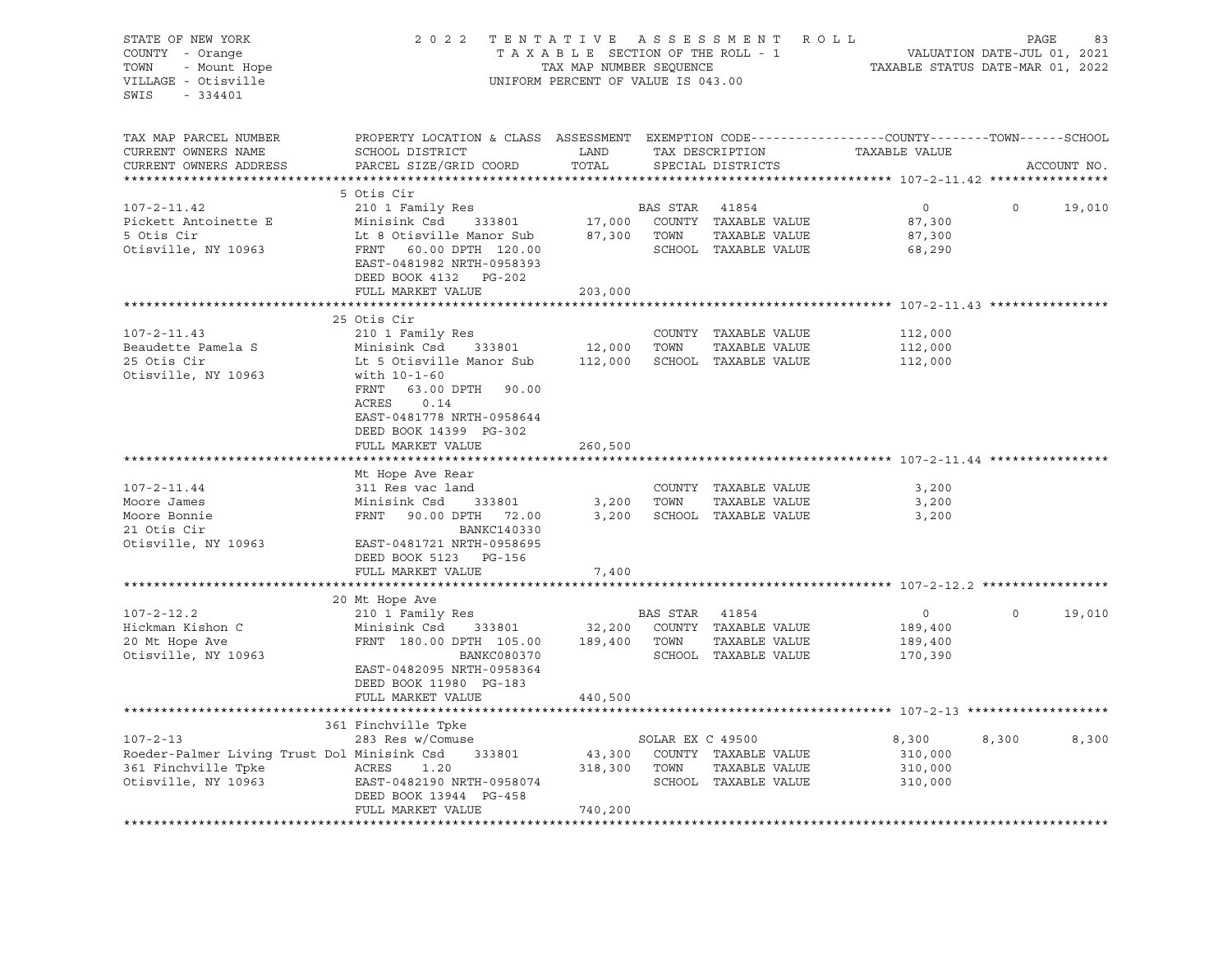### STATE OF NEW YORK 2 0 2 2 T E N T A T I V E A S S E S S M E N T R O L L PAGE 84 COUNTY - Orange T A X A B L E SECTION OF THE ROLL - 1 VALUATION DATE-JUL 01, 2021 TOWN - Mount Hope TAX MAP NUMBER SEQUENCE TAXABLE STATUS DATE-MAR 01, 2022 VILLAGE - Otisville UNIFORM PERCENT OF VALUE IS 043.00

| TAX MAP PARCEL NUMBER<br>CURRENT OWNERS NAME<br>CURRENT OWNERS ADDRESS                | PROPERTY LOCATION & CLASS ASSESSMENT<br>SCHOOL DISTRICT<br>PARCEL SIZE/GRID COORD                                                                                                                   | LAND<br>TOTAL     |                                                   | SPECIAL DISTRICTS                                                      | EXEMPTION CODE-----------------COUNTY-------TOWN------SCHOOL<br>TAX DESCRIPTION TAXABLE VALUE |                              | ACCOUNT NO.                |
|---------------------------------------------------------------------------------------|-----------------------------------------------------------------------------------------------------------------------------------------------------------------------------------------------------|-------------------|---------------------------------------------------|------------------------------------------------------------------------|-----------------------------------------------------------------------------------------------|------------------------------|----------------------------|
|                                                                                       | 22 Mt Hope Ave                                                                                                                                                                                      |                   |                                                   |                                                                        |                                                                                               |                              |                            |
| $107 - 2 - 14$<br>Coughenour Dale M<br>22 Mt Hope Ave<br>Otisville, NY 10963          | 210 1 Family Res<br>Minisink Csd<br>FRNT 82.00 DPTH 105.00 89,600<br>EAST-0482208 NRTH-0958306<br>DEED BOOK 2142    PG-00874<br>FULL MARKET VALUE                                                   | 208,400           | ENH STAR<br>TOWN                                  | 41834<br>COUNTY TAXABLE VALUE<br>TAXABLE VALUE<br>SCHOOL TAXABLE VALUE | $\overline{0}$<br>89,600<br>89,600<br>42,150                                                  | $\Omega$                     | 47,450                     |
|                                                                                       |                                                                                                                                                                                                     |                   |                                                   |                                                                        |                                                                                               |                              |                            |
| $107 - 2 - 15$<br>Rajnert Mark J<br>Rajnert Heather M                                 | 367 Finchville Tpke<br>210 1 Family Res<br>Minisink Csd 333801 38,900<br>FRNT 250.00 DPTH 111.00<br>FULL MARKET VALUE                                                                               | 91,100<br>211,900 | BAS STAR<br>TOWN                                  | 41854<br>COUNTY TAXABLE VALUE<br>TAXABLE VALUE<br>SCHOOL TAXABLE VALUE | $\circ$<br>91,100<br>91,100<br>72,090                                                         | $\Omega$                     | 19,010                     |
|                                                                                       |                                                                                                                                                                                                     |                   |                                                   |                                                                        |                                                                                               |                              |                            |
| $107 - 2 - 16$<br>Culver Ryan M<br>4 Otis Cir<br>Otisville, NY 10963                  | 4 Otis Cir<br>210 1 Family Res<br>333801 15,000<br>Minisink Csd<br>Lt 2 Otisville Manor Sub<br>FRNT 65.00 DPTH 100.00<br>EAST-0481902 NRTH-0958541<br>DEED BOOK 15072 PG-757<br>FULL MARKET VALUE   | 90,400<br>210,200 | TOWN                                              | COUNTY TAXABLE VALUE<br>TAXABLE VALUE<br>SCHOOL TAXABLE VALUE          | 90,400<br>90,400<br>90,400                                                                    |                              |                            |
| $107 - 2 - 17$<br>Mcelheny Valeire<br>29 Otis Cir<br>Otisville, NY 10963              | 29 Otis Cir<br>210 1 Family Res<br>333801 14,000<br>Minisink Csd<br>Pt Lt 3 Otisville Manor<br>FRNT 60.00 DPTH 100.00<br>BANKC030614<br>EAST-0481887 NRTH-0958561<br>DEED BOOK 14859 PG-400         | 90,000            | TOWN                                              | COUNTY TAXABLE VALUE<br>TAXABLE VALUE<br>SCHOOL TAXABLE VALUE          | 90,000<br>90,000<br>90,000                                                                    |                              |                            |
|                                                                                       | FULL MARKET VALUE                                                                                                                                                                                   | 209,300           |                                                   |                                                                        |                                                                                               |                              |                            |
|                                                                                       | 27 Otis Cir                                                                                                                                                                                         |                   |                                                   |                                                                        |                                                                                               |                              |                            |
| $107 - 2 - 18$<br>Zamot Edward<br>Zamot Deborah<br>27 Otis Cir<br>Otisville, NY 10963 | 210 1 Family Res<br>333801 12,000 VETDIS CTS 41140<br>Minisink Csd<br>Pt Lt 4 Otisville Mnr Sub<br>FRNT 60.00 DPTH 90.00<br>EAST-0481830 NRTH-0958602<br>DEED BOOK 5315 PG-323<br>FULL MARKET VALUE | 193,500           | VETCOM CTS 41130<br>83,200 BAS STAR 41854<br>TOWN | COUNTY TAXABLE VALUE<br>TAXABLE VALUE<br>SCHOOL TAXABLE VALUE          | 18,200<br>29,120<br>$\overline{0}$<br>35,880<br>35,880<br>32,990                              | 18,200<br>29,120<br>$\Omega$ | 10,400<br>20,800<br>19,010 |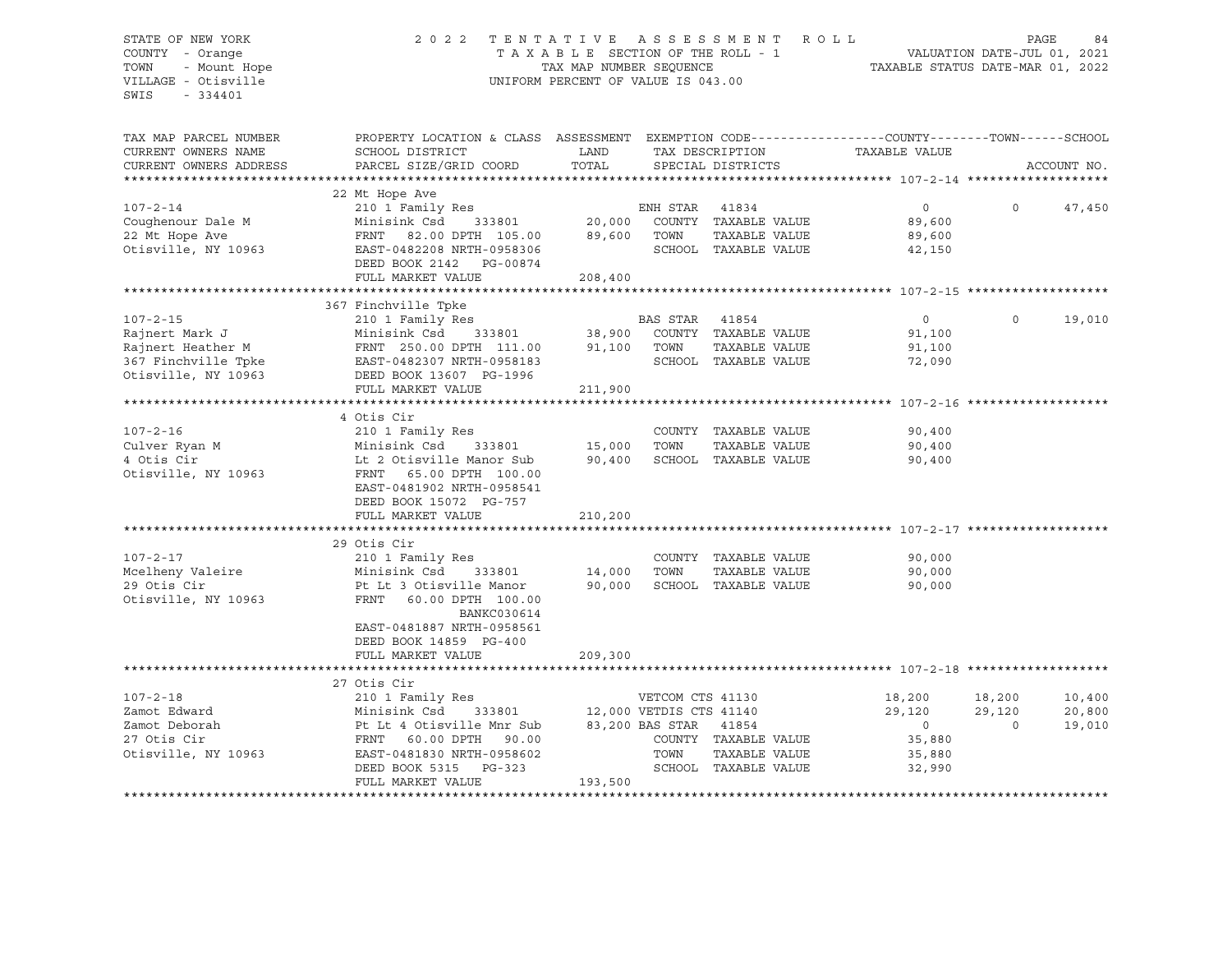| STATE OF NEW YORK<br>COUNTY - Orange<br>- Mount Hope<br>TOWN<br>VILLAGE - Otisville<br>SWIS<br>$-334401$ | 2 0 2 2                                                                                          | TENTATIVE ASSESSMENT<br>TAXABLE SECTION OF THE ROLL - 1<br>TAX MAP NUMBER SEQUENCE<br>UNIFORM PERCENT OF VALUE IS 043.00 |          | R O L L                               | TAXABLE STATUS DATE-MAR 01, 2022 | PAGE<br>VALUATION DATE-JUL 01, 2021 | 85          |
|----------------------------------------------------------------------------------------------------------|--------------------------------------------------------------------------------------------------|--------------------------------------------------------------------------------------------------------------------------|----------|---------------------------------------|----------------------------------|-------------------------------------|-------------|
| TAX MAP PARCEL NUMBER                                                                                    | PROPERTY LOCATION & CLASS ASSESSMENT EXEMPTION CODE----------------COUNTY-------TOWN------SCHOOL |                                                                                                                          |          |                                       |                                  |                                     |             |
| CURRENT OWNERS NAME<br>CURRENT OWNERS ADDRESS                                                            | SCHOOL DISTRICT<br>PARCEL SIZE/GRID COORD                                                        | LAND<br>TOTAL                                                                                                            |          | TAX DESCRIPTION<br>SPECIAL DISTRICTS  | TAXABLE VALUE                    |                                     | ACCOUNT NO. |
|                                                                                                          |                                                                                                  |                                                                                                                          |          |                                       |                                  |                                     |             |
|                                                                                                          | 3 Otis Cir                                                                                       |                                                                                                                          |          |                                       |                                  |                                     |             |
| $107 - 2 - 19$                                                                                           | 210 1 Family Res                                                                                 |                                                                                                                          | BAS STAR | 41854                                 | $\circ$                          | $\circ$                             | 19,010      |
| Denesewich Alex                                                                                          | Minisink Csd<br>333801                                                                           | 14,100                                                                                                                   |          | COUNTY TAXABLE VALUE                  | 95,300                           |                                     |             |
| 3 Otis Cir<br>Otisville, NY 10963                                                                        | Pt Lts 6 7 Otisville Mnr<br>FRNT 78.00 DPTH 121.00                                               | 95,300                                                                                                                   | TOWN     | TAXABLE VALUE<br>SCHOOL TAXABLE VALUE | 95,300                           |                                     |             |
|                                                                                                          | <b>BANKC080370</b><br>EAST-0482010 NRTH-0958445<br>DEED BOOK 11803 PG-466                        |                                                                                                                          |          |                                       | 76,290                           |                                     |             |
|                                                                                                          | FULL MARKET VALUE                                                                                | 221,600                                                                                                                  |          |                                       |                                  |                                     |             |
|                                                                                                          |                                                                                                  |                                                                                                                          |          |                                       |                                  |                                     |             |
| $107 - 2 - 20$                                                                                           | 9 Otis Cir<br>210 1 Family Res                                                                   |                                                                                                                          |          | COUNTY TAXABLE VALUE                  | 109,000                          |                                     |             |
| Berensten Brian                                                                                          | Minisink Csd<br>333801                                                                           | 26,600                                                                                                                   | TOWN     | TAXABLE VALUE                         | 109,000                          |                                     |             |
| Berensten Jessica                                                                                        | Lt 10 Otisville Manor Sub                                                                        | 109,000                                                                                                                  |          | SCHOOL TAXABLE VALUE                  | 109,000                          |                                     |             |
| 9 Otis Cir                                                                                               | Map 2297 Es Otis Circle                                                                          |                                                                                                                          |          |                                       |                                  |                                     |             |
| Otisville, NY 10963                                                                                      | FRNT 105.00 DPTH 120.00<br>BANKC040280                                                           |                                                                                                                          |          |                                       |                                  |                                     |             |
|                                                                                                          | EAST-0481876 NRTH-0958283<br>DEED BOOK 14830 PG-1385                                             |                                                                                                                          |          |                                       |                                  |                                     |             |
|                                                                                                          | FULL MARKET VALUE                                                                                | 253,500                                                                                                                  |          |                                       |                                  |                                     |             |
|                                                                                                          | 30 Mt Hope Ave                                                                                   |                                                                                                                          |          |                                       |                                  |                                     |             |
| $107 - 3 - 2$                                                                                            | 210 1 Family Res                                                                                 |                                                                                                                          |          | COUNTY TAXABLE VALUE                  | 83,400                           |                                     |             |
| Brennan Frank                                                                                            | Minisink Csd<br>333801                                                                           | 31,000                                                                                                                   | TOWN     | TAXABLE VALUE                         | 83,400                           |                                     |             |
| Brennan Jean                                                                                             | Lt 10 Travis Sub                                                                                 | 83,400                                                                                                                   |          | SCHOOL TAXABLE VALUE                  | 83,400                           |                                     |             |
| 33 Rose Ln<br>Middletown, NY 10940                                                                       | UNFINISHED 2010 ASSESSMEN<br>FRNT 85.00 DPTH 206.00<br>EAST-0482409 NRTH-0957965                 |                                                                                                                          |          |                                       |                                  |                                     |             |
|                                                                                                          | DEED BOOK 11019 PG-625                                                                           |                                                                                                                          |          |                                       |                                  |                                     |             |
|                                                                                                          | FULL MARKET VALUE                                                                                | 194,000                                                                                                                  |          |                                       |                                  |                                     |             |
|                                                                                                          |                                                                                                  |                                                                                                                          |          |                                       |                                  |                                     |             |
| $107 - 3 - 3$                                                                                            | 32 Mt Hope Ave                                                                                   |                                                                                                                          | BAS STAR | 41854                                 | $\circ$                          | 0                                   | 19,010      |
| Mendoza Bernard A                                                                                        | 210 1 Family Res<br>Minisink Csd<br>333801                                                       | 28,600                                                                                                                   |          | COUNTY TAXABLE VALUE                  | 144,375                          |                                     |             |
| 32 Mount Hope Ave                                                                                        | FRNT 100.00 DPTH 150.00                                                                          | 144,375                                                                                                                  | TOWN     | TAXABLE VALUE                         | 144,375                          |                                     |             |
| Otisville, NY 10963                                                                                      | BANKL080492                                                                                      |                                                                                                                          |          | SCHOOL TAXABLE VALUE                  | 125,365                          |                                     |             |
|                                                                                                          | EAST-0482460 NRTH-0957881<br>DEED BOOK 12699 PG-1232                                             |                                                                                                                          |          |                                       |                                  |                                     |             |
|                                                                                                          | FULL MARKET VALUE                                                                                | 335,800                                                                                                                  |          |                                       |                                  |                                     |             |
|                                                                                                          |                                                                                                  |                                                                                                                          |          |                                       |                                  |                                     |             |
| $107 - 3 - 4$                                                                                            | 34 Mt Hope Ave<br>210 1 Family Res                                                               |                                                                                                                          | BAS STAR | 41854                                 | 0                                | 0                                   | 19,010      |
| Milby Matthew                                                                                            | Minisink Csd<br>333801                                                                           | 32,600                                                                                                                   | COUNTY   | TAXABLE VALUE                         | 160,000                          |                                     |             |
| Almeida Maria                                                                                            | FRNT 100.00 DPTH 150.00                                                                          | 160,000                                                                                                                  | TOWN     | TAXABLE VALUE                         | 160,000                          |                                     |             |
| 34 Mount Hope Ave                                                                                        | BANKC160115                                                                                      |                                                                                                                          | SCHOOL   | TAXABLE VALUE                         | 140,990                          |                                     |             |
| Otisville, NY 10963                                                                                      | EAST-0482510 NRTH-0957790<br>DEED BOOK 5930<br>PG-33                                             |                                                                                                                          |          |                                       |                                  |                                     |             |
|                                                                                                          | FULL MARKET VALUE                                                                                | 372,100                                                                                                                  |          |                                       |                                  |                                     |             |
|                                                                                                          |                                                                                                  |                                                                                                                          |          |                                       |                                  |                                     |             |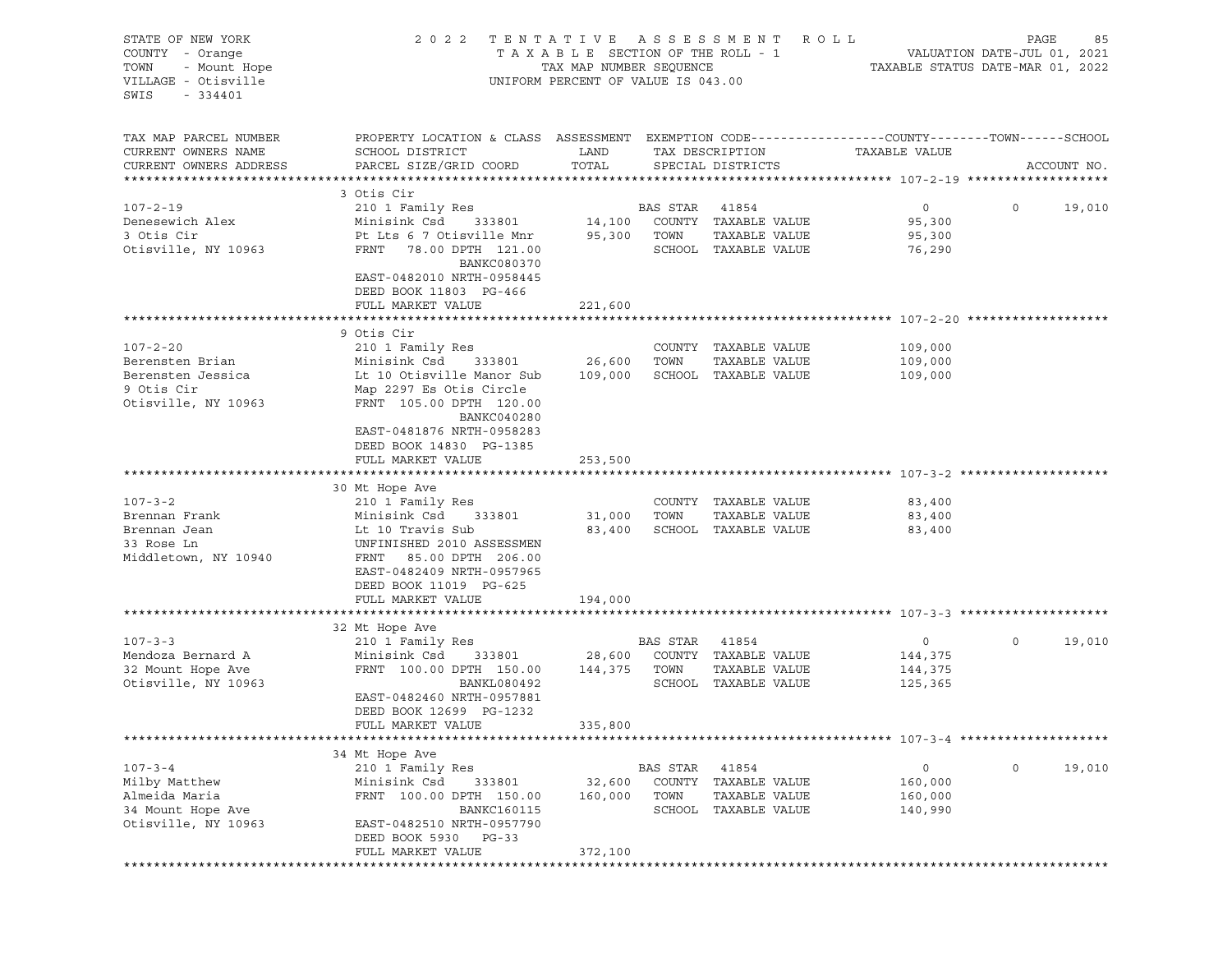| STATE OF NEW YORK<br>COUNTY - Orange<br>TOWN<br>- Mount Hope<br>VILLAGE - Otisville<br>SWIS<br>$-334401$ | 2 0 2 2                                                                                              | TENTATIVE ASSESSMENT<br>TAXABLE SECTION OF THE ROLL - 1<br>TAX MAP NUMBER SEOUENCE<br>UNIFORM PERCENT OF VALUE IS 043.00 |                  | <b>ROLL</b>                   | VALUATION DAIL CO.<br>TAXABLE STATUS DATE-MAR 01, 2022 | PAGE     | 86          |
|----------------------------------------------------------------------------------------------------------|------------------------------------------------------------------------------------------------------|--------------------------------------------------------------------------------------------------------------------------|------------------|-------------------------------|--------------------------------------------------------|----------|-------------|
| TAX MAP PARCEL NUMBER                                                                                    | PROPERTY LOCATION & CLASS ASSESSMENT EXEMPTION CODE---------------COUNTY-------TOWN-----SCHOOL       |                                                                                                                          |                  |                               |                                                        |          |             |
| CURRENT OWNERS NAME                                                                                      | SCHOOL DISTRICT                                                                                      | LAND                                                                                                                     |                  | TAX DESCRIPTION               | TAXABLE VALUE                                          |          |             |
| CURRENT OWNERS ADDRESS                                                                                   | PARCEL SIZE/GRID COORD                                                                               | TOTAL                                                                                                                    |                  | SPECIAL DISTRICTS             |                                                        |          | ACCOUNT NO. |
|                                                                                                          | 38 Mt Hope Ave                                                                                       |                                                                                                                          |                  |                               |                                                        |          |             |
| $107 - 3 - 5$                                                                                            | 210 1 Family Res                                                                                     |                                                                                                                          | ENH STAR         | 41834                         | $\overline{0}$                                         | $\Omega$ | 47,450      |
| Walker Myrtle                                                                                            | Minisink Csd<br>333801                                                                               |                                                                                                                          |                  | 25,400 COUNTY TAXABLE VALUE   | 82,800                                                 |          |             |
| PO Box 96                                                                                                | Lt 5 Pt Lt 4 Travis Sub                                                                              | 82,800                                                                                                                   | TOWN             | TAXABLE VALUE                 | 82,800                                                 |          |             |
| Otisville, NY 10963                                                                                      | FRNT 75.00 DPTH 150.00<br>EAST-0482549 NRTH-0957722<br>DEED BOOK 2382 PG-00329                       |                                                                                                                          |                  | SCHOOL TAXABLE VALUE          | 35,350                                                 |          |             |
|                                                                                                          | FULL MARKET VALUE                                                                                    | 192,600                                                                                                                  |                  |                               |                                                        |          |             |
|                                                                                                          |                                                                                                      |                                                                                                                          |                  |                               |                                                        |          |             |
|                                                                                                          | 40 Mt Hope Ave                                                                                       |                                                                                                                          |                  |                               |                                                        |          |             |
| $107 - 3 - 6$<br>Lattimer Brian A                                                                        | 210 1 Family Res<br>Minisink Csd                                                                     |                                                                                                                          | <b>BAS STAR</b>  | 41854<br>COUNTY TAXABLE VALUE | $\overline{0}$                                         | $\circ$  | 19,010      |
| Lattimer Ashleigh                                                                                        | Lt 3 Pt Lt 4 Travis Sub                                                                              | 333801 25,400<br>90,000                                                                                                  | TOWN             | TAXABLE VALUE                 | 90,000<br>90,000                                       |          |             |
| 40 Mt Hope Ave                                                                                           | UNFINISHED 2021 ASSESSMEN                                                                            |                                                                                                                          |                  | SCHOOL TAXABLE VALUE          | 70,990                                                 |          |             |
| Otisville, NY 10963                                                                                      | FRNT<br>75.00 DPTH 150.00<br><b>BANKC130170</b><br>EAST-0482583 NRTH-0957661                         |                                                                                                                          |                  |                               |                                                        |          |             |
|                                                                                                          | DEED BOOK 13564 PG-1319                                                                              |                                                                                                                          |                  |                               |                                                        |          |             |
|                                                                                                          | FULL MARKET VALUE                                                                                    | 209,300                                                                                                                  |                  |                               |                                                        |          |             |
|                                                                                                          |                                                                                                      |                                                                                                                          |                  |                               |                                                        |          |             |
|                                                                                                          | 42 Mt Hope Ave                                                                                       |                                                                                                                          |                  |                               |                                                        |          |             |
| $107 - 3 - 7$                                                                                            | 210 1 Family Res                                                                                     |                                                                                                                          | VETWAR CTS 41120 |                               | 10,920                                                 | 10,920   | 6,240       |
| Leichliter Thomas R II                                                                                   | Minisink Csd<br>333801                                                                               | 28,600                                                                                                                   |                  | COUNTY TAXABLE VALUE          | 71,580                                                 |          |             |
| 42 Mt Hope Ave                                                                                           | Lts 1 2 Travis Sub                                                                                   | 82,500                                                                                                                   | TOWN             | TAXABLE VALUE                 | 71,580                                                 |          |             |
| Otisville, NY 10963                                                                                      | FRNT 100.00 DPTH 150.00<br><b>BANKC080370</b><br>EAST-0482633 NRTH-0957581<br>DEED BOOK 14388 PG-711 |                                                                                                                          |                  | SCHOOL TAXABLE VALUE          | 76,260                                                 |          |             |
|                                                                                                          | FULL MARKET VALUE                                                                                    | 191,900                                                                                                                  |                  |                               |                                                        |          |             |
|                                                                                                          |                                                                                                      |                                                                                                                          |                  |                               |                                                        |          |             |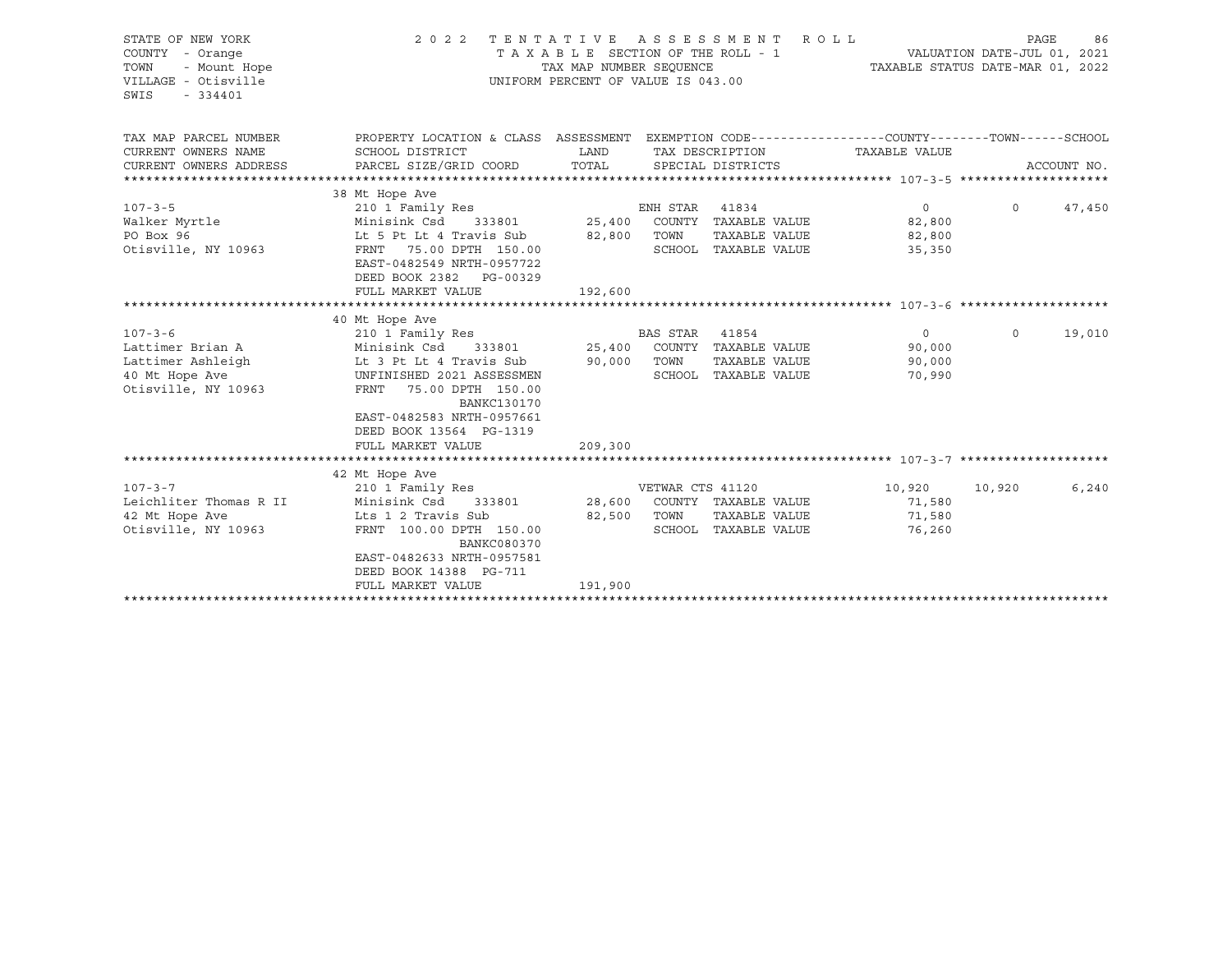| STATE OF NEW YORK   | 2022 TENTATIVE ASSESSMENT ROLL     |                                  | PAGE                        | 87 |
|---------------------|------------------------------------|----------------------------------|-----------------------------|----|
| COUNTY - Orange     | TAXABLE SECTION OF THE ROLL - 1    |                                  | VALUATION DATE-JUL 01, 2021 |    |
| TOWN - Mount Hope   |                                    | TAXABLE STATUS DATE-MAR 01, 2022 |                             |    |
| VILLAGE - Otisville | UNIFORM PERCENT OF VALUE IS 043.00 |                                  | RPS150/V04/L015             |    |
| SWIS - 334401       |                                    |                                  | CURRENT DATE $4/22/2022$    |    |
|                     |                                    |                                  |                             |    |

## \*\*\* S P E C I A L D I S T R I C T S U M M A R Y \*\*\*

|        |                 | ΩN | ገሌ | AL | . H'M                                                                                                                                                                                                                                                                                                                                                                                                                                                                                     |   |
|--------|-----------------|----|----|----|-------------------------------------------------------------------------------------------------------------------------------------------------------------------------------------------------------------------------------------------------------------------------------------------------------------------------------------------------------------------------------------------------------------------------------------------------------------------------------------------|---|
| $\sim$ | NT∆MF<br>,,,,,, | .  |    |    | ΔM<br>זו ונ<br>$\frac{1}{2} \left( \frac{1}{2} \right) \left( \frac{1}{2} \right) \left( \frac{1}{2} \right) \left( \frac{1}{2} \right) \left( \frac{1}{2} \right) \left( \frac{1}{2} \right) \left( \frac{1}{2} \right) \left( \frac{1}{2} \right) \left( \frac{1}{2} \right) \left( \frac{1}{2} \right) \left( \frac{1}{2} \right) \left( \frac{1}{2} \right) \left( \frac{1}{2} \right) \left( \frac{1}{2} \right) \left( \frac{1}{2} \right) \left( \frac{1}{2} \right) \left( \frac$ | . |

#### NO SPECIAL DISTRICTS AT THIS LEVEL

## \*\*\* S C H O O L D I S T R I C T S U M M A R Y \*\*\*

| CODE   | DISTRICT NAME | TOTAL<br>PARCELS | ASSESSED<br>LAND | ASSESSED<br>TOTAL | EXEMPT<br><b>AMOUNT</b> | TOTAL<br>TAXABLE | STAR<br><b>AMOUNT</b> | <b>STAR</b><br>TAXABLE |
|--------|---------------|------------------|------------------|-------------------|-------------------------|------------------|-----------------------|------------------------|
| 333801 | Minisink Csd  | 432              | 11960,115        | 39504,188         | 556,501                 | 38947,687        | 3688,720              | 35258,967              |
|        | SUB-TOTAL     | 432              | 11960, 115       | 39504,188         | 556,501                 | 38947,687        | 3688,720              | 35258,967              |
|        | TOTAL         | 432              | 11960, 115       | 39504,188         | 556,501                 | 38947,687        | 3688,720              | 35258,967              |

#### \*\*\* S Y S T E M C O D E S S U M M A R Y \*\*\*

#### NO SYSTEM EXEMPTIONS AT THIS LEVEL

## \*\*\* E X E M P T I O N S U M M A R Y \*\*\*

|       |                 | TOTAL   |         |         |          |
|-------|-----------------|---------|---------|---------|----------|
| CODE  | DESCRIPTION     | PARCELS | COUNTY  | TOWN    | SCHOOL   |
| 41120 | VETWAR CTS      | 18      | 194,460 | 194,460 | 112,320  |
| 41130 | VETCOM CTS      | 13      | 233,200 | 233,200 | 135,200  |
| 41140 | VETDIS CTS      | ⇁       | 165,698 | 165,698 | 112,378  |
| 41160 | $CW$ 15 $VET/$  | 4       | 24,960  | 24,960  | 24,960   |
| 41691 | FIRE/AMBCT      | 8       | 12,480  | 12,480  |          |
| 41800 | AGED            | 6       | 150,819 | 150,819 | 158,343  |
| 41834 | ENH STAR        | 32      |         |         | 1483,560 |
| 41854 | <b>BAS STAR</b> | 116     |         |         | 2205,160 |
| 49500 | SOLAR EX C      | 2       | 13,300  | 13,300  | 13,300   |
|       | TOTAL           | 206     | 794,917 | 794,917 | 4245,221 |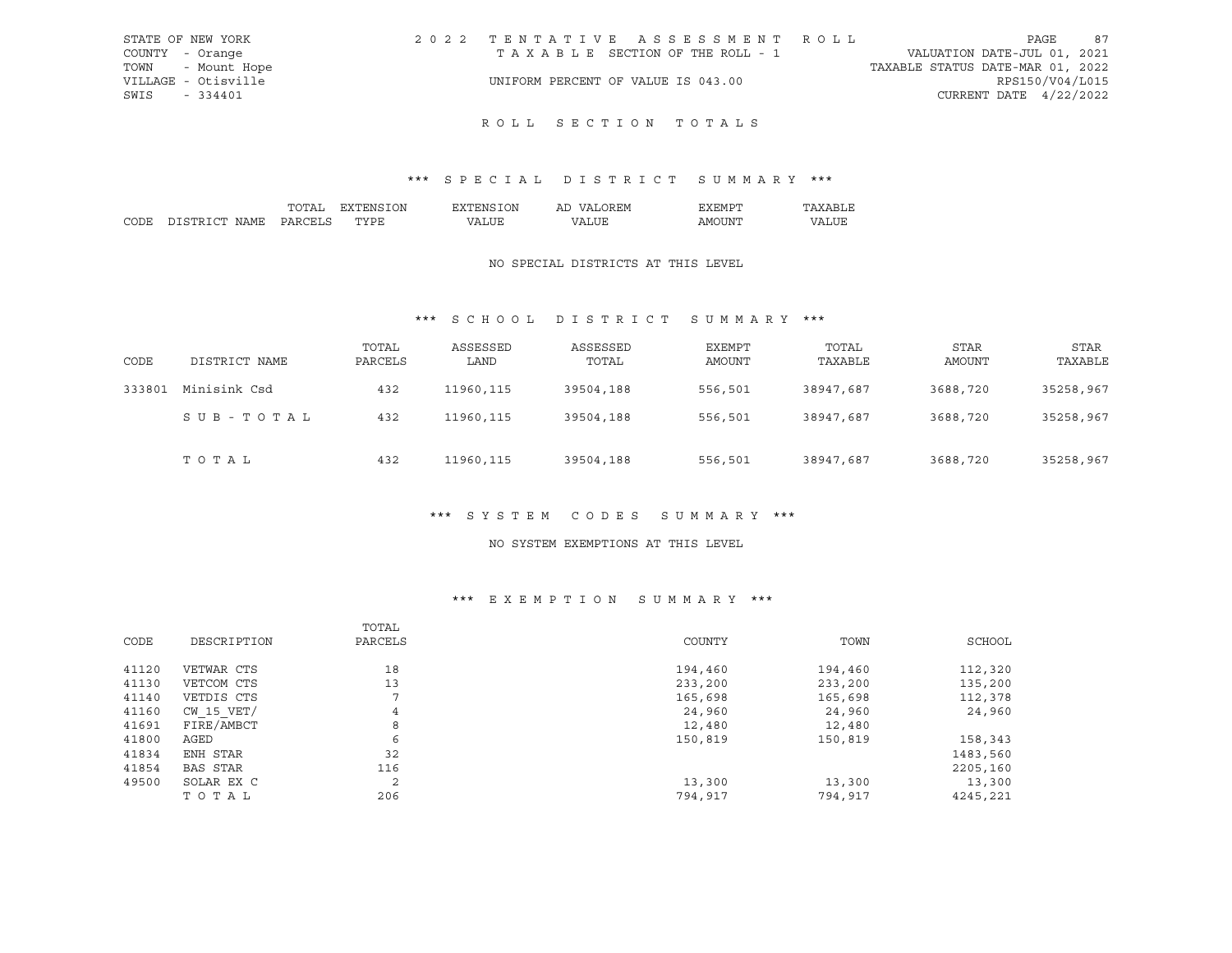|      | STATE OF NEW YORK   | 2022 TENTATIVE ASSESSMENT ROLL     |  |  |                                  |                        | PAGE | 88 |
|------|---------------------|------------------------------------|--|--|----------------------------------|------------------------|------|----|
|      | COUNTY - Orange     | TAXABLE SECTION OF THE ROLL - 1    |  |  | VALUATION DATE-JUL 01, 2021      |                        |      |    |
|      | TOWN - Mount Hope   |                                    |  |  | TAXABLE STATUS DATE-MAR 01, 2022 |                        |      |    |
|      | VILLAGE - Otisville | UNIFORM PERCENT OF VALUE IS 043.00 |  |  |                                  | RPS150/V04/L015        |      |    |
| SWIS | $-334401$           |                                    |  |  |                                  | CURRENT DATE 4/22/2022 |      |    |
|      |                     |                                    |  |  |                                  |                        |      |    |

| ROLL       |             | TOTAL   | ASSESSED  | ASSESSED  | TAXABLE   | TAXABLE   | TAXABLE   | <b>STAR</b> |
|------------|-------------|---------|-----------|-----------|-----------|-----------|-----------|-------------|
| <b>SEC</b> | DESCRIPTION | PARCELS | LAND      | TOTAL     | COUNTY    | TOWN      | SCHOOL    | TAXABLE     |
|            | TAXABLE     | 432     | 11960,115 | 39504,188 | 38709,271 | 38709,271 | 38947,687 | 35258,967   |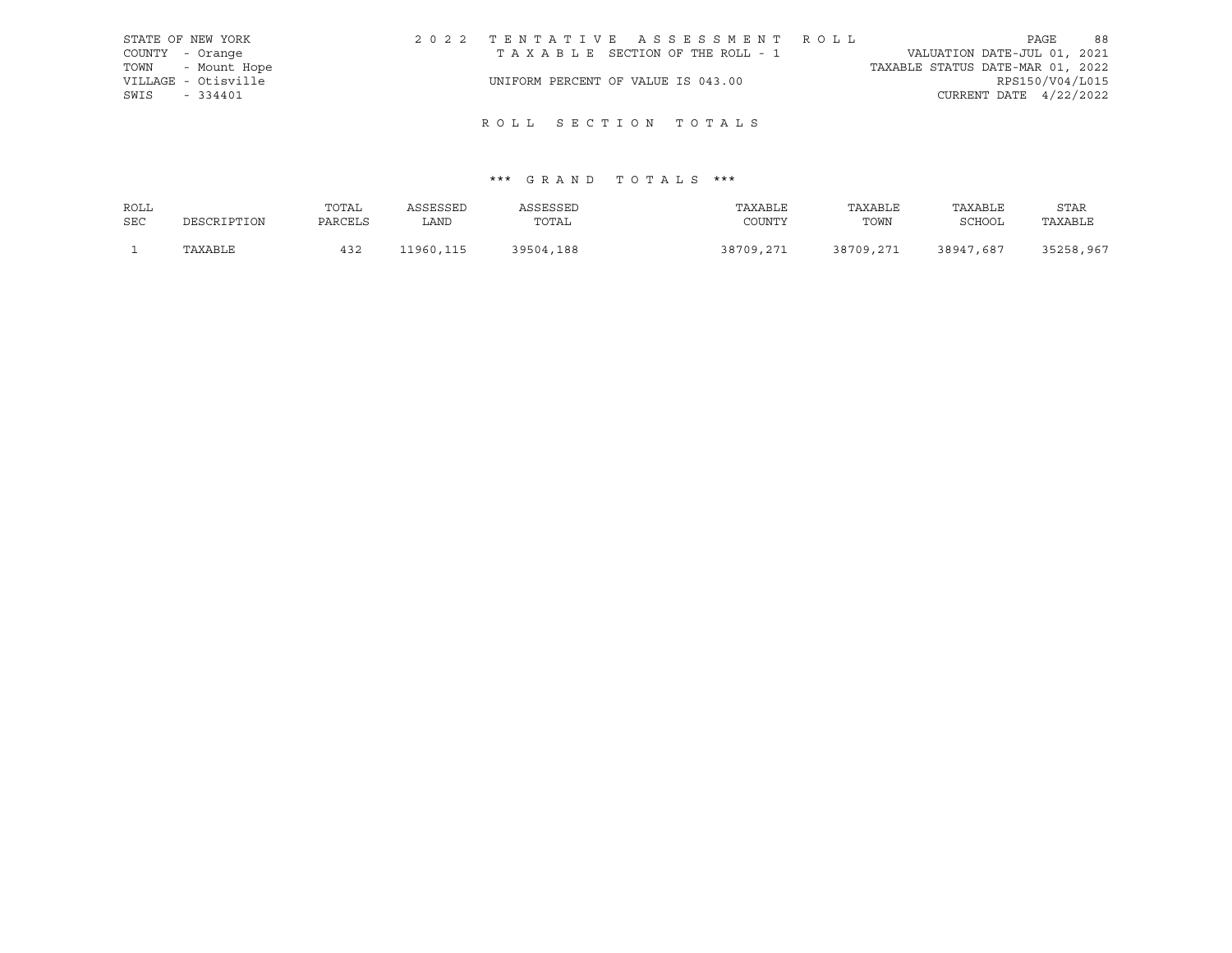#### STATE OF NEW YORK 2 0 2 2 T E N T A T I V E A S S E S S M E N T R O L L PAGE 89 COUNTY - Orange SPECIAL FRANCHISE SECTION OF THE ROLL - 5 VALUATION DATE-JUL 01, 2021 TOWN - Mount Hope TAX MAP NUMBER SEQUENCE TAXABLE STATUS DATE-MAR 01, 2022 VILLAGE - Otisville UNIFORM PERCENT OF VALUE IS 043.00

| TAX MAP PARCEL NUMBER                                                 | PROPERTY LOCATION & CLASS ASSESSMENT |                |        |                      |                               | EXEMPTION CODE-----------------COUNTY-------TOWN------SCHOOL |
|-----------------------------------------------------------------------|--------------------------------------|----------------|--------|----------------------|-------------------------------|--------------------------------------------------------------|
| CURRENT OWNERS NAME                                                   | SCHOOL DISTRICT                      | <b>LAND</b>    |        |                      | TAX DESCRIPTION TAXABLE VALUE |                                                              |
| CURRENT OWNERS ADDRESS BARCEL SIZE/GRID COORD TOTAL SPECIAL DISTRICTS |                                      |                |        |                      |                               | ACCOUNT NO.                                                  |
|                                                                       |                                      |                |        |                      |                               |                                                              |
|                                                                       | Otisville Village                    |                |        |                      |                               |                                                              |
| $999 - 1 - 4$                                                         | 860 Spec fran.                       |                | COUNTY |                      | TAXABLE VALUE 87,951          |                                                              |
| Time Warner Orange                                                    | Minisink Csd 333801 0 TOWN           |                |        | TAXABLE VALUE        | 87,951                        |                                                              |
| PO Box 7467                                                           | Special Franchise                    | 87,951         | SCHOOL | TAXABLE VALUE        | 87,951                        |                                                              |
| Charlotte, NC 28241-7467 937400-3344                                  |                                      |                |        |                      |                               |                                                              |
|                                                                       | Z <sub>52</sub><br>BANK              |                |        |                      |                               |                                                              |
|                                                                       | FULL MARKET VALUE                    | 204,500        |        |                      |                               |                                                              |
|                                                                       |                                      |                |        |                      |                               |                                                              |
|                                                                       | Otisville Village                    |                |        |                      |                               |                                                              |
| $999 - 1 - 34$                                                        |                                      |                |        | COUNTY TAXABLE VALUE | 45,730                        |                                                              |
| Citizens Telecommunications                                           |                                      | $\overline{0}$ | TOWN   | TAXABLE VALUE        | 45,730                        |                                                              |
| $c$ /o Duff & Phelps                                                  | Special Franchise 5,730              |                |        | SCHOOL TAXABLE VALUE | 45,730                        |                                                              |
| PO Box 2629                                                           | 618750-3344                          |                |        |                      |                               |                                                              |
| Addison, TX 75001                                                     | ACRES 12.50 BANK<br>Z14              |                |        |                      |                               |                                                              |
|                                                                       | DEED BOOK 0231 PG-00172              |                |        |                      |                               |                                                              |
|                                                                       | FULL MARKET VALUE                    | 106,300        |        |                      |                               |                                                              |
|                                                                       |                                      |                |        |                      |                               |                                                              |
|                                                                       | Otisville Village                    |                |        |                      |                               |                                                              |
| $999 - 3 - 87$                                                        | 860 Spec fran.                       |                |        | COUNTY TAXABLE VALUE | 655,507                       |                                                              |
| Orange & Rockland Utility Inc                                         | Minisink Csd 333801 0 TOWN           |                |        | TAXABLE VALUE        | 655,507                       |                                                              |
| One Blue Hill Plz                                                     |                                      |                | SCHOOL |                      |                               |                                                              |
|                                                                       | Special Franchise 655,507            |                |        | TAXABLE VALUE        | 655,507                       |                                                              |
| Pearl River, NY 10965                                                 | 134100-3344                          |                |        |                      |                               |                                                              |
|                                                                       | BANK<br>Z43                          |                |        |                      |                               |                                                              |
|                                                                       | FULL MARKET VALUE                    | 1524,400       |        |                      |                               |                                                              |
|                                                                       |                                      |                |        |                      |                               |                                                              |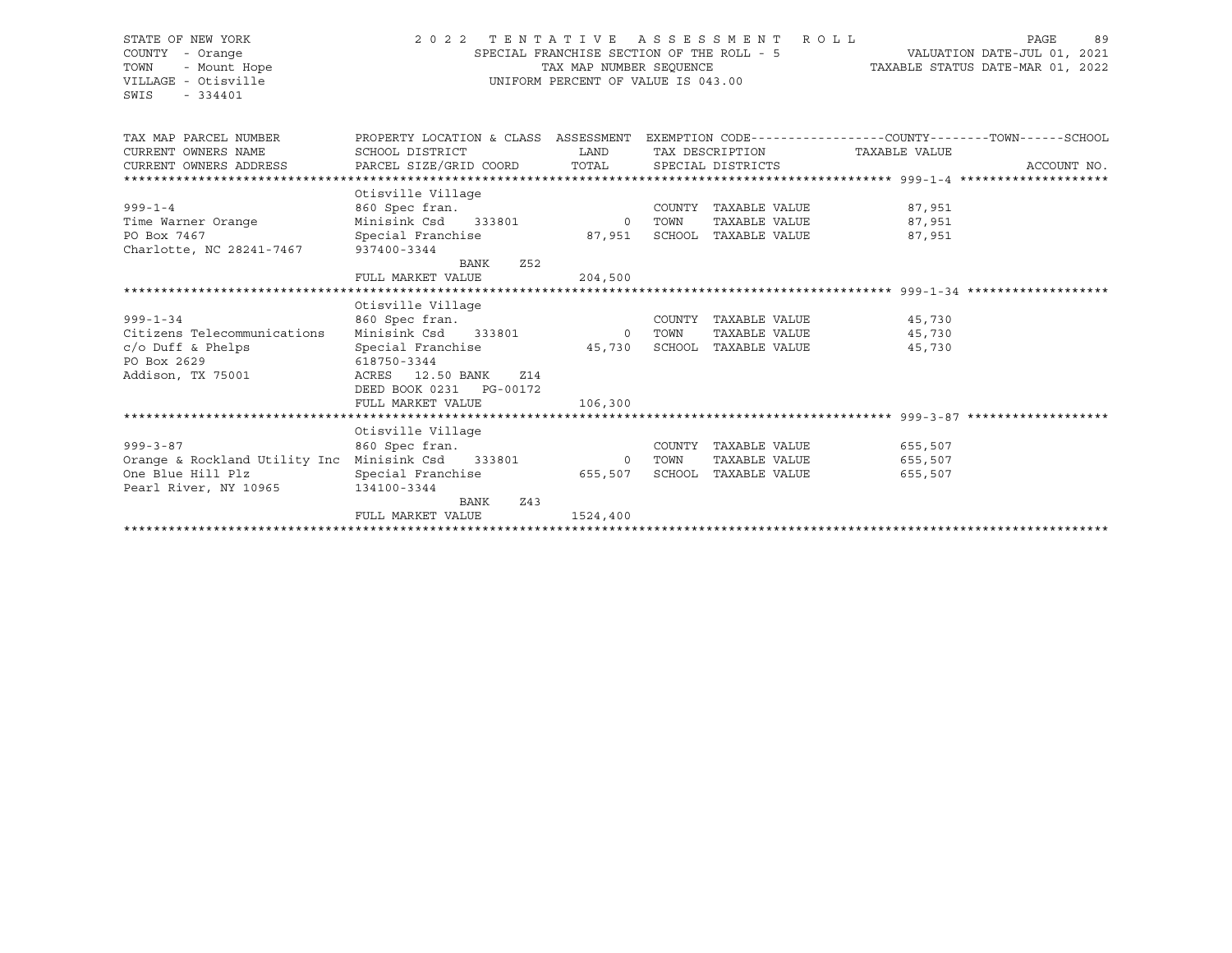| STATE OF NEW YORK   | 2022 TENTATIVE ASSESSMENT ROLL            | 90<br>PAGE                       |
|---------------------|-------------------------------------------|----------------------------------|
| COUNTY - Orange     | SPECIAL FRANCHISE SECTION OF THE ROLL - 5 | VALUATION DATE-JUL 01, 2021      |
| TOWN - Mount Hope   |                                           | TAXABLE STATUS DATE-MAR 01, 2022 |
| VILLAGE - Otisville | UNIFORM PERCENT OF VALUE IS 043.00        | RPS150/V04/L015                  |
| SWIS - 334401       |                                           | CURRENT DATE $4/22/2022$         |
|                     |                                           |                                  |

## \*\*\* S P E C I A L D I S T R I C T S U M M A R Y \*\*\*

|      |                     | ᠇ <i>᠆</i> | ΩN     | λN<br>' IN I | Αl             |                                                                                                                                                                                                                                                                                                                                                                                                                                                                                              |    |
|------|---------------------|------------|--------|--------------|----------------|----------------------------------------------------------------------------------------------------------------------------------------------------------------------------------------------------------------------------------------------------------------------------------------------------------------------------------------------------------------------------------------------------------------------------------------------------------------------------------------------|----|
| וחרי | $\cap$ mr<br>$\cap$ | י הדר      | .<br>້ | $\mathbf{v}$ | $\prime\prime$ | ∡ INP<br>ישו ב<br>$\frac{1}{2} \left( \frac{1}{2} \right) \left( \frac{1}{2} \right) \left( \frac{1}{2} \right) \left( \frac{1}{2} \right) \left( \frac{1}{2} \right) \left( \frac{1}{2} \right) \left( \frac{1}{2} \right) \left( \frac{1}{2} \right) \left( \frac{1}{2} \right) \left( \frac{1}{2} \right) \left( \frac{1}{2} \right) \left( \frac{1}{2} \right) \left( \frac{1}{2} \right) \left( \frac{1}{2} \right) \left( \frac{1}{2} \right) \left( \frac{1}{2} \right) \left( \frac$ | חי |

### NO SPECIAL DISTRICTS AT THIS LEVEL

## \*\*\* S C H O O L D I S T R I C T S U M M A R Y \*\*\*

| CODE   | DISTRICT NAME | TOTAL<br>PARCELS | ASSESSED<br>LAND | ASSESSED<br>TOTAL | EXEMPT<br>AMOUNT | TOTAL<br>TAXABLE | <b>STAR</b><br>AMOUNT | STAR<br>TAXABLE |
|--------|---------------|------------------|------------------|-------------------|------------------|------------------|-----------------------|-----------------|
| 333801 | Minisink Csd  |                  |                  | 789,188           |                  | 789,188          |                       | 789,188         |
|        | SUB-TOTAL     |                  |                  | 789,188           |                  | 789,188          |                       | 789,188         |
|        | TOTAL         |                  |                  | 789,188           |                  | 789,188          |                       | 789,188         |

#### \*\*\* S Y S T E M C O D E S S U M M A R Y \*\*\*

#### NO SYSTEM EXEMPTIONS AT THIS LEVEL

#### \*\*\* E X E M P T I O N S U M M A R Y \*\*\*

#### NO EXEMPTIONS AT THIS LEVEL

| ROLL | DESCRIPTION       | TOTAL   | ASSESSED | ASSESSED | TAXABLE | TAXABLE | TAXABLE | <b>STAR</b> |
|------|-------------------|---------|----------|----------|---------|---------|---------|-------------|
| SEC  |                   | PARCELS | LAND.    | TOTAL    | COUNTY  | TOWN    | SCHOOL  | TAXABLE     |
|      | SPECIAL FRANCHISE |         |          | 789,188  | 789,188 | 789,188 | 789,188 | 789,188     |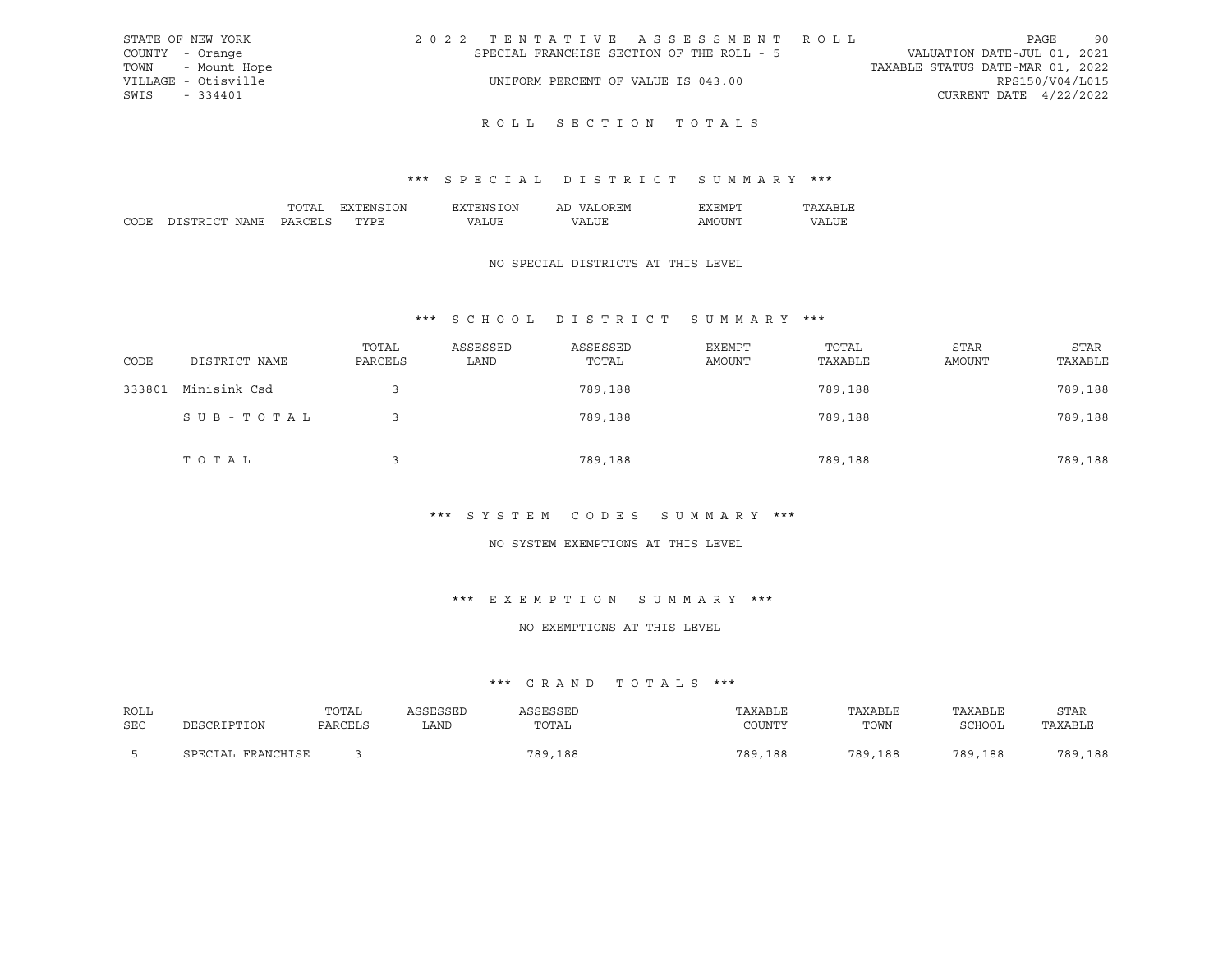| STATE OF NEW YORK<br>COUNTY - Orange<br>TOWN<br>- Mount Hope<br>VILLAGE - Otisville<br>SWIS<br>$-334401$ | 2 0 2 2                                                                                        | TAX MAP NUMBER SEOUENCE | TENTATIVE ASSESSMENT<br>UTILITY & R.R. SECTION OF THE ROLL - 6<br>UNIFORM PERCENT OF VALUE IS 043.00 | ROLL          | TAXABLE STATUS DATE-MAR 01, 2022 | PAGE<br>VALUATION DATE-JUL 01, 2021 | 91          |
|----------------------------------------------------------------------------------------------------------|------------------------------------------------------------------------------------------------|-------------------------|------------------------------------------------------------------------------------------------------|---------------|----------------------------------|-------------------------------------|-------------|
| TAX MAP PARCEL NUMBER                                                                                    | PROPERTY LOCATION & CLASS ASSESSMENT EXEMPTION CODE---------------COUNTY-------TOWN-----SCHOOL |                         |                                                                                                      |               |                                  |                                     |             |
| CURRENT OWNERS NAME                                                                                      | SCHOOL DISTRICT<br>PARCEL SIZE/GRID COORD                                                      | LAND<br>TOTAL           | TAX DESCRIPTION                                                                                      |               | TAXABLE VALUE                    |                                     |             |
| CURRENT OWNERS ADDRESS                                                                                   |                                                                                                |                         | SPECIAL DISTRICTS                                                                                    |               |                                  |                                     | ACCOUNT NO. |
|                                                                                                          | 11 Utility Way                                                                                 |                         |                                                                                                      |               |                                  |                                     |             |
| $104 - 2 - 14.1$                                                                                         | 872 Elec-Substation                                                                            |                         | COUNTY TAXABLE VALUE                                                                                 |               | 470,600                          |                                     |             |
| Orange & Rockland Utilities                                                                              | Minisink Csd 333801                                                                            | 3,800                   | TOWN                                                                                                 | TAXABLE VALUE | 470,600                          |                                     |             |
| 1 Blue Hill Plz                                                                                          | NYS RT 211                                                                                     | 470,600                 | SCHOOL TAXABLE VALUE                                                                                 |               | 470,600                          |                                     |             |
| Pearl River, NY 10965                                                                                    | Otisville Substation 7                                                                         |                         |                                                                                                      |               |                                  |                                     |             |
|                                                                                                          | FRNT 100.00 DPTH 75.00<br>BANK<br>Z43                                                          |                         |                                                                                                      |               |                                  |                                     |             |
|                                                                                                          | EAST-0482331 NRTH-0961880                                                                      |                         |                                                                                                      |               |                                  |                                     |             |
|                                                                                                          | DEED BOOK 1313 PG-00237                                                                        |                         |                                                                                                      |               |                                  |                                     |             |
|                                                                                                          | FULL MARKET VALUE                                                                              | 1094,400                |                                                                                                      |               |                                  |                                     |             |
|                                                                                                          |                                                                                                |                         |                                                                                                      |               |                                  |                                     |             |
|                                                                                                          |                                                                                                |                         |                                                                                                      |               |                                  |                                     |             |
| 644-9999-134.100-1882<br>Orange & Rockland Utilities                                                     | 884 Elec Dist Out<br>Minisink Csd 333801                                                       |                         | COUNTY TAXABLE VALUE<br>0 TOWN                                                                       | TAXABLE VALUE | 38,500<br>38,500                 |                                     |             |
| 1 Blue Hill Plz                                                                                          | Outside Plant                                                                                  | 38,500                  | SCHOOL TAXABLE VALUE                                                                                 |               | 38,500                           |                                     |             |
| Pearl River, NY 10965                                                                                    | Pole Wires Cables                                                                              |                         |                                                                                                      |               |                                  |                                     |             |
|                                                                                                          | Z43<br>BANK                                                                                    |                         |                                                                                                      |               |                                  |                                     |             |
|                                                                                                          | FULL MARKET VALUE                                                                              | 89,500                  |                                                                                                      |               |                                  |                                     |             |
|                                                                                                          |                                                                                                |                         |                                                                                                      |               |                                  |                                     |             |
|                                                                                                          | Otisville Village                                                                              |                         |                                                                                                      |               |                                  |                                     |             |
| 644.001-0000-618.750-1881                                                                                | 836 Telecom. eq.                                                                               |                         | Mass Telec 47100                                                                                     |               | 6,598                            | 6,598                               | 6,598       |
| Citizens UCI                                                                                             | Minisink Csd 333801                                                                            |                         | 0 COUNTY TAXABLE VALUE                                                                               |               | 6,577                            |                                     |             |
| $c$ /o Duff & Phelps<br>PO Box 2629                                                                      | Outside Plant<br>Poles Wires Cable                                                             | 13,175 TOWN             | SCHOOL TAXABLE VALUE                                                                                 | TAXABLE VALUE | 6,577<br>6,577                   |                                     |             |
| Addison, TX 75001                                                                                        | Z14<br>BANK                                                                                    |                         |                                                                                                      |               |                                  |                                     |             |
|                                                                                                          | FULL MARKET VALUE                                                                              | 30,600                  |                                                                                                      |               |                                  |                                     |             |
|                                                                                                          |                                                                                                |                         |                                                                                                      |               |                                  |                                     |             |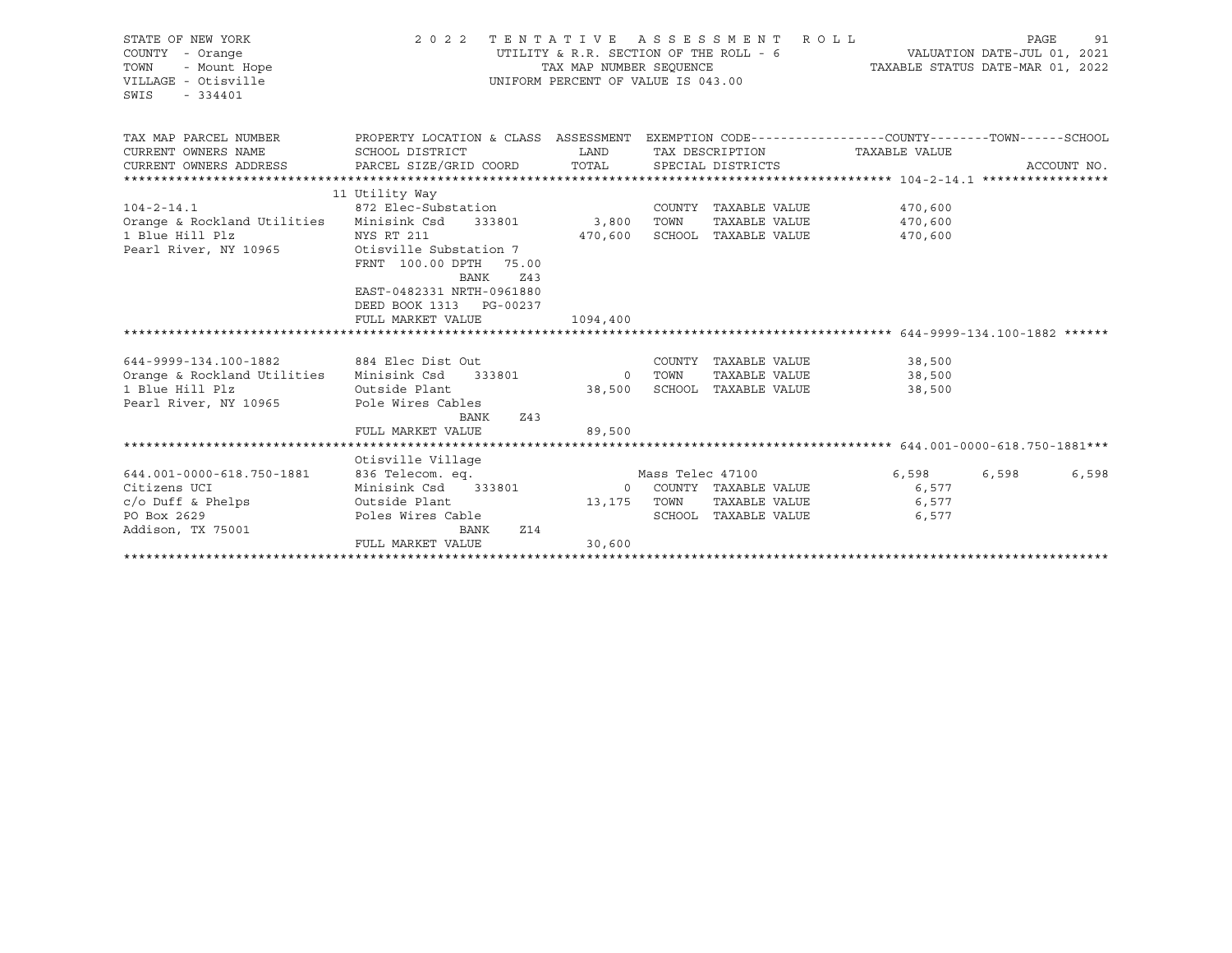|                 | STATE OF NEW YORK   | 2022 TENTATIVE ASSESSMENT ROLL         |  |                                  | PAGE            | 92 |
|-----------------|---------------------|----------------------------------------|--|----------------------------------|-----------------|----|
| COUNTY - Orange |                     | UTILITY & R.R. SECTION OF THE ROLL - 6 |  | VALUATION DATE-JUL 01, 2021      |                 |    |
|                 | TOWN - Mount Hope   |                                        |  | TAXABLE STATUS DATE-MAR 01, 2022 |                 |    |
|                 | VILLAGE - Otisville | UNIFORM PERCENT OF VALUE IS 043.00     |  |                                  | RPS150/V04/L015 |    |
| SWIS - 334401   |                     |                                        |  | CURRENT DATE $4/22/2022$         |                 |    |
|                 |                     |                                        |  |                                  |                 |    |

## \*\*\* S P E C I A L D I S T R I C T S U M M A R Y \*\*\*

|      |                     | ᠇ <i>᠆</i> | ΩN     | λN<br>' IN I | Αl             |                                                                                                                                                                                                                                                                                                                                                                                                                                                                                              |    |
|------|---------------------|------------|--------|--------------|----------------|----------------------------------------------------------------------------------------------------------------------------------------------------------------------------------------------------------------------------------------------------------------------------------------------------------------------------------------------------------------------------------------------------------------------------------------------------------------------------------------------|----|
| וחרי | $\cap$ mr<br>$\cap$ | י הדר      | .<br>້ | $\mathbf{v}$ | $\prime\prime$ | ∡ INP<br>ישו ב<br>$\frac{1}{2} \left( \frac{1}{2} \right) \left( \frac{1}{2} \right) \left( \frac{1}{2} \right) \left( \frac{1}{2} \right) \left( \frac{1}{2} \right) \left( \frac{1}{2} \right) \left( \frac{1}{2} \right) \left( \frac{1}{2} \right) \left( \frac{1}{2} \right) \left( \frac{1}{2} \right) \left( \frac{1}{2} \right) \left( \frac{1}{2} \right) \left( \frac{1}{2} \right) \left( \frac{1}{2} \right) \left( \frac{1}{2} \right) \left( \frac{1}{2} \right) \left( \frac$ | חי |

### NO SPECIAL DISTRICTS AT THIS LEVEL

## \*\*\* S C H O O L D I S T R I C T S U M M A R Y \*\*\*

| CODE   | DISTRICT NAME | TOTAL<br>PARCELS | ASSESSED<br>LAND | ASSESSED<br>TOTAL | <b>EXEMPT</b><br>AMOUNT | TOTAL<br>TAXABLE | <b>STAR</b><br>AMOUNT | <b>STAR</b><br>TAXABLE |
|--------|---------------|------------------|------------------|-------------------|-------------------------|------------------|-----------------------|------------------------|
| 333801 | Minisink Csd  |                  | 3,800            | 522,275           | 6,598                   | 515,677          |                       | 515,677                |
|        | SUB-TOTAL     |                  | 3,800            | 522,275           | 6,598                   | 515,677          |                       | 515,677                |
|        | TOTAL         |                  | 3,800            | 522,275           | 6,598                   | 515,677          |                       | 515,677                |

#### \*\*\* S Y S T E M C O D E S S U M M A R Y \*\*\*

### NO SYSTEM EXEMPTIONS AT THIS LEVEL

#### \*\*\* E X E M P T I O N S U M M A R Y \*\*\*

| CODE  | DESCRIPTION         | TOTAL<br>PARCELS | COUNTY         | TOWN           | SCHOOL         |
|-------|---------------------|------------------|----------------|----------------|----------------|
| 47100 | Mass Telec<br>TOTAL |                  | 6,598<br>6,598 | 6,598<br>6,598 | 6,598<br>6,598 |

| ROLL |                  | TOTAL   | ASSESSED | ASSESSED | TAXABLE | TAXABLE | TAXABLE       | <b>STAR</b> |
|------|------------------|---------|----------|----------|---------|---------|---------------|-------------|
| SEC  | DESCRIPTION      | PARCELS | LAND     | TOTAL    | COUNTY  | TOWN    | <b>SCHOOL</b> | TAXABLE     |
| -6   | UTILITIES & N.C. |         | 800      | 522,275  | 515,677 | 515,677 | 515,677       | 515,677     |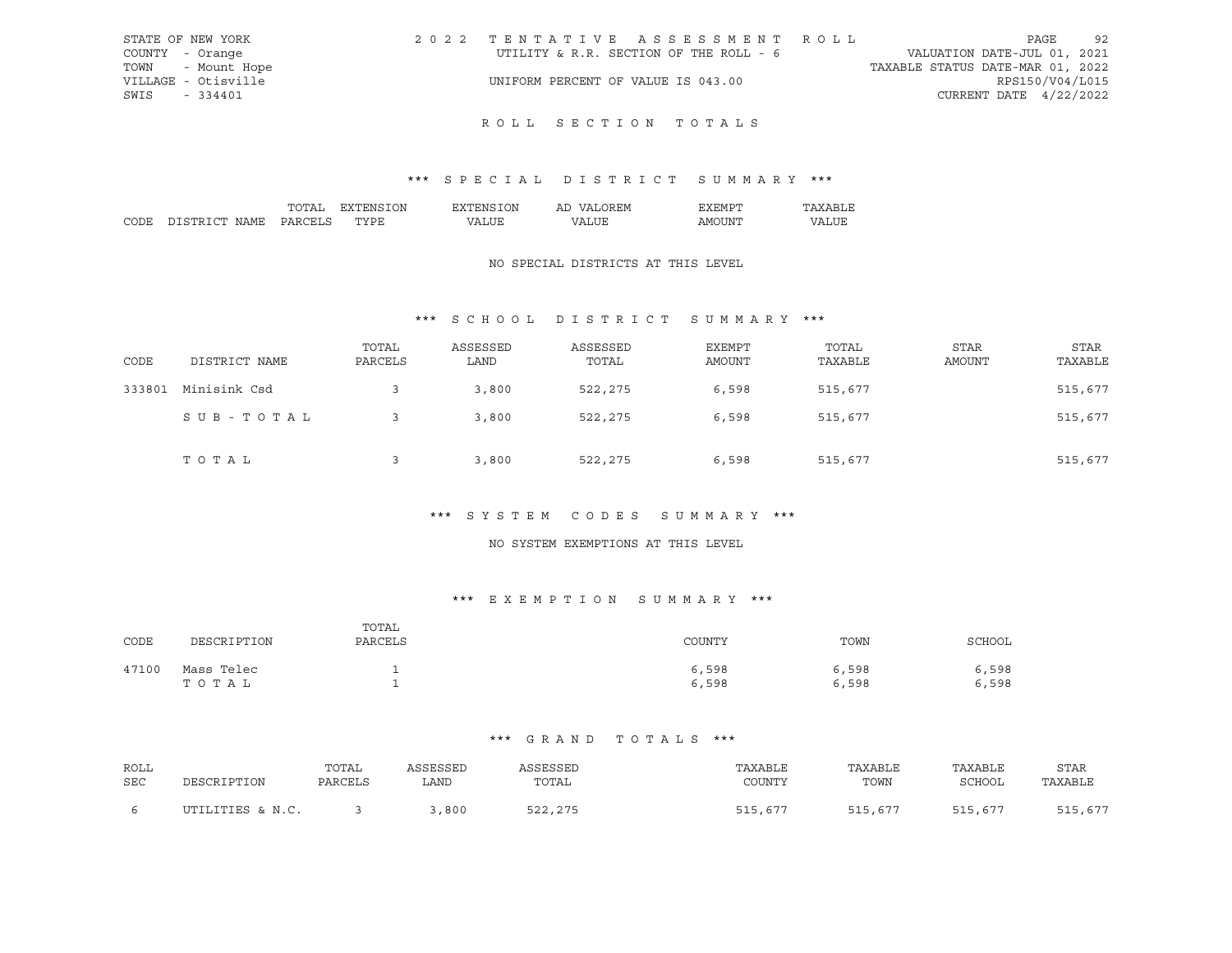| STATE OF NEW YORK<br>- Orange<br>COUNTY<br>TOWN<br>- Mount Hope<br>VILLAGE - Otisville<br>$-334401$<br>SWIS | 2 0 2 2                   | TENTATIVE  | A S S E S S M E N T<br>CEILING RAILROAD SECTION OF THE ROLL - 7<br>TAX MAP NUMBER SEQUENCE<br>UNIFORM PERCENT OF VALUE IS 043.00 | R O L L |               | PAGE<br>VALUATION DATE-JUL 01, 2021<br>TAXABLE STATUS DATE-MAR 01, 2022 | 93 |
|-------------------------------------------------------------------------------------------------------------|---------------------------|------------|----------------------------------------------------------------------------------------------------------------------------------|---------|---------------|-------------------------------------------------------------------------|----|
| TAX MAP PARCEL NUMBER                                                                                       | PROPERTY LOCATION & CLASS | ASSESSMENT | EXEMPTION CODE-----------------COUNTY-------TOWN------SCHOOL                                                                     |         |               |                                                                         |    |
| CURRENT OWNERS NAME                                                                                         | SCHOOL DISTRICT           | LAND       | TAX DESCRIPTION                                                                                                                  |         | TAXABLE VALUE |                                                                         |    |
| CURRENT OWNERS ADDRESS                                                                                      | PARCEL SIZE/GRID COORD    | TOTAL      | SPECIAL DISTRICTS                                                                                                                |         |               | ACCOUNT NO.                                                             |    |
|                                                                                                             |                           |            |                                                                                                                                  |         |               |                                                                         |    |
|                                                                                                             | St Hwy 211                |            |                                                                                                                                  |         |               |                                                                         |    |
| $101 - 1 - 10.1$                                                                                            | 842 Ceiling rr            |            | COUNTY<br>TAXABLE VALUE                                                                                                          |         | 0             |                                                                         |    |
| Pennsylvania Lines LLC                                                                                      | Minisink Csd<br>333801    | $\sim$ 0   | TAXABLE VALUE<br>TOWN                                                                                                            |         |               |                                                                         |    |
| c/o Norfolk Southern Corp                                                                                   | 6.30 BANK<br>Z12<br>ACRES | $\circ$    | TAXABLE VALUE<br>SCHOOL                                                                                                          |         |               |                                                                         |    |
| Taxation Department                                                                                         | EAST-0480048 NRTH-0962475 |            |                                                                                                                                  |         |               |                                                                         |    |
| 3 Commercial Pl Unit 209                                                                                    | DEED BOOK 2302<br>PG-882  |            |                                                                                                                                  |         |               |                                                                         |    |
| Norfolk, VA 23510                                                                                           | FULL MARKET VALUE         | $\Omega$   |                                                                                                                                  |         |               |                                                                         |    |
|                                                                                                             |                           |            |                                                                                                                                  |         |               |                                                                         |    |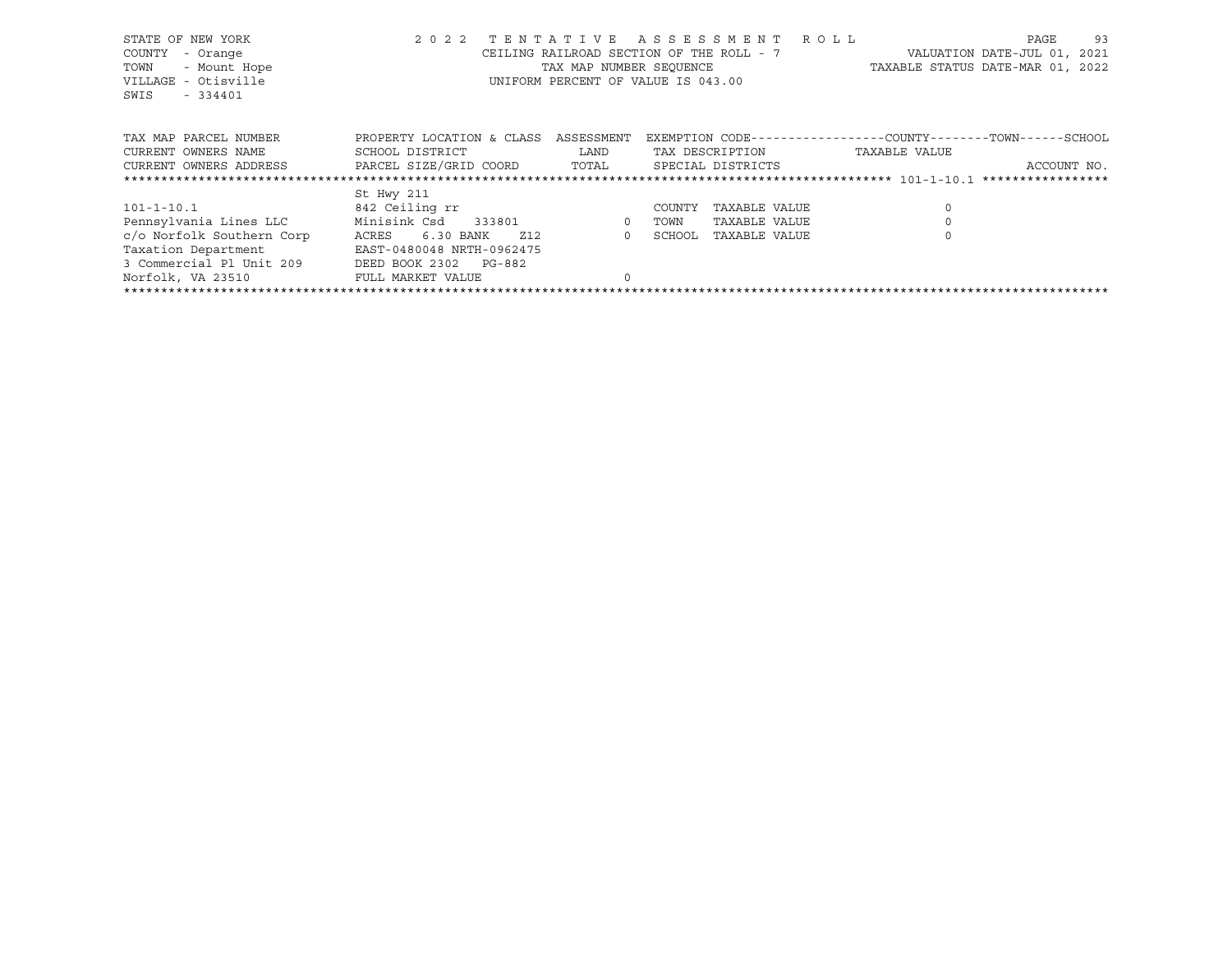| STATE OF NEW YORK   | 2022 TENTATIVE ASSESSMENT ROLL           | PAGE                             | 94              |
|---------------------|------------------------------------------|----------------------------------|-----------------|
| COUNTY - Orange     | CEILING RAILROAD SECTION OF THE ROLL - 7 | VALUATION DATE-JUL 01, 2021      |                 |
| TOWN - Mount Hope   |                                          | TAXABLE STATUS DATE-MAR 01, 2022 |                 |
| VILLAGE - Otisville | UNIFORM PERCENT OF VALUE IS 043.00       |                                  | RPS150/V04/L015 |
| SWIS<br>$-334401$   |                                          | CURRENT DATE $4/22/2022$         |                 |
|                     |                                          |                                  |                 |

## \*\*\* S P E C I A L D I S T R I C T S U M M A R Y \*\*\*

|                 | $\mathbf{r}$ | λN<br>∴NF         | ٦N | $\epsilon$<br>. .<br>-11 | . H.W H     |   |
|-----------------|--------------|-------------------|----|--------------------------|-------------|---|
| $\sim$<br>. ווי |              | $m \times m$<br>◡ |    | $^{\prime}$ $\wedge$     | - INI<br>ΔM | . |

### NO SPECIAL DISTRICTS AT THIS LEVEL

## \*\*\* S C H O O L D I S T R I C T S U M M A R Y \*\*\*

| CODE | DISTRICT NAME       | TOTAL<br>PARCELS | ASSESSED<br>LAND | ASSESSED<br>TOTAL | EXEMPT<br>AMOUNT | TOTAL<br>TAXABLE | STAR<br>AMOUNT | STAR<br>TAXABLE |
|------|---------------------|------------------|------------------|-------------------|------------------|------------------|----------------|-----------------|
|      | 333801 Minisink Csd |                  |                  |                   |                  |                  |                |                 |
|      | SUB-TOTAL           |                  |                  |                   |                  |                  |                |                 |
|      | TOTAL               | ᅩ                |                  |                   |                  |                  |                |                 |

\*\*\* S Y S T E M C O D E S S U M M A R Y \*\*\*

#### NO SYSTEM EXEMPTIONS AT THIS LEVEL

\*\*\* E X E M P T I O N S U M M A R Y \*\*\*

NO EXEMPTIONS AT THIS LEVEL

#### \*\*\* G R A N D T O T A L S \*\*\*

| ROLL       |                                         | TOTAL       |      |                                |      | $\cdots$ | ת החו<br>5 LAR |
|------------|-----------------------------------------|-------------|------|--------------------------------|------|----------|----------------|
| <b>SEC</b> | $\mathbf{H}$<br>$\pm$ $\pm$ $\sqrt{12}$ | $\sqrt{17}$ | LANI | $n \cap m \neq n$<br>. U 1 A 1 | TOWN | コモノモノエ   | ABLI           |

7 CEILING RAILROADS 1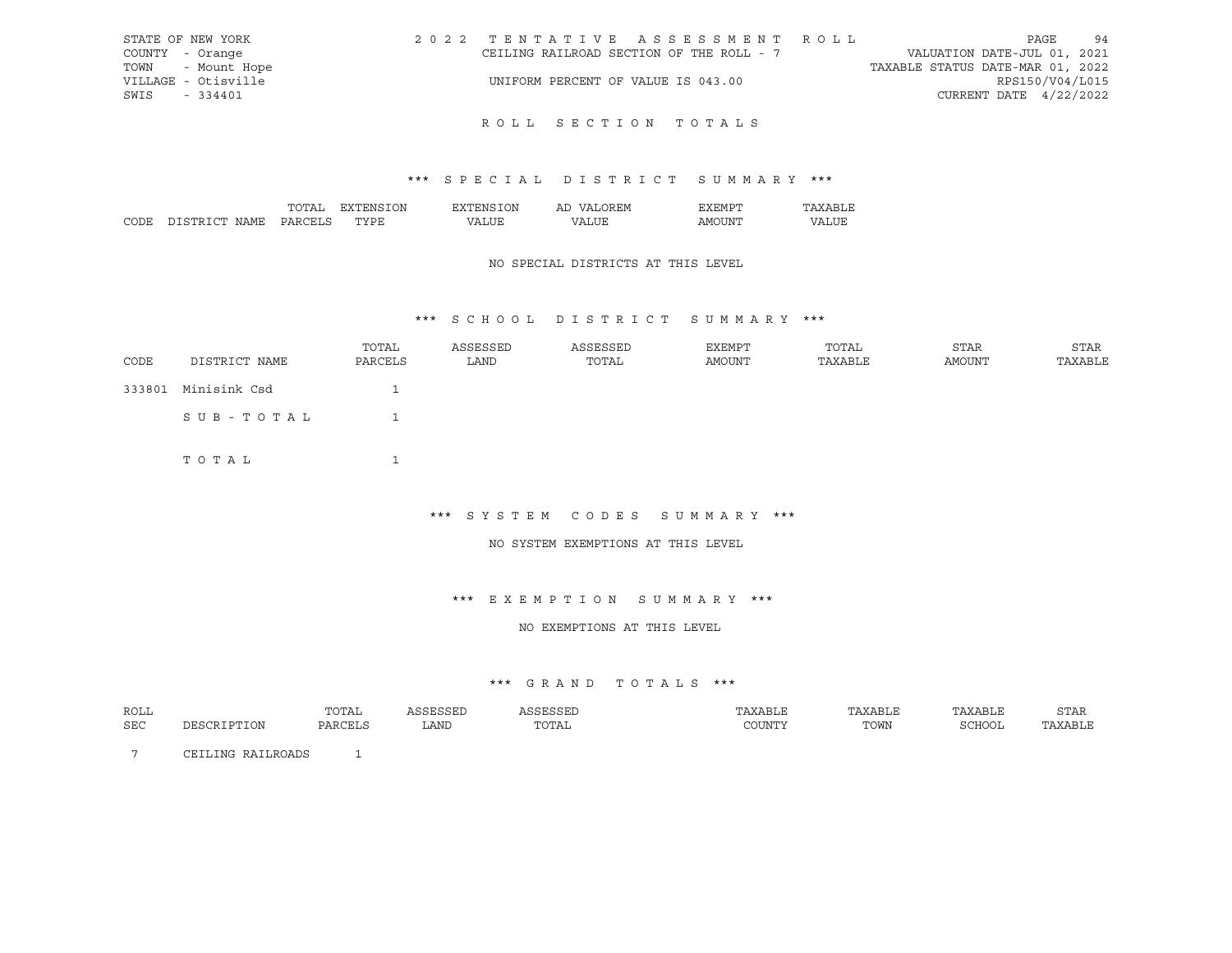| STATE OF NEW YORK<br>COUNTY - Orange<br>- Mount Hope<br>TOWN<br>VILLAGE - Otisville<br>SWIS<br>$-334401$ | 2 0 2 2                                                                                                                                                                                                           | TENTATIVE ASSESSMENT<br>WHOLLY EXEMPT SECTION OF THE ROLL - 8<br>TAX MAP NUMBER SEQUENCE<br>UNIFORM PERCENT OF VALUE IS 043.00 |                                             |                                                               | R O L L<br>TAXABLE STATUS DATE-MAR 01, 2022 |         | PAGE<br>95<br>VALUATION DATE-JUL 01, 2021 |
|----------------------------------------------------------------------------------------------------------|-------------------------------------------------------------------------------------------------------------------------------------------------------------------------------------------------------------------|--------------------------------------------------------------------------------------------------------------------------------|---------------------------------------------|---------------------------------------------------------------|---------------------------------------------|---------|-------------------------------------------|
| TAX MAP PARCEL NUMBER<br>CURRENT OWNERS NAME<br>CURRENT OWNERS ADDRESS                                   | PROPERTY LOCATION & CLASS ASSESSMENT EXEMPTION CODE---------------COUNTY-------TOWN------SCHOOL<br>SCHOOL DISTRICT<br>PARCEL SIZE/GRID COORD                                                                      | LAND<br>TOTAL                                                                                                                  |                                             | TAX DESCRIPTION<br>SPECIAL DISTRICTS                          | TAXABLE VALUE                               |         | ACCOUNT NO.                               |
|                                                                                                          | Schobl St                                                                                                                                                                                                         |                                                                                                                                |                                             |                                                               |                                             |         |                                           |
| $101 - 2 - 2.1$<br>Village of Otisville<br>66 Highland Ave<br>Otisville, NY 10963                        | 210 1 Family Res<br>Minisink Csd<br>333801<br>Parcel Mann & McDermott S<br>Map 684-08<br>filed $10/31/08$<br>FRNT<br>21.00 DPTH 21.00<br>ACRES<br>0.02                                                            | 2,000<br>2,000                                                                                                                 | VILL OWNED 13650<br>TOWN                    | COUNTY TAXABLE VALUE<br>TAXABLE VALUE<br>SCHOOL TAXABLE VALUE | 2,000<br>0<br>0<br>$\circ$                  | 2,000   | 2,000                                     |
|                                                                                                          | EAST-0478271 NRTH-0961904<br>DEED BOOK 12768 PG-1205                                                                                                                                                              |                                                                                                                                |                                             |                                                               |                                             |         |                                           |
|                                                                                                          | FULL MARKET VALUE                                                                                                                                                                                                 | 4,700                                                                                                                          |                                             |                                                               |                                             |         |                                           |
|                                                                                                          |                                                                                                                                                                                                                   |                                                                                                                                |                                             |                                                               |                                             |         |                                           |
| $101 - 2 - 3.1$<br>Village Of Otisville<br>66 Highland Ave<br>Otisville, NY 10963                        | 2 Mercy Ln<br>822 Water supply<br>Minisink Csd<br>333801<br>FRNT 100.00 DPTH 69.00<br>EAST-0478434 NRTH-0961837<br>DEED BOOK 2141 PG-00958                                                                        | 51,000<br>191,000                                                                                                              | VILL OWNED 13650<br>TOWN                    | COUNTY TAXABLE VALUE<br>TAXABLE VALUE<br>SCHOOL TAXABLE VALUE | 191,000<br>$\circ$<br>$\circ$<br>$\circ$    | 191,000 | 191,000                                   |
|                                                                                                          | FULL MARKET VALUE                                                                                                                                                                                                 | 444,200                                                                                                                        |                                             |                                                               |                                             |         |                                           |
|                                                                                                          | Schobl St                                                                                                                                                                                                         |                                                                                                                                |                                             |                                                               |                                             |         |                                           |
| $101 - 2 - 3.22$<br>Village of Otisville<br>66 Highland Ave<br>Otisville, NY 10963                       | 311 Res vac land<br>333801<br>Minisink Csd<br>Parcel Mann & McDermot Su<br>Map 684-08<br>filed $10/31/08$<br>FRNT 123.00 DPTH 172.00<br>EAST-0478398 NRTH-0961866<br>DEED BOOK 12768 PG-1201<br>FULL MARKET VALUE | 5,000<br>5,000<br>11,600                                                                                                       | VILL OWNED 13650<br>TOWN                    | COUNTY TAXABLE VALUE<br>TAXABLE VALUE<br>SCHOOL TAXABLE VALUE | 5,000<br>0<br>0<br>$\circ$                  | 5,000   | 5,000                                     |
|                                                                                                          |                                                                                                                                                                                                                   |                                                                                                                                |                                             |                                                               |                                             |         |                                           |
| $102 - 1 - 3$<br>Presbyterian Church Otisville Minisink Csd<br>25 Main St<br>Otisville, NY 10963         | Main St<br>311 Res vac land<br>333801<br>FRNT<br>75.00 DPTH<br>90.00<br>EAST-0480238 NRTH-0962022<br>DEED BOOK 3592<br>PG-162                                                                                     | 6,200<br>6,200                                                                                                                 | RELIGIOUS 25110<br>TOWN                     | COUNTY TAXABLE VALUE<br>TAXABLE VALUE<br>SCHOOL TAXABLE VALUE | 6,200<br>0<br>$\circ$<br>$\circ$            | 6,200   | 6,200                                     |
|                                                                                                          | FULL MARKET VALUE                                                                                                                                                                                                 | 14,400                                                                                                                         |                                             |                                                               |                                             |         |                                           |
|                                                                                                          |                                                                                                                                                                                                                   |                                                                                                                                |                                             |                                                               |                                             |         |                                           |
| $102 - 1 - 8$<br>Presbyterian Church Otisville Minisink Csd<br>25 Main St<br>Otisville, NY 10963         | 25 Main St<br>620 Religious<br>333801<br>Pt Lt 1 Lts 2-5<br>ACRES<br>1.50<br>EAST-0481067 NRTH-0961421                                                                                                            | 46,000<br>350,000                                                                                                              | RELIGIOUS 25110<br>COUNTY<br>TOWN<br>SCHOOL | TAXABLE VALUE<br>TAXABLE VALUE<br>TAXABLE VALUE               | 350,000<br>0<br>0<br>0                      | 350,000 | 350,000                                   |
|                                                                                                          | DEED BOOK 1451<br>PG-00395<br>FULL MARKET VALUE                                                                                                                                                                   | 814,000                                                                                                                        |                                             |                                                               |                                             |         |                                           |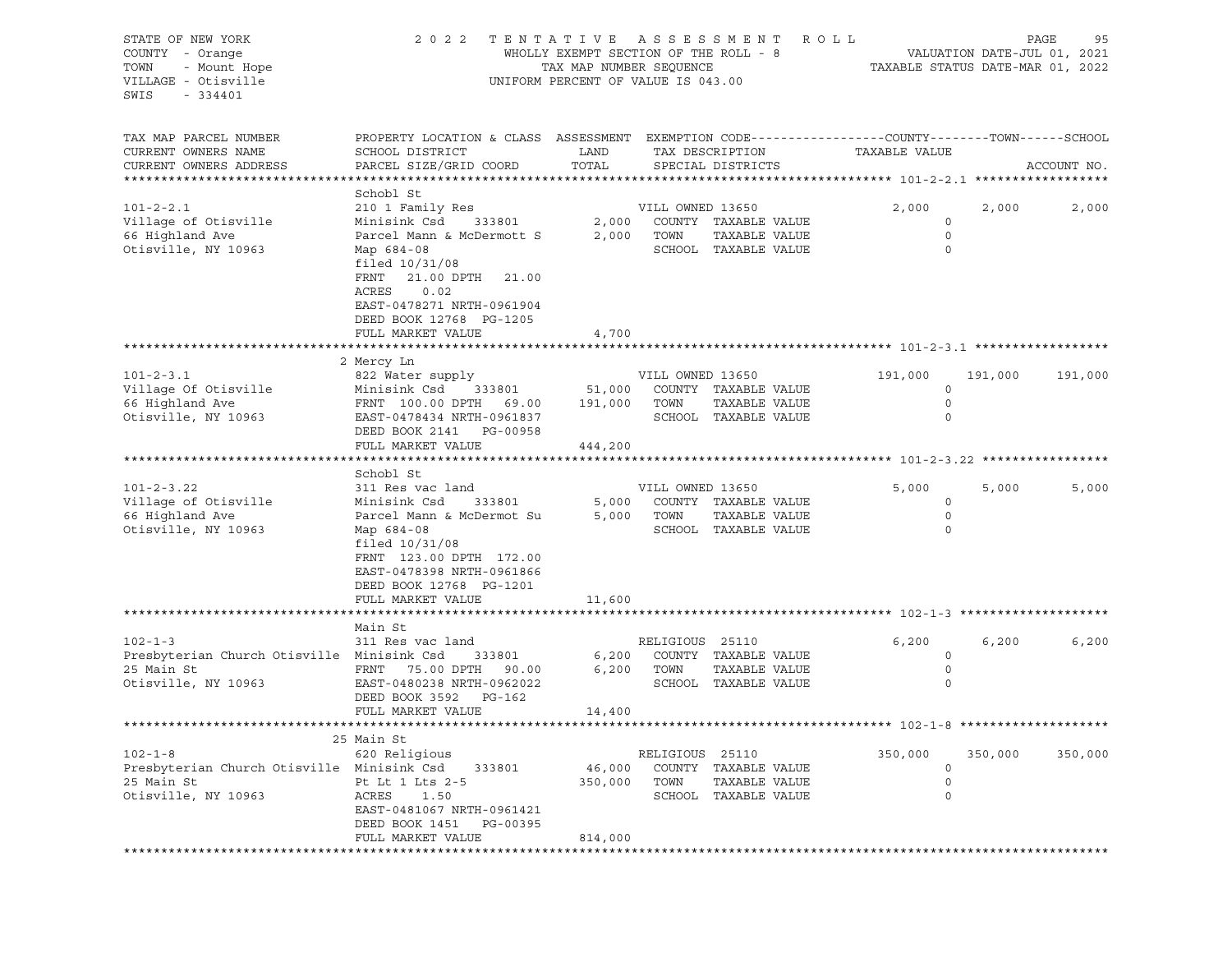### STATE OF NEW YORK 2 0 2 2 T E N T A T I V E A S S E S S M E N T R O L L PAGE 96 COUNTY - Orange WHOLLY EXEMPT SECTION OF THE ROLL - 8 VALUATION DATE-JUL 01, 2021 TOWN - Mount Hope TAX MAP NUMBER SEQUENCE TAXABLE STATUS DATE-MAR 01, 2022 VILLAGE - Otisville UNIFORM PERCENT OF VALUE IS 043.00

| TAX MAP PARCEL NUMBER<br>CURRENT OWNERS NAME | PROPERTY LOCATION & CLASS ASSESSMENT<br>SCHOOL DISTRICT | LAND     |                  | TAX DESCRIPTION      | EXEMPTION CODE-----------------COUNTY-------TOWN------SCHOOL<br>TAXABLE VALUE |          |             |
|----------------------------------------------|---------------------------------------------------------|----------|------------------|----------------------|-------------------------------------------------------------------------------|----------|-------------|
| CURRENT OWNERS ADDRESS                       | PARCEL SIZE/GRID COORD                                  | TOTAL    |                  | SPECIAL DISTRICTS    |                                                                               |          | ACCOUNT NO. |
|                                              |                                                         |          |                  |                      |                                                                               |          |             |
|                                              | 55 Main St                                              |          |                  |                      |                                                                               |          |             |
| $102 - 1 - 11.21$                            | 822 Water supply                                        |          | VILL OWNED 13650 |                      | 350,000                                                                       | 350,000  | 350,000     |
| Village Of Otisville                         | Minisink Csd<br>333801                                  | 69,200   |                  | COUNTY TAXABLE VALUE | $\Omega$                                                                      |          |             |
| 66 Highland Ave                              | ACRES<br>33.60                                          | 350,000  | TOWN             | TAXABLE VALUE        | $\circ$                                                                       |          |             |
| Otisville, NY 10963                          | EAST-0480361 NRTH-0961554                               |          |                  | SCHOOL TAXABLE VALUE | $\circ$                                                                       |          |             |
|                                              | DEED BOOK 4683<br>PG-186                                |          |                  |                      |                                                                               |          |             |
|                                              | FULL MARKET VALUE                                       | 814,000  |                  |                      |                                                                               |          |             |
|                                              |                                                         |          |                  |                      | *********** 102-1-17 ***********                                              |          |             |
|                                              | Main St                                                 |          |                  |                      |                                                                               |          |             |
| $102 - 1 - 17$                               | 438 Parking lot                                         |          | RELIGIOUS 25110  |                      | 170,000                                                                       | 170,000  | 170,000     |
| Presbyterian Church Otisville Minisink Csd   | 333801                                                  | 45,000   |                  | COUNTY TAXABLE VALUE | $\circ$                                                                       |          |             |
| 25 Main St                                   | Parking Lot                                             | 170,000  | TOWN             | TAXABLE VALUE        | $\circ$                                                                       |          |             |
| Otisville, NY 10963                          | FRNT 102.00 DPTH 128.00                                 |          |                  | SCHOOL TAXABLE VALUE | $\Omega$                                                                      |          |             |
|                                              | EAST-0480875 NRTH-0961865                               |          |                  |                      |                                                                               |          |             |
|                                              | DEED BOOK 3592 PG-162                                   |          |                  |                      |                                                                               |          |             |
|                                              | FULL MARKET VALUE                                       | 395,300  |                  |                      |                                                                               |          |             |
|                                              |                                                         |          |                  |                      |                                                                               |          |             |
|                                              | 7-9 Baker St                                            |          |                  |                      |                                                                               |          |             |
| $103 - 1 - 2$                                | 600 Community Se                                        |          | TOWN OWNED 13500 |                      | 1106,700                                                                      | 1106,700 | 1106,700    |
| Town of Mount Hope                           | Minisink Csd<br>333801                                  | 46,800   |                  | COUNTY TAXABLE VALUE | $\circ$                                                                       |          |             |
| 1706 Route 211 West                          | ACRES<br>1.90                                           | 1106,700 | TOWN             | TAXABLE VALUE        | $\circ$                                                                       |          |             |
| Otisville, NY 10963                          | EAST-0484289 NRTH-0963426                               |          |                  | SCHOOL TAXABLE VALUE | $\Omega$                                                                      |          |             |
|                                              | DEED BOOK 3529<br>PG-210                                |          |                  |                      |                                                                               |          |             |
|                                              | FULL MARKET VALUE                                       | 2573,700 |                  |                      |                                                                               |          |             |
|                                              |                                                         |          |                  |                      |                                                                               |          |             |
|                                              | 60 State St                                             |          |                  |                      |                                                                               |          |             |
| $104 - 1 - 11$                               | 662 Police/fire                                         |          | VILL OWNED 13650 |                      | 276,700                                                                       | 276,700  | 276,700     |
| Village Of Otisville                         | Minisink Csd<br>333801                                  | 48,600   |                  | COUNTY TAXABLE VALUE | $\circ$                                                                       |          |             |
| 66 Highland Ave                              | ACRES<br>2.80                                           | 276,700  | TOWN             | TAXABLE VALUE        | 0                                                                             |          |             |
| Otisville, NY 10963                          | EAST-0481948 NRTH-0962243                               |          |                  | SCHOOL TAXABLE VALUE | $\Omega$                                                                      |          |             |
|                                              | FULL MARKET VALUE                                       | 643,500  |                  |                      |                                                                               |          |             |
|                                              | **********************                                  |          |                  |                      | *********** 104-2-7.2 ****************                                        |          |             |
|                                              | Wallace St                                              |          |                  |                      |                                                                               |          |             |
| $104 - 2 - 7.2$                              | 300 Vacant Land                                         |          | COUNTY OWN 13100 |                      | 900                                                                           | 900      | 900         |
| County of Orange                             | Minisink Csd<br>333801                                  | 900      |                  | COUNTY TAXABLE VALUE | $\circ$                                                                       |          |             |
| 255 Main St                                  | 82.00 DPTH 43.00<br>FRNT                                | 900      | TOWN             | TAXABLE VALUE        | $\circ$<br>$\Omega$                                                           |          |             |
| Goshen, NY 10924                             | EAST-0481827 NRTH-0961930                               |          |                  | SCHOOL TAXABLE VALUE |                                                                               |          |             |
|                                              | DEED BOOK 4292<br>PG-345                                |          |                  |                      |                                                                               |          |             |
|                                              | FULL MARKET VALUE                                       | 2,100    |                  |                      |                                                                               |          |             |
|                                              | 15 Wallace St                                           |          |                  |                      |                                                                               |          |             |
| $104 - 2 - 36.21$                            | 438 Parking lot                                         |          | VILL OWNED 13650 |                      | 81,700                                                                        | 81,700   | 81,700      |
| Otisville Village of                         | Minisink Csd<br>333801                                  | 81,700   |                  | COUNTY TAXABLE VALUE | 0                                                                             |          |             |
| 66 Highland Ave                              | ACRES<br>2.10                                           | 81,700   | TOWN             | TAXABLE VALUE        | 0                                                                             |          |             |
| Otisville, NY 10963                          | EAST-0481443 NRTH-0961925                               |          |                  | SCHOOL TAXABLE VALUE | 0                                                                             |          |             |
|                                              | DEED BOOK 15038 PG-1954                                 |          |                  |                      |                                                                               |          |             |
|                                              | FULL MARKET VALUE                                       | 190,000  |                  |                      |                                                                               |          |             |
|                                              |                                                         |          |                  |                      |                                                                               |          |             |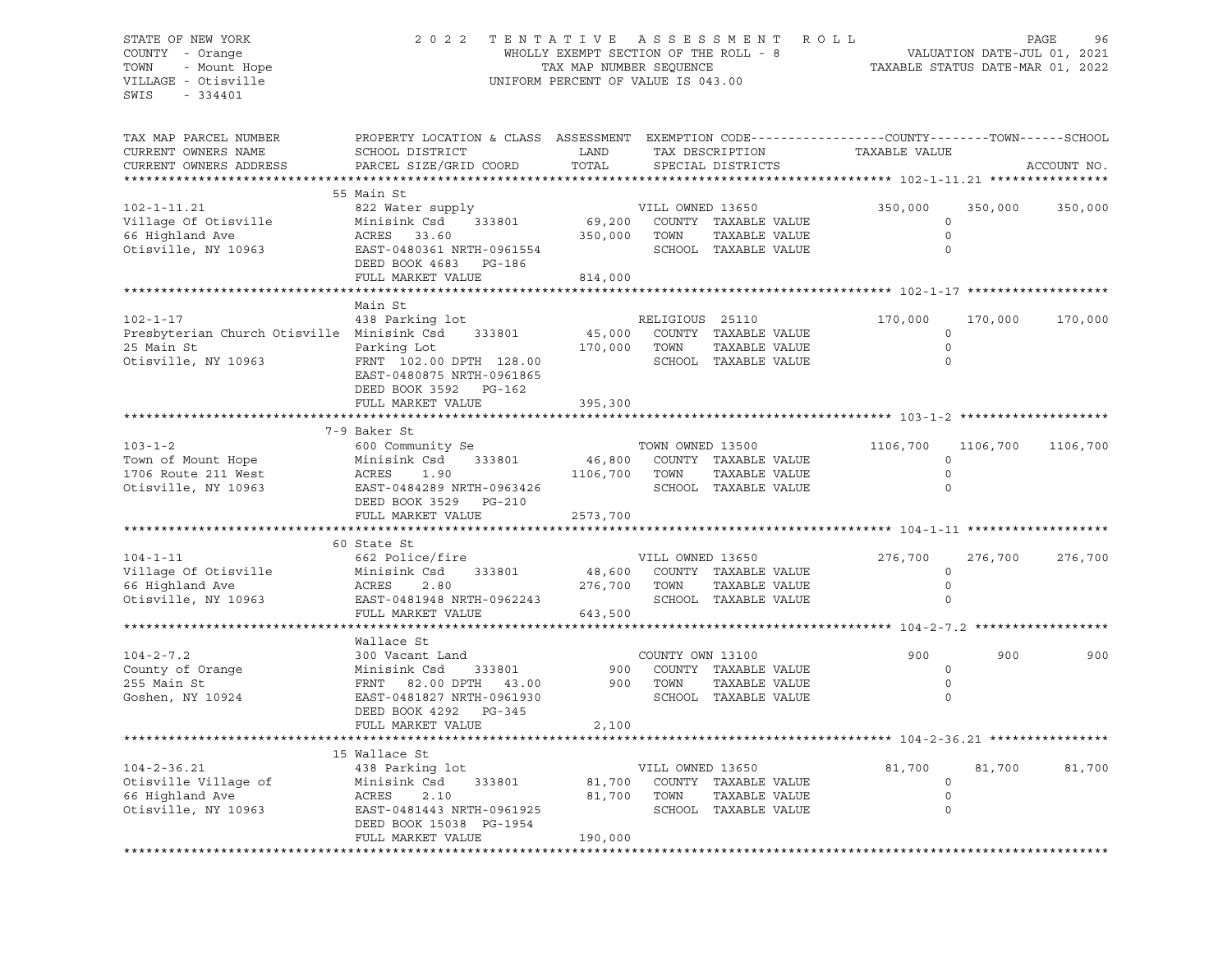### STATE OF NEW YORK 2 0 2 2 T E N T A T I V E A S S E S S M E N T R O L L PAGE 97 COUNTY - Orange WHOLLY EXEMPT SECTION OF THE ROLL - 8 VALUATION DATE-JUL 01, 2021 TOWN - Mount Hope TAX MAP NUMBER SEQUENCE TAXABLE STATUS DATE-MAR 01, 2022 VILLAGE - Otisville UNIFORM PERCENT OF VALUE IS 043.00

| Kelly Hill Rd<br>842 Ceiling rr<br>NYS Enviro 12360<br>7007,034<br>7007,034<br>7007,034<br>COUNTY TAXABLE VALUE<br>Minisink Csd<br>$\mathbf{0}$<br>$\circ$<br>333801<br>ACRES<br>TAXABLE VALUE<br>$\circ$<br>7.60<br>7007,034<br>TOWN<br>SCHOOL TAXABLE VALUE<br>$\mathbf 0$<br>EAST-0482475 NRTH-0961626<br>DEED BOOK 5119 PG-132<br>FULL MARKET VALUE<br>16295,400<br>Main St<br>438 Parking lot<br>7,400<br>RELIGIOUS 25110<br>7,400<br>7,400<br>Presbyterian Church Otisville Minisink Csd<br>COUNTY TAXABLE VALUE<br>7,400<br>333801<br>$\circ$<br>FRNT 46.00 DPTH 130.00<br>7,400<br>TOWN<br>TAXABLE VALUE<br>$\circ$<br>$\mathbf 0$<br>EAST-0481203 NRTH-0961831<br>SCHOOL TAXABLE VALUE<br>DEED BOOK 4602 PG-53<br>FULL MARKET VALUE<br>17,200<br>Main St<br>438 Parking lot<br>RELIGIOUS 25110<br>14,400<br>14,400<br>14,400<br>Presbyterian Church Otisville Minisink Csd<br>14,400<br>COUNTY TAXABLE VALUE<br>333801<br>$\circ$<br>14,400<br>TOWN<br>TAXABLE VALUE<br>FRNT 100.00 DPTH 139.00<br>$\Omega$<br>SCHOOL TAXABLE VALUE<br>$\circ$<br>EAST-0481127 NRTH-0961829<br>DEED BOOK 4602<br>$PG-53$<br>FULL MARKET VALUE<br>33,500<br>Orchard St<br>311 Res vac land<br>VILL OWNED 13650<br>45,500<br>45,500<br>45,500<br>45,500<br>COUNTY TAXABLE VALUE<br>$\circ$<br>Minisink Csd<br>333801<br>$\mathbf 0$<br>ACRES<br>1.40<br>45,500<br>TOWN<br>TAXABLE VALUE<br>SCHOOL TAXABLE VALUE<br>$\mathbf 0$<br>EAST-0481246 NRTH-0960982<br>DEED BOOK 5951<br>PG-205<br>FULL MARKET VALUE<br>105,800<br>37 Highland Ave<br>620 Religious<br>RELIGIOUS 25110<br>581,100<br>581,100<br>581,100<br>$\circ$<br>Minisink Csd<br>333801<br>60,300<br>COUNTY TAXABLE VALUE<br>TAXABLE VALUE<br>ACRES 12.30<br>581,100<br>TOWN<br>$\circ$<br>SCHOOL TAXABLE VALUE<br>$\Omega$<br>EAST-0481984 NRTH-0960269<br>DEED BOOK 1954<br>PG-747<br>1351,400<br>FULL MARKET VALUE<br>66 Highland Ave<br>652 Govt bldgs<br>VILL OWNED 13650<br>161,000<br>161,000<br>161,000<br>Minisink Csd<br>COUNTY TAXABLE VALUE<br>$\mathbf 0$<br>333801<br>41,000<br>Int Highland & Seybolt<br>161,000<br>TOWN<br>TAXABLE VALUE<br>$\circ$<br>ACRES<br>1.00<br>SCHOOL TAXABLE VALUE<br>$\Omega$<br>EAST-0481611 NRTH-0959275<br>DEED BOOK 1949<br>PG-00543<br>FULL MARKET VALUE<br>374,400 | TAX MAP PARCEL NUMBER<br>CURRENT OWNERS NAME<br>CURRENT OWNERS ADDRESS                                                                           | PROPERTY LOCATION & CLASS ASSESSMENT EXEMPTION CODE----------------COUNTY-------TOWN------SCHOOL<br>SCHOOL DISTRICT<br>PARCEL SIZE/GRID COORD | LAND<br>TOTAL | TAX DESCRIPTION<br>SPECIAL DISTRICTS | TAXABLE VALUE | ACCOUNT NO. |
|-------------------------------------------------------------------------------------------------------------------------------------------------------------------------------------------------------------------------------------------------------------------------------------------------------------------------------------------------------------------------------------------------------------------------------------------------------------------------------------------------------------------------------------------------------------------------------------------------------------------------------------------------------------------------------------------------------------------------------------------------------------------------------------------------------------------------------------------------------------------------------------------------------------------------------------------------------------------------------------------------------------------------------------------------------------------------------------------------------------------------------------------------------------------------------------------------------------------------------------------------------------------------------------------------------------------------------------------------------------------------------------------------------------------------------------------------------------------------------------------------------------------------------------------------------------------------------------------------------------------------------------------------------------------------------------------------------------------------------------------------------------------------------------------------------------------------------------------------------------------------------------------------------------------------------------------------------------------------------------------------------------------------------------------------------------------------------------------------------------------------------------------------------------------------------------------------------------------------------------------------------------------------|--------------------------------------------------------------------------------------------------------------------------------------------------|-----------------------------------------------------------------------------------------------------------------------------------------------|---------------|--------------------------------------|---------------|-------------|
|                                                                                                                                                                                                                                                                                                                                                                                                                                                                                                                                                                                                                                                                                                                                                                                                                                                                                                                                                                                                                                                                                                                                                                                                                                                                                                                                                                                                                                                                                                                                                                                                                                                                                                                                                                                                                                                                                                                                                                                                                                                                                                                                                                                                                                                                         |                                                                                                                                                  |                                                                                                                                               |               |                                      |               |             |
|                                                                                                                                                                                                                                                                                                                                                                                                                                                                                                                                                                                                                                                                                                                                                                                                                                                                                                                                                                                                                                                                                                                                                                                                                                                                                                                                                                                                                                                                                                                                                                                                                                                                                                                                                                                                                                                                                                                                                                                                                                                                                                                                                                                                                                                                         | $104 - 2 - 36.22$<br>Pennsylvania Lines LLC<br>c/o Norfolk Southern Corp<br>Taxation Department<br>3 Commercial Pl Unit 209<br>Norfolk, VA 23510 |                                                                                                                                               |               |                                      |               |             |
|                                                                                                                                                                                                                                                                                                                                                                                                                                                                                                                                                                                                                                                                                                                                                                                                                                                                                                                                                                                                                                                                                                                                                                                                                                                                                                                                                                                                                                                                                                                                                                                                                                                                                                                                                                                                                                                                                                                                                                                                                                                                                                                                                                                                                                                                         |                                                                                                                                                  |                                                                                                                                               |               |                                      |               |             |
|                                                                                                                                                                                                                                                                                                                                                                                                                                                                                                                                                                                                                                                                                                                                                                                                                                                                                                                                                                                                                                                                                                                                                                                                                                                                                                                                                                                                                                                                                                                                                                                                                                                                                                                                                                                                                                                                                                                                                                                                                                                                                                                                                                                                                                                                         | $104 - 2 - 61$<br>25 Main St<br>Otisville, NY 10963                                                                                              |                                                                                                                                               |               |                                      |               |             |
|                                                                                                                                                                                                                                                                                                                                                                                                                                                                                                                                                                                                                                                                                                                                                                                                                                                                                                                                                                                                                                                                                                                                                                                                                                                                                                                                                                                                                                                                                                                                                                                                                                                                                                                                                                                                                                                                                                                                                                                                                                                                                                                                                                                                                                                                         |                                                                                                                                                  |                                                                                                                                               |               |                                      |               |             |
|                                                                                                                                                                                                                                                                                                                                                                                                                                                                                                                                                                                                                                                                                                                                                                                                                                                                                                                                                                                                                                                                                                                                                                                                                                                                                                                                                                                                                                                                                                                                                                                                                                                                                                                                                                                                                                                                                                                                                                                                                                                                                                                                                                                                                                                                         |                                                                                                                                                  |                                                                                                                                               |               |                                      |               |             |
|                                                                                                                                                                                                                                                                                                                                                                                                                                                                                                                                                                                                                                                                                                                                                                                                                                                                                                                                                                                                                                                                                                                                                                                                                                                                                                                                                                                                                                                                                                                                                                                                                                                                                                                                                                                                                                                                                                                                                                                                                                                                                                                                                                                                                                                                         | $104 - 2 - 62$<br>25 Main St<br>Otisville, NY 10963                                                                                              |                                                                                                                                               |               |                                      |               |             |
|                                                                                                                                                                                                                                                                                                                                                                                                                                                                                                                                                                                                                                                                                                                                                                                                                                                                                                                                                                                                                                                                                                                                                                                                                                                                                                                                                                                                                                                                                                                                                                                                                                                                                                                                                                                                                                                                                                                                                                                                                                                                                                                                                                                                                                                                         |                                                                                                                                                  |                                                                                                                                               |               |                                      |               |             |
|                                                                                                                                                                                                                                                                                                                                                                                                                                                                                                                                                                                                                                                                                                                                                                                                                                                                                                                                                                                                                                                                                                                                                                                                                                                                                                                                                                                                                                                                                                                                                                                                                                                                                                                                                                                                                                                                                                                                                                                                                                                                                                                                                                                                                                                                         |                                                                                                                                                  |                                                                                                                                               |               |                                      |               |             |
|                                                                                                                                                                                                                                                                                                                                                                                                                                                                                                                                                                                                                                                                                                                                                                                                                                                                                                                                                                                                                                                                                                                                                                                                                                                                                                                                                                                                                                                                                                                                                                                                                                                                                                                                                                                                                                                                                                                                                                                                                                                                                                                                                                                                                                                                         | $104 - 3 - 21$<br>Village of Otisville<br>66 Highland Ave<br>Otisville, NY 10963                                                                 |                                                                                                                                               |               |                                      |               |             |
|                                                                                                                                                                                                                                                                                                                                                                                                                                                                                                                                                                                                                                                                                                                                                                                                                                                                                                                                                                                                                                                                                                                                                                                                                                                                                                                                                                                                                                                                                                                                                                                                                                                                                                                                                                                                                                                                                                                                                                                                                                                                                                                                                                                                                                                                         |                                                                                                                                                  |                                                                                                                                               |               |                                      |               |             |
|                                                                                                                                                                                                                                                                                                                                                                                                                                                                                                                                                                                                                                                                                                                                                                                                                                                                                                                                                                                                                                                                                                                                                                                                                                                                                                                                                                                                                                                                                                                                                                                                                                                                                                                                                                                                                                                                                                                                                                                                                                                                                                                                                                                                                                                                         | $106 - 2 - 22.21$<br>Otisville R C Church<br>PO Box 597<br>Otisville, NY 10963                                                                   |                                                                                                                                               |               |                                      |               |             |
|                                                                                                                                                                                                                                                                                                                                                                                                                                                                                                                                                                                                                                                                                                                                                                                                                                                                                                                                                                                                                                                                                                                                                                                                                                                                                                                                                                                                                                                                                                                                                                                                                                                                                                                                                                                                                                                                                                                                                                                                                                                                                                                                                                                                                                                                         |                                                                                                                                                  |                                                                                                                                               |               |                                      |               |             |
|                                                                                                                                                                                                                                                                                                                                                                                                                                                                                                                                                                                                                                                                                                                                                                                                                                                                                                                                                                                                                                                                                                                                                                                                                                                                                                                                                                                                                                                                                                                                                                                                                                                                                                                                                                                                                                                                                                                                                                                                                                                                                                                                                                                                                                                                         |                                                                                                                                                  |                                                                                                                                               |               |                                      |               |             |
|                                                                                                                                                                                                                                                                                                                                                                                                                                                                                                                                                                                                                                                                                                                                                                                                                                                                                                                                                                                                                                                                                                                                                                                                                                                                                                                                                                                                                                                                                                                                                                                                                                                                                                                                                                                                                                                                                                                                                                                                                                                                                                                                                                                                                                                                         | $106 - 3 - 14.1$<br>Village Of Otisville<br>66 Highland Ave<br>Otisville, NY 10963                                                               |                                                                                                                                               |               |                                      |               |             |
|                                                                                                                                                                                                                                                                                                                                                                                                                                                                                                                                                                                                                                                                                                                                                                                                                                                                                                                                                                                                                                                                                                                                                                                                                                                                                                                                                                                                                                                                                                                                                                                                                                                                                                                                                                                                                                                                                                                                                                                                                                                                                                                                                                                                                                                                         |                                                                                                                                                  |                                                                                                                                               |               |                                      |               |             |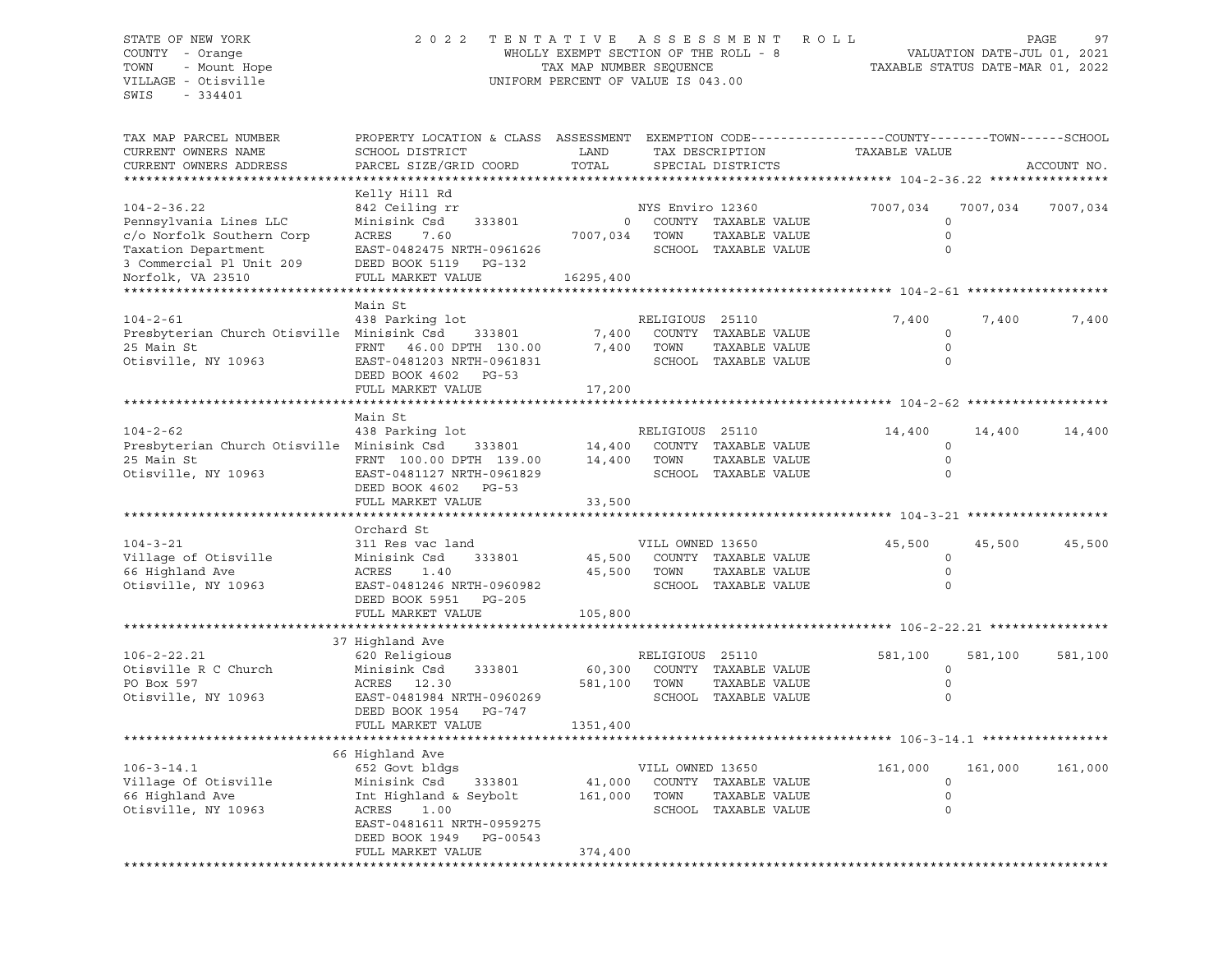### STATE OF NEW YORK 2 0 2 2 T E N T A T I V E A S S E S S M E N T R O L L PAGE 98 COUNTY - Orange WHOLLY EXEMPT SECTION OF THE ROLL - 8 VALUATION DATE-JUL 01, 2021 TOWN - Mount Hope TAX MAP NUMBER SEQUENCE TAXABLE STATUS DATE-MAR 01, 2022 VILLAGE - Otisville UNIFORM PERCENT OF VALUE IS 043.00

| SCHOOL DISTRICT<br>PARCEL SIZE/GRID COORD                                                                                                                           | LAND<br>TOTAL                                                                                                                                                     |                  |                                                                                               | TAXABLE VALUE                                                                                                                                                                                                                                                                                                                         |                 | ACCOUNT NO.                                                  |
|---------------------------------------------------------------------------------------------------------------------------------------------------------------------|-------------------------------------------------------------------------------------------------------------------------------------------------------------------|------------------|-----------------------------------------------------------------------------------------------|---------------------------------------------------------------------------------------------------------------------------------------------------------------------------------------------------------------------------------------------------------------------------------------------------------------------------------------|-----------------|--------------------------------------------------------------|
|                                                                                                                                                                     |                                                                                                                                                                   |                  |                                                                                               |                                                                                                                                                                                                                                                                                                                                       |                 |                                                              |
| 8 Seybolt Ave<br>311 Res vac land<br>Minisink Csd<br>333801<br>FRNT 146.00 DPTH 97.00<br>EAST-0481541 NRTH-0959258<br>DEED BOOK 5719<br>PG-161<br>FULL MARKET VALUE | 28,200<br>65,600                                                                                                                                                  | TOWN             | TAXABLE VALUE                                                                                 | 28,200<br>$\circ$<br>$\Omega$                                                                                                                                                                                                                                                                                                         | 28,200          | 28,200                                                       |
|                                                                                                                                                                     |                                                                                                                                                                   |                  |                                                                                               |                                                                                                                                                                                                                                                                                                                                       |                 |                                                              |
| 21 School St<br>600 Community Se<br>333801<br>ACRES<br>4.70<br>EAST-0480998 NRTH-0960128<br>DEED BOOK 14243 PG-764<br>FULL MARKET VALUE                             | 52,600<br>350,000<br>814,000                                                                                                                                      | TOWN             | TAXABLE VALUE                                                                                 | 350,000<br>$\circ$<br>$\Omega$<br>$\Omega$                                                                                                                                                                                                                                                                                            | 350,000         | 350,000                                                      |
|                                                                                                                                                                     |                                                                                                                                                                   |                  |                                                                                               |                                                                                                                                                                                                                                                                                                                                       |                 |                                                              |
| 695 Cemetery<br>Minisink Csd<br>333801<br>6.40<br>ACRES<br>EAST-0482347 NRTH-0958635<br>DEED BOOK 0000                                                              |                                                                                                                                                                   | PRIV CEM<br>TOWN | TAXABLE VALUE                                                                                 | 6,400<br>$\circ$<br>$\Omega$<br>$\Omega$                                                                                                                                                                                                                                                                                              | 6,400           | 6,400                                                        |
|                                                                                                                                                                     |                                                                                                                                                                   |                  |                                                                                               |                                                                                                                                                                                                                                                                                                                                       |                 |                                                              |
| Highland Ave<br>695 Cemetery<br>Minisink Csd<br>333801<br>ACRES<br>9.40<br>EAST-0482647 NRTH-0959109<br>DEED BOOK 1997 PG-983<br>FULL MARKET VALUE                  | 21,900                                                                                                                                                            | PRIV CEM<br>TOWN | 27350<br>TAXABLE VALUE                                                                        | 9,400<br>$\circ$                                                                                                                                                                                                                                                                                                                      | 9,400           | 9,400                                                        |
|                                                                                                                                                                     |                                                                                                                                                                   |                  |                                                                                               |                                                                                                                                                                                                                                                                                                                                       |                 |                                                              |
| Finchville Tpke<br>592 Athletic fld<br>Minisink Csd<br>333801<br>1.40<br>ACRES<br>EAST-0482435 NRTH-0957642<br>DEED BOOK 936<br>$PG-7$<br>FULL MARKET VALUE         | 250,000<br>581,400                                                                                                                                                | TOWN             | TAXABLE VALUE                                                                                 | 250,000<br>$\Omega$                                                                                                                                                                                                                                                                                                                   | 250,000         | 250,000                                                      |
|                                                                                                                                                                     | *********************<br>Otisville School, Inc. Friends Minisink Csd<br>19 Mt Hope Ave<br>Mt Hope Plains Cemetery<br>FULL MARKET VALUE<br>Mt Hope Plains Cemetery | 14,900           | PROPERTY LOCATION & CLASS ASSESSMENT<br>28,200<br>6,400<br>6,400<br>9,400<br>9,400<br>133,000 | SPECIAL DISTRICTS<br>VILL OWNED 13650<br>COUNTY TAXABLE VALUE<br>SCHOOL TAXABLE VALUE<br>EDUC SERV 25120<br>COUNTY TAXABLE VALUE<br>SCHOOL TAXABLE VALUE<br>27350<br>COUNTY TAXABLE VALUE<br>SCHOOL TAXABLE VALUE<br>COUNTY TAXABLE VALUE<br>SCHOOL TAXABLE VALUE<br>VILL OWNED 13650<br>COUNTY TAXABLE VALUE<br>SCHOOL TAXABLE VALUE | TAX DESCRIPTION | EXEMPTION CODE-----------------COUNTY-------TOWN------SCHOOL |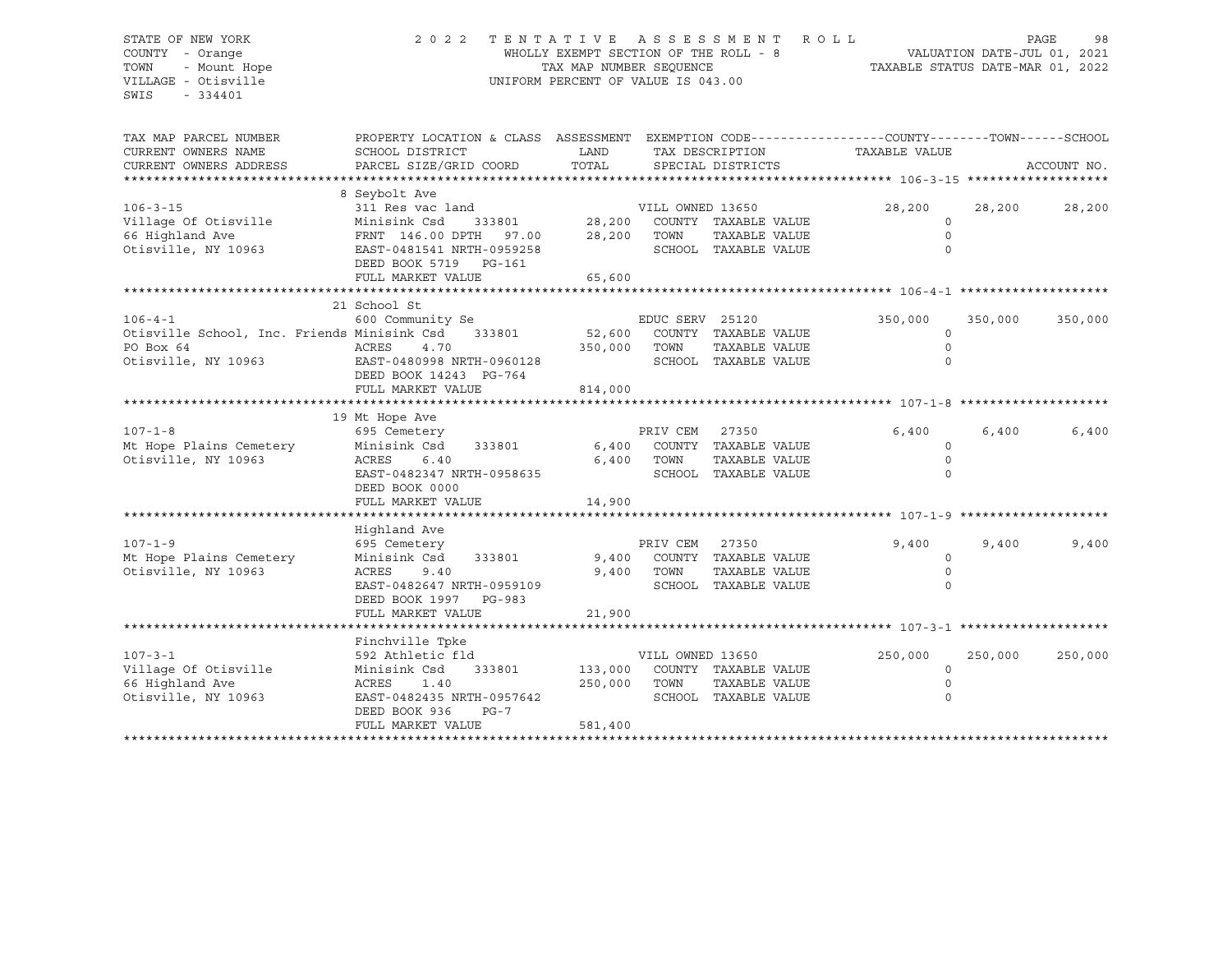| STATE OF NEW YORK   |                                    | 2022 TENTATIVE ASSESSMENT ROLL        |                                  |                          | PAGE | 99 |
|---------------------|------------------------------------|---------------------------------------|----------------------------------|--------------------------|------|----|
| COUNTY - Orange     |                                    | WHOLLY EXEMPT SECTION OF THE ROLL - 8 | VALUATION DATE-JUL 01, 2021      |                          |      |    |
| TOWN - Mount Hope   |                                    |                                       | TAXABLE STATUS DATE-MAR 01, 2022 |                          |      |    |
| VILLAGE - Otisville | UNIFORM PERCENT OF VALUE IS 043.00 |                                       |                                  | RPS150/V04/L015          |      |    |
| SWIS - 334401       |                                    |                                       |                                  | CURRENT DATE $4/22/2022$ |      |    |
|                     |                                    |                                       |                                  |                          |      |    |

## \*\*\* S P E C I A L D I S T R I C T S U M M A R Y \*\*\*

|       |                             | הת<br>$\mathbf{v}$ | ')N |     | ו או<br>l IV<br>. . | <b>HIVII</b><br>- -                                                                                                                                                                                                                                                                                                                                                                                                                                                                          |                  |
|-------|-----------------------------|--------------------|-----|-----|---------------------|----------------------------------------------------------------------------------------------------------------------------------------------------------------------------------------------------------------------------------------------------------------------------------------------------------------------------------------------------------------------------------------------------------------------------------------------------------------------------------------------|------------------|
| CODE. | <b>nm</b><br>דור<br>N A M H |                    | maz | ת י | <b>TTT-</b><br>.    | . INE<br>A IVI<br>$\frac{1}{2} \left( \frac{1}{2} \right) \left( \frac{1}{2} \right) \left( \frac{1}{2} \right) \left( \frac{1}{2} \right) \left( \frac{1}{2} \right) \left( \frac{1}{2} \right) \left( \frac{1}{2} \right) \left( \frac{1}{2} \right) \left( \frac{1}{2} \right) \left( \frac{1}{2} \right) \left( \frac{1}{2} \right) \left( \frac{1}{2} \right) \left( \frac{1}{2} \right) \left( \frac{1}{2} \right) \left( \frac{1}{2} \right) \left( \frac{1}{2} \right) \left( \frac$ | ----<br>.<br>. . |

#### NO SPECIAL DISTRICTS AT THIS LEVEL

## \*\*\* S C H O O L D I S T R I C T S U M M A R Y \*\*\*

| CODE   | DISTRICT NAME | TOTAL<br>PARCELS | ASSESSED<br>LAND | ASSESSED<br>TOTAL | EXEMPT<br>AMOUNT | TOTAL<br>TAXABLE | STAR<br>AMOUNT | <b>STAR</b><br>TAXABLE |
|--------|---------------|------------------|------------------|-------------------|------------------|------------------|----------------|------------------------|
| 333801 | Minisink Csd  | 22               | 800,600          | 11000,634         | 11000,634        |                  |                |                        |
|        | SUB-TOTAL     | 22               | 800,600          | 11000,634         | 11000,634        |                  |                |                        |
|        | TOTAL         | 22               | 800,600          | 11000,634         | 11000,634        |                  |                |                        |

#### \*\*\* S Y S T E M C O D E S S U M M A R Y \*\*\*

#### NO SYSTEM EXEMPTIONS AT THIS LEVEL

## \*\*\* E X E M P T I O N S U M M A R Y \*\*\*

|       |             | TOTAL   |           |           |           |
|-------|-------------|---------|-----------|-----------|-----------|
| CODE  | DESCRIPTION | PARCELS | COUNTY    | TOWN      | SCHOOL    |
| 12360 | NYS Enviro  |         | 7007,034  | 7007,034  | 7007,034  |
| 13100 | COUNTY OWN  |         | 900       | 900       | 900       |
| 13500 | TOWN OWNED  |         | 1106,700  | 1106,700  | 1106,700  |
| 13650 | VILL OWNED  | 10      | 1391,100  | 1391,100  | 1391,100  |
| 25110 | RELIGIOUS   | 6       | 1129,100  | 1129,100  | 1129,100  |
| 25120 | EDUC SERV   |         | 350,000   | 350,000   | 350,000   |
| 27350 | PRIV CEM    | $\sim$  | 15,800    | 15,800    | 15,800    |
|       | TOTAL       | 22      | 11000,634 | 11000,634 | 11000,634 |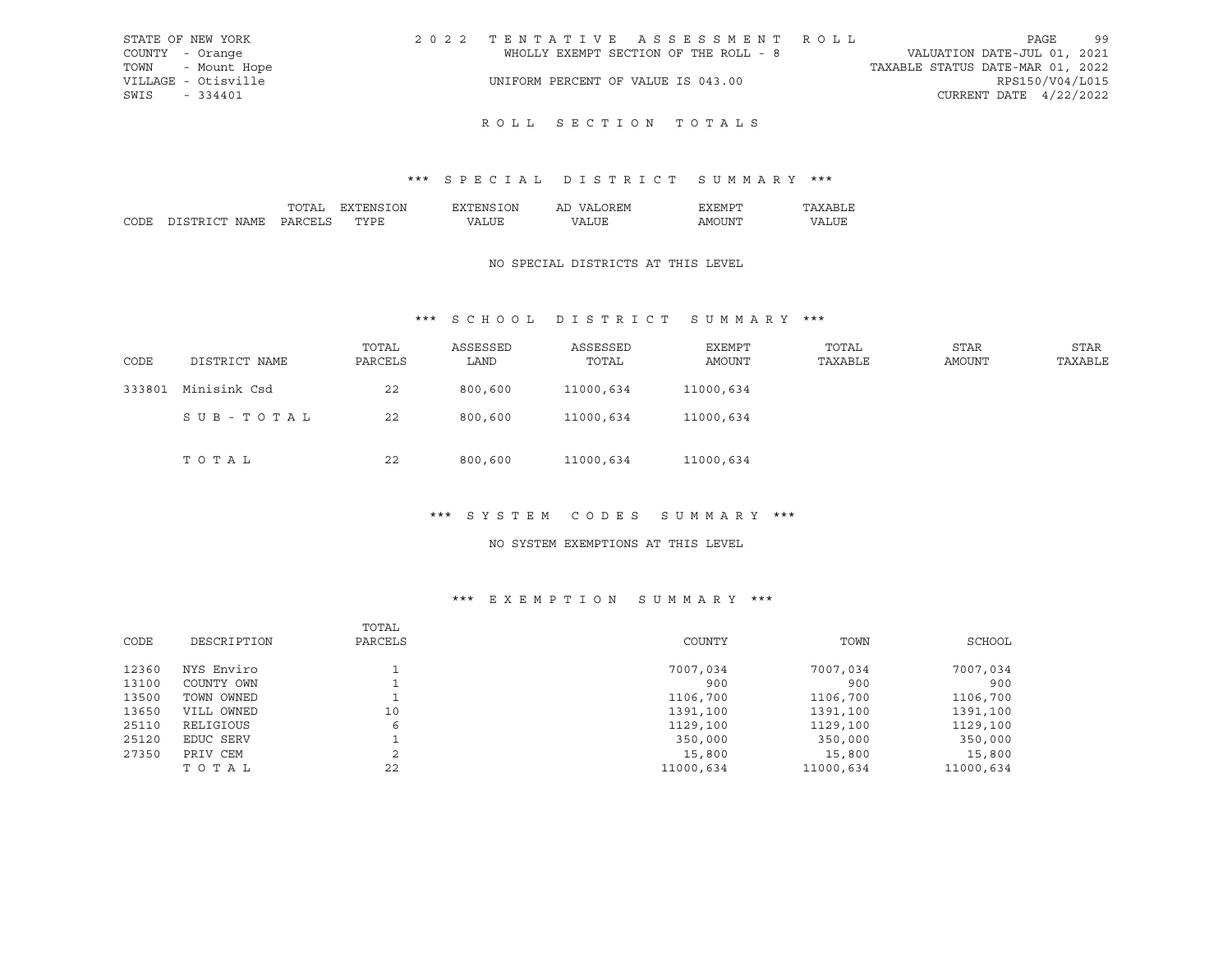|                 | STATE OF NEW YORK   | 2022 TENTATIVE ASSESSMENT ROLL        |  |                                  |                          | PAGE | 100 |
|-----------------|---------------------|---------------------------------------|--|----------------------------------|--------------------------|------|-----|
| COUNTY - Orange |                     | WHOLLY EXEMPT SECTION OF THE ROLL - 8 |  | VALUATION DATE-JUL 01, 2021      |                          |      |     |
|                 | TOWN - Mount Hope   |                                       |  | TAXABLE STATUS DATE-MAR 01, 2022 |                          |      |     |
|                 | VILLAGE - Otisville | UNIFORM PERCENT OF VALUE IS 043.00    |  |                                  | RPS150/V04/L015          |      |     |
| SWIS            | $-334401$           |                                       |  |                                  | CURRENT DATE $4/22/2022$ |      |     |
|                 |                     |                                       |  |                                  |                          |      |     |

| ROLL |               | TOTAL         | ACCECCEL | ASSESSED  | TAXABLE | TAXABLE | TAXABLE | STAR    |
|------|---------------|---------------|----------|-----------|---------|---------|---------|---------|
| SEC  | DESCRIPTION   | PARCELS       | ∴AND     | TOTAL     | COUNTY  | TOWN    | SCHOOL  | TAXABLE |
|      | WHOLLY EXEMPT | $\sim$<br>ـ ـ | 800,600  | L1000.634 |         |         |         |         |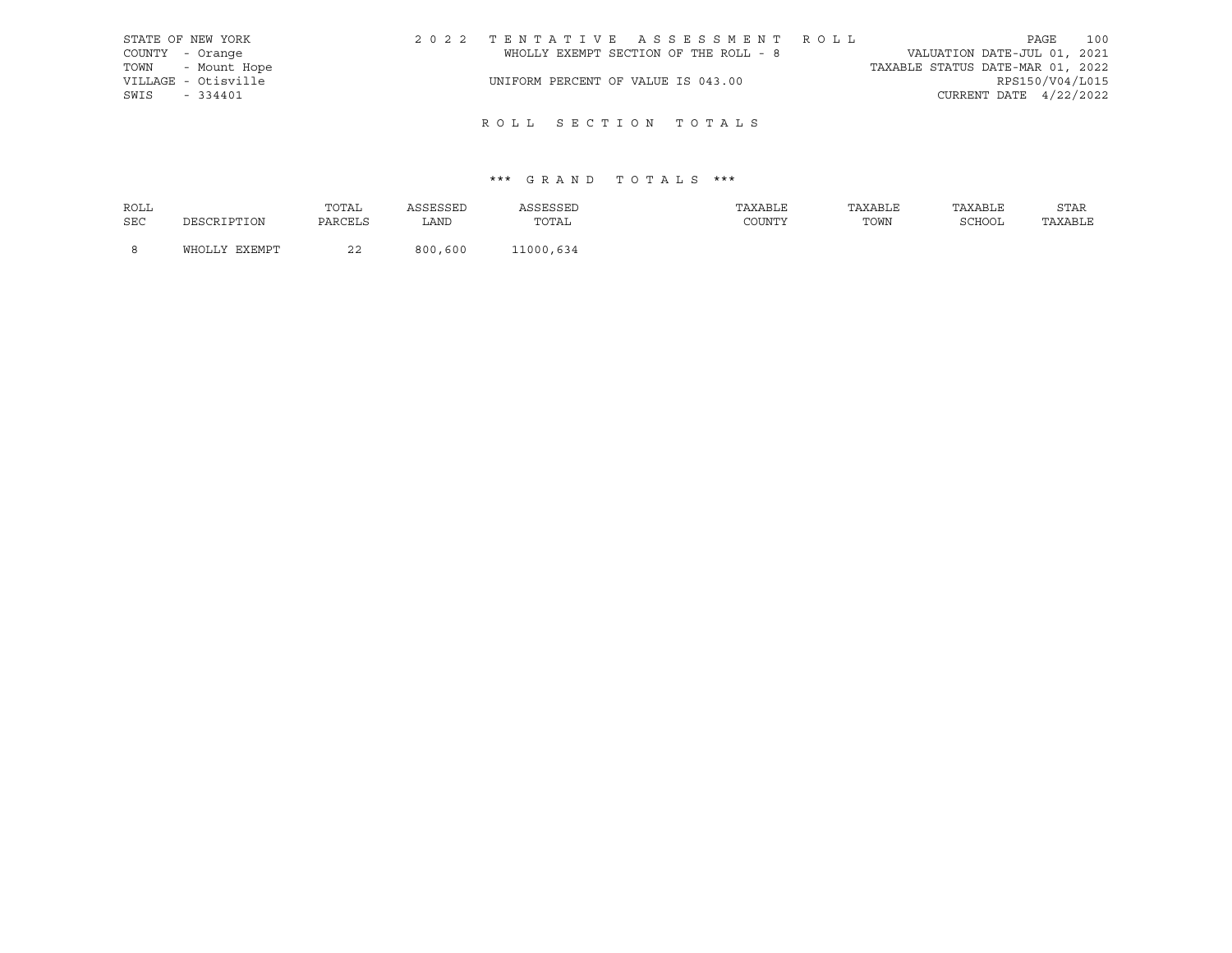|      | STATE OF NEW YORK   |                                    | 2022 TENTATIVE ASSESSMENT ROLL |                                  | PAGE            | 101 |
|------|---------------------|------------------------------------|--------------------------------|----------------------------------|-----------------|-----|
|      | COUNTY - Orange     |                                    |                                | VALUATION DATE-JUL 01, 2021      |                 |     |
|      | TOWN - Mount Hope   |                                    | SWIS TOTALS                    | TAXABLE STATUS DATE-MAR 01, 2022 |                 |     |
|      | VILLAGE - Otisville | UNIFORM PERCENT OF VALUE IS 043.00 |                                |                                  | RPS150/V04/L015 |     |
| SWIS | - 334401            |                                    |                                | CURRENT DATE $4/22/2022$         |                 |     |

## \*\*\* S P E C I A L D I S T R I C T S U M M A R Y \*\*\*

|                |                 | ON<br>÷М | ገለነ | AL | - H'M<br>. .                                                                                                                                                                                                                                                                                                                                                                                                                                                                               |      |
|----------------|-----------------|----------|-----|----|--------------------------------------------------------------------------------------------------------------------------------------------------------------------------------------------------------------------------------------------------------------------------------------------------------------------------------------------------------------------------------------------------------------------------------------------------------------------------------------------|------|
| $\sim$<br>ורור | NT∆MF<br>,,,,,, | T<br>້.  |     |    | ΔM<br>,, , ,<br>$\frac{1}{2} \left( \frac{1}{2} \right) \left( \frac{1}{2} \right) \left( \frac{1}{2} \right) \left( \frac{1}{2} \right) \left( \frac{1}{2} \right) \left( \frac{1}{2} \right) \left( \frac{1}{2} \right) \left( \frac{1}{2} \right) \left( \frac{1}{2} \right) \left( \frac{1}{2} \right) \left( \frac{1}{2} \right) \left( \frac{1}{2} \right) \left( \frac{1}{2} \right) \left( \frac{1}{2} \right) \left( \frac{1}{2} \right) \left( \frac{1}{2} \right) \left( \frac$ | דד י |

#### NO SPECIAL DISTRICTS AT THIS LEVEL

## \*\*\* S C H O O L D I S T R I C T S U M M A R Y \*\*\*

| CODE   | DISTRICT NAME | TOTAL<br>PARCELS | ASSESSED<br>LAND | ASSESSED<br>TOTAL | EXEMPT<br>AMOUNT | TOTAL<br>TAXABLE | <b>STAR</b><br>AMOUNT | STAR<br>TAXABLE |
|--------|---------------|------------------|------------------|-------------------|------------------|------------------|-----------------------|-----------------|
| 333801 | Minisink Csd  | 461              | 12764,515        | 51816,285         | 11563,733        | 40252,552        | 3688,720              | 36563,832       |
|        | SUB-TOTAL     | 461              | 12764,515        | 51816,285         | 11563,733        | 40252,552        | 3688,720              | 36563,832       |
|        | TOTAL         | 461              | 12764,515        | 51816,285         | 11563,733        | 40252,552        | 3688,720              | 36563,832       |

## \*\*\* S Y S T E M C O D E S S U M M A R Y \*\*\*

#### NO SYSTEM EXEMPTIONS AT THIS LEVEL

## \*\*\* E X E M P T I O N S U M M A R Y \*\*\*

| CODE<br>DESCRIPTION<br>PARCELS<br>COUNTY<br>TOWN<br>7007,034<br>12360<br>NYS Enviro<br>7007,034<br>7007,034<br>13100<br>COUNTY OWN<br>900<br>900<br>13500<br>TOWN OWNED<br>1106,700<br>1106,700<br>10<br>13650<br>VILL OWNED<br>1391,100<br>1391,100 |          |
|------------------------------------------------------------------------------------------------------------------------------------------------------------------------------------------------------------------------------------------------------|----------|
|                                                                                                                                                                                                                                                      | SCHOOL   |
|                                                                                                                                                                                                                                                      |          |
|                                                                                                                                                                                                                                                      | 900      |
|                                                                                                                                                                                                                                                      | 1106,700 |
|                                                                                                                                                                                                                                                      | 1391,100 |
| 25110<br>6<br>RELIGIOUS<br>1129,100<br>1129,100                                                                                                                                                                                                      | 1129,100 |
| 25120<br>EDUC SERV<br>350,000<br>350,000                                                                                                                                                                                                             | 350,000  |
| $\mathfrak{D}$<br>27350<br>PRIV CEM<br>15,800<br>15,800                                                                                                                                                                                              | 15,800   |
| 18<br>41120<br>VETWAR CTS<br>194,460<br>194,460                                                                                                                                                                                                      | 112,320  |
| 13<br>41130<br>VETCOM CTS<br>233,200<br>233,200                                                                                                                                                                                                      | 135,200  |
| 7<br>41140<br>VETDIS CTS<br>165,698<br>165,698                                                                                                                                                                                                       | 112,378  |
| $CW$ 15 $VET/$<br>41160<br>4<br>24,960<br>24,960                                                                                                                                                                                                     | 24,960   |
| FIRE/AMBCT<br>8<br>41691<br>12,480<br>12,480                                                                                                                                                                                                         |          |
| 6<br>41800<br>AGED<br>150,819<br>150,819                                                                                                                                                                                                             | 158,343  |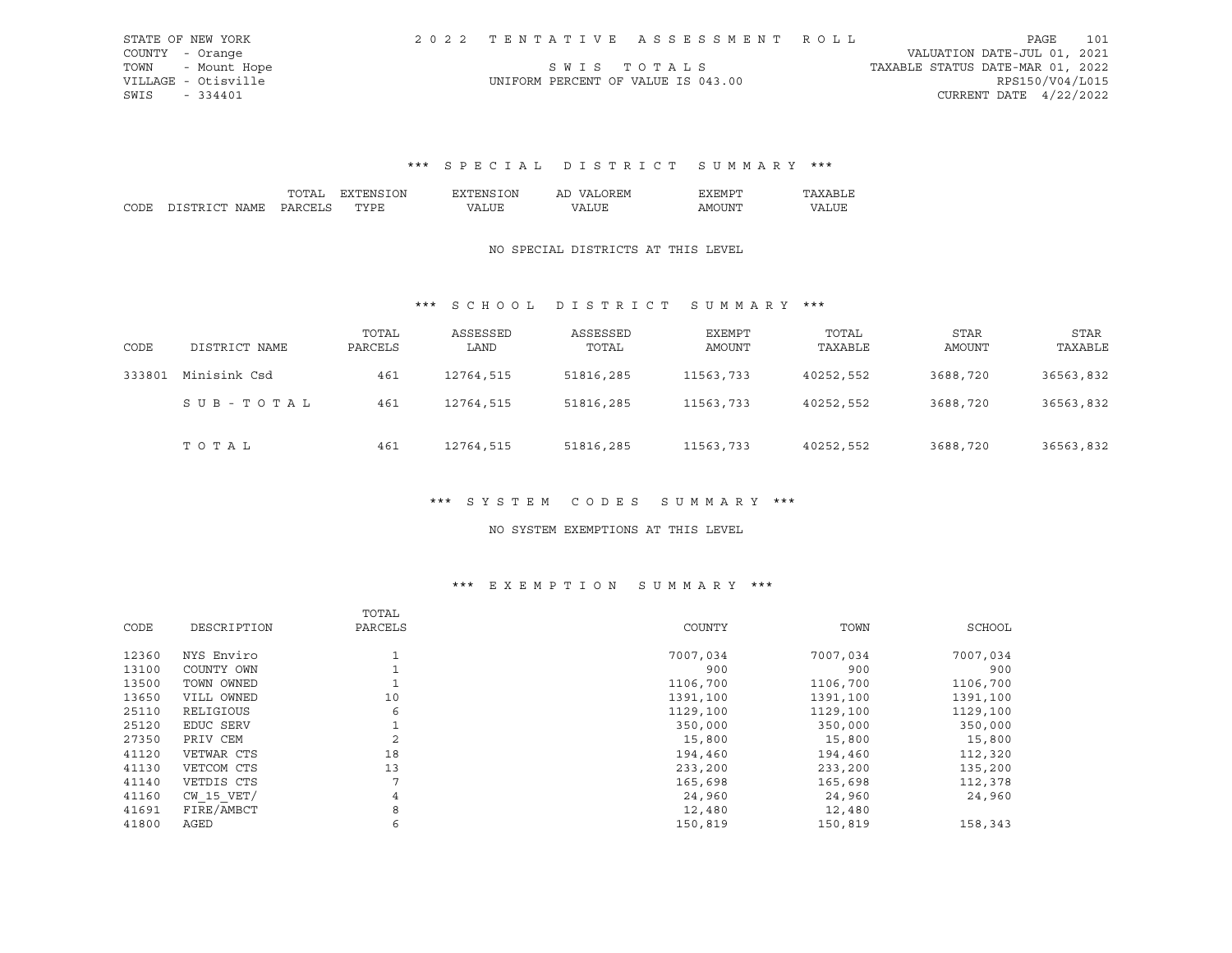|      | STATE OF NEW YORK   |                                    | 2022 TENTATIVE ASSESSMENT ROLL |                                  | PAGE | 102 |
|------|---------------------|------------------------------------|--------------------------------|----------------------------------|------|-----|
|      | COUNTY - Orange     |                                    |                                | VALUATION DATE-JUL 01, 2021      |      |     |
|      | TOWN - Mount Hope   |                                    | SWIS TOTALS                    | TAXABLE STATUS DATE-MAR 01, 2022 |      |     |
|      | VILLAGE - Otisville | UNIFORM PERCENT OF VALUE IS 043.00 |                                | RPS150/V04/L015                  |      |     |
| SWIS | $-334401$           |                                    |                                | CURRENT DATE $4/22/2022$         |      |     |

## \*\*\* E X E M P T I O N S U M M A R Y \*\*\*

| CODE  | DESCRIPTION | TOTAL<br>PARCELS | COUNTY    | TOWN      | <b>SCHOOL</b> |
|-------|-------------|------------------|-----------|-----------|---------------|
| 41834 | ENH STAR    | 32               |           |           | 1483,560      |
| 41854 | BAS STAR    | 116              |           |           | 2205,160      |
| 47100 | Mass Telec  |                  | 6,598     | 6,598     | 6,598         |
| 49500 | SOLAR EX C  |                  | 13,300    | 13,300    | 13,300        |
|       | TOTAL       | 229              | 11802,149 | 11802,149 | 15252,453     |

| <b>ROLL</b><br><b>SEC</b> | DESCRIPTION       | TOTAL<br>PARCELS | ASSESSED<br>LAND | ASSESSED<br>TOTAL | TAXABLE<br>COUNTY | TAXABLE<br>TOWN | TAXABLE<br>SCHOOL | <b>STAR</b><br>TAXABLE |
|---------------------------|-------------------|------------------|------------------|-------------------|-------------------|-----------------|-------------------|------------------------|
| $\mathbf{1}$              | TAXABLE           | 432              | 11960, 115       | 39504,188         | 38709,271         | 38709,271       | 38947,687         | 35258,967              |
| 5                         | SPECIAL FRANCHISE | 3                |                  | 789,188           | 789,188           | 789,188         | 789,188           | 789,188                |
| 6                         | UTILITIES & N.C.  | 3                | 3,800            | 522,275           | 515,677           | 515,677         | 515,677           | 515,677                |
| $7^{\circ}$               | CEILING RAILROADS | $\mathbf{1}$     |                  |                   |                   |                 |                   |                        |
| 8                         | WHOLLY EXEMPT     | 22               | 800,600          | 11000,634         |                   |                 |                   |                        |
| $\star$                   | TOTAL<br>SUB      | 461              | 12764,515        | 51816,285         | 40014,136         | 40014,136       | 40252,552         | 36563,832              |
| $***$                     | GRAND TOTAL       | 461              | 12764,515        | 51816,285         | 40014,136         | 40014,136       | 40252,552         | 36563,832              |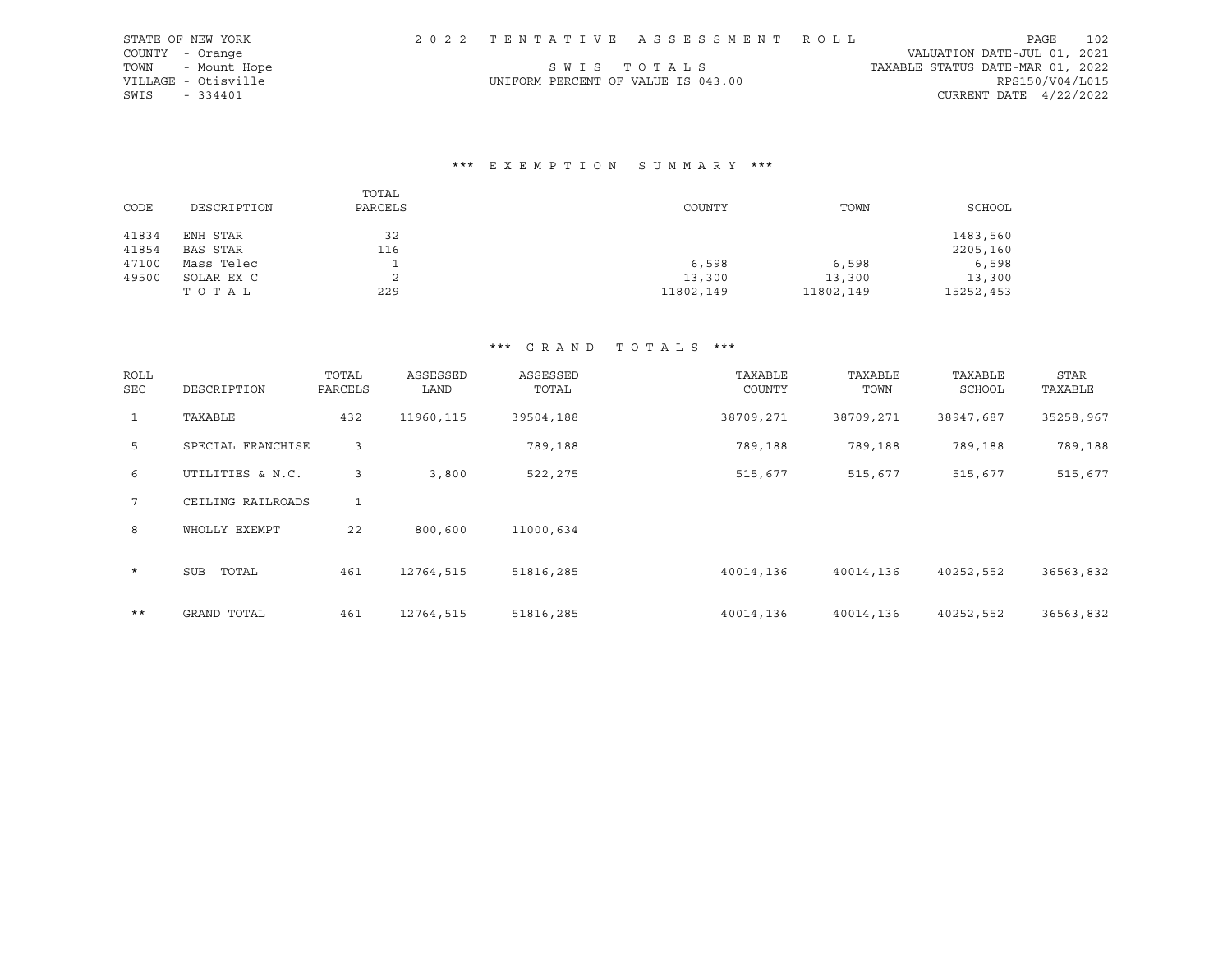#### STATE OF NEW YORK 2 0 2 2 T E N T A T I V E A S S E S S M E N T R O L L PAGE 103 COUNTY - Orange T A X A B L E SECTION OF THE ROLL - 1 VALUATION DATE-JUL 01, 2021 TOWN - Mount Hope TAX ARE NUMBER SEQUENCE TAX AND NUMBER SEQUENCE TAXABLE STATUS DATE-MAR 01, 2022<br>The Samillary of the Samillary Company of Taxable States of Taxable Status Date-Mar 01, 2022 UNIFORM PERCENT OF VALUE IS 043.00

TAX MAP PARCEL NUMBER PROPERTY LOCATION & CLASS ASSESSMENT EXEMPTION CODE------------------COUNTY--------TOWN------SCHOOL CURRENT OWNERS NAME SCHOOL DISTRICT LAND TAX DESCRIPTION TAXABLE VALUE CURRENT OWNERS ADDRESS PARCEL SIZE/GRID COORD TOTAL SPECIAL DISTRICTS ACCOUNT NO. \*\*\*\*\*\*\*\*\*\*\*\*\*\*\*\*\*\*\*\*\*\*\*\*\*\*\*\*\*\*\*\*\*\*\*\*\*\*\*\*\*\*\*\*\*\*\*\*\*\*\*\*\*\*\*\*\*\*\*\*\*\*\*\*\*\*\*\*\*\*\*\*\*\*\*\*\*\*\*\*\*\*\*\*\*\*\*\*\*\*\*\*\*\*\*\*\*\*\*\*\*\*\* 1-1-1.1 \*\*\*\*\*\*\*\*\*\*\*\*\*\*\*\*\*\*\*\* Tn Rd 25 1-1-1.1 311 Res vac land COUNTY TAXABLE VALUE 18,500 Grebeldinger Mark Minisink Csd 333801 18,500 TOWN TAXABLE VALUE 18,500 Grebeldinger Virgina S Of Sanitorium Rd 18,500 SCHOOL TAXABLE VALUE 18,500 351 Upper Rd ACRES 6.70 FD021 Howells fire 18,500 TO Otisville, 2001<br>
Otisville, NY 10963<br>
Otisville, NY 10963<br>
DEED BOOK 4376 PG-230 FULL MARKET VALUE 43,000 \*\*\*\*\*\*\*\*\*\*\*\*\*\*\*\*\*\*\*\*\*\*\*\*\*\*\*\*\*\*\*\*\*\*\*\*\*\*\*\*\*\*\*\*\*\*\*\*\*\*\*\*\*\*\*\*\*\*\*\*\*\*\*\*\*\*\*\*\*\*\*\*\*\*\*\*\*\*\*\*\*\*\*\*\*\*\*\*\*\*\*\*\*\*\*\*\*\*\*\*\*\*\* 1-1-1.2 \*\*\*\*\*\*\*\*\*\*\*\*\*\*\*\*\*\*\*\* Tn Rd 25 1-1-1.2 311 Res vac land COUNTY TAXABLE VALUE 15,600 Gillespie Paul J Minisink Csd 333801 15,600 TOWN TAXABLE VALUE 15,600 Gillespie Caroline S Of Sanitorium Rd 15,600 SCHOOL TAXABLE VALUE 15,600 353 Upper Rd ACRES 4.50 FD021 Howells fire 15,600 TO Otisville, NY 10963 EAST-0493873 NRTH-0972439 DEED BOOK 3510 PG-21 FULL MARKET VALUE 36,300 \*\*\*\*\*\*\*\*\*\*\*\*\*\*\*\*\*\*\*\*\*\*\*\*\*\*\*\*\*\*\*\*\*\*\*\*\*\*\*\*\*\*\*\*\*\*\*\*\*\*\*\*\*\*\*\*\*\*\*\*\*\*\*\*\*\*\*\*\*\*\*\*\*\*\*\*\*\*\*\*\*\*\*\*\*\*\*\*\*\*\*\*\*\*\*\*\*\*\*\*\*\*\* 1-1-2 \*\*\*\*\*\*\*\*\*\*\*\*\*\*\*\*\*\*\*\*\*\* Tn Rd 25 1-1-2 314 Rural vac<10 COUNTY TAXABLE VALUE 5,000 Schwarzrock Fred Minisink Csd 333801 5,000 TOWN TAXABLE VALUE 5,000 Theresa Romagno ACRES 5.00 5,000 SCHOOL TAXABLE VALUE 5,000 PO Box 41 EAST-0493899 NRTH-0972274 FD021 Howells fire 5,000 TO Otisville, NY 10963 DEED BOOK 5167 PG-270 FULL MARKET VALUE 11,600 \*\*\*\*\*\*\*\*\*\*\*\*\*\*\*\*\*\*\*\*\*\*\*\*\*\*\*\*\*\*\*\*\*\*\*\*\*\*\*\*\*\*\*\*\*\*\*\*\*\*\*\*\*\*\*\*\*\*\*\*\*\*\*\*\*\*\*\*\*\*\*\*\*\*\*\*\*\*\*\*\*\*\*\*\*\*\*\*\*\*\*\*\*\*\*\*\*\*\*\*\*\*\* 1-1-3 \*\*\*\*\*\*\*\*\*\*\*\*\*\*\*\*\*\*\*\*\*\* 58 Robbins Rd 1-1-3 270 Mfg housing VETWAR CTS 41120 0 10,920 10,920 6,240 Leszczynski Donald Minisink Csd 333801 56,900 ENH STAR 41834 0 0 0 47,450 Leszczynski June ACRES 25.80 78,300 COUNTY TAXABLE VALUE 67,380 PO Box 710 EAST-0494645 NRTH-0971036 TOWN TAXABLE VALUE 67,380 Howells, NY 10932 DEED BOOK 11478 PG-335 SCHOOL TAXABLE VALUE 24,610 FULL MARKET VALUE 182,100 FD021 Howells fire 78,300 TO \*\*\*\*\*\*\*\*\*\*\*\*\*\*\*\*\*\*\*\*\*\*\*\*\*\*\*\*\*\*\*\*\*\*\*\*\*\*\*\*\*\*\*\*\*\*\*\*\*\*\*\*\*\*\*\*\*\*\*\*\*\*\*\*\*\*\*\*\*\*\*\*\*\*\*\*\*\*\*\*\*\*\*\*\*\*\*\*\*\*\*\*\*\*\*\*\*\*\*\*\*\*\* 1-1-4.2 \*\*\*\*\*\*\*\*\*\*\*\*\*\*\*\*\*\*\*\* 171 Spruce Rd 1-1-4.2 210 1 Family Res COUNTY TAXABLE VALUE 94,600 Peterson Scott Minisink Csd 333801 55,000 TOWN TAXABLE VALUE 94,600 500 Woodhills Dr Apt 705 OR/SU CO line agreement 94,600 SCHOOL TAXABLE VALUE 94,600 Goshen, NY 10924-1458 index 2000-4745 FD021 Howells fire 94,600 TO filed 6/13/2006 ACRES 5.10 EAST-0495347 NRTH-0972715 DEED BOOK 5384 PG-255 FULL MARKET VALUE 220,000 \*\*\*\*\*\*\*\*\*\*\*\*\*\*\*\*\*\*\*\*\*\*\*\*\*\*\*\*\*\*\*\*\*\*\*\*\*\*\*\*\*\*\*\*\*\*\*\*\*\*\*\*\*\*\*\*\*\*\*\*\*\*\*\*\*\*\*\*\*\*\*\*\*\*\*\*\*\*\*\*\*\*\*\*\*\*\*\*\*\*\*\*\*\*\*\*\*\*\*\*\*\*\*\*\*\*\*\*\*\*\*\*\*\*\*\*\*\*\*\*\*\*\*\*\*\*\*\*\*\*\*\*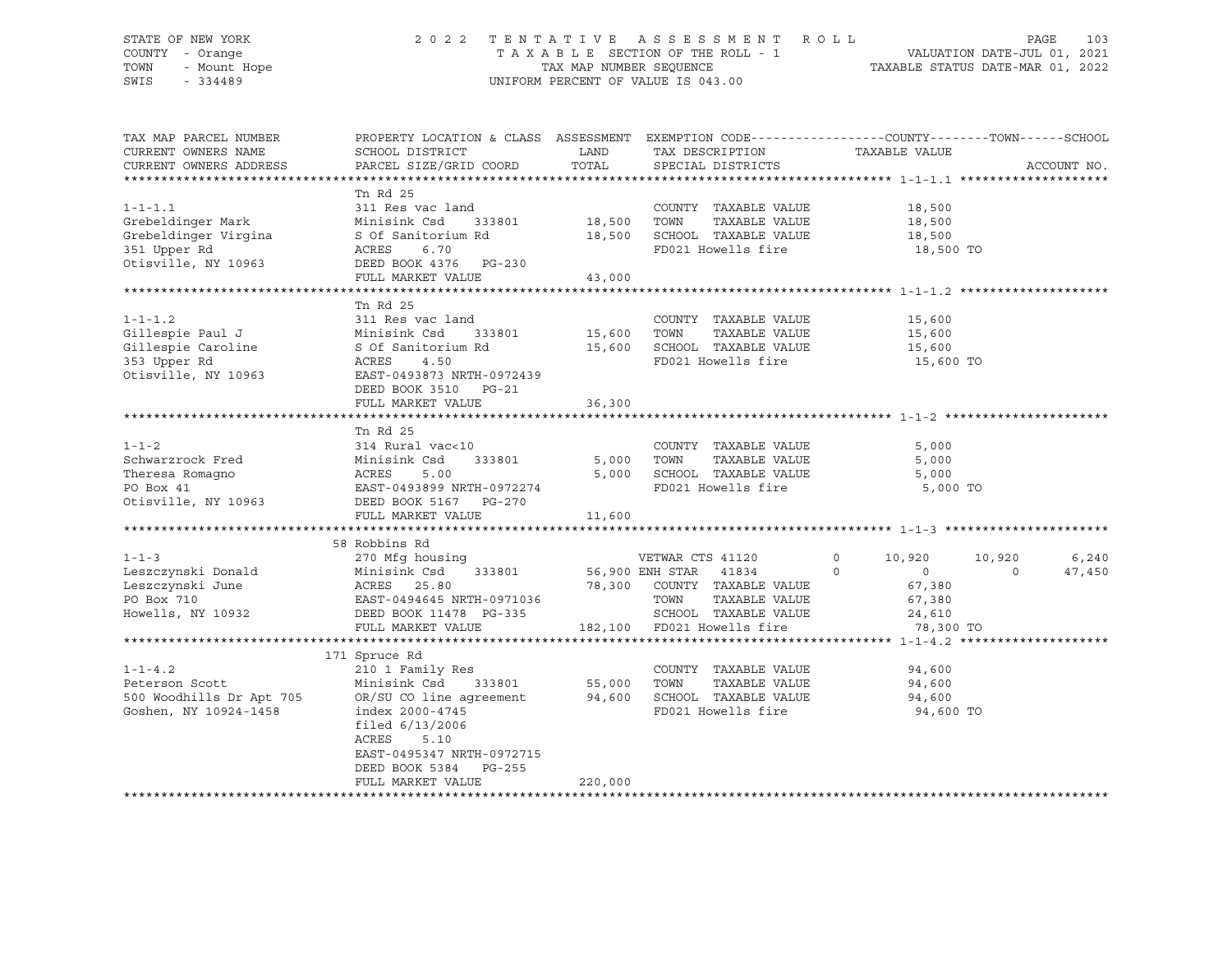### STATE OF NEW YORK 2 0 2 2 T E N T A T I V E A S S E S S M E N T R O L L PAGE 104 COUNTY - Orange T A X A B L E SECTION OF THE ROLL - 1 VALUATION DATE-JUL 01, 2021 TOWN - Mount Hope TAX MAP NUMBER SEQUENCE TAXABLE STATUS DATE-MAR 01, 2022 SWIS - 334489 UNIFORM PERCENT OF VALUE IS 043.00

| TAX MAP PARCEL NUMBER<br>CURRENT OWNERS NAME | PROPERTY LOCATION & CLASS ASSESSMENT EXEMPTION CODE----------------COUNTY-------TOWN------SCHOOL<br>SCHOOL DISTRICT | LAND        | TAX DESCRIPTION                     | TAXABLE VALUE             |          |             |
|----------------------------------------------|---------------------------------------------------------------------------------------------------------------------|-------------|-------------------------------------|---------------------------|----------|-------------|
| CURRENT OWNERS ADDRESS                       | PARCEL SIZE/GRID COORD                                                                                              |             | TOTAL SPECIAL DISTRICTS             |                           |          | ACCOUNT NO. |
|                                              | 141 Spruce Rd                                                                                                       |             |                                     |                           |          |             |
| $1 - 1 - 5$                                  |                                                                                                                     |             |                                     |                           |          | 6,240       |
| Zambrano Gustavo                             |                                                                                                                     |             |                                     |                           |          | 6,240       |
| Zambrano Evelyn                              | Minisink Csd 333801<br>ACRES 1.80 BANKC180381<br>EAST-0496057 NRTH-0972029<br>DEED BOOK 4617 PG-44                  |             |                                     |                           |          | 47,450      |
| 141 Spruce Rd                                |                                                                                                                     |             | COUNTY TAXABLE VALUE                | 116,960                   |          |             |
| Middletown, NY 10940                         |                                                                                                                     |             | TOWN<br>TAXABLE VALUE               | 116,960                   |          |             |
|                                              | FULL MARKET VALUE                                                                                                   |             | 322,800 SCHOOL TAXABLE VALUE 78,870 |                           |          |             |
|                                              |                                                                                                                     |             | FD021 Howells fire                  |                           |          |             |
|                                              |                                                                                                                     |             |                                     | 138,800 TO                |          |             |
|                                              | 135 Spruce Rd                                                                                                       |             |                                     |                           |          |             |
| $1 - 1 - 6$                                  |                                                                                                                     |             | COUNTY TAXABLE VALUE                |                           |          |             |
|                                              |                                                                                                                     |             | TAXABLE VALUE                       | 90,700                    |          |             |
| Moffatt Karen                                | FRNT 104.00 DPTH 209.00 90,700 SCHOOL TAXABLE VALUE                                                                 |             |                                     | 90,700                    |          |             |
| 135 Spruce Rd                                |                                                                                                                     |             |                                     | 90,700                    |          |             |
| Middletown, NY 10940                         | BANKC190616                                                                                                         |             | FD021 Howells fire                  | 90,700 TO                 |          |             |
|                                              | EAST-0496227 NRTH-0972042                                                                                           |             |                                     |                           |          |             |
|                                              | DEED BOOK 12444 PG-1                                                                                                |             |                                     |                           |          |             |
|                                              | FULL MARKET VALUE                                                                                                   | 210,900     |                                     |                           |          |             |
|                                              |                                                                                                                     |             |                                     |                           |          |             |
|                                              | 541 New Vernon Rd                                                                                                   |             |                                     |                           |          |             |
| $1 - 1 - 8$                                  | 210 1 Family Res<br>$333801$ 25,500                                                                                 |             | COUNTY TAXABLE VALUE                | 160,000<br>160,000        |          |             |
| Desieno Michael Jr                           | Minisink Csd                                                                                                        |             | TOWN<br>TAXABLE VALUE               |                           |          |             |
| Desieno Linda M                              | FRNT 201.20 DPTH 144.20 160,000                                                                                     |             | SCHOOL TAXABLE VALUE                | 160,000                   |          |             |
| 541 New Vernon Rd                            | ACRES 0.93 BANKL080492                                                                                              |             | FD021 Howells fire                  | 160,000 TO                |          |             |
| Middletown, NY 10940                         | EAST-0496254 NRTH-0971845                                                                                           |             |                                     |                           |          |             |
|                                              | DEED BOOK 14139 PG-1178                                                                                             |             |                                     |                           |          |             |
|                                              | FULL MARKET VALUE                                                                                                   | 372,100     |                                     |                           |          |             |
|                                              |                                                                                                                     |             |                                     |                           |          |             |
|                                              | 537 New Vernon Rd                                                                                                   |             |                                     |                           |          |             |
| $1 - 1 - 9.1$                                | 210 1 Family Res                                                                                                    |             | ENH STAR 41834                      | $\circ$<br>$\overline{0}$ | $\Omega$ | 47,450      |
| Wells Frank J                                | Minisink Csd                                                                                                        |             | 333801 26,400 COUNTY TAXABLE VALUE  | 99,400                    |          |             |
| Wells Marsha A                               | Lt 1 Vorrasi Sub                                                                                                    | 99,400 TOWN | TAXABLE VALUE                       | 99,400                    |          |             |
| 537 New Vernon Rd                            | ACRES<br>1.30                                                                                                       |             | SCHOOL TAXABLE VALUE                | 51,950                    |          |             |
| Middletown, NY 10940                         | EAST-0496183 NRTH-0971714                                                                                           |             | FD021 Howells fire                  | 99,400 TO                 |          |             |
|                                              | DEED BOOK 2596 PG-00191                                                                                             |             |                                     |                           |          |             |
|                                              | FULL MARKET VALUE                                                                                                   | 231,200     |                                     |                           |          |             |
|                                              |                                                                                                                     |             |                                     |                           |          |             |
|                                              | Co Hwy 18                                                                                                           |             |                                     |                           |          |             |
| $1 - 1 - 9.2$                                | 311 Res vac land                                                                                                    |             | COUNTY TAXABLE VALUE                | 27,200                    |          |             |
| Tadgh Inc                                    | 333801<br>Minisink Csd                                                                                              | 27,200      | TOWN<br>TAXABLE VALUE               | 27,200                    |          |             |
| PO Box 328                                   | Lot 2 Vorrasi Sub                                                                                                   | 27,200      | SCHOOL TAXABLE VALUE                | 27,200                    |          |             |
| Middletown, NY 10940                         | ACRES<br>4.20                                                                                                       |             | FD021 Howells fire                  | 27,200 TO                 |          |             |
|                                              | EAST-0495957 NRTH-0971000                                                                                           |             |                                     |                           |          |             |
|                                              | DEED BOOK 6150 PG-175                                                                                               |             |                                     |                           |          |             |
|                                              | FULL MARKET VALUE                                                                                                   | 63,300      |                                     |                           |          |             |
|                                              |                                                                                                                     |             |                                     |                           |          |             |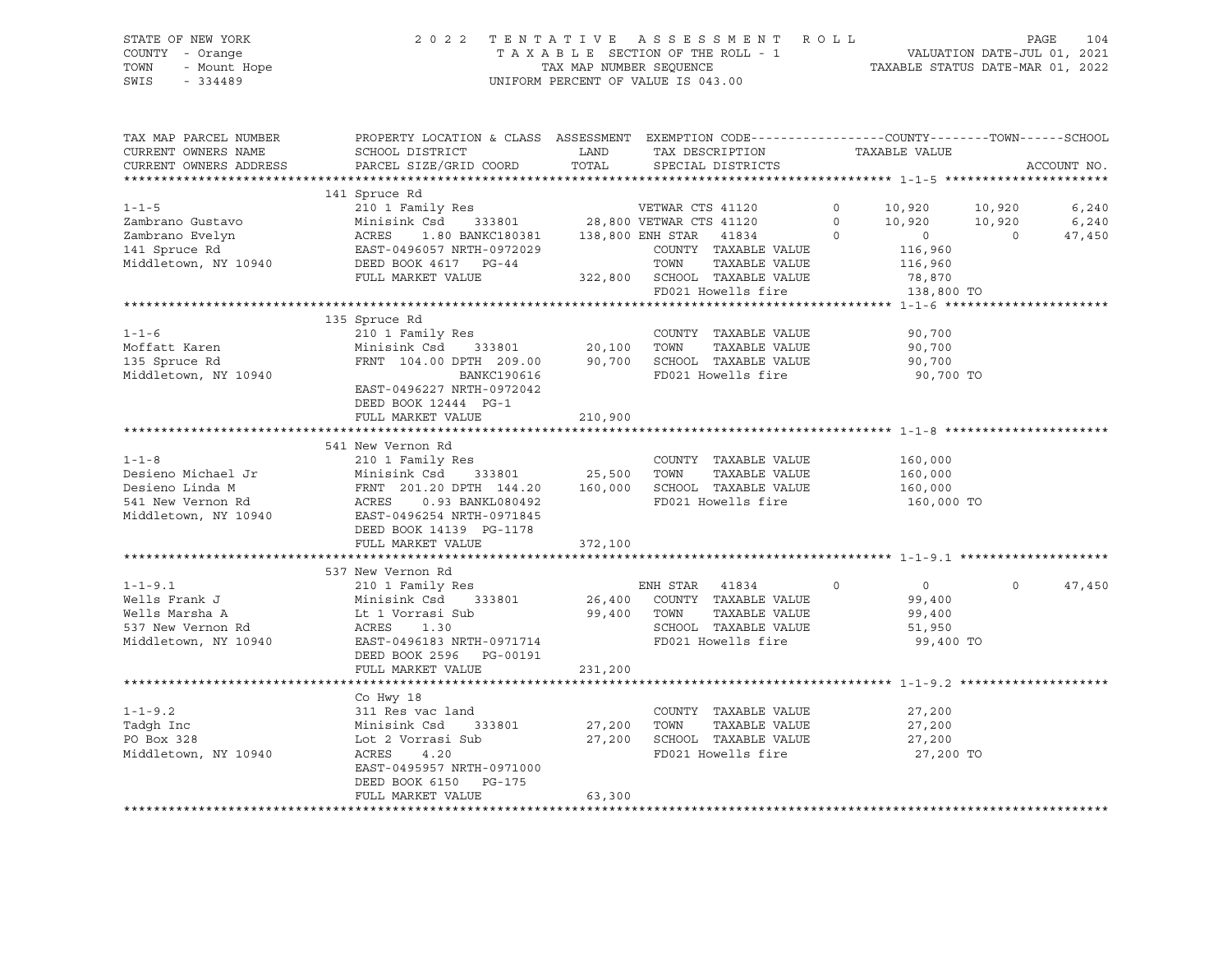| STATE OF NEW YORK<br>COUNTY - Orange<br>- Mount Hope<br>TOWN<br>SWIS<br>$-334489$ |                                                                                                                                                                                                        | TAX MAP NUMBER SEQUENCE | 2022 TENTATIVE ASSESSMENT ROLL<br>TAXABLE SECTION OF THE ROLL - 1<br>UNIFORM PERCENT OF VALUE IS 043.00 |                            | PAGE<br>- 1<br>VALUATION DATE-JUL 01, 2021<br>TAXABLE STATUS DATE-MAR 01, 2022 | 105         |
|-----------------------------------------------------------------------------------|--------------------------------------------------------------------------------------------------------------------------------------------------------------------------------------------------------|-------------------------|---------------------------------------------------------------------------------------------------------|----------------------------|--------------------------------------------------------------------------------|-------------|
| TAX MAP PARCEL NUMBER<br>CURRENT OWNERS NAME                                      | PROPERTY LOCATION & CLASS ASSESSMENT EXEMPTION CODE----------------COUNTY-------TOWN------SCHOOL<br>SCHOOL DISTRICT                                                                                    | <b>LAND</b>             | TAX DESCRIPTION                                                                                         | TAXABLE VALUE              |                                                                                |             |
| CURRENT OWNERS ADDRESS                                                            | PARCEL SIZE/GRID COORD                                                                                                                                                                                 | TOTAL                   | SPECIAL DISTRICTS                                                                                       |                            |                                                                                | ACCOUNT NO. |
|                                                                                   |                                                                                                                                                                                                        |                         |                                                                                                         |                            |                                                                                |             |
|                                                                                   | 529 New Vernon Rd                                                                                                                                                                                      |                         |                                                                                                         |                            |                                                                                |             |
| $1 - 1 - 9.31$                                                                    | 210 1 Family Res                                                                                                                                                                                       |                         | COUNTY TAXABLE VALUE                                                                                    |                            | 140,000                                                                        |             |
| Guiterrez Gonzalez Nevali Minisink Csd 333801                                     |                                                                                                                                                                                                        |                         | 27,800 TOWN<br>TAXABLE VALUE                                                                            | 140,000                    |                                                                                |             |
| Barrales Linares Jazmin Adrian Lt 1 Vorrasi Sub 140,000 SCHOOL TAXABLE VALUE      |                                                                                                                                                                                                        |                         |                                                                                                         | 140,000                    |                                                                                |             |
| 529 New Vernon Rd                                                                 | ACRES 1.60 BANKC000000<br>EAST-0496134 NRTH-0971560                                                                                                                                                    |                         | FD021 Howells fire                                                                                      |                            | 140,000 TO                                                                     |             |
| Middletown, NY 10940                                                              | DEED BOOK 15086 PG-615                                                                                                                                                                                 |                         |                                                                                                         |                            |                                                                                |             |
|                                                                                   | FULL MARKET VALUE                                                                                                                                                                                      | 325,600                 |                                                                                                         |                            |                                                                                |             |
|                                                                                   |                                                                                                                                                                                                        |                         |                                                                                                         |                            |                                                                                |             |
|                                                                                   | 521 New Vernon Rd                                                                                                                                                                                      |                         |                                                                                                         |                            |                                                                                |             |
| $1 - 1 - 9.32$                                                                    | 230 3 Family Res                                                                                                                                                                                       |                         | COUNTY TAXABLE VALUE                                                                                    |                            | 110,000                                                                        |             |
| Segna Inc<br>PO Box 328                                                           | Minisink Csd 333801                                                                                                                                                                                    | 38,300                  | TOWN<br>TAXABLE VALUE                                                                                   | 110,000                    |                                                                                |             |
|                                                                                   | Lot 2 Vorrasi Sub                                                                                                                                                                                      |                         | 110,000 SCHOOL TAXABLE VALUE                                                                            | 110,000                    |                                                                                |             |
| Middletown, NY 10940                                                              | ACRES 1.50                                                                                                                                                                                             |                         | FD021 Howells fire                                                                                      |                            | 110,000 TO                                                                     |             |
|                                                                                   | EAST-0495982 NRTH-0971340                                                                                                                                                                              |                         |                                                                                                         |                            |                                                                                |             |
|                                                                                   | DEED BOOK 6230 PG-214                                                                                                                                                                                  |                         |                                                                                                         |                            |                                                                                |             |
|                                                                                   | FULL MARKET VALUE                                                                                                                                                                                      | 255,800                 |                                                                                                         |                            |                                                                                |             |
|                                                                                   |                                                                                                                                                                                                        |                         |                                                                                                         |                            |                                                                                |             |
| $1 - 1 - 10$                                                                      | 509 New Vernon Rd<br>210 1 Family Res                                                                                                                                                                  |                         | ENH STAR 41834                                                                                          | $\circ$                    | $\overline{0}$<br>$\circ$                                                      | 47,450      |
| Hassenmayer Steve                                                                 | Minisink Csd 333801                                                                                                                                                                                    |                         | 25,500 COUNTY TAXABLE VALUE                                                                             |                            | 95,800                                                                         |             |
| 509 New Vernon Rd                                                                 | ACRES 1.10                                                                                                                                                                                             |                         | 95,800 TOWN TAXABLE VALUE                                                                               |                            | 95,800                                                                         |             |
| Middletown, NY 10940                                                              | ACRES 1.1.<br>EAST-0496157 NRTH-0970837<br>C-92 DG-92                                                                                                                                                  |                         | SCHOOL TAXABLE VALUE                                                                                    |                            | 48,350                                                                         |             |
|                                                                                   | DEED BOOK 4583 PG-92                                                                                                                                                                                   |                         | FD021 Howells fire                                                                                      |                            | 95,800 TO                                                                      |             |
|                                                                                   | FULL MARKET VALUE                                                                                                                                                                                      | 222,800                 |                                                                                                         |                            |                                                                                |             |
|                                                                                   |                                                                                                                                                                                                        |                         |                                                                                                         |                            |                                                                                |             |
|                                                                                   | 497 New Vernon Rd                                                                                                                                                                                      |                         |                                                                                                         |                            |                                                                                |             |
| $1 - 1 - 11$                                                                      |                                                                                                                                                                                                        |                         |                                                                                                         | $\Omega$<br>$\overline{0}$ | $\Omega$                                                                       | 19,010      |
| Brotzman Thomas                                                                   |                                                                                                                                                                                                        |                         |                                                                                                         |                            | 115,000                                                                        |             |
| 497 New Vernon Rd                                                                 |                                                                                                                                                                                                        |                         |                                                                                                         |                            | 115,000                                                                        |             |
| Middletown, NY 10940                                                              | BAS STAR 41854 (Minisink Csd 333801 25,500 COUNTY TAXABLE VALUE<br>ACRES 1.10 BANKC170031 115,000 TOWN TAXABLE VALUE<br>EAST-0496191 NRTH-0970420<br>EAST-0496191 NRTH-0970420<br>DEED BOOK 3907 PG-68 |                         |                                                                                                         |                            | 95,990                                                                         |             |
|                                                                                   | DEED BOOK 3907 PG-68                                                                                                                                                                                   |                         | FD021 Howells fire                                                                                      |                            | 115,000 TO                                                                     |             |
|                                                                                   | FULL MARKET VALUE                                                                                                                                                                                      | 267,400                 |                                                                                                         |                            |                                                                                |             |
|                                                                                   |                                                                                                                                                                                                        |                         |                                                                                                         |                            |                                                                                |             |
|                                                                                   | 22 Robbins Rd                                                                                                                                                                                          |                         |                                                                                                         |                            |                                                                                |             |
| $1 - 1 - 12$                                                                      | 210 1 Family Res                                                                                                                                                                                       |                         | BAS STAR 41854                                                                                          | $\circ$                    | $\circ$<br>$\overline{0}$                                                      | 19,010      |
|                                                                                   | Minisink Csd 333801 19,700 COUNTY TAXABLE VALUE                                                                                                                                                        |                         |                                                                                                         |                            | 73,000                                                                         |             |
| Elser Albert<br>Elser Lisa<br>22 Robbins Rd                                       | FRNT 70.00 DPTH 297.00 73,000 TOWN                                                                                                                                                                     |                         | TAXABLE VALUE                                                                                           |                            | 73,000                                                                         |             |
|                                                                                   | BANK0230051                                                                                                                                                                                            |                         | SCHOOL TAXABLE VALUE                                                                                    |                            | 53,990                                                                         |             |
| Middletown, NY 10940                                                              | EAST-0496165 NRTH-0970040                                                                                                                                                                              |                         | FD021 Howells fire                                                                                      |                            | 73,000 TO                                                                      |             |
|                                                                                   | DEED BOOK 5968 PG-325                                                                                                                                                                                  |                         |                                                                                                         |                            |                                                                                |             |
|                                                                                   | FULL MARKET VALUE                                                                                                                                                                                      | 169,800                 |                                                                                                         |                            |                                                                                |             |
|                                                                                   |                                                                                                                                                                                                        |                         |                                                                                                         |                            |                                                                                |             |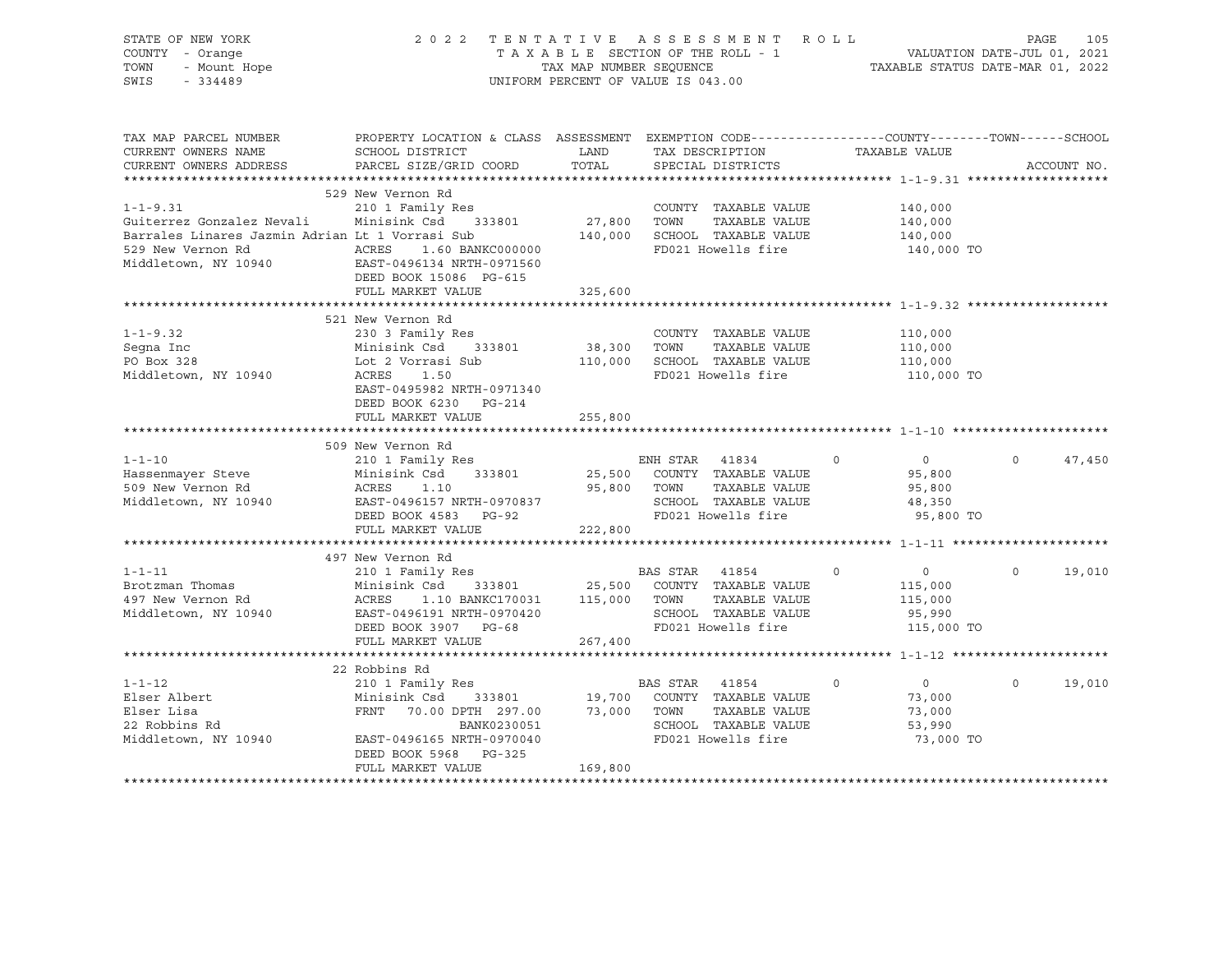### STATE OF NEW YORK 2 0 2 2 T E N T A T I V E A S S E S S M E N T R O L L PAGE 106 COUNTY - Orange T A X A B L E SECTION OF THE ROLL - 1 VALUATION DATE-JUL 01, 2021 TOWN - Mount Hope TAX MAP NUMBER SEQUENCE TAXABLE STATUS DATE-MAR 01, 2022 SWIS - 334489 UNIFORM PERCENT OF VALUE IS 043.00

| TAX MAP PARCEL NUMBER<br>CURRENT OWNERS NAME<br>CURRENT OWNERS ADDRESS                                                           | PROPERTY LOCATION & CLASS ASSESSMENT EXEMPTION CODE----------------COUNTY-------TOWN-----SCHOOL<br>SCHOOL DISTRICT<br>PARCEL SIZE/GRID COORD                                                                                                                                                                                                                                                                                                                                                   | LAND<br>TOTAL | TAX DESCRIPTION<br>SPECIAL DISTRICTS                                                                    | TAXABLE VALUE                                                                             | ACCOUNT NO.                           |
|----------------------------------------------------------------------------------------------------------------------------------|------------------------------------------------------------------------------------------------------------------------------------------------------------------------------------------------------------------------------------------------------------------------------------------------------------------------------------------------------------------------------------------------------------------------------------------------------------------------------------------------|---------------|---------------------------------------------------------------------------------------------------------|-------------------------------------------------------------------------------------------|---------------------------------------|
|                                                                                                                                  |                                                                                                                                                                                                                                                                                                                                                                                                                                                                                                |               |                                                                                                         |                                                                                           |                                       |
| $1 - 1 - 13$<br>Crooks Arlene<br>18 Robbins Rd<br>Middletown, NY 10940                                                           | 18 Robbins Rd<br>$\begin{tabular}{lllllllllllll} \bf 210 & I\text{ Family Res} & \text{AGED} & \text{41800} \\ \text{Minisink Csd} & \text{333801} & \text{22,300 EM STAR} & \text{41834} \end{tabular}$<br>$\begin{tabular}{lllllll} \multicolumn{2}{l}{{\bf FRNT}} & 100.00 & {\bf DPTH} & 300.00 & 94,400 & {\tt COUNTY} & {\tt TAXABLE VALUE} \end{tabular}$<br>EAST-0496273 NRTH-0970069<br>EASI-04962/3 NRTH-0970069<br>DEED BOOK 2192 PG-00772<br>FIII MARVER WILL<br>FULL MARKET VALUE |               | 41800<br>TOWN<br>TAXABLE VALUE<br>SCHOOL TAXABLE VALUE<br>219,500 FD021 Howells fire                    | $\circ$<br>23,600<br>$\circ$<br>$\overline{0}$<br>70,800<br>70,800<br>23,350<br>94,400 TO | 23,600<br>23,600<br>$\circ$<br>47,450 |
|                                                                                                                                  |                                                                                                                                                                                                                                                                                                                                                                                                                                                                                                |               |                                                                                                         |                                                                                           |                                       |
| $1 - 1 - 14$<br>Gennaro Anthony Jr<br>16 Robbins Rd<br>Middletown, NY 10940                                                      | 16 Robbins Rd<br>210 1 Family Res<br>Minisink Csd 333801 22,600 TOWN<br>FRNT 104.00 DPTH 300.00 101,000 SCHOOL TAXABLE VALUE<br>BANKC030230<br>EAST-0496381 NRTH-0970073<br>DEED BOOK 14751 PG-565<br>FULL MARKET VALUE                                                                                                                                                                                                                                                                        | 234,900       | COUNTY TAXABLE VALUE<br>TAXABLE VALUE<br>FD021 Howells fire                                             | 101,000<br>101,000<br>101,000<br>101,000 TO                                               |                                       |
|                                                                                                                                  |                                                                                                                                                                                                                                                                                                                                                                                                                                                                                                |               |                                                                                                         |                                                                                           |                                       |
| $1 - 1 - 15$<br>Horton Todd<br>76 Hill Rd<br>Goshen, NY 10924                                                                    | 475 New Vernon Rd<br>210 1 Family Res<br>Minisink Csd 333801 32,100 TOWN<br>ACRES 2.50 BANKL060049 97,600 SCHOOL TAXABLE VALUE<br>EAST-0496424 NRTH-0970293 FD021 Howells fire<br>DEED BOOK 4666 PG-150                                                                                                                                                                                                                                                                                        |               | COUNTY TAXABLE VALUE<br>TAXABLE VALUE<br>FD021 Howells fire                                             | 97,600<br>97,600<br>97,600<br>97,600 TO                                                   |                                       |
|                                                                                                                                  | FULL MARKET VALUE                                                                                                                                                                                                                                                                                                                                                                                                                                                                              | 227,000       |                                                                                                         |                                                                                           |                                       |
|                                                                                                                                  |                                                                                                                                                                                                                                                                                                                                                                                                                                                                                                |               |                                                                                                         |                                                                                           |                                       |
|                                                                                                                                  | 2 Robbins Rd<br>DEED BOOK 12161 PG-1255<br>FULL MARKET VALUE                                                                                                                                                                                                                                                                                                                                                                                                                                   | 342,100       |                                                                                                         | 147,100<br>147,100<br>147,100<br>147,100 TO                                               |                                       |
|                                                                                                                                  |                                                                                                                                                                                                                                                                                                                                                                                                                                                                                                |               |                                                                                                         |                                                                                           |                                       |
| $1 - 1 - 17$<br>Smolley George W Minisi<br>157 New Vernon Rd ACRES<br>157 New Vernon Rd ACRES<br>167 Niddletown. NY 10940 EAST-C | 457 New Vernon Rd<br>210 1 Family Res<br>Minisink Csd<br>333801<br>5.30<br>EAST-0496674 NRTH-0969629<br>DEED BOOK 4052 PG-43<br>FULL MARKET VALUE                                                                                                                                                                                                                                                                                                                                              |               | COUNTY TAXABLE VALUE<br>40,500 TOWN TAXABLE VALUE<br>135,000 SCHOOL TAXABLE VALUE<br>FD021 Howells fire | 135,000<br>135,000<br>135,000<br>135,000 TO                                               |                                       |
|                                                                                                                                  |                                                                                                                                                                                                                                                                                                                                                                                                                                                                                                | 314,000       |                                                                                                         |                                                                                           |                                       |
| $1 - 1 - 18$<br>Rothberg Helen N<br>449 New Vernon Rd<br>Middletown, NY 10940                                                    | 449 New Vernon Rd<br>210 1 Family Res<br>333801 25,500<br>Minisink Csd<br>Minisi<br>ACRES<br>1.10<br>EAST-0497126 NRTH-0969526<br>DEED BOOK 11468 PG-350<br>FULL MARKET VALUE                                                                                                                                                                                                                                                                                                                  | 340,200       | COUNTY TAXABLE VALUE<br>TOWN<br>TAXABLE VALUE<br>146,300 SCHOOL TAXABLE VALUE<br>FD021 Howells fire     | 146,300<br>146,300<br>146,300<br>146,300 TO                                               |                                       |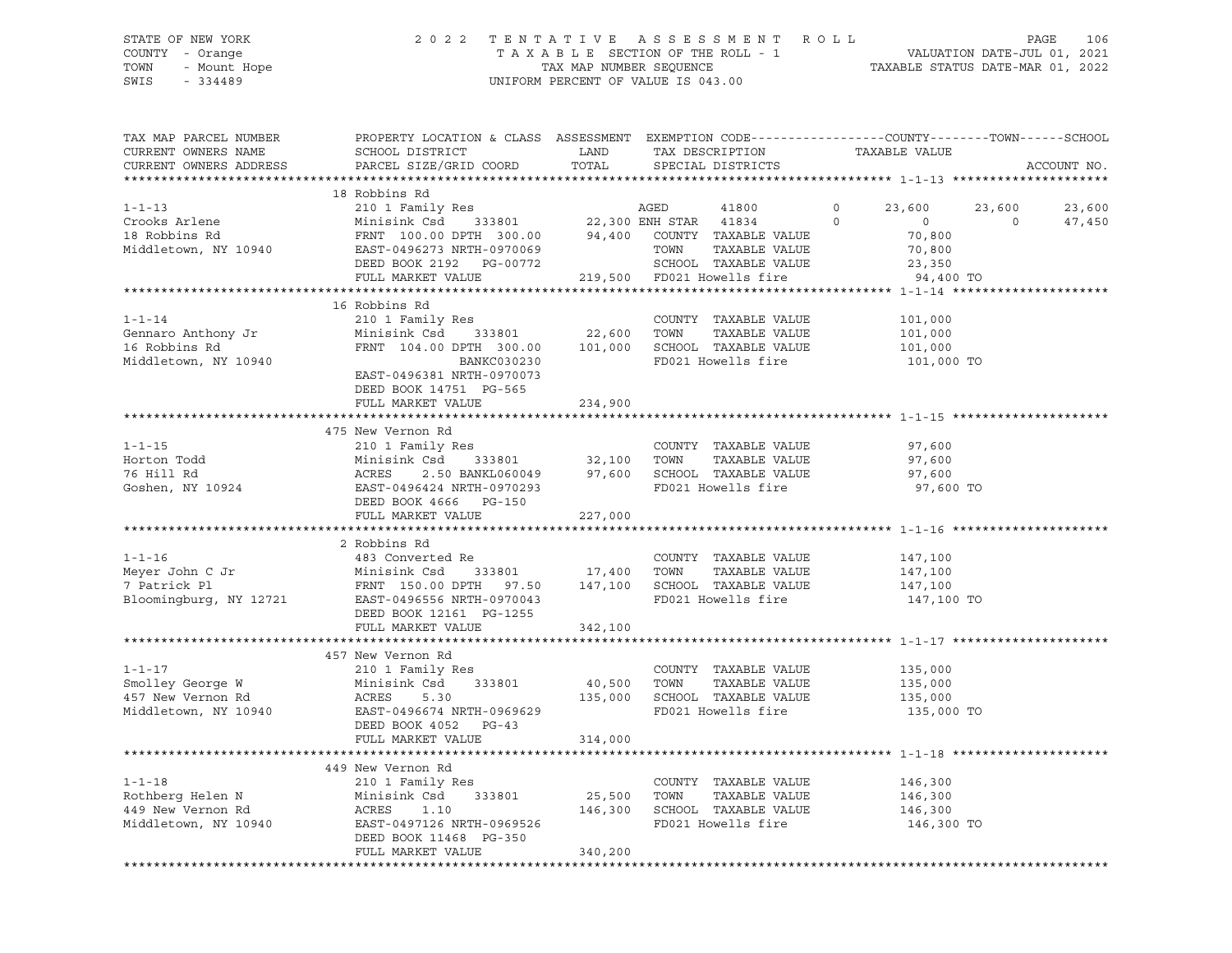| STATE OF NEW YORK<br>COUNTY - Orange<br>TOWN<br>- Mount Hope<br>SWIS<br>$-334489$ | 2022<br>TENTATIVE                                                                                                  |                  | ASSESSMENT ROLL<br>T A X A B L E SECTION OF THE ROLL - 1<br>T A X A B L E SECTION OF THE ROLL - 1<br>TAXABLE STATUS DATE-MAR 01, 2022<br>UNIFORM PERCENT OF VALUE IS 043.00 |               |                               | PAGE<br>107 |
|-----------------------------------------------------------------------------------|--------------------------------------------------------------------------------------------------------------------|------------------|-----------------------------------------------------------------------------------------------------------------------------------------------------------------------------|---------------|-------------------------------|-------------|
| TAX MAP PARCEL NUMBER<br>CURRENT OWNERS NAME                                      | PROPERTY LOCATION & CLASS ASSESSMENT EXEMPTION CODE----------------COUNTY-------TOWN-----SCHOOL<br>SCHOOL DISTRICT | LAND             | TAX DESCRIPTION                                                                                                                                                             | TAXABLE VALUE |                               |             |
| CURRENT OWNERS ADDRESS                                                            | PARCEL SIZE/GRID COORD                                                                                             | TOTAL            | SPECIAL DISTRICTS                                                                                                                                                           |               |                               | ACCOUNT NO. |
|                                                                                   | 433 New Vernon Rd                                                                                                  |                  |                                                                                                                                                                             |               |                               |             |
| $1 - 1 - 19$                                                                      | 210 1 Family Res                                                                                                   |                  | BAS STAR 41854                                                                                                                                                              | $\Omega$      | $0 \qquad \qquad$<br>$\Omega$ | 19,010      |
| Kowalczik Mark                                                                    | Minisink Csd 333801                                                                                                | 22,600           | COUNTY TAXABLE VALUE                                                                                                                                                        |               | 84,000                        |             |
| Kowalczik Arlene                                                                  | FRNT 140.00 DPTH 224.00                                                                                            | 84,000           | TOWN<br>TAXABLE VALUE                                                                                                                                                       |               | 84,000                        |             |
| 433 New Vernon Rd                                                                 | BANKC170031                                                                                                        |                  | SCHOOL TAXABLE VALUE                                                                                                                                                        |               | 64,990                        |             |
| Middletown, NY 10940                                                              | EAST-0497294 NRTH-0969303<br>DEED BOOK 3215<br>PG-00057                                                            |                  | FD021 Howells fire                                                                                                                                                          |               | 84,000 TO                     |             |
|                                                                                   | FULL MARKET VALUE                                                                                                  | 195,300          |                                                                                                                                                                             |               |                               |             |
|                                                                                   |                                                                                                                    |                  |                                                                                                                                                                             |               |                               |             |
|                                                                                   | 426 New Vernon Rd                                                                                                  |                  |                                                                                                                                                                             |               |                               |             |
| $1 - 1 - 20.1$                                                                    | 449 Other Storaq                                                                                                   |                  | COUNTY TAXABLE VALUE                                                                                                                                                        |               | 99,000                        |             |
| Barina Vaclav<br>PO Box 637                                                       | Minisink Csd<br>333801<br>Lt 1 Mielke SM 285-97                                                                    | 37,500<br>99,000 | TOWN<br>TAXABLE VALUE<br>SCHOOL TAXABLE VALUE                                                                                                                               |               | 99,000<br>99,000              |             |
| Howells, NY 10932                                                                 | ACRES<br>1.50                                                                                                      |                  | FD021 Howells fire                                                                                                                                                          |               | 99,000 TO                     |             |
|                                                                                   | EAST-0497553 NRTH-0969578                                                                                          |                  |                                                                                                                                                                             |               |                               |             |
|                                                                                   | DEED BOOK 13737 PG-1582                                                                                            |                  |                                                                                                                                                                             |               |                               |             |
|                                                                                   | FULL MARKET VALUE                                                                                                  | 230,200          |                                                                                                                                                                             |               |                               |             |
|                                                                                   |                                                                                                                    |                  |                                                                                                                                                                             |               |                               |             |
|                                                                                   | 416 New Vernon Rd                                                                                                  |                  |                                                                                                                                                                             |               |                               |             |
| $1 - 1 - 20.2$                                                                    | 210 1 Family Res                                                                                                   |                  | COUNTY TAXABLE VALUE                                                                                                                                                        |               | 132,500                       |             |
| Barina Vaclav                                                                     | Minisink Csd 333801                                                                                                | 27,100           | TOWN<br>TAXABLE VALUE                                                                                                                                                       |               | 132,500                       |             |
| PO Box 637                                                                        | Lt 2 Mielke SM 285-97 132,500                                                                                      |                  | SCHOOL TAXABLE VALUE<br>FD021 Howells fire                                                                                                                                  |               | 132,500                       |             |
| Howells, NY 10932                                                                 | ACRES<br>1.10<br>EAST-0497773 NRTH-0969529                                                                         |                  |                                                                                                                                                                             |               | 132,500 TO                    |             |
|                                                                                   | DEED BOOK 14779 PG-870                                                                                             |                  |                                                                                                                                                                             |               |                               |             |
|                                                                                   | FULL MARKET VALUE                                                                                                  | 308,100          |                                                                                                                                                                             |               |                               |             |
|                                                                                   |                                                                                                                    |                  |                                                                                                                                                                             |               |                               |             |
|                                                                                   | 13 Spruce Rd                                                                                                       |                  |                                                                                                                                                                             |               |                               |             |
| $1 - 1 - 21$                                                                      | 210 1 Family Res                                                                                                   |                  | BAS STAR 41854                                                                                                                                                              | $\circ$       | $\overline{0}$<br>$\Omega$    | 19,010      |
| Schultz-Knapp Tammy M                                                             | 333801                                                                                                             | 24,400           | COUNTY TAXABLE VALUE                                                                                                                                                        |               | 84,000                        |             |
| Schultz Thomas R                                                                  | Minisink Csd 333801<br>FRNT 160.00 DPTH 252.00<br>EAST-0497647 NRTH-0969678<br>DEED BOOK 13845 PG-830              | 84,000           | TOWN<br>TAXABLE VALUE                                                                                                                                                       |               | 84,000                        |             |
| 694 Rt 211 West                                                                   |                                                                                                                    |                  | SCHOOL TAXABLE VALUE                                                                                                                                                        |               | 64,990                        |             |
| Middletown, NY 10940                                                              |                                                                                                                    |                  | FD021 Howells fire                                                                                                                                                          |               | 84,000 TO                     |             |
|                                                                                   | FULL MARKET VALUE                                                                                                  | 195,300          |                                                                                                                                                                             |               |                               |             |
|                                                                                   | 21 Spruce Rd                                                                                                       |                  |                                                                                                                                                                             |               |                               |             |
| $1 - 1 - 22$                                                                      | 210 1 Family Res                                                                                                   |                  | BAS STAR 41854                                                                                                                                                              | $\circ$       | $\overline{0}$<br>$\Omega$    | 19,010      |
| Soriano Oscar                                                                     | 333801<br>Minisink Csd                                                                                             | 25,500           | COUNTY TAXABLE VALUE                                                                                                                                                        |               | 128,700                       |             |
| Soriano Monica                                                                    | ACRES<br>1.20 BANKC130170                                                                                          | 128,700          | TOWN<br>TAXABLE VALUE                                                                                                                                                       |               | 128,700                       |             |
| 21 Spruce Rd                                                                      | EAST-0497669 NRTH-0969983                                                                                          |                  | SCHOOL TAXABLE VALUE                                                                                                                                                        |               | 109,690                       |             |
| Middletown, NY 10940                                                              | DEED BOOK 15016 PG-906                                                                                             |                  | FD021 Howells fire                                                                                                                                                          |               | 128,700 TO                    |             |
|                                                                                   | FULL MARKET VALUE                                                                                                  | 299,300          |                                                                                                                                                                             |               |                               |             |
|                                                                                   |                                                                                                                    |                  |                                                                                                                                                                             |               |                               |             |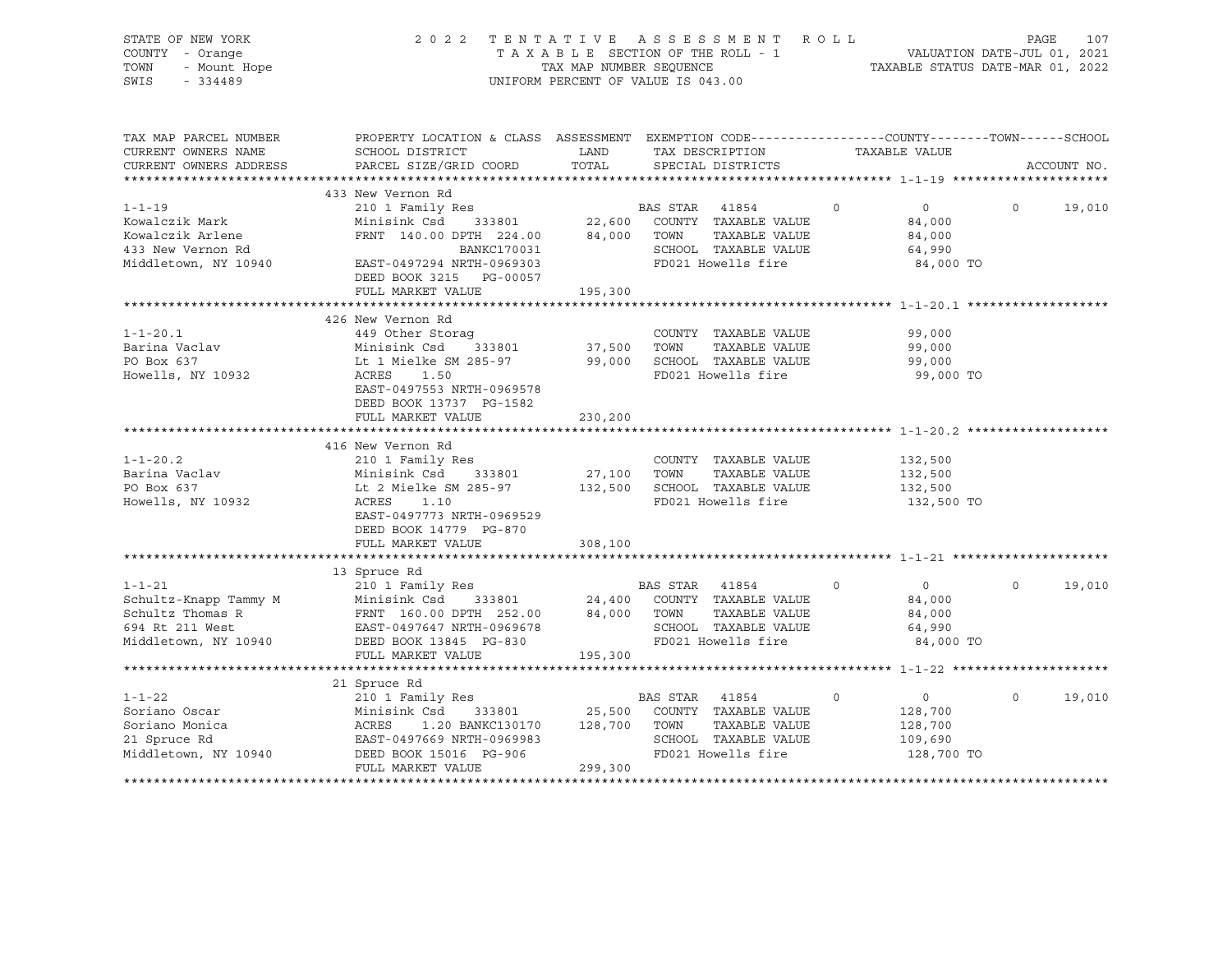| STATE OF NEW YORK<br>COUNTY - Orange<br>TOWN<br>- Mount Hope<br>SWIS<br>$-334489$                       | 2 0 2 2                                                                                                                                                                                                                              | TENTATIVE<br>TAX MAP NUMBER SEQUENCE | ASSESSMENT<br>TAXABLE SECTION OF THE ROLL - 1<br>UNIFORM PERCENT OF VALUE IS 043.00                              | R O L L                                                            | PAGE<br>108<br>VALUATION DATE-JUL 01, 2021<br>TAXABLE STATUS DATE-MAR 01, 2022 |
|---------------------------------------------------------------------------------------------------------|--------------------------------------------------------------------------------------------------------------------------------------------------------------------------------------------------------------------------------------|--------------------------------------|------------------------------------------------------------------------------------------------------------------|--------------------------------------------------------------------|--------------------------------------------------------------------------------|
| TAX MAP PARCEL NUMBER<br>CURRENT OWNERS NAME<br>CURRENT OWNERS ADDRESS                                  | PROPERTY LOCATION & CLASS ASSESSMENT EXEMPTION CODE----------------COUNTY-------TOWN------SCHOOL<br>SCHOOL DISTRICT<br>PARCEL SIZE/GRID COORD                                                                                        | LAND<br>TOTAL                        | TAX DESCRIPTION<br>SPECIAL DISTRICTS                                                                             | TAXABLE VALUE                                                      | ACCOUNT NO.                                                                    |
| $1 - 1 - 23.22$<br>Gesztesi Christopher<br>Gesztesi Amanda<br>440 New Vernon Rd<br>Middletown, NY 10940 | 440 New Vernon Rd<br>210 1 Family Res<br>Minisink Csd<br>333801<br>Lot 2 Gesztesi & Varcoe<br>Map 229-20<br>filed $10/7/2020$<br>ACRES<br>7.60 BANKC040280<br>EAST-0497562 NRTH-0970252<br>DEED BOOK 13803 PG-1147                   | 56,000<br>213,500 TOWN               | BAS STAR<br>41854<br>COUNTY TAXABLE VALUE<br>TAXABLE VALUE<br>SCHOOL TAXABLE VALUE<br>FD021 Howells fire         | $\circ$<br>$\circ$<br>213,500<br>213,500<br>194,490<br>213,500 TO  | $\circ$<br>19,010                                                              |
|                                                                                                         | FULL MARKET VALUE                                                                                                                                                                                                                    | 496,500                              |                                                                                                                  |                                                                    |                                                                                |
| $1 - 1 - 24.1$<br>Dinicola Inc Donald<br>58 Petticoat Ln<br>Bloomingburg, NY 12721                      | 452 New Vernon Rd<br>449 Other Storag<br>Minisink Csd<br>333801<br>Lot 1 Mielke Sub<br>sub map 199-12<br>filed $6/21/2012$<br>ACRES<br>3.90<br>EAST-0497062 NRTH-0970050<br>DEED BOOK 14292 PG-588<br>FULL MARKET VALUE              | 37,200 TOWN<br>189,800               | COUNTY TAXABLE VALUE<br>TAXABLE VALUE<br>81,600 SCHOOL TAXABLE VALUE<br>FD021 Howells fire                       | 81,600<br>81,600<br>81,600<br>81,600 TO                            |                                                                                |
|                                                                                                         |                                                                                                                                                                                                                                      |                                      |                                                                                                                  |                                                                    |                                                                                |
| $1 - 1 - 24.2$<br>Mielke Robert<br>446 New Vernon Rd<br>Middletown, NY 10940                            | 446 New Vernon Rd<br>210 1 Family Res<br>Minisink Csd<br>333801<br>Lot 2 Mielke Sub<br>Map 199-12<br>filed $6/21/2012$<br>ACRES<br>2.40<br>EAST-0497281 NRTH-0969908<br>DEED BOOK 13681 PG-966<br>FULL MARKET VALUE                  | 31,600<br>105,000<br>244,200         | BAS STAR<br>41854<br>COUNTY TAXABLE VALUE<br>TOWN<br>TAXABLE VALUE<br>SCHOOL TAXABLE VALUE<br>FD021 Howells fire | $\circ$<br>$\circ$<br>105,000<br>105,000<br>85,990<br>105,000 TO   | $\circ$<br>19,010                                                              |
|                                                                                                         |                                                                                                                                                                                                                                      |                                      |                                                                                                                  |                                                                    |                                                                                |
| $1 - 1 - 25$<br>Molinelli Richard<br>Lane Cynthia<br>474 New Vernon Rd<br>Middletown, NY 10940          | 474 New Vernon Rd<br>210 1 Family Res<br>Minisink Csd<br>333801<br>ACRES<br>4.50 BANKL060061<br>EAST-0496826 NRTH-0970287<br>DEED BOOK 5674 PG-333<br>FULL MARKET VALUE                                                              | 38,800<br>132,900<br>309,100         | BAS STAR<br>41854<br>COUNTY TAXABLE VALUE<br>TOWN<br>TAXABLE VALUE<br>SCHOOL TAXABLE VALUE<br>FD021 Howells fire | 0<br>$\overline{0}$<br>132,900<br>132,900<br>113,890<br>132,900 TO | 19,010<br>$\circ$                                                              |
|                                                                                                         |                                                                                                                                                                                                                                      |                                      |                                                                                                                  |                                                                    |                                                                                |
| $1 - 1 - 26.2$<br>Varcoe Jamie<br>Varcoe Douglas<br>506 New Vernon Rd<br>Middletown, NY 10940           | 506 New Vernon Rd<br>240 Rural res<br>Minisink Csd<br>333801<br>Lot 1 Gesztesi & Varcoe<br>Map 229-20<br>filed $10/7/2020$<br>ACRES<br>24.50 BANKC230070<br>EAST-0496644 NRTH-0970849<br>DEED BOOK 14657 PG-896<br>FULL MARKET VALUE | 54,700<br>130,900<br>304,400         | TAXABLE VALUE<br>COUNTY<br>TOWN<br>TAXABLE VALUE<br>SCHOOL TAXABLE VALUE<br>FD021 Howells fire                   | 130,900<br>130,900<br>130,900<br>130,900 TO                        |                                                                                |
|                                                                                                         |                                                                                                                                                                                                                                      |                                      |                                                                                                                  |                                                                    |                                                                                |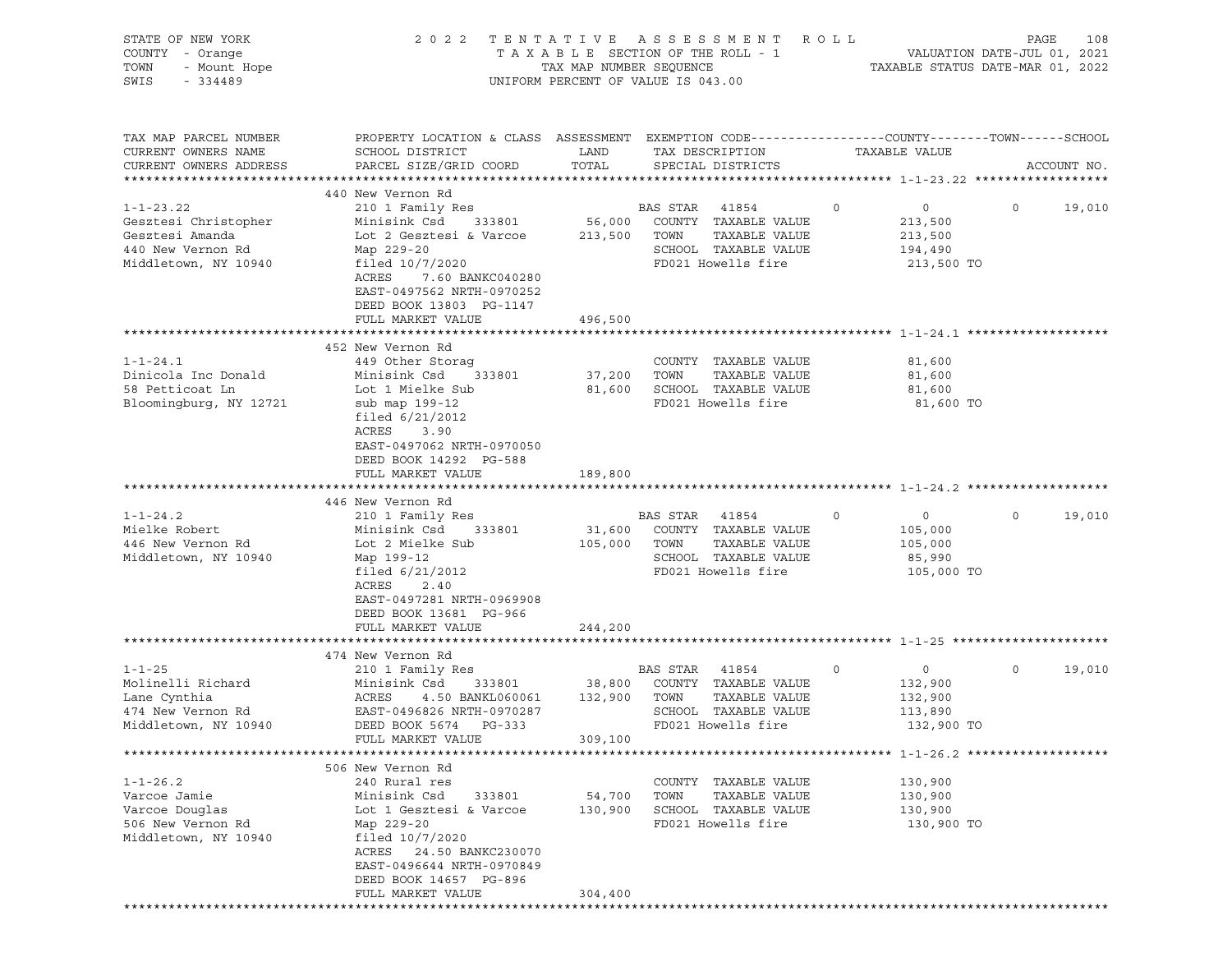| STATE OF NEW YORK<br>COUNTY - Orange<br>- Mount Hope<br>TOWN<br>SWIS<br>$-334489$                    | 2 0 2 2<br>ASSESSMENT<br>TENTATIVE<br>TAXABLE SECTION OF THE ROLL - 1<br>TAX MAP NUMBER SEQUENCE<br>UNIFORM PERCENT OF VALUE IS 043.00                                                  |                        |                |                                                                                                                           |         | ROLL<br>PAGE<br>VALUATION DATE-JUL 01, 2021<br>TAXABLE STATUS DATE-MAR 01, 2022 |         |             |  |  |
|------------------------------------------------------------------------------------------------------|-----------------------------------------------------------------------------------------------------------------------------------------------------------------------------------------|------------------------|----------------|---------------------------------------------------------------------------------------------------------------------------|---------|---------------------------------------------------------------------------------|---------|-------------|--|--|
| TAX MAP PARCEL NUMBER<br>CURRENT OWNERS NAME<br>CURRENT OWNERS ADDRESS                               | PROPERTY LOCATION & CLASS ASSESSMENT EXEMPTION CODE---------------COUNTY-------TOWN-----SCHOOL<br>SCHOOL DISTRICT<br>PARCEL SIZE/GRID COORD                                             | LAND<br>TOTAL          |                | TAX DESCRIPTION<br>SPECIAL DISTRICTS                                                                                      |         | TAXABLE VALUE                                                                   |         | ACCOUNT NO. |  |  |
|                                                                                                      | 81 Spruce Rd                                                                                                                                                                            |                        |                |                                                                                                                           |         |                                                                                 |         |             |  |  |
| $1 - 1 - 27.1$<br>Stiles Protection Trust Janet Minisink Csd<br>81 Spruce Rd<br>Middletown, NY 10940 | 210 1 Family Res<br>Lt 1 Stiles Sub Map 8991<br>ACRES<br>1.60<br>EAST-0497090 NRTH-0971112<br>DEED BOOK 14074 PG-785                                                                    |                        | BAS STAR 41854 | 333801 27,800 COUNTY TAXABLE VALUE<br>ub Map 8991 78,800 TOWN TAXABLE VALUE<br>SCHOOL TAXABLE VALUE<br>FD021 Howells fire | $\circ$ | $\overline{0}$<br>78,800<br>78,800<br>59,790<br>78,800 TO                       | $\circ$ | 19,010      |  |  |
|                                                                                                      | FULL MARKET VALUE                                                                                                                                                                       | 183,300                |                |                                                                                                                           |         |                                                                                 |         |             |  |  |
| $1 - 1 - 27.2$<br>Stiles Gregory<br>Stiles Iris<br>81 Spruce Rd<br>Middletown, NY 10940              | 73 Spruce Rd<br>210 1 Family Res<br>Minisink Csd<br>333801<br>Lt 2 Stiles Sub Map 8991<br>ACRES<br>2.10<br>EAST-0497280 NRTH-0970933<br>DEED BOOK 3014 PG-00283                         | 30,200 TOWN            |                | COUNTY TAXABLE VALUE<br>TAXABLE VALUE<br>117,900 SCHOOL TAXABLE VALUE<br>FD021 Howells fire                               |         | 117,900<br>117,900<br>117,900<br>117,900 TO                                     |         |             |  |  |
|                                                                                                      | FULL MARKET VALUE                                                                                                                                                                       | 274,200                |                |                                                                                                                           |         |                                                                                 |         |             |  |  |
| $1 - 1 - 28$<br>Lane John J<br>Giunta Denise<br>125 Spruce Rd<br>Middletown, NY 10940                | 125 Spruce Rd<br>210 1 Family Res<br>Minisink Csd<br>333801<br>Minis:<br>ACRES<br>1.00 BANKC061339 112,600 SCHOOL TAXABLE VALUE<br>EAST-0496464 NRTH-0971857<br>DEED BOOK 14189 PG-1905 | 25,000 TOWN            |                | COUNTY TAXABLE VALUE<br>TAXABLE VALUE<br>FD021 Howells fire                                                               |         | 112,600<br>112,600<br>112,600<br>112,600 TO                                     |         |             |  |  |
|                                                                                                      | FULL MARKET VALUE                                                                                                                                                                       | 261,900                |                |                                                                                                                           |         |                                                                                 |         |             |  |  |
|                                                                                                      |                                                                                                                                                                                         |                        |                |                                                                                                                           |         |                                                                                 |         |             |  |  |
| $1 - 1 - 30$<br>Devine Edward F<br>Devine Barbara<br>154 Spruce Rd<br>Middletown, NY 10940           | 154 Spruce Rd<br>210 1 Family Res<br>Minisink Csd<br>333801<br>FRNT 138.00 DPTH 100.00<br>BANKC170031<br>EAST-0496153 NRTH-0972347<br>DEED BOOK 13096 PG-1204                           | 27,800<br>130,000 TOWN | BAS STAR       | 41854<br>COUNTY TAXABLE VALUE<br>TAXABLE VALUE<br>SCHOOL TAXABLE VALUE<br>FD021 Howells fire                              | 0       | $\overline{0}$<br>130,000<br>130,000<br>110,990<br>130,000 TO                   | $\circ$ | 19,010      |  |  |
|                                                                                                      | FULL MARKET VALUE                                                                                                                                                                       | 302,300                |                |                                                                                                                           |         |                                                                                 |         |             |  |  |
| $1 - 1 - 31$<br>Devine Edward F<br>154 Spruce Rd                                                     | Spruce Rd<br>312 Vac w/imprv<br>Minisink Csd<br>333801<br>80.00 DPTH 100.00<br>FRNT                                                                                                     | 3,800                  | TOWN           | COUNTY TAXABLE VALUE<br>TAXABLE VALUE<br>12,800 SCHOOL TAXABLE VALUE                                                      |         | 12,800<br>12,800<br>12,800                                                      |         |             |  |  |
| Middletown, NY 10940                                                                                 | BANKC170031<br>EAST-0496073 NRTH-0972340<br>DEED BOOK 11708 PG-1751<br>FULL MARKET VALUE                                                                                                | 29,800                 |                | FD021 Howells fire                                                                                                        |         | 12,800 TO                                                                       |         |             |  |  |
|                                                                                                      |                                                                                                                                                                                         |                        |                |                                                                                                                           |         |                                                                                 |         |             |  |  |
|                                                                                                      |                                                                                                                                                                                         |                        |                |                                                                                                                           |         |                                                                                 |         |             |  |  |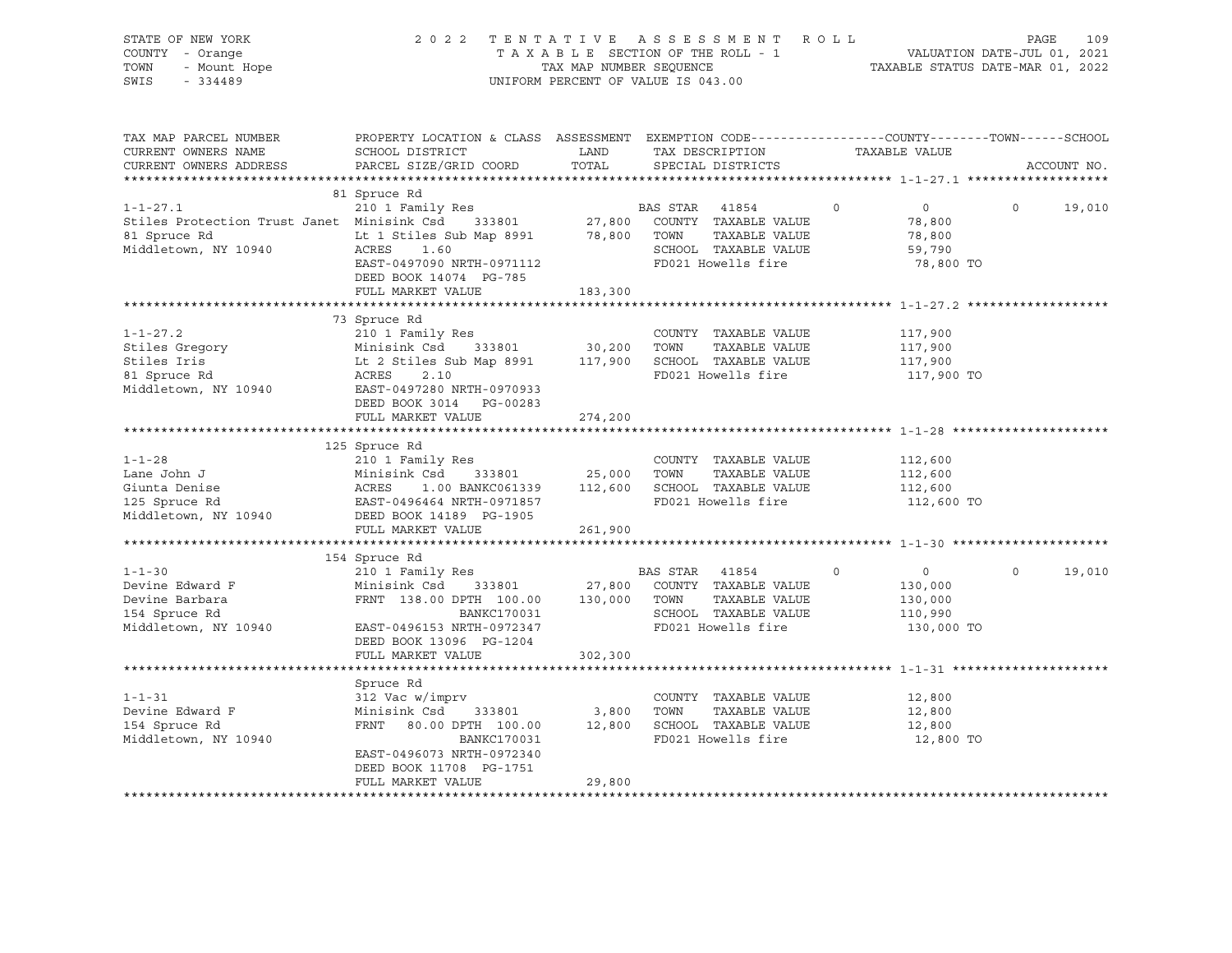# STATE OF NEW YORK 2 0 2 2 T E N T A T I V E A S S E S S M E N T R O L L PAGE 110 COUNTY - Orange T A X A B L E SECTION OF THE ROLL - 1 VALUATION DATE-JUL 01, 2021 TOWN - Mount Hope TAX MAP NUMBER SEQUENCE TAXABLE STATUS DATE-MAR 01, 2022 SWIS - 334489 UNIFORM PERCENT OF VALUE IS 043.00

| TAX MAP PARCEL NUMBER<br>CURRENT OWNERS NAME<br>CURRENT OWNERS ADDRESS            | PROPERTY LOCATION & CLASS ASSESSMENT<br>SCHOOL DISTRICT<br>PARCEL SIZE/GRID COORD                                                                                      | LAND<br>TOTAL     |                  | TAX DESCRIPTION<br>SPECIAL DISTRICTS                                                | TAXABLE VALUE |                                                               | EXEMPTION CODE-----------------COUNTY-------TOWN------SCHOOL<br>ACCOUNT NO. |        |
|-----------------------------------------------------------------------------------|------------------------------------------------------------------------------------------------------------------------------------------------------------------------|-------------------|------------------|-------------------------------------------------------------------------------------|---------------|---------------------------------------------------------------|-----------------------------------------------------------------------------|--------|
|                                                                                   |                                                                                                                                                                        |                   |                  |                                                                                     |               |                                                               |                                                                             |        |
| $1 - 1 - 32.1$                                                                    | 190 Spruce Rd<br>210 1 Family Res                                                                                                                                      |                   |                  | COUNTY TAXABLE VALUE                                                                |               | 91,900                                                        |                                                                             |        |
| Reed Rachel<br>46 Western Ave                                                     | Minisink Csd<br>333801<br>ACRES<br>2.70 BANKC130170                                                                                                                    | 30,200<br>91,900  | TOWN             | TAXABLE VALUE<br>SCHOOL TAXABLE VALUE                                               |               | 91,900<br>91,900                                              |                                                                             |        |
| Middletown, NY 10940                                                              | EAST-0495949 NRTH-0972615<br>DEED BOOK 14341 PG-816<br>FULL MARKET VALUE                                                                                               | 213,700           |                  | FD021 Howells fire                                                                  |               | 91,900 TO                                                     |                                                                             |        |
|                                                                                   |                                                                                                                                                                        |                   |                  |                                                                                     |               |                                                               |                                                                             |        |
|                                                                                   | 561 New Vernon Rd                                                                                                                                                      |                   |                  |                                                                                     |               |                                                               |                                                                             |        |
| $1 - 1 - 32.2$<br>O'Leary Patricia M<br>561 New Vernon Rd<br>Middletown, NY 10940 | 210 1 Family Res<br>Minisink Csd 333801 33,000 COUNTY TAXABLE VALUE<br>2.80 BANKC130170 128,300<br>ACRES<br>EAST-0496313 NRTH-0972410<br>DEED BOOK 13690 PG-1767       |                   | BAS STAR<br>TOWN | 41854<br>TAXABLE VALUE<br>SCHOOL TAXABLE VALUE<br>FD021 Howells fire                | $\circ$       | $\overline{0}$<br>128,300<br>128,300<br>109,290<br>128,300 TO | $\circ$                                                                     | 19,010 |
|                                                                                   | FULL MARKET VALUE                                                                                                                                                      | 298,400           |                  |                                                                                     |               |                                                               |                                                                             |        |
|                                                                                   |                                                                                                                                                                        |                   |                  |                                                                                     |               |                                                               |                                                                             |        |
| $1 - 1 - 33.21$                                                                   | 562 New Vernon Rd<br>283 Res w/Comuse                                                                                                                                  |                   | BAS STAR         | 41854                                                                               | $\mathbf 0$   | $\overline{0}$                                                | $\Omega$                                                                    | 19,010 |
| Vitro Robert<br>Vitro Maria<br>562 New Vernon Rd<br>Middletown, NY 10940          | Minisink Csd<br>333801<br>Lt 3 Lands Of Silvers<br>ACRES 1.90 BANKL140178<br>EAST-0496605 NRTH-0972226<br>DEED BOOK 4267 PG-4                                          | 29,700<br>207,900 | TOWN             | COUNTY TAXABLE VALUE<br>TAXABLE VALUE<br>SCHOOL TAXABLE VALUE<br>FD021 Howells fire |               | 207,900<br>207,900<br>188,890<br>207,900 TO                   |                                                                             |        |
|                                                                                   | FULL MARKET VALUE                                                                                                                                                      | 483,500           |                  |                                                                                     |               |                                                               |                                                                             |        |
|                                                                                   |                                                                                                                                                                        |                   |                  |                                                                                     |               |                                                               |                                                                             |        |
| $1 - 1 - 33.3$<br>Paris Bryan<br>72 Spruce Rd<br>Middletown, NY 10940             | 72 Spruce Rd<br>210 1 Family Res<br>Minisink Csd<br>333801<br>Lt 2 Lands Of Silvers<br>ACRES<br>2.50 BANKC130170<br>EAST-0497594 NRTH-0971200<br>DEED BOOK 14586 PG-39 | 32,100<br>140,000 | TOWN             | COUNTY TAXABLE VALUE<br>TAXABLE VALUE<br>SCHOOL TAXABLE VALUE<br>FD021 Howells fire |               | 140,000<br>140,000<br>140,000<br>140,000 TO                   |                                                                             |        |
|                                                                                   | FULL MARKET VALUE                                                                                                                                                      | 325,600           |                  |                                                                                     |               |                                                               |                                                                             |        |
|                                                                                   |                                                                                                                                                                        |                   |                  |                                                                                     |               |                                                               |                                                                             |        |
|                                                                                   | 580 New Vernon Rd                                                                                                                                                      |                   |                  |                                                                                     |               |                                                               |                                                                             |        |
| $1 - 1 - 33.4$                                                                    | 311 Res vac land                                                                                                                                                       |                   |                  | COUNTY TAXABLE VALUE                                                                |               | 30,400                                                        |                                                                             |        |
| New York American Water Co.                                                       | 333801<br>Minisink Csd                                                                                                                                                 | 30,400            | TOWN             | TAXABLE VALUE                                                                       |               | 30,400                                                        |                                                                             |        |
| c/o Liberty Utilities                                                             | ACRES<br>3.00                                                                                                                                                          | 30,400            |                  | SCHOOL TAXABLE VALUE                                                                |               | 30,400                                                        |                                                                             |        |
| PO Box 1420<br>Massapequa, NY 11758-0907                                          | EAST-0496896 NRTH-0972530<br>DEED BOOK 14352 PG-484<br>FULL MARKET VALUE                                                                                               | 70,700            |                  | FD021 Howells fire                                                                  |               | 30,400 TO                                                     |                                                                             |        |
|                                                                                   |                                                                                                                                                                        |                   |                  |                                                                                     |               |                                                               |                                                                             |        |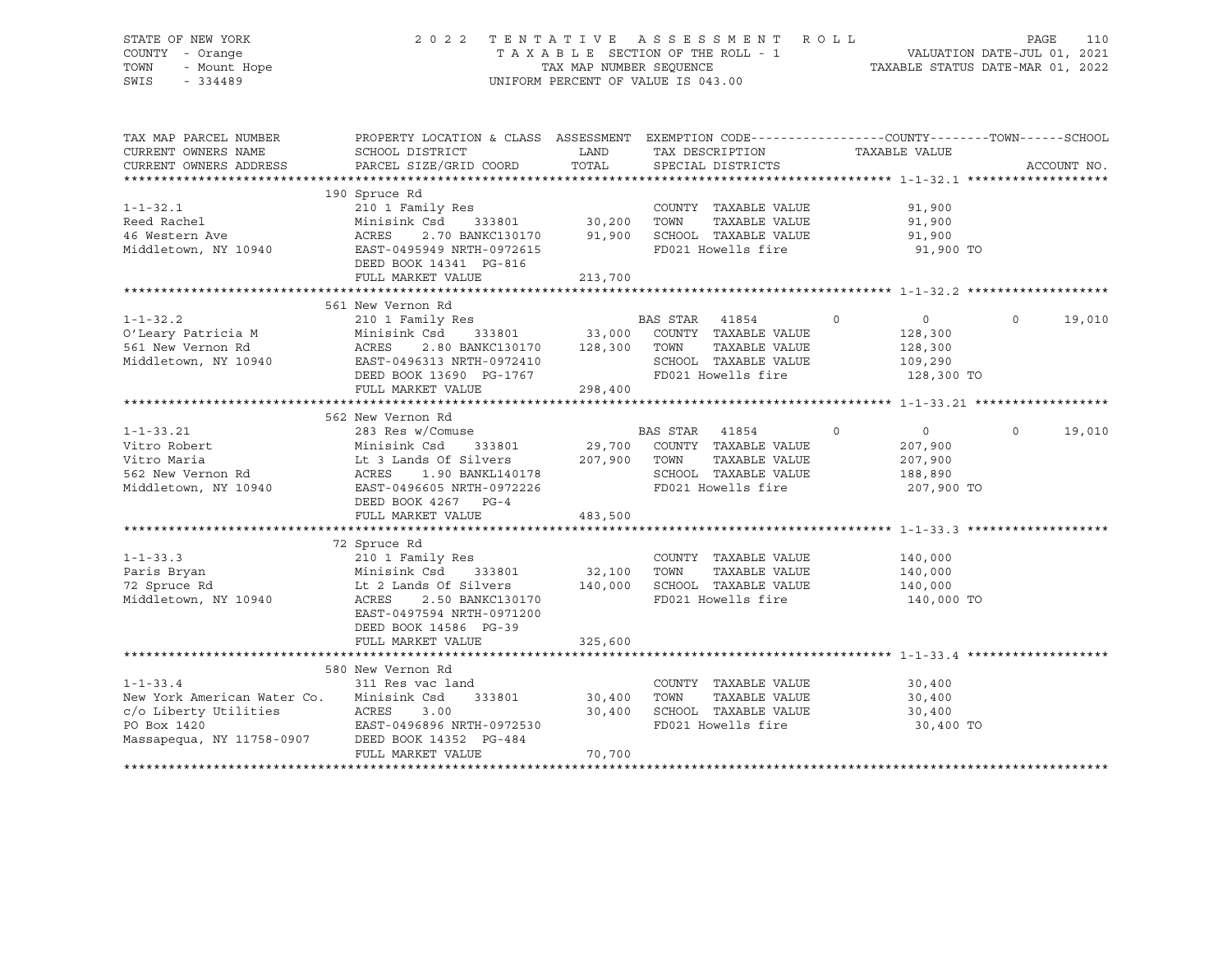| STATE OF NEW YORK<br>COUNTY - Orange<br>TOWN<br>- Mount Hope<br>$-334489$<br>SWIS                 | 2022                                                                                                                                                                                                 | TENTATIVE                    | ASSESSMENT ROLL<br>UNIFORM PERCENT OF VALUE IS 043.00                                                         |                                                                             | PAGE<br>111<br>VALUATION DATE-JUL 01, 2021<br>TAXABLE STATUS DATE-MAR 01, 2022 |
|---------------------------------------------------------------------------------------------------|------------------------------------------------------------------------------------------------------------------------------------------------------------------------------------------------------|------------------------------|---------------------------------------------------------------------------------------------------------------|-----------------------------------------------------------------------------|--------------------------------------------------------------------------------|
| TAX MAP PARCEL NUMBER<br>CURRENT OWNERS NAME<br>CURRENT OWNERS ADDRESS                            | PROPERTY LOCATION & CLASS ASSESSMENT EXEMPTION CODE----------------COUNTY-------TOWN-----SCHOOL<br>SCHOOL DISTRICT<br>PARCEL SIZE/GRID COORD                                                         | LAND<br>TOTAL                | TAX DESCRIPTION<br>SPECIAL DISTRICTS                                                                          | TAXABLE VALUE                                                               | ACCOUNT NO.                                                                    |
|                                                                                                   |                                                                                                                                                                                                      |                              |                                                                                                               |                                                                             |                                                                                |
| $1 - 1 - 33.51$<br>Falanga Anthony A Sr<br>Falanga Marsha<br>78 Spruce Rd<br>Middletown, NY 10940 | 78 Spruce Rd<br>210 1 Family Res<br>Minisink Csd 333801<br>Lt 2 Witte Sub<br>ACRES<br>2.50<br>EAST-0497592 NRTH-0971439<br>DEED BOOK 14784 PG-1371                                                   | 57,300<br>144,500            | COUNTY TAXABLE VALUE<br>TOWN<br>TAXABLE VALUE<br>SCHOOL TAXABLE VALUE<br>FD021 Howells fire                   | 144,500<br>144,500<br>144,500<br>144,500 TO                                 |                                                                                |
|                                                                                                   | FULL MARKET VALUE                                                                                                                                                                                    | 336,000                      |                                                                                                               |                                                                             |                                                                                |
|                                                                                                   | *************************                                                                                                                                                                            | *******************          |                                                                                                               |                                                                             |                                                                                |
| $1 - 1 - 34.1$<br>Shoemaker John George<br>42 Spruce Rd<br>Middletown, NY 10940                   | 42 Spruce Rd<br>210 1 Family Res<br>Minisink Csd 333801<br>FRNT 123.00 DPTH 142.00 100,700<br>BANKL140178<br>EAST-0497796 NRTH-0970328<br>DEED BOOK 11805 PG-1733<br>FULL MARKET VALUE               | 18,400<br>234,200            | BAS STAR 41854<br>COUNTY TAXABLE VALUE<br>TOWN<br>TAXABLE VALUE<br>SCHOOL TAXABLE VALUE<br>FD021 Howells fire | $\overline{0}$<br>$\circ$<br>100,700<br>100,700<br>81,690<br>100,700 TO     | $\circ$<br>19,010                                                              |
|                                                                                                   |                                                                                                                                                                                                      |                              |                                                                                                               |                                                                             |                                                                                |
| $1 - 1 - 34.21$<br>Stiles Jeffrey W<br>28 N Rotterdam Rd<br>Holland, PA 18966                     | 59 Spruce Rd<br>411 Apartment<br>Minisink Csd<br>333801<br>ACRES<br>5.00<br>EAST-0497265 NRTH-0970678<br>DEED BOOK 2195<br>PG-00753<br>FULL MARKET VALUE                                             | 40,000<br>111,200<br>258,600 | COUNTY TAXABLE VALUE<br>TOWN<br>TAXABLE VALUE<br>SCHOOL TAXABLE VALUE<br>FD021 Howells fire                   | 111,200<br>111,200<br>111,200<br>111,200 TO                                 |                                                                                |
|                                                                                                   |                                                                                                                                                                                                      |                              |                                                                                                               |                                                                             |                                                                                |
| $1 - 1 - 35$<br>Van Dermolen Garry Sr<br>20 Spruce Rd<br>Middletown, NY 10940                     | 20 Spruce Rd<br>210 1 Family Res<br>Minisink Csd 333801 28,500<br>Van Dermolen Georgene FRNT 208.00 DPTH 367.00 116,000<br>EAST-0497922 NRTH-0969804<br>DEED BOOK 2380 PG-00085<br>FULL MARKET VALUE | 269,800                      | ENH STAR 41834<br>COUNTY TAXABLE VALUE<br>TAXABLE VALUE<br>TOWN<br>SCHOOL TAXABLE VALUE<br>FD021 Howells fire | $0 \qquad \qquad$<br>$\Omega$<br>116,000<br>116,000<br>68,550<br>116,000 TO | $\Omega$<br>47,450                                                             |
|                                                                                                   |                                                                                                                                                                                                      |                              |                                                                                                               |                                                                             |                                                                                |
| $1 - 1 - 36$<br>Benson Craig<br>46 Fletcher St<br>Goshen, NY 10924                                | 16 Spruce Rd<br>210 1 Family Res<br>Minisink Csd 333801<br>unfinished 2022 assessmen 120,000<br>ACRES<br>1.30<br>EAST-0498086 NRTH-0969628<br>DEED BOOK 14793 PG-42<br>FULL MARKET VALUE             | 22,400<br>279,100            | COUNTY TAXABLE VALUE<br>TOWN<br>TAXABLE VALUE<br>SCHOOL TAXABLE VALUE<br>FD021 Howells fire                   | 120,000<br>120,000<br>120,000<br>120,000 TO                                 |                                                                                |
|                                                                                                   |                                                                                                                                                                                                      |                              |                                                                                                               |                                                                             |                                                                                |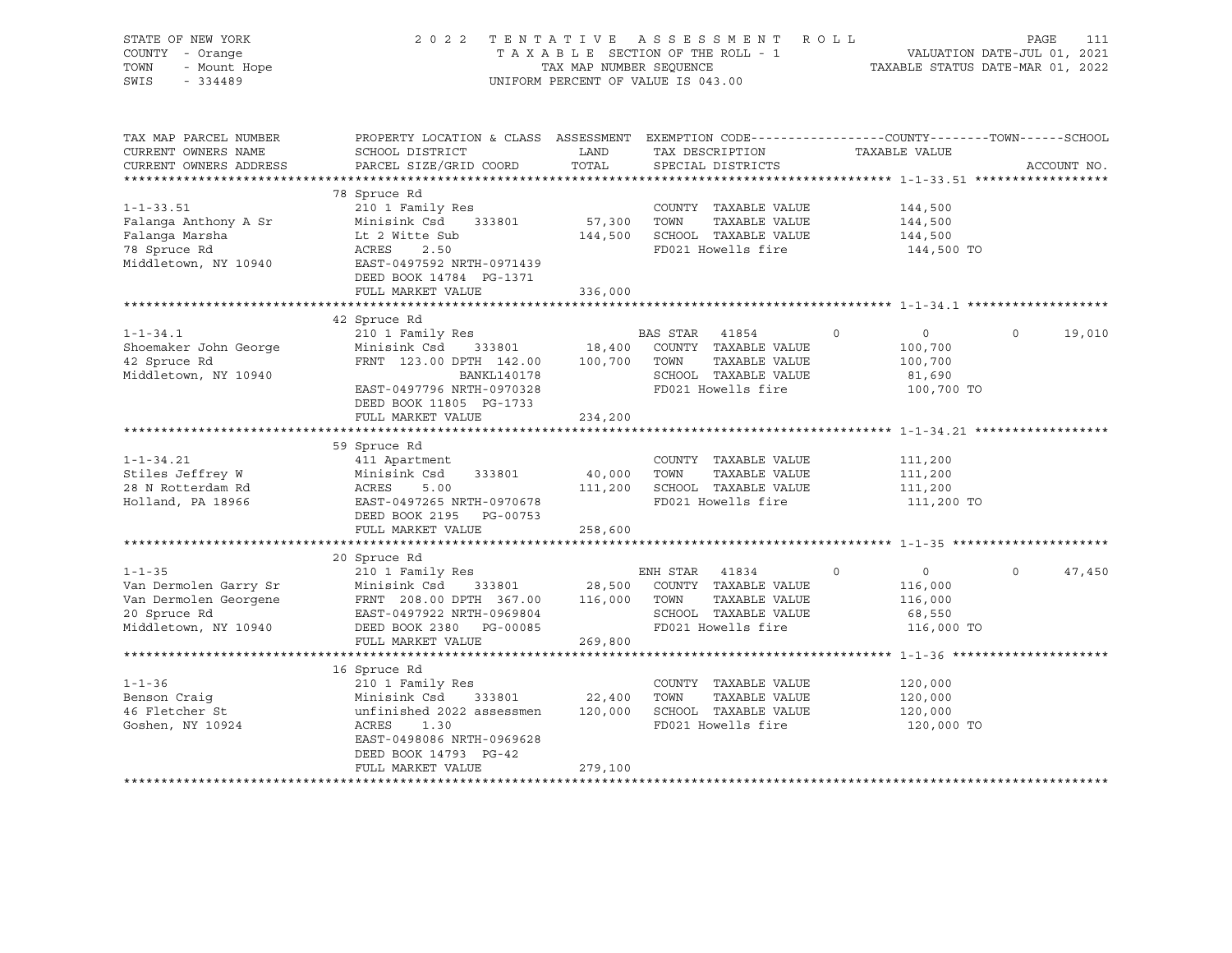| STATE OF NEW YORK<br>COUNTY - Orange<br>TOWN<br>- Mount Hope<br>SWIS<br>$-334489$               | 2 0 2 2                                                                                                                                                                    |                                                                                                                       | TENTATIVE ASSESSMENT ROLL<br>UNIFORM PERCENT OF VALUE IS 043.00                                                                                          |                                                                      | 112<br>PAGE       |
|-------------------------------------------------------------------------------------------------|----------------------------------------------------------------------------------------------------------------------------------------------------------------------------|-----------------------------------------------------------------------------------------------------------------------|----------------------------------------------------------------------------------------------------------------------------------------------------------|----------------------------------------------------------------------|-------------------|
| TAX MAP PARCEL NUMBER<br>CURRENT OWNERS NAME                                                    | PROPERTY LOCATION & CLASS ASSESSMENT EXEMPTION CODE---------------COUNTY-------TOWN-----SCHOOL<br>SCHOOL DISTRICT                                                          | <b>EXAMPLE DESCRIPTION OF STREET AND STREET AND STREET AND STREET AND STREET AND STREET AND STREET AND STREET AND</b> | TAX DESCRIPTION TAXABLE VALUE                                                                                                                            |                                                                      |                   |
| CURRENT OWNERS ADDRESS                                                                          | PARCEL SIZE/GRID COORD                                                                                                                                                     | TOTAL                                                                                                                 | SPECIAL DISTRICTS                                                                                                                                        |                                                                      | ACCOUNT NO.       |
|                                                                                                 |                                                                                                                                                                            |                                                                                                                       |                                                                                                                                                          |                                                                      |                   |
| $1 - 1 - 37$<br>Martinez Joseph A Sr<br>Martinez Darlene<br>8 Spruce Rd<br>Middletown, NY 10940 | 8 Spruce Rd<br>210 1 Family Res<br>Minisink Csd<br>FRNT 100.00 DPTH 287.00 92,000<br>BANKC030217<br>EAST-0498039 NRTH-0969528<br>DEED BOOK 3616 PG-56<br>FULL MARKET VALUE | 214,000                                                                                                               | BAS STAR 41854<br>333801 21,900 COUNTY TAXABLE VALUE<br>TOWN<br>TAXABLE VALUE<br>SCHOOL TAXABLE VALUE<br>FD021 Howells fire                              | $\circ$<br>$\overline{0}$<br>92,000<br>92,000<br>72,990<br>92,000 TO | 19,010<br>$\circ$ |
|                                                                                                 | 2 Spruce Rd                                                                                                                                                                |                                                                                                                       |                                                                                                                                                          |                                                                      |                   |
| $1 - 1 - 38$<br>Brigham Bertha Mae<br>2 Spruce Rd<br>Middletown, NY 10940                       | 210 1 Family Res<br>Minisink Csd<br>FRNT 144.00 DPTH 285.00 103,500<br>EAST-0498039 NRTH-0969396<br>DEED BOOK 2046<br>PG-00066<br>FULL MARKET VALUE                        | 240,700                                                                                                               | ENH STAR 41834<br>$\overline{0}$<br>333801 24,500 COUNTY TAXABLE VALUE<br>TOWN<br>TAXABLE VALUE<br>SCHOOL TAXABLE VALUE<br>FD021 Howells fire 103,500 TO | $\overline{0}$<br>103,500<br>103,500<br>56,050                       | $\circ$<br>47,450 |
|                                                                                                 |                                                                                                                                                                            |                                                                                                                       |                                                                                                                                                          |                                                                      |                   |
| $1 - 1 - 39$<br>Yong Yu<br>Xie Juan                                                             | 15 Ledge Rd<br>210 1 Family Res<br>Minisink Csd<br>FRNT 200.00 DPTH 160.00                                                                                                 | 333801 25,000<br>175,000                                                                                              | COUNTY TAXABLE VALUE<br>TOWN<br>TAXABLE VALUE<br>SCHOOL TAXABLE VALUE                                                                                    | 175,000<br>175,000<br>175,000                                        |                   |
| 12145 Craig St                                                                                  | EAST-0498339 NRTH-0969401                                                                                                                                                  |                                                                                                                       | FD021 Howells fire                                                                                                                                       | 175,000 TO                                                           |                   |

EAST-0498339 NRTH-0969401 Overland Park, KS 66213 DEED BOOK 15091 PG-264 FULL MARKET VALUE 407,000 \*\*\*\*\*\*\*\*\*\*\*\*\*\*\*\*\*\*\*\*\*\*\*\*\*\*\*\*\*\*\*\*\*\*\*\*\*\*\*\*\*\*\*\*\*\*\*\*\*\*\*\*\*\*\*\*\*\*\*\*\*\*\*\*\*\*\*\*\*\*\*\*\*\*\*\*\*\*\*\*\*\*\*\*\*\*\*\*\*\*\*\*\*\*\*\*\*\*\*\*\*\*\* 1-1-40 \*\*\*\*\*\*\*\*\*\*\*\*\*\*\*\*\*\*\*\*\*  $21 \text{ Ledge Rd}$   $210 \text{ 1 Fan}$ 1-1-40 210 1 Family Res COUNTY TAXABLE VALUE 92,000 Hassenmayer Irrevocable Trust Minisink Csd 333801 23,200 TOWN TAXABLE VALUE 92,000 92,000 SCHOOL TAXABLE VALUE Middletown, NY 10940 ACRES 0.57 FD021 Howells fire 92,000 TO EAST-0498483 NRTH-0969489 DEED BOOK 14030 PG-1962 FULL MARKET VALUE 214,000 \*\*\*\*\*\*\*\*\*\*\*\*\*\*\*\*\*\*\*\*\*\*\*\*\*\*\*\*\*\*\*\*\*\*\*\*\*\*\*\*\*\*\*\*\*\*\*\*\*\*\*\*\*\*\*\*\*\*\*\*\*\*\*\*\*\*\*\*\*\*\*\*\*\*\*\*\*\*\*\*\*\*\*\*\*\*\*\*\*\*\*\*\*\*\*\*\*\*\*\*\*\*\* 1-1-41.1 \*\*\*\*\*\*\*\*\*\*\*\*\*\*\*\*\*\*\* 31 Ledge Rd

| $1 - 1 - 41.1$                             | 210 1 Family Res          |         | BAS STAR 41854 |                      |            | 19,010 |
|--------------------------------------------|---------------------------|---------|----------------|----------------------|------------|--------|
| Hassenmayer Irrevocable Trust Minisink Csd | 333801                    | 31,100  | COUNTY         | TAXABLE VALUE        | 117,000    |        |
| 31 Ledge Rd                                | ACRES<br>2.30             | 117,000 | TOWN           | TAXABLE VALUE        | 117,000    |        |
| Middletown, NY 10940                       | EAST-0498423 NRTH-0969589 |         |                | SCHOOL TAXABLE VALUE | 97,990     |        |
|                                            | DEED BOOK 14030 PG-1954   |         |                | FD021 Howells fire   | 117,000 TO |        |
|                                            | FULL MARKET VALUE         | 272,100 |                |                      |            |        |
|                                            |                           |         |                |                      |            |        |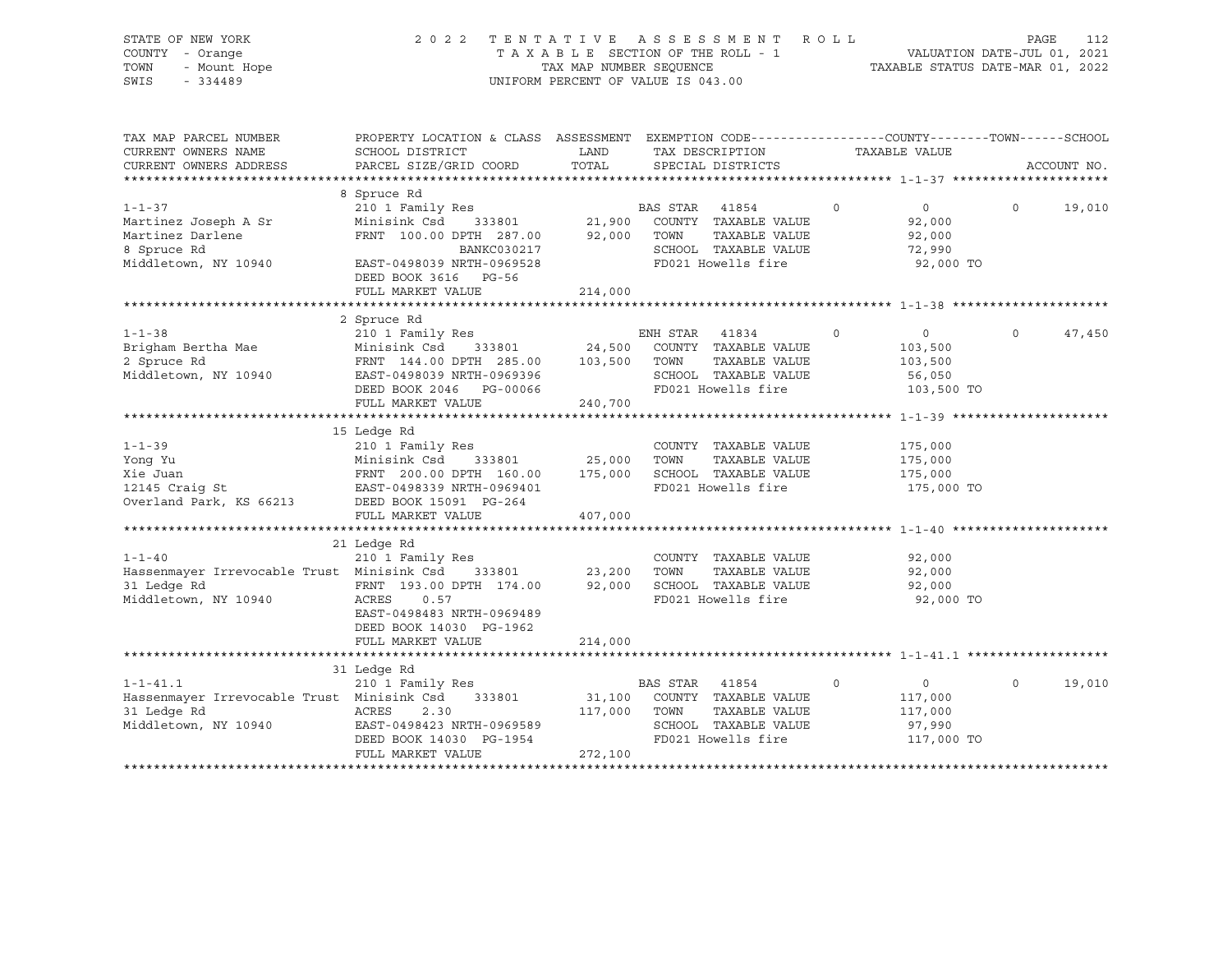| STATE OF NEW YORK<br>COUNTY - Orange<br>TOWN<br>- Mount Hope<br>SWIS<br>$-334489$                                                                                                                    |                                                                                                                                                                                                                                                                                                                                                                                                                             | TAX MAP NUMBER SEQUENCE | 2022 TENTATIVE ASSESSMENT ROLL<br>TAXABLE SECTION OF THE ROLL - 1<br>UNIFORM PERCENT OF VALUE IS 043.00                                                                                                                                                                                     |          | VALUATION DATE-JUL 01, 2021<br>TAXABLE STATUS DATE-MAR 01, 2022                                                                           | PAGE              | 113                        |
|------------------------------------------------------------------------------------------------------------------------------------------------------------------------------------------------------|-----------------------------------------------------------------------------------------------------------------------------------------------------------------------------------------------------------------------------------------------------------------------------------------------------------------------------------------------------------------------------------------------------------------------------|-------------------------|---------------------------------------------------------------------------------------------------------------------------------------------------------------------------------------------------------------------------------------------------------------------------------------------|----------|-------------------------------------------------------------------------------------------------------------------------------------------|-------------------|----------------------------|
| TAX MAP PARCEL NUMBER<br>CURRENT OWNERS NAME<br>CURRENT OWNERS ADDRESS                                                                                                                               | PROPERTY LOCATION & CLASS ASSESSMENT EXEMPTION CODE---------------COUNTY-------TOWN-----SCHOOL<br>SCHOOL DISTRICT<br>PARCEL SIZE/GRID COORD                                                                                                                                                                                                                                                                                 | LAND<br>TOTAL           | TAX DESCRIPTION<br>SPECIAL DISTRICTS                                                                                                                                                                                                                                                        |          | TAXABLE VALUE                                                                                                                             |                   | ACCOUNT NO.                |
|                                                                                                                                                                                                      |                                                                                                                                                                                                                                                                                                                                                                                                                             |                         |                                                                                                                                                                                                                                                                                             |          |                                                                                                                                           |                   |                            |
|                                                                                                                                                                                                      | 49 Ledge Rd                                                                                                                                                                                                                                                                                                                                                                                                                 |                         |                                                                                                                                                                                                                                                                                             |          |                                                                                                                                           |                   |                            |
| $1 - 1 - 41.2$<br>Milfort Marcel<br>Milfort Margaret<br>PO Box 36<br>Howells, NY 10932                                                                                                               | 210 1 Family Res<br>Minisink Csd 333801<br>Tn Rd 30<br>ACRES 3.80<br>EAST-0499122 NRTH-0969898<br>DEED BOOK 1986 PG-369                                                                                                                                                                                                                                                                                                     |                         | BAS STAR 41854<br>36,900 COUNTY TAXABLE VALUE<br>131,700 TOWN<br>TAXABLE VALUE<br>SCHOOL TAXABLE VALUE<br>FD021 Howells fire                                                                                                                                                                | $\circ$  | $\overline{0}$<br>131,700<br>131,700<br>112,690<br>131,700 TO                                                                             | $\mathsf{O}$      | 19,010                     |
|                                                                                                                                                                                                      | FULL MARKET VALUE                                                                                                                                                                                                                                                                                                                                                                                                           | 306,300                 |                                                                                                                                                                                                                                                                                             |          |                                                                                                                                           |                   |                            |
|                                                                                                                                                                                                      |                                                                                                                                                                                                                                                                                                                                                                                                                             |                         |                                                                                                                                                                                                                                                                                             |          |                                                                                                                                           |                   |                            |
| $1 - 1 - 43.1$<br>Cutler Robert E Jr<br>Cutler Patricia M<br>81 Ledge Rd<br>Middletown, NY 10940<br>$1 - 1 - 43.2$<br>Cutler Robert E Jr<br>Cutler Patricia M<br>81 Ledge Rd<br>Middletown, NY 10940 | 81 Ledge Rd<br>210 1 Family Res<br>Minisink Csd 333801<br>Lot 1 Cutler Sub<br>Map 881-06<br>filed $9/22/06$<br>ACRES 1.70<br>EAST-0499503 NRTH-0970293<br>DEED BOOK 2269 PG-00981<br>FULL MARKET VALUE<br>*******************************<br>Ledge Rd<br>312 Vac w/imprv<br>Minisink Csd 333801<br>Lot 2 Cutler Sub<br>Map 881-06<br>filed $9/22/06$<br>ACRES 11.70<br>EAST-0500288 NRTH-0971084<br>DEED BOOK 2269 PG-00981 | 226,700<br>61,700       | VETCOM CTS 41130<br>39,700 VETDIS CTS 41140<br>$\overline{0}$<br>97,500 ENH STAR 41834<br>COUNTY TAXABLE VALUE<br>TOWN<br>TAXABLE VALUE<br>SCHOOL TAXABLE VALUE<br>FD021 Howells fire<br>COUNTY TAXABLE VALUE<br>59,700 TOWN<br>TAXABLE VALUE<br>SCHOOL TAXABLE VALUE<br>FD021 Howells fire | $\Omega$ | $0 \t 18,200 \t 18,200$<br>36,400<br>$\overline{0}$<br>42,900<br>42,900<br>18,850<br>97,500 TO<br>61,700<br>61,700<br>61,700<br>61,700 TO | 36,400<br>$\circ$ | 10,400<br>20,800<br>47,450 |
|                                                                                                                                                                                                      | FULL MARKET VALUE                                                                                                                                                                                                                                                                                                                                                                                                           | 143,500                 |                                                                                                                                                                                                                                                                                             |          |                                                                                                                                           |                   |                            |
|                                                                                                                                                                                                      | 99 Ledge Rd                                                                                                                                                                                                                                                                                                                                                                                                                 |                         |                                                                                                                                                                                                                                                                                             |          |                                                                                                                                           |                   |                            |
| $1 - 1 - 43.3$<br>Cutler Brian<br>Knecht Lauren<br>99 Ledge Rd<br>Middletown, NY 10940                                                                                                               | 210 1 Family Res<br>Minisink Csd 333801<br>Lot 3 Cutler Sub<br>Map 881-06<br>filed $9/22/06$<br>ACRES<br>3.30 BANKC030385<br>EAST-0500138 NRTH-0970613<br>DEED BOOK 12265 PG-425                                                                                                                                                                                                                                            |                         | COUNTY TAXABLE VALUE<br>48,600 TOWN<br>TAXABLE VALUE<br>230,000 SCHOOL TAXABLE VALUE<br>FD021 Howells fire                                                                                                                                                                                  |          | 230,000<br>230,000<br>230,000<br>230,000 TO                                                                                               |                   |                            |
|                                                                                                                                                                                                      | FULL MARKET VALUE                                                                                                                                                                                                                                                                                                                                                                                                           | 534,900                 | **********************************                                                                                                                                                                                                                                                          |          |                                                                                                                                           |                   |                            |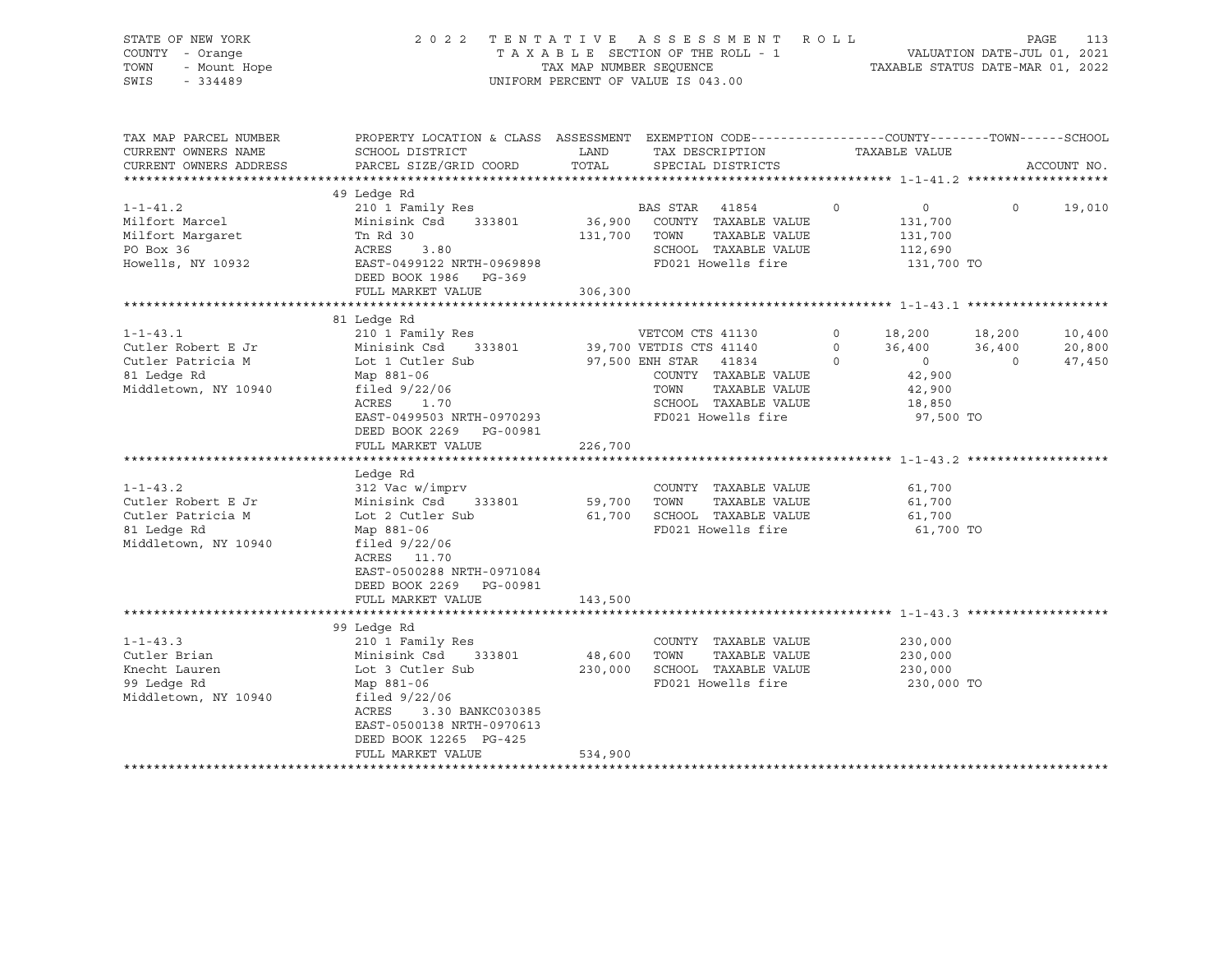| STATE OF NEW YORK<br>- Orange<br>- Mount Hope<br>- 224489<br>COUNTY - Orange<br>TOWN<br>SWIS<br>$-334489$                                                                                                                                                                                                                                                                                                                                       | T E N T A T I V E A S S E S S M E N T R O L L<br>T A X A B L E SECTION OF THE ROLL - 1 VALUATION DATE-JUL 01, 2021<br>TAX MAP NUMBER SEQUENCE<br>INIFORM PERCENT OF VALUE TO 042 00<br>2022 TENTATIVE ASSESSMENT ROLL<br>UNIFORM PERCENT OF VALUE IS 043.00 |                      |                                      |          |                    |         |             |
|-------------------------------------------------------------------------------------------------------------------------------------------------------------------------------------------------------------------------------------------------------------------------------------------------------------------------------------------------------------------------------------------------------------------------------------------------|-------------------------------------------------------------------------------------------------------------------------------------------------------------------------------------------------------------------------------------------------------------|----------------------|--------------------------------------|----------|--------------------|---------|-------------|
| TAX MAP PARCEL NUMBER<br>CURRENT OWNERS NAME<br>CURRENT OWNERS ADDRESS                                                                                                                                                                                                                                                                                                                                                                          | PROPERTY LOCATION & CLASS ASSESSMENT EXEMPTION CODE----------------COUNTY-------TOWN------SCHOOL<br>SCHOOL DISTRICT<br>PARCEL SIZE/GRID COORD                                                                                                               | <b>LAND</b><br>TOTAL | TAX DESCRIPTION<br>SPECIAL DISTRICTS |          | TAXABLE VALUE      |         | ACCOUNT NO. |
|                                                                                                                                                                                                                                                                                                                                                                                                                                                 | 39 Timothy Collard Rd                                                                                                                                                                                                                                       |                      |                                      |          |                    |         |             |
| $1 - 1 - 45$                                                                                                                                                                                                                                                                                                                                                                                                                                    | 240 Rural res                                                                                                                                                                                                                                               |                      | AGDISTRICT 41720                     | $\circ$  | 6,640              | 6,640   | 6,640       |
| 1-1-45 $\footnotesize$ 240 Rural res<br>Bender Michael S<br>Bender Sophie M<br>353 East 83rd St Apt 22A EAST-0502570 NRTH-0972838<br>New York, NY 10028 DEED BOOK 14629 PG-170 $\footnotesize$<br>MAY BEND FOR MARKET VALUE<br>MAY BEND FOR MARKET VALUE 4                                                                                                                                                                                      |                                                                                                                                                                                                                                                             |                      |                                      |          | 194,860            |         |             |
|                                                                                                                                                                                                                                                                                                                                                                                                                                                 |                                                                                                                                                                                                                                                             |                      |                                      |          | 194,860            |         |             |
|                                                                                                                                                                                                                                                                                                                                                                                                                                                 |                                                                                                                                                                                                                                                             |                      |                                      |          | 194,860            |         |             |
|                                                                                                                                                                                                                                                                                                                                                                                                                                                 |                                                                                                                                                                                                                                                             |                      |                                      |          | 194,860 TO         |         |             |
|                                                                                                                                                                                                                                                                                                                                                                                                                                                 |                                                                                                                                                                                                                                                             |                      |                                      |          |                    |         |             |
| MAY BE SUBJECT TO PAYMENT                                                                                                                                                                                                                                                                                                                                                                                                                       |                                                                                                                                                                                                                                                             |                      | LB001 Thrall library 301,500 TO      |          |                    |         |             |
| UNDER AGDIST LAW TIL 2026                                                                                                                                                                                                                                                                                                                                                                                                                       |                                                                                                                                                                                                                                                             |                      |                                      |          |                    |         |             |
|                                                                                                                                                                                                                                                                                                                                                                                                                                                 | Pine Grove Rd                                                                                                                                                                                                                                               |                      |                                      |          |                    |         |             |
|                                                                                                                                                                                                                                                                                                                                                                                                                                                 |                                                                                                                                                                                                                                                             |                      |                                      | $\Omega$ | 30,204             | 30,204  | 30,204      |
|                                                                                                                                                                                                                                                                                                                                                                                                                                                 |                                                                                                                                                                                                                                                             |                      |                                      |          | 23,296             |         |             |
|                                                                                                                                                                                                                                                                                                                                                                                                                                                 |                                                                                                                                                                                                                                                             |                      |                                      |          | 23,296             |         |             |
|                                                                                                                                                                                                                                                                                                                                                                                                                                                 |                                                                                                                                                                                                                                                             |                      |                                      |          | 23,296             |         |             |
|                                                                                                                                                                                                                                                                                                                                                                                                                                                 |                                                                                                                                                                                                                                                             |                      |                                      |          | 23,296 TO          |         |             |
| $\begin{tabular}{lllllllllllllllllll} \multicolumn{3}{l}{} & 1-1-46.1 & 322 \text{ Rural vac}& & & & & & \\ \text{filter Leonard} & \text{line Bush Csd} & 332601 & 53,500 & \text{COUNTY} & \text{TAXABLE VALUE} \\ \text{filter Re} & \text{ACES} & 27.10 & 53,500 & \text{TOWN} & \text{TAXABLE VALUE} \\ \text{PO Box 151} & \text{EAST-0503640 NRTH-0973130} & \text{SCHOOL TAXABLE VALUE} \\ \text{However, NY 10932} & \text{DEED BOK 2$ |                                                                                                                                                                                                                                                             |                      |                                      |          |                    |         |             |
| MAY BE SUBJECT TO PAYMENT<br>UNDER AGDIST LAW TIL 2026                                                                                                                                                                                                                                                                                                                                                                                          |                                                                                                                                                                                                                                                             |                      | LB001 Thrall library                 |          | 53,500 TO          |         |             |
|                                                                                                                                                                                                                                                                                                                                                                                                                                                 |                                                                                                                                                                                                                                                             |                      |                                      |          |                    |         |             |
|                                                                                                                                                                                                                                                                                                                                                                                                                                                 | 847 Howells Tpke                                                                                                                                                                                                                                            |                      |                                      |          |                    |         |             |
| $1 - 1 - 46.21$                                                                                                                                                                                                                                                                                                                                                                                                                                 | 210 1 Family Res                                                                                                                                                                                                                                            |                      | COUNTY TAXABLE VALUE                 |          | 201,400            |         |             |
| Minghui Publishing Center Corp Pine Bush Csd 332601 26,900 TOWN<br>847 Howells Trie Total Total Time Column 2012                                                                                                                                                                                                                                                                                                                                |                                                                                                                                                                                                                                                             |                      | TAXABLE VALUE                        |          | 201,400            |         |             |
|                                                                                                                                                                                                                                                                                                                                                                                                                                                 |                                                                                                                                                                                                                                                             |                      |                                      |          | 201,400            |         |             |
| 847 Howells Tpke I and the Lot 1 Lust Sub Map 6805 201,400 SCHOOL TAXABLE VALUE<br>Middletown, NY 10940 ACRES 1.40 RD021 Howells fire<br>EAST-0503717 NRTH-0972485 LB001 Thrall library                                                                                                                                                                                                                                                         |                                                                                                                                                                                                                                                             |                      | LB001 Thrall library 301,400 TO      |          | 201,400 TO         |         |             |
|                                                                                                                                                                                                                                                                                                                                                                                                                                                 | DEED BOOK 14776 PG-204                                                                                                                                                                                                                                      |                      |                                      |          |                    |         |             |
|                                                                                                                                                                                                                                                                                                                                                                                                                                                 | FULL MARKET VALUE                                                                                                                                                                                                                                           | 468,400              |                                      |          |                    |         |             |
|                                                                                                                                                                                                                                                                                                                                                                                                                                                 |                                                                                                                                                                                                                                                             |                      |                                      |          |                    |         |             |
|                                                                                                                                                                                                                                                                                                                                                                                                                                                 | 841 Howells Tpke                                                                                                                                                                                                                                            |                      |                                      |          |                    |         |             |
|                                                                                                                                                                                                                                                                                                                                                                                                                                                 |                                                                                                                                                                                                                                                             |                      |                                      |          |                    | $\circ$ | 19,010      |
|                                                                                                                                                                                                                                                                                                                                                                                                                                                 |                                                                                                                                                                                                                                                             |                      |                                      |          |                    |         |             |
|                                                                                                                                                                                                                                                                                                                                                                                                                                                 |                                                                                                                                                                                                                                                             |                      |                                      |          |                    |         |             |
|                                                                                                                                                                                                                                                                                                                                                                                                                                                 |                                                                                                                                                                                                                                                             |                      |                                      |          |                    |         |             |
|                                                                                                                                                                                                                                                                                                                                                                                                                                                 |                                                                                                                                                                                                                                                             |                      |                                      |          |                    |         |             |
|                                                                                                                                                                                                                                                                                                                                                                                                                                                 |                                                                                                                                                                                                                                                             |                      |                                      |          |                    |         |             |
|                                                                                                                                                                                                                                                                                                                                                                                                                                                 | FULL MARKET VALUE                                                                                                                                                                                                                                           | 425,600              |                                      |          |                    |         |             |
|                                                                                                                                                                                                                                                                                                                                                                                                                                                 |                                                                                                                                                                                                                                                             |                      |                                      |          |                    |         |             |
| 335 Howells The and Perry Middletown, NY 10940<br>Rery Middletown, NY 10940<br>Rery Middletown, NY 10940<br>Res 1.20 BANKC080370<br>EAST-0503826 NRTH-0972815<br>Perry ROOK 13724 PG-1909<br>COUNTY TAXABLE VALUE<br>Middletown, NY 10940<br>R                                                                                                                                                                                                  |                                                                                                                                                                                                                                                             |                      |                                      |          | $\overline{0}$     | $\circ$ |             |
|                                                                                                                                                                                                                                                                                                                                                                                                                                                 |                                                                                                                                                                                                                                                             |                      |                                      |          |                    |         | 19,010      |
|                                                                                                                                                                                                                                                                                                                                                                                                                                                 |                                                                                                                                                                                                                                                             |                      |                                      |          | 169,575<br>169,575 |         |             |
|                                                                                                                                                                                                                                                                                                                                                                                                                                                 |                                                                                                                                                                                                                                                             |                      |                                      |          | 150,565            |         |             |
|                                                                                                                                                                                                                                                                                                                                                                                                                                                 |                                                                                                                                                                                                                                                             |                      |                                      |          | 169,575 TO         |         |             |
|                                                                                                                                                                                                                                                                                                                                                                                                                                                 |                                                                                                                                                                                                                                                             |                      |                                      |          | 169,575 TO         |         |             |
|                                                                                                                                                                                                                                                                                                                                                                                                                                                 |                                                                                                                                                                                                                                                             |                      |                                      |          |                    |         |             |
| ************************                                                                                                                                                                                                                                                                                                                                                                                                                        |                                                                                                                                                                                                                                                             |                      |                                      |          |                    |         |             |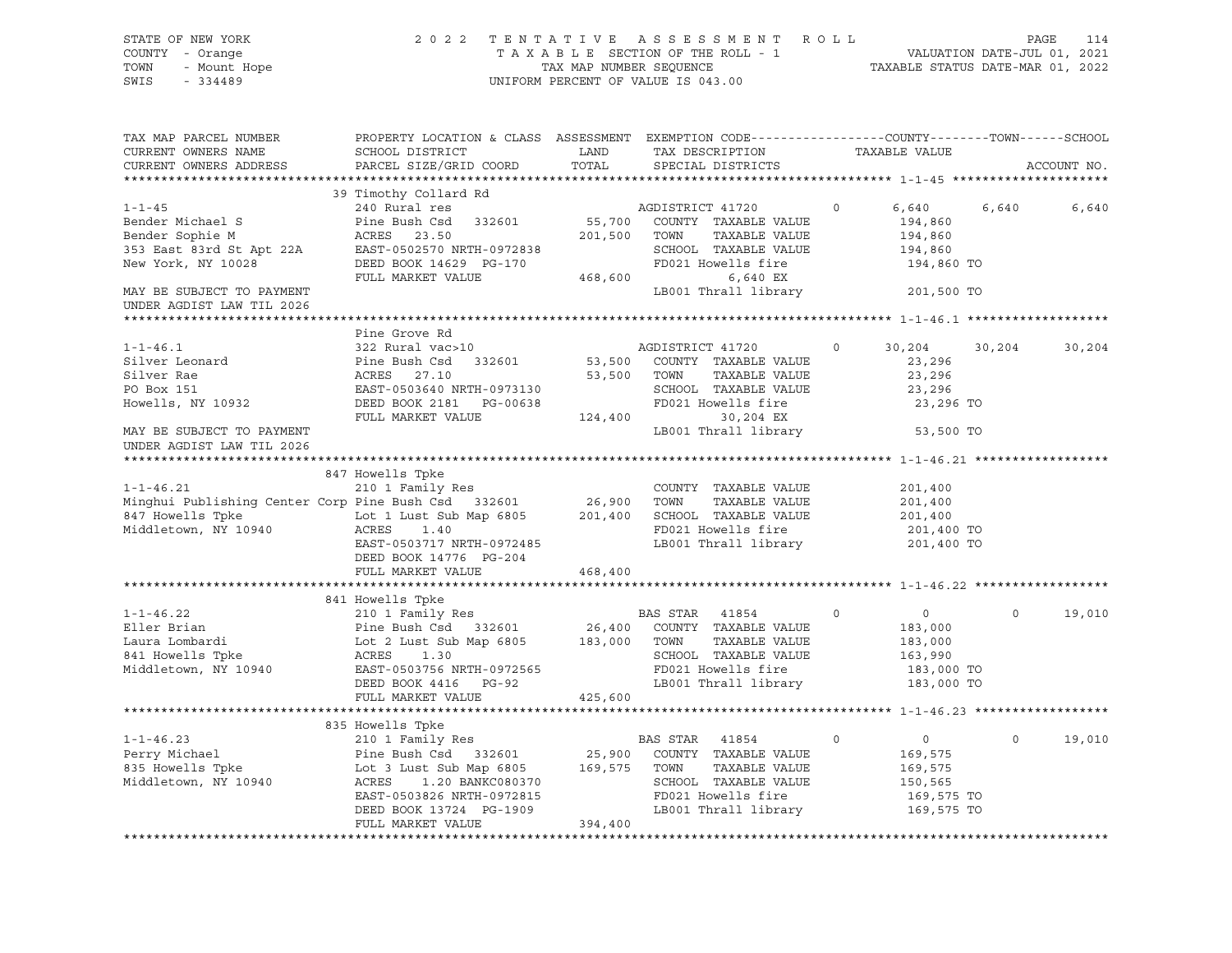| STATE OF NEW YORK<br>COUNTY - Orange<br>Y - Orange<br>- Mount Hope<br>TOWN<br>SWIS<br>$-334489$                                                                                                                                          | 2022 TENTATIVE ASSESSMENT ROLL                                                                                                                                                         | UNIFORM PERCENT OF VALUE IS 043.00 |                  | FENTATIVE ASSESSMENT ROLL<br>TAXABLE SECTION OF THE ROLL - 1 VALUATION DATE-JUL 01, 2021<br>TAX MAP NUMBER SEQUENCE TAXABLE STATUS DATE-MAR 01, 2022 |         |                       |          |               |
|------------------------------------------------------------------------------------------------------------------------------------------------------------------------------------------------------------------------------------------|----------------------------------------------------------------------------------------------------------------------------------------------------------------------------------------|------------------------------------|------------------|------------------------------------------------------------------------------------------------------------------------------------------------------|---------|-----------------------|----------|---------------|
| TAX MAP PARCEL NUMBER<br>CURRENT OWNERS NAME<br>CURRENT OWNERS ADDRESS                                                                                                                                                                   | PROPERTY LOCATION & CLASS ASSESSMENT EXEMPTION CODE---------------COUNTY-------TOWN-----SCHOOL                                                                                         |                                    |                  |                                                                                                                                                      |         |                       |          | ACCOUNT NO.   |
|                                                                                                                                                                                                                                          |                                                                                                                                                                                        |                                    |                  |                                                                                                                                                      |         |                       |          |               |
|                                                                                                                                                                                                                                          | 289 Pine Grove Rd                                                                                                                                                                      |                                    |                  |                                                                                                                                                      |         |                       |          |               |
| Stuts Kenneth D<br>Stuts Heidi Distleberger Sub Lot 3<br>443 Clove Rd<br>Monroe, NY 10950<br>PRIOR OWNER ON THE CONTRESS REST-0503088 NRTH-0971699<br>PRIOR OWNER ON THE CONTRESS PRIOR OWNER ON THE CONTRESS PRIOR OWNER ON THE CONTRES |                                                                                                                                                                                        |                                    |                  | COUNTY TAXABLE VALUE<br>37,500 TOWN TAXABLE VALUE<br>COUNTY TAXABLE VALUE                                                                            |         | 212,000               |          |               |
|                                                                                                                                                                                                                                          |                                                                                                                                                                                        |                                    |                  | 212,000 SCHOOL TAXABLE VALUE                                                                                                                         |         | 212,000               |          |               |
|                                                                                                                                                                                                                                          |                                                                                                                                                                                        |                                    |                  | FD021 Howells fire                                                                                                                                   |         | 212,000<br>212,000 TO |          |               |
|                                                                                                                                                                                                                                          |                                                                                                                                                                                        |                                    |                  |                                                                                                                                                      |         |                       |          |               |
|                                                                                                                                                                                                                                          |                                                                                                                                                                                        |                                    |                  |                                                                                                                                                      |         |                       |          |               |
| PRIOR OWNER ON $3/01/2022$ FULL MARKET VALUE                                                                                                                                                                                             |                                                                                                                                                                                        | 493,000                            |                  |                                                                                                                                                      |         |                       |          |               |
| Stuts Kenneth D                                                                                                                                                                                                                          |                                                                                                                                                                                        |                                    |                  |                                                                                                                                                      |         |                       |          |               |
| ***************                                                                                                                                                                                                                          |                                                                                                                                                                                        |                                    |                  |                                                                                                                                                      |         |                       |          |               |
|                                                                                                                                                                                                                                          | 273 Pine Grove Rd                                                                                                                                                                      |                                    |                  |                                                                                                                                                      |         |                       |          |               |
| $1 - 1 - 47.21$                                                                                                                                                                                                                          | 210 1 Family Res                                                                                                                                                                       |                                    |                  | BAS STAR 41854                                                                                                                                       | $\circ$ | $\overline{0}$        |          | $0 \t 19,010$ |
| McVicker Irrevocable Trust Cat Minisink Csd 333801 54,100 COUNTY TAXABLE VALUE                                                                                                                                                           |                                                                                                                                                                                        |                                    |                  |                                                                                                                                                      |         | 193,900               |          |               |
| 273 Pine Grove Rd Lt 1 Distleberger Sub                                                                                                                                                                                                  |                                                                                                                                                                                        |                                    |                  | 193,900 TOWN TAXABLE VALUE                                                                                                                           |         | 193,900               |          |               |
| Middletown, NY 10940                                                                                                                                                                                                                     | ACRES 20.50                                                                                                                                                                            |                                    |                  | SCHOOL TAXABLE VALUE                                                                                                                                 |         | 174,890               |          |               |
|                                                                                                                                                                                                                                          | EAST-0502168 NRTH-0971837 PD021 Howells fire                                                                                                                                           |                                    |                  |                                                                                                                                                      |         | 193,900 TO            |          |               |
|                                                                                                                                                                                                                                          | DEED BOOK 14998 PG-1541<br>FULL MARKET VALUE                                                                                                                                           | 450,900                            |                  |                                                                                                                                                      |         |                       |          |               |
|                                                                                                                                                                                                                                          |                                                                                                                                                                                        |                                    |                  |                                                                                                                                                      |         |                       |          |               |
|                                                                                                                                                                                                                                          | 253 Pine Grove Rd                                                                                                                                                                      |                                    |                  |                                                                                                                                                      |         |                       |          |               |
| $1 - 1 - 47.22$                                                                                                                                                                                                                          | 210 1 Family Res                                                                                                                                                                       |                                    |                  | BAS STAR 41854                                                                                                                                       | $\circ$ | $\overline{0}$        | $\Omega$ | 19,010        |
|                                                                                                                                                                                                                                          |                                                                                                                                                                                        |                                    |                  |                                                                                                                                                      |         |                       |          |               |
|                                                                                                                                                                                                                                          |                                                                                                                                                                                        |                                    |                  |                                                                                                                                                      |         | 159,600<br>159,600    |          |               |
| Wood Harland W<br>Wood Jean A<br>253 Pine Grove Rd                                                                                                                                                                                       |                                                                                                                                                                                        |                                    |                  |                                                                                                                                                      |         | 140,590               |          |               |
| Middletown, NY 10940                                                                                                                                                                                                                     | Minisink Csd 333801 42,000 COUNTY TAXABLE VALUE<br>Lt 2 Distleberger Sub 159,600 TOWN TAXABLE VALUE<br>ACRES 6.30 SCHOOL TAXABLE VALUE<br>EAST-0502493 NRTH-0971233 FD021 Howells fire |                                    |                  |                                                                                                                                                      |         | 159,600 TO            |          |               |
|                                                                                                                                                                                                                                          | DEED BOOK 2098 PG-00190                                                                                                                                                                |                                    |                  |                                                                                                                                                      |         |                       |          |               |
|                                                                                                                                                                                                                                          | FULL MARKET VALUE                                                                                                                                                                      | 371,200                            |                  |                                                                                                                                                      |         |                       |          |               |
|                                                                                                                                                                                                                                          |                                                                                                                                                                                        |                                    |                  |                                                                                                                                                      |         |                       |          |               |
| 11 TIMOthy Collard Rd 210 1 Family Res 210 1 Family Res 210 1 Family Res 210 1 Family Res 210 1 Family Res 210 1 Family Res 210 1 Family Res 210 1 Family Res 210 1 Family Res 210 1 Family Res 210 1 Family Res 21 Family Res           | 11 Timothy Collard Rd                                                                                                                                                                  |                                    |                  |                                                                                                                                                      |         |                       |          |               |
|                                                                                                                                                                                                                                          |                                                                                                                                                                                        |                                    |                  |                                                                                                                                                      | $\circ$ | $\overline{0}$        | $\circ$  | 47,450        |
|                                                                                                                                                                                                                                          |                                                                                                                                                                                        |                                    |                  |                                                                                                                                                      |         | 160,900<br>160,900    |          |               |
|                                                                                                                                                                                                                                          |                                                                                                                                                                                        |                                    |                  |                                                                                                                                                      |         | 113,450               |          |               |
|                                                                                                                                                                                                                                          |                                                                                                                                                                                        |                                    |                  |                                                                                                                                                      |         | 160,900 TO            |          |               |
|                                                                                                                                                                                                                                          | DEED BOOK 2220 PG-00315                                                                                                                                                                |                                    |                  |                                                                                                                                                      |         |                       |          |               |
|                                                                                                                                                                                                                                          | FULL MARKET VALUE                                                                                                                                                                      | 374,200                            |                  |                                                                                                                                                      |         |                       |          |               |
|                                                                                                                                                                                                                                          |                                                                                                                                                                                        |                                    |                  |                                                                                                                                                      |         |                       |          |               |
|                                                                                                                                                                                                                                          | 6 Elman Pl                                                                                                                                                                             |                                    |                  |                                                                                                                                                      |         |                       |          |               |
| $1 - 1 - 47.24$                                                                                                                                                                                                                          | 210 1 Family Res                                                                                                                                                                       |                                    | VETWAR CTS 41120 |                                                                                                                                                      |         | $0 \t 10,920$         | 10,920   | 6,240         |
| Elman Shirley I                                                                                                                                                                                                                          |                                                                                                                                                                                        |                                    |                  | 43,900 ENH STAR 41834 0<br>123,900 COUNTY TAXABLE VALUE                                                                                              |         | $\overline{0}$        | $\circ$  | 47,450        |
| 6 Elman Pl                                                                                                                                                                                                                               |                                                                                                                                                                                        |                                    |                  |                                                                                                                                                      |         | 112,980               |          |               |
| Middletown, NY 10940                                                                                                                                                                                                                     |                                                                                                                                                                                        |                                    | TOWN             | TAXABLE VALUE                                                                                                                                        |         | 112,980               |          |               |
|                                                                                                                                                                                                                                          |                                                                                                                                                                                        |                                    |                  | SCHOOL TAXABLE VALUE                                                                                                                                 |         | 70,210                |          |               |
|                                                                                                                                                                                                                                          | EAST-0502757 NRTH-0972238                                                                                                                                                              |                                    |                  | FD021 Howells fire                                                                                                                                   |         | 123,900 TO            |          |               |
|                                                                                                                                                                                                                                          | DEED BOOK 11320 PG-103                                                                                                                                                                 |                                    |                  |                                                                                                                                                      |         |                       |          |               |
|                                                                                                                                                                                                                                          | FULL MARKET VALUE                                                                                                                                                                      | 288,100                            |                  |                                                                                                                                                      |         |                       |          |               |
|                                                                                                                                                                                                                                          |                                                                                                                                                                                        |                                    |                  |                                                                                                                                                      |         |                       |          |               |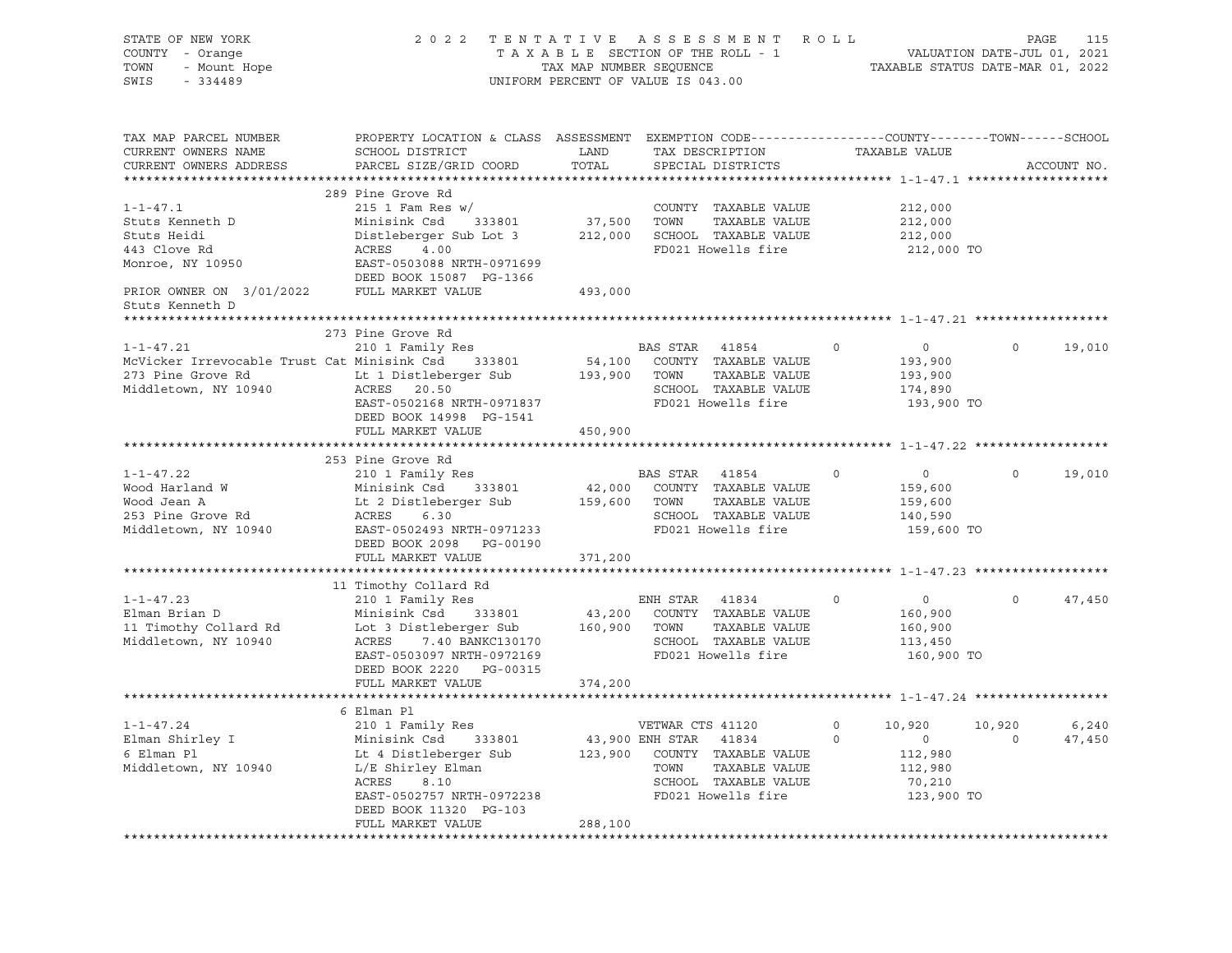| STATE OF NEW YORK<br>COUNTY - Orange<br>OF NEW Your<br>- Orange<br>- Mount Hope<br>TOWN<br>SWIS | 2022 TENTATIVE ASSESSMENT ROLL PAGE 116<br>TAXABLE SECTION OF THE ROLL - 1 VALUATION DATE-JUL 01, 2021<br>TAX MAP NUMBER SEQUENCE TAXABLE STATUS DATE-MAR 01, 2022<br>UNIFORM PERCENT OF VALUE IS 043.00                                                                                                                                                                               |         |                                  |  |                                             |                  |                            |
|-------------------------------------------------------------------------------------------------|----------------------------------------------------------------------------------------------------------------------------------------------------------------------------------------------------------------------------------------------------------------------------------------------------------------------------------------------------------------------------------------|---------|----------------------------------|--|---------------------------------------------|------------------|----------------------------|
| TAX MAP PARCEL NUMBER<br>CURRENT OWNERS NAME<br>CURRENT OWNERS ADDRESS                          | PROPERTY LOCATION & CLASS ASSESSMENT EXEMPTION CODE-----------------COUNTY-------TOWN------SCHOOL                                                                                                                                                                                                                                                                                      |         |                                  |  |                                             |                  | ACCOUNT NO.                |
|                                                                                                 |                                                                                                                                                                                                                                                                                                                                                                                        |         |                                  |  |                                             |                  |                            |
| $1 - 1 - 47.3$<br>Lee Charles W<br>Lee Susan<br>312 Pine Grove Rd                               | And the state of the control of the control of the control of the control of the control of the control of the control of the control of the control of the control of the control of the control of the control of the contro<br>312 Pine Grove Rd<br>Middletown, NY 10940<br>EAST-0503738 NRTH-0972000<br>FD021 Howells fire<br>DEED BOOK 2574 PG-00313<br>FULL MARKET VALUE 330,000 |         |                                  |  | 141,900 TO                                  |                  | 19,010                     |
|                                                                                                 |                                                                                                                                                                                                                                                                                                                                                                                        |         |                                  |  |                                             |                  |                            |
| $1 - 1 - 47.4$                                                                                  | 304 Pine Grove Rd<br>4 Plue Glove Ru<br>210 1 Family Res<br>COONTI TANDE VALUE 194,000<br>The Grove Rd Lot 2 Distleberger Sub 194,000<br>Minisink Csd 333801 26,400 TOWN TAXABLE VALUE 194,000<br>Middletown, NY 10940 ACRES 1.30 BANKC130780 FD021 Howells fire 194,000<br>Middletown, NY 10940 A<br>EAST-0503688 NRTH-0971900<br>DEED BOOK 14303 PG-333                              |         | COUNTY TAXABLE VALUE             |  | 194,000<br>194,000 TO                       |                  |                            |
|                                                                                                 | FULL MARKET VALUE                                                                                                                                                                                                                                                                                                                                                                      | 451,200 |                                  |  |                                             |                  |                            |
| $1 - 1 - 48$                                                                                    | 241 Pine Grove Rd<br>FULL MARKET VALUE                                                                                                                                                                                                                                                                                                                                                 | 237,400 |                                  |  |                                             | $\overline{0}$ 0 | 47,450                     |
|                                                                                                 |                                                                                                                                                                                                                                                                                                                                                                                        |         |                                  |  |                                             |                  |                            |
| 1-1-49<br>Howell, Trustee Steven E Minisin<br>ACRES<br>9 Noelle Dr<br>Walden, NY 12586          |                                                                                                                                                                                                                                                                                                                                                                                        |         | VETWAR CTS 41120 0 10,920 10,920 |  |                                             | $\overline{0}$   | 6,240<br>$\circ$<br>19,010 |
|                                                                                                 |                                                                                                                                                                                                                                                                                                                                                                                        |         |                                  |  |                                             |                  |                            |
| $1 - 1 - 50$<br>Barone Evan<br>185 Ledge Rd<br>Middletown, NY 10940                             | 185 Ledge Rd<br>210 1 Family Res<br>210 1 ramily Acs<br>Minisink Csd 333801 19,700 TOWN TAXABLE VALUE<br>FRNT 127.00 DPTH 166.00 150,000 SCHOOL TAXABLE VALUE<br>BANKN140687 FD021 Howells fire<br>EAST-0502134 NRTH-0970676<br>DEED BOOK 14564 PG-679<br>FULL MARKET VALUE                                                                                                            | 348,800 | COUNTY TAXABLE VALUE             |  | 150,000<br>150,000<br>150,000<br>150,000 TO |                  |                            |
|                                                                                                 |                                                                                                                                                                                                                                                                                                                                                                                        |         |                                  |  |                                             |                  |                            |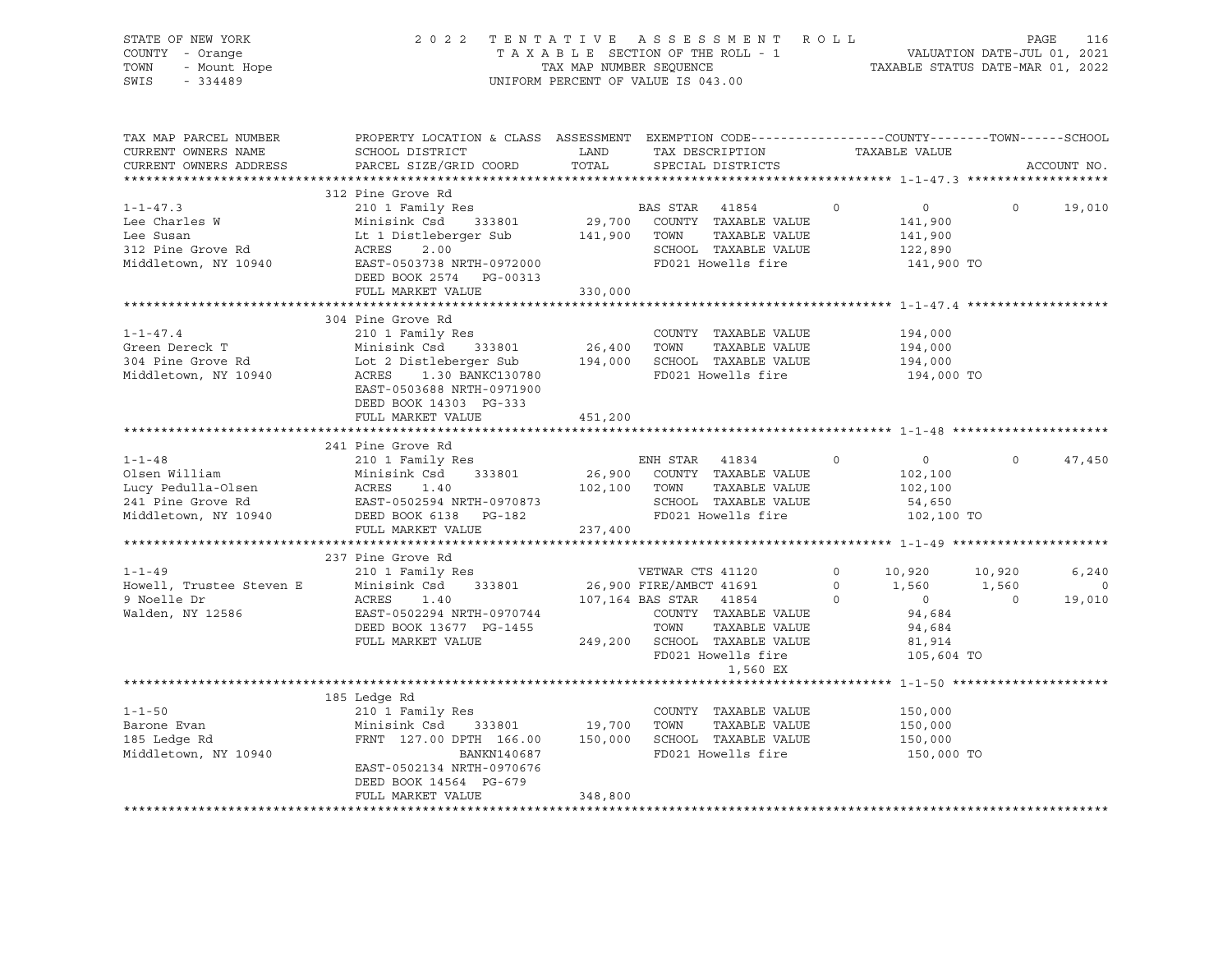# STATE OF NEW YORK 2 0 2 2 T E N T A T I V E A S S E S S M E N T R O L L PAGE 117 COUNTY - Orange T A X A B L E SECTION OF THE ROLL - 1 VALUATION DATE-JUL 01, 2021 TOWN - Mount Hope TAX MAP NUMBER SEQUENCE TAXABLE STATUS DATE-MAR 01, 2022 SWIS - 334489 UNIFORM PERCENT OF VALUE IS 043.00

| TAX MAP PARCEL NUMBER<br>CURRENT OWNERS NAME                                                         | PROPERTY LOCATION & CLASS ASSESSMENT EXEMPTION CODE----------------COUNTY-------TOWN------SCHOOL<br>SCHOOL DISTRICT                                                                            | LAND                         |                        | TAX DESCRIPTION                                                                                     | TAXABLE VALUE |                                                                  |          |             |
|------------------------------------------------------------------------------------------------------|------------------------------------------------------------------------------------------------------------------------------------------------------------------------------------------------|------------------------------|------------------------|-----------------------------------------------------------------------------------------------------|---------------|------------------------------------------------------------------|----------|-------------|
| CURRENT OWNERS ADDRESS                                                                               | PARCEL SIZE/GRID COORD                                                                                                                                                                         | TOTAL                        |                        | SPECIAL DISTRICTS                                                                                   |               |                                                                  |          | ACCOUNT NO. |
|                                                                                                      |                                                                                                                                                                                                |                              |                        |                                                                                                     |               |                                                                  |          |             |
| $1 - 1 - 51.1$<br>Doughty Terrence<br>179 Pine Grove Rd<br>Middletown, NY 10940                      | 179 Pine Grove Rd<br>210 1 Family Res<br>333801<br>Minisink Csd<br>ACRES<br>1.20 BANKC190321<br>EAST-0501251 NRTH-0969670<br>DEED BOOK 13502 PG-1347<br>FULL MARKET VALUE                      | 124,500<br>289,500           | BAS STAR<br>TOWN       | 41854<br>25,900 COUNTY TAXABLE VALUE<br>TAXABLE VALUE<br>SCHOOL TAXABLE VALUE<br>FD021 Howells fire | $\circ$       | $\overline{0}$<br>124,500<br>124,500<br>105,490<br>124,500 TO    | $\Omega$ | 19,010      |
|                                                                                                      |                                                                                                                                                                                                |                              |                        |                                                                                                     |               |                                                                  |          |             |
| $1 - 1 - 51.21$<br>Morales Basilio<br>Morales Denise<br>117 Ledge Rd<br>Middletown, NY 10940         | 117 Ledge Rd<br>210 1 Family Res<br>Minisink Csd<br>333801<br>Lt 1 Stellingwerf Sub<br>Map 9665<br>ACRES<br>3.70 BANKN140687<br>EAST-0500361 NRTH-0970424<br>DEED BOOK 13566 PG-323            | 149,000                      | BAS STAR 41854<br>TOWN | 36,600 COUNTY TAXABLE VALUE<br>TAXABLE VALUE<br>SCHOOL TAXABLE VALUE<br>FD021 Howells fire          | $\circ$       | $\overline{0}$<br>149,000<br>149,000<br>129,990<br>149,000 TO    | $\Omega$ | 19,010      |
|                                                                                                      | FULL MARKET VALUE                                                                                                                                                                              | 346,500                      |                        |                                                                                                     |               |                                                                  |          |             |
|                                                                                                      |                                                                                                                                                                                                |                              |                        |                                                                                                     |               |                                                                  |          |             |
| $1 - 1 - 51.22$<br>Eilert Robert Jr<br>Sonya Rebelo<br>123 Ledge Rd<br>Middletown, NY 10940          | 123 Ledge Rd<br>210 1 Family Res<br>Minisink Csd<br>333801<br>Lt 2 Stellingwerf Sub<br>Map 9665<br>6.90 BANKL140178<br>ACRES<br>EAST-0500700 NRTH-0970644<br>DEED BOOK 5551 PG-119             | 42,700<br>152,900            | BAS STAR 41854<br>TOWN | COUNTY TAXABLE VALUE<br>TAXABLE VALUE<br>SCHOOL TAXABLE VALUE<br>FD021 Howells fire                 | $\circ$       | $0 \qquad \qquad$<br>152,900<br>152,900<br>133,890<br>152,900 TO | $\Omega$ | 19,010      |
|                                                                                                      | FULL MARKET VALUE                                                                                                                                                                              | 355,600                      |                        |                                                                                                     |               |                                                                  |          |             |
|                                                                                                      | 157 Pine Grove Rd                                                                                                                                                                              |                              |                        |                                                                                                     |               |                                                                  |          |             |
| $1 - 1 - 52$<br>Olsen William B<br>Olsen Jessica N<br>157 Pine Grove Rd<br>Middletown, NY 10940      | 210 1 Family Res<br>Minisink Csd<br>333801<br>ACRES<br>1.20<br>EAST-0501016 NRTH-0969198<br>DEED BOOK 13587 PG-1561                                                                            | 115,400                      | BAS STAR 41854<br>TOWN | 25,900 COUNTY TAXABLE VALUE<br>TAXABLE VALUE<br>SCHOOL TAXABLE VALUE<br>FD021 Howells fire          | $\circ$       | $\overline{0}$<br>115,400<br>115,400<br>96,390<br>115,400 TO     | $\Omega$ | 19,010      |
|                                                                                                      | FULL MARKET VALUE                                                                                                                                                                              | 268,400                      |                        |                                                                                                     |               |                                                                  |          |             |
|                                                                                                      |                                                                                                                                                                                                |                              |                        |                                                                                                     |               |                                                                  |          |             |
| $1 - 1 - 53$<br>Lee Timothy P<br>Scarpati-Lee Annemarie<br>153 Pine Grove Rd<br>Middletown, NY 10940 | 153 Pine Grove Rd<br>210 1 Family Res<br>Minisink Csd<br>333801<br>2013-351 SCAR Caes<br>ACRES<br>1.30 BANKC080370<br>EAST-0500872 NRTH-0969178<br>DEED BOOK 12524 PG-290<br>FULL MARKET VALUE | 26,400<br>132,800<br>308,800 | BAS STAR 41854<br>TOWN | COUNTY TAXABLE VALUE<br>TAXABLE VALUE<br>SCHOOL TAXABLE VALUE<br>FD021 Howells fire                 | $\mathbf 0$   | $\overline{0}$<br>132,800<br>132,800<br>113,790<br>132,800 TO    | $\circ$  | 19,010      |
|                                                                                                      |                                                                                                                                                                                                |                              |                        |                                                                                                     |               |                                                                  |          |             |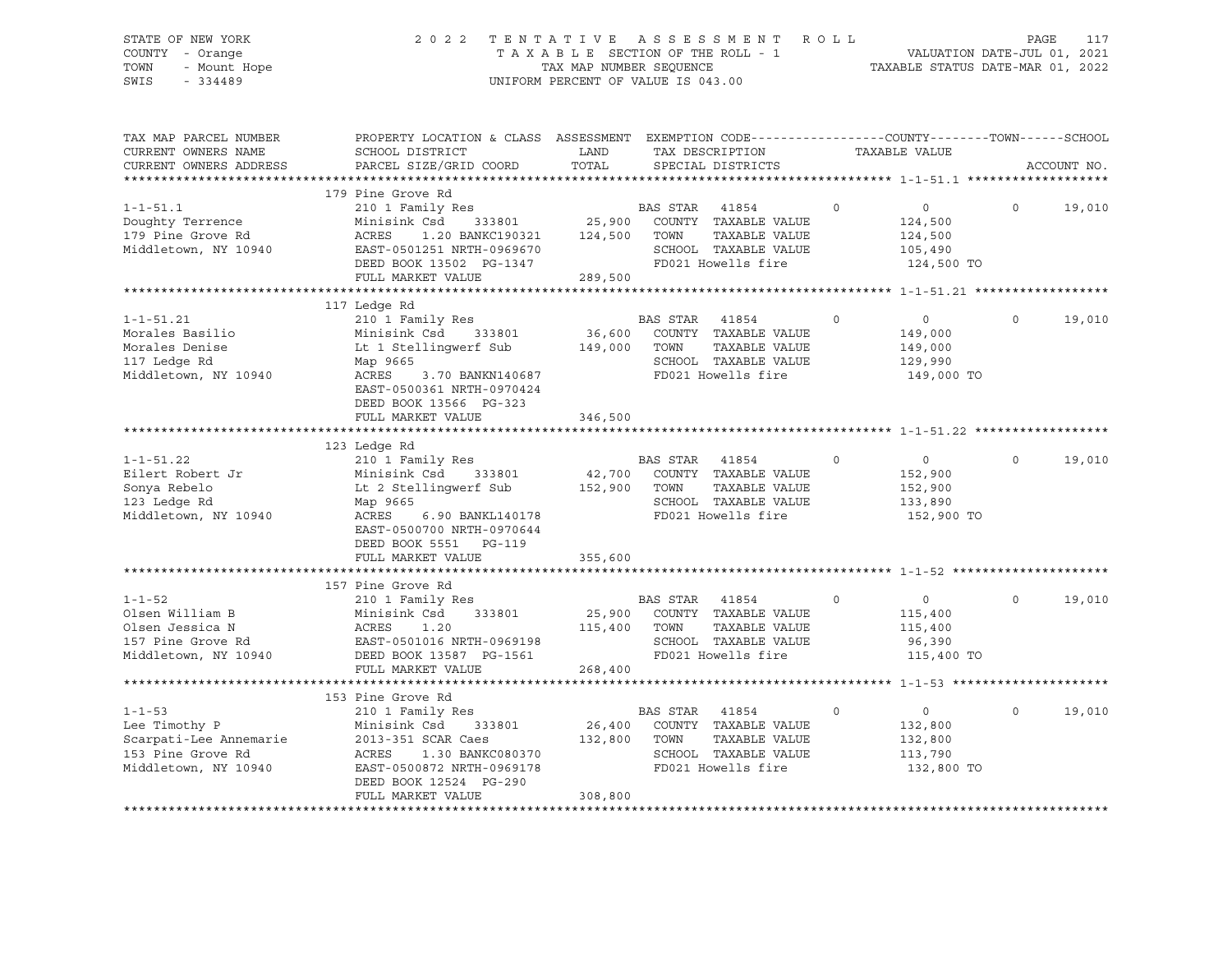# STATE OF NEW YORK 2 0 2 2 T E N T A T I V E A S S E S S M E N T R O L L PAGE 118 COUNTY - Orange T A X A B L E SECTION OF THE ROLL - 1 VALUATION DATE-JUL 01, 2021 TOWN - Mount Hope TAX MAP NUMBER SEQUENCE TAXABLE STATUS DATE-MAR 01, 2022 SWIS - 334489 UNIFORM PERCENT OF VALUE IS 043.00

| TAX MAP PARCEL NUMBER<br>CURRENT OWNERS NAME<br>CURRENT OWNERS ADDRESS                        | PROPERTY LOCATION & CLASS ASSESSMENT EXEMPTION CODE----------------COUNTY-------TOWN------SCHOOL<br>SCHOOL DISTRICT<br>PARCEL SIZE/GRID COORD                             | LAND<br>TOTAL                | TAX DESCRIPTION<br>SPECIAL DISTRICTS                                                                             | TAXABLE VALUE                                                               | ACCOUNT NO.        |
|-----------------------------------------------------------------------------------------------|---------------------------------------------------------------------------------------------------------------------------------------------------------------------------|------------------------------|------------------------------------------------------------------------------------------------------------------|-----------------------------------------------------------------------------|--------------------|
|                                                                                               |                                                                                                                                                                           |                              |                                                                                                                  |                                                                             |                    |
| $1 - 1 - 54$<br>Fratto John S<br>Fratto Laura B<br>147 Pine Grove Rd<br>Middletown, NY 10940  | 147 Pine Grove Rd<br>210 1 Family Res<br>333801<br>Minisink Csd<br>ACRES<br>1.40 BANKC130170<br>EAST-0500856 NRTH-0969066<br>DEED BOOK 14636 PG-1068<br>FULL MARKET VALUE | 26,900<br>134,200<br>312,100 | COUNTY TAXABLE VALUE<br>TOWN<br>TAXABLE VALUE<br>SCHOOL TAXABLE VALUE<br>FD021 Howells fire                      | 134,200<br>134,200<br>134,200<br>134,200 TO                                 |                    |
|                                                                                               |                                                                                                                                                                           |                              |                                                                                                                  |                                                                             |                    |
| $1 - 1 - 55$<br>Fox Robert A<br>Lattimer Carmel<br>141 Pine Grove Rd<br>Middletown, NY 10940  | 141 Pine Grove Rd<br>210 1 Family Res<br>Minisink Csd<br>333801<br>ACRES<br>1.70<br>DEED BOOK 14608 PG-30                                                                 | 28,300<br>107,300            | ENH STAR<br>41834<br>COUNTY TAXABLE VALUE<br>TOWN<br>TAXABLE VALUE<br>SCHOOL TAXABLE VALUE<br>FD021 Howells fire | $\Omega$<br>$\circ$<br>107,300<br>107,300<br>59,850<br>107,300 TO           | $\Omega$<br>47,450 |
|                                                                                               | FULL MARKET VALUE                                                                                                                                                         | 249,500                      |                                                                                                                  |                                                                             |                    |
|                                                                                               |                                                                                                                                                                           |                              |                                                                                                                  |                                                                             |                    |
| $1 - 1 - 56$<br>Charkin Murray<br>Charkin Joan M<br>135 Pine Grove Rd<br>Middletown, NY 10940 | 135 Pine Grove Rd<br>210 1 Family Res<br>333801<br>Minisink Csd<br>ACRES<br>3.50<br>EAST-0500625 NRTH-0968808<br>DEED BOOK 1616    PG-00886<br>FULL MARKET VALUE          | 112,000 TOWN<br>260,500      | BAS STAR 41854<br>36,000 COUNTY TAXABLE VALUE<br>TAXABLE VALUE<br>SCHOOL TAXABLE VALUE<br>FD021 Howells fire     | $\mathbf 0$<br>$\overline{0}$<br>112,000<br>112,000<br>92,990<br>112,000 TO | $\Omega$<br>19,010 |
|                                                                                               |                                                                                                                                                                           |                              |                                                                                                                  |                                                                             |                    |
|                                                                                               | 119 Pine Grove Rd                                                                                                                                                         |                              |                                                                                                                  |                                                                             |                    |
| $1 - 1 - 57$<br>Mallon Scott<br>Mallon Donna<br>119 Pine Grove Rd<br>Middletown, NY 10940     | 210 1 Family Res<br>333801 30,600<br>Minisink Csd<br>Minisi<br>ACRES<br>2.20 BANKC030614 117,400<br>EAST-0500425 NRTH-0968628<br>DEED BOOK 12951 PG-1219                  |                              | BAS STAR 41854<br>COUNTY TAXABLE VALUE<br>TOWN<br>TAXABLE VALUE<br>SCHOOL TAXABLE VALUE<br>FD021 Howells fire    | $\mathbf 0$<br>$\overline{0}$<br>117,400<br>117,400<br>98,390<br>117,400 TO | $\Omega$<br>19,010 |
|                                                                                               | FULL MARKET VALUE                                                                                                                                                         | 273,000                      |                                                                                                                  |                                                                             |                    |
| $1 - 1 - 58$<br>Brown Sandra L<br>28 Ledge Rd<br>Middletown, NY 10940                         | 28 Ledge Rd<br>210 1 Family Res<br>Minisink Csd<br>333801<br>ACRES<br>8.10<br>EAST-0498935 NRTH-0969130<br>DEED BOOK 11252 PG-469                                         | 43,900<br>80,800             | COUNTY TAXABLE VALUE<br>TAXABLE VALUE<br>TOWN<br>SCHOOL TAXABLE VALUE<br>FD021 Howells fire                      | 80,800<br>80,800<br>80,800<br>80,800 TO                                     |                    |
|                                                                                               | FULL MARKET VALUE                                                                                                                                                         | 187,900                      |                                                                                                                  |                                                                             |                    |
|                                                                                               | 20 Ledge Rd                                                                                                                                                               |                              |                                                                                                                  |                                                                             |                    |
| $1 - 1 - 59$<br>Ryan Raj<br>20 Ledge Rd<br>Middletown, NY 10940                               | 210 1 Family Res<br>Minisink Csd 333801<br>FRNT 145.00 DPTH 262.00<br>BANKN140687<br>EAST-0498519 NRTH-0969289<br>DEED BOOK 14216 PG-138                                  | 21,800<br>150,600            | COUNTY TAXABLE VALUE<br>TOWN<br>TAXABLE VALUE<br>SCHOOL TAXABLE VALUE<br>FD021 Howells fire                      | 150,600<br>150,600<br>150,600<br>150,600 TO                                 |                    |
|                                                                                               | FULL MARKET VALUE                                                                                                                                                         | 350,200                      |                                                                                                                  |                                                                             |                    |
|                                                                                               |                                                                                                                                                                           |                              |                                                                                                                  |                                                                             |                    |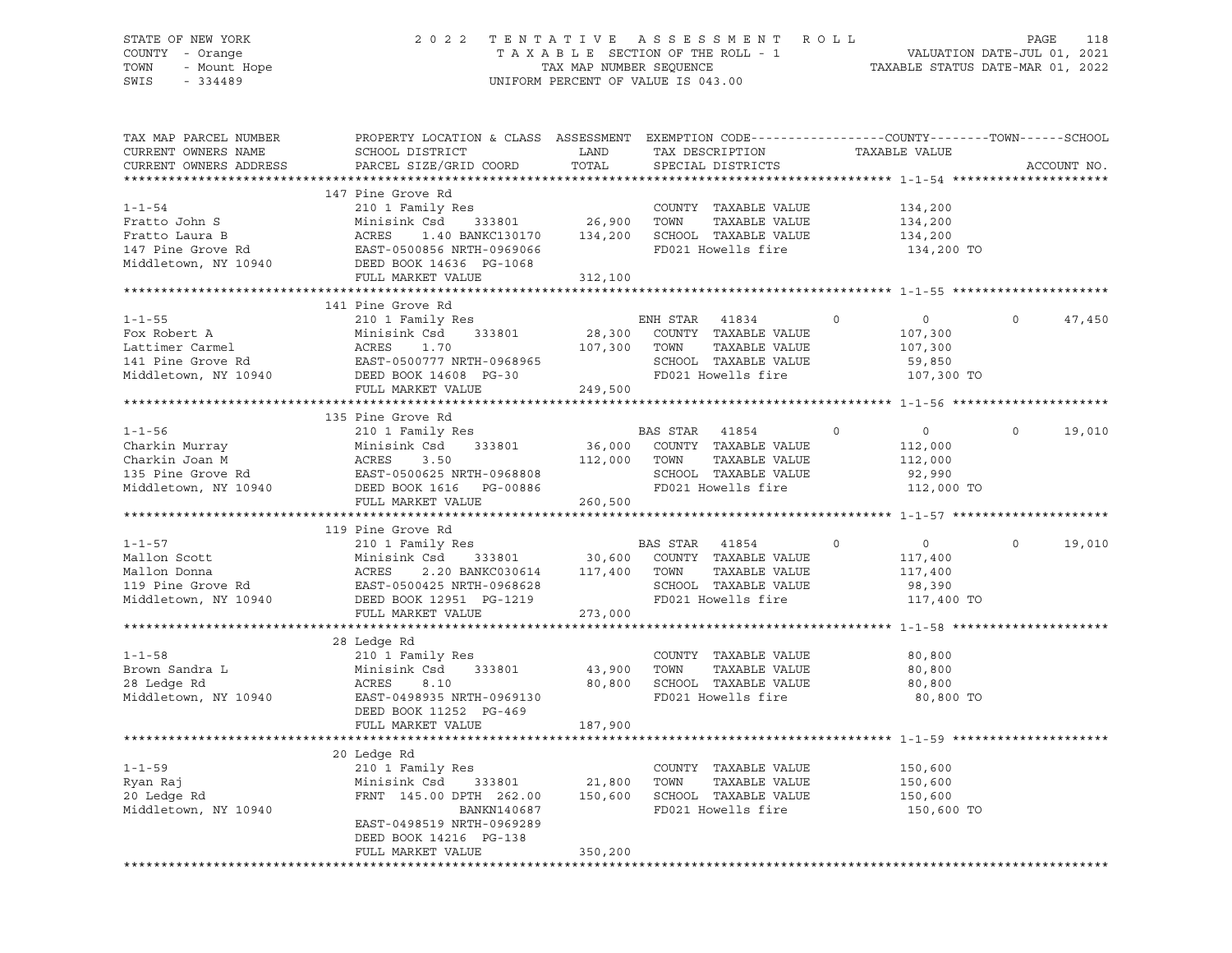| STATE OF NEW YORK<br>COUNTY - Orange<br>TOWN<br>- Mount Hope<br>SWIS<br>$-334489$                           | 2 0 2 2<br>TENTATIVE ASSESSMENT<br>TAXABLE SECTION OF THE ROLL - 1<br>TAX MAP NUMBER SEOUENCE<br>UNIFORM PERCENT OF VALUE IS 043.00                                    |                              |                                        |                                                                                     |          |                                                               | R O L L<br>PAGE<br>119<br>VALUATION DATE-JUL 01, 2021<br>TAXABLE STATUS DATE-MAR 01, 2022 |             |  |  |  |  |
|-------------------------------------------------------------------------------------------------------------|------------------------------------------------------------------------------------------------------------------------------------------------------------------------|------------------------------|----------------------------------------|-------------------------------------------------------------------------------------|----------|---------------------------------------------------------------|-------------------------------------------------------------------------------------------|-------------|--|--|--|--|
| TAX MAP PARCEL NUMBER<br>CURRENT OWNERS NAME                                                                | PROPERTY LOCATION & CLASS ASSESSMENT EXEMPTION CODE---------------COUNTY-------TOWN------SCHOOL<br>SCHOOL DISTRICT                                                     | LAND                         | TAX DESCRIPTION                        |                                                                                     |          | TAXABLE VALUE                                                 |                                                                                           |             |  |  |  |  |
| CURRENT OWNERS ADDRESS                                                                                      | PARCEL SIZE/GRID COORD                                                                                                                                                 | TOTAL                        | SPECIAL DISTRICTS                      |                                                                                     |          |                                                               |                                                                                           | ACCOUNT NO. |  |  |  |  |
|                                                                                                             |                                                                                                                                                                        |                              |                                        |                                                                                     |          |                                                               |                                                                                           |             |  |  |  |  |
| $1 - 1 - 60$<br>Mohammed Danny Jr<br>12 Ledge Rd<br>Middletown, NY 10940                                    | 12 Ledge Rd<br>210 1 Family Res<br>Minisink Csd<br>333801<br>FRNT 145.00 DPTH 308.00<br>BANKC080496<br>EAST-0498195 NRTH-0969140<br>DEED BOOK 14775 PG-252             | 25,100<br>105,000            | TOWN                                   | COUNTY TAXABLE VALUE<br>TAXABLE VALUE<br>SCHOOL TAXABLE VALUE<br>FD021 Howells fire |          | 105,000<br>105,000<br>105,000<br>105,000 TO                   |                                                                                           |             |  |  |  |  |
|                                                                                                             | FULL MARKET VALUE                                                                                                                                                      | 244,200                      |                                        |                                                                                     |          |                                                               |                                                                                           |             |  |  |  |  |
|                                                                                                             |                                                                                                                                                                        |                              |                                        |                                                                                     |          |                                                               |                                                                                           |             |  |  |  |  |
|                                                                                                             | 404 New Vernon Rd                                                                                                                                                      |                              |                                        |                                                                                     |          |                                                               |                                                                                           |             |  |  |  |  |
| $1 - 1 - 61.12$<br>Goggins David<br>Goggins Jeannine<br>404 New Vernon Rd<br>Middletown, NY 10940           | 210 1 Family Res<br>Minisink Csd 333801<br>$L/E$ C W & Mary Kirchner 125,300<br>ACRES<br>2.10<br>EAST-0498016 NRTH-0969068<br>DEED BOOK 5719 PG-172                    | 31,200                       | BAS STAR<br>TOWN<br>FD021 Howells fire | 41854<br>COUNTY TAXABLE VALUE<br>TAXABLE VALUE<br>SCHOOL TAXABLE VALUE              | $\circ$  | $\overline{0}$<br>125,300<br>125,300<br>106,290<br>125,300 TO | $\circ$                                                                                   | 19,010      |  |  |  |  |
|                                                                                                             | FULL MARKET VALUE                                                                                                                                                      | 291,400                      |                                        |                                                                                     |          |                                                               |                                                                                           |             |  |  |  |  |
|                                                                                                             |                                                                                                                                                                        |                              |                                        |                                                                                     |          |                                                               |                                                                                           |             |  |  |  |  |
| $1 - 1 - 62$<br>Rodriquez Mark<br>Rodriquez Ann<br>390 New Vernon Rd<br>Middletown, NY 10940                | 390 New Vernon Rd<br>210 1 Family Res<br>Minisink Csd<br>333801<br>ACRES<br>1.70 BANKC030230<br>EAST-0498104 NRTH-0968831<br>DEED BOOK 5592 PG-35<br>FULL MARKET VALUE | 28,300<br>92,000<br>214,000  | BAS STAR 41854<br>TOWN                 | COUNTY TAXABLE VALUE<br>TAXABLE VALUE<br>SCHOOL TAXABLE VALUE<br>FD021 Howells fire | $\circ$  | $\overline{0}$<br>92,000<br>92,000<br>72,990<br>92,000 TO     | $\Omega$                                                                                  | 19,010      |  |  |  |  |
|                                                                                                             |                                                                                                                                                                        |                              |                                        |                                                                                     |          |                                                               |                                                                                           |             |  |  |  |  |
| $1 - 1 - 63$                                                                                                | 384 New Vernon Rd<br>210 1 Family Res                                                                                                                                  |                              | BAS STAR                               | 41854                                                                               | $\Omega$ | $\overline{0}$                                                | $\Omega$                                                                                  | 19,010      |  |  |  |  |
| Scott Alexander<br>Scott Kathleen M<br>384 New Vernon Rd<br>Middletown, NY 10940                            | Minisink Csd 333801<br>FRNT 164.00 DPTH 339.00<br>EAST-0498052 NRTH-0968663<br>DEED BOOK 2652 PG-00152<br>FULL MARKET VALUE                                            | 26,300<br>93,400<br>217,200  | TOWN<br>FD021 Howells fire             | COUNTY TAXABLE VALUE<br>TAXABLE VALUE<br>SCHOOL TAXABLE VALUE                       |          | 93,400<br>93,400<br>74,390<br>93,400 TO                       |                                                                                           |             |  |  |  |  |
|                                                                                                             | 380 New Vernon Rd                                                                                                                                                      |                              |                                        |                                                                                     |          |                                                               |                                                                                           |             |  |  |  |  |
| $1 - 1 - 64.112$<br>Lemieux Irrevocable Trust Jon Minisink Csd<br>380 New Vernon Rd<br>Middletown, NY 10940 | 210 1 Family Res<br>333801<br>ACRES<br>8.00<br>EAST-0498461 NRTH-0968050<br>DEED BOOK 14470 PG-1191<br>FULL MARKET VALUE                                               | 43,800<br>156,000<br>362,800 | BAS STAR 41854<br>TOWN                 | COUNTY TAXABLE VALUE<br>TAXABLE VALUE<br>SCHOOL TAXABLE VALUE<br>FD021 Howells fire | $\Omega$ | $\overline{0}$<br>156,000<br>156,000<br>136,990<br>156,000 TO | $\Omega$                                                                                  | 19,010      |  |  |  |  |
|                                                                                                             |                                                                                                                                                                        |                              |                                        |                                                                                     |          |                                                               |                                                                                           |             |  |  |  |  |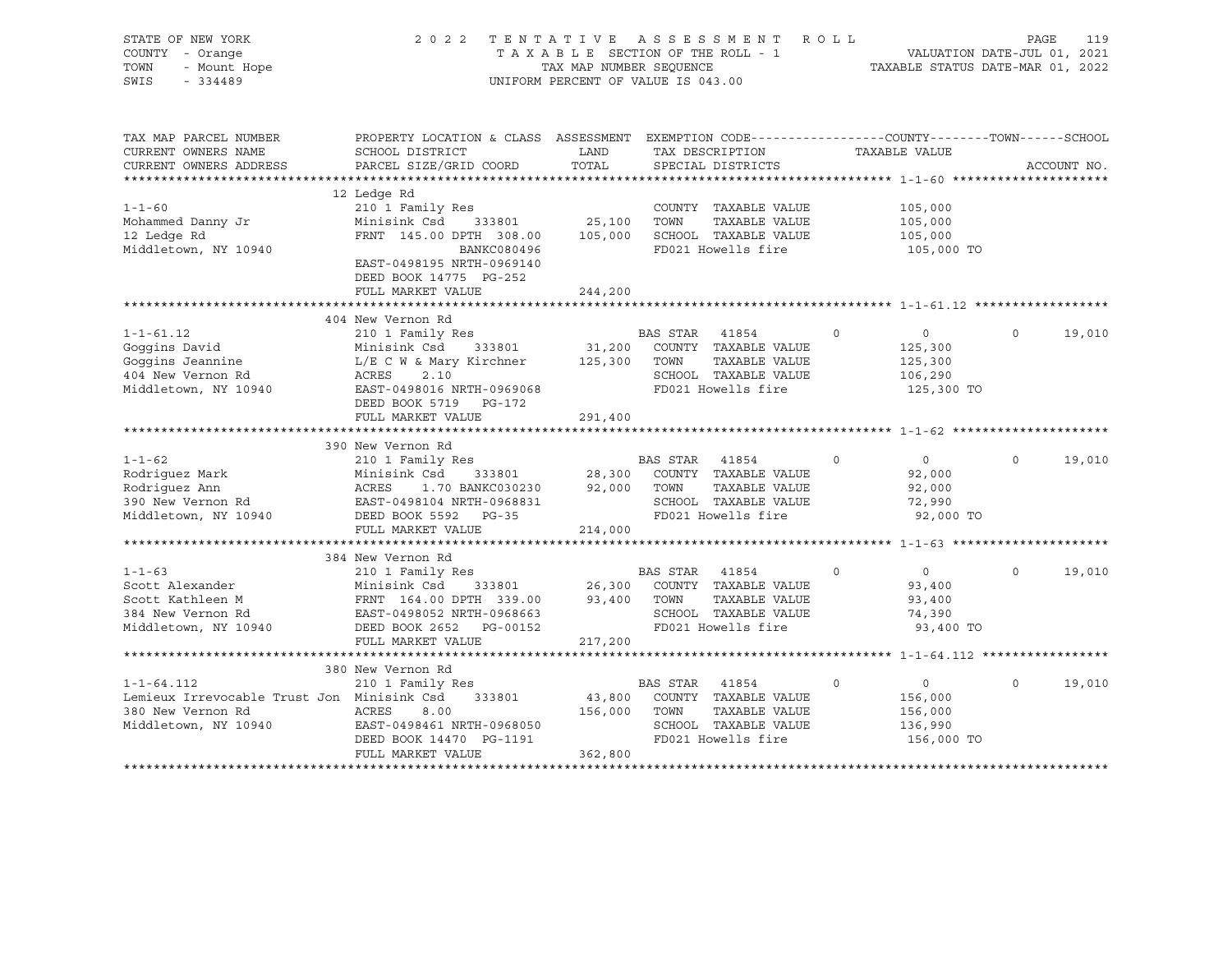# STATE OF NEW YORK 2 0 2 2 T E N T A T I V E A S S E S S M E N T R O L L PAGE 120 COUNTY - Orange T A X A B L E SECTION OF THE ROLL - 1 VALUATION DATE-JUL 01, 2021 TOWN - Mount Hope TAX MAP NUMBER SEQUENCE TAXABLE STATUS DATE-MAR 01, 2022 SWIS - 334489 UNIFORM PERCENT OF VALUE IS 043.00

| TAX MAP PARCEL NUMBER                       | PROPERTY LOCATION & CLASS ASSESSMENT EXEMPTION CODE---------------COUNTY-------TOWN-----SCHOOL |                                                                                         |      |                                                                                                             |                    |            |             |
|---------------------------------------------|------------------------------------------------------------------------------------------------|-----------------------------------------------------------------------------------------|------|-------------------------------------------------------------------------------------------------------------|--------------------|------------|-------------|
| CURRENT OWNERS NAME                         | SCHOOL DISTRICT                                                                                | <b>EXAMPLE THE STATE OF STATE OF STATE OF STATE OF STATE OF STATE OF STATE OF STATE</b> |      | TAX DESCRIPTION                                                                                             | TAXABLE VALUE      |            |             |
| CURRENT OWNERS ADDRESS                      | PARCEL SIZE/GRID COORD                                                                         | TOTAL                                                                                   |      | SPECIAL DISTRICTS                                                                                           |                    |            | ACCOUNT NO. |
|                                             |                                                                                                |                                                                                         |      |                                                                                                             |                    |            |             |
|                                             | 366 New Vernon Rd                                                                              |                                                                                         |      |                                                                                                             |                    |            |             |
| $1 - 1 - 64.12$                             | 210 1 Family Res<br>Minisink Csd 333801 38,300 COUNTY TAXABLE VALUE                            |                                                                                         |      | $\sim$ 0                                                                                                    | $\overline{0}$     | $\Omega$   | 19,010      |
| O Sullivan Maeve A                          | Minisink Csd                                                                                   |                                                                                         |      |                                                                                                             | 134,000            |            |             |
| 366 New Vernon Rd                           | ACRES<br>4.30                                                                                  | 134,000 TOWN                                                                            |      | TAXABLE VALUE                                                                                               | 134,000            |            |             |
| Middletown, NY 10940                        | EAST-0498045 NRTH-0968255                                                                      |                                                                                         |      | SCHOOL TAXABLE VALUE 114,990<br>FD021 Howells fire 134,000 TO                                               |                    |            |             |
|                                             | 1-02800-1-1710045 AKIH-0268255<br>DEED BOOK 4266 PG-47                                         |                                                                                         |      |                                                                                                             |                    |            |             |
|                                             | FULL MARKET VALUE                                                                              | 311,600                                                                                 |      |                                                                                                             |                    |            |             |
|                                             |                                                                                                |                                                                                         |      |                                                                                                             |                    |            |             |
|                                             | 163 Pine Grove Rd                                                                              |                                                                                         |      |                                                                                                             |                    |            |             |
| $1 - 1 - 65.1$                              |                                                                                                |                                                                                         |      |                                                                                                             | 49,800             | 49,800     | 49,800      |
| Maqar Virqina                               |                                                                                                |                                                                                         |      |                                                                                                             | $\sim$ 0           | $\bigcirc$ | 47,450      |
| 163 Pine Grove Rd ACRES                     | 1.10                                                                                           |                                                                                         |      | 99,600 COUNTY TAXABLE VALUE 49,800                                                                          |                    |            |             |
| Middletown, NY 10940                        |                                                                                                |                                                                                         |      |                                                                                                             |                    |            |             |
|                                             | EAST-0501088 NRTH-0969374<br>DEED BOOK 1666 PG-00503                                           |                                                                                         |      |                                                                                                             |                    |            |             |
|                                             | FULL MARKET VALUE                                                                              |                                                                                         |      | 99174 TOWN TAXABLE VALUE 49,800<br>00503 SCHOOL TAXABLE VALUE 2,350<br>231,600 FD021 Howells fire 99,600 TO |                    |            |             |
|                                             |                                                                                                |                                                                                         |      |                                                                                                             |                    |            |             |
|                                             | 80 Pine Grove Rd                                                                               |                                                                                         |      |                                                                                                             |                    |            |             |
| $1 - 1 - 65.21$                             | 240 Rural res                                                                                  |                                                                                         |      | COUNTY TAXABLE VALUE                                                                                        | 640,000            |            |             |
| Invoss LLC                                  | Minisink Csd 333801 94,000 TOWN                                                                |                                                                                         |      | TAXABLE VALUE                                                                                               | 640,000            |            |             |
| PO Box 607                                  | Int Pine Grove Road & Old 640,000                                                              |                                                                                         |      | SCHOOL TAXABLE VALUE 640,000                                                                                |                    |            |             |
| Middletown, NY 10940                        | Pine Grove Road                                                                                |                                                                                         |      | FD021 Howells fire                                                                                          | 640,000 TO         |            |             |
|                                             | ACRES 110.30                                                                                   |                                                                                         |      |                                                                                                             |                    |            |             |
|                                             | EAST-0500935 NRTH-0967857                                                                      |                                                                                         |      |                                                                                                             |                    |            |             |
|                                             | DEED BOOK 14972 PG-554                                                                         |                                                                                         |      |                                                                                                             |                    |            |             |
|                                             | FULL MARKET VALUE                                                                              | 1488,400                                                                                |      |                                                                                                             |                    |            |             |
|                                             |                                                                                                |                                                                                         |      |                                                                                                             |                    |            |             |
|                                             | 169 Pine Grove Rd                                                                              |                                                                                         |      |                                                                                                             |                    |            |             |
| $1 - 1 - 65.3$                              | 210 1 Family Res                                                                               |                                                                                         |      | COUNTY TAXABLE VALUE                                                                                        | 107,000            |            |             |
| Humbrecht Michael L                         | Minisink Csd                                                                                   |                                                                                         | TOWN | TAXABLE VALUE                                                                                               |                    |            |             |
| Minisi<br>ACRES<br>Humbrecht Stephanie      | nk Csd 333801 25,000<br>1.00 BANKC130170 107,000                                               |                                                                                         |      | SCHOOL TAXABLE VALUE                                                                                        | 107,000<br>107,000 |            |             |
| 169 Pine Grove Rd EAST-0501152 NRTH-0969486 |                                                                                                |                                                                                         |      | FD021 Howells fire 107,000 TO                                                                               |                    |            |             |
| Middletown, NY 10940                        | DEED BOOK 14132 PG-1858                                                                        |                                                                                         |      |                                                                                                             |                    |            |             |
|                                             | FULL MARKET VALUE                                                                              | 248,800                                                                                 |      |                                                                                                             |                    |            |             |
|                                             |                                                                                                |                                                                                         |      |                                                                                                             |                    |            |             |
|                                             | Erie Rr Tn Line                                                                                |                                                                                         |      |                                                                                                             |                    |            |             |
| $1 - 1 - 66$                                | 320 Rural vacant                                                                               |                                                                                         |      | COUNTY TAXABLE VALUE                                                                                        | 200                |            |             |
| Invoss, LLC                                 |                                                                                                |                                                                                         |      |                                                                                                             | 200                |            |             |
| PO Box 607                                  | Minisink Csd 333801 200<br>FRNT 190.00 DPTH 200.00 200                                         |                                                                                         |      | TOWN      TAXABLE VALUE<br>SCHOOL   TAXABLE VALUE                                                           | 200                |            |             |
| Middletown, NY 10940                        | EAST-0500785 NRTH-0966426                                                                      |                                                                                         |      | FD021 Howells fire                                                                                          | 200 TO             |            |             |
|                                             | DEED BOOK 14763 PG-1339                                                                        |                                                                                         |      |                                                                                                             |                    |            |             |
|                                             | FULL MARKET VALUE                                                                              | 500                                                                                     |      |                                                                                                             |                    |            |             |
|                                             |                                                                                                |                                                                                         |      |                                                                                                             |                    |            |             |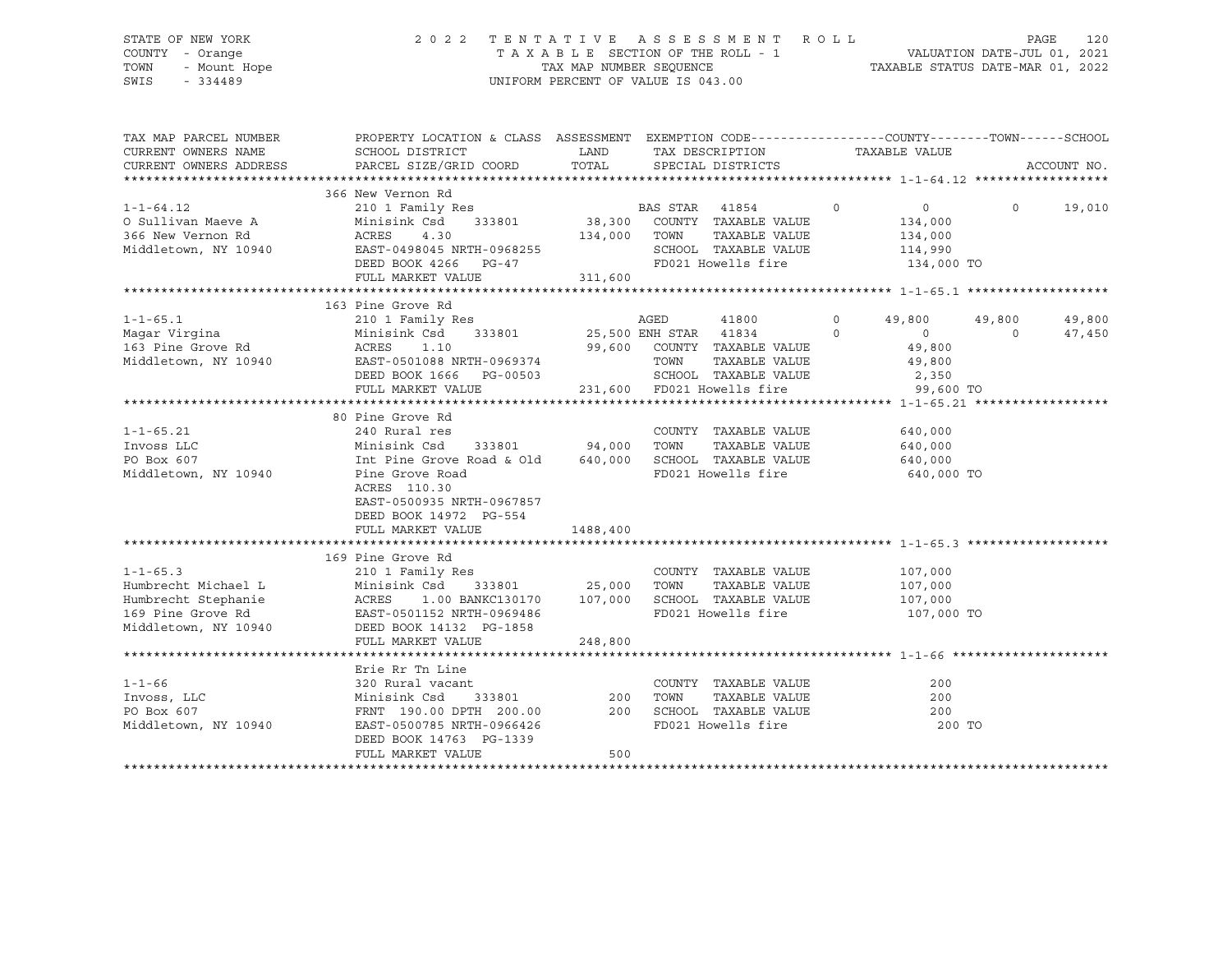| STATE OF NEW YORK<br>COUNTY - Orange<br>TOWN<br>$-334489$<br>SWIS                                  | FRIEW YORK A SSESSMENT ROLL PAGE 121<br>- Orange 2022 TENTATIVE A SSESSMENT ROLL - 1<br>- Mount Hope TAX MAP NUMBER SEQUENCE TAXIMAP TO THE ROLL - 1<br>- Mount Hope TAXIMAP NUMBER SEQUENCE TAXABLE STATUS DATE-MAR 01, 2022                                                         |         | UNIFORM PERCENT OF VALUE IS 043.00                 |                                  |                          |
|----------------------------------------------------------------------------------------------------|---------------------------------------------------------------------------------------------------------------------------------------------------------------------------------------------------------------------------------------------------------------------------------------|---------|----------------------------------------------------|----------------------------------|--------------------------|
| TAX MAP PARCEL NUMBER<br>CURRENT OWNERS NAME<br>CURRENT OWNERS ADDRESS<br>************************ | PROPERTY LOCATION & CLASS ASSESSMENT EXEMPTION CODE----------------COUNTY-------TOWN------SCHOOL<br>SCHOOL DISTRICT LAND<br>PARCEL SIZE/GRID COORD                                                                                                                                    | TOTAL   | TAX DESCRIPTION TAXABLE VALUE<br>SPECIAL DISTRICTS |                                  | ACCOUNT NO.              |
|                                                                                                    | 165 Spruce Rd                                                                                                                                                                                                                                                                         |         |                                                    |                                  |                          |
| $1 - 1 - 67$                                                                                       | 210 1 Family Res                                                                                                                                                                                                                                                                      |         | COUNTY TAXABLE VALUE                               | 156,000                          |                          |
| Mozer Thomas J                                                                                     |                                                                                                                                                                                                                                                                                       |         |                                                    | 156,000                          |                          |
| 165 Spruce Rd                                                                                      |                                                                                                                                                                                                                                                                                       |         |                                                    | 156,000                          |                          |
| Middletown, NY 10940                                                                               | 210 1 Family Res<br>Minisink Csd 333801 28,300 TOWN TAXABLE VALUE<br>Lt 1 Blk B Wispering Hls 156,000 SCHOOL TAXABLE VALUE<br>ACRES 1.70 BANKC070290 FD021 Howells fire<br>TOWN TAXABLE VALUE<br>TOWN TO SCHOOL TAXABLE VALUE<br>EAST-0495590 NRTH-0972484<br>DEED BOOK 14300 PG-1970 |         | FD021 Howells fire                                 | 156,000 TO                       |                          |
|                                                                                                    | FULL MARKET VALUE                                                                                                                                                                                                                                                                     | 362,800 |                                                    |                                  |                          |
|                                                                                                    |                                                                                                                                                                                                                                                                                       |         |                                                    |                                  |                          |
| $1 - 1 - 68$                                                                                       | 8 Mark Dr                                                                                                                                                                                                                                                                             |         |                                                    | $\overline{0}$<br>$\circ$        | $\Omega$                 |
|                                                                                                    | 210 1 Family Res<br>210 1 raminy Res<br>Minisink Csd 333801 51,800 COUNTY TAXABLE VALUE<br>Lt 2 Blk B Wispering Hill 157,600 TOWN TAXABLE VALUE<br>Map 2590 SCHOOL TAXABLE VALUE<br>Map 2590 SCHOOL TAXABLE VALUE                                                                     |         | <b>BAS STAR 41854</b>                              |                                  | 19,010                   |
| Danzig Seth<br>Danzig Laura<br><sup>9 Mark</sup> Dr                                                |                                                                                                                                                                                                                                                                                       |         |                                                    | 157,600<br>157,600               |                          |
|                                                                                                    |                                                                                                                                                                                                                                                                                       |         |                                                    | 138,590                          |                          |
| Middletown, NY 10940                                                                               | ACRES 1.60                                                                                                                                                                                                                                                                            |         | FD021 Howells fire                                 | 157,600 TO                       |                          |
|                                                                                                    | EAST-0495707 NRTH-0972340                                                                                                                                                                                                                                                             |         |                                                    |                                  |                          |
|                                                                                                    | DEED BOOK 13792 PG-549                                                                                                                                                                                                                                                                |         |                                                    |                                  |                          |
|                                                                                                    | FULL MARKET VALUE                                                                                                                                                                                                                                                                     | 366,500 |                                                    |                                  |                          |
|                                                                                                    |                                                                                                                                                                                                                                                                                       |         |                                                    |                                  |                          |
|                                                                                                    | 7 Mark Dr                                                                                                                                                                                                                                                                             |         |                                                    |                                  |                          |
| $1 - 1 - 69$                                                                                       | 210 1 Family Res                                                                                                                                                                                                                                                                      |         | ENH STAR 41834                                     | $\overline{0}$<br>$\overline{0}$ | $\overline{0}$<br>47,450 |
|                                                                                                    |                                                                                                                                                                                                                                                                                       |         |                                                    | 132,600                          |                          |
| Richards Vincent I<br>Richards Beryl P<br>7 Mark Dr                                                |                                                                                                                                                                                                                                                                                       |         |                                                    | 132,600<br>85,150                |                          |
| Middletown, NY 10940                                                                               | Minisink Csd 333801 27,800 COUNTY TAXABLE VALUE<br>Lt 1 Blk A Wispering Hls 132,600 TOWN TAXABLE VALUE<br>ACRES 1.60 BANKC130170 SCHOOL TAXABLE VALUE<br>EAST-0495921 NRTH-0972214 FD021 Howells fire                                                                                 |         |                                                    | 132,600 TO                       |                          |
|                                                                                                    | DEED BOOK 12050 PG-1162                                                                                                                                                                                                                                                               |         |                                                    |                                  |                          |
|                                                                                                    | FULL MARKET VALUE                                                                                                                                                                                                                                                                     | 308,400 |                                                    |                                  |                          |
|                                                                                                    |                                                                                                                                                                                                                                                                                       |         |                                                    |                                  |                          |
|                                                                                                    | 15 Mark Dr                                                                                                                                                                                                                                                                            |         |                                                    |                                  |                          |
| $1 - 1 - 70$                                                                                       |                                                                                                                                                                                                                                                                                       |         |                                                    | 190,000                          |                          |
|                                                                                                    |                                                                                                                                                                                                                                                                                       |         |                                                    | 190,000                          |                          |
| Furegno Adam<br>Furegno Darlene<br>15 Mark Dr                                                      | 210 I Family Res<br>Minisink Csd 333801 29,700 TOWN TAXABLE VALUE<br>Lt 2 Bk A Wispering Hills 190,000 SCHOOL TAXABLE VALUE<br>ACRES 2.00 BANKN140687 FD021 Howells fire<br>EAST-0495880 NRTH-0971889                                                                                 |         |                                                    | 190,000                          |                          |
|                                                                                                    |                                                                                                                                                                                                                                                                                       |         | FD021 Howells fire                                 | 190,000 TO                       |                          |
| Middletown, NY 10940                                                                               |                                                                                                                                                                                                                                                                                       |         |                                                    |                                  |                          |
|                                                                                                    | DEED BOOK 14473 PG-1528                                                                                                                                                                                                                                                               |         |                                                    |                                  |                          |
|                                                                                                    | FULL MARKET VALUE                                                                                                                                                                                                                                                                     | 441,900 |                                                    |                                  |                          |
|                                                                                                    |                                                                                                                                                                                                                                                                                       |         |                                                    |                                  |                          |
| $1 - 1 - 71$                                                                                       | 19 Mark Dr<br>210 1 Family Res                                                                                                                                                                                                                                                        |         |                                                    |                                  |                          |
| Cannizzaro Vito                                                                                    |                                                                                                                                                                                                                                                                                       |         | COUNTY TAXABLE VALUE                               | 136,100                          |                          |
| Cannizzaro Cynthia                                                                                 | Minisink Csd 333801 56,700 TOWN TAXABLE VALUE<br>Lt 3 Blk A Wispering Hill 136,100 SCHOOL TAXABLE VALUE                                                                                                                                                                               |         |                                                    | 136,100<br>136,100               |                          |
| 19 Mark Dr                                                                                         | Map 2590                                                                                                                                                                                                                                                                              |         | FD021 Howells fire                                 | 136,100 TO                       |                          |
| Middletown, NY 10940                                                                               | ACRES<br>2.20 BANKC170031                                                                                                                                                                                                                                                             |         |                                                    |                                  |                          |
|                                                                                                    | EAST-0495754 NRTH-0971690                                                                                                                                                                                                                                                             |         |                                                    |                                  |                          |
|                                                                                                    | DEED BOOK 12416 PG-1032                                                                                                                                                                                                                                                               |         |                                                    |                                  |                          |
|                                                                                                    | FULL MARKET VALUE                                                                                                                                                                                                                                                                     | 316,500 |                                                    |                                  |                          |
|                                                                                                    |                                                                                                                                                                                                                                                                                       |         |                                                    |                                  |                          |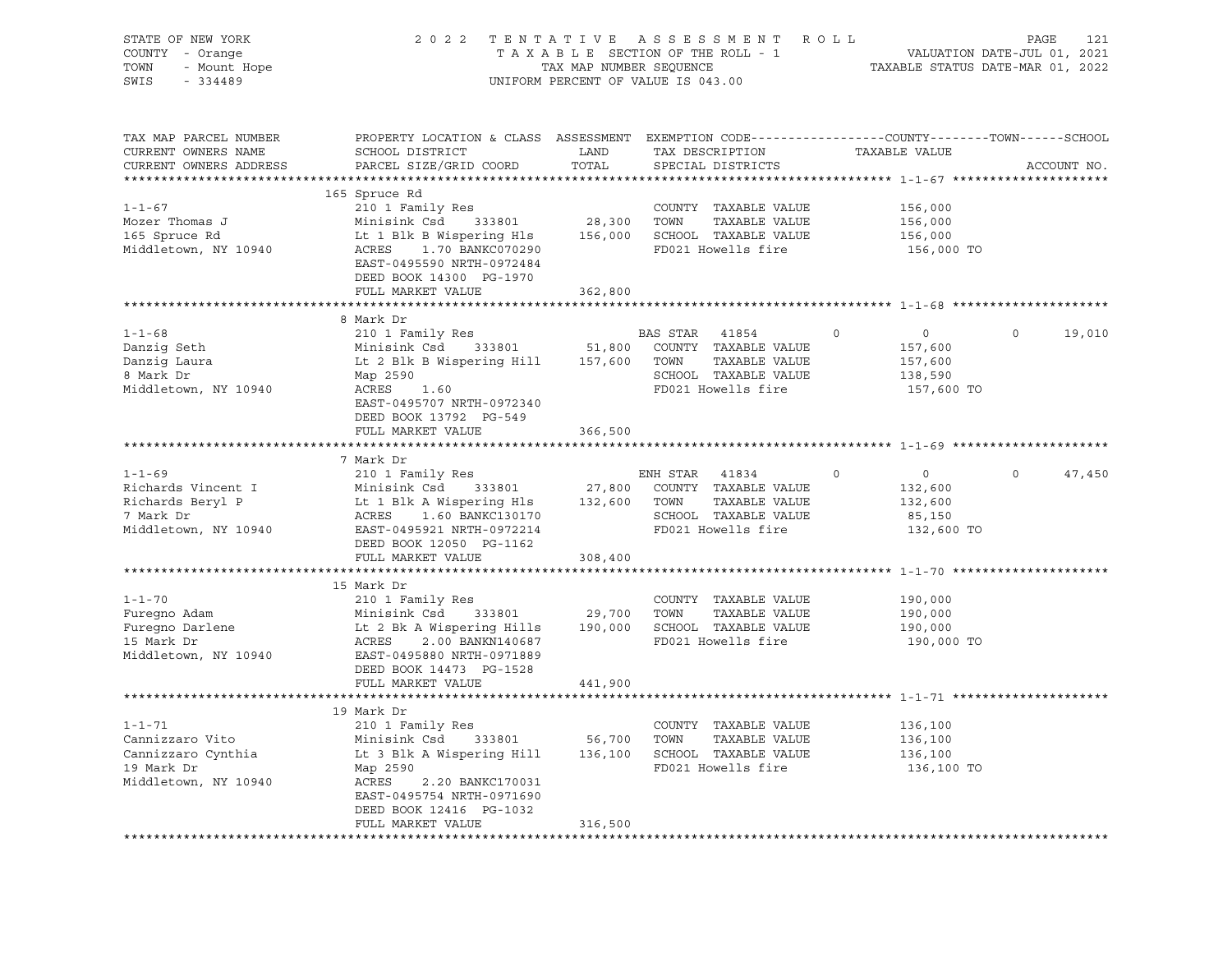| STATE OF NEW YORK<br>COUNTY - Orange<br>OF NEW TOOL<br>- Orange<br>- Mount Hope<br>TOWN<br>SWIS                                                                                                                                                                                    | UNIFORM PERCENT OF VALUE IS 043.00                                                                                                                                                                                                                                                                                            | 2022 TENTATIVE ASSESSMENT ROLL PAGE 122<br>TAXABLE SECTION OF THE ROLL - 1<br>TAX MAP NUMBER SEQUENCE TAXABLE STATUS DATE-MAR 01, 2021 |                                                                                                     |                                                                                   |                    |                 |
|------------------------------------------------------------------------------------------------------------------------------------------------------------------------------------------------------------------------------------------------------------------------------------|-------------------------------------------------------------------------------------------------------------------------------------------------------------------------------------------------------------------------------------------------------------------------------------------------------------------------------|----------------------------------------------------------------------------------------------------------------------------------------|-----------------------------------------------------------------------------------------------------|-----------------------------------------------------------------------------------|--------------------|-----------------|
| TAX MAP PARCEL NUMBER<br>CURRENT OWNERS NAME<br>CURRENT OWNERS ADDRESS                                                                                                                                                                                                             | PROPERTY LOCATION & CLASS ASSESSMENT EXEMPTION CODE----------------COUNTY-------TOWN------SCHOOL<br>SCHOOL DISTRICT LAND<br>PARCEL SIZE/GRID COORD                                                                                                                                                                            | TOTAL                                                                                                                                  | TAX DESCRIPTION TAXABLE VALUE<br>SPECIAL DISTRICTS                                                  |                                                                                   |                    | ACCOUNT NO.     |
|                                                                                                                                                                                                                                                                                    | 23 Mark Dr                                                                                                                                                                                                                                                                                                                    |                                                                                                                                        |                                                                                                     |                                                                                   |                    |                 |
| $1 - 1 - 72$<br>Fratto Ross M<br>Fratto Allison D<br>23 Mark Dr<br>Middletown, NY 10940                                                                                                                                                                                            | 210 1 Family Res<br>Minisink Csd 333801 35,000 TOWN TAXABLE VALUE<br>Lt 4 Blk A Wispering Hls 158,000 SCHOOL TAXABLE VALUE<br>ACRES 3 20<br>ACRES<br>3.20<br>------<br>EAST-0495558 NRTH-0971542<br>DEED BOOK 14397 PG-783                                                                                                    |                                                                                                                                        | COUNTY TAXABLE VALUE<br>FD021 Howells fire                                                          | 158,000<br>158,000<br>158,000<br>158,000 TO                                       |                    |                 |
|                                                                                                                                                                                                                                                                                    | FULL MARKET VALUE                                                                                                                                                                                                                                                                                                             | 367,400                                                                                                                                |                                                                                                     |                                                                                   |                    |                 |
| $1 - 1 - 73$<br>Calvello John R<br>33 Mark Dr<br>33 Mark Dr<br>Middletown, NY 10940                                                                                                                                                                                                | 33 Mark Dr<br>210 1 Family Res<br>210 1 Family Res<br>Minisink Csd 333801 33,500 TOWN TAXABLE VALUE<br>Lt 5 Bk A Wispering Hills 219,200 SCHOOL TAXABLE VALUE<br>ACRES 2.80 BANKC17031 FD021 Howells fire<br>THE CONSILE PRO21 FO21 Howells fire<br>EAST-0495374 NRTH-0971551<br>DEED BOOK 14505 PG-1929<br>FULL MARKET VALUE | 509,800                                                                                                                                | COUNTY TAXABLE VALUE<br>TAXABLE VALUE<br>FD021 Howells fire                                         | 219,200<br>219,200<br>219,200<br>219,200 TO                                       |                    |                 |
|                                                                                                                                                                                                                                                                                    |                                                                                                                                                                                                                                                                                                                               |                                                                                                                                        |                                                                                                     |                                                                                   |                    |                 |
| $1 - 1 - 74$<br>Amarosa John<br>Amarosa Ellen<br>5 Maureen Ln<br>Middletown, NY 10940                                                                                                                                                                                              | 5 Maureen Ln<br>210 1 Family Res<br>ACRES<br>1.60 BANKC130171<br>EAST-0495201 NRTH-0971820<br>DEED BOOK 5364 PG-232                                                                                                                                                                                                           |                                                                                                                                        | BAS STAR 41854<br>FD021 Howells fire                                                                | $\overline{0}$<br>$\circ$<br>159,000<br>159,000<br>139,990<br>159,000 TO          | $\circ$            | 19,010          |
|                                                                                                                                                                                                                                                                                    | FULL MARKET VALUE                                                                                                                                                                                                                                                                                                             | 369,800                                                                                                                                |                                                                                                     |                                                                                   |                    |                 |
|                                                                                                                                                                                                                                                                                    |                                                                                                                                                                                                                                                                                                                               |                                                                                                                                        |                                                                                                     |                                                                                   |                    |                 |
| $1 - 1 - 75$<br>Ryan Paul E<br>Ryan Louise<br>18 Maureen Ln<br>Middletown, NY 10940                                                                                                                                                                                                | 18 Maureen La<br>210 1 Family Res<br>Minisink Csd 333801 32,500 ENH STAR 41834 0<br>Lt 6 Blk A Wispering Hls 137,400 COUNTY TAXABLE VALUE<br>ACRES<br>2.60<br>EAST-0495133 NRTH-0971491<br>DEED BOOK 1908 PG-00159<br>FULL MARKET VALUE                                                                                       | 319,500                                                                                                                                | $\overline{0}$<br>TOWN TAXABLE VALUE<br>SCHOOL TAXABLE VALUE<br>FD021 Howells fire<br>TAXABLE VALUE | $\circ$<br>10,920<br>$\overline{0}$<br>126,480<br>126,480<br>83,710<br>137,400 TO | 10,920<br>$\sim$ 0 | 6,240<br>47,450 |
|                                                                                                                                                                                                                                                                                    |                                                                                                                                                                                                                                                                                                                               |                                                                                                                                        |                                                                                                     |                                                                                   |                    |                 |
| $1 - 1 - 76$<br>Rodriguez-Nadal Cesar J<br>Minisink Csd 333801 50,600 COUNTY TAXABLE VALUE<br>Debora Larkin Lt 8 Blk A Wispering Hill 150,500 TOWN TAXABLE VALUE<br>Debora Larkin Larkin Samuel Martin Communication County TaxaBLE VALUE<br>16 Maureen Ln<br>Middletown, NY 10940 | 16 Maureen La<br>210 1 Family Res<br>ACRES 1.50<br>EAST-0494810 NRTH-0971681<br>DEED BOOK 4642 PG-48<br>FULL MARKET VALUE                                                                                                                                                                                                     | 350,000                                                                                                                                | BAS STAR 41854<br>SCHOOL TAXABLE VALUE<br>FD021 Howells fire                                        | $\overline{0}$<br>$\Omega$<br>150,500<br>150,500<br>131,490<br>150,500 TO         | $\Omega$           | 19,010          |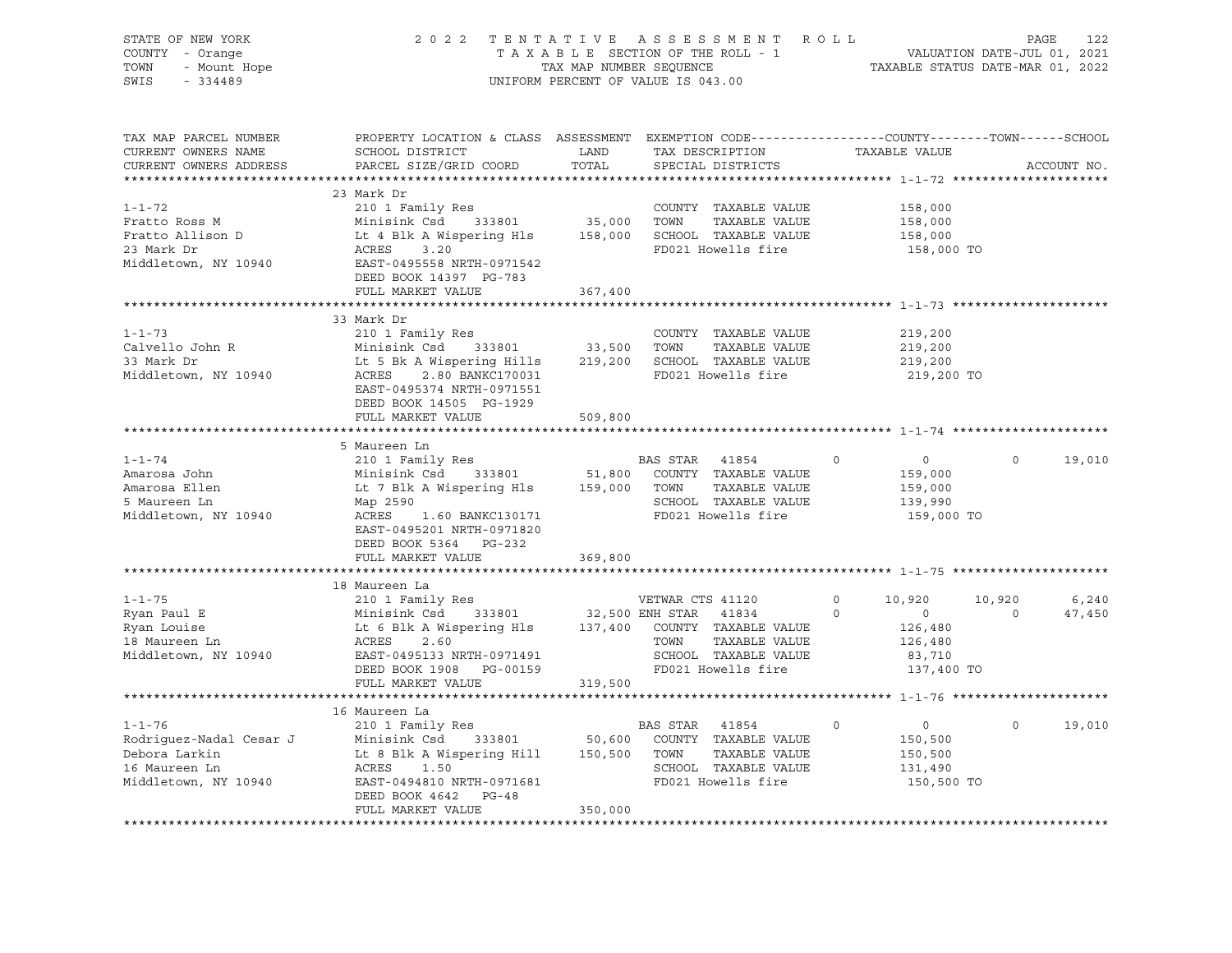# STATE OF NEW YORK 2 0 2 2 T E N T A T I V E A S S E S S M E N T R O L L PAGE 123 COUNTY - Orange T A X A B L E SECTION OF THE ROLL - 1 VALUATION DATE-JUL 01, 2021 TOWN - Mount Hope TAX MAP NUMBER SEQUENCE TAXABLE STATUS DATE-MAR 01, 2022 SWIS - 334489 UNIFORM PERCENT OF VALUE IS 043.00

| TAX MAP PARCEL NUMBER<br>CURRENT OWNERS NAME<br>CURRENT OWNERS ADDRESS                                                                      | PROPERTY LOCATION & CLASS ASSESSMENT<br>SCHOOL DISTRICT<br>PARCEL SIZE/GRID COORD                                                                                                                                                                    | LAND<br>TOTAL                                  | EXEMPTION CODE-----------------COUNTY--------TOWN------SCHOOL<br>TAX DESCRIPTION<br>SPECIAL DISTRICTS                     |                     | TAXABLE VALUE                                                                               | ACCOUNT NO.      |
|---------------------------------------------------------------------------------------------------------------------------------------------|------------------------------------------------------------------------------------------------------------------------------------------------------------------------------------------------------------------------------------------------------|------------------------------------------------|---------------------------------------------------------------------------------------------------------------------------|---------------------|---------------------------------------------------------------------------------------------|------------------|
|                                                                                                                                             |                                                                                                                                                                                                                                                      |                                                |                                                                                                                           |                     |                                                                                             |                  |
| $1 - 1 - 77$<br>Clemmings Barrington<br>2 Maureen La<br>Middletown, NY 10940                                                                | 2 Maureen La<br>210 1 Family Res<br>Minisink Csd<br>Lt 9 Blk A Wispering Hill 138,800 COUNTY TAXABLE VALUE<br>ACRES 1.60 BANKC080370<br>EAST-0494974 NRTH-0971969<br>DEED BOOK 14496 PG-1213<br>FULL MARKET VALUE                                    | 322,800                                        | VETCOM CTS 41130<br>333801 27,800 VETDIS CTS 41140<br>TAXABLE VALUE<br>TOWN<br>SCHOOL TAXABLE VALUE<br>FD021 Howells fire | $\circ$<br>$\circ$  | 18,200<br>18,200<br>36,400<br>36,400<br>84,200<br>84,200<br>107,600<br>138,800 TO           | 10,400<br>20,800 |
|                                                                                                                                             |                                                                                                                                                                                                                                                      |                                                |                                                                                                                           |                     |                                                                                             |                  |
| $1 - 1 - 78$<br>Gilbert George Elwood<br>Gordon-George Tannia Belinda Lt 10 Blk A Wispering Hls<br>63 Jean Ridge Rd<br>Middletown, NY 10940 | 63 Jean Ridge Rd<br>210 1 Family Res<br>Minisink Csd<br>ACRES<br>1.80<br>EAST-0494707 NRTH-0972012<br>DEED BOOK 14942 PG-260<br>FULL MARKET VALUE                                                                                                    | 333801 54,000<br>pering Hls 163,300<br>379,800 | COUNTY TAXABLE VALUE<br>TOWN<br>TAXABLE VALUE<br>SCHOOL TAXABLE VALUE<br>FD021 Howells fire                               |                     | 163,300<br>163,300<br>163,300<br>163,300 TO                                                 |                  |
|                                                                                                                                             |                                                                                                                                                                                                                                                      |                                                |                                                                                                                           |                     |                                                                                             |                  |
| $1 - 1 - 79$<br>Estrada Virgilio Rodolfo<br>Pequero Mirienkis<br>69 Jean Ridge Rd<br>Middletown, NY 10940                                   | 69 Jean Ridge Rd<br>210 1 Family Res<br>Minisink Csd<br>Lt 11 Blk A Wispering Hls<br>ACRES<br>1.60<br>EAST-0494572 NRTH-0971795<br>DEED BOOK 14401 PG-941<br>FULL MARKET VALUE                                                                       | 333801 27,800<br>397,700                       | COUNTY TAXABLE VALUE<br>TOWN<br>TAXABLE VALUE<br>171,000 SCHOOL TAXABLE VALUE<br>FD021 Howells fire                       |                     | 171,000<br>171,000<br>171,000<br>171,000 TO                                                 |                  |
|                                                                                                                                             |                                                                                                                                                                                                                                                      |                                                |                                                                                                                           |                     |                                                                                             |                  |
| $1 - 1 - 80$<br>Fox $(L/E)$ Jeanne E<br>77 Jean Ridge Rd<br>Middletown, NY 10940                                                            | 77 Jean Ridge Rd<br>210 1 Family Res<br>Minisink Csd 333801 51,800 ENH STAR 41834<br>Lt 12 Blk A Wispering Hil 182,000 COUNTY TAXABLE VALUE<br>Life Estate<br>Jeanne E. Fox<br>ACRES<br>1.60<br>EAST-0494342 NRTH-0971628<br>DEED BOOK 14445 PG-1883 |                                                | CW 15 VET/ 41160<br>TOWN<br>TAXABLE VALUE<br>SCHOOL TAXABLE VALUE<br>FD021 Howells fire                                   | $\circ$<br>$\Omega$ | 6,240<br>6,240<br>$\overline{0}$<br>$\Omega$<br>175,760<br>175,760<br>128,310<br>182,000 TO | 6,240<br>47,450  |
|                                                                                                                                             | FULL MARKET VALUE                                                                                                                                                                                                                                    | 423,300                                        |                                                                                                                           |                     |                                                                                             |                  |
|                                                                                                                                             |                                                                                                                                                                                                                                                      |                                                |                                                                                                                           |                     |                                                                                             |                  |
| $1 - 1 - 81$<br>Beemer Janet L<br>AKA Janet Hornbuckle<br>PO Box 873<br>Otisville, NY 10963                                                 | 100 Jean Ridge Rd<br>210 1 Family Res<br>$333801$ 28,800 TOWN<br>Minisink Csd<br>Lt13 Blk A Wispering Hill 81,200<br>ACRES<br>1.80<br>EAST-0494263 NRTH-0971363<br>DEED BOOK 2104<br>PG-00934<br>FULL MARKET VALUE                                   | 188,800                                        | COUNTY TAXABLE VALUE<br>TAXABLE VALUE<br>SCHOOL TAXABLE VALUE<br>FD021 Howells fire                                       |                     | 81,200<br>81,200<br>81,200<br>81,200 TO                                                     |                  |
|                                                                                                                                             |                                                                                                                                                                                                                                                      |                                                |                                                                                                                           |                     |                                                                                             |                  |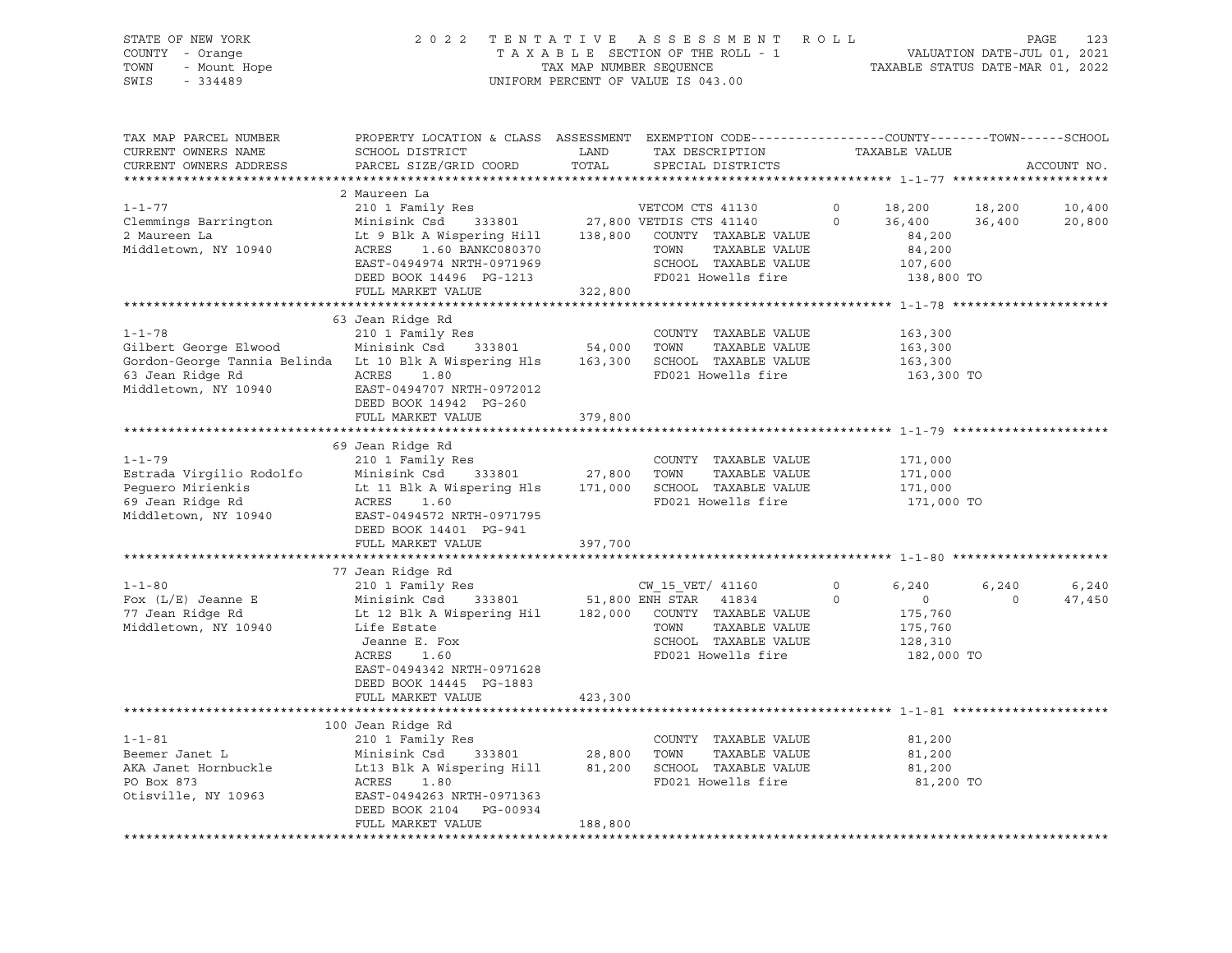| STATE OF NEW YORK<br>COUNTY - Orange<br>- Orange<br>- Mount Hope<br>TOWN<br>$-334489$<br>SWIS                                                                                                                                                                                                                                                                                                                               | 2022 TENTATIVE ASSESSMENT ROLL                                                                                                                |               | TAXABLE SECTION OF THE ROLL - 1<br>TAXABLE STATUS DATE-JUL 01, 2021<br>TAXABLE STATUS DATE-MAR 01, 2022<br>UNIFORM PERCENT OF VALUE IS 043.00 |         |                                                                         |                          | PAGE<br>124      |
|-----------------------------------------------------------------------------------------------------------------------------------------------------------------------------------------------------------------------------------------------------------------------------------------------------------------------------------------------------------------------------------------------------------------------------|-----------------------------------------------------------------------------------------------------------------------------------------------|---------------|-----------------------------------------------------------------------------------------------------------------------------------------------|---------|-------------------------------------------------------------------------|--------------------------|------------------|
| TAX MAP PARCEL NUMBER<br>CURRENT OWNERS NAME<br>CURRENT OWNERS ADDRESS                                                                                                                                                                                                                                                                                                                                                      | PROPERTY LOCATION & CLASS ASSESSMENT EXEMPTION CODE----------------COUNTY-------TOWN------SCHOOL<br>SCHOOL DISTRICT<br>PARCEL SIZE/GRID COORD | LAND<br>TOTAL | TAX DESCRIPTION TAXABLE VALUE<br>SPECIAL DISTRICTS                                                                                            |         |                                                                         |                          | ACCOUNT NO.      |
|                                                                                                                                                                                                                                                                                                                                                                                                                             |                                                                                                                                               |               |                                                                                                                                               |         |                                                                         |                          |                  |
| $1 - 1 - 82$<br>Marian Winters Living Trust Al Minisink Csd 333801 55,100 TOWN TAXABLE VALUE<br>98 Jean Ridge Rd Lt 14 Blk A Wispering Hls 137,000 SCHOOL TAXABLE VALUE<br>Middletown, NY 10940 ACRES 1.90 FD021 Howells fire                                                                                                                                                                                               | 98 Jean Ridge Rd<br>210 1 Family Res<br>EAST-0494048 NRTH-0971315<br>DEED BOOK 13991 PG-1388                                                  |               | COUNTY TAXABLE VALUE<br>FD021 Howells fire                                                                                                    |         | 137,000<br>137,000<br>137,000<br>137,000<br>137,000 TO                  |                          |                  |
|                                                                                                                                                                                                                                                                                                                                                                                                                             | FULL MARKET VALUE                                                                                                                             | 318,600       |                                                                                                                                               |         |                                                                         |                          |                  |
| $1 - 1 - 83$<br>Seligman Benjamin<br>Kiley Catherine Minisink Csd 333801 56,700 TOWN TAXABLE VALUE<br>2.20 BANKC061197 FD021 Howells fire<br>Middletown, NY 10940 EAST-0493855 NRTH-0971470                                                                                                                                                                                                                                 | 96 Jean Ridge Rd<br>210 1 Family Res<br>DEED BOOK 14984 PG-1105                                                                               |               | COUNTY TAXABLE VALUE<br>FD021 Howells fire                                                                                                    |         | 156,900<br>156,900<br>156,900<br>156,900 TO                             |                          |                  |
|                                                                                                                                                                                                                                                                                                                                                                                                                             | FULL MARKET VALUE                                                                                                                             | 364,900       |                                                                                                                                               |         |                                                                         |                          |                  |
|                                                                                                                                                                                                                                                                                                                                                                                                                             |                                                                                                                                               |               |                                                                                                                                               |         |                                                                         |                          |                  |
| 94 Jean Klage Ka (1-1-84 VETWAR CTS 41120 )<br>210 1 Family Res (210 1 27,400 BAS STAR 41854 )<br>27,400 BAS STAR 41854 (1854 )<br>27,400 BAS STAR 41854 (1854 ) Lemmerman Rev Living Trust Joy Lt 16 Blk A Wispering Hls (104,400 COUN<br>94 Jean Ridge Rd $\overline{R}$ ACRES 1.50 TOWN TAXABLE VALUE<br>Middletown, NY 10940 EAST-0493964 NRTH-0971719 SCHOOL TAXABLE VALUE<br>DEED BOOK 14260 PG-33 FD021 Howells fire | 94 Jean Ridge Rd                                                                                                                              |               | TAXABLE VALUE                                                                                                                                 |         | $0 \t 10,920$<br>$\sim$ 0<br>93,480<br>93,480<br>79,150<br>104,400 TO   | 10,920<br>$\overline{0}$ | 6,240<br>19,010  |
|                                                                                                                                                                                                                                                                                                                                                                                                                             | FULL MARKET VALUE                                                                                                                             | 242,800       |                                                                                                                                               |         |                                                                         |                          |                  |
| $1 - 1 - 85$<br>Quick Charles<br>Quick Francoise Minisink Csd 333801 59,100 ENH STAR 41834 0<br>Quick Francoise Lt 17 Blk A Wispering Hls 226,700 COUNTY TAXABLE VALUE<br>82 Jean Ridge Rd ACRES 3.40 TOWN TAXABLE VALUE<br>Middletown, NY 10940                                                                                                                                                                            | 82 Jean Ridge Rd<br>210 1 Family Res<br>ACRES 3.40<br>EAST-0494120 NRTH-0972042<br>DEED BOOK 2784 PG-187<br>FULL MARKET VALUE                 | 527,200       | VETCOM CTS 41130<br>SCHOOL TAXABLE VALUE<br>FD021 Howells fire                                                                                | $\circ$ | 18,200<br>$\overline{0}$<br>208,500<br>208,500<br>168,850<br>226,700 TO | 18,200<br>$\circ$        | 10,400<br>47,450 |
|                                                                                                                                                                                                                                                                                                                                                                                                                             |                                                                                                                                               |               |                                                                                                                                               |         |                                                                         |                          |                  |
| $1 - 1 - 86$<br>Delduco John A III and Thinking Country and Teaching Software and Teaching Software Pietropaolo Alexandra O and It 18 Blk A Wispering Hls 150,000 SCHOOL TAXABLE VALUE<br>The Team Ridge Rd and Team ACRES 2.10 BANKL140281 2010<br>76 Jean Ridge Rd<br>Middletown, NY 10940                                                                                                                                | 76 Jean Ridge Rd<br>210 1 Family Res<br>ACRES 2.10 BANKL140281<br>EAST-0494367 NRTH-0972006<br>DEED BOOK 14522 PG-235<br>FULL MARKET VALUE    | 348,800       | COUNTY TAXABLE VALUE<br>FD021 Howells fire                                                                                                    |         | 150,000<br>150,000<br>150,000<br>150,000 TO                             |                          |                  |
|                                                                                                                                                                                                                                                                                                                                                                                                                             |                                                                                                                                               |               |                                                                                                                                               |         |                                                                         |                          |                  |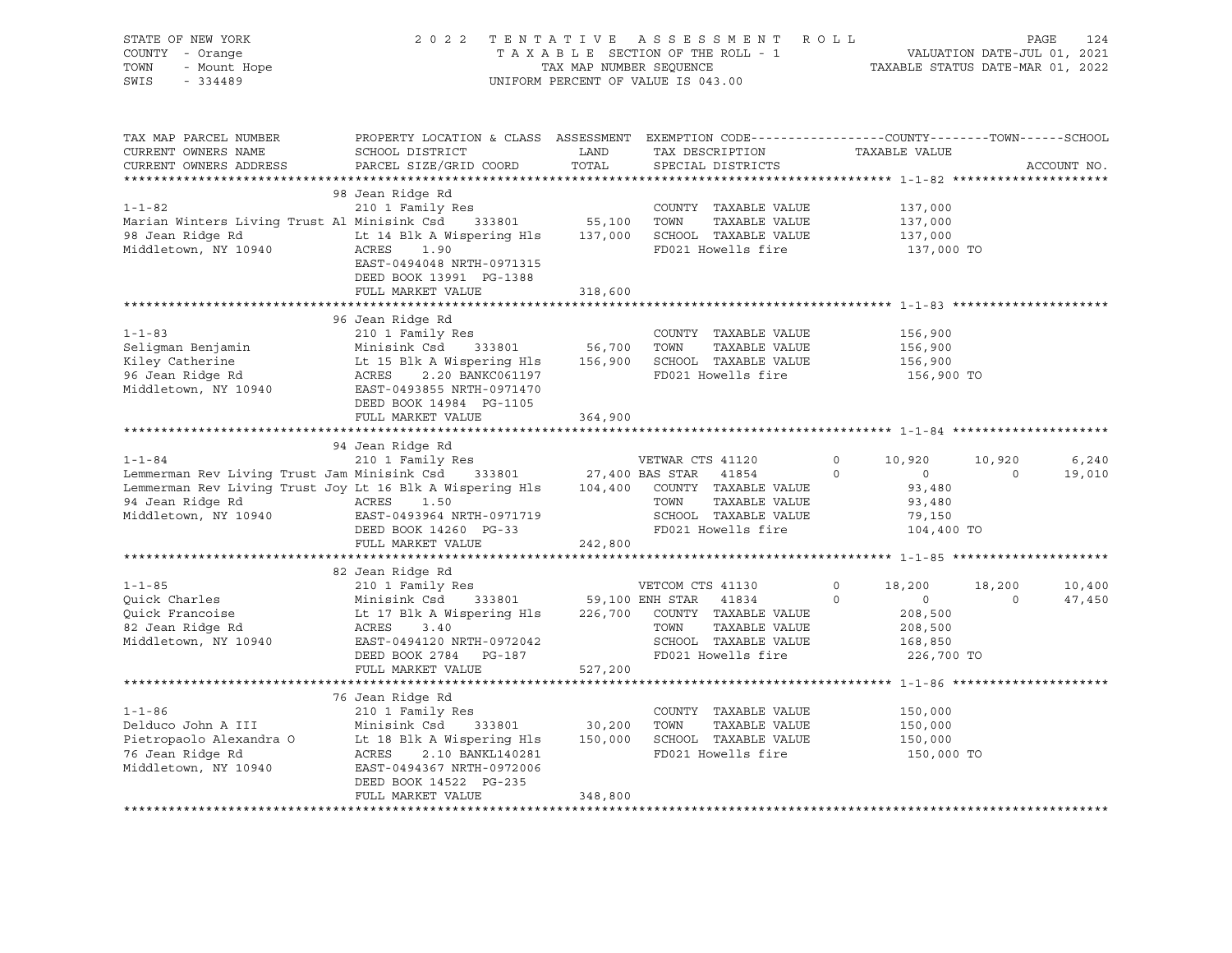| STATE OF NEW YORK<br>COUNTY - Orange<br>TOWN<br>- Mount Hope<br>SWIS<br>$-334489$ | 2 0 2 2                                                                                                                                       | TAX MAP NUMBER SEQUENCE | TENTATIVE ASSESSMENT ROLL<br>TAXABLE SECTION OF THE ROLL - 1<br>UNIFORM PERCENT OF VALUE IS 043.00 |                            | VALUATION DATE-JUL 01, 2021<br>TAXABLE STATUS DATE-MAR 01, 2022 | PAGE               | 125              |
|-----------------------------------------------------------------------------------|-----------------------------------------------------------------------------------------------------------------------------------------------|-------------------------|----------------------------------------------------------------------------------------------------|----------------------------|-----------------------------------------------------------------|--------------------|------------------|
| TAX MAP PARCEL NUMBER<br>CURRENT OWNERS NAME<br>CURRENT OWNERS ADDRESS            | PROPERTY LOCATION & CLASS ASSESSMENT EXEMPTION CODE----------------COUNTY-------TOWN------SCHOOL<br>SCHOOL DISTRICT<br>PARCEL SIZE/GRID COORD | LAND<br>TOTAL           | TAX DESCRIPTION<br>SPECIAL DISTRICTS                                                               |                            | TAXABLE VALUE                                                   |                    | ACCOUNT NO.      |
|                                                                                   | 52 Jean Ridge Rd                                                                                                                              |                         |                                                                                                    |                            |                                                                 |                    |                  |
| $1 - 1 - 87$<br>Fraser Verna                                                      | 210 1 Family Res<br>Minisink Csd                                                                                                              |                         | AGED<br>41800<br>333801 56,700 ENH STAR 41834                                                      | $\mathbf 0$<br>$\mathbf 0$ | 90,000<br>$\circ$                                               | 90,000<br>$\Omega$ | 90,000<br>47,450 |
| 52 Jean Ridge Rd                                                                  | Lt 19 Blk A Wispering Hls 180,000 COUNTY TAXABLE VALUE                                                                                        |                         |                                                                                                    |                            | 90,000                                                          |                    |                  |
| Middletown, NY 10940                                                              | ACRES<br>2.20 BANKC030217                                                                                                                     |                         | TAXABLE VALUE<br>TOWN                                                                              |                            | 90,000                                                          |                    |                  |
|                                                                                   | EAST-0494406 NRTH-0972371                                                                                                                     |                         | SCHOOL TAXABLE VALUE                                                                               |                            | 42,550                                                          |                    |                  |
|                                                                                   | DEED BOOK 14644 PG-453                                                                                                                        |                         | FD021 Howells fire                                                                                 |                            | 180,000 TO                                                      |                    |                  |
|                                                                                   | FULL MARKET VALUE                                                                                                                             | 418,600                 |                                                                                                    |                            |                                                                 |                    |                  |
|                                                                                   | 46 Jean Ridge Rd                                                                                                                              |                         |                                                                                                    |                            |                                                                 |                    |                  |
| $1 - 1 - 88.2$                                                                    | 210 1 Family Res                                                                                                                              |                         | BAS STAR<br>41854                                                                                  | $\circ$                    | $\circ$                                                         | $\circ$            | 19,010           |
| Hughes Ronald                                                                     | Minisink Csd 333801                                                                                                                           |                         | 25,900 COUNTY TAXABLE VALUE                                                                        |                            | 180,000                                                         |                    |                  |
| Hughes Barbara                                                                    | Lt 20 Blk A Wispering Hls                                                                                                                     | 180,000 TOWN            | TAXABLE VALUE                                                                                      |                            | 180,000                                                         |                    |                  |
| 46 Jean Ridge Rd                                                                  | OR/SU CO agreement                                                                                                                            |                         | SCHOOL TAXABLE VALUE                                                                               |                            | 160,990                                                         |                    |                  |
| Middletown, NY 10940                                                              | 2000-4745 filed 6/13/06<br>ACRES<br>1.40                                                                                                      |                         | FD021 Howells fire                                                                                 |                            | 180,000 TO                                                      |                    |                  |
|                                                                                   | EAST-0494492 NRTH-0972570                                                                                                                     |                         |                                                                                                    |                            |                                                                 |                    |                  |
|                                                                                   | DEED BOOK 4860 PG-180                                                                                                                         |                         |                                                                                                    |                            |                                                                 |                    |                  |
|                                                                                   | FULL MARKET VALUE                                                                                                                             | 418,600                 |                                                                                                    |                            |                                                                 |                    |                  |
|                                                                                   |                                                                                                                                               |                         |                                                                                                    |                            |                                                                 |                    |                  |
| $1 - 1 - 91$                                                                      | 35 Jean Ridge Rd                                                                                                                              |                         |                                                                                                    |                            |                                                                 |                    |                  |
| Bolsenbroek Christy                                                               | 210 1 Family Res<br>Minisink Csd<br>333801                                                                                                    | 29,200                  | COUNTY TAXABLE VALUE<br>TOWN<br>TAXABLE VALUE                                                      |                            | 144,900<br>144,900                                              |                    |                  |
| 35 Jean Ridge Rd                                                                  | Lt 8 Blk B Wispering Hill                                                                                                                     |                         | 144,900 SCHOOL TAXABLE VALUE                                                                       |                            | 144,900                                                         |                    |                  |
| Middletown, NY 10940                                                              | ACRES<br>1.90                                                                                                                                 |                         | FD021 Howells fire                                                                                 |                            | 144,900 TO                                                      |                    |                  |
|                                                                                   | EAST-0494868 NRTH-0972517                                                                                                                     |                         |                                                                                                    |                            |                                                                 |                    |                  |
|                                                                                   | DEED BOOK 14912 PG-396                                                                                                                        |                         |                                                                                                    |                            |                                                                 |                    |                  |
|                                                                                   | FULL MARKET VALUE                                                                                                                             | 337,000                 |                                                                                                    |                            |                                                                 |                    |                  |
|                                                                                   | 47 Jean Ridge Rd                                                                                                                              |                         |                                                                                                    |                            |                                                                 |                    |                  |
| $1 - 1 - 92$                                                                      | 210 1 Family Res                                                                                                                              |                         | COUNTY TAXABLE VALUE                                                                               |                            | 149,400                                                         |                    |                  |
| Mark Shawn A                                                                      | Minisink Csd<br>333801                                                                                                                        | 48,400                  | TOWN<br>TAXABLE VALUE                                                                              |                            | 149,400                                                         |                    |                  |
| Cizek-Mark Meika L                                                                | Lt 7 Blk B Wispering Hill                                                                                                                     | 149,400                 | SCHOOL TAXABLE VALUE                                                                               |                            | 149,400                                                         |                    |                  |
| 47 Jean Ridge Rd                                                                  | ACRES<br>1.30 BANKC130715                                                                                                                     |                         | FD021 Howells fire                                                                                 |                            | 149,400 TO                                                      |                    |                  |
| Middletown, NY 10940                                                              | EAST-0494763 NRTH-0972305<br>DEED BOOK 13669 PG-1714                                                                                          |                         |                                                                                                    |                            |                                                                 |                    |                  |
|                                                                                   | FULL MARKET VALUE                                                                                                                             | 347,400                 |                                                                                                    |                            |                                                                 |                    |                  |
|                                                                                   |                                                                                                                                               |                         |                                                                                                    |                            |                                                                 |                    |                  |
|                                                                                   | 52 Mark Dr                                                                                                                                    |                         |                                                                                                    |                            |                                                                 |                    |                  |
| $1 - 1 - 93$                                                                      | 210 1 Family Res                                                                                                                              |                         | COUNTY TAXABLE VALUE                                                                               |                            | 159,600                                                         |                    |                  |
| Dysard William P Jr                                                               | Minisink Csd<br>333801                                                                                                                        | 49,500                  | TOWN<br>TAXABLE VALUE                                                                              |                            | 159,600                                                         |                    |                  |
| Dysard Lisa<br>52 Mark Dr                                                         | Lt 6 Blk B Wispering Hls<br>Map 2590                                                                                                          | 159,600                 | SCHOOL TAXABLE VALUE<br>FD021 Howells fire                                                         |                            | 159,600<br>159,600 TO                                           |                    |                  |
| Middletown, NY 10940                                                              | ACRES<br>1.40 BANKC170031                                                                                                                     |                         |                                                                                                    |                            |                                                                 |                    |                  |
|                                                                                   | EAST-0494994 NRTH-0972296                                                                                                                     |                         |                                                                                                    |                            |                                                                 |                    |                  |
|                                                                                   | DEED BOOK 14233 PG-220                                                                                                                        |                         |                                                                                                    |                            |                                                                 |                    |                  |
|                                                                                   | FULL MARKET VALUE                                                                                                                             | 371,200                 |                                                                                                    |                            |                                                                 |                    |                  |
|                                                                                   |                                                                                                                                               |                         |                                                                                                    |                            |                                                                 |                    |                  |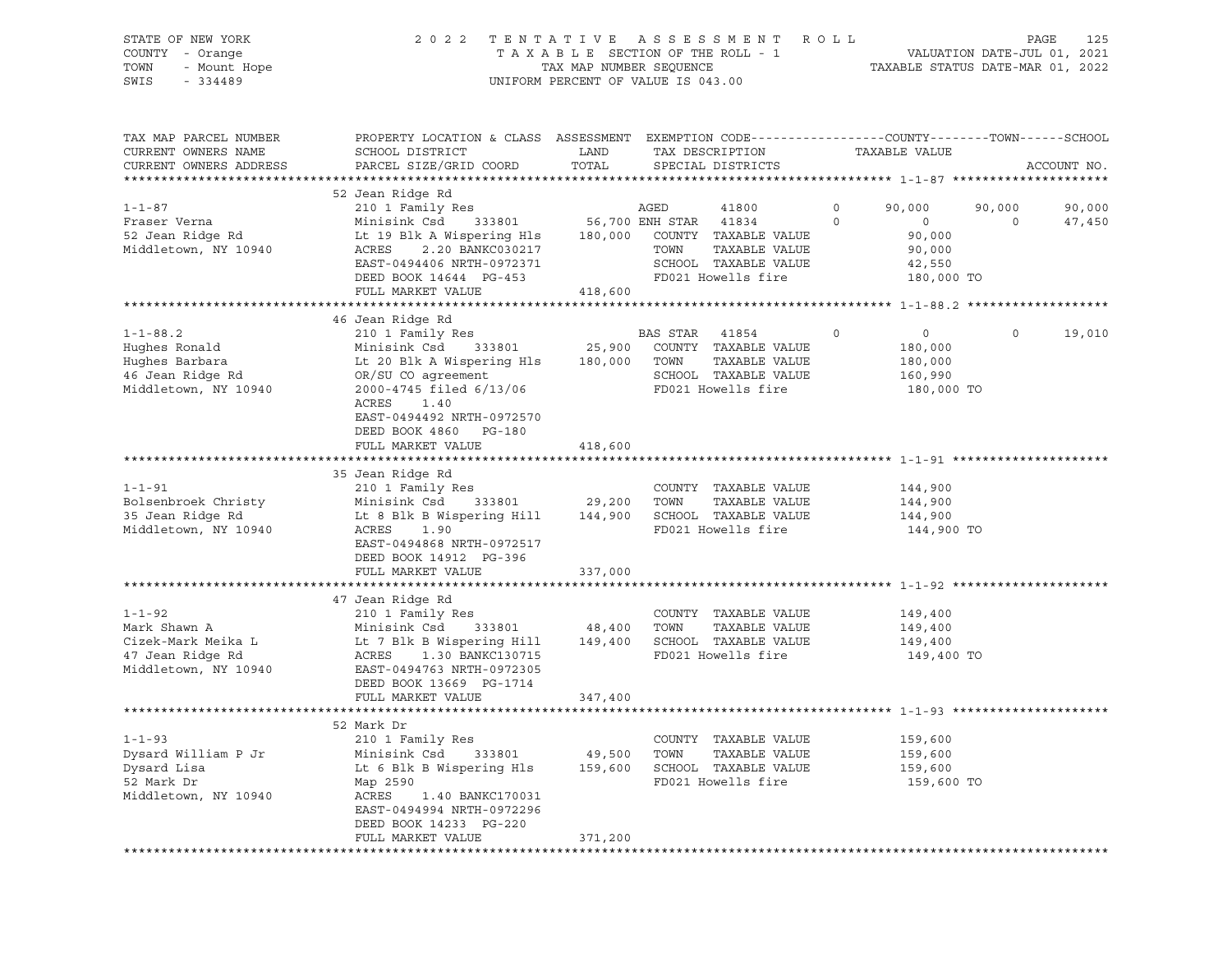| STATE OF NEW YORK<br>OF NEW YORK<br>7 - Orange<br>- Mount Hope<br>- 334489<br>COUNTY - Orange<br>TOWN<br>SWIS<br>$-334489$                                                                                                                                         |                                                                                                                                                                                                                       |         | UNIFORM PERCENT OF VALUE IS 043.00                                                                                      |                                                      |                          |                 |
|--------------------------------------------------------------------------------------------------------------------------------------------------------------------------------------------------------------------------------------------------------------------|-----------------------------------------------------------------------------------------------------------------------------------------------------------------------------------------------------------------------|---------|-------------------------------------------------------------------------------------------------------------------------|------------------------------------------------------|--------------------------|-----------------|
| CURRENT OWNERS NAME                                                                                                                                                                                                                                                | TAX MAP PARCEL NUMBER PROPERTY LOCATION & CLASS ASSESSMENT EXEMPTION CODE---------------COUNTY-------TOWN------SCHOOL<br>SCHOOL DISTRICT                   LAND         TAX DESCRIPTION                 TAXABLE VALUE |         |                                                                                                                         |                                                      |                          |                 |
|                                                                                                                                                                                                                                                                    |                                                                                                                                                                                                                       |         | SPECIAL DISTRICTS                                                                                                       |                                                      |                          | ACCOUNT NO.     |
|                                                                                                                                                                                                                                                                    | 46 Mark Dr                                                                                                                                                                                                            |         |                                                                                                                         |                                                      |                          |                 |
| 1-1-94 210 1 Family Res BAS STAR 41854 0<br>Kolbe Living Trust George Minisink Csd 333801 49,500 COUNTY TAXABLE VALUE<br>46 Mark Dr Lt 5 Blk B Wispering Hls 162,300 TOWN TAXABLE VALUE<br>Middletown, NY 10940 ACRES 1.40 SCHOOL TAXAB                            | ACRES 1.40<br>EAST-0495204 NRTH-0972291<br>DEED BOOK 13993 PG-1571                                                                                                                                                    |         | FD021 Howells fire 162,300 TO                                                                                           | $\overline{0}$<br>162,300<br>162,300<br>143,290      | $\Omega$                 | 19,010          |
|                                                                                                                                                                                                                                                                    | FULL MARKET VALUE                                                                                                                                                                                                     | 377,400 |                                                                                                                         |                                                      |                          |                 |
|                                                                                                                                                                                                                                                                    | 42 Mark Dr                                                                                                                                                                                                            |         |                                                                                                                         |                                                      |                          |                 |
|                                                                                                                                                                                                                                                                    | EAST-0495361 NRTH-0972198<br>DEED BOOK 14647 PG-1682                                                                                                                                                                  |         | FD021 Howells fire                                                                                                      | 139,300<br>139,300<br>139,300<br>139,300 TO          |                          |                 |
|                                                                                                                                                                                                                                                                    | FULL MARKET VALUE                                                                                                                                                                                                     | 324,000 |                                                                                                                         |                                                      |                          |                 |
|                                                                                                                                                                                                                                                                    | 22 Mark Dr                                                                                                                                                                                                            |         |                                                                                                                         |                                                      |                          |                 |
| 22 Mark Dr<br>22 Mark Dr<br>22 Mark Dr<br>22 Mark Dr<br>22 Mark Dr<br>22 Mark Dr<br>22 Mark Dr<br>22 Mark Dr<br>22 Mark Dr<br>22 Mark Dr<br>22 Mark Dr<br>22 Mark Dr<br>22 Mark Dr<br>22 Mark Dr<br>22 Mark Dr<br>22 Mark Dr<br>22 Mark Dr<br>22 Mark Dr<br>22 Mar | ACRES 1.70<br>EAST-0495504 NRTH-0972036<br>DEED BOOK 12539 PG-838<br>FULL MARKET VALUE 395,300                                                                                                                        |         |                                                                                                                         |                                                      | 10,920<br>$\overline{0}$ | 6,240<br>47,450 |
|                                                                                                                                                                                                                                                                    |                                                                                                                                                                                                                       |         |                                                                                                                         |                                                      |                          |                 |
| $1 - 1 - 97$<br>Dillon Christine M<br>Dillon James J II (ACRES 4.30 15,500<br>15,500<br>94 Brola Rd (EAST-0501424 NRTH-0973192<br>Middletown, NY 10940 DEED BOOK 12386 PG-67                                                                                       | 94 Brola Rd<br>311 Res vac land                                                                                                                                                                                       |         | COUNTY TAXABLE VALUE<br>TOWN TAXABLE VALUE<br>15,500 SCHOOL TAXABLE VALUE<br>FD021 Howells fire<br>LB001 Thrall library | 15,500<br>15,500<br>15,500<br>15,500 TO<br>15,500 TO |                          |                 |
|                                                                                                                                                                                                                                                                    | FULL MARKET VALUE                                                                                                                                                                                                     | 36,000  |                                                                                                                         |                                                      |                          |                 |
| COUNTY TAXABLE VALUE<br>Bloomfield Edward M<br>Bloomfield Josephine FRNT 100.00 DPTH 119.00 5,700 TOWN TAXABLE VALUE<br>PO Box 674 EAST-0501879 NRTH-0973313<br>Howells, NY 10932 DEED BOOK 4338 PG-276 LB001 Thrall library<br>FULL MAR                           | Brola Rd                                                                                                                                                                                                              |         | TAXABLE VALUE<br>FD021 Howells fire<br>LB001 Thrall library                                                             | 5,700<br>5,700<br>5,700<br>5,700 TO<br>5,700 TO      |                          |                 |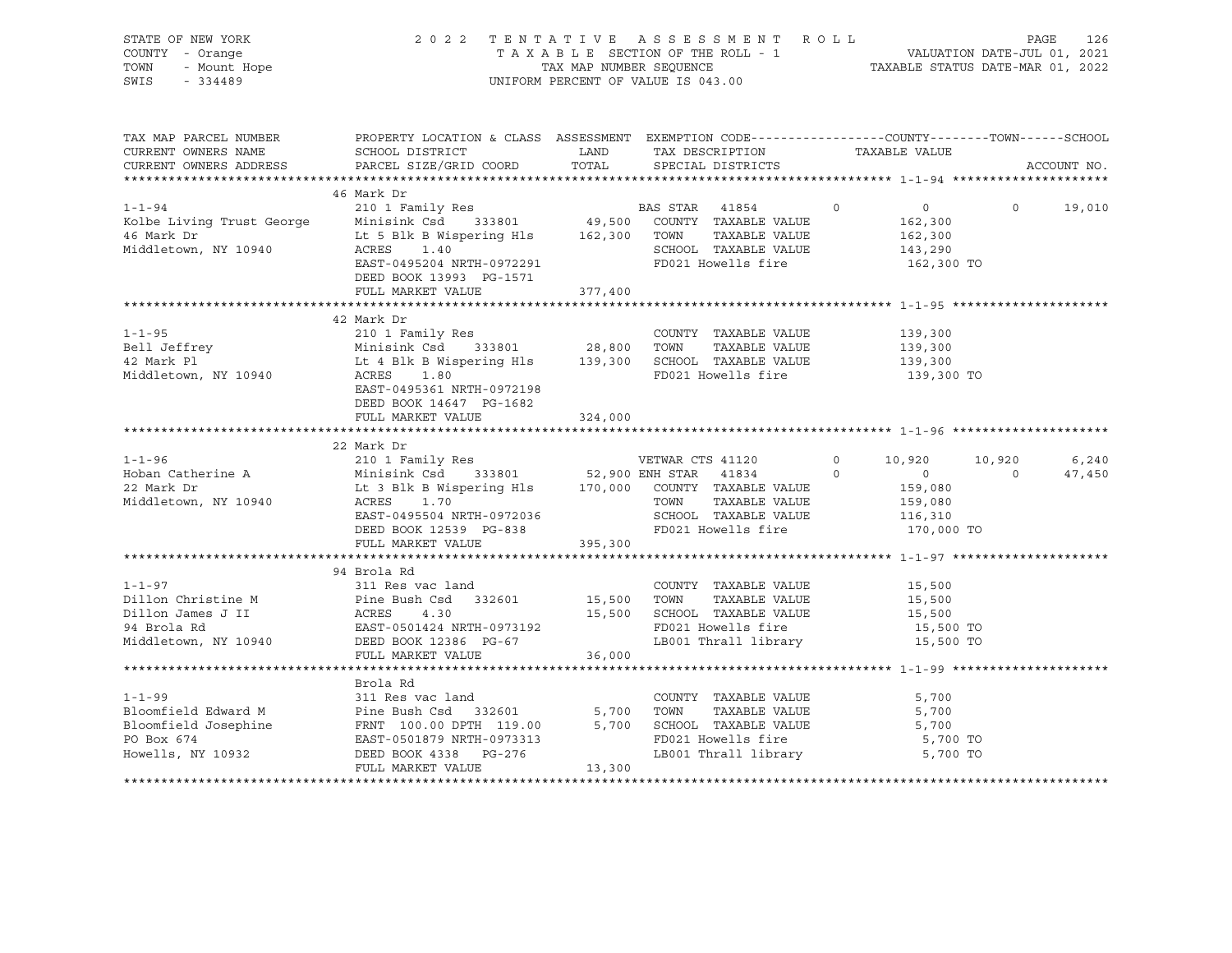| STATE OF NEW YORK<br>7 - Orange<br>- Mount Hope<br>- 334489<br>COUNTY - Orange<br>TOWN<br>SWIS<br>$-334489$                                                                                                                                                     |                                                                                                                                                                                                                                     |                                       | 2022 TENTATIVE ASSESSMENT ROLL<br>TAXABLE SECTION OF THE ROLL - 1<br>TAXABLE SECTION OF THE ROLL - 1<br>TAXABLE STATUS DATE-MAR 01, 2022<br>UNIFORM PERCENT OF VALUE IS 043.00 |                                                                           | PAGE               | 127 |
|-----------------------------------------------------------------------------------------------------------------------------------------------------------------------------------------------------------------------------------------------------------------|-------------------------------------------------------------------------------------------------------------------------------------------------------------------------------------------------------------------------------------|---------------------------------------|--------------------------------------------------------------------------------------------------------------------------------------------------------------------------------|---------------------------------------------------------------------------|--------------------|-----|
| TAX MAP PARCEL NUMBER<br>CURRENT OWNERS NAME<br>CURRENT OWNERS ADDRESS                                                                                                                                                                                          | PROPERTY LOCATION & CLASS ASSESSMENT EXEMPTION CODE----------------COUNTY-------TOWN------SCHOOL<br>SCHOOL DISTRICT<br>PARCEL SIZE/GRID COORD                                                                                       | <b>EXAMPLE SETTING STATE</b><br>TOTAL | TAX DESCRIPTION TAXABLE VALUE<br>SPECIAL DISTRICTS                                                                                                                             |                                                                           | ACCOUNT NO.        |     |
|                                                                                                                                                                                                                                                                 |                                                                                                                                                                                                                                     |                                       |                                                                                                                                                                                |                                                                           |                    |     |
| $1 - 1 - 100.1$<br>Fratto John<br>Fratto Christine<br>נכ מטע טוב באון בינו און בינו איז א ACRES 2.10<br>Howells, NY 10932 EAST-0497916 NRTH-0967729 FD021 Howells fire<br>בינו הוני המס חססת המשטר בינו המשורר המשורר המשטר בינו המשטר המשטר המשטר ה            | 350 New Vernon Rd<br>210 1 Family Res<br>Minisink Csd 333801 30,200 COUNTY TAXABLE VALUE<br>Lt 1 Fratto Sub Map 8710 137,900 TOWN TAXABLE VALUE<br>ACRES 2.10 300 COUNTY TAXABLE VALUE<br>DEED BOOK 2617 PG-81<br>FULL MARKET VALUE | 320,700                               | BAS STAR 41854                                                                                                                                                                 | $\circ$<br>$\overline{0}$<br>137,900<br>137,900<br>118,890<br>137,900 TO  | $\Omega$<br>19,010 |     |
|                                                                                                                                                                                                                                                                 |                                                                                                                                                                                                                                     |                                       |                                                                                                                                                                                |                                                                           |                    |     |
| $1 - 1 - 100.2$<br>Santiano Tiffany M<br>Louissaint Omar<br>Minisink Csd 333801 29,700 TOWN TAXABLE VALUE<br>360 New Vernon Rd<br>Minisink Csd 333801 207,000 SCHOOL TAXABLE VALUE<br>360 New Vernon Rd<br>Middletown, NY 10940 EAST-0497926 NRTH-0967944<br>ET | 360 New Vernon Rd<br>210 1 Family Res<br>DEED BOOK 14905 PG-1354                                                                                                                                                                    |                                       | COUNTY TAXABLE VALUE                                                                                                                                                           | 207,000<br>207,000<br>207,000<br>207,000 TO                               |                    |     |
|                                                                                                                                                                                                                                                                 | FULL MARKET VALUE                                                                                                                                                                                                                   | 481,400                               |                                                                                                                                                                                |                                                                           |                    |     |
|                                                                                                                                                                                                                                                                 |                                                                                                                                                                                                                                     |                                       |                                                                                                                                                                                |                                                                           |                    |     |
| $1 - 1 - 101$<br>Rockwell (estate) Edwin A Minisink Csd 333801 25,900 COUNTY TAXABLE VALUE<br>C/o Donna Rockwell Lt 2 Kirchner Sub 51,300 TOWN TAXABLE VALUE<br>19 Pine Grove Rd ACRES 1.20 SCHOOL TAXABLE VALUE<br>Middletown, NY 10940 EAST-0498226           | 19 Pine Grove Rd<br>270 Mfg housing                                                                                                                                                                                                 |                                       | <b>BAS STAR 41854</b>                                                                                                                                                          | $\overline{0}$<br>$\circ$<br>51,300<br>51,300<br>32,290                   | $\Omega$<br>19,010 |     |
|                                                                                                                                                                                                                                                                 |                                                                                                                                                                                                                                     |                                       |                                                                                                                                                                                | 51,300 TO                                                                 |                    |     |
|                                                                                                                                                                                                                                                                 | DEED BOOK 2284 PG-00563<br>FULL MARKET VALUE                                                                                                                                                                                        | 119,300                               |                                                                                                                                                                                |                                                                           |                    |     |
|                                                                                                                                                                                                                                                                 |                                                                                                                                                                                                                                     |                                       |                                                                                                                                                                                |                                                                           |                    |     |
| $1 - 1 - 102$<br>Example 1 1 270 Mtg housing<br>Feeney Kenneth J Minisink Csd 333<br>40 Stern Scenic Dr Unit 85 Lot 3 Kirchner Sub<br>Middletown, NY 10940 ACRES 1.20                                                                                           | 25 Pine Grove Rd<br>270 Mfg housing<br>EAST-0498346 NRTH-0967925<br>DEED BOOK 13055 PG-918                                                                                                                                          |                                       | COUNTY TAXABLE VALUE<br>FD021 Howells fire                                                                                                                                     | 69,000<br>69,000<br>69,000<br>69,000 TO                                   |                    |     |
|                                                                                                                                                                                                                                                                 | FULL MARKET VALUE                                                                                                                                                                                                                   | 160,500                               |                                                                                                                                                                                |                                                                           |                    |     |
|                                                                                                                                                                                                                                                                 |                                                                                                                                                                                                                                     |                                       |                                                                                                                                                                                |                                                                           |                    |     |
|                                                                                                                                                                                                                                                                 | 1000 Van Burenville Rd<br>210 1 Family Res<br>Minisink Csd 333801 25,500 COUNTY TAXABLE VALUE<br>Lt 1 Mcvicker SM 10390 139,200 TOWN TAXABLE VALUE<br>DEED BOOK 4430 PG-332<br>FULL MARKET VALUE                                    | 323,700                               | <b>BAS STAR</b> 41854                                                                                                                                                          | $\Omega$<br>$\overline{0}$<br>139,200<br>139,200<br>120,190<br>139,200 TO | $\Omega$<br>19,010 |     |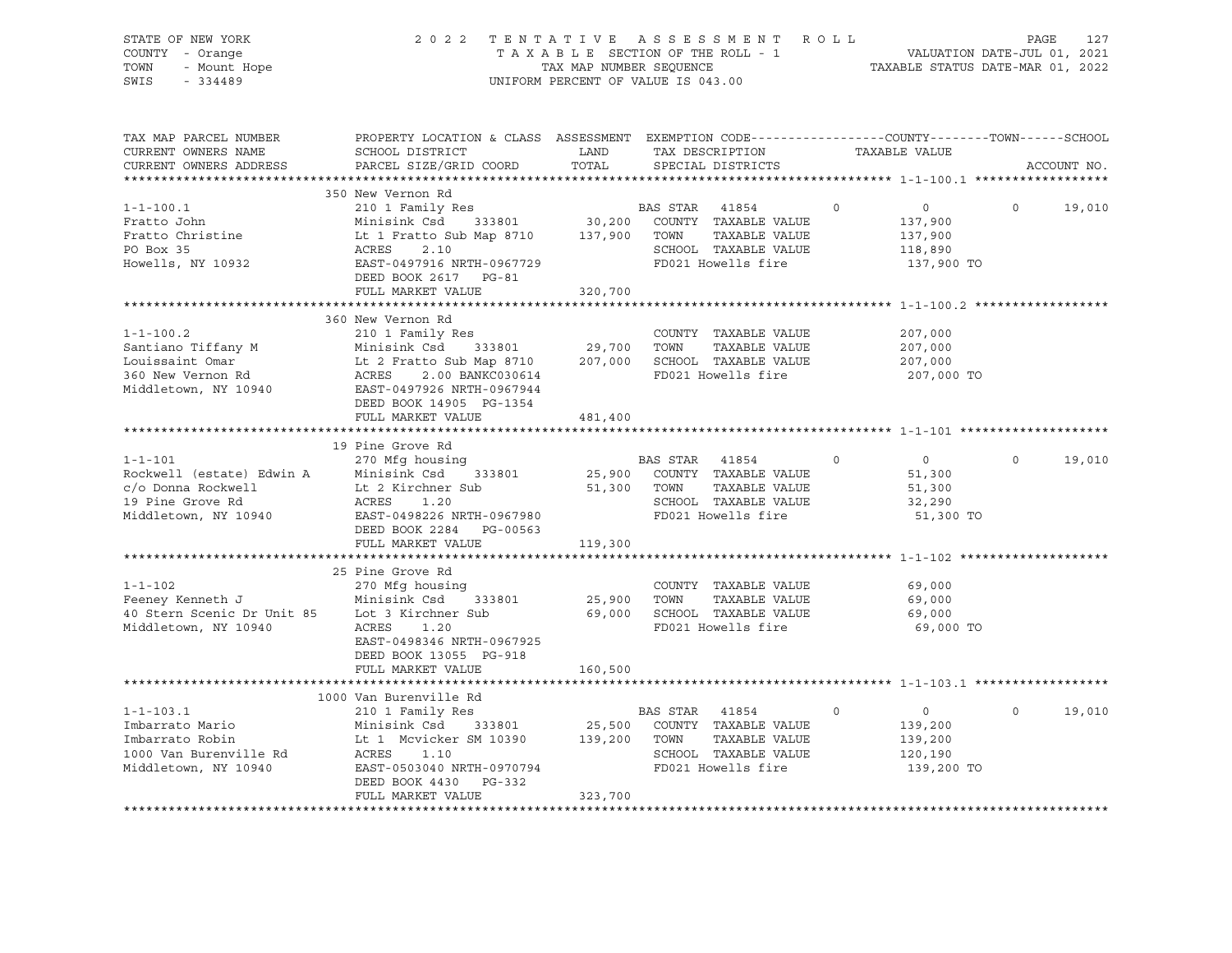| STATE OF NEW YORK<br>COUNTY - Orange<br>OF NEW YORK<br>Y - Orange<br>- Mount Hope<br>- 21100<br>TOWN<br>SWIS | UNIFORM PERCENT OF VALUE IS 043.00                                                                                                                                                                                                                                  | 2022 TENTATIVE ASSESSMENT ROLL PAGE 128<br>TAXABLE SECTION OF THE ROLL - 1 VALUATION DATE-JUL 01, 2021<br>TAX MAP NUMBER SEQUENCE TAXABLE STATUS DATE-MAR 01, 2022 |                                            |                           |                             |
|--------------------------------------------------------------------------------------------------------------|---------------------------------------------------------------------------------------------------------------------------------------------------------------------------------------------------------------------------------------------------------------------|--------------------------------------------------------------------------------------------------------------------------------------------------------------------|--------------------------------------------|---------------------------|-----------------------------|
|                                                                                                              |                                                                                                                                                                                                                                                                     |                                                                                                                                                                    |                                            |                           |                             |
| TAX MAP PARCEL NUMBER                                                                                        | PROPERTY LOCATION & CLASS ASSESSMENT EXEMPTION CODE----------------COUNTY-------TOWN------SCHOOL                                                                                                                                                                    |                                                                                                                                                                    |                                            |                           |                             |
| CURRENT OWNERS NAME<br>CURRENT OWNERS ADDRESS                                                                | SCHOOL DISTRICT LAND<br>PARCEL SIZE/GRID COORD                                                                                                                                                                                                                      | TOTAL                                                                                                                                                              | TAX DESCRIPTION<br>SPECIAL DISTRICTS       | TAXABLE VALUE             | ACCOUNT NO.                 |
|                                                                                                              |                                                                                                                                                                                                                                                                     |                                                                                                                                                                    |                                            |                           |                             |
|                                                                                                              | 262 Pine Grove Rd                                                                                                                                                                                                                                                   |                                                                                                                                                                    |                                            |                           |                             |
| $1 - 1 - 103.2$                                                                                              | 210 1 Family Res                                                                                                                                                                                                                                                    |                                                                                                                                                                    | COUNTY TAXABLE VALUE                       | 166,000                   |                             |
|                                                                                                              |                                                                                                                                                                                                                                                                     |                                                                                                                                                                    |                                            | 166,000                   |                             |
|                                                                                                              |                                                                                                                                                                                                                                                                     |                                                                                                                                                                    |                                            | 166,000                   |                             |
|                                                                                                              | St Pierre Kevin Joseph Minisink Csd 333801 25,500 TOWN TAXABLE VALUE<br>St Pierre Rayna Marie-Ka Lot 2 Mcvicker Map 10390 166,000 SCHOOL TAXABLE VALUE<br>262 Pine Grove Rd ACRES 1.10 RD RD021 Howells fire                                                        |                                                                                                                                                                    |                                            | 166,000 TO                |                             |
| Middletown, NY 10940                                                                                         | EAST-0503090 NRTH-0970944                                                                                                                                                                                                                                           |                                                                                                                                                                    |                                            |                           |                             |
|                                                                                                              | DEED BOOK 14478 PG-603                                                                                                                                                                                                                                              |                                                                                                                                                                    |                                            |                           |                             |
|                                                                                                              | FULL MARKET VALUE                                                                                                                                                                                                                                                   | 386,000                                                                                                                                                            |                                            |                           |                             |
|                                                                                                              | 272 Pine Grove Rd                                                                                                                                                                                                                                                   |                                                                                                                                                                    |                                            |                           |                             |
| $1 - 1 - 103.3$                                                                                              | 210 1 Family Res                                                                                                                                                                                                                                                    |                                                                                                                                                                    | COUNTY TAXABLE VALUE                       | 78,600                    |                             |
|                                                                                                              |                                                                                                                                                                                                                                                                     |                                                                                                                                                                    |                                            | 78,600                    |                             |
|                                                                                                              | $\begin{array}{ccccccccc} \text{Midport Properties Inc} & \text{Minisink Ca} & 333801 & 35,700 & \text{TOWN} & \text{TAXABLE VALUE} \\ \text{PO Box 4454} & \text{Inc} & \text{Lt 3} & \text{Mevicker SM 10390} & 78,600 & \text{SCHOOL TAXABLE VALUE} \end{array}$ |                                                                                                                                                                    |                                            | 78,600                    |                             |
| Middletown, NY 10940                                                                                         | ACRES 3.40                                                                                                                                                                                                                                                          |                                                                                                                                                                    | FD021 Howells fire                         | 78,600 TO                 |                             |
|                                                                                                              | EAST-0503209 NRTH-0971264                                                                                                                                                                                                                                           |                                                                                                                                                                    |                                            |                           |                             |
|                                                                                                              | DEED BOOK 12321 PG-552                                                                                                                                                                                                                                              |                                                                                                                                                                    |                                            |                           |                             |
|                                                                                                              | FULL MARKET VALUE                                                                                                                                                                                                                                                   | 182,800                                                                                                                                                            |                                            |                           |                             |
|                                                                                                              | 282 Pine Grove Rd                                                                                                                                                                                                                                                   |                                                                                                                                                                    |                                            |                           |                             |
| $1 - 1 - 103.4$                                                                                              |                                                                                                                                                                                                                                                                     |                                                                                                                                                                    |                                            | $\circ$<br>10,920 10,920  | 6,240                       |
|                                                                                                              | WETWAR CTS 41120<br>Minisink Csd 333801 29,200 COUNTY TAXABLE VALUE<br>Lt 4 Mcvicker SM 10390 139,400 TOWN TAXABLE VALUE<br>ACRES 1.90                                                                                                                              |                                                                                                                                                                    |                                            | 128,480                   |                             |
| 282 Pine Grove Rd                                                                                            | McVicker Trust The Marie Minisink Csd 333801<br>282 Pine Grove Rd 1.1 Marieker SM 10390                                                                                                                                                                             |                                                                                                                                                                    |                                            | 128,480                   |                             |
| Middletown, NY 10940                                                                                         | ACRES 1.90                                                                                                                                                                                                                                                          |                                                                                                                                                                    |                                            | 133,160                   |                             |
|                                                                                                              | EAST-0503358 NRTH-0971564                                                                                                                                                                                                                                           |                                                                                                                                                                    | SCHOOL TAXABLE VALUE<br>FD021 Howells fire | 139,400 TO                |                             |
|                                                                                                              | DEED BOOK 14474 PG-346                                                                                                                                                                                                                                              |                                                                                                                                                                    |                                            |                           |                             |
|                                                                                                              | FULL MARKET VALUE 324,200                                                                                                                                                                                                                                           |                                                                                                                                                                    |                                            |                           |                             |
|                                                                                                              |                                                                                                                                                                                                                                                                     |                                                                                                                                                                    |                                            |                           |                             |
| $1 - 1 - 104$                                                                                                | 300 Pine Grove Rd<br>210 1 Family Res                                                                                                                                                                                                                               |                                                                                                                                                                    | BAS STAR 41854                             | $\circ$<br>$\overline{0}$ | $0 \qquad \qquad$<br>19,010 |
|                                                                                                              |                                                                                                                                                                                                                                                                     |                                                                                                                                                                    |                                            | 121,800                   |                             |
|                                                                                                              |                                                                                                                                                                                                                                                                     |                                                                                                                                                                    |                                            | 121,800                   |                             |
|                                                                                                              | Perez Andrew Minisink Csd 333801 28,300 COUNTY TAXABLE VALUE<br>Perez Alma Lt 5B Movicker Sub 121,800 TOWN TAXABLE VALUE<br>300 Pine Grove Rd ACRES 1.70 SCHOOL TAXABLE VALUE<br>Middletown, NY 10940 EAST 1.70 FD021 Howells fire<br>                              |                                                                                                                                                                    |                                            | 102,790                   |                             |
|                                                                                                              |                                                                                                                                                                                                                                                                     |                                                                                                                                                                    |                                            | 121,800 TO                |                             |
|                                                                                                              | DEED BOOK 2748 PG-00235                                                                                                                                                                                                                                             |                                                                                                                                                                    |                                            |                           |                             |
|                                                                                                              | FULL MARKET VALUE                                                                                                                                                                                                                                                   | 283,300                                                                                                                                                            |                                            |                           |                             |
|                                                                                                              |                                                                                                                                                                                                                                                                     |                                                                                                                                                                    |                                            |                           |                             |
|                                                                                                              | 338 Brola Rd                                                                                                                                                                                                                                                        |                                                                                                                                                                    |                                            |                           |                             |
| $1 - 1 - 105.1$<br>Chati Demetri                                                                             | 210 1 Family Res                                                                                                                                                                                                                                                    |                                                                                                                                                                    | COUNTY TAXABLE VALUE                       | 220,000<br>220,000        |                             |
|                                                                                                              |                                                                                                                                                                                                                                                                     |                                                                                                                                                                    |                                            | 220,000                   |                             |
| cnati Helena<br>4624 190th St<br>Flu.                                                                        |                                                                                                                                                                                                                                                                     |                                                                                                                                                                    |                                            | 220,000 TO                |                             |
| Flushing, NY 11358                                                                                           | UNFINISHED 2022 ASSESSMNE                                                                                                                                                                                                                                           |                                                                                                                                                                    |                                            |                           |                             |
|                                                                                                              | ACRES<br>5.80                                                                                                                                                                                                                                                       |                                                                                                                                                                    |                                            |                           |                             |
|                                                                                                              | EAST-0498105 NRTH-0970106                                                                                                                                                                                                                                           |                                                                                                                                                                    |                                            |                           |                             |
|                                                                                                              | DEED BOOK 12688 PG-952                                                                                                                                                                                                                                              |                                                                                                                                                                    |                                            |                           |                             |
|                                                                                                              | FULL MARKET VALUE                                                                                                                                                                                                                                                   | 511,600                                                                                                                                                            |                                            |                           |                             |
|                                                                                                              |                                                                                                                                                                                                                                                                     |                                                                                                                                                                    |                                            |                           |                             |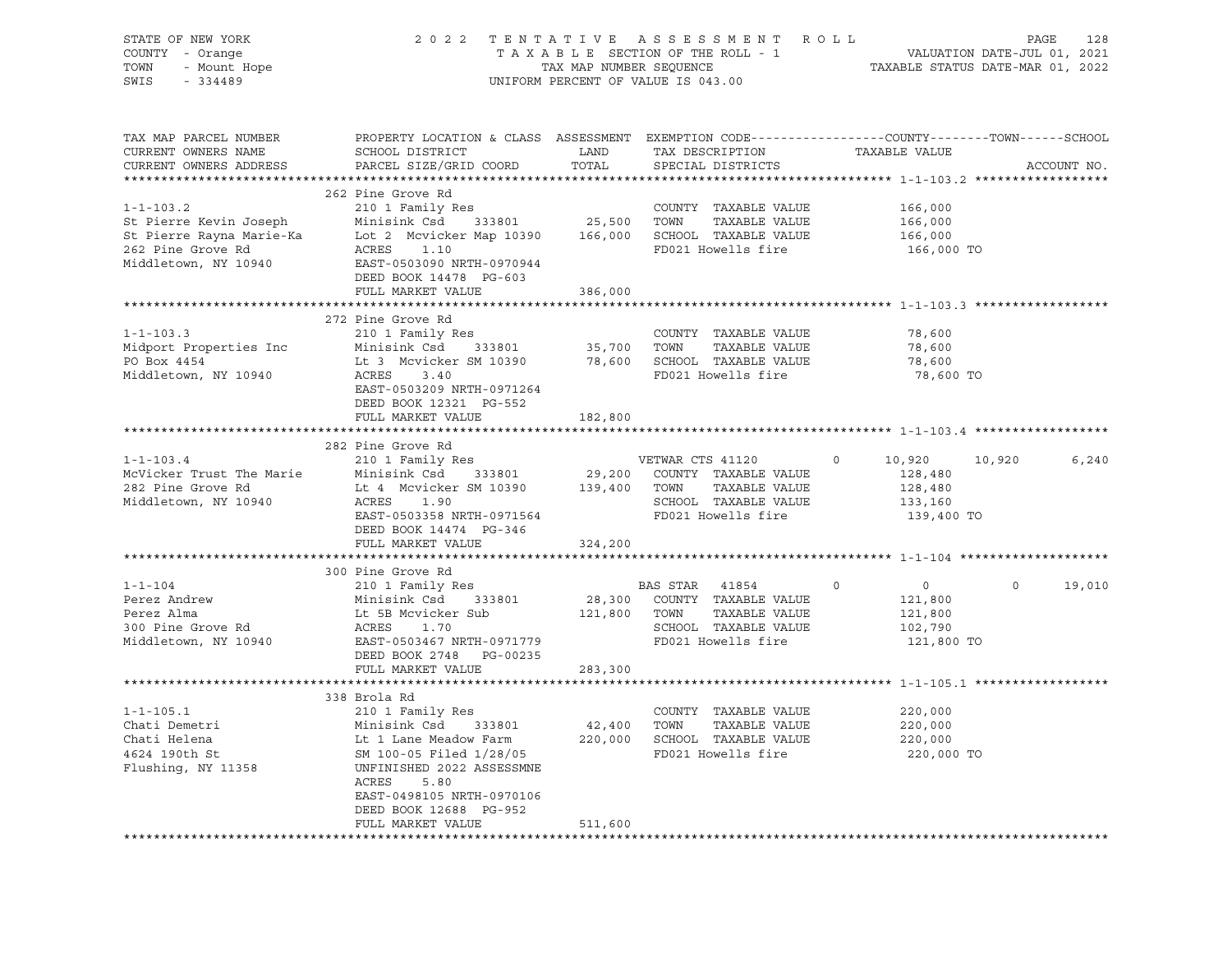|                                                                                                                                                                                              |                                                                                                                                                                                                          |                                                                                                                            | PAGE<br>129                                                                                                                                                                                                                                                                                                                                                                                                                                                                                                                                                                                                                                                                                                                                                                                                                                                                       |
|----------------------------------------------------------------------------------------------------------------------------------------------------------------------------------------------|----------------------------------------------------------------------------------------------------------------------------------------------------------------------------------------------------------|----------------------------------------------------------------------------------------------------------------------------|-----------------------------------------------------------------------------------------------------------------------------------------------------------------------------------------------------------------------------------------------------------------------------------------------------------------------------------------------------------------------------------------------------------------------------------------------------------------------------------------------------------------------------------------------------------------------------------------------------------------------------------------------------------------------------------------------------------------------------------------------------------------------------------------------------------------------------------------------------------------------------------|
| SCHOOL DISTRICT<br>PARCEL SIZE/GRID COORD                                                                                                                                                    | LAND                                                                                                                                                                                                     | TAX DESCRIPTION TAXABLE VALUE                                                                                              | ACCOUNT NO.                                                                                                                                                                                                                                                                                                                                                                                                                                                                                                                                                                                                                                                                                                                                                                                                                                                                       |
| 210 1 Family Res<br>SM 100-05 Filed 1/28/05<br>ACRES 10.00<br>EAST-0498646 NRTH-0970007<br>DEED BOOK 14113 PG-1305                                                                           |                                                                                                                                                                                                          | COUNTY TAXABLE VALUE<br>FD021 Howells fire                                                                                 | 220,000<br>220,000<br>220,000 TO                                                                                                                                                                                                                                                                                                                                                                                                                                                                                                                                                                                                                                                                                                                                                                                                                                                  |
|                                                                                                                                                                                              |                                                                                                                                                                                                          |                                                                                                                            |                                                                                                                                                                                                                                                                                                                                                                                                                                                                                                                                                                                                                                                                                                                                                                                                                                                                                   |
| 210 1 Family Res<br>Minisink Csd 333801<br>ACRES<br>7.00<br>EAST-0498886 NRTH-0970398                                                                                                        |                                                                                                                                                                                                          | COUNTY TAXABLE VALUE<br>TAXABLE VALUE<br>FD021 Howells fire                                                                | 558,100<br>558,100<br>558,100 TO                                                                                                                                                                                                                                                                                                                                                                                                                                                                                                                                                                                                                                                                                                                                                                                                                                                  |
| FULL MARKET VALUE                                                                                                                                                                            | 1297,900                                                                                                                                                                                                 |                                                                                                                            |                                                                                                                                                                                                                                                                                                                                                                                                                                                                                                                                                                                                                                                                                                                                                                                                                                                                                   |
|                                                                                                                                                                                              |                                                                                                                                                                                                          |                                                                                                                            |                                                                                                                                                                                                                                                                                                                                                                                                                                                                                                                                                                                                                                                                                                                                                                                                                                                                                   |
| ACRES<br>6.90<br>DEED BOOK 13810 PG-1318                                                                                                                                                     |                                                                                                                                                                                                          | SCHOOL TAXABLE VALUE<br>FD021 Howells fire                                                                                 | $\overline{0}$<br>$\circ$<br>47,450<br>$\circ$<br>167,300<br>167,300<br>119,850<br>167,300 TO                                                                                                                                                                                                                                                                                                                                                                                                                                                                                                                                                                                                                                                                                                                                                                                     |
| FULL MARKET VALUE                                                                                                                                                                            | 389,100                                                                                                                                                                                                  |                                                                                                                            |                                                                                                                                                                                                                                                                                                                                                                                                                                                                                                                                                                                                                                                                                                                                                                                                                                                                                   |
|                                                                                                                                                                                              |                                                                                                                                                                                                          |                                                                                                                            |                                                                                                                                                                                                                                                                                                                                                                                                                                                                                                                                                                                                                                                                                                                                                                                                                                                                                   |
| 210 1 Family Res<br>Minisink Csd 333801<br>SM 100-05 Filed 1/28/05<br>ACRES<br>6.60 BANKN140687<br>EAST-0499291 NRTH-0970950<br>DEED BOOK 14430 PG-606                                       |                                                                                                                                                                                                          | COUNTY TAXABLE VALUE<br>TAXABLE VALUE<br>FD021 Howells fire                                                                | 308,000<br>308,000<br>308,000 TO                                                                                                                                                                                                                                                                                                                                                                                                                                                                                                                                                                                                                                                                                                                                                                                                                                                  |
|                                                                                                                                                                                              |                                                                                                                                                                                                          |                                                                                                                            |                                                                                                                                                                                                                                                                                                                                                                                                                                                                                                                                                                                                                                                                                                                                                                                                                                                                                   |
| 311 Res vac land<br>Minisink Csd<br>333801<br>Lt 6 Lane Meadow Farm<br>SM 100-05 Filed 1/28/05<br>ACRES<br>6.50<br>EAST-0499436 NRTH-0971171<br>DEED BOOK 15152 PG-1687<br>FULL MARKET VALUE | 38,300<br>38,300<br>89,100                                                                                                                                                                               | COUNTY TAXABLE VALUE<br>TOWN<br>TAXABLE VALUE<br>SCHOOL TAXABLE VALUE<br>FD021 Howells fire                                | 38,300<br>38,300<br>38,300<br>38,300 TO                                                                                                                                                                                                                                                                                                                                                                                                                                                                                                                                                                                                                                                                                                                                                                                                                                           |
|                                                                                                                                                                                              | OF NEW JOINT<br>- Orange<br>- Mount Hope<br>224489<br>326 Brola Rd<br>Minisink Csd 333801<br>FULL MARKET VALUE<br>316 Brola Rd<br>DEED BOOK 14155 PG-264<br>302 Brola Rd<br>290 Brola Rd<br>278 Brola Rd | 511,600<br>SM 100-05 Filed 1/28/05<br>SM 100-05 Filed 1/28/05<br>EAST-0499110 NRTH-0970673<br>FULL MARKET VALUE<br>716,300 | 2022 TENTATIVE ASSESSMENT ROLL<br>TAXABLE SECTION OF THE ROLL - 1 VALUATION DATE-JUL 01, 2021<br>TAX MAP NUMBER SEQUENCE TAXABLE STATUS DATE-MAR 01, 2022<br>UNIFORM PERCENT OF VALUE IS 043.00<br>PROPERTY LOCATION & CLASS ASSESSMENT EXEMPTION CODE----------------COUNTY-------TOWN------SCHOOL<br>42,000 TOWN TAXABLE VALUE<br>Ngan John Lee Shun Music Lt 2 Lane Meadow Farm 220,000 SCHOOL TAXABLE VALUE 220,000<br>COUNTY<br>38,800      TOWN<br>Lot 3 Lane Meadow Farm 558,100 SCHOOL TAXABLE VALUE 558,100<br>1-1-105.4 210 1 Family Res ENH STAR 41834 0<br>Brinckerhoff, Trustee Allan J Minisink Csd 333801 38,700 COUNTY TAXABLE VALUE<br>Brinckerhoff, Trustee Beverly Lot 4 Lane Meadow Farm 167,300 TOWN TAXABLE VALUE<br>$44,400$ TOWN<br>Richichi Valerie S<br>Contra Lot 5 Lane Meadow Farm<br>2008,000 SCHOOL TAXABLE VALUE<br>2009,000 SCHOOL TAXABLE VALUE |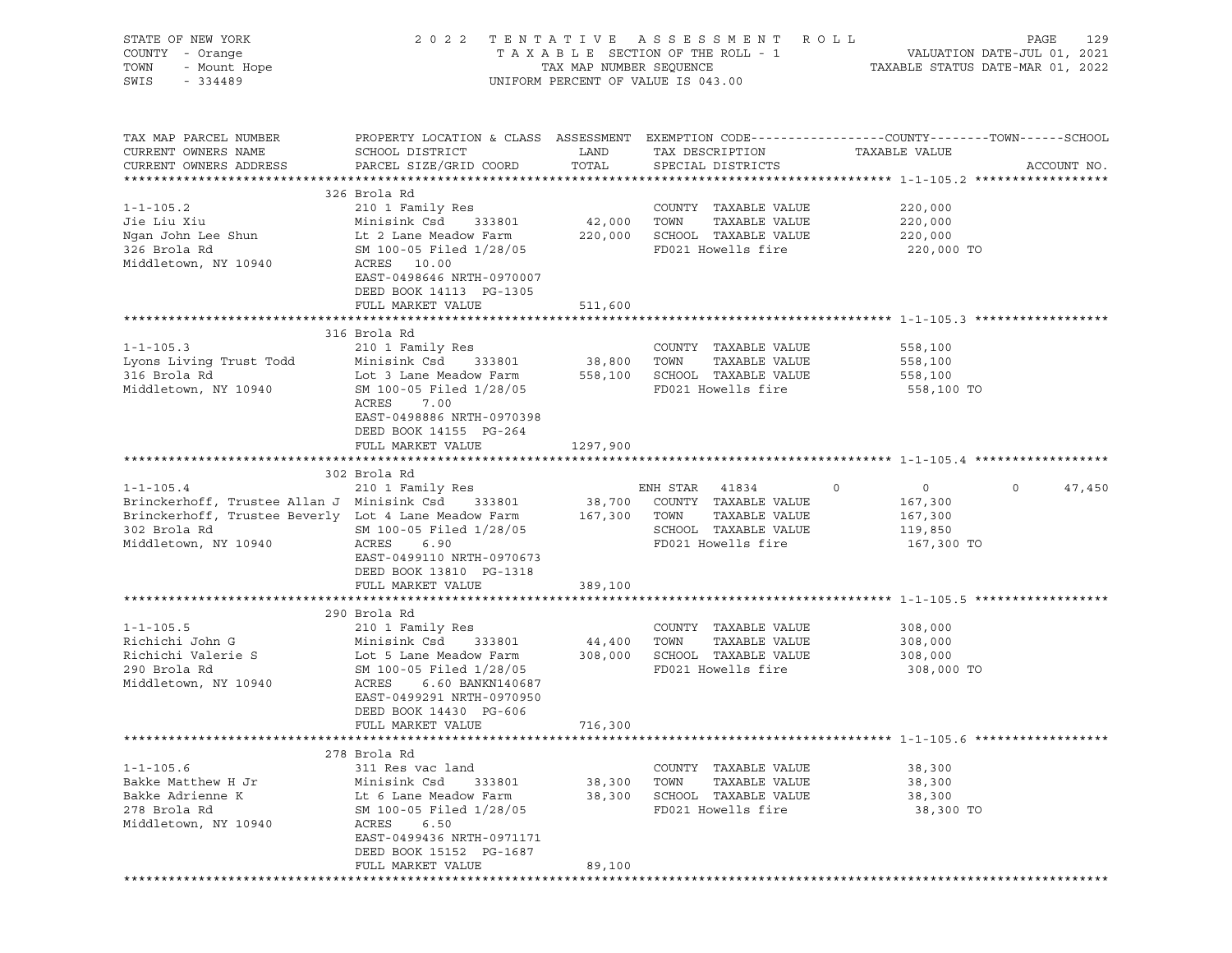| STATE OF NEW YORK<br>COUNTY - Orange<br>- Mount Hope<br>TOWN<br>SWIS<br>$-334489$ | TENTATIVE<br>2 0 2 2                                                                                                                         | TAX MAP NUMBER SEOUENCE | ASSESSMENT ROLL<br>TAXABLE SECTION OF THE ROLL - 1<br>UNIFORM PERCENT OF VALUE IS 043.00 |          | VALUATION DATE-JUL 01, 2021<br>TAXABLE STATUS DATE-MAR 01, 2022 | PAGE     | 130         |
|-----------------------------------------------------------------------------------|----------------------------------------------------------------------------------------------------------------------------------------------|-------------------------|------------------------------------------------------------------------------------------|----------|-----------------------------------------------------------------|----------|-------------|
| TAX MAP PARCEL NUMBER<br>CURRENT OWNERS NAME<br>CURRENT OWNERS ADDRESS            | PROPERTY LOCATION & CLASS ASSESSMENT EXEMPTION CODE----------------COUNTY-------TOWN-----SCHOOL<br>SCHOOL DISTRICT<br>PARCEL SIZE/GRID COORD | LAND<br>TOTAL           | TAX DESCRIPTION<br>SPECIAL DISTRICTS                                                     |          | TAXABLE VALUE                                                   |          | ACCOUNT NO. |
|                                                                                   | 66 Spruce Rd                                                                                                                                 |                         |                                                                                          |          |                                                                 |          |             |
|                                                                                   | 210 1 Family Res                                                                                                                             |                         |                                                                                          |          | $\overline{0}$                                                  | $\Omega$ |             |
| $1 - 1 - 106.1$<br>Perez Rosanne                                                  | Minisink Csd 333801                                                                                                                          | 25,500                  | BAS STAR<br>41854<br>COUNTY TAXABLE VALUE                                                |          | 76,100                                                          |          | 19,010      |
| 66 Spruce Rd                                                                      | Lt 1 Magar Sub Map 8996 76,100                                                                                                               |                         | TOWN<br>TAXABLE VALUE                                                                    |          | 76,100                                                          |          |             |
| Middletown, NY 10940                                                              | ACRES<br>1.10 BANKC030614                                                                                                                    |                         | SCHOOL TAXABLE VALUE                                                                     |          | 57,090                                                          |          |             |
|                                                                                   | EAST-0497658 NRTH-0971081                                                                                                                    |                         | FD021 Howells fire                                                                       |          | 76,100 TO                                                       |          |             |
|                                                                                   | DEED BOOK 13891 PG-1812                                                                                                                      |                         |                                                                                          |          |                                                                 |          |             |
|                                                                                   | FULL MARKET VALUE                                                                                                                            | 177,000                 |                                                                                          |          |                                                                 |          |             |
|                                                                                   |                                                                                                                                              |                         |                                                                                          |          |                                                                 |          |             |
|                                                                                   | Spruce Rd                                                                                                                                    |                         |                                                                                          |          |                                                                 |          |             |
| $1 - 1 - 106.2$                                                                   | 311 Res vac land                                                                                                                             |                         | COUNTY TAXABLE VALUE                                                                     |          | 900                                                             |          |             |
| Shoemaker John George                                                             | Minisink Csd 333801                                                                                                                          | 900                     | TOWN<br>TAXABLE VALUE                                                                    |          | 900                                                             |          |             |
| 42 Spruce Rd                                                                      | Es Spruce Rd                                                                                                                                 | 900                     | SCHOOL TAXABLE VALUE                                                                     |          | 900                                                             |          |             |
| Middletown, NY 10940                                                              | Assessed As Unbuildable                                                                                                                      |                         | FD021 Howells fire                                                                       |          | 900 TO                                                          |          |             |
|                                                                                   | FRNT 102.00 DPTH 142.00                                                                                                                      |                         |                                                                                          |          |                                                                 |          |             |
|                                                                                   | EAST-0497813 NRTH-0970490                                                                                                                    |                         |                                                                                          |          |                                                                 |          |             |
|                                                                                   | DEED BOOK 11805 PG-1733                                                                                                                      |                         |                                                                                          |          |                                                                 |          |             |
|                                                                                   | FULL MARKET VALUE                                                                                                                            | 2,100                   |                                                                                          |          |                                                                 |          |             |
|                                                                                   |                                                                                                                                              |                         |                                                                                          |          |                                                                 |          |             |
|                                                                                   | 54 Spruce Rd                                                                                                                                 |                         |                                                                                          |          |                                                                 |          |             |
| $1 - 1 - 106.3$                                                                   | 240 Rural res                                                                                                                                |                         | BAS STAR 41854                                                                           | $\Omega$ | $\overline{0}$                                                  | $\Omega$ | 19,010      |
| Magar William E                                                                   | Minisink Csd<br>333801                                                                                                                       | 61,500                  | COUNTY TAXABLE VALUE                                                                     |          | 174,400                                                         |          |             |
| 54 Spruce Rd                                                                      | Lt 2 Magar Sub Map 8996                                                                                                                      | 174,400                 | TOWN<br>TAXABLE VALUE                                                                    |          | 174,400                                                         |          |             |
| Middletown, NY 10940                                                              | ACRES 33.00 BANKC170030                                                                                                                      |                         | SCHOOL TAXABLE VALUE                                                                     |          | 155,390                                                         |          |             |
|                                                                                   | EAST-0498305 NRTH-0971225                                                                                                                    |                         | FD021 Howells fire                                                                       |          | 174,400 TO                                                      |          |             |
|                                                                                   | DEED BOOK 3325 PG-312                                                                                                                        |                         |                                                                                          |          |                                                                 |          |             |
|                                                                                   | FULL MARKET VALUE                                                                                                                            | 405,600                 |                                                                                          |          |                                                                 |          |             |
|                                                                                   |                                                                                                                                              |                         |                                                                                          |          |                                                                 |          |             |
|                                                                                   | 255 Brola Rd                                                                                                                                 |                         |                                                                                          |          |                                                                 |          |             |
| $1 - 1 - 107.1$                                                                   | 210 1 Family Res                                                                                                                             |                         | COUNTY TAXABLE VALUE                                                                     |          | 193,500                                                         |          |             |
| Zoghby Allen                                                                      | Minisink Csd<br>333801                                                                                                                       | 42,500                  | TOWN<br>TAXABLE VALUE                                                                    |          | 193,500                                                         |          |             |
| Zoghby Noreen                                                                     | Zoghby Sub Map 205-98                                                                                                                        | 193,500                 | SCHOOL TAXABLE VALUE                                                                     |          | 193,500                                                         |          |             |
| 255 Brola Rd                                                                      | ACRES<br>6.80                                                                                                                                |                         | FD021 Howells fire                                                                       |          | 193,500 TO                                                      |          |             |
| Middletown, NY 10940                                                              | EAST-0498798 NRTH-0971960                                                                                                                    |                         |                                                                                          |          |                                                                 |          |             |
|                                                                                   | DEED BOOK 5212 PG-337                                                                                                                        |                         |                                                                                          |          |                                                                 |          |             |
|                                                                                   |                                                                                                                                              |                         |                                                                                          |          |                                                                 |          |             |
|                                                                                   | FULL MARKET VALUE                                                                                                                            | 450,000                 |                                                                                          |          |                                                                 |          |             |
|                                                                                   |                                                                                                                                              |                         |                                                                                          |          |                                                                 |          |             |
|                                                                                   | 243 Brola Rd                                                                                                                                 |                         |                                                                                          |          |                                                                 |          |             |
| $1 - 1 - 108.1$                                                                   | 210 1 Family Res                                                                                                                             |                         | COUNTY TAXABLE VALUE                                                                     |          | 225,500                                                         |          |             |
| Clotworthy Gordon                                                                 | Minisink Csd<br>333801                                                                                                                       | 44,300                  | TOWN<br>TAXABLE VALUE                                                                    |          | 225,500                                                         |          |             |
| Leighton Margaret                                                                 | Zoghby Sub Map 205-98                                                                                                                        | 225,500                 | SCHOOL TAXABLE VALUE                                                                     |          | 225,500                                                         |          |             |
| 243 Brola Rd                                                                      | ACRES<br>8.20                                                                                                                                |                         | FD021 Howells fire                                                                       |          | 225,500 TO                                                      |          |             |
| Middletown, NY 10940                                                              | EAST-0498992 NRTH-0972266                                                                                                                    |                         |                                                                                          |          |                                                                 |          |             |
|                                                                                   | DEED BOOK 14926 PG-463                                                                                                                       |                         |                                                                                          |          |                                                                 |          |             |
|                                                                                   | FULL MARKET VALUE                                                                                                                            | 524,400                 |                                                                                          |          |                                                                 |          |             |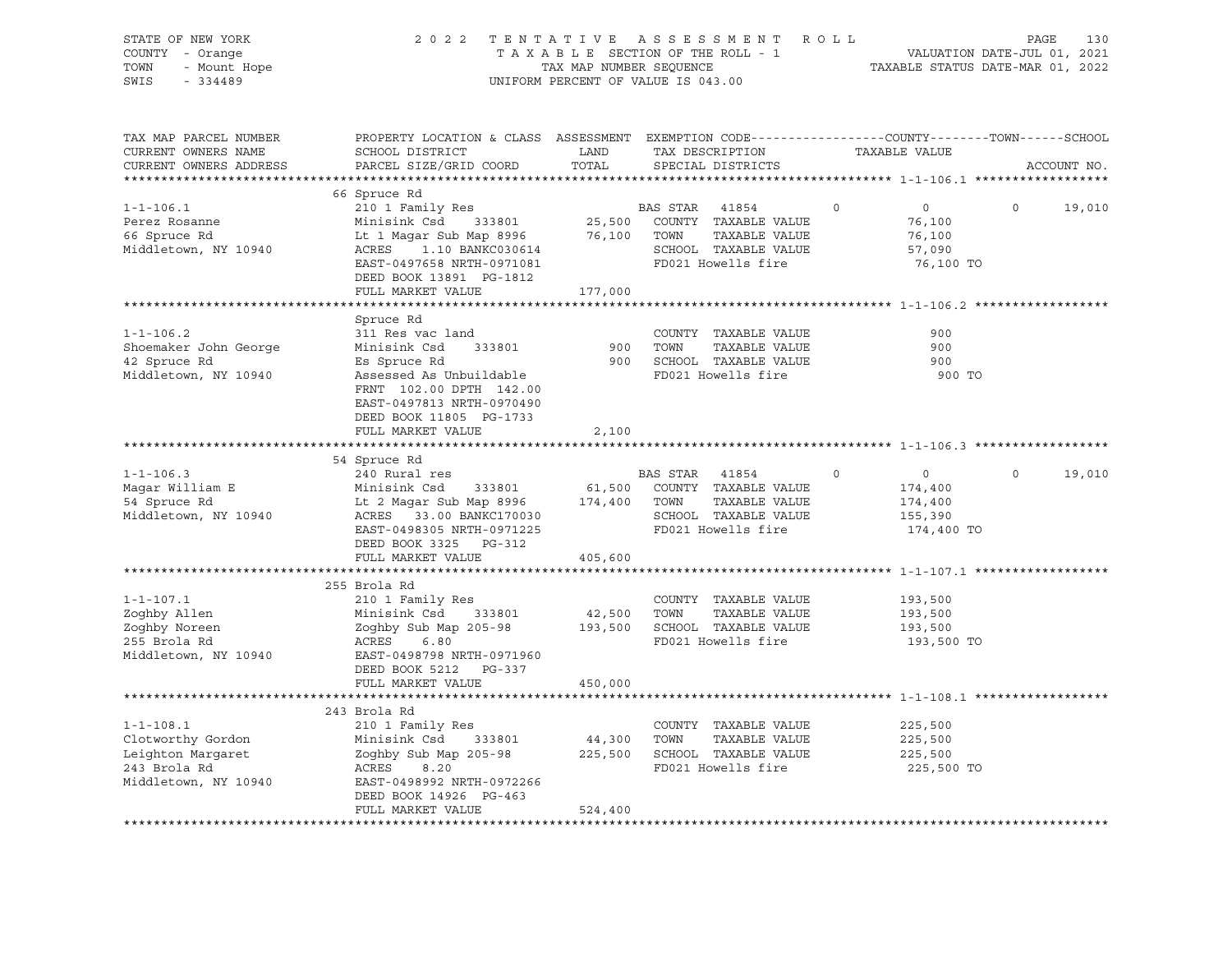## STATE OF NEW YORK 2 0 2 2 T E N T A T I V E A S S E S S M E N T R O L L PAGE 131 COUNTY - Orange T A X A B L E SECTION OF THE ROLL - 1 VALUATION DATE-JUL 01, 2021 TOWN - Mount Hope TAX ARE NUMBER SEQUENCE TAX AND NUMBER SEQUENCE TAXABLE STATUS DATE-MAR 01, 2022<br>The Samillary of the Samillary Company of Taxable States of Taxable Status Date-Mar 01, 2022 UNIFORM PERCENT OF VALUE IS 043.00

TAX MAP PARCEL NUMBER PROPERTY LOCATION & CLASS ASSESSMENT EXEMPTION CODE------------------COUNTY--------TOWN------SCHOOL CURRENT OWNERS NAME SCHOOL DISTRICT LAND TAX DESCRIPTION TAXABLE VALUE CURRENT OWNERS ADDRESS PARCEL SIZE/GRID COORD TOTAL SPECIAL DISTRICTS ACCOUNT NO. \*\*\*\*\*\*\*\*\*\*\*\*\*\*\*\*\*\*\*\*\*\*\*\*\*\*\*\*\*\*\*\*\*\*\*\*\*\*\*\*\*\*\*\*\*\*\*\*\*\*\*\*\*\*\*\*\*\*\*\*\*\*\*\*\*\*\*\*\*\*\*\*\*\*\*\*\*\*\*\*\*\*\*\*\*\*\*\*\*\*\*\*\*\*\*\*\*\*\*\*\*\*\* 1-1-109 \*\*\*\*\*\*\*\*\*\*\*\*\*\*\*\*\*\*\*\* 229 Brola Rd 1-1-109 210 1 Family Res VETCOM CTS 41130 0 18,200 18,200 10,400 Weyant Linda Minisink Csd 333801 44,800 VETDIS CTS 41140 0 36,400 36,400 20,800 229 Brola Rd Pt Lt10 Howell Submp 7021 210,000 COUNTY TAXABLE VALUE 155,400<br>Middletown, NY 10940 210RCRES 8.90 210,000 COUNTY TAXABLE VALUE 155,400 Middletown, NY 10940 ACRES 8.90 TOWN TAXABLE VALUE 155,400 EAST-0499249 NRTH-0972662 SCHOOL TAXABLE VALUE DEED BOOK 14332 PG-558 FD021 Howells fire 210,000 TO<br>FULL MARKET VALUE 488,400 FULL MARKET VALUE \*\*\*\*\*\*\*\*\*\*\*\*\*\*\*\*\*\*\*\*\*\*\*\*\*\*\*\*\*\*\*\*\*\*\*\*\*\*\*\*\*\*\*\*\*\*\*\*\*\*\*\*\*\*\*\*\*\*\*\*\*\*\*\*\*\*\*\*\*\*\*\*\*\*\*\*\*\*\*\*\*\*\*\*\*\*\*\*\*\*\*\*\*\*\*\*\*\*\*\*\*\*\* 1-1-110 \*\*\*\*\*\*\*\*\*\*\*\*\*\*\*\*\*\*\*\* Brola Rd 1-1-110 311 Res vac land COUNTY TAXABLE VALUE 1,500 Sumner Living Trust Kevin M Minisink Csd 333801 1,500 TOWN TAXABLE VALUE 1,500 Sumner Living Trust Theresa Pt Lt12 Howell Submp 7021 1,500 SCHOOL TAXABLE VALUE 1,500 123 Brola Rd FRNT 87.00 DPTH 180.00 FD021 Howells fire 1,500 TO Middletown, NY 10940 ACRES 0.13 EAST-0499156 NRTH-0973014 MAY BE SUBJECT TO PAYMENT DEED BOOK 13260 PG-1278 UNDER AGDIST LAW TIL 2023 FULL MARKET VALUE 3,500 \*\*\*\*\*\*\*\*\*\*\*\*\*\*\*\*\*\*\*\*\*\*\*\*\*\*\*\*\*\*\*\*\*\*\*\*\*\*\*\*\*\*\*\*\*\*\*\*\*\*\*\*\*\*\*\*\*\*\*\*\*\*\*\*\*\*\*\*\*\*\*\*\*\*\*\*\*\*\*\*\*\*\*\*\*\*\*\*\*\*\*\*\*\*\*\*\*\*\*\*\*\*\* 1-1-111 \*\*\*\*\*\*\*\*\*\*\*\*\*\*\*\*\*\*\*\* 211 Brola Rd 1-1-111 210 1 Family Res COUNTY TAXABLE VALUE 237,000 Hernandez Michael Minisink Csd 333801 32,000 TOWN TAXABLE VALUE 237,000 211 Brola Rd Pt Lt11 Howell Submp 7021 237,000 SCHOOL TAXABLE VALUE 237,000 Middletown, NY 10940 ACRES 3.50 BANKC170031 FD021 Howells fire 237,000 TO EAST-0499564 NRTH-0972899 DEED BOOK 14481 PG-93 FULL MARKET VALUE 551,200 \*\*\*\*\*\*\*\*\*\*\*\*\*\*\*\*\*\*\*\*\*\*\*\*\*\*\*\*\*\*\*\*\*\*\*\*\*\*\*\*\*\*\*\*\*\*\*\*\*\*\*\*\*\*\*\*\*\*\*\*\*\*\*\*\*\*\*\*\*\*\*\*\*\*\*\*\*\*\*\*\*\*\*\*\*\*\*\*\*\*\*\*\*\*\*\*\*\*\*\*\*\*\* 1-1-112 \*\*\*\*\*\*\*\*\*\*\*\*\*\*\*\*\*\*\*\* Brola Rd 1-1-112 311 Res vac land AGDISTRICT 41720 0 17,112 17,112 17,112 Sumner Living Trust Kevin M Minisink Csd 333801 22,400 COUNTY TAXABLE VALUE 5,288 Sumner Living Trust Theresa Pt Lt12 Howell Submp 7021 22,400 TOWN TAXABLE VALUE 5,288 123 Brola Rd ACRES 1.30 SCHOOL TAXABLE VALUE 5,288 EAST-0499820 NRTH-0973013 DEED BOOK 13260 PG-1278 17,112 EX MAY BE SUBJECT TO PAYMENT FULL MARKET VALUE 52,100 UNDER AGDIST LAW TIL 2026 \*\*\*\*\*\*\*\*\*\*\*\*\*\*\*\*\*\*\*\*\*\*\*\*\*\*\*\*\*\*\*\*\*\*\*\*\*\*\*\*\*\*\*\*\*\*\*\*\*\*\*\*\*\*\*\*\*\*\*\*\*\*\*\*\*\*\*\*\*\*\*\*\*\*\*\*\*\*\*\*\*\*\*\*\*\*\*\*\*\*\*\*\*\*\*\*\*\*\*\*\*\*\* 1-1-113 \*\*\*\*\*\*\*\*\*\*\*\*\*\*\*\*\*\*\*\* 132 Brola Rd 1-1-113 210 1 Family Res VETWAR CTS 41120 0 10,920 10,920 6,240 Howell Irrevocable Trust Herbe Minisink Csd 333801 57,700 BAS STAR 41854 0 0 0 19,010 Howell Irrevocable Trust Mary Pt Lt1 Howell Submap 7021 251,400 COUNTY TAXABLE VALUE 240,480 PO Box 143 ACRES 27.50 TOWN TAXABLE VALUE 240,480 Howells, NY 10932 EAST-0501152 NRTH-0972780 SCHOOL TAXABLE VALUE 226,150 DEED BOOK 13765 PG-947 FD021 Howells fire 251,400 TO FULL MARKET VALUE 584,700 \*\*\*\*\*\*\*\*\*\*\*\*\*\*\*\*\*\*\*\*\*\*\*\*\*\*\*\*\*\*\*\*\*\*\*\*\*\*\*\*\*\*\*\*\*\*\*\*\*\*\*\*\*\*\*\*\*\*\*\*\*\*\*\*\*\*\*\*\*\*\*\*\*\*\*\*\*\*\*\*\*\*\*\*\*\*\*\*\*\*\*\*\*\*\*\*\*\*\*\*\*\*\*\*\*\*\*\*\*\*\*\*\*\*\*\*\*\*\*\*\*\*\*\*\*\*\*\*\*\*\*\*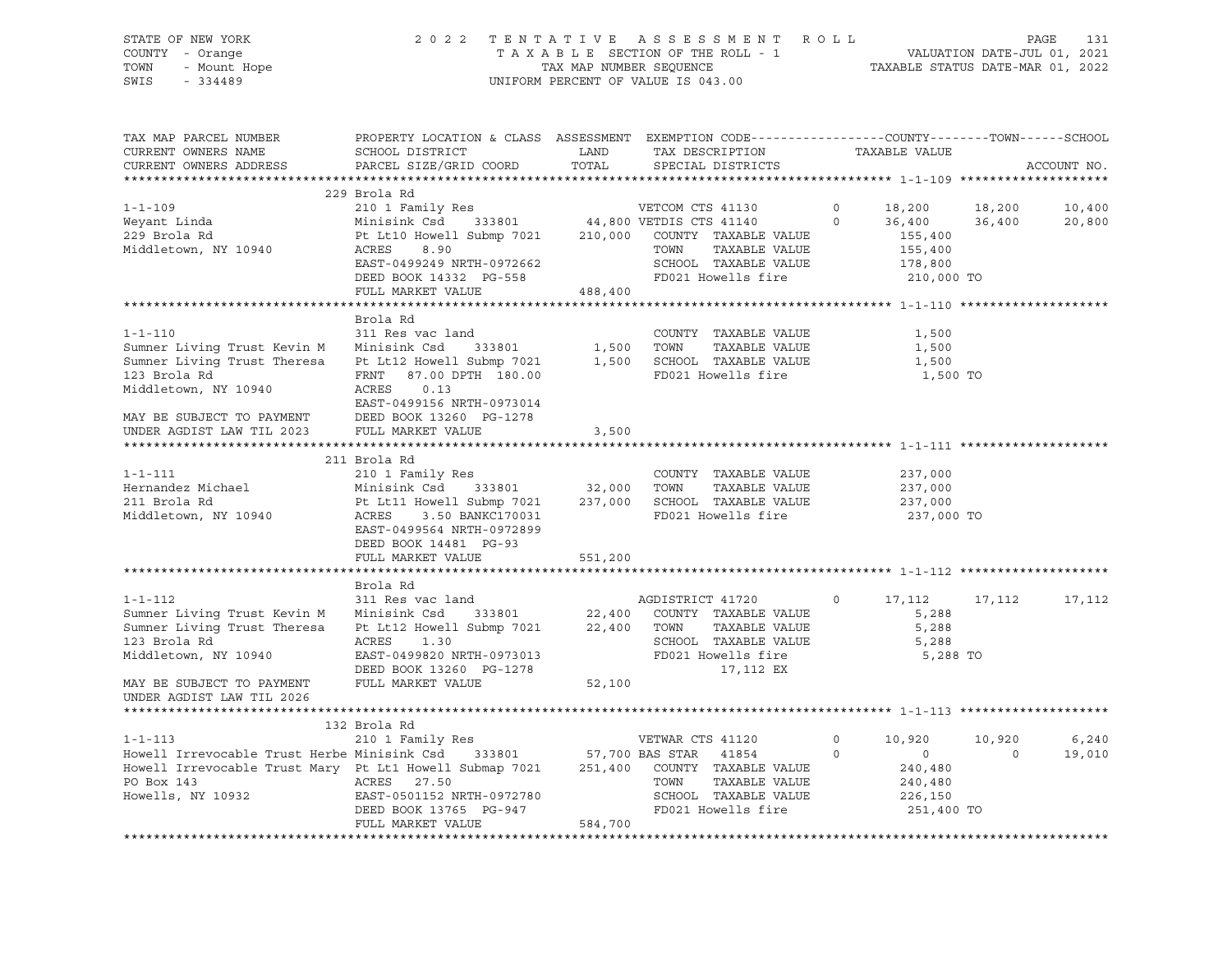| STATE OF NEW YORK<br>COUNTY - Orange<br>TOWN<br>- Mount Hope<br>$-334489$<br>SWIS      | 2022 TENTATIVE ASSESSMENT ROLL<br>TAXABLE SECTION OF THE ROLL - 1<br>TAX MAP NUMBER SEQUENCE<br>UNIFORM PERCENT OF VALUE IS 043.00                                                   |               | VALUATION DATE-JUL 01, 2021<br>TAXABLE STATUS DATE-MAR 01, 2022                                          | PAGE<br>132   |                                                                              |             |
|----------------------------------------------------------------------------------------|--------------------------------------------------------------------------------------------------------------------------------------------------------------------------------------|---------------|----------------------------------------------------------------------------------------------------------|---------------|------------------------------------------------------------------------------|-------------|
| TAX MAP PARCEL NUMBER<br>CURRENT OWNERS NAME<br>CURRENT OWNERS ADDRESS                 | PROPERTY LOCATION & CLASS ASSESSMENT EXEMPTION CODE----------------COUNTY-------TOWN-----SCHOOL<br>SCHOOL DISTRICT<br>PARCEL SIZE/GRID COORD                                         | LAND<br>TOTAL | TAX DESCRIPTION<br>SPECIAL DISTRICTS                                                                     | TAXABLE VALUE |                                                                              | ACCOUNT NO. |
|                                                                                        | 204 Brola Rd                                                                                                                                                                         |               |                                                                                                          |               |                                                                              |             |
| $1 - 1 - 114.1$<br>Sacks Harry<br>Sacks Sandra<br>204 Brola Rd<br>Middletown, NY 10940 | 210 1 Family Res<br>Minisink Csd 333801<br>Lt1 Capparelli Submp 8457<br>ACRES 10.00<br>EAST-0498687 NRTH-0972480<br>DEED BOOK 12738 PG-329                                           | 45,900        | COUNTY TAXABLE VALUE<br>TOWN<br>TAXABLE VALUE<br>227,100 SCHOOL TAXABLE VALUE<br>FD021 Howells fire      |               | 227,100<br>227,100<br>227,100<br>227,100 TO                                  |             |
|                                                                                        | FULL MARKET VALUE                                                                                                                                                                    | 528,100       |                                                                                                          |               |                                                                              |             |
|                                                                                        |                                                                                                                                                                                      |               |                                                                                                          |               |                                                                              |             |
| $1 - 1 - 114.2$<br>Heinz Ronald<br>Heinz Traci<br>210 Brola Rd<br>Middletown, NY 10940 | 210 Brola Rd<br>210 1 Family Res<br>333801<br>Minisink Csd<br>Lt2 Capparelli Submp 8457 211,200 TOWN<br>ACRES 9.80 BANKL060061<br>EAST-0498567 NRTH-0972275<br>DEED BOOK 5126 PG-254 | 44,700        | BAS STAR<br>41854<br>COUNTY TAXABLE VALUE<br>TAXABLE VALUE<br>SCHOOL TAXABLE VALUE<br>FD021 Howells fire | $\circ$       | $\mathbf 0$<br>$\overline{0}$<br>211,200<br>211,200<br>192,190<br>211,200 TO | 19,010      |
|                                                                                        | FULL MARKET VALUE                                                                                                                                                                    | 491,200       |                                                                                                          |               |                                                                              |             |
|                                                                                        |                                                                                                                                                                                      |               |                                                                                                          |               |                                                                              |             |
|                                                                                        | 222 Brola Rd                                                                                                                                                                         |               |                                                                                                          |               |                                                                              |             |
| $1 - 1 - 115$                                                                          | 210 1 Family Res                                                                                                                                                                     |               | COUNTY TAXABLE VALUE                                                                                     |               | 170,000                                                                      |             |
| Turner Lucy                                                                            | Minisink Csd 333801<br>LOT 3 Howell Sub Map 7021 170,000 SCHOOL TAXABLE VALUE                                                                                                        | 45,800        | TOWN<br>TAXABLE VALUE                                                                                    |               | 170,000<br>170,000                                                           |             |
| Turnei 2002<br>Iannuzzi Peter<br>Line Pd                                               | ACRES<br>9.90 BANKC110038                                                                                                                                                            |               | FD021 Howells fire                                                                                       |               | 170,000 TO                                                                   |             |
| Middletown, NY 10940                                                                   | EAST-0500426 NRTH-0972095<br>DEED BOOK 14958 PG-1711                                                                                                                                 |               |                                                                                                          |               |                                                                              |             |
|                                                                                        | FULL MARKET VALUE                                                                                                                                                                    | 395,300       |                                                                                                          |               |                                                                              |             |
|                                                                                        |                                                                                                                                                                                      |               |                                                                                                          |               |                                                                              |             |
| $1 - 1 - 116$                                                                          | 232 Brola Rd<br>240 Rural res                                                                                                                                                        |               | COUNTY TAXABLE VALUE                                                                                     |               | 394,900                                                                      |             |
| Maurizzio Todd                                                                         | Minisink Csd<br>333801                                                                                                                                                               | 47,000        | TOWN<br>TAXABLE VALUE                                                                                    |               | 394,900                                                                      |             |
| Maurizzo Dawn                                                                          | Lot 4 Howell Sub Lot 7021                                                                                                                                                            | 394,900       | SCHOOL TAXABLE VALUE                                                                                     |               | 394,900                                                                      |             |
| 232 Brola Rd<br>Middletown, NY 10940                                                   | UNFINISHED 2021 ASSESSMEN<br>ACRES 11.00<br>EAST-0500322 NRTH-0971882<br>DEED BOOK 14566 PG-1236                                                                                     |               | FD021 Howells fire                                                                                       |               | 394,900 TO                                                                   |             |
|                                                                                        | FULL MARKET VALUE                                                                                                                                                                    | 918,400       |                                                                                                          |               |                                                                              |             |
|                                                                                        | 244 Brola Rd                                                                                                                                                                         |               |                                                                                                          |               |                                                                              |             |
| $1 - 1 - 117$                                                                          | 210 1 Family Res                                                                                                                                                                     |               | BAS STAR 41854                                                                                           | 0             | 0<br>$\Omega$                                                                | 19,010      |
| Gailie Thomas                                                                          | Minisink Csd<br>333801                                                                                                                                                               | 42,800        | COUNTY TAXABLE VALUE                                                                                     |               | 185,000                                                                      |             |
| Henry Living Trust Patrice E Lt 5 Howell Sub Map 7021                                  |                                                                                                                                                                                      | 185,000       | TOWN<br>TAXABLE VALUE                                                                                    |               | 185,000                                                                      |             |
| 244 Brola Rd                                                                           | ACRES<br>7.00                                                                                                                                                                        |               | SCHOOL TAXABLE VALUE                                                                                     |               | 165,990                                                                      |             |
| Middletown, NY 10940                                                                   | EAST-0499934 NRTH-0971808<br>DEED BOOK 14761 PG-1020<br>FULL MARKET VALUE                                                                                                            | 430,200       | FD021 Howells fire                                                                                       |               | 185,000 TO                                                                   |             |
|                                                                                        |                                                                                                                                                                                      |               |                                                                                                          |               |                                                                              |             |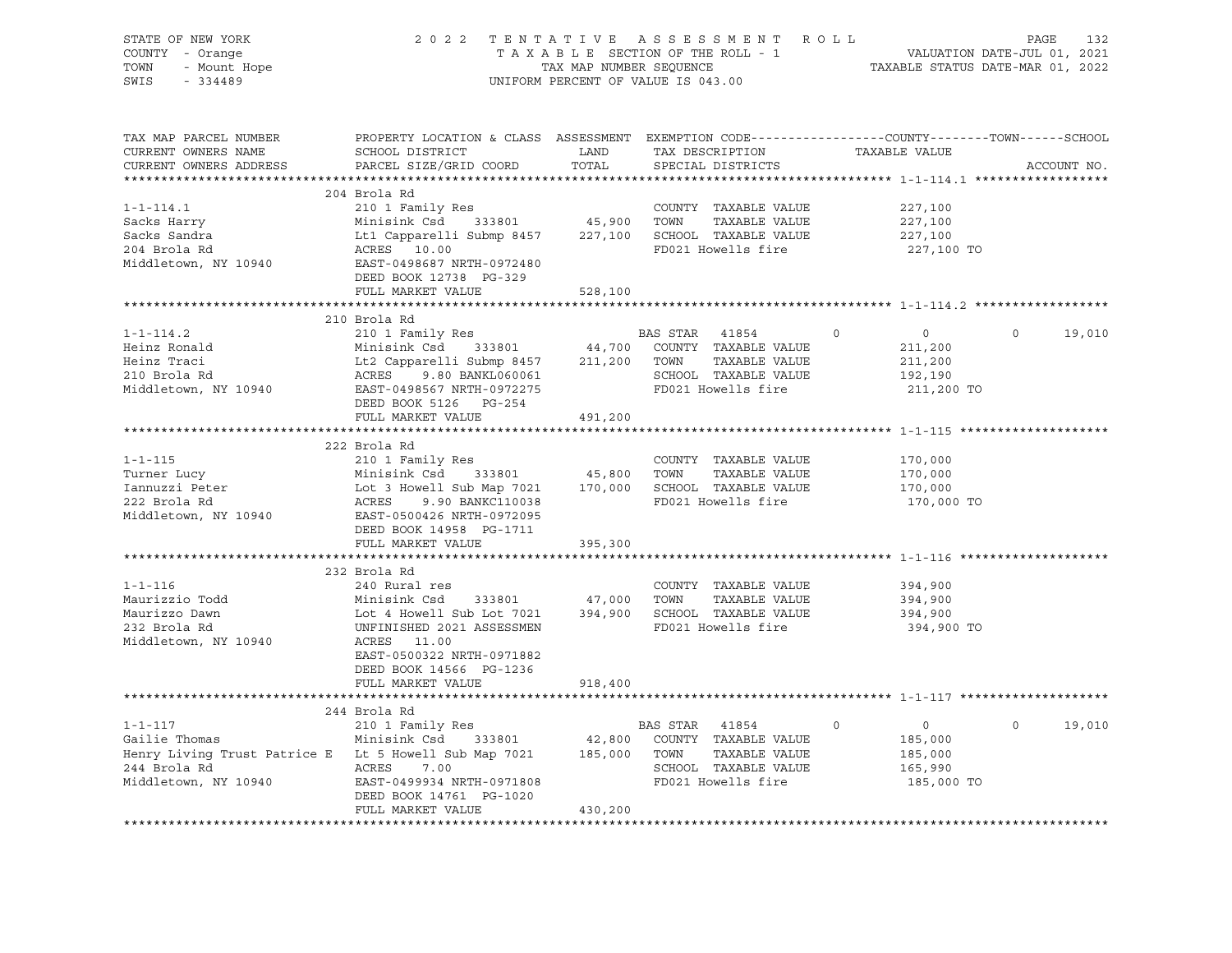| STATE OF NEW YORK               | 2022 TENTATIVE                                                                                                                                       |         | A S S E S S M E N T R O L L                               |                            | PAGE<br>133        |
|---------------------------------|------------------------------------------------------------------------------------------------------------------------------------------------------|---------|-----------------------------------------------------------|----------------------------|--------------------|
| COUNTY - Orange                 | VALUATION DATE-JUL 01, 2021<br>TAXABLE STATUS DATE-MAR 01, 2022<br>TAXABLE SECTION OF THE ROLL - 1                                                   |         |                                                           |                            |                    |
| TOWN<br>- Mount Hope            | TAX MAP NUMBER SEQUENCE                                                                                                                              |         |                                                           |                            |                    |
| SWIS<br>$-334489$               |                                                                                                                                                      |         | UNIFORM PERCENT OF VALUE IS 043.00                        |                            |                    |
|                                 |                                                                                                                                                      |         |                                                           |                            |                    |
|                                 |                                                                                                                                                      |         |                                                           |                            |                    |
| TAX MAP PARCEL NUMBER           | PROPERTY LOCATION & CLASS ASSESSMENT EXEMPTION CODE---------------COUNTY-------TOWN-----SCHOOL                                                       |         |                                                           |                            |                    |
|                                 |                                                                                                                                                      | LAND    |                                                           | TAXABLE VALUE              |                    |
| CURRENT OWNERS NAME             | SCHOOL DISTRICT                                                                                                                                      | TOTAL   | TAX DESCRIPTION                                           |                            |                    |
| CURRENT OWNERS ADDRESS          | PARCEL SIZE/GRID COORD                                                                                                                               |         | SPECIAL DISTRICTS                                         |                            | ACCOUNT NO.        |
|                                 | 236 Brola Rd                                                                                                                                         |         |                                                           |                            |                    |
| $1 - 1 - 118$                   | 210 1 Family Res                                                                                                                                     |         | COUNTY TAXABLE VALUE                                      | 231,000                    |                    |
| Napolitano Leonard Jr           | $210$ Traming RCB<br>Minisink Csd 333801 43,500                                                                                                      |         | TOWN<br>TAXABLE VALUE                                     | 231,000                    |                    |
| 236 Brola Rd                    | Lt 6 Howells Sub Map 7021                                                                                                                            |         | 231,000 SCHOOL TAXABLE VALUE                              | 231,000                    |                    |
| Middletown, NY 10940            | ACRES<br>6.70                                                                                                                                        |         | FD021 Howells fire                                        | 231,000 TO                 |                    |
|                                 | EAST-0499789 NRTH-0971602                                                                                                                            |         |                                                           |                            |                    |
|                                 |                                                                                                                                                      |         |                                                           |                            |                    |
|                                 | DEED BOOK 5557 PG-229                                                                                                                                |         |                                                           |                            |                    |
|                                 | FULL MARKET VALUE                                                                                                                                    | 537,200 |                                                           |                            |                    |
|                                 |                                                                                                                                                      |         |                                                           |                            |                    |
|                                 | 266 Brola Rd                                                                                                                                         |         |                                                           |                            |                    |
| $1 - 1 - 119$                   | 210 1 Family Res                                                                                                                                     |         | BAS STAR<br>41854                                         | $\circ$<br>$\circ$         | $\circ$<br>19,010  |
| Siena John C                    | Minisink Csd 333801 42,100 COUNTY TAXABLE VALUE                                                                                                      |         |                                                           | 255,300                    |                    |
| Siena Anna R                    |                                                                                                                                                      | 255,300 | TOWN<br>TAXABLE VALUE                                     | 255,300                    |                    |
| 266 Brola Rd                    |                                                                                                                                                      |         | SCHOOL TAXABLE VALUE                                      | 236,290                    |                    |
| Middletown, NY 10940            | EAST-0499649 NRTH-0971392                                                                                                                            |         | FD021 Howells fire                                        | 255,300 TO                 |                    |
|                                 | DEED BOOK 2763 PG-00087                                                                                                                              |         |                                                           |                            |                    |
|                                 | FULL MARKET VALUE                                                                                                                                    | 593,700 |                                                           |                            |                    |
|                                 |                                                                                                                                                      |         |                                                           |                            |                    |
|                                 | 831 Howells Tpke                                                                                                                                     |         |                                                           |                            |                    |
| $1 - 1 - 121$                   | 210 1 Family Res                                                                                                                                     |         | <b>BAS STAR 41854</b>                                     | $\Omega$<br>$\overline{0}$ | $\Omega$<br>19,010 |
| Nickerson Suzette               | Pine Bush Csd 332601<br>Lot 1 Lust Sub Map 9700                                                                                                      |         | 25,000 COUNTY TAXABLE VALUE<br>192,223 TOWN TAXABLE VALUE | 192,223                    |                    |
| 831 Howells Tpke                |                                                                                                                                                      |         | TAXABLE VALUE                                             | 192,223                    |                    |
| Middletown, NY 10940            | ACRES 1.00 BANKC140330                                                                                                                               |         | SCHOOL TAXABLE VALUE                                      | 173,213                    |                    |
|                                 | EAST-0503982 NRTH-0972171                                                                                                                            |         | FD021 Howells fire                                        | 192,223 TO                 |                    |
|                                 | DEED BOOK 13011 PG-1328                                                                                                                              |         | LB001 Thrall library                                      | 192,223 TO                 |                    |
|                                 | FULL MARKET VALUE                                                                                                                                    | 447,000 |                                                           |                            |                    |
|                                 |                                                                                                                                                      |         |                                                           |                            |                    |
|                                 | 823 Howells Tpke                                                                                                                                     |         |                                                           |                            |                    |
| $1 - 1 - 122$                   | 210 1 Family Res                                                                                                                                     |         | COUNTY TAXABLE VALUE                                      | 135,000                    |                    |
| White Andrew                    |                                                                                                                                                      |         |                                                           | 135,000                    |                    |
| white Robin<br>823 Howells Tpke | Pine Bush Csd 332601 25,600 TOWN TAXABLE VALUE<br>Lot 2 Lust Sub Map 9700 135,000 SCHOOL TAXABLE VALUE<br>FRNT 150.00 DPTH 327.00 FD021 Howells fire |         |                                                           | 135,000                    |                    |
|                                 |                                                                                                                                                      |         |                                                           | 135,000 TO                 |                    |
| Middletown, NY 10940            | EAST-0504066 NRTH-0972721                                                                                                                            |         | LB001 Thrall library                                      | 135,000 TO                 |                    |
|                                 | DEED BOOK 4622 PG-41                                                                                                                                 |         |                                                           |                            |                    |
|                                 | FULL MARKET VALUE                                                                                                                                    | 314,000 |                                                           |                            |                    |
|                                 |                                                                                                                                                      |         |                                                           |                            |                    |
|                                 | 815 Howells Tpke                                                                                                                                     |         |                                                           |                            |                    |
| $1 - 1 - 123$                   | 210 1 Family Res                                                                                                                                     |         | ENH STAR 41834                                            | $\Omega$<br>$\circ$        | $\Omega$<br>47,450 |
| Van Dunk Terrance               | Pine Bush Csd 332601                                                                                                                                 | 24,500  | COUNTY TAXABLE VALUE                                      | 139,400                    |                    |
| Van Dunk Norma                  | Lot 3 Lust Sub Map 9700                                                                                                                              | 139,400 | TOWN<br>TAXABLE VALUE                                     | 139,400                    |                    |
| 815 Howells Tpke                | FRNT 150.00 DPTH 286.00                                                                                                                              |         | SCHOOL TAXABLE VALUE                                      | 91,950                     |                    |
| Middletown, NY 10940            | BANKC130170                                                                                                                                          |         | FD021 Howells fire                                        | 139,400 TO                 |                    |
|                                 | EAST-0504166 NRTH-0972851                                                                                                                            |         | LB001 Thrall library                                      | 139,400 TO                 |                    |
|                                 | DEED BOOK 4579 PG-201                                                                                                                                |         |                                                           |                            |                    |
|                                 | FULL MARKET VALUE                                                                                                                                    | 324,200 |                                                           |                            |                    |
|                                 |                                                                                                                                                      |         |                                                           |                            |                    |
|                                 |                                                                                                                                                      |         |                                                           |                            |                    |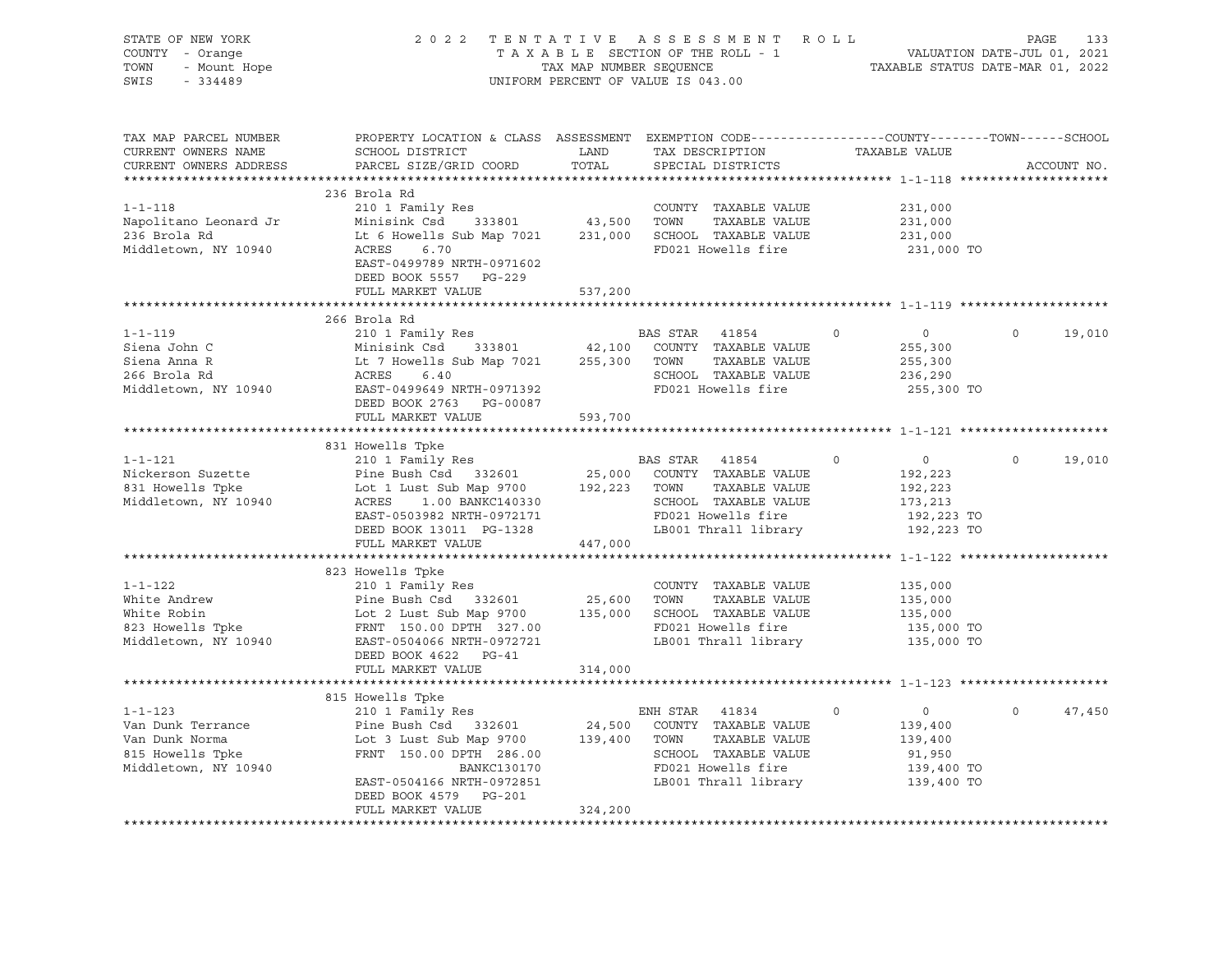# STATE OF NEW YORK 2 0 2 2 T E N T A T I V E A S S E S S M E N T R O L L PAGE 134 COUNTY - Orange T A X A B L E SECTION OF THE ROLL - 1 VALUATION DATE-JUL 01, 2021 TOWN - Mount Hope TAX MAP NUMBER SEQUENCE TAXABLE STATUS DATE-MAR 01, 2022 SWIS - 334489 UNIFORM PERCENT OF VALUE IS 043.00

| TAX MAP PARCEL NUMBER<br>CURRENT OWNERS NAME<br>CURRENT OWNERS ADDRESS                                                                                          | PROPERTY LOCATION & CLASS ASSESSMENT EXEMPTION CODE----------------COUNTY-------TOWN-----SCHOOL<br>SCHOOL DISTRICT<br>PARCEL SIZE/GRID COORD                                                                            | LAND<br>TOTAL                | TAX DESCRIPTION<br>SPECIAL DISTRICTS                                                                                                     |                        | TAXABLE VALUE                                                                    |                  | ACCOUNT NO. |
|-----------------------------------------------------------------------------------------------------------------------------------------------------------------|-------------------------------------------------------------------------------------------------------------------------------------------------------------------------------------------------------------------------|------------------------------|------------------------------------------------------------------------------------------------------------------------------------------|------------------------|----------------------------------------------------------------------------------|------------------|-------------|
| ********************                                                                                                                                            | **************                                                                                                                                                                                                          |                              |                                                                                                                                          |                        |                                                                                  |                  |             |
|                                                                                                                                                                 | 811 Howells Tpke                                                                                                                                                                                                        |                              |                                                                                                                                          |                        |                                                                                  |                  |             |
| $1 - 1 - 124$<br>Obregon Maynor<br>Obregon Jennifer<br>811 Howells Tpke<br>Middletown, NY 10940                                                                 | 210 1 Family Res<br>Pine Bush Csd 332601<br>Lt 4 Lust Sub Map 9700<br>ACRES<br>1.10 BANKL140178<br>EAST-0504296 NRTH-0973016<br>DEED BOOK 4707 PG-146                                                                   | 132,000                      | CW 15 VET/ 41161<br>33,000 BAS STAR 41854<br>COUNTY TAXABLE VALUE<br>TOWN<br>TAXABLE VALUE<br>SCHOOL TAXABLE VALUE<br>FD021 Howells fire | $\circ$<br>$\mathbf 0$ | 6,240<br>$\overline{\phantom{0}}$<br>125,760<br>125,760<br>112,990<br>132,000 TO | 6,240<br>$\circ$ | 0<br>19,010 |
| *********************                                                                                                                                           | FULL MARKET VALUE                                                                                                                                                                                                       |                              | 307,000 LB001 Thrall library                                                                                                             |                        | 132,000 TO                                                                       |                  |             |
|                                                                                                                                                                 |                                                                                                                                                                                                                         |                              |                                                                                                                                          |                        |                                                                                  |                  |             |
| $1 - 1 - 125.22$<br>Falanga Anthony A Sr<br>Falanga Marsha L<br>5 Prospect St<br>Otisville, NY 10963<br>MAY BE SUBJECT TO PAYMENT<br>UNDER AGDIST LAW TIL 2026  | 88 Spruce Rd<br>312 Vac w/imprv<br>Minisink Csd 333801<br>Lot1 Falanga Sub<br>Map 93-21<br>filed $3/24/2021$<br>ACRES<br>5.40 BANKC060326<br>EAST-0497804 NRTH-0971877<br>DEED BOOK 12854 PG-1237<br>FULL MARKET VALUE  | 41,600<br>51,600<br>120,000  | COUNTY TAXABLE VALUE<br>TOWN<br>TAXABLE VALUE<br>SCHOOL TAXABLE VALUE<br>FD021 Howells fire                                              |                        | 51,600<br>51,600<br>51,600<br>51,600 TO                                          |                  |             |
|                                                                                                                                                                 |                                                                                                                                                                                                                         |                              |                                                                                                                                          |                        |                                                                                  |                  |             |
| $1 - 1 - 126.122$<br>Falanga Anthony A Sr<br>Falanga Marsha L<br>5 Prospect St<br>Otisville, NY 10963<br>MAY BE SUBJECT TO PAYMENT<br>UNDER AGDIST LAW TIL 2026 | 94 Spruce Rd<br>117 Horse farm<br>Minisink Csd<br>333801<br>Lot 2 Falanga Sub<br>Map 93-21<br>filed $3/24/2021$<br>ACRES 41.20 BANKC060326<br>EAST-0497573 NRTH-0972297<br>DEED BOOK 12854 PG-1237<br>FULL MARKET VALUE | 65,000<br>201,900<br>469,500 | AGDISTRICT 41720<br>COUNTY TAXABLE VALUE<br>TOWN<br>TAXABLE VALUE<br>SCHOOL TAXABLE VALUE<br>FD021 Howells fire<br>52,108 EX             | $\circ$                | 52,108<br>149,792<br>149,792<br>149,792<br>149,792 TO                            | 52,108           | 52,108      |
|                                                                                                                                                                 |                                                                                                                                                                                                                         |                              |                                                                                                                                          |                        |                                                                                  |                  |             |
| $1 - 1 - 128$<br>New York American Water Co.<br>c/o Liberty Utillities<br>PO Box 1420<br>Massapequa, NY 11758-0907                                              | Spruce Rd<br>311 Res vac land<br>Minisink Csd<br>333801<br>Ptlt4 Silvers Submap 4342<br>Ns Spruce Rd<br>FRNT<br>7.00 DPTH 527.60<br>EAST-0496672 NRTH-0972150<br>DEED BOOK 14352 PG-491                                 | 2,000                        | COUNTY TAXABLE VALUE<br>TOWN<br>TAXABLE VALUE<br>2,000 SCHOOL TAXABLE VALUE<br>FD021 Howells fire                                        |                        | 2,000<br>2,000<br>2,000<br>2,000 TO                                              |                  |             |
|                                                                                                                                                                 | FULL MARKET VALUE                                                                                                                                                                                                       | 4,700                        |                                                                                                                                          |                        |                                                                                  |                  |             |
|                                                                                                                                                                 | *******************                                                                                                                                                                                                     |                              | ****************************** 1-1-130.1                                                                                                 |                        |                                                                                  |                  |             |
| $1 - 1 - 130.1$<br>Fricchione Justin A<br>Daly Erin E<br>84 Spruce Rd<br>Middletown, NY 10940                                                                   | 84 Spruce Rd<br>210 1 Family Res<br>Minisink Csd 333801<br>Pt Lot 4 & 1 Lands Of<br>Silvers Ns Spruce Rd<br>Submap 4342<br>ACRES<br>2.50 BANKC000000<br>EAST-0497487 NRTH-0971552<br>DEED BOOK 15058 PG-1641            | 32,500 TOWN                  | COUNTY TAXABLE VALUE<br>TAXABLE VALUE<br>158,000 SCHOOL TAXABLE VALUE<br>FD021 Howells fire                                              |                        | 158,000<br>158,000<br>158,000<br>158,000 TO                                      |                  |             |
|                                                                                                                                                                 | FULL MARKET VALUE                                                                                                                                                                                                       | 367,400                      |                                                                                                                                          |                        |                                                                                  |                  |             |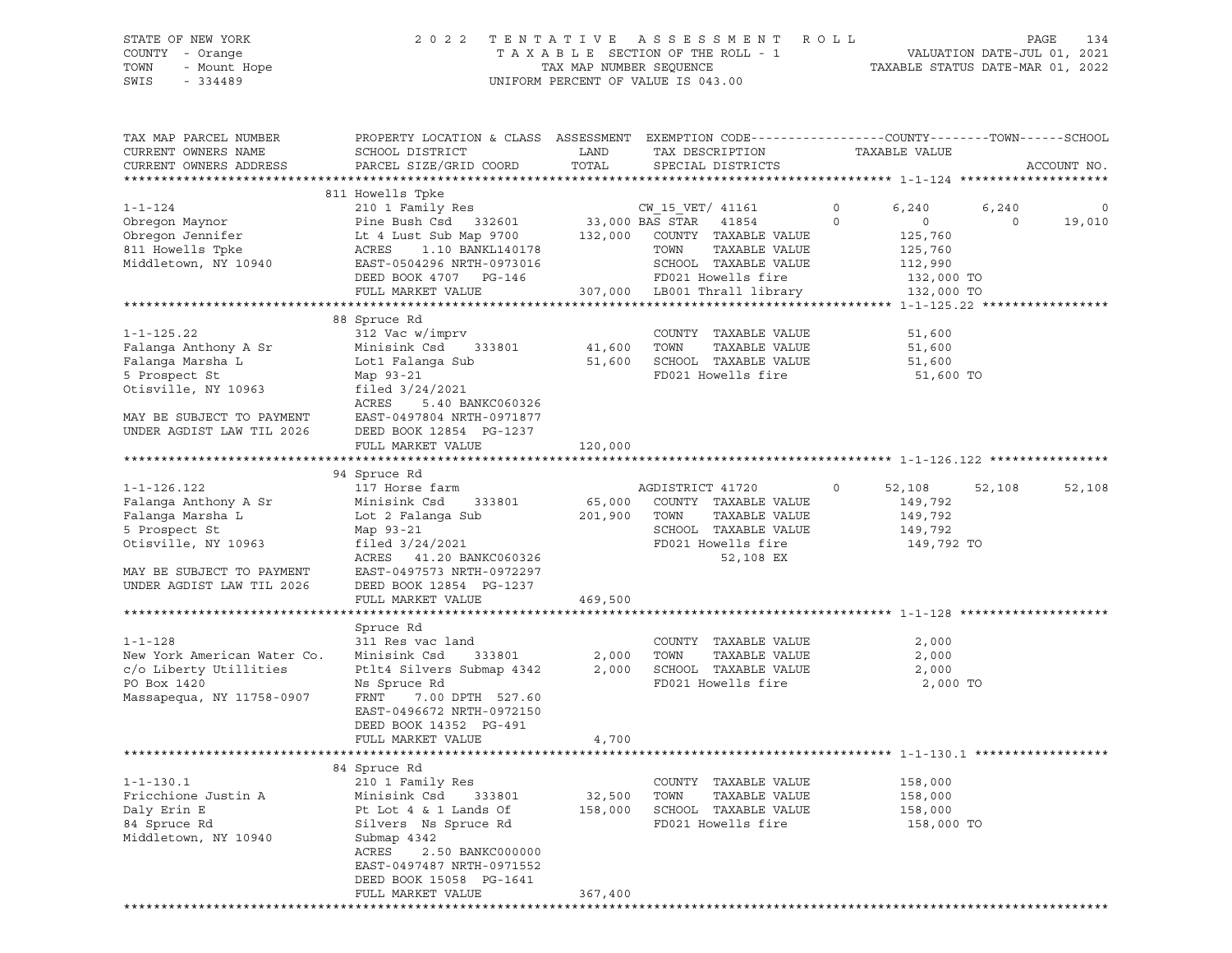| STATE OF NEW YORK<br>COUNTY - Orange<br>- Orange<br>- Mount Hope<br>TOWN<br>SWIS | 2022 TENTATIVE ASSESSMENT                                                                                         | TAXABLE SECTION OF THE ROLL - 1<br>TAX MAP NUMBER SEQUENCE<br>UNIFORM PERCENT OF VALUE IS 043.00 |                |                              | R O L L       | VALUATION DATE-JUL 01, 2021<br>TAXABLE STATUS DATE-MAR 01, 2022 | PAGE    | 135         |
|----------------------------------------------------------------------------------|-------------------------------------------------------------------------------------------------------------------|--------------------------------------------------------------------------------------------------|----------------|------------------------------|---------------|-----------------------------------------------------------------|---------|-------------|
| TAX MAP PARCEL NUMBER<br>CURRENT OWNERS NAME                                     | PROPERTY LOCATION & CLASS ASSESSMENT EXEMPTION CODE---------------COUNTY-------TOWN-----SCHOOL<br>SCHOOL DISTRICT | LAND                                                                                             |                | TAX DESCRIPTION              | TAXABLE VALUE |                                                                 |         |             |
| CURRENT OWNERS ADDRESS                                                           | PARCEL SIZE/GRID COORD                                                                                            | TOTAL                                                                                            |                | SPECIAL DISTRICTS            |               |                                                                 |         | ACCOUNT NO. |
|                                                                                  | 135 Ledge Rd                                                                                                      |                                                                                                  |                |                              |               |                                                                 |         |             |
| $1 - 1 - 131.1$                                                                  | 210 1 Family Res                                                                                                  |                                                                                                  | BAS STAR       | 41854                        | $\circ$       | $\overline{0}$                                                  | $\circ$ | 19,010      |
| Brink Jeffrey A                                                                  | Minisink Csd<br>333801                                                                                            |                                                                                                  |                | 41,000 COUNTY TAXABLE VALUE  |               | 177,900                                                         |         |             |
| 135 Ledge Rd                                                                     | Lt 1 Stellingwerf Sub                                                                                             | 177,900 TOWN                                                                                     |                | TAXABLE VALUE                |               | 177,900                                                         |         |             |
| Middletown, NY 10940                                                             | Amended Map 60-00                                                                                                 |                                                                                                  |                | SCHOOL TAXABLE VALUE         |               | 158,890                                                         |         |             |
|                                                                                  | ACRES<br>5.70<br>EAST-0501109 NRTH-0970333<br>DEED BOOK 12746 PG-1708                                             |                                                                                                  |                | FD021 Howells fire           |               | 177,900 TO                                                      |         |             |
|                                                                                  | FULL MARKET VALUE                                                                                                 | 413,700                                                                                          |                |                              |               |                                                                 |         |             |
|                                                                                  |                                                                                                                   |                                                                                                  |                |                              |               |                                                                 |         |             |
|                                                                                  | 151 Ledge Rd                                                                                                      |                                                                                                  |                |                              |               |                                                                 |         |             |
| $1 - 1 - 132.2$                                                                  | 210 1 Family Res                                                                                                  |                                                                                                  |                | COUNTY TAXABLE VALUE         |               | 180,100                                                         |         |             |
| Fortin Kenneth                                                                   | Minisink Csd 333801                                                                                               | 40,000 TOWN                                                                                      |                | TAXABLE VALUE                |               | 180,100                                                         |         |             |
| Fortin Michele                                                                   | Lt 2 Stellingwerf Sub                                                                                             |                                                                                                  |                | 180,100 SCHOOL TAXABLE VALUE |               | 180,100                                                         |         |             |
| 151 Ledge Rd<br>Middletown, NY 10940                                             | Amended Map 60-00<br>ACRES<br>4.90 BANKC080370                                                                    |                                                                                                  |                | FD021 Howells fire           |               | 180,100 TO                                                      |         |             |
|                                                                                  | EAST-0501340 NRTH-0970671<br>DEED BOOK 5460 PG-233                                                                |                                                                                                  |                |                              |               |                                                                 |         |             |
|                                                                                  | FULL MARKET VALUE                                                                                                 | 418,800                                                                                          |                |                              |               |                                                                 |         |             |
|                                                                                  |                                                                                                                   |                                                                                                  |                |                              |               |                                                                 |         |             |
|                                                                                  | 155 Ledge Rd                                                                                                      |                                                                                                  |                |                              |               |                                                                 |         |             |
| $1 - 1 - 133$                                                                    | 210 1 Family Res                                                                                                  |                                                                                                  | BAS STAR 41854 |                              | $\circ$       | $\overline{0}$                                                  | $\circ$ | 19,010      |
| Haney Michael                                                                    | Minisink Csd 333801                                                                                               |                                                                                                  |                | 40,300 COUNTY TAXABLE VALUE  |               | 200,000                                                         |         |             |
| Haney Laura                                                                      | Lt 3 Stellingwerf Sub                                                                                             | 200,000 TOWN                                                                                     |                | TAXABLE VALUE                |               | 200,000                                                         |         |             |
| 155 Ledge Rd                                                                     | Map 9655                                                                                                          |                                                                                                  |                | SCHOOL TAXABLE VALUE         |               | 180,990                                                         |         |             |
| Middletown, NY 10940                                                             | ACRES<br>5.20 BANKL080492<br>EAST-0501229 NRTH-0971085<br>DEED BOOK 5291 PG-14                                    |                                                                                                  |                | FD021 Howells fire           |               | 200,000 TO                                                      |         |             |
|                                                                                  | FULL MARKET VALUE                                                                                                 | 465,100                                                                                          |                |                              |               |                                                                 |         |             |
|                                                                                  |                                                                                                                   |                                                                                                  |                |                              |               |                                                                 |         |             |
|                                                                                  | 161 Ledge Rd                                                                                                      |                                                                                                  |                |                              |               |                                                                 |         |             |
| $1 - 1 - 134$                                                                    |                                                                                                                   |                                                                                                  |                |                              |               |                                                                 |         |             |
|                                                                                  | 210 1 Family Res                                                                                                  |                                                                                                  |                | COUNTY TAXABLE VALUE         |               | 180,000                                                         |         |             |
| Schultz James                                                                    | Minisink Csd 333801                                                                                               | 40,600                                                                                           | TOWN           | TAXABLE VALUE                |               | 180,000                                                         |         |             |
| Schultz Melissa                                                                  | Lt 4 Stellingwerf Sub                                                                                             | 180,000                                                                                          |                | SCHOOL TAXABLE VALUE         |               | 180,000                                                         |         |             |
| 161 Ledge Rd                                                                     | Map 9655                                                                                                          |                                                                                                  |                | FD021 Howells fire           |               | 180,000 TO                                                      |         |             |
| Middletown, NY 10940                                                             | ACRES<br>5.40 BANKC040091                                                                                         |                                                                                                  |                |                              |               |                                                                 |         |             |
|                                                                                  | EAST-0501384 NRTH-0971305                                                                                         |                                                                                                  |                |                              |               |                                                                 |         |             |
|                                                                                  | DEED BOOK 14346 PG-1262                                                                                           |                                                                                                  |                |                              |               |                                                                 |         |             |
|                                                                                  | FULL MARKET VALUE                                                                                                 | 418,600                                                                                          |                |                              |               |                                                                 |         |             |
|                                                                                  |                                                                                                                   |                                                                                                  |                |                              |               |                                                                 |         |             |
|                                                                                  | 167 Ledge Rd                                                                                                      |                                                                                                  |                |                              |               |                                                                 |         |             |
| $1 - 1 - 135$                                                                    | 210 1 Family Res                                                                                                  |                                                                                                  | BAS STAR       | 41854                        | $\circ$       | $\mathsf{O}\xspace$                                             | $\circ$ | 19,010      |
| Pesola John                                                                      | Minisink Csd<br>333801                                                                                            | 45,700                                                                                           |                | COUNTY TAXABLE VALUE         |               | 220,900                                                         |         |             |
| Pesola Deborah                                                                   | Lt 5 Stellingwerf Sub                                                                                             | 220,900                                                                                          | TOWN           | TAXABLE VALUE                |               | 220,900                                                         |         |             |
| 167 Ledge Rd                                                                     | Map 9655                                                                                                          |                                                                                                  |                | SCHOOL TAXABLE VALUE         |               | 201,890                                                         |         |             |
| Middletown, NY 10940                                                             | ACRES<br>9.80                                                                                                     |                                                                                                  |                | FD021 Howells fire           |               | 220,900 TO                                                      |         |             |
|                                                                                  | EAST-0501819 NRTH-0971191                                                                                         |                                                                                                  |                |                              |               |                                                                 |         |             |
|                                                                                  | DEED BOOK 5180 PG-269<br>FULL MARKET VALUE                                                                        | 513,700                                                                                          |                |                              |               |                                                                 |         |             |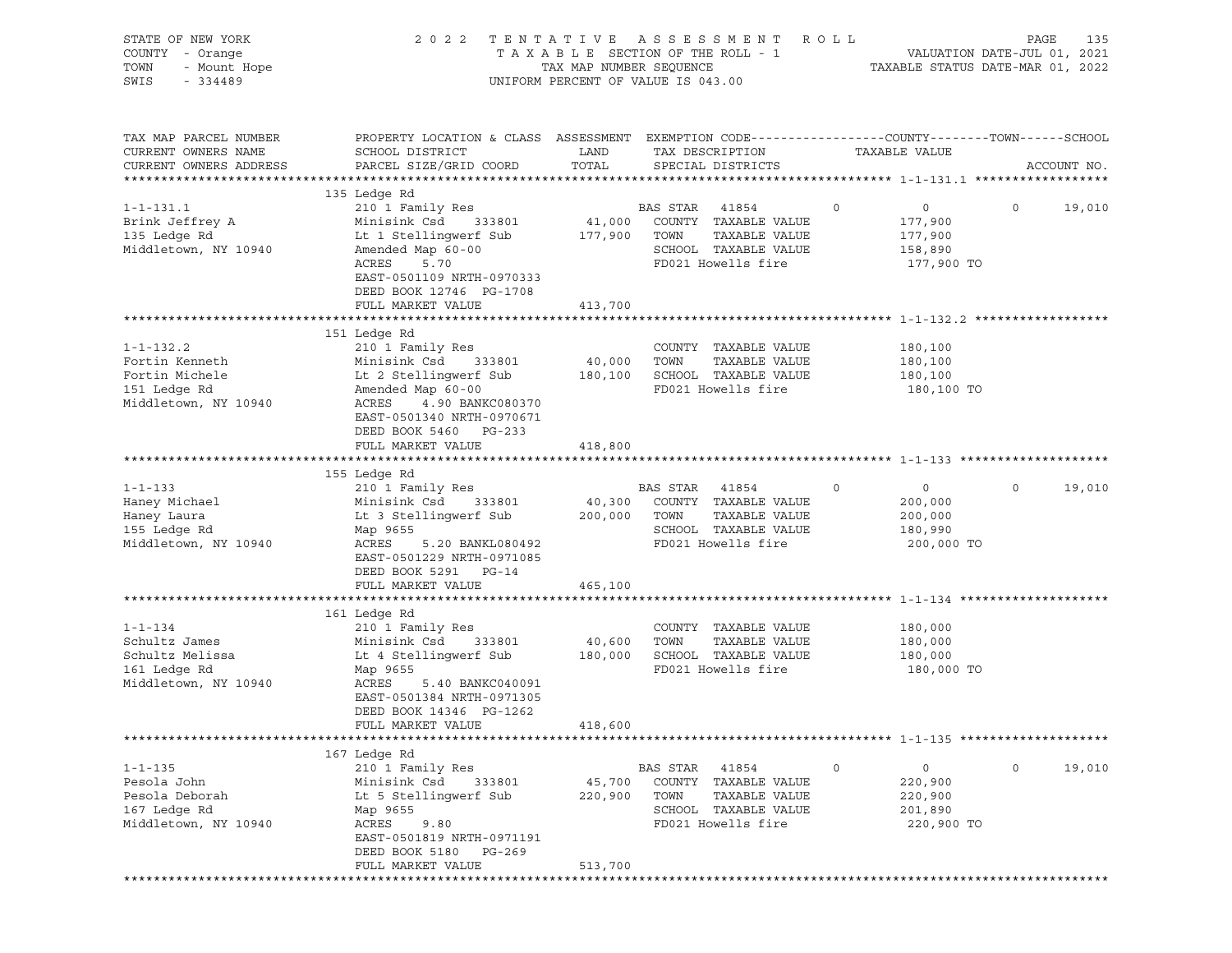| STATE OF NEW YORK<br>COUNTY - Orange<br>TOWN<br>- Mount Hope<br>SWIS<br>$-334489$                                                            | TENTATIVE ASSESSMENT<br>2 0 2 2<br>TAXABLE SECTION OF THE ROLL - 1<br>TAX MAP NUMBER SEQUENCE<br>UNIFORM PERCENT OF VALUE IS 043.00                                                                                | R O L L<br>136<br>PAGE<br>VALUATION DATE-JUL 01, 2021<br>TAXABLE STATUS DATE-MAR 01, 2022 |                                                                                                                                       |                                                                                        |                   |                  |
|----------------------------------------------------------------------------------------------------------------------------------------------|--------------------------------------------------------------------------------------------------------------------------------------------------------------------------------------------------------------------|-------------------------------------------------------------------------------------------|---------------------------------------------------------------------------------------------------------------------------------------|----------------------------------------------------------------------------------------|-------------------|------------------|
| TAX MAP PARCEL NUMBER<br>CURRENT OWNERS NAME<br>CURRENT OWNERS ADDRESS                                                                       | PROPERTY LOCATION & CLASS ASSESSMENT EXEMPTION CODE---------------COUNTY-------TOWN-----SCHOOL<br>SCHOOL DISTRICT<br>PARCEL SIZE/GRID COORD                                                                        | LAND<br>TOTAL                                                                             | TAX DESCRIPTION<br>SPECIAL DISTRICTS                                                                                                  | TAXABLE VALUE                                                                          |                   | ACCOUNT NO.      |
| $1 - 1 - 136$<br>Rivers Bernard<br>177 Ledge Rd<br>Middletown, NY 10940                                                                      | 177 Ledge Rd<br>210 1 Family Res<br>Minisink Csd 333801<br>Lt 4 Stellingwerf SM 9655<br>ACRES<br>4.40 BANKC061339<br>EAST-0502120 NRTH-0971007<br>DEED BOOK 4964 PG-27<br>FULL MARKET VALUE                        | 175,000 TOWN<br>407,000                                                                   | BAS STAR<br>41854<br>38,500 COUNTY TAXABLE VALUE<br>TAXABLE VALUE<br>SCHOOL TAXABLE VALUE<br>FD021 Howells fire                       | $\circ$<br>$\overline{0}$<br>175,000<br>175,000<br>155,990<br>175,000 TO               | $\circ$           | 19,010           |
|                                                                                                                                              |                                                                                                                                                                                                                    |                                                                                           |                                                                                                                                       |                                                                                        |                   |                  |
| $1 - 1 - 137$<br>Lane Meadow Farm LLC<br>194 Pine Grove Rd<br>Middletown, NY 10940<br>MAY BE SUBJECT TO PAYMENT<br>UNDER AGDIST LAW TIL 2026 | 194 Pine Grove Rd<br>112 Dairy farm<br>333801<br>Minisink Csd<br>Lot 1 Stellingwerf Sub<br>Map $1-08$<br>filed $1/7/08$<br>ACRES 84.30<br>EAST-0500749 NRTH-0969668<br>DEED BOOK 5268<br>PG-89                     | 93,900 BAS STAR<br>204,100                                                                | AGDISTRICT 41720<br>41854<br>COUNTY TAXABLE VALUE<br>TOWN<br>TAXABLE VALUE<br>SCHOOL TAXABLE VALUE<br>FD021 Howells fire<br>49,343 EX | 49,343<br>$\circ$<br>$\circ$<br>$\circ$<br>154,757<br>154,757<br>135,747<br>154,757 TO | 49,343<br>$\circ$ | 49,343<br>19,010 |
|                                                                                                                                              | FULL MARKET VALUE                                                                                                                                                                                                  | 474,700                                                                                   |                                                                                                                                       |                                                                                        |                   |                  |
|                                                                                                                                              |                                                                                                                                                                                                                    |                                                                                           |                                                                                                                                       |                                                                                        |                   |                  |
| $1 - 1 - 138$<br>Hossink Kevin J<br>Hossink Michele A<br>120 Ledge Rd<br>Middletown, NY 10940                                                | 120 Ledge Rd<br>210 1 Family Res<br>333801<br>Minisink Csd<br>Lot 2 Stellingwerf Sub<br>Map $1-08$<br>filed $1/7/08$<br>ACRES<br>2.70<br>EAST-0500565 NRTH-0970019<br>DEED BOOK 12616 PG-1135<br>FULL MARKET VALUE | 32,000<br>195,000 TOWN<br>453,500                                                         | BAS STAR<br>41854<br>COUNTY TAXABLE VALUE<br>TAXABLE VALUE<br>SCHOOL TAXABLE VALUE<br>FD021 Howells fire                              | $\circ$<br>$\overline{0}$<br>195,000<br>195,000<br>175,990<br>195,000 TO               | $\circ$           | 19,010           |
|                                                                                                                                              |                                                                                                                                                                                                                    |                                                                                           |                                                                                                                                       |                                                                                        |                   |                  |
| $1 - 1 - 139$<br>Beam Mary-Lynn<br>12 Valley View Dr<br>Middletown, NY 10940                                                                 | Spruce Rd<br>311 Res vac land<br>333801<br>Minisink Csd<br>Parcel Silvers 505-75<br>PO 4 Silvers map 4342<br>Or/Sul line agreement<br>ACRES<br>2.10                                                                | 24,000<br>24,000                                                                          | COUNTY TAXABLE VALUE<br>TOWN<br>TAXABLE VALUE<br>SCHOOL TAXABLE VALUE<br>FD021 Howells fire                                           | 24,000<br>24,000<br>24,000<br>24,000 TO                                                |                   |                  |
|                                                                                                                                              | FULL MARKET VALUE                                                                                                                                                                                                  | 55,800                                                                                    |                                                                                                                                       |                                                                                        |                   |                  |
| $1 - 1 - 140$<br>Falanga Farm LLC<br>94 Spruce Rd<br>Middletown, NY 10940                                                                    | New Vernon<br>311 Res vac land<br>Minisink Csd<br>333801<br>Part Lot 4 lands of Silve<br>Map 7342 filed 12/7/77<br>2.80<br>ACRES<br>EAST-0497947 NRTH-0972884<br>DEED BOOK 14851 PG-524<br>FULL MARKET VALUE       | 28,000<br>28,000<br>65,100                                                                | COUNTY TAXABLE VALUE<br>TOWN<br>TAXABLE VALUE<br>SCHOOL<br>TAXABLE VALUE                                                              | 28,000<br>28,000<br>28,000                                                             |                   |                  |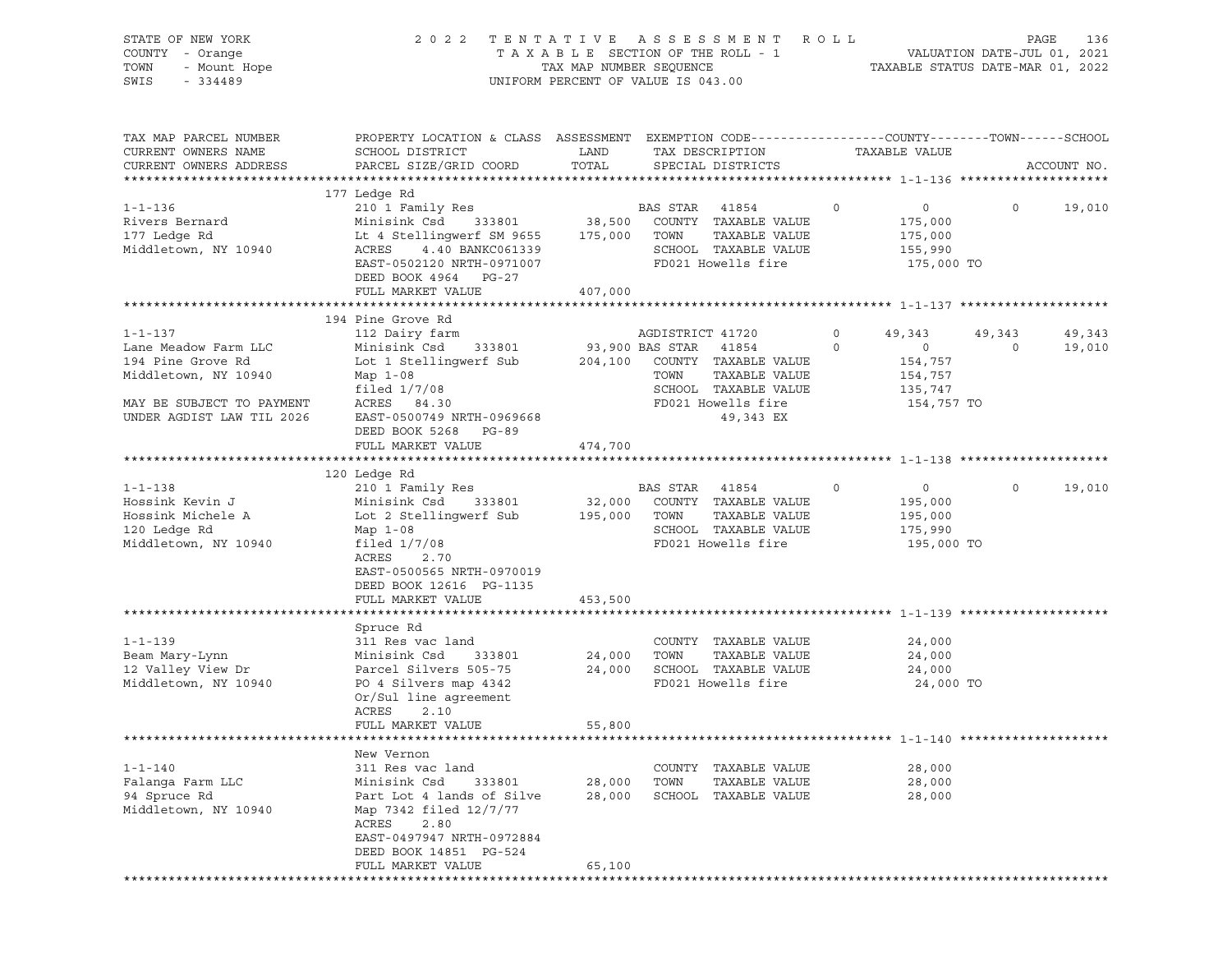| STATE OF NEW YORK<br>COUNTY - Orange<br>7 - Orange<br>- Mount Hope<br>224489<br>TOWN<br>SWIS<br>$-334489$                                                                        | 2022 TENTATIVE ASSESSMENT ROLL<br>T A X A B L E SECTION OF THE ROLL - 1 VALUATION DATE-JUL 01, 2021<br>TAX MAP NUMBER SEQUENCE TAXABLE STATUS DATE-MAR 01, 2022<br>UNIFORM PERCENT OF VALUE IS 043.00                                                                                                                                                                                                                                                                                                                                                                                       |                    |                                                                                                                              |                    | PAGE<br>137                                                                                                                    |                     |                  |
|----------------------------------------------------------------------------------------------------------------------------------------------------------------------------------|---------------------------------------------------------------------------------------------------------------------------------------------------------------------------------------------------------------------------------------------------------------------------------------------------------------------------------------------------------------------------------------------------------------------------------------------------------------------------------------------------------------------------------------------------------------------------------------------|--------------------|------------------------------------------------------------------------------------------------------------------------------|--------------------|--------------------------------------------------------------------------------------------------------------------------------|---------------------|------------------|
| TAX MAP PARCEL NUMBER<br>CURRENT OWNERS NAME<br>CURRENT OWNERS ADDRESS                                                                                                           | PROPERTY LOCATION & CLASS ASSESSMENT EXEMPTION CODE---------------COUNTY-------TOWN-----SCHOOL<br>SCHOOL DISTRICT LAND<br>PARCEL SIZE/GRID COORD                                                                                                                                                                                                                                                                                                                                                                                                                                            | TOTAL              | TAX DESCRIPTION<br>SPECIAL DISTRICTS                                                                                         |                    | TAXABLE VALUE                                                                                                                  |                     | ACCOUNT NO.      |
|                                                                                                                                                                                  | 6 Witte Dr                                                                                                                                                                                                                                                                                                                                                                                                                                                                                                                                                                                  |                    |                                                                                                                              |                    |                                                                                                                                |                     |                  |
| $1 - 2 - 1$<br>Truglio Melinda<br>6 Witte Dr<br>Middletown, NY 10940                                                                                                             | 210 1 Family Res<br>Minisink Csd 333801<br>Pt Lt 2 Blk 3 New Vernon 99,700 TOWN TAXABLE VALUE<br>sub map 2397<br>OR SU CO line agreement<br>FRNT 115.00 DPTH 178.30<br>EAST-0496560 NRTH-0972813<br>DEED BOOK 13102 PG-598                                                                                                                                                                                                                                                                                                                                                                  |                    | BAS STAR 41854<br>18,700 COUNTY TAXABLE VALUE<br>SCHOOL TAXABLE VALUE<br>FD021 Howells fire                                  | $0 \qquad \qquad$  | $\overline{0}$<br>99,700<br>99,700<br>80,690<br>99,700 TO                                                                      | $\circ$             | 19,010           |
|                                                                                                                                                                                  | FULL MARKET VALUE                                                                                                                                                                                                                                                                                                                                                                                                                                                                                                                                                                           | 231,900            |                                                                                                                              |                    |                                                                                                                                |                     |                  |
|                                                                                                                                                                                  | 4 Witte Dr                                                                                                                                                                                                                                                                                                                                                                                                                                                                                                                                                                                  |                    |                                                                                                                              |                    |                                                                                                                                |                     |                  |
| $1 - 2 - 2$<br>Neale James<br>Neale Theresa<br>4 Witte Dr<br>Middletown, NY 10940<br>$1 - 2 - 3$<br>Farrell Daniel P<br>Farrell Annette M<br>19 Witte Dr<br>Middletown, NY 10940 | 210 1 Family Res<br>Minisink Csd 333801 18,200 COUNTY TAXABLE VALUE<br>Ptlt1 Blk 3New Vernon Est 148,300 TOWN TAXABLE VALUE<br>sub map 2397<br>OR SU CO line agreement<br>FRNT 129.30 DPTH 174.30<br>EAST-0496661 NRTH-0972755<br>DEED BOOK 3998 PG-273<br>FULL MARKET VALUE<br>19 Witte Dr<br>210 1 Family Res<br>Minisink Csd 333801 17,400 COUNTY TAXABLE VALUE<br>Pt Lt 12 Blk 2 New Vernon 156,500 TOWN TAXABLE VALUE<br>sub map 2397<br>OR SU CO line agreement<br>FRNT 115.00 DPTH 158.90<br>BANKC080496<br>EAST-0496250 NRTH-0972720<br>DEED BOOK 11156 PG-852<br>FULL MARKET VALUE | 344,900<br>364,000 | BAS STAR 41854<br>SCHOOL TAXABLE VALUE<br>FD021 Howells fire<br>BAS STAR 41854<br>SCHOOL TAXABLE VALUE<br>FD021 Howells fire | $\circ$<br>$\circ$ | $\overline{0}$<br>148,300<br>148,300<br>129,290<br>148,300 TO<br>$\overline{0}$<br>156,500<br>156,500<br>137,490<br>156,500 TO | $\Omega$<br>$\circ$ | 19,010<br>19,010 |
|                                                                                                                                                                                  |                                                                                                                                                                                                                                                                                                                                                                                                                                                                                                                                                                                             |                    |                                                                                                                              |                    |                                                                                                                                |                     |                  |
| $1 - 2 - 4$<br>Rosenblum Daralyn D<br>15 Witte Dr<br>Middletown, NY 10940                                                                                                        | 15 Witte Dr<br>210 1 Family Res<br>Minisink Csd 333801<br>Lt 13 Blk 2 New Vernon<br>OR/SU aqreement<br>2000-4745 filed 6/13/2006<br>FRNT 115.00 DPTH 160.90<br>BANKC080370<br>EAST-0496351 NRTH-0972665<br>DEED BOOK 4111 PG-271<br>FULL MARKET VALUE                                                                                                                                                                                                                                                                                                                                       | 309,300            | BAS STAR 41854<br>18,900 COUNTY TAXABLE VALUE<br>133,000 TOWN TAXABLE VALUE<br>SCHOOL TAXABLE VALUE<br>FD021 Howells fire    | $\circ$            | $\overline{0}$<br>133,000<br>133,000<br>113,990<br>133,000 TO                                                                  | $\Omega$            | 19,010           |
|                                                                                                                                                                                  |                                                                                                                                                                                                                                                                                                                                                                                                                                                                                                                                                                                             |                    |                                                                                                                              |                    |                                                                                                                                |                     |                  |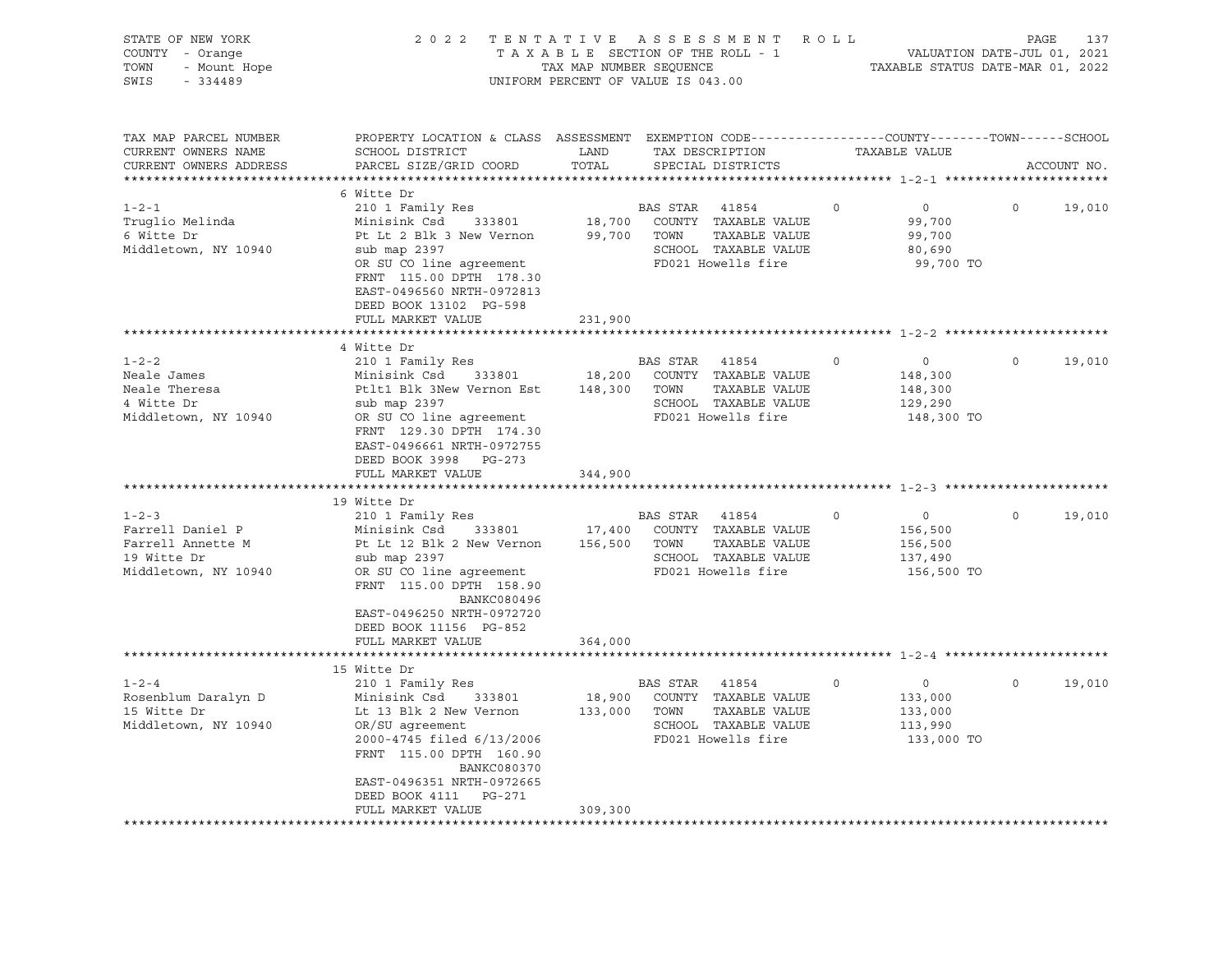| STATE OF NEW YORK<br>COUNTY - Orange<br>- Orange<br>- Mount Hope<br>TOWN<br>$-334489$<br>SWIS  |                                                                                                                                                                                                                             | TAX MAP NUMBER SEQUENCE | 2022 TENTATIVE ASSESSMENT ROLL<br>TAXABLE SECTION OF THE ROLL - 1<br>UNIFORM PERCENT OF VALUE IS 043.00      | VALUATION DATE-JUL 01, 2021<br>TAXABLE STATUS DATE-MAR 01, 2022      | PAGE<br>138       |
|------------------------------------------------------------------------------------------------|-----------------------------------------------------------------------------------------------------------------------------------------------------------------------------------------------------------------------------|-------------------------|--------------------------------------------------------------------------------------------------------------|----------------------------------------------------------------------|-------------------|
| TAX MAP PARCEL NUMBER<br>CURRENT OWNERS NAME<br>CURRENT OWNERS ADDRESS                         | PROPERTY LOCATION & CLASS ASSESSMENT EXEMPTION CODE----------------COUNTY-------TOWN------SCHOOL<br>SCHOOL DISTRICT<br>PARCEL SIZE/GRID COORD                                                                               | LAND<br>TOTAL           | TAX DESCRIPTION TAXABLE VALUE<br>SPECIAL DISTRICTS                                                           |                                                                      | ACCOUNT NO.       |
|                                                                                                | 11 Witte Dr                                                                                                                                                                                                                 |                         |                                                                                                              |                                                                      |                   |
| $1 - 2 - 5$<br>Margitich John<br>Margitich Dolores<br>11 Witte Dr<br>Middletown, NY 10940      | 210 1 Family Res<br>Minisink Csd 333801<br>Lt 14 Blk 2 New Vernon<br>OR/SU CO agreement<br>2000-4745 filed 6/13/06<br>FRNT 115.00 DPTH 162.80<br><b>BANKC110038</b><br>EAST-0496452 NRTH-0972610<br>DEED BOOK 2046 PG-00787 | 93,900 TOWN             | BAS STAR 41854<br>18,900 COUNTY TAXABLE VALUE<br>TAXABLE VALUE<br>SCHOOL TAXABLE VALUE<br>FD021 Howells fire | $\overline{0}$<br>$\circ$<br>93,900<br>93,900<br>74,890<br>93,900 TO | $\circ$<br>19,010 |
|                                                                                                | FULL MARKET VALUE                                                                                                                                                                                                           | 218,400                 |                                                                                                              |                                                                      |                   |
|                                                                                                |                                                                                                                                                                                                                             |                         |                                                                                                              |                                                                      |                   |
| $1 - 2 - 6$<br>Vitro Robert J<br>562 New Vernon Rd<br>Middletown, NY 10940                     | 5 Witte Dr<br>312 Vac w/imprv<br>Minisink Csd 333801<br>Lt 15 Blk 2 New Vernon<br>Map 2397<br>OR/SU CO agreement<br>FRNT 129.30 DPTH 139.90<br>EAST-0496552 NRTH-0972554<br>DEED BOOK 13290 PG-1713<br>FULL MARKET VALUE    | 43,300                  | COUNTY TAXABLE VALUE<br>8,600 TOWN<br>TAXABLE VALUE<br>18,600 SCHOOL TAXABLE VALUE<br>FD021 Howells fire     | 18,600<br>18,600<br>18,600<br>18,600 TO                              |                   |
|                                                                                                | 51 Pine Grove Rd                                                                                                                                                                                                            |                         |                                                                                                              |                                                                      |                   |
| $1 - 3 - 1$<br>Hibbert Kenton<br>PO Box 4530<br>Middletown, NY 10941                           | 210 1 Family Res<br>Minisink Csd 333801<br>Lot 1 Lokam Realty<br>Submap $35-15$<br>filed $3/16/15$<br>ACRES 20.30<br>EAST-0489942 NRTH-0968277<br>DEED BOOK 14175 PG-1462<br>FULL MARKET VALUE                              | 48,000 TOWN<br>434,000  | COUNTY TAXABLE VALUE<br>TAXABLE VALUE<br>186,600 SCHOOL TAXABLE VALUE<br>FD021 Howells fire                  | 186,600<br>186,600<br>186,600<br>186,600 TO                          |                   |
|                                                                                                |                                                                                                                                                                                                                             |                         |                                                                                                              |                                                                      |                   |
| $1 - 3 - 2$<br>Gerstner Benjanim<br>Gerstner Renee<br>75 Pine Grove Rd<br>Middletown, NY 10940 | 75 Pine Grove Rd<br>210 1 Family Res<br>Minisink Csd 333801<br>Lot 2 Lokam Realty<br>Submap 35-15<br>filed $3/16/15$<br>ACRES 5.80 BANKC080370<br>EAST-0499476 NRTH-0968260<br>DEED BOOK 14326 PG-976<br>FULL MARKET VALUE  | 29,700 TOWN<br>374,400  | COUNTY TAXABLE VALUE<br>TAXABLE VALUE<br>161,000 SCHOOL TAXABLE VALUE<br>FD021 Howells fire                  | 161,000<br>161,000<br>161,000<br>161,000 TO                          |                   |
|                                                                                                |                                                                                                                                                                                                                             |                         |                                                                                                              |                                                                      |                   |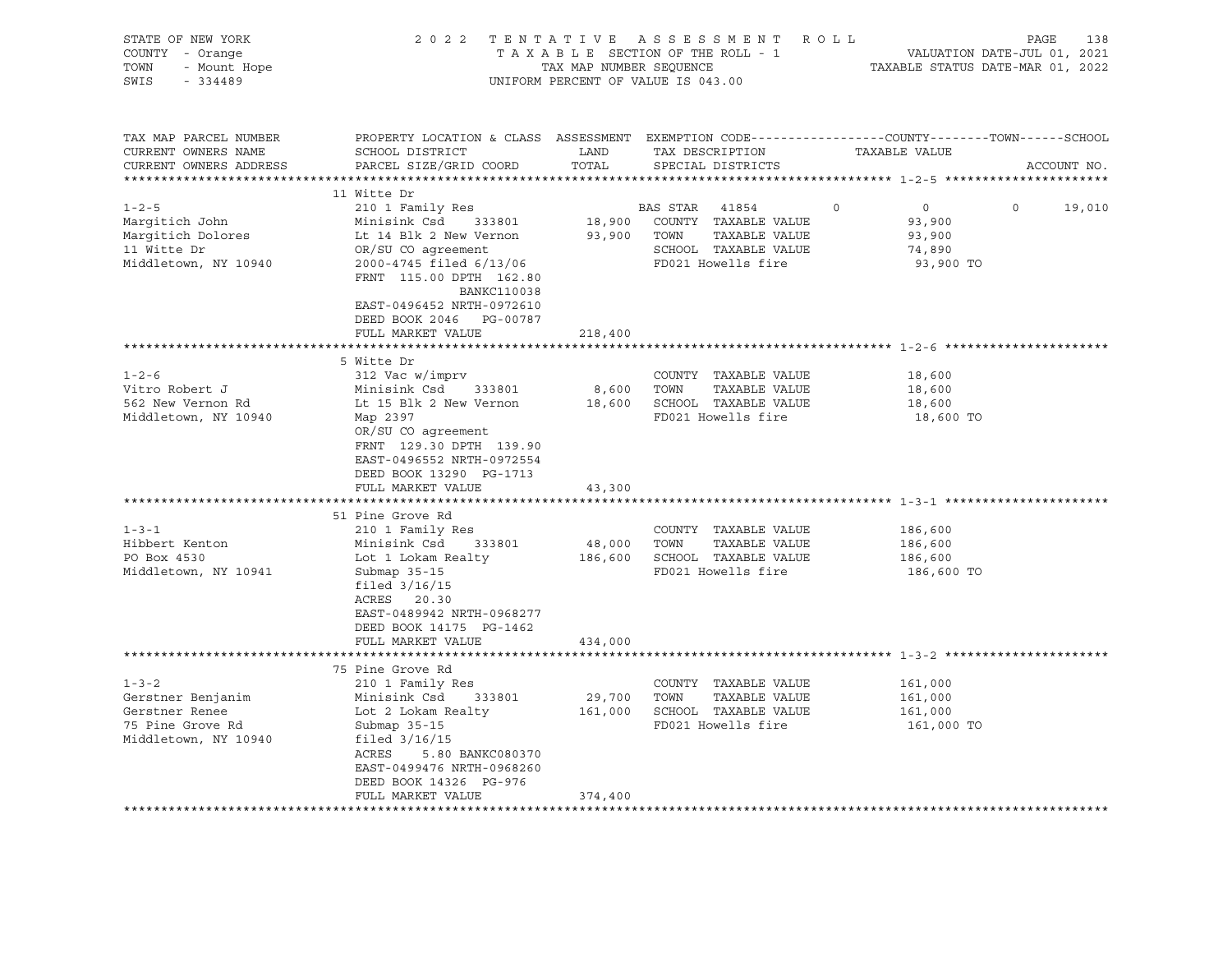| STATE OF NEW YORK<br>COUNTY - Orange<br>TOWN<br>- Mount Hope<br>SWIS<br>$-334489$       |                                                                                                                                                                                                                                        | TAX MAP NUMBER SEQUENCE | 2022 TENTATIVE ASSESSMENT ROLL<br>TAXABLE SECTION OF THE ROLL - 1<br>UNIFORM PERCENT OF VALUE IS 043.00        | VALUATION DATE-JUL 01, 2021<br>TAXABLE STATUS DATE-MAR 01, 2022                                                   | PAGE<br>139 |
|-----------------------------------------------------------------------------------------|----------------------------------------------------------------------------------------------------------------------------------------------------------------------------------------------------------------------------------------|-------------------------|----------------------------------------------------------------------------------------------------------------|-------------------------------------------------------------------------------------------------------------------|-------------|
| TAX MAP PARCEL NUMBER<br>CURRENT OWNERS NAME<br>CURRENT OWNERS ADDRESS                  | SCHOOL DISTRICT<br>PARCEL SIZE/GRID COORD                                                                                                                                                                                              | LAND<br>TOTAL           | TAX DESCRIPTION<br>SPECIAL DISTRICTS                                                                           | PROPERTY LOCATION & CLASS ASSESSMENT EXEMPTION CODE----------------COUNTY-------TOWN------SCHOOL<br>TAXABLE VALUE | ACCOUNT NO. |
| $1 - 3 - 3$<br>Smith Shawn O II<br>87 Pine Grove Rd<br>Middletown, NY 10940             | 87 Pine Grove Rd<br>210 1 Family Res<br>Minisink Csd<br>333801<br>Lot 3 Lokam Realty<br>Submap 35-15<br>filed $3/16/15$<br>ACRES<br>9.60 BANKC061339<br>EAST-0499680 NRTH-0968635<br>DEED BOOK 14316 PG-1397<br>FULL MARKET VALUE      | 32,800 TOWN<br>367,200  | COUNTY TAXABLE VALUE<br>TAXABLE VALUE<br>157,900 SCHOOL TAXABLE VALUE<br>FD021 Howells fire                    | 157,900<br>157,900<br>157,900<br>157,900 TO                                                                       |             |
|                                                                                         |                                                                                                                                                                                                                                        |                         |                                                                                                                |                                                                                                                   |             |
| $1 - 3 - 4$<br>Monahan John<br>Monahan Lisa<br>93 Pine Grove Rd<br>Middletown, NY 10940 | 93 Pine Grove Rd<br>210 1 Family Res<br>Minisink Csd<br>333801<br>Lot 4 Lokam Realty<br>Submap $35-15$<br>filed $3/16/15$<br>ACRES 1.50<br>EAST-0499948 NRTH-0968300<br>DEED BOOK 14165 PG-39<br>FULL MARKET VALUE<br>99 Pine Grove Rd | 25,200 TOWN<br>368,600  | COUNTY TAXABLE VALUE<br>TAXABLE VALUE<br>158,500 SCHOOL TAXABLE VALUE<br>FD021 Howells fire                    | 158,500<br>158,500<br>158,500<br>158,500 TO                                                                       |             |
| $1 - 3 - 5$<br>Langley Trust<br>99 Pine Grove Rd<br>Middletown, NY 10940                | 210 1 Family Res<br>Minisink Csd<br>333801<br>Lot 5 Lokam Realty<br>Submap 35-15<br>filed $3/16/15$<br>ACRES<br>1.50<br>EAST-0500068 NRTH-0968397<br>DEED BOOK 14154 PG-1190<br>FULL MARKET VALUE                                      | 155,500 TOWN<br>361,600 | VETWAR CTS 41120<br>26,000 COUNTY TAXABLE VALUE<br>TAXABLE VALUE<br>SCHOOL TAXABLE VALUE<br>FD021 Howells fire | 10,920<br>10,920<br>$\circ$<br>144,580<br>144,580<br>149,260<br>155,500 TO                                        | 6,240       |
|                                                                                         |                                                                                                                                                                                                                                        |                         |                                                                                                                |                                                                                                                   |             |
| $1 - 3 - 6$<br>Shipman William H<br>105 Pine Grove Rd<br>Middletown, NY 10940           | 105 Pine Grove Rd<br>210 1 Family Res<br>Minisink Csd<br>333801<br>Lot 6 Lokam Realty<br>Submap $35-15$<br>filed $3/16/15$<br>ACRES<br>1.50 BANKC110038<br>EAST-0500179 NRTH-0968504<br>DEED BOOK 14115 PG-925<br>FULL MARKET VALUE    | 26,500<br>362,800       | COUNTY TAXABLE VALUE<br>TOWN<br>TAXABLE VALUE<br>156,000 SCHOOL TAXABLE VALUE<br>FD021 Howells fire            | 156,000<br>156,000<br>156,000<br>156,000 TO                                                                       |             |
|                                                                                         |                                                                                                                                                                                                                                        |                         |                                                                                                                |                                                                                                                   |             |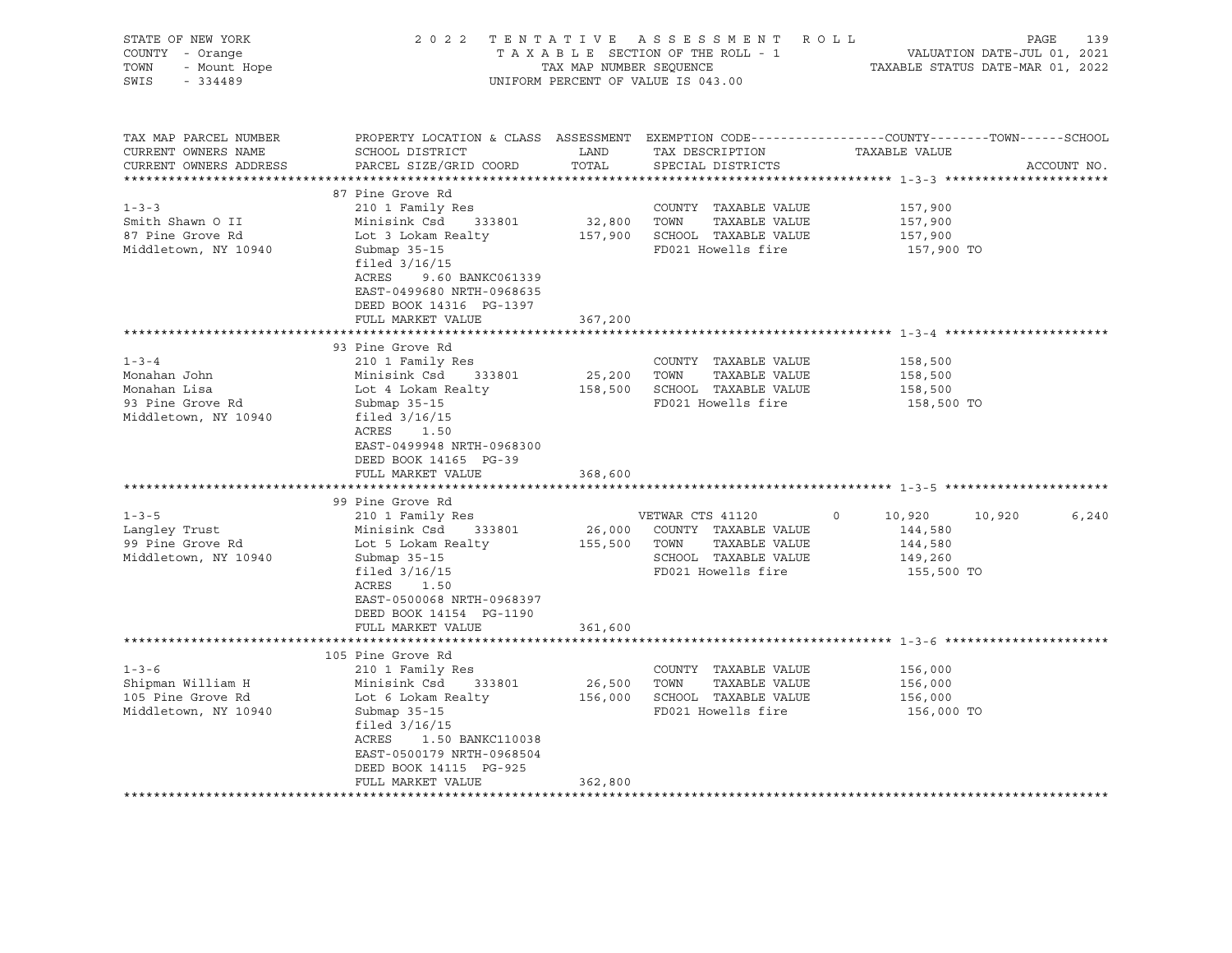| PROPERTY LOCATION & CLASS ASSESSMENT EXEMPTION CODE---------------COUNTY-------TOWN------SCHOOL<br>TAX MAP PARCEL NUMBER<br>CURRENT OWNERS NAME<br>SCHOOL DISTRICT<br>LAND<br>TAX DESCRIPTION<br>TAXABLE VALUE<br>CURRENT OWNERS ADDRESS<br>PARCEL SIZE/GRID COORD<br>TOTAL<br>SPECIAL DISTRICTS<br>ACCOUNT NO.<br>111 Pine Grove Rd<br>$1 - 3 - 7$<br>210 1 Family Res<br>COUNTY TAXABLE VALUE<br>152,000<br>Rosario Delano<br>333801<br>26,800<br>TOWN<br>Minisink Csd<br>TAXABLE VALUE<br>152,000<br>Rosario Eileen<br>SCHOOL TAXABLE VALUE<br>Lot 7 Lokam Realty<br>152,000<br>152,000<br>111 Pine Grove Rd<br>FD021 Howells fire<br>Submap 35-15<br>152,000 TO<br>Middletown, NY 10940<br>filed $3/16/15$<br>ACRES<br>1.60 BANKC080370<br>EAST-0500293 NRTH-0968603<br>DEED BOOK 15066 PG-791<br>FULL MARKET VALUE<br>353,500<br>513 Old Mountain Rd<br>$2 - 1 - 1.1$<br>210 1 Family Res<br>COUNTY TAXABLE VALUE<br>115,000<br>Kulynych Anthony<br>25,000<br>TAXABLE VALUE<br>Minisink Csd<br>333801<br>TOWN<br>115,000<br>SCHOOL TAXABLE VALUE<br>513 Old Mountain Rd<br>ACRES<br>115,000<br>1.00 BANKC080370<br>115,000<br>Otisville, NY 10963<br>EAST-0490314 NRTH-0971806<br>FD027 Mt hope fire<br>115,000 TO<br>DEED BOOK 13835 PG-1806<br>FULL MARKET VALUE<br>267,400<br>523 Old Mountain Rd<br>$2 - 1 - 1.22$<br>311 Res vac land<br>COUNTY TAXABLE VALUE<br>45,200<br>Lyons Living Trust Todd<br>Minisink Csd<br>333801<br>45,200<br>TOWN<br>TAXABLE VALUE<br>45,200<br>523 Old Mountain Rd<br>45,200 SCHOOL TAXABLE VALUE<br>OR/SU Co line agreement<br>45,200<br>Otisville, NY 10963<br>index 2000-4745<br>FD021 Howells fire<br>45,200 TO<br>filed $6/13/2006$<br>ACRES 15.90<br>EAST-0490487 NRTH-0972174<br>DEED BOOK 14722 PG-1016<br>FULL MARKET VALUE<br>105,100<br>574 Old Mountain Rd<br>$2 - 1 - 3$<br>210 1 Family Res<br>COUNTY TAXABLE VALUE<br>156,000<br>Rupert (d) Christine<br>TAXABLE VALUE<br>Minisink Csd<br>333801<br>44,800<br>TOWN<br>156,000<br>ACRES<br>156,000<br>SCHOOL TAXABLE VALUE<br>Rupert (d) Wayne<br>8.90 BANKC130170<br>156,000<br>574 Old Mountain Rd<br>FD027 Mt hope fire<br>EAST-0491959 NRTH-0971986<br>156,000 TO<br>Otisville, NY 10963<br>DEED BOOK 2471 PG-00332<br>FULL MARKET VALUE<br>362,800<br>580 Old Mountain Rd<br>$2 - 1 - 4.2$<br>210 1 Family Res<br>0<br>19,010<br>BAS STAR<br>41854<br>0<br>0<br>Schwarzrock Fred<br>Minisink Csd<br>333801<br>82,500<br>COUNTY<br>TAXABLE VALUE<br>190,000<br>OR/SU CO line agreement<br>Theresa Romagno<br>190,000<br>TOWN<br>TAXABLE VALUE<br>190,000<br>PO Box 41<br>index 2000-4745<br>SCHOOL TAXABLE VALUE<br>170,990<br>Otisville, NY 10963<br>filed $6/13/2006$<br>FD027 Mt hope fire<br>190,000 TO<br>ACRES<br>38.40<br>EAST-0492749 NRTH-0971874<br>DEED BOOK 5167<br>PG-270<br>FULL MARKET VALUE<br>441,900 | STATE OF NEW YORK<br>COUNTY - Orange<br>TOWN<br>- Mount Hope<br>SWIS<br>$-334489$ | 2 0 2 2 | TAX MAP NUMBER SEQUENCE | TENTATIVE ASSESSMENT<br>TAXABLE SECTION OF THE ROLL - 1<br>UNIFORM PERCENT OF VALUE IS 043.00 | R O L L | PAGE<br>140<br>VALUATION DATE-JUL 01, 2021<br>TAXABLE STATUS DATE-MAR 01, 2022 |
|----------------------------------------------------------------------------------------------------------------------------------------------------------------------------------------------------------------------------------------------------------------------------------------------------------------------------------------------------------------------------------------------------------------------------------------------------------------------------------------------------------------------------------------------------------------------------------------------------------------------------------------------------------------------------------------------------------------------------------------------------------------------------------------------------------------------------------------------------------------------------------------------------------------------------------------------------------------------------------------------------------------------------------------------------------------------------------------------------------------------------------------------------------------------------------------------------------------------------------------------------------------------------------------------------------------------------------------------------------------------------------------------------------------------------------------------------------------------------------------------------------------------------------------------------------------------------------------------------------------------------------------------------------------------------------------------------------------------------------------------------------------------------------------------------------------------------------------------------------------------------------------------------------------------------------------------------------------------------------------------------------------------------------------------------------------------------------------------------------------------------------------------------------------------------------------------------------------------------------------------------------------------------------------------------------------------------------------------------------------------------------------------------------------------------------------------------------------------------------------------------------------------------------------------------------------------------------------------------------------------------------------------------------------------------------------------------------------------------------------------------------------------------------------------------------------------------------|-----------------------------------------------------------------------------------|---------|-------------------------|-----------------------------------------------------------------------------------------------|---------|--------------------------------------------------------------------------------|
|                                                                                                                                                                                                                                                                                                                                                                                                                                                                                                                                                                                                                                                                                                                                                                                                                                                                                                                                                                                                                                                                                                                                                                                                                                                                                                                                                                                                                                                                                                                                                                                                                                                                                                                                                                                                                                                                                                                                                                                                                                                                                                                                                                                                                                                                                                                                                                                                                                                                                                                                                                                                                                                                                                                                                                                                                                  |                                                                                   |         |                         |                                                                                               |         |                                                                                |
|                                                                                                                                                                                                                                                                                                                                                                                                                                                                                                                                                                                                                                                                                                                                                                                                                                                                                                                                                                                                                                                                                                                                                                                                                                                                                                                                                                                                                                                                                                                                                                                                                                                                                                                                                                                                                                                                                                                                                                                                                                                                                                                                                                                                                                                                                                                                                                                                                                                                                                                                                                                                                                                                                                                                                                                                                                  |                                                                                   |         |                         |                                                                                               |         |                                                                                |
|                                                                                                                                                                                                                                                                                                                                                                                                                                                                                                                                                                                                                                                                                                                                                                                                                                                                                                                                                                                                                                                                                                                                                                                                                                                                                                                                                                                                                                                                                                                                                                                                                                                                                                                                                                                                                                                                                                                                                                                                                                                                                                                                                                                                                                                                                                                                                                                                                                                                                                                                                                                                                                                                                                                                                                                                                                  |                                                                                   |         |                         |                                                                                               |         |                                                                                |
|                                                                                                                                                                                                                                                                                                                                                                                                                                                                                                                                                                                                                                                                                                                                                                                                                                                                                                                                                                                                                                                                                                                                                                                                                                                                                                                                                                                                                                                                                                                                                                                                                                                                                                                                                                                                                                                                                                                                                                                                                                                                                                                                                                                                                                                                                                                                                                                                                                                                                                                                                                                                                                                                                                                                                                                                                                  |                                                                                   |         |                         |                                                                                               |         |                                                                                |
|                                                                                                                                                                                                                                                                                                                                                                                                                                                                                                                                                                                                                                                                                                                                                                                                                                                                                                                                                                                                                                                                                                                                                                                                                                                                                                                                                                                                                                                                                                                                                                                                                                                                                                                                                                                                                                                                                                                                                                                                                                                                                                                                                                                                                                                                                                                                                                                                                                                                                                                                                                                                                                                                                                                                                                                                                                  |                                                                                   |         |                         |                                                                                               |         |                                                                                |
|                                                                                                                                                                                                                                                                                                                                                                                                                                                                                                                                                                                                                                                                                                                                                                                                                                                                                                                                                                                                                                                                                                                                                                                                                                                                                                                                                                                                                                                                                                                                                                                                                                                                                                                                                                                                                                                                                                                                                                                                                                                                                                                                                                                                                                                                                                                                                                                                                                                                                                                                                                                                                                                                                                                                                                                                                                  |                                                                                   |         |                         |                                                                                               |         |                                                                                |
|                                                                                                                                                                                                                                                                                                                                                                                                                                                                                                                                                                                                                                                                                                                                                                                                                                                                                                                                                                                                                                                                                                                                                                                                                                                                                                                                                                                                                                                                                                                                                                                                                                                                                                                                                                                                                                                                                                                                                                                                                                                                                                                                                                                                                                                                                                                                                                                                                                                                                                                                                                                                                                                                                                                                                                                                                                  |                                                                                   |         |                         |                                                                                               |         |                                                                                |
|                                                                                                                                                                                                                                                                                                                                                                                                                                                                                                                                                                                                                                                                                                                                                                                                                                                                                                                                                                                                                                                                                                                                                                                                                                                                                                                                                                                                                                                                                                                                                                                                                                                                                                                                                                                                                                                                                                                                                                                                                                                                                                                                                                                                                                                                                                                                                                                                                                                                                                                                                                                                                                                                                                                                                                                                                                  |                                                                                   |         |                         |                                                                                               |         |                                                                                |
|                                                                                                                                                                                                                                                                                                                                                                                                                                                                                                                                                                                                                                                                                                                                                                                                                                                                                                                                                                                                                                                                                                                                                                                                                                                                                                                                                                                                                                                                                                                                                                                                                                                                                                                                                                                                                                                                                                                                                                                                                                                                                                                                                                                                                                                                                                                                                                                                                                                                                                                                                                                                                                                                                                                                                                                                                                  |                                                                                   |         |                         |                                                                                               |         |                                                                                |
|                                                                                                                                                                                                                                                                                                                                                                                                                                                                                                                                                                                                                                                                                                                                                                                                                                                                                                                                                                                                                                                                                                                                                                                                                                                                                                                                                                                                                                                                                                                                                                                                                                                                                                                                                                                                                                                                                                                                                                                                                                                                                                                                                                                                                                                                                                                                                                                                                                                                                                                                                                                                                                                                                                                                                                                                                                  |                                                                                   |         |                         |                                                                                               |         |                                                                                |
|                                                                                                                                                                                                                                                                                                                                                                                                                                                                                                                                                                                                                                                                                                                                                                                                                                                                                                                                                                                                                                                                                                                                                                                                                                                                                                                                                                                                                                                                                                                                                                                                                                                                                                                                                                                                                                                                                                                                                                                                                                                                                                                                                                                                                                                                                                                                                                                                                                                                                                                                                                                                                                                                                                                                                                                                                                  |                                                                                   |         |                         |                                                                                               |         |                                                                                |
|                                                                                                                                                                                                                                                                                                                                                                                                                                                                                                                                                                                                                                                                                                                                                                                                                                                                                                                                                                                                                                                                                                                                                                                                                                                                                                                                                                                                                                                                                                                                                                                                                                                                                                                                                                                                                                                                                                                                                                                                                                                                                                                                                                                                                                                                                                                                                                                                                                                                                                                                                                                                                                                                                                                                                                                                                                  |                                                                                   |         |                         |                                                                                               |         |                                                                                |
|                                                                                                                                                                                                                                                                                                                                                                                                                                                                                                                                                                                                                                                                                                                                                                                                                                                                                                                                                                                                                                                                                                                                                                                                                                                                                                                                                                                                                                                                                                                                                                                                                                                                                                                                                                                                                                                                                                                                                                                                                                                                                                                                                                                                                                                                                                                                                                                                                                                                                                                                                                                                                                                                                                                                                                                                                                  |                                                                                   |         |                         |                                                                                               |         |                                                                                |
|                                                                                                                                                                                                                                                                                                                                                                                                                                                                                                                                                                                                                                                                                                                                                                                                                                                                                                                                                                                                                                                                                                                                                                                                                                                                                                                                                                                                                                                                                                                                                                                                                                                                                                                                                                                                                                                                                                                                                                                                                                                                                                                                                                                                                                                                                                                                                                                                                                                                                                                                                                                                                                                                                                                                                                                                                                  |                                                                                   |         |                         |                                                                                               |         |                                                                                |
|                                                                                                                                                                                                                                                                                                                                                                                                                                                                                                                                                                                                                                                                                                                                                                                                                                                                                                                                                                                                                                                                                                                                                                                                                                                                                                                                                                                                                                                                                                                                                                                                                                                                                                                                                                                                                                                                                                                                                                                                                                                                                                                                                                                                                                                                                                                                                                                                                                                                                                                                                                                                                                                                                                                                                                                                                                  |                                                                                   |         |                         |                                                                                               |         |                                                                                |
|                                                                                                                                                                                                                                                                                                                                                                                                                                                                                                                                                                                                                                                                                                                                                                                                                                                                                                                                                                                                                                                                                                                                                                                                                                                                                                                                                                                                                                                                                                                                                                                                                                                                                                                                                                                                                                                                                                                                                                                                                                                                                                                                                                                                                                                                                                                                                                                                                                                                                                                                                                                                                                                                                                                                                                                                                                  |                                                                                   |         |                         |                                                                                               |         |                                                                                |
|                                                                                                                                                                                                                                                                                                                                                                                                                                                                                                                                                                                                                                                                                                                                                                                                                                                                                                                                                                                                                                                                                                                                                                                                                                                                                                                                                                                                                                                                                                                                                                                                                                                                                                                                                                                                                                                                                                                                                                                                                                                                                                                                                                                                                                                                                                                                                                                                                                                                                                                                                                                                                                                                                                                                                                                                                                  |                                                                                   |         |                         |                                                                                               |         |                                                                                |
|                                                                                                                                                                                                                                                                                                                                                                                                                                                                                                                                                                                                                                                                                                                                                                                                                                                                                                                                                                                                                                                                                                                                                                                                                                                                                                                                                                                                                                                                                                                                                                                                                                                                                                                                                                                                                                                                                                                                                                                                                                                                                                                                                                                                                                                                                                                                                                                                                                                                                                                                                                                                                                                                                                                                                                                                                                  |                                                                                   |         |                         |                                                                                               |         |                                                                                |
|                                                                                                                                                                                                                                                                                                                                                                                                                                                                                                                                                                                                                                                                                                                                                                                                                                                                                                                                                                                                                                                                                                                                                                                                                                                                                                                                                                                                                                                                                                                                                                                                                                                                                                                                                                                                                                                                                                                                                                                                                                                                                                                                                                                                                                                                                                                                                                                                                                                                                                                                                                                                                                                                                                                                                                                                                                  |                                                                                   |         |                         |                                                                                               |         |                                                                                |
|                                                                                                                                                                                                                                                                                                                                                                                                                                                                                                                                                                                                                                                                                                                                                                                                                                                                                                                                                                                                                                                                                                                                                                                                                                                                                                                                                                                                                                                                                                                                                                                                                                                                                                                                                                                                                                                                                                                                                                                                                                                                                                                                                                                                                                                                                                                                                                                                                                                                                                                                                                                                                                                                                                                                                                                                                                  |                                                                                   |         |                         |                                                                                               |         |                                                                                |
|                                                                                                                                                                                                                                                                                                                                                                                                                                                                                                                                                                                                                                                                                                                                                                                                                                                                                                                                                                                                                                                                                                                                                                                                                                                                                                                                                                                                                                                                                                                                                                                                                                                                                                                                                                                                                                                                                                                                                                                                                                                                                                                                                                                                                                                                                                                                                                                                                                                                                                                                                                                                                                                                                                                                                                                                                                  |                                                                                   |         |                         |                                                                                               |         |                                                                                |
|                                                                                                                                                                                                                                                                                                                                                                                                                                                                                                                                                                                                                                                                                                                                                                                                                                                                                                                                                                                                                                                                                                                                                                                                                                                                                                                                                                                                                                                                                                                                                                                                                                                                                                                                                                                                                                                                                                                                                                                                                                                                                                                                                                                                                                                                                                                                                                                                                                                                                                                                                                                                                                                                                                                                                                                                                                  |                                                                                   |         |                         |                                                                                               |         |                                                                                |
|                                                                                                                                                                                                                                                                                                                                                                                                                                                                                                                                                                                                                                                                                                                                                                                                                                                                                                                                                                                                                                                                                                                                                                                                                                                                                                                                                                                                                                                                                                                                                                                                                                                                                                                                                                                                                                                                                                                                                                                                                                                                                                                                                                                                                                                                                                                                                                                                                                                                                                                                                                                                                                                                                                                                                                                                                                  |                                                                                   |         |                         |                                                                                               |         |                                                                                |
|                                                                                                                                                                                                                                                                                                                                                                                                                                                                                                                                                                                                                                                                                                                                                                                                                                                                                                                                                                                                                                                                                                                                                                                                                                                                                                                                                                                                                                                                                                                                                                                                                                                                                                                                                                                                                                                                                                                                                                                                                                                                                                                                                                                                                                                                                                                                                                                                                                                                                                                                                                                                                                                                                                                                                                                                                                  |                                                                                   |         |                         |                                                                                               |         |                                                                                |
|                                                                                                                                                                                                                                                                                                                                                                                                                                                                                                                                                                                                                                                                                                                                                                                                                                                                                                                                                                                                                                                                                                                                                                                                                                                                                                                                                                                                                                                                                                                                                                                                                                                                                                                                                                                                                                                                                                                                                                                                                                                                                                                                                                                                                                                                                                                                                                                                                                                                                                                                                                                                                                                                                                                                                                                                                                  |                                                                                   |         |                         |                                                                                               |         |                                                                                |
|                                                                                                                                                                                                                                                                                                                                                                                                                                                                                                                                                                                                                                                                                                                                                                                                                                                                                                                                                                                                                                                                                                                                                                                                                                                                                                                                                                                                                                                                                                                                                                                                                                                                                                                                                                                                                                                                                                                                                                                                                                                                                                                                                                                                                                                                                                                                                                                                                                                                                                                                                                                                                                                                                                                                                                                                                                  |                                                                                   |         |                         |                                                                                               |         |                                                                                |
|                                                                                                                                                                                                                                                                                                                                                                                                                                                                                                                                                                                                                                                                                                                                                                                                                                                                                                                                                                                                                                                                                                                                                                                                                                                                                                                                                                                                                                                                                                                                                                                                                                                                                                                                                                                                                                                                                                                                                                                                                                                                                                                                                                                                                                                                                                                                                                                                                                                                                                                                                                                                                                                                                                                                                                                                                                  |                                                                                   |         |                         |                                                                                               |         |                                                                                |
|                                                                                                                                                                                                                                                                                                                                                                                                                                                                                                                                                                                                                                                                                                                                                                                                                                                                                                                                                                                                                                                                                                                                                                                                                                                                                                                                                                                                                                                                                                                                                                                                                                                                                                                                                                                                                                                                                                                                                                                                                                                                                                                                                                                                                                                                                                                                                                                                                                                                                                                                                                                                                                                                                                                                                                                                                                  |                                                                                   |         |                         |                                                                                               |         |                                                                                |
|                                                                                                                                                                                                                                                                                                                                                                                                                                                                                                                                                                                                                                                                                                                                                                                                                                                                                                                                                                                                                                                                                                                                                                                                                                                                                                                                                                                                                                                                                                                                                                                                                                                                                                                                                                                                                                                                                                                                                                                                                                                                                                                                                                                                                                                                                                                                                                                                                                                                                                                                                                                                                                                                                                                                                                                                                                  |                                                                                   |         |                         |                                                                                               |         |                                                                                |
|                                                                                                                                                                                                                                                                                                                                                                                                                                                                                                                                                                                                                                                                                                                                                                                                                                                                                                                                                                                                                                                                                                                                                                                                                                                                                                                                                                                                                                                                                                                                                                                                                                                                                                                                                                                                                                                                                                                                                                                                                                                                                                                                                                                                                                                                                                                                                                                                                                                                                                                                                                                                                                                                                                                                                                                                                                  |                                                                                   |         |                         |                                                                                               |         |                                                                                |
|                                                                                                                                                                                                                                                                                                                                                                                                                                                                                                                                                                                                                                                                                                                                                                                                                                                                                                                                                                                                                                                                                                                                                                                                                                                                                                                                                                                                                                                                                                                                                                                                                                                                                                                                                                                                                                                                                                                                                                                                                                                                                                                                                                                                                                                                                                                                                                                                                                                                                                                                                                                                                                                                                                                                                                                                                                  |                                                                                   |         |                         |                                                                                               |         |                                                                                |
|                                                                                                                                                                                                                                                                                                                                                                                                                                                                                                                                                                                                                                                                                                                                                                                                                                                                                                                                                                                                                                                                                                                                                                                                                                                                                                                                                                                                                                                                                                                                                                                                                                                                                                                                                                                                                                                                                                                                                                                                                                                                                                                                                                                                                                                                                                                                                                                                                                                                                                                                                                                                                                                                                                                                                                                                                                  |                                                                                   |         |                         |                                                                                               |         |                                                                                |
|                                                                                                                                                                                                                                                                                                                                                                                                                                                                                                                                                                                                                                                                                                                                                                                                                                                                                                                                                                                                                                                                                                                                                                                                                                                                                                                                                                                                                                                                                                                                                                                                                                                                                                                                                                                                                                                                                                                                                                                                                                                                                                                                                                                                                                                                                                                                                                                                                                                                                                                                                                                                                                                                                                                                                                                                                                  |                                                                                   |         |                         |                                                                                               |         |                                                                                |
|                                                                                                                                                                                                                                                                                                                                                                                                                                                                                                                                                                                                                                                                                                                                                                                                                                                                                                                                                                                                                                                                                                                                                                                                                                                                                                                                                                                                                                                                                                                                                                                                                                                                                                                                                                                                                                                                                                                                                                                                                                                                                                                                                                                                                                                                                                                                                                                                                                                                                                                                                                                                                                                                                                                                                                                                                                  |                                                                                   |         |                         |                                                                                               |         |                                                                                |
|                                                                                                                                                                                                                                                                                                                                                                                                                                                                                                                                                                                                                                                                                                                                                                                                                                                                                                                                                                                                                                                                                                                                                                                                                                                                                                                                                                                                                                                                                                                                                                                                                                                                                                                                                                                                                                                                                                                                                                                                                                                                                                                                                                                                                                                                                                                                                                                                                                                                                                                                                                                                                                                                                                                                                                                                                                  |                                                                                   |         |                         |                                                                                               |         |                                                                                |
|                                                                                                                                                                                                                                                                                                                                                                                                                                                                                                                                                                                                                                                                                                                                                                                                                                                                                                                                                                                                                                                                                                                                                                                                                                                                                                                                                                                                                                                                                                                                                                                                                                                                                                                                                                                                                                                                                                                                                                                                                                                                                                                                                                                                                                                                                                                                                                                                                                                                                                                                                                                                                                                                                                                                                                                                                                  |                                                                                   |         |                         |                                                                                               |         |                                                                                |
|                                                                                                                                                                                                                                                                                                                                                                                                                                                                                                                                                                                                                                                                                                                                                                                                                                                                                                                                                                                                                                                                                                                                                                                                                                                                                                                                                                                                                                                                                                                                                                                                                                                                                                                                                                                                                                                                                                                                                                                                                                                                                                                                                                                                                                                                                                                                                                                                                                                                                                                                                                                                                                                                                                                                                                                                                                  |                                                                                   |         |                         |                                                                                               |         |                                                                                |
|                                                                                                                                                                                                                                                                                                                                                                                                                                                                                                                                                                                                                                                                                                                                                                                                                                                                                                                                                                                                                                                                                                                                                                                                                                                                                                                                                                                                                                                                                                                                                                                                                                                                                                                                                                                                                                                                                                                                                                                                                                                                                                                                                                                                                                                                                                                                                                                                                                                                                                                                                                                                                                                                                                                                                                                                                                  |                                                                                   |         |                         |                                                                                               |         |                                                                                |
|                                                                                                                                                                                                                                                                                                                                                                                                                                                                                                                                                                                                                                                                                                                                                                                                                                                                                                                                                                                                                                                                                                                                                                                                                                                                                                                                                                                                                                                                                                                                                                                                                                                                                                                                                                                                                                                                                                                                                                                                                                                                                                                                                                                                                                                                                                                                                                                                                                                                                                                                                                                                                                                                                                                                                                                                                                  |                                                                                   |         |                         |                                                                                               |         |                                                                                |
|                                                                                                                                                                                                                                                                                                                                                                                                                                                                                                                                                                                                                                                                                                                                                                                                                                                                                                                                                                                                                                                                                                                                                                                                                                                                                                                                                                                                                                                                                                                                                                                                                                                                                                                                                                                                                                                                                                                                                                                                                                                                                                                                                                                                                                                                                                                                                                                                                                                                                                                                                                                                                                                                                                                                                                                                                                  |                                                                                   |         |                         |                                                                                               |         |                                                                                |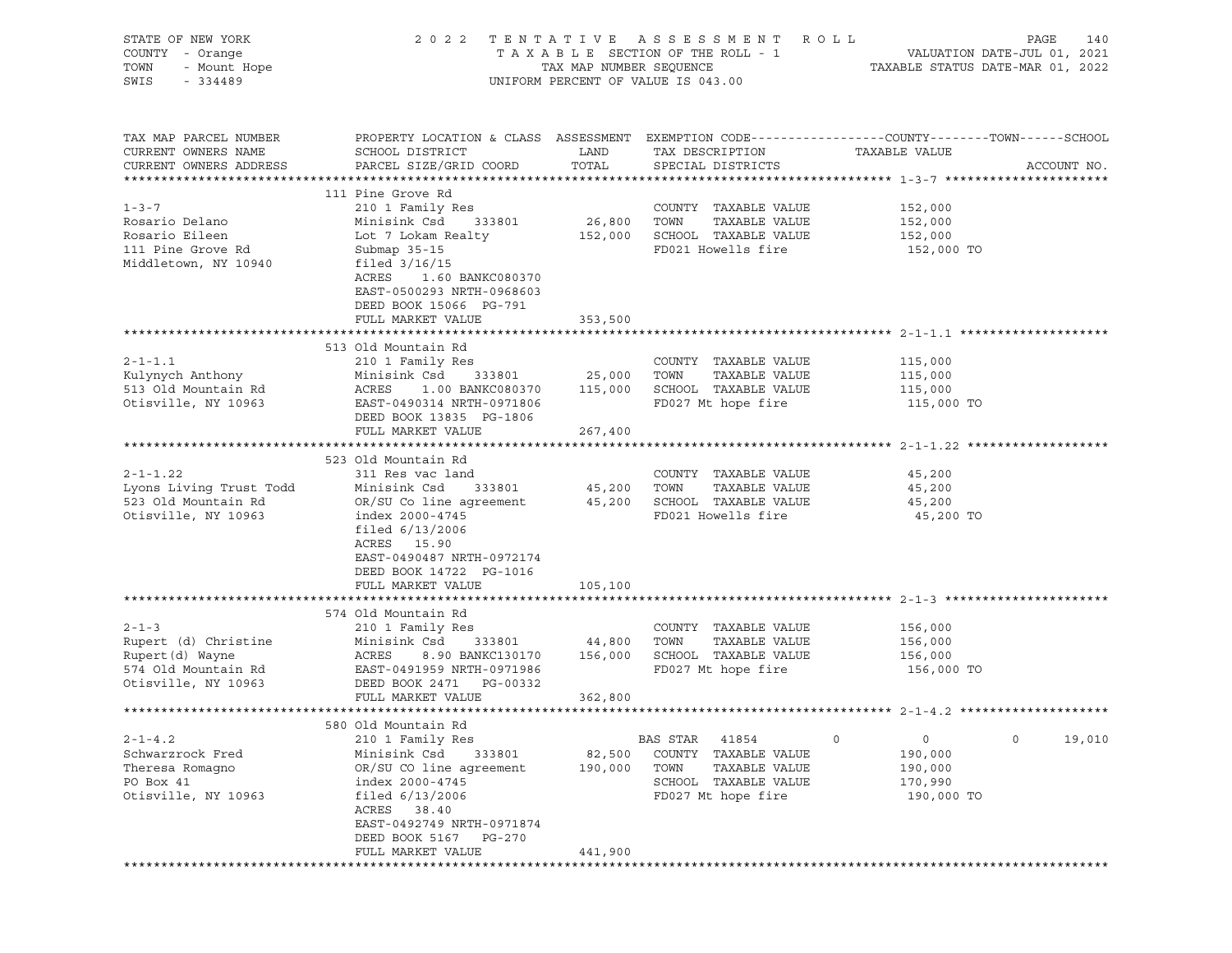| STATE OF NEW YORK<br>7 - Orange<br>- Mount Hope<br>- 334489<br>COUNTY - Orange<br>TOWN<br>SWIS<br>$-334489$                                                                                                                                                        |                                                                                                                                                                                                                                                                |                      | PAGE 141    PAGE 141    PAGE 141    PAGE 141    PAGE 141    PAGE 141    PAGE 141    PAGE 141    PAGE 141    PAGE 141    PAGE 141    PAGE 141    PAGE 141    PAGE 141    PAGE 141    PAGE 141    PAGE 141    PAGE 1620    PAGE<br>2022 TENTATIVE ASSESSMENT ROLL<br>UNIFORM PERCENT OF VALUE IS 043.00 |                                                                                |                                     |
|--------------------------------------------------------------------------------------------------------------------------------------------------------------------------------------------------------------------------------------------------------------------|----------------------------------------------------------------------------------------------------------------------------------------------------------------------------------------------------------------------------------------------------------------|----------------------|-------------------------------------------------------------------------------------------------------------------------------------------------------------------------------------------------------------------------------------------------------------------------------------------------------|--------------------------------------------------------------------------------|-------------------------------------|
| TAX MAP PARCEL NUMBER<br>CURRENT OWNERS NAME<br>CURRENT OWNERS ADDRESS                                                                                                                                                                                             | PROPERTY LOCATION & CLASS ASSESSMENT EXEMPTION CODE-----------------COUNTY-------TOWN------SCHOOL<br>SCHOOL DISTRICT<br>PARCEL SIZE/GRID COORD                                                                                                                 | <b>LAND</b><br>TOTAL | TAX DESCRIPTION TAXABLE VALUE<br>SPECIAL DISTRICTS                                                                                                                                                                                                                                                    |                                                                                | ACCOUNT NO.                         |
|                                                                                                                                                                                                                                                                    |                                                                                                                                                                                                                                                                |                      |                                                                                                                                                                                                                                                                                                       |                                                                                |                                     |
| $2 - 1 - 6.11$<br>Gloster William<br>554 Old Mountain Rd<br>Otisville, NY 10963                                                                                                                                                                                    | 554 Old Mountain Rd<br>210 1 Family Res<br>Minisink Csd 333801 29,700 COUNTY TAXABLE VALUE<br>Lt 1 Schettkoe Map 8910 126,500 TOWN TAXABLE VALUE<br>EAST-0491481 NRTH-0972053<br>EAST-0491481 NRTH-0972053<br>DEED POOK 13196 DR CAT<br>DEED BOOK 12196 PG-947 |                      | BAS STAR 41854                                                                                                                                                                                                                                                                                        | $\circ$<br>$\overline{0}$<br>126,500<br>126,500<br>107,490<br>126,500 TO       | $\Omega$<br>19,010                  |
|                                                                                                                                                                                                                                                                    | FULL MARKET VALUE                                                                                                                                                                                                                                              | 294,200              |                                                                                                                                                                                                                                                                                                       |                                                                                |                                     |
| $2 - 1 - 6.12$<br>Jurbala Edward Minisink Csd 333801<br>389 Fair Oaks Rd Lt 2 Schettkoe Map 8910<br>Middletown, NY 10940-6294 ACRES 10.80                                                                                                                          | Old Mountain Rd<br>311 Res vac land<br>$333801$ $42,800$ TOWN<br>EAST-0491833 NRTH-0971667<br>DEED BOOK 5437 PG-234                                                                                                                                            |                      | COUNTY TAXABLE VALUE<br>TAXABLE VALUE<br>42,800 SCHOOL TAXABLE VALUE<br>FD027 Mt hope fire                                                                                                                                                                                                            | 42,800<br>42,800<br>42,800<br>42,800 TO                                        |                                     |
|                                                                                                                                                                                                                                                                    | FULL MARKET VALUE                                                                                                                                                                                                                                              | 99,500               |                                                                                                                                                                                                                                                                                                       |                                                                                |                                     |
|                                                                                                                                                                                                                                                                    |                                                                                                                                                                                                                                                                |                      |                                                                                                                                                                                                                                                                                                       |                                                                                |                                     |
| $2 - 1 - 6.21$<br>Napolitano Anthony<br>Napolitano Anthony<br>Minisink Csd 333801 25,000 TOWN TAXABLE VALUE<br>Riccardelli Jenna Lt 1 Bonhoff Sub Map 9294 105,900 SCHOOL TAXABLE VALUE<br>72 Beattie Ave ACRES 1.00<br>Middletown, NY 10940 EACRES 1.00<br>       | 530 Old Mountain Rd<br>210 1 Family Res<br>DEED BOOK 14488 PG-1221                                                                                                                                                                                             |                      | COUNTY TAXABLE VALUE<br>TAXABLE VALUE                                                                                                                                                                                                                                                                 | 105,900<br>105,900<br>105,900<br>105,900 TO                                    |                                     |
|                                                                                                                                                                                                                                                                    | FULL MARKET VALUE                                                                                                                                                                                                                                              | 246,300              |                                                                                                                                                                                                                                                                                                       |                                                                                |                                     |
| $2 - 1 - 6.22$<br>Stack Shaw T. J.<br>534 Old Mountain Rd<br>Otisville, NY 10963                                                                                                                                                                                   | 534 Old Mountain Rd<br>210 1 Family Res<br>Minisink Csd 333801 44,400 TOWN TAXABLE VALUE<br>Lt 2 Bonhoff Sub Map 9294 133,000 SCHOOL TAXABLE VALUE<br>ACRES 5.70<br>EAST-0491194 NRTH-0971704<br>DEED BOOK 14204 PG-353<br>FULL MARKET VALUE                   | 309,300              | COUNTY TAXABLE VALUE<br>TAXABLE VALUE<br>FD027 Mt hope fire                                                                                                                                                                                                                                           | 133,000<br>133,000<br>133,000<br>133,000 TO                                    |                                     |
|                                                                                                                                                                                                                                                                    |                                                                                                                                                                                                                                                                |                      |                                                                                                                                                                                                                                                                                                       |                                                                                |                                     |
| $2 - 1 - 7.1$<br>AGED AGED AGED AND HAILY RES<br>Mann Lucilla M<br>524 Old Mountain Rd<br>524 Old Mountain Rd<br>524 Old Mountain Rd<br>524 Old Mountain Rd<br>524 Old Mountain Rd<br>524 Old Mountain Rd<br>524 Old Mountain Rd<br>524 Old Mountain Rd<br>524 Old | 524 Old Mountain Rd<br>210 1 Family Res<br>FULL MARKET VALUE                                                                                                                                                                                                   | 217,200              | AGED<br>41800<br>SCHOOL TAXABLE VALUE<br>FD027 Mt hope fire                                                                                                                                                                                                                                           | $\Omega$<br>4,670<br>$\circ$<br>$0$<br>88.730<br>88,730<br>41,280<br>93,400 TO | 4,670<br>4,670<br>$\circ$<br>47,450 |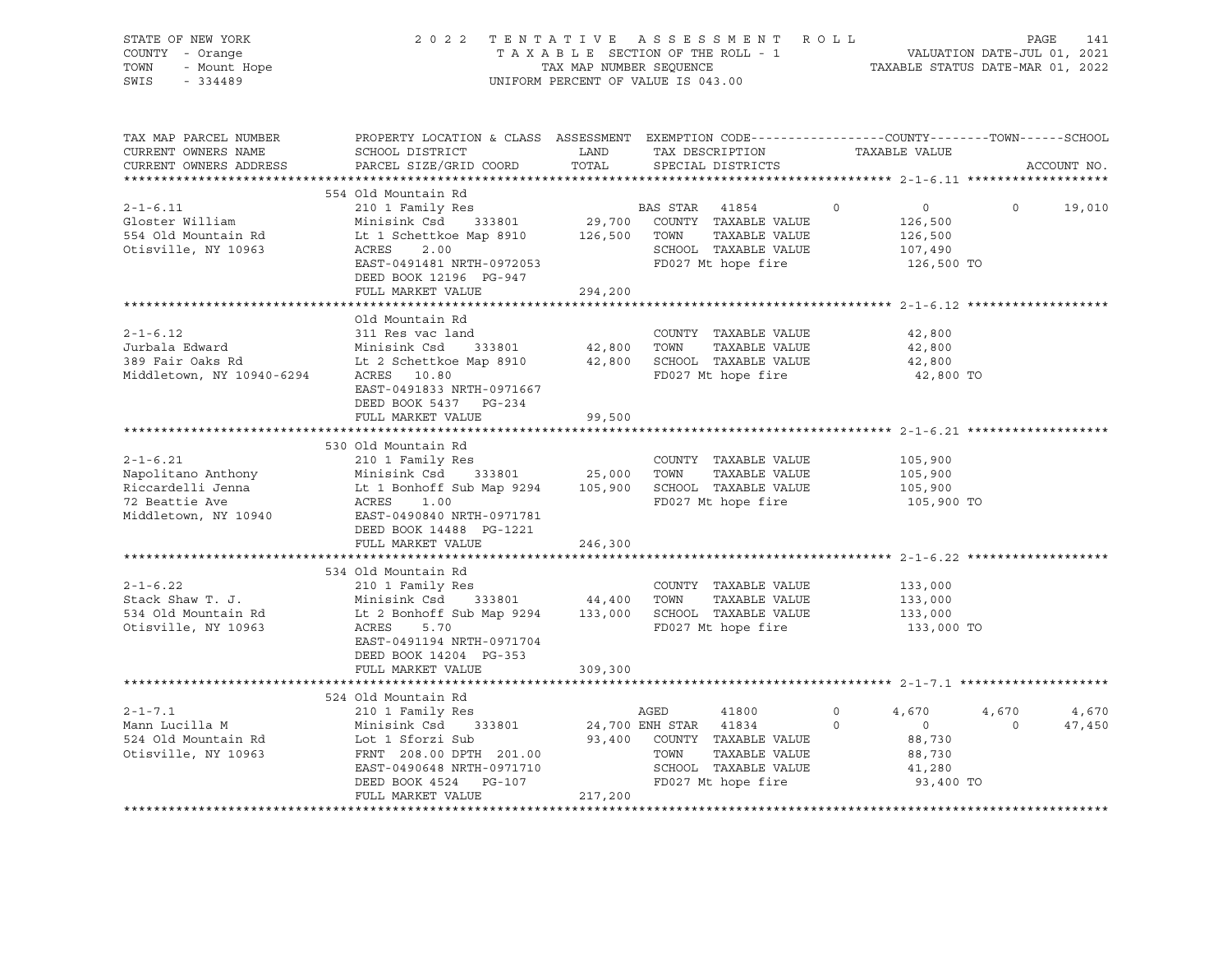| STATE OF NEW YORK<br>COUNTY - Orange<br>JF NEW YURA<br>- Orange<br>- Mount Hope<br>- 201199<br>TOWN<br>SWIS |                                                                                                                                                                                                            | TAX MAP NUMBER SEQUENCE | 2022 TENTATIVE ASSESSMENT ROLL<br>TAXABLE SECTION OF THE ROLL - 1<br>UNIFORM PERCENT OF VALUE IS 043.00         | VALUATION DATE-JUL 01, 2021<br>TAXABLE STATUS DATE-MAR 01, 2022          | PAGE<br>142              |
|-------------------------------------------------------------------------------------------------------------|------------------------------------------------------------------------------------------------------------------------------------------------------------------------------------------------------------|-------------------------|-----------------------------------------------------------------------------------------------------------------|--------------------------------------------------------------------------|--------------------------|
| TAX MAP PARCEL NUMBER<br>CURRENT OWNERS NAME<br>CURRENT OWNERS ADDRESS                                      | PROPERTY LOCATION & CLASS ASSESSMENT EXEMPTION CODE----------------COUNTY-------TOWN------SCHOOL<br>SCHOOL DISTRICT<br>PARCEL SIZE/GRID COORD                                                              | LAND<br>TOTAL           | TAX DESCRIPTION<br>SPECIAL DISTRICTS                                                                            | TAXABLE VALUE                                                            | ACCOUNT NO.              |
|                                                                                                             | 150 Maple Ln                                                                                                                                                                                               |                         |                                                                                                                 |                                                                          |                          |
| $2 - 1 - 7.2$<br>Binns Stacy<br>150 Maple Ln<br>Otisville, NY 10963                                         | 210 1 Family Res BAS STAR 41854<br>Minisink Csd 333801 24,400 COUNTY TAXABLE VALUE<br>Lot 2 Sforzi Sub<br>John/Jason/Adam Ten in Co<br>FRNT 200.00 DPTH 200.00<br>BANKC060235<br>EAST-0490508 NRTH-0971567 | 145,000 TOWN            | TAXABLE VALUE<br>SCHOOL TAXABLE VALUE<br>FD027 Mt hope fire                                                     | $\circ$<br>$\overline{0}$<br>145,000<br>145,000<br>125,990<br>145,000 TO | $\overline{0}$<br>19,010 |
|                                                                                                             | DEED BOOK 13114 PG-738<br>FULL MARKET VALUE                                                                                                                                                                | 337,200                 |                                                                                                                 |                                                                          |                          |
|                                                                                                             |                                                                                                                                                                                                            |                         |                                                                                                                 |                                                                          |                          |
| $2 - 1 - 7.3$<br>Morrison William<br>Deroziere Nina<br>142 Maple Ln                                         | 142 Maple Ln<br>210 1 Family Res<br>210 1 Family Res<br>Minisink Csd      333801<br>Lt 3 Sforzi Sub<br>ACRES - 1 10 BZ                                                                                     |                         | COUNTY TAXABLE VALUE<br>TAXABLE VALUE<br>98,300 SCHOOL TAXABLE VALUE<br>FD027 Mt hope fire                      | 98,300<br>98,300<br>98,300<br>98,300 TO                                  |                          |
| Otisville, NY 10963                                                                                         | ACRES 1.10 BANKC061339<br>EAST-0490694 NRTH-0971499<br>DEED BOOK 14881 PG-65<br>FULL MARKET VALUE                                                                                                          | 228,600                 |                                                                                                                 |                                                                          |                          |
|                                                                                                             |                                                                                                                                                                                                            |                         |                                                                                                                 |                                                                          |                          |
| $2 - 1 - 7.4$<br>Procak Richard J Jr<br>Procak Christina A<br>142 Maple Ave<br>Otisville, NY 10963          | Tn Rd 25<br>311 Res vac land<br>Minisink Csd<br>333801<br>Lt 4 Sforzi Sub<br>ACRES 4.20<br>EAST-0490972 מדיים<br>EAST-0490972 NRTH-0971416<br>DEED BOOK 5890 PG-260                                        | 34,000 TOWN             | COUNTY TAXABLE VALUE<br>TAXABLE VALUE<br>34,000 SCHOOL TAXABLE VALUE<br>FD027 Mt hope fire                      | 34,000<br>34,000<br>34,000<br>34,000 TO                                  |                          |
|                                                                                                             | FULL MARKET VALUE                                                                                                                                                                                          | 79,100                  |                                                                                                                 |                                                                          |                          |
|                                                                                                             | 104 Maple Ln                                                                                                                                                                                               |                         |                                                                                                                 |                                                                          |                          |
| $2 - 1 - 8.11$<br>Gaimo Richard<br>Gaimo Ann MacDonald<br>104 Maple Ln<br>Otisville, NY 10963               | 210 1 Family Res<br>Minisink Csd 333801<br>Lt 1 Collins SM 19-04 138,600 TOWN<br>Filed $1/21/04$<br>3.20 BANKC030614<br>ACRES<br>EAST-0491442 NRTH-0971326<br>DEED BOOK 11406 PG-1305<br>FULL MARKET VALUE | 322,300                 | ENH STAR<br>41834<br>35,000 COUNTY TAXABLE VALUE<br>TAXABLE VALUE<br>SCHOOL TAXABLE VALUE<br>FD021 Howells fire | $\circ$<br>$\overline{0}$<br>138,600<br>138,600<br>91,150<br>138,600 TO  | $\circ$<br>47,450        |
|                                                                                                             |                                                                                                                                                                                                            |                         |                                                                                                                 |                                                                          |                          |
| $2 - 1 - 8.12$<br>Montedeoca Jason<br>Montedeoca Jennifer M<br>94 Maple Ln<br>Otisville, NY 10963           | 94 Maple Ln<br>210 1 Family Res<br>Minisink Csd<br>333801<br>Lt 2 Collins SM 19-04<br>Filed $1/21/04$<br>ACRES<br>1.60 BANKC190294<br>EAST-0491442 NRTH-0971271<br>DEED BOOK 14822 PG-1580                 | 27,900<br>195,000       | COUNTY TAXABLE VALUE<br>TOWN<br>TAXABLE VALUE<br>SCHOOL TAXABLE VALUE<br>FD021 Howells fire                     | 195,000<br>195,000<br>195,000<br>195,000 TO                              |                          |
|                                                                                                             | FULL MARKET VALUE                                                                                                                                                                                          | 453,500                 |                                                                                                                 |                                                                          |                          |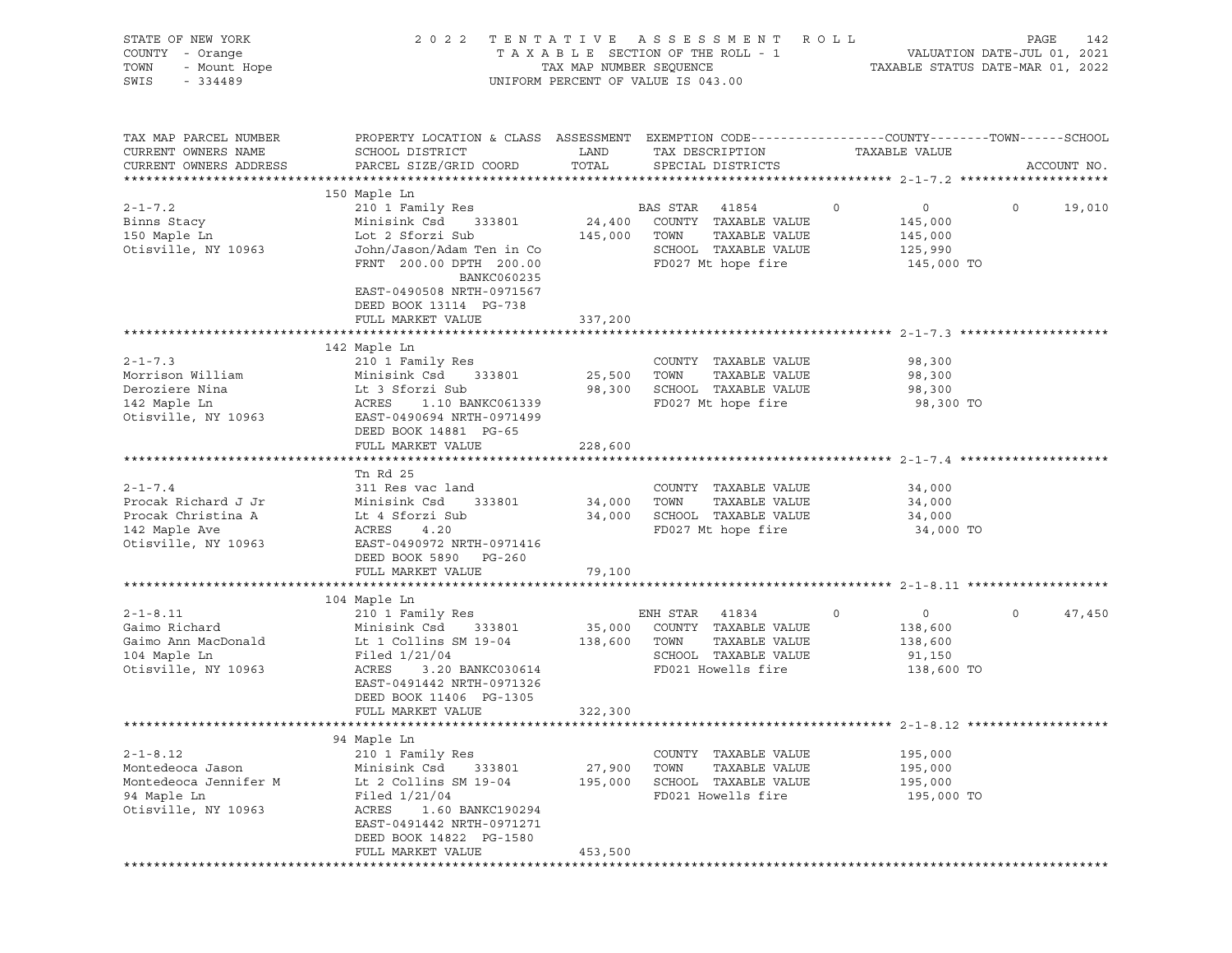| STATE OF NEW YORK<br>COUNTY - Orange<br>TOWN<br>- Mount Hope<br>SWIS<br>$-334489$             |                                                                                                                                                                    | TAX MAP NUMBER SEQUENCE | 2022 TENTATIVE ASSESSMENT ROLL<br>TAXABLE SECTION OF THE ROLL - 1<br>UNIFORM PERCENT OF VALUE IS 043.00                                                        | PAGE 143<br>VALUATION DATE-JUL 01, 2021<br>TAXABLE STATIIS DATE MAD 01    |                       |  |
|-----------------------------------------------------------------------------------------------|--------------------------------------------------------------------------------------------------------------------------------------------------------------------|-------------------------|----------------------------------------------------------------------------------------------------------------------------------------------------------------|---------------------------------------------------------------------------|-----------------------|--|
| TAX MAP PARCEL NUMBER<br>CURRENT OWNERS NAME<br>CURRENT OWNERS ADDRESS<br>*****************   | PROPERTY LOCATION & CLASS ASSESSMENT EXEMPTION CODE---------------COUNTY-------TOWN-----SCHOOL<br>SCHOOL DISTRICT<br>PARCEL SIZE/GRID COORD                        | LAND<br>TOTAL           | TAX DESCRIPTION<br>SPECIAL DISTRICTS                                                                                                                           | TAXABLE VALUE                                                             | ACCOUNT NO.           |  |
| $2 - 1 - 8.2$<br>Raponi Domenick<br>86 Maple Ln                                               | 86 Maple Ln<br>210 1 Family Res<br>Minisink Csd<br>333801<br>Lot 2 Collins Sub                                                                                     | 27,100                  | COUNTY TAXABLE VALUE<br>TOWN<br>TAXABLE VALUE<br>152,500 SCHOOL TAXABLE VALUE                                                                                  | 152,500<br>152,500<br>152,500                                             |                       |  |
| Otisville, NY 10963                                                                           | ACRES 1.10<br>EAST-0491970 NRTH-0971132<br>DEED BOOK 14340 PG-686<br>FULL MARKET VALUE                                                                             | 354,700                 | FD021 Howells fire                                                                                                                                             | 152,500 TO                                                                |                       |  |
|                                                                                               | 74 Maple Ln                                                                                                                                                        |                         |                                                                                                                                                                |                                                                           |                       |  |
| $2 - 1 - 9.11$<br>Rogers Samuel E Jr<br>Rogers Kathleen<br>74 Maple Ln<br>Otisville, NY 10963 | 210 1 Family Res<br>Minisink Csd<br>Lot 1 Rogers Sub Map 207-<br>filed 10/2/2020<br>$\overline{a}$<br>ACRES 1.60<br>EAST-0492247 NRTH-0971033                      | 132,100 TOWN            | BAS STAR 41854<br>$333801 \qquad \qquad 27,800 \qquad \text{COUNTY} \quad \text{TAXABLE VALUE}$<br>TAXABLE VALUE<br>SCHOOL TAXABLE VALUE<br>FD021 Howells fire | $\Omega$<br>$\overline{0}$<br>132,100<br>132,100<br>113,090<br>132,100 TO | $\Omega$<br>19,010    |  |
|                                                                                               | DEED BOOK 4291 PG-324<br>FULL MARKET VALUE                                                                                                                         | 307,200                 |                                                                                                                                                                |                                                                           |                       |  |
|                                                                                               | 64 Maple Ln                                                                                                                                                        |                         |                                                                                                                                                                |                                                                           |                       |  |
| $2 - 1 - 9.12$<br>Rogers Samuel E III<br>74 Maple Ln<br>Otisville, NY 10963                   | 311 Res vac land<br>Minisink Csd 333801<br>Lot 2 Rogers Sub Map 207-<br>filed $10/2/2020$<br>ACRES<br>1.70<br>EAST-0492508 NRTH-0970889<br>DEED BOOK 14929 PG-1183 | 28,300 TOWN             | COUNTY TAXABLE VALUE<br>TAXABLE VALUE<br>28,300 SCHOOL TAXABLE VALUE<br>FD021 Howells fire                                                                     | 28,300<br>28,300<br>28,300<br>28,300 TO                                   |                       |  |
|                                                                                               | FULL MARKET VALUE                                                                                                                                                  | 65,800                  |                                                                                                                                                                |                                                                           |                       |  |
|                                                                                               | 58 Maple Ln                                                                                                                                                        |                         |                                                                                                                                                                |                                                                           |                       |  |
| $2 - 1 - 10$<br>Romano Michael L Jr<br>58 Maple Ln<br>Otisville, NY 10963                     | 240 Rural res<br>Minisink Csd<br>333801<br>ACRES 11.20<br>EAST-0492807 NRTH-0971149<br>DEED BOOK 3172 PG-56<br>FULL MARKET VALUE                                   | 337,200                 | BAS STAR 41854<br>47,100 COUNTY TAXABLE VALUE<br>145,000 TOWN<br>TAXABLE VALUE<br>SCHOOL TAXABLE VALUE<br>FD021 Howells fire                                   | $\circ$<br>$\overline{0}$<br>145,000<br>145,000<br>125,990<br>145,000 TO  | 19,010<br>$\circ$     |  |
|                                                                                               |                                                                                                                                                                    |                         |                                                                                                                                                                |                                                                           |                       |  |
| $2 - 1 - 11.1$<br>Dolce Joseph<br>54 Maple Ln<br>Otisville, NY 10963                          | 54 Maple Ln<br>210 1 Family Res<br>Minisink Csd 333801<br>ACRES<br>1.30<br>EAST-0492746 NRTH-0970780<br>DEED BOOK 14567 PG-182                                     | 74,000 TOWN             | BAS STAR 41854<br>26,400 COUNTY TAXABLE VALUE<br>TAXABLE VALUE<br>SCHOOL TAXABLE VALUE<br>FD021 Howells fire                                                   | $\circ$<br>$\overline{0}$<br>74,000<br>74,000<br>54,990<br>74,000 TO      | $\mathbf 0$<br>19,010 |  |
|                                                                                               | FULL MARKET VALUE                                                                                                                                                  | 172,100                 |                                                                                                                                                                |                                                                           |                       |  |
|                                                                                               |                                                                                                                                                                    |                         |                                                                                                                                                                |                                                                           |                       |  |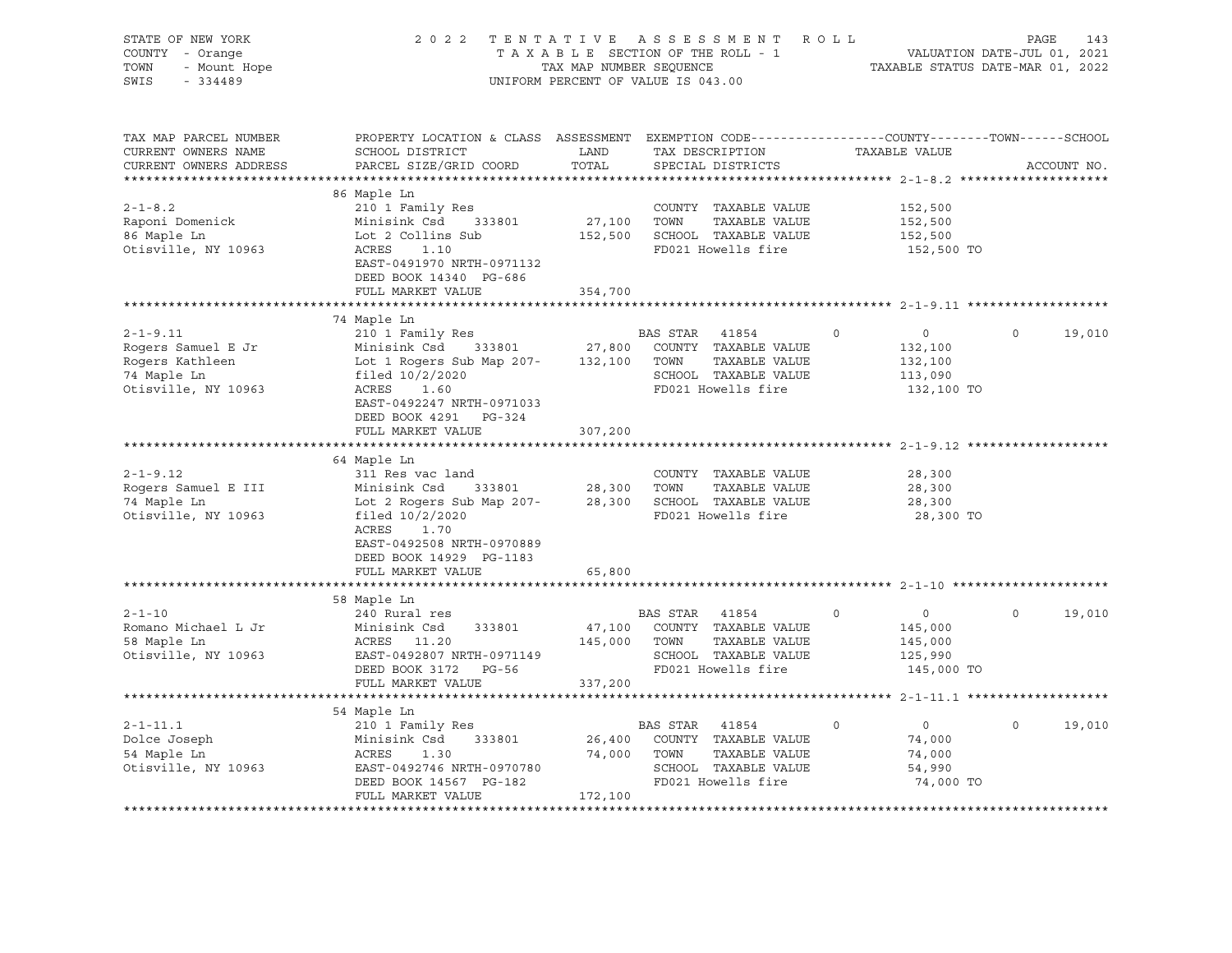| STATE OF NEW YORK<br><i>I –</i> Orange<br>- Mount Hope<br>- 334489<br>COUNTY - Orange<br>TOWN<br>SWIS |                                                                                                                                                                                                                       |                      | 2022 TENTATIVE ASSESSMENT ROLL<br>TAXABLE SECTION OF THE ROLL - 1<br>TAXABLE SECTION OF THE ROLL - 1<br>TAXABLE STATUS DATE-MAR 01, 2022<br>UNIFORM PERCENT OF VALUE IS 043.00 |                           | PAGE<br>144        |
|-------------------------------------------------------------------------------------------------------|-----------------------------------------------------------------------------------------------------------------------------------------------------------------------------------------------------------------------|----------------------|--------------------------------------------------------------------------------------------------------------------------------------------------------------------------------|---------------------------|--------------------|
| TAX MAP PARCEL NUMBER<br>CURRENT OWNERS NAME<br>CURRENT OWNERS ADDRESS                                | PROPERTY LOCATION & CLASS ASSESSMENT EXEMPTION CODE----------------COUNTY-------TOWN------SCHOOL<br>SCHOOL DISTRICT<br>PARCEL SIZE/GRID COORD                                                                         | <b>LAND</b><br>TOTAL | TAX DESCRIPTION<br>SPECIAL DISTRICTS                                                                                                                                           | TAXABLE VALUE             | ACCOUNT NO.        |
|                                                                                                       |                                                                                                                                                                                                                       |                      |                                                                                                                                                                                |                           |                    |
|                                                                                                       | 126 Robbins Rd                                                                                                                                                                                                        |                      |                                                                                                                                                                                |                           |                    |
| $2 - 1 - 14.2$                                                                                        | 210 1 Family Res                                                                                                                                                                                                      |                      | COUNTY TAXABLE VALUE                                                                                                                                                           | 133,100                   |                    |
| O'Neill Kelley A<br>40 Meade St                                                                       | Minisink Csd 333801 35,400 TOWN TAXABLE VALUE<br>Parcel Boyce SM 514-03 133,100 SCHOOL TAXABLE VALUE<br>Filed 10/10/03 FD021 Howells fire                                                                             |                      |                                                                                                                                                                                | 133,100<br>133,100        |                    |
| Montgomery, NY 12549                                                                                  |                                                                                                                                                                                                                       |                      |                                                                                                                                                                                | 133,100 TO                |                    |
|                                                                                                       | ACRES 3.30 BANKC080370<br>EAST-0493542 NRTH-0969927<br>DEED BOOK 14669 PG-1940<br>FULL MARKET VALUE                                                                                                                   | 309,500              |                                                                                                                                                                                |                           |                    |
|                                                                                                       |                                                                                                                                                                                                                       |                      |                                                                                                                                                                                |                           |                    |
| $2 - 1 - 15$                                                                                          | 10 Maple Ln<br>210 1 Family Res                                                                                                                                                                                       |                      | COUNTY TAXABLE VALUE                                                                                                                                                           | 135,000                   |                    |
| Palermo Franki                                                                                        | Minisink Csd 333801 20,500 TOWN TAXABLE VALUE<br>FRNT 100.00 DPTH 250.00 135,000 SCHOOL TAXABLE VALUE                                                                                                                 |                      |                                                                                                                                                                                | 135,000                   |                    |
| 10 Maple Ln                                                                                           |                                                                                                                                                                                                                       |                      |                                                                                                                                                                                | 135,000                   |                    |
| Otisville, NY 10963                                                                                   | BANKC080370<br>EAST-0493235 NRTH-0969839<br>DEED BOOK 14711 PG-863<br>FULL MARKET VALUE                                                                                                                               | 314,000              | FD021 Howells fire                                                                                                                                                             | 135,000 TO                |                    |
|                                                                                                       |                                                                                                                                                                                                                       |                      |                                                                                                                                                                                |                           |                    |
| $2 - 1 - 17.1$                                                                                        | 210 1 Family Res<br>Minisink Csd 333801 25,900 COUNTY TAXABLE VALUE<br>ACRES 1.20 BANKL060049 139,200 TOWN TAXABLE VALUE<br>EAST-0491937 NRTH-0970893                                                                 |                      |                                                                                                                                                                                | $\circ$<br>$\overline{0}$ | $\Omega$           |
|                                                                                                       |                                                                                                                                                                                                                       |                      |                                                                                                                                                                                | 139,200                   | 19,010             |
| Santos Milagros<br>87 Maple Ln                                                                        |                                                                                                                                                                                                                       |                      |                                                                                                                                                                                | 139,200                   |                    |
| Otisville, NY 10963                                                                                   |                                                                                                                                                                                                                       |                      | SCHOOL TAXABLE VALUE                                                                                                                                                           | 120,190                   |                    |
|                                                                                                       | EAST-0491937 NRTH-0970893<br>DEED BOOK 12430 PG-270                                                                                                                                                                   |                      | FD021 Howells fire                                                                                                                                                             | 139,200 TO                |                    |
|                                                                                                       | FULL MARKET VALUE                                                                                                                                                                                                     | 323,700              |                                                                                                                                                                                |                           |                    |
|                                                                                                       |                                                                                                                                                                                                                       |                      |                                                                                                                                                                                |                           |                    |
|                                                                                                       | 113 Maple Ln                                                                                                                                                                                                          |                      |                                                                                                                                                                                |                           |                    |
| $2 - 1 - 17.2$                                                                                        | 210 1 Family Res                                                                                                                                                                                                      |                      | ENH STAR 41834 0                                                                                                                                                               | $\overline{0}$            | 47,450<br>$\Omega$ |
| Parenti Michael                                                                                       | Minisink Csd<br>333801                                                                                                                                                                                                |                      | 50,000 COUNTY TAXABLE VALUE                                                                                                                                                    | 144,100                   |                    |
| 113 Maple Ln                                                                                          | ACRES 15.00                                                                                                                                                                                                           |                      | 144,100 TOWN TAXABLE VALUE<br>SCHOOL TAXABLE VALUE                                                                                                                             | 144,100                   |                    |
| Otisville, NY 10963                                                                                   | EAST-0490950 NRTH-0970268 SCHOOL TAXABLE VALUE<br>DEED BOOK 13290 PG-1681 FD027 Mt hope fire                                                                                                                          |                      |                                                                                                                                                                                | 96,650<br>144,100 TO      |                    |
|                                                                                                       | FULL MARKET VALUE                                                                                                                                                                                                     | 335,100              |                                                                                                                                                                                |                           |                    |
|                                                                                                       | ******************************                                                                                                                                                                                        |                      |                                                                                                                                                                                |                           |                    |
|                                                                                                       | 91 Maple Ave                                                                                                                                                                                                          |                      |                                                                                                                                                                                |                           |                    |
| $2 - 1 - 17.31$                                                                                       | 210 1 Family Res<br>Minisink Csd 333801 38,800 COUNTY TAXABLE VALUE<br>ACRES 6.90 BANKC170031 185,100 TOWN TAXABLE VALUE<br>EAST-0491412 NRTH-0970399 SCHOOL TAXABLE VALUE<br>DEED BOOK 5934 PG-36 FD021 Howells fire |                      |                                                                                                                                                                                | 10,920 10,920<br>$\circ$  | 6,240              |
| Zeolla John                                                                                           |                                                                                                                                                                                                                       |                      |                                                                                                                                                                                | 174,180                   |                    |
| Zeolla Laureen<br>91 Maple Ave                                                                        |                                                                                                                                                                                                                       |                      |                                                                                                                                                                                | 174,180                   |                    |
|                                                                                                       |                                                                                                                                                                                                                       |                      |                                                                                                                                                                                | 178,860                   |                    |
| Otisville, NY 10963                                                                                   |                                                                                                                                                                                                                       |                      |                                                                                                                                                                                | 185,100 TO                |                    |
|                                                                                                       | FULL MARKET VALUE                                                                                                                                                                                                     | 430,500              |                                                                                                                                                                                |                           |                    |
|                                                                                                       |                                                                                                                                                                                                                       |                      |                                                                                                                                                                                |                           |                    |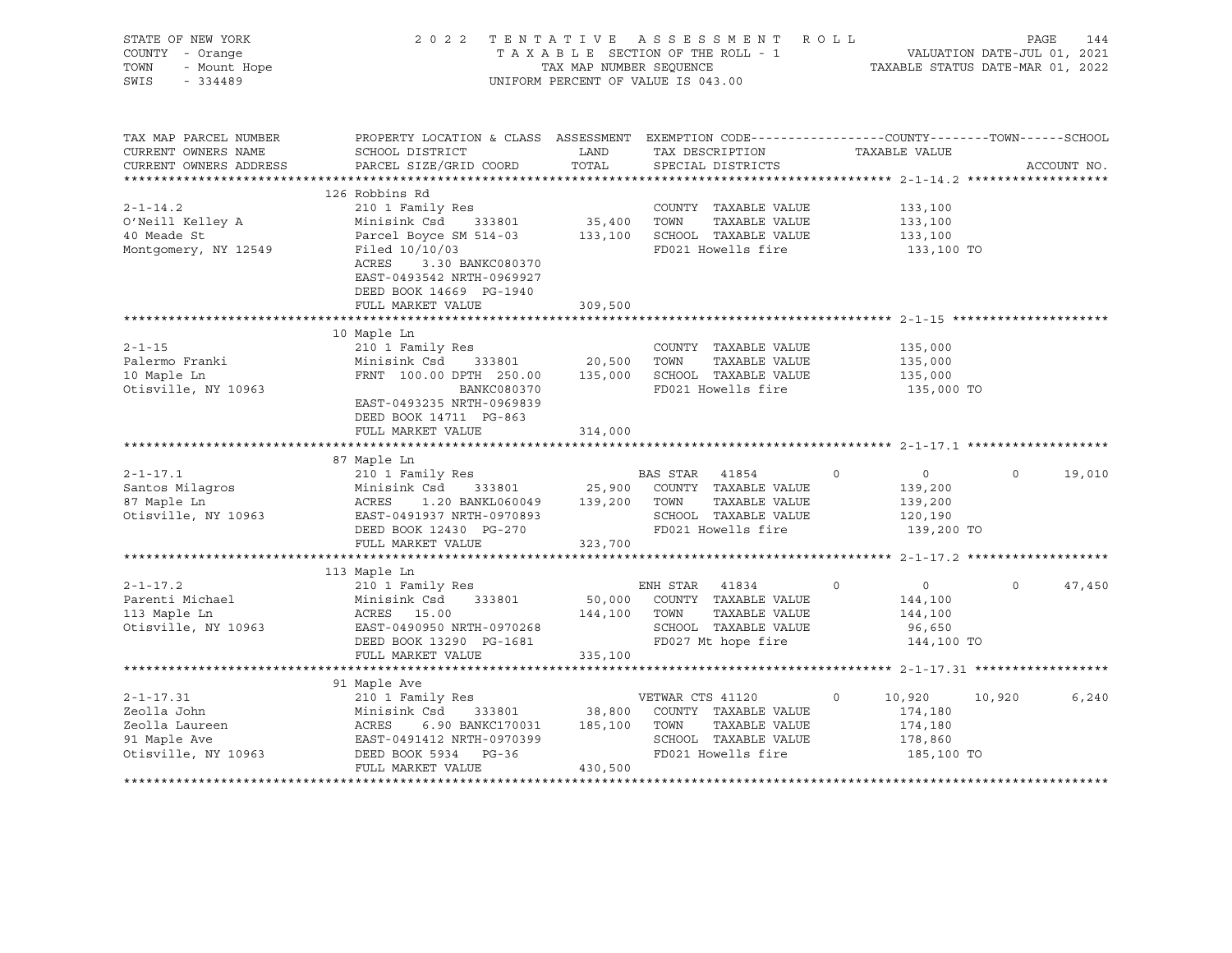# STATE OF NEW YORK 2 0 2 2 T E N T A T I V E A S S E S S M E N T R O L L PAGE 145 COUNTY - Orange T A X A B L E SECTION OF THE ROLL - 1 VALUATION DATE-JUL 01, 2021 TOWN - Mount Hope TAX MAP NUMBER SEQUENCE TAXABLE STATUS DATE-MAR 01, 2022 SWIS - 334489 UNIFORM PERCENT OF VALUE IS 043.00

| TAX MAP PARCEL NUMBER<br>CURRENT OWNERS NAME<br>CURRENT OWNERS ADDRESS                                      | PROPERTY LOCATION & CLASS ASSESSMENT EXEMPTION CODE----------------COUNTY-------TOWN-----SCHOOL<br>SCHOOL DISTRICT<br>PARCEL SIZE/GRID COORD                              | LAND<br>TOTAL                | TAX DESCRIPTION<br>SPECIAL DISTRICTS                                                                                 | TAXABLE VALUE                                                        | ACCOUNT NO.        |
|-------------------------------------------------------------------------------------------------------------|---------------------------------------------------------------------------------------------------------------------------------------------------------------------------|------------------------------|----------------------------------------------------------------------------------------------------------------------|----------------------------------------------------------------------|--------------------|
|                                                                                                             |                                                                                                                                                                           |                              |                                                                                                                      |                                                                      |                    |
| $2 - 1 - 17.32$<br>Seitz Gerhard W Jr<br>Seitz Joan<br>103 Maple Ln<br>Otisville, NY 10963                  | 103 Maple Ln<br>210 1 Family Res<br>Minisink Csd 333801<br>ACRES<br>7.60 BANKC170031 142,700<br>EAST-0491197 NRTH-0970417<br>DEED BOOK 4218 PG-00074<br>FULL MARKET VALUE | 331,900                      | BAS STAR 41854<br>43,400 COUNTY TAXABLE VALUE<br>TAXABLE VALUE<br>TOWN<br>SCHOOL TAXABLE VALUE<br>FD021 Howells fire | $\circ$<br>$\Omega$<br>142,700<br>142,700<br>123,690<br>142,700 TO   | $\Omega$<br>19,010 |
|                                                                                                             |                                                                                                                                                                           |                              |                                                                                                                      |                                                                      |                    |
| $2 - 1 - 17.4$<br>Forest Hills Investors Gr. Inc Minisink Csd<br>6135 98th St Apt 4L<br>Rego Park, NY 11374 | Maple La<br>321 Abandoned aq<br>333801<br>ACRES 31.00<br>EAST-0491978 N<br>EAST-0491978 NRTH-0970165<br>DEED BOOK 13569 PG-416<br>FULL MARKET VALUE                       | 55,500<br>55,500<br>129,100  | COUNTY TAXABLE VALUE<br>TOWN<br>TAXABLE VALUE<br>SCHOOL TAXABLE VALUE<br>FD021 Howells fire                          | 55,500<br>55,500<br>55,500<br>55,500 TO                              |                    |
|                                                                                                             |                                                                                                                                                                           |                              |                                                                                                                      |                                                                      |                    |
| $2 - 1 - 18$<br>Balogh Arthur<br>Balogh Karen<br>PO Box 587<br>Howells, NY 10932                            | 40 Rock Hill Ln<br>210 1 Family Res<br>Minisink Csd<br>333801<br>ACRES<br>1.20<br>EAST-0491299 NRTH-0969476<br>DEED BOOK 3387 PG-113<br>FULL MARKET VALUE                 | 25,900<br>80,400<br>187,000  | BAS STAR 41854<br>COUNTY TAXABLE VALUE<br>TOWN<br>TAXABLE VALUE<br>SCHOOL TAXABLE VALUE<br>FD027 Mt hope fire        | $\mathbf 0$<br>$\circ$<br>80,400<br>80,400<br>61,390<br>80,400 TO    | $\Omega$<br>19,010 |
|                                                                                                             |                                                                                                                                                                           |                              |                                                                                                                      |                                                                      |                    |
| $2 - 1 - 19$<br>-<br>Sparber Mark C<br>103 Mozart Ct<br>Eastport, NY 11941                                  | 54 Rock Hill Ln<br>210 1 Family Res<br>Minisink Csd<br>333801<br>ACRES<br>1.00<br>EAST-0490946 NRTH-0969607<br>DEED BOOK 12636 PG-1740<br>FULL MARKET VALUE               | 25,000<br>84,400<br>196,300  | COUNTY TAXABLE VALUE<br>TOWN<br>TAXABLE VALUE<br>SCHOOL TAXABLE VALUE<br>FD027 Mt hope fire                          | 84,400<br>84,400<br>84,400<br>84,400 TO                              |                    |
|                                                                                                             |                                                                                                                                                                           |                              |                                                                                                                      |                                                                      |                    |
| $2 - 1 - 20$<br>Ruppert Richard<br>Ruppert Sharon<br>51 Rock Hill Ln<br>Otisville, NY 10963                 | 51 Rock Hill Ln<br>210 1 Family Res<br>Minisink Csd<br>333801<br>ACRES<br>2.00 BANKC030217<br>EAST-0490974 NRTH-0969335<br>DEED BOOK 6066 PG-70<br>FULL MARKET VALUE      | 25,500<br>84,600<br>196,700  | BAS STAR<br>41854<br>COUNTY TAXABLE VALUE<br>TOWN<br>TAXABLE VALUE<br>SCHOOL TAXABLE VALUE<br>FD027 Mt hope fire     | $\circ$<br>$\overline{0}$<br>84,600<br>84,600<br>65,590<br>84,600 TO | $\Omega$<br>19,010 |
|                                                                                                             | 43 Rock Hill Ln                                                                                                                                                           |                              |                                                                                                                      |                                                                      |                    |
| $2 - 1 - 21$<br>Loranzo Nicole<br>43 Rock Hill Ln<br>Otisville, NY 10963                                    | 210 1 Family Res<br>Minisink Csd<br>333801<br>ACRES<br>1.30 BANKC040280<br>EAST-0491143 NRTH-0969280<br>DEED BOOK 15027 PG-668<br>FULL MARKET VALUE                       | 26,400<br>155,000<br>360,500 | COUNTY TAXABLE VALUE<br>TOWN<br>TAXABLE VALUE<br>SCHOOL TAXABLE VALUE<br>FD027 Mt hope fire                          | 155,000<br>155,000<br>155,000<br>155,000 TO                          |                    |
|                                                                                                             |                                                                                                                                                                           |                              |                                                                                                                      |                                                                      |                    |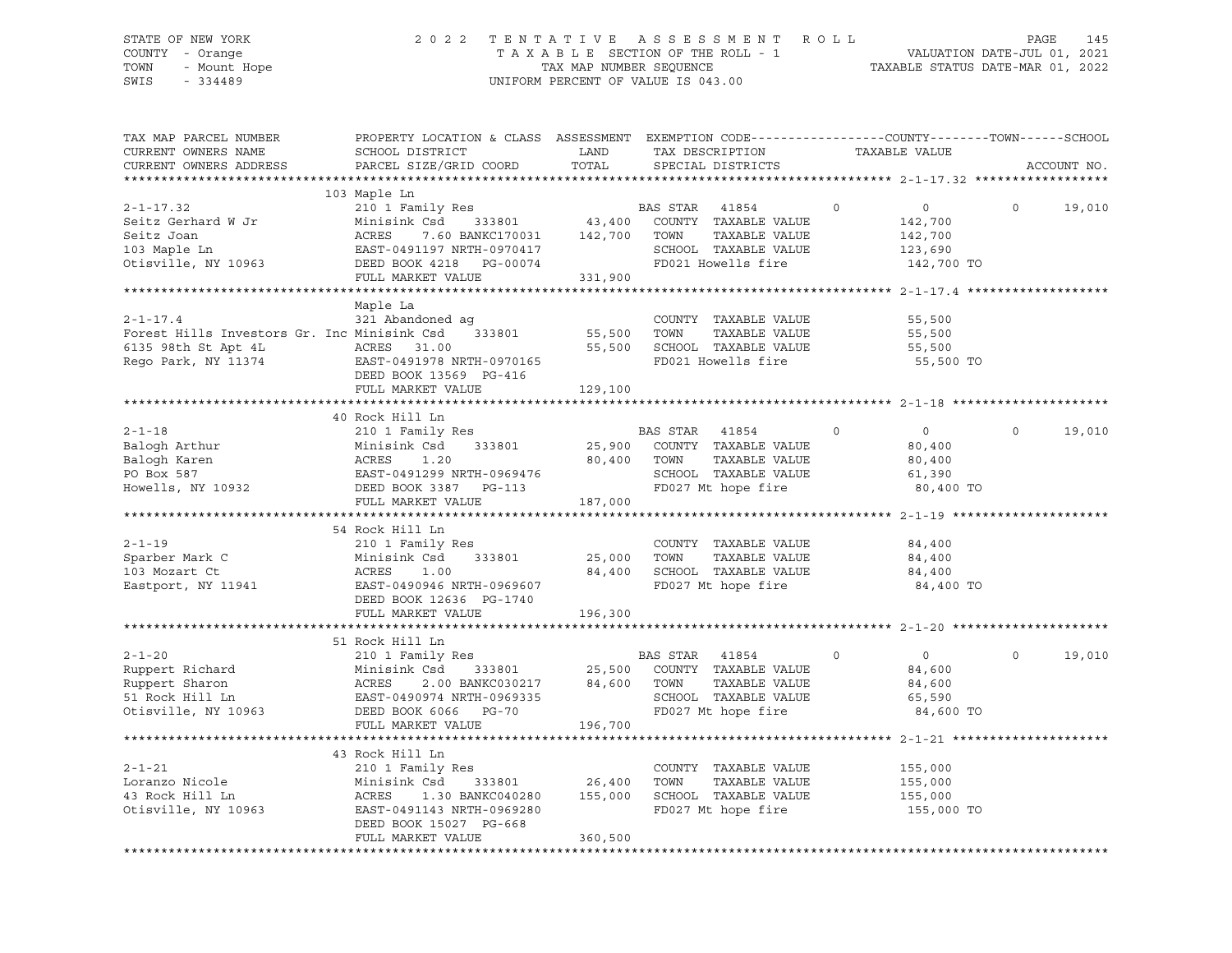#### STATE OF NEW YORK 2 0 2 2 T E N T A T I V E A S S E S S M E N T R O L L PAGE 146 COUNTY - Orange T A X A B L E SECTION OF THE ROLL - 1 VALUATION DATE-JUL 01, 2021 TOWN - Mount Hope TAX NAP NUMBER SEQUENCE TAXABLE STATUS DATE-MAR 01, 2022<br>TAXABLE STATUS DATE-MAR 01, 2022 UNIFORM PERCENT OF VALUE IS 043.00

TAX MAP PARCEL NUMBER PROPERTY LOCATION & CLASS ASSESSMENT EXEMPTION CODE------------------COUNTY--------TOWN------SCHOOL CURRENT OWNERS NAME SCHOOL DISTRICT LAND TAX DESCRIPTION TAXABLE VALUE CURRENT OWNERS ADDRESS PARCEL SIZE/GRID COORD TOTAL SPECIAL DISTRICTS ACCOUNT NO. \*\*\*\*\*\*\*\*\*\*\*\*\*\*\*\*\*\*\*\*\*\*\*\*\*\*\*\*\*\*\*\*\*\*\*\*\*\*\*\*\*\*\*\*\*\*\*\*\*\*\*\*\*\*\*\*\*\*\*\*\*\*\*\*\*\*\*\*\*\*\*\*\*\*\*\*\*\*\*\*\*\*\*\*\*\*\*\*\*\*\*\*\*\*\*\*\*\*\*\*\*\*\* 2-1-22.1 \*\*\*\*\*\*\*\*\*\*\*\*\*\*\*\*\*\*\* Tn Rd 23 2-1-22.1 311 Res vac land COUNTY TAXABLE VALUE 18,500 Balogh Arthur A Minisink Csd 333801 18,500 TOWN TAXABLE VALUE 18,500 Balogh Karen M FRNT 152.00 DPTH 252.00 18,500 SCHOOL TAXABLE VALUE 18,500 PO Box 587<br>
Po Box 587<br>
Po Box 587<br>
Po Box 587<br>
Po Box 587<br>
Po Box 587<br>
Po Box 587<br>
Po Box 587<br>
Po Box 587<br>
Po Box 587<br>
Po Box 587<br>
Po Box 587<br>
Po Box 587<br>
Po Box 587<br>
Po Box 587<br>
Po Box 587<br>
Po Box 587<br>
Po Box 587<br>
Po Box DEED BOOK 3387 PG-113 FULL MARKET VALUE 43,000 \*\*\*\*\*\*\*\*\*\*\*\*\*\*\*\*\*\*\*\*\*\*\*\*\*\*\*\*\*\*\*\*\*\*\*\*\*\*\*\*\*\*\*\*\*\*\*\*\*\*\*\*\*\*\*\*\*\*\*\*\*\*\*\*\*\*\*\*\*\*\*\*\*\*\*\*\*\*\*\*\*\*\*\*\*\*\*\*\*\*\*\*\*\*\*\*\*\*\*\*\*\*\* 2-1-22.2 \*\*\*\*\*\*\*\*\*\*\*\*\*\*\*\*\*\*\* Robbins Rd 2-1-22.2 311 Res vac land COUNTY TAXABLE VALUE 650 Valuable Ideal Properties, LLC Minisink Csd 333801 650 TOWN TAXABLE VALUE 650 PO Box 222 ACRES 1.30 650 SCHOOL TAXABLE VALUE 650 New Hampton, NY 10958 EAST-0491312 NRTH-0968504 FOND TO FOOT ME hope fire 650 TO DEED BOOK 14795 PG-28 FULL MARKET VALUE 1,500 \*\*\*\*\*\*\*\*\*\*\*\*\*\*\*\*\*\*\*\*\*\*\*\*\*\*\*\*\*\*\*\*\*\*\*\*\*\*\*\*\*\*\*\*\*\*\*\*\*\*\*\*\*\*\*\*\*\*\*\*\*\*\*\*\*\*\*\*\*\*\*\*\*\*\*\*\*\*\*\*\*\*\*\*\*\*\*\*\*\*\*\*\*\*\*\*\*\*\*\*\*\*\* 2-1-22.3 \*\*\*\*\*\*\*\*\*\*\*\*\*\*\*\*\*\*\* 238 Robbins Rd 2-1-22.3 240 Rural res COUNTY TAXABLE VALUE 181,900 Valuable Ideal Properties, LLC Minisink Csd 333801 58,800 TOWN TAXABLE VALUE 181,900 PO Box 222 **ACRES** 30.60 181,900 SCHOOL TAXABLE VALUE 181,900 New Hampton, NY 10958 EAST-0491944 NRTH-0968704 FD027 Mt hope fire 181,900 TO DEED BOOK 14795 PG-28 FULL MARKET VALUE 423,000 \*\*\*\*\*\*\*\*\*\*\*\*\*\*\*\*\*\*\*\*\*\*\*\*\*\*\*\*\*\*\*\*\*\*\*\*\*\*\*\*\*\*\*\*\*\*\*\*\*\*\*\*\*\*\*\*\*\*\*\*\*\*\*\*\*\*\*\*\*\*\*\*\*\*\*\*\*\*\*\*\*\*\*\*\*\*\*\*\*\*\*\*\*\*\*\*\*\*\*\*\*\*\* 2-1-23 \*\*\*\*\*\*\*\*\*\*\*\*\*\*\*\*\*\*\*\*\* 268 Robbins Rd 2-1-23 210 1 Family Res COUNTY TAXABLE VALUE 101,800 Crance Stephen Minisink Csd 333801 37,200 TOWN TAXABLE VALUE 101,800 Crance Kristen ACRES 3.90 BANKC210007 101,800 SCHOOL TAXABLE VALUE 101,800 268 Robbins Rd EAST-0490860 NRTH-0968611 FD027 Mt hope fire 101,800 TO Otisville, NY 10963 DEED BOOK 6009 PG-103 FULL MARKET VALUE 236,700 \*\*\*\*\*\*\*\*\*\*\*\*\*\*\*\*\*\*\*\*\*\*\*\*\*\*\*\*\*\*\*\*\*\*\*\*\*\*\*\*\*\*\*\*\*\*\*\*\*\*\*\*\*\*\*\*\*\*\*\*\*\*\*\*\*\*\*\*\*\*\*\*\*\*\*\*\*\*\*\*\*\*\*\*\*\*\*\*\*\*\*\*\*\*\*\*\*\*\*\*\*\*\* 2-1-24.1 \*\*\*\*\*\*\*\*\*\*\*\*\*\*\*\*\*\*\* 4 Bijou Ln 2-1-24.1 210 1 Family Res VETCOM CTS 41130 0 18,200 18,200 10,400 Basso Matthew William Minisink Csd 333801 30,600 VETDIS CTS 41140 0 34,000 34,000 20,800 Basso Cristina ACRES 2.20 BANKC061339 136,000 COUNTY TAXABLE VALUE 83,800 4 Bijou Ln EAST-0490794 NRTH-0969150 TOWN TAXABLE VALUE 83,800 Otisville, NY 10963 DEED BOOK 14371 PG-1958 SCHOOL TAXABLE VALUE 104,800 FULL MARKET VALUE 316,300 FD027 Mt hope fire 136,000 TO \*\*\*\*\*\*\*\*\*\*\*\*\*\*\*\*\*\*\*\*\*\*\*\*\*\*\*\*\*\*\*\*\*\*\*\*\*\*\*\*\*\*\*\*\*\*\*\*\*\*\*\*\*\*\*\*\*\*\*\*\*\*\*\*\*\*\*\*\*\*\*\*\*\*\*\*\*\*\*\*\*\*\*\*\*\*\*\*\*\*\*\*\*\*\*\*\*\*\*\*\*\*\* 2-1-24.2 \*\*\*\*\*\*\*\*\*\*\*\*\*\*\*\*\*\*\* 6 Bijou Ln 2-1-24.2 210 1 Family Res COUNTY TAXABLE VALUE 165,000 Melson Laura J Minisink Csd 333801 30,200 TOWN TAXABLE VALUE 165,000 Melson Laura Jackson (Minisink Csd. 193801 165,000 TOWN TAXABLE VALUE 165,000<br>Melson Gregory W Jr (ACRES 2.10 BANKC110038 165,000 SCHOOL TAXABLE VALUE 165,000 6 Bijou Ln EAST-0490534 NRTH-0969185 FD027 Mt hope fire 165,000 TO Otisville, NY 10963 DEED BOOK 14880 PG-768 FULL MARKET VALUE 383,700 \*\*\*\*\*\*\*\*\*\*\*\*\*\*\*\*\*\*\*\*\*\*\*\*\*\*\*\*\*\*\*\*\*\*\*\*\*\*\*\*\*\*\*\*\*\*\*\*\*\*\*\*\*\*\*\*\*\*\*\*\*\*\*\*\*\*\*\*\*\*\*\*\*\*\*\*\*\*\*\*\*\*\*\*\*\*\*\*\*\*\*\*\*\*\*\*\*\*\*\*\*\*\*\*\*\*\*\*\*\*\*\*\*\*\*\*\*\*\*\*\*\*\*\*\*\*\*\*\*\*\*\*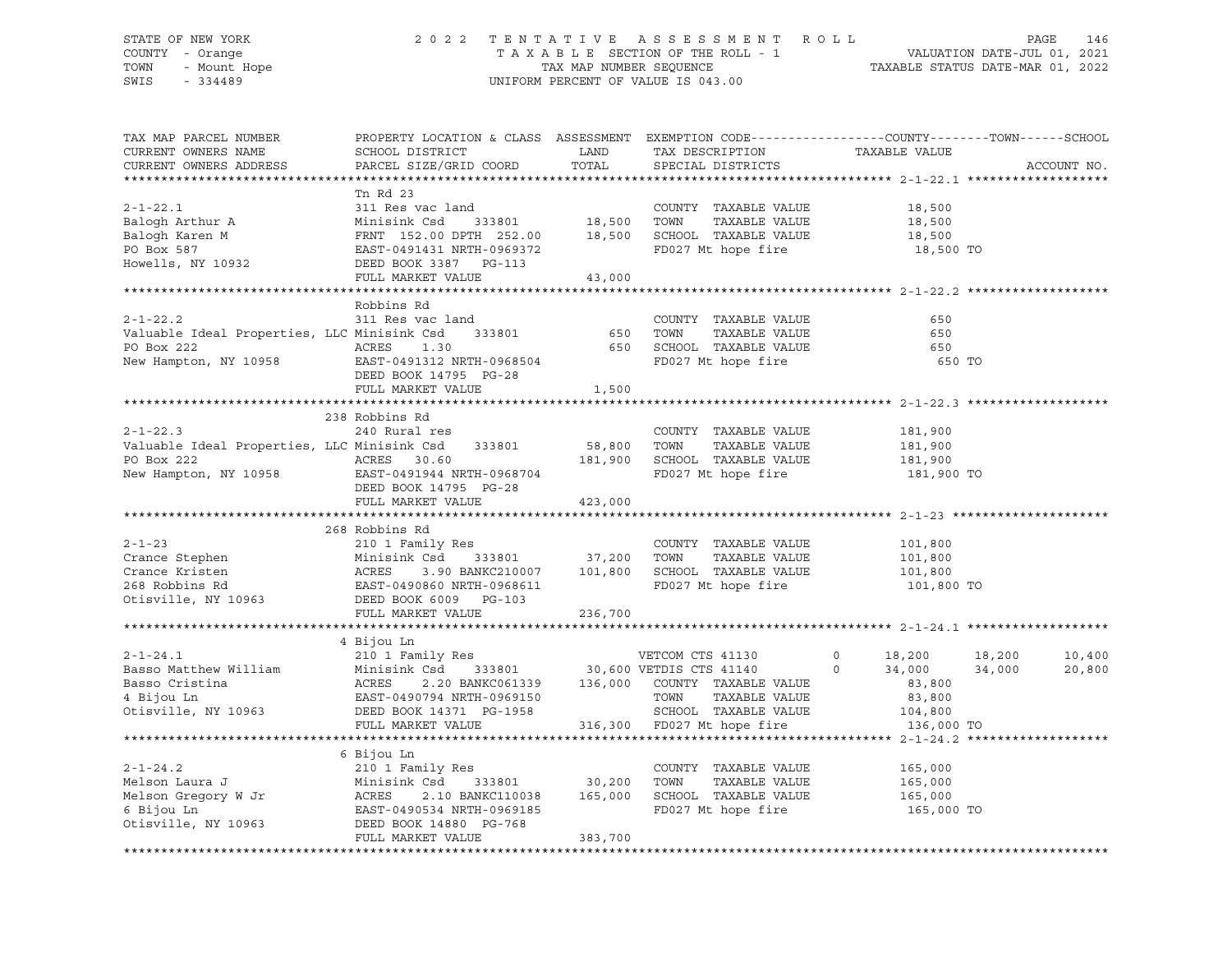# STATE OF NEW YORK 2 0 2 2 T E N T A T I V E A S S E S S M E N T R O L L PAGE 147 COUNTY - Orange T A X A B L E SECTION OF THE ROLL - 1 VALUATION DATE-JUL 01, 2021 TOWN - Mount Hope TAX MAP NUMBER SEQUENCE TAXABLE STATUS DATE-MAR 01, 2022 SWIS - 334489 UNIFORM PERCENT OF VALUE IS 043.00

| TAX MAP PARCEL NUMBER<br>CURRENT OWNERS NAME<br>CURRENT OWNERS ADDRESS                                      | PROPERTY LOCATION & CLASS ASSESSMENT EXEMPTION CODE----------------COUNTY-------TOWN------SCHOOL<br>SCHOOL DISTRICT<br>PARCEL SIZE/GRID COORD                                                                       | LAND<br>TOTAL          | TAX DESCRIPTION<br>SPECIAL DISTRICTS                                                                                         | TAXABLE VALUE                                                            |          | ACCOUNT NO. |
|-------------------------------------------------------------------------------------------------------------|---------------------------------------------------------------------------------------------------------------------------------------------------------------------------------------------------------------------|------------------------|------------------------------------------------------------------------------------------------------------------------------|--------------------------------------------------------------------------|----------|-------------|
| $2 - 1 - 25$<br>Burger John F<br>Otisville, NY 10963 DEED BOOK 12521 PG-1311                                | 3 Bijou Ln<br>210 1 Family Res<br>333801<br>Minisink Csd<br>FULL MARKET VALUE                                                                                                                                       |                        | BAS STAR 41854<br>25,900 COUNTY TAXABLE VALUE<br>TAXABLE VALUE<br>SCHOOL TAXABLE VALUE<br>FD027 Mt hope fire 84,200 TO       | $\overline{0}$<br>$\overline{0}$<br>84,200<br>84,200<br>65,190           | $\Omega$ | 19,010      |
| $2 - 1 - 26.1$<br>McClinton Lisa C<br>286 Robbins Rd<br>Otisville, NY 10963                                 | 286 Robbins Rd<br>210 1 Family Res<br>333801 30,600 TOWN<br>BANKN140687 92,000 SCHOO<br>Minisink Csd<br>ACRES 2.20<br>2.20 BANKN140687<br>EAST-0490240 NRTH-0968809<br>DEED BOOK 14000 PG-1970<br>FULL MARKET VALUE | 214,000                | COUNTY TAXABLE VALUE<br>TAXABLE VALUE<br>SCHOOL TAXABLE VALUE<br>FD027 Mt hope fire                                          | 92,000<br>92,000<br>92,000<br>92,000 TO                                  |          |             |
| $2 - 1 - 27.2$<br>Snyder Keith<br>buyuer Faith<br>293 Robbins Rd<br>Otisville, NY 10963                     | 293 Robbins Rd<br>210 1 Family Res<br>Minisink Csd 333801<br>SS TN RD 23<br>ACRES<br>5.70<br>EAST-0490070 NRTH-0968419<br>DEED BOOK 4850 PG-152<br>FULL MARKET VALUE                                                | 307,000                | BAS STAR 41854<br>41,000 COUNTY TAXABLE VALUE<br>132,000 TOWN<br>TAXABLE VALUE<br>SCHOOL TAXABLE VALUE<br>FD021 Howells fire | $\circ$<br>$\overline{0}$<br>132,000<br>132,000<br>112,990<br>132,000 TO | $\Omega$ | 19,010      |
| $2 - 1 - 28$<br>Walker William<br>c/o Sharon Huber<br>c/o Sharon Huber<br>PO Box 504<br>Pine Bush, NY 12566 | Tn Rd 20<br>320 Rural vacant<br>Minisink Csd 333801<br>ACRES 4.00<br>EAST-0489770 NRTH-0967213<br>333801                                                                                                            | 400<br>400<br>900      | COUNTY TAXABLE VALUE<br>TOWN<br>TAXABLE VALUE<br>SCHOOL TAXABLE VALUE<br>FD027 Mt hope fire                                  | 400<br>400<br>400<br>400 TO                                              |          |             |
| $2 - 1 - 29.11$<br>Invoss LLC<br>PO Box 607<br>Middletown, NY 10940                                         | 277 Old Mountain Rd<br>311 Res vac land<br>Minisink Csd 333801<br>Lt 1 Clifford Sub<br>Map 927-05<br>filed $12/5/2005$<br>ACRES 7.30<br>EAST-0487346 NRTH-0966758<br>DEED BOOK 15131 PG-56<br>FULL MARKET VALUE     | 43,100 TOWN<br>100,200 | COUNTY TAXABLE VALUE<br>TAXABLE VALUE<br>43,100 SCHOOL TAXABLE VALUE<br>FD027 Mt hope fire                                   | 43,100<br>43,100<br>43,100<br>43,100 TO                                  |          |             |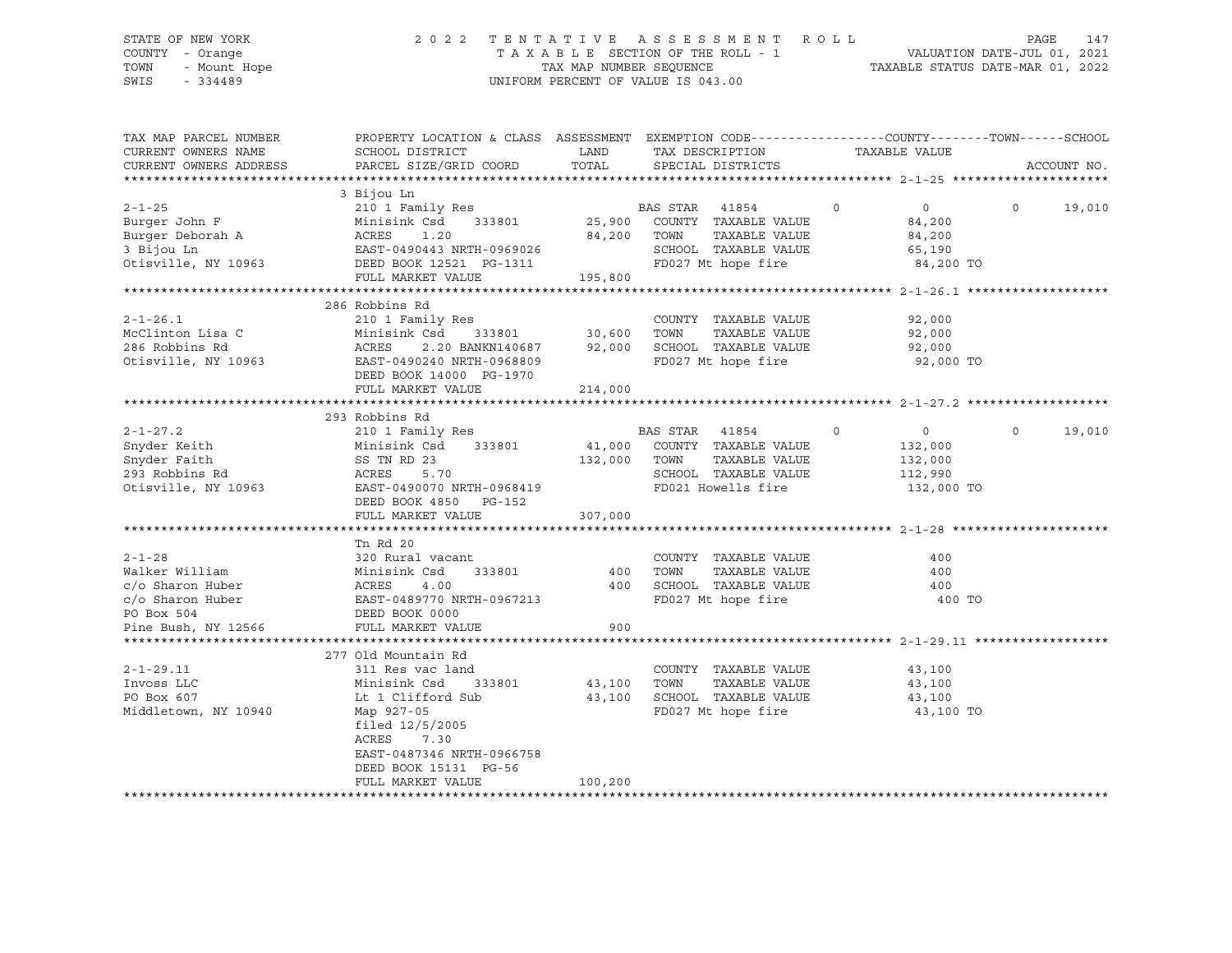| STATE OF NEW YORK<br>COUNTY - Orange<br>TOWN<br>- Mount Hope<br>SWIS<br>$-334489$                           | 2022 TENTATIVE                                                                                                                                                                                                       | TAX MAP NUMBER SEOUENCE      | ASSESSMENT ROLL<br>TAXABLE SECTION OF THE ROLL - 1<br>UNIFORM PERCENT OF VALUE IS 043.00                                    | PAGE<br>148<br>VALUATION DATE-JUL 01, 2021<br>TAXABLE STATUS DATE-MAR 01, 2022                                                   |
|-------------------------------------------------------------------------------------------------------------|----------------------------------------------------------------------------------------------------------------------------------------------------------------------------------------------------------------------|------------------------------|-----------------------------------------------------------------------------------------------------------------------------|----------------------------------------------------------------------------------------------------------------------------------|
| TAX MAP PARCEL NUMBER<br>CURRENT OWNERS NAME<br>CURRENT OWNERS ADDRESS<br>**********************            | SCHOOL DISTRICT<br>PARCEL SIZE/GRID COORD                                                                                                                                                                            | LAND<br>TOTAL                | TAX DESCRIPTION<br>SPECIAL DISTRICTS                                                                                        | PROPERTY LOCATION & CLASS ASSESSMENT EXEMPTION CODE----------------COUNTY-------TOWN------SCHOOL<br>TAXABLE VALUE<br>ACCOUNT NO. |
| $2 - 1 - 29.12$<br>Lamantia Joseph<br>287 Old Mountain Rd<br>Otisville, NY 10963                            | 287 Old Mountain Rd<br>210 1 Family Res<br>Minisink Csd 333801<br>Lt 2 Clifford Sub<br>Map 927-05<br>filed $12/5/2005$<br>ACRES<br>4.20 BANKC031871<br>EAST-0487874 NRTH-0966747<br>DEED BOOK 14145 PG-1486          | 38,000 TOWN<br>164,000       | COUNTY TAXABLE VALUE<br>TAXABLE VALUE<br>SCHOOL TAXABLE VALUE<br>FD027 Mt hope fire                                         | 164,000<br>164,000<br>164,000<br>164,000 TO                                                                                      |
|                                                                                                             | FULL MARKET VALUE                                                                                                                                                                                                    | 381,400                      |                                                                                                                             |                                                                                                                                  |
|                                                                                                             | 297 Old Mountain Rd                                                                                                                                                                                                  |                              |                                                                                                                             |                                                                                                                                  |
| $2 - 1 - 29.13$<br>Graziano Michael<br>Graziano Lisa<br>297 Old Mountain Rd<br>Otisville, NY 10963          | 210 1 Family Res<br>Minisink Csd<br>333801<br>Lt 3 Clifford Sub map 927<br>filed 12/5/2005<br>ACRES<br>7.50 BANKC030385<br>EAST-0487618 NRTH-0967071<br>DEED BOOK 14392 PG-694<br>FULL MARKET VALUE                  | 43,300<br>218,000<br>507,000 | COUNTY TAXABLE VALUE<br>TAXABLE VALUE<br>TOWN<br>SCHOOL TAXABLE VALUE<br>FD027 Mt hope fire                                 | 218,000<br>218,000<br>218,000<br>218,000 TO                                                                                      |
| $2 - 1 - 29.14$<br>Loiodice Vincent C Jr<br>Loiodice Amanda R<br>303 Old Mountain Rd<br>Otisville, NY 10963 | 303 Old Mountain Rd<br>210 1 Family Res<br>Minisink Csd<br>333801<br>Lt 4 Clifford Sub<br>Map 927-05<br>filed $12/5/2005$<br>ACRES 17.50<br>EAST-0487870 NRTH-0967458<br>DEED BOOK 14220 PG-821<br>FULL MARKET VALUE | 51,900 TOWN<br>514,000       | COUNTY TAXABLE VALUE<br>TAXABLE VALUE<br>221,000 SCHOOL TAXABLE VALUE<br>FD027 Mt hope fire                                 | 221,000<br>221,000<br>221,000<br>221,000 TO                                                                                      |
|                                                                                                             |                                                                                                                                                                                                                      |                              |                                                                                                                             |                                                                                                                                  |
| $2 - 1 - 29.21$<br>Pecorale Jane<br>341 Old Mountain Rd<br>Otisville, NY 10963                              | 341 Old Mountain Rd<br>210 1 Family Res<br>333801<br>Minisink Csd<br>Lt 1 Harvey Sub Map 7-94<br>ACRES<br>5.10<br>EAST-0488381 NRTH-0967100<br>DEED BOOK 12714 PG-1486<br>FULL MARKET VALUE                          | 36,200<br>188,900<br>439,300 | BAS STAR<br>41854<br>$\circ$<br>COUNTY TAXABLE VALUE<br>TAXABLE VALUE<br>TOWN<br>SCHOOL TAXABLE VALUE<br>FD027 Mt hope fire | $0 \qquad \qquad$<br>$\Omega$<br>19,010<br>188,900<br>188,900<br>169,890<br>188,900 TO                                           |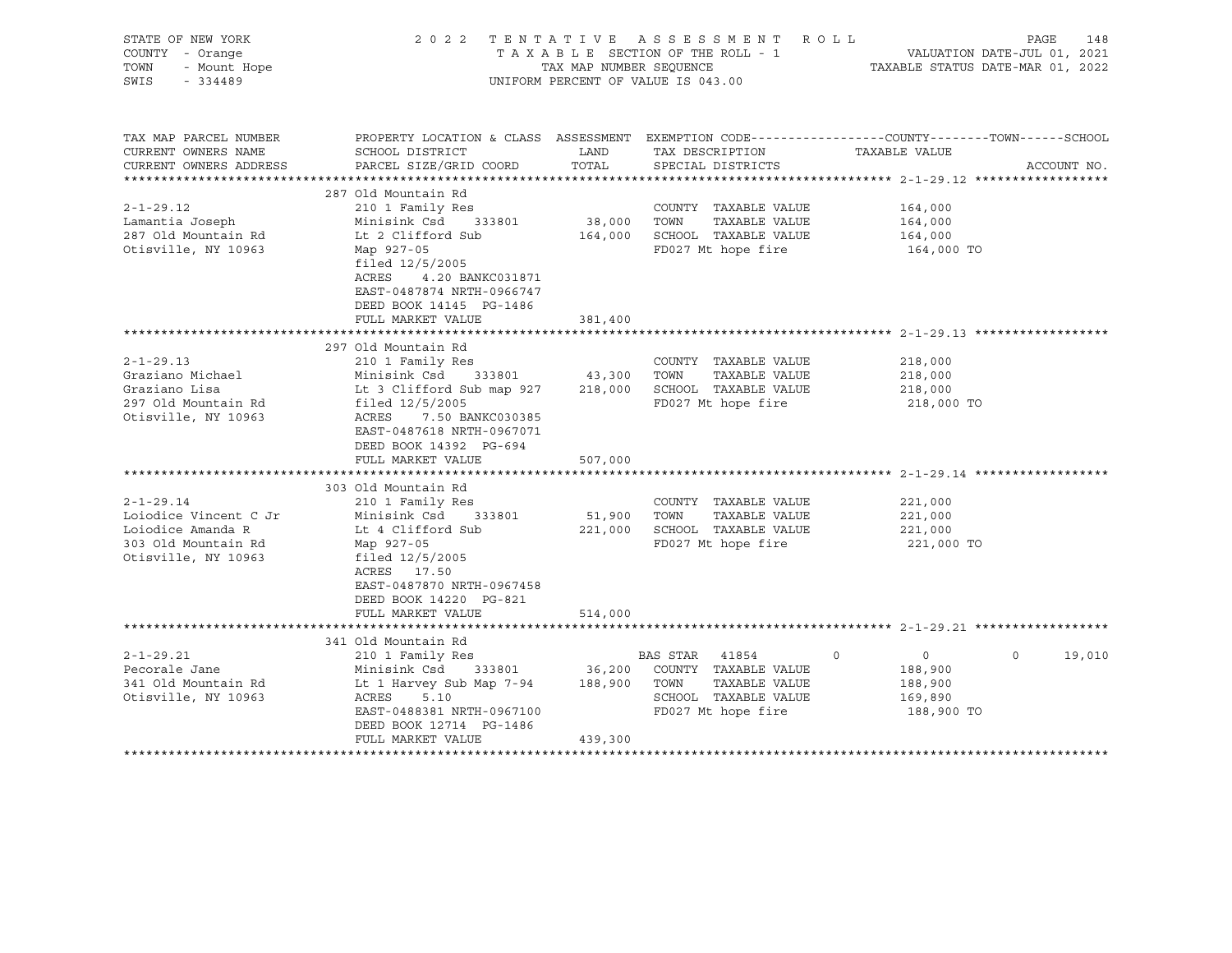| STATE OF NEW YORK<br>COUNTY - Orange<br>- Mount Hope<br>TOWN<br>SWIS<br>$-334489$               | 2 0 2 2                                                                                                                                                                           | TAXABLE SECTION OF THE ROLL - 1<br>TAX MAP NUMBER SEQUENCE<br>UNIFORM PERCENT OF VALUE IS 043.00 |                         | TENTATIVE ASSESSMENT ROLL                                                                    |                         | TAXABLE STATUS DATE-MAR 01, 2022                       | PAGE<br>VALUATION DATE-JUL 01, 2021 | 149              |
|-------------------------------------------------------------------------------------------------|-----------------------------------------------------------------------------------------------------------------------------------------------------------------------------------|--------------------------------------------------------------------------------------------------|-------------------------|----------------------------------------------------------------------------------------------|-------------------------|--------------------------------------------------------|-------------------------------------|------------------|
| TAX MAP PARCEL NUMBER<br>CURRENT OWNERS NAME<br>CURRENT OWNERS ADDRESS                          | PROPERTY LOCATION & CLASS ASSESSMENT EXEMPTION CODE----------------COUNTY-------TOWN-----SCHOOL<br>SCHOOL DISTRICT<br>PARCEL SIZE/GRID COORD                                      | LAND<br>TOTAL                                                                                    |                         | TAX DESCRIPTION<br>SPECIAL DISTRICTS                                                         |                         | TAXABLE VALUE                                          |                                     | ACCOUNT NO.      |
|                                                                                                 |                                                                                                                                                                                   |                                                                                                  |                         |                                                                                              |                         |                                                        |                                     |                  |
| $2 - 1 - 29.22$<br>Boniface Todd<br>Miller Alison<br>351 Old Mountain Rd<br>Otisville, NY 10963 | 351 Old Mountain Rd<br>210 1 Family Res<br>Minisink Csd<br>333801<br>Lt 2 Harvey Sub Map 7-94<br>9.70 BANKC080370<br>ACRES<br>EAST-0488166 NRTH-0968217<br>DEED BOOK 11961 PG-771 | 45,600<br>192,900                                                                                | BAS STAR<br>TOWN        | 41854<br>COUNTY TAXABLE VALUE<br>TAXABLE VALUE<br>SCHOOL TAXABLE VALUE<br>FD027 Mt hope fire | $\Omega$                | $\circ$<br>192,900<br>192,900<br>173,890<br>192,900 TO | $\mathbf 0$                         | 19,010           |
|                                                                                                 | FULL MARKET VALUE                                                                                                                                                                 | 448,600                                                                                          |                         |                                                                                              |                         |                                                        |                                     |                  |
| $2 - 1 - 29.23$<br>Onida (L/E) Jane                                                             | 361 Old Mountain Rd<br>210 1 Family Res<br>Minisink Csd<br>333801                                                                                                                 |                                                                                                  | AGED<br>33,100 ENH STAR | 41800<br>41834                                                                               | $\Omega$<br>$\mathbf 0$ | 77,750<br>$\overline{0}$                               | 77,750<br>$\circ$                   | 77,750<br>47,450 |
| 361 Old Mountain Rd<br>Otisville, NY 10963                                                      | Lt 3 Harvey Sub Map 7-94<br>ACRES<br>2.50 BANKC030385<br>EAST-0488785 NRTH-0968429<br>DEED BOOK 14856 PG-654                                                                      | 155,500                                                                                          | TOWN                    | COUNTY TAXABLE VALUE<br>TAXABLE VALUE<br>SCHOOL TAXABLE VALUE<br>FD027 Mt hope fire          |                         | 77,750<br>77,750<br>30,300<br>155,500 TO               |                                     |                  |
|                                                                                                 | FULL MARKET VALUE                                                                                                                                                                 | 361,600                                                                                          |                         |                                                                                              |                         |                                                        |                                     |                  |
|                                                                                                 | 367 Old Mountain Rd                                                                                                                                                               |                                                                                                  |                         |                                                                                              |                         |                                                        |                                     |                  |
| $2 - 1 - 29.242$                                                                                | 210 1 Family Res                                                                                                                                                                  |                                                                                                  | BAS STAR 41854          |                                                                                              | $\Omega$                | $\circ$                                                | $\Omega$                            | 19,010           |
| Wallace Kenneth                                                                                 | Minisink Csd<br>333801                                                                                                                                                            | 32,100                                                                                           |                         | COUNTY TAXABLE VALUE                                                                         |                         | 220,000                                                |                                     |                  |
| Wallace Claudia                                                                                 | Lt 1 Nelson SM 262-02                                                                                                                                                             | 220,000                                                                                          | TOWN                    | TAXABLE VALUE                                                                                |                         | 220,000                                                |                                     |                  |
| 367 Old Mountain Rd                                                                             | 2.30<br>ACRES                                                                                                                                                                     |                                                                                                  |                         | SCHOOL TAXABLE VALUE                                                                         |                         | 200,990                                                |                                     |                  |
| Otisville, NY 10963                                                                             | EAST-0488880 NRTH-0968532                                                                                                                                                         |                                                                                                  |                         | FD027 Mt hope fire                                                                           |                         | 220,000 TO                                             |                                     |                  |
|                                                                                                 | DEED BOOK 14491 PG-1604                                                                                                                                                           |                                                                                                  |                         |                                                                                              |                         |                                                        |                                     |                  |
|                                                                                                 | FULL MARKET VALUE                                                                                                                                                                 | 511,600                                                                                          |                         |                                                                                              |                         |                                                        |                                     |                  |
|                                                                                                 | 307 Old Mountain Rd                                                                                                                                                               |                                                                                                  |                         |                                                                                              |                         |                                                        |                                     |                  |
| $2 - 1 - 30.11$                                                                                 | 210 1 Family Res                                                                                                                                                                  |                                                                                                  | BAS STAR                | 41854                                                                                        | $\Omega$                | $\overline{0}$                                         | $\Omega$                            | 19,010           |
| Hayes Paul R                                                                                    | Minisink Csd<br>333801                                                                                                                                                            | 25,000                                                                                           |                         | COUNTY TAXABLE VALUE                                                                         |                         | 115,400                                                |                                     |                  |
| 307 Old Mountain Rd                                                                             | ACRES<br>1.00 BANKL140178                                                                                                                                                         | 115,400                                                                                          | TOWN                    | TAXABLE VALUE                                                                                |                         | 115,400                                                |                                     |                  |
| Otisville, NY 10963                                                                             | EAST-0488381 NRTH-0967100                                                                                                                                                         |                                                                                                  |                         | SCHOOL TAXABLE VALUE                                                                         |                         | 96,390                                                 |                                     |                  |
|                                                                                                 | DEED BOOK 3845 PG-159                                                                                                                                                             |                                                                                                  |                         | FD027 Mt hope fire                                                                           |                         | 115,400 TO                                             |                                     |                  |
|                                                                                                 | FULL MARKET VALUE                                                                                                                                                                 | 268,400                                                                                          |                         |                                                                                              |                         |                                                        |                                     |                  |
|                                                                                                 | 311 Old Mountain Rd                                                                                                                                                               |                                                                                                  |                         |                                                                                              |                         |                                                        |                                     |                  |
| $2 - 1 - 30.12$                                                                                 | 210 1 Family Res                                                                                                                                                                  |                                                                                                  | BAS STAR                | 41854                                                                                        | $\mathbf 0$             | $\overline{0}$                                         | $\Omega$                            | 19,010           |
| Pavigano Scott                                                                                  | Minisink Csd<br>333801                                                                                                                                                            | 25,000                                                                                           |                         | COUNTY TAXABLE VALUE                                                                         |                         | 93,000                                                 |                                     |                  |
| 311 Old Mountain Rd                                                                             | Lt 1 Lands Of Karl Mender                                                                                                                                                         | 93,000                                                                                           | TOWN                    | TAXABLE VALUE                                                                                |                         | 93,000                                                 |                                     |                  |
| Otisville, NY 10963                                                                             | 1.00 BANKC130170<br>ACRES                                                                                                                                                         |                                                                                                  |                         | SCHOOL TAXABLE VALUE                                                                         |                         | 73,990                                                 |                                     |                  |
|                                                                                                 | EAST-0488459 NRTH-0967198                                                                                                                                                         |                                                                                                  |                         | FD027 Mt hope fire                                                                           |                         | 93,000 TO                                              |                                     |                  |
|                                                                                                 | DEED BOOK 5603 PG-294                                                                                                                                                             |                                                                                                  |                         |                                                                                              |                         |                                                        |                                     |                  |
|                                                                                                 | FULL MARKET VALUE                                                                                                                                                                 | 216,300                                                                                          |                         |                                                                                              |                         |                                                        |                                     |                  |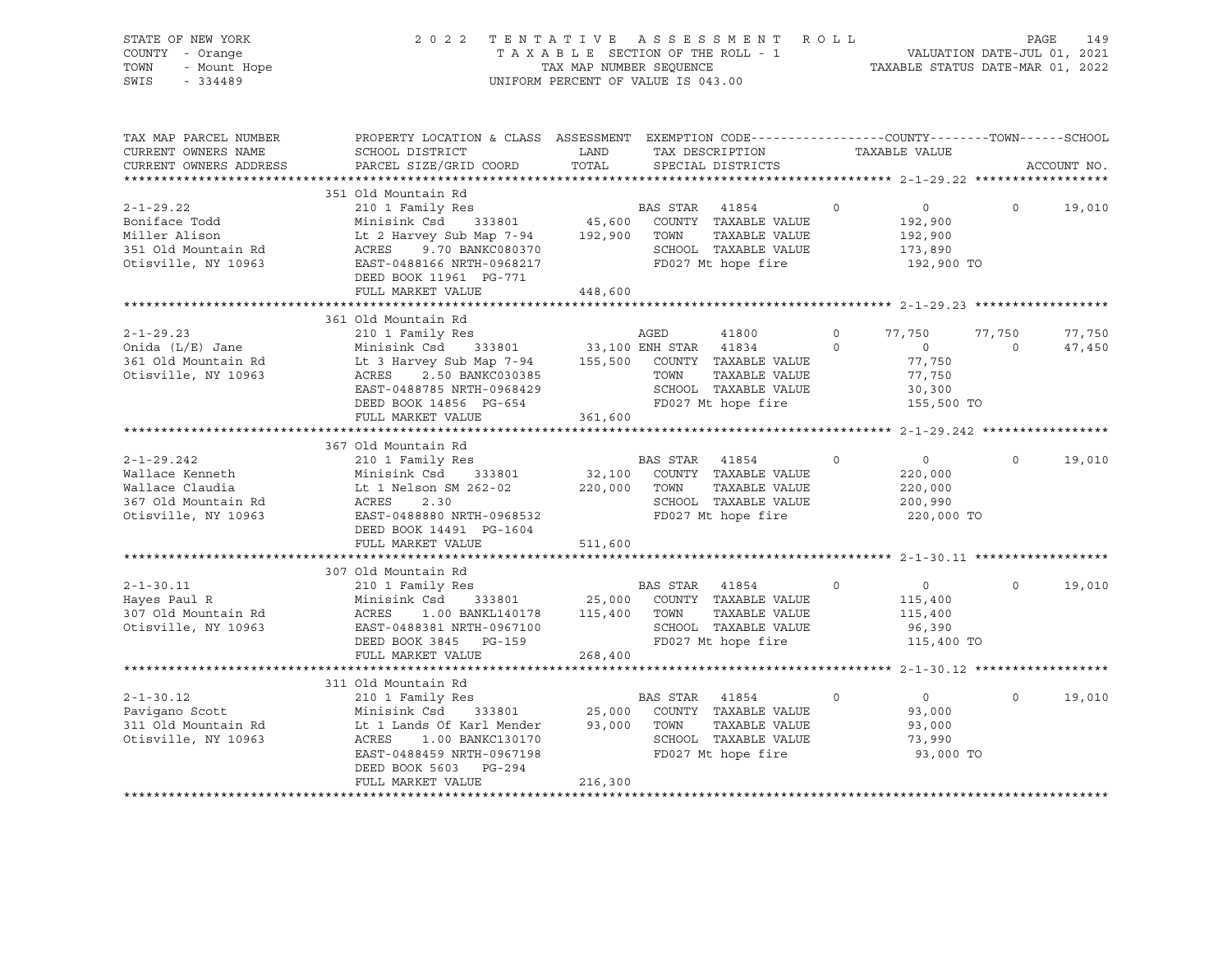| STATE OF NEW YORK<br>COUNTY - Orange<br>OF NEW YORK<br>I - Orange<br>- Mount Hope<br>- Alian<br>TOWN<br>SWIS                                                                                                                                            | 2022 TENTATIVE ASSESSMENT ROLL PAGE 150<br>TAXABLE SECTION OF THE ROLL - 1 VALUATION DATE-JUL 01, 2021<br>TAX MAP NUMBER SEQUENCE TAXABLE STATUS DATE-MAR 01, 2022<br>UNIFORM PERCENT OF VALUE IS 043.00 |               |                                      |                                                                                                                                                                                                    |                                                                                                                                                                                                 |             |
|---------------------------------------------------------------------------------------------------------------------------------------------------------------------------------------------------------------------------------------------------------|----------------------------------------------------------------------------------------------------------------------------------------------------------------------------------------------------------|---------------|--------------------------------------|----------------------------------------------------------------------------------------------------------------------------------------------------------------------------------------------------|-------------------------------------------------------------------------------------------------------------------------------------------------------------------------------------------------|-------------|
| TAX MAP PARCEL NUMBER<br>CURRENT OWNERS NAME<br>CURRENT OWNERS ADDRESS                                                                                                                                                                                  | PROPERTY LOCATION & CLASS ASSESSMENT EXEMPTION CODE---------------COUNTY-------TOWN-----SCHOOL<br>SCHOOL DISTRICT<br>PARCEL SIZE/GRID COORD                                                              | LAND<br>TOTAL | TAX DESCRIPTION<br>SPECIAL DISTRICTS | TAXABLE VALUE                                                                                                                                                                                      |                                                                                                                                                                                                 | ACCOUNT NO. |
| 2-1-30.13<br>Mosier Daniel T<br>Mosier Daniel T<br>319 Old Mountain Rd<br>319 Old Mountain Rd<br>319 Old Mountain Rd<br>319 Old Mountain Rd<br>319 Old Mountain Rd<br>319 Old Mountain Rd<br>32 COUNTY TAXABLE VALUE<br>333801<br>25,000 TOWN<br>25,00  | 319 Old Mountain Rd<br>EAST-0488535 NRTH-0967297<br>DEED BOOK 14299 PG-446<br>FULL MARKET VALUE                                                                                                          |               |                                      | 96,500<br>96,500<br>96,500<br>96,500 TO                                                                                                                                                            |                                                                                                                                                                                                 |             |
|                                                                                                                                                                                                                                                         |                                                                                                                                                                                                          | 224,400       |                                      |                                                                                                                                                                                                    |                                                                                                                                                                                                 |             |
| $2 - 1 - 30.14$<br>2-1-30.14 311 Res vac land COUNTY TAXABLE VALUE<br>Mosier Daniel T Minisink Csd 333801 25,000 TOWN TAXABLE VALUE<br>319 Old Mountain Rd Lt 3 Lands Of Karl Mender 25,000 SCHOOL TAXABLE VALUE<br>0tisville, NY 10963 ACRES 1.00 BANK | Old Mountain Rd<br>311 Res vac land<br>EAST-0488608 NRTH-0967397<br>DEED BOOK 14299 PG-446<br>FULL MARKET VALUE                                                                                          | 58,100        | COUNTY TAXABLE VALUE                 | 25,000<br>25,000<br>25,000<br>25,000 TO                                                                                                                                                            |                                                                                                                                                                                                 |             |
|                                                                                                                                                                                                                                                         |                                                                                                                                                                                                          |               |                                      |                                                                                                                                                                                                    |                                                                                                                                                                                                 |             |
| 210 1 Family Res<br>Slomka Erin Minisink Csd 333801 29,700 TOWN TAXABLE VALUE<br>Slomka Stefan C ACRES 2.00 BANKC080496 111,900 SCHOOL TAXABLE VALUE<br>327 Old Mountain Rd EAST-0488688 NRTH-0967549 FD027 Mt hope fire<br>Otisville,                  |                                                                                                                                                                                                          |               | COUNTY TAXABLE VALUE 111,900         | 111,900<br>111,900<br>111,900 TO                                                                                                                                                                   |                                                                                                                                                                                                 |             |
|                                                                                                                                                                                                                                                         |                                                                                                                                                                                                          |               |                                      |                                                                                                                                                                                                    |                                                                                                                                                                                                 |             |
| 335 Old Mountain Rd<br>2-1-30.22 210 1 Family Res<br>Lin Guo Feng<br>29,700 COUNTY TAXABLE VALUE<br>29,700 COUNTY TAXABLE VALUE<br>29,700 COUNTY TAXABLE VALUE<br>29,700 COUNTY TAXABLE VALUE<br>29,700 COUNTY TAXABLE VALUE<br>29,700 COUNTY           | 335 Old Mountain Rd<br>FULL MARKET VALUE 430,200                                                                                                                                                         |               |                                      | $\begin{array}{ccc} & & 0 & & \hline \end{array}$<br>185,000<br>185,000<br>165,990<br>185,000 TO                                                                                                   | $\Omega$                                                                                                                                                                                        | 19,010      |
|                                                                                                                                                                                                                                                         |                                                                                                                                                                                                          |               |                                      |                                                                                                                                                                                                    |                                                                                                                                                                                                 |             |
| 310 1 Family Res<br>Sedita Sr Living Trust Ronald Minisink Csd 333801 36,600 VETDIS CTS 41140<br>Sedita Living Trust Laura Lot 1 Koenig Sub 162,400 AGED 41800<br>404 Old Mountain Rd ACRES 3.70 BANK0210091 ENH STAR 41834<br>Otisvil                  | 404 Old Mountain Rd                                                                                                                                                                                      |               | FD027 Mt hope fire                   | $\begin{array}{cccc} 0 & & 10,920 \\ 0 & & 36,400 \\ 0 & & 23,016 \\ 0 & & & 0 \\ 7 & & & & 92,064 \end{array}$<br>$36,400$ $36,400$<br>23,016 23,016<br>92,064<br>60,838<br>162,400<br>162,400 TO | $\begin{array}{ccc} 10\, , 920 & \qquad & 6\, , 240 \\ 36\, , 400 & \qquad & 20\, , 800 \\ 23\, , 016 & \qquad & 27\, , 072 \\ 0 & \qquad & 47\, , 450 \end{array}$<br>10,920<br>$\overline{0}$ |             |
|                                                                                                                                                                                                                                                         |                                                                                                                                                                                                          |               |                                      |                                                                                                                                                                                                    |                                                                                                                                                                                                 |             |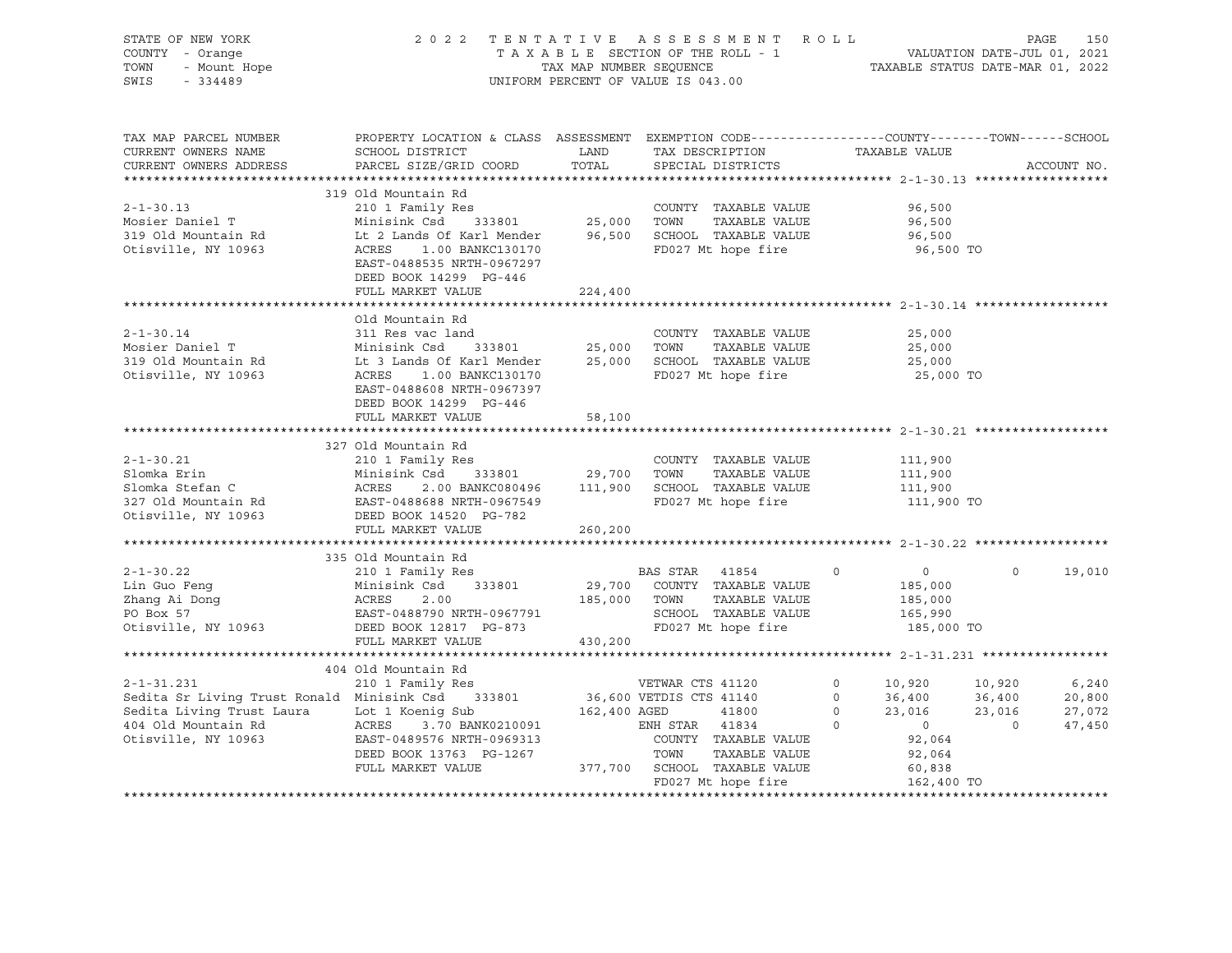| STATE OF NEW YORK<br>COUNTY - Orange<br>OF NEW YORK<br>7 - Orange<br>- Mount Hope<br>11100<br>TOWN<br>SWIS              |                                                                                                                                                                                                                                                |                  | 2022 TENTATIVE ASSESSMENT ROLL<br>TAXABLE SECTION OF THE ROLL - 1<br>TAXABLE STATUS DATE-JUL 01, 2021<br>TAXABLE STATUS DATE-MAR 01, 2022<br>UNIFORM PERCENT OF VALUE IS 043.00 |                                                                                          |                | PAGE<br>151            |
|-------------------------------------------------------------------------------------------------------------------------|------------------------------------------------------------------------------------------------------------------------------------------------------------------------------------------------------------------------------------------------|------------------|---------------------------------------------------------------------------------------------------------------------------------------------------------------------------------|------------------------------------------------------------------------------------------|----------------|------------------------|
| TAX MAP PARCEL NUMBER<br>CURRENT OWNERS NAME<br>CURRENT OWNERS ADDRESS                                                  | PROPERTY LOCATION & CLASS ASSESSMENT EXEMPTION CODE-----------------COUNTY-------TOWN------SCHOOL<br>SCHOOL DISTRICT<br>PARCEL SIZE/GRID COORD                                                                                                 | LAND<br>TOTAL    | TAX DESCRIPTION TAXABLE VALUE<br>SPECIAL DISTRICTS                                                                                                                              |                                                                                          |                | ACCOUNT NO.            |
| $2 - 1 - 31.232$<br>Scialabba Louis A<br>Scialabba Patricia<br>398 Old Mountain Rd<br>Otisville, NY 10963               | 398 Old Mountain Rd<br>280 Res Multiple<br>Minisink Csd 333801 36,500 TOWN<br>Lot 2 Koenig Sub 170,000 SCHOOL TAXABLE VALUE<br>Lot 2<br>ACRES<br>2.70 BANKC180281<br>EAST-0489489 NRTH-0968993<br>DEED BOOK 14533 PG-1761<br>FULL MARKET VALUE | 395,300          | COUNTY TAXABLE VALUE<br>TAXABLE VALUE<br>FD027 Mt hope fire                                                                                                                     | 170,000<br>170,000<br>170,000<br>170,000 TO                                              |                |                        |
|                                                                                                                         |                                                                                                                                                                                                                                                |                  |                                                                                                                                                                                 |                                                                                          |                |                        |
| $2 - 1 - 31.233$<br>Barton Arthur W<br>Barton Susan L<br>PO Box 751<br>0tisville, NY 10963<br>EAST-0489869 NRTH-0968988 | 314 Robbins Rd<br>210 1 Family Res<br>Minisink Csd 333801<br>Minisink Csd     33<br>Lt 3 Koenig Sub<br>ACRES     4.70<br>ACRES 4.70<br>DEED BOOK 2141 PG-00965<br>FULL MARKET VALUE                                                            | 271,600          | VETWAR CTS 41120<br>39,200 ENH STAR 41834<br>116,800 COUNTY TAXABLE VALUE<br>TAXABLE VALUE<br>TOWN<br>SCHOOL TAXABLE VALUE<br>FD027 Mt hope fire                                | $0 \t 10,920$<br>$\circ$<br>$\overline{0}$<br>105,880<br>105,880<br>63,110<br>116,800 TO | $\overline{0}$ | 10,920 6,240<br>47,450 |
|                                                                                                                         | 323 Robbins Rd                                                                                                                                                                                                                                 |                  |                                                                                                                                                                                 |                                                                                          |                |                        |
| $2 - 1 - 31.41$<br>Roman Jennifer<br>319 Robbins Rd<br>Otisville, NY 10963                                              | 311 Res vac land<br>Minisink Csd<br>Lot 1 Barnao Sub Map 113-<br>filed $4/1/2019$<br>ACRES 1.50<br>EAST-0489393 NRTH-0968555<br>DEED BOOK 14778 PG-1272<br>FULL MARKET VALUE                                                                   | 63,500           | COUNTY TAXABLE VALUE<br>TAXABLE VALUE<br>27,300 SCHOOL TAXABLE VALUE<br>VALUE VALUE<br>FD027 Mt hope fire                                                                       | 27,300<br>27,300<br>27,300<br>27,300 TO                                                  |                |                        |
|                                                                                                                         |                                                                                                                                                                                                                                                |                  |                                                                                                                                                                                 |                                                                                          |                |                        |
| $2 - 1 - 31.42$<br>Roman Jennifer<br>319 Robbins Rd<br>Otisville, NY 10963                                              | 319 Robbins Rd<br>210 1 Family Res - WTRFNT<br>Minisink Csd<br>333801<br>Lot 2 Barnao Sub Map 113- 180,000 SCHOOL TAXABLE VALUE<br>filed $4/1/2019$<br>ACRES 2.20<br>EAST-0489526 NRTH-0968424<br>DEED BOOK 14719 PG-470                       | 30,600 TOWN      | COUNTY TAXABLE VALUE<br>TAXABLE VALUE<br>FD027 Mt hope fire                                                                                                                     | 180,000<br>180,000<br>180,000<br>180,000 TO                                              |                |                        |
|                                                                                                                         | FULL MARKET VALUE                                                                                                                                                                                                                              | 418,600          |                                                                                                                                                                                 |                                                                                          |                |                        |
|                                                                                                                         | 313 Robbins Rd                                                                                                                                                                                                                                 |                  |                                                                                                                                                                                 |                                                                                          |                |                        |
| $2 - 1 - 31.43$<br>Snyder Keith<br>Snyder Faith<br>293 Robbins Rd<br>Otisville, NY 10963                                | 311 Res vac land<br>Minisink Csd<br>333801<br>Lot 3 Barnao Sub Map 113-<br>filed $4/1/2019$<br>ACRES<br>1.60<br>EAST-0489720 NRTH-0968432<br>DEED BOOK 14593 PG-607                                                                            | 27,800<br>27,800 | COUNTY TAXABLE VALUE<br>TOWN<br>TAXABLE VALUE<br>SCHOOL TAXABLE VALUE<br>FD027 Mt hope fire                                                                                     | 27,800<br>27,800<br>27,800<br>27,800 TO                                                  |                |                        |
|                                                                                                                         | FULL MARKET VALUE                                                                                                                                                                                                                              | 64,700           |                                                                                                                                                                                 |                                                                                          |                |                        |
|                                                                                                                         |                                                                                                                                                                                                                                                |                  |                                                                                                                                                                                 |                                                                                          |                |                        |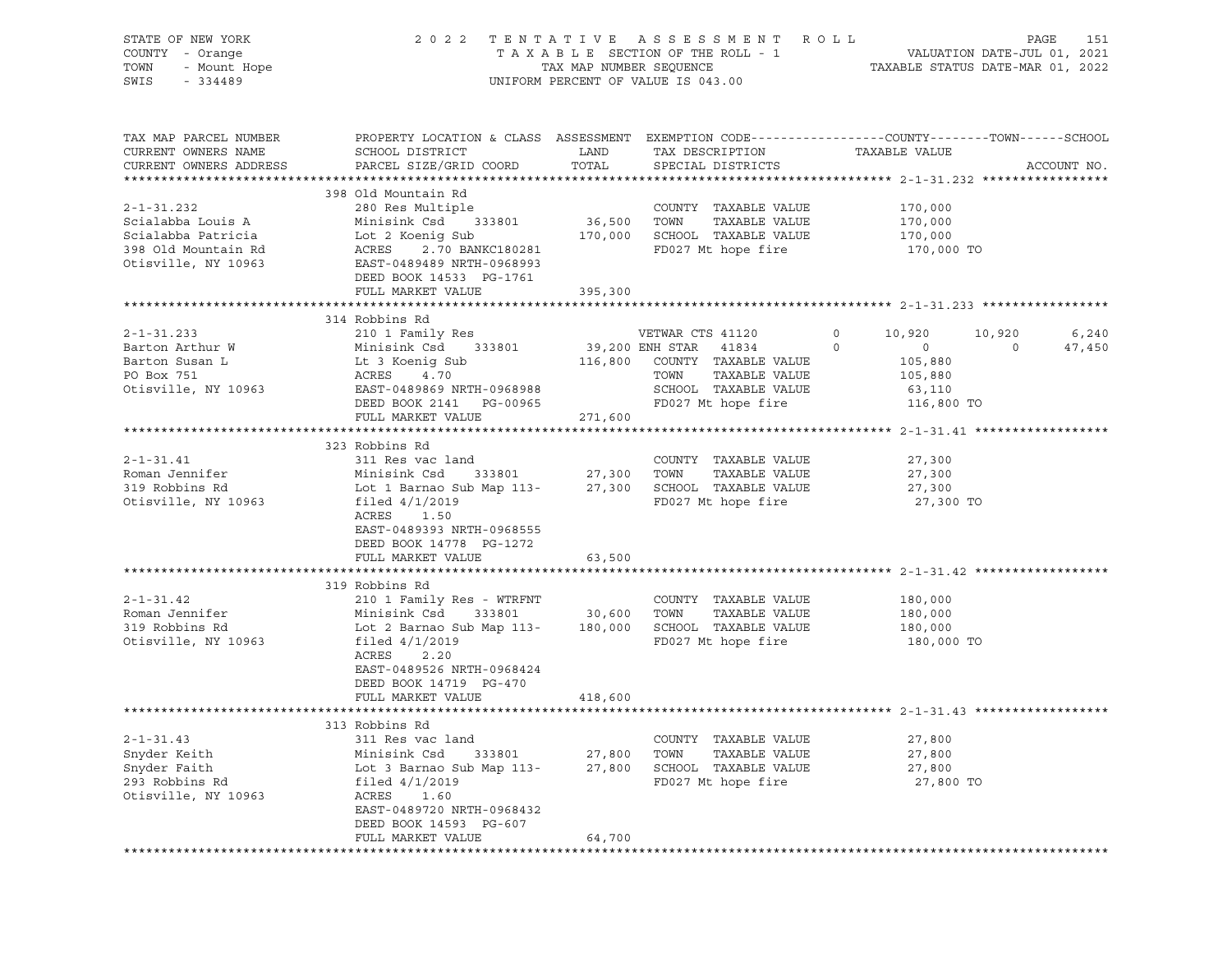| STATE OF NEW YORK<br>COUNTY - Orange<br>F NEW YORK<br>- Orange<br>- Mount Hope<br>TOWN<br>SWIS                                                               |                                                                                                                                                                                                                                                                                                        | TAX MAP NUMBER SEQUENCE          | 2022 TENTATIVE ASSESSMENT ROLL<br>TAXABLE SECTION OF THE ROLL - 1<br>UNIFORM PERCENT OF VALUE IS 043.00                                      | OLL - 1<br>VALUATION DATE-JUL 01, 2021<br>TAXABLE STATUS DATE-MAR 01, 2022                                      | 152<br>PAGE |
|--------------------------------------------------------------------------------------------------------------------------------------------------------------|--------------------------------------------------------------------------------------------------------------------------------------------------------------------------------------------------------------------------------------------------------------------------------------------------------|----------------------------------|----------------------------------------------------------------------------------------------------------------------------------------------|-----------------------------------------------------------------------------------------------------------------|-------------|
| TAX MAP PARCEL NUMBER<br>CURRENT OWNERS NAME<br>CURRENT OWNERS ADDRESS                                                                                       | SCHOOL DISTRICT<br>PARCEL SIZE/GRID COORD                                                                                                                                                                                                                                                              | LAND<br>TOTAL                    | TAX DESCRIPTION<br>SPECIAL DISTRICTS                                                                                                         | PROPERTY LOCATION & CLASS ASSESSMENT EXEMPTION CODE---------------COUNTY-------TOWN-----SCHOOL<br>TAXABLE VALUE | ACCOUNT NO. |
|                                                                                                                                                              |                                                                                                                                                                                                                                                                                                        |                                  |                                                                                                                                              |                                                                                                                 |             |
| $2 - 1 - 32.21$<br>Arellano Ariel S<br>Arellano Nicole M<br>424 Old Mountain Rd<br>Otisville, NY 10963                                                       | 424 Old Mountain Rd<br>210 1 Family Res<br>Minisink Csd<br>333801<br>Lot 1 Furman Sub<br>Map 11-20<br>filed 7/22/2020<br>ACRES 3.10                                                                                                                                                                    | 34,700 TOWN                      | COUNTY TAXABLE VALUE<br>TAXABLE VALUE<br>190,000 SCHOOL TAXABLE VALUE<br>FD027 Mt hope fire                                                  | 190,000<br>190,000<br>190,000<br>190,000 TO                                                                     |             |
|                                                                                                                                                              | PRIOR OWNER ON 3/01/2022<br>Arellano Ariel S BEED BOOK 15190 PG-1470                                                                                                                                                                                                                                   |                                  |                                                                                                                                              |                                                                                                                 |             |
|                                                                                                                                                              | FULL MARKET VALUE                                                                                                                                                                                                                                                                                      | 441,900                          |                                                                                                                                              |                                                                                                                 |             |
|                                                                                                                                                              |                                                                                                                                                                                                                                                                                                        |                                  |                                                                                                                                              |                                                                                                                 |             |
|                                                                                                                                                              | 434 Old Mountain Rd                                                                                                                                                                                                                                                                                    |                                  |                                                                                                                                              |                                                                                                                 |             |
| $2 - 1 - 32.22$<br>Kushner Stephen<br>Kushner Marqarita<br>434 Old Mountain Rd<br>Otisville, NY 10963<br>Kushner Stephen<br>$2 - 1 - 32.23$<br>Hummer Donald | 210 1 Family Res<br>Minisink Csd 333801<br>Lot 2 Furman Sub<br>Map 11-20<br>filed 7/22/2020<br>ACRES 3.70<br>PRIOR OWNER ON 3/01/2022 EAST-0489720 NRTH-0969836<br>DEED BOOK 15175 PG-763<br>FULL MARKET VALUE<br>419 Old Mountain Rd<br>$215$ 1 Fam Res w/<br>Minisink Csd 333801<br>Ict 3 Eurman Sub | 36,600<br>439,500<br>39,700 TOWN | COUNTY TAXABLE VALUE<br>TOWN<br>TAXABLE VALUE<br>189,000 SCHOOL TAXABLE VALUE<br>FD027 Mt hope fire<br>COUNTY TAXABLE VALUE<br>TAXABLE VALUE | 189,000<br>189,000<br>189,000<br>189,000 TO<br>175,600<br>175,600                                               |             |
| Harris Audrey M<br>419 Old Mountain Rd<br>Otisville, NY 10963<br>MAY BE SUBJECT TO PAYMENT<br>UNDER RPTL480A UNTIL 2030                                      | Lot 3 Furman Sub<br>Map 11-20<br>ACRES 4.90 BANKC040280<br>EAST-0489198 NRTH-0969889<br>DEED BOOK 14958 PG-1485                                                                                                                                                                                        |                                  | 175,600 SCHOOL TAXABLE VALUE<br>FD027 Mt hope fire                                                                                           | 175,600<br>175,600 TO                                                                                           |             |
|                                                                                                                                                              | FULL MARKET VALUE                                                                                                                                                                                                                                                                                      | 408,400                          |                                                                                                                                              |                                                                                                                 |             |
|                                                                                                                                                              | 411 Old Mountain Rd                                                                                                                                                                                                                                                                                    |                                  |                                                                                                                                              |                                                                                                                 |             |
| $2 - 1 - 32.24$<br>Lands of Furman, LLC<br>91 Eagle Crest Rd<br>Port Jervis, NY 12771<br>MAY BE SUBJECT TO PAYMENT<br>UNDER RPTL480A UNTIL 2031              | 912 Forest s480a<br>Minisink Csd 333801<br>Lot 4 Furman Sub<br>Map 11-20<br>Map 11-20<br>filed 7/22/2020<br>ACRES 137.20<br>EAST-0487202 NRTH-0970628<br>DEED BOOK 14416 PG-369<br>FULL MARKET VALUE                                                                                                   | 200,000                          | FORESTLAND 47460<br>86,000 COUNTY TAXABLE VALUE<br>86,000 TOWN<br>TAXABLE VALUE<br>SCHOOL TAXABLE VALUE<br>FD027 Mt hope fire                | 48,300<br>48,300<br>$\circ$<br>37,700<br>37,700<br>37,700<br>86,000 TO                                          | 48,300      |
|                                                                                                                                                              |                                                                                                                                                                                                                                                                                                        |                                  |                                                                                                                                              |                                                                                                                 |             |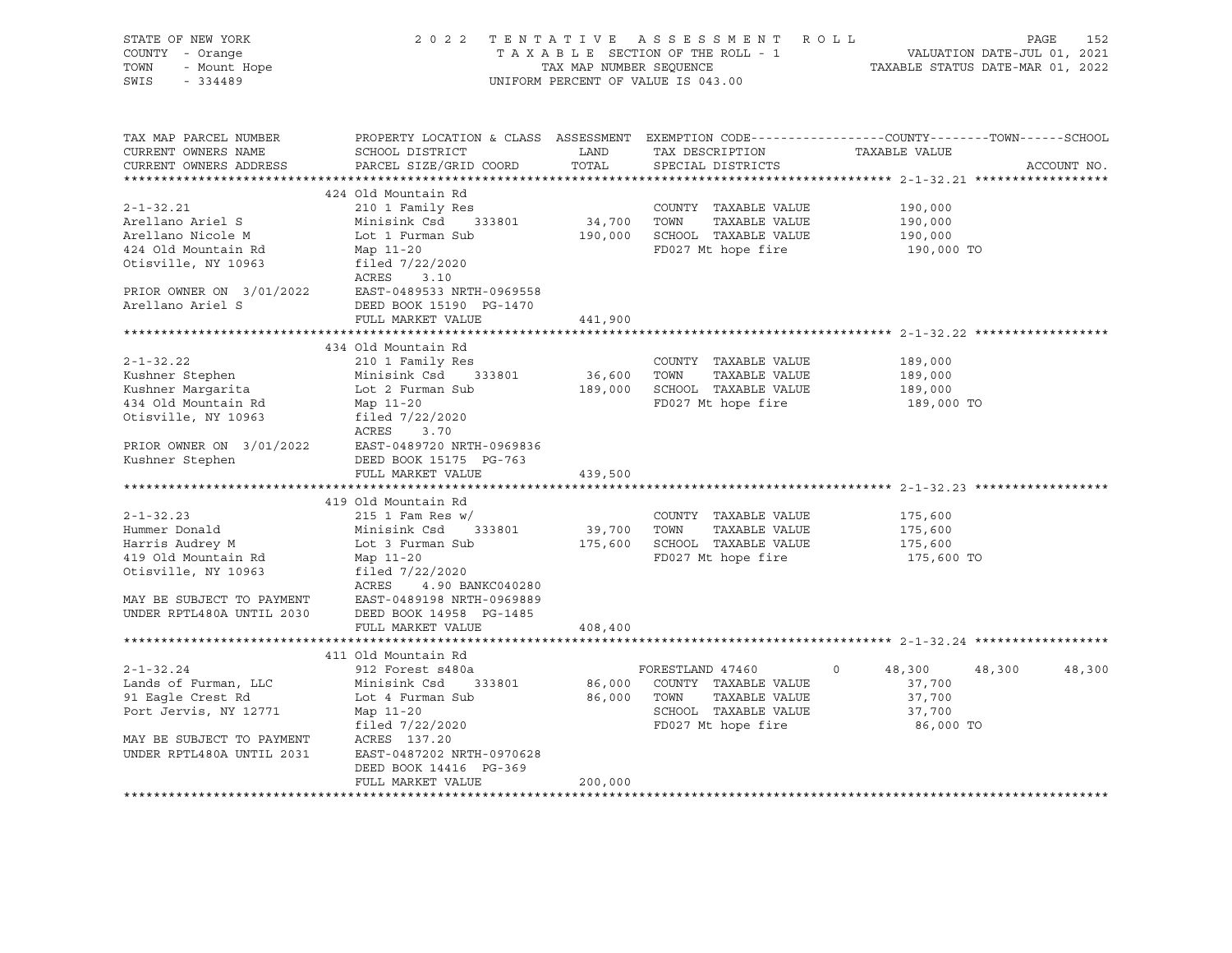# STATE OF NEW YORK 2 0 2 2 T E N T A T I V E A S S E S S M E N T R O L L PAGE 153 COUNTY - Orange T A X A B L E SECTION OF THE ROLL - 1 VALUATION DATE-JUL 01, 2021 TOWN - Mount Hope TAX MAP NUMBER SEQUENCE TAXABLE STATUS DATE-MAR 01, 2022 SWIS - 334489 UNIFORM PERCENT OF VALUE IS 043.00

| TAX MAP PARCEL NUMBER<br>CURRENT OWNERS NAME<br>CURRENT OWNERS ADDRESS                                             | PROPERTY LOCATION & CLASS ASSESSMENT EXEMPTION CODE----------------COUNTY-------TOWN-----SCHOOL<br>SCHOOL DISTRICT<br>PARCEL SIZE/GRID COORD                    | LAND<br>TOTAL               | TAX DESCRIPTION<br>SPECIAL DISTRICTS                                                                                    | TAXABLE VALUE                                                            |          | ACCOUNT NO. |
|--------------------------------------------------------------------------------------------------------------------|-----------------------------------------------------------------------------------------------------------------------------------------------------------------|-----------------------------|-------------------------------------------------------------------------------------------------------------------------|--------------------------------------------------------------------------|----------|-------------|
| **********************                                                                                             |                                                                                                                                                                 |                             |                                                                                                                         |                                                                          |          |             |
| $2 - 1 - 33.1$<br>Gaynor-Tirelli Susan<br>446 Old Mountain Rd<br>Otisville, NY 10963                               | 446 Old Mountain Rd<br>270 Mfg housing<br>Minisink Csd<br>333801<br>ACRES<br>4.00<br>EAST-0490121 NRTH-0970039<br>DEED BOOK 5986 PG-226<br>FULL MARKET VALUE    | 37,500<br>78,800<br>183,300 | BAS STAR<br>41854<br>COUNTY TAXABLE VALUE<br>TOWN<br>TAXABLE VALUE<br>SCHOOL TAXABLE VALUE<br>FD027 Mt hope fire        | 0<br>$\circ$<br>78,800<br>78,800<br>59,790<br>78,800 TO                  | $\Omega$ | 19,010      |
|                                                                                                                    |                                                                                                                                                                 |                             |                                                                                                                         |                                                                          |          |             |
| $2 - 1 - 33.2$<br>Gaynor-Tirelli Susan<br>446 Old Mountain Rd<br>Otisville, NY 10963                               | Old Mountain Rd<br>311 Res vac land<br>Minisink Csd<br>333801<br>FRNT 106.00 DPTH 37.00<br>EAST-0489689 NRTH-0970314<br>DEED BOOK 5986 PG-226                   | 2,500<br>2,500              | COUNTY TAXABLE VALUE<br>TAXABLE VALUE<br>TOWN<br>SCHOOL TAXABLE VALUE<br>FD027 Mt hope fire                             | 2,500<br>2,500<br>2,500<br>2,500 TO                                      |          |             |
|                                                                                                                    | FULL MARKET VALUE                                                                                                                                               | 5,800                       | ********************************** 2-1-34.1 ****                                                                        |                                                                          |          |             |
| $2 - 1 - 34.1$<br>Ruby Edward<br>18 Meadowbrook Dr ACRES<br>Hubtington Station, NY 11746 EAST-0490365 NRTH-0970059 | 8 Georgia Ln<br>210 1 Family Res<br>Minisink Csd<br>333801                                                                                                      | 31,000                      | COUNTY TAXABLE VALUE<br>TOWN<br>TAXABLE VALUE<br>1.50 BANKC190321 122,100 SCHOOL TAXABLE VALUE<br>FD027 Mt hope fire    | 122,100<br>122,100<br>122,100<br>122,100 TO                              |          |             |
|                                                                                                                    | DEED BOOK 14822 PG-1093<br>FULL MARKET VALUE                                                                                                                    | 284,000                     |                                                                                                                         |                                                                          |          |             |
|                                                                                                                    | 7 Georgia Ln                                                                                                                                                    |                             |                                                                                                                         |                                                                          |          |             |
| $2 - 1 - 34.2$<br>Evangelical Luthern Church<br>Paul West<br>70-74 West 126th St<br>New York, NY 10027             | 260 Seasonal res<br>333801<br>Minisink Csd<br>ACRES<br>7.00<br>EAST-0490149 NRTH-0970379<br>DEED BOOK 2462<br>PG-00233<br>FULL MARKET VALUE                     | 42,800 TOWN                 | COUNTY TAXABLE VALUE<br>TAXABLE VALUE<br>76,000 SCHOOL TAXABLE VALUE<br>FD027 Mt hope fire                              | 76,000<br>76,000<br>76,000<br>76,000 TO                                  |          |             |
|                                                                                                                    |                                                                                                                                                                 | 176,700                     |                                                                                                                         |                                                                          |          |             |
| $2 - 1 - 35$<br>Snook John<br>Otisville, NY 10963                                                                  | 4 High Hope Dr<br>210 1 Family Res<br>333801<br>Minisink Csd<br>DEED BOOK 11933 PG-714<br>FULL MARKET VALUE                                                     | 220,200<br>512,100          | BAS STAR<br>41854<br>27,100 COUNTY TAXABLE VALUE<br>TAXABLE VALUE<br>TOWN<br>SCHOOL TAXABLE VALUE<br>FD027 Mt hope fire | $\overline{0}$<br>$\circ$<br>220,200<br>220,200<br>201,190<br>220,200 TO | $\Omega$ | 19,010      |
|                                                                                                                    |                                                                                                                                                                 |                             |                                                                                                                         |                                                                          |          |             |
| $2 - 1 - 36$<br>Boericke William H<br>Boericke Lan J<br>475 Old Mountain Rd<br>Otisville, NY 10963                 | 475 Old Mountain Rd<br>210 1 Family Res<br>333801<br>Minisink Csd<br>ACRES<br>1.00<br>EAST-0489724 NRTH-0970861<br>DEED BOOK 13812 PG-1706<br>FULL MARKET VALUE | 25,000<br>97,100<br>225,800 | COUNTY TAXABLE VALUE<br>TOWN<br>TAXABLE VALUE<br>SCHOOL TAXABLE VALUE<br>FD027 Mt hope fire                             | 97,100<br>97,100<br>97,100<br>97,100 TO                                  |          |             |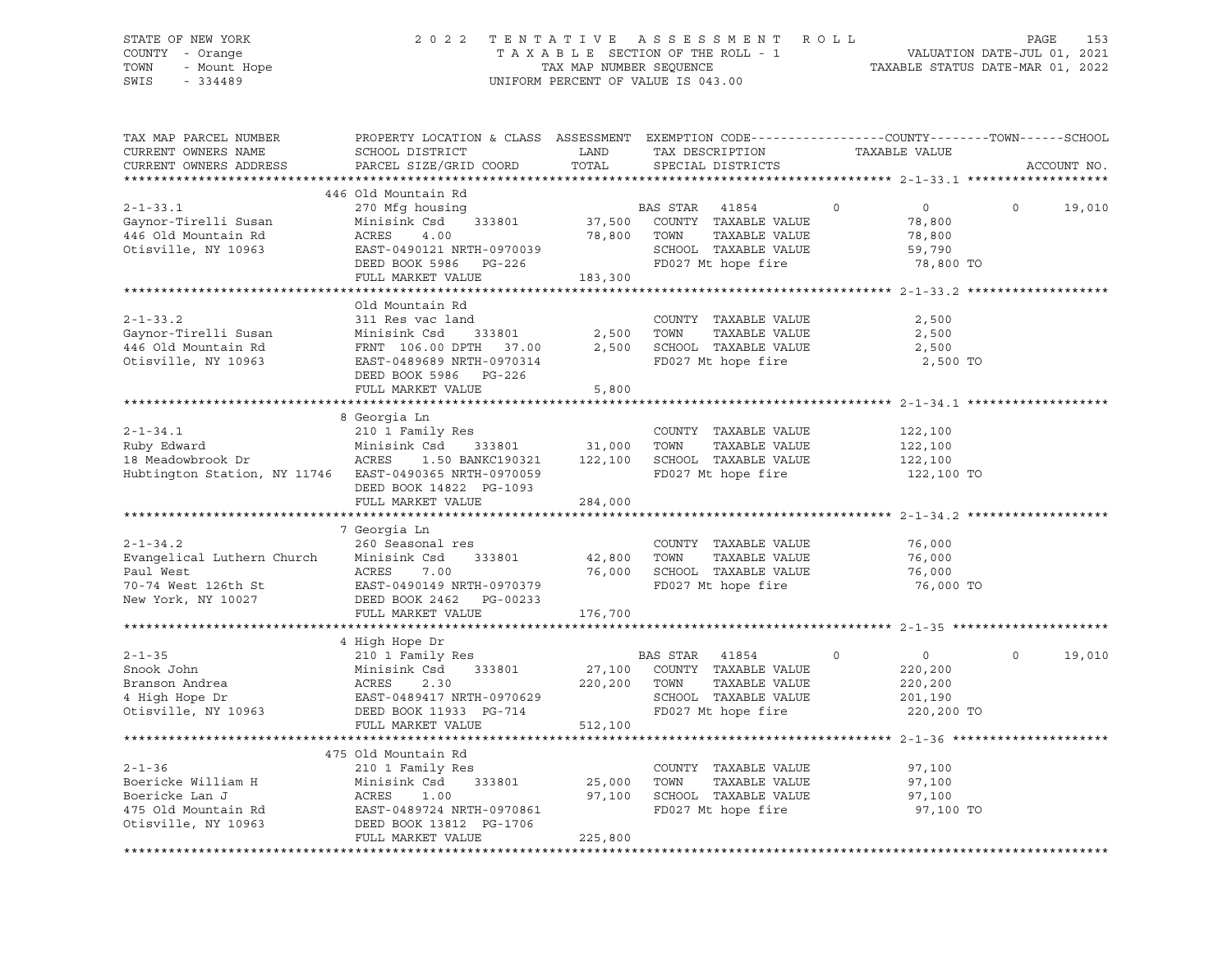| STATE OF NEW YORK<br>COUNTY - Orange |                                                             |                         | 2022 TENTATIVE ASSESSMENT ROLL<br>TAXABLE SECTION OF THE ROLL - 1 | PAGE<br>154                                                                                     |
|--------------------------------------|-------------------------------------------------------------|-------------------------|-------------------------------------------------------------------|-------------------------------------------------------------------------------------------------|
| - Mount Hope<br>TOWN                 |                                                             | TAX MAP NUMBER SEQUENCE |                                                                   | VALUATION DATE-JUL 01, 2021<br>TAXABLE STATUS DATE-MAR 01, 2022                                 |
| SWIS<br>$-334489$                    |                                                             |                         | UNIFORM PERCENT OF VALUE IS 043.00                                |                                                                                                 |
|                                      |                                                             |                         |                                                                   |                                                                                                 |
| TAX MAP PARCEL NUMBER                |                                                             |                         |                                                                   | PROPERTY LOCATION & CLASS ASSESSMENT EXEMPTION CODE----------------COUNTY-------TOWN-----SCHOOL |
| CURRENT OWNERS NAME                  | SCHOOL DISTRICT                                             | LAND                    | TAX DESCRIPTION                                                   | TAXABLE VALUE                                                                                   |
| CURRENT OWNERS ADDRESS               | PARCEL SIZE/GRID COORD                                      | TOTAL                   | SPECIAL DISTRICTS                                                 | ACCOUNT NO.                                                                                     |
|                                      |                                                             |                         |                                                                   |                                                                                                 |
| $2 - 1 - 37$                         | 451 Old Mountain Rd                                         |                         | COUNTY TAXABLE VALUE                                              |                                                                                                 |
| Caruso Rosario                       | 210 1 Family Res<br>Minisink Csd<br>333801                  | 33,900 TOWN             | TAXABLE VALUE                                                     | 84,200<br>84,200                                                                                |
| Caruso Salvatrice                    | Unfinished 2011 Assessmen                                   |                         | 84,200 SCHOOL TAXABLE VALUE                                       | 84,200                                                                                          |
| 1949 Bay Ridge Pkwy                  | ACRES<br>2.90                                               |                         | FD027 Mt hope fire                                                | 84,200 TO                                                                                       |
| Brooklyn, NY 11204                   | EAST-0489324 NRTH-0970402                                   |                         |                                                                   |                                                                                                 |
|                                      | DEED BOOK 12702 PG-1249                                     |                         |                                                                   |                                                                                                 |
|                                      | FULL MARKET VALUE                                           | 195,800                 |                                                                   |                                                                                                 |
|                                      |                                                             |                         |                                                                   |                                                                                                 |
|                                      | 83 High Hope Dr                                             |                         |                                                                   |                                                                                                 |
| $2 - 1 - 38.12$                      | 240 Rural res                                               |                         | COUNTY TAXABLE VALUE                                              | 182,000                                                                                         |
| Richardson John H Jr                 | Minisink Csd<br>333801                                      | 56,600                  | TOWN<br>TAXABLE VALUE                                             | 182,000                                                                                         |
|                                      | Dolce-Richardson Judith A Lt 3 Pantel Gurda SM 9456 182,000 |                         | SCHOOL TAXABLE VALUE                                              | 182,000                                                                                         |
| 83 High Hope Dr                      | ACRES 25.30 BANKC190903                                     |                         | FD027 Mt hope fire                                                | 182,000 TO                                                                                      |
| Otisville, NY 10963                  | EAST-0488919 NRTH-0971034                                   |                         |                                                                   |                                                                                                 |
|                                      | DEED BOOK 14439 PG-823                                      |                         |                                                                   |                                                                                                 |
|                                      | FULL MARKET VALUE                                           | 423,300                 |                                                                   |                                                                                                 |
|                                      | 461 Old Mountain Rd                                         |                         |                                                                   |                                                                                                 |
| $2 - 1 - 38.2$                       | 210 1 Family Res                                            |                         | COUNTY TAXABLE VALUE                                              | 180,000                                                                                         |
| Holquin Franklin R                   | Minisink Csd 333801                                         | 19,000                  | TOWN<br>TAXABLE VALUE                                             | 180,000                                                                                         |
| Cabrera Liriano Juan L               | FRNT 155.20 DPTH 131.50                                     | 180,000                 | SCHOOL TAXABLE VALUE                                              | 180,000                                                                                         |
| 461 Old Mountain Rd                  | BANKC160275                                                 |                         | FD027 Mt hope fire                                                | 180,000 TO                                                                                      |
| Otisville, NY 10963                  | EAST-0489640 NRTH-0970586                                   |                         |                                                                   |                                                                                                 |
|                                      | DEED BOOK 14964 PG-1860                                     |                         |                                                                   |                                                                                                 |
|                                      | FULL MARKET VALUE                                           | 418,600                 |                                                                   |                                                                                                 |
|                                      |                                                             |                         |                                                                   |                                                                                                 |
|                                      | 125 High Hope Dr                                            |                         |                                                                   |                                                                                                 |
| $2 - 1 - 39.1$                       | 240 Rural res                                               |                         | COUNTY TAXABLE VALUE                                              | 237,900                                                                                         |
| Bagley Roger                         | Minisink Csd<br>333801                                      | 52,800 TOWN             | TAXABLE VALUE                                                     | 237,900                                                                                         |
| Bagley Melisande                     | Lt 1 Pantel Gurda Sub                                       |                         | 237,900 SCHOOL TAXABLE VALUE                                      | 237,900                                                                                         |
| 21 South End Ave Unit 408            | Map 9456                                                    |                         | FD027 Mt hope fire                                                | 237,900 TO                                                                                      |
| New York, NY 10280                   | ACRES 18.70<br>EAST-0487472 NRTH-0971453                    |                         |                                                                   |                                                                                                 |
|                                      | DEED BOOK 4148 PG-112                                       |                         |                                                                   |                                                                                                 |
|                                      | FULL MARKET VALUE                                           | 553,300                 |                                                                   |                                                                                                 |
|                                      |                                                             |                         |                                                                   |                                                                                                 |
|                                      | Old Mountain Rd                                             |                         |                                                                   |                                                                                                 |
| $2 - 1 - 39.22$                      | 322 Rural vac>10                                            |                         | COUNTY TAXABLE VALUE                                              | 53,300                                                                                          |
| Bagley Roger                         | Minisink Csd<br>333801                                      | 53,300                  | TOWN<br>TAXABLE VALUE                                             | 53,300                                                                                          |
| Bagley Melisande                     | Lt 2 Pantel Gurda Sub                                       | 53,300                  | SCHOOL TAXABLE VALUE                                              | 53,300                                                                                          |
| 21 South End Ave Unit 408            | Map 9456                                                    |                         | FD027 Mt hope fire                                                | 53,300 TO                                                                                       |
| New York, NY 10280                   | OR/SU Co line 2000-4745                                     |                         |                                                                   |                                                                                                 |
|                                      | ACRES<br>25.00                                              |                         |                                                                   |                                                                                                 |
|                                      | EAST-0488263 NRTH-0971672                                   |                         |                                                                   |                                                                                                 |
|                                      | DEED BOOK 4278<br>PG-143                                    |                         |                                                                   |                                                                                                 |
|                                      | FULL MARKET VALUE                                           | 124,000                 |                                                                   |                                                                                                 |
|                                      |                                                             |                         |                                                                   |                                                                                                 |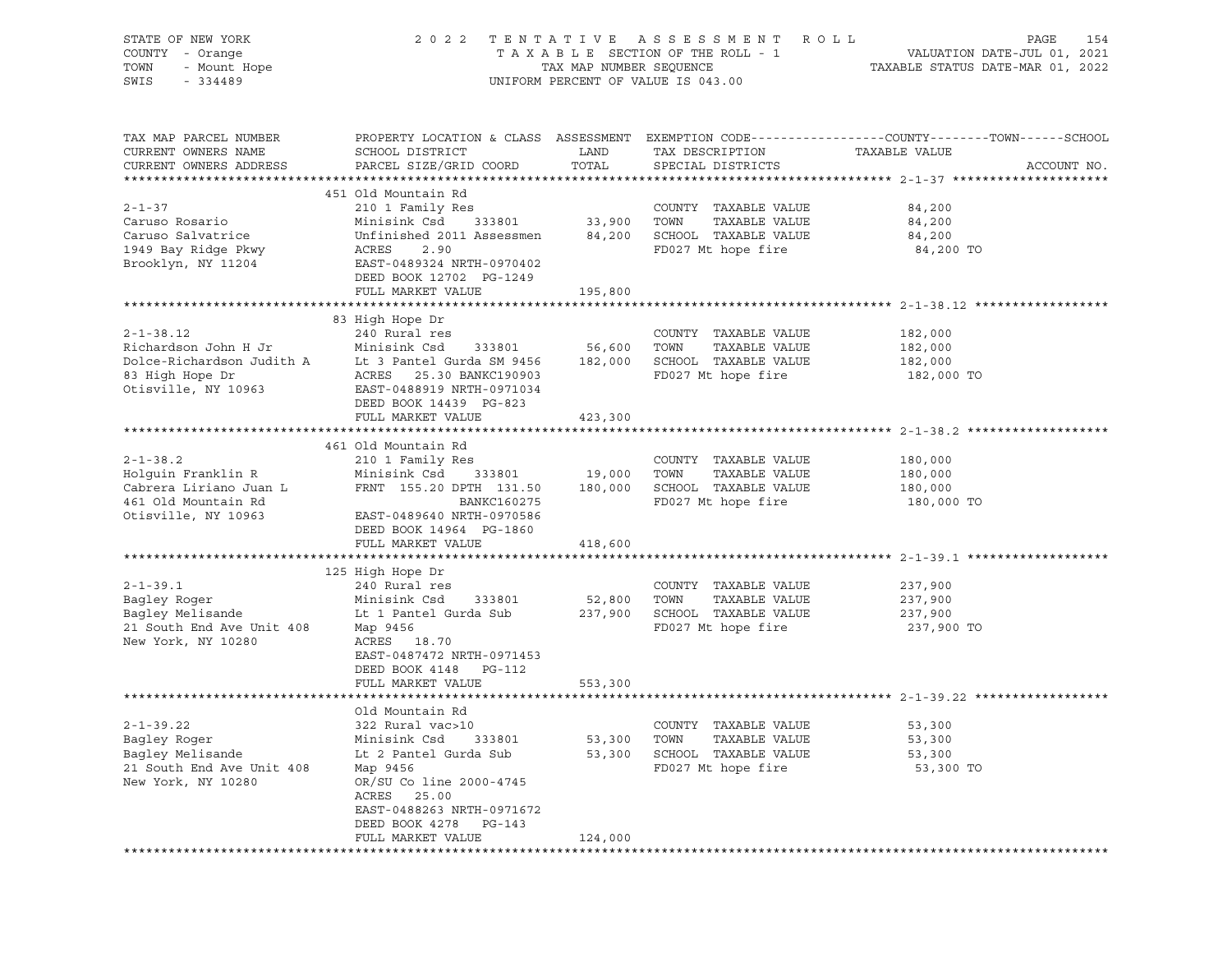# STATE OF NEW YORK 2 0 2 2 T E N T A T I V E A S S E S S M E N T R O L L PAGE 155 COUNTY - Orange T A X A B L E SECTION OF THE ROLL - 1 VALUATION DATE-JUL 01, 2021 TOWN - Mount Hope TAX MAP NUMBER SEQUENCE TAXABLE STATUS DATE-MAR 01, 2022 SWIS - 334489 UNIFORM PERCENT OF VALUE IS 043.00

| TAX MAP PARCEL NUMBER<br>CURRENT OWNERS NAME<br>CURRENT OWNERS ADDRESS | PROPERTY LOCATION & CLASS ASSESSMENT EXEMPTION CODE---------------COUNTY-------TOWN------SCHOOL<br>SCHOOL DISTRICT<br>PARCEL SIZE/GRID COORD | LAND<br>TOTAL | TAX DESCRIPTION<br>SPECIAL DISTRICTS | TAXABLE VALUE              | ACCOUNT NO.        |
|------------------------------------------------------------------------|----------------------------------------------------------------------------------------------------------------------------------------------|---------------|--------------------------------------|----------------------------|--------------------|
|                                                                        |                                                                                                                                              |               |                                      |                            |                    |
|                                                                        | 477 Old Mountain Rd                                                                                                                          |               |                                      |                            |                    |
| $2 - 1 - 40.1$                                                         | 210 1 Family Res                                                                                                                             |               | BAS STAR 41854                       | $\circ$<br>$\overline{0}$  | $\Omega$<br>19,010 |
| Costa John S                                                           |                                                                                                                                              |               |                                      | 169,100                    |                    |
| Costa Justyna                                                          |                                                                                                                                              |               | TAXABLE VALUE                        | 169,100                    |                    |
| 477 Old Mountain Rd BAST-0489777 NRTH-0721210                          |                                                                                                                                              |               | SCHOOL TAXABLE VALUE                 | 150,090                    |                    |
| Otisville, NY 10963                                                    | DEED BOOK 14036 PG-1181                                                                                                                      |               | FD021 Howells fire                   | 169,100 TO                 |                    |
|                                                                        | FULL MARKET VALUE                                                                                                                            | 393,300       |                                      |                            |                    |
|                                                                        |                                                                                                                                              |               |                                      |                            |                    |
|                                                                        | 505 Old Mountain Rd                                                                                                                          |               |                                      |                            |                    |
| $2 - 1 - 41$                                                           | 210 1 Family Res                                                                                                                             |               | BAS STAR 41854<br>$\sim$ 0           | $\overline{0}$             | $\Omega$<br>19,010 |
| Duffy Brian P                                                          | Minisink Csd 333801                                                                                                                          |               | 26,400 COUNTY TAXABLE VALUE          | 128,100                    |                    |
| 505 Old Mountain Rd                                                    | 1.30<br>ACRES                                                                                                                                | 128,100 TOWN  | TAXABLE VALUE                        | 128,100                    |                    |
| Otisville, NY 10963                                                    | EAST-0491205 NRTH-0971664<br>DEED BOOK 12789 PG-1873                                                                                         |               | SCHOOL TAXABLE VALUE                 | 109,090                    |                    |
|                                                                        |                                                                                                                                              |               | FD027 Mt hope fire                   | 128,100 TO                 |                    |
|                                                                        | FULL MARKET VALUE                                                                                                                            | 297,900       |                                      |                            |                    |
|                                                                        |                                                                                                                                              |               |                                      |                            |                    |
|                                                                        | no road frontage                                                                                                                             |               |                                      |                            |                    |
| $2 - 1 - 42$                                                           | 314 Rural vac<10                                                                                                                             |               | COUNTY TAXABLE VALUE                 | 5,000                      |                    |
| COUNTY OF ORANGE                                                       | Minisink Csd<br>333801                                                                                                                       | 5,000 TOWN    | TAXABLE VALUE                        | 5,000                      |                    |
| 255 Main St                                                            | ACRES<br>3.00                                                                                                                                | 5,000         | SCHOOL TAXABLE VALUE                 | 5,000                      |                    |
| Goshen, NY 10924                                                       | EAST-0493737 NRTH-0970845                                                                                                                    |               | FD021 Howells fire                   |                            | 5,000 TO           |
|                                                                        | DEED BOOK 14041 PG-797                                                                                                                       |               |                                      |                            |                    |
|                                                                        | FULL MARKET VALUE                                                                                                                            | 11,600        |                                      |                            |                    |
|                                                                        | 306 Robbins Rd                                                                                                                               |               |                                      |                            |                    |
| $2 - 1 - 44$                                                           |                                                                                                                                              |               |                                      | $\circ$<br>10,920          | 10,920<br>6,240    |
| Notarbartolo Arthur                                                    |                                                                                                                                              |               |                                      | $\Omega$<br>$\overline{0}$ | 47,450<br>$\Omega$ |
| Notarbartolo Lucy                                                      | Lt 1 Cappock & Benson Sub 108,600 COUNTY TAXABLE VALUE                                                                                       |               |                                      | 97,680                     |                    |
| 306 Robbins Rd                                                         | ACRES<br>4.10                                                                                                                                |               | TOWN<br>TAXABLE VALUE                | 97,680                     |                    |
| Otisville, NY 10963                                                    | EAST-0492202 NRTH-0965088                                                                                                                    |               | SCHOOL TAXABLE VALUE                 | 54,910                     |                    |
|                                                                        | DEED BOOK 2304 PG-00555                                                                                                                      |               | FD027 Mt hope fire                   |                            | 108,600 TO         |
|                                                                        | FULL MARKET VALUE                                                                                                                            | 252,600       |                                      |                            |                    |
|                                                                        |                                                                                                                                              |               |                                      |                            |                    |
|                                                                        | Robbins Rd                                                                                                                                   |               |                                      |                            |                    |
| $2 - 1 - 45$                                                           | 314 Rural vac<10                                                                                                                             |               | COUNTY TAXABLE VALUE                 | 26,200                     |                    |
| Petutis Anthony                                                        | Minisink Csd<br>333801                                                                                                                       | 26,200        | TOWN<br>TAXABLE VALUE                | 26,200                     |                    |
| 27 Baird Ct                                                            | Lt 2 Cappock & Benson Sub                                                                                                                    | 26,200        | SCHOOL TAXABLE VALUE                 | 26,200                     |                    |
| Walden, NY 12585                                                       | ACRES<br>5.80                                                                                                                                |               | FD027 Mt hope fire                   |                            | 26,200 TO          |
|                                                                        | EAST-0492496 NRTH-0965599                                                                                                                    |               |                                      |                            |                    |
|                                                                        | DEED BOOK 14957 PG-1344                                                                                                                      |               |                                      |                            |                    |
|                                                                        | FULL MARKET VALUE                                                                                                                            | 60,900        |                                      |                            |                    |
|                                                                        |                                                                                                                                              |               |                                      |                            |                    |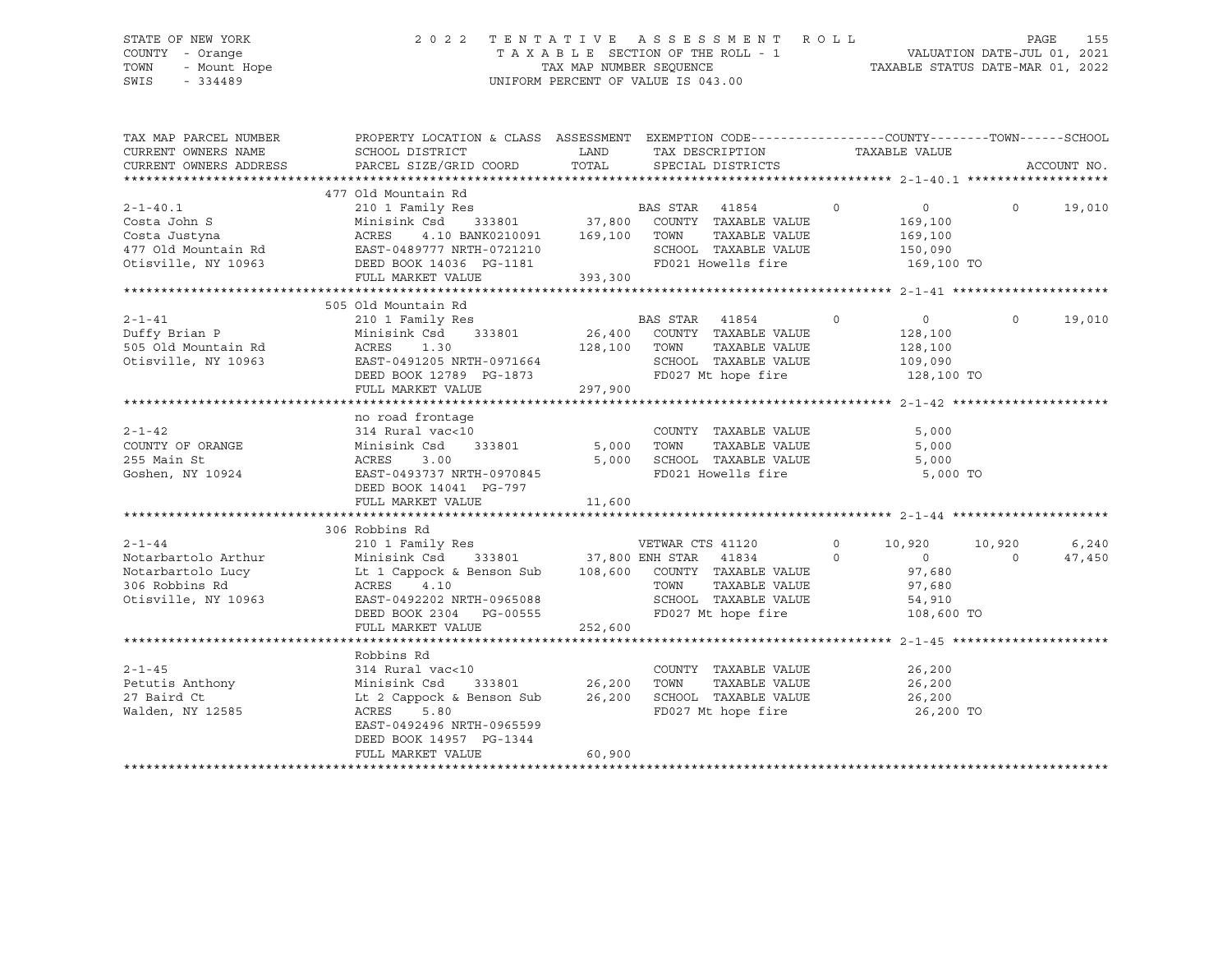| STATE OF NEW YORK<br>OF NEW YORK<br>$I - \text{Orange}$<br>$- \text{ Mount Hope}$<br>$- 334489$<br>COUNTY - Orange<br>TOWN<br>SWIS |                                                                                                                                                                            | TAX MAP NUMBER SEQUENCE | 2022 TENTATIVE ASSESSMENT ROLL<br>TAXABLE SECTION OF THE ROLL - 1<br>UNIFORM PERCENT OF VALUE IS 043.00 |         | VALUATION DATE-JUL 01, 2021<br>TAXABLE STATUS DATE-MAR 01, 2022 | PAGE           | 156         |
|------------------------------------------------------------------------------------------------------------------------------------|----------------------------------------------------------------------------------------------------------------------------------------------------------------------------|-------------------------|---------------------------------------------------------------------------------------------------------|---------|-----------------------------------------------------------------|----------------|-------------|
| TAX MAP PARCEL NUMBER<br>CURRENT OWNERS NAME                                                                                       | PROPERTY LOCATION & CLASS ASSESSMENT EXEMPTION CODE----------------COUNTY-------TOWN------SCHOOL<br>SCHOOL DISTRICT                                                        | LAND                    | TAX DESCRIPTION                                                                                         |         | TAXABLE VALUE                                                   |                |             |
| CURRENT OWNERS ADDRESS                                                                                                             | PARCEL SIZE/GRID COORD                                                                                                                                                     | TOTAL                   | SPECIAL DISTRICTS                                                                                       |         |                                                                 |                | ACCOUNT NO. |
|                                                                                                                                    | 14 Hawk Hills Cir                                                                                                                                                          |                         |                                                                                                         |         |                                                                 |                |             |
| $2 - 1 - 46$                                                                                                                       | 210 1 Family Res                                                                                                                                                           |                         | <b>BAS STAR 41854</b>                                                                                   | $\circ$ | $\overline{0}$                                                  | $\overline{0}$ | 19,010      |
| Miller Thomas E                                                                                                                    | Minisink Csd 333801 29,200 COUNTY TAXABLE VALUE                                                                                                                            |                         |                                                                                                         |         | 139,000                                                         |                |             |
| 14 Hawk Hills Cir                                                                                                                  | Lt 2 Maple Lane Est Map<br>21.03 Upsile Uill Givele                                                                                                                        |                         |                                                                                                         |         | 139,000                                                         |                |             |
| Otisville, NY 10963                                                                                                                | 71-93 Hawk Hill Circle                                                                                                                                                     |                         | SCHOOL TAXABLE VALUE                                                                                    |         | 119,990                                                         |                |             |
|                                                                                                                                    | ACRES 1.90 BANKL080492<br>EAST-0492517 NRTH-0969878<br>DEED BOOK 13452 PG-823                                                                                              |                         | FD021 Howells fire                                                                                      |         | 139,000 TO                                                      |                |             |
|                                                                                                                                    | FULL MARKET VALUE                                                                                                                                                          | 323,300                 |                                                                                                         |         |                                                                 |                |             |
|                                                                                                                                    | 22 Hawk Hills Cir                                                                                                                                                          |                         |                                                                                                         |         |                                                                 |                |             |
| $2 - 1 - 47$                                                                                                                       | 210 1 Family Res                                                                                                                                                           |                         | BAS STAR 41854                                                                                          | $\circ$ | $\circ$                                                         | $\circ$        | 19,010      |
| Van Pelt John                                                                                                                      |                                                                                                                                                                            |                         |                                                                                                         |         | 147,400                                                         |                |             |
| Van Pelt Elizabeth                                                                                                                 |                                                                                                                                                                            |                         | 147,400 TOWN TAXABLE VALUE                                                                              |         | 147,400                                                         |                |             |
| 22 Hawk Hills Cir                                                                                                                  |                                                                                                                                                                            |                         | SCHOOL TAXABLE VALUE                                                                                    |         | 128,390                                                         |                |             |
| Otisville, NY 10963                                                                                                                | ACRES 1.10<br>EAST-0492158 NRTH-0969663<br>DEED BOOK 3989 PG-137                                                                                                           |                         | FD021 Howells fire                                                                                      |         | 147,400 TO                                                      |                |             |
|                                                                                                                                    | FULL MARKET VALUE                                                                                                                                                          | 342,800                 |                                                                                                         |         |                                                                 |                |             |
|                                                                                                                                    |                                                                                                                                                                            |                         |                                                                                                         |         |                                                                 |                |             |
|                                                                                                                                    | 26 Hawk Hills Cir                                                                                                                                                          |                         |                                                                                                         |         |                                                                 |                |             |
| $2 - 1 - 48$                                                                                                                       | 210 1 Family Res                                                                                                                                                           |                         | VETCOM CTS 41130                                                                                        | $\circ$ | 18,200 18,200                                                   |                | 10,400      |
| Cucci Craig                                                                                                                        | Minisink Csd 333801 30,200 VETDIS CTS 41140                                                                                                                                |                         |                                                                                                         | $\circ$ | 8,918                                                           | 8,918          | 8,918       |
| Moriarty Denna M<br>26 Hawk Hills Cir                                                                                              |                                                                                                                                                                            |                         |                                                                                                         |         | 151,242<br>151,242                                              |                |             |
| Otisville, NY 10963                                                                                                                | Minisink Csd 333801 30,200 00000 178,360<br>Lt 4 Maple Lane Est Map 178,360 COUNTY TAXABLE VALUE<br>71-93 Ws Hawk Hill Circle TOWN TAXABLE VALUE<br>ACRES 2.10 BANKC061339 |                         | SCHOOL TAXABLE VALUE                                                                                    |         | 159,042                                                         |                |             |
|                                                                                                                                    | EAST-0491993 NRTH-0969562                                                                                                                                                  |                         | FD021 Howells fire                                                                                      |         | 178,360 TO                                                      |                |             |
|                                                                                                                                    | DEED BOOK 14592 PG-1567                                                                                                                                                    |                         |                                                                                                         |         |                                                                 |                |             |
|                                                                                                                                    | FULL MARKET VALUE                                                                                                                                                          | 414,800                 |                                                                                                         |         |                                                                 |                |             |
|                                                                                                                                    |                                                                                                                                                                            |                         |                                                                                                         |         |                                                                 |                |             |
|                                                                                                                                    | 28 Hawk Hills Cir                                                                                                                                                          |                         |                                                                                                         |         |                                                                 |                |             |
| $2 - 1 - 49$                                                                                                                       | 210 1 Family Res                                                                                                                                                           |                         | BAS STAR 41854                                                                                          | $\circ$ | $\overline{0}$                                                  | $\circ$        | 19,010      |
| Dooley Justine                                                                                                                     | Minisink Csd     333801<br>Lt 5 Maple Lane Est Map                                                                                                                         |                         | 26,400 COUNTY TAXABLE VALUE                                                                             |         | 180,100                                                         |                |             |
| 28 Hawk Hills Cir                                                                                                                  | Lt 5 Maple Lane Est Map                                                                                                                                                    | 180,100 TOWN            | TAXABLE VALUE                                                                                           |         | 180,100                                                         |                |             |
| Otisville, NY 10963                                                                                                                | 71-93 Ss Hawk Hill Cir                                                                                                                                                     |                         | SCHOOL TAXABLE VALUE<br>FD021 Howells fire                                                              |         | 161,090                                                         |                |             |
|                                                                                                                                    | ACRES 1.30<br>EAST-0492023 NRTH-0969367                                                                                                                                    |                         |                                                                                                         |         | 180,100 TO                                                      |                |             |
|                                                                                                                                    | DEED BOOK 4136 PG-270                                                                                                                                                      |                         |                                                                                                         |         |                                                                 |                |             |
|                                                                                                                                    | FULL MARKET VALUE                                                                                                                                                          | 418,800                 |                                                                                                         |         |                                                                 |                |             |
|                                                                                                                                    |                                                                                                                                                                            |                         |                                                                                                         |         |                                                                 |                |             |
|                                                                                                                                    | 30 Hawk Hills Cir                                                                                                                                                          |                         |                                                                                                         |         |                                                                 |                |             |
| $2 - 1 - 50$                                                                                                                       | 210 1 Family Res                                                                                                                                                           |                         | BAS STAR<br>41854                                                                                       | $\circ$ | $\mathsf{O}$                                                    | $\circ$        | 19,010      |
| Heppes John                                                                                                                        | Minisink Csd<br>333801                                                                                                                                                     | 25,700                  | COUNTY TAXABLE VALUE                                                                                    |         | 179,800                                                         |                |             |
| Heppes Francine                                                                                                                    | Lt 6 Maple Lane Est Map                                                                                                                                                    | 179,800                 | TAXABLE VALUE<br>TOWN                                                                                   |         | 179,800                                                         |                |             |
| 30 Hawk Hills Cir                                                                                                                  | 71-93 Ss Hawk Hill Cir                                                                                                                                                     |                         | SCHOOL TAXABLE VALUE                                                                                    |         | 160,790                                                         |                |             |
| Otisville, NY 10963                                                                                                                | ACRES<br>1.20 BANKC030385                                                                                                                                                  |                         | FD021 Howells fire                                                                                      |         | 179,800 TO                                                      |                |             |
|                                                                                                                                    | EAST-0492259 NRTH-0969268<br>DEED BOOK 6035 PG-208                                                                                                                         |                         |                                                                                                         |         |                                                                 |                |             |
|                                                                                                                                    | FULL MARKET VALUE                                                                                                                                                          | 418,100                 |                                                                                                         |         |                                                                 |                |             |
|                                                                                                                                    |                                                                                                                                                                            |                         |                                                                                                         |         |                                                                 |                |             |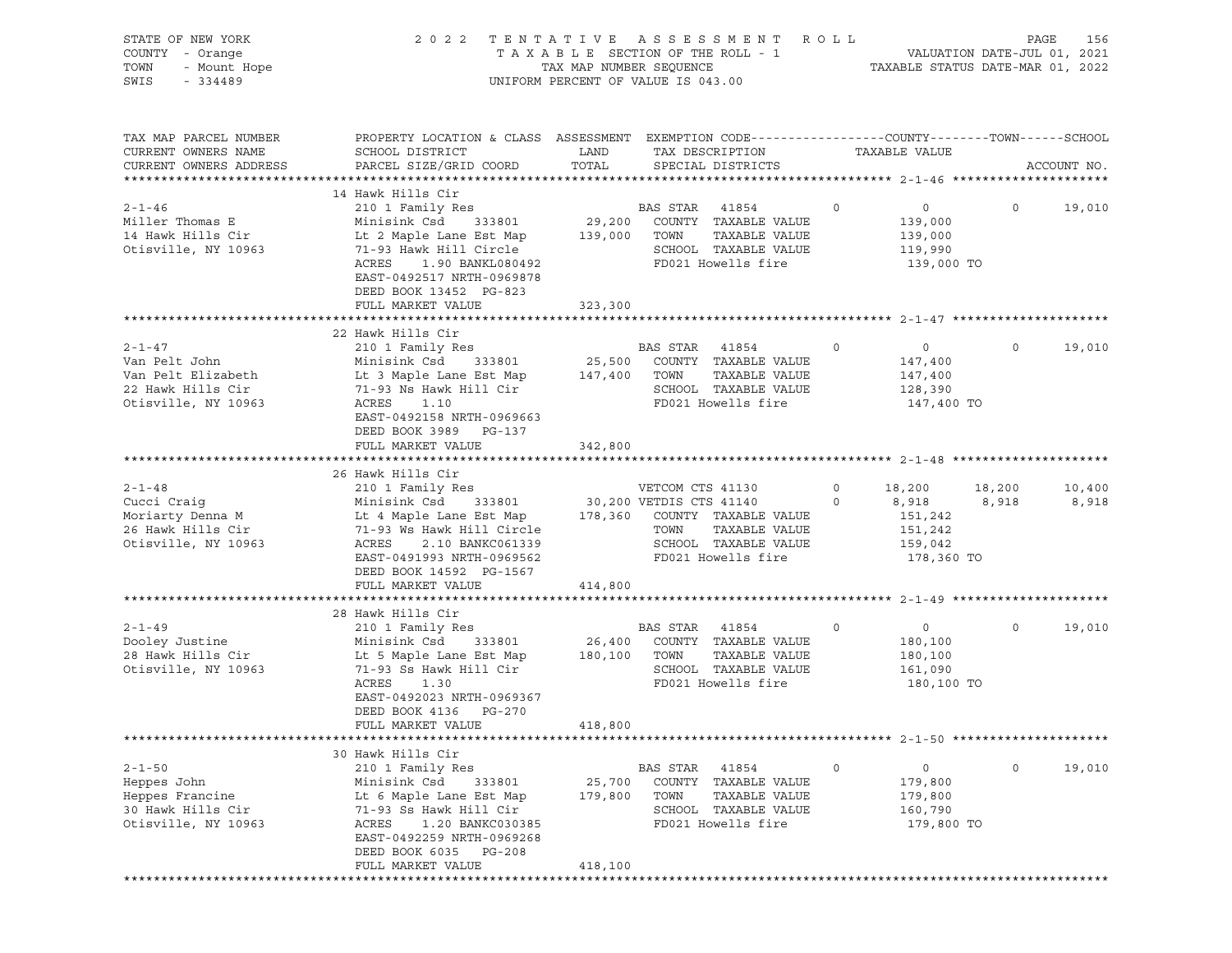| STATE OF NEW YORK<br>COUNTY - Orange<br>- Mount Hope<br>TOWN<br>SWIS<br>$-334489$          |                                                                                                                                                                                                                                                                                                                                                                                                                       |                              | 2022 TENTATIVE ASSESSMENT ROLL<br>UNIFORM PERCENT OF VALUE IS 043.00                                            |                                                                          | PAGE<br>157              |
|--------------------------------------------------------------------------------------------|-----------------------------------------------------------------------------------------------------------------------------------------------------------------------------------------------------------------------------------------------------------------------------------------------------------------------------------------------------------------------------------------------------------------------|------------------------------|-----------------------------------------------------------------------------------------------------------------|--------------------------------------------------------------------------|--------------------------|
| TAX MAP PARCEL NUMBER<br>CURRENT OWNERS NAME<br>CURRENT OWNERS ADDRESS                     | PROPERTY LOCATION & CLASS ASSESSMENT EXEMPTION CODE----------------COUNTY-------TOWN------SCHOOL<br>SCHOOL DISTRICT<br>PARCEL SIZE/GRID COORD                                                                                                                                                                                                                                                                         | LAND<br>TOTAL                | TAX DESCRIPTION<br>SPECIAL DISTRICTS                                                                            | TAXABLE VALUE                                                            | ACCOUNT NO.              |
| $2 - 1 - 51$<br>Polanco Anthony J<br>19 Hawk Hill Cir<br>Otisville, NY 10963               | 19 Hawk Hills Cir<br>210 1 Family Res<br>Minisink Csd 333801<br>Polanco Kathleen M<br>19 Hawk Hill Circle 19 Hawk Hill Circle 19 Hawk Hill Circle 19 Hawk Hill Circle 19 Hawk Hill Circle 19 Hawk Hill Circle 19 Hawk Hill Circle 19 Hawk Hill Circle 19 Hawk Hill Circle 19 Hawk Hill Circle 19<br>71-93 Hawk Hill Circle<br>ACRES<br>1.10<br>EAST-0492413 NRTH-0969373<br>DEED BOOK 4082 PG-66<br>FULL MARKET VALUE | 25,500 TOWN<br>400,900       | COUNTY TAXABLE VALUE<br>TAXABLE VALUE<br>FD021 Howells fire                                                     | 172,400<br>172,400<br>172,400<br>172,400 TO                              |                          |
|                                                                                            |                                                                                                                                                                                                                                                                                                                                                                                                                       |                              |                                                                                                                 |                                                                          |                          |
| $2 - 1 - 52$<br>Reiser Alan<br>Reiser Christine<br>15 Hawk Hill Cir<br>Otisville, NY 10963 | 15 Hawk Hills Cir<br>210 1 Family Res<br>Minisink Csd 333801<br>Lt 8 Maple Lane Est Map 173,000 TOWN<br>ACRES 1.80<br>EAST-0492553 NRTH-0969518<br>DEED BOOK 4084 PG-191<br>FULL MARKET VALUE                                                                                                                                                                                                                         | 402,300                      | BAS STAR 41854<br>28,800 COUNTY TAXABLE VALUE<br>TAXABLE VALUE<br>SCHOOL TAXABLE VALUE<br>FD021 Howells fire    | $\circ$<br>$\overline{0}$<br>173,000<br>173,000<br>153,990<br>173,000 TO | 19,010<br>$\circ$        |
|                                                                                            |                                                                                                                                                                                                                                                                                                                                                                                                                       |                              |                                                                                                                 |                                                                          |                          |
| $2 - 1 - 53$<br>Henry Keith<br>11 Hawk Hills Cir<br>Otisville, NY 10963                    | 11 Hawk Hills Cir<br>210 1 Family Res<br>Minisink Cau<br>Lt 9 Maple Lane Est Map<br>Aliment Circle<br>Es Hawk Hill Circle<br>ACRES<br>2.00 BANKC061339<br>EAST-0492773 NRTH-0969469<br>DEED BOOK 14569 PG-163<br>FULL MARKET VALUE                                                                                                                                                                                    | 370,200                      | COUNTY TAXABLE VALUE<br>27,100   TOWN    TAXABLE VALUE<br>159,200   SCHOOL  TAXABLE VALUE<br>FD021 Howells fire | 159,200<br>159,200<br>159,200<br>159,200 TO                              |                          |
|                                                                                            |                                                                                                                                                                                                                                                                                                                                                                                                                       |                              |                                                                                                                 |                                                                          |                          |
| $2 - 1 - 54$<br>Scarpulla Nicholas<br>125 Homestead Ln<br>Otisville, NY 10963              | 170 Robbins Rd<br>210 1 Family Res<br>Minisink Csd      333801                  35,700    TOWN      TAXABLE VALUE<br>Lt 11 Maple Lane Est Map         128,000    SCHOOL   TAXABLE VALUE<br>71-93 Hawk Hill Circle<br>ACRES<br>3.40<br>EAST-0492619 NRTH-0969119<br>DEED BOOK 14112 PG-1185<br>FULL MARKET VALUE                                                                                                       | 297,700                      | COUNTY TAXABLE VALUE<br>FD021 Howells fire                                                                      | 128,000<br>128,000<br>128,000<br>128,000 TO                              |                          |
|                                                                                            |                                                                                                                                                                                                                                                                                                                                                                                                                       |                              |                                                                                                                 |                                                                          |                          |
| $2 - 1 - 55.21$<br>Conklin James<br>Conklin Sheree<br>PO Box 174<br>Bullville, NY 10915    | 8 Hawk Hill Cir<br>210 1 Family Res<br>Minisink Csd<br>333801<br>Lts 1A Maple Lane Est<br>Map 190-02 Filed 9/4/02<br>ACRES<br>1.40 BANKC130715<br>EAST-0492754 NRTH-0969871<br>DEED BOOK 14664 PG-1431<br>FULL MARKET VALUE                                                                                                                                                                                           | 26,900<br>198,000<br>460,500 | COUNTY TAXABLE VALUE<br>TOWN<br>TAXABLE VALUE<br>SCHOOL TAXABLE VALUE<br>FD021 Howells fire                     | 198,000<br>198,000<br>198,000<br>198,000 TO                              | ************************ |
|                                                                                            |                                                                                                                                                                                                                                                                                                                                                                                                                       |                              |                                                                                                                 |                                                                          |                          |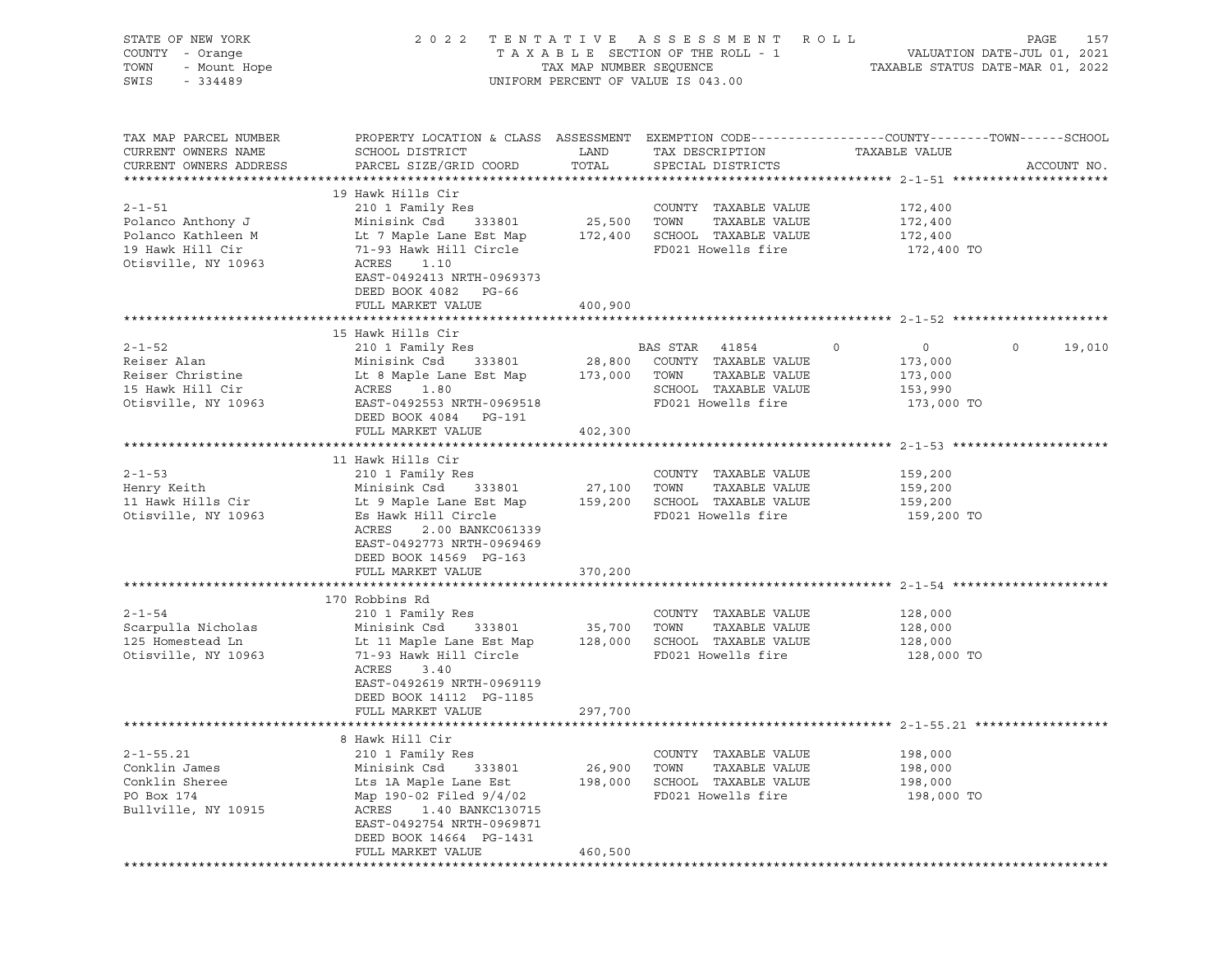| STATE OF NEW YORK<br>COUNTY - Orange<br>TOWN<br>- Mount Hope<br>SWIS<br>$-334489$            | 2 0 2 2                                                                                                                                                                                                                                         | TAX MAP NUMBER SEQUENCE      | TENTATIVE ASSESSMENT<br>TAXABLE SECTION OF THE ROLL - 1<br>UNIFORM PERCENT OF VALUE IS 043.00                    | R O L L                                                           | 158<br>PAGE<br>VALUATION DATE-JUL 01, 2021<br>TAXABLE STATUS DATE-MAR 01, 2022 |
|----------------------------------------------------------------------------------------------|-------------------------------------------------------------------------------------------------------------------------------------------------------------------------------------------------------------------------------------------------|------------------------------|------------------------------------------------------------------------------------------------------------------|-------------------------------------------------------------------|--------------------------------------------------------------------------------|
| TAX MAP PARCEL NUMBER<br>CURRENT OWNERS NAME<br>CURRENT OWNERS ADDRESS                       | PROPERTY LOCATION & CLASS ASSESSMENT EXEMPTION CODE---------------COUNTY-------TOWN-----SCHOOL<br>SCHOOL DISTRICT<br>PARCEL SIZE/GRID COORD                                                                                                     | LAND<br>TOTAL                | TAX DESCRIPTION<br>SPECIAL DISTRICTS                                                                             | TAXABLE VALUE                                                     | ACCOUNT NO.                                                                    |
| $2 - 1 - 55.22$<br>Woods Gerald J<br>Woods Maureen<br>7 Hawk Hill Cir<br>Otisville, NY 10963 | 7 Hawk Hill Cir<br>210 1 Family Res<br>Minisink Csd<br>333801<br>Lts 10A Maple Lane Est<br>Hawk Hill Circle<br>Map 190-02 Filed 9/4/02<br>ACRES<br>1.40 BANKC170031<br>EAST-0492952 NRTH-0969704<br>DEED BOOK 11238 PG-354<br>FULL MARKET VALUE | 26,900<br>180,000<br>418,600 | BAS STAR<br>41854<br>COUNTY TAXABLE VALUE<br>TAXABLE VALUE<br>TOWN<br>SCHOOL TAXABLE VALUE<br>FD021 Howells fire | $\circ$<br>$\circ$<br>180,000<br>180,000<br>160,990<br>180,000 TO | $\circ$<br>19,010                                                              |
| $2 - 1 - 56.1$<br>Yates Daniel H<br>35 Maple Ln<br>Otisville, NY 10963                       | 35 Maple Ln<br>210 1 Family Res<br>Minisink Csd<br>333801<br>Ws Maple Lane Map 71-93<br>ACRES<br>1.60 BANKC030614<br>EAST-0492584 NRTH-0970091<br>DEED BOOK 14296 PG-731<br>FULL MARKET VALUE                                                   | 27,800<br>94,000<br>218,600  | COUNTY TAXABLE VALUE<br>TAXABLE VALUE<br>TOWN<br>SCHOOL TAXABLE VALUE<br>FD021 Howells fire                      | 94,000<br>94,000<br>94,000<br>94,000 TO                           |                                                                                |
| $2 - 1 - 57$<br>Higby Paul<br>Higby Julie<br>286 Old Mountain Rd<br>Otisville, NY 10963      | 286 Old Mountain Rd<br>210 1 Family Res<br>Minisink Csd<br>333801<br>Lt 1 Ballou Sub 184-01<br>Es Co Hwy 90<br>ACRES<br>2.90<br>EAST-0488504 NRTH-0966425<br>DEED BOOK 5792 PG-95                                                               | 33,900<br>185,000            | BAS STAR<br>41854<br>COUNTY TAXABLE VALUE<br>TAXABLE VALUE<br>TOWN<br>SCHOOL TAXABLE VALUE<br>FD027 Mt hope fire | 0<br>$\circ$<br>185,000<br>185,000<br>165,990<br>185,000 TO       | $\circ$<br>19,010                                                              |
|                                                                                              | FULL MARKET VALUE                                                                                                                                                                                                                               | 430,200                      |                                                                                                                  |                                                                   |                                                                                |
| $2 - 1 - 58$<br>Sagala Robert J<br>296 Old Mountain Rd<br>Otisville, NY 10963                | 296 Old Mountain Rd<br>210 1 Family Res<br>Minisink Csd<br>333801<br>Lt 2 Ballou Sub 184-01<br>Es Co Hwy 90<br>ACRES<br>2.80 BANKC080370<br>EAST-0488631 NRTH-0966596<br>DEED BOOK 12813 PG-1763<br>FULL MARKET VALUE                           | 33,500<br>188,000<br>437,200 | BAS STAR<br>41854<br>COUNTY TAXABLE VALUE<br>TOWN<br>TAXABLE VALUE<br>SCHOOL TAXABLE VALUE<br>FD027 Mt hope fire | 0<br>$\circ$<br>188,000<br>188,000<br>168,990<br>188,000 TO       | 19,010<br>$\circ$                                                              |
|                                                                                              |                                                                                                                                                                                                                                                 |                              |                                                                                                                  |                                                                   |                                                                                |
| $2 - 1 - 59$<br>Gadol Frederick<br>Gadol Lisa<br>308 Old Mountain Rd<br>Otisville, NY 10963  | 308 Old Mountain Rd<br>210 1 Family Res<br>Minisink Csd<br>333801<br>Lt 3 Ballou Sub 184-01<br>Es Co Hwy 90<br>ACRES<br>5.00 BANKC030614<br>EAST-0488844 NRTH-0966813<br>DEED BOOK 6129<br>PG-209<br>FULL MARKET VALUE                          | 40,000<br>200,600            | BAS STAR<br>41854<br>COUNTY TAXABLE VALUE<br>TOWN<br>TAXABLE VALUE<br>SCHOOL TAXABLE VALUE<br>FD027 Mt hope fire | 0<br>0<br>200,600<br>200,600<br>181,590<br>200,600 TO             | $\mathsf{O}$<br>19,010                                                         |
|                                                                                              |                                                                                                                                                                                                                                                 | 466,500                      |                                                                                                                  |                                                                   |                                                                                |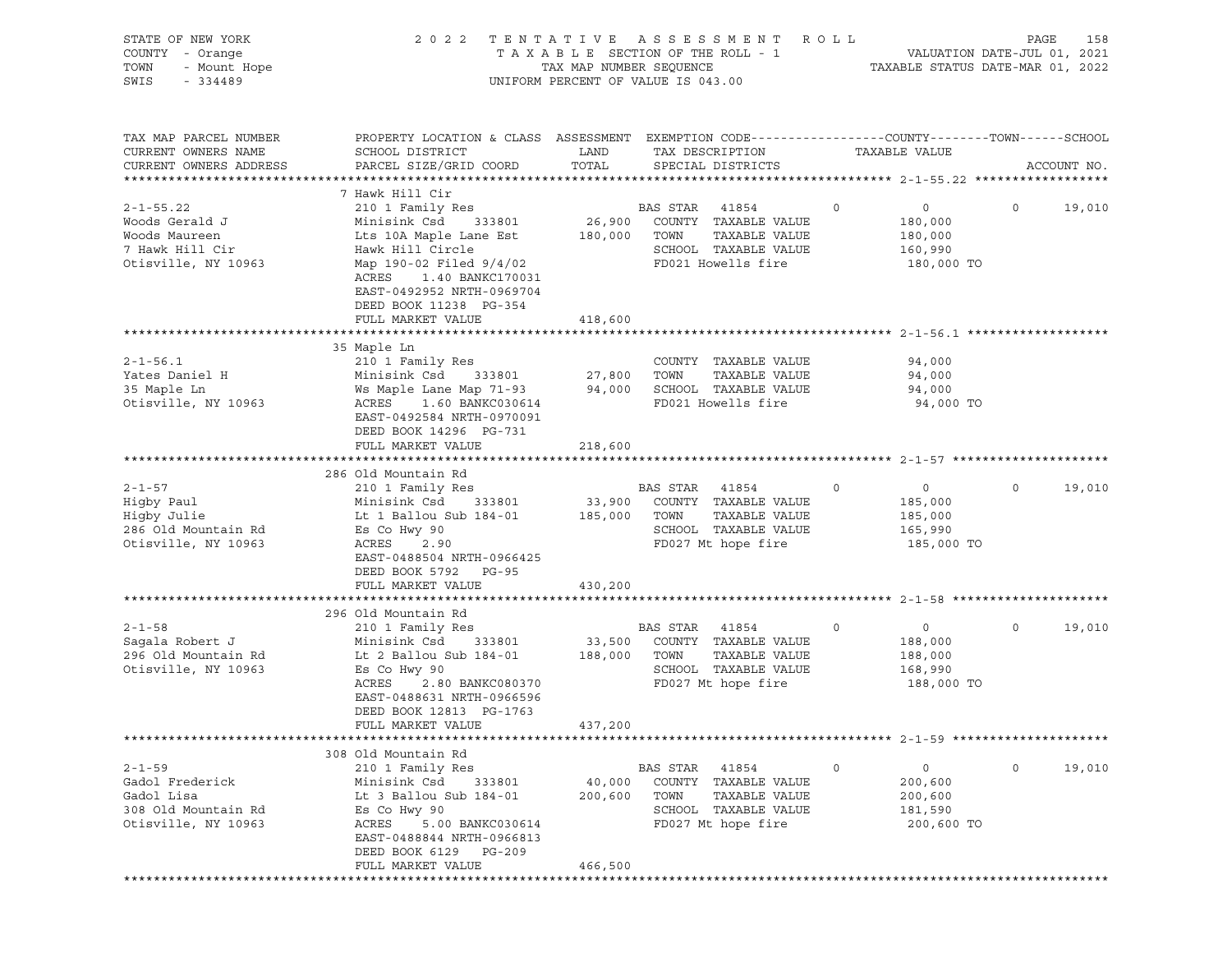| STATE OF NEW YORK<br>COUNTY - Orange<br>TOWN<br>- Mount Hope<br>SWIS<br>$-334489$                 | 2 0 2 2                                                                                                                                                                                                                    | TAX MAP NUMBER SEQUENCE | TENTATIVE ASSESSMENT ROLL<br>TAXABLE SECTION OF THE ROLL - 1<br>UNIFORM PERCENT OF VALUE IS 043.00                     |              | VALUATION DATE-JUL 01, 2021<br>TAXABLE STATUS DATE-MAR 01, 2022        | PAGE        | 159              |
|---------------------------------------------------------------------------------------------------|----------------------------------------------------------------------------------------------------------------------------------------------------------------------------------------------------------------------------|-------------------------|------------------------------------------------------------------------------------------------------------------------|--------------|------------------------------------------------------------------------|-------------|------------------|
| TAX MAP PARCEL NUMBER<br>CURRENT OWNERS NAME<br>CURRENT OWNERS ADDRESS                            | PROPERTY LOCATION & CLASS ASSESSMENT EXEMPTION CODE---------------COUNTY-------TOWN-----SCHOOL<br>SCHOOL DISTRICT<br>PARCEL SIZE/GRID COORD                                                                                | LAND<br>TOTAL           | TAX DESCRIPTION<br>SPECIAL DISTRICTS                                                                                   |              | TAXABLE VALUE                                                          |             | ACCOUNT NO.      |
| $2 - 1 - 60$<br>Ortiz Ismael<br>Ortiz Gloria<br>324 Old Mountain Rd<br>Otisville, NY 10963        | 324 Old Mountain Rd<br>210 1 Family Res<br>Minisink Csd 333801<br>Lt 4 Ballou Sub 184-01 198,000<br>Es Co Hwy 90<br>ACRES<br>5.00 BANKC140330<br>EAST-0489073 NRTH-0967107<br>DEED BOOK 14528 PG-1780<br>FULL MARKET VALUE | 40,000<br>460,500       | COUNTY TAXABLE VALUE<br>TAXABLE VALUE<br>TOWN<br>SCHOOL TAXABLE VALUE<br>FD027 Mt hope fire                            |              | 198,000<br>198,000<br>198,000<br>198,000 TO                            |             |                  |
|                                                                                                   |                                                                                                                                                                                                                            |                         |                                                                                                                        |              |                                                                        |             |                  |
| $2 - 1 - 61$<br>James Lenroy A<br>332 Old Mountain Rd<br>Otisville, NY 10963                      | 332 Old Mountain Rd<br>210 1 Family Res<br>Minisink Csd 333801<br>Lt 5 Ballou Sub 184-01 200,600 COUNTY TAXABLE VALUE<br>Es Co Hwy 90<br>ACRES<br>2.30 BANKL140281<br>EAST-0489187 NRTH-0967447<br>DEED BOOK 14683 PG-1504 |                         | VETCOM CTS 41130<br>31,100 VETDIS CTS 41140<br>TAXABLE VALUE<br>TOWN<br>SCHOOL TAXABLE VALUE<br>FD027 Mt hope fire     | 0<br>0       | 18,200 18,200<br>36,400<br>146,000<br>146,000<br>169,400<br>200,600 TO | 36,400      | 10,400<br>20,800 |
|                                                                                                   | FULL MARKET VALUE                                                                                                                                                                                                          | 466,500                 |                                                                                                                        |              |                                                                        |             |                  |
|                                                                                                   |                                                                                                                                                                                                                            |                         |                                                                                                                        |              |                                                                        |             |                  |
| $2 - 1 - 62$<br>Johnson Matthew<br>Johnson Jamie<br>336 Old Mountain Rd<br>Otisville, NY 10963    | 336 Old Mountain Rd<br>210 1 Family Res<br>Minisink Csd 333801<br>Lt 6 Ballou Sub 184-01 201,200<br>Es Co Hwy 90<br>ACRES<br>2.40<br>EAST-0489275 NRTH-0967622<br>DEED BOOK 11899 PG-1072                                  | 35,600                  | BAS STAR<br>41854<br>COUNTY TAXABLE VALUE<br>TOWN<br>TAXABLE VALUE<br>SCHOOL TAXABLE VALUE<br>FD027 Mt hope fire       | $\circ$      | $\overline{0}$<br>201,200<br>201,200<br>182,190<br>201,200 TO          | $\mathbf 0$ | 19,010           |
|                                                                                                   | FULL MARKET VALUE                                                                                                                                                                                                          | 467,900                 |                                                                                                                        |              |                                                                        |             |                  |
|                                                                                                   |                                                                                                                                                                                                                            |                         |                                                                                                                        |              |                                                                        |             |                  |
| $2 - 1 - 63$<br>White Ernest<br>White Lolita<br>340 Old Mountain Rd<br>Otisville, NY 10963        | 340 Old Mountain Rd<br>210 1 Family Res<br>Minisink Csd 333801<br>Lt 7 Ballou Sub 184-01<br>ACRES<br>8.10 BANKC030614<br>EAST-0489662 NRTH-0967729<br>DEED BOOK 12048 PG-411<br>FULL MARKET VALUE                          | 43,900<br>227,500       | BAS STAR<br>41854<br>COUNTY TAXABLE VALUE<br>TOWN<br>TAXABLE VALUE<br>SCHOOL TAXABLE VALUE<br>FD027 Mt hope fire       | $\mathsf{O}$ | $\overline{0}$<br>227,500<br>227,500<br>208,490<br>227,500 TO          | $\mathbf 0$ | 19,010           |
|                                                                                                   |                                                                                                                                                                                                                            | 529,100                 |                                                                                                                        |              |                                                                        |             |                  |
| $2 - 1 - 64$<br>Requeriro Marcos<br>Regueriro Mayra<br>356 Old Mountain Rd<br>Otisville, NY 10963 | 356 Old Mountain Rd<br>210 1 Family Res<br>Minisink Csd<br>333801<br>Lt 8 Ballou Sub 184-01<br>Es Co Hwy 90<br>ACRES<br>8.40 BANKC220065<br>EAST-0489726 NRTH-0968038<br>DEED BOOK 6205<br>PG-63                           | 44,200<br>236,000       | BAS STAR<br>41854<br>COUNTY<br>TAXABLE VALUE<br>TOWN<br>TAXABLE VALUE<br>SCHOOL<br>TAXABLE VALUE<br>FD027 Mt hope fire | 0            | 0<br>236,000<br>236,000<br>216,990<br>236,000 TO                       | 0           | 19,010           |
|                                                                                                   | FULL MARKET VALUE                                                                                                                                                                                                          | 548,800                 |                                                                                                                        |              |                                                                        |             |                  |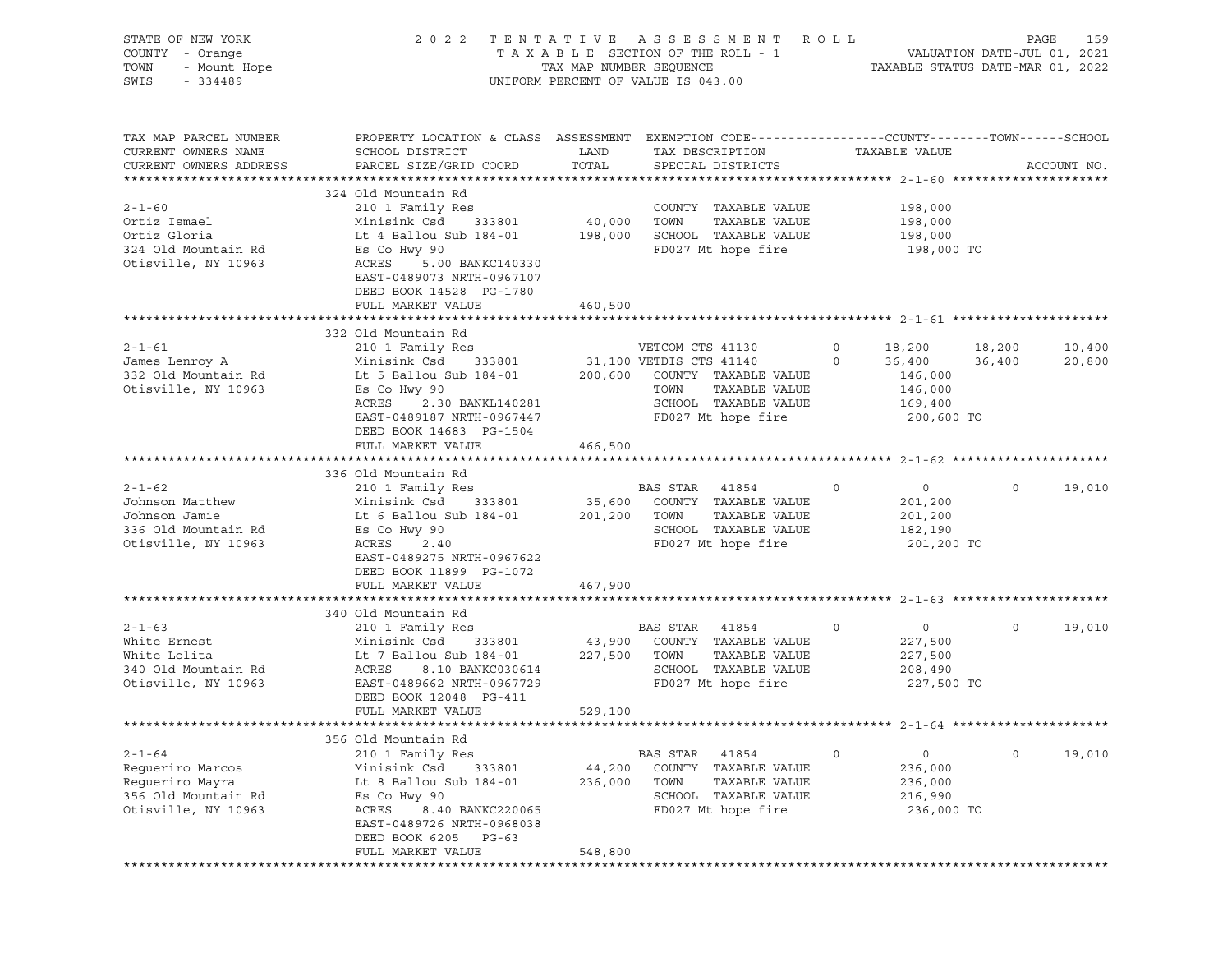# STATE OF NEW YORK 2 0 2 2 T E N T A T I V E A S S E S S M E N T R O L L PAGE 160 COUNTY - Orange T A X A B L E SECTION OF THE ROLL - 1 VALUATION DATE-JUL 01, 2021 TOWN - Mount Hope TAX MAP NUMBER SEQUENCE TAXABLE STATUS DATE-MAR 01, 2022 SWIS - 334489 UNIFORM PERCENT OF VALUE IS 043.00

| TAX MAP PARCEL NUMBER<br>CURRENT OWNERS NAME<br>CURRENT OWNERS ADDRESS                                                                     | PROPERTY LOCATION & CLASS ASSESSMENT<br>SCHOOL DISTRICT<br>PARCEL SIZE/GRID COORD                                                                                                                                                              | LAND<br>TOTAL                | EXEMPTION CODE-----------------COUNTY-------TOWN------SCHOOL<br>TAX DESCRIPTION<br>SPECIAL DISTRICTS                                                           |                    | TAXABLE VALUE                                                 |                  | ACCOUNT NO.      |
|--------------------------------------------------------------------------------------------------------------------------------------------|------------------------------------------------------------------------------------------------------------------------------------------------------------------------------------------------------------------------------------------------|------------------------------|----------------------------------------------------------------------------------------------------------------------------------------------------------------|--------------------|---------------------------------------------------------------|------------------|------------------|
| $2 - 1 - 65$<br>Lachman Revocable Trust<br>495 Route 17M<br>Middletown, NY 10940<br>MAY BE SUBJECT TO PAYMENT<br>UNDER RPTL480A UNTIL 2031 | Old Mountain Rd<br>912 Forest s480a<br>333801<br>Minisink Csd<br>Int Co Hwy 90 & Maple Ln<br>OR/SU Co line agreement<br>index $2000 - 4745$ 6/13/06<br>ACRES 55.00<br>EAST-0489625 NRTH-0971729<br>DEED BOOK 13351 PG-251<br>FULL MARKET VALUE | 141,400                      | AG PRIVATE 41730<br>60,800 FORESTLAND 47460<br>60,800 COUNTY TAXABLE VALUE<br>TOWN<br>TAXABLE VALUE<br>SCHOOL TAXABLE VALUE<br>FD021 Howells fire<br>18,904 EX | $\circ$<br>$\circ$ | 18,904<br>26,000<br>15,896<br>15,896<br>15,896<br>41,896 TO   | 18,904<br>26,000 | 18,904<br>26,000 |
| $2 - 1 - 66$<br>Terpek Stetson<br>389 Old Mountain Rd<br>Otisville, NY 10963                                                               | 389 Old Mountain Rd<br>$215$ 1 Fam Res w/<br>Minisink Csd<br>333801<br>Lt 1 Nelson Sub<br>Map 407-08<br>filed $6/16/08$<br>ACRES<br>5.90 BANKC080496<br>EAST-0488921 NRTH-0968964<br>DEED BOOK 14234 PG-1695<br>FULL MARKET VALUE              | 37,500<br>162,900<br>378,800 | COUNTY TAXABLE VALUE<br>TAXABLE VALUE<br>TOWN<br>SCHOOL TAXABLE VALUE<br>FD027 Mt hope fire                                                                    |                    | 162,900<br>162,900<br>162,900<br>162,900 TO                   |                  |                  |
| $2 - 1 - 67$<br>Lynch John E Jr.<br>383 Old Mountain Rd<br>Otisville, NY 10963                                                             | 383 Old Mountain Rd<br>210 1 Family Res<br>Minisink Csd<br>333801<br>Lt 2 Nelson Sub<br>Map 407-08<br>filed $6/16/08$<br>ACRES<br>2.70 BANKC061336<br>EAST-0488980 NRTH-0968721<br>DEED BOOK 13874 PG-1955<br>FULL MARKET VALUE                | 33,000<br>106,700<br>248,100 | COUNTY TAXABLE VALUE<br>TOWN<br>TAXABLE VALUE<br>SCHOOL TAXABLE VALUE<br>FD027 Mt hope fire                                                                    |                    | 106,700<br>106,700<br>106,700<br>106,700 TO                   |                  |                  |
| $2 - 1 - 69$<br>Howard Timothy<br>46 Maple Ln<br>Otisville, NY 10963                                                                       | 46 Maple Ln<br>210 1 Family Res<br>Minisink Csd 333801<br>Pine Hill Estate Lot 1<br>Sub Map 8-11<br>filed 1/27/2011<br>ACRES<br>1.40 BANKN140687<br>EAST-0492663 NRTH-0970548<br>DEED BOOK 14148 PG-613<br>FULL MARKET VALUE                   | 27,000<br>149,900<br>348,600 | BAS STAR<br>41854<br>COUNTY TAXABLE VALUE<br>TOWN<br>TAXABLE VALUE<br>SCHOOL TAXABLE VALUE<br>FD021 Howells fire                                               | $\circ$            | $\overline{0}$<br>149,900<br>149,900<br>130,890<br>149,900 TO | $\circ$          | 19,010           |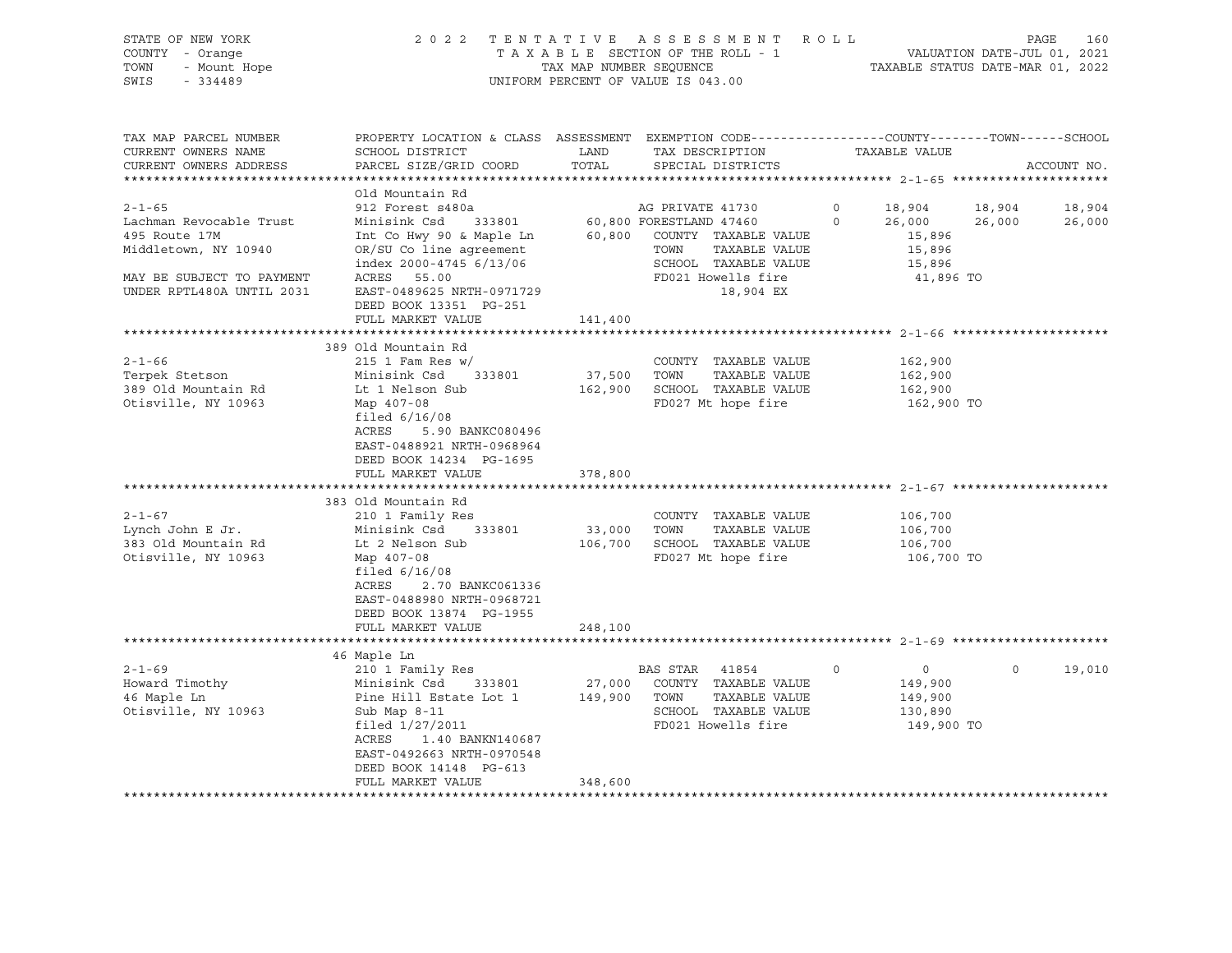| 2 0 2 2                                                                                                                                                                                                                                                                                                                                                                                                                |                                             |         |                                                         |                                                                                                                                                                                                                                                                                                                                                                                                                                                                                                                 |                                                                                                           | PAGE               | 161                                                                                                                                                                                                         |
|------------------------------------------------------------------------------------------------------------------------------------------------------------------------------------------------------------------------------------------------------------------------------------------------------------------------------------------------------------------------------------------------------------------------|---------------------------------------------|---------|---------------------------------------------------------|-----------------------------------------------------------------------------------------------------------------------------------------------------------------------------------------------------------------------------------------------------------------------------------------------------------------------------------------------------------------------------------------------------------------------------------------------------------------------------------------------------------------|-----------------------------------------------------------------------------------------------------------|--------------------|-------------------------------------------------------------------------------------------------------------------------------------------------------------------------------------------------------------|
| SCHOOL DISTRICT<br>PARCEL SIZE/GRID COORD                                                                                                                                                                                                                                                                                                                                                                              | LAND<br>TOTAL                               |         |                                                         |                                                                                                                                                                                                                                                                                                                                                                                                                                                                                                                 |                                                                                                           |                    | ACCOUNT NO.                                                                                                                                                                                                 |
|                                                                                                                                                                                                                                                                                                                                                                                                                        |                                             |         |                                                         |                                                                                                                                                                                                                                                                                                                                                                                                                                                                                                                 |                                                                                                           |                    |                                                                                                                                                                                                             |
| 5 Dot Calm Dr<br>210 1 Family Res<br>Minisink Csd 333801<br>Pine Hill Estate Lot 2<br>Sub Map 8-11<br>filed 1/27/2011<br>ACRES<br>1.00 BANK0210091<br>EAST-0492795 NRTH-0970393<br>DEED BOOK 13279 PG-1160                                                                                                                                                                                                             |                                             |         | TAXABLE VALUE                                           | $\Omega$                                                                                                                                                                                                                                                                                                                                                                                                                                                                                                        | $\overline{0}$<br>155,000<br>155,000<br>135,990                                                           | $\Omega$           | 19,010                                                                                                                                                                                                      |
| FULL MARKET VALUE                                                                                                                                                                                                                                                                                                                                                                                                      | 360,500                                     |         |                                                         |                                                                                                                                                                                                                                                                                                                                                                                                                                                                                                                 |                                                                                                           |                    |                                                                                                                                                                                                             |
| 15 Dot Calm Dr<br>210 1 Family Res<br>Minisink Csd 333801<br>Pine Hill Estate Lot 3<br>Sub Map 8-11<br>filed 1/27/2011<br>ACRES<br>1.10 BANKC030385<br>EAST-0492947 NRTH-0970525<br>DEED BOOK 13436 PG-486<br>FULL MARKET VALUE<br>23 Dot Calm Dr<br>210 1 Family Res<br>Minisink Csd<br>333801<br>Pine Hill Estate Lot 4<br>Sub Map 8-11<br>filed 1/27/2011<br>ACRES<br>1.50 BANKC061197<br>EAST-0493006 NRTH-0970687 | 25,500<br>387,400<br>27,600                 | TOWN    | TAXABLE VALUE<br>TAXABLE VALUE                          | $\circ$<br>$\circ$                                                                                                                                                                                                                                                                                                                                                                                                                                                                                              | $\circ$<br>166,600<br>166,600<br>147,590<br>166,600 TO<br>$\overline{0}$<br>173,300<br>173,300<br>154,290 | $\circ$<br>$\circ$ | 19,010<br>19,010                                                                                                                                                                                            |
|                                                                                                                                                                                                                                                                                                                                                                                                                        |                                             |         |                                                         |                                                                                                                                                                                                                                                                                                                                                                                                                                                                                                                 |                                                                                                           |                    |                                                                                                                                                                                                             |
|                                                                                                                                                                                                                                                                                                                                                                                                                        |                                             |         |                                                         |                                                                                                                                                                                                                                                                                                                                                                                                                                                                                                                 |                                                                                                           |                    |                                                                                                                                                                                                             |
| 27 Dot Calm Dr<br>210 1 Family Res<br>Minisink Csd<br>333801<br>Pine Hill Estate Lot 5<br>Sub Map 8-11<br>filed 1/27/2011<br>ACRES<br>2.70 BANKC080496<br>EAST-0493384 NRTH-0970750<br>DEED BOOK 13268 PG-784<br>FULL MARKET VALUE                                                                                                                                                                                     | 32,300<br>356,300                           |         | TAXABLE VALUE                                           | $\circ$                                                                                                                                                                                                                                                                                                                                                                                                                                                                                                         | $\overline{0}$<br>153,200<br>153,200<br>134,190                                                           | $\circ$            | 19,010                                                                                                                                                                                                      |
|                                                                                                                                                                                                                                                                                                                                                                                                                        | DEED BOOK 13544 PG-759<br>FULL MARKET VALUE | 403,000 | 155,000 TOWN<br>166,600<br>173,300 TOWN<br>153,200 TOWN | TAXABLE SECTION OF THE ROLL - 1<br>TAX MAP NUMBER SEQUENCE<br>UNIFORM PERCENT OF VALUE IS 043.00<br>TAX DESCRIPTION<br>SPECIAL DISTRICTS<br>BAS STAR 41854<br>25,000 COUNTY TAXABLE VALUE<br>SCHOOL TAXABLE VALUE<br>FD021 Howells fire<br>BAS STAR 41854<br>COUNTY TAXABLE VALUE<br>SCHOOL TAXABLE VALUE<br>FD021 Howells fire<br>BAS STAR 41854<br>COUNTY TAXABLE VALUE<br>SCHOOL TAXABLE VALUE<br>FD021 Howells fire<br>BAS STAR 41854<br>COUNTY TAXABLE VALUE<br>SCHOOL TAXABLE VALUE<br>FD021 Howells fire | TENTATIVE ASSESSMENT ROLL                                                                                 | TAXABLE VALUE      | VALUATION DATE-JUL 01, 2021<br>TAXABLE STATUS DATE-MAR 01, 2022<br>PROPERTY LOCATION & CLASS ASSESSMENT EXEMPTION CODE---------------COUNTY-------TOWN-----SCHOOL<br>155,000 TO<br>173,300 TO<br>153,200 TO |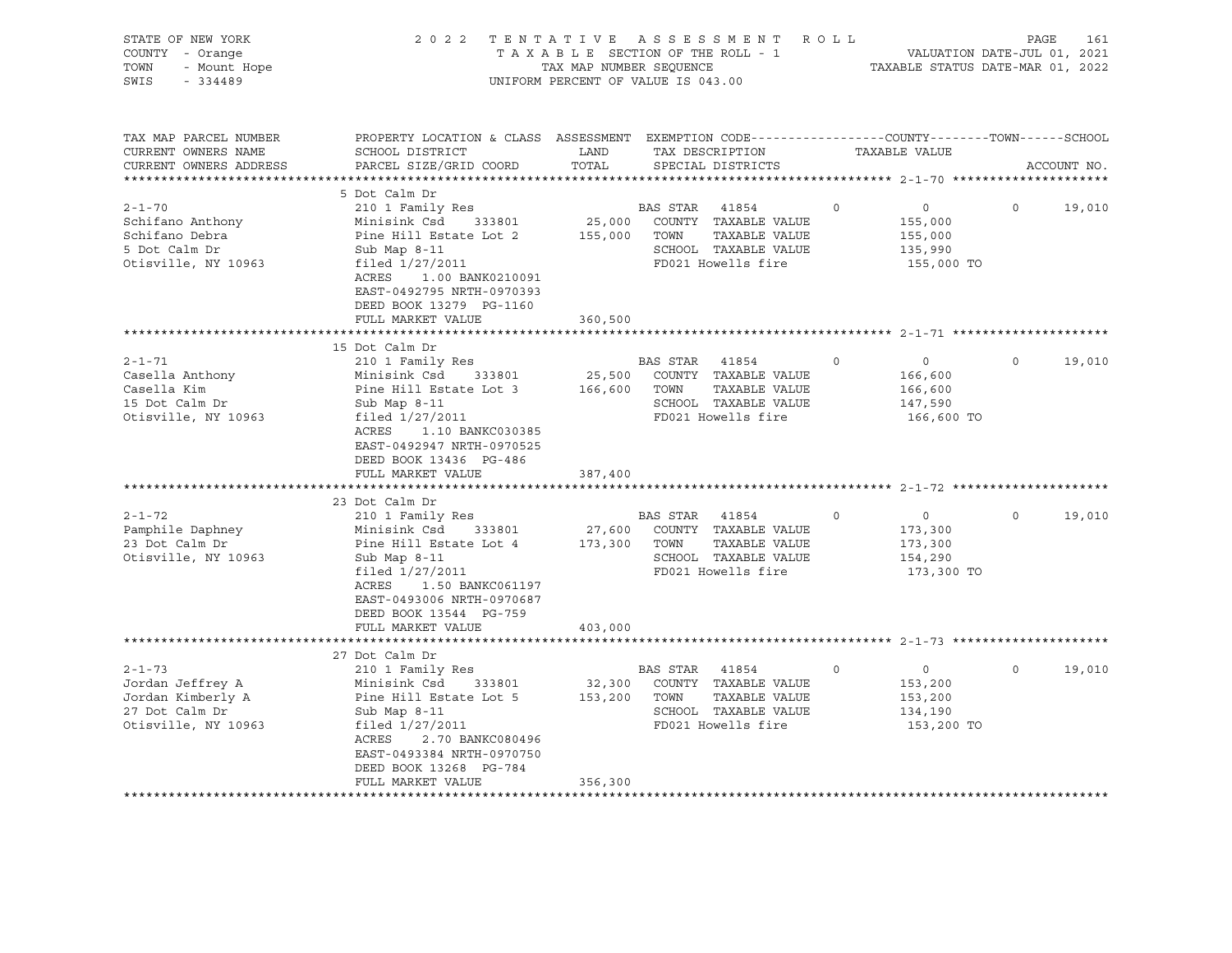| STATE OF NEW YORK<br>COUNTY - Orange<br>TOWN<br>- Mount Hope<br>SWIS<br>$-334489$                                                                                     |                                                                                                                                                                                                                                                                                                                                                                                                                                               | TAX MAP NUMBER SEOUENCE      | 2022 TENTATIVE ASSESSMENT<br>TAXABLE SECTION OF THE ROLL - 1<br>UNIFORM PERCENT OF VALUE IS 043.00                                                                                                         | ROLL<br>PAGE<br>VALUATION DATE-JUL 01, 2021<br>TAXABLE STATUS DATE-MAR 01, 2022                                 | 162         |
|-----------------------------------------------------------------------------------------------------------------------------------------------------------------------|-----------------------------------------------------------------------------------------------------------------------------------------------------------------------------------------------------------------------------------------------------------------------------------------------------------------------------------------------------------------------------------------------------------------------------------------------|------------------------------|------------------------------------------------------------------------------------------------------------------------------------------------------------------------------------------------------------|-----------------------------------------------------------------------------------------------------------------|-------------|
| TAX MAP PARCEL NUMBER<br>CURRENT OWNERS NAME<br>CURRENT OWNERS ADDRESS                                                                                                | SCHOOL DISTRICT<br>PARCEL SIZE/GRID COORD                                                                                                                                                                                                                                                                                                                                                                                                     | LAND<br>TOTAL                | TAX DESCRIPTION<br>SPECIAL DISTRICTS                                                                                                                                                                       | PROPERTY LOCATION & CLASS ASSESSMENT EXEMPTION CODE---------------COUNTY-------TOWN-----SCHOOL<br>TAXABLE VALUE | ACCOUNT NO. |
| $2 - 1 - 74$<br>Colantuono Lori<br>20 Dot Calm Dr<br>Otisville, NY 10963                                                                                              | 20 Dot Calm Dr<br>210 1 Family Res<br>Minisink Csd<br>333801<br>Pine Hill Estate Lot 6<br>Sub Map 8-11<br>filed 1/27/2011<br>ACRES<br>4.20 BANKC030385<br>EAST-0493440 NRTH-0970463<br>DEED BOOK 14057 PG-1250<br>FULL MARKET VALUE                                                                                                                                                                                                           | 33,800 TOWN<br>418,600       | COUNTY TAXABLE VALUE<br>TAXABLE VALUE<br>180,000 SCHOOL TAXABLE VALUE<br>FD021 Howells fire                                                                                                                | 180,000<br>180,000<br>180,000<br>180,000 TO                                                                     |             |
|                                                                                                                                                                       |                                                                                                                                                                                                                                                                                                                                                                                                                                               |                              |                                                                                                                                                                                                            |                                                                                                                 |             |
| $2 - 1 - 75$<br>Laveglia Alfonsino<br>Laveglia Sayra<br>14 Dot Calm Dr<br>Otisville, NY 10963<br>$2 - 1 - 76$<br>Vitello Carl<br>8 Dot Calm Dr<br>Otisville, NY 10963 | 14 Dot Calm Dr<br>210 1 Family Res<br>Minisink Csd 333801<br>Pine Hill Estate Lot 7<br>Sub Map 8-11<br>filed 1/27/2011<br>ACRES 1.30 BANKC190321<br>EAST-0493208 NRTH-0970283<br>DEED BOOK 14199 PG-1131<br>FULL MARKET VALUE<br>8 Dot Calm Dr<br>210 1 Family Res<br>Minisink Csd<br>333801<br>Pine Hill Estate Lot 8<br>Sub Map 8-11<br>filed 1/27/2011<br>ACRES<br>1.40 BANKC030614<br>EAST-0493102 NRTH-0970150<br>DEED BOOK 15137 PG-315 | 26,200<br>390,700<br>27,000  | COUNTY TAXABLE VALUE<br>TOWN<br>TAXABLE VALUE<br>168,000 SCHOOL TAXABLE VALUE<br>FD021 Howells fire<br>COUNTY TAXABLE VALUE<br>TAXABLE VALUE<br>TOWN<br>173,700 SCHOOL TAXABLE VALUE<br>FD021 Howells fire | 168,000<br>168,000<br>168,000<br>168,000 TO<br>173,700<br>173,700<br>173,700<br>173,700 TO                      |             |
|                                                                                                                                                                       | FULL MARKET VALUE                                                                                                                                                                                                                                                                                                                                                                                                                             | 404,000                      |                                                                                                                                                                                                            |                                                                                                                 |             |
| $2 - 1 - 77$<br>Song Alvin Qin<br>Lobjois Madeline<br>4 Dot Calm Dr<br>Otisville, NY 10963                                                                            | 4 Dot Calm Dr<br>210 1 Family Res<br>Minisink Csd<br>333801<br>Pine Hill Estate Lot 9<br>Sub Map $8-11$<br>filed 1/27/2011<br>ACRES<br>1.60<br>EAST-0492982 NRTH-0970065<br>DEED BOOK 14456 PG-1193<br>FULL MARKET VALUE                                                                                                                                                                                                                      | 27,600<br>169,000<br>393,000 | SOLAR EX C 49500<br>COUNTY TAXABLE VALUE<br>TOWN<br>TAXABLE VALUE<br>SCHOOL TAXABLE VALUE<br>FD021 Howells fire                                                                                            | 8,400<br>8,400<br>$\circ$<br>160,600<br>160,600<br>160,600<br>169,000 TO                                        | 8,400       |
|                                                                                                                                                                       |                                                                                                                                                                                                                                                                                                                                                                                                                                               |                              |                                                                                                                                                                                                            |                                                                                                                 |             |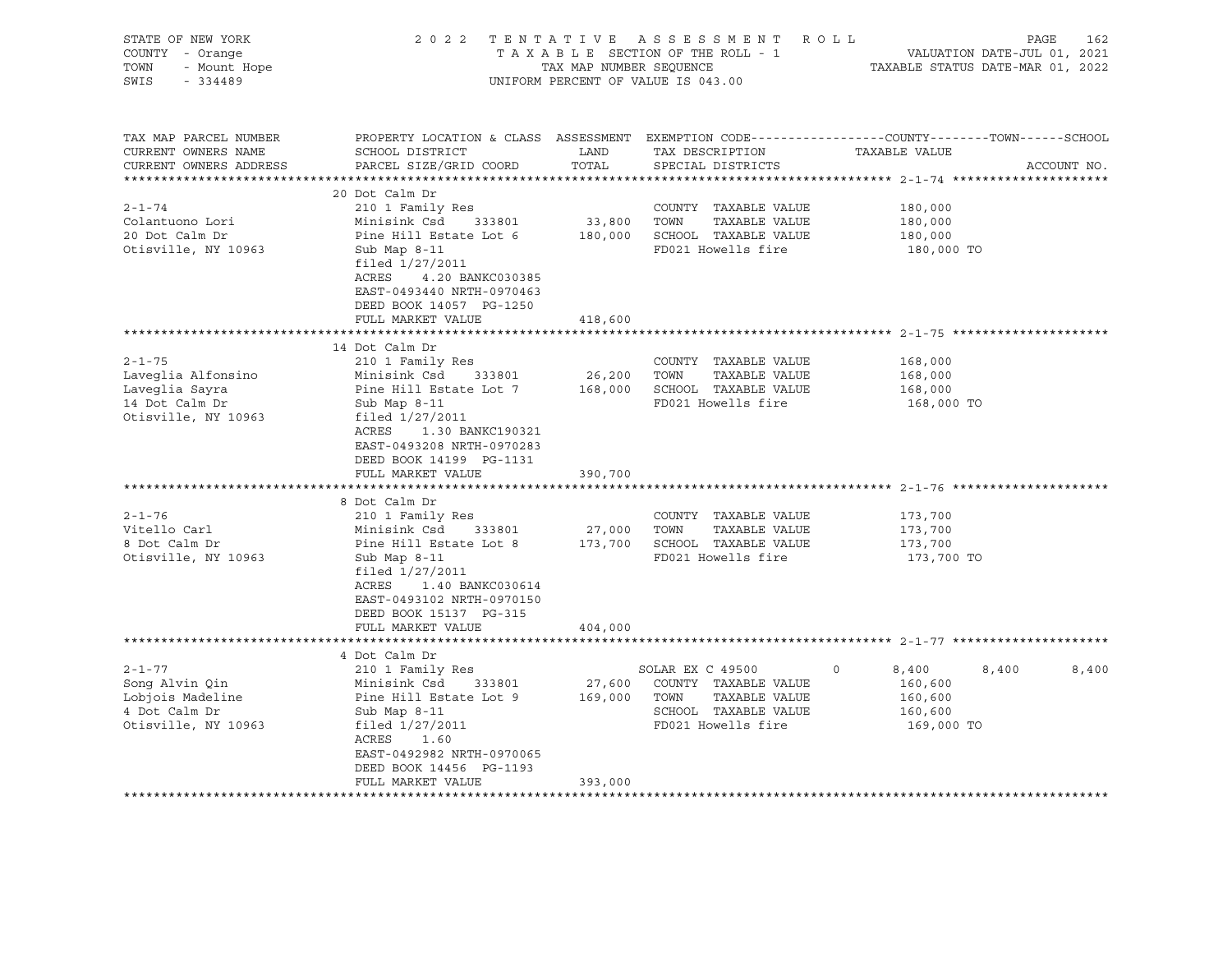# STATE OF NEW YORK 2 0 2 2 T E N T A T I V E A S S E S S M E N T R O L L PAGE 163 COUNTY - Orange T A X A B L E SECTION OF THE ROLL - 1 VALUATION DATE-JUL 01, 2021 TOWN - Mount Hope TAX MAP NUMBER SEQUENCE TAXABLE STATUS DATE-MAR 01, 2022 SWIS - 334489 UNIFORM PERCENT OF VALUE IS 043.00

| TAX MAP PARCEL NUMBER<br>CURRENT OWNERS NAME | PROPERTY LOCATION & CLASS ASSESSMENT EXEMPTION CODE----------------COUNTY-------TOWN------SCHOOL<br>SCHOOL DISTRICT | LAND         | TAX DESCRIPTION                                           | TAXABLE VALUE  |                   |
|----------------------------------------------|---------------------------------------------------------------------------------------------------------------------|--------------|-----------------------------------------------------------|----------------|-------------------|
| CURRENT OWNERS ADDRESS                       | PARCEL SIZE/GRID COORD                                                                                              | TOTAL        | SPECIAL DISTRICTS                                         |                | ACCOUNT NO.       |
|                                              |                                                                                                                     |              |                                                           |                |                   |
|                                              | Woodcrest Dr                                                                                                        |              |                                                           |                |                   |
| $3 - 1 - 1.11$                               | 322 Rural vac>10                                                                                                    |              | COUNTY TAXABLE VALUE                                      | 63,100         |                   |
| Incalcatera Anthony F                        | Minisink Csd                                                                                                        |              | TAXABLE VALUE                                             | 63,100         |                   |
| Incalcatera Jennie                           | Lake Hills                                                                                                          |              | 63,100 SCHOOL TAXABLE VALUE                               | 63,100         |                   |
| 24676 Mallard Pond Ln                        | ACRES 30.10                                                                                                         |              | FD021 Howells fire                                        | 63,100 TO      |                   |
| Georgetown, DE 19947-6767                    | EAST-0493870 NRTH-0968712                                                                                           |              |                                                           |                |                   |
|                                              | FULL MARKET VALUE                                                                                                   | 146,700      |                                                           |                |                   |
|                                              |                                                                                                                     |              |                                                           |                |                   |
|                                              | Woodcrest Dr                                                                                                        |              |                                                           |                |                   |
| $3 - 1 - 1.21$                               | 311 Res vac land                                                                                                    |              | COUNTY TAXABLE VALUE                                      | 1,500          |                   |
|                                              |                                                                                                                     | 333801 1,500 | TOWN<br>TAXABLE VALUE                                     | 1,500          |                   |
|                                              |                                                                                                                     |              | SCHOOL TAXABLE VALUE                                      | 1,500          |                   |
|                                              |                                                                                                                     |              | FD021 Howells fire                                        | 1,500 TO       |                   |
|                                              | DEED BOOK 5410 PG-118                                                                                               |              |                                                           |                |                   |
|                                              | FULL MARKET VALUE                                                                                                   | 3,500        |                                                           |                |                   |
|                                              |                                                                                                                     |              |                                                           |                |                   |
|                                              | 8 Woodcrest Dr                                                                                                      |              |                                                           |                |                   |
| $3 - 1 - 1.3$                                | 210 1 Family Res                                                                                                    |              | BAS STAR 41854<br>$\sim$ 0                                | $\overline{0}$ | $\circ$<br>19,010 |
| Ferramosca Arthur                            |                                                                                                                     |              | 33,400 COUNTY TAXABLE VALUE<br>133,200 TOWN TAXABLE VALUE | 133,200        |                   |
| Ferramosca Elsa                              |                                                                                                                     |              |                                                           | 133,200        |                   |
| 8 Woodcrest Dr                               |                                                                                                                     |              | SCHOOL TAXABLE VALUE                                      | 114,190        |                   |
| Middletown, NY 10940                         | 2 Minisink Csd 333801 33,400<br>ACRES 5.70 133,200<br>EAST-0494058 NRTH-0969503<br>DEED BOOK 2508 PG-00252          |              | FD021 Howells fire                                        | 133,200 TO     |                   |
|                                              | FULL MARKET VALUE                                                                                                   | 309,800      |                                                           |                |                   |
|                                              |                                                                                                                     |              |                                                           |                |                   |
|                                              | Woodcrest Dr                                                                                                        |              |                                                           |                |                   |
| $3 - 1 - 2$                                  | 311 Res vac land                                                                                                    |              | COUNTY TAXABLE VALUE                                      | 14,400         |                   |
| Ferramosca Arthur                            | 311 kes vac 1<br>Minisink Csd                                                                                       |              | TAXABLE VALUE                                             | 14,400         |                   |
| Ferramosca Elsa                              |                                                                                                                     |              |                                                           |                |                   |
| 8 Woodcrest Dr                               | FRNT 375.00 DPTH 100.00                                                                                             |              | FD021 Howells fire                                        | 14,400 TO      |                   |
| Middletown, NY 10940                         | EAST-0494435 NRTH-0969525                                                                                           |              |                                                           |                |                   |
|                                              | DEED BOOK 2508 PG-00252                                                                                             |              |                                                           |                |                   |
|                                              | FULL MARKET VALUE                                                                                                   | 33,500       |                                                           |                |                   |
|                                              |                                                                                                                     |              |                                                           |                |                   |
|                                              | 16 Woodcrest Dr                                                                                                     |              |                                                           |                |                   |
| $3 - 1 - 3$                                  | 210 1 Family Res                                                                                                    |              | COUNTY TAXABLE VALUE                                      | 44,800         |                   |
| Mariuz Carl                                  |                                                                                                                     |              | TOWN<br>TAXABLE VALUE                                     | 44,800         |                   |
| 16 Woodcrest Dr                              | Minisink Csd 333801 9,000<br>Lts 351+352+353 Lake Hill 44,800                                                       |              | SCHOOL TAXABLE VALUE                                      | 44,800         |                   |
|                                              |                                                                                                                     |              |                                                           |                |                   |
| Middletown, NY 10940                         | FRNT 100.00 DPTH 110.00<br>ACRES<br>0.19                                                                            |              | FD021 Howells fire                                        | 44,800 TO      |                   |
|                                              |                                                                                                                     |              |                                                           |                |                   |
|                                              | EAST-0494434 NRTH-0969325                                                                                           |              |                                                           |                |                   |
|                                              | DEED BOOK 14151 PG-1806                                                                                             |              |                                                           |                |                   |
|                                              | FULL MARKET VALUE                                                                                                   | 104,200      |                                                           |                |                   |
|                                              |                                                                                                                     |              |                                                           |                |                   |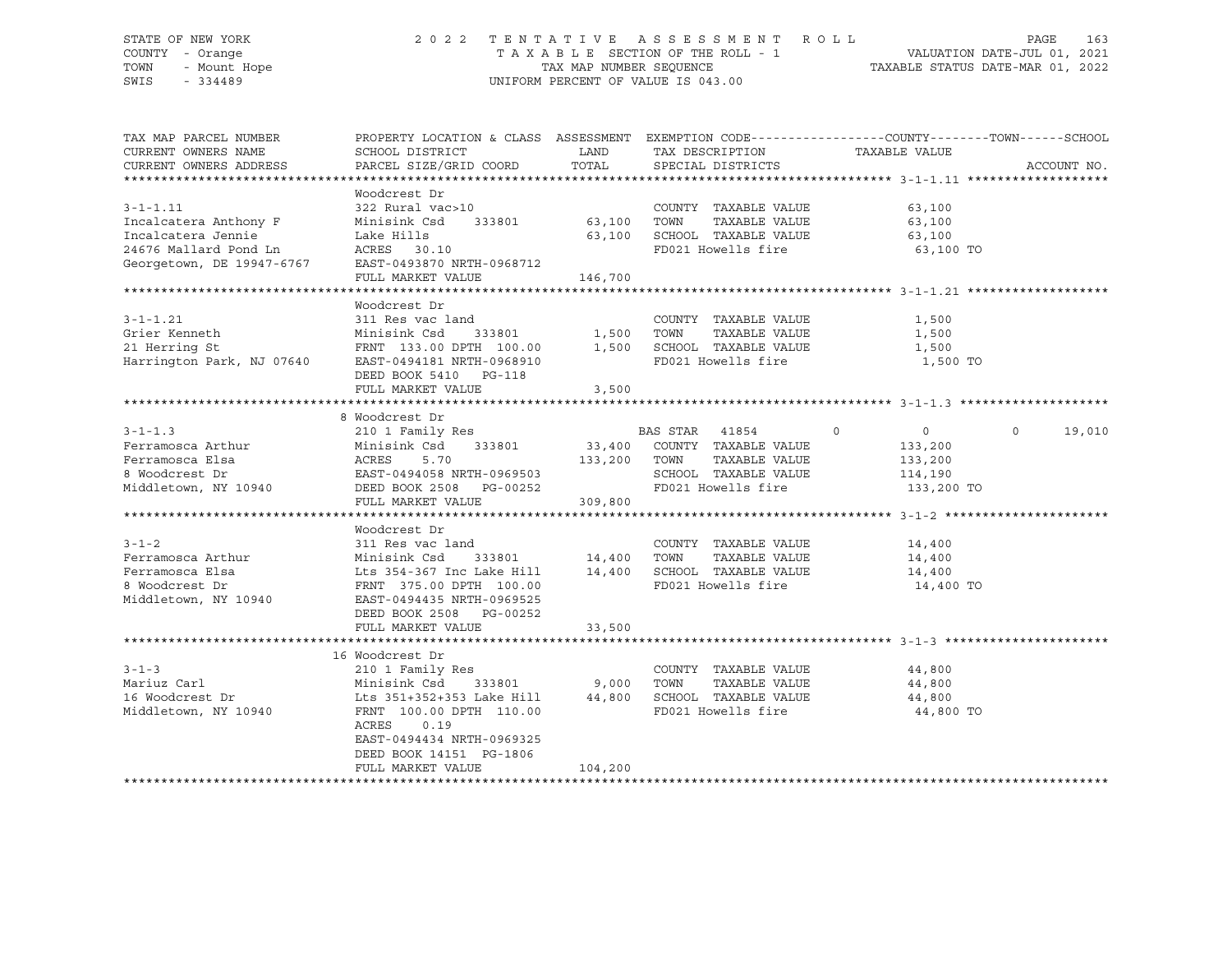| STATE OF NEW YORK<br>COUNTY - Orange<br>TOWN<br>- Mount Hope<br>SWIS<br>$-334489$        | 2 0 2 2                                                                                                                                                                                                         | TAX MAP NUMBER SEQUENCE | TENTATIVE ASSESSMENT ROLL<br>TAXABLE SECTION OF THE ROLL - 1<br>UNIFORM PERCENT OF VALUE IS 043.00                         | PAGE<br>VALUATION DATE-JUL 01, 2021<br>TAXABLE STATUS DATE-MAR 01, 2022                                           | 164         |
|------------------------------------------------------------------------------------------|-----------------------------------------------------------------------------------------------------------------------------------------------------------------------------------------------------------------|-------------------------|----------------------------------------------------------------------------------------------------------------------------|-------------------------------------------------------------------------------------------------------------------|-------------|
| TAX MAP PARCEL NUMBER<br>CURRENT OWNERS NAME<br>CURRENT OWNERS ADDRESS                   | SCHOOL DISTRICT<br>PARCEL SIZE/GRID COORD                                                                                                                                                                       | LAND<br>TOTAL           | TAX DESCRIPTION<br>SPECIAL DISTRICTS                                                                                       | PROPERTY LOCATION & CLASS ASSESSMENT EXEMPTION CODE----------------COUNTY-------TOWN------SCHOOL<br>TAXABLE VALUE | ACCOUNT NO. |
|                                                                                          | 20 Woodcrest Dr                                                                                                                                                                                                 |                         |                                                                                                                            |                                                                                                                   |             |
| $3 - 1 - 4$<br>Rivera Benny<br>Rivera Susan<br>20 Woodcrest Dr<br>Middletown, NY 10940   | 210 1 Family Res<br>Minisink Csd<br>333801<br>Lts 349 350 Lake Hills<br>FRNT 50.00 DPTH 110.00<br>BANKC190616<br>EAST-0494430 NRTH-0969254<br>DEED BOOK 4741 PG-85                                              |                         | BAS STAR 41854<br>4,700 COUNTY TAXABLE VALUE<br>94,500 TOWN<br>TAXABLE VALUE<br>SCHOOL TAXABLE VALUE<br>FD021 Howells fire | $\circ$<br>$\overline{0}$<br>$\circ$<br>94,500<br>94,500<br>75,490<br>94,500 TO                                   | 19,010      |
|                                                                                          | FULL MARKET VALUE                                                                                                                                                                                               | 219,800                 |                                                                                                                            |                                                                                                                   |             |
| $3 - 1 - 5.1$<br>Rivera Benny<br>Rivera Susan<br>20 Woodcrest Dr<br>Middletown, NY 10940 | Woodcrest Dr<br>320 Rural vacant<br>Minisink Csd<br>333801<br>Lt 348 Lake Hills Inc<br>FRNT 25.00 DPTH 100.00<br>BANKC190616<br>EAST-0494414 NRTH-0969218<br>DEED BOOK 4741 PG-85<br>FULL MARKET VALUE          | 2,200<br>2,200<br>5,100 | COUNTY TAXABLE VALUE<br>TOWN<br>TAXABLE VALUE<br>SCHOOL TAXABLE VALUE<br>FD021 Howells fire                                | 2,200<br>2,200<br>2,200<br>2,200 TO                                                                               |             |
|                                                                                          |                                                                                                                                                                                                                 |                         |                                                                                                                            |                                                                                                                   |             |
| $3 - 1 - 5.2$<br>Bristol Luis F<br>26 Woodcrest Dr<br>Middletown, NY 10940-7422          | 26 Woodcrest Dr<br>210 1 Family Res<br>Minisink Csd<br>333801<br>Lts 343-347 Incl Lake Hil<br>FRNT 126.00 DPTH 100.00<br>BANKC180381<br>EAST-0494406 NRTH-0969157<br>DEED BOOK 5060 PG-191<br>FULL MARKET VALUE | 9,500 TOWN<br>121,200   | COUNTY TAXABLE VALUE<br>TAXABLE VALUE<br>52,100 SCHOOL TAXABLE VALUE<br>FD021 Howells fire                                 | 52,100<br>52,100<br>52,100<br>52,100 TO                                                                           |             |
|                                                                                          |                                                                                                                                                                                                                 |                         |                                                                                                                            |                                                                                                                   |             |
| $3 - 1 - 6.1$<br>Bristol Luis F<br>26 Woodcrest Dr<br>Middletown, NY 10940-7422          | Woodcrest Dr<br>320 Rural vacant<br>Minisink Csd<br>333801<br>FRNT 25.00 DPTH 102.00<br><b>BANKC180381</b><br>EAST-0494383 NRTH-0969080                                                                         | 2,200<br>2,200          | COUNTY TAXABLE VALUE<br>TOWN<br>TAXABLE VALUE<br>SCHOOL TAXABLE VALUE<br>FD021 Howells fire                                | 2,200<br>2,200<br>2,200<br>2,200 TO                                                                               |             |
|                                                                                          | DEED BOOK 5060 PG-191<br>FULL MARKET VALUE                                                                                                                                                                      | 5,100                   |                                                                                                                            |                                                                                                                   |             |
| $3 - 1 - 6.2$<br>Grier Kenneth<br>21 Herring St<br>Harrington Park, NJ 07640             | Woodcrest Dr<br>311 Res vac land<br>Minisink Csd<br>333801<br>Lts B336-341 Lake Hills<br>FRNT 150.00 DPTH 100.00<br>EAST-0494322 NRTH-0968988<br>DEED BOOK 6109<br>$PG-330$<br>FULL MARKET VALUE                | 2,000<br>2,000<br>4,700 | COUNTY TAXABLE VALUE<br>TOWN<br>TAXABLE VALUE<br>SCHOOL TAXABLE VALUE<br>FD021 Howells fire                                | 2,000<br>2,000<br>2,000<br>2,000 TO                                                                               |             |
|                                                                                          |                                                                                                                                                                                                                 |                         |                                                                                                                            |                                                                                                                   |             |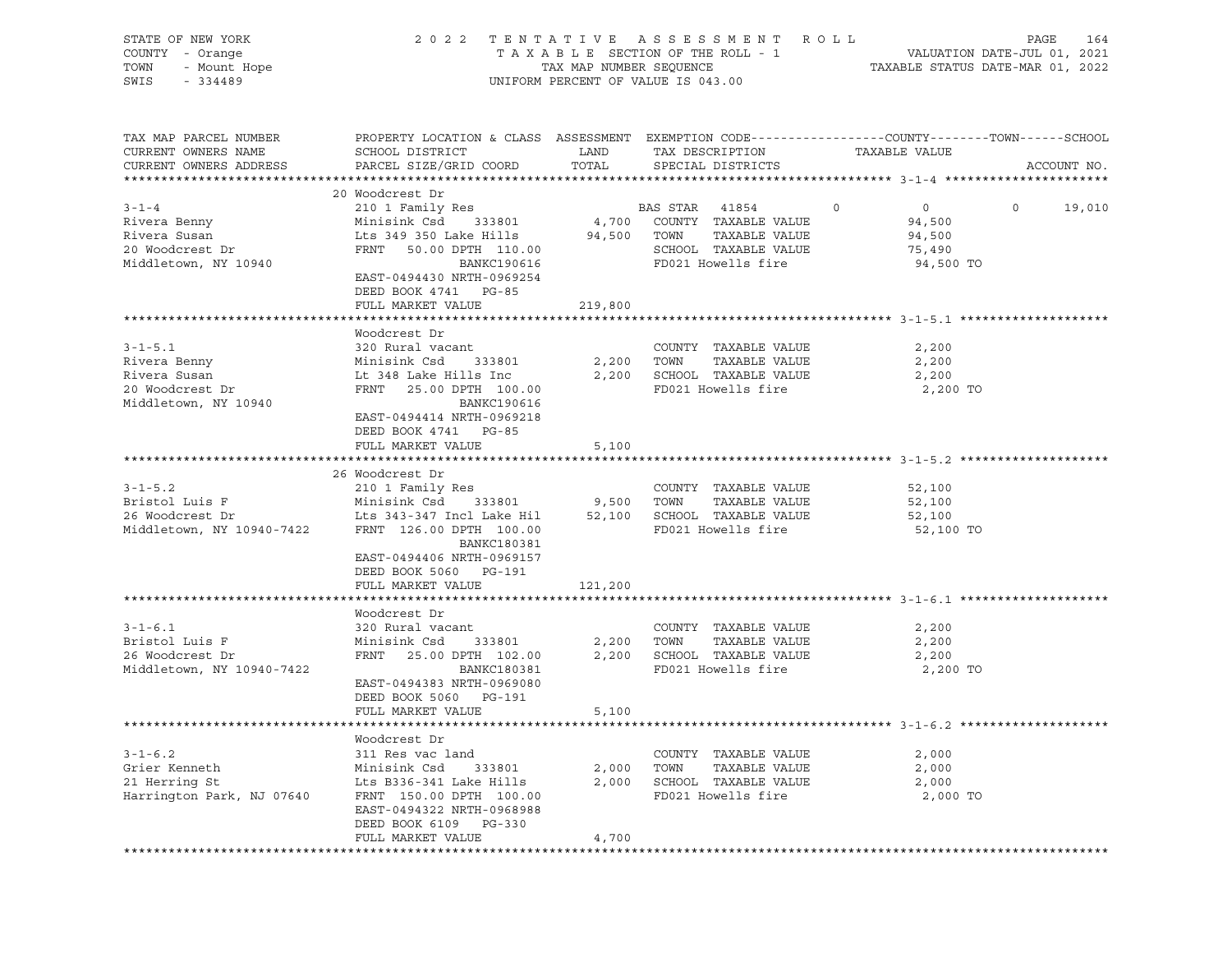| STATE OF NEW YORK<br>COUNTY - Orange<br>- Mount Hope<br>TOWN<br>SWIS<br>$-334489$                  | 2022 TENTATIVE                                                                                                                                                                                                                      | TAX MAP NUMBER SEQUENCE | ASSESSMENT ROLL<br>TAXABLE SECTION OF THE ROLL - 1<br>UNIFORM PERCENT OF VALUE IS 043.00                                                      | TAXABLE STATUS DATE-MAR 01, 2022                                                                   | PAGE<br>165<br>VALUATION DATE-JUL 01, 2021 |
|----------------------------------------------------------------------------------------------------|-------------------------------------------------------------------------------------------------------------------------------------------------------------------------------------------------------------------------------------|-------------------------|-----------------------------------------------------------------------------------------------------------------------------------------------|----------------------------------------------------------------------------------------------------|--------------------------------------------|
| TAX MAP PARCEL NUMBER<br>CURRENT OWNERS NAME<br>CURRENT OWNERS ADDRESS                             | PROPERTY LOCATION & CLASS ASSESSMENT EXEMPTION CODE----------------COUNTY-------TOWN-----SCHOOL<br>SCHOOL DISTRICT<br>PARCEL SIZE/GRID COORD                                                                                        | LAND<br>TOTAL           | TAX DESCRIPTION<br>SPECIAL DISTRICTS                                                                                                          | TAXABLE VALUE                                                                                      | ACCOUNT NO.                                |
| $3 - 1 - 7.1$<br>Grier Kenneth<br>21 Herring St<br>Harrington Park, NJ 07640                       | Woodcrest Dr<br>311 Res vac land<br>Minisink Csd<br>333801<br>Lts B331-B335 Lk Hills<br>FRNT 125.00 DPTH 100.00<br>EAST-0494269 NRTH-0968882<br>DEED BOOK 5410 PG-105<br>FULL MARKET VALUE                                          | 1,500<br>3,500          | COUNTY TAXABLE VALUE<br>TOWN<br>TAXABLE VALUE<br>1,500 SCHOOL TAXABLE VALUE<br>FD021 Howells fire                                             | 1,500<br>1,500<br>1,500<br>1,500 TO                                                                |                                            |
| $3 - 1 - 9.11$<br>Yoder Robert<br>Cheung Kwai Ching<br>232 E Mountain Rd<br>Grahamsville, NY 12740 | 42 Woodcrest Dr<br>210 1 Family Res<br>Minisink Csd 333801<br>Lts B321 To B330<br>Lake Hills Map 589 & Pcl<br>FRNT 250.00 DPTH 200.00<br>ACRES<br>0.86<br>EAST-0494234 NRTH-0959741<br>DEED BOOK 14928 PG-1630<br>FULL MARKET VALUE | 21,500 TOWN<br>122,300  | COUNTY TAXABLE VALUE<br>TAXABLE VALUE<br>52,600 SCHOOL TAXABLE VALUE<br>FD021 Howells fire                                                    | 52,600<br>52,600<br>52,600<br>52,600 TO                                                            |                                            |
| $3 - 1 - 11$<br>Monahan James<br>PO Box 688<br>Howells, NY 10932                                   | 52 Woodcrest Dr<br>210 1 Family Res<br>Minisink Csd 333801<br>Lts 316<320 Inc Lake Hill<br>FRNT 125.00 DPTH 100.00<br>EAST-0494137 NRTH-0968532<br>DEED BOOK 5031 PG-202                                                            |                         | AGED<br>41800<br>9,500 ENH STAR 41834<br>52,600 COUNTY TAXABLE VALUE<br>TOWN<br>TAXABLE VALUE<br>SCHOOL TAXABLE VALUE<br>FD021 Howells fire   | $\circ$<br>10,520<br>$\Omega$<br>$\overline{0}$<br>42,080<br>42,080<br>$\overline{0}$<br>52,600 TO | 10,520<br>10,520<br>42,080<br>$\circ$      |
| $3 - 1 - 12$<br>Grier Kenneth<br>21 Herring St<br>Harrington Park, NJ 07640                        | FULL MARKET VALUE<br>Woodcrest Dr<br>320 Rural vacant<br>Minisink Csd 333801<br>Lts 311<315 Lake Hills In<br>FRNT 155.00 DPTH 100.00<br>EAST-0494104 NRTH-0968418<br>DEED BOOK 2804<br>PG-129<br>FULL MARKET VALUE                  | 122,300<br>3,500        | COUNTY TAXABLE VALUE<br>1,500 TOWN<br>TAXABLE VALUE<br>1,500 SCHOOL TAXABLE VALUE<br>FD021 Howells fire                                       | 1,500<br>1,500<br>1,500<br>1,500 TO                                                                |                                            |
| $3 - 2 - 1.1$<br>Boersema Carol<br>83 Robbins Rd<br>Middletown, NY 10940                           | 83 Robbins Rd<br>210 1 Family Res<br>Minisink Csd<br>333801<br>Lts B565 B572 & Parcel<br>ACRES<br>1.00<br>EAST-0494623 NRTH-0969647<br>DEED BOOK 5023 PG-27                                                                         |                         | AGED<br>41800<br>25,000 ENH STAR 41834<br>135,000 COUNTY TAXABLE VALUE<br>TOWN<br>TAXABLE VALUE<br>SCHOOL TAXABLE VALUE<br>FD021 Howells fire | 67,500<br>$\circ$<br>$\overline{0}$<br>$\Omega$<br>67,500<br>67,500<br>20,050<br>135,000 TO        | 67,500<br>67,500<br>$\Omega$<br>47,450     |
|                                                                                                    | FULL MARKET VALUE                                                                                                                                                                                                                   | 314,000                 |                                                                                                                                               |                                                                                                    |                                            |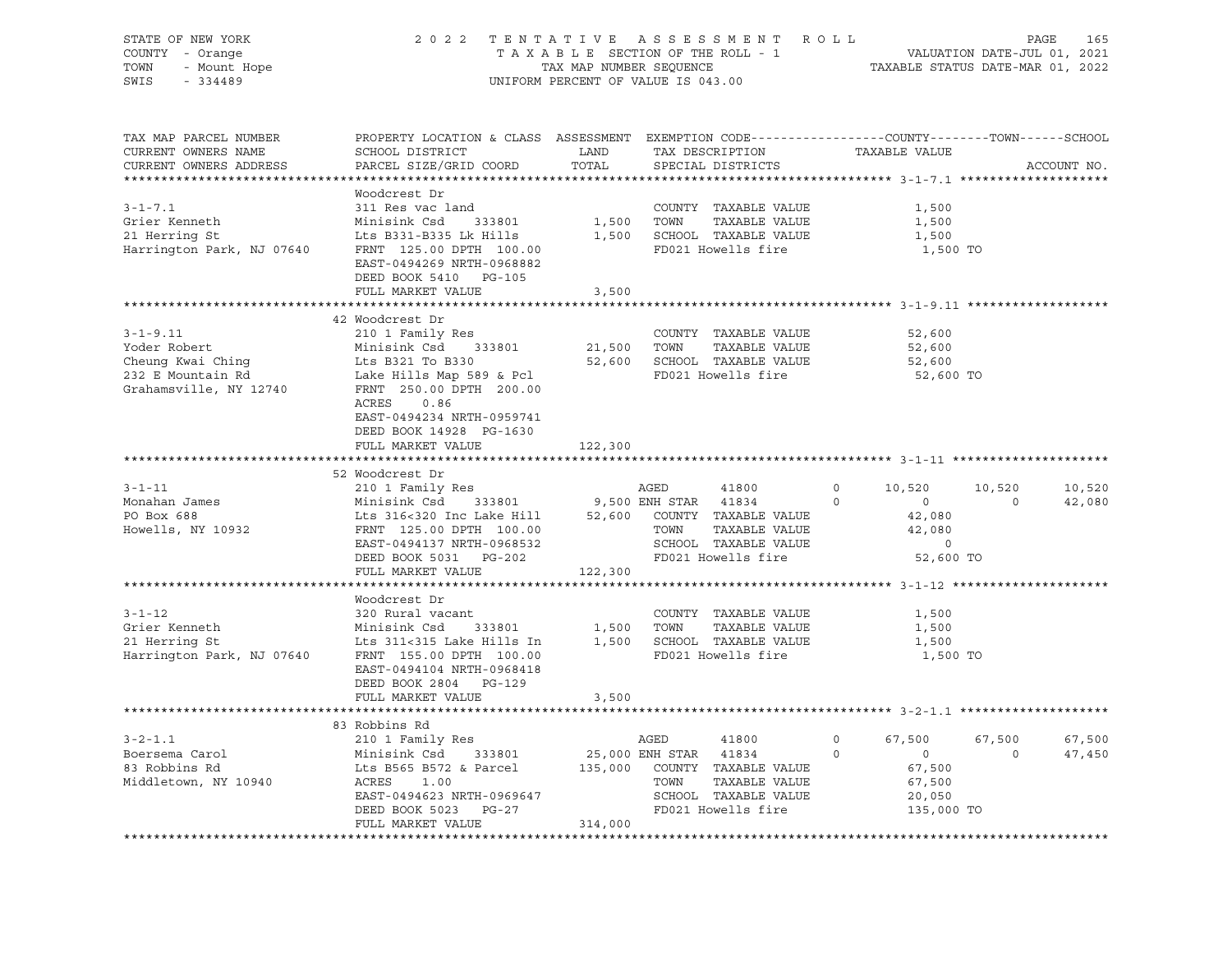# STATE OF NEW YORK 2 0 2 2 T E N T A T I V E A S S E S S M E N T R O L L PAGE 166 COUNTY - Orange T A X A B L E SECTION OF THE ROLL - 1 TOWN - Mount Hope TAX MAP NUMBER SEQUENCE TAXABLE STATUS DATE-MAR 01, 2022<br>TAXABLE STATUS DATE-MAR 01, 2022 UNIFORM PERCENT OF VALUE IS 043.00

TAX MAP PARCEL NUMBER PROPERTY LOCATION & CLASS ASSESSMENT EXEMPTION CODE------------------COUNTY--------TOWN------SCHOOL CURRENT OWNERS NAME SCHOOL DISTRICT LAND TAX DESCRIPTION TAXABLE VALUE CURRENT OWNERS ADDRESS PARCEL SIZE/GRID COORD TOTAL SPECIAL DISTRICTS ACCOUNT NO. \*\*\*\*\*\*\*\*\*\*\*\*\*\*\*\*\*\*\*\*\*\*\*\*\*\*\*\*\*\*\*\*\*\*\*\*\*\*\*\*\*\*\*\*\*\*\*\*\*\*\*\*\*\*\*\*\*\*\*\*\*\*\*\*\*\*\*\*\*\*\*\*\*\*\*\*\*\*\*\*\*\*\*\*\*\*\*\*\*\*\*\*\*\*\*\*\*\*\*\*\*\*\* 3-2-1.2 \*\*\*\*\*\*\*\*\*\*\*\*\*\*\*\*\*\*\*\* 23 Woodcrest Dr 3-2-1.2 210 1 Family Res BAS STAR 41854 0 0 0 19,010 Ferrini Gregory Minisink Csd 333801 15,000 COUNTY TAXABLE VALUE 75,300 Ferrini Carol L ACRES 1.00 75,300 TOWN TAXABLE VALUE 75,300 PO Box 86 EAST-0494611 NRTH-0969042 SCHOOL TAXABLE VALUE 56,290 Howells, NY 10932 DEED BOOK 2978 PG-00135 FD021 Howells fire 75,300 TO FULL MARKET VALUE 175,100 \*\*\*\*\*\*\*\*\*\*\*\*\*\*\*\*\*\*\*\*\*\*\*\*\*\*\*\*\*\*\*\*\*\*\*\*\*\*\*\*\*\*\*\*\*\*\*\*\*\*\*\*\*\*\*\*\*\*\*\*\*\*\*\*\*\*\*\*\*\*\*\*\*\*\*\*\*\*\*\*\*\*\*\*\*\*\*\*\*\*\*\*\*\*\*\*\*\*\*\*\*\*\* 3-2-1.31 \*\*\*\*\*\*\*\*\*\*\*\*\*\*\*\*\*\*\* Newton Dr & Woodcrest 3-2-1.31 311 Res vac land COUNTY TAXABLE VALUE 5,000 Scott Timothy Minisink Csd 333801 5,000 TOWN TAXABLE VALUE 5,000 19 Dwaar Kill Farms Ct partial NYSDEC wetlands 5,000 SCHOOL TAXABLE VALUE 5,000 Pine Bush, NY 12566 map MD-1 FD021 Howells fire 5,000 TO ACRES 1.10 EAST-0494618 NRTH-0969434 DEED BOOK 5325 PG-33 FULL MARKET VALUE 11,600 \*\*\*\*\*\*\*\*\*\*\*\*\*\*\*\*\*\*\*\*\*\*\*\*\*\*\*\*\*\*\*\*\*\*\*\*\*\*\*\*\*\*\*\*\*\*\*\*\*\*\*\*\*\*\*\*\*\*\*\*\*\*\*\*\*\*\*\*\*\*\*\*\*\*\*\*\*\*\*\*\*\*\*\*\*\*\*\*\*\*\*\*\*\*\*\*\*\*\*\*\*\*\* 3-2-1.32 \*\*\*\*\*\*\*\*\*\*\*\*\*\*\*\*\*\*\* 26 Newton Dr 3-2-1.32 210 1 Family Res BAS STAR 41854 0 0 0 19,010 Howerter Charles Minisink Csd 333801 15,000 COUNTY TAXABLE VALUE 110,000 Howerter Tina Lts B551-B555 Pt Lts 550 110,000 TOWN TAXABLE VALUE 110,000 26 Newton Dr & 556 SCHOOL TAXABLE VALUE 90,990 Middletown, NY 10940 ACRES 1.00 FD021 Howells fire 110,000 TO EAST-0494608 NRTH-0969245 DEED BOOK 15030 PG-554 FULL MARKET VALUE 255,800 \*\*\*\*\*\*\*\*\*\*\*\*\*\*\*\*\*\*\*\*\*\*\*\*\*\*\*\*\*\*\*\*\*\*\*\*\*\*\*\*\*\*\*\*\*\*\*\*\*\*\*\*\*\*\*\*\*\*\*\*\*\*\*\*\*\*\*\*\*\*\*\*\*\*\*\*\*\*\*\*\*\*\*\*\*\*\*\*\*\*\*\*\*\*\*\*\*\*\*\*\*\*\* 3-2-2 \*\*\*\*\*\*\*\*\*\*\*\*\*\*\*\*\*\*\*\*\*\* 31 Woodcrest Dr 3-2-2 210 1 Family Res BAS STAR 41854 0 0 0 19,010 Rodriquez Vidal Minisink Csd 333801 8,600 COUNTY TAXABLE VALUE 52,400 Rodriguez Marion 1 Lts 389<392 Inc Lake Hill 52,400 TOWN TAXABLE VALUE 52,400 PO Box 669 FRNT 101.00 DPTH 102.00 SCHOOL TAXABLE VALUE 33,390 Howells, NY 10932 BANKN140687 FD021 Howells fire 52,400 TO EAST-0494415 NRTH-0968918 DEED BOOK 11312 PG-397 FULL MARKET VALUE 121,900 \*\*\*\*\*\*\*\*\*\*\*\*\*\*\*\*\*\*\*\*\*\*\*\*\*\*\*\*\*\*\*\*\*\*\*\*\*\*\*\*\*\*\*\*\*\*\*\*\*\*\*\*\*\*\*\*\*\*\*\*\*\*\*\*\*\*\*\*\*\*\*\*\*\*\*\*\*\*\*\*\*\*\*\*\*\*\*\*\*\*\*\*\*\*\*\*\*\*\*\*\*\*\* 3-2-3.1 \*\*\*\*\*\*\*\*\*\*\*\*\*\*\*\*\*\*\*\* 43 Woodcrest Dr 3-2-3.1 210 1 Family Res VETWAR CTS 41120 0 7,815 7,815 6,240 Dobridge Margaret M Minisink Csd 333801 6,100 BAS STAR 41854 0 0 0 19,010 PO Box 113 Lts 379-381 Lk Hills Inc 52,100 COUNTY TAXABLE VALUE 44,285 Howells, NY 10932 FRNT 75.00 DPTH 100.00 TOWN TAXABLE VALUE 44,285 EAST-0494327 NRTH-0968670 SCHOOL TAXABLE VALUE 26,850 DEED BOOK 13224 PG-227 FD021 Howells fire 52,100 TO FULL MARKET VALUE 121,200 \*\*\*\*\*\*\*\*\*\*\*\*\*\*\*\*\*\*\*\*\*\*\*\*\*\*\*\*\*\*\*\*\*\*\*\*\*\*\*\*\*\*\*\*\*\*\*\*\*\*\*\*\*\*\*\*\*\*\*\*\*\*\*\*\*\*\*\*\*\*\*\*\*\*\*\*\*\*\*\*\*\*\*\*\*\*\*\*\*\*\*\*\*\*\*\*\*\*\*\*\*\*\*\*\*\*\*\*\*\*\*\*\*\*\*\*\*\*\*\*\*\*\*\*\*\*\*\*\*\*\*\*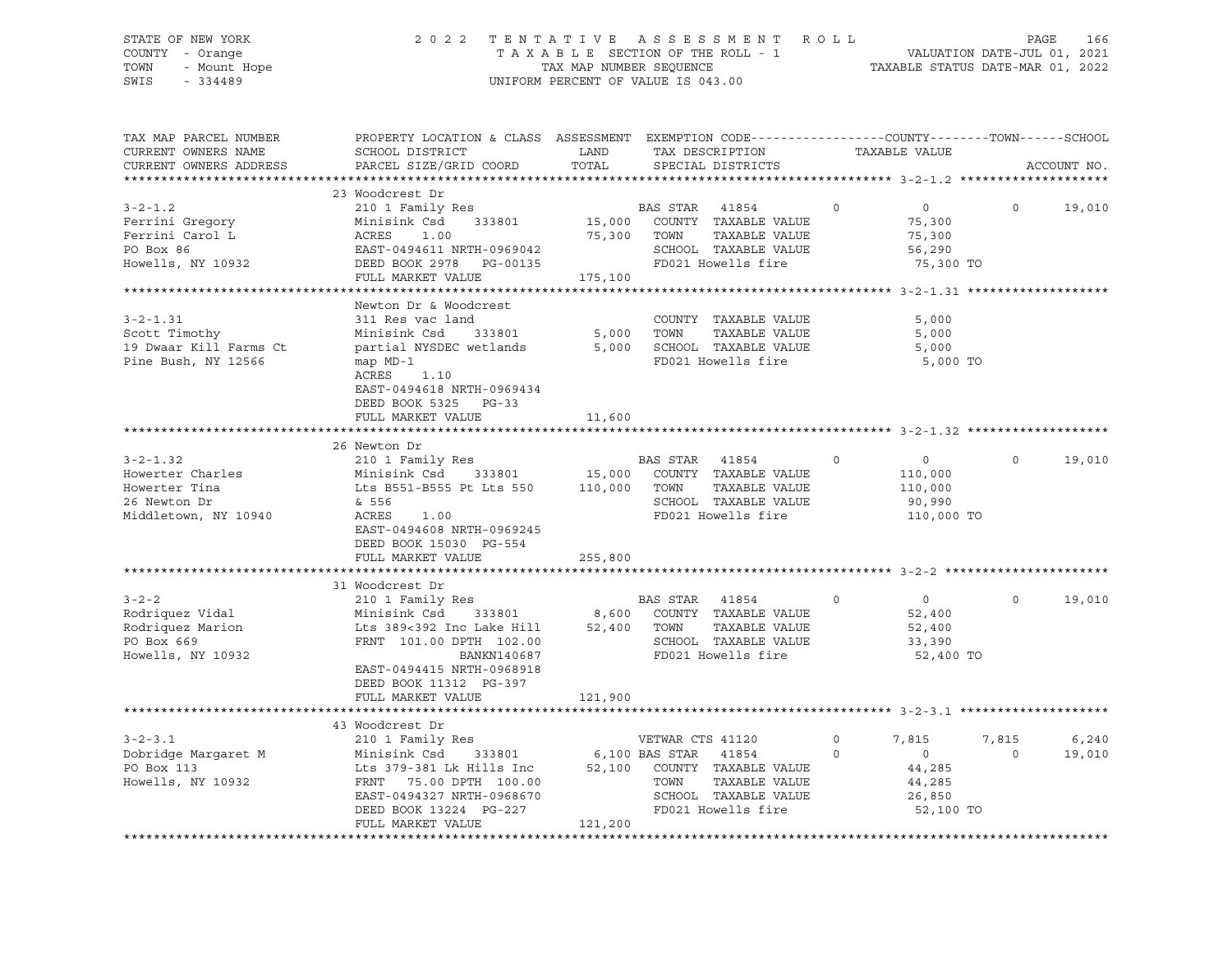| STATE OF NEW YORK<br>COUNTY - Orange | 2 0 2 2                                                                                          |             | TENTATIVE ASSESSMENT ROLL                         |                                  | PAGE<br>167<br>VALUATION DATE-JUL 01, 2021 |
|--------------------------------------|--------------------------------------------------------------------------------------------------|-------------|---------------------------------------------------|----------------------------------|--------------------------------------------|
| - Mount Hope<br>TOWN                 | TAXABLE SECTION OF THE ROLL - 1<br>TAX MAP NUMBER SEQUENCE                                       |             |                                                   | TAXABLE STATUS DATE-MAR 01, 2022 |                                            |
| SWIS<br>$-334489$                    |                                                                                                  |             | UNIFORM PERCENT OF VALUE IS 043.00                |                                  |                                            |
|                                      |                                                                                                  |             |                                                   |                                  |                                            |
| TAX MAP PARCEL NUMBER                | PROPERTY LOCATION & CLASS ASSESSMENT EXEMPTION CODE----------------COUNTY-------TOWN------SCHOOL |             |                                                   |                                  |                                            |
| CURRENT OWNERS NAME                  | SCHOOL DISTRICT                                                                                  | LAND        | TAX DESCRIPTION                                   | TAXABLE VALUE                    |                                            |
| CURRENT OWNERS ADDRESS               | PARCEL SIZE/GRID COORD                                                                           | TOTAL       | SPECIAL DISTRICTS                                 |                                  | ACCOUNT NO.                                |
|                                      |                                                                                                  |             |                                                   |                                  |                                            |
|                                      | Woodcrest Dr                                                                                     |             |                                                   |                                  |                                            |
| $3 - 2 - 3.21$                       | 311 Res vac land                                                                                 |             | COUNTY TAXABLE VALUE                              | 1,900                            |                                            |
| Dobridge Margaret M                  | 333801<br>Minisink Csd                                                                           |             | 1,900 TOWN<br>TAXABLE VALUE                       | 1,900                            |                                            |
| PO Box 113                           | Lts B-382,383,384 Lake Hi                                                                        |             | 1,900 SCHOOL TAXABLE VALUE                        | 1,900                            |                                            |
| Howells, NY 10932                    | FRNT 75.00 DPTH 100.00                                                                           |             | FD021 Howells fire                                | 1,900 TO                         |                                            |
|                                      | EAST-0494384 NRTH-0968827                                                                        |             |                                                   |                                  |                                            |
|                                      | DEED BOOK 13224 PG-227                                                                           |             |                                                   |                                  |                                            |
|                                      | FULL MARKET VALUE                                                                                | 4,400       |                                                   |                                  |                                            |
|                                      |                                                                                                  |             |                                                   |                                  |                                            |
|                                      | 47 Woodcrest Dr                                                                                  |             |                                                   |                                  |                                            |
| $3 - 2 - 4$                          | 210 1 Family Res                                                                                 |             | BAS STAR 41854                                    | $\overline{0}$<br>$\Omega$       | $\Omega$<br>19,010                         |
| Larsen Richard R                     | Minisink Csd 333801                                                                              |             | 8,300 COUNTY TAXABLE VALUE                        | 52,100                           |                                            |
| PO Box 547                           | Lts 375-378 Inc Lake Hill                                                                        |             | 52,100 TOWN<br>TAXABLE VALUE                      | 52,100                           |                                            |
| Otisville, NY 10963                  | FRNT 100.00 DPTH 100.00                                                                          |             | SCHOOL TAXABLE VALUE                              | 33,090                           |                                            |
|                                      | EAST-0494290 NRTH-0968591                                                                        |             | FD021 Howells fire                                | 52,100 TO                        |                                            |
|                                      | DEED BOOK 13401 PG-657                                                                           |             |                                                   |                                  |                                            |
|                                      | FULL MARKET VALUE                                                                                | 121,200     |                                                   |                                  |                                            |
|                                      |                                                                                                  |             |                                                   |                                  |                                            |
|                                      | 55 Woodcrest Dr                                                                                  |             |                                                   |                                  |                                            |
| $3 - 2 - 6$                          | 260 Seasonal res                                                                                 |             | COUNTY TAXABLE VALUE                              | 35,000                           |                                            |
| Spano Ronald                         | Minisink Csd<br>333801                                                                           | 6,800       | TOWN<br>TAXABLE VALUE                             | 35,000                           |                                            |
| 251 Van Brunt St Fl 2                | Lts 368-370 Inc Lake Hill                                                                        |             | 35,000 SCHOOL TAXABLE VALUE<br>FD021 Howells fire | 35,000                           |                                            |
| Brooklyn, NY 11231                   | FRNT 80.00 DPTH 106.00<br>EAST-0494222 NRTH-0968414                                              |             |                                                   | 35,000 TO                        |                                            |
|                                      | DEED BOOK 14927 PG-1965                                                                          |             |                                                   |                                  |                                            |
|                                      | FULL MARKET VALUE                                                                                | 81,400      |                                                   |                                  |                                            |
|                                      |                                                                                                  |             |                                                   |                                  |                                            |
|                                      | 56 Newton Dr                                                                                     |             |                                                   |                                  |                                            |
| $3 - 2 - 7.1$                        | 210 1 Family Res                                                                                 |             | COUNTY TAXABLE VALUE                              | 72,800                           |                                            |
| Decicco Salvatore                    | Minisink Csd 333801                                                                              | 14,200 TOWN | TAXABLE VALUE                                     | 72,800                           |                                            |
| Decicco Jodi                         | Lts B371-B374 Lake Hills                                                                         |             | 72,800 SCHOOL TAXABLE VALUE                       | 72,800                           |                                            |
| Decicco Jodi<br>228 Tompkins Rd      | FRNT 175.00 DPTH 200.00                                                                          |             | FD021 Howells fire                                | 72,800 TO                        |                                            |
| Montgomery, NY 12549                 | EAST-0494345 NRTH-0968505                                                                        |             |                                                   |                                  |                                            |
|                                      | DEED BOOK 14588 PG-370                                                                           |             |                                                   |                                  |                                            |
|                                      | FULL MARKET VALUE                                                                                | 169,300     |                                                   |                                  |                                            |
|                                      |                                                                                                  |             |                                                   |                                  |                                            |
|                                      | 59 Woodcrest Dr                                                                                  |             |                                                   |                                  |                                            |
| $3 - 2 - 8$                          | 260 Seasonal res                                                                                 |             | COUNTY TAXABLE VALUE                              | 40,200                           |                                            |
| King Karen                           | Minisink Csd 333801                                                                              | 8,600 TOWN  | TAXABLE VALUE                                     | 40,200                           |                                            |
| c/o W. & E. Livesey                  | Lts 176 177 301 302 Lake 40,200 SCHOOL TAXABLE VALUE                                             |             |                                                   | 40,200                           |                                            |
| 187 Mill River Rd                    | Hills Inc                                                                                        |             | FD021 Howells fire                                | 40,200 TO                        |                                            |
| Chappaqua, NY 10514                  | FRNT 100.00 DPTH 106.00                                                                          |             |                                                   |                                  |                                            |
|                                      | EAST-0494188 NRTH-0968325                                                                        |             |                                                   |                                  |                                            |
|                                      | DEED BOOK 12763 PG-1719                                                                          |             |                                                   |                                  |                                            |
|                                      | FULL MARKET VALUE                                                                                | 93,500      |                                                   |                                  |                                            |
|                                      |                                                                                                  |             |                                                   |                                  |                                            |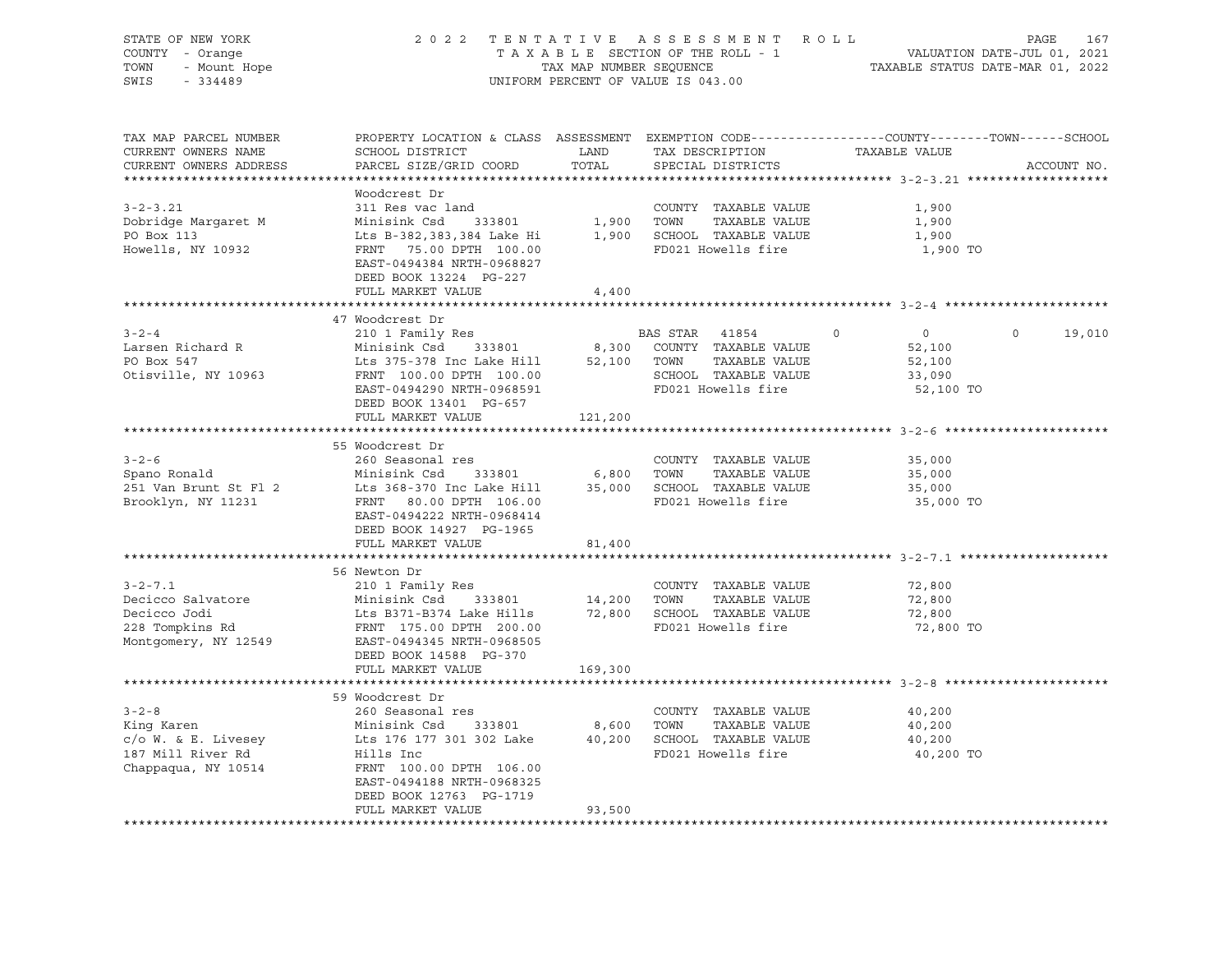# STATE OF NEW YORK 2 0 2 2 T E N T A T I V E A S S E S S M E N T R O L L PAGE 168 COUNTY - Orange T A X A B L E SECTION OF THE ROLL - 1 VALUATION DATE-JUL 01, 2021 TOWN - Mount Hope TAX MAP NUMBER SEQUENCE TAXABLE STATUS DATE-MAR 01, 2022 SWIS - 334489 UNIFORM PERCENT OF VALUE IS 043.00

| TAX MAP PARCEL NUMBER<br>CURRENT OWNERS NAME<br>CURRENT OWNERS ADDRESS                                  | PROPERTY LOCATION & CLASS ASSESSMENT EXEMPTION CODE---------------COUNTY-------TOWN------SCHOOL<br>SCHOOL DISTRICT<br>PARCEL SIZE/GRID COORD                                                                                                              | LAND<br>TOTAL                  | TAX DESCRIPTION<br>SPECIAL DISTRICTS                                                        | TAXABLE VALUE                                                        | ACCOUNT NO.        |
|---------------------------------------------------------------------------------------------------------|-----------------------------------------------------------------------------------------------------------------------------------------------------------------------------------------------------------------------------------------------------------|--------------------------------|---------------------------------------------------------------------------------------------|----------------------------------------------------------------------|--------------------|
|                                                                                                         |                                                                                                                                                                                                                                                           |                                |                                                                                             |                                                                      |                    |
| $3 - 2 - 10$<br>Elwell James                                                                            | 50 Newton Dr<br>260 Seasonal res<br>Minisink Csd                                                                                                                                                                                                          | 333801 6,100                   | COUNTY TAXABLE VALUE<br>TOWN<br>TAXABLE VALUE                                               | 45,300<br>45,300                                                     |                    |
| 38 Crystal Farm Rd<br>Warwick, NY 10990                                                                 | FRNT 75.00 DPTH 100.00 45,300 SCHOOL TAXABLE VALUE<br>EAST-0494400 NRTH-0968612 FD021 Howells fire<br>DEED BOOK 14698 PG-801                                                                                                                              |                                | FD021 Howells fire                                                                          | 45,300<br>45,300 TO                                                  |                    |
|                                                                                                         | FULL MARKET VALUE                                                                                                                                                                                                                                         | 105,300                        |                                                                                             |                                                                      |                    |
|                                                                                                         |                                                                                                                                                                                                                                                           |                                |                                                                                             |                                                                      |                    |
| $3 - 2 - 11$<br>Toussaint Gregor M                                                                      | 46 Newton Dr<br>260 Seasonal res<br>Minisink Csd                                                                                                                                                                                                          | 333801 14,700                  | COUNTY TAXABLE VALUE<br>TOWN<br>TAXABLE VALUE                                               | 38,100<br>38,100<br>38,100<br>38,100 TO                              |                    |
|                                                                                                         | DEED BOOK 14569 PG-1811                                                                                                                                                                                                                                   |                                |                                                                                             |                                                                      |                    |
|                                                                                                         | FULL MARKET VALUE                                                                                                                                                                                                                                         | 88,600                         |                                                                                             |                                                                      |                    |
|                                                                                                         |                                                                                                                                                                                                                                                           |                                |                                                                                             |                                                                      |                    |
|                                                                                                         | 40 Newton Dr                                                                                                                                                                                                                                              |                                |                                                                                             |                                                                      |                    |
| $3 - 2 - 12$<br>Williams III Robert C<br>White-Williams Frances<br>40 Newton Dr<br>Middletown, NY 10940 | 210 1 Family Res<br>Minisink Csd<br>Lots B385-B388 Lake Hills 65,300 TOWN<br>Sub Map 589 & Parcel<br>FRNT 100.00 DPTH 211.80<br>ACRES<br>0.75 BANKC230040<br>EAST-0494482 NRTH-0968791<br>DEED BOOK 13709 PG-1163<br>FULL MARKET VALUE<br>62 Woodcrest Dr | 151,900                        | TAXABLE VALUE<br>SCHOOL TAXABLE VALUE<br>FD021 Howells fire                                 | $\circ$<br>$\overline{0}$<br>65,300<br>65,300<br>46,290<br>65,300 TO | $\Omega$<br>19,010 |
| $4 - 1 - 1$                                                                                             | 260 Seasonal res                                                                                                                                                                                                                                          |                                | COUNTY TAXABLE VALUE                                                                        | 28,000                                                               |                    |
| Ramirez Alejandro L                                                                                     |                                                                                                                                                                                                                                                           |                                | TOWN<br>TAXABLE VALUE                                                                       | 28,000                                                               |                    |
| Ramirez Nashonda N<br>62 Woodcrest Dr<br>Middletown, NY 10940                                           | Minisink Csd 333801 8,300<br>Lts 307<310 Inc Lake Hill 28,000<br>FRNT 100.00 DPTH 100.00<br>EAST-0494037 NRTH-0968254<br>DEED BOOK 14817 PG-590                                                                                                           |                                | SCHOOL TAXABLE VALUE<br>FD021 Howells fire                                                  | 28,000<br>28,000 TO                                                  |                    |
|                                                                                                         | FULL MARKET VALUE                                                                                                                                                                                                                                         | 65,100                         |                                                                                             |                                                                      |                    |
|                                                                                                         | 70 Newton Dr                                                                                                                                                                                                                                              |                                |                                                                                             |                                                                      |                    |
| $4 - 1 - 2$<br>Georgetown, DE 19947-6767                                                                | 260 Seasonal res<br>Incalcatera Anthony F Minisink Csd 333801<br>24676 Mallard Pond Ln Lts 303-306 Inc Lake Hill<br>333801<br>FRNT 100.00 DPTH 100.00<br>EAST-0494137 NRTH-0968207<br>DEED BOOK 2221<br>PG-00070<br>FULL MARKET VALUE                     | $8,300$<br>$48,900$<br>113,700 | COUNTY TAXABLE VALUE<br>TAXABLE VALUE<br>TOWN<br>SCHOOL TAXABLE VALUE<br>FD021 Howells fire | 48,900<br>48,900<br>48,900<br>48,900 TO                              |                    |
|                                                                                                         |                                                                                                                                                                                                                                                           |                                |                                                                                             |                                                                      |                    |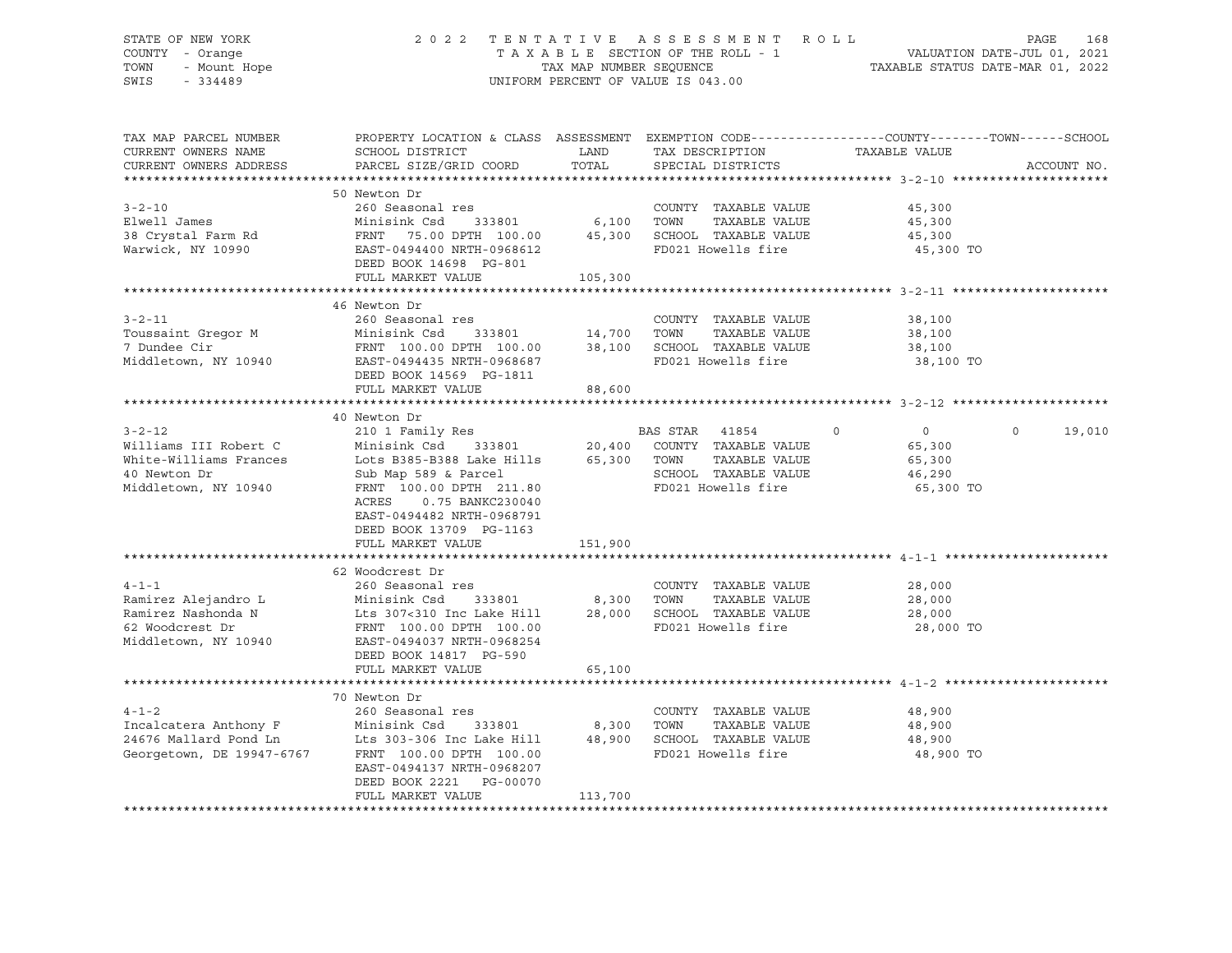#### STATE OF NEW YORK 2 0 2 2 T E N T A T I V E A S S E S S M E N T R O L L PAGE 169 COUNTY - Orange T A X A B L E SECTION OF THE ROLL - 1 VALUATION DATE-JUL 01, 2021 TOWN - Mount Hope TAX NAP NUMBER SEQUENCE TAXABLE STATUS DATE-MAR 01, 2022<br>TAXABLE STATUS DATE-MAR 01, 2022 UNIFORM PERCENT OF VALUE IS 043.00

TAX MAP PARCEL NUMBER PROPERTY LOCATION & CLASS ASSESSMENT EXEMPTION CODE------------------COUNTY--------TOWN------SCHOOL CURRENT OWNERS NAME SCHOOL DISTRICT A LAND TAX DESCRIPTION TAXABLE VALUE CURRENT OWNERS ADDRESS PARCEL SIZE/GRID COORD TOTAL SPECIAL DISTRICTS ACCOUNT NO. \*\*\*\*\*\*\*\*\*\*\*\*\*\*\*\*\*\*\*\*\*\*\*\*\*\*\*\*\*\*\*\*\*\*\*\*\*\*\*\*\*\*\*\*\*\*\*\*\*\*\*\*\*\*\*\*\*\*\*\*\*\*\*\*\*\*\*\*\*\*\*\*\*\*\*\*\*\*\*\*\*\*\*\*\*\*\*\*\*\*\*\*\*\*\*\*\*\*\*\*\*\*\* 4-3-1 \*\*\*\*\*\*\*\*\*\*\*\*\*\*\*\*\*\*\*\*\*\* 104 Newton Dr 4-3-1 210 1 Family Res COUNTY TAXABLE VALUE 100,700 Glass Lawrence Minisink Csd 333801 31,800 TOWN TAXABLE VALUE 100,700 PO Box 430 ACRES 5.40 100,700 SCHOOL TAXABLE VALUE 100,700 Middletown, NY 10940 **EAST-0493463 NRTH-0967618** FD021 Howells fire 100,700 TO DEED BOOK 2106 PG-00565 FULL MARKET VALUE 234,200 \*\*\*\*\*\*\*\*\*\*\*\*\*\*\*\*\*\*\*\*\*\*\*\*\*\*\*\*\*\*\*\*\*\*\*\*\*\*\*\*\*\*\*\*\*\*\*\*\*\*\*\*\*\*\*\*\*\*\*\*\*\*\*\*\*\*\*\*\*\*\*\*\*\*\*\*\*\*\*\*\*\*\*\*\*\*\*\*\*\*\*\*\*\*\*\*\*\*\*\*\*\*\* 4-4-4 \*\*\*\*\*\*\*\*\*\*\*\*\*\*\*\*\*\*\*\*\*\* 42 Woodland Rd 4-4-4 260 Seasonal res COUNTY TAXABLE VALUE 38,100 Sohn George E Minisink Csd 333801 8,300 TOWN TAXABLE VALUE 38,100 Sohn Carol Lts 471-474 Inc Lake Hill 38,100 SCHOOL TAXABLE VALUE 38,100 RD 4 3 Mohansic Rd FRNT 100.00 DPTH 100.00 FD021 Howells fire 38,100 TO Lake Carmel, NY 10512 EAST-0493950 NRTH-0967078 RD 4 3 Mohansic Rd<br>
Lake Carmel, NY 10512<br>
DEED BOOK 2096 PG-00743<br>
DEED BOOK 2096 PG-00743 FULL MARKET VALUE 88,600 \*\*\*\*\*\*\*\*\*\*\*\*\*\*\*\*\*\*\*\*\*\*\*\*\*\*\*\*\*\*\*\*\*\*\*\*\*\*\*\*\*\*\*\*\*\*\*\*\*\*\*\*\*\*\*\*\*\*\*\*\*\*\*\*\*\*\*\*\*\*\*\*\*\*\*\*\*\*\*\*\*\*\*\*\*\*\*\*\*\*\*\*\*\*\*\*\*\*\*\*\*\*\* 4-4-5.2 \*\*\*\*\*\*\*\*\*\*\*\*\*\*\*\*\*\*\*\* 4 Birch St 4-4-5.2 260 Seasonal res COUNTY TAXABLE VALUE 6,000 Nicholson Boris Minisink Csd 333801 5,000 TOWN TAXABLE VALUE 6,000 PO Box 862 Lts B438-439 B475-476 6,000 SCHOOL TAXABLE VALUE 6,000 Sultan, WA 98294-0862 Lake Hills Map 589 FD021 Howells fire 6,000 TO FRNT 50.00 DPTH 200.00 EAST-0493856 NRTH-0967067 DEED BOOK 12976 PG-1409 FULL MARKET VALUE 14,000 \*\*\*\*\*\*\*\*\*\*\*\*\*\*\*\*\*\*\*\*\*\*\*\*\*\*\*\*\*\*\*\*\*\*\*\*\*\*\*\*\*\*\*\*\*\*\*\*\*\*\*\*\*\*\*\*\*\*\*\*\*\*\*\*\*\*\*\*\*\*\*\*\*\*\*\*\*\*\*\*\*\*\*\*\*\*\*\*\*\*\*\*\*\*\*\*\*\*\*\*\*\*\* 4-4-6 \*\*\*\*\*\*\*\*\*\*\*\*\*\*\*\*\*\*\*\*\*\* Birch St<br>320 Rural vacant 4-4-6 320 Rural vacant COUNTY TAXABLE VALUE 4,000 Mau James Minisink Csd 333801 4,000 TOWN TAXABLE VALUE 4,000 Mau Loretta Lts 436-437 Inc Lake Hill 4,000 SCHOOL TAXABLE VALUE 4,000 253 13th St FRNT 50.00 DPTH 100.00 FD021 Howells fire 4,000 TO<br>Brooklyn, NY 11215 EAST-0493881 NRTH-0967003 EAST-0493881 NRTH-0967003 DEED BOOK 1949 PG-00043 FULL MARKET VALUE 9,300 \*\*\*\*\*\*\*\*\*\*\*\*\*\*\*\*\*\*\*\*\*\*\*\*\*\*\*\*\*\*\*\*\*\*\*\*\*\*\*\*\*\*\*\*\*\*\*\*\*\*\*\*\*\*\*\*\*\*\*\*\*\*\*\*\*\*\*\*\*\*\*\*\*\*\*\*\*\*\*\*\*\*\*\*\*\*\*\*\*\*\*\*\*\*\*\*\*\*\*\*\*\*\* 4-4-7 \*\*\*\*\*\*\*\*\*\*\*\*\*\*\*\*\*\*\*\*\*\* 48 Woodland Rd 4-4-7 260 Seasonal res COUNTY TAXABLE VALUE 31,800 Rashada Hakeem Minisink Csd 333801 9,000 TOWN TAXABLE VALUE 31,800 103 Fowler St FRNT 50.00 DPTH 100.00 31,800 SCHOOL TAXABLE VALUE 31,800 Newburgh, NY 12550 EAST-0493925 NRTH-0966980 FD021 Howells fire 31,800 TO DEED BOOK 14873 PG-881 FULL MARKET VALUE 74,000 \*\*\*\*\*\*\*\*\*\*\*\*\*\*\*\*\*\*\*\*\*\*\*\*\*\*\*\*\*\*\*\*\*\*\*\*\*\*\*\*\*\*\*\*\*\*\*\*\*\*\*\*\*\*\*\*\*\*\*\*\*\*\*\*\*\*\*\*\*\*\*\*\*\*\*\*\*\*\*\*\*\*\*\*\*\*\*\*\*\*\*\*\*\*\*\*\*\*\*\*\*\*\*\*\*\*\*\*\*\*\*\*\*\*\*\*\*\*\*\*\*\*\*\*\*\*\*\*\*\*\*\*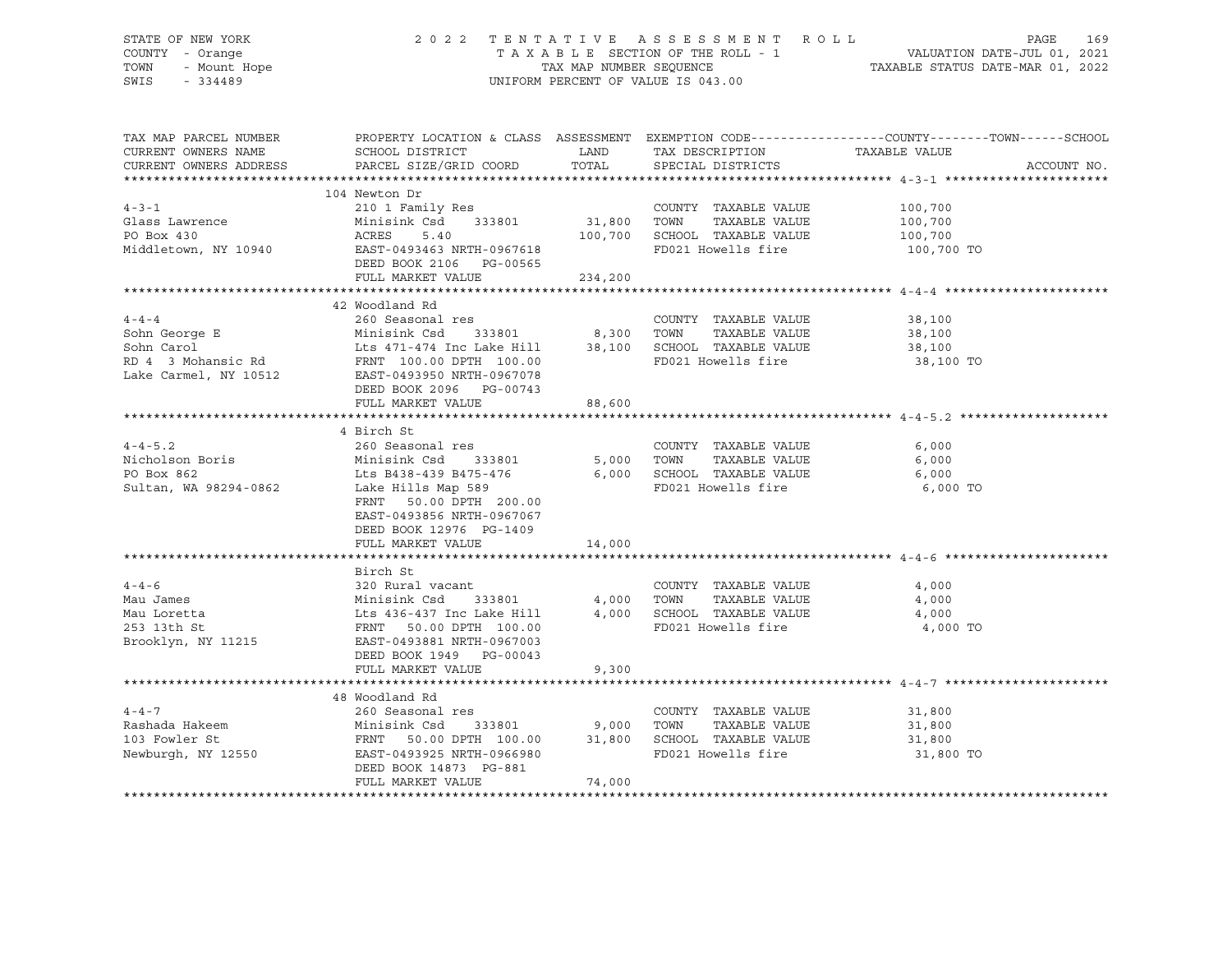| STATE OF NEW YORK<br>OF NEW YORK<br>Y - Orange<br>- Mount Hope<br>A Care Corea<br>COUNTY - Orange<br>TOWN<br>SWIS - 334489                                                                                                                            | 2022 TENTATIVE ASSESSMENT ROLL                                                                                                                                                                                                                    |         | UNIFORM PERCENT OF VALUE IS 043.00         | PAGE<br>170<br>TAXABLE SECTION OF THE ROLL - 1 VALUATION DATE-JUL 01, 2021<br>TAX MAP NUMBER SEQUENCE TAXABLE STATUS DATE-MAR 01, 2022 |
|-------------------------------------------------------------------------------------------------------------------------------------------------------------------------------------------------------------------------------------------------------|---------------------------------------------------------------------------------------------------------------------------------------------------------------------------------------------------------------------------------------------------|---------|--------------------------------------------|----------------------------------------------------------------------------------------------------------------------------------------|
| TAX MAP PARCEL NUMBER<br>CURRENT OWNERS NAME<br>CURRENT OWNERS ADDRESS                                                                                                                                                                                | SCHOOL DISTRICT<br>PARCEL SIZE/GRID COORD                                                                                                                                                                                                         | TOTAL   | LAND TAX DESCRIPTION<br>SPECIAL DISTRICTS  | PROPERTY LOCATION & CLASS ASSESSMENT EXEMPTION CODE---------------COUNTY-------TOWN-----SCHOOL<br>TAXABLE VALUE<br>ACCOUNT NO.         |
| $4 - 5 - 1.1$<br>WW Investments LLC<br>106 Woodbine Rd<br>106 Woodbine Rd<br>106 Woodbine Rd<br>106 Woodbine Rd<br>100.00 DPTH<br>100.00 PD021 Howells fire<br>FD021 Howells fire                                                                     | Woodland Rd<br>311 Res vac land<br>EAST-0494487 NRTH-0967774<br>DEED BOOK 15120 PG-398<br>FULL MARKET VALUE                                                                                                                                       | 11,600  | COUNTY TAXABLE VALUE                       | 5,000<br>5,000<br>5,000<br>5,000 TO                                                                                                    |
|                                                                                                                                                                                                                                                       |                                                                                                                                                                                                                                                   |         |                                            |                                                                                                                                        |
| $4 - 5 - 1.2$<br>First Frontier Invest Inc Minisink Csd 333801 11,500 TOWN TAXABLE VALUE<br>4195 Chino Hills Pkwy Unit 453 Lts 511-518 Lk Hill Inc 11,500 SCHOOL TAXABLE VALUE<br>Chino Hills, CA 91709 FRNT 200.00 DPTH 100.00 FD021 Howells fire    | Woodland Rd<br>311 Res vac land<br>EAST-0494417 NRTH-0967774<br>DEED BOOK 14613 PG-681<br>FULL MARKET VALUE                                                                                                                                       | 26,700  | COUNTY TAXABLE VALUE                       | 11,500<br>11,500<br>11,500<br>11,500 TO                                                                                                |
|                                                                                                                                                                                                                                                       |                                                                                                                                                                                                                                                   |         |                                            |                                                                                                                                        |
| $4 - 5 - 2$<br>4-5-2 260 Seasonal res COUNTY TAXABLE VALUE<br>2hongmin Li Minisink Csd 333801 6,100 TOWN TAXABLE VALUE<br>16 Woodland Rd FRNT 75.00 DPTH 100.00 48,000 SCHOOL TAXABLE VALUE<br>2013 Minisink Csd 333801 6,100 TOWN TAXABLE VALUE<br>2 | 16 Woodland Rd<br>DEED BOOK 14073 PG-836<br>FULL MARKET VALUE                                                                                                                                                                                     | 111,600 | COUNTY TAXABLE VALUE                       | 48,000<br>48,000<br>48,000<br>48,000 TO                                                                                                |
|                                                                                                                                                                                                                                                       |                                                                                                                                                                                                                                                   |         |                                            |                                                                                                                                        |
| $4 - 5 - 3 \cdot 1$<br>Zhonqmin Li<br>16 Woodland Rd<br>Middletown, NY 10940                                                                                                                                                                          | Woodland Rd<br>320 Rural vacant<br>Minisink Csd 333801 1,200 TOWN TAXABLE VALUE<br>EAST-0494824 NRTH-0967590<br>DEED BOOK 14073 PG-836<br>FULL MARKET VALUE                                                                                       | 2,800   | COUNTY TAXABLE VALUE                       | 1,200<br>1,200<br>1,200<br>1,200 TO                                                                                                    |
|                                                                                                                                                                                                                                                       |                                                                                                                                                                                                                                                   |         |                                            |                                                                                                                                        |
| $4 - 5 - 3.2$<br>Figuerola Morales Marco A<br>77 Hanford St<br>Middletown, NY 10940                                                                                                                                                                   | Woodland Rd<br>320 Rural vacant<br>Minisink Csd 333801 14,300 TOWN TAXABLE VALUE<br>Lts 495-505 Inc Lake Hill 14,300 SCHOOL TAXABLE VALUE<br>FRNT 295.00 DPTH 100.00<br>EAST-0494270 NRTH-0967488<br>DEED BOOK 14968 PG-1630<br>FULL MARKET VALUE | 33,300  | COUNTY TAXABLE VALUE<br>FD021 Howells fire | 14,300<br>14,300<br>14,300<br>14,300 TO                                                                                                |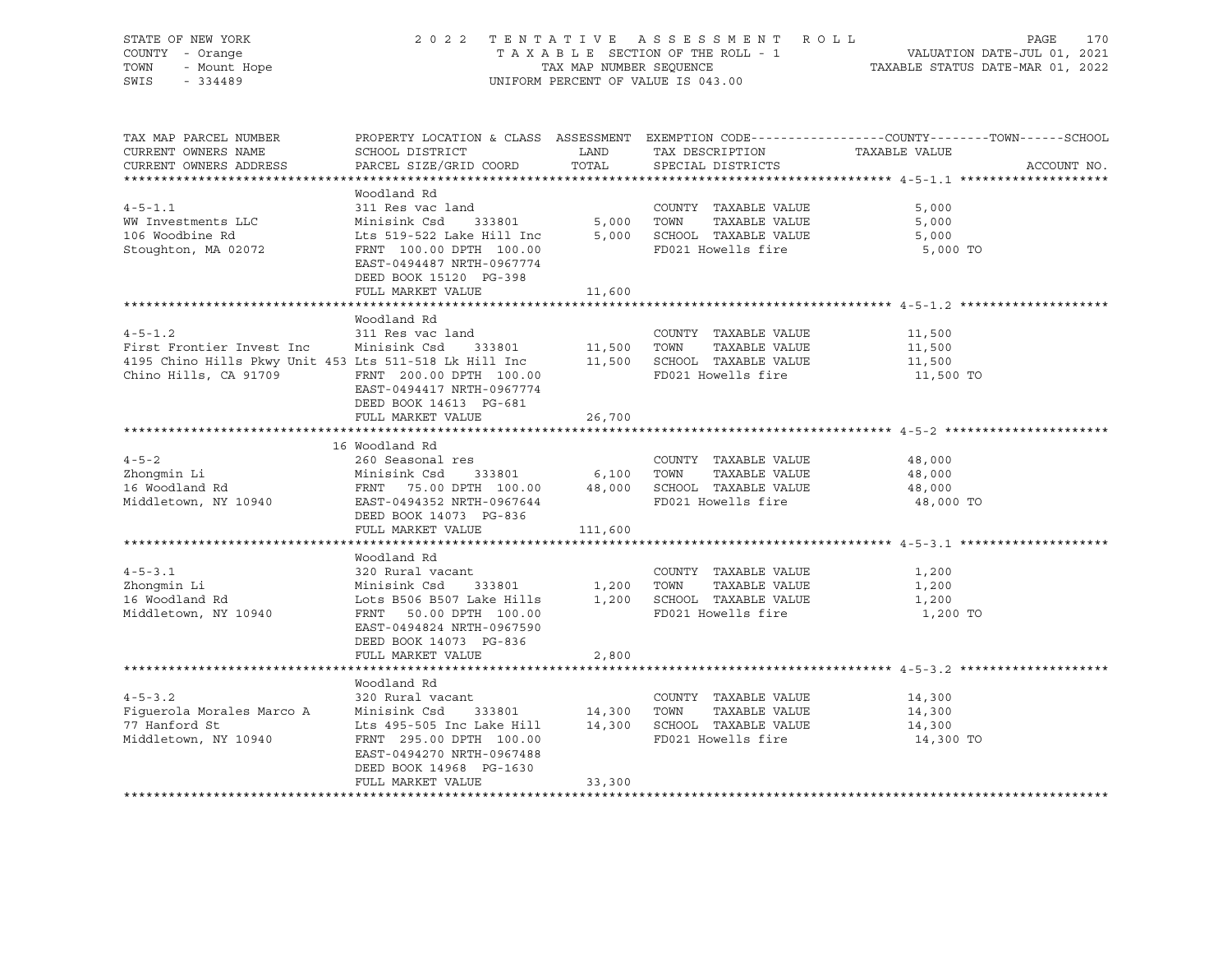| STATE OF NEW YORK<br>COUNTY - Orange<br>TOWN - Mount Hope<br>SWIS - 334489                                                                                                                          |                                                                                                                                                                                            |               | 2022 TENTATIVE ASSESSMENT ROLL<br>UNIFORM PERCENT OF VALUE IS 043.00                                  | FENTATIVE ASSESSMENT ROLL PAGE 171<br>TAXABLE SECTION OF THE ROLL - 1 VALUATION DATE-JUL 01, 2021<br>TAXABLE STATUS DATE-MAR 01, 2022 |
|-----------------------------------------------------------------------------------------------------------------------------------------------------------------------------------------------------|--------------------------------------------------------------------------------------------------------------------------------------------------------------------------------------------|---------------|-------------------------------------------------------------------------------------------------------|---------------------------------------------------------------------------------------------------------------------------------------|
| TAX MAP PARCEL NUMBER<br>CURRENT OWNERS NAME<br>CURRENT OWNERS ADDRESS                                                                                                                              | SCHOOL DISTRICT<br>PARCEL SIZE/GRID COORD                                                                                                                                                  | LAND<br>TOTAL | TAX DESCRIPTION<br>SPECIAL DISTRICTS                                                                  | PROPERTY LOCATION & CLASS ASSESSMENT EXEMPTION CODE---------------COUNTY-------TOWN-----SCHOOL<br>TAXABLE VALUE<br>ACCOUNT NO.        |
|                                                                                                                                                                                                     |                                                                                                                                                                                            |               |                                                                                                       |                                                                                                                                       |
| $4 - 5 - 4$                                                                                                                                                                                         | 32 Woodland Rd<br>260 Seasonal res                                                                                                                                                         |               | COUNTY TAXABLE VALUE                                                                                  | 20,000                                                                                                                                |
|                                                                                                                                                                                                     |                                                                                                                                                                                            |               | 7,000 TOWN TAXABLE VALUE                                                                              | 20,000                                                                                                                                |
|                                                                                                                                                                                                     |                                                                                                                                                                                            |               | 20,000 SCHOOL TAXABLE VALUE                                                                           | 20,000                                                                                                                                |
| Figuerola Morales Marco A Minisink Csd 333801 7,00<br>77 Hanford St                             Lts 494 493 Lake Hills             20,00<br>Middletown, NY 10940           assessed for condit 2014 | FRNT 50.00 DPTH 100.00<br>EAST-0494132 NRTH-0967334<br>DEED BOOK 14968 PG-1630                                                                                                             |               | FD021 Howells fire                                                                                    | 20,000 TO                                                                                                                             |
|                                                                                                                                                                                                     | FULL MARKET VALUE                                                                                                                                                                          | 46,500        |                                                                                                       |                                                                                                                                       |
|                                                                                                                                                                                                     |                                                                                                                                                                                            |               |                                                                                                       |                                                                                                                                       |
| $4 - 5 - 5$<br>Fuhrman Maria L<br>PO Box 2276<br>Monroe, NY 10949                                                                                                                                   | 34 Woodland Rd<br>260 Seasonal res<br>Minisink Csd 333801<br>Lts 491 492 Lake Hills<br>FRNT 50.00 DPTH 100.00<br>EAST-0494095 NRTH-0967300                                                 |               | COUNTY TAXABLE VALUE<br>4,000 TOWN TAXABLE VALUE<br>33,600 SCHOOL TAXABLE VALUE<br>FD021 Howells fire | 33,600<br>33,600<br>33,600<br>33,600 TO                                                                                               |
|                                                                                                                                                                                                     | DEED BOOK 12725 PG-1861                                                                                                                                                                    |               |                                                                                                       |                                                                                                                                       |
|                                                                                                                                                                                                     | FULL MARKET VALUE                                                                                                                                                                          | 78,100        |                                                                                                       |                                                                                                                                       |
|                                                                                                                                                                                                     |                                                                                                                                                                                            |               |                                                                                                       |                                                                                                                                       |
|                                                                                                                                                                                                     | Woodland Rd                                                                                                                                                                                |               |                                                                                                       |                                                                                                                                       |
| $4 - 5 - 6.1$                                                                                                                                                                                       | 311 Res vac land                                                                                                                                                                           |               | COUNTY TAXABLE VALUE                                                                                  | 1,300                                                                                                                                 |
| Fuhrman Maria L                                                                                                                                                                                     |                                                                                                                                                                                            |               |                                                                                                       | 1,300                                                                                                                                 |
| PO Box 2276<br>Monroe, NY 10949                                                                                                                                                                     |                                                                                                                                                                                            |               |                                                                                                       | 1,300<br>1,300 TO                                                                                                                     |
|                                                                                                                                                                                                     | DEED BOOK 12752 PG-664                                                                                                                                                                     |               |                                                                                                       |                                                                                                                                       |
|                                                                                                                                                                                                     | FULL MARKET VALUE                                                                                                                                                                          | 3,000         |                                                                                                       |                                                                                                                                       |
|                                                                                                                                                                                                     | 38 Woodland Rd                                                                                                                                                                             |               |                                                                                                       |                                                                                                                                       |
| $4 - 5 - 6.21$<br>Radivoy Robert G III<br>13 Lake Ave<br>Otisville, NY 10963                                                                                                                        | 260 Seasonal res<br>Minisink Csd 333801<br>------<br>Lts B481-B484 Lake Hill<br>"""" ווחסם וחדים 100.00<br>FRNT 100.00 DPTH 100.00<br>EAST-0494007 NRTH-0967190<br>DEED BOOK 14646 PG-1178 |               | COUNTY TAXABLE VALUE<br>2,500 TOWN TAXABLE VALUE<br>34,700 SCHOOL TAXABLE VALUE<br>FD021 Howells fire | 34,700<br>34,700<br>34,700<br>34,700 TO                                                                                               |
|                                                                                                                                                                                                     | FULL MARKET VALUE                                                                                                                                                                          | 80,700        |                                                                                                       |                                                                                                                                       |
|                                                                                                                                                                                                     |                                                                                                                                                                                            |               |                                                                                                       |                                                                                                                                       |
|                                                                                                                                                                                                     | Laurel Pl                                                                                                                                                                                  |               |                                                                                                       |                                                                                                                                       |
| $4 - 5 - 6.22$                                                                                                                                                                                      | 311 Res vac land                                                                                                                                                                           |               | COUNTY TAXABLE VALUE                                                                                  | 2,500                                                                                                                                 |
| Celetti Antonio                                                                                                                                                                                     | Minisink Csd 333801                                                                                                                                                                        |               | 2,500 TOWN TAXABLE VALUE                                                                              | 2,500                                                                                                                                 |
| 72 Leona Ave                                                                                                                                                                                        | Lts B485-B488 Lake Hill                                                                                                                                                                    |               | 2,500 SCHOOL TAXABLE VALUE                                                                            | 2,500                                                                                                                                 |
| New City, NY 10956                                                                                                                                                                                  | FRNT 100.00 DPTH 100.00<br>EAST-0493918 NRTH-0967236<br>DEED BOOK 2022 PG-00004                                                                                                            |               | FD021 Howells fire                                                                                    | 2,500 TO                                                                                                                              |
|                                                                                                                                                                                                     | FULL MARKET VALUE                                                                                                                                                                          | 5,800         |                                                                                                       |                                                                                                                                       |
|                                                                                                                                                                                                     |                                                                                                                                                                                            |               |                                                                                                       |                                                                                                                                       |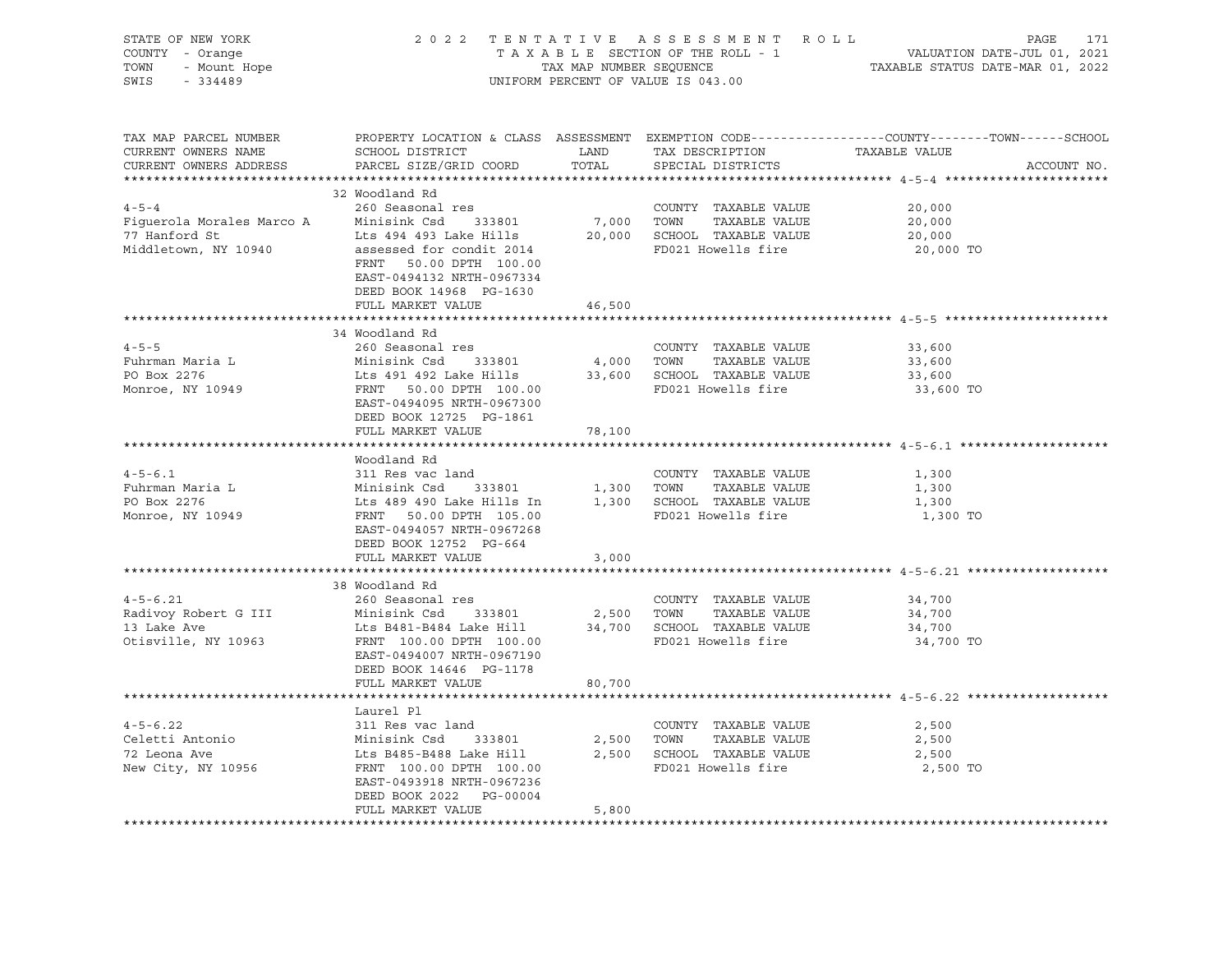| STATE OF NEW YORK                             |                                    |                         | 2022 TENTATIVE ASSESSMENT ROLL     |                                                                                                  | 172<br>PAGE |
|-----------------------------------------------|------------------------------------|-------------------------|------------------------------------|--------------------------------------------------------------------------------------------------|-------------|
| COUNTY - Orange                               |                                    |                         | TAXABLE SECTION OF THE ROLL - 1    | VALUATION DATE-JUL 01, 2021                                                                      |             |
| - Mount Hope<br>TOWN                          |                                    | TAX MAP NUMBER SEQUENCE |                                    | TAXABLE STATUS DATE-MAR 01, 2022                                                                 |             |
| $-334489$<br>SWIS                             |                                    |                         | UNIFORM PERCENT OF VALUE IS 043.00 |                                                                                                  |             |
|                                               |                                    |                         |                                    |                                                                                                  |             |
|                                               |                                    |                         |                                    |                                                                                                  |             |
|                                               |                                    |                         |                                    |                                                                                                  |             |
| TAX MAP PARCEL NUMBER                         |                                    |                         |                                    | PROPERTY LOCATION & CLASS ASSESSMENT EXEMPTION CODE----------------COUNTY-------TOWN------SCHOOL |             |
| CURRENT OWNERS NAME                           | SCHOOL DISTRICT                    | LAND                    | TAX DESCRIPTION                    | TAXABLE VALUE                                                                                    |             |
| CURRENT OWNERS ADDRESS                        | PARCEL SIZE/GRID COORD             | TOTAL                   | SPECIAL DISTRICTS                  |                                                                                                  | ACCOUNT NO. |
|                                               |                                    |                         |                                    |                                                                                                  |             |
|                                               | Birch St                           |                         |                                    |                                                                                                  |             |
| $4 - 6 - 1$ , 1                               | 320 Rural vacant                   |                         | COUNTY TAXABLE VALUE               | 700                                                                                              |             |
| Adami Pierre Jr                               | Minisink Csd 333801                |                         | TAXABLE VALUE                      | 700                                                                                              |             |
|                                               |                                    |                         | 700 TOWN                           |                                                                                                  |             |
| 27 Leisure Time Ln                            | Lt 421 Lake Hills Inc              |                         | 700 SCHOOL TAXABLE VALUE           | 700                                                                                              |             |
| Murphy, NC 28906                              | FRNT 25.00 DPTH 100.00             |                         | FD021 Howells fire                 | 700 TO                                                                                           |             |
|                                               | EAST-0493525 NRTH-0967044          |                         |                                    |                                                                                                  |             |
| PRIOR OWNER ON 3/01/2022                      | DEED BOOK 15191 PG-919             |                         |                                    |                                                                                                  |             |
| Adami Pierre Jr                               | FULL MARKET VALUE                  | 1,600                   |                                    |                                                                                                  |             |
| ******************                            | ********************************** | ***********             |                                    | ********************************* 4-6-2 **********                                               |             |
|                                               | 13 Birch St                        |                         |                                    |                                                                                                  |             |
| $4 - 6 - 2$                                   | 260 Seasonal res                   |                         | COUNTY TAXABLE VALUE               | 30,100                                                                                           |             |
| Adami Pierre Jr                               | Minisink Csd<br>333801             | 4,000                   | TOWN<br>TAXABLE VALUE              | 30,100                                                                                           |             |
| 27 Leisure Time Ln                            | Lts $420 + 419$ Lake Hills         | 30,100                  | SCHOOL TAXABLE VALUE               | 30,100                                                                                           |             |
|                                               | SEASONAL RESIDENCE                 |                         | FD021 Howells fire                 |                                                                                                  |             |
| Murphy, NC 28906                              |                                    |                         |                                    | 30,100 TO                                                                                        |             |
|                                               | FRNT 50.00 DPTH 100.00             |                         |                                    |                                                                                                  |             |
| PRIOR OWNER ON 3/01/2022                      | EAST-0493557 NRTH-0967029          |                         |                                    |                                                                                                  |             |
| Adami Pierre Jr                               | DEED BOOK 15191 PG-919             |                         |                                    |                                                                                                  |             |
|                                               | FULL MARKET VALUE                  | 70,000                  |                                    |                                                                                                  |             |
|                                               |                                    |                         |                                    |                                                                                                  |             |
|                                               | 11 Birch St                        |                         |                                    |                                                                                                  |             |
| $4 - 6 - 3$                                   | 260 Seasonal res                   |                         | COUNTY TAXABLE VALUE               | 34,700                                                                                           |             |
| Rivera Juan                                   | Minisink Csd<br>333801             | 6,100 TOWN              | TAXABLE VALUE                      | 34,700                                                                                           |             |
|                                               | Lts 416-418 Inc Lake Hill          |                         | 34,700 SCHOOL TAXABLE VALUE        | 34,700                                                                                           |             |
| Diaz Adalgisa R<br>11 Birch St<br>11 Birch St | SEASONAL RESIDENCE                 |                         | FD021 Howells fire                 | 34,700 TO                                                                                        |             |
| Middletown, NY 10940                          | SEASONAL RESIDENCE                 |                         |                                    |                                                                                                  |             |
|                                               |                                    |                         |                                    |                                                                                                  |             |
|                                               | FRNT 75.00 DPTH 100.00             |                         |                                    |                                                                                                  |             |
|                                               | EAST-0493613 NRTH-0967002          |                         |                                    |                                                                                                  |             |
|                                               | DEED BOOK 15001 PG-1300            |                         |                                    |                                                                                                  |             |
|                                               | FULL MARKET VALUE                  | 80,700                  |                                    |                                                                                                  |             |
|                                               |                                    |                         |                                    |                                                                                                  |             |
|                                               | 9 Birch St                         |                         |                                    |                                                                                                  |             |
| $4 - 6 - 4$                                   | 260 Seasonal res                   |                         | COUNTY TAXABLE VALUE               | 26,700                                                                                           |             |
| Syre Robert S                                 | Minisink Csd<br>333801             | 4,000                   | TOWN<br>TAXABLE VALUE              | 26,700                                                                                           |             |
| Syre Michelle L                               | Lts414 415 Lake Hills Inc          |                         | 26,700 SCHOOL TAXABLE VALUE        | 26,700                                                                                           |             |
| 40 Pelletown Rd                               | FRNT 50.00 DPTH 100.00             |                         | FD021 Howells fire                 | 26,700 TO                                                                                        |             |
| Lafayette, NJ 07848                           | EAST-0493667 NRTH-0966973          |                         |                                    |                                                                                                  |             |
|                                               |                                    |                         |                                    |                                                                                                  |             |
|                                               | DEED BOOK 13153 PG-602             |                         |                                    |                                                                                                  |             |
|                                               | FULL MARKET VALUE                  | 62,100                  |                                    |                                                                                                  |             |
|                                               |                                    |                         |                                    |                                                                                                  |             |
|                                               | Birch St                           |                         |                                    |                                                                                                  |             |
| $4 - 6 - 5$                                   | 320 Rural vacant                   |                         | COUNTY TAXABLE VALUE               | 900                                                                                              |             |
| Syre Robert S                                 | Minisink Csd 333801                | 900                     | TOWN<br>TAXABLE VALUE              | 900                                                                                              |             |
|                                               |                                    |                         |                                    |                                                                                                  |             |

Syre Michelle L Lts B410-B413 Inc Lake Hi 900 SCHOOL TAXABLE VALUE 900 40 Pelletown Rd FRNT 100.00 DPTH 100.00 FD021 Howells fire 900 TO Lafayette, NJ 07848 EAST-0493733 NRTH-0966938 DEED BOOK 13153 PG-602 FULL MARKET VALUE 2,100 \*\*\*\*\*\*\*\*\*\*\*\*\*\*\*\*\*\*\*\*\*\*\*\*\*\*\*\*\*\*\*\*\*\*\*\*\*\*\*\*\*\*\*\*\*\*\*\*\*\*\*\*\*\*\*\*\*\*\*\*\*\*\*\*\*\*\*\*\*\*\*\*\*\*\*\*\*\*\*\*\*\*\*\*\*\*\*\*\*\*\*\*\*\*\*\*\*\*\*\*\*\*\*\*\*\*\*\*\*\*\*\*\*\*\*\*\*\*\*\*\*\*\*\*\*\*\*\*\*\*\*\*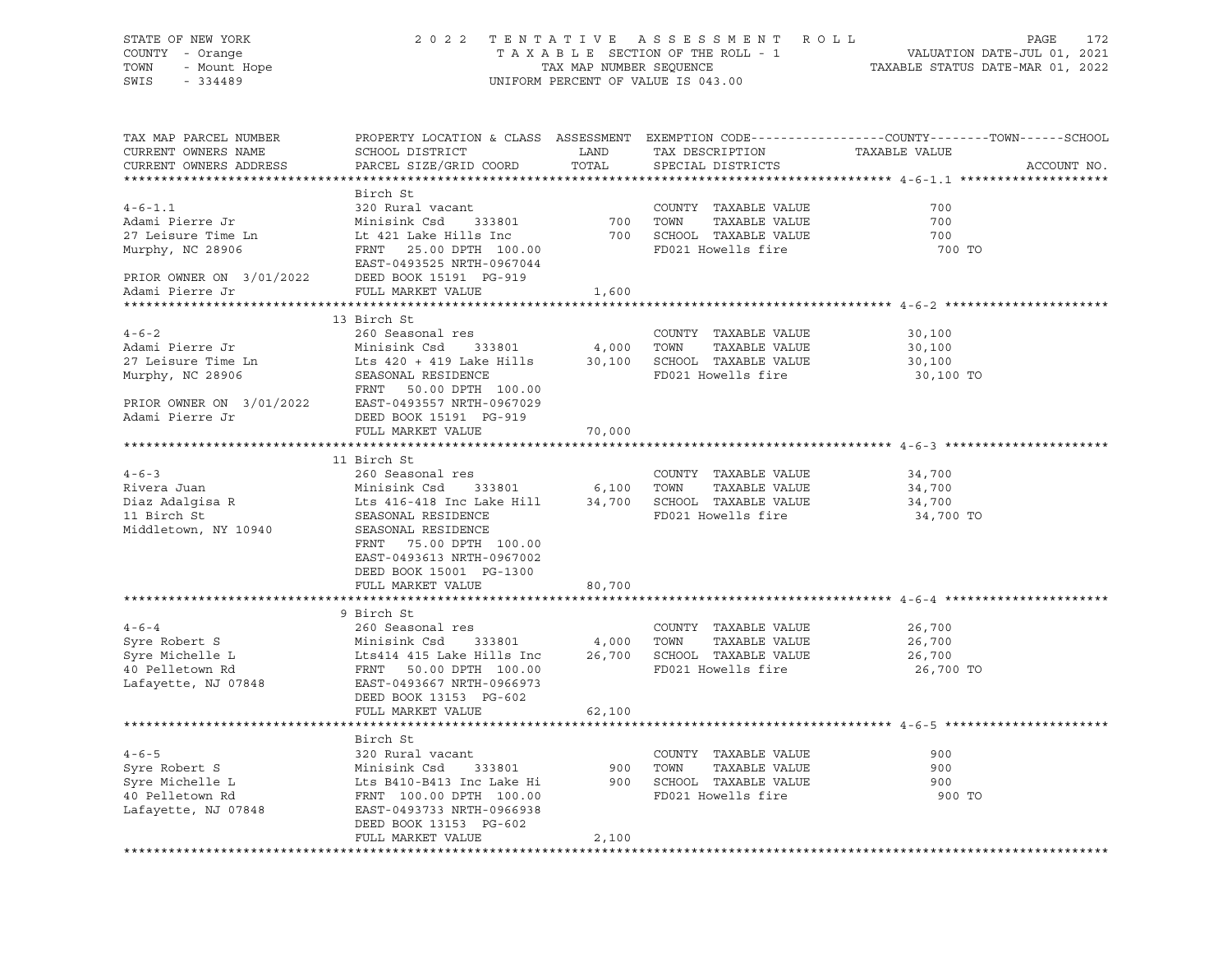| STATE OF NEW YORK<br>COUNTY - Orange<br>TOWN - Mount Hope<br>SWIS - 334489 | 2022 TENTATIVE ASSESSMENT ROLL                                                                                                                                                                                                                                          | PAGE<br>173<br>TAXABLE SECTION OF THE ROLL - 1<br>TAX MAP NUMBER SEQUENCE TAXABLE STATUS DATE-JUL 01, 2021<br>TAXABLE STATUS DATE-MAR 01, 2022 |                                            |                          |                   |
|----------------------------------------------------------------------------|-------------------------------------------------------------------------------------------------------------------------------------------------------------------------------------------------------------------------------------------------------------------------|------------------------------------------------------------------------------------------------------------------------------------------------|--------------------------------------------|--------------------------|-------------------|
|                                                                            |                                                                                                                                                                                                                                                                         |                                                                                                                                                | UNIFORM PERCENT OF VALUE IS 043.00         |                          |                   |
| CURRENT OWNERS NAME                                                        | TAX MAP PARCEL NUMBER THE PROPERTY LOCATION & CLASS ASSESSMENT EXEMPTION CODE--------------COUNTY--------TOWN------SCHOOL                                                                                                                                               |                                                                                                                                                |                                            |                          |                   |
| CURRENT OWNERS ADDRESS                                                     | PARCEL SIZE/GRID COORD TOTAL                                                                                                                                                                                                                                            |                                                                                                                                                | SPECIAL DISTRICTS                          |                          | ACCOUNT NO.       |
|                                                                            | 3 Birch St                                                                                                                                                                                                                                                              |                                                                                                                                                |                                            |                          |                   |
|                                                                            |                                                                                                                                                                                                                                                                         |                                                                                                                                                |                                            | 28,600                   |                   |
|                                                                            |                                                                                                                                                                                                                                                                         |                                                                                                                                                | TAXABLE VALUE                              | 28,600                   |                   |
|                                                                            |                                                                                                                                                                                                                                                                         |                                                                                                                                                |                                            | 28,600                   |                   |
|                                                                            | 260 Seasonal res<br>Pasternak Gregory Minisink Csd 333801 4,000 TOWN TAXABLE VALUE<br>66 Meserole St Lts 408 409 Lake Hills 28,600 SCHOOL TAXABLE VALUE<br>Brooklyn, NY 11206 FRNT 50.00 DPTH 100.00 FD021 Howells fire<br>EAST-049380<br>DEED BOOK 11169 PG-548        |                                                                                                                                                |                                            | 28,600 TO                |                   |
|                                                                            | FULL MARKET VALUE                                                                                                                                                                                                                                                       | 66,500                                                                                                                                         |                                            |                          |                   |
|                                                                            | 1 Birch Sreet                                                                                                                                                                                                                                                           |                                                                                                                                                |                                            |                          |                   |
| $4 - 6 - 7$                                                                | 260 Seasonal res                                                                                                                                                                                                                                                        |                                                                                                                                                | COUNTY TAXABLE VALUE                       | 25,500                   |                   |
|                                                                            |                                                                                                                                                                                                                                                                         |                                                                                                                                                |                                            | 25,500                   |                   |
|                                                                            |                                                                                                                                                                                                                                                                         |                                                                                                                                                |                                            | 25,500                   |                   |
|                                                                            | Barbizzi Massimilano Minisink Csd 333801 6,100 TOWN TAXABLE VALUE<br>741 Manhatten Ave 3R Lts 405-407 Inc Lake Hill 25,500 SCHOOL TAXABLE VALUE<br>Brooklyn, NY 11222 FRNT 75.00 DPTH 100.00 FD021 Howells fire<br>EAST-0493855 NRTH-0966874<br>DEED BOOK 15107 PG-1915 |                                                                                                                                                |                                            | 25,500 TO                |                   |
|                                                                            | FULL MARKET VALUE                                                                                                                                                                                                                                                       | 59,300                                                                                                                                         |                                            |                          |                   |
|                                                                            | 17 Birch St                                                                                                                                                                                                                                                             |                                                                                                                                                |                                            |                          |                   |
|                                                                            |                                                                                                                                                                                                                                                                         |                                                                                                                                                | COUNTY TAXABLE VALUE                       | 38,400                   |                   |
|                                                                            |                                                                                                                                                                                                                                                                         |                                                                                                                                                |                                            | 38,400                   |                   |
|                                                                            |                                                                                                                                                                                                                                                                         |                                                                                                                                                |                                            | 38,400                   |                   |
|                                                                            |                                                                                                                                                                                                                                                                         |                                                                                                                                                |                                            | 38,400 TO                |                   |
|                                                                            | ACRES 1.70                                                                                                                                                                                                                                                              |                                                                                                                                                |                                            |                          |                   |
|                                                                            | EAST-0493701 NRTH-0967149                                                                                                                                                                                                                                               |                                                                                                                                                |                                            |                          |                   |
|                                                                            | DEED BOOK 14950 PG-558                                                                                                                                                                                                                                                  |                                                                                                                                                |                                            |                          |                   |
|                                                                            | FULL MARKET VALUE                                                                                                                                                                                                                                                       | 89,300                                                                                                                                         |                                            |                          |                   |
|                                                                            |                                                                                                                                                                                                                                                                         |                                                                                                                                                |                                            |                          |                   |
|                                                                            | 37 Woodland Rd                                                                                                                                                                                                                                                          |                                                                                                                                                |                                            |                          |                   |
|                                                                            |                                                                                                                                                                                                                                                                         |                                                                                                                                                | BAS STAR 41854 0                           | $\overline{0}$<br>79,100 | $\circ$<br>19,010 |
|                                                                            | 4-7-1.2<br>Radivoy Robert G Jr<br>Minisink Csd 333801<br>DO Box 5<br>Circleville, NY 10919<br>Minisink Csd 333801<br>Lts B458-B465 Lake Hills<br>TAXABLE VALUE<br>TAXABLE VALUE<br>Circleville, NY 10919<br>TAXABLE VALUE<br>TAXABLE VALUE<br>TAXABLE                   |                                                                                                                                                |                                            | 79,100                   |                   |
|                                                                            |                                                                                                                                                                                                                                                                         |                                                                                                                                                |                                            | 60,090                   |                   |
|                                                                            | EAST-0494132 NRTH-0967165                                                                                                                                                                                                                                               |                                                                                                                                                | SCHOOL TAXABLE VALUE<br>FD021 Howells fire | 79,100 TO                |                   |
|                                                                            | DEED BOOK 13175 PG-520                                                                                                                                                                                                                                                  |                                                                                                                                                |                                            |                          |                   |
|                                                                            | FULL MARKET VALUE                                                                                                                                                                                                                                                       | 184,000                                                                                                                                        |                                            |                          |                   |
|                                                                            | 41 Woodland Rd                                                                                                                                                                                                                                                          |                                                                                                                                                |                                            |                          |                   |
| $4 - 7 - 3$                                                                |                                                                                                                                                                                                                                                                         |                                                                                                                                                |                                            | 25,700                   |                   |
|                                                                            |                                                                                                                                                                                                                                                                         |                                                                                                                                                |                                            | 25,700                   |                   |
| 4-7-3<br>Ealba LLC<br>41 Woodland Rd                                       |                                                                                                                                                                                                                                                                         |                                                                                                                                                |                                            | 25,700                   |                   |
| Middletown, NY 10940                                                       | 260 Seasonal res<br>Minisink Csd 333801 8,600 TOWN TAXABLE VALUE<br>Lts 466-469 Inc Lake Hill 25,700 SCHOOL TAXABLE VALUE<br>FRNT 100.00 DPTH 105.00 FD021 Howells fire<br>FRNT 0484073 NPTH 0967041<br>EAST-0494073 NRTH-0967041<br>DEED BOOK 15078 PG-752             |                                                                                                                                                |                                            | 25,700 TO                |                   |
|                                                                            | FULL MARKET VALUE                                                                                                                                                                                                                                                       | 59,800                                                                                                                                         |                                            |                          |                   |
|                                                                            |                                                                                                                                                                                                                                                                         |                                                                                                                                                |                                            |                          |                   |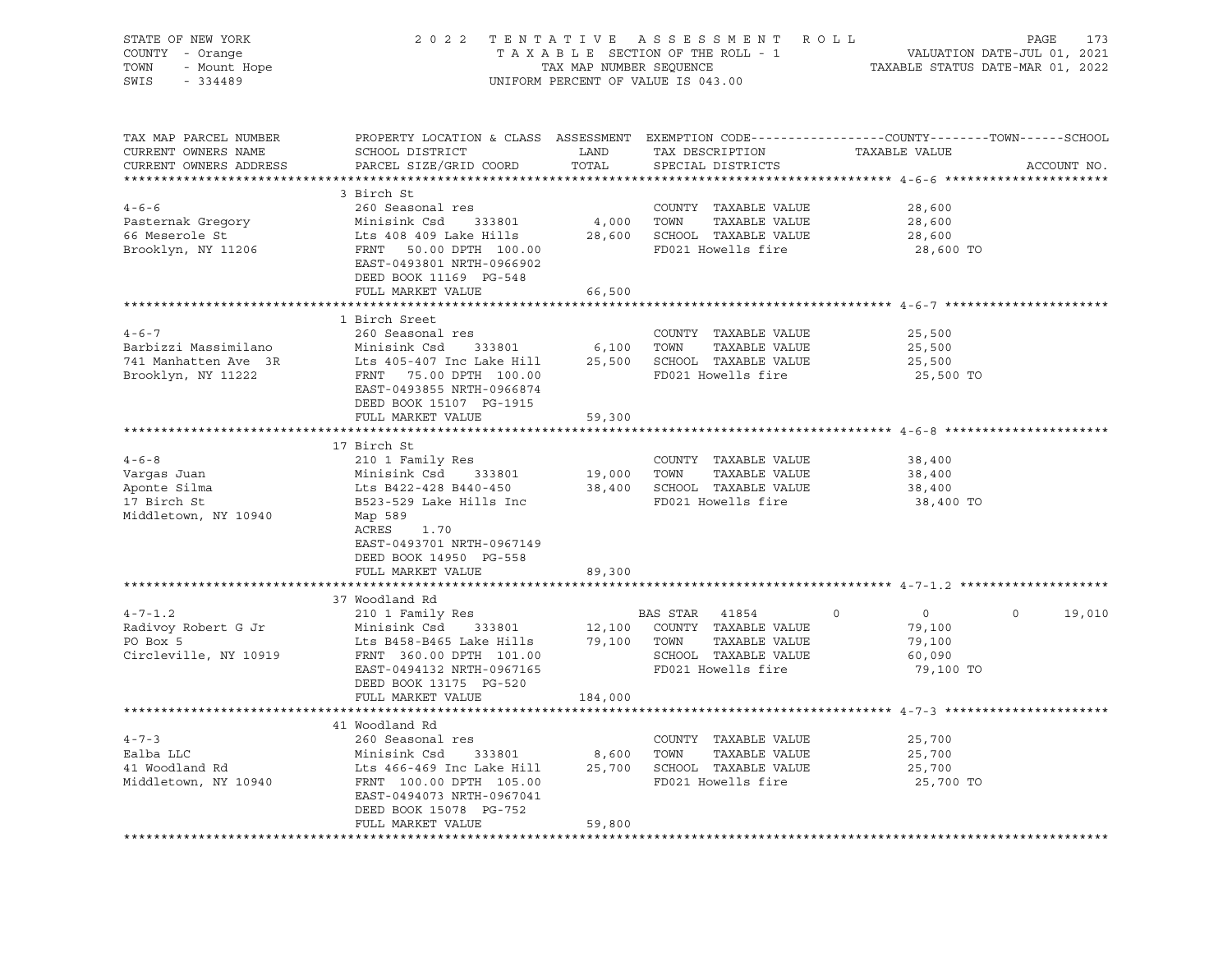| STATE OF NEW YORK<br>$Y = 0$ range<br>- Mount Hope<br>- 334489<br>COUNTY - Orange<br>TOWN<br>SWIS - 334489                                                                                                                                                                                 |                                                                                                                                                                                                            |        | 2022 TENTATIVE ASSESSMENT ROLL<br>UNIFORM PERCENT OF VALUE IS 043.00                                        | TENTATIVE ASSESSMENT ROLL PAGE 174<br>TAXABLE SECTION OF THE ROLL - 1 VALUATION DATE-JUL 01, 2021<br>TAX MAP NUMBER SEQUENCE TAXABLE STATUS DATE-MAR 01, 2022 |
|--------------------------------------------------------------------------------------------------------------------------------------------------------------------------------------------------------------------------------------------------------------------------------------------|------------------------------------------------------------------------------------------------------------------------------------------------------------------------------------------------------------|--------|-------------------------------------------------------------------------------------------------------------|---------------------------------------------------------------------------------------------------------------------------------------------------------------|
| TAX MAP PARCEL NUMBER<br>CURRENT OWNERS NAME<br>CURRENT OWNERS ADDRESS                                                                                                                                                                                                                     | SCHOOL DISTRICT<br>PARCEL SIZE/GRID COORD                                                                                                                                                                  |        | TAX DESCRIPTION TAXABLE VALUE<br>TAX DESCRIPTION TAXABLE VALUE<br>TOTAL SPECIAL DISTRICTS                   | PROPERTY LOCATION & CLASS ASSESSMENT EXEMPTION CODE---------------COUNTY-------TOWN-----SCHOOL<br>ACCOUNT NO.                                                 |
|                                                                                                                                                                                                                                                                                            | 45 Woodland Rd                                                                                                                                                                                             |        |                                                                                                             |                                                                                                                                                               |
| $4 - 7 - 4$                                                                                                                                                                                                                                                                                | 260 Seasonal res                                                                                                                                                                                           |        | COUNTY TAXABLE VALUE                                                                                        | 39,300                                                                                                                                                        |
|                                                                                                                                                                                                                                                                                            |                                                                                                                                                                                                            |        | 6,500 TOWN TAXABLE VALUE                                                                                    | 39,300                                                                                                                                                        |
|                                                                                                                                                                                                                                                                                            |                                                                                                                                                                                                            |        |                                                                                                             | 39,300                                                                                                                                                        |
| 201 E 21st St Apt 17L Minisink Csd 333801 b, 500 10mm Margaret<br>201 E 21st St Apt 17L Lts 429 430 470 Lake 39,300 SCHOOL TAXABLE VALUE                                                                                                                                                   | FRNT 75.00 DPTH 105.00<br>EAST-0494030 NRTH-0966964<br>DEED BOOK 2007 PG-00729<br>FULL MARKET VALUE                                                                                                        | 91,400 |                                                                                                             | 39,300 TO                                                                                                                                                     |
|                                                                                                                                                                                                                                                                                            |                                                                                                                                                                                                            |        |                                                                                                             |                                                                                                                                                               |
|                                                                                                                                                                                                                                                                                            | 49 Woodland Rd                                                                                                                                                                                             |        |                                                                                                             | 34,300<br>34,300                                                                                                                                              |
| Xula John Minisink Csd 333801 6,100 TOWN TAXABLE VALUE<br>Xula Sabina Lts 431<433 Inc Lake Hill 34,300 SCHOOL TAXABLE VALUE<br>123 Eckford St FRNT 75.00 DPTH 106.00 FD021 Howells fire<br>Brooklyn, NY 11222-3219 EAST-0493995 NRTH                                                       | DEED BOOK 2075 PG-00891                                                                                                                                                                                    |        |                                                                                                             | 34,300<br>34,300 TO                                                                                                                                           |
|                                                                                                                                                                                                                                                                                            | FULL MARKET VALUE                                                                                                                                                                                          | 79,800 |                                                                                                             |                                                                                                                                                               |
|                                                                                                                                                                                                                                                                                            | 51 Woodland Rd                                                                                                                                                                                             |        |                                                                                                             |                                                                                                                                                               |
| $4 - 7 - 6$                                                                                                                                                                                                                                                                                | 260 Seasonal res                                                                                                                                                                                           |        | COUNTY TAXABLE VALUE                                                                                        | 28,600                                                                                                                                                        |
| ABTech Properties LLC                                                                                                                                                                                                                                                                      |                                                                                                                                                                                                            |        |                                                                                                             | 28,600                                                                                                                                                        |
| 419 Van Burenville Rd<br>Middletown, NY 10940                                                                                                                                                                                                                                              | Minisink Csd 333801 9,000 TOWN TAXABLE VALUE<br>Lts 400-403 Inc Lake Hill 28,600 SCHOOL TAXABLE VALUE<br>FRNT 100.00 DPTH 107.00 FD021 Howells fire<br>EAST-0493956 NRTH-0966821<br>DEED BOOK 15148 PG-976 |        |                                                                                                             | 28,600<br>28,600 TO                                                                                                                                           |
|                                                                                                                                                                                                                                                                                            | FULL MARKET VALUE                                                                                                                                                                                          | 66,500 |                                                                                                             |                                                                                                                                                               |
|                                                                                                                                                                                                                                                                                            |                                                                                                                                                                                                            |        |                                                                                                             |                                                                                                                                                               |
| $4 - 8 - 1$<br>Clampet Living Trust Irene W Minisink Csd 333801 8,300 TOWN TAXABLE VALUE<br>Clampet Living Trust Brian J Lts 34-37 Inc Lake Hills 33,500 SCHOOL TAXABLE VALUE<br>679 Ash Swamp Rd FRNT 100.00 DPTH 100.00 CPD021 Howells fire<br>679 Ash Swamp Rd<br>Glastonbury, CT 06033 | 1 Woodland Rd<br>260 Seasonal res<br>EAST-0494625 NRTH-0967916                                                                                                                                             |        | COUNTY TAXABLE VALUE<br>FD021 Howells fire                                                                  | 33,500<br>33,500<br>33,500<br>33,500 TO                                                                                                                       |
|                                                                                                                                                                                                                                                                                            | DEED BOOK 14789 PG-1620<br>FULL MARKET VALUE                                                                                                                                                               | 77,900 |                                                                                                             |                                                                                                                                                               |
|                                                                                                                                                                                                                                                                                            |                                                                                                                                                                                                            |        |                                                                                                             |                                                                                                                                                               |
|                                                                                                                                                                                                                                                                                            | 4 Wyoming Ln                                                                                                                                                                                               |        |                                                                                                             |                                                                                                                                                               |
|                                                                                                                                                                                                                                                                                            |                                                                                                                                                                                                            |        | COUNTY TAXABLE VALUE                                                                                        | 34,500                                                                                                                                                        |
|                                                                                                                                                                                                                                                                                            |                                                                                                                                                                                                            |        | TAXABLE VALUE                                                                                               | 34,500                                                                                                                                                        |
|                                                                                                                                                                                                                                                                                            |                                                                                                                                                                                                            |        | 333801 4,000 TOWN TAXABLE VALUE<br>ehills Inc 34,500 SCHOOL TAXABLE VALUE<br>DPTH 100.00 FD021 Howells fire | 34,500                                                                                                                                                        |
|                                                                                                                                                                                                                                                                                            | EAST-0494692 NRTH-0967880<br>DEED BOOK 12070 PG-1665                                                                                                                                                       |        | FD021 Howells fire                                                                                          | 34,500 TO                                                                                                                                                     |
|                                                                                                                                                                                                                                                                                            | FULL MARKET VALUE                                                                                                                                                                                          | 80,200 |                                                                                                             |                                                                                                                                                               |
|                                                                                                                                                                                                                                                                                            |                                                                                                                                                                                                            |        |                                                                                                             |                                                                                                                                                               |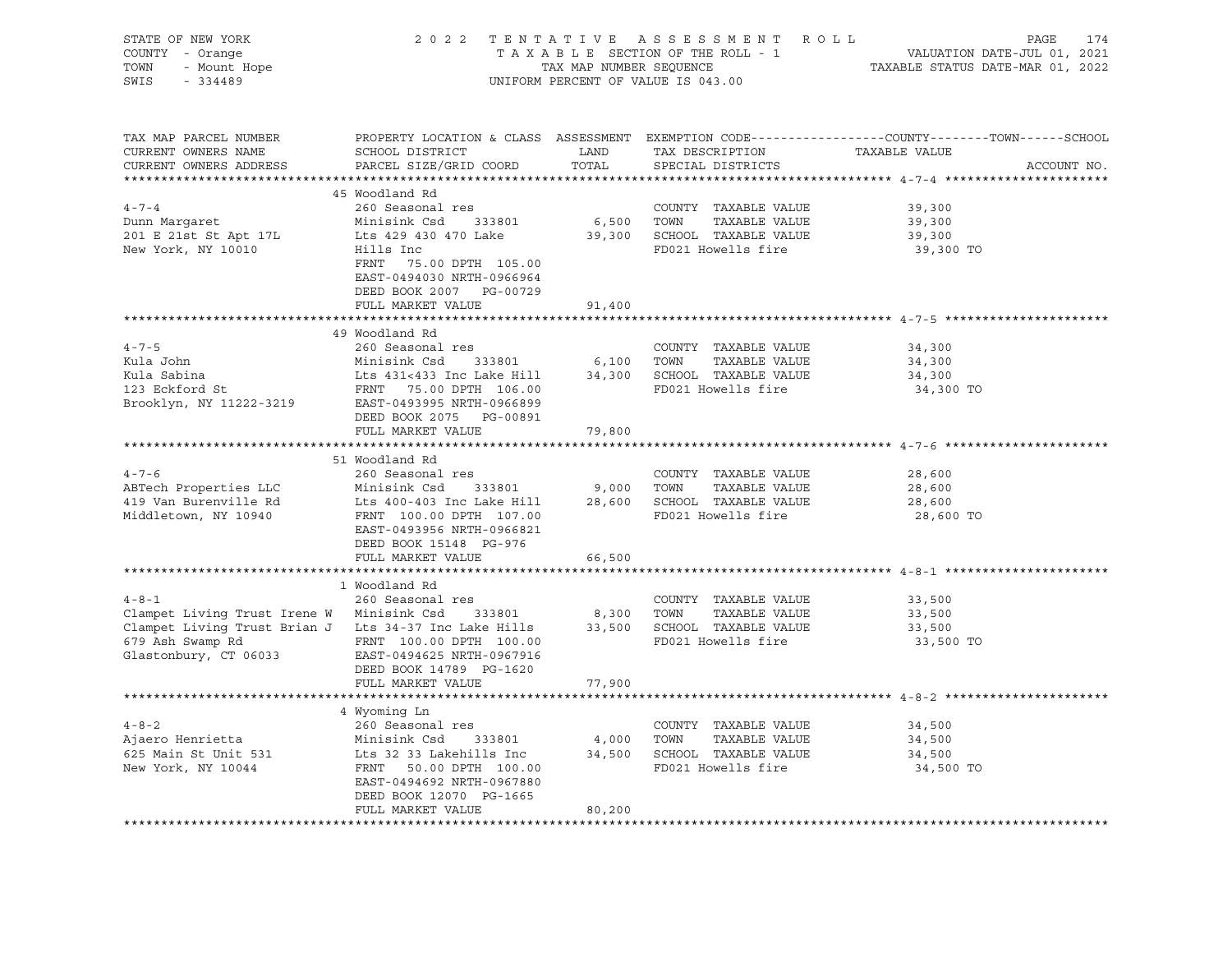| STATE OF NEW YORK<br>Y - Orange<br>- Mount Hope<br>COUNTY - Orange<br>TOWN<br>SWIS<br>$-334489$                                                                                      |                                                                                                                     |                     | 2022 TENTATIVE ASSESSMENT ROLL<br>UNIFORM PERCENT OF VALUE IS 043.00     | PAGE<br>175<br>TAXABLE SECTION OF THE ROLL - 1<br>TAXABLE SECTION OF THE ROLL - 1<br>TAXABLE STATUS DATE-MAR 01, 2022 |
|--------------------------------------------------------------------------------------------------------------------------------------------------------------------------------------|---------------------------------------------------------------------------------------------------------------------|---------------------|--------------------------------------------------------------------------|-----------------------------------------------------------------------------------------------------------------------|
| TAX MAP PARCEL NUMBER<br>CURRENT OWNERS NAME<br>CURRENT OWNERS ADDRESS                                                                                                               | SCHOOL DISTRICT<br>PARCEL SIZE/GRID COORD                                                                           | LAND<br>COORD TOTAL | TAX DESCRIPTION TAXABLE VALUE<br>SPECIAL DISTRICTS                       | PROPERTY LOCATION & CLASS ASSESSMENT EXEMPTION CODE----------------COUNTY-------TOWN-----SCHOOL<br>ACCOUNT NO.        |
|                                                                                                                                                                                      |                                                                                                                     |                     |                                                                          |                                                                                                                       |
| $4 - 8 - 3$ . 1                                                                                                                                                                      | 6 Wyoming Ln                                                                                                        |                     |                                                                          | 52,600                                                                                                                |
| Murach Walter                                                                                                                                                                        | 210 1 Family Res                                                                                                    |                     | COUNTY TAXABLE VALUE<br>6,100 TOWN TAXABLE VALUE<br>COUNTY TAXABLE VALUE | 52,600                                                                                                                |
| Murach Barbara                                                                                                                                                                       | Minisink Csd 333801<br>Lts 29-31 Lake Hill Inc                                                                      |                     | 52,600 SCHOOL TAXABLE VALUE                                              | 52,600                                                                                                                |
| 6 Wyoming Ln                                                                                                                                                                         | 210/260?                                                                                                            |                     | FD021 Howells fire                                                       | 52,600 TO                                                                                                             |
| Middletown, NY 10940                                                                                                                                                                 | unfinished 2005 assessmen                                                                                           |                     |                                                                          |                                                                                                                       |
|                                                                                                                                                                                      | FRNT 75.00 DPTH 100.00                                                                                              |                     |                                                                          |                                                                                                                       |
|                                                                                                                                                                                      | EAST-0494748 NRTH-0967852                                                                                           |                     |                                                                          |                                                                                                                       |
|                                                                                                                                                                                      | DEED BOOK 1860 PG-00032                                                                                             |                     |                                                                          |                                                                                                                       |
|                                                                                                                                                                                      | FULL MARKET VALUE                                                                                                   | 122,300             |                                                                          |                                                                                                                       |
|                                                                                                                                                                                      |                                                                                                                     |                     |                                                                          |                                                                                                                       |
|                                                                                                                                                                                      | Maple La                                                                                                            |                     |                                                                          |                                                                                                                       |
| $4 - 8 - 3.2$                                                                                                                                                                        | 311 Res vac land                                                                                                    |                     | COUNTY TAXABLE VALUE                                                     | 700                                                                                                                   |
|                                                                                                                                                                                      |                                                                                                                     | 700                 | TOWN<br>TAXABLE VALUE                                                    | 700                                                                                                                   |
|                                                                                                                                                                                      |                                                                                                                     |                     | 700 SCHOOL TAXABLE VALUE                                                 | 700                                                                                                                   |
| Figure 1.1 Matson Walter<br>Watson Cynthia Minisink Csd 333801<br>Watson Cynthia Lt 28 Lake Hills<br>PO Box 93 FRNT 25.00 DPTH 100.00<br>Howells, NY 10932 EAST-0494794 NRTH-0967829 |                                                                                                                     |                     | FD021 Howells fire                                                       | 700 TO                                                                                                                |
|                                                                                                                                                                                      |                                                                                                                     |                     |                                                                          |                                                                                                                       |
|                                                                                                                                                                                      | DEED BOOK 5597 PG-158                                                                                               |                     |                                                                          |                                                                                                                       |
|                                                                                                                                                                                      | FULL MARKET VALUE                                                                                                   | 1,600               |                                                                          |                                                                                                                       |
|                                                                                                                                                                                      |                                                                                                                     |                     |                                                                          |                                                                                                                       |
| $4 - 8 - 4$                                                                                                                                                                          | 10 Wyoming Ln                                                                                                       |                     |                                                                          |                                                                                                                       |
| Watson Walter                                                                                                                                                                        | 260 Seasonal res                                                                                                    |                     | COUNTY TAXABLE VALUE<br>TOWN TAXABLE VALUE                               | 20,000<br>20,000                                                                                                      |
|                                                                                                                                                                                      |                                                                                                                     |                     | 20,000 SCHOOL TAXABLE VALUE                                              | 20,000                                                                                                                |
| Watson Cynthia<br>PO Box 93                                                                                                                                                          |                                                                                                                     |                     | FD021 Howells fire                                                       | 20,000 TO                                                                                                             |
| Howells, NY 10932                                                                                                                                                                    | Minisink Csd 333801 4,000<br>Lts 26 27 Lake Hills Inc 20,000<br>FRNT 50.00 DPTH 100.00<br>EAST-0494826 NRTH-0967815 |                     |                                                                          |                                                                                                                       |
|                                                                                                                                                                                      | DEED BOOK 5597 PG-158                                                                                               |                     |                                                                          |                                                                                                                       |
|                                                                                                                                                                                      | FULL MARKET VALUE                                                                                                   | 46,500              |                                                                          |                                                                                                                       |
|                                                                                                                                                                                      |                                                                                                                     |                     |                                                                          |                                                                                                                       |
|                                                                                                                                                                                      | 14 Wyoming Ln                                                                                                       |                     |                                                                          |                                                                                                                       |
| $4 - 8 - 5$                                                                                                                                                                          | 210 1 Family Res                                                                                                    |                     | COUNTY TAXABLE VALUE                                                     | 36,900                                                                                                                |
| Barrales Lorenzo<br>Barrales Mercedes<br>Do Dow Carl Carl List 23-25 Lake Hill Inc                                                                                                   |                                                                                                                     |                     | 4,000 TOWN TAXABLE VALUE                                                 | 36,900                                                                                                                |
|                                                                                                                                                                                      |                                                                                                                     |                     | 36,900 SCHOOL TAXABLE VALUE                                              | 36,900                                                                                                                |
| PO Box 627                                                                                                                                                                           |                                                                                                                     |                     | FD021 Howells fire                                                       | 36,900 TO                                                                                                             |
| Howells, NY 10932                                                                                                                                                                    |                                                                                                                     |                     |                                                                          |                                                                                                                       |
|                                                                                                                                                                                      | DEED BOOK 11352 PG-1393                                                                                             |                     |                                                                          |                                                                                                                       |
|                                                                                                                                                                                      | FULL MARKET VALUE                                                                                                   | 85,800              |                                                                          |                                                                                                                       |
|                                                                                                                                                                                      |                                                                                                                     |                     |                                                                          |                                                                                                                       |
|                                                                                                                                                                                      | Maple La                                                                                                            |                     |                                                                          |                                                                                                                       |
| $4 - 8 - 6$                                                                                                                                                                          | 311 Res vac land                                                                                                    |                     | COUNTY TAXABLE VALUE                                                     | 700                                                                                                                   |
| Barrales Lorenzo                                                                                                                                                                     |                                                                                                                     | 700                 | TAXABLE VALUE<br>TOWN                                                    | 700                                                                                                                   |
| Barrales Mercedes                                                                                                                                                                    |                                                                                                                     |                     | 700 SCHOOL TAXABLE VALUE                                                 | 700                                                                                                                   |
| PO Box 627<br>Howells, NY 10932<br>EAST-0494926 NRTH-0967760                                                                                                                         |                                                                                                                     |                     | FD021 Howells fire                                                       | 700 TO                                                                                                                |
|                                                                                                                                                                                      | DEED BOOK 11352 PG-1393                                                                                             |                     |                                                                          |                                                                                                                       |
|                                                                                                                                                                                      | FULL MARKET VALUE                                                                                                   | 1,600               |                                                                          |                                                                                                                       |
|                                                                                                                                                                                      |                                                                                                                     |                     |                                                                          |                                                                                                                       |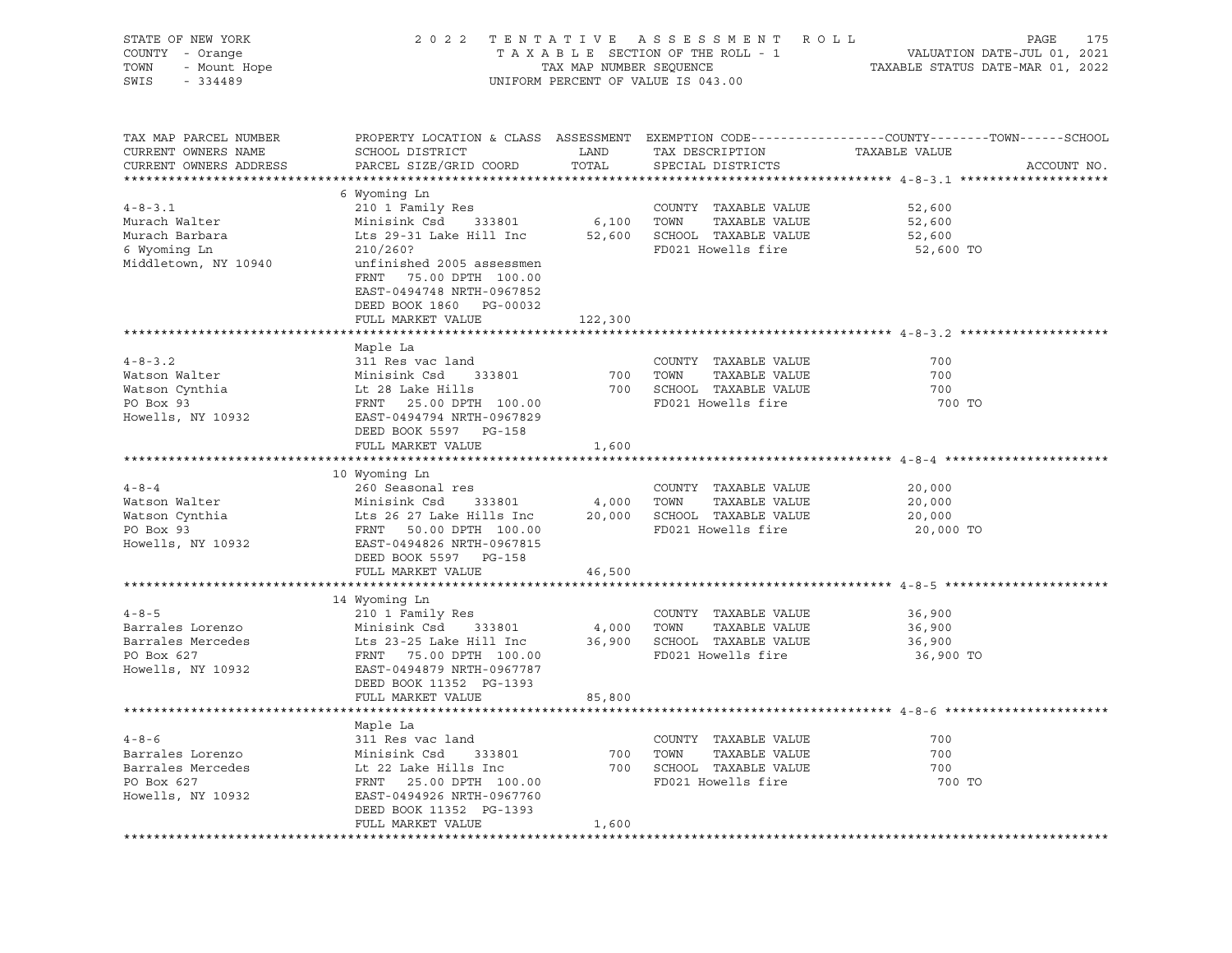| STATE OF NEW YORK<br>COUNTY - Orange<br>represented<br>- Orange<br>- Mount Hope<br>224489<br>TOWN<br>SWIS                                                                                                                                                  | 2022 TENTATIVE ASSESSMENT ROLL<br>UNIFORM PERCENT OF VALUE IS 043.00                                                                                                                                                                                                                                                                                                                                                                                  | PAGE<br>176<br>T A X A B L E SECTION OF THE ROLL - 1<br>TAX MAP NUMBER SEQUENCE TAXABLE STATUS DATE-JUL 01, 2021<br>TAXABLE STATUS DATE-MAR 01, 2022 |                                               |                                                                                                                   |             |
|------------------------------------------------------------------------------------------------------------------------------------------------------------------------------------------------------------------------------------------------------------|-------------------------------------------------------------------------------------------------------------------------------------------------------------------------------------------------------------------------------------------------------------------------------------------------------------------------------------------------------------------------------------------------------------------------------------------------------|------------------------------------------------------------------------------------------------------------------------------------------------------|-----------------------------------------------|-------------------------------------------------------------------------------------------------------------------|-------------|
|                                                                                                                                                                                                                                                            |                                                                                                                                                                                                                                                                                                                                                                                                                                                       |                                                                                                                                                      |                                               |                                                                                                                   |             |
| TAX MAP PARCEL NUMBER<br>CURRENT OWNERS NAME<br>CURRENT OWNERS ADDRESS                                                                                                                                                                                     | SCHOOL DISTRICT LAND<br>PARCEL SIZE/GRID COORD                                                                                                                                                                                                                                                                                                                                                                                                        | TOTAL                                                                                                                                                | TAX DESCRIPTION<br>SPECIAL DISTRICTS          | PROPERTY LOCATION & CLASS ASSESSMENT EXEMPTION CODE----------------COUNTY-------TOWN------SCHOOL<br>TAXABLE VALUE | ACCOUNT NO. |
|                                                                                                                                                                                                                                                            | Maple La                                                                                                                                                                                                                                                                                                                                                                                                                                              |                                                                                                                                                      |                                               |                                                                                                                   |             |
| $4 - 8 - 7$                                                                                                                                                                                                                                                | 311 Res vac land                                                                                                                                                                                                                                                                                                                                                                                                                                      |                                                                                                                                                      | COUNTY TAXABLE VALUE                          | 700                                                                                                               |             |
|                                                                                                                                                                                                                                                            | Minisink Csd 333801                                                                                                                                                                                                                                                                                                                                                                                                                                   | 700 TOWN                                                                                                                                             | TAXABLE VALUE                                 | 700                                                                                                               |             |
| Saunders Roger<br>463 Mullock Rd                                                                                                                                                                                                                           | Lt 21 Lake Hills Inc                                                                                                                                                                                                                                                                                                                                                                                                                                  |                                                                                                                                                      | 700 SCHOOL TAXABLE VALUE                      | 700                                                                                                               |             |
| Port Jervis, NY 12771                                                                                                                                                                                                                                      | FRNT 25.00 DPTH 100.00<br>EAST-0494948 NRTH-0967750<br>DEED BOOK 11329 PG-90                                                                                                                                                                                                                                                                                                                                                                          |                                                                                                                                                      | FD021 Howells fire                            | 700 TO                                                                                                            |             |
|                                                                                                                                                                                                                                                            | FULL MARKET VALUE                                                                                                                                                                                                                                                                                                                                                                                                                                     | 1,600                                                                                                                                                |                                               |                                                                                                                   |             |
|                                                                                                                                                                                                                                                            | 18 Wyoming Ln                                                                                                                                                                                                                                                                                                                                                                                                                                         |                                                                                                                                                      |                                               |                                                                                                                   |             |
| $4 - 8 - 8$                                                                                                                                                                                                                                                | 260 Seasonal res                                                                                                                                                                                                                                                                                                                                                                                                                                      |                                                                                                                                                      | COUNTY TAXABLE VALUE                          | 38,100                                                                                                            |             |
| Saunders Roger<br>463 Mullock Rd                                                                                                                                                                                                                           |                                                                                                                                                                                                                                                                                                                                                                                                                                                       |                                                                                                                                                      | 4,000 TOWN<br>TAXABLE VALUE                   | 38,100                                                                                                            |             |
|                                                                                                                                                                                                                                                            | Minisink Csd     333801<br>Lts 19 20 Lake Hills Inc<br>FRNT   50.00 DPTH  100.00                                                                                                                                                                                                                                                                                                                                                                      |                                                                                                                                                      | 38,100 SCHOOL TAXABLE VALUE                   | 38,100                                                                                                            |             |
| Port Jervis, NY 12771                                                                                                                                                                                                                                      | EAST-0494980 NRTH-0967734<br>DEED BOOK 11329 PG-90                                                                                                                                                                                                                                                                                                                                                                                                    |                                                                                                                                                      | FD021 Howells fire                            | 38,100 TO                                                                                                         |             |
|                                                                                                                                                                                                                                                            | FULL MARKET VALUE                                                                                                                                                                                                                                                                                                                                                                                                                                     | 88,600                                                                                                                                               |                                               |                                                                                                                   |             |
|                                                                                                                                                                                                                                                            | Maple La                                                                                                                                                                                                                                                                                                                                                                                                                                              |                                                                                                                                                      |                                               |                                                                                                                   |             |
|                                                                                                                                                                                                                                                            |                                                                                                                                                                                                                                                                                                                                                                                                                                                       |                                                                                                                                                      | COUNTY TAXABLE VALUE                          | 700                                                                                                               |             |
|                                                                                                                                                                                                                                                            |                                                                                                                                                                                                                                                                                                                                                                                                                                                       |                                                                                                                                                      | 700 TOWN<br>TAXABLE VALUE                     | 700                                                                                                               |             |
|                                                                                                                                                                                                                                                            |                                                                                                                                                                                                                                                                                                                                                                                                                                                       |                                                                                                                                                      | 700 SCHOOL TAXABLE VALUE                      | 700                                                                                                               |             |
| 4-8-9<br>Saunders Roger<br>163 Mullock Rd<br>163 Mullock Rd<br>163 Mullock Rd<br>163 Mullock Rd<br>163 Mullock Rd<br>163 Mullock Rd<br>163 Mullock Rd<br>163 Mullock Rd<br>163 Mullock Rd<br>163 Mullock Rd<br>163 Mullock Rd<br>163 Mullock Rd<br>163 Mul | EAST-0495014 NRTH-0967715<br>DEED BOOK 11329 PG-90                                                                                                                                                                                                                                                                                                                                                                                                    |                                                                                                                                                      | FD021 Howells fire                            | 700 TO                                                                                                            |             |
|                                                                                                                                                                                                                                                            | FULL MARKET VALUE                                                                                                                                                                                                                                                                                                                                                                                                                                     | 1,600                                                                                                                                                |                                               |                                                                                                                   |             |
|                                                                                                                                                                                                                                                            |                                                                                                                                                                                                                                                                                                                                                                                                                                                       |                                                                                                                                                      |                                               |                                                                                                                   |             |
|                                                                                                                                                                                                                                                            | 104 Robbins Rd                                                                                                                                                                                                                                                                                                                                                                                                                                        |                                                                                                                                                      |                                               |                                                                                                                   |             |
| $5 - 1 - 1.122$                                                                                                                                                                                                                                            | 210 1 Family Res                                                                                                                                                                                                                                                                                                                                                                                                                                      | $40,400$ TOWN                                                                                                                                        | COUNTY TAXABLE VALUE                          | 189,000                                                                                                           |             |
| Goodman-Bowden Jenny<br>104 Robbins Rd                                                                                                                                                                                                                     | Minisink Csd 333801<br>Lot 2 Boyce Sub                                                                                                                                                                                                                                                                                                                                                                                                                |                                                                                                                                                      | TAXABLE VALUE<br>189,000 SCHOOL TAXABLE VALUE | 189,000<br>189,000                                                                                                |             |
| Middletown, NY 10940                                                                                                                                                                                                                                       | map 1076-06<br>filed $12/8/06$<br>ACRES 7.80<br>EAST-0493753 NRTH-0970087                                                                                                                                                                                                                                                                                                                                                                             |                                                                                                                                                      | FD021 Howells fire                            | 189,000 TO                                                                                                        |             |
|                                                                                                                                                                                                                                                            | DEED BOOK 12809 PG-577                                                                                                                                                                                                                                                                                                                                                                                                                                |                                                                                                                                                      |                                               |                                                                                                                   |             |
|                                                                                                                                                                                                                                                            | FULL MARKET VALUE                                                                                                                                                                                                                                                                                                                                                                                                                                     | 439,500                                                                                                                                              |                                               |                                                                                                                   |             |
|                                                                                                                                                                                                                                                            |                                                                                                                                                                                                                                                                                                                                                                                                                                                       |                                                                                                                                                      |                                               |                                                                                                                   |             |
| $5 - 1 - 1.21$                                                                                                                                                                                                                                             | 80 Robbins Rd                                                                                                                                                                                                                                                                                                                                                                                                                                         |                                                                                                                                                      |                                               | $\overline{0}$<br>$\circ$<br>$\circ$                                                                              | 19,010      |
|                                                                                                                                                                                                                                                            |                                                                                                                                                                                                                                                                                                                                                                                                                                                       |                                                                                                                                                      |                                               | 200,600                                                                                                           |             |
| Battey Chanel<br>80 Robbins Rd<br>80 Robbins Rd                                                                                                                                                                                                            |                                                                                                                                                                                                                                                                                                                                                                                                                                                       |                                                                                                                                                      |                                               | 200,600                                                                                                           |             |
| Middletown, NY 10940                                                                                                                                                                                                                                       |                                                                                                                                                                                                                                                                                                                                                                                                                                                       |                                                                                                                                                      |                                               | 181,590                                                                                                           |             |
|                                                                                                                                                                                                                                                            | $\begin{tabular}{lllllllllllll} 80 \text{ Robbins}\text{ka} & \text{BAS STR} & 41004 \\ 210 1 \text{ Family Res} & \text{BAS STR} & 41004 \\ \text{Minisink Csd} & 333801 & 25,900 & \text{COUNTY} & \text{TAXABLE VALUE} \\ \text{Lt 2A M Boyce Sub & 200,600 & \text{TOWN} & \text{TAXABLE VALUE} \\ \text{ACRES} & 1.20 \text{ BANKC080370} & \text{SCHOOL TAXABLE VALUE} \\ \text{\#D021 Howells fire} & \end{tabular}$<br>DEED BOOK 14531 PG-175 |                                                                                                                                                      |                                               | 200,600 TO                                                                                                        |             |
|                                                                                                                                                                                                                                                            | FULL MARKET VALUE                                                                                                                                                                                                                                                                                                                                                                                                                                     | 466,500                                                                                                                                              |                                               |                                                                                                                   |             |
|                                                                                                                                                                                                                                                            |                                                                                                                                                                                                                                                                                                                                                                                                                                                       |                                                                                                                                                      |                                               |                                                                                                                   |             |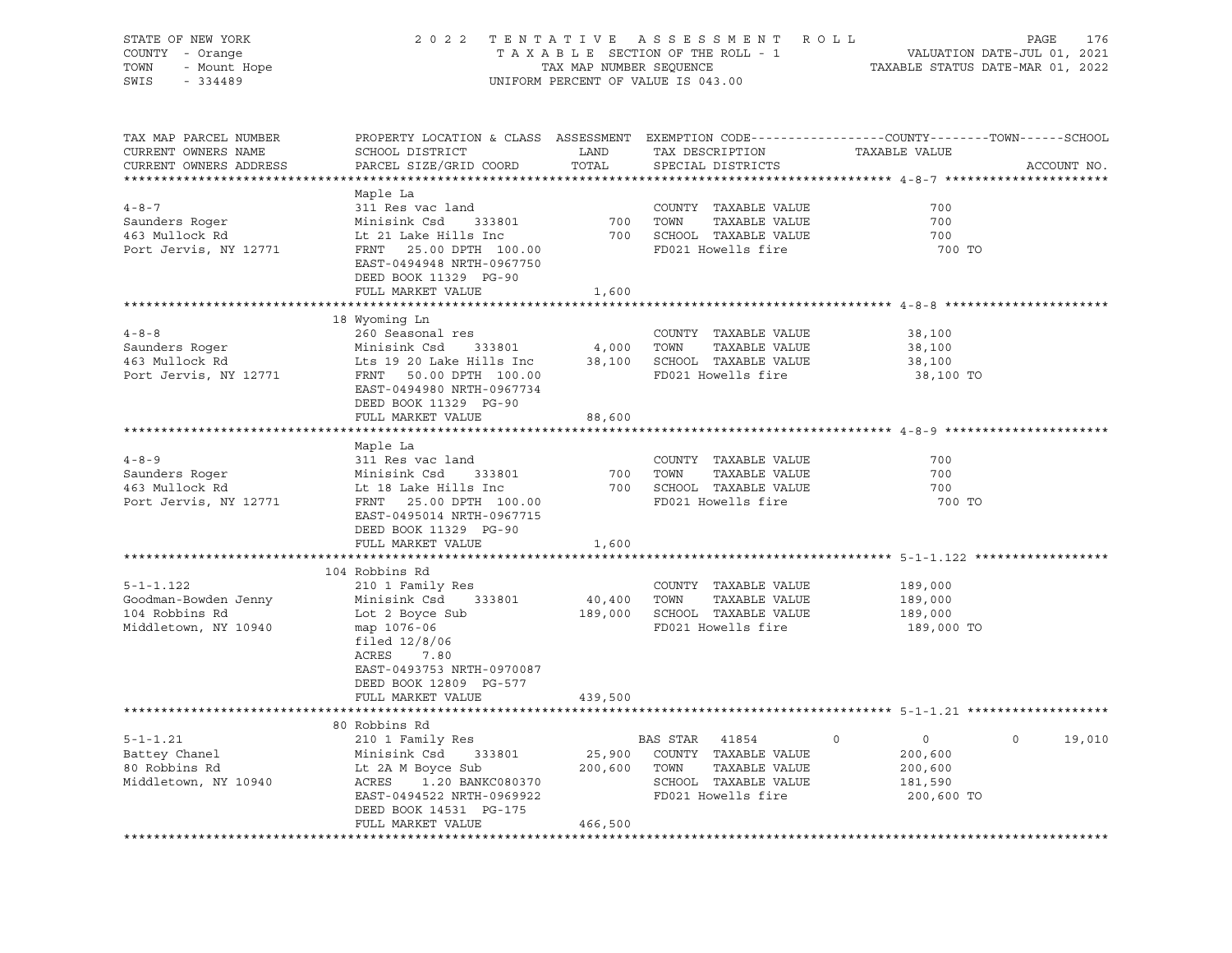| STATE OF NEW YORK<br>COUNTY - Orange<br>- Mount Hope<br>TOWN<br>SWIS<br>$-334489$                                                                                                                                                 |                                                                                                    | TAX MAP NUMBER SEQUENCE | 2022 TENTATIVE ASSESSMENT ROLL<br>TAXABLE SECTION OF THE ROLL - 1<br>UNIFORM PERCENT OF VALUE IS 043.00 | VALUATION DATE-JUL 01, 2021<br>TAXABLE STATUS DATE-MAR 01, 2022 | PAGE<br>177       |
|-----------------------------------------------------------------------------------------------------------------------------------------------------------------------------------------------------------------------------------|----------------------------------------------------------------------------------------------------|-------------------------|---------------------------------------------------------------------------------------------------------|-----------------------------------------------------------------|-------------------|
|                                                                                                                                                                                                                                   |                                                                                                    |                         |                                                                                                         |                                                                 |                   |
| TAX MAP PARCEL NUMBER                                                                                                                                                                                                             | PROPERTY LOCATION & CLASS ASSESSMENT EXEMPTION CODE----------------COUNTY-------TOWN------SCHOOL   |                         |                                                                                                         |                                                                 |                   |
| CURRENT OWNERS NAME                                                                                                                                                                                                               | SCHOOL DISTRICT                                                                                    | LAND                    | TAX DESCRIPTION                                                                                         | TAXABLE VALUE                                                   |                   |
| CURRENT OWNERS ADDRESS                                                                                                                                                                                                            | PARCEL SIZE/GRID COORD                                                                             | TOTAL                   | SPECIAL DISTRICTS                                                                                       |                                                                 | ACCOUNT NO.       |
|                                                                                                                                                                                                                                   | 72 Robbins Rd                                                                                      |                         |                                                                                                         |                                                                 |                   |
| $5 - 1 - 1.22$                                                                                                                                                                                                                    | 210 1 Family Res                                                                                   |                         | COUNTY TAXABLE VALUE                                                                                    | 165,200                                                         |                   |
|                                                                                                                                                                                                                                   |                                                                                                    |                         |                                                                                                         | 165,200                                                         |                   |
|                                                                                                                                                                                                                                   |                                                                                                    |                         |                                                                                                         | 165,200                                                         |                   |
| 9-1-1.22 210 I Family Res<br>Duckworth Tejah Minisink Csd 333801 25,900 TOWN TAXABLE VALUE<br>72 Robbins Rd Lt 2B M Boyce Sub 165,200 SCHOOL TAXABLE VALUE<br>Middletown, NY 10940-7431 ACRES 1.20 BANKC131113 FD021 Howells fire |                                                                                                    |                         | FD021 Howells fire                                                                                      | 165,200 TO                                                      |                   |
|                                                                                                                                                                                                                                   | EAST-0494917 NRTH-0969963                                                                          |                         |                                                                                                         |                                                                 |                   |
|                                                                                                                                                                                                                                   | DEED BOOK 14398 PG-1505                                                                            |                         |                                                                                                         |                                                                 |                   |
|                                                                                                                                                                                                                                   | FULL MARKET VALUE                                                                                  | 384,200                 |                                                                                                         |                                                                 |                   |
|                                                                                                                                                                                                                                   |                                                                                                    |                         |                                                                                                         |                                                                 |                   |
| $5 - 1 - 1.23$                                                                                                                                                                                                                    | 64 Robbins Rd                                                                                      |                         |                                                                                                         |                                                                 |                   |
| Goodrich Scott                                                                                                                                                                                                                    | 210 1 Family Res<br>Minisink Csd 333801                                                            | 25,900 TOWN             | COUNTY TAXABLE VALUE<br>TAXABLE VALUE                                                                   | 217,000<br>217,000                                              |                   |
| 64 Robbins Rd                                                                                                                                                                                                                     | Lot 2C M Boyce Sub                                                                                 |                         | 217,000 SCHOOL TAXABLE VALUE                                                                            | 217,000                                                         |                   |
| Middletown, NY 10940                                                                                                                                                                                                              | ACRES 1.20                                                                                         |                         | FD021 Howells fire                                                                                      | 217,000 TO                                                      |                   |
|                                                                                                                                                                                                                                   | EAST-0495107 NRTH-0969993                                                                          |                         |                                                                                                         |                                                                 |                   |
|                                                                                                                                                                                                                                   | DEED BOOK 5130 PG-54                                                                               |                         |                                                                                                         |                                                                 |                   |
|                                                                                                                                                                                                                                   | FULL MARKET VALUE                                                                                  | 504,700                 |                                                                                                         |                                                                 |                   |
|                                                                                                                                                                                                                                   |                                                                                                    |                         |                                                                                                         |                                                                 |                   |
|                                                                                                                                                                                                                                   | 92 Robbins Rd                                                                                      |                         |                                                                                                         |                                                                 |                   |
| $5 - 1 - 1.24$                                                                                                                                                                                                                    | 240 Rural res                                                                                      |                         | BAS STAR 41854                                                                                          | $\overline{0}$<br>$\circ$                                       | $\circ$<br>19,010 |
| Petrosky Living Trust Joseph A Minisink Csd 333801                                                                                                                                                                                |                                                                                                    |                         | 48,900 COUNTY TAXABLE VALUE                                                                             | 281,900                                                         |                   |
| Petrosky Living Trust Linda J Lt 2 M Boyce Sub 281,900 TOWN                                                                                                                                                                       |                                                                                                    |                         | TAXABLE VALUE                                                                                           | 281,900                                                         |                   |
| 92 Robbins Rd<br>Middletown, NY 10940<br>EAST-0494741 NRTH-0970283                                                                                                                                                                |                                                                                                    |                         | SCHOOL TAXABLE VALUE<br>FD021 Howells fire                                                              | 262,890<br>281,900 TO                                           |                   |
|                                                                                                                                                                                                                                   | DEED BOOK 13921 PG-971                                                                             |                         |                                                                                                         |                                                                 |                   |
|                                                                                                                                                                                                                                   | FULL MARKET VALUE                                                                                  | 655,600                 |                                                                                                         |                                                                 |                   |
|                                                                                                                                                                                                                                   |                                                                                                    |                         |                                                                                                         |                                                                 |                   |
|                                                                                                                                                                                                                                   | Robbins Rd                                                                                         |                         |                                                                                                         |                                                                 |                   |
| $5 - 1 - 1.3$                                                                                                                                                                                                                     | 311 Res vac land                                                                                   |                         | COUNTY TAXABLE VALUE                                                                                    | 40,800                                                          |                   |
|                                                                                                                                                                                                                                   | 333801                                                                                             | 40,800 TOWN             | TAXABLE VALUE                                                                                           | 40,800                                                          |                   |
| Leszczynski Donald P Minisink Csd<br>Leszczynski June F ACRES 8.90<br>DON PROGRES PROGRES                                                                                                                                         |                                                                                                    |                         | 40,800 SCHOOL TAXABLE VALUE                                                                             | 40,800                                                          |                   |
| PO Box 710                                                                                                                                                                                                                        | EAST-0495421 NRTH-0970269                                                                          |                         | FD021 Howells fire                                                                                      | 40,800 TO                                                       |                   |
| Howells, NY 10932                                                                                                                                                                                                                 | DEED BOOK 13682 PG-927                                                                             |                         |                                                                                                         |                                                                 |                   |
|                                                                                                                                                                                                                                   | FULL MARKET VALUE                                                                                  | 94,900                  |                                                                                                         |                                                                 |                   |
|                                                                                                                                                                                                                                   | 34 Robbins Rd                                                                                      |                         |                                                                                                         |                                                                 |                   |
| $5 - 1 - 1.4$                                                                                                                                                                                                                     | 210 1 Family Res                                                                                   |                         | COUNTY TAXABLE VALUE                                                                                    | 121,800                                                         |                   |
| Spoor Joseph                                                                                                                                                                                                                      | 333801 40,500                                                                                      |                         | TAXABLE VALUE<br>TOWN                                                                                   | 121,800                                                         |                   |
|                                                                                                                                                                                                                                   |                                                                                                    |                         | 5.30 BANKC170031 121,800 SCHOOL TAXABLE VALUE                                                           | 121,800                                                         |                   |
| Spoor Jennifer<br>34 Robbins Rd                                                                                                                                                                                                   | EAST-0495892 NRTH-0970185                                                                          |                         | FD021 Howells fire                                                                                      | 121,800 TO                                                      |                   |
| Middletown, NY 10940                                                                                                                                                                                                              | Minisink Csd 333801<br>ACRES 5.30 BANKC17003<br>EAST-0495892 NRTH-097018<br>DEED BOOK 14208 PG-808 |                         |                                                                                                         |                                                                 |                   |
|                                                                                                                                                                                                                                   | FULL MARKET VALUE                                                                                  | 283,300                 |                                                                                                         |                                                                 |                   |
|                                                                                                                                                                                                                                   |                                                                                                    |                         |                                                                                                         |                                                                 |                   |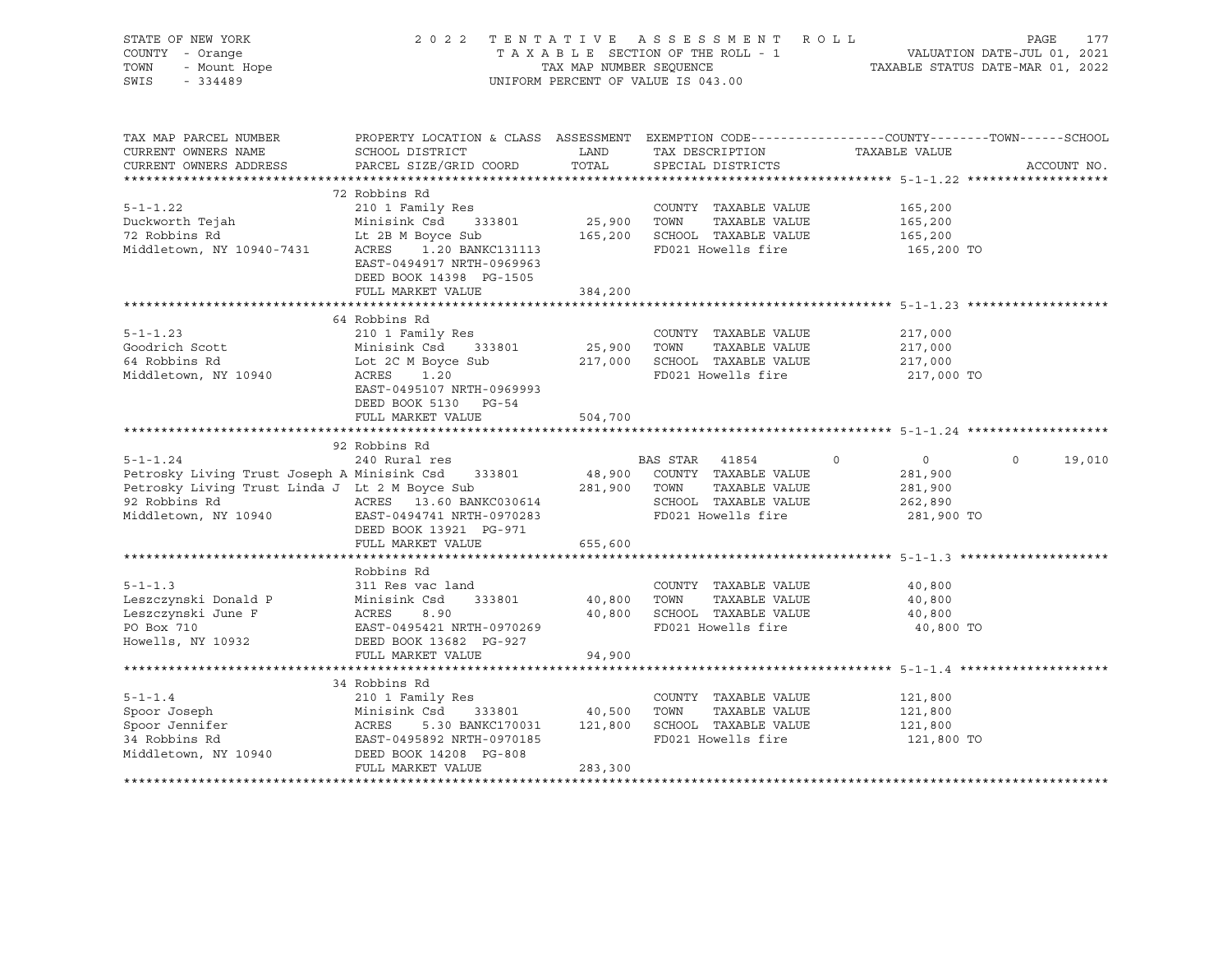# STATE OF NEW YORK 2 0 2 2 T E N T A T I V E A S S E S S M E N T R O L L PAGE 178 COUNTY - Orange T A X A B L E SECTION OF THE ROLL - 1 VALUATION DATE-JUL 01, 2021 TOWN - Mount Hope TAX MAP NUMBER SEQUENCE TAXABLE STATUS DATE-MAR 01, 2022 SWIS - 334489 UNIFORM PERCENT OF VALUE IS 043.00

| CURRENT OWNERS NAME<br>SCHOOL DISTRICT<br>LAND TAX DESCRIPTION<br>TAXABLE VALUE<br>PARCEL SIZE/GRID COORD TOTAL SPECIAL DISTRICTS<br>CURRENT OWNERS ADDRESS<br>ACCOUNT NO.<br>33 Newton Dr<br>210 1 Family Res<br>$5 - 1 - 3.21$<br>$\overline{0}$<br>BAS STAR 41854<br>$\sim$ 0<br>$\Omega$<br>19,010<br>5-1-3.21 210 1 Family Res BAS STAR 41854 0<br>Wiser John Minisink Csd 333801 35,700 COUNTY TAXABLE VALUE<br>Wiser Candace ACRES 3.40 70,000 TOWN TAXABLE VALUE<br>PO Box 136 EAST-0494747 NRTH-0969035 SCHOOL TAXABLE VALUE<br>Howells<br>70,000<br>70,000<br>SCHOOL TAXABLE VALUE<br>50,990<br>70,000 TO<br>429 New Vernon Rd<br>210 1 Family Res<br>5-1-4.1<br>Li Guoyou<br>COUNTY TAXABLE VALUE<br>220,000<br>Minisink Csd 333801 24,900 TOWN TAXABLE VALUE<br>220,000<br>Lu Shixin<br>30 North St<br>30 North St<br>30 North St<br>320,000<br>220,000<br>220,000<br>220,000<br>220,000<br>220,000<br>220,000<br>220,000<br>220,000<br>220,000<br>220,000<br>220,000<br>220,000<br>220,000<br>220,000<br>220,000<br>220,000<br>SCHOOL TAXABLE VALUE 220,000<br>FD021 Howells fire<br>220,000 TO<br>FULL MARKET VALUE<br>511,600<br>Tn Rd 22<br>$5 - 1 - 4.2$<br>COUNTY<br>Minisink Csd 333801 53,900 TOWN<br>ACRES 27.90 53,900 TOWN<br>COUNTY TAXABLE VALUE 53,900<br>Lin Guo Feng<br>PO Box 57<br>0tisville, NY 10963<br>EAST-0496933 NRTH-0968275<br>FD021 Howells fire 53,900 TO<br>DEED BOOK 11484 PG-43<br>393 New Vernon Rd<br>210 1 Family Res<br>$5 - 1 - 5.1$<br>VETCOM CTS 41130<br>18,200 18,200<br>10,400<br>$\circ$<br>Christensen Sylvia Minisink Csd 333801 35,700 ENH STAR 41834<br>$\sim$ 0<br>$\overline{0}$<br>$\Omega$<br>47,450<br>393 New Vernon Rd<br>393 New Vernon Rd<br>Middletown, NY 10940<br>2014 1/e Sylvia Christensen<br>2014 11125 PG-1235<br>147,600 COUNTY TAXABLE VALUE<br>129,400<br>129,400<br>TAXABLE VALUE<br>TOWN<br>SCHOOL TAXABLE VALUE 89,750<br>FD021 Howells fire<br>147,600 TO<br>343,300<br>FULL MARKET VALUE<br>383-385 New Vernon Rd<br>$5 - 1 - 6.2$<br>COUNTY TAXABLE VALUE<br>210 1 Family Res<br>101,800<br>28,300 TOWN<br>TAXABLE VALUE<br>101,800<br>101,800 SCHOOL TAXABLE VALUE 101,800<br>Middletown, NY 10940 EAST-0497777 NRTH-0968637<br>FD021 Howells fire 101,800 TO<br>DEED BOOK 14408 PG-59<br>236,700<br>FULL MARKET VALUE | TAX MAP PARCEL NUMBER | PROPERTY LOCATION & CLASS ASSESSMENT EXEMPTION CODE----------------COUNTY-------TOWN------SCHOOL |  |  |
|-------------------------------------------------------------------------------------------------------------------------------------------------------------------------------------------------------------------------------------------------------------------------------------------------------------------------------------------------------------------------------------------------------------------------------------------------------------------------------------------------------------------------------------------------------------------------------------------------------------------------------------------------------------------------------------------------------------------------------------------------------------------------------------------------------------------------------------------------------------------------------------------------------------------------------------------------------------------------------------------------------------------------------------------------------------------------------------------------------------------------------------------------------------------------------------------------------------------------------------------------------------------------------------------------------------------------------------------------------------------------------------------------------------------------------------------------------------------------------------------------------------------------------------------------------------------------------------------------------------------------------------------------------------------------------------------------------------------------------------------------------------------------------------------------------------------------------------------------------------------------------------------------------------------------------------------------------------------------------------------------------------------------------------------------------------------------------------------------------------------------------------------------------------------------------------------------------------------------------------------------------------------------------------------------------------|-----------------------|--------------------------------------------------------------------------------------------------|--|--|
|                                                                                                                                                                                                                                                                                                                                                                                                                                                                                                                                                                                                                                                                                                                                                                                                                                                                                                                                                                                                                                                                                                                                                                                                                                                                                                                                                                                                                                                                                                                                                                                                                                                                                                                                                                                                                                                                                                                                                                                                                                                                                                                                                                                                                                                                                                             |                       |                                                                                                  |  |  |
|                                                                                                                                                                                                                                                                                                                                                                                                                                                                                                                                                                                                                                                                                                                                                                                                                                                                                                                                                                                                                                                                                                                                                                                                                                                                                                                                                                                                                                                                                                                                                                                                                                                                                                                                                                                                                                                                                                                                                                                                                                                                                                                                                                                                                                                                                                             |                       |                                                                                                  |  |  |
|                                                                                                                                                                                                                                                                                                                                                                                                                                                                                                                                                                                                                                                                                                                                                                                                                                                                                                                                                                                                                                                                                                                                                                                                                                                                                                                                                                                                                                                                                                                                                                                                                                                                                                                                                                                                                                                                                                                                                                                                                                                                                                                                                                                                                                                                                                             |                       |                                                                                                  |  |  |
|                                                                                                                                                                                                                                                                                                                                                                                                                                                                                                                                                                                                                                                                                                                                                                                                                                                                                                                                                                                                                                                                                                                                                                                                                                                                                                                                                                                                                                                                                                                                                                                                                                                                                                                                                                                                                                                                                                                                                                                                                                                                                                                                                                                                                                                                                                             |                       |                                                                                                  |  |  |
|                                                                                                                                                                                                                                                                                                                                                                                                                                                                                                                                                                                                                                                                                                                                                                                                                                                                                                                                                                                                                                                                                                                                                                                                                                                                                                                                                                                                                                                                                                                                                                                                                                                                                                                                                                                                                                                                                                                                                                                                                                                                                                                                                                                                                                                                                                             |                       |                                                                                                  |  |  |
|                                                                                                                                                                                                                                                                                                                                                                                                                                                                                                                                                                                                                                                                                                                                                                                                                                                                                                                                                                                                                                                                                                                                                                                                                                                                                                                                                                                                                                                                                                                                                                                                                                                                                                                                                                                                                                                                                                                                                                                                                                                                                                                                                                                                                                                                                                             |                       |                                                                                                  |  |  |
|                                                                                                                                                                                                                                                                                                                                                                                                                                                                                                                                                                                                                                                                                                                                                                                                                                                                                                                                                                                                                                                                                                                                                                                                                                                                                                                                                                                                                                                                                                                                                                                                                                                                                                                                                                                                                                                                                                                                                                                                                                                                                                                                                                                                                                                                                                             |                       |                                                                                                  |  |  |
|                                                                                                                                                                                                                                                                                                                                                                                                                                                                                                                                                                                                                                                                                                                                                                                                                                                                                                                                                                                                                                                                                                                                                                                                                                                                                                                                                                                                                                                                                                                                                                                                                                                                                                                                                                                                                                                                                                                                                                                                                                                                                                                                                                                                                                                                                                             |                       |                                                                                                  |  |  |
|                                                                                                                                                                                                                                                                                                                                                                                                                                                                                                                                                                                                                                                                                                                                                                                                                                                                                                                                                                                                                                                                                                                                                                                                                                                                                                                                                                                                                                                                                                                                                                                                                                                                                                                                                                                                                                                                                                                                                                                                                                                                                                                                                                                                                                                                                                             |                       |                                                                                                  |  |  |
|                                                                                                                                                                                                                                                                                                                                                                                                                                                                                                                                                                                                                                                                                                                                                                                                                                                                                                                                                                                                                                                                                                                                                                                                                                                                                                                                                                                                                                                                                                                                                                                                                                                                                                                                                                                                                                                                                                                                                                                                                                                                                                                                                                                                                                                                                                             |                       |                                                                                                  |  |  |
|                                                                                                                                                                                                                                                                                                                                                                                                                                                                                                                                                                                                                                                                                                                                                                                                                                                                                                                                                                                                                                                                                                                                                                                                                                                                                                                                                                                                                                                                                                                                                                                                                                                                                                                                                                                                                                                                                                                                                                                                                                                                                                                                                                                                                                                                                                             |                       |                                                                                                  |  |  |
|                                                                                                                                                                                                                                                                                                                                                                                                                                                                                                                                                                                                                                                                                                                                                                                                                                                                                                                                                                                                                                                                                                                                                                                                                                                                                                                                                                                                                                                                                                                                                                                                                                                                                                                                                                                                                                                                                                                                                                                                                                                                                                                                                                                                                                                                                                             |                       |                                                                                                  |  |  |
|                                                                                                                                                                                                                                                                                                                                                                                                                                                                                                                                                                                                                                                                                                                                                                                                                                                                                                                                                                                                                                                                                                                                                                                                                                                                                                                                                                                                                                                                                                                                                                                                                                                                                                                                                                                                                                                                                                                                                                                                                                                                                                                                                                                                                                                                                                             |                       |                                                                                                  |  |  |
|                                                                                                                                                                                                                                                                                                                                                                                                                                                                                                                                                                                                                                                                                                                                                                                                                                                                                                                                                                                                                                                                                                                                                                                                                                                                                                                                                                                                                                                                                                                                                                                                                                                                                                                                                                                                                                                                                                                                                                                                                                                                                                                                                                                                                                                                                                             |                       |                                                                                                  |  |  |
|                                                                                                                                                                                                                                                                                                                                                                                                                                                                                                                                                                                                                                                                                                                                                                                                                                                                                                                                                                                                                                                                                                                                                                                                                                                                                                                                                                                                                                                                                                                                                                                                                                                                                                                                                                                                                                                                                                                                                                                                                                                                                                                                                                                                                                                                                                             |                       |                                                                                                  |  |  |
|                                                                                                                                                                                                                                                                                                                                                                                                                                                                                                                                                                                                                                                                                                                                                                                                                                                                                                                                                                                                                                                                                                                                                                                                                                                                                                                                                                                                                                                                                                                                                                                                                                                                                                                                                                                                                                                                                                                                                                                                                                                                                                                                                                                                                                                                                                             |                       |                                                                                                  |  |  |
|                                                                                                                                                                                                                                                                                                                                                                                                                                                                                                                                                                                                                                                                                                                                                                                                                                                                                                                                                                                                                                                                                                                                                                                                                                                                                                                                                                                                                                                                                                                                                                                                                                                                                                                                                                                                                                                                                                                                                                                                                                                                                                                                                                                                                                                                                                             |                       |                                                                                                  |  |  |
|                                                                                                                                                                                                                                                                                                                                                                                                                                                                                                                                                                                                                                                                                                                                                                                                                                                                                                                                                                                                                                                                                                                                                                                                                                                                                                                                                                                                                                                                                                                                                                                                                                                                                                                                                                                                                                                                                                                                                                                                                                                                                                                                                                                                                                                                                                             |                       |                                                                                                  |  |  |
|                                                                                                                                                                                                                                                                                                                                                                                                                                                                                                                                                                                                                                                                                                                                                                                                                                                                                                                                                                                                                                                                                                                                                                                                                                                                                                                                                                                                                                                                                                                                                                                                                                                                                                                                                                                                                                                                                                                                                                                                                                                                                                                                                                                                                                                                                                             |                       |                                                                                                  |  |  |
|                                                                                                                                                                                                                                                                                                                                                                                                                                                                                                                                                                                                                                                                                                                                                                                                                                                                                                                                                                                                                                                                                                                                                                                                                                                                                                                                                                                                                                                                                                                                                                                                                                                                                                                                                                                                                                                                                                                                                                                                                                                                                                                                                                                                                                                                                                             |                       |                                                                                                  |  |  |
|                                                                                                                                                                                                                                                                                                                                                                                                                                                                                                                                                                                                                                                                                                                                                                                                                                                                                                                                                                                                                                                                                                                                                                                                                                                                                                                                                                                                                                                                                                                                                                                                                                                                                                                                                                                                                                                                                                                                                                                                                                                                                                                                                                                                                                                                                                             |                       |                                                                                                  |  |  |
|                                                                                                                                                                                                                                                                                                                                                                                                                                                                                                                                                                                                                                                                                                                                                                                                                                                                                                                                                                                                                                                                                                                                                                                                                                                                                                                                                                                                                                                                                                                                                                                                                                                                                                                                                                                                                                                                                                                                                                                                                                                                                                                                                                                                                                                                                                             |                       |                                                                                                  |  |  |
|                                                                                                                                                                                                                                                                                                                                                                                                                                                                                                                                                                                                                                                                                                                                                                                                                                                                                                                                                                                                                                                                                                                                                                                                                                                                                                                                                                                                                                                                                                                                                                                                                                                                                                                                                                                                                                                                                                                                                                                                                                                                                                                                                                                                                                                                                                             |                       |                                                                                                  |  |  |
|                                                                                                                                                                                                                                                                                                                                                                                                                                                                                                                                                                                                                                                                                                                                                                                                                                                                                                                                                                                                                                                                                                                                                                                                                                                                                                                                                                                                                                                                                                                                                                                                                                                                                                                                                                                                                                                                                                                                                                                                                                                                                                                                                                                                                                                                                                             |                       |                                                                                                  |  |  |
|                                                                                                                                                                                                                                                                                                                                                                                                                                                                                                                                                                                                                                                                                                                                                                                                                                                                                                                                                                                                                                                                                                                                                                                                                                                                                                                                                                                                                                                                                                                                                                                                                                                                                                                                                                                                                                                                                                                                                                                                                                                                                                                                                                                                                                                                                                             |                       |                                                                                                  |  |  |
|                                                                                                                                                                                                                                                                                                                                                                                                                                                                                                                                                                                                                                                                                                                                                                                                                                                                                                                                                                                                                                                                                                                                                                                                                                                                                                                                                                                                                                                                                                                                                                                                                                                                                                                                                                                                                                                                                                                                                                                                                                                                                                                                                                                                                                                                                                             |                       |                                                                                                  |  |  |
|                                                                                                                                                                                                                                                                                                                                                                                                                                                                                                                                                                                                                                                                                                                                                                                                                                                                                                                                                                                                                                                                                                                                                                                                                                                                                                                                                                                                                                                                                                                                                                                                                                                                                                                                                                                                                                                                                                                                                                                                                                                                                                                                                                                                                                                                                                             |                       |                                                                                                  |  |  |
|                                                                                                                                                                                                                                                                                                                                                                                                                                                                                                                                                                                                                                                                                                                                                                                                                                                                                                                                                                                                                                                                                                                                                                                                                                                                                                                                                                                                                                                                                                                                                                                                                                                                                                                                                                                                                                                                                                                                                                                                                                                                                                                                                                                                                                                                                                             |                       |                                                                                                  |  |  |
|                                                                                                                                                                                                                                                                                                                                                                                                                                                                                                                                                                                                                                                                                                                                                                                                                                                                                                                                                                                                                                                                                                                                                                                                                                                                                                                                                                                                                                                                                                                                                                                                                                                                                                                                                                                                                                                                                                                                                                                                                                                                                                                                                                                                                                                                                                             |                       |                                                                                                  |  |  |
|                                                                                                                                                                                                                                                                                                                                                                                                                                                                                                                                                                                                                                                                                                                                                                                                                                                                                                                                                                                                                                                                                                                                                                                                                                                                                                                                                                                                                                                                                                                                                                                                                                                                                                                                                                                                                                                                                                                                                                                                                                                                                                                                                                                                                                                                                                             |                       |                                                                                                  |  |  |
|                                                                                                                                                                                                                                                                                                                                                                                                                                                                                                                                                                                                                                                                                                                                                                                                                                                                                                                                                                                                                                                                                                                                                                                                                                                                                                                                                                                                                                                                                                                                                                                                                                                                                                                                                                                                                                                                                                                                                                                                                                                                                                                                                                                                                                                                                                             |                       |                                                                                                  |  |  |
|                                                                                                                                                                                                                                                                                                                                                                                                                                                                                                                                                                                                                                                                                                                                                                                                                                                                                                                                                                                                                                                                                                                                                                                                                                                                                                                                                                                                                                                                                                                                                                                                                                                                                                                                                                                                                                                                                                                                                                                                                                                                                                                                                                                                                                                                                                             |                       |                                                                                                  |  |  |
|                                                                                                                                                                                                                                                                                                                                                                                                                                                                                                                                                                                                                                                                                                                                                                                                                                                                                                                                                                                                                                                                                                                                                                                                                                                                                                                                                                                                                                                                                                                                                                                                                                                                                                                                                                                                                                                                                                                                                                                                                                                                                                                                                                                                                                                                                                             |                       |                                                                                                  |  |  |
|                                                                                                                                                                                                                                                                                                                                                                                                                                                                                                                                                                                                                                                                                                                                                                                                                                                                                                                                                                                                                                                                                                                                                                                                                                                                                                                                                                                                                                                                                                                                                                                                                                                                                                                                                                                                                                                                                                                                                                                                                                                                                                                                                                                                                                                                                                             |                       |                                                                                                  |  |  |
|                                                                                                                                                                                                                                                                                                                                                                                                                                                                                                                                                                                                                                                                                                                                                                                                                                                                                                                                                                                                                                                                                                                                                                                                                                                                                                                                                                                                                                                                                                                                                                                                                                                                                                                                                                                                                                                                                                                                                                                                                                                                                                                                                                                                                                                                                                             |                       |                                                                                                  |  |  |
|                                                                                                                                                                                                                                                                                                                                                                                                                                                                                                                                                                                                                                                                                                                                                                                                                                                                                                                                                                                                                                                                                                                                                                                                                                                                                                                                                                                                                                                                                                                                                                                                                                                                                                                                                                                                                                                                                                                                                                                                                                                                                                                                                                                                                                                                                                             |                       |                                                                                                  |  |  |
|                                                                                                                                                                                                                                                                                                                                                                                                                                                                                                                                                                                                                                                                                                                                                                                                                                                                                                                                                                                                                                                                                                                                                                                                                                                                                                                                                                                                                                                                                                                                                                                                                                                                                                                                                                                                                                                                                                                                                                                                                                                                                                                                                                                                                                                                                                             |                       |                                                                                                  |  |  |
|                                                                                                                                                                                                                                                                                                                                                                                                                                                                                                                                                                                                                                                                                                                                                                                                                                                                                                                                                                                                                                                                                                                                                                                                                                                                                                                                                                                                                                                                                                                                                                                                                                                                                                                                                                                                                                                                                                                                                                                                                                                                                                                                                                                                                                                                                                             |                       |                                                                                                  |  |  |
|                                                                                                                                                                                                                                                                                                                                                                                                                                                                                                                                                                                                                                                                                                                                                                                                                                                                                                                                                                                                                                                                                                                                                                                                                                                                                                                                                                                                                                                                                                                                                                                                                                                                                                                                                                                                                                                                                                                                                                                                                                                                                                                                                                                                                                                                                                             |                       |                                                                                                  |  |  |
|                                                                                                                                                                                                                                                                                                                                                                                                                                                                                                                                                                                                                                                                                                                                                                                                                                                                                                                                                                                                                                                                                                                                                                                                                                                                                                                                                                                                                                                                                                                                                                                                                                                                                                                                                                                                                                                                                                                                                                                                                                                                                                                                                                                                                                                                                                             |                       |                                                                                                  |  |  |
|                                                                                                                                                                                                                                                                                                                                                                                                                                                                                                                                                                                                                                                                                                                                                                                                                                                                                                                                                                                                                                                                                                                                                                                                                                                                                                                                                                                                                                                                                                                                                                                                                                                                                                                                                                                                                                                                                                                                                                                                                                                                                                                                                                                                                                                                                                             |                       |                                                                                                  |  |  |
|                                                                                                                                                                                                                                                                                                                                                                                                                                                                                                                                                                                                                                                                                                                                                                                                                                                                                                                                                                                                                                                                                                                                                                                                                                                                                                                                                                                                                                                                                                                                                                                                                                                                                                                                                                                                                                                                                                                                                                                                                                                                                                                                                                                                                                                                                                             |                       |                                                                                                  |  |  |
|                                                                                                                                                                                                                                                                                                                                                                                                                                                                                                                                                                                                                                                                                                                                                                                                                                                                                                                                                                                                                                                                                                                                                                                                                                                                                                                                                                                                                                                                                                                                                                                                                                                                                                                                                                                                                                                                                                                                                                                                                                                                                                                                                                                                                                                                                                             |                       |                                                                                                  |  |  |
|                                                                                                                                                                                                                                                                                                                                                                                                                                                                                                                                                                                                                                                                                                                                                                                                                                                                                                                                                                                                                                                                                                                                                                                                                                                                                                                                                                                                                                                                                                                                                                                                                                                                                                                                                                                                                                                                                                                                                                                                                                                                                                                                                                                                                                                                                                             |                       |                                                                                                  |  |  |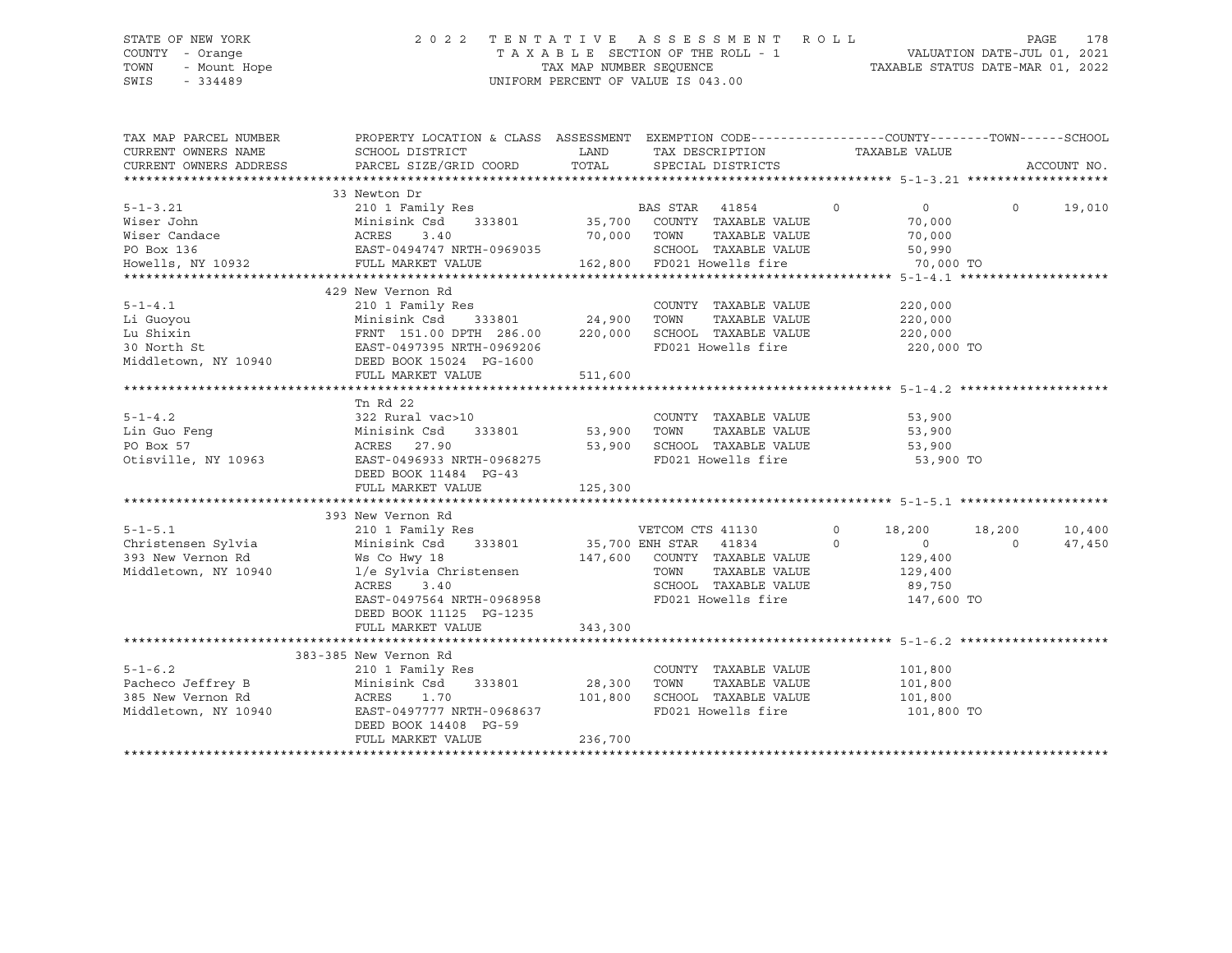| STATE OF NEW YORK<br>COUNTY - Orange<br>TOWN<br>- Mount Hope<br>SWIS<br>$-334489$                        | 2022 TENTATIVE ASSESSMENT ROLL                                                                                                                                                                                                                                                                                                                         | UNIFORM PERCENT OF VALUE IS 043.00 |                |                                                                                                         | T A X A B L E SECTION OF THE ROLL - 1<br>T A X A B L E SECTION OF THE ROLL - 1<br>TAXABLE STATUS DATE-MAR 01, 2022 | PAGE     | 179         |
|----------------------------------------------------------------------------------------------------------|--------------------------------------------------------------------------------------------------------------------------------------------------------------------------------------------------------------------------------------------------------------------------------------------------------------------------------------------------------|------------------------------------|----------------|---------------------------------------------------------------------------------------------------------|--------------------------------------------------------------------------------------------------------------------|----------|-------------|
| TAX MAP PARCEL NUMBER<br>CURRENT OWNERS NAME<br>CURRENT OWNERS ADDRESS<br>**********************         | PROPERTY LOCATION & CLASS ASSESSMENT EXEMPTION CODE----------------COUNTY-------TOWN------SCHOOL<br>SCHOOL DISTRICT<br>PARCEL SIZE/GRID COORD                                                                                                                                                                                                          | TOTAL                              |                | SPECIAL DISTRICTS                                                                                       | LAND TAX DESCRIPTION TAXABLE VALUE                                                                                 |          | ACCOUNT NO. |
| $5 - 1 - 7.1$<br>Flanagan Tina M<br>369 New Vernon Rd<br>Middletown, NY 10940                            | 369 New Vernon Rd<br>210 1 Family Res<br>Minisink Csd<br>333801<br>Lt 1 Parenti SM 494-03<br>Filed 10/6/03<br>/ 6 / 03<br>3 .3 0<br>ACRES<br>EAST-0497439 NRTH-0968420<br>DEED BOOK 14528 PG-1082<br>FULL MARKET VALUE                                                                                                                                 | 336,700                            | BAS STAR 41854 | 35,300 COUNTY TAXABLE VALUE<br>144,800 TOWN TAXABLE VALUE<br>SCHOOL TAXABLE VALUE<br>FD021 Howells fire | $\Omega$<br>$\overline{0}$<br>144,800<br>144,800<br>125,790<br>144,800 TO                                          | $\Omega$ | 19,010      |
|                                                                                                          |                                                                                                                                                                                                                                                                                                                                                        |                                    |                |                                                                                                         |                                                                                                                    |          |             |
| $5 - 1 - 7.2$<br>Finn Michael T<br>PO Box 598<br>Howells, NY 10932                                       | 373 New Vernon Rd<br>210 1 Family Res<br>Minisink Csd 333801<br>Lt 2 Parenti SM 494-03<br>Filed 10/6/03<br>1.40 BANKC050590<br>ACRES<br>EAST-0497703 NRTH-0968423<br>DEED BOOK 11314 PG-226<br>FULL MARKET VALUE                                                                                                                                       | 29,200 TOWN<br>294,400             |                | COUNTY TAXABLE VALUE<br>TAXABLE VALUE<br>126,600 SCHOOL TAXABLE VALUE<br>FD021 Howells fire             | 126,600<br>126,600<br>126,600<br>126,600 TO                                                                        |          |             |
|                                                                                                          |                                                                                                                                                                                                                                                                                                                                                        |                                    |                |                                                                                                         |                                                                                                                    |          |             |
| $5 - 1 - 8.11$<br>Telmar Living Trust Steven<br>637 Shoddy Hollow Rd<br>Middletown, NY 10940             | 637 Shoddy Hollow Rd<br>210 1 Family Res<br>Minisink Csd 333801<br>ACRES<br>1.20<br>EAST-0497150 NRTH-0967851<br>DEED BOOK 14321 PG-900<br>FULL MARKET VALUE                                                                                                                                                                                           | 21,500 TOWN<br>442,800             |                | COUNTY TAXABLE VALUE<br>TAXABLE VALUE<br>190,400 SCHOOL TAXABLE VALUE<br>FD021 Howells fire             | 190,400<br>190,400<br>190,400<br>190,400 TO                                                                        |          |             |
|                                                                                                          |                                                                                                                                                                                                                                                                                                                                                        |                                    |                |                                                                                                         |                                                                                                                    |          |             |
| $5 - 1 - 8.121$<br>Wood Harland<br>Jean Ann<br>253 Pine Grove Rd<br>Middletown, NY 10940                 | Co Hwy 18<br>311 Res vac land<br>311 Res vac land<br>Minisink Csd 333801 18,700 TOWN TAXABLE VALUE<br>FRNT 100.00 DPTH 390.00 18,700 SCHOOL TAXABLE VALUE<br>EAST-0497397 NRTH-0967896 FD021 Howells fire<br>DEED BOOK 4490 PG-315                                                                                                                     |                                    |                | COUNTY TAXABLE VALUE                                                                                    | 18,700<br>18,700<br>18,700<br>18,700 TO                                                                            |          |             |
|                                                                                                          | FULL MARKET VALUE                                                                                                                                                                                                                                                                                                                                      | 43,500                             |                |                                                                                                         |                                                                                                                    |          |             |
| $5 - 1 - 8.122$<br>Trujillo Luis Sr<br>Trujillo Carmen M<br>645 Shoddy Hollow Rd<br>Middletown, NY 10940 | 645 Shoddy Hollow Rd<br>210 1 Family Res<br>Minisink Csd 333801 30,200 COUNTY TAXABLE VALUE<br>Life Estate-Kalinowski 99,800 TOWN TAXABLE VALUE<br>--- - ramilly Res<br>Minisink Csd 333801<br>Life Estate-Kalinowski<br>ACRES - 2.10 PANTYSSES<br>ACRES 2.10 BANKC030230<br>EAST-0497559 NRTH-0967692<br>DEED BOOK 11182 PG-1230<br>FULL MARKET VALUE | 232,100                            | ENH STAR 41834 | TAXABLE VALUE<br>SCHOOL TAXABLE VALUE<br>FD021 Howells fire                                             | $\overline{0}$<br>$\circ$<br>99,800<br>99,800<br>52,350<br>99,800 TO                                               | $\circ$  | 47,450      |
|                                                                                                          |                                                                                                                                                                                                                                                                                                                                                        |                                    |                |                                                                                                         |                                                                                                                    |          |             |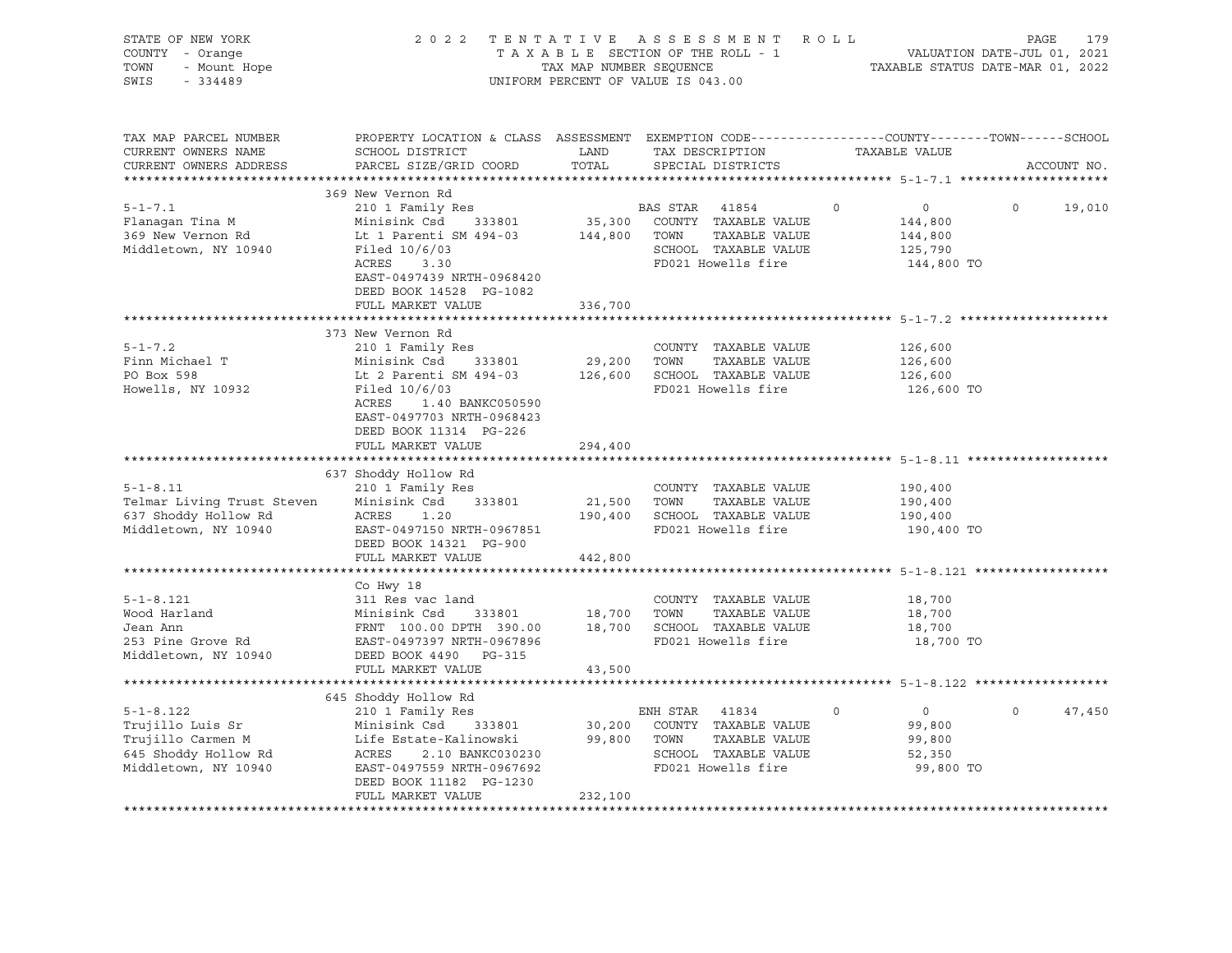# STATE OF NEW YORK 2 0 2 2 T E N T A T I V E A S S E S S M E N T R O L L PAGE 180 COUNTY - Orange T A X A B L E SECTION OF THE ROLL - 1 VALUATION DATE-JUL 01, 2021 TOWN - Mount Hope TAX MAP NUMBER SEQUENCE TAXABLE STATUS DATE-MAR 01, 2022 SWIS - 334489 UNIFORM PERCENT OF VALUE IS 043.00

| TAX MAP PARCEL NUMBER<br>CURRENT OWNERS NAME<br>CURRENT OWNERS ADDRESS                                                                                                                                                                                       | SCHOOL DISTRICT<br>PARCEL SIZE/GRID COORD                                                                                                                                                   | <b>LAND</b><br>TOTAL | TAX DESCRIPTION<br>SPECIAL DISTRICTS                                                      | PROPERTY LOCATION & CLASS ASSESSMENT EXEMPTION CODE----------------COUNTY-------TOWN------SCHOOL<br>TAXABLE VALUE |                                      |                | ACCOUNT NO.      |
|--------------------------------------------------------------------------------------------------------------------------------------------------------------------------------------------------------------------------------------------------------------|---------------------------------------------------------------------------------------------------------------------------------------------------------------------------------------------|----------------------|-------------------------------------------------------------------------------------------|-------------------------------------------------------------------------------------------------------------------|--------------------------------------|----------------|------------------|
|                                                                                                                                                                                                                                                              |                                                                                                                                                                                             |                      |                                                                                           |                                                                                                                   |                                      |                |                  |
| $5 - 1 - 8.2$                                                                                                                                                                                                                                                | 357 New Vernon Rd<br>270 Mfg housing                                                                                                                                                        |                      | COUNTY TAXABLE VALUE<br>TAXABLE VALUE 59,900                                              |                                                                                                                   | 59,900                               |                |                  |
| Mood Harland Minisink Csd 333801 26,400 TOWN TAXABLE VALUE 59,900<br>Tean Ann Minisink Csd 333801 26,400 TOWN TAXABLE VALUE 59,900<br>253 Pine Grove Rd EAST-0497635 NRTH-0967924 FD021 Howells fire 59,900 TO<br>Middletown, NY 10940 DEED BOOK 4490 PG-315 |                                                                                                                                                                                             |                      |                                                                                           |                                                                                                                   |                                      |                |                  |
|                                                                                                                                                                                                                                                              |                                                                                                                                                                                             |                      |                                                                                           |                                                                                                                   |                                      |                |                  |
| $5 - 1 - 8.3$<br>Baker Revoc Trust Jean                                                                                                                                                                                                                      | 363 New Vernon Rd<br>210 1 Family Res<br>210 1 Family Res<br>210 1 Family Res<br>25,900 AGED 41800 0 52,650<br>333801 25,900 AGED 41800 0 52,650<br>333801 25,900 AGED 41834 0 0<br>218,200 |                      |                                                                                           |                                                                                                                   | 18,200 18,200<br>$52,650$ $52,650$ 0 |                | 10,400<br>56,550 |
| 363 New Vernon Rd<br>Middletown, NY 10940                                                                                                                                                                                                                    | FULL MARKET VALUE                                                                                                                                                                           | 287,200              |                                                                                           |                                                                                                                   | 52,650<br>52,650                     | $\overline{0}$ | 47,450           |
|                                                                                                                                                                                                                                                              |                                                                                                                                                                                             |                      |                                                                                           |                                                                                                                   |                                      |                |                  |
| $5 - 1 - 9.2$<br>Stephens Danielle Minisink Csd 333801 27,400 TOWN TAXABLE VALUE 93,000<br>Cavender Anthony ACRES 1.00 93,000 SCHOOL TAXABLE VALUE 93,000<br>640 Shoddy Hollow Rd EAST-0497295 NRTH-0967467 FD021 Howells fire 93,000 TO<br>Middletown,      | 640 Shoddy Hollow Rd<br>Shoddy Hollow Rd<br>210 1 Family Res<br>FULL MARKET VALUE                                                                                                           | 216,300              | COUNTY TAXABLE VALUE                                                                      |                                                                                                                   | 93,000                               |                |                  |
|                                                                                                                                                                                                                                                              |                                                                                                                                                                                             |                      |                                                                                           |                                                                                                                   |                                      |                |                  |
| 1 23,900<br>25,000 TOWN TAXABLE VALUE<br>25,000 TOWN TAXABLE VALUE<br>25,000 TOWN TAXABLE VALUE<br>25,000 TOWN TAXABLE VALUE<br>25,000 TOWN TAXABLE VALUE<br>25,000 TOWN TAXABLE VALUE<br>25,000 TOWN TAXABLE VALUE<br>25,000 TOWN TAXABLE VAL               |                                                                                                                                                                                             |                      | FD021 Howells fire 3132,900 TO                                                            |                                                                                                                   |                                      |                |                  |
|                                                                                                                                                                                                                                                              | FULL MARKET VALUE                                                                                                                                                                           | 309,100              |                                                                                           |                                                                                                                   |                                      |                |                  |
|                                                                                                                                                                                                                                                              |                                                                                                                                                                                             |                      |                                                                                           |                                                                                                                   |                                      |                |                  |
| 5-1-10.2<br>Nye Irrevocable Trust Michael Minisink Csd 333801 26,900 COUNTY TAXABLE VALUE<br>614 Shoddy Hollow Rd Lt 2 Gailie Sub 110,100 TOWN TAXABLE VALUE<br>Middletown, NY 10940 FRNT 220.00 DPTH 278.00 SCHOOL TAXABLE VALUE<br>E                       | 614 Shoddy Hollow Rd<br>DEED BOOK 15032 PG-1433<br>FULL MARKET VALUE                                                                                                                        | 256,000              | $\sim$ 0<br>TAXABLE VALUE<br>SCHOOL TAXABLE VALUE 91,090<br>FD021 Howells fire 110,100 TO |                                                                                                                   | $\overline{0}$<br>110,100<br>110,100 | $\circ$        | 19,010           |
|                                                                                                                                                                                                                                                              |                                                                                                                                                                                             |                      |                                                                                           |                                                                                                                   |                                      |                |                  |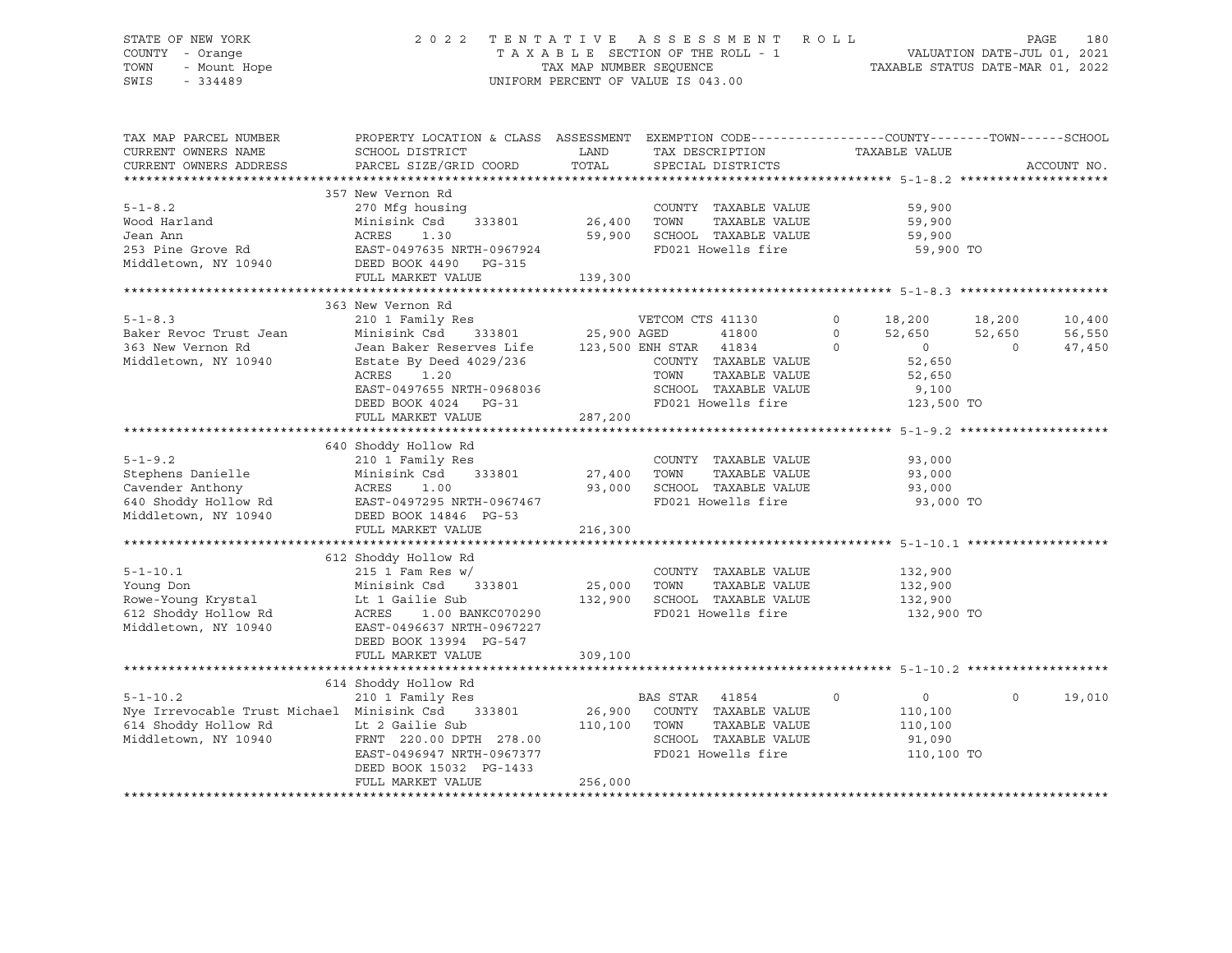| STATE OF NEW YORK<br>COUNTY - Orange<br>- Mount Hope<br>TOWN<br>$-334489$<br>SWIS                                | 2 0 2 2                                                                                                                                                                                      | TAX MAP NUMBER SEQUENCE      | TENTATIVE ASSESSMENT ROLL<br>TAXABLE SECTION OF THE ROLL - 1<br>UNIFORM PERCENT OF VALUE IS 043.00                          |             | VALUATION DATE-JUL 01, 2021<br>TAXABLE STATUS DATE-MAR 01, 2022 | PAGE     | 181         |
|------------------------------------------------------------------------------------------------------------------|----------------------------------------------------------------------------------------------------------------------------------------------------------------------------------------------|------------------------------|-----------------------------------------------------------------------------------------------------------------------------|-------------|-----------------------------------------------------------------|----------|-------------|
| TAX MAP PARCEL NUMBER<br>CURRENT OWNERS NAME<br>CURRENT OWNERS ADDRESS                                           | PROPERTY LOCATION & CLASS ASSESSMENT EXEMPTION CODE---------------COUNTY-------TOWN------SCHOOL<br>SCHOOL DISTRICT<br>PARCEL SIZE/GRID COORD                                                 | LAND<br>TOTAL                | TAX DESCRIPTION<br>SPECIAL DISTRICTS                                                                                        |             | TAXABLE VALUE                                                   |          | ACCOUNT NO. |
|                                                                                                                  |                                                                                                                                                                                              |                              |                                                                                                                             |             |                                                                 |          |             |
| $5 - 1 - 10.3$<br>Catrona Lisa Maria<br>Catrona Paul James<br>622 Shoddy Hollow Rd<br>Middletown, NY 10940       | 622 Shoddy Hollow Rd<br>270 Mfg housing<br>Minisink Csd<br>333801<br>Lt 3 Gailie Sub<br>FRNT 170.00 DPTH 337.00<br>EAST-0497047 NRTH-0967437<br>DEED BOOK 12935 PG-1655<br>FULL MARKET VALUE | 138,100                      | BAS STAR 41854<br>26,500 COUNTY TAXABLE VALUE<br>59,400 TOWN<br>TAXABLE VALUE<br>SCHOOL TAXABLE VALUE<br>FD021 Howells fire | $\Omega$    | $\overline{0}$<br>59,400<br>59,400<br>40,390<br>59,400 TO       | $\Omega$ | 19,010      |
|                                                                                                                  |                                                                                                                                                                                              |                              |                                                                                                                             |             |                                                                 |          |             |
| $5 - 1 - 10.4$                                                                                                   | 630 Shoddy Hollow Rd<br>210 1 Family Res                                                                                                                                                     |                              | BAS STAR 41854                                                                                                              | 0           | $\overline{0}$                                                  | $\Omega$ | 19,010      |
| Stephens John W Jr<br>Stephens Tammy S<br>630 Shoddy Hollow Rd<br>Middletown, NY 10940                           | Minisink Csd<br>333801<br>Lt 4 Gailie Sub<br>FRNT 239.00 DPTH 361.00<br>ACRES<br>0.93 BANK0210091<br>EAST-0497167 NRTH-0967523<br>DEED BOOK 11429 PG-8                                       | 24,400                       | COUNTY TAXABLE VALUE<br>127,900 TOWN<br>TAXABLE VALUE<br>SCHOOL TAXABLE VALUE<br>FD021 Howells fire                         |             | 127,900<br>127,900<br>108,890<br>127,900 TO                     |          |             |
|                                                                                                                  | FULL MARKET VALUE                                                                                                                                                                            | 297,400                      |                                                                                                                             |             |                                                                 |          |             |
|                                                                                                                  |                                                                                                                                                                                              |                              |                                                                                                                             |             |                                                                 |          |             |
| $5 - 1 - 11.11$<br>Jones Bruce<br>480 Shoddy Hollow Rd<br>Middletown, NY 10940-7581                              | Shoddy Hollow Rd<br>320 Rural vacant<br>Minisink Csd<br>333801<br>ACRES<br>1.10 BANKC130170<br>EAST-0493699 NRTH-0965559<br>DEED BOOK 14222 PG-92<br>FULL MARKET VALUE                       | 21,500<br>50,000             | COUNTY TAXABLE VALUE<br>TOWN<br>TAXABLE VALUE<br>21,500 SCHOOL TAXABLE VALUE<br>FD021 Howells fire                          |             | 21,500<br>21,500<br>21,500<br>21,500 TO                         |          |             |
|                                                                                                                  |                                                                                                                                                                                              |                              |                                                                                                                             |             |                                                                 |          |             |
| $5 - 1 - 11.122$<br>Fabricante Anthony<br>Fabricante Dulcie<br>19 Hill Dr                                        | Tn Rd 22<br>311 Res vac land<br>Minisink Csd<br>333801<br>ACRES<br>1.80<br>EAST-0495748 NRTH-0966905                                                                                         | 17,300                       | COUNTY TAXABLE VALUE<br>TOWN<br>TAXABLE VALUE<br>17,300 SCHOOL TAXABLE VALUE<br>FD021 Howells fire                          |             | 17,300<br>17,300<br>17,300<br>17,300 TO                         |          |             |
| Oyster Bay, NY 11771                                                                                             | DEED BOOK 1823 PG-01046<br>FULL MARKET VALUE                                                                                                                                                 | 40,200                       |                                                                                                                             |             |                                                                 |          |             |
|                                                                                                                  |                                                                                                                                                                                              |                              |                                                                                                                             |             |                                                                 |          |             |
|                                                                                                                  | 471 Shoddy Hollow Rd                                                                                                                                                                         |                              |                                                                                                                             |             |                                                                 |          |             |
| $5 - 1 - 11.3$<br>Ayala Leonardo T<br>Tolentino-Ayala Alexandrea<br>471 Shoddy Hollow Rd<br>Middletown, NY 10940 | 210 1 Family Res<br>Minisink Csd<br>333801<br>ACRES<br>1.30 BANKN140687<br>EAST-0493581 NRTH-0965864<br>DEED BOOK 13445 PG-960<br>FULL MARKET VALUE                                          | 26,400<br>125,300<br>291,400 | BAS STAR<br>41854<br>COUNTY TAXABLE VALUE<br>TAXABLE VALUE<br>TOWN<br>SCHOOL TAXABLE VALUE<br>FD021 Howells fire            | $\mathbf 0$ | $\circ$<br>125,300<br>125,300<br>106,290<br>125,300 TO          | $\Omega$ | 19,010      |
|                                                                                                                  |                                                                                                                                                                                              |                              |                                                                                                                             |             |                                                                 |          |             |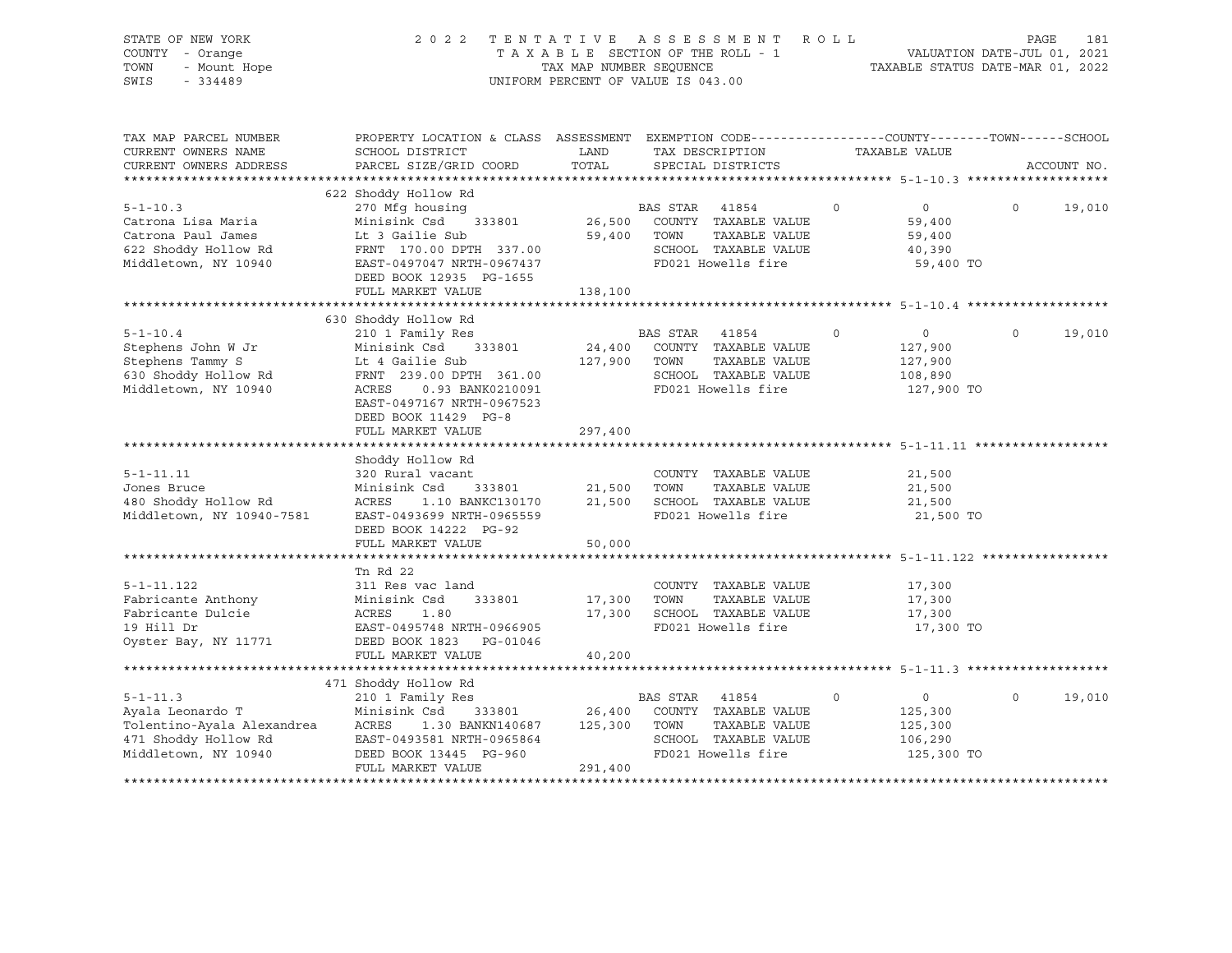| STATE OF NEW YORK<br>COUNTY - Orange<br>TOWN<br>- Mount Hope<br>SWIS<br>$-334489$ | 2 0 2 2<br>TENTATIVE<br>TAXABLE SECTION OF THE ROLL - 1<br>TAX MAP NUMBER SEQUENCE<br>UNIFORM PERCENT OF VALUE IS 043.00                | ROLL<br>PAGE<br>182<br>VALUATION DATE-JUL 01, 2021<br>TAXABLE STATUS DATE-MAR 01, 2022 |                                                                       |                                                                                                                                |  |
|-----------------------------------------------------------------------------------|-----------------------------------------------------------------------------------------------------------------------------------------|----------------------------------------------------------------------------------------|-----------------------------------------------------------------------|--------------------------------------------------------------------------------------------------------------------------------|--|
| TAX MAP PARCEL NUMBER<br>CURRENT OWNERS NAME<br>CURRENT OWNERS ADDRESS            | SCHOOL DISTRICT<br>PARCEL SIZE/GRID COORD                                                                                               | LAND<br>TOTAL                                                                          | TAX DESCRIPTION<br>SPECIAL DISTRICTS                                  | PROPERTY LOCATION & CLASS ASSESSMENT EXEMPTION CODE---------------COUNTY-------TOWN-----SCHOOL<br>TAXABLE VALUE<br>ACCOUNT NO. |  |
|                                                                                   | 486 Shoddy Hollow Rd                                                                                                                    |                                                                                        |                                                                       |                                                                                                                                |  |
| $5 - 1 - 12.1$<br>Rosado Renee<br>Orea Jazmin                                     | 210 1 Family Res<br>Minisink Csd<br>333801<br>Lot 1 Mansueto Sub                                                                        | 33,500 TOWN                                                                            | COUNTY TAXABLE VALUE<br>TAXABLE VALUE<br>126,000 SCHOOL TAXABLE VALUE | 126,000<br>126,000<br>126,000                                                                                                  |  |
| 486 Shoddy Hollow Rd<br>Middletown, NY 10940                                      | Map 279-07<br>filed $4/17/07$<br>ACRES<br>2.80 BANKC140100<br>EAST-0494161 NRTH-0965889<br>DEED BOOK 14820 PG-574<br>FULL MARKET VALUE  | 293,000                                                                                | FD021 Howells fire                                                    | 126,000 TO                                                                                                                     |  |
|                                                                                   |                                                                                                                                         |                                                                                        |                                                                       |                                                                                                                                |  |
| $5 - 1 - 12.2$                                                                    | 504 Shoddy Hollow Rd<br>210 1 Family Res                                                                                                |                                                                                        | COUNTY TAXABLE VALUE                                                  | 196,300                                                                                                                        |  |
| Barina Petr                                                                       | Minisink Csd<br>333801                                                                                                                  | 39,700 TOWN                                                                            | TAXABLE VALUE                                                         | 196,300                                                                                                                        |  |
| Barina Eva                                                                        | Lot 2 Mansueto Sub                                                                                                                      |                                                                                        | 196,300 SCHOOL TAXABLE VALUE                                          | 196,300                                                                                                                        |  |
| 504 Shoddy Hollow Rd<br>Middletown, NY 10940                                      | Map 279-07<br>filed $4/17/07$<br>ACRES<br>4.90 BANKN140687<br>EAST-0494420 NRTH-0966183<br>DEED BOOK 14417 PG-1618<br>FULL MARKET VALUE | 456,500                                                                                | FD021 Howells fire                                                    | 196,300 TO                                                                                                                     |  |
|                                                                                   |                                                                                                                                         |                                                                                        |                                                                       |                                                                                                                                |  |
|                                                                                   | Shoddy Hollow Rd                                                                                                                        |                                                                                        |                                                                       |                                                                                                                                |  |
| $5 - 1 - 14$                                                                      | 320 Rural vacant                                                                                                                        |                                                                                        | COUNTY TAXABLE VALUE                                                  | 20,000                                                                                                                         |  |
| WBR Development Inc                                                               | Minisink Csd<br>333801                                                                                                                  | 20,000                                                                                 | TOWN<br>TAXABLE VALUE                                                 | 20,000                                                                                                                         |  |
| 10 Dakota Ln                                                                      | V V Of Tn Rd 27                                                                                                                         | 20,000                                                                                 | SCHOOL TAXABLE VALUE                                                  | 20,000                                                                                                                         |  |
| Middletown, NY 10940                                                              | ASSESSED AS UNBUILDABLE<br>NO ACCESS<br>ACRES<br>13.30<br>EAST-0495941 NRTH-0966392<br>DEED BOOK 12061 PG-936                           |                                                                                        | FD021 Howells fire                                                    | 20,000 TO                                                                                                                      |  |
|                                                                                   | FULL MARKET VALUE                                                                                                                       | 46,500                                                                                 |                                                                       |                                                                                                                                |  |
|                                                                                   |                                                                                                                                         |                                                                                        |                                                                       |                                                                                                                                |  |
|                                                                                   | 650 Shoddy Hollow Rd                                                                                                                    |                                                                                        |                                                                       |                                                                                                                                |  |
| $5 - 1 - 15.1$                                                                    | 210 1 Family Res                                                                                                                        |                                                                                        | BAS STAR<br>41854                                                     | $\circ$<br>$\overline{0}$<br>$\circ$<br>19,010                                                                                 |  |
| Baisley Arthur                                                                    | Minisink Csd<br>333801                                                                                                                  | 25,300                                                                                 | COUNTY TAXABLE VALUE                                                  | 113,000                                                                                                                        |  |
| Baisley Louise                                                                    | ACRES<br>1.50                                                                                                                           | 113,000 TOWN                                                                           | TAXABLE VALUE                                                         | 113,000                                                                                                                        |  |
| 650 Shoddy Hollow Rd                                                              | EAST-0497462 NRTH-0967448                                                                                                               |                                                                                        | SCHOOL TAXABLE VALUE<br>FD021 Howells fire                            | 93,990                                                                                                                         |  |
| Middletown, NY 10940                                                              | DEED BOOK 2239 PG-00479<br>FULL MARKET VALUE                                                                                            | 262,800                                                                                |                                                                       | 113,000 TO                                                                                                                     |  |
|                                                                                   |                                                                                                                                         |                                                                                        |                                                                       |                                                                                                                                |  |
|                                                                                   | 302 New Vernon Rd                                                                                                                       |                                                                                        |                                                                       |                                                                                                                                |  |
| $5 - 1 - 16.1$                                                                    | 210 1 Family Res                                                                                                                        |                                                                                        | COUNTY TAXABLE VALUE                                                  | 115,000                                                                                                                        |  |
| Sanchez Anakarent                                                                 | Minisink Csd<br>333801                                                                                                                  | 21,200                                                                                 | TOWN<br>TAXABLE VALUE                                                 | 115,000                                                                                                                        |  |
| Sanchez Garcia Josue                                                              | FRNT 131.00 DPTH 200.00                                                                                                                 | 115,000                                                                                | SCHOOL TAXABLE VALUE                                                  | 115,000                                                                                                                        |  |
| 302 New Vernon Rd                                                                 | BANKC030614                                                                                                                             |                                                                                        | FD021 Howells fire                                                    | 115,000 TO                                                                                                                     |  |
| Middletown, NY 10940                                                              | EAST-0498513 NRTH-0966990                                                                                                               |                                                                                        |                                                                       |                                                                                                                                |  |
|                                                                                   | DEED BOOK 14576 PG-192                                                                                                                  |                                                                                        |                                                                       |                                                                                                                                |  |
|                                                                                   | FULL MARKET VALUE                                                                                                                       | 267,400                                                                                |                                                                       |                                                                                                                                |  |
|                                                                                   |                                                                                                                                         |                                                                                        |                                                                       |                                                                                                                                |  |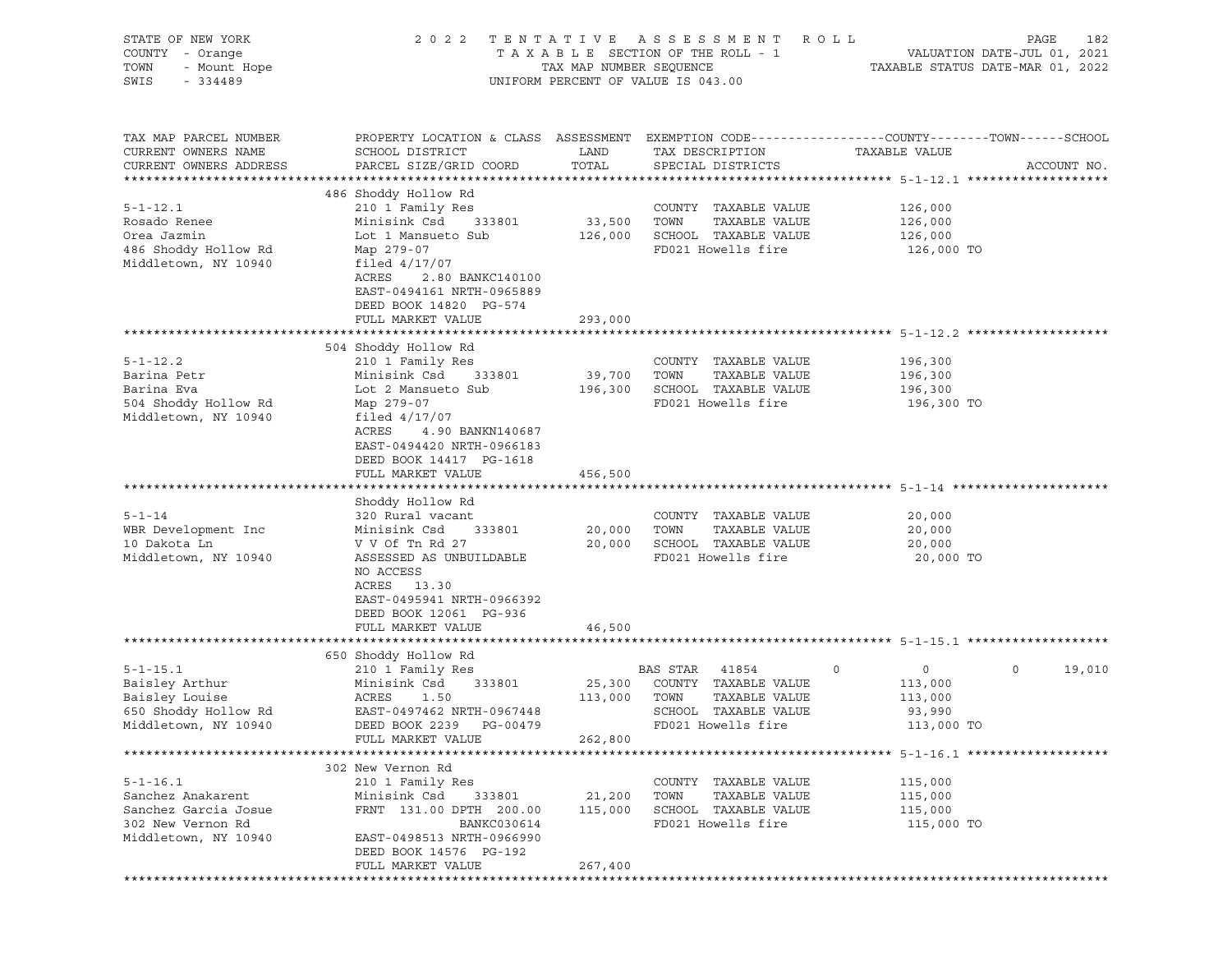# STATE OF NEW YORK 2 0 2 2 T E N T A T I V E A S S E S S M E N T R O L L PAGE 183 COUNTY - Orange T A X A B L E SECTION OF THE ROLL - 1 VALUATION DATE-JUL 01, 2021 TOWN - Mount Hope TAX MAP NUMBER SEQUENCE TAXABLE STATUS DATE-MAR 01, 2022 SWIS - 334489 UNIFORM PERCENT OF VALUE IS 043.00

| TAX MAP PARCEL NUMBER<br>CURRENT OWNERS NAME<br>CURRENT OWNERS ADDRESS | PROPERTY LOCATION & CLASS ASSESSMENT EXEMPTION CODE----------------COUNTY-------TOWN-----SCHOOL<br>SCHOOL DISTRICT<br>PARCEL SIZE/GRID COORD                                                                                                                                                                         | LAND<br>TOTAL | TAX DESCRIPTION<br>SPECIAL DISTRICTS                                                                                             | TAXABLE VALUE                                                            | ACCOUNT NO.        |
|------------------------------------------------------------------------|----------------------------------------------------------------------------------------------------------------------------------------------------------------------------------------------------------------------------------------------------------------------------------------------------------------------|---------------|----------------------------------------------------------------------------------------------------------------------------------|--------------------------------------------------------------------------|--------------------|
| ***********************                                                |                                                                                                                                                                                                                                                                                                                      |               |                                                                                                                                  |                                                                          |                    |
| $5 - 1 - 16.2$                                                         | 306 New Vernon Rd<br>210 1 Family Res<br>EAS SIAK 41854<br>Minisink Csd 333801 28,600 COUNTY TAXABLE VALUE<br>This is a series of the series of the series of the series of the series of the series of the series of the s                                                                                          |               | BAS STAR 41854<br>TAXABLE VALUE<br>SCHOOL TAXABLE VALUE<br>FD021 Howells fire                                                    | $\overline{0}$<br>$\circ$<br>135,900<br>135,900<br>116,890<br>135,900 TO | $\Omega$<br>19,010 |
|                                                                        |                                                                                                                                                                                                                                                                                                                      |               |                                                                                                                                  |                                                                          |                    |
| $5 - 1 - 17$                                                           | 296 New Vernon Rd<br>210 1 Family Res<br>Dodd Stephen J<br>Walston Kathy<br>Walston Kathy<br>296 New Vernon Rd<br>296 New Vernon Rd<br>296 New Vernon Rd<br>296 New Vernon Rd<br>296 New Vernon Rd<br>296 New Vernon Rd<br>296 New Vernon Rd<br>296 New Vernon Rd<br>296 New Vernon Rd<br>296 N<br>FULL MARKET VALUE | 262,800       | COUNTY TAXABLE VALUE<br>FD021 Howells fire                                                                                       | 113,000<br>113,000<br>113,000<br>113,000 TO                              |                    |
|                                                                        |                                                                                                                                                                                                                                                                                                                      |               |                                                                                                                                  |                                                                          |                    |
|                                                                        | 292 New Vernon Rd<br>Naysonet Johanna A (1994)<br>292 New Vernon Rd (1994)<br>292 New Vernon Rd (1994)<br>292 New Vernon Rd (1996693 NRTH-0966790 (1996790 (19961)<br>299,500 SCHOOL (1996693 NRTH-0966790 (199821)<br>2021 DEED ROOK 14900 (1996790 (19981)<br>FULL MARKET VALUE                                    | 231,400       | COUNTY TAXABLE VALUE<br>TAXABLE VALUE<br>SCHOOL TAXABLE VALUE<br>FD021 Howells fire                                              | 99,500<br>99,500<br>99,500<br>99,500 TO                                  |                    |
|                                                                        |                                                                                                                                                                                                                                                                                                                      |               |                                                                                                                                  |                                                                          |                    |
| $5 - 1 - 19$                                                           | 281 New Vernon Rd<br>210 1 Family Res<br>Carvarter Enterprises LLC Minisink Csd 333801 38,000 TOWN TAXABLE VALUE<br>374 Drexel Dr ACRES 3.90 171,500 SCHOOL TAXABLE VALUE<br>Pine Bush, NY 12566 EAST-0498893 NRTH-0966674 FD021 Howells fire<br>FO21 Howells fire<br>DEED BOOK 14939 PG-1708<br>FULL MARKET VALUE   | 398,800       | COUNTY TAXABLE VALUE<br>FD021 Howells fire                                                                                       | 171,500<br>171,500<br>171,500<br>171,500 TO                              |                    |
|                                                                        | 266 New Vernon Rd                                                                                                                                                                                                                                                                                                    |               |                                                                                                                                  |                                                                          |                    |
| $5 - 1 - 20$                                                           | 240 Rural res<br>Oldfield Thomas H III Minisink Csd 333801<br>Lambrigger Jenna K ACRES 13.00<br>266 New Vernon Rd EAST-0499438 NRTH-0966351<br>Middletown, NY 10940 DEED BOOK 14669 PG-210                                                                                                                           | 48,500 TOWN   | COUNTY TAXABLE VALUE<br>TAXABLE VALUE<br>149,500 SCHOOL TAXABLE VALUE<br>FD021 Howells fire                                      | 149,500<br>149,500<br>149,500<br>149,500 TO                              |                    |
|                                                                        | FULL MARKET VALUE                                                                                                                                                                                                                                                                                                    | 347,700       |                                                                                                                                  |                                                                          |                    |
| $5 - 1 - 23.1$                                                         | 248 Schoolhouse Rd<br>210 1 Family Res<br>EAST-0499120 NRTH-0965985<br>DEED BOOK 12941 PG-1882<br>FULL MARKET VALUE                                                                                                                                                                                                  | 318,600       | BAS STAR 41854<br>المحمد المستقطة المعرفية المحمد المعرفية المستقطة.<br>333801 26,000 COUNTY TAXABLE VALUE<br>FD021 Howells fire | $\circ$<br>$\overline{0}$<br>137,000<br>137,000<br>117,990<br>137,000 TO | 19,010<br>$\circ$  |
|                                                                        |                                                                                                                                                                                                                                                                                                                      |               |                                                                                                                                  |                                                                          |                    |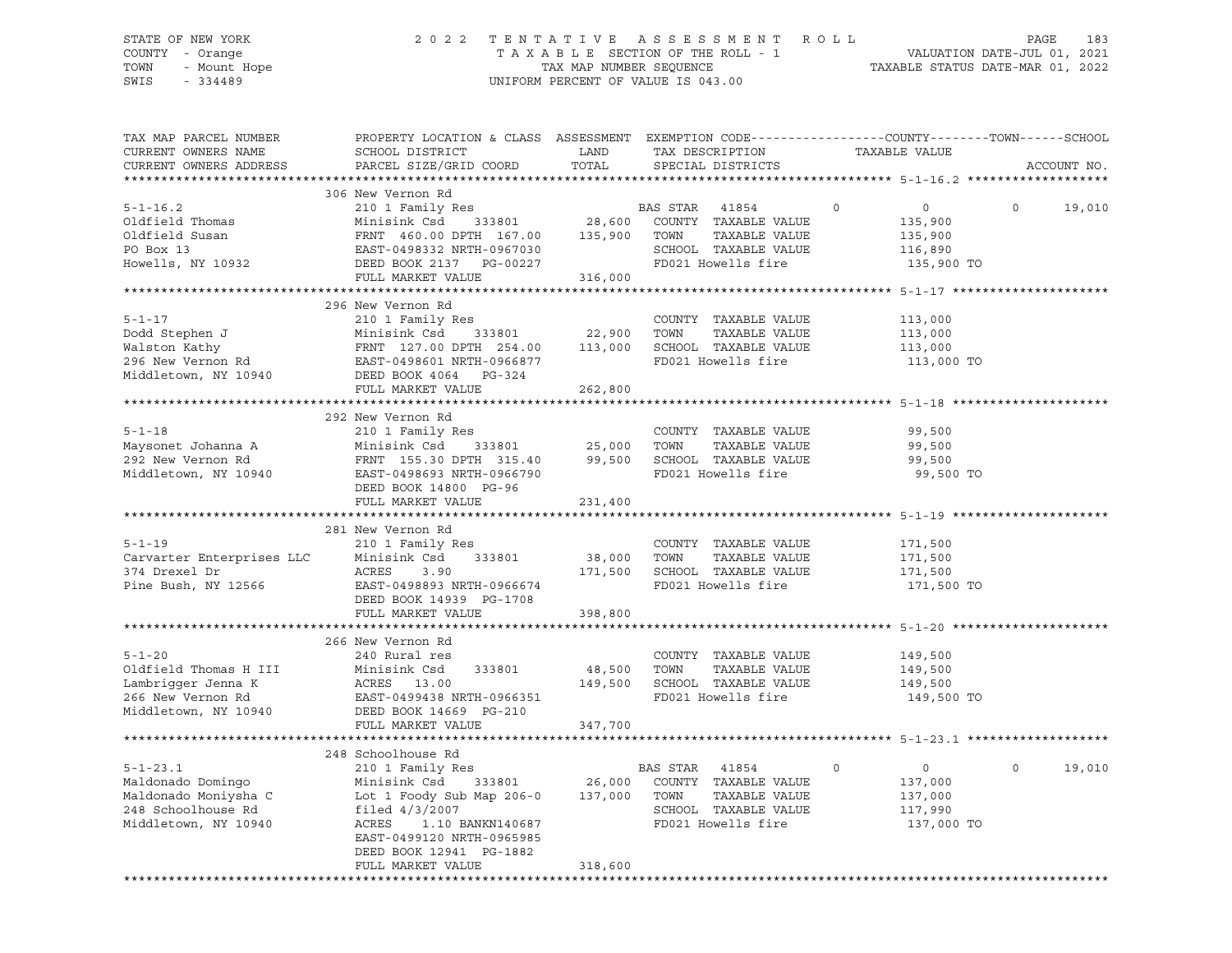| STATE OF NEW YORK<br>COUNTY - Orange<br>TOWN<br>- Mount Hope<br>SWIS<br>$-334489$               |                                                                                                                                                                                                                                              |                               | 2022 TENTATIVE ASSESSMENT ROLL<br>UNIFORM PERCENT OF VALUE IS 043.00                                         | TAXABLE SECTION OF THE ROLL - 1<br>TAXABLE SECTION OF THE ROLL - 1<br>TAXABLE STATUS DATE-MAR 01, 2022 | PAGE<br>184 |
|-------------------------------------------------------------------------------------------------|----------------------------------------------------------------------------------------------------------------------------------------------------------------------------------------------------------------------------------------------|-------------------------------|--------------------------------------------------------------------------------------------------------------|--------------------------------------------------------------------------------------------------------|-------------|
| TAX MAP PARCEL NUMBER<br>CURRENT OWNERS NAME<br>CURRENT OWNERS ADDRESS                          | PROPERTY LOCATION & CLASS ASSESSMENT EXEMPTION CODE----------------COUNTY-------TOWN------SCHOOL<br>SCHOOL DISTRICT<br>PARCEL SIZE/GRID COORD                                                                                                | LAND<br>TOTAL                 | TAX DESCRIPTION TAXABLE VALUE<br>SPECIAL DISTRICTS                                                           |                                                                                                        | ACCOUNT NO. |
| $5 - 1 - 23.2$<br>Panford Kwamena B<br>261 New Vernon Rd<br>Middletown, NY 10940                | 261 New Vernon Rd<br>210 1 Family Res<br>Minisink Csd<br>Lot 2 Foody Sub Map 206-0 151,000 SCHOOL TAXABLE VALUE<br>filed $4/3/2007$<br>ACRES<br>1.10 BANKC140687<br>EAST-0499044 NRTH-0966077<br>DEED BOOK 14372 PG-116<br>FULL MARKET VALUE | 333801 26,000 TOWN<br>351,200 | COUNTY TAXABLE VALUE<br>TAXABLE VALUE<br>FD021 Howells fire                                                  | 151,000<br>151,000<br>151,000<br>151,000 TO                                                            |             |
|                                                                                                 |                                                                                                                                                                                                                                              |                               |                                                                                                              |                                                                                                        |             |
| $5 - 1 - 24.1$<br>Mota German L<br>246 Schoolhouse Rd<br>Middletown, NY 10940                   | 246 Schoolhouse Rd<br>210 1 Family Res<br>Minisink Csd<br>333801<br>FRNT 90.50 DPTH 199.00 156,100 SCHOOL TAXABLE VALUE<br>BANKC080370<br>EAST-0498944 NRTH-0966223<br>DEED BOOK 12316 PG-138<br>FULL MARKET VALUE                           | 12,200 TOWN<br>363,000        | COUNTY TAXABLE VALUE<br>TAXABLE VALUE<br>FD021 Howells fire                                                  | 156,100<br>156,100<br>156,100<br>156,100 TO                                                            |             |
|                                                                                                 |                                                                                                                                                                                                                                              |                               |                                                                                                              |                                                                                                        |             |
| $5 - 1 - 24.2$<br>Martin Shari<br>242 Schoolhouse Rd<br>Middletown, NY 10940                    | 242 Schoolhouse Rd<br>210 1 Family Res<br>Minisink Csd 333801<br>EAST-0498790 NRTH-0966170<br>DEED BOOK 12781 PG-286<br>FULL MARKET VALUE                                                                                                    | 210,200                       | BAS STAR 41854<br>26,000 COUNTY TAXABLE VALUE<br>SCHOOL TAXABLE VALUE<br>FD021 Howells fire                  | $\overline{0}$<br>$\circ$<br>$\circ$<br>90,400<br>90,400<br>71,390<br>90,400 TO                        | 19,010      |
|                                                                                                 | 234 Schoolhouse Rd                                                                                                                                                                                                                           |                               |                                                                                                              |                                                                                                        |             |
| $5 - 1 - 25$<br>Gonzalez Jorge<br>Raldiris Alyssa<br>234 Schoolhouse Rd<br>Middletown, NY 10940 | 210 1 Family Res<br>Minisink Csd<br>333801<br>ACRES<br>EAST-0498811 NRTH-0965970<br>DEED BOOK 14315 PG-591<br>FULL MARKET VALUE                                                                                                              | 28,300 TOWN<br>362,100        | COUNTY TAXABLE VALUE<br>TAXABLE VALUE<br>1.70 BANKC030385 155,700 SCHOOL TAXABLE VALUE<br>FD021 Howells fire | 155,700<br>155,700<br>155,700<br>155,700 TO                                                            |             |
|                                                                                                 |                                                                                                                                                                                                                                              |                               |                                                                                                              |                                                                                                        |             |
| $5 - 1 - 26$<br>Brown Anthony A<br>Brown Mirna<br>212 Schoolhouse Rd<br>Middletown, NY 10940    | 212 Schoolhouse Rd<br>210 1 Family Res<br>333801 20,800<br>Minisink Csd<br>ACRES<br>0.52 BANKC160113<br>EAST-0498284 NRTH-0965709<br>DEED BOOK 14209 PG-202<br>FULL MARKET VALUE                                                             | 251,200                       | COUNTY TAXABLE VALUE<br>TOWN<br>TAXABLE VALUE<br>FD021 Howells fire                                          | 108,000<br>108,000<br>108,000<br>$0$ TO                                                                |             |
|                                                                                                 |                                                                                                                                                                                                                                              |                               |                                                                                                              |                                                                                                        |             |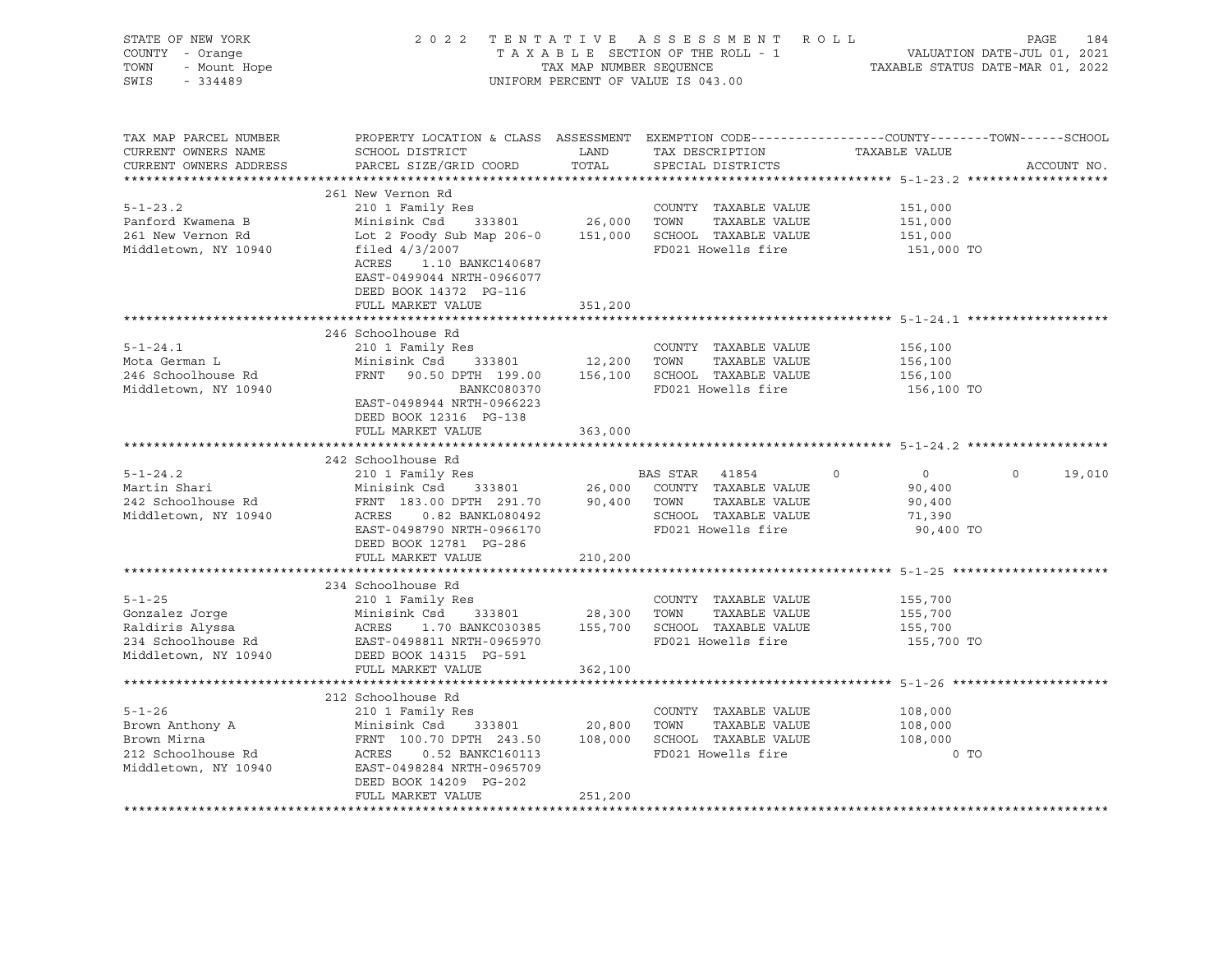| STATE OF NEW YORK<br>COUNTY - Orange<br>TOWN<br>SWIS<br>$-334489$                                                                            | 2022 TENTATIVE ASSESSMENT ROLL<br>TAXABLE SECTION OF THE ROLL - 1<br>TAX MAP NUMBER SEQUENCE<br>UNIFORM PERCENT OF VALUE IS 043.00                 | PAGE<br>185<br>VALUATION DATE-JUL 01, 2021<br>TAXABLE STATUS DATE-MAR 01, 2022 |                                      |                                                                                                                                  |  |
|----------------------------------------------------------------------------------------------------------------------------------------------|----------------------------------------------------------------------------------------------------------------------------------------------------|--------------------------------------------------------------------------------|--------------------------------------|----------------------------------------------------------------------------------------------------------------------------------|--|
| TAX MAP PARCEL NUMBER<br>CURRENT OWNERS NAME<br>CURRENT OWNERS ADDRESS                                                                       | SCHOOL DISTRICT<br>PARCEL SIZE/GRID COORD                                                                                                          | LAND<br>TOTAL                                                                  | TAX DESCRIPTION<br>SPECIAL DISTRICTS | PROPERTY LOCATION & CLASS ASSESSMENT EXEMPTION CODE----------------COUNTY-------TOWN------SCHOOL<br>TAXABLE VALUE<br>ACCOUNT NO. |  |
|                                                                                                                                              | 196 Schoolhouse Rd                                                                                                                                 |                                                                                |                                      |                                                                                                                                  |  |
| $5 - 1 - 27.11$                                                                                                                              | 210 1 Family Res                                                                                                                                   |                                                                                | COUNTY TAXABLE VALUE                 | 115,000                                                                                                                          |  |
| Tejera Ramon A Jr                                                                                                                            | Minisink Csd 333801                                                                                                                                |                                                                                | 32,100 TOWN TAXABLE VALUE            | 115,000                                                                                                                          |  |
| 196 Schoolhouse Rd                                                                                                                           | Lt 1 Schoolhouse Ests 115,000 SCHOOL TAXABLE VALUE                                                                                                 |                                                                                |                                      | 115,000                                                                                                                          |  |
| Middletown, NY 10940                                                                                                                         | ACRES<br>2.50 BANKC080496<br>EAST-0498211 NRTH-0965386<br>DEED BOOK 14832 PG-1634                                                                  |                                                                                | FD021 Howells fire                   | 115,000 TO                                                                                                                       |  |
|                                                                                                                                              | FULL MARKET VALUE                                                                                                                                  | 267,400                                                                        |                                      |                                                                                                                                  |  |
|                                                                                                                                              |                                                                                                                                                    |                                                                                |                                      |                                                                                                                                  |  |
| $5 - 1 - 27.121$                                                                                                                             | Schoolhouse Rd<br>311 Res vac land                                                                                                                 |                                                                                | COUNTY TAXABLE VALUE                 | 23,800                                                                                                                           |  |
|                                                                                                                                              |                                                                                                                                                    |                                                                                |                                      | 23,800                                                                                                                           |  |
|                                                                                                                                              |                                                                                                                                                    |                                                                                |                                      | 23,800                                                                                                                           |  |
| Myrtle Beach, SC 29579                                                                                                                       | ACRES 1.50<br>EAST-0498433 NRTH-0965557<br>DEED BOOK 13503 PG-1144                                                                                 |                                                                                | FD021 Howells fire                   | 23,800 TO                                                                                                                        |  |
|                                                                                                                                              | FULL MARKET VALUE                                                                                                                                  | 55,300                                                                         |                                      |                                                                                                                                  |  |
|                                                                                                                                              |                                                                                                                                                    |                                                                                |                                      |                                                                                                                                  |  |
|                                                                                                                                              | 200 Schoolhouse Rd                                                                                                                                 |                                                                                |                                      |                                                                                                                                  |  |
| $5 - 1 - 27.122$                                                                                                                             | 220 2 Family Res                                                                                                                                   |                                                                                | COUNTY TAXABLE VALUE                 | 84,100                                                                                                                           |  |
| $b-1-z$<br>Rotolo Harry IV                                                                                                                   |                                                                                                                                                    |                                                                                |                                      | 84,100                                                                                                                           |  |
| Carrotti Gina<br>200 Schoolhouse Rd                                                                                                          | Minisink Csd 333801 29,700 TOWN TAXABLE VALUE<br>Pt Lt 2 School House Est 84,100 SCHOOL TAXABLE VALUE<br>ACRES 2.10 BANKL080492 FD021 Howells fire |                                                                                |                                      | 84,100<br>84,100 TO                                                                                                              |  |
| Middletown, NY 10940 EAST-0498298 NRTH-0965468                                                                                               | DEED BOOK 15015 PG-978                                                                                                                             |                                                                                |                                      |                                                                                                                                  |  |
|                                                                                                                                              | FULL MARKET VALUE                                                                                                                                  | 195,600                                                                        |                                      |                                                                                                                                  |  |
|                                                                                                                                              |                                                                                                                                                    |                                                                                |                                      |                                                                                                                                  |  |
|                                                                                                                                              | 214 Schoolhouse Rd                                                                                                                                 |                                                                                |                                      |                                                                                                                                  |  |
| $5 - 1 - 27.13$<br>484 North Street LLC                                                                                                      | 270 Mfg housing                                                                                                                                    |                                                                                | COUNTY TAXABLE VALUE                 | 57,800<br>57,800                                                                                                                 |  |
| 16 Baldwin Hill Rd                                                                                                                           | Minisink Csd 333801 31,600 TOWN TAXABLE VALUE<br>Lt 3 School House Estates 57,800 SCHOOL TAXABLE VALUE<br>Minisink Csd                             |                                                                                |                                      | 57,800                                                                                                                           |  |
| Middletown, NY 10941                                                                                                                         | ACRES<br>2.40<br>EAST-0498575 NRTH-0965738<br>DEED BOOK 14343 PG-475<br>FULL MARKET VALUE                                                          | 134,400                                                                        | FD021 Howells fire                   | 57,800 TO                                                                                                                        |  |
|                                                                                                                                              |                                                                                                                                                    |                                                                                |                                      |                                                                                                                                  |  |
|                                                                                                                                              | 222 Schoolhouse Rd                                                                                                                                 |                                                                                |                                      |                                                                                                                                  |  |
| $5 - 1 - 27.14$                                                                                                                              | 210 1 Family Res                                                                                                                                   |                                                                                | COUNTY TAXABLE VALUE                 | 179,000                                                                                                                          |  |
| Mayfield Denise D Minisink Csd 333801 27,400 TOWN TAXABLE VALUE<br>222 Schoolhouse Rd Lt 4 School House Estates 179,000 SCHOOL TAXABLE VALUE |                                                                                                                                                    |                                                                                |                                      | 179,000                                                                                                                          |  |
|                                                                                                                                              |                                                                                                                                                    |                                                                                |                                      | 179,000                                                                                                                          |  |
| Middletown, NY 10940                                                                                                                         | ACRES 1.50 BANKC080370<br>EAST-0498620 NRTH-0965826<br>DEED BOOK 14160 PG-275                                                                      |                                                                                | FD021 Howells fire                   | 179,000 TO                                                                                                                       |  |
|                                                                                                                                              | FULL MARKET VALUE                                                                                                                                  | 416,300                                                                        |                                      |                                                                                                                                  |  |
|                                                                                                                                              |                                                                                                                                                    |                                                                                |                                      |                                                                                                                                  |  |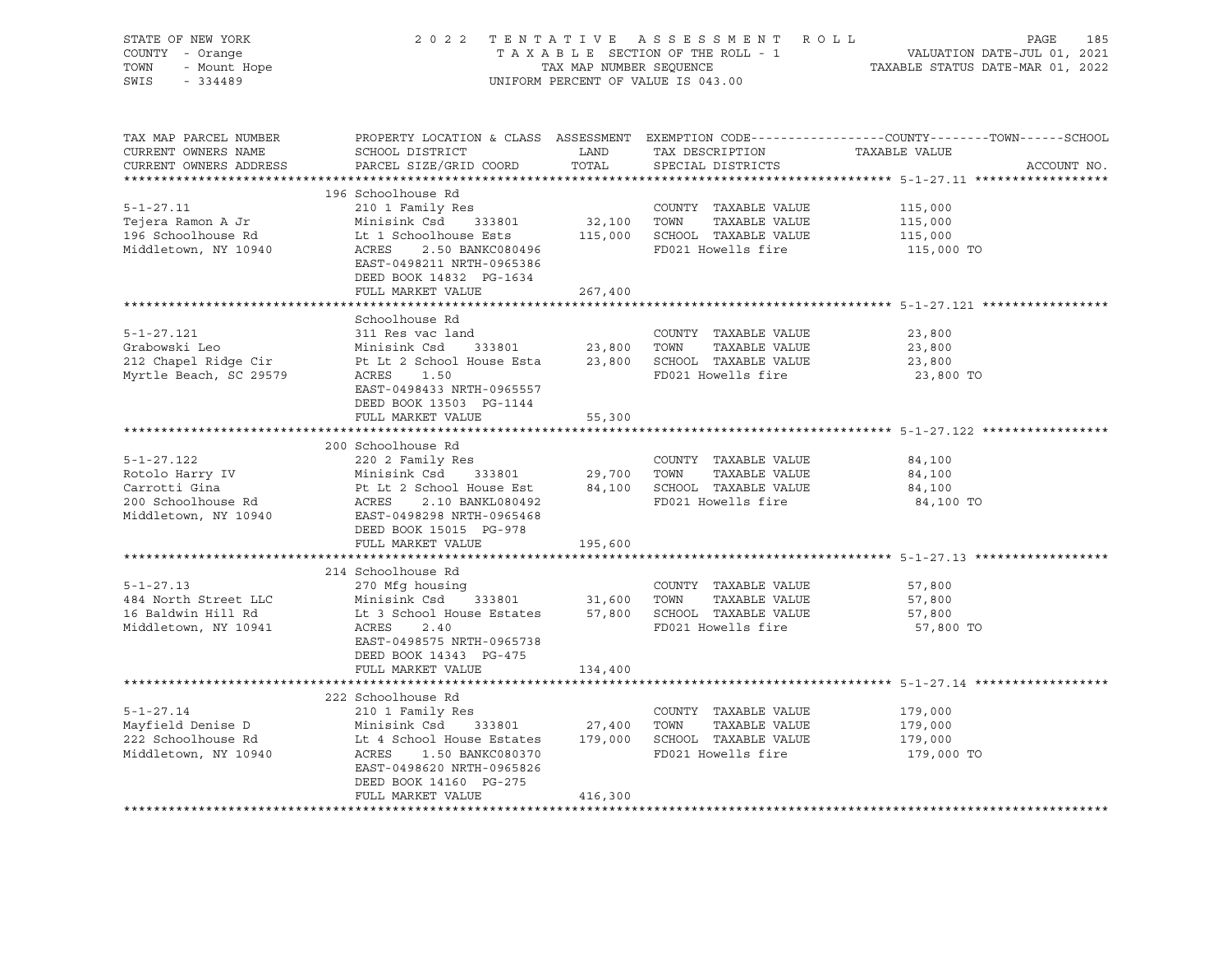| STATE OF NEW YORK<br>COUNTY - Orange<br>- Mount Hope<br>TOWN<br>$-334489$<br>SWIS | 2022 TENTATIVE ASSESSMENT ROLL                                                                                                                | TAX MAP NUMBER SEQUENCE<br>UNIFORM PERCENT OF VALUE IS 043.00 |                       | TAXABLE SECTION OF THE ROLL - 1                      |             | VALUATION DATE-JUL 01, 2021<br>TAXABLE STATUS DATE-MAR 01, 2022 |          | PAGE<br>186 |
|-----------------------------------------------------------------------------------|-----------------------------------------------------------------------------------------------------------------------------------------------|---------------------------------------------------------------|-----------------------|------------------------------------------------------|-------------|-----------------------------------------------------------------|----------|-------------|
| TAX MAP PARCEL NUMBER<br>CURRENT OWNERS NAME<br>CURRENT OWNERS ADDRESS            | PROPERTY LOCATION & CLASS ASSESSMENT EXEMPTION CODE----------------COUNTY-------TOWN------SCHOOL<br>SCHOOL DISTRICT<br>PARCEL SIZE/GRID COORD | LAND<br>TOTAL                                                 |                       | TAX DESCRIPTION<br>SPECIAL DISTRICTS                 |             | TAXABLE VALUE                                                   |          | ACCOUNT NO. |
|                                                                                   | 190 Schoolhouse Rd                                                                                                                            |                                                               |                       |                                                      |             |                                                                 |          |             |
| $5 - 1 - 27.2$                                                                    | 210 1 Family Res                                                                                                                              |                                                               |                       | COUNTY TAXABLE VALUE                                 |             | 139,100                                                         |          |             |
| Isom Robert                                                                       | Minisink Csd 333801                                                                                                                           | 32,500 TOWN                                                   |                       | TAXABLE VALUE                                        |             | 139,100                                                         |          |             |
| 190 Schoolhouse Rd<br>Middletown, NY 10940-7512                                   | Lt 2 Sunny Skies Sub<br>ACRES 2.60 BANKC061339<br>EAST-0498141 NRTH-0965115<br>DEED BOOK 13969 PG-585                                         |                                                               |                       | 139,100 SCHOOL TAXABLE VALUE<br>FD021 Howells fire   |             | 139,100<br>139,100 TO                                           |          |             |
|                                                                                   | FULL MARKET VALUE                                                                                                                             | 323,500                                                       |                       | ************************* 5-1-27.3 ***************** |             |                                                                 |          |             |
|                                                                                   | 184 Schoolhouse Rd                                                                                                                            | ***********                                                   |                       |                                                      |             |                                                                 |          |             |
| $5 - 1 - 27.3$                                                                    | 210 1 Family Res                                                                                                                              |                                                               | BAS STAR 41854        |                                                      | $\mathbf 0$ | $\overline{0}$                                                  | $\circ$  | 19,010      |
| Williams Sonja                                                                    | Minisink Csd 333801                                                                                                                           |                                                               |                       | 30,100 COUNTY TAXABLE VALUE                          |             | 160,100                                                         |          |             |
| 184 Schoolhouse Rd                                                                | Lt 3 Sunny Skies Sub 160,100 TOWN                                                                                                             |                                                               |                       | TAXABLE VALUE                                        |             | 160,100                                                         |          |             |
| Middletown, NY 10940                                                              | ACRES 2.70 BANKC130170                                                                                                                        |                                                               |                       | SCHOOL TAXABLE VALUE                                 |             | 141,090                                                         |          |             |
|                                                                                   | EAST-0498052 NRTH-0964639                                                                                                                     |                                                               |                       | FD021 Howells fire                                   |             | 160,100 TO                                                      |          |             |
|                                                                                   | DEED BOOK 5926 PG-72                                                                                                                          |                                                               |                       |                                                      |             |                                                                 |          |             |
|                                                                                   | FULL MARKET VALUE                                                                                                                             | 372,300                                                       |                       |                                                      |             |                                                                 |          |             |
|                                                                                   |                                                                                                                                               |                                                               |                       |                                                      |             |                                                                 |          |             |
|                                                                                   | 140 Schoolhouse Rd                                                                                                                            |                                                               |                       |                                                      |             |                                                                 |          |             |
| $5 - 1 - 27.411$                                                                  | 210 1 Family Res                                                                                                                              |                                                               | VETCOM CTS 41130      |                                                      | $\Omega$    | 18,200                                                          | 18,200   | 10,400      |
| Carey, Trustee Andrea C                                                           | Minisink Csd 333801                                                                                                                           |                                                               | 35,000 BAS STAR 41854 |                                                      | $\Omega$    | $\overline{0}$                                                  | $\Omega$ | 19,010      |
| Carey, Trustee Andrea C<br>Carey, Trustee Patrick M<br>c/o Michael & Elaine Carey | Lt 1 Sunny Ridge Est 183,300 COUNTY TAXABLE VALUE                                                                                             |                                                               |                       |                                                      |             | 165,100                                                         |          |             |
| PO Box 593                                                                        | M. Carey Irrevocable Trus<br>E. Carey Irrevocable Trus                                                                                        |                                                               |                       | TOWN      TAXABLE VALUE<br>SCHOOL   TAXABLE VALUE    |             | 165,100<br>153,890                                              |          |             |
| Howells, NY 10932                                                                 | ACRES<br>5.30                                                                                                                                 |                                                               |                       | FD021 Howells fire                                   |             | 183,300 TO                                                      |          |             |
|                                                                                   | EAST-0497379 NRTH-0964209                                                                                                                     |                                                               |                       |                                                      |             |                                                                 |          |             |
|                                                                                   | DEED BOOK 13749 PG-1948                                                                                                                       |                                                               |                       |                                                      |             |                                                                 |          |             |
|                                                                                   | FULL MARKET VALUE                                                                                                                             | 426,300                                                       |                       |                                                      |             |                                                                 |          |             |
|                                                                                   |                                                                                                                                               |                                                               |                       |                                                      |             |                                                                 |          |             |
|                                                                                   | 148 Schoolhouse Rd                                                                                                                            |                                                               |                       |                                                      |             |                                                                 |          |             |
| $5 - 1 - 27.42$                                                                   | 270 Mfg housing                                                                                                                               |                                                               | AGED                  | 41800                                                | $\circ$     | 34,100                                                          | 34,100   | 34,100      |
| Trento Charles                                                                    | Minisink Csd 333801                                                                                                                           |                                                               | 40,300 ENH STAR 41834 |                                                      | $\Omega$    | $\overline{0}$                                                  | $\Omega$ | 34,100      |
| 148 School House Rd                                                               | Lot 2 Sunny Ridge Est                                                                                                                         |                                                               |                       | 68,200 COUNTY TAXABLE VALUE                          |             | 34,100                                                          |          |             |
| Middletown, NY 10940                                                              | ACRES<br>5.20                                                                                                                                 |                                                               | TOWN                  | TAXABLE VALUE                                        |             | 34,100                                                          |          |             |
|                                                                                   | EAST-0497483 NRTH-0964388                                                                                                                     |                                                               |                       | SCHOOL TAXABLE VALUE                                 |             | $\overline{0}$                                                  |          |             |
|                                                                                   | DEED BOOK 2246 PG-00751<br>FULL MARKET VALUE                                                                                                  |                                                               |                       | FD021 Howells fire                                   |             | 68,200 TO                                                       |          |             |
|                                                                                   |                                                                                                                                               | 158,600                                                       |                       |                                                      |             |                                                                 |          |             |
|                                                                                   | 156 Schoolhouse Rd                                                                                                                            |                                                               |                       |                                                      |             |                                                                 |          |             |
| $5 - 1 - 27.43$                                                                   | 270 Mfg housing                                                                                                                               |                                                               |                       | COUNTY TAXABLE VALUE                                 |             | 53,500                                                          |          |             |
| Trento Charles                                                                    | Minisink Csd 333801                                                                                                                           |                                                               | 40,900 TOWN           | TAXABLE VALUE                                        |             | 53,500                                                          |          |             |
| Trento Carolyn                                                                    | Lt 3 Sunny Ridge Est                                                                                                                          |                                                               |                       | 53,500 SCHOOL TAXABLE VALUE                          |             | 53,500                                                          |          |             |
| 148 School House Rd                                                               | ACRES<br>5.50                                                                                                                                 |                                                               |                       | FD021 Howells fire                                   |             | 53,500 TO                                                       |          |             |
| Middletown, NY 10940                                                              | EAST-0497627 NRTH-0964564                                                                                                                     |                                                               |                       |                                                      |             |                                                                 |          |             |
|                                                                                   | DEED BOOK 4174 PG-22                                                                                                                          |                                                               |                       |                                                      |             |                                                                 |          |             |
|                                                                                   | FULL MARKET VALUE                                                                                                                             | 124,400                                                       |                       |                                                      |             |                                                                 |          |             |
|                                                                                   |                                                                                                                                               |                                                               |                       |                                                      |             |                                                                 |          |             |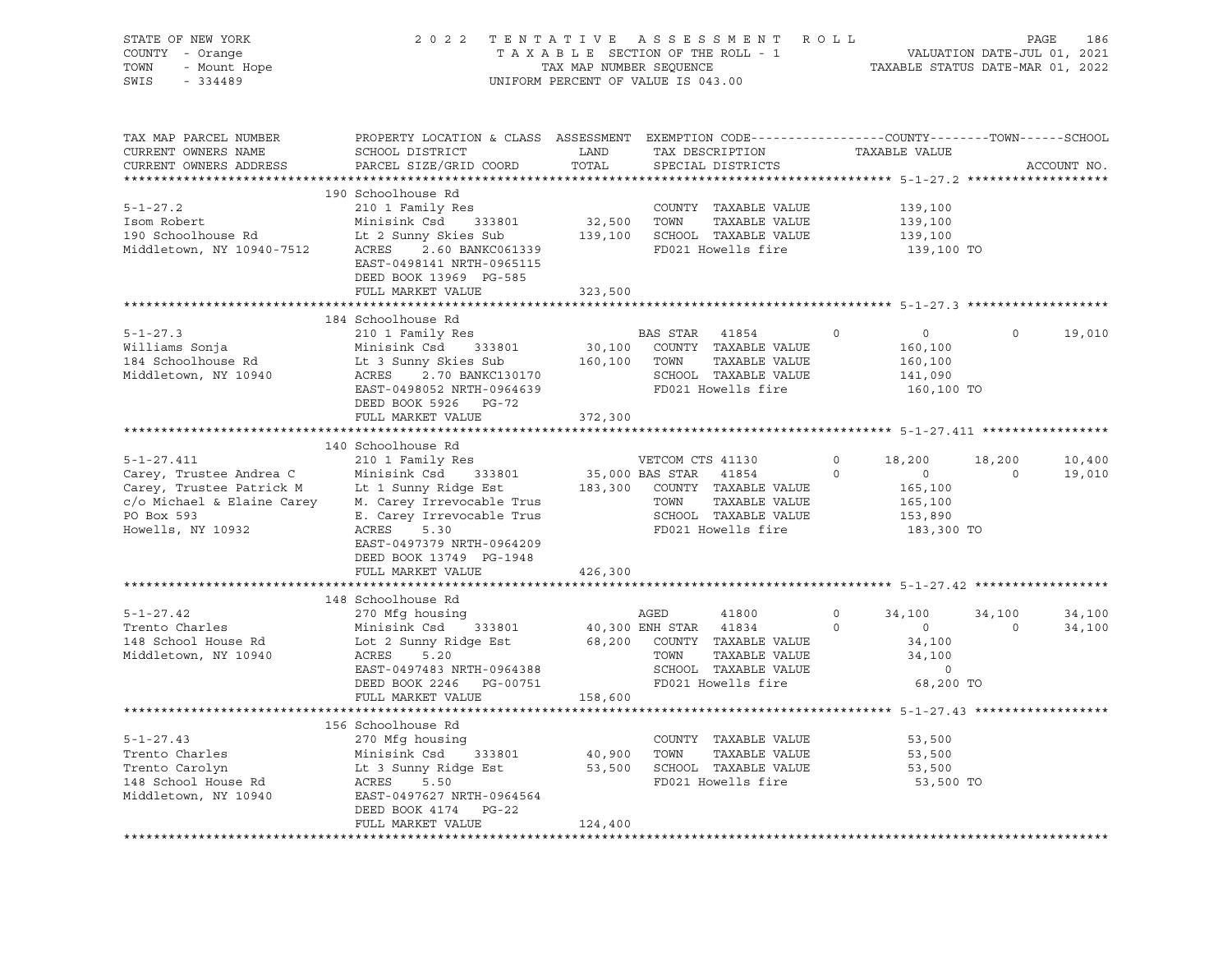| STATE OF NEW YORK<br>COUNTY - Orange<br>TOWN - Mount Hope<br>SWIS - 334489                                                                                                                                                                                                                                                                                                                                                                                                         |                                                                                                                                                                                                                                                              |         | 2022 TENTATIVE ASSESSMENT ROLL PAGE 187<br>TAXABLE SECTION OF THE ROLL - 1 VALUATION DATE-JUL 01, 2021<br>TAX MAP NUMBER SEQUENCE TAXABLE STATUS DATE-MAR 01, 2022<br>UNIFORM PERCENT OF VALUE IS 043.00 |                               |                                 |                  |
|------------------------------------------------------------------------------------------------------------------------------------------------------------------------------------------------------------------------------------------------------------------------------------------------------------------------------------------------------------------------------------------------------------------------------------------------------------------------------------|--------------------------------------------------------------------------------------------------------------------------------------------------------------------------------------------------------------------------------------------------------------|---------|----------------------------------------------------------------------------------------------------------------------------------------------------------------------------------------------------------|-------------------------------|---------------------------------|------------------|
| TAX MAP PARCEL NUMBER<br>CURRENT OWNERS NAME                                                                                                                                                                                                                                                                                                                                                                                                                                       | PROPERTY LOCATION & CLASS ASSESSMENT EXEMPTION CODE----------------COUNTY-------TOWN------SCHOOL<br>SCHOOL DISTRICT                        LAND        TAX DESCRIPTION                  TAXABLE VALUE<br>CURRENT OWNERS ADDRESS PARCEL SIZE/GRID COORD TOTAL |         | SPECIAL DISTRICTS                                                                                                                                                                                        |                               |                                 | ACCOUNT NO.      |
| $5 - 1 - 27.44$<br>5-1-27.44 210 1 Family Res<br>Goldin Daniil I Minisink Csd 333801 40,300 TOWN TAXABLE VALUE 192,800<br>18 E 105th St Apt 16 Lot 4 Sunny Ridge Est 192,800 SCHOOL TAXABLE VALUE 192,800<br>New York, NY 10029 ACRES 5.20 BANKL140178                                                                                                                                                                                                                             | 164 Schoolhouse Rd<br>210 1 Family Res<br>DEED BOOK 14948 PG-323<br>FULL MARKET VALUE                                                                                                                                                                        | 448,400 | COUNTY TAXABLE VALUE                                                                                                                                                                                     | 192,800<br>192,800<br>192,800 |                                 |                  |
|                                                                                                                                                                                                                                                                                                                                                                                                                                                                                    |                                                                                                                                                                                                                                                              |         |                                                                                                                                                                                                          |                               |                                 |                  |
|                                                                                                                                                                                                                                                                                                                                                                                                                                                                                    | 172 Schoolhouse Rd                                                                                                                                                                                                                                           |         |                                                                                                                                                                                                          |                               | 18,200                          | 10,400<br>19,010 |
| 1/2 SCROOLIQUE RAND Minisink Csd 333801 and 18,200 country TAXABLE VALUE 126,800 18,200 18,200 18,200 18,200 18,200 18,200 18,200 18,200 18,200 18,200 18,200 18,200 18,200 18,200 18,200 18,200 18,200 18,200 18,200 18,200 1                                                                                                                                                                                                                                                     | FULL MARKET VALUE                                                                                                                                                                                                                                            | 337,200 |                                                                                                                                                                                                          |                               |                                 |                  |
|                                                                                                                                                                                                                                                                                                                                                                                                                                                                                    |                                                                                                                                                                                                                                                              |         |                                                                                                                                                                                                          |                               |                                 |                  |
|                                                                                                                                                                                                                                                                                                                                                                                                                                                                                    | 205 New Vernon Rd                                                                                                                                                                                                                                            |         |                                                                                                                                                                                                          |                               |                                 |                  |
| $5 - 1 - 28.2$                                                                                                                                                                                                                                                                                                                                                                                                                                                                     |                                                                                                                                                                                                                                                              |         |                                                                                                                                                                                                          |                               |                                 |                  |
|                                                                                                                                                                                                                                                                                                                                                                                                                                                                                    |                                                                                                                                                                                                                                                              |         |                                                                                                                                                                                                          |                               |                                 |                  |
| Duits Gerrit<br>PO Box 617<br>Howells, NY 10932                                                                                                                                                                                                                                                                                                                                                                                                                                    | 205 New Vernon Rd<br>210 1 Family Res<br>210 1 Family Res<br>210 1 Family Res<br>210 1 Family Res<br>210 1 Family Res<br>210 Family Res<br>210 Family Res<br>210 Family Res<br>210 ACRES<br>218,100 ENH STAR<br>218,100 ENH STAR<br>221 48,231 48,231        |         |                                                                                                                                                                                                          |                               |                                 |                  |
|                                                                                                                                                                                                                                                                                                                                                                                                                                                                                    |                                                                                                                                                                                                                                                              |         |                                                                                                                                                                                                          |                               |                                 |                  |
|                                                                                                                                                                                                                                                                                                                                                                                                                                                                                    | 112 Schoolhouse Rd                                                                                                                                                                                                                                           |         |                                                                                                                                                                                                          |                               |                                 |                  |
|                                                                                                                                                                                                                                                                                                                                                                                                                                                                                    |                                                                                                                                                                                                                                                              |         |                                                                                                                                                                                                          |                               |                                 | 10,400<br>20,800 |
|                                                                                                                                                                                                                                                                                                                                                                                                                                                                                    |                                                                                                                                                                                                                                                              |         |                                                                                                                                                                                                          |                               |                                 |                  |
|                                                                                                                                                                                                                                                                                                                                                                                                                                                                                    | 115 Schoolhouse Rd                                                                                                                                                                                                                                           |         |                                                                                                                                                                                                          |                               |                                 |                  |
|                                                                                                                                                                                                                                                                                                                                                                                                                                                                                    |                                                                                                                                                                                                                                                              |         |                                                                                                                                                                                                          |                               | $25,142$<br>0<br>$\overline{0}$ | 25,142<br>19,010 |
| $\begin{tabular}{lllllllllllll} \multicolumn{4}{c }{\textbf{A334801}} & & & & & & & & & & & \\ \multicolumn{4}{c }{\textbf{15 Stopolhouse Rd}} & & & & & & & & & & & \\ \multicolumn{4}{c }{\textbf{15 Stabolhouse Rd}} & & & & & & & & & \\ \multicolumn{4}{c }{\textbf{15 Stabolhouse Rd}} & & & & & & & & \\ \multicolumn{4}{c }{\textbf{15 Stabolhouse Rd}} & & & & & & & & \\ \multicolumn{4}{c }{\textbf{15 Stabolhouse Rd}} & & & & & & & & \\ \multicolumn{4}{c }{\textbf$ |                                                                                                                                                                                                                                                              |         |                                                                                                                                                                                                          |                               |                                 |                  |
| UNDER AGDIST LAW TIL 2026                                                                                                                                                                                                                                                                                                                                                                                                                                                          |                                                                                                                                                                                                                                                              |         | 25,142 EX                                                                                                                                                                                                |                               |                                 |                  |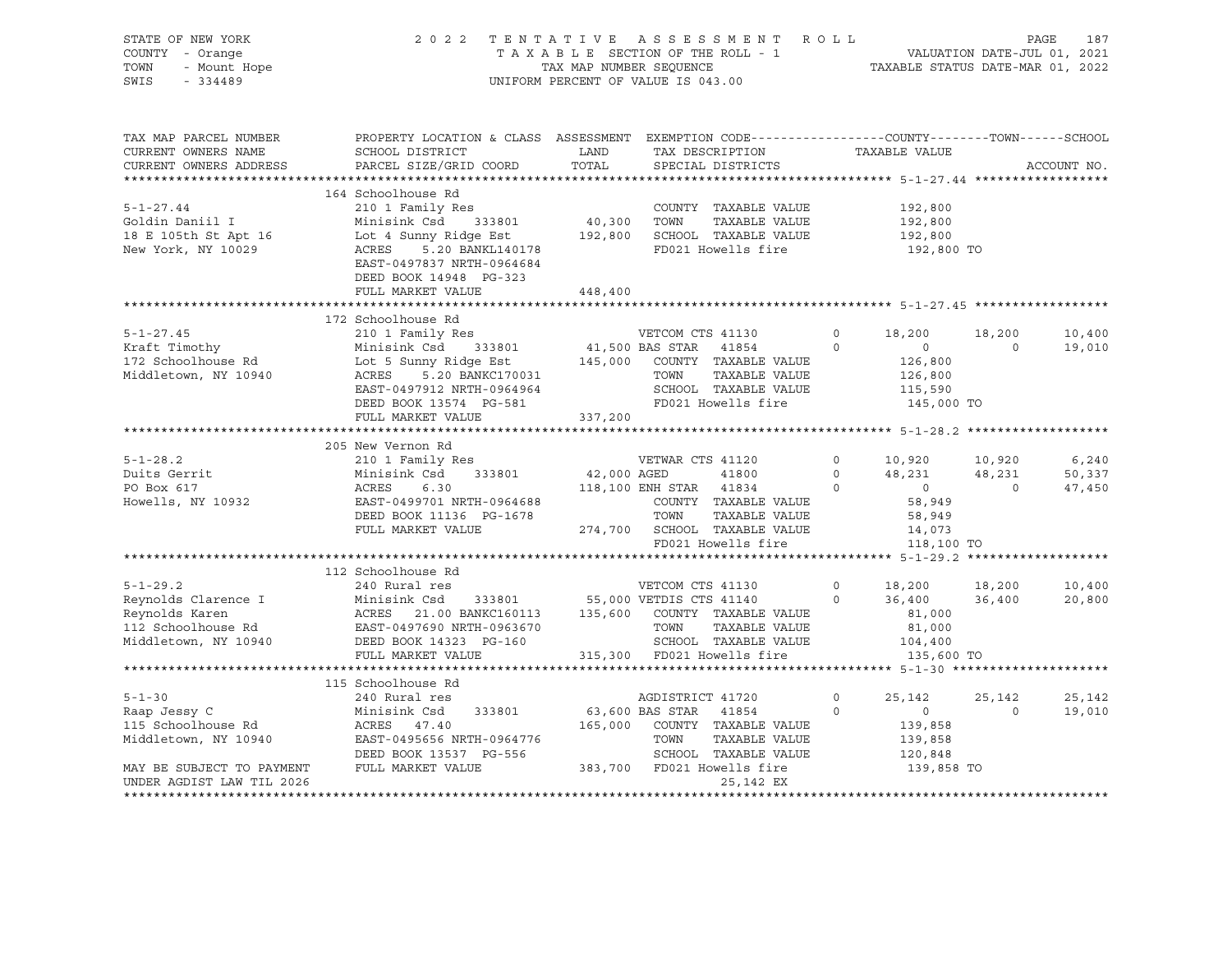| STATE OF NEW YORK      | 2 0 2 2                                                                                   | TENTATIVE                        | A S S E S S M E N T                | R O L L<br>PAGE<br>188                                                                           |  |  |  |
|------------------------|-------------------------------------------------------------------------------------------|----------------------------------|------------------------------------|--------------------------------------------------------------------------------------------------|--|--|--|
| COUNTY - Orange        | TAXABLE SECTION OF THE ROLL - 1<br>VALUATION DATE-JUL 01, 2021<br>TAX MAP NUMBER SEQUENCE |                                  |                                    |                                                                                                  |  |  |  |
| - Mount Hope<br>TOWN   |                                                                                           | TAXABLE STATUS DATE-MAR 01, 2022 |                                    |                                                                                                  |  |  |  |
| SWIS<br>$-334489$      |                                                                                           |                                  | UNIFORM PERCENT OF VALUE IS 043.00 |                                                                                                  |  |  |  |
|                        |                                                                                           |                                  |                                    |                                                                                                  |  |  |  |
|                        |                                                                                           |                                  |                                    |                                                                                                  |  |  |  |
| TAX MAP PARCEL NUMBER  |                                                                                           |                                  |                                    | PROPERTY LOCATION & CLASS ASSESSMENT EXEMPTION CODE----------------COUNTY-------TOWN------SCHOOL |  |  |  |
| CURRENT OWNERS NAME    | SCHOOL DISTRICT                                                                           | LAND                             | TAX DESCRIPTION                    | TAXABLE VALUE                                                                                    |  |  |  |
| CURRENT OWNERS ADDRESS | PARCEL SIZE/GRID COORD                                                                    | TOTAL                            | SPECIAL DISTRICTS                  | ACCOUNT NO.                                                                                      |  |  |  |
|                        |                                                                                           |                                  |                                    |                                                                                                  |  |  |  |
|                        | 88 Schoolhouse Rd                                                                         |                                  |                                    |                                                                                                  |  |  |  |
| $5 - 1 - 32.1$         | 210 1 Family Res                                                                          |                                  | COUNTY TAXABLE VALUE               | 123,500                                                                                          |  |  |  |
| Campbell Anthony L     | Minisink Csd<br>333801                                                                    | 26,900                           | TOWN<br>TAXABLE VALUE              | 123,500                                                                                          |  |  |  |
| Freckleton Sandra      | Lt 1 Varchek Sub Map 9089                                                                 | 123,500                          | SCHOOL TAXABLE VALUE               | 123,500                                                                                          |  |  |  |
| 88 Schoolhouse Rd      | ACRES<br>1.40                                                                             |                                  | FD021 Howells fire                 | 123,500 TO                                                                                       |  |  |  |
| Middletown, NY 10940   | EAST-0496174 NRTH-0963536                                                                 |                                  |                                    |                                                                                                  |  |  |  |
|                        | DEED BOOK 3112 PG-67                                                                      |                                  |                                    |                                                                                                  |  |  |  |
|                        | FULL MARKET VALUE                                                                         | 287,200                          |                                    |                                                                                                  |  |  |  |
|                        | 94 Schoolhouse Rd                                                                         |                                  |                                    |                                                                                                  |  |  |  |
| $5 - 1 - 32.2$         | 210 1 Family Res                                                                          |                                  | BAS STAR<br>41854                  | $\circ$<br>$\Omega$<br>0<br>19,010                                                               |  |  |  |
| Geiger Roger           | Minisink Csd<br>333801                                                                    | 27,400                           | COUNTY TAXABLE VALUE               | 170,800                                                                                          |  |  |  |
| Geiger Mary            | Lt 2 Varchek Sub Map 9089                                                                 | 170,800                          | TOWN<br>TAXABLE VALUE              | 170,800                                                                                          |  |  |  |
| 94 School House Rd     | ACRES<br>1.50                                                                             |                                  | SCHOOL TAXABLE VALUE               | 151,790                                                                                          |  |  |  |
| Middletown, NY 10940   | EAST-0496274 NRTH-0963686                                                                 |                                  | FD021 Howells fire                 | 170,800 TO                                                                                       |  |  |  |
|                        | DEED BOOK 3224<br>PG-209                                                                  |                                  |                                    |                                                                                                  |  |  |  |
|                        | FULL MARKET VALUE                                                                         | 397,200                          |                                    |                                                                                                  |  |  |  |
|                        |                                                                                           | *********                        |                                    | *********** 5-1-32.3 ********                                                                    |  |  |  |
|                        | 102 Schoolhouse Rd                                                                        |                                  |                                    |                                                                                                  |  |  |  |
| $5 - 1 - 32.3$         | 210 1 Family Res                                                                          |                                  | COUNTY TAXABLE VALUE               | 150,500                                                                                          |  |  |  |
| Hamel Joseph           | Minisink Csd<br>333801                                                                    | 26,400                           | TOWN<br>TAXABLE VALUE              | 150,500                                                                                          |  |  |  |
| Williams Dawn          | Lt 3 Varchek Sub Map 9089                                                                 |                                  | 150,500 SCHOOL TAXABLE VALUE       | 150,500                                                                                          |  |  |  |
| 102 Schoolhouse Rd     | ACRES<br>1.30 BANKC160113                                                                 |                                  | FD021 Howells fire                 | 150,500 TO                                                                                       |  |  |  |
| Middletown, NY 10940   | EAST-0496414 NRTH-0963846                                                                 |                                  |                                    |                                                                                                  |  |  |  |
|                        | DEED BOOK 15132 PG-1876                                                                   |                                  |                                    |                                                                                                  |  |  |  |
|                        | FULL MARKET VALUE                                                                         | 350,000                          |                                    |                                                                                                  |  |  |  |
|                        |                                                                                           |                                  |                                    |                                                                                                  |  |  |  |
|                        | 108 Schoolhouse Rd                                                                        |                                  |                                    |                                                                                                  |  |  |  |
| $5 - 1 - 32.4$         | 210 1 Family Res                                                                          |                                  | COUNTY TAXABLE VALUE               | 194,800                                                                                          |  |  |  |
| Castro Jose A          | Minisink Csd<br>333801                                                                    | 26,900                           | TOWN<br>TAXABLE VALUE              | 194,800                                                                                          |  |  |  |
| 108 School House Rd    | Lt 4 Varchek Sub Map 9089                                                                 | 194,800                          | SCHOOL TAXABLE VALUE               | 194,800                                                                                          |  |  |  |
| Middletown, NY 10940   | 1.20<br>ACRES                                                                             |                                  | FD021 Howells fire                 | 194,800 TO                                                                                       |  |  |  |
|                        | EAST-0496528 NRTH-0963976                                                                 |                                  |                                    |                                                                                                  |  |  |  |
|                        | DEED BOOK 11295 PG-1832                                                                   |                                  |                                    |                                                                                                  |  |  |  |
|                        | FULL MARKET VALUE                                                                         | 453,000                          |                                    |                                                                                                  |  |  |  |
|                        |                                                                                           |                                  |                                    |                                                                                                  |  |  |  |
|                        | 82 Carboy Rd                                                                              |                                  |                                    |                                                                                                  |  |  |  |
| $5 - 1 - 33.12$        | 210 1 Family Res                                                                          |                                  | COUNTY TAXABLE VALUE               | 200,300                                                                                          |  |  |  |
| Chang Yu               | 333801<br>Minisink Csd                                                                    | 35,000                           | TOWN<br>TAXABLE VALUE              | 200,300                                                                                          |  |  |  |
| 12109 Brittania Cir    | Lt 1 Pullo Sub Map 255-03                                                                 |                                  | 200,300 SCHOOL TAXABLE VALUE       | 200,300                                                                                          |  |  |  |
| Germantown, MD 20874   | filed $7/1/03$                                                                            |                                  | FD021 Howells fire                 | 200,300 TO                                                                                       |  |  |  |
|                        | ACRES<br>1.80                                                                             |                                  |                                    |                                                                                                  |  |  |  |
|                        | EAST-0496405 NRTH-0963398                                                                 |                                  |                                    |                                                                                                  |  |  |  |
|                        | DEED BOOK 14018 PG-1473<br>FULL MARKET VALUE                                              |                                  |                                    |                                                                                                  |  |  |  |
| ********************   |                                                                                           | 465,800                          |                                    |                                                                                                  |  |  |  |
|                        |                                                                                           |                                  |                                    |                                                                                                  |  |  |  |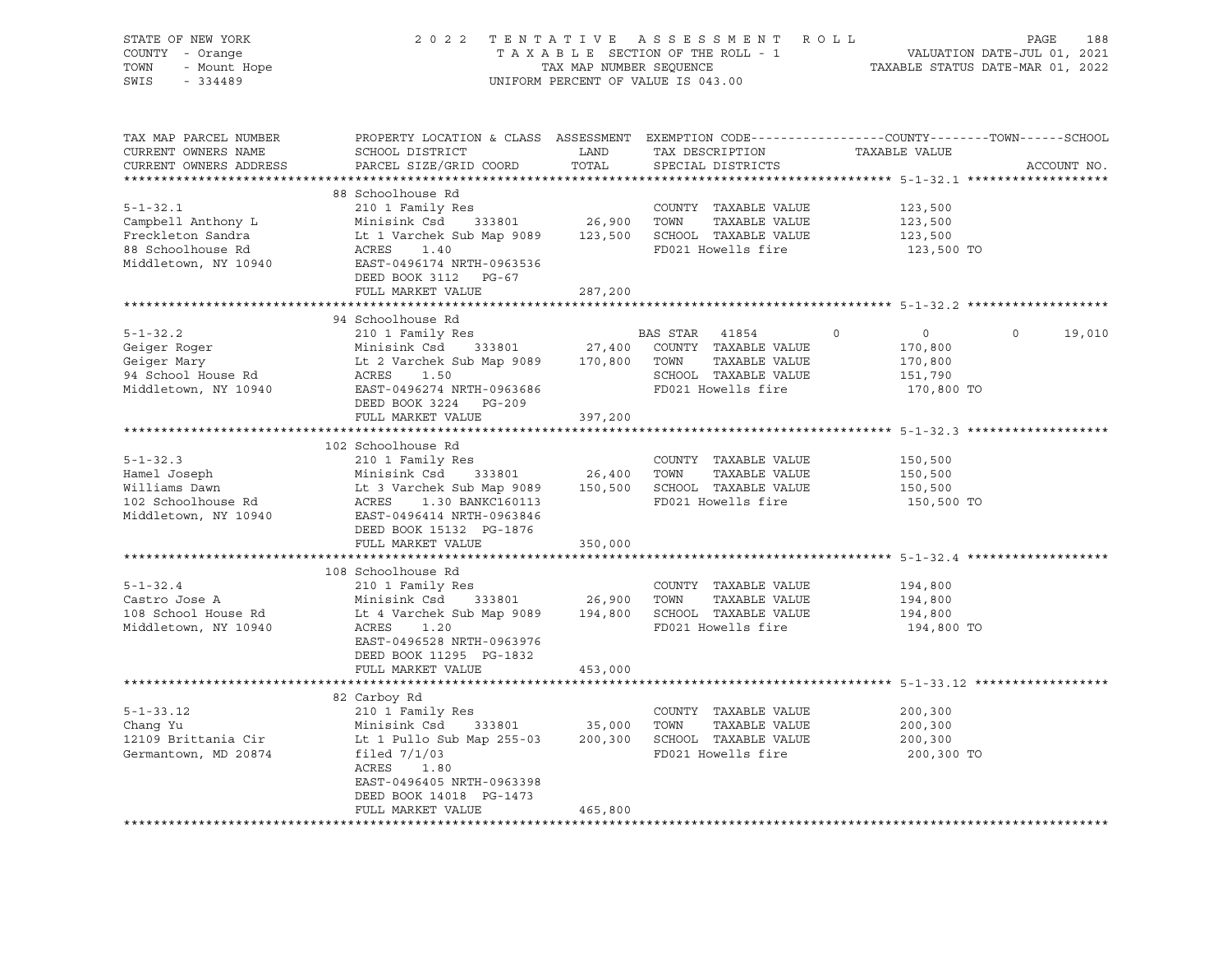| STATE OF NEW YORK<br>COUNTY - Orange<br>TOWN<br>- Mount Hope<br>SWIS<br>$-334489$                         |                                                                                                                                                                                                                          | TAX MAP NUMBER SEQUENCE       | 2022 TENTATIVE ASSESSMENT ROLL<br>TAXABLE SECTION OF THE ROLL - 1<br>UNIFORM PERCENT OF VALUE IS 043.00                                          |                    | TAXABLE STATUS DATE-MAR 01, 2022                          |                       | PAGE<br>189<br>VALUATION DATE-JUL 01, 2021 |
|-----------------------------------------------------------------------------------------------------------|--------------------------------------------------------------------------------------------------------------------------------------------------------------------------------------------------------------------------|-------------------------------|--------------------------------------------------------------------------------------------------------------------------------------------------|--------------------|-----------------------------------------------------------|-----------------------|--------------------------------------------|
| TAX MAP PARCEL NUMBER<br>CURRENT OWNERS NAME<br>CURRENT OWNERS ADDRESS                                    | PROPERTY LOCATION & CLASS ASSESSMENT EXEMPTION CODE----------------COUNTY-------TOWN------SCHOOL<br>SCHOOL DISTRICT<br>PARCEL SIZE/GRID COORD                                                                            | LAND<br>TOTAL                 | TAX DESCRIPTION<br>SPECIAL DISTRICTS                                                                                                             |                    | TAXABLE VALUE                                             |                       | ACCOUNT NO.                                |
| $5 - 1 - 33.22$<br>Huggins Cindy C<br>Huggins Cemona<br>78 Carboy Rd<br>Middletown, NY 10940              | 78 Carboy Rd<br>210 1 Family Res<br>Minisink Csd<br>Lt 2 Pullo Sub Map 255-03 195,000 SCHOOL TAXABLE VALUE<br>filed $7/1/03$<br>ACRES<br>8.20<br>EAST-0496754 NRTH-0963521<br>DEED BOOK 14915 PG-97<br>FULL MARKET VALUE | 333801 55,000 TOWN<br>453,500 | COUNTY TAXABLE VALUE<br>TAXABLE VALUE<br>FD021 Howells fire                                                                                      |                    | 195,000<br>195,000<br>195,000<br>195,000 TO               |                       |                                            |
|                                                                                                           |                                                                                                                                                                                                                          |                               |                                                                                                                                                  |                    |                                                           |                       |                                            |
| $5 - 1 - 34$<br>Gray John<br>56 Carboy Rd<br>Middletown, NY 10940                                         | 56 Carboy Rd<br>210 1 Family Res<br>Minisink Csd<br>333801<br>ACRES<br>7.50<br>EAST-0497007 NRTH-0963149<br>DEED BOOK 2134 PG-00359<br>FULL MARKET VALUE                                                                 | 156,000                       | VETWAR CTS 41120<br>43,300 ENH STAR 41834<br>COUNTY TAXABLE VALUE<br>TOWN<br>TAXABLE VALUE<br>SCHOOL TAXABLE VALUE<br>362,800 FD021 Howells fire | $\circ$<br>$\circ$ | 10,920<br>$\overline{0}$<br>145,080<br>145,080<br>102,310 | 10,920<br>$\mathbf 0$ | 6,240<br>47,450                            |
|                                                                                                           |                                                                                                                                                                                                                          |                               |                                                                                                                                                  |                    | 156,000 TO                                                |                       |                                            |
| $5 - 1 - 35$<br>T L A Partnership<br>Attn: Thomas Ambrosio<br>750 Valley Brook Ave<br>Lyndhurst, NJ 07071 | 46 Carboy Rd<br>240 Rural res<br>Minisink Csd<br>333801<br>ACRES 18.40<br>EAST-0497421 NRTH-0962898<br>DEED BOOK 3165 PG-00139<br>FULL MARKET VALUE                                                                      | 52,500<br>176,200<br>409,800  | COUNTY TAXABLE VALUE<br>TOWN<br>TAXABLE VALUE<br>SCHOOL TAXABLE VALUE<br>FD021 Howells fire                                                      |                    | 176,200<br>176,200<br>176,200<br>176,200 TO               |                       |                                            |
|                                                                                                           |                                                                                                                                                                                                                          |                               |                                                                                                                                                  |                    |                                                           |                       |                                            |
| $5 - 1 - 36.1$<br>Ramos-Mendez Patricia<br>Nolasco Omar<br>35 Carboy Rd<br>Middletown, NY 10940           | 35 Carboy Rd<br>210 1 Family Res<br>Minisink Csd<br>333801<br>Lot 1 Green Sub<br>Map 273-08<br>filed $4/11/08$<br>ACRES<br>2.20<br>EAST-0496786 NRTH-0962351<br>DEED BOOK 14627 PG-446                                   | 30,600<br>152,000             | COUNTY TAXABLE VALUE<br>TOWN<br>TAXABLE VALUE<br>SCHOOL TAXABLE VALUE<br>FD021 Howells fire                                                      |                    | 152,000<br>152,000<br>152,000<br>152,000 TO               |                       |                                            |
|                                                                                                           | FULL MARKET VALUE                                                                                                                                                                                                        | 353,500                       |                                                                                                                                                  |                    |                                                           |                       |                                            |
|                                                                                                           |                                                                                                                                                                                                                          |                               |                                                                                                                                                  |                    |                                                           |                       |                                            |
| $5 - 1 - 36.2$<br>Gass Patrick<br>Zahorchak Kate<br>32 Carboy Rd<br>Middletown, NY 10940                  | 32 Carboy Rd<br>210 1 Family Res<br>Minisink Csd<br>333801<br>Lot 2 Green Sub<br>Map 273-08<br>filed $4/11/08$<br>ACRES<br>5.70 BANKL080492<br>EAST-0497904 NRTH-0962752<br>DEED BOOK 14222 PG-167                       | 33,300<br>180,800             | COUNTY TAXABLE VALUE<br>TOWN<br>TAXABLE VALUE<br>SCHOOL TAXABLE VALUE<br>FD021 Howells fire                                                      |                    | 180,800<br>180,800<br>180,800<br>180,800 TO               |                       |                                            |
|                                                                                                           | FULL MARKET VALUE                                                                                                                                                                                                        | 420,500                       |                                                                                                                                                  |                    |                                                           |                       |                                            |
|                                                                                                           |                                                                                                                                                                                                                          |                               |                                                                                                                                                  |                    |                                                           |                       |                                            |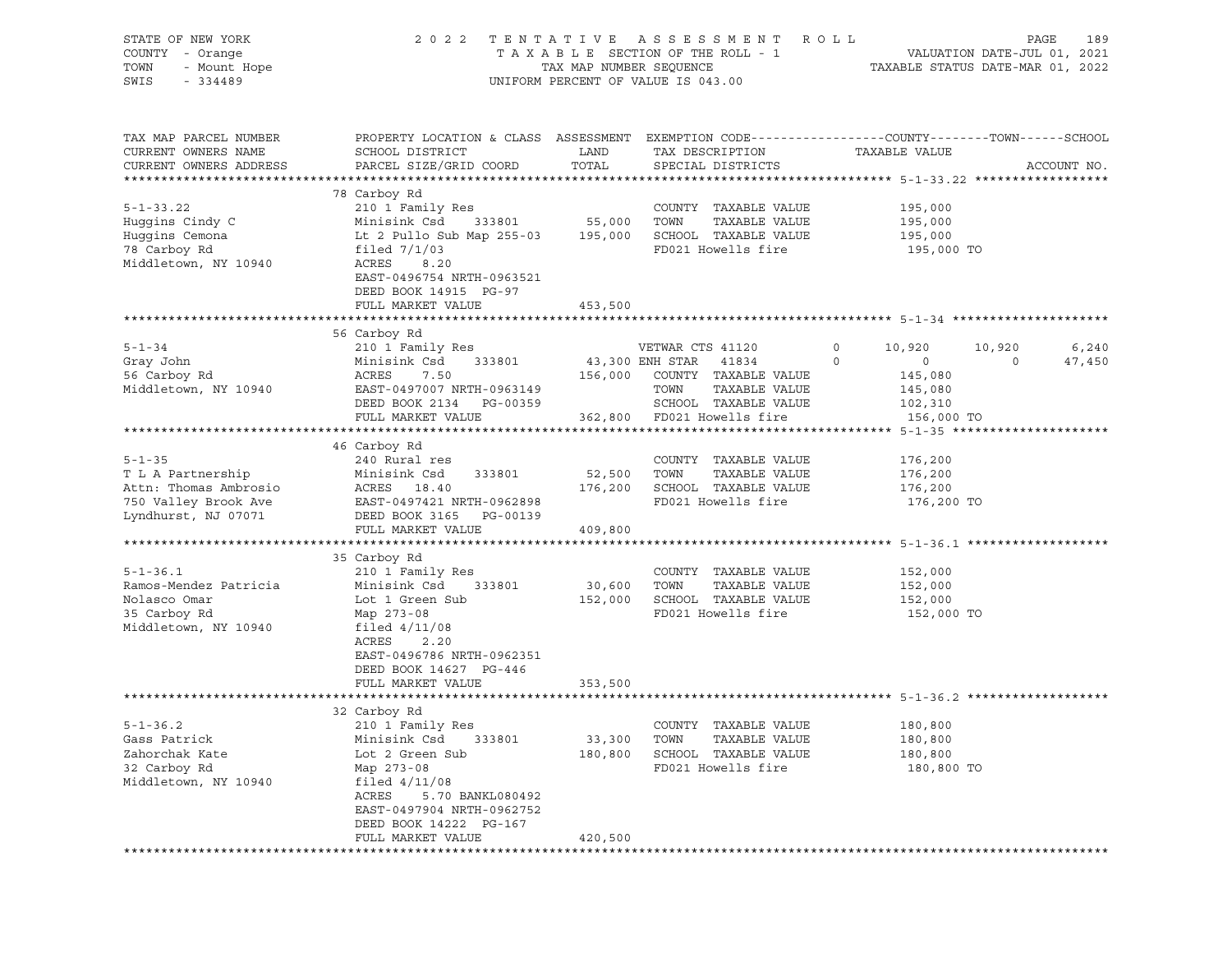# STATE OF NEW YORK 2 0 2 2 T E N T A T I V E A S S E S S M E N T R O L L PAGE 190 COUNTY - Orange T A X A B L E SECTION OF THE ROLL - 1 VALUATION DATE-JUL 01, 2021 TOWN - Mount Hope TAX MAP NUMBER SEQUENCE TAXABLE STATUS DATE-MAR 01, 2022 SWIS - 334489 UNIFORM PERCENT OF VALUE IS 043.00

| TAX MAP PARCEL NUMBER<br>CURRENT OWNERS NAME<br>CURRENT OWNERS ADDRESS | PROPERTY LOCATION & CLASS ASSESSMENT<br>SCHOOL DISTRICT<br>PARCEL SIZE/GRID COORD | LAND<br>TOTAL |                | EXEMPTION CODE-----------------COUNTY--------TOWN------SCHOOL<br>TAX DESCRIPTION<br>SPECIAL DISTRICTS | TAXABLE VALUE |                |          | ACCOUNT NO. |
|------------------------------------------------------------------------|-----------------------------------------------------------------------------------|---------------|----------------|-------------------------------------------------------------------------------------------------------|---------------|----------------|----------|-------------|
|                                                                        |                                                                                   |               |                |                                                                                                       |               |                |          |             |
| $5 - 1 - 37$                                                           | Tn Rd 33<br>311 Res vac land                                                      |               |                | COUNTY TAXABLE VALUE                                                                                  |               | 1,000          |          |             |
| McCartney Estate of                                                    | Minisink Csd<br>333801                                                            | 1,000         | TOWN           | TAXABLE VALUE                                                                                         |               | 1,000          |          |             |
| Collins Kevin                                                          | ACRES<br>2.20                                                                     | 1,000         |                | SCHOOL TAXABLE VALUE                                                                                  |               | 1,000          |          |             |
| c/o Kevin Collins                                                      | EAST-0499100 NRTH-0962978                                                         |               |                | FD021 Howells fire                                                                                    |               | 1,000 TO       |          |             |
| 13422 Sabal Palm Ct Apt A DEED BOOK 2306 PG-00312                      |                                                                                   |               |                |                                                                                                       |               |                |          |             |
| Delray Beach, FL 33484-1425 FULL MARKET VALUE                          |                                                                                   | 2,300         |                |                                                                                                       |               |                |          |             |
|                                                                        |                                                                                   |               |                |                                                                                                       |               |                |          |             |
|                                                                        | 24 Carboy Rd                                                                      |               |                |                                                                                                       |               |                |          |             |
| $5 - 1 - 38.1$                                                         | 210 1 Family Res                                                                  |               | BAS STAR 41854 |                                                                                                       | $\circ$       | $\overline{0}$ | $\Omega$ | 19,010      |
| Larkin Rob                                                             | 333801<br>Minisink Csd                                                            | 25,000        |                | COUNTY TAXABLE VALUE                                                                                  |               |                |          |             |
|                                                                        |                                                                                   |               |                |                                                                                                       |               | 93,400         |          |             |
| 24 Carboy Rd                                                           | Lt1 Troy & Zedda SM 10116                                                         | 93,400        | TOWN           | TAXABLE VALUE                                                                                         |               | 93,400         |          |             |
| Middletown, NY 10940                                                   | ACRES<br>1.00                                                                     |               |                | SCHOOL TAXABLE VALUE                                                                                  |               | 74,390         |          |             |
|                                                                        | EAST-0497656 NRTH-0962474                                                         |               |                | FD021 Howells fire                                                                                    |               | 93,400 TO      |          |             |
|                                                                        | DEED BOOK 11576 PG-907                                                            |               |                |                                                                                                       |               |                |          |             |
|                                                                        | FULL MARKET VALUE                                                                 | 217,200       |                |                                                                                                       |               |                |          |             |
|                                                                        |                                                                                   |               |                |                                                                                                       |               |                |          |             |
|                                                                        | 12 Carboy Rd                                                                      |               |                |                                                                                                       |               |                |          |             |
| $5 - 1 - 38.2$                                                         | 210 1 Family Res                                                                  |               | BAS STAR 41854 |                                                                                                       | $\circ$       | $\overline{0}$ | $\Omega$ | 19,010      |
| Troy Thomas                                                            | Minisink Csd 333801                                                               | 41,800        |                | COUNTY TAXABLE VALUE                                                                                  |               | 125,800        |          |             |
| Ann Marie                                                              | Lt 2 Troy Sub Map 10116 125,800                                                   |               | TOWN           | TAXABLE VALUE                                                                                         |               | 125,800        |          |             |
| 12 Carboy Rd                                                           | ACRES<br>6.10                                                                     |               |                | SCHOOL TAXABLE VALUE                                                                                  |               | 106,790        |          |             |
| Middletown, NY 10940                                                   | EAST-0497656 NRTH-0962474                                                         |               |                | FD021 Howells fire                                                                                    |               | 125,800 TO     |          |             |
|                                                                        | DEED BOOK 3459 PG-159                                                             |               |                |                                                                                                       |               |                |          |             |
|                                                                        |                                                                                   |               |                |                                                                                                       |               |                |          |             |
|                                                                        | FULL MARKET VALUE                                                                 | 292,600       |                |                                                                                                       |               |                |          |             |
|                                                                        |                                                                                   |               |                |                                                                                                       |               |                |          |             |
|                                                                        | 1076 St Hwy 211                                                                   |               |                |                                                                                                       |               |                |          |             |
| $5 - 1 - 39.1$                                                         | 210 1 Family Res                                                                  |               | BAS STAR       | $\sim$ 0<br>41854                                                                                     |               | $\overline{0}$ | $\Omega$ | 19,010      |
| Jankowski Leonard                                                      | Minisink Csd<br>333801                                                            |               |                | 25,000 COUNTY TAXABLE VALUE                                                                           |               | 115,200        |          |             |
| Jankowski Janet                                                        | ACRES<br>1.00                                                                     | 115,200       | TOWN           | TAXABLE VALUE                                                                                         |               | 115,200        |          |             |
| 1076 Rt 211                                                            | EAST-0497558 NRTH-0961589                                                         |               |                | SCHOOL TAXABLE VALUE                                                                                  |               | 96,190         |          |             |
| Middletown, NY 10940                                                   | DEED BOOK 4208 PG-19                                                              |               |                | FD021 Howells fire                                                                                    |               | 115,200 TO     |          |             |
|                                                                        | FULL MARKET VALUE                                                                 | 267,900       |                |                                                                                                       |               |                |          |             |
|                                                                        |                                                                                   |               |                |                                                                                                       |               |                |          |             |
|                                                                        | 1070 St Hwy 211 W                                                                 |               |                |                                                                                                       |               |                |          |             |
| $5 - 1 - 39.21$                                                        | 210 1 Family Res                                                                  |               | BAS STAR 41854 |                                                                                                       | $\mathbf 0$   | 0              | $\circ$  | 19,010      |
|                                                                        |                                                                                   | 29,700        |                | COUNTY TAXABLE VALUE                                                                                  |               |                |          |             |
| Reyes Angel                                                            | Minisink Csd<br>333801                                                            |               |                |                                                                                                       |               | 133,000        |          |             |
| 1070 St Hwy 211 West                                                   | Lt 1 Korn Sub Map 8831 133,000                                                    |               | TOWN           | TAXABLE VALUE                                                                                         |               | 133,000        |          |             |
| Middletown, NY 10940                                                   | ACRES<br>2.00                                                                     |               |                | SCHOOL TAXABLE VALUE                                                                                  |               | 113,990        |          |             |
|                                                                        | EAST-0497568 NRTH-0961749                                                         |               |                | FD021 Howells fire                                                                                    |               | 133,000 TO     |          |             |
|                                                                        | DEED BOOK 14707 PG-1632                                                           |               |                |                                                                                                       |               |                |          |             |
|                                                                        | FULL MARKET VALUE                                                                 | 309,300       |                |                                                                                                       |               |                |          |             |
|                                                                        |                                                                                   |               |                |                                                                                                       |               |                |          |             |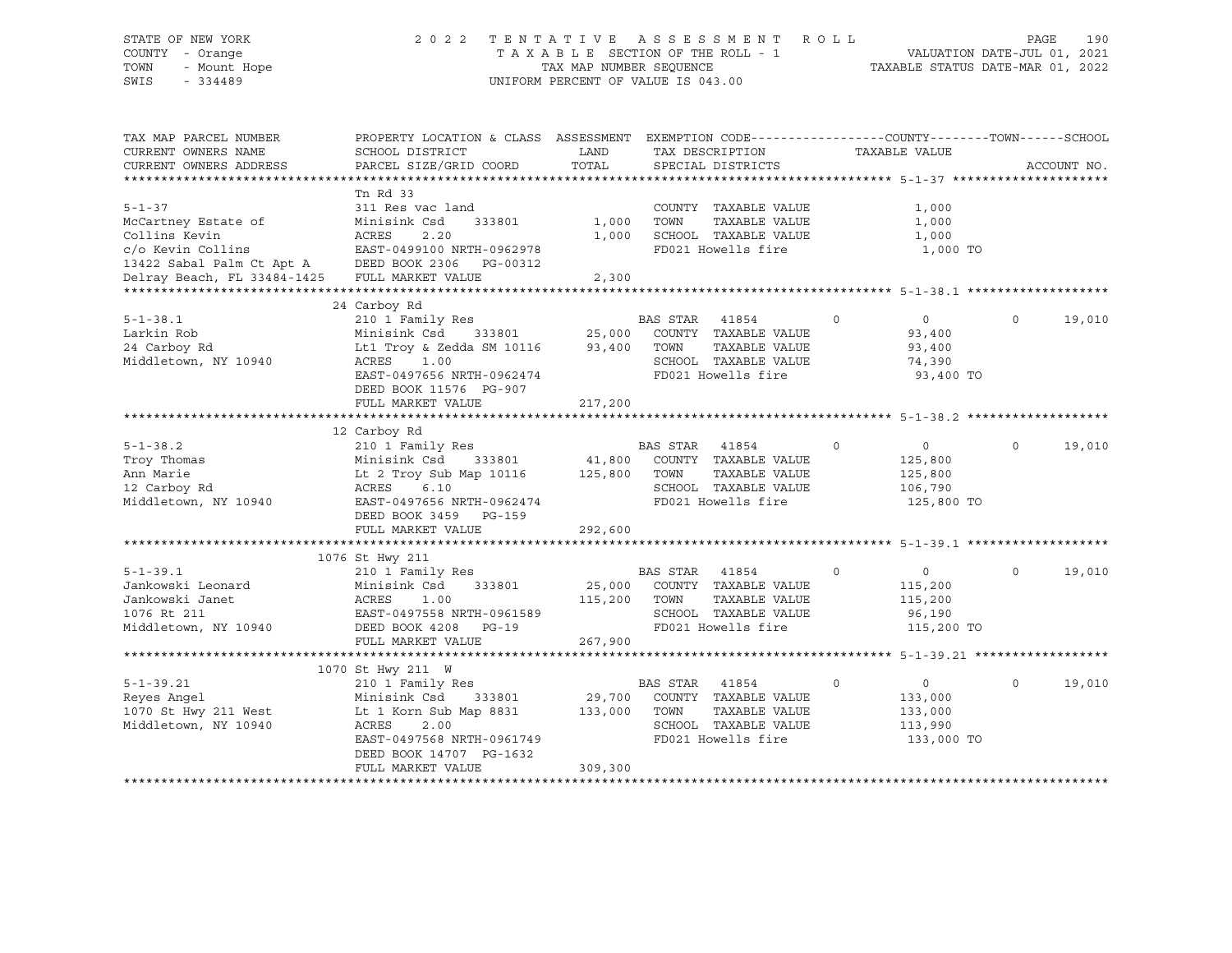| STATE OF NEW YORK<br>COUNTY - Orange<br>- Orange<br>- Mount Hope<br>TOWN<br>SWIS<br>$-334489$          | 2022 TENTATIVE ASSESSMENT ROLL                                                                                                                                                                                              |                   | UNIFORM PERCENT OF VALUE IS 043.00                                  |                                                                                     |                         |                                                                                             | PAGE               | 191              |
|--------------------------------------------------------------------------------------------------------|-----------------------------------------------------------------------------------------------------------------------------------------------------------------------------------------------------------------------------|-------------------|---------------------------------------------------------------------|-------------------------------------------------------------------------------------|-------------------------|---------------------------------------------------------------------------------------------|--------------------|------------------|
| TAX MAP PARCEL NUMBER<br>CURRENT OWNERS NAME<br>CURRENT OWNERS ADDRESS                                 | PROPERTY LOCATION & CLASS ASSESSMENT EXEMPTION CODE---------------COUNTY-------TOWN------SCHOOL<br>SCHOOL DISTRICT<br>PARCEL SIZE/GRID COORD                                                                                | LAND<br>TOTAL     | TAX DESCRIPTION<br>SPECIAL DISTRICTS                                |                                                                                     |                         | TAXABLE VALUE                                                                               |                    | ACCOUNT NO.      |
| $5 - 1 - 39.222$<br>Vellenga Michael<br>Vellenga Paula<br>1064 St Hwy 211 West<br>Middletown, NY 10940 | 1064 St Hwy 211<br>210 1 Family Res<br>Minisink Csd<br>333801<br>Lt 2 Korn Sub Map 8831<br>parcel Boughton map 3538<br>ACRES 11.60 BANKC080370<br>EAST-0497295 NRTH-0962074<br>DEED BOOK 12029 PG-1741<br>FULL MARKET VALUE | 49,000<br>470,000 | TOWN<br>202,100 SCHOOL TAXABLE VALUE                                | COUNTY TAXABLE VALUE<br>TAXABLE VALUE<br>FD021 Howells fire                         |                         | 202,100<br>202,100<br>202,100<br>202,100 TO                                                 |                    |                  |
|                                                                                                        |                                                                                                                                                                                                                             |                   |                                                                     |                                                                                     |                         |                                                                                             |                    |                  |
| $5 - 1 - 39.23$<br>Walker Michael<br>1052 Rt 211 West<br>Middletown, NY 10940                          | 1052 St Hwy 211<br>210 1 Family Res<br>Minisink Csd<br>333801<br>Lt 3 Korn Sub Map 8831<br>ACRES<br>2.10<br>EAST-0497787 NRTH-0962069                                                                                       | 103,700 TOWN      | BAS STAR 41854<br>30,200 COUNTY TAXABLE VALUE<br>FD021 Howells fire | TAXABLE VALUE<br>SCHOOL TAXABLE VALUE                                               | $\circ$                 | $\overline{0}$<br>103,700<br>103,700<br>84,690<br>103,700 TO                                | $\Omega$           | 19,010           |
|                                                                                                        | DEED BOOK 5195 PG-297<br>FULL MARKET VALUE                                                                                                                                                                                  | 241,200           |                                                                     |                                                                                     |                         |                                                                                             |                    |                  |
|                                                                                                        |                                                                                                                                                                                                                             |                   |                                                                     |                                                                                     |                         |                                                                                             |                    |                  |
| $5 - 1 - 40.1$<br>Clark Timothy<br>Clark Janice<br>29 Carbov Rd<br>Middletown, NY 10940                | 29 Carboy Rd<br>210 1 Family Res<br>--<br>Minisink Csd 333801<br>ACRES 2.10 BANKC030614<br>EAST-0497067 NRTH-0962288<br>333801 30,200<br>2.10 BANKC030614 124,800<br>DEED BOOK 5014 PG-127                                  |                   | BAS STAR 41854<br>TOWN<br>FD021 Howells fire                        | COUNTY TAXABLE VALUE<br>TAXABLE VALUE<br>SCHOOL TAXABLE VALUE                       | $\circ$                 | $\overline{0}$<br>124,800<br>124,800<br>105,790<br>124,800 TO                               | $\Omega$           | 19,010           |
|                                                                                                        | FULL MARKET VALUE                                                                                                                                                                                                           | 290,200           |                                                                     |                                                                                     |                         |                                                                                             |                    |                  |
| $5 - 1 - 41$<br>Dicerbo Vincenzo<br>Dicerbo Vincenzina<br>55 Carboy Rd<br>Middletown, NY 10940         | 55 Carboy Rd<br>210 1 Family Res<br>Minisink Csd<br>333801<br>LIFE ESTATE<br>ACRES<br>8.00<br>EAST-0496732 NRTH-0962509<br>DEED BOOK 13785 PG-75                                                                            | 39,500<br>89,100  | TOWN                                                                | COUNTY TAXABLE VALUE<br>TAXABLE VALUE<br>SCHOOL TAXABLE VALUE<br>FD021 Howells fire |                         | 89,100<br>89,100<br>89,100<br>89,100 TO                                                     |                    |                  |
|                                                                                                        | FULL MARKET VALUE                                                                                                                                                                                                           | 207,200           |                                                                     |                                                                                     |                         |                                                                                             |                    |                  |
|                                                                                                        | 67 Carboy Rd                                                                                                                                                                                                                |                   |                                                                     |                                                                                     |                         |                                                                                             |                    |                  |
| $5 - 1 - 42$<br>Conklin Walter J III<br>67 Carboy Rd<br>Middletown, NY 10940                           | 210 1 Family Res<br>Minisink Csd<br>333801<br>ACRES<br>5.00<br>EAST-0496396 NRTH-0962672<br>DEED BOOK 12359 PG-620<br>FULL MARKET VALUE                                                                                     |                   | AGED<br>40,000 ENH STAR 41834<br>TOWN<br>290,700 FD021 Howells fire | 41800<br>125,000 COUNTY TAXABLE VALUE<br>TAXABLE VALUE<br>SCHOOL TAXABLE VALUE      | $\mathbf 0$<br>$\Omega$ | 62,500<br>$\overline{0}$<br>62,500<br>62,500<br>15,050<br>125,000 TO<br>******************* | 62,500<br>$\Omega$ | 62,500<br>47,450 |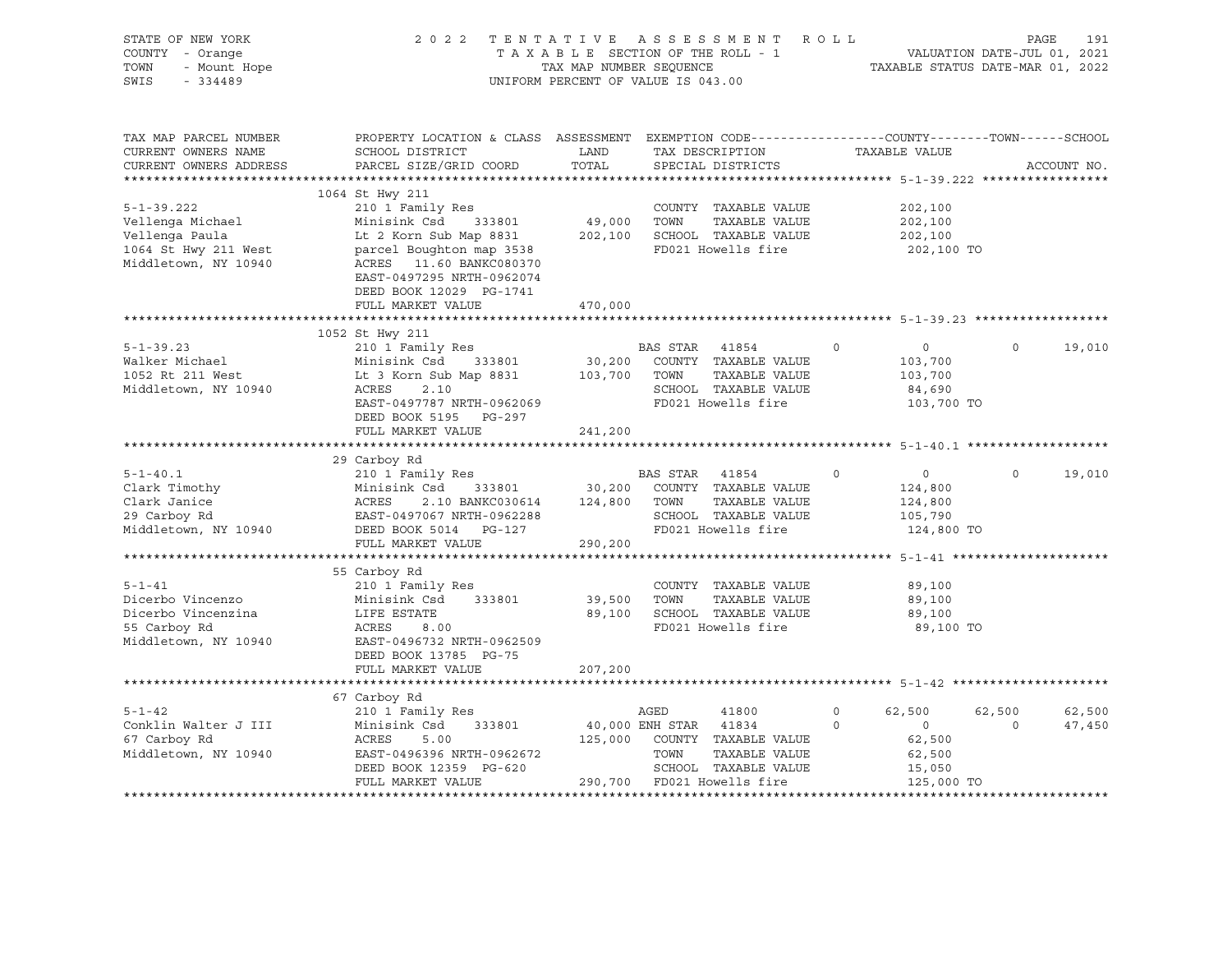# STATE OF NEW YORK 2 0 2 2 T E N T A T I V E A S S E S S M E N T R O L L PAGE 192 COUNTY - Orange T A X A B L E SECTION OF THE ROLL - 1 VALUATION DATE-JUL 01, 2021 TOWN - Mount Hope TAX MAP NUMBER SEQUENCE TAXABLE STATUS DATE-MAR 01, 2022 SWIS - 334489 UNIFORM PERCENT OF VALUE IS 043.00

| TAX MAP PARCEL NUMBER<br>CURRENT OWNERS NAME<br>CURRENT OWNERS ADDRESS                    | PROPERTY LOCATION & CLASS ASSESSMENT EXEMPTION CODE---------------COUNTY-------TOWN-----SCHOOL<br>SCHOOL DISTRICT<br>PARCEL SIZE/GRID COORD                                      | LAND<br>TOTAL                     | TAX DESCRIPTION<br>SPECIAL DISTRICTS                                                                                                                                 | TAXABLE VALUE                                                                                                         | ACCOUNT NO.                                                |
|-------------------------------------------------------------------------------------------|----------------------------------------------------------------------------------------------------------------------------------------------------------------------------------|-----------------------------------|----------------------------------------------------------------------------------------------------------------------------------------------------------------------|-----------------------------------------------------------------------------------------------------------------------|------------------------------------------------------------|
| $5 - 1 - 43$<br>Sampson Shellie III<br>Sampson Beverly<br>PO Box 103<br>Howells, NY 10932 | 77 Carboy Rd<br>210 1 Family Res<br>Minisink Csd<br>DEED BOOK 5840 PG-215<br>FULL MARKET VALUE                                                                                   | 144,800<br>336,700                | BAS STAR 41854<br>333801 35,700 COUNTY TAXABLE VALUE<br>TOWN<br>TAXABLE VALUE<br>SCHOOL TAXABLE VALUE<br>FD021 Howells fire                                          | $\circ$<br>$\Omega$<br>144,800<br>144,800<br>125,790<br>144,800 TO                                                    | $\Omega$<br>19,010                                         |
| $5 - 1 - 44.11$<br>Rhein $(L/E)$ Stanley<br>56 Carboy Rd<br>Middletown, NY 10940          | 93 Carboy Rd<br>270 Mfg housing<br>333801 25,000<br>Minisink Csd<br>$2.00$<br>EAST-0496035 NRTH-0963396<br>DEED ROOK 14005<br>DEED BOOK 14935 PG-1433<br>FULL MARKET VALUE       | 174,400                           | COUNTY TAXABLE VALUE<br>TOWN<br>TAXABLE VALUE<br>SCHOOL TAXABLE VALUE<br>FD021 Howells fire                                                                          | 75,000<br>75,000<br>75,000<br>75,000 TO                                                                               |                                                            |
| $5 - 1 - 44.2$<br>Licardi James<br>64 Schoolhouse Rd<br>Middletown, NY 10940              | 64 Schoolhouse Rd<br>210 1 Family Res<br>Minisink Csd<br>ACRES<br>2.90<br>EAST-0495987 NRTH-0963079<br>DEED BOOK 2049 PG-00240<br>FULL MARKET VALUE                              |                                   | s<br>333801 33,900 VETDIS CTS 41140<br>170,600 BAS STAR 41854<br>COUNTY TAXABLE VALUE<br>TOWN<br>TAXABLE VALUE<br>396,700 SCHOOL TAXABLE VALUE<br>FD021 Howells fire | $\circ$<br>18,200<br>$\Omega$<br>36,400<br>$\Omega$<br>$\overline{0}$<br>116,000<br>116,000<br>120, 390<br>170,600 TO | 18,200<br>10,400<br>36,400<br>20,800<br>$\Omega$<br>19,010 |
| $5 - 1 - 44.3$<br>Dolson Duane Jr                                                         | 52 Schoolhouse Rd<br>210 1 Family Res<br>Minisink Csd<br>333801<br>FULL MARKET VALUE                                                                                             | 33,500 TOWN<br>168,000<br>390,700 | COUNTY TAXABLE VALUE<br>TAXABLE VALUE<br>SCHOOL TAXABLE VALUE<br>FD021 Howells fire                                                                                  | 168,000<br>168,000<br>168,000<br>168,000 TO                                                                           |                                                            |
| $5 - 1 - 44.4$<br>Meikle James<br>Meikle Pamela<br>Middletown, NY 10940                   | 40 Schoolhouse Rd<br>210 1 Family Res<br>Minisink Csd<br>333801<br>ACRES<br>1.80<br>40 School House Rd EAST-0495764 NRTH-0962607<br>DEED BOOK 2282 PG-00657<br>FULL MARKET VALUE | 164,000<br>381,400                | BAS STAR<br>41854<br>28,800 COUNTY TAXABLE VALUE<br>TOWN<br>TAXABLE VALUE<br>SCHOOL TAXABLE VALUE<br>FD021 Howells fire                                              | $\circ$<br>$\overline{0}$<br>164,000<br>164,000<br>144,990<br>164,000 TO                                              | $\Omega$<br>19,010                                         |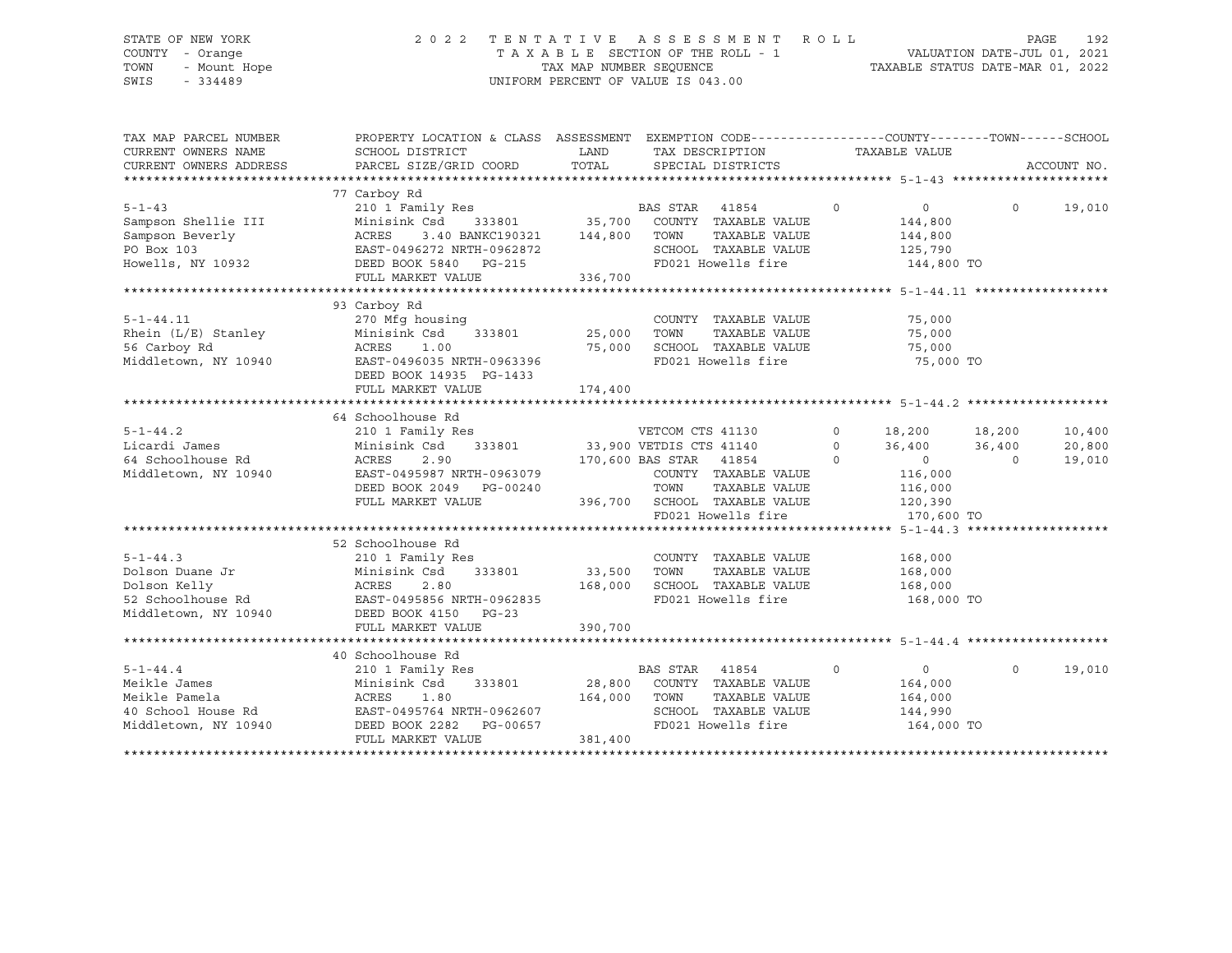# STATE OF NEW YORK 2 0 2 2 T E N T A T I V E A S S E S S M E N T R O L L PAGE 193 COUNTY - Orange T A X A B L E SECTION OF THE ROLL - 1 VALUATION DATE-JUL 01, 2021 TOWN - Mount Hope TAX MAP NUMBER SEQUENCE TAXABLE STATUS DATE-MAR 01, 2022 SWIS - 334489 UNIFORM PERCENT OF VALUE IS 043.00

| TAX MAP PARCEL NUMBER<br>CURRENT OWNERS NAME<br>CURRENT OWNERS ADDRESS                        | PROPERTY LOCATION & CLASS ASSESSMENT EXEMPTION CODE---------------COUNTY-------TOWN-----SCHOOL<br>SCHOOL DISTRICT<br>PARCEL SIZE/GRID COORD                                                                                                                                                                                                                       | LAND<br>TOTAL           | TAX DESCRIPTION<br>SPECIAL DISTRICTS                                                                            |               |          | TAXABLE VALUE                                                 |          | ACCOUNT NO. |
|-----------------------------------------------------------------------------------------------|-------------------------------------------------------------------------------------------------------------------------------------------------------------------------------------------------------------------------------------------------------------------------------------------------------------------------------------------------------------------|-------------------------|-----------------------------------------------------------------------------------------------------------------|---------------|----------|---------------------------------------------------------------|----------|-------------|
| ************************                                                                      |                                                                                                                                                                                                                                                                                                                                                                   |                         |                                                                                                                 |               |          |                                                               |          |             |
|                                                                                               | 77 Schoolhouse Rd                                                                                                                                                                                                                                                                                                                                                 |                         |                                                                                                                 |               |          |                                                               |          |             |
| $5 - 1 - 45.1$                                                                                | Heimbuecher Steven<br>Heimbuecher Elizabeth G<br>77 School House Rd<br>Middletown, NY 10940<br>Heimbuecher Bizabeth G<br>EAST-0495730 NRTH-0963470<br>DEED BOOK 2923 PG-301<br>PHIT MADVER WALLER WARD WALK                                                                                                                                                       | 113,500 TOWN            | SCHOOL TAXABLE VALUE<br>FD021 Howells fire                                                                      | TAXABLE VALUE | $\circ$  | $\overline{0}$<br>113,500<br>113,500<br>94,490<br>113,500 TO  | $\Omega$ | 19,010      |
|                                                                                               | FULL MARKET VALUE                                                                                                                                                                                                                                                                                                                                                 | 264,000                 |                                                                                                                 |               |          |                                                               |          |             |
|                                                                                               |                                                                                                                                                                                                                                                                                                                                                                   |                         |                                                                                                                 |               |          |                                                               |          |             |
|                                                                                               | 69 Schoolhouse Rd                                                                                                                                                                                                                                                                                                                                                 |                         |                                                                                                                 |               |          |                                                               |          |             |
| $5 - 1 - 45.2$<br>Weed James Minisi<br>69 Schoolhouse Rd ACRES<br>Middletown, NY 10940 EAST-0 | 270 Mfg housing<br>Minisink Csd 333801 25,000 COUNTY TAXABLE VALUE<br>Minisink Csd 333801 25,000 COUNTY TAXABLE VALUE<br>RCRES 1.00 46,500 TOWN TAXABLE VALUE<br>REST-0495620 NRTH-0963375 SCHOOL TAXABLE VALUE<br>DEED BOOK 12871 PG-1008 PD021 Howells                                                                                                          |                         | BAS STAR 41854<br>SCHOOL TAXABLE VALUE<br>FD021 Howells fire                                                    | TAXABLE VALUE | $\Omega$ | $\bigcirc$<br>46,500<br>46,500<br>27,490<br>46,500 TO         |          | 19,010      |
|                                                                                               |                                                                                                                                                                                                                                                                                                                                                                   |                         |                                                                                                                 |               |          |                                                               |          |             |
|                                                                                               |                                                                                                                                                                                                                                                                                                                                                                   |                         |                                                                                                                 |               |          |                                                               |          |             |
| $5 - 1 - 45.3$                                                                                | 115 Carboy Rd<br>210 1 Family Res<br>Minisink Csd 333801 27,400 COUNTY TAXABLE VALUE<br>EXAMPLE POSE WILLIAM S<br>Rose William S<br>Rose Donna L<br>Rose Donna L<br>Rose Donna L<br>ACRES<br>27,400 COUNTY TAXABLE VALUE<br>ROSE DONNA LACRES<br>27,400 COUNTY TAXABLE VALUE<br>TAXABLE VALUE<br>SCHOOL TAXABLE VALUE<br>Middletown, NY 1094<br>FULL MARKET VALUE | 390,700                 | BAS STAR 41854                                                                                                  |               | $\circ$  | $\overline{0}$<br>168,000<br>168,000<br>148,990<br>168,000 TO | $\Omega$ | 19,010      |
|                                                                                               |                                                                                                                                                                                                                                                                                                                                                                   |                         |                                                                                                                 |               |          |                                                               |          |             |
| $5 - 1 - 46.1$                                                                                | 129 Carboy Rd<br>270 Mfg housing<br>Grusz Lu Ann<br>Grusz Henry S Jr<br>121 Carboy Rd 121 Carboy Rd 122 Carboy Rd 2011<br>Middletown, NY 10940 DEED BOOK 11196 PG-1436                                                                                                                                                                                            | 25,000 TOWN             | COUNTY TAXABLE VALUE<br>vADUE<br>Z5,000 TOWN TAXABLE VALUE<br>57,300 SCHOOL TAXABLE VALUE<br>FD021 Howells find |               |          | 57,300<br>57,300<br>57,300<br>57,300 TO                       |          |             |
|                                                                                               | FULL MARKET VALUE                                                                                                                                                                                                                                                                                                                                                 | 133,300                 |                                                                                                                 |               |          |                                                               |          |             |
|                                                                                               |                                                                                                                                                                                                                                                                                                                                                                   |                         |                                                                                                                 |               |          |                                                               |          |             |
| $5 - 1 - 46.2$<br>Middletown, NY 10940                                                        | 121 Carboy Rd<br>210 1 Family Res<br>9-1-46.2<br>Grusz Henry S Jr Minisink Csd 333801<br>Grusz Lu Ann ACRES 3.90<br>121 Carboy Rd EAST-0495175 NRTH-0963354<br>DEED BOOK 11196 PG-1440<br>FULL MARKET VALUE                                                                                                                                                       | 126,500 TOWN<br>294,200 | ENH STAR 41834 0<br>37,200 COUNTY TAXABLE VALUE<br>SCHOOL TAXABLE VALUE<br>FD021 Howells fire                   | TAXABLE VALUE |          | $\overline{0}$<br>126,500<br>126,500<br>79,050<br>126,500 TO  | $\Omega$ | 47,450      |
|                                                                                               |                                                                                                                                                                                                                                                                                                                                                                   |                         |                                                                                                                 |               |          |                                                               |          |             |
| $5 - 1 - 47$<br>Geiss Troy W<br>139 Carboy Rd<br>139 Carboy Rd<br>Middletown, NY 10940        | 139 Carboy Rd<br>210 1 Family Res<br>Cari<br>210<br>Minis<br>ACRES<br>EAST<br>Minisink Csd<br>EAST-0494862 NRTH-0963357<br>DEED BOOK 14641 PG-884<br>FULL MARKET VALUE                                                                                                                                                                                            | 344,700                 | BAS STAR 41854<br>SCHOOL TAXABLE VALUE<br>FD021 Howells fire                                                    | TAXABLE VALUE | $\Omega$ | $\overline{0}$<br>148,200<br>148,200<br>129,190<br>148,200 TO | $\Omega$ | 19,010      |
|                                                                                               |                                                                                                                                                                                                                                                                                                                                                                   |                         |                                                                                                                 |               |          |                                                               |          |             |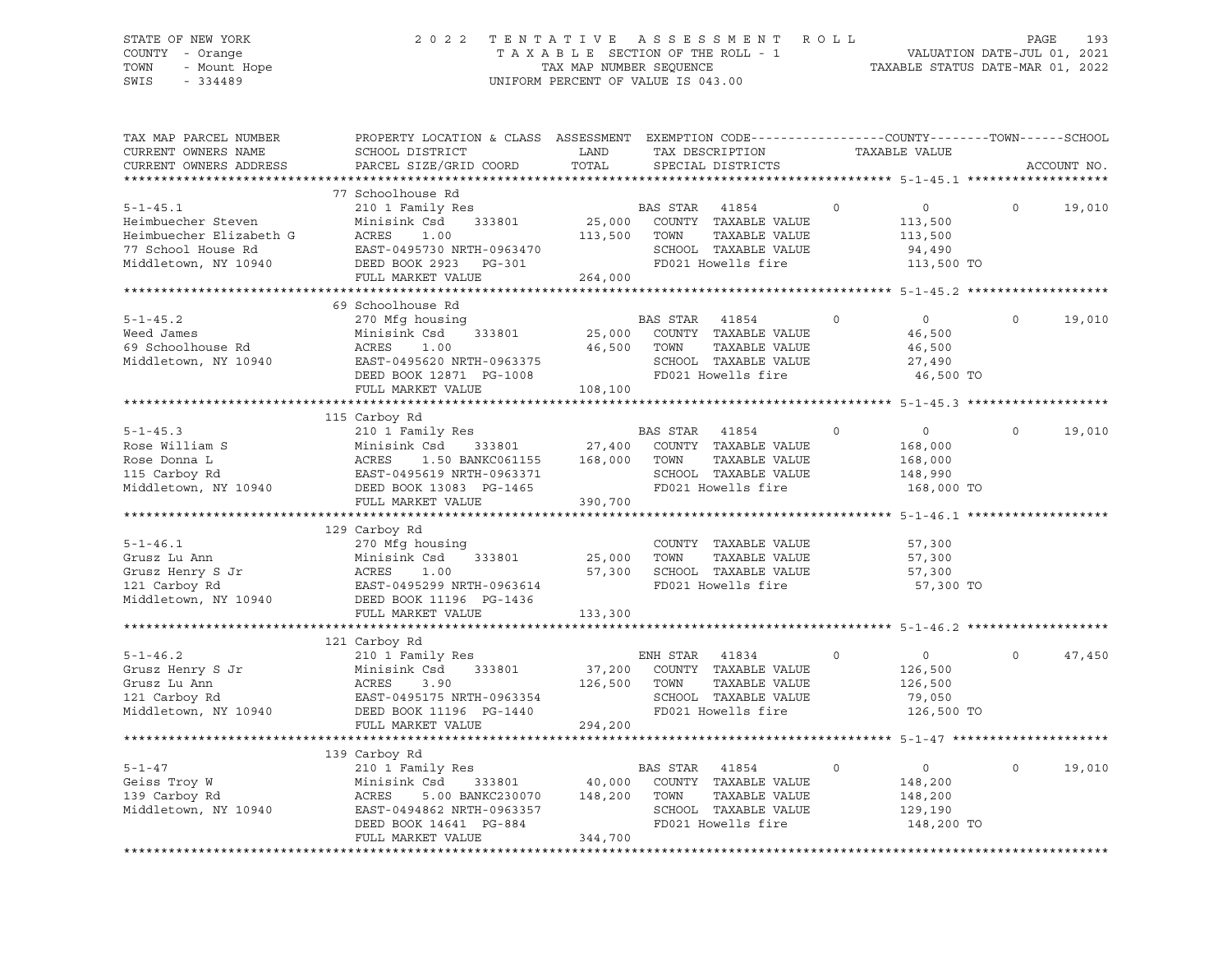# STATE OF NEW YORK 2 0 2 2 T E N T A T I V E A S S E S S M E N T R O L L PAGE 194 COUNTY - Orange T A X A B L E SECTION OF THE ROLL - 1 VALUATION DATE-JUL 01, 2021 TOWN - Mount Hope TAX MAP NUMBER SEQUENCE TAXABLE STATUS DATE-MAR 01, 2022 SWIS - 334489 UNIFORM PERCENT OF VALUE IS 043.00

| TAX MAP PARCEL NUMBER     | PROPERTY LOCATION & CLASS ASSESSMENT EXEMPTION CODE----------------COUNTY-------TOWN-----SCHOOL |         |                       |                            |                       |
|---------------------------|-------------------------------------------------------------------------------------------------|---------|-----------------------|----------------------------|-----------------------|
| CURRENT OWNERS NAME       | SCHOOL DISTRICT                                                                                 | LAND    | TAX DESCRIPTION       | TAXABLE VALUE              |                       |
| CURRENT OWNERS ADDRESS    | PARCEL SIZE/GRID COORD                                                                          | TOTAL   | SPECIAL DISTRICTS     |                            | ACCOUNT NO.           |
|                           |                                                                                                 |         |                       |                            |                       |
|                           | 149 Carboy Rd                                                                                   |         |                       |                            |                       |
| $5 - 1 - 48$              | 210 1 Family Res                                                                                |         | COUNTY TAXABLE VALUE  | 250,000                    |                       |
| Recknagel Peter           | Minisink Csd<br>333801                                                                          | 35,700  | TOWN<br>TAXABLE VALUE | 250,000                    |                       |
| 149 Carboy Rd             | ACRES<br>4.90                                                                                   | 250,000 | SCHOOL TAXABLE VALUE  | 250,000                    |                       |
| Middletown, NY 10940      | EAST-0494666 NRTH-0963473                                                                       |         | FD021 Howells fire    | 250,000 TO                 |                       |
|                           | DEED BOOK 14550 PG-1823                                                                         |         |                       |                            |                       |
|                           | FULL MARKET VALUE                                                                               | 581,400 |                       |                            |                       |
|                           |                                                                                                 |         |                       |                            |                       |
|                           | 480 Shoddy Hollow Rd                                                                            |         |                       |                            |                       |
| $5 - 1 - 51.1$            | 210 1 Family Res                                                                                |         | COUNTY TAXABLE VALUE  | 121,100                    |                       |
| Jones Bruce               | Minisink Csd<br>333801                                                                          | 39,200  | TOWN<br>TAXABLE VALUE | 121,100                    |                       |
| 480 Shoddy Hollow Rd      | ACRES<br>4.70 BANKC130170                                                                       | 121,100 | SCHOOL TAXABLE VALUE  | 121,100                    |                       |
| Middletown, NY 10940-7581 | EAST-0494440 NRTH-0965862                                                                       |         | FD021 Howells fire    | 121,100 TO                 |                       |
|                           | DEED BOOK 14222 PG-92                                                                           |         |                       |                            |                       |
|                           | FULL MARKET VALUE                                                                               | 281,600 |                       |                            |                       |
|                           |                                                                                                 |         |                       |                            |                       |
|                           | 226 Carboy Rd                                                                                   |         |                       |                            |                       |
| $5 - 1 - 51.21$           | 210 1 Family Res                                                                                |         | COUNTY TAXABLE VALUE  | 179,900                    |                       |
| Suffern Tyrone            | Minisink Csd<br>333801                                                                          | 23,000  | TOWN<br>TAXABLE VALUE | 179,900                    |                       |
| Suffern Particia          | Lt 1 Elan Ests Map 215-01                                                                       | 179,900 | SCHOOL TAXABLE VALUE  | 179,900                    |                       |
| 226 Carboy Rd             | Es Shoddy Hollow Rd                                                                             |         | FD021 Howells fire    | 179,900 TO                 |                       |
| Middletown, NY 10940      | FRNT 146.00 DPTH 285.00                                                                         |         |                       |                            |                       |
|                           | ACRES<br>0.92 BANKC080370                                                                       |         |                       |                            |                       |
|                           | EAST-0492925 NRTH-0964274                                                                       |         |                       |                            |                       |
|                           | DEED BOOK 6065 PG-96                                                                            |         |                       |                            |                       |
|                           | FULL MARKET VALUE                                                                               | 418,400 |                       |                            |                       |
|                           |                                                                                                 |         |                       |                            |                       |
|                           | 418 Shoddy Hollow Rd                                                                            |         |                       |                            |                       |
| $5 - 1 - 51.22$           | 210 1 Family Res                                                                                |         | BAS STAR 41854        | $\overline{0}$<br>$\circ$  | $\mathbf 0$<br>19,010 |
| Gildea Linda              | Minisink Csd<br>333801                                                                          | 26,400  | COUNTY TAXABLE VALUE  | 179,900                    |                       |
| 418 Shoddy Hollow Rd      | Lt 2 Elan Estates                                                                               | 179,900 | TAXABLE VALUE<br>TOWN | 179,900                    |                       |
| Middletown, NY 10940      | Map 215-01                                                                                      |         | SCHOOL TAXABLE VALUE  | 160,890                    |                       |
|                           | 1.30 BANKC180281<br>ACRES                                                                       |         | FD021 Howells fire    | 179,900 TO                 |                       |
|                           | EAST-0493081 NRTH-0964407                                                                       |         |                       |                            |                       |
|                           | DEED BOOK 14610 PG-468                                                                          |         |                       |                            |                       |
|                           | FULL MARKET VALUE                                                                               | 418,400 |                       |                            |                       |
|                           |                                                                                                 |         |                       |                            |                       |
|                           | 424 Shoddy Hollow Rd                                                                            |         |                       |                            |                       |
| $5 - 1 - 51.23$           | 210 1 Family Res                                                                                |         | BAS STAR 41854        | $\overline{0}$<br>$\Omega$ | $\Omega$<br>19,010    |
| Jacobson Juliet I         | Minisink Csd<br>333801                                                                          | 30,200  | COUNTY TAXABLE VALUE  | 179,900                    |                       |
| Jacobson Robert           | Lt 3 Elan Estates                                                                               | 179,900 | TOWN<br>TAXABLE VALUE | 179,900                    |                       |
| 424 Shoddy Hollow Rd      | Map 215-01                                                                                      |         | SCHOOL TAXABLE VALUE  | 160,890                    |                       |
| Middletown, NY 10940      | ACRES<br>2.10                                                                                   |         | FD021 Howells fire    | 179,900 TO                 |                       |
|                           | EAST-0493206 NRTH-0964585                                                                       |         |                       |                            |                       |
|                           | DEED BOOK 14558 PG-917                                                                          |         |                       |                            |                       |
|                           | FULL MARKET VALUE                                                                               | 418,400 |                       |                            |                       |
|                           |                                                                                                 |         |                       |                            |                       |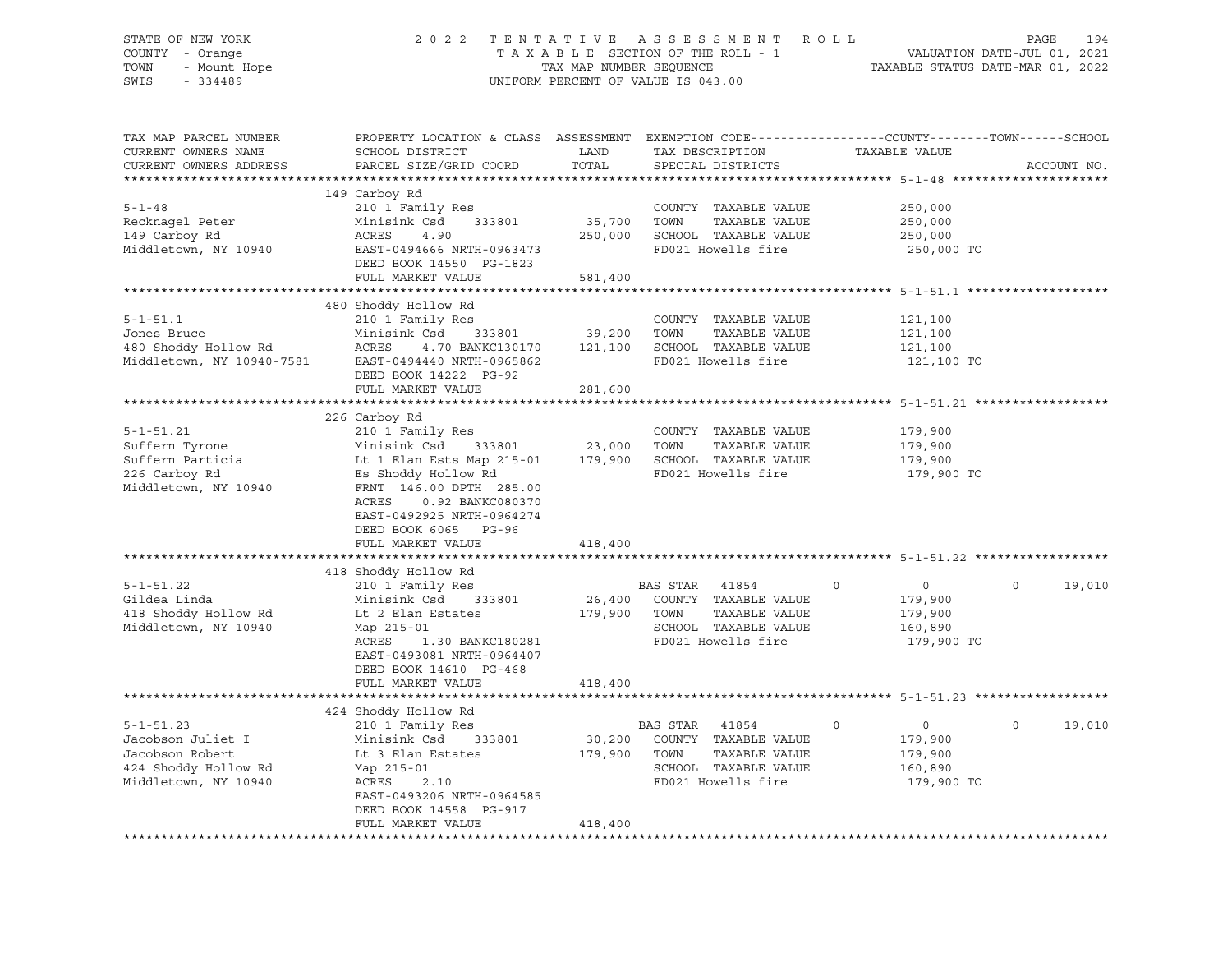| STATE OF NEW YORK<br>COUNTY - Orange<br>- Mount Hope<br>221155<br>TOWN<br>SWIS<br>$-334489$                   |                                                                                                                                                                                                                                                   |                        | 2022 TENTATIVE ASSESSMENT ROLL<br>T A X A B L E SECTION OF THE ROLL - 1<br>T A X A B L E SECTION OF THE ROLL - 1<br>TAXABLE STATUS DATE-MAR 01, 2022<br>UNIFORM PERCENT OF VALUE IS 043.00 |                                                                      | PAGE<br>195        |
|---------------------------------------------------------------------------------------------------------------|---------------------------------------------------------------------------------------------------------------------------------------------------------------------------------------------------------------------------------------------------|------------------------|--------------------------------------------------------------------------------------------------------------------------------------------------------------------------------------------|----------------------------------------------------------------------|--------------------|
| TAX MAP PARCEL NUMBER<br>CURRENT OWNERS NAME<br>CURRENT OWNERS ADDRESS                                        | PROPERTY LOCATION & CLASS ASSESSMENT EXEMPTION CODE---------------COUNTY-------TOWN-----SCHOOL<br>SCHOOL DISTRICT<br>PARCEL SIZE/GRID COORD                                                                                                       | LAND<br>TOTAL          | TAX DESCRIPTION<br>SPECIAL DISTRICTS                                                                                                                                                       | TAXABLE VALUE                                                        | ACCOUNT NO.        |
|                                                                                                               |                                                                                                                                                                                                                                                   |                        |                                                                                                                                                                                            |                                                                      |                    |
| $5 - 1 - 51.24$<br>Barber Barbara<br>Barber Mark E<br>432 Shoddy Hollow Rd<br>Middletown, NY 10940            | 432 Shoddy Hollow Rd<br>210 1 Family Res<br>Minisink Csd 333801<br>Lt 4 Elan Estates<br>Map 215-01<br>ACRES 6.60 BANKC080370<br>EAST-0493418 NRTH-0964932<br>DEED BOOK 12602 PG-574                                                               | 42,300 TOWN            | COUNTY TAXABLE VALUE<br>TAXABLE VALUE<br>188,900 SCHOOL TAXABLE VALUE<br>FD021 Howells fire                                                                                                | 188,900<br>188,900<br>188,900<br>188,900 TO                          |                    |
|                                                                                                               | FULL MARKET VALUE                                                                                                                                                                                                                                 | 439,300                |                                                                                                                                                                                            |                                                                      |                    |
|                                                                                                               | 401 Shoddy Hollow Rd                                                                                                                                                                                                                              |                        |                                                                                                                                                                                            |                                                                      |                    |
| $5 - 1 - 51.25$<br>William T Homes LLC<br>20 Springbrook Rd<br>Port Jervis, NY 12771                          | 210 1 Family Res<br>Minisink Csd 333801 29,000 TOWN TAXABLE VALUE<br>Lt5 Elan Estate Mp 215-01 130,000 SCHOOL TAXABLE VALUE<br>Ws Shoddy Hollow Road<br>ACRES<br>2.70<br>EAST-0492693 NRTH-0964367<br>DEED BOOK 15185 PG-565<br>FULL MARKET VALUE | 302,300                | COUNTY TAXABLE VALUE<br>FD021 Howells fire                                                                                                                                                 | 130,000<br>130,000<br>130,000<br>130,000 TO                          |                    |
|                                                                                                               |                                                                                                                                                                                                                                                   |                        |                                                                                                                                                                                            |                                                                      |                    |
| $5 - 1 - 51.3$<br>Mitchell Kevin<br>875 Boyton Ave Apt 18E<br>Bronx, NY 10473                                 | 231 Carboy Rd<br>210 1 Family Res<br>Minisink Csd 333801<br>ACRES<br>EAST-0492778 NRTH-0954035<br>DEED BOOK 14862 PG-1645<br>FULL MARKET VALUE                                                                                                    | 26,900 TOWN<br>460,700 | COUNTY TAXABLE VALUE<br>TAXABLE VALUE<br>1.40 BANKC060235 198,110 SCHOOL TAXABLE VALUE<br>FD021 Howells fire                                                                               | 198,110<br>198,110<br>198,110<br>198,110 TO                          |                    |
|                                                                                                               |                                                                                                                                                                                                                                                   |                        |                                                                                                                                                                                            |                                                                      |                    |
| $5 - 1 - 52$<br>Middletown, NY 10940                                                                          | 464 Shoddy Hollow Rd<br>210 1 Family Res<br>DEED BOOK 3475 PG-238                                                                                                                                                                                 |                        | BAS STAR 41854<br>40,000 COUNTY TAXABLE VALUE<br>85,700 TOWN<br>TAXABLE VALUE<br>SCHOOL TAXABLE VALUE<br>FD021 Howells fire                                                                | $\overline{0}$<br>$\circ$<br>85,700<br>85,700<br>66,690<br>85,700 TO | $\circ$<br>19,010  |
|                                                                                                               | FULL MARKET VALUE                                                                                                                                                                                                                                 | 199,300                |                                                                                                                                                                                            |                                                                      |                    |
| $5 - 1 - 53$<br>McCallion Richard J<br>McCallion Margaret Ann<br>450 Shoddy Hollow Rd<br>Middletown, NY 10940 | 450 Shoddy Hollow Rd<br>210 1 Family Res<br>Minisink Csd 333801 27,800 COUNTY TAXABLE VALUE<br>ACRES 1.60 BANKC080370 106,600 TOWN<br>DEED BOOK 3674 PG-150<br>FULL MARKET VALUE                                                                  | 247,900                | ENH STAR 41834<br>TAXABLE VALUE<br>SCHOOL TAXABLE VALUE<br>FD021 Howells fire                                                                                                              | $\circ$<br>0<br>106,600<br>106,600<br>59,150<br>106,600 TO           | 47,450<br>$\Omega$ |
|                                                                                                               |                                                                                                                                                                                                                                                   |                        |                                                                                                                                                                                            |                                                                      |                    |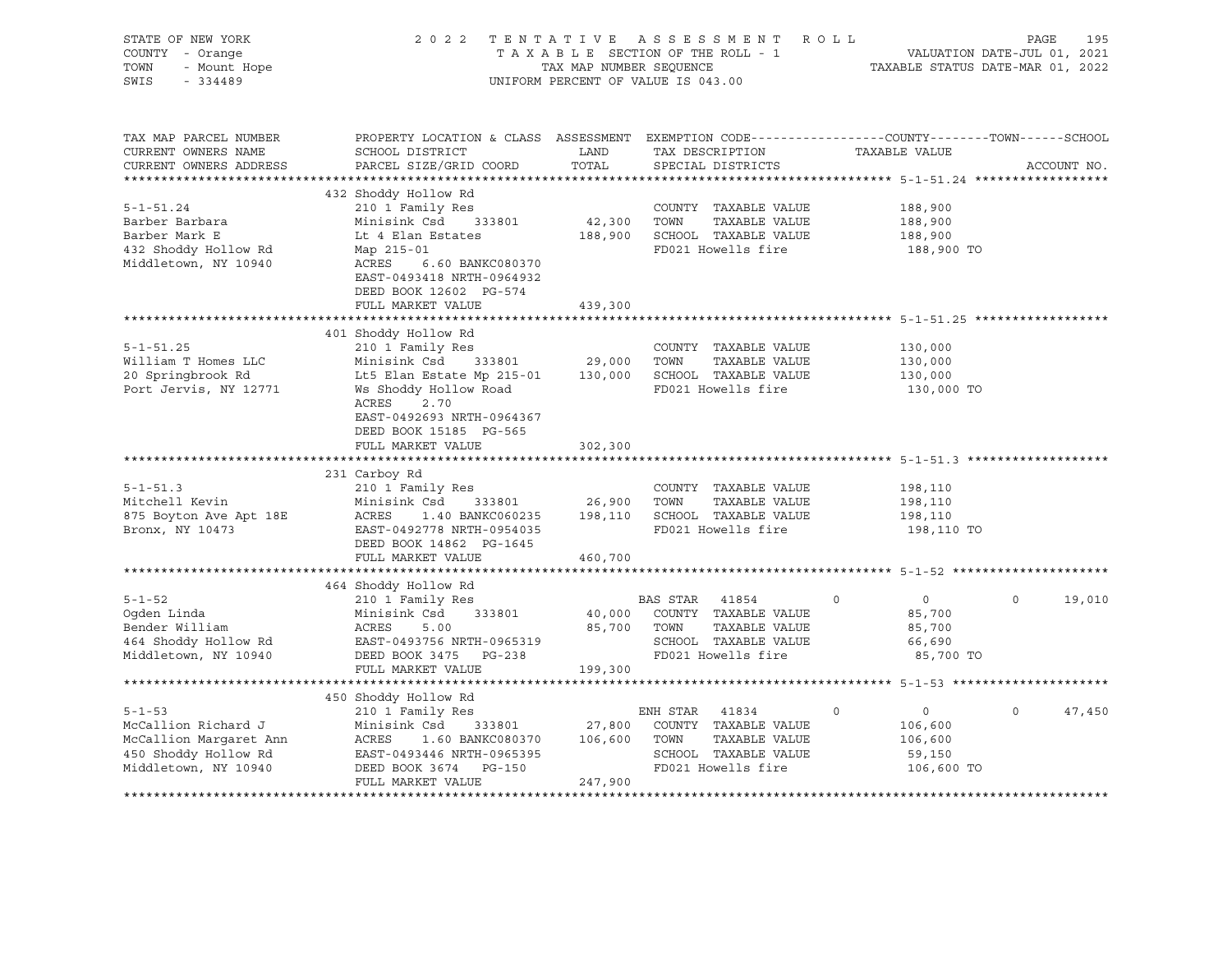# STATE OF NEW YORK 2 0 2 2 T E N T A T I V E A S S E S S M E N T R O L L PAGE 196 COUNTY - Orange T A X A B L E SECTION OF THE ROLL - 1 VALUATION DATE-JUL 01, 2021 TOWN - Mount Hope TAX MAP NUMBER SEQUENCE TAXABLE STATUS DATE-MAR 01, 2022 SWIS - 334489 UNIFORM PERCENT OF VALUE IS 043.00

| TAX MAP PARCEL NUMBER<br>CURRENT OWNERS NAME<br>CURRENT OWNERS ADDRESS | PROPERTY LOCATION & CLASS ASSESSMENT EXEMPTION CODE----------------COUNTY-------TOWN------SCHOOL<br>SCHOOL DISTRICT<br>PARCEL SIZE/GRID COORD | LAND<br>TOTAL         |                  | TAX DESCRIPTION<br>SPECIAL DISTRICTS                                  |                   | TAXABLE VALUE                |                    | ACCOUNT NO.     |
|------------------------------------------------------------------------|-----------------------------------------------------------------------------------------------------------------------------------------------|-----------------------|------------------|-----------------------------------------------------------------------|-------------------|------------------------------|--------------------|-----------------|
|                                                                        |                                                                                                                                               |                       |                  |                                                                       |                   |                              |                    |                 |
| $5 - 1 - 54$<br>Duczeminski John E                                     | 5 Whitlock Rd<br>210 1 Family Res<br>Minisink Csd<br>333801                                                                                   | 25,500 ENH STAR       | VETWAR CTS 41120 | 41834                                                                 | 0<br>$\mathbf{0}$ | 10,920<br>$\overline{0}$     | 10,920<br>$\Omega$ | 6,240<br>47,450 |
| 5 Whitlock Rd<br>Middletown, NY 10940                                  | ACRES<br>1.10<br>EAST-0493250 NRTH-0965599<br>DEED BOOK 2663 PG-00339                                                                         |                       | TOWN             | 125,100 COUNTY TAXABLE VALUE<br>TAXABLE VALUE<br>SCHOOL TAXABLE VALUE |                   | 114,180<br>114,180<br>71,410 |                    |                 |
|                                                                        | FULL MARKET VALUE                                                                                                                             |                       |                  | 290,900 FD021 Howells fire                                            |                   | 125,100 TO                   |                    |                 |
|                                                                        |                                                                                                                                               |                       |                  |                                                                       |                   |                              |                    |                 |
|                                                                        |                                                                                                                                               |                       |                  |                                                                       |                   |                              |                    |                 |
|                                                                        | 449 Shoddy Hollow Rd                                                                                                                          |                       |                  |                                                                       |                   |                              |                    |                 |
| $5 - 1 - 55$                                                           | 210 1 Family Res                                                                                                                              |                       | VETWAR CTS 41120 |                                                                       | $\mathbf 0$       | 10,920                       | 10,920             | 6,240           |
| Schraer Trust William D                                                | Minisink Csd<br>333801                                                                                                                        | 29,700 BAS STAR       |                  | 41854                                                                 | $\Omega$          | $\overline{0}$               | $\Omega$           | 19,010          |
| 449 Shoddy Hollow Rd                                                   | 2.00<br>ACRES                                                                                                                                 |                       |                  | 124,700 COUNTY TAXABLE VALUE                                          |                   | 113,780                      |                    |                 |
| Middletown, NY 10940                                                   | EAST-0493206 NRTH-0965299                                                                                                                     |                       | TOWN             | TAXABLE VALUE                                                         |                   | 113,780                      |                    |                 |
|                                                                        | DEED BOOK 12834 PG-1763                                                                                                                       |                       |                  | SCHOOL TAXABLE VALUE                                                  |                   | 99,450                       |                    |                 |
|                                                                        | FULL MARKET VALUE                                                                                                                             |                       |                  | 290,000 FD021 Howells fire                                            |                   | 124,700 TO                   |                    |                 |
|                                                                        |                                                                                                                                               |                       |                  |                                                                       |                   |                              |                    |                 |
|                                                                        | 441 Shoddy Hollow Rd                                                                                                                          |                       |                  |                                                                       |                   |                              |                    |                 |
| $5 - 1 - 56.1$                                                         | 210 1 Family Res                                                                                                                              |                       | BAS STAR         | 41854                                                                 | $\circ$           | $\circ$                      | $\Omega$           | 19,010          |
| Smith Wayne                                                            | 333801<br>Minisink Csd                                                                                                                        | 28,700                |                  | COUNTY TAXABLE VALUE                                                  |                   | 123,100                      |                    |                 |
| Smith Keri                                                             | Lot 1 Candito Sub Map 95-                                                                                                                     | 123,100               | TOWN             | TAXABLE VALUE                                                         |                   | 123,100                      |                    |                 |
| 441 Shoddy Hollow Rd                                                   | filed $3/2/07$                                                                                                                                |                       |                  | SCHOOL TAXABLE VALUE                                                  |                   | 104,090                      |                    |                 |
| Middletown, NY 10940                                                   | ACRES<br>1.80 BANKN140687                                                                                                                     |                       |                  | FD021 Howells fire                                                    |                   | 123,100 TO                   |                    |                 |
|                                                                        | EAST-0493057 NRTH-0965123                                                                                                                     |                       |                  |                                                                       |                   |                              |                    |                 |
|                                                                        |                                                                                                                                               |                       |                  |                                                                       |                   |                              |                    |                 |
|                                                                        | DEED BOOK 12549 PG-1373                                                                                                                       |                       |                  |                                                                       |                   |                              |                    |                 |
|                                                                        | FULL MARKET VALUE                                                                                                                             | 286,300               |                  |                                                                       |                   |                              |                    |                 |
|                                                                        |                                                                                                                                               |                       |                  |                                                                       |                   |                              |                    |                 |
|                                                                        | 433 Shoddy Hollow Rd                                                                                                                          |                       |                  |                                                                       |                   |                              |                    |                 |
| $5 - 1 - 56.2$                                                         | 210 1 Family Res                                                                                                                              |                       | BAS STAR 41854   |                                                                       | $\circ$           | $\overline{\phantom{0}}$     | $\Omega$           | 19,010          |
| Ramirez Juan D                                                         | Minisink Csd                                                                                                                                  |                       |                  | 333801 28,700 COUNTY TAXABLE VALUE                                    |                   | 153,500                      |                    |                 |
| Ramirez Maria D                                                        | Lot 2 Candito Sub Map 95-                                                                                                                     | 153,500               | TOWN             | TAXABLE VALUE                                                         |                   | 153,500                      |                    |                 |
| 433 Shoddy Hollow Rd                                                   | filed $3/2/07$                                                                                                                                |                       |                  | SCHOOL TAXABLE VALUE                                                  |                   | 134,490                      |                    |                 |
| Middletown, NY 10940                                                   | ACRES<br>1.80 BANKC030217                                                                                                                     |                       |                  | FD021 Howells fire                                                    |                   | 153,500 TO                   |                    |                 |
|                                                                        | EAST-0492931 NRTH-0964878                                                                                                                     |                       |                  |                                                                       |                   |                              |                    |                 |
|                                                                        | DEED BOOK 12965 PG-957                                                                                                                        |                       |                  |                                                                       |                   |                              |                    |                 |
|                                                                        | FULL MARKET VALUE                                                                                                                             | 357,000               |                  |                                                                       |                   |                              |                    |                 |
|                                                                        |                                                                                                                                               |                       |                  |                                                                       |                   |                              |                    |                 |
|                                                                        | 417 Shoddy Hollow Rd                                                                                                                          |                       |                  |                                                                       |                   |                              |                    |                 |
| $5 - 1 - 57$                                                           |                                                                                                                                               |                       |                  |                                                                       |                   |                              |                    |                 |
|                                                                        | 210 1 Family Res                                                                                                                              |                       | AGED             | 41800                                                                 | 0<br>$\Omega$     | 62,250                       | 62,250<br>$\Omega$ | 62,250          |
| Martin Mary                                                            | Minisink Csd<br>333801                                                                                                                        | 25,900 ENH STAR 41834 |                  |                                                                       |                   | $\circ$                      |                    | 47,450          |
| Martin Ronald                                                          | ACRES<br>1.20                                                                                                                                 |                       |                  | 124,500 COUNTY TAXABLE VALUE                                          |                   | 62,250                       |                    |                 |
| 417 Shoddy Hollow Rd                                                   | EAST-0492915 NRTH-0964634                                                                                                                     |                       | TOWN             | TAXABLE VALUE                                                         |                   | 62,250                       |                    |                 |
| Middletown, NY 10940                                                   | DEED BOOK 1957 PG-00553                                                                                                                       |                       |                  | SCHOOL TAXABLE VALUE                                                  |                   | 14,800                       |                    |                 |
|                                                                        | FULL MARKET VALUE                                                                                                                             |                       |                  | 289,500 FD021 Howells fire                                            |                   | 124,500 TO                   |                    |                 |
|                                                                        |                                                                                                                                               |                       |                  |                                                                       |                   |                              |                    |                 |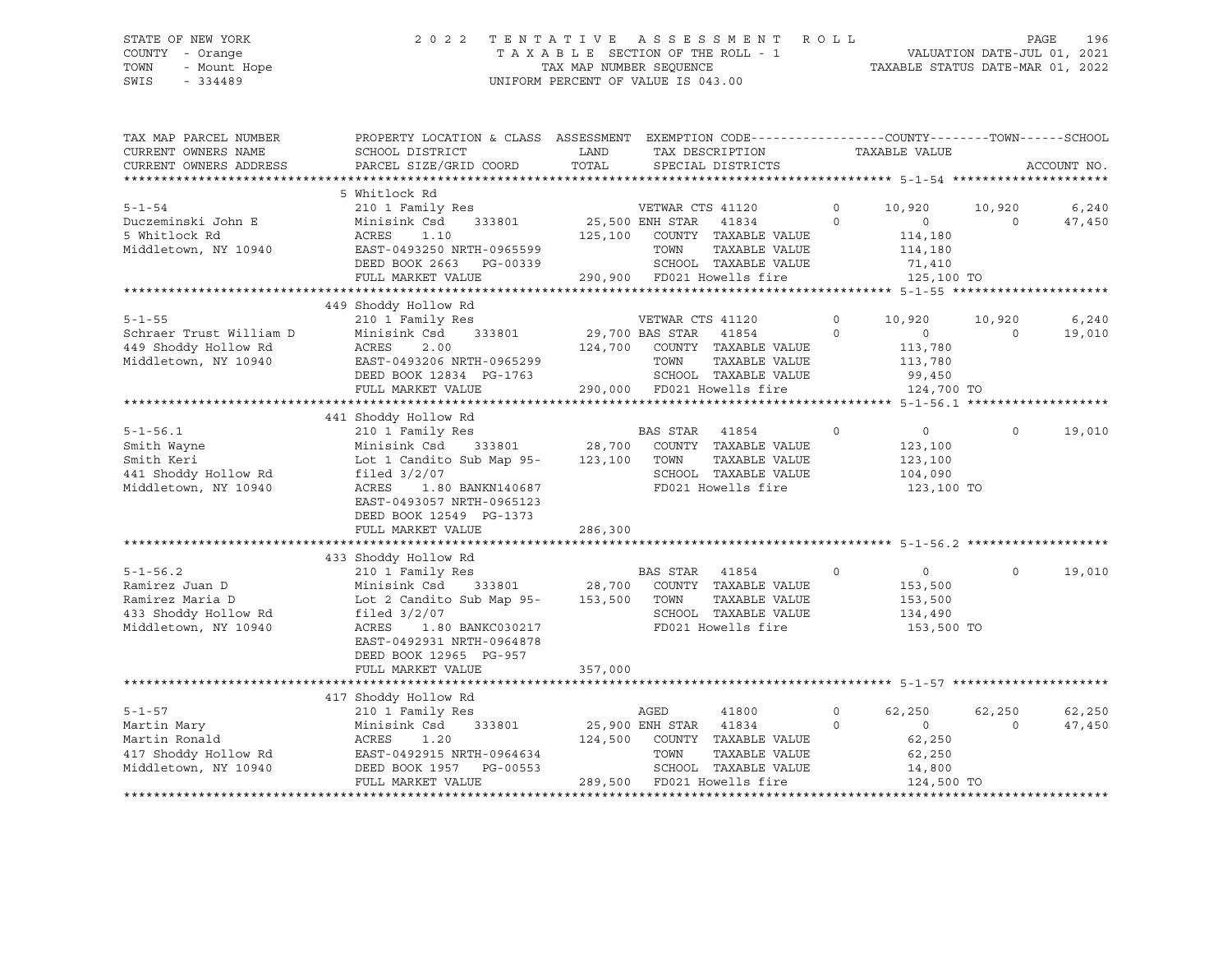# STATE OF NEW YORK 2 0 2 2 T E N T A T I V E A S S E S S M E N T R O L L PAGE 197 COUNTY - Orange T A X A B L E SECTION OF THE ROLL - 1 VALUATION DATE-JUL 01, 2021 TOWN - Mount Hope TAX MAP NUMBER SEQUENCE TAXABLE STATUS DATE-MAR 01, 2022 SWIS - 334489 UNIFORM PERCENT OF VALUE IS 043.00

| TAX MAP PARCEL NUMBER<br>CURRENT OWNERS NAME<br>CURRENT OWNERS ADDRESS                               | PROPERTY LOCATION & CLASS ASSESSMENT EXEMPTION CODE---------------COUNTY-------TOWN------SCHOOL<br>SCHOOL DISTRICT<br>PARCEL SIZE/GRID COORD     | LAND<br>TOTAL                     | TAX DESCRIPTION<br>SPECIAL DISTRICTS                                                                | TAXABLE VALUE                               | ACCOUNT NO.        |
|------------------------------------------------------------------------------------------------------|--------------------------------------------------------------------------------------------------------------------------------------------------|-----------------------------------|-----------------------------------------------------------------------------------------------------|---------------------------------------------|--------------------|
|                                                                                                      |                                                                                                                                                  |                                   |                                                                                                     |                                             |                    |
| $5 - 1 - 58.21$<br>Schraer Trust William D                                                           | Tn Rd 26<br>311 Res vac land<br>Minisink Csd                                                                                                     | 333801 8,600                      | COUNTY TAXABLE VALUE<br>TOWN<br>TAXABLE VALUE                                                       | 8,600<br>8,600                              |                    |
| 449 Shoddy Hollow Rd<br>Middletown, NY 10940                                                         | ACRES<br>2.40<br>EAST-0492866 NRTH-0965378<br>DEED BOOK 12834 PG-1763<br>FULL MARKET VALUE                                                       | 8,600<br>20,000                   | SCHOOL TAXABLE VALUE<br>FD021 Howells fire                                                          | 8,600<br>8,600 TO                           |                    |
|                                                                                                      |                                                                                                                                                  |                                   |                                                                                                     |                                             |                    |
| $5 - 1 - 59$                                                                                         | 41 Whitlock Rd<br>210 1 Family Res<br>Minisink Csd                                                                                               |                                   | BAS STAR 41854<br>$\sim$ 0<br>333801 34,900 COUNTY TAXABLE VALUE                                    | $\overline{0}$<br>121,700                   | $\Omega$<br>19,010 |
|                                                                                                      | 4.00<br>Weincraw Cynchia<br>41 Whitlock Rd<br>0tisville, NY 10963<br>2000 Martin Martin Martin Control PG-00547                                  | 121,700                           | TOWN<br>TAXABLE VALUE<br>SCHOOL TAXABLE VALUE 102,690<br>FD021 Howells fire                         | 121,700<br>121,700 TO                       |                    |
|                                                                                                      | FULL MARKET VALUE                                                                                                                                | 283,000                           |                                                                                                     |                                             |                    |
|                                                                                                      | 122 Whitlock Rd                                                                                                                                  |                                   |                                                                                                     |                                             |                    |
| $5 - 1 - 60.21$<br>Ruoti Karen<br>122 Whitlock Rd<br>Otisville, NY 10963-3514                        | 210 1 Family Res<br>Minisink Csd<br>1.00 BANKC130170 117,900<br>ACRES<br>EAST-0491221 NRTH-0967388<br>DEED BOOK 14181 PG-987                     | 333801 25,000                     | COUNTY TAXABLE VALUE<br>TOWN<br>TAXABLE VALUE<br>SCHOOL TAXABLE VALUE 117,900<br>FD021 Howells fire | 117,900<br>117,900<br>117,900 TO            |                    |
|                                                                                                      | FULL MARKET VALUE                                                                                                                                | 274,200                           |                                                                                                     |                                             |                    |
|                                                                                                      |                                                                                                                                                  |                                   |                                                                                                     |                                             |                    |
| $5 - 1 - 60.3$                                                                                       | 79 Whitlock Rd<br>210 1 Family Res<br>Minisink Csd 333801 38,800<br>ACRES 4.40 BANKC190321 151,700<br>Otisville, NY 10963 DEED BOOK 14707 PG-286 |                                   | COUNTY TAXABLE VALUE<br>TOWN<br>TAXABLE VALUE<br>SCHOOL TAXABLE VALUE<br>FD021 Howells fire         | 151,700<br>151,700<br>151,700<br>151,700 TO |                    |
|                                                                                                      | FULL MARKET VALUE                                                                                                                                | 352,800                           |                                                                                                     |                                             |                    |
|                                                                                                      | Tn Rd 26                                                                                                                                         |                                   |                                                                                                     |                                             |                    |
| $5 - 1 - 60.4$<br>Pingotti Andrew<br>963<br>Pingotti Holly<br>145 Whitlock Rd<br>Otisville, NY 10963 | 312 Vac w/imprv<br>Minisink Csd<br>ACRES<br>6.70<br>EAST-0490490 NRTH-0968370<br>DEED BOOK 13302 PG-275<br>FULL MARKET VALUE                     | 333801 38,500<br>42,000<br>97,700 | COUNTY TAXABLE VALUE<br>TOWN<br>TAXABLE VALUE<br>SCHOOL TAXABLE VALUE 42,000<br>FD021 Howells fire  | 42,000<br>42,000<br>42,000 TO               |                    |
|                                                                                                      |                                                                                                                                                  |                                   |                                                                                                     |                                             |                    |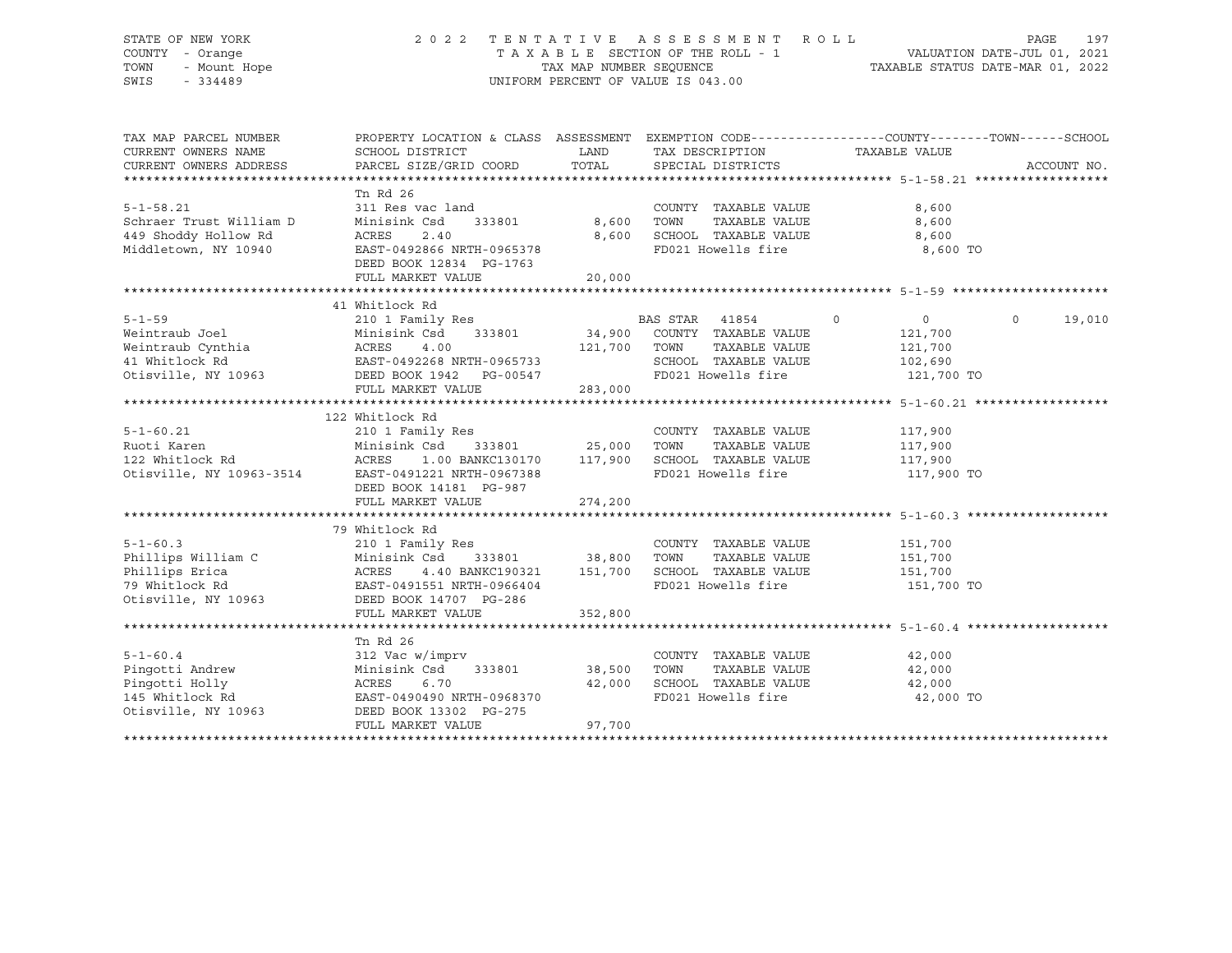# STATE OF NEW YORK 2 0 2 2 T E N T A T I V E A S S E S S M E N T R O L L PAGE 198 COUNTY - Orange T A X A B L E SECTION OF THE ROLL - 1 VALUATION DATE-JUL 01, 2021 TOWN - Mount Hope TAX MAP NUMBER SEQUENCE TAXABLE STATUS DATE-MAR 01, 2022 SWIS - 334489 UNIFORM PERCENT OF VALUE IS 043.00

| TAX MAP PARCEL NUMBER<br>CURRENT OWNERS NAME                                                                          | PROPERTY LOCATION & CLASS ASSESSMENT EXEMPTION CODE---------------COUNTY-------TOWN------SCHOOL<br>SCHOOL DISTRICT                                         | LAND              | TAX DESCRIPTION                                                                                               |                     | TAXABLE VALUE                                                 |                  |             |
|-----------------------------------------------------------------------------------------------------------------------|------------------------------------------------------------------------------------------------------------------------------------------------------------|-------------------|---------------------------------------------------------------------------------------------------------------|---------------------|---------------------------------------------------------------|------------------|-------------|
| CURRENT OWNERS ADDRESS<br>*************************                                                                   | PARCEL SIZE/GRID COORD                                                                                                                                     | TOTAL             | SPECIAL DISTRICTS                                                                                             |                     |                                                               |                  | ACCOUNT NO. |
|                                                                                                                       | 114 Whitlock Rd                                                                                                                                            |                   |                                                                                                               |                     |                                                               |                  |             |
| $5 - 1 - 61$<br>Finn Living Trust James D<br>Finn Living Trust Debra J                                                | 210 1 Family Res<br>Minisink Csd<br>333801<br>ACRES<br>1.30                                                                                                | 148,000           | FIRE/AMBCT 41691<br>26,400 BAS STAR 41854<br>COUNTY TAXABLE VALUE                                             | $\circ$<br>$\Omega$ | 1,560<br>$\circ$<br>146,440                                   | 1,560<br>$\circ$ | 0<br>19,010 |
| 114 Whitlock Rd<br>Otisville, NY 10963                                                                                | EAST-0491306 NRTH-0967244<br>DEED BOOK 14450 PG-1608<br>FULL MARKET VALUE                                                                                  |                   | TOWN<br>TAXABLE VALUE<br>SCHOOL TAXABLE VALUE<br>344,200 FD021 Howells fire<br>1,560 EX                       |                     | 146,440<br>128,990<br>146,440 TO                              |                  |             |
|                                                                                                                       |                                                                                                                                                            |                   |                                                                                                               |                     |                                                               |                  |             |
|                                                                                                                       | 131 Whitlock Rd                                                                                                                                            |                   |                                                                                                               |                     |                                                               |                  |             |
| $5 - 1 - 62$<br>Siers Family Irrevocable Trust Minisink Csd<br>Siers, Trustee Paul M<br>c/o Angela Siers<br>PO Box 66 | 210 1 Family Res<br>333801<br>ACRES<br>1.70<br>EAST-0490741 NRTH-0967375<br>DEED BOOK 14323 PG-1647                                                        | 28,300<br>170,000 | ENH STAR 41834<br>COUNTY TAXABLE VALUE<br>TOWN<br>TAXABLE VALUE<br>SCHOOL TAXABLE VALUE<br>FD021 Howells fire | $\circ$             | $\overline{0}$<br>170,000<br>170,000<br>122,550<br>170,000 TO | $\circ$          | 47,450      |
| Howells, NY 10932                                                                                                     | ---<br>FULL MARKET VALUE                                                                                                                                   | 395,300           |                                                                                                               |                     |                                                               |                  |             |
|                                                                                                                       |                                                                                                                                                            |                   |                                                                                                               |                     |                                                               |                  |             |
| $5 - 1 - 64$<br>Pingotti Andrew<br>Stellingwerf Pingotti Holly ACRES<br>145 Whitlock Rd<br>Otisville, NY 10963        | 145 Whitlock Rd<br>210 1 Family Res<br>Minisink Csd<br>333801<br>1.40<br>EAST-0490601 NRTH-0967615<br>DEED BOOK 13264 PG-186                               | 26,900<br>157,400 | COUNTY TAXABLE VALUE<br>TOWN<br>TAXABLE VALUE<br>SCHOOL TAXABLE VALUE<br>FD021 Howells fire                   |                     | 157,400<br>157,400<br>157,400<br>157,400 TO                   |                  |             |
|                                                                                                                       | FULL MARKET VALUE                                                                                                                                          | 366,000           |                                                                                                               |                     |                                                               |                  |             |
|                                                                                                                       |                                                                                                                                                            |                   |                                                                                                               |                     |                                                               |                  |             |
|                                                                                                                       | 130/148 Whitlock Rd                                                                                                                                        |                   |                                                                                                               |                     |                                                               |                  |             |
| $5 - 1 - 65$                                                                                                          | 220 2 Family Res<br>333801                                                                                                                                 | 32,500            | COUNTY TAXABLE VALUE<br>TOWN<br>TAXABLE VALUE                                                                 |                     | 89,100                                                        |                  |             |
| Ramaqe Leon<br>PO Box 660                                                                                             | Minisink Csd<br>ACRES<br>2.60                                                                                                                              | 89,100            | SCHOOL TAXABLE VALUE                                                                                          |                     | 89,100<br>89,100                                              |                  |             |
| Howells, NY 10932                                                                                                     | EAST-0491129 NRTH-0967616<br>DEED BOOK 1777 PG-00121<br>FULL MARKET VALUE                                                                                  | 207,200           | FD021 Howells fire                                                                                            |                     | 89,100 TO                                                     |                  |             |
|                                                                                                                       |                                                                                                                                                            |                   |                                                                                                               |                     |                                                               |                  |             |
|                                                                                                                       | 150 Whitlock Rd                                                                                                                                            |                   |                                                                                                               |                     |                                                               |                  |             |
| $5 - 1 - 66$<br>Gates Wayne<br>150 Whitlock Rd<br>Otisville, NY 10963                                                 | 210 1 Family Res<br>Minisink Csd<br>333801<br>1.90 BANKC030614 88,700<br>ACRES<br>EAST-0491188 NRTH-0967828<br>DEED BOOK 12223 PG-399<br>FULL MARKET VALUE | 29,200<br>206,300 | BAS STAR 41854<br>COUNTY TAXABLE VALUE<br>TAXABLE VALUE<br>TOWN<br>SCHOOL TAXABLE VALUE<br>FD021 Howells fire | $\Omega$            | $\overline{0}$<br>88,700<br>88,700<br>69,690<br>88,700 TO     | $\Omega$         | 19,010      |
|                                                                                                                       |                                                                                                                                                            |                   |                                                                                                               |                     |                                                               |                  |             |
|                                                                                                                       | 158 Whitlock Rd                                                                                                                                            |                   |                                                                                                               |                     |                                                               |                  |             |
| $5 - 1 - 67.1$<br>Sturm Michael J<br>Sturm Yvonne<br>61 HIGH St<br>BLOOMINGBURG, NY 12721                             | 210 1 Family Res<br>Minisink Csd<br>333801<br>Lt 1 Lands Of Raker<br>FRNT 120.00 DPTH 255.00<br>EAST-0491127 NRTH-0968352<br>DEED BOOK 1953<br>PG-00323    | 22,400<br>134,000 | COUNTY TAXABLE VALUE<br>TAXABLE VALUE<br>TOWN<br>SCHOOL TAXABLE VALUE<br>FD021 Howells fire                   |                     | 134,000<br>134,000<br>134,000<br>134,000 TO                   |                  |             |
|                                                                                                                       | FULL MARKET VALUE                                                                                                                                          | 311,600           |                                                                                                               |                     |                                                               |                  |             |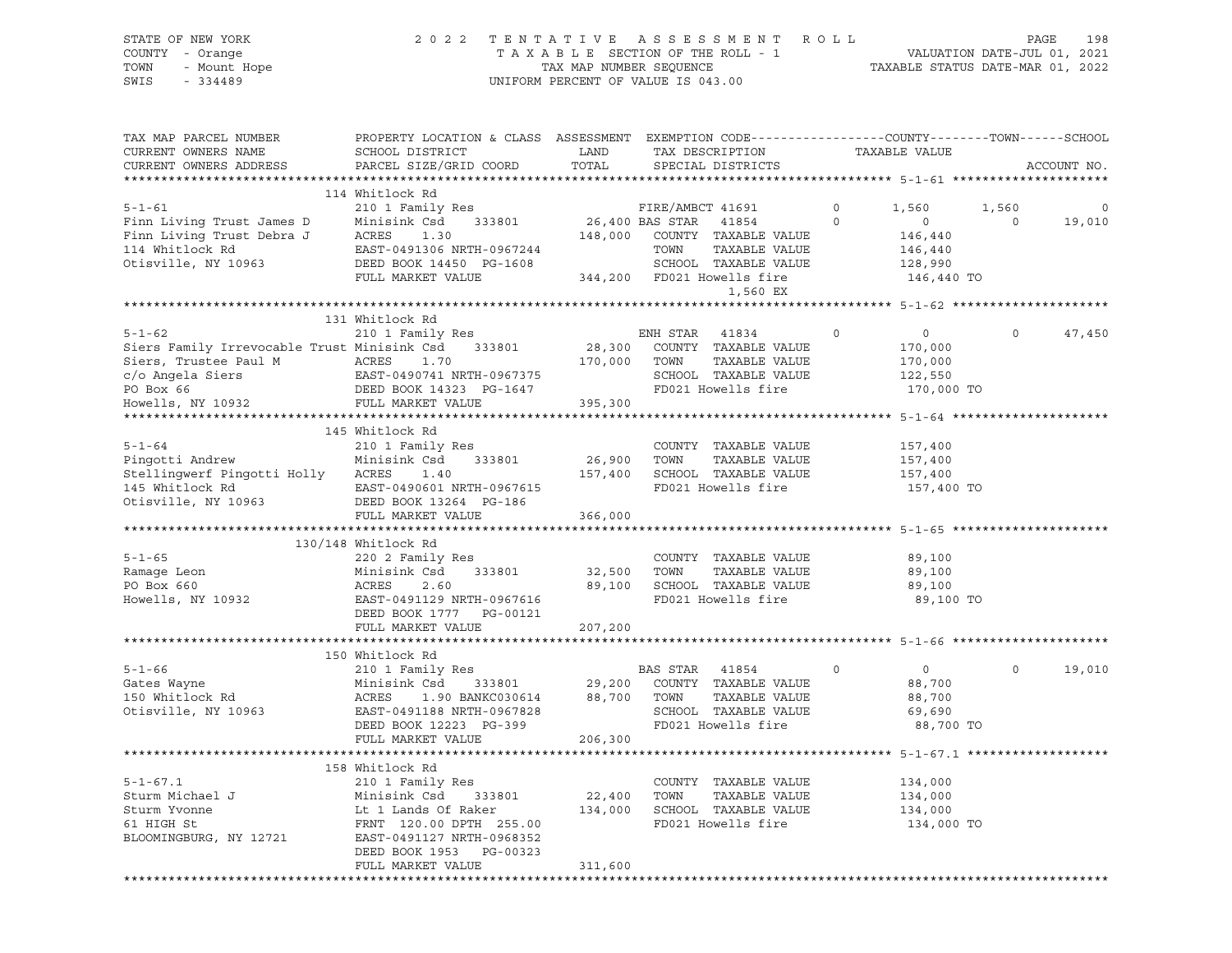| STATE OF NEW YORK<br>COUNTY - Orange<br>OF NEW YORK<br>1 - Orange<br>- Mount Hope<br>- 1100<br>TOWN<br>SWIS - 334489                                                                                                                            |                                                                                                                                                                                                                                              |         | 2022 TENTATIVE ASSESSMENT ROLL<br>TAXABLE SECTION OF THE ROLL - 1 VALUATION DATE-JUL 01, 2021<br>TAX MAP NUMBER SEQUENCE TAXABLE STATUS DATE-MAR 01, 2022<br>UNIFORM PERCENT OF VALUE IS 043.00 |                                                              | 199<br>PAGE       |
|-------------------------------------------------------------------------------------------------------------------------------------------------------------------------------------------------------------------------------------------------|----------------------------------------------------------------------------------------------------------------------------------------------------------------------------------------------------------------------------------------------|---------|-------------------------------------------------------------------------------------------------------------------------------------------------------------------------------------------------|--------------------------------------------------------------|-------------------|
| TAX MAP PARCEL NUMBER<br>CURRENT OWNERS NAME<br>CURRENT OWNERS ADDRESS                                                                                                                                                                          | PROPERTY LOCATION & CLASS ASSESSMENT EXEMPTION CODE----------------COUNTY-------TOWN------SCHOOL<br>SCHOOL DISTRICT                        LAND         TAX DESCRIPTION                 TAXABLE VALUE<br>PARCEL SIZE/GRID COORD              | TOTAL   | SPECIAL DISTRICTS                                                                                                                                                                               |                                                              | ACCOUNT NO.       |
|                                                                                                                                                                                                                                                 |                                                                                                                                                                                                                                              |         |                                                                                                                                                                                                 |                                                              |                   |
|                                                                                                                                                                                                                                                 | Whitlock Rd                                                                                                                                                                                                                                  |         |                                                                                                                                                                                                 |                                                              |                   |
| $5 - 1 - 67.2$<br>COUNTY OF ORANGE<br>255 Main St<br>Goshen, NY 10924                                                                                                                                                                           | 312 vac w/1mprv<br>Minisink Csd 333801 20,900 TOWN TAXABLE VALUE<br>Lt 2 Lands Of Raker 20,900 SCHOOL TAXABLE VALUE<br>FRNT 135.00 DPTH 255.00 FD021 Howells fire<br>FRNT 135.00 DPTH 255.00 FD021 Howells fire<br>EAST-0491116 NRTH-0968224 |         |                                                                                                                                                                                                 | 20,900<br>20,900<br>20,900<br>20,900 TO                      |                   |
|                                                                                                                                                                                                                                                 | DEED BOOK 14130 PG-1874                                                                                                                                                                                                                      |         |                                                                                                                                                                                                 |                                                              |                   |
|                                                                                                                                                                                                                                                 | FULL MARKET VALUE                                                                                                                                                                                                                            | 48,600  |                                                                                                                                                                                                 |                                                              |                   |
|                                                                                                                                                                                                                                                 | 170 Whitlock Rd                                                                                                                                                                                                                              |         |                                                                                                                                                                                                 |                                                              |                   |
| 91-67.3<br>280 Res Multiple<br>280 Res Multiple<br>290 Res Multiple<br>25,000 TOWN TAXABLE VALUE<br>25,000 TOWN TAXABLE VALUE<br>25,000 TOWN TAXABLE VALUE<br>25,000 TOWN TAXABLE VALUE<br>25,000 SCHOOL TAXABLE VALUE<br>25,000 SCHOOL TAXABLE | EAST-0491128 NRTH-0968080<br>DEED BOOK 14504 PG-1405                                                                                                                                                                                         |         | COUNTY TAXABLE VALUE 155,000                                                                                                                                                                    | 155,000<br>155,000<br>155,000 TO                             |                   |
|                                                                                                                                                                                                                                                 | FULL MARKET VALUE                                                                                                                                                                                                                            | 360,500 |                                                                                                                                                                                                 |                                                              |                   |
|                                                                                                                                                                                                                                                 |                                                                                                                                                                                                                                              |         |                                                                                                                                                                                                 |                                                              |                   |
|                                                                                                                                                                                                                                                 | 237 Robbins Rd                                                                                                                                                                                                                               |         |                                                                                                                                                                                                 |                                                              |                   |
| 5-1-69<br>Clarke Robert E Minisink Csd 333801 28,800 COUNTY TAXABLE VALUE<br>Clarke Kelli M ACRES 1.80 BANKC140330 112,000 TOWN TAXABLE VALUE<br>237 Robbins Rd EAST-0491488 NRTH-0968093 SCHOOL TAXABLE VALUE<br>237 Robbins Rd EAST-          | FULL MARKET VALUE 260,500                                                                                                                                                                                                                    |         |                                                                                                                                                                                                 | $\overline{0}$<br>112,000<br>112,000<br>92,990<br>112,000 TO | $\circ$<br>19,010 |
|                                                                                                                                                                                                                                                 |                                                                                                                                                                                                                                              |         |                                                                                                                                                                                                 |                                                              |                   |
|                                                                                                                                                                                                                                                 | $221/229$ Robbins Rd                                                                                                                                                                                                                         |         |                                                                                                                                                                                                 |                                                              |                   |
|                                                                                                                                                                                                                                                 | DEED BOOK 4582    PG-338                                                                                                                                                                                                                     |         | COUNTY TAXABLE VALUE 86,700<br>86,700 SCHOOL TAXABLE VALUE                                                                                                                                      | 86,700<br>86,700<br>86,700 TO                                |                   |
|                                                                                                                                                                                                                                                 | FULL MARKET VALUE                                                                                                                                                                                                                            | 201,600 |                                                                                                                                                                                                 |                                                              |                   |
|                                                                                                                                                                                                                                                 |                                                                                                                                                                                                                                              |         |                                                                                                                                                                                                 |                                                              |                   |
| 5-1-71<br>Eherts Walter I<br>Eherts Judith Minisink Csd 333801 50,500 TOWN TAXABLE VALUE<br>Eherts Judith ACRES 21.10 50,500 SCHOOL TAXABLE VALUE<br>PO Box 7 EAST-0492277 NRTH-0967253 FD021 Howells fire<br>Howells, NY 10932 DEED B          | Tn Rd 26                                                                                                                                                                                                                                     |         |                                                                                                                                                                                                 | 50,500<br>50,500<br>50,500<br>50,500 TO                      |                   |
|                                                                                                                                                                                                                                                 | FULL MARKET VALUE                                                                                                                                                                                                                            | 117,400 |                                                                                                                                                                                                 |                                                              |                   |
|                                                                                                                                                                                                                                                 |                                                                                                                                                                                                                                              |         |                                                                                                                                                                                                 |                                                              |                   |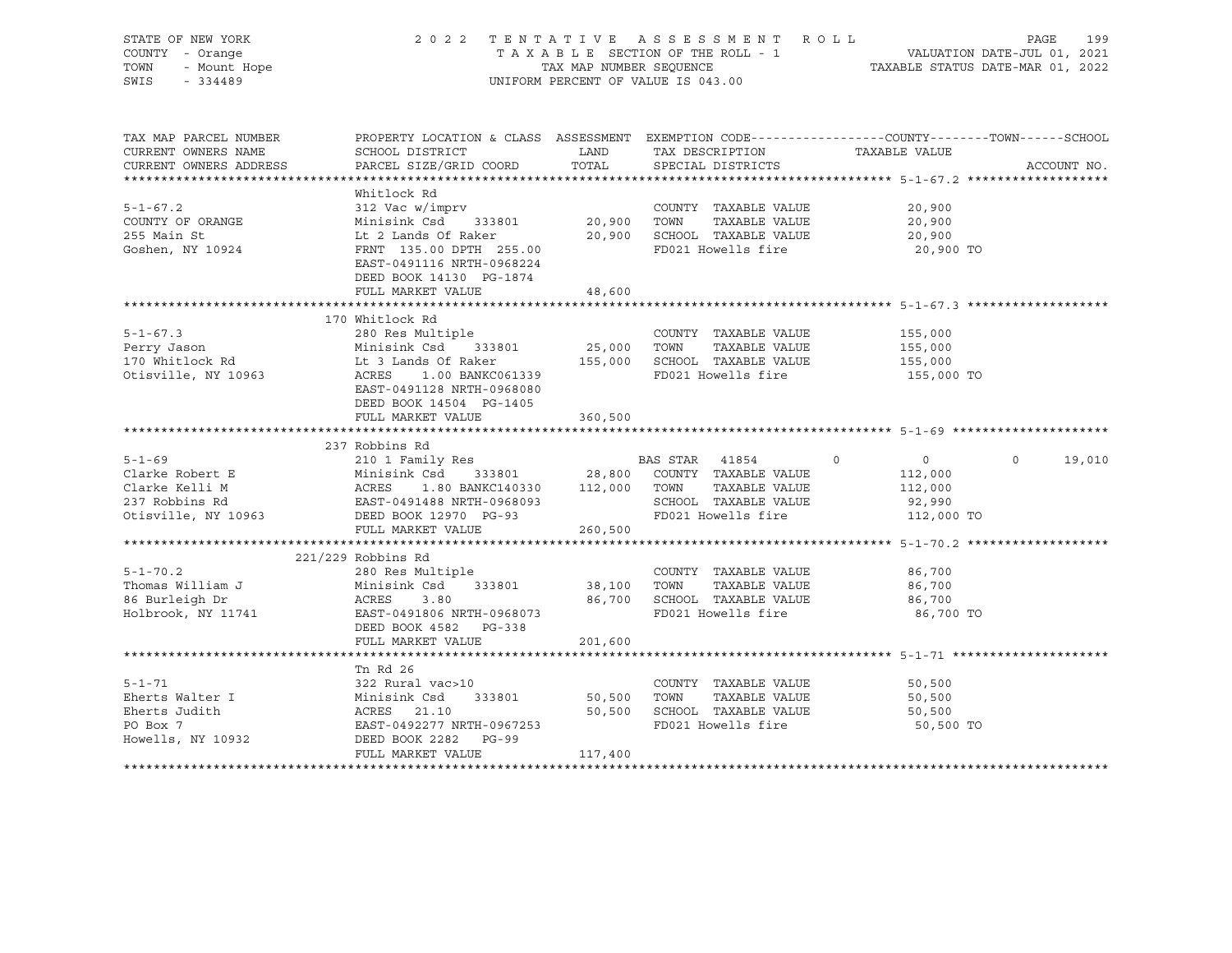## STATE OF NEW YORK 2 0 2 2 T E N T A T I V E A S S E S S M E N T R O L L PAGE 200 COUNTY - Orange T A X A B L E SECTION OF THE ROLL - 1 VALUATION DATE-JUL 01, 2021 TOWN - Mount Hope TAX NAP NUMBER SEQUENCE TAXABLE STATUS DATE-MAR 01, 2022<br>TAXABLE STATUS DATE-MAR 01, 2022 UNIFORM PERCENT OF VALUE IS 043.00

TAX MAP PARCEL NUMBER PROPERTY LOCATION & CLASS ASSESSMENT EXEMPTION CODE------------------COUNTY--------TOWN------SCHOOL CURRENT OWNERS NAME SCHOOL DISTRICT TAX DAND TAX DESCRIPTION TAXABLE VALUE CURRENT OWNERS ADDRESS PARCEL SIZE/GRID COORD TOTAL SPECIAL DISTRICTS ACCOUNT NO. \*\*\*\*\*\*\*\*\*\*\*\*\*\*\*\*\*\*\*\*\*\*\*\*\*\*\*\*\*\*\*\*\*\*\*\*\*\*\*\*\*\*\*\*\*\*\*\*\*\*\*\*\*\*\*\*\*\*\*\*\*\*\*\*\*\*\*\*\*\*\*\*\*\*\*\*\*\*\*\*\*\*\*\*\*\*\*\*\*\*\*\*\*\*\*\*\*\*\*\*\*\*\* 5-1-72.1 \*\*\*\*\*\*\*\*\*\*\*\*\*\*\*\*\*\*\* 140 Robbins Rd 5-1-72.1 210 1 Family Res BAS STAR 41854 0 0 0 19,010 Eilert Brian Minisink Csd 333801 28,800 COUNTY TAXABLE VALUE 114,200 Eilert Jessica ACRES 1.80 BANKC160113 114,200 TOWN TAXABLE VALUE 114,200 140 Robbins Rd EAST-0493174 NRTH-0969429 SCHOOL TAXABLE VALUE 95,190 Otisville, NY 10963 DEED BOOK 12714 PG-1009 FD021 Howells fire 114,200 TO FULL MARKET VALUE 265,600 \*\*\*\*\*\*\*\*\*\*\*\*\*\*\*\*\*\*\*\*\*\*\*\*\*\*\*\*\*\*\*\*\*\*\*\*\*\*\*\*\*\*\*\*\*\*\*\*\*\*\*\*\*\*\*\*\*\*\*\*\*\*\*\*\*\*\*\*\*\*\*\*\*\*\*\*\*\*\*\*\*\*\*\*\*\*\*\*\*\*\*\*\*\*\*\*\*\*\*\*\*\*\* 5-1-72.2 \*\*\*\*\*\*\*\*\*\*\*\*\*\*\*\*\*\*\* 199 Robbins Rd 5-1-72.2 240 Rural res COUNTY TAXABLE VALUE 136,300 Graziano Francis John Minisink Csd 333801 61,800 TOWN TAXABLE VALUE 136,300 Graziano Michael Paul ACRES 35.70 136,300 SCHOOL TAXABLE VALUE 136,300 91 Stonybrook Rd EAST-0493044 NRTH-0968228 FD021 Howells fire 136,300 TO Pine Bush, NY 12566 DEED BOOK 14264 PG-949 FULL MARKET VALUE 317,000 \*\*\*\*\*\*\*\*\*\*\*\*\*\*\*\*\*\*\*\*\*\*\*\*\*\*\*\*\*\*\*\*\*\*\*\*\*\*\*\*\*\*\*\*\*\*\*\*\*\*\*\*\*\*\*\*\*\*\*\*\*\*\*\*\*\*\*\*\*\*\*\*\*\*\*\*\*\*\*\*\*\*\*\*\*\*\*\*\*\*\*\*\*\*\*\*\*\*\*\*\*\*\* 5-1-73 \*\*\*\*\*\*\*\*\*\*\*\*\*\*\*\*\*\*\*\*\* 5 Maple Ln 5-1-73 210 1 Family Res BAS STAR 41854 0 0 0 19,010 Dineen John C Minisink Csd 333801 27,400 COUNTY TAXABLE VALUE 132,700 Dineen Maureen C ACRES 1.50 BANKC160210 132,700 TOWN TAXABLE VALUE 132,700 5 Maple Ln EAST-0493298 NRTH-0969601 SCHOOL TAXABLE VALUE 113,690 Otisville, NY 10963 DEED BOOK 3870 PG-324 FD021 Howells fire 132,700 TO FULL MARKET VALUE<br>
FULL MARKET VALUE 308,600 \*\*\*\*\*\*\*\*\*\*\*\*\*\*\*\*\*\*\*\*\*\*\*\*\*\*\*\*\*\*\*\*\*\*\*\*\*\*\*\*\*\*\*\*\*\*\*\*\*\*\*\*\*\*\*\*\*\*\*\*\*\*\*\*\*\*\*\*\*\*\*\*\*\*\*\*\*\*\*\*\*\*\*\*\*\*\*\*\*\*\*\*\*\*\*\*\*\*\*\*\*\*\* 5-1-74 \*\*\*\*\*\*\*\*\*\*\*\*\*\*\*\*\*\*\*\*\* 143 Robbins Rd 5-1-74 270 Mfg housing COUNTY TAXABLE VALUE 31,500 Serino Joseph Jr Minisink Csd 333801 21,200 TOWN TAXABLE VALUE 31,500 103 Sandburg Pl FRNT 260.00 DPTH 250.00 31,500 SCHOOL TAXABLE VALUE 31,500 Pine Bush, NY 12566 EAST-0493275 NRTH-0969166 FD021 Howells fire 31,500 TO DEED BOOK 1808 PG-01046 FULL MARKET VALUE 73,300 \*\*\*\*\*\*\*\*\*\*\*\*\*\*\*\*\*\*\*\*\*\*\*\*\*\*\*\*\*\*\*\*\*\*\*\*\*\*\*\*\*\*\*\*\*\*\*\*\*\*\*\*\*\*\*\*\*\*\*\*\*\*\*\*\*\*\*\*\*\*\*\*\*\*\*\*\*\*\*\*\*\*\*\*\*\*\*\*\*\*\*\*\*\*\*\*\*\*\*\*\*\*\* 5-1-75 \*\*\*\*\*\*\*\*\*\*\*\*\*\*\*\*\*\*\*\*\* Robbins Rd<br>311 Res vac land 5-1-75 311 Res vac land COUNTY TAXABLE VALUE 41,000 Bowden Jenny L Minisink Csd 333801 41,000 TOWN TAXABLE VALUE 41,000 104 Robbins Rd ACRES 6.80 41,000 SCHOOL TAXABLE VALUE 41,000 Middletown, NY 10940 EAST-0493471 NRTH-0969148 FD021 Howells fire 41,000 TO DEED BOOK 13337 PG-1913 FULL MARKET VALUE 95,300 \*\*\*\*\*\*\*\*\*\*\*\*\*\*\*\*\*\*\*\*\*\*\*\*\*\*\*\*\*\*\*\*\*\*\*\*\*\*\*\*\*\*\*\*\*\*\*\*\*\*\*\*\*\*\*\*\*\*\*\*\*\*\*\*\*\*\*\*\*\*\*\*\*\*\*\*\*\*\*\*\*\*\*\*\*\*\*\*\*\*\*\*\*\*\*\*\*\*\*\*\*\*\* 5-1-76 \*\*\*\*\*\*\*\*\*\*\*\*\*\*\*\*\*\*\*\*\* Rose La<br>311 Res vac land 5-1-76 311 Res vac land COUNTY TAXABLE VALUE 2,300 Gesztesi Irrevocable Trust Deb Minisink Csd 333801 2,300 TOWN TAXABLE VALUE 2,300 57 Rose Ln Lts C-182 C-183 Lake Hill 2,300 SCHOOL TAXABLE VALUE 2,300 Middletown, NY 10940 FRNT 50.00 DPTH 100.00 FD021 Howells fire 2,300 TO EAST-0495512 NRTH-0967604 DEED BOOK 14713 PG-1138 FULL MARKET VALUE 5,300 \*\*\*\*\*\*\*\*\*\*\*\*\*\*\*\*\*\*\*\*\*\*\*\*\*\*\*\*\*\*\*\*\*\*\*\*\*\*\*\*\*\*\*\*\*\*\*\*\*\*\*\*\*\*\*\*\*\*\*\*\*\*\*\*\*\*\*\*\*\*\*\*\*\*\*\*\*\*\*\*\*\*\*\*\*\*\*\*\*\*\*\*\*\*\*\*\*\*\*\*\*\*\*\*\*\*\*\*\*\*\*\*\*\*\*\*\*\*\*\*\*\*\*\*\*\*\*\*\*\*\*\*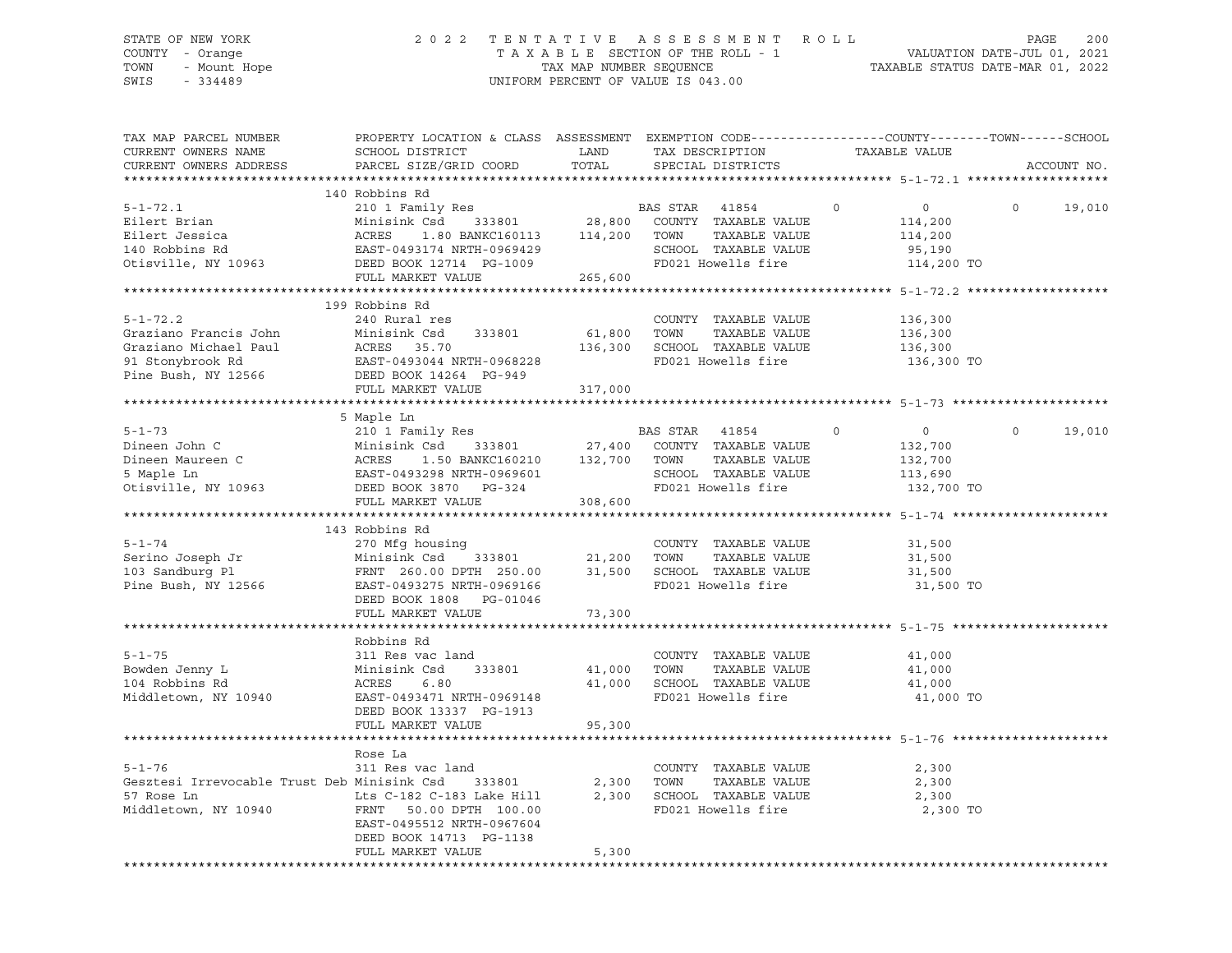STATE OF NEW YORK 2 0 2 2 T E N T A T I V E A S S E S S M E N T R O L L PAGE 201 COUNTY - Orange T A X A B L E SECTION OF THE ROLL - 1 VALUATION DATE-JUL 01, 2021 TOWN - Mount Hope TAX MAP NUMBER SEQUENCE TAXABLE STATUS DATE-MAR 01, 2022 SWIS - 334489 UNIFORM PERCENT OF VALUE IS 043.00

| TAX MAP PARCEL NUMBER<br>CURRENT OWNERS NAME<br>CURRENT OWNERS ADDRESS                                                                                                 | PROPERTY LOCATION & CLASS ASSESSMENT<br>SCHOOL DISTRICT<br>PARCEL SIZE/GRID COORD                                                                                                                                                                       | LAND<br>TOTAL      |                  | EXEMPTION CODE-----------------COUNTY-------TOWN------SCHOOL<br>TAX DESCRIPTION TAXABLE VALUE<br>SPECIAL DISTRICTS |                |                                                               |          | ACCOUNT NO.      |
|------------------------------------------------------------------------------------------------------------------------------------------------------------------------|---------------------------------------------------------------------------------------------------------------------------------------------------------------------------------------------------------------------------------------------------------|--------------------|------------------|--------------------------------------------------------------------------------------------------------------------|----------------|---------------------------------------------------------------|----------|------------------|
| $5 - 1 - 77$                                                                                                                                                           | 57 Rose Ln<br>210 1 Family Res                                                                                                                                                                                                                          |                    | AGED             | 41800                                                                                                              | $\Omega$       | 97,125                                                        | 97,125   | 97,125           |
| Gesztesi Irrevocable Trust Deb Minisink Csd 333801 29,700 ENH STAR 41834 0<br>57 Rose Ln Lt 12 Fabricante SM 3192 194,250 COUNTY TAXABLE VALUE<br>Middletown, NY 10940 | ACRES<br>ACRES 2.00<br>EAST-0495218 NRTH-0967484                                                                                                                                                                                                        |                    | TOWN             | TAXABLE VALUE<br>SCHOOL TAXABLE VALUE<br>FD021 Howells fire                                                        | $\Omega$       | $\overline{0}$<br>97,125<br>97,125<br>49,675<br>194,250 TO    | $\circ$  | 47,450           |
|                                                                                                                                                                        | FULL MARKET VALUE                                                                                                                                                                                                                                       | 451,700            |                  |                                                                                                                    |                |                                                               |          |                  |
| $5 - 1 - 78$<br>Petito Cynthia<br>53 Pose La                                                                                                                           | 53 Rose Ln<br>210 1 Family Res<br>$\begin{array}{lllllllll} \text{Minisink } \text{Cs} & 333801 & 30,200 & \text{COUNTY} & \text{TAXABLE VALUE} \\ \text{ACRES} & 2.10 & \text{BANKL060049} & 197,000 & \text{TOWN} & \text{TAXABLE VALUE} \end{array}$ |                    | <b>BAS STAR</b>  | 41854<br>$\sim$ 0<br>SCHOOL TAXABLE VALUE 177,990<br>FD021 Howells fire 197,000 TO                                 |                | $\sim$ 0<br>197,000<br>197,000                                | $\Omega$ | 19,010           |
|                                                                                                                                                                        |                                                                                                                                                                                                                                                         |                    |                  |                                                                                                                    |                |                                                               |          |                  |
|                                                                                                                                                                        | 47 Rose Ln                                                                                                                                                                                                                                              |                    |                  |                                                                                                                    |                |                                                               |          |                  |
| $5 - 1 - 79$<br>Middletown, NY 10940 DEED BOOK 11784 PG-1699                                                                                                           | 210 1 Family Res<br>3.40 BANKC170031 200,300 TOWN                                                                                                                                                                                                       |                    | BAS STAR 41854   | 333801 35,700 COUNTY TAXABLE VALUE<br>TAXABLE VALUE<br>SCHOOL TAXABLE VALUE<br>FD021 Howells fire                  | $\Omega$       | $\overline{0}$<br>200,300<br>200,300<br>181,290<br>200,300 TO | $\Omega$ | 19,010           |
|                                                                                                                                                                        | FULL MARKET VALUE                                                                                                                                                                                                                                       | 465,800            |                  |                                                                                                                    |                |                                                               |          |                  |
|                                                                                                                                                                        | 39 Rose Ln                                                                                                                                                                                                                                              |                    |                  |                                                                                                                    |                |                                                               |          |                  |
| $5 - 1 - 80$<br>Jackson Eddie B Jr<br>39 Rose Ln<br>Middletown, NY 10940                                                                                               | $2.00\quad \text{BANKC030015}\qquad \quad 210\, ,000\qquad \text{COUNTY}\quad \text{TAXABLE VALUE}\qquad \qquad 155\, ,400$<br>ACRES<br>LASI-0494508 NRTH-0967262<br>DEED BOOK 14521 PG-1865<br>FULL MARKET VALUE                                       |                    |                  | TOWN TAXABLE VALUE 155,400<br>SCHOOL TAXABLE VALUE 178,800<br>488,400 FD021 Howells fire 310,000 TO                |                | 18,200 18,200<br>36,400 36,400                                |          | 10,400<br>20,800 |
|                                                                                                                                                                        |                                                                                                                                                                                                                                                         |                    |                  |                                                                                                                    |                |                                                               |          |                  |
| Middletown/MOUNT HOPENY 10940 DEED BOOK 2288 PG-00067                                                                                                                  | 33 Rose Ln<br>210 1 Family Res<br>333801<br>EAST-0494440 NRTH-0967079<br>DEED BOOK 2288 PG-00067<br>FULL MARKET VALUE                                                                                                                                   | 197,300<br>458,800 | BAS STAR<br>TOWN | 41854<br>25,700 COUNTY TAXABLE VALUE<br>TAXABLE VALUE<br>SCHOOL TAXABLE VALUE<br>FD021 Howells fire                | $\overline{0}$ | $\overline{0}$<br>197,300<br>197,300<br>178,290<br>197,300 TO | $\Omega$ | 19,010           |
|                                                                                                                                                                        |                                                                                                                                                                                                                                                         |                    |                  |                                                                                                                    |                |                                                               |          |                  |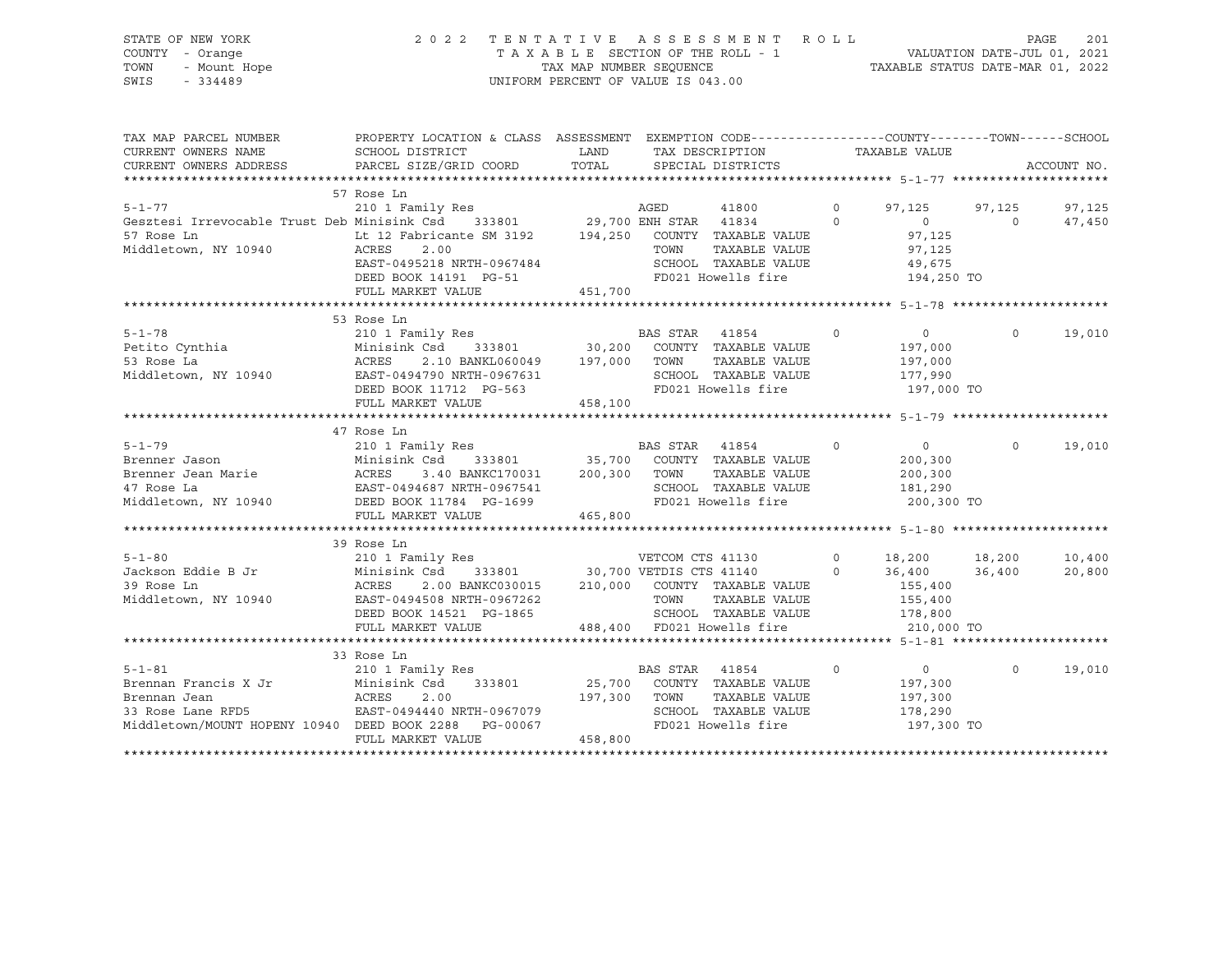| $Y - \text{Orange}$<br>- Mount Hope<br>- 334489                                                                           |                                                                                                                                                                                                                                                                                                                                                                  |                 |                                                                                                                                                                 |                                                                                                                                                                                                                                                                                                                                                                                                                                                                                                                                                                                                                                                                                                                                                                                                                                                                                                                                                                                                                                                                                          | PAGE                                                       | 202                                                                                                                                                                                                                                                                                                                                        |
|---------------------------------------------------------------------------------------------------------------------------|------------------------------------------------------------------------------------------------------------------------------------------------------------------------------------------------------------------------------------------------------------------------------------------------------------------------------------------------------------------|-----------------|-----------------------------------------------------------------------------------------------------------------------------------------------------------------|------------------------------------------------------------------------------------------------------------------------------------------------------------------------------------------------------------------------------------------------------------------------------------------------------------------------------------------------------------------------------------------------------------------------------------------------------------------------------------------------------------------------------------------------------------------------------------------------------------------------------------------------------------------------------------------------------------------------------------------------------------------------------------------------------------------------------------------------------------------------------------------------------------------------------------------------------------------------------------------------------------------------------------------------------------------------------------------|------------------------------------------------------------|--------------------------------------------------------------------------------------------------------------------------------------------------------------------------------------------------------------------------------------------------------------------------------------------------------------------------------------------|
|                                                                                                                           |                                                                                                                                                                                                                                                                                                                                                                  | TAX DESCRIPTION |                                                                                                                                                                 |                                                                                                                                                                                                                                                                                                                                                                                                                                                                                                                                                                                                                                                                                                                                                                                                                                                                                                                                                                                                                                                                                          |                                                            | ACCOUNT NO.                                                                                                                                                                                                                                                                                                                                |
|                                                                                                                           |                                                                                                                                                                                                                                                                                                                                                                  |                 |                                                                                                                                                                 |                                                                                                                                                                                                                                                                                                                                                                                                                                                                                                                                                                                                                                                                                                                                                                                                                                                                                                                                                                                                                                                                                          |                                                            |                                                                                                                                                                                                                                                                                                                                            |
| 25 Rose Ln                                                                                                                |                                                                                                                                                                                                                                                                                                                                                                  |                 |                                                                                                                                                                 |                                                                                                                                                                                                                                                                                                                                                                                                                                                                                                                                                                                                                                                                                                                                                                                                                                                                                                                                                                                                                                                                                          |                                                            |                                                                                                                                                                                                                                                                                                                                            |
| DEED BOOK 13731 PG-115                                                                                                    |                                                                                                                                                                                                                                                                                                                                                                  |                 |                                                                                                                                                                 | $\overline{0}$<br>185,370<br>185,370<br>166,360                                                                                                                                                                                                                                                                                                                                                                                                                                                                                                                                                                                                                                                                                                                                                                                                                                                                                                                                                                                                                                          | $\circ$                                                    | 19,010                                                                                                                                                                                                                                                                                                                                     |
| FULL MARKET VALUE                                                                                                         |                                                                                                                                                                                                                                                                                                                                                                  |                 |                                                                                                                                                                 |                                                                                                                                                                                                                                                                                                                                                                                                                                                                                                                                                                                                                                                                                                                                                                                                                                                                                                                                                                                                                                                                                          |                                                            |                                                                                                                                                                                                                                                                                                                                            |
|                                                                                                                           |                                                                                                                                                                                                                                                                                                                                                                  |                 |                                                                                                                                                                 |                                                                                                                                                                                                                                                                                                                                                                                                                                                                                                                                                                                                                                                                                                                                                                                                                                                                                                                                                                                                                                                                                          |                                                            |                                                                                                                                                                                                                                                                                                                                            |
| 210 1 Family Res                                                                                                          |                                                                                                                                                                                                                                                                                                                                                                  |                 |                                                                                                                                                                 | $\overline{0}$<br>143,100<br>143,100                                                                                                                                                                                                                                                                                                                                                                                                                                                                                                                                                                                                                                                                                                                                                                                                                                                                                                                                                                                                                                                     | $\Omega$                                                   | 47,450                                                                                                                                                                                                                                                                                                                                     |
|                                                                                                                           |                                                                                                                                                                                                                                                                                                                                                                  |                 |                                                                                                                                                                 |                                                                                                                                                                                                                                                                                                                                                                                                                                                                                                                                                                                                                                                                                                                                                                                                                                                                                                                                                                                                                                                                                          |                                                            |                                                                                                                                                                                                                                                                                                                                            |
|                                                                                                                           |                                                                                                                                                                                                                                                                                                                                                                  |                 |                                                                                                                                                                 |                                                                                                                                                                                                                                                                                                                                                                                                                                                                                                                                                                                                                                                                                                                                                                                                                                                                                                                                                                                                                                                                                          |                                                            |                                                                                                                                                                                                                                                                                                                                            |
| 210 1 Family Res<br>Plvan George II<br>Plvan Shelia<br>7 Rose Ln<br>DEED BOOK 5220 PG-277<br>Middletown, NY 10940         |                                                                                                                                                                                                                                                                                                                                                                  |                 |                                                                                                                                                                 | 167,200<br>167,200<br>148,190                                                                                                                                                                                                                                                                                                                                                                                                                                                                                                                                                                                                                                                                                                                                                                                                                                                                                                                                                                                                                                                            |                                                            | $0 \t 19,010$                                                                                                                                                                                                                                                                                                                              |
|                                                                                                                           |                                                                                                                                                                                                                                                                                                                                                                  |                 |                                                                                                                                                                 |                                                                                                                                                                                                                                                                                                                                                                                                                                                                                                                                                                                                                                                                                                                                                                                                                                                                                                                                                                                                                                                                                          |                                                            |                                                                                                                                                                                                                                                                                                                                            |
|                                                                                                                           |                                                                                                                                                                                                                                                                                                                                                                  |                 |                                                                                                                                                                 |                                                                                                                                                                                                                                                                                                                                                                                                                                                                                                                                                                                                                                                                                                                                                                                                                                                                                                                                                                                                                                                                                          |                                                            |                                                                                                                                                                                                                                                                                                                                            |
| EAST-0494049 NRTH-0966392                                                                                                 |                                                                                                                                                                                                                                                                                                                                                                  |                 | $\circ$                                                                                                                                                         | $\overline{0}$<br>172,500<br>153,490                                                                                                                                                                                                                                                                                                                                                                                                                                                                                                                                                                                                                                                                                                                                                                                                                                                                                                                                                                                                                                                     | $\Omega$                                                   | 19,010                                                                                                                                                                                                                                                                                                                                     |
|                                                                                                                           |                                                                                                                                                                                                                                                                                                                                                                  |                 |                                                                                                                                                                 |                                                                                                                                                                                                                                                                                                                                                                                                                                                                                                                                                                                                                                                                                                                                                                                                                                                                                                                                                                                                                                                                                          |                                                            |                                                                                                                                                                                                                                                                                                                                            |
|                                                                                                                           |                                                                                                                                                                                                                                                                                                                                                                  |                 |                                                                                                                                                                 |                                                                                                                                                                                                                                                                                                                                                                                                                                                                                                                                                                                                                                                                                                                                                                                                                                                                                                                                                                                                                                                                                          |                                                            |                                                                                                                                                                                                                                                                                                                                            |
| 493 Shoddy Hollow Rd<br>210 1 Family Res<br>ACRES 2.00 BANKC050590<br>EAST-0493919 NRTH-0966229<br>DEED BOOK 14323 PG-851 |                                                                                                                                                                                                                                                                                                                                                                  |                 |                                                                                                                                                                 | 150,100<br>150,100<br>150,100                                                                                                                                                                                                                                                                                                                                                                                                                                                                                                                                                                                                                                                                                                                                                                                                                                                                                                                                                                                                                                                            |                                                            |                                                                                                                                                                                                                                                                                                                                            |
|                                                                                                                           | PARCEL SIZE/GRID COORD<br>210 1 Family Res<br>Example 210 1 Family Res<br>Becker Craig B Minisink Csd 333801<br>Becker Jessamyn R SCAR 37-2014<br>25 Rose La ACRES 2.00 BANKC080496<br>Middletown NV 10040<br>19 Rose Ln<br>FULL MARKET VALUE<br>7 Rose La<br>FULL MARKET VALUE<br>3 Rose La<br>DEED BOOK 12817 PG-903<br>FULL MARKET VALUE<br>FULL MARKET VALUE | TOTAL           | UNIFORM PERCENT OF VALUE IS 043.00<br>SCHOOL DISTRICT LAND<br>SPECIAL DISTRICTS<br><b>BAS STAR 41854</b><br>431,100<br>332,800<br>388,800<br>401,200<br>349,100 | $\overline{0}$<br>333801 29,700 COUNTY TAXABLE VALUE<br>185,370 TOWN TAXABLE VALUE<br>ENH STAR 41834 0<br>5-1-83<br>Tonnessen Turid W Minisink Csd 333801 29,700 COUNTY TAXABLE VALUE<br>Tonnessen (d) Tor R ACRES 2.00 BANK0070280 143,100 TOWN TAXABLE VALUE<br>PO Box 6 EAST-0494228 NRTH-0966722<br>Howells, NY 10932 DEED BOOK 3814 PG-146<br>BAS STAR 41854 0<br>210 1 ramily Res (1894 RAS STAK 41854<br>Minisink Csd 333801 32,100 COUNTY TAXABLE VALUE<br>ACRES 2.50 BANK0230050 167,200 TOWN TAXABLE VALUE<br>EAST-0494137 NRTH-0966560 SCHOOL TAXABLE VALUE<br>SCHOOL TAXABLE VALUE<br>FD021 Howells fire<br>210 1 Family Res<br>Minisink Csd 333801 31,100 COUNTY TAXABLE VALUE<br>Lt 4 Blk A Indian Hills 172,500 TOWN TAXABLE VALUE<br>Ests Map 3192 SCHOOL TAXABLE VALUE<br>ACRES 2.30 BANKC210007 FD021 Howells fire<br>TAXABLE VALUE<br>SCHOOL TAXABLE VALUE<br>BANKC210007 FD021 Howells fire<br>COUNTY TAXABLE VALUE<br>Minisink Csd 333801 29,700 TOWN TAXABLE VALUE<br>Lot 3 Blk A Indian Hills 150,100 SCHOOL TAXABLE VALUE<br>TAXABLE VALUE<br>FD021 Howells fire | 2022 TENTATIVE ASSESSMENT ROLL<br>TAXABLE VALUE<br>172,500 | PAGE 202<br>TAXABLE SECTION OF THE ROLL - 1 VALUATION DATE-JUL 01, 2021<br>TAX MAP NUMBER SEQUENCE TAXABLE STATUS DATE-MAR 01, 2022<br>PROPERTY LOCATION & CLASS ASSESSMENT EXEMPTION CODE-----------------COUNTY-------TOWN------SCHOOL<br>185,370 TO<br>95,650<br>143,100 TO<br>$\overline{0}$<br>167,200 TO<br>172,500 TO<br>150,100 TO |

\*\*\*\*\*\*\*\*\*\*\*\*\*\*\*\*\*\*\*\*\*\*\*\*\*\*\*\*\*\*\*\*\*\*\*\*\*\*\*\*\*\*\*\*\*\*\*\*\*\*\*\*\*\*\*\*\*\*\*\*\*\*\*\*\*\*\*\*\*\*\*\*\*\*\*\*\*\*\*\*\*\*\*\*\*\*\*\*\*\*\*\*\*\*\*\*\*\*\*\*\*\*\*\*\*\*\*\*\*\*\*\*\*\*\*\*\*\*\*\*\*\*\*\*\*\*\*\*\*\*\*\*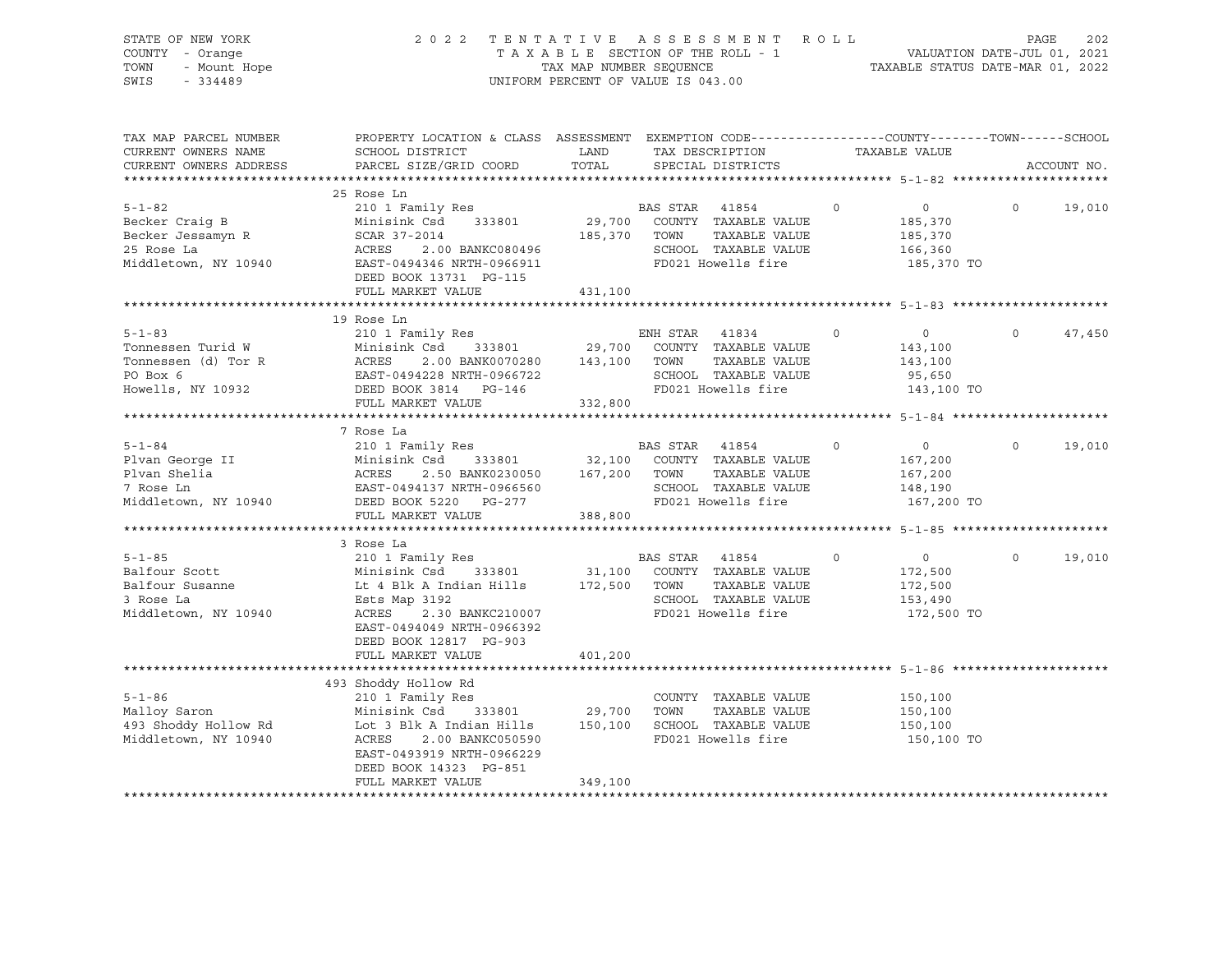| STATE OF NEW YORK<br>COUNTY - Orange<br>S - Orange<br>- Mount Hope<br>- 224499<br>TOWN<br>SWIS - 334489 | 2022 TENTATIVE ASSESSMENT ROLL<br>UNIFORM PERCENT OF VALUE IS 043.00                                                                                                                                                                                                                                                                    |                      | 203<br>PAGE                                                                                    |                                                                     |                    |
|---------------------------------------------------------------------------------------------------------|-----------------------------------------------------------------------------------------------------------------------------------------------------------------------------------------------------------------------------------------------------------------------------------------------------------------------------------------|----------------------|------------------------------------------------------------------------------------------------|---------------------------------------------------------------------|--------------------|
| TAX MAP PARCEL NUMBER<br>CURRENT OWNERS NAME<br>CURRENT OWNERS ADDRESS                                  | PROPERTY LOCATION & CLASS ASSESSMENT EXEMPTION CODE-----------------COUNTY-------TOWN------SCHOOL<br>SCHOOL DISTRICT<br>PARCEL SIZE/GRID COORD                                                                                                                                                                                          | <b>LAND</b><br>TOTAL | TAX DESCRIPTION<br>SPECIAL DISTRICTS                                                           | TAXABLE VALUE                                                       | ACCOUNT NO.        |
|                                                                                                         |                                                                                                                                                                                                                                                                                                                                         |                      |                                                                                                |                                                                     |                    |
| $5 - 1 - 87$                                                                                            | 487 Shoddy Hollow Rd<br>210 1 Family Res<br>3-1-8/<br>Taylor Chris W 2010 1 Family Res ENH STAR 41834<br>Taylor Chris W Minisink Csd 333801 28,800 COUNTY TAXABLE VALUE<br>Taylor Sandra Lt 2-A Indian Hills 133,900 TOWN TAXABLE VALUE<br>487 Shoddy Hollow Rd ACRES 1.80 SCHOOL<br>DEED BOOK 3587 PG-132                              |                      | ENH STAR 41834<br>FD021 Howells fire 133,900 TO                                                | $0 \qquad \qquad$<br>$\overline{0}$<br>133,900<br>133,900<br>86,450 | $\Omega$<br>47,450 |
|                                                                                                         | FULL MARKET VALUE                                                                                                                                                                                                                                                                                                                       | 311,400              |                                                                                                |                                                                     |                    |
| $5 - 1 - 88$                                                                                            | 14 Rose La<br>210 1 Family Res<br>Brown 2015 Family Trust 210 I Family Res 233801 31,100 TOWN TAXABLE VALUE<br>14 Rose Ln 2016 ACRES 2.30 189,000 SCHOOL TAXABLE VALUE<br>2.30 189,000 SCHOOL TAXABLE VALUE<br>2.30 189,000 SCHOOL TAXABLE VALUE<br>DEED BOOK 14468 PG-389<br>FULL MARKET VALUE                                         | 439,500              | COUNTY TAXABLE VALUE 189,000<br>31,100 TOWN TAXABLE VALUE<br>2.30 189,000 SCHOOL TAXABLE VALUE | 189,000<br>189,000<br>189,000 TO                                    |                    |
|                                                                                                         |                                                                                                                                                                                                                                                                                                                                         |                      |                                                                                                |                                                                     |                    |
| $5 - 1 - 89$                                                                                            | 30 Rose Ln<br>210 1 Family Res<br>910 1 Family Res<br>0'Keefe Jennifer Minisink Csd 333801 32,100 TOWN TAXABLE VALUE<br>Butts Jason MCRES 2.50 BANKC080355 192,400 SCHOOL TAXABLE VALUE<br>30 Rose Ln EAST-0494830 NRTH-0966673 FD021 Howells fire<br>1.1540 PC-154<br>Middletown, NY 10940 DEED BOOK 14680 PG-154<br>FULL MARKET VALUE | 447,400              | COUNTY TAXABLE VALUE                                                                           | 192,400<br>192,400<br>192,400<br>192,400 TO                         |                    |
|                                                                                                         |                                                                                                                                                                                                                                                                                                                                         |                      |                                                                                                |                                                                     |                    |
| $5 - 1 - 90$                                                                                            | 34 Rose Ln<br>210 1 Family Res<br>Monte Vincent J<br>Monte Vincent J<br>34 Rose Ln<br>34 Rose Ln<br>34 Rose Ln<br>208,768 SCHOOL<br>34 Rose Ln<br>Middletown, NY 10940<br>EAST-0494906 NRTH-0966848<br>EAST-0494906 NRTH-0966848<br>ED021 Howells fire<br>FD021 Howells fire<br>DEED BOOK 14063 PG-1614                                 |                      | COUNTY TAXABLE VALUE<br>TAXABLE VALUE<br>FD021 Howells fire                                    | 208,768<br>208,768<br>208,768<br>208,768 TO                         |                    |
|                                                                                                         | FULL MARKET VALUE                                                                                                                                                                                                                                                                                                                       | 485,500              |                                                                                                |                                                                     |                    |
| $5 - 1 - 91.1$                                                                                          | 54 Rose Ln<br>210 1 Family Res<br>DEED BOOK 14606 PG-1846<br>FULL MARKET VALUE                                                                                                                                                                                                                                                          | 373,300              | COUNTY TAXABLE VALUE 160,500                                                                   | 160,500<br>160,500<br>160,500 TO                                    |                    |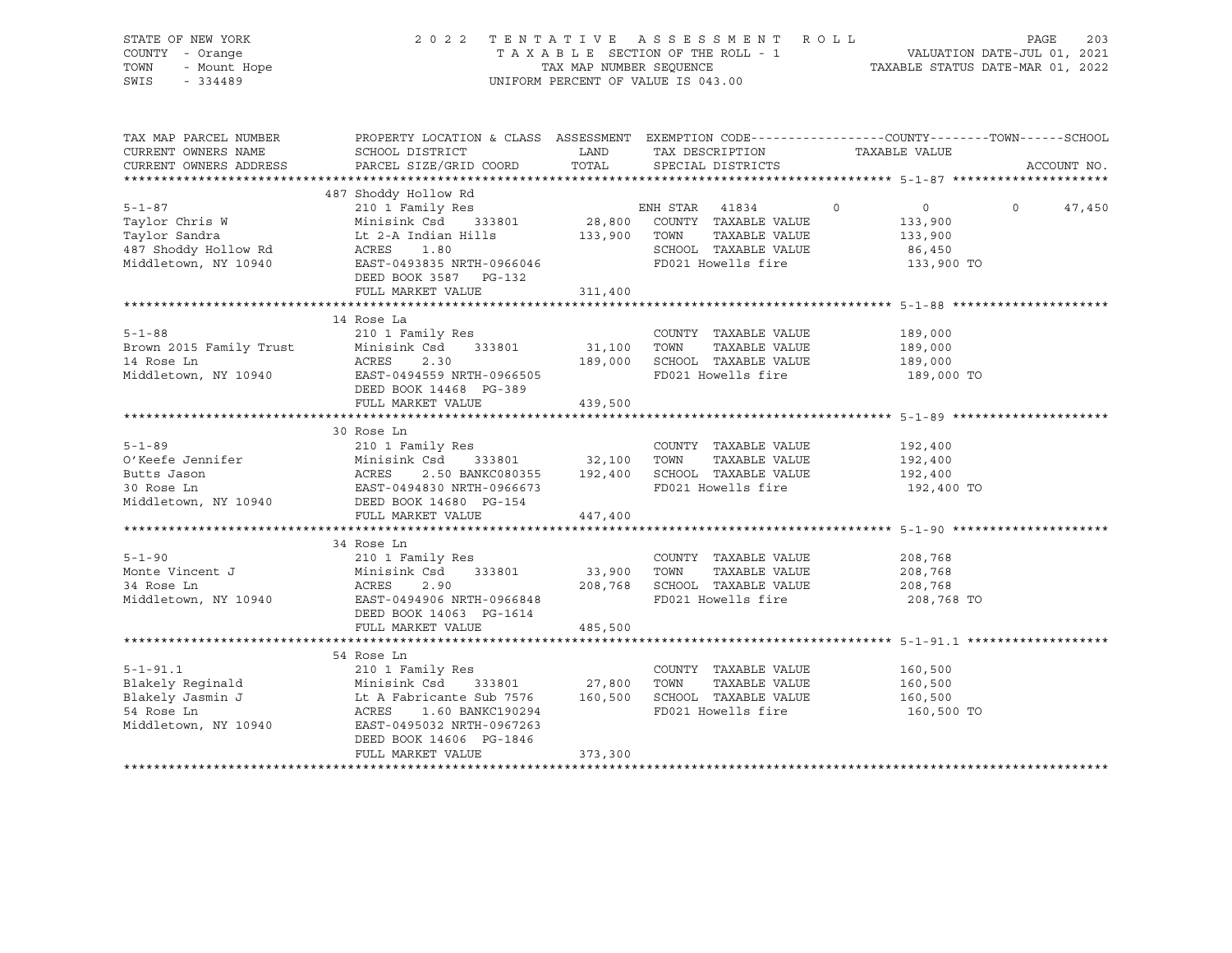| STATE OF NEW YORK<br>COUNTY - Orange<br>TOWN                                                                                                                                                                                         | TAX MAP NUMBER SEQUENCE<br>UNIFORM PERCENT OF VALUE IS 043.00                                                                                                                                                                              | OF NEW YORK (2012)<br>2022 TENTATIVE ASSESSMENT ROLL PAGE 204<br>TAXABLE SECTION OF THE ROLL - 1 VALUATION DATE-JUL 01, 2021<br>7AXABLE STATUS DATE-MAR 01, 2022<br>7AXABLE STATUS DATE-MAR 01, 2022<br>7334489 |                                             |                                                                |                       |
|--------------------------------------------------------------------------------------------------------------------------------------------------------------------------------------------------------------------------------------|--------------------------------------------------------------------------------------------------------------------------------------------------------------------------------------------------------------------------------------------|-----------------------------------------------------------------------------------------------------------------------------------------------------------------------------------------------------------------|---------------------------------------------|----------------------------------------------------------------|-----------------------|
| SWIS                                                                                                                                                                                                                                 |                                                                                                                                                                                                                                            |                                                                                                                                                                                                                 |                                             |                                                                |                       |
| TAX MAP PARCEL NUMBER<br>CURRENT OWNERS NAME                                                                                                                                                                                         | PROPERTY LOCATION & CLASS ASSESSMENT EXEMPTION CODE----------------COUNTY-------TOWN------SCHOOL<br>SCHOOL DISTRICT LAND                                                                                                                   |                                                                                                                                                                                                                 | TAX DESCRIPTION TAXABLE VALUE               |                                                                |                       |
| CURRENT OWNERS ADDRESS                                                                                                                                                                                                               | PARCEL SIZE/GRID COORD                                                                                                                                                                                                                     | TOTAL                                                                                                                                                                                                           | SPECIAL DISTRICTS                           |                                                                | ACCOUNT NO.           |
|                                                                                                                                                                                                                                      |                                                                                                                                                                                                                                            |                                                                                                                                                                                                                 |                                             |                                                                |                       |
|                                                                                                                                                                                                                                      | 62 Rose Ln                                                                                                                                                                                                                                 |                                                                                                                                                                                                                 |                                             |                                                                |                       |
| $5 - 1 - 91.2$                                                                                                                                                                                                                       | 210 1 Family Res                                                                                                                                                                                                                           |                                                                                                                                                                                                                 | COUNTY TAXABLE VALUE                        | 275,000                                                        |                       |
|                                                                                                                                                                                                                                      |                                                                                                                                                                                                                                            |                                                                                                                                                                                                                 |                                             | 275,000                                                        |                       |
|                                                                                                                                                                                                                                      |                                                                                                                                                                                                                                            |                                                                                                                                                                                                                 |                                             | 275,000                                                        |                       |
| Example 1991 Minisink Csd 333801 30,700 TOWNT TAXABLE VALUE<br>Hayes Ethelinda O 100 Ltb Fabricante Submp 7576 30,700 TOWN TAXABLE VALUE<br>62 Rose Ln ACRES 2.00 BANKL140178 FD021 Howells fire<br>Middletown, NY 10940 ERST-049516 |                                                                                                                                                                                                                                            |                                                                                                                                                                                                                 |                                             | 275,000 TO                                                     |                       |
|                                                                                                                                                                                                                                      | DEED BOOK 11556 PG-1735                                                                                                                                                                                                                    |                                                                                                                                                                                                                 |                                             |                                                                |                       |
|                                                                                                                                                                                                                                      | FULL MARKET VALUE                                                                                                                                                                                                                          | 639,500                                                                                                                                                                                                         |                                             |                                                                |                       |
|                                                                                                                                                                                                                                      |                                                                                                                                                                                                                                            |                                                                                                                                                                                                                 |                                             | ******************************** 5-1-91.3 ******************** |                       |
|                                                                                                                                                                                                                                      | 58 Rose Ln                                                                                                                                                                                                                                 |                                                                                                                                                                                                                 |                                             |                                                                |                       |
| $5 - 1 - 91.3$                                                                                                                                                                                                                       | 210 1 Family Res                                                                                                                                                                                                                           |                                                                                                                                                                                                                 | COUNTY TAXABLE VALUE                        | 209,000                                                        |                       |
| Ben-Dan Mevorak                                                                                                                                                                                                                      |                                                                                                                                                                                                                                            |                                                                                                                                                                                                                 |                                             | 209,000                                                        |                       |
| Ben-Dan Azaliah<br>58 Rose Ln                                                                                                                                                                                                        | Minisink Csd 333801 28,300 TOWN TAXABLE VALUE<br>Lt C Fabricante SM 7576 209,000 SCHOOL TAXABLE VALUE                                                                                                                                      |                                                                                                                                                                                                                 |                                             | 209,000                                                        |                       |
| 58 Rose Ln                                                                                                                                                                                                                           | ACRES 1.70<br>EAST-0494898 NRTH-0966948                                                                                                                                                                                                    |                                                                                                                                                                                                                 | FD021 Howells fire                          | 209,000 TO                                                     |                       |
| Middletown, NY 10940                                                                                                                                                                                                                 |                                                                                                                                                                                                                                            |                                                                                                                                                                                                                 |                                             |                                                                |                       |
|                                                                                                                                                                                                                                      | DEED BOOK 14065 PG-720                                                                                                                                                                                                                     |                                                                                                                                                                                                                 |                                             |                                                                |                       |
|                                                                                                                                                                                                                                      | FULL MARKET VALUE                                                                                                                                                                                                                          | 486,000                                                                                                                                                                                                         |                                             |                                                                |                       |
|                                                                                                                                                                                                                                      |                                                                                                                                                                                                                                            |                                                                                                                                                                                                                 |                                             |                                                                |                       |
| $5 - 1 - 91.4$                                                                                                                                                                                                                       |                                                                                                                                                                                                                                            |                                                                                                                                                                                                                 |                                             | $\overline{0}$<br>$\circ$                                      | $\mathbf 0$<br>19,010 |
| Daubert Kenneth W                                                                                                                                                                                                                    |                                                                                                                                                                                                                                            |                                                                                                                                                                                                                 |                                             | 219,100                                                        |                       |
| Daubert Catherine                                                                                                                                                                                                                    |                                                                                                                                                                                                                                            |                                                                                                                                                                                                                 |                                             | 219,100                                                        |                       |
| 40 Rose La                                                                                                                                                                                                                           |                                                                                                                                                                                                                                            |                                                                                                                                                                                                                 |                                             | 200,090                                                        |                       |
| Middletown, NY 10940 EAST-0495188 NRTH-0967104                                                                                                                                                                                       | 40 Rose Ln<br>210 1 Family Res<br>Minisink Csd<br>333801 27,800 COUNTY TAXABLE VALUE<br>Ltd Fabricante Submp 7576 219,100 TOWN TAXABLE VALUE<br>ACRES 1.60 BANKC080370 SCHOOL TAXABLE VALUE<br>FAST-0495188 NRTH-0967104 FD021 Howells fir |                                                                                                                                                                                                                 |                                             | 219,100 TO                                                     |                       |
|                                                                                                                                                                                                                                      | FULL MARKET VALUE                                                                                                                                                                                                                          | 509,500                                                                                                                                                                                                         |                                             |                                                                |                       |
|                                                                                                                                                                                                                                      |                                                                                                                                                                                                                                            |                                                                                                                                                                                                                 |                                             |                                                                |                       |
| $5 - 1 - 94$                                                                                                                                                                                                                         | Tn Rd 22<br>311 Res vac land                                                                                                                                                                                                               |                                                                                                                                                                                                                 | COUNTY TAXABLE VALUE                        | 7,800                                                          |                       |
| Jones Tamara                                                                                                                                                                                                                         | Minisink Csd 333801                                                                                                                                                                                                                        | 7,800 TOWN                                                                                                                                                                                                      | TAXABLE VALUE                               | 7,800                                                          |                       |
| 480 Shoddy Hollow Rd                                                                                                                                                                                                                 | FILILISTIK CSG 333001<br>Lts 4,5 & 6                                                                                                                                                                                                       |                                                                                                                                                                                                                 | 7,800 SCHOOL TAXABLE VALUE                  | 7,800                                                          |                       |
| Middletown, NY 10940                                                                                                                                                                                                                 | Blk B Tryoleum Falls                                                                                                                                                                                                                       |                                                                                                                                                                                                                 | FD021 Howells fire                          | 7,800 TO                                                       |                       |
|                                                                                                                                                                                                                                      | FRNT 170.00 DPTH 135.00                                                                                                                                                                                                                    |                                                                                                                                                                                                                 |                                             |                                                                |                       |
|                                                                                                                                                                                                                                      | EAST-0493815 NRTH-0965706                                                                                                                                                                                                                  |                                                                                                                                                                                                                 |                                             |                                                                |                       |
|                                                                                                                                                                                                                                      | DEED BOOK 14899 PG-317                                                                                                                                                                                                                     |                                                                                                                                                                                                                 |                                             |                                                                |                       |
|                                                                                                                                                                                                                                      | FULL MARKET VALUE                                                                                                                                                                                                                          | 18,100                                                                                                                                                                                                          |                                             |                                                                |                       |
|                                                                                                                                                                                                                                      |                                                                                                                                                                                                                                            |                                                                                                                                                                                                                 |                                             |                                                                |                       |
|                                                                                                                                                                                                                                      | Tn Rd 22                                                                                                                                                                                                                                   |                                                                                                                                                                                                                 |                                             |                                                                |                       |
| $5 - 1 - 95$                                                                                                                                                                                                                         | 311 Res vac land                                                                                                                                                                                                                           |                                                                                                                                                                                                                 | COUNTY TAXABLE VALUE                        | 3,200                                                          |                       |
| Jones Bruce<br>1990 Shoddy Hollow Rd 1990 Shoddy Hollow Rd 19940-7581<br>TERNT 19940-7581<br>TERNT 19940-7581<br>TERNT 19940-7581<br>TERNT 1990 DANKC130170                                                                          | Minisink Csd 333801 3,200 TOWN<br>Lts 3 & 8 Blk B Tryolean 3,200 SCHOOL                                                                                                                                                                    |                                                                                                                                                                                                                 | TAXABLE VALUE<br>3,200 SCHOOL TAXABLE VALUE | 3,200<br>3,200                                                 |                       |
|                                                                                                                                                                                                                                      | FRNT 50.00 DPTH 135.00                                                                                                                                                                                                                     |                                                                                                                                                                                                                 | FD021 Howells fire                          | 3,200 TO                                                       |                       |
|                                                                                                                                                                                                                                      | BANKC130170<br>EAST-0493960 NRTH-0965636                                                                                                                                                                                                   |                                                                                                                                                                                                                 |                                             |                                                                |                       |
|                                                                                                                                                                                                                                      | DEED BOOK 14222 PG-92                                                                                                                                                                                                                      |                                                                                                                                                                                                                 |                                             |                                                                |                       |
|                                                                                                                                                                                                                                      | FULL MARKET VALUE                                                                                                                                                                                                                          | 7,400                                                                                                                                                                                                           |                                             |                                                                |                       |
|                                                                                                                                                                                                                                      |                                                                                                                                                                                                                                            |                                                                                                                                                                                                                 |                                             |                                                                |                       |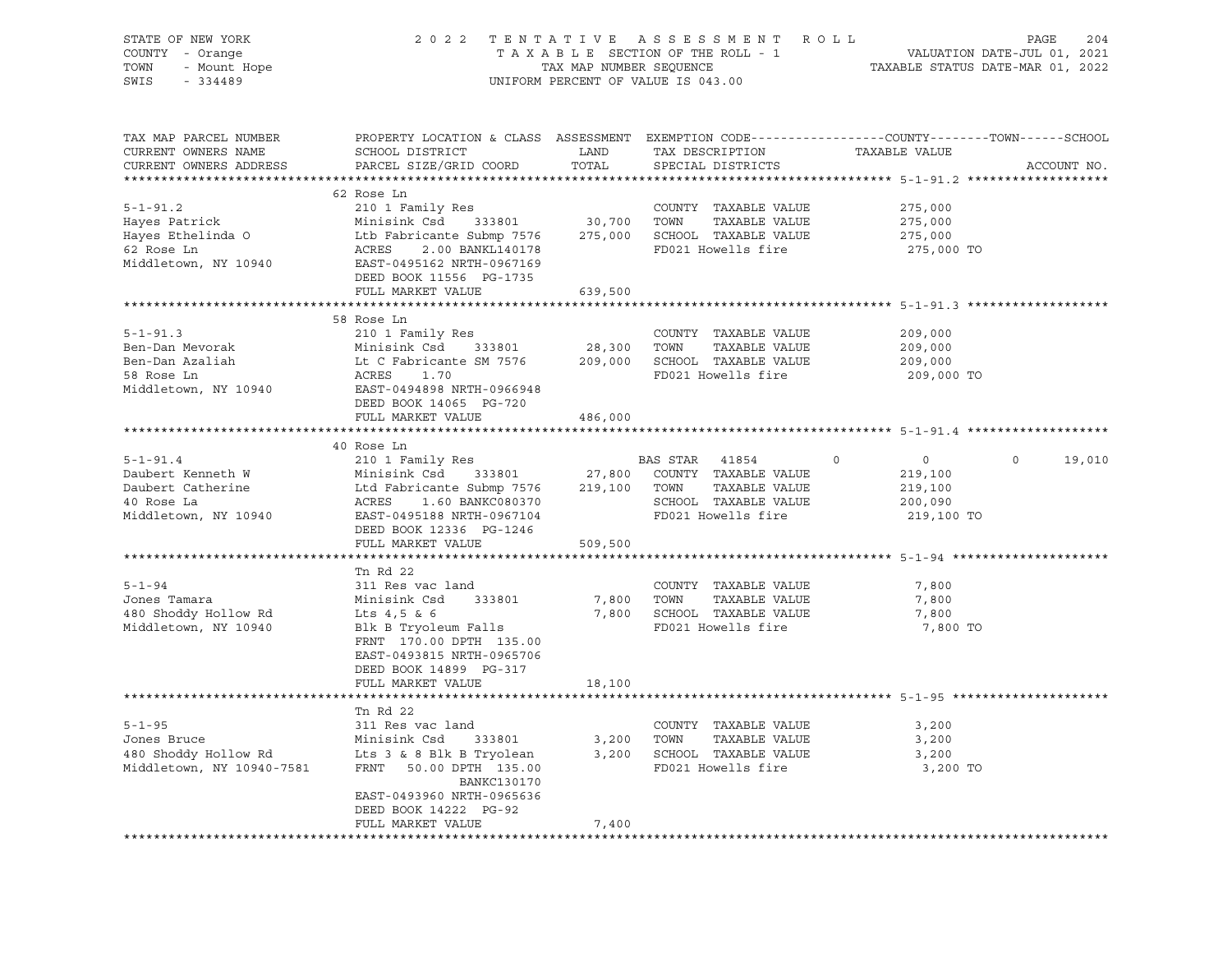# STATE OF NEW YORK 2 0 2 2 T E N T A T I V E A S S E S S M E N T R O L L PAGE 205 COUNTY - Orange T A X A B L E SECTION OF THE ROLL - 1 VALUATION DATE-JUL 01, 2021 TOWN - Mount Hope TAX MAP NUMBER SEQUENCE TAXABLE STATUS DATE-MAR 01, 2022 SWIS - 334489 UNIFORM PERCENT OF VALUE IS 043.00

| TAX MAP PARCEL NUMBER                                                                                                                                                                                                                                                                                                                                                                    | PROPERTY LOCATION & CLASS ASSESSMENT EXEMPTION CODE----------------COUNTY-------TOWN------SCHOOL<br>PARCEL SIZE/GRID COORD TOTAL SPECIAL DISTRICTS |        |                    |           |             |
|------------------------------------------------------------------------------------------------------------------------------------------------------------------------------------------------------------------------------------------------------------------------------------------------------------------------------------------------------------------------------------------|----------------------------------------------------------------------------------------------------------------------------------------------------|--------|--------------------|-----------|-------------|
| CURRENT OWNERS ADDRESS                                                                                                                                                                                                                                                                                                                                                                   |                                                                                                                                                    |        |                    |           | ACCOUNT NO. |
| $\begin{tabular}{lcccccc} 5-1-96 & 209 Robbins Rd & 210 1 Family Res & 210 1 Family Res & 25,000 BAS STAR & 4130 & 0 & 18,200 & 18,200 & 10,400 \\ \hline \texttt{Eherts Walter I} & Minisink Csd & 333801 & 25,000 BAS STAR & 41854 & 0 & 0 & 19,010 \\ \texttt{Eherts Judith} & ACRES & 1.00 BANKC080370 & 158,700 & COUNTY TAXABLE VALUE & 140,500 \\ \texttt{PO Box 7} & EAST-04914$ |                                                                                                                                                    |        |                    |           |             |
| RODDIN RODDIN RODDIN RODDIN RODDIN RODDIN RODDIN RODDIN ROW COUNTY TAXABLE VALUE 36,200<br>Kilikci Iskender Minisink Csd 333801 36,200 TOWN TAXABLE VALUE 36,200<br>Kilikci Resat Lt 1 Wilderness Sub 36,200 SCHOOL TAXABLE VALUE                                                                                                                                                        | Robbins Rd<br>FULL MARKET VALUE 84,200                                                                                                             |        |                    | 36,200 TO |             |
| 311 Res vac land<br>Mt Hope Community LLC Minisink Csd 333801 36,500 TOWN TAXABLE VALUE<br>660 White Plains Rd Ste 660 Lt 2 Wilderness Sub 36,500 SCHOOL TAXABLE VALUE 36,500 36,500<br>Tarrytown, NY 10591 ACRES 5.30 REPO21 Howell                                                                                                                                                     | Rose La<br>EAST-0496818 NRTH-0969387<br>DEED BOOK 14120 PG-1650                                                                                    |        |                    | 36,500 TO |             |
| 5-1-101<br>Anthony Darrell 311 Res vac land<br>2000 Dennis Mattessich Lt 3 Wilderness Sub<br>311 Res vac land<br>2000 TOWN TAXABLE VALUE<br>5,000 TOWN TAXABLE VALUE<br>5,000 SCHOOL TAXABLE VALUE<br>5,000 SCHOOL TAXABLE VALUE<br>5,000 SCHO                                                                                                                                           | Rose La                                                                                                                                            |        |                    | 5,000 TO  |             |
| 5-1-102 36,000 311 Res vac land COUNTY TAXABLE VALUE 36,000<br>Mt Hope Community LLC Minisink Csd 333801 36,000 TOWN TAXABLE VALUE 36,000<br>660 White Plains Rd Ste 560 Lt 4 Wilderness Sub 36,000 SCHOOL TAXABLE VALUE 36,000<br>Tarrytown, NY 10591                                                                                                                                   | Rose La<br>ACRES 5.00<br>EAST-0496449 NRTH-0968906<br>DEED BOOK 14120 PG-1650<br>FULL MARKET VALUE                                                 | 83,700 | FD021 Howells fire | 36,000 TO |             |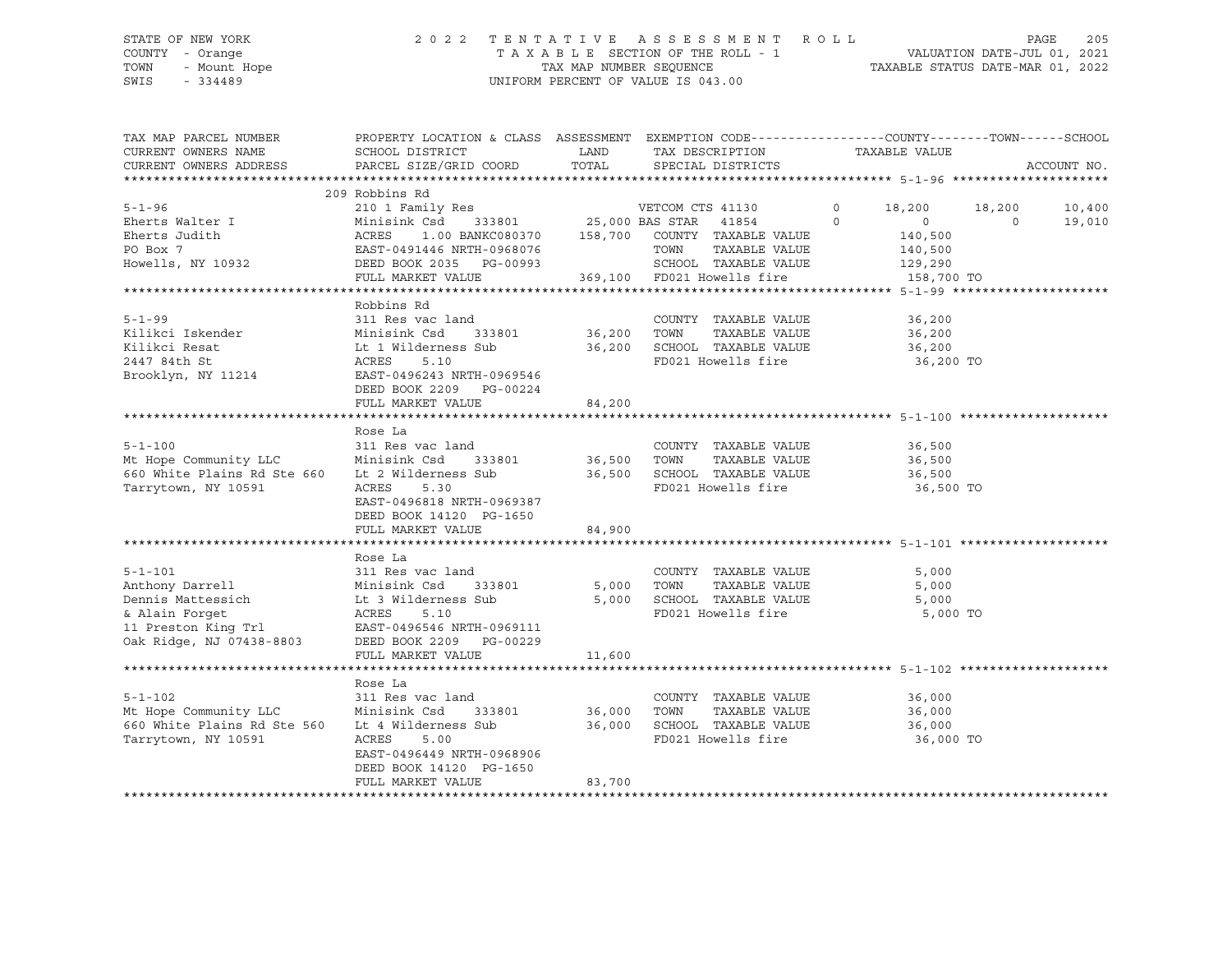| STATE OF NEW YORK<br>COUNTY - Orange<br>- Mount Hope<br>224499<br>TOWN<br>SWIS<br>$-334489$                      | 2 0 2 2                                                                                                                                                                    | TAX MAP NUMBER SEQUENCE | TENTATIVE ASSESSMENT ROLL<br>TAXABLE SECTION OF THE ROLL - 1<br>UNIFORM PERCENT OF VALUE IS 043.00                  | PAGE<br>VALUATION DATE-JUL 01, 2021<br>TAXABLE STATUS DATE-MAR 01, 2022                                                         | 206 |
|------------------------------------------------------------------------------------------------------------------|----------------------------------------------------------------------------------------------------------------------------------------------------------------------------|-------------------------|---------------------------------------------------------------------------------------------------------------------|---------------------------------------------------------------------------------------------------------------------------------|-----|
| TAX MAP PARCEL NUMBER<br>CURRENT OWNERS NAME<br>CURRENT OWNERS ADDRESS                                           | SCHOOL DISTRICT<br>PARCEL SIZE/GRID COORD                                                                                                                                  | LAND<br>TOTAL           | TAX DESCRIPTION<br>SPECIAL DISTRICTS                                                                                | PROPERTY LOCATION & CLASS ASSESSMENT EXEMPTION CODE---------------COUNTY-------TOWN------SCHOOL<br>TAXABLE VALUE<br>ACCOUNT NO. |     |
| $5 - 1 - 103$<br>Mt Hope Community LLC<br>660 White Plains Rd Ste 560<br>Tarrytown, NY 10591                     | Rose La<br>311 Res vac land<br>Minisink Csd 333801<br>Lt 5 Wilderness Sub<br>ACRES<br>5.10<br>EAST-0496334 NRTH-0968686<br>DEED BOOK 14120 PG-1650<br>FULL MARKET VALUE    | 36,200 TOWN<br>84,200   | COUNTY TAXABLE VALUE<br>TAXABLE VALUE<br>36,200 SCHOOL TAXABLE VALUE<br>FD021 Howells fire                          | 36,200<br>36,200<br>36,200<br>36,200 TO                                                                                         |     |
|                                                                                                                  |                                                                                                                                                                            |                         |                                                                                                                     |                                                                                                                                 |     |
| $5 - 1 - 104$<br>Mt Hope Community LLC<br>660 White Plains Rd Ste 560<br>Tarrytown, NY 10591                     | Rose La<br>311 Res vac land<br>Minisink Csd 333801<br>Lt 6 Wilderness Sub 16,100 SCHOOL TAXABLE VALUE<br>ACRES 5.00 FD021 Howells fire<br>EAST-0496113 NRTH-0968510        | 16,100 TOWN             | COUNTY TAXABLE VALUE<br>TAXABLE VALUE                                                                               | 16,100<br>16,100<br>16,100<br>16,100 TO                                                                                         |     |
|                                                                                                                  | DEED BOOK 14120 PG-1646<br>FULL MARKET VALUE                                                                                                                               | 37,400                  |                                                                                                                     |                                                                                                                                 |     |
|                                                                                                                  |                                                                                                                                                                            |                         |                                                                                                                     |                                                                                                                                 |     |
| $5 - 1 - 105$<br>Mt Hope Community LLC<br>660 White Plains Rd Ste 560<br>Tarrytown, NY 10591                     | Rose La<br>311 Res vac land<br>Minisink Csd<br>333801<br>Lt 7 Wilderness Sub<br>ACRES<br>5.00<br>EAST-0495925 NRTH-0968308<br>DEED BOOK 14120 PG-1650<br>FULL MARKET VALUE | 83,700                  | COUNTY TAXABLE VALUE<br>36,000 TOWN TAXABLE VALUE<br>36,000 SCHOOL TAXABLE VALUE<br>FD021 Howells fire              | 36,000<br>36,000<br>36,000<br>36,000 TO                                                                                         |     |
|                                                                                                                  |                                                                                                                                                                            |                         |                                                                                                                     |                                                                                                                                 |     |
| $5 - 1 - 106$<br>Mt Hope Community LLC<br>660 White Plains Rd Ste 560<br>Tarrytown, NY 10591                     | Rose La<br>311 Res vac land<br>Minisink Csd<br>333801<br>Lt 8 Wilderness Sub<br>ACRES<br>5.10<br>EAST-0495774 NRTH-0968125<br>DEED BOOK 14120 PG-1650<br>FULL MARKET VALUE | 84,200                  | COUNTY TAXABLE VALUE<br>36,200    TOWN      TAXABLE VALUE<br>36,200    SCHOOL   TAXABLE VALUE<br>FD021 Howells fire | 36,200<br>36,200<br>36,200<br>36,200 TO                                                                                         |     |
|                                                                                                                  |                                                                                                                                                                            |                         |                                                                                                                     | ********************************* 5-1-107 ********************                                                                  |     |
| $5 - 1 - 107$<br>Mt Hope Community LLC<br>660 White Plains Rd Ste 560 Lt 9 Wilderness Sub<br>Tarrytown, NY 10591 | Rose La<br>311 Res vac land<br>Minisink Csd<br>333801<br>ACRES<br>5.10<br>EAST-0495332 NRTH-0967834<br>DEED BOOK 14120 PG-1650<br>FULL MARKET VALUE                        | 84,200                  | COUNTY TAXABLE VALUE<br>36,200 TOWN TAXABLE VALUE<br>36,200 SCHOOL TAXABLE VALUE<br>FD021 Howells fire              | 36,200<br>36,200<br>36,200<br>36,200 TO                                                                                         |     |
|                                                                                                                  |                                                                                                                                                                            |                         |                                                                                                                     |                                                                                                                                 |     |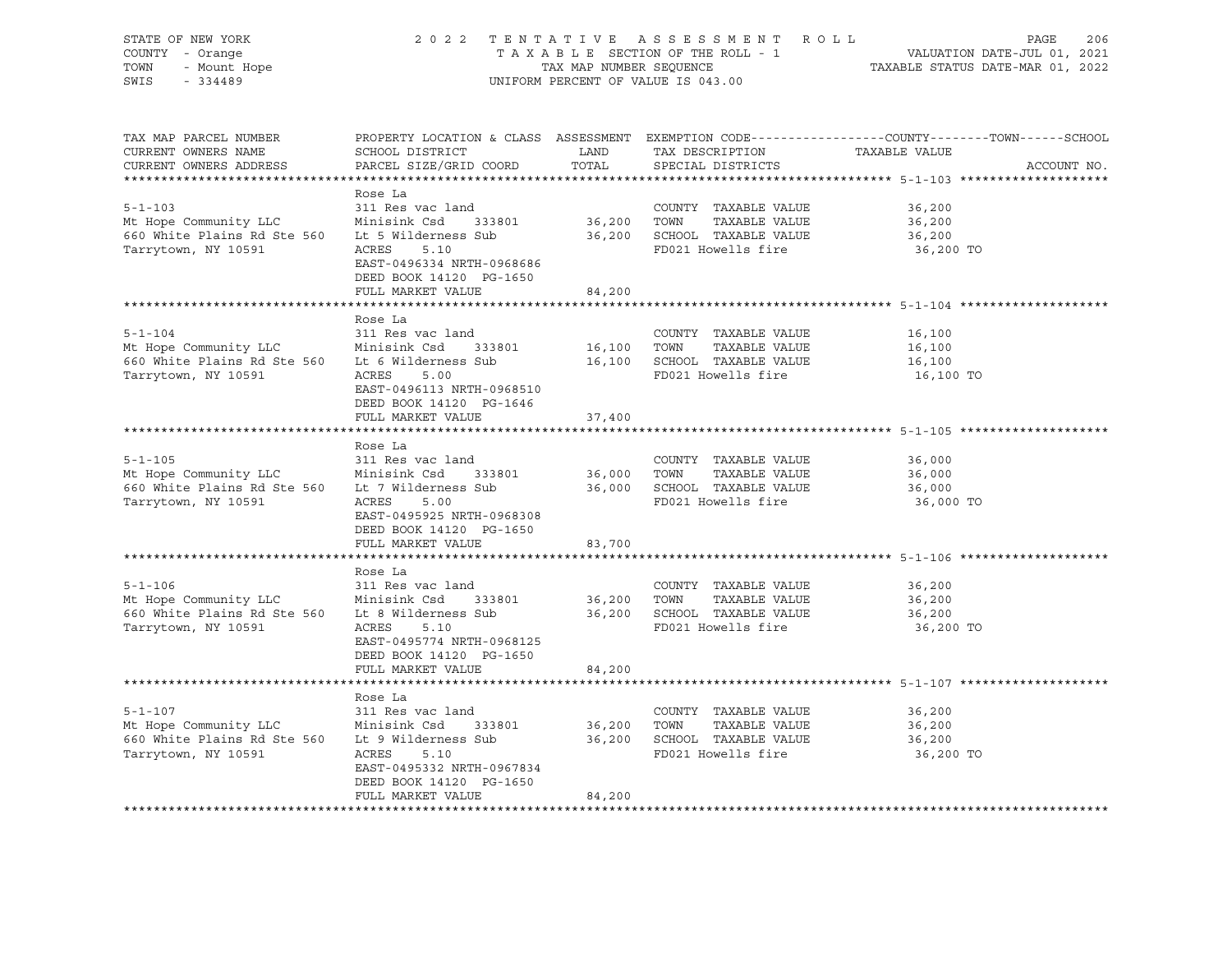STATE OF NEW YORK 20 2 2 2 2 2 2 2 2 2 3 3 5 5 5 7 K O L L PAGE 207 COUNTY - Orange COUNTY - Orange COUNTY - Orange COUNTY - Orange COUNTY - Orange COUNTY - Orange COUNTY - Orange<br>TA X A B L E SECTION OF THE ROLL - 1 VALUATION DATE-JUL 01, 2021<br>TOWN - Mount Hope COUNTY - Mount Hope TAX NAP TOWN - Mount Hope TAX ARE NUMBER SEQUENCE TAX AND NUMBER SEQUENCE TAXABLE STATUS DATE-MAR 01, 2022<br>The Samillary of the Samillary Company of Taxable States of Taxable Status Date-Mar 01, 2022 UNIFORM PERCENT OF VALUE IS 043.00 TAX MAP PARCEL NUMBER PROPERTY LOCATION & CLASS ASSESSMENT EXEMPTION CODE------------------COUNTY--------TOWN------SCHOOL CURRENT OWNERS NAME SCHOOL DISTRICT LAND TAX DESCRIPTION TAXABLE VALUE CURRENT OWNERS ADDRESS PARCEL SIZE/GRID COORD TOTAL SPECIAL DISTRICTS ACCOUNT NO. \*\*\*\*\*\*\*\*\*\*\*\*\*\*\*\*\*\*\*\*\*\*\*\*\*\*\*\*\*\*\*\*\*\*\*\*\*\*\*\*\*\*\*\*\*\*\*\*\*\*\*\*\*\*\*\*\*\*\*\*\*\*\*\*\*\*\*\*\*\*\*\*\*\*\*\*\*\*\*\*\*\*\*\*\*\*\*\*\*\*\*\*\*\*\*\*\*\*\*\*\*\*\* 5-1-108 \*\*\*\*\*\*\*\*\*\*\*\*\*\*\*\*\*\*\*\* Rose La 5-1-108 311 Res vac land COUNTY TAXABLE VALUE 5,000 Peluso Joseph J Minisink Csd 333801 5,000 TOWN TAXABLE VALUE 5,000 Peluso Beth A Lt 10 Wilderness Sub 5,000 SCHOOL TAXABLE VALUE 5,000 5 Deluso Joseph James (1990) - المستوى المستوى المستوى المستوى المستوى المستوى المستوى المستوى المستوى المستوى<br>1990) - Teluso Beth A (1990) - The Mulderness Sub (5,000 SCHOOL TAXABLE VALUE (5,000 TO<br>1990) - Teluso Books A Middletown, NY 10940 EAST-0494736 NRTH-0968158 DEED BOOK 14466 PG-1274 FULL MARKET VALUE 11,600 \*\*\*\*\*\*\*\*\*\*\*\*\*\*\*\*\*\*\*\*\*\*\*\*\*\*\*\*\*\*\*\*\*\*\*\*\*\*\*\*\*\*\*\*\*\*\*\*\*\*\*\*\*\*\*\*\*\*\*\*\*\*\*\*\*\*\*\*\*\*\*\*\*\*\*\*\*\*\*\*\*\*\*\*\*\*\*\*\*\*\*\*\*\*\*\*\*\*\*\*\*\*\* 5-1-109 \*\*\*\*\*\*\*\*\*\*\*\*\*\*\*\*\*\*\*\* Rose La 5-1-109 311 Res vac land COUNTY TAXABLE VALUE 5,000 Peluso Joseph J Minisink Csd 333801 5,000 TOWN TAXABLE VALUE 5,000 Peluso Beth A Lt 11 Wilderness Sub 5,000 SCHOOL TAXABLE VALUE 5,000 5 Denton Ave ACRES 6.30 FD021 Howells fire 5,000 TO Middletown, NY 10940 EAST-0494810 NRTH-0968598 DEED BOOK 14466 PG-1274 FULL MARKET VALUE 11,600

\*\*\*\*\*\*\*\*\*\*\*\*\*\*\*\*\*\*\*\*\*\*\*\*\*\*\*\*\*\*\*\*\*\*\*\*\*\*\*\*\*\*\*\*\*\*\*\*\*\*\*\*\*\*\*\*\*\*\*\*\*\*\*\*\*\*\*\*\*\*\*\*\*\*\*\*\*\*\*\*\*\*\*\*\*\*\*\*\*\*\*\*\*\*\*\*\*\*\*\*\*\*\* 5-1-110 \*\*\*\*\*\*\*\*\*\*\*\*\*\*\*\*\*\*\*\* Rose La<br>311 Res vac land 5-1-110 311 Res vac land COUNTY TAXABLE VALUE 5,000 Selinger Harris Mayer Minisink Csd 333801 5,000 TOWN TAXABLE VALUE 5,000 Saffitz Claire Lt 12 Wilderness Sub 5,000 SCHOOL TAXABLE VALUE 5,000 23 Newton Dr ACRES 5.10 FD021 Howells fire 5,000 TO Middletown, NY 10940 EAST-0495135 NRTH-0968539 DEED BOOK 14906 PG-527 FULL MARKET VALUE 11,600 \*\*\*\*\*\*\*\*\*\*\*\*\*\*\*\*\*\*\*\*\*\*\*\*\*\*\*\*\*\*\*\*\*\*\*\*\*\*\*\*\*\*\*\*\*\*\*\*\*\*\*\*\*\*\*\*\*\*\*\*\*\*\*\*\*\*\*\*\*\*\*\*\*\*\*\*\*\*\*\*\*\*\*\*\*\*\*\*\*\*\*\*\*\*\*\*\*\*\*\*\*\*\* 5-1-111 \*\*\*\*\*\*\*\*\*\*\*\*\*\*\*\*\*\*\*\* Rose La 5-1-111 311 Res vac land COUNTY TAXABLE VALUE 5,000 Selinger Harris Mayer Minisink Csd 333801 5,000 TOWN TAXABLE VALUE 5,000 Saffitz Claire Lt 14 Wilderness Sub 5,000 SCHOOL TAXABLE VALUE 5,000 23 Newton Dr ACRES 5.10 FD021 Howells fire 5,000 TO EAST-0495469 NRTH-0968774 DEED BOOK 14906 PG-530 FULL MARKET VALUE 11,600 \*\*\*\*\*\*\*\*\*\*\*\*\*\*\*\*\*\*\*\*\*\*\*\*\*\*\*\*\*\*\*\*\*\*\*\*\*\*\*\*\*\*\*\*\*\*\*\*\*\*\*\*\*\*\*\*\*\*\*\*\*\*\*\*\*\*\*\*\*\*\*\*\*\*\*\*\*\*\*\*\*\*\*\*\*\*\*\*\*\*\*\*\*\*\*\*\*\*\*\*\*\*\* 5-1-112 \*\*\*\*\*\*\*\*\*\*\*\*\*\*\*\*\*\*\*\* Rose La 5-1-112 311 Res vac land COUNTY TAXABLE VALUE 36,000 Mt Hope Community LLC Minisink Csd 333801 36,000 TOWN TAXABLE VALUE 36,000 660 White Plains Rd Ste 560 Lt 15 Wilderness Sub 36,000 SCHOOL TAXABLE VALUE 36,000 Tarrytown, NY 10591 ACRES 5.00 FD021 Howells fire 36,000 TO EAST-0495818 NRTH-0969270 DEED BOOK 14120 PG-1650 FULL MARKET VALUE 83,700 \*\*\*\*\*\*\*\*\*\*\*\*\*\*\*\*\*\*\*\*\*\*\*\*\*\*\*\*\*\*\*\*\*\*\*\*\*\*\*\*\*\*\*\*\*\*\*\*\*\*\*\*\*\*\*\*\*\*\*\*\*\*\*\*\*\*\*\*\*\*\*\*\*\*\*\*\*\*\*\*\*\*\*\*\*\*\*\*\*\*\*\*\*\*\*\*\*\*\*\*\*\*\*\*\*\*\*\*\*\*\*\*\*\*\*\*\*\*\*\*\*\*\*\*\*\*\*\*\*\*\*\*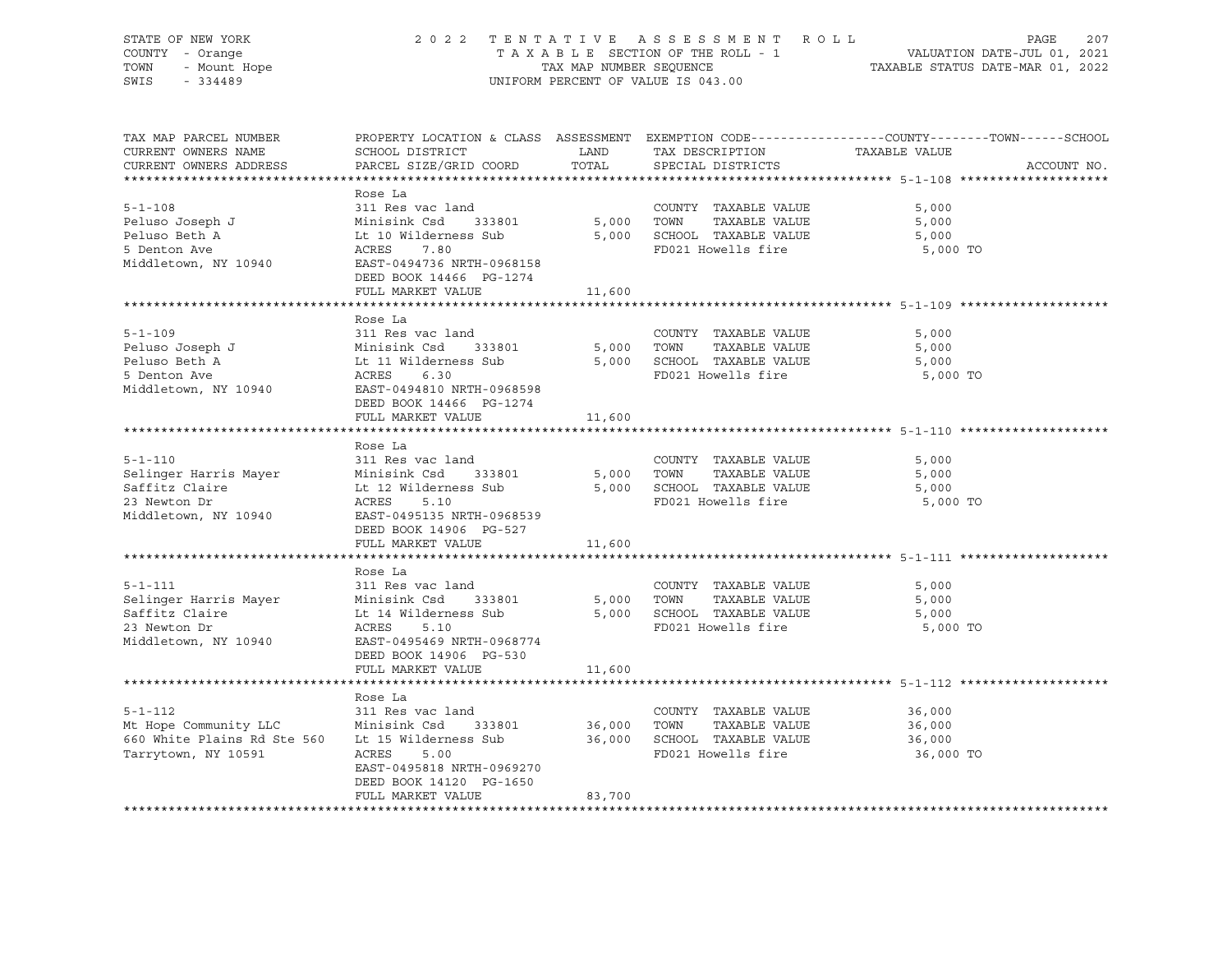| STATE OF NEW YORK<br>OF NEW TOOL<br>7 - Orange<br>- Mount Hope<br>101100                                                                                       | 2022 TENTATIVE ASSESSMENT ROLL |                         |                                    | 208<br>PAGE                                                                                    |
|----------------------------------------------------------------------------------------------------------------------------------------------------------------|--------------------------------|-------------------------|------------------------------------|------------------------------------------------------------------------------------------------|
| COUNTY - Orange                                                                                                                                                |                                |                         | TAXABLE SECTION OF THE ROLL - 1    | VALUATION DATE-JUL 01, 2021<br>TAXABLE STATUS DATE-MAR 01, 2022                                |
| TOWN<br>SWIS                                                                                                                                                   |                                | TAX MAP NUMBER SEQUENCE | UNIFORM PERCENT OF VALUE IS 043.00 |                                                                                                |
|                                                                                                                                                                |                                |                         |                                    |                                                                                                |
|                                                                                                                                                                |                                |                         |                                    |                                                                                                |
| TAX MAP PARCEL NUMBER                                                                                                                                          |                                |                         |                                    | PROPERTY LOCATION & CLASS ASSESSMENT EXEMPTION CODE---------------COUNTY-------TOWN-----SCHOOL |
| CURRENT OWNERS NAME                                                                                                                                            | SCHOOL DISTRICT                | LAND                    | TAX DESCRIPTION TAXABLE VALUE      |                                                                                                |
| CURRENT OWNERS ADDRESS                                                                                                                                         | PARCEL SIZE/GRID COORD         | TOTAL                   | SPECIAL DISTRICTS                  | ACCOUNT NO.                                                                                    |
|                                                                                                                                                                |                                |                         |                                    |                                                                                                |
|                                                                                                                                                                | Robbins Rd                     |                         |                                    |                                                                                                |
| $5 - 1 - 113$                                                                                                                                                  | 311 Res vac land               |                         | COUNTY TAXABLE VALUE               | 36,700                                                                                         |
| Canilang Bienvenido                                                                                                                                            | Minisink Csd 333801            | 36,700 TOWN             | TAXABLE VALUE                      | 36,700                                                                                         |
| Canilang Kathleen E                                                                                                                                            | Lt 16 Wilderness Sub           |                         | 36,700 SCHOOL TAXABLE VALUE        | 36,700                                                                                         |
| Minis<br>Lt 16 W<br>ACRES<br>EAST-(<br>440 E 62nd St Apt 6d                                                                                                    | 5.40                           |                         | FD021 Howells fire                 | 36,700 TO                                                                                      |
| New York, NY 10021                                                                                                                                             | EAST-0495608 NRTH-0969624      |                         |                                    |                                                                                                |
|                                                                                                                                                                | DEED BOOK 2209 PG-00235        |                         |                                    |                                                                                                |
|                                                                                                                                                                | FULL MARKET VALUE              | 85,300                  |                                    |                                                                                                |
|                                                                                                                                                                |                                |                         |                                    |                                                                                                |
|                                                                                                                                                                | 23 Newton Dr                   |                         |                                    |                                                                                                |
| $5 - 1 - 114$                                                                                                                                                  | 210 1 Family Res               |                         | COUNTY TAXABLE VALUE               | 145,500                                                                                        |
| Saffitz Claire                                                                                                                                                 | Minisink Csd 333801            | 46,500 TOWN             | TAXABLE VALUE                      | 145,500                                                                                        |
| 407 Central Park West Dr 6D Lot 17 Wilderness Sub                                                                                                              |                                |                         | 145,500 SCHOOL TAXABLE VALUE       | 145,500                                                                                        |
| New York, NY 10025                                                                                                                                             | ACRES 10.50 BANKC030015        |                         | FD021 Howells fire                 | 145,500 TO                                                                                     |
|                                                                                                                                                                | EAST-0495108 NRTH-0969483      |                         |                                    |                                                                                                |
|                                                                                                                                                                | DEED BOOK 14817 PG-1904        |                         |                                    |                                                                                                |
|                                                                                                                                                                | FULL MARKET VALUE              | 338,400                 |                                    |                                                                                                |
|                                                                                                                                                                |                                |                         |                                    |                                                                                                |
| $5 - 1 - 115$                                                                                                                                                  | Rose La<br>311 Res vac land    |                         | COUNTY TAXABLE VALUE               | 1,000                                                                                          |
| Mt Hope Community LLC                                                                                                                                          | Minisink Csd 333801            | 1,000 TOWN              | TAXABLE VALUE                      | 1,000                                                                                          |
| 660 White Plains Rd Ste 560                                                                                                                                    | Roadway                        |                         | 1,000 SCHOOL TAXABLE VALUE         | 1,000                                                                                          |
| Tarrytown, NY 10591                                                                                                                                            | ACRES<br>3.30                  |                         | FD021 Howells fire                 | 1,000 TO                                                                                       |
|                                                                                                                                                                | EAST-0495635 NRTH-0968644      |                         |                                    |                                                                                                |
|                                                                                                                                                                | DEED BOOK 14120 PG-1650        |                         |                                    |                                                                                                |
|                                                                                                                                                                | FULL MARKET VALUE              | 2,300                   |                                    |                                                                                                |
|                                                                                                                                                                | **************************     | **********              |                                    | ****************************** 5-1-116 ********************                                    |
|                                                                                                                                                                | Rose La                        |                         |                                    |                                                                                                |
| $5 - 1 - 116$                                                                                                                                                  | 311 Res vac land               |                         | COUNTY TAXABLE VALUE               | 22,300                                                                                         |
| Gesztesi Deborah                                                                                                                                               | Minisink Csd 333801            |                         | 22,300 TOWN<br>TAXABLE VALUE       | 22,300                                                                                         |
| 57 Rose Ln                                                                                                                                                     | Lake Hills                     |                         | 22,300 SCHOOL TAXABLE VALUE        | 22,300                                                                                         |
| Middletown, NY 10940                                                                                                                                           | FRNT 125.00 DPTH 447.00        |                         | FD021 Howells fire                 | 22,300 TO                                                                                      |
|                                                                                                                                                                | EAST-0495168 NRTH-0967646      |                         |                                    |                                                                                                |
|                                                                                                                                                                | DEED BOOK 14244 PG-686         |                         |                                    |                                                                                                |
|                                                                                                                                                                | FULL MARKET VALUE              | 51,900                  |                                    |                                                                                                |
|                                                                                                                                                                |                                |                         |                                    |                                                                                                |
|                                                                                                                                                                | 94 Robbins Rd                  |                         |                                    |                                                                                                |
| $5 - 1 - 117.1$                                                                                                                                                | 312 Vac w/imprv                |                         | COUNTY TAXABLE VALUE               | 34,700                                                                                         |
|                                                                                                                                                                |                                |                         |                                    | 34,700                                                                                         |
| Petrosky Linda J<br>Petrosky Joseph A Minisink Csd 333801 29,700 TOWN TAXABLE VALUE<br>Petrosky Joseph A Lot 1 Hortz Sub Map 94-01 34,700 SCHOOL TAXABLE VALUE |                                |                         |                                    | 34,700                                                                                         |
| 92 Robbins Rd                                                                                                                                                  | Ns Maple Lane                  |                         | FD021 Howells fire                 | 34,700 TO                                                                                      |
| Middletown, NY 10940                                                                                                                                           | ACRES 2.00                     |                         |                                    |                                                                                                |
|                                                                                                                                                                | EAST-0494147 NRTH-0969953      |                         |                                    |                                                                                                |
|                                                                                                                                                                | DEED BOOK 13988 PG-713         |                         |                                    |                                                                                                |
|                                                                                                                                                                | FULL MARKET VALUE              | 80,700                  |                                    |                                                                                                |
|                                                                                                                                                                |                                |                         |                                    |                                                                                                |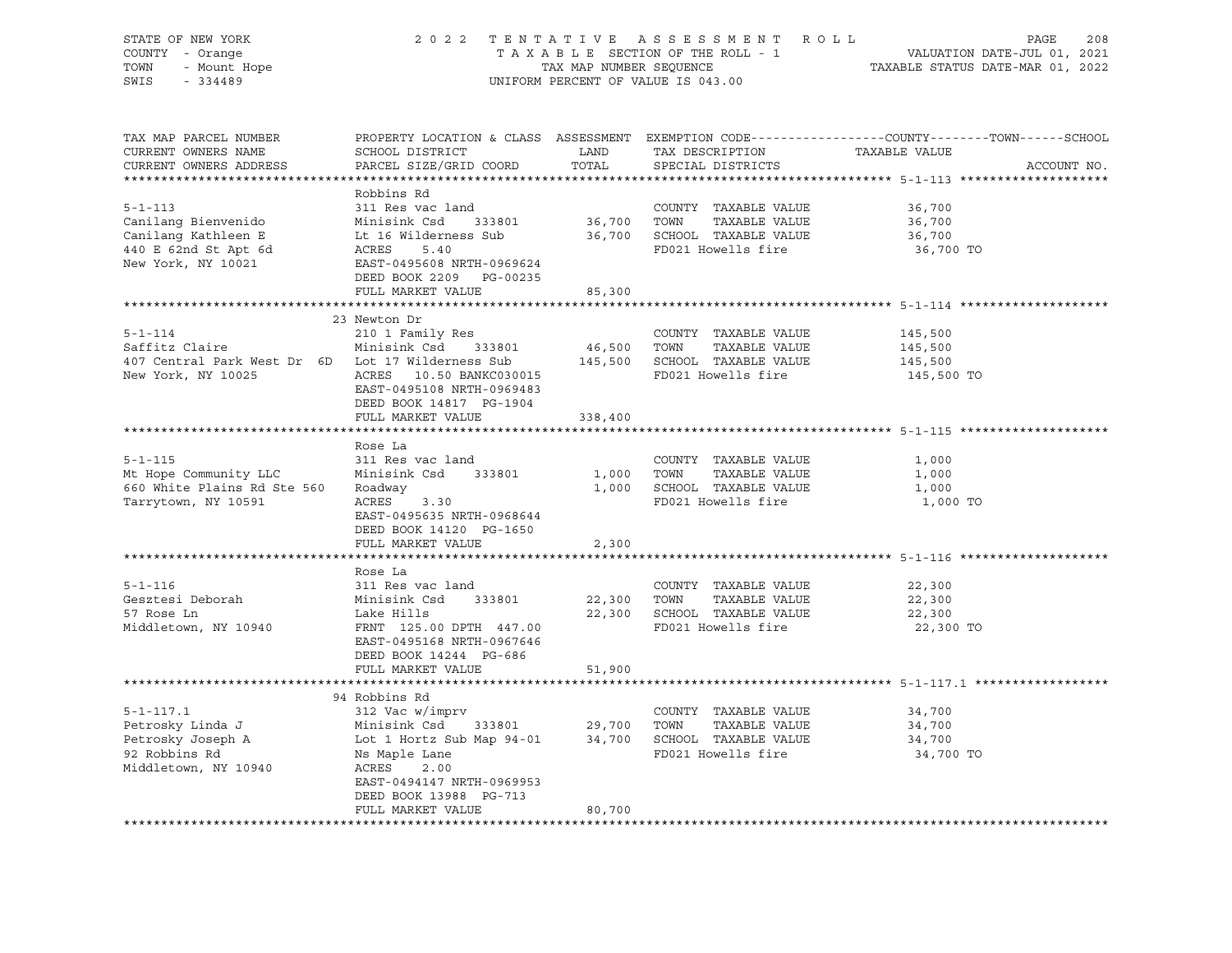| STATE OF NEW YORK                                  | 2 0 2 2                                                                                                                                                         |                         | TENTATIVE ASSESSMENT ROLL                         |                                  | 209<br>PAGE              |
|----------------------------------------------------|-----------------------------------------------------------------------------------------------------------------------------------------------------------------|-------------------------|---------------------------------------------------|----------------------------------|--------------------------|
| COUNTY - Orange                                    |                                                                                                                                                                 |                         | TAXABLE SECTION OF THE ROLL - 1                   | VALUATION DATE-JUL 01, 2021      |                          |
| - Mount Hope<br>TOWN                               |                                                                                                                                                                 | TAX MAP NUMBER SEQUENCE |                                                   | TAXABLE STATUS DATE-MAR 01, 2022 |                          |
| SWIS<br>$-334489$                                  |                                                                                                                                                                 |                         | UNIFORM PERCENT OF VALUE IS 043.00                |                                  |                          |
|                                                    |                                                                                                                                                                 |                         |                                                   |                                  |                          |
| TAX MAP PARCEL NUMBER                              | PROPERTY LOCATION & CLASS ASSESSMENT EXEMPTION CODE---------------COUNTY-------TOWN-----SCHOOL                                                                  |                         |                                                   |                                  |                          |
| CURRENT OWNERS NAME                                | SCHOOL DISTRICT                                                                                                                                                 | LAND                    | TAX DESCRIPTION                                   | TAXABLE VALUE                    |                          |
| CURRENT OWNERS ADDRESS                             | PARCEL SIZE/GRID COORD                                                                                                                                          | TOTAL                   | SPECIAL DISTRICTS                                 |                                  | ACCOUNT NO.              |
|                                                    |                                                                                                                                                                 |                         |                                                   |                                  |                          |
|                                                    | Robbins Rd                                                                                                                                                      |                         |                                                   |                                  |                          |
| $5 - 1 - 117.2$                                    | 311 Res vac land                                                                                                                                                |                         | COUNTY TAXABLE VALUE                              | 38,000                           |                          |
| Petrosky Linda J                                   |                                                                                                                                                                 |                         |                                                   | 38,000                           |                          |
| Petrosky Joseph A                                  | Minisink Csd 333801 38,000 TOWN TAXABLE VALUE<br>Lot 2 Hortz Sub Map 94-01 38,000 SCHOOL TAXABLE VALUE<br>Lot 2 Hortz Sub Map 94-01 38,000 SCHOOL TAXABLE VALUE |                         |                                                   | 38,000                           |                          |
| 92 Robbins Rd                                      | Ns Maple Lane                                                                                                                                                   |                         | FD021 Howells fire                                | 38,000 TO                        |                          |
| Middletown, NY 10940                               | ACRES<br>6.40                                                                                                                                                   |                         |                                                   |                                  |                          |
|                                                    | EAST-0494144 NRTH-0970428                                                                                                                                       |                         |                                                   |                                  |                          |
|                                                    | DEED BOOK 13988 PG-713                                                                                                                                          |                         |                                                   |                                  |                          |
|                                                    | FULL MARKET VALUE                                                                                                                                               | 88,400                  |                                                   |                                  |                          |
|                                                    |                                                                                                                                                                 |                         |                                                   |                                  |                          |
|                                                    | Tn Rd 26                                                                                                                                                        |                         |                                                   |                                  |                          |
| $5 - 1 - 119$                                      | 323 Vacant rural                                                                                                                                                |                         | COUNTY TAXABLE VALUE                              | 31,800                           |                          |
| Siers Family Irrevocable Trust Minisink Csd 333801 |                                                                                                                                                                 | 31,800 TOWN             | TAXABLE VALUE                                     | 31,800                           |                          |
| c/o Angela R. Siers<br>Lt 1 Siers Sub              |                                                                                                                                                                 |                         | 31,800 SCHOOL TAXABLE VALUE                       | 31,800                           |                          |
| PO Box 66                                          | ACRES 12.60                                                                                                                                                     |                         | FD021 Howells fire                                | 31,800 TO                        |                          |
| Howells, NY 10932                                  | EAST-0490332 NRTH-0967369                                                                                                                                       |                         |                                                   |                                  |                          |
|                                                    | DEED BOOK 14337 PG-352                                                                                                                                          |                         |                                                   |                                  |                          |
|                                                    | FULL MARKET VALUE                                                                                                                                               | 74,000                  |                                                   |                                  |                          |
|                                                    |                                                                                                                                                                 |                         |                                                   |                                  |                          |
| $5 - 1 - 120.1$                                    | 121 Whitlock Rd                                                                                                                                                 |                         |                                                   |                                  |                          |
| Santos Michael A                                   | 210 1 Family Res<br>Minisink Csd 333801                                                                                                                         |                         | COUNTY TAXABLE VALUE<br>32,300 TOWN TAXABLE VALUE | 175,000<br>175,000               |                          |
| 121 Whitlock Rd                                    |                                                                                                                                                                 |                         |                                                   | 175,000                          |                          |
| Otisville, NY 10963                                | Lt1 Liviccori Submap 6831 175,000 SCHOOL TAXABLE VALUE<br>ACRES 7.10 BANKC190321 FD021 Howells fire                                                             |                         |                                                   | 175,000 TO                       |                          |
|                                                    | EAST-0490414 NRTH-0966856                                                                                                                                       |                         |                                                   |                                  |                          |
|                                                    | DEED BOOK 14802 PG-1207                                                                                                                                         |                         |                                                   |                                  |                          |
|                                                    | FULL MARKET VALUE                                                                                                                                               | 407,000                 |                                                   |                                  |                          |
|                                                    |                                                                                                                                                                 |                         |                                                   |                                  |                          |
|                                                    | Tn Rd 26                                                                                                                                                        |                         |                                                   |                                  |                          |
| $5 - 1 - 120.21$                                   | 314 Rural vac<10                                                                                                                                                |                         | COUNTY TAXABLE VALUE                              | 29,300                           |                          |
| Davis Mark                                         |                                                                                                                                                                 | 29,300 TOWN             | TAXABLE VALUE                                     | 29,300                           |                          |
| Davis Jennie L                                     | Minisink Csd 333801<br>Lt 1 Liviccori Submp 9164<br>200E 10.00                                                                                                  |                         | 29,300 SCHOOL TAXABLE VALUE                       | 29,300                           |                          |
| 5875 Ryans Bluff Rd<br>N Charleston, NY 29418      | ACRES 10.00                                                                                                                                                     |                         | FD021 Howells fire                                | 29,300 TO                        |                          |
|                                                    | EAST-0490753 NRTH-0966805                                                                                                                                       |                         |                                                   |                                  |                          |
|                                                    | DEED BOOK 3284 PG-115                                                                                                                                           |                         |                                                   |                                  |                          |
|                                                    | FULL MARKET VALUE                                                                                                                                               | 68,100                  |                                                   |                                  |                          |
|                                                    |                                                                                                                                                                 |                         |                                                   |                                  |                          |
|                                                    | 99 Whitlock Rd                                                                                                                                                  |                         |                                                   |                                  |                          |
| $5 - 1 - 120.22$                                   | 210 1 Family Res                                                                                                                                                |                         | BAS STAR 41854                                    | $\circ$<br>$\overline{0}$        | $\overline{0}$<br>19,010 |
| Lambert Family 2019 Rev Trust Minisink Csd         |                                                                                                                                                                 |                         | 333801 50,700 COUNTY TAXABLE VALUE                | 210,500                          |                          |
| 99 Whitlock Rd                                     |                                                                                                                                                                 |                         |                                                   | 210,500                          |                          |
| Otisville, NY 10963                                |                                                                                                                                                                 |                         |                                                   | 191,490                          |                          |
|                                                    | EAST-0490934 NRTH-0966626                                                                                                                                       |                         | FD021 Howells fire                                | 210,500 TO                       |                          |
|                                                    | DEED BOOK 14687 PG-874                                                                                                                                          |                         |                                                   |                                  |                          |
|                                                    | FULL MARKET VALUE                                                                                                                                               | 489,500                 |                                                   |                                  |                          |
|                                                    |                                                                                                                                                                 |                         |                                                   |                                  |                          |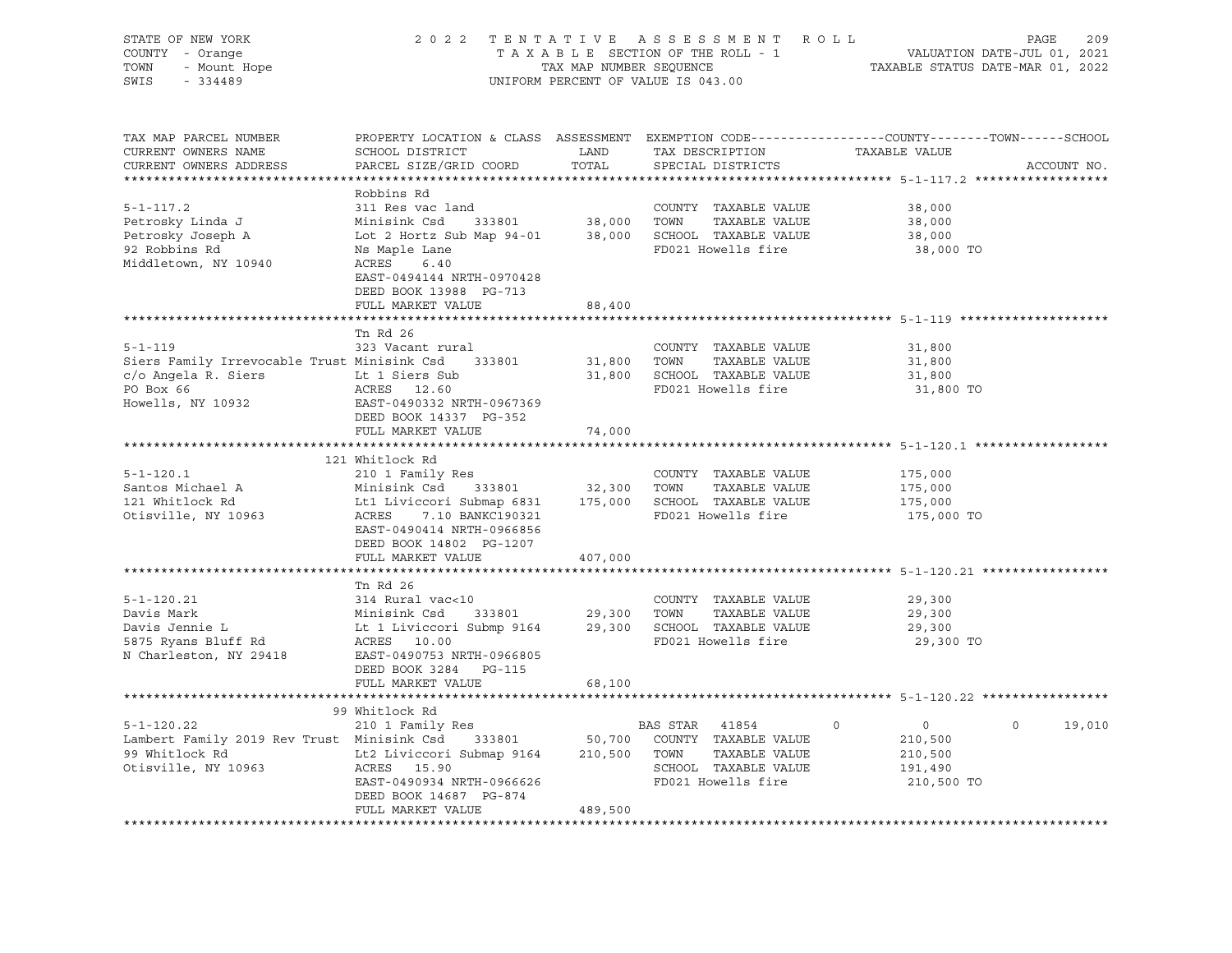| STATE OF NEW YORK<br>OF NEW YORK<br>- Orange<br>- Mount Hope<br>COUNTY - Orange<br>TOWN<br>SWIS<br>$-334489$                                                                                                                                                    |                                                                                                                                                                                                                         |             | 2022 TENTATIVE ASSESSMENT ROLL<br>UNIFORM PERCENT OF VALUE IS 043.00                        | TENTATIVE ASSESSMENT ROLL PAGE 210<br>TAXABLE SECTION OF THE ROLL - 1 VALUATION DATE-JUL 01, 2021<br>TAXABLE STATUS DATE-MAR 01, 2022<br>ITAXABLE STATUS DATE-MAR 01, 2022 |
|-----------------------------------------------------------------------------------------------------------------------------------------------------------------------------------------------------------------------------------------------------------------|-------------------------------------------------------------------------------------------------------------------------------------------------------------------------------------------------------------------------|-------------|---------------------------------------------------------------------------------------------|----------------------------------------------------------------------------------------------------------------------------------------------------------------------------|
|                                                                                                                                                                                                                                                                 |                                                                                                                                                                                                                         |             |                                                                                             |                                                                                                                                                                            |
| TAX MAP PARCEL NUMBER<br>CURRENT OWNERS NAME<br>CURRENT OWNERS ADDRESS                                                                                                                                                                                          | SCHOOL DISTRICT<br>PARCEL SIZE/GRID COORD                                                                                                                                                                               | TOTAL       | LAND TAX DESCRIPTION TAXABLE VALUE<br>SPECIAL DISTRICTS                                     | PROPERTY LOCATION & CLASS ASSESSMENT EXEMPTION CODE----------------COUNTY-------TOWN-----SCHOOL<br>ACCOUNT NO.                                                             |
|                                                                                                                                                                                                                                                                 |                                                                                                                                                                                                                         |             |                                                                                             |                                                                                                                                                                            |
| $5 - 1 - 120.3$<br>Ortiz Nancy<br>93 Whitlock Rd<br>Otisville, NY 10963                                                                                                                                                                                         | 93 Whitlock Rd<br>210 1 Family Res<br>Minisink Csd 333801 39,500 TOWN TAXABLE VALUE<br>Lt3 Liviccori Submap 6831 180,000 SCHOOL TAXABLE VALUE<br>ACRES 4.80 BANKC030385 FD021 Howells fire<br>EAST-0491258 NRTH-0966507 |             | COUNTY TAXABLE VALUE                                                                        | 180,000<br>180,000<br>180,000<br>180,000 TO                                                                                                                                |
|                                                                                                                                                                                                                                                                 | DEED BOOK 13055 PG-1624<br>FULL MARKET VALUE                                                                                                                                                                            | 418,600     |                                                                                             |                                                                                                                                                                            |
|                                                                                                                                                                                                                                                                 |                                                                                                                                                                                                                         |             |                                                                                             |                                                                                                                                                                            |
| $5 - 1 - 121.1$<br>Cohera Alessandra<br>Cabrera Alessandra<br>Cabrera Juan Carlos<br>Cabrera Juan Carlos<br>Cabrera Juan Carlos<br>ACRES 1.80 BANKC130170 218,000 SCHOOL TAXABLE VALUE<br>112 Whitlock Rd<br>DEED BOOK 14894 PG-1413<br>DEED BOOK 14894 PG-1413 | 112 Whitlock Rd<br>210 1 Family Res                                                                                                                                                                                     |             | COUNTY TAXABLE VALUE                                                                        | 218,000<br>218,000<br>218,000<br>218,000 TO                                                                                                                                |
|                                                                                                                                                                                                                                                                 | FULL MARKET VALUE                                                                                                                                                                                                       | 507,000     |                                                                                             |                                                                                                                                                                            |
|                                                                                                                                                                                                                                                                 |                                                                                                                                                                                                                         |             |                                                                                             |                                                                                                                                                                            |
|                                                                                                                                                                                                                                                                 | 86 Whitlock Rd                                                                                                                                                                                                          |             |                                                                                             |                                                                                                                                                                            |
| $5 - 1 - 121.22$<br>Ryan Edward F<br>Rvan Lisa H<br>Ryan Lisa H<br>86 Whitlock Rd<br>Otisville, NY 10963                                                                                                                                                        | 210 1 Family Res<br>Minisink Csd 333801<br>Minisink Csd 333801<br>SCAR 2012<br>ACRES 1.60 BANKC030614<br>EAST-0491848 NRTH-0966797<br>DEED BOOK 14833 PG-346                                                            | 27,800 TOWN | COUNTY TAXABLE VALUE<br>TAXABLE VALUE<br>199,750 SCHOOL TAXABLE VALUE<br>FD021 Howells fire | 199,750<br>199,750<br>199,750<br>199,750 TO                                                                                                                                |
|                                                                                                                                                                                                                                                                 | FULL MARKET VALUE                                                                                                                                                                                                       | 464,500     |                                                                                             |                                                                                                                                                                            |
|                                                                                                                                                                                                                                                                 |                                                                                                                                                                                                                         |             |                                                                                             |                                                                                                                                                                            |
| $5 - 1 - 122$<br>Pingotti Andrew<br>Stellingwerf Pingotti Holly ACRES<br>145 Whitlock Rd<br>Otisville, NY 10963                                                                                                                                                 | Tn Rd 26<br>312 Vac w/imprv<br>Minisink Csd 333801<br>4.50<br>EAST-0490466 NRTH-0967935<br>DEED BOOK 13264 PG-186                                                                                                       | 34,800 TOWN | COUNTY TAXABLE VALUE<br>TAXABLE VALUE<br>58,100 SCHOOL TAXABLE VALUE<br>FD021 Howells fire  | 58,100<br>58,100<br>58,100<br>58,100 TO                                                                                                                                    |
|                                                                                                                                                                                                                                                                 | FULL MARKET VALUE                                                                                                                                                                                                       | 135,100     |                                                                                             |                                                                                                                                                                            |
|                                                                                                                                                                                                                                                                 | 217 Schoolhouse Rd                                                                                                                                                                                                      |             |                                                                                             |                                                                                                                                                                            |
| $5 - 1 - 123.21$<br>SFH Holdings LLC<br>7 Lefty Ln<br>Suffern, NY 10901                                                                                                                                                                                         | 210 1 Family Res<br>Minisink Csd 333801 29,700 TOWN TAXABLE VALUE<br>Lot 1 McCarey Sub Map 171 149,700 SCHOOL TAXABLE VALUE<br>filed 5/6/09 FD021 Howells fire<br>EAST-0498103 NRTH-0966118<br>DEED BOOK 14936 PG-1917  |             |                                                                                             | 149,700<br>149,700<br>149,700<br>149,700 TO                                                                                                                                |
|                                                                                                                                                                                                                                                                 | FULL MARKET VALUE                                                                                                                                                                                                       | 348,100     |                                                                                             |                                                                                                                                                                            |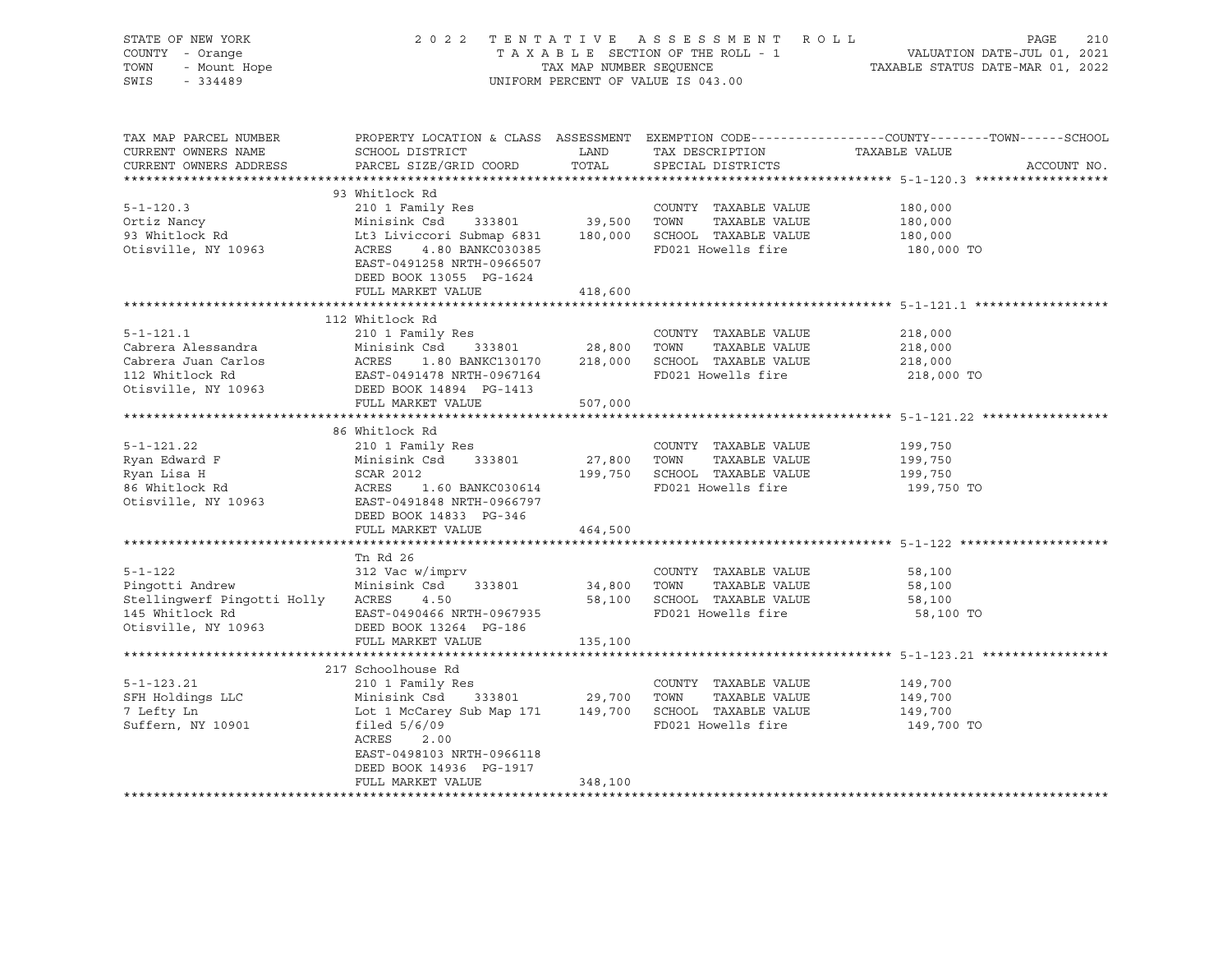| STATE OF NEW YORK<br>COUNTY - Orange<br>TOWN<br>- Mount Hope<br>SWIS<br>$-334489$ | 2 0 2 2                                                                                                                                         | TAX MAP NUMBER SEQUENCE<br>UNIFORM PERCENT OF VALUE IS 043.00 |                  | TENTATIVE ASSESSMENT ROLL<br>TAXABLE SECTION OF THE ROLL - 1 |                    | TAXABLE STATUS DATE-MAR 01, 2022 | PAGE<br>VALUATION DATE-JUL 01, 2021 | 211         |
|-----------------------------------------------------------------------------------|-------------------------------------------------------------------------------------------------------------------------------------------------|---------------------------------------------------------------|------------------|--------------------------------------------------------------|--------------------|----------------------------------|-------------------------------------|-------------|
| TAX MAP PARCEL NUMBER<br>CURRENT OWNERS NAME<br>CURRENT OWNERS ADDRESS            | PROPERTY LOCATION & CLASS ASSESSMENT EXEMPTION CODE----------------COUNTY-------TOWN------SCHOOL<br>SCHOOL DISTRICT<br>PARCEL SIZE/GRID COORD   | LAND<br>TOTAL                                                 |                  | TAX DESCRIPTION<br>SPECIAL DISTRICTS                         |                    | TAXABLE VALUE                    |                                     | ACCOUNT NO. |
|                                                                                   | 223 Schoolhouse Rd                                                                                                                              |                                                               |                  |                                                              |                    |                                  |                                     |             |
| $5 - 1 - 123.22$                                                                  | 210 1 Family Res                                                                                                                                |                                                               |                  | COUNTY TAXABLE VALUE                                         |                    | 149,700                          |                                     |             |
| SFH Holdings LLC                                                                  | Minisink Csd<br>333801                                                                                                                          | 29,700 TOWN                                                   |                  | TAXABLE VALUE                                                |                    | 149,700                          |                                     |             |
| 7 Lefty Ln                                                                        | Lot 2 McCarey Sub Map 171 149,700 SCHOOL TAXABLE VALUE                                                                                          |                                                               |                  |                                                              |                    | 149,700                          |                                     |             |
| Suffern, NY 10901                                                                 | filed $5/6/09$<br>ACRES<br>2.00<br>EAST-0498220 NRTH-0966224<br>DEED BOOK 14936 PG-1917<br>FULL MARKET VALUE                                    | 348,100                                                       |                  | FD021 Howells fire                                           |                    | 149,700 TO                       |                                     |             |
|                                                                                   |                                                                                                                                                 |                                                               |                  |                                                              |                    |                                  |                                     |             |
|                                                                                   | 229 Schoolhouse Rd                                                                                                                              |                                                               |                  |                                                              |                    |                                  |                                     |             |
| $5 - 1 - 123.23$                                                                  | 210 1 Family Res                                                                                                                                |                                                               |                  | COUNTY TAXABLE VALUE                                         |                    | 149,700                          |                                     |             |
| SFH Holdings LLC                                                                  | Minisink Csd 333801                                                                                                                             | 29,700 TOWN                                                   |                  | TAXABLE VALUE                                                |                    | 149,700                          |                                     |             |
| 7 Lefty Ln                                                                        | Lot 3 McCarey Sub Map 171                                                                                                                       |                                                               |                  | 149,700 SCHOOL TAXABLE VALUE                                 |                    | 149,700                          |                                     |             |
| Suffern, NY 10901                                                                 | filed $5/6/09$<br>ACRES<br>2.00<br>EAST-0498346 NRTH-0966312<br>DEED BOOK 14936 PG-1917                                                         |                                                               |                  | FD021 Howells fire                                           |                    | 149,700 TO                       |                                     |             |
|                                                                                   | FULL MARKET VALUE                                                                                                                               | 348,100                                                       |                  |                                                              |                    |                                  |                                     |             |
|                                                                                   |                                                                                                                                                 |                                                               |                  |                                                              |                    |                                  |                                     |             |
|                                                                                   | 287 New Vernon Rd                                                                                                                               |                                                               |                  |                                                              |                    |                                  |                                     |             |
| $5 - 1 - 123.24$                                                                  | 280 Res Multiple                                                                                                                                |                                                               |                  | COUNTY TAXABLE VALUE                                         |                    | 180,000                          |                                     |             |
| McCarey John                                                                      | Minisink Csd<br>333801                                                                                                                          | 40,900 TOWN                                                   |                  | TAXABLE VALUE                                                |                    | 180,000                          |                                     |             |
| 22 Green Ct<br>Middletown, NY 10940                                               | Lot 4 McCarey Sub Map 171 180,000 SCHOOL TAXABLE VALUE<br>filed $5/6/09$<br>ACRES<br>4.80<br>EAST-0498537 NRTH-0966470<br>DEED BOOK 5247 PG-229 |                                                               |                  | FD021 Howells fire                                           |                    | 180,000<br>180,000 TO            |                                     |             |
|                                                                                   | FULL MARKET VALUE                                                                                                                               | 418,600                                                       |                  |                                                              |                    |                                  |                                     |             |
|                                                                                   |                                                                                                                                                 |                                                               |                  |                                                              |                    |                                  |                                     |             |
|                                                                                   | 205 Schoolhouse Rd                                                                                                                              |                                                               |                  |                                                              |                    |                                  |                                     |             |
| $5 - 1 - 125.1$                                                                   | 210 1 Family Res                                                                                                                                | 33,900 ENH STAR                                               | VETWAR CTS 41120 | 41834                                                        | $\circ$<br>$\circ$ | 10,920                           | 10,920<br>$\circ$                   | 6,240       |
| Frye Kathleen<br>205 Schoolhouse Rd                                               | Minisink Csd 333801<br>Lt 1 Fredericks SM 9752 169,900 COUNTY TAXABLE VALUE                                                                     |                                                               |                  |                                                              |                    | $\circ$<br>158,980               |                                     | 47,450      |
| Middletown, NY 10940                                                              | ACRES<br>2.90                                                                                                                                   |                                                               | TOWN             | TAXABLE VALUE                                                |                    | 158,980                          |                                     |             |
|                                                                                   | EAST-0497809 NRTH-0966089                                                                                                                       |                                                               |                  | SCHOOL TAXABLE VALUE                                         |                    | 116,210                          |                                     |             |
|                                                                                   | DEED BOOK 12589 PG-856                                                                                                                          |                                                               |                  | FD021 Howells fire                                           |                    | 169,900 TO                       |                                     |             |
|                                                                                   | FULL MARKET VALUE                                                                                                                               | 395,100                                                       |                  |                                                              |                    |                                  |                                     |             |
|                                                                                   |                                                                                                                                                 |                                                               |                  |                                                              |                    |                                  |                                     |             |
|                                                                                   | 213 Schoolhouse Rd                                                                                                                              |                                                               |                  |                                                              |                    |                                  |                                     |             |
| $5 - 1 - 125.2$                                                                   | 210 1 Family Res                                                                                                                                |                                                               | BAS STAR         | 41854                                                        | 0                  | $\mathsf{O}$                     | $\circ$                             | 19,010      |
| Luongo Michael II                                                                 | Minisink Csd<br>333801                                                                                                                          | 32,500                                                        | COUNTY           | TAXABLE VALUE                                                |                    | 165,000                          |                                     |             |
| 213 Schoolhouse Rd                                                                | Lt 2 Fredericks SM 9752                                                                                                                         | 165,000                                                       | TOWN             | TAXABLE VALUE                                                |                    | 165,000                          |                                     |             |
| Middletown, NY 10940                                                              | ACRES<br>2.60 BANK0210091<br>EAST-0497630 NRTH-0965919                                                                                          |                                                               |                  | SCHOOL TAXABLE VALUE<br>FD021 Howells fire                   |                    | 145,990                          |                                     |             |
|                                                                                   | DEED BOOK 13849 PG-1446                                                                                                                         |                                                               |                  |                                                              |                    | 165,000 TO                       |                                     |             |
|                                                                                   | FULL MARKET VALUE                                                                                                                               | 383,700                                                       |                  |                                                              |                    |                                  |                                     |             |
|                                                                                   | **************************                                                                                                                      | *******************                                           |                  |                                                              |                    |                                  |                                     |             |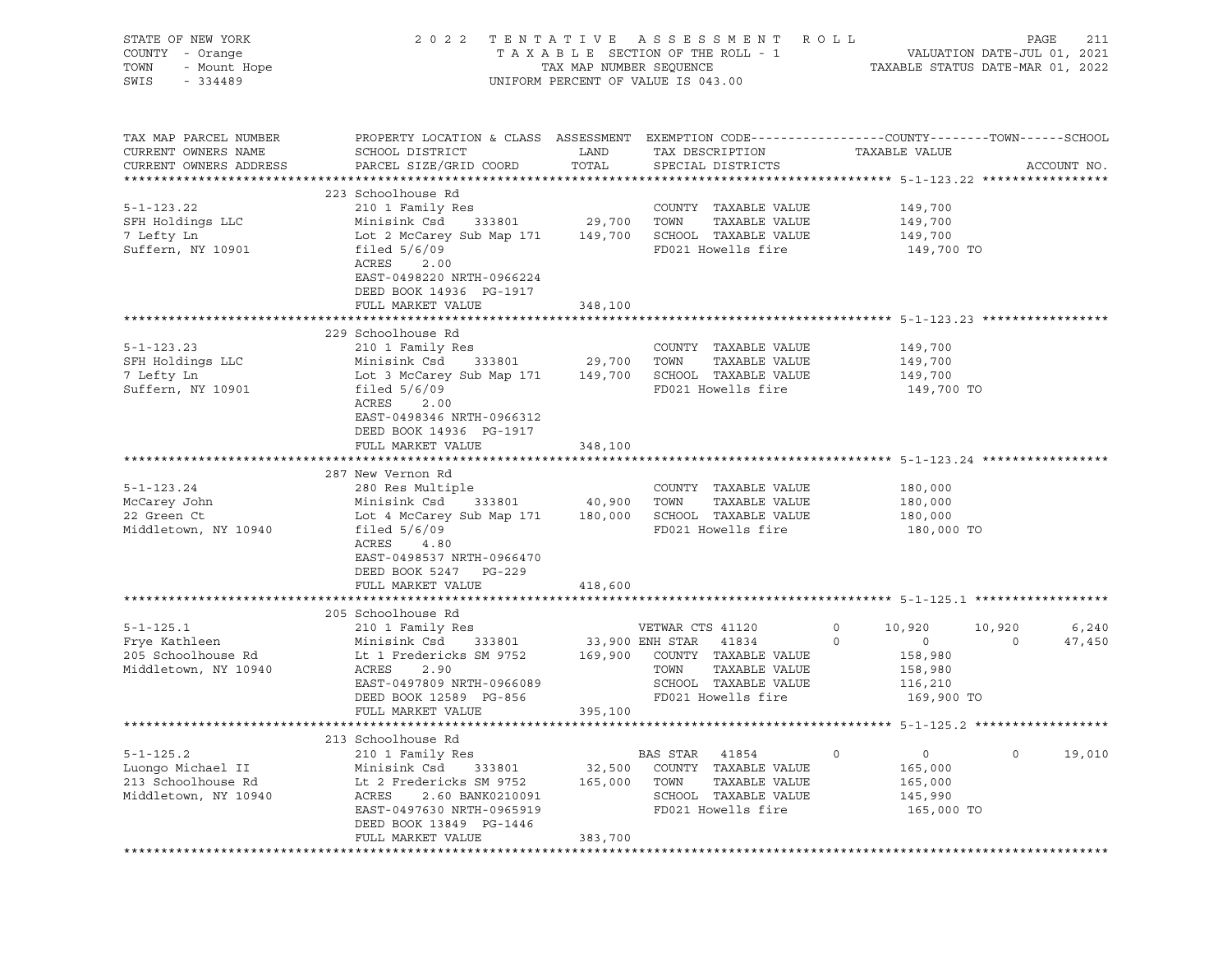# STATE OF NEW YORK 2 0 2 2 T E N T A T I V E A S S E S S M E N T R O L L PAGE 212 COUNTY - Orange T A X A B L E SECTION OF THE ROLL - 1 VALUATION DATE-JUL 01, 2021 TOWN - Mount Hope TAX MAP NUMBER SEQUENCE TAXABLE STATUS DATE-MAR 01, 2022 SWIS - 334489 UNIFORM PERCENT OF VALUE IS 043.00

| TAX MAP PARCEL NUMBER  | PROPERTY LOCATION & CLASS ASSESSMENT EXEMPTION CODE---------------COUNTY-------TOWN------SCHOOL                   |         |                                                                               |          |                       |          |             |
|------------------------|-------------------------------------------------------------------------------------------------------------------|---------|-------------------------------------------------------------------------------|----------|-----------------------|----------|-------------|
| CURRENT OWNERS NAME    | SCHOOL DISTRICT                                                                                                   | LAND    | TAX DESCRIPTION                                                               |          | TAXABLE VALUE         |          |             |
| CURRENT OWNERS ADDRESS | PARCEL SIZE/GRID COORD                                                                                            | TOTAL   | SPECIAL DISTRICTS                                                             |          |                       |          | ACCOUNT NO. |
|                        |                                                                                                                   |         |                                                                               |          |                       |          |             |
|                        | 189 Schoolhouse Rd                                                                                                |         |                                                                               |          |                       |          |             |
| $5 - 1 - 126$          | 210 1 Family Res                                                                                                  |         | VETWAR CTS 41120                                                              | $\circ$  | 10,920                | 10,920   | 6,240       |
| Dino Daniel J          | Minisink Csd 333801 40,000 ENH STAR 41834                                                                         |         |                                                                               | $\Omega$ | $\Omega$              | $\Omega$ | 47,450      |
| Dino (d) Patricia      | Lt4 Kirchner Sub Map 6751                                                                                         |         | 201,400 COUNTY TAXABLE VALUE                                                  |          | 190,480               |          |             |
| 189 School House Rd    | ACRES<br>5.00                                                                                                     |         | TOWN<br>TAXABLE VALUE                                                         |          | 190,480               |          |             |
| Middletown, NY 10940   | EAST-0497390 NRTH-0965788                                                                                         |         | SCHOOL TAXABLE VALUE                                                          |          | 147,710               |          |             |
|                        | DEED BOOK 2424 PG-00314                                                                                           |         | FD021 Howells fire                                                            |          | 201,400 TO            |          |             |
|                        | FULL MARKET VALUE                                                                                                 | 468,400 |                                                                               |          |                       |          |             |
|                        | 181 Schoolhouse Rd                                                                                                |         |                                                                               |          |                       |          |             |
| $5 - 1 - 127$          |                                                                                                                   |         |                                                                               |          |                       | $\Omega$ |             |
|                        |                                                                                                                   |         |                                                                               | $\circ$  | $\overline{0}$        |          | 19,010      |
| Schultz Timothy        |                                                                                                                   |         | TAXABLE VALUE                                                                 |          | 202,000               |          |             |
|                        | Schultz (Dickinson) Shanna Lt5 Kirchner Sub Map 6751 202,000 TOWN 181 Schoolhouse Rd ACRES 5.10 BANK0230051 SCHOO |         | SCHOOL TAXABLE VALUE                                                          |          | 202,000               |          |             |
| Middletown, NY 10940   | EAST-0497220 NRTH-0965603                                                                                         |         | FD021 Howells fire                                                            |          | 182,990<br>202,000 TO |          |             |
|                        | DEED BOOK 5306 PG-70                                                                                              |         |                                                                               |          |                       |          |             |
|                        | FULL MARKET VALUE                                                                                                 | 469,800 |                                                                               |          |                       |          |             |
|                        |                                                                                                                   |         |                                                                               |          |                       |          |             |
|                        | 169 Schoolhouse Rd                                                                                                |         |                                                                               |          |                       |          |             |
| $5 - 1 - 128$          | 210 1 Family Res                                                                                                  |         | BAS STAR 41854                                                                | $\circ$  | $\overline{0}$        | $\Omega$ | 19,010      |
| Walters Robert         | Minisink Csd                                                                                                      |         | $333801$ 40,200 COUNTY TAXABLE VALUE                                          |          | 162,900               |          |             |
| Walters Dawn M         | Lt6 Kirchner Sub Map 6751 162,900 TOWN                                                                            |         | TAXABLE VALUE                                                                 |          | 162,900               |          |             |
| 169 School House Rd    | ACRES<br>5.10                                                                                                     |         | SCHOOL TAXABLE VALUE                                                          |          | 143,890               |          |             |
| Middletown, NY 10940   | EAST-0497071 NRTH-0965407                                                                                         |         | FD021 Howells fire                                                            |          | 162,900 TO            |          |             |
|                        | DEED BOOK 3126 PG-00013                                                                                           |         |                                                                               |          |                       |          |             |
|                        | FULL MARKET VALUE                                                                                                 | 378,800 |                                                                               |          |                       |          |             |
|                        |                                                                                                                   |         |                                                                               |          |                       |          |             |
|                        | 157 Schoolhouse Rd                                                                                                |         |                                                                               |          |                       |          |             |
| $5 - 1 - 129$          | 210 1 Family Res                                                                                                  |         | BAS STAR 41854                                                                | $\circ$  | $\overline{0}$        | $\Omega$ | 19,010      |
| Weeden Daniel E        |                                                                                                                   |         | $333801 \qquad \qquad 40,000 \qquad \text{COUNTY} \quad \text{TAXABLE VALUE}$ |          | 160,400               |          |             |
| Weeden Mary M          | Minisink Csd 333801 40,000 COONITY<br>Lt 7 Kirchner Submap 6751 160,400 TOWN                                      |         | TAXABLE VALUE                                                                 |          | 160,400               |          |             |
| 157 Schoolhouse Rd     | ACRES<br>5.00                                                                                                     |         | SCHOOL TAXABLE VALUE                                                          |          | 141,390               |          |             |
| Middletown, NY 10940   | EAST-0497001 NRTH-0965237                                                                                         |         | FD021 Howells fire                                                            |          | 160,400 TO            |          |             |
|                        | DEED BOOK 4345 PG-89                                                                                              |         |                                                                               |          |                       |          |             |
|                        | FULL MARKET VALUE                                                                                                 | 373,000 |                                                                               |          |                       |          |             |
|                        |                                                                                                                   |         |                                                                               |          |                       |          |             |
|                        | 151 Schoolhouse Rd                                                                                                |         |                                                                               |          |                       |          |             |
| $5 - 1 - 130$          | 210 1 Family Res                                                                                                  |         | COUNTY TAXABLE VALUE                                                          |          | 127,400               |          |             |
| Carbone John A Jr      | Minisink Csd<br>333801 40,000                                                                                     |         | TAXABLE VALUE<br>TOWN                                                         |          | 127,400               |          |             |
| 151 Schoolhouse Rd     | Lt8 Kirchner Sub Map 6751 127,400 SCHOOL TAXABLE VALUE                                                            |         |                                                                               |          | 127,400               |          |             |
| Middletown, NY 10940   | ACRES 5.00 BANKC110038                                                                                            |         | FD021 Howells fire                                                            |          | 127,400 TO            |          |             |
|                        | EAST-0496051 NRTH-0965051                                                                                         |         |                                                                               |          |                       |          |             |
|                        | DEED BOOK 14821 PG-1976                                                                                           |         |                                                                               |          |                       |          |             |
|                        | FULL MARKET VALUE                                                                                                 | 296,300 |                                                                               |          |                       |          |             |
|                        |                                                                                                                   |         |                                                                               |          |                       |          |             |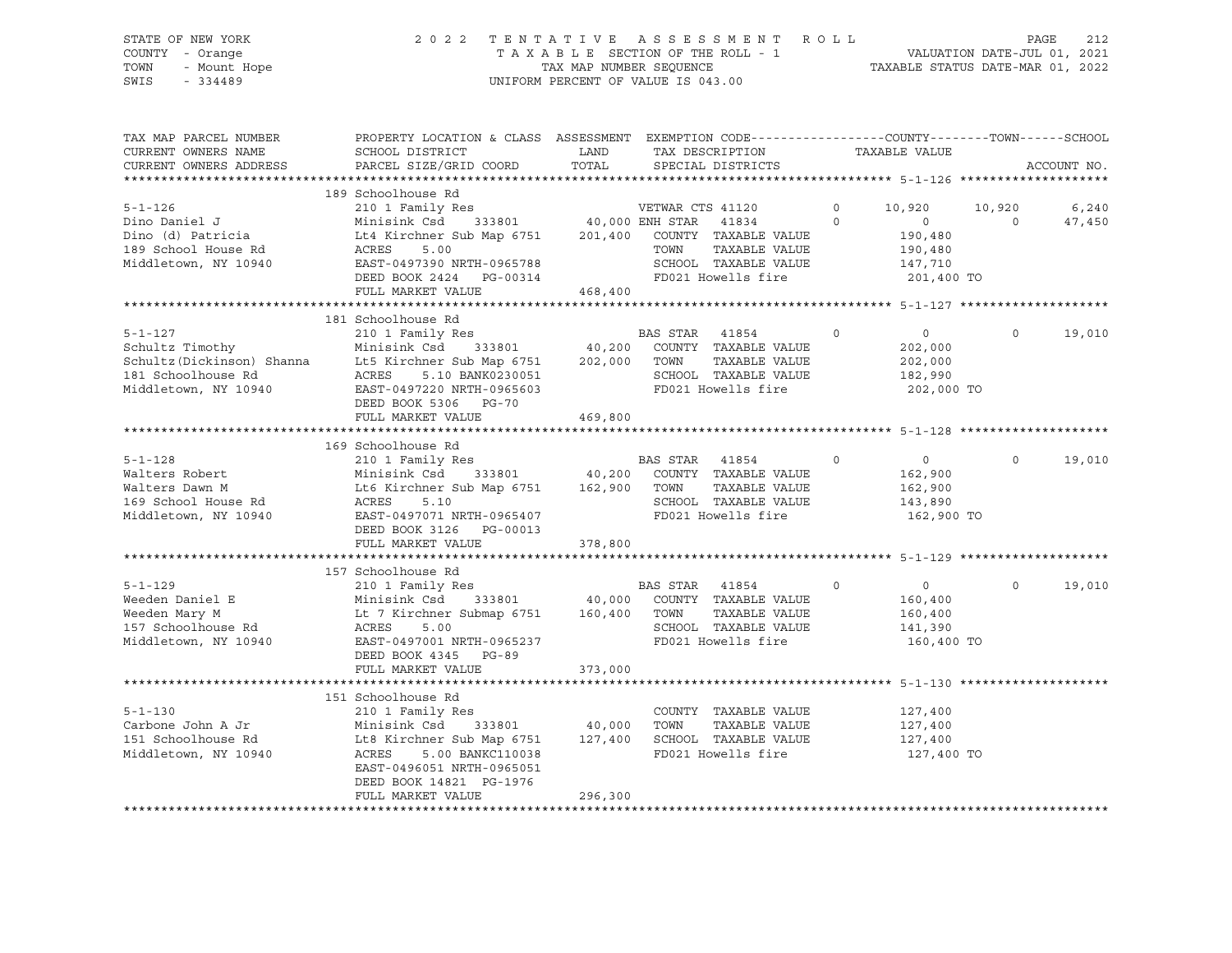| STATE OF NEW YORK<br>COUNTY - Orange<br>TOWN<br>- Mount Hope<br>$-334489$<br>SWIS         | 2 0 2 2                                                                                                                                                                                                  | TENTATIVE                           | ASSESSMENT ROLL<br>TAXABLE SECTION OF THE ROLL - 1<br>TAXABLE SECTION OF THE ROLL - 1<br>TAXABLE STATUS DATE-MAR 01, 2022<br>UNIFORM PERCENT OF VALUE IS 043.00 |                     |                                                                         | PAGE              | 213             |
|-------------------------------------------------------------------------------------------|----------------------------------------------------------------------------------------------------------------------------------------------------------------------------------------------------------|-------------------------------------|-----------------------------------------------------------------------------------------------------------------------------------------------------------------|---------------------|-------------------------------------------------------------------------|-------------------|-----------------|
| TAX MAP PARCEL NUMBER<br>CURRENT OWNERS NAME<br>CURRENT OWNERS ADDRESS                    | PROPERTY LOCATION & CLASS ASSESSMENT EXEMPTION CODE----------------COUNTY-------TOWN------SCHOOL<br>SCHOOL DISTRICT<br>PARCEL SIZE/GRID COORD                                                            | LAND<br>TOTAL                       | TAX DESCRIPTION TAXABLE VALUE<br>SPECIAL DISTRICTS                                                                                                              |                     |                                                                         |                   | ACCOUNT NO.     |
| $5 - 1 - 131$<br>Benjamin Burr<br>Benjamin Sharon<br>PO Box 631<br>Howells, NY 10932      | 15 Dakota Ln<br>210 1 Family Res<br>Minisink Csd 333801<br>Lt9 Kirchner Sub Map 6751<br>ACRES 14.10<br>EAST-0496520 NRTH-0965801<br>DEED BOOK 4754 PG-110<br>FULL MARKET VALUE                           | 333801 25,000<br>242,600<br>564,200 | BAS STAR 41854<br>COUNTY TAXABLE VALUE<br>TOWN<br>TAXABLE VALUE<br>SCHOOL TAXABLE VALUE<br>FD021 Howells fire                                                   | $\Omega$            | $\overline{0}$<br>242,600<br>242,600<br>223,590<br>242,600 TO           | $\Omega$          | 19,010          |
|                                                                                           |                                                                                                                                                                                                          |                                     |                                                                                                                                                                 |                     |                                                                         |                   |                 |
| $5 - 1 - 132$<br>Connoly Mark<br>Connoly Lori<br>PO Box 98<br>Howells, NY 10932           | 25 Dakota Ln<br>210 1 Family Res<br>333801 57,400<br>Minisink Csd      333801<br>Lt10 Kirchner Submap 6751<br>ACRES    17.50 BANKC170031<br>EAST-0496010 NRTH-0966010<br>DEED BOOK 5698 PG-304           | 245,500                             | BAS STAR 41854<br>COUNTY TAXABLE VALUE<br>TAXABLE VALUE<br>TOWN<br>SCHOOL TAXABLE VALUE<br>FD021 Howells fire                                                   | $\Omega$            | $\overline{0}$<br>245,500<br>245,500<br>226,490<br>245,500 TO           | $\Omega$          | 19,010          |
|                                                                                           | FULL MARKET VALUE                                                                                                                                                                                        | 570,900                             |                                                                                                                                                                 |                     |                                                                         |                   |                 |
| $5 - 1 - 133$<br>Bosland Willis<br>20 Dakota Dr<br>Middletown, NY 10940                   | 20 Dakota Ln<br>210 1 Family Res<br>333801 41,600<br>Minisink Csd<br>Lt11 Kirchner Submap 6751 165,300<br>ACRES<br>5.90<br>EAST-0496668 NRTH-0966687<br>DEED BOOK 14714 PG-350<br>FULL MARKET VALUE      | 384,400                             | COUNTY TAXABLE VALUE<br>TOWN<br>TAXABLE VALUE<br>SCHOOL TAXABLE VALUE<br>FD021 Howells fire                                                                     |                     | 165,300<br>165,300<br>165,300<br>165,300 TO                             |                   |                 |
|                                                                                           |                                                                                                                                                                                                          |                                     |                                                                                                                                                                 |                     |                                                                         |                   |                 |
| $5 - 1 - 134$<br>Sacco William<br>10 Dakota Dr<br>Middletown, NY 10940                    | 10 Dakota Ln<br>210 1 Family Res<br>Minisink Csd<br>Lt12 Kirchner Submap 6751 174,300 COUNTY TAXABLE VALUE<br>ACRES<br>5.60<br>EAST-0497173 NRTH-0966908<br>DEED BOOK 14286 PG-1865<br>FULL MARKET VALUE | 405,300                             | VETWAR CTS 41120<br>333801 41,000 ENH STAR 41834<br>TAXABLE VALUE<br>TOWN<br>SCHOOL TAXABLE VALUE<br>FD021 Howells fire                                         | $\Omega$<br>$\circ$ | 10,920<br>$\overline{0}$<br>163,380<br>163,380<br>120,610<br>174,300 TO | 10,920<br>$\circ$ | 6,240<br>47,450 |
|                                                                                           |                                                                                                                                                                                                          |                                     |                                                                                                                                                                 |                     |                                                                         |                   |                 |
| $5 - 1 - 135$<br>Sacco Ryan<br>Sacco Heather<br>319 New Vernon Rd<br>Middletown, NY 10940 | 319 New Vernon Rd<br>210 1 Family Res<br>Minisink Csd 333801<br>Lt13 Kirchner Submap 6751<br>19PE 658<br>ACRES<br>6.50<br>EAST-0497558 NRTH-0966813<br>DEED BOOK 13030 PG-1978<br>FULL MARKET VALUE      | 333801 42,300<br>172,000<br>400,000 | BAS STAR 41854<br>COUNTY TAXABLE VALUE<br>TOWN<br>TAXABLE VALUE<br>SCHOOL TAXABLE VALUE<br>FD021 Howells fire                                                   | $\Omega$            | $\overline{0}$<br>172,000<br>172,000<br>152,990<br>172,000 TO           | $\Omega$          | 19,010          |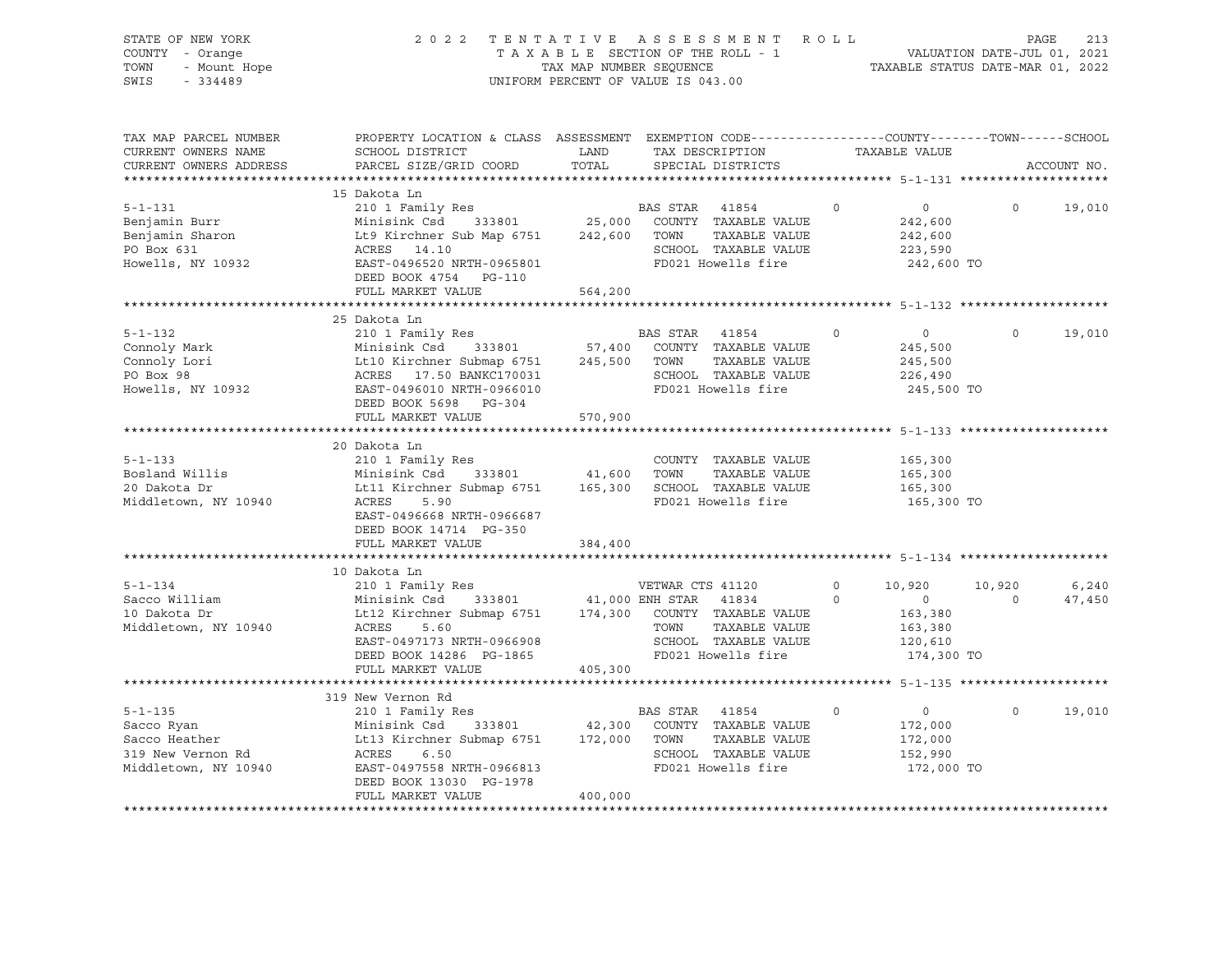# STATE OF NEW YORK 2 0 2 2 T E N T A T I V E A S S E S S M E N T R O L L PAGE 214 COUNTY - Orange T A X A B L E SECTION OF THE ROLL - 1 VALUATION DATE-JUL 01, 2021 TOWN - Mount Hope TAX MAP NUMBER SEQUENCE TAXABLE STATUS DATE-MAR 01, 2022 SWIS - 334489 UNIFORM PERCENT OF VALUE IS 043.00

| TAX MAP PARCEL NUMBER<br>CURRENT OWNERS NAME<br>CURRENT OWNERS ADDRESS                            | PROPERTY LOCATION & CLASS ASSESSMENT EXEMPTION CODE----------------COUNTY-------TOWN------SCHOOL<br>SCHOOL DISTRICT<br>PARCEL SIZE/GRID COORD                                                               | LAND<br>TOTAL                         | TAX DESCRIPTION<br>SPECIAL DISTRICTS                                                                                                             |                     | TAXABLE VALUE                                                           |                          | ACCOUNT NO.     |
|---------------------------------------------------------------------------------------------------|-------------------------------------------------------------------------------------------------------------------------------------------------------------------------------------------------------------|---------------------------------------|--------------------------------------------------------------------------------------------------------------------------------------------------|---------------------|-------------------------------------------------------------------------|--------------------------|-----------------|
|                                                                                                   |                                                                                                                                                                                                             |                                       |                                                                                                                                                  |                     |                                                                         |                          |                 |
| $5 - 1 - 136$<br>Zielinski Lech<br>Zielinski Jolanta<br>PO Box 705<br>Howells, NY 10932           | 311 New Vernon Rd<br>210 1 Family Res<br>333801<br>Minisink Csd<br>Lt14 Kirchner Submap 6751<br>ACRES<br>6.10<br>EAST-0497663 NRTH-0966594<br>DEED BOOK 2729 PG-00153<br>FULL MARKET VALUE                  | 41,800 BAS STAR<br>184,000<br>427,900 | VETWAR CTS 41120<br>41854<br>COUNTY TAXABLE VALUE<br>TAXABLE VALUE<br>TOWN<br>SCHOOL TAXABLE VALUE<br>FD021 Howells fire                         | $\circ$<br>$\circ$  | 10,920<br>$\overline{0}$<br>173,080<br>173,080<br>158,750<br>184,000 TO | 10,920<br>$\overline{0}$ | 6,240<br>19,010 |
|                                                                                                   |                                                                                                                                                                                                             |                                       |                                                                                                                                                  |                     |                                                                         |                          |                 |
| $5 - 1 - 137$<br>Feely Stephanie<br>Ludvigsen Lauren<br>305 New Vernon Rd<br>Middletown, NY 10940 | 305 New Vernon Rd<br>210 1 Family Res<br>Minisink Csd<br>Lt15 Kirchner Submap 6751<br>ACRES<br>8.00<br>EAST-0497859 NRTH-0966454<br>DEED BOOK 14924 PG-260                                                  | 333801 44,800                         | COUNTY TAXABLE VALUE<br>TOWN<br>TAXABLE VALUE<br>210,000 SCHOOL TAXABLE VALUE<br>FD021 Howells fire                                              |                     | 210,000<br>210,000<br>210,000<br>210,000 TO                             |                          |                 |
|                                                                                                   | FULL MARKET VALUE                                                                                                                                                                                           | 488,400                               |                                                                                                                                                  |                     |                                                                         |                          |                 |
|                                                                                                   |                                                                                                                                                                                                             |                                       |                                                                                                                                                  |                     |                                                                         |                          |                 |
| $5 - 1 - 138$<br>Tranchina Anthony<br>Tranchina Jennifer<br>89 Carboy Rd<br>Middletown, NY 10940  | 89 Carboy Rd<br>210 1 Family Res<br>Minisink Csd 333801<br>Lt 1 Porcoro Sub Map 8179<br>FRNT 163.00 DPTH 255.00<br>BANKC000000<br>EAST-0496100 NRTH-0963214<br>DEED BOOK 12818 PG-1929<br>FULL MARKET VALUE | 131,500 TOWN<br>305,800               | BAS STAR 41854<br>25,000 COUNTY TAXABLE VALUE<br>TAXABLE VALUE<br>SCHOOL TAXABLE VALUE<br>FD021 Howells fire                                     | $\circ$             | $\overline{0}$<br>131,500<br>131,500<br>112,490<br>131,500 TO           | $\circ$                  | 19,010          |
|                                                                                                   |                                                                                                                                                                                                             |                                       |                                                                                                                                                  |                     |                                                                         |                          |                 |
| $5 - 1 - 139$<br>Eqan John J<br>83 Carboy Rd<br>Middletown, NY 10940                              | 83 Carboy Rd<br>210 1 Family Res<br>Minisink Csd 333801<br>Lt 2 Porcoro Sub Map 8179<br>FRNT 159.00 DPTH 265.00<br>BANKC030614<br>EAST-0496235 NRTH-0963116<br>DEED BOOK 12161 PG-1574<br>FULL MARKET VALUE | 314,000                               | VETWAR CTS 41120<br>24,400 ENH STAR 41834<br>135,000 COUNTY TAXABLE VALUE<br>TOWN<br>TAXABLE VALUE<br>SCHOOL TAXABLE VALUE<br>FD021 Howells fire | $\circ$<br>$\Omega$ | 10,920<br>$\overline{0}$<br>124,080<br>124,080<br>81,310<br>135,000 TO  | 10,920<br>$\overline{0}$ | 6,240<br>47,450 |
|                                                                                                   |                                                                                                                                                                                                             |                                       |                                                                                                                                                  |                     |                                                                         |                          |                 |
| $5 - 1 - 140.1$<br>Sierra Brandon<br>Juers Jaclyn<br>78 Whitlock Rd<br>Otisville, NY 10963        | 78 Whitlock Rd<br>210 1 Family Res<br>Minisink Csd<br>333801<br>Lot 1 Finn Sub<br>Map 235-06<br>$filed$ 3/30/2006<br>ACRES<br>2.20<br>EAST-0492064 NRTH-0966673<br>DEED BOOK 12184 PG-393                   | 30,600<br>130,000 TOWN                | BAS STAR 41854<br>COUNTY TAXABLE VALUE<br>TAXABLE VALUE<br>SCHOOL TAXABLE VALUE<br>FD021 Howells fire                                            | $\circ$             | $\overline{0}$<br>130,000<br>130,000<br>110,990<br>130,000 TO           | $\circ$                  | 19,010          |
|                                                                                                   | FULL MARKET VALUE                                                                                                                                                                                           | 302,300                               |                                                                                                                                                  |                     |                                                                         |                          |                 |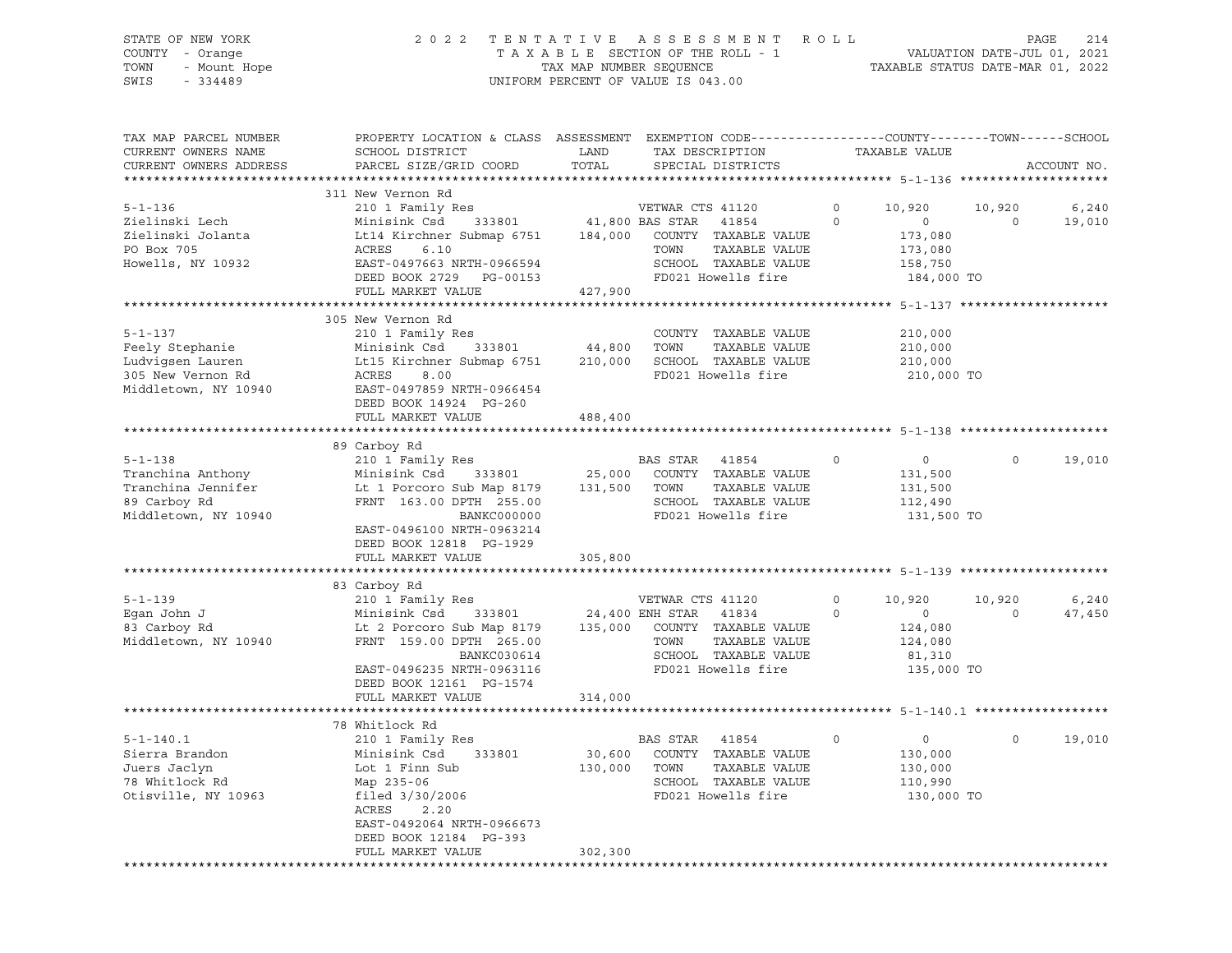| STATE OF NEW YORK<br>COUNTY - Orange<br>TOWN<br>- Mount Hope<br>SWIS<br>$-334489$                   | 2 0 2 2                                                                                                                                                                                                                  | TAX MAP NUMBER SEQUENCE      | TENTATIVE ASSESSMENT<br>TAXABLE SECTION OF THE ROLL - 1<br>UNIFORM PERCENT OF VALUE IS 043.00                    | R O L L                                                                  | 215<br>PAGE<br>VALUATION DATE-JUL 01, 2021<br>TAXABLE STATUS DATE-MAR 01, 2022 |
|-----------------------------------------------------------------------------------------------------|--------------------------------------------------------------------------------------------------------------------------------------------------------------------------------------------------------------------------|------------------------------|------------------------------------------------------------------------------------------------------------------|--------------------------------------------------------------------------|--------------------------------------------------------------------------------|
| TAX MAP PARCEL NUMBER<br>CURRENT OWNERS NAME<br>CURRENT OWNERS ADDRESS                              | PROPERTY LOCATION & CLASS ASSESSMENT EXEMPTION CODE---------------COUNTY-------TOWN-----SCHOOL<br>SCHOOL DISTRICT<br>PARCEL SIZE/GRID COORD                                                                              | LAND<br>TOTAL                | TAX DESCRIPTION<br>SPECIAL DISTRICTS                                                                             | TAXABLE VALUE                                                            | ACCOUNT NO.                                                                    |
| $5 - 1 - 140.2$<br>Monaco Anthony N<br>Monaco Rebecca L<br>70 Whitlock Rd<br>Otisville, NY 10963    | 70 Whitlock Rd<br>210 1 Family Res<br>333801<br>Minisink Csd<br>Lot 2 Finn Sub<br>Map 235-06<br>filed 3/30/2006<br>ACRES<br>2.70 BANKL080492<br>EAST-0492238 NRTH-0966583<br>DEED BOOK 12297 PG-957<br>FULL MARKET VALUE | 173,000 TOWN<br>402,300      | BAS STAR<br>41854<br>33,000 COUNTY TAXABLE VALUE<br>TAXABLE VALUE<br>SCHOOL TAXABLE VALUE<br>FD021 Howells fire  | $\circ$<br>$\circ$<br>173,000<br>173,000<br>153,990<br>173,000 TO        | 19,010<br>$\circ$                                                              |
| $5 - 1 - 141.1$<br>Bello Kenneth J<br>Bello Kathleen<br>96 Whitlock Rd<br>Otisville, NY 10963       | 96 Whitlock Rd<br>215 1 Fam Res $w/$<br>Minisink Csd<br>333801<br>Ns Whitlock Rd Map 87-97<br>ACRES 12.80 BANKC080370<br>EAST-0491678 NRTH-0967328<br>DEED BOOK 14431 PG-763<br>FULL MARKET VALUE                        | 48,300<br>160,000<br>372,100 | COUNTY TAXABLE VALUE<br>TAXABLE VALUE<br>TOWN<br>SCHOOL TAXABLE VALUE<br>FD021 Howells fire                      | 160,000<br>160,000<br>160,000<br>160,000 TO                              |                                                                                |
|                                                                                                     |                                                                                                                                                                                                                          |                              |                                                                                                                  |                                                                          |                                                                                |
| $5 - 1 - 142$<br>Lentino Jonathan C<br>Ferreira Michelle A<br>146 Carboy Rd<br>Middletown, NY 10940 | 146 Carboy Rd<br>210 1 Family Res<br>Minisink Csd<br>333801<br>Lt 1 Moducraft Homes<br>Map 56-98<br>ACRES<br>4.50<br>EAST-0495088 NRTH-0964244<br>DEED BOOK 12748 PG-1616<br>FULL MARKET VALUE                           | 150,500 TOWN<br>350,000      | BAS STAR 41854<br>38,700 COUNTY TAXABLE VALUE<br>TAXABLE VALUE<br>SCHOOL TAXABLE VALUE<br>FD021 Howells fire     | $\circ$<br>$\overline{0}$<br>150,500<br>150,500<br>131,490<br>150,500 TO | $\circ$<br>19,010                                                              |
|                                                                                                     |                                                                                                                                                                                                                          |                              |                                                                                                                  |                                                                          |                                                                                |
| $5 - 1 - 143$<br>Cable Mary<br>140 Carboy Rd<br>Middletown, NY 10940                                | 140 Carboy Rd<br>210 1 Family Res<br>Minisink Csd<br>333801<br>Lt 2 Moducraft Homes<br>Map 56-98<br>ACRES<br>4.00<br>EAST-0495283 NRTH-0964184<br>DEED BOOK 5181<br>$PG-11$                                              | 37,500<br>166,900            | BAS STAR<br>41854<br>COUNTY TAXABLE VALUE<br>TOWN<br>TAXABLE VALUE<br>SCHOOL TAXABLE VALUE<br>FD021 Howells fire | 0<br>$\circ$<br>166,900<br>166,900<br>147,890<br>166,900 TO              | $\mathsf{O}$<br>19,010                                                         |
|                                                                                                     | FULL MARKET VALUE                                                                                                                                                                                                        | 388,100                      |                                                                                                                  |                                                                          |                                                                                |
| $5 - 1 - 144$<br>Antoine Wilkerson<br>Antoine Jenny<br>130 Carboy Rd<br>Middletown, NY 10940        | 130 Carboy Rd<br>210 1 Family Res<br>Minisink Csd<br>333801<br>Lt 3 Moducraft Homes<br>Map 56-98 Ns Carboy Rd<br>ACRES<br>3.60 BANKC120338<br>EAST-0495488 NRTH-0964119<br>DEED BOOK 15078 PG-1622<br>FULL MARKET VALUE  | 36,200<br>185,000<br>430,200 | COUNTY TAXABLE VALUE<br>TOWN<br>TAXABLE VALUE<br>SCHOOL TAXABLE VALUE<br>FD021 Howells fire                      | 185,000<br>185,000<br>185,000<br>185,000 TO                              |                                                                                |
|                                                                                                     |                                                                                                                                                                                                                          |                              |                                                                                                                  |                                                                          |                                                                                |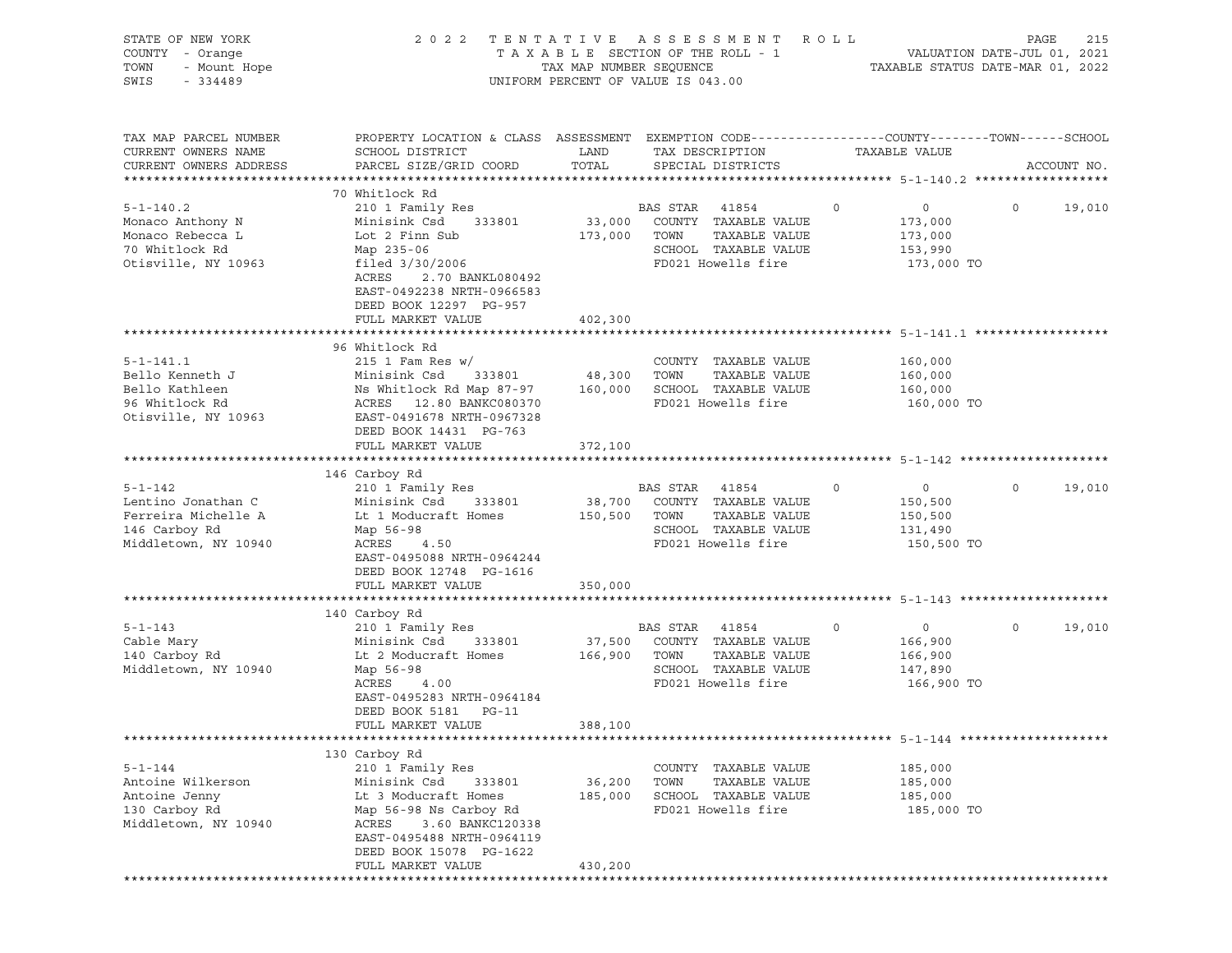| STATE OF NEW YORK<br>COUNTY - Orange<br>- Mount Hope<br>TOWN<br>SWIS<br>$-334489$                                                                                                               |                                                                                                                                                                                                                                                                                                                                                                                                                                        | TAX MAP NUMBER SEQUENCE | 2022 TENTATIVE ASSESSMENT ROLL<br>TAXABLE SECTION OF THE ROLL - 1<br>UNIFORM PERCENT OF VALUE IS 043.00                                                                                                             | VALUATION DATE-JUL 01, 2021<br>TAXABLE STATUS DATE-MAR 01, 2022                                                         |                    | 216<br>PAGE     |
|-------------------------------------------------------------------------------------------------------------------------------------------------------------------------------------------------|----------------------------------------------------------------------------------------------------------------------------------------------------------------------------------------------------------------------------------------------------------------------------------------------------------------------------------------------------------------------------------------------------------------------------------------|-------------------------|---------------------------------------------------------------------------------------------------------------------------------------------------------------------------------------------------------------------|-------------------------------------------------------------------------------------------------------------------------|--------------------|-----------------|
| TAX MAP PARCEL NUMBER<br>CURRENT OWNERS NAME<br>CURRENT OWNERS ADDRESS                                                                                                                          | PROPERTY LOCATION & CLASS ASSESSMENT EXEMPTION CODE----------------COUNTY-------TOWN------SCHOOL<br>SCHOOL DISTRICT<br>PARCEL SIZE/GRID COORD                                                                                                                                                                                                                                                                                          | LAND<br>TOTAL           | TAX DESCRIPTION TAXABLE VALUE<br>SPECIAL DISTRICTS                                                                                                                                                                  |                                                                                                                         |                    | ACCOUNT NO.     |
|                                                                                                                                                                                                 |                                                                                                                                                                                                                                                                                                                                                                                                                                        |                         |                                                                                                                                                                                                                     |                                                                                                                         |                    |                 |
| $5 - 1 - 145$<br>Hilley Ken<br>Hilley Karen<br>118 Carboy Rd<br>Middletown, NY 10940                                                                                                            | 118 Carboy Rd<br>210 1 Family Res<br>Minisink Csd 333801<br>Lt 4 Moducraft Homes<br>Map 56-98<br>Ns Carboy Rd<br>ACRES<br>3.40<br>EAST-0495673 NRTH-0964055                                                                                                                                                                                                                                                                            |                         | VETWAR CTS 41120<br>35,600 BAS STAR 41854<br>148,500 COUNTY TAXABLE VALUE<br>TAXABLE VALUE<br>TOWN<br>SCHOOL TAXABLE VALUE<br>FD021 Howells fire                                                                    | $\circ$<br>10,920<br>$\circ$<br>$\overline{0}$<br>137,580<br>137,580<br>123,250<br>148,500 TO                           | 10,920<br>$\sim$ 0 | 6,240<br>19,010 |
|                                                                                                                                                                                                 | DEED BOOK 4865 PG-152<br>FULL MARKET VALUE                                                                                                                                                                                                                                                                                                                                                                                             | 345,300                 |                                                                                                                                                                                                                     |                                                                                                                         |                    |                 |
|                                                                                                                                                                                                 |                                                                                                                                                                                                                                                                                                                                                                                                                                        |                         |                                                                                                                                                                                                                     |                                                                                                                         |                    |                 |
| $5 - 1 - 146$<br>Auguste Charles<br>Johanna Hamilton<br>112 Carboy Rd<br>Middletown, NY 10940<br>$5 - 1 - 147$<br>Evans William Jr<br>Evans Stacey<br>93 Schoolhouse Rd<br>Middletown, NY 10940 | 112 Carboy Rd<br>210 1 Family Res<br>Minisink Csd 333801<br>Lt 5 Moducraft Homes 126,600 TOWN<br>Map 56-98<br>Int Carboy & Schoolhouse<br>ACRES 1.70<br>EAST-0495829 NRTH-0963765<br>DEED BOOK 4886 PG-107<br>FULL MARKET VALUE<br>93 Schoolhouse Rd<br>210 1 Family Res<br>Minisink Csd<br>333801<br>Lt 6 Moducraft Homes<br>Map 56-98<br>Ws School House Road<br>ACRES<br>1.50<br>EAST-0495949 NRTH-0963905<br>DEED BOOK 4835 PG-160 | 294,400<br>27,300       | ENH STAR 41834<br>28,300 COUNTY TAXABLE VALUE<br>TAXABLE VALUE<br>SCHOOL TAXABLE VALUE<br>FD021 Howells fire<br>COUNTY TAXABLE VALUE<br>TOWN<br>TAXABLE VALUE<br>174,000 SCHOOL TAXABLE VALUE<br>FD021 Howells fire | $\Omega$<br>$\overline{0}$<br>126,600<br>126,600<br>79,150<br>126,600 TO<br>174,000<br>174,000<br>174,000<br>174,000 TO | $\Omega$           | 47,450          |
|                                                                                                                                                                                                 | FULL MARKET VALUE                                                                                                                                                                                                                                                                                                                                                                                                                      | 404,700                 |                                                                                                                                                                                                                     |                                                                                                                         |                    |                 |
| $5 - 1 - 148$<br>MacCluqaqe Keith S<br>MacClugage Annette J<br>PO Box 76<br>Howells, NY 10932                                                                                                   | 99 Schoolhouse Rd<br>210 1 Family Res<br>Minisink Csd<br>333801<br>Lt 7 Moducraft Homes<br>Map 56-98<br>ACRES 1.50 BANKC190289<br>EAST-0496048 NRTH-0964041<br>DEED BOOK 11659 PG-749<br>FULL MARKET VALUE                                                                                                                                                                                                                             | 320,700                 | BAS STAR 41854<br>27,300 COUNTY TAXABLE VALUE<br>137,900 TOWN<br>TAXABLE VALUE<br>SCHOOL TAXABLE VALUE<br>FD021 Howells fire                                                                                        | $\circ$<br>$\overline{0}$<br>137,900<br>137,900<br>118,890<br>137,900 TO                                                | $\Omega$           | 19,010          |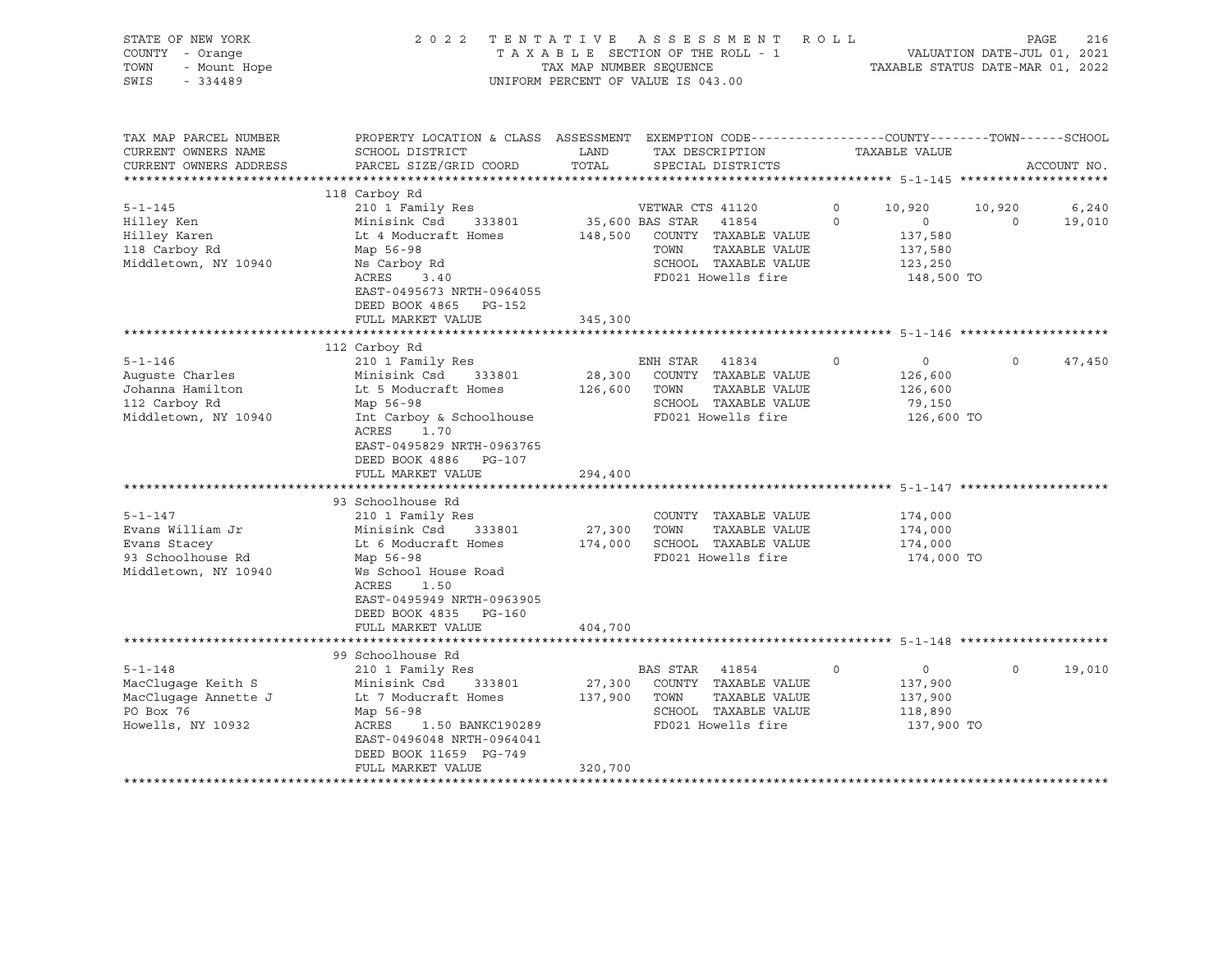| STATE OF NEW YORK<br>COUNTY - Orange<br>TOWN - Mount Hope<br>234489                            |                                                                                                                                                                                                                                                                                               |                   | 2022 TENTATIVE ASSESSMENT ROLL<br>UNIFORM PERCENT OF VALUE IS 043.00                                                                                                               |                                                                                               | PAGE                                        | 217 |
|------------------------------------------------------------------------------------------------|-----------------------------------------------------------------------------------------------------------------------------------------------------------------------------------------------------------------------------------------------------------------------------------------------|-------------------|------------------------------------------------------------------------------------------------------------------------------------------------------------------------------------|-----------------------------------------------------------------------------------------------|---------------------------------------------|-----|
| TAX MAP PARCEL NUMBER<br>CURRENT OWNERS NAME<br>CURRENT OWNERS ADDRESS                         | PROPERTY LOCATION & CLASS ASSESSMENT EXEMPTION CODE----------------COUNTY-------TOWN------SCHOOL<br>SCHOOL DISTRICT<br>PARCEL SIZE/GRID COORD TOTAL                                                                                                                                           | LAND              | TAX DESCRIPTION TAXABLE VALUE SPECIAL DISTRICTS<br>SPECIAL DISTRICTS                                                                                                               |                                                                                               | ACCOUNT NO.                                 |     |
|                                                                                                |                                                                                                                                                                                                                                                                                               |                   |                                                                                                                                                                                    |                                                                                               |                                             |     |
| $5 - 1 - 149$                                                                                  |                                                                                                                                                                                                                                                                                               |                   |                                                                                                                                                                                    | $\overline{0}$                                                                                | $0 \t 19,010$                               |     |
| Foster Robert<br>Foster Dawn<br>PO Box 647                                                     | Minisink Csd 333801 28,700 COUNTY TAXABLE VALUE 132,700<br>Min.<br>Lt 8 Moau<br>Map 56-98<br>ACRES<br>EAST-045<br>There<br>Lt 8 Moducraft Homes                                                                                                                                               |                   | 132,700 TOWN TAXABLE VALUE<br>SCHOOL TAXABLE VALUE 113,690                                                                                                                         | 132,700                                                                                       |                                             |     |
| Howells, NY 10932                                                                              | ACRES 1.80 BANKC080370<br>EAST-0496138 NRTH-0964171<br>DEED BOOK 4902 PG-346                                                                                                                                                                                                                  |                   | FD021 Howells fire                                                                                                                                                                 | 132,700 TO                                                                                    |                                             |     |
|                                                                                                | FULL MARKET VALUE                                                                                                                                                                                                                                                                             | 308,600           |                                                                                                                                                                                    |                                                                                               |                                             |     |
|                                                                                                | 68 Rose Ln                                                                                                                                                                                                                                                                                    |                   |                                                                                                                                                                                    |                                                                                               |                                             |     |
| 5-1-150<br>Nadal (LE) Maureen Minisink Csd 333801<br>Parcel Nadel & Cordo<br>Howells, NY 10932 | 210 1 Family Res<br>Minisink Csd 333801 39,400 ENH STAR 41834<br>Sub Map 392-04<br>filed 6/10/2004<br>ACRES<br>EAST-0495725 NRTH-0967614<br>DEED BOOK 14376 PG-1970                                                                                                                           |                   | VETWAR CTS 41120<br>134,300 COUNTY TAXABLE VALUE<br>TOWN TAXABLE VALUE<br>TOWN HAARLE VALUE<br>SCHOOL TAXABLE VALUE<br>SCHOOL TAXABLE VALUE<br>8.60 BANKC020440 PD021 Howells fire | $\circ$<br>10,920<br>$\overline{0}$<br>$\Omega$<br>123,380<br>123,380<br>80,610<br>134,300 TO | 6,240<br>10,920<br>$\overline{a}$<br>47,450 |     |
|                                                                                                | FULL MARKET VALUE                                                                                                                                                                                                                                                                             | 312,300           |                                                                                                                                                                                    |                                                                                               |                                             |     |
| 5-1-151<br>Brennan Mark<br>Brennan Yvonne<br>597 Shoddy Hollow Rd<br>Middletown, NY 10940      | 597 Shoddy Hollow Rd<br>210 1 Family Res<br>210 1 Family Res<br>Minisink Csd 333801 50,200 TOWN TAXABLE VALUE 213,000<br>Pcl Nadel&Cordo SM 392-04 213,000 SCHOOL TAXABLE VALUE 213,000<br>FD021 Howells fire 213,000<br>ACRES<br>9.90<br>EAST-0496175 NRTH-0967445<br>DEED BOOK 11648 PG-773 |                   |                                                                                                                                                                                    | 213,000 TO                                                                                    |                                             |     |
|                                                                                                | FULL MARKET VALUE                                                                                                                                                                                                                                                                             | 495,300           |                                                                                                                                                                                    |                                                                                               |                                             |     |
|                                                                                                | 67 Whitlock Rd                                                                                                                                                                                                                                                                                |                   |                                                                                                                                                                                    |                                                                                               |                                             |     |
| 67 Whitlock Rd<br>Otisville, $NY$ 10963                                                        | Filed 9/28/04<br>ACRES<br>3.80 BANKN140687<br>EAST-0491903 NRTH-0966110<br>DEED BOOK 15101 PG-831                                                                                                                                                                                             |                   | FD021 Howells fire                                                                                                                                                                 | 184,900 TO                                                                                    |                                             |     |
|                                                                                                | FULL MARKET VALUE                                                                                                                                                                                                                                                                             | 430,000           |                                                                                                                                                                                    |                                                                                               |                                             |     |
|                                                                                                | 71 Whitlock Rd                                                                                                                                                                                                                                                                                |                   |                                                                                                                                                                                    |                                                                                               |                                             |     |
| $5 - 1 - 153$<br>Burns Kevin<br>Burns Sharon<br>71 Whitlock Rd<br>Otisville, NY 10963          | 210 1 Family Res<br>Minisink Csd<br>333801<br>Lt 2 Hughes SM 719-04<br>Filed $9/28/04$<br>ACRES<br>2.30 BANKC080496<br>EAST-0491702 NRTH-0966244<br>DEED BOOK 11799 PG-1738                                                                                                                   | 36,000<br>247,000 | COUNTY TAXABLE VALUE<br>TOWN<br>TAXABLE VALUE<br>SCHOOL TAXABLE VALUE<br>FD021 Howells fire                                                                                        | 247,000<br>247,000<br>247,000<br>247,000 TO                                                   |                                             |     |
|                                                                                                | FULL MARKET VALUE                                                                                                                                                                                                                                                                             | 574,400           |                                                                                                                                                                                    |                                                                                               |                                             |     |
|                                                                                                |                                                                                                                                                                                                                                                                                               |                   |                                                                                                                                                                                    |                                                                                               |                                             |     |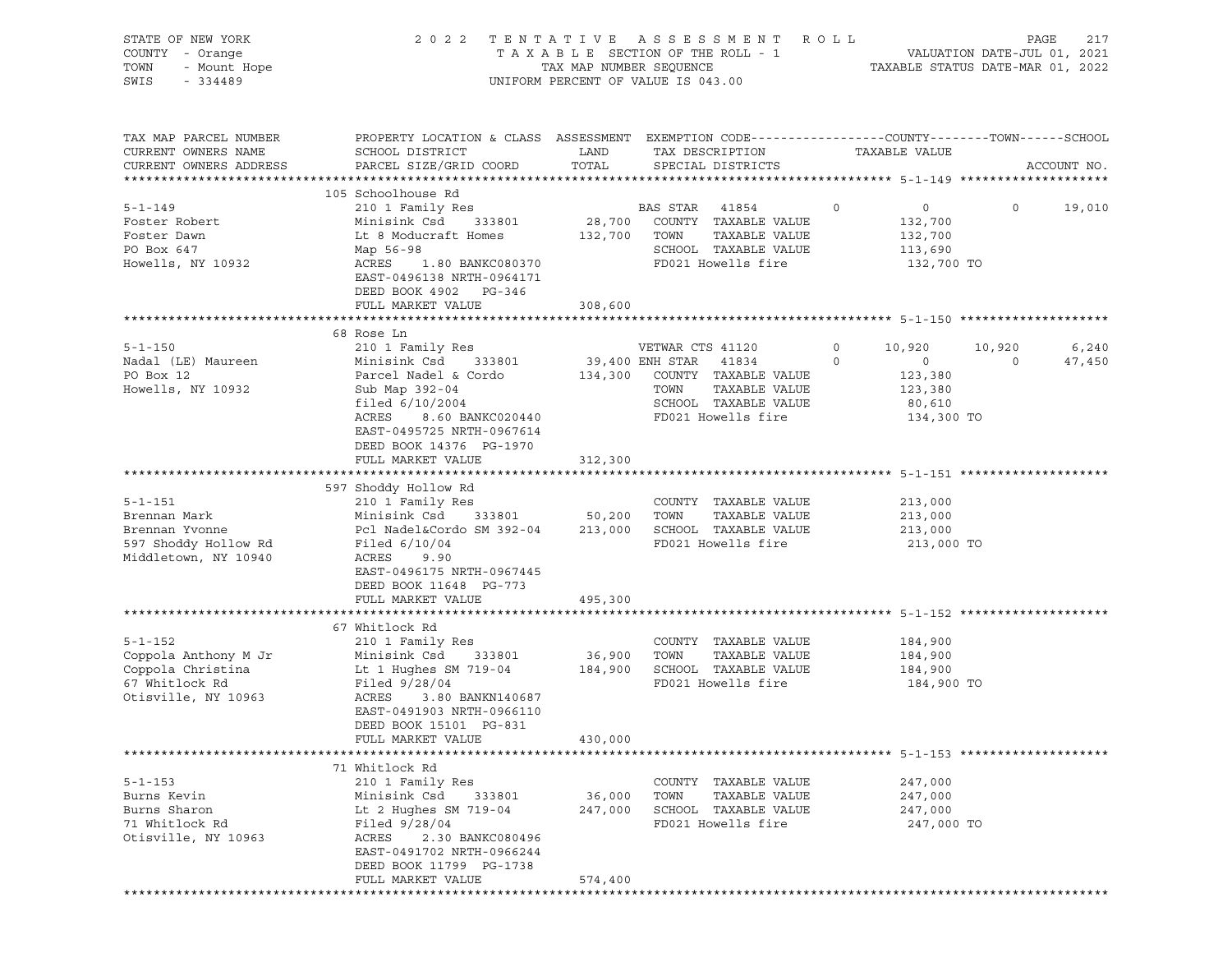| STATE OF NEW YORK<br>OF NEW YORK<br>I - Orange<br>- Mount Hope<br>- CALOR<br>COUNTY - Orange<br>TOWN<br>SWIS |                                                                                                                                                                                                                                                                                                  |                   | 2022 TENTATIVE ASSESSMENT ROLL<br>T A X A B L E SECTION OF THE ROLL - 1 VALUATION DATE-JUL 01, 2021<br>TAX MAP NUMBER SEQUENCE TAXIBLE STATUS DATE-MAR 01, 2022<br>UNIFORM PERCENT OF VALUE IS 043.00 |                                                                          | PAGE<br>218        |
|--------------------------------------------------------------------------------------------------------------|--------------------------------------------------------------------------------------------------------------------------------------------------------------------------------------------------------------------------------------------------------------------------------------------------|-------------------|-------------------------------------------------------------------------------------------------------------------------------------------------------------------------------------------------------|--------------------------------------------------------------------------|--------------------|
| TAX MAP PARCEL NUMBER<br>CURRENT OWNERS NAME<br>CURRENT OWNERS ADDRESS                                       | PROPERTY LOCATION & CLASS ASSESSMENT EXEMPTION CODE---------------COUNTY-------TOWN------SCHOOL<br>SCHOOL DISTRICT<br>PARCEL SIZE/GRID COORD                                                                                                                                                     | LAND<br>TOTAL     | TAX DESCRIPTION<br>SPECIAL DISTRICTS                                                                                                                                                                  | TAXABLE VALUE                                                            | ACCOUNT NO.        |
|                                                                                                              | 62 Beverly Rd                                                                                                                                                                                                                                                                                    |                   |                                                                                                                                                                                                       |                                                                          |                    |
| $5 - 2 - 1$<br>Marino Nicholas A<br>Marino Alyssa M<br>PO Box 706<br>Howells, NY 10932                       | 210 1 Family Res<br>Minisink Csd 333801 30,400 COUNTY TAXABLE VALUE<br>Lot 1 Topp sub map 120-12 164,800 TOWN TAXABLE VALUE<br>rec 5/25/2012 SCHOOL TAXABLE VALUE<br>ACRES 2.80 BANKC060235 FD021 Howells fire<br>ACRES 2.80 BANKC060235<br>EAST-0499343 NRTH-0965685<br>DEED BOOK 13366 PG-1240 |                   | <b>BAS STAR 41854</b><br>FD021 Howells fire                                                                                                                                                           | $\circ$<br>$\overline{0}$<br>164,800<br>164,800<br>145,790<br>164,800 TO | $\Omega$<br>19,010 |
|                                                                                                              | FULL MARKET VALUE                                                                                                                                                                                                                                                                                | 383,300           |                                                                                                                                                                                                       |                                                                          |                    |
|                                                                                                              |                                                                                                                                                                                                                                                                                                  |                   |                                                                                                                                                                                                       |                                                                          |                    |
| $5 - 2 - 2$<br>Houston Clarence W<br>44 Beverly Rd<br>Middletown, NY 10940                                   | 44 Beverly Rd<br>210 1 Family Res<br>Minisink Csd 333801 25,300 TOWN<br>Lot 2 Topp sub map 120-12 175,500 SCHOOL TAXABLE VALUE<br>rec 5/25/2012<br>ACRES<br>1.10 BANKC131113<br>EAST-0499166 NRTH-0965426                                                                                        |                   | COUNTY TAXABLE VALUE<br>TAXABLE VALUE<br>FD021 Howells fire                                                                                                                                           | 175,500<br>175,500<br>175,500<br>175,500 TO                              |                    |
|                                                                                                              | DEED BOOK 13782 PG-1014<br>FULL MARKET VALUE                                                                                                                                                                                                                                                     | 408,100           |                                                                                                                                                                                                       |                                                                          |                    |
|                                                                                                              | 34 Beverly Rd                                                                                                                                                                                                                                                                                    |                   |                                                                                                                                                                                                       |                                                                          |                    |
| $5 - 2 - 3$<br>Peguero Henrique<br>34 Beverly Rd<br>Middletown, NY 10940                                     | 210 1 Family Res<br>Minisink Csd 333801 25,600 COUNTY TAXABLE VALUE<br>Lot 3 Topp sub map 120-12 175,000 TOWN<br>rec 5/25/2012<br>ACRES 1.20 BANKC190321<br>EAST-0499329 NRTH-0965237<br>DEED BOOK 13663 PG-1664                                                                                 |                   | BAS STAR 41854<br>TAXABLE VALUE<br>SCHOOL TAXABLE VALUE<br>FD021 Howells fire                                                                                                                         | $\circ$<br>$\overline{0}$<br>175,000<br>175,000<br>155,990<br>175,000 TO | $\Omega$<br>19,010 |
|                                                                                                              | FULL MARKET VALUE                                                                                                                                                                                                                                                                                | 407,000           |                                                                                                                                                                                                       |                                                                          |                    |
| $5 - 2 - 4$<br>Guevara Johnny<br>Guevara Erica<br>14 Beverly Rd<br>Middletown, NY 10940-7490                 | 14 Beverly Rd<br>210 1 Family Res<br>Minisink Csd 333801 25,000 TOWN<br>Lot 4 Topp sub map 120-12 193,000 SCHOOL TAXABLE VALUE<br>rec 5/25/2012<br>ACRES 1.00 BANKC160113<br>EAST-0499455 NRTH-0965371<br>DEED BOOK 14059 PG-900                                                                 |                   | COUNTY TAXABLE VALUE<br>TAXABLE VALUE<br>FD021 Howells fire                                                                                                                                           | 193,000<br>193,000<br>193,000<br>193,000 TO                              |                    |
|                                                                                                              | FULL MARKET VALUE                                                                                                                                                                                                                                                                                | 448,800           |                                                                                                                                                                                                       |                                                                          |                    |
|                                                                                                              |                                                                                                                                                                                                                                                                                                  |                   |                                                                                                                                                                                                       |                                                                          |                    |
| $5 - 2 - 5$<br>Agard Selwyn J<br>6 Beverly Rd<br>Middletown, NY 10940                                        | 6 Beverly Rd<br>210 1 Family Res<br>Minisink Csd<br>333801<br>Lot 5 Topp sub map $120-12$<br>rec 5/25/2012<br>ACRES<br>1.20 BANKC080370<br>EAST-0499582 NRTH-0965502<br>DEED BOOK 14350 PG-1153                                                                                                  | 25,600<br>182,800 | COUNTY TAXABLE VALUE<br>TOWN<br>TAXABLE VALUE<br>SCHOOL TAXABLE VALUE<br>FD021 Howells fire                                                                                                           | 182,800<br>182,800<br>182,800<br>182,800 TO                              |                    |
|                                                                                                              | FULL MARKET VALUE                                                                                                                                                                                                                                                                                | 425,100           |                                                                                                                                                                                                       |                                                                          |                    |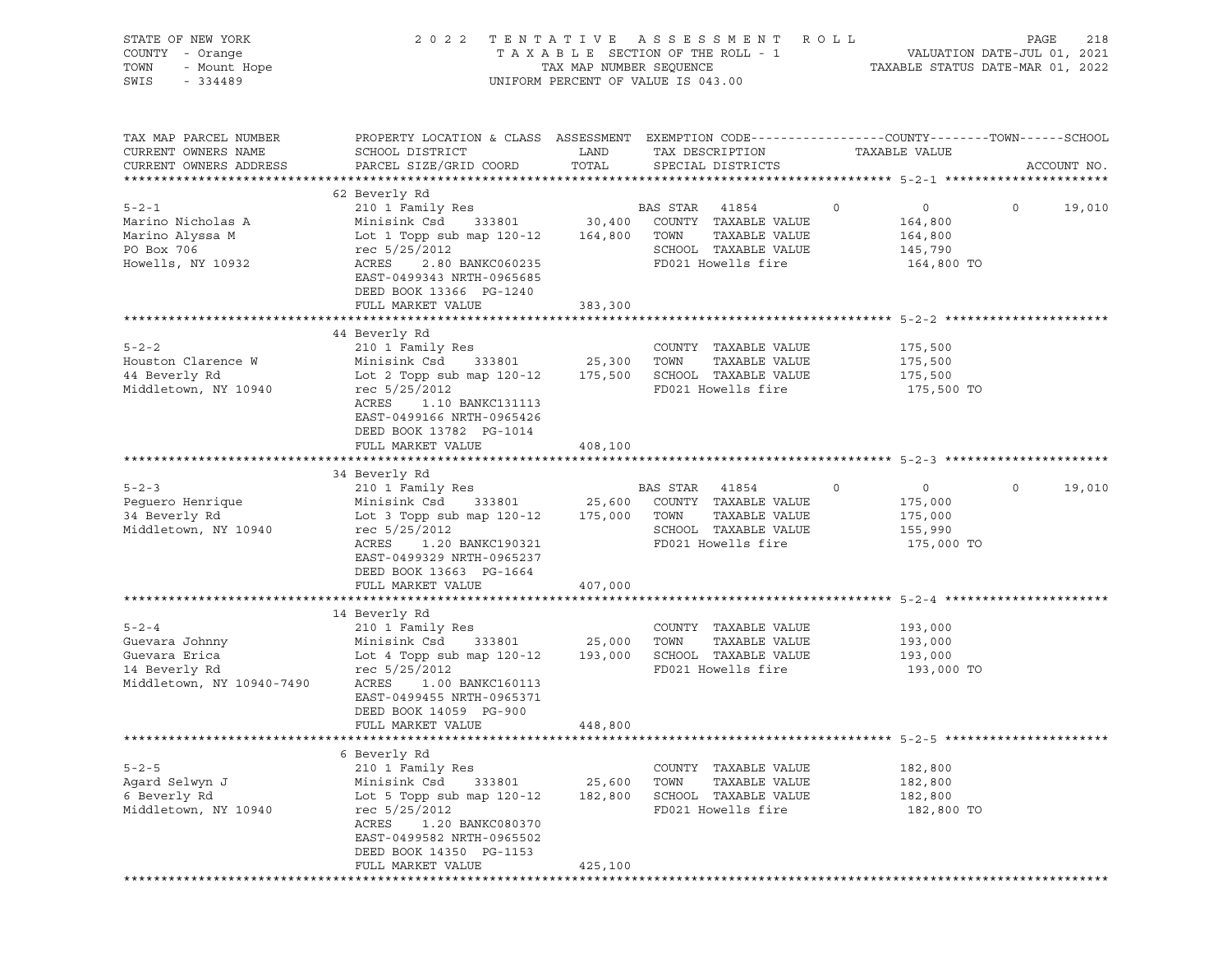| STATE OF NEW YORK<br>COUNTY - Orange<br>TOWN<br>- Mount Hope<br>SWIS<br>$-334489$             | 2 0 2 2                                                                                                                                                                                                                              |                              | TENTATIVE ASSESSMENT ROLL<br>UNIFORM PERCENT OF VALUE IS 043.00                             |                                                                                               |                   | PAGE<br>219     |
|-----------------------------------------------------------------------------------------------|--------------------------------------------------------------------------------------------------------------------------------------------------------------------------------------------------------------------------------------|------------------------------|---------------------------------------------------------------------------------------------|-----------------------------------------------------------------------------------------------|-------------------|-----------------|
| TAX MAP PARCEL NUMBER<br>CURRENT OWNERS NAME<br>CURRENT OWNERS ADDRESS                        | PROPERTY LOCATION & CLASS ASSESSMENT EXEMPTION CODE----------------COUNTY-------TOWN------SCHOOL<br>SCHOOL DISTRICT<br>PARCEL SIZE/GRID COORD TOTAL                                                                                  | LAND                         | TAX DESCRIPTION<br>SPECIAL DISTRICTS                                                        | TAXABLE VALUE                                                                                 |                   | ACCOUNT NO.     |
| $5 - 2 - 6$<br>Ali Irm<br>Ali Kashif<br>PO Box 65<br>Howells, NY 10932                        | 11 Beverly Rd<br>210 1 Family Res<br>Minisink Csd 333801 27,400 TOWN<br>Lot 6 Topp sub map 120-12 201,600 SCHOOL TAXABLE VALUE<br>rec 5/25/2012<br>ACRES<br>1.80 BANKC030614<br>EAST-0499741 NRTH-0965217<br>DEED BOOK 13831 PG-1793 |                              | COUNTY TAXABLE VALUE<br>TAXABLE VALUE<br>FD021 Howells fire                                 | 201,600<br>201,600<br>201,600<br>201,600 TO                                                   |                   |                 |
|                                                                                               | FULL MARKET VALUE                                                                                                                                                                                                                    | 468,800                      |                                                                                             |                                                                                               |                   |                 |
| $5 - 2 - 7$<br>Nash Michael<br>Nash Shemeka<br>17 Beverly Rd<br>Middletown, NY 10940          | 17 Beverly Rd<br>210 1 Family Res<br>Minisink Csd 333801 25,000<br>Lot 7 Topp sub map 120-12 179,000 SCHOOL TAXABLE VALUE<br>rec 5/25/2012<br>ACRES<br>1.00 BANKC160113<br>EAST-0499577 NRTH-0965036<br>DEED BOOK 14063 PG-1738      |                              | COUNTY TAXABLE VALUE<br>TOWN<br>TAXABLE VALUE<br>FD021 Howells fire                         | 179,000<br>179,000<br>179,000<br>179,000 TO                                                   |                   |                 |
|                                                                                               | FULL MARKET VALUE                                                                                                                                                                                                                    | 416,300                      |                                                                                             |                                                                                               |                   |                 |
|                                                                                               | 31 Beverly Rd                                                                                                                                                                                                                        |                              |                                                                                             |                                                                                               |                   |                 |
| $5 - 2 - 8$<br>McCarey Adam J<br>McCarey Ashley<br>31 Beverly Rd<br>Middletown, NY 10940-7490 | Lot 8 Topp sub map 120-12 165,200 TOWN<br>rec 5/25/2012 SCHOOL<br>rec 5/25/2012<br>ACRES<br>2.00<br>EAST-0499417 NRTH-0964880<br>DEED BOOK 13793 PG-865                                                                              |                              | TAXABLE VALUE<br>SCHOOL TAXABLE VALUE<br>FD021 Howells fire                                 | $\overline{0}$<br>$\overline{0}$<br>165,200<br>165,200<br>146,190<br>165,200 TO               | $\circ$           | 19,010          |
|                                                                                               | FULL MARKET VALUE                                                                                                                                                                                                                    | 384,200                      |                                                                                             |                                                                                               |                   |                 |
|                                                                                               | 35 Beverly Rd                                                                                                                                                                                                                        |                              |                                                                                             |                                                                                               |                   |                 |
| 5-2-9<br>Cherry Joseph M<br>Cherry Emilia<br>Cherry Emilia<br>Middletown, NY 10940-7490       | 210 1 Family Res<br>Minisink Csd 333801 28,200 BAS STAR 41854<br>Lot 9 Topp sub map 120-12 156,000 COUNTY TAXABLE VALUE<br>rec 5/25/2012<br>ACRES<br>3.00 BANKC030230<br>EAST-0499173 NRTH-0964873<br>DEED BOOK 13644 PG-1976        |                              | TOWN<br>TAXABLE VALUE<br>SCHOOL TAXABLE VALUE<br>FD021 Howells fire                         | $\circ$<br>10,920<br>$\overline{0}$<br>$\circ$<br>145,080<br>145,080<br>130,750<br>156,000 TO | 10,920<br>$\circ$ | 6,240<br>19,010 |
|                                                                                               | FULL MARKET VALUE 362,800                                                                                                                                                                                                            |                              |                                                                                             |                                                                                               |                   |                 |
| $5 - 2 - 10$<br>Martinez Delia<br>41 Beverly Rd<br>Middletown, NY 10940                       | 41 Beverly Rd<br>210 1 Family Res<br>Minisink Csd<br>333801<br>Lot 10 Topp sub map 120-1<br>rec 5/25/2012<br>1.60 BANKC170031<br>ACRES<br>EAST-0499173 NRTH-0964873<br>DEED BOOK 14235 PG-167<br>FULL MARKET VALUE                   | 25,600<br>184,100<br>428,100 | COUNTY TAXABLE VALUE<br>TAXABLE VALUE<br>TOWN<br>SCHOOL TAXABLE VALUE<br>FD021 Howells fire | 184,100<br>184,100<br>184,100<br>184,100 TO                                                   |                   |                 |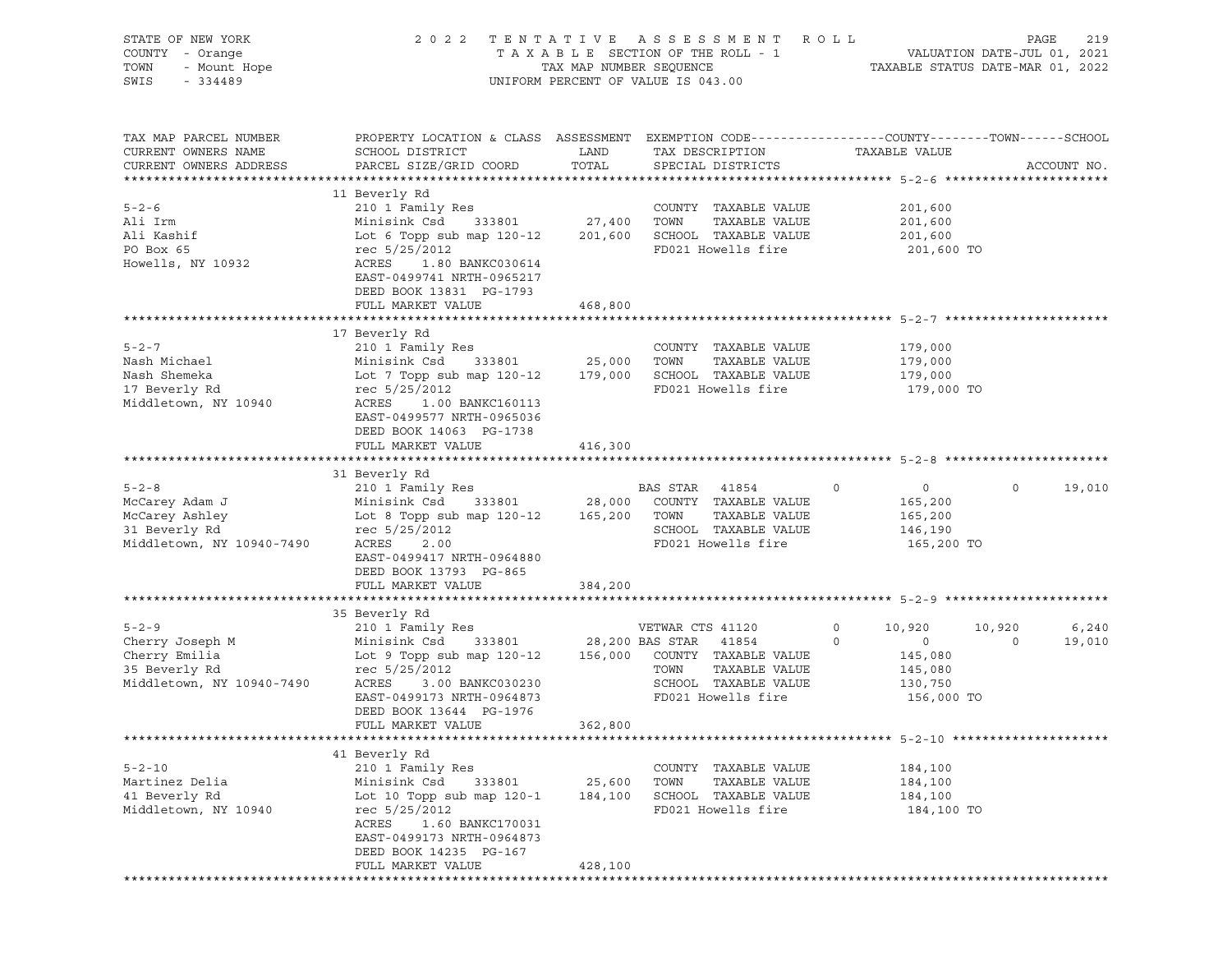| STATE OF NEW YORK<br>COUNTY - Orange<br>TOWN<br>- Mount Hope<br>SWIS<br>$-334489$                                                                                                     | 2 0 2 2                                                                                                                                                                                                                                                                                                                                                                                                          | TAX MAP NUMBER SEQUENCE                 | TENTATIVE ASSESSMENT ROLL<br>TAXABLE SECTION OF THE ROLL - 1<br>UNIFORM PERCENT OF VALUE IS 043.00                                                                                                                                    |                                                                                                                                               | PAGE<br>220<br>VALUATION DATE-JUL 01, 2021<br>TAXABLE STATUS DATE-MAR 01, 2022 |
|---------------------------------------------------------------------------------------------------------------------------------------------------------------------------------------|------------------------------------------------------------------------------------------------------------------------------------------------------------------------------------------------------------------------------------------------------------------------------------------------------------------------------------------------------------------------------------------------------------------|-----------------------------------------|---------------------------------------------------------------------------------------------------------------------------------------------------------------------------------------------------------------------------------------|-----------------------------------------------------------------------------------------------------------------------------------------------|--------------------------------------------------------------------------------|
| TAX MAP PARCEL NUMBER<br>CURRENT OWNERS NAME<br>CURRENT OWNERS ADDRESS                                                                                                                | PROPERTY LOCATION & CLASS ASSESSMENT EXEMPTION CODE----------------COUNTY-------TOWN-----SCHOOL<br>SCHOOL DISTRICT<br>PARCEL SIZE/GRID COORD                                                                                                                                                                                                                                                                     | LAND<br>TOTAL                           | TAX DESCRIPTION<br>SPECIAL DISTRICTS                                                                                                                                                                                                  | TAXABLE VALUE                                                                                                                                 | ACCOUNT NO.                                                                    |
| $5 - 2 - 11$<br>Martel Duane A Jr<br>Martel Stephanie<br>49 Beverly Rd<br>Middletown, NY 10940                                                                                        | 49 Beverly Rd<br>240 Rural res<br>Minisink Csd<br>333801<br>Lot 11 Topp sub map 120-1<br>rec 5/25/2012<br>ACRES 60.00 BANKC180281<br>EAST-0498887 NRTH-0964160<br>DEED BOOK 14201 PG-1567<br>FULL MARKET VALUE                                                                                                                                                                                                   | 89,000<br>277,000<br>644,200            | COUNTY TAXABLE VALUE<br>TOWN<br>TAXABLE VALUE<br>SCHOOL TAXABLE VALUE<br>FD021 Howells fire                                                                                                                                           | 277,000<br>277,000<br>277,000<br>277,000 TO                                                                                                   |                                                                                |
|                                                                                                                                                                                       |                                                                                                                                                                                                                                                                                                                                                                                                                  |                                         |                                                                                                                                                                                                                                       |                                                                                                                                               |                                                                                |
| $5 - 2 - 12$<br>Barth Paul R<br>Branche Karolyn R<br>PO Box 613<br>Howells, NY 10932<br>$5 - 2 - 13$<br>Schupner Douglas J<br>Schupner Katherine M<br>PO Box 632<br>Howells, NY 10932 | 53 Beverly Rd<br>210 1 Family Res<br>Minisink Csd 333801<br>Lot 12 Topp sub map 120-1<br>rec 5/25/2012<br>ACRES<br>1.60 BANKN140687<br>EAST-0498847 NRTH-0965555<br>DEED BOOK 13466 PG-316<br>FULL MARKET VALUE<br>57 Beverly Rd<br>210 1 Family Res<br>Minisink Csd<br>333801<br>Lot 13 Topp sub map 120-1<br>rec 5/25/2012<br>ACRES<br>2.70 BANKN140687<br>EAST-0499054 NRTH-0965772<br>DEED BOOK 13453 PG-510 | 153,000<br>355,800<br>30,100<br>171,000 | BAS STAR 41854<br>26,800 COUNTY TAXABLE VALUE<br>TOWN<br>TAXABLE VALUE<br>SCHOOL TAXABLE VALUE<br>FD021 Howells fire<br>BAS STAR 41854<br>COUNTY TAXABLE VALUE<br>TOWN<br>TAXABLE VALUE<br>SCHOOL TAXABLE VALUE<br>FD021 Howells fire | $\overline{0}$<br>$\circ$<br>153,000<br>153,000<br>133,990<br>153,000 TO<br>$\circ$<br>$\circ$<br>171,000<br>171,000<br>151,990<br>171,000 TO | $\circ$<br>19,010<br>$\Omega$<br>19,010                                        |
|                                                                                                                                                                                       | FULL MARKET VALUE                                                                                                                                                                                                                                                                                                                                                                                                | 397,700                                 |                                                                                                                                                                                                                                       |                                                                                                                                               |                                                                                |
|                                                                                                                                                                                       | 206 Old Mountain Rd                                                                                                                                                                                                                                                                                                                                                                                              |                                         |                                                                                                                                                                                                                                       |                                                                                                                                               |                                                                                |
| $6 - 1 - 2.11$<br>Wessels Farms, Inc.<br>94 Bull Rd<br>Otisville, NY 10963<br>MAY BE SUBJECT TO PAYMENT<br>UNDER AGDIST LAW TIL 2026                                                  | 100 Agricultural<br>Minisink Csd<br>333801<br>Lot 1A Mt Hope Tech Park<br>Sub Map 668-08<br>filed $10/24/08$<br>ACRES<br>29.90<br>EAST-0487179 NRTH-0964809<br>DEED BOOK 12747 PG-1413<br>FULL MARKET VALUE                                                                                                                                                                                                      | 59,000<br>157,000<br>365,100            | AGDISTRICT 41720<br>COUNTY TAXABLE VALUE<br>TOWN<br>TAXABLE VALUE<br>SCHOOL TAXABLE VALUE<br>FD027 Mt hope fire<br>50,522 EX                                                                                                          | 50,522<br>0<br>106,478<br>106,478<br>106,478<br>106,478 TO                                                                                    | 50,522<br>50,522                                                               |
|                                                                                                                                                                                       |                                                                                                                                                                                                                                                                                                                                                                                                                  |                                         |                                                                                                                                                                                                                                       |                                                                                                                                               |                                                                                |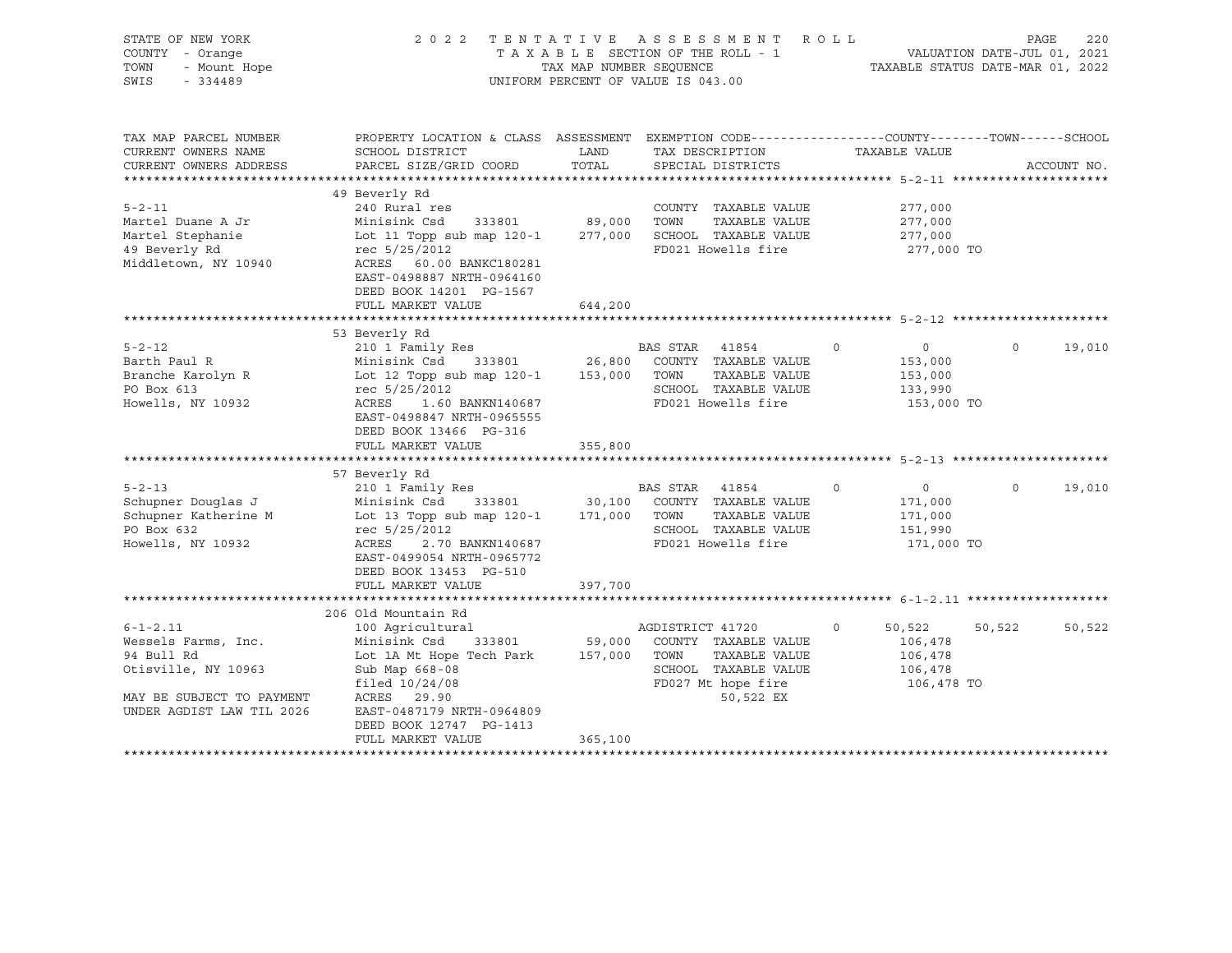| STATE OF NEW YORK<br>OF NEW YORK<br>- Orange<br>- Mount Hope<br>224499<br>COUNTY - Orange<br>TOWN<br>SWIS<br>$-334489$ |                                                                                                                                                                                                                                                                                                                                  |               | 2022 TENTATIVE ASSESSMENT ROLL PAGE 221<br>TAXABLE SECTION OF THE ROLL - 1 VALUATION DATE-JUL 01, 2021<br>TAX MAP NUMBER SEQUENCE TAXABLE STATUS DATE-MAR 01, 2022<br>UNIFORM PERCENT OF VALUE IS 043.00 |                |                                                                          |             |
|------------------------------------------------------------------------------------------------------------------------|----------------------------------------------------------------------------------------------------------------------------------------------------------------------------------------------------------------------------------------------------------------------------------------------------------------------------------|---------------|----------------------------------------------------------------------------------------------------------------------------------------------------------------------------------------------------------|----------------|--------------------------------------------------------------------------|-------------|
| TAX MAP PARCEL NUMBER<br>CURRENT OWNERS NAME<br>CURRENT OWNERS ADDRESS                                                 | PROPERTY LOCATION & CLASS ASSESSMENT EXEMPTION CODE-----------------COUNTY-------TOWN------SCHOOL<br>SCHOOL DISTRICT<br>PARCEL SIZE/GRID COORD                                                                                                                                                                                   | LAND<br>TOTAL | TAX DESCRIPTION TAXABLE VALUE<br>SPECIAL DISTRICTS                                                                                                                                                       |                |                                                                          | ACCOUNT NO. |
|                                                                                                                        | 242 Old Mountain Rd                                                                                                                                                                                                                                                                                                              |               |                                                                                                                                                                                                          |                |                                                                          |             |
| $6 - 1 - 2.12$<br>130 Crotty Rd<br>Middletown, NY 10940<br>MAY BE SUBJECT TO PAYMENT<br>UNDER AGDIST LAW TIL 2026      | 100 Agricultural<br>Concrete Properties, LLC (Minisink Csd 333801) 77,900 COUNTY TAXABLE VALUE<br>Lot 1B Mt Hope Tech Park 167,900 TOWN TAXABLE VALUE<br>Sub Lot 668-08<br>filed 10/24/08<br>ACRES 76.80<br>EAST-0488400 NRTH-0965509<br>DEED BOOK 12769 PG-111                                                                  |               | AGDISTRICT 41720<br>SCHOOL TAXABLE VALUE<br>FD027 Mt hope fire<br>40,198 EX                                                                                                                              | $\circ$        | 40,198<br>40,198<br>127,702<br>127,702<br>127,702<br>127,702 TO          | 40,198      |
|                                                                                                                        | FULL MARKET VALUE                                                                                                                                                                                                                                                                                                                | 390,500       |                                                                                                                                                                                                          |                |                                                                          |             |
|                                                                                                                        |                                                                                                                                                                                                                                                                                                                                  |               |                                                                                                                                                                                                          |                |                                                                          |             |
| $6 - 1 - 2.21$<br>United Talmudic Academy<br>5301 14th Ave<br>Brooklyn, NY 11219                                       | 229 Old Mountain Rd<br>331 Com vac w/im<br>331 Com vac w/im<br>Minisink Csd 333801 196,000 TOWN TAXABLE VALUE<br>Lt 2 Breonics SM 349-05 383,500 SCHOOL TAXABLE VALUE<br>Filed 4/11/05<br>ACRES 52.00<br>EAST-0486697 NRTH-0966127<br>DEED BOOK 12831 PG-582                                                                     |               | COUNTY TAXABLE VALUE<br>FD027 Mt hope fire                                                                                                                                                               |                | 383,500<br>383,500<br>383,500<br>383,500 TO                              |             |
|                                                                                                                        | FULL MARKET VALUE                                                                                                                                                                                                                                                                                                                | 891,900       |                                                                                                                                                                                                          |                |                                                                          |             |
|                                                                                                                        |                                                                                                                                                                                                                                                                                                                                  |               |                                                                                                                                                                                                          |                |                                                                          |             |
|                                                                                                                        | 96 Bull Rd<br>Example 1 210 1 Family Res<br>Lynch William J<br>210 1 Family Res<br>210 1 Family Res<br>210 1 Family Res<br>210 1 Family Res<br>210 1 Family Res<br>233801<br>26,000 TOWN TAXABLE VALUE<br>26 Bull Rd<br>26 Bull Rd<br>26 Bull Rd<br>26 Bull Rd<br>26 B<br>DEED BOOK 13951 PG-1024                                |               |                                                                                                                                                                                                          |                | 110,200<br>110,200<br>110,200<br>110,200 TO                              |             |
|                                                                                                                        | FULL MARKET VALUE                                                                                                                                                                                                                                                                                                                | 256,300       |                                                                                                                                                                                                          |                |                                                                          |             |
| 76 Bull Rd<br>Otisville, NY 10963                                                                                      | 76 Bull Rd<br>6-1-5.1<br>Wessels Irrevocable Trust<br>Comparing the Minisink Csd 333801<br>Comparing the Minisiph Comparison of the 25,000 COUNTY TAXABLE VALUE<br>COMPARISON COUNTY TAXABLE VALUE<br>COMPARISON COMPARISON COMPARISON TAXABLE VALUE<br><br>ACRES 1.00<br>EAST-0486410 NRTH-0963647<br>DEED BOOK 13665 PG-707    |               | SCHOOL TAXABLE VALUE<br>FD027 Mt hope fire                                                                                                                                                               | $\overline{0}$ | $\overline{0}$<br>$\circ$<br>139,200<br>139,200<br>91,750<br>139,200 TO  | 47,450      |
|                                                                                                                        | FULL MARKET VALUE                                                                                                                                                                                                                                                                                                                | 323,700       |                                                                                                                                                                                                          |                |                                                                          |             |
|                                                                                                                        |                                                                                                                                                                                                                                                                                                                                  |               |                                                                                                                                                                                                          |                |                                                                          |             |
|                                                                                                                        | $\begin{tabular}{lllllllllll} 6-1-7.11 & 210 & 1 Family Res & BAS STR & 41854 \\ & 210 & 1 Family Res & 29,700 & COUNTY & TAXABLE VALUE \\ & 94 Bull Rd Apt 51 & Lt 1 Wessels Sub Map 8465 & 150,000 & TOWN & TAXABLE VALUE \\ \hline \end{tabular}$<br>EAST-0486926 NRTH-0963011<br>DEED BOOK 13450 PG-904<br>FULL MARKET VALUE | 348,800       | SCHOOL TAXABLE VALUE<br>FD027 Mt hope fire                                                                                                                                                               | $\circ$        | $\circ$<br>$\overline{0}$<br>150,000<br>150,000<br>130,990<br>150,000 TO | 19,010      |
|                                                                                                                        |                                                                                                                                                                                                                                                                                                                                  |               |                                                                                                                                                                                                          |                |                                                                          |             |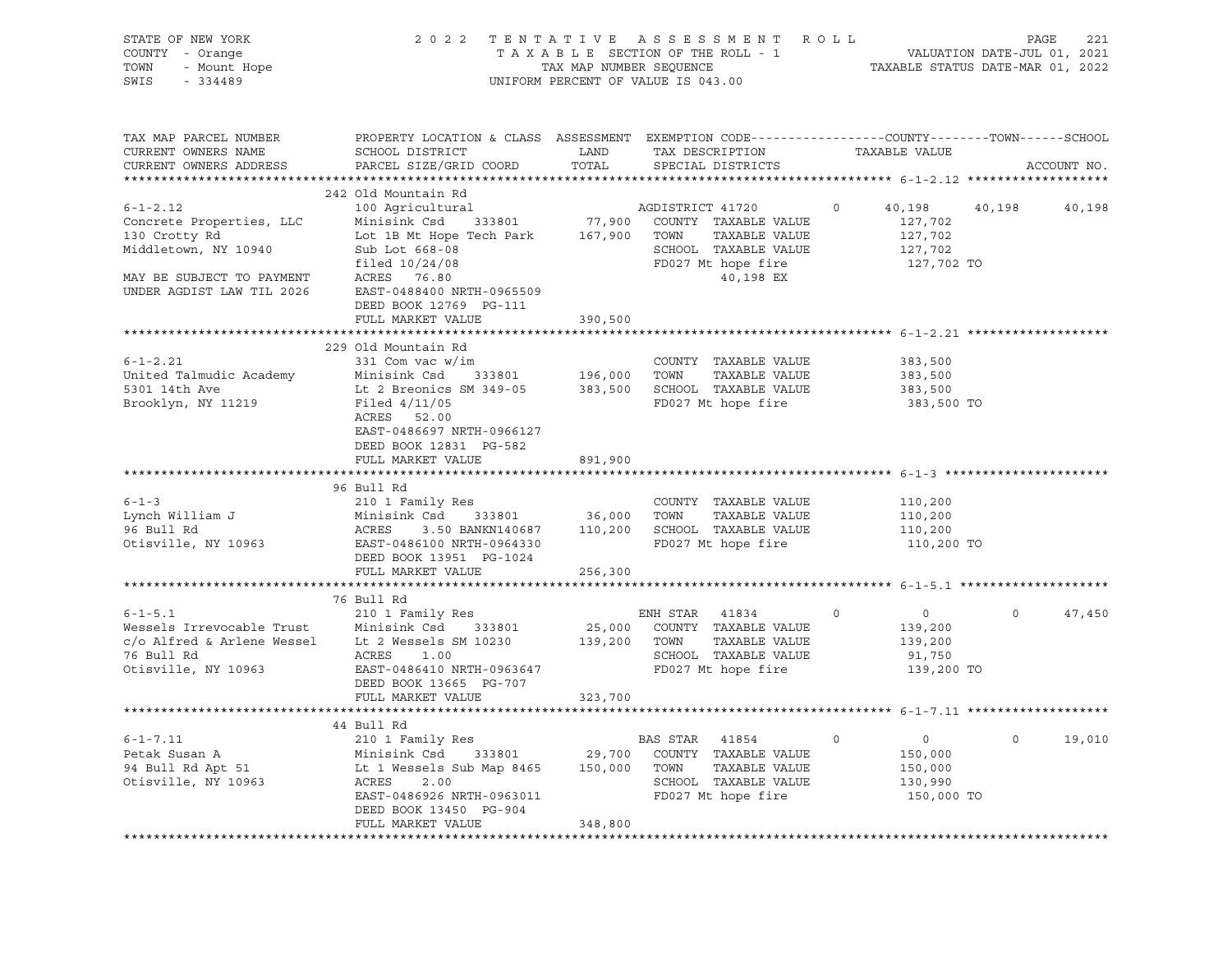| STATE OF NEW YORK<br>COUNTY<br>- Orange<br>TOWN<br>- Mount Hope<br>SWIS<br>$-334489$ |                                                         |         | 2022 TENTATIVE ASSESSMENT<br>TAXABLE SECTION OF THE ROLL - 1<br>TAX MAP NUMBER SEQUENCE<br>UNIFORM PERCENT OF VALUE IS 043.00 | R O L L       | 222<br>PAGE<br>VALUATION DATE-JUL 01, 2021<br>TAXABLE STATUS DATE-MAR 01, 2022 |  |
|--------------------------------------------------------------------------------------|---------------------------------------------------------|---------|-------------------------------------------------------------------------------------------------------------------------------|---------------|--------------------------------------------------------------------------------|--|
| TAX MAP PARCEL NUMBER<br>CURRENT OWNERS NAME                                         | PROPERTY LOCATION & CLASS ASSESSMENT<br>SCHOOL DISTRICT | LAND    | EXEMPTION CODE-----------------COUNTY-------TOWN------SCHOOL<br>TAX DESCRIPTION                                               | TAXABLE VALUE |                                                                                |  |
|                                                                                      | CURRENT OWNERS ADDRESS BARCEL SIZE/GRID COORD TOTAL     |         | SPECIAL DISTRICTS                                                                                                             |               | ACCOUNT NO.                                                                    |  |
|                                                                                      |                                                         |         |                                                                                                                               |               |                                                                                |  |
|                                                                                      | 56 Bull Rd                                              |         |                                                                                                                               |               |                                                                                |  |
| $6 - 1 - 7.12$                                                                       | 210 1 Family Res                                        |         | 41854 0<br>BAS STAR                                                                                                           | $\circ$       | 19,010<br>$\Omega$                                                             |  |
| Wessels Michael                                                                      | Minisink Csd 333801 37,500                              |         | COUNTY<br>TAXABLE VALUE                                                                                                       | 184,600       |                                                                                |  |
| Wessels Lyn                                                                          | Lt 2 Wessels Sub Map 8465                               | 184,600 | TAXABLE VALUE<br>TOWN                                                                                                         | 184,600       |                                                                                |  |
| 56 Bull Rd                                                                           | ACRES<br>4.00                                           |         | TAXABLE VALUE<br>SCHOOL                                                                                                       | 165,590       |                                                                                |  |
| Otisville, NY 10963                                                                  | EAST-0487072 NRTH-0963223<br>DEED BOOK 3127 PG-193      |         | FD027 Mt hope fire                                                                                                            | 184,600 TO    |                                                                                |  |

|                      | FULL MARKET VALUE          | 429,300                          |             |                |          |        |
|----------------------|----------------------------|----------------------------------|-------------|----------------|----------|--------|
|                      |                            |                                  |             |                |          |        |
|                      | 22 Bull Rd                 |                                  |             |                |          |        |
| $6 - 1 - 7.21$       | 210 1 Family Res           | VETCOM CTS 41130                 | $\circ$     | 18,200         | 18,200   | 10,400 |
| Garcia Stephen R     | Minisink Csd               | 333801 26,400 VETDIS CTS 41140   | $\circ$     | 36,400         | 36,400   | 20,800 |
| 22 Bull Rd           | Lt 1 Wilson Sub            | 120,400 BAS STAR<br>41854        | $\Omega$    | $\sim$ 0       | $\Omega$ | 19,010 |
| Otisville, NY 10963  | ACRES<br>1.30 BANKC130170  | COUNTY TAXABLE VALUE             |             | 65,800         |          |        |
|                      | EAST-0486707 NRTH-0962628  | TOWN<br>TAXABLE VALUE            |             | 65,800         |          |        |
|                      | DEED BOOK 12811 PG-1143    | SCHOOL TAXABLE VALUE             |             | 70,190         |          |        |
|                      | FULL MARKET VALUE          | 280,000 FD027 Mt hope fire       |             | 120,400 TO     |          |        |
|                      |                            |                                  |             |                |          |        |
|                      | 40 Bull Rd                 |                                  |             |                |          |        |
| $6 - 1 - 7.22$       | 210 1 Family Res           | <b>BAS STAR</b><br>41854         | $\circ$     | $\overline{0}$ | $\circ$  | 19,010 |
| Venter George        | Minisink Csd<br>333801     | 25,500 COUNTY TAXABLE VALUE      |             | 80,000         |          |        |
| Venter Christine     | Lt 2 Wilson Sub            | 80,000 TOWN<br>TAXABLE VALUE     |             | 80,000         |          |        |
| 40 Bull Rd           | ACRES<br>1.10              | SCHOOL TAXABLE VALUE             |             | 60,990         |          |        |
| Otisville, NY 10963  | EAST-0486837 NRTH-0962768  | FD027 Mt hope fire               |             | 80,000 TO      |          |        |
|                      | DEED BOOK 5308<br>PG-323   |                                  |             |                |          |        |
|                      | FULL MARKET VALUE          | 186,000                          |             |                |          |        |
|                      |                            |                                  |             |                |          |        |
|                      | 6 Bull Rd                  |                                  |             |                |          |        |
| $6 - 1 - 8$          | 210 1 Family Res           | COUNTY TAXABLE VALUE             |             | 52,000         |          |        |
| Gordon Herbert R Jr  | Minisink Csd<br>333801     | 41,700<br>TOWN<br>TAXABLE VALUE  |             | 52,000         |          |        |
| PO Box 259           | assessed for cond 2021     | SCHOOL TAXABLE VALUE<br>52,000   |             | 52,000         |          |        |
| Otisville, NY 10963  | 6.00<br>ACRES              | FD027 Mt hope fire               |             | 52,000 TO      |          |        |
|                      | EAST-0487227 NRTH-0962541  |                                  |             |                |          |        |
|                      | DEED BOOK 3793<br>$PG-90$  |                                  |             |                |          |        |
|                      | FULL MARKET VALUE          | 120,900                          |             |                |          |        |
|                      |                            |                                  |             |                |          |        |
|                      | 161 Shoddy Hollow Rd       |                                  |             |                |          |        |
| $6 - 1 - 9$          | 210 1 Family Res           | ENH STAR<br>41834                | $\mathbf 0$ | $\circ$        | $\circ$  | 47,450 |
| O Connell William    | Minisink Csd<br>333801     | 40,300 COUNTY TAXABLE VALUE      |             | 141,700        |          |        |
| O Connell Brenda     | 5.20<br>ACRES              | 141,700<br>TOWN<br>TAXABLE VALUE |             | 141,700        |          |        |
| 161 Shoddy Hollow Rd | EAST-0487559 NRTH-0962445  | SCHOOL TAXABLE VALUE             |             | 94,250         |          |        |
| Otisville, NY 10963  | DEED BOOK 2292<br>PG-00426 | FD027 Mt hope fire               |             | 141,700 TO     |          |        |
|                      | FULL MARKET VALUE          | 329,500                          |             |                |          |        |

\*\*\*\*\*\*\*\*\*\*\*\*\*\*\*\*\*\*\*\*\*\*\*\*\*\*\*\*\*\*\*\*\*\*\*\*\*\*\*\*\*\*\*\*\*\*\*\*\*\*\*\*\*\*\*\*\*\*\*\*\*\*\*\*\*\*\*\*\*\*\*\*\*\*\*\*\*\*\*\*\*\*\*\*\*\*\*\*\*\*\*\*\*\*\*\*\*\*\*\*\*\*\*\*\*\*\*\*\*\*\*\*\*\*\*\*\*\*\*\*\*\*\*\*\*\*\*\*\*\*\*\*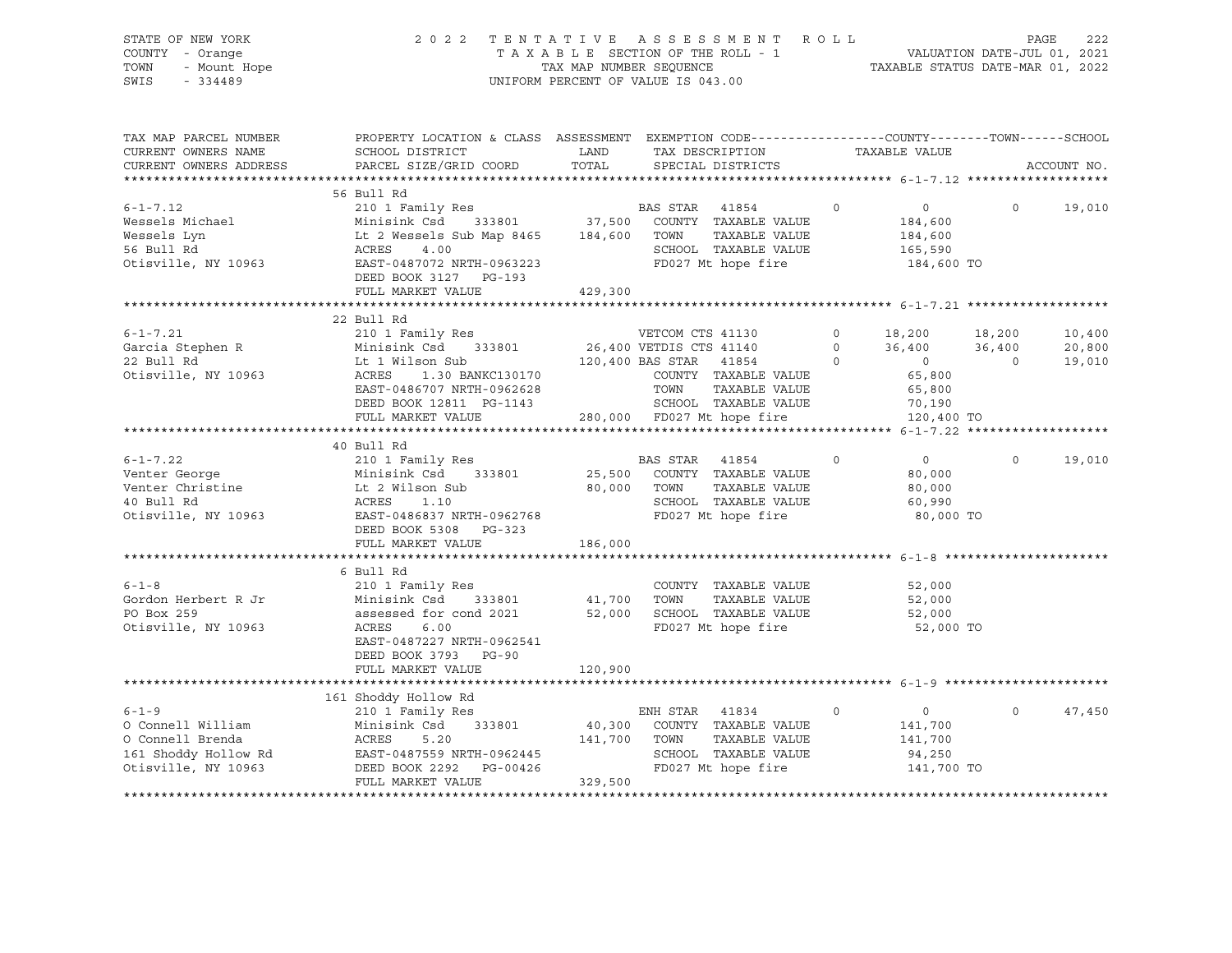| STATE OF NEW YORK<br>COUNTY - Orange<br>TOWN<br>- Mount Hope<br>SWIS<br>$-334489$                         |                                                                                                                                                             |                   | 2022 TENTATIVE ASSESSMENT ROLL<br>T A X A B L E SECTION OF THE ROLL - 1 VALUATION DATE-JUL 01, 2021<br>TAX MAP NUMBER SEQUENCE TAXABLE STATUS DATE-MAR 01, 2022<br>UNIFORM PERCENT OF VALUE IS 043.00 |                                                                          | PAGE<br>223        |
|-----------------------------------------------------------------------------------------------------------|-------------------------------------------------------------------------------------------------------------------------------------------------------------|-------------------|-------------------------------------------------------------------------------------------------------------------------------------------------------------------------------------------------------|--------------------------------------------------------------------------|--------------------|
| TAX MAP PARCEL NUMBER<br>CURRENT OWNERS NAME<br>CURRENT OWNERS ADDRESS                                    | PROPERTY LOCATION & CLASS ASSESSMENT EXEMPTION CODE----------------COUNTY-------TOWN-----SCHOOL<br>SCHOOL DISTRICT<br>PARCEL SIZE/GRID COORD                | LAND<br>TOTAL     | TAX DESCRIPTION<br>SPECIAL DISTRICTS                                                                                                                                                                  | TAXABLE VALUE                                                            | ACCOUNT NO.        |
|                                                                                                           |                                                                                                                                                             |                   |                                                                                                                                                                                                       |                                                                          |                    |
| $6 - 1 - 10.2$<br>Ward Nina<br>PO Box 316<br>Otisville, NY 10963                                          | 197 Shoddy Hollow Rd<br>210 1 Family Res<br>Minisink Csd 333801<br>Map 9423<br>8.20<br>ACRES<br>EAST-0488117 NRTH-0962535<br>DEED BOOK 4589 PG-184          | 45,700 TOWN       | COUNTY TAXABLE VALUE<br>TAXABLE VALUE<br>106,600 SCHOOL TAXABLE VALUE<br>FD027 Mt hope fire                                                                                                           | 106,600<br>106,600<br>106,600<br>106,600 TO                              |                    |
|                                                                                                           | FULL MARKET VALUE                                                                                                                                           | 247,900           |                                                                                                                                                                                                       |                                                                          |                    |
|                                                                                                           |                                                                                                                                                             |                   | ********************************* 6-1-11.1 ********************                                                                                                                                       |                                                                          |                    |
| $6 - 1 - 11.1$<br>Metakes Trevor C<br>Brucato Alyssa Marie<br>201 Shoddy Hollow Rd<br>Otisville, NY 10963 | 201 Shoddy Hollow Rd<br>210 1 Family Res<br>Minisink Csd 333801<br>Map 9423<br>ACRES 8.10 BANKL080492<br>EAST-0488353 NRTH-0963259<br>DEED BOOK 14456 PG-83 | 43,900<br>143,500 | COUNTY TAXABLE VALUE<br>TOWN<br>TAXABLE VALUE<br>SCHOOL TAXABLE VALUE<br>FD027 Mt hope fire                                                                                                           | 143,500<br>143,500<br>143,500<br>143,500 TO                              |                    |
|                                                                                                           | FULL MARKET VALUE                                                                                                                                           | 333,700           |                                                                                                                                                                                                       |                                                                          |                    |
|                                                                                                           |                                                                                                                                                             |                   |                                                                                                                                                                                                       |                                                                          |                    |
| $6 - 1 - 12.1$<br>Manfredi Stephen                                                                        | 207 Shoddy Hollow Rd<br>210 1 Family Res<br>Minisink Csd 333801                                                                                             |                   | ENH STAR 41834<br>37,800 COUNTY TAXABLE VALUE                                                                                                                                                         | $\circ$<br>$\overline{0}$<br>141,700                                     | $\Omega$<br>47,450 |
| Manfredi Natalie<br>207 Shoddy Hollow Rd<br>Otisville, NY 10963                                           | Map 9423<br>4.10<br>ACRES<br>EAST-0488581 NRTH-0962901<br>DEED BOOK 6023 PG-180                                                                             | 141,700           | TOWN<br>TAXABLE VALUE<br>SCHOOL TAXABLE VALUE<br>FD027 Mt hope fire                                                                                                                                   | 141,700<br>94,250<br>141,700 TO                                          |                    |
|                                                                                                           | FULL MARKET VALUE                                                                                                                                           | 329,500           |                                                                                                                                                                                                       |                                                                          |                    |
| $6 - 1 - 13$<br>Sweetman Samuel B Jr<br>225 Shoddy Hollow Rd<br>Otisville, NY 10963                       | 225 Shoddy Hollow Rd<br>210 1 Family Res<br>Minisink Csd<br>333801<br>ACRES<br>8.70<br>EAST-0488986 NRTH-0962780                                            | 44,600            | COUNTY TAXABLE VALUE<br>TOWN<br>TAXABLE VALUE<br>112,000 SCHOOL TAXABLE VALUE<br>FD027 Mt hope fire                                                                                                   | 112,000<br>112,000<br>112,000<br>112,000 TO                              |                    |
|                                                                                                           | DEED BOOK 14481 PG-554<br>FULL MARKET VALUE                                                                                                                 | 260,500           |                                                                                                                                                                                                       |                                                                          |                    |
|                                                                                                           |                                                                                                                                                             |                   |                                                                                                                                                                                                       |                                                                          |                    |
|                                                                                                           | 245 Shoddy Hollow Rd                                                                                                                                        |                   |                                                                                                                                                                                                       |                                                                          |                    |
| $6 - 1 - 14$<br>Kerstner Mark<br>245 Shoddy Hollow Rd<br>Otisville, NY 10963                              | 210 1 Family Res<br>Minisink Csd 333801<br>ACRES 2.00<br>EAST-0489438 NRTH-0962701<br>DEED BOOK 5135 PG-235<br>FULL MARKET VALUE                            | 98,000<br>227,900 | BAS STAR 41854<br>29,700 COUNTY TAXABLE VALUE<br>TOWN<br>TAXABLE VALUE<br>SCHOOL TAXABLE VALUE<br>FD027 Mt hope fire                                                                                  | $\overline{0}$<br>$\mathbf 0$<br>98,000<br>98,000<br>78,990<br>98,000 TO | $\Omega$<br>19,010 |
|                                                                                                           |                                                                                                                                                             |                   |                                                                                                                                                                                                       |                                                                          |                    |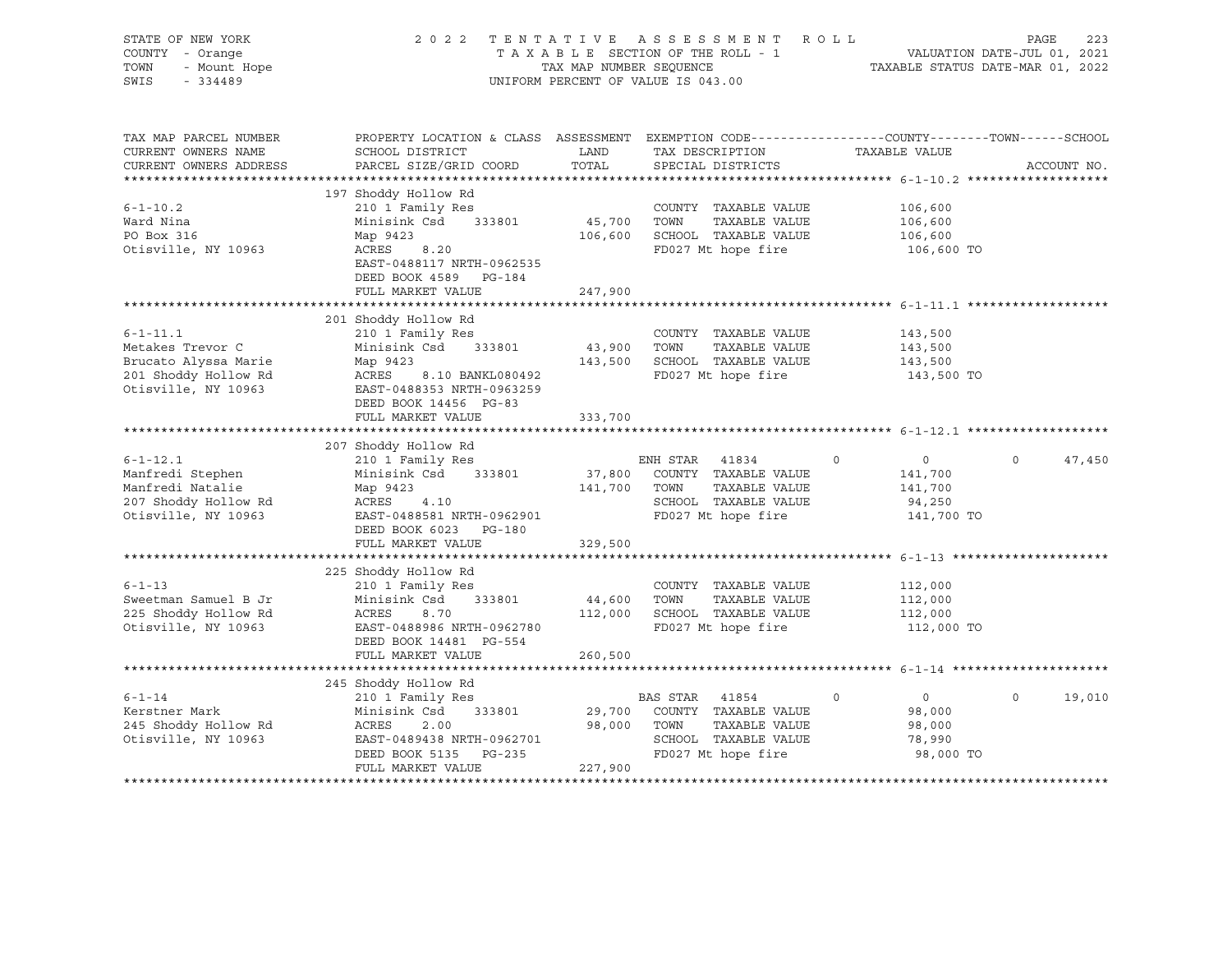# STATE OF NEW YORK 2 0 2 2 T E N T A T I V E A S S E S S M E N T R O L L PAGE 224 COUNTY - Orange T A X A B L E SECTION OF THE ROLL - 1 VALUATION DATE-JUL 01, 2021 TOWN - Mount Hope TAX MAP NUMBER SEQUENCE TAXABLE STATUS DATE-MAR 01, 2022 SWIS - 334489 UNIFORM PERCENT OF VALUE IS 043.00

| TAX MAP PARCEL NUMBER<br>CURRENT OWNERS NAME           | PROPERTY LOCATION & CLASS ASSESSMENT EXEMPTION CODE----------------COUNTY-------TOWN------SCHOOL<br>SCHOOL DISTRICT | LAND                         |                  | TAX DESCRIPTION TAXABLE VALUE |          |                |          |             |
|--------------------------------------------------------|---------------------------------------------------------------------------------------------------------------------|------------------------------|------------------|-------------------------------|----------|----------------|----------|-------------|
| CURRENT OWNERS ADDRESS                                 | PARCEL SIZE/GRID COORD                                                                                              | TOTAL                        |                  | SPECIAL DISTRICTS             |          |                |          | ACCOUNT NO. |
|                                                        |                                                                                                                     |                              |                  |                               |          |                |          |             |
|                                                        | 289 Shoddy Hollow Rd                                                                                                |                              |                  |                               |          |                |          |             |
| $6 - 1 - 15$                                           | 112 Dairy farm                                                                                                      |                              | AGDISTRICT 41720 |                               | $\Omega$ | 46,994         | 46,994   | 46,994      |
| Sweetman Realty LLC                                    | Minisink Csd                                                                                                        | 333801 84,600 BAS STAR 41854 |                  |                               | $\Omega$ | $\overline{0}$ | $\Omega$ | 19,010      |
| 289 Shoddy Hollow Rd                                   | ACRES 60.00                                                                                                         | 232,000                      |                  | COUNTY TAXABLE VALUE          |          | 185,006        |          |             |
| Otisville, NY 10963                                    | EAST-0489193 NRTH-0963516                                                                                           |                              | TOWN             | TAXABLE VALUE                 |          | 185,006        |          |             |
|                                                        | DEED BOOK 5292 PG-174                                                                                               |                              |                  | SCHOOL TAXABLE VALUE          |          | 165,996        |          |             |
| MAY BE SUBJECT TO PAYMENT                              | FULL MARKET VALUE                                                                                                   | 539,500 FD027 Mt hope fire   |                  |                               |          | 185,006 TO     |          |             |
| UNDER AGDIST LAW TIL 2026                              |                                                                                                                     |                              |                  | 46,994 EX                     |          |                |          |             |
|                                                        |                                                                                                                     |                              |                  |                               |          |                |          |             |
|                                                        | 351 Shoddy Hollow Rd                                                                                                |                              |                  |                               |          |                |          |             |
| $6 - 1 - 16.11$                                        | 240 Rural res                                                                                                       |                              | AGDISTRICT 41720 |                               | $\circ$  | 101,752        | 101,752  | 101,752     |
| Southway Matthew P                                     | Minisink Csd                                                                                                        | 333801 171,400               |                  | COUNTY TAXABLE VALUE          |          | 234,848        |          |             |
| Southway Patricia Dawn                                 | ACRES 195.30                                                                                                        | 336,600                      | TOWN             | TAXABLE VALUE                 |          | 234,848        |          |             |
| 351 Shoddy Hollow Rd                                   | EAST-0490838 NRTH-0964645                                                                                           |                              |                  | SCHOOL TAXABLE VALUE          |          | 234,848        |          |             |
| Otisville, NY 10963                                    | DEED BOOK 14511 PG-1253                                                                                             |                              |                  | FD021 Howells fire            |          | 234,848 TO     |          |             |
|                                                        | FULL MARKET VALUE                                                                                                   | 782,800                      |                  | 101,752 EX                    |          |                |          |             |
| MAY BE SUBJECT TO PAYMENT<br>UNDER AGDIST LAW TIL 2026 |                                                                                                                     |                              |                  |                               |          |                |          |             |
|                                                        |                                                                                                                     |                              |                  |                               |          |                |          |             |
|                                                        | 378 Shoddy Hollow Rd                                                                                                |                              |                  |                               |          |                |          |             |
| $6 - 1 - 16.2$                                         | 210 1 Family Res                                                                                                    |                              |                  | COUNTY TAXABLE VALUE          |          | 140,900        |          |             |
| Gillette Daniel M                                      |                                                                                                                     |                              | TOWN             | TAXABLE VALUE                 |          | 140,900        |          |             |
| Gillette Robin L                                       |                                                                                                                     |                              |                  | SCHOOL TAXABLE VALUE          |          | 140,900        |          |             |
| 378 Shoddy Hollow Rd EAST-0492607 NRTH-0963743         |                                                                                                                     |                              |                  | FD021 Howells fire            |          | 140,900 TO     |          |             |
| Otisville, NY 10963                                    | DEED BOOK 14756 PG-1643                                                                                             |                              |                  |                               |          |                |          |             |
|                                                        | FULL MARKET VALUE                                                                                                   | 327,700                      |                  |                               |          |                |          |             |
|                                                        |                                                                                                                     |                              |                  |                               |          |                |          |             |
|                                                        | 386 Shoddy Hollow Rd                                                                                                |                              |                  |                               |          |                |          |             |
| $6 - 1 - 17$                                           | 210 1 Family Res                                                                                                    |                              |                  | COUNTY TAXABLE VALUE          |          | 130,000        |          |             |
| Pringle Nicole                                         | Minisink Csd 333801 26,400                                                                                          |                              | TOWN             | TAXABLE VALUE                 |          | 130,000        |          |             |
| 386 Shoddy Hollow Rd                                   | ACRES<br>1.30 BANKC050590 130,000                                                                                   |                              |                  | SCHOOL TAXABLE VALUE          |          | 130,000        |          |             |
| Middletown, NY 10940                                   | EAST-0492694 NRTH-0963879                                                                                           |                              |                  | FD021 Howells fire            |          | 130,000 TO     |          |             |
|                                                        | DEED BOOK 14601 PG-1548                                                                                             |                              |                  |                               |          |                |          |             |
|                                                        | FULL MARKET VALUE                                                                                                   | 302,300                      |                  |                               |          |                |          |             |
|                                                        |                                                                                                                     |                              |                  |                               |          |                |          |             |
|                                                        | 254 Shoddy Hollow Rd                                                                                                |                              |                  |                               |          |                |          |             |
| $6 - 1 - 19.1$                                         | 210 1 Family Res                                                                                                    |                              |                  | COUNTY TAXABLE VALUE          |          | 151,800        |          |             |
| Schneider Kurt Jr                                      | 333801<br>Minisink Csd                                                                                              | 34,400                       | TOWN             | TAXABLE VALUE                 |          | 151,800        |          |             |
| 254 Shoddy Hollow Rd                                   | ACRES<br>3.00                                                                                                       | 151,800                      |                  | SCHOOL TAXABLE VALUE          |          | 151,800        |          |             |
| Otisville, NY 10963                                    | EAST-0489822 NRTH-0962609                                                                                           |                              |                  | FD027 Mt hope fire            |          | 151,800 TO     |          |             |
|                                                        | DEED BOOK 12994 PG-1067                                                                                             |                              |                  |                               |          |                |          |             |
|                                                        | FULL MARKET VALUE                                                                                                   | 353,000                      |                  |                               |          |                |          |             |
|                                                        |                                                                                                                     |                              |                  |                               |          |                |          |             |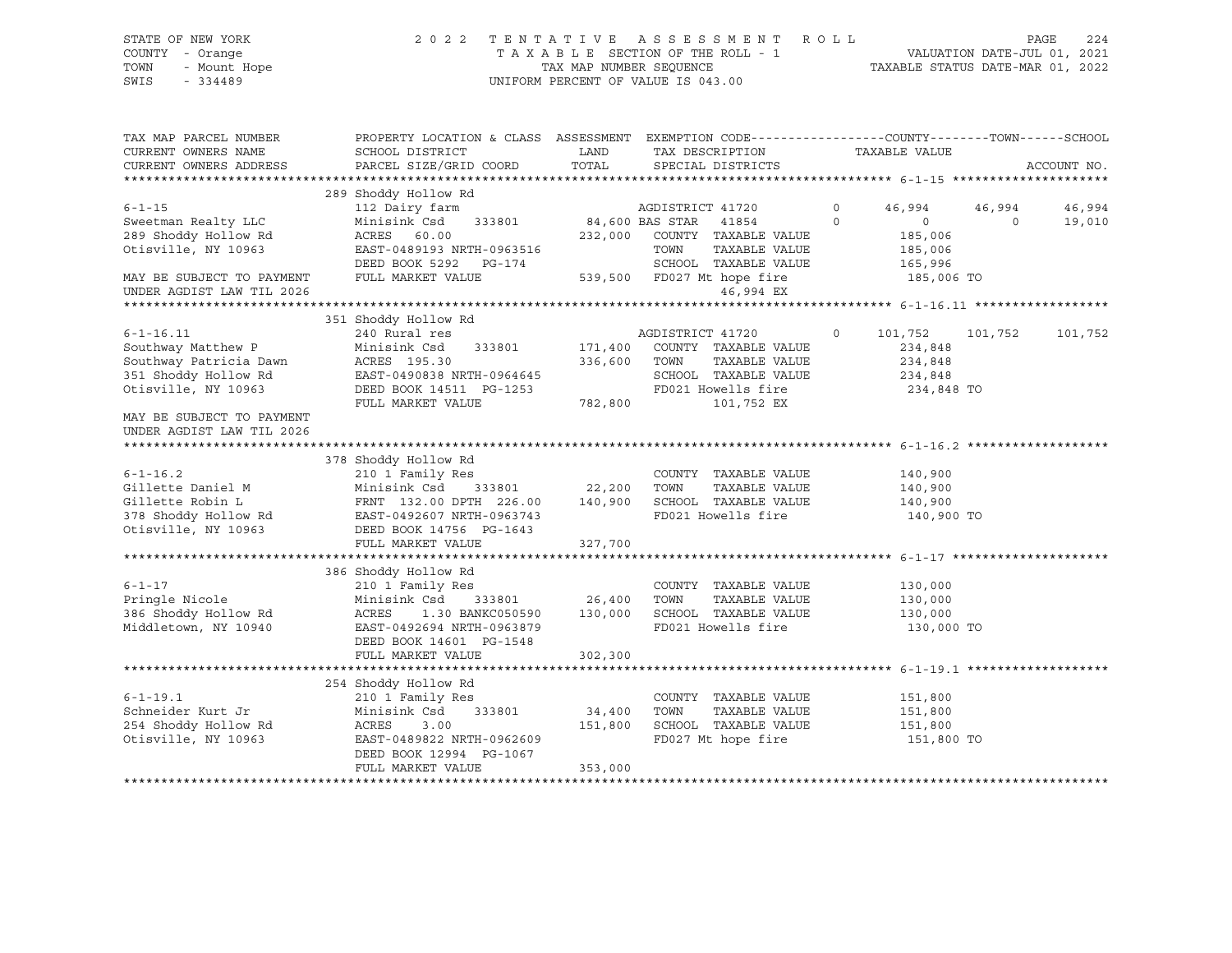# STATE OF NEW YORK 2 0 2 2 T E N T A T I V E A S S E S S M E N T R O L L PAGE 225 COUNTY - Orange T A X A B L E SECTION OF THE ROLL - 1 VALUATION DATE-JUL 01, 2021 TOWN - Mount Hope TAX MAP NUMBER SEQUENCE TAXABLE STATUS DATE-MAR 01, 2022 SWIS - 334489 UNIFORM PERCENT OF VALUE IS 043.00

| TAX MAP PARCEL NUMBER<br>CURRENT OWNERS NAME<br>CURRENT OWNERS ADDRESS                                                                          | PROPERTY LOCATION & CLASS ASSESSMENT<br>SCHOOL DISTRICT<br>PARCEL SIZE/GRID COORD                                                                                                                          | LAND<br>TOTAL                 | EXEMPTION CODE-----------------COUNTY-------TOWN-----SCHOOL<br>TAX DESCRIPTION<br>SPECIAL DISTRICTS                                        |                        | TAXABLE VALUE                                                   |                  | ACCOUNT NO.     |
|-------------------------------------------------------------------------------------------------------------------------------------------------|------------------------------------------------------------------------------------------------------------------------------------------------------------------------------------------------------------|-------------------------------|--------------------------------------------------------------------------------------------------------------------------------------------|------------------------|-----------------------------------------------------------------|------------------|-----------------|
|                                                                                                                                                 |                                                                                                                                                                                                            |                               |                                                                                                                                            |                        |                                                                 |                  |                 |
| $6 - 1 - 19.21$<br>Sweetman Realty LLC<br>289 Shoddy Hollow Rd<br>Otisville, NY 10963<br>MAY BE SUBJECT TO PAYMENT<br>UNDER AGDIST LAW TIL 2026 | Shoddy Hollow Rd<br>120 Field crops<br>Minisink Csd<br>333801<br>Pt Lt 2 Godfrey SM 6532<br>ACRES 96.30<br>EAST-0489305 NRTH-0960973<br>DEED BOOK 5292<br>PG-174<br>FULL MARKET VALUE                      | 135,300<br>135,300<br>314,700 | AGDISTRICT 41720<br>COUNTY TAXABLE VALUE<br>TAXABLE VALUE<br>TOWN<br>SCHOOL TAXABLE VALUE<br>FD027 Mt hope fire<br>102,896 EX              | $\circ$                | 102,896<br>32,404<br>32,404<br>32,404<br>32,404 TO              | 102,896          | 102,896         |
|                                                                                                                                                 |                                                                                                                                                                                                            |                               |                                                                                                                                            |                        |                                                                 |                  |                 |
| $6 - 1 - 19.22$<br>Sweetman Realty LLC<br>289 Shoddy Hollow Rd<br>Otisville, NY 10963<br>MAY BE SUBJECT TO PAYMENT<br>UNDER AGDIST LAW TIL 2026 | Shoddy Hollow Rd<br>311 Res vac land<br>333801<br>Minisink Csd<br>ACRES<br>6.60<br>EAST-0490286 NRTH-0962759<br>DEED BOOK 5292<br>PG-174<br>FULL MARKET VALUE                                              | 38,400<br>38,400<br>89,300    | AGDISTRICT 41720<br>COUNTY TAXABLE VALUE<br>TOWN<br>TAXABLE VALUE<br>SCHOOL TAXABLE VALUE<br>FD027 Mt hope fire<br>36,635 EX               | 0                      | 36,635<br>1,765<br>1,765<br>1,765<br>1,765 TO                   | 36,635           | 36,635          |
|                                                                                                                                                 |                                                                                                                                                                                                            |                               |                                                                                                                                            |                        |                                                                 |                  |                 |
| $6 - 1 - 21$<br>Charkin Juliet<br>Charkin Joan<br>234 Shoddy Hollow Rd<br>Otisville, NY 10963                                                   | 234 Shoddy Hollow Rd<br>240 Rural res<br>Minisink Csd<br>333801<br>ACRES<br>21.80<br>EAST-0488702 NRTH-0962241<br>DEED BOOK 2716<br>PG-00173<br>FULL MARKET VALUE                                          | 54,900<br>109,100<br>253,700  | BAS STAR<br>41854<br>COUNTY TAXABLE VALUE<br>TAXABLE VALUE<br>TOWN<br>SCHOOL TAXABLE VALUE<br>FD027 Mt hope fire                           | $\mathbf 0$            | $\overline{0}$<br>109,100<br>109,100<br>90,090<br>109,100 TO    | $\mathsf O$      | 19,010          |
|                                                                                                                                                 |                                                                                                                                                                                                            |                               |                                                                                                                                            |                        |                                                                 |                  |                 |
| $6 - 1 - 22$<br>Demberg Jane M<br>146 Delmar Hill Rd<br>Slate Hill, NY 10973                                                                    | 180 Shoddy Hollow Rd<br>280 Res Multiple<br>Minisink Csd<br>333801<br>ACRES<br>4.10<br>EAST-0487740 NRTH-0962034<br>DEED BOOK 12378 PG-655                                                                 | 78,300<br>139,100             | COUNTY TAXABLE VALUE<br>TOWN<br>TAXABLE VALUE<br>SCHOOL TAXABLE VALUE<br>FD027 Mt hope fire                                                |                        | 139,100<br>139,100<br>139,100<br>139,100 TO                     |                  |                 |
|                                                                                                                                                 | FULL MARKET VALUE                                                                                                                                                                                          | 323,500                       |                                                                                                                                            |                        |                                                                 |                  |                 |
| $6 - 1 - 23.11$<br>Knight Thomas<br>Greene-Knight Carolyn<br>103 Shoddy Hollow Rd<br>Otisville, NY 10963                                        | 103 Shoddy Hollow Rd<br>210 1 Family Res<br>Minisink Csd<br>333801<br>Lt 1 Morsella Sub<br>Map 94-09<br>filed $4/9/09$<br>ACRES<br>2.30 BANKC030614<br>EAST-0486287 NRTH-0961897<br>DEED BOOK 14844 PG-909 | 193,000                       | VETWAR CTS 41120<br>31,100 VETDIS CTS 41140<br>COUNTY TAXABLE VALUE<br>TAXABLE VALUE<br>TOWN<br>SCHOOL TAXABLE VALUE<br>FD027 Mt hope fire | $\mathbf 0$<br>$\circ$ | 10,920<br>36,400<br>145,680<br>145,680<br>165,960<br>193,000 TO | 10,920<br>36,400 | 6,240<br>20,800 |
|                                                                                                                                                 | FULL MARKET VALUE                                                                                                                                                                                          | 448,800                       |                                                                                                                                            |                        |                                                                 |                  |                 |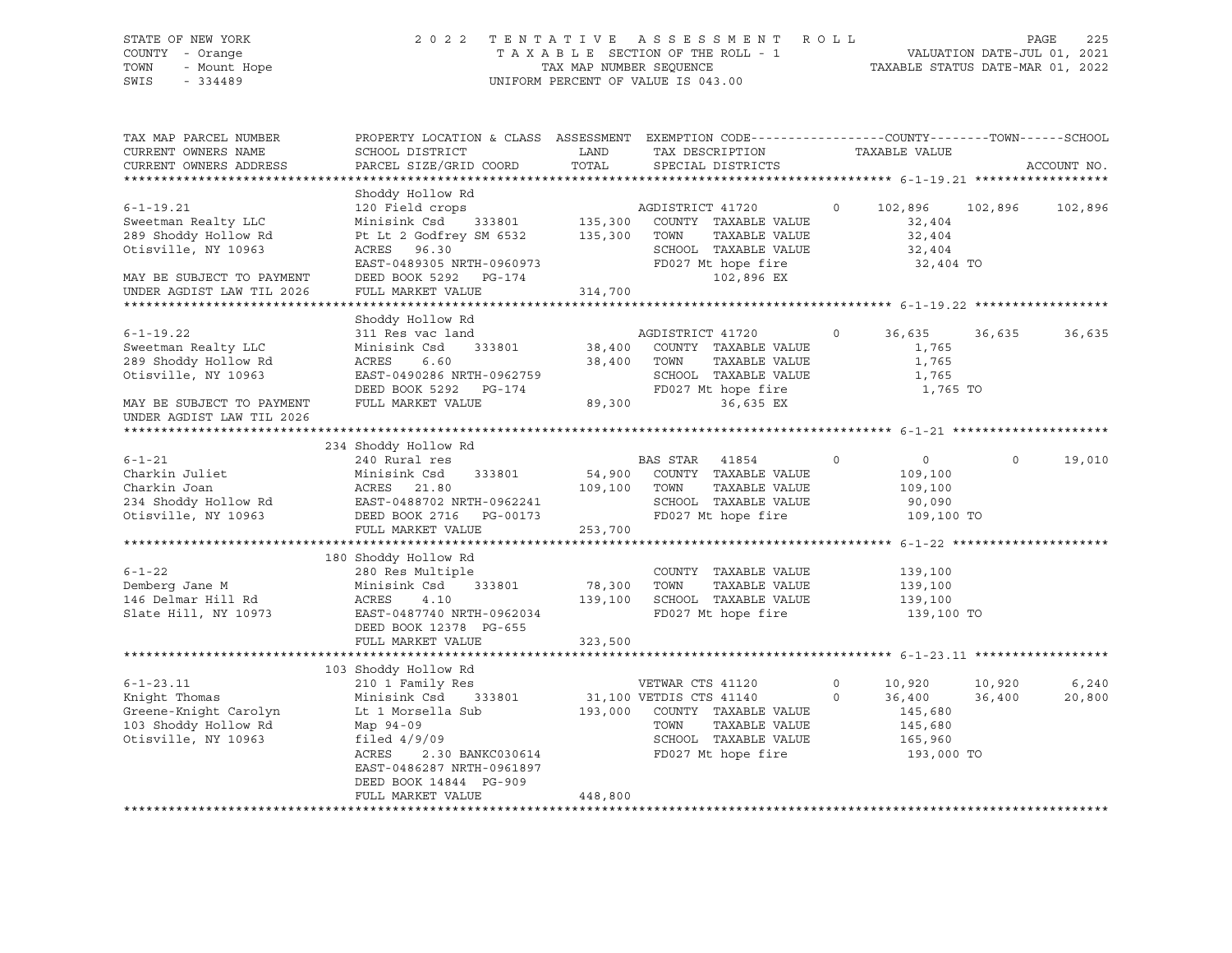| STATE OF NEW YORK<br>COUNTY - Orange<br>TOWN<br>- Mount Hope<br>SWIS<br>$-334489$                                 |                                                                                                                                                                                                                     | TAX MAP NUMBER SEQUENCE           | 2022 TENTATIVE ASSESSMENT<br>TAXABLE SECTION OF THE ROLL - 1<br>UNIFORM PERCENT OF VALUE IS 043.00                           | ROLL                                                                         | VALUATION DATE-JUL 01, 2021<br>TAXABLE STATUS DATE-MAR 01, 2022 | PAGE<br>226     |
|-------------------------------------------------------------------------------------------------------------------|---------------------------------------------------------------------------------------------------------------------------------------------------------------------------------------------------------------------|-----------------------------------|------------------------------------------------------------------------------------------------------------------------------|------------------------------------------------------------------------------|-----------------------------------------------------------------|-----------------|
| TAX MAP PARCEL NUMBER<br>CURRENT OWNERS NAME<br>CURRENT OWNERS ADDRESS                                            | PROPERTY LOCATION & CLASS ASSESSMENT EXEMPTION CODE----------------COUNTY-------TOWN-----SCHOOL<br>SCHOOL DISTRICT<br>PARCEL SIZE/GRID COORD                                                                        | LAND<br>TOTAL                     | TAX DESCRIPTION<br>SPECIAL DISTRICTS                                                                                         | TAXABLE VALUE                                                                |                                                                 | ACCOUNT NO.     |
| $6 - 1 - 23.12$<br>White-Williams Frances<br>Williams III Robert C<br>100 Shoddy Hollow Rd<br>Otisville, NY 10963 | 100 Shoddy Hollow Rd<br>210 1 Family Res<br>Minisink Csd<br>333801<br>Lt 2 Morsella Sub<br>Map 94-09<br>filed $4/9/09$<br>ACRES<br>7.60<br>EAST-0486010 NRTH-0961490<br>DEED BOOK 14481 PG-940<br>FULL MARKET VALUE | 43,400 TOWN<br>432,600            | COUNTY TAXABLE VALUE<br>TAXABLE VALUE<br>186,000 SCHOOL TAXABLE VALUE<br>FD027 Mt hope fire                                  | 186,000<br>186,000<br>186,000<br>186,000 TO                                  |                                                                 |                 |
|                                                                                                                   |                                                                                                                                                                                                                     |                                   |                                                                                                                              |                                                                              |                                                                 |                 |
| $6 - 1 - 23.2$<br>Butler Lawrence<br>Butler Nancy<br>86 Shoddy Hollow Rd<br>Otisville, NY 10963                   | 86 Shoddy Hollow Rd<br>210 1 Family Res<br>Minisink Csd<br>333801<br>Lt 4 Shoddy Hollow Assoc<br>1.20 BANKC180281<br>ACRES<br>EAST-0485818 NRTH-0961811<br>DEED BOOK 2147 PG-00560<br>FULL MARKET VALUE             | 25,900<br>104,400 TOWN<br>242,800 | BAS STAR<br>41854<br>COUNTY TAXABLE VALUE<br>TAXABLE VALUE<br>SCHOOL TAXABLE VALUE<br>FD027 Mt hope fire                     | $\circ$<br>$\circ$<br>104,400<br>104,400<br>85,390<br>104,400 TO             | $\circ$                                                         | 19,010          |
|                                                                                                                   |                                                                                                                                                                                                                     |                                   |                                                                                                                              |                                                                              |                                                                 |                 |
| $6 - 1 - 23.4$<br>Demberg Jane M<br>146 Delmar Hill Rd<br>Slate Hill, NY 10973                                    | Shoddy Hollow Rd<br>311 Res vac land<br>Minisink Csd<br>333801<br>FRNT 45.00 DPTH 150.00<br>EAST-0487904 NRTH-0961805<br>DEED BOOK 12378 PG-655<br>FULL MARKET VALUE                                                | 7,400                             | COUNTY TAXABLE VALUE<br>3,200 TOWN<br>TAXABLE VALUE<br>3,200 SCHOOL TAXABLE VALUE<br>FD027 Mt hope fire                      | 3,200<br>3,200<br>3,200<br>3,200 TO                                          |                                                                 |                 |
|                                                                                                                   |                                                                                                                                                                                                                     |                                   |                                                                                                                              |                                                                              |                                                                 |                 |
| $6 - 1 - 24$<br>Shields Peter<br>Shields Judith<br>68 Shoddy Hollow Rd<br>Otisville, NY 10963                     | 68 Shoddy Hollow Rd<br>210 1 Family Res<br>Minisink Csd<br>333801<br>ACRES<br>4.80<br>EAST-0485469 NRTH-0961705<br>DEED BOOK 2295 PG-00111                                                                          |                                   | VETWAR CTS 41120<br>39,500 ENH STAR<br>41834<br>89,200 COUNTY TAXABLE VALUE<br>TOWN<br>TAXABLE VALUE<br>SCHOOL TAXABLE VALUE | $\circ$<br>10,920<br>$\circ$<br>$\overline{0}$<br>78,280<br>78,280<br>35,510 | 10,920<br>$\circ$                                               | 6,240<br>47,450 |
|                                                                                                                   | FULL MARKET VALUE                                                                                                                                                                                                   |                                   | 207,400 FD027 Mt hope fire                                                                                                   | 89,200 TO                                                                    |                                                                 |                 |
| $6 - 1 - 25$<br>Kang Ning Inc<br>PO Box 57<br>Otisville, NY 10963                                                 | Shoddy Hollow Rd<br>311 Res vac land<br>333801<br>Minisink Csd<br>ACRES<br>3.50<br>EAST-0484932 NRTH-0961828<br>DEED BOOK 14913 PG-583<br>FULL MARKET VALUE                                                         | 36,000 TOWN<br>36,000<br>83,700   | COUNTY TAXABLE VALUE<br>TAXABLE VALUE<br>SCHOOL TAXABLE VALUE<br>FD027 Mt hope fire                                          | 36,000<br>36,000<br>36,000<br>36,000 TO                                      |                                                                 |                 |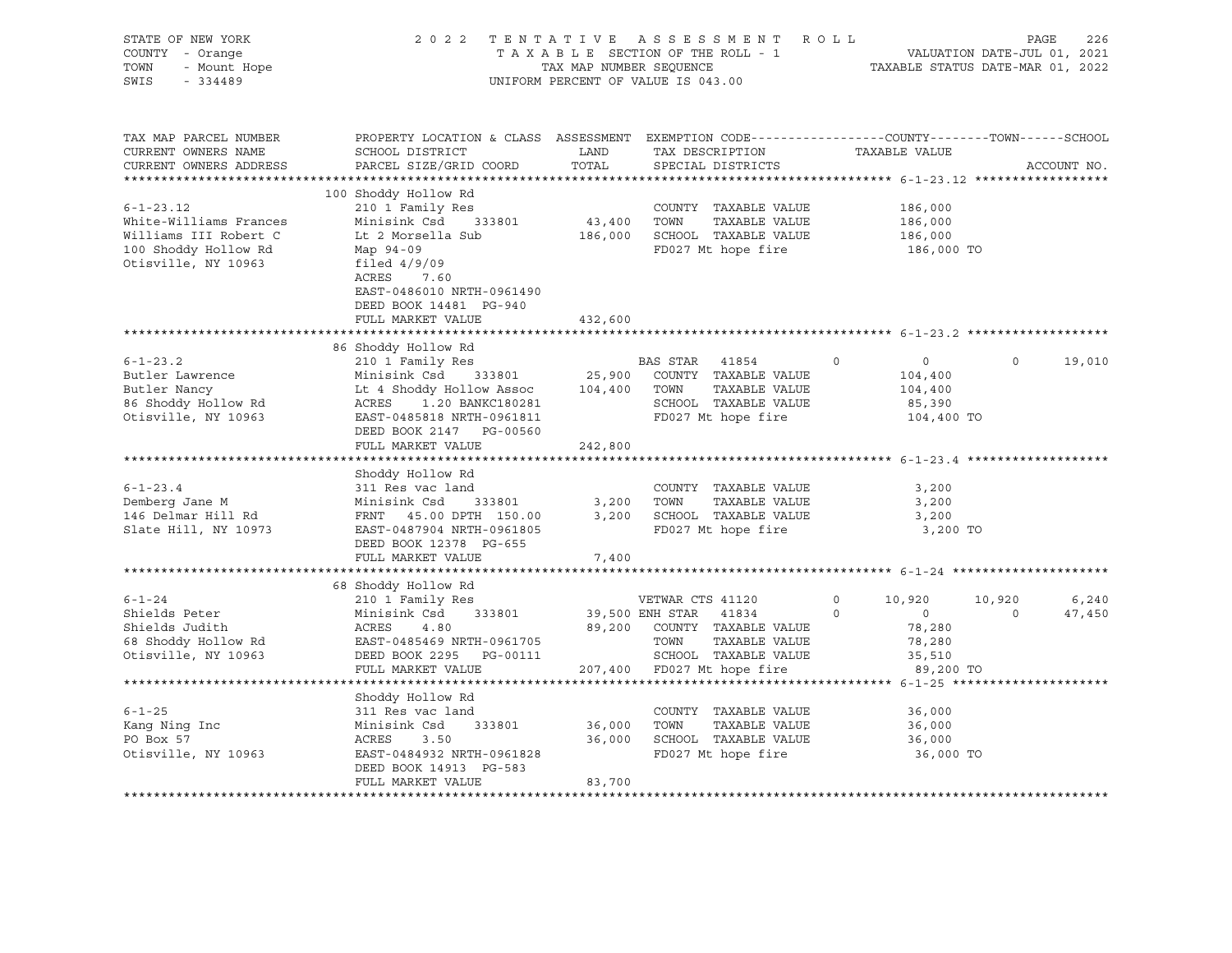# STATE OF NEW YORK 2 0 2 2 T E N T A T I V E A S S E S S M E N T R O L L PAGE 227 COUNTY - Orange T A X A B L E SECTION OF THE ROLL - 1 VALUATION DATE-JUL 01, 2021 TOWN - Mount Hope TAX MAP NUMBER SEQUENCE TAXABLE STATUS DATE-MAR 01, 2022 SWIS - 334489 UNIFORM PERCENT OF VALUE IS 043.00

| TAX MAP PARCEL NUMBER  | PROPERTY LOCATION & CLASS ASSESSMENT EXEMPTION CODE----------------COUNTY-------TOWN------SCHOOL                                                                                                            |         |                                                                               |                          |                            |             |
|------------------------|-------------------------------------------------------------------------------------------------------------------------------------------------------------------------------------------------------------|---------|-------------------------------------------------------------------------------|--------------------------|----------------------------|-------------|
| CURRENT OWNERS NAME    | SCHOOL DISTRICT                                                                                                                                                                                             | LAND    | TAX DESCRIPTION                                                               | TAXABLE VALUE            |                            |             |
| CURRENT OWNERS ADDRESS | PARCEL SIZE/GRID COORD                                                                                                                                                                                      | TOTAL   | SPECIAL DISTRICTS                                                             |                          |                            | ACCOUNT NO. |
|                        |                                                                                                                                                                                                             |         |                                                                               |                          |                            |             |
|                        | 1714 St Hwy 211                                                                                                                                                                                             |         |                                                                               |                          |                            |             |
| $6 - 1 - 28$           | 210 1 Family Res<br>210 1 Family Res<br>29,700 COUNTY TAXABLE VALUE                                                                                                                                         |         |                                                                               | $\circ$                  | $\overline{0}$<br>$\Omega$ | 19,010      |
| DePolito Michael T     |                                                                                                                                                                                                             |         |                                                                               |                          | 92,600                     |             |
| DePolito Marlana M     | 2.00 BANKC030217 92,600<br>ACRES                                                                                                                                                                            |         | TOWN<br>TAXABLE VALUE                                                         |                          | 92,600                     |             |
| 1714 Rt 211 West       | EAST-0484365 NRTH-0961399                                                                                                                                                                                   |         | SCHOOL TAXABLE VALUE                                                          |                          | 73,590                     |             |
| Otisville, NY 10963    | DEED BOOK 11544 PG-695                                                                                                                                                                                      |         | FD027 Mt hope fire                                                            |                          | 92,600 TO                  |             |
|                        | FULL MARKET VALUE                                                                                                                                                                                           | 215,300 |                                                                               |                          |                            |             |
|                        |                                                                                                                                                                                                             |         |                                                                               |                          |                            |             |
|                        | 24 Shoddy Hollow Rd                                                                                                                                                                                         |         |                                                                               |                          |                            |             |
| $6 - 1 - 30.1$         | Res<br>333801 24,000<br>210 1 Family Res                                                                                                                                                                    |         | COUNTY TAXABLE VALUE                                                          |                          | 52,200                     |             |
| Oqden(d) Frances C     | Minisink Csd                                                                                                                                                                                                |         | TOWN<br>TAXABLE VALUE                                                         |                          | 52,200                     |             |
| Oqden(d) Louis         | FRNT 100.00 DPTH 379.00                                                                                                                                                                                     | 52,200  | SCHOOL TAXABLE VALUE                                                          |                          | 52,200                     |             |
| 24 Shoddy Hollow Rd    | EAST-0484391 NRTH-0961714                                                                                                                                                                                   |         | FD027 Mt hope fire                                                            |                          | 52,200 TO                  |             |
| Otisville, NY 10963    | DEED BOOK 1163 PG-00567                                                                                                                                                                                     |         |                                                                               |                          |                            |             |
|                        | FULL MARKET VALUE                                                                                                                                                                                           | 121,400 |                                                                               |                          |                            |             |
|                        |                                                                                                                                                                                                             |         |                                                                               |                          |                            |             |
|                        | 22 Shoddy Hollow Rd                                                                                                                                                                                         |         |                                                                               |                          |                            |             |
| $6 - 1 - 31.2$         | 210 1 Family Res                                                                                                                                                                                            |         | BAS STAR<br>41854                                                             | $\overline{\phantom{0}}$ | $\overline{0}$<br>$\circ$  | 19,010      |
| Pean Hindel            |                                                                                                                                                                                                             |         |                                                                               |                          | 74,300                     |             |
| 22 Shoddy Hollow Rd    | $\begin{array}{cccccc} \text{Minisink Csd} & 333801 & 23,000 & \text{COUNTY} & \text{TAXABLE VALUE} \\ \text{FRNT} & 96.20 \text{ DPTH} & 325.00 & 74,300 & \text{TOWN} & \text{TAXABLE VALUE} \end{array}$ |         | TAXABLE VALUE                                                                 |                          | 74,300                     |             |
| Otisville, NY 10963    | BANK0120053                                                                                                                                                                                                 |         | SCHOOL TAXABLE VALUE                                                          |                          | 55,290                     |             |
|                        | EAST-0484314 NRTH-0961623                                                                                                                                                                                   |         | FD027 Mt hope fire                                                            |                          | 74,300 TO                  |             |
|                        | DEED BOOK 12119 PG-298                                                                                                                                                                                      |         |                                                                               |                          |                            |             |
|                        | FULL MARKET VALUE                                                                                                                                                                                           | 172,800 |                                                                               |                          |                            |             |
|                        |                                                                                                                                                                                                             |         |                                                                               |                          |                            |             |
|                        | 1722 St Hwy 211                                                                                                                                                                                             |         |                                                                               |                          |                            |             |
| $6 - 1 - 33$           | 210 1 Family Res                                                                                                                                                                                            |         | VETCOM CTS 41130                                                              |                          | $0 \t 18,200 \t 18,200$    | 10,400      |
|                        |                                                                                                                                                                                                             |         | 333801 30,200 VETDIS CTS 41140 0                                              |                          | 36,400 36,400              | 20,800      |
|                        |                                                                                                                                                                                                             |         |                                                                               |                          | 82,400                     |             |
|                        |                                                                                                                                                                                                             |         |                                                                               |                          | 82,400                     |             |
| Otisville, NY 10963    | DEED BOOK 14884 PG-1130                                                                                                                                                                                     |         |                                                                               |                          |                            |             |
|                        | FULL MARKET VALUE                                                                                                                                                                                           |         | 318,600 SCHOOL TAXABLE VALUE 105,800<br>318,600 FD027 Mt hope fire 137,000 TO |                          |                            |             |
|                        |                                                                                                                                                                                                             |         |                                                                               |                          |                            |             |
|                        | 3 Shoddy Hollow Rd                                                                                                                                                                                          |         |                                                                               |                          |                            |             |
| $6 - 1 - 35.2$         | 210 1 Family Res                                                                                                                                                                                            |         | COUNTY TAXABLE VALUE                                                          |                          |                            |             |
|                        |                                                                                                                                                                                                             |         |                                                                               |                          | 195,000                    |             |
| Rivera Luis E Jr       | Minisink Csd<br>333801 24,800                                                                                                                                                                               |         | TOWN<br>TAXABLE VALUE                                                         |                          | 195,000                    |             |
| Rivera Megan L         | Pt Lot 1 Bannon & Hornbuc                                                                                                                                                                                   | 195,000 | SCHOOL TAXABLE VALUE                                                          |                          | 195,000                    |             |
| 3 Shoddy Hollow Rd     | Sub Map 9046 and parcel                                                                                                                                                                                     |         | FD027 Mt hope fire                                                            |                          | 195,000 TO                 |             |
| Otisville, NY 10963    | ACRES<br>1.20                                                                                                                                                                                               |         |                                                                               |                          |                            |             |
|                        | EAST-0483890 NRTH-0961989                                                                                                                                                                                   |         |                                                                               |                          |                            |             |
|                        | DEED BOOK 15026 PG-363                                                                                                                                                                                      |         |                                                                               |                          |                            |             |
|                        | FULL MARKET VALUE                                                                                                                                                                                           | 453,500 |                                                                               |                          |                            |             |
|                        |                                                                                                                                                                                                             |         |                                                                               |                          |                            |             |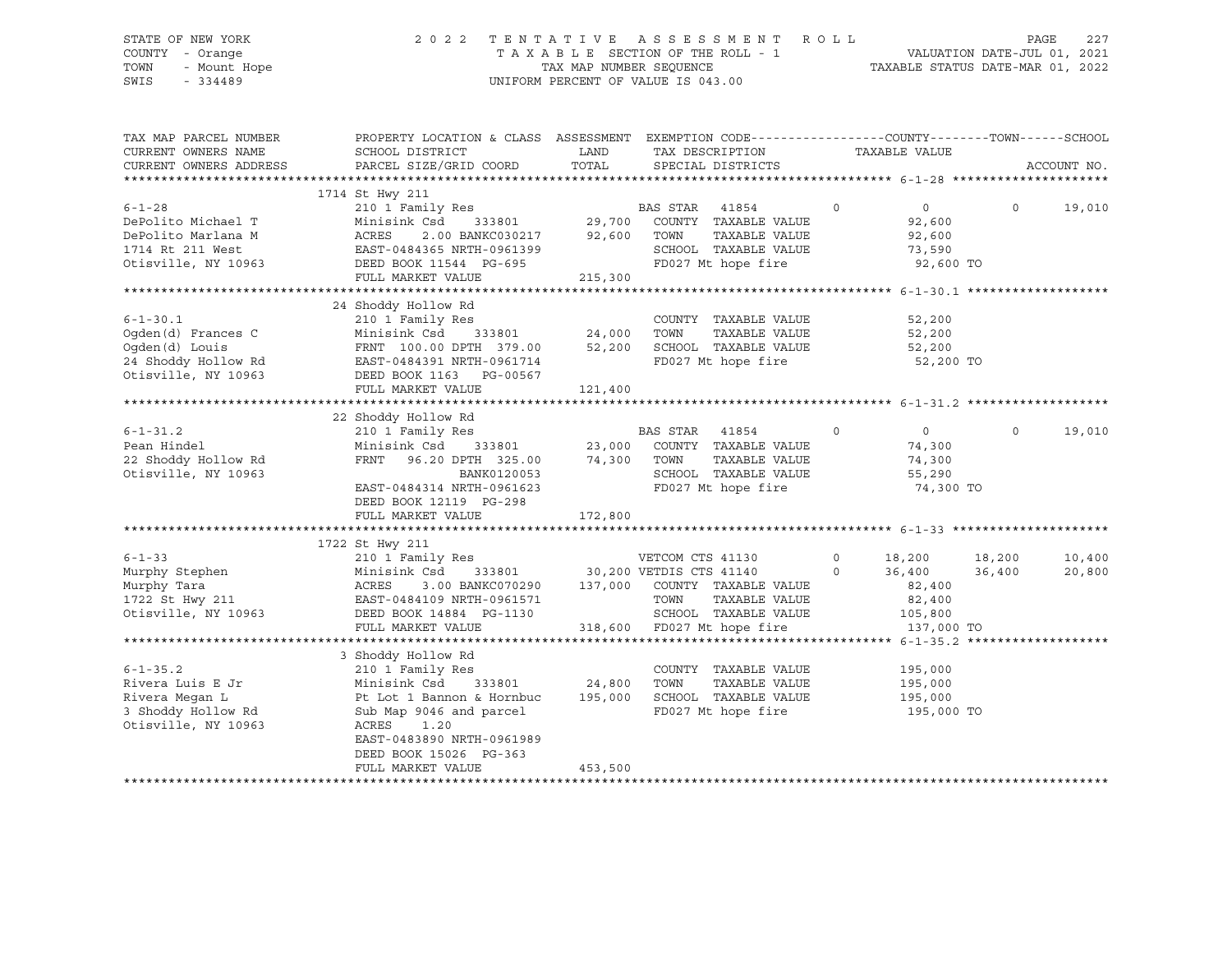| STATE OF NEW YORK<br>COUNTY - Orange<br>TOWN<br>- Mount Hope<br>SWIS<br>$-334489$                          | 2022 TENTATIVE ASSESSMENT ROLL<br>TAXABLE SECTION OF THE ROLL - 1<br>TAX MAP NUMBER SEQUENCE<br>UNIFORM PERCENT OF VALUE IS 043.00                                                                                            | PAGE<br>228<br>VALUATION DATE-JUL 01, 2021<br>TAXABLE STATUS DATE-MAR 01, 2022 |                                                                                                       |                                                                                                                                 |  |  |
|------------------------------------------------------------------------------------------------------------|-------------------------------------------------------------------------------------------------------------------------------------------------------------------------------------------------------------------------------|--------------------------------------------------------------------------------|-------------------------------------------------------------------------------------------------------|---------------------------------------------------------------------------------------------------------------------------------|--|--|
| TAX MAP PARCEL NUMBER<br>CURRENT OWNERS NAME<br>CURRENT OWNERS ADDRESS                                     | SCHOOL DISTRICT<br>PARCEL SIZE/GRID COORD                                                                                                                                                                                     | LAND<br>TOTAL                                                                  | TAX DESCRIPTION<br>SPECIAL DISTRICTS                                                                  | PROPERTY LOCATION & CLASS ASSESSMENT EXEMPTION CODE----------------COUNTY-------TOWN-----SCHOOL<br>TAXABLE VALUE<br>ACCOUNT NO. |  |  |
|                                                                                                            |                                                                                                                                                                                                                               |                                                                                |                                                                                                       |                                                                                                                                 |  |  |
| $6 - 1 - 36.12$<br>Haynes Gabriel<br>Gibbs-Haynes Katie<br>7 Shoddy Hollow Rd<br>Otisville, NY 10963       | 7 Shoddy Hollow Rd<br>210 1 Family Res<br>Minisink Csd<br>333801<br>Pt Lt 1 Bannon Hornbuckle<br>Sub Map 9046<br>FRNT 177.40 DPTH 262.20<br>BANKL140281<br>EAST-0483934 NRTH-0961830<br>DEED BOOK 14905 PG-1978               | 25,500 TOWN                                                                    | COUNTY TAXABLE VALUE<br>TAXABLE VALUE<br>140,000 SCHOOL TAXABLE VALUE<br>FD027 Mt hope fire           | 140,000<br>140,000<br>140,000<br>140,000 TO                                                                                     |  |  |
|                                                                                                            | FULL MARKET VALUE                                                                                                                                                                                                             | 325,600                                                                        |                                                                                                       |                                                                                                                                 |  |  |
|                                                                                                            |                                                                                                                                                                                                                               |                                                                                |                                                                                                       |                                                                                                                                 |  |  |
| $6 - 1 - 36.2$<br>Cherisien Yves<br>Cherisien Johana<br>144 Ridgebury Hill Rd<br>Slate Hill, NY 10973-4223 | 13 Shoddy Hollow Rd<br>210 1 Family Res<br>Minisink Csd<br>333801<br>Lt 2 Bannon Hornbuckle Su 154,500 SCHOOL TAXABLE VALUE<br>Map 9046<br>ACRES 1.00 BANKC061197<br>EAST-0484083 NRTH-0961902<br>DEED BOOK 6222 PG-107       | 25,000 TOWN                                                                    | COUNTY TAXABLE VALUE<br>TAXABLE VALUE<br>FD027 Mt hope fire                                           | 154,500<br>154,500<br>154,500<br>154,500 TO                                                                                     |  |  |
|                                                                                                            | FULL MARKET VALUE                                                                                                                                                                                                             | 359,300                                                                        |                                                                                                       |                                                                                                                                 |  |  |
|                                                                                                            | 19 Shoddy Hollow Rd                                                                                                                                                                                                           |                                                                                |                                                                                                       |                                                                                                                                 |  |  |
| $6 - 1 - 36.3$<br>Everle Robert<br>Everle Diana<br>19 Shoddy Hollow Rd<br>Otisville, NY 10963              | 210 1 Family Res<br>Minisink Csd 333801<br>Lt 3 Bannon Hornbuckle 152,900 TOWN<br>SubMap 9046<br>ACRES<br>1.20 BANKC170031<br>EAST-0484193 NRTH-0961988<br>DEED BOOK 6235 PG-12                                               | 25,900                                                                         | BAS STAR 41854<br>COUNTY TAXABLE VALUE<br>TAXABLE VALUE<br>SCHOOL TAXABLE VALUE<br>FD027 Mt hope fire | $\overline{\phantom{0}}$<br>$\circ$<br>19,010<br>$\circ$<br>152,900<br>152,900<br>133,890<br>152,900 TO                         |  |  |
|                                                                                                            | FULL MARKET VALUE                                                                                                                                                                                                             | 355,600                                                                        |                                                                                                       |                                                                                                                                 |  |  |
| $6 - 1 - 37$                                                                                               | 48 Emboden Ave<br>210 1 Family Res                                                                                                                                                                                            |                                                                                | COUNTY TAXABLE VALUE                                                                                  | 130,100                                                                                                                         |  |  |
| Lewis Donald B<br>Lewis Louann<br>48 Emboden Ave<br>Otisville, NY 10963                                    | Minisink Csd 333801 21,100 TOWN<br>Pt Lts 45 47 Lts 49 51 53 130,100 SCHOOL TAXABLE VALUE<br>Craig Sub<br>FRNT 207.00 DPTH 124.00<br>BANKC030385<br>EAST-0484028 NRTH-0962214<br>DEED BOOK 3218<br>PG-27<br>FULL MARKET VALUE | 302,600                                                                        | TAXABLE VALUE<br>FD027 Mt hope fire                                                                   | 130,100<br>130,100<br>130,100 TO                                                                                                |  |  |
|                                                                                                            |                                                                                                                                                                                                                               |                                                                                |                                                                                                       |                                                                                                                                 |  |  |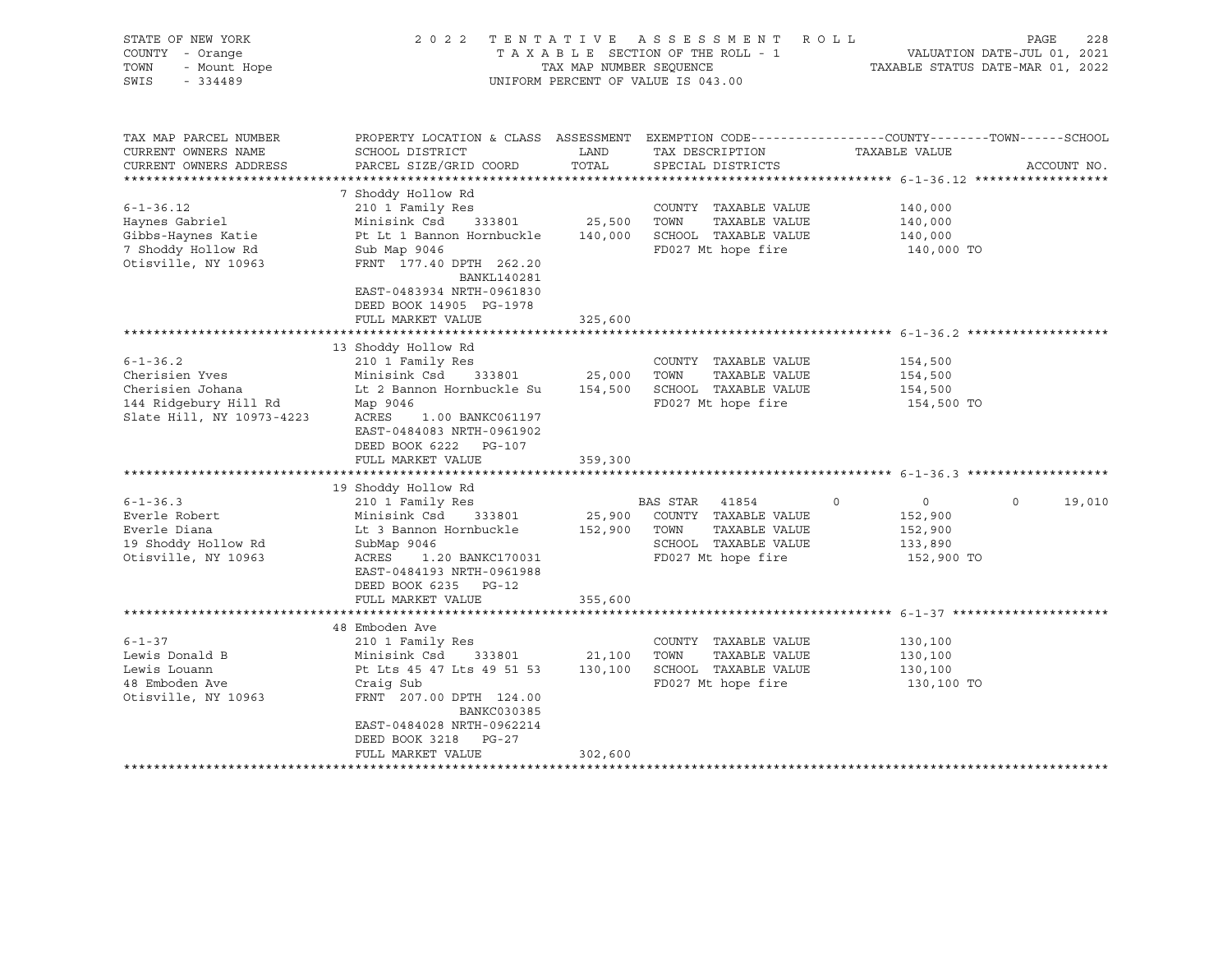| STATE OF NEW YORK    | 2022 TENTATIVE ASSESSMENT ROLL     | 229<br>PAGE                      |
|----------------------|------------------------------------|----------------------------------|
| COUNTY - Orange      | TAXABLE SECTION OF THE ROLL - 1    | VALUATION DATE-JUL 01, 2021      |
| TOWN<br>- Mount Hope | TAX MAP NUMBER SEOUENCE            | TAXABLE STATUS DATE-MAR 01, 2022 |
| SWIS - 334489        | UNIFORM PERCENT OF VALUE IS 043.00 |                                  |

| TAX MAP PARCEL NUMBER   | PROPERTY LOCATION & CLASS ASSESSMENT EXEMPTION CODE----------------COUNTY-------TOWN-----SCHOOL       |              |                |                      |          |                   |          |             |
|-------------------------|-------------------------------------------------------------------------------------------------------|--------------|----------------|----------------------|----------|-------------------|----------|-------------|
| CURRENT OWNERS NAME     | SCHOOL DISTRICT                                                                                       | LAND         |                | TAX DESCRIPTION      |          | TAXABLE VALUE     |          |             |
| CURRENT OWNERS ADDRESS  | PARCEL SIZE/GRID COORD                                                                                | TOTAL        |                | SPECIAL DISTRICTS    |          |                   |          | ACCOUNT NO. |
| *********************** |                                                                                                       |              |                |                      |          |                   |          |             |
|                         | 8 Evergreen Ln                                                                                        |              |                |                      |          |                   |          |             |
| $6 - 1 - 38$            |                                                                                                       |              |                |                      | $\Omega$ | 46,050            | 46,050   | 46,050      |
| Pech Marlene M          |                                                                                                       |              |                |                      | $\Omega$ | $\circ$           | $\Omega$ | 46,050      |
| Pech (d) Alfred E       | Tenents in Common by defa 92,100 COUNTY TAXABLE VALUE                                                 |              |                |                      |          | 46,050            |          |             |
| PO Box 543              | Marlene 2/3 interest                                                                                  |              | TOWN           | TAXABLE VALUE        |          | 46,050            |          |             |
| Otisville, NY 10963     | Alfred 1/3 interest                                                                                   |              |                | SCHOOL TAXABLE VALUE |          | $\circ$           |          |             |
|                         | ACRES<br>7.20                                                                                         |              |                | FD027 Mt hope fire   |          | 92,100 TO         |          |             |
|                         | EAST-0484531 NRTH-0962467                                                                             |              |                |                      |          |                   |          |             |
|                         | DEED BOOK 1249 PG-132                                                                                 |              |                |                      |          |                   |          |             |
|                         | FULL MARKET VALUE                                                                                     | 214,200      |                |                      |          |                   |          |             |
|                         |                                                                                                       |              |                |                      |          |                   |          |             |
|                         | 6 Evergreen Ln                                                                                        |              |                |                      |          |                   |          |             |
| $6 - 1 - 39$            | 210 1 Family Res                                                                                      |              |                | COUNTY TAXABLE VALUE |          | 74,300            |          |             |
| Miller George           | 333801 23,900 TOWN<br>Minisink Csd                                                                    |              |                | TAXABLE VALUE        |          | 74,300            |          |             |
| Miller Amy              |                                                                                                       |              |                |                      |          | 74,300            |          |             |
| 68 Old Timers Way       | FRNT 109.60 DPTH 340.00 74,300 SCHOOL TAXABLE VALUE<br>ACRES 0.85 FD027 Mt hope fire<br>ACRES<br>0.85 |              |                | FD027 Mt hope fire   |          | 74,300 TO         |          |             |
| Middletown, NY 10940    | EAST-0484724 NRTH-0962260                                                                             |              |                |                      |          |                   |          |             |
|                         | DEED BOOK 14296 PG-508                                                                                |              |                |                      |          |                   |          |             |
|                         | FULL MARKET VALUE                                                                                     | 172,800      |                |                      |          |                   |          |             |
|                         |                                                                                                       |              |                |                      |          |                   |          |             |
|                         | 5 Evergreen Ln                                                                                        |              |                |                      |          |                   |          |             |
| $6 - 1 - 40$            | 210 1 Family Res                                                                                      |              | BAS STAR 41854 |                      | $\circ$  | $0 \qquad \qquad$ | $\Omega$ | 19,010      |
| Card Valerie J          | Minisink Csd<br>333801                                                                                | 28,800       |                | COUNTY TAXABLE VALUE |          | 113,600           |          |             |
| Card Stephen J          | ACRES<br>1.80                                                                                         | 113,600 TOWN |                | TAXABLE VALUE        |          | 113,600           |          |             |
| 5 Evergreen Ln          |                                                                                                       |              |                | SCHOOL TAXABLE VALUE |          | 94,590            |          |             |
| Otisville, NY 10963     | EAST-0484248 NRTH-0962128<br>DEED BOOK 12221 PG-1655                                                  |              |                | FD027 Mt hope fire   |          | 113,600 TO        |          |             |
|                         | FULL MARKET VALUE                                                                                     | 264,200      |                |                      |          |                   |          |             |
|                         |                                                                                                       |              |                |                      |          |                   |          |             |
|                         | 2 Evergreen Ln                                                                                        |              |                |                      |          |                   |          |             |
| $6 - 1 - 41$            | 210 1 Family Res                                                                                      |              |                | COUNTY TAXABLE VALUE |          | 124,300           |          |             |
| Ketcham Tyler           | Minisink Csd<br>333801                                                                                | 26,900       | TOWN           | TAXABLE VALUE        |          | 124,300           |          |             |
| 2 Evergreen Ln          | ACRES<br>1.40 BANKC230040                                                                             | 124,300      |                | SCHOOL TAXABLE VALUE |          | 124,300           |          |             |
| Otisville, NY 10963     | EAST-0484860 NRTH-0962040                                                                             |              |                | FD027 Mt hope fire   |          | 124,300 TO        |          |             |
|                         | DEED BOOK 13604 PG-1729                                                                               |              |                |                      |          |                   |          |             |
|                         | FULL MARKET VALUE                                                                                     | 289,100      |                |                      |          |                   |          |             |
|                         |                                                                                                       |              |                |                      |          |                   |          |             |
|                         | 55 Shoddy Hollow Rd                                                                                   |              |                |                      |          |                   |          |             |
| $6 - 1 - 43.2$          | 210 1 Family Res                                                                                      |              |                | COUNTY TAXABLE VALUE |          | 126,000           |          |             |
| Salpepi Mario           | Minisink Csd<br>333801                                                                                | 19,500       | TOWN           | TAXABLE VALUE        |          | 126,000           |          |             |
| Salpepi Jamie R         | FRNT 100.00 DPTH 204.00                                                                               | 126,000      |                | SCHOOL TAXABLE VALUE |          | 126,000           |          |             |
| 55 Shoddy Hollow Rd     | ACRES 0.47                                                                                            |              |                | FD027 Mt hope fire   |          | 126,000 TO        |          |             |
| Otisville, NY 10963     | EAST-0485112 NRTH-0961991                                                                             |              |                |                      |          |                   |          |             |
|                         | DEED BOOK 14551 PG-808                                                                                |              |                |                      |          |                   |          |             |
|                         | FULL MARKET VALUE                                                                                     | 293,000      |                |                      |          |                   |          |             |
|                         |                                                                                                       |              |                |                      |          |                   |          |             |
|                         |                                                                                                       |              |                |                      |          |                   |          |             |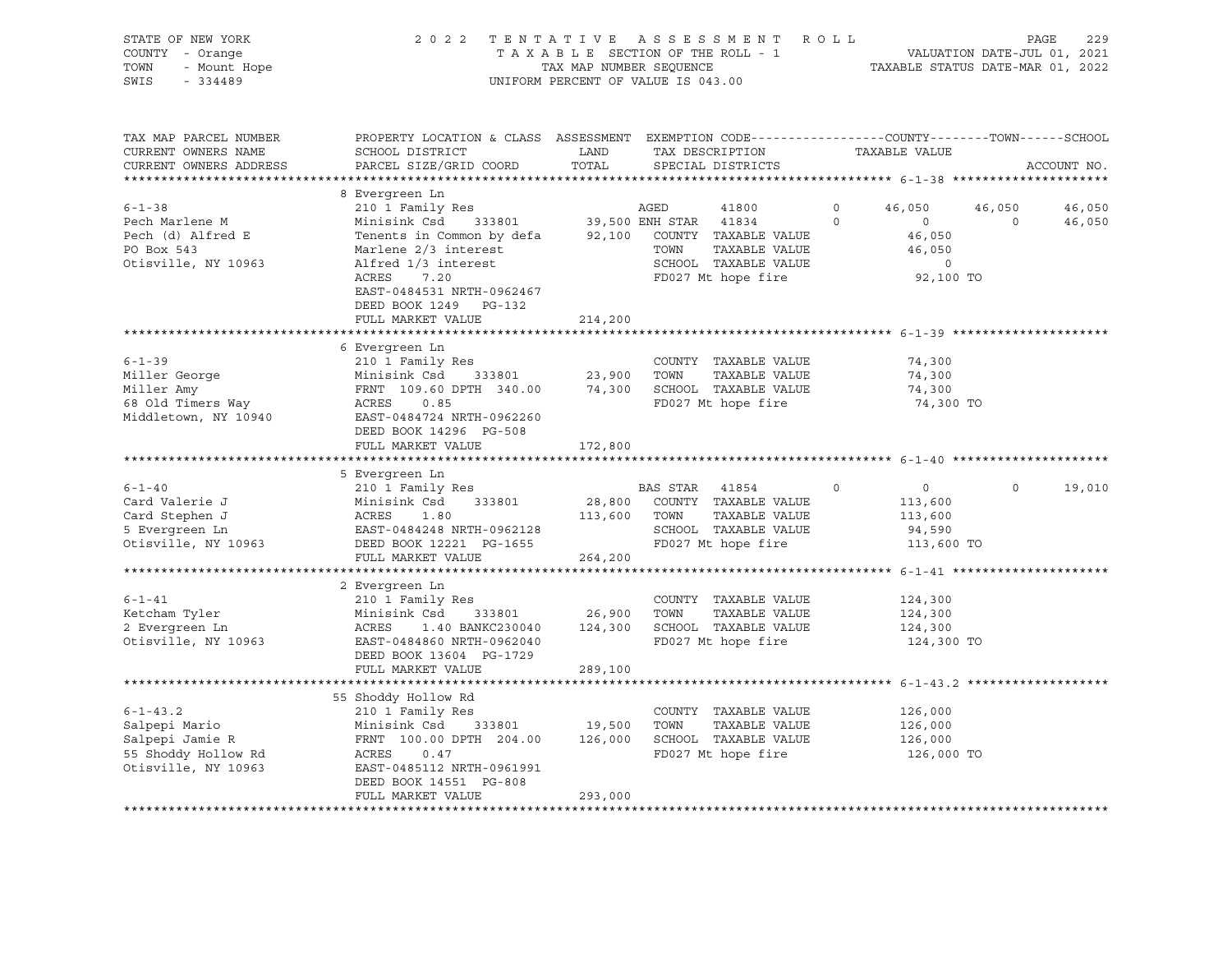# STATE OF NEW YORK 2 0 2 2 T E N T A T I V E A S S E S S M E N T R O L L PAGE 230 COUNTY - Orange T A X A B L E SECTION OF THE ROLL - 1 VALUATION DATE-JUL 01, 2021 TOWN - Mount Hope TAX MAP NUMBER SEQUENCE TAXABLE STATUS DATE-MAR 01, 2022 SWIS - 334489 UNIFORM PERCENT OF VALUE IS 043.00

| TAX MAP PARCEL NUMBER<br>CURRENT OWNERS NAME<br>CURRENT OWNERS ADDRESS                             | PROPERTY LOCATION & CLASS ASSESSMENT EXEMPTION CODE----------------COUNTY-------TOWN------SCHOOL<br>SCHOOL DISTRICT<br>PARCEL SIZE/GRID COORD | LAND<br>TOTAL    | TAX DESCRIPTION<br>SPECIAL DISTRICTS                                                                             |          | TAXABLE VALUE                                         |          | ACCOUNT NO. |
|----------------------------------------------------------------------------------------------------|-----------------------------------------------------------------------------------------------------------------------------------------------|------------------|------------------------------------------------------------------------------------------------------------------|----------|-------------------------------------------------------|----------|-------------|
|                                                                                                    |                                                                                                                                               |                  |                                                                                                                  |          |                                                       |          |             |
| $6 - 1 - 44$<br>Kaufmann Alvin<br>Kaufmann Christine<br>61 Shoddy Hollow Rd<br>Otisville, NY 10963 | 61 Shoddy Hollow Rd<br>210 1 Family Res<br>Minisink Csd<br>333801<br>ACRES<br>1.00<br>EAST-0485256 NRTH-0961981<br>DEED BOOK 6017 PG-321      | 27,400<br>79,000 | BAS STAR<br>41854<br>COUNTY TAXABLE VALUE<br>TOWN<br>TAXABLE VALUE<br>SCHOOL TAXABLE VALUE<br>FD027 Mt hope fire | 0        | $\circ$<br>79,000<br>79,000<br>59,990<br>79,000 TO    | $\circ$  | 19,010      |
|                                                                                                    | FULL MARKET VALUE                                                                                                                             | 183,700          |                                                                                                                  |          |                                                       |          |             |
|                                                                                                    |                                                                                                                                               |                  |                                                                                                                  |          |                                                       |          |             |
|                                                                                                    | 79 Shoddy Hollow Rd                                                                                                                           |                  |                                                                                                                  |          |                                                       |          |             |
| $6 - 1 - 45$<br>Bressi Dorothy L<br>79 Shoddy Hollow Rd<br>Otisville, NY 10963                     | 210 1 Family Res<br>Minisink Csd<br>333801<br>1.90 BANKC190321 100,900<br>ACRES<br>EAST-0485912 NRTH-0962030<br>DEED BOOK 13599 PG-624        | 29,200           | BAS STAR<br>41854<br>COUNTY TAXABLE VALUE<br>TOWN<br>TAXABLE VALUE<br>SCHOOL TAXABLE VALUE<br>FD027 Mt hope fire | $\Omega$ | $\circ$<br>100,900<br>100,900<br>81,890<br>100,900 TO | $\Omega$ | 19,010      |
|                                                                                                    | FULL MARKET VALUE                                                                                                                             | 234,700          |                                                                                                                  |          |                                                       |          |             |
|                                                                                                    |                                                                                                                                               |                  |                                                                                                                  |          |                                                       |          |             |
|                                                                                                    | 93 Shoddy Hollow Rd                                                                                                                           |                  |                                                                                                                  |          |                                                       |          |             |
| $6 - 1 - 46$                                                                                       | 210 1 Family Res                                                                                                                              |                  | COUNTY TAXABLE VALUE                                                                                             |          | 110,200                                               |          |             |
| Miedema Jason                                                                                      | Minisink Csd<br>333801                                                                                                                        | 20,600           | TOWN<br>TAXABLE VALUE                                                                                            |          | 110,200                                               |          |             |
| 68 Charles Reiss Rd                                                                                | FRNT 104.00 DPTH 222.00                                                                                                                       | 110,200          | SCHOOL TAXABLE VALUE                                                                                             |          | 110,200                                               |          |             |
| Port Jervis, NY 12771                                                                              | EAST-0486038 NRTH-0962020<br>DEED BOOK 14039 PG-1393<br>FULL MARKET VALUE                                                                     | 256,300          | FD027 Mt hope fire                                                                                               |          | 110,200 TO                                            |          |             |
|                                                                                                    |                                                                                                                                               |                  |                                                                                                                  |          |                                                       |          |             |
|                                                                                                    | 15 Bull Rd                                                                                                                                    |                  |                                                                                                                  |          |                                                       |          |             |
| $6 - 1 - 47$                                                                                       | 210 1 Family Res                                                                                                                              |                  | COUNTY TAXABLE VALUE                                                                                             |          | 174,600                                               |          |             |
| Quinn Gloria                                                                                       | Minisink Csd<br>333801                                                                                                                        | 47,500           | TAXABLE VALUE<br>TOWN                                                                                            |          | 174,600                                               |          |             |
| Quinn Michael                                                                                      | ACRES 11.70                                                                                                                                   | 174,600          | SCHOOL TAXABLE VALUE                                                                                             |          | 174,600                                               |          |             |
| Samman<br>Somoonlight Trl<br>Goshen, NY 10924                                                      | EAST-0486428 NRTH-0962203                                                                                                                     |                  | FD027 Mt hope fire                                                                                               |          | 174,600 TO                                            |          |             |
|                                                                                                    | DEED BOOK 14524 PG-1295                                                                                                                       |                  |                                                                                                                  |          |                                                       |          |             |
|                                                                                                    | FULL MARKET VALUE                                                                                                                             | 406,000          |                                                                                                                  |          |                                                       |          |             |
|                                                                                                    |                                                                                                                                               |                  |                                                                                                                  |          |                                                       |          |             |
|                                                                                                    | 61 Bull Rd                                                                                                                                    |                  |                                                                                                                  |          |                                                       |          |             |
| $6 - 1 - 48.1$                                                                                     | 210 1 Family Res                                                                                                                              |                  | AGED<br>41800                                                                                                    | $\circ$  | 40,200                                                | 40,200   | 40,200      |
| Diamond Elizabeth C                                                                                | Minisink Csd<br>333801                                                                                                                        |                  | 27,400 ENH STAR<br>41834                                                                                         | $\Omega$ | $\overline{0}$                                        | $\Omega$ | 40,200      |
| 61 Bull Rd                                                                                         | ACRES<br>1.50                                                                                                                                 |                  | 80,400 COUNTY TAXABLE VALUE                                                                                      |          | 40,200                                                |          |             |
| Otisville, NY 10963                                                                                | EAST-0486678 NRTH-0963211                                                                                                                     |                  | TOWN<br>TAXABLE VALUE                                                                                            |          | 40,200                                                |          |             |
|                                                                                                    | DEED BOOK 12359 PG-589                                                                                                                        |                  | SCHOOL TAXABLE VALUE                                                                                             |          | $\mathbf 0$                                           |          |             |
|                                                                                                    |                                                                                                                                               |                  |                                                                                                                  |          |                                                       |          |             |
|                                                                                                    | FULL MARKET VALUE                                                                                                                             |                  | 187,000 FD027 Mt hope fire                                                                                       |          | 80,400 TO                                             |          |             |
|                                                                                                    |                                                                                                                                               |                  |                                                                                                                  |          |                                                       |          |             |
|                                                                                                    | 33 Bull Rd                                                                                                                                    |                  |                                                                                                                  |          |                                                       |          |             |
| $6 - 1 - 48.21$                                                                                    | 210 1 Family Res                                                                                                                              |                  | COUNTY TAXABLE VALUE                                                                                             |          | 152,000                                               |          |             |
| Mann Kyle                                                                                          | Minisink Csd<br>333801                                                                                                                        | 22,900           | TOWN<br>TAXABLE VALUE                                                                                            |          | 152,000                                               |          |             |
| Mann Jennifer                                                                                      | Map 135-94                                                                                                                                    | 152,000          | SCHOOL TAXABLE VALUE                                                                                             |          | 152,000                                               |          |             |
| 33 Bull Rd                                                                                         | ACRES<br>1.40 BANKC040280                                                                                                                     |                  | FD027 Mt hope fire                                                                                               |          | 152,000 TO                                            |          |             |
| Otisville, NY 10963                                                                                | EAST-0486396 NRTH-0962797                                                                                                                     |                  |                                                                                                                  |          |                                                       |          |             |
|                                                                                                    | DEED BOOK 14657 PG-1275                                                                                                                       |                  |                                                                                                                  |          |                                                       |          |             |
|                                                                                                    | FULL MARKET VALUE                                                                                                                             | 353,500          |                                                                                                                  |          |                                                       |          |             |
|                                                                                                    |                                                                                                                                               |                  |                                                                                                                  |          |                                                       |          |             |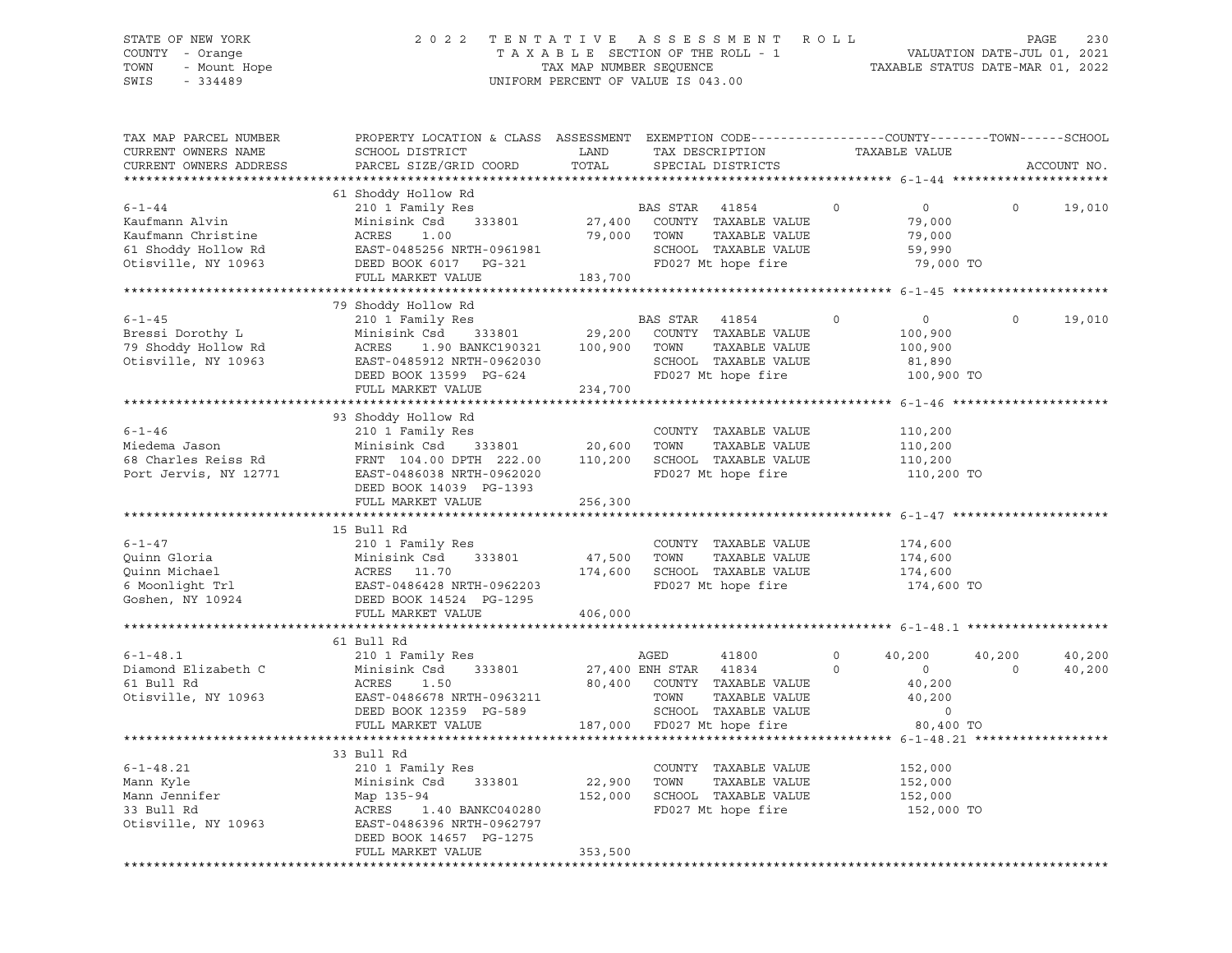| STATE OF NEW IVAN<br>COUNTY - Orange<br>TOWN - Mount Hope<br>224489                                                                                                                                                                                                                                                                                                                                                                                  | 2022 TENTATIVE ASSESSMENT ROLL PAGE 231<br>TAXABLE SECTION OF THE ROLL - 1 VALUATION DATE-JUL 01, 2021<br>TAX MAP NUMBER SEQUENCE TAXABLE STATUS DATE-MAR 01, 2022<br>UNIFORM PERCENT OF VALUE IS 043.00 |         |  |           |                |               |
|------------------------------------------------------------------------------------------------------------------------------------------------------------------------------------------------------------------------------------------------------------------------------------------------------------------------------------------------------------------------------------------------------------------------------------------------------|----------------------------------------------------------------------------------------------------------------------------------------------------------------------------------------------------------|---------|--|-----------|----------------|---------------|
| TAX MAP PARCEL NUMBER<br>CURRENT OWNERS NAME<br>CURRENT OWNERS ADDRESS                                                                                                                                                                                                                                                                                                                                                                               | PROPERTY LOCATION & CLASS ASSESSMENT EXEMPTION CODE----------------COUNTY-------TOWN------SCHOOL                                                                                                         |         |  |           |                | ACCOUNT NO.   |
|                                                                                                                                                                                                                                                                                                                                                                                                                                                      | 37 Bull Rd                                                                                                                                                                                               |         |  |           |                |               |
|                                                                                                                                                                                                                                                                                                                                                                                                                                                      |                                                                                                                                                                                                          |         |  |           |                |               |
|                                                                                                                                                                                                                                                                                                                                                                                                                                                      | FULL MARKET VALUE 337,200                                                                                                                                                                                |         |  |           |                |               |
|                                                                                                                                                                                                                                                                                                                                                                                                                                                      |                                                                                                                                                                                                          |         |  |           |                |               |
|                                                                                                                                                                                                                                                                                                                                                                                                                                                      | 43 Bull Rd                                                                                                                                                                                               |         |  |           |                |               |
| 45 BLC 1 + 8.23<br>Kintz Thomas<br>Kintz Arlene 155,800<br>Kintz Arlene 155,800<br>Kintz Arlene 155,800<br>Kintz Arlene 155,800<br>Kintz Arlene 155,800<br>Kintz Arlene 155,800<br>Kintz Arlene 155,800<br>ACRES 1.00 BANKC230040<br>ACRES 1.00 BA                                                                                                                                                                                                   |                                                                                                                                                                                                          |         |  |           |                | $0 \t 19,010$ |
|                                                                                                                                                                                                                                                                                                                                                                                                                                                      |                                                                                                                                                                                                          |         |  |           |                |               |
|                                                                                                                                                                                                                                                                                                                                                                                                                                                      | FULL MARKET VALUE                                                                                                                                                                                        | 362,300 |  |           |                |               |
|                                                                                                                                                                                                                                                                                                                                                                                                                                                      |                                                                                                                                                                                                          |         |  |           |                |               |
| $\begin{tabular}{lllllllllllll} 6-1-49.1 & 2101 Family Res \\ \texttt{Saez Rosemarie} & 2101 Family Res & 33,000 TOWN TAXABLE VALUE & 153,700 \\ \texttt{Saez Virginia} & \texttt{Lot1 Cushing Sub} & 33,000 TOWN & TAXABLE VALUE & 153,700 \\ \texttt{Saez Virginia} & \texttt{Lot1 Cushing Sub} & 153,700 SCHOOL TAXABLE VALUE & 153,700 \\ \texttt{1028 New York Ave Apt 5A} & \texttt{ACRES} & 2.70 BANKCO80370 & \texttt{FD027 Mt hope fire} &$ |                                                                                                                                                                                                          |         |  |           |                |               |
|                                                                                                                                                                                                                                                                                                                                                                                                                                                      | FULL MARKET VALUE 357,400                                                                                                                                                                                |         |  |           |                |               |
|                                                                                                                                                                                                                                                                                                                                                                                                                                                      |                                                                                                                                                                                                          |         |  |           |                |               |
| 6-1-49.2<br>Jankowski Michael 210 1 Family Res<br>59 Bull Rd Minisink Csd 333801<br>69 Bull Rd Lt 2 Cushing Sub 142,300 TOWN TAXABLE VALUE 142,300<br>69 Bull Rd Lt 2 Cushing Sub 142,300 TOWN TAXABLE VALUE 142,300<br>69 Bull Rd Lt 2                                                                                                                                                                                                              | 69 Bull Rd<br>DEED BOOK 4896 PG-160                                                                                                                                                                      |         |  |           | $\overline{0}$ | 19,010        |
|                                                                                                                                                                                                                                                                                                                                                                                                                                                      | FULL MARKET VALUE 330,900                                                                                                                                                                                |         |  |           |                |               |
| $\begin{tabular}{lcccccc} & & & & \text{Tr }\mathsf{Rd} & 22 & & & & \text{COUNTYY} & TAXABLE VALUE & & & & 51,900 \\ \text{Wanser Trust share Diane L} & & & \text{Minisink CSd} & 333801 & & 51,900 & TOWN & TAXABLE VALUE & & & 51,900 \\ \text{Wanser Irrevocable Trust Donald ACKES} & & & & & & 51,900 & 51,900 & TOWN & TAXABLE VALUE & & & 51,900 \\ \text{PO Box 47} & & & & & \text{EAST-0485107 NRTH-0962644} & & & & \text$              | Tn Rd 22<br>FULL MARKET VALUE                                                                                                                                                                            | 120,700 |  | 51,900 TO |                |               |
|                                                                                                                                                                                                                                                                                                                                                                                                                                                      |                                                                                                                                                                                                          |         |  |           |                |               |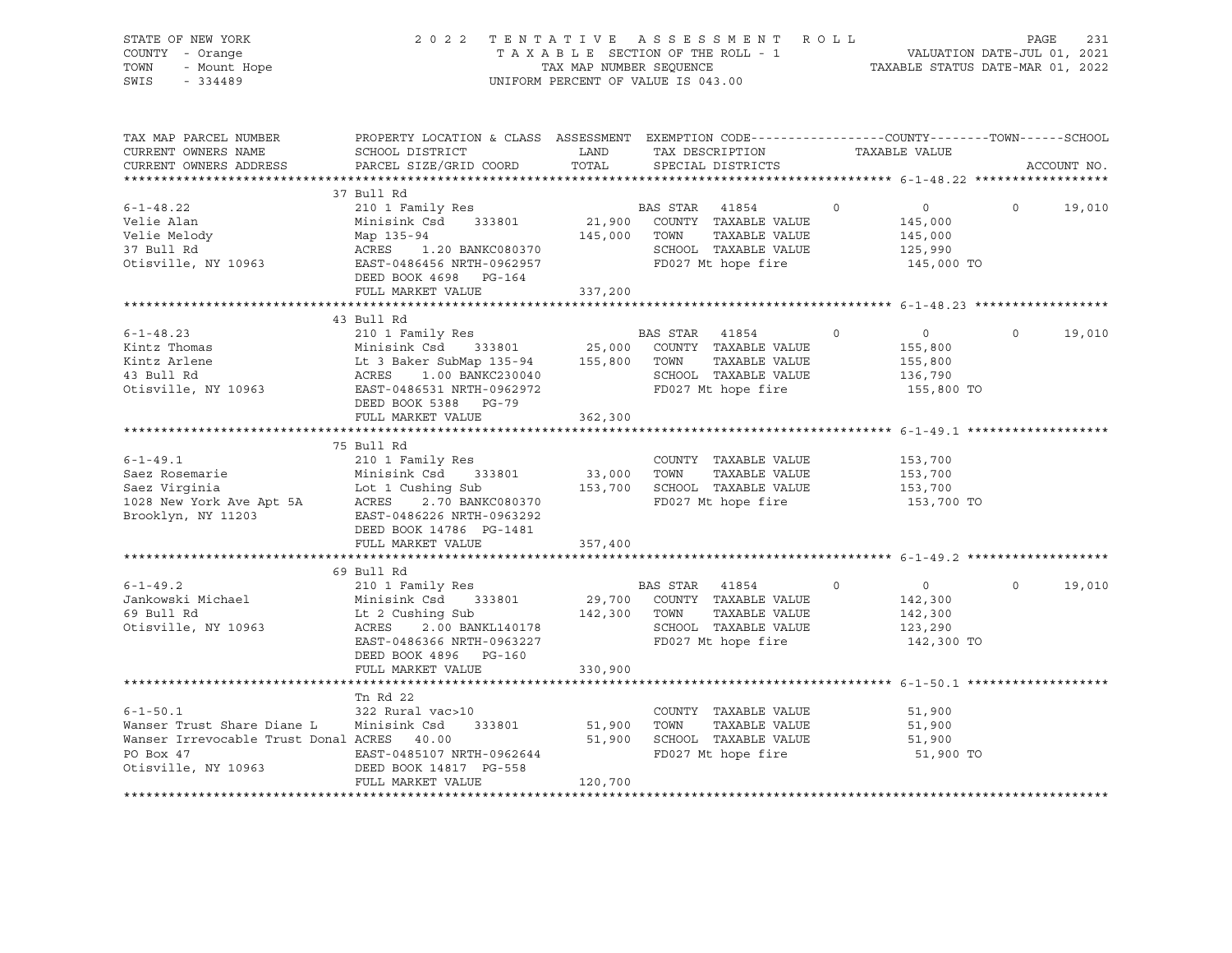| STATE OF NEW YORK<br>COUNTY - Orange<br>r<br>- Orange<br>- Mount Hope<br>TOWN<br>SWIS - 334489                                                                                                                                        | 2022 TENTATIVE ASSESSMENT ROLL<br>UNIFORM PERCENT OF VALUE IS 043.00                                                                                                                                                                                     | 232<br>PAGE                     |                                            |                                                                 |                    |
|---------------------------------------------------------------------------------------------------------------------------------------------------------------------------------------------------------------------------------------|----------------------------------------------------------------------------------------------------------------------------------------------------------------------------------------------------------------------------------------------------------|---------------------------------|--------------------------------------------|-----------------------------------------------------------------|--------------------|
| TAX MAP PARCEL NUMBER<br>CURRENT OWNERS NAME<br>CURRENT OWNERS ADDRESS                                                                                                                                                                | PROPERTY LOCATION & CLASS ASSESSMENT EXEMPTION CODE----------------COUNTY-------TOWN------SCHOOL<br>SCHOOL DISTRICT<br>PARCEL SIZE/GRID COORD                                                                                                            | <b>LAND</b><br>TOTAL            | TAX DESCRIPTION<br>SPECIAL DISTRICTS       | TAXABLE VALUE                                                   | ACCOUNT NO.        |
|                                                                                                                                                                                                                                       | 12 Baker St                                                                                                                                                                                                                                              |                                 |                                            |                                                                 |                    |
| $6 - 1 - 50.2$<br>Dunmire Kim<br>6 Andrew Dr<br>Port Jervis, NY 12771                                                                                                                                                                 | 210 1 Family Res<br>Minisink Csd 333801 29,700 TOWN TAXABLE VALUE<br>Ptlt 2 Wanser Submap 8885 140,000 SCHOOL TAXABLE VALUE<br>ACRES 2.00 BANKC030614 FD027 Mt hope fire<br>ACRES 2.00 BANKC030614<br>EAST-0485251 NRTH-0962910<br>DEED BOOK 15161 PG-29 |                                 | COUNTY TAXABLE VALUE<br>FD027 Mt hope fire | 140,000<br>140,000<br>140,000<br>140,000 TO                     |                    |
|                                                                                                                                                                                                                                       | FULL MARKET VALUE                                                                                                                                                                                                                                        | 325,600                         |                                            |                                                                 |                    |
|                                                                                                                                                                                                                                       |                                                                                                                                                                                                                                                          |                                 |                                            |                                                                 |                    |
| $6 - 1 - 52$<br>Koro Julia<br>20 Bay Street Landing Apt B2G FRNT 294.60 DPTH 130.00 1,000 SCHOOL TAXABLE VALUE<br>Staten Island, NY 10301 EAST-0480083 NRTH-0962831 FD027 Mt hope fire                                                | St Hwy 211<br>DEED BOOK 11804 PG-1473                                                                                                                                                                                                                    |                                 | COUNTY TAXABLE VALUE                       | 1,000<br>1,000<br>1,000<br>1,000 TO                             |                    |
|                                                                                                                                                                                                                                       | FULL MARKET VALUE                                                                                                                                                                                                                                        | 2,300                           |                                            |                                                                 |                    |
|                                                                                                                                                                                                                                       |                                                                                                                                                                                                                                                          |                                 |                                            |                                                                 |                    |
| EXAMPLE VALUE<br>Xurdyla Dale<br>Xurdyla Adrienne (ACRES 1.60 BANKC080370 62,800 TOWN TAXABLE VALUE<br>2066 St Hwy 211 West (EAST-0479711 NRTH-0963018 SCHOOL TAXABLE VALUE<br>2066 St Hwy 211 West (EAST-0479711 NRTH-0963018 SCHOOL | 2066 St Hwy 211                                                                                                                                                                                                                                          |                                 | SCHOOL TAXABLE VALUE<br>FD027 Mt hope fire | $\sim$ 0<br>$\Omega$<br>62,800<br>62,800<br>43,790<br>62,800 TO | $\Omega$<br>19,010 |
|                                                                                                                                                                                                                                       |                                                                                                                                                                                                                                                          |                                 |                                            |                                                                 |                    |
| $6 - 1 - 54$                                                                                                                                                                                                                          | 2112 St Hwy 211<br>210 1 Family Res<br>FULL MARKET VALUE                                                                                                                                                                                                 | 488,400                         | COUNTY TAXABLE VALUE<br>FD027 Mt hope fire | 210,000<br>210,000<br>210,000<br>210,000 TO                     |                    |
|                                                                                                                                                                                                                                       |                                                                                                                                                                                                                                                          |                                 |                                            |                                                                 |                    |
| $6 - 1 - 56.1$<br>Michelitch Lawrence<br>29 Emboden Ave<br>Otisville, NY 10963                                                                                                                                                        | Emboden Ave<br>311 Res vac land<br>Minisink Csd 333801<br>Ptlt 1 Wanser Submap 8885 21,200 SCHOOL TAXABLE VALUE<br>FRNT 190.00 DPTH 240.00 FD027 Mt hope fire<br>EAST-0484107 NRTH-0962458<br>DEED BOOK 11614 PG-529<br>FULL MARKET VALUE                | COUNTY<br>21,200 TOWN<br>49,300 | COUNTY TAXABLE VALUE<br>TAXABLE VALUE      | 21,200<br>21,200<br>21,200<br>21,200 TO                         |                    |
|                                                                                                                                                                                                                                       |                                                                                                                                                                                                                                                          |                                 |                                            |                                                                 |                    |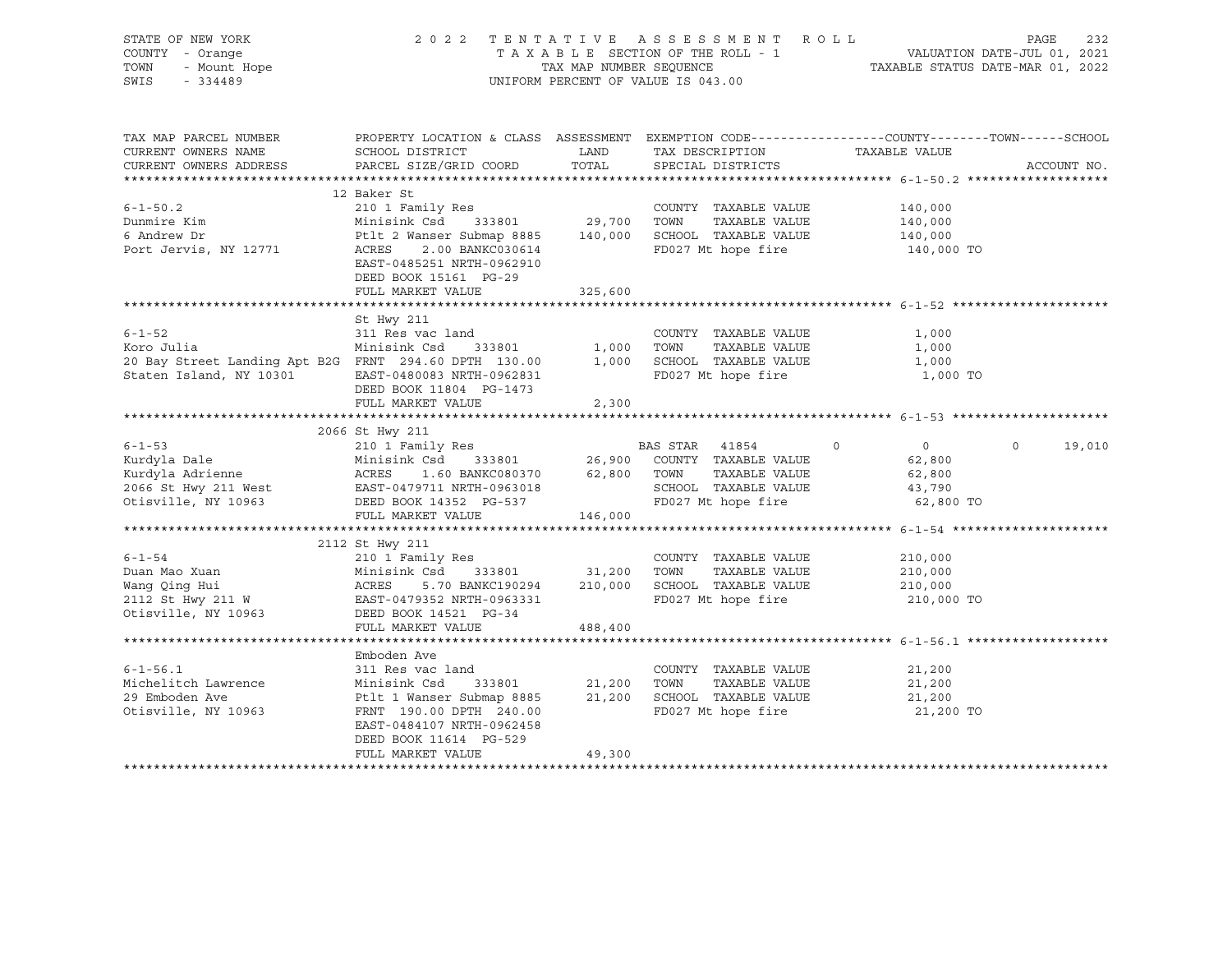| STATE OF NEW YORK<br>COUNTY - Orange<br>- Mount Hope<br>TOWN<br>SWIS<br>$-334489$ | 2 0 2 2<br>TENTATIVE ASSESSMENT ROLL<br>TAXABLE SECTION OF THE ROLL - 1<br>TAX MAP NUMBER SEQUENCE<br>UNIFORM PERCENT OF VALUE IS 043.00    |               | 233<br>PAGE<br>VALUATION DATE-JUL 01, 2021<br>TAXABLE STATUS DATE-MAR 01, 2022 |         |                    |         |             |
|-----------------------------------------------------------------------------------|---------------------------------------------------------------------------------------------------------------------------------------------|---------------|--------------------------------------------------------------------------------|---------|--------------------|---------|-------------|
| TAX MAP PARCEL NUMBER<br>CURRENT OWNERS NAME<br>CURRENT OWNERS ADDRESS            | PROPERTY LOCATION & CLASS ASSESSMENT EXEMPTION CODE---------------COUNTY-------TOWN-----SCHOOL<br>SCHOOL DISTRICT<br>PARCEL SIZE/GRID COORD | LAND<br>TOTAL | TAX DESCRIPTION<br>SPECIAL DISTRICTS                                           |         | TAXABLE VALUE      |         | ACCOUNT NO. |
|                                                                                   | 4 Evergreen Ln                                                                                                                              |               |                                                                                |         |                    |         |             |
| $6 - 1 - 57$                                                                      | 210 1 Family Res                                                                                                                            |               | BAS STAR<br>41854                                                              | $\circ$ | $0 \qquad \qquad$  | $\circ$ | 19,010      |
| Spears James                                                                      | Minisink Csd 333801                                                                                                                         |               | 25,400 COUNTY TAXABLE VALUE                                                    |         | 179,200            |         |             |
| Spears Valerie                                                                    | N E Emboden Ave                                                                                                                             |               | 179,200 TOWN<br>TAXABLE VALUE                                                  |         | 179,200            |         |             |
| 4 Evergreen La                                                                    | ACRES<br>1.80                                                                                                                               |               | SCHOOL TAXABLE VALUE                                                           |         | 160,190            |         |             |
| Otisville, NY 10963                                                               | EAST-0484884 NRTH-0962236                                                                                                                   |               | FD027 Mt hope fire                                                             |         | 179,200 TO         |         |             |
|                                                                                   | DEED BOOK 3869 PG-249                                                                                                                       |               |                                                                                |         |                    |         |             |
|                                                                                   | FULL MARKET VALUE                                                                                                                           | 416,700       |                                                                                |         |                    |         |             |
|                                                                                   |                                                                                                                                             |               |                                                                                |         |                    |         |             |
|                                                                                   | 94 Bull Rd                                                                                                                                  |               |                                                                                |         |                    |         |             |
| $6 - 1 - 59$<br>Wessels Farm Inc                                                  | 170 Nursery<br>Minisink Csd 333801                                                                                                          |               | AGDISTRICT 41720                                                               | $\circ$ | 72,385             | 72,385  | 72,385      |
| 94 Bull Rd                                                                        | Lot 1 Wessels Sub                                                                                                                           | 399,300       | 105,700 COUNTY TAXABLE VALUE<br>TOWN<br>TAXABLE VALUE                          |         | 326,915<br>326,915 |         |             |
| Otisville, NY 10963                                                               | Map 10230 & Parcel                                                                                                                          |               | SCHOOL TAXABLE VALUE                                                           |         | 326,915            |         |             |
|                                                                                   | ACRES 39.70                                                                                                                                 |               | FD027 Mt hope fire                                                             |         | 326,915 TO         |         |             |
| MAY BE SUBJECT TO PAYMENT<br>UNDER AGDIST LAW TIL 2026                            | EAST-0487105 NRTH-0963638<br>DEED BOOK 4656 PG-341                                                                                          |               | 72,385 EX                                                                      |         |                    |         |             |
|                                                                                   | FULL MARKET VALUE                                                                                                                           | 928,600       |                                                                                |         |                    |         |             |
|                                                                                   | no road frontage                                                                                                                            |               |                                                                                |         |                    |         |             |
| $6 - 1 - 60$                                                                      | 311 Res vac land                                                                                                                            |               | COUNTY TAXABLE VALUE                                                           |         | 11,000             |         |             |
| Schwatrz Moshe                                                                    | Minisink Csd 333801                                                                                                                         | 11,000 TOWN   | TAXABLE VALUE                                                                  |         | 11,000             |         |             |
| 12 Laura Dr                                                                       | E of Mountain Rd                                                                                                                            |               | 11,000 SCHOOL TAXABLE VALUE                                                    |         | 11,000             |         |             |
| Airmont, NY 10952                                                                 | Order of Comm Gen Service<br>sub4sec3 public land law<br>ACRES 11.10<br>EAST-0489509 NRTH-0966770<br>DEED BOOK 14873 PG-987                 |               | FD027 Mt hope fire                                                             |         | 11,000 TO          |         |             |
|                                                                                   | FULL MARKET VALUE                                                                                                                           | 25,600        |                                                                                |         |                    |         |             |
|                                                                                   |                                                                                                                                             |               | ****************************** 7-1-2 *******                                   |         |                    |         |             |
|                                                                                   | Tn Rd 34                                                                                                                                    |               |                                                                                |         |                    |         |             |
| $7 - 1 - 2$                                                                       | 322 Rural vac>10                                                                                                                            |               | COUNTY TAXABLE VALUE                                                           |         | 137,700            |         |             |
| Del-Gior Co                                                                       | Minisink Csd<br>ACRES 150.50<br>333801                                                                                                      | 137,700       | TOWN<br>TAXABLE VALUE                                                          |         | 137,700            |         |             |
| Attn: Ben D'Uva                                                                   |                                                                                                                                             |               | 137,700 SCHOOL TAXABLE VALUE                                                   |         | 137,700            |         |             |
| 41 Bloomfield Ave                                                                 | EAST-0492622 NRTH-0961127                                                                                                                   |               | FD021 Howells fire                                                             |         | 137,700 TO         |         |             |
| Caldwell, NJ 07006                                                                | DEED BOOK 1891 PG-00858                                                                                                                     |               |                                                                                |         |                    |         |             |
|                                                                                   | FULL MARKET VALUE                                                                                                                           | 320,200       |                                                                                |         |                    |         |             |
|                                                                                   | 55 Schoolhouse Rd                                                                                                                           |               |                                                                                |         |                    |         |             |
| $7 - 1 - 3$                                                                       | 240 Rural res                                                                                                                               |               | COUNTY TAXABLE VALUE                                                           |         | 104,600            |         |             |
| 55 Forest House Inc                                                               | Minisink Csd<br>333801                                                                                                                      | 61,700        | TOWN<br>TAXABLE VALUE                                                          |         | 104,600            |         |             |
| 323 Neversink Dr                                                                  | ${\tt ACKES} \qquad 40.00 \  \  {\tt BANKC130715} \qquad \quad 104\, ,600 \qquad {\tt SCHOOL} \quad \  {\tt TAXABLE} \  \  {\tt VALUE}$     |               |                                                                                |         | 104,600            |         |             |
| Port Jervis, NY 12771                                                             | EAST-0494396 NRTH-0962534<br>DEED BOOK 14505 PG-1915                                                                                        |               | FD021 Howells fire                                                             |         | 104,600 TO         |         |             |
|                                                                                   | FULL MARKET VALUE                                                                                                                           | 243,300       |                                                                                |         |                    |         |             |
|                                                                                   |                                                                                                                                             |               |                                                                                |         |                    |         |             |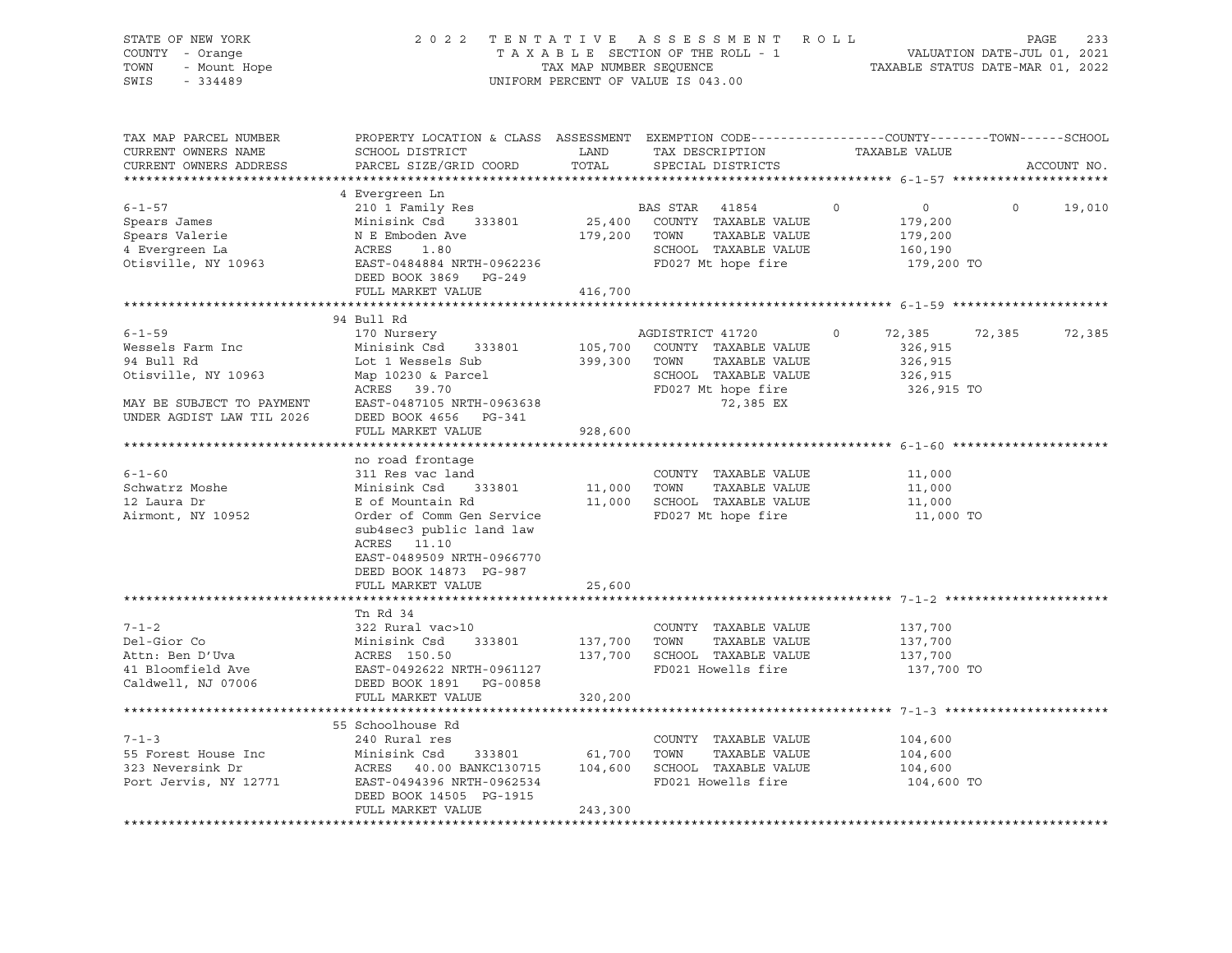# STATE OF NEW YORK 2 0 2 2 T E N T A T I V E A S S E S S M E N T R O L L PAGE 234 COUNTY - Orange T A X A B L E SECTION OF THE ROLL - 1 VALUATION DATE-JUL 01, 2021 TOWN - Mount Hope TAX MAP NUMBER SEQUENCE TAXABLE STATUS DATE-MAR 01, 2022 SWIS - 334489 UNIFORM PERCENT OF VALUE IS 043.00

| TAX MAP PARCEL NUMBER<br>CURRENT OWNERS NAME | PROPERTY LOCATION & CLASS ASSESSMENT EXEMPTION CODE----------------COUNTY-------TOWN-----SCHOOL<br>SCHOOL DISTRICT | LAND              | TAX DESCRIPTION                                     | TAXABLE VALUE                 |                    |
|----------------------------------------------|--------------------------------------------------------------------------------------------------------------------|-------------------|-----------------------------------------------------|-------------------------------|--------------------|
| CURRENT OWNERS ADDRESS                       | PARCEL SIZE/GRID COORD                                                                                             | TOTAL             | SPECIAL DISTRICTS                                   |                               | ACCOUNT NO.        |
|                                              |                                                                                                                    |                   |                                                     |                               |                    |
| $7 - 1 - 4$                                  | 49 Schoolhouse Rd<br>210 1 Family Res                                                                              |                   |                                                     | $\overline{0}$<br>$\circ$     | $\Omega$<br>19,010 |
| Weissinger Ronald                            | 333801<br>Minisink Csd                                                                                             |                   | BAS STAR 41854<br>33801 25,000 COUNTY TAXABLE VALUE | 119,800                       |                    |
| Weissinger (d) Joann                         | ACRES<br>1.00                                                                                                      | 119,800           | TOWN<br>TAXABLE VALUE                               | 119,800                       |                    |
| 49 School House Rd                           | EAST-0495460 NRTH-0962784                                                                                          |                   | SCHOOL TAXABLE VALUE                                | 100,790                       |                    |
|                                              | Middletown, NY 10940 DEED BOOK 4343 PG-083                                                                         |                   |                                                     | FD021 Howells fire 119,800 TO |                    |
|                                              | FULL MARKET VALUE                                                                                                  | 278,600           |                                                     |                               |                    |
|                                              |                                                                                                                    |                   |                                                     |                               |                    |
|                                              | 41 Schoolhouse Rd                                                                                                  |                   |                                                     |                               |                    |
| $7 - 1 - 5$                                  | 210 1 Family Res                                                                                                   |                   | ENH STAR 41834                                      | $\circ$<br>$\overline{0}$     | $\circ$<br>47,450  |
| Sale Helene C                                | Minisink Csd                                                                                                       |                   | 333801 22,300 COUNTY TAXABLE VALUE                  | 119,200                       |                    |
| 41 School House Rd                           | FRNT 126.00 DPTH 260.00 119,200                                                                                    |                   | TOWN<br>TAXABLE VALUE                               | 119,200                       |                    |
| Middletown, NY 10940                         | -----<br>EAST-0495356 NRTH-0962696                                                                                 |                   | SCHOOL TAXABLE VALUE                                | 71,750                        |                    |
|                                              | DEED BOOK 1611 PG-00119                                                                                            |                   | FD021 Howells fire                                  | 119,200 TO                    |                    |
|                                              | FULL MARKET VALUE                                                                                                  | 277,200           |                                                     |                               |                    |
|                                              |                                                                                                                    |                   |                                                     |                               |                    |
|                                              | 6 Schoolhouse Rd                                                                                                   |                   |                                                     |                               |                    |
| $7 - 1 - 6.1$                                | 210 1 Family Res                                                                                                   |                   | COUNTY TAXABLE VALUE                                | 124,900                       |                    |
| Cozart Betty                                 | 333801<br>Minisink Csd                                                                                             | 28,800            | TOWN<br>TAXABLE VALUE                               | 124,900                       |                    |
| 112 Judge St                                 | ACRES<br>1.80                                                                                                      | 124,900           | SCHOOL TAXABLE VALUE                                | 124,900                       |                    |
| Harleyville, SC 29448                        | EAST-0495566 NRTH-0961809                                                                                          |                   | FD021 Howells fire                                  | 124,900 TO                    |                    |
|                                              | DEED BOOK 2053 PG-00582                                                                                            |                   |                                                     |                               |                    |
|                                              | FULL MARKET VALUE                                                                                                  | 290,500           |                                                     |                               |                    |
|                                              |                                                                                                                    |                   |                                                     |                               |                    |
|                                              | 20 Schoolhouse Rd                                                                                                  |                   |                                                     |                               |                    |
| $7 - 1 - 6.21$                               | 210 1 Family Res                                                                                                   |                   | COUNTY TAXABLE VALUE                                | 186,000                       |                    |
| Skinner Gary C                               | Minisink Csd<br>333801 34,500 TOWN                                                                                 |                   | TAXABLE VALUE                                       | 186,000                       |                    |
|                                              | Allegro-Skinner Lorraine M Lt 1 Duva Sub Map 9073 186,000 SCHOOL TAXABLE VALUE                                     |                   |                                                     | 186,000                       |                    |
| 20 School House Rd                           | ACRES<br>2.80 BANKC061339                                                                                          |                   | FD021 Howells fire                                  | 186,000 TO                    |                    |
| Middletown, NY 10940                         | EAST-0495852 NRTH-0962193                                                                                          |                   |                                                     |                               |                    |
|                                              | DEED BOOK 12957 PG-190                                                                                             |                   |                                                     |                               |                    |
|                                              | FULL MARKET VALUE                                                                                                  | 432,600           |                                                     |                               |                    |
|                                              |                                                                                                                    |                   |                                                     |                               |                    |
|                                              | 26 Schoolhouse Rd                                                                                                  |                   |                                                     |                               |                    |
| $7 - 1 - 6.22$                               | 210 1 Family Res                                                                                                   |                   | COUNTY TAXABLE VALUE                                | 162,500                       |                    |
| Yonelunas Robert J                           | Minisink Csd<br>333801                                                                                             | 24,100<br>162,500 | TOWN<br>TAXABLE VALUE                               | 162,500                       |                    |
| Yonelunas Kristinn                           | Lt 2 Duva Sub Map 9073                                                                                             |                   | SCHOOL TAXABLE VALUE                                | 162,500                       |                    |
| 26 Schoolhouse Rd                            | FRNT 150.00 DPTH 267.00                                                                                            |                   | FD021 Howells fire                                  | 162,500 TO                    |                    |
| Middletown, NY 10940                         | <b>BANKC170031</b>                                                                                                 |                   |                                                     |                               |                    |
|                                              | EAST-0495618 NRTH-0962275                                                                                          |                   |                                                     |                               |                    |
|                                              | DEED BOOK 14002 PG-306                                                                                             |                   |                                                     |                               |                    |
|                                              | FULL MARKET VALUE                                                                                                  | 377,900           |                                                     |                               |                    |
|                                              |                                                                                                                    |                   |                                                     |                               |                    |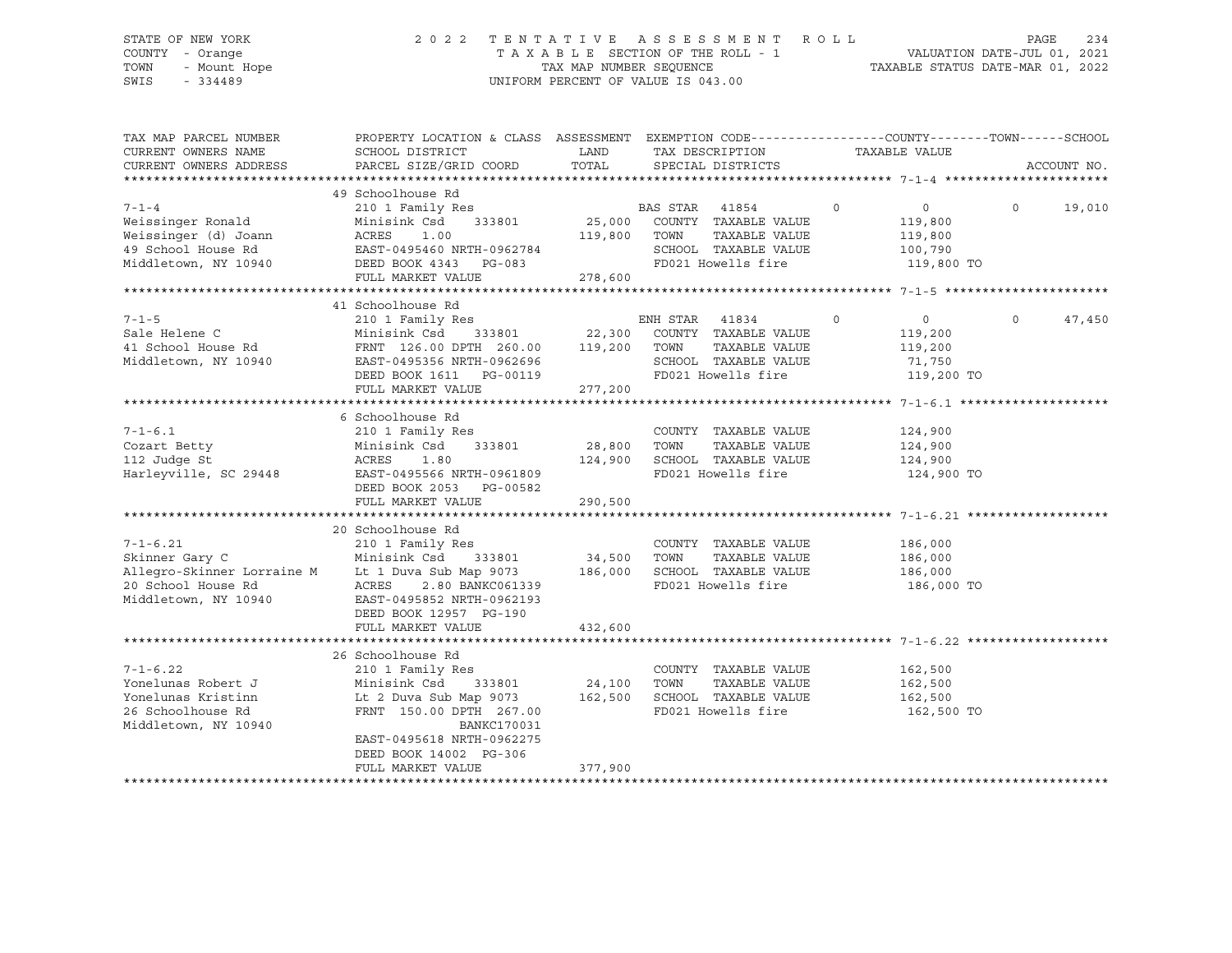|                                                                                                                                                                                |                                                                                             |                                                                                                                             |                                                                       |                                                                                                                                                                                                                                                                                                                                                                                                                                                                                                                                                                                                                                                             |                                                      | 235                                                                                                                                                                                                                                                                                                                                                                                                                                                                                                                                                                   |
|--------------------------------------------------------------------------------------------------------------------------------------------------------------------------------|---------------------------------------------------------------------------------------------|-----------------------------------------------------------------------------------------------------------------------------|-----------------------------------------------------------------------|-------------------------------------------------------------------------------------------------------------------------------------------------------------------------------------------------------------------------------------------------------------------------------------------------------------------------------------------------------------------------------------------------------------------------------------------------------------------------------------------------------------------------------------------------------------------------------------------------------------------------------------------------------------|------------------------------------------------------|-----------------------------------------------------------------------------------------------------------------------------------------------------------------------------------------------------------------------------------------------------------------------------------------------------------------------------------------------------------------------------------------------------------------------------------------------------------------------------------------------------------------------------------------------------------------------|
| SCHOOL DISTRICT<br>PARCEL SIZE/GRID COORD                                                                                                                                      | TOTAL                                                                                       |                                                                                                                             |                                                                       |                                                                                                                                                                                                                                                                                                                                                                                                                                                                                                                                                                                                                                                             |                                                      | ACCOUNT NO.                                                                                                                                                                                                                                                                                                                                                                                                                                                                                                                                                           |
| 32 Schoolhouse Rd<br>210 1 Family Res<br>Minisink Csd<br>333801<br>FRNT 210.50 DPTH 293.20<br>ACRES<br>0.92 BANKC080496<br>EAST-0495622 NRTH-0962425<br>DEED BOOK 14299 PG-141 |                                                                                             |                                                                                                                             |                                                                       |                                                                                                                                                                                                                                                                                                                                                                                                                                                                                                                                                                                                                                                             |                                                      |                                                                                                                                                                                                                                                                                                                                                                                                                                                                                                                                                                       |
|                                                                                                                                                                                |                                                                                             |                                                                                                                             |                                                                       |                                                                                                                                                                                                                                                                                                                                                                                                                                                                                                                                                                                                                                                             |                                                      |                                                                                                                                                                                                                                                                                                                                                                                                                                                                                                                                                                       |
| Tn Rd 27<br>311 Res vac land<br>Minisink Csd 333801<br>Lt 4 Duva Sub Map 9073<br>EAST-0495123 NRTH-0962049                                                                     |                                                                                             | TOWN                                                                                                                        |                                                                       |                                                                                                                                                                                                                                                                                                                                                                                                                                                                                                                                                                                                                                                             |                                                      |                                                                                                                                                                                                                                                                                                                                                                                                                                                                                                                                                                       |
|                                                                                                                                                                                |                                                                                             |                                                                                                                             |                                                                       |                                                                                                                                                                                                                                                                                                                                                                                                                                                                                                                                                                                                                                                             |                                                      |                                                                                                                                                                                                                                                                                                                                                                                                                                                                                                                                                                       |
|                                                                                                                                                                                |                                                                                             |                                                                                                                             |                                                                       |                                                                                                                                                                                                                                                                                                                                                                                                                                                                                                                                                                                                                                                             |                                                      |                                                                                                                                                                                                                                                                                                                                                                                                                                                                                                                                                                       |
| 1086 St Hwy 211                                                                                                                                                                |                                                                                             |                                                                                                                             |                                                                       |                                                                                                                                                                                                                                                                                                                                                                                                                                                                                                                                                                                                                                                             |                                                      |                                                                                                                                                                                                                                                                                                                                                                                                                                                                                                                                                                       |
| 210 1 Family Res<br>Minisink Csd<br>DEED BOOK 14843 PG-291                                                                                                                     |                                                                                             |                                                                                                                             |                                                                       |                                                                                                                                                                                                                                                                                                                                                                                                                                                                                                                                                                                                                                                             |                                                      |                                                                                                                                                                                                                                                                                                                                                                                                                                                                                                                                                                       |
| FULL MARKET VALUE                                                                                                                                                              | 370,900                                                                                     |                                                                                                                             |                                                                       |                                                                                                                                                                                                                                                                                                                                                                                                                                                                                                                                                                                                                                                             |                                                      |                                                                                                                                                                                                                                                                                                                                                                                                                                                                                                                                                                       |
| 1136 St Hwy 211<br>220 2 Family Res<br>Minisink Csd 333801<br>UNFINISHED 2022 ASSESSMEN<br>ACRES 11.20<br>EAST-0496271 NRTH-0961650                                            |                                                                                             | TOWN                                                                                                                        |                                                                       |                                                                                                                                                                                                                                                                                                                                                                                                                                                                                                                                                                                                                                                             |                                                      |                                                                                                                                                                                                                                                                                                                                                                                                                                                                                                                                                                       |
| FULL MARKET VALUE                                                                                                                                                              |                                                                                             |                                                                                                                             |                                                                       |                                                                                                                                                                                                                                                                                                                                                                                                                                                                                                                                                                                                                                                             |                                                      |                                                                                                                                                                                                                                                                                                                                                                                                                                                                                                                                                                       |
|                                                                                                                                                                                |                                                                                             |                                                                                                                             |                                                                       |                                                                                                                                                                                                                                                                                                                                                                                                                                                                                                                                                                                                                                                             |                                                      |                                                                                                                                                                                                                                                                                                                                                                                                                                                                                                                                                                       |
| 1148 St Hwy 211<br>210 1 Family Res<br>Minisink Csd 333801<br>ACRES<br>1.30<br>DEED BOOK 3661 PG-296<br>FULL MARKET VALUE                                                      | 260,500                                                                                     |                                                                                                                             |                                                                       | $\circ$                                                                                                                                                                                                                                                                                                                                                                                                                                                                                                                                                                                                                                                     | $\Omega$                                             | 19,010                                                                                                                                                                                                                                                                                                                                                                                                                                                                                                                                                                |
|                                                                                                                                                                                | FULL MARKET VALUE<br>DEED BOOK 14505 PG-1915<br>FULL MARKET VALUE<br>DEED BOOK 14824 PG-235 | LAND<br>357,000<br>ACRES 8.60 BANKC130715<br>94,200<br>EAST-0497306 NRTH-0961471<br>325,600<br>$RAST-0495931 \nRTH-0961425$ | 27,000 TOWN<br>40,500<br>333801 32,500 TOWN<br>47,100<br>112,000 TOWN | UNIFORM PERCENT OF VALUE IS 043.00<br>TAX DESCRIPTION<br>SPECIAL DISTRICTS<br>COUNTY TAXABLE VALUE<br>TAXABLE VALUE<br>Lt 3 Duva Sub Map 9073 153,500 SCHOOL TAXABLE VALUE<br>FRNT 210.50 DPTH 293.20 FD021 Howells fire<br>COUNTY TAXABLE VALUE<br>TAXABLE VALUE<br>40,500 SCHOOL TAXABLE VALUE<br>FD021 Howells fire<br>COUNTY TAXABLE VALUE<br>TAXABLE VALUE<br>ACRES 2.60 BANKL080492 159,500 SCHOOL TAXABLE VALUE<br>FD021 Howells fire<br>COUNTY TAXABLE VALUE<br>TAXABLE VALUE<br>140,000 SCHOOL TAXABLE VALUE<br>FD021 Howells fire<br>BAS STAR 41854<br>26,400 COUNTY TAXABLE VALUE<br>TAXABLE VALUE<br>SCHOOL TAXABLE VALUE<br>FD021 Howells fire | 2022 TENTATIVE ASSESSMENT ROLL<br>FD021 Howells fire | PAGE<br>T A X A B L E SECTION OF THE ROLL - 1<br>T A X A B L E SECTION OF THE ROLL - 1<br>TAXABLE STATUS DATE-MAR 01, 2022<br>PROPERTY LOCATION & CLASS ASSESSMENT EXEMPTION CODE---------------COUNTY-------TOWN------SCHOOL<br>TAXABLE VALUE<br>153,500<br>153,500<br>153,500<br>153,500 TO<br>40,500<br>40,500<br>40,500<br>40,500 TO<br>.************************************ 7-1-7.121 ********<br>159,500<br>159,500<br>159,500<br>159,500 TO<br>140,000<br>140,000<br>140,000<br>140,000 TO<br>$0 \qquad \qquad$<br>112,000<br>112,000<br>92,990<br>112,000 TO |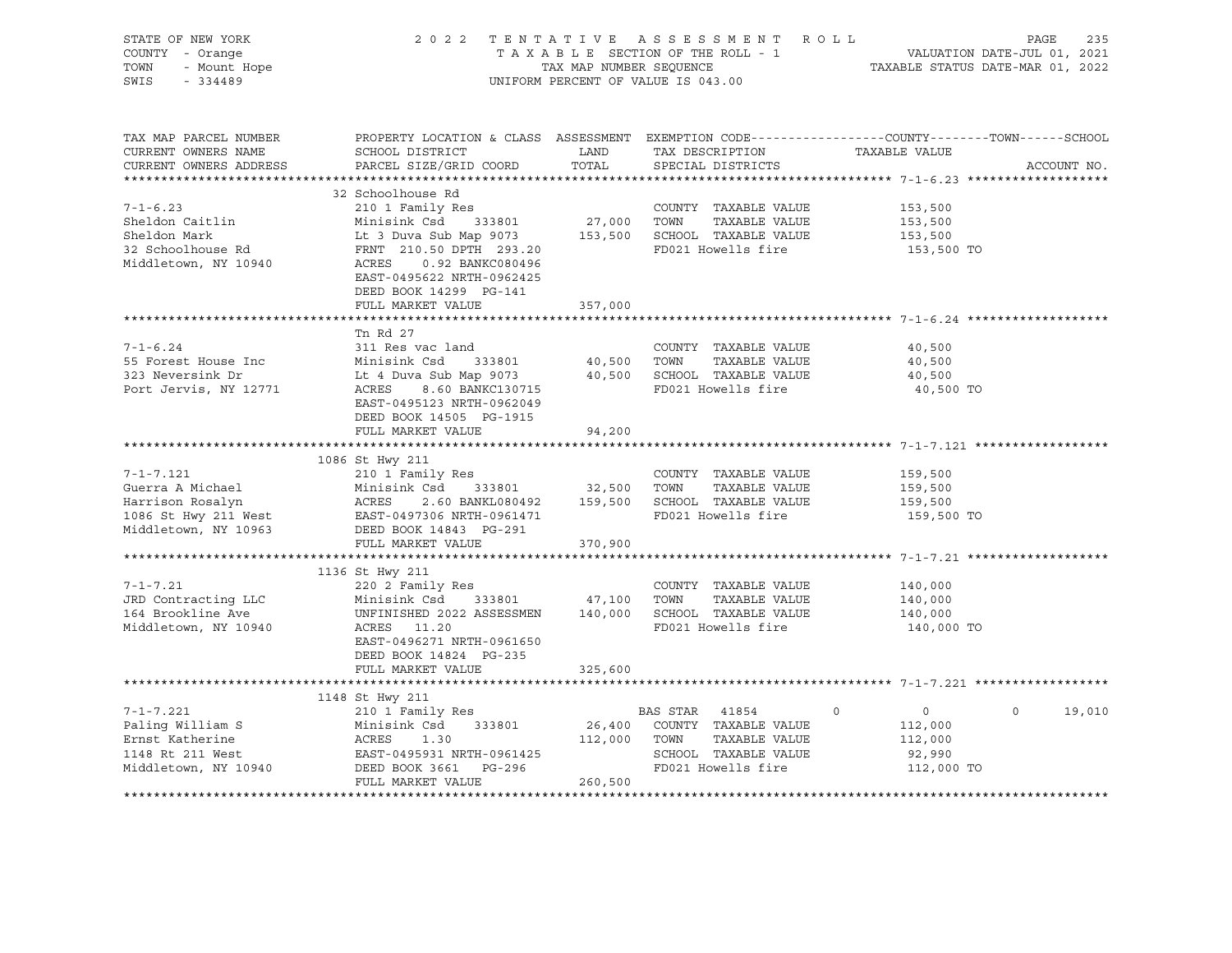# STATE OF NEW YORK 2 0 2 2 T E N T A T I V E A S S E S S M E N T R O L L PAGE 236 COUNTY - Orange T A X A B L E SECTION OF THE ROLL - 1 VALUATION DATE-JUL 01, 2021 TOWN - Mount Hope TAX MAP NUMBER SEQUENCE TAXABLE STATUS DATE-MAR 01, 2022 SWIS - 334489 UNIFORM PERCENT OF VALUE IS 043.00

| TAX MAP PARCEL NUMBER<br>CURRENT OWNERS NAME<br>CURRENT OWNERS ADDRESS                                                    | PROPERTY LOCATION & CLASS ASSESSMENT EXEMPTION CODE----------------COUNTY-------TOWN-----SCHOOL<br>SCHOOL DISTRICT<br>PARCEL SIZE/GRID COORD                                                                                                                  | LAND<br>TOTAL                | TAX DESCRIPTION<br>SPECIAL DISTRICTS                                                                                                                                                                                                                                                                                                                                                                                                                            |                    | TAXABLE VALUE                                                       |                    | ACCOUNT NO.      |
|---------------------------------------------------------------------------------------------------------------------------|---------------------------------------------------------------------------------------------------------------------------------------------------------------------------------------------------------------------------------------------------------------|------------------------------|-----------------------------------------------------------------------------------------------------------------------------------------------------------------------------------------------------------------------------------------------------------------------------------------------------------------------------------------------------------------------------------------------------------------------------------------------------------------|--------------------|---------------------------------------------------------------------|--------------------|------------------|
|                                                                                                                           |                                                                                                                                                                                                                                                               |                              |                                                                                                                                                                                                                                                                                                                                                                                                                                                                 |                    |                                                                     |                    |                  |
| $7 - 1 - 7.222$<br>Ruppert Richard Lee<br>Ruppert Carmen M<br>1168 Rt 211<br>Middletown, NY 10940                         | 1168 St Hwy 211<br>210 1 Family Res<br>Minisink Csd 333801<br>ACRES<br>2.60<br>EAST-0495746 NRTH-0961501<br>DEED BOOK 3898 PG-202<br>FULL MARKET VALUE                                                                                                        |                              | VETCOM CTS 41130<br>32,500 BAS STAR 41854<br>97,600 COUNTY TAXABLE VALUE<br>TOWN<br>TAXABLE VALUE<br>SCHOOL TAXABLE VALUE<br>227,000 FD021 Howells fire                                                                                                                                                                                                                                                                                                         | $\circ$<br>$\circ$ | 18,200<br>$\overline{0}$<br>79,400<br>79,400<br>68,190<br>97,600 TO | 18,200<br>$\Omega$ | 10,400<br>19,010 |
|                                                                                                                           | 1137 St Hwy 211                                                                                                                                                                                                                                               |                              |                                                                                                                                                                                                                                                                                                                                                                                                                                                                 |                    |                                                                     |                    |                  |
| $7 - 1 - 8$                                                                                                               | 210 1 Family Res<br>7-1-8<br>Maillet James Minisink Csd 333801<br>VanLeuven Bridget ACRES 3.20 BANKC190321 132,700<br>1137 St Hwy 211 EAST-0496394 NRTH-0961201<br>Middletown, NY 10940 DEED BOOK 13857 PG-1585<br>FULL MARKET VALUE 308,600<br>ACRES SOUR 13 |                              | BAS STAR 41854<br>COUNTY TAXABLE VALUE<br>TOWN<br>TAXABLE VALUE<br>SCHOOL TAXABLE VALUE<br>VALUE CHARGE SERVICE PD021 Howells fire                                                                                                                                                                                                                                                                                                                              | $\circ$            | $\overline{0}$<br>132,700<br>132,700<br>113,690<br>132,700 TO       | $\Omega$           | 19,010           |
|                                                                                                                           |                                                                                                                                                                                                                                                               |                              |                                                                                                                                                                                                                                                                                                                                                                                                                                                                 |                    |                                                                     |                    |                  |
|                                                                                                                           | 561 Tally Ho Rd                                                                                                                                                                                                                                               |                              |                                                                                                                                                                                                                                                                                                                                                                                                                                                                 |                    |                                                                     |                    |                  |
| $7 - 1 - 9.1$<br>Boyd Carole<br>561 Tally Ho Rd<br>Middletown, NY 10940                                                   | 210 1 Family Res<br>Minisink Csd<br>333801<br>108,900 TOWN<br>ACRES<br>1.40<br>EAST-0496353 NRTH-0960841<br>DEED BOOK 2333 PG-00333<br>FULL MARKET VALUE                                                                                                      | 253,300                      | BAS STAR 41854<br>26,900 COUNTY TAXABLE VALUE<br>TAXABLE VALUE<br>SCHOOL TAXABLE VALUE<br>FD021 Howells fire                                                                                                                                                                                                                                                                                                                                                    | $\mathbf 0$        | $\overline{0}$<br>108,900<br>108,900<br>89,890<br>108,900 TO        | $\Omega$           | 19,010           |
|                                                                                                                           |                                                                                                                                                                                                                                                               |                              |                                                                                                                                                                                                                                                                                                                                                                                                                                                                 |                    |                                                                     |                    |                  |
|                                                                                                                           | 479 Tally Ho Rd                                                                                                                                                                                                                                               |                              |                                                                                                                                                                                                                                                                                                                                                                                                                                                                 |                    |                                                                     |                    |                  |
| $7 - 1 - 9.21$<br>Seekamp Robert C<br>Seekamp Patty Ann<br>479 Tally Ho Rd<br>Middletown NW 10011<br>Middletown, NY 10940 | 210 1 Family Res<br>333801<br>Minisink Csd<br>ACRES<br>1.00<br>EAST-0495691 NRTH-0959012<br>DEED BOOK 2171 PG-1074                                                                                                                                            | 105,800 TOWN                 | ENH STAR 41834<br>$25,000$ $\overline{C}$ $\overline{C}$ $\overline{C}$ $\overline{C}$ $\overline{C}$ $\overline{C}$ $\overline{C}$ $\overline{C}$ $\overline{C}$ $\overline{C}$ $\overline{C}$ $\overline{C}$ $\overline{C}$ $\overline{C}$ $\overline{C}$ $\overline{C}$ $\overline{C}$ $\overline{C}$ $\overline{C}$ $\overline{C}$ $\overline{C}$ $\overline{C}$ $\overline{C}$ $\overline{$<br>TAXABLE VALUE<br>SCHOOL TAXABLE VALUE<br>FD021 Howells fire | $\circ$            | $\overline{0}$<br>105,800<br>105,800<br>58,350<br>105,800 TO        | $\Omega$           | 47,450           |
|                                                                                                                           | FULL MARKET VALUE                                                                                                                                                                                                                                             | 246,000                      |                                                                                                                                                                                                                                                                                                                                                                                                                                                                 |                    |                                                                     |                    |                  |
|                                                                                                                           | 1183 St Hwy 211                                                                                                                                                                                                                                               |                              |                                                                                                                                                                                                                                                                                                                                                                                                                                                                 |                    |                                                                     |                    |                  |
| $7 - 1 - 10$<br>Fairweather Edward A<br>Fairweather Linda J<br>1183 Rt 211<br>Middletown, NY 10940                        | 210 1 Family Res<br>333801<br>Minisink Csd<br>ACRES<br>4.00<br>EAST-0495359 NRTH-0961316<br>DEED BOOK 3849 PG-130<br>FULL MARKET VALUE                                                                                                                        | 95,700 TOWN<br>222,600       | BAS STAR 41854<br>37,500 COUNTY TAXABLE VALUE<br>TAXABLE VALUE<br>SCHOOL TAXABLE VALUE<br>FD021 Howells fire                                                                                                                                                                                                                                                                                                                                                    | $\circ$            | $\overline{0}$<br>95,700<br>95,700<br>76,690<br>95,700 TO           | $\Omega$           | 19,010           |
|                                                                                                                           | 1193 St Hwy 211                                                                                                                                                                                                                                               |                              |                                                                                                                                                                                                                                                                                                                                                                                                                                                                 |                    |                                                                     |                    |                  |
| $7 - 1 - 11$<br>Bruce Dawn<br>1193 St Hwy 211 West<br>Middletown, NY 10940                                                | 210 1 Family Res<br>333801<br>Minisink Csd<br>ACRES<br>2.20<br>EAST-0494991 NRTH-0961364<br>DEED BOOK 14706 PG-1518<br>FULL MARKET VALUE                                                                                                                      | 30,600<br>113,700<br>264,400 | COUNTY TAXABLE VALUE<br>TOWN<br>TAXABLE VALUE<br>SCHOOL TAXABLE VALUE<br>FD021 Howells fire                                                                                                                                                                                                                                                                                                                                                                     |                    | 113,700<br>113,700<br>113,700<br>113,700 TO                         |                    |                  |
|                                                                                                                           |                                                                                                                                                                                                                                                               |                              |                                                                                                                                                                                                                                                                                                                                                                                                                                                                 |                    |                                                                     |                    |                  |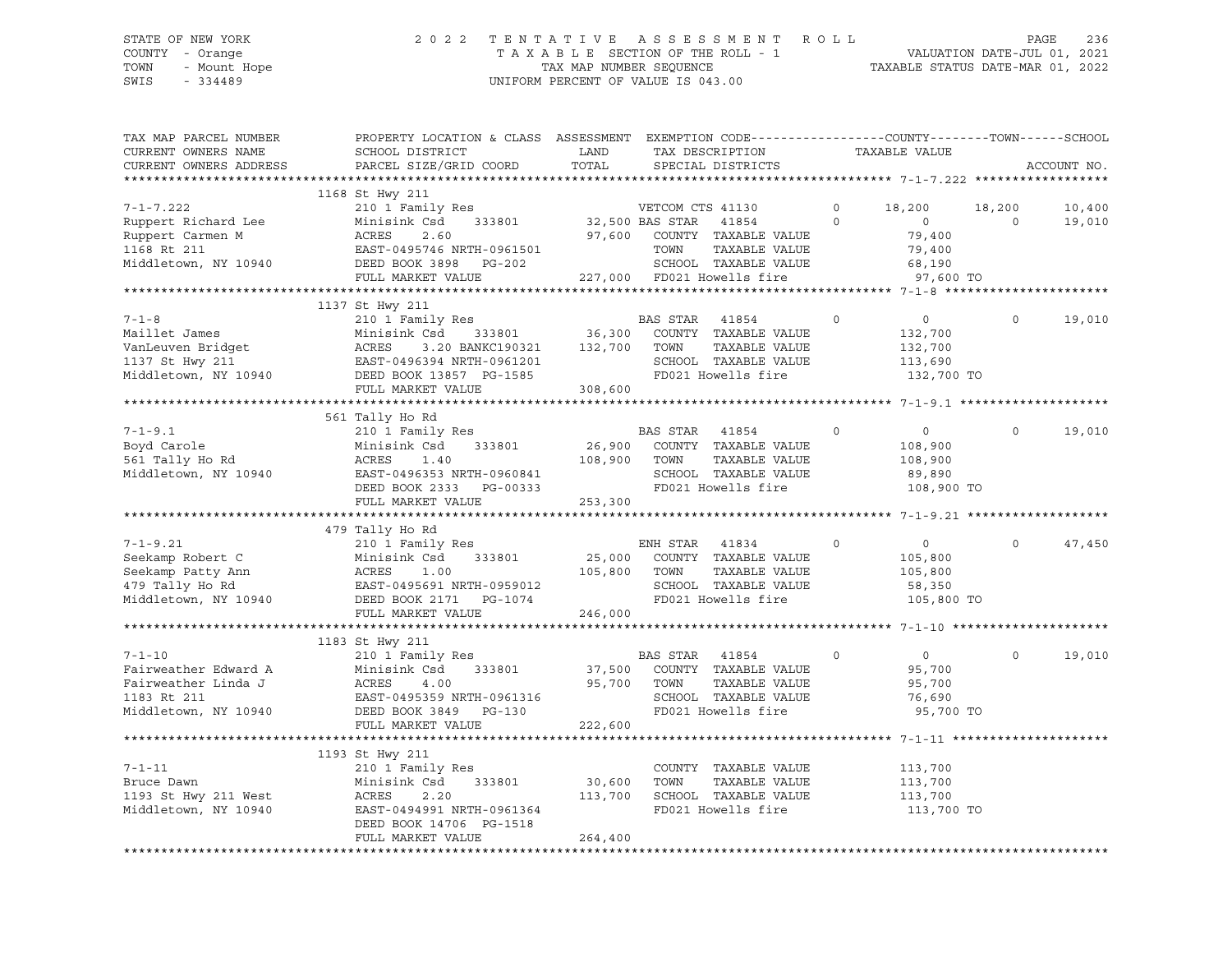| STATE OF NEW YORK<br>COUNTY - Orange<br>- Mount Hope<br>TOWN<br>SWIS<br>$-334489$ | 2 0 2 2                                                                                                                                      | UNIFORM PERCENT OF VALUE IS 043.00 |      | TENTATIVE ASSESSMENT ROLL                          |         |                       | PAGE    | 237         |
|-----------------------------------------------------------------------------------|----------------------------------------------------------------------------------------------------------------------------------------------|------------------------------------|------|----------------------------------------------------|---------|-----------------------|---------|-------------|
| TAX MAP PARCEL NUMBER<br>CURRENT OWNERS NAME<br>CURRENT OWNERS ADDRESS            | PROPERTY LOCATION & CLASS ASSESSMENT EXEMPTION CODE----------------COUNTY-------TOWN-----SCHOOL<br>SCHOOL DISTRICT<br>PARCEL SIZE/GRID COORD | LAND<br>TOTAL                      |      | TAX DESCRIPTION TAXABLE VALUE<br>SPECIAL DISTRICTS |         |                       |         | ACCOUNT NO. |
|                                                                                   | 1215 St Hwy 211                                                                                                                              |                                    |      |                                                    |         |                       |         |             |
| $7 - 1 - 12.1$                                                                    |                                                                                                                                              |                                    |      | BAS STAR 41854                                     | $\circ$ | $\overline{0}$        | $\circ$ | 19,010      |
| Haelen Ronald                                                                     |                                                                                                                                              |                                    |      |                                                    |         | 203,900               |         |             |
| Walli Ann                                                                         | Lt 4 Haelen Sub Map 9109 203,900 TOWN<br>ACRES 2.80 SCHOOL                                                                                   |                                    |      | TAXABLE VALUE                                      |         | 203,900               |         |             |
| 1215 Rt 211<br>Middletown, NY 10940                                               | ACRES<br>2.80<br>EAST-0494789 NRTH-0961250                                                                                                   |                                    |      | SCHOOL TAXABLE VALUE<br>FD021 Howells fire         |         | 184,890<br>203,900 TO |         |             |
|                                                                                   | DEED BOOK 3256 PG-35                                                                                                                         |                                    |      |                                                    |         |                       |         |             |
|                                                                                   | FULL MARKET VALUE                                                                                                                            | 474,200                            |      |                                                    |         |                       |         |             |
|                                                                                   |                                                                                                                                              |                                    |      |                                                    |         |                       |         |             |
|                                                                                   | 6 Haelen Terr                                                                                                                                |                                    |      |                                                    |         |                       |         |             |
| $7 - 1 - 12.2$                                                                    | 210 1 Family Res                                                                                                                             |                                    |      | COUNTY TAXABLE VALUE                               |         | 148,000               |         |             |
| Babik Justin R                                                                    |                                                                                                                                              |                                    |      | TOWN TAXABLE VALUE                                 |         | 148,000               |         |             |
| Babik Natania M<br>6 Haelen Ter                                                   | Minisink Csd 333801 29,700<br>Lt 3 Haelen Sub Map 9101 148,000<br>ACRES 2.00 BANKC130170                                                     |                                    |      | SCHOOL TAXABLE VALUE                               |         | 148,000               |         |             |
| Middletown, NY 10940                                                              | 2.00 BANKC130170<br>EAST-0494627 NRTH-0961136                                                                                                |                                    |      | FD021 Howells fire                                 |         | 148,000 TO            |         |             |
|                                                                                   | DEED BOOK 14008 PG-1213                                                                                                                      |                                    |      |                                                    |         |                       |         |             |
|                                                                                   | FULL MARKET VALUE                                                                                                                            | 344,200                            |      |                                                    |         |                       |         |             |
|                                                                                   |                                                                                                                                              |                                    |      |                                                    |         |                       |         |             |
|                                                                                   | 1245 St Hwy 211                                                                                                                              |                                    |      |                                                    |         |                       |         |             |
| $7 - 1 - 13.1$                                                                    | 210 1 Family Res<br>210 1 Family Res<br>Minisink Csd     333801                                                                              |                                    |      | ENH STAR 41834                                     | $\circ$ | $0 \qquad \qquad$     | $\circ$ | 47,450      |
| Prisco Carmen B                                                                   |                                                                                                                                              | 58,700                             |      | COUNTY TAXABLE VALUE                               |         | 145,100               |         |             |
| 1245 St Hwy 211 W                                                                 | <b>ACRES</b><br>3.20                                                                                                                         | 145,100                            | TOWN | TAXABLE VALUE                                      |         | 145,100               |         |             |
| Middletown, NY 10940                                                              | EAST-0494136 NRTH-0960729<br>DEED BOOK 14325 PG-444                                                                                          |                                    |      | SCHOOL TAXABLE VALUE<br>FD021 Howells fire         |         | 97,650<br>145,100 TO  |         |             |
|                                                                                   | FULL MARKET VALUE                                                                                                                            | 337,400                            |      |                                                    |         |                       |         |             |
|                                                                                   |                                                                                                                                              |                                    |      |                                                    |         |                       |         |             |
|                                                                                   | 1319 St Hwy 211 W                                                                                                                            |                                    |      |                                                    |         |                       |         |             |
| $7 - 1 - 13.211$                                                                  | 210 1 Family Res<br>210 1 Family Res<br>Minisink Csd  333801                                                                                 |                                    |      | COUNTY TAXABLE VALUE                               |         | 298,500               |         |             |
| Cheng Xunyu                                                                       |                                                                                                                                              | 33,900                             | TOWN | TAXABLE VALUE                                      |         | 298,500               |         |             |
| Zhang Qi                                                                          | Lot 1 Ascent Sub 298,500                                                                                                                     |                                    |      | SCHOOL TAXABLE VALUE                               |         | 298,500               |         |             |
| 11191 Whitewater Dr                                                               | Map 51-21                                                                                                                                    |                                    |      | FD021 Howells fire                                 |         | 298,500 TO            |         |             |
| Saint Paul, MN 55129                                                              | filed $3/4/2021$<br>ACRES<br>2.90                                                                                                            |                                    |      |                                                    |         |                       |         |             |
|                                                                                   | EAST-0492990 NRTH-0959328                                                                                                                    |                                    |      |                                                    |         |                       |         |             |
|                                                                                   | DEED BOOK 14999 PG-723                                                                                                                       |                                    |      |                                                    |         |                       |         |             |
|                                                                                   | FULL MARKET VALUE                                                                                                                            | 694,200                            |      |                                                    |         |                       |         |             |
|                                                                                   |                                                                                                                                              |                                    |      |                                                    |         |                       |         |             |
|                                                                                   | 1315 St Hwy 211 W                                                                                                                            |                                    |      |                                                    |         |                       |         |             |
| $7 - 1 - 13.212$                                                                  | 210 1 Family Res                                                                                                                             |                                    |      | COUNTY TAXABLE VALUE                               |         | 155,000               |         |             |
| Ascent11 LLC<br>323 Neversink Dr                                                  | Minisink Csd<br>333801                                                                                                                       | 32,000                             | TOWN | TAXABLE VALUE                                      |         | 155,000               |         |             |
| Port Jervis, NY 12771                                                             | Lot 2 Ascent Sub<br>Map 51-21                                                                                                                | 155,000                            |      | SCHOOL TAXABLE VALUE<br>FD021 Howells fire         |         | 155,000<br>155,000 TO |         |             |
|                                                                                   | filed $3/4/2021$                                                                                                                             |                                    |      |                                                    |         |                       |         |             |
|                                                                                   | ACRES<br>2.50                                                                                                                                |                                    |      |                                                    |         |                       |         |             |
|                                                                                   | EAST-0493101 NRTH-0959435                                                                                                                    |                                    |      |                                                    |         |                       |         |             |
|                                                                                   | DEED BOOK 14276 PG-178                                                                                                                       |                                    |      |                                                    |         |                       |         |             |
|                                                                                   | FULL MARKET VALUE                                                                                                                            | 360,500                            |      |                                                    |         |                       |         |             |
|                                                                                   |                                                                                                                                              |                                    |      |                                                    |         |                       |         |             |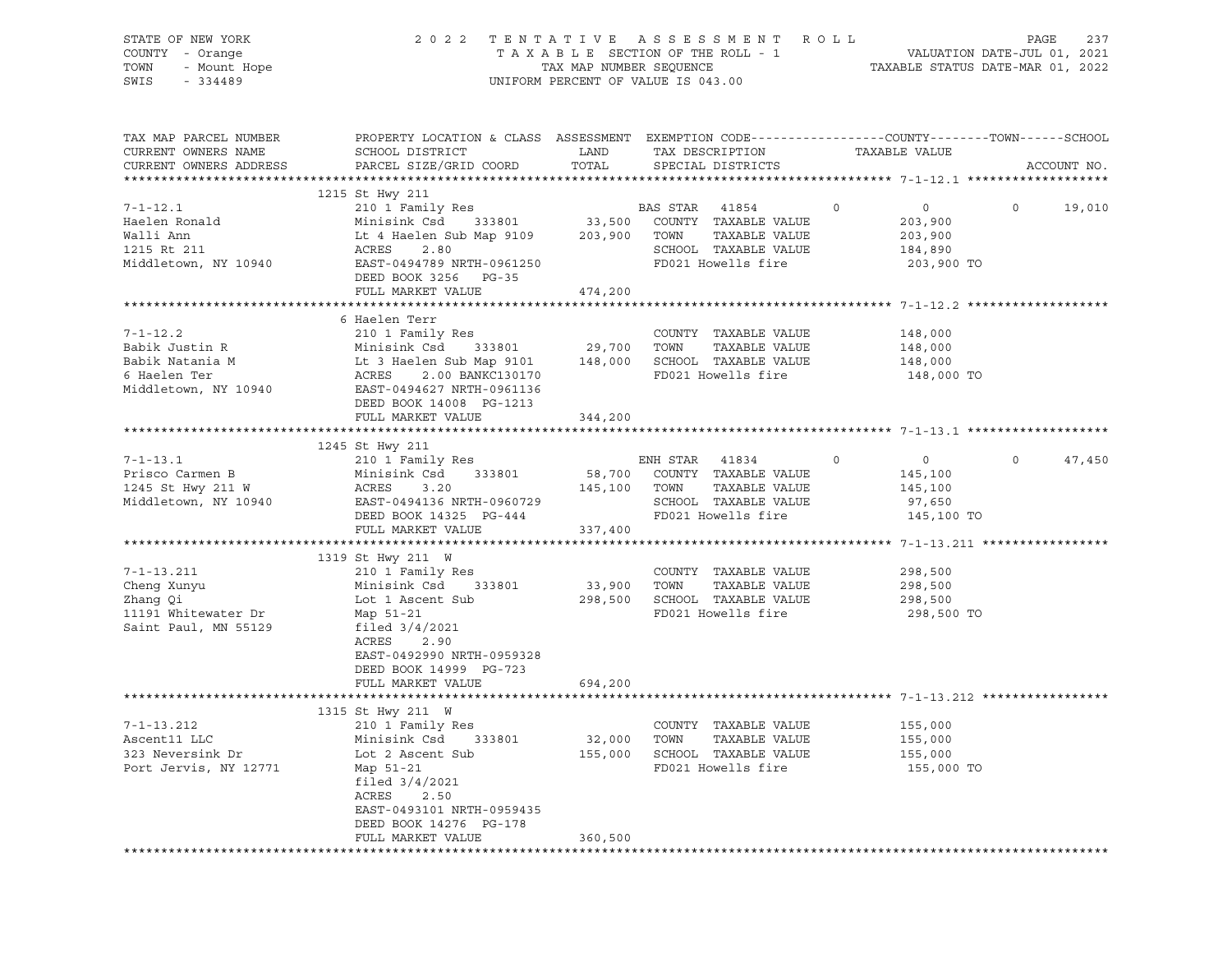| STATE OF NEW YORK 2 0 2<br>COUNTY - Orange<br>TOWN - Mount Hope<br>SWIS - 334489                                                                                                                                                                                                    |                                                                                                                                                                                                                                                            |         | 2022 TENTATIVE ASSESSMENT ROLL<br>UNIFORM PERCENT OF VALUE IS 043.00                                                                                                                 | PAGE<br>238<br>TAXABLE SECTION OF THE ROLL - 1<br>TAXABLE SECTION OF THE ROLL - 1<br>TAXABLE STATUS DATE-MAR 01, 2022                     |
|-------------------------------------------------------------------------------------------------------------------------------------------------------------------------------------------------------------------------------------------------------------------------------------|------------------------------------------------------------------------------------------------------------------------------------------------------------------------------------------------------------------------------------------------------------|---------|--------------------------------------------------------------------------------------------------------------------------------------------------------------------------------------|-------------------------------------------------------------------------------------------------------------------------------------------|
| CURRENT OWNERS NAME<br>CURRENT OWNERS ADDRESS PARCEL SIZE/GRID COORD                                                                                                                                                                                                                | SCHOOL DISTRICT                                                                                                                                                                                                                                            |         | LAND TAX DESCRIPTION TAXABLE VALUE<br>TOTAL SPECIAL DISTRICTS                                                                                                                        | TAX MAP PARCEL NUMBER THE PROPERTY LOCATION & CLASS ASSESSMENT EXEMPTION CODE---------------COUNTY--------TOWN------SCHOOL<br>ACCOUNT NO. |
|                                                                                                                                                                                                                                                                                     |                                                                                                                                                                                                                                                            |         |                                                                                                                                                                                      |                                                                                                                                           |
| $7 - 1 - 13.213$<br>Mountain View Home Build Inc Minisink Csd 333801<br>122 Grusz Rd<br>Westtown, NY 10998 Map 51-21<br>PRIOR OWNER ON 3/01/2022 ACRES 2.50<br>Mountain View Home Build Inc EAST-0493202 NRTH-0959541                                                               | 1311 St Hwy 211 W<br>210 1 Family Res<br>Lot 3 Ascent Sub<br>filed 3/4/2021<br>DEED BOOK 15166 PG-845                                                                                                                                                      |         | COUNTY TAXABLE VALUE<br>32,000 TOWN TAXABLE VALUE<br>132,000 SCHOOL TAXABLE VALUE<br>FD021 Howells fire                                                                              | 132,000<br>132,000<br>132,000<br>132,000 TO                                                                                               |
|                                                                                                                                                                                                                                                                                     | FULL MARKET VALUE                                                                                                                                                                                                                                          | 307,000 |                                                                                                                                                                                      |                                                                                                                                           |
|                                                                                                                                                                                                                                                                                     |                                                                                                                                                                                                                                                            |         |                                                                                                                                                                                      |                                                                                                                                           |
| $7 - 1 - 13.214$<br>Mountain View Home Build Inc Minisink Csd 333801<br>122 Grusz Rd<br>Westtown, NY 10998<br>PRIOR OWNER ON 3/01/2022 ACRES 2.30<br>Mountain View Home Build Inc EAST-0493309 NRTH-0959645<br>$7 - 1 - 13.215$<br>Invoss LLC<br>PO Box 607<br>Middletown, NY 10940 | 1307 St Hwy 211 W<br>311 Res vac land<br>Lot 4 Ascent Sub<br>Map 51-21<br>filed 3/4/2021<br>DEED BOOK 15166 PG-814<br>FULL MARKET VALUE<br>1301 St Hwy 211 W<br>311 Res vac land<br>Map 51-21<br>filed 3/4/2021<br>ACRES 2.00<br>EAST-0493419 NRTH-0959750 | 72,300  | COUNTY TAXABLE VALUE<br>COUNTY TAXABLE VALUE<br>31,100    TOWN      TAXABLE VALUE<br>31,100 SCHOOL TAXABLE VALUE<br>FD021 Howells fire<br>COUNTY TAXABLE VALUE<br>FD021 Howells fire | 31,100<br>31,100<br>31,100<br>31,100 TO<br>29,700<br>29,700<br>29,700<br>29,700 TO                                                        |
|                                                                                                                                                                                                                                                                                     | DEED BOOK 15122 PG-509<br>FULL MARKET VALUE                                                                                                                                                                                                                | 69,100  |                                                                                                                                                                                      |                                                                                                                                           |
|                                                                                                                                                                                                                                                                                     |                                                                                                                                                                                                                                                            |         |                                                                                                                                                                                      |                                                                                                                                           |
| $7 - 1 - 13.216$<br>Mountain View Home Build Inc Minisink Csd 333801 36,800 TOWN<br>122 Grusz Rd<br>Weattown, NY 10998<br>PRIOR OWNER ON 3/01/2022 ACRES 3.80<br>Mountain View Home Build Inc EAST-0493534 NRTH-0959859                                                             | 1295 St Hwy 211 W<br>311 Res vac land<br>Lot 6 Ascent Sub<br>Map 51-21<br>filed 3/4/2021<br>DEED BOOK 15186 PG-239<br>FULL MARKET VALUE                                                                                                                    | 85,600  | COUNTY TAXABLE VALUE<br>TAXABLE VALUE<br>36,800 SCHOOL TAXABLE VALUE<br>FD021 Howells fire                                                                                           | 36,800<br>36,800<br>36,800<br>36,800 TO                                                                                                   |
|                                                                                                                                                                                                                                                                                     |                                                                                                                                                                                                                                                            |         |                                                                                                                                                                                      |                                                                                                                                           |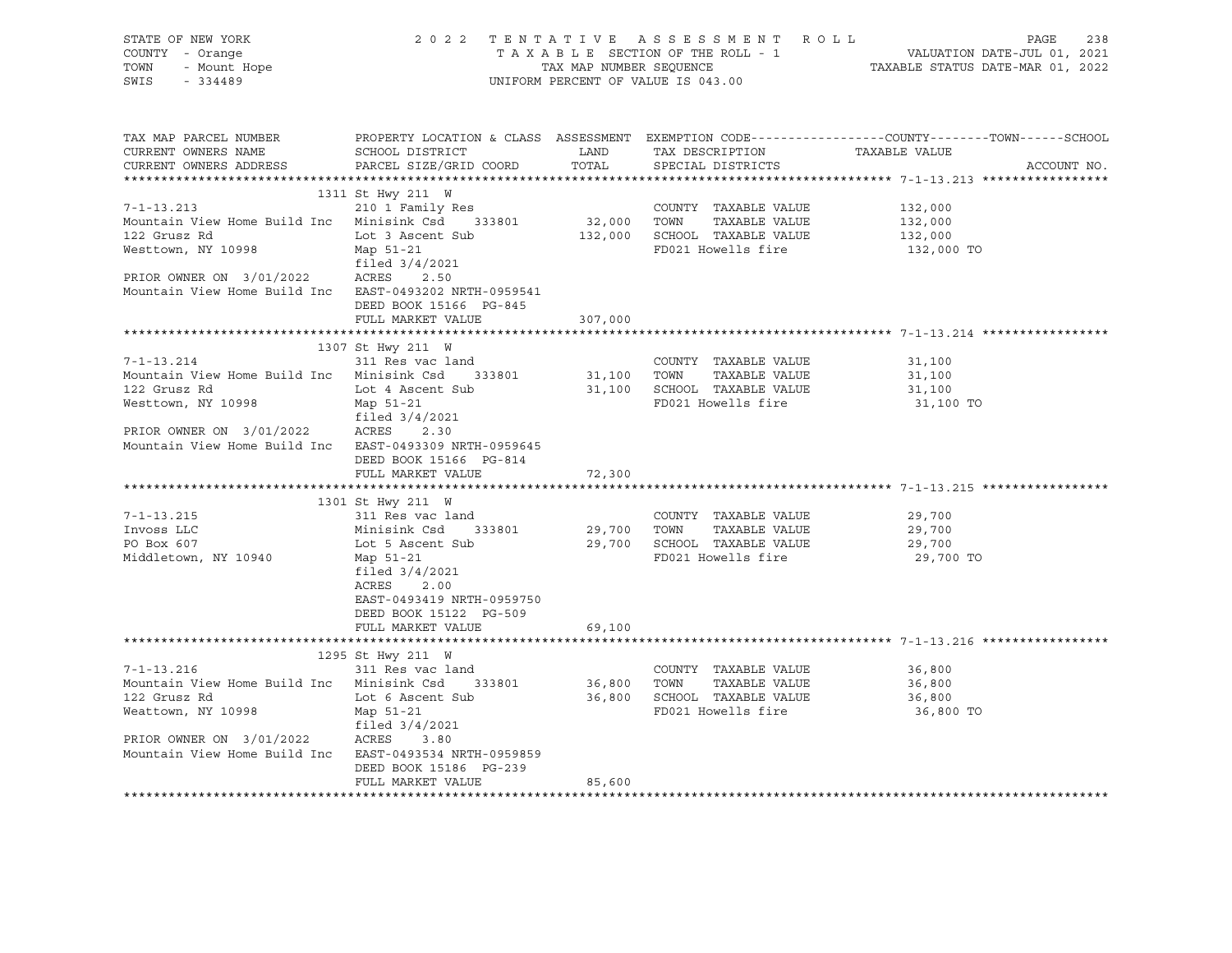| STATE OF NEW YORK<br>COUNTY - Orange<br>TOWN<br>- Mount Hope<br>SWIS<br>$-334489$              | 2022 TENTATIVE ASSESSMENT ROLL<br>TAXABLE SECTION OF THE ROLL - 1<br>TAX MAP NUMBER SEOUENCE<br>UNIFORM PERCENT OF VALUE IS 043.00                                                                                                    | VALUATION DATE-JUL 01, 2021<br>TAXABLE STATUS DATE-MAR 01, 2022 | PAGE<br>239                                                                                                                 |                                                                      |                    |
|------------------------------------------------------------------------------------------------|---------------------------------------------------------------------------------------------------------------------------------------------------------------------------------------------------------------------------------------|-----------------------------------------------------------------|-----------------------------------------------------------------------------------------------------------------------------|----------------------------------------------------------------------|--------------------|
| TAX MAP PARCEL NUMBER<br>CURRENT OWNERS NAME<br>CURRENT OWNERS ADDRESS                         | PROPERTY LOCATION & CLASS ASSESSMENT EXEMPTION CODE----------------COUNTY-------TOWN-----SCHOOL<br>SCHOOL DISTRICT<br>PARCEL SIZE/GRID COORD                                                                                          | LAND<br>TOTAL                                                   | TAX DESCRIPTION<br>SPECIAL DISTRICTS                                                                                        | TAXABLE VALUE                                                        | ACCOUNT NO.        |
| $7 - 1 - 13.22$<br>Mydosh Frank<br>Mydosh Joyce<br>1641 St Rte 211 West<br>Otisville, NY 10963 | St Hwy 211 W<br>320 Rural vacant<br>Minisink Csd 333801<br>Mydosh Sub Map 121-17<br>Lot 2<br>filed $4/28/2017$<br>ACRES 10.30<br>EAST-0494055 NRTH-0960365<br>DEED BOOK 14323 PG-609                                                  | 52,800 TOWN                                                     | COUNTY TAXABLE VALUE<br>TAXABLE VALUE<br>52,800 SCHOOL TAXABLE VALUE<br>FD021 Howells fire                                  | 52,800<br>52,800<br>52,800<br>52,800 TO                              |                    |
|                                                                                                | FULL MARKET VALUE                                                                                                                                                                                                                     | 122,800                                                         |                                                                                                                             |                                                                      |                    |
| $7 - 1 - 13.23$<br>Mydosh Albert Jr<br>12 Vermont Ln<br>Middletown, NY 10940                   | Vermont<br>320 Rural vacant<br>Minisink Csd<br>333801<br>Mydosh Sub Map 121-17<br>Part Lot 3<br>filed $4/28/2017$<br>ACRES<br>9.50<br>EAST-0493933 NRTH-0959655<br>DEED BOOK 14331 PG-1048<br>FULL MARKET VALUE                       | 33,500 TOWN<br>77,900                                           | COUNTY TAXABLE VALUE<br>TAXABLE VALUE<br>33,500 SCHOOL TAXABLE VALUE<br>FD021 Howells fire                                  | 33,500<br>33,500<br>33,500<br>33,500 TO                              |                    |
| $7 - 1 - 14.2$<br>Normoyle John T<br>1285 Rt 211 West<br>Middletown, NY 10940                  | 1285 St Hwy 211<br>210 1 Family Res<br>Minisink Csd<br>333801<br>Parcel/Lot Mydosh Sub<br>121-17 filed 4/28/17<br>FRNT 219.80 DPTH 121.70<br>ACRES<br>0.37<br>EAST-0493483 NRTH-0960176<br>DEED BOOK 2004 PG-702<br>FULL MARKET VALUE | 126,700                                                         | ENH STAR 41834<br>21,300 COUNTY TAXABLE VALUE<br>54,500 TOWN<br>TAXABLE VALUE<br>SCHOOL TAXABLE VALUE<br>FD021 Howells fire | $\overline{0}$<br>$\circ$<br>54,500<br>54,500<br>7,050<br>54,500 TO  | $\Omega$<br>47,450 |
|                                                                                                | 1289 St Hwy 211 W                                                                                                                                                                                                                     |                                                                 |                                                                                                                             |                                                                      |                    |
| $7 - 1 - 15$<br>Blumenberg Donald<br>1289 St Rte 211<br>Middletown, NY 10940                   | 210 1 Family Res<br>Minisink Csd<br>333801<br>FRNT 100.00 DPTH 170.00<br>BANKC130170<br>EAST-0493336 NRTH-0960096<br>DEED BOOK 13850 PG-21<br>FULL MARKET VALUE                                                                       | 18,200<br>162,800                                               | BAS STAR 41854<br>COUNTY TAXABLE VALUE<br>70,000 TOWN<br>TAXABLE VALUE<br>SCHOOL TAXABLE VALUE<br>FD021 Howells fire        | $\circ$<br>$\overline{0}$<br>70,000<br>70,000<br>50,990<br>70,000 TO | $\Omega$<br>19,010 |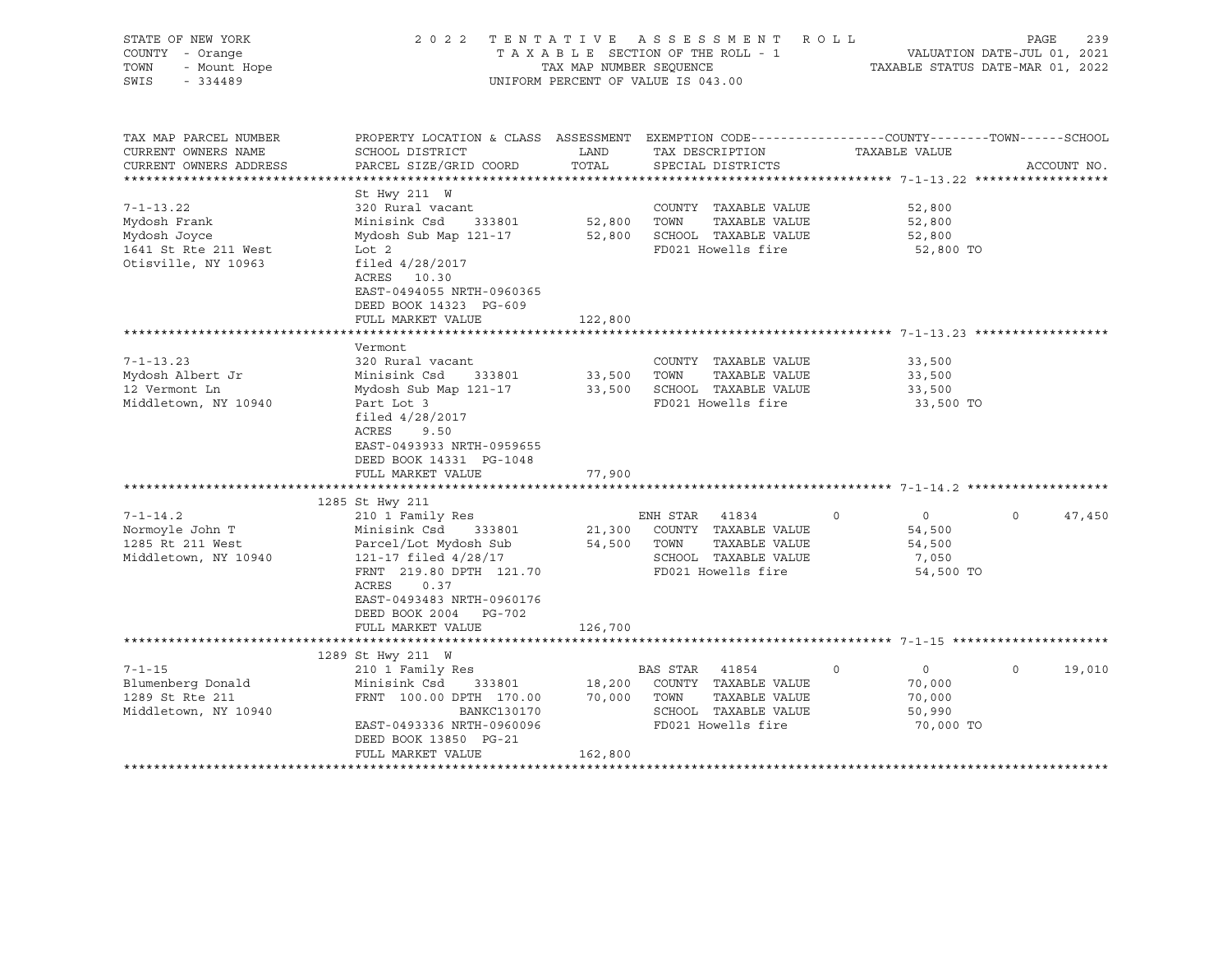# STATE OF NEW YORK 2 0 2 2 T E N T A T I V E A S S E S S M E N T R O L L PAGE 240 COUNTY - Orange T A X A B L E SECTION OF THE ROLL - 1 VALUATION DATE-JUL 01, 2021 TOWN - Mount Hope TAX MAP NUMBER SEQUENCE TAXABLE STATUS DATE-MAR 01, 2022 SWIS - 334489 UNIFORM PERCENT OF VALUE IS 043.00

| TAX MAP PARCEL NUMBER<br>CURRENT OWNERS NAME<br>CURRENT OWNERS ADDRESS            | PROPERTY LOCATION & CLASS ASSESSMENT<br>SCHOOL DISTRICT<br>PARCEL SIZE/GRID COORD                                                                                                                                        | LAND<br>TOTAL                | EXEMPTION CODE-----------------COUNTY--------TOWN------SCHOOL<br>TAX DESCRIPTION<br>SPECIAL DISTRICTS                                                    | TAXABLE VALUE                                                                          | ACCOUNT NO.                               |
|-----------------------------------------------------------------------------------|--------------------------------------------------------------------------------------------------------------------------------------------------------------------------------------------------------------------------|------------------------------|----------------------------------------------------------------------------------------------------------------------------------------------------------|----------------------------------------------------------------------------------------|-------------------------------------------|
| $7 - 1 - 16.1$<br>Mydosh Albert Jr<br>12 Vermont Ln<br>Middletown, NY 10940       | 12 Vermont Ln<br>210 1 Family Res<br>Minisink Csd<br>333801<br>ACRES<br>1.00<br>EAST-0493553 NRTH-0958907<br>FULL MARKET VALUE                                                                                           |                              | AGED<br>41800<br>25,000 ENH STAR<br>41834<br>101,600 COUNTY TAXABLE VALUE<br>TOWN<br>TAXABLE VALUE<br>236,300 SCHOOL TAXABLE VALUE<br>FD021 Howells fire | $\mathbf 0$<br>50,800<br>$\circ$<br>$\circ$<br>50,800<br>50,800<br>3,350<br>101,600 TO | 50,800<br>50,800<br>$\mathbf 0$<br>47,450 |
| $7 - 1 - 16.2$<br>Mydosh Albert L Jr<br>12 Vermont Ln<br>Middletown, NY 10940     | 15 Vermont Ln<br>270 Mfg housing<br>Minisink Csd<br>333801<br>ACRES<br>3.50<br>EAST-0493698 NRTH-0959036<br>DEED BOOK 11946 PG-442<br>FULL MARKET VALUE                                                                  | 36,000<br>49,100<br>114,200  | COUNTY TAXABLE VALUE<br>TOWN<br>TAXABLE VALUE<br>SCHOOL TAXABLE VALUE<br>FD021 Howells fire                                                              | 49,100<br>49,100<br>49,100<br>49,100 TO                                                |                                           |
| $7 - 1 - 17.1$<br>Hermanowski Kazimerz<br>456 Tally Ho Rd<br>Middletown, NY 10940 | 456 Tally Ho Rd<br>210 1 Family Res<br>Minisink Csd<br>333801<br>ACRES 24.40<br>EAST-0496030 NRTH-0958237<br>DEED BOOK 5539 PG-130<br>FULL MARKET VALUE                                                                  | 56,200<br>244,000<br>567,400 | BAS STAR 41854<br>COUNTY TAXABLE VALUE<br>TAXABLE VALUE<br>TOWN<br>SCHOOL TAXABLE VALUE<br>FD021 Howells fire                                            | $\Omega$<br>$\circ$<br>244,000<br>244,000<br>224,990<br>244,000 TO                     | $\Omega$<br>19,010                        |
| $7 - 1 - 17.21$<br>Hussain Kenia<br>435 Tally Ho Rd<br>Middletown, NY 10940       | 435 Tally Ho Rd<br>210 1 Family Res<br>Minisink Csd 333801<br>Lt 1 Prospect Builders<br>SM 179-05 Filed 2/24/05<br>3.40 BANKC020537<br>ACRES<br>EAST-0494980 NRTH-0958558<br>DEED BOOK 12073 PG-394<br>FULL MARKET VALUE | 35,700<br>181,900<br>423,000 | BAS STAR<br>41854<br>COUNTY TAXABLE VALUE<br>TOWN<br>TAXABLE VALUE<br>SCHOOL TAXABLE VALUE<br>FD021 Howells fire                                         | $\mathbf 0$<br>$\overline{0}$<br>181,900<br>181,900<br>162,890<br>181,900 TO           | 19,010<br>$\mathbf 0$                     |
| $7 - 1 - 17.22$<br>Tadgh, Inc<br>PO Box 328<br>Middletown, NY 10940               | 445 Tally Ho Rd<br>311 Res vac land<br>Minisink Csd<br>333801<br>Lt 2 Prospect Builders<br>SM 179-05 Filed 2/24/05<br>ACRES<br>2.00<br>EAST-0495218 NRTH-0958666<br>DEED BOOK 12562 PG-1334<br>FULL MARKET VALUE         | 29,700<br>29,700<br>69,100   | COUNTY TAXABLE VALUE<br>TOWN<br>TAXABLE VALUE<br>SCHOOL TAXABLE VALUE<br>FD021 Howells fire                                                              | 29,700<br>29,700<br>29,700<br>29,700 TO                                                |                                           |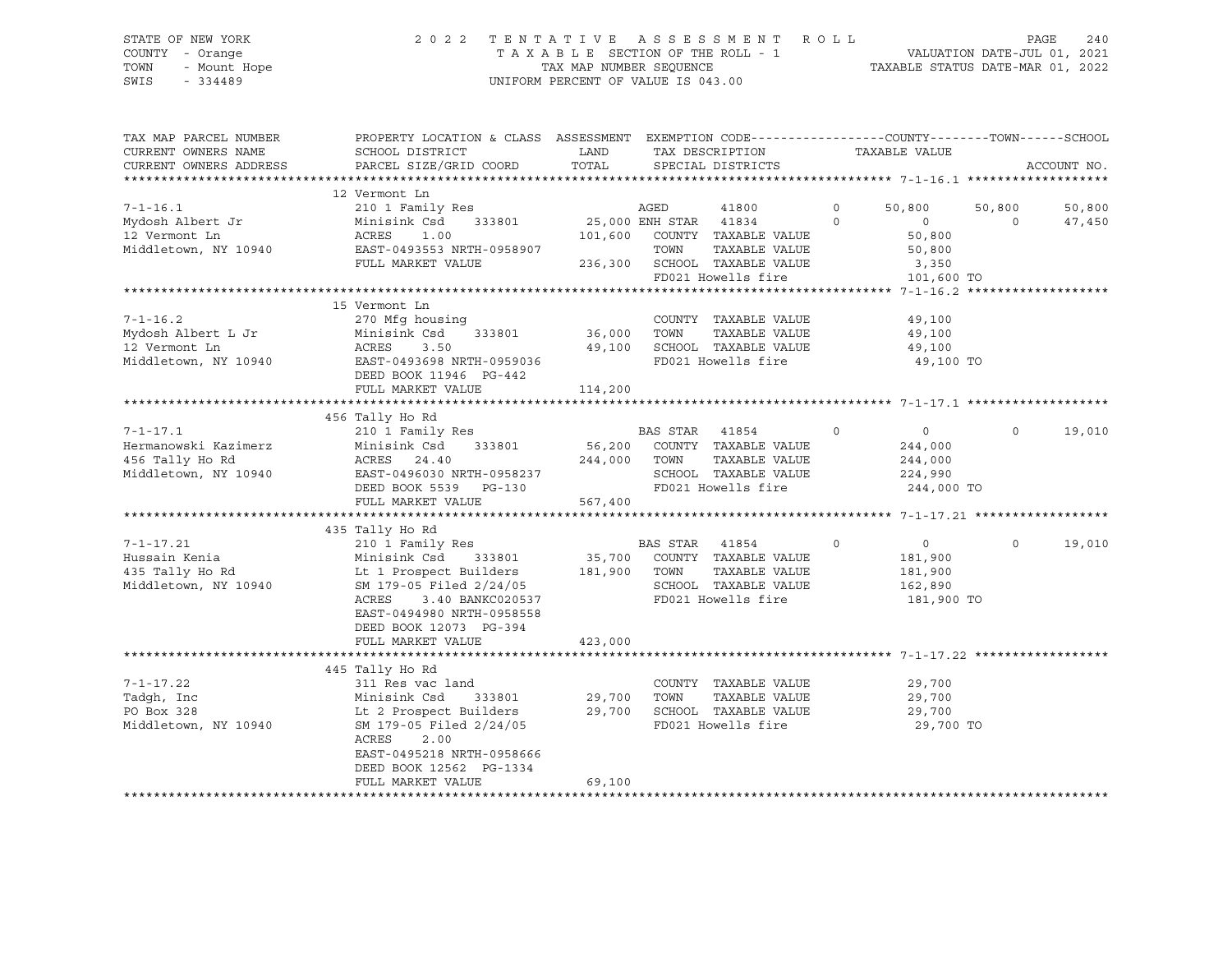| STATE OF NEW YORK<br>COUNTY - Orange<br>TOWN<br>- Mount Hope<br>SWIS<br>$-334489$ | 2022 TENTATIVE ASSESSMENT ROLL                                                                                                               | TAX MAP NUMBER SEQUENCE<br>UNIFORM PERCENT OF VALUE IS 043.00 |                | T A X A B L E SECTION OF THE ROLL - 1<br>TAX MAP NUMBER SEQUENCE TAXAI | TAXABLE STATUS DATE-MAR 01, 2022                       | PAGE<br>VALUATION DATE-JUL 01, 2021 | 241         |
|-----------------------------------------------------------------------------------|----------------------------------------------------------------------------------------------------------------------------------------------|---------------------------------------------------------------|----------------|------------------------------------------------------------------------|--------------------------------------------------------|-------------------------------------|-------------|
| TAX MAP PARCEL NUMBER<br>CURRENT OWNERS NAME<br>CURRENT OWNERS ADDRESS            | PROPERTY LOCATION & CLASS ASSESSMENT EXEMPTION CODE----------------COUNTY-------TOWN-----SCHOOL<br>SCHOOL DISTRICT<br>PARCEL SIZE/GRID COORD | LAND<br>TOTAL                                                 |                | TAX DESCRIPTION<br>SPECIAL DISTRICTS                                   | TAXABLE VALUE                                          |                                     | ACCOUNT NO. |
|                                                                                   |                                                                                                                                              |                                                               |                |                                                                        |                                                        |                                     |             |
|                                                                                   | 455 Tally Ho Rd                                                                                                                              |                                                               |                |                                                                        |                                                        |                                     |             |
| $7 - 1 - 17.232$                                                                  | 311 Res vac land                                                                                                                             |                                                               |                | COUNTY TAXABLE VALUE                                                   | 35,000                                                 |                                     |             |
| Neerum Inc                                                                        | Minisink Csd 333801                                                                                                                          | 35,000 TOWN                                                   |                | TAXABLE VALUE                                                          | 35,000                                                 |                                     |             |
| PO Box 328                                                                        | Parcel Neerum Inc                                                                                                                            |                                                               |                | 35,000 SCHOOL TAXABLE VALUE                                            | 35,000                                                 |                                     |             |
| Middletown, NY 10940                                                              | Sub Map 156-15<br>filed $7/10/2015$<br>ACRES<br>3.20<br>EAST-0495387 NRTH-0958802<br>DEED BOOK 12562 PG-1471                                 |                                                               |                | FD021 Howells fire                                                     | 35,000 TO                                              |                                     |             |
|                                                                                   | FULL MARKET VALUE                                                                                                                            | 81,400                                                        |                |                                                                        |                                                        |                                     |             |
|                                                                                   |                                                                                                                                              |                                                               |                |                                                                        |                                                        |                                     |             |
|                                                                                   | 425 Tally Ho Rd                                                                                                                              |                                                               |                |                                                                        |                                                        |                                     |             |
| $7 - 1 - 18$                                                                      | 210 1 Family Res                                                                                                                             |                                                               |                | COUNTY TAXABLE VALUE                                                   | 77,500                                                 |                                     |             |
| Ludvigsen Lauren                                                                  | 333801<br>Minisink Csd                                                                                                                       | 25,600                                                        | TOWN           | TAXABLE VALUE                                                          | 77,500                                                 |                                     |             |
| 425 Tally Ho Rd                                                                   | FRNT 203.00 DPTH 240.00<br>ACRES 0.34 BANKC160275                                                                                            |                                                               |                | 77,500 SCHOOL TAXABLE VALUE                                            | 77,500                                                 |                                     |             |
| Middletown, NY 10940                                                              | EAST-0494924 NRTH-0958350<br>DEED BOOK 14989 PG-1279                                                                                         |                                                               |                | FD021 Howells fire                                                     | 77,500 TO                                              |                                     |             |
|                                                                                   | FULL MARKET VALUE                                                                                                                            | 180,200                                                       |                |                                                                        |                                                        |                                     |             |
|                                                                                   |                                                                                                                                              |                                                               |                |                                                                        | ************************************* 7-1-19 ********* |                                     |             |
| $7 - 1 - 19$                                                                      | 459 Tally Ho Rd<br>$215$ 1 Fam Res w/                                                                                                        |                                                               |                | COUNTY TAXABLE VALUE                                                   | 156,000                                                |                                     |             |
| Cruz-Ponte Leila                                                                  | Minisink Csd 333801                                                                                                                          | 18,600                                                        | TOWN           | TAXABLE VALUE                                                          | 156,000                                                |                                     |             |
| Vega Leilise M                                                                    | FRNT 192.20 DPTH 94.00                                                                                                                       |                                                               |                | 156,000 SCHOOL TAXABLE VALUE                                           | 156,000                                                |                                     |             |
| 459 Tally Ho Rd                                                                   | ACRES   0.48 BANKN140687                                                                                                                     |                                                               |                | FD021 Howells fire                                                     | 156,000 TO                                             |                                     |             |
| Middletown, NY 10940                                                              | EAST-0495612 NRTH-0958675<br>DEED BOOK 14153 PG-1807                                                                                         |                                                               |                |                                                                        |                                                        |                                     |             |
|                                                                                   | FULL MARKET VALUE                                                                                                                            | 362,800                                                       |                |                                                                        |                                                        |                                     |             |
|                                                                                   |                                                                                                                                              |                                                               |                |                                                                        |                                                        |                                     |             |
|                                                                                   | 463 Tally Ho Rd                                                                                                                              |                                                               |                |                                                                        |                                                        |                                     |             |
| $7 - 1 - 20$                                                                      | 210 1 Family Res                                                                                                                             |                                                               | BAS STAR 41854 |                                                                        | $\Omega$<br>$\overline{0}$                             | $\Omega$                            | 19,010      |
| Flanagan Kevin                                                                    | Minisink Csd<br>333801                                                                                                                       |                                                               |                | 25,000 COUNTY TAXABLE VALUE                                            | 131,500                                                |                                     |             |
|                                                                                   | 1.00 BANKC030217 131,500<br>ACRES                                                                                                            |                                                               | TOWN           | TAXABLE VALUE                                                          | 131,500                                                |                                     |             |
| Flanagan Dawn<br>463 Tally Ho Rd<br>Middlet                                       | EAST-0495624 NRTH-0958799                                                                                                                    |                                                               |                | SCHOOL TAXABLE VALUE                                                   | 112,490                                                |                                     |             |
| Middletown, NY 10940                                                              | DEED BOOK 11869 PG-951                                                                                                                       |                                                               |                | FD021 Howells fire                                                     | 131,500 TO                                             |                                     |             |
|                                                                                   | FULL MARKET VALUE                                                                                                                            | 305,800                                                       |                |                                                                        |                                                        |                                     |             |
|                                                                                   |                                                                                                                                              |                                                               |                |                                                                        |                                                        |                                     |             |
|                                                                                   | 341 Reservior Rd                                                                                                                             |                                                               |                |                                                                        | $\circ$                                                | $\circ$                             |             |
| $7 - 1 - 21.1$                                                                    | 210 1 Family Res                                                                                                                             |                                                               | BAS STAR 41854 | 333801 25,500 COUNTY TAXABLE VALUE                                     | $\overline{0}$                                         |                                     | 19,010      |
| Boyce (fka Horan) Michele Minisink Csd<br>PO Box 588                              |                                                                                                                                              |                                                               |                | TAXABLE VALUE                                                          | 107,300<br>107,300                                     |                                     |             |
| Howells, NY 10932                                                                 | Lt1 Dulisse Sub Map 49-99 107,300 TOWN<br>ACRES<br>1.10                                                                                      |                                                               |                | SCHOOL TAXABLE VALUE                                                   | 88,290                                                 |                                     |             |
|                                                                                   | EAST-0496903 NRTH-0959294                                                                                                                    |                                                               |                | FD021 Howells fire                                                     | 107,300 TO                                             |                                     |             |
|                                                                                   | DEED BOOK 5061 PG-25                                                                                                                         |                                                               |                |                                                                        |                                                        |                                     |             |
|                                                                                   | FULL MARKET VALUE                                                                                                                            | 249,500                                                       |                |                                                                        |                                                        |                                     |             |
|                                                                                   |                                                                                                                                              |                                                               |                |                                                                        |                                                        |                                     |             |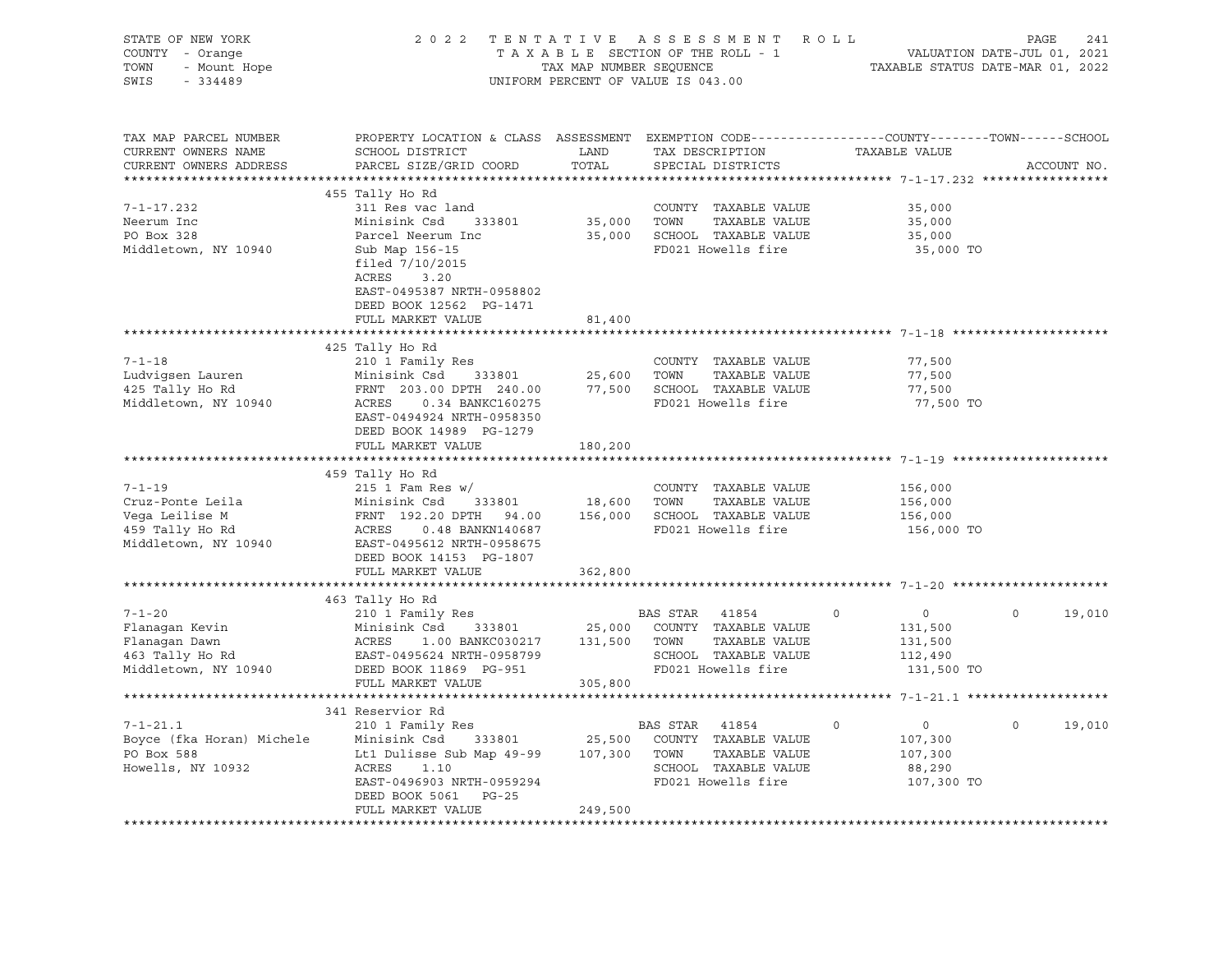| STATE OF NEW YORK<br>COUNTY - Orange<br>TOWN<br>- Mount Hope<br>SWIS<br>$-334489$                             | 2 0 2 2                                                                                                                                                                                                           |                                    | TENTATIVE ASSESSMENT ROLL<br>UNIFORM PERCENT OF VALUE IS 043.00                                                                 |                                                                          | PAGE    | 242         |
|---------------------------------------------------------------------------------------------------------------|-------------------------------------------------------------------------------------------------------------------------------------------------------------------------------------------------------------------|------------------------------------|---------------------------------------------------------------------------------------------------------------------------------|--------------------------------------------------------------------------|---------|-------------|
| TAX MAP PARCEL NUMBER<br>CURRENT OWNERS NAME<br>CURRENT OWNERS ADDRESS                                        | PROPERTY LOCATION & CLASS ASSESSMENT EXEMPTION CODE---------------COUNTY-------TOWN------SCHOOL<br>SCHOOL DISTRICT<br>PARCEL SIZE/GRID COORD                                                                      | LAND<br>TOTAL                      | TAX DESCRIPTION TAXABLE VALUE<br>SPECIAL DISTRICTS                                                                              |                                                                          |         | ACCOUNT NO. |
|                                                                                                               | 319 Reservior Rd                                                                                                                                                                                                  |                                    |                                                                                                                                 |                                                                          |         |             |
| $7 - 1 - 21.2$<br>Dulisse Living Trust Deborah Minisink Csd<br>319 Reservior Rd<br>Middletown, NY 10940       | Res B<br>333801 41,200<br>210 1 Family Res<br>Lt2 Dulisse Sub Map 49-99 149,400<br>ACRES<br>5.70<br>EAST-0497179 NRTH-0959245<br>DEED BOOK 14191 PG-1903<br>FULL MARKET VALUE                                     | 347,400                            | BAS STAR 41854<br>COUNTY TAXABLE VALUE<br>TOWN<br>TAXABLE VALUE<br>SCHOOL TAXABLE VALUE<br>FD021 Howells fire                   | $\overline{0}$<br>$\circ$<br>149,400<br>149,400<br>130,390<br>149,400 TO | $\circ$ | 19,010      |
|                                                                                                               |                                                                                                                                                                                                                   |                                    |                                                                                                                                 |                                                                          |         |             |
| $7 - 1 - 22.11$<br>Shay Patricia M<br>347 Reservoir Rd<br>Middletown, NY 10940                                | 347 Reservoir Rd<br>210 1 Family Res<br>333801 23,500<br>Minisink Csd<br>FRNT 125.00 DPTH 283.00 96,800<br>EAST-0496767 NRTH-0959229<br>0/07 0420 067 NKTH-0959229<br>DEED BOOK 11300 PG-161<br>FULL MARKET VALUE | 225,100                            | BAS STAR 41854<br>$\overline{0}$<br>COUNTY TAXABLE VALUE<br>TOWN<br>TAXABLE VALUE<br>SCHOOL TAXABLE VALUE<br>FD021 Howells fire | $\overline{0}$<br>96,800<br>96,800<br>77,790<br>96,800 TO                | $\circ$ | 19,010      |
|                                                                                                               |                                                                                                                                                                                                                   |                                    |                                                                                                                                 |                                                                          |         |             |
| $7 - 1 - 22.12$<br>Arone Luigi<br>359 Reservoir Rd<br>Midll<br>Middletown, NY 10940 EAST-0496738 NRTH-0958862 | 359 Reservoir Rd<br>210 1 Family Res<br>Minisink Csd<br>6.30 BANKN140687 153,500<br>ACRES<br>DEED BOOK 14269 PG-1117                                                                                              | 333801 38,100                      | COUNTY TAXABLE VALUE<br>TOWN<br>TAXABLE VALUE<br>SCHOOL TAXABLE VALUE<br>FD021 Howells fire                                     | 153,500<br>153,500<br>153,500<br>153,500 TO                              |         |             |
|                                                                                                               | FULL MARKET VALUE                                                                                                                                                                                                 | 357,000                            |                                                                                                                                 |                                                                          |         |             |
| $7 - 1 - 22.13$<br>Angel Realty Inc<br>PO Box 66<br>Slate Hill, NY 10973                                      | 351 Reservoir Rd<br>311 Res vac land<br>Minisink Csd<br>FRNT 125.00 DPTH 283.00 23,500<br>EAST-0496661 NRTH-0959191<br>DEED BOOK 2485 PG-00084<br>FULL MARKET VALUE                                               | 333801 23,500<br>54,700            | COUNTY TAXABLE VALUE<br>TOWN<br>TAXABLE VALUE<br>SCHOOL TAXABLE VALUE<br>FD021 Howells fire                                     | 23,500<br>23,500<br>23,500<br>23,500 TO                                  |         |             |
|                                                                                                               | 367 Reservoir Rd                                                                                                                                                                                                  |                                    |                                                                                                                                 |                                                                          |         |             |
| 7-1-22.21<br>Dykshoorn Ellen Marie Minisink<br>ACRES<br>Middletown, NY 10940                                  | 210 1 Family Res<br>Minisink Csd<br>2.00 BANKC080496<br>EAST-0496384 NRTH-0958989<br>DEED BOOK 15122 PG-1352<br>FULL MARKET VALUE                                                                                 | 333801 29,700<br>96,300<br>224,000 | COUNTY TAXABLE VALUE<br>TOWN<br>TAXABLE VALUE<br>SCHOOL TAXABLE VALUE<br>FD021 Howells fire                                     | 96,300<br>96,300<br>96,300<br>96,300 TO                                  |         |             |
|                                                                                                               |                                                                                                                                                                                                                   |                                    |                                                                                                                                 |                                                                          |         |             |
| $7 - 1 - 22.22$<br>Kusy Renata<br>Kusy Robert<br>373 Reservior Rd<br>Middletown, NY 10940                     | 373 Reservoir Rd<br>210 1 Family Res<br>Minisink Csd<br>333801<br>ACRES<br>2.00 BANKN140687<br>EAST-0496296 NRTH-0958925<br>DEED BOOK 4793<br>PG-96<br>FULL MARKET VALUE                                          | 29,700<br>143,000<br>332,600       | COUNTY TAXABLE VALUE<br>TOWN<br>TAXABLE VALUE<br>SCHOOL TAXABLE VALUE<br>FD021 Howells fire                                     | 143,000<br>143,000<br>143,000<br>143,000 TO                              |         |             |
|                                                                                                               |                                                                                                                                                                                                                   |                                    |                                                                                                                                 |                                                                          |         |             |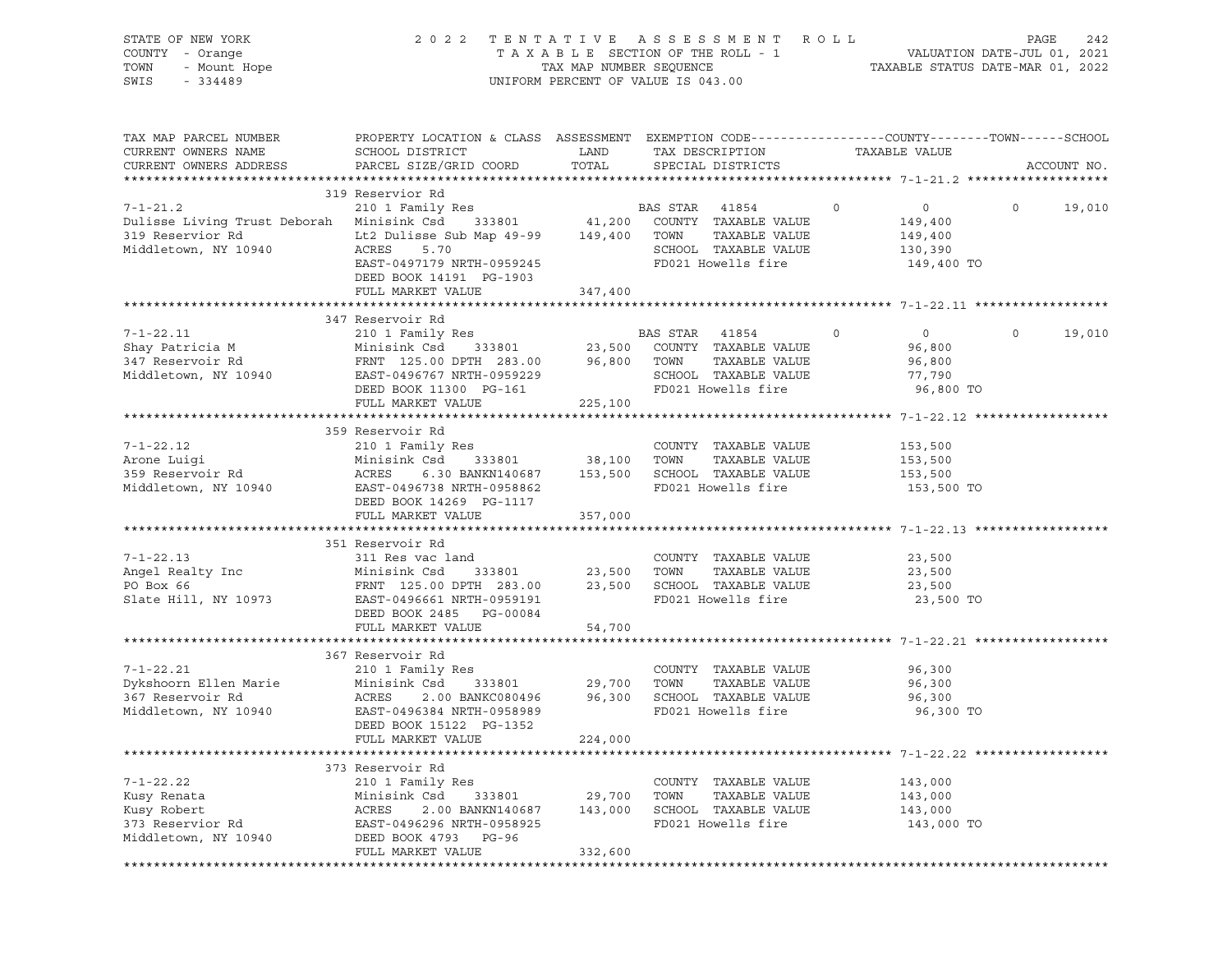# STATE OF NEW YORK 2 0 2 2 T E N T A T I V E A S S E S S M E N T R O L L PAGE 243 COUNTY - Orange T A X A B L E SECTION OF THE ROLL - 1 VALUATION DATE-JUL 01, 2021 TOWN - Mount Hope TAX MAP NUMBER SEQUENCE TAXABLE STATUS DATE-MAR 01, 2022 SWIS - 334489 UNIFORM PERCENT OF VALUE IS 043.00

| TAX MAP PARCEL NUMBER<br>CURRENT OWNERS NAME<br>CURRENT OWNERS ADDRESS | PROPERTY LOCATION & CLASS ASSESSMENT EXEMPTION CODE----------------COUNTY-------TOWN------SCHOOL<br>SCHOOL DISTRICT<br>PARCEL SIZE/GRID COORD                                                                                     |             | LAND TAX DESCRIPTION<br>TOTAL SPECIAL DISTRICTS                    | TAXABLE VALUE      |          | ACCOUNT NO. |
|------------------------------------------------------------------------|-----------------------------------------------------------------------------------------------------------------------------------------------------------------------------------------------------------------------------------|-------------|--------------------------------------------------------------------|--------------------|----------|-------------|
|                                                                        |                                                                                                                                                                                                                                   |             |                                                                    |                    |          |             |
|                                                                        | 383 Reservoir Rd                                                                                                                                                                                                                  |             |                                                                    |                    |          |             |
| $7 - 1 - 22.23$                                                        |                                                                                                                                                                                                                                   |             | $\sim$ 0                                                           | $\overline{0}$     | $\Omega$ | 47,450      |
| Kintz William D                                                        |                                                                                                                                                                                                                                   |             |                                                                    | 90,700             |          |             |
|                                                                        | Xintz Nancy<br>PO Box 646<br>Otisville, NY 10963<br>CHOOL<br>PO Box 646<br>CHOOL<br>DEED BOOK 2046<br>PULL MARKET VALUE<br>PULL MARKET VALUE<br>210,900<br>PD021 HO                                                               |             | TAXABLE VALUE<br>TOWN      TAXABLE VALUE<br>SCHOOL   TAXABLE VALUE | 90,700             |          |             |
|                                                                        |                                                                                                                                                                                                                                   |             |                                                                    | 43,250             |          |             |
|                                                                        |                                                                                                                                                                                                                                   |             | FD021 Howells fire 90,700 TO                                       |                    |          |             |
|                                                                        |                                                                                                                                                                                                                                   |             |                                                                    |                    |          |             |
|                                                                        | 379/385 Tally Ho Rd                                                                                                                                                                                                               |             |                                                                    |                    |          |             |
| $7 - 1 - 23.12$                                                        | 240 Rural res                                                                                                                                                                                                                     |             | AGDISTRICT 41720                                                   | $\Omega$<br>49,631 | 49,631   | 49,631      |
| Neeruam Inc                                                            | Minisink Code<br>Parcel Neerum Inc                                                                                                                                                                                                |             | 333801 $125,500$ COUNTY TAXABLE VALUE                              | 269,569            |          |             |
| PO Box 4836                                                            |                                                                                                                                                                                                                                   |             | 319,200 TOWN<br>TAXABLE VALUE                                      | 269,569            |          |             |
| Middletown, NY 10941                                                   |                                                                                                                                                                                                                                   |             | SCHOOL TAXABLE VALUE                                               | 269,569            |          |             |
|                                                                        | filed 7/10/2015                                                                                                                                                                                                                   |             | FD021 Howells fire                                                 | 269,569 TO         |          |             |
| MAY BE SUBJECT TO PAYMENT                                              | ACRES 130.40                                                                                                                                                                                                                      |             | 49,631 EX                                                          |                    |          |             |
| UNDER AGDIST LAW TIL 2026                                              | EAST-0494735 NRTH-0957520                                                                                                                                                                                                         |             |                                                                    |                    |          |             |
|                                                                        | DEED BOOK 6150 PG-168                                                                                                                                                                                                             |             |                                                                    |                    |          |             |
|                                                                        | FULL MARKET VALUE                                                                                                                                                                                                                 | 742,300     |                                                                    |                    |          |             |
|                                                                        |                                                                                                                                                                                                                                   |             |                                                                    |                    |          |             |
|                                                                        | 10 Pierson Hill Rd                                                                                                                                                                                                                |             |                                                                    |                    |          |             |
| $7 - 1 - 23.2$                                                         | rierson mili ku<br>210 1 Family Res                                                                                                                                                                                               |             | COUNTY TAXABLE VALUE                                               | 123,900            |          |             |
| Senga, Inc.                                                            | Minisink Csd 333801<br>ACRES 2.30                                                                                                                                                                                                 | 29,700 TOWN | TAXABLE VALUE                                                      | 123,900            |          |             |
|                                                                        |                                                                                                                                                                                                                                   |             |                                                                    | 123,900            |          |             |
|                                                                        |                                                                                                                                                                                                                                   |             | FD021 Howells fire                                                 | 123,900 TO         |          |             |
|                                                                        | DEED BOOK 13644 PG-1389                                                                                                                                                                                                           |             |                                                                    |                    |          |             |
|                                                                        | FULL MARKET VALUE 288,100                                                                                                                                                                                                         |             |                                                                    |                    |          |             |
|                                                                        |                                                                                                                                                                                                                                   |             |                                                                    |                    |          |             |
|                                                                        | 1343 St Hwy 211                                                                                                                                                                                                                   |             |                                                                    |                    |          |             |
| $7 - 1 - 24$                                                           | 210 1 Family Res                                                                                                                                                                                                                  |             | COUNTY TAXABLE VALUE                                               | 118,000            |          |             |
| O'Dell Kelsey                                                          | Minisink Csd 333801 20,800 TOWN                                                                                                                                                                                                   |             | TAXABLE VALUE                                                      | 118,000            |          |             |
| 1343 St Hwy 211                                                        | FRNT 200.00 DPTH 125.00 118,000                                                                                                                                                                                                   |             | SCHOOL TAXABLE VALUE                                               | 118,000            |          |             |
| Middletown, NY 10940                                                   | BANKC040280                                                                                                                                                                                                                       |             | FD027 Mt hope fire                                                 | 118,000 TO         |          |             |
|                                                                        | EAST-0492342 NRTH-0959154                                                                                                                                                                                                         |             |                                                                    |                    |          |             |
|                                                                        | DEED BOOK 14669 PG-482                                                                                                                                                                                                            |             |                                                                    |                    |          |             |
|                                                                        | FULL MARKET VALUE                                                                                                                                                                                                                 | 274,400     |                                                                    |                    |          |             |
|                                                                        |                                                                                                                                                                                                                                   |             |                                                                    |                    |          |             |
|                                                                        | Otis Rd                                                                                                                                                                                                                           |             |                                                                    |                    |          |             |
|                                                                        |                                                                                                                                                                                                                                   |             | COUNTY TAXABLE VALUE                                               | 20,000             |          |             |
|                                                                        |                                                                                                                                                                                                                                   | 20,000      | TAXABLE VALUE<br>TOWN                                              | 20,000             |          |             |
|                                                                        |                                                                                                                                                                                                                                   | 20,000      | SCHOOL TAXABLE VALUE                                               | 20,000             |          |             |
|                                                                        |                                                                                                                                                                                                                                   |             | FD021 Howells fire<br>FD027 Mt hope fire                           | 5,000 TO           |          |             |
|                                                                        | 7-1-26<br>Del-Gior Co Minisink Csd 333801 20,000<br>Attn: Ben D'Uva ACRES 11.60 20,000<br>41 Bloomfield Ave EAST-0492360 NRTH-0960230<br>Caldwell, NJ 07006 DEED BOOK 3202 PG-00329<br>Caldwell, NJ 07006 DEED BOOK 3202 PG-00329 |             |                                                                    | 15,000 TO          |          |             |
|                                                                        | FULL MARKET VALUE                                                                                                                                                                                                                 | 46,500      |                                                                    |                    |          |             |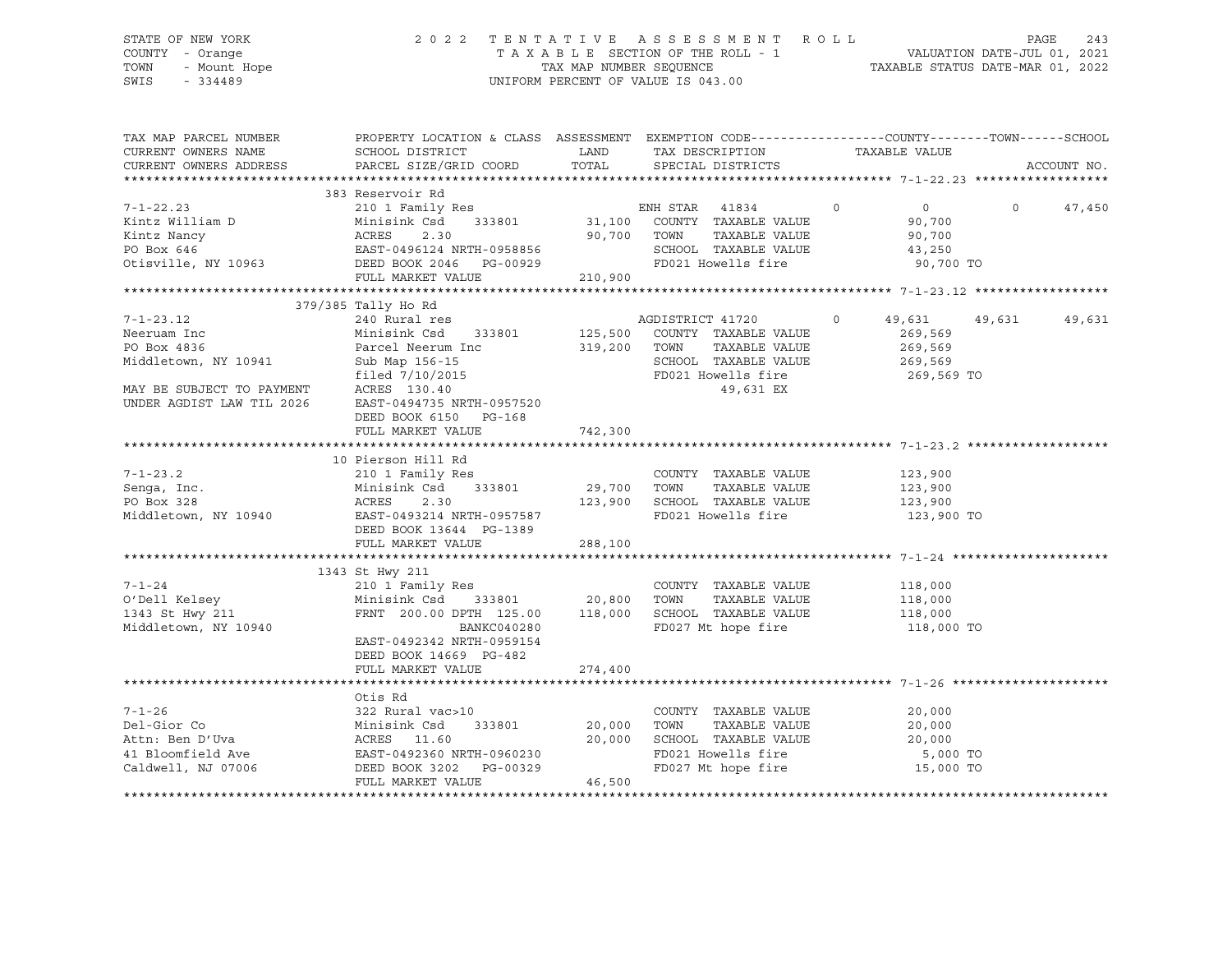# STATE OF NEW YORK 2 0 2 2 T E N T A T I V E A S S E S S M E N T R O L L PAGE 244 COUNTY - Orange T A X A B L E SECTION OF THE ROLL - 1 VALUATION DATE-JUL 01, 2021 TOWN - Mount Hope TAX MAP NUMBER SEQUENCE TAXABLE STATUS DATE-MAR 01, 2022 SWIS - 334489 UNIFORM PERCENT OF VALUE IS 043.00

| TAX MAP PARCEL NUMBER                                                                                                                                                                                                                | PROPERTY LOCATION & CLASS ASSESSMENT EXEMPTION CODE----------------COUNTY-------TOWN------SCHOOL |                       |                                                                            |                                  |                    |
|--------------------------------------------------------------------------------------------------------------------------------------------------------------------------------------------------------------------------------------|--------------------------------------------------------------------------------------------------|-----------------------|----------------------------------------------------------------------------|----------------------------------|--------------------|
| CURRENT OWNERS NAME                                                                                                                                                                                                                  | SCHOOL DISTRICT                                                                                  | LAND<br>LAND<br>TOTAL | TAX DESCRIPTION                                                            | TAXABLE VALUE                    |                    |
| CURRENT OWNERS ADDRESS                                                                                                                                                                                                               | PARCEL SIZE/GRID COORD                                                                           |                       | SPECIAL DISTRICTS                                                          |                                  | ACCOUNT NO.        |
|                                                                                                                                                                                                                                      |                                                                                                  |                       |                                                                            |                                  |                    |
|                                                                                                                                                                                                                                      | 1485 St Hwy 211                                                                                  |                       |                                                                            |                                  |                    |
| $7 - 1 - 27.11$                                                                                                                                                                                                                      | 210 1 Family Res                                                                                 |                       | COUNTY TAXABLE VALUE 128,800                                               |                                  |                    |
|                                                                                                                                                                                                                                      |                                                                                                  |                       | TAXABLE VALUE                                                              | 128,800                          |                    |
|                                                                                                                                                                                                                                      |                                                                                                  |                       |                                                                            | 128,800                          |                    |
| 7-1-27.11 210 1 Family Res<br>Sommers Christopher Jr Minisink Csd 333801 27,800 TOWN TAXABLE VALUE<br>Zanat Christine E ACRES 1.60 BANKC080370 128,800 SCHOOL TAXABLE VALUE<br>22 Hill View Rd EAST-0489303 NRTH-0959128 FD027 Mt ho |                                                                                                  |                       | FD027 Mt hope fire                                                         | 128,800 TO                       |                    |
|                                                                                                                                                                                                                                      |                                                                                                  |                       |                                                                            |                                  |                    |
|                                                                                                                                                                                                                                      | FULL MARKET VALUE                                                                                | 299,500               |                                                                            |                                  |                    |
|                                                                                                                                                                                                                                      |                                                                                                  |                       |                                                                            |                                  |                    |
|                                                                                                                                                                                                                                      | 1477 St Hwy 211                                                                                  |                       |                                                                            |                                  |                    |
| $7 - 1 - 27.12$                                                                                                                                                                                                                      | 210 1 Family Res                                                                                 |                       | BAS STAR 41854                                                             | $\overline{0}$<br>$\overline{0}$ | 19,010<br>$\Omega$ |
| McDonald Debra F                                                                                                                                                                                                                     | Minisink Csd 333801                                                                              |                       |                                                                            | 112,900                          |                    |
| PO Box 188                                                                                                                                                                                                                           | Lt 1 Coviello Sub                                                                                |                       | 26,900 COUNTY TAXABLE VALUE<br>112,900 TOWN TAXABLE VALUE<br>TAXABLE VALUE |                                  |                    |
|                                                                                                                                                                                                                                      |                                                                                                  |                       |                                                                            | 112,900                          |                    |
| Otisville, NY 10963                                                                                                                                                                                                                  | ACRES<br>1.40                                                                                    |                       | SCHOOL TAXABLE VALUE                                                       | 93,890                           |                    |
|                                                                                                                                                                                                                                      | EAST-0489423 NRTH-0959198                                                                        |                       | FD027 Mt hope fire                                                         | 112,900 TO                       |                    |
|                                                                                                                                                                                                                                      | DEED BOOK 13362 PG-61                                                                            |                       |                                                                            |                                  |                    |
|                                                                                                                                                                                                                                      | FULL MARKET VALUE                                                                                | 262,600               |                                                                            |                                  |                    |
|                                                                                                                                                                                                                                      |                                                                                                  |                       |                                                                            |                                  |                    |
|                                                                                                                                                                                                                                      | 1327 St Hwy 211                                                                                  |                       |                                                                            |                                  |                    |
| $7 - 1 - 27.21$                                                                                                                                                                                                                      | 210 1 Family Res                                                                                 |                       | BAS STAR 41854<br>$\sim$ 0                                                 | $\overline{0}$                   | $\Omega$<br>19,010 |
| Garcia III Julio                                                                                                                                                                                                                     | Minisink Csd 333801 32,100 COUNTY TAXABLE VALUE                                                  |                       |                                                                            | 193,200                          |                    |
| DeStefano Lisa                                                                                                                                                                                                                       | Lt 1 Pierson Sub Map 8503 193,200 TOWN                                                           |                       | TAXABLE VALUE                                                              | 193,200                          |                    |
| 1327 St Hwy 211                                                                                                                                                                                                                      | ACRES 2.50 BANKC030614                                                                           |                       |                                                                            | 174,190                          |                    |
| Middletown, NY 10940                                                                                                                                                                                                                 | EAST-0492689 NRTH-0959270                                                                        |                       | SCHOOL TAXABLE VALUE<br>FD027 Mt hope fire                                 | 193,200 TO                       |                    |
|                                                                                                                                                                                                                                      | DEED BOOK 11785 PG-1544                                                                          |                       |                                                                            |                                  |                    |
|                                                                                                                                                                                                                                      | FULL MARKET VALUE                                                                                | 449,300               |                                                                            |                                  |                    |
|                                                                                                                                                                                                                                      |                                                                                                  |                       |                                                                            |                                  |                    |
|                                                                                                                                                                                                                                      | 1335 St Hwy 211                                                                                  |                       |                                                                            |                                  |                    |
| $7 - 1 - 27.22$                                                                                                                                                                                                                      |                                                                                                  |                       | $\sim$ 0                                                                   | $\overline{0}$                   | 19,010<br>$\Omega$ |
| Hill Tasheka D                                                                                                                                                                                                                       |                                                                                                  |                       |                                                                            | 162,300                          |                    |
| 1335 St Hwy 211 West Lt 2 Pierson Sub Map 8503 162,300 TOWN                                                                                                                                                                          |                                                                                                  |                       | TAXABLE VALUE                                                              | 162,300                          |                    |
| Middletown, NY 10940                                                                                                                                                                                                                 | ACRES 2.50 BANKN140687                                                                           |                       | SCHOOL TAXABLE VALUE                                                       | 143,290                          |                    |
|                                                                                                                                                                                                                                      | EAST-0492587 NRTH-0959042                                                                        |                       | FD027 Mt hope fire                                                         | 162,300 TO                       |                    |
|                                                                                                                                                                                                                                      | DEED BOOK 13462 PG-1041                                                                          |                       |                                                                            |                                  |                    |
|                                                                                                                                                                                                                                      | FULL MARKET VALUE                                                                                | 377,400               |                                                                            |                                  |                    |
|                                                                                                                                                                                                                                      |                                                                                                  |                       |                                                                            |                                  |                    |
|                                                                                                                                                                                                                                      |                                                                                                  |                       |                                                                            |                                  |                    |
|                                                                                                                                                                                                                                      | St Hwy 211                                                                                       |                       |                                                                            |                                  |                    |
| $7 - 1 - 27.231$                                                                                                                                                                                                                     | 105 Vac farmland                                                                                 |                       | AGDISTRICT 41720                                                           | $\circ$<br>24,403                | 24,403<br>24,403   |
| Pierson Orrin T                                                                                                                                                                                                                      | Minisink Csd<br>333801                                                                           |                       | 35,200 COUNTY TAXABLE VALUE                                                | 10,797                           |                    |
| 1448 Route 211 West                                                                                                                                                                                                                  | Lt 3 Pierson Sub Map 8503                                                                        | 35,200                | TOWN<br>TAXABLE VALUE                                                      | 10,797                           |                    |
| Middletown, NY 10940                                                                                                                                                                                                                 | & Parcel                                                                                         |                       | SCHOOL TAXABLE VALUE                                                       | 10,797                           |                    |
|                                                                                                                                                                                                                                      | ACRES 36.90                                                                                      |                       | FD027 Mt hope fire                                                         | 10,797 TO                        |                    |
| MAY BE SUBJECT TO PAYMENT                                                                                                                                                                                                            | EAST-0492666 NRTH-0958529                                                                        |                       | 24,403 EX                                                                  |                                  |                    |
| UNDER AGDIST LAW TIL 2026                                                                                                                                                                                                            | DEED BOOK 12635 PG-171                                                                           |                       |                                                                            |                                  |                    |
|                                                                                                                                                                                                                                      | FULL MARKET VALUE                                                                                | 81,900                |                                                                            |                                  |                    |
| **************************                                                                                                                                                                                                           |                                                                                                  |                       |                                                                            |                                  |                    |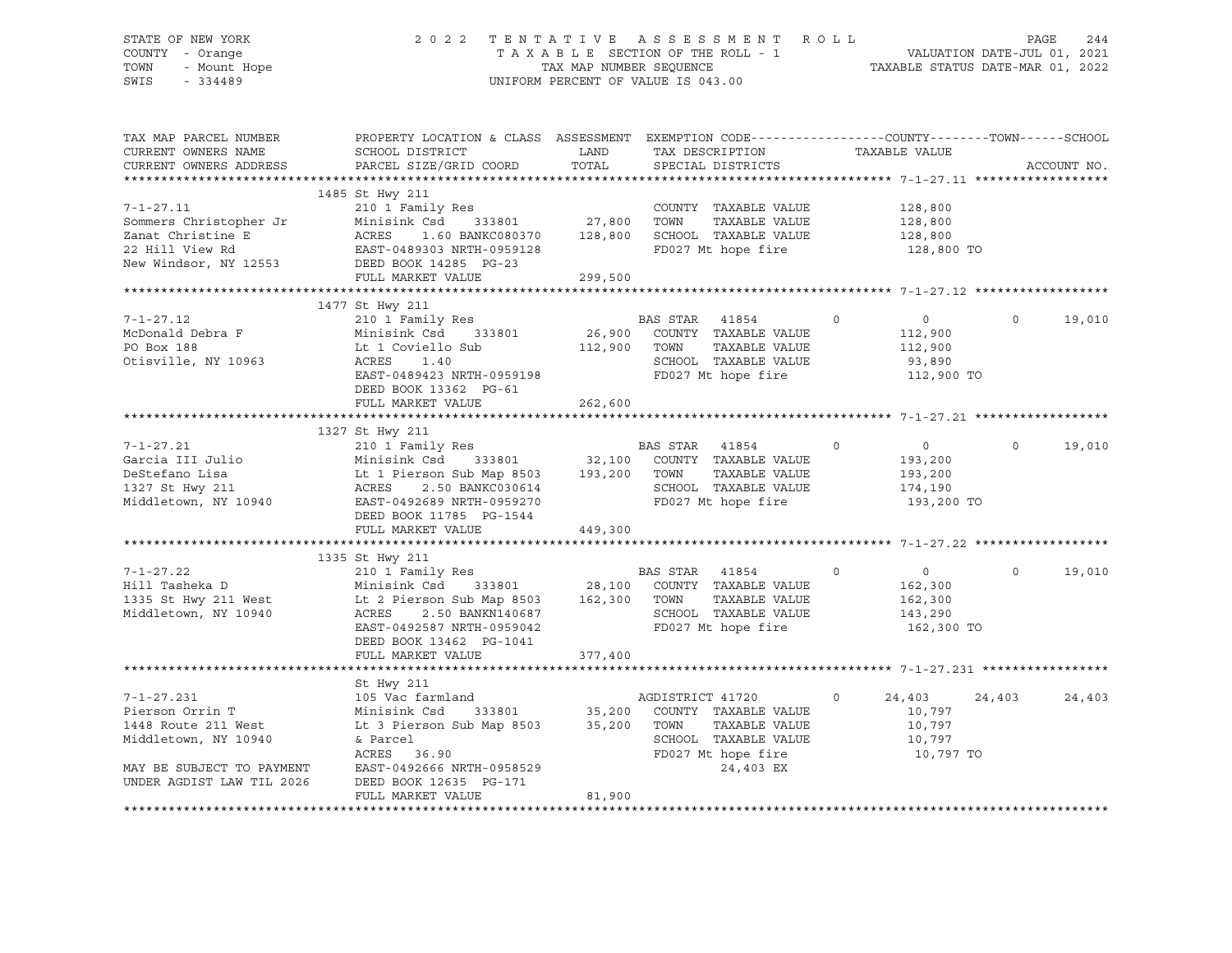# STATE OF NEW YORK 2 0 2 2 T E N T A T I V E A S S E S S M E N T R O L L PAGE 245 COUNTY - Orange T A X A B L E SECTION OF THE ROLL - 1 VALUATION DATE-JUL 01, 2021 TOWN - Mount Hope TAX MAP NUMBER SEQUENCE TAXABLE STATUS DATE-MAR 01, 2022 SWIS - 334489 UNIFORM PERCENT OF VALUE IS 043.00

| TAX MAP PARCEL NUMBER<br>CURRENT OWNERS NAME<br>CURRENT OWNERS ADDRESS                                                                                                                       | PROPERTY LOCATION & CLASS ASSESSMENT EXEMPTION CODE----------------COUNTY-------TOWN-----SCHOOL<br>SCHOOL DISTRICT<br>PARCEL SIZE/GRID COORD                                                                                                                                                                                                          | LAND<br>TOTAL                     | TAX DESCRIPTION<br>SPECIAL DISTRICTS                                                                                                                                                                                            | TAXABLE VALUE       |                                                                                                              | ACCOUNT NO.      |
|----------------------------------------------------------------------------------------------------------------------------------------------------------------------------------------------|-------------------------------------------------------------------------------------------------------------------------------------------------------------------------------------------------------------------------------------------------------------------------------------------------------------------------------------------------------|-----------------------------------|---------------------------------------------------------------------------------------------------------------------------------------------------------------------------------------------------------------------------------|---------------------|--------------------------------------------------------------------------------------------------------------|------------------|
|                                                                                                                                                                                              |                                                                                                                                                                                                                                                                                                                                                       |                                   |                                                                                                                                                                                                                                 |                     |                                                                                                              |                  |
| $7 - 1 - 27.25$<br>Pierson Orrin<br>1448 Rt 211 West<br>Middletown, NY 10940<br>MAY BE SUBJECT TO PAYMENT                                                                                    | 1448 St Hwy 211<br>112 Dairy farm<br>Minisink Csd<br>Lt 4 Pierson Sub Map 8503 236,000 COUNTY TAXABLE VALUE<br>ACRES 133.70<br>EAST-0490720 NRTH-0959762<br>DEED BOOK 4375 PG-224                                                                                                                                                                     | 333801 112,200 BAS STAR           | AGDISTRICT 41720<br>41854<br>TOWN<br>TAXABLE VALUE<br>SCHOOL TAXABLE VALUE<br>FD027 Mt hope fire                                                                                                                                | $\circ$<br>$\Omega$ | 52,313<br>52,313<br>$\Omega$<br>$\Omega$<br>183,687<br>183,687<br>164,677<br>183,687 TO                      | 52,313<br>19,010 |
| UNDER AGDIST LAW TIL 2026                                                                                                                                                                    | FULL MARKET VALUE                                                                                                                                                                                                                                                                                                                                     | 548,800                           | 52,313 EX                                                                                                                                                                                                                       |                     |                                                                                                              |                  |
|                                                                                                                                                                                              |                                                                                                                                                                                                                                                                                                                                                       |                                   |                                                                                                                                                                                                                                 |                     |                                                                                                              |                  |
| $7 - 1 - 28.1$<br>Bernard Joseph<br>Bernard Suzann                                                                                                                                           | 177 Carboy Rd<br>210 1 Family Res<br>333801<br>Minisink Csd<br>ACRES<br>2.70                                                                                                                                                                                                                                                                          | 118,900 TOWN                      | BAS STAR 41854<br>30,200 COUNTY TAXABLE VALUE<br>TAXABLE VALUE                                                                                                                                                                  | $\overline{0}$      | $\overline{0}$<br>$\circ$<br>118,900<br>118,900                                                              | 19,010           |
| 177 Carboy Rd<br>Middletown, NY 10940                                                                                                                                                        | EAST-0494108 NRTH-0963603<br>DEED BOOK 3428 PG-91<br>FULL MARKET VALUE                                                                                                                                                                                                                                                                                | 276,500                           | SCHOOL TAXABLE VALUE<br>FD021 Howells fire                                                                                                                                                                                      |                     | 99,890<br>118,900 TO                                                                                         |                  |
|                                                                                                                                                                                              |                                                                                                                                                                                                                                                                                                                                                       |                                   |                                                                                                                                                                                                                                 |                     |                                                                                                              |                  |
| $7 - 1 - 28.211$<br>Lunham Jeffrey<br>Lunham Jennifer<br>185 Carboy Rd<br>Middletown, NY 10940<br>$7 - 1 - 28.212$<br>Decker Robert<br>Decker Lidia<br>191 Carboy Rd<br>Middletown, NY 10940 | 185 Carboy Rd<br>210 1 Family Res<br>Minisink Csd<br>333801<br>Lt 1 Fagan Sub<br>ACRES<br>1.00 BANKC130170<br>EAST-0493799 NRTH-0963671<br>DEED BOOK 14653 PG-1582<br>FULL MARKET VALUE<br>191 Carboy Rd<br>210 1 Family Res<br>Minisink Csd 333801<br>Lt 2 Faqan Sub<br>ACRES 1.30 BANKC090188<br>EAST-0493689 NRTH-0963756<br>DEED BOOK 5420 PG-123 | 25,000<br>304,200<br>153,700 TOWN | COUNTY TAXABLE VALUE<br>TOWN<br>TAXABLE VALUE<br>130,800 SCHOOL TAXABLE VALUE<br>FD021 Howells fire<br>BAS STAR 41854<br>$\sim$ 0<br>26,400 COUNTY TAXABLE VALUE<br>TAXABLE VALUE<br>SCHOOL TAXABLE VALUE<br>FD021 Howells fire | 130,800             | 130,800<br>130,800<br>130,800 TO<br>$\overline{0}$<br>$\circ$<br>153,700<br>153,700<br>134,690<br>153,700 TO | 19,010           |
|                                                                                                                                                                                              | FULL MARKET VALUE                                                                                                                                                                                                                                                                                                                                     | 357,400                           |                                                                                                                                                                                                                                 |                     |                                                                                                              |                  |
|                                                                                                                                                                                              |                                                                                                                                                                                                                                                                                                                                                       |                                   |                                                                                                                                                                                                                                 |                     |                                                                                                              |                  |
| $7 - 1 - 28.213$<br>Burke Erik K<br>Burke Kristan A<br>3 Otis Rd<br>Middletown, NY 10940                                                                                                     | 3 Otis Rd<br>210 1 Family Res<br>Minisink Csd 333801<br>Lt 3 Faqan Sub<br>FRNT 275.00 DPTH 391.00<br>ACRES<br>0.92 BANKC020440<br>EAST-0493519 NRTH-0963736<br>DEED BOOK 14449 PG-1801                                                                                                                                                                | 25,000<br>167,000                 | COUNTY TAXABLE VALUE<br>TOWN<br>TAXABLE VALUE<br>SCHOOL TAXABLE VALUE<br>FD021 Howells fire                                                                                                                                     |                     | 167,000<br>167,000<br>167,000<br>167,000 TO                                                                  |                  |
|                                                                                                                                                                                              | FULL MARKET VALUE                                                                                                                                                                                                                                                                                                                                     | 388,400                           |                                                                                                                                                                                                                                 |                     |                                                                                                              |                  |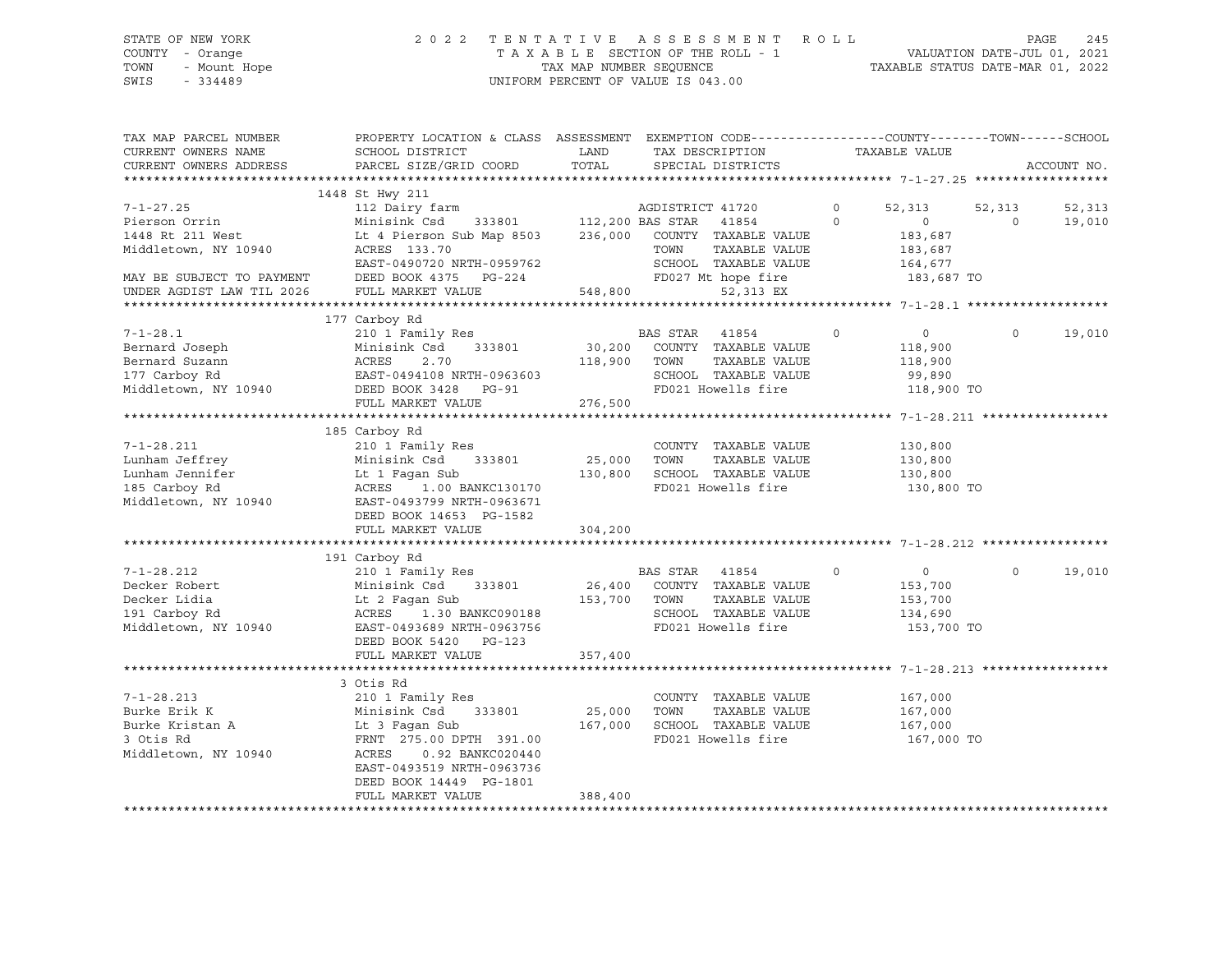# STATE OF NEW YORK 2 0 2 2 T E N T A T I V E A S S E S S M E N T R O L L PAGE 246 COUNTY - Orange T A X A B L E SECTION OF THE ROLL - 1 VALUATION DATE-JUL 01, 2021 TOWN - Mount Hope TAX MAP NUMBER SEQUENCE TAXABLE STATUS DATE-MAR 01, 2022 SWIS - 334489 UNIFORM PERCENT OF VALUE IS 043.00

| SCHOOL DISTRICT                                                                                                                                      |                                                          | TAX DESCRIPTION                                                                             | TAXABLE VALUE                                                                                                                                                                                                                                                                                                                                                                    |                                              | ACCOUNT NO.                                                                                                                                                       |
|------------------------------------------------------------------------------------------------------------------------------------------------------|----------------------------------------------------------|---------------------------------------------------------------------------------------------|----------------------------------------------------------------------------------------------------------------------------------------------------------------------------------------------------------------------------------------------------------------------------------------------------------------------------------------------------------------------------------|----------------------------------------------|-------------------------------------------------------------------------------------------------------------------------------------------------------------------|
|                                                                                                                                                      |                                                          |                                                                                             |                                                                                                                                                                                                                                                                                                                                                                                  |                                              |                                                                                                                                                                   |
| Carboy Rd<br>320 Rural vacant<br>Minisink Csd<br>333801<br>ACRES<br>34.20<br>EAST-0494343 NRTH-0964212<br>DEED BOOK 5921 PG-186<br>FULL MARKET VALUE | 157,000                                                  | COUNTY TAXABLE VALUE<br>TOWN<br>TAXABLE VALUE<br>SCHOOL TAXABLE VALUE<br>FD021 Howells fire | 67,500<br>67,500<br>67,500                                                                                                                                                                                                                                                                                                                                                       |                                              |                                                                                                                                                                   |
| 204 Carboy Rd<br>311 Res vac land<br>Minisink Csd<br>DEED BOOK 11782 PG-1202<br>FULL MARKET VALUE                                                    | 58,100                                                   | COUNTY TAXABLE VALUE<br>TOWN<br>TAXABLE VALUE<br>FD021 Howells fire                         | 25,000<br>25,000<br>25,000                                                                                                                                                                                                                                                                                                                                                       |                                              |                                                                                                                                                                   |
|                                                                                                                                                      |                                                          |                                                                                             |                                                                                                                                                                                                                                                                                                                                                                                  |                                              |                                                                                                                                                                   |
| 210 1 Family Res<br>Minisink Csd<br>ACRES<br>4.70<br>EAST-0492546 NRTH-0963332<br>FULL MARKET VALUE                                                  |                                                          | TOWN<br>TAXABLE VALUE<br>SCHOOL TAXABLE VALUE<br>FD021 Howells fire                         | $\overline{0}$<br>$\circ$<br>92,100<br>92,100<br>73,090                                                                                                                                                                                                                                                                                                                          | $\circ$                                      | 19,010                                                                                                                                                            |
|                                                                                                                                                      |                                                          |                                                                                             |                                                                                                                                                                                                                                                                                                                                                                                  |                                              |                                                                                                                                                                   |
| 210 1 Family Res<br>ACRES<br>1.40<br>EAST-0493480 NRTH-0964126<br>DEED BOOK 2192 PG-01143<br>FULL MARKET VALUE                                       |                                                          | FIRE/AMBCT 41691<br>TOWN<br>TAXABLE VALUE                                                   | $\mathbf 0$<br>1,560<br>$\overline{0}$<br>$\Omega$<br>89,540<br>89,540<br>72,090                                                                                                                                                                                                                                                                                                 | 1,560<br>$\Omega$                            | 0<br>19,010                                                                                                                                                       |
|                                                                                                                                                      |                                                          |                                                                                             |                                                                                                                                                                                                                                                                                                                                                                                  |                                              |                                                                                                                                                                   |
| 161 Carboy Rd<br>210 1 Family Res<br>ACRES 1.90 BANKL140178<br>EAST-0494447 NRTH-0963637<br>DEED BOOK 12055 PG-1811<br>FULL MARKET VALUE             |                                                          | BAS STAR<br>41854<br>TOWN<br>TAXABLE VALUE<br>SCHOOL TAXABLE VALUE<br>FD021 Howells fire    | $\circ$<br>$\overline{0}$<br>122,700<br>122,700<br>103,690                                                                                                                                                                                                                                                                                                                       | $\Omega$                                     | 19,010                                                                                                                                                            |
|                                                                                                                                                      | PARCEL SIZE/GRID COORD<br>217 Carboy Rd<br>210 Carboy Rd | FRNT 218.00 DPTH 204.00<br>EAST-0493626 NRTH-0964024<br>333801                              | LAND<br>TOTAL<br>SPECIAL DISTRICTS<br>67,500<br>67,500<br>333801 25,000<br>25,000<br>BAS STAR 41854<br>39,200 COUNTY TAXABLE VALUE<br>92,100<br>DEED BOOK 11162 PG-531<br>214,200<br>Minisink Csd 333801 26,900 BAS STAR 41854<br>91,100 COUNTY TAXABLE VALUE<br>211,900 FD021 Howells fire<br>1,560 EX<br>Minisink Csd 333801 30,200 COUNTY TAXABLE VALUE<br>122,700<br>285,300 | SCHOOL TAXABLE VALUE<br>SCHOOL TAXABLE VALUE | PROPERTY LOCATION & CLASS ASSESSMENT EXEMPTION CODE----------------COUNTY-------TOWN-----SCHOOL<br>67,500 TO<br>25,000 TO<br>92,100 TO<br>89,540 TO<br>122,700 TO |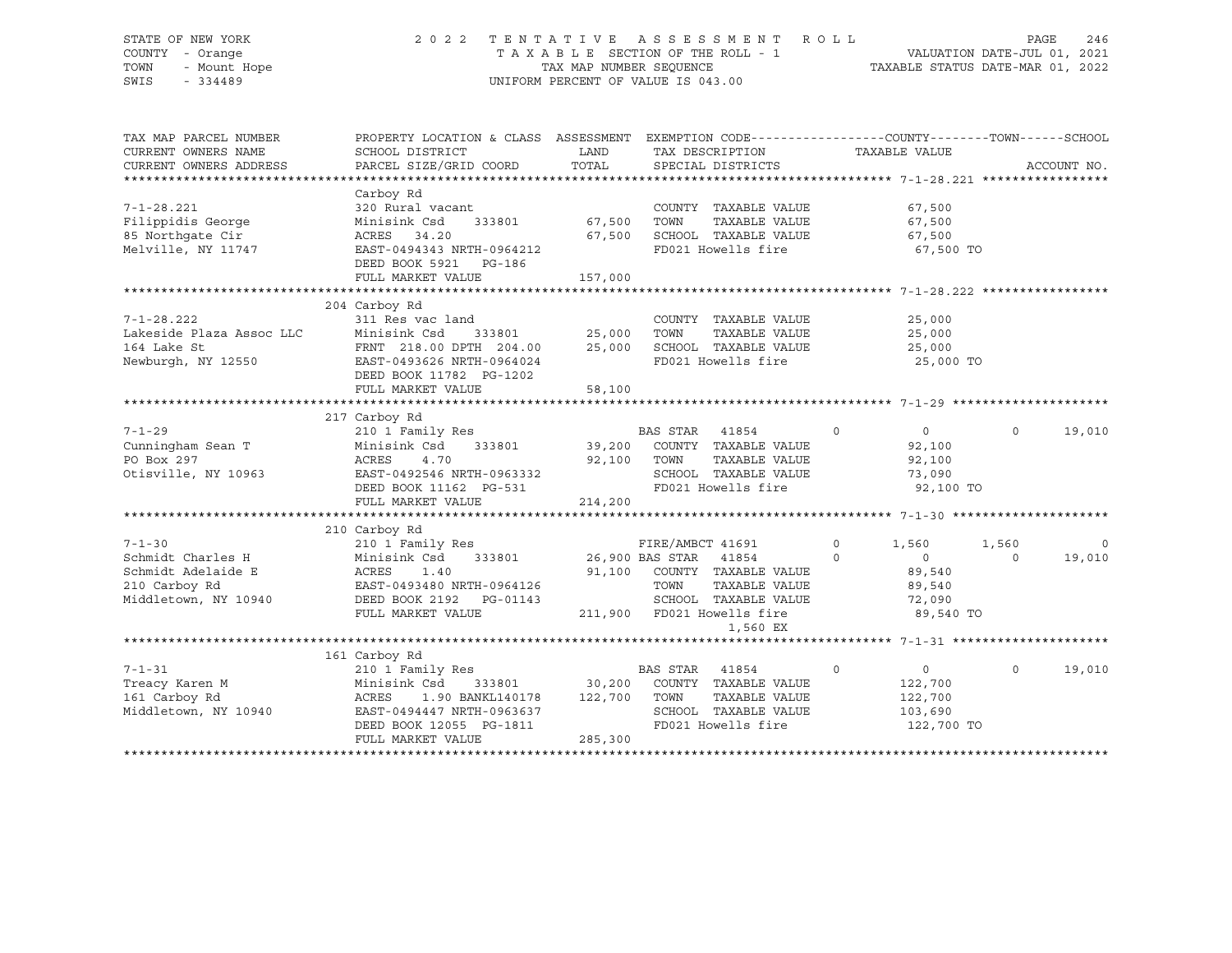# STATE OF NEW YORK 2 0 2 2 T E N T A T I V E A S S E S S M E N T R O L L PAGE 247 COUNTY - Orange T A X A B L E SECTION OF THE ROLL - 1 VALUATION DATE-JUL 01, 2021 TOWN - Mount Hope TAX MAP NUMBER SEQUENCE TAXABLE STATUS DATE-MAR 01, 2022 SWIS - 334489 UNIFORM PERCENT OF VALUE IS 043.00

| TAX MAP PARCEL NUMBER                                              | PROPERTY LOCATION & CLASS ASSESSMENT EXEMPTION CODE---------------COUNTY-------TOWN------SCHOOL                                                                                                                                      |                       |        |                                    |         |                    |         |               |
|--------------------------------------------------------------------|--------------------------------------------------------------------------------------------------------------------------------------------------------------------------------------------------------------------------------------|-----------------------|--------|------------------------------------|---------|--------------------|---------|---------------|
| CURRENT OWNERS NAME                                                | SCHOOL DISTRICT                                                                                                                                                                                                                      | LAND                  |        | TAX DESCRIPTION                    |         | TAXABLE VALUE      |         |               |
| CURRENT OWNERS ADDRESS                                             | PARCEL SIZE/GRID COORD                                                                                                                                                                                                               | TOTAL                 |        | SPECIAL DISTRICTS                  |         |                    |         | ACCOUNT NO.   |
|                                                                    |                                                                                                                                                                                                                                      |                       |        |                                    |         |                    |         |               |
|                                                                    | 21 Otis Rd                                                                                                                                                                                                                           |                       |        |                                    |         |                    |         |               |
| $7 - 1 - 32$                                                       | 210 1 Family Res 6 210 1 BAS STAR 41854 210 1 Pamily Res                                                                                                                                                                             |                       |        |                                    |         | $\overline{0}$     |         | $0 \t 19,010$ |
|                                                                    |                                                                                                                                                                                                                                      |                       |        | 333801 26,100 COUNTY TAXABLE VALUE |         | 140,000            |         |               |
|                                                                    |                                                                                                                                                                                                                                      | 140,000 TOWN          |        | TAXABLE VALUE                      |         | 140,000            |         |               |
|                                                                    |                                                                                                                                                                                                                                      |                       |        | SCHOOL TAXABLE VALUE               |         | 120,990            |         |               |
|                                                                    |                                                                                                                                                                                                                                      |                       |        | FD021 Howells fire 140,000 TO      |         |                    |         |               |
|                                                                    | 7-1-32<br>Moore Barry L Minisink Csd 333801 26,100<br>Moore Sheila ACRES 3.10 140,000<br>PO Box 48<br>Howells, NY 10932<br>Howells, NY 10932<br>PULL MARKET VALUE<br>PULL MARKET VALUE                                               |                       |        |                                    |         |                    |         |               |
|                                                                    |                                                                                                                                                                                                                                      |                       |        |                                    |         |                    |         |               |
|                                                                    | 304/314 Shoddy Hollow Rd                                                                                                                                                                                                             |                       |        |                                    |         |                    |         |               |
| $7 - 1 - 33$                                                       | 240 Rural res                                                                                                                                                                                                                        |                       | CLERGY | 41400                              | $\circ$ | 1,500              | 1,500   | 1,500         |
| Patton Jacqueline Minisink Csd<br>304 Shoddy Hollow Rd ACRES 19.80 | 333801                                                                                                                                                                                                                               | 56,100 BAS STAR 41854 |        |                                    | $\circ$ | $\overline{0}$     | $\circ$ | 19,010        |
|                                                                    |                                                                                                                                                                                                                                      |                       |        | 205,000 COUNTY TAXABLE VALUE       |         | 203,500            |         |               |
| Otisville, NY 10963                                                |                                                                                                                                                                                                                                      |                       | TOWN   | TAXABLE VALUE                      |         | 203,500            |         |               |
|                                                                    | EAST-0491415 NRTH-0962549<br>DEED BOOK 5748 PG-249                                                                                                                                                                                   |                       |        | SCHOOL TAXABLE VALUE               |         | 184,490            |         |               |
|                                                                    | FULL MARKET VALUE                                                                                                                                                                                                                    |                       |        | 476,700 FD027 Mt hope fire         |         | 205,000 TO         |         |               |
|                                                                    |                                                                                                                                                                                                                                      |                       |        |                                    |         |                    |         |               |
|                                                                    | 19 Otis Rd                                                                                                                                                                                                                           |                       |        |                                    |         |                    |         |               |
| $7 - 1 - 34$                                                       |                                                                                                                                                                                                                                      |                       |        | COUNTY TAXABLE VALUE 196,416       |         |                    |         |               |
|                                                                    |                                                                                                                                                                                                                                      |                       |        |                                    |         |                    |         |               |
|                                                                    |                                                                                                                                                                                                                                      |                       |        |                                    |         |                    |         |               |
|                                                                    |                                                                                                                                                                                                                                      |                       |        |                                    |         | 196,416 TO         |         |               |
|                                                                    | Vu Liping Minisink Csd 333801 28,900 TOWN TAXABLE VALUE 196,416<br>Bao Yusong Lt 2 Abkarian Sub 196,416 SCHOOL TAXABLE VALUE 196,416<br>196,416 FD021 Howells fire 196,416<br>Middletown, NY 10940 EAST-0493813 NRTH-0965346 FD021 H |                       |        |                                    |         |                    |         |               |
|                                                                    | DEED BOOK 14292 PG-167                                                                                                                                                                                                               |                       |        |                                    |         |                    |         |               |
|                                                                    | FULL MARKET VALUE                                                                                                                                                                                                                    | 456,800               |        |                                    |         |                    |         |               |
|                                                                    |                                                                                                                                                                                                                                      |                       |        |                                    |         |                    |         |               |
|                                                                    | 71 Otis Rd                                                                                                                                                                                                                           |                       |        |                                    |         |                    |         |               |
| $7 - 1 - 35.1$                                                     | 210 1 Family Res                                                                                                                                                                                                                     |                       |        | COUNTY TAXABLE VALUE               |         | 151,100            |         |               |
|                                                                    |                                                                                                                                                                                                                                      |                       |        |                                    |         | 151,100            |         |               |
|                                                                    |                                                                                                                                                                                                                                      |                       |        |                                    |         | 151,100            |         |               |
|                                                                    |                                                                                                                                                                                                                                      |                       |        | FD021 Howells fire                 |         | 151,100 TO         |         |               |
| Middletown, NY 10940                                               |                                                                                                                                                                                                                                      |                       |        |                                    |         |                    |         |               |
|                                                                    | DEED BOOK 15128 PG-932                                                                                                                                                                                                               |                       |        |                                    |         |                    |         |               |
|                                                                    | FULL MARKET VALUE                                                                                                                                                                                                                    | 351,400               |        |                                    |         |                    |         |               |
|                                                                    |                                                                                                                                                                                                                                      |                       |        |                                    |         |                    |         |               |
|                                                                    | 65 Otis Rd                                                                                                                                                                                                                           |                       |        |                                    |         |                    |         |               |
| $7 - 1 - 35.2$                                                     | 210 1 Family Res                                                                                                                                                                                                                     |                       |        | COUNTY TAXABLE VALUE               |         |                    |         |               |
| Marmolejos Jose                                                    | 210 1 Family Res<br>Minisink Csd        333801                  25,900                                                                                                                                                               |                       | TOWN   | TAXABLE VALUE                      |         | 137,900<br>137,900 |         |               |
|                                                                    |                                                                                                                                                                                                                                      |                       |        |                                    |         |                    |         |               |
| Zamora Freya                                                       |                                                                                                                                                                                                                                      |                       |        | SCHOOL TAXABLE VALUE 137,900       |         |                    |         |               |
| 65 Otis Rd                                                         | ACRES 1.20 BANKC120338                                                                                                                                                                                                               |                       |        | FD021 Howells fire                 |         | 137,900 TO         |         |               |
| Middletown, NY 10940                                               | EAST-0493322 NRTH-0962420                                                                                                                                                                                                            |                       |        |                                    |         |                    |         |               |
|                                                                    | DEED BOOK 14793 PG-598                                                                                                                                                                                                               |                       |        |                                    |         |                    |         |               |
|                                                                    | FULL MARKET VALUE                                                                                                                                                                                                                    | 320,700               |        |                                    |         |                    |         |               |
|                                                                    |                                                                                                                                                                                                                                      |                       |        |                                    |         |                    |         |               |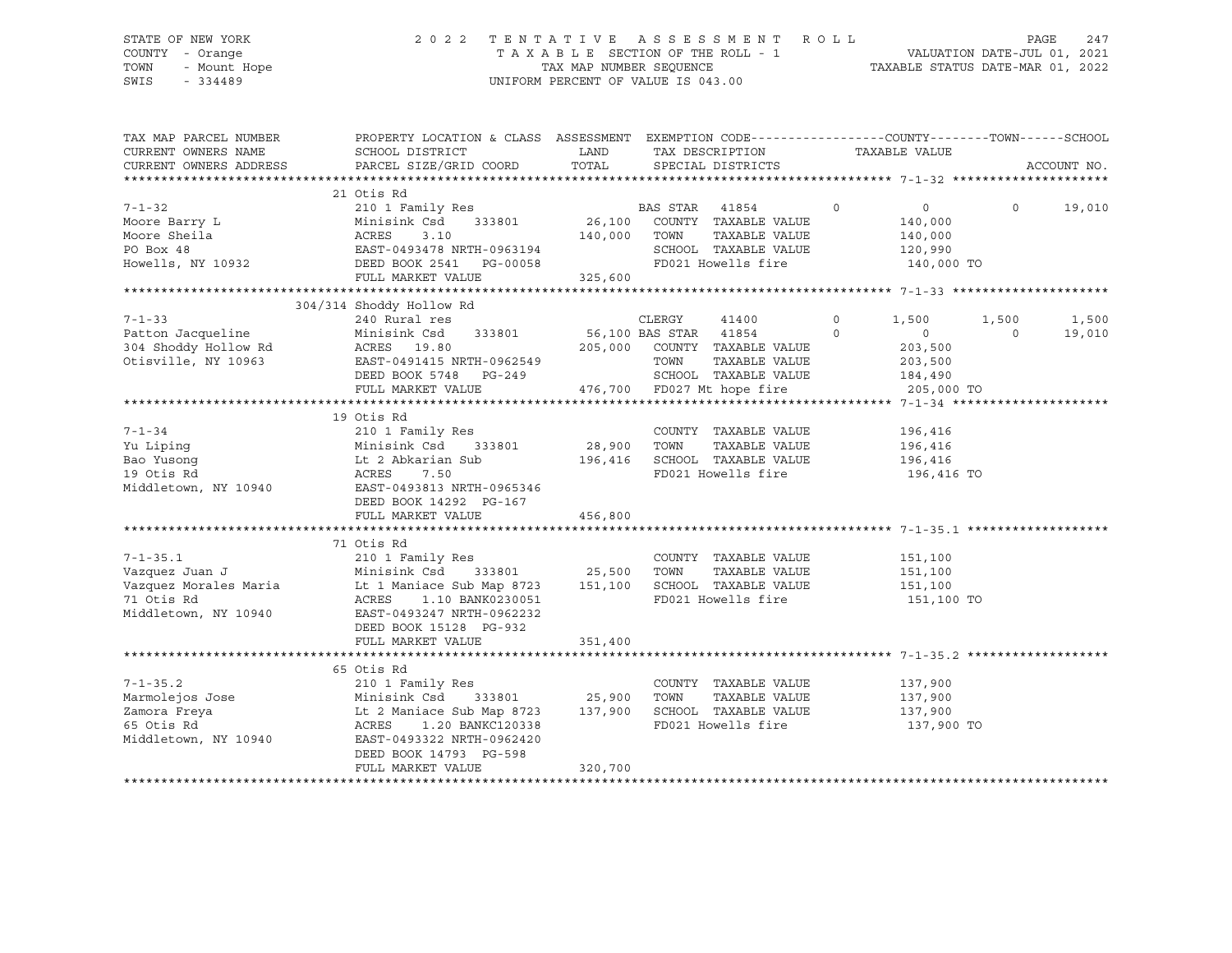| STATE OF NEW YORK<br>COUNTY - Orange<br>- Mount Hope<br>TOWN<br>SWIS<br>$-334489$                                                                                                                                                    |                                                                                                                                                               | TAX MAP NUMBER SEQUENCE | 2022 TENTATIVE ASSESSMENT ROLL<br>TAXABLE SECTION OF THE ROLL - 1<br>UNIFORM PERCENT OF VALUE IS 043.00 | N T R O L L PAGE 248<br>- 1 VALUATION DATE-JUL 01, 2021<br>TAXABLE STATUS DATE-MAR 01, 2022 |                             |
|--------------------------------------------------------------------------------------------------------------------------------------------------------------------------------------------------------------------------------------|---------------------------------------------------------------------------------------------------------------------------------------------------------------|-------------------------|---------------------------------------------------------------------------------------------------------|---------------------------------------------------------------------------------------------|-----------------------------|
| TAX MAP PARCEL NUMBER                                                                                                                                                                                                                | PROPERTY LOCATION & CLASS ASSESSMENT EXEMPTION CODE----------------COUNTY-------TOWN-----SCHOOL                                                               |                         |                                                                                                         |                                                                                             |                             |
| CURRENT OWNERS NAME                                                                                                                                                                                                                  | SCHOOL DISTRICT                                                                                                                                               | LAND                    | TAX DESCRIPTION TAXABLE VALUE                                                                           |                                                                                             |                             |
| CURRENT OWNERS ADDRESS                                                                                                                                                                                                               | PARCEL SIZE/GRID COORD                                                                                                                                        | TOTAL                   | SPECIAL DISTRICTS                                                                                       |                                                                                             | ACCOUNT NO.                 |
|                                                                                                                                                                                                                                      |                                                                                                                                                               |                         |                                                                                                         |                                                                                             |                             |
|                                                                                                                                                                                                                                      | 53 Otis Rd                                                                                                                                                    |                         |                                                                                                         |                                                                                             |                             |
| $7 - 1 - 35.32$                                                                                                                                                                                                                      | 210 1 Family Res                                                                                                                                              |                         | COUNTY TAXABLE VALUE                                                                                    | 179,000                                                                                     |                             |
|                                                                                                                                                                                                                                      |                                                                                                                                                               |                         |                                                                                                         | 179,000                                                                                     |                             |
|                                                                                                                                                                                                                                      |                                                                                                                                                               |                         |                                                                                                         | 179,000                                                                                     |                             |
| Bartels William Minisink Csd 333801 25,900 TOWN TAXABLE VALUE<br>Bartels Michelle Lt2 Maniace Sub Map 10395 179,000 SCHOOL TAXABLE VALUE<br>53 Otis Rd ACRES 1.20 BANKC140100 FD021 Howells fire<br>Middletown, NY 10940 E-1-0493456 |                                                                                                                                                               |                         |                                                                                                         | 179,000 TO                                                                                  |                             |
|                                                                                                                                                                                                                                      |                                                                                                                                                               |                         |                                                                                                         |                                                                                             |                             |
|                                                                                                                                                                                                                                      | DEED BOOK 11795 PG-687                                                                                                                                        |                         |                                                                                                         |                                                                                             |                             |
|                                                                                                                                                                                                                                      | FULL MARKET VALUE                                                                                                                                             | 416,300                 |                                                                                                         |                                                                                             |                             |
|                                                                                                                                                                                                                                      |                                                                                                                                                               |                         |                                                                                                         |                                                                                             |                             |
| $7 - 1 - 36$                                                                                                                                                                                                                         | 26 Otis Rd<br>210 1 Family Res                                                                                                                                |                         | COUNTY TAXABLE VALUE                                                                                    | 171,900                                                                                     |                             |
| Erickson 5 LLC                                                                                                                                                                                                                       |                                                                                                                                                               |                         |                                                                                                         | 171,900                                                                                     |                             |
| 108 Loomis Rd                                                                                                                                                                                                                        |                                                                                                                                                               |                         |                                                                                                         | 171,900                                                                                     |                             |
| Afton, NY 10963                                                                                                                                                                                                                      | X10 1 Family Res<br>Minisink Csd 333801 51,900 TOWN TAXABLE VALUE<br>ACRES 39.70 171,900 SCHOOL TAXABLE VALUE<br>EAST-0492912 NRTH-0964914 FD021 Howells fire |                         |                                                                                                         | 171,900 TO                                                                                  |                             |
|                                                                                                                                                                                                                                      | DEED BOOK 14815 PG-1437                                                                                                                                       |                         |                                                                                                         |                                                                                             |                             |
|                                                                                                                                                                                                                                      | FULL MARKET VALUE                                                                                                                                             | 399,800                 |                                                                                                         |                                                                                             |                             |
|                                                                                                                                                                                                                                      |                                                                                                                                                               |                         |                                                                                                         |                                                                                             |                             |
|                                                                                                                                                                                                                                      | 551 Tally Ho Rd                                                                                                                                               |                         |                                                                                                         |                                                                                             |                             |
| $7 - 1 - 37$                                                                                                                                                                                                                         | 210 1 Family Res                                                                                                                                              |                         | COUNTY TAXABLE VALUE                                                                                    | 154,000                                                                                     |                             |
| Brown Benjamin                                                                                                                                                                                                                       | Minisink Csd 333801 25,000 TOWN                                                                                                                               |                         | TAXABLE VALUE                                                                                           | 154,000                                                                                     |                             |
| Brown Lisa                                                                                                                                                                                                                           | Lt 1 Mcgill Sub Map 8385 154,000 SCHOOL TAXABLE VALUE<br>ACRES 1.00 BANKC130170 FD021 Howells fire                                                            |                         |                                                                                                         | 154,000                                                                                     |                             |
| 551 Tally Ho Rd                                                                                                                                                                                                                      |                                                                                                                                                               |                         | FD021 Howells fire                                                                                      | 154,000 TO                                                                                  |                             |
| Middletown, NY 10940                                                                                                                                                                                                                 | EAST-0496210 NRTH-0960756                                                                                                                                     |                         |                                                                                                         |                                                                                             |                             |
|                                                                                                                                                                                                                                      | DEED BOOK 14326 PG-1542                                                                                                                                       |                         |                                                                                                         |                                                                                             |                             |
|                                                                                                                                                                                                                                      | FULL MARKET VALUE                                                                                                                                             | 358,100                 |                                                                                                         |                                                                                             |                             |
|                                                                                                                                                                                                                                      | 549 Tally Ho Rd                                                                                                                                               |                         |                                                                                                         |                                                                                             |                             |
| $7 - 1 - 38$                                                                                                                                                                                                                         | 210 1 Family Res                                                                                                                                              |                         | BAS STAR 41854                                                                                          | $\circ$<br>$\overline{0}$                                                                   | $\Omega$<br>19,010          |
| Whiting Daniel C                                                                                                                                                                                                                     |                                                                                                                                                               |                         |                                                                                                         | 189,000                                                                                     |                             |
|                                                                                                                                                                                                                                      | Minisink Csd 333801 25,000 COUNTY TAXABLE VALUE<br>Lt 2 Mcgill Sub Map 8385 189,000 TOWN TAXABLE VALUE                                                        |                         |                                                                                                         | 189,000                                                                                     |                             |
|                                                                                                                                                                                                                                      | ACRES 1.00                                                                                                                                                    |                         | SCHOOL TAXABLE VALUE                                                                                    | 169,990                                                                                     |                             |
| --- Pannel C<br>Whiting Jacelyn S<br>549 Tally Ho Rd<br>Middletown<br>Middletown, NY 10940                                                                                                                                           | EAST-0496075 NRTH-0960611                                                                                                                                     |                         | FD021 Howells fire                                                                                      | 189,000 TO                                                                                  |                             |
|                                                                                                                                                                                                                                      | DEED BOOK 12500 PG-1528                                                                                                                                       |                         |                                                                                                         |                                                                                             |                             |
|                                                                                                                                                                                                                                      | FULL MARKET VALUE                                                                                                                                             | 439,500                 |                                                                                                         |                                                                                             |                             |
|                                                                                                                                                                                                                                      |                                                                                                                                                               |                         |                                                                                                         |                                                                                             |                             |
|                                                                                                                                                                                                                                      | 545 Tally Ho Rd                                                                                                                                               |                         |                                                                                                         |                                                                                             |                             |
| $7 - 1 - 39$                                                                                                                                                                                                                         | 210 1 Family Res                                                                                                                                              |                         | BAS STAR 41854                                                                                          | $\overline{0}$<br>$\circ$                                                                   | $0 \qquad \qquad$<br>19,010 |
| Smith Mark                                                                                                                                                                                                                           | Minisink Csd 333801 21,000 COUNTY TAXABLE VALUE<br>Lt 3 Mcgill Sub Map 8385 127,800 TOWN TAXABLE VALUE                                                        |                         |                                                                                                         | 127,800                                                                                     |                             |
| Smith Patricia                                                                                                                                                                                                                       |                                                                                                                                                               |                         |                                                                                                         | 127,800                                                                                     |                             |
| 545 Tally Ho Rd                                                                                                                                                                                                                      | ACRES 1.00                                                                                                                                                    |                         | SCHOOL TAXABLE VALUE                                                                                    | 108,790                                                                                     |                             |
| Middletown, NY 10940                                                                                                                                                                                                                 | EAST-0495970 NRTH-0960506                                                                                                                                     |                         | FD021 Howells fire                                                                                      | 127,800 TO                                                                                  |                             |
|                                                                                                                                                                                                                                      | DEED BOOK 4495 PG-1                                                                                                                                           |                         |                                                                                                         |                                                                                             |                             |
|                                                                                                                                                                                                                                      | FULL MARKET VALUE                                                                                                                                             | 297,200                 |                                                                                                         |                                                                                             |                             |
|                                                                                                                                                                                                                                      |                                                                                                                                                               |                         |                                                                                                         |                                                                                             |                             |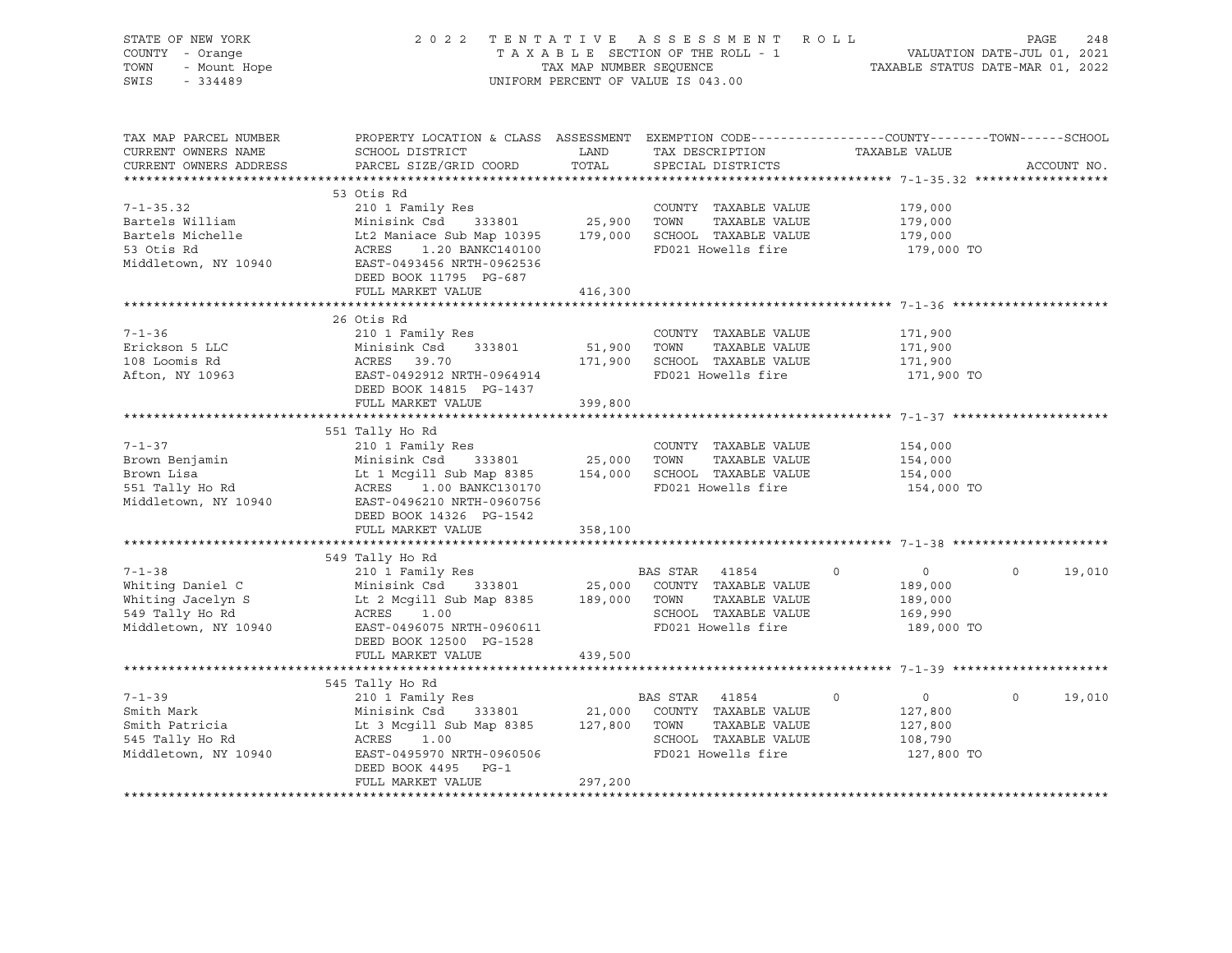| STATE OF NEW YORK<br>COUNTY - Orange<br>TOWN<br>- Mount Hope<br>SWIS<br>$-334489$                     |                                                                                                                                                                                                              |                        | 2022 TENTATIVE ASSESSMENT ROLL<br>UNIFORM PERCENT OF VALUE IS 043.00                                  |                                                             | PAGE<br>249       |
|-------------------------------------------------------------------------------------------------------|--------------------------------------------------------------------------------------------------------------------------------------------------------------------------------------------------------------|------------------------|-------------------------------------------------------------------------------------------------------|-------------------------------------------------------------|-------------------|
| TAX MAP PARCEL NUMBER<br>CURRENT OWNERS NAME<br>CURRENT OWNERS ADDRESS                                | PROPERTY LOCATION & CLASS ASSESSMENT EXEMPTION CODE----------------COUNTY-------TOWN-----SCHOOL<br>SCHOOL DISTRICT<br>PARCEL SIZE/GRID COORD                                                                 | LAND<br>TOTAL          | TAX DESCRIPTION<br>SPECIAL DISTRICTS                                                                  | TAXABLE VALUE                                               | ACCOUNT NO.       |
| $7 - 1 - 40.1$<br>Royal Acres Inc<br>1 Royal Acres Dr<br>Middletown, NY 10940                         | 1 Royal Acres Dr<br>280 Res Multiple<br>333801<br>Minisink Csd<br>Lot 1 Charlottes Way<br>SM 238-04 Filed 4/6/04<br>ACRES 36.00<br>EAST-0495244 NRTH-0960547<br>DEED BOOK 11715 PG-1983<br>FULL MARKET VALUE | 62,700 TOWN<br>639,500 | COUNTY TAXABLE VALUE<br>TAXABLE VALUE<br>275,000 SCHOOL TAXABLE VALUE<br>FD021 Howells fire           | 275,000<br>275,000<br>275,000<br>275,000 TO                 |                   |
|                                                                                                       |                                                                                                                                                                                                              |                        |                                                                                                       |                                                             |                   |
| $7 - 1 - 40.2$<br>Chin Chun-Ying<br>840 Guymard Tpke<br>Otisville, NY 10963                           | Tally Ho Rd<br>322 Rural vac>10<br>Minisink Csd<br>333801<br>Lt 2 Charlottes Way<br>SM 238-04 Filed 4/6/04<br>ACRES 19.60<br>EAST-0495361 NRTH-0959603<br>DEED BOOK 14982 PG-1787<br>FULL MARKET VALUE       | 35,300 TOWN<br>82,100  | COUNTY TAXABLE VALUE<br>TAXABLE VALUE<br>35,300 SCHOOL TAXABLE VALUE<br>FD021 Howells fire            | 35,300<br>35,300<br>35,300<br>35,300 TO                     |                   |
|                                                                                                       |                                                                                                                                                                                                              |                        |                                                                                                       |                                                             |                   |
| $7 - 1 - 40.3$<br>Kopacz Halina<br>26 Diesel Ln<br>Middletown, NY 10940                               | 26 Diesel Ln<br>210 1 Family Res<br>333801<br>Minisink Csd<br>Lt 3 Charlottes Way<br>SM 238-04 Filed 4/6/04<br>ACRES<br>7.90<br>EAST-0495886 NRTH-0961041<br>DEED BOOK 14662 PG-1333                         | 35,700 TOWN            | COUNTY TAXABLE VALUE<br>TAXABLE VALUE<br>242,100 SCHOOL TAXABLE VALUE<br>FD021 Howells fire           | 242,100<br>242,100<br>242,100<br>242,100 TO                 |                   |
|                                                                                                       | FULL MARKET VALUE                                                                                                                                                                                            | 563,000                |                                                                                                       |                                                             |                   |
|                                                                                                       |                                                                                                                                                                                                              |                        |                                                                                                       |                                                             |                   |
| $7 - 1 - 41$<br>Hutchital Eric S<br>Hutchital Sarah A<br>1239 St Hwy 211 West<br>Middletown, NY 10940 | 1239 St Hwy 211<br>210 1 Family Res<br>Minisink Csd<br>333801<br>FRNT 125.00 DPTH 184.90 151,300 TOWN<br>BANKC030614<br>EAST-0494109 NRTH-0960997<br>DEED BOOK 13358 PG-1272                                 | 20,400                 | BAS STAR 41854<br>COUNTY TAXABLE VALUE<br>TAXABLE VALUE<br>SCHOOL TAXABLE VALUE<br>FD021 Howells fire | 0<br>$\circ$<br>151,300<br>151,300<br>132,290<br>151,300 TO | 19,010<br>$\circ$ |
|                                                                                                       | FULL MARKET VALUE                                                                                                                                                                                            |                        |                                                                                                       |                                                             |                   |
|                                                                                                       |                                                                                                                                                                                                              | 351,900                |                                                                                                       |                                                             |                   |
|                                                                                                       | 18 Haelen Terr                                                                                                                                                                                               |                        |                                                                                                       |                                                             |                   |
| $7 - 1 - 42.1$<br>Serrano Erica<br>18 Haelen Terr<br>Middletown, NY 10940                             | 220 2 Family Res<br>Minisink Csd<br>333801<br>Lt 1 Haelen Sub Map 9101<br>2.60 BANKC030015<br>ACRES<br>EAST-0494409 NRTH-0960962                                                                             | 32,500<br>164,800      | COUNTY TAXABLE VALUE<br>TOWN<br>TAXABLE VALUE<br>SCHOOL TAXABLE VALUE<br>FD021 Howells fire           | 164,800<br>164,800<br>164,800<br>164,800 TO                 |                   |
|                                                                                                       | DEED BOOK 15082 PG-1299                                                                                                                                                                                      |                        |                                                                                                       |                                                             |                   |
|                                                                                                       | FULL MARKET VALUE                                                                                                                                                                                            | 383,300                |                                                                                                       |                                                             |                   |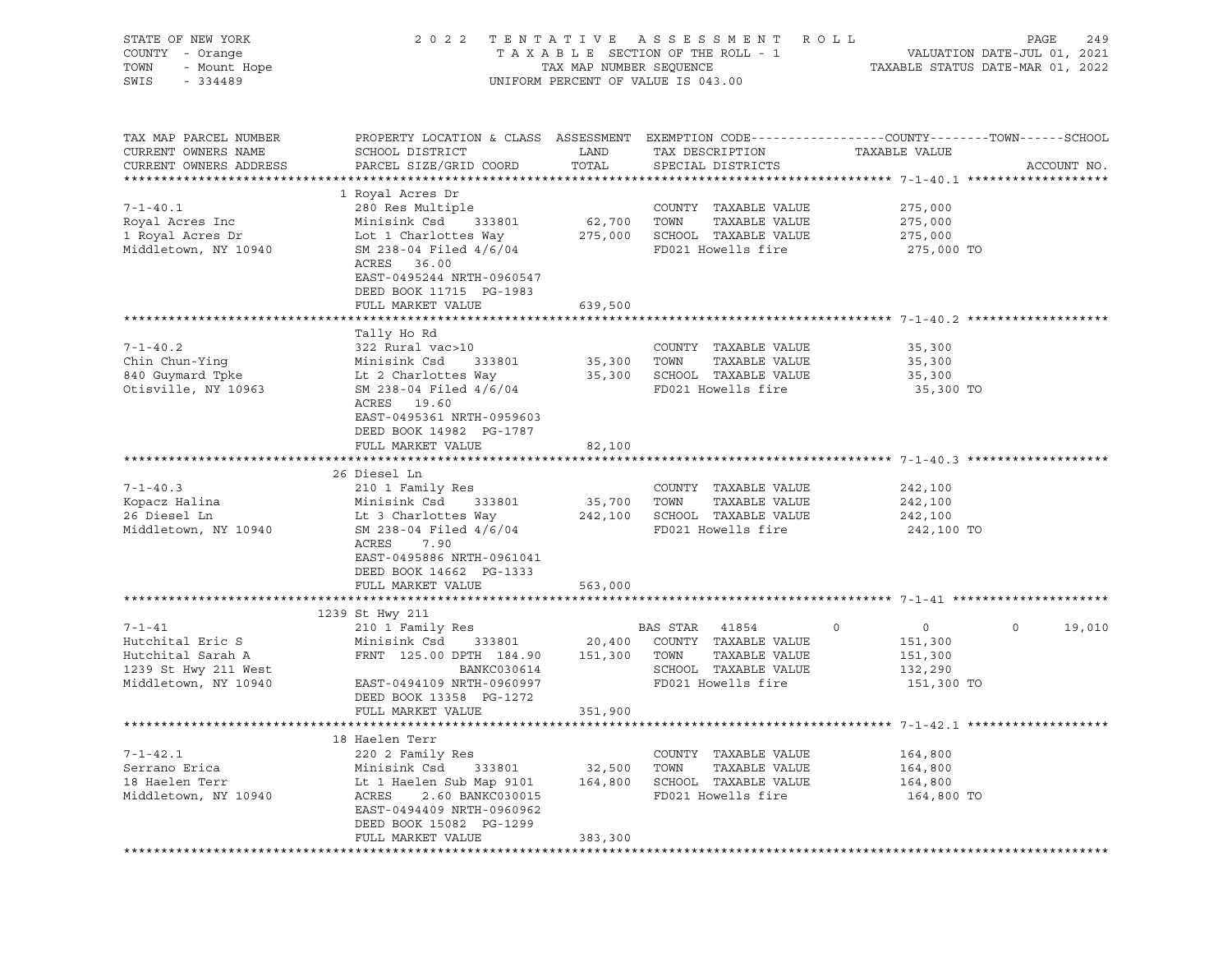| STATE OF NEW YORK<br>COUNTY - Orange<br>- Mount Hope<br>TOWN<br>SWIS<br>$-334489$                | 2 0 2 2                                                                                                                                                                                                            | TAX MAP NUMBER SEQUENCE      | TENTATIVE ASSESSMENT ROLL<br>TAXABLE SECTION OF THE ROLL - 1<br>UNIFORM PERCENT OF VALUE IS 043.00            |             | VALUATION DATE-JUL 01, 2021<br>TAXABLE STATUS DATE-MAR 01, 2022 | PAGE    | 250         |
|--------------------------------------------------------------------------------------------------|--------------------------------------------------------------------------------------------------------------------------------------------------------------------------------------------------------------------|------------------------------|---------------------------------------------------------------------------------------------------------------|-------------|-----------------------------------------------------------------|---------|-------------|
| TAX MAP PARCEL NUMBER<br>CURRENT OWNERS NAME<br>CURRENT OWNERS ADDRESS                           | PROPERTY LOCATION & CLASS ASSESSMENT EXEMPTION CODE----------------COUNTY-------TOWN-----SCHOOL<br>SCHOOL DISTRICT<br>PARCEL SIZE/GRID COORD                                                                       | LAND<br>TOTAL                | TAX DESCRIPTION<br>SPECIAL DISTRICTS                                                                          |             | TAXABLE VALUE                                                   |         | ACCOUNT NO. |
| $7 - 1 - 42.2$<br>Haelen Terrance R<br>Haelen Patricia<br>11 Haelen Terr<br>Middletown, NY 10940 | 11 Haelen Terr<br>210 1 Family Res<br>Minisink Csd<br>333801<br>Lt 2 Haelen Sub Map 9101 157,000<br>ACRES<br>2.30 BANKC130715<br>EAST-0494556 NRTH-0960837<br>DEED BOOK 4170 PG-110<br>FULL MARKET VALUE           | 31,100<br>365,100            | BAS STAR 41854<br>COUNTY TAXABLE VALUE<br>TOWN<br>TAXABLE VALUE<br>SCHOOL TAXABLE VALUE<br>FD021 Howells fire | $\mathbf 0$ | $\overline{0}$<br>157,000<br>157,000<br>137,990<br>157,000 TO   | $\circ$ | 19,010      |
|                                                                                                  | 1231 St Hwy 211                                                                                                                                                                                                    |                              |                                                                                                               |             |                                                                 |         |             |
| $7 - 1 - 42.31$<br>Maharaj Satesh<br>8912 216th St<br>Queens Village, NY 11427                   | 210 1 Family Res<br>Minisink Csd<br>333801<br>Map 9101<br>FRNT 125.00 DPTH 198.70<br>EAST-0494249 NRTH-0961082                                                                                                     | 20,800<br>206,400            | COUNTY TAXABLE VALUE<br>TOWN<br>TAXABLE VALUE<br>SCHOOL TAXABLE VALUE<br>FD021 Howells fire                   |             | 206,400<br>206,400<br>206,400<br>206,400 TO                     |         |             |
|                                                                                                  | DEED BOOK 14834 PG-478<br>FULL MARKET VALUE                                                                                                                                                                        | 480,000                      |                                                                                                               |             |                                                                 |         |             |
|                                                                                                  |                                                                                                                                                                                                                    |                              |                                                                                                               |             |                                                                 |         |             |
| $7 - 1 - 43$<br>Fermanian Gustavo<br>Fermanian Gabriella<br>47 Otis Rd<br>Middletown, NY 10940   | 47 Otis Rd<br>210 1 Family Res<br>Minisink Csd<br>333801<br>Lt 1 Fermanian SM 264-05<br>Filed $3/18/05$<br>ACRES<br>1.60<br>EAST-0493448 NRTH-0962766<br>DEED BOOK 5161 PG-320<br>FULL MARKET VALUE                | 27,800<br>137,900<br>320,700 | BAS STAR 41854<br>COUNTY TAXABLE VALUE<br>TAXABLE VALUE<br>TOWN<br>SCHOOL TAXABLE VALUE<br>FD021 Howells fire | $\circ$     | $\circ$<br>137,900<br>137,900<br>118,890<br>137,900 TO          | $\circ$ | 19,010      |
|                                                                                                  |                                                                                                                                                                                                                    |                              |                                                                                                               |             |                                                                 |         |             |
| $7 - 1 - 44$<br>Fermanian Gustavo<br>Fermanian Gabriella<br>47 Otis Rd<br>Middletown, NY 10940   | Otis Rd<br>311 Res vac land<br>Minisink Csd<br>333801<br>Lt 2 Fermanian SM 264-05<br>Filed 3/18/05<br>ACRES<br>2.60<br>EAST-0493499 NRTH-0962946<br>DEED BOOK 5161<br>PG-320<br>FULL MARKET VALUE                  | 32,500<br>32,500<br>75,600   | COUNTY TAXABLE VALUE<br>TAXABLE VALUE<br>TOWN<br>SCHOOL TAXABLE VALUE<br>FD021 Howells fire                   |             | 32,500<br>32,500<br>32,500<br>32,500 TO                         |         |             |
|                                                                                                  |                                                                                                                                                                                                                    |                              |                                                                                                               |             |                                                                 |         |             |
| $7 - 1 - 45$<br>Geiger Roger<br>94 Schoolhouse Rd<br>Middletown, NY 10940                        | 16 Kirchner Ln<br>270 Mfg housing<br>Minisink Csd<br>333801<br>Parcel Kirchner Sub<br>Map 177-07<br>filed $03/22/07$<br>ACRES<br>2.50<br>EAST-0496911 NRTH-0961630<br>DEED BOOK 13799 PG-1817<br>FULL MARKET VALUE | 33,500<br>46,000<br>107,000  | COUNTY TAXABLE VALUE<br>TOWN<br>TAXABLE VALUE<br>SCHOOL TAXABLE VALUE<br>FD021 Howells fire                   |             | 46,000<br>46,000<br>46,000<br>46,000 TO                         |         |             |
|                                                                                                  |                                                                                                                                                                                                                    |                              |                                                                                                               |             |                                                                 |         |             |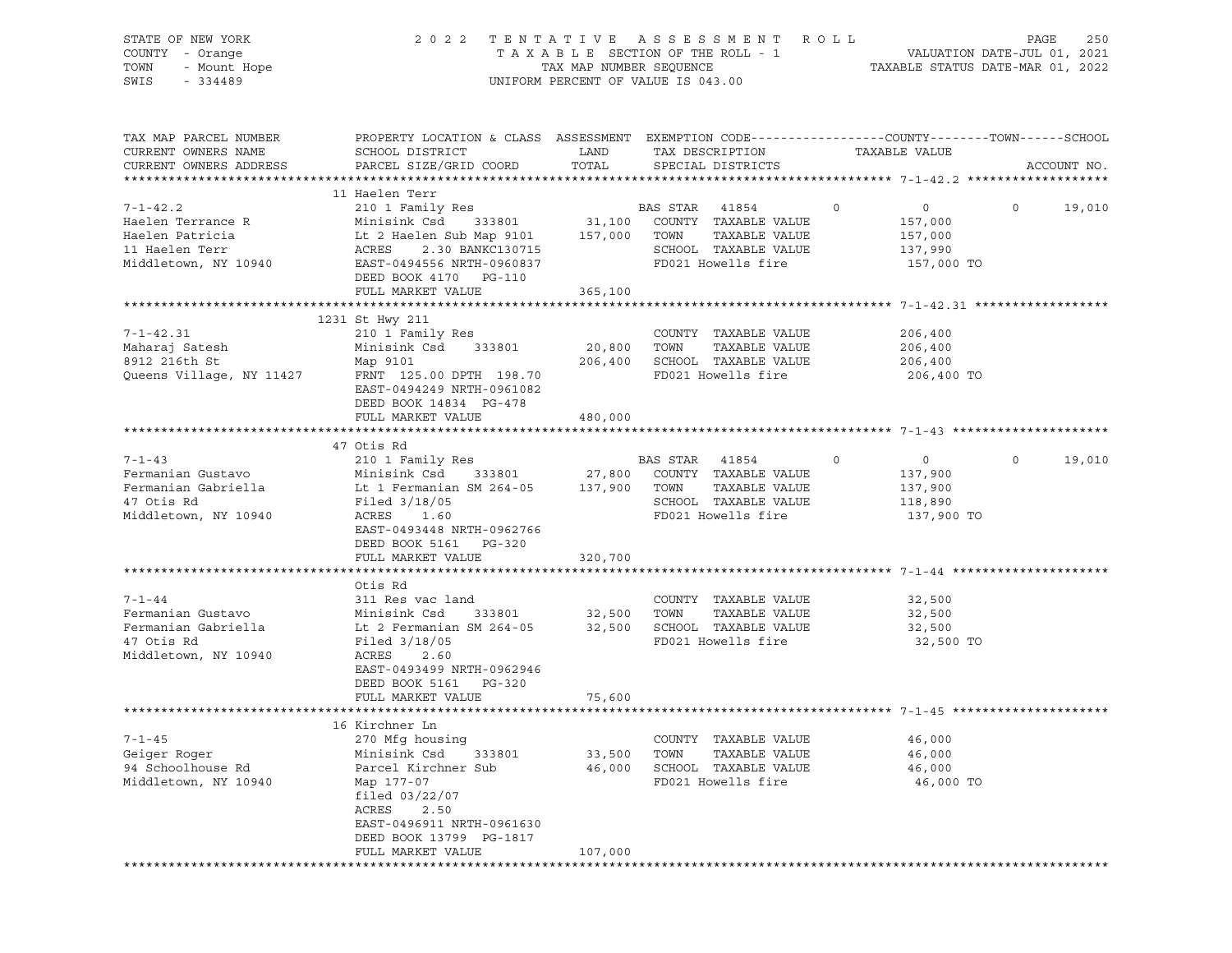| STATE OF NEW YORK<br>COUNTY - Orange<br>TOWN<br>- Mount Hope<br>SWIS<br>$-334489$ | 2 0 2 2                                                                                                                                       | UNIFORM PERCENT OF VALUE IS 043.00 |                  | TENTATIVE ASSESSMENT ROLL             |            |                          | PAGE    | 251         |
|-----------------------------------------------------------------------------------|-----------------------------------------------------------------------------------------------------------------------------------------------|------------------------------------|------------------|---------------------------------------|------------|--------------------------|---------|-------------|
| TAX MAP PARCEL NUMBER<br>CURRENT OWNERS NAME<br>CURRENT OWNERS ADDRESS            | PROPERTY LOCATION & CLASS ASSESSMENT EXEMPTION CODE----------------COUNTY-------TOWN------SCHOOL<br>SCHOOL DISTRICT<br>PARCEL SIZE/GRID COORD | LAND<br>TOTAL                      |                  | TAX DESCRIPTION<br>SPECIAL DISTRICTS  |            | TAXABLE VALUE            |         | ACCOUNT NO. |
|                                                                                   |                                                                                                                                               |                                    |                  |                                       |            |                          |         |             |
|                                                                                   | 10 Kirchner Ln                                                                                                                                |                                    |                  |                                       |            |                          |         |             |
| $7 - 1 - 46$                                                                      | 210 1 Family Res                                                                                                                              |                                    | BAS STAR         | 41854                                 | $\circ$    | $\overline{0}$           | $\circ$ | 19,010      |
| Carcone Robert                                                                    | 333801<br>Minisink Csd<br>Parcel Kirchner Sub                                                                                                 | 21,100<br>163,300 TOWN             |                  | COUNTY TAXABLE VALUE<br>TAXABLE VALUE |            | 163,300                  |         |             |
| Greczylo Tusia<br>10 Kirchner Ln                                                  | Map 177-07                                                                                                                                    |                                    |                  | SCHOOL TAXABLE VALUE                  |            | 163,300<br>144,290       |         |             |
| Middletown, NY 10940                                                              | filed $03/22/07$                                                                                                                              |                                    |                  | FD021 Howells fire                    |            | 163,300 TO               |         |             |
|                                                                                   | FRNT 179.30 DPTH 157.40<br>BANKC180381                                                                                                        |                                    |                  |                                       |            |                          |         |             |
|                                                                                   | EAST-0497144 NRTH-0961646<br>DEED BOOK 12551 PG-1744                                                                                          |                                    |                  |                                       |            |                          |         |             |
|                                                                                   | FULL MARKET VALUE                                                                                                                             | 379,800                            |                  |                                       |            |                          |         |             |
|                                                                                   |                                                                                                                                               |                                    |                  |                                       |            |                          |         |             |
|                                                                                   | 1002 St Hwy 211                                                                                                                               |                                    |                  |                                       |            |                          |         |             |
| $8 - 1 - 1$                                                                       | 210 1 Family Res                                                                                                                              |                                    | VETCOM CTS 41130 |                                       | $\circ$    | 18,200                   | 18,200  | 10,400      |
| Charney Edward                                                                    | Minisink Csd                                                                                                                                  | 333801 19,400 BAS STAR 41854       |                  |                                       | $\circ$    | $\overline{0}$<br>85,800 | $\circ$ | 19,010      |
| Charney Maria I<br>1002 Rt 211 West                                               |                                                                                                                                               |                                    |                  |                                       |            | 85,800                   |         |             |
| Middletown, NY 10940                                                              | DEED BOOK 1861  PG-01014                                                                                                                      |                                    |                  | SCHOOL TAXABLE VALUE                  |            | 74,590                   |         |             |
|                                                                                   | FULL MARKET VALUE                                                                                                                             | 241,900 FD021 Howells fire         |                  |                                       |            | 104,000 TO               |         |             |
|                                                                                   |                                                                                                                                               |                                    |                  |                                       |            |                          |         |             |
|                                                                                   | 1006 St Hwy 211                                                                                                                               |                                    |                  |                                       |            |                          |         |             |
| $8 - 1 - 2$<br>King Devon                                                         | 210 1 Family Res                                                                                                                              | 333801 25,600 TOWN                 |                  | COUNTY TAXABLE VALUE<br>TAXABLE VALUE |            | 103,800<br>103,800       |         |             |
| 10 Sanford Ave                                                                    | Minisink Csd<br>Ptlt 13 Lds of James Ford 103,800 SCHOOL TAXABLE VALUE                                                                        |                                    |                  |                                       |            | 103,800                  |         |             |
| Chester, NY 10918                                                                 | FRNT 194.00 DPTH 252.00                                                                                                                       |                                    |                  | FD021 Howells fire                    | 103,800 TO |                          |         |             |
|                                                                                   | EAST-0498900 NRTH-0962739                                                                                                                     |                                    |                  |                                       |            |                          |         |             |
| PRIOR OWNER ON 3/01/2022                                                          | DEED BOOK 15191 PG-91                                                                                                                         |                                    |                  |                                       |            |                          |         |             |
| King Jay                                                                          | FULL MARKET VALUE                                                                                                                             | 241,400                            |                  |                                       |            |                          |         |             |
|                                                                                   |                                                                                                                                               |                                    |                  |                                       |            |                          |         |             |
| $8 - 1 - 3$                                                                       | 1012 St Hwy 211<br>210 1 Family Res                                                                                                           |                                    | BAS STAR         | 41854                                 | $\circ$    | $\overline{0}$           | $\circ$ | 19,010      |
| Haydee Pabon Suarez                                                               | Minisink Csd<br>333801                                                                                                                        | 19,400                             |                  | COUNTY TAXABLE VALUE                  |            | 80,000                   |         |             |
| 1012 St Hwy 211                                                                   | L/e To Fox Don & Sadie                                                                                                                        | 80,000 TOWN                        |                  | TAXABLE VALUE                         |            | 80,000                   |         |             |
| Middletown, NY 10940                                                              | FRNT 100.00 DPTH 202.00                                                                                                                       |                                    |                  | SCHOOL TAXABLE VALUE                  |            | 60,990                   |         |             |
|                                                                                   | BANKN140687                                                                                                                                   |                                    |                  | FD021 Howells fire                    |            | 80,000 TO                |         |             |
|                                                                                   | EAST-0498783 NRTH-0962719<br>DEED BOOK 12466 PG-1509                                                                                          |                                    |                  |                                       |            |                          |         |             |
|                                                                                   | FULL MARKET VALUE                                                                                                                             | 186,000                            |                  |                                       |            |                          |         |             |
|                                                                                   |                                                                                                                                               |                                    |                  |                                       |            |                          |         |             |
|                                                                                   | 1016 St Hwy 211                                                                                                                               |                                    |                  |                                       |            |                          |         |             |
| $8 - 1 - 4$                                                                       | 210 1 Family Res                                                                                                                              |                                    | BAS STAR         | 41854                                 | $\Omega$   | 0                        | 0       | 19,010      |
| Trento Angela                                                                     | Minisink Csd<br>333801                                                                                                                        | 17,400                             | COUNTY           | TAXABLE VALUE                         |            | 99,800                   |         |             |
| Gerald Sommella<br>1016 Rt 211 West                                               | Lt 12 Lands Of James Ford<br>FRNT<br>75.00 DPTH 200.00                                                                                        | 99,800                             | TOWN             | TAXABLE VALUE<br>SCHOOL TAXABLE VALUE |            | 99,800<br>80,790         |         |             |
| Middletown, NY 10940                                                              | <b>BANKC130715</b>                                                                                                                            |                                    |                  | FD021 Howells fire                    |            | 99,800 TO                |         |             |
|                                                                                   | EAST-0498701 NRTH-0962681                                                                                                                     |                                    |                  |                                       |            |                          |         |             |
|                                                                                   | DEED BOOK 5508<br>$PG-200$                                                                                                                    |                                    |                  |                                       |            |                          |         |             |
|                                                                                   | FULL MARKET VALUE                                                                                                                             | 232,100                            |                  |                                       |            |                          |         |             |
|                                                                                   |                                                                                                                                               |                                    |                  |                                       |            |                          |         |             |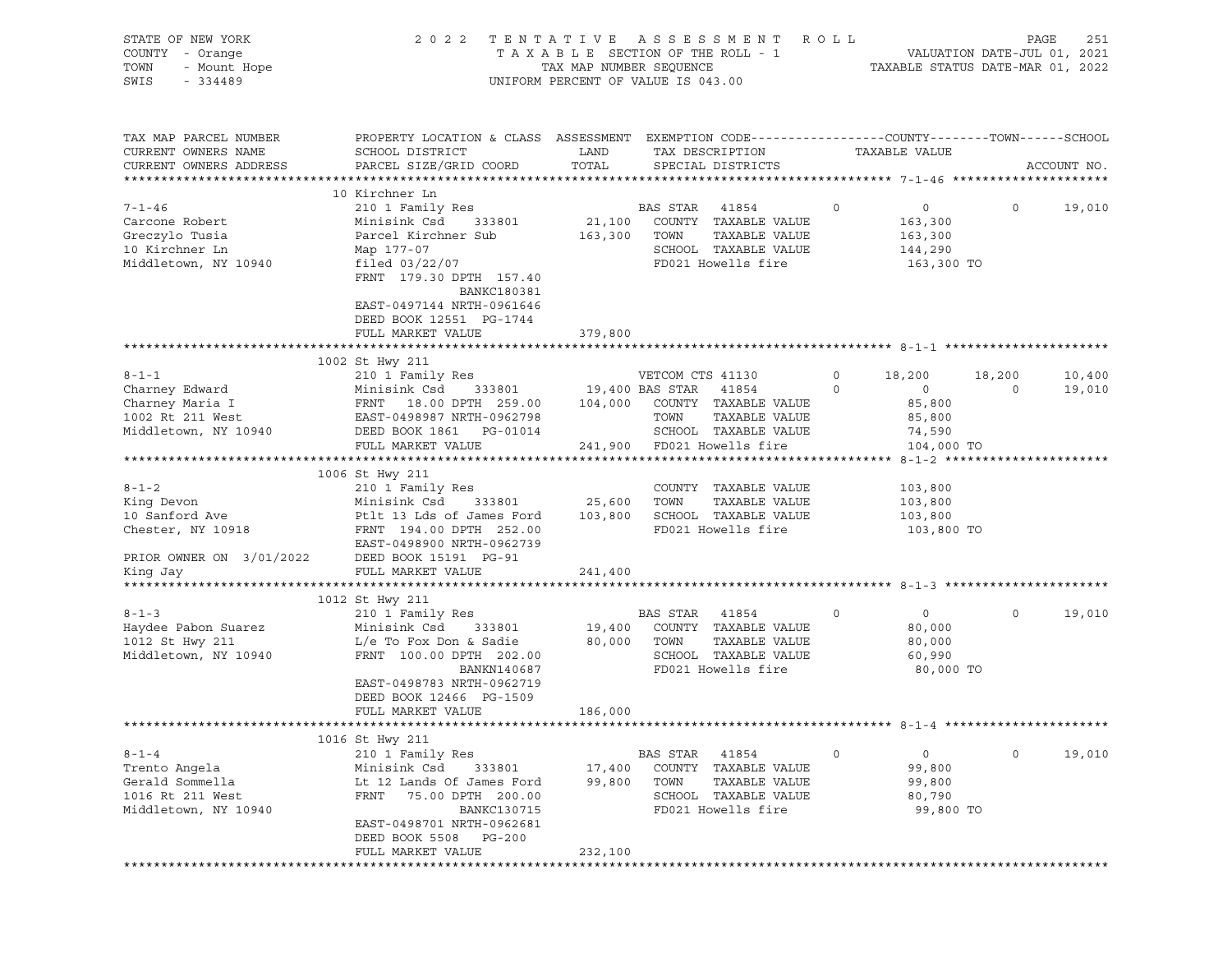| STATE OF NEW YORK<br>COUNTY - Orange<br>- Orange<br>- Mount Hope<br>TOWN<br>SWIS<br>$-334489$ | 2 0 2 2<br>TENTATIVE ASSESSMENT ROLL<br>UNIFORM PERCENT OF VALUE IS 043.00                                                                                                                                                                                        | PAGE<br>252                  |                                                                                                                  |                                                                      |                   |
|-----------------------------------------------------------------------------------------------|-------------------------------------------------------------------------------------------------------------------------------------------------------------------------------------------------------------------------------------------------------------------|------------------------------|------------------------------------------------------------------------------------------------------------------|----------------------------------------------------------------------|-------------------|
| TAX MAP PARCEL NUMBER<br>CURRENT OWNERS NAME<br>CURRENT OWNERS ADDRESS                        | PROPERTY LOCATION & CLASS ASSESSMENT EXEMPTION CODE---------------COUNTY-------TOWN-----SCHOOL<br>SCHOOL DISTRICT<br>PARCEL SIZE/GRID COORD                                                                                                                       | <b>LAND</b><br>TOTAL         | TAX DESCRIPTION<br>SPECIAL DISTRICTS                                                                             | TAXABLE VALUE                                                        | ACCOUNT NO.       |
| $8 - 1 - 5$<br>Hoffman Jake<br>Ayres Jennifer L<br>121 Dawn Dr<br>Westtown, NY 10998-2824     | 1018 St Hwy 211<br>210 1 Family Res<br>Minisink Csd 333801 17,400 TOWN<br>Lt 11 Lands Of James Ford 101,800 SCHOOL TAXABLE VALUE<br>FRNT 75.00 DPTH 200.00<br><b>BANKC170031</b><br>EAST-0498633 NRTH-0962653<br>DEED BOOK 14220 PG-792<br>FULL MARKET VALUE      | 236,700                      | COUNTY TAXABLE VALUE<br>TAXABLE VALUE<br>FD021 Howells fire                                                      | 101,800<br>101,800<br>101,800<br>101,800 TO                          |                   |
|                                                                                               |                                                                                                                                                                                                                                                                   |                              |                                                                                                                  |                                                                      |                   |
| $8 - 1 - 6$<br>Fleming Cherlene<br>1022 Rt 211 West<br>Middletown, NY 10940                   | 1022 St Hwy 211<br>Lt 10 Lands Of James Ford 73,700 TOWN<br>FRNT 75.00 DPTH 200.00<br>EAST-0498577 NRTH-0962609<br>DEED BOOK 2287 PG-01185                                                                                                                        |                              | TAXABLE VALUE<br>SCHOOL TAXABLE VALUE<br>FD021 Howells fire                                                      | $\circ$<br>$\overline{0}$<br>73,700<br>73,700<br>26,250<br>73,700 TO | $\circ$<br>47,450 |
|                                                                                               | FULL MARKET VALUE                                                                                                                                                                                                                                                 | 171,400                      |                                                                                                                  |                                                                      |                   |
|                                                                                               |                                                                                                                                                                                                                                                                   |                              |                                                                                                                  |                                                                      |                   |
| $8 - 1 - 7$<br>Bernabei Michael M<br>118 Monroe Apt 1<br>Hoboken, NJ 07030                    | 1026 St Hwy 211<br>210 1 Family Res<br>Minisink Csd 333801 17,400<br>Lt 9 Lands Of James Ford<br>FRNT 75.00 DPTH 200.00<br>BANKC030230<br>EAST-0498496 NRTH-0962590<br>DEED BOOK 14930 PG-1079                                                                    |                              | COUNTY TAXABLE VALUE<br>TOWN<br>TAXABLE VALUE<br>123,000 SCHOOL TAXABLE VALUE<br>FD021 Howells fire              | 123,000<br>123,000<br>123,000<br>123,000 TO                          |                   |
|                                                                                               | FULL MARKET VALUE                                                                                                                                                                                                                                                 | 286,000                      |                                                                                                                  |                                                                      |                   |
| $8 - 1 - 8$<br>°-1 °<br>Madden Chereen<br>1028 State Route 211 West<br>Middletown, NY 10940   | 1028 St Hwy 211<br>210 1 Family Res<br>Minisink Csd<br>333801 17,400<br>Lt 8 Lands Of James Ford 140,000 SCHOOL TAXABLE VALUE<br>FRNT 75.00 DPTH 200.00<br>ACRES<br>0.34 BANKC170030<br>EAST-0498426 NRTH-0962561<br>DEED BOOK 13979 PG-1870<br>FULL MARKET VALUE | 325,600                      | COUNTY TAXABLE VALUE<br>TOWN<br>TAXABLE VALUE<br>FD021 Howells fire                                              | 140,000<br>140,000<br>140,000<br>140,000 TO                          |                   |
|                                                                                               |                                                                                                                                                                                                                                                                   |                              |                                                                                                                  |                                                                      |                   |
| $8 - 1 - 9.1$<br>Elman Andrea<br>1036 State Route 211 West<br>Middletown, NY 10940            | 1036 St Hwy 211<br>210 1 Family Res<br>Minisink Csd<br>333801<br>Pt Lts 4-7, Lands Of Jame<br>FRNT 230.00 DPTH 165.00<br><b>BANKC130170</b><br>EAST-0498278 NRTH-0962494<br>DEED BOOK 13824 PG-1231<br>FULL MARKET VALUE                                          | 24,000<br>105,000<br>244,200 | BAS STAR<br>41854<br>COUNTY TAXABLE VALUE<br>TOWN<br>TAXABLE VALUE<br>SCHOOL TAXABLE VALUE<br>FD021 Howells fire | 0<br>$\circ$<br>105,000<br>105,000<br>85,990<br>105,000 TO           | 0<br>19,010       |
|                                                                                               |                                                                                                                                                                                                                                                                   |                              |                                                                                                                  |                                                                      |                   |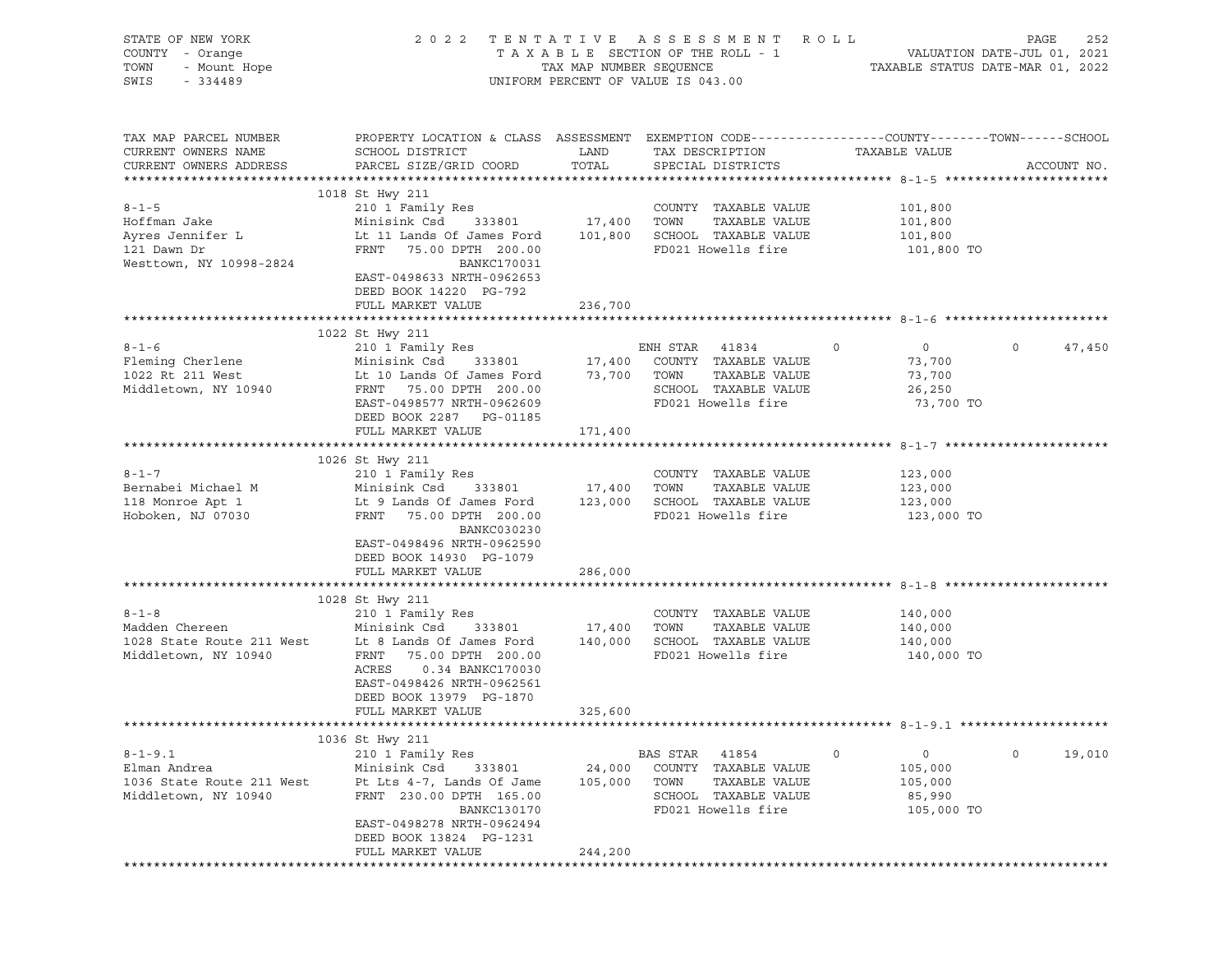| STATE OF NEW YORK<br>COUNTY - Orange<br>Y - Orange<br>- Mount Hope<br>TOWN<br>SWIS<br>$-334489$                                                                                                                                                    |                                                                                                                                                                                                                                        |         | 2022 TENTATIVE ASSESSMENT ROLL<br>TAXABLE SECTION OF THE ROLL - 1<br>TAXABLE SECTION OF THE ROLL - 1<br>TAXABLE STATUS DATE-MAR 01, 2022<br>UNIFORM PERCENT OF VALUE IS 043.00 |                                                                      | PAGE<br>253        |
|----------------------------------------------------------------------------------------------------------------------------------------------------------------------------------------------------------------------------------------------------|----------------------------------------------------------------------------------------------------------------------------------------------------------------------------------------------------------------------------------------|---------|--------------------------------------------------------------------------------------------------------------------------------------------------------------------------------|----------------------------------------------------------------------|--------------------|
| TAX MAP PARCEL NUMBER<br>CURRENT OWNERS NAME<br>CURRENT OWNERS ADDRESS                                                                                                                                                                             | PROPERTY LOCATION & CLASS ASSESSMENT EXEMPTION CODE----------------COUNTY-------TOWN------SCHOOL<br>SCHOOL DISTRICT<br>PARCEL SIZE/GRID COORD                                                                                          | TOTAL   | LAND TAX DESCRIPTION TAXABLE VALUE<br>SPECIAL DISTRICTS                                                                                                                        |                                                                      | ACCOUNT NO.        |
| $8 - 1 - 10.2$<br>Curtis Carley Curtis Carley Alinisink Csd 333801 22,600 TOWN TAXABLE VALUE<br>1040 St Hwy 211 W Pt Lt 2<3 Lands Of 120,000 SCHOOL TAXABLE VALUE<br>Middletown, NY 10940 James Ford FD021 Howells fire<br>Middletown, NY 10940    | 1040 St Hwy 211<br>210 1 Family Res<br>James Ford<br>FRNT 191.10 DPTH 165.00<br>BANKC130170<br>EAST-0498076 NRTH-0962407<br>DEED BOOK 14496 PG-1696<br>FULL MARKET VALUE                                                               | 279,100 | COUNTY TAXABLE VALUE<br>TAXABLE VALUE<br>FD021 Howells fire                                                                                                                    | 120,000<br>120,000<br>120,000<br>120,000 TO                          |                    |
|                                                                                                                                                                                                                                                    |                                                                                                                                                                                                                                        |         |                                                                                                                                                                                |                                                                      |                    |
| $8 - 2 - 1$<br>Mydosh Frank Minisink Csd 333801 25,900 TOWN TAXABLE VALUE<br>Mydosh Joyce FRNT 219.00 DPTH 284.00 74,700 SCHOOL TAXABLE VALUE<br>PO Box 167 EAST-0498938 NRTH-0962547 FD021 Howells fire<br>Otisville, NY 10963 DEED BOOK 1274,700 | 1007 St Hwy 211<br>210 1 Family Res<br>FULL MARKET VALUE                                                                                                                                                                               | 173,700 | COUNTY TAXABLE VALUE                                                                                                                                                           | 74,700<br>74,700<br>74,700<br>74,700 TO                              |                    |
|                                                                                                                                                                                                                                                    |                                                                                                                                                                                                                                        |         |                                                                                                                                                                                |                                                                      |                    |
| $8 - 2 - 2$<br>Selemba Danielle<br>1013 Rt 211 West<br>Middletown, NY 10940                                                                                                                                                                        | 1013 St Hwy 211<br>210 1 Family Res<br>Minisink Csd 333801 18,900 TOWN TAXABLE VALUE<br>FRNT 75.00 DPTH 249.00 112,200 SCHOOL TAXABLE VALUE<br>BANKC190294<br>EAST-0498849 NRTH-0962471<br>DEED BOOK 14746 PG-931<br>FULL MARKET VALUE | 260,900 | COUNTY TAXABLE VALUE<br>FD021 Howells fire                                                                                                                                     | 112,200<br>112,200<br>112,200<br>112,200 TO                          |                    |
|                                                                                                                                                                                                                                                    |                                                                                                                                                                                                                                        |         |                                                                                                                                                                                |                                                                      |                    |
| 8-2-3<br>210 1 Family Res<br>210 1 Family Res<br>210 1 Family Res<br>210 1 Family Res<br>210 1 Family Res<br>20,800 TOWN TAXABLE VALUE<br>20,800 TOWN TAXABLE VALUE<br>20,800 TOWN TAXABLE VALUE<br>20,800 TOWN TAXABLE VALUE<br>20,800 TOWN TAXAB | 1015 St Hwy 211<br>210 1 Family Res<br>DEED BOOK 14355 PG-1384<br>FULL MARKET VALUE                                                                                                                                                    | 165,800 | FD021 Howells fire                                                                                                                                                             | 71,300<br>71,300<br>71,300<br>71,300 TO                              |                    |
|                                                                                                                                                                                                                                                    |                                                                                                                                                                                                                                        |         |                                                                                                                                                                                |                                                                      |                    |
| $8 - 2 - 4$<br>Ayres Lewis Jr<br>Toni Painter<br>Toni Painter<br>$1017$ Rt $211$ West<br>EXAMENT BANKC190615<br>Middletown, NY 10940 EAST-0498739 NRTH-0962372 FD021 Howells fire<br>And EAST-0498739 NRTH-0962372                                 | 1017 St Hwy 211<br>210 1 Family Res<br>Minisink Csd 333801 19,000 COUNTY TAXABLE VALUE<br>FRNT 50.00 DPTH 385.00 79,000 TOWN TAXABLE VALUE<br>BANKC190615 SCHOOL TAXABLE VALUE<br>DEED BOOK 4504 PG-262<br>FULL MARKET VALUE           | 183,700 | BAS STAR 41854<br>FD021 Howells fire                                                                                                                                           | $\overline{0}$<br>$\circ$<br>79,000<br>79,000<br>59,990<br>79,000 TO | $\Omega$<br>19,010 |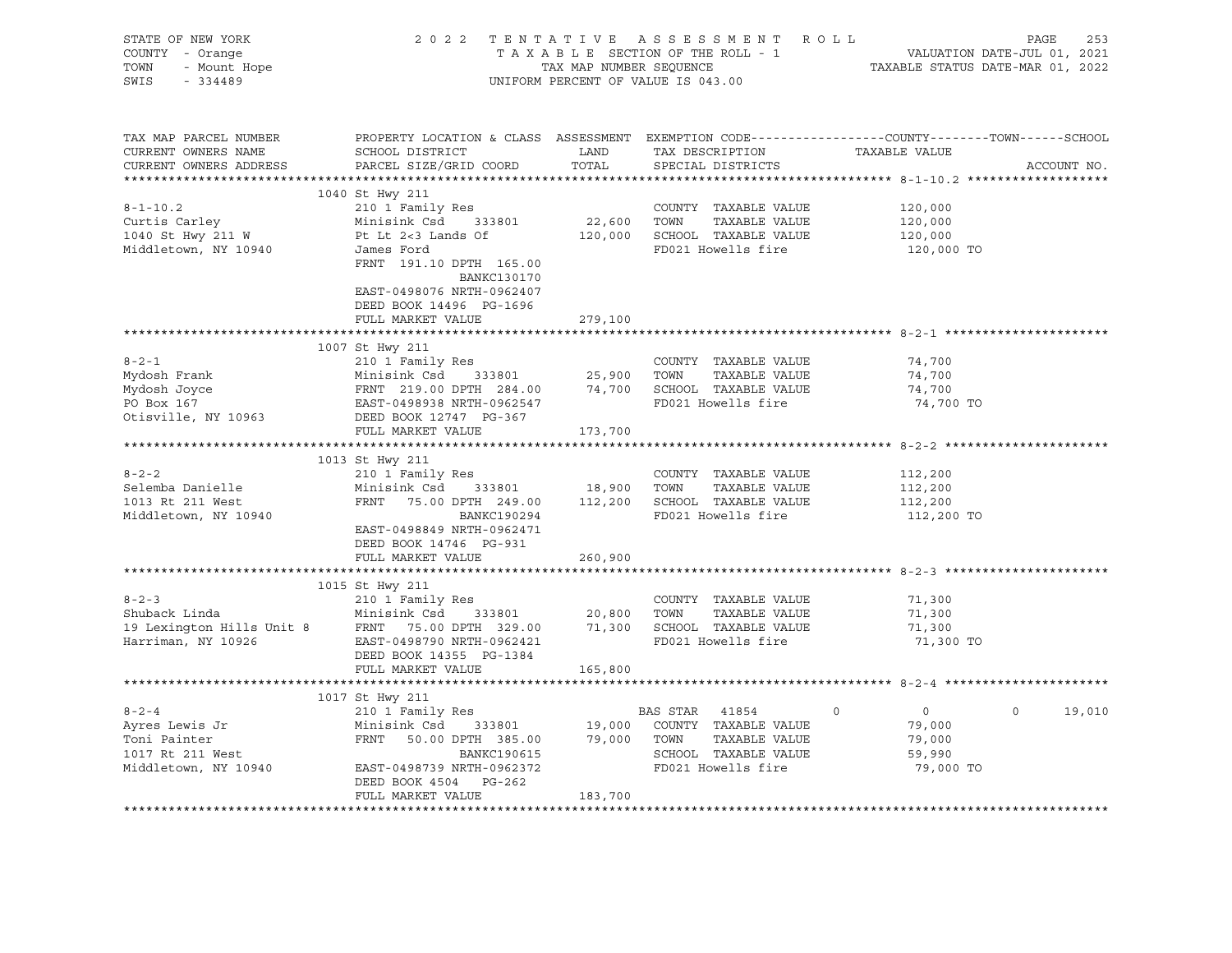| STATE OF NEW YORK<br>COUNTY - Orange<br>OF NEW YORK<br>7 - Orange<br>- Mount Hope<br>- 2109<br>TOWN<br>SWIS - 334489                                                                                                                                     | 2022 TENTATIVE ASSESSMENT ROLL PAGE 254<br>TAXABLE SECTION OF THE ROLL - 1<br>TAXABLE STATURER SEQUENCE TAXABLE STATUS DATE-JUL 01, 2021<br>TAXABLE STATUS DATE-MAR 01, 2022 | UNIFORM PERCENT OF VALUE IS 043.00 |                                                          |         |                                                                                                                                                       |                   |                           |
|----------------------------------------------------------------------------------------------------------------------------------------------------------------------------------------------------------------------------------------------------------|------------------------------------------------------------------------------------------------------------------------------------------------------------------------------|------------------------------------|----------------------------------------------------------|---------|-------------------------------------------------------------------------------------------------------------------------------------------------------|-------------------|---------------------------|
| TAX MAP PARCEL NUMBER<br>CURRENT OWNERS NAME<br>CURRENT OWNERS ADDRESS                                                                                                                                                                                   | PROPERTY LOCATION & CLASS ASSESSMENT EXEMPTION CODE-----------------COUNTY-------TOWN------SCHOOL<br>SCHOOL DISTRICT<br>PARCEL SIZE/GRID COORD TOTAL SPECIAL DISTRICTS       |                                    | LAND TAX DESCRIPTION TAXABLE VALUE                       |         |                                                                                                                                                       |                   |                           |
|                                                                                                                                                                                                                                                          |                                                                                                                                                                              |                                    |                                                          |         |                                                                                                                                                       |                   | ACCOUNT NO.               |
|                                                                                                                                                                                                                                                          | 1021 St Hwy 211                                                                                                                                                              |                                    |                                                          |         |                                                                                                                                                       |                   |                           |
|                                                                                                                                                                                                                                                          | BANKC030217<br>EAST-0498697 NRTH-0962349<br>DEED BOOK 4143 PG-115                                                                                                            |                                    | FD021 Howells fire                                       |         | $\overline{0}$<br>62,900<br>62,900<br>43,890<br>62,900 TO                                                                                             | $0 \qquad \qquad$ | 19,010                    |
|                                                                                                                                                                                                                                                          | FULL MARKET VALUE 146,300                                                                                                                                                    |                                    |                                                          |         |                                                                                                                                                       |                   |                           |
|                                                                                                                                                                                                                                                          |                                                                                                                                                                              |                                    |                                                          |         |                                                                                                                                                       |                   |                           |
|                                                                                                                                                                                                                                                          | 1025/1027 St Hwy 211                                                                                                                                                         |                                    |                                                          |         |                                                                                                                                                       |                   |                           |
| 380 Res Multiple<br>Weber Richard D<br>1025/1027 St Hwy 211 W<br>Minisink Csd 333801 31,600 COUNTY TAXABLE VALUE<br>280 Res Multiple<br>280 Res Multiple<br>230 Res Multiple<br>230 Res Multiple<br>230 Res Multiple<br>233801 31,600 COUNTY TAX         |                                                                                                                                                                              |                                    |                                                          |         | $\overline{0}$<br>165,000<br>165,000<br>145,990<br>165,000 TO                                                                                         | $\circ$           | 19,010                    |
|                                                                                                                                                                                                                                                          | FULL MARKET VALUE 383,700                                                                                                                                                    |                                    |                                                          |         |                                                                                                                                                       |                   |                           |
|                                                                                                                                                                                                                                                          |                                                                                                                                                                              |                                    |                                                          |         |                                                                                                                                                       |                   |                           |
| 1031 St Hwy 211<br>8-2-7<br>Weber Laurel B<br>1031 Rt 211 West<br>1031 Rt 211 West<br>1031 Rt 211 West<br>1031 Rt 211 West<br>1031 Rt 211 West<br>1031 Rt 211 West<br>1031 Rt 211 West<br>1031 Rt 211 West<br>1031 Rt 211 West<br>1031 Rt 211 West<br>10 | FULL MARKET VALUE 304,000                                                                                                                                                    |                                    |                                                          | $\circ$ | $\overline{0}$<br>130,700<br>130,700<br>111,690<br>130,700 TO                                                                                         | $\circ$           | 19,010                    |
|                                                                                                                                                                                                                                                          |                                                                                                                                                                              |                                    |                                                          |         |                                                                                                                                                       |                   |                           |
|                                                                                                                                                                                                                                                          | St Hwy 211<br>FULL MARKET VALUE                                                                                                                                              | 50,000                             | COUNTY TAXABLE VALUE 21,500<br>TOWN TAXABLE VALUE 21,500 |         | 21,500<br>21,500<br>21,500 TO                                                                                                                         |                   |                           |
|                                                                                                                                                                                                                                                          |                                                                                                                                                                              |                                    |                                                          |         |                                                                                                                                                       |                   |                           |
| 1045 St Hwy 211<br>8-2-9<br>Schultz Robert<br>Minisink Csd 333801<br>DeFazio Schultz Marie L<br>210 1 Family Res<br>Minisink Csd 333801<br>26 32,500 VETDIS CTS 41140<br>32,500 VETDIS CTS 41140<br>26 33,750<br>112,500 BAS STAR<br>41854<br>0 0 33,7   |                                                                                                                                                                              |                                    |                                                          |         | $\begin{array}{cccc} 0 & & 10\,,920 & & 10\,,920 \\ 0 & & 33\,,750 & & 33\,,750 \\ 0 & & & 0 & & 0 \\ & & & 67\,,830 & & & \end{array}$<br>112,500 TO |                   | 6,240<br>20,800<br>19,010 |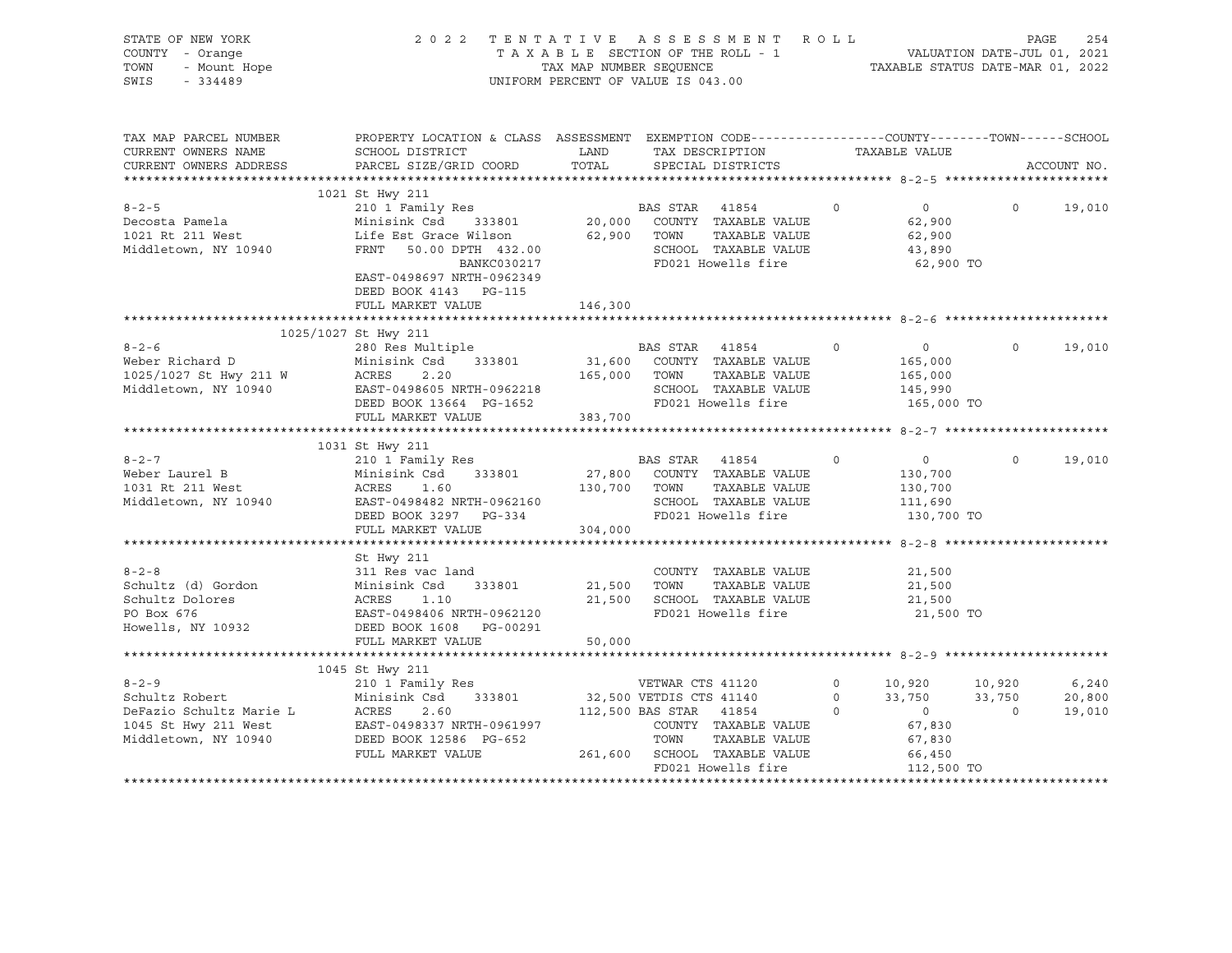| STATE OF NEW YORK<br>COUNTY - Orange<br>TOWN<br>- Mount Hope<br>SWIS<br>$-334489$ | 2 0 2 2                                                                                                             | TAX MAP NUMBER SEQUENCE<br>UNIFORM PERCENT OF VALUE IS 043.00 |                | TENTATIVE ASSESSMENT<br>TAXABLE SECTION OF THE ROLL - 1 | R O L L | VALUATION DATE-JUL 01, 2021<br>TAXABLE STATUS DATE-MAR 01, 2022 | PAGE    | 255         |
|-----------------------------------------------------------------------------------|---------------------------------------------------------------------------------------------------------------------|---------------------------------------------------------------|----------------|---------------------------------------------------------|---------|-----------------------------------------------------------------|---------|-------------|
| TAX MAP PARCEL NUMBER<br>CURRENT OWNERS NAME                                      | PROPERTY LOCATION & CLASS ASSESSMENT EXEMPTION CODE----------------COUNTY-------TOWN------SCHOOL<br>SCHOOL DISTRICT | LAND                                                          |                | TAX DESCRIPTION                                         |         | TAXABLE VALUE                                                   |         |             |
| CURRENT OWNERS ADDRESS                                                            | PARCEL SIZE/GRID COORD                                                                                              | TOTAL                                                         |                | SPECIAL DISTRICTS                                       |         |                                                                 |         | ACCOUNT NO. |
|                                                                                   | 1051 St Hwy 211                                                                                                     |                                                               |                |                                                         |         |                                                                 |         |             |
| $8 - 2 - 10$<br>Hynes Evan                                                        | 210 1 Family Res<br>Minisink Csd<br>333801                                                                          | 18,000                                                        | BAS STAR 41854 | COUNTY TAXABLE VALUE                                    | $\circ$ | $\overline{0}$<br>78,000                                        | $\circ$ | 19,010      |
| 1051 St Hwy 211                                                                   | FRNT 134.00 DPTH 490.00                                                                                             | 78,000                                                        | TOWN           | TAXABLE VALUE                                           |         | 78,000                                                          |         |             |
| Middletown, NY 10940                                                              | ACRES<br>0.72 BANKC170031                                                                                           |                                                               |                | SCHOOL TAXABLE VALUE                                    |         | 58,990                                                          |         |             |
|                                                                                   | EAST-0498234 NRTH-0961881<br>DEED BOOK 12990 PG-769                                                                 |                                                               |                | FD021 Howells fire                                      |         | 78,000 TO                                                       |         |             |
|                                                                                   | FULL MARKET VALUE                                                                                                   | 181,400                                                       |                |                                                         |         |                                                                 |         |             |
|                                                                                   |                                                                                                                     |                                                               |                |                                                         |         |                                                                 |         |             |
| $8 - 2 - 11$                                                                      | 1055 St Hwy 211<br>210 1 Family Res                                                                                 |                                                               | BAS STAR 41854 |                                                         | $\circ$ | $\overline{0}$                                                  | $\circ$ | 19,010      |
| Parshall II Ronald D                                                              | Minisink Csd<br>333801                                                                                              | 25,400                                                        |                | COUNTY TAXABLE VALUE                                    |         | 83,300                                                          |         |             |
| Parshall Jacqueline                                                               | ACRES<br>1.10 BANKC140100                                                                                           | 83,300                                                        | TOWN           | TAXABLE VALUE                                           |         | 83,300                                                          |         |             |
| 1055 St Hwy 211 West                                                              | EAST-0498209 NRTH-0961815                                                                                           |                                                               |                | SCHOOL TAXABLE VALUE                                    |         | 64,290                                                          |         |             |
| Middletown, NY 10940                                                              | DEED BOOK 11545 PG-500<br>FULL MARKET VALUE                                                                         | 193,700                                                       |                | FD021 Howells fire                                      |         | 83,300 TO                                                       |         |             |
|                                                                                   |                                                                                                                     |                                                               |                |                                                         |         |                                                                 |         |             |
|                                                                                   | 1059 St Hwy 211                                                                                                     |                                                               |                |                                                         |         |                                                                 |         |             |
| $8 - 2 - 12$                                                                      | 210 1 Family Res                                                                                                    |                                                               | BAS STAR 41854 |                                                         | $\circ$ | $\overline{0}$                                                  | $\circ$ | 19,010      |
| Vander Meulen Garrett III                                                         | Minisink Csd<br>333801                                                                                              | 25,500                                                        |                | COUNTY TAXABLE VALUE                                    |         | 98,000                                                          |         |             |
| Vander Meulen Valeria J                                                           | ACRES<br>1.10 BANKC030385                                                                                           | 98,000                                                        | TOWN           | TAXABLE VALUE                                           |         | 98,000                                                          |         |             |
| 1059 St Hwy 211 W<br>Middletown, NY 10940                                         | EAST-0498183 NRTH-0961748<br>DEED BOOK 13033 PG-1076                                                                |                                                               |                | SCHOOL TAXABLE VALUE<br>FD021 Howells fire              |         | 78,990<br>98,000 TO                                             |         |             |
|                                                                                   | FULL MARKET VALUE                                                                                                   | 227,900                                                       |                |                                                         |         |                                                                 |         |             |
|                                                                                   |                                                                                                                     |                                                               |                |                                                         |         |                                                                 |         |             |
|                                                                                   | 1063 St Hwy 211                                                                                                     |                                                               |                |                                                         |         |                                                                 |         |             |
| $8 - 2 - 13$                                                                      | 270 Mfg housing                                                                                                     |                                                               |                | COUNTY TAXABLE VALUE                                    |         | 58,200                                                          |         |             |
| Benitez Campos Luis Rey                                                           | Minisink Csd<br>333801                                                                                              | 25,900                                                        | TOWN           | TAXABLE VALUE                                           |         | 58,200                                                          |         |             |
| Benitez Campos Mauricio                                                           | FRNT<br>80.00 DPTH 650.00                                                                                           | 58,200                                                        |                | SCHOOL TAXABLE VALUE                                    |         | 58,200                                                          |         |             |
| 121 East Ave<br>Middletown, NY 10940                                              | EAST-0498152 NRTH-0961689<br>DEED BOOK 14677 PG-1327                                                                |                                                               |                | FD021 Howells fire                                      |         | 58,200 TO                                                       |         |             |
|                                                                                   | FULL MARKET VALUE                                                                                                   | 135,300                                                       |                |                                                         |         |                                                                 |         |             |
|                                                                                   |                                                                                                                     |                                                               |                |                                                         |         |                                                                 |         |             |
|                                                                                   | 1065 St Hwy 211                                                                                                     |                                                               |                |                                                         |         |                                                                 |         |             |
| $8 - 2 - 14$                                                                      | 210 1 Family Res                                                                                                    |                                                               |                | COUNTY TAXABLE VALUE                                    |         | 82,600                                                          |         |             |
| Morales Roberto Jr                                                                | Minisink Csd<br>333801<br>ACRES                                                                                     | 25,000                                                        | TOWN           | TAXABLE VALUE<br>SCHOOL TAXABLE VALUE                   |         | 82,600                                                          |         |             |
| Morales Ashley Nichole<br>1065 St Hwy 211                                         | 1.00 BANKC190321<br>EAST-0498130 NRTH-0961627                                                                       | 82,600                                                        |                | FD021 Howells fire                                      |         | 82,600<br>82,600 TO                                             |         |             |
| Middletown, NY 10940                                                              | DEED BOOK 15083 PG-1698                                                                                             |                                                               |                |                                                         |         |                                                                 |         |             |
|                                                                                   | FULL MARKET VALUE                                                                                                   | 192,100                                                       |                |                                                         |         |                                                                 |         |             |
|                                                                                   |                                                                                                                     |                                                               |                |                                                         |         |                                                                 |         |             |
|                                                                                   | 1069 St Hwy 211                                                                                                     |                                                               |                |                                                         |         |                                                                 |         |             |
| $8 - 2 - 15$                                                                      | 210 1 Family Res                                                                                                    |                                                               |                | COUNTY TAXABLE VALUE                                    |         | 107,500                                                         |         |             |
| Carmona Leonardo J<br>Carmona Denise                                              | Minisink Csd<br>333801<br>ACRES                                                                                     | 26,900                                                        | TOWN           | TAXABLE VALUE                                           |         | 107,500                                                         |         |             |
| 1069 St Hwy 211                                                                   | 1.40 BANKC050590<br>EAST-0498097 NRTH-0961549                                                                       | 107,500                                                       |                | SCHOOL TAXABLE VALUE<br>FD021 Howells fire              |         | 107,500<br>107,500 TO                                           |         |             |
| Middletown, NY 10940                                                              | DEED BOOK 14826 PG-1106                                                                                             |                                                               |                |                                                         |         |                                                                 |         |             |
|                                                                                   | FULL MARKET VALUE                                                                                                   | 250,000                                                       |                |                                                         |         |                                                                 |         |             |
|                                                                                   |                                                                                                                     |                                                               |                |                                                         |         |                                                                 |         |             |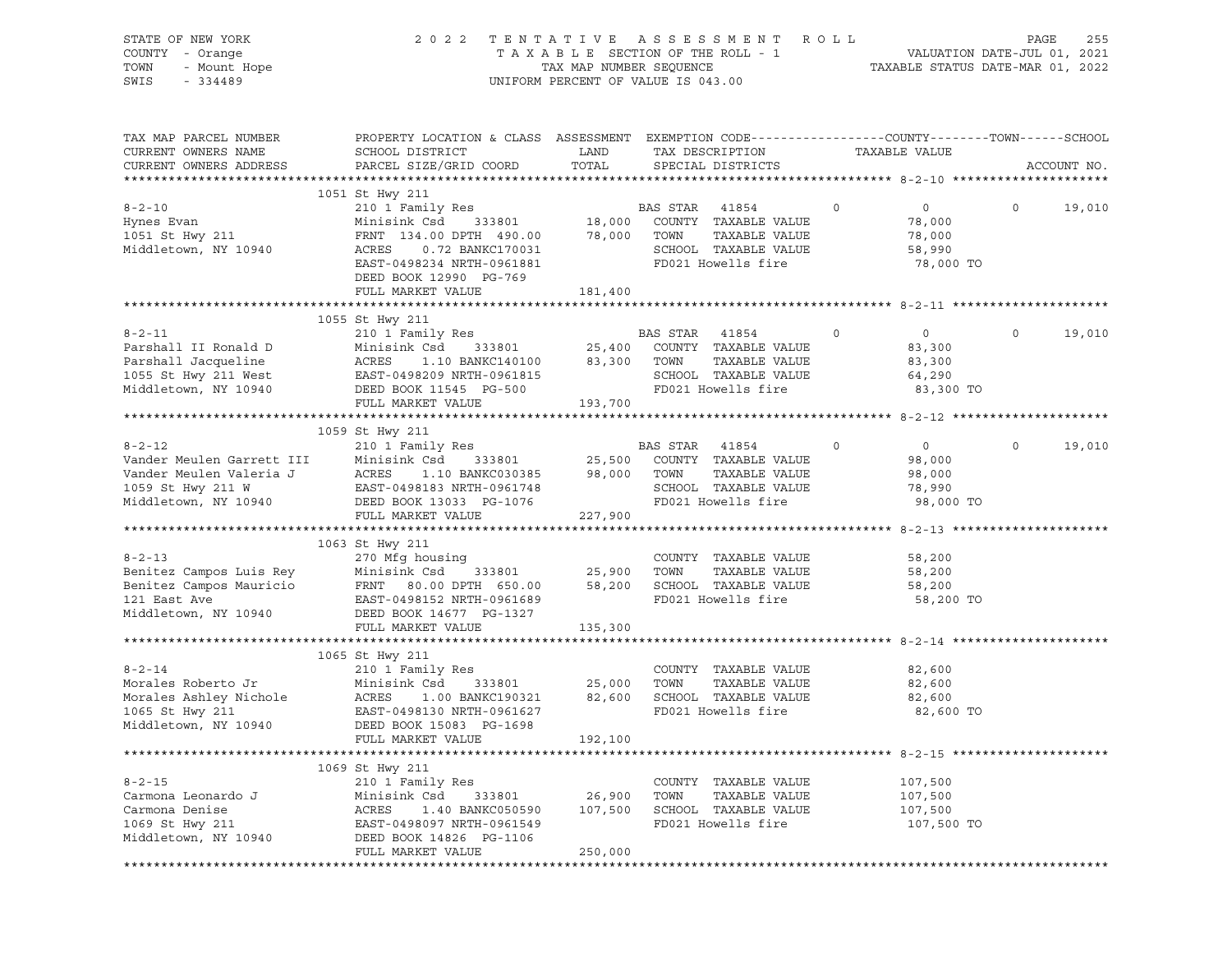| STATE OF NEW YORK<br>OF NEW YORK<br>Y - Orange<br>- Mount Hope<br>COLLOC<br>COUNTY - Orange<br>TOWN<br>SWIS<br>$-334489$                                                                                                                                             |                                                                                                                                                                                                                                                                     |                | FENTATIVE ASSESSMENT ROLL PAGE 256<br>TAXABLE SECTION OF THE ROLL - 1 VALUATION DATE-JUL 01, 2021<br>TAX MAP NUMBER SEQUENCE TAXABLE STATUS DATE-MAR 01, 2022<br>2022 TENTATIVE ASSESSMENT ROLL<br>UNIFORM PERCENT OF VALUE IS 043.00 |                                                           |                   |
|----------------------------------------------------------------------------------------------------------------------------------------------------------------------------------------------------------------------------------------------------------------------|---------------------------------------------------------------------------------------------------------------------------------------------------------------------------------------------------------------------------------------------------------------------|----------------|---------------------------------------------------------------------------------------------------------------------------------------------------------------------------------------------------------------------------------------|-----------------------------------------------------------|-------------------|
| TAX MAP PARCEL NUMBER<br>CURRENT OWNERS NAME<br>CURRENT OWNERS ADDRESS                                                                                                                                                                                               | PROPERTY LOCATION & CLASS ASSESSMENT EXEMPTION CODE---------------COUNTY-------TOWN-----SCHOOL<br>SCHOOL DISTRICT<br>PARCEL SIZE/GRID COORD                                                                                                                         |                |                                                                                                                                                                                                                                       | TAXABLE VALUE                                             | ACCOUNT NO.       |
|                                                                                                                                                                                                                                                                      |                                                                                                                                                                                                                                                                     |                |                                                                                                                                                                                                                                       |                                                           |                   |
| $8 - 2 - 16$                                                                                                                                                                                                                                                         | 1079 St Hwy 211<br>210 1 Family Res                                                                                                                                                                                                                                 |                | COUNTY TAXABLE VALUE                                                                                                                                                                                                                  | 148,000                                                   |                   |
| 8-2-16 210 1 Family Res COUNTY TAXABLE VALUE<br>O'Shea Brian Minisink Csd 333801 36,900 TOWN TAXABLE VALUE<br>O'Shea Wendy ACRES 3.80 BANKC030614 148,000 SCHOOL TAXABLE VALUE<br>1079 SCHOOL TAXABLE VALUE<br>Middletown NV 10040 REE<br>Middletown, NY 10940       | DEED BOOK 15049 PG-1270<br>FULL MARKET VALUE 344,200                                                                                                                                                                                                                |                |                                                                                                                                                                                                                                       | 148,000<br>148,000<br>148,000 TO                          |                   |
|                                                                                                                                                                                                                                                                      |                                                                                                                                                                                                                                                                     |                |                                                                                                                                                                                                                                       |                                                           |                   |
| $8 - 2 - 17$<br>O'Shea Brian<br>O'Shea Wendy<br>1079 St Hwy 211 West<br>Middletown, NY 10940                                                                                                                                                                         | USINE 211<br>311 Res vac land<br>211 November 211<br>211 November 211 November 211 November 211 November 211 November 211 November 212 November 21<br>333801<br>Lt 211 Lake Claire Inc<br>FRNT 65.00 DPTH 200.00<br>BANKC030614<br>EAST-0497694 NRTH-0961336        | 6,300 TOWN     | COUNTY TAXABLE VALUE<br>TAXABLE VALUE<br>6,300 SCHOOL TAXABLE VALUE<br>FD021 Howells fire                                                                                                                                             | 6,300<br>6,300<br>6,300<br>6,300 TO                       |                   |
|                                                                                                                                                                                                                                                                      | DEED BOOK 15049 PG-1270<br>FULL MARKET VALUE                                                                                                                                                                                                                        | 14,700         |                                                                                                                                                                                                                                       |                                                           |                   |
|                                                                                                                                                                                                                                                                      | 1101 St Hwy 211                                                                                                                                                                                                                                                     |                |                                                                                                                                                                                                                                       |                                                           |                   |
| $8 - 2 - 25$<br>Stevens Edward G<br>1101 St Hwy 211 West<br>Middletown, NY 10940                                                                                                                                                                                     | 210 1 Family Res<br>210 1 Family Res<br>Minisink Csd 333801 20,600 COUNTY TAXABLE VALUE<br>Lts 202 203 Lake Claire 85,100 TOWN TAXABLE VALUE<br>FRNT 100.00 DPTH 241.00 SCHOOL TAXABLE VALUE<br>EAST-0497195 NRTH-064199 FD021 Howells f<br>DEED BOOK 14187 PG-1543 |                |                                                                                                                                                                                                                                       | $\overline{0}$<br>85,100<br>85,100<br>37,650<br>85,100 TO | $\circ$<br>47,450 |
|                                                                                                                                                                                                                                                                      | FULL MARKET VALUE                                                                                                                                                                                                                                                   | 197,900        |                                                                                                                                                                                                                                       |                                                           |                   |
|                                                                                                                                                                                                                                                                      |                                                                                                                                                                                                                                                                     |                |                                                                                                                                                                                                                                       |                                                           |                   |
| $8 - 2 - 26$<br>Stevens Edward G<br>1101 St Hwy 211 West<br>Middletown, NY 10940                                                                                                                                                                                     | 1103 St Hwy 211<br>COUNTY<br>Minisink Csd 333801 20,600 TOWN<br>Lts 200 201 Lake Claire 84,900 SCHOOL<br>FRNT 100.00 DPTH 044 00<br>EAST-0497067 NRTH-0961102<br>DEED BOOK 14187 PG-1600<br>FULL MARKET VALUE                                                       | 197,400        | COUNTY TAXABLE VALUE<br>TAXABLE VALUE<br>84,900 SCHOOL TAXABLE VALUE<br>FD021 Howells fire                                                                                                                                            | 84,900<br>84,900<br>84,900<br>84,900 TO                   |                   |
|                                                                                                                                                                                                                                                                      |                                                                                                                                                                                                                                                                     | ************** |                                                                                                                                                                                                                                       |                                                           |                   |
|                                                                                                                                                                                                                                                                      | 1107 St Hwy 211                                                                                                                                                                                                                                                     |                |                                                                                                                                                                                                                                       | 173,000                                                   |                   |
| Hill Annette<br>Hill Annette<br>1107 St Hwy 211 W<br>1107 St Hwy 211 W<br>1107 St Hwy 211 W<br>1199 Lake Claire Inc<br>11.00<br>120,000<br>123,000<br>123,000<br>123,000<br>123,000<br>123,000<br>123,000<br>123,000<br>123,000<br>123,000<br>123,000<br>123,000<br> | BANKC061339<br>EAST-0496971 NRTH-0961126                                                                                                                                                                                                                            |                |                                                                                                                                                                                                                                       | 173,000<br>173,000<br>173,000 TO                          |                   |
|                                                                                                                                                                                                                                                                      | DEED BOOK 14594 PG-663<br>FULL MARKET VALUE                                                                                                                                                                                                                         | 402,300        |                                                                                                                                                                                                                                       |                                                           |                   |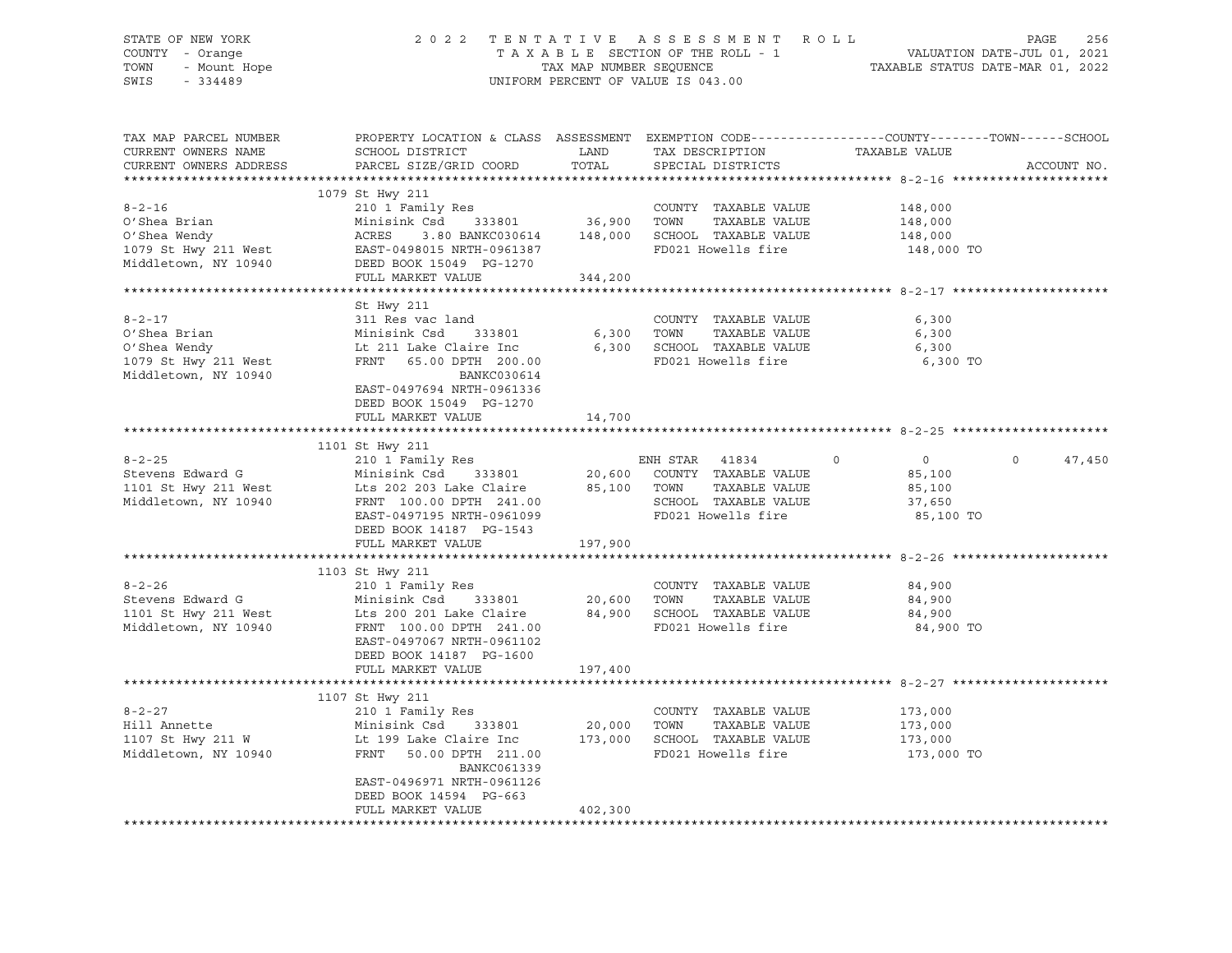STATE OF NEW YORK 2 0 2 2 T E N T A T I V E A S S E S S M E N T R O L L PAGE 257 COUNTY - Orange T A X A B L E SECTION OF THE ROLL - 1 VALUATION DATE-JUL 01, 2021 TOWN - Mount Hope TAX MAP NUMBER SEQUENCE TAXABLE STATUS DATE-MAR 01, 2022 SWIS - 334489 UNIFORM PERCENT OF VALUE IS 043.00

| TAX MAP PARCEL NUMBER<br>CURRENT OWNERS NAME<br>CURRENT OWNERS ADDRESS                                                                               | PROPERTY LOCATION & CLASS ASSESSMENT<br>SCHOOL DISTRICT<br>PARCEL SIZE/GRID COORD                                                                                                                                                                                                                                                           | LAND<br>TOTAL                                  | EXEMPTION CODE-----------------COUNTY-------TOWN------SCHOOL<br>TAX DESCRIPTION<br>SPECIAL DISTRICTS                                                                                                                            | TAXABLE VALUE                                                                                                                |                    | ACCOUNT NO.     |
|------------------------------------------------------------------------------------------------------------------------------------------------------|---------------------------------------------------------------------------------------------------------------------------------------------------------------------------------------------------------------------------------------------------------------------------------------------------------------------------------------------|------------------------------------------------|---------------------------------------------------------------------------------------------------------------------------------------------------------------------------------------------------------------------------------|------------------------------------------------------------------------------------------------------------------------------|--------------------|-----------------|
|                                                                                                                                                      |                                                                                                                                                                                                                                                                                                                                             |                                                |                                                                                                                                                                                                                                 |                                                                                                                              |                    |                 |
| $8 - 2 - 28$<br>Singer Wayne<br>570 Tally Ho Rd<br>Middletown, NY 10940                                                                              | 570 Tally Ho Rd<br>210 1 Family Res<br>Minisink Csd<br>333801<br>ACRES<br>1.20<br>EAST-0496803 NRTH-0961052<br>DEED BOOK 3912 PG-92<br>FULL MARKET VALUE                                                                                                                                                                                    | 25,900<br>95,900<br>223,000                    | BAS STAR<br>41854<br>COUNTY TAXABLE VALUE<br>TAXABLE VALUE<br>TOWN<br>SCHOOL TAXABLE VALUE<br>FD021 Howells fire                                                                                                                | $\circ$<br>0<br>95,900<br>95,900<br>76,890<br>95,900 TO                                                                      | $\Omega$           | 19,010          |
|                                                                                                                                                      |                                                                                                                                                                                                                                                                                                                                             |                                                |                                                                                                                                                                                                                                 |                                                                                                                              |                    |                 |
| $8 - 2 - 29$<br>Beams Ruth M<br>7/9 Royal Oak Ave<br>Middletown, NY 10940                                                                            | 7/9 Royal Oak Ave<br>280 Res Multiple<br>Minisink Csd<br>333801<br>Lts 174 175 Lake Claire<br>FRNT 120.00 DPTH 210.10<br>0.40 BANKL080492<br>ACRES<br>EAST-0496839 NRTH-0960962<br>DEED BOOK 15066 PG-1643<br>FULL MARKET VALUE                                                                                                             | 21,000<br>70,000<br>162,800                    | COUNTY TAXABLE VALUE<br>TOWN<br>TAXABLE VALUE<br>SCHOOL TAXABLE VALUE<br>FD021 Howells fire                                                                                                                                     | 70,000<br>70,000<br>70,000<br>70,000 TO                                                                                      |                    |                 |
|                                                                                                                                                      |                                                                                                                                                                                                                                                                                                                                             |                                                |                                                                                                                                                                                                                                 |                                                                                                                              |                    |                 |
| $8 - 2 - 30$<br>Capo Jesus<br>11 Royal Oaks Ave<br>Middletown, NY 10940<br>$8 - 2 - 31$<br>Eck Jonathan<br>17 Royal Oaks Ave<br>Middletown, NY 10940 | 11 Royal Oaks Ave<br>210 1 Family Res<br>Minisink Csd<br>333801<br>Lts 176 + 177 Lake Claire<br>FRNT 100.00 DPTH 200.00<br>BANKN140687<br>EAST-0496928 NRTH-0960934<br>DEED BOOK 12493 PG-511<br>FULL MARKET VALUE<br>17 Royal Oak Ave<br>270 Mfg housing<br>Minisink Csd<br>333801<br>Lts 178 + 181 Lake Claire<br>FRNT 260.80 DPTH 211.80 | 12,000 BAS STAR<br>357,000<br>26,300<br>51,000 | VETWAR CTS 41120<br>41854<br>153,500 COUNTY TAXABLE VALUE<br>TOWN<br>TAXABLE VALUE<br>SCHOOL TAXABLE VALUE<br>FD021 Howells fire<br>COUNTY TAXABLE VALUE<br>TAXABLE VALUE<br>TOWN<br>SCHOOL TAXABLE VALUE<br>FD021 Howells fire | 0<br>10,920<br>$\Omega$<br>$\circ$<br>142,580<br>142,580<br>128,250<br>153,500 TO<br>51,000<br>51,000<br>51,000<br>51,000 TO | 10,920<br>$\Omega$ | 6,240<br>19,010 |
|                                                                                                                                                      | 0.83 BANK0100075<br>ACRES<br>EAST-0497078 NRTH-0960858<br>DEED BOOK 14105 PG-400<br>FULL MARKET VALUE<br>25 Royal Oak Ave                                                                                                                                                                                                                   | 118,600                                        |                                                                                                                                                                                                                                 |                                                                                                                              |                    |                 |
| $8 - 2 - 32$<br>Cooperman Scott R<br>25 Royal Oak Ave<br>Middletown, NY 10940                                                                        | 210 1 Family Res<br>Minisink Csd<br>333801<br>Lts 182 183 Lake Claire<br>FRNT 100.00 DPTH 212.00<br>EAST-0497194 NRTH-0960872<br>DEED BOOK 14469 PG-1732<br>FULL MARKET VALUE                                                                                                                                                               | 19,800<br>73,500<br>170,900                    | COUNTY TAXABLE VALUE<br>TOWN<br>TAXABLE VALUE<br>SCHOOL TAXABLE VALUE<br>FD021 Howells fire                                                                                                                                     | 73,500<br>73,500<br>73,500<br>73,500 TO                                                                                      |                    |                 |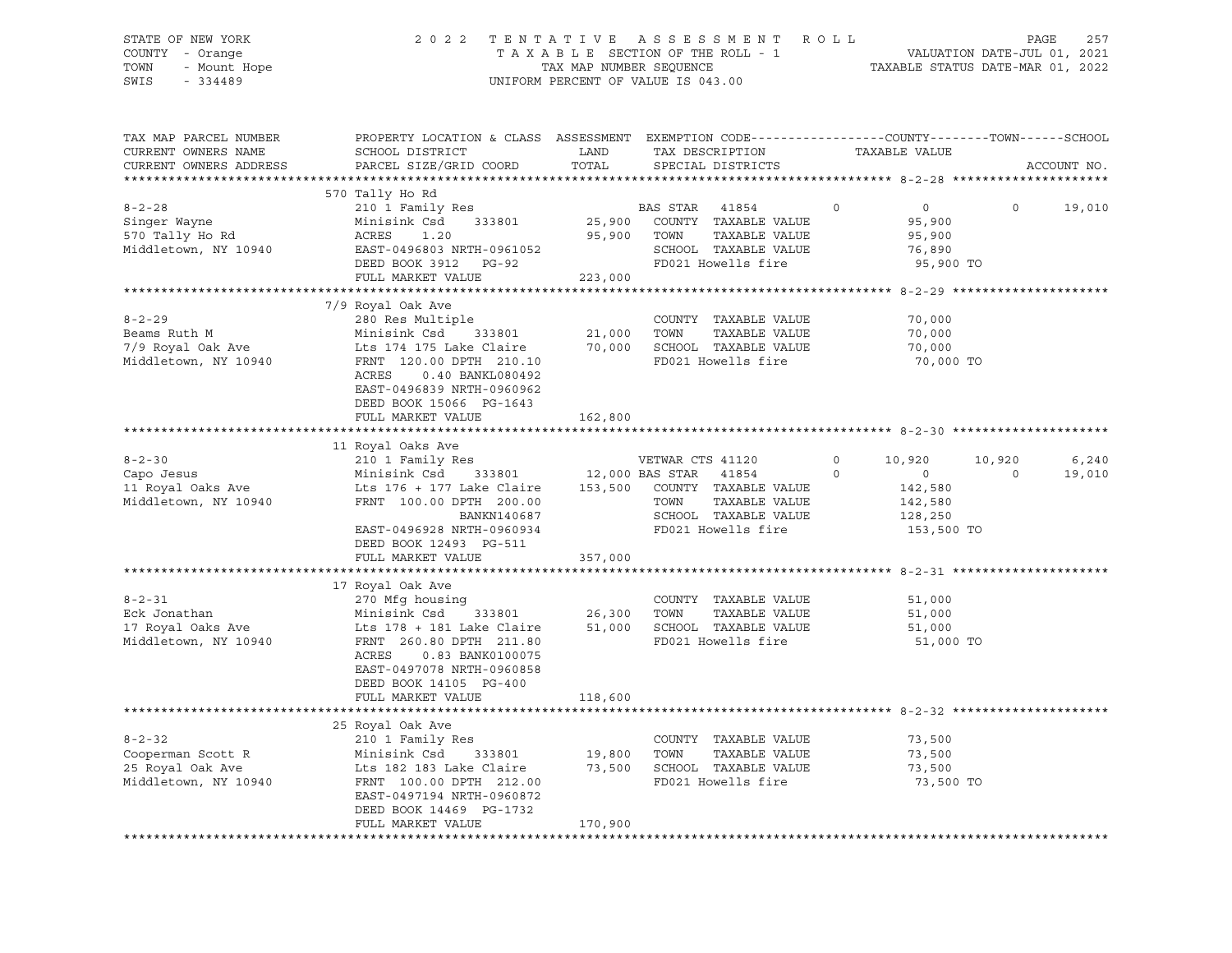| STATE OF NEW YORK<br>COUNTY - Orange<br>TOWN<br>- Mount Hope<br>SWIS<br>$-334489$ | TENTATIVE ASSESSMENT<br>2 0 2 2<br>R O L L<br>PAGE<br>TAXABLE SECTION OF THE ROLL - 1<br>VALUATION DATE-JUL 01, 2021<br>TAX MAP NUMBER SEQUENCE<br>TAXABLE STATUS DATE-MAR 01, 2022<br>UNIFORM PERCENT OF VALUE IS 043.00 |             |                                                  |                                                                                                                   |             |
|-----------------------------------------------------------------------------------|---------------------------------------------------------------------------------------------------------------------------------------------------------------------------------------------------------------------------|-------------|--------------------------------------------------|-------------------------------------------------------------------------------------------------------------------|-------------|
| TAX MAP PARCEL NUMBER<br>CURRENT OWNERS NAME                                      | SCHOOL DISTRICT                                                                                                                                                                                                           | LAND        | TAX DESCRIPTION                                  | PROPERTY LOCATION & CLASS ASSESSMENT EXEMPTION CODE----------------COUNTY-------TOWN------SCHOOL<br>TAXABLE VALUE |             |
| CURRENT OWNERS ADDRESS                                                            | PARCEL SIZE/GRID COORD                                                                                                                                                                                                    | TOTAL       | SPECIAL DISTRICTS                                |                                                                                                                   | ACCOUNT NO. |
|                                                                                   | Royal Oaks Ave                                                                                                                                                                                                            |             |                                                  |                                                                                                                   |             |
| $8 - 2 - 38.2$                                                                    | 311 Res vac land                                                                                                                                                                                                          |             | COUNTY TAXABLE VALUE                             | 33,500                                                                                                            |             |
| Mount Hope View Estates LLC                                                       | Minisink Csd<br>333801                                                                                                                                                                                                    | 33,500 TOWN | TAXABLE VALUE                                    | 33,500                                                                                                            |             |
| 199 Lee Ave Ste 663                                                               | Lots 204-207, 184-190                                                                                                                                                                                                     |             | 33,500 SCHOOL TAXABLE VALUE                      | 33,500                                                                                                            |             |
| Brooklyn, NY 11211                                                                | Lake Clair Sub<br>Map 1342<br>ACRES<br>2.80<br>EAST-0497416 NRTH-0961011<br>DEED BOOK 15092 PG-1966                                                                                                                       |             | FD021 Howells fire                               | 33,500 TO                                                                                                         |             |
|                                                                                   | FULL MARKET VALUE                                                                                                                                                                                                         | 77,900      |                                                  |                                                                                                                   |             |
|                                                                                   |                                                                                                                                                                                                                           |             |                                                  |                                                                                                                   |             |
|                                                                                   | Glen Ave                                                                                                                                                                                                                  |             |                                                  |                                                                                                                   |             |
| $8 - 2 - 46.1$                                                                    | 311 Res vac land                                                                                                                                                                                                          |             | COUNTY TAXABLE VALUE                             | 2,000                                                                                                             |             |
| County of Orange                                                                  | Minisink Csd<br>333801                                                                                                                                                                                                    | 2,000       | TOWN<br>TAXABLE VALUE                            | 2,000                                                                                                             |             |
| 255 Main St<br>Goshen, NY 10924                                                   | Pt Lt 198 Lake Claire Inc<br>FRNT 45.00 DPTH 200.00<br>EAST-0497838 NRTH-0961222<br>DEED BOOK 12831 PG-583                                                                                                                |             | 2,000 SCHOOL TAXABLE VALUE<br>FD021 Howells fire | 2,000<br>2,000 TO                                                                                                 |             |
|                                                                                   | FULL MARKET VALUE                                                                                                                                                                                                         | 4,700       |                                                  |                                                                                                                   |             |
|                                                                                   |                                                                                                                                                                                                                           |             |                                                  |                                                                                                                   |             |
|                                                                                   | Glen Ave                                                                                                                                                                                                                  |             |                                                  |                                                                                                                   |             |
| $8 - 2 - 46.22$<br>Mount Hope View Estates LLC                                    | 311 Res vac land<br>Minisink Csd<br>333801                                                                                                                                                                                | 33,500 TOWN | COUNTY TAXABLE VALUE<br>TAXABLE VALUE            | 33,500<br>33,500                                                                                                  |             |
| 199 Lee Ave Ste 663                                                               | Lots 191-197, pt 198, 208                                                                                                                                                                                                 |             | 33,500 SCHOOL TAXABLE VALUE                      | 33,500                                                                                                            |             |
| Brooklyn, NY 11211                                                                | Lake Claire Sub<br>Map 1342<br>ACRES<br>2.80                                                                                                                                                                              |             | FD021 Howells fire                               | 33,500 TO                                                                                                         |             |
|                                                                                   | EAST-0497691 NRTH-0961105                                                                                                                                                                                                 |             |                                                  |                                                                                                                   |             |
|                                                                                   | DEED BOOK 15092 PG-1966                                                                                                                                                                                                   |             |                                                  |                                                                                                                   |             |
|                                                                                   | FULL MARKET VALUE                                                                                                                                                                                                         | 77,900      |                                                  |                                                                                                                   |             |
|                                                                                   | Glen Ave                                                                                                                                                                                                                  |             |                                                  |                                                                                                                   |             |
| $8 - 2 - 47$                                                                      | 311 Res vac land                                                                                                                                                                                                          |             | COUNTY TAXABLE VALUE                             | 2,000                                                                                                             |             |
| Welcome Holding Corp                                                              | Minisink Csd<br>333801                                                                                                                                                                                                    | 2,000       | TOWN<br>TAXABLE VALUE                            | 2,000                                                                                                             |             |
| Attn: Max Rosenberg                                                               | Lt 225 Lake Claire Inc                                                                                                                                                                                                    | 2,000       | SCHOOL TAXABLE VALUE                             | 2,000                                                                                                             |             |
| 870 Hilgard Ave Apt 207                                                           | FRNT 50.00 DPTH 280.00                                                                                                                                                                                                    |             | FD021 Howells fire                               | 2,000 TO                                                                                                          |             |
| Los Angeles, CA 90024-3134                                                        | EAST-0498157 NRTH-0961230                                                                                                                                                                                                 |             |                                                  |                                                                                                                   |             |
|                                                                                   | DEED BOOK 1929<br>PG-00346<br>FULL MARKET VALUE                                                                                                                                                                           | 4,700       |                                                  |                                                                                                                   |             |
|                                                                                   |                                                                                                                                                                                                                           |             |                                                  |                                                                                                                   |             |
|                                                                                   | Glen Ave                                                                                                                                                                                                                  |             |                                                  |                                                                                                                   |             |
| $8 - 2 - 48$                                                                      | 311 Res vac land                                                                                                                                                                                                          |             | COUNTY TAXABLE VALUE                             | 2,000                                                                                                             |             |
| Welcome Holding Corp                                                              | Minisink Csd<br>333801                                                                                                                                                                                                    | 2,000       | TOWN<br>TAXABLE VALUE                            | 2,000                                                                                                             |             |
| Attn: Max Rosenberg                                                               | Lt 224 Lake Claire Inc                                                                                                                                                                                                    | 2,000       | SCHOOL TAXABLE VALUE                             | 2,000                                                                                                             |             |
| 870 Hilgard Ave Apt 207<br>Los Angeles, CA 90024-3134                             | FRNT<br>50.00 DPTH 280.00<br>EAST-0498134 NRTH-0961186<br>DEED BOOK 1929<br>PG-00346                                                                                                                                      |             | FD021 Howells fire                               | 2,000 TO                                                                                                          |             |
|                                                                                   | FULL MARKET VALUE                                                                                                                                                                                                         | 4,700       |                                                  |                                                                                                                   |             |
|                                                                                   |                                                                                                                                                                                                                           |             |                                                  |                                                                                                                   |             |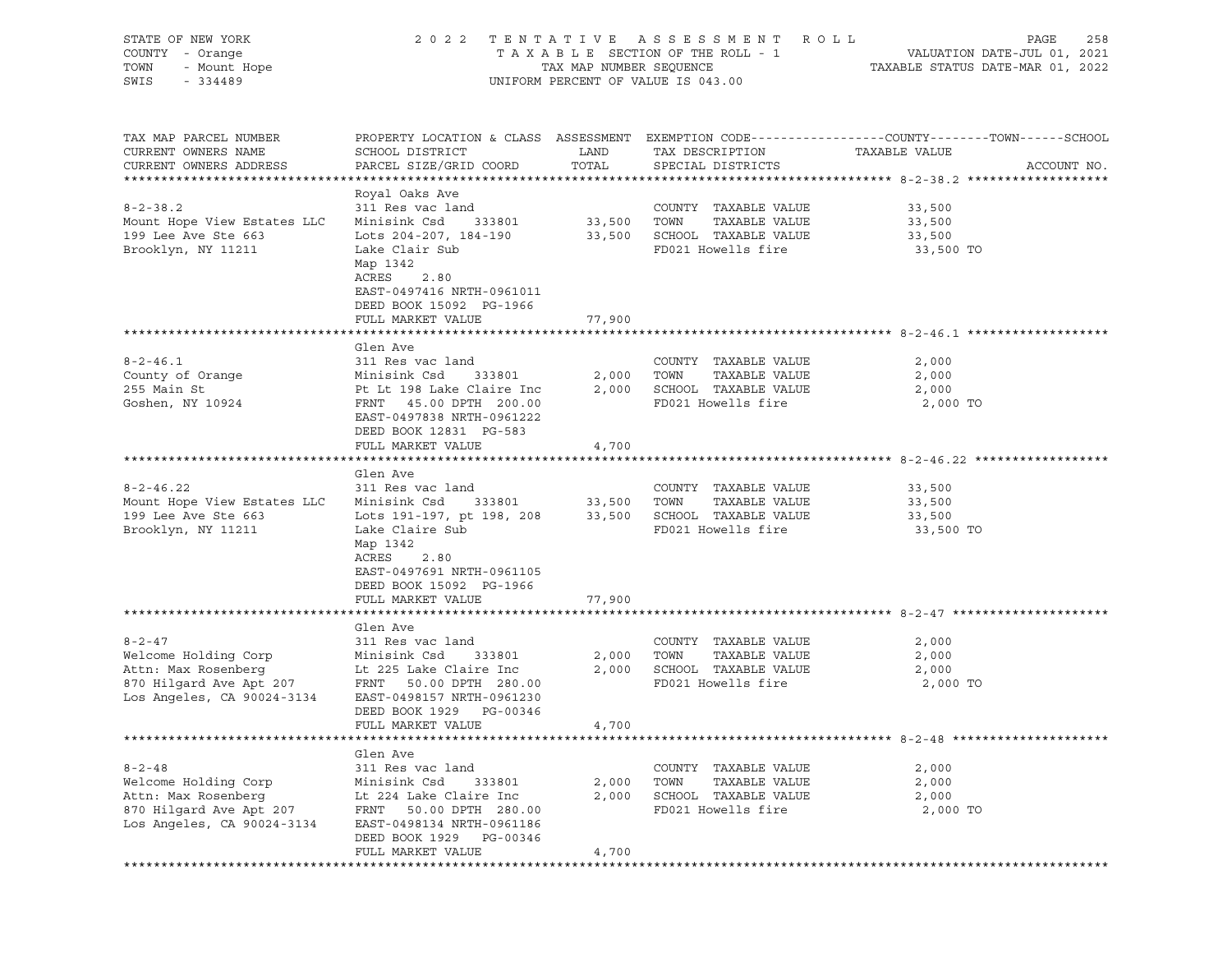| STATE OF NEW YORK<br>COUNTY - Orange<br>- Mount Hope<br>TOWN<br>SWIS<br>$-334489$ | 2022 TENTATIVE                                                                                                               | TAX MAP NUMBER SEQUENCE | ASSESSMENT ROLL<br>TAXABLE SECTION OF THE ROLL - 1<br>UNIFORM PERCENT OF VALUE IS 043.00 | PAGE<br>259<br>VALUATION DATE-JUL 01, 2021<br>TAXABLE STATUS DATE-MAR 01, 2022                                                  |
|-----------------------------------------------------------------------------------|------------------------------------------------------------------------------------------------------------------------------|-------------------------|------------------------------------------------------------------------------------------|---------------------------------------------------------------------------------------------------------------------------------|
| TAX MAP PARCEL NUMBER<br>CURRENT OWNERS NAME<br>CURRENT OWNERS ADDRESS            | SCHOOL DISTRICT<br>PARCEL SIZE/GRID COORD                                                                                    | LAND<br>TOTAL           | TAX DESCRIPTION<br>SPECIAL DISTRICTS                                                     | PROPERTY LOCATION & CLASS ASSESSMENT EXEMPTION CODE---------------COUNTY-------TOWN------SCHOOL<br>TAXABLE VALUE<br>ACCOUNT NO. |
|                                                                                   |                                                                                                                              |                         |                                                                                          |                                                                                                                                 |
| $8 - 2 - 49$                                                                      | Glen Ave<br>311 Res vac land                                                                                                 |                         | COUNTY TAXABLE VALUE                                                                     | 2,000                                                                                                                           |
| Welcome Holding Corp                                                              | Minisink Csd 333801                                                                                                          | 2,000                   | TOWN<br>TAXABLE VALUE                                                                    | 2,000                                                                                                                           |
| Attn: Max Rosenberg<br>870 Hilgard Ave Apt 207<br>Los Angeles, CA 90024-3134      | Lt 223 Lake Claire Inc<br>FRNT 50.00 DPTH 275.00<br>EAST-0498117 NRTH-0961141<br>DEED BOOK 1929 PG-00346                     |                         | 2,000 SCHOOL TAXABLE VALUE<br>FD021 Howells fire                                         | 2,000<br>2,000 TO                                                                                                               |
|                                                                                   | FULL MARKET VALUE                                                                                                            | 4,700                   |                                                                                          |                                                                                                                                 |
|                                                                                   |                                                                                                                              |                         |                                                                                          | ******************************* 8-2-50 **********                                                                               |
| $8 - 2 - 50$<br>DiFranco Giuseppe                                                 | 84 Glen Ave<br>260 Seasonal res<br>Minisink Csd 333801                                                                       | 21,600                  | COUNTY TAXABLE VALUE<br>TOWN<br>TAXABLE VALUE                                            | 35,000<br>35,000                                                                                                                |
| 34 Carlton Pl Apt 3C<br>Brooklyn, NY 11205-1129                                   | Lt 221 + 222 Lake Claire<br>FRNT 100.00 DPTH 275.00<br>ACRES<br>0.63<br>EAST-0498084 NRTH-0961070<br>DEED BOOK 14118 PG-1569 |                         | 35,000 SCHOOL TAXABLE VALUE<br>FD021 Howells fire                                        | 35,000<br>35,000 TO                                                                                                             |
|                                                                                   | FULL MARKET VALUE                                                                                                            | 81,400                  |                                                                                          |                                                                                                                                 |
|                                                                                   | Glen Ave                                                                                                                     |                         |                                                                                          |                                                                                                                                 |
| $8 - 2 - 51$                                                                      | 311 Res vac land                                                                                                             |                         | COUNTY TAXABLE VALUE                                                                     | 2,000                                                                                                                           |
| Galeano Massimiliano                                                              | Minisink Csd<br>333801                                                                                                       | 2,000                   | TAXABLE VALUE<br>TOWN                                                                    | 2,000                                                                                                                           |
| 25 W 132 St                                                                       | Lt 220 Lake Claire Inc                                                                                                       |                         | 2,000 SCHOOL TAXABLE VALUE                                                               | 2,000                                                                                                                           |
| New York, NY 10037                                                                | FRNT<br>50.00 DPTH 275.00<br>EAST-0498045 NRTH-0961007<br>DEED BOOK 15022 PG-832                                             |                         | FD021 Howells fire                                                                       | 2,000 TO                                                                                                                        |
|                                                                                   | FULL MARKET VALUE                                                                                                            | 4,700                   |                                                                                          |                                                                                                                                 |
|                                                                                   |                                                                                                                              |                         |                                                                                          |                                                                                                                                 |
|                                                                                   | Glen Ave                                                                                                                     |                         |                                                                                          |                                                                                                                                 |
| $8 - 2 - 52$                                                                      | 311 Res vac land                                                                                                             |                         | COUNTY TAXABLE VALUE                                                                     | 2,000                                                                                                                           |
| Welcome Holding Corp                                                              | Minisink Csd<br>333801                                                                                                       |                         | 2,000 TOWN<br>TAXABLE VALUE                                                              | 2,000                                                                                                                           |
| Attn: Max Rosenberg<br>870 Hilgard Ave Apt 207                                    | Lt 219 Lake Claire Inc                                                                                                       |                         | 2,000 SCHOOL TAXABLE VALUE<br>FD021 Howells fire                                         | 2,000                                                                                                                           |
| Los Angeles, CA 90243134                                                          | FRNT 50.00 DPTH 275.00<br>EAST-0498027 NRTH-0960961<br>DEED BOOK 1929 PG-00346<br>FULL MARKET VALUE                          | 4,700                   |                                                                                          | 2,000 TO                                                                                                                        |
|                                                                                   |                                                                                                                              |                         |                                                                                          |                                                                                                                                 |
|                                                                                   | Glen Ave                                                                                                                     |                         |                                                                                          |                                                                                                                                 |
| $8 - 2 - 53$                                                                      | 311 Res vac land                                                                                                             |                         | COUNTY TAXABLE VALUE                                                                     | 2,000                                                                                                                           |
| Welcome Holding Corp                                                              | Minisink Csd<br>333801                                                                                                       | 2,000                   | TOWN<br>TAXABLE VALUE                                                                    | 2,000                                                                                                                           |
| Attn: Max Rosenberg                                                               | Lt 218 Lake Claire Inc                                                                                                       |                         | 2,000 SCHOOL TAXABLE VALUE                                                               | 2,000                                                                                                                           |
| Attn: Max Rosenberg<br>870 Hilgard Ave Apt 207<br>Los Angeles, CA 90024-3134      | FRNT 50.00 DPTH 275.00<br>EAST-0498004 NRTH-0960912<br>DEED BOOK 1929 PG-00346                                               |                         | FD021 Howells fire                                                                       | 2,000 TO                                                                                                                        |
|                                                                                   | FULL MARKET VALUE                                                                                                            | 4,700                   |                                                                                          |                                                                                                                                 |
|                                                                                   |                                                                                                                              |                         |                                                                                          |                                                                                                                                 |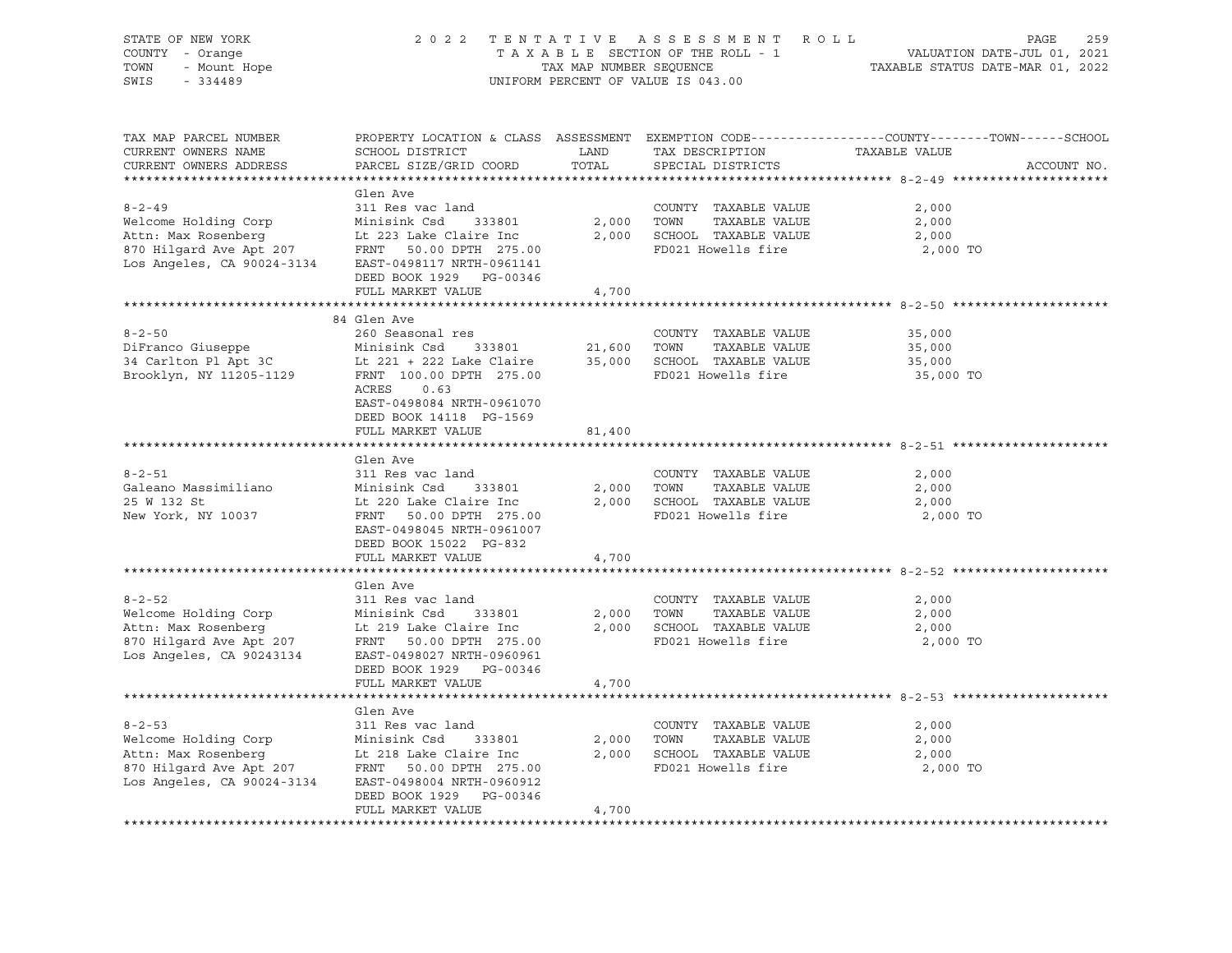| STATE OF NEW YORK                                                                                                                                    |                                                                                                                                                          |         | 2022 TENTATIVE ASSESSMENT ROLL                                  |                | PAGE     | 260         |
|------------------------------------------------------------------------------------------------------------------------------------------------------|----------------------------------------------------------------------------------------------------------------------------------------------------------|---------|-----------------------------------------------------------------|----------------|----------|-------------|
| COUNTY - Orange                                                                                                                                      |                                                                                                                                                          |         |                                                                 |                |          |             |
| TOWN<br>- Mount Hope                                                                                                                                 |                                                                                                                                                          |         |                                                                 |                |          |             |
| $-334489$<br>SWIS                                                                                                                                    |                                                                                                                                                          |         | UNIFORM PERCENT OF VALUE IS 043.00                              |                |          |             |
|                                                                                                                                                      |                                                                                                                                                          |         |                                                                 |                |          |             |
|                                                                                                                                                      |                                                                                                                                                          |         |                                                                 |                |          |             |
| TAX MAP PARCEL NUMBER                                                                                                                                | PROPERTY LOCATION & CLASS ASSESSMENT EXEMPTION CODE----------------COUNTY-------TOWN-----SCHOOL                                                          |         |                                                                 |                |          |             |
| CURRENT OWNERS NAME                                                                                                                                  | SCHOOL DISTRICT                                                                                                                                          |         | LAND TAX DESCRIPTION TAXABLE VALUE                              |                |          |             |
| CURRENT OWNERS ADDRESS                                                                                                                               | PARCEL SIZE/GRID COORD                                                                                                                                   | TOTAL   | SPECIAL DISTRICTS                                               |                |          | ACCOUNT NO. |
|                                                                                                                                                      |                                                                                                                                                          |         |                                                                 |                |          |             |
|                                                                                                                                                      | Glen Ave                                                                                                                                                 |         |                                                                 |                |          |             |
| $8 - 2 - 54$                                                                                                                                         | 311 Res vac land                                                                                                                                         |         | COUNTY TAXABLE VALUE                                            | 1,000          |          |             |
| Welcome Holding Corp                                                                                                                                 | Minisink Csd<br>333801                                                                                                                                   |         | 1,000 TOWN<br>TAXABLE VALUE                                     | 1,000          |          |             |
|                                                                                                                                                      |                                                                                                                                                          |         | 1,000 SCHOOL TAXABLE VALUE                                      | 1,000          |          |             |
| Attn: Max Rosenberg Lt 217 Lake Claire Inc<br>870 Hilgard Ave Apt 207 FRNT 50.00 DPTH 275.00<br>Los Angeles, CA 90024-3134 EAST-0497982 NRTH-0960864 |                                                                                                                                                          |         | FD021 Howells fire                                              | 1,000 TO       |          |             |
|                                                                                                                                                      |                                                                                                                                                          |         |                                                                 |                |          |             |
|                                                                                                                                                      | DEED BOOK 1929 PG-00346                                                                                                                                  |         |                                                                 |                |          |             |
|                                                                                                                                                      | FULL MARKET VALUE                                                                                                                                        | 2,300   |                                                                 |                |          |             |
|                                                                                                                                                      |                                                                                                                                                          |         |                                                                 |                |          |             |
| $8 - 3 - 1$                                                                                                                                          | 1125 St Hwy 211                                                                                                                                          |         | COUNTY TAXABLE VALUE                                            | 87,100         |          |             |
|                                                                                                                                                      | 210 1 Family Res                                                                                                                                         |         |                                                                 | 87,100         |          |             |
| Tdli Rabab<br>Minisink Csd 333801 24,800 TOWN TAXABLE VALUE<br>TAXABLE VALUE<br>TAXABLE VALUE<br>TAXABLE VALUE<br>TAXABLE VALUE                      |                                                                                                                                                          |         |                                                                 | 87,100         |          |             |
| Middletown, NY 10940                                                                                                                                 | EAST-0496595 NRTH-0961282                                                                                                                                |         | FD021 Howells fire                                              | 87,100 TO      |          |             |
|                                                                                                                                                      | DEED BOOK 13928 PG-1389                                                                                                                                  |         |                                                                 |                |          |             |
|                                                                                                                                                      | FULL MARKET VALUE                                                                                                                                        | 202,600 |                                                                 |                |          |             |
|                                                                                                                                                      |                                                                                                                                                          |         |                                                                 |                |          |             |
|                                                                                                                                                      | St Hwy 211 & Co Hwy 60                                                                                                                                   |         |                                                                 |                |          |             |
| $8 - 3 - 2 \cdot 1$                                                                                                                                  | 330 Vacant comm                                                                                                                                          |         | COUNTY TAXABLE VALUE                                            | 5,200          |          |             |
| Hann Roger                                                                                                                                           |                                                                                                                                                          |         | TAXABLE VALUE                                                   | 5,200          |          |             |
| Hann Nancy                                                                                                                                           |                                                                                                                                                          |         |                                                                 | 5,200          |          |             |
| $575$ Tally Ho Rd                                                                                                                                    | ACRES 0.25                                                                                                                                               |         | FD021 Howells fire                                              | 5,200 TO       |          |             |
| Middletown, NY 10940                                                                                                                                 | EAST-0496705 NRTH-0961230                                                                                                                                |         |                                                                 |                |          |             |
|                                                                                                                                                      | DEED BOOK 4652    PG-275                                                                                                                                 |         |                                                                 |                |          |             |
|                                                                                                                                                      | FULL MARKET VALUE                                                                                                                                        | 12,100  |                                                                 |                |          |             |
|                                                                                                                                                      |                                                                                                                                                          |         |                                                                 |                |          |             |
|                                                                                                                                                      | 575 Tally Ho Rd                                                                                                                                          |         |                                                                 |                |          |             |
| $8 - 3 - 3$                                                                                                                                          |                                                                                                                                                          |         |                                                                 | 18,200         | 18,200   | 10,400      |
| Hann Roger                                                                                                                                           | 220 2 Family Res<br>Minisink Csd 333801 15,800 BAS STAR 41854 0<br>FRNT 311.00 DPTH 187.00 143,200 COUNTY TAXABLE VALUE<br>ACRES 0.63 TOWN TAXABLE VALUE |         |                                                                 | $\overline{0}$ | $\sim$ 0 | 19,010      |
| Hann Nancy<br>575 Tally Ho Rd                                                                                                                        |                                                                                                                                                          |         |                                                                 | 125,000        |          |             |
|                                                                                                                                                      |                                                                                                                                                          |         |                                                                 | 125,000        |          |             |
| Middletown, NY 10940                                                                                                                                 | EAST-0496611 NRTH-0961125                                                                                                                                |         | VALUE على المحمد بن SCHOOL TAXABLE VALUE<br>FD021 United States | 113,790        |          |             |
|                                                                                                                                                      | DEED BOOK 4652 PG-270                                                                                                                                    |         | FD021 Howells fire                                              | 143,200 TO     |          |             |
|                                                                                                                                                      | FULL MARKET VALUE                                                                                                                                        | 333,000 |                                                                 |                |          |             |
|                                                                                                                                                      |                                                                                                                                                          |         |                                                                 |                |          |             |
|                                                                                                                                                      | 1124 St Hwy 211                                                                                                                                          |         |                                                                 |                |          |             |
| $8 - 4 - 1$                                                                                                                                          | 425 Bar                                                                                                                                                  |         | COUNTY TAXABLE VALUE                                            | 71,300         |          |             |
| Suied Matthew                                                                                                                                        |                                                                                                                                                          |         |                                                                 | 71,300         |          |             |
| 9 Floral Ct                                                                                                                                          | Minisink Csd 333801 25,200 TOWN TAXABLE VALUE<br>FRNT 220.00 DPTH 220.00 71,300 SCHOOL TAXABLE VALUE<br>EAST-0496653 NRTH-0961463 FD021 Howells fire     |         |                                                                 | 71,300         |          |             |
| Nanuet, NY 10954                                                                                                                                     |                                                                                                                                                          |         |                                                                 | 71,300 TO      |          |             |
|                                                                                                                                                      | DEED BOOK 11815 PG-563                                                                                                                                   |         |                                                                 |                |          |             |
|                                                                                                                                                      | FULL MARKET VALUE                                                                                                                                        | 165,800 |                                                                 |                |          |             |
|                                                                                                                                                      |                                                                                                                                                          |         |                                                                 |                |          |             |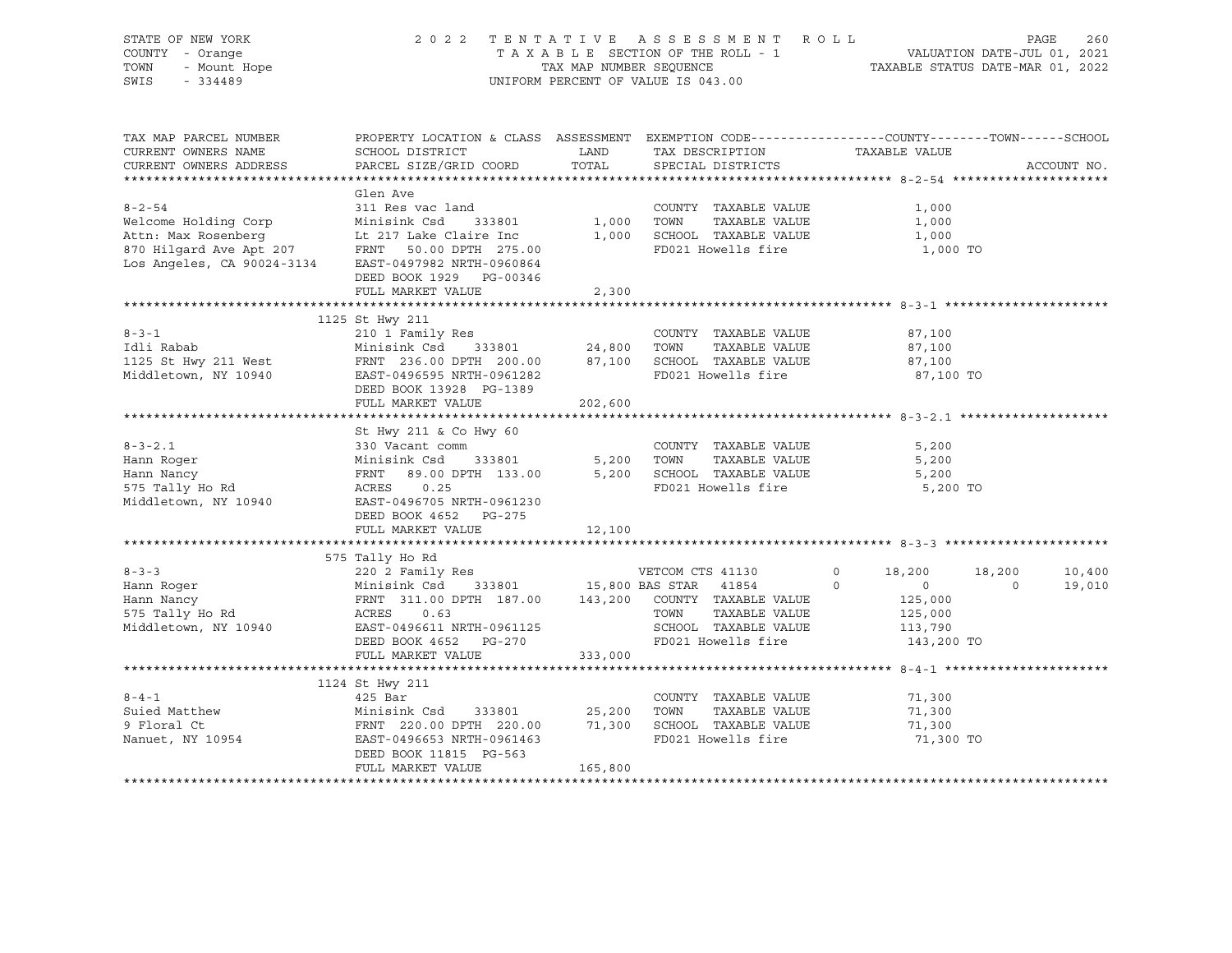| STATE OF NEW YORK<br>COUNTY - Orange<br>- Orange<br>- Mount Hope<br>- 224489<br>TOWN<br>SWIS - 334489                                                                                                                                                |                                                                                                                                    |                     | 2022 TENTATIVE ASSESSMENT ROLL<br>UNIFORM PERCENT OF VALUE IS 043.00                      |                                                                                | PAGE<br>261        |
|------------------------------------------------------------------------------------------------------------------------------------------------------------------------------------------------------------------------------------------------------|------------------------------------------------------------------------------------------------------------------------------------|---------------------|-------------------------------------------------------------------------------------------|--------------------------------------------------------------------------------|--------------------|
| TAX MAP PARCEL NUMBER<br>CURRENT OWNERS NAME                                                                                                                                                                                                         | PROPERTY LOCATION & CLASS ASSESSMENT EXEMPTION CODE-----------------COUNTY-------TOWN------SCHOOL<br>SCHOOL DISTRICT               | <b>LAND</b>         | TAX DESCRIPTION                                                                           | TAXABLE VALUE                                                                  |                    |
| CURRENT OWNERS ADDRESS                                                                                                                                                                                                                               | PARCEL SIZE/GRID COORD                                                                                                             | TOTAL               | SPECIAL DISTRICTS                                                                         |                                                                                | ACCOUNT NO.        |
|                                                                                                                                                                                                                                                      | 1120 St Hwy 211                                                                                                                    |                     |                                                                                           |                                                                                |                    |
|                                                                                                                                                                                                                                                      | DEED BOOK 4790 PG-136                                                                                                              |                     | SCHOOL TAXABLE VALUE<br>FD021 Howells fire                                                | $0 \qquad \qquad$<br>$\overline{0}$<br>83,600<br>83,600<br>64,590<br>83,600 TO | $\Omega$<br>19,010 |
|                                                                                                                                                                                                                                                      | FULL MARKET VALUE                                                                                                                  | 194,400             |                                                                                           |                                                                                |                    |
|                                                                                                                                                                                                                                                      |                                                                                                                                    |                     |                                                                                           |                                                                                |                    |
|                                                                                                                                                                                                                                                      | 1110 St Hwy 211<br>DEED BOOK 14570 PG-1136                                                                                         |                     | COUNTY TAXABLE VALUE                                                                      | 77,200<br>77,200<br>77,200<br>77,200 TO                                        |                    |
|                                                                                                                                                                                                                                                      | FULL MARKET VALUE                                                                                                                  | 179,500             |                                                                                           |                                                                                |                    |
|                                                                                                                                                                                                                                                      | 1108 St Hwy 211                                                                                                                    |                     |                                                                                           |                                                                                |                    |
| $8 - 4 - 4$<br>$8-4-4$<br>Eure Judy A Minisink Csd 333801 17,400 TOWN TAXABLE VALUE<br>1108 St Hwy 211 West FRNT 100.00 DPTH 150.00 110,000 SCHOOL TAXABLE VALUE<br>Middletown, NY 10940 EAST-0497069 NRTH-0961348 FD021 Howells fire<br>Niddletown, | 210 1 Family Res<br>DEED BOOK 14925 PG-1805<br>FULL MARKET VALUE                                                                   | 255,800             | COUNTY TAXABLE VALUE                                                                      | 110,000<br>110,000<br>110,000<br>110,000 TO                                    |                    |
|                                                                                                                                                                                                                                                      |                                                                                                                                    |                     |                                                                                           |                                                                                |                    |
| $8 - 4 - 5$<br>Gonzalez Michelle Minisink Csd 333801 18,100 TOWN<br>Gonzalez Angel FRNT 100.00 DPTH 166.00 161,300 SCHOOL<br>Gonzalez Angel<br>5 Kirchner Ln<br>5 Kirchner Ln<br>Middletown, NY 10940 EAST-0497036 NRTH-0961500                      | 5 Kirchner Ln<br>210 1 Family Res<br>FRNT 100.00 DPTH 166.00 161,300 SCHOOL TAXABLE VALUE<br>BANKC061339<br>DEED BOOK 14991 PG-413 |                     | COUNTY TAXABLE VALUE<br>TAXABLE VALUE<br>FD021 Howells fire                               | 161,300<br>161,300<br>161,300<br>161,300 TO                                    |                    |
|                                                                                                                                                                                                                                                      | FULL MARKET VALUE                                                                                                                  | 375,100             |                                                                                           |                                                                                |                    |
|                                                                                                                                                                                                                                                      |                                                                                                                                    |                     |                                                                                           |                                                                                |                    |
| Calm Waters Inc 371 Wetlands<br>Calm Waters Inc Minisink Csd 333801 1,20<br>Attn: Max Rosenberg ACRES 6.90 1,20<br>870 Hilgard Ave Apt 207 EAST-0496350 NRTH-0960437<br>Los Angeles, CA 90024-3134 DEED BOOK 2267 PG-00001                           | Tally Ho Rd<br>FULL MARKET VALUE                                                                                                   | 1,200 TOWN<br>2,800 | COUNTY TAXABLE VALUE<br>TAXABLE VALUE<br>1,200 SCHOOL TAXABLE VALUE<br>FD021 Howells fire | 1,200<br>1,200<br>1,200<br>1,200 TO                                            |                    |
|                                                                                                                                                                                                                                                      |                                                                                                                                    |                     |                                                                                           |                                                                                |                    |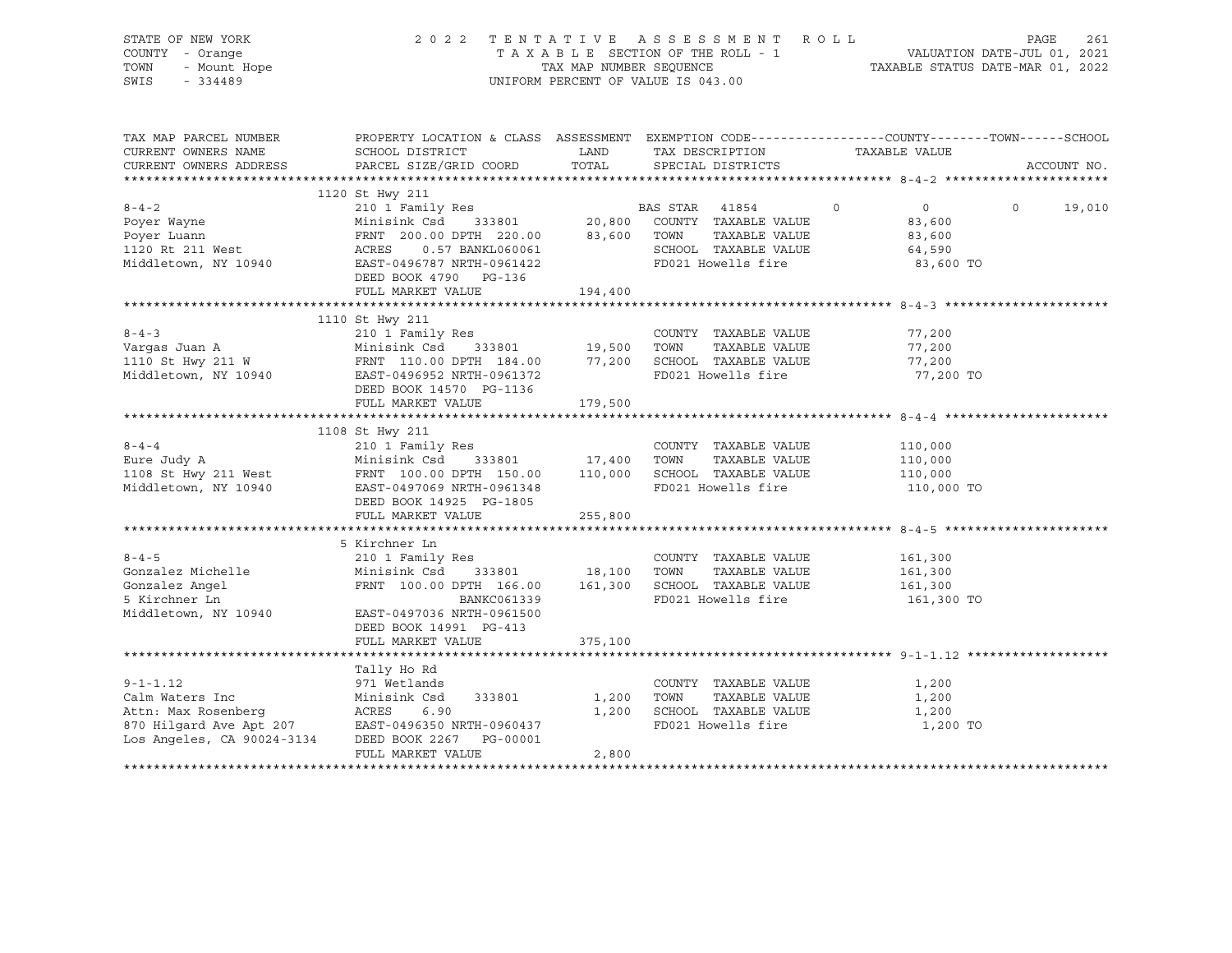| STATE OF NEW YORK<br>COUNTY - Orange<br>? - Orange<br>- Mount Hope<br>- 334489<br>TOWN<br>SWIS                                                                                                                                                                        |                                                                                                                                                                                                                                                                       |                                                                                                                                 | 2022 TENTATIVE ASSESSMENT ROLL<br>UNIFORM PERCENT OF VALUE IS 043.00                                                   | PAGE<br>262<br>TAXABLE SECTION OF THE ROLL - 1<br>TAXABLE SECTION OF THE ROLL - 1<br>TAXABLE STATUS DATE-MAR 01, 2022 |
|-----------------------------------------------------------------------------------------------------------------------------------------------------------------------------------------------------------------------------------------------------------------------|-----------------------------------------------------------------------------------------------------------------------------------------------------------------------------------------------------------------------------------------------------------------------|---------------------------------------------------------------------------------------------------------------------------------|------------------------------------------------------------------------------------------------------------------------|-----------------------------------------------------------------------------------------------------------------------|
| TAX MAP PARCEL NUMBER<br>CURRENT OWNERS NAME<br>CURRENT OWNERS ADDRESS                                                                                                                                                                                                | SCHOOL DISTRICT<br>PARCEL SIZE/GRID COORD                                                                                                                                                                                                                             | <b>EXAMPLE SERVICE SERVICE SERVICE SERVICE SERVICE SERVICE SERVICE SERVICE SERVICE SERVICE SERVICE SERVICE SERVICE</b><br>TOTAL | TAX DESCRIPTION TAXABLE VALUE<br>SPECIAL DISTRICTS                                                                     | PROPERTY LOCATION & CLASS ASSESSMENT EXEMPTION CODE----------------COUNTY-------TOWN------SCHOOL<br>ACCOUNT NO.       |
| COUNTY TAXABLE VALUE<br>ACCORDING THE SERVICE CONSULTS AGES UP:<br>TO Hilgard Ave Apt 207 ACRES 1.10<br>LOS Angeles, CA 90024-3134 EAST-0496642 NRTH-0060006                                                                                                          | Tally Ho Rd<br>DEED BOOK 1929 PG-346<br>FULL MARKET VALUE                                                                                                                                                                                                             | 4,700                                                                                                                           | FD021 Howells fire                                                                                                     | 2,000<br>2,000<br>2,000<br>2,000 TO                                                                                   |
|                                                                                                                                                                                                                                                                       |                                                                                                                                                                                                                                                                       |                                                                                                                                 |                                                                                                                        |                                                                                                                       |
| $9 - 1 - 2$<br>Meyer Roy W<br>653 Kirbytown Rd<br>Middletown, NY 10940                                                                                                                                                                                                | Royal Oaks Ave<br>311 Res vac land<br>311 Res vac Iand<br>Minisink Csd 333801<br>Lts 74 75 Lake Claire I<br>FRNT 98.00 DPTH 106.00<br>333801 8,600<br>Lts 74 75 Lake Claire I 8,600<br>FRNT 98.00 DPTH 106.00<br>EAST-0496812 NRTH-0960679<br>DEED BOOK 2118 PG-01013 |                                                                                                                                 | COUNTY TAXABLE VALUE<br>TOWN<br>TAXABLE VALUE<br>8,600 SCHOOL TAXABLE VALUE<br>FD021 Howells fire                      | 8,600<br>8,600<br>8,600<br>8,600 TO                                                                                   |
|                                                                                                                                                                                                                                                                       | FULL MARKET VALUE                                                                                                                                                                                                                                                     | 20,000                                                                                                                          |                                                                                                                        |                                                                                                                       |
|                                                                                                                                                                                                                                                                       |                                                                                                                                                                                                                                                                       |                                                                                                                                 |                                                                                                                        |                                                                                                                       |
| $9 - 1 - 3$<br>Ippolito Robert<br>17 Bull Rd<br>Middletown, NY 10941                                                                                                                                                                                                  | 11 Lake Claire Dr<br>210 1 Family Res<br>Minisink Csd 333801 14,100<br>EAST-0496820 NRTH-0960581<br>DEED BOOK 6044 PG-193                                                                                                                                             |                                                                                                                                 | COUNTY TAXABLE VALUE<br>TOWN TAXABLE VALUE                                                                             | 68,300<br>68,300<br>68,300<br>68,300 TO                                                                               |
|                                                                                                                                                                                                                                                                       | FULL MARKET VALUE                                                                                                                                                                                                                                                     | 158,800                                                                                                                         |                                                                                                                        |                                                                                                                       |
|                                                                                                                                                                                                                                                                       |                                                                                                                                                                                                                                                                       |                                                                                                                                 |                                                                                                                        |                                                                                                                       |
| $9 - 1 - 4$<br>Ippolito Robert J<br>17 Bull Rd<br>Middletown, NY 10941                                                                                                                                                                                                | 13 Lake Claire Dr<br>260 Seasonal res<br>Minisink Csd<br>Lt 72 Lake Claire Inc<br>FRNT 100.00 DPTH 400.00<br>EAST-0496820 NRTH-0960509<br>DEED BOOK 13948 PG-696                                                                                                      |                                                                                                                                 | COUNTY TAXABLE VALUE<br>333801 14,700 TOWN TAXABLE VALUE<br>aire Inc 49,200 SCHOOL TAXABLE VALUE<br>FD021 Howells fire | 49,200<br>49,200<br>49,200<br>49,200 TO                                                                               |
|                                                                                                                                                                                                                                                                       | FULL MARKET VALUE                                                                                                                                                                                                                                                     | 114,400                                                                                                                         |                                                                                                                        |                                                                                                                       |
| $9 - 1 - 5$<br>Merlino Gino<br>Minisink Csd 333801 13,300 TOWN TAXABLE VALUE<br>Merlino Donna M Lt 71N Lake Claire Inc 54,200 SCHOOL TAXABLE VALUE<br>268 Todt Hill Rd FRNT 70.00 DPTH 390.00 FD021 Howells fire<br>Staten Island, NY 10314 EAST-0496<br>Merlino Gino | 15 Lake Claire Dr<br>260 Seasonal res<br>DEED BOOK 1983 PG-1001<br>FULL MARKET VALUE                                                                                                                                                                                  | 126,000                                                                                                                         | COUNTY TAXABLE VALUE                                                                                                   | 54,200<br>54,200<br>54,200<br>54,200 TO                                                                               |
|                                                                                                                                                                                                                                                                       |                                                                                                                                                                                                                                                                       |                                                                                                                                 |                                                                                                                        |                                                                                                                       |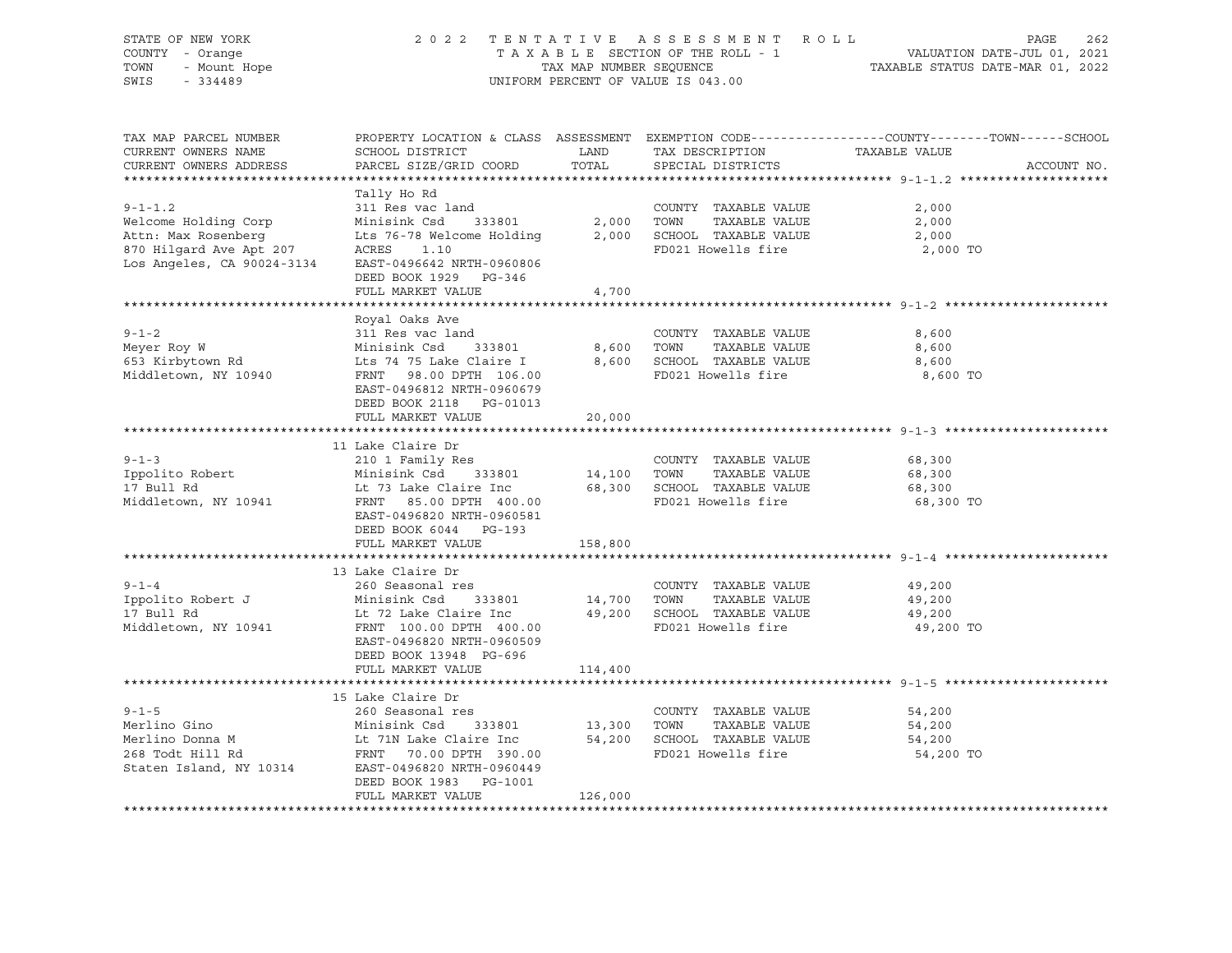| STATE OF NEW YORK<br>Y - Orange<br>- Mount Hope<br>COUNTY - Orange<br>TOWN<br>SWIS<br>$-334489$                                                                                                                                       |                                                                                                    |         | 2022 TENTATIVE ASSESSMENT ROLL<br>UNIFORM PERCENT OF VALUE IS 043.00      | PAGE<br>263<br>TAXABLE SECTION OF THE ROLL - 1<br>TAXABLE SECTION OF THE ROLL - 1<br>TAXABLE STATUS DATE-MAR 01, 2022 |
|---------------------------------------------------------------------------------------------------------------------------------------------------------------------------------------------------------------------------------------|----------------------------------------------------------------------------------------------------|---------|---------------------------------------------------------------------------|-----------------------------------------------------------------------------------------------------------------------|
| TAX MAP PARCEL NUMBER<br>CURRENT OWNERS NAME<br>CURRENT OWNERS ADDRESS                                                                                                                                                                |                                                                                                    |         |                                                                           | PROPERTY LOCATION & CLASS ASSESSMENT EXEMPTION CODE----------------COUNTY-------TOWN------SCHOOL<br>ACCOUNT NO.       |
|                                                                                                                                                                                                                                       | 17 Lake Claire Dr                                                                                  |         |                                                                           |                                                                                                                       |
| $9 - 1 - 6$                                                                                                                                                                                                                           | 260 Seasonal res                                                                                   |         | COUNTY TAXABLE VALUE<br>13,000 TOWN TAXABLE VALUE<br>COUNTY TAXABLE VALUE | 49,800                                                                                                                |
| y-1-0<br>LaNasa Philip J<br>Tiloon                                                                                                                                                                                                    | Minisink Csd 333801                                                                                |         |                                                                           | 49,800                                                                                                                |
| LaNasa Eileen                                                                                                                                                                                                                         |                                                                                                    |         |                                                                           | 49,800                                                                                                                |
| 86 Bullville Rd                                                                                                                                                                                                                       | Lt 71 S Lake Claire Inc 49,800 SCHOOL TAXABLE VALUE<br>FRNT 70.00 DPTH 390.00 FD021 Howells fire   |         |                                                                           | 49,800 TO                                                                                                             |
| Montgomery, NY 12549                                                                                                                                                                                                                  | BANKC080496                                                                                        |         |                                                                           |                                                                                                                       |
|                                                                                                                                                                                                                                       | EAST-0496812 NRTH-0960404<br>DEED BOOK 13149 PG-543                                                |         |                                                                           |                                                                                                                       |
|                                                                                                                                                                                                                                       | FULL MARKET VALUE                                                                                  | 115,800 |                                                                           |                                                                                                                       |
|                                                                                                                                                                                                                                       |                                                                                                    |         |                                                                           |                                                                                                                       |
|                                                                                                                                                                                                                                       | 19/20 Lake Claire Dr                                                                               |         |                                                                           |                                                                                                                       |
| $9 - 1 - 7$                                                                                                                                                                                                                           | 260 Seasonal res                                                                                   |         | COUNTY TAXABLE VALUE                                                      | 47,000                                                                                                                |
|                                                                                                                                                                                                                                       |                                                                                                    |         |                                                                           | 47,000                                                                                                                |
|                                                                                                                                                                                                                                       |                                                                                                    |         |                                                                           | 47,000                                                                                                                |
| 9-1-7<br>Gallagher Matthew Minisink Csd 333801 14,400 TOWN TAXABLE VALUE<br>102 Mountain View Ct Lt 70 Lake Claire Inc 47,000 SCHOOL TAXABLE VALUE<br>Matamoras, PA 18336 FRNT 90.00 PTH 415.00 FD021 Howells fire<br>The Taylor Care |                                                                                                    |         |                                                                           | 47,000 TO                                                                                                             |
|                                                                                                                                                                                                                                       | EAST-0496796 NRTH-0960354                                                                          |         |                                                                           |                                                                                                                       |
|                                                                                                                                                                                                                                       | DEED BOOK 6225 PG-189                                                                              |         |                                                                           |                                                                                                                       |
|                                                                                                                                                                                                                                       | FULL MARKET VALUE 109,300                                                                          |         |                                                                           |                                                                                                                       |
|                                                                                                                                                                                                                                       | 21 Lake Claire Dr                                                                                  |         |                                                                           |                                                                                                                       |
| $9 - 1 - 8$                                                                                                                                                                                                                           | 260 Seasonal res                                                                                   |         | COUNTY TAXABLE VALUE                                                      | 60,000                                                                                                                |
| Weis Armin                                                                                                                                                                                                                            |                                                                                                    |         |                                                                           | 60,000                                                                                                                |
| 21 Lake Claire Dr<br>Middleter                                                                                                                                                                                                        | Minisink Csd 333801 14,600 TOWN TAXABLE VALUE<br>Lt 69 Lake Claire Inc 60,000 SCHOOL TAXABLE VALUE |         |                                                                           | 60,000                                                                                                                |
| Middletown, NY 10940                                                                                                                                                                                                                  | FRNT 85.00 DPTH 460.00                                                                             |         | FD021 Howells fire                                                        | 60,000 TO                                                                                                             |
|                                                                                                                                                                                                                                       | BANKC030614                                                                                        |         |                                                                           |                                                                                                                       |
|                                                                                                                                                                                                                                       | EAST-0496782 NRTH-0960297                                                                          |         |                                                                           |                                                                                                                       |
|                                                                                                                                                                                                                                       | DEED BOOK 11237 PG-533                                                                             |         |                                                                           |                                                                                                                       |
|                                                                                                                                                                                                                                       | FULL MARKET VALUE                                                                                  | 139,500 |                                                                           |                                                                                                                       |
|                                                                                                                                                                                                                                       |                                                                                                    |         |                                                                           |                                                                                                                       |
|                                                                                                                                                                                                                                       | Hilltop Ave                                                                                        |         |                                                                           |                                                                                                                       |
| $9 - 1 - 9$                                                                                                                                                                                                                           | 311 Res vac land                                                                                   |         | COUNTY TAXABLE VALUE                                                      | 2,000                                                                                                                 |
| Bradova Vera                                                                                                                                                                                                                          | Minisink Csd 333801                                                                                |         | 2,000 TOWN<br>TAXABLE VALUE                                               | 2,000                                                                                                                 |
| 8928 Cottonwood Dr                                                                                                                                                                                                                    | Lt 68 Lake Claire Inc                                                                              |         | 2,000 SCHOOL TAXABLE VALUE                                                | 2,000                                                                                                                 |
| Benlah, CO 81023                                                                                                                                                                                                                      | FRNT 100.00 DPTH 515.00                                                                            |         | FD021 Howells fire                                                        | 2,000 TO                                                                                                              |
|                                                                                                                                                                                                                                       | EAST-0496753 NRTH-0960242                                                                          |         |                                                                           |                                                                                                                       |
|                                                                                                                                                                                                                                       | DEED BOOK 11543 PG-1202                                                                            |         |                                                                           |                                                                                                                       |
|                                                                                                                                                                                                                                       | FULL MARKET VALUE                                                                                  | 4,700   |                                                                           |                                                                                                                       |
|                                                                                                                                                                                                                                       |                                                                                                    |         |                                                                           |                                                                                                                       |
| $9 - 1 - 10$                                                                                                                                                                                                                          | Ridge Ave<br>311 Res vac land                                                                      |         | COUNTY TAXABLE VALUE                                                      | 2,000                                                                                                                 |
|                                                                                                                                                                                                                                       |                                                                                                    |         | 2,000 TOWN TAXABLE VALUE                                                  | 2,000                                                                                                                 |
|                                                                                                                                                                                                                                       |                                                                                                    |         | 2,000 SCHOOL TAXABLE VALUE                                                | 2,000                                                                                                                 |
|                                                                                                                                                                                                                                       |                                                                                                    |         | FD021 Howells fire                                                        | 2,000 TO                                                                                                              |
| Welcome Holding Corp<br>Minisink Csd 333801<br>Attn: Max Rosenberg<br>870 Hilgard Ave Apt 207<br>Los Angeles, CA 90024-3134<br>EAST-0496725 NRTH-0960191                                                                              |                                                                                                    |         |                                                                           |                                                                                                                       |
|                                                                                                                                                                                                                                       | DEED BOOK 1929 PG-00346                                                                            |         |                                                                           |                                                                                                                       |
|                                                                                                                                                                                                                                       | FULL MARKET VALUE                                                                                  | 4,700   |                                                                           |                                                                                                                       |
|                                                                                                                                                                                                                                       |                                                                                                    |         |                                                                           |                                                                                                                       |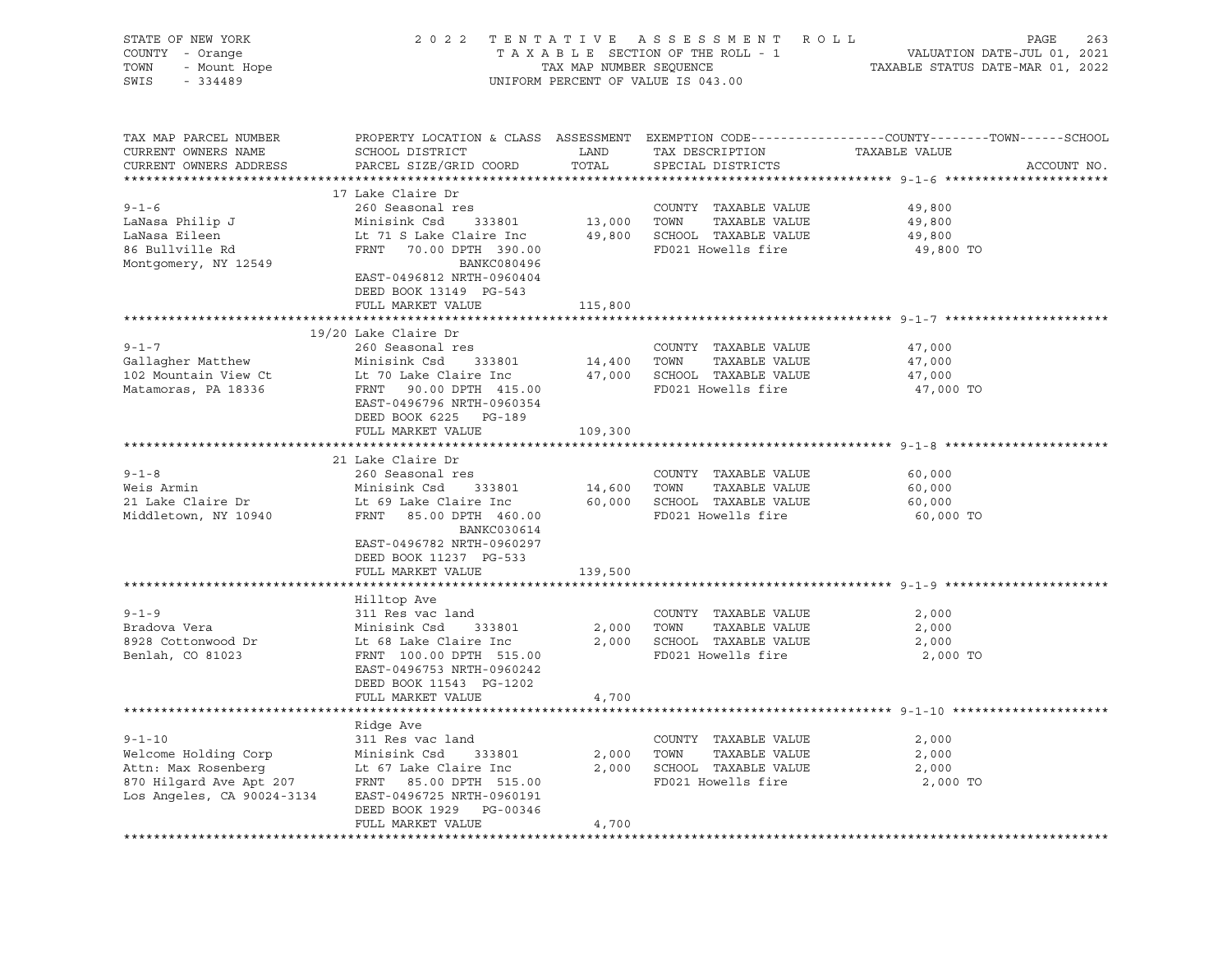| STATE OF NEW YORK<br>COUNTY - Orange<br>- Orange<br>- Mount Hope<br>- 221122<br>TOWN<br>SWIS<br>$-334489$ |                                                                                                                                                                                                                                                           | TAX MAP NUMBER SEQUENCE                                                                                                         | 2022 TENTATIVE ASSESSMENT ROLL<br>TAXABLE SECTION OF THE ROLL - 1<br>UNIFORM PERCENT OF VALUE IS 043.00             | PAGE<br>264<br>264 FAGE<br>701, VALUATION DATE-JUL 01, 2021<br>7202 TAXABLE STATUS DATE-MAR 01, 2022                           |
|-----------------------------------------------------------------------------------------------------------|-----------------------------------------------------------------------------------------------------------------------------------------------------------------------------------------------------------------------------------------------------------|---------------------------------------------------------------------------------------------------------------------------------|---------------------------------------------------------------------------------------------------------------------|--------------------------------------------------------------------------------------------------------------------------------|
| TAX MAP PARCEL NUMBER<br>CURRENT OWNERS NAME<br>CURRENT OWNERS ADDRESS                                    | SCHOOL DISTRICT<br>PARCEL SIZE/GRID COORD                                                                                                                                                                                                                 | <b>EXAMPLE SERVICE SERVICE SERVICE SERVICE SERVICE SERVICE SERVICE SERVICE SERVICE SERVICE SERVICE SERVICE SERVICE</b><br>TOTAL | TAX DESCRIPTION<br>SPECIAL DISTRICTS                                                                                | PROPERTY LOCATION & CLASS ASSESSMENT EXEMPTION CODE---------------COUNTY-------TOWN-----SCHOOL<br>TAXABLE VALUE<br>ACCOUNT NO. |
| $9 - 1 - 11$<br>Welcome Holding Corp<br>Attn: Max Rosenberg<br>Los Angeles, CA 90024-3134                 | Ridge Ave<br>311 Res vac land<br>Minisink Csd 333801<br>Lt 66 Lake Claire Inc<br>Attn: Max Rosenberg Lt 66 Lake Claire Inc<br>870 Hilgard Ave Apt 207 FRNT 85.00 DPTH 470.00<br>EAST-0496686 NRTH-0960149<br>DEED BOOK 1929 PG-00346<br>FULL MARKET VALUE | 4,700                                                                                                                           | COUNTY TAXABLE VALUE<br>2,000 TOWN TAXABLE VALUE<br>2,000 SCHOOL TAXABLE VALUE<br>FD021 Howells fire                | 2,000<br>2,000<br>2,000<br>2,000 TO                                                                                            |
|                                                                                                           |                                                                                                                                                                                                                                                           |                                                                                                                                 |                                                                                                                     |                                                                                                                                |
| $9 - 1 - 12$<br>Ritter (d) Kenneth<br>Ritter (d) Marguerite<br>27 Lake Claire Dr<br>Middletown, NY 10940  | 27 Lake Claire Dr<br>210 1 Family Res<br>Minisink Csd 333801<br>Lt 65 Lake Claire Inc<br>FRNT 70.00 DPTH 420.00<br>BANKC140330<br>EAST-0496637 NRTH-0960114                                                                                               | 13,400 TOWN                                                                                                                     | COUNTY TAXABLE VALUE<br>TAXABLE VALUE<br>79,100 SCHOOL TAXABLE VALUE<br>FD021 Howells fire                          | 79,100<br>79,100<br>79,100<br>79,100 TO                                                                                        |
|                                                                                                           | DEED BOOK 5156 PG-61                                                                                                                                                                                                                                      |                                                                                                                                 |                                                                                                                     |                                                                                                                                |
|                                                                                                           | FULL MARKET VALUE                                                                                                                                                                                                                                         | 184,000                                                                                                                         |                                                                                                                     |                                                                                                                                |
|                                                                                                           |                                                                                                                                                                                                                                                           |                                                                                                                                 |                                                                                                                     |                                                                                                                                |
| $9 - 1 - 13$<br>Conroy William T<br>31 Lake Claire Dr<br>Middletown, NY 10940                             | 31 Lake Claire Dr<br>210 1 Family Res<br>Minisink Csd 333801<br>Lt 64 Lake Claire Inc<br>FRNT 65.00 DPTH 385.00<br>EAST-0496597 NRTH-0960076<br>DEED BOOK 3358 PG-41                                                                                      | 12,100 TOWN                                                                                                                     | COUNTY TAXABLE VALUE<br>TAXABLE VALUE<br>43,800 SCHOOL TAXABLE VALUE<br>FD021 Howells fire                          | 43,800<br>43,800<br>43,800<br>43,800 TO                                                                                        |
|                                                                                                           | FULL MARKET VALUE                                                                                                                                                                                                                                         | 101,900                                                                                                                         |                                                                                                                     |                                                                                                                                |
|                                                                                                           |                                                                                                                                                                                                                                                           |                                                                                                                                 |                                                                                                                     |                                                                                                                                |
| $9 - 1 - 14$<br>Conroy William T Jr<br>33 Lake Claire Dr<br>Middletown, NY 10940                          | 33 Lake Claire Dr<br>210 1 Family Res<br>Minisink Csd 333801 12,200 TOWN<br>Lt 63 Lake Claire Inc<br>FRNT 65.00 DPTH 360.00<br>EAST-0496551 NRTH-0960048<br>DEED BOOK 2555 PG-00238<br>FULL MARKET VALUE                                                  | 108,800                                                                                                                         | COUNTY TAXABLE VALUE<br>TAXABLE VALUE<br>46,800 SCHOOL TAXABLE VALUE<br>FD021 Howells fire                          | 46,800<br>46,800<br>46,800<br>46,800 TO                                                                                        |
|                                                                                                           |                                                                                                                                                                                                                                                           |                                                                                                                                 |                                                                                                                     |                                                                                                                                |
| $9 - 1 - 15$<br>32 Walnut Street LLC<br>32 Walnut St<br>New Windsor, NY 12553                             | 35 Lake Claire Dr<br>260 Seasonal res<br>Minisink Csd<br>333801<br>Lt 62 Lake Claire Inc<br>FRNT 65.00 DPTH 340.00<br>EAST-0496508 NRTH-0960017<br>DEED BOOK 14159 PG-1757<br>FULL MARKET VALUE                                                           | 115,100                                                                                                                         | COUNTY TAXABLE VALUE<br>12,100    TOWN      TAXABLE VALUE<br>49,500    SCHOOL   TAXABLE VALUE<br>FD021 Howells fire | 49,500<br>49,500<br>49,500<br>49,500 TO                                                                                        |
|                                                                                                           |                                                                                                                                                                                                                                                           |                                                                                                                                 |                                                                                                                     |                                                                                                                                |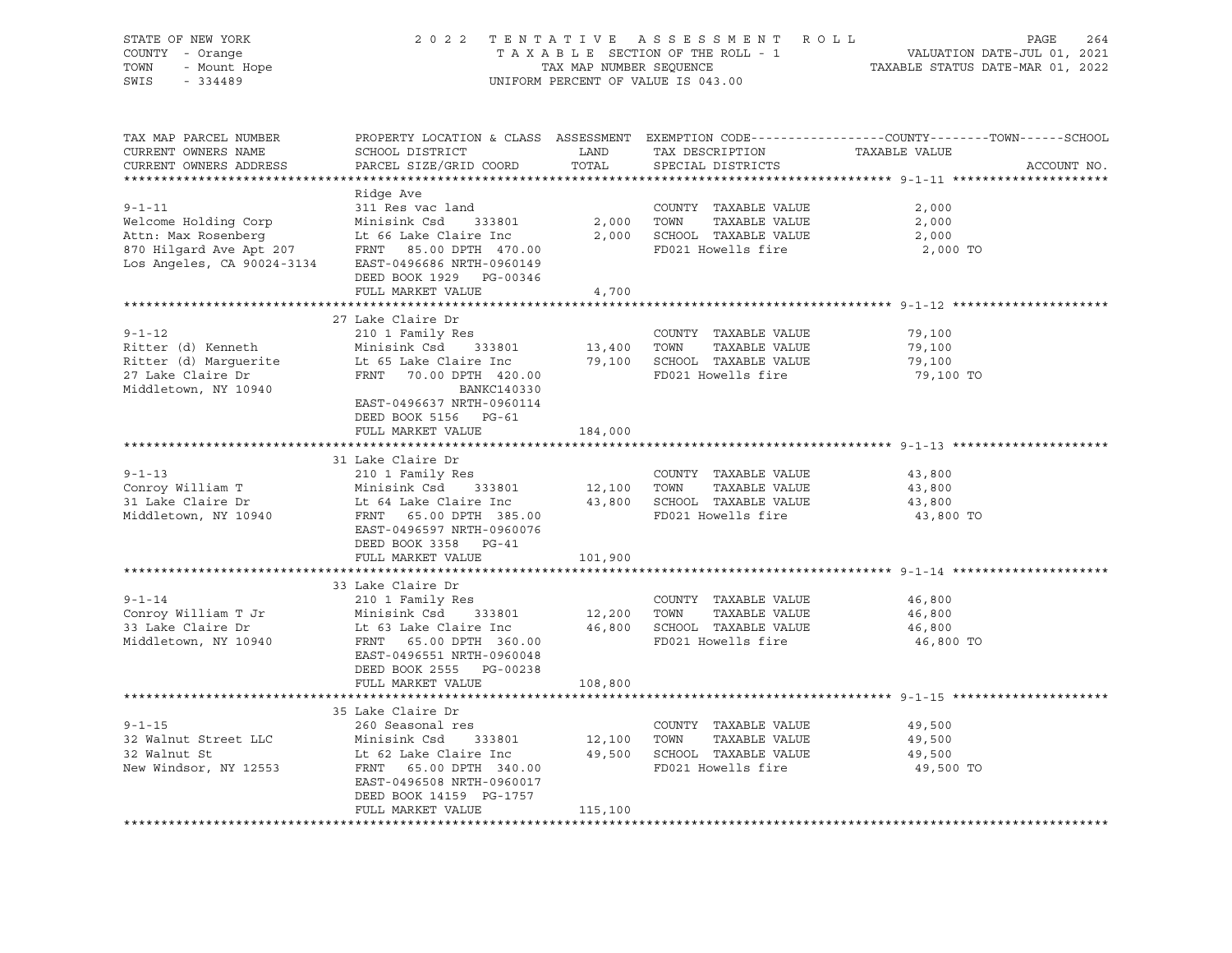| STATE OF NEW YORK<br>Y - Orange<br>- Mount Hope<br>- 334400<br>COUNTY - Orange<br>TOWN<br>SWIS<br>$-334489$                                                                                                                                         |                                                                                                                                                                                                                                                  |                | 2022 TENTATIVE ASSESSMENT ROLL<br>UNIFORM PERCENT OF VALUE IS 043.00 |                     | PAGE<br>265 |
|-----------------------------------------------------------------------------------------------------------------------------------------------------------------------------------------------------------------------------------------------------|--------------------------------------------------------------------------------------------------------------------------------------------------------------------------------------------------------------------------------------------------|----------------|----------------------------------------------------------------------|---------------------|-------------|
| TAX MAP PARCEL NUMBER<br>CURRENT OWNERS NAME<br>CURRENT OWNERS ADDRESS                                                                                                                                                                              | PROPERTY LOCATION & CLASS ASSESSMENT EXEMPTION CODE----------------COUNTY-------TOWN------SCHOOL<br>SCHOOL DISTRICT LAND<br>PARCEL SIZE/GRID COORD TOTAL                                                                                         |                | TAX DESCRIPTION<br>SPECIAL DISTRICTS                                 | TAXABLE VALUE       | ACCOUNT NO. |
|                                                                                                                                                                                                                                                     |                                                                                                                                                                                                                                                  |                |                                                                      |                     |             |
|                                                                                                                                                                                                                                                     | 37 Lake Claire Dr                                                                                                                                                                                                                                |                |                                                                      |                     |             |
| $9 - 1 - 16$                                                                                                                                                                                                                                        | 260 Seasonal res                                                                                                                                                                                                                                 |                | COUNTY TAXABLE VALUE<br>12,700 TOWN TAXABLE VALUE                    | 62,000              |             |
|                                                                                                                                                                                                                                                     |                                                                                                                                                                                                                                                  |                |                                                                      | 62,000              |             |
|                                                                                                                                                                                                                                                     |                                                                                                                                                                                                                                                  |                |                                                                      | 62,000<br>62,000 TO |             |
| Djoni John D<br>Djoni Esma<br>3 Lotus Ln ERNT 80.00 DPTH 320.00<br>3 Lotus Ln ERNT 80.00 DPTH 320.00<br>BANKC040280<br>BANKC040280                                                                                                                  |                                                                                                                                                                                                                                                  |                |                                                                      |                     |             |
|                                                                                                                                                                                                                                                     | EAST-0496461 NRTH-0959984<br>DEED BOOK 14391 PG-835                                                                                                                                                                                              |                |                                                                      |                     |             |
|                                                                                                                                                                                                                                                     | FULL MARKET VALUE                                                                                                                                                                                                                                | 144,200        |                                                                      |                     |             |
|                                                                                                                                                                                                                                                     |                                                                                                                                                                                                                                                  |                |                                                                      |                     |             |
| $9 - 1 - 17$                                                                                                                                                                                                                                        | 39 Lake Claire Dr                                                                                                                                                                                                                                |                |                                                                      | $\overline{0}$      | $\circ$     |
|                                                                                                                                                                                                                                                     |                                                                                                                                                                                                                                                  |                |                                                                      |                     | 19,010      |
| Helale Philip<br>Helale Philip<br>Helale Julie                                                                                                                                                                                                      |                                                                                                                                                                                                                                                  |                |                                                                      | 72,300<br>72,300    |             |
| neraie curre<br>39 Lake Claire Dr                                                                                                                                                                                                                   |                                                                                                                                                                                                                                                  |                |                                                                      | 53,290              |             |
| Middletown, NY 10940                                                                                                                                                                                                                                |                                                                                                                                                                                                                                                  |                |                                                                      | 72,300 TO           |             |
|                                                                                                                                                                                                                                                     | 33 BAN TION 210 1 Family Res<br>Minisink Csd 333801 12,200 COUNTY TAXABLE VALUE<br>Lt 60 Lake Claire Inc 72,300 TOWN TAXABLE VALUE<br>FRNT 80.00 DPTH 280.00 SCHOOL TAXABLE VALUE<br>BANKC130170 FD021 Howells fire<br>EAST-0496405 NRTH-0959955 |                |                                                                      |                     |             |
|                                                                                                                                                                                                                                                     | DEED BOOK 11848 PG-1454                                                                                                                                                                                                                          |                |                                                                      |                     |             |
|                                                                                                                                                                                                                                                     | FULL MARKET VALUE                                                                                                                                                                                                                                | 168,100        |                                                                      |                     |             |
|                                                                                                                                                                                                                                                     |                                                                                                                                                                                                                                                  |                |                                                                      |                     |             |
|                                                                                                                                                                                                                                                     | 41 Lake Claire Dr                                                                                                                                                                                                                                |                |                                                                      |                     |             |
| $9 - 1 - 18$                                                                                                                                                                                                                                        |                                                                                                                                                                                                                                                  |                |                                                                      | 40,600              |             |
|                                                                                                                                                                                                                                                     |                                                                                                                                                                                                                                                  |                |                                                                      | 40,600              |             |
|                                                                                                                                                                                                                                                     |                                                                                                                                                                                                                                                  |                |                                                                      | 40,600              |             |
| ) 1 10<br>626 Ridgebury Rd<br>Slate Hill, NY 10973                                                                                                                                                                                                  | COUNTY TAXABLE VALUE<br>Minisink Csd 333801 10,800 TOWN TAXABLE VALUE<br>Lt 59 Lake Claire Inc 40,600 SCHOOL TAXABLE VALUE<br>FRNT 80.00 DPTH 280.00 FD021 Howells find<br>EAST-0496341 NPTH 260.00                                              |                |                                                                      | 40,600 TO           |             |
|                                                                                                                                                                                                                                                     | EAST-0496341 NRTH-0959933                                                                                                                                                                                                                        |                |                                                                      |                     |             |
|                                                                                                                                                                                                                                                     | DEED BOOK 13005 PG-1700                                                                                                                                                                                                                          |                |                                                                      |                     |             |
|                                                                                                                                                                                                                                                     | FULL MARKET VALUE                                                                                                                                                                                                                                | 94,400         |                                                                      |                     |             |
| ************************                                                                                                                                                                                                                            | *************************                                                                                                                                                                                                                        | ************** |                                                                      |                     |             |
|                                                                                                                                                                                                                                                     | Ridge Ave                                                                                                                                                                                                                                        |                |                                                                      |                     |             |
| $9 - 1 - 19$                                                                                                                                                                                                                                        | 311 Res vac land                                                                                                                                                                                                                                 |                | COUNTY TAXABLE VALUE                                                 | 2,000               |             |
| 9-1-19<br>Welcome Holding Corp<br>Attn: Max Rosenberg<br>870 Hilgard Ave Apt 207<br>Los Angeles, CA 90024-3134<br>EAST-0496279 NRTH-0959911                                                                                                         |                                                                                                                                                                                                                                                  |                | 2,000 TOWN TAXABLE VALUE                                             | 2,000               |             |
|                                                                                                                                                                                                                                                     |                                                                                                                                                                                                                                                  |                | 2,000 SCHOOL TAXABLE VALUE<br>FD021 Howells fire                     | 2,000               |             |
|                                                                                                                                                                                                                                                     |                                                                                                                                                                                                                                                  |                |                                                                      | 2,000 TO            |             |
|                                                                                                                                                                                                                                                     | DEED BOOK 1929 PG-00346                                                                                                                                                                                                                          |                |                                                                      |                     |             |
|                                                                                                                                                                                                                                                     | FULL MARKET VALUE                                                                                                                                                                                                                                | 4,700          |                                                                      |                     |             |
|                                                                                                                                                                                                                                                     |                                                                                                                                                                                                                                                  |                |                                                                      |                     |             |
|                                                                                                                                                                                                                                                     | 45 Lake Claire Dr                                                                                                                                                                                                                                |                |                                                                      |                     |             |
| 9-1-20<br>Manning Eileen T<br>260 Seasonal res<br>260 Seasonal res<br>260 Seasonal 333801<br>260 Seasonal 333801<br>260 Seasonal 333801<br>260 Seasonal 333801<br>260 Seasonal 358.00<br>260 Seasonal 358.00<br>260 Seasonal 358.00<br>260 Seasonal |                                                                                                                                                                                                                                                  |                |                                                                      | 58,300              |             |
|                                                                                                                                                                                                                                                     |                                                                                                                                                                                                                                                  |                |                                                                      | 58,300              |             |
|                                                                                                                                                                                                                                                     |                                                                                                                                                                                                                                                  |                |                                                                      | 58,300              |             |
|                                                                                                                                                                                                                                                     |                                                                                                                                                                                                                                                  |                |                                                                      | 58,300 TO           |             |
|                                                                                                                                                                                                                                                     | EAST-0496225 NRTH-0959894                                                                                                                                                                                                                        |                |                                                                      |                     |             |
|                                                                                                                                                                                                                                                     | DEED BOOK 11655 PG-771                                                                                                                                                                                                                           |                |                                                                      |                     |             |
|                                                                                                                                                                                                                                                     | FULL MARKET VALUE                                                                                                                                                                                                                                | 135,600        |                                                                      |                     |             |
|                                                                                                                                                                                                                                                     |                                                                                                                                                                                                                                                  |                |                                                                      |                     |             |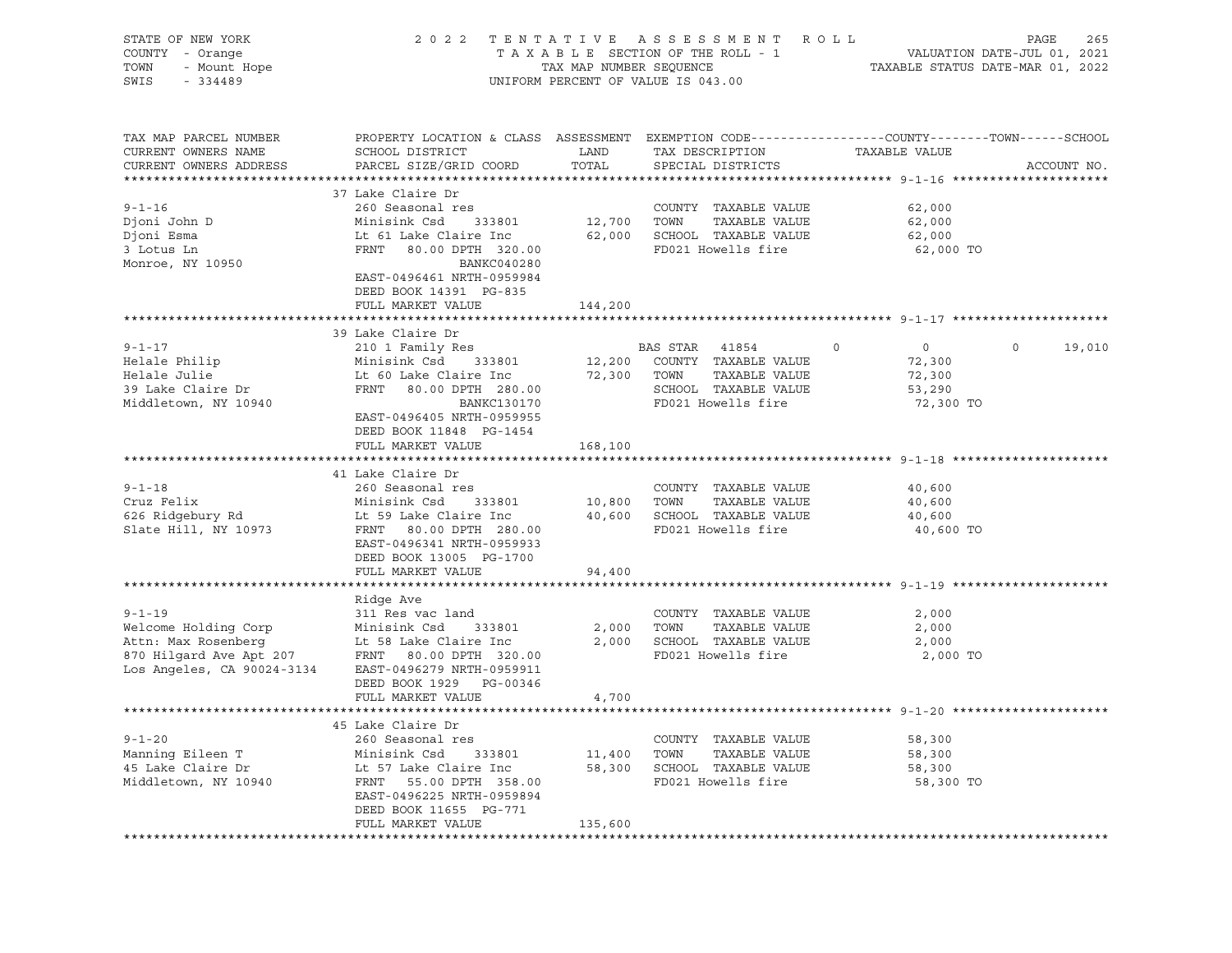| STATE OF NEW YORK<br>COUNTY - Orange<br>- Mount Hope<br>TOWN<br>SWIS<br>$-334489$                                                                                                                                                                                         |                                                                                                                                                                                             |               | 2022 TENTATIVE ASSESSMENT ROLL<br>UNIFORM PERCENT OF VALUE IS 043.00                                                    | PAGE<br>266<br>T A X A B L E SECTION OF THE ROLL - 1<br>T A X A B L E SECTION OF THE ROLL - 1<br>TAX MAP NUMBER SEQUENCE TAX MAP FOULL TAX MAP NUMBER SEQUENCE |
|---------------------------------------------------------------------------------------------------------------------------------------------------------------------------------------------------------------------------------------------------------------------------|---------------------------------------------------------------------------------------------------------------------------------------------------------------------------------------------|---------------|-------------------------------------------------------------------------------------------------------------------------|----------------------------------------------------------------------------------------------------------------------------------------------------------------|
| TAX MAP PARCEL NUMBER<br>CURRENT OWNERS NAME<br>CURRENT OWNERS ADDRESS                                                                                                                                                                                                    | SCHOOL DISTRICT<br>PARCEL SIZE/GRID COORD                                                                                                                                                   | LAND<br>TOTAL | TAX DESCRIPTION TAXABLE VALUE<br>SPECIAL DISTRICTS                                                                      | PROPERTY LOCATION & CLASS ASSESSMENT EXEMPTION CODE----------------COUNTY-------TOWN------SCHOOL<br>ACCOUNT NO.                                                |
| $9 - 1 - 21$<br>Rosenberg (d) Armand J<br>c/o Max Rosenberg<br>870 Hilgard Ave Apt 207<br>Los Angeles, CA 90024-3134                                                                                                                                                      | Ridge Ave<br>311 Res vac land<br>333801 200<br>Minisink Csd<br>Lt 56 Lake Claire Inc<br>FRNT 50.00 DPTH 358.00<br>EAST-0496178 NRTH-0959880<br>DEED BOOK 2147 PG-00365<br>FULL MARKET VALUE | 500           | COUNTY TAXABLE VALUE<br>TOWN<br>TAXABLE VALUE<br>200 SCHOOL TAXABLE VALUE<br>FD021 Howells fire                         | 200<br>200<br>200<br>200 TO                                                                                                                                    |
|                                                                                                                                                                                                                                                                           |                                                                                                                                                                                             |               |                                                                                                                         |                                                                                                                                                                |
| $9 - 1 - 22$<br>Rosenberg (d) Armand J<br>Example 2013 1990 11 1990 11 1990 11 1990 11 1990 11 1990 11 1990 11 1990 11 1990 11 1990 11 1990 11 1990 11 1<br>EAST-0496135 Number 2014 1990 11 1990 11 1990 11 1990 11 1990 11 1990 11 1990 11 1990 11 1990 11 1990 11 1990 | Ridge Ave<br>311 Res vac land<br>Minisink Csd<br>333801<br>FRNT 50.00 DPTH 358.00<br>EAST-0496135 NRTH-0959868<br>DEED BOOK 2147 PG-00365                                                   | 200           | COUNTY TAXABLE VALUE<br>TOWN<br>TAXABLE VALUE<br>200 SCHOOL TAXABLE VALUE<br>FD021 Howells fire                         | 200<br>200<br>200<br>200 TO                                                                                                                                    |
|                                                                                                                                                                                                                                                                           | FULL MARKET VALUE                                                                                                                                                                           | 500           |                                                                                                                         |                                                                                                                                                                |
| $9 - 1 - 23$<br>Posenberg (d) Armand J<br>Minisink Csd 333801<br>c/o Max Rosenberg Lt 54 Lake Claire Inc<br>870 Hilgard Ave Apt 207 FRNT 50.00 DPTH 390.00<br>Los Angeles, CA 90024-3134 EAST-0496080 NRTH-0959854                                                        | Ridge Ave<br>311 Res vac land<br>DEED BOOK 2147 PG-00365<br>FULL MARKET VALUE                                                                                                               | 200<br>500    | COUNTY TAXABLE VALUE<br>TOWN<br>TAXABLE VALUE<br>200 SCHOOL TAXABLE VALUE<br>FD021 Howells fire                         | 200<br>200<br>200<br>200 TO                                                                                                                                    |
|                                                                                                                                                                                                                                                                           |                                                                                                                                                                                             |               |                                                                                                                         |                                                                                                                                                                |
| $9 - 1 - 24$<br>Newkirk Clinton<br>Newkirk Marie<br>57/61 LAKE CLAIRE Dr<br>MIDDLETOWN, NY 10940                                                                                                                                                                          | 57/61 Lake Claire Dr<br>260 Seasonal res<br>Minisink Csd<br>333801<br>Lt 16 Lake Claire Inc<br>FRNT 156.00 DPTH 285.00<br>EAST-0495939 NRTH-0959884<br>DEED BOOK 14454 PG-234               |               | COUNTY TAXABLE VALUE<br>15,500 TOWN TAXABLE VALUE<br>40,600 SCHOOL TAXABLE VALUE<br>TAXABLE VALUE<br>FD021 Howells fire | 40,600<br>40,600<br>40,600<br>40,600 TO                                                                                                                        |
|                                                                                                                                                                                                                                                                           | FULL MARKET VALUE                                                                                                                                                                           | 94,400        |                                                                                                                         |                                                                                                                                                                |
| $9 - 1 - 25$<br>Ciregna, Trustee Steven J<br>C/O Giuseppe Ciregna<br>C/O Giuseppe Ciregna<br>2037 74th St<br>Brooklyn, NY 11204<br>E-10495957 NRTH-0959784<br>FRNT 52.00 DPTH 241.00<br>E-10495957 NRTH-0959784                                                           | 508 Tally Ho Rd<br>260 Seasonal res<br>DEED BOOK 13406 PG-63<br>FULL MARKET VALUE                                                                                                           | 79,300        | COUNTY TAXABLE VALUE<br>9,500 TOWN TAXABLE VALUE<br>34,100 SCHOOL TAXABLE VALUE<br>TAXABLE VALUE<br>FD021 Howells fire  | 34,100<br>34,100<br>34,100<br>34,100 TO                                                                                                                        |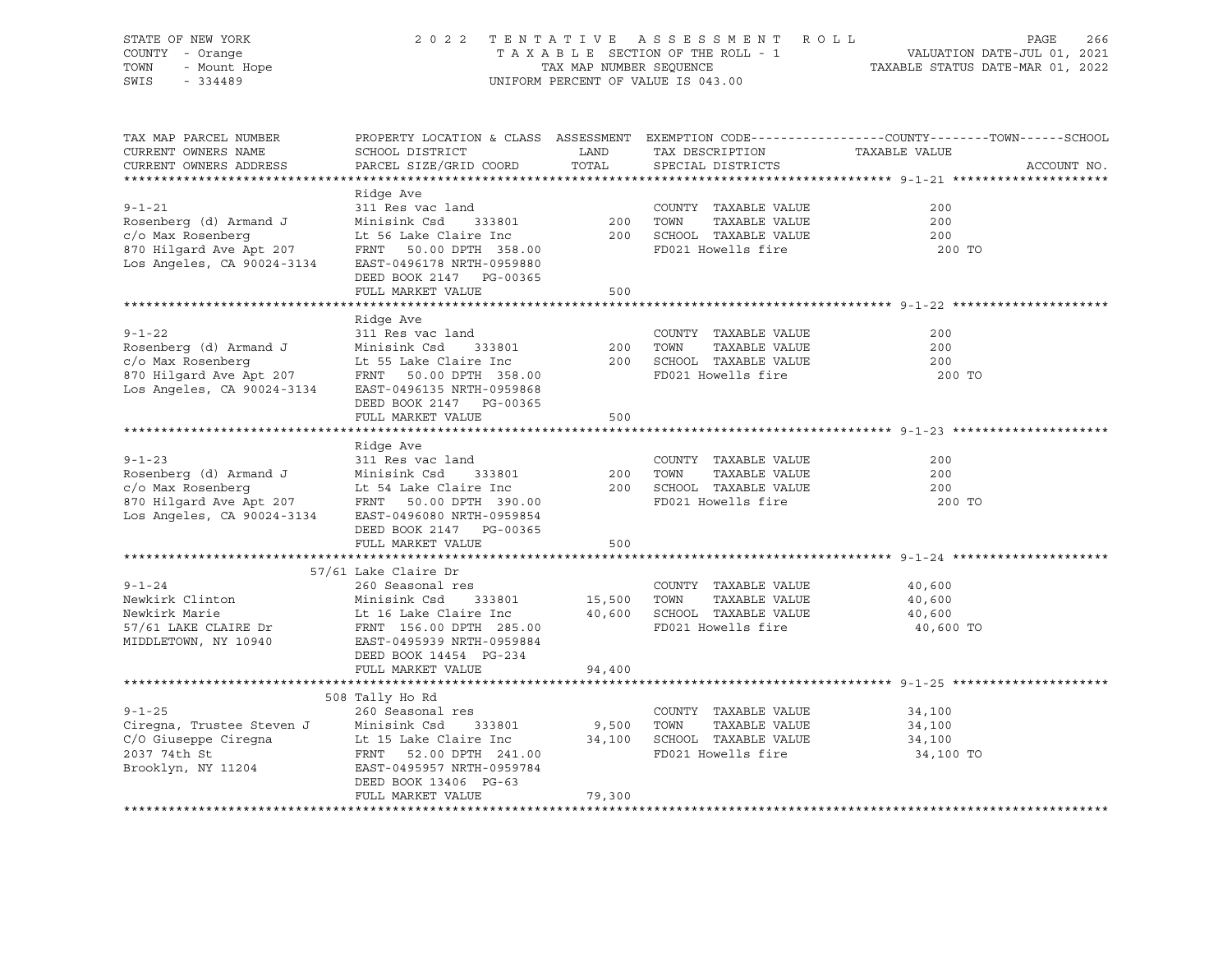| STATE OF NEW YORK<br>COUNTY - Orange<br>TOWN - Mount Hope                                                                                                                                                                                                     | 2022 TENTATIVE ASSESSMENT ROLL PAGE 267<br>TAXABLE SECTION OF THE ROLL - 1 VALUATION DATE-JUL 01, 2021<br>TAXABLE STATUS DATE-MAR 01, 2022                          |                  | UNIFORM PERCENT OF VALUE IS 043.00                                       |                                         |               |
|---------------------------------------------------------------------------------------------------------------------------------------------------------------------------------------------------------------------------------------------------------------|---------------------------------------------------------------------------------------------------------------------------------------------------------------------|------------------|--------------------------------------------------------------------------|-----------------------------------------|---------------|
| TAX MAP PARCEL NUMBER<br>CURRENT OWNERS NAME<br>CURRENT OWNERS ADDRESS                                                                                                                                                                                        | PROPERTY LOCATION & CLASS ASSESSMENT EXEMPTION CODE---------------COUNTY-------TOWN-----SCHOOL<br>SCHOOL DISTRICT<br>PARCEL SIZE/GRID COORD TOTAL SPECIAL DISTRICTS |                  | LAND TAX DESCRIPTION TAXABLE VALUE<br>LAND TAX DESCRIPTION TAXABLE VALUE |                                         | ACCOUNT NO.   |
|                                                                                                                                                                                                                                                               | 506 Tally Ho Rd                                                                                                                                                     |                  |                                                                          |                                         |               |
| 9-1-26 260 Seasonal res<br>Shuback Linda Minisink Csd 333801 8,000 TOWN TAXABLE VALUE<br>19 Lexington hills Unit 8 Lt 14 Lake Claire Inc 51,200 SCHOOL TAXABLE VALUE<br>Harriman, NY 10926 FRNT 52.10 DPTH 226.70 FD021 Howells fire                          | DEED BOOK 14400 PG-148                                                                                                                                              |                  |                                                                          | 51,200<br>51,200<br>51,200<br>51,200 TO |               |
|                                                                                                                                                                                                                                                               | FULL MARKET VALUE                                                                                                                                                   | 119,100          |                                                                          |                                         |               |
| $9 - 1 - 27$<br>9-1-27 311 Res vac land<br>311 Res vac land<br>311 Res vac land<br>333801 2,600 TOWN TAXABLE VALUE<br>43 Monhagan Ave FRNT 50.00 DPTH 211.00<br>5CHOOL TAXABLE VALUE<br>43 Monhagan Ave FRNT 50.00 DPTH 211.00<br>5CHOOL TAXABLE VALUE<br>42, | Co Hwy 60<br>311 Res vac land                                                                                                                                       |                  | COUNTY TAXABLE VALUE<br>TAXABLE VALUE<br>FD021 Howells fire              | 2,600<br>2,600<br>2,600<br>2,600 TO     |               |
|                                                                                                                                                                                                                                                               | DEED BOOK 14428 PG-1554<br>FULL MARKET VALUE                                                                                                                        |                  |                                                                          |                                         |               |
| 280 Res Multiple COUNTY TAXABLE VALUE<br>Jin Tao Minisink Csd 333801 11,800 TOWN TAXABLE VALUE<br>Hu Ying Lts 11 12 Lake Claire Inc 43,100 SCHOOL TAXABLE VALUE<br>183 Monhagan Ave FRNT 101.00 DPTH 208.00 FD021 Howells fire<br>T/O                         | FULL MARKET VALUE                                                                                                                                                   | 6,000<br>100,200 |                                                                          | 43,100<br>43,100<br>43,100<br>43,100 TO |               |
|                                                                                                                                                                                                                                                               |                                                                                                                                                                     |                  |                                                                          |                                         |               |
| 9-1-29<br>Gonzalez Freddy J<br>312 Vac w/imprv<br>312 Vac w/imprv<br>Minisink Csd<br>333801<br>2,000 TOWN TAXABLE VALUE<br>2,000 TOWN TAXABLE VALUE<br>2,000 TOWN TAXABLE VALUE<br>2,000 TOWN TAXABLE VALUE<br>2,000 TOWN TAXABLE VALUE<br>2,000 TOW          | 498 Tally Ho Rd<br>EAST-0495982 NRTH-0959536<br>DEED BOOK 13135 PG-538                                                                                              |                  | TAXABLE VALUE<br>FD021 Howells fire                                      | 7,000<br>7,000<br>7,000<br>7,000 TO     |               |
|                                                                                                                                                                                                                                                               | FULL MARKET VALUE                                                                                                                                                   | 16,300           |                                                                          |                                         |               |
|                                                                                                                                                                                                                                                               |                                                                                                                                                                     |                  |                                                                          |                                         |               |
| 496 Tally Ho Rd<br>496 Tally Ho Rd<br>496 Tally Ho Rd<br>496 Tally Ho Rd<br>496 Tally Ho Rd<br>496 Tally Ho Rd<br>496 Tally Ho Rd<br>496 Tally Ho Rd<br>496 Tally Ho Rd<br>496 Tally Ho Rd<br>496 Tally Ho Rd<br>496 Tally Ho Rd<br>496 Tally Ho Rd<br>4      | DEED BOOK 5137 PG-213<br>FULL MARKET VALUE                                                                                                                          | 119,100          |                                                                          |                                         | $0 \t 19,010$ |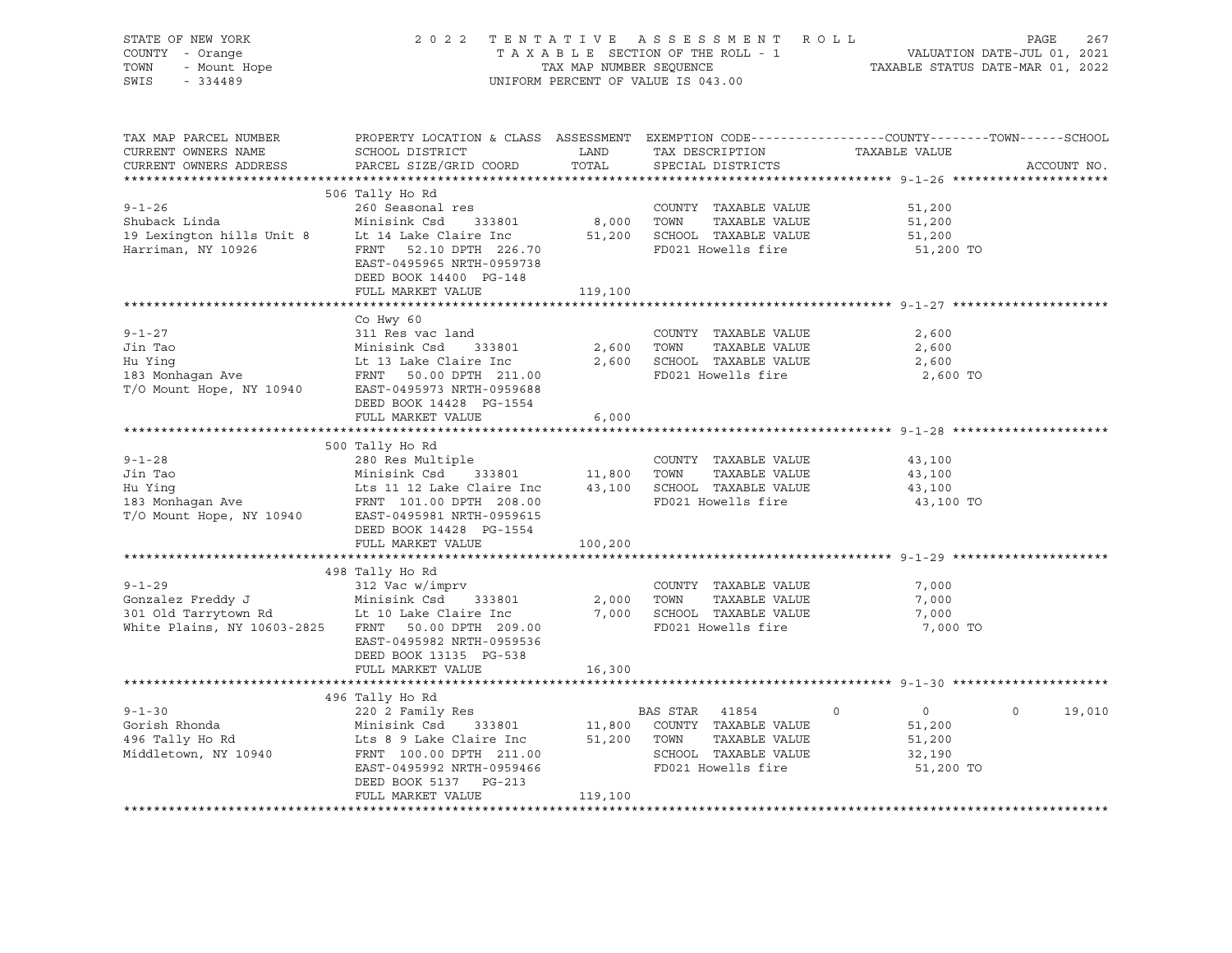| STATE OF NEW YORK<br>TENTATIVE ASSESSMENT ROLL<br>2 0 2 2<br>COUNTY - Orange<br>- Orange<br>- Mount Hope<br>- 334489<br>TOWN<br>SWIS<br>$-334489$<br>UNIFORM PERCENT OF VALUE IS 043.00                                                                                                                                                                                                                                                                                                                                                                                                                                                                      | PAGE<br>268       |
|--------------------------------------------------------------------------------------------------------------------------------------------------------------------------------------------------------------------------------------------------------------------------------------------------------------------------------------------------------------------------------------------------------------------------------------------------------------------------------------------------------------------------------------------------------------------------------------------------------------------------------------------------------------|-------------------|
| TAX MAP PARCEL NUMBER<br>PROPERTY LOCATION & CLASS ASSESSMENT EXEMPTION CODE----------------COUNTY-------TOWN------SCHOOL<br>CURRENT OWNERS NAME<br>SCHOOL DISTRICT<br>LAND<br>TAX DESCRIPTION TAXABLE VALUE<br>PARCEL SIZE/GRID COORD TOTAL<br>CURRENT OWNERS ADDRESS<br>SPECIAL DISTRICTS                                                                                                                                                                                                                                                                                                                                                                  | ACCOUNT NO.       |
|                                                                                                                                                                                                                                                                                                                                                                                                                                                                                                                                                                                                                                                              |                   |
| 490 Tally Ho Rd<br>And the set of the country that the country of the set of the set of the main of the set of the main of the set of the main of the set of the set of the set of the set of the set of the set of the set of the set of the set<br>150,000 TO<br>Middletown, NY 10940<br>ACRES<br>0.43<br>EAST-0495968 NRTH-0959362<br>DEED BOOK 14267 PG-180                                                                                                                                                                                                                                                                                              |                   |
| FULL MARKET VALUE<br>348,800                                                                                                                                                                                                                                                                                                                                                                                                                                                                                                                                                                                                                                 |                   |
|                                                                                                                                                                                                                                                                                                                                                                                                                                                                                                                                                                                                                                                              |                   |
| 488 Tally Ho Rd<br>9-1-33<br>Honders Family Trust<br>100 Trust<br>100 Trust<br>100 Trust<br>100 Trust<br>100 Trust<br>100 Trust<br>100 Trust<br>100 Trust<br>100 Trust<br>100 Trust<br>100 Trust<br>100 Trust<br>100 Trust<br>100 Trust<br>100 Trust<br>100 Trust<br>100 Trust<br>100 T<br>COUNTY TAXABLE VALUE 50,500<br>COUNTY TAXABLE VALUE<br>14,700 TOWN TAXABLE VALUE<br>50,500<br>129 Kennel Rd <sup>1</sup> 12729 Lt 5 Lake Claire Inc 50,500 SCHOOL TAXABLE VALUE 50,500 SCHOOL TAXABLE VALUE 50,500 Cuddebackville, NY 12729 FRNT 53.00 DPTH 185.00 FD021 Howells fire 50,500<br>50,500 TO<br>EAST-0495988 NRTH-0959289<br>DEED BOOK 14019 PG-1822 |                   |
| FULL MARKET VALUE<br>117,400                                                                                                                                                                                                                                                                                                                                                                                                                                                                                                                                                                                                                                 |                   |
|                                                                                                                                                                                                                                                                                                                                                                                                                                                                                                                                                                                                                                                              |                   |
| 486 Tally Ho Rd<br>$9 - 1 - 34$<br>260 Seasonal res<br>COUNTY TAXABLE VALUE<br>54,600<br>$333801$ $16,000$ TOWN TAXABLE VALUE<br>ire Inc $54,600$ SCHOOL TAXABLE VALUE<br>TAXABLE VALUE<br>54,600<br>54,600<br>FRNT 53.00 DPTH 204.00<br>FD021 Howells fire<br>Middletown, NY 10940<br>54,600 TO<br>EAST-0495983 NRTH-0959242<br>DEED BOOK 13935 PG-1286<br>FULL MARKET VALUE<br>127,000                                                                                                                                                                                                                                                                     |                   |
|                                                                                                                                                                                                                                                                                                                                                                                                                                                                                                                                                                                                                                                              |                   |
| 384 Reservoir Rd<br>$9 - 1 - 35$<br>$\overline{0}$<br>$\sim$ 0<br>Jaroka Derek E<br>65,000<br>Lts 1-3 Lake Claire 65,000 TOWN TAXABLE VALUE<br>384 Reservoir Rd<br>65,000<br>Middletown, NY 10940<br>FRNT 286.50 DPTH 253.90<br>SCHOOL TAXABLE VALUE<br>45,990<br>FD021 Howells fire<br>65,000 TO<br>EAST-0495991 NRTH-0959144<br>DEED BOOK 11338 PG-809                                                                                                                                                                                                                                                                                                     | $\circ$<br>19,010 |
| 151,200<br>FULL MARKET VALUE                                                                                                                                                                                                                                                                                                                                                                                                                                                                                                                                                                                                                                 |                   |
|                                                                                                                                                                                                                                                                                                                                                                                                                                                                                                                                                                                                                                                              |                   |
| 13 Hermanette Ave<br>$9 - 1 - 38.2$<br>210 1 Family Res<br>COUNTY TAXABLE VALUE<br>112,350<br>Barbanel Eric W<br>Minisink Csd<br>333801<br>30,000<br>TOWN<br>TAXABLE VALUE<br>112,350<br>Barbanel Irena L<br>Lt 22-25 Lake Claire<br>112,350<br>SCHOOL TAXABLE VALUE<br>112,350<br>FD021 Howells fire<br>5 Montesi Dr<br>Map 1312<br>Highland Mills, NY 10930-3047<br>ACRES<br>1.20 BANKN140687<br>EAST-0496192 NRTH-0959554<br>DEED BOOK 12614 PG-1363                                                                                                                                                                                                      | 112,350 TO        |
| FULL MARKET VALUE<br>261,300                                                                                                                                                                                                                                                                                                                                                                                                                                                                                                                                                                                                                                 |                   |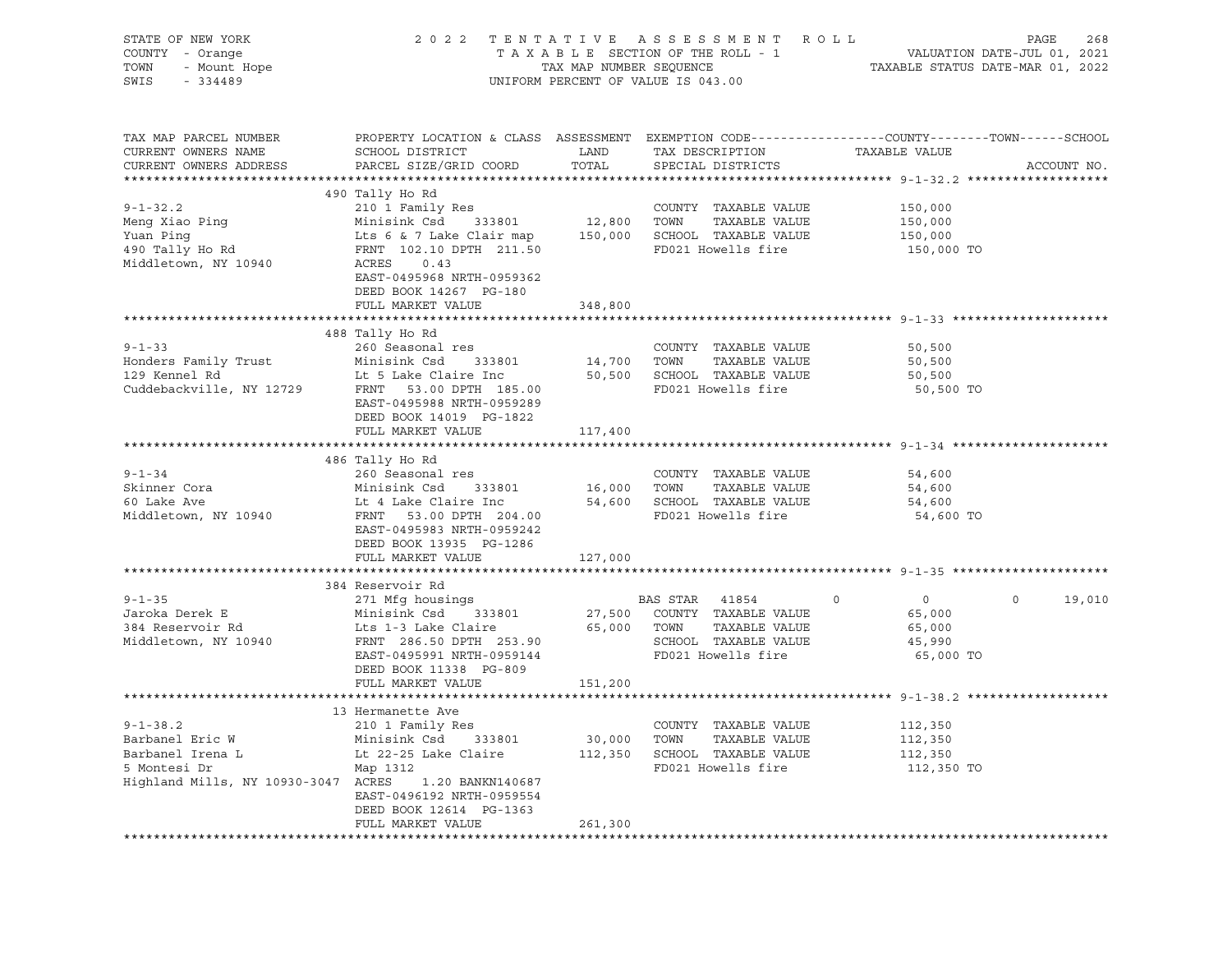| STATE OF NEW YORK<br>COUNTY - Orange<br>- Mount Hope<br>TOWN<br>SWIS<br>$-334489$ | 2 0 2 2                                                                                                                                     | TENTATIVE<br>TAX MAP NUMBER SEQUENCE | ASSESSMENT ROLL<br>TAXABLE SECTION OF THE ROLL - 1<br>UNIFORM PERCENT OF VALUE IS 043.00 | VALUATION DATE-JUL 01, 2021<br>TAXABLE STATUS DATE-MAR 01, 2022 | PAGE<br>269        |
|-----------------------------------------------------------------------------------|---------------------------------------------------------------------------------------------------------------------------------------------|--------------------------------------|------------------------------------------------------------------------------------------|-----------------------------------------------------------------|--------------------|
| TAX MAP PARCEL NUMBER<br>CURRENT OWNERS NAME<br>CURRENT OWNERS ADDRESS            | PROPERTY LOCATION & CLASS ASSESSMENT EXEMPTION CODE---------------COUNTY-------TOWN-----SCHOOL<br>SCHOOL DISTRICT<br>PARCEL SIZE/GRID COORD | LAND<br>TOTAL                        | TAX DESCRIPTION<br>SPECIAL DISTRICTS                                                     | TAXABLE VALUE                                                   | ACCOUNT NO.        |
|                                                                                   | Hermanette Ave                                                                                                                              |                                      |                                                                                          |                                                                 |                    |
| $9 - 1 - 39$                                                                      | 311 Res vac land                                                                                                                            |                                      | COUNTY TAXABLE VALUE                                                                     | 2,600                                                           |                    |
| RY Properties LLC                                                                 | Minisink Csd<br>333801                                                                                                                      |                                      | 2,600 TOWN<br>TAXABLE VALUE                                                              | 2,600                                                           |                    |
| 5 Montesi Dr                                                                      | Lt 21 Lake Claire Inc                                                                                                                       |                                      | 2,600 SCHOOL TAXABLE VALUE                                                               | 2,600                                                           |                    |
| Highland Mills, NY 10930                                                          | FRNT 50.00 DPTH 193.00<br>EAST-0496195 NRTH-0959405<br>DEED BOOK 13316 PG-1844                                                              |                                      | FD021 Howells fire                                                                       | 2,600 TO                                                        |                    |
|                                                                                   | FULL MARKET VALUE                                                                                                                           | 6,000                                |                                                                                          |                                                                 |                    |
|                                                                                   |                                                                                                                                             |                                      |                                                                                          |                                                                 |                    |
|                                                                                   | 378 Reservoir Rd                                                                                                                            |                                      |                                                                                          |                                                                 |                    |
| $9 - 1 - 40$                                                                      | 270 Mfg housing                                                                                                                             |                                      | COUNTY TAXABLE VALUE                                                                     | 35,900                                                          |                    |
| Leavy Robert                                                                      | Minisink Csd<br>333801                                                                                                                      | 18,600 TOWN                          | TAXABLE VALUE<br>35,900 SCHOOL TAXABLE VALUE                                             | 35,900                                                          |                    |
| 310 South Centerville Rd<br>Middletown, NY 10940                                  | Lt 17A Lake Claire Inc<br>FRNT 60.00 DPTH 300.00                                                                                            |                                      | FD021 Howells fire                                                                       | 35,900<br>35,900 TO                                             |                    |
|                                                                                   | EAST-0496089 NRTH-0959243<br>DEED BOOK 13950 PG-299                                                                                         |                                      |                                                                                          |                                                                 |                    |
|                                                                                   | FULL MARKET VALUE                                                                                                                           | 83,500                               |                                                                                          |                                                                 |                    |
|                                                                                   | 374 Reservoir Rd                                                                                                                            |                                      |                                                                                          |                                                                 |                    |
| $9 - 1 - 41$                                                                      | 210 1 Family Res                                                                                                                            |                                      | BAS STAR<br>41854                                                                        | $\overline{0}$<br>$\circ$                                       | $\Omega$<br>19,010 |
| Crowe Angel L                                                                     | 333801<br>Minisink Csd                                                                                                                      | 22,500                               | COUNTY TAXABLE VALUE                                                                     | 83,000                                                          |                    |
| 374 Reservoir Rd                                                                  | Lts 17 18 Lake Claire Inc                                                                                                                   | 83,000                               | TAXABLE VALUE<br>TOWN                                                                    | 83,000                                                          |                    |
| Middletown, NY 10940                                                              | FRNT 118.00 DPTH 263.00                                                                                                                     |                                      | SCHOOL TAXABLE VALUE                                                                     | 63,990                                                          |                    |
|                                                                                   | BANKC080370<br>EAST-0496159 NRTH-0959257<br>DEED BOOK 12736 PG-871                                                                          |                                      | FD021 Howells fire                                                                       | 83,000 TO                                                       |                    |
|                                                                                   | FULL MARKET VALUE                                                                                                                           | 193,000                              |                                                                                          |                                                                 |                    |
|                                                                                   |                                                                                                                                             |                                      |                                                                                          |                                                                 |                    |
|                                                                                   | Reservoir Rd                                                                                                                                |                                      |                                                                                          |                                                                 |                    |
| $9 - 1 - 42$                                                                      | 311 Res vac land<br>Minisink Csd<br>333801                                                                                                  |                                      | COUNTY TAXABLE VALUE<br>TAXABLE VALUE                                                    | 8,200                                                           |                    |
| Singman Trust Sydelle<br>80 First Ave Apt 10-I                                    | Lts 19 20 Lake Claire Inc                                                                                                                   |                                      | 8,200 TOWN<br>8,200 SCHOOL TAXABLE VALUE                                                 | 8,200<br>8,200                                                  |                    |
| New York, NY 10009                                                                | FRNT 150.00 DPTH 112.00                                                                                                                     |                                      | FD021 Howells fire                                                                       | 8,200 TO                                                        |                    |
|                                                                                   | EAST-0496256 NRTH-0959288<br>DEED BOOK 13221 PG-1466                                                                                        |                                      |                                                                                          |                                                                 |                    |
|                                                                                   | FULL MARKET VALUE                                                                                                                           | 19,100                               |                                                                                          |                                                                 |                    |
|                                                                                   |                                                                                                                                             |                                      |                                                                                          |                                                                 |                    |
|                                                                                   | Hilltop Ave & Royal Oaks                                                                                                                    |                                      |                                                                                          |                                                                 |                    |
| $9 - 2 - 1$<br>Beastmaster Blue, LLC                                              | 311 Res vac land<br>Minisink Csd<br>333801                                                                                                  | 8,700                                | COUNTY TAXABLE VALUE<br>TOWN<br>TAXABLE VALUE                                            | 8,700<br>8,700                                                  |                    |
| c/o Sebastyan Kopolovich                                                          | Lts 123 124 Lake Claire                                                                                                                     |                                      | 8,700 SCHOOL TAXABLE VALUE                                                               | 8,700                                                           |                    |
| 2 DUNNIGAM Dr                                                                     | FRNT 170.00 DPTH 203.00                                                                                                                     |                                      | FD021 Howells fire                                                                       | 8,700 TO                                                        |                    |
| SUFFERN, NY 10901                                                                 | EAST-0497149 NRTH-0960638<br>DEED BOOK 12772 PG-1506                                                                                        |                                      |                                                                                          |                                                                 |                    |
|                                                                                   | FULL MARKET VALUE                                                                                                                           | 20,200                               |                                                                                          |                                                                 |                    |
|                                                                                   |                                                                                                                                             |                                      |                                                                                          |                                                                 |                    |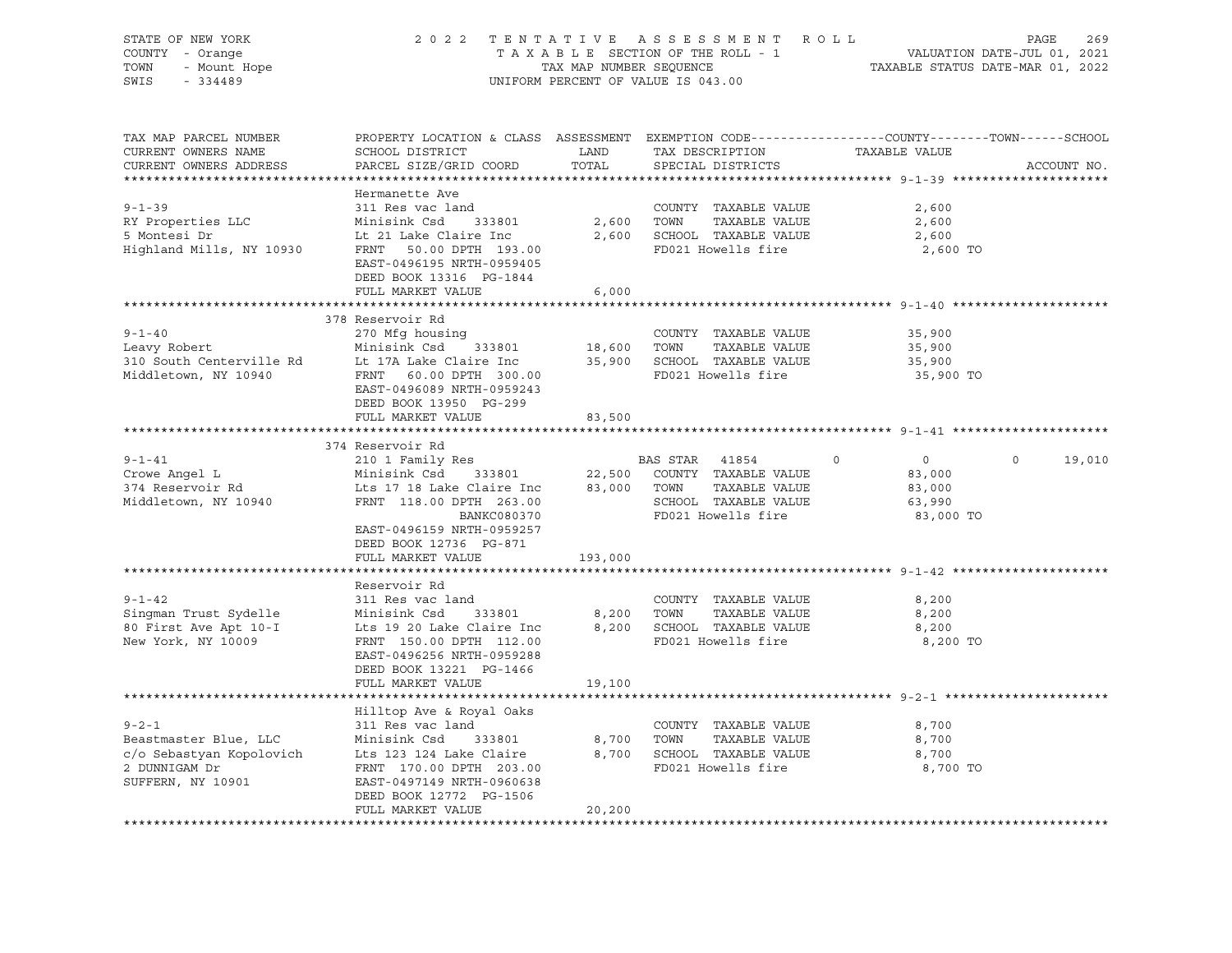| STATE OF NEW YORK<br>COUNTY - Orange<br>TOWN<br>- Mount Hope<br>SWIS<br>$-334489$                                                                                       | 2 0 2 2                                                                                                                                                                                  | TAX MAP NUMBER SEQUENCE | TENTATIVE ASSESSMENT ROLL<br>TAXABLE SECTION OF THE ROLL - 1<br>UNIFORM PERCENT OF VALUE IS 043.00 | PAGE<br>270<br>VALUATION DATE-JUL 01, 2021<br>TAXABLE STATUS DATE-MAR 01, 2022                                                   |
|-------------------------------------------------------------------------------------------------------------------------------------------------------------------------|------------------------------------------------------------------------------------------------------------------------------------------------------------------------------------------|-------------------------|----------------------------------------------------------------------------------------------------|----------------------------------------------------------------------------------------------------------------------------------|
| TAX MAP PARCEL NUMBER<br>CURRENT OWNERS NAME<br>CURRENT OWNERS ADDRESS                                                                                                  | SCHOOL DISTRICT<br>PARCEL SIZE/GRID COORD                                                                                                                                                | LAND<br>TOTAL           | TAX DESCRIPTION<br>SPECIAL DISTRICTS                                                               | PROPERTY LOCATION & CLASS ASSESSMENT EXEMPTION CODE----------------COUNTY-------TOWN------SCHOOL<br>TAXABLE VALUE<br>ACCOUNT NO. |
| $9 - 2 - 2$<br>Welcome Holding Corp<br>Attn: Max Rosenberg<br>870 Hilgard Ave Apt 207<br>Los Angeles, CA 90024-3134                                                     | Edward Ct<br>311 Res vac land<br>Minisink Csd<br>333801<br>Lt 125 Lake Claire Inc<br>FRNT 63.00 DPTH 210.00<br>EAST-0497343 NRTH-0960734<br>DEED BOOK 1929 PG-00346<br>FULL MARKET VALUE | 2,000<br>2,000<br>4,700 | COUNTY TAXABLE VALUE<br>TOWN<br>TAXABLE VALUE<br>SCHOOL TAXABLE VALUE<br>FD021 Howells fire        | 2,000<br>2,000<br>2,000<br>2,000 TO                                                                                              |
|                                                                                                                                                                         |                                                                                                                                                                                          |                         |                                                                                                    |                                                                                                                                  |
| $9 - 2 - 3$<br>Welcome Holding Corp<br>Attn: Max Rosenberg<br>Attn: Max Rosenberg<br>870 Hilgard Ave Apt 207<br>Los Angeles, CA 90024-3134                              | Edward Ct<br>311 Res vac land<br>Minisink Csd<br>333801<br>Lt 136 Lake Claire Inc<br>FRNT 63.00 DPTH 205.00<br>EAST-0497352 NRTH-0960681<br>DEED BOOK 1929 PG-00346                      | 2,000<br>2,000          | COUNTY TAXABLE VALUE<br>TOWN<br>TAXABLE VALUE<br>SCHOOL TAXABLE VALUE<br>FD021 Howells fire        | 2,000<br>2,000<br>2,000<br>2,000 TO                                                                                              |
|                                                                                                                                                                         | FULL MARKET VALUE                                                                                                                                                                        | 4,700                   |                                                                                                    |                                                                                                                                  |
|                                                                                                                                                                         |                                                                                                                                                                                          |                         |                                                                                                    |                                                                                                                                  |
| $9 - 2 - 4$<br>Welcome Holding Corp<br>Attn: Max Rosenberg<br>and workings<br>870 Hilgard Ave Apt 207<br>Los Angeles Canadas<br>Los Angeles, CA 90024-3134              | Edward Ct<br>311 Res vac land<br>Minisink Csd<br>333801<br>Lt 135 Lake Claire Inc<br>FRNT 63.00 DPTH 204.00<br>EAST-0497351 NRTH-0960631<br>DEED BOOK 1929 PG-00346<br>FULL MARKET VALUE | 2,000<br>2,000<br>4,700 | COUNTY TAXABLE VALUE<br>TOWN<br>TAXABLE VALUE<br>SCHOOL TAXABLE VALUE<br>FD021 Howells fire        | 2,000<br>2,000<br>2,000<br>2,000 TO                                                                                              |
|                                                                                                                                                                         |                                                                                                                                                                                          |                         |                                                                                                    |                                                                                                                                  |
| $9 - 2 - 5$<br>Welcome Holding Corp<br>Attn: Max Rosenberg<br>Attn: Max Rosenberg<br>870 Hilgard Ave Apt 207<br>Los Angeles, CA 90024-3134                              | Edward Ct<br>311 Res vac land<br>Minisink Csd<br>333801<br>Lt 134 Lake Claire Inc<br>FRNT 50.00 DPTH 203.00<br>EAST-0497352 NRTH-0960576<br>DEED BOOK 1929 PG-00346                      | 2,000<br>2,000          | COUNTY TAXABLE VALUE<br>TAXABLE VALUE<br>TOWN<br>SCHOOL TAXABLE VALUE<br>FD021 Howells fire        | 2,000<br>2,000<br>2,000<br>2,000 TO                                                                                              |
|                                                                                                                                                                         | FULL MARKET VALUE                                                                                                                                                                        | 4,700                   |                                                                                                    |                                                                                                                                  |
|                                                                                                                                                                         | Edward Ct                                                                                                                                                                                |                         |                                                                                                    |                                                                                                                                  |
| $9 - 2 - 6$<br>Welcome Holding Corp<br>Minisink Csd 333801<br>Attn: Max Rosenberg<br>870 Hilgard Ave Apt 207<br>Los Angeles, CA 90024-3134<br>EAST-0497351 NRTH-0960526 | 311 Res vac land<br>DEED BOOK 1929 PG-00346<br>FULL MARKET VALUE                                                                                                                         | 2,000<br>2,000<br>4,700 | COUNTY TAXABLE VALUE<br>TAXABLE VALUE<br>TOWN<br>SCHOOL TAXABLE VALUE<br>FD021 Howells fire        | 2,000<br>2,000<br>2,000<br>2,000 TO                                                                                              |
|                                                                                                                                                                         |                                                                                                                                                                                          |                         |                                                                                                    |                                                                                                                                  |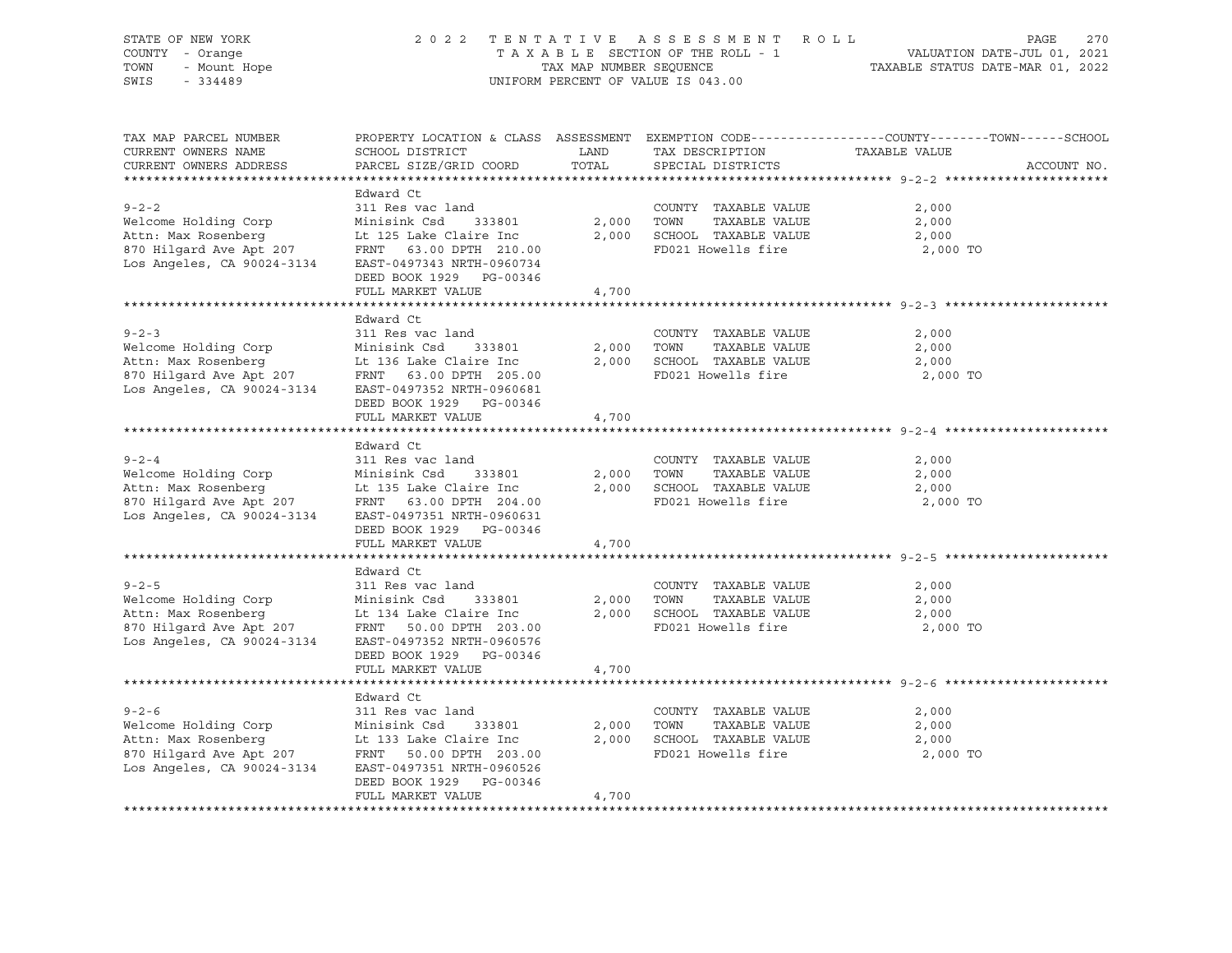| PROPERTY LOCATION & CLASS ASSESSMENT EXEMPTION CODE----------------COUNTY-------TOWN------SCHOOL<br>TAX MAP PARCEL NUMBER<br>TAX DESCRIPTION TAXABLE VALUE<br>LAND<br>CURRENT OWNERS NAME<br>SCHOOL DISTRICT<br>CURRENT OWNERS ADDRESS<br>PARCEL SIZE/GRID COORD<br>TOTAL<br>SPECIAL DISTRICTS<br>ACCOUNT NO.<br>Edward Ct<br>$9 - 2 - 7$<br>311 Res vac land<br>COUNTY TAXABLE VALUE<br>2,000<br>Welcome Holding Corp<br>Minisink Csd<br>2,000<br>TOWN<br>TAXABLE VALUE<br>333801<br>2,000<br>Attn: Max Rosenberg<br>2,000<br>SCHOOL TAXABLE VALUE<br>Lt 132 Lake Claire Inc<br>2,000<br>en Robenberg<br>870 Hilgard Ave Apt 207<br>Los Angeles, CA 90024-3134<br>FD021 Howells fire<br>FRNT 50.00 DPTH 203.00<br>2,000 TO<br>EAST-0497350 NRTH-0960477<br>DEED BOOK 1929 PG-00346<br>FULL MARKET VALUE<br>4,700 | 271<br>TENTATIVE ASSESSMENT AVILUATION DATE-JUL 01, 2021<br>TAXABLE SECTION OF THE ROLL - 1 VALUATION DATE-JUL 01, 2021<br>TAX MAP NUMBER SEQUENCE TAXABLE STATUS DATE-MAR 01, 2022 |
|-------------------------------------------------------------------------------------------------------------------------------------------------------------------------------------------------------------------------------------------------------------------------------------------------------------------------------------------------------------------------------------------------------------------------------------------------------------------------------------------------------------------------------------------------------------------------------------------------------------------------------------------------------------------------------------------------------------------------------------------------------------------------------------------------------------------|-------------------------------------------------------------------------------------------------------------------------------------------------------------------------------------|
|                                                                                                                                                                                                                                                                                                                                                                                                                                                                                                                                                                                                                                                                                                                                                                                                                   |                                                                                                                                                                                     |
|                                                                                                                                                                                                                                                                                                                                                                                                                                                                                                                                                                                                                                                                                                                                                                                                                   |                                                                                                                                                                                     |
|                                                                                                                                                                                                                                                                                                                                                                                                                                                                                                                                                                                                                                                                                                                                                                                                                   |                                                                                                                                                                                     |
| Edward Ct<br>$9 - 2 - 8$<br>311 Res vac land<br>COUNTY TAXABLE VALUE<br>2,000<br>Welcome Holding Corp<br>Minisink Csd<br>2,000<br>TOWN<br>TAXABLE VALUE<br>2,000<br>333801<br>Lt 131 Lake Claire Inc<br>2,000<br>SCHOOL TAXABLE VALUE<br>2,000<br>All Kosenberg<br>870 Hilgard Ave Apt 207<br>Los Angeles, CA 90024-3134<br>FD021 Howells fire<br>FRNT 50.00 DPTH 203.00<br>2,000 TO<br>EAST-0497348 NRTH-0960423<br>DEED BOOK 1929 PG-00346                                                                                                                                                                                                                                                                                                                                                                      |                                                                                                                                                                                     |
| FULL MARKET VALUE<br>4,700                                                                                                                                                                                                                                                                                                                                                                                                                                                                                                                                                                                                                                                                                                                                                                                        |                                                                                                                                                                                     |
|                                                                                                                                                                                                                                                                                                                                                                                                                                                                                                                                                                                                                                                                                                                                                                                                                   |                                                                                                                                                                                     |
| Edward Ct<br>$9 - 2 - 9$<br>311 Res vac land<br>COUNTY TAXABLE VALUE<br>2,000<br>Welcome Holding Corp<br>Minisink Csd<br>2,000<br>TOWN<br>TAXABLE VALUE<br>2,000<br>333801<br>Lt 130 Lake Claire Inc<br>2,000<br>SCHOOL TAXABLE VALUE<br>2,000<br>Exam Ausemberg<br>870 Hilgard Ave Apt 207<br>Los Angeles, CA 90024-3134<br>FRNT 50.00 DPTH 203.00<br>FD021 Howells fire<br>2,000 TO<br>EAST-0497344 NRTH-0960374<br>DEED BOOK 1929 PG-00346                                                                                                                                                                                                                                                                                                                                                                     |                                                                                                                                                                                     |
| FULL MARKET VALUE<br>4,700                                                                                                                                                                                                                                                                                                                                                                                                                                                                                                                                                                                                                                                                                                                                                                                        |                                                                                                                                                                                     |
| Edward Ct<br>$9 - 2 - 10$<br>COUNTY TAXABLE VALUE<br>311 Res vac land<br>2,500<br>TAXABLE VALUE<br>2,500<br>Toussaint Gregor M<br>Minisink Csd<br>2,500<br>TOWN<br>333801<br>2,500<br>SCHOOL TAXABLE VALUE<br>7 Dundee Cir<br>Lt 129 Lake Claire Inc<br>2,500<br>FD021 Howells fire<br>Middletown, NY 10940<br>FRNT 50.00 DPTH 203.00<br>2,500 TO<br>EAST-0497350 NRTH-0960324<br>DEED BOOK 4929 PG-290<br>FULL MARKET VALUE<br>5,800                                                                                                                                                                                                                                                                                                                                                                             |                                                                                                                                                                                     |
|                                                                                                                                                                                                                                                                                                                                                                                                                                                                                                                                                                                                                                                                                                                                                                                                                   |                                                                                                                                                                                     |
| Edward Ct<br>$9 - 2 - 11$<br>311 Res vac land<br>COUNTY TAXABLE VALUE<br>6,000<br>Welcome Holding Corp<br>Minisink Csd 333801<br>Attn: Max Rosenberg<br>870 Hilgard Ave Apt 207 ACRES 1.30<br>Los Angeles, CA 90024-3134 EAST-0497250 NRTH-0960226<br>333801<br>6,000<br>TOWN<br>TAXABLE VALUE<br>6,000<br>6,000<br>SCHOOL TAXABLE VALUE<br>6,000<br>FD021 Howells fire<br>6,000 TO<br>DEED BOOK 1929<br>PG-00346<br>FULL MARKET VALUE<br>14,000                                                                                                                                                                                                                                                                                                                                                                  |                                                                                                                                                                                     |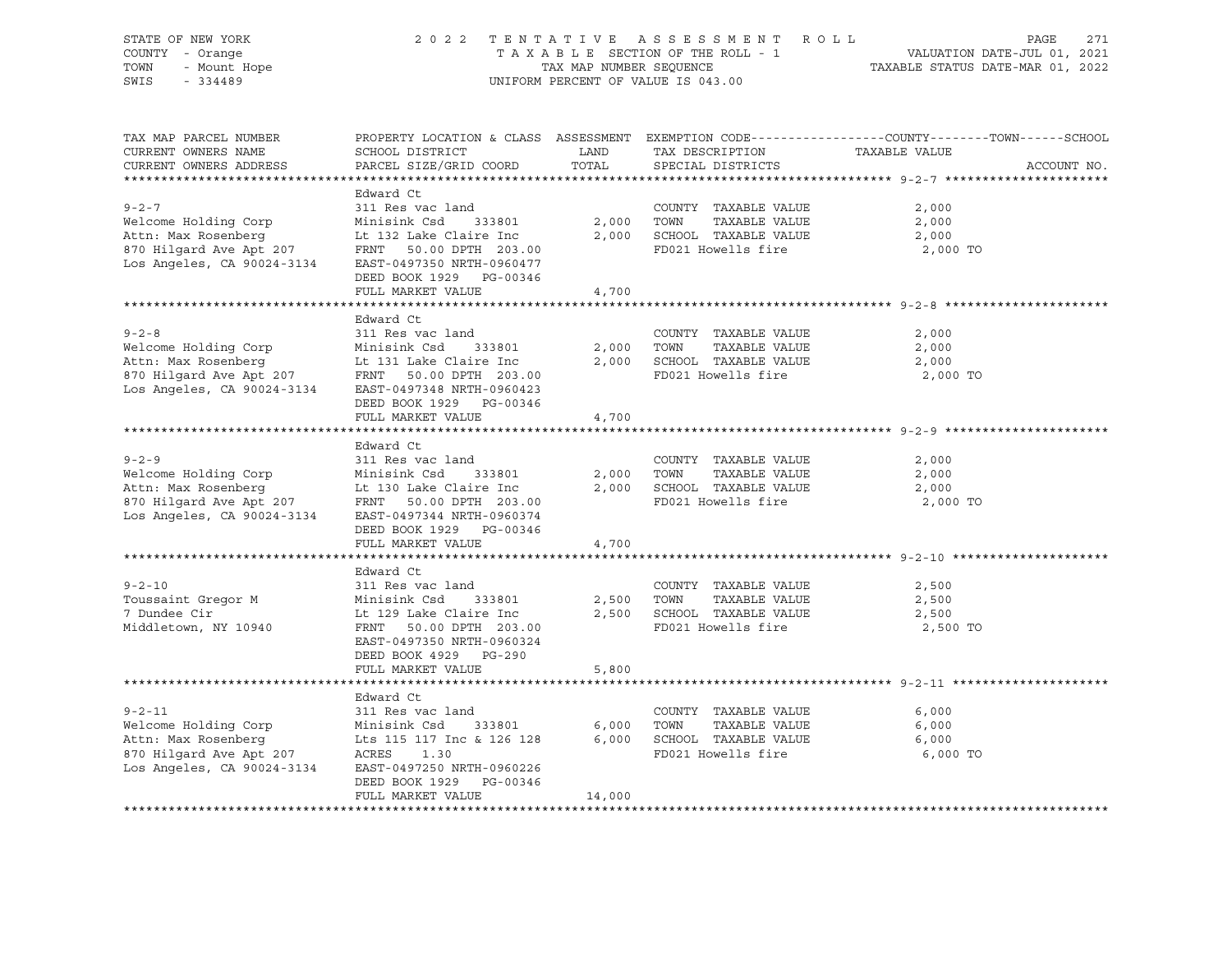| STATE OF NEW YORK<br>COUNTY - Orange<br>- Mount Hope<br>224488<br>TOWN<br>SWIS<br>$-334489$                                                                                                                                | 2 0 2 2                                                                                                                                                                                                                        | TAX MAP NUMBER SEQUENCE | TENTATIVE ASSESSMENT ROLL<br>TAXABLE SECTION OF THE ROLL - 1<br>UNIFORM PERCENT OF VALUE IS 043.00      | 272<br>PAGE<br>VALUATION DATE-JUL 01, 2021<br>TAXABLE STATUS DATE-MAR 01, 2022                                                  |
|----------------------------------------------------------------------------------------------------------------------------------------------------------------------------------------------------------------------------|--------------------------------------------------------------------------------------------------------------------------------------------------------------------------------------------------------------------------------|-------------------------|---------------------------------------------------------------------------------------------------------|---------------------------------------------------------------------------------------------------------------------------------|
| TAX MAP PARCEL NUMBER<br>CURRENT OWNERS NAME<br>CURRENT OWNERS ADDRESS                                                                                                                                                     | SCHOOL DISTRICT<br>PARCEL SIZE/GRID COORD                                                                                                                                                                                      | LAND<br>TOTAL           | TAX DESCRIPTION<br>SPECIAL DISTRICTS                                                                    | PROPERTY LOCATION & CLASS ASSESSMENT EXEMPTION CODE---------------COUNTY-------TOWN------SCHOOL<br>TAXABLE VALUE<br>ACCOUNT NO. |
| $9 - 2 - 12$<br>Crown & Harp of NY Inc<br>110-10 91st Ave Fl 2<br>Richmond Hill, NY 11418                                                                                                                                  | Hilltop Ave & Ridge Ave<br>311 Res vac land<br>Minisink Csd 333801<br>Lt 114 Lake Claire Inc 5,200 SCHOOL TAXABLE VALUE<br>FRNT 95.00 DPTH 215.00<br>EAST-0497134 NRTH-0960122<br>DEED BOOK 15047 PG-1320<br>FULL MARKET VALUE | 12,100                  | COUNTY TAXABLE VALUE<br>5,200 TOWN<br>TAXABLE VALUE<br>FD021 Howells fire                               | 5,200<br>5,200<br>5,200<br>5,200 TO                                                                                             |
|                                                                                                                                                                                                                            |                                                                                                                                                                                                                                |                         |                                                                                                         |                                                                                                                                 |
| $9 - 2 - 13$<br>Welcome Holding Corp<br>Attn: Max Rosenberg Lt 118 Lake Claire Inc<br>870 Hilgard Ave Apt 207 FRNT 50.00 DPTH 203.00<br>Los Angeles, CA 90024-3134                                                         | Hilltop Ave<br>311 Res vac land<br>Minisink Csd 333801<br>Lt 118 Lake Claire Inc<br>EAST-0497149 NRTH-0960327                                                                                                                  |                         | COUNTY TAXABLE VALUE<br>2,000 TOWN<br>TAXABLE VALUE<br>2,000 SCHOOL TAXABLE VALUE<br>FD021 Howells fire | 2,000<br>2,000<br>2,000<br>2,000 TO                                                                                             |
|                                                                                                                                                                                                                            | DEED BOOK 1929 PG-00346<br>FULL MARKET VALUE                                                                                                                                                                                   | 4,700                   |                                                                                                         |                                                                                                                                 |
|                                                                                                                                                                                                                            |                                                                                                                                                                                                                                |                         |                                                                                                         |                                                                                                                                 |
| $9 - 2 - 14$<br>- Jame Houding Corp<br>Attn: Max Rosenberg<br>870 Hilgard Ave Apt 207<br>Los Angles, CA 90024-3134                                                                                                         | Hilltop Ave<br>311 Res vac land<br>Minisink Csd<br>333801<br>Lt 119 Lake Claire Inc<br>FRNT 50.00 DPTH 203.00<br>EAST-0497148 NRTH-0960374<br>DEED BOOK 11305 PG-293<br>FULL MARKET VALUE                                      | 5,800                   | COUNTY TAXABLE VALUE<br>2,500 TOWN<br>TAXABLE VALUE<br>2,500 SCHOOL TAXABLE VALUE<br>FD021 Howells fire | 2,500<br>2,500<br>2,500<br>2,500 TO                                                                                             |
|                                                                                                                                                                                                                            |                                                                                                                                                                                                                                |                         |                                                                                                         |                                                                                                                                 |
| $9 - 2 - 15$<br>Welcome Holding Corp<br>Attn: Max Rosenberg<br>Attn: Max Rosenberg<br>870 Hilgard Ave Apt 207<br>Los Angeles, CA 90024-3134                                                                                | Hilltop Ave<br>311 Res vac land<br>Minisink Csd 333801<br>Lt 120 Lake Claire Inc<br>FRNT 50.00 DPTH 203.00<br>EAST-0497145 NRTH-0960423<br>DEED BOOK 1929 PG-00346<br>FULL MARKET VALUE                                        | 2,000<br>2,000<br>4,700 | COUNTY TAXABLE VALUE<br>TOWN<br>TAXABLE VALUE<br>2,000 SCHOOL TAXABLE VALUE<br>FD021 Howells fire       | 2,000<br>2,000<br>2,000<br>2,000 TO                                                                                             |
|                                                                                                                                                                                                                            |                                                                                                                                                                                                                                |                         |                                                                                                         |                                                                                                                                 |
| $9 - 2 - 16$<br>Welcome Holding Corp<br>Attn: Max Rosenberg<br>870 Hilgard Ave Apt 207<br>100.00 DPTH 203.00<br>100.00 DPTH 203.00<br>100.00 DPTH 203.00<br>100.00 DPTH 203.00<br>100.00 DPTH 203.00<br>100.00 DPTH 203.00 | Hilltop Ave<br>311 Res vac land<br>DEED BOOK 1839 PG-01071<br>FULL MARKET VALUE                                                                                                                                                | 2,000<br>4,700          | COUNTY TAXABLE VALUE<br>TOWN<br>TAXABLE VALUE<br>2,000 SCHOOL TAXABLE VALUE<br>FD021 Howells fire       | 2,000<br>2,000<br>2,000<br>2,000 TO                                                                                             |
|                                                                                                                                                                                                                            |                                                                                                                                                                                                                                |                         |                                                                                                         |                                                                                                                                 |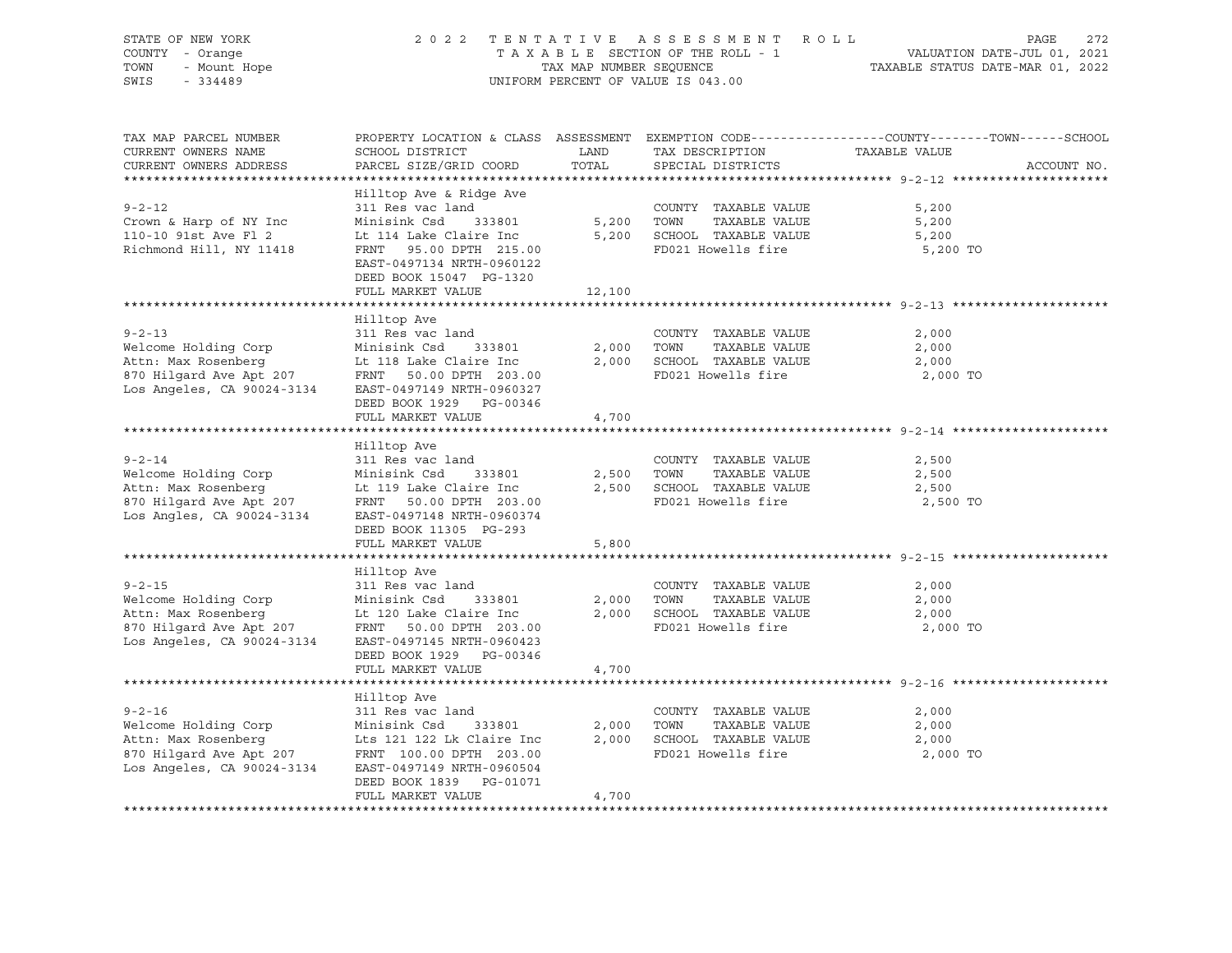| STATE OF NEW YORK<br>COUNTY - Orange<br>- Mount Hope<br>TOWN<br>SWIS<br>$-334489$                                                          | 2 0 2 2                                                                                                                                                                                  | TAX MAP NUMBER SEQUENCE     | TENTATIVE ASSESSMENT ROLL<br>TAXABLE SECTION OF THE ROLL - 1<br>UNIFORM PERCENT OF VALUE IS 043.00            | PAGE<br>273<br>VALUATION DATE-JUL 01, 2021<br>TAXABLE STATUS DATE-MAR 01, 2022                                                   |
|--------------------------------------------------------------------------------------------------------------------------------------------|------------------------------------------------------------------------------------------------------------------------------------------------------------------------------------------|-----------------------------|---------------------------------------------------------------------------------------------------------------|----------------------------------------------------------------------------------------------------------------------------------|
| TAX MAP PARCEL NUMBER<br>CURRENT OWNERS NAME<br>CURRENT OWNERS ADDRESS                                                                     | SCHOOL DISTRICT<br>PARCEL SIZE/GRID COORD                                                                                                                                                | LAND<br>TOTAL               | TAX DESCRIPTION<br>SPECIAL DISTRICTS                                                                          | PROPERTY LOCATION & CLASS ASSESSMENT EXEMPTION CODE----------------COUNTY-------TOWN------SCHOOL<br>TAXABLE VALUE<br>ACCOUNT NO. |
| $9 - 3 - 1$<br>Welcome Holding Corp<br>Attn: Max Rosenberg<br>870 Hilgard Ave Apt 207<br>Los Angeles, CA 90024-3134                        | Edward Ct<br>311 Res vac land<br>Minisink Csd<br>333801<br>Lt 147 Lake Claire Inc<br>FRNT 55.00 DPTH 160.00<br>EAST-0497581 NRTH-0960807<br>DEED BOOK 1929 PG-00346<br>FULL MARKET VALUE | 2,000<br>2,000<br>4,700     | COUNTY TAXABLE VALUE<br>TAXABLE VALUE<br>TOWN<br>SCHOOL TAXABLE VALUE<br>FD021 Howells fire                   | 2,000<br>2,000<br>2,000<br>2,000 TO                                                                                              |
|                                                                                                                                            |                                                                                                                                                                                          |                             |                                                                                                               |                                                                                                                                  |
| $9 - 3 - 2$<br>Welcome Holding Corp<br>Attn: Max Rosenberg<br>Attn: Max Rosenberg<br>870 Hilgard Ave Apt 207<br>Los Angeles, CA 90024-3134 | Glen Ave<br>311 Res vac land<br>Minisink Csd<br>333801<br>Lt 158 Lake Claire Inc<br>FRNT 82.00 DPTH 155.00<br>EAST-0497712 NRTH-0960858<br>DEED BOOK 1929 PG-00346                       | 2,000<br>2,000              | COUNTY TAXABLE VALUE<br>TAXABLE VALUE<br>TOWN<br>SCHOOL TAXABLE VALUE<br>FD021 Howells fire                   | 2,000<br>2,000<br>2,000<br>2,000 TO                                                                                              |
|                                                                                                                                            | FULL MARKET VALUE                                                                                                                                                                        | 4,700                       |                                                                                                               |                                                                                                                                  |
| $9 - 3 - 3$<br>Welcome Holding Corp<br>Attn: Max Rosenberg<br>Attn: Max Rosenberg<br>870 Hilgard Ave Apt 207<br>Los Angeles, CA 90024-3134 | Glen Ave<br>311 Res vac land<br>Minisink Csd<br>333801<br>Lt 157 Lake Claire Inc<br>FRNT 82.00 DPTH 150.00<br>EAST-0497716 NRTH-0960788                                                  | 2,000<br>2,000              | COUNTY TAXABLE VALUE<br>TOWN<br>TAXABLE VALUE<br>SCHOOL TAXABLE VALUE<br>FD021 Howells fire                   | 2,000<br>2,000<br>2,000<br>2,000 TO                                                                                              |
|                                                                                                                                            | DEED BOOK 1929 PG-00346<br>FULL MARKET VALUE                                                                                                                                             | 4,700                       |                                                                                                               |                                                                                                                                  |
| $9 - 3 - 4$<br>Barnes John E<br>PO Box 69<br>Howells, NY 10932                                                                             | Glen Ave<br>311 Res vac land<br>Minisink Csd<br>333801<br>Lt 156 Lake Claire Inc<br>FRNT 50.00 DPTH 150.00<br>EAST-0497711 NRTH-0960729<br>DEED BOOK 4196 PG-125<br>FULL MARKET VALUE    | 2,500<br>2,500<br>5,800     | COUNTY TAXABLE VALUE<br>TOWN<br>TAXABLE VALUE<br>SCHOOL TAXABLE VALUE<br>FD021 Howells fire                   | 2,500<br>2,500<br>2,500<br>2,500 TO                                                                                              |
|                                                                                                                                            |                                                                                                                                                                                          |                             |                                                                                                               |                                                                                                                                  |
|                                                                                                                                            | 63 Glen Ave                                                                                                                                                                              |                             |                                                                                                               |                                                                                                                                  |
| $9 - 3 - 5$<br>Barnes (d) John E<br>PO Box 69<br>Howells, NY 10932                                                                         | 210 1 Family Res<br>333801<br>Minisink Csd<br>Lts 154 + 155 Lake Claire<br>FRNT 100.00 DPTH 150.00<br>EAST-0497705 NRTH-0960652<br>DEED BOOK 3414<br>PG-311<br>FULL MARKET VALUE         | 17,400<br>64,300<br>149,500 | ENH STAR 41834<br>COUNTY TAXABLE VALUE<br>TOWN<br>TAXABLE VALUE<br>SCHOOL TAXABLE VALUE<br>FD021 Howells fire | $\overline{0}$<br>$\Omega$<br>47,450<br>$\Omega$<br>64,300<br>64,300<br>16,850<br>64,300 TO                                      |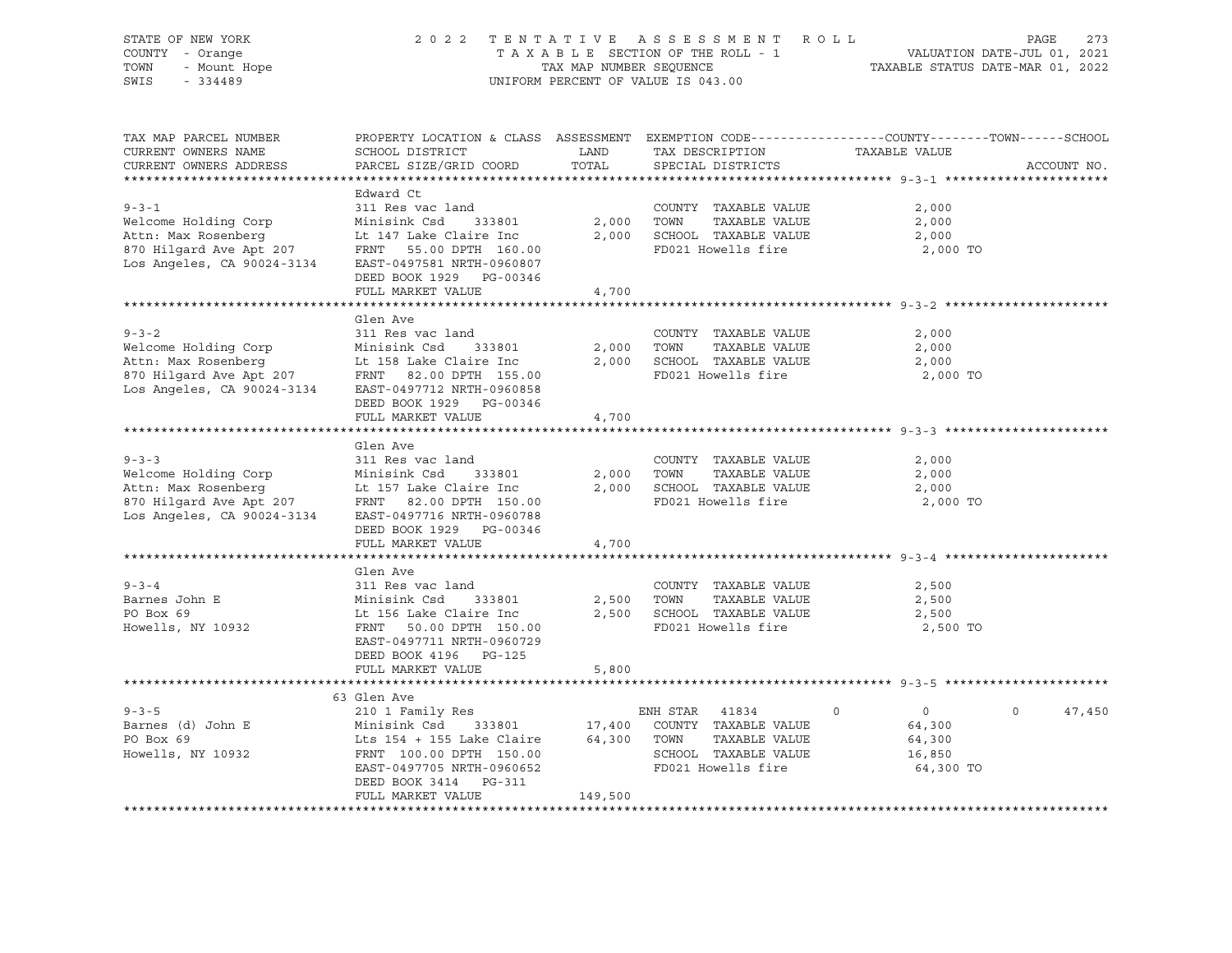| STATE OF NEW YORK<br>COUNTY - Orange<br>Y - Orange<br>- Mount Hope<br>- 334489<br>TOWN<br>SWIS<br>$-334489$                                                                                                                                                   | 2 0 2 2                                                                                                                                                                              | TENTATIVE           | ASSESSMENT ROLL<br>T A X A B L E SECTION OF THE ROLL - 1<br>TAX MAP NUMBER SEQUENCE<br>UNIFORM PERCENT OF VALUE IS 043.00 | PAGE<br>VALUATION DATE-JUL 01, 2021<br>TAXABLE STATUS DATE-MAR 01, 2022                                          | 274         |
|---------------------------------------------------------------------------------------------------------------------------------------------------------------------------------------------------------------------------------------------------------------|--------------------------------------------------------------------------------------------------------------------------------------------------------------------------------------|---------------------|---------------------------------------------------------------------------------------------------------------------------|------------------------------------------------------------------------------------------------------------------|-------------|
| TAX MAP PARCEL NUMBER<br>CURRENT OWNERS NAME<br>CURRENT OWNERS ADDRESS                                                                                                                                                                                        | SCHOOL DISTRICT LAND<br>PARCEL SIZE/GRID COORD                                                                                                                                       | TOTAL               | TAX DESCRIPTION<br>SPECIAL DISTRICTS                                                                                      | PROPERTY LOCATION & CLASS ASSESSMENT EXEMPTION CODE---------------COUNTY-------TOWN------SCHOOL<br>TAXABLE VALUE | ACCOUNT NO. |
| $9 - 3 - 6$<br>Barnes John E<br>PO Box 69<br>PO Box 69<br>Howells, NY 10932                                                                                                                                                                                   | Glen Ave<br>311 Res vac land<br>Initiank Csd 333801<br>Lt 153 Lake Claire Inc<br>FRNT 50.00 DPTH 150.00<br>EAST-0497711 NRTH-0960578<br>DEED BOOK 2230 PG-00307<br>FULL MARKET VALUE | 2,500 TOWN<br>5,800 | COUNTY TAXABLE VALUE<br>TAXABLE VALUE<br>2,500 SCHOOL TAXABLE VALUE<br>FD021 Howells fire                                 | 2,500<br>2,500<br>2,500<br>2,500 TO                                                                              |             |
|                                                                                                                                                                                                                                                               |                                                                                                                                                                                      |                     |                                                                                                                           |                                                                                                                  |             |
| $9 - 3 - 7$<br>Bernard Stella<br>$c$ /o Tadusc Brylowski bt 152 Lake Claire Inc $2,500$ SCHOOL TAXABLE VALUE<br>55 Glen Ave<br>Middletown, NY 10940                                                                                                           | Glen Ave<br>311 Res vac land<br>Minisink Csd 333801<br>L/e Brylowski<br>FRNT 50.00 DPTH 150.00<br>EAST-0497707 NRTH-0960531                                                          |                     | COUNTY TAXABLE VALUE<br>2,500 TOWN<br>TAXABLE VALUE<br>FD021 Howells fire                                                 | 2,500<br>2,500<br>2,500<br>2,500 TO                                                                              |             |
|                                                                                                                                                                                                                                                               | DEED BOOK 4219 PG-260<br>FULL MARKET VALUE                                                                                                                                           | 5,800               |                                                                                                                           |                                                                                                                  |             |
|                                                                                                                                                                                                                                                               |                                                                                                                                                                                      |                     |                                                                                                                           |                                                                                                                  |             |
| $9 - 3 - 8$<br>Bernard Stella<br>c/o Tadusc Brylowski Lts 150 151 Lake Claire 68,000 SCHOOL TAXABLE VALUE<br>55 Glen Ave<br>Middletown, NY 10940                                                                                                              | 55 Glen Ave<br>210 1 Family Res<br>Minisink Csd 333801<br>L/e Brylowski<br>FRNT 100.00 DPTH 150.00<br>EAST-0497705 NRTH-0960452<br>DEED BOOK 4219 PG-260                             | 17,400 TOWN         | COUNTY TAXABLE VALUE<br>TAXABLE VALUE<br>FD021 Howells fire                                                               | 68,000<br>68,000<br>68,000<br>68,000 TO                                                                          |             |
|                                                                                                                                                                                                                                                               | FULL MARKET VALUE                                                                                                                                                                    | 158,100             |                                                                                                                           |                                                                                                                  |             |
| $9 - 3 - 9$<br>Welcome Holding Corp Minisink Csd 333801 1,900 TOWN TAXABLE VALUE<br>Attn: Max Rosenberg Lt 149 Lake Claire, Inc 1,900 SCHOOL TAXABLE VALUE<br>870 Hilgard Ave Apt 207 FRNT 50.00 DPTH 150.00 FD021 Howells fire<br>Los Angeles, CA 90024-3134 | Glen Ave<br>311 Res vac land<br>EAST-0497700 NRTH-0960381<br>DEED BOOK 3532 PG-106<br>FULL MARKET VALUE                                                                              | 4,400               | COUNTY TAXABLE VALUE                                                                                                      | 1,900<br>1,900<br>1,900<br>1,900 TO                                                                              |             |
|                                                                                                                                                                                                                                                               |                                                                                                                                                                                      |                     |                                                                                                                           |                                                                                                                  |             |
| $9 - 3 - 10$<br>Welcome Holding Corp<br>Minisink Csd 333801<br>Attn: Max Rosenberg<br>870 Hilgard Ave Apt 207 FRNT 30.00 DPTH 160.00<br>Los Angeles, CA 90024-3134 EAST-0497699 NRTH-0960322                                                                  | Glen Ave<br>311 Res vac land<br>DEED BOOK 3532 PG-108<br>FULL MARKET VALUE                                                                                                           | 2,800               | COUNTY TAXABLE VALUE<br>1,200 TOWN TAXABLE VALUE<br>1,200 SCHOOL TAXABLE VALUE<br>FD021 Howells fire                      | 1,200<br>1,200<br>1,200<br>1,200 TO                                                                              |             |
|                                                                                                                                                                                                                                                               |                                                                                                                                                                                      |                     |                                                                                                                           |                                                                                                                  |             |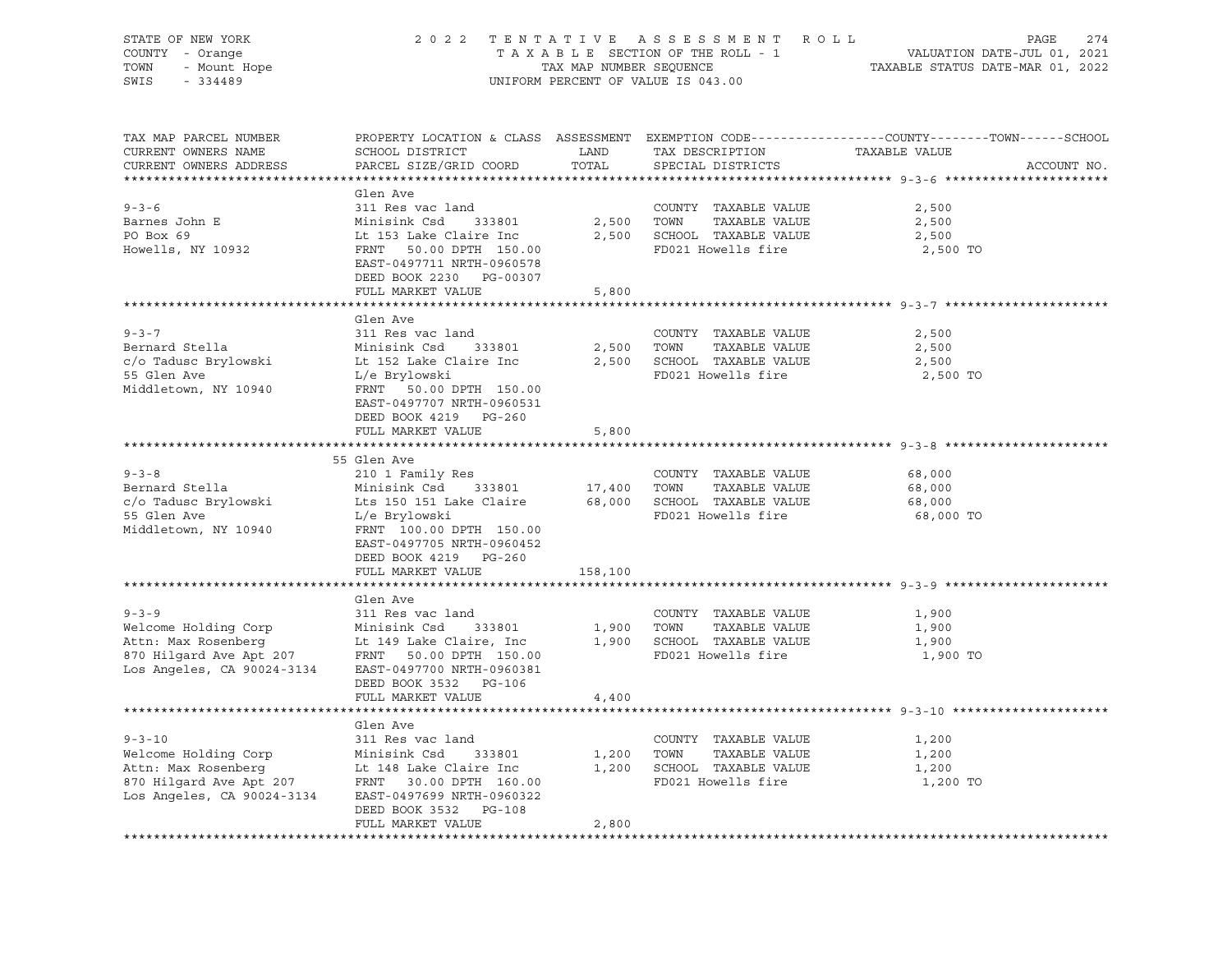| STATE OF NEW YORK                                                                                                                                                                            | 2022 TENTATIVE                                   |                         | ASSESSMENT ROLL                    | 275<br>PAGE                                                                                      |
|----------------------------------------------------------------------------------------------------------------------------------------------------------------------------------------------|--------------------------------------------------|-------------------------|------------------------------------|--------------------------------------------------------------------------------------------------|
| COUNTY - Orange                                                                                                                                                                              |                                                  |                         | TAXABLE SECTION OF THE ROLL - 1    | VALUATION DATE-JUL 01, 2021<br>TAXABLE STATUS DATE-MAR 01, 2022                                  |
| - Mount Hope<br>- Mount Hope<br>TOWN                                                                                                                                                         |                                                  | TAX MAP NUMBER SEQUENCE |                                    |                                                                                                  |
| SWIS<br>$-334489$                                                                                                                                                                            |                                                  |                         | UNIFORM PERCENT OF VALUE IS 043.00 |                                                                                                  |
|                                                                                                                                                                                              |                                                  |                         |                                    |                                                                                                  |
| TAX MAP PARCEL NUMBER                                                                                                                                                                        |                                                  |                         |                                    | PROPERTY LOCATION & CLASS ASSESSMENT EXEMPTION CODE----------------COUNTY-------TOWN------SCHOOL |
| CURRENT OWNERS NAME                                                                                                                                                                          | SCHOOL DISTRICT                                  | LAND                    | TAX DESCRIPTION                    | TAXABLE VALUE                                                                                    |
| CURRENT OWNERS ADDRESS                                                                                                                                                                       | PARCEL SIZE/GRID COORD                           | TOTAL                   | SPECIAL DISTRICTS                  | ACCOUNT NO.                                                                                      |
|                                                                                                                                                                                              |                                                  |                         |                                    |                                                                                                  |
|                                                                                                                                                                                              | Glen Ave                                         |                         |                                    |                                                                                                  |
| $9 - 3 - 11$                                                                                                                                                                                 | 311 Res vac land                                 |                         | COUNTY TAXABLE VALUE               | 2,000                                                                                            |
| Welcome Holding Corp                                                                                                                                                                         | Minisink Csd 333801                              | 2,000                   | TOWN<br>TAXABLE VALUE              | 2,000                                                                                            |
| Attn: Max Rosenberg                                                                                                                                                                          | Lt 137 Lake Claire Inc                           |                         | 2,000 SCHOOL TAXABLE VALUE         | 2,000                                                                                            |
| 870 Hilgard Ave Apt 207                                                                                                                                                                      | FRNT 67.00 DPTH 155.00                           |                         | FD021 Howells fire                 | 2,000 TO                                                                                         |
| Los Angeles, CA 90024-3134                                                                                                                                                                   | EAST-0497575 NRTH-0960276                        |                         |                                    |                                                                                                  |
|                                                                                                                                                                                              | DEED BOOK 1929 PG-00346                          |                         |                                    |                                                                                                  |
|                                                                                                                                                                                              | FULL MARKET VALUE                                | 4,700                   |                                    |                                                                                                  |
|                                                                                                                                                                                              |                                                  |                         |                                    |                                                                                                  |
|                                                                                                                                                                                              | Edward Ct                                        |                         |                                    |                                                                                                  |
| $9 - 3 - 12$                                                                                                                                                                                 | 311 Res vac land                                 |                         | COUNTY TAXABLE VALUE               | 2,000                                                                                            |
| Welcome Holding Corp                                                                                                                                                                         | Minisink Csd<br>333801                           |                         | 2,000 TOWN<br>TAXABLE VALUE        | 2,000                                                                                            |
| Attn: Max Rosenberg                                                                                                                                                                          | Lt 138 Lake Claire Inc                           |                         | 2,000 SCHOOL TAXABLE VALUE         | 2,000                                                                                            |
| 870 Hilgard Ave Apt 207                                                                                                                                                                      | Lt 138 Lake Claire Inc<br>FRNT 67.00 DPTH 150.00 |                         | FD021 Howells fire                 | 2,000 TO                                                                                         |
| Los Angeles, CA 90024-3134                                                                                                                                                                   | EAST-0497572 NRTH-0960326                        |                         |                                    |                                                                                                  |
|                                                                                                                                                                                              | DEED BOOK 1929 PG-00346                          |                         |                                    |                                                                                                  |
|                                                                                                                                                                                              | FULL MARKET VALUE                                | 4,700                   |                                    |                                                                                                  |
|                                                                                                                                                                                              |                                                  |                         |                                    |                                                                                                  |
|                                                                                                                                                                                              | Edward Ct                                        |                         |                                    |                                                                                                  |
| $9 - 3 - 13$                                                                                                                                                                                 | 311 Res vac land                                 |                         | COUNTY TAXABLE VALUE               | 1,900                                                                                            |
| Welcome Holding Corp                                                                                                                                                                         | Minisink Csd<br>333801                           | 1,900 TOWN              | TAXABLE VALUE                      | 1,900                                                                                            |
| Attn: Max Rosenberg                                                                                                                                                                          | Lt 139 Lake Claire Inc                           |                         | 1,900 SCHOOL TAXABLE VALUE         | 1,900                                                                                            |
| 870 Hilgard Ave Apt 207                                                                                                                                                                      | FRNT 50.00 DPTH 150.00                           |                         | FD021 Howells fire                 | 1,900 TO                                                                                         |
| Los Angeles, CA 90024-3134                                                                                                                                                                   | EAST-0497571 NRTH-0960376                        |                         |                                    |                                                                                                  |
|                                                                                                                                                                                              | DEED BOOK 3554 PG-135                            |                         |                                    |                                                                                                  |
|                                                                                                                                                                                              | FULL MARKET VALUE                                | 4,400                   |                                    |                                                                                                  |
|                                                                                                                                                                                              |                                                  |                         |                                    |                                                                                                  |
|                                                                                                                                                                                              | Edward Ct                                        |                         |                                    |                                                                                                  |
| $9 - 3 - 14$                                                                                                                                                                                 | 311 Res vac land                                 |                         | COUNTY TAXABLE VALUE               | 1,900                                                                                            |
| Welcome Holding Corp                                                                                                                                                                         | Minisink Csd<br>333801                           | 1,900                   | TOWN<br>TAXABLE VALUE              | 1,900                                                                                            |
| Attn: Max Rosenberg                                                                                                                                                                          | Lt 140 Lake Claire Inc                           |                         | 1,900 SCHOOL TAXABLE VALUE         | 1,900                                                                                            |
| 870 Hilgard Ave Apt 207                                                                                                                                                                      | FRNT 50.00 DPTH 150.00                           |                         | FD021 Howells fire                 | 1,900 TO                                                                                         |
| Los Angeles, CA 90024-3134                                                                                                                                                                   | EAST-0497573 NRTH-0960427                        |                         |                                    |                                                                                                  |
|                                                                                                                                                                                              | DEED BOOK 1929 PG-00346                          |                         |                                    |                                                                                                  |
|                                                                                                                                                                                              | FULL MARKET VALUE                                |                         |                                    |                                                                                                  |
|                                                                                                                                                                                              |                                                  | 4,400                   |                                    |                                                                                                  |
|                                                                                                                                                                                              | Edward Ct                                        |                         |                                    |                                                                                                  |
| $9 - 3 - 15$                                                                                                                                                                                 |                                                  |                         |                                    |                                                                                                  |
|                                                                                                                                                                                              | 311 Res vac land                                 |                         | COUNTY TAXABLE VALUE               | 1,900                                                                                            |
|                                                                                                                                                                                              | 333801                                           | 1,900                   | TOWN<br>TAXABLE VALUE              | 1,900                                                                                            |
|                                                                                                                                                                                              |                                                  |                         | 1,900 SCHOOL TAXABLE VALUE         | 1,900                                                                                            |
| Welcome Holding Corp Minisink Csd 333801<br>Attn: Max Rosenberg Lt 141 Lake Claire Inc<br>870 Hilgard Ave Apt 207 FRNT 50.00 DPTH 150.<br>Los Angeles, CA 90024-3134 EAST-0497578 NRTH-09604 | FRNT 50.00 DPTH 150.00                           |                         | FD021 Howells fire                 | 1,900 TO                                                                                         |
|                                                                                                                                                                                              | EAST-0497578 NRTH-0960478                        |                         |                                    |                                                                                                  |
|                                                                                                                                                                                              | DEED BOOK 1929 PG-00346                          |                         |                                    |                                                                                                  |
|                                                                                                                                                                                              | FULL MARKET VALUE                                | 4,400                   |                                    |                                                                                                  |
|                                                                                                                                                                                              |                                                  |                         |                                    |                                                                                                  |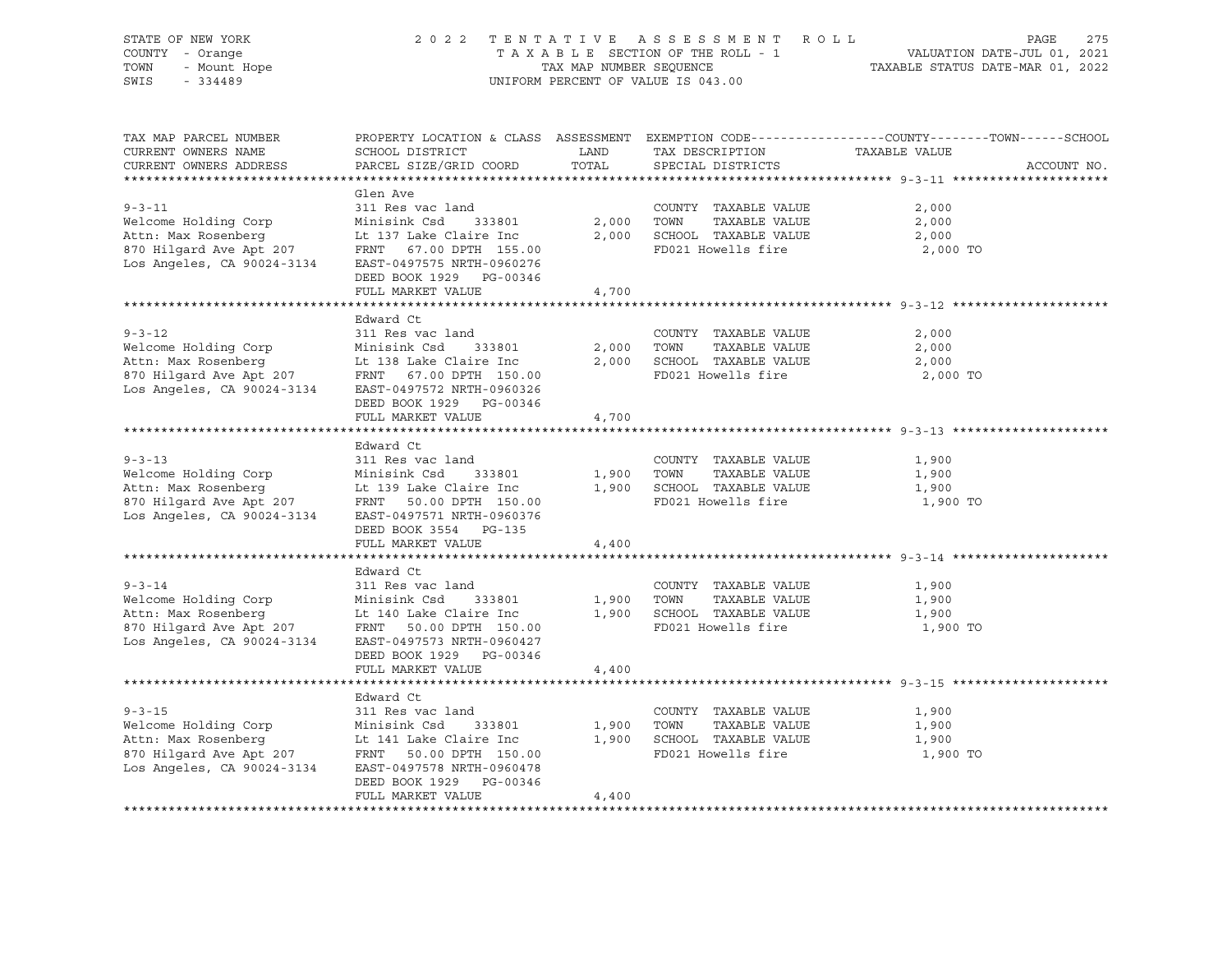| STATE OF NEW YORK<br>COUNTY - Orange<br>TOWN<br>- Mount Hope<br>$-334489$<br>SWIS                                                                 | 2 0 2 2                                                                                                                                                                                  | TAX MAP NUMBER SEQUENCE | TENTATIVE ASSESSMENT ROLL<br>TAXABLE SECTION OF THE ROLL - 1<br>UNIFORM PERCENT OF VALUE IS 043.00 | PAGE<br>276<br>VALUATION DATE-JUL 01, 2021<br>TAXABLE STATUS DATE-MAR 01, 2022                                                   |
|---------------------------------------------------------------------------------------------------------------------------------------------------|------------------------------------------------------------------------------------------------------------------------------------------------------------------------------------------|-------------------------|----------------------------------------------------------------------------------------------------|----------------------------------------------------------------------------------------------------------------------------------|
| TAX MAP PARCEL NUMBER<br>CURRENT OWNERS NAME<br>CURRENT OWNERS ADDRESS                                                                            | SCHOOL DISTRICT<br>PARCEL SIZE/GRID COORD                                                                                                                                                | LAND<br>TOTAL           | TAX DESCRIPTION<br>SPECIAL DISTRICTS                                                               | PROPERTY LOCATION & CLASS ASSESSMENT EXEMPTION CODE----------------COUNTY-------TOWN------SCHOOL<br>TAXABLE VALUE<br>ACCOUNT NO. |
| $9 - 3 - 16$<br>Welcome Holding Corp<br>Attn: Max Rosenberg<br>870 Hilgard Ave Apt 207<br>Los Angeles, CA 90024-3134                              | Edward Ct<br>311 Res vac land<br>Minisink Csd<br>333801<br>Lt 142 Lake Claire Inc<br>FRNT 50.00 DPTH 150.00<br>EAST-0497580 NRTH-0960527<br>DEED BOOK 1929 PG-00346<br>FULL MARKET VALUE | 1,900<br>1,900<br>4,400 | COUNTY TAXABLE VALUE<br>TOWN<br>TAXABLE VALUE<br>SCHOOL TAXABLE VALUE<br>FD021 Howells fire        | 1,900<br>1,900<br>1,900<br>1,900 TO                                                                                              |
|                                                                                                                                                   |                                                                                                                                                                                          |                         |                                                                                                    |                                                                                                                                  |
| $9 - 3 - 17$<br>Welcome Holding Corp<br>Attn: Max Rosenberg<br>Attn: Max Rosenberg<br>870 Hilgard Ave Apt 207<br>Los Angeles, CA 90024-3134       | Edward Ct<br>311 Res vac land<br>Minisink Csd<br>333801<br>Lt 143 Lake Claire Inc<br>FRNT 50.00 DPTH 150.00<br>EAST-0497577 NRTH-0960574<br>DEED BOOK 1929 PG-00346                      | 1,900<br>1,900          | COUNTY TAXABLE VALUE<br>TOWN<br>TAXABLE VALUE<br>SCHOOL TAXABLE VALUE<br>FD021 Howells fire        | 1,900<br>1,900<br>1,900<br>1,900 TO                                                                                              |
|                                                                                                                                                   | FULL MARKET VALUE                                                                                                                                                                        | 4,400                   |                                                                                                    |                                                                                                                                  |
| $9 - 3 - 18$<br>Welcome Holding Corp<br>Attn: Max Rosenberg<br>ALLII: Max Rosenberg<br>870 Hilgard Ave Apt 207<br>-<br>Los Angeles, CA 90024-3134 | Edward Ct<br>311 Res vac land<br>Minisink Csd<br>333801<br>Lt 144 Lake Claire Inc<br>FRNT 50.00 DPTH 150.00<br>EAST-0497576 NRTH-0960624<br>DEED BOOK 1929 PG-00346<br>FULL MARKET VALUE | 1,900<br>1,900<br>4,400 | COUNTY TAXABLE VALUE<br>TOWN<br>TAXABLE VALUE<br>SCHOOL TAXABLE VALUE<br>FD021 Howells fire        | 1,900<br>1,900<br>1,900<br>1,900 TO                                                                                              |
|                                                                                                                                                   |                                                                                                                                                                                          |                         |                                                                                                    |                                                                                                                                  |
| $9 - 3 - 19$<br>Welcome Holding Corp<br>Attn: Max Rosenberg<br>870 Hilgard Ave Apt 207<br>Los Angeles, CA 90024-3134                              | Edward Ct<br>311 Res vac land<br>Minisink Csd<br>333801<br>Lt 145 Lake Claire Inc<br>FRNT 50.00 DPTH 150.00<br>EAST-0497576 NRTH-0960673<br>DEED BOOK 1929 PG-00346<br>FULL MARKET VALUE | 1,900<br>1,900<br>4,400 | COUNTY TAXABLE VALUE<br>TOWN<br>TAXABLE VALUE<br>SCHOOL TAXABLE VALUE<br>FD021 Howells fire        | 1,900<br>1,900<br>1,900<br>1,900 TO                                                                                              |
|                                                                                                                                                   |                                                                                                                                                                                          |                         |                                                                                                    |                                                                                                                                  |
| $9 - 3 - 20$<br>Welcome Holding Corp<br>Attn: Max Rosenberg<br>Attn: Max Rosenberg<br>870 Hilgard Ave Apt 207<br>Los Angeles, CA 90024-3134       | Edward Ct<br>311 Res vac land<br>Minisink Csd<br>333801<br>Lt 146 Lake Claire Inc<br>FRNT 55.00 DPTH 155.00<br>EAST-0497586 NRTH-0960728<br>DEED BOOK 1929 PG-00346<br>FULL MARKET VALUE | 2,000<br>2,000<br>4,700 | COUNTY TAXABLE VALUE<br>TOWN<br>TAXABLE VALUE<br>SCHOOL TAXABLE VALUE<br>FD021 Howells fire        | 2,000<br>2,000<br>2,000<br>2,000 TO                                                                                              |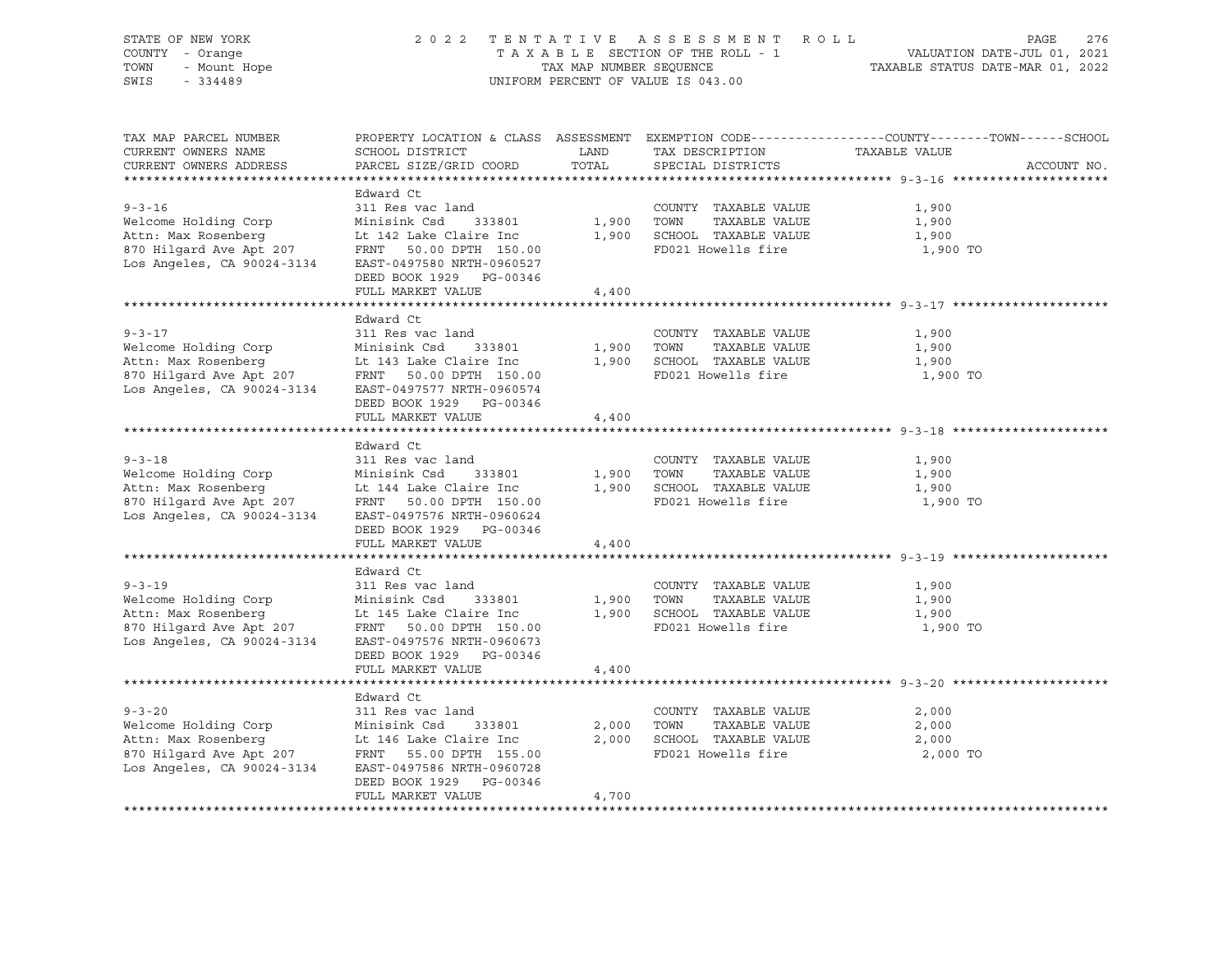| STATE OF NEW YORK<br>COUNTY - Orange<br>TOWN<br>- Mount Hope<br>SWIS<br>$-334489$                                                         | 2022 TENTATIVE                                                                                                                                                                                           | TAX MAP NUMBER SEQUENCE | ASSESSMENT ROLL<br>TAXABLE SECTION OF THE ROLL - 1<br>UNIFORM PERCENT OF VALUE IS 043.00                                    | VALUATION DATE-JUL 01, 2021<br>TAXABLE STATUS DATE-MAR 01, 2022       | 277<br>PAGE        |
|-------------------------------------------------------------------------------------------------------------------------------------------|----------------------------------------------------------------------------------------------------------------------------------------------------------------------------------------------------------|-------------------------|-----------------------------------------------------------------------------------------------------------------------------|-----------------------------------------------------------------------|--------------------|
| TAX MAP PARCEL NUMBER<br>CURRENT OWNERS NAME<br>CURRENT OWNERS ADDRESS                                                                    | PROPERTY LOCATION & CLASS ASSESSMENT EXEMPTION CODE----------------COUNTY-------TOWN-----SCHOOL<br>SCHOOL DISTRICT<br>PARCEL SIZE/GRID COORD                                                             | LAND<br>TOTAL           | TAX DESCRIPTION<br>SPECIAL DISTRICTS                                                                                        | TAXABLE VALUE                                                         | ACCOUNT NO.        |
| $9 - 4 - 1$<br>Welcome Holding Corp<br>Attn: Max Rosenberg<br>870 Hilgard Ave Apt 207<br>Los Angeles, CA 90024-3134                       | Glen Ave<br>311 Res vac land<br>Minisink Csd 333801<br>Lt 216 Lake Claire Inc<br>FRNT 50.00 DPTH 275.00<br>EAST-0497976 NRTH-0960811<br>DEED BOOK 1929 PG-00346<br>FULL MARKET VALUE                     | 2,000<br>4,700          | COUNTY TAXABLE VALUE<br>TOWN<br>TAXABLE VALUE<br>2,000 SCHOOL TAXABLE VALUE<br>FD021 Howells fire                           | 2,000<br>2,000<br>2,000<br>2,000 TO                                   |                    |
| $9 - 4 - 2$<br>Welcome Holding Corp<br>Attn: Max Rosenberg<br>Attn:Max Rosenberg<br>870 Hilgard Ave Apt 207<br>Los Angeles, CA 90024-3134 | Glen Ave<br>311 Res vac land<br>Minisink Csd<br>333801<br>Lt 215 Lake Claire Inc<br>FRNT 50.00 DPTH 260.00<br>EAST-0497960 NRTH-0960765<br>DEED BOOK 1929 PG-00346<br>FULL MARKET VALUE                  | 2,000<br>4,700          | COUNTY TAXABLE VALUE<br>TOWN<br>TAXABLE VALUE<br>2,000 SCHOOL TAXABLE VALUE<br>FD021 Howells fire                           | 2,000<br>2,000<br>2,000<br>2,000 TO                                   |                    |
| $9 - 4 - 3$<br>Welcome Holding Corp<br>Attn: Max Rosenberg<br>870 Hilgard Ave Apt 207<br>Los Angeles, CA 90024-3134                       | Glen Ave<br>311 Res vac land<br>Minisink Csd<br>333801<br>Lt 214 Lake Claire Inc<br>FRNT 56.00 DPTH 235.00<br>EAST-0497944 NRTH-0960716<br>DEED BOOK 1929 PG-00346<br>FULL MARKET VALUE                  | 2,000<br>4,700          | COUNTY TAXABLE VALUE<br>TOWN<br>TAXABLE VALUE<br>2,000 SCHOOL TAXABLE VALUE<br>FD021 Howells fire                           | 2,000<br>2,000<br>2,000<br>2,000 TO                                   |                    |
| $9 - 4 - 4$<br>Welcome Holding Corp<br>Attn: Max Rosenberg<br>870 Hilgard Ave Apt 207<br>Los Angeles, CA 90024-3134                       | Glen Ave<br>311 Res vac land<br>Minisink Csd<br>333801<br>Lt 213 Lake Claire Inc<br>FRNT 56.00 DPTH 207.00<br>EAST-0497926 NRTH-0960668<br>DEED BOOK 1929 PG-00346<br>FULL MARKET VALUE                  | 2,000<br>4,700          | COUNTY TAXABLE VALUE<br>TOWN<br>TAXABLE VALUE<br>2,000 SCHOOL TAXABLE VALUE<br>FD021 Howells fire                           | 2,000<br>2,000<br>2,000<br>2,000 TO                                   |                    |
| $9 - 4 - 5$<br>Mastantuono Daniel A<br>Mastantuono Nancy L<br>60 Glen Ave<br>Middletown, NY 10940                                         | 60 Glen Ave<br>210 1 Family Res<br>Minisink Csd<br>333801<br>laire Inc<br>Lt 212 N Lake Claire Inc<br>FRNT 300.00 DPTH 183.00<br>EAST-0497913 NRTH-0960545<br>DEED BOOK 3441 PG-288<br>FULL MARKET VALUE | 209,500                 | ENH STAR 41834<br>22,400 COUNTY TAXABLE VALUE<br>90,100 TOWN<br>TAXABLE VALUE<br>SCHOOL TAXABLE VALUE<br>FD021 Howells fire | $\overline{0}$<br>$\Omega$<br>90,100<br>90,100<br>42,650<br>90,100 TO | $\Omega$<br>47,450 |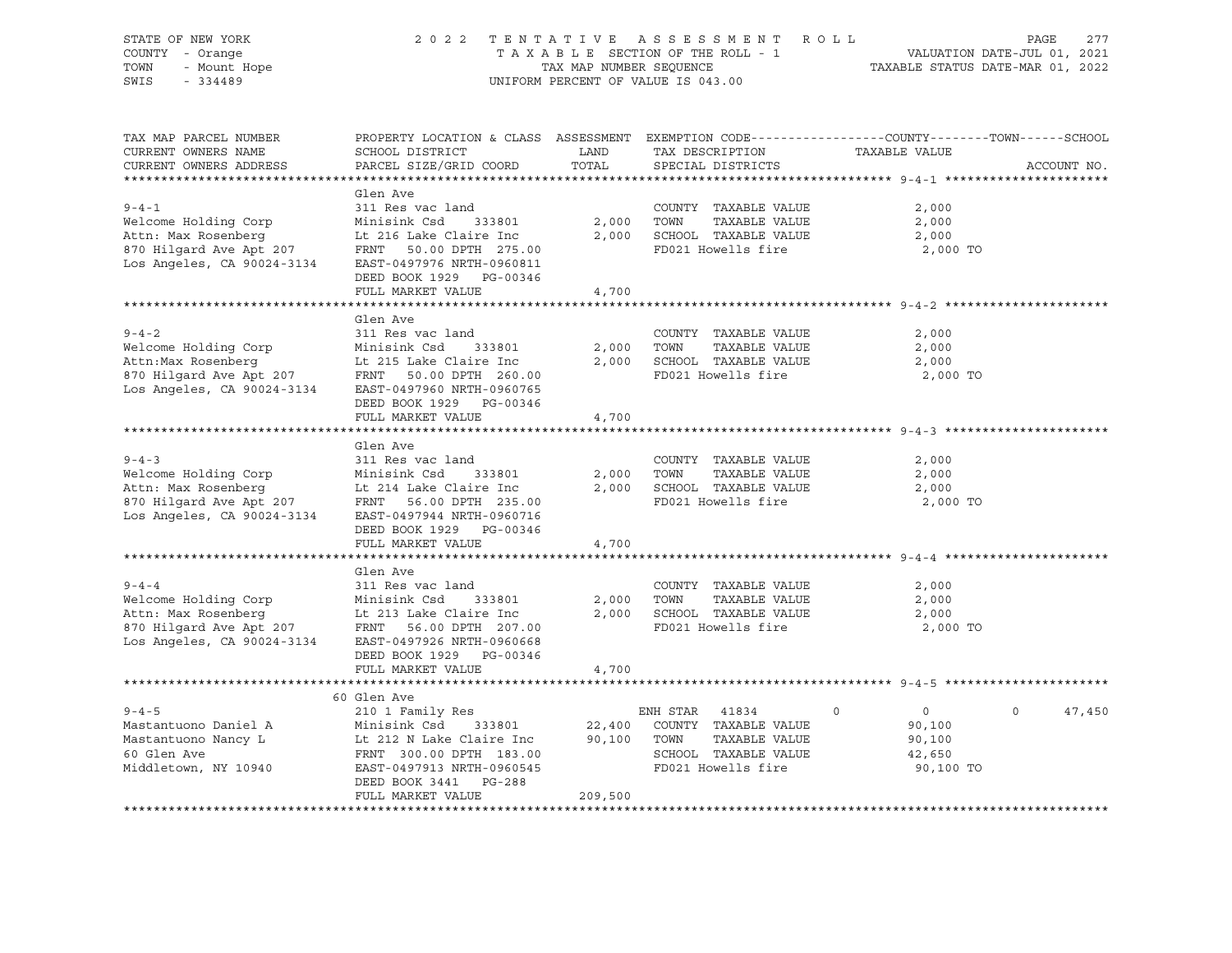| STATE OF NEW YORK<br>COUNTY - Orange | 2 0 2 2                                                                                                  |                         | TENTATIVE ASSESSMENT<br>R O L L<br>TAXABLE SECTION OF THE ROLL - 1 | PAGE<br>VALUATION DATE-JUL 01, 2021                                                              | 278         |
|--------------------------------------|----------------------------------------------------------------------------------------------------------|-------------------------|--------------------------------------------------------------------|--------------------------------------------------------------------------------------------------|-------------|
| TOWN<br>- Mount Hope                 |                                                                                                          | TAX MAP NUMBER SEQUENCE |                                                                    | TAXABLE STATUS DATE-MAR 01, 2022                                                                 |             |
| SWIS<br>$-334489$                    |                                                                                                          |                         | UNIFORM PERCENT OF VALUE IS 043.00                                 |                                                                                                  |             |
|                                      |                                                                                                          |                         |                                                                    |                                                                                                  |             |
| TAX MAP PARCEL NUMBER                |                                                                                                          |                         |                                                                    | PROPERTY LOCATION & CLASS ASSESSMENT EXEMPTION CODE----------------COUNTY-------TOWN------SCHOOL |             |
| CURRENT OWNERS NAME                  | SCHOOL DISTRICT                                                                                          | LAND                    | TAX DESCRIPTION                                                    | TAXABLE VALUE                                                                                    |             |
| CURRENT OWNERS ADDRESS               | PARCEL SIZE/GRID COORD                                                                                   | TOTAL                   | SPECIAL DISTRICTS                                                  |                                                                                                  | ACCOUNT NO. |
|                                      |                                                                                                          |                         |                                                                    |                                                                                                  |             |
|                                      | Glen Ave                                                                                                 |                         |                                                                    |                                                                                                  |             |
| $9 - 4 - 6$                          | 311 Res vac land                                                                                         |                         | COUNTY TAXABLE VALUE                                               | 1,100                                                                                            |             |
| COUNTY OF ORANGE                     | Minisink Csd<br>333801                                                                                   | 1,100                   | TOWN<br>TAXABLE VALUE                                              | 1,100                                                                                            |             |
| 255 Main St                          | Lt 212 S Lake Claire Inc                                                                                 |                         | 1,100 SCHOOL TAXABLE VALUE                                         | 1,100                                                                                            |             |
| Goshen, NY 10924                     | FRNT 95.00 DPTH 45.00                                                                                    |                         | FD021 Howells fire                                                 | 1,100 TO                                                                                         |             |
|                                      | EAST-0497862 NRTH-0960357                                                                                |                         |                                                                    |                                                                                                  |             |
|                                      | DEED BOOK 13690 PG-1611                                                                                  |                         |                                                                    |                                                                                                  |             |
|                                      | FULL MARKET VALUE                                                                                        | 2,600                   |                                                                    |                                                                                                  |             |
|                                      | Ridge Ave                                                                                                |                         |                                                                    |                                                                                                  |             |
| $9 - 5 - 3.2$                        | 311 Res vac land                                                                                         |                         | COUNTY TAXABLE VALUE                                               | 21,300                                                                                           |             |
| Parietti Douglas A                   | Minisink Csd<br>333801                                                                                   | 21,300                  | TOWN<br>TAXABLE VALUE                                              | 21,300                                                                                           |             |
| 18415 W Porter Dr                    | Lts 90 to 94                                                                                             | 21,300                  | SCHOOL TAXABLE VALUE                                               | 21,300                                                                                           |             |
| Goodyear, AZ 85338-5008              | Lake Claire Map 1342                                                                                     |                         | FD021 Howells fire                                                 | 21,300 TO                                                                                        |             |
|                                      | filed $7/2/1947$                                                                                         |                         |                                                                    |                                                                                                  |             |
|                                      | ACRES<br>1.10                                                                                            |                         |                                                                    |                                                                                                  |             |
|                                      | EAST-0497163 NRTH-0959906                                                                                |                         |                                                                    |                                                                                                  |             |
|                                      | DEED BOOK 12234 PG-400                                                                                   |                         |                                                                    |                                                                                                  |             |
|                                      | FULL MARKET VALUE                                                                                        | 49,500                  |                                                                    |                                                                                                  |             |
|                                      |                                                                                                          |                         |                                                                    |                                                                                                  |             |
|                                      | 10 Ridge Ave                                                                                             |                         |                                                                    |                                                                                                  |             |
| $9 - 5 - 4$                          | 210 1 Family Res                                                                                         |                         | COUNTY TAXABLE VALUE                                               | 92,900                                                                                           |             |
| Gannon Jessie                        | Minisink Csd<br>333801                                                                                   | 19,400 TOWN             | TAXABLE VALUE                                                      | 92,900                                                                                           |             |
| 1189 US Highway 6                    | Lts 95 96 Lake Claire Inc                                                                                |                         | 92,900 SCHOOL TAXABLE VALUE                                        | 92,900                                                                                           |             |
| Port Jervis, NY 12771-3565           | FRNT 100.00 DPTH 200.00                                                                                  |                         | FD021 Howells fire                                                 | 92,900 TO                                                                                        |             |
|                                      | BANKN140687                                                                                              |                         |                                                                    |                                                                                                  |             |
|                                      | EAST-0497311 NRTH-0959985                                                                                |                         |                                                                    |                                                                                                  |             |
|                                      | DEED BOOK 14277 PG-621                                                                                   |                         |                                                                    |                                                                                                  |             |
|                                      | FULL MARKET VALUE                                                                                        | 216,000                 |                                                                    |                                                                                                  |             |
|                                      |                                                                                                          |                         |                                                                    |                                                                                                  |             |
|                                      | Ridge Ave                                                                                                |                         |                                                                    |                                                                                                  |             |
| $9 - 5 - 5$                          | 311 Res vac land                                                                                         |                         | COUNTY TAXABLE VALUE                                               | 2,000                                                                                            |             |
| Grant Joseph                         | Minisink Csd<br>333801                                                                                   | 2,000                   | TOWN<br>TAXABLE VALUE                                              | 2,000                                                                                            |             |
| Grant Theresa                        | Lt 97 Lake Cla <re inc<="" td=""><td>2,000</td><td>SCHOOL TAXABLE VALUE</td><td>2,000</td><td></td></re> | 2,000                   | SCHOOL TAXABLE VALUE                                               | 2,000                                                                                            |             |
| 310B Reservoir Rd                    | FRNT 50.00 DPTH 200.00                                                                                   |                         | FD021 Howells fire                                                 | 2,000 TO                                                                                         |             |
| Middletown, NY 10940                 | EAST-0497382 NRTH-0960007                                                                                |                         |                                                                    |                                                                                                  |             |
|                                      | DEED BOOK 15020 PG-1735                                                                                  |                         |                                                                    |                                                                                                  |             |
|                                      | FULL MARKET VALUE                                                                                        | 4,700                   |                                                                    |                                                                                                  |             |
|                                      |                                                                                                          |                         |                                                                    |                                                                                                  |             |
|                                      | Ridge Ave                                                                                                |                         |                                                                    |                                                                                                  |             |
| $9 - 5 - 6$                          | 311 Res vac land                                                                                         |                         | COUNTY TAXABLE VALUE                                               | 2,000                                                                                            |             |
| Grant Joseph                         | Minisink Csd<br>333801                                                                                   | 2,000                   | TOWN<br>TAXABLE VALUE                                              | 2,000                                                                                            |             |
| Grant Theresa<br>310B Reservoir Rd   | Lt 98 Lake Claire Inc                                                                                    | 2,000                   | SCHOOL TAXABLE VALUE                                               | 2,000                                                                                            |             |
|                                      | 50.00 DPTH 200.00<br>FRNT                                                                                |                         | FD021 Howells fire                                                 | 2,000 TO                                                                                         |             |
| Middletown, NY 10940                 | EAST-0497425 NRTH-0960019                                                                                |                         |                                                                    |                                                                                                  |             |
|                                      | DEED BOOK 15020 PG-1735<br>FULL MARKET VALUE                                                             | 4,700                   |                                                                    |                                                                                                  |             |
|                                      |                                                                                                          |                         |                                                                    |                                                                                                  |             |
|                                      |                                                                                                          |                         |                                                                    |                                                                                                  |             |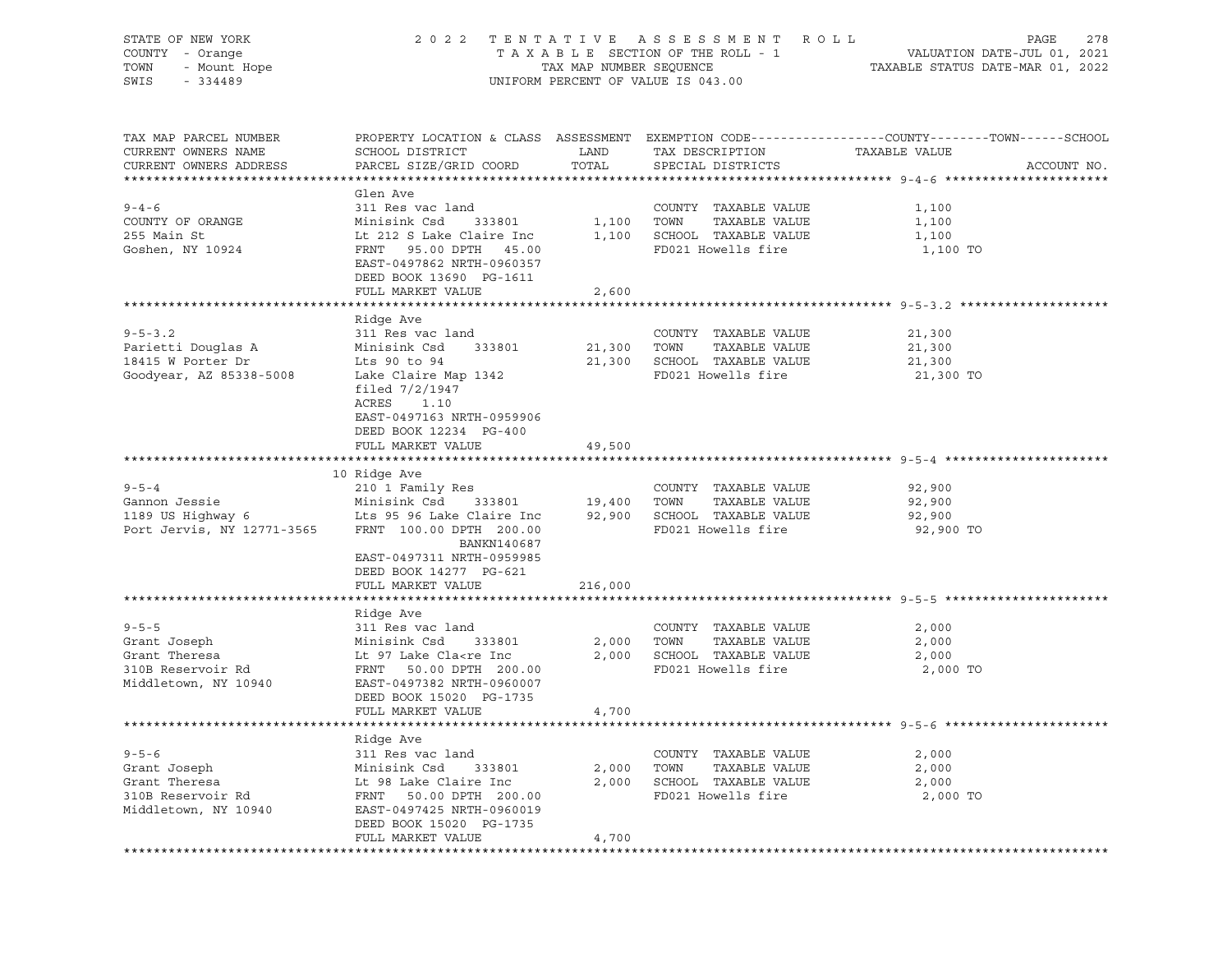| STATE OF NEW YORK<br>COUNTY - Orange<br>- Mount Hope<br>TOWN<br>SWIS<br>$-334489$ | 2 0 2 2                                              | TAX MAP NUMBER SEQUENCE | TENTATIVE ASSESSMENT ROLL<br>TAXABLE SECTION OF THE ROLL - 1<br>UNIFORM PERCENT OF VALUE IS 043.00 | PAGE<br>279<br>VALUATION DATE-JUL 01, 2021<br>TAXABLE STATUS DATE-MAR 01, 2022                                   |
|-----------------------------------------------------------------------------------|------------------------------------------------------|-------------------------|----------------------------------------------------------------------------------------------------|------------------------------------------------------------------------------------------------------------------|
|                                                                                   |                                                      |                         |                                                                                                    |                                                                                                                  |
| TAX MAP PARCEL NUMBER<br>CURRENT OWNERS NAME                                      | SCHOOL DISTRICT                                      | <b>LAND</b>             | TAX DESCRIPTION                                                                                    | PROPERTY LOCATION & CLASS ASSESSMENT EXEMPTION CODE---------------COUNTY-------TOWN------SCHOOL<br>TAXABLE VALUE |
| CURRENT OWNERS ADDRESS                                                            | PARCEL SIZE/GRID COORD TOTAL                         |                         | SPECIAL DISTRICTS                                                                                  | ACCOUNT NO.                                                                                                      |
|                                                                                   |                                                      |                         |                                                                                                    |                                                                                                                  |
|                                                                                   | Ridge Ave                                            |                         |                                                                                                    |                                                                                                                  |
| $9 - 5 - 7$                                                                       | 311 Res vac land                                     |                         | COUNTY TAXABLE VALUE                                                                               | 8,000                                                                                                            |
| Grant Joseph                                                                      | Minisink Csd 333801                                  | 8,000                   | TOWN<br>TAXABLE VALUE                                                                              | 8,000                                                                                                            |
| Grant Theresa                                                                     | Lts 99-102Inc Lake Claire 8,000 SCHOOL TAXABLE VALUE |                         |                                                                                                    | 8,000                                                                                                            |
| 310B Reservoir Rd                                                                 | FRNT 200.00 DPTH 200.00                              |                         | FD021 Howells fire                                                                                 | 8,000 TO                                                                                                         |
| Middletown, NY 10940                                                              | EAST-0497541 NRTH-0960076                            |                         |                                                                                                    |                                                                                                                  |
|                                                                                   | DEED BOOK 15020 PG-1735                              |                         |                                                                                                    |                                                                                                                  |
|                                                                                   | FULL MARKET VALUE                                    | 18,600                  |                                                                                                    |                                                                                                                  |
|                                                                                   |                                                      |                         |                                                                                                    |                                                                                                                  |
| $9 - 5 - 8$                                                                       | Ridge Ave<br>311 Res vac land                        |                         | COUNTY TAXABLE VALUE                                                                               | 2,000                                                                                                            |
| Grant Joseph                                                                      | Minisink Csd 333801                                  |                         | 2,000 TOWN<br>TAXABLE VALUE                                                                        | 2,000                                                                                                            |
| Grant Theresa                                                                     | Lt 103 Lake Claire Inc                               |                         | 2,000 SCHOOL TAXABLE VALUE                                                                         | 2,000                                                                                                            |
| 310B Reservoir Rd                                                                 | FRNT 50.00 DPTH 200.00                               |                         | FD021 Howells fire                                                                                 | 2,000 TO                                                                                                         |
| Middletown, NY 10940                                                              | EAST-0497662 NRTH-0960123                            |                         |                                                                                                    |                                                                                                                  |
|                                                                                   | DEED BOOK 15020 PG-1735                              |                         |                                                                                                    |                                                                                                                  |
|                                                                                   | FULL MARKET VALUE                                    | 4,700                   |                                                                                                    |                                                                                                                  |
|                                                                                   |                                                      |                         |                                                                                                    |                                                                                                                  |
|                                                                                   | Ridge Ave                                            |                         |                                                                                                    |                                                                                                                  |
| $9 - 5 - 9$                                                                       | 311 Res vac land                                     |                         | COUNTY TAXABLE VALUE                                                                               | 2,000                                                                                                            |
| Grant Joseph                                                                      | Minisink Csd<br>333801                               | 2,000                   | TOWN<br>TAXABLE VALUE                                                                              | 2,000                                                                                                            |
| Grant Theresa                                                                     | Lt 104 Lake Claire Inc                               |                         | 2,000 SCHOOL TAXABLE VALUE                                                                         | 2,000                                                                                                            |
| 310B Reservoir Rd                                                                 | FRNT 50.00 DPTH 190.00                               |                         | FD021 Howells fire                                                                                 | 2,000 TO                                                                                                         |
| Middletown, NY 10940                                                              | EAST-0497703 NRTH-0960145                            |                         |                                                                                                    |                                                                                                                  |
|                                                                                   | DEED BOOK 15020 PG-1735                              |                         |                                                                                                    |                                                                                                                  |
|                                                                                   | FULL MARKET VALUE                                    | 4,700                   |                                                                                                    |                                                                                                                  |
|                                                                                   |                                                      |                         |                                                                                                    |                                                                                                                  |
|                                                                                   | Ridge Ave                                            |                         |                                                                                                    |                                                                                                                  |
| $9 - 5 - 10$                                                                      | 311 Res vac land                                     |                         | COUNTY TAXABLE VALUE                                                                               | 2,000                                                                                                            |
| Grant Joseph                                                                      | Minisink Csd<br>333801                               | 2,000<br>2,000          | TOWN<br>TAXABLE VALUE                                                                              | 2,000                                                                                                            |
| Grant Theresa<br>310B Reservoir Rd                                                | Lt 105 Lake Claire Inc                               |                         | 2,000 SCHOOL TAXABLE VALUE<br>FD021 Howells fire                                                   | 2,000<br>2,000 TO                                                                                                |
| Middletown, NY 10940                                                              | FRNT 100.00 DPTH 143.00<br>EAST-0497756 NRTH-0960177 |                         |                                                                                                    |                                                                                                                  |
|                                                                                   | DEED BOOK 15020 PG-1735                              |                         |                                                                                                    |                                                                                                                  |
|                                                                                   | FULL MARKET VALUE                                    | 4,700                   |                                                                                                    |                                                                                                                  |
|                                                                                   |                                                      |                         |                                                                                                    |                                                                                                                  |
|                                                                                   | Reservoir Rd                                         |                         |                                                                                                    |                                                                                                                  |
| $9 - 5 - 11$                                                                      | 311 Res vac land                                     |                         | COUNTY TAXABLE VALUE                                                                               | 400                                                                                                              |
| Grant Joseph                                                                      | Minisink Csd<br>333801                               | 400                     | TOWN<br>TAXABLE VALUE                                                                              | 400                                                                                                              |
| Grant Theresa                                                                     | Lt 111 Lake Claire Inc                               |                         | 400 SCHOOL TAXABLE VALUE                                                                           | 400                                                                                                              |
| 310B Reservoir Rd                                                                 | FRNT 145.00 DPTH 100.00                              |                         | FD021 Howells fire                                                                                 | 400 TO                                                                                                           |
| Middletown, NY 10940                                                              | EAST-0497651 NRTH-0959959                            |                         |                                                                                                    |                                                                                                                  |
|                                                                                   | DEED BOOK 15020 PG-1735                              |                         |                                                                                                    |                                                                                                                  |
|                                                                                   | FULL MARKET VALUE                                    | 900                     |                                                                                                    |                                                                                                                  |
|                                                                                   |                                                      |                         |                                                                                                    |                                                                                                                  |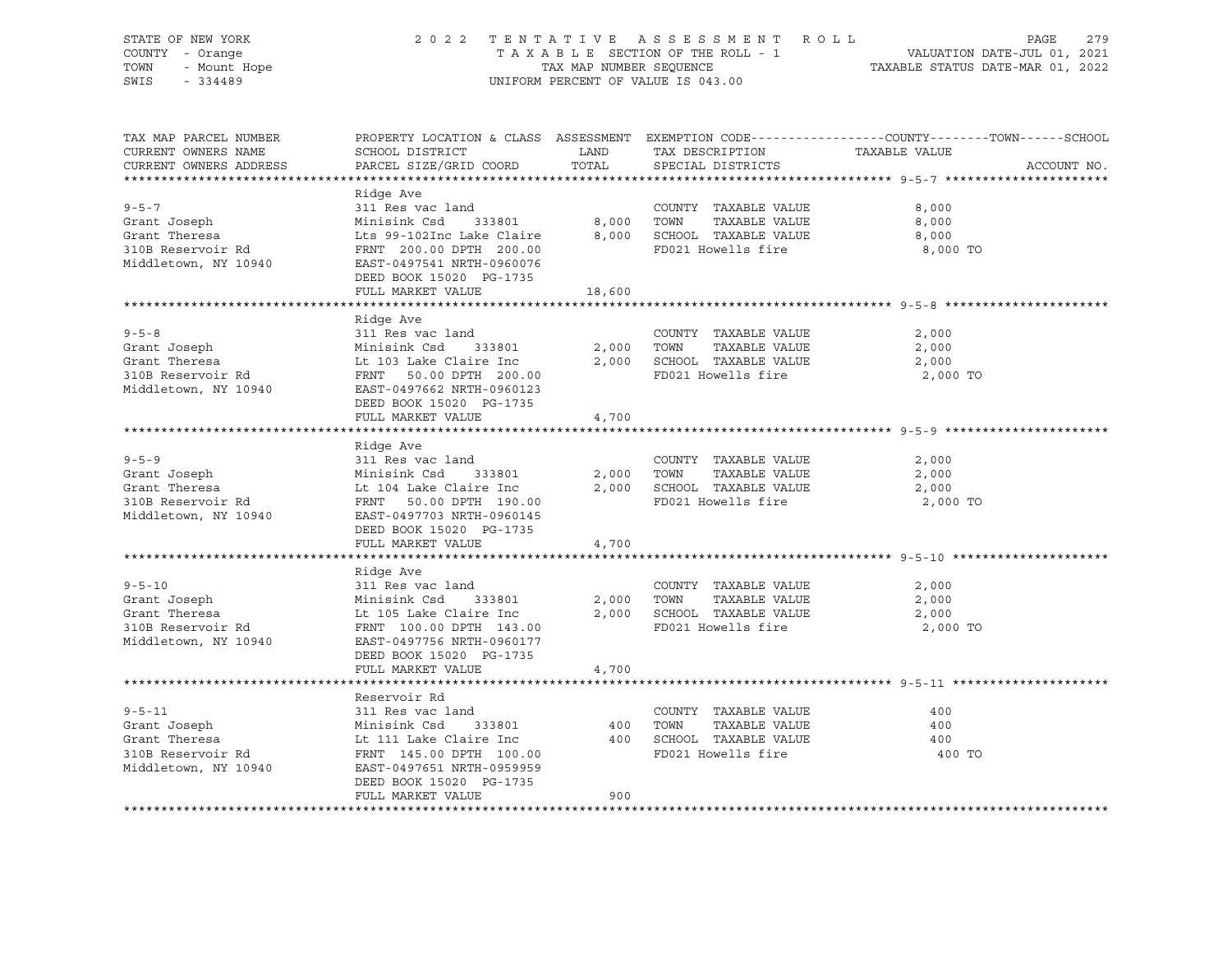| STATE OF NEW YORK<br>COUNTY - Orange<br>TOWN<br>- Mount Hope<br>SWIS<br>$-334489$                                                                                                                                                                             | 2 0 2 2                                                                                                                                                                                              |               | TENTATIVE ASSESSMENT ROLL<br>TAXABLE SECTION OF THE ROLL - 1<br>TAXABLE SECTION OF THE ROLL - 1<br>TAXABLE STATUS DATE-MAR 01, 2022<br>UNIFORM PERCENT OF VALUE IS 043.00  |                                             | PAGE | 280                       |
|---------------------------------------------------------------------------------------------------------------------------------------------------------------------------------------------------------------------------------------------------------------|------------------------------------------------------------------------------------------------------------------------------------------------------------------------------------------------------|---------------|----------------------------------------------------------------------------------------------------------------------------------------------------------------------------|---------------------------------------------|------|---------------------------|
| TAX MAP PARCEL NUMBER<br>CURRENT OWNERS NAME<br>CURRENT OWNERS ADDRESS                                                                                                                                                                                        | PROPERTY LOCATION & CLASS ASSESSMENT EXEMPTION CODE---------------COUNTY-------TOWN-----SCHOOL<br>SCHOOL DISTRICT<br>PARCEL SIZE/GRID COORD                                                          | LAND<br>TOTAL | TAX DESCRIPTION<br>SPECIAL DISTRICTS                                                                                                                                       | TAXABLE VALUE                               |      | ACCOUNT NO.               |
|                                                                                                                                                                                                                                                               |                                                                                                                                                                                                      |               |                                                                                                                                                                            |                                             |      |                           |
| $9 - 5 - 12$<br>Grant Joseph<br>Grant Theresa<br>310B Reservoir Rd<br>Middletown, NY 10940                                                                                                                                                                    | Reservoir Rd<br>311 Res vac land<br>Minisink Csd 333801<br>Lt 110 Lake Claire Inc<br>FRNT 93.00 DPTH 150.00<br>EAST-0497598 NRTH-0959880                                                             | 2,000         | COUNTY TAXABLE VALUE<br>TOWN TAXABLE VALUE<br>2,000 SCHOOL TAXABLE VALUE<br>FD021 Howells fire                                                                             | 2,000<br>2,000<br>2,000<br>2,000 TO         |      |                           |
|                                                                                                                                                                                                                                                               | DEED BOOK 15020 PG-1735<br>FULL MARKET VALUE                                                                                                                                                         | 4,700         |                                                                                                                                                                            |                                             |      |                           |
|                                                                                                                                                                                                                                                               |                                                                                                                                                                                                      |               |                                                                                                                                                                            |                                             |      |                           |
| $9 - 5 - 13$<br>Grant Joseph<br>Grant Theresa<br>310B Reservoir Rd<br>Middletown, NY 10940                                                                                                                                                                    | Reservoir Rd<br>311 Res vac land<br>Minisink Csd 333801<br>Pt Lt 106 Lake Claire In<br>FRNT 25.00 DPTH 34.00<br>EAST-0497585 NRTH-0959822<br>DEED BOOK 15020 PG-1735                                 |               | COUNTY TAXABLE VALUE<br>100 TOWN<br>TAXABLE VALUE<br>100 SCHOOL TAXABLE VALUE<br>FD021 Howells fire                                                                        | 100<br>100<br>100<br>100 TO                 |      |                           |
|                                                                                                                                                                                                                                                               | FULL MARKET VALUE                                                                                                                                                                                    | 200           |                                                                                                                                                                            |                                             |      |                           |
|                                                                                                                                                                                                                                                               |                                                                                                                                                                                                      |               |                                                                                                                                                                            |                                             |      |                           |
| $9 - 5 - 14.1$<br>Grant Theresa<br>310 Reservoir Rd<br>Middletown, NY 10940                                                                                                                                                                                   | 310 Reservoir Rd<br>220 2 Family Res<br>Minisink Csd 333801 17,600<br>FRNT 68.00 DPTH 223.00 148,100 SCHOOL TAXABLE VALUE<br>EAST-0497546 NRTH-0959855 FD021 Howells fire<br>DEED BOOK 11383 PG-1640 |               | COUNTY TAXABLE VALUE<br>TOWN<br>TAXABLE VALUE                                                                                                                              | 148,100<br>148,100<br>148,100<br>148,100 TO |      |                           |
|                                                                                                                                                                                                                                                               | FULL MARKET VALUE                                                                                                                                                                                    | 344,400       |                                                                                                                                                                            |                                             |      |                           |
|                                                                                                                                                                                                                                                               | 314 Reservoir Rd                                                                                                                                                                                     |               |                                                                                                                                                                            |                                             |      |                           |
| 9-5-14.2<br>Dunleavy (d) Henry 220 2 Family Res<br>Cemmati (d) Frank FRNT 15.00 DPTH 251.00 147,900 ENH STAR 41834<br>Middletown RM 19949 EXET 0497503 NRTH-0959816<br>Middletown RM 19949 EXET 0497503 NRTH-0959816 COUNTY TAXABLE V<br>Middletown, NY 10940 | FULL MARKET VALUE                                                                                                                                                                                    |               | VETWAR CTS 41120<br>VETDIS CTS 41140<br>ENH STAR 41834<br>0 0 0 0 0<br>COUNTY TAXABLE VALUE<br>344,000 TOWN<br>TAXABLE VALUE<br>SCHOOL TAXABLE VALUE<br>FD021 Howells fire | 100,580<br>100,580<br>73,410<br>147,900 TO  |      | 6,240<br>20,800<br>47,450 |
|                                                                                                                                                                                                                                                               |                                                                                                                                                                                                      |               |                                                                                                                                                                            |                                             |      |                           |
| $9 - 5 - 15$<br>Dunleavy Henry<br>Dunleavy Patricia<br>314 Resevoir Rd<br>Middletown, NY 10940                                                                                                                                                                | Reservoir Rd<br>311 Res vac land<br>Minisink Csd 333801<br>Lts 86 87 Lake Claire Inc<br>FRNT 105.00 DPTH 251.00<br>EAST-0497439 NRTH-0959794<br>DEED BOOK 2103 PG-00382<br>FULL MARKET VALUE         | 14,000        | COUNTY TAXABLE VALUE<br>6,000 TOWN<br>TAXABLE VALUE<br>6,000 SCHOOL TAXABLE VALUE<br>FD021 Howells fire                                                                    | 6,000<br>6,000<br>6,000<br>6,000 TO         |      |                           |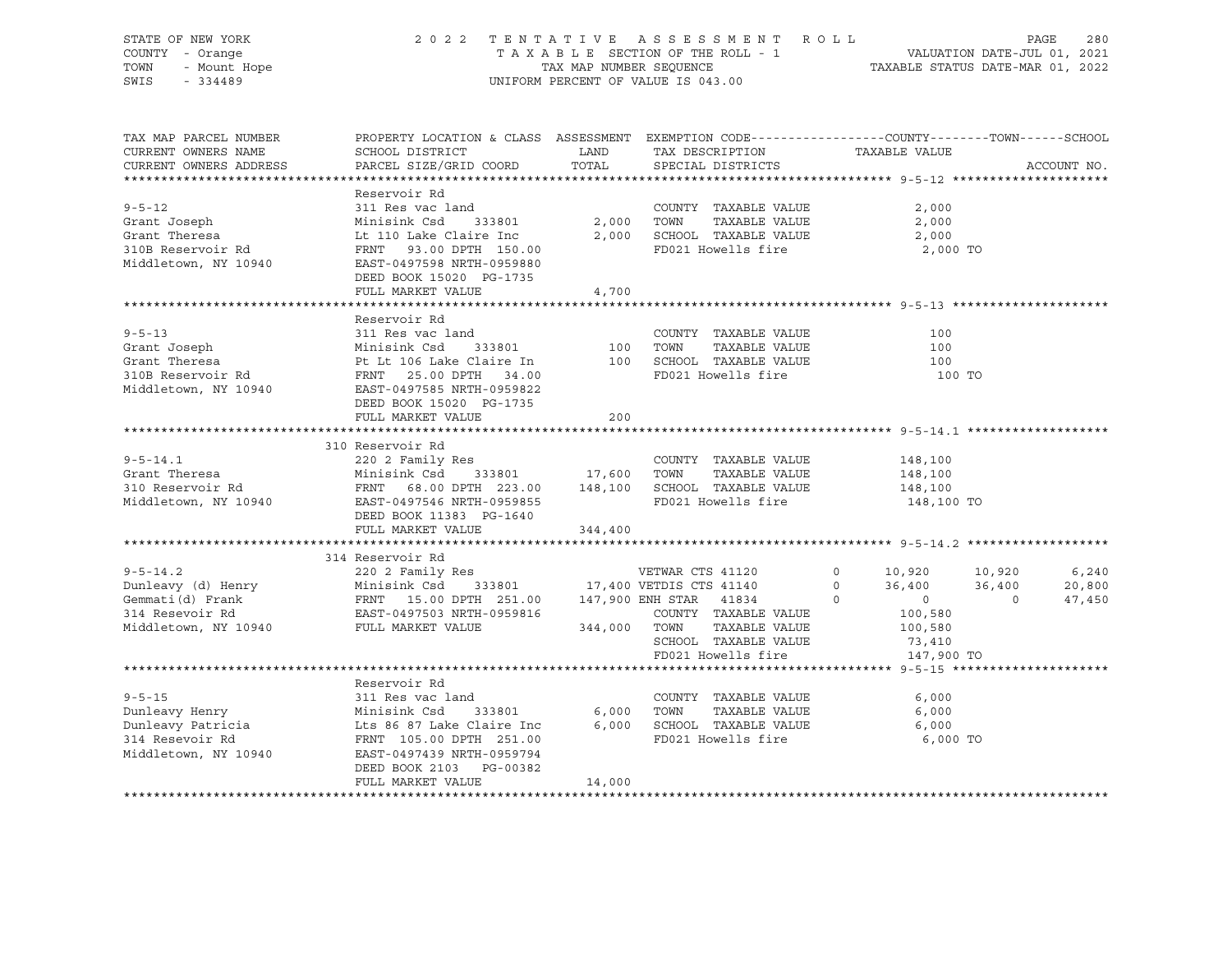| STATE OF NEW YORK<br>COUNTY - Orange<br>TOWN<br>- Mount Hope<br>SWIS<br>$-334489$ |                                                                                                                                                                                             |                  | 2022 TENTATIVE ASSESSMENT ROLL<br>UNIFORM PERCENT OF VALUE IS 043.00          |                       | PAGE<br>281 |
|-----------------------------------------------------------------------------------|---------------------------------------------------------------------------------------------------------------------------------------------------------------------------------------------|------------------|-------------------------------------------------------------------------------|-----------------------|-------------|
| TAX MAP PARCEL NUMBER<br>CURRENT OWNERS NAME<br>CURRENT OWNERS ADDRESS            | PROPERTY LOCATION & CLASS ASSESSMENT EXEMPTION CODE----------------COUNTY-------TOWN------SCHOOL<br>SCHOOL DISTRICT<br>PARCEL SIZE/GRID COORD                                               | LAND<br>TOTAL    | TAX DESCRIPTION<br>SPECIAL DISTRICTS                                          | TAXABLE VALUE         | ACCOUNT NO. |
| $9 - 5 - 16$<br>Dunleavy Patricia                                                 | Reservoir Rd<br>311 Res vac land<br>Minisink Csd<br>333801                                                                                                                                  | 2,000 TOWN       | COUNTY TAXABLE VALUE<br>TAXABLE VALUE                                         | 2,000<br>2,000        |             |
| Gemmati (d) Theresa<br>314 Reservoir Rd<br>Middletown, NY 10940                   | Lt 85 Lake Claire Inc<br>FRNT 50.00 DPTH 225.00<br>EAST-0497365 NRTH-0959769<br>DEED BOOK 14949 PG-1379                                                                                     |                  | 2,000 SCHOOL TAXABLE VALUE<br>FD021 Howells fire                              | 2,000<br>2,000 TO     |             |
|                                                                                   | FULL MARKET VALUE                                                                                                                                                                           | 4,700            |                                                                               |                       |             |
|                                                                                   | 322 Reservoir Rd                                                                                                                                                                            |                  |                                                                               |                       |             |
| $9 - 5 - 18.1$<br>Girardi Matthew                                                 | 210 1 Family Res<br>Minisink Csd 333801                                                                                                                                                     | 19,000           | COUNTY TAXABLE VALUE<br>TOWN<br>TAXABLE VALUE<br>190,000 SCHOOL TAXABLE VALUE | 190,000<br>190,000    |             |
| Girardi Kimberly<br>322 Reservior Rd<br>Middletown, NY 10940                      | Lt 83 & 84 Lake Claire<br>Map 1342<br>Ns Reservior Road<br>FRNT 101.00 DPTH 216.00<br>0.50 BANKC080370<br>ACRES<br>EAST-0497269 NRTH-0959739<br>DEED BOOK 5795 PG-284                       |                  | FD021 Howells fire                                                            | 190,000<br>190,000 TO |             |
|                                                                                   | FULL MARKET VALUE                                                                                                                                                                           | 441,900          |                                                                               |                       |             |
|                                                                                   | 328 Reservoir Rd                                                                                                                                                                            |                  |                                                                               |                       |             |
| $9 - 5 - 19$                                                                      | 210 1 Family Res                                                                                                                                                                            |                  | COUNTY TAXABLE VALUE                                                          | 117,200               |             |
| Borden Paul                                                                       | Minisink Csd<br>333801                                                                                                                                                                      | 22,900 TOWN      | TAXABLE VALUE                                                                 | 117,200               |             |
| 328 Reservoir Rd<br>Middletown, NY 10940                                          | Lts 80-82 Inc Lake Claire 117,200 SCHOOL TAXABLE VALUE<br>FRNT 150.10 DPTH 215.50<br>ACRES<br>0.73 BANKC030614<br>EAST-0497076 NRTH-0959664<br>DEED BOOK 14244 PG-1059<br>FULL MARKET VALUE | 272,600          | FD021 Howells fire                                                            | 117,200<br>117,200 TO |             |
|                                                                                   |                                                                                                                                                                                             |                  |                                                                               |                       |             |
|                                                                                   | Reservoir Rd                                                                                                                                                                                |                  |                                                                               |                       |             |
| $9 - 5 - 20$<br>Borden Paul                                                       | 311 Res vac land<br>Minisink Csd<br>333801                                                                                                                                                  | 2,600            | COUNTY TAXABLE VALUE<br>TOWN<br>TAXABLE VALUE                                 | 2,600<br>2,600        |             |
| 328 Reservoir Rd                                                                  | Lt 79 Lake Claire Inc                                                                                                                                                                       | 2,600            | SCHOOL TAXABLE VALUE                                                          | 2,600                 |             |
| Middletown, NY 10940                                                              | FRNT<br>92.10 DPTH 231.50<br>0.27 BANKC030614<br>ACRES<br>EAST-0497170 NRTH-0959700<br>DEED BOOK 14244 PG-1059<br>FULL MARKET VALUE                                                         | 6,000            | FD021 Howells fire                                                            | 2,600 TO              |             |
|                                                                                   |                                                                                                                                                                                             |                  |                                                                               |                       |             |
|                                                                                   | Ridge Ave                                                                                                                                                                                   |                  |                                                                               |                       |             |
| $9 - 6 - 1.2$                                                                     | 311 Res vac land                                                                                                                                                                            |                  | COUNTY TAXABLE VALUE                                                          | 31,100                |             |
| Singman Trust Sydelle<br>80 First Ave Apt 10-I                                    | Minisink Csd<br>333801<br>Lts 28, 29, 40-47                                                                                                                                                 | 31,100<br>31,100 | TAXABLE VALUE<br>TOWN<br>SCHOOL TAXABLE VALUE                                 | 31,100<br>31,100      |             |
| New York, NY 10009                                                                | Lake Claire Inc<br>Map 1342<br>ACRES<br>2.30<br>EAST-0496542 NRTH-0959658                                                                                                                   |                  | FD021 Howells fire                                                            | 31,100 TO             |             |
|                                                                                   | DEED BOOK 13221 PG-1466                                                                                                                                                                     |                  |                                                                               |                       |             |
|                                                                                   | FULL MARKET VALUE                                                                                                                                                                           | 72,300           |                                                                               |                       |             |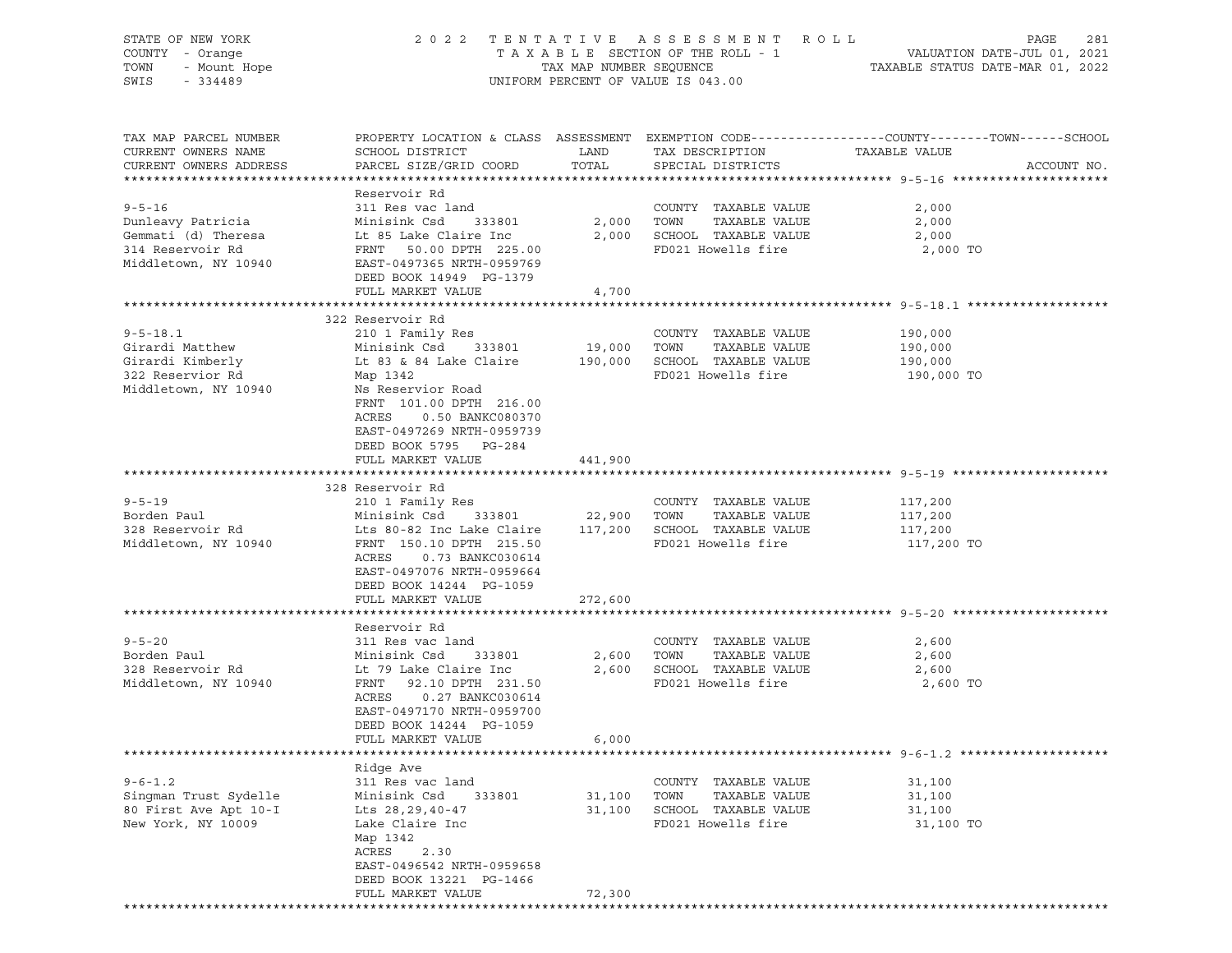| STATE OF NEW YORK<br>COUNTY - Orange<br>TOWN<br>- Mount Hope<br>SWIS<br>$-334489$                    | 2022 TENTATIVE ASSESSMENT ROLL                                                                                                                                                                             | UNIFORM PERCENT OF VALUE IS 043.00 |                |                                                                                             | TAXABLE SECTION OF THE ROLL - 1<br>TAXABLE SECTION OF THE ROLL - 1<br>TAXABLE STATUS DATE-MAR 01, 2022 |                      | PAGE<br>282 |
|------------------------------------------------------------------------------------------------------|------------------------------------------------------------------------------------------------------------------------------------------------------------------------------------------------------------|------------------------------------|----------------|---------------------------------------------------------------------------------------------|--------------------------------------------------------------------------------------------------------|----------------------|-------------|
| TAX MAP PARCEL NUMBER<br>CURRENT OWNERS NAME<br>CURRENT OWNERS ADDRESS                               | PROPERTY LOCATION & CLASS ASSESSMENT EXEMPTION CODE---------------COUNTY-------TOWN------SCHOOL<br>SCHOOL DISTRICT<br>PARCEL SIZE/GRID COORD                                                               | LAND<br>TOTAL                      |                | TAX DESCRIPTION<br>SPECIAL DISTRICTS                                                        | TAXABLE VALUE                                                                                          |                      | ACCOUNT NO. |
| $9 - 6 - 5$<br>Hermanowski Charles<br>Hermanowski Tatiana<br>456 Tally Ho Rd<br>Middletown, NY 10940 | Hilltop Ave<br>311 Res vac land<br>Minisink Csd 333801<br>Lts 48 49 Lake Claire Inc<br>FRNT 100.00 DPTH 200.00<br>EAST-0496733 NRTH-0959782<br>DEED BOOK 13068 PG-1138<br>FULL MARKET VALUE                | 5,000<br>11,600                    | TOWN           | COUNTY TAXABLE VALUE<br>TAXABLE VALUE<br>5,000 SCHOOL TAXABLE VALUE<br>FD021 Howells fire   | 5,000<br>5,000<br>5,000                                                                                | 5,000 TO             |             |
|                                                                                                      |                                                                                                                                                                                                            |                                    |                |                                                                                             |                                                                                                        |                      |             |
| $9 - 6 - 6$<br>Hermanowski Charles<br>Hermanowski Tatiana<br>456 Tally Ho Rd<br>Middletown, NY 10940 | 338 Reservoir Rd<br>210 1 Family Res<br>Minisink Csd<br>333801<br>ACRES<br>1.80<br>EAST-0496898 NRTH-0959748<br>DEED BOOK 13068 PG-1138<br>FULL MARKET VALUE                                               | 442,800                            | 28,800 TOWN    | COUNTY TAXABLE VALUE<br>TAXABLE VALUE<br>190,400 SCHOOL TAXABLE VALUE<br>FD021 Howells fire | 190,400<br>190,400<br>190,400<br>190,400 TO                                                            |                      |             |
|                                                                                                      |                                                                                                                                                                                                            |                                    |                |                                                                                             |                                                                                                        |                      |             |
| $9 - 6 - 7$<br>Hayward Protection Trust<br>344 Reservoir Rd<br>Middletown, NY 10940                  | 344 Reservoir Rd<br>210 1 Family Res<br>Minisink Csd<br>Lts 33 36 Inc Lake Claire 139,900 TOWN<br>ACRES<br>1.00<br>EAST-0496758 NRTH-0959567<br>DEED BOOK 14013 PG-831                                     | 333801 25,000                      | ENH STAR 41834 | COUNTY TAXABLE VALUE<br>TAXABLE VALUE<br>SCHOOL TAXABLE VALUE<br>FD021 Howells fire         | $\overline{0}$<br>$\Omega$<br>139,900<br>139,900<br>92,450<br>139,900 TO                               | $\Omega$             | 47,450      |
|                                                                                                      | FULL MARKET VALUE                                                                                                                                                                                          | 325,300                            |                |                                                                                             |                                                                                                        |                      |             |
|                                                                                                      |                                                                                                                                                                                                            |                                    |                |                                                                                             |                                                                                                        |                      |             |
| $9 - 6 - 8$<br>Phanor Antonine<br>Phanor Jean E<br>352 Reservoir Rd<br>Middletown, NY 10940          | 352 Reservoir Rd<br>210 1 Family Res<br>Minisink Csd<br>333801<br>Lts 30-32 Inc Lake Claire<br>FRNT 151.00 DPTH 223.00<br>ACRES<br>0.75 BANKC061197<br>EAST-0496600 NRTH-0959506<br>DEED BOOK 13803 PG-956 | 23,200<br>152,700 TOWN             | BAS STAR 41854 | COUNTY TAXABLE VALUE<br>TAXABLE VALUE<br>SCHOOL TAXABLE VALUE<br>FD021 Howells fire         | $\Omega$<br>$\overline{0}$<br>152,700<br>152,700<br>133,690<br>152,700 TO                              | $\Omega$             | 19,010      |
|                                                                                                      | FULL MARKET VALUE                                                                                                                                                                                          | 355,100                            |                |                                                                                             |                                                                                                        |                      |             |
|                                                                                                      | **********************                                                                                                                                                                                     |                                    |                |                                                                                             | ***************************** 9-6-10 ***************                                                   |                      |             |
| $9 - 6 - 10$<br>Rappa Jason D<br>Rappa Tina M<br>360 Reservoir Rd<br>Middletown, NY 10940            | 360 Reservoir Rd<br>210 1 Family Res<br>Minisink Csd<br>333801<br>Lts 26 27 Lake Claire Inc<br>FRNT 281.00 DPTH 128.60<br>ACRES<br>0.52 BANKC160113<br>EAST-0496388 NRTH-0959418<br>DEED BOOK 13682 PG-469 | 23,600<br>87,800 TOWN              | BAS STAR 41854 | COUNTY TAXABLE VALUE<br>TAXABLE VALUE<br>SCHOOL TAXABLE VALUE<br>FD021 Howells fire         | $\overline{0}$<br>$\circ$<br>87,800<br>87,800<br>68,790                                                | $\circ$<br>87,800 TO | 19,010      |
|                                                                                                      | FULL MARKET VALUE                                                                                                                                                                                          | 204,200                            |                |                                                                                             |                                                                                                        |                      |             |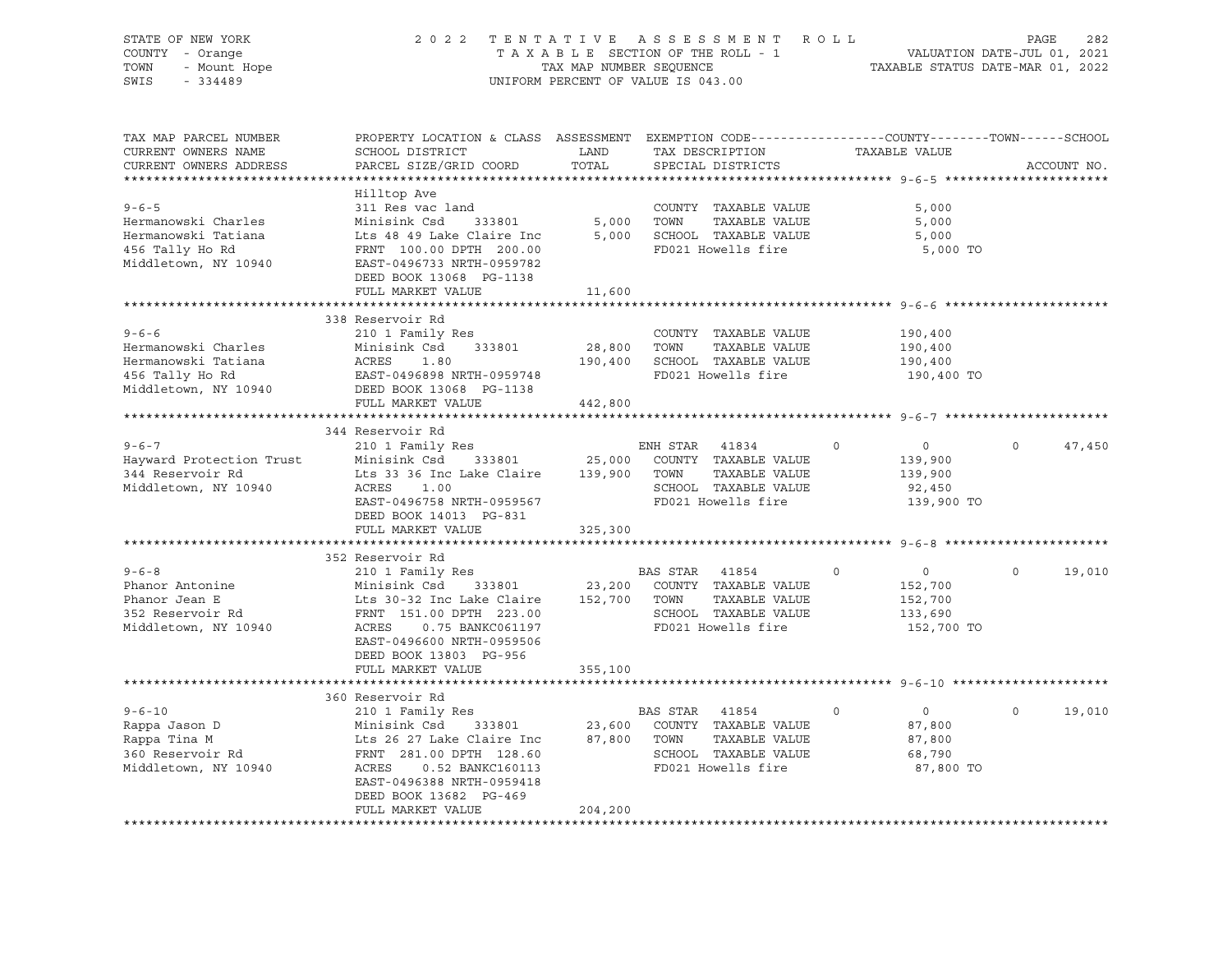## STATE OF NEW YORK 2 0 2 2 T E N T A T I V E A S S E S S M E N T R O L L PAGE 283 COUNTY - Orange T A X A B L E SECTION OF THE ROLL - 1 VALUATION DATE-JUL 01, 2021 TOWN - Mount Hope TAX NAP NUMBER SEQUENCE TAXABLE STATUS DATE-MAR 01, 2022<br>TAXABLE STATUS DATE-MAR 01, 2022 UNIFORM PERCENT OF VALUE IS 043.00

TAX MAP PARCEL NUMBER PROPERTY LOCATION & CLASS ASSESSMENT EXEMPTION CODE------------------COUNTY--------TOWN------SCHOOL CURRENT OWNERS NAME SCHOOL DISTRICT LAND TAX DESCRIPTION TAXABLE VALUE PARCEL SIZE/GRID COORD TOTAL SPECIAL DISTRICTS TO ACCOUNT NO. \*\*\*\*\*\*\*\*\*\*\*\*\*\*\*\*\*\*\*\*\*\*\*\*\*\*\*\*\*\*\*\*\*\*\*\*\*\*\*\*\*\*\*\*\*\*\*\*\*\*\*\*\*\*\*\*\*\*\*\*\*\*\*\*\*\*\*\*\*\*\*\*\*\*\*\*\*\*\*\*\*\*\*\*\*\*\*\*\*\*\*\*\*\*\*\*\*\*\*\*\*\*\* 10-1-1.1 \*\*\*\*\*\*\*\*\*\*\*\*\*\*\*\*\*\*\* St Hwy 211 10-1-1.1 323 Vacant rural COUNTY TAXABLE VALUE 10,000 Bannon Brian Minisink Csd 333801 10,000 TOWN TAXABLE VALUE 10,000 Bannon Elinor ACRES 15.00 10,000 SCHOOL TAXABLE VALUE 10,000 9257 SE Mystic Cove Ter EAST-0479619 NRTH-0964274 FD027 Mt hope fire 10,000 TO Hobe Sound, FL 33455 DEED BOOK 2956 PG-00306 FULL MARKET VALUE 23,300 \*\*\*\*\*\*\*\*\*\*\*\*\*\*\*\*\*\*\*\*\*\*\*\*\*\*\*\*\*\*\*\*\*\*\*\*\*\*\*\*\*\*\*\*\*\*\*\*\*\*\*\*\*\*\*\*\*\*\*\*\*\*\*\*\*\*\*\*\*\*\*\*\*\*\*\*\*\*\*\*\*\*\*\*\*\*\*\*\*\*\*\*\*\*\*\*\*\*\*\*\*\*\* 10-1-1.21 \*\*\*\*\*\*\*\*\*\*\*\*\*\*\*\*\*\* 303 County Rte 61 10-1-1.21 240 Rural res COUNTY TAXABLE VALUE 204,800 Nietubyc Maria Minisink Csd 333801 35,000 TOWN TAXABLE VALUE 204,800 Bubilo Andrzej Lt 1 Basha Kill Farms II 204,800 SCHOOL TAXABLE VALUE 204,800 303 County Route 61 Map 9181 FD027 Mt hope fire 204,800 TO<br>
Otisville, NY 10963 ACRES 11.90 Otisville, NY 10963 EAST-0477606 NRTH-0963235 DEED BOOK 13897 PG-1430 FULL MARKET VALUE 476,300 \*\*\*\*\*\*\*\*\*\*\*\*\*\*\*\*\*\*\*\*\*\*\*\*\*\*\*\*\*\*\*\*\*\*\*\*\*\*\*\*\*\*\*\*\*\*\*\*\*\*\*\*\*\*\*\*\*\*\*\*\*\*\*\*\*\*\*\*\*\*\*\*\*\*\*\*\*\*\*\*\*\*\*\*\*\*\*\*\*\*\*\*\*\*\*\*\*\*\*\*\*\*\* 10-1-1.22 \*\*\*\*\*\*\*\*\*\*\*\*\*\*\*\*\*\* 3 Maggie Ln 10-1-1.22 240 Rural res COUNTY TAXABLE VALUE 310,000 Parker Cox Jacenta Minisink Csd 333801 48,700 TOWN TAXABLE VALUE 310,000 PO Box 700 Lt2 Basha Kill Farms Su 2 310,000 SCHOOL TAXABLE VALUE 310,000 Otisville, NY 10963 Map 9181 FD027 Mt hope fire 310,000 TO ACRES 18.10 BANKC080496 EAST-0478100 NRTH-0963791 DEED BOOK 14867 PG-781 FULL MARKET VALUE 720,900 \*\*\*\*\*\*\*\*\*\*\*\*\*\*\*\*\*\*\*\*\*\*\*\*\*\*\*\*\*\*\*\*\*\*\*\*\*\*\*\*\*\*\*\*\*\*\*\*\*\*\*\*\*\*\*\*\*\*\*\*\*\*\*\*\*\*\*\*\*\*\*\*\*\*\*\*\*\*\*\*\*\*\*\*\*\*\*\*\*\*\*\*\*\*\*\*\*\*\*\*\*\*\* 10-1-1.23 \*\*\*\*\*\*\*\*\*\*\*\*\*\*\*\*\*\* 6 Maggie Ln 10-1-1.23 240 Rural res ENH STAR 41834 0 0 0 47,450 Marasco Mark Minisink Csd 333801 49,900 COUNTY TAXABLE VALUE 178,800 PO Box 286 Lt 3 Basha Kill Sub 2 178,800 TOWN TAXABLE VALUE 178,800 Otisville, NY 10963 Map 9181 SCHOOL TAXABLE VALUE 131,350 ACRES 14.90 FD027 Mt hope fire 178,800 TO EAST-0478670 NRTH-0963962 DEED BOOK 3482 PG-225 FULL MARKET VALUE 415,800 \*\*\*\*\*\*\*\*\*\*\*\*\*\*\*\*\*\*\*\*\*\*\*\*\*\*\*\*\*\*\*\*\*\*\*\*\*\*\*\*\*\*\*\*\*\*\*\*\*\*\*\*\*\*\*\*\*\*\*\*\*\*\*\*\*\*\*\*\*\*\*\*\*\*\*\*\*\*\*\*\*\*\*\*\*\*\*\*\*\*\*\*\*\*\*\*\*\*\*\*\*\*\* 10-1-2 \*\*\*\*\*\*\*\*\*\*\*\*\*\*\*\*\*\*\*\*\* St Hwy 211 & Co Hwy 61 10-1-2 330 Vacant comm COUNTY TAXABLE VALUE 10,000 C&S 99 LLC. Minisink Csd 333801 10,000 TOWN TAXABLE VALUE 10,000 1853 Mountain Rd Former Landfill 10,000 SCHOOL TAXABLE VALUE 10,000 Otisville, NY 10963 FRNT 166.00 DPTH 261.00 FD027 Mt hope fire 10,000 TO ACRES 0.35 EAST-0477188 NRTH-0962967 DEED BOOK 14839 PG-1566 FULL MARKET VALUE 23,300 \*\*\*\*\*\*\*\*\*\*\*\*\*\*\*\*\*\*\*\*\*\*\*\*\*\*\*\*\*\*\*\*\*\*\*\*\*\*\*\*\*\*\*\*\*\*\*\*\*\*\*\*\*\*\*\*\*\*\*\*\*\*\*\*\*\*\*\*\*\*\*\*\*\*\*\*\*\*\*\*\*\*\*\*\*\*\*\*\*\*\*\*\*\*\*\*\*\*\*\*\*\*\*\*\*\*\*\*\*\*\*\*\*\*\*\*\*\*\*\*\*\*\*\*\*\*\*\*\*\*\*\*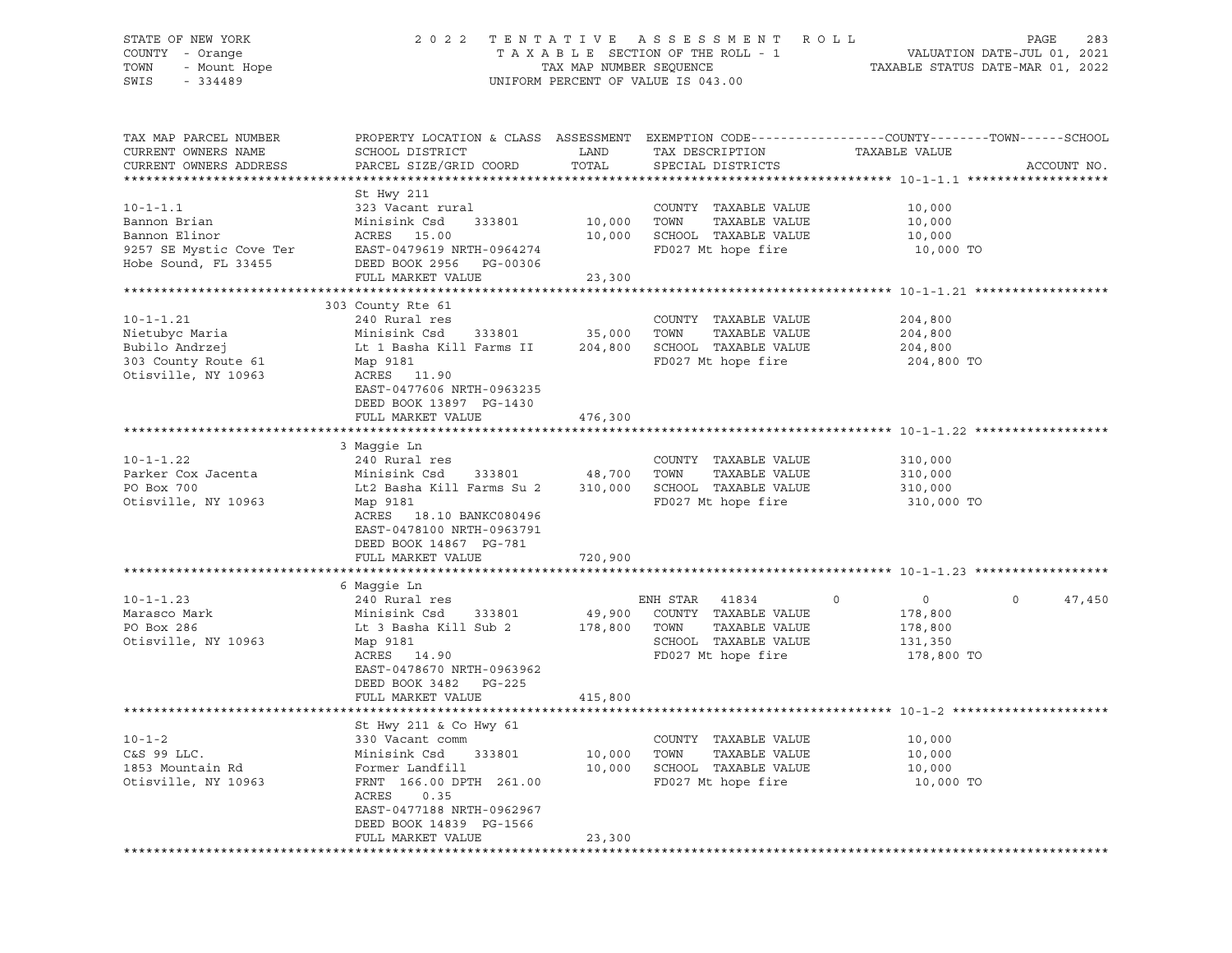| SWIS - 334489                                                                                                                                                                                                                                                                                    |                                                                                         |         | UNIFORM PERCENT OF VALUE IS 043.00 | STATE OF NEW YORK 284<br>COUNTY - Orange 284<br>TAXABLE SECTION OF THE ROLL - 1<br>TOWN - Mount Hope 1 TAXABLE STATUS DATE-JUL 01, 2021<br>TOWN - Mount Hope 1 TAXABLE STATUS DATE-MAR 01, 2022<br>SWIS - 334489 |
|--------------------------------------------------------------------------------------------------------------------------------------------------------------------------------------------------------------------------------------------------------------------------------------------------|-----------------------------------------------------------------------------------------|---------|------------------------------------|------------------------------------------------------------------------------------------------------------------------------------------------------------------------------------------------------------------|
| TAX MAP PARCEL NUMBER<br>CURRENT OWNERS NAME<br>CURRENT OWNERS ADDRESS                                                                                                                                                                                                                           | PARCEL SIZE/GRID COORD                                                                  |         | TOTAL SPECIAL DISTRICTS            | PROPERTY LOCATION & CLASS ASSESSMENT EXEMPTION CODE----------------COUNTY-------TOWN------SCHOOL<br>ACCOUNT NO.                                                                                                  |
| $10 - 1 - 3.2$<br>9 Dong David<br>22,000<br>22,000<br>22,000<br>22,000<br>7 Florida Ln<br>22,000<br>7 Florida Ln<br>22,000<br>22,000<br>22,000<br>22,000<br>22,000<br>22,000<br>22,000<br>22,000<br>22,000<br>22,000<br>22,000<br>22,000<br>22,000<br>22,000<br>22,000<br>22,000<br>22,000<br>22 | 7 Florida Ln<br>210 1 Family Res<br>EAST-0477986 NRTH-0962736<br>DEED BOOK 14410 PG-298 |         | COUNTY TAXABLE VALUE               | 122,000<br>122,000 TO                                                                                                                                                                                            |
|                                                                                                                                                                                                                                                                                                  | FULL MARKET VALUE                                                                       | 283,700 |                                    |                                                                                                                                                                                                                  |
| 10-1-5<br>Seymour Tim 311 Res vac land<br>311 Res vac land<br>Minisink Csd 333801<br>2,800 TOWN TAXABLE VALUE 2,800<br>2,800 TOWN TAXABLE VALUE 2,800<br>2,800<br>2,800 SCHOOL TAXABLE VALUE 2,800<br>2,800<br>2,800<br>2,800<br>2,800<br>2,800<br>2,800                                         | Main St                                                                                 |         |                                    |                                                                                                                                                                                                                  |
|                                                                                                                                                                                                                                                                                                  |                                                                                         |         |                                    |                                                                                                                                                                                                                  |
|                                                                                                                                                                                                                                                                                                  |                                                                                         |         |                                    |                                                                                                                                                                                                                  |
|                                                                                                                                                                                                                                                                                                  |                                                                                         |         |                                    |                                                                                                                                                                                                                  |
|                                                                                                                                                                                                                                                                                                  | DEED BOOK 5207 PG-137<br>FULL MARKET VALUE                                              | 6,500   |                                    |                                                                                                                                                                                                                  |
|                                                                                                                                                                                                                                                                                                  |                                                                                         |         |                                    |                                                                                                                                                                                                                  |
|                                                                                                                                                                                                                                                                                                  | Main St Ext                                                                             |         |                                    |                                                                                                                                                                                                                  |
| 10-1-6.11 312 Vac w/imprv<br>Hertel Steven Minisink Csd 333801 7,100 TOWN TAXABLE VALUE<br>Hertel Patricia FRNT 90.00 DPTH 164.00 16,500 SCHOOL TAXABLE VALUE<br>100 Main St EAST-0477828 NRTH-0962235<br>Otisville, NY 10963 DEED BOO                                                           |                                                                                         |         | COUNTY TAXABLE VALUE               | 16,500                                                                                                                                                                                                           |
|                                                                                                                                                                                                                                                                                                  |                                                                                         |         |                                    | 16,500                                                                                                                                                                                                           |
|                                                                                                                                                                                                                                                                                                  |                                                                                         |         |                                    | 16,500                                                                                                                                                                                                           |
|                                                                                                                                                                                                                                                                                                  |                                                                                         |         |                                    | 16,500 TO                                                                                                                                                                                                        |
|                                                                                                                                                                                                                                                                                                  | FULL MARKET VALUE                                                                       | 38,400  |                                    |                                                                                                                                                                                                                  |
|                                                                                                                                                                                                                                                                                                  |                                                                                         |         |                                    |                                                                                                                                                                                                                  |
|                                                                                                                                                                                                                                                                                                  |                                                                                         |         |                                    |                                                                                                                                                                                                                  |
|                                                                                                                                                                                                                                                                                                  |                                                                                         |         |                                    | 69,200                                                                                                                                                                                                           |
|                                                                                                                                                                                                                                                                                                  |                                                                                         |         |                                    | 69,200<br>69,200                                                                                                                                                                                                 |
|                                                                                                                                                                                                                                                                                                  |                                                                                         |         |                                    |                                                                                                                                                                                                                  |
| ANTIFY TO A COUNTY TAXABLE VALUE<br>Hanson Deborah Minisink Csd 333801 16,800 TOWN TAXABLE VALUE<br>PO Box 124 FRNT 118.00 DPTH 110.00 69,200 SCHOOL TAXABLE VALUE<br>Otisville, NY 10963 EAST-0477779 NRTH-0962115 FD027 Mt hope fi                                                             |                                                                                         |         |                                    | 69,200 TO                                                                                                                                                                                                        |
|                                                                                                                                                                                                                                                                                                  |                                                                                         |         |                                    |                                                                                                                                                                                                                  |
|                                                                                                                                                                                                                                                                                                  | 105 Main St                                                                             |         |                                    |                                                                                                                                                                                                                  |
|                                                                                                                                                                                                                                                                                                  |                                                                                         |         |                                    | 60,000                                                                                                                                                                                                           |
|                                                                                                                                                                                                                                                                                                  |                                                                                         |         |                                    | 60,000                                                                                                                                                                                                           |
|                                                                                                                                                                                                                                                                                                  |                                                                                         |         |                                    | 60,000                                                                                                                                                                                                           |
| 10-1-6.21<br>CoUNTY TAXABLE VALUE<br>Canty Brianna Minist Minist Minist Minist Minist Minist Minist Minist Minist Minist Minist Minist<br>Otisville, NY 10963<br>NAMEL AND SPACE COUNTY SPACE COUNTY TAXABLE VALUE<br>COUNTY TAXABLE VAL                                                         | ACRES   0.16 BANKC190321<br>EAST-0477739 NRTH-0961990                                   |         |                                    | 60,000 TO                                                                                                                                                                                                        |
|                                                                                                                                                                                                                                                                                                  | DEED BOOK 14561 PG-1725                                                                 |         |                                    |                                                                                                                                                                                                                  |
|                                                                                                                                                                                                                                                                                                  | FULL MARKET VALUE                                                                       | 139,500 |                                    |                                                                                                                                                                                                                  |
|                                                                                                                                                                                                                                                                                                  |                                                                                         |         |                                    |                                                                                                                                                                                                                  |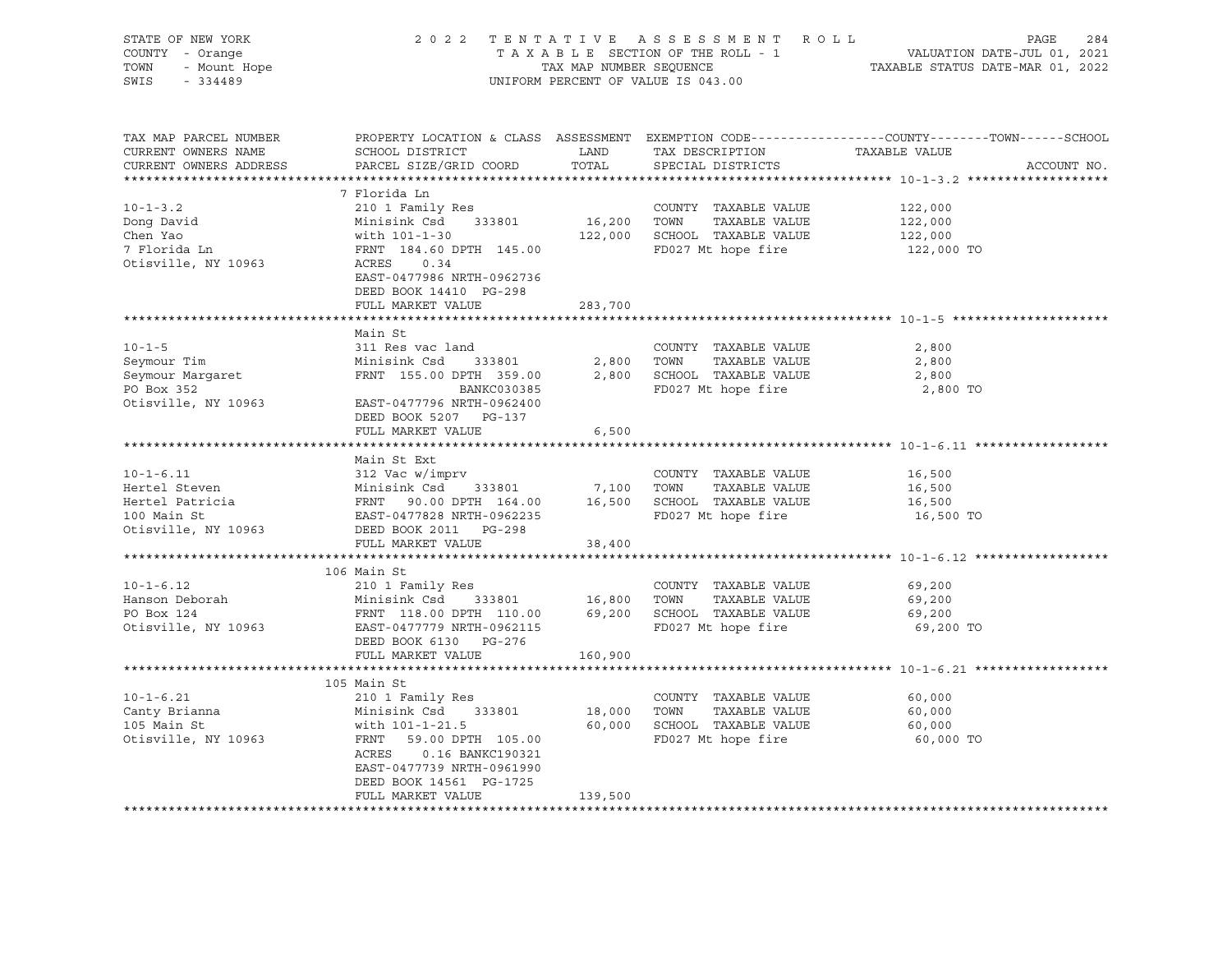## STATE OF NEW YORK 2 0 2 2 T E N T A T I V E A S S E S S M E N T R O L L PAGE 285 COUNTY - Orange T A X A B L E SECTION OF THE ROLL - 1 VALUATION DATE-JUL 01, 2021 TOWN - Mount Hope TAX MAP NUMBER SEQUENCE TAXABLE STATUS DATE-MAR 01, 2022 SWIS - 334489 UNIFORM PERCENT OF VALUE IS 043.00

| TAX MAP PARCEL NUMBER<br>CURRENT OWNERS NAME<br>CURRENT OWNERS ADDRESS                          | SCHOOL DISTRICT<br>PARCEL SIZE/GRID COORD                                                                                                                                                     | LAND<br>TOTAL                   | TAX DESCRIPTION<br>SPECIAL DISTRICTS                                                                                       | PROPERTY LOCATION & CLASS ASSESSMENT EXEMPTION CODE----------------COUNTY-------TOWN------SCHOOL<br>TAXABLE VALUE | ACCOUNT NO. |
|-------------------------------------------------------------------------------------------------|-----------------------------------------------------------------------------------------------------------------------------------------------------------------------------------------------|---------------------------------|----------------------------------------------------------------------------------------------------------------------------|-------------------------------------------------------------------------------------------------------------------|-------------|
| $10 - 1 - 6.22$<br>Xu Zhene<br>21 Red Oak Rd<br>Middletown, NY 10940                            | St Hwy 211 & Walker St<br>311 Res vac land<br>333801 34,800 TOWN<br>Minisink Csd<br>ACRES<br>4.50<br>EAST-0477418 NRTH-0962375<br>DEED BOOK 14576 PG-481<br>FULL MARKET VALUE                 | 34,800<br>80,900                | COUNTY TAXABLE VALUE<br>TAXABLE VALUE<br>SCHOOL TAXABLE VALUE<br>FD027 Mt hope fire                                        | 34,800<br>34,800<br>34,800<br>34,800 TO                                                                           |             |
| $10 - 1 - 8$<br>Fasihuddin Khaja<br>Fasihuddin Azara<br>9 Davenport Ter<br>West Nyack, NY 10994 | Schobl St<br>311 Res vac land<br>Minisink Csd<br>333801<br>ACRES<br>6.20<br>EAST-0477818 NRTH-0961343<br>DEED BOOK 11108 PG-153<br>FULL MARKET VALUE                                          | 14,900 TOWN<br>14,900<br>34,700 | COUNTY TAXABLE VALUE<br>TAXABLE VALUE<br>SCHOOL TAXABLE VALUE<br>FD027 Mt hope fire                                        | 14,900<br>14,900<br>14,900<br>14,900 TO                                                                           |             |
| $10 - 1 - 9$<br>Touw Dale<br>3 Mercy Ln<br>Otisville, NY 10963                                  | 3 Mercy Ln<br>210 1 Family Res<br>333801 37,500<br>Minisink Csd<br>ACRES<br>EAST-0478166 NRTH-0961288<br>DEED BOOK 14393 PG-788<br>FULL MARKET VALUE                                          | 358,400                         | COUNTY TAXABLE VALUE<br>TOWN<br>TAXABLE VALUE<br>4.00 BANKC040280   154,100   SCHOOL   TAXABLE VALUE<br>FD027 Mt hope fire | 154,100<br>154,100<br>154,100<br>154,100 TO                                                                       |             |
| $10 - 1 - 10.2$<br>Zhang Lin<br>Liu Wei<br>16 Mercy Ln<br>Otisville, NY 10963                   | 16 Mercy Ln<br>210 1 Family Res<br>Minisink Csd 333801<br>S Of Schobl St<br>with 101-2-3.3<br>ACRES<br>4.80<br>EAST-0478395 NRTH-0961326<br>DEED BOOK 13794 PG-274<br>FULL MARKET VALUE       | 171,500 TOWN<br>398,800         | SOLAR EX C 49500 0<br>28,000 COUNTY TAXABLE VALUE<br>TAXABLE VALUE<br>SCHOOL TAXABLE VALUE<br>FD027 Mt hope fire           | 12,500 12,500<br>159,000<br>159,000<br>159,000<br>171,500 TO                                                      | 12,500      |
| $10 - 1 - 11$<br>Ziegler Raymond<br>Ziegler Julie<br>45 Schobl St<br>Otisville, NY 10963        | Schobl St<br>311 Res vac land<br>Minisink Csd 333801<br>also 101-2-4.22<br>FRNT 145.00 DPTH 180.00<br>BANKN140687<br>EAST-0478806 NRTH-0961677<br>DEED BOOK 14182 PG-762<br>FULL MARKET VALUE | 1,600<br>1,600<br>3,700         | COUNTY TAXABLE VALUE<br>TOWN<br>TAXABLE VALUE<br>SCHOOL TAXABLE VALUE<br>FD027 Mt hope fire                                | 1,600<br>1,600<br>1,600<br>1,600 TO                                                                               |             |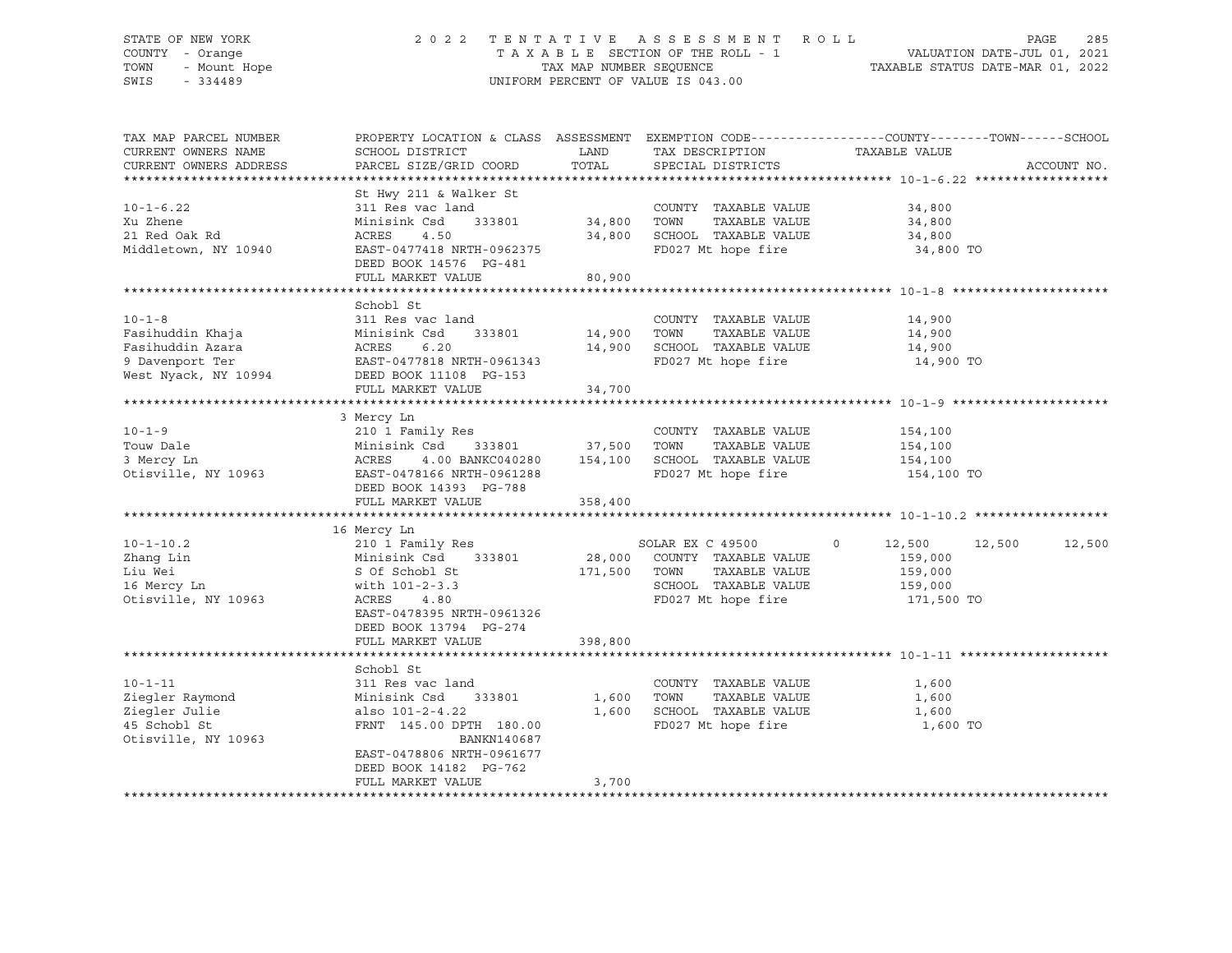| STATE OF NEW YORK<br>COUNTY - Orange<br>OF NEW TO CHERAL<br>- Orange<br>- Mount Hope<br>TOWN<br>SWIS |                                                                                                                                                                                                                                                                                          |                                      | 2022 TENTATIVE ASSESSMENT ROLL<br>UNIFORM PERCENT OF VALUE IS 043.00                       | 286<br>PAGE<br>T A X A B L E SECTION OF THE ROLL - 1 VALUATION DATE-JUL 01, 2021<br>TAX MAP NUMBER SEQUENCE TAXABLE STATUS DATE-MAR 01, 2022 |
|------------------------------------------------------------------------------------------------------|------------------------------------------------------------------------------------------------------------------------------------------------------------------------------------------------------------------------------------------------------------------------------------------|--------------------------------------|--------------------------------------------------------------------------------------------|----------------------------------------------------------------------------------------------------------------------------------------------|
| TAX MAP PARCEL NUMBER<br>CURRENT OWNERS NAME<br>CURRENT OWNERS ADDRESS                               | SCHOOL DISTRICT<br>PARCEL SIZE/GRID COORD                                                                                                                                                                                                                                                | TOTAL                                | LAND TAX DESCRIPTION<br>SPECIAL DISTRICTS                                                  | PROPERTY LOCATION & CLASS ASSESSMENT EXEMPTION CODE---------------COUNTY-------TOWN-----SCHOOL<br>TAXABLE VALUE<br>ACCOUNT NO.               |
| $10 - 1 - 12$<br>25 Mt Hope Realty, LLC<br>25 Schobl St<br>Otisville, NY 10963                       | Schobl St<br>311 Res vac land<br>Minisink Csd 333801<br>$w/$ village 101-2-5 $\qquad 6,500$ SCHOOL TAXABLE VALUE<br>FRNT 115.00 DPTH 118.00<br>EAST-0478918 NRTH-0961649<br>DEED BOOK 14439 PG-602<br>FULL MARKET VALUE                                                                  | 15,100                               | COUNTY TAXABLE VALUE<br>6,500 TOWN<br>TAXABLE VALUE<br>FD027 Mt hope fire                  | 6,500<br>6,500<br>6,500<br>6,500 TO                                                                                                          |
|                                                                                                      |                                                                                                                                                                                                                                                                                          |                                      |                                                                                            |                                                                                                                                              |
| $10 - 1 - 13.1$<br>PO Box 274<br>Otisville, NY 10963                                                 | 39 Schobl St<br>210 1 Family Res<br>Rosen Andrew J<br>Rosen Courtney J<br>Ptlt 1 Baines Submap 9839<br>Ptlt 1 Baines Submap 9839<br>152,600<br>SCHOOL TAXABLE VALUE<br>with 101-2-7<br>ACRES<br>2.30<br>EAST-0478730 NRTH-0961482                                                        |                                      | COUNTY TAXABLE VALUE<br>FD027 Mt hope fire                                                 | 152,600<br>152,600<br>152,600<br>152,600 TO                                                                                                  |
|                                                                                                      | DEED BOOK 14262 PG-1598<br>FULL MARKET VALUE                                                                                                                                                                                                                                             | 354,900                              |                                                                                            |                                                                                                                                              |
| $10 - 1 - 13.2$<br>Grogan Daniel T<br>37 Schobl St<br>37 Schobl St<br>Otisville, NY 10963            | 37 Schobl St<br>210 1 Family Res<br>Minisink Csd 333801 32,100 TOWN TAXABLE VALUE<br>Minisink Csd 333801 32,100 TOWN TAXABLE VALUE<br>Lt 2 Baines Sub Map 9839 153,500 SCHOOL TAXABLE VALUE<br>ACRES<br>2.00<br>EAST-0478970 NRTH-0961323<br>DEED BOOK 15147 PG-564<br>FULL MARKET VALUE | 357,000                              | COUNTY TAXABLE VALUE<br>FD027 Mt hope fire                                                 | 153,500<br>153,500<br>153,500<br>153,500 TO                                                                                                  |
|                                                                                                      |                                                                                                                                                                                                                                                                                          |                                      |                                                                                            |                                                                                                                                              |
| $10 - 1 - 14.1$<br>Jin Li<br>Xu Yin<br>9 Schobl St<br>Otisville, NY 10963                            | Co Hwy 73<br>311 Res vac land<br>Minisink Csd 333801<br>with 102-1-14.2<br>ACRES 1.10<br>EAST-0479163 NRTH-0961058<br>DEED BOOK 14374 PG-1940                                                                                                                                            | 1,200 TOWN                           | COUNTY TAXABLE VALUE<br>TAXABLE VALUE<br>1,200 SCHOOL TAXABLE VALUE<br>FD027 Mt hope fire  | 1,200<br>1,200<br>1,200<br>1,200 TO                                                                                                          |
|                                                                                                      | FULL MARKET VALUE                                                                                                                                                                                                                                                                        | 2,800                                |                                                                                            |                                                                                                                                              |
|                                                                                                      |                                                                                                                                                                                                                                                                                          |                                      |                                                                                            |                                                                                                                                              |
| $10 - 1 - 14.2$<br>Meme Melinda<br>19 Schobl St<br>Otisville, NY 10963                               | Co Hwy 73<br>311 Res vac land<br>311 Res vac land<br>Minisink Csd 333801 13,20<br>FRNT 260.00 DPTH 105.00 13,20<br>EAST-0478987 NRTH-0961546<br>DEED BOOK 14927 PG-1020<br>FULL MARKET VALUE                                                                                             | COUNT<br>13,200       TOWN<br>30,700 | COUNTY TAXABLE VALUE<br>TAXABLE VALUE<br>13,200 SCHOOL TAXABLE VALUE<br>FD027 Mt hope fire | 13,200<br>13,200<br>13,200<br>13,200 TO                                                                                                      |
|                                                                                                      |                                                                                                                                                                                                                                                                                          |                                      |                                                                                            |                                                                                                                                              |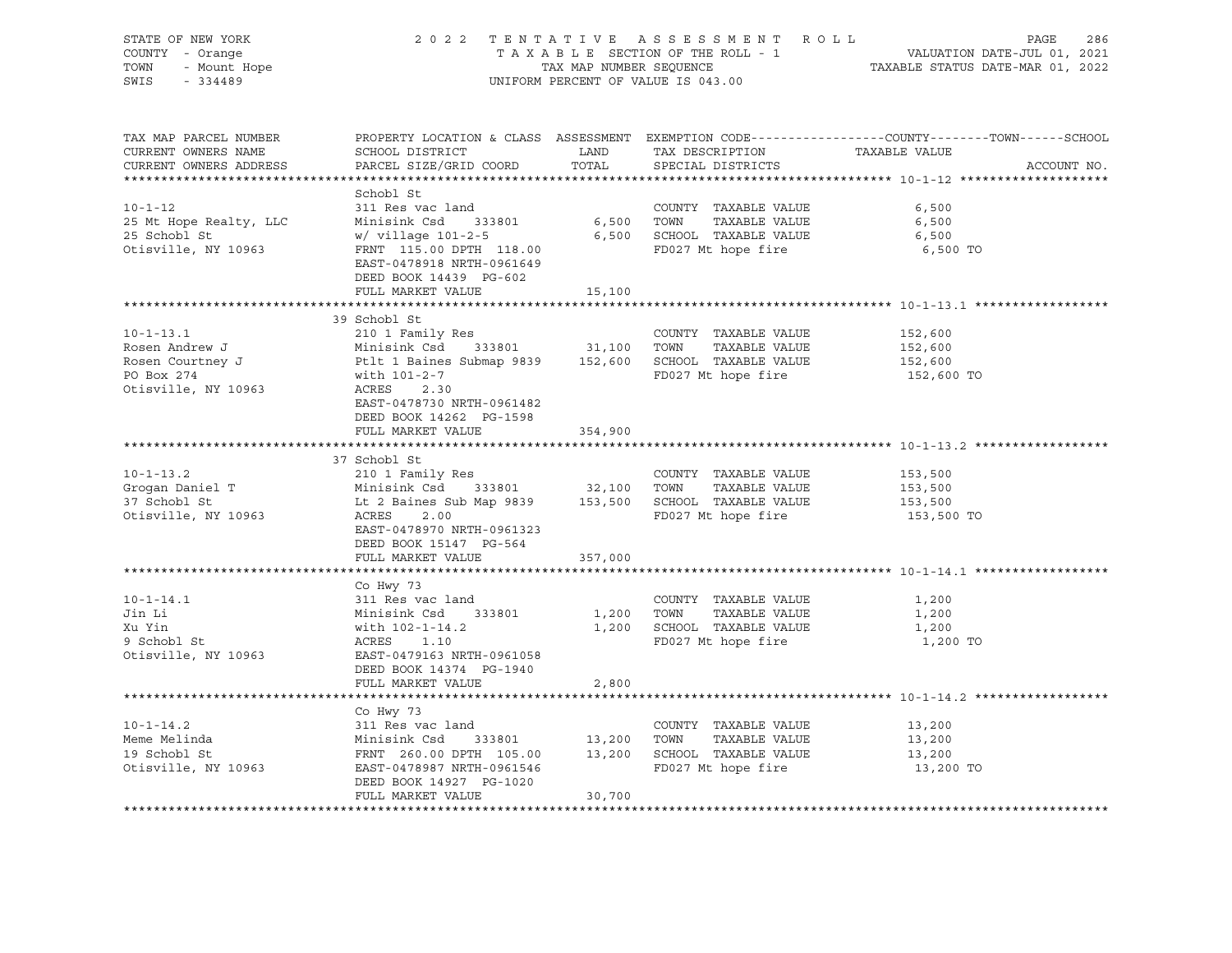## STATE OF NEW YORK 2 0 2 2 T E N T A T I V E A S S E S S M E N T R O L L PAGE 287 COUNTY - Orange T A X A B L E SECTION OF THE ROLL - 1 VALUATION DATE-JUL 01, 2021 TOWN - Mount Hope TAX NAP NUMBER SEQUENCE TAXABLE STATUS DATE-MAR 01, 2022<br>TAXABLE STATUS DATE-MAR 01, 2022 UNIFORM PERCENT OF VALUE IS 043.00

TAX MAP PARCEL NUMBER PROPERTY LOCATION & CLASS ASSESSMENT EXEMPTION CODE------------------COUNTY--------TOWN------SCHOOL CURRENT OWNERS NAME SCHOOL DISTRICT A LAND TAX DESCRIPTION TAXABLE VALUE CURRENT OWNERS ADDRESS PARCEL SIZE/GRID COORD TOTAL SPECIAL DISTRICTS ACCOUNT NO. \*\*\*\*\*\*\*\*\*\*\*\*\*\*\*\*\*\*\*\*\*\*\*\*\*\*\*\*\*\*\*\*\*\*\*\*\*\*\*\*\*\*\*\*\*\*\*\*\*\*\*\*\*\*\*\*\*\*\*\*\*\*\*\*\*\*\*\*\*\*\*\*\*\*\*\*\*\*\*\*\*\*\*\*\*\*\*\*\*\*\*\*\*\*\*\*\*\*\*\*\*\*\* 10-1-15 \*\*\*\*\*\*\*\*\*\*\*\*\*\*\*\*\*\*\*\* Co Hwy 73 10-1-15 320 Rural vacant COUNTY TAXABLE VALUE 23,200 Henderson Arthur C Minisink Csd 333801 23,200 TOWN TAXABLE VALUE 23,200 48 Field Rd ACRES 11.40 BANKC030614 23,200 SCHOOL TAXABLE VALUE 23,200 Otisville, NY 10963 EAST-0478748 NRTH-0960757 FD027 Mt hope fire 23,200 TO DEED BOOK 2257 PG-00751 FULL MARKET VALUE 54,000 \*\*\*\*\*\*\*\*\*\*\*\*\*\*\*\*\*\*\*\*\*\*\*\*\*\*\*\*\*\*\*\*\*\*\*\*\*\*\*\*\*\*\*\*\*\*\*\*\*\*\*\*\*\*\*\*\*\*\*\*\*\*\*\*\*\*\*\*\*\*\*\*\*\*\*\*\*\*\*\*\*\*\*\*\*\*\*\*\*\*\*\*\*\*\*\*\*\*\*\*\*\*\* 10-1-16 \*\*\*\*\*\*\*\*\*\*\*\*\*\*\*\*\*\*\*\* Mountain Rd 10-1-16 322 Rural vac>10 COUNTY TAXABLE VALUE 22,800 Dragon Springs Buddhist Inc. Minisink Csd 333801 22,800 TOWN TAXABLE VALUE 22,800 140 Galley Hill Rd ACRES 50.50 22,800 SCHOOL TAXABLE VALUE 22,800 Cuddebackville, NY 12729 BAST-0477347 NRTH-0960745 FD027 Mt hope fire 22,800 TO DEED BOOK 13047 PG-27 FULL MARKET VALUE 53,000 \*\*\*\*\*\*\*\*\*\*\*\*\*\*\*\*\*\*\*\*\*\*\*\*\*\*\*\*\*\*\*\*\*\*\*\*\*\*\*\*\*\*\*\*\*\*\*\*\*\*\*\*\*\*\*\*\*\*\*\*\*\*\*\*\*\*\*\*\*\*\*\*\*\*\*\*\*\*\*\*\*\*\*\*\*\*\*\*\*\*\*\*\*\*\*\*\*\*\*\*\*\*\* 10-1-17 \*\*\*\*\*\*\*\*\*\*\*\*\*\*\*\*\*\*\*\* Mountain Rd<br>311 Res vac land 10-1-17 311 Res vac land COUNTY TAXABLE VALUE 28,100 Dragon Springs Buddhist Inc. Minisink Csd 333801 28,100 TOWN TAXABLE VALUE 28,100 140 Galley Hill Rd ACRES 2.20 28,100 SCHOOL TAXABLE VALUE 28,100 Cuddebackville, NY 12729 EAST-0478593 NRTH-0960209 FD027 Mt hope fire 28,100 TO DEED BOOK 13047 PG-27 FULL MARKET VALUE 65,300 \*\*\*\*\*\*\*\*\*\*\*\*\*\*\*\*\*\*\*\*\*\*\*\*\*\*\*\*\*\*\*\*\*\*\*\*\*\*\*\*\*\*\*\*\*\*\*\*\*\*\*\*\*\*\*\*\*\*\*\*\*\*\*\*\*\*\*\*\*\*\*\*\*\*\*\*\*\*\*\*\*\*\*\*\*\*\*\*\*\*\*\*\*\*\*\*\*\*\*\*\*\*\* 10-1-18 \*\*\*\*\*\*\*\*\*\*\*\*\*\*\*\*\*\*\*\* Mountain Rd 10-1-18 314 Rural vac<10 COUNTY TAXABLE VALUE 28,100 Dragon Springs Buddhist Inc. Minisink Csd 333801 28,100 TOWN TAXABLE VALUE 28,100 140 Galley Hill Rd ACRES 2.10 28,100 SCHOOL TAXABLE VALUE 28,100 Cuddebackville, NY 12729 EAST-0478530 NRTH-0960020 FD027 Mt hope fire 28,100 TO DEED BOOK 13047 PG-27 FULL MARKET VALUE 65,300 \*\*\*\*\*\*\*\*\*\*\*\*\*\*\*\*\*\*\*\*\*\*\*\*\*\*\*\*\*\*\*\*\*\*\*\*\*\*\*\*\*\*\*\*\*\*\*\*\*\*\*\*\*\*\*\*\*\*\*\*\*\*\*\*\*\*\*\*\*\*\*\*\*\*\*\*\*\*\*\*\*\*\*\*\*\*\*\*\*\*\*\*\*\*\*\*\*\*\*\*\*\*\* 10-1-19 \*\*\*\*\*\*\*\*\*\*\*\*\*\*\*\*\*\*\*\* 2339 Mountain Rd<br>2339 Mountain Rd<br>312 Vac w/im 10-1-19 312 Vac w/imprv COUNTY TAXABLE VALUE 20,000 Fang Stephanie Minisink Csd 333801 17,000 TOWN TAXABLE VALUE 20,000 9532 Frederick Rd ASSESSED AS UNINHABITABLE 20,000 SCHOOL TAXABLE VALUE 20,000 STRUCTURE 2013 FD027 Mt hope fire 20,000 TO ADD WETLAND ISSUE ACRES 3.00 EAST-0478466 NRTH-0959880 DEED BOOK 13490 PG-7 FULL MARKET VALUE 46,500 \*\*\*\*\*\*\*\*\*\*\*\*\*\*\*\*\*\*\*\*\*\*\*\*\*\*\*\*\*\*\*\*\*\*\*\*\*\*\*\*\*\*\*\*\*\*\*\*\*\*\*\*\*\*\*\*\*\*\*\*\*\*\*\*\*\*\*\*\*\*\*\*\*\*\*\*\*\*\*\*\*\*\*\*\*\*\*\*\*\*\*\*\*\*\*\*\*\*\*\*\*\*\*\*\*\*\*\*\*\*\*\*\*\*\*\*\*\*\*\*\*\*\*\*\*\*\*\*\*\*\*\*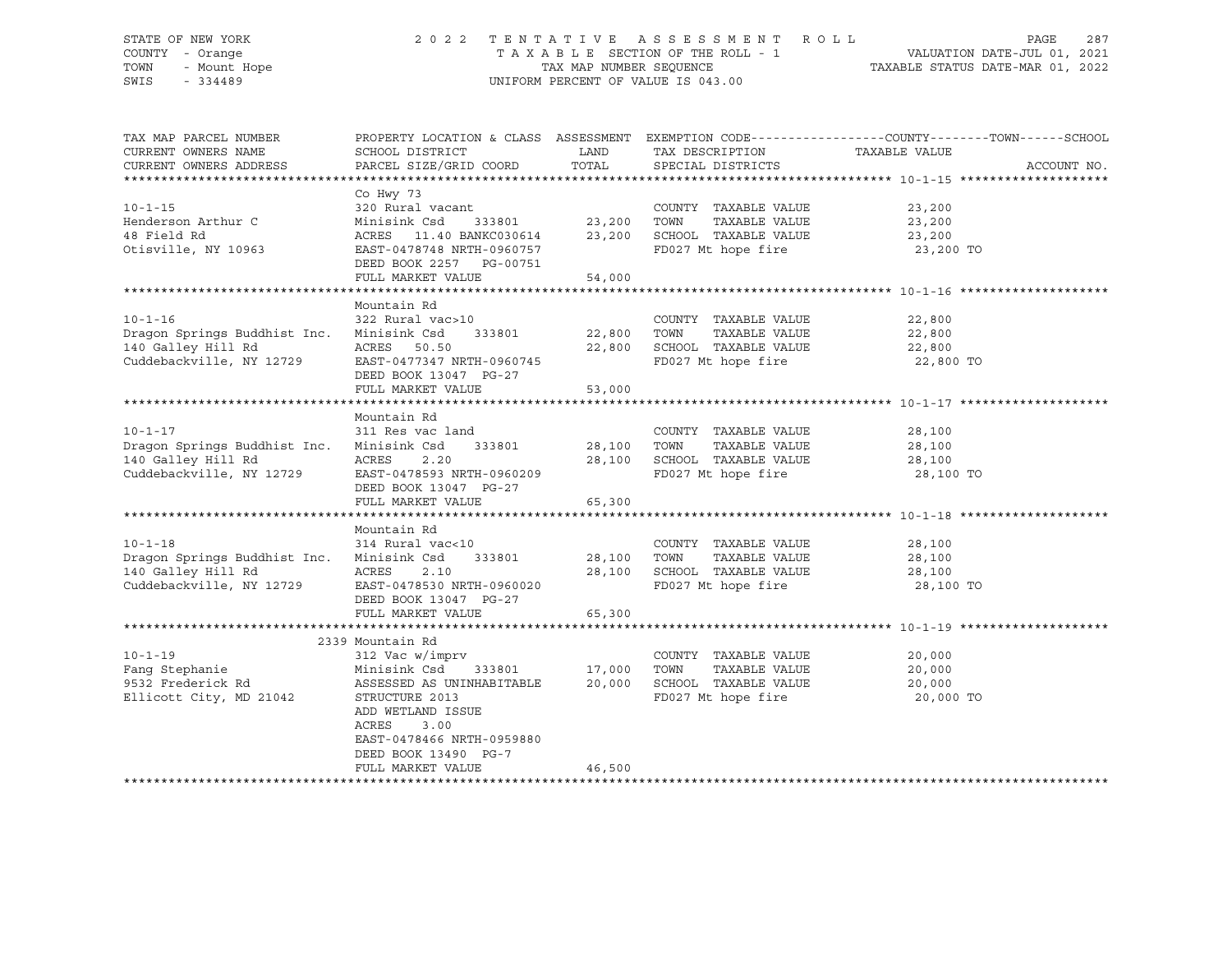## STATE OF NEW YORK 2 0 2 2 T E N T A T I V E A S S E S S M E N T R O L L PAGE 288 COUNTY - Orange T A X A B L E SECTION OF THE ROLL - 1 VALUATION DATE-JUL 01, 2021 TOWN - Mount Hope TAX MAP NUMBER SEQUENCE TAXABLE STATUS DATE-MAR 01, 2022 SWIS - 334489 UNIFORM PERCENT OF VALUE IS 043.00

| TAX MAP PARCEL NUMBER<br>CURRENT OWNERS NAME               | PROPERTY LOCATION & CLASS ASSESSMENT<br>SCHOOL DISTRICT                                    | LAND            | EXEMPTION CODE-----------------COUNTY-------TOWN------SCHOOL<br>TAX DESCRIPTION | TAXABLE VALUE             |                   |
|------------------------------------------------------------|--------------------------------------------------------------------------------------------|-----------------|---------------------------------------------------------------------------------|---------------------------|-------------------|
| CURRENT OWNERS ADDRESS                                     | PARCEL SIZE/GRID COORD                                                                     | TOTAL           | SPECIAL DISTRICTS                                                               |                           | ACCOUNT NO.       |
| ***********************                                    |                                                                                            |                 |                                                                                 |                           |                   |
|                                                            | Field Rd                                                                                   |                 |                                                                                 |                           |                   |
| $10 - 1 - 20$                                              | 323 Vacant rural                                                                           |                 | COUNTY TAXABLE VALUE                                                            | 900                       |                   |
| Healey Gerald                                              | Minisink Csd<br>333801                                                                     | 900             | TOWN<br>TAXABLE VALUE                                                           | 900                       |                   |
| Healey Jennifer                                            | FRNT 50.00 DPTH 120.00                                                                     | 900             | SCHOOL TAXABLE VALUE                                                            | 900                       |                   |
| 22 Field Rd                                                | EAST-0479276 NRTH-0960983                                                                  |                 | FD027 Mt hope fire                                                              | 900 TO                    |                   |
| Otisville, NY 10963                                        | DEED BOOK 4910 PG-177                                                                      |                 |                                                                                 |                           |                   |
|                                                            | FULL MARKET VALUE                                                                          | 2,100           |                                                                                 |                           |                   |
|                                                            |                                                                                            |                 |                                                                                 |                           |                   |
|                                                            | 2333 Mountain Rd                                                                           |                 |                                                                                 |                           |                   |
| $10 - 1 - 21$                                              | 210 1 Family Res                                                                           |                 | VETCOM CTS 41130                                                                | $\circ$<br>18,200         | 18,200<br>10,400  |
| Chiswell Stanley J Jr                                      | Minisink Csd<br>333801                                                                     | 36,000 ENH STAR | 41834                                                                           | $\circ$<br>$\circ$        | $\circ$<br>47,450 |
| Chiswell Sara                                              | ACRES<br>3.50                                                                              |                 | 149,500 COUNTY TAXABLE VALUE                                                    | 131,300                   |                   |
| PO Box 266                                                 | EAST-0478466 NRTH-0959712                                                                  |                 | TAXABLE VALUE<br>TOWN                                                           | 131,300                   |                   |
| Otisville, NY 10963                                        | DEED BOOK 1933 PG-00509                                                                    |                 | SCHOOL TAXABLE VALUE                                                            | 91,650                    |                   |
|                                                            | FULL MARKET VALUE                                                                          |                 | 347,700 FD027 Mt hope fire                                                      | 149,500 TO                |                   |
|                                                            |                                                                                            |                 |                                                                                 |                           |                   |
|                                                            | 2313 Mountain Rd                                                                           |                 |                                                                                 |                           |                   |
| $10 - 1 - 22.1$                                            | 210 1 Family Res                                                                           |                 | BAS STAR 41854                                                                  | $\circ$<br>$\overline{0}$ | $\circ$<br>19,010 |
| Rubacek David                                              | Minisink Csd<br>333801                                                                     | 27,400          | COUNTY TAXABLE VALUE                                                            | 91,600                    |                   |
|                                                            |                                                                                            | 91,600          | TOWN<br>TAXABLE VALUE                                                           | 91,600                    |                   |
| Rubacek Kay<br>2313 Mountain Rd<br>Otisvill                | Minisink Csd 333801<br>ACRES 1.50<br>EAST-0478360 NRTH-0959280<br>EAST-0478360 NRTH-035560 |                 | SCHOOL TAXABLE VALUE                                                            | 72,590                    |                   |
| Otisville, NY 10963                                        | DEED BOOK 13591 PG-1560                                                                    |                 | FD027 Mt hope fire                                                              | 91,600 TO                 |                   |
|                                                            | FULL MARKET VALUE                                                                          | 213,000         |                                                                                 |                           |                   |
|                                                            |                                                                                            |                 |                                                                                 |                           |                   |
|                                                            | 2317 Mountain Rd                                                                           |                 |                                                                                 |                           |                   |
| $10 - 1 - 22.2$                                            | 210 1 Family Res                                                                           |                 | COUNTY TAXABLE VALUE                                                            | 125,000                   |                   |
|                                                            | Minisink Csd<br>333801                                                                     | 42,800          | TOWN<br>TAXABLE VALUE                                                           | 125,000                   |                   |
|                                                            | ACRES<br>7.00 BANKC020440                                                                  |                 | 125,000 SCHOOL TAXABLE VALUE                                                    | 125,000                   |                   |
| Simpson Brandon M<br>Simpson Abigail N<br>2317 Mountain Rd | EAST-0478138 NRTH-0959575                                                                  |                 | FD027 Mt hope fire                                                              | 125,000 TO                |                   |
| Otisville, NY 10963                                        | DEED BOOK 15003 PG-510                                                                     |                 |                                                                                 |                           |                   |
|                                                            | FULL MARKET VALUE                                                                          | 290,700         |                                                                                 |                           |                   |
|                                                            |                                                                                            |                 |                                                                                 |                           |                   |
|                                                            |                                                                                            |                 |                                                                                 |                           |                   |
|                                                            | Co Hwy 73                                                                                  |                 |                                                                                 |                           |                   |
| $10 - 1 - 23$                                              | 322 Rural vac>10                                                                           |                 | COUNTY TAXABLE VALUE                                                            | 73,100                    |                   |
| Olenik Revocable                                           | 333801<br>Minisink Csd                                                                     | 73,100          | TAXABLE VALUE<br>TOWN                                                           | 73,100                    |                   |
| Living Trust                                               | ACRES 54.30                                                                                |                 | 73,100 SCHOOL TAXABLE VALUE                                                     | 73,100                    |                   |
| 226 Pines Bridge Rd                                        | EAST-0476945 NRTH-0959913                                                                  |                 | FD027 Mt hope fire                                                              | 73,100 TO                 |                   |
| Millwood, NY 10546-1131                                    | DEED BOOK 5441 PG-332                                                                      |                 |                                                                                 |                           |                   |
|                                                            | FULL MARKET VALUE                                                                          | 170,000         |                                                                                 |                           |                   |
|                                                            |                                                                                            |                 |                                                                                 |                           |                   |
|                                                            | 8 Winnetaska Rd                                                                            |                 |                                                                                 |                           |                   |
| $10 - 1 - 24.211$                                          | 311 Res vac land                                                                           |                 | COUNTY TAXABLE VALUE                                                            | 20,000                    |                   |
| Cromie Edward Albert                                       | Minisink Csd<br>333801                                                                     | 20,000          | TOWN<br>TAXABLE VALUE                                                           | 20,000                    |                   |
| PO Box 201                                                 | Con Ease 12616/1124                                                                        | 20,000          | SCHOOL TAXABLE VALUE                                                            | 20,000                    |                   |
| Otisville, NY 10963                                        | Appur Ease 12616/6                                                                         |                 | FD027 Mt hope fire                                                              | 20,000 TO                 |                   |
|                                                            | Appur Ease 2477/177                                                                        |                 |                                                                                 |                           |                   |
|                                                            | ACRES<br>3.80                                                                              |                 |                                                                                 |                           |                   |
|                                                            | EAST-0477084 NRTH-0959359                                                                  |                 |                                                                                 |                           |                   |
|                                                            | DEED BOOK 14447 PG-1291                                                                    |                 |                                                                                 |                           |                   |
|                                                            | FULL MARKET VALUE                                                                          | 46,500          |                                                                                 |                           |                   |
|                                                            |                                                                                            |                 |                                                                                 |                           |                   |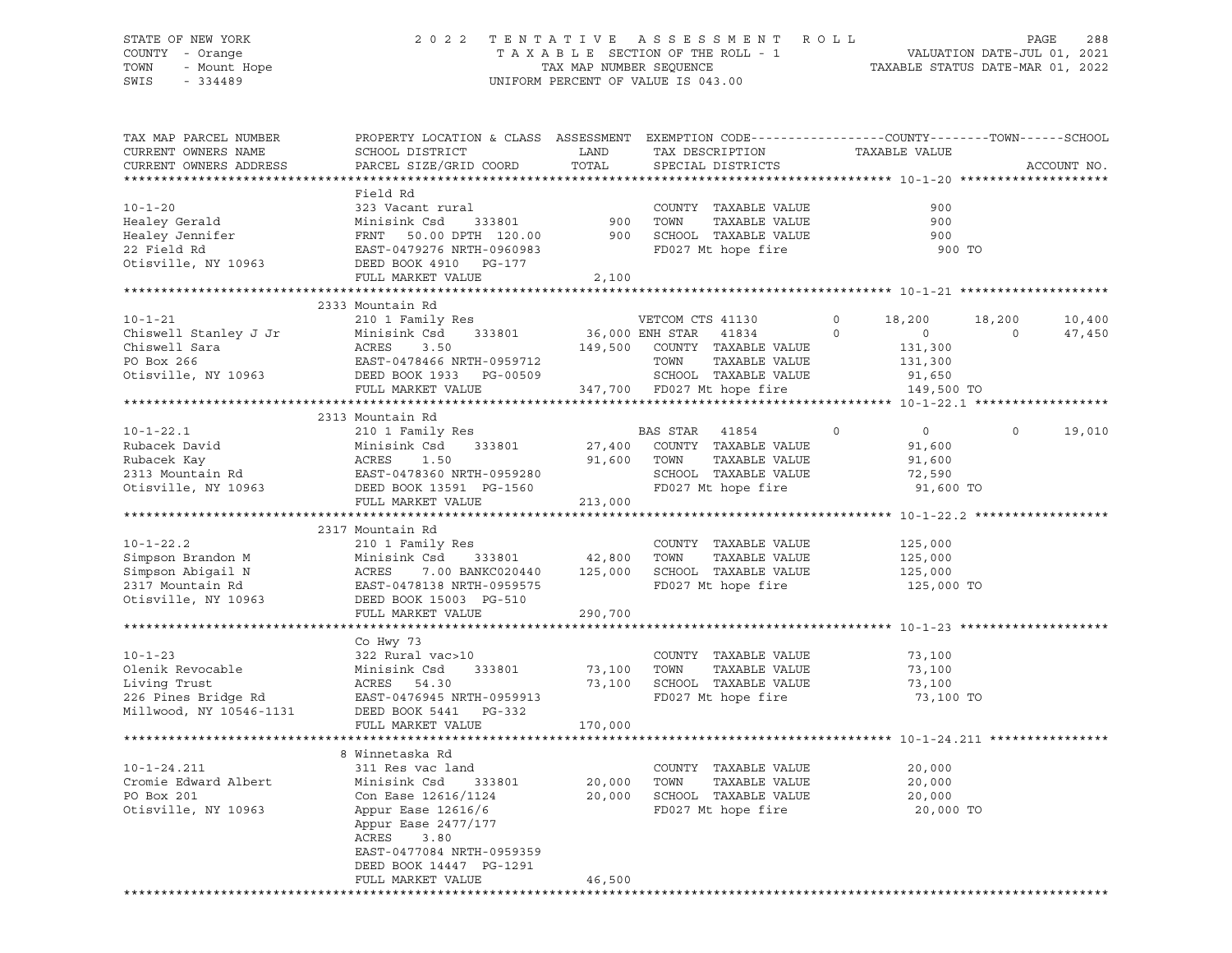# STATE OF NEW YORK 2 0 2 2 T E N T A T I V E A S S E S S M E N T R O L L PAGE 289 COUNTY - Orange T A X A B L E SECTION OF THE ROLL - 1 VALUATION DATE-JUL 01, 2021 TOWN - Mount Hope TAX MAP NUMBER SEQUENCE TAXABLE STATUS DATE-MAR 01, 2022 SWIS - 334489 UNIFORM PERCENT OF VALUE IS 043.00

| TAX MAP PARCEL NUMBER<br>CURRENT OWNERS NAME<br>CURRENT OWNERS ADDRESS                             | PROPERTY LOCATION & CLASS ASSESSMENT EXEMPTION CODE----------------COUNTY-------TOWN------SCHOOL<br>SCHOOL DISTRICT<br>PARCEL SIZE/GRID COORD                                                      | LAND<br>TOTAL                |                                             | TAX DESCRIPTION<br>SPECIAL DISTRICTS                                                              |                    | TAXABLE VALUE                                                 |                  | ACCOUNT NO.      |
|----------------------------------------------------------------------------------------------------|----------------------------------------------------------------------------------------------------------------------------------------------------------------------------------------------------|------------------------------|---------------------------------------------|---------------------------------------------------------------------------------------------------|--------------------|---------------------------------------------------------------|------------------|------------------|
| $10 - 1 - 24.212$<br>Dragon Springs Buddhist Inc<br>140 Galley Hill Rd<br>Cuddebackville, NY 12729 | 12 Winnetaska Rd<br>312 Vac w/imprv<br>Minisink Csd<br>333801<br>ACRES<br>46.50<br>EAST-0476336 NRTH-0959260<br>DEED BOOK 14473 PG-957<br>FULL MARKET VALUE                                        | 40,000<br>58,000<br>134,900  | TOWN                                        | COUNTY TAXABLE VALUE<br>TAXABLE VALUE<br>SCHOOL TAXABLE VALUE<br>FD027 Mt hope fire               |                    | 58,000<br>58,000<br>58,000<br>58,000 TO                       |                  |                  |
|                                                                                                    |                                                                                                                                                                                                    |                              |                                             |                                                                                                   |                    |                                                               |                  |                  |
| $10 - 1 - 24.22$<br>Brighton Leroy T<br>Brighton Jane E<br>2269 Mountain Rd<br>Otisville, NY 10963 | Co Hwy 73<br>311 Res vac land<br>Minisink Csd<br>333801<br>4.70<br>ACRES<br>EAST-0476812 NRTH-0959040<br>DEED BOOK 11611 PG-241                                                                    | 35,200<br>35,200             | TOWN                                        | COUNTY TAXABLE VALUE<br>TAXABLE VALUE<br>SCHOOL TAXABLE VALUE<br>FD027 Mt hope fire               |                    | 35,200<br>35,200<br>35,200<br>35,200 TO                       |                  |                  |
|                                                                                                    | FULL MARKET VALUE                                                                                                                                                                                  | 81,900                       |                                             |                                                                                                   |                    |                                                               |                  |                  |
|                                                                                                    |                                                                                                                                                                                                    |                              |                                             |                                                                                                   |                    |                                                               |                  |                  |
|                                                                                                    | 2269 Mountain Rd                                                                                                                                                                                   |                              |                                             |                                                                                                   |                    |                                                               |                  |                  |
| $10 - 1 - 24.23$<br>Brighton Leroy T                                                               | 240 Rural res<br>333801<br>Minisink Csd                                                                                                                                                            |                              | VETCOM CTS 41130<br>45,900 VETDIS CTS 41140 |                                                                                                   | $\circ$<br>$\circ$ | 18,200<br>36,400                                              | 18,200<br>36,400 | 10,400<br>20,800 |
| Brighton Jane L<br>2269 Mountain Rd<br>Otisville, NY 10963                                         | ACRES 10.00<br>EAST-0477546 NRTH-0958217<br>DEED BOOK 11611 PG-245<br>FULL MARKET VALUE                                                                                                            | 359,800                      | 154,700 ENH STAR 41834<br>TOWN              | COUNTY TAXABLE VALUE<br>TAXABLE VALUE<br>SCHOOL TAXABLE VALUE<br>FD027 Mt hope fire               | $\Omega$           | $\overline{0}$<br>100,100<br>100,100<br>76,050<br>154,700 TO  | $\Omega$         | 47,450           |
|                                                                                                    |                                                                                                                                                                                                    |                              |                                             |                                                                                                   |                    |                                                               |                  |                  |
| $10 - 1 - 25.2$<br>Lacroce Steven M<br>Lacroce Tammy<br>2289 Mountain Rd<br>Otisville, NY 10963    | 2289 Mountain Rd<br>210 1 Family Res<br>Minisink Csd<br>Lt 2 Mann Sub Map 9729<br>ACRES<br>4.50<br>EAST-0477213 NRTH-0958980<br>DEED BOOK 4150 PG-008<br>FULL MARKET VALUE                         | 136,600 TOWN<br>317,700      | BAS STAR 41854                              | 333801 38,800 COUNTY TAXABLE VALUE<br>TAXABLE VALUE<br>SCHOOL TAXABLE VALUE<br>FD027 Mt hope fire | $\Omega$           | $\overline{0}$<br>136,600<br>136,600<br>117,590<br>136,600 TO | $\Omega$         | 19,010           |
|                                                                                                    |                                                                                                                                                                                                    |                              |                                             |                                                                                                   |                    |                                                               |                  |                  |
| $10 - 1 - 26.1$<br>Bosco Jon W<br>Mettitt-Bosco Tammy T<br>2281 Mountain Rd<br>Otisville, NY 10963 | 2281 Mountain Rd<br>210 1 Family Res<br>Minisink Csd<br>333801<br>Lt 1 Mann Sub Map 9729<br>ACRES<br>7.10 BANKC130170<br>EAST-0477617 NRTH-0958683<br>DEED BOOK 12800 PG-1485<br>FULL MARKET VALUE | 42,900<br>167,700<br>390,000 | BAS STAR<br>TOWN                            | 41854<br>COUNTY TAXABLE VALUE<br>TAXABLE VALUE<br>SCHOOL TAXABLE VALUE<br>FD027 Mt hope fire      | $\mathbf 0$        | $\overline{0}$<br>167,700<br>167,700<br>148,690<br>167,700 TO | $\circ$          | 19,010           |
|                                                                                                    |                                                                                                                                                                                                    |                              |                                             |                                                                                                   |                    |                                                               |                  |                  |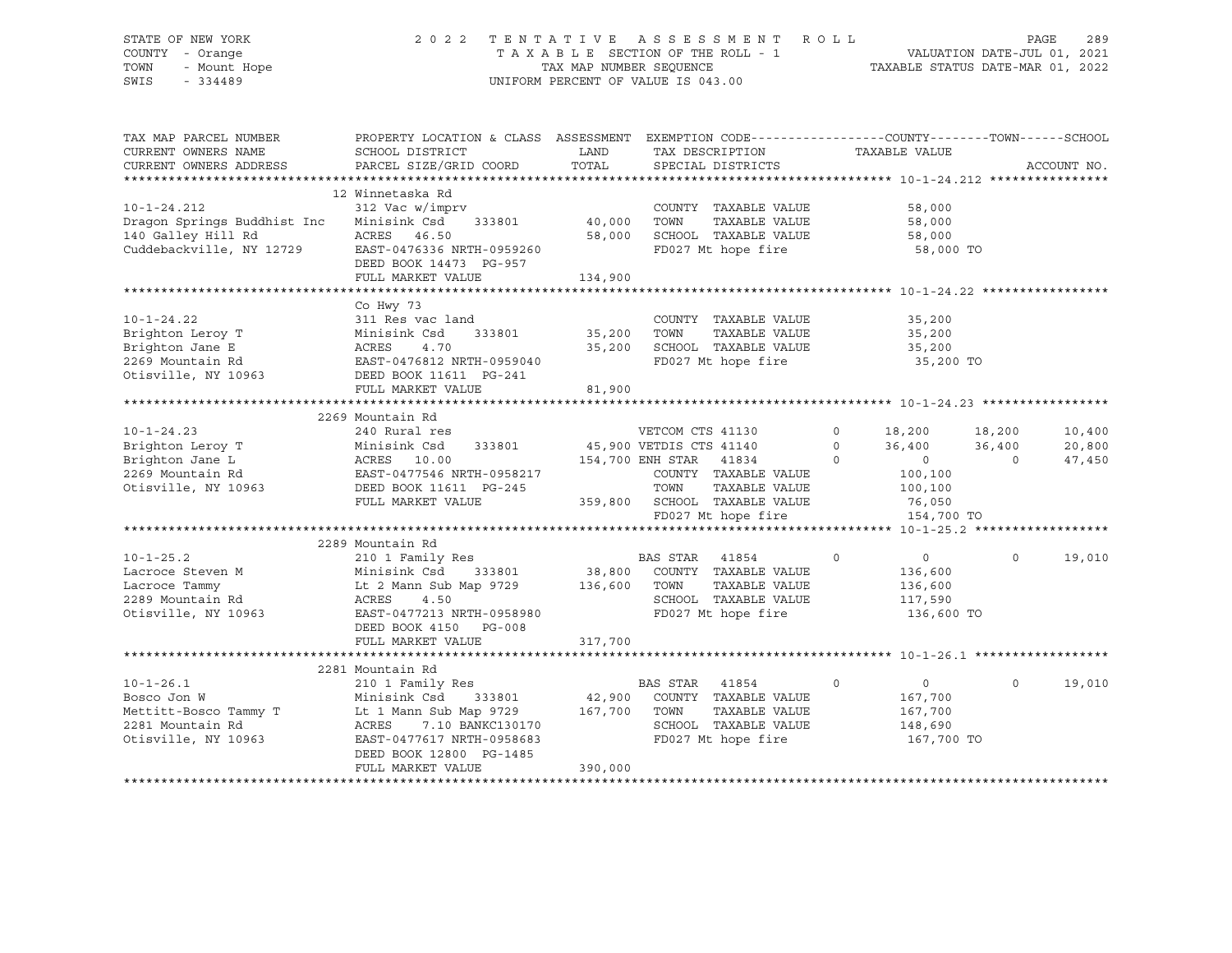# STATE OF NEW YORK 2 0 2 2 T E N T A T I V E A S S E S S M E N T R O L L PAGE 290 COUNTY - Orange T A X A B L E SECTION OF THE ROLL - 1 VALUATION DATE-JUL 01, 2021 TOWN - Mount Hope TAX MAP NUMBER SEQUENCE TAXABLE STATUS DATE-MAR 01, 2022 SWIS - 334489 UNIFORM PERCENT OF VALUE IS 043.00

| TAX MAP PARCEL NUMBER<br>CURRENT OWNERS NAME | PROPERTY LOCATION & CLASS ASSESSMENT EXEMPTION CODE----------------COUNTY-------TOWN------SCHOOL<br>SCHOOL DISTRICT                                                | LAND         | TAX DESCRIPTION                                    | TAXABLE VALUE              |                          |
|----------------------------------------------|--------------------------------------------------------------------------------------------------------------------------------------------------------------------|--------------|----------------------------------------------------|----------------------------|--------------------------|
| CURRENT OWNERS ADDRESS                       | PARCEL SIZE/GRID COORD                                                                                                                                             | TOTAL        | SPECIAL DISTRICTS                                  |                            | ACCOUNT NO.              |
|                                              |                                                                                                                                                                    |              |                                                    |                            |                          |
|                                              | 2275 Mountain Rd                                                                                                                                                   |              |                                                    |                            |                          |
| $10 - 1 - 27$                                | 210 1 Family Res                                                                                                                                                   |              | BAS STAR 41854                                     | $\Omega$<br>$\overline{0}$ | $\Omega$<br>19,010       |
| Houck Peter A                                | Minisink Csd                                                                                                                                                       |              | 333801 34,700 COUNTY TAXABLE VALUE                 | 135,000                    |                          |
| Houck (d) Pamela D                           | ACRES<br>3.10                                                                                                                                                      |              | 135,000 TOWN<br>TAXABLE VALUE                      | 135,000                    |                          |
| 2275 Mountain Rd                             |                                                                                                                                                                    |              | SCHOOL TAXABLE VALUE                               | 115,990                    |                          |
| Otisville, NY 10963                          | EAST-0477598 NRTH-0958505<br>DEED BOOK 3125 PG-00220                                                                                                               |              | FD027 Mt hope fire                                 | 135,000 TO                 |                          |
|                                              | FULL MARKET VALUE 314,000                                                                                                                                          |              |                                                    |                            |                          |
|                                              |                                                                                                                                                                    |              |                                                    |                            |                          |
|                                              | 2290 Mountain Rd                                                                                                                                                   |              |                                                    |                            |                          |
| $10 - 1 - 28.12$                             | 210 1 Family Res                                                                                                                                                   |              | CW 15 VET/ 41160                                   | $\circ$<br>6,240           | 6,240<br>6,240           |
| Pierce Frederick                             |                                                                                                                                                                    |              | 0 CW_15_VET/ 41160<br>333801 25,000 BAS STAR 41854 | $\overline{0}$             | 19,010<br>$\overline{0}$ |
| Pierce Joann                                 | Minisink Csd 333801 25,000 BAS STAR 41854 0<br>Lt1 Argentieri Submp 9711 148,200 COUNTY TAXABLE VALUE<br>ACRES 1.00 TOWN TAXABLE VALUE                             |              |                                                    | 141,960                    |                          |
| 2290 Mountain Rd                             |                                                                                                                                                                    |              |                                                    | 141,960                    |                          |
| Otisville, NY 10963                          | EAST-0478280 NRTH-0958581                                                                                                                                          |              | SCHOOL TAXABLE VALUE                               | 122,950                    |                          |
|                                              | DEED BOOK 3656 PG-82                                                                                                                                               |              | FD027 Mt hope fire                                 | 148,200 TO                 |                          |
|                                              | FULL MARKET VALUE                                                                                                                                                  | 344,700      |                                                    |                            |                          |
|                                              |                                                                                                                                                                    |              |                                                    |                            |                          |
|                                              | 2302 Mountain Rd                                                                                                                                                   |              |                                                    |                            |                          |
| $10 - 1 - 29.1$                              | 210 1 Family Res                                                                                                                                                   |              | ENH STAR<br>41834                                  | $\circ$<br>$\circ$         | $\circ$<br>47,450        |
| Chiusano Carmine                             |                                                                                                                                                                    |              | 28,800 COUNTY TAXABLE VALUE                        | 130,800                    |                          |
| Chiusano Donna                               |                                                                                                                                                                    | 130,800 TOWN | TAXABLE VALUE                                      | 130,800                    |                          |
| PO Box 342                                   |                                                                                                                                                                    |              | SCHOOL TAXABLE VALUE                               | 83,350                     |                          |
| Otisville, NY 10963                          | Minisink Csu<br>ACRES 1.80<br>EAST-0478569 NRTH-0958584<br>DEED BOOK 1924 PG-00305<br>----- MARKET VALUE                                                           |              | FD027 Mt hope fire                                 | 130,800 TO                 |                          |
|                                              | FULL MARKET VALUE 304,200                                                                                                                                          |              |                                                    |                            |                          |
|                                              |                                                                                                                                                                    |              |                                                    |                            |                          |
|                                              | Mountain Rd                                                                                                                                                        |              |                                                    |                            |                          |
| $10 - 1 - 29.2$                              | 314 Rural vac<10                                                                                                                                                   |              | COUNTY TAXABLE VALUE                               | 41,200                     |                          |
| Chang Feng-Ching                             |                                                                                                                                                                    | 41,200 TOWN  | TAXABLE VALUE                                      | 41,200                     |                          |
| 242 Concord Ln                               |                                                                                                                                                                    |              | 41,200 SCHOOL TAXABLE VALUE                        | 41,200                     |                          |
| Middletown, NY 10940                         |                                                                                                                                                                    |              | FD027 Mt hope fire                                 | 41,200 TO                  |                          |
|                                              | DEED BOOK 14037 PG-107                                                                                                                                             |              |                                                    |                            |                          |
|                                              | FULL MARKET VALUE                                                                                                                                                  | 95,800       |                                                    |                            |                          |
|                                              |                                                                                                                                                                    |              |                                                    |                            |                          |
|                                              | Co Hwy 73                                                                                                                                                          |              |                                                    |                            |                          |
| $10 - 1 - 30$                                | 320 Rural vacant                                                                                                                                                   |              | COUNTY TAXABLE VALUE                               | 45,500                     |                          |
|                                              |                                                                                                                                                                    | 45,500 TOWN  | TAXABLE VALUE                                      | 45,500                     |                          |
|                                              |                                                                                                                                                                    |              | 45,500 SCHOOL TAXABLE VALUE                        | 45,500                     |                          |
|                                              |                                                                                                                                                                    |              | FD027 Mt hope fire                                 | 45,500 TO                  |                          |
|                                              | Olenik Revocable Minisink Csd 333801<br>Living Trust ACRES 14.30<br>226 Pines Bridge Rd EAST-0479165 NRTH-0958605<br>Millwood, NY 10546-1131 DEED BOOK 5441 PG-332 |              |                                                    |                            |                          |
|                                              | FULL MARKET VALUE                                                                                                                                                  | 105,800      |                                                    |                            |                          |
|                                              |                                                                                                                                                                    |              |                                                    |                            |                          |
|                                              | 2328 Mountain Rd                                                                                                                                                   |              |                                                    |                            |                          |
| $10 - 1 - 31.1$                              | 220 2 Family Res                                                                                                                                                   |              | COUNTY TAXABLE VALUE                               | 113,400                    |                          |
| Wolbeck Bridget                              | 333801<br>Minisink Csd                                                                                                                                             | 34,400 TOWN  | TAXABLE VALUE                                      | 113,400                    |                          |
| 2328 Mountain Rd                             | ACRES<br>3.00                                                                                                                                                      |              | 113,400 SCHOOL TAXABLE VALUE                       | 113,400                    |                          |
| Otisville, NY 10963                          | EAST-0479024 NRTH-0959115                                                                                                                                          |              | FD027 Mt hope fire                                 | 113,400 TO                 |                          |
|                                              | DEED BOOK 15113 PG-399                                                                                                                                             |              |                                                    |                            |                          |
|                                              | FULL MARKET VALUE                                                                                                                                                  | 263,700      |                                                    |                            |                          |
|                                              |                                                                                                                                                                    |              |                                                    |                            |                          |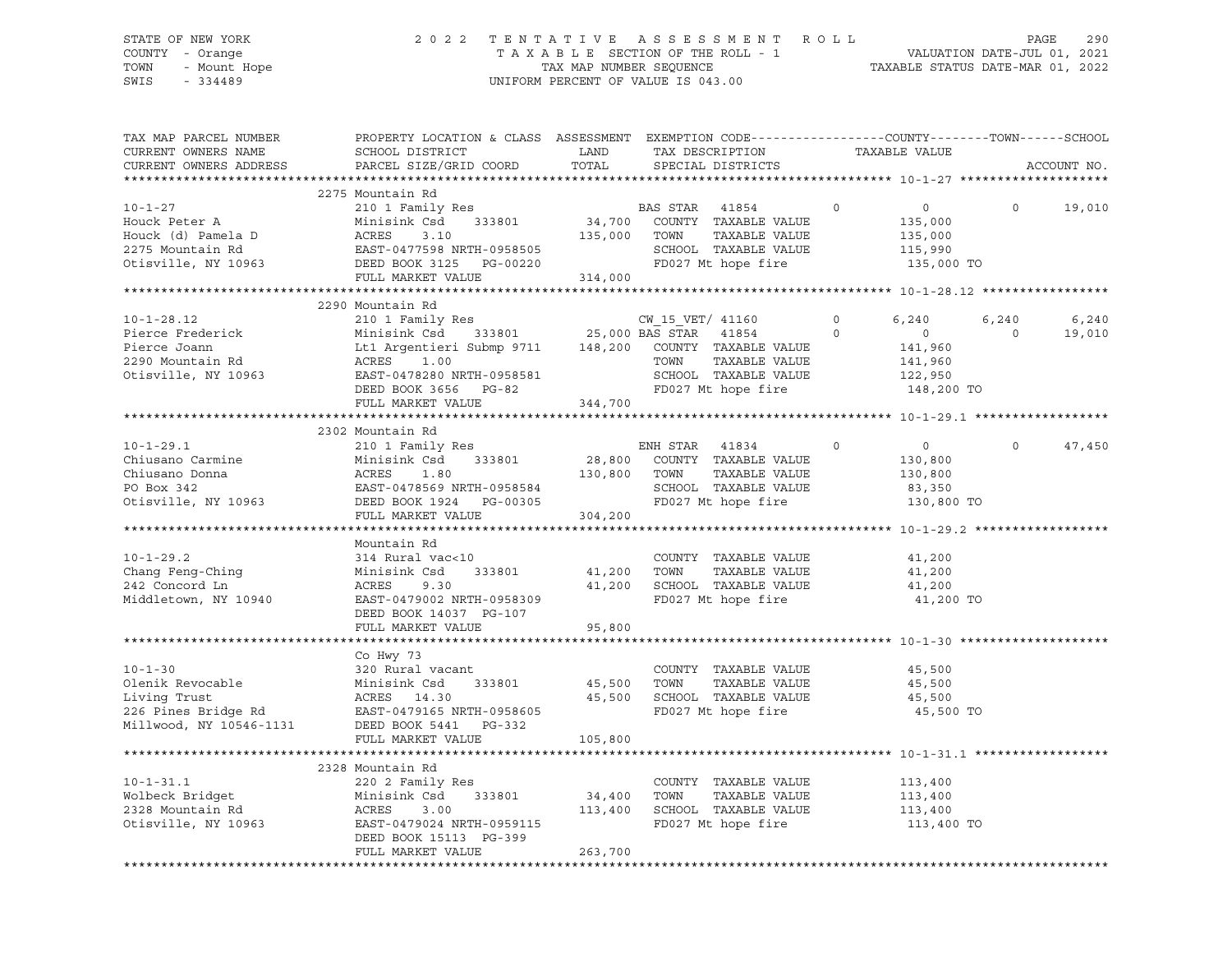| STATE OF NEW YORK            |                                                                                                                                                                                                                                                                                                                                                                                                                                          |         | 2022 TENTATIVE ASSESSMENT ROLL     |         |                             |          | 291<br>PAGE |
|------------------------------|------------------------------------------------------------------------------------------------------------------------------------------------------------------------------------------------------------------------------------------------------------------------------------------------------------------------------------------------------------------------------------------------------------------------------------------|---------|------------------------------------|---------|-----------------------------|----------|-------------|
| COUNTY - Orange              |                                                                                                                                                                                                                                                                                                                                                                                                                                          |         | TAXABLE SECTION OF THE ROLL - 1    |         | VALUATION DATE-JUL 01, 2021 |          |             |
| - Mount Hope<br>TOWN         | TAXABLE STATUS DATE-MAR 01, 2022<br>TAX MAP NUMBER SEQUENCE                                                                                                                                                                                                                                                                                                                                                                              |         |                                    |         |                             |          |             |
| $-334489$<br>SWIS            |                                                                                                                                                                                                                                                                                                                                                                                                                                          |         | UNIFORM PERCENT OF VALUE IS 043.00 |         |                             |          |             |
|                              |                                                                                                                                                                                                                                                                                                                                                                                                                                          |         |                                    |         |                             |          |             |
|                              |                                                                                                                                                                                                                                                                                                                                                                                                                                          |         |                                    |         |                             |          |             |
|                              |                                                                                                                                                                                                                                                                                                                                                                                                                                          |         |                                    |         |                             |          |             |
| TAX MAP PARCEL NUMBER        | PROPERTY LOCATION & CLASS ASSESSMENT EXEMPTION CODE---------------COUNTY-------TOWN-----SCHOOL                                                                                                                                                                                                                                                                                                                                           |         |                                    |         |                             |          |             |
| CURRENT OWNERS NAME          | SCHOOL DISTRICT                                                                                                                                                                                                                                                                                                                                                                                                                          | LAND    | TAX DESCRIPTION                    |         | TAXABLE VALUE               |          |             |
| CURRENT OWNERS ADDRESS       | PARCEL SIZE/GRID COORD                                                                                                                                                                                                                                                                                                                                                                                                                   | TOTAL   | SPECIAL DISTRICTS                  |         |                             |          | ACCOUNT NO. |
|                              |                                                                                                                                                                                                                                                                                                                                                                                                                                          |         |                                    |         |                             |          |             |
|                              | 2330 Mountain Rd                                                                                                                                                                                                                                                                                                                                                                                                                         |         |                                    |         |                             |          |             |
| $10 - 1 - 31.23$             | 210 1 Family Res                                                                                                                                                                                                                                                                                                                                                                                                                         |         | SOLAR EX C 49500                   | $\circ$ | 7,000                       | 7,000    | 7,000       |
| Ng Edward                    | Minisink Csd 333801 38,400 COUNTY TAXABLE VALUE                                                                                                                                                                                                                                                                                                                                                                                          |         |                                    |         | 156,000                     |          |             |
| Ng Mimi D Cortese-           | Lt5 Abbamonte Submap 7594 163,000 TOWN TAXABLE VALUE                                                                                                                                                                                                                                                                                                                                                                                     |         |                                    |         | 156,000                     |          |             |
| 2330 Mountain Rd             | LL5 Abbamonte Submap 7594<br>ACRES 5.70<br>EAST-0479390 NRTH-0958944                                                                                                                                                                                                                                                                                                                                                                     |         | SCHOOL TAXABLE VALUE               |         | 156,000                     |          |             |
| Otisville, NY 10963          |                                                                                                                                                                                                                                                                                                                                                                                                                                          |         | FD027 Mt hope fire                 |         | 163,000 TO                  |          |             |
|                              | DEED BOOK 13833 PG-1015                                                                                                                                                                                                                                                                                                                                                                                                                  |         |                                    |         |                             |          |             |
|                              | FULL MARKET VALUE                                                                                                                                                                                                                                                                                                                                                                                                                        | 379,100 |                                    |         |                             |          |             |
|                              |                                                                                                                                                                                                                                                                                                                                                                                                                                          |         |                                    |         |                             |          |             |
|                              | 11 Lake Ave                                                                                                                                                                                                                                                                                                                                                                                                                              |         |                                    |         |                             |          |             |
| $10 - 1 - 32.1$              |                                                                                                                                                                                                                                                                                                                                                                                                                                          |         | BAS STAR 41854                     | $\circ$ |                             | $\circ$  | 19,010      |
|                              | 210 1 Family Res                                                                                                                                                                                                                                                                                                                                                                                                                         |         |                                    |         | $\overline{0}$              |          |             |
| Litow Valerie<br>11 Lake Ave |                                                                                                                                                                                                                                                                                                                                                                                                                                          |         |                                    |         | 145,000                     |          |             |
|                              |                                                                                                                                                                                                                                                                                                                                                                                                                                          |         | TAXABLE VALUE                      |         | 145,000                     |          |             |
| Otisville, NY 10963          | BANKC160113                                                                                                                                                                                                                                                                                                                                                                                                                              |         | SCHOOL TAXABLE VALUE               |         | 125,990                     |          |             |
|                              | EAST-0481384 NRTH-0958887                                                                                                                                                                                                                                                                                                                                                                                                                |         | FD027 Mt hope fire                 |         | 145,000 TO                  |          |             |
|                              | DEED BOOK 13003 PG-1836                                                                                                                                                                                                                                                                                                                                                                                                                  |         |                                    |         |                             |          |             |
|                              | FULL MARKET VALUE                                                                                                                                                                                                                                                                                                                                                                                                                        | 337,200 |                                    |         |                             |          |             |
|                              |                                                                                                                                                                                                                                                                                                                                                                                                                                          |         |                                    |         |                             |          |             |
|                              | 13 Lake Ave                                                                                                                                                                                                                                                                                                                                                                                                                              |         |                                    |         |                             |          |             |
| $10 - 1 - 32.2$              | 210 1 Family Res                                                                                                                                                                                                                                                                                                                                                                                                                         |         | BAS STAR 41854                     | $\circ$ | $\overline{0}$              | $\circ$  | 19,010      |
| Mielke Gina                  | $\begin{array}{ccccccccc}\n\text{Minisink} & \text{C} & \text{C} & \text{C} & \text{C} & \text{C} & \text{C} & \text{C} & \text{C} & \text{C} \\ \text{Minisink} & \text{C} & \text{C} & \text{C} & \text{C} & \text{C} & \text{C} & \text{C} & \text{C} & \text{C} \\ \text{C} & \text{C} & \text{C} & \text{C} & \text{C} & \text{C} & \text{C} & \text{C} & \text{C} & \text{C} & \text{C} & \text{C} & \text{C} \\ \text{C} & \text$ |         |                                    |         | 138,500                     |          |             |
| 13 Lake Ave                  | FRNT 75.00 DPTH 322.00 138,500 TOWN                                                                                                                                                                                                                                                                                                                                                                                                      |         | TAXABLE VALUE                      |         | 138,500                     |          |             |
| Otisville, NY 10963          | ACRES<br>1.00                                                                                                                                                                                                                                                                                                                                                                                                                            |         | SCHOOL TAXABLE VALUE               |         | 119,490                     |          |             |
|                              | EAST-0481458 NRTH-0958707                                                                                                                                                                                                                                                                                                                                                                                                                |         | FD027 Mt hope fire                 |         | 138,500 TO                  |          |             |
|                              | DEED BOOK 11767 PG-702                                                                                                                                                                                                                                                                                                                                                                                                                   |         |                                    |         |                             |          |             |
|                              | FULL MARKET VALUE                                                                                                                                                                                                                                                                                                                                                                                                                        | 322,100 |                                    |         |                             |          |             |
|                              |                                                                                                                                                                                                                                                                                                                                                                                                                                          |         |                                    |         |                             |          |             |
|                              |                                                                                                                                                                                                                                                                                                                                                                                                                                          |         |                                    |         |                             |          |             |
| $10 - 1 - 33$                | 15 Lake Ave<br>210 1 Family Res                                                                                                                                                                                                                                                                                                                                                                                                          |         | BAS STAR 41854                     | $\circ$ | $\overline{0}$              | $\Omega$ | 19,010      |
|                              |                                                                                                                                                                                                                                                                                                                                                                                                                                          |         |                                    |         |                             |          |             |
| Novikov Andrei               | Minisink Csd 333801 19,800 COUNTY TAXABLE VALUE<br>FRNT 101.00 DPTH 213.00 72,900 TOWN TAXABLE VALUE                                                                                                                                                                                                                                                                                                                                     |         |                                    |         | 72,900                      |          |             |
| 15 Lake Ave                  |                                                                                                                                                                                                                                                                                                                                                                                                                                          |         | TAXABLE VALUE                      |         | 72,900                      |          |             |
| Otisville, NY 10963          | EAST-0481274 NRTH-0958746                                                                                                                                                                                                                                                                                                                                                                                                                |         | SCHOOL TAXABLE VALUE               |         | 53,890                      |          |             |
|                              | DEED BOOK 13230 PG-455                                                                                                                                                                                                                                                                                                                                                                                                                   |         | FD027 Mt hope fire                 |         | 72,900 TO                   |          |             |
|                              | FULL MARKET VALUE                                                                                                                                                                                                                                                                                                                                                                                                                        | 169,500 |                                    |         |                             |          |             |
|                              |                                                                                                                                                                                                                                                                                                                                                                                                                                          |         |                                    |         |                             |          |             |
|                              | Otis Cir                                                                                                                                                                                                                                                                                                                                                                                                                                 |         |                                    |         |                             |          |             |
| $10 - 1 - 36$                | 320 Rural vacant                                                                                                                                                                                                                                                                                                                                                                                                                         |         | COUNTY TAXABLE VALUE               |         | 1,000                       |          |             |
| Hickman Kishon C             | Minisink Csd<br>333801                                                                                                                                                                                                                                                                                                                                                                                                                   | 1,000   | TOWN<br>TAXABLE VALUE              |         | 1,000                       |          |             |
| 20 Mt Hope Ave               | FRNT 58.00 DPTH 90.00                                                                                                                                                                                                                                                                                                                                                                                                                    |         | 1,000 SCHOOL TAXABLE VALUE         |         | 1,000                       |          |             |
| Otisville, NY 10963          | EAST-0481971 NRTH-0958184                                                                                                                                                                                                                                                                                                                                                                                                                |         | FD027 Mt hope fire                 |         | 1,000 TO                    |          |             |
|                              | DEED BOOK 11980 PG-183                                                                                                                                                                                                                                                                                                                                                                                                                   |         |                                    |         |                             |          |             |
|                              | FULL MARKET VALUE                                                                                                                                                                                                                                                                                                                                                                                                                        | 2,300   |                                    |         |                             |          |             |
|                              |                                                                                                                                                                                                                                                                                                                                                                                                                                          |         |                                    |         |                             |          |             |
|                              |                                                                                                                                                                                                                                                                                                                                                                                                                                          |         |                                    |         |                             |          |             |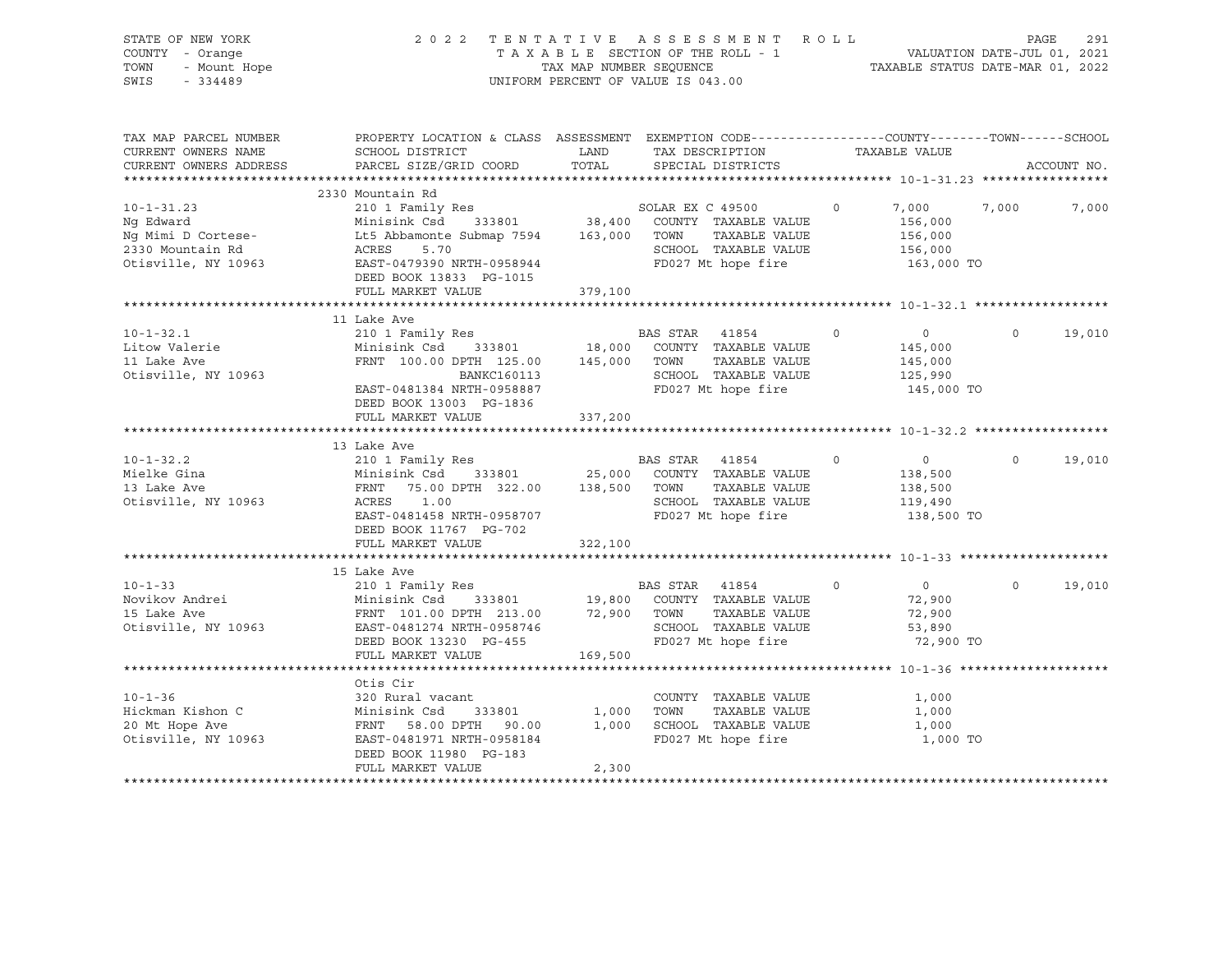| STATE OF NEW YORK<br>COUNTY - Orange<br>OF NEW TOOL<br>- Orange<br>- Mount Hope<br>TOWN<br>SWIS | 2022 TENTATIVE ASSESSMENT ROLL<br>UNIFORM PERCENT OF VALUE IS 043.00                                                                                                                       | PAGE<br>292 |                                                                       |                                                                                                                                |
|-------------------------------------------------------------------------------------------------|--------------------------------------------------------------------------------------------------------------------------------------------------------------------------------------------|-------------|-----------------------------------------------------------------------|--------------------------------------------------------------------------------------------------------------------------------|
|                                                                                                 |                                                                                                                                                                                            |             |                                                                       |                                                                                                                                |
| TAX MAP PARCEL NUMBER<br>CURRENT OWNERS NAME<br>CURRENT OWNERS ADDRESS                          | SCHOOL DISTRICT<br>PARCEL SIZE/GRID COORD                                                                                                                                                  | TOTAL       | LAND TAX DESCRIPTION<br>SPECIAL DISTRICTS                             | PROPERTY LOCATION & CLASS ASSESSMENT EXEMPTION CODE---------------COUNTY-------TOWN-----SCHOOL<br>TAXABLE VALUE<br>ACCOUNT NO. |
|                                                                                                 |                                                                                                                                                                                            |             |                                                                       |                                                                                                                                |
|                                                                                                 | Lake Ave                                                                                                                                                                                   |             |                                                                       |                                                                                                                                |
| $10 - 1 - 37.1$                                                                                 | 311 Res vac land                                                                                                                                                                           |             | COUNTY TAXABLE VALUE                                                  | 6,100                                                                                                                          |
| Wimbles Brian                                                                                   |                                                                                                                                                                                            |             |                                                                       | 6,100                                                                                                                          |
| Liao Moreen                                                                                     |                                                                                                                                                                                            |             |                                                                       | 6,100                                                                                                                          |
| 16 Lake Ave                                                                                     |                                                                                                                                                                                            |             |                                                                       | 6,100 TO                                                                                                                       |
| Otisville, NY 10963                                                                             | Minisink Csd 333801 6,100 TOWN TAXABLE VALUE<br>FRNT 100.00 DPTH 125.00 6,100 SCHOOL TAXABLE VALUE<br>ACRES 0.29 FD027 Mt hope fire<br>EAST-0481065 NRTH-0958772<br>DEED BOOK 14122 PG-379 |             |                                                                       |                                                                                                                                |
|                                                                                                 | FULL MARKET VALUE                                                                                                                                                                          | 14,200      |                                                                       |                                                                                                                                |
|                                                                                                 |                                                                                                                                                                                            |             |                                                                       |                                                                                                                                |
|                                                                                                 | 16 Lake Ave                                                                                                                                                                                |             |                                                                       |                                                                                                                                |
| $10 - 1 - 37.21$                                                                                | 280 Res Multiple                                                                                                                                                                           |             | COUNTY TAXABLE VALUE                                                  | 55,000                                                                                                                         |
| Wimbles Brian                                                                                   | Minisink Csd 333801                                                                                                                                                                        | 16,600 TOWN | TAXABLE VALUE                                                         | 55,000                                                                                                                         |
| Liao Moreen                                                                                     |                                                                                                                                                                                            |             | 55,000 SCHOOL TAXABLE VALUE                                           | 55,000                                                                                                                         |
| 16 Lake Ave                                                                                     | Minisink Csd 333801<br>condition assessment<br>FRNT 100.00 DPTH 125.00<br>EAST-0481123 NRTH-0958857                                                                                        |             | FD027 Mt hope fire                                                    | 55,000 TO                                                                                                                      |
| Otisville, NY 10963                                                                             | DEED BOOK 14270 PG-1611                                                                                                                                                                    |             |                                                                       |                                                                                                                                |
|                                                                                                 | FULL MARKET VALUE                                                                                                                                                                          | 127,900     |                                                                       |                                                                                                                                |
|                                                                                                 |                                                                                                                                                                                            |             |                                                                       |                                                                                                                                |
|                                                                                                 | 1713-1717 St Hwy 211                                                                                                                                                                       |             |                                                                       |                                                                                                                                |
| $10 - 1 - 38.2$                                                                                 | 442 MiniWhseSelf                                                                                                                                                                           |             | COUNTY TAXABLE VALUE                                                  | 200,500                                                                                                                        |
| Sweetman Samuel B                                                                               | Minisink Csd 333801                                                                                                                                                                        | 30,900 TOWN | TAXABLE VALUE                                                         | 200,500                                                                                                                        |
| Sweetman Ruth                                                                                   | FRNT 775.00 DPTH                                                                                                                                                                           |             | 200,500 SCHOOL TAXABLE VALUE                                          | 200,500                                                                                                                        |
| 289 Shoddy Hollow Rd<br>Otisville, NY 10963                                                     | ACRES 2.50                                                                                                                                                                                 |             | FD027 Mt hope fire                                                    | 200,500 TO                                                                                                                     |
|                                                                                                 | EAST-0483910 NRTH-0961342                                                                                                                                                                  |             |                                                                       |                                                                                                                                |
|                                                                                                 | DEED BOOK 12894 PG-1661                                                                                                                                                                    |             |                                                                       |                                                                                                                                |
|                                                                                                 | FULL MARKET VALUE                                                                                                                                                                          | 466,300     |                                                                       |                                                                                                                                |
|                                                                                                 | Kelly Hill Rd                                                                                                                                                                              |             |                                                                       |                                                                                                                                |
| $10 - 1 - 39.1$                                                                                 | 330 Vacant comm                                                                                                                                                                            |             | COUNTY TAXABLE VALUE                                                  | 44,900                                                                                                                         |
| Leslie, Trustee Karen                                                                           | Minisink Csd 333801                                                                                                                                                                        |             |                                                                       | 44,900                                                                                                                         |
| PO Box 204                                                                                      | Pt Par Lands Alzamora                                                                                                                                                                      |             | 44,900    TOWN      TAXABLE VALUE<br>44,900    SCHOOL   TAXABLE VALUE | 44,900                                                                                                                         |
| Otisville, NY 10963                                                                             | Map 8481                                                                                                                                                                                   |             | FD027 Mt hope fire                                                    | 44,900 TO                                                                                                                      |
|                                                                                                 | ACRES 13.60                                                                                                                                                                                |             |                                                                       |                                                                                                                                |
|                                                                                                 | EAST-0483439 NRTH-0960654                                                                                                                                                                  |             |                                                                       |                                                                                                                                |
|                                                                                                 | DEED BOOK 13439 PG-1363                                                                                                                                                                    |             |                                                                       |                                                                                                                                |
|                                                                                                 | FULL MARKET VALUE                                                                                                                                                                          | 104,400     |                                                                       |                                                                                                                                |
|                                                                                                 |                                                                                                                                                                                            |             |                                                                       |                                                                                                                                |
| $10 - 1 - 40.1$                                                                                 | 1687 St Hwy 211<br>270 Mfg housing                                                                                                                                                         |             |                                                                       |                                                                                                                                |
| Mount Hope, LLC                                                                                 |                                                                                                                                                                                            |             | COUNTY TAXABLE VALUE<br>TAXABLE VALUE                                 | 44,800<br>44,800                                                                                                               |
| PO Box 27                                                                                       | FRNT 75.00 DPTH 162.00                                                                                                                                                                     |             | 44,800 SCHOOL TAXABLE VALUE                                           | 44,800                                                                                                                         |
|                                                                                                 | Cuddebackville, NY 12729 EAST-0484567 NRTH-0960708                                                                                                                                         |             | FD027 Mt hope fire                                                    | 44,800 TO                                                                                                                      |
|                                                                                                 | DEED BOOK 14489 PG-1128                                                                                                                                                                    |             |                                                                       |                                                                                                                                |
|                                                                                                 | FULL MARKET VALUE                                                                                                                                                                          | 104,200     |                                                                       |                                                                                                                                |
|                                                                                                 |                                                                                                                                                                                            |             |                                                                       |                                                                                                                                |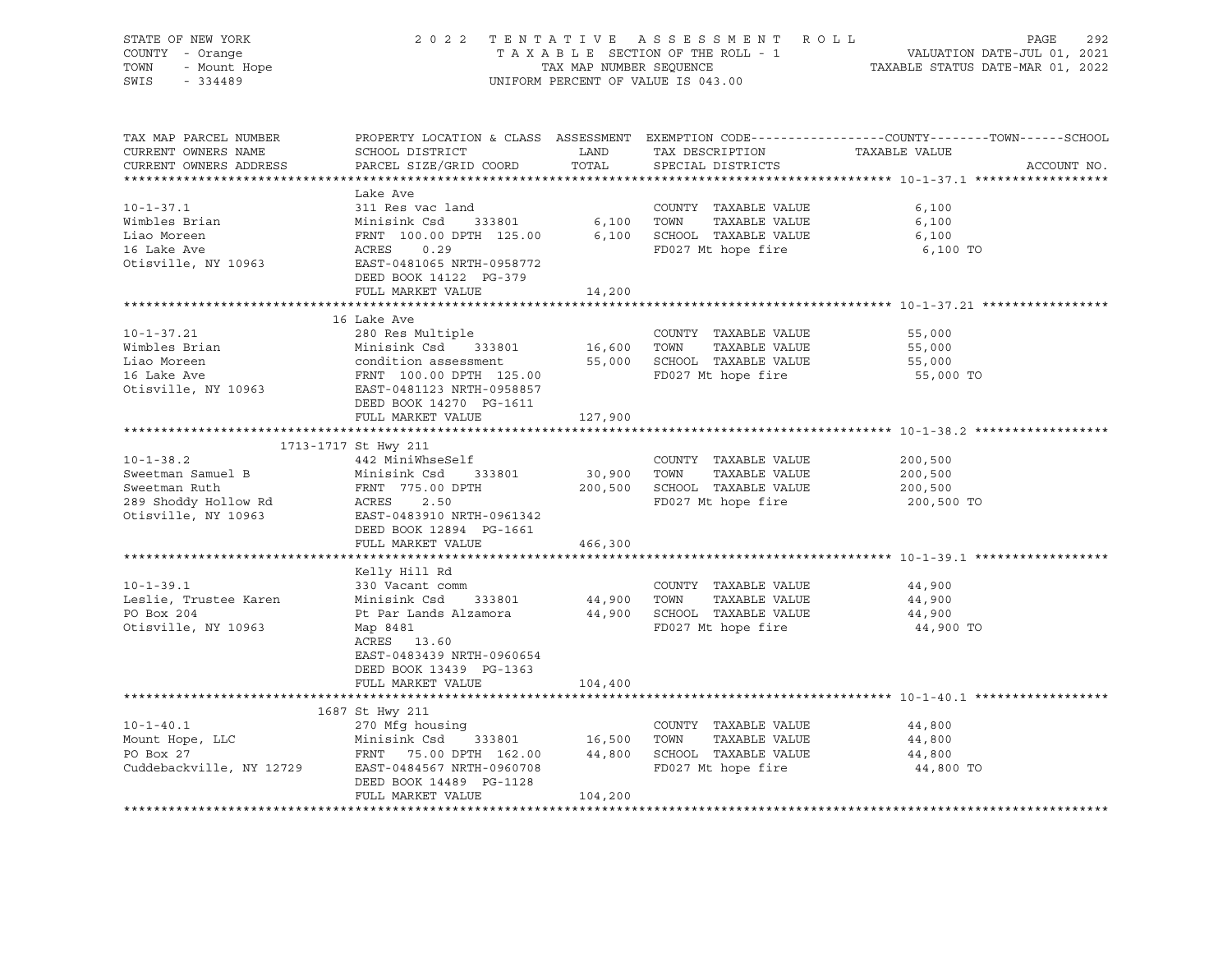| STATE OF NEW YORK<br>COUNTY - Orange<br>TOWN<br>- Mount Hope<br>SWIS<br>$-334489$                                  | 2022 TENTATIVE ASSESSMENT ROLL                                                                                                                                                                                                                                                                                                                                                                                                                                                                                                                             | TAX MAP NUMBER SEQUENCE<br>UNIFORM PERCENT OF VALUE IS 043.00 |                | TAXABLE SECTION OF THE ROLL - 1                                                                   |         | VALUATION DATE-JUL 01, 2021<br>TAXABLE STATUS DATE-MAR 01, 2022 | PAGE     | 293         |
|--------------------------------------------------------------------------------------------------------------------|------------------------------------------------------------------------------------------------------------------------------------------------------------------------------------------------------------------------------------------------------------------------------------------------------------------------------------------------------------------------------------------------------------------------------------------------------------------------------------------------------------------------------------------------------------|---------------------------------------------------------------|----------------|---------------------------------------------------------------------------------------------------|---------|-----------------------------------------------------------------|----------|-------------|
| TAX MAP PARCEL NUMBER<br>CURRENT OWNERS NAME<br>CURRENT OWNERS ADDRESS                                             | PROPERTY LOCATION & CLASS ASSESSMENT EXEMPTION CODE----------------COUNTY-------TOWN------SCHOOL<br>SCHOOL DISTRICT<br>PARCEL SIZE/GRID COORD TOTAL                                                                                                                                                                                                                                                                                                                                                                                                        | LAND                                                          |                | TAX DESCRIPTION<br>SPECIAL DISTRICTS                                                              |         | TAXABLE VALUE                                                   |          | ACCOUNT NO. |
| $10 - 1 - 40.2$<br>Nowicki Pamela<br>134 Kelly Hill Rd<br>Otisville, NY 10963-2701                                 | 134 Kelly Hill Rd<br>210 1 Family Res<br>Minisink Csd<br>$\begin{tabular}{lllllll} \multicolumn{2}{c}{\textbf{FRNT}} & 146.00 & \textbf{DPTH} & 220.00 & 153,500 & \textbf{TOWN} \\ & \multicolumn{2}{c}{\textbf{BANKC130170}} & & & \\ \multicolumn{2}{c}{\textbf{53.500}} & & & \\ \multicolumn{2}{c}{\textbf{SCHOOL}} & & & \\ \multicolumn{2}{c}{\textbf{54.50}} & & & \\ \multicolumn{2}{c}{\textbf{BANKC130170}} & & & \\ \multicolumn{2}{c}{\textbf{56.50}} & & & \\ \$<br>EAST-0484378 NRTH-0960895<br>DEED BOOK 12995 PG-144<br>FULL MARKET VALUE | 357,000                                                       | BAS STAR 41854 | 333801 21,500 COUNTY TAXABLE VALUE<br>TAXABLE VALUE<br>SCHOOL TAXABLE VALUE<br>FD027 Mt hope fire | $\circ$ | $\overline{0}$<br>153,500<br>153,500<br>134,490<br>153,500 TO   | $\circ$  | 19,010      |
|                                                                                                                    |                                                                                                                                                                                                                                                                                                                                                                                                                                                                                                                                                            |                                                               |                |                                                                                                   |         |                                                                 |          |             |
| $10 - 1 - 40.31$<br>Reiley Jeanmarie<br>Day Christine<br>Day Christine<br>1693 St Hwy 211 W<br>Otisville, NY 10963 | 1693 St Hwy 211<br>210 1 Family Res<br>Minisink Csd 333801<br>Lt 1 Bornick Sub<br>FRNT 154.00 DPTH 220.00<br>EAST-0484391 NRTH-0960753<br>DEED BOOK 13299 PG-1281                                                                                                                                                                                                                                                                                                                                                                                          | 140,000 TOWN                                                  | BAS STAR 41854 | 23,200 COUNTY TAXABLE VALUE<br>TAXABLE VALUE<br>SCHOOL TAXABLE VALUE<br>FD027 Mt hope fire        | $\circ$ | $\overline{0}$<br>140,000<br>140,000<br>120,990<br>140,000 TO   | $\Omega$ | 19,010      |
|                                                                                                                    | FULL MARKET VALUE                                                                                                                                                                                                                                                                                                                                                                                                                                                                                                                                          | 325,600                                                       |                |                                                                                                   |         |                                                                 |          |             |
| $10 - 1 - 40.33$<br>Cho Chiuying<br>1669 Route 211 West<br>Otisville, NY 10963                                     | 3 Old Country Rd<br>417 Cottages<br>Minisink Csd 333801<br>Lot 3 Bornick Sub<br>ACRES 11.40<br>EAST-0484461 NRTH-0960318<br>DEED BOOK 14830 PG-646                                                                                                                                                                                                                                                                                                                                                                                                         | 48,300 TOWN                                                   |                | COUNTY TAXABLE VALUE<br>TAXABLE VALUE<br>195,000 SCHOOL TAXABLE VALUE<br>FD027 Mt hope fire       |         | 195,000<br>195,000<br>195,000<br>195,000 TO                     |          |             |
|                                                                                                                    | FULL MARKET VALUE                                                                                                                                                                                                                                                                                                                                                                                                                                                                                                                                          | 453,500                                                       |                |                                                                                                   |         |                                                                 |          |             |
| $10 - 1 - 40.34$<br>Rogers Samuel E Jr<br>Jashembowski Donald<br>74 Maple Ln<br>Otisville, NY 10963                | 1666 St Hwy 211<br>442 MiniWhseSelf<br>Minisink Csd<br>333801<br>Minister<br>Lt 4 Bornick Sub<br>ACRES<br>1.80<br>EAST-0485096 NRTH-0960680<br>DEED BOOK 13427 PG-587                                                                                                                                                                                                                                                                                                                                                                                      | 24,800 TOWN                                                   |                | COUNTY TAXABLE VALUE<br>TAXABLE VALUE<br>156,400 SCHOOL TAXABLE VALUE<br>FD027 Mt hope fire       |         | 156,400<br>156,400<br>156,400<br>156,400 TO                     |          |             |
|                                                                                                                    | FULL MARKET VALUE                                                                                                                                                                                                                                                                                                                                                                                                                                                                                                                                          | 363,700<br>*************                                      |                | ******************************* 10-1-41.1 ********                                                |         |                                                                 |          |             |
| $10 - 1 - 41.1$<br>Hsu Mela Wu<br>1653 St Hwy 211 West<br>Otisville, NY 10963                                      | 1653 St Hwy 211<br>210 1 Family Res<br>333801 25,400<br>Minisink Csd<br>ACRES<br>1.80 BANKC030230<br>EAST-0485233 NRTH-0960125<br>DEED BOOK 13682 PG-1006<br>FULL MARKET VALUE                                                                                                                                                                                                                                                                                                                                                                             | 232,600                                                       | TOWN           | COUNTY TAXABLE VALUE<br>TAXABLE VALUE<br>100,000 SCHOOL TAXABLE VALUE<br>FD027 Mt hope fire       |         | 100,000<br>100,000<br>100,000<br>100,000 TO                     |          |             |
|                                                                                                                    |                                                                                                                                                                                                                                                                                                                                                                                                                                                                                                                                                            |                                                               |                |                                                                                                   |         |                                                                 |          |             |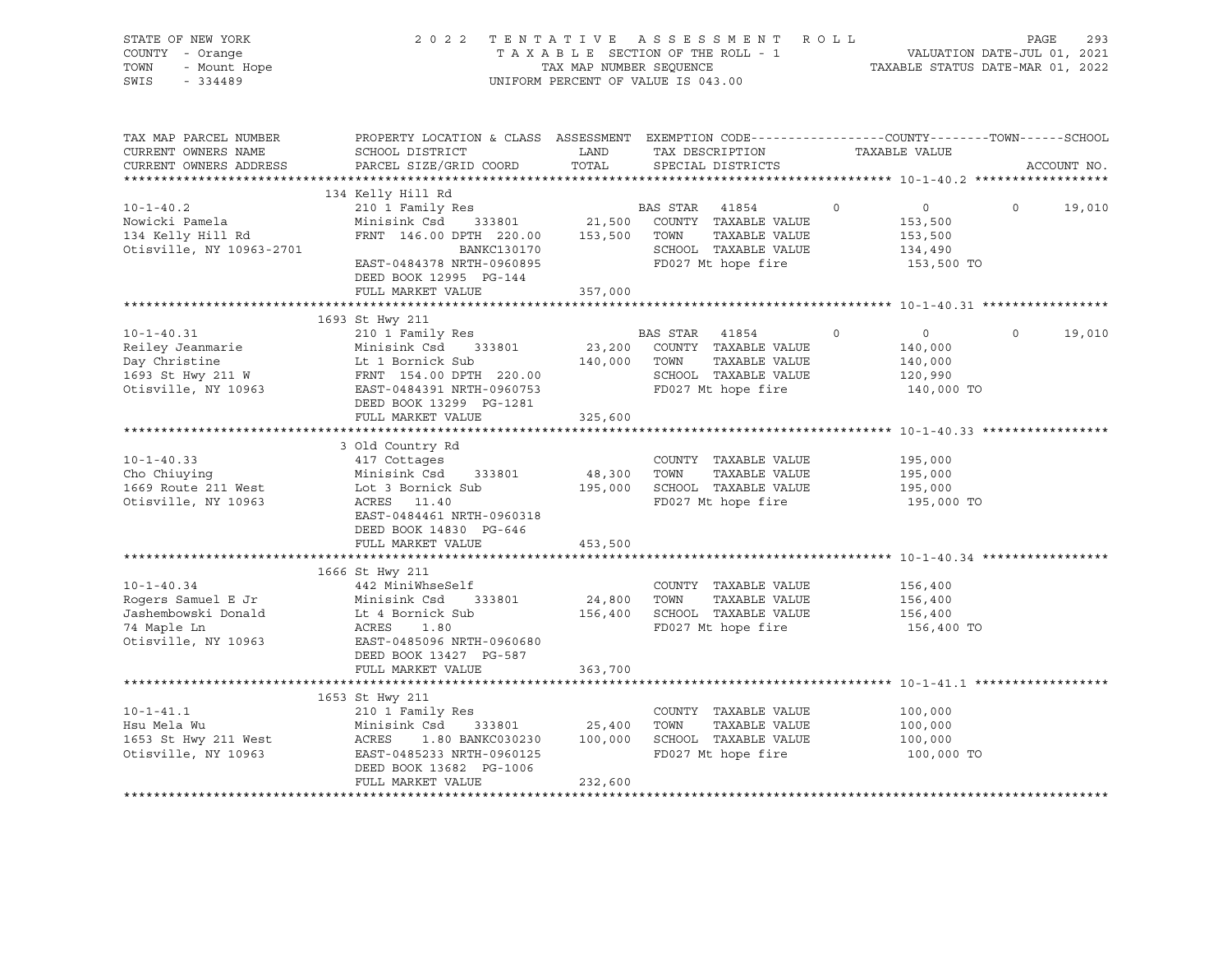# STATE OF NEW YORK 2 0 2 2 T E N T A T I V E A S S E S S M E N T R O L L PAGE 294 COUNTY - Orange T A X A B L E SECTION OF THE ROLL - 1 VALUATION DATE-JUL 01, 2021 TOWN - Mount Hope TAX MAP NUMBER SEQUENCE TAXABLE STATUS DATE-MAR 01, 2022 SWIS - 334489 UNIFORM PERCENT OF VALUE IS 043.00

| 1657 St Hwy 211<br>$10 - 1 - 41.21$<br>210 1 Family Res<br>VETWAR CTS 41120<br>$\mathbf 0$<br>10,920<br>6,240<br>10,920<br>333801 28,800 VETDIS CTS 41140<br>Foster Brian Russell<br>Minisink Csd<br>$\circ$<br>36,400<br>36,400<br>20,800<br>Foster Jennifer Holley<br>ACRES<br>1.80 BANKN140687<br>173,000<br>COUNTY TAXABLE VALUE<br>125,680<br>1657 St Hwy 211<br>EAST-0485060 NRTH-0960224<br>TOWN<br>TAXABLE VALUE<br>125,680<br>Otisville, NY 10963<br>SCHOOL TAXABLE VALUE<br>DEED BOOK 14623 PG-340<br>145,960<br>402,300 FD027 Mt hope fire<br>FULL MARKET VALUE<br>173,000 TO<br>1650 St Hwy 211 W<br>$10 - 1 - 42$<br>457 Small Retail<br>COUNTY TAXABLE VALUE<br>882,100<br>Realty Income Prop.13 LLC<br>333801<br>32,100<br>TAXABLE VALUE<br>Minisink Csd<br>TOWN<br>882,100<br>882,100<br>SCHOOL TAXABLE VALUE<br>882,100<br>Attn: PM Dept #7741 ACRES 2.50<br>11995 El Camino Real EAST-0485552 NRTH-0960493<br>San Diego, CA 92130-2539 DEED BOOK 14962 PG-1347<br>EAST-0485552 NRTH-0960493<br>FD027 Mt hope fire<br>882,100 TO<br>FULL MARKET VALUE<br>2051,400<br>1632 St Hwy 211<br>$10 - 1 - 43$<br>440 Warehouse<br>COUNTY TAXABLE VALUE<br>114,300<br>Gentile Dino<br>Minisink Csd<br>23,400<br>TOWN<br>TAXABLE VALUE<br>114,300<br>333801<br>114,300<br>SCHOOL TAXABLE VALUE<br>114,300<br>319 Reservior Rd<br>ACRES<br>1.50<br>FD027 Mt hope fire<br>Middletown, NY 10940<br>EAST-0485848 NRTH-0960414<br>114,300 TO<br>DEED BOOK 3830<br>PG-177<br>265,800<br>FULL MARKET VALUE<br>1645 St Hwy 211<br>COUNTY TAXABLE VALUE<br>$10 - 1 - 44$<br>210 1 Family Res<br>105,600<br>Mann Jordon<br>Minisink Csd<br>333801<br>24,400<br>TOWN<br>TAXABLE VALUE<br>105,600<br>105,600<br>SCHOOL TAXABLE VALUE<br>Mann Jaclyn<br>FRNT 100.00 DPTH 400.00<br>105,600<br>FD027 Mt hope fire<br>2 McNamara Ln<br>BANKC130176<br>105,600 TO<br>Goshen, NY 10924<br>EAST-0485361 NRTH-0960049<br>DEED BOOK 14993 PG-1104<br>FULL MARKET VALUE<br>245,600<br>1643 St Hwy 211<br>$10 - 1 - 45$<br>311 Res vac land<br>COUNTY TAXABLE VALUE<br>3,000<br>3,000<br>TOWN<br>TAXABLE VALUE<br>3,000<br>Mydosh Frank<br>Minisink Csd<br>333801<br>3,000<br>SCHOOL TAXABLE VALUE<br>Mydosh Joyce<br>FRNT 40.00 DPTH 125.00<br>3,000<br>1641 St Hwy 211 West<br>FD027 Mt hope fire<br>3,000 TO<br>EAST-0485529 NRTH-0960241<br>Otisville, NY 10963<br>DEED BOOK 14373 PG-1537<br>FULL MARKET VALUE<br>7,000 | TAX MAP PARCEL NUMBER<br>CURRENT OWNERS NAME<br>CURRENT OWNERS ADDRESS | PROPERTY LOCATION & CLASS ASSESSMENT EXEMPTION CODE---------------COUNTY-------TOWN-----SCHOOL<br>SCHOOL DISTRICT<br>PARCEL SIZE/GRID COORD | LAND<br>TOTAL | TAX DESCRIPTION<br>SPECIAL DISTRICTS | TAXABLE VALUE | ACCOUNT NO. |
|---------------------------------------------------------------------------------------------------------------------------------------------------------------------------------------------------------------------------------------------------------------------------------------------------------------------------------------------------------------------------------------------------------------------------------------------------------------------------------------------------------------------------------------------------------------------------------------------------------------------------------------------------------------------------------------------------------------------------------------------------------------------------------------------------------------------------------------------------------------------------------------------------------------------------------------------------------------------------------------------------------------------------------------------------------------------------------------------------------------------------------------------------------------------------------------------------------------------------------------------------------------------------------------------------------------------------------------------------------------------------------------------------------------------------------------------------------------------------------------------------------------------------------------------------------------------------------------------------------------------------------------------------------------------------------------------------------------------------------------------------------------------------------------------------------------------------------------------------------------------------------------------------------------------------------------------------------------------------------------------------------------------------------------------------------------------------------------------------------------------------------------------------------------------------------------------------------------------------------------------------------------------------------------------------------------------------------------------------------------------------------------------------------------|------------------------------------------------------------------------|---------------------------------------------------------------------------------------------------------------------------------------------|---------------|--------------------------------------|---------------|-------------|
|                                                                                                                                                                                                                                                                                                                                                                                                                                                                                                                                                                                                                                                                                                                                                                                                                                                                                                                                                                                                                                                                                                                                                                                                                                                                                                                                                                                                                                                                                                                                                                                                                                                                                                                                                                                                                                                                                                                                                                                                                                                                                                                                                                                                                                                                                                                                                                                                               |                                                                        |                                                                                                                                             |               |                                      |               |             |
|                                                                                                                                                                                                                                                                                                                                                                                                                                                                                                                                                                                                                                                                                                                                                                                                                                                                                                                                                                                                                                                                                                                                                                                                                                                                                                                                                                                                                                                                                                                                                                                                                                                                                                                                                                                                                                                                                                                                                                                                                                                                                                                                                                                                                                                                                                                                                                                                               |                                                                        |                                                                                                                                             |               |                                      |               |             |
|                                                                                                                                                                                                                                                                                                                                                                                                                                                                                                                                                                                                                                                                                                                                                                                                                                                                                                                                                                                                                                                                                                                                                                                                                                                                                                                                                                                                                                                                                                                                                                                                                                                                                                                                                                                                                                                                                                                                                                                                                                                                                                                                                                                                                                                                                                                                                                                                               |                                                                        |                                                                                                                                             |               |                                      |               |             |
|                                                                                                                                                                                                                                                                                                                                                                                                                                                                                                                                                                                                                                                                                                                                                                                                                                                                                                                                                                                                                                                                                                                                                                                                                                                                                                                                                                                                                                                                                                                                                                                                                                                                                                                                                                                                                                                                                                                                                                                                                                                                                                                                                                                                                                                                                                                                                                                                               |                                                                        |                                                                                                                                             |               |                                      |               |             |
|                                                                                                                                                                                                                                                                                                                                                                                                                                                                                                                                                                                                                                                                                                                                                                                                                                                                                                                                                                                                                                                                                                                                                                                                                                                                                                                                                                                                                                                                                                                                                                                                                                                                                                                                                                                                                                                                                                                                                                                                                                                                                                                                                                                                                                                                                                                                                                                                               |                                                                        |                                                                                                                                             |               |                                      |               |             |
|                                                                                                                                                                                                                                                                                                                                                                                                                                                                                                                                                                                                                                                                                                                                                                                                                                                                                                                                                                                                                                                                                                                                                                                                                                                                                                                                                                                                                                                                                                                                                                                                                                                                                                                                                                                                                                                                                                                                                                                                                                                                                                                                                                                                                                                                                                                                                                                                               |                                                                        |                                                                                                                                             |               |                                      |               |             |
|                                                                                                                                                                                                                                                                                                                                                                                                                                                                                                                                                                                                                                                                                                                                                                                                                                                                                                                                                                                                                                                                                                                                                                                                                                                                                                                                                                                                                                                                                                                                                                                                                                                                                                                                                                                                                                                                                                                                                                                                                                                                                                                                                                                                                                                                                                                                                                                                               |                                                                        |                                                                                                                                             |               |                                      |               |             |
|                                                                                                                                                                                                                                                                                                                                                                                                                                                                                                                                                                                                                                                                                                                                                                                                                                                                                                                                                                                                                                                                                                                                                                                                                                                                                                                                                                                                                                                                                                                                                                                                                                                                                                                                                                                                                                                                                                                                                                                                                                                                                                                                                                                                                                                                                                                                                                                                               |                                                                        |                                                                                                                                             |               |                                      |               |             |
|                                                                                                                                                                                                                                                                                                                                                                                                                                                                                                                                                                                                                                                                                                                                                                                                                                                                                                                                                                                                                                                                                                                                                                                                                                                                                                                                                                                                                                                                                                                                                                                                                                                                                                                                                                                                                                                                                                                                                                                                                                                                                                                                                                                                                                                                                                                                                                                                               |                                                                        |                                                                                                                                             |               |                                      |               |             |
|                                                                                                                                                                                                                                                                                                                                                                                                                                                                                                                                                                                                                                                                                                                                                                                                                                                                                                                                                                                                                                                                                                                                                                                                                                                                                                                                                                                                                                                                                                                                                                                                                                                                                                                                                                                                                                                                                                                                                                                                                                                                                                                                                                                                                                                                                                                                                                                                               |                                                                        |                                                                                                                                             |               |                                      |               |             |
|                                                                                                                                                                                                                                                                                                                                                                                                                                                                                                                                                                                                                                                                                                                                                                                                                                                                                                                                                                                                                                                                                                                                                                                                                                                                                                                                                                                                                                                                                                                                                                                                                                                                                                                                                                                                                                                                                                                                                                                                                                                                                                                                                                                                                                                                                                                                                                                                               |                                                                        |                                                                                                                                             |               |                                      |               |             |
|                                                                                                                                                                                                                                                                                                                                                                                                                                                                                                                                                                                                                                                                                                                                                                                                                                                                                                                                                                                                                                                                                                                                                                                                                                                                                                                                                                                                                                                                                                                                                                                                                                                                                                                                                                                                                                                                                                                                                                                                                                                                                                                                                                                                                                                                                                                                                                                                               |                                                                        |                                                                                                                                             |               |                                      |               |             |
|                                                                                                                                                                                                                                                                                                                                                                                                                                                                                                                                                                                                                                                                                                                                                                                                                                                                                                                                                                                                                                                                                                                                                                                                                                                                                                                                                                                                                                                                                                                                                                                                                                                                                                                                                                                                                                                                                                                                                                                                                                                                                                                                                                                                                                                                                                                                                                                                               |                                                                        |                                                                                                                                             |               |                                      |               |             |
|                                                                                                                                                                                                                                                                                                                                                                                                                                                                                                                                                                                                                                                                                                                                                                                                                                                                                                                                                                                                                                                                                                                                                                                                                                                                                                                                                                                                                                                                                                                                                                                                                                                                                                                                                                                                                                                                                                                                                                                                                                                                                                                                                                                                                                                                                                                                                                                                               |                                                                        |                                                                                                                                             |               |                                      |               |             |
|                                                                                                                                                                                                                                                                                                                                                                                                                                                                                                                                                                                                                                                                                                                                                                                                                                                                                                                                                                                                                                                                                                                                                                                                                                                                                                                                                                                                                                                                                                                                                                                                                                                                                                                                                                                                                                                                                                                                                                                                                                                                                                                                                                                                                                                                                                                                                                                                               |                                                                        |                                                                                                                                             |               |                                      |               |             |
|                                                                                                                                                                                                                                                                                                                                                                                                                                                                                                                                                                                                                                                                                                                                                                                                                                                                                                                                                                                                                                                                                                                                                                                                                                                                                                                                                                                                                                                                                                                                                                                                                                                                                                                                                                                                                                                                                                                                                                                                                                                                                                                                                                                                                                                                                                                                                                                                               |                                                                        |                                                                                                                                             |               |                                      |               |             |
|                                                                                                                                                                                                                                                                                                                                                                                                                                                                                                                                                                                                                                                                                                                                                                                                                                                                                                                                                                                                                                                                                                                                                                                                                                                                                                                                                                                                                                                                                                                                                                                                                                                                                                                                                                                                                                                                                                                                                                                                                                                                                                                                                                                                                                                                                                                                                                                                               |                                                                        |                                                                                                                                             |               |                                      |               |             |
|                                                                                                                                                                                                                                                                                                                                                                                                                                                                                                                                                                                                                                                                                                                                                                                                                                                                                                                                                                                                                                                                                                                                                                                                                                                                                                                                                                                                                                                                                                                                                                                                                                                                                                                                                                                                                                                                                                                                                                                                                                                                                                                                                                                                                                                                                                                                                                                                               |                                                                        |                                                                                                                                             |               |                                      |               |             |
|                                                                                                                                                                                                                                                                                                                                                                                                                                                                                                                                                                                                                                                                                                                                                                                                                                                                                                                                                                                                                                                                                                                                                                                                                                                                                                                                                                                                                                                                                                                                                                                                                                                                                                                                                                                                                                                                                                                                                                                                                                                                                                                                                                                                                                                                                                                                                                                                               |                                                                        |                                                                                                                                             |               |                                      |               |             |
|                                                                                                                                                                                                                                                                                                                                                                                                                                                                                                                                                                                                                                                                                                                                                                                                                                                                                                                                                                                                                                                                                                                                                                                                                                                                                                                                                                                                                                                                                                                                                                                                                                                                                                                                                                                                                                                                                                                                                                                                                                                                                                                                                                                                                                                                                                                                                                                                               |                                                                        |                                                                                                                                             |               |                                      |               |             |
|                                                                                                                                                                                                                                                                                                                                                                                                                                                                                                                                                                                                                                                                                                                                                                                                                                                                                                                                                                                                                                                                                                                                                                                                                                                                                                                                                                                                                                                                                                                                                                                                                                                                                                                                                                                                                                                                                                                                                                                                                                                                                                                                                                                                                                                                                                                                                                                                               |                                                                        |                                                                                                                                             |               |                                      |               |             |
|                                                                                                                                                                                                                                                                                                                                                                                                                                                                                                                                                                                                                                                                                                                                                                                                                                                                                                                                                                                                                                                                                                                                                                                                                                                                                                                                                                                                                                                                                                                                                                                                                                                                                                                                                                                                                                                                                                                                                                                                                                                                                                                                                                                                                                                                                                                                                                                                               |                                                                        |                                                                                                                                             |               |                                      |               |             |
|                                                                                                                                                                                                                                                                                                                                                                                                                                                                                                                                                                                                                                                                                                                                                                                                                                                                                                                                                                                                                                                                                                                                                                                                                                                                                                                                                                                                                                                                                                                                                                                                                                                                                                                                                                                                                                                                                                                                                                                                                                                                                                                                                                                                                                                                                                                                                                                                               |                                                                        |                                                                                                                                             |               |                                      |               |             |
|                                                                                                                                                                                                                                                                                                                                                                                                                                                                                                                                                                                                                                                                                                                                                                                                                                                                                                                                                                                                                                                                                                                                                                                                                                                                                                                                                                                                                                                                                                                                                                                                                                                                                                                                                                                                                                                                                                                                                                                                                                                                                                                                                                                                                                                                                                                                                                                                               |                                                                        |                                                                                                                                             |               |                                      |               |             |
|                                                                                                                                                                                                                                                                                                                                                                                                                                                                                                                                                                                                                                                                                                                                                                                                                                                                                                                                                                                                                                                                                                                                                                                                                                                                                                                                                                                                                                                                                                                                                                                                                                                                                                                                                                                                                                                                                                                                                                                                                                                                                                                                                                                                                                                                                                                                                                                                               |                                                                        |                                                                                                                                             |               |                                      |               |             |
|                                                                                                                                                                                                                                                                                                                                                                                                                                                                                                                                                                                                                                                                                                                                                                                                                                                                                                                                                                                                                                                                                                                                                                                                                                                                                                                                                                                                                                                                                                                                                                                                                                                                                                                                                                                                                                                                                                                                                                                                                                                                                                                                                                                                                                                                                                                                                                                                               |                                                                        |                                                                                                                                             |               |                                      |               |             |
|                                                                                                                                                                                                                                                                                                                                                                                                                                                                                                                                                                                                                                                                                                                                                                                                                                                                                                                                                                                                                                                                                                                                                                                                                                                                                                                                                                                                                                                                                                                                                                                                                                                                                                                                                                                                                                                                                                                                                                                                                                                                                                                                                                                                                                                                                                                                                                                                               |                                                                        |                                                                                                                                             |               |                                      |               |             |
|                                                                                                                                                                                                                                                                                                                                                                                                                                                                                                                                                                                                                                                                                                                                                                                                                                                                                                                                                                                                                                                                                                                                                                                                                                                                                                                                                                                                                                                                                                                                                                                                                                                                                                                                                                                                                                                                                                                                                                                                                                                                                                                                                                                                                                                                                                                                                                                                               |                                                                        |                                                                                                                                             |               |                                      |               |             |
|                                                                                                                                                                                                                                                                                                                                                                                                                                                                                                                                                                                                                                                                                                                                                                                                                                                                                                                                                                                                                                                                                                                                                                                                                                                                                                                                                                                                                                                                                                                                                                                                                                                                                                                                                                                                                                                                                                                                                                                                                                                                                                                                                                                                                                                                                                                                                                                                               |                                                                        |                                                                                                                                             |               |                                      |               |             |
|                                                                                                                                                                                                                                                                                                                                                                                                                                                                                                                                                                                                                                                                                                                                                                                                                                                                                                                                                                                                                                                                                                                                                                                                                                                                                                                                                                                                                                                                                                                                                                                                                                                                                                                                                                                                                                                                                                                                                                                                                                                                                                                                                                                                                                                                                                                                                                                                               |                                                                        |                                                                                                                                             |               |                                      |               |             |
|                                                                                                                                                                                                                                                                                                                                                                                                                                                                                                                                                                                                                                                                                                                                                                                                                                                                                                                                                                                                                                                                                                                                                                                                                                                                                                                                                                                                                                                                                                                                                                                                                                                                                                                                                                                                                                                                                                                                                                                                                                                                                                                                                                                                                                                                                                                                                                                                               |                                                                        |                                                                                                                                             |               |                                      |               |             |
|                                                                                                                                                                                                                                                                                                                                                                                                                                                                                                                                                                                                                                                                                                                                                                                                                                                                                                                                                                                                                                                                                                                                                                                                                                                                                                                                                                                                                                                                                                                                                                                                                                                                                                                                                                                                                                                                                                                                                                                                                                                                                                                                                                                                                                                                                                                                                                                                               |                                                                        |                                                                                                                                             |               |                                      |               |             |
|                                                                                                                                                                                                                                                                                                                                                                                                                                                                                                                                                                                                                                                                                                                                                                                                                                                                                                                                                                                                                                                                                                                                                                                                                                                                                                                                                                                                                                                                                                                                                                                                                                                                                                                                                                                                                                                                                                                                                                                                                                                                                                                                                                                                                                                                                                                                                                                                               |                                                                        |                                                                                                                                             |               |                                      |               |             |
|                                                                                                                                                                                                                                                                                                                                                                                                                                                                                                                                                                                                                                                                                                                                                                                                                                                                                                                                                                                                                                                                                                                                                                                                                                                                                                                                                                                                                                                                                                                                                                                                                                                                                                                                                                                                                                                                                                                                                                                                                                                                                                                                                                                                                                                                                                                                                                                                               |                                                                        |                                                                                                                                             |               |                                      |               |             |
|                                                                                                                                                                                                                                                                                                                                                                                                                                                                                                                                                                                                                                                                                                                                                                                                                                                                                                                                                                                                                                                                                                                                                                                                                                                                                                                                                                                                                                                                                                                                                                                                                                                                                                                                                                                                                                                                                                                                                                                                                                                                                                                                                                                                                                                                                                                                                                                                               |                                                                        |                                                                                                                                             |               |                                      |               |             |
|                                                                                                                                                                                                                                                                                                                                                                                                                                                                                                                                                                                                                                                                                                                                                                                                                                                                                                                                                                                                                                                                                                                                                                                                                                                                                                                                                                                                                                                                                                                                                                                                                                                                                                                                                                                                                                                                                                                                                                                                                                                                                                                                                                                                                                                                                                                                                                                                               |                                                                        |                                                                                                                                             |               |                                      |               |             |
|                                                                                                                                                                                                                                                                                                                                                                                                                                                                                                                                                                                                                                                                                                                                                                                                                                                                                                                                                                                                                                                                                                                                                                                                                                                                                                                                                                                                                                                                                                                                                                                                                                                                                                                                                                                                                                                                                                                                                                                                                                                                                                                                                                                                                                                                                                                                                                                                               |                                                                        |                                                                                                                                             |               |                                      |               |             |
|                                                                                                                                                                                                                                                                                                                                                                                                                                                                                                                                                                                                                                                                                                                                                                                                                                                                                                                                                                                                                                                                                                                                                                                                                                                                                                                                                                                                                                                                                                                                                                                                                                                                                                                                                                                                                                                                                                                                                                                                                                                                                                                                                                                                                                                                                                                                                                                                               |                                                                        |                                                                                                                                             |               |                                      |               |             |
|                                                                                                                                                                                                                                                                                                                                                                                                                                                                                                                                                                                                                                                                                                                                                                                                                                                                                                                                                                                                                                                                                                                                                                                                                                                                                                                                                                                                                                                                                                                                                                                                                                                                                                                                                                                                                                                                                                                                                                                                                                                                                                                                                                                                                                                                                                                                                                                                               |                                                                        |                                                                                                                                             |               |                                      |               |             |
|                                                                                                                                                                                                                                                                                                                                                                                                                                                                                                                                                                                                                                                                                                                                                                                                                                                                                                                                                                                                                                                                                                                                                                                                                                                                                                                                                                                                                                                                                                                                                                                                                                                                                                                                                                                                                                                                                                                                                                                                                                                                                                                                                                                                                                                                                                                                                                                                               |                                                                        |                                                                                                                                             |               |                                      |               |             |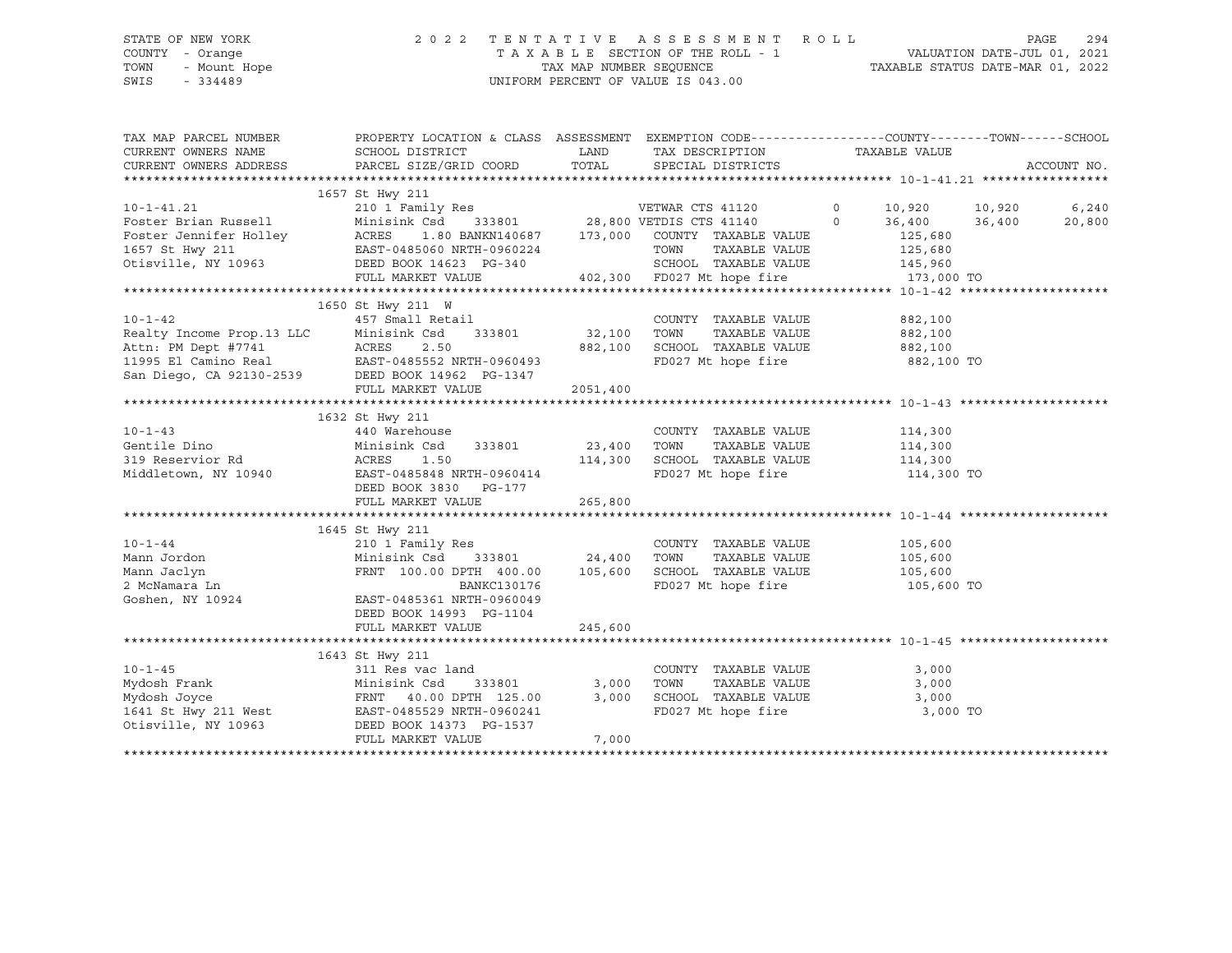# STATE OF NEW YORK 2 0 2 2 T E N T A T I V E A S S E S S M E N T R O L L PAGE 295 COUNTY - Orange T A X A B L E SECTION OF THE ROLL - 1 VALUATION DATE-JUL 01, 2021 TOWN - Mount Hope TAX MAP NUMBER SEQUENCE TAXABLE STATUS DATE-MAR 01, 2022 SWIS - 334489 UNIFORM PERCENT OF VALUE IS 043.00

| TAX MAP PARCEL NUMBER<br>CURRENT OWNERS NAME | PROPERTY LOCATION & CLASS ASSESSMENT EXEMPTION CODE---------------COUNTY-------TOWN------SCHOOL<br>SCHOOL DISTRICT | LAND    | TAX DESCRIPTION             |         | TAXABLE VALUE     |         |             |
|----------------------------------------------|--------------------------------------------------------------------------------------------------------------------|---------|-----------------------------|---------|-------------------|---------|-------------|
| CURRENT OWNERS ADDRESS                       | PARCEL SIZE/GRID COORD                                                                                             | TOTAL   | SPECIAL DISTRICTS           |         |                   |         | ACCOUNT NO. |
|                                              |                                                                                                                    |         |                             |         |                   |         |             |
| $10 - 1 - 46$                                | 1641 St Hwy 211<br>210 1 Family Res                                                                                |         |                             | $\circ$ | 33,350            | 33,350  | 33,350      |
| -- - - -<br>Mydosh Frank                     | Minisink Csd                                                                                                       |         |                             | $\circ$ | $0 \qquad \qquad$ | $\circ$ | 33,350      |
| Mydosh Joyce                                 | 1.80<br>ACRES                                                                                                      |         | 66,700 COUNTY TAXABLE VALUE |         | 33,350            |         |             |
| PO Box 167                                   |                                                                                                                    |         | TOWN<br>TAXABLE VALUE       |         | 33,350            |         |             |
| Otisville, NY 10963                          | EAST-0485573 NRTH-0959941<br>DEED BOOK 2216 PG-00358                                                               |         | SCHOOL TAXABLE VALUE        |         | $\circ$           |         |             |
|                                              | FULL MARKET VALUE                                                                                                  |         | 155,100 FD027 Mt hope fire  |         | 66,700 TO         |         |             |
|                                              |                                                                                                                    |         |                             |         |                   |         |             |
|                                              | 1635 St Hwy 211                                                                                                    |         |                             |         |                   |         |             |
| $10 - 1 - 47$                                |                                                                                                                    |         |                             | $\circ$ | 10,920 10,920     |         | 6,240       |
| Wieber Wayne J                               |                                                                                                                    |         |                             | $\circ$ | 36,400 36,400     |         | 20,800      |
| 1635 St Hwy 211 W                            | FRNT 100.00 DPTH 200.00 125,000 COUNTY TAXABLE VALUE                                                               |         |                             |         | 77,680            |         |             |
| Otisville, NY 10963                          | BANKC040280                                                                                                        |         | TAXABLE VALUE<br>TOWN       |         | 77,680            |         |             |
|                                              | EAST-0485637 NRTH-0960058                                                                                          |         | SCHOOL TAXABLE VALUE        |         | 97,960            |         |             |
|                                              | DEED BOOK 14532 PG-646                                                                                             |         | FD027 Mt hope fire          |         | 125,000 TO        |         |             |
|                                              | FULL MARKET VALUE                                                                                                  | 290,700 |                             |         |                   |         |             |
|                                              |                                                                                                                    |         |                             |         |                   |         |             |
|                                              | 1631 St Hwy 211                                                                                                    |         |                             |         |                   |         |             |
| $10 - 1 - 48$                                | 312 Vac w/imprv                                                                                                    |         | COUNTY TAXABLE VALUE        |         | 152,400           |         |             |
| Middletown Carting LLC                       | Minisink Csd<br>333801                                                                                             | 78,700  | TOWN<br>TAXABLE VALUE       |         | 152,400           |         |             |
| 83 Industrial Park Ext                       | ACRES 76.20                                                                                                        | 152,400 | SCHOOL TAXABLE VALUE        |         | 152,400           |         |             |
| Middletown, NY 10940                         | EAST-0484042 NRTH-0959198                                                                                          |         | FD027 Mt hope fire          |         | 152,400 TO        |         |             |
|                                              | DEED BOOK 14681 PG-827                                                                                             |         |                             |         |                   |         |             |
|                                              | FULL MARKET VALUE                                                                                                  | 354,400 |                             |         |                   |         |             |
|                                              |                                                                                                                    |         |                             |         |                   |         |             |
|                                              | Co Hwy 11                                                                                                          |         |                             |         |                   |         |             |
| $10 - 1 - 49.1$                              | 311 Res vac land                                                                                                   |         | COUNTY TAXABLE VALUE        |         | 13,500            |         |             |
| Weinert Frederick                            | 333801 13,500<br>Minisink Csd                                                                                      |         | TOWN<br>TAXABLE VALUE       |         | 13,500            |         |             |
| 298 Grange Rd                                | L/e Alfred Weinert                                                                                                 | 13,500  | SCHOOL TAXABLE VALUE        |         | 13,500            |         |             |
| Otisville, NY 10963                          | ACRES<br>3.00                                                                                                      |         | FD027 Mt hope fire          |         | 13,500 TO         |         |             |
|                                              | EAST-0483786 NRTH-0957567                                                                                          |         |                             |         |                   |         |             |
|                                              | DEED BOOK 4255 PG-123                                                                                              |         |                             |         |                   |         |             |
|                                              | FULL MARKET VALUE                                                                                                  | 31,400  |                             |         |                   |         |             |
|                                              |                                                                                                                    |         |                             |         |                   |         |             |
|                                              | Mt Hope Ave                                                                                                        |         |                             |         |                   |         |             |
| $10 - 1 - 51.1$                              | 330 Vacant comm                                                                                                    |         | COUNTY TAXABLE VALUE        |         | 8,900             |         |             |
| Middletown Auto Salvage, LLC                 | Minisink Csd<br>333801                                                                                             | 8,900   | TOWN<br>TAXABLE VALUE       |         | 8,900             |         |             |
| 83-89 Industrial Ave Ext.                    | ACRES<br>1.90                                                                                                      | 8,900   | SCHOOL TAXABLE VALUE        |         | 8,900             |         |             |
| Middletown, NY 10940                         | EAST-0482935 NRTH-0958740                                                                                          |         | FD027 Mt hope fire          |         | 8,900 TO          |         |             |
|                                              | DEED BOOK 14208 PG-361                                                                                             |         |                             |         |                   |         |             |
|                                              | FULL MARKET VALUE                                                                                                  | 20,700  |                             |         |                   |         |             |
|                                              |                                                                                                                    |         |                             |         |                   |         |             |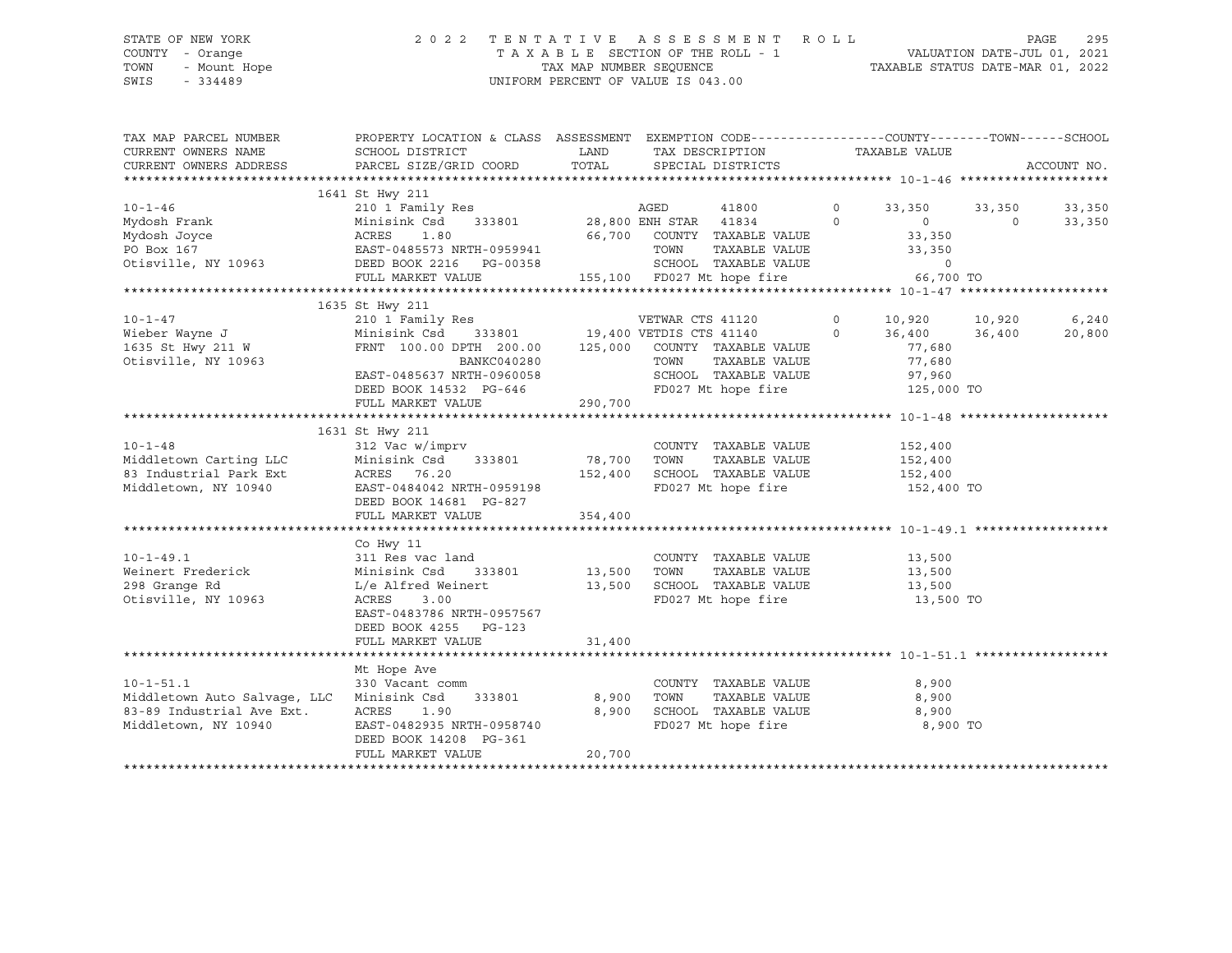| STATE OF NEW YORK<br>COUNTY - Orange<br>TOWN<br>- Mount Hope<br>SWIS<br>- 334489                          | 2 0 2 2                                                                                                                                                                                 | TAX MAP NUMBER SEQUENCE | TENTATIVE ASSESSMENT ROLL<br>T A X A B L E SECTION OF THE ROLL - 1<br>UNIFORM PERCENT OF VALUE IS 043.00                                         | TAXABLE STATUS DATE-MAR 01, 2022                                                           | PAGE<br>VALUATION DATE-JUL 01, 2021 | 296              |
|-----------------------------------------------------------------------------------------------------------|-----------------------------------------------------------------------------------------------------------------------------------------------------------------------------------------|-------------------------|--------------------------------------------------------------------------------------------------------------------------------------------------|--------------------------------------------------------------------------------------------|-------------------------------------|------------------|
| TAX MAP PARCEL NUMBER<br>CURRENT OWNERS NAME<br>CURRENT OWNERS ADDRESS                                    | PROPERTY LOCATION & CLASS ASSESSMENT EXEMPTION CODE----------------COUNTY-------TOWN------SCHOOL<br>SCHOOL DISTRICT<br>PARCEL SIZE/GRID COORD                                           | LAND<br>TOTAL           | TAX DESCRIPTION<br>SPECIAL DISTRICTS                                                                                                             | TAXABLE VALUE                                                                              |                                     | ACCOUNT NO.      |
|                                                                                                           | 2596 Mt Hope Rd                                                                                                                                                                         |                         |                                                                                                                                                  |                                                                                            |                                     |                  |
| $10 - 1 - 52.1$<br>Walsh Stephen<br>Walsh Samantha<br>2596 Mt Hope Rd<br>Otisville, NY 10963              | 210 1 Family Res<br>333801<br>Minisink Csd<br>Vreeland & Snyder Prop<br>Map 128-98<br>Es Co Hwy 11<br>FRNT 128.00 DPTH 200.00<br>ACRES<br>0.57 BANKC190321<br>EAST-0482847 NRTH-0957534 | 19,400<br>121,000       | COUNTY TAXABLE VALUE<br>TOWN<br>TAXABLE VALUE<br>SCHOOL TAXABLE VALUE<br>FD027 Mt hope fire                                                      | 121,000<br>121,000<br>121,000<br>121,000 TO                                                |                                     |                  |
|                                                                                                           | DEED BOOK 14167 PG-1417                                                                                                                                                                 |                         |                                                                                                                                                  |                                                                                            |                                     |                  |
|                                                                                                           | FULL MARKET VALUE                                                                                                                                                                       | 281,400                 |                                                                                                                                                  |                                                                                            |                                     |                  |
|                                                                                                           |                                                                                                                                                                                         |                         |                                                                                                                                                  |                                                                                            |                                     |                  |
| $10 - 1 - 55$<br>Newnew York Develop., LLC                                                                | Mt Hope Rd<br>322 Rural vac>10<br>333801<br>Minisink Csd                                                                                                                                | 63,800                  | COUNTY TAXABLE VALUE<br>TOWN<br>TAXABLE VALUE                                                                                                    | 63,800<br>63,800                                                                           |                                     |                  |
| 32 Drago Ln                                                                                               | Teplitz 50%<br>Perper/Silver 50%                                                                                                                                                        |                         | 63,800 SCHOOL TAXABLE VALUE                                                                                                                      | 63,800<br>63,800 TO                                                                        |                                     |                  |
| Middletown, NY 10940                                                                                      | ACRES 22.10<br>EAST-0483592 NRTH-0956591<br>DEED BOOK 14480 PG-59<br>FULL MARKET VALUE                                                                                                  | 148,400                 | FD027 Mt hope fire                                                                                                                               |                                                                                            |                                     |                  |
|                                                                                                           |                                                                                                                                                                                         |                         |                                                                                                                                                  |                                                                                            |                                     |                  |
|                                                                                                           | 2516 Mt Hope Rd                                                                                                                                                                         |                         |                                                                                                                                                  |                                                                                            |                                     |                  |
| $10 - 1 - 56$<br>Grebeldinger Arthur<br>Grebeldinger(d) Shirley<br>2516 Mt Hope Rd<br>Otisville, NY 10963 | 210 1 Family Res<br>Minisink Csd 333801<br>FRNT 123.00 DPTH 323.00<br>EAST-0483272 NRTH-0955991<br>DEED BOOK 1169 PG-00504<br>FULL MARKET VALUE                                         | 107,100                 | VETCOM CTS 41130<br>24,300 ENH STAR 41834<br>COUNTY TAXABLE VALUE<br>TOWN<br>TAXABLE VALUE<br>SCHOOL TAXABLE VALUE<br>249,100 FD027 Mt hope fire | 18,200<br>$\circ$<br>$\overline{0}$<br>$\circ$<br>88,900<br>88,900<br>49,250<br>107,100 TO | 18,200<br>$\mathbf 0$               | 10,400<br>47,450 |
|                                                                                                           |                                                                                                                                                                                         |                         |                                                                                                                                                  |                                                                                            |                                     |                  |
| $10 - 1 - 57.21$<br>Grebeldinger Jeffrey<br>2502 Mt Hope Rd<br>Otisville, NY 10963                        | 2502 Mt Hope Rd<br>210 1 Family Res<br>Minisink Csd<br>333801<br>Lt 1 Grebeldinger SM 6931<br>ACRES<br>1.00 BANKL140178<br>EAST-0483280 NRTH-0955836<br>DEED BOOK 12430 PG-223          | 25,000<br>146,000       | BAS STAR<br>41854<br>COUNTY TAXABLE VALUE<br>TAXABLE VALUE<br>TOWN<br>SCHOOL TAXABLE VALUE<br>FD027 Mt hope fire                                 | 0<br>$\circ$<br>146,000<br>146,000<br>126,990<br>146,000 TO                                | $\circ$                             | 19,010           |
|                                                                                                           | FULL MARKET VALUE                                                                                                                                                                       | 339,500                 |                                                                                                                                                  |                                                                                            |                                     |                  |
|                                                                                                           |                                                                                                                                                                                         |                         |                                                                                                                                                  |                                                                                            |                                     |                  |
| $10 - 1 - 57.22$                                                                                          | 221 Grange Rd<br>210 1 Family Res                                                                                                                                                       |                         | COUNTY TAXABLE VALUE                                                                                                                             | 160,000                                                                                    |                                     |                  |
| Grebeldinger Andrew J                                                                                     | Minisink Csd<br>333801                                                                                                                                                                  | 28,300                  | TOWN<br>TAXABLE VALUE                                                                                                                            | 160,000                                                                                    |                                     |                  |
| Decker Ashley M                                                                                           | Lt 2 Grebeldinger SM 6931                                                                                                                                                               | 160,000                 | SCHOOL TAXABLE VALUE                                                                                                                             | 160,000                                                                                    |                                     |                  |
| 221 Grange Rd<br>Otisville, NY 10963-3110                                                                 | ACRES<br>1.70 BANKC080496<br>EAST-0483516 NRTH-0955859<br>DEED BOOK 13876 PG-965                                                                                                        |                         | FD027 Mt hope fire                                                                                                                               | 160,000 TO                                                                                 |                                     |                  |
|                                                                                                           | FULL MARKET VALUE                                                                                                                                                                       | 372,100                 |                                                                                                                                                  |                                                                                            |                                     |                  |
|                                                                                                           |                                                                                                                                                                                         |                         |                                                                                                                                                  |                                                                                            |                                     |                  |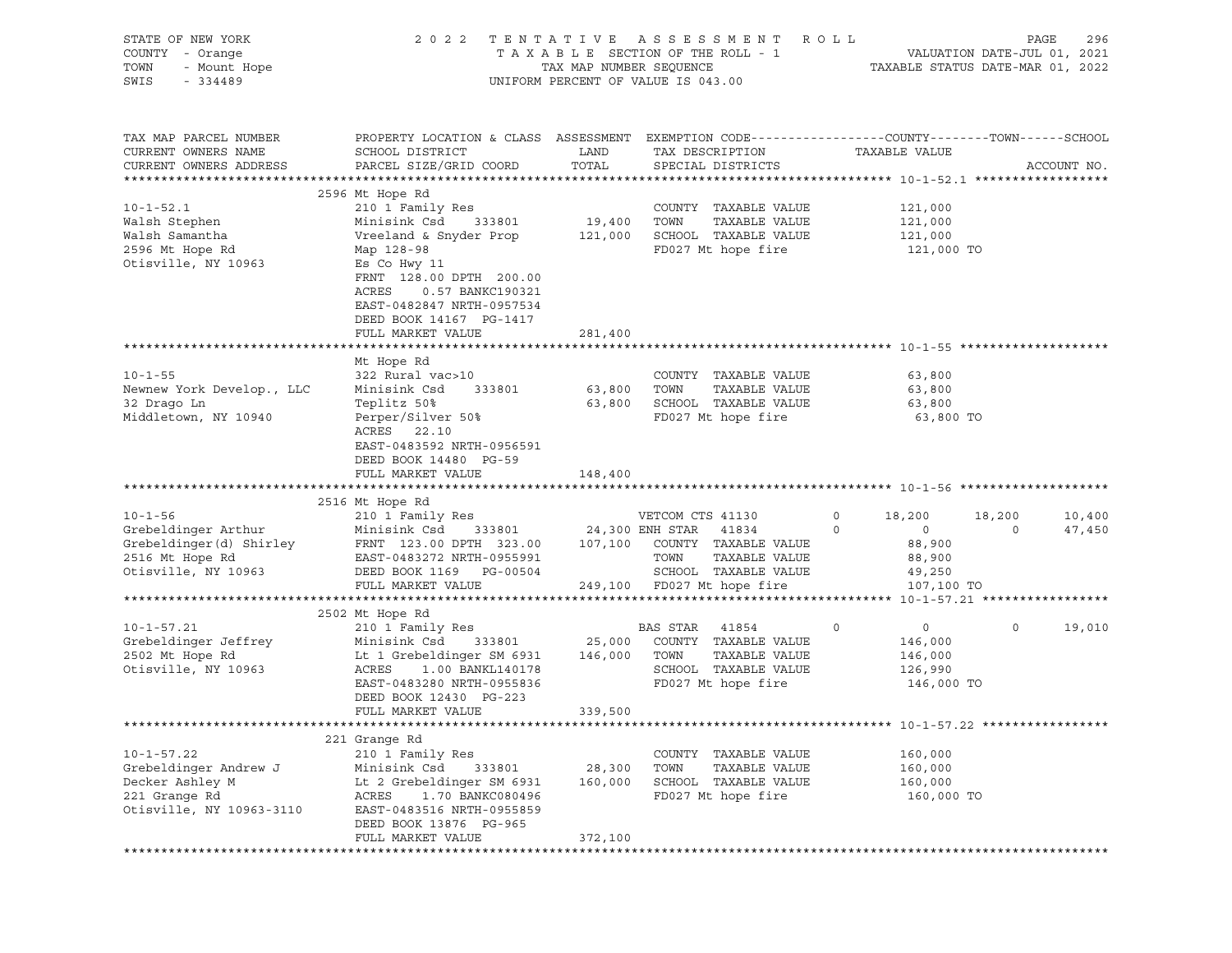| STATE OF NEW YORK<br>COUNTY - Orange<br>TOWN<br>- Mount Hope<br>SWIS<br>$-334489$ | TENTATIVE ASSESSMENT<br>2 0 2 2<br>TAXABLE SECTION OF THE ROLL - 1<br>TAX MAP NUMBER SEQUENCE<br>UNIFORM PERCENT OF VALUE IS 043.00         | R O L L<br>297<br>PAGE<br>VALUATION DATE-JUL 01, 2021<br>TAXABLE STATUS DATE-MAR 01, 2022 |                                               |                    |                   |
|-----------------------------------------------------------------------------------|---------------------------------------------------------------------------------------------------------------------------------------------|-------------------------------------------------------------------------------------------|-----------------------------------------------|--------------------|-------------------|
| TAX MAP PARCEL NUMBER<br>CURRENT OWNERS NAME<br>CURRENT OWNERS ADDRESS            | PROPERTY LOCATION & CLASS ASSESSMENT EXEMPTION CODE---------------COUNTY-------TOWN-----SCHOOL<br>SCHOOL DISTRICT<br>PARCEL SIZE/GRID COORD | LAND<br>TOTAL                                                                             | TAX DESCRIPTION<br>SPECIAL DISTRICTS          | TAXABLE VALUE      | ACCOUNT NO.       |
|                                                                                   |                                                                                                                                             |                                                                                           |                                               |                    |                   |
|                                                                                   | 2494 Mt Hope Rd                                                                                                                             |                                                                                           |                                               |                    |                   |
| $10 - 1 - 58.1$                                                                   | 210 1 Family Res                                                                                                                            |                                                                                           | ENH STAR<br>41834                             | $\circ$<br>$\circ$ | $\circ$<br>47,450 |
| Hargrove Alton R                                                                  | Minisink Csd<br>333801                                                                                                                      |                                                                                           | 21,400 COUNTY TAXABLE VALUE                   | 103,200            |                   |
| Hargrove Joanne                                                                   | FRNT 142.00 DPTH 219.00                                                                                                                     | 103,200 TOWN                                                                              | TAXABLE VALUE                                 | 103,200            |                   |
| 2494 Mt Hope Rd                                                                   | BANKC080370                                                                                                                                 |                                                                                           | SCHOOL TAXABLE VALUE                          | 55,750             |                   |
| Otisville, NY 10963                                                               | EAST-0483331 NRTH-0955658                                                                                                                   |                                                                                           | FD027 Mt hope fire                            | 103,200 TO         |                   |
|                                                                                   | DEED BOOK 5233 PG-64                                                                                                                        |                                                                                           |                                               |                    |                   |
|                                                                                   | FULL MARKET VALUE                                                                                                                           | 240,000                                                                                   |                                               |                    |                   |
|                                                                                   |                                                                                                                                             |                                                                                           |                                               |                    |                   |
| $10 - 1 - 59$                                                                     | 2488 Mt Hope Rd                                                                                                                             |                                                                                           | COUNTY TAXABLE VALUE                          | 46,000             |                   |
| Mielke Michael                                                                    | 270 Mfg housing<br>Minisink Csd<br>333801                                                                                                   | 27,500                                                                                    | TOWN<br>TAXABLE VALUE                         | 46,000             |                   |
| 13 Lake Ave                                                                       | FRNT 210.00 DPTH 320.00                                                                                                                     | 46,000                                                                                    | SCHOOL TAXABLE VALUE                          | 46,000             |                   |
| Otisville, NY 10963                                                               | EAST-0483415 NRTH-0955567                                                                                                                   |                                                                                           | FD027 Mt hope fire                            | 46,000 TO          |                   |
|                                                                                   | DEED BOOK 14028 PG-993                                                                                                                      |                                                                                           |                                               |                    |                   |
|                                                                                   | FULL MARKET VALUE                                                                                                                           | 107,000                                                                                   |                                               |                    |                   |
|                                                                                   |                                                                                                                                             |                                                                                           |                                               |                    |                   |
|                                                                                   | Otis Cir                                                                                                                                    |                                                                                           |                                               |                    |                   |
| $10 - 1 - 60$                                                                     | 311 Res vac land                                                                                                                            |                                                                                           | COUNTY TAXABLE VALUE                          | 100                |                   |
| Beaudette Pamela S                                                                | Minisink Csd<br>333801                                                                                                                      | 100                                                                                       | TOWN<br>TAXABLE VALUE                         | 100                |                   |
| 25 Otis Cir                                                                       | Pt Lt 5 Otisville Manor S                                                                                                                   | 100                                                                                       | SCHOOL TAXABLE VALUE                          | 100                |                   |
| Otisville, NY 10963                                                               | with 107-2-11.43                                                                                                                            |                                                                                           | FD027 Mt hope fire                            | 100 TO             |                   |
|                                                                                   | FRNT<br>63.00 DPTH 10.00                                                                                                                    |                                                                                           |                                               |                    |                   |
|                                                                                   | ACRES<br>0.01                                                                                                                               |                                                                                           |                                               |                    |                   |
|                                                                                   | EAST-0481662 NRTH-0958630                                                                                                                   |                                                                                           |                                               |                    |                   |
|                                                                                   | DEED BOOK 14399 PG-302                                                                                                                      |                                                                                           |                                               |                    |                   |
|                                                                                   | FULL MARKET VALUE                                                                                                                           | 200                                                                                       |                                               |                    |                   |
|                                                                                   |                                                                                                                                             |                                                                                           |                                               |                    |                   |
|                                                                                   | Otis Cir                                                                                                                                    |                                                                                           |                                               |                    |                   |
| $10 - 1 - 61$                                                                     | 311 Res vac land                                                                                                                            |                                                                                           | COUNTY TAXABLE VALUE                          | 100                |                   |
| Zamot Edward                                                                      | Minisink Csd<br>333801                                                                                                                      | 100                                                                                       | TOWN<br>TAXABLE VALUE                         | 100                |                   |
| Zamot Deborah                                                                     | Pt Lt 4 Otisville Manor S                                                                                                                   |                                                                                           | 100 SCHOOL TAXABLE VALUE                      | 100                |                   |
| 27 Otis Cir                                                                       | FRNT 60.00 DPTH 10.00                                                                                                                       |                                                                                           | FD027 Mt hope fire                            | 100 TO             |                   |
| Otisville, NY 10963                                                               | EAST-0481701 NRTH-0958591                                                                                                                   |                                                                                           |                                               |                    |                   |
|                                                                                   | DEED BOOK 2240 PG-00727                                                                                                                     |                                                                                           |                                               |                    |                   |
|                                                                                   | FULL MARKET VALUE                                                                                                                           | 200                                                                                       |                                               |                    |                   |
|                                                                                   |                                                                                                                                             |                                                                                           |                                               |                    |                   |
|                                                                                   | Otis Cir<br>311 Res vac land                                                                                                                |                                                                                           |                                               |                    |                   |
| $10 - 1 - 62$<br>Mcelheny Valeire                                                 | Minisink Csd<br>333801                                                                                                                      |                                                                                           | COUNTY TAXABLE VALUE<br>TOWN<br>TAXABLE VALUE | 100<br>100         |                   |
| 29 Otis Cir                                                                       | Pt Lt 3 Otisville Manor S                                                                                                                   | 100<br>100                                                                                | SCHOOL TAXABLE VALUE                          | 100                |                   |
| Otisville, NY 10963                                                               | with 107-2-17                                                                                                                               |                                                                                           | FD027 Mt hope fire                            | 100 TO             |                   |
|                                                                                   | FRNT<br>60.00 DPTH<br>10.00                                                                                                                 |                                                                                           |                                               |                    |                   |
|                                                                                   | BANKC030614                                                                                                                                 |                                                                                           |                                               |                    |                   |
|                                                                                   | EAST-0481729 NRTH-0958561                                                                                                                   |                                                                                           |                                               |                    |                   |
|                                                                                   | DEED BOOK 14859 PG-400                                                                                                                      |                                                                                           |                                               |                    |                   |
|                                                                                   | FULL MARKET VALUE                                                                                                                           | 200                                                                                       |                                               |                    |                   |
|                                                                                   |                                                                                                                                             |                                                                                           |                                               |                    |                   |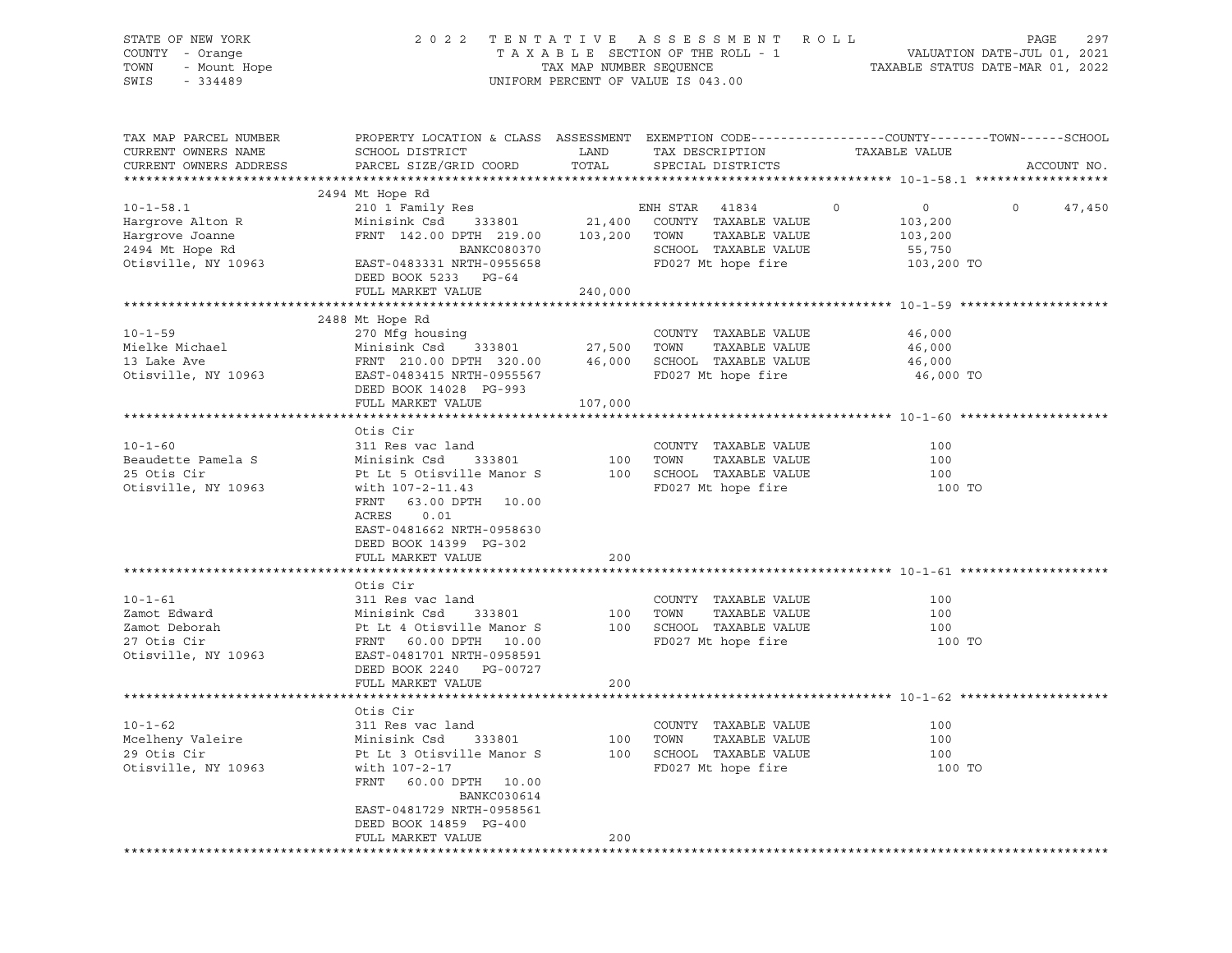# STATE OF NEW YORK 2 0 2 2 T E N T A T I V E A S S E S S M E N T R O L L PAGE 298 COUNTY - Orange T A X A B L E SECTION OF THE ROLL - 1 VALUATION DATE-JUL 01, 2021 TOWN - Mount Hope TAX MAP NUMBER SEQUENCE TAXABLE STATUS DATE-MAR 01, 2022 SWIS - 334489 UNIFORM PERCENT OF VALUE IS 043.00

| TAX MAP PARCEL NUMBER<br>CURRENT OWNERS NAME<br>CURRENT OWNERS ADDRESS                                                                              | PROPERTY LOCATION & CLASS ASSESSMENT<br>SCHOOL DISTRICT<br>PARCEL SIZE/GRID COORD                                                                                                                                                                                                                               | LAND<br>TOTAL     | EXEMPTION CODE-----------------COUNTY--------TOWN------SCHOOL<br>TAX DESCRIPTION<br>SPECIAL DISTRICTS                                                                                                                              |                                            | TAXABLE VALUE                                                                                                                   |                                                | ACCOUNT NO.                          |
|-----------------------------------------------------------------------------------------------------------------------------------------------------|-----------------------------------------------------------------------------------------------------------------------------------------------------------------------------------------------------------------------------------------------------------------------------------------------------------------|-------------------|------------------------------------------------------------------------------------------------------------------------------------------------------------------------------------------------------------------------------------|--------------------------------------------|---------------------------------------------------------------------------------------------------------------------------------|------------------------------------------------|--------------------------------------|
|                                                                                                                                                     |                                                                                                                                                                                                                                                                                                                 |                   |                                                                                                                                                                                                                                    |                                            |                                                                                                                                 |                                                |                                      |
| $10 - 1 - 64.1$<br>Cortez Jose<br>Cortez Elizabeth<br>8 Otis Cir<br>Otisville, NY 10963                                                             | 8 Otis Cir<br>210 1 Family Res<br>Minisink $\text{Csd}$ 333801<br>Lt 13 Otisville Manor Sub<br>FRNT 100.00 DPTH 207.00<br>EAST-0481636 NRTH-0958368<br>DEED BOOK 5364 PG-131<br>FULL MARKET VALUE                                                                                                               |                   | VETCOM CTS 41130<br>19,700 VETDIS CTS 41140<br>109,600 BAS STAR 41854<br>COUNTY TAXABLE VALUE<br>TOWN<br>TAXABLE VALUE<br>SCHOOL TAXABLE VALUE<br>254,900 FD027 Mt hope fire                                                       | $\circ$<br>$\circ$<br>$\Omega$             | 18,200<br>36,400<br>$0$<br>55.000<br>55,000<br>55,000<br>59,390<br>109,600 TO                                                   | 18,200<br>36,400<br>$\overline{0}$             | 10,400<br>20,800<br>19,010           |
|                                                                                                                                                     |                                                                                                                                                                                                                                                                                                                 |                   |                                                                                                                                                                                                                                    |                                            |                                                                                                                                 |                                                |                                      |
| $10 - 1 - 64.2$<br>Lee Patricia<br>10 Otis Cir<br>Otisville, NY 10963                                                                               | 10 Otis Cir<br>210 1 Family Res<br>Minisink Csd 333801<br>Lt 12 Otisville Manor Sub<br>FRNT 111.00 DPTH 159.00<br>Lt 12 Otisville Manor Sub 109,100 TOWN<br>EAST-0481598 NRTH-0958267<br>DEED BOOK 5674 PG-167                                                                                                  | 333801 18,600     | ENH STAR 41834<br>COUNTY TAXABLE VALUE<br>TAXABLE VALUE<br>SCHOOL TAXABLE VALUE<br>FD027 Mt hope fire                                                                                                                              | $\Omega$                                   | $\overline{0}$<br>109,100<br>109,100<br>61,650<br>109,100 TO                                                                    | $\Omega$                                       | 47,450                               |
|                                                                                                                                                     | FULL MARKET VALUE                                                                                                                                                                                                                                                                                               | 253,700           |                                                                                                                                                                                                                                    |                                            |                                                                                                                                 |                                                |                                      |
|                                                                                                                                                     | ****************************                                                                                                                                                                                                                                                                                    |                   |                                                                                                                                                                                                                                    |                                            |                                                                                                                                 |                                                |                                      |
| $10 - 1 - 64.31$<br>Ortiz Leo<br>Ortiz Frances<br>11 Otis Cir<br>Otisville, NY 10963<br>$10 - 1 - 65$<br>Moore James<br>Moore Bonnie<br>21 Otis Cir | 11 Otis Cir<br>210 1 Family Res<br>Lt 11 Otisville Manor Sub<br>FRNT 142.00 DPTH 182.00<br>BANKC030217<br>EAST-0481321 NRTH-0958197<br>DEED BOOK 3823 PG-102<br>FULL MARKET VALUE<br>21 Otis Cir<br>210 1 Family Res<br>Minisink Csd 333801<br>Pt Lt 17 Otisville Manor 100,700 TOWN<br>FRNT 140.00 DPTH 120.00 | 206,500           | VETCOM CTS 41130<br>88,800 ENH STAR 41834<br>COUNTY TAXABLE VALUE<br>TOWN<br>TAXABLE VALUE<br>SCHOOL TAXABLE VALUE<br>FD027 Mt hope fire<br>BAS STAR 41854<br>18,200 COUNTY TAXABLE VALUE<br>TAXABLE VALUE<br>SCHOOL TAXABLE VALUE | $\circ$<br>$\Omega$<br>$\Omega$<br>$\circ$ | 18,200<br>36,400<br>$\overline{0}$<br>34,200<br>34,200<br>10,150<br>88,800 TO<br>$\overline{0}$<br>100,700<br>100,700<br>81,690 | 18,200<br>36,400<br>$\overline{a}$<br>$\Omega$ | 10,400<br>20,800<br>47,450<br>19,010 |
| Otisville, NY 10963                                                                                                                                 | BANKC140330<br>EAST-0481537 NRTH-0958645<br>DEED BOOK 5123 PG-156<br>FULL MARKET VALUE                                                                                                                                                                                                                          | 234,200           | FD027 Mt hope fire                                                                                                                                                                                                                 |                                            | 100,700 TO                                                                                                                      |                                                |                                      |
|                                                                                                                                                     | 19 Otis Cir                                                                                                                                                                                                                                                                                                     |                   |                                                                                                                                                                                                                                    |                                            |                                                                                                                                 |                                                |                                      |
| $10 - 1 - 66$<br>Rodriguez Edgardo Minisink Csd<br>19 Otis Cir<br>Otisville, NY 10963                                                               | 210 1 Family Res<br>Lt 16 Otisville Manor Sub<br>FRNT 167.00 DPTH 120.00<br>BANKN140687<br>EAST-0481475 NRTH-0958504<br>DEED BOOK 13114 PG-1068<br>FULL MARKET VALUE                                                                                                                                            | 84,100<br>195,600 | BAS STAR 41854<br>${\small 333801} \qquad {\small 19,400} \qquad {\small  \  \, {\rm COUNTY} \quad {\small {\tt TAXABLE\ VALUE}}$<br>TOWN<br>TAXABLE VALUE<br>SCHOOL TAXABLE VALUE<br>FD027 Mt hope fire                           | $\circ$                                    | $\overline{0}$<br>84,100<br>84,100<br>65,090<br>84,100 TO                                                                       | $\Omega$                                       | 19,010                               |
|                                                                                                                                                     |                                                                                                                                                                                                                                                                                                                 |                   |                                                                                                                                                                                                                                    |                                            |                                                                                                                                 |                                                |                                      |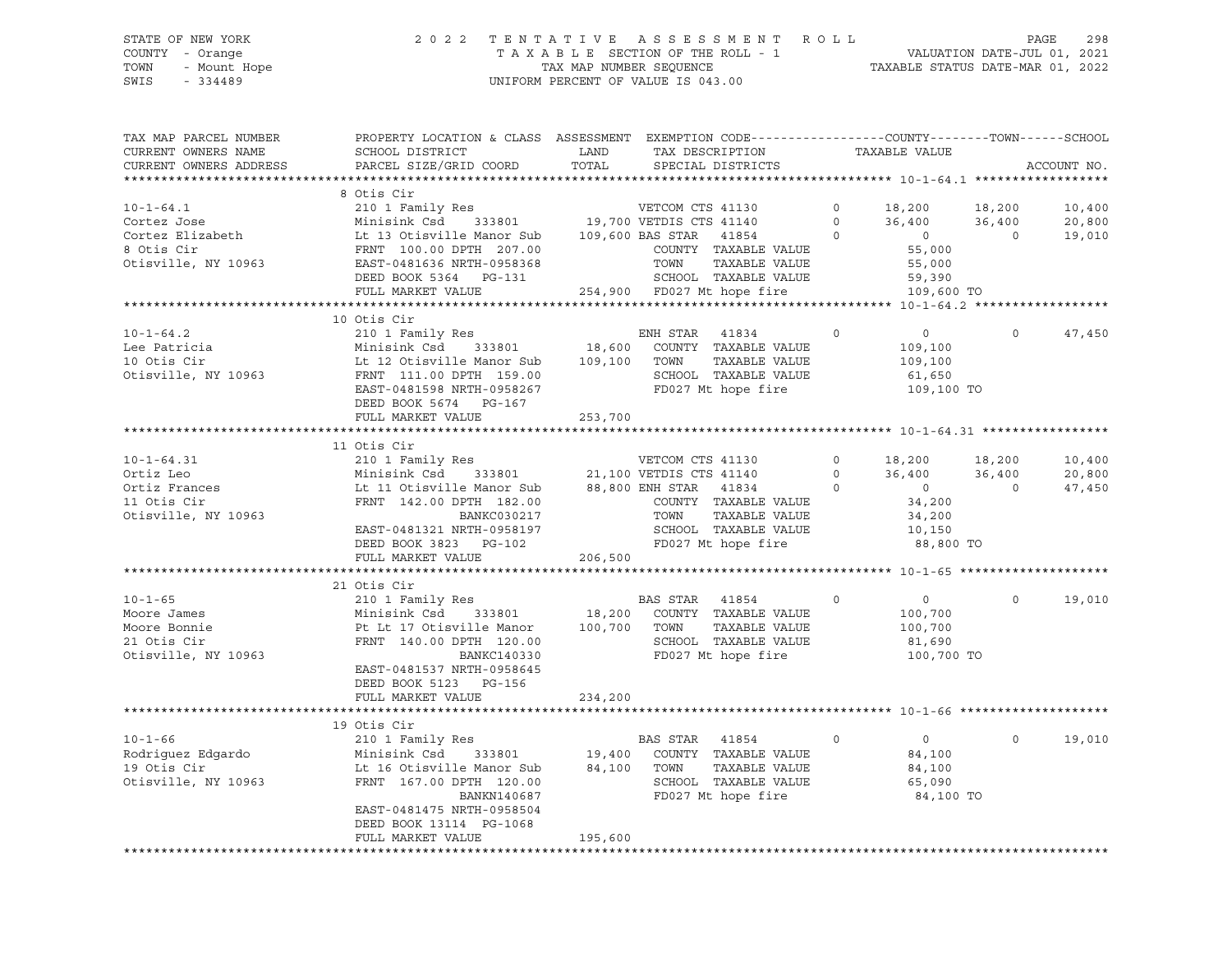| STATE OF NEW YORK<br>COUNTY - Orange<br>- Urunge<br>- Mount Hope<br>TOWN<br>SWIS<br>$-334489$ |                                                                                                                                               | TAX MAP NUMBER SEQUENCE | 2022 TENTATIVE ASSESSMENT ROLL<br>TAXABLE SECTION OF THE ROLL - 1<br>UNIFORM PERCENT OF VALUE IS 043.00 | TAXABLE STATUS DATE-MAR 01, 2022 | PAGE<br>299<br>VALUATION DATE-JUL 01, 2021 |
|-----------------------------------------------------------------------------------------------|-----------------------------------------------------------------------------------------------------------------------------------------------|-------------------------|---------------------------------------------------------------------------------------------------------|----------------------------------|--------------------------------------------|
| TAX MAP PARCEL NUMBER<br>CURRENT OWNERS NAME<br>CURRENT OWNERS ADDRESS                        | PROPERTY LOCATION & CLASS ASSESSMENT EXEMPTION CODE----------------COUNTY-------TOWN------SCHOOL<br>SCHOOL DISTRICT<br>PARCEL SIZE/GRID COORD | LAND<br>TOTAL           | TAX DESCRIPTION<br>SPECIAL DISTRICTS                                                                    | TAXABLE VALUE                    | ACCOUNT NO.                                |
|                                                                                               |                                                                                                                                               |                         |                                                                                                         |                                  |                                            |
|                                                                                               | 17 Otis Cir                                                                                                                                   |                         |                                                                                                         |                                  |                                            |
| $10 - 1 - 67$                                                                                 | 210 1 Family Res                                                                                                                              |                         | BAS STAR 41854                                                                                          | $\overline{0}$<br>$\circ$        | $\Omega$<br>19,010                         |
| Wright (d) Benjamin E Jr                                                                      | Minisink Csd<br>333801                                                                                                                        |                         | 19,400 COUNTY TAXABLE VALUE                                                                             | 106,100                          |                                            |
| Wright Lisa M                                                                                 | Lt 15 Otisville Manor Sub                                                                                                                     | 106,100 TOWN            | TAXABLE VALUE                                                                                           | 106,100                          |                                            |
| 17 Otis Cir<br>Otisville, NY 10963                                                            | FRNT 167.00 DPTH 120.00<br>BANKC170031<br>EAST-0481411 NRTH-0958316                                                                           |                         | SCHOOL TAXABLE VALUE<br>FD027 Mt hope fire                                                              | 87,090<br>106,100 TO             |                                            |
|                                                                                               | DEED BOOK 11860 PG-1734                                                                                                                       |                         |                                                                                                         |                                  |                                            |
|                                                                                               | FULL MARKET VALUE                                                                                                                             | 246,700                 |                                                                                                         |                                  |                                            |
|                                                                                               |                                                                                                                                               |                         |                                                                                                         |                                  |                                            |
| $10 - 1 - 70$                                                                                 | 26 Otis Cir<br>210 1 Family Res                                                                                                               |                         | ENH STAR 41834                                                                                          | $\circ$<br>$\circ$               | $\circ$<br>47,450                          |
| Munoz Amelia R                                                                                | Minisink Csd 333801                                                                                                                           |                         | 21,400 COUNTY TAXABLE VALUE                                                                             | 110,200                          |                                            |
| aka Olga Amelia Romero                                                                        | FRNT 148.00 DPTH 183.00                                                                                                                       | 110,200                 | TOWN<br>TAXABLE VALUE                                                                                   | 110,200                          |                                            |
| 26 Otis Cir                                                                                   | EAST-0481665 NRTH-0958458                                                                                                                     |                         | SCHOOL TAXABLE VALUE                                                                                    | 62,750                           |                                            |
| Otisville, NY 10963                                                                           | DEED BOOK 3269 PG-81                                                                                                                          |                         | FD027 Mt hope fire                                                                                      | 110,200 TO                       |                                            |
|                                                                                               | FULL MARKET VALUE                                                                                                                             | 256,300                 |                                                                                                         |                                  |                                            |
|                                                                                               |                                                                                                                                               |                         |                                                                                                         |                                  |                                            |
|                                                                                               | Lake Ave                                                                                                                                      |                         |                                                                                                         |                                  |                                            |
| $10 - 1 - 72$                                                                                 | 311 Res vac land                                                                                                                              |                         | COUNTY TAXABLE VALUE                                                                                    | 21,000                           |                                            |
| Wimbles Brian                                                                                 | Minisink Csd<br>333801                                                                                                                        | 21,000                  | TAXABLE VALUE<br>TOWN                                                                                   | 21,000                           |                                            |
| Liao Moreen                                                                                   | Sub By Deed                                                                                                                                   | 21,000                  | SCHOOL TAXABLE VALUE                                                                                    | 21,000                           |                                            |
| 395 US Route 209                                                                              | Illegal Subdivision                                                                                                                           |                         | FD027 Mt hope fire                                                                                      | 21,000 TO                        |                                            |
| Hugenot, NY 12746                                                                             | ILLEGAL SUBDIVISION<br>ACRES<br>1.00                                                                                                          |                         |                                                                                                         |                                  |                                            |
|                                                                                               | EAST-0481165 NRTH-0958462                                                                                                                     |                         |                                                                                                         |                                  |                                            |
|                                                                                               | DEED BOOK 14122 PG-379                                                                                                                        |                         |                                                                                                         |                                  |                                            |
|                                                                                               | FULL MARKET VALUE                                                                                                                             | 48,800                  |                                                                                                         |                                  |                                            |
|                                                                                               |                                                                                                                                               |                         |                                                                                                         |                                  |                                            |
|                                                                                               | Lake Ave                                                                                                                                      |                         |                                                                                                         |                                  |                                            |
| $10 - 1 - 73$                                                                                 | 311 Res vac land                                                                                                                              |                         | COUNTY TAXABLE VALUE                                                                                    | 21,000                           |                                            |
| Wimbles Brian                                                                                 | 333801<br>Minisink Csd                                                                                                                        | 21,000                  | TOWN<br>TAXABLE VALUE                                                                                   | 21,000                           |                                            |
| Liao Moreen                                                                                   | Sub By Deed                                                                                                                                   | 21,000                  | SCHOOL TAXABLE VALUE                                                                                    | 21,000                           |                                            |
| 395 US Route 209                                                                              | Illegal Subdivision                                                                                                                           |                         | FD027 Mt hope fire                                                                                      | 21,000 TO                        |                                            |
| Hugenot, NY 12746                                                                             | ILLEGAL SUBDIVISION                                                                                                                           |                         |                                                                                                         |                                  |                                            |
|                                                                                               | ACRES<br>1.00                                                                                                                                 |                         |                                                                                                         |                                  |                                            |
|                                                                                               | EAST-0481101 NRTH-0958357                                                                                                                     |                         |                                                                                                         |                                  |                                            |
|                                                                                               | DEED BOOK 14122 PG-379<br>FULL MARKET VALUE                                                                                                   |                         |                                                                                                         |                                  |                                            |
|                                                                                               |                                                                                                                                               | 48,800                  |                                                                                                         |                                  |                                            |
|                                                                                               | Lake Ave                                                                                                                                      |                         |                                                                                                         |                                  |                                            |
| $10 - 1 - 74$                                                                                 | 322 Rural vac>10                                                                                                                              |                         | COUNTY TAXABLE VALUE                                                                                    | 78,400                           |                                            |
| Mount Hope Estate NY Inc                                                                      | Minisink Csd<br>333801                                                                                                                        | 78,400                  | TOWN<br>TAXABLE VALUE                                                                                   | 78,400                           |                                            |
| 16 Lake Ave                                                                                   | Lake Linda Rd                                                                                                                                 | 78,400                  | SCHOOL TAXABLE VALUE                                                                                    | 78,400                           |                                            |
| Otisville, NY 10963                                                                           | Part of an ILLEGAL subdiv                                                                                                                     |                         | FD027 Mt hope fire                                                                                      | 78,400 TO                        |                                            |
|                                                                                               | ACRES 80.20                                                                                                                                   |                         |                                                                                                         |                                  |                                            |
|                                                                                               | EAST-0481112 NRTH-0957327                                                                                                                     |                         |                                                                                                         |                                  |                                            |
|                                                                                               | DEED BOOK 14428 PG-905                                                                                                                        |                         |                                                                                                         |                                  |                                            |
|                                                                                               | FULL MARKET VALUE                                                                                                                             | 182,300                 |                                                                                                         |                                  |                                            |
|                                                                                               |                                                                                                                                               |                         |                                                                                                         |                                  |                                            |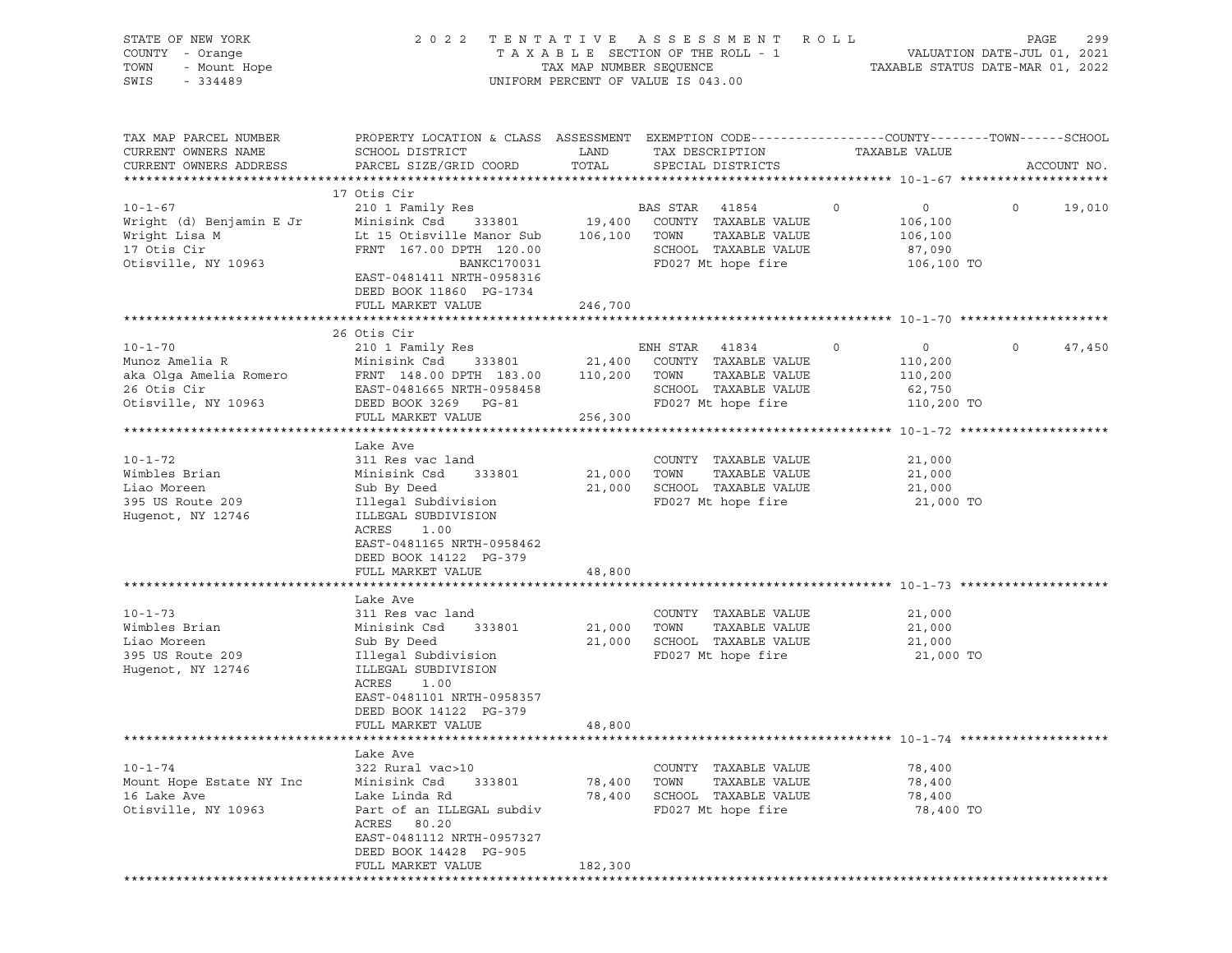|                                                                          |                                                                                                                                                                                                          |                                                                                                                                                                             |                                                                                                                                                                                                                | PAGE<br>300                                                                                                                                                                                                                                                                                                                                                                                                                                                                                                                                                                                                                                                                                                                                                                                                                                                                                                                                                                                                                                                                         |
|--------------------------------------------------------------------------|----------------------------------------------------------------------------------------------------------------------------------------------------------------------------------------------------------|-----------------------------------------------------------------------------------------------------------------------------------------------------------------------------|----------------------------------------------------------------------------------------------------------------------------------------------------------------------------------------------------------------|-------------------------------------------------------------------------------------------------------------------------------------------------------------------------------------------------------------------------------------------------------------------------------------------------------------------------------------------------------------------------------------------------------------------------------------------------------------------------------------------------------------------------------------------------------------------------------------------------------------------------------------------------------------------------------------------------------------------------------------------------------------------------------------------------------------------------------------------------------------------------------------------------------------------------------------------------------------------------------------------------------------------------------------------------------------------------------------|
|                                                                          | TOTAL                                                                                                                                                                                                    | SPECIAL DISTRICTS                                                                                                                                                           | TAXABLE VALUE                                                                                                                                                                                                  | ACCOUNT NO.                                                                                                                                                                                                                                                                                                                                                                                                                                                                                                                                                                                                                                                                                                                                                                                                                                                                                                                                                                                                                                                                         |
| DEED BOOK 11225 PG-867<br>FULL MARKET VALUE                              | 383,000                                                                                                                                                                                                  | COUNTY TAXABLE VALUE<br>TAXABLE VALUE                                                                                                                                       | 164,700<br>164,700<br>164,700<br>164,700 TO                                                                                                                                                                    |                                                                                                                                                                                                                                                                                                                                                                                                                                                                                                                                                                                                                                                                                                                                                                                                                                                                                                                                                                                                                                                                                     |
|                                                                          |                                                                                                                                                                                                          |                                                                                                                                                                             |                                                                                                                                                                                                                |                                                                                                                                                                                                                                                                                                                                                                                                                                                                                                                                                                                                                                                                                                                                                                                                                                                                                                                                                                                                                                                                                     |
| 210 1 Family Res<br>EAST-0477976 NRTH-0957881<br>DEED BOOK 14145 PG-1910 |                                                                                                                                                                                                          |                                                                                                                                                                             | $\overline{0}$<br>$\circ$<br>152,800<br>152,800<br>133,790<br>152,800 TO                                                                                                                                       | $\circ$<br>19,010                                                                                                                                                                                                                                                                                                                                                                                                                                                                                                                                                                                                                                                                                                                                                                                                                                                                                                                                                                                                                                                                   |
| FULL MARKET VALUE                                                        | 355,300                                                                                                                                                                                                  |                                                                                                                                                                             |                                                                                                                                                                                                                |                                                                                                                                                                                                                                                                                                                                                                                                                                                                                                                                                                                                                                                                                                                                                                                                                                                                                                                                                                                                                                                                                     |
| ACRES 16.80<br>EAST-0478473 NRTH-0957851<br>DEED BOOK 5921 PG-96         |                                                                                                                                                                                                          |                                                                                                                                                                             | $\overline{0}$<br>$\Omega$<br>259,900<br>259,900<br>212,450<br>259,900 TO                                                                                                                                      | $\circ$<br>47,450                                                                                                                                                                                                                                                                                                                                                                                                                                                                                                                                                                                                                                                                                                                                                                                                                                                                                                                                                                                                                                                                   |
|                                                                          |                                                                                                                                                                                                          |                                                                                                                                                                             |                                                                                                                                                                                                                |                                                                                                                                                                                                                                                                                                                                                                                                                                                                                                                                                                                                                                                                                                                                                                                                                                                                                                                                                                                                                                                                                     |
| 2.10<br>EAST-0479806 NRTH-0957949<br>DEED BOOK 5146 PG-80                |                                                                                                                                                                                                          |                                                                                                                                                                             | $\circ$<br>$\overline{0}$<br>233,500<br>233,500<br>214,490<br>233,500 TO                                                                                                                                       | 19,010<br>$\circ$                                                                                                                                                                                                                                                                                                                                                                                                                                                                                                                                                                                                                                                                                                                                                                                                                                                                                                                                                                                                                                                                   |
|                                                                          |                                                                                                                                                                                                          |                                                                                                                                                                             |                                                                                                                                                                                                                |                                                                                                                                                                                                                                                                                                                                                                                                                                                                                                                                                                                                                                                                                                                                                                                                                                                                                                                                                                                                                                                                                     |
| DEED BOOK 13629 PG-70<br>FULL MARKET VALUE                               | 397,700                                                                                                                                                                                                  |                                                                                                                                                                             | $\overline{0}$<br>$\circ$<br>171,000<br>171,000<br>151,990<br>171,000 TO                                                                                                                                       | $\circ$<br>19,010                                                                                                                                                                                                                                                                                                                                                                                                                                                                                                                                                                                                                                                                                                                                                                                                                                                                                                                                                                                                                                                                   |
|                                                                          | - Orange<br>- Mount Hope<br>4 Annies Way<br>2266 Mountain Rd<br>7 Annies Way<br>210 1 Family Res<br>FULL MARKET VALUE<br>9 Annies Way<br>210 1 Family Res<br>ACRES<br>FULL MARKET VALUE<br>15 Annies Way | SCHOOL DISTRICT LAND<br>PARCEL SIZE/GRID COORD<br>Minisink Csd 333801<br>Lt 1 Argenteiri & Kenny<br>SM 115-02 Filed 5/30/02<br>ACRES 2.30 BANKC020537<br>604,400<br>543,000 | UNIFORM PERCENT OF VALUE IS 043.00<br>BAS STAR 41854<br>ENH STAR 41834<br>Minisink Csd 333801 51,300 COUNTY<br>Lt 2 Argenteiri & Kenny 259,900 TOWN<br>SM 115-02 Filed 5/30/02 8CHOOL<br><b>BAS STAR</b> 41854 | 2022 TENTATIVE ASSESSMENT ROLL<br>TAXABLE SECTION OF THE ROLL - 1<br>TAXABLE SECTION OF THE ROLL - 1<br>TAXABLE STATUS DATE-MAR 01, 2022<br>PROPERTY LOCATION & CLASS ASSESSMENT EXEMPTION CODE----------------COUNTY-------TOWN-----SCHOOL<br>TAX DESCRIPTION<br>Minisink Csd 333801 32,500 TOWN TAXABLE VALUE<br>Lt 1 Argentieri Su 154-94 164,700 SCHOOL TAXABLE VALUE<br>ACRES 2.60 BANKC190321 FD027 Mt hope fire<br>EAST-0478227 NRTH-0957551<br>FD027 Mt hope fire<br>31,100 COUNTY TAXABLE VALUE<br>152,800 TOWN TAXABLE VALUE<br>SCHOOL TAXABLE VALUE<br>FD027 Mt hope fire<br>51,300 COUNTY TAXABLE VALUE<br>TAXABLE VALUE<br>SCHOOL TAXABLE VALUE<br>FD027 Mt hope fire<br>Minisink Csd 333801 30,200 COUNTY TAXABLE VALUE<br>Lt 3 Argentieri Su 154-94 233,500 TOWN TAXABLE VALUE<br>SCHOOL TAXABLE VALUE<br>FD027 Mt best C<br>15 Annies way<br>210 1 Family Res<br>Minisink Csd 333801 31,600 COUNTY TAXABLE VALUE<br>Lt 4 Argentieri Su 154-94 171,000 TOWN TAXABLE VALUE<br>ACRES 2.40 BANKC190321 SCHOOL TAXABLE VALUE<br>FD027 Mt hope fire<br>FD027 Mt hope fire |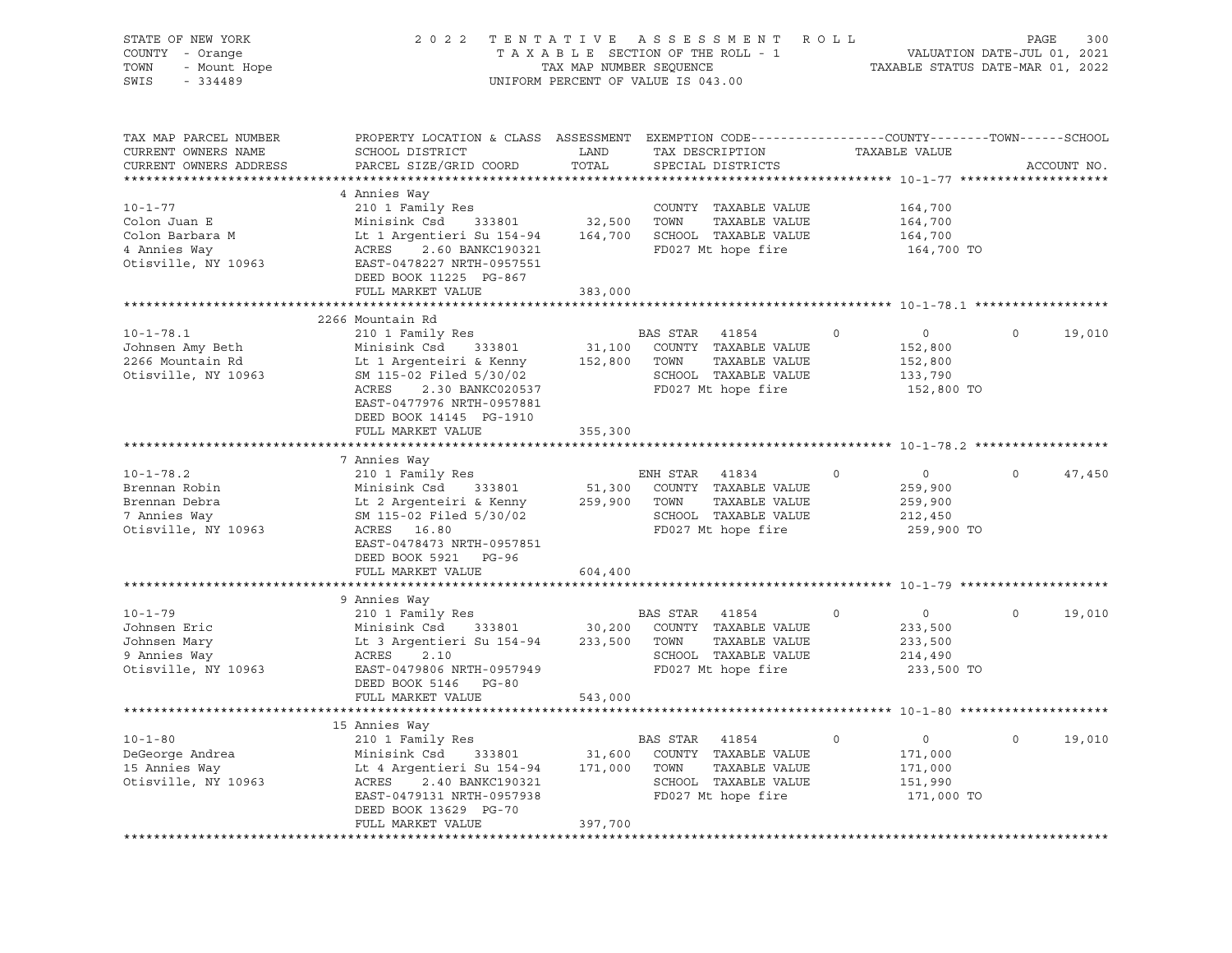| STATE OF NEW YORK<br>COUNTY - Orange<br>TOWN<br>- Mount Hope<br>SWIS<br>$-334489$                         |                                                                                                                                                                                                                                                                               | 2022 TENTATIVE ASSESSMENT<br>TAXABLE SECTION OF THE ROLL - 1<br>TAX MAP NUMBER SEQUENCE<br>UNIFORM PERCENT OF VALUE IS 043.00                               | ROLL<br>301<br>PAGE<br>VALUATION DATE-JUL 01, 2021<br>TAXABLE STATUS DATE-MAR 01, 2022                                                             |
|-----------------------------------------------------------------------------------------------------------|-------------------------------------------------------------------------------------------------------------------------------------------------------------------------------------------------------------------------------------------------------------------------------|-------------------------------------------------------------------------------------------------------------------------------------------------------------|----------------------------------------------------------------------------------------------------------------------------------------------------|
| TAX MAP PARCEL NUMBER<br>CURRENT OWNERS NAME<br>CURRENT OWNERS ADDRESS                                    | SCHOOL DISTRICT<br>PARCEL SIZE/GRID COORD                                                                                                                                                                                                                                     | LAND<br>TAX DESCRIPTION<br>TOTAL<br>SPECIAL DISTRICTS                                                                                                       | PROPERTY LOCATION & CLASS ASSESSMENT EXEMPTION CODE---------------COUNTY-------TOWN-----SCHOOL<br>TAXABLE VALUE<br>ACCOUNT NO.                     |
|                                                                                                           | 2288 Mountain Rd                                                                                                                                                                                                                                                              |                                                                                                                                                             |                                                                                                                                                    |
| $10 - 1 - 81$<br>Benedict Robert J<br>2288 Mountain Rd<br>Otisville, NY 10963                             | 210 1 Family Res<br>Minisink Csd<br>333801 28,800<br>Lt 5 Argentieri SM 154-94 196,100 TOWN<br>1.80<br>ACRES<br>EAST-0478311 NRTH-0958387<br>DEED BOOK 4217 PG-182<br>FULL MARKET VALUE                                                                                       | BAS STAR 41854<br>COUNTY TAXABLE VALUE<br>TAXABLE VALUE<br>SCHOOL TAXABLE VALUE<br>FD027 Mt hope fire<br>456,000                                            | $\circ$<br>$\circ$<br>$\circ$<br>19,010<br>196,100<br>196,100<br>177,090<br>196,100 TO                                                             |
|                                                                                                           |                                                                                                                                                                                                                                                                               |                                                                                                                                                             |                                                                                                                                                    |
| $10 - 1 - 82$<br>Barragan Ignacio Jr<br>688 Mount Hope Rd<br>Middletown, NY 10940                         | 2595 Mount Hope Rd<br>433 Auto body<br>Minisink Csd<br>333801<br>Sub Map 7210<br>Sub Map 196-95 Lot 1<br>FRNT 138.00 DPTH 320.00<br>ACRES<br>0.88<br>EAST-0482537 NRTH-0957460<br>DEED BOOK 13945 PG-339<br>FULL MARKET VALUE<br>*************************<br>2559 Mt Hope Rd | COUNTY TAXABLE VALUE<br>35,000 TOWN<br>TAXABLE VALUE<br>160,000 SCHOOL TAXABLE VALUE<br>FD027 Mt hope fire<br>372,100<br>***************                    | 160,000<br>160,000<br>160,000<br>160,000 TO<br>*********************************** 10-1-83.1 ********                                              |
| $10 - 1 - 83.1$<br>Barragan Ignacio S<br>Barragan Ignacio Jr<br>688 Mount Hope Rd<br>Middletown, NY 10940 | 210 1 Family Res<br>Minisink Csd 333801<br>Lot 1 Mooney Sub<br>Map 100-06<br>filed $2/1/2006$<br>ACRES 1.00<br>EAST-0482608 NRTH-0957312<br>DEED BOOK 14091 PG-570<br>FULL MARKET VALUE                                                                                       | COUNTY TAXABLE VALUE<br>25,000<br>TOWN<br>TAXABLE VALUE<br>113,000<br>SCHOOL TAXABLE VALUE<br>FD027 Mt hope fire<br>262,800                                 | 113,000<br>113,000<br>113,000<br>113,000 TO                                                                                                        |
|                                                                                                           |                                                                                                                                                                                                                                                                               |                                                                                                                                                             |                                                                                                                                                    |
| $10 - 1 - 83.2$<br>Shafer Edward H<br>Shafer Susan A<br>PO Box 595<br>Otisville, NY 10963                 | 2551 Mt Hope Rd<br>210 1 Family Res<br>Minisink Csd 333801<br>Lot 2 Mooney Sub<br>Map 100-06<br>filed $2/1/2006$<br>ACRES<br>1.00 BANK0230051<br>EAST-0482659 NRTH-0987169<br>DEED BOOK 12908 PG-86<br>FULL MARKET VALUE                                                      | VETCOM CTS 41130<br>25,000 ENH STAR 41834<br>165,000 COUNTY TAXABLE VALUE<br>TOWN<br>TAXABLE VALUE<br>SCHOOL TAXABLE VALUE<br>FD027 Mt hope fire<br>383,700 | 10,400<br>$\circ$<br>18,200<br>18,200<br>47,450<br>$\overline{\phantom{0}}$<br>$\Omega$<br>$\Omega$<br>146,800<br>146,800<br>107,150<br>165,000 TO |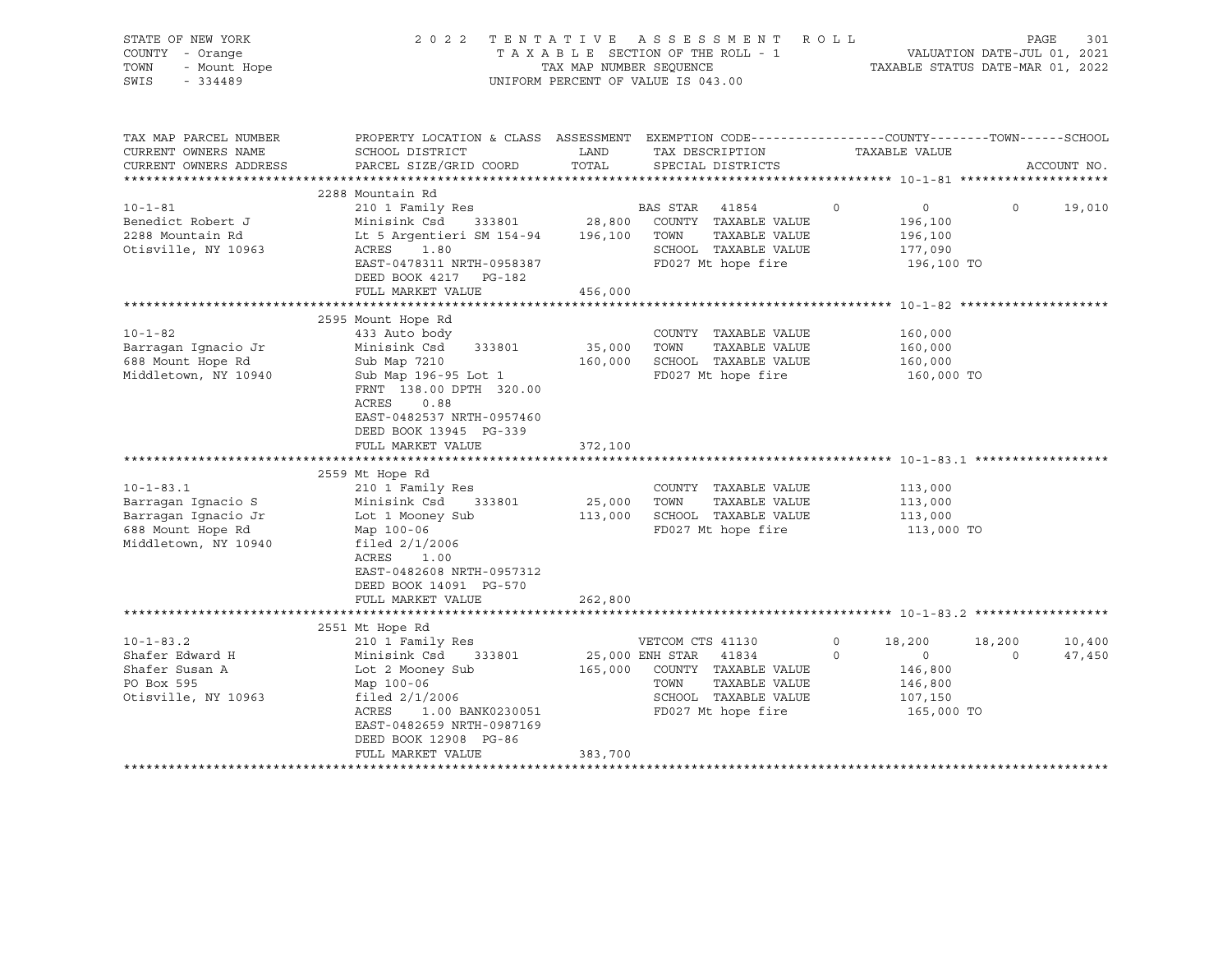| STATE OF NEW YORK<br>COUNTY - Orange<br>TOWN<br>- Mount Hope<br>SWIS<br>$-334489$                | 2022 TENTATIVE                                                                                                                                                                                                                        | TAX MAP NUMBER SEQUENCE | ASSESSMENT ROLL<br>TAXABLE SECTION OF THE ROLL - 1<br>UNIFORM PERCENT OF VALUE IS 043.00                                                               | VALUATION DATE-JUL 01, 2021<br>TAXABLE STATUS DATE-MAR 01, 2022                              |                       | PAGE<br>302     |
|--------------------------------------------------------------------------------------------------|---------------------------------------------------------------------------------------------------------------------------------------------------------------------------------------------------------------------------------------|-------------------------|--------------------------------------------------------------------------------------------------------------------------------------------------------|----------------------------------------------------------------------------------------------|-----------------------|-----------------|
| TAX MAP PARCEL NUMBER<br>CURRENT OWNERS NAME<br>CURRENT OWNERS ADDRESS                           | PROPERTY LOCATION & CLASS ASSESSMENT EXEMPTION CODE----------------COUNTY-------TOWN------SCHOOL<br>SCHOOL DISTRICT<br>PARCEL SIZE/GRID COORD                                                                                         | LAND<br>TOTAL           | TAX DESCRIPTION<br>SPECIAL DISTRICTS                                                                                                                   | TAXABLE VALUE                                                                                |                       | ACCOUNT NO.     |
| $10 - 1 - 85.1$<br>LaPlante Paul D<br>LaPlante Prisca<br>2344 Mountain Rd<br>Otisville, NY 10963 | 2344 Mountain Rd<br>210 1 Family Res<br>Minisink Csd<br>PO Lt 1 Gau Sub Map 97-03<br>filed $4/17/03$<br>FRNT 77.00 DPTH 159.00<br>BANKL140178<br>EAST-0479092 NRTH-0959625                                                            |                         | CLERGY<br>41400<br>333801 25,000 BAS STAR 41854<br>150,300 COUNTY TAXABLE VALUE<br>TOWN<br>TAXABLE VALUE<br>SCHOOL TAXABLE VALUE<br>FD027 Mt hope fire | $\circ$<br>1,500<br>$\circ$<br>$\overline{0}$<br>148,800<br>148,800<br>129,790<br>150,300 TO | 1,500<br>0            | 1,500<br>19,010 |
|                                                                                                  | DEED BOOK 11164 PG-1724<br>FULL MARKET VALUE                                                                                                                                                                                          | 349,500                 |                                                                                                                                                        |                                                                                              |                       |                 |
| $10 - 1 - 85.2$<br>Gittens Angela<br>Sampson Keiron<br>67 Seybolt Ave<br>Otisville, NY 10963     | 67 Seybolt Ave<br>$215$ 1 Fam Res w/<br>Minisink Csd<br>333801<br>PO Lt 2 Gau Sub Map 97-03<br>filed $4/17/03$<br>ACRES<br>4.00 BANKC130170<br>EAST-0479509 NRTH-0959505<br>DEED BOOK 14907 PG-1691                                   | 37,500 TOWN             | COUNTY TAXABLE VALUE<br>TAXABLE VALUE<br>200,000 SCHOOL TAXABLE VALUE<br>FD027 Mt hope fire                                                            | 200,000<br>200,000<br>200,000<br>200,000 TO                                                  |                       |                 |
|                                                                                                  | FULL MARKET VALUE                                                                                                                                                                                                                     | 465,100                 |                                                                                                                                                        |                                                                                              |                       |                 |
| $10 - 1 - 86$<br>Eureka3 Homebuyers, LLC<br>599 W Hartsdale Ave<br>White Plains, NY 10607        | 2340 Mountain Rd<br>210 1 Family Res<br>Minisink Csd 333801<br>Lt4 Abbamonte & Gau<br>Sub Map 227-01<br>ACRES<br>5.00<br>EAST-0494352 NRTH-0971901<br>DEED BOOK 14975 PG-1166<br>FULL MARKET VALUE                                    | 507,400                 | COUNTY TAXABLE VALUE<br>40,000 TOWN<br>TAXABLE VALUE<br>218,200 SCHOOL TAXABLE VALUE<br>FD027 Mt hope fire                                             | 218,200<br>218,200<br>218,200<br>218,200 TO                                                  |                       |                 |
|                                                                                                  |                                                                                                                                                                                                                                       |                         |                                                                                                                                                        |                                                                                              |                       |                 |
| $10 - 1 - 87$<br>Babcock Gail<br>PO Box 251<br>Otisville, NY 10963                               | 6 Florida Ln<br>210 1 Family Res<br>Minisink Csd<br>PtLt 1 Babcock SM 157-03<br>Filed $5/14/03$<br>FRNT 183.00 DPTH 76.00<br>EAST-0478035 NRTH-0962844<br>DEED BOOK 3309 PG-54                                                        |                         | VETWAR CTS 41120<br>333801 17,000 BAS STAR 41854<br>83,000 COUNTY TAXABLE VALUE<br>TOWN<br>TAXABLE VALUE<br>SCHOOL TAXABLE VALUE<br>FD027 Mt hope fire | 0<br>10,920<br>$\circ$<br>$\overline{0}$<br>72,080<br>72,080<br>57,750<br>83,000 TO          | 10,920<br>$\mathbf 0$ | 6,240<br>19,010 |
| ******************************                                                                   | FULL MARKET VALUE                                                                                                                                                                                                                     | 193,000                 |                                                                                                                                                        |                                                                                              |                       |                 |
| $10 - 1 - 88$<br>Martinez Janelle Lee<br>51 Walker St<br>Otisville, NY 10963                     | St Hwy 211<br>311 Res vac land<br>Minisink Csd<br>333801<br>Pt Lt 2 Babcock SM 157-03<br>Filed $5/14/2003$<br>with 101-1-50.2<br>FRNT 111.00 DPTH 126.00<br>EAST-0478063 NRTH-0962898<br>DEED BOOK 14283 PG-1502<br>FULL MARKET VALUE | 2,500<br>2,500<br>5,800 | TAXABLE VALUE<br>COUNTY<br>TOWN<br>TAXABLE VALUE<br>SCHOOL TAXABLE VALUE<br>FD027 Mt hope fire                                                         | 2,500<br>2,500<br>2,500<br>2,500 TO                                                          |                       |                 |
|                                                                                                  |                                                                                                                                                                                                                                       |                         |                                                                                                                                                        |                                                                                              |                       |                 |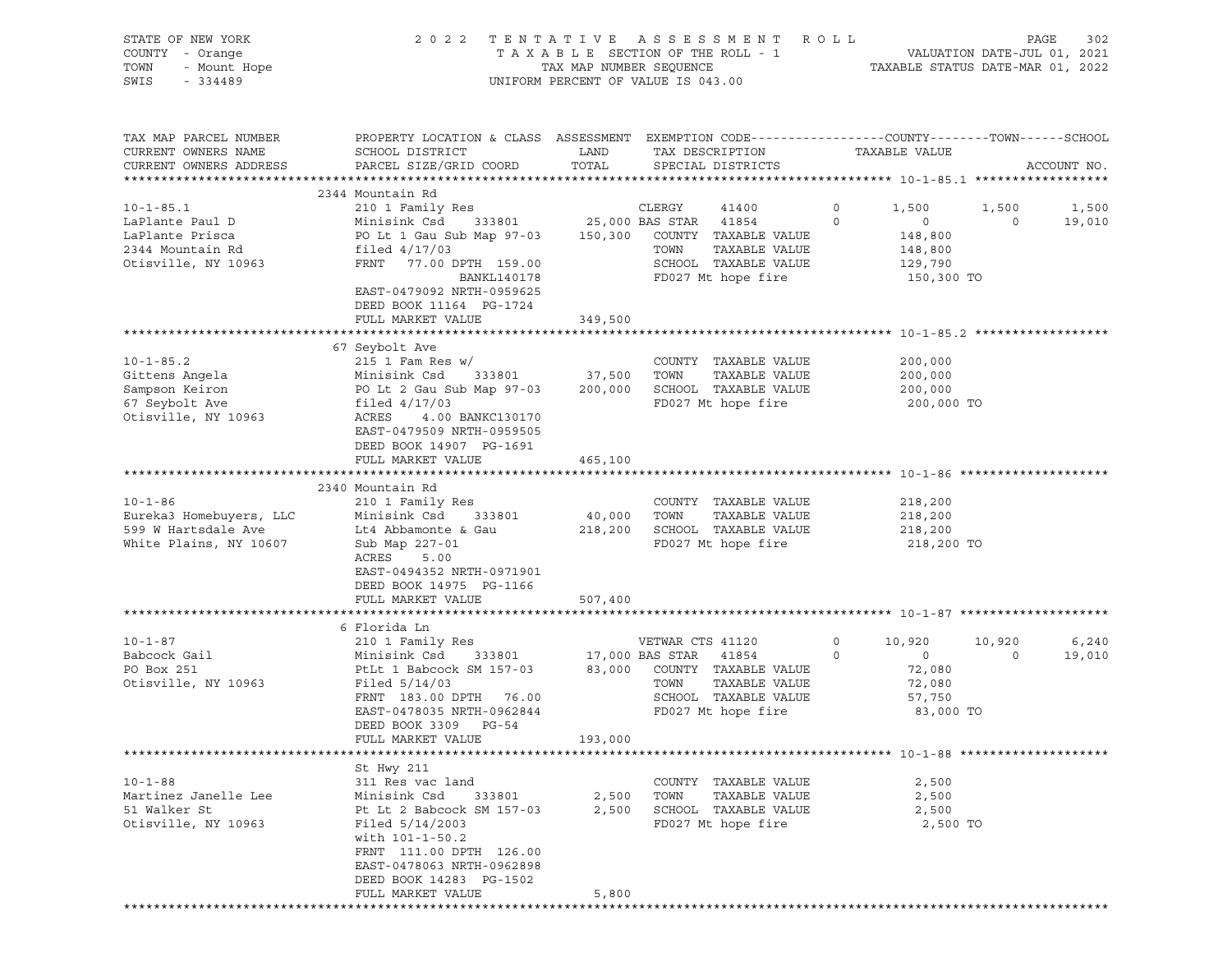| STATE OF NEW YORK                               | 2022 TENTATIVE ASSESSMENT ROLL                                                                  |                                    |                |                                                                  |         |                                                                 |          | PAGE<br>303 |
|-------------------------------------------------|-------------------------------------------------------------------------------------------------|------------------------------------|----------------|------------------------------------------------------------------|---------|-----------------------------------------------------------------|----------|-------------|
| COUNTY - Orange                                 |                                                                                                 |                                    |                | TAXABLE SECTION OF THE ROLL - 1                                  |         |                                                                 |          |             |
| TOWN                                            |                                                                                                 | TAX MAP NUMBER SEQUENCE            |                |                                                                  |         | VALUATION DATE-JUL 01, 2021<br>TAXABLE STATUS DATE-MAR 01, 2022 |          |             |
| OF NEW YORK<br>- Orange<br>- Mount Hope<br>SWIS |                                                                                                 | UNIFORM PERCENT OF VALUE IS 043.00 |                |                                                                  |         |                                                                 |          |             |
|                                                 |                                                                                                 |                                    |                |                                                                  |         |                                                                 |          |             |
|                                                 |                                                                                                 |                                    |                |                                                                  |         |                                                                 |          |             |
|                                                 |                                                                                                 |                                    |                |                                                                  |         |                                                                 |          |             |
| TAX MAP PARCEL NUMBER                           | PROPERTY LOCATION & CLASS ASSESSMENT EXEMPTION CODE----------------COUNTY-------TOWN-----SCHOOL |                                    |                |                                                                  |         |                                                                 |          |             |
| CURRENT OWNERS NAME                             | SCHOOL DISTRICT                                                                                 | LAND                               |                | TAX DESCRIPTION                                                  |         | TAXABLE VALUE                                                   |          |             |
| CURRENT OWNERS ADDRESS                          | PARCEL SIZE/GRID COORD                                                                          | TOTAL                              |                | SPECIAL DISTRICTS                                                |         |                                                                 |          | ACCOUNT NO. |
|                                                 |                                                                                                 |                                    |                |                                                                  |         |                                                                 |          |             |
|                                                 | 21 Devans Dr                                                                                    |                                    |                |                                                                  |         |                                                                 |          |             |
| $10 - 1 - 89.1$                                 | 210 1 Family Res                                                                                |                                    | AGED           | 41800                                                            | $\circ$ | 93,000                                                          | 93,000   | 93,000      |
| Ramirez Jose                                    | Minisink Csd<br>333801                                                                          | 22,000 ENH STAR 41834              |                |                                                                  | $\circ$ | $\overline{0}$                                                  | $\circ$  | 47,450      |
| 21 Devans Dr                                    | Lot 1 Devans Gate                                                                               |                                    |                | 186,000 COUNTY TAXABLE VALUE                                     |         | 93,000                                                          |          |             |
| Otisville, NY 10963                             | Sub Map 614-05                                                                                  |                                    | TOWN           | TAXABLE VALUE                                                    |         | 93,000                                                          |          |             |
|                                                 | filed $8/10/05$                                                                                 |                                    |                | SCHOOL TAXABLE VALUE                                             |         | 45,550                                                          |          |             |
|                                                 | ACRES<br>1.20                                                                                   |                                    |                | FD027 Mt hope fire                                               |         | 186,000 TO                                                      |          |             |
|                                                 | EAST-0482776 NRTH-0958242                                                                       |                                    |                |                                                                  |         |                                                                 |          |             |
|                                                 | DEED BOOK 12298 PG-1175                                                                         |                                    |                |                                                                  |         |                                                                 |          |             |
|                                                 |                                                                                                 |                                    |                |                                                                  |         |                                                                 |          |             |
|                                                 | FULL MARKET VALUE<br>************************                                                   | 432,600<br>************            |                |                                                                  |         |                                                                 |          |             |
|                                                 |                                                                                                 |                                    |                |                                                                  |         |                                                                 |          |             |
|                                                 | 27 Devans Dr                                                                                    |                                    |                |                                                                  |         |                                                                 |          |             |
| $10 - 1 - 89.2$                                 | 210 1 Family Res                                                                                |                                    |                | COUNTY TAXABLE VALUE                                             |         | 155,500                                                         |          |             |
| Abatangelo Stephen                              | Minisink Csd 333801                                                                             | 22,500 TOWN                        |                | TAXABLE VALUE                                                    |         | 155,500                                                         |          |             |
| Abatangelo Christina                            | Lot 2 Devans Gate                                                                               |                                    |                | 155,500 SCHOOL TAXABLE VALUE                                     |         | 155,500                                                         |          |             |
| 27 Devans Dr                                    | Sub Map 614-05                                                                                  |                                    |                | FD027 Mt hope fire                                               |         | 155,500 TO                                                      |          |             |
| Otisville, NY 10963                             | filed $8/10/05$                                                                                 |                                    |                |                                                                  |         |                                                                 |          |             |
|                                                 | ACRES 1.30 BANKC030015                                                                          |                                    |                |                                                                  |         |                                                                 |          |             |
|                                                 | EAST-0482901 NRTH-0958326                                                                       |                                    |                |                                                                  |         |                                                                 |          |             |
|                                                 | DEED BOOK 14635 PG-1830                                                                         |                                    |                |                                                                  |         |                                                                 |          |             |
|                                                 | FULL MARKET VALUE                                                                               | 361,600                            |                |                                                                  |         |                                                                 |          |             |
|                                                 |                                                                                                 |                                    |                |                                                                  |         |                                                                 |          |             |
|                                                 | 33 Devans Dr                                                                                    |                                    |                |                                                                  |         |                                                                 |          |             |
| $10 - 1 - 89.3$                                 | 210 1 Family Res                                                                                |                                    |                | COUNTY TAXABLE VALUE                                             |         | 204,000                                                         |          |             |
| Honsaker Adam D                                 | Minisink Csd<br>333801                                                                          | 29,000 TOWN                        |                | TAXABLE VALUE                                                    |         | 204,000                                                         |          |             |
| Honsaker Rosemarie V                            | Lot 3 Devans Gate                                                                               |                                    |                | 204,000 SCHOOL TAXABLE VALUE                                     |         | 204,000                                                         |          |             |
| 33 Devans Dr                                    | Sub Map 614-05                                                                                  |                                    |                | FD027 Mt hope fire                                               |         | 204,000 TO                                                      |          |             |
|                                                 |                                                                                                 |                                    |                |                                                                  |         |                                                                 |          |             |
| Otisville, NY 10963                             | filed $8/10/05$                                                                                 |                                    |                |                                                                  |         |                                                                 |          |             |
|                                                 | ACRES<br>2.70 BANKC030015                                                                       |                                    |                |                                                                  |         |                                                                 |          |             |
|                                                 | EAST-0483083 NRTH-0958428                                                                       |                                    |                |                                                                  |         |                                                                 |          |             |
|                                                 | DEED BOOK 14284 PG-752                                                                          |                                    |                |                                                                  |         |                                                                 |          |             |
|                                                 | FULL MARKET VALUE                                                                               | 474,400                            |                |                                                                  |         |                                                                 |          |             |
|                                                 | ****************************                                                                    |                                    |                | ************************************ 10-1-89.4 ***************** |         |                                                                 |          |             |
|                                                 | 22 Devans Dr                                                                                    |                                    |                |                                                                  |         |                                                                 |          |             |
| $10 - 1 - 89.4$                                 | 210 1 Family Res                                                                                |                                    | BAS STAR 41854 |                                                                  | $\circ$ | $\overline{0}$                                                  | $\Omega$ | 19,010      |
| Connors Mary E                                  | Minisink Csd 333801                                                                             |                                    |                | 22,000 COUNTY TAXABLE VALUE                                      |         | 159,000                                                         |          |             |
| 22 Devans Dr                                    | Lot 4 Devans Gate                                                                               | 159,000 TOWN                       |                | TAXABLE VALUE                                                    |         | 159,000                                                         |          |             |
| Otisville, NY 10963                             | Sub Map 614-05                                                                                  |                                    |                | SCHOOL TAXABLE VALUE                                             |         | 139,990                                                         |          |             |
|                                                 | filed $8/10/05$                                                                                 |                                    |                | FD027 Mt hope fire                                               |         | 159,000 TO                                                      |          |             |
|                                                 | ACRES 1.30 BANKC170031                                                                          |                                    |                |                                                                  |         |                                                                 |          |             |
|                                                 | EAST-0482955 NRTH-0957909                                                                       |                                    |                |                                                                  |         |                                                                 |          |             |
|                                                 | DEED BOOK 12872 PG-1387                                                                         |                                    |                |                                                                  |         |                                                                 |          |             |
|                                                 | FULL MARKET VALUE                                                                               | 369,800                            |                |                                                                  |         |                                                                 |          |             |
|                                                 |                                                                                                 |                                    |                |                                                                  |         |                                                                 |          |             |
|                                                 |                                                                                                 |                                    |                |                                                                  |         |                                                                 |          |             |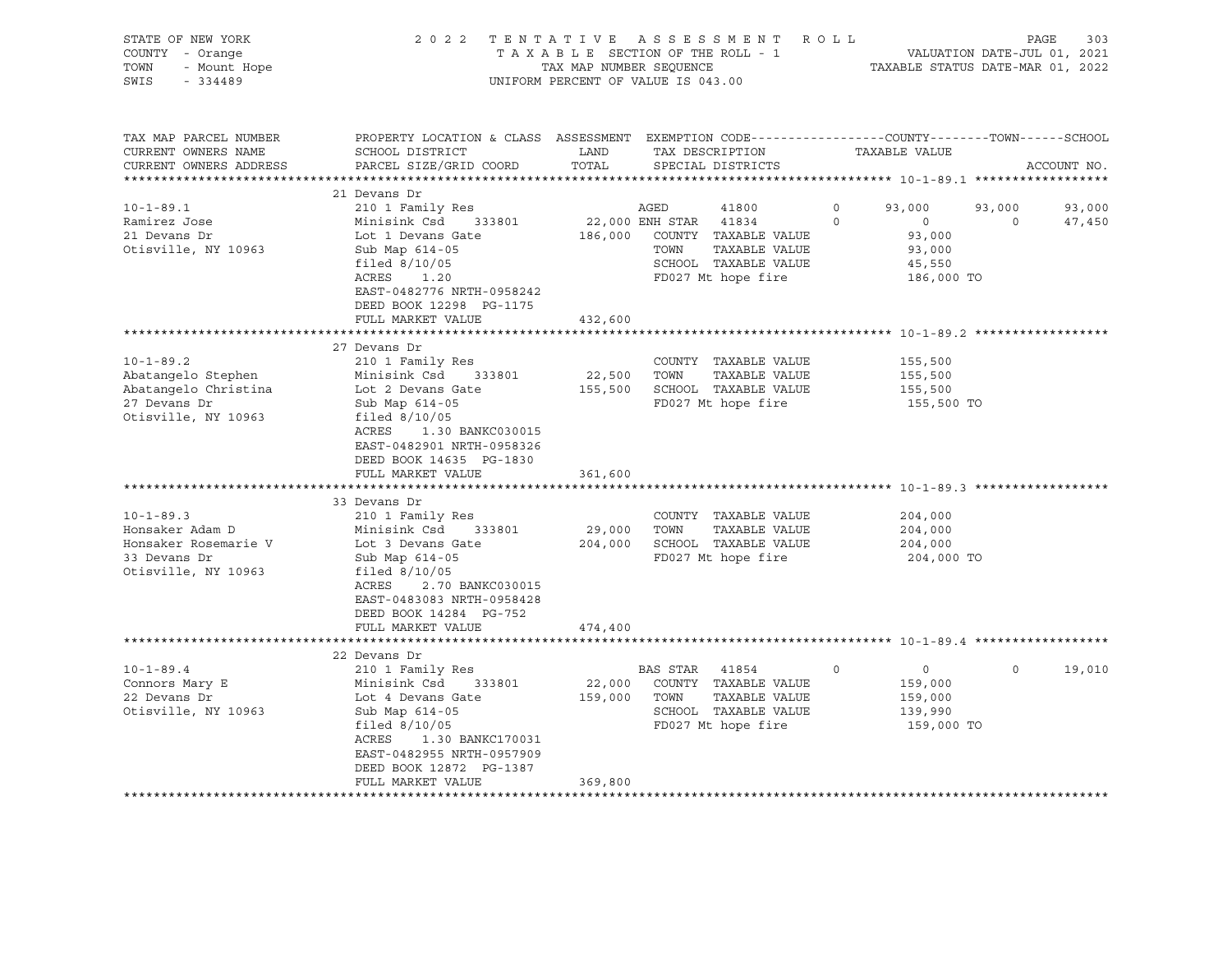| STATE OF NEW YORK<br>COUNTY - Orange<br>$V = V \times V$<br>$V = V \times V$<br>$V = V \times V$<br>$V = V \times V$<br>TOWN<br>SWIS                                     |                                                                                                                                                                                           |                        | 2022 TENTATIVE ASSESSMENT ROLL<br>UNIFORM PERCENT OF VALUE IS 043.00                                                                                    | PAGE<br>T A X A B L E SECTION OF THE ROLL - 1 VALUATION DATE-JUL 01, 2021<br>TAX MAP NUMBER SEQUENCE TAXABLE STATUS DATE-MAR 01, 2022 | 304         |
|--------------------------------------------------------------------------------------------------------------------------------------------------------------------------|-------------------------------------------------------------------------------------------------------------------------------------------------------------------------------------------|------------------------|---------------------------------------------------------------------------------------------------------------------------------------------------------|---------------------------------------------------------------------------------------------------------------------------------------|-------------|
| TAX MAP PARCEL NUMBER<br>CURRENT OWNERS NAME<br>CURRENT OWNERS ADDRESS                                                                                                   | SCHOOL DISTRICT<br>PARCEL SIZE/GRID COORD                                                                                                                                                 | LAND<br>TOTAL          | TAX DESCRIPTION<br>SPECIAL DISTRICTS                                                                                                                    | PROPERTY LOCATION & CLASS ASSESSMENT EXEMPTION CODE---------------COUNTY-------TOWN-----SCHOOL<br>TAXABLE VALUE                       | ACCOUNT NO. |
| $10 - 1 - 89.51$<br>Horizons Seniors Limited Part. Minisink Csd<br>c/o Rockland Housing Action Lot 1 Horizon Seniors<br>475 Route 304 Ste 1<br>New City, NY 10956        | 88 Devans Dr<br>410 Living accom<br>333801<br>Map 175-08 2/29/08<br>Map 353-08 5/20/08<br>ACRES<br>3.00<br>EAST-0483364 NRTH-0957633<br>DEED BOOK 12688 PG-549<br>FULL MARKET VALUE       | 48,000 TOWN<br>686,000 | COUNTY TAXABLE VALUE<br>TAXABLE VALUE<br>295,000 SCHOOL TAXABLE VALUE<br>FD027 Mt hope fire                                                             | 295,000<br>295,000<br>295,000<br>295,000 TO                                                                                           |             |
| $10 - 1 - 89.52$<br>Horizon Seniors II Housing Dev Minisink Csd 333801<br>c/o Rockland Housing Action Lot 2 Horizon Seniors<br>475 Route 304 Ste 1<br>New City, NY 10956 | 88 Devans Dr<br>410 Living accom<br>LOC 2 10011-<br>Map 175-08 2/29/08<br>11 1 152-08 5/20/08<br>ACRES 11.20<br>EAST-0483364 NRTH-0957633<br>DEED BOOK 11085 PG-1377<br>FULL MARKET VALUE | 686,000                | UDC PROJEC 48600 0 187,000<br>108,000 COUNTY TAXABLE VALUE<br>295,000 TOWN TAXABLE VALUE<br>TAXABLE VALUE<br>SCHOOL TAXABLE VALUE<br>FD027 Mt hope fire | 187,000<br>108,000<br>108,000<br>108,000<br>295,000 TO                                                                                | 187,000     |
| $11 - 1 - 1.1$<br>Stein Charles<br>Stein Laura<br>PO Box 301<br>Otisville, NY 10963                                                                                      | Pine Rd<br>311 Res vac land<br>Minisink Csd<br>333801<br>Lt 110 Lake Linda<br>FRNT 50.00 DPTH 114.00<br>EAST-0480104 NRTH-0958567<br>DEED BOOK 6148 PG-224<br>FULL MARKET VALUE           | 500 TOWN<br>1,200      | COUNTY TAXABLE VALUE<br>TAXABLE VALUE<br>500 SCHOOL TAXABLE VALUE<br>FD027 Mt hope fire                                                                 | 500<br>500<br>500<br>500 TO                                                                                                           |             |
| $11 - 1 - 1.2$<br>Stein Charles<br>Stein Laura<br>PO Box 301<br>Otisville, NY 10963                                                                                      | Pine Rd<br>311 Res vac land<br>Minisink Csd<br>333801<br>Lt 111 Lake Linda<br>FRNT 63.00 DPTH 100.00<br>EAST-0480039 NRTH-0958592<br>DEED BOOK 6148 PG-226<br>FULL MARKET VALUE           | 500<br>1,200           | COUNTY TAXABLE VALUE<br>TAXABLE VALUE<br>TOWN<br>500 SCHOOL TAXABLE VALUE<br>FD027 Mt hope fire                                                         | 500<br>500<br>500<br>500 TO                                                                                                           |             |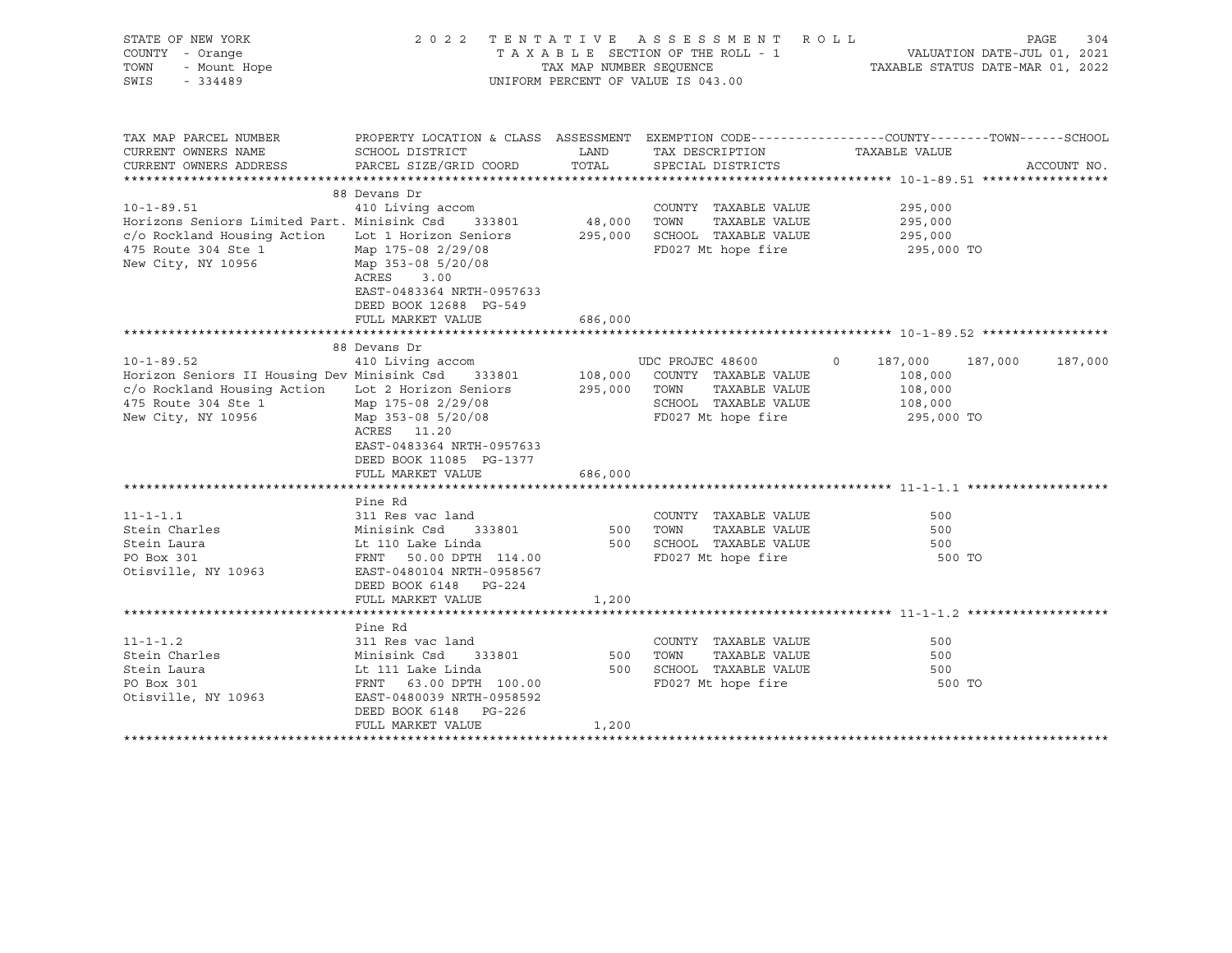STATE OF NEW YORK 2 0 2 2 T E N T A T I V E A S S E S S M E N T R O L L PAGE 305 COUNTY - Orange T A X A B L E SECTION OF THE ROLL - 1 VALUATION DATE-JUL 01, 2021 TOWN - Mount Hope TAX MAP NUMBER SEQUENCE TAXABLE STATUS DATE-MAR 01, 2022 SWIS - 334489 UNIFORM PERCENT OF VALUE IS 043.00

| CURRENT OWNERS NAME<br>SCHOOL DISTRICT<br>LAND<br>TAX DESCRIPTION TAXABLE VALUE                                                                                                                                                                                                                                                                                                                                                                                      |             |
|----------------------------------------------------------------------------------------------------------------------------------------------------------------------------------------------------------------------------------------------------------------------------------------------------------------------------------------------------------------------------------------------------------------------------------------------------------------------|-------------|
|                                                                                                                                                                                                                                                                                                                                                                                                                                                                      |             |
| TOTAL<br>CURRENT OWNERS ADDRESS<br>PARCEL SIZE/GRID COORD<br>SPECIAL DISTRICTS                                                                                                                                                                                                                                                                                                                                                                                       | ACCOUNT NO. |
|                                                                                                                                                                                                                                                                                                                                                                                                                                                                      |             |
| 18 Pine Rd                                                                                                                                                                                                                                                                                                                                                                                                                                                           |             |
| 210 1 Family Res<br>210 1 Family Res<br>Minisink Csd 333801 22,500 ENH STAR 41834<br>Lts 103-105 Lake Linda 156,000 COUNTY TAXABLE VALUE<br>$11 - 1 - 2.1$<br>VETWAR CTS 41120 0 10,920<br>10,920 6,240                                                                                                                                                                                                                                                              |             |
| $\Omega$<br>$\overline{0}$<br>Clawson Robert L<br>$\Omega$                                                                                                                                                                                                                                                                                                                                                                                                           | 47,450      |
| 145,080                                                                                                                                                                                                                                                                                                                                                                                                                                                              |             |
| Clawson Freda<br>Po Box 298<br>O Box 298<br>O Box 298<br>O DETH 205.00<br>Otisville, NY 10963<br>CAST-0480379 NRTH-0958436<br>FRNT 150.00 DPTH 205.00<br>TOWN<br>TAXABLE VALUE<br>145,080<br>102,310                                                                                                                                                                                                                                                                 |             |
| SCHOOL TAXABLE VALUE                                                                                                                                                                                                                                                                                                                                                                                                                                                 |             |
| FD027 Mt hope fire<br>156,000 TO<br>DEED BOOK 1938 PG-01137                                                                                                                                                                                                                                                                                                                                                                                                          |             |
| 362,800<br>FULL MARKET VALUE                                                                                                                                                                                                                                                                                                                                                                                                                                         |             |
|                                                                                                                                                                                                                                                                                                                                                                                                                                                                      |             |
| 22 Pine Rd                                                                                                                                                                                                                                                                                                                                                                                                                                                           |             |
| $11 - 1 - 2.2$<br>VETCOM CTS 41130<br>$\overline{0}$<br>8,450<br>8,450                                                                                                                                                                                                                                                                                                                                                                                               | 8,450       |
| $\Omega$<br>$\sim$ 0<br>Stein Charles F<br>$\Omega$                                                                                                                                                                                                                                                                                                                                                                                                                  | 25,350      |
| Stein Laura A                                                                                                                                                                                                                                                                                                                                                                                                                                                        |             |
| PO Box 301                                                                                                                                                                                                                                                                                                                                                                                                                                                           |             |
| TOWN TAXABLE VALUE<br>SCHOOL TAXABLE VALUE<br>Otisville, NY 10963<br>EAST-0480237 NRTH-0958505<br>$\overline{0}$                                                                                                                                                                                                                                                                                                                                                     |             |
| FD027 Mt hope fire<br>DEED BOOK 3851 PG-79<br>33,800 TO                                                                                                                                                                                                                                                                                                                                                                                                              |             |
| 78,600<br>FULL MARKET VALUE                                                                                                                                                                                                                                                                                                                                                                                                                                          |             |
|                                                                                                                                                                                                                                                                                                                                                                                                                                                                      |             |
| 12 Pine Rd                                                                                                                                                                                                                                                                                                                                                                                                                                                           |             |
| COUNTY TAXABLE VALUE<br>53,200                                                                                                                                                                                                                                                                                                                                                                                                                                       |             |
| 53,200<br>TAXABLE VALUE<br>TOWN                                                                                                                                                                                                                                                                                                                                                                                                                                      |             |
| 53,200                                                                                                                                                                                                                                                                                                                                                                                                                                                               |             |
| 210 1 Family Res<br>Wilson Jessica Minisink Csd 333801 16,000<br>12 Pine Rd Lt 102 Lake Linda 53,200<br>Otisville, NY 10963 FRNT 50.00 DPTH 211 00<br>SCHOOL TAXABLE VALUE<br>FD027 Mt hope fire<br>53,200 TO                                                                                                                                                                                                                                                        |             |
| BANKC080496                                                                                                                                                                                                                                                                                                                                                                                                                                                          |             |
| EAST-0480469 NRTH-0958411                                                                                                                                                                                                                                                                                                                                                                                                                                            |             |
| DEED BOOK 14135 PG-1104                                                                                                                                                                                                                                                                                                                                                                                                                                              |             |
| 123,700<br>FULL MARKET VALUE                                                                                                                                                                                                                                                                                                                                                                                                                                         |             |
|                                                                                                                                                                                                                                                                                                                                                                                                                                                                      |             |
| 8 Pine Rd                                                                                                                                                                                                                                                                                                                                                                                                                                                            |             |
| 20,800                                                                                                                                                                                                                                                                                                                                                                                                                                                               |             |
| 20,800                                                                                                                                                                                                                                                                                                                                                                                                                                                               |             |
| 20,800                                                                                                                                                                                                                                                                                                                                                                                                                                                               |             |
| $\begin{array}{lllllllllllllllll} \text{11--1--4} & & & & & & \text{212 \text{ Vac} \text{ w}/\text{imprv} & & & & \text{COUNTY} & \text{TAXABLE VALUE} \\ \text{Wrubel John A} & & & & \text{Minisink Csd} & & \text{333801} & & \text{19,800} & \text{TOWN} & \text{TAXABLE VALUE} \\ \text{25 Rodgers Ave} & & & & \text{Lts 101<100 Lake Linda} & & \text{20,800} & \text{SCHOOL TAXABLE VALUE} \\ \text{Ashley, PA 18706} & & & & \text{FRNT} & \$<br>20,800 TO |             |
| EAST-0480533 NRTH-0958374                                                                                                                                                                                                                                                                                                                                                                                                                                            |             |
| DEED BOOK 1833 PG-00579                                                                                                                                                                                                                                                                                                                                                                                                                                              |             |
| 48,400<br>FULL MARKET VALUE                                                                                                                                                                                                                                                                                                                                                                                                                                          |             |
|                                                                                                                                                                                                                                                                                                                                                                                                                                                                      |             |
| Pine Rd & Lake Ave                                                                                                                                                                                                                                                                                                                                                                                                                                                   |             |
| $11 - 1 - 5$<br>311 Res vac land<br>COUNTY TAXABLE VALUE                                                                                                                                                                                                                                                                                                                                                                                                             |             |
| 13,700<br>13,700<br>333801 13,700 TOWN<br>Minisink Csd<br>TAXABLE VALUE                                                                                                                                                                                                                                                                                                                                                                                              |             |
| 13,700                                                                                                                                                                                                                                                                                                                                                                                                                                                               |             |
| Lake Linda Prop Own Assn<br>c/o Clawson<br>PO Box 298<br>FRNT 208.00 DPTH 137.00 13,700 SCHOOL TAXABLE VALUE<br>FD027 Mt hope fire<br>PO Box 298<br>EAST-0480670 NRTH-0958296<br>13,700 TO                                                                                                                                                                                                                                                                           |             |
| Otisville, NY 10963<br>DEED BOOK 3028 PG-00023                                                                                                                                                                                                                                                                                                                                                                                                                       |             |
| 31,900<br>FULL MARKET VALUE                                                                                                                                                                                                                                                                                                                                                                                                                                          |             |
|                                                                                                                                                                                                                                                                                                                                                                                                                                                                      |             |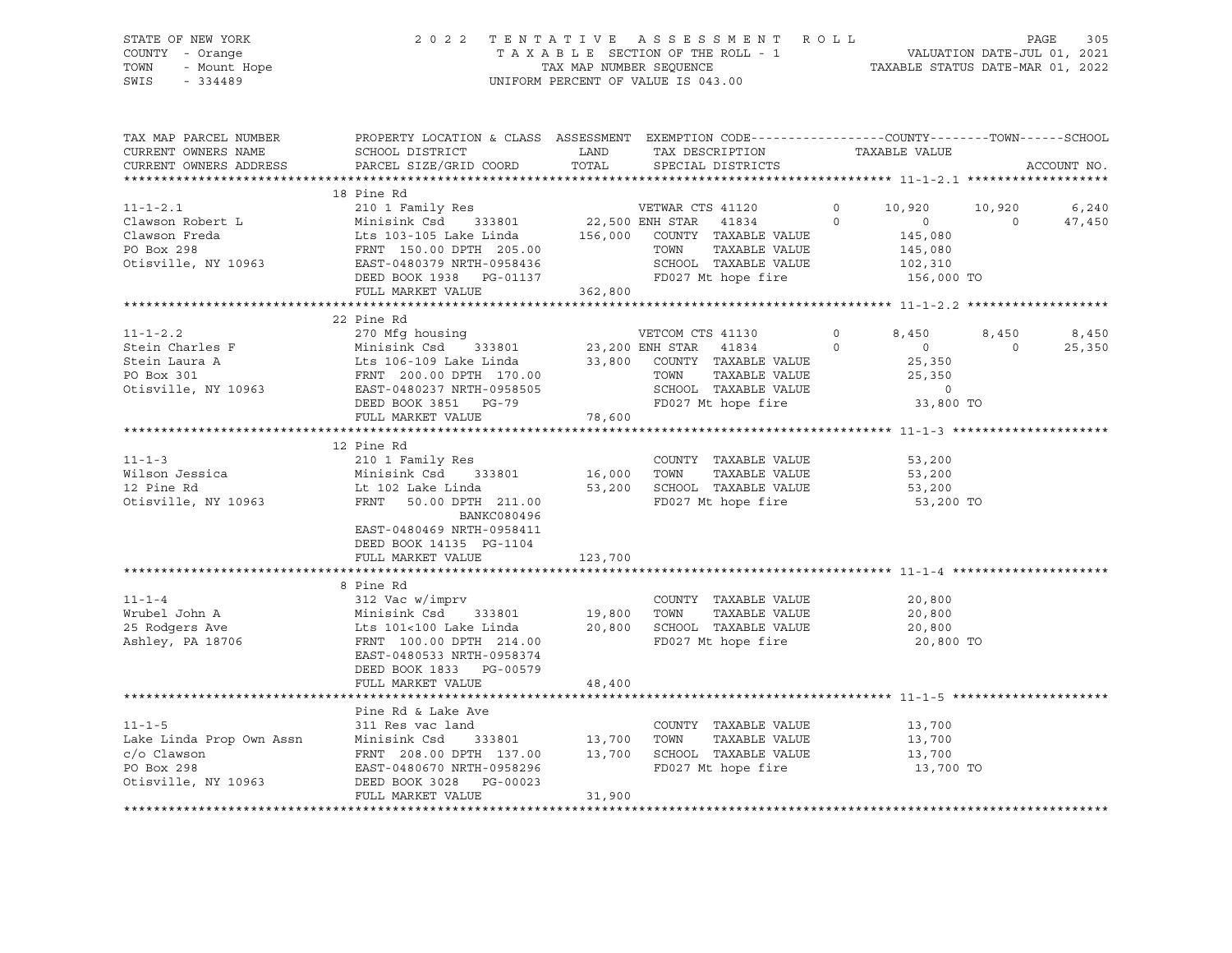| STATE OF NEW YORK<br>COUNTY - Orange<br>TOWN<br>- Mount Hope<br>SWIS<br>$-334489$                           |                                                                                                                                                                                     | TAX MAP NUMBER SEQUENCE | 2022 TENTATIVE ASSESSMENT ROLL<br>UNIFORM PERCENT OF VALUE IS 043.00                        | PAGE<br>306<br>T A X A B L E SECTION OF THE ROLL - 1 VALUATION DATE-JUL 01, 2021<br>TAXABLE STATUS DATE-MAR 01, 2022           |
|-------------------------------------------------------------------------------------------------------------|-------------------------------------------------------------------------------------------------------------------------------------------------------------------------------------|-------------------------|---------------------------------------------------------------------------------------------|--------------------------------------------------------------------------------------------------------------------------------|
| TAX MAP PARCEL NUMBER<br>CURRENT OWNERS NAME<br>CURRENT OWNERS ADDRESS                                      | SCHOOL DISTRICT<br>PARCEL SIZE/GRID COORD                                                                                                                                           | LAND<br>TOTAL           | TAX DESCRIPTION<br>SPECIAL DISTRICTS                                                        | PROPERTY LOCATION & CLASS ASSESSMENT EXEMPTION CODE---------------COUNTY-------TOWN-----SCHOOL<br>TAXABLE VALUE<br>ACCOUNT NO. |
| $11 - 2 - 1$<br>Williams Russell<br>Williams Karen<br>PO Box 163<br>Westbrookville, NY 12785                | Maple Ave<br>311 Res vac land<br>Minisink Csd<br>333801<br>Lt 120 Lake Linda<br>FRNT 51.00 DPTH 150.00<br>EAST-0480379 NRTH-0958200<br>DEED BOOK 2641 PG-00274<br>FULL MARKET VALUE | 3,100<br>3,100<br>7,200 | COUNTY TAXABLE VALUE<br>TAXABLE VALUE<br>TOWN<br>SCHOOL TAXABLE VALUE<br>FD027 Mt hope fire | 3,100<br>3,100<br>3,100<br>3,100 TO                                                                                            |
|                                                                                                             |                                                                                                                                                                                     |                         |                                                                                             |                                                                                                                                |
| $11 - 2 - 2$<br>COUNTY OF ORANGE<br>255 Main St<br>Goshen, NY 10924                                         | Maple Ave<br>311 Res vac land<br>Minisink Csd<br>333801<br>Lt 121 Lake Linda<br>FRNT 75.00 DPTH 125.00<br>EAST-0480283 NRTH-0958137<br>DEED BOOK 15041 PG-1780                      | 2,500<br>2,500          | COUNTY TAXABLE VALUE<br>TAXABLE VALUE<br>TOWN<br>SCHOOL TAXABLE VALUE<br>FD027 Mt hope fire | 2,500<br>2,500<br>2,500<br>2,500 TO                                                                                            |
|                                                                                                             | FULL MARKET VALUE                                                                                                                                                                   | 5,800                   |                                                                                             |                                                                                                                                |
|                                                                                                             | Maple Ave                                                                                                                                                                           |                         |                                                                                             |                                                                                                                                |
| $11 - 2 - 3$<br>McMahon Real Estate LLC<br>c/o John McMahon<br>738 Ocean Club Pl<br>Amelia Island, FL 32034 | 311 Res vac land<br>Minisink Csd<br>333801<br>Lt 122 Lake Linda<br>FRNT 50.00 DPTH 125.00<br>EAST-0480246 NRTH-0958098<br>DEED BOOK 13883 PG-1749<br>FULL MARKET VALUE              | 2,500<br>2,500<br>5,800 | COUNTY TAXABLE VALUE<br>TOWN<br>TAXABLE VALUE<br>SCHOOL TAXABLE VALUE<br>FD027 Mt hope fire | 2,500<br>2,500<br>2,500<br>2,500 TO                                                                                            |
|                                                                                                             |                                                                                                                                                                                     |                         |                                                                                             |                                                                                                                                |
| $11 - 2 - 4$<br>McMahon Real Estate LLC<br>c/o John McMahon<br>738 Ocean Club Pl<br>Amelia Island, FL 32034 | Maple Ave<br>311 Res vac land<br>Minisink Csd<br>333801<br>Lt 123 Lake Linda<br>FRNT 50.00 DPTH 125.00<br>EAST-0480215 NRTH-0958053<br>DEED BOOK 13883 PG-1728                      | 2,500<br>2,500          | COUNTY TAXABLE VALUE<br>TAXABLE VALUE<br>TOWN<br>SCHOOL TAXABLE VALUE<br>FD027 Mt hope fire | 2,500<br>2,500<br>2,500<br>2,500 TO                                                                                            |
|                                                                                                             | FULL MARKET VALUE                                                                                                                                                                   | 5,800                   |                                                                                             |                                                                                                                                |
|                                                                                                             | Maple Ave                                                                                                                                                                           |                         |                                                                                             |                                                                                                                                |
| $11 - 2 - 7$<br>Jennings Reynold<br>258 Feller Dr<br>Central Islip, NY 11722-1214 FRNT 50.00 DPTH 125.00    | 311 Res vac land<br>Minisink Csd<br>333801<br>Lt 126 Lake Linda<br>EAST-0480121 NRTH-0957938<br>DEED BOOK 12719 PG-1201<br>FULL MARKET VALUE                                        | 2,500<br>2,500<br>5,800 | COUNTY TAXABLE VALUE<br>TAXABLE VALUE<br>TOWN<br>SCHOOL TAXABLE VALUE<br>FD027 Mt hope fire | 2,500<br>2,500<br>2,500<br>2,500 TO                                                                                            |
|                                                                                                             |                                                                                                                                                                                     |                         |                                                                                             |                                                                                                                                |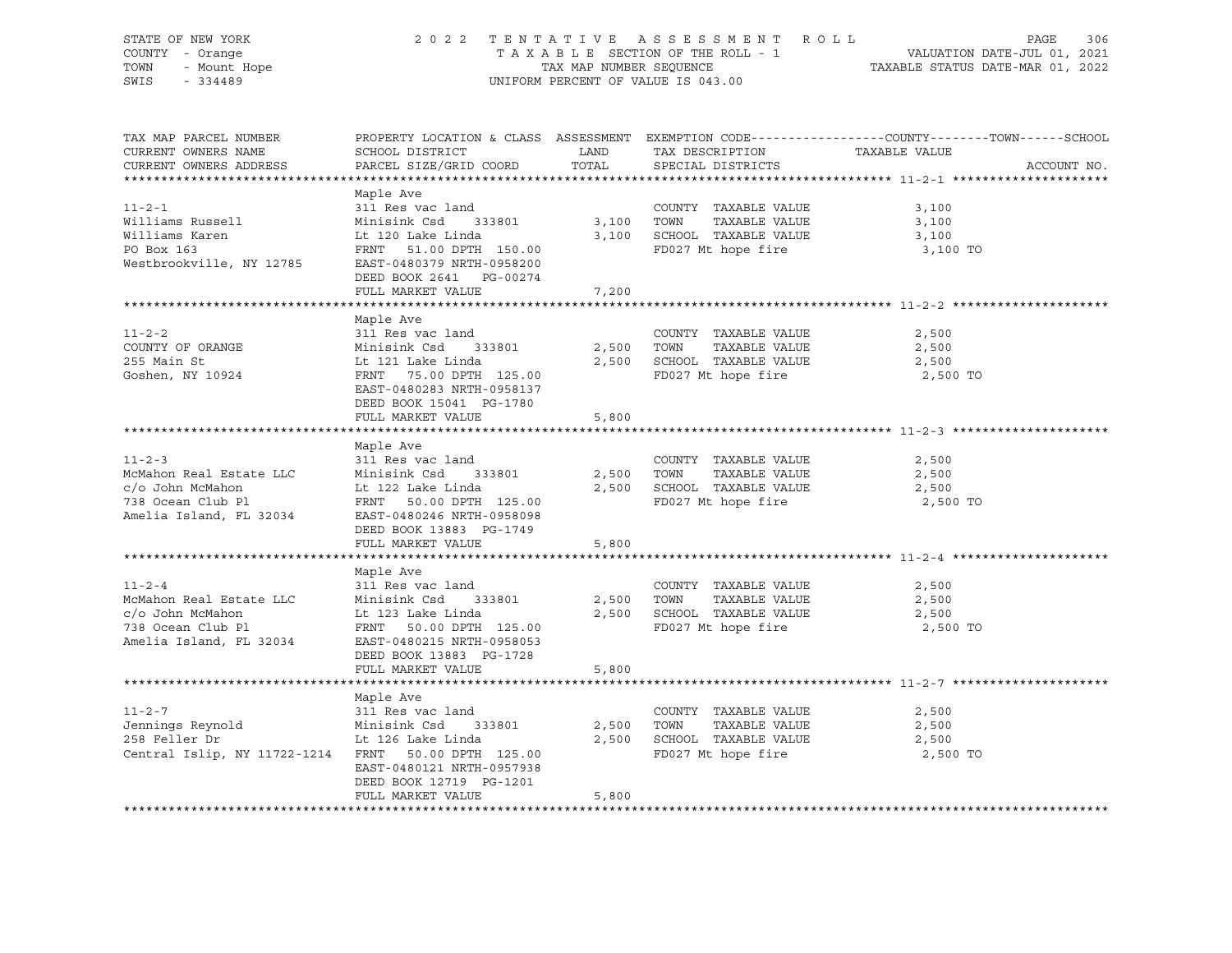| COUNTY - Orange<br>TOWN - Mount Hope<br>CWIE - 334489<br>TAX MAP NUMBER SEQUENCE<br>UNIFORM PERCENT OF VALUE IS 043.00                                                                                                                                                                                                                                                                                                                                                                            | TAXABLE STATUS DATE-MAR 01, 2022                                                  |
|---------------------------------------------------------------------------------------------------------------------------------------------------------------------------------------------------------------------------------------------------------------------------------------------------------------------------------------------------------------------------------------------------------------------------------------------------------------------------------------------------|-----------------------------------------------------------------------------------|
| PROPERTY LOCATION & CLASS ASSESSMENT EXEMPTION CODE----------------COUNTY-------TOWN------SCHOOL<br>TAX MAP PARCEL NUMBER<br>SCHOOL DISTRICT LAND<br>TAX DESCRIPTION TAXABLE VALUE<br>CURRENT OWNERS NAME<br>PARCEL SIZE/GRID COORD TOTAL<br>CURRENT OWNERS ADDRESS<br>SPECIAL DISTRICTS                                                                                                                                                                                                          | ACCOUNT NO.                                                                       |
| Maple Ave<br>$11 - 2 - 8$<br>311 Res vac land<br>COUNTY TAXABLE VALUE<br>Minisink Csd 333801<br>2,500 TOWN<br>TAXABLE VALUE<br>Williams Gary<br>DO Box 6318<br>Lt 127 Lake Linda<br>PO Box 6318<br>2,500 SCHOOL TAXABLE VALUE<br>Deltona, FL 32728-6318<br>FRNT 50.00 DPTH 125.00<br>FD027 Mt hope fire<br>EAST-0480095 NRTH-0957904<br>DEED BOOK 1961 PG-00660<br>FULL MARKET VALUE<br>5,800                                                                                                     | 2,500<br>2,500<br>2,500<br>2,500 TO                                               |
|                                                                                                                                                                                                                                                                                                                                                                                                                                                                                                   |                                                                                   |
| Maple Ave<br>$11 - 2 - 9$<br>COUNTY TAXABLE VALUE<br>311 Res vac land<br>Sir Kes vac Tanu<br>Minisink Csd 333801<br>2,500 TOWN TAXABLE VALUE<br>Williams Gary<br>PO Box 6318<br>Lt 128 Lake Linda<br>2,500 SCHOOL TAXABLE VALUE<br>FRNT 50.00 DPTH 125.00<br>FD027 Mt hope fire<br>Deltona, FL 32728-6318<br>EAST-0480063 NRTH-0957862<br>DEED BOOK 1961 PG-660                                                                                                                                   | 2,500<br>2,500<br>2,500<br>2,500 TO                                               |
| 5,800<br>FULL MARKET VALUE                                                                                                                                                                                                                                                                                                                                                                                                                                                                        |                                                                                   |
| 24 Willow Ave                                                                                                                                                                                                                                                                                                                                                                                                                                                                                     |                                                                                   |
| BAS STAR 41854<br>$11 - 2 - 11.12$<br>$\circ$<br>Conklin Michael<br>PO Box 553<br>Lts 129, 130, 131, 132, 156 111, 500 TOWN TAXABLE VALUE<br>SCHOOL TAXABLE VALUE<br>Otisville, NY 10963<br>Map 1480<br>FD027 Mt hope fire<br>FRNT 107.00 DPTH 251.00<br>ACRES 0.73<br>EAST-0480013 NRTH-0957786<br>DEED BOOK 4718 PG-26                                                                                                                                                                          | $\overline{0}$<br>$\circ$<br>19,010<br>111,500<br>111,500<br>92,490<br>111,500 TO |
| FULL MARKET VALUE<br>259,300                                                                                                                                                                                                                                                                                                                                                                                                                                                                      |                                                                                   |
| Mountain View Ave<br>COUNTY TAXABLE VALUE<br>County of Orange 511 Res vac land<br>c/o Ed Debatte 59 Drew Rd 5139 Brew Rd 59 Res Rd 5139 Brew Rd 5139 Brew Rd 5139 Brew Rd 5139 Brew Rd 5139 Brew Rd 5139 Brew Rd 5139 Brew Rd 5139 Brew Rd 5139 Brew Rd 5139 Brew Rd 5139 Bre<br>2,500 TOWN TAXABLE VALUE<br>2,500 SCHOOL TAXABLE VALUE<br>FRNT 50.00 DPTH 125.00<br>EAST-0479957 NRTH-0957912<br>FD027 Mt hope fire<br>Holmes, NY 12531<br>DEED BOOK 2161 PG-00737<br>FULL MARKET VALUE<br>5,800 | 2,500<br>2,500<br>2,500<br>2,500 TO                                               |
|                                                                                                                                                                                                                                                                                                                                                                                                                                                                                                   |                                                                                   |
| Mountain View Ave<br>$11 - 2 - 14$<br>COUNTY TAXABLE VALUE<br>311 Res vac land<br>Minisink Csd 333801<br>Conklin Michael<br>2,500 TOWN TAXABLE VALUE<br>2,500 SCHOOL TAXABLE VALUE<br>PO Box 553<br>Lt 154 Lake Linda<br>FD027 Mt hope fire<br>FRNT 50.00 DPTH 125.00<br>Otisville, NY 10963<br>EAST-0479985 NRTH-0957953<br>DEED BOOK 5842 PG-338<br>FULL MARKET VALUE<br>5,800                                                                                                                  | 2,500<br>2,500<br>2,500<br>2,500 TO                                               |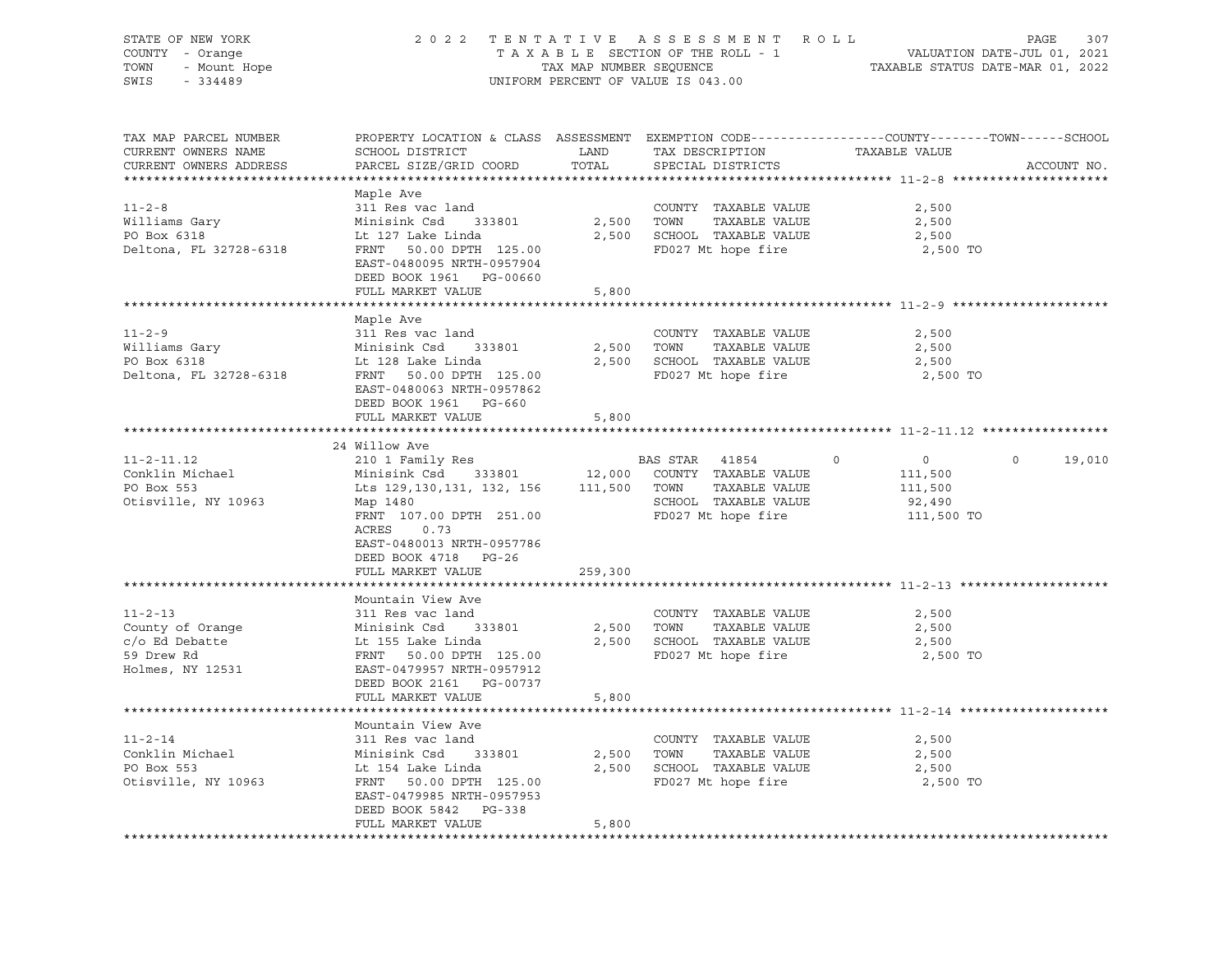| STATE OF NEW YORK<br>COUNTY - Orange<br>TOWN<br>- Mount Hope<br>SWIS<br>$-334489$                            |                                                                                                                                                                                                                                 | TAX MAP NUMBER SEQUENCE | 2022 TENTATIVE ASSESSMENT ROLL<br>TAXABLE SECTION OF THE ROLL - 1<br>UNIFORM PERCENT OF VALUE IS 043.00       | TAXABLE STATUS DATE-MAR 01, 2022                                         | PAGE<br>308<br>VALUATION DATE-JUL 01, 2021 |
|--------------------------------------------------------------------------------------------------------------|---------------------------------------------------------------------------------------------------------------------------------------------------------------------------------------------------------------------------------|-------------------------|---------------------------------------------------------------------------------------------------------------|--------------------------------------------------------------------------|--------------------------------------------|
| TAX MAP PARCEL NUMBER<br>CURRENT OWNERS NAME<br>CURRENT OWNERS ADDRESS                                       | PROPERTY LOCATION & CLASS ASSESSMENT EXEMPTION CODE----------------COUNTY-------TOWN------SCHOOL<br>SCHOOL DISTRICT<br>PARCEL SIZE/GRID COORD                                                                                   | LAND<br>TOTAL           | TAX DESCRIPTION<br>SPECIAL DISTRICTS                                                                          | TAXABLE VALUE                                                            | ACCOUNT NO.                                |
| $11 - 2 - 15$<br>Conklin Michael<br>PO Box 553<br>Otisville, NY 10963                                        | Mountain View Ave<br>311 Res vac land<br>Minisink Csd<br>333801<br>Lt 153 Lake Linda<br>FRNT<br>50.00 DPTH 125.00<br>EAST-0480014 NRTH-0957993<br>DEED BOOK 12063 PG-464<br>FULL MARKET VALUE                                   | 2,500<br>2,500<br>5,800 | COUNTY TAXABLE VALUE<br>TAXABLE VALUE<br>TOWN<br>SCHOOL TAXABLE VALUE<br>FD027 Mt hope fire                   | 2,500<br>2,500<br>2,500<br>2,500 TO                                      |                                            |
|                                                                                                              |                                                                                                                                                                                                                                 |                         |                                                                                                               |                                                                          |                                            |
| $11 - 2 - 16.2$<br>Mege Daniel E<br>Mege Renee M<br>PO Box 607<br>Otisville, NY 10963                        | 17 Mountain View Ave<br>210 1 Family Res<br>Minisink Csd 333801<br>Lts 124 125 & 149-152<br>Lake Linda Map 1480<br>FRNT 200.00 DPTH 125.00<br>ACRES<br>0.86 BANKC061339<br>EAST-0480106 NRTH-0958116<br>DEED BOOK 13641 PG-1248 | 21,500<br>150,000       | BAS STAR 41854<br>COUNTY TAXABLE VALUE<br>TAXABLE VALUE<br>TOWN<br>SCHOOL TAXABLE VALUE<br>FD027 Mt hope fire | $\circ$<br>$\overline{0}$<br>150,000<br>150,000<br>130,990<br>150,000 TO | $\circ$<br>19,010                          |
|                                                                                                              | FULL MARKET VALUE                                                                                                                                                                                                               | 348,800                 |                                                                                                               |                                                                          |                                            |
| $11 - 2 - 20$<br>McMahon Real Estate LLC<br>c/o John McMahon<br>738 Ocean Club Pl<br>Amelia Island, FL 32034 | Mountain View Ave<br>311 Res vac land<br>Minisink Csd<br>333801<br>Lt 148 Lake Linda<br>FRNT 50.00 DPTH 125.00<br>EAST-0480180 NRTH-0958196<br>DEED BOOK 13883 PG-1734<br>FULL MARKET VALUE                                     | 2,500<br>2,500<br>5,800 | COUNTY TAXABLE VALUE<br>TAXABLE VALUE<br>TOWN<br>SCHOOL TAXABLE VALUE<br>FD027 Mt hope fire                   | 2,500<br>2,500<br>2,500<br>2,500 TO                                      |                                            |
|                                                                                                              |                                                                                                                                                                                                                                 |                         |                                                                                                               |                                                                          |                                            |
| $11 - 2 - 21$<br>Thompson David J<br>Topel Tiffany A<br>10 Mt View Ave<br>Otisville, NY 10963                | Pine Rd<br>311 Res vac land<br>333801<br>Minisink Csd<br>Lt 116 Lake Linda<br>Transf By Will 209-710<br>File #540-87<br>FRNT<br>51.00 DPTH 150.00<br>EAST-0480202 NRTH-0958294<br>DEED BOOK 15109 PG-1456                       | 3,100<br>3,100          | COUNTY TAXABLE VALUE<br>TOWN<br>TAXABLE VALUE<br>SCHOOL TAXABLE VALUE<br>FD027 Mt hope fire                   | 3,100<br>3,100<br>3,100<br>3,100 TO                                      |                                            |
|                                                                                                              | FULL MARKET VALUE                                                                                                                                                                                                               | 7,200                   |                                                                                                               |                                                                          |                                            |
| $11 - 2 - 22$<br>Thompson David J<br>Topel Tiffany A<br>10 Mt View Ave<br>Otisville, NY 10963                | Pine Rd<br>311 Res vac land<br>Minisink Csd<br>333801<br>Lt 117 Lake Linda<br>51.00 DPTH 150.00<br>FRNT<br>EAST-0480250 NRTH-0958267<br>DEED BOOK 15109 PG-1456<br>FULL MARKET VALUE                                            | 3,100<br>3,100<br>7,200 | COUNTY TAXABLE VALUE<br>TAXABLE VALUE<br>TOWN<br>SCHOOL TAXABLE VALUE<br>FD027 Mt hope fire                   | 3,100<br>3,100<br>3,100<br>3,100 TO                                      |                                            |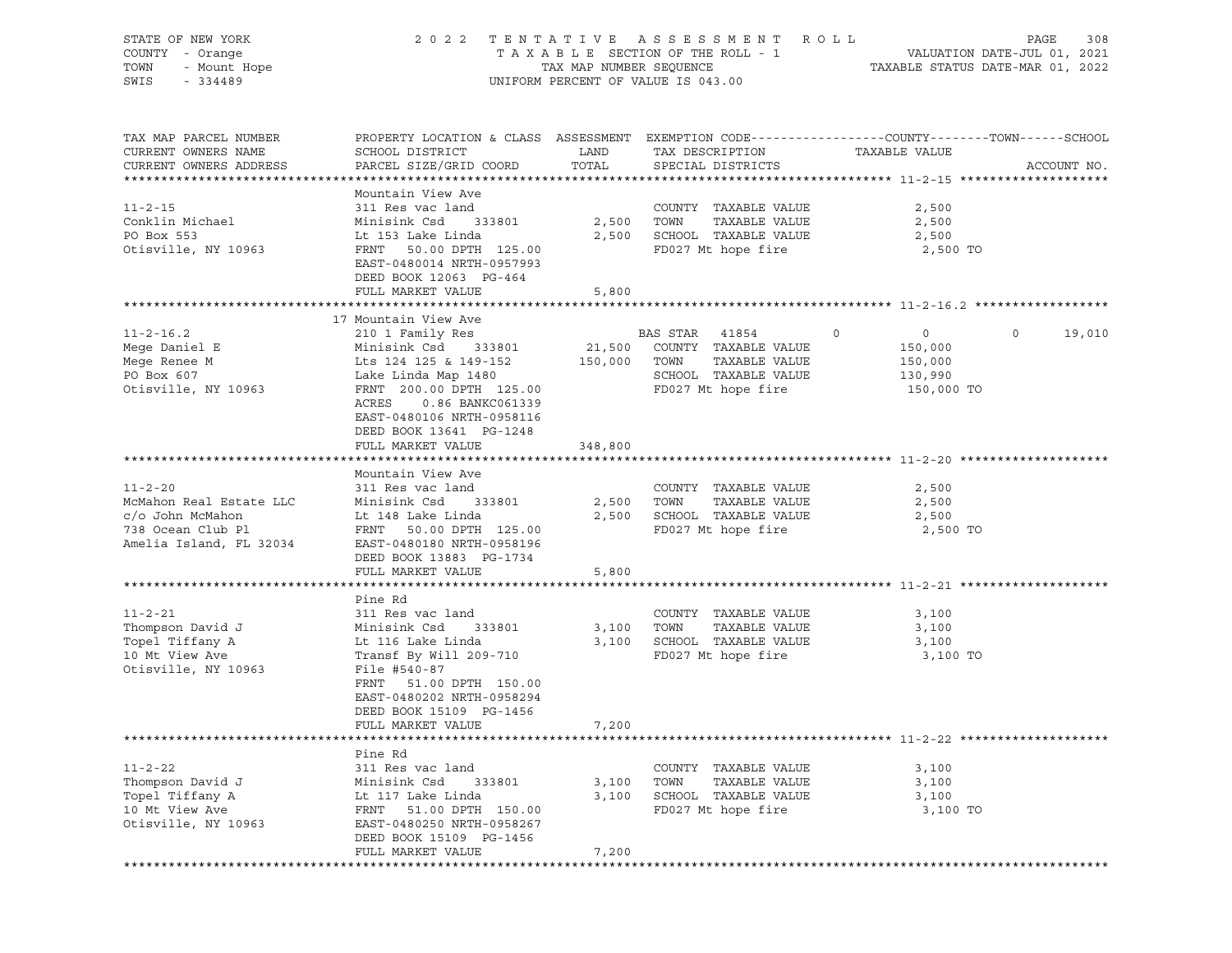| STATE OF NEW YORK<br>COUNTY - Orange<br>OF NEW YORK<br>I - Orange<br>- Mount Hope<br>11120<br>TOWN<br>SWIS                                                                                                                                               | 2 0 2 2                                                                                                                                                                                                                                                                      |         | TENTATIVE ASSESSMENT ROLL PAGE 309<br>TAXABLE SECTION OF THE ROLL - 1 VALUATION DATE-JUL 01, 2021<br>TAX MAP NUMBER SEQUENCE TAXABLE STATUS DATE-MAR 01, 2022<br>UNIFORM PERCENT OF VALUE IS 043.00 |                                                                       |                    |
|----------------------------------------------------------------------------------------------------------------------------------------------------------------------------------------------------------------------------------------------------------|------------------------------------------------------------------------------------------------------------------------------------------------------------------------------------------------------------------------------------------------------------------------------|---------|-----------------------------------------------------------------------------------------------------------------------------------------------------------------------------------------------------|-----------------------------------------------------------------------|--------------------|
| TAX MAP PARCEL NUMBER<br>CURRENT OWNERS NAME<br>CURRENT OWNERS ADDRESS                                                                                                                                                                                   | PROPERTY LOCATION & CLASS ASSESSMENT EXEMPTION CODE----------------COUNTY-------TOWN-----SCHOOL                                                                                                                                                                              |         |                                                                                                                                                                                                     |                                                                       | ACCOUNT NO.        |
| $11 - 2 - 23$<br>Carrington Martin E Minisink Csd 33801 3,100 TOWN INANDER VALUE<br>Carrington Nancy T Lt 118 Lake Linda 3,100 SCHOOL TAXABLE VALUE<br>31 Park Cir FRNT 51.00 DPTH 150.00 FD027 Mt hope fire<br>Middletown, NY 10940 EAST-0480294 NRTH-0 | Pine Rd<br>311 Res vac land                                                                                                                                                                                                                                                  |         | COUNTY TAXABLE VALUE                                                                                                                                                                                | 3,100<br>3,100<br>3,100<br>3,100 TO                                   |                    |
|                                                                                                                                                                                                                                                          | FULL MARKET VALUE                                                                                                                                                                                                                                                            | 7,200   |                                                                                                                                                                                                     |                                                                       |                    |
| $11 - 2 - 24$<br>Wilson Jessica<br>12 Pine Rd<br>12 Pine Rd<br>Otisville, NY 10963                                                                                                                                                                       | Pine Rd<br>311 Res vac land<br>Minisink Csd 333801<br>Lt 119 Lake Linda<br>FRNT 51.00 DPTH 150.00<br>BANKC080496                                                                                                                                                             |         | COUNTY TAXABLE VALUE<br>3,100 TOWN TAXABLE VALUE<br>3,100 SCHOOL TAXABLE VALUE<br>FD027 Mt hope fire                                                                                                | 3,100<br>3,100<br>3,100<br>3,100 TO                                   |                    |
|                                                                                                                                                                                                                                                          | EAST-0480336 NRTH-0958224<br>DEED BOOK 14135 PG-1104<br>FULL MARKET VALUE                                                                                                                                                                                                    | 7,200   |                                                                                                                                                                                                     |                                                                       |                    |
| 11-3-1<br>Hicks Dennis Minisink Csd 333801<br>Wrubel John FRNT 138.00 DPTH 256.00<br>25 Rodgers Ave EAST-0480574 NRTH-0958123<br>Ashley, PA 18706 DEED BOOK 2295 PG-00843<br>HERNT 138.00 DPTH 256.00<br>EAST-0480574 NRTH-0958123<br>PG-008             | Lake Ave & Pine Rd<br>FULL MARKET VALUE                                                                                                                                                                                                                                      | 20,900  |                                                                                                                                                                                                     | 9,000<br>9,000<br>9,000<br>9,000 TO                                   |                    |
|                                                                                                                                                                                                                                                          |                                                                                                                                                                                                                                                                              |         |                                                                                                                                                                                                     |                                                                       |                    |
| $11 - 3 - 2$<br>Acks Dennis<br>Hicks Dennis<br>Windel John Lt 45 Lake Linda<br>25 Rodgers Ave FRNT 50.00 DPTH 131.00<br>Ashley, PA 18706 EAST-0480570 NRTH-0958028                                                                                       | Lake Ave<br>311 Res vac land<br>DEED BOOK 2295 PG-00843<br>FULL MARKET VALUE                                                                                                                                                                                                 |         | COUNTY TAXABLE VALUE<br>2,500 TOWN<br>TAXABLE VALUE<br>2,500 SCHOOL TAXABLE VALUE<br>FD027 Mt hope fire                                                                                             | 2,500<br>2,500<br>2,500<br>2,500 TO                                   |                    |
|                                                                                                                                                                                                                                                          |                                                                                                                                                                                                                                                                              | 5,800   |                                                                                                                                                                                                     |                                                                       |                    |
| $11 - 3 - 3$<br>Ohap Mark<br>PO Box 243<br>PO Box 243<br>Otisville, NY 10963                                                                                                                                                                             | 58 Lake Ave<br>210 1 Family Res<br>Minisink Csd 333801 9,600 COUNTY TAXABLE VALUE<br>Lt 46 Lake Linda 50,200 TOWN TAXABLE VALUE<br>FRNT 50.00 DPTH 131.00 SCHOOL TAXABLE VALUE<br>EAST-0480544 NRTH-0957987 FD027 Mt hope fire<br>DEED BOOK 5120 PG-174<br>FULL MARKET VALUE | 116,700 | BAS STAR 41854                                                                                                                                                                                      | $\overline{0}$<br>$\Omega$<br>50,200<br>50,200<br>31,190<br>50,200 TO | $\Omega$<br>19,010 |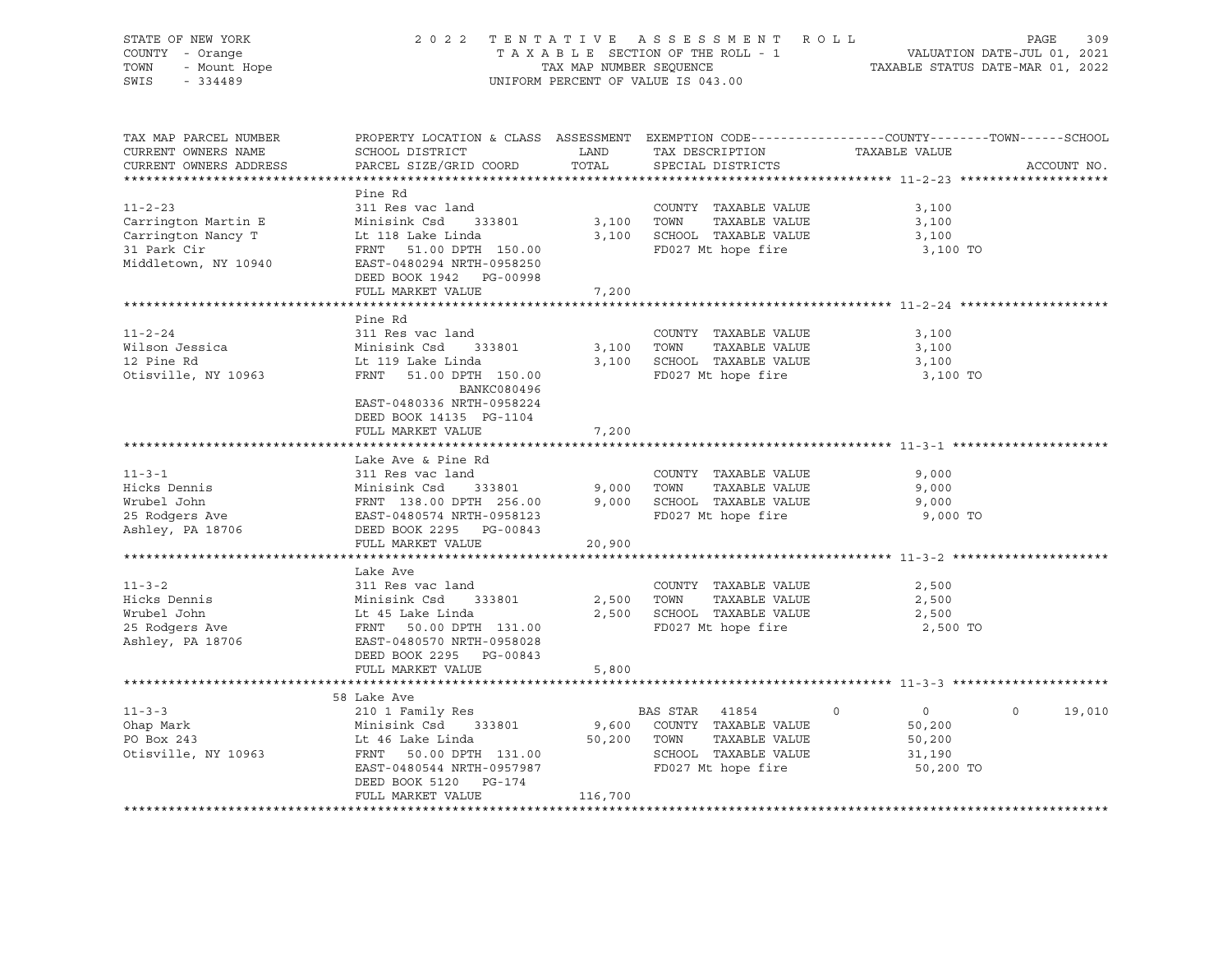| STATE OF NEW YORK<br>COUNTY - Orange<br>TOWN<br>- Mount Hope<br>SWIS<br>$-334489$                           | 2 0 2 2                                                                                                                                                        | TAX MAP NUMBER SEQUENCE | TENTATIVE ASSESSMENT ROLL<br>TAXABLE SECTION OF THE ROLL - 1<br>UNIFORM PERCENT OF VALUE IS 043.00                      | VALUATION DATE-JUL 01, 2021<br>TAXABLE STATUS DATE-MAR 01, 2022                                                 | 310<br>PAGE |
|-------------------------------------------------------------------------------------------------------------|----------------------------------------------------------------------------------------------------------------------------------------------------------------|-------------------------|-------------------------------------------------------------------------------------------------------------------------|-----------------------------------------------------------------------------------------------------------------|-------------|
| TAX MAP PARCEL NUMBER<br>CURRENT OWNERS NAME<br>CURRENT OWNERS ADDRESS                                      | SCHOOL DISTRICT<br>PARCEL SIZE/GRID COORD                                                                                                                      | LAND<br>TOTAL           | TAX DESCRIPTION<br>SPECIAL DISTRICTS                                                                                    | PROPERTY LOCATION & CLASS ASSESSMENT EXEMPTION CODE---------------COUNTY-------TOWN-----SCHOOL<br>TAXABLE VALUE | ACCOUNT NO. |
|                                                                                                             | 60 Lake Ave                                                                                                                                                    |                         |                                                                                                                         |                                                                                                                 |             |
| $11 - 3 - 4$<br>Glavan Tiffany<br>60 Lake Ave<br>Otisville, NY 10963                                        | 210 1 Family Res<br>Minisink Csd 333801<br>Lt 47 Lake Linda Pt Lt 48<br>FRNT 75.00 DPTH 131.00<br>BANKC130170<br>EAST-0480510 NRTH-0957938                     | вд<br>14,700            | BAS STAR<br>41854<br>COUNTY TAXABLE VALUE<br>45,700 TOWN<br>TAXABLE VALUE<br>SCHOOL TAXABLE VALUE<br>FD027 Mt hope fire | $\overline{0}$<br>$\circ$<br>$\circ$<br>45,700<br>45,700<br>26,690<br>45,700 TO                                 | 19,010      |
|                                                                                                             | DEED BOOK 13715 PG-862<br>FULL MARKET VALUE                                                                                                                    | 106,300                 |                                                                                                                         |                                                                                                                 |             |
|                                                                                                             |                                                                                                                                                                |                         |                                                                                                                         |                                                                                                                 |             |
| $11 - 3 - 5$<br>Muller Brandon M<br>64 Lake Ave<br>Otisville, NY 10963                                      | 64 Lake Ave<br>210 1 Family Res<br>333801 14,700 TOWN<br>Minisink Csd<br>Lt 49 Pt Lt 48 Lk Linda<br>FRNT 75.00 DPTH 131.00<br>EAST-0480460 NRTH-0957871        |                         | COUNTY TAXABLE VALUE<br>TAXABLE VALUE<br>47,336 SCHOOL TAXABLE VALUE<br>FD027 Mt hope fire                              | 47,336<br>47,336<br>47,336<br>47,336 TO                                                                         |             |
|                                                                                                             | DEED BOOK 14237 PG-91<br>FULL MARKET VALUE                                                                                                                     | 110,100                 |                                                                                                                         |                                                                                                                 |             |
| $11 - 3 - 6$<br>VanDunk Rudolph<br>VanDunk Cassandra<br>66 Lake Ave<br>Otisville, NY 10963                  | 66 Lake Ave<br>210 1 Family Res<br>333801<br>Minisink Csd<br>Lt 50 Lake Linda<br>FRNT 50.00 DPTH 131.00<br>EAST-0480425 NRTH-0957828<br>DEED BOOK 14252 PG-132 | 9,000                   | COUNTY TAXABLE VALUE<br>TOWN<br>TAXABLE VALUE<br>57,300 SCHOOL TAXABLE VALUE<br>FD027 Mt hope fire                      | 57,300<br>57,300<br>57,300<br>57,300 TO                                                                         |             |
|                                                                                                             | FULL MARKET VALUE                                                                                                                                              | 133,300                 |                                                                                                                         |                                                                                                                 |             |
| $11 - 3 - 7$<br>Rodrigues Audrey<br>21 Willow Ave<br>Otisville, NY 10963                                    | Lake Ave<br>311 Res vac land<br>Minisink Csd 333801<br>Lt 52 Lake Linda<br>FRNT<br>50.00 DPTH 131.00<br>BANKC140100<br>EAST-0480367 NRTH-0957741               | 2,500                   | COUNTY TAXABLE VALUE<br>TOWN<br>TAXABLE VALUE<br>2,500 SCHOOL TAXABLE VALUE<br>FD027 Mt hope fire                       | 2,500<br>2,500<br>2,500<br>2,500 TO                                                                             |             |
|                                                                                                             | DEED BOOK 12126 PG-1574<br>FULL MARKET VALUE<br>**********************                                                                                         | 5,800                   |                                                                                                                         |                                                                                                                 |             |
| $11 - 3 - 8$<br>Calcagno Peter J<br>88 Presidents Dr<br>Mechanicsburg, PA 17050-7968 FRNT 50.00 DPTH 131.00 | Lake Ave<br>311 Res vac land<br>Minisink Csd<br>333801<br>Lt 53 Lake Linda<br>EAST-0480328 NRTH-0957705<br>DEED BOOK 2082    PG-00478<br>FULL MARKET VALUE     | 5,800                   | COUNTY TAXABLE VALUE<br>2,500 TOWN<br>TAXABLE VALUE<br>2,500 SCHOOL TAXABLE VALUE<br>FD027 Mt hope fire                 | 2,500<br>2,500<br>2,500<br>2,500 TO                                                                             |             |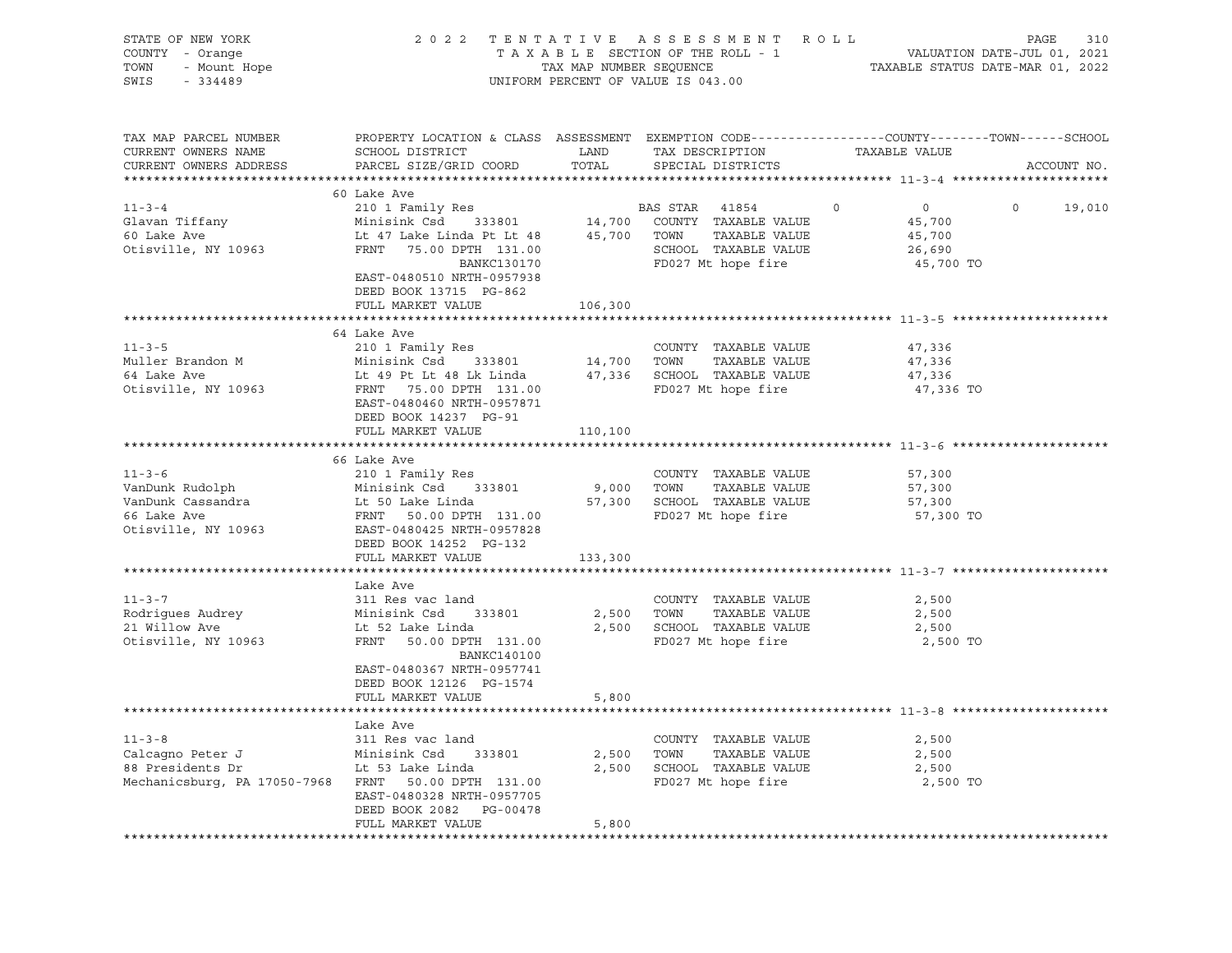| STATE OF NEW YORK<br>COUNTY - Orange<br>- Orange<br>- Mount Hope<br>- 221129<br>TOWN<br>$-334489$<br>SWIS |                                                                               | TAX MAP NUMBER SEQUENCE | 2022 TENTATIVE ASSESSMENT ROLL<br>TAXABLE SECTION OF THE ROLL - 1<br>UNIFORM PERCENT OF VALUE IS 043.00 | PAGE<br>311<br>VALUATION DATE-JUL 01, 2021<br>TAXABLE STATUS DATE-MAR 01, 2022                                                 |
|-----------------------------------------------------------------------------------------------------------|-------------------------------------------------------------------------------|-------------------------|---------------------------------------------------------------------------------------------------------|--------------------------------------------------------------------------------------------------------------------------------|
| TAX MAP PARCEL NUMBER<br>CURRENT OWNERS NAME<br>CURRENT OWNERS ADDRESS                                    | SCHOOL DISTRICT<br>PARCEL SIZE/GRID COORD                                     | <b>LAND</b><br>TOTAL    | TAX DESCRIPTION<br>SPECIAL DISTRICTS                                                                    | PROPERTY LOCATION & CLASS ASSESSMENT EXEMPTION CODE---------------COUNTY-------TOWN-----SCHOOL<br>TAXABLE VALUE<br>ACCOUNT NO. |
|                                                                                                           | Lake Ave                                                                      |                         |                                                                                                         |                                                                                                                                |
| $11 - 3 - 9$                                                                                              | 311 Res vac land                                                              |                         | COUNTY TAXABLE VALUE                                                                                    | 2,500                                                                                                                          |
| Besson Steven                                                                                             | Minisink Csd 333801                                                           |                         | 2,500 TOWN TAXABLE VALUE                                                                                | 2,500                                                                                                                          |
| 76 Lake Ave                                                                                               | Lt 54 Lake Linda                                                              |                         | 2,500 SCHOOL TAXABLE VALUE                                                                              | 2,500                                                                                                                          |
| Otisville, NY 10963                                                                                       | FRNT 50.00 DPTH 131.00<br>EAST-0480301 NRTH-0957667<br>DEED BOOK 14476 PG-396 |                         | FD027 Mt hope fire                                                                                      | 2,500 TO                                                                                                                       |
|                                                                                                           | FULL MARKET VALUE                                                             | 5,800                   |                                                                                                         |                                                                                                                                |
|                                                                                                           |                                                                               |                         |                                                                                                         | ******************************** 11-3-10.1 ******************                                                                  |
| $11 - 3 - 10.1$                                                                                           | 76 Lake Ave<br>210 1 Family Res                                               |                         | COUNTY TAXABLE VALUE                                                                                    | 81,200                                                                                                                         |
| Besson Steven                                                                                             | Minisink Csd 333801                                                           |                         | 12,200 TOWN TAXABLE VALUE                                                                               | 81,200                                                                                                                         |
| 76 Lake Ave                                                                                               | Lt 55 & 82 Lake Linda                                                         |                         | 81,200 SCHOOL TAXABLE VALUE                                                                             | 81,200                                                                                                                         |
| Otisville, NY 10963                                                                                       | FRNT 64.00 DPTH 256.00<br>BANK0210091<br>EAST-0480227 NRTH-0957662            |                         | FD027 Mt hope fire                                                                                      | 81,200 TO                                                                                                                      |
|                                                                                                           | DEED BOOK 12649 PG-74                                                         |                         |                                                                                                         |                                                                                                                                |
|                                                                                                           | FULL MARKET VALUE                                                             | 188,800                 |                                                                                                         |                                                                                                                                |
|                                                                                                           |                                                                               |                         |                                                                                                         |                                                                                                                                |
|                                                                                                           | Lake Ave                                                                      |                         |                                                                                                         |                                                                                                                                |
| $11 - 3 - 11$                                                                                             | 311 Res vac land                                                              |                         | COUNTY TAXABLE VALUE                                                                                    | 2,500                                                                                                                          |
| Attaway Tracy                                                                                             |                                                                               |                         | 2,500 TOWN TAXABLE VALUE                                                                                | 2,500                                                                                                                          |
| 1 White Oak Rd                                                                                            | Minisink Csd 333801<br>Lt 56 Lake Linda<br>FRNT 74.00 DPTH 127.00             |                         | 2,500 SCHOOL TAXABLE VALUE                                                                              | 2,500                                                                                                                          |
| Otisville, NY 10963                                                                                       | EAST-0480217 NRTH-0957568<br>DEED BOOK 4718 PG-105                            |                         | FD027 Mt hope fire                                                                                      | 2,500 TO                                                                                                                       |
|                                                                                                           | FULL MARKET VALUE                                                             | 5,800                   |                                                                                                         |                                                                                                                                |
|                                                                                                           |                                                                               |                         |                                                                                                         |                                                                                                                                |
|                                                                                                           | Maple Ave                                                                     |                         |                                                                                                         |                                                                                                                                |
| $11 - 3 - 12$                                                                                             | 311 Res vac land                                                              |                         | COUNTY TAXABLE VALUE                                                                                    | 2,500                                                                                                                          |
| Attaway Tracy                                                                                             | Minisink Csd 333801                                                           |                         | TAXABLE VALUE<br>2,500 TOWN                                                                             | 2,500                                                                                                                          |
| 1 White Oak Rd                                                                                            | Lt 83 Lake Linda<br>FRNT 49.00 DPTH 126.00                                    |                         | 2,500 SCHOOL TAXABLE VALUE<br>FD027 Mt hope fire                                                        | 2,500<br>2,500 TO                                                                                                              |
| Otisville, NY 10963                                                                                       | EAST-0480134 NRTH-0957653<br>DEED BOOK 4718 PG-105                            |                         |                                                                                                         |                                                                                                                                |
|                                                                                                           | FULL MARKET VALUE                                                             | 5,800                   |                                                                                                         |                                                                                                                                |
|                                                                                                           |                                                                               |                         |                                                                                                         |                                                                                                                                |
|                                                                                                           | Maple Ave                                                                     |                         |                                                                                                         |                                                                                                                                |
| $11 - 3 - 14$                                                                                             | 311 Res vac land                                                              |                         | COUNTY TAXABLE VALUE                                                                                    | 2,500                                                                                                                          |
| Decker Jason                                                                                              | Minisink Csd 333801                                                           |                         | 2,500 TOWN<br>TAXABLE VALUE                                                                             | 2,500                                                                                                                          |
| 164 Brookline Ave                                                                                         | Lt 81 Lake Linda                                                              |                         | 2,500 SCHOOL TAXABLE VALUE                                                                              | 2,500                                                                                                                          |
| Middletown, NY 10940                                                                                      | FRNT 50.00 DPTH 125.00                                                        |                         | FD027 Mt hope fire                                                                                      | 2,500 TO                                                                                                                       |
|                                                                                                           | EAST-0480203 NRTH-0957749                                                     |                         |                                                                                                         |                                                                                                                                |
|                                                                                                           | DEED BOOK 14144 PG-1513<br>FULL MARKET VALUE                                  | 5,800                   |                                                                                                         |                                                                                                                                |
|                                                                                                           |                                                                               |                         |                                                                                                         |                                                                                                                                |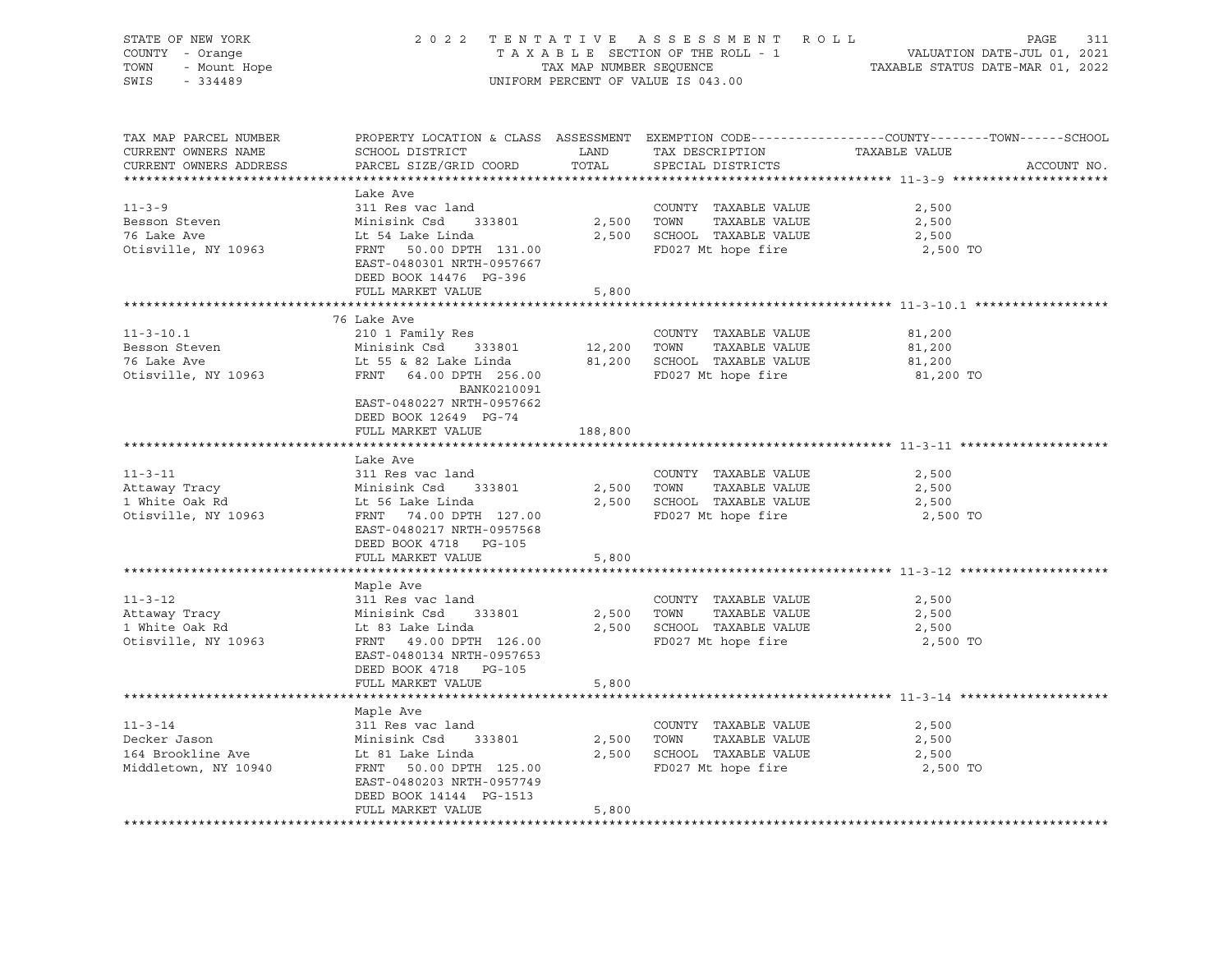| STATE OF NEW YORK<br>COUNTY - Orange<br>TOWN<br>- Mount Hope<br>SWIS<br>$-334489$ |                                                                     |               | 2022 TENTATIVE ASSESSMENT ROLL<br>UNIFORM PERCENT OF VALUE IS 043.00 | $\texttt{PAGE}$<br>TAXABLE SECTION OF THE ROLL - 1<br>TAXABLE SECTION OF THE ROLL - 1<br>TAXABLE STATUS DATE-MAR 01, 2022 | 312         |
|-----------------------------------------------------------------------------------|---------------------------------------------------------------------|---------------|----------------------------------------------------------------------|---------------------------------------------------------------------------------------------------------------------------|-------------|
| TAX MAP PARCEL NUMBER<br>CURRENT OWNERS NAME<br>CURRENT OWNERS ADDRESS            | SCHOOL DISTRICT<br>PARCEL SIZE/GRID COORD                           | LAND<br>TOTAL | TAX DESCRIPTION<br>SPECIAL DISTRICTS                                 | PROPERTY LOCATION & CLASS ASSESSMENT EXEMPTION CODE----------------COUNTY-------TOWN-----SCHOOL<br>TAXABLE VALUE          | ACCOUNT NO. |
|                                                                                   |                                                                     |               |                                                                      |                                                                                                                           |             |
| $11 - 3 - 15$                                                                     | Maple Ave<br>311 Res vac land                                       |               | COUNTY TAXABLE VALUE                                                 | 2,500                                                                                                                     |             |
| Rodrigues Audrey                                                                  | Minisink Csd 333801                                                 | 2,500         | TOWN<br>TAXABLE VALUE                                                | 2,500                                                                                                                     |             |
| 21 Willow Ave                                                                     | Lt 80 Lake Linda                                                    |               | 2,500 SCHOOL TAXABLE VALUE                                           | 2,500                                                                                                                     |             |
| Otisville, NY 10963                                                               | FRNT<br>50.00 DPTH 125.00                                           |               | FD027 Mt hope fire                                                   | 2,500 TO                                                                                                                  |             |
|                                                                                   | BANKC140100<br>EAST-0480231 NRTH-0957787<br>DEED BOOK 12126 PG-1574 |               |                                                                      |                                                                                                                           |             |
|                                                                                   | FULL MARKET VALUE                                                   | 5,800         |                                                                      |                                                                                                                           |             |
|                                                                                   |                                                                     |               |                                                                      |                                                                                                                           |             |
|                                                                                   | 21 Willow Ave                                                       |               |                                                                      | $\overline{0}$<br>$\Omega$<br>$\Omega$                                                                                    |             |
| $11 - 3 - 16$                                                                     | 210 1 Family Res                                                    |               | BAS STAR 41854                                                       |                                                                                                                           | 19,010      |
| Rodrigues Audrey<br>21 Willow Ave                                                 | Minisink Csd 333801<br>Lt 79 Lake Linda                             | 14,100        | COUNTY TAXABLE VALUE<br>TAXABLE VALUE                                | 96,200                                                                                                                    |             |
|                                                                                   |                                                                     |               | 96,200 TOWN                                                          | 96,200                                                                                                                    |             |
| Otisville, NY 10963                                                               | FRNT 50.00 DPTH 125.00                                              |               | SCHOOL TAXABLE VALUE                                                 | 77,190                                                                                                                    |             |
|                                                                                   | BANKC140100<br>EAST-0480268 NRTH-0957825                            |               | FD027 Mt hope fire                                                   | 96,200 TO                                                                                                                 |             |
|                                                                                   | DEED BOOK 12126 PG-1579                                             |               |                                                                      |                                                                                                                           |             |
|                                                                                   | FULL MARKET VALUE                                                   | 223,700       |                                                                      |                                                                                                                           |             |
|                                                                                   |                                                                     |               |                                                                      |                                                                                                                           |             |
|                                                                                   | Lake Ave                                                            |               |                                                                      |                                                                                                                           |             |
| $11 - 3 - 17$                                                                     | 311 Res vac land                                                    |               | COUNTY TAXABLE VALUE                                                 | 6,100                                                                                                                     |             |
| VanDunk Rudolph                                                                   | Minisink Csd 333801                                                 | 6,100         | TOWN<br>TAXABLE VALUE                                                | 6,100                                                                                                                     |             |
| VanDunk Cassandra                                                                 | Lts 51 77 78 Lake Linda                                             |               | 6,100 SCHOOL TAXABLE VALUE                                           | 6,100                                                                                                                     |             |
| 66 Lake Ave                                                                       | FRNT 100.00 DPTH 256.00                                             |               | FD027 Mt hope fire                                                   | 6,100 TO                                                                                                                  |             |
| Otisville, NY 10963                                                               | EAST-0480314 NRTH-0957879                                           |               |                                                                      |                                                                                                                           |             |
|                                                                                   | DEED BOOK 14252 PG-132                                              |               |                                                                      |                                                                                                                           |             |
|                                                                                   | FULL MARKET VALUE                                                   | 14,200        |                                                                      |                                                                                                                           |             |
| *****************************                                                     |                                                                     |               |                                                                      |                                                                                                                           |             |
|                                                                                   | Maple Ave                                                           |               |                                                                      |                                                                                                                           |             |
| $11 - 3 - 18$                                                                     | 311 Res vac land                                                    |               | COUNTY TAXABLE VALUE                                                 | 2,500                                                                                                                     |             |
| McLaughlin Joyce                                                                  | Minisink Csd<br>333801                                              | 2,500         | TOWN<br>TAXABLE VALUE                                                | 2,500                                                                                                                     |             |
| Sallie Bell                                                                       | Lt 76 Lake Linda                                                    | 2,500         | SCHOOL TAXABLE VALUE                                                 | 2,500                                                                                                                     |             |
| ----<br>422 Panorama Dr<br>Mohecer I                                              | FRNT 50.00 DPTH 125.00                                              |               | FD027 Mt hope fire                                                   | 2,500 TO                                                                                                                  |             |
| Mohegan Lake, NY 10547                                                            | EAST-0480358 NRTH-0957939                                           |               |                                                                      |                                                                                                                           |             |
|                                                                                   | DEED BOOK 1992 PG-1082                                              |               |                                                                      |                                                                                                                           |             |
|                                                                                   | FULL MARKET VALUE                                                   | 5,800         |                                                                      |                                                                                                                           |             |
|                                                                                   |                                                                     |               |                                                                      |                                                                                                                           |             |
|                                                                                   | Maple Ave                                                           |               |                                                                      |                                                                                                                           |             |
| $11 - 3 - 19$                                                                     | 311 Res vac land                                                    |               | COUNTY TAXABLE VALUE                                                 | 2,500                                                                                                                     |             |
| McLaughlin Joyce                                                                  | Minisink Csd<br>333801                                              | 2,500         | TAXABLE VALUE<br>TOWN                                                | 2,500                                                                                                                     |             |
| Sallie Bell                                                                       | Lt 75 Lake Linda                                                    |               | 2,500 SCHOOL TAXABLE VALUE                                           | 2,500                                                                                                                     |             |
| 422 Panorama Dr                                                                   | FRNT 50.00 DPTH 125.00                                              |               | FD027 Mt hope fire                                                   | 2,500 TO                                                                                                                  |             |
| Mohegan Lake, NY 10547                                                            | EAST-0480389 NRTH-0957984                                           |               |                                                                      |                                                                                                                           |             |
|                                                                                   | DEED BOOK 1992 PG-1080                                              |               |                                                                      |                                                                                                                           |             |
|                                                                                   | FULL MARKET VALUE                                                   | 5,800         |                                                                      |                                                                                                                           |             |
|                                                                                   |                                                                     |               |                                                                      |                                                                                                                           |             |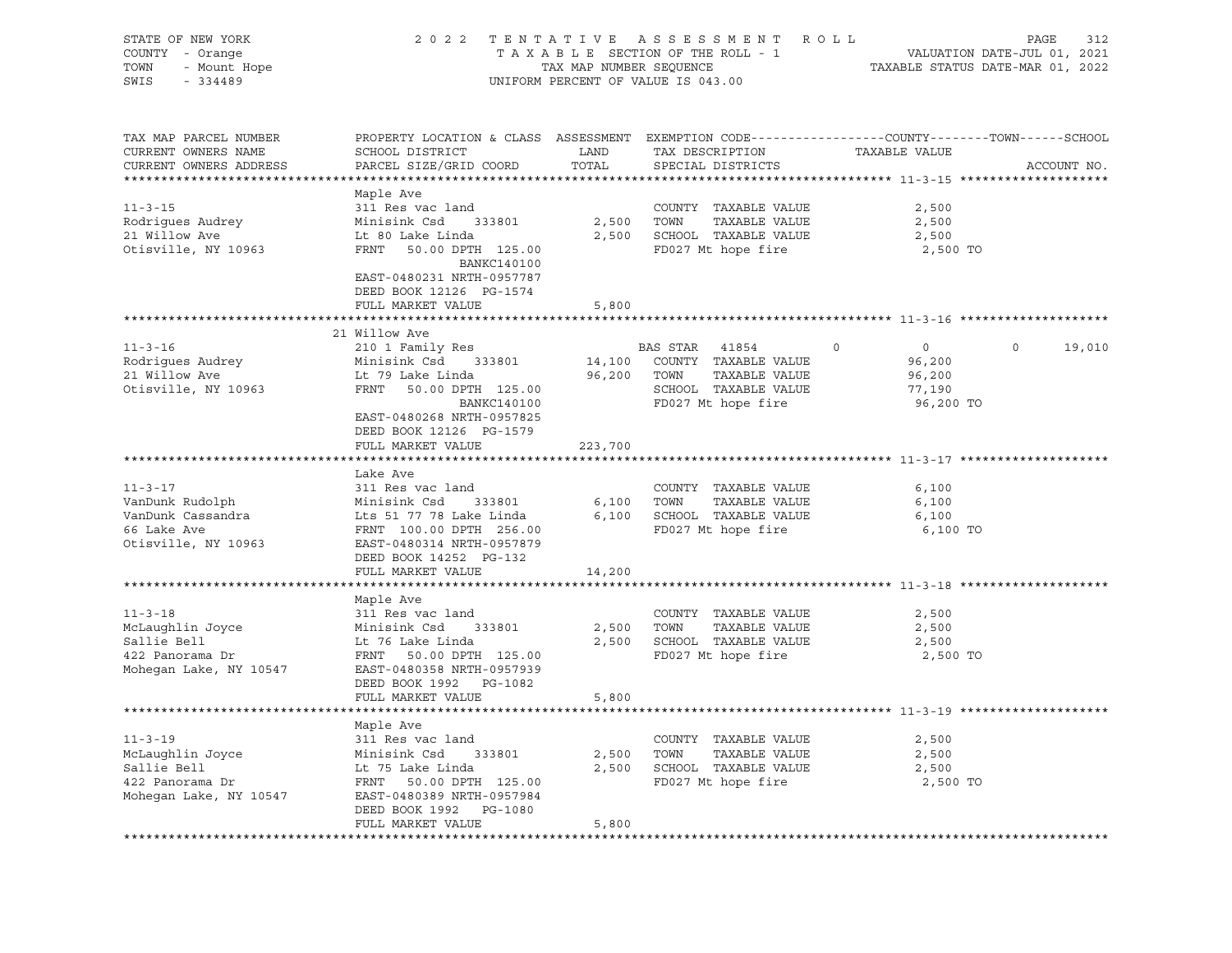| STATE OF NEW YORK<br>COUNTY - Orange<br>OF NEW YORK<br>1 - Orange<br>- Mount Hope<br>111100<br>TOWN                                                                                                                                                          | 2022 TENTATIVE ASSESSMENT ROLL PAGE 313<br>TAXABLE SECTION OF THE ROLL - 1 VALUATION DATE-JUL 01, 2021<br>TAX MAP NUMBER SEQUENCE TAXABLE STATUS DATE-MAR 01, 2022<br>UNIFORM PERCENT OF VALUE IS 043.00 |            |                             |                |                   |
|--------------------------------------------------------------------------------------------------------------------------------------------------------------------------------------------------------------------------------------------------------------|----------------------------------------------------------------------------------------------------------------------------------------------------------------------------------------------------------|------------|-----------------------------|----------------|-------------------|
| SWIS<br>$-334489$                                                                                                                                                                                                                                            |                                                                                                                                                                                                          |            |                             |                |                   |
| TAX MAP PARCEL NUMBER<br>CURRENT OWNERS NAME<br>CURRENT OWNERS ADDRESS                                                                                                                                                                                       | PROPERTY LOCATION & CLASS ASSESSMENT EXEMPTION CODE---------------COUNTY-------TOWN-----SCHOOL                                                                                                           |            |                             | TAXABLE VALUE  | ACCOUNT NO.       |
|                                                                                                                                                                                                                                                              |                                                                                                                                                                                                          |            |                             |                |                   |
|                                                                                                                                                                                                                                                              | Maple Ave                                                                                                                                                                                                |            |                             |                |                   |
| $11 - 3 - 20$                                                                                                                                                                                                                                                | 311 Res vac land                                                                                                                                                                                         |            | COUNTY TAXABLE VALUE        | 2,500          |                   |
| Clawson Robert<br>The Der 298                                                                                                                                                                                                                                |                                                                                                                                                                                                          | 2,500 TOWN | TAXABLE VALUE               | 2,500          |                   |
|                                                                                                                                                                                                                                                              |                                                                                                                                                                                                          |            | 2,500 SCHOOL TAXABLE VALUE  | 2,500          |                   |
| Otisville, NY 10963                                                                                                                                                                                                                                          | Minisink Csd 333801<br>Lt 74 Lake Linda<br>FRNT 50.00 DPTH 125.00<br>EAST-0480415 NRTH-0958024<br>DEED BOOK 6064 PG-63                                                                                   |            | FD027 Mt hope fire          | 2,500 TO       |                   |
|                                                                                                                                                                                                                                                              | FULL MARKET VALUE                                                                                                                                                                                        | 5,800      |                             |                |                   |
|                                                                                                                                                                                                                                                              |                                                                                                                                                                                                          |            |                             |                |                   |
| $11 - 3 - 21$                                                                                                                                                                                                                                                | Maple Ave<br>311 Res vac land                                                                                                                                                                            |            | COUNTY TAXABLE VALUE        | 2,500          |                   |
| Clawson Robert<br>DO Boy 298                                                                                                                                                                                                                                 |                                                                                                                                                                                                          |            | 2,500 TOWN TAXABLE VALUE    | 2,500          |                   |
| PO Box 298                                                                                                                                                                                                                                                   | 311 Nes vac Tand<br>Minisink Csd 333801<br>Lt 73 Lake Linda<br>FRNT 50.00 DPTH 125.00                                                                                                                    |            | 2,500 SCHOOL TAXABLE VALUE  | 2,500          |                   |
| Otisville, NY 10963                                                                                                                                                                                                                                          | EAST-0480450 NRTH-0958061<br>DEED BOOK 6064 PG-67                                                                                                                                                        |            | FD027 Mt hope fire          | 2,500 TO       |                   |
|                                                                                                                                                                                                                                                              | FULL MARKET VALUE                                                                                                                                                                                        | 5,800      |                             |                |                   |
|                                                                                                                                                                                                                                                              |                                                                                                                                                                                                          |            |                             |                |                   |
|                                                                                                                                                                                                                                                              | Maple Ave                                                                                                                                                                                                |            |                             |                |                   |
| $11 - 3 - 22$                                                                                                                                                                                                                                                | 311 Res vac land                                                                                                                                                                                         |            | COUNTY TAXABLE VALUE        | 2,500          |                   |
| Clawson Robert<br>PO Box 298                                                                                                                                                                                                                                 |                                                                                                                                                                                                          |            | 2,500 TOWN TAXABLE VALUE    | 2,500          |                   |
| PO Box 298                                                                                                                                                                                                                                                   | Sir New York Tand<br>Minisink Csd 333801<br>Lt 72 Lake Linda<br>FRNT 50.00 DPTH 125.00                                                                                                                   |            | 2,500 SCHOOL TAXABLE VALUE  | 2,500          |                   |
| Otisville, NY 10963                                                                                                                                                                                                                                          | EAST-0480480 NRTH-0958096<br>DEED BOOK 6064 PG-65                                                                                                                                                        |            | FD027 Mt hope fire          | 2,500 TO       |                   |
|                                                                                                                                                                                                                                                              | FULL MARKET VALUE                                                                                                                                                                                        | 5,800      |                             |                |                   |
|                                                                                                                                                                                                                                                              |                                                                                                                                                                                                          |            |                             |                |                   |
|                                                                                                                                                                                                                                                              | Lake Ave                                                                                                                                                                                                 |            |                             |                |                   |
| $11 - 4 - 1$                                                                                                                                                                                                                                                 | 311 Res vac land                                                                                                                                                                                         |            | COUNTY TAXABLE VALUE        | 5,000          |                   |
|                                                                                                                                                                                                                                                              |                                                                                                                                                                                                          |            |                             | 5,000          |                   |
|                                                                                                                                                                                                                                                              |                                                                                                                                                                                                          |            |                             | 5,000          |                   |
| 11-4-1<br>Wimbles Brian Minisink Csd 333801 5,000 TOWN TAXABLE VALUE<br>395 US Route 209 FRNT 243.00 DPTH 112.00 5,000 SCHOOL TAXABLE VALUE<br>Huguenot, NY 12746 EAST-0480788 NRTH-0958099 FD027 Mt hope fire<br>ENST-0480788 NRTH-09<br>Huguenot, NY 12746 |                                                                                                                                                                                                          |            |                             | 5,000 TO       |                   |
|                                                                                                                                                                                                                                                              | DEED BOOK 14160 PG-822                                                                                                                                                                                   |            |                             |                |                   |
|                                                                                                                                                                                                                                                              | FULL MARKET VALUE                                                                                                                                                                                        | 11,600     |                             |                |                   |
|                                                                                                                                                                                                                                                              |                                                                                                                                                                                                          |            |                             |                |                   |
|                                                                                                                                                                                                                                                              | 53 Lake Ave                                                                                                                                                                                              |            |                             |                |                   |
| $11 - 4 - 2$                                                                                                                                                                                                                                                 |                                                                                                                                                                                                          |            | BAS STAR 41854 0            | $\overline{0}$ | $\circ$<br>19,010 |
| Cabagnaro Norberto                                                                                                                                                                                                                                           |                                                                                                                                                                                                          |            | 16,600 COUNTY TAXABLE VALUE | 80,000         |                   |
| Cabagnaro Karen<br>PO Box 615                                                                                                                                                                                                                                | 210 1 Family Res<br>Minisink Csd 333801<br>Lt 1 Lake Linda<br>FRNT 100.00 DPTH 125.00                                                                                                                    |            | 80,000 TOWN TAXABLE VALUE   | 80,000         |                   |
|                                                                                                                                                                                                                                                              |                                                                                                                                                                                                          |            | SCHOOL TAXABLE VALUE        | 60,990         |                   |
| Otisville, NY 10963                                                                                                                                                                                                                                          | BANKC170031                                                                                                                                                                                              |            | FD027 Mt hope fire          | 80,000 TO      |                   |
|                                                                                                                                                                                                                                                              | EAST-0480738 NRTH-0957935<br>DEED BOOK 2265 PG-00050                                                                                                                                                     |            |                             |                |                   |
|                                                                                                                                                                                                                                                              |                                                                                                                                                                                                          |            |                             |                |                   |
|                                                                                                                                                                                                                                                              | FULL MARKET VALUE                                                                                                                                                                                        | 186,000    |                             |                |                   |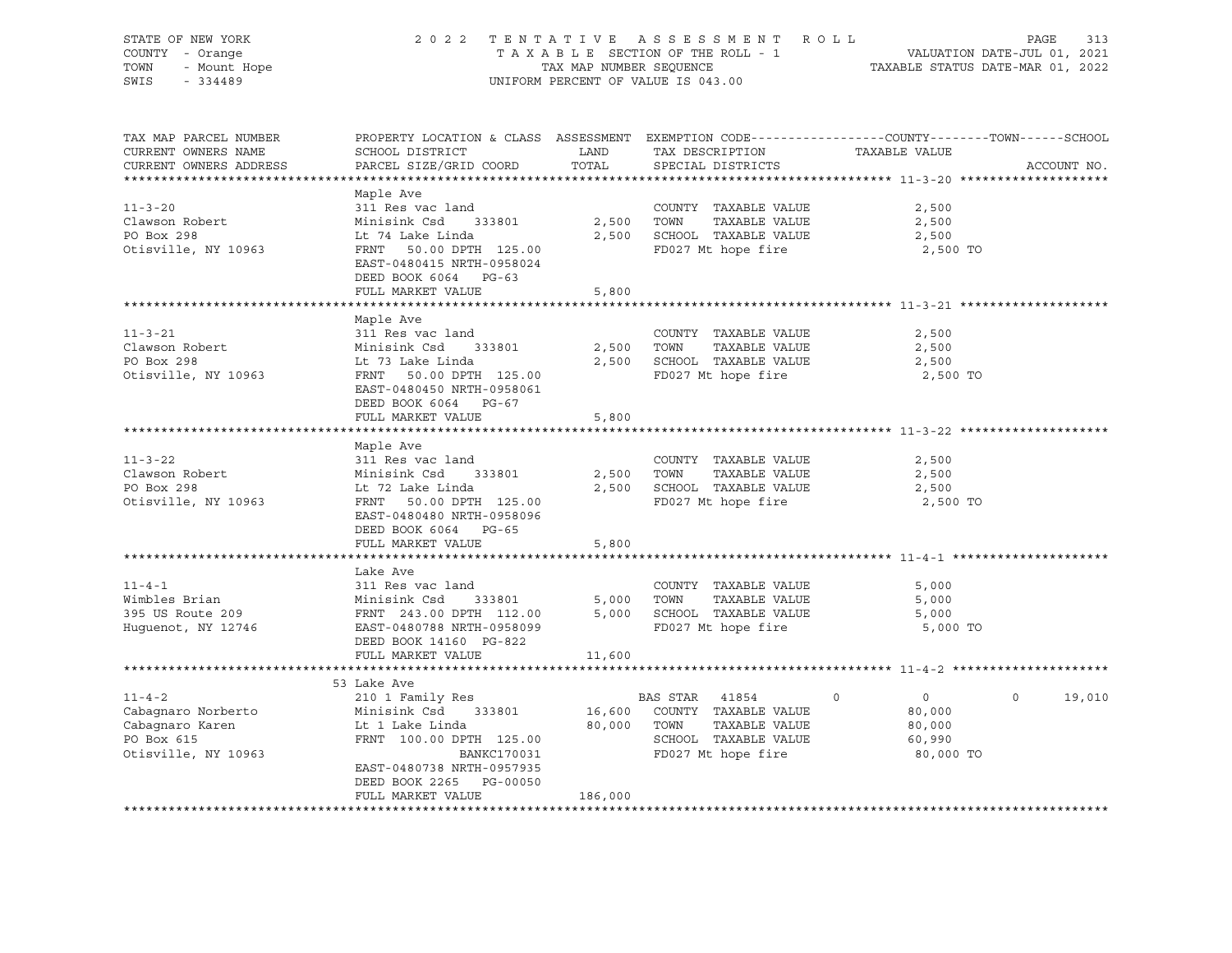### STATE OF NEW YORK 2 0 2 2 T E N T A T I V E A S S E S S M E N T R O L L PAGE 314 COUNTY - Orange T A X A B L E SECTION OF THE ROLL - 1 VALUATION DATE-JUL 01, 2021 ت السابت المسلم المسلم المسلم المسلم المسلم المسلم المسلم المسلم المسلم المسلم المسلم المسلم المسلم المسلم الم<br>TOWN - Mount Hope TAX MAP NUMBER SEQUENCE TAXABLE STATUS DATE-MAR 01, 2022<br>SWIS - 334489 UNIFORM PERCENT OF VALUE IS 043.00

TAX MAP PARCEL NUMBER PROPERTY LOCATION & CLASS ASSESSMENT EXEMPTION CODE----------------COUNTY-------TOWN-----SCHOOL CURRENT OWNERS NAME SCHOOL DISTRICT LAND TAX DESCRIPTION TAXABLE VALUE CURRENT OWNERS ADDRESS PARCEL SIZE/GRID COORD TOTAL SPECIAL DISTRICTS ACCOUNT NO. \*\*\*\*\*\*\*\*\*\*\*\*\*\*\*\*\*\*\*\*\*\*\*\*\*\*\*\*\*\*\*\*\*\*\*\*\*\*\*\*\*\*\*\*\*\*\*\*\*\*\*\*\*\*\*\*\*\*\*\*\*\*\*\*\*\*\*\*\*\*\*\*\*\*\*\*\*\*\*\*\*\*\*\*\*\*\*\*\*\*\*\*\*\*\*\*\*\*\*\*\*\*\* 11-4-3 \*\*\*\*\*\*\*\*\*\*\*\*\*\*\*\*\*\*\*\*\* 59 Lake Ave 11-4-3 210 1 Family Res AGED 41800 0 27,990 27,990 27,990 Spangenberg Edward L Minisink Csd 333801 18,900 ENH STAR 41834 0 0 0 47,450 Spangenberg Valentina Lts 2 3 4 Lake Linda 93,300 COUNTY TAXABLE VALUE 65,310 59 Lake Ave FRNT 150.00 DPTH 125.00 TOWN TAXABLE VALUE 65,310 Otisville, NY 10963 EAST-0480651 NRTH-0957819 SCHOOL TAXABLE VALUE 17,860 DEED BOOK 2219 PG-01109 FD027 Mt hope fire 93,300 TO FULL MARKET VALUE 217,000 \*\*\*\*\*\*\*\*\*\*\*\*\*\*\*\*\*\*\*\*\*\*\*\*\*\*\*\*\*\*\*\*\*\*\*\*\*\*\*\*\*\*\*\*\*\*\*\*\*\*\*\*\*\*\*\*\*\*\*\*\*\*\*\*\*\*\*\*\*\*\*\*\*\*\*\*\*\*\*\*\*\*\*\*\*\*\*\*\*\*\*\*\*\*\*\*\*\*\*\*\*\*\* 11-4-6 \*\*\*\*\*\*\*\*\*\*\*\*\*\*\*\*\*\*\*\*\* Lake Ave 11-4-6 311 Res vac land COUNTY TAXABLE VALUE 2,500 Hasbrook Adolph Minisink Csd 333801 2,500 TOWN TAXABLE VALUE 2,500 80 Pixlee Pl Lt 5 Lake Linda 2,500 SCHOOL TAXABLE VALUE 2,500 Bridgeport, CT 06610 FRNT 50.00 DPTH 125.00 FD027 Mt hope fire 2,500 TO EAST-0480586 NRTH-0957742 DEED BOOK 11820 PG-557 FULL MARKET VALUE 5,800 \*\*\*\*\*\*\*\*\*\*\*\*\*\*\*\*\*\*\*\*\*\*\*\*\*\*\*\*\*\*\*\*\*\*\*\*\*\*\*\*\*\*\*\*\*\*\*\*\*\*\*\*\*\*\*\*\*\*\*\*\*\*\*\*\*\*\*\*\*\*\*\*\*\*\*\*\*\*\*\*\*\*\*\*\*\*\*\*\*\*\*\*\*\*\*\*\*\*\*\*\*\*\* 11-4-7 \*\*\*\*\*\*\*\*\*\*\*\*\*\*\*\*\*\*\*\*\* Lake Ave<br>311 Res vac land 11-4-7 311 Res vac land COUNTY TAXABLE VALUE 2,500 McDonough (d) Grace Sacco Minisink Csd 333801 2,500 TOWN TAXABLE VALUE 2,500 c/o Maryann McDonough Lt 6 Lake Linda 2,500 SCHOOL TAXABLE VALUE 2,500 65 Highland Ave FRNT 50.00 DPTH 125.00 FD027 Mt hope fire 2,500 TO Otisville, NY 10963 EAST-0480567 NRTH-0957703 DEED BOOK 1133 PG-00537 FULL MARKET VALUE 5,800 \*\*\*\*\*\*\*\*\*\*\*\*\*\*\*\*\*\*\*\*\*\*\*\*\*\*\*\*\*\*\*\*\*\*\*\*\*\*\*\*\*\*\*\*\*\*\*\*\*\*\*\*\*\*\*\*\*\*\*\*\*\*\*\*\*\*\*\*\*\*\*\*\*\*\*\*\*\*\*\*\*\*\*\*\*\*\*\*\*\*\*\*\*\*\*\*\*\*\*\*\*\*\* 11-4-8 \*\*\*\*\*\*\*\*\*\*\*\*\*\*\*\*\*\*\*\*\* Lake Ave 11-4-8 311 Res vac land COUNTY TAXABLE VALUE 5,000 Kowalczik Jack Minisink Csd 333801 5,000 TOWN TAXABLE VALUE 5,000 71 Lake Ave Lts 7-8 Lake Linda 5,000 SCHOOL TAXABLE VALUE 5,000 Otisville, NY 10963 FRNT 100.00 DPTH 125.00 FD027 Mt hope fire 5,000 TO EAST-0480525 NRTH-0957642 DEED BOOK 5647 PG-332 FULL MARKET VALUE 11,600 \*\*\*\*\*\*\*\*\*\*\*\*\*\*\*\*\*\*\*\*\*\*\*\*\*\*\*\*\*\*\*\*\*\*\*\*\*\*\*\*\*\*\*\*\*\*\*\*\*\*\*\*\*\*\*\*\*\*\*\*\*\*\*\*\*\*\*\*\*\*\*\*\*\*\*\*\*\*\*\*\*\*\*\*\*\*\*\*\*\*\*\*\*\*\*\*\*\*\*\*\*\*\* 11-4-9 \*\*\*\*\*\*\*\*\*\*\*\*\*\*\*\*\*\*\*\*\* 71 Lake Ave 11-4-9 210 1 Family Res CW\_15\_VET/ 41160 0 6,240 6,240 6,240 Kowalczik Jack Minisink Csd 333801 9,000 BAS STAR 41854 0 0 0 19,010 71 Lake Ave Lt 9 Lake Linda 84,500 COUNTY TAXABLE VALUE 78,260 Otisville, NY 10963 FRNT 50.00 DPTH 125.00 TOWN TAXABLE VALUE 78,260 EAST-0480475 NRTH-0957581 SCHOOL TAXABLE VALUE 59,250 DEED BOOK 5074 PG-273 FD027 Mt hope fire 84,500 TO FULL MARKET VALUE 196,500 \*\*\*\*\*\*\*\*\*\*\*\*\*\*\*\*\*\*\*\*\*\*\*\*\*\*\*\*\*\*\*\*\*\*\*\*\*\*\*\*\*\*\*\*\*\*\*\*\*\*\*\*\*\*\*\*\*\*\*\*\*\*\*\*\*\*\*\*\*\*\*\*\*\*\*\*\*\*\*\*\*\*\*\*\*\*\*\*\*\*\*\*\*\*\*\*\*\*\*\*\*\*\*\*\*\*\*\*\*\*\*\*\*\*\*\*\*\*\*\*\*\*\*\*\*\*\*\*\*\*\*\*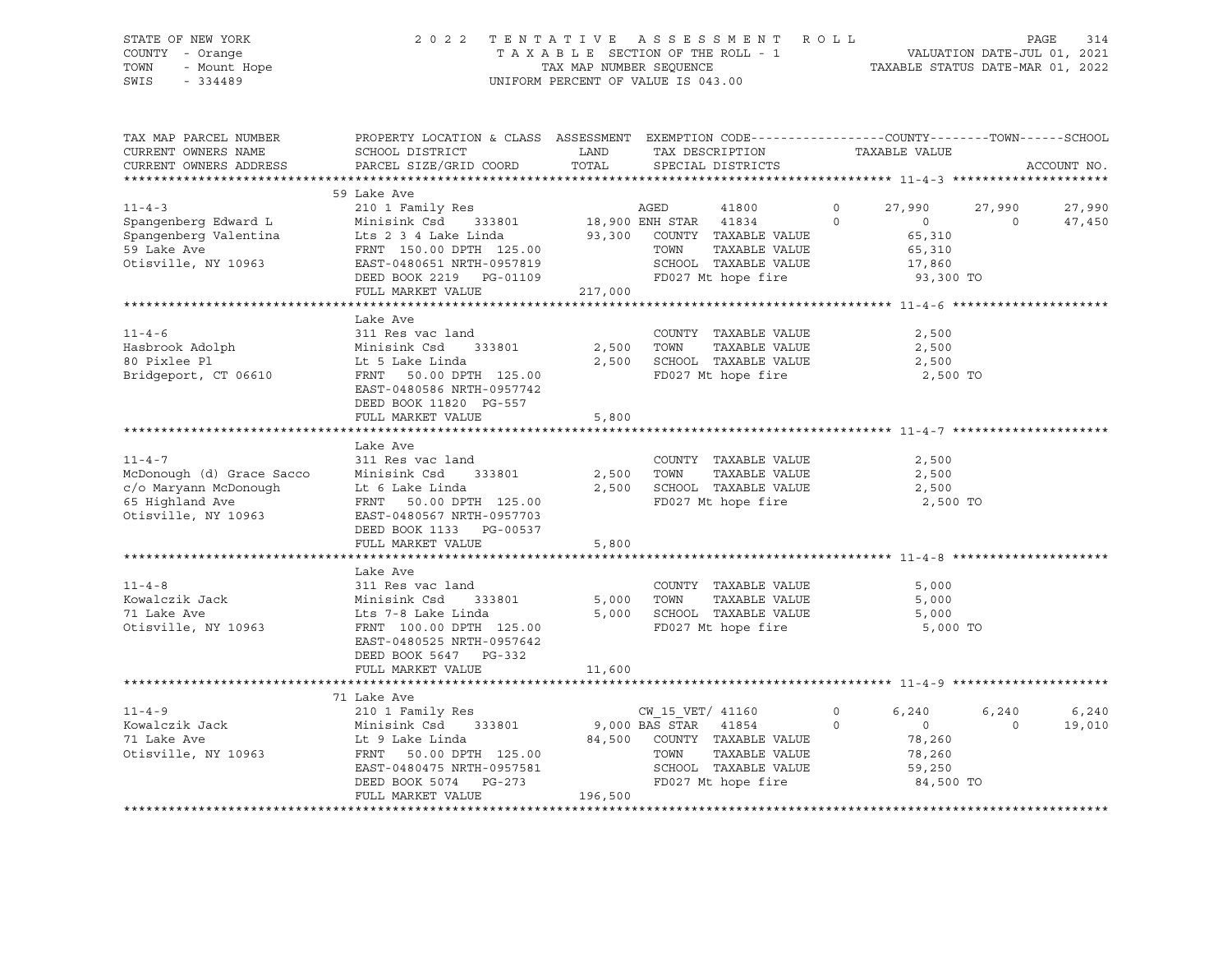| STATE OF NEW YORK<br>COUNTY - Orange                                                 | 2 0 2 2                                                                                                                                                                                                                              |         | TENTATIVE ASSESSMENT ROLL<br>TAXABLE SECTION OF THE ROLL - 1                                            | VALUATION DATE-JUL 01, 2021                 | PAGE<br>315<br>TAXABLE STATUS DATE-MAR 01, 2022 |
|--------------------------------------------------------------------------------------|--------------------------------------------------------------------------------------------------------------------------------------------------------------------------------------------------------------------------------------|---------|---------------------------------------------------------------------------------------------------------|---------------------------------------------|-------------------------------------------------|
| Y - Orange<br>- Mount Hope<br>- 334489<br>TOWN<br>SWIS<br>$-334489$                  |                                                                                                                                                                                                                                      |         | TAX MAP NUMBER SEQUENCE<br>UNIFORM PERCENT OF VALUE IS 043.00                                           |                                             |                                                 |
| TAX MAP PARCEL NUMBER<br>CURRENT OWNERS NAME<br>CURRENT OWNERS ADDRESS               | PROPERTY LOCATION & CLASS ASSESSMENT EXEMPTION CODE----------------COUNTY-------TOWN------SCHOOL<br>SCHOOL DISTRICT LAND<br>PARCEL SIZE/GRID COORD                                                                                   | TOTAL   | TAX DESCRIPTION<br>SPECIAL DISTRICTS                                                                    | TAXABLE VALUE                               | ACCOUNT NO.                                     |
|                                                                                      | Lake Ave                                                                                                                                                                                                                             |         |                                                                                                         |                                             |                                                 |
| $11 - 4 - 10$<br>Kowalczik Jack<br>71 Lake Ave<br>71 Lake Ave<br>Otisville, NY 10963 | 311 Res vac land<br>Minisink Csd 333801<br>سمند - سمار - Lt 10 Lake Linda<br>FRNT - جمعیت میں میں ہے<br>FRNT - جمعیت میں ہیں ہے<br>FRNT 50.00 DPTH 125.00<br>EAST-0480442 NRTH-0957543<br>DEED BOOK 5274 PG-207<br>FULL MARKET VALUE | 5,800   | COUNTY TAXABLE VALUE<br>2,500 TOWN<br>TAXABLE VALUE<br>2,500 SCHOOL TAXABLE VALUE<br>FD027 Mt hope fire | 2,500<br>2,500<br>2,500<br>2,500 TO         |                                                 |
|                                                                                      |                                                                                                                                                                                                                                      |         |                                                                                                         |                                             |                                                 |
| $11 - 4 - 11$<br>Kowalczik Jack<br>71 Lake Ave<br>Otisville, NY 10963                | Lake Ave<br>311 Res vac land<br>Minisink Csd 333801<br>Lt 11 Lake Linda<br>FRNT 50.00 DPTH 125.00<br>EAST-0480411 NRTH-0957498<br>DEED BOOK 14467 PG-1595                                                                            |         | COUNTY TAXABLE VALUE<br>2,500 TOWN TAXABLE VALUE<br>2,500 SCHOOL TAXABLE VALUE<br>FD027 Mt hope fire    | 2,500<br>2,500<br>2,500<br>2,500 TO         |                                                 |
|                                                                                      | FULL MARKET VALUE                                                                                                                                                                                                                    | 5,800   |                                                                                                         |                                             |                                                 |
|                                                                                      | Lake Ave                                                                                                                                                                                                                             |         |                                                                                                         |                                             |                                                 |
| $11 - 4 - 12$<br>Wimbles Brian<br>395 US Route 209<br>Huguenot, NY 12746             | 312 Vac w/imprv<br>Minisink Csd      333801<br>Lt 12 Lake Linda<br>FRNT 50.00 DPTH 125.00<br>EAST-0480375 NRTH-0957465<br>DEED BOOK 14160 PG-824<br>FULL MARKET VALUE                                                                |         | COUNTY TAXABLE VALUE<br>2,500 TOWN TAXABLE VALUE<br>3,000 SCHOOL TAXABLE VALUE<br>FD027 Mt hope fire    | 3,000<br>3,000<br>3,000<br>3,000 TO         |                                                 |
|                                                                                      |                                                                                                                                                                                                                                      | 7,000   |                                                                                                         |                                             |                                                 |
| $11 - 4 - 13$                                                                        | 79 Lake Ave<br>210 1 Family Res                                                                                                                                                                                                      |         | VETWAR CTS 41120                                                                                        | $\circ$<br>10,920 10,920                    | 6,240                                           |
| Warf Jason A<br>Warf Makenzie<br>79 Lake Ave<br>Otisville, NY 10963                  | Minisink Csd 333801<br>Lt 13 Lake Linda<br>FRNT 50.00 DPTH 125.00<br>BANKC190321<br>EAST-0480341 NRTH-0957427<br>DEED BOOK 15050 PG-1811<br>FULL MARKET VALUE                                                                        | 360,500 | 9,000 COUNTY TAXABLE VALUE<br>155,000 TOWN TAXABLE VALUE<br>SCHOOL TAXABLE VALUE<br>FD027 Mt hope fire  | 144,080<br>144,080<br>148,760<br>155,000 TO |                                                 |
|                                                                                      |                                                                                                                                                                                                                                      |         |                                                                                                         |                                             |                                                 |
| $11 - 5 - 2.2$<br>KSZ Properties LLC<br>118 Prospect Ave<br>Middletown, NY 10940     | Pine Rd<br>311 Res vac land<br>Minisink Csd 333801<br>Lots 112 & 113<br>Lake Linda Map 1480<br>FRNT 135.00 DPTH 122.00<br>EAST-0958454 NRTH-0480032<br>DEED BOOK 15073 PG-424                                                        |         | COUNTY TAXABLE VALUE<br>9,000 TOWN<br>TAXABLE VALUE<br>9,000 SCHOOL TAXABLE VALUE<br>FD027 Mt hope fire | 9,000<br>9,000<br>9,000<br>9,000 TO         |                                                 |
|                                                                                      | FULL MARKET VALUE                                                                                                                                                                                                                    | 20,900  |                                                                                                         |                                             |                                                 |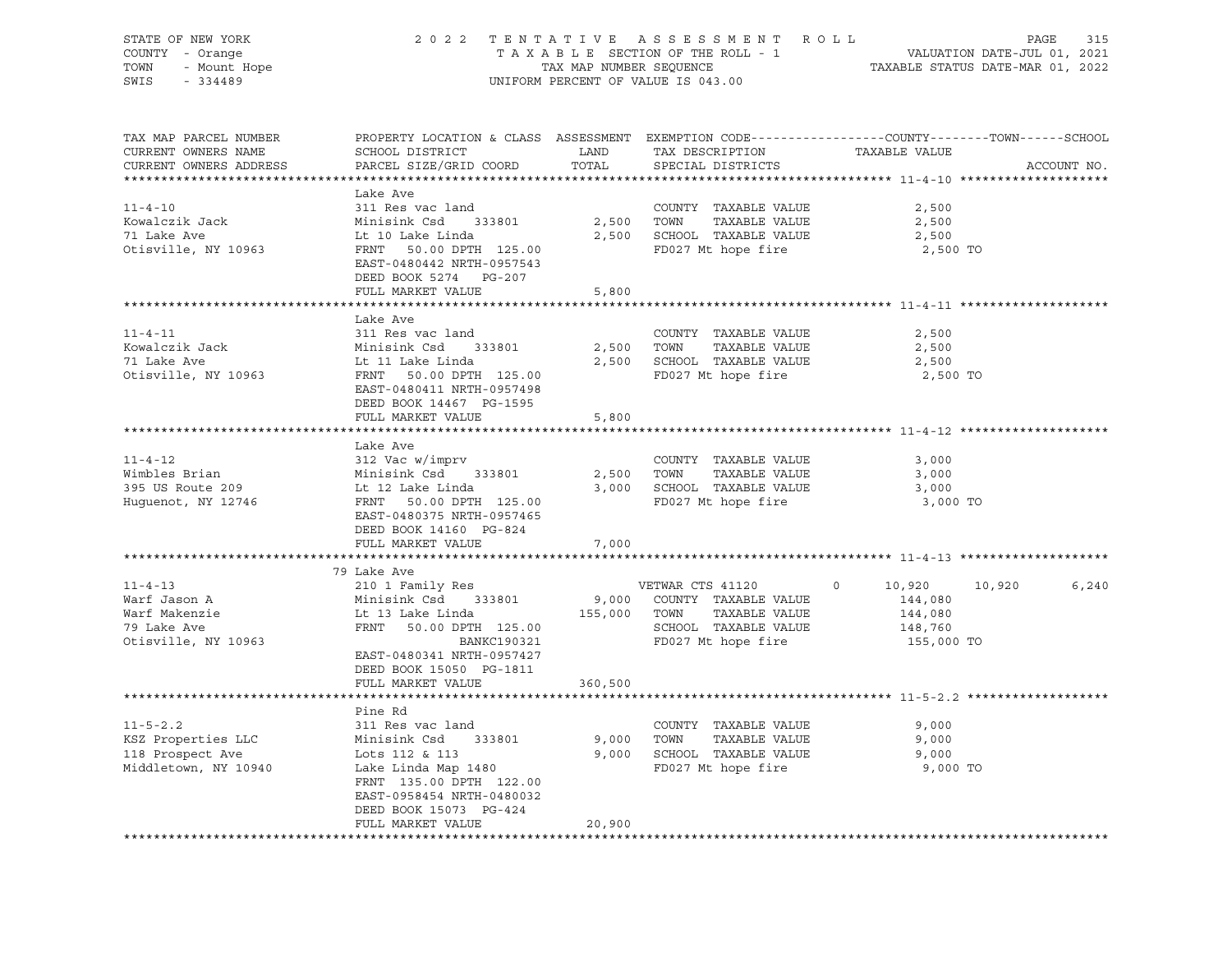| STATE OF NEW YORK<br>OF NEW YORK<br>7 - Orange<br>- Mount Hope<br>- 334489<br>COUNTY - Orange<br>TOWN<br>SWIS                                             |                                                                                                                                                                                                                                                                                   |                         | 2022 TENTATIVE ASSESSMENT ROLL<br>UNIFORM PERCENT OF VALUE IS 043.00                                    | PAGE                                                                                                              | 316         |
|-----------------------------------------------------------------------------------------------------------------------------------------------------------|-----------------------------------------------------------------------------------------------------------------------------------------------------------------------------------------------------------------------------------------------------------------------------------|-------------------------|---------------------------------------------------------------------------------------------------------|-------------------------------------------------------------------------------------------------------------------|-------------|
| TAX MAP PARCEL NUMBER<br>CURRENT OWNERS NAME<br>CURRENT OWNERS ADDRESS                                                                                    | SCHOOL DISTRICT<br>PARCEL SIZE/GRID COORD                                                                                                                                                                                                                                         | LAND<br>TOTAL           | TAX DESCRIPTION<br>SPECIAL DISTRICTS                                                                    | PROPERTY LOCATION & CLASS ASSESSMENT EXEMPTION CODE----------------COUNTY-------TOWN------SCHOOL<br>TAXABLE VALUE | ACCOUNT NO. |
| $11 - 5 - 3$<br>Gourdine (d) Louise<br>Gourdine (d) William<br>c/o Pachele Gourdine<br>102 Westchester Ln<br>Palm Coast, FL 32164 DEED BOOK 1957 PG-00645 | Pine Rd<br>311 Res vac land<br>Minisink Csd 333801<br>Minisink Csd      33<br>Lt 114 Lake Linda<br>FRNT 50.00 DPTH 134.00<br>EAST-0480085 NRTH-0958383<br>FULL MARKET VALUE                                                                                                       | 3,100 TOWN<br>7,200     | COUNTY TAXABLE VALUE<br>TAXABLE VALUE<br>3,100 SCHOOL TAXABLE VALUE<br>FD027 Mt hope fire               | 3,100<br>3,100<br>3,100<br>3,100 TO                                                                               |             |
| $11 - 5 - 4.2$<br>Thompson David J<br>Topel Tiffany A<br>10 Mt View Ave<br>Otisville, NY 10963                                                            | 10 Mt View Ave<br>210 1 Family Res<br>Minisink Csd 333801<br>Lt 115 & 175 thru 178 118,300 SCHOOL TAXABLE VALUE<br>Lake Linda sub map 1480<br>FRNT<br>50.00 DPTH 395.00<br>ACRES<br>0.95 BANKC050590<br>EAST-0480015 NRTH-0958298<br>DEED BOOK 15109 PG-1456<br>FULL MARKET VALUE | 25,000 TOWN<br>275,100  | COUNTY TAXABLE VALUE<br>TAXABLE VALUE<br>FD027 Mt hope fire                                             | 118,300<br>118,300<br>118,300<br>118,300 TO                                                                       |             |
|                                                                                                                                                           | Mountain View Ave                                                                                                                                                                                                                                                                 |                         |                                                                                                         |                                                                                                                   |             |
| $11 - 5 - 9$<br>Chang Feng-Ching<br>242 Concord Ln<br>Middletown, NY 10940                                                                                | 311 Res vac land<br>Minisink Csd 333801<br>Lt 179 Lake Linda<br>FRNT 200.00 DPTH 85.00<br>EAST-0479866 NRTH-0958021<br>DEED BOOK 14159 PG-1770<br>FULL MARKET VALUE                                                                                                               | 2,300                   | COUNTY TAXABLE VALUE<br>1,000 TOWN<br>TAXABLE VALUE<br>1,000 SCHOOL TAXABLE VALUE<br>FD027 Mt hope fire | 1,000<br>1,000<br>1,000<br>1,000 TO                                                                               |             |
| **********************                                                                                                                                    |                                                                                                                                                                                                                                                                                   |                         |                                                                                                         |                                                                                                                   |             |
| $11 - 5 - 12.1$<br>Pierce Scott<br>Pierce Margaret<br>32 Mountain View Ave<br>Otisville, NY 10963                                                         | 32 Mountain View Ave<br>210 1 Family Res<br>Minisink Csd 333801<br>Lts 180 181 182 183 Lake 137,200 SCHOOL TAXABLE VALUE<br>Linda Sub Map 1480<br>FRNT 275.00 DPTH 162.00<br>ACRES<br>0.69<br>EAST-0479684 NRTH-0957876<br>DEED BOOK 5945 PG-68                                   | 25,000 TOWN             | COUNTY TAXABLE VALUE<br>TAXABLE VALUE<br>FD027 Mt hope fire                                             | 137,200<br>137,200<br>137,200<br>137,200 TO                                                                       |             |
|                                                                                                                                                           | FULL MARKET VALUE                                                                                                                                                                                                                                                                 | 319,100                 |                                                                                                         |                                                                                                                   |             |
| $11 - 5 - 14$<br>Sullivan(d) Mary J<br>PO Box 181<br>Otisville, NY 10963                                                                                  | Mountain View Ave<br>311 Res vac land<br>Minisink Csd<br>333801<br>Lt 184, Lake Linda<br>FRNT 50.00 DPTH 180.00<br>EAST-0479562 NRTH-0957769<br>DEED BOOK 2672 PG-00312<br>FULL MARKET VALUE                                                                                      | 2,500<br>2,500<br>5,800 | COUNTY TAXABLE VALUE<br>TOWN<br>TAXABLE VALUE<br>SCHOOL TAXABLE VALUE<br>FD027 Mt hope fire             | 2,500<br>2,500<br>2,500<br>2,500 TO                                                                               |             |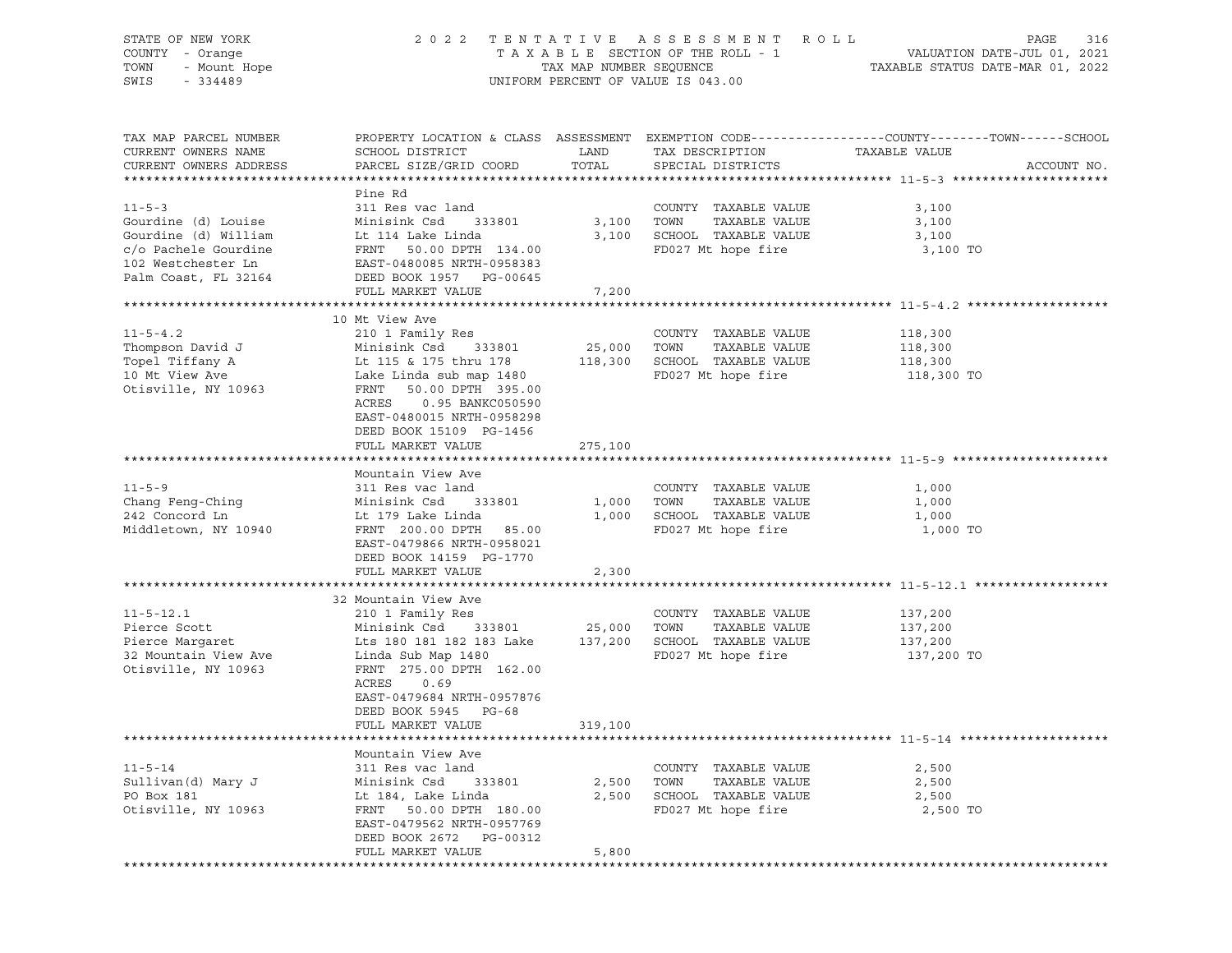| STATE OF NEW YORK<br>COUNTY - Orange<br>TOWN<br>SWIS - 334489                                                                                                                 |                                                                                                                                                                                                                                                                                                        |       | UNIFORM PERCENT OF VALUE IS 043.00                                                                   | OF NEW YORK A SO 2 2 TENTATIVE ASSESSMENT ROLL PAGE 317<br>Y - Orange TAXABLE SECTION OF THE ROLL - 1 VALUATION DATE-JUL 01, 2021<br>TAXABLE SECTION OF THE ROLL - 1 VALUATION DATE-JUL 01, 2021<br>TAXABLE STATUS DATE-MAR 01, 2022 |
|-------------------------------------------------------------------------------------------------------------------------------------------------------------------------------|--------------------------------------------------------------------------------------------------------------------------------------------------------------------------------------------------------------------------------------------------------------------------------------------------------|-------|------------------------------------------------------------------------------------------------------|--------------------------------------------------------------------------------------------------------------------------------------------------------------------------------------------------------------------------------------|
| TAX MAP PARCEL NUMBER<br>CURRENT OWNERS NAME<br>CURRENT OWNERS ADDRESS                                                                                                        |                                                                                                                                                                                                                                                                                                        |       |                                                                                                      | PROPERTY LOCATION & CLASS ASSESSMENT EXEMPTION CODE----------------COUNTY-------TOWN------SCHOOL<br>ACCOUNT NO.                                                                                                                      |
|                                                                                                                                                                               | 38 Mountain View Ave                                                                                                                                                                                                                                                                                   |       |                                                                                                      |                                                                                                                                                                                                                                      |
| $11 - 5 - 15$                                                                                                                                                                 |                                                                                                                                                                                                                                                                                                        |       |                                                                                                      | 84,500                                                                                                                                                                                                                               |
| Sullivan(d) Mary J                                                                                                                                                            |                                                                                                                                                                                                                                                                                                        |       |                                                                                                      | 84,500                                                                                                                                                                                                                               |
| PO Box 181                                                                                                                                                                    |                                                                                                                                                                                                                                                                                                        |       |                                                                                                      | 84,500                                                                                                                                                                                                                               |
| Otisville, NY 10963                                                                                                                                                           | 38 Mountain View Ave<br>210 1 Family Res<br>Minisink Csd 333801 15,400 TOWN TAXABLE VALUE<br>Lt 185 Lake Linda 84,500 SCHOOL TAXABLE VALUE<br>FRNT 52.00 DPTH 200.00 FD027 Mt hope fire<br>FRNT 52.00 DPTH 200.00<br>EAST-0479526 NRTH-0957746<br>DEED BOOK 1856 PG-00595<br>FULL MARKET VALUE 196,500 |       |                                                                                                      | 84,500 TO                                                                                                                                                                                                                            |
|                                                                                                                                                                               |                                                                                                                                                                                                                                                                                                        |       |                                                                                                      |                                                                                                                                                                                                                                      |
| $11 - 5 - 16$                                                                                                                                                                 | Mountain View Ave<br>311 Res vac land<br>EAST-0479483 NRTH-0957718                                                                                                                                                                                                                                     |       | COUNTY TAXABLE VALUE                                                                                 | 2,600<br>2,600<br>2,600<br>2,600 TO                                                                                                                                                                                                  |
|                                                                                                                                                                               | DEED BOOK 1686    PG-00152<br>FULL MARKET VALUE                                                                                                                                                                                                                                                        | 6,000 |                                                                                                      |                                                                                                                                                                                                                                      |
|                                                                                                                                                                               | Mountain View Ave                                                                                                                                                                                                                                                                                      |       |                                                                                                      |                                                                                                                                                                                                                                      |
| $11 - 5 - 17$<br>Colena Roger<br>1383 Dutch Broadway<br>1383 Dutch Broadway<br>1580 FRNT 50.00 DPTH 237.00<br>1580 FRNT 50.00 DPTH 237.00                                     | 311 Res vac land<br>EAST-0479450 NRTH-0957667<br>DEED BOOK 13683 PG-416                                                                                                                                                                                                                                |       | COUNTY TAXABLE VALUE<br>2,700 TOWN TAXABLE VALUE<br>2,700 SCHOOL TAXABLE VALUE<br>FD027 Mt hope fire | 2,700<br>2,700<br>2,700<br>2,700 TO                                                                                                                                                                                                  |
|                                                                                                                                                                               | FULL MARKET VALUE                                                                                                                                                                                                                                                                                      | 6,300 |                                                                                                      |                                                                                                                                                                                                                                      |
|                                                                                                                                                                               |                                                                                                                                                                                                                                                                                                        |       |                                                                                                      |                                                                                                                                                                                                                                      |
| $11 - 5 - 18$<br>The Teng-Ching<br>Chang Feng-Ching<br>242 Concord Ln<br>242 Concord Ln<br>242 Concord Ln<br>256.00<br>242 Concord Ln<br>256.00                               | Mountain View Ave<br>311 Res vac land<br>EAST-0479402 NRTH-0957663<br>DEED BOOK 14292 PG-335                                                                                                                                                                                                           |       | COUNTY TAXABLE VALUE<br>2,800 TOWN TAXABLE VALUE<br>2,800 SCHOOL TAXABLE VALUE<br>FD027 Mt hope fire | 2,800<br>2,800<br>2,800<br>2,800 TO                                                                                                                                                                                                  |
|                                                                                                                                                                               | FULL MARKET VALUE                                                                                                                                                                                                                                                                                      | 6,500 |                                                                                                      |                                                                                                                                                                                                                                      |
|                                                                                                                                                                               | Mountain View Ave                                                                                                                                                                                                                                                                                      |       |                                                                                                      |                                                                                                                                                                                                                                      |
| $11 - 5 - 19$<br>Chang Feng-Ching<br>2,900 TOWN<br>242 Concord Ln Linds Lake Linda<br>2,900 SCHOOL<br>2,900 SCHOOL<br>27 Middletown, NY 10940 FRNT 50.00 DPTH 275.00 FD027 Mt | 311 Res vac land<br>EAST-0479359 NRTH-0957634<br>DEED BOOK 14292 PG-335                                                                                                                                                                                                                                |       | COUNTY TAXABLE VALUE<br>TAXABLE VALUE<br>2,900 SCHOOL TAXABLE VALUE<br>FD027 Mt hope fire 2,900 TO   | 2,900<br>2,900<br>2,900                                                                                                                                                                                                              |
|                                                                                                                                                                               | FULL MARKET VALUE                                                                                                                                                                                                                                                                                      | 6,700 |                                                                                                      |                                                                                                                                                                                                                                      |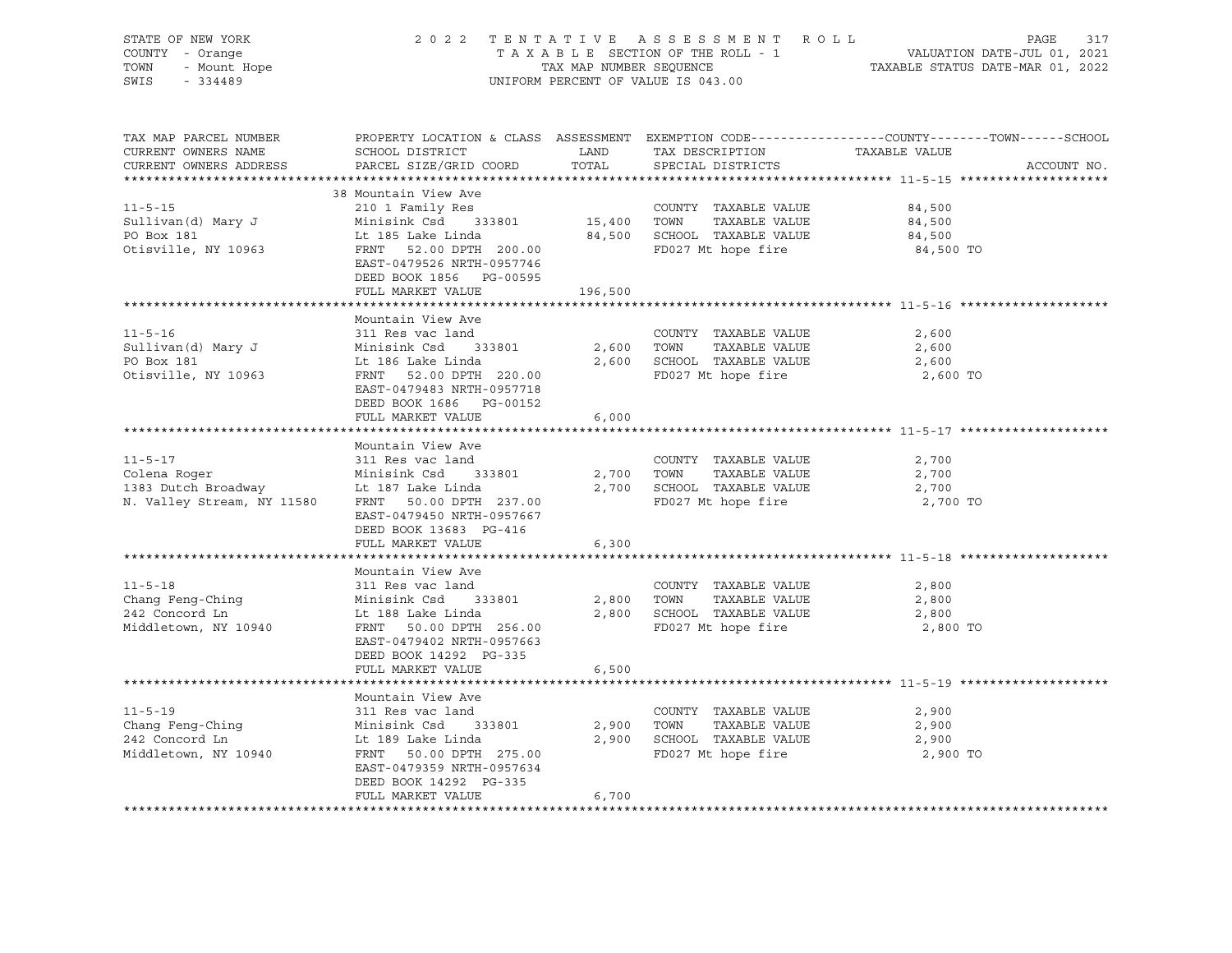| STATE OF NEW YORK<br>COUNTY - Orange<br>TOWN<br>- Mount Hope<br>SWIS<br>$-334489$ | 2 0 2 2                                                                                         | TENTATIVE<br>TAX MAP NUMBER SEQUENCE | ASSESSMENT ROLL<br>TAXABLE SECTION OF THE ROLL - 1<br>UNIFORM PERCENT OF VALUE IS 043.00 | TAXABLE STATUS DATE-MAR 01, 2022 | PAGE<br>318<br>VALUATION DATE-JUL 01, 2021 |
|-----------------------------------------------------------------------------------|-------------------------------------------------------------------------------------------------|--------------------------------------|------------------------------------------------------------------------------------------|----------------------------------|--------------------------------------------|
| TAX MAP PARCEL NUMBER                                                             | PROPERTY LOCATION & CLASS ASSESSMENT EXEMPTION CODE----------------COUNTY-------TOWN-----SCHOOL |                                      |                                                                                          |                                  |                                            |
| CURRENT OWNERS NAME                                                               | SCHOOL DISTRICT                                                                                 | LAND                                 | TAX DESCRIPTION                                                                          | TAXABLE VALUE                    |                                            |
| CURRENT OWNERS ADDRESS                                                            | PARCEL SIZE/GRID COORD                                                                          | TOTAL                                | SPECIAL DISTRICTS                                                                        |                                  | ACCOUNT NO.                                |
|                                                                                   | Mountain View Ave                                                                               |                                      |                                                                                          |                                  |                                            |
| $11 - 5 - 20$                                                                     | 311 Res vac land                                                                                |                                      | COUNTY TAXABLE VALUE                                                                     | 3,000                            |                                            |
| Chang Feng-Ching                                                                  | Minisink Csd<br>333801                                                                          | 3,000                                | TOWN<br>TAXABLE VALUE                                                                    | 3,000                            |                                            |
| 242 Concord Ln                                                                    | Lt 190 Lake Linda                                                                               |                                      | 3,000 SCHOOL TAXABLE VALUE                                                               | 3,000                            |                                            |
| Middletown, NY 10940                                                              | FRNT 50.00 DPTH 290.00                                                                          |                                      | FD027 Mt hope fire                                                                       | 3,000 TO                         |                                            |
|                                                                                   | EAST-0479313 NRTH-0957609                                                                       |                                      |                                                                                          |                                  |                                            |
|                                                                                   | DEED BOOK 14292 PG-335                                                                          |                                      |                                                                                          |                                  |                                            |
|                                                                                   | FULL MARKET VALUE                                                                               | 7,000                                |                                                                                          |                                  |                                            |
|                                                                                   |                                                                                                 |                                      |                                                                                          |                                  |                                            |
| $11 - 5 - 21$                                                                     | Mountain View Ave                                                                               |                                      |                                                                                          |                                  |                                            |
| Chang Feng-Ching                                                                  | 311 Res vac land<br>Minisink Csd 333801                                                         |                                      | COUNTY TAXABLE VALUE<br>4,900 TOWN<br>TAXABLE VALUE                                      | 4,900<br>4,900                   |                                            |
| PO Box 207                                                                        | Lts 191 192 Lake Linda                                                                          |                                      | 4,900 SCHOOL TAXABLE VALUE                                                               | 4,900                            |                                            |
| New Hampton, NY 10958                                                             | FRNT 100.00 DPTH 325.00                                                                         |                                      | FD027 Mt hope fire                                                                       | 4,900 TO                         |                                            |
|                                                                                   | EAST-0479251 NRTH-0957563                                                                       |                                      |                                                                                          |                                  |                                            |
|                                                                                   | DEED BOOK 14673 PG-476                                                                          |                                      |                                                                                          |                                  |                                            |
|                                                                                   | FULL MARKET VALUE                                                                               | 11,400                               |                                                                                          |                                  |                                            |
|                                                                                   |                                                                                                 |                                      |                                                                                          |                                  |                                            |
|                                                                                   | Mountain View Ave                                                                               |                                      |                                                                                          |                                  |                                            |
| $11 - 5 - 22$                                                                     | 311 Res vac land                                                                                |                                      | COUNTY TAXABLE VALUE                                                                     | 3,300                            |                                            |
| Bates Joseph Sr<br>c/o Jenatte Bates                                              | Minisink Csd<br>333801<br>Lt 193 Lake Linda                                                     |                                      | 3,300 TOWN<br>TAXABLE VALUE<br>3,300 SCHOOL TAXABLE VALUE                                | 3,300<br>3,300                   |                                            |
| 498 Catiana Way Apt 7                                                             | FRNT 50.00 DPTH 345.00                                                                          |                                      | FD027 Mt hope fire                                                                       | 3,300 TO                         |                                            |
| Newport News, VA 23068                                                            | EAST-0479190 NRTH-0957505                                                                       |                                      |                                                                                          |                                  |                                            |
|                                                                                   | DEED BOOK 4584 PG-72                                                                            |                                      |                                                                                          |                                  |                                            |
|                                                                                   | FULL MARKET VALUE                                                                               | 7,700                                |                                                                                          |                                  |                                            |
|                                                                                   |                                                                                                 |                                      |                                                                                          |                                  |                                            |
|                                                                                   | 50 Mountain View Ave                                                                            |                                      |                                                                                          |                                  |                                            |
| $11 - 5 - 25.1$                                                                   | 210 1 Family Res                                                                                |                                      | BAS STAR 41854                                                                           | $\Omega$<br>$\overline{0}$       | $\Omega$<br>19,010                         |
| Mangione Angelo<br>Mangione Leeann                                                | Minisink Csd<br>333801<br>Lts 194 195 Lake Linda                                                |                                      | 36,000 COUNTY TAXABLE VALUE<br>145,400 TOWN<br>TAXABLE VALUE                             | 145,400<br>145,400               |                                            |
| PO Box 378                                                                        | Sub Map 1480 & Parcel                                                                           |                                      | SCHOOL TAXABLE VALUE                                                                     | 126,390                          |                                            |
| Otisville, NY 10963                                                               | Popular & Mt View Ave                                                                           |                                      | FD027 Mt hope fire                                                                       | 145,400 TO                       |                                            |
|                                                                                   | ACRES<br>4.40 BANKL080492                                                                       |                                      |                                                                                          |                                  |                                            |
|                                                                                   | EAST-0478999 NRTH-0957369                                                                       |                                      |                                                                                          |                                  |                                            |
|                                                                                   | DEED BOOK 6063 PG-317                                                                           |                                      |                                                                                          |                                  |                                            |
|                                                                                   | FULL MARKET VALUE                                                                               | 338,100                              |                                                                                          |                                  |                                            |
|                                                                                   |                                                                                                 |                                      |                                                                                          |                                  |                                            |
|                                                                                   | Maple Ave                                                                                       |                                      |                                                                                          |                                  |                                            |
| $11 - 6 - 2$                                                                      | 311 Res vac land                                                                                |                                      | COUNTY TAXABLE VALUE                                                                     | 1,000                            |                                            |
| Fletcher Thelma<br>Attn: Thelma Williams                                          | Minisink Csd<br>333801                                                                          |                                      | 1,000 TOWN<br>TAXABLE VALUE<br>1,000 SCHOOL TAXABLE VALUE                                | 1,000                            |                                            |
| 2141 Cratonn Ave 9C                                                               | Lt 133 Lake Linda<br>FRNT 50.00 DPTH 125.00                                                     |                                      | FD027 Mt hope fire                                                                       | 1,000<br>1,000 TO                |                                            |
| Bronx, NY 10457                                                                   | EAST-0479861 NRTH-0957644                                                                       |                                      |                                                                                          |                                  |                                            |
|                                                                                   | DEED BOOK 1742 PG-00920                                                                         |                                      |                                                                                          |                                  |                                            |
|                                                                                   | FULL MARKET VALUE                                                                               | 2,300                                |                                                                                          |                                  |                                            |
|                                                                                   |                                                                                                 |                                      |                                                                                          |                                  |                                            |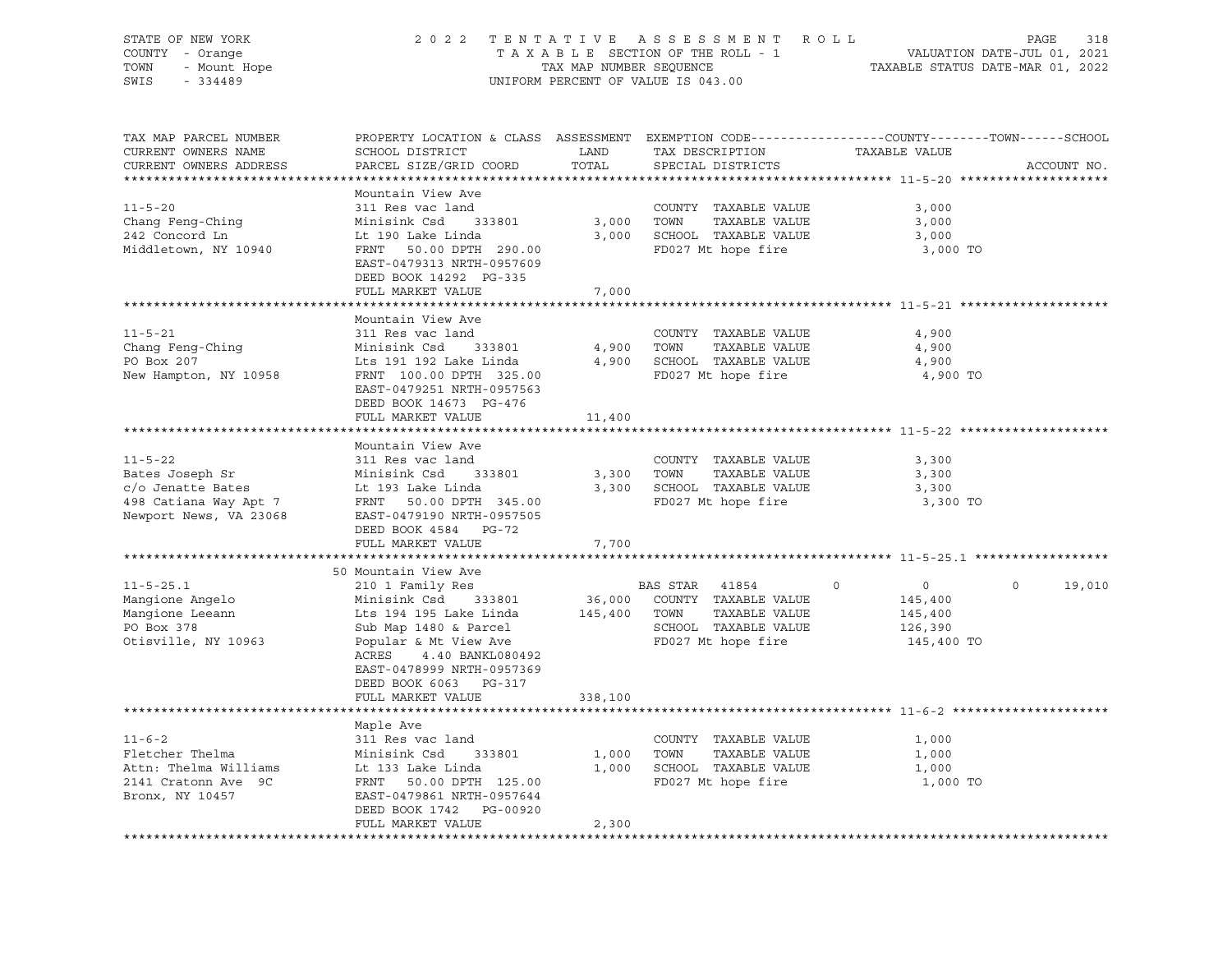| STATE OF NEW YORK<br>COUNTY - Orange<br>OF NEW TURN<br>7 - Orange<br>- Mount Hope<br>11190<br>TOWN<br>SWIS                                       |                                                                                                                                       |                                        | 2022 TENTATIVE ASSESSMENT ROLL                                                            | 319<br>PAGE<br>TAXABLE SECTION OF THE ROLL - 1<br>TAX MAP NUMBER SEQUENCE<br>UNIFORM PERCENT OF VALUE IS 043.00                |
|--------------------------------------------------------------------------------------------------------------------------------------------------|---------------------------------------------------------------------------------------------------------------------------------------|----------------------------------------|-------------------------------------------------------------------------------------------|--------------------------------------------------------------------------------------------------------------------------------|
| TAX MAP PARCEL NUMBER<br>CURRENT OWNERS NAME<br>CURRENT OWNERS ADDRESS                                                                           |                                                                                                                                       |                                        |                                                                                           | PROPERTY LOCATION & CLASS ASSESSMENT EXEMPTION CODE---------------COUNTY-------TOWN-----SCHOOL<br>TAXABLE VALUE<br>ACCOUNT NO. |
|                                                                                                                                                  |                                                                                                                                       |                                        |                                                                                           |                                                                                                                                |
| $11 - 6 - 3$                                                                                                                                     | Maple Ave<br>311 Res vac land                                                                                                         |                                        |                                                                                           |                                                                                                                                |
|                                                                                                                                                  | Minisink Csd 333801 1,000 TOWN TAXABLE VALUE                                                                                          |                                        | COUNTY TAXABLE VALUE                                                                      | 1,000<br>1,000                                                                                                                 |
| Hasbrouck Adolph<br>80 Pixlee Pl                                                                                                                 | Lt 134 Lake Linda                                                                                                                     |                                        |                                                                                           | 1,000                                                                                                                          |
| Bridgeport, CT 06610                                                                                                                             | FRNT 50.00 DPTH 125.00<br>EAST-0479828 NRTH-0957604<br>DEED BOOK 11820 PG-559                                                         |                                        | 1,000 SCHOOL TAXABLE VALUE<br>125.00 PD027 Mt hope fire                                   | 1,000 TO                                                                                                                       |
|                                                                                                                                                  | FULL MARKET VALUE                                                                                                                     | 2,300                                  |                                                                                           |                                                                                                                                |
|                                                                                                                                                  |                                                                                                                                       |                                        |                                                                                           |                                                                                                                                |
| $11 - 6 - 4$<br>Liu Yue<br>minishik csd<br>50 W 112th St Apt 5A Lt 135 Lake Linda<br>50 W 12th St Apt 5A Lt 135 Lake Linda<br>New York, NY 10026 | Maple Ave<br>311 Res vac land<br>Minisink Csd 333801<br>FRNT 50.00 DPTH 125.00                                                        | 1,000 TOWN<br>1,000 SCHOOL<br>FD027 Mt | COUNTY TAXABLE VALUE<br>TAXABLE VALUE<br>1,000 SCHOOL TAXABLE VALUE<br>FD027 Mt hope fire | 1,000<br>1,000<br>1,000<br>1,000 TO                                                                                            |
|                                                                                                                                                  | EAST-0479794 NRTH-0957571<br>DEED BOOK 14900 PG-1358<br>FULL MARKET VALUE                                                             | 2,300                                  |                                                                                           |                                                                                                                                |
|                                                                                                                                                  |                                                                                                                                       |                                        |                                                                                           |                                                                                                                                |
| $11 - 6 - 5$<br>Liu Yue<br>50 W 112th St Apt 5A Lt 136 Lake Linda<br>----- 50.00 PPTH 125.00<br>New York, NY 10026                               | Maple Ave<br>311 Res vac land<br>FRNT 50.00 DPTH 125.00<br>EAST-0479757 NRTH-0957533<br>DEED BOOK 14900 PG-1358                       | $1,000$ TOWN<br>$1,000$ SCHOOL         | COUNTY TAXABLE VALUE<br>TAXABLE VALUE<br>1,000 SCHOOL TAXABLE VALUE<br>FD027 Mt hope fire | 1,000<br>1,000<br>1,000<br>1,000 TO                                                                                            |
|                                                                                                                                                  | FULL MARKET VALUE                                                                                                                     | 2,300                                  |                                                                                           |                                                                                                                                |
|                                                                                                                                                  | Maple Ave                                                                                                                             |                                        |                                                                                           |                                                                                                                                |
| $11 - 6 - 6$<br>Liu Yue<br>50 W 112th St Apt 5A Lt 137 Lake Linda<br>150 W 112th St Apt 5A Lt 137 Like Linda<br>New York, NY 10026               | 311 Res vac land<br>Minisink Csd 333801<br>FRNT 50.00 DPTH 125.00<br>EAST-0479724 NRTH-0957497<br>DEED BOOK 14900 PG-1358             | $1,000$ TOWN                           | COUNTY TAXABLE VALUE<br>TAXABLE VALUE<br>1,000 SCHOOL TAXABLE VALUE<br>FD027 Mt hope fire | 1,000<br>1,000<br>1,000<br>1,000 TO                                                                                            |
|                                                                                                                                                  | FULL MARKET VALUE                                                                                                                     | 2,300                                  |                                                                                           |                                                                                                                                |
|                                                                                                                                                  | Maple Ave                                                                                                                             |                                        |                                                                                           |                                                                                                                                |
|                                                                                                                                                  | Minisink Csd 333801 1,000 TOWN<br>FRNT 50.00 DPTH 125.00<br>EAST-0479685 NRTH-0957462<br>DEED BOOK 14900 PG-1358<br>FULL MARKET VALUE | 2,300                                  | COUNTY TAXABLE VALUE<br>TAXABLE VALUE<br>1,000 SCHOOL TAXABLE VALUE<br>FD027 Mt hope fire | 1,000<br>1,000<br>1,000<br>1,000 TO                                                                                            |
|                                                                                                                                                  |                                                                                                                                       |                                        |                                                                                           |                                                                                                                                |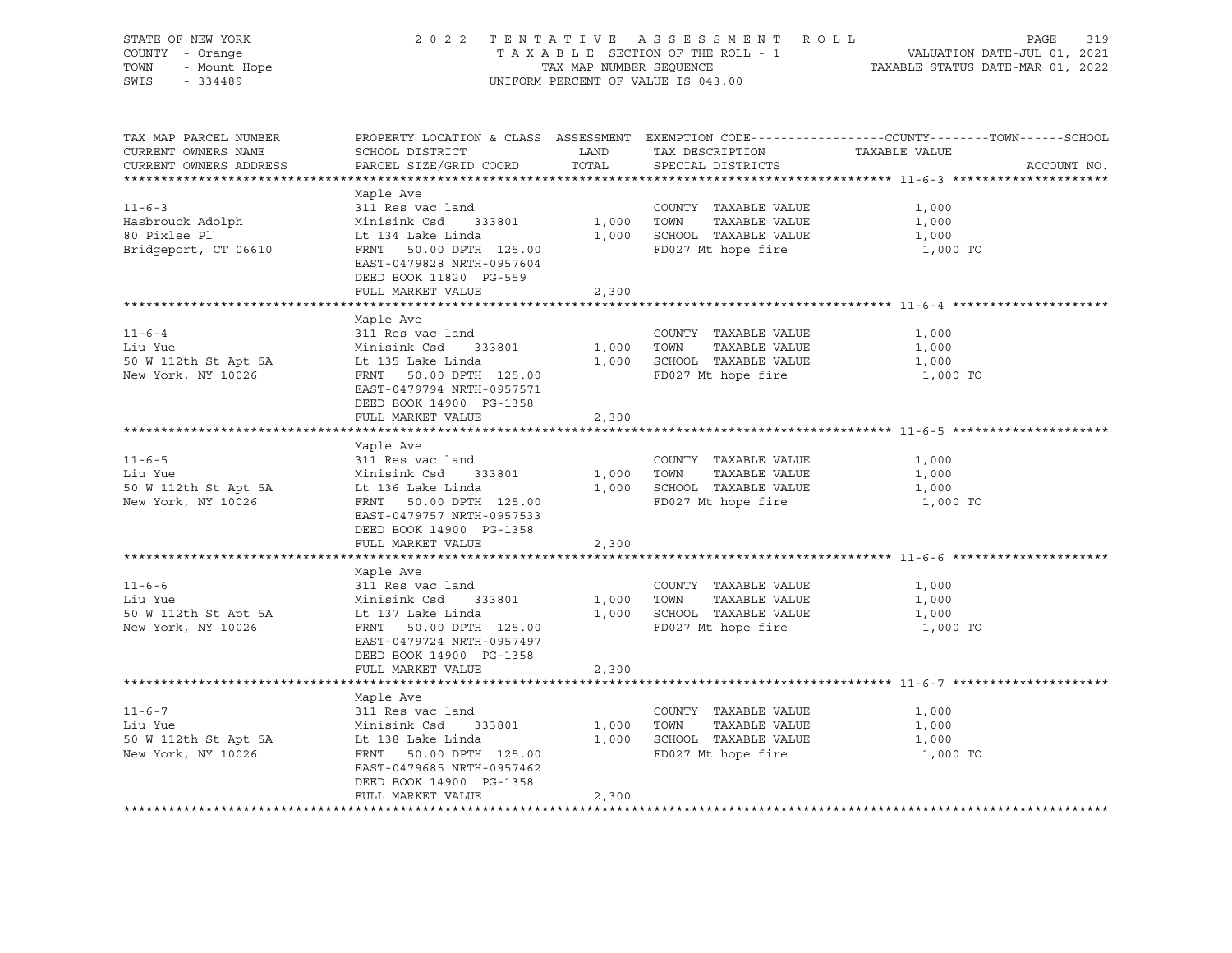| STATE OF NEW YORK<br>COUNTY - Orange<br>TOWN<br>- Mount Hope<br>SWIS<br>$-334489$ | 2 0 2 2                                                                                                            | TAX MAP NUMBER SEQUENCE | TENTATIVE ASSESSMENT<br>R O L L<br>TAXABLE SECTION OF THE ROLL - 1<br>UNIFORM PERCENT OF VALUE IS 043.00 |                           | 320<br>PAGE<br>VALUATION DATE-JUL 01, 2021<br>TAXABLE STATUS DATE-MAR 01, 2022 |
|-----------------------------------------------------------------------------------|--------------------------------------------------------------------------------------------------------------------|-------------------------|----------------------------------------------------------------------------------------------------------|---------------------------|--------------------------------------------------------------------------------|
| TAX MAP PARCEL NUMBER<br>CURRENT OWNERS NAME                                      | PROPERTY LOCATION & CLASS ASSESSMENT EXEMPTION CODE---------------COUNTY-------TOWN------SCHOOL<br>SCHOOL DISTRICT | LAND                    | TAX DESCRIPTION                                                                                          | TAXABLE VALUE             |                                                                                |
| CURRENT OWNERS ADDRESS                                                            | PARCEL SIZE/GRID COORD                                                                                             | TOTAL                   | SPECIAL DISTRICTS                                                                                        |                           | ACCOUNT NO.                                                                    |
|                                                                                   | Maple Ave                                                                                                          |                         |                                                                                                          |                           |                                                                                |
| $11 - 6 - 8$                                                                      | 311 Res vac land                                                                                                   |                         | COUNTY TAXABLE VALUE                                                                                     | 1,000                     |                                                                                |
| Liu Yue                                                                           | Minisink Csd<br>333801                                                                                             | 1,000                   | TOWN<br>TAXABLE VALUE                                                                                    | 1,000                     |                                                                                |
| 50 W 112th St Apt 5A<br>New York, NY 10026                                        | Lt 139 Lake Linda<br>FRNT 50.00 DPTH 125.00<br>EAST-0479655 NRTH-0957428<br>DEED BOOK 14900 PG-1358                | 1,000                   | SCHOOL TAXABLE VALUE<br>FD027 Mt hope fire                                                               | 1,000<br>1,000 TO         |                                                                                |
|                                                                                   | FULL MARKET VALUE                                                                                                  | 2,300                   |                                                                                                          |                           |                                                                                |
|                                                                                   | Mountain View Ave                                                                                                  |                         |                                                                                                          |                           |                                                                                |
| $11 - 6 - 26.2$                                                                   | 311 Res vac land                                                                                                   |                         | COUNTY TAXABLE VALUE                                                                                     | 31,600                    |                                                                                |
| Ahmad Family Trust - 4                                                            | Minisink Csd<br>333801                                                                                             | 31,600                  | TOWN<br>TAXABLE VALUE                                                                                    | 31,600                    |                                                                                |
| 60 Wildwood Dr                                                                    | Lts 140-147 & 165-174                                                                                              | 31,600                  | SCHOOL TAXABLE VALUE                                                                                     | 31,600                    |                                                                                |
| Laurel Hollow, NY 11791                                                           | Lake Linda Sub<br>Map 1480<br>ACRES<br>2.50<br>EAST-0479469 NRTH-0957325<br>DEED BOOK 14677 PG-953                 |                         | FD027 Mt hope fire                                                                                       | 31,600 TO                 |                                                                                |
|                                                                                   | FULL MARKET VALUE                                                                                                  | 73,500                  |                                                                                                          |                           |                                                                                |
|                                                                                   |                                                                                                                    |                         |                                                                                                          |                           |                                                                                |
| $11 - 6 - 27$                                                                     | 39 Mountain View Ave<br>210 1 Family Res                                                                           |                         | BAS STAR 41854                                                                                           | $\circ$<br>$\overline{0}$ | 19,010<br>$\circ$                                                              |
| Hickman Eloise                                                                    | Minisink Csd<br>333801                                                                                             | 9,000                   | COUNTY TAXABLE VALUE                                                                                     | 51,700                    |                                                                                |
| Kishon Charles                                                                    | Lt 164 Lake Linda                                                                                                  | 51,700 TOWN             | TAXABLE VALUE                                                                                            | 51,700                    |                                                                                |
| PO Box 325                                                                        | LE Charles M Hickman                                                                                               |                         | SCHOOL TAXABLE VALUE                                                                                     | 32,690                    |                                                                                |
| Otisville, NY 10963                                                               | FRNT<br>50.00 DPTH 125.00<br><b>BANKC180381</b><br>EAST-0479600 NRTH-0957545                                       |                         | FD027 Mt hope fire                                                                                       | 51,700 TO                 |                                                                                |
|                                                                                   | DEED BOOK 5917 PG-316                                                                                              |                         |                                                                                                          |                           |                                                                                |
|                                                                                   | FULL MARKET VALUE                                                                                                  | 120,200                 |                                                                                                          |                           |                                                                                |
|                                                                                   |                                                                                                                    |                         |                                                                                                          |                           |                                                                                |
| $11 - 6 - 28$                                                                     | Mountain View Ave<br>311 Res vac land                                                                              |                         | COUNTY TAXABLE VALUE                                                                                     | 2,500                     |                                                                                |
| Fusha Renis                                                                       | Minisink Csd<br>333801                                                                                             | 2,500                   | TOWN<br>TAXABLE VALUE                                                                                    | 2,500                     |                                                                                |
| 1828 Pilgrim Ave                                                                  | Lt 163 Lake Linda                                                                                                  | 2,500                   | SCHOOL TAXABLE VALUE                                                                                     | 2,500                     |                                                                                |
| Bronx, NY 10461                                                                   | FRNT<br>50.00 DPTH 125.00                                                                                          |                         | FD027 Mt hope fire                                                                                       | 2,500 TO                  |                                                                                |
|                                                                                   | EAST-0479643 NRTH-0957577                                                                                          |                         |                                                                                                          |                           |                                                                                |
|                                                                                   | DEED BOOK 14487 PG-1819                                                                                            |                         |                                                                                                          |                           |                                                                                |
|                                                                                   | FULL MARKET VALUE                                                                                                  | 5,800                   |                                                                                                          |                           |                                                                                |
|                                                                                   | Mountain View Ave                                                                                                  |                         |                                                                                                          |                           |                                                                                |
| $11 - 6 - 29$                                                                     | 311 Res vac land                                                                                                   |                         | COUNTY TAXABLE VALUE                                                                                     | 2,500                     |                                                                                |
| Fusha Renis                                                                       | Minisink Csd<br>333801                                                                                             | 2,500                   | TAXABLE VALUE<br>TOWN                                                                                    | 2,500                     |                                                                                |
| 1828 Pilgrim Ave                                                                  | Lt 162 Lake Linda                                                                                                  | 2,500                   | SCHOOL TAXABLE VALUE                                                                                     | 2,500                     |                                                                                |
| Bronx, NY 10461                                                                   | FRNT<br>50.00 DPTH 125.00<br>EAST-0479677 NRTH-0957616<br>DEED BOOK 14487 PG-1819                                  |                         | FD027 Mt hope fire                                                                                       | 2,500 TO                  |                                                                                |
|                                                                                   | FULL MARKET VALUE                                                                                                  | 5,800                   |                                                                                                          |                           |                                                                                |
|                                                                                   |                                                                                                                    |                         |                                                                                                          |                           |                                                                                |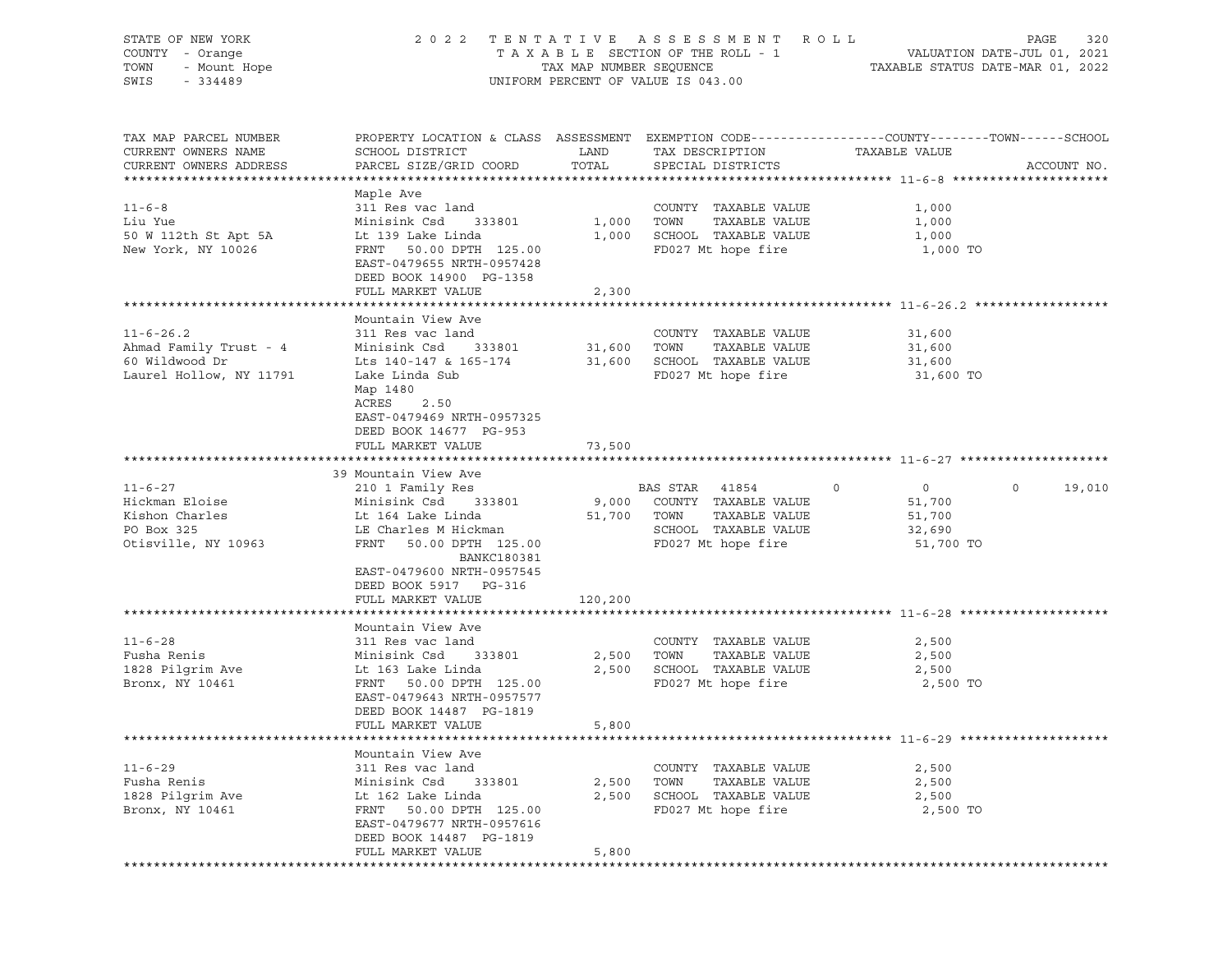|                                                                                                                                                                                                                                                                            |                                                                                                                                                                                          |       |                                                                                                                   | STATE OF NEW YORK 2022 TENTATIVE ASSESSMENT ROLL PAGE 321<br>COUNTY - Orange TAXABLE SECTION OF THE ROLL - 1 VALUATION DATE-JUL 01, 2021<br>TOWN - Mount Hope TAXABLE STATUS DATE-MAR 01, 2022<br>SWIS - 334489 |
|----------------------------------------------------------------------------------------------------------------------------------------------------------------------------------------------------------------------------------------------------------------------------|------------------------------------------------------------------------------------------------------------------------------------------------------------------------------------------|-------|-------------------------------------------------------------------------------------------------------------------|-----------------------------------------------------------------------------------------------------------------------------------------------------------------------------------------------------------------|
| TAX MAP PARCEL NUMBER                                                                                                                                                                                                                                                      |                                                                                                                                                                                          |       |                                                                                                                   | PROPERTY LOCATION & CLASS ASSESSMENT EXEMPTION CODE---------------COUNTY-------TOWN-----SCHOOL<br>ACCOUNT NO.                                                                                                   |
| $11 - 6 - 30$                                                                                                                                                                                                                                                              | Mountain View Ave<br>DEED BOOK 14487 PG-1819<br>FULL MARKET VALUE                                                                                                                        | 5,800 | COUNTY TAXABLE VALUE                                                                                              | 2,500<br>2,500<br>2,500<br>2,500 TO                                                                                                                                                                             |
| $11 - 6 - 31$                                                                                                                                                                                                                                                              | Mountain View Ave<br>311 Res vac land<br>EAST-0479748 NRTH-0957686<br>DEED BOOK 14487 PG-1819<br>FULL MARKET VALUE                                                                       | 5,800 | COUNTY TAXABLE VALUE                                                                                              | 2,500<br>2,500<br>2,500<br>2,500 TO                                                                                                                                                                             |
| $11 - 6 - 32$<br>McMahon Real Estate LLC Minisink Csd 333801 2,500 TOWN TAXABLE VALUE<br>c/o John McMahon Lt 159 Lake Linda 2,500 SCHOOL TAXABLE VALUE<br>738 Ocean Club Pl FRNT 50.00 DPTH 125.00 FD027 Mt hope fire<br>Amelia Island, FL 32034 EAST-0479783 NRTH-0957722 | Mountain View Ave<br>311 Res vac land<br>DEED BOOK 12174 PG-1848<br>FULL MARKET VALUE                                                                                                    | 5,800 | COUNTY TAXABLE VALUE                                                                                              | 2,500<br>2,500<br>2,500<br>2,500 TO                                                                                                                                                                             |
| $11 - 6 - 33$<br>Klein Alfred<br>$227$ Norman Dr<br>New Rochelle, NY 10804                                                                                                                                                                                                 | White Oak Rd<br>311 Res vac land<br>Minisink Csd      333801<br>Lt 158 Lake Linda<br>FRNT 50.00 DPTH 125.00<br>EAST-0479821 NRTH-0957754<br>DEED BOOK 2145 PG-00044<br>FULL MARKET VALUE | 5,800 | COUNTY TAXABLE VALUE<br>2,500    TOWN      TAXABLE VALUE<br>2,500    SCHOOL   TAXABLE VALUE<br>FD027 Mt hope fire | 2,500<br>2,500<br>2,500<br>2,500 TO                                                                                                                                                                             |
| $11 - 6 - 34$<br>Xlein Alfred<br>Xlein Alfred Minisink Csd 333801 2,500 TOWN TAXABLE VALUE<br>227 Norman Dr Lt 157 Lake Linda 2,500 SCHOOL TAXABLE VALUE<br>New Rochelle, NY 10804 FRNT 50.00 DPTH 126.00                                                                  | White Oak Rd<br>311 Res vac land<br>EAST-0479852 NRTH-0957793<br>DEED BOOK 2145 PG-00049<br>FULL MARKET VALUE                                                                            | 5,800 | COUNTY TAXABLE VALUE<br>FD027 Mt hope fire                                                                        | 2,500<br>2,500<br>2,500<br>2,500 TO                                                                                                                                                                             |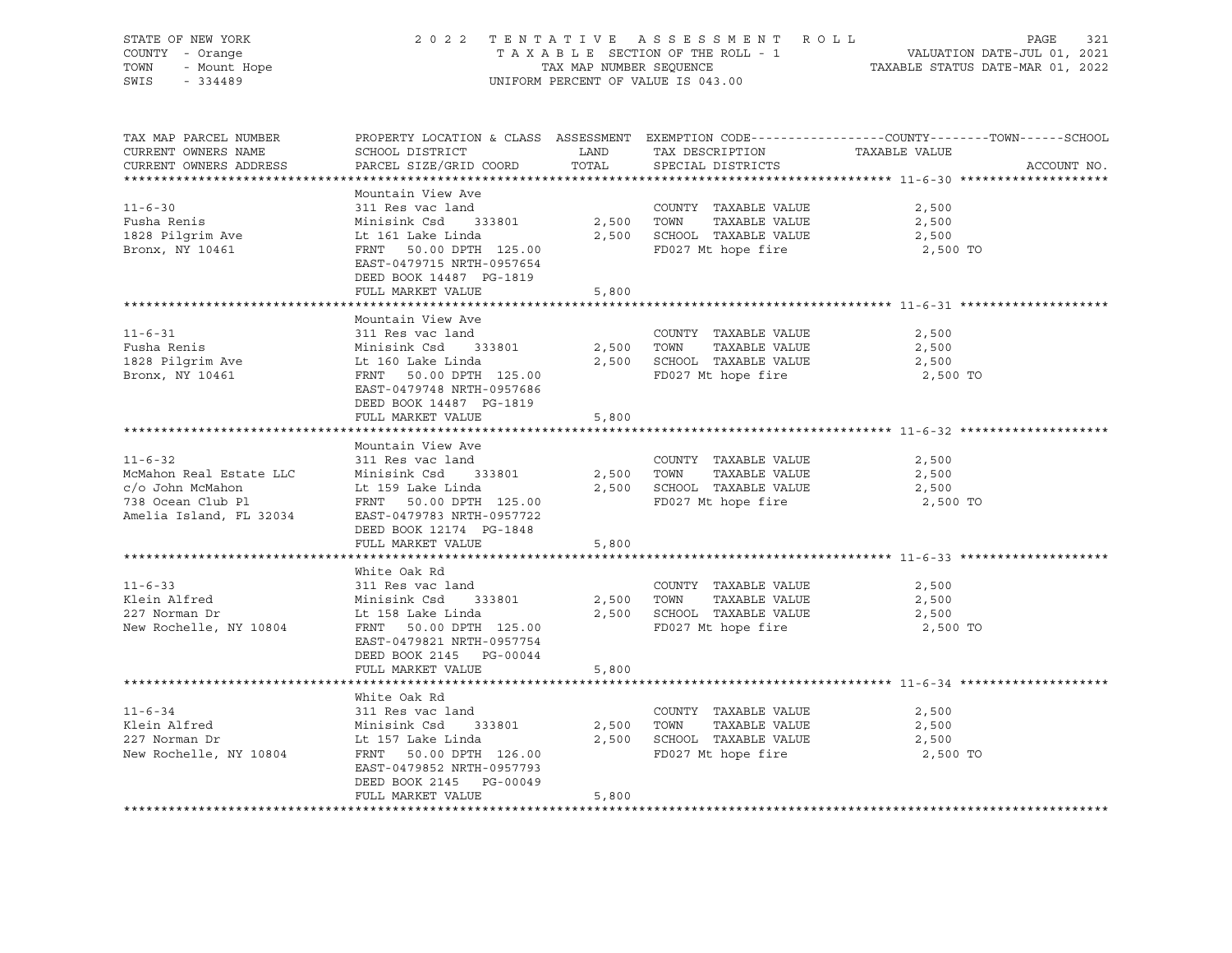| STATE OF NEW YORK<br>COUNTY - Orange<br>TOWN<br>$-334489$<br>SWIS                                                                                                                                                                                    | OF NEW YORK PAGE 322<br>FAXABLE SECTION OF THE ROLL - 1 DAGE 322<br>TAXABLE SECTION OF THE ROLL - 1 VALUATION DATE-JUL 01, 2021<br>TAX MAP NUMBER SEQUENCE TAXABLE STATUS DATE-MAR 01, 2022<br>UNIFORM PERCENT OF VALUE IS 043.00 |         | UNIFORM PERCENT OF VALUE IS 043.00                        |                           |                    |
|------------------------------------------------------------------------------------------------------------------------------------------------------------------------------------------------------------------------------------------------------|-----------------------------------------------------------------------------------------------------------------------------------------------------------------------------------------------------------------------------------|---------|-----------------------------------------------------------|---------------------------|--------------------|
| TAX MAP PARCEL NUMBER<br>CURRENT OWNERS NAME<br>CURRENT OWNERS ADDRESS                                                                                                                                                                               | PROPERTY LOCATION & CLASS ASSESSMENT EXEMPTION CODE---------------COUNTY-------TOWN-----SCHOOL<br>PARCEL SIZE/GRID COORD                                                                                                          | TOTAL   | SPECIAL DISTRICTS                                         |                           | ACCOUNT NO.        |
|                                                                                                                                                                                                                                                      | 1 White Oak Rd                                                                                                                                                                                                                    |         |                                                           |                           |                    |
| $11 - 7 - 1$                                                                                                                                                                                                                                         |                                                                                                                                                                                                                                   |         |                                                           | 58,000                    |                    |
| Trueman Karen A                                                                                                                                                                                                                                      |                                                                                                                                                                                                                                   |         |                                                           | 58,000                    |                    |
| 1 White Oak Rd                                                                                                                                                                                                                                       |                                                                                                                                                                                                                                   |         |                                                           | 58,000                    |                    |
| Otisville, NY 10963                                                                                                                                                                                                                                  | 210 1 Family Res<br>Minisink Csd 333801 9,000 TOWN TAXABLE VALUE<br>125.00 ECHOOL TAXABLE VALUE<br>210 1 FANT 50.00 DPTH 125.00<br>25.00 FD027 Mt hope fire<br>EAST-0480141 NRTH-0957488<br>DEED BOOK 3699 PG-44                  |         | FD027 Mt hope fire                                        | 58,000 TO                 |                    |
|                                                                                                                                                                                                                                                      | FULL MARKET VALUE                                                                                                                                                                                                                 | 134,900 |                                                           |                           |                    |
|                                                                                                                                                                                                                                                      |                                                                                                                                                                                                                                   |         |                                                           |                           |                    |
| $11 - 7 - 3$ . 2                                                                                                                                                                                                                                     | 88 Lake Ave<br>210 1 Family Res                                                                                                                                                                                                   |         | COUNTY TAXABLE VALUE                                      | 110,000                   |                    |
| Barton Jean Marie                                                                                                                                                                                                                                    |                                                                                                                                                                                                                                   |         |                                                           |                           |                    |
| Bueb Marianne                                                                                                                                                                                                                                        |                                                                                                                                                                                                                                   |         | 19,900 TOWN TAXABLE VALUE<br>110,000 SCHOOL TAXABLE VALUE | 110,000<br>110,000        |                    |
| 351 Howells Rd                                                                                                                                                                                                                                       | Minisink Csd 333801<br>Lts 58-61 & 86-88<br>Lake Linda Sub                                                                                                                                                                        |         | FD027 Mt hope fire                                        | 110,000 TO                |                    |
| Middletown, NY 10940                                                                                                                                                                                                                                 | Map 1480<br>ACRES 1.00 BANKC170031<br>EAST-0480028 NRTH-0957450<br>DEED BOOK 14302 PG-1525                                                                                                                                        |         |                                                           |                           |                    |
|                                                                                                                                                                                                                                                      | FULL MARKET VALUE                                                                                                                                                                                                                 | 255,800 |                                                           |                           |                    |
|                                                                                                                                                                                                                                                      | Lake Ave                                                                                                                                                                                                                          |         |                                                           |                           |                    |
|                                                                                                                                                                                                                                                      |                                                                                                                                                                                                                                   |         |                                                           | 1,000                     |                    |
|                                                                                                                                                                                                                                                      |                                                                                                                                                                                                                                   |         |                                                           | 1,000                     |                    |
|                                                                                                                                                                                                                                                      |                                                                                                                                                                                                                                   |         |                                                           | 1,000                     |                    |
| 11-7-6<br>Barton Jean M<br>Barton Jean M<br>Minisink Csd 333801<br>Minisink Csd 333801<br>Le 62 Lake Linda<br>Le 62 Lake Linda<br>Le 62 Lake Linda<br>2000 CONN TAXABLE VALUE<br>2000 CONN TAXABLE VALUE<br>2000 CONN TAXABLE VALUE<br>2000 CONN TAX | EAST-0479975 NRTH-0957309<br>DEED BOOK 14436 PG-30                                                                                                                                                                                |         |                                                           | 1,000 TO                  |                    |
|                                                                                                                                                                                                                                                      | FULL MARKET VALUE                                                                                                                                                                                                                 | 2,300   |                                                           |                           |                    |
|                                                                                                                                                                                                                                                      | 98 Lake Ave                                                                                                                                                                                                                       |         |                                                           |                           |                    |
| $11 - 7 - 7$                                                                                                                                                                                                                                         | 210 1 Family Res<br>Minisink Csd 333801 19,400 COUNTY TAXABLE VALUE<br>Lts 63-65 Lake Linda 52,100 TOWN TAXABLE VALUE<br>FRNT 150.00 DPTH 133.00 SCHOOL TAXABLE VALUE                                                             |         |                                                           | $\overline{0}$<br>$\circ$ | $\Omega$<br>19,010 |
|                                                                                                                                                                                                                                                      |                                                                                                                                                                                                                                   |         |                                                           | 52,100                    |                    |
| Ordway James<br>PO Box 216                                                                                                                                                                                                                           |                                                                                                                                                                                                                                   |         |                                                           | 52,100                    |                    |
| Otisville, NY 10963                                                                                                                                                                                                                                  |                                                                                                                                                                                                                                   |         |                                                           | 33,090                    |                    |
|                                                                                                                                                                                                                                                      | EAST-0479884 NRTH-0957223                                                                                                                                                                                                         |         |                                                           | 52,100 TO                 |                    |
|                                                                                                                                                                                                                                                      | DEED BOOK 4157 PG-136                                                                                                                                                                                                             |         |                                                           |                           |                    |
|                                                                                                                                                                                                                                                      | FULL MARKET VALUE                                                                                                                                                                                                                 | 121,200 |                                                           |                           |                    |
|                                                                                                                                                                                                                                                      |                                                                                                                                                                                                                                   |         |                                                           |                           |                    |
| $11 - 7 - 8$                                                                                                                                                                                                                                         | Lake Ave                                                                                                                                                                                                                          |         | COUNTY TAXABLE VALUE                                      |                           |                    |
| Ahmad Family Trust - 4                                                                                                                                                                                                                               | 311 Res vac land                                                                                                                                                                                                                  |         | 1,000 TOWN TAXABLE VALUE                                  | 1,000<br>1,000            |                    |
| 60 Wildwood Dr                                                                                                                                                                                                                                       | Minisink Csd 333801<br>Lt 66 Lake Linda<br>Lt 66 Lake Linda                                                                                                                                                                       |         | 1,000 SCHOOL TAXABLE VALUE                                | 1,000                     |                    |
| Laurel Hollow, NY 11791                                                                                                                                                                                                                              | FRNT 50.00 DPTH 139.00<br>EAST-0479831 NRTH-0957159<br>DEED BOOK 14677 PG-956                                                                                                                                                     |         | FD027 Mt hope fire                                        | 1,000 TO                  |                    |
|                                                                                                                                                                                                                                                      | FULL MARKET VALUE                                                                                                                                                                                                                 | 2,300   |                                                           |                           |                    |
|                                                                                                                                                                                                                                                      |                                                                                                                                                                                                                                   |         |                                                           |                           |                    |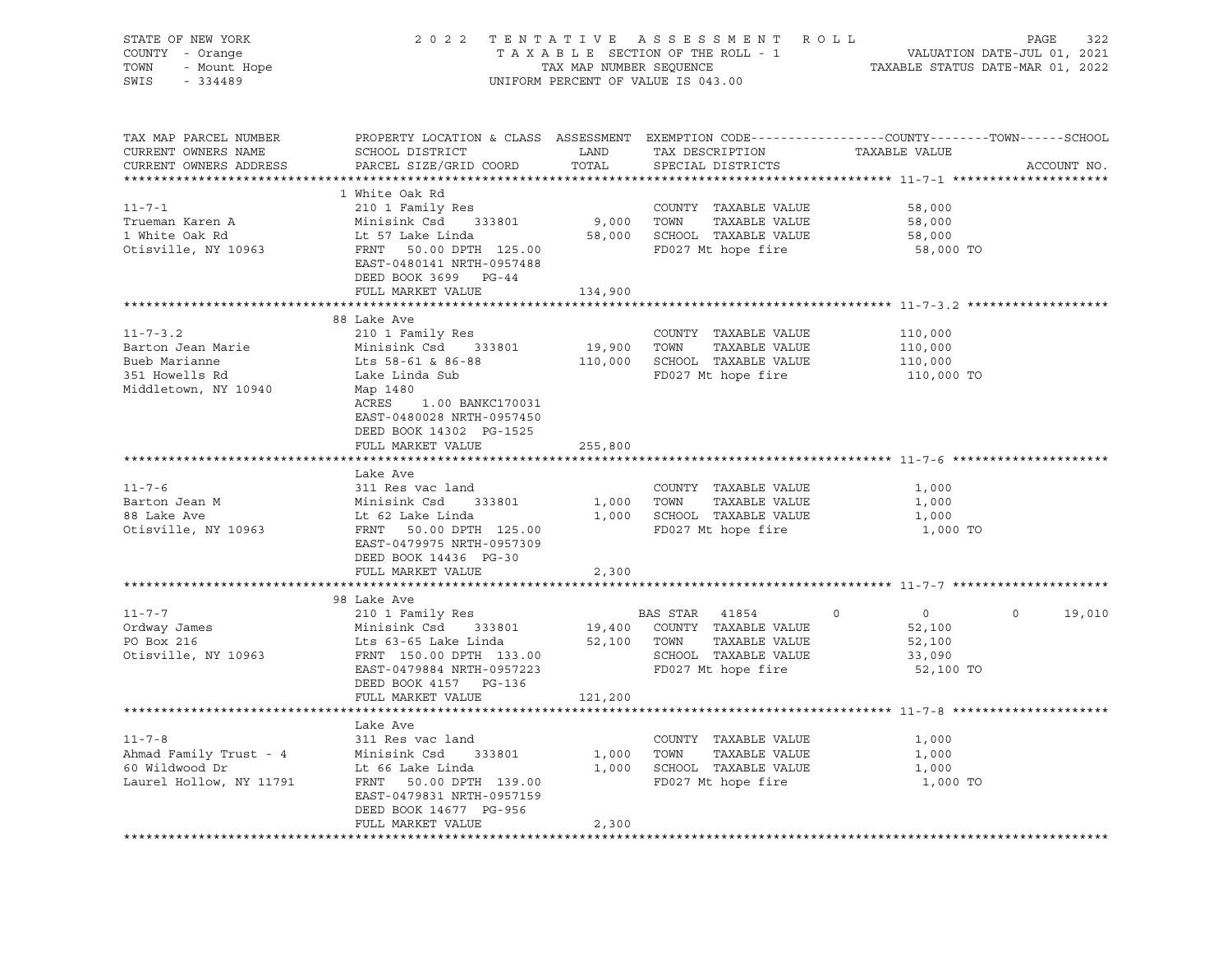| STATE OF NEW YORK<br>COUNTY - Orange<br>- Orange<br>- Mount Hope<br>- Mount A<br>TOWN<br>SWIS<br>$-334489$ | 2022 TENTATIVE ASSESSMENT ROLL<br>TAXABLE SECTION OF THE ROLL - 1<br>TAX MAP NUMBER SEQUENCE<br>UNIFORM PERCENT OF VALUE IS 043.00                                                             | PAGE<br>323<br>VALUATION DATE-JUL 01, 2021<br>TAXABLE STATUS DATE-MAR 01, 2022 |                                                                                                         |                                                                                                                                 |
|------------------------------------------------------------------------------------------------------------|------------------------------------------------------------------------------------------------------------------------------------------------------------------------------------------------|--------------------------------------------------------------------------------|---------------------------------------------------------------------------------------------------------|---------------------------------------------------------------------------------------------------------------------------------|
| TAX MAP PARCEL NUMBER<br>CURRENT OWNERS NAME<br>CURRENT OWNERS ADDRESS                                     | SCHOOL DISTRICT<br>PARCEL SIZE/GRID COORD TOTAL                                                                                                                                                |                                                                                | LAND TAX DESCRIPTION<br>SPECIAL DISTRICTS                                                               | PROPERTY LOCATION & CLASS ASSESSMENT EXEMPTION CODE----------------COUNTY-------TOWN-----SCHOOL<br>TAXABLE VALUE<br>ACCOUNT NO. |
| $11 - 7 - 9$<br>Wimbles Brian<br>395 US Route 209<br>Huguenot, NY 12746                                    | Lake Ave<br>311 Res vac land<br>Minisink Csd 333801<br>Lt 67 Lake Linda<br>FRNT 50.00 DPTH 144.00<br>EAST-0479800 NRTH-0957120<br>DEED BOOK 14144 PG-1499<br>FULL MARKET VALUE                 | 1,000<br>2,300                                                                 | COUNTY TAXABLE VALUE<br>TOWN<br>TAXABLE VALUE<br>1,000 SCHOOL TAXABLE VALUE<br>FD027 Mt hope fire       | 1,000<br>1,000<br>1,000<br>1,000 TO                                                                                             |
|                                                                                                            |                                                                                                                                                                                                |                                                                                |                                                                                                         |                                                                                                                                 |
| $11 - 7 - 10$<br>Ahmad Family Trust - 4<br>60 Wildwood Dr<br>Laurel Hollow, NY 11791                       | Lake Ave<br>311 Res vac land<br>Minisink Csd 333801<br>Lt 68 Lake Linda<br>FRNT 50.00 DPTH 150.00<br>EAST-0479768 NRTH-0957079                                                                 |                                                                                | COUNTY TAXABLE VALUE<br>1,000 TOWN<br>TAXABLE VALUE<br>1,000 SCHOOL TAXABLE VALUE<br>FD027 Mt hope fire | 1,000<br>1,000<br>1,000<br>1,000 TO                                                                                             |
|                                                                                                            | DEED BOOK 14677 PG-959<br>FULL MARKET VALUE                                                                                                                                                    | 2,300                                                                          |                                                                                                         |                                                                                                                                 |
|                                                                                                            |                                                                                                                                                                                                |                                                                                |                                                                                                         |                                                                                                                                 |
| $11 - 7 - 11$<br>Zhauang Lugang<br>118 White Bridge Rd<br>Middletown, NY 10940                             | Lake Ave<br>311 Res vac land<br>Minisink Csd 333801<br>Lt 69 Lake Linda<br>FRNT 50.00 DPTH 155.00<br>EAST-0479735 NRTH-0957046<br>DEED BOOK 14359 PG-1572<br>FULL MARKET VALUE                 | 1,000                                                                          | COUNTY TAXABLE VALUE<br>TOWN<br>TAXABLE VALUE<br>1,000 SCHOOL TAXABLE VALUE<br>FD027 Mt hope fire       | 1,000<br>1,000<br>1,000<br>1,000 TO                                                                                             |
|                                                                                                            |                                                                                                                                                                                                | 2,300                                                                          |                                                                                                         |                                                                                                                                 |
| $11 - 7 - 12$<br>Mathews James<br>428 Masterson Ct<br>Trenton, NJ 08618                                    | Lake Ave & Popular Rd<br>311 Res vac land<br>Minisink Csd 333801<br>Lts 70 71 Lake Linda<br>FRNT 79.00 DPTH 170.00<br>EAST-0479687 NRTH-0956991<br>DEED BOOK 14524 PG-360<br>FULL MARKET VALUE | 2,000<br>4,700                                                                 | COUNTY TAXABLE VALUE<br>TOWN<br>TAXABLE VALUE<br>2,000 SCHOOL TAXABLE VALUE<br>FD027 Mt hope fire       | 2,000<br>2,000<br>2,000<br>2,000 TO                                                                                             |
|                                                                                                            |                                                                                                                                                                                                |                                                                                |                                                                                                         |                                                                                                                                 |
| $11 - 7 - 13$<br>Mathews James Jr<br>428 Masterson Ct<br>Trenton, NJ 08618                                 | Popular Rd<br>311 Res vac land<br>Minisink Csd    3<br>Lt 99 Lake Linda<br>333801<br>FRNT 62.00 DPTH 131.00<br>EAST-0479535 NRTH-0957052<br>DEED BOOK 143<br>PG-1655<br>FULL MARKET VALUE      | 1,000<br>2,300                                                                 | COUNTY TAXABLE VALUE<br>TOWN<br>TAXABLE VALUE<br>1,000 SCHOOL TAXABLE VALUE<br>FD027 Mt hope fire       | 1,000<br>1,000<br>1,000<br>1,000 TO                                                                                             |
|                                                                                                            |                                                                                                                                                                                                |                                                                                |                                                                                                         |                                                                                                                                 |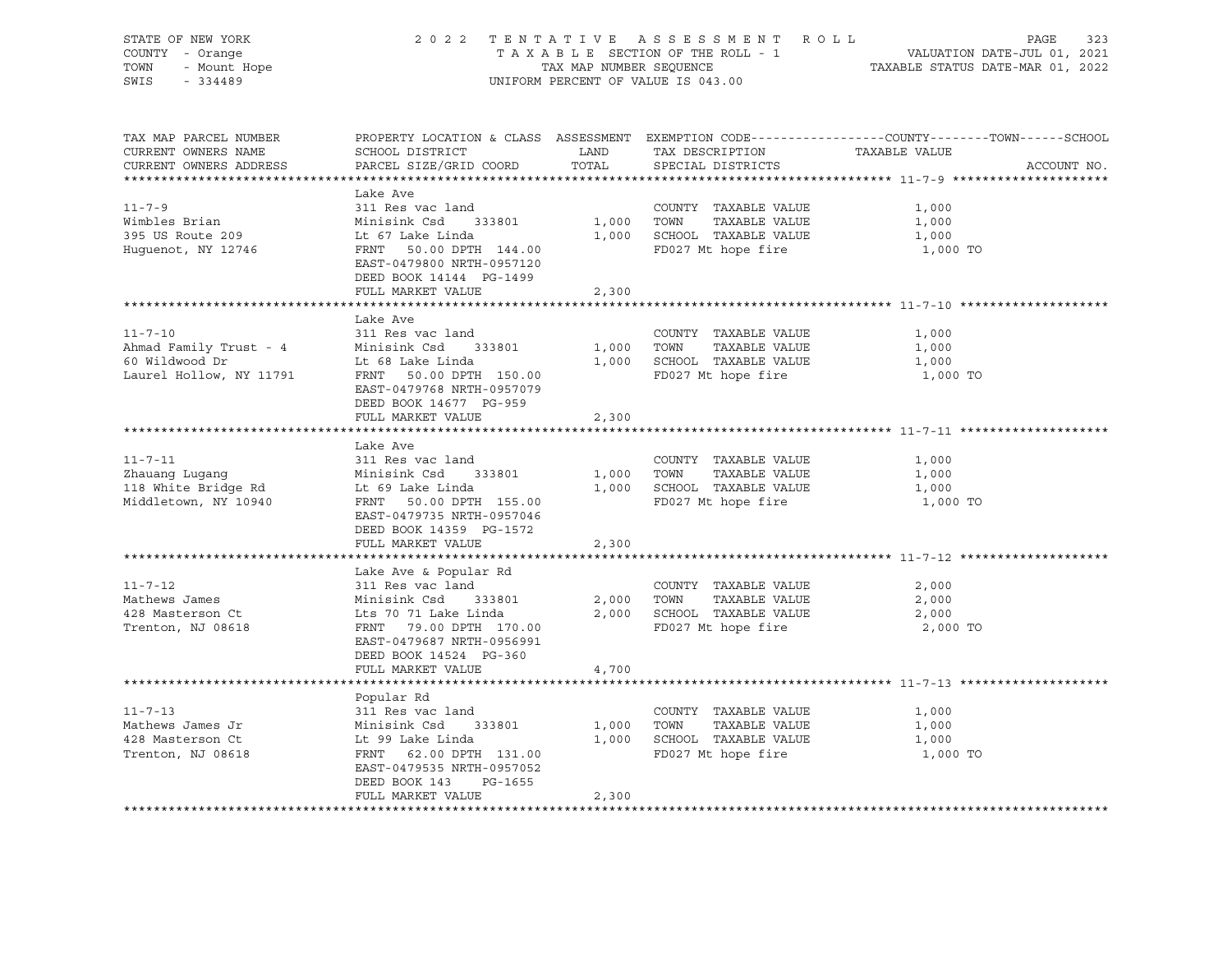| STATE OF NEW YORK<br>COUNTY - Orange<br>- Mount Hope<br>- Mount Hope<br>TOWN<br>SWIS<br>$-334489$ |                                                                                                                                                                                | TAX MAP NUMBER SEQUENCE | 2022 TENTATIVE ASSESSMENT ROLL<br>TAXABLE SECTION OF THE ROLL - 1<br>UNIFORM PERCENT OF VALUE IS 043.00 | PAGE<br>324<br>VALUATION DATE-JUL 01, 2021<br>TAXABLE STATUS DATE-MAR 01, 2022                                                  |
|---------------------------------------------------------------------------------------------------|--------------------------------------------------------------------------------------------------------------------------------------------------------------------------------|-------------------------|---------------------------------------------------------------------------------------------------------|---------------------------------------------------------------------------------------------------------------------------------|
| TAX MAP PARCEL NUMBER<br>CURRENT OWNERS NAME<br>CURRENT OWNERS ADDRESS                            | SCHOOL DISTRICT<br>PARCEL SIZE/GRID COORD TOTAL                                                                                                                                | <b>LAND</b>             | TAX DESCRIPTION<br>SPECIAL DISTRICTS                                                                    | PROPERTY LOCATION & CLASS ASSESSMENT EXEMPTION CODE---------------COUNTY-------TOWN------SCHOOL<br>TAXABLE VALUE<br>ACCOUNT NO. |
| $11 - 7 - 14$<br>Ahmad Family Trust - 4<br>60 Wildwood Dr<br>Laurel Hollow, NY 11791              | Maple Ave<br>311 Res vac land<br>Minisink Csd 333801<br>Lt 98 Lake Linda<br>FRNT 50.00 DPTH 125.00<br>EAST-0479570 NRTH-0957079<br>DEED BOOK 14677 PG-962<br>FULL MARKET VALUE | 2,300                   | COUNTY TAXABLE VALUE<br>1,000 TOWN TAXABLE VALUE<br>1,000 SCHOOL TAXABLE VALUE<br>FD027 Mt hope fire    | 1,000<br>1,000<br>1,000<br>1,000 TO                                                                                             |
|                                                                                                   |                                                                                                                                                                                |                         |                                                                                                         |                                                                                                                                 |
| $11 - 7 - 15$<br>Ahmad Family Trust - 4<br>60 Wildwood Dr<br>Laurel Hollow, NY 11791              | Maple Ave<br>311 Res vac land<br>Minisink Csd 333801<br>Lt 97 Lake Linda<br>FRNT 50.00 DPTH 125.00<br>EAST-0479600 NRTH-0957111                                                |                         | COUNTY TAXABLE VALUE<br>1,000 TOWN<br>TAXABLE VALUE<br>1,000 SCHOOL TAXABLE VALUE<br>FD027 Mt hope fire | 1,000<br>1,000<br>1,000<br>1,000 TO                                                                                             |
|                                                                                                   | DEED BOOK 14677 PG-965<br>FULL MARKET VALUE                                                                                                                                    | 2,300                   |                                                                                                         |                                                                                                                                 |
|                                                                                                   |                                                                                                                                                                                |                         |                                                                                                         |                                                                                                                                 |
| $11 - 7 - 16$<br>Ahmad Family Trust - 4<br>60 Wildwood Dr<br>Laurel Hollow, NY 11791              | Maple Ave<br>311 Res vac land<br>Minisink Csd 333801<br>Lt 96 Lake Linda<br>FRNT 50.00 DPTH 125.00<br>EAST-0479640 NRTH-0957147<br>DEED BOOK 14677 PG-968<br>FULL MARKET VALUE | 2,300                   | COUNTY TAXABLE VALUE<br>1,000 TOWN<br>TAXABLE VALUE<br>1,000 SCHOOL TAXABLE VALUE<br>FD027 Mt hope fire | 1,000<br>1,000<br>1,000<br>1,000 TO                                                                                             |
|                                                                                                   |                                                                                                                                                                                |                         |                                                                                                         |                                                                                                                                 |
| $11 - 7 - 17$<br>Ahmad Family Trust - 4<br>60 Wildwood Dr<br>Laurel Hollow, NY 11791              | Maple Ave<br>311 Res vac land<br>Minisink Csd 333801<br>Lt 95 Lake Linda<br>FRNT 50.00 DPTH 125.00<br>EAST-0479672 NRTH-0957181<br>DEED BOOK 14677 PG-971                      | 1,000                   | COUNTY TAXABLE VALUE<br>TAXABLE VALUE<br>TOWN<br>1,000 SCHOOL TAXABLE VALUE<br>FD027 Mt hope fire       | 1,000<br>1,000<br>1,000<br>1,000 TO                                                                                             |
|                                                                                                   | FULL MARKET VALUE                                                                                                                                                              | 2,300                   |                                                                                                         |                                                                                                                                 |
| $11 - 7 - 18$<br>Ahmad Family Trust - 4<br>60 Wildwood Dr<br>Laurel Hollow, NY 11791              | Maple Ave<br>311 Res vac land<br>Minisink Csd 333801<br>Lt 94 Lake Linda<br>FRNT 50.00 DPTH 125.00<br>EAST-0479712 NRTH-0957222<br>DEED BOOK 14677 PG-974<br>FULL MARKET VALUE | 1,000<br>2,300          | COUNTY TAXABLE VALUE<br>TOWN<br>TAXABLE VALUE<br>1,000 SCHOOL TAXABLE VALUE<br>FD027 Mt hope fire       | 1,000<br>1,000<br>1,000<br>1,000 TO                                                                                             |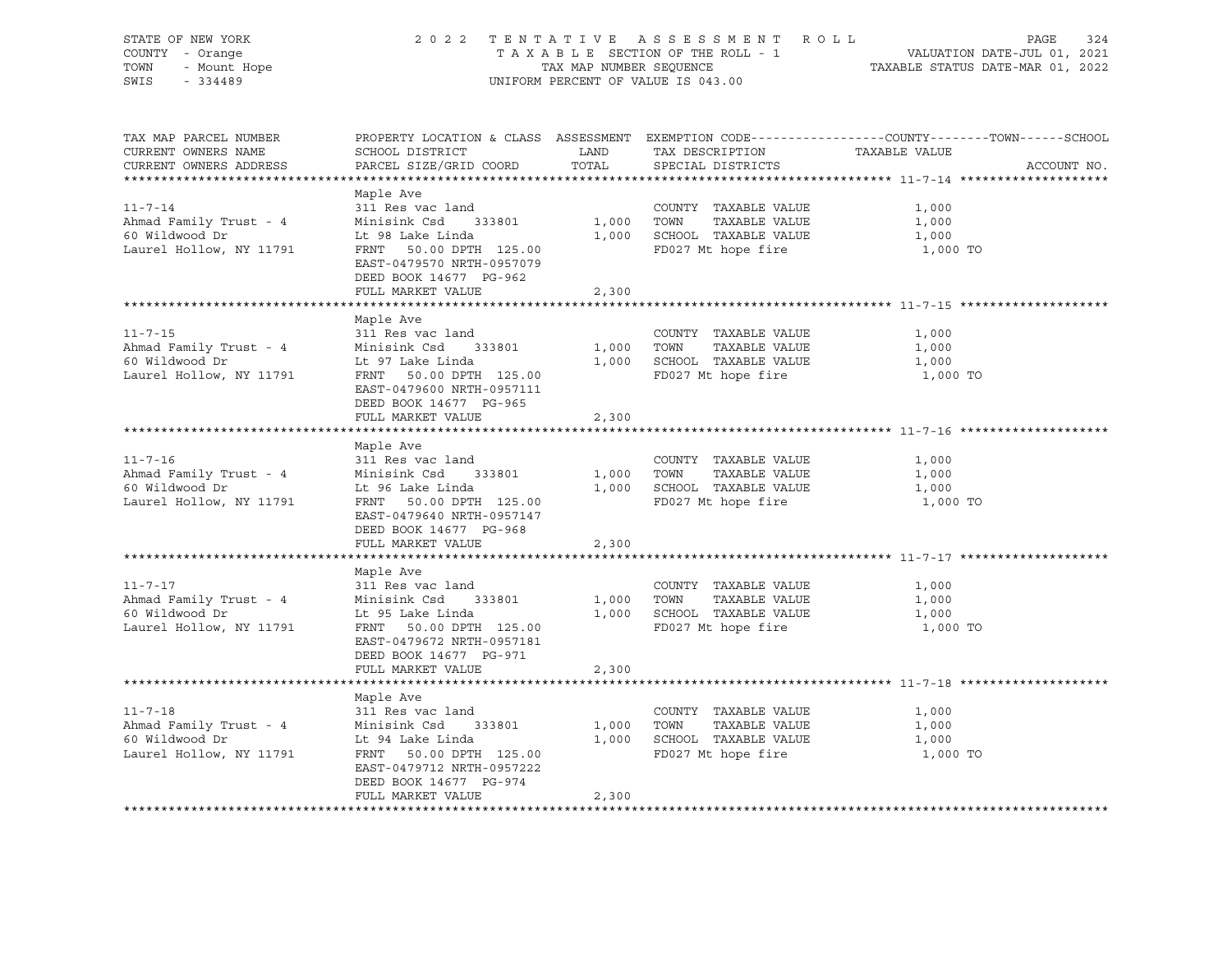| STATE OF NEW YORK<br>COUNTY - Orange<br>Ur No<br>1 - Orange<br>- Mount Hope<br>TOWN<br>SWIS |                                                                                                                                                                                |                     | 2022 TENTATIVE ASSESSMENT ROLL<br>UNIFORM PERCENT OF VALUE IS 043.00                                    | PAGE<br>325<br>T A X A B L E SECTION OF THE ROLL - 1 VALUATION DATE-JUL 01, 2021<br>TAX MAP NUMBER SEQUENCE TAXIS DATE-MAR 01, 2022 |
|---------------------------------------------------------------------------------------------|--------------------------------------------------------------------------------------------------------------------------------------------------------------------------------|---------------------|---------------------------------------------------------------------------------------------------------|-------------------------------------------------------------------------------------------------------------------------------------|
| TAX MAP PARCEL NUMBER<br>CURRENT OWNERS NAME<br>CURRENT OWNERS ADDRESS                      | SCHOOL DISTRICT<br>PARCEL SIZE/GRID COORD TOTAL                                                                                                                                | <b>LAND</b>         | TAX DESCRIPTION<br>SPECIAL DISTRICTS                                                                    | PROPERTY LOCATION & CLASS ASSESSMENT EXEMPTION CODE----------------COUNTY-------TOWN------SCHOOL<br>TAXABLE VALUE<br>ACCOUNT NO.    |
| $11 - 7 - 19$<br>Ahmad Family Trust - 4<br>60 Wildwood Dr<br>Laurel Hollow, NY 11791        | Maple Ave<br>311 Res vac land<br>Minisink Csd 333801<br>Lt 93 Lake Linda<br>FRNT 50.00 DPTH 125.00<br>EAST-0479746 NRTH-0957255<br>DEED BOOK 14677 PG-977<br>FULL MARKET VALUE | 2,300               | COUNTY TAXABLE VALUE<br>1,000 TOWN TAXABLE VALUE<br>1,000 SCHOOL TAXABLE VALUE<br>FD027 Mt hope fire    | 1,000<br>1,000<br>1,000<br>1,000 TO                                                                                                 |
|                                                                                             |                                                                                                                                                                                |                     |                                                                                                         |                                                                                                                                     |
| $11 - 7 - 20$<br>Ahmad Family Trust - 4<br>60 Wildwood Dr<br>Laurel Hollow, NY 11791        | Maple Ave<br>311 Res vac land<br>Minisink Csd 333801<br>Lt 92 Lake Linda<br>FRNT 50.00 DPTH 125.00<br>EAST-0479779 NRTH-0957287                                                |                     | COUNTY TAXABLE VALUE<br>1,000 TOWN TAXABLE VALUE<br>1,000 SCHOOL TAXABLE VALUE<br>FD027 Mt hope fire    | 1,000<br>1,000<br>1,000<br>1,000 TO                                                                                                 |
|                                                                                             | DEED BOOK 14677 PG-980<br>FULL MARKET VALUE                                                                                                                                    | 2,300               |                                                                                                         |                                                                                                                                     |
|                                                                                             |                                                                                                                                                                                |                     |                                                                                                         |                                                                                                                                     |
| $11 - 7 - 21$<br>Ahmad Family Trust - 4<br>60 Wildwood Dr<br>Laurel Hollow, NY 11791        | Maple Ave<br>311 Res vac land<br>Minisink Csd 333801<br>Lt 91 Lake Linda<br>FRNT 50.00 DPTH 125.00<br>EAST-0479814 NRTH-0957322<br>DEED BOOK 14677 PG-983<br>FULL MARKET VALUE |                     | COUNTY TAXABLE VALUE<br>1,000 TOWN<br>TAXABLE VALUE<br>1,000 SCHOOL TAXABLE VALUE<br>FD027 Mt hope fire | 1,000<br>1,000<br>1,000<br>1,000 TO                                                                                                 |
|                                                                                             |                                                                                                                                                                                | 2,300               |                                                                                                         |                                                                                                                                     |
| $11 - 7 - 22$<br>Barton Jean M<br>88 Lake Ave<br>Otisville, NY 10963                        | Maple Ave<br>311 Res vac land<br>Minisink Csd 333801<br>Lt 90 Lake Linda<br>FRNT 50.00 DPTH 125.00<br>EAST-0479850 NRTH-0957361<br>DEED BOOK 14436 PG-61<br>FULL MARKET VALUE  | 1,000 TOWN<br>2,300 | COUNTY TAXABLE VALUE<br>TAXABLE VALUE<br>1,000 SCHOOL TAXABLE VALUE<br>FD027 Mt hope fire               | 1,000<br>1,000<br>1,000<br>1,000 TO                                                                                                 |
|                                                                                             |                                                                                                                                                                                |                     |                                                                                                         |                                                                                                                                     |
| $11 - 7 - 23$<br>--<br>Barton Jean M<br>88 Lake Ave<br>Otisville, NY 10963                  | Maple Ave<br>311 Res vac land<br>Minisink Csd 333801<br>Lt 89 Lake Linda<br>FRNT 50.00 DPTH 125.00<br>EAST-0479881 NRTH-0957391<br>DEED BOOK 14436 PG-61<br>FULL MARKET VALUE  | 1,000 TOWN<br>2,300 | COUNTY TAXABLE VALUE<br>TAXABLE VALUE<br>1,000 SCHOOL TAXABLE VALUE<br>FD027 Mt hope fire               | 1,000<br>1,000<br>1,000<br>1,000 TO                                                                                                 |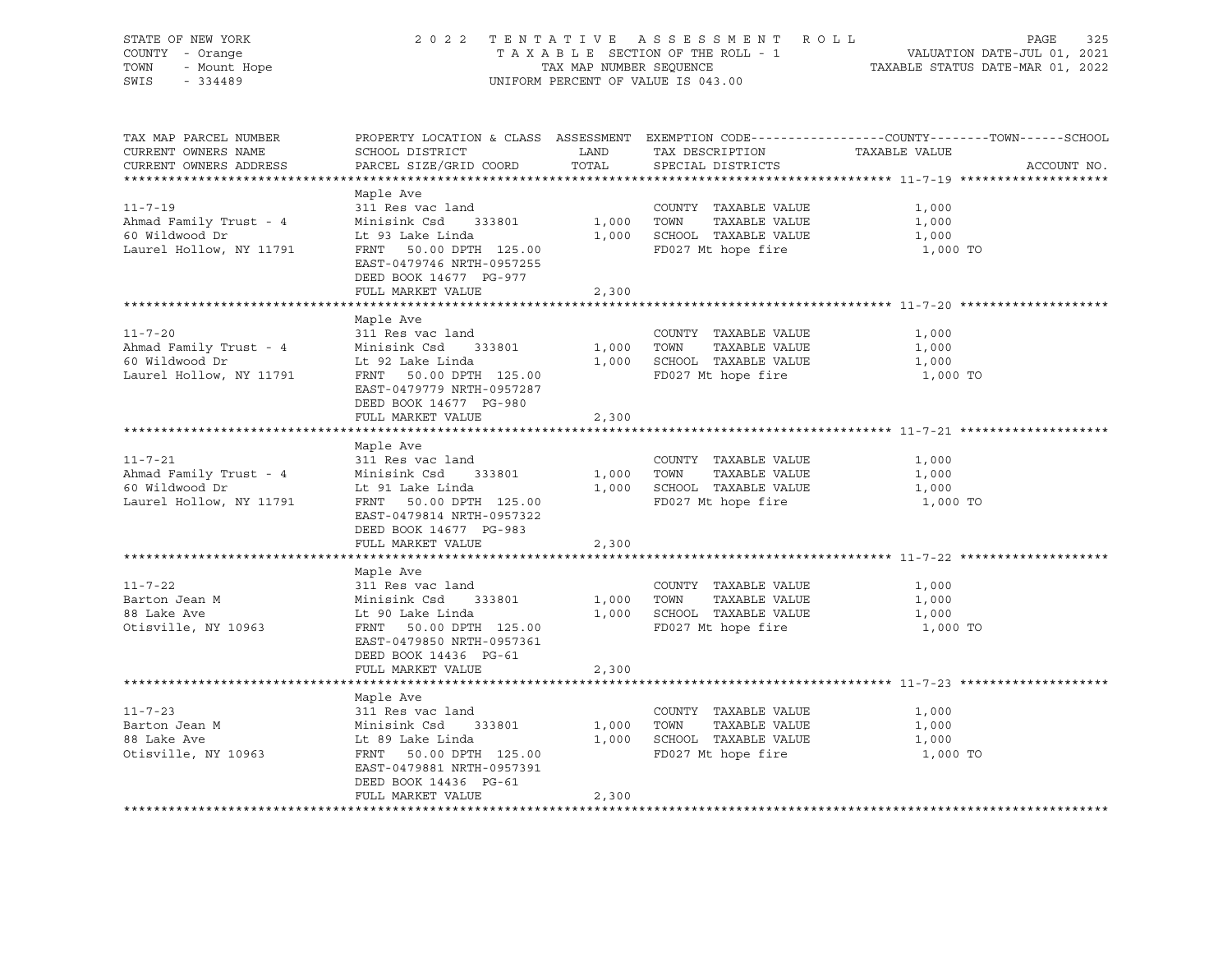| STATE OF NEW YORK<br>COUNTY - Orange<br>- Mount Hope<br>TOWN<br>SWIS<br>$-334489$ | 2 0 2 2                                                                       | TAX MAP NUMBER SEQUENCE | TENTATIVE ASSESSMENT ROLL<br>TAXABLE SECTION OF THE ROLL - 1<br>UNIFORM PERCENT OF VALUE IS 043.00 | PAGE<br>326<br>VALUATION DATE-JUL 01, 2021<br>TAXABLE STATUS DATE-MAR 01, 2022                                                  |
|-----------------------------------------------------------------------------------|-------------------------------------------------------------------------------|-------------------------|----------------------------------------------------------------------------------------------------|---------------------------------------------------------------------------------------------------------------------------------|
| TAX MAP PARCEL NUMBER<br>CURRENT OWNERS NAME<br>CURRENT OWNERS ADDRESS            | SCHOOL DISTRICT<br>PARCEL SIZE/GRID COORD                                     | LAND<br>TOTAL           | TAX DESCRIPTION<br>SPECIAL DISTRICTS                                                               | PROPERTY LOCATION & CLASS ASSESSMENT EXEMPTION CODE----------------COUNTY-------TOWN-----SCHOOL<br>TAXABLE VALUE<br>ACCOUNT NO. |
|                                                                                   | Maple Ave                                                                     |                         |                                                                                                    |                                                                                                                                 |
| $11 - 7 - 27$                                                                     | 311 Res vac land                                                              |                         | COUNTY TAXABLE VALUE                                                                               | 1,000                                                                                                                           |
| Trueman William J Jr                                                              | Minisink Csd<br>333801                                                        | 1,000                   | TAXABLE VALUE<br>TOWN                                                                              | 1,000                                                                                                                           |
| 1 White Oak Rd                                                                    | Lt 85 Lake Linda                                                              | 1,000                   | SCHOOL TAXABLE VALUE                                                                               | 1,000                                                                                                                           |
| Otisville, NY 10963                                                               | FRNT 50.00 DPTH 125.00<br>EAST-0480026 NRTH-0957536<br>DEED BOOK 11839 PG-807 |                         | FD027 Mt hope fire                                                                                 | 1,000 TO                                                                                                                        |
|                                                                                   | FULL MARKET VALUE                                                             | 2,300                   |                                                                                                    |                                                                                                                                 |
|                                                                                   |                                                                               |                         |                                                                                                    |                                                                                                                                 |
| $11 - 7 - 28$                                                                     | White Oak Rd<br>311 Res vac land                                              |                         | COUNTY TAXABLE VALUE                                                                               | 2,500                                                                                                                           |
| Trueman Karen                                                                     | Minisink Csd 333801                                                           | 2,500                   | TOWN<br>TAXABLE VALUE                                                                              | 2,500                                                                                                                           |
| Tracy Attaway                                                                     | Lt 84 Lake Linda                                                              | 2,500                   | SCHOOL TAXABLE VALUE                                                                               | 2,500                                                                                                                           |
| 1 White Oak Rd                                                                    | FRNT 50.00 DPTH 125.00                                                        |                         | FD027 Mt hope fire                                                                                 | 2,500 TO                                                                                                                        |
| Otisville, NY 10963                                                               | EAST-0480064 NRTH-0957565                                                     |                         |                                                                                                    |                                                                                                                                 |
|                                                                                   | DEED BOOK 4807 PG-27                                                          |                         |                                                                                                    |                                                                                                                                 |
|                                                                                   | FULL MARKET VALUE                                                             | 5,800                   |                                                                                                    |                                                                                                                                 |
|                                                                                   |                                                                               |                         |                                                                                                    |                                                                                                                                 |
|                                                                                   | 27 Popular Rd                                                                 |                         |                                                                                                    |                                                                                                                                 |
| $11 - 8 - 1$<br>Kovatch Kenneth P Jr                                              | 210 1 Family Res<br>Minisink Csd 333801                                       | 10,900                  | BAS STAR 41854<br>COUNTY TAXABLE VALUE                                                             | $\overline{0}$<br>$\mathsf{O}$<br>19,010<br>$\circ$<br>39,900                                                                   |
| PO Box 93                                                                         | Lt 44 Lake Linda                                                              | 39,900                  | TAXABLE VALUE<br>TOWN                                                                              | 39,900                                                                                                                          |
| Otisville, NY 10963                                                               | FRNT 50.00 DPTH 150.00                                                        |                         | SCHOOL TAXABLE VALUE                                                                               | 20,890                                                                                                                          |
|                                                                                   | BANKC030385                                                                   |                         | FD027 Mt hope fire                                                                                 | 39,900 TO                                                                                                                       |
|                                                                                   | EAST-0479068 NRTH-0957142                                                     |                         |                                                                                                    |                                                                                                                                 |
|                                                                                   | DEED BOOK 11672 PG-455                                                        |                         |                                                                                                    |                                                                                                                                 |
|                                                                                   | FULL MARKET VALUE                                                             | 92,800                  |                                                                                                    |                                                                                                                                 |
|                                                                                   |                                                                               |                         |                                                                                                    |                                                                                                                                 |
|                                                                                   | Popular Rd                                                                    |                         |                                                                                                    |                                                                                                                                 |
| $11 - 8 - 3$<br>Liu Yue                                                           | 311 Res vac land<br>Minisink Csd<br>333801                                    | 3,000                   | COUNTY TAXABLE VALUE<br>TAXABLE VALUE<br>TOWN                                                      | 3,000<br>3,000                                                                                                                  |
| 50 W 112th St Apt 5A                                                              | Lt 42 Lake Linda                                                              | 3,000                   | SCHOOL TAXABLE VALUE                                                                               | 3,000                                                                                                                           |
| New York, NY 10026                                                                | FRNT 50.00 DPTH 150.00                                                        |                         | FD027 Mt hope fire                                                                                 | 3,000 TO                                                                                                                        |
|                                                                                   | EAST-0479160 NRTH-0957089                                                     |                         |                                                                                                    |                                                                                                                                 |
|                                                                                   | DEED BOOK 14900 PG-1374                                                       |                         |                                                                                                    |                                                                                                                                 |
|                                                                                   | FULL MARKET VALUE                                                             | 7,000                   |                                                                                                    |                                                                                                                                 |
|                                                                                   |                                                                               |                         |                                                                                                    |                                                                                                                                 |
|                                                                                   | Popular Rd                                                                    |                         |                                                                                                    |                                                                                                                                 |
| $11 - 8 - 5$                                                                      | 311 Res vac land                                                              |                         | COUNTY TAXABLE VALUE                                                                               | 3,000                                                                                                                           |
| Liu Yue                                                                           | Minisink Csd<br>333801                                                        | 3,000                   | TAXABLE VALUE<br>TOWN                                                                              | 3,000                                                                                                                           |
| 50 W 112th St Apt 5A<br>New York, NY 10026                                        | Lt 40 Lake Linda<br>FRNT 50.00 DPTH 150.00                                    | 3,000                   | SCHOOL TAXABLE VALUE<br>FD027 Mt hope fire                                                         | 3,000<br>3,000 TO                                                                                                               |
|                                                                                   | EAST-0479245 NRTH-0957048                                                     |                         |                                                                                                    |                                                                                                                                 |
|                                                                                   | DEED BOOK 14900 PG-1374                                                       |                         |                                                                                                    |                                                                                                                                 |
|                                                                                   | FULL MARKET VALUE                                                             | 7,000                   |                                                                                                    |                                                                                                                                 |
|                                                                                   |                                                                               |                         |                                                                                                    |                                                                                                                                 |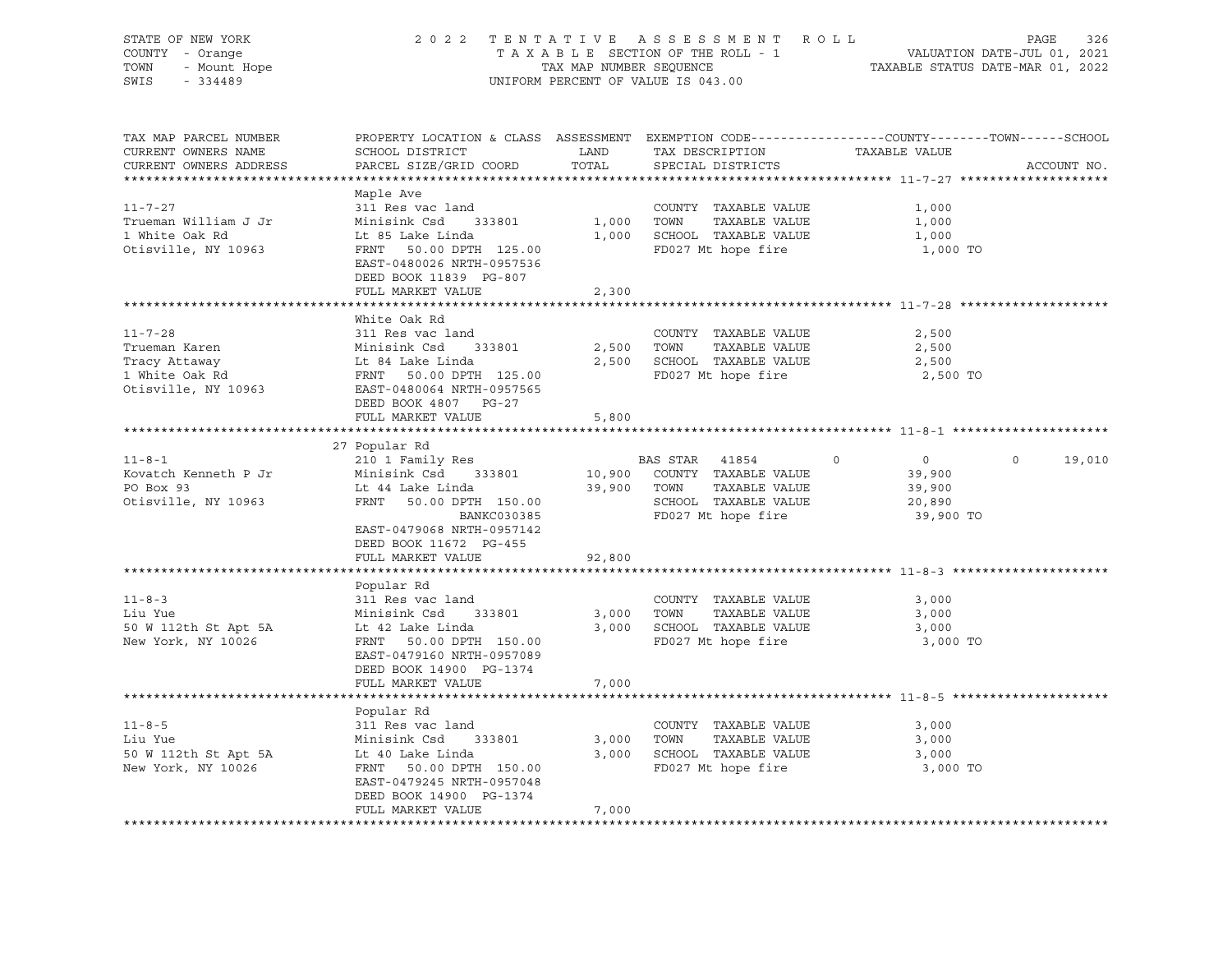| STATE OF NEW YORK<br>COUNTY - Orange<br>OF NEW TOOL<br>I - Orange<br>- Mount Hope<br>TOWN<br>SWIS                          | 2022 TENTATIVE ASSESSMENT ROLL                                                                                                                                                                                                  |                     |                                                                                                      | PAGE<br>327                                                                                                    |
|----------------------------------------------------------------------------------------------------------------------------|---------------------------------------------------------------------------------------------------------------------------------------------------------------------------------------------------------------------------------|---------------------|------------------------------------------------------------------------------------------------------|----------------------------------------------------------------------------------------------------------------|
| TAX MAP PARCEL NUMBER<br>CURRENT OWNERS NAME<br>CURRENT OWNERS ADDRESS                                                     |                                                                                                                                                                                                                                 |                     |                                                                                                      | PROPERTY LOCATION & CLASS ASSESSMENT EXEMPTION CODE----------------COUNTY-------TOWN-----SCHOOL<br>ACCOUNT NO. |
| $11 - 8 - 7$<br>KSZ Properties LLC<br>118 Prospect Ave<br>Middletown, NY 10940                                             | Popular Rd<br>311 Res vac land<br>Minisink Csd 333801<br>Lt 38 Lake Linda 3,000 SCHOOL TAXABLE VALUE<br>FRNT 50.00 DPTH 150.00 5CHOOL TAXABLE VALUE<br>EAST-0479331 NRTH-0956994<br>DEED BOOK 15073 PG-255<br>FULL MARKET VALUE | 7,000               | COUNTY TAXABLE VALUE<br>3,000 TOWN TAXABLE VALUE                                                     | 3,000<br>3,000<br>3,000<br>3,000 TO                                                                            |
|                                                                                                                            |                                                                                                                                                                                                                                 |                     |                                                                                                      |                                                                                                                |
| $11 - 8 - 8$<br>Luurue Minisink Csd 33<br>50 W 112th St Apt 5A Lt 37 Lake Linda<br>New York NY 10006<br>New York, NY 10026 | Popular Rd<br>311 Res vac land<br>Minisink Csd 333801<br>FRNT 50.00 DPTH 150.00<br>EAST-0479376 NRTH-0956976                                                                                                                    |                     | COUNTY TAXABLE VALUE<br>3,000 TOWN TAXABLE VALUE<br>3,000 SCHOOL TAXABLE VALUE<br>FD027 Mt hope fire | 3,000<br>3,000<br>3,000<br>3,000 TO                                                                            |
|                                                                                                                            | DEED BOOK 14900 PG-1374<br>FULL MARKET VALUE                                                                                                                                                                                    | 7,000               |                                                                                                      |                                                                                                                |
|                                                                                                                            |                                                                                                                                                                                                                                 |                     |                                                                                                      |                                                                                                                |
| $11 - 8 - 9$<br>Liu Yue<br>New York, NY 10026                                                                              | Popular Rd<br>311 Res vac land<br>Minisink Csd 333801<br>FRNT 50.00 DPTH 150.00<br>EAST-0479424 NRTH-0956949<br>DEED BOOK 14900 PG-1374<br>FULL MARKET VALUE                                                                    | 3,000 TOWN<br>7,000 | COUNTY TAXABLE VALUE<br>TAXABLE VALUE<br>3,000 SCHOOL TAXABLE VALUE<br>FD027 Mt hope fire            | 3,000<br>3,000<br>3,000<br>3,000 TO                                                                            |
|                                                                                                                            |                                                                                                                                                                                                                                 |                     |                                                                                                      |                                                                                                                |
| $11 - 8 - 10$<br>New York, NY 10026                                                                                        | Popular Rd<br>311 Res vac land<br>Minisink Csd 333801<br>FRNT 50.00 DPTH 150.00<br>EAST-0479457 NRTH-0956925<br>DEED BOOK 14900 PG-1374<br>FULL MARKET VALUE                                                                    | 7,000               | COUNTY TAXABLE VALUE<br>3,000 TOWN TAXABLE VALUE<br>3,000 SCHOOL TAXABLE VALUE<br>FD027 Mt hope fire | 3,000<br>3,000<br>3,000<br>3,000 TO                                                                            |
|                                                                                                                            |                                                                                                                                                                                                                                 |                     |                                                                                                      |                                                                                                                |
| 311 Res vac land<br>50 W 112th St Apt 5A Minisink Csd 333801<br>New York, NY 10026 FRNT FALL CHERNER RESERVENCE            | Popular Rd<br>FRNT 50.00 DPTH 150.00<br>EAST-0479509 NRTH-0956895<br>DEED BOOK 14900 PG-1374<br>FULL MARKET VALUE                                                                                                               | 3,000 TOWN<br>7,000 | COUNTY TAXABLE VALUE<br>TAXABLE VALUE<br>3,000 SCHOOL TAXABLE VALUE<br>FD027 Mt hope fire            | 3,000<br>3,000<br>3,000<br>3,000 TO                                                                            |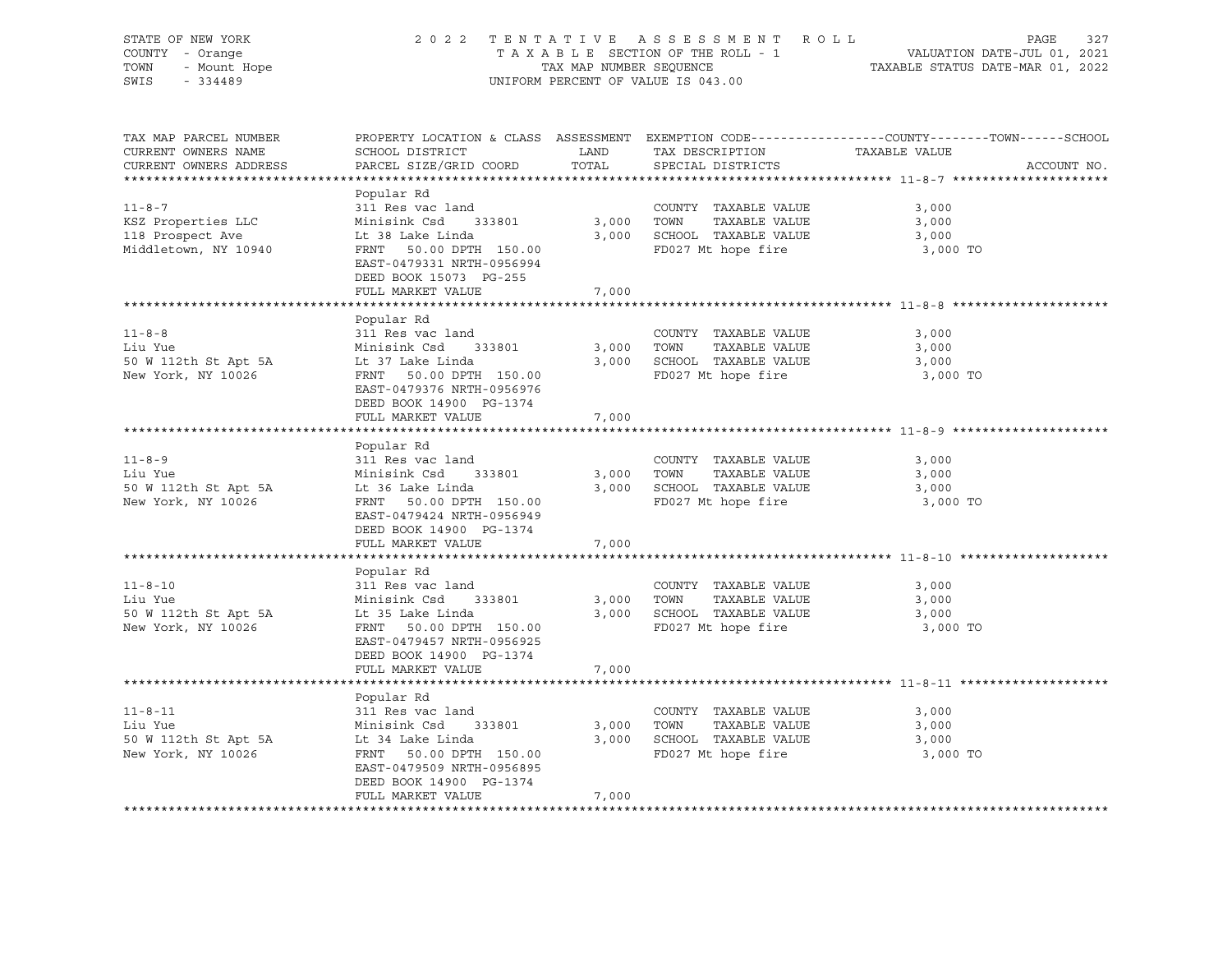| STATE OF NEW YORK<br>OF NEW YORK<br>I - Orange<br>- Mount Hope<br>- CALOO<br>COUNTY - Orange<br>TOWN<br>SWIS - 334489                                                                       |                                                                         |        | UNIFORM PERCENT OF VALUE IS 043.00                                           | 2022 TENTATIVE ASSESSMENT ROLL PAGE 328<br>TAXABLE SECTION OF THE ROLL - 1 VALUATION DATE-JUL 01, 2021<br>TAX MAP NUMBER SEQUENCE TAXABLE STATUS DATE-MAR 01, 2022 |
|---------------------------------------------------------------------------------------------------------------------------------------------------------------------------------------------|-------------------------------------------------------------------------|--------|------------------------------------------------------------------------------|--------------------------------------------------------------------------------------------------------------------------------------------------------------------|
| TAX MAP PARCEL NUMBER<br>CURRENT OWNERS NAME<br>CURRENT OWNERS ADDRESS                                                                                                                      | SCHOOL DISTRICT<br>PARCEL SIZE/GRID COORD                               |        | LAND TAX DESCRIPTION TAXABLE VALUE COORD TOTAL SPECIAL DISTRICTS             | PROPERTY LOCATION & CLASS ASSESSMENT EXEMPTION CODE----------------COUNTY-------TOWN------SCHOOL<br>ACCOUNT NO.                                                    |
|                                                                                                                                                                                             | Lake Ave                                                                |        |                                                                              |                                                                                                                                                                    |
| $11 - 8 - 16$                                                                                                                                                                               | 311 Res vac land                                                        |        | COUNTY TAXABLE VALUE                                                         | 5,000                                                                                                                                                              |
|                                                                                                                                                                                             |                                                                         |        |                                                                              | 5,000                                                                                                                                                              |
|                                                                                                                                                                                             |                                                                         |        |                                                                              | 5,000                                                                                                                                                              |
| Mettelman Barbara<br>2709 Brennan Rd<br>13084 ERNT 59.00 DPTH 179.00 5,000 SCHOOL TAXABLE VALUE<br>ELETATE SERNT 59.00 DPTH 179.00 FD027 Mt hope fire<br>ELETATE SAST-0479798 NRTH-0956811  | EAST-0479798 NRTH-0956811<br>DEED BOOK 6122 PG-75                       |        |                                                                              | 5,000 TO                                                                                                                                                           |
|                                                                                                                                                                                             | FULL MARKET VALUE                                                       | 11,600 |                                                                              |                                                                                                                                                                    |
|                                                                                                                                                                                             |                                                                         |        |                                                                              |                                                                                                                                                                    |
| $11 - 8 - 17$                                                                                                                                                                               | Lake Ave<br>311 Res vac land                                            |        | COUNTY TAXABLE VALUE                                                         | 1,000                                                                                                                                                              |
|                                                                                                                                                                                             |                                                                         |        |                                                                              | 1,000                                                                                                                                                              |
|                                                                                                                                                                                             |                                                                         |        | 1,000 TOWN TAXABLE VALUE<br>1,000 SCHOOL TAXABLE VALUE<br>FD027 Mt hope fire | 1,000                                                                                                                                                              |
| Mechaniscburg, PA 17050-7968 FRNT 50.00 DPTH 125.00                                                                                                                                         | EAST-0479833 NRTH-0956877<br>DEED BOOK 2082    PG-00481                 |        | FD027 Mt hope fire                                                           | 1,000 TO                                                                                                                                                           |
|                                                                                                                                                                                             | FULL MARKET VALUE                                                       | 2,300  |                                                                              |                                                                                                                                                                    |
|                                                                                                                                                                                             |                                                                         |        |                                                                              |                                                                                                                                                                    |
| $11 - 8 - 20$                                                                                                                                                                               | Maple Ave<br>311 Res vac land                                           |        | COUNTY TAXABLE VALUE                                                         | 1,000                                                                                                                                                              |
|                                                                                                                                                                                             |                                                                         |        |                                                                              | 1,000                                                                                                                                                              |
|                                                                                                                                                                                             |                                                                         |        | $1,000$ TOWN TAXABLE VALUE<br>1,000 SCHOOL TAXABLE VALUE                     | 1,000                                                                                                                                                              |
|                                                                                                                                                                                             |                                                                         |        | FD027 Mt hope fire                                                           | 1,000 TO                                                                                                                                                           |
| Amelia Island, FL 32034 EAST-0479932 NRTH-0956998                                                                                                                                           | DEED BOOK 12174 PG-1850<br>FULL MARKET VALUE                            | 2,300  |                                                                              |                                                                                                                                                                    |
|                                                                                                                                                                                             |                                                                         |        |                                                                              |                                                                                                                                                                    |
|                                                                                                                                                                                             | Lake Ave                                                                |        |                                                                              |                                                                                                                                                                    |
| $11 - 8 - 21$                                                                                                                                                                               | 311 Res vac land                                                        |        | COUNTY TAXABLE VALUE                                                         | 1,000                                                                                                                                                              |
|                                                                                                                                                                                             |                                                                         |        | 1,000 TOWN TAXABLE VALUE                                                     | 1,000                                                                                                                                                              |
|                                                                                                                                                                                             |                                                                         |        | 1,000 SCHOOL TAXABLE VALUE                                                   | 1,000                                                                                                                                                              |
|                                                                                                                                                                                             | EAST-0479964 NRTH-0957031<br>DEED BOOK 14962 PG-67<br>FULL MARKET VALUE | 2,300  | FD027 Mt hope fire                                                           | 1,000 TO                                                                                                                                                           |
|                                                                                                                                                                                             |                                                                         |        |                                                                              |                                                                                                                                                                    |
|                                                                                                                                                                                             | Lake Ave                                                                |        |                                                                              |                                                                                                                                                                    |
|                                                                                                                                                                                             |                                                                         |        | COUNTY TAXABLE VALUE                                                         | 2,500                                                                                                                                                              |
|                                                                                                                                                                                             |                                                                         |        | TAXABLE VALUE                                                                | 2,500                                                                                                                                                              |
|                                                                                                                                                                                             |                                                                         |        | 2,500 SCHOOL TAXABLE VALUE                                                   | 2,500                                                                                                                                                              |
| 11-8-24 311 Res vac land COUNTY<br>Yang Liping Minisink Csd 333801 2,500 TOWN<br>1584 Fairway Green Cir Lt 20 Lake Linda 2,500 SCHOOL<br>San Jose, CA 95131 FRNT 50.00 DPTH 125.00 FD027 Mt | EAST-0480052 NRTH-0957139<br>DEED BOOK 13923 PG-1942                    |        | FD027 Mt hope fire                                                           | 2,500 TO                                                                                                                                                           |
|                                                                                                                                                                                             | FULL MARKET VALUE                                                       | 5,800  |                                                                              |                                                                                                                                                                    |
|                                                                                                                                                                                             |                                                                         |        |                                                                              |                                                                                                                                                                    |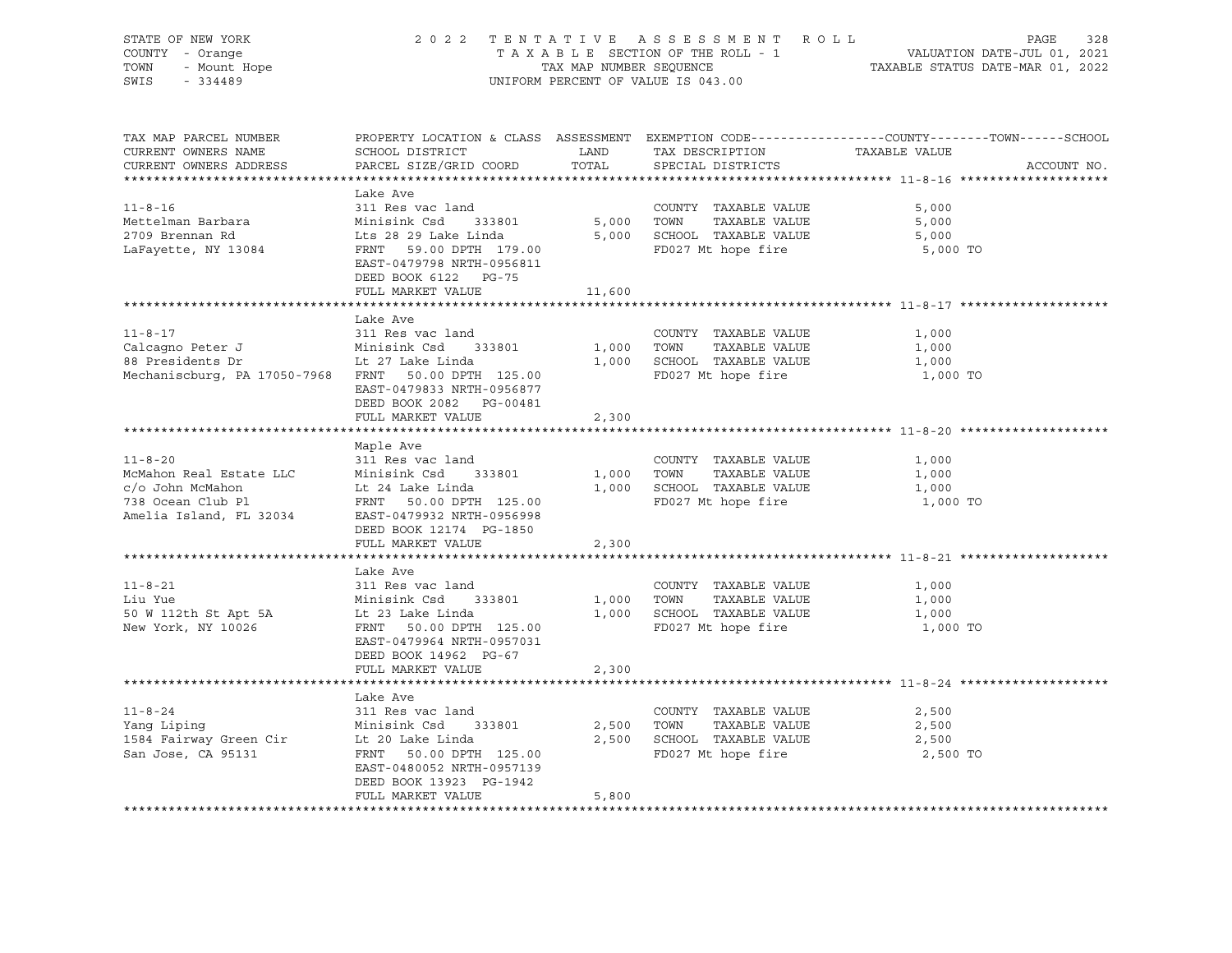| STATE OF NEW YORK<br>COUNTY - Orange<br>TOWN - Mount Hope                                                                                                                                                                    | 2022 TENTATIVE ASSESSMENT ROLL                                                                                                      |       |                                                                                                                            | PAGE<br>329<br>TAXABLE SECTION OF THE ROLL - 1<br>TAX MAP NUMBER SEQUENCE TAXABLE STATUS DATE-MAR 01, 2022<br>UNIFORM PERCENT OF VALUE IS 043.00 |
|------------------------------------------------------------------------------------------------------------------------------------------------------------------------------------------------------------------------------|-------------------------------------------------------------------------------------------------------------------------------------|-------|----------------------------------------------------------------------------------------------------------------------------|--------------------------------------------------------------------------------------------------------------------------------------------------|
|                                                                                                                                                                                                                              |                                                                                                                                     |       |                                                                                                                            |                                                                                                                                                  |
| TAX MAP PARCEL NUMBER<br>CURRENT OWNERS NAME SCHOOL DISTRICT LAND TAX DESCRIPTION TAXABLE VALUE CURRENT OWNERS ADDRESS PARCEL SIZE/GRID COORD TOTAL SPECIAL DISTRICTS                                                        |                                                                                                                                     |       |                                                                                                                            | PROPERTY LOCATION & CLASS ASSESSMENT EXEMPTION CODE----------------COUNTY-------TOWN------SCHOOL<br>ACCOUNT NO.                                  |
|                                                                                                                                                                                                                              |                                                                                                                                     |       |                                                                                                                            |                                                                                                                                                  |
| $11 - 8 - 25$<br>Vang Liping<br>1584 Fairway Green Cir Library Library Minisink Csd 333801 2,500 TOWN TAXABLE VALUE<br>1584 Fairway Green Cir Library Library 125.00 2,500 SCHOOL TAXABLE VALUE<br>125.00 PD027 Mt hope fire | Lake Ave<br>311 Res vac land<br>EAST-0480088 NRTH-0957174<br>DEED BOOK 13923 PG-1944                                                |       | COUNTY TAXABLE VALUE                                                                                                       | 2,500<br>2,500<br>2,500<br>2,500 TO                                                                                                              |
|                                                                                                                                                                                                                              | FULL MARKET VALUE                                                                                                                   | 5,800 |                                                                                                                            |                                                                                                                                                  |
| 11-8-26 311 Kes vac Ianu<br>Yang Liping Minisink Csd 333801 5,100 TOWN TAXABLE VALUE<br>1584 Fairway Green Cir Lts 17 + 18 Lake Linda 5,100 SCHOOL TAXABLE VALUE                                                             | Lake Ave<br>311 Res vac land<br>EAST-0480145 NRTH-0957225                                                                           |       |                                                                                                                            | 5,100<br>5,100<br>5,100<br>5,100 TO                                                                                                              |
|                                                                                                                                                                                                                              | DEED BOOK 13923 PG-1946<br>FULL MARKET VALUE 11,900                                                                                 |       |                                                                                                                            |                                                                                                                                                  |
| $11 - 8 - 27$<br>11-8-27<br>Yang Liping Minisink Csd 333801<br>1584 Fairway Green Cir Lt 16 Lake Linda<br>Lt 16 Lake Linda<br>San Jose, CA 95131                                                                             | Lake Ave<br>311 Res vac land<br>FRNT 50.00 DPTH 125.00<br>EAST-0480194 NRTH-0957282<br>DEED BOOK 13923 PG-1946<br>FULL MARKET VALUE | 5,800 | COUNTY TAXABLE VALUE<br>2,500 TOWN TAXABLE VALUE<br>2,500 SCHOOL TAXABLE VALUE<br>ED027 Mt bopp fire<br>FD027 Mt hope fire | 2,500<br>2,500<br>2,500<br>2,500 TO                                                                                                              |
|                                                                                                                                                                                                                              |                                                                                                                                     |       |                                                                                                                            |                                                                                                                                                  |
| $11 - 8 - 28$<br>11-8-28<br>Yang Liping Minisink Csd 333801<br>1584 Fairway Green Cir Liping Liping 19584<br>1584 Fairway Green Cir Liping 19580<br>San Jose, CA 95131                                                       | Lake Ave<br>311 Res vac land<br>FRNT 50.00 DPTH 125.00<br>EAST-0480229 NRTH-0957319<br>DEED BOOK 13923 PG-1946                      |       | COUNTY TAXABLE VALUE<br>2,500 TOWN TAXABLE VALUE<br>2,500 SCHOOL TAXABLE VALUE<br>FD027 Mt hope fire                       | 2,500<br>2,500<br>2,500<br>2,500 TO                                                                                                              |
|                                                                                                                                                                                                                              | FULL MARKET VALUE                                                                                                                   | 5,800 |                                                                                                                            |                                                                                                                                                  |
|                                                                                                                                                                                                                              | Lake Ave<br>EAST-0480270 NRTH-0957351<br>DEED BOOK 14144 PG-1501<br>FULL MARKET VALUE                                               | 5,800 | COUNTY TAXABLE VALUE<br>TAXABLE VALUE<br>2,500 SCHOOL TAXABLE VALUE<br>FD027 Mt hope fire                                  | 2,500<br>2,500<br>2,500<br>2,500 TO                                                                                                              |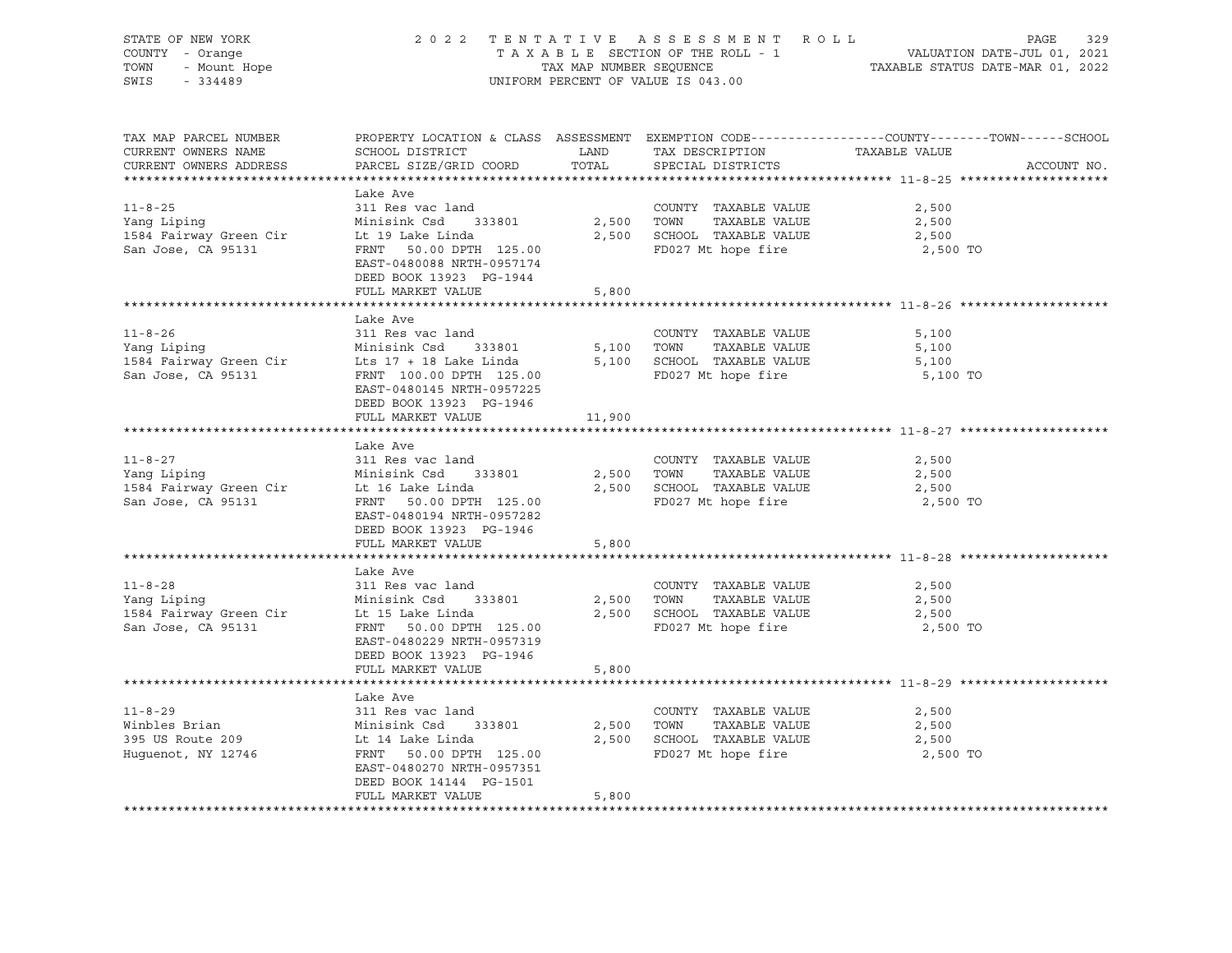| STATE OF NEW YORK<br>Y - Orange<br>- Mount Hope<br>- Mount Hope<br>COUNTY - Orange<br>TOWN<br>SWIS - 334489                                                                                                                                |                                                                                                                                                                                                                                         |          | 2022 TENTATIVE ASSESSMENT ROLL<br>UNIFORM PERCENT OF VALUE IS 043.00                        | TENTATIVE ASSESSMENT ROLL<br>TAXABLE SECTION OF THE ROLL - 1 VALUATION DATE-JUL 01, 2021<br>TAXABLE STATUS DATE-MAR 01, 2022 |             |
|--------------------------------------------------------------------------------------------------------------------------------------------------------------------------------------------------------------------------------------------|-----------------------------------------------------------------------------------------------------------------------------------------------------------------------------------------------------------------------------------------|----------|---------------------------------------------------------------------------------------------|------------------------------------------------------------------------------------------------------------------------------|-------------|
| CURRENT OWNERS NAME<br>CURRENT OWNERS ADDRESS                                                                                                                                                                                              | SCHOOL DISTRICT<br>PARCEL SIZE/GRID COORD                                                                                                                                                                                               | TOTAL    | LAND TAX DESCRIPTION TAXABLE VALUE<br>SPECIAL DISTRICTS                                     | TAX MAP PARCEL NUMBER PROPERTY LOCATION & CLASS ASSESSMENT EXEMPTION CODE---------------COUNTY-------TOWN------SCHOOL        | ACCOUNT NO. |
| $12 - 1 - 2.221$                                                                                                                                                                                                                           | 1541 St Hwy 211<br>400 Commercial<br>DEED BOOK 14589 PG-851<br>FULL MARKET VALUE                                                                                                                                                        | 1353,700 | COUNTY TAXABLE VALUE<br>TAXABLE VALUE<br>582,100 SCHOOL TAXABLE VALUE<br>FD027 Mt hope fire | 582,100<br>582,100<br>582,100<br>582,100 TO                                                                                  |             |
|                                                                                                                                                                                                                                            |                                                                                                                                                                                                                                         |          |                                                                                             |                                                                                                                              |             |
| $12 - 1 - 3.1$<br>Barth Living Sr. Trust Paul V Minisink Csd 333801 19,100 TOWN TAXABLE VALUE<br>1516 St Hwy 211 West FRNT 170.00 DPTH 150.00 113,800 SCHOOL TAXABLE VALUE<br>Middletown, NY 10940 ACRES 0.59                              | 1524 St Hwy 211<br>210 1 Family Res<br>EAST-0488295 NRTH-0959428<br>DEED BOOK 14871 PG-1760                                                                                                                                             |          | COUNTY TAXABLE VALUE                                                                        | 113,800<br>113,800<br>113,800<br>113,800 TO                                                                                  |             |
|                                                                                                                                                                                                                                            | FULL MARKET VALUE                                                                                                                                                                                                                       | 264,700  |                                                                                             |                                                                                                                              |             |
|                                                                                                                                                                                                                                            |                                                                                                                                                                                                                                         |          |                                                                                             |                                                                                                                              |             |
|                                                                                                                                                                                                                                            | 326 White Bridge Rd                                                                                                                                                                                                                     |          |                                                                                             |                                                                                                                              |             |
| 12-1-4.2<br>Trey Margaret 210 1 Family Res<br>29,700 COUNTY TAXABLE VALUE<br>326 White Bridge Rd UNFINISHED 2020 ASSESSMEN 112,400 TOWN TAXABLE VALUE<br>29,700 COUNTY TAXABLE VALUE<br>29,700 COUNTY TAXABLE VALUE<br>29,700 COUNTY TAXAB | ACRES 2.00<br>EAST-0488589 NRTH-0959094 FD027 Mt hope fire<br>DEED BOOK 13708 PG-1413<br>FULL MARKET VALUE                                                                                                                              | 261,400  |                                                                                             | $\overline{0}$<br>$\circ$<br>112,400<br>112,400<br>93,390<br>112,400 TO                                                      | 19,010      |
|                                                                                                                                                                                                                                            |                                                                                                                                                                                                                                         |          |                                                                                             |                                                                                                                              |             |
| 12-1-5.1 210 1 Family Res<br>BAS STAR 41854 0<br>Bonilla Brian Minisink Csd 333801 37,400 COUNTY TAXABLE VALUE<br>Rivera-Bonilla Anastasia Lt1 Hunter Sub Map 149-92 200,000 TOWN TAXABLE VALUE<br>320 White Bridge Rd Es White Bridge     | 320 White Bridge Rd<br>EAST-0489025 NRTH-0958507                                                                                                                                                                                        |          |                                                                                             | $\overline{0}$<br>$\circ$<br>200,000<br>200,000<br>180,990<br>200,000 TO                                                     | 19,010      |
|                                                                                                                                                                                                                                            | DEED BOOK 12036 PG-169<br>FULL MARKET VALUE 465,100                                                                                                                                                                                     |          |                                                                                             |                                                                                                                              |             |
|                                                                                                                                                                                                                                            | 304 White Bridge Rd                                                                                                                                                                                                                     |          |                                                                                             |                                                                                                                              |             |
| $12 - 1 - 5.2$<br>Shinu Hoji<br>Tian Jialin<br>304 White Bridge Rd<br>Middletown, NY 10940                                                                                                                                                 | 210 1 Family Res<br>210 I Family Res<br>Minisink Csd 333801 39,500 TOWN TAXABLE VALUE<br>Lt2 Hunter Sub Map 149-92 186,700 SCHOOL TAXABLE VALUE<br>ACRES 4.80 FD027 Mt hope fire<br>EAST-0488865 NRTH-0958277<br>DEED BOOK 14597 PG-534 |          | COUNTY TAXABLE VALUE                                                                        | 186,700<br>186,700<br>186,700<br>186,700 TO                                                                                  |             |
|                                                                                                                                                                                                                                            | FULL MARKET VALUE                                                                                                                                                                                                                       | 434,200  |                                                                                             |                                                                                                                              |             |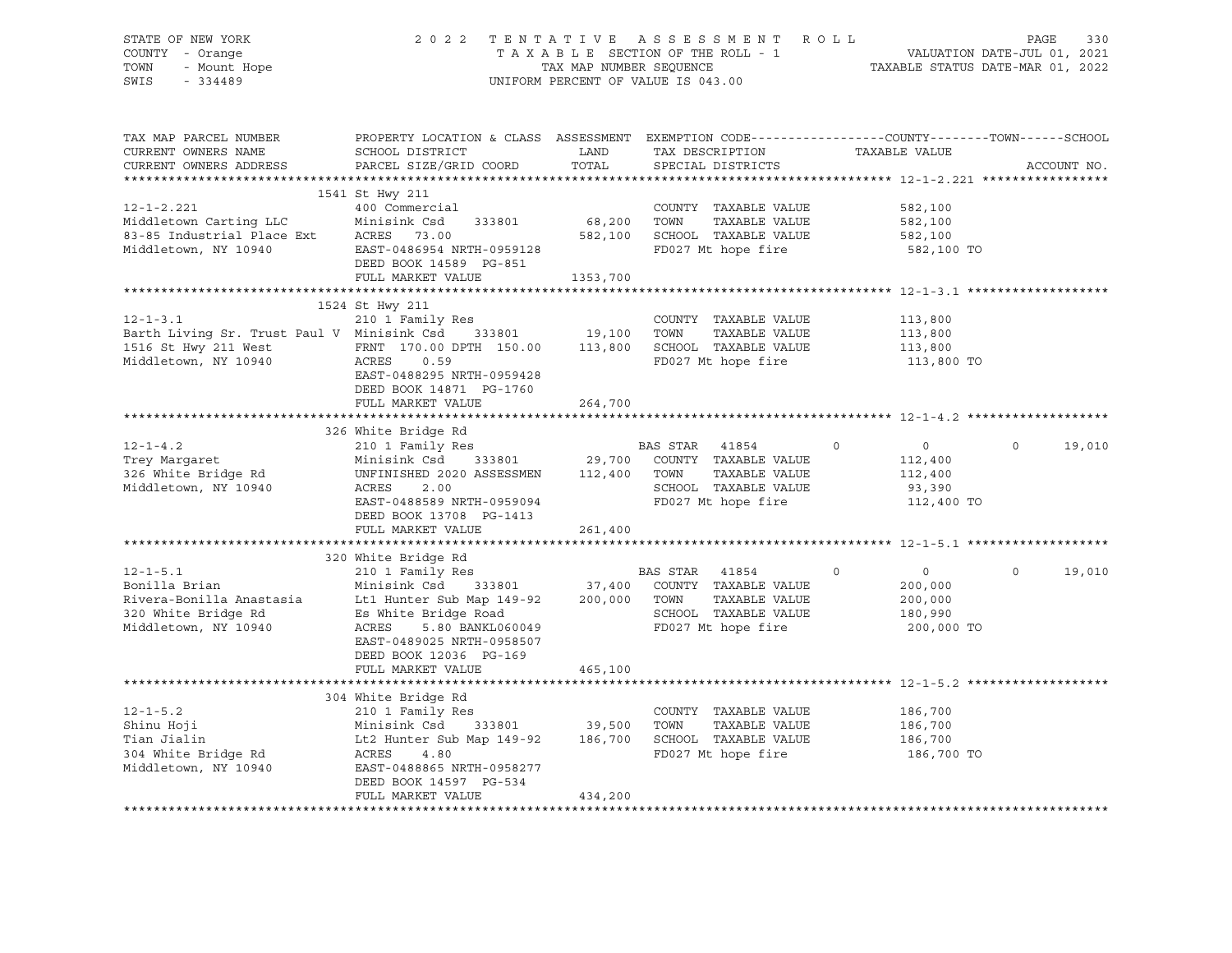# STATE OF NEW YORK 2 0 2 2 T E N T A T I V E A S S E S S M E N T R O L L PAGE 331 COUNTY - Orange T A X A B L E SECTION OF THE ROLL - 1 VALUATION DATE-JUL 01, 2021 TOWN - Mount Hope TAX MAP NUMBER SEQUENCE TAXABLE STATUS DATE-MAR 01, 2022 SWIS - 334489 UNIFORM PERCENT OF VALUE IS 043.00

| LAND TAX DESCRIPTION<br>TAXABLE VALUE<br>PARCEL SIZE/GRID COORD TOTAL SPECIAL DISTRICTS<br>ACCOUNT NO.<br>CURRENT OWNERS ADDRESS<br>12-1-5.3<br>Hunter (d) Wesley J<br>Hunter (d) Wesley J<br>Hunter Mary E<br>Lt3 Hunter Sub Map 149-92<br>316 White Bridge Rd<br>316 White Bridge Rd<br>316 White Bridge Rd<br>316 White Bridge Rd<br>316 White Bridge Rd<br>316 White Bridge Rd<br>3.<br>10,920 10,920 6,240<br>$0$ 98,980<br>19,010<br>$\Omega$<br>98,980<br>TAXABLE VALUE 98,980<br>ACRES 3.20<br>EAST-0488494 NRTH-0958636<br>Middletown, NY 10940<br>109,900 TO<br>255,600<br>FULL MARKET VALUE<br>288 White Bridge Rd<br>COUNTY TAXABLE VALUE 144,100<br>$12 - 1 - 6.1$<br>Hamre Kevin<br>Minisink Csd 333801 44,000 TOWN TAXABLE VALUE 144,100<br>ACRES 8.20 BANKC140100 144,100 SCHOOL TAXABLE VALUE 144,100<br>Hamre Kevin<br>Hamre Kathleen<br>Manic Natifiest Manicus (1994)<br>288 White Bridge Rd EAST-0488480 NRTH-0958206<br>Middletown, NY 10940 DEED BOOK 14136 PG-105 335.100<br>FD027 Mt hope fire 144,100 TO<br>White Bridge Rd<br>$12 - 1 - 6.2$<br>COUNTY TAXABLE VALUE<br>36,500<br>311 Res vac land<br>Minisink Csd 333801 36,500<br>Barragan Ignacio<br>PO Box 2203<br>TOWN<br>TAXABLE VALUE 36,500<br>PO Box 2203<br>36,500 SCHOOL TAXABLE VALUE<br>FD027 Mt hope fire<br>ACRES<br>5.30<br>36,500<br>Middletown, NY 10940<br>36,500 TO<br>EAST-0488286 NRTH-0957911<br>DEED BOOK 15000 PG-98<br>FULL MARKET VALUE<br>84,900<br>272/276 White Bridge Rd<br>$\sim$ 0<br>$\overline{0}$<br>$\Omega$<br>19,010<br>$12 - 1 - 7$<br>Ernst John<br>186,100<br>Ernst Patricia (ACRES 3.10 1999)<br>276 White Bridge Rd (BAST-0488032 NRTH-0957788 186,100 TOWN<br>Middletown, NY 10940 DEED BOOK 2446 PG-00297 FD027 Mi<br>TAXABLE VALUE<br>186,100<br>SCHOOL TAXABLE VALUE 167,090<br>FD027 Mt hope fire 186,100 TO<br>FULL MARKET VALUE<br>432,800<br>266 White Bridge Rd<br>$12 - 1 - 8$<br>COUNTY TAXABLE VALUE<br>145,000<br>12-1-8<br>Matiatos Tommy<br>PO Box 3033<br>TAXABLE VALUE<br>145,000<br>SCHOOL TAXABLE VALUE 145,000<br>3.00 BANKL060049 145,000<br>ACRES<br>Middletown, NY 10940<br>FD027 Mt hope fire 145,000 TO<br>EAST-0487744 NRTH-0957752<br>DEED BOOK 3674 PG-183<br>337,200<br>FULL MARKET VALUE | TAX MAP PARCEL NUMBER | PROPERTY LOCATION & CLASS ASSESSMENT EXEMPTION CODE----------------COUNTY-------TOWN------SCHOOL |  |  |
|-----------------------------------------------------------------------------------------------------------------------------------------------------------------------------------------------------------------------------------------------------------------------------------------------------------------------------------------------------------------------------------------------------------------------------------------------------------------------------------------------------------------------------------------------------------------------------------------------------------------------------------------------------------------------------------------------------------------------------------------------------------------------------------------------------------------------------------------------------------------------------------------------------------------------------------------------------------------------------------------------------------------------------------------------------------------------------------------------------------------------------------------------------------------------------------------------------------------------------------------------------------------------------------------------------------------------------------------------------------------------------------------------------------------------------------------------------------------------------------------------------------------------------------------------------------------------------------------------------------------------------------------------------------------------------------------------------------------------------------------------------------------------------------------------------------------------------------------------------------------------------------------------------------------------------------------------------------------------------------------------------------------------------------------------------------------------------------------------------------------------------------------------------------------------------------------------------------------------------------------------|-----------------------|--------------------------------------------------------------------------------------------------|--|--|
|                                                                                                                                                                                                                                                                                                                                                                                                                                                                                                                                                                                                                                                                                                                                                                                                                                                                                                                                                                                                                                                                                                                                                                                                                                                                                                                                                                                                                                                                                                                                                                                                                                                                                                                                                                                                                                                                                                                                                                                                                                                                                                                                                                                                                                               | CURRENT OWNERS NAME   | SCHOOL DISTRICT                                                                                  |  |  |
|                                                                                                                                                                                                                                                                                                                                                                                                                                                                                                                                                                                                                                                                                                                                                                                                                                                                                                                                                                                                                                                                                                                                                                                                                                                                                                                                                                                                                                                                                                                                                                                                                                                                                                                                                                                                                                                                                                                                                                                                                                                                                                                                                                                                                                               |                       |                                                                                                  |  |  |
|                                                                                                                                                                                                                                                                                                                                                                                                                                                                                                                                                                                                                                                                                                                                                                                                                                                                                                                                                                                                                                                                                                                                                                                                                                                                                                                                                                                                                                                                                                                                                                                                                                                                                                                                                                                                                                                                                                                                                                                                                                                                                                                                                                                                                                               |                       |                                                                                                  |  |  |
|                                                                                                                                                                                                                                                                                                                                                                                                                                                                                                                                                                                                                                                                                                                                                                                                                                                                                                                                                                                                                                                                                                                                                                                                                                                                                                                                                                                                                                                                                                                                                                                                                                                                                                                                                                                                                                                                                                                                                                                                                                                                                                                                                                                                                                               |                       |                                                                                                  |  |  |
|                                                                                                                                                                                                                                                                                                                                                                                                                                                                                                                                                                                                                                                                                                                                                                                                                                                                                                                                                                                                                                                                                                                                                                                                                                                                                                                                                                                                                                                                                                                                                                                                                                                                                                                                                                                                                                                                                                                                                                                                                                                                                                                                                                                                                                               |                       |                                                                                                  |  |  |
|                                                                                                                                                                                                                                                                                                                                                                                                                                                                                                                                                                                                                                                                                                                                                                                                                                                                                                                                                                                                                                                                                                                                                                                                                                                                                                                                                                                                                                                                                                                                                                                                                                                                                                                                                                                                                                                                                                                                                                                                                                                                                                                                                                                                                                               |                       |                                                                                                  |  |  |
|                                                                                                                                                                                                                                                                                                                                                                                                                                                                                                                                                                                                                                                                                                                                                                                                                                                                                                                                                                                                                                                                                                                                                                                                                                                                                                                                                                                                                                                                                                                                                                                                                                                                                                                                                                                                                                                                                                                                                                                                                                                                                                                                                                                                                                               |                       |                                                                                                  |  |  |
|                                                                                                                                                                                                                                                                                                                                                                                                                                                                                                                                                                                                                                                                                                                                                                                                                                                                                                                                                                                                                                                                                                                                                                                                                                                                                                                                                                                                                                                                                                                                                                                                                                                                                                                                                                                                                                                                                                                                                                                                                                                                                                                                                                                                                                               |                       |                                                                                                  |  |  |
|                                                                                                                                                                                                                                                                                                                                                                                                                                                                                                                                                                                                                                                                                                                                                                                                                                                                                                                                                                                                                                                                                                                                                                                                                                                                                                                                                                                                                                                                                                                                                                                                                                                                                                                                                                                                                                                                                                                                                                                                                                                                                                                                                                                                                                               |                       |                                                                                                  |  |  |
|                                                                                                                                                                                                                                                                                                                                                                                                                                                                                                                                                                                                                                                                                                                                                                                                                                                                                                                                                                                                                                                                                                                                                                                                                                                                                                                                                                                                                                                                                                                                                                                                                                                                                                                                                                                                                                                                                                                                                                                                                                                                                                                                                                                                                                               |                       |                                                                                                  |  |  |
|                                                                                                                                                                                                                                                                                                                                                                                                                                                                                                                                                                                                                                                                                                                                                                                                                                                                                                                                                                                                                                                                                                                                                                                                                                                                                                                                                                                                                                                                                                                                                                                                                                                                                                                                                                                                                                                                                                                                                                                                                                                                                                                                                                                                                                               |                       |                                                                                                  |  |  |
|                                                                                                                                                                                                                                                                                                                                                                                                                                                                                                                                                                                                                                                                                                                                                                                                                                                                                                                                                                                                                                                                                                                                                                                                                                                                                                                                                                                                                                                                                                                                                                                                                                                                                                                                                                                                                                                                                                                                                                                                                                                                                                                                                                                                                                               |                       |                                                                                                  |  |  |
|                                                                                                                                                                                                                                                                                                                                                                                                                                                                                                                                                                                                                                                                                                                                                                                                                                                                                                                                                                                                                                                                                                                                                                                                                                                                                                                                                                                                                                                                                                                                                                                                                                                                                                                                                                                                                                                                                                                                                                                                                                                                                                                                                                                                                                               |                       |                                                                                                  |  |  |
|                                                                                                                                                                                                                                                                                                                                                                                                                                                                                                                                                                                                                                                                                                                                                                                                                                                                                                                                                                                                                                                                                                                                                                                                                                                                                                                                                                                                                                                                                                                                                                                                                                                                                                                                                                                                                                                                                                                                                                                                                                                                                                                                                                                                                                               |                       |                                                                                                  |  |  |
|                                                                                                                                                                                                                                                                                                                                                                                                                                                                                                                                                                                                                                                                                                                                                                                                                                                                                                                                                                                                                                                                                                                                                                                                                                                                                                                                                                                                                                                                                                                                                                                                                                                                                                                                                                                                                                                                                                                                                                                                                                                                                                                                                                                                                                               |                       |                                                                                                  |  |  |
|                                                                                                                                                                                                                                                                                                                                                                                                                                                                                                                                                                                                                                                                                                                                                                                                                                                                                                                                                                                                                                                                                                                                                                                                                                                                                                                                                                                                                                                                                                                                                                                                                                                                                                                                                                                                                                                                                                                                                                                                                                                                                                                                                                                                                                               |                       |                                                                                                  |  |  |
|                                                                                                                                                                                                                                                                                                                                                                                                                                                                                                                                                                                                                                                                                                                                                                                                                                                                                                                                                                                                                                                                                                                                                                                                                                                                                                                                                                                                                                                                                                                                                                                                                                                                                                                                                                                                                                                                                                                                                                                                                                                                                                                                                                                                                                               |                       |                                                                                                  |  |  |
|                                                                                                                                                                                                                                                                                                                                                                                                                                                                                                                                                                                                                                                                                                                                                                                                                                                                                                                                                                                                                                                                                                                                                                                                                                                                                                                                                                                                                                                                                                                                                                                                                                                                                                                                                                                                                                                                                                                                                                                                                                                                                                                                                                                                                                               |                       |                                                                                                  |  |  |
|                                                                                                                                                                                                                                                                                                                                                                                                                                                                                                                                                                                                                                                                                                                                                                                                                                                                                                                                                                                                                                                                                                                                                                                                                                                                                                                                                                                                                                                                                                                                                                                                                                                                                                                                                                                                                                                                                                                                                                                                                                                                                                                                                                                                                                               |                       |                                                                                                  |  |  |
|                                                                                                                                                                                                                                                                                                                                                                                                                                                                                                                                                                                                                                                                                                                                                                                                                                                                                                                                                                                                                                                                                                                                                                                                                                                                                                                                                                                                                                                                                                                                                                                                                                                                                                                                                                                                                                                                                                                                                                                                                                                                                                                                                                                                                                               |                       |                                                                                                  |  |  |
|                                                                                                                                                                                                                                                                                                                                                                                                                                                                                                                                                                                                                                                                                                                                                                                                                                                                                                                                                                                                                                                                                                                                                                                                                                                                                                                                                                                                                                                                                                                                                                                                                                                                                                                                                                                                                                                                                                                                                                                                                                                                                                                                                                                                                                               |                       |                                                                                                  |  |  |
|                                                                                                                                                                                                                                                                                                                                                                                                                                                                                                                                                                                                                                                                                                                                                                                                                                                                                                                                                                                                                                                                                                                                                                                                                                                                                                                                                                                                                                                                                                                                                                                                                                                                                                                                                                                                                                                                                                                                                                                                                                                                                                                                                                                                                                               |                       |                                                                                                  |  |  |
|                                                                                                                                                                                                                                                                                                                                                                                                                                                                                                                                                                                                                                                                                                                                                                                                                                                                                                                                                                                                                                                                                                                                                                                                                                                                                                                                                                                                                                                                                                                                                                                                                                                                                                                                                                                                                                                                                                                                                                                                                                                                                                                                                                                                                                               |                       |                                                                                                  |  |  |
|                                                                                                                                                                                                                                                                                                                                                                                                                                                                                                                                                                                                                                                                                                                                                                                                                                                                                                                                                                                                                                                                                                                                                                                                                                                                                                                                                                                                                                                                                                                                                                                                                                                                                                                                                                                                                                                                                                                                                                                                                                                                                                                                                                                                                                               |                       |                                                                                                  |  |  |
|                                                                                                                                                                                                                                                                                                                                                                                                                                                                                                                                                                                                                                                                                                                                                                                                                                                                                                                                                                                                                                                                                                                                                                                                                                                                                                                                                                                                                                                                                                                                                                                                                                                                                                                                                                                                                                                                                                                                                                                                                                                                                                                                                                                                                                               |                       |                                                                                                  |  |  |
|                                                                                                                                                                                                                                                                                                                                                                                                                                                                                                                                                                                                                                                                                                                                                                                                                                                                                                                                                                                                                                                                                                                                                                                                                                                                                                                                                                                                                                                                                                                                                                                                                                                                                                                                                                                                                                                                                                                                                                                                                                                                                                                                                                                                                                               |                       |                                                                                                  |  |  |
|                                                                                                                                                                                                                                                                                                                                                                                                                                                                                                                                                                                                                                                                                                                                                                                                                                                                                                                                                                                                                                                                                                                                                                                                                                                                                                                                                                                                                                                                                                                                                                                                                                                                                                                                                                                                                                                                                                                                                                                                                                                                                                                                                                                                                                               |                       |                                                                                                  |  |  |
|                                                                                                                                                                                                                                                                                                                                                                                                                                                                                                                                                                                                                                                                                                                                                                                                                                                                                                                                                                                                                                                                                                                                                                                                                                                                                                                                                                                                                                                                                                                                                                                                                                                                                                                                                                                                                                                                                                                                                                                                                                                                                                                                                                                                                                               |                       |                                                                                                  |  |  |
|                                                                                                                                                                                                                                                                                                                                                                                                                                                                                                                                                                                                                                                                                                                                                                                                                                                                                                                                                                                                                                                                                                                                                                                                                                                                                                                                                                                                                                                                                                                                                                                                                                                                                                                                                                                                                                                                                                                                                                                                                                                                                                                                                                                                                                               |                       |                                                                                                  |  |  |
|                                                                                                                                                                                                                                                                                                                                                                                                                                                                                                                                                                                                                                                                                                                                                                                                                                                                                                                                                                                                                                                                                                                                                                                                                                                                                                                                                                                                                                                                                                                                                                                                                                                                                                                                                                                                                                                                                                                                                                                                                                                                                                                                                                                                                                               |                       |                                                                                                  |  |  |
|                                                                                                                                                                                                                                                                                                                                                                                                                                                                                                                                                                                                                                                                                                                                                                                                                                                                                                                                                                                                                                                                                                                                                                                                                                                                                                                                                                                                                                                                                                                                                                                                                                                                                                                                                                                                                                                                                                                                                                                                                                                                                                                                                                                                                                               |                       |                                                                                                  |  |  |
|                                                                                                                                                                                                                                                                                                                                                                                                                                                                                                                                                                                                                                                                                                                                                                                                                                                                                                                                                                                                                                                                                                                                                                                                                                                                                                                                                                                                                                                                                                                                                                                                                                                                                                                                                                                                                                                                                                                                                                                                                                                                                                                                                                                                                                               |                       |                                                                                                  |  |  |
|                                                                                                                                                                                                                                                                                                                                                                                                                                                                                                                                                                                                                                                                                                                                                                                                                                                                                                                                                                                                                                                                                                                                                                                                                                                                                                                                                                                                                                                                                                                                                                                                                                                                                                                                                                                                                                                                                                                                                                                                                                                                                                                                                                                                                                               |                       |                                                                                                  |  |  |
|                                                                                                                                                                                                                                                                                                                                                                                                                                                                                                                                                                                                                                                                                                                                                                                                                                                                                                                                                                                                                                                                                                                                                                                                                                                                                                                                                                                                                                                                                                                                                                                                                                                                                                                                                                                                                                                                                                                                                                                                                                                                                                                                                                                                                                               |                       |                                                                                                  |  |  |
|                                                                                                                                                                                                                                                                                                                                                                                                                                                                                                                                                                                                                                                                                                                                                                                                                                                                                                                                                                                                                                                                                                                                                                                                                                                                                                                                                                                                                                                                                                                                                                                                                                                                                                                                                                                                                                                                                                                                                                                                                                                                                                                                                                                                                                               |                       |                                                                                                  |  |  |
|                                                                                                                                                                                                                                                                                                                                                                                                                                                                                                                                                                                                                                                                                                                                                                                                                                                                                                                                                                                                                                                                                                                                                                                                                                                                                                                                                                                                                                                                                                                                                                                                                                                                                                                                                                                                                                                                                                                                                                                                                                                                                                                                                                                                                                               |                       |                                                                                                  |  |  |
|                                                                                                                                                                                                                                                                                                                                                                                                                                                                                                                                                                                                                                                                                                                                                                                                                                                                                                                                                                                                                                                                                                                                                                                                                                                                                                                                                                                                                                                                                                                                                                                                                                                                                                                                                                                                                                                                                                                                                                                                                                                                                                                                                                                                                                               |                       |                                                                                                  |  |  |
|                                                                                                                                                                                                                                                                                                                                                                                                                                                                                                                                                                                                                                                                                                                                                                                                                                                                                                                                                                                                                                                                                                                                                                                                                                                                                                                                                                                                                                                                                                                                                                                                                                                                                                                                                                                                                                                                                                                                                                                                                                                                                                                                                                                                                                               |                       |                                                                                                  |  |  |
|                                                                                                                                                                                                                                                                                                                                                                                                                                                                                                                                                                                                                                                                                                                                                                                                                                                                                                                                                                                                                                                                                                                                                                                                                                                                                                                                                                                                                                                                                                                                                                                                                                                                                                                                                                                                                                                                                                                                                                                                                                                                                                                                                                                                                                               |                       |                                                                                                  |  |  |
|                                                                                                                                                                                                                                                                                                                                                                                                                                                                                                                                                                                                                                                                                                                                                                                                                                                                                                                                                                                                                                                                                                                                                                                                                                                                                                                                                                                                                                                                                                                                                                                                                                                                                                                                                                                                                                                                                                                                                                                                                                                                                                                                                                                                                                               |                       |                                                                                                  |  |  |
|                                                                                                                                                                                                                                                                                                                                                                                                                                                                                                                                                                                                                                                                                                                                                                                                                                                                                                                                                                                                                                                                                                                                                                                                                                                                                                                                                                                                                                                                                                                                                                                                                                                                                                                                                                                                                                                                                                                                                                                                                                                                                                                                                                                                                                               |                       |                                                                                                  |  |  |
|                                                                                                                                                                                                                                                                                                                                                                                                                                                                                                                                                                                                                                                                                                                                                                                                                                                                                                                                                                                                                                                                                                                                                                                                                                                                                                                                                                                                                                                                                                                                                                                                                                                                                                                                                                                                                                                                                                                                                                                                                                                                                                                                                                                                                                               |                       |                                                                                                  |  |  |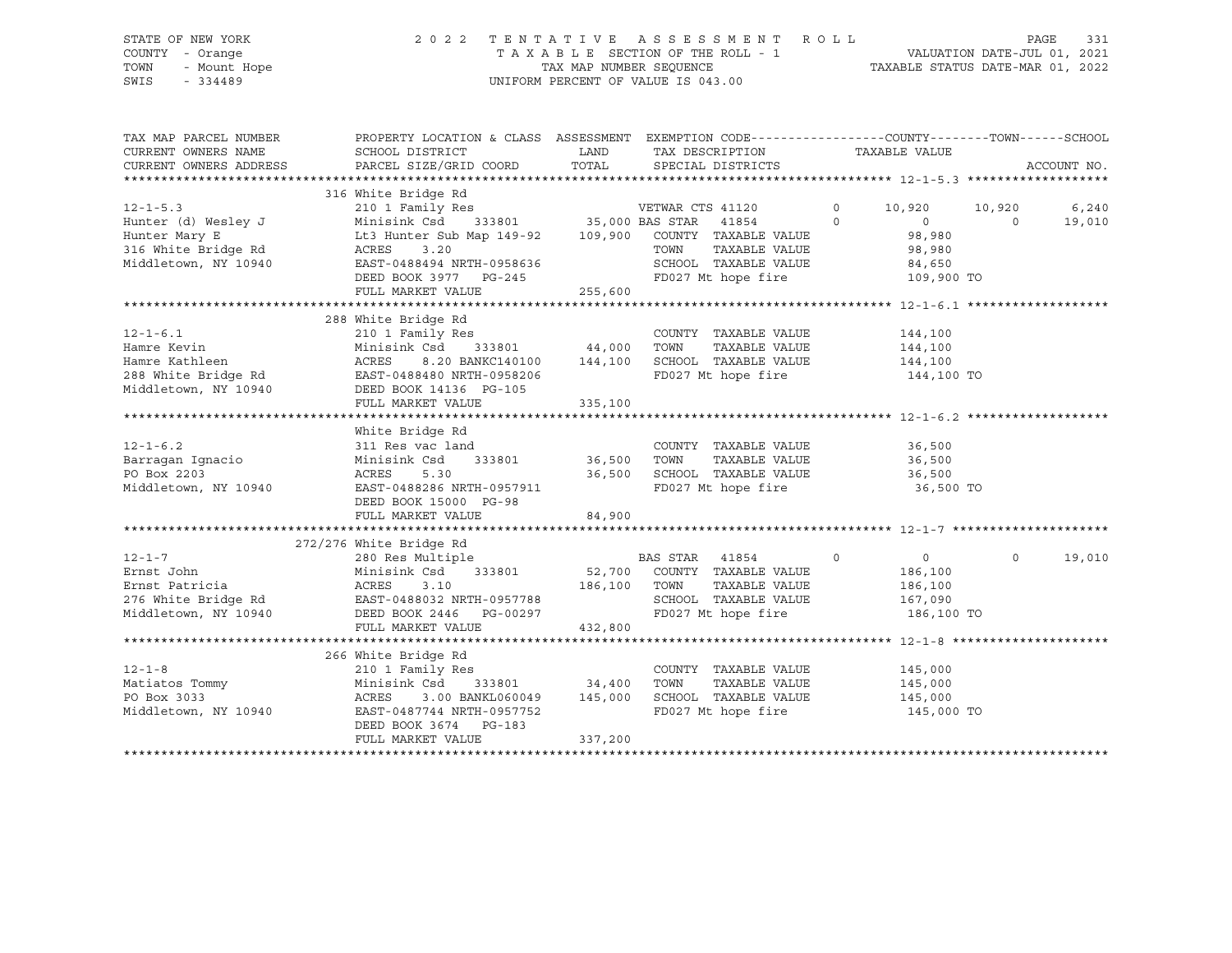# STATE OF NEW YORK 2 0 2 2 T E N T A T I V E A S S E S S M E N T R O L L PAGE 332 COUNTY - Orange T A X A B L E SECTION OF THE ROLL - 1 VALUATION DATE-JUL 01, 2021 TOWN - Mount Hope TAX MAP NUMBER SEQUENCE TAXABLE STATUS DATE-MAR 01, 2022 SWIS - 334489 UNIFORM PERCENT OF VALUE IS 043.00

| TAX MAP PARCEL NUMBER<br>CURRENT OWNERS NAME<br>CURRENT OWNERS ADDRESS                              | PROPERTY LOCATION & CLASS ASSESSMENT EXEMPTION CODE----------------COUNTY-------TOWN-----SCHOOL<br>SCHOOL DISTRICT<br>PARCEL SIZE/GRID COORD                                                       | LAND<br>TOTAL                                       | TAX DESCRIPTION<br>SPECIAL DISTRICTS                                                                                    | TAXABLE VALUE                                                           |              | ACCOUNT NO. |
|-----------------------------------------------------------------------------------------------------|----------------------------------------------------------------------------------------------------------------------------------------------------------------------------------------------------|-----------------------------------------------------|-------------------------------------------------------------------------------------------------------------------------|-------------------------------------------------------------------------|--------------|-------------|
| $12 - 1 - 9$<br>McIlroy Justin<br>McIlroy Samantha<br>254 White Bridge Rd<br>Middletown, NY 10940   | 254 White Bridge Rd<br>210 1 Family Res<br>Minisink Csd<br>333801<br>ACRES<br>3.80<br>EAST-0487945 NRTH-0957472<br>DEED BOOK 13653 PG-1862<br>FULL MARKET VALUE                                    | 36,900<br>99,800<br>232,100<br>******************** | BAS STAR<br>41854<br>COUNTY TAXABLE VALUE<br>TAXABLE VALUE<br>TOWN<br>SCHOOL TAXABLE VALUE<br>FD027 Mt hope fire        | $\mathbf 0$<br>$\circ$<br>99,800<br>99,800<br>80,790<br>99,800 TO       | $\Omega$     | 19,010      |
| $12 - 1 - 10.1$<br>Bosland Willis<br>20 Dakota Dr<br>Middletown, NY 10940                           | 240 White Bridge Rd<br>270 Mfg housing<br>333801<br>Minisink Csd<br>Lot 1 Johnson Sub<br>ACRES<br>1.10<br>EAST-0487377 NRTH-0957429<br>DEED BOOK 15106 PG-853<br>FULL MARKET VALUE                 | 25,500<br>34,600<br>80,500                          | COUNTY TAXABLE VALUE<br>TOWN<br>TAXABLE VALUE<br>SCHOOL TAXABLE VALUE<br>FD027 Mt hope fire                             | ************* 12-1-10.1 ****<br>34,600<br>34,600<br>34,600<br>34,600 TO |              |             |
| $12 - 1 - 10.2$<br>Persaud Kevin<br>Persaud Allison<br>228 White Bridge Rd<br>Middletown, NY 10940  | 228 White Bridge Rd<br>$215$ 1 Fam Res w/<br>333801<br>Minisink Csd<br>Lot 2 Johnson Sub<br>ACRES<br>2.30 BANKC190294<br>EAST-0487567 NRTH-0957250<br>DEED BOOK 14834 PG-1224<br>FULL MARKET VALUE | 31,100<br>195,000<br>453,500                        | COUNTY TAXABLE VALUE<br>TAXABLE VALUE<br>TOWN<br>SCHOOL TAXABLE VALUE<br>FD027 Mt hope fire                             | 195,000<br>195,000<br>195,000<br>195,000 TO                             |              |             |
|                                                                                                     |                                                                                                                                                                                                    |                                                     |                                                                                                                         |                                                                         |              |             |
| $12 - 1 - 11.11$<br>Loperfido Victor<br>Loperfido Michelle<br>15 Quigley Rd<br>Middletown, NY 10940 | 15 Quigley Rd<br>210 1 Family Res<br>Minisink Csd<br>333801<br>ACRES<br>2.00 BANKC080496<br>EAST-0488608 NRTH-0956627<br>DEED BOOK 5455 PG-143<br>FULL MARKET VALUE                                | 29,700<br>107,700<br>250,500                        | BAS STAR 41854<br>COUNTY TAXABLE VALUE<br>TAXABLE VALUE<br>TOWN<br>SCHOOL TAXABLE VALUE<br>FD027 Mt hope fire           | $\circ$<br>$\mathbf 0$<br>107,700<br>107,700<br>88,690<br>107,700 TO    | $\mathsf{O}$ | 19,010      |
|                                                                                                     |                                                                                                                                                                                                    |                                                     |                                                                                                                         |                                                                         |              |             |
| $12 - 1 - 11.12$<br>Megna Thomas<br>Megna Nancy<br>17 Quigley Rd<br>Middletown, NY 10940            | 17 Quigley Rd<br>210 1 Family Res<br>Minisink Csd<br>333801<br>ACRES<br>3.70 BANKC191006<br>EAST-0488708 NRTH-0956872<br>DEED BOOK 5823<br>PG-151<br>FULL MARKET VALUE                             | 36,600<br>114,300<br>265,800                        | <b>BAS STAR</b><br>41854<br>COUNTY TAXABLE VALUE<br>TOWN<br>TAXABLE VALUE<br>SCHOOL TAXABLE VALUE<br>FD027 Mt hope fire | $\circ$<br>$\mathbf 0$<br>114,300<br>114,300<br>95,290<br>114,300 TO    | $\circ$      | 19,010      |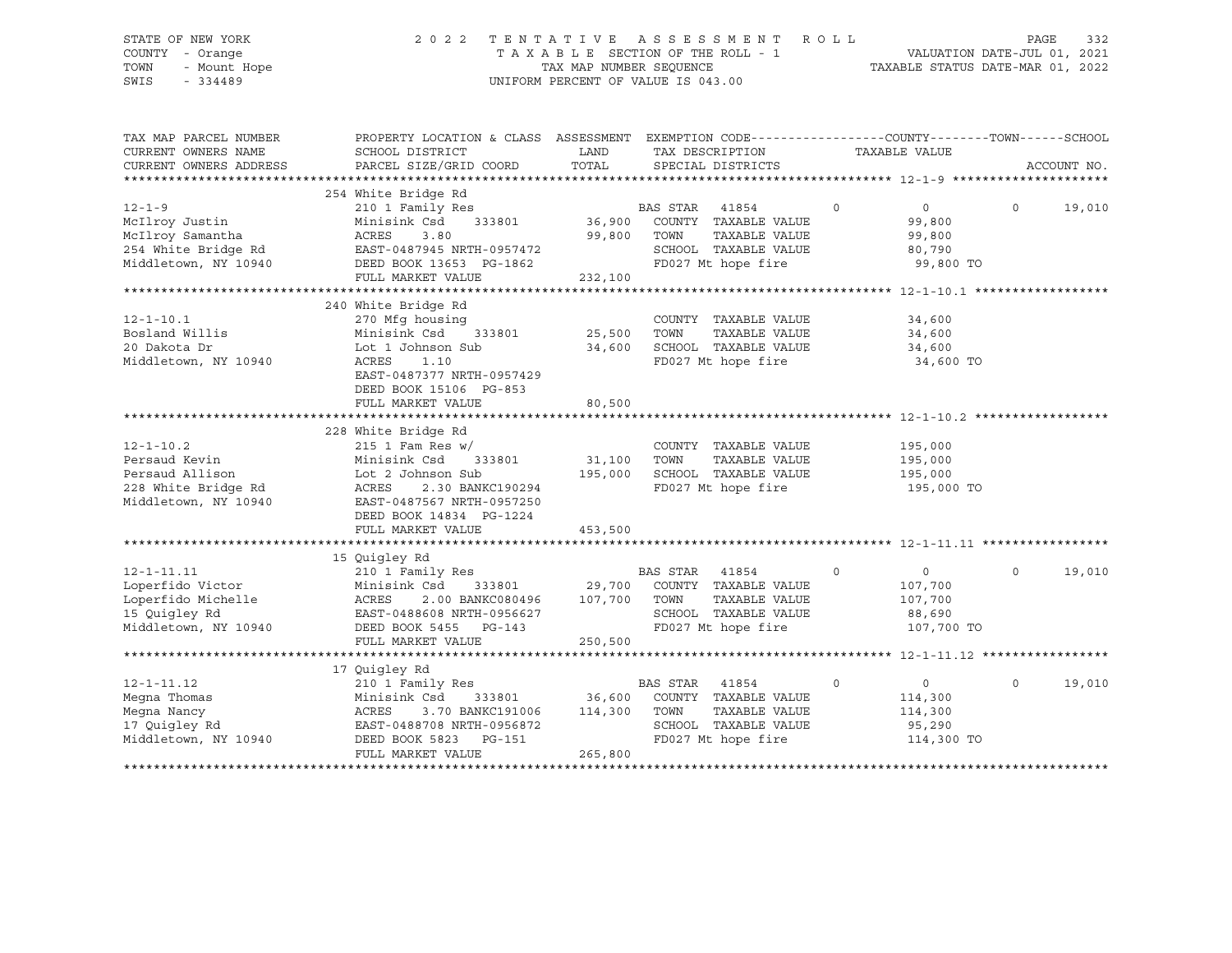### STATE OF NEW YORK 2 0 2 2 T E N T A T I V E A S S E S S M E N T R O L L PAGE 333 COUNTY - Orange T A X A B L E SECTION OF THE ROLL - 1 VALUATION DATE-JUL 01, 2021 TOWN - Mount Hope TAX NAP NUMBER SEQUENCE TAXABLE STATUS DATE-MAR 01, 2022<br>TAXABLE STATUS DATE-MAR 01, 2022 UNIFORM PERCENT OF VALUE IS 043.00

TAX MAP PARCEL NUMBER PROPERTY LOCATION & CLASS ASSESSMENT EXEMPTION CODE------------------COUNTY--------TOWN------SCHOOL CURRENT OWNERS NAME SCHOOL DISTRICT LAND TAX DESCRIPTION TAXABLE VALUE CURRENT OWNERS ADDRESS PARCEL SIZE/GRID COORD TOTAL SPECIAL DISTRICTS ACCOUNT NO. \*\*\*\*\*\*\*\*\*\*\*\*\*\*\*\*\*\*\*\*\*\*\*\*\*\*\*\*\*\*\*\*\*\*\*\*\*\*\*\*\*\*\*\*\*\*\*\*\*\*\*\*\*\*\*\*\*\*\*\*\*\*\*\*\*\*\*\*\*\*\*\*\*\*\*\*\*\*\*\*\*\*\*\*\*\*\*\*\*\*\*\*\*\*\*\*\*\*\*\*\*\*\* 12-1-11.2 \*\*\*\*\*\*\*\*\*\*\*\*\*\*\*\*\*\* 208 White Bridge Rd 12-1-11.2 240 Rural res COUNTY TAXABLE VALUE 145,200 Disanto Antonio Minisink Csd 333801 47,800 TOWN TAXABLE VALUE 145,200 Disanto Rocco ACRES 17.10 145,200 SCHOOL TAXABLE VALUE 145,200 1224 84th St EAST-0488210 NRTH-0957013 FD027 Mt hope fire 145,200 TO Brooklyn, NY 11228 DEED BOOK 5446 PG-345 FULL MARKET VALUE 337,700 \*\*\*\*\*\*\*\*\*\*\*\*\*\*\*\*\*\*\*\*\*\*\*\*\*\*\*\*\*\*\*\*\*\*\*\*\*\*\*\*\*\*\*\*\*\*\*\*\*\*\*\*\*\*\*\*\*\*\*\*\*\*\*\*\*\*\*\*\*\*\*\*\*\*\*\*\*\*\*\*\*\*\*\*\*\*\*\*\*\*\*\*\*\*\*\*\*\*\*\*\*\*\* 12-1-12 \*\*\*\*\*\*\*\*\*\*\*\*\*\*\*\*\*\*\*\* 24 Quigley Rd 12-1-12 240 Rural res COUNTY TAXABLE VALUE 71,200 Disanto Antonio Minisink Csd 333801 50,700 TOWN TAXABLE VALUE 71,200 Disanto Rocco ACRES 16.00 71,200 SCHOOL TAXABLE VALUE 71,200 1224 84th St EAST-0489397 NRTH-0957812 FD027 Mt hope fire 71,200 TO Brooklyn, NY 11228 DEED BOOK 2480 PG-00324 FULL MARKET VALUE 165,600 \*\*\*\*\*\*\*\*\*\*\*\*\*\*\*\*\*\*\*\*\*\*\*\*\*\*\*\*\*\*\*\*\*\*\*\*\*\*\*\*\*\*\*\*\*\*\*\*\*\*\*\*\*\*\*\*\*\*\*\*\*\*\*\*\*\*\*\*\*\*\*\*\*\*\*\*\*\*\*\*\*\*\*\*\*\*\*\*\*\*\*\*\*\*\*\*\*\*\*\*\*\*\* 12-1-14.2 \*\*\*\*\*\*\*\*\*\*\*\*\*\*\*\*\*\* 1399 St Hwy 211 12-1-14.2 210 1 Family Res COUNTY TAXABLE VALUE 85,000 Jarboe William J Minisink Csd 333801 25,000 TOWN TAXABLE VALUE 85,000 Pierson Lorna E unfinished 2022 assessmen 85,000 SCHOOL TAXABLE VALUE 85,000 1399 St Hwy 211 West assessed for renov 2022 FD027 Mt hope fire 85,000 TO Middletown, NY 10940 ACRES 1.00 BANKC030015 EAST-0490230 NRTH-0958447 DEED BOOK 14744 PG-996 FULL MARKET VALUE 197,700 \*\*\*\*\*\*\*\*\*\*\*\*\*\*\*\*\*\*\*\*\*\*\*\*\*\*\*\*\*\*\*\*\*\*\*\*\*\*\*\*\*\*\*\*\*\*\*\*\*\*\*\*\*\*\*\*\*\*\*\*\*\*\*\*\*\*\*\*\*\*\*\*\*\*\*\*\*\*\*\*\*\*\*\*\*\*\*\*\*\*\*\*\*\*\*\*\*\*\*\*\*\*\* 12-1-15.1 \*\*\*\*\*\*\*\*\*\*\*\*\*\*\*\*\*\* Quigley Rd 12-1-15.1 320 Rural vacant COUNTY TAXABLE VALUE 56,500 Pierson Josiah Minisink Csd 333801 56,500 TOWN TAXABLE VALUE 56,500 Pierson Jennifer ACRES 33.00 56,500 SCHOOL TAXABLE VALUE 56,500 134 East 5Th St EAST-0488996 NRTH-0956322 FD027 Mt hope fire 56,500 TO East Greenville, PA 18041 DEED BOOK 4906 PG-249 FULL MARKET VALUE 131,400 \*\*\*\*\*\*\*\*\*\*\*\*\*\*\*\*\*\*\*\*\*\*\*\*\*\*\*\*\*\*\*\*\*\*\*\*\*\*\*\*\*\*\*\*\*\*\*\*\*\*\*\*\*\*\*\*\*\*\*\*\*\*\*\*\*\*\*\*\*\*\*\*\*\*\*\*\*\*\*\*\*\*\*\*\*\*\*\*\*\*\*\*\*\*\*\*\*\*\*\*\*\*\* 12-1-15.21 \*\*\*\*\*\*\*\*\*\*\*\*\*\*\*\*\* 63 Pierson Hill Rd 12-1-15.21 210 1 Family Res BAS STAR 41854 0 0 0 19,010 Coleman Jeffrey A Minisink Csd 333801 31,100 COUNTY TAXABLE VALUE 110,600 63 Pierson Hill Rd ACRES 2.30 110,600 TOWN TAXABLE VALUE 110,600 Middletown, NY 10940 EAST-0491620 NRTH-0958201 SCHOOL TAXABLE VALUE 91,590 DEED BOOK 11505 PG-851 FD027 Mt hope fire 110,600 TO FULL MARKET VALUE 257,200 \*\*\*\*\*\*\*\*\*\*\*\*\*\*\*\*\*\*\*\*\*\*\*\*\*\*\*\*\*\*\*\*\*\*\*\*\*\*\*\*\*\*\*\*\*\*\*\*\*\*\*\*\*\*\*\*\*\*\*\*\*\*\*\*\*\*\*\*\*\*\*\*\*\*\*\*\*\*\*\*\*\*\*\*\*\*\*\*\*\*\*\*\*\*\*\*\*\*\*\*\*\*\*\*\*\*\*\*\*\*\*\*\*\*\*\*\*\*\*\*\*\*\*\*\*\*\*\*\*\*\*\*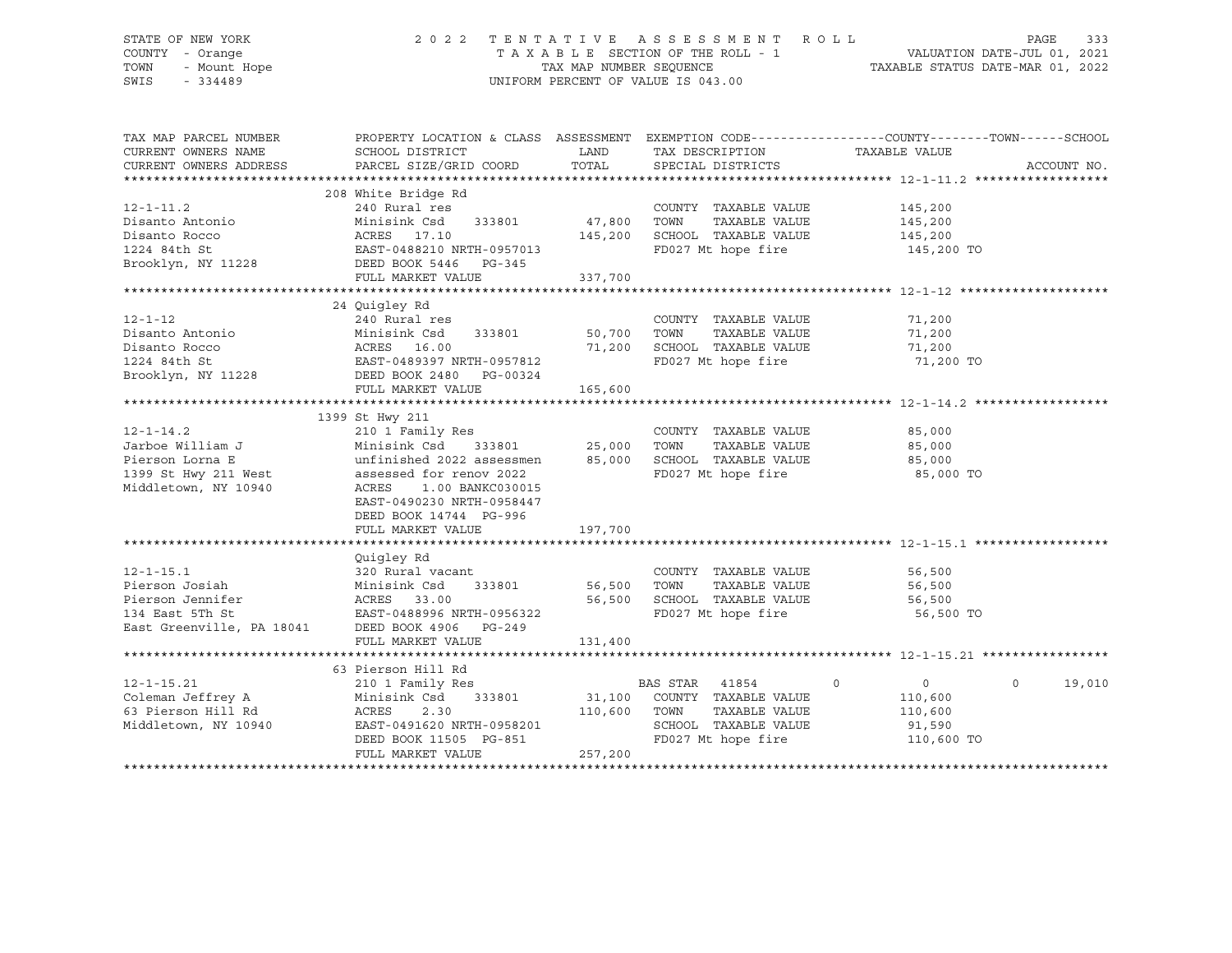| STATE OF NEW YORK                           |                                              |                         | 2022 TENTATIVE ASSESSMENT ROLL                                                                   |                |                                                                 |         | PAGE<br>334 |
|---------------------------------------------|----------------------------------------------|-------------------------|--------------------------------------------------------------------------------------------------|----------------|-----------------------------------------------------------------|---------|-------------|
| COUNTY - Orange                             |                                              |                         | TAXABLE SECTION OF THE ROLL - 1                                                                  |                | VALUATION DATE-JUL 01, 2021<br>TAXABLE STATUS DATE-MAR 01, 2022 |         |             |
| - Mount Hope<br>TOWN                        |                                              | TAX MAP NUMBER SEQUENCE |                                                                                                  |                |                                                                 |         |             |
| SWIS<br>$-334489$                           |                                              |                         | UNIFORM PERCENT OF VALUE IS 043.00                                                               |                |                                                                 |         |             |
|                                             |                                              |                         |                                                                                                  |                |                                                                 |         |             |
| TAX MAP PARCEL NUMBER                       |                                              |                         | PROPERTY LOCATION & CLASS ASSESSMENT EXEMPTION CODE----------------COUNTY-------TOWN------SCHOOL |                |                                                                 |         |             |
| CURRENT OWNERS NAME                         | SCHOOL DISTRICT                              | LAND                    | TAX DESCRIPTION                                                                                  |                | TAXABLE VALUE                                                   |         |             |
| CURRENT OWNERS ADDRESS                      | PARCEL SIZE/GRID COORD                       | TOTAL                   | SPECIAL DISTRICTS                                                                                |                |                                                                 |         | ACCOUNT NO. |
|                                             |                                              |                         |                                                                                                  |                |                                                                 |         |             |
|                                             | St Hwy 211                                   |                         |                                                                                                  |                |                                                                 |         |             |
| $12 - 1 - 15.221$                           | 120 Field crops                              |                         | AGDISTRICT 41720                                                                                 | $\overline{0}$ | 36,015 36,015                                                   |         | 36,015      |
| Pierson Orrin T                             | Minisink Csd<br>333801                       |                         | 43,300 COUNTY TAXABLE VALUE                                                                      |                | 7,285                                                           |         |             |
| 1448 St Hwy 211 West                        | Orrin T. Pierson Lot 1                       | 43,300 TOWN             | TAXABLE VALUE                                                                                    |                | 7,285                                                           |         |             |
| Middletown, NY 10940                        | SubMap $20-18$                               |                         | SCHOOL TAXABLE VALUE                                                                             |                | 7,285                                                           |         |             |
|                                             | filed 1/25/2018                              |                         | FD027 Mt hope fire                                                                               |                | 7,285 TO                                                        |         |             |
| MAY BE SUBJECT TO PAYMENT                   | ACRES 36.10                                  |                         | 36,015 EX                                                                                        |                |                                                                 |         |             |
| UNDER AGDIST LAW TIL 2026                   | EAST-0490236 NRTH-0957891                    |                         |                                                                                                  |                |                                                                 |         |             |
|                                             | DEED BOOK 12024 PG-1051                      |                         |                                                                                                  |                |                                                                 |         |             |
|                                             | FULL MARKET VALUE                            | 100,700                 |                                                                                                  |                |                                                                 |         |             |
|                                             |                                              |                         |                                                                                                  |                |                                                                 |         |             |
|                                             | 55 Pierson Hill Rd                           |                         |                                                                                                  |                |                                                                 |         |             |
| $12 - 1 - 15.222$                           | 878 Solar                                    |                         | AGDISTRICT 41720                                                                                 |                |                                                                 | 48,780  | 48,780      |
| Pierson Orrin T                             | Minisink Csd 333801 252,900 SOLAR EX C 49500 |                         |                                                                                                  |                | $0$ 48,780<br>0 451,590<br>451,590                              | 451,590 | 451,590     |
| 1448 St Hwy 211 West                        |                                              |                         | Orrin T. Pierson Lot 2 503,490 COUNTY TAXABLE VALUE                                              |                | 3,120                                                           |         |             |
| Middletown, NY 10940                        | SubMap 20-18                                 |                         | TAXABLE VALUE<br>TOWN                                                                            |                | 3,120                                                           |         |             |
|                                             | filed 1/25/2018                              |                         | SCHOOL TAXABLE VALUE                                                                             |                | 3,120                                                           |         |             |
| MAY BE SUBJECT TO PAYMENT                   | ACRES 35.30                                  |                         | FD027 Mt hope fire                                                                               |                | 454,710 TO                                                      |         |             |
| UNDER AGDIST LAW TIL 2026                   | EAST-0490819 NRTH-0957607                    |                         | 48,780 EX                                                                                        |                |                                                                 |         |             |
|                                             | DEED BOOK 12024 PG-1051                      |                         |                                                                                                  |                |                                                                 |         |             |
|                                             | FULL MARKET VALUE                            | 1170,900                |                                                                                                  |                |                                                                 |         |             |
|                                             |                                              |                         |                                                                                                  |                |                                                                 |         |             |
|                                             | 55 Pierson Hill Rd                           |                         |                                                                                                  |                |                                                                 |         |             |
| $12 - 1 - 15.223$                           | 877 Elc Pwr Othr                             |                         | AGDISTRICT 41720                                                                                 | $\overline{0}$ | 59,737                                                          | 59,737  | 59,737      |
| Pierson Orrin T                             | Minisink Csd<br>333801                       |                         | 188,500 SOLAR EX C 49500                                                                         | $\circ$        | 372,590                                                         | 372,590 | 372,590     |
| 1448 St Hwy 211 West                        | Orrin T. Pierson Lot 3                       |                         | 439,090 COUNTY TAXABLE VALUE                                                                     |                | 6,763                                                           |         |             |
| Middletown, NY 10940                        | SubMap 20-18                                 |                         | TOWN<br>TAXABLE VALUE                                                                            |                | 6,763                                                           |         |             |
|                                             | filed 1/25/2018                              |                         | SCHOOL TAXABLE VALUE                                                                             |                | 6,763                                                           |         |             |
| MAY BE SUBJECT TO PAYMENT                   | ACRES 35.60                                  |                         | FD027 Mt hope fire                                                                               |                | 379,353 TO                                                      |         |             |
| UNDER AGDIST LAW TIL 2026                   | EAST-0491364 NRTH-0957137                    |                         | 59,737 EX                                                                                        |                |                                                                 |         |             |
|                                             | DEED BOOK 12024 PG-1051                      |                         |                                                                                                  |                |                                                                 |         |             |
|                                             | FULL MARKET VALUE                            | 1021,100                |                                                                                                  |                |                                                                 |         |             |
|                                             |                                              |                         |                                                                                                  |                |                                                                 |         |             |
|                                             | 257 Tally Ho Rd                              |                         |                                                                                                  |                |                                                                 |         |             |
|                                             |                                              |                         |                                                                                                  |                |                                                                 | $\circ$ |             |
| $12 - 1 - 16.1$                             | 210 1 Family Res                             |                         | ENH STAR<br>41834                                                                                | 0              | $0 \qquad \qquad$                                               |         | 47,450      |
| Runnalls Irrevocable Trust Nil Minisink Csd | 333801                                       | 41,900                  | COUNTY TAXABLE VALUE                                                                             |                | 151,300                                                         |         |             |
| 257 Tally Ho Rd                             | ACRES<br>6.20                                | 151,300                 | TOWN<br>TAXABLE VALUE                                                                            |                | 151,300                                                         |         |             |
| Middletown, NY 10940                        | EAST-0491540 NRTH-0955722                    |                         | SCHOOL TAXABLE VALUE                                                                             |                | 103,850                                                         |         |             |
|                                             | DEED BOOK 13939 PG-823                       |                         | FD027 Mt hope fire                                                                               |                | 151,300 TO                                                      |         |             |
|                                             | FULL MARKET VALUE                            | 351,900                 |                                                                                                  |                |                                                                 |         |             |
|                                             | ******************                           |                         |                                                                                                  |                |                                                                 |         |             |
|                                             | 184/186 Tally Ho Rd                          |                         |                                                                                                  |                |                                                                 |         |             |
| $12 - 1 - 16.21$                            | 240 Rural res                                |                         | COUNTY TAXABLE VALUE                                                                             |                | 515,000                                                         |         |             |
| 186 Mt Hope, LLC                            | Minisink Csd<br>333801                       | 89,300                  | TAXABLE VALUE<br>TOWN                                                                            |                | 515,000                                                         |         |             |
| PO Box 7175                                 | ACRES<br>52.20                               | 515,000                 | SCHOOL TAXABLE VALUE                                                                             |                | 515,000                                                         |         |             |
| New York, NY 10150                          | EAST-0491646 NRTH-0953864                    |                         | FD027 Mt hope fire                                                                               |                | 515,000 TO                                                      |         |             |
|                                             | DEED BOOK 14462 PG-1759                      |                         |                                                                                                  |                |                                                                 |         |             |
|                                             | FULL MARKET VALUE                            | 1197,700                |                                                                                                  |                |                                                                 |         |             |
|                                             |                                              |                         |                                                                                                  |                |                                                                 |         |             |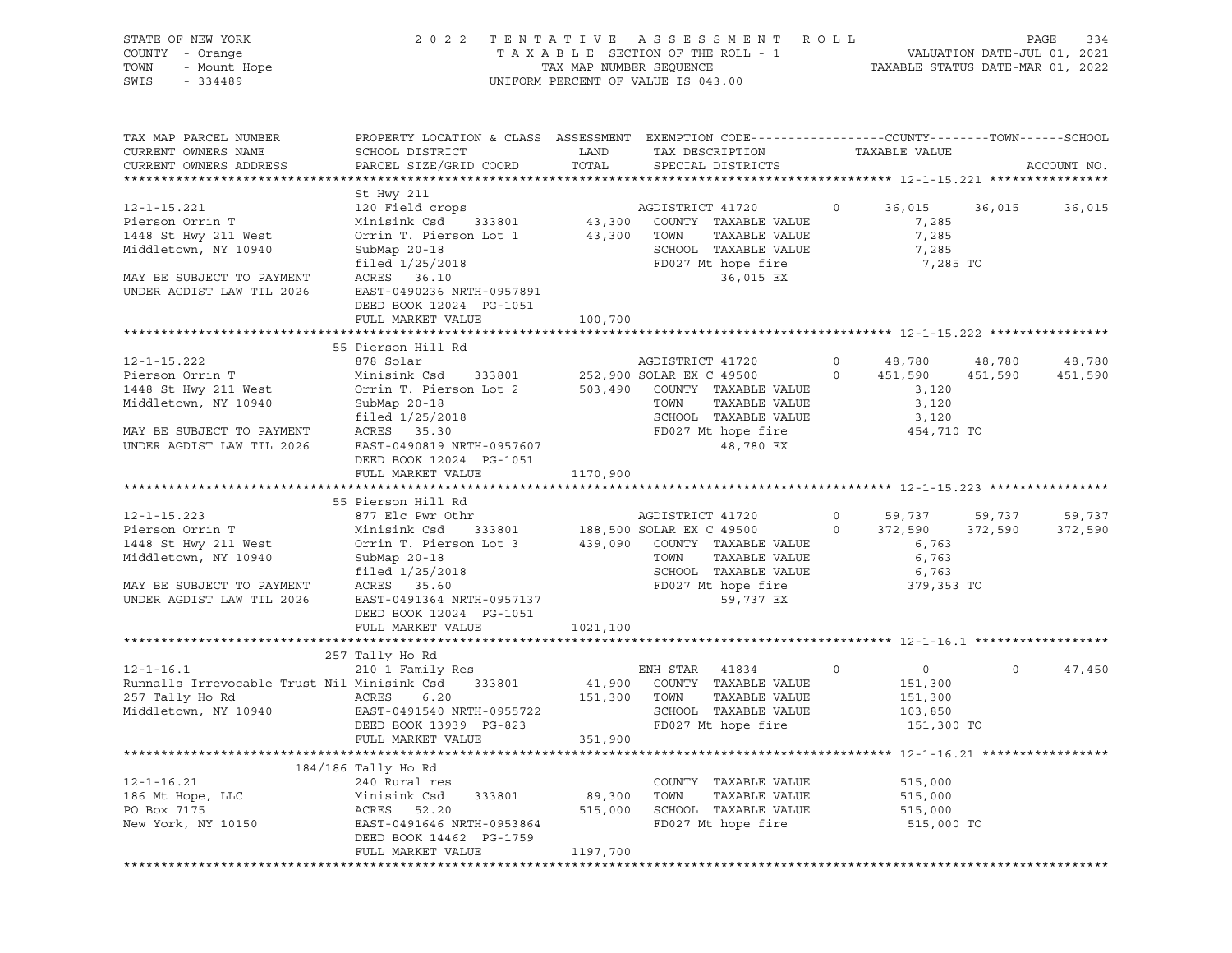| STATE OF NEW YORK        | 2 0 2 2                                                                                          |                         | TENTATIVE ASSESSMENT               | R O L L                          | 335<br>PAGE                 |
|--------------------------|--------------------------------------------------------------------------------------------------|-------------------------|------------------------------------|----------------------------------|-----------------------------|
| COUNTY - Orange          |                                                                                                  |                         | TAXABLE SECTION OF THE ROLL - 1    |                                  | VALUATION DATE-JUL 01, 2021 |
| TOWN<br>- Mount Hope     |                                                                                                  | TAX MAP NUMBER SEQUENCE |                                    | TAXABLE STATUS DATE-MAR 01, 2022 |                             |
| SWIS<br>$-334489$        |                                                                                                  |                         | UNIFORM PERCENT OF VALUE IS 043.00 |                                  |                             |
|                          |                                                                                                  |                         |                                    |                                  |                             |
| TAX MAP PARCEL NUMBER    | PROPERTY LOCATION & CLASS ASSESSMENT EXEMPTION CODE----------------COUNTY-------TOWN------SCHOOL |                         |                                    |                                  |                             |
| CURRENT OWNERS NAME      | SCHOOL DISTRICT                                                                                  | LAND                    | TAX DESCRIPTION                    | TAXABLE VALUE                    |                             |
| CURRENT OWNERS ADDRESS   | PARCEL SIZE/GRID COORD                                                                           | TOTAL                   | SPECIAL DISTRICTS                  |                                  | ACCOUNT NO.                 |
|                          |                                                                                                  |                         |                                    |                                  |                             |
|                          | 229 Tally Ho Rd                                                                                  |                         |                                    |                                  |                             |
| $12 - 1 - 16.41$         | 210 1 Family Res                                                                                 |                         | COUNTY TAXABLE VALUE               | 182,000                          |                             |
| Peters Hans J            | 333801<br>Minisink Csd                                                                           | 31,600                  | TOWN<br>TAXABLE VALUE              | 182,000                          |                             |
| Rich Rita G              | Lt 4 Runnalls Farm Sub                                                                           | 182,000                 | SCHOOL TAXABLE VALUE               | 182,000                          |                             |
| 229 Tally Ho Rd          | ACRES<br>2.40                                                                                    |                         | FD027 Mt hope fire                 | 182,000 TO                       |                             |
| Middletown, NY 10940     | EAST-0491341 NRTH-0955257                                                                        |                         |                                    |                                  |                             |
|                          | DEED BOOK 11681 PG-634                                                                           |                         |                                    |                                  |                             |
|                          | FULL MARKET VALUE                                                                                | 423,300                 |                                    |                                  |                             |
|                          |                                                                                                  |                         |                                    |                                  |                             |
|                          | Co Hwy 60                                                                                        |                         |                                    |                                  |                             |
| $12 - 1 - 16.42$         | 322 Rural vac>10                                                                                 |                         | COUNTY TAXABLE VALUE               | 59,700                           |                             |
| Feder Doron              | Minisink Csd<br>333801                                                                           | 59,700                  | TOWN<br>TAXABLE VALUE              | 59,700                           |                             |
| 33 Philip Dr             | ACRES 47.90                                                                                      | 59,700                  | SCHOOL TAXABLE VALUE               | 59,700                           |                             |
| Montgomery, NY 12549     | EAST-0490390 NRTH-0955785                                                                        |                         | FD027 Mt hope fire                 | 59,700 TO                        |                             |
|                          | DEED BOOK 4274<br>PG-160                                                                         |                         |                                    |                                  |                             |
|                          | FULL MARKET VALUE                                                                                | 138,800                 |                                    |                                  |                             |
|                          |                                                                                                  |                         |                                    |                                  |                             |
|                          | 183 Tally Ho Rd                                                                                  |                         |                                    |                                  |                             |
| $12 - 1 - 16.51$         | 210 1 Family Res                                                                                 |                         | COUNTY TAXABLE VALUE               | 199,000                          |                             |
| Guo Wen                  | 333801<br>Minisink Csd                                                                           | 26,000                  | TOWN<br>TAXABLE VALUE              | 199,000                          |                             |
| 23 Greenwich Ave         | Lt 1 Paradise Homes Sub                                                                          | 199,000                 | SCHOOL TAXABLE VALUE               | 199,000                          |                             |
| Central Valley, NY 10917 | Map 1002-05                                                                                      |                         | FD027 Mt hope fire                 | 199,000 TO                       |                             |
|                          | filed $12/29/2005$                                                                               |                         |                                    |                                  |                             |
|                          | ACRES<br>1.30                                                                                    |                         |                                    |                                  |                             |
|                          | EAST-0490624 NRTH-0954316                                                                        |                         |                                    |                                  |                             |
|                          | DEED BOOK 15106 PG-1483                                                                          |                         |                                    |                                  |                             |
|                          | FULL MARKET VALUE                                                                                | 462,800                 |                                    |                                  |                             |
|                          |                                                                                                  |                         |                                    |                                  |                             |
|                          | 175 Tally Ho Rd                                                                                  |                         |                                    |                                  |                             |
| $12 - 1 - 16.52$         | 210 1 Family Res                                                                                 |                         | BAS STAR 41854                     | 0<br>$\circ$                     | 19,010<br>$\circ$           |
| Whitaker Alvin Sr        | 333801<br>Minisink Csd                                                                           |                         | 26,000 COUNTY TAXABLE VALUE        | 214,100                          |                             |
| Craig-Whitaker Stephanie | Lt 2 Paradise Homes Sub                                                                          | 214,100                 | TOWN<br>TAXABLE VALUE              | 214,100                          |                             |
| 175 Tally Ho Rd          | Map 1002-05                                                                                      |                         | SCHOOL TAXABLE VALUE               | 195,090                          |                             |
| Middletown, NY 10940     | filed 12/29/2005                                                                                 |                         | FD027 Mt hope fire                 | 214,100 TO                       |                             |
|                          | ACRES<br>1.30 BANKN140687                                                                        |                         |                                    |                                  |                             |
|                          | EAST-0490495 NRTH-0954209                                                                        |                         |                                    |                                  |                             |
|                          | DEED BOOK 12673 PG-1424                                                                          |                         |                                    |                                  |                             |
|                          | FULL MARKET VALUE                                                                                | 497,900                 |                                    |                                  |                             |
|                          |                                                                                                  |                         |                                    |                                  |                             |
|                          | 169 Tally Ho Rd                                                                                  |                         |                                    |                                  |                             |
| $12 - 1 - 16.53$         | 210 1 Family Res                                                                                 |                         | BAS STAR<br>41854                  | 0<br>0                           | 0<br>19,010                 |
| Dash Stanley             | Minisink Csd<br>333801                                                                           | 26,000                  | COUNTY<br>TAXABLE VALUE            |                                  |                             |
| Dash Pamela              | Lt 3 Paradise Homes Sub                                                                          | 170,000                 | TOWN<br>TAXABLE VALUE              | 170,000                          |                             |
| 169 Tally Ho Rd          |                                                                                                  |                         |                                    | 170,000                          |                             |
|                          | Map 1002-05                                                                                      |                         | SCHOOL TAXABLE VALUE               | 150,990                          |                             |
| Middletown, NY 10940     | filed 12/29/2005                                                                                 |                         | FD027 Mt hope fire                 | 170,000 TO                       |                             |
|                          | ACRES<br>1.20 BANKC061155                                                                        |                         |                                    |                                  |                             |
|                          | EAST-0490318 NRTH-0954127                                                                        |                         |                                    |                                  |                             |
|                          | DEED BOOK 12579 PG-1090                                                                          |                         |                                    |                                  |                             |
|                          | FULL MARKET VALUE                                                                                | 395,300                 |                                    |                                  |                             |
|                          |                                                                                                  |                         |                                    |                                  |                             |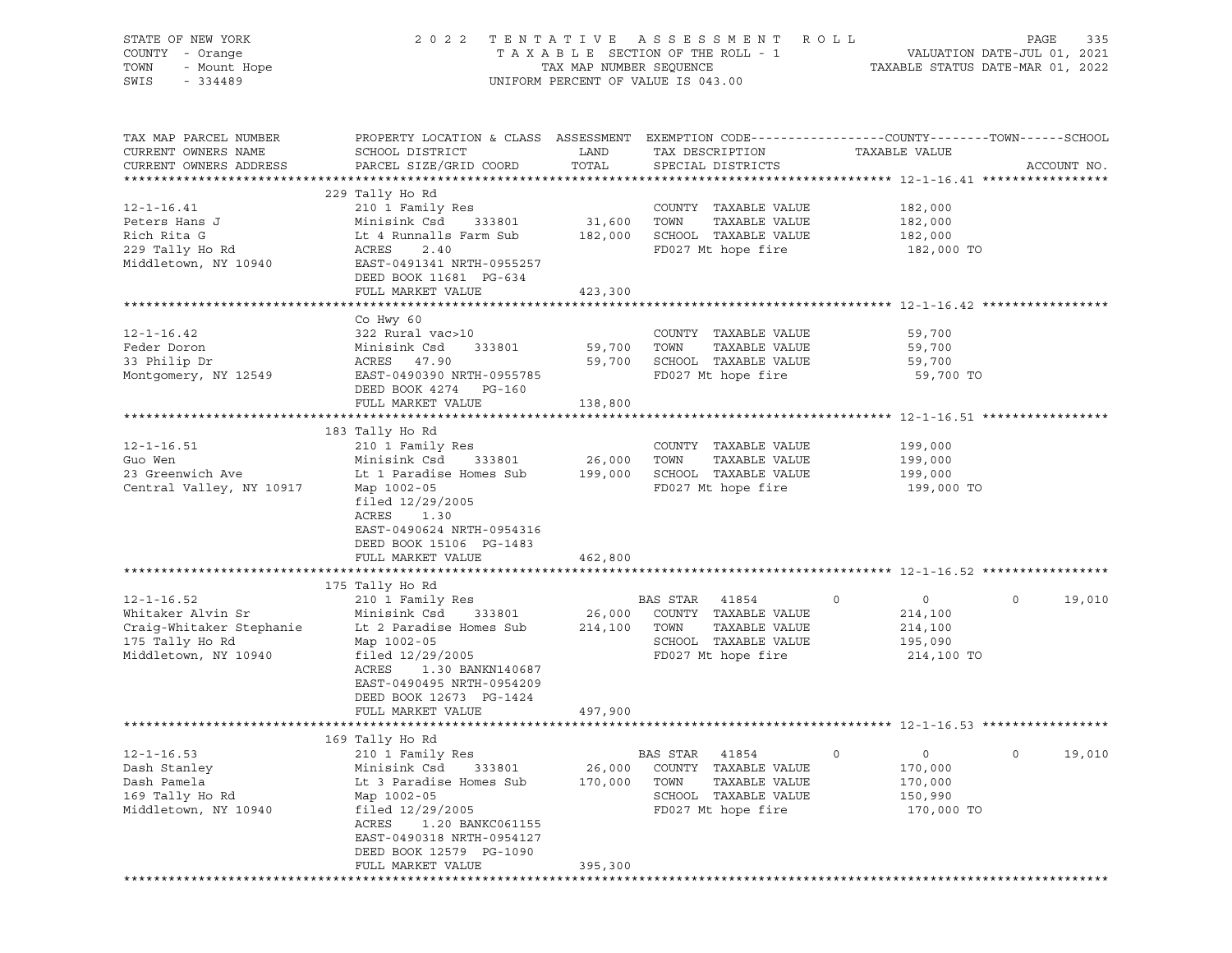| STATE OF NEW YORK<br>COUNTY - Orange<br>- Orange<br>- Mount Hope<br>TOWN<br>SWIS<br>$-334489$ |                                                                                                                                                   |               | FENTATIVE ASSESSMENT ROLL PAGE 336<br>TAXABLE SECTION OF THE ROLL - 1 VALUATION DATE-JUL 01, 2021<br>TAX MAP NUMBER SEQUENCE TAXABLE STATUS DATE-MAR 01, 2022<br>2022 TENTATIVE ASSESSMENT ROLL<br>UNIFORM PERCENT OF VALUE IS 043.00 |                           |                          |
|-----------------------------------------------------------------------------------------------|---------------------------------------------------------------------------------------------------------------------------------------------------|---------------|---------------------------------------------------------------------------------------------------------------------------------------------------------------------------------------------------------------------------------------|---------------------------|--------------------------|
| TAX MAP PARCEL NUMBER<br>CURRENT OWNERS NAME<br>CURRENT OWNERS ADDRESS                        | PROPERTY LOCATION & CLASS ASSESSMENT EXEMPTION CODE----------------COUNTY-------TOWN------SCHOOL<br>SCHOOL DISTRICT<br>PARCEL SIZE/GRID COORD     | LAND<br>TOTAL | TAX DESCRIPTION<br>SPECIAL DISTRICTS                                                                                                                                                                                                  | TAXABLE VALUE             | ACCOUNT NO.              |
|                                                                                               |                                                                                                                                                   |               |                                                                                                                                                                                                                                       |                           |                          |
| $12 - 1 - 16.54$                                                                              | 157 Tally Ho Rd<br>210 1 Family Res                                                                                                               |               | COUNTY TAXABLE VALUE                                                                                                                                                                                                                  | 231,000                   |                          |
| Lattimer Christopher                                                                          | Minisink Csd 333801                                                                                                                               |               | 53,000 TOWN TAXABLE VALUE                                                                                                                                                                                                             | 231,000                   |                          |
| Lattimer Amy                                                                                  | Lt 4 Paradise Homes Sub 231,000 SCHOOL TAXABLE VALUE                                                                                              |               |                                                                                                                                                                                                                                       | 231,000                   |                          |
| 157 Tally Ho Rd                                                                               | Map 1002-05                                                                                                                                       |               | FD027 Mt hope fire                                                                                                                                                                                                                    | 231,000 TO                |                          |
| Middletown, NY 10940                                                                          | filed 12/29/2005                                                                                                                                  |               |                                                                                                                                                                                                                                       |                           |                          |
|                                                                                               | ACRES 20.20 BANKC030614                                                                                                                           |               |                                                                                                                                                                                                                                       |                           |                          |
|                                                                                               | EAST-0489586 NRTH-0954634                                                                                                                         |               |                                                                                                                                                                                                                                       |                           |                          |
|                                                                                               | DEED BOOK 14040 PG-950<br>FULL MARKET VALUE                                                                                                       | 537,200       |                                                                                                                                                                                                                                       |                           |                          |
|                                                                                               |                                                                                                                                                   |               |                                                                                                                                                                                                                                       |                           |                          |
|                                                                                               | 191 Tally Ho Rd                                                                                                                                   |               |                                                                                                                                                                                                                                       |                           |                          |
| $12 - 1 - 16.6$                                                                               | 210 1 Family Res                                                                                                                                  |               | COUNTY TAXABLE VALUE                                                                                                                                                                                                                  | 187,100                   |                          |
| Pedro Joseph                                                                                  | Minisink Csd     333801<br>Lt 2 Runnalls Farm Sub                                                                                                 |               |                                                                                                                                                                                                                                       | 187,100                   |                          |
| $191$ Tally Ho Rd                                                                             |                                                                                                                                                   |               |                                                                                                                                                                                                                                       | 187,100                   |                          |
| Middletown, NY 10940                                                                          | Minisink Csd 333801 46,400 TOWN TAXABLE VALUE<br>Lt 2 Runnalls Farm Sub 187,100 SCHOOL TAXABLE VALUE<br>ACRES 2.20 BANKC030230 FD027 Mt hope fire |               |                                                                                                                                                                                                                                       | 187,100 TO                |                          |
|                                                                                               | EAST-0490716 NRTH-0954442                                                                                                                         |               |                                                                                                                                                                                                                                       |                           |                          |
|                                                                                               | DEED BOOK 6069 PG-71<br>FULL MARKET VALUE                                                                                                         | 435,100       |                                                                                                                                                                                                                                       |                           |                          |
|                                                                                               |                                                                                                                                                   |               |                                                                                                                                                                                                                                       |                           |                          |
|                                                                                               | 199 Tally Ho Rd                                                                                                                                   |               |                                                                                                                                                                                                                                       |                           |                          |
| $12 - 1 - 16.71$                                                                              | 210 1 Family Res                                                                                                                                  |               | COUNTY TAXABLE VALUE                                                                                                                                                                                                                  | 256,000                   |                          |
|                                                                                               |                                                                                                                                                   |               | TAXABLE VALUE                                                                                                                                                                                                                         | 256,000                   |                          |
| Brownsey Douglas<br>Brownsey Sandra<br>199 Tally Ho Rd                                        | Minisink Csd 333801 41,900 TOWN<br>Pt Lt 3 Runnalls Farm Sub 256,000 SCHOOL<br>ACRES 10.00 BANKC030217 FD027 Mt                                   |               | 256,000 SCHOOL TAXABLE VALUE                                                                                                                                                                                                          | 256,000                   |                          |
|                                                                                               |                                                                                                                                                   |               | FD027 Mt hope fire                                                                                                                                                                                                                    | 256,000 TO                |                          |
| Middletown, NY 10940                                                                          | EAST-0490844 NRTH-0954742                                                                                                                         |               |                                                                                                                                                                                                                                       |                           |                          |
|                                                                                               | DEED BOOK 5902 PG-89<br>FULL MARKET VALUE                                                                                                         | 595,300       |                                                                                                                                                                                                                                       |                           |                          |
|                                                                                               |                                                                                                                                                   |               |                                                                                                                                                                                                                                       |                           |                          |
|                                                                                               | Co Hwy 60                                                                                                                                         |               |                                                                                                                                                                                                                                       |                           |                          |
| $12 - 1 - 16.72$                                                                              | 322 Rural vac>10                                                                                                                                  |               | COUNTY TAXABLE VALUE                                                                                                                                                                                                                  | 30,000                    |                          |
| Brownsey Arthur                                                                               |                                                                                                                                                   |               |                                                                                                                                                                                                                                       | 30,000                    |                          |
| Brownsey Madison<br>199 Tally Ho Rd                                                           | Minisink Csd 333801 30,000 TOWN TAXABLE VALUE<br>Pt Lt 3 Runnalls Farm Sub 30,000 SCHOOL TAXABLE VALUE                                            |               |                                                                                                                                                                                                                                       | 30,000                    |                          |
|                                                                                               | ACRES 20.00                                                                                                                                       |               | FD027 Mt hope fire                                                                                                                                                                                                                    | 30,000 TO                 |                          |
| Middletown, NY 10940                                                                          | EAST-0489967 NRTH-0955024                                                                                                                         |               |                                                                                                                                                                                                                                       |                           |                          |
|                                                                                               | DEED BOOK 15086 PG-1205                                                                                                                           |               |                                                                                                                                                                                                                                       |                           |                          |
|                                                                                               | FULL MARKET VALUE                                                                                                                                 | 69,800        |                                                                                                                                                                                                                                       |                           |                          |
|                                                                                               | 259 Tally Ho Rd                                                                                                                                   |               |                                                                                                                                                                                                                                       |                           |                          |
| $12 - 1 - 17$                                                                                 | 270 Mfg housing                                                                                                                                   |               |                                                                                                                                                                                                                                       | $\circ$<br>18,100         | 18,100<br>18,100         |
| Dembeck Robert                                                                                | Minisink Csd 333801                                                                                                                               |               | AGED 41800<br>25,000 ENH STAR 41834                                                                                                                                                                                                   | $\overline{0}$<br>$\circ$ | $\overline{0}$<br>18,100 |
| 259 Tally Ho Rd                                                                               |                                                                                                                                                   |               | 36,200 COUNTY TAXABLE VALUE                                                                                                                                                                                                           | 18,100                    |                          |
| Middletown, NY 10940                                                                          |                                                                                                                                                   |               | TOWN<br>TAXABLE VALUE                                                                                                                                                                                                                 | 18,100                    |                          |
|                                                                                               |                                                                                                                                                   |               | SCHOOL TAXABLE VALUE                                                                                                                                                                                                                  | $\circ$                   |                          |
|                                                                                               | FULL MARKET VALUE                                                                                                                                 |               | 84,200 FD027 Mt hope fire                                                                                                                                                                                                             | 36,200 TO                 |                          |
|                                                                                               |                                                                                                                                                   |               |                                                                                                                                                                                                                                       |                           |                          |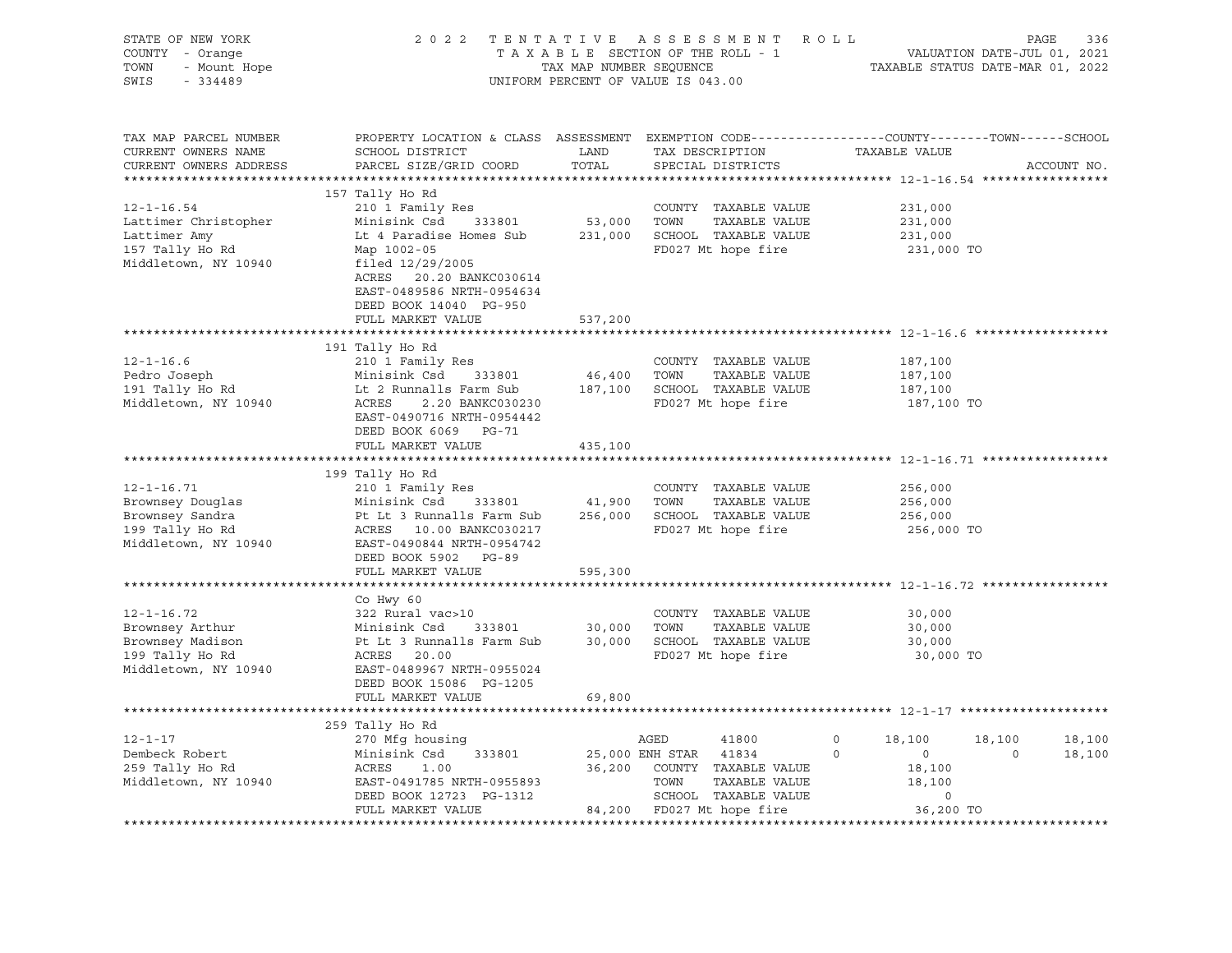| STATE OF NEW YORK<br>COUNTY - Orange<br>TOWN<br>- Mount Hope           |                                                                                                                                              | TAX MAP NUMBER SEQUENCE | 2022 TENTATIVE ASSESSMENT ROLL<br>TAXABLE SECTION OF THE ROLL - 1 | VALUATION DATE-JUL 01, 2021                              | PAGE<br>337<br>TAXABLE STATUS DATE-MAR 01, 2022 |
|------------------------------------------------------------------------|----------------------------------------------------------------------------------------------------------------------------------------------|-------------------------|-------------------------------------------------------------------|----------------------------------------------------------|-------------------------------------------------|
| SWIS<br>$-334489$                                                      |                                                                                                                                              |                         | UNIFORM PERCENT OF VALUE IS 043.00                                |                                                          |                                                 |
| TAX MAP PARCEL NUMBER<br>CURRENT OWNERS NAME<br>CURRENT OWNERS ADDRESS | PROPERTY LOCATION & CLASS ASSESSMENT EXEMPTION CODE---------------COUNTY-------TOWN------SCHOOL<br>SCHOOL DISTRICT<br>PARCEL SIZE/GRID COORD | LAND<br>TOTAL           | TAX DESCRIPTION<br>SPECIAL DISTRICTS                              | TAXABLE VALUE                                            | ACCOUNT NO.                                     |
|                                                                        |                                                                                                                                              |                         |                                                                   |                                                          |                                                 |
|                                                                        | 232 Tally Ho Rd                                                                                                                              |                         |                                                                   |                                                          |                                                 |
| $12 - 1 - 18.1$                                                        | 240 Rural res                                                                                                                                |                         | COUNTY TAXABLE VALUE                                              | 287,400                                                  |                                                 |
| Bonacic Melissa<br>232 Tally Ho Rd                                     | Minisink Csd<br>333801<br>ACRES 17.00                                                                                                        | 51,500                  | TOWN<br>TAXABLE VALUE<br>287,400 SCHOOL TAXABLE VALUE             | 287,400<br>287,400                                       |                                                 |
| Middletown, NY 10940                                                   | EAST-0492077 NRTH-0954669                                                                                                                    |                         | FD021 Howells fire                                                | 287,400 TO                                               |                                                 |
|                                                                        | DEED BOOK 14647 PG-386                                                                                                                       |                         |                                                                   |                                                          |                                                 |
|                                                                        | FULL MARKET VALUE                                                                                                                            | 668,400                 |                                                                   |                                                          |                                                 |
|                                                                        |                                                                                                                                              |                         |                                                                   |                                                          |                                                 |
|                                                                        | 199 Mapes Rd                                                                                                                                 |                         |                                                                   |                                                          |                                                 |
| $12 - 1 - 18.222$                                                      | 240 Rural res                                                                                                                                |                         | BAS STAR<br>41854                                                 | $\overline{0}$<br>$\Omega$                               | $\Omega$<br>19,010                              |
| Murtagh Patricia                                                       | Minisink Csd<br>333801                                                                                                                       | 33,700                  | COUNTY TAXABLE VALUE                                              | 214,500                                                  |                                                 |
| 199 Mapes Rd                                                           | ACRES 10.00                                                                                                                                  |                         | 214,500 TOWN<br>TAXABLE VALUE                                     | 214,500                                                  |                                                 |
| Middletown, NY 10940                                                   | EAST-0492731 NRTH-0955250                                                                                                                    |                         | SCHOOL TAXABLE VALUE                                              | 195,490                                                  |                                                 |
|                                                                        | DEED BOOK 3334 PG-42<br>FULL MARKET VALUE                                                                                                    |                         | FD021 Howells fire                                                | 214,500 TO                                               |                                                 |
|                                                                        |                                                                                                                                              | 498,800                 |                                                                   |                                                          |                                                 |
|                                                                        | 246 Tally Ho Rd                                                                                                                              |                         |                                                                   |                                                          |                                                 |
| $12 - 1 - 18.31$                                                       | 210 1 Family Res                                                                                                                             |                         | COUNTY TAXABLE VALUE                                              | 175,000                                                  |                                                 |
| Wong William Ngun                                                      | Minisink Csd<br>333801                                                                                                                       | 22,400                  | TAXABLE VALUE<br>TOWN                                             | 175,000                                                  |                                                 |
| Lau-Wong Karen                                                         | Lt 1 Leonhardt SM 504-03                                                                                                                     |                         | 175,000 SCHOOL TAXABLE VALUE                                      | 175,000                                                  |                                                 |
| 246 Tally Ho Rd                                                        | filed 10-07-03                                                                                                                               |                         | FD021 Howells fire                                                | 175,000 TO                                               |                                                 |
| Middletown, NY 10940                                                   | ACRES 1.30                                                                                                                                   |                         |                                                                   |                                                          |                                                 |
|                                                                        | EAST-0491886 NRTH-0955187                                                                                                                    |                         |                                                                   |                                                          |                                                 |
|                                                                        | DEED BOOK 14894 PG-636                                                                                                                       |                         |                                                                   |                                                          |                                                 |
|                                                                        | FULL MARKET VALUE                                                                                                                            | 407,000                 |                                                                   |                                                          |                                                 |
|                                                                        |                                                                                                                                              |                         |                                                                   |                                                          |                                                 |
|                                                                        | 254 Tally Ho Rd                                                                                                                              |                         |                                                                   |                                                          |                                                 |
| $12 - 1 - 18.32$<br>Curabba Nicholas                                   | 210 1 Family Res<br>Minisink Csd<br>333801                                                                                                   | 42,400                  | COUNTY TAXABLE VALUE<br>TOWN<br>TAXABLE VALUE                     | 238,000<br>238,000                                       |                                                 |
| Wight Vanessa R                                                        | Lt 2 Leonhardt SM 504-03                                                                                                                     |                         | 238,000 SCHOOL TAXABLE VALUE                                      | 238,000                                                  |                                                 |
| 254 Tally Ho Rd                                                        | filed 10-07-03                                                                                                                               |                         | FD021 Howells fire                                                | 238,000 TO                                               |                                                 |
| Middletown, NY 10940                                                   | ACRES<br>8.30                                                                                                                                |                         |                                                                   |                                                          |                                                 |
|                                                                        | EAST-0492203 NRTH-0955381                                                                                                                    |                         |                                                                   |                                                          |                                                 |
|                                                                        | DEED BOOK 13467 PG-1779                                                                                                                      |                         |                                                                   |                                                          |                                                 |
|                                                                        | FULL MARKET VALUE                                                                                                                            | 553,500                 |                                                                   |                                                          |                                                 |
|                                                                        |                                                                                                                                              | ************            |                                                                   | **************************** 12-1-18.33 **************** |                                                 |
|                                                                        | 205 Mapes Rd                                                                                                                                 |                         |                                                                   |                                                          |                                                 |
| $12 - 1 - 18.33$                                                       | 210 1 Family Res                                                                                                                             |                         | BAS STAR 41854                                                    | $\overline{0}$<br>$\circ$                                | $\circ$<br>19,010                               |
| Prum John H                                                            | Minisink Csd 333801                                                                                                                          | 28,500                  | COUNTY TAXABLE VALUE                                              | 176,000                                                  |                                                 |
| Chan Saret                                                             | Lt 3 Leonhardt SM 504-03                                                                                                                     | 176,000                 | TOWN<br>TAXABLE VALUE                                             | 176,000                                                  |                                                 |
| 205 Mapes Rd                                                           | filed 10-07-03                                                                                                                               |                         | SCHOOL TAXABLE VALUE<br>FD021 Howells fire                        | 156,990                                                  |                                                 |
| Middletown, NY 10940                                                   | ACRES<br>2.60<br>EAST-0492519 NRTH-0955666                                                                                                   |                         |                                                                   | 176,000 TO                                               |                                                 |
|                                                                        | DEED BOOK 12380 PG-241                                                                                                                       |                         |                                                                   |                                                          |                                                 |
|                                                                        | FULL MARKET VALUE                                                                                                                            | 409,300                 |                                                                   |                                                          |                                                 |
|                                                                        |                                                                                                                                              |                         |                                                                   |                                                          |                                                 |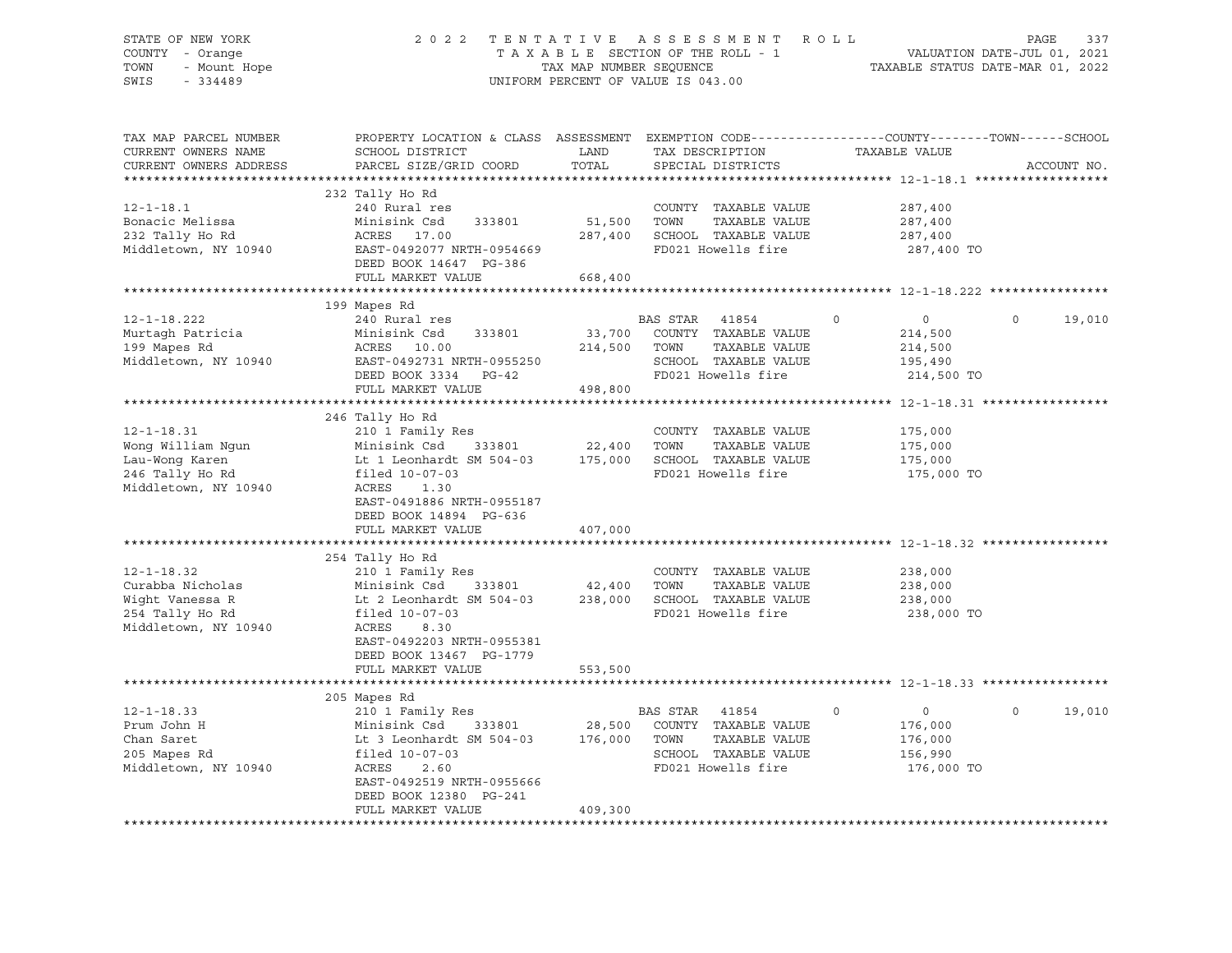| STATE OF NEW YORK<br>COUNTY - Orange<br>TOWN<br>- Mount Hope<br>$-334489$<br>SWIS                | TENTATIVE ASSESSMENT ROLL<br>2 0 2 2<br>PAGE<br>338<br>T A X A B L E SECTION OF THE ROLL - 1<br>T A X A B L E SECTION OF THE ROLL - 1<br>TAXABLE STATUS DATE-MAR 01, 2022<br>UNIFORM PERCENT OF VALUE IS 043.00 |                             |                                                                                                |                           |                        |                                                                        |                  |                   |
|--------------------------------------------------------------------------------------------------|-----------------------------------------------------------------------------------------------------------------------------------------------------------------------------------------------------------------|-----------------------------|------------------------------------------------------------------------------------------------|---------------------------|------------------------|------------------------------------------------------------------------|------------------|-------------------|
| TAX MAP PARCEL NUMBER<br>CURRENT OWNERS NAME<br>CURRENT OWNERS ADDRESS                           | PROPERTY LOCATION & CLASS ASSESSMENT EXEMPTION CODE----------------COUNTY-------TOWN-----SCHOOL<br>SCHOOL DISTRICT<br>PARCEL SIZE/GRID COORD                                                                    | LAND<br>TOTAL               | TAX DESCRIPTION<br>SPECIAL DISTRICTS                                                           |                           |                        | TAXABLE VALUE                                                          |                  | ACCOUNT NO.       |
|                                                                                                  |                                                                                                                                                                                                                 |                             |                                                                                                |                           |                        |                                                                        |                  |                   |
| $12 - 1 - 19.1$<br>Candela Jackey<br>Matta Rebecca<br>41 Pierson Hill Rd<br>Middletown, NY 10940 | 41 Pierson Hill Rd<br>210 1 Family Res<br>Minisink Csd 333801<br>UNFINISHED ASSESSMENT 201 158,300<br>ACRES<br>3.50<br>EAST-0492316 NRTH-0957614<br>DEED BOOK 13497 PG-599                                      | 36,000                      | BAS STAR 41854<br>COUNTY TAXABLE VALUE<br>TOWN<br>SCHOOL TAXABLE VALUE<br>FD027 Mt hope fire   | TAXABLE VALUE             | $\circ$                | $\overline{0}$<br>158,300<br>158,300<br>139,290<br>158,300 TO          | 0                | 19,010            |
|                                                                                                  | FULL MARKET VALUE                                                                                                                                                                                               | 368,100                     |                                                                                                |                           |                        |                                                                        |                  |                   |
|                                                                                                  |                                                                                                                                                                                                                 |                             |                                                                                                |                           |                        |                                                                        |                  |                   |
| $12 - 1 - 19.21$<br>Boyd Jeffrey<br>Boyd Margaret<br>277 Tally Ho Rd                             | 277 Tally Ho Rd<br>210 1 Family Res<br>Minisink Csd 333801<br>Minisi:<br>ACRES<br>8.00 BANKC030614 217,900                                                                                                      | 43,800                      | ENH STAR 41834<br>COUNTY TAXABLE VALUE<br>TOWN                                                 | TAXABLE VALUE             | $\circ$                | $\overline{0}$<br>217,900<br>217,900                                   | $\Omega$         | 47,450            |
|                                                                                                  | EAST-0491629 NRTH-0956267                                                                                                                                                                                       |                             | SCHOOL TAXABLE VALUE                                                                           |                           |                        | 170,450                                                                |                  |                   |
| Middletown, NY 10940                                                                             | DEED BOOK 3090 PG-00251                                                                                                                                                                                         |                             | FD027 Mt hope fire                                                                             |                           |                        | 217,900 TO                                                             |                  |                   |
|                                                                                                  | FULL MARKET VALUE                                                                                                                                                                                               | 506,700                     |                                                                                                |                           |                        |                                                                        |                  |                   |
|                                                                                                  | Co Hwy 60 & Tn Rd 15                                                                                                                                                                                            |                             |                                                                                                |                           |                        |                                                                        |                  |                   |
| $12 - 1 - 19.224$<br>Pelella Craiq<br>24 Twin Ponds Ln<br>Wallkill, NY 12589                     | 311 Res vac land<br>Minisink Csd<br>333801<br>Lot 4 Fed Land Sub<br>ACRES<br>4.60<br>EAST-0492169 NRTH-0955879                                                                                                  | 33,600<br>33,600            | COUNTY TAXABLE VALUE<br>TOWN<br>SCHOOL TAXABLE VALUE<br>FD021 Howells fire                     | TAXABLE VALUE             |                        | 33,600<br>33,600<br>33,600<br>33,600 TO                                |                  |                   |
|                                                                                                  | DEED BOOK 4422 PG-237<br>FULL MARKET VALUE                                                                                                                                                                      | 78,100                      |                                                                                                |                           |                        |                                                                        |                  |                   |
|                                                                                                  |                                                                                                                                                                                                                 |                             | ******************************* 12-1-20.1 **********                                           |                           |                        |                                                                        |                  |                   |
|                                                                                                  | 103 Mapes Rd                                                                                                                                                                                                    |                             |                                                                                                |                           |                        |                                                                        |                  |                   |
| $12 - 1 - 20.1$<br>Wheeling Robert<br>Wheeling Laura<br>103 Mapes Rd<br>Middletown, NY 10940     | 210 1 Family Res<br>Minisink Csd 333801 42,700 BAS STAR 41854<br>Lt1 Barthelmes Submp 7967 217,400<br>ACRES<br>6.90<br>EAST-0494722 NRTH-0954669<br>DEED BOOK 2628 PG-00275<br>FULL MARKET VALUE                | 505,600                     | FIRE/AMBCT 41691<br>COUNTY TAXABLE VALUE<br>TOWN<br>SCHOOL TAXABLE VALUE<br>FD021 Howells fire | TAXABLE VALUE<br>1,560 EX | $\circ$<br>$\mathbf 0$ | 1,560<br>$\overline{0}$<br>215,840<br>215,840<br>198,390<br>215,840 TO | 1,560<br>$\circ$ | $\circ$<br>19,010 |
|                                                                                                  |                                                                                                                                                                                                                 |                             |                                                                                                |                           |                        |                                                                        |                  |                   |
| $12 - 1 - 20.2$<br>Barthelmes Claire<br>112 Mapes Rd<br>Middletown, NY 10940                     | Tn Rd 15<br>321 Abandoned ag<br>Minisink Csd<br>333801<br>Lt2 Barthelmes Submp 7967<br>ACRES 41.30<br>EAST-0494870 NRTH-0955479<br>DEED BOOK 5208 PG-335<br>FULL MARKET VALUE                                   | 58,100<br>58,100<br>135,100 | COUNTY TAXABLE VALUE<br>TOWN<br>SCHOOL TAXABLE VALUE<br>FD021 Howells fire                     | TAXABLE VALUE             |                        | 58,100<br>58,100<br>58,100<br>58,100 TO                                |                  |                   |
|                                                                                                  |                                                                                                                                                                                                                 |                             |                                                                                                |                           |                        |                                                                        |                  |                   |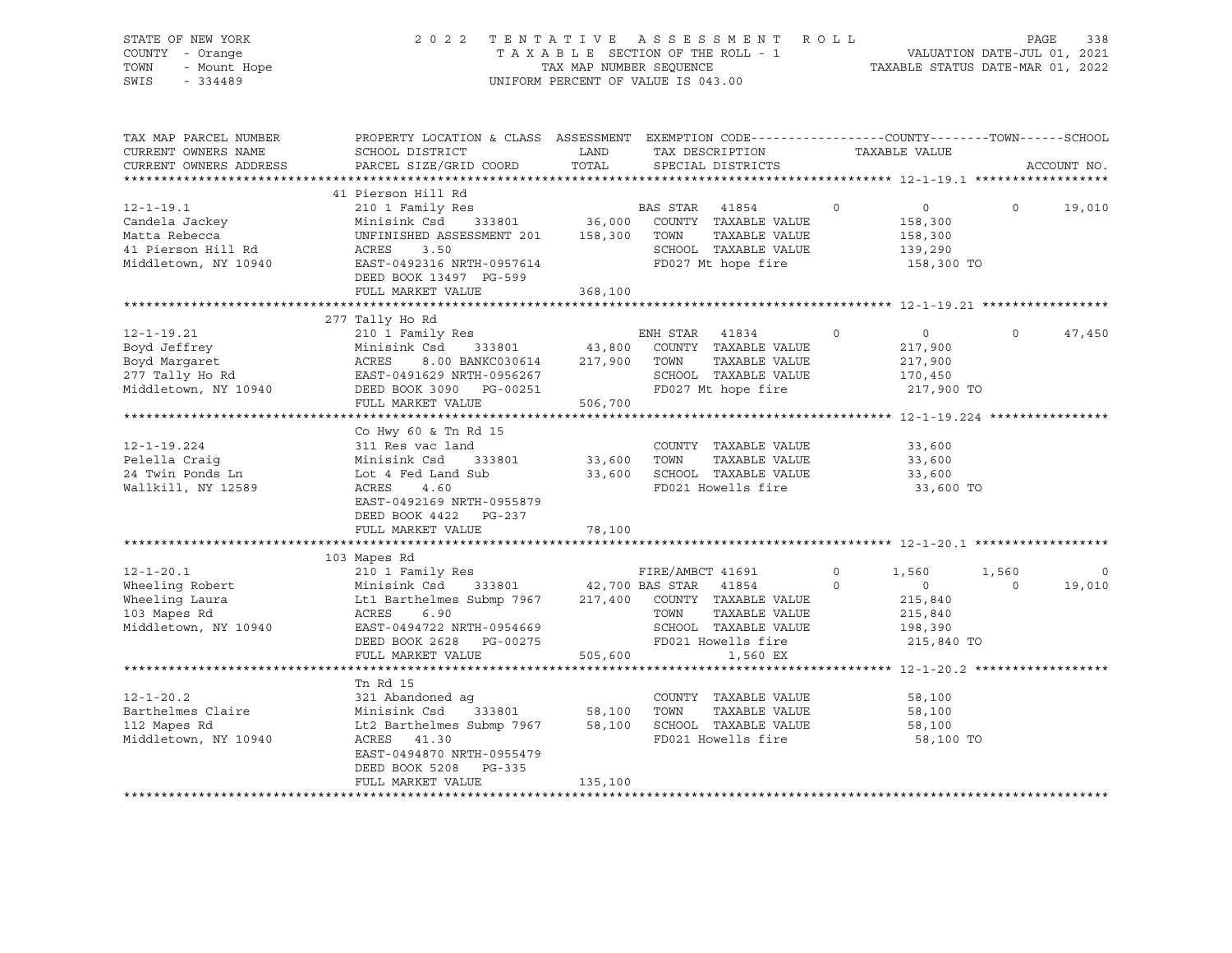# STATE OF NEW YORK 2 0 2 2 T E N T A T I V E A S S E S S M E N T R O L L PAGE 339 COUNTY - Orange T A X A B L E SECTION OF THE ROLL - 1 VALUATION DATE-JUL 01, 2021 TOWN - Mount Hope TAX MAP NUMBER SEQUENCE TAXABLE STATUS DATE-MAR 01, 2022 SWIS - 334489 UNIFORM PERCENT OF VALUE IS 043.00

| CURRENT OWNERS NAME<br>SCHOOL DISTRICT<br>LAND<br>TAX DESCRIPTION<br>TAXABLE VALUE<br>TOTAL<br>CURRENT OWNERS ADDRESS<br>PARCEL SIZE/GRID COORD<br>ACCOUNT NO.<br>SPECIAL DISTRICTS<br>112 Mapes Rd<br>210 1 Family Res<br>210 1 Family Res<br>22,300 COUNTY TAXABLE VALUE<br>$\sim$ 0<br>$\overline{0}$<br>$12 - 1 - 21$<br>$\overline{0}$<br>47,450<br>Barthelmes Claire<br>100,900<br>FRNT 150.00 DPTH 200.00 100,900 TOWN<br>112 Mapes Rd<br>TAXABLE VALUE<br>100,900<br>Middletown, NY 10940<br>SCHOOL TAXABLE VALUE<br>EAST-0494825 NRTH-0955148<br>53,450<br>FD021 Howells fire 100,900 TO<br>DEED BOOK 5208 PG-331<br>FULL MARKET VALUE 234,700<br>Co Hwy 60<br>$12 - 1 - 22$<br>322 Rural vac>10<br>COUNTY TAXABLE VALUE<br>56,000<br>333801 56,000<br>Palencare Hulda<br>TOWN<br>TAXABLE VALUE<br>56,000<br>Minisink Csd 333801<br>ACRES 33.10<br>EAST-0493839 NRTH-0953921<br>Attn: Robert Wheeling<br>103 Mapes Rd<br>56,000<br>SCHOOL TAXABLE VALUE<br>56,000<br>FD021 Howells fire 56,000 TO<br>Middletown, NY 10940 DEED BOOK 1991 PG-830<br>FULL MARKET VALUE<br>130,200 |
|------------------------------------------------------------------------------------------------------------------------------------------------------------------------------------------------------------------------------------------------------------------------------------------------------------------------------------------------------------------------------------------------------------------------------------------------------------------------------------------------------------------------------------------------------------------------------------------------------------------------------------------------------------------------------------------------------------------------------------------------------------------------------------------------------------------------------------------------------------------------------------------------------------------------------------------------------------------------------------------------------------------------------------------------------------------------------------------|
|                                                                                                                                                                                                                                                                                                                                                                                                                                                                                                                                                                                                                                                                                                                                                                                                                                                                                                                                                                                                                                                                                          |
|                                                                                                                                                                                                                                                                                                                                                                                                                                                                                                                                                                                                                                                                                                                                                                                                                                                                                                                                                                                                                                                                                          |
|                                                                                                                                                                                                                                                                                                                                                                                                                                                                                                                                                                                                                                                                                                                                                                                                                                                                                                                                                                                                                                                                                          |
|                                                                                                                                                                                                                                                                                                                                                                                                                                                                                                                                                                                                                                                                                                                                                                                                                                                                                                                                                                                                                                                                                          |
|                                                                                                                                                                                                                                                                                                                                                                                                                                                                                                                                                                                                                                                                                                                                                                                                                                                                                                                                                                                                                                                                                          |
|                                                                                                                                                                                                                                                                                                                                                                                                                                                                                                                                                                                                                                                                                                                                                                                                                                                                                                                                                                                                                                                                                          |
|                                                                                                                                                                                                                                                                                                                                                                                                                                                                                                                                                                                                                                                                                                                                                                                                                                                                                                                                                                                                                                                                                          |
|                                                                                                                                                                                                                                                                                                                                                                                                                                                                                                                                                                                                                                                                                                                                                                                                                                                                                                                                                                                                                                                                                          |
|                                                                                                                                                                                                                                                                                                                                                                                                                                                                                                                                                                                                                                                                                                                                                                                                                                                                                                                                                                                                                                                                                          |
|                                                                                                                                                                                                                                                                                                                                                                                                                                                                                                                                                                                                                                                                                                                                                                                                                                                                                                                                                                                                                                                                                          |
|                                                                                                                                                                                                                                                                                                                                                                                                                                                                                                                                                                                                                                                                                                                                                                                                                                                                                                                                                                                                                                                                                          |
|                                                                                                                                                                                                                                                                                                                                                                                                                                                                                                                                                                                                                                                                                                                                                                                                                                                                                                                                                                                                                                                                                          |
|                                                                                                                                                                                                                                                                                                                                                                                                                                                                                                                                                                                                                                                                                                                                                                                                                                                                                                                                                                                                                                                                                          |
|                                                                                                                                                                                                                                                                                                                                                                                                                                                                                                                                                                                                                                                                                                                                                                                                                                                                                                                                                                                                                                                                                          |
|                                                                                                                                                                                                                                                                                                                                                                                                                                                                                                                                                                                                                                                                                                                                                                                                                                                                                                                                                                                                                                                                                          |
|                                                                                                                                                                                                                                                                                                                                                                                                                                                                                                                                                                                                                                                                                                                                                                                                                                                                                                                                                                                                                                                                                          |
|                                                                                                                                                                                                                                                                                                                                                                                                                                                                                                                                                                                                                                                                                                                                                                                                                                                                                                                                                                                                                                                                                          |
|                                                                                                                                                                                                                                                                                                                                                                                                                                                                                                                                                                                                                                                                                                                                                                                                                                                                                                                                                                                                                                                                                          |
|                                                                                                                                                                                                                                                                                                                                                                                                                                                                                                                                                                                                                                                                                                                                                                                                                                                                                                                                                                                                                                                                                          |
| 160 Shawanqunk Rd                                                                                                                                                                                                                                                                                                                                                                                                                                                                                                                                                                                                                                                                                                                                                                                                                                                                                                                                                                                                                                                                        |
| $12 - 1 - 24$<br>240 Rural res<br>COUNTY TAXABLE VALUE<br>223,000                                                                                                                                                                                                                                                                                                                                                                                                                                                                                                                                                                                                                                                                                                                                                                                                                                                                                                                                                                                                                        |
| 333801 159,000 TOWN<br>Minisink Csd<br>TAXABLE VALUE<br>Ruth Gerard<br>223,000                                                                                                                                                                                                                                                                                                                                                                                                                                                                                                                                                                                                                                                                                                                                                                                                                                                                                                                                                                                                           |
| 223,000<br>165 W 20th St Apt 3D<br>223,000 SCHOOL TAXABLE VALUE<br>unfinished assessment 202                                                                                                                                                                                                                                                                                                                                                                                                                                                                                                                                                                                                                                                                                                                                                                                                                                                                                                                                                                                             |
| FD027 Mt hope fire 223,000 TO<br>New York, NY 10011<br>ACRES 29.50                                                                                                                                                                                                                                                                                                                                                                                                                                                                                                                                                                                                                                                                                                                                                                                                                                                                                                                                                                                                                       |
| EAST-0492441 NRTH-0952993                                                                                                                                                                                                                                                                                                                                                                                                                                                                                                                                                                                                                                                                                                                                                                                                                                                                                                                                                                                                                                                                |
| DEED BOOK 5517 PG-195                                                                                                                                                                                                                                                                                                                                                                                                                                                                                                                                                                                                                                                                                                                                                                                                                                                                                                                                                                                                                                                                    |
| 518,600<br>FULL MARKET VALUE                                                                                                                                                                                                                                                                                                                                                                                                                                                                                                                                                                                                                                                                                                                                                                                                                                                                                                                                                                                                                                                             |
|                                                                                                                                                                                                                                                                                                                                                                                                                                                                                                                                                                                                                                                                                                                                                                                                                                                                                                                                                                                                                                                                                          |
| 168 Shawanqunk Rd                                                                                                                                                                                                                                                                                                                                                                                                                                                                                                                                                                                                                                                                                                                                                                                                                                                                                                                                                                                                                                                                        |
| 210 1 Family Res<br>106,000<br>$12 - 1 - 25$<br>COUNTY TAXABLE VALUE                                                                                                                                                                                                                                                                                                                                                                                                                                                                                                                                                                                                                                                                                                                                                                                                                                                                                                                                                                                                                     |
| Lechner Alan<br>Minisink Csd 333801 35,000 TOWN<br>TAXABLE VALUE<br>106,000                                                                                                                                                                                                                                                                                                                                                                                                                                                                                                                                                                                                                                                                                                                                                                                                                                                                                                                                                                                                              |
| 106,000 SCHOOL TAXABLE VALUE<br>Griffith (d) Valerie<br>FRNT 394.00 DPTH<br>106,000                                                                                                                                                                                                                                                                                                                                                                                                                                                                                                                                                                                                                                                                                                                                                                                                                                                                                                                                                                                                      |
| FD027 Mt hope fire<br>168 Shawanqunk Rd<br>ACRES 2.20<br>106,000 TO                                                                                                                                                                                                                                                                                                                                                                                                                                                                                                                                                                                                                                                                                                                                                                                                                                                                                                                                                                                                                      |
| Middletown, NY 10940<br>EAST-0491231 NRTH-0953335                                                                                                                                                                                                                                                                                                                                                                                                                                                                                                                                                                                                                                                                                                                                                                                                                                                                                                                                                                                                                                        |
| DEED BOOK 14089 PG-1221                                                                                                                                                                                                                                                                                                                                                                                                                                                                                                                                                                                                                                                                                                                                                                                                                                                                                                                                                                                                                                                                  |
| 246,500<br>FULL MARKET VALUE                                                                                                                                                                                                                                                                                                                                                                                                                                                                                                                                                                                                                                                                                                                                                                                                                                                                                                                                                                                                                                                             |
|                                                                                                                                                                                                                                                                                                                                                                                                                                                                                                                                                                                                                                                                                                                                                                                                                                                                                                                                                                                                                                                                                          |
| 192 Shawanqunk Rd                                                                                                                                                                                                                                                                                                                                                                                                                                                                                                                                                                                                                                                                                                                                                                                                                                                                                                                                                                                                                                                                        |
| $12 - 1 - 26$<br>$\overline{0}$<br>47,450<br>210 1 Family Res<br>ENH STAR 41834<br>$\overline{0}$<br>$\Omega$                                                                                                                                                                                                                                                                                                                                                                                                                                                                                                                                                                                                                                                                                                                                                                                                                                                                                                                                                                            |
| Minisink Csd 333801 20,200 COUNTY TAXABLE VALUE<br>Rice Lloyd<br>103,800                                                                                                                                                                                                                                                                                                                                                                                                                                                                                                                                                                                                                                                                                                                                                                                                                                                                                                                                                                                                                 |
| FRNT 338.00 DPTH 300.00 103,800 TOWN<br>TAXABLE VALUE<br>103,800                                                                                                                                                                                                                                                                                                                                                                                                                                                                                                                                                                                                                                                                                                                                                                                                                                                                                                                                                                                                                         |
| Rice Ellen<br>192 Shawangunk Rd<br>SCHOOL TAXABLE VALUE<br>BANKC170031<br>56,350                                                                                                                                                                                                                                                                                                                                                                                                                                                                                                                                                                                                                                                                                                                                                                                                                                                                                                                                                                                                         |
| FD027 Mt hope fire<br>Middletown, NY 10940<br>EAST-0491079 NRTH-0953543<br>103,800 TO                                                                                                                                                                                                                                                                                                                                                                                                                                                                                                                                                                                                                                                                                                                                                                                                                                                                                                                                                                                                    |
| DEED BOOK 4424 PG-131                                                                                                                                                                                                                                                                                                                                                                                                                                                                                                                                                                                                                                                                                                                                                                                                                                                                                                                                                                                                                                                                    |
| 241,400<br>FULL MARKET VALUE                                                                                                                                                                                                                                                                                                                                                                                                                                                                                                                                                                                                                                                                                                                                                                                                                                                                                                                                                                                                                                                             |
|                                                                                                                                                                                                                                                                                                                                                                                                                                                                                                                                                                                                                                                                                                                                                                                                                                                                                                                                                                                                                                                                                          |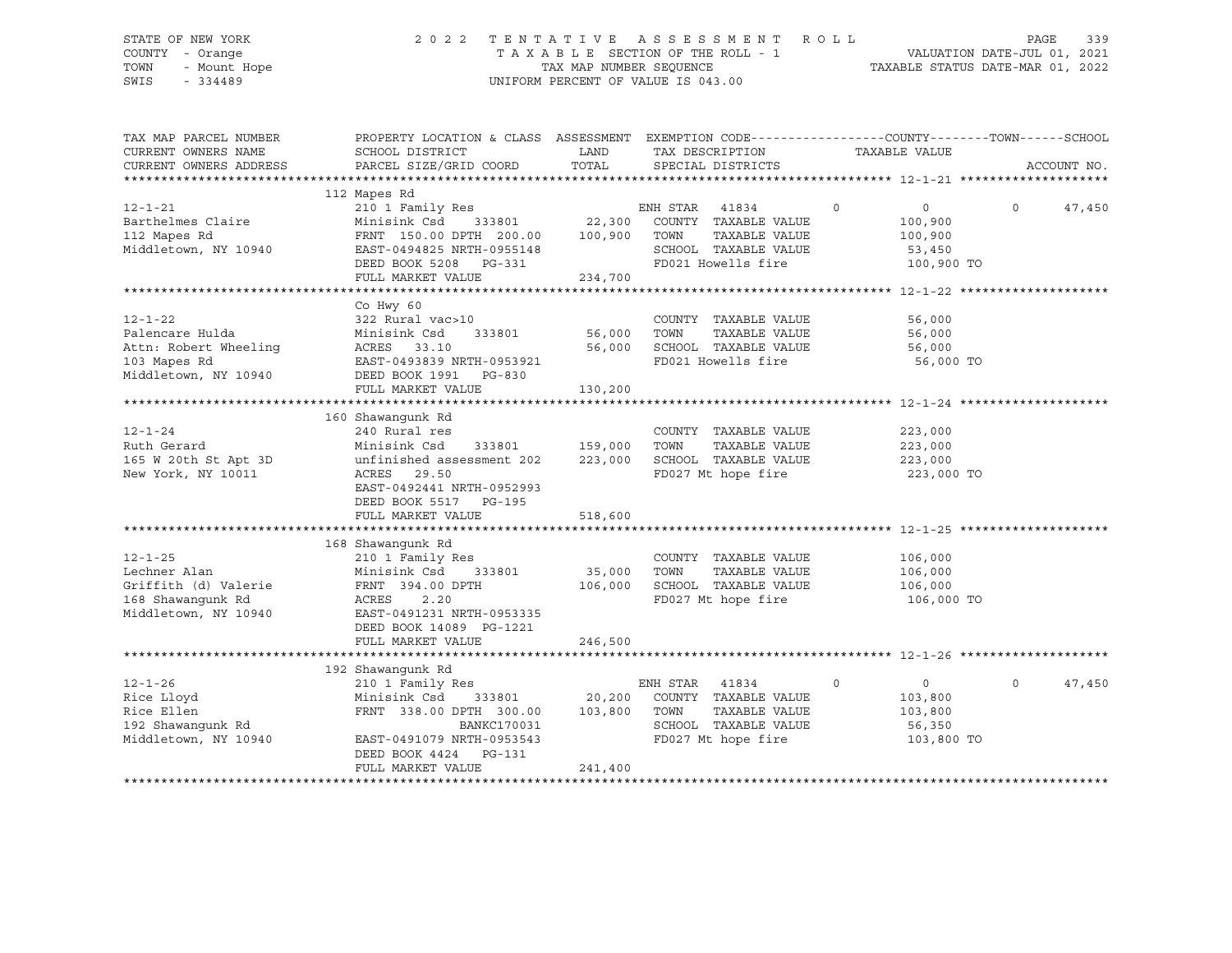### STATE OF NEW YORK 2 0 2 2 T E N T A T I V E A S S E S S M E N T R O L L PAGE 340 COUNTY - Orange T A X A B L E SECTION OF THE ROLL - 1 VALUATION DATE-JUL 01, 2021 TOWN - Mount Hope TAX NAP NUMBER SEQUENCE TAXABLE STATUS DATE-MAR 01, 2022<br>TAXABLE STATUS DATE-MAR 01, 2022 UNIFORM PERCENT OF VALUE IS 043.00

TAX MAP PARCEL NUMBER PROPERTY LOCATION & CLASS ASSESSMENT EXEMPTION CODE------------------COUNTY--------TOWN------SCHOOL CURRENT OWNERS NAME SCHOOL DISTRICT A LAND TAX DESCRIPTION TAXABLE VALUE CURRENT OWNERS ADDRESS PARCEL SIZE/GRID COORD TOTAL SPECIAL DISTRICTS ACCOUNT NO. \*\*\*\*\*\*\*\*\*\*\*\*\*\*\*\*\*\*\*\*\*\*\*\*\*\*\*\*\*\*\*\*\*\*\*\*\*\*\*\*\*\*\*\*\*\*\*\*\*\*\*\*\*\*\*\*\*\*\*\*\*\*\*\*\*\*\*\*\*\*\*\*\*\*\*\*\*\*\*\*\*\*\*\*\*\*\*\*\*\*\*\*\*\*\*\*\*\*\*\*\*\*\* 12-1-27 \*\*\*\*\*\*\*\*\*\*\*\*\*\*\*\*\*\*\*\* 174 Tally Ho Rd 12-1-27 210 1 Family Res COUNTY TAXABLE VALUE 155,000 Tulino Deena Minisink Csd 333801 26,400 TOWN TAXABLE VALUE 155,000 174 Tally Ho Rd ACRES 1.30 BANKC030614 155,000 SCHOOL TAXABLE VALUE 155,000 Middletown, NY 10940 EAST-0490698 NRTH-0953902 FD027 Mt hope fire 155,000 TO DEED BOOK 14839 PG-550 FULL MARKET VALUE 360,500 \*\*\*\*\*\*\*\*\*\*\*\*\*\*\*\*\*\*\*\*\*\*\*\*\*\*\*\*\*\*\*\*\*\*\*\*\*\*\*\*\*\*\*\*\*\*\*\*\*\*\*\*\*\*\*\*\*\*\*\*\*\*\*\*\*\*\*\*\*\*\*\*\*\*\*\*\*\*\*\*\*\*\*\*\*\*\*\*\*\*\*\*\*\*\*\*\*\*\*\*\*\*\* 12-1-28 \*\*\*\*\*\*\*\*\*\*\*\*\*\*\*\*\*\*\*\* 160 Tally Ho Rd 12-1-28 210 1 Family Res BAS STAR 41854 0 0 0 19,010 Schettkoe Randolf H Minisink Csd 333801 26,400 COUNTY TAXABLE VALUE 105,000 160 Tally Ho Rd ACRES 1.30 BANK0210090 105,000 TOWN TAXABLE VALUE 105,000 Middletown, NY 10940 EAST-0490531 NRTH-0953753 SCHOOL TAXABLE VALUE 85,990 DEED BOOK 11067 PG-293 FD027 Mt hope fire 105,000 TO EAST-0490531 NKIH VIII<br>DEED BOOK 11067 PG-293 244,200<br>FULL MARKET VALUE 244,200 \*\*\*\*\*\*\*\*\*\*\*\*\*\*\*\*\*\*\*\*\*\*\*\*\*\*\*\*\*\*\*\*\*\*\*\*\*\*\*\*\*\*\*\*\*\*\*\*\*\*\*\*\*\*\*\*\*\*\*\*\*\*\*\*\*\*\*\*\*\*\*\*\*\*\*\*\*\*\*\*\*\*\*\*\*\*\*\*\*\*\*\*\*\*\*\*\*\*\*\*\*\*\* 12-1-29 \*\*\*\*\*\*\*\*\*\*\*\*\*\*\*\*\*\*\*\* 199 Shawangunk Rd 12-1-29 210 1 Family Res AGED 41800 0 27,420 27,420 27,420 Corn Patricia Minisink Csd 333801 16,300 ENH STAR 41834 0 0 0 47,450 199 Shawangunk Rd FRNT 58.00 DPTH 201.00 91,400 COUNTY TAXABLE VALUE 63,980 Middletown, NY 10940 <br>EAST-0490723 NRTH-0953658 SCHOOL TAXABLE VALUE 16,530 EAST-0490723 NRTH-0953658 SCHOOL TAXABLE VALUE 16,530 DEED BOOK 2475 PG-00249 FD027 Mt hope fire 91,400 TO FULL MARKET VALUE 212,600 \*\*\*\*\*\*\*\*\*\*\*\*\*\*\*\*\*\*\*\*\*\*\*\*\*\*\*\*\*\*\*\*\*\*\*\*\*\*\*\*\*\*\*\*\*\*\*\*\*\*\*\*\*\*\*\*\*\*\*\*\*\*\*\*\*\*\*\*\*\*\*\*\*\*\*\*\*\*\*\*\*\*\*\*\*\*\*\*\*\*\*\*\*\*\*\*\*\*\*\*\*\*\* 12-1-30.1 \*\*\*\*\*\*\*\*\*\*\*\*\*\*\*\*\*\* 147 Shawangunk Rd 12-1-30.1 210 1 Family Res COUNTY TAXABLE VALUE 180,747 Kuchta Miroslaw Minisink Csd 333801 42,000 TOWN TAXABLE VALUE 180,747 1325 Albon Rd UNFINISHED 2015 ASSESSMEN 180,747 SCHOOL TAXABLE VALUE 180,747 Hewlett Harbor, NY 11567 ACRES 11.40 FD027 Mt hope fire 180,747 TO EAST-0490876 NRTH-0953006 DEED BOOK 11236 PG-327 FULL MARKET VALUE 420,300 \*\*\*\*\*\*\*\*\*\*\*\*\*\*\*\*\*\*\*\*\*\*\*\*\*\*\*\*\*\*\*\*\*\*\*\*\*\*\*\*\*\*\*\*\*\*\*\*\*\*\*\*\*\*\*\*\*\*\*\*\*\*\*\*\*\*\*\*\*\*\*\*\*\*\*\*\*\*\*\*\*\*\*\*\*\*\*\*\*\*\*\*\*\*\*\*\*\*\*\*\*\*\* 12-1-30.21 \*\*\*\*\*\*\*\*\*\*\*\*\*\*\*\*\* 105 Shawangunk Rd 12-1-30.21 210 1 Family Res COUNTY TAXABLE VALUE 154,300 Beauchemin Jeremy Minisink Csd 333801 25,000 TOWN TAXABLE VALUE 154,300 Beauchemin Melissa supreme court CERT 154,300 SCHOOL TAXABLE VALUE 154,300 105 Shawangunk Rd index 3923-2020 FD027 Mt hope fire 154,300 TO Middletown, NY 10940 ACRES 1.00 BANKC140100 EAST-0490347 NRTH-0951925 DEED BOOK 14789 PG-107 FULL MARKET VALUE 358,800 \*\*\*\*\*\*\*\*\*\*\*\*\*\*\*\*\*\*\*\*\*\*\*\*\*\*\*\*\*\*\*\*\*\*\*\*\*\*\*\*\*\*\*\*\*\*\*\*\*\*\*\*\*\*\*\*\*\*\*\*\*\*\*\*\*\*\*\*\*\*\*\*\*\*\*\*\*\*\*\*\*\*\*\*\*\*\*\*\*\*\*\*\*\*\*\*\*\*\*\*\*\*\*\*\*\*\*\*\*\*\*\*\*\*\*\*\*\*\*\*\*\*\*\*\*\*\*\*\*\*\*\*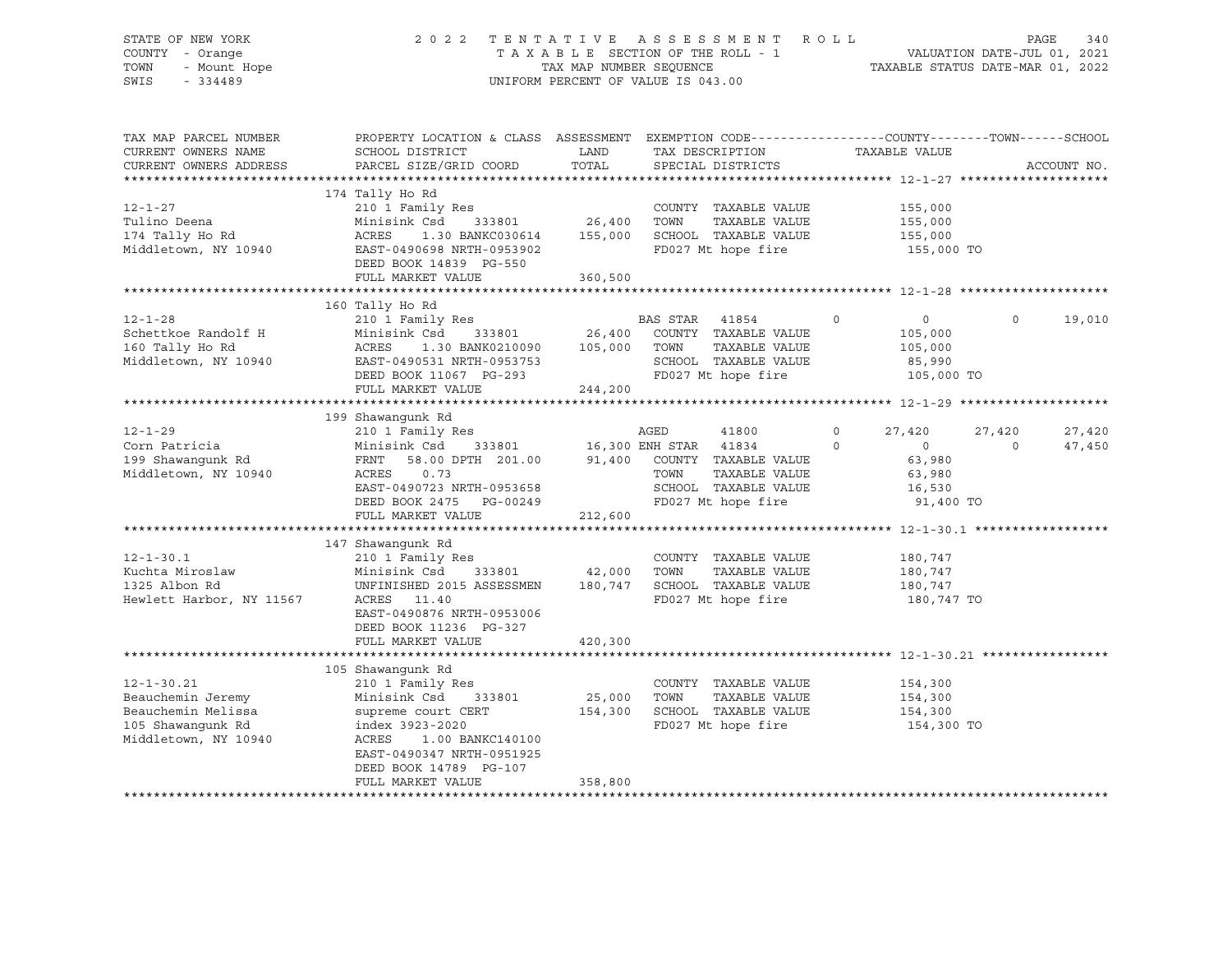# STATE OF NEW YORK 2 0 2 2 T E N T A T I V E A S S E S S M E N T R O L L PAGE 341 COUNTY - Orange T A X A B L E SECTION OF THE ROLL - 1 VALUATION DATE-JUL 01, 2021 TOWN - Mount Hope TAX MAP NUMBER SEQUENCE TAXABLE STATUS DATE-MAR 01, 2022 SWIS - 334489 UNIFORM PERCENT OF VALUE IS 043.00

| TAX MAP PARCEL NUMBER    | PROPERTY LOCATION & CLASS ASSESSMENT EXEMPTION CODE----------------COUNTY-------TOWN------SCHOOL |                       |                          |                            |                    |
|--------------------------|--------------------------------------------------------------------------------------------------|-----------------------|--------------------------|----------------------------|--------------------|
| CURRENT OWNERS NAME      | SCHOOL DISTRICT                                                                                  | LAND                  | TAX DESCRIPTION          | TAXABLE VALUE              |                    |
| CURRENT OWNERS ADDRESS   | PARCEL SIZE/GRID COORD                                                                           | TOTAL                 | SPECIAL DISTRICTS        |                            | ACCOUNT NO.        |
|                          |                                                                                                  |                       |                          |                            |                    |
|                          | 115 Shawangunk Rd                                                                                |                       |                          |                            |                    |
| $12 - 1 - 30.22$         | 210 1 Family Res                                                                                 | $3801$ B <sup>2</sup> | BAS STAR 41854           | $\Omega$<br>$\overline{0}$ | $\Omega$<br>19,010 |
| Habesland Torbjorn       | Minisink Csd<br>333801                                                                           |                       | COUNTY TAXABLE VALUE     | 230,000                    |                    |
| Habesland Kathleen       | ACRES<br>2.80 BANKC040280                                                                        | 230,000               | TOWN<br>TAXABLE VALUE    | 230,000                    |                    |
| 115 Shawanqunk Rd        | EAST-0490522 NRTH-0952141                                                                        |                       | SCHOOL TAXABLE VALUE     | 210,990                    |                    |
| Middletown, NY 10940     | DEED BOOK 1964 PG-22                                                                             |                       | FD027 Mt hope fire       | 230,000 TO                 |                    |
|                          | FULL MARKET VALUE                                                                                | 534,900               |                          |                            |                    |
|                          |                                                                                                  |                       |                          |                            |                    |
|                          | 125 Shawanqunk Rd                                                                                |                       |                          |                            |                    |
| $12 - 1 - 30.23$         | 210 1 Family Res                                                                                 |                       | <b>BAS STAR</b><br>41854 | $\circ$<br>$\overline{0}$  | $\circ$<br>19,010  |
| Renner Ernest            | Minisink Csd<br>333801                                                                           | 31,500                | COUNTY TAXABLE VALUE     | 212,300                    |                    |
| Renner Yon               | Lot 1 Habesland Sub                                                                              | 212,300               | TOWN<br>TAXABLE VALUE    | 212,300                    |                    |
| 125 Shawanqunk Rd        | ACRES<br>1.40 BANKL060049                                                                        |                       | SCHOOL TAXABLE VALUE     | 193,290                    |                    |
| Middletown, NY 10940     | EAST-0490476 NRTH-0952375                                                                        |                       | FD027 Mt hope fire       | 212,300 TO                 |                    |
|                          | DEED BOOK 11774 PG-969                                                                           |                       |                          |                            |                    |
|                          |                                                                                                  |                       |                          |                            |                    |
|                          | FULL MARKET VALUE                                                                                | 493,700               |                          |                            |                    |
|                          |                                                                                                  |                       |                          |                            |                    |
|                          | 131 Shawanqunk Rd                                                                                |                       |                          |                            |                    |
| $12 - 1 - 30.24$         | 210 1 Family Res                                                                                 |                       | COUNTY TAXABLE VALUE     | 227,000                    |                    |
| Ding Jianyi              | 333801<br>Minisink Csd                                                                           | 32,100                | TOWN<br>TAXABLE VALUE    | 227,000                    |                    |
| Hu Xiaolan               | Lot 2 Habesland Sub                                                                              | 227,000               | SCHOOL TAXABLE VALUE     | 227,000                    |                    |
| 131 Shawanqunk Rd        | ACRES<br>1.50                                                                                    |                       | FD027 Mt hope fire       | 227,000 TO                 |                    |
| Middletown, NY 10940     | EAST-0490576 NRTH-0952526                                                                        |                       |                          |                            |                    |
|                          | DEED BOOK 14582 PG-1596                                                                          |                       |                          |                            |                    |
|                          | FULL MARKET VALUE                                                                                | 527,900               |                          |                            |                    |
|                          |                                                                                                  |                       |                          |                            |                    |
|                          | 97 Shawanqunk Rd                                                                                 |                       |                          |                            |                    |
| $12 - 1 - 31$            | 210 1 Family Res                                                                                 |                       | BAS STAR<br>41854        | $\circ$<br>$\Omega$        | $\Omega$<br>19,010 |
| Orenzo Peter             | Minisink Csd<br>333801 29,200                                                                    |                       | COUNTY TAXABLE VALUE     | 157,900                    |                    |
| Orenzo Cleidmar          | ACRES<br>1.00 BANKC030230                                                                        | 157,900               | TOWN<br>TAXABLE VALUE    | 157,900                    |                    |
| 97 Shawanqunk Rd         | EAST-0490219 NRTH-0951732                                                                        |                       | SCHOOL TAXABLE VALUE     | 138,890                    |                    |
| Middletown, NY 10940     | DEED BOOK 12089 PG-59                                                                            |                       | FD027 Mt hope fire       | 157,900 TO                 |                    |
|                          | FULL MARKET VALUE                                                                                | 367,200               |                          |                            |                    |
|                          |                                                                                                  |                       |                          |                            |                    |
|                          | 187 Shawanqunk Rd                                                                                |                       |                          |                            |                    |
|                          |                                                                                                  |                       |                          |                            |                    |
| $12 - 1 - 32.1$          | 210 1 Family Res                                                                                 |                       | COUNTY TAXABLE VALUE     | 231,200                    |                    |
| Kuchta Miroslaw          | 333801<br>Minisink Csd                                                                           | 50,800                | TOWN<br>TAXABLE VALUE    | 231,200                    |                    |
| 1325 Albon Rd            | ACRES 16.10                                                                                      | 231,200               | SCHOOL TAXABLE VALUE     | 231,200                    |                    |
| Hewlett Harbor, NY 11567 | EAST-0490376 NRTH-0953403                                                                        |                       | FD027 Mt hope fire       | 231,200 TO                 |                    |
|                          | DEED BOOK 11067 PG-1403                                                                          |                       |                          |                            |                    |
|                          | FULL MARKET VALUE                                                                                | 537,700               |                          |                            |                    |
|                          |                                                                                                  |                       |                          |                            |                    |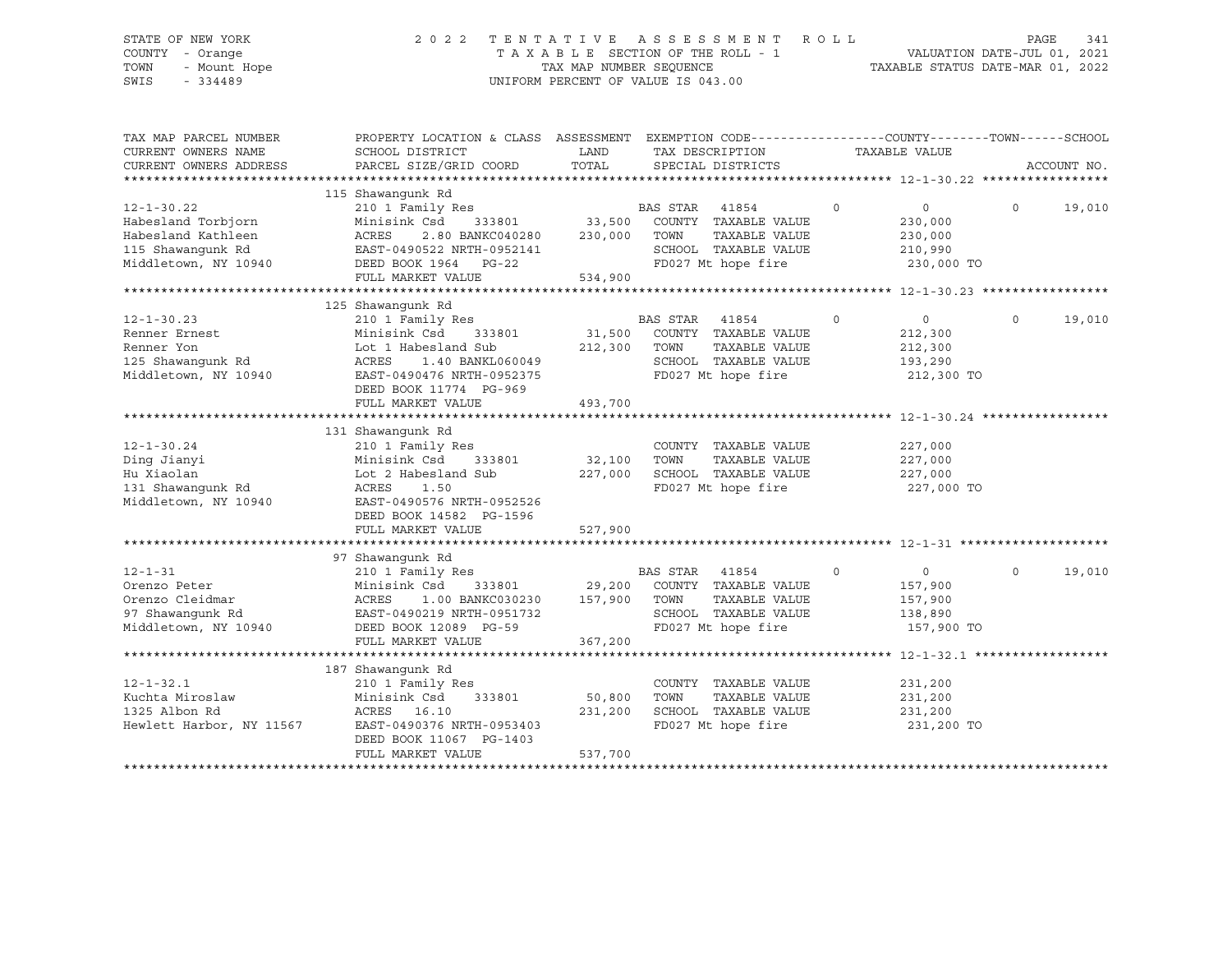| STATE OF NEW YORK<br>COUNTY - Orange<br>- Mount Hope<br>TOWN<br>SWIS<br>$-334489$                            | 2 0 2 2                                                                                                                                                                                           | TAX MAP NUMBER SEQUENCE      | TENTATIVE ASSESSMENT<br>TAXABLE SECTION OF THE ROLL - 1<br>UNIFORM PERCENT OF VALUE IS 043.00                    | R O L L                                                              | PAGE<br>VALUATION DATE-JUL 01, 2021<br>TAXABLE STATUS DATE-MAR 01, 2022 | 342   |
|--------------------------------------------------------------------------------------------------------------|---------------------------------------------------------------------------------------------------------------------------------------------------------------------------------------------------|------------------------------|------------------------------------------------------------------------------------------------------------------|----------------------------------------------------------------------|-------------------------------------------------------------------------|-------|
| TAX MAP PARCEL NUMBER<br>CURRENT OWNERS NAME<br>CURRENT OWNERS ADDRESS                                       | PROPERTY LOCATION & CLASS ASSESSMENT EXEMPTION CODE----------------COUNTY-------TOWN------SCHOOL<br>SCHOOL DISTRICT<br>PARCEL SIZE/GRID COORD                                                     | LAND<br>TOTAL                | TAX DESCRIPTION<br>SPECIAL DISTRICTS                                                                             | TAXABLE VALUE                                                        | ACCOUNT NO.                                                             |       |
|                                                                                                              |                                                                                                                                                                                                   |                              |                                                                                                                  |                                                                      |                                                                         |       |
| $12 - 1 - 33.1$<br>Rodriguez Angelena<br>Martinez Victor<br>93 Tally Ho Rd<br>Middletown, NY 10940           | 93 Tally Ho Rd<br>210 1 Family Res<br>Minisink Csd<br>333801<br>FRNT 124.00 DPTH 132.00<br><b>BANKC061155</b><br>EAST-0488851 NRTH-0953281<br>DEED BOOK 14851 PG-1208                             | 18,100                       | COUNTY TAXABLE VALUE<br>TOWN<br>TAXABLE VALUE<br>181,100 SCHOOL TAXABLE VALUE<br>FD027 Mt hope fire              | 181,100<br>181,100<br>181,100<br>181,100 TO                          |                                                                         |       |
|                                                                                                              | FULL MARKET VALUE                                                                                                                                                                                 | 421,200                      |                                                                                                                  |                                                                      |                                                                         |       |
|                                                                                                              |                                                                                                                                                                                                   |                              |                                                                                                                  |                                                                      |                                                                         |       |
|                                                                                                              | 89 Tally Ho Rd                                                                                                                                                                                    |                              |                                                                                                                  |                                                                      |                                                                         |       |
| $12 - 1 - 33.22$<br>Pittenger Carl<br>Pittenger Debra<br>89 Tally Ho Rd<br>Middletown, NY 10940              | 210 1 Family Res<br>Minisink Csd<br>333801<br>FRNT 193.00 DPTH 132.00<br>EAST-0488735 NRTH-0953165<br>DEED BOOK 2259 PG-00160                                                                     | 21,000<br>102,300            | BAS STAR 41854<br>COUNTY TAXABLE VALUE<br>TAXABLE VALUE<br>TOWN<br>SCHOOL TAXABLE VALUE<br>FD027 Mt hope fire    | $\circ$<br>$\circ$<br>102,300<br>102,300<br>83,290<br>102,300 TO     | $\mathbf 0$<br>19,010                                                   |       |
|                                                                                                              | FULL MARKET VALUE                                                                                                                                                                                 | 237,900                      |                                                                                                                  |                                                                      |                                                                         |       |
|                                                                                                              |                                                                                                                                                                                                   |                              |                                                                                                                  |                                                                      |                                                                         |       |
|                                                                                                              | 152 Tally Ho Rd                                                                                                                                                                                   |                              |                                                                                                                  |                                                                      |                                                                         |       |
| $12 - 1 - 34$<br>Patterson (1/e) Raymond<br>Patterson (1/e) Julia<br>152 Tally Ho Rd<br>Middletown, NY 10940 | 210 1 Family Res<br>Minisink Csd<br>333801<br>Life Estate for R. Patter<br>Life Estate for J. Patter<br>ACRES<br>1.00<br>EAST-0490038 NRTH-0953736<br>DEED BOOK 13964 PG-629<br>FULL MARKET VALUE | 25,000<br>119,400<br>277,700 | VETWAR CTS 41120<br>COUNTY TAXABLE VALUE<br>TOWN<br>TAXABLE VALUE<br>SCHOOL TAXABLE VALUE<br>FD027 Mt hope fire  | $\Omega$<br>10,920<br>108,480<br>108,480<br>113,160<br>119,400 TO    | 10,920                                                                  | 6,240 |
|                                                                                                              |                                                                                                                                                                                                   |                              |                                                                                                                  |                                                                      |                                                                         |       |
| $12 - 1 - 35.11$<br>Gingras Robert<br>Gingras Brittany<br>134 Tally Ho Rd<br>Middletown, NY 10940            | 134 Tally Ho Rd<br>270 Mfg housing<br>Minisink Csd<br>333801<br>ACRES<br>1.40<br>EAST-0489586 NRTH-0953579<br>DEED BOOK 14805 PG-1900                                                             | 26,900<br>43,200             | COUNTY TAXABLE VALUE<br>TOWN<br>TAXABLE VALUE<br>SCHOOL TAXABLE VALUE<br>FD027 Mt hope fire                      | 43,200<br>43,200<br>43,200<br>43,200 TO                              |                                                                         |       |
|                                                                                                              | FULL MARKET VALUE                                                                                                                                                                                 | 100,500                      |                                                                                                                  |                                                                      |                                                                         |       |
|                                                                                                              | ***************************                                                                                                                                                                       | **************               | ************************************** 12-1-35.12 ******************                                             |                                                                      |                                                                         |       |
|                                                                                                              | 110 Tally Ho Rd                                                                                                                                                                                   |                              |                                                                                                                  |                                                                      |                                                                         |       |
| $12 - 1 - 35.12$<br>Dodd Jill E<br>110 Tally Ho Rd<br>Middletown, NY 10940                                   | 210 1 Family Res<br>Minisink Csd<br>333801<br>ACRES<br>3.00<br>EAST-0489395 NRTH-0953346<br>DEED BOOK 4309<br>PG-346<br>FULL MARKET VALUE                                                         | 34,400<br>135,300<br>314,700 | ENH STAR<br>41834<br>COUNTY TAXABLE VALUE<br>TAXABLE VALUE<br>TOWN<br>SCHOOL TAXABLE VALUE<br>FD027 Mt hope fire | $\circ$<br>$\mathbf 0$<br>135,300<br>135,300<br>87,850<br>135,300 TO | $\Omega$<br>47,450                                                      |       |
|                                                                                                              |                                                                                                                                                                                                   |                              |                                                                                                                  |                                                                      |                                                                         |       |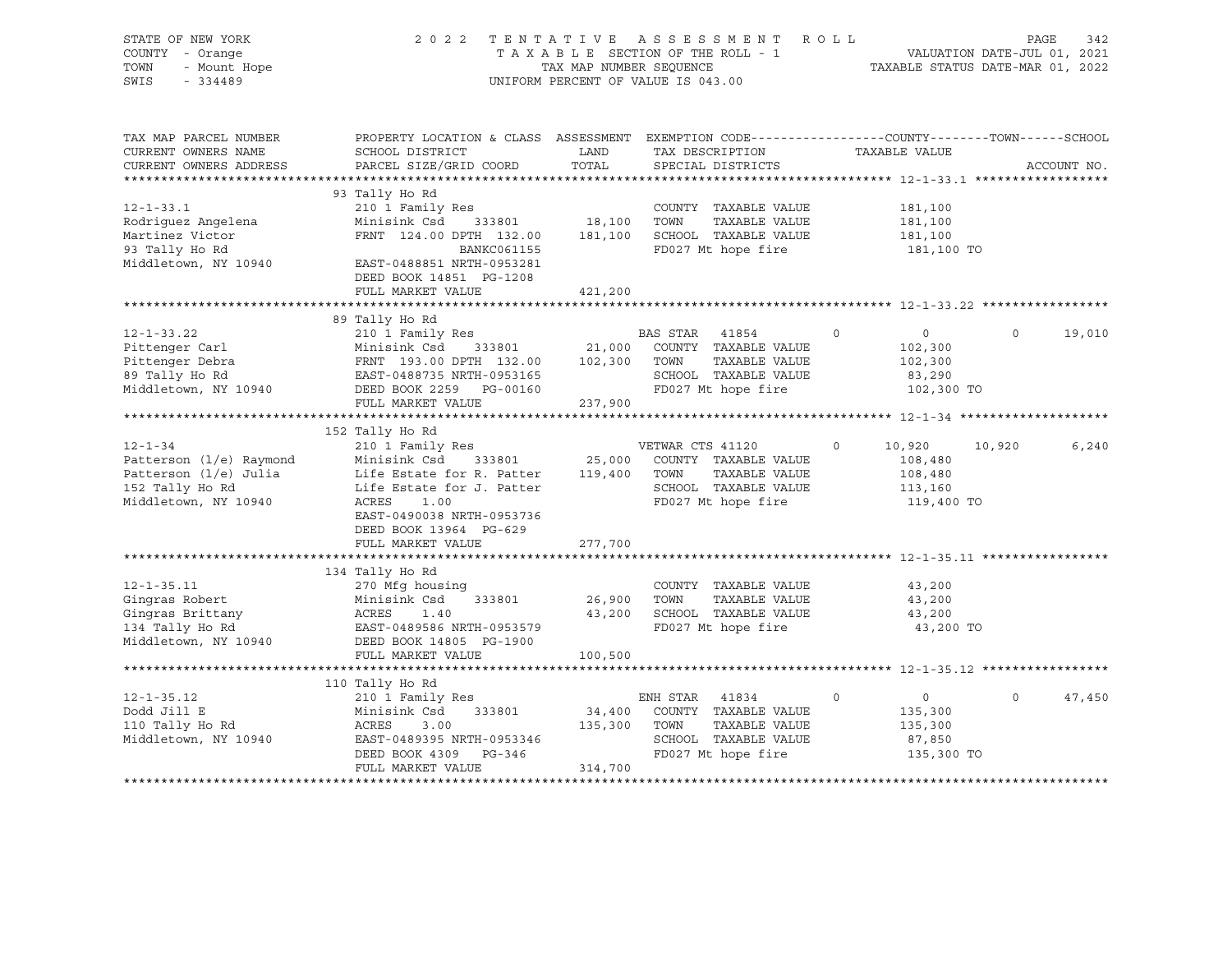# STATE OF NEW YORK 2 0 2 2 T E N T A T I V E A S S E S S M E N T R O L L PAGE 343 COUNTY - Orange T A X A B L E SECTION OF THE ROLL - 1 VALUATION DATE-JUL 01, 2021 TOWN - Mount Hope TAX MAP NUMBER SEQUENCE TAXABLE STATUS DATE-MAR 01, 2022 SWIS - 334489 UNIFORM PERCENT OF VALUE IS 043.00

| TAX MAP PARCEL NUMBER<br>CURRENT OWNERS NAME<br>CURRENT OWNERS ADDRESS                                            | PROPERTY LOCATION & CLASS ASSESSMENT<br>SCHOOL DISTRICT<br>PARCEL SIZE/GRID COORD                                                                                                                | LAND<br>TOTAL                | EXEMPTION CODE-----------------COUNTY-------TOWN------SCHOOL<br>TAX DESCRIPTION<br>SPECIAL DISTRICTS                                               | TAXABLE VALUE                                                                                            | ACCOUNT NO.                                                |
|-------------------------------------------------------------------------------------------------------------------|--------------------------------------------------------------------------------------------------------------------------------------------------------------------------------------------------|------------------------------|----------------------------------------------------------------------------------------------------------------------------------------------------|----------------------------------------------------------------------------------------------------------|------------------------------------------------------------|
| ************************                                                                                          |                                                                                                                                                                                                  |                              |                                                                                                                                                    |                                                                                                          |                                                            |
| $12 - 1 - 35.13$<br>RG Duell LLC<br>3 Lilac Ln<br>Fishkill, NY 12524                                              | 136 Tally Ho Rd<br>210 1 Family Res<br>Minisink Csd<br>333801<br>ACRES<br>3.30<br>EAST-0489806 NRTH-0953495<br>DEED BOOK 14883 PG-1706<br>FULL MARKET VALUE                                      | 35,000<br>71,700<br>166,700  | COUNTY TAXABLE VALUE<br>TOWN<br>TAXABLE VALUE<br>SCHOOL TAXABLE VALUE<br>FD027 Mt hope fire                                                        | 71,700<br>71,700<br>71,700<br>71,700 TO                                                                  |                                                            |
|                                                                                                                   |                                                                                                                                                                                                  |                              |                                                                                                                                                    |                                                                                                          |                                                            |
| $12 - 1 - 35.14$<br>Masci (LE) Louis P Jr<br>Bristol-Masci (LE) Sandra<br>100 Tally Ho Rd<br>Middletown, NY 10940 | 100 Tally Ho Rd<br>210 1 Family Res<br>Minisink Csd<br>333801<br>ACRES<br>3.00<br>EAST-0489431 NRTH-0953134<br>DEED BOOK 14420 PG-1747<br>FULL MARKET VALUE                                      | 34,400<br>168,000<br>390,700 | BAS STAR 41854<br>COUNTY TAXABLE VALUE<br>TOWN<br>TAXABLE VALUE<br>SCHOOL TAXABLE VALUE<br>FD027 Mt hope fire                                      | $\mathbf 0$<br>$\overline{0}$<br>168,000<br>168,000<br>148,990<br>168,000 TO                             | $\Omega$<br>19,010                                         |
|                                                                                                                   |                                                                                                                                                                                                  |                              |                                                                                                                                                    |                                                                                                          |                                                            |
| $12 - 1 - 35.15$<br>Broas Arthur<br>Broas Sonya<br>119 Tally Ho Rd<br>Middletown, NY 10940                        | 119 Tally Ho Rd<br>220 2 Family Res<br>333801<br>Minisink Csd<br>ACRES<br>2.40<br>EAST-0488946 NRTH-0953485<br>DEED BOOK 4693<br>PG-153<br>FULL MARKET VALUE                                     | 31,600<br>163,100<br>379,300 | BAS STAR<br>41854<br>COUNTY TAXABLE VALUE<br>TOWN<br>TAXABLE VALUE<br>SCHOOL TAXABLE VALUE<br>FD027 Mt hope fire                                   | $\overline{0}$<br>$\circ$<br>163,100<br>163,100<br>144,090<br>163,100 TO                                 | 19,010<br>$\Omega$                                         |
|                                                                                                                   |                                                                                                                                                                                                  |                              |                                                                                                                                                    |                                                                                                          |                                                            |
| $12 - 1 - 35.21$<br>Roloson Kraiq<br>Roloson Katrina<br>139 Tally Ho Rd<br>Middletown, NY 10940                   | 139 Tally Ho Rd<br>210 1 Family Res<br>Minisink Csd<br>333801<br>Roloson H&W 50%<br>Larlee 50%<br>FRNT 406.00 DPTH<br>ACRES 15.70<br>EAST-0489201 NRTH-0954246<br>DEED BOOK 14138 PG-1097        | 50,500<br>150,300            | COUNTY TAXABLE VALUE<br>TAXABLE VALUE<br>TOWN<br>SCHOOL TAXABLE VALUE<br>FD027 Mt hope fire                                                        | 150,300<br>150,300<br>150,300<br>150,300 TO                                                              |                                                            |
|                                                                                                                   | FULL MARKET VALUE                                                                                                                                                                                | 349,500                      |                                                                                                                                                    |                                                                                                          |                                                            |
|                                                                                                                   |                                                                                                                                                                                                  |                              |                                                                                                                                                    |                                                                                                          |                                                            |
| $12 - 1 - 36.11$<br>D'Andrea Eugene P<br>164 White Bridge Rd<br>Middletown, NY 10940                              | 164 White Bridge Rd<br>210 1 Family Res<br>333801<br>Minisink Csd<br>Lt 1 D'Andrea Sub<br>Map 755-05<br>filed 10/5/2005<br>ACRES<br>3.60<br>EAST-0487826 NRTH-0955578<br>DEED BOOK 13893 PG-1375 | 26,900 AGED                  | VETCOM CTS 41130<br>41800<br>114,800 ENH STAR 41834<br>COUNTY TAXABLE VALUE<br>TOWN<br>TAXABLE VALUE<br>SCHOOL TAXABLE VALUE<br>FD027 Mt hope fire | $\circ$<br>18,200<br>$\circ$<br>48,300<br>$\Omega$<br>$\circ$<br>48,300<br>48,300<br>4,750<br>114,800 TO | 18,200<br>10,400<br>48,300<br>52,200<br>$\Omega$<br>47,450 |
|                                                                                                                   | FULL MARKET VALUE                                                                                                                                                                                | 267,000                      |                                                                                                                                                    |                                                                                                          |                                                            |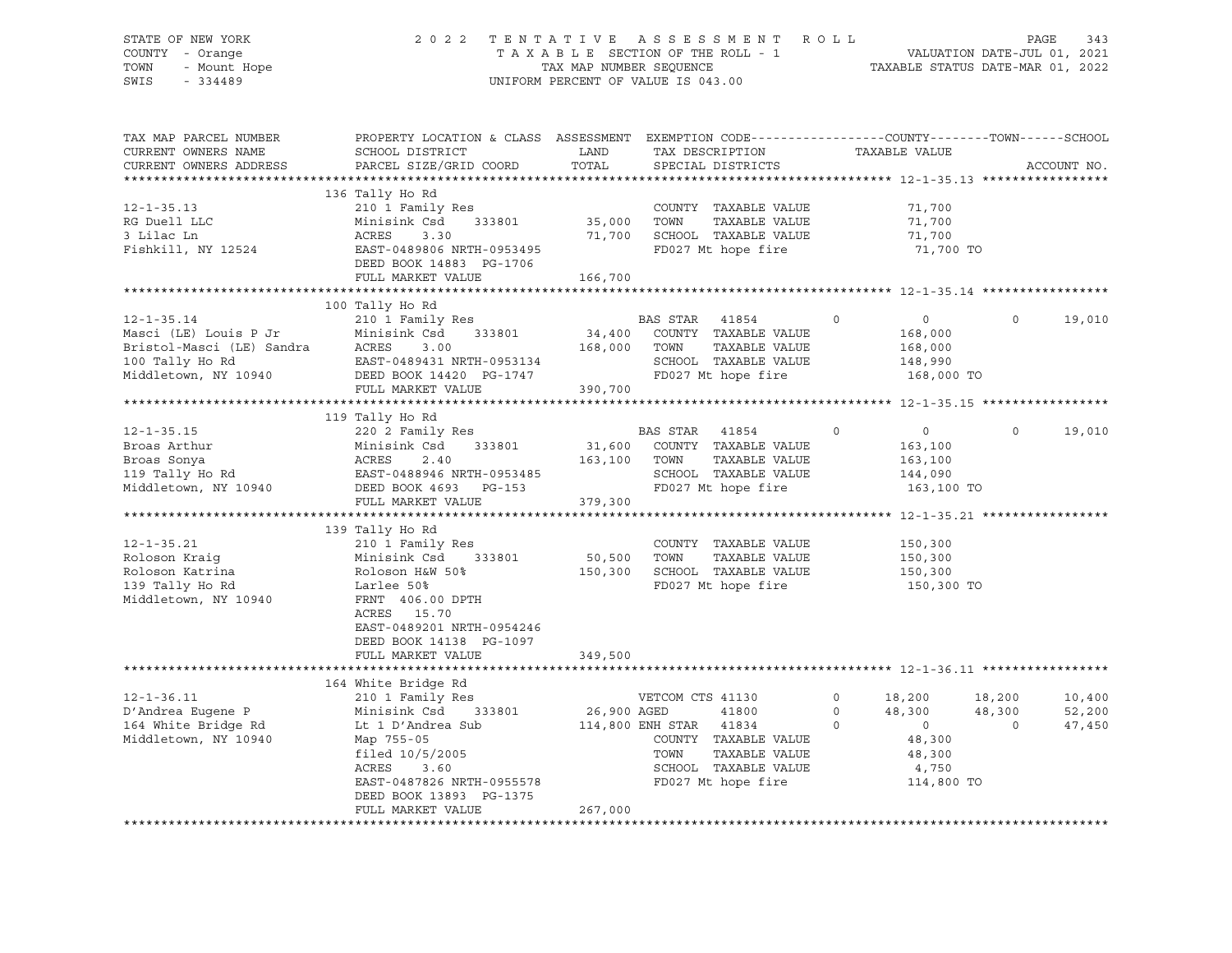| STATE OF NEW YORK<br>COUNTY - Orange<br>TOWN<br>- Mount Hope<br>SWIS<br>$-334489$                                    | 2 0 2 2                                                                                                                                                                                                                                            | TAX MAP NUMBER SEQUENCE           | TENTATIVE ASSESSMENT ROLL<br>TAXABLE SECTION OF THE ROLL - 1<br>UNIFORM PERCENT OF VALUE IS 043.00             |          | TAXABLE STATUS DATE-MAR 01, 2022                       | PAGE<br>VALUATION DATE-JUL 01, 2021 | 344         |
|----------------------------------------------------------------------------------------------------------------------|----------------------------------------------------------------------------------------------------------------------------------------------------------------------------------------------------------------------------------------------------|-----------------------------------|----------------------------------------------------------------------------------------------------------------|----------|--------------------------------------------------------|-------------------------------------|-------------|
| TAX MAP PARCEL NUMBER<br>CURRENT OWNERS NAME                                                                         | PROPERTY LOCATION & CLASS ASSESSMENT EXEMPTION CODE---------------COUNTY-------TOWN-----SCHOOL<br>SCHOOL DISTRICT                                                                                                                                  | LAND                              | TAX DESCRIPTION                                                                                                |          | TAXABLE VALUE                                          |                                     |             |
| CURRENT OWNERS ADDRESS                                                                                               | PARCEL SIZE/GRID COORD                                                                                                                                                                                                                             | TOTAL                             | SPECIAL DISTRICTS                                                                                              |          |                                                        |                                     | ACCOUNT NO. |
|                                                                                                                      | 154 White Bridge Rd                                                                                                                                                                                                                                |                                   |                                                                                                                |          |                                                        |                                     |             |
| $12 - 1 - 36.12$<br>Ruckdeschel Christopher<br>Ruckdeschel Delia Maria<br>154 Whitebridge Rd<br>Middletown, NY 10940 | 210 1 Family Res<br>Minisink Csd<br>333801<br>Lt 2 D'Andrea Sub<br>Map 755-05<br>filed $10/5/2005$<br>ACRES<br>9.70 BANKC030614<br>EAST-0488275 NRTH-0955243<br>DEED BOOK 12151 PG-190                                                             | 45,600<br>140,000                 | BAS STAR 41854<br>COUNTY TAXABLE VALUE<br>TAXABLE VALUE<br>TOWN<br>SCHOOL TAXABLE VALUE<br>FD027 Mt hope fire  | $\circ$  | $\circ$<br>140,000<br>140,000<br>120,990<br>140,000 TO | $\circ$                             | 19,010      |
|                                                                                                                      | FULL MARKET VALUE                                                                                                                                                                                                                                  | 325,600                           |                                                                                                                |          |                                                        |                                     |             |
|                                                                                                                      |                                                                                                                                                                                                                                                    |                                   |                                                                                                                |          |                                                        |                                     |             |
| $12 - 1 - 36.21$<br>Ostrow Stephen<br>Ostrow Monica<br>194 White Bridge Rd<br>Middletown, NY 10940                   | 194 White Bridge Rd<br>210 1 Family Res<br>Minisink Csd<br>333801<br>Lt 1 Miller & Radivoy Sub<br>Map 264-02<br>unfinished 2005 assessmen<br>ACRES<br>9.40 BANKC030385<br>EAST-0488366 NRTH-0955926<br>DEED BOOK 11086 PG-827<br>FULL MARKET VALUE | 41,300<br>189,000 TOWN<br>439,500 | ENH STAR 41834<br>COUNTY TAXABLE VALUE<br>TAXABLE VALUE<br>SCHOOL TAXABLE VALUE<br>FD027 Mt hope fire          | $\circ$  | $\circ$<br>189,000<br>189,000<br>141,550<br>189,000 TO | $\Omega$                            | 47,450      |
|                                                                                                                      |                                                                                                                                                                                                                                                    |                                   |                                                                                                                |          |                                                        |                                     |             |
| $12 - 1 - 36.22$<br>Danielewski Anthony<br>Stasio Stephanie<br>192 White Bridge Rd<br>Middletown, NY 10940           | 192 White Bridge Rd<br>210 1 Family Res<br>Minisink Csd<br>333801<br>Lt 2 Miller & Radivoy Sub<br>Map 264-02<br>ACRES<br>9.30 BANKC130170<br>EAST-0488183 NRTH-0955688<br>DEED BOOK 14639 PG-784                                                   | 227,100 TOWN                      | VETCOM CTS 41130<br>41,300 COUNTY TAXABLE VALUE<br>TAXABLE VALUE<br>SCHOOL TAXABLE VALUE<br>FD027 Mt hope fire | $\Omega$ | 18,200<br>208,900<br>208,900<br>216,700<br>227,100 TO  | 18,200                              | 10,400      |
|                                                                                                                      | FULL MARKET VALUE                                                                                                                                                                                                                                  | 528,100                           |                                                                                                                |          |                                                        |                                     |             |
|                                                                                                                      |                                                                                                                                                                                                                                                    |                                   |                                                                                                                |          |                                                        |                                     |             |
| $12 - 1 - 37$<br>Wilson Clinton J<br>150 White Bridge Rd<br>Middletown, NY 10940                                     | 150 White Bridge Rd<br>210 1 Family Res<br>Minisink Csd<br>333801<br>Life Estate<br>Charles & Roberta E Wilso<br>FRNT 100.00 DPTH 253.00<br>EAST-0487638 NRTH-0955295<br>DEED BOOK 5710 PG-194<br>FULL MARKET VALUE                                | 22,000<br>159,800                 | COUNTY TAXABLE VALUE<br>TOWN<br>TAXABLE VALUE<br>68,700 SCHOOL TAXABLE VALUE<br>FD027 Mt hope fire             |          | 68,700<br>68,700<br>68,700<br>68,700 TO                |                                     |             |
|                                                                                                                      |                                                                                                                                                                                                                                                    |                                   |                                                                                                                |          |                                                        |                                     |             |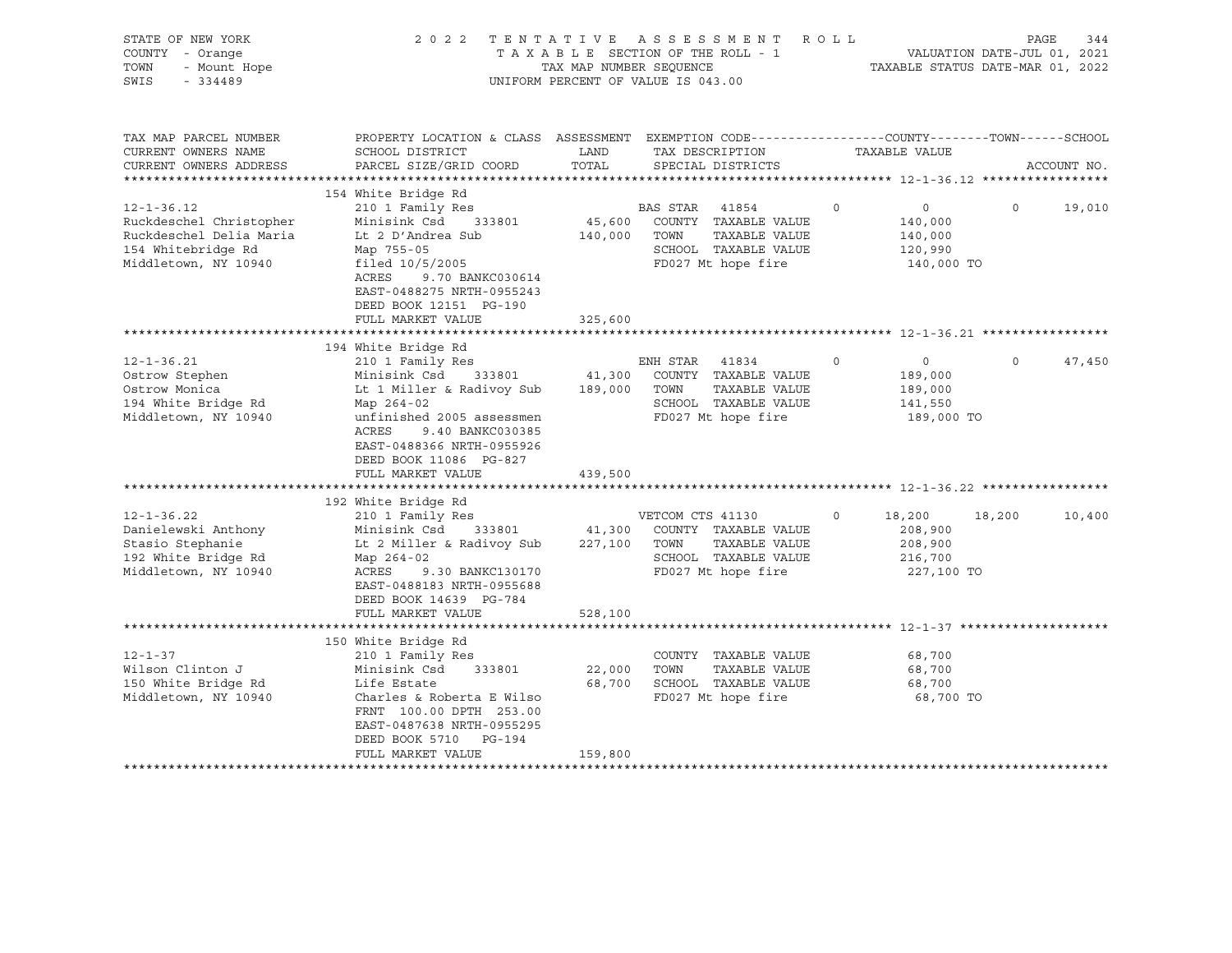| STATE OF NEW YORK<br>COUNTY - Orange<br>OF NEW YORK<br>- Orange<br>- Mount Hope<br>- 21109<br>TOWN<br>SWIS  | 2022 TENTATIVE ASSESSMENT ROLL                                                                                                                                                                                           | UNIFORM PERCENT OF VALUE IS 043.00 |                                                       |                                                                                                                                                                                              |                      |                                                                                                |                      | PAGE<br>345                       |
|-------------------------------------------------------------------------------------------------------------|--------------------------------------------------------------------------------------------------------------------------------------------------------------------------------------------------------------------------|------------------------------------|-------------------------------------------------------|----------------------------------------------------------------------------------------------------------------------------------------------------------------------------------------------|----------------------|------------------------------------------------------------------------------------------------|----------------------|-----------------------------------|
| TAX MAP PARCEL NUMBER<br>CURRENT OWNERS NAME<br>CURRENT OWNERS ADDRESS                                      | PROPERTY LOCATION & CLASS ASSESSMENT EXEMPTION CODE----------------COUNTY-------TOWN------SCHOOL<br>SCHOOL DISTRICT<br>PARCEL SIZE/GRID COORD                                                                            | LAND<br>TOTAL                      |                                                       | TAX DESCRIPTION<br>SPECIAL DISTRICTS                                                                                                                                                         |                      | TAXABLE VALUE                                                                                  |                      | ACCOUNT NO.                       |
| $12 - 1 - 39$<br>Carson Rafaele<br>Carson Dori<br>PO Box 83<br>Otisville, NY 10940                          | 149 White Bridge Rd<br>210 1 Family Res<br>Minisink Csd<br>FRNT 110.00 DPTH 173.00 82,200 TOWN<br>BANKC050590 SCHOOL<br>EAST-0487450 NRTH-0955370<br>DEED BOOK 4100 PG-341<br>FULL MARKET VALUE                          | 191,200                            | <b>BAS STAR 41854</b>                                 | ${\small 333801} \qquad {\small 17,300} \qquad {\small  \  \, {\rm COUNTY} \quad}{\small  \, {\rm TAXABLE} \ \ {\rm VALUE} }$<br>TAXABLE VALUE<br>SCHOOL TAXABLE VALUE<br>FD027 Mt hope fire | $\sim$ 0             | $\overline{0}$<br>82,200<br>82,200<br>63,190<br>82,200 TO                                      | $\overline{0}$       | 19,010                            |
|                                                                                                             |                                                                                                                                                                                                                          |                                    |                                                       |                                                                                                                                                                                              |                      |                                                                                                |                      |                                   |
| $12 - 1 - 40$<br>Hulbert Lee<br>Hulbert Patricia<br>139 White Bridge Rd<br>Middletown, NY 10940             | 139 White Bridge Rd<br>210 1 Family Res<br>Minisink Csd 333801<br>ACRES<br>1.80<br>EAST-0487314 NRTH-0955334<br>DEED BOOK 1806 PG-00007<br>FULL MARKET VALUE                                                             | 28,800 FIRE/AMBCT 41691            | VETWAR CTS 41120<br>TOWN                              | 103,300 ENH STAR 41834 0<br>COUNTY TAXABLE VALUE<br>TAXABLE VALUE<br>240,200 SCHOOL TAXABLE VALUE<br>FD027 Mt hope fire<br>FD027 Mt hope fire<br>1,560 EX                                    | $\circ$              | $0 \t 10,920 \t 10,920$<br>1,560<br>$\overline{0}$<br>90,820<br>90,820<br>49,610<br>101,740 TO | 1,560<br>$\circ$     | 6,240<br>$\overline{0}$<br>47,450 |
|                                                                                                             |                                                                                                                                                                                                                          |                                    |                                                       |                                                                                                                                                                                              |                      |                                                                                                |                      |                                   |
| $12 - 1 - 41.21$<br>Universal Sunrise LLC<br>35 Lexington Ave<br>Cresskill, NJ 07626                        | 5 My Valley Dr<br>210 1 Family Res<br>Minisink Csd 333801<br>Ws White Bridge Rd<br>Map 12-96 Myers Lt 1<br>ACRES<br>1.70<br>EAST-0486121 NRTH-0953708<br>DEED BOOK 13819 PG-1351<br>FULL MARKET VALUE                    | 28,300 TOWN<br>400,700             |                                                       | COUNTY TAXABLE VALUE<br>TAXABLE VALUE<br>172,300 SCHOOL TAXABLE VALUE<br>FD027 Mt hope fire                                                                                                  |                      | 172,300<br>172,300<br>172,300<br>172,300 TO                                                    |                      |                                   |
|                                                                                                             |                                                                                                                                                                                                                          |                                    |                                                       |                                                                                                                                                                                              |                      |                                                                                                |                      |                                   |
| $12 - 1 - 41.22$<br>Myers Sr Living Trust Joseph E Minisink Csd 333801<br>PO Box 861<br>Otisville, NY 10963 | 65 My Valley Dr<br>210 1 Family Res<br>Ws White Bridge Rd 235,800 COUNTY TAXABLE VALUE<br>Map 12-96 Myers Lt 2<br>ACPES 33.20<br>ACRES 33.20<br>EAST-0485644 NRTH-0954438<br>DEED BOOK 15045 PG-579<br>FULL MARKET VALUE | 548,400                            | CW 15 VET/ 41160<br>41,100 BAS STAR 41854<br>TOWN     | TAXABLE VALUE<br>SCHOOL TAXABLE VALUE<br>FD027 Mt hope fire                                                                                                                                  | $\circ$<br>$\circ$   | 6,240<br>$\overline{0}$<br>229,560<br>229,560<br>210,550<br>235,800 TO                         | 6,240<br>$\mathbf 0$ | 6,240<br>19,010                   |
|                                                                                                             |                                                                                                                                                                                                                          |                                    |                                                       |                                                                                                                                                                                              |                      |                                                                                                |                      |                                   |
| $12 - 1 - 41.23$<br>Myers Joseph Jr<br>Myers Kathleen<br>67 My Valley Dr<br>Middletown, NY 10940            | 67 My Valley Dr<br>210 1 Family Res<br>Minisink Csd<br>333801<br>Ws White Bridge Rd<br>Map 12-96 Myers Lt 3<br>48.10 BANKC140330<br>ACRES<br>EAST-0486077 NRTH-0955478<br>DEED BOOK 4353<br>PG-59<br>FULL MARKET VALUE   | 175,000<br>407,000                 | CW 15 VET/ 41160<br>46,400 BAS STAR<br>COUNTY<br>TOWN | 41854<br>TAXABLE VALUE<br>TAXABLE VALUE<br>SCHOOL TAXABLE VALUE<br>FD027 Mt hope fire                                                                                                        | $\Omega$<br>$\Omega$ | 6,240<br>0<br>168,760<br>168,760<br>149,750<br>175,000 TO                                      | 6,240<br>$\Omega$    | 6,240<br>19,010                   |
|                                                                                                             |                                                                                                                                                                                                                          |                                    |                                                       |                                                                                                                                                                                              |                      |                                                                                                |                      |                                   |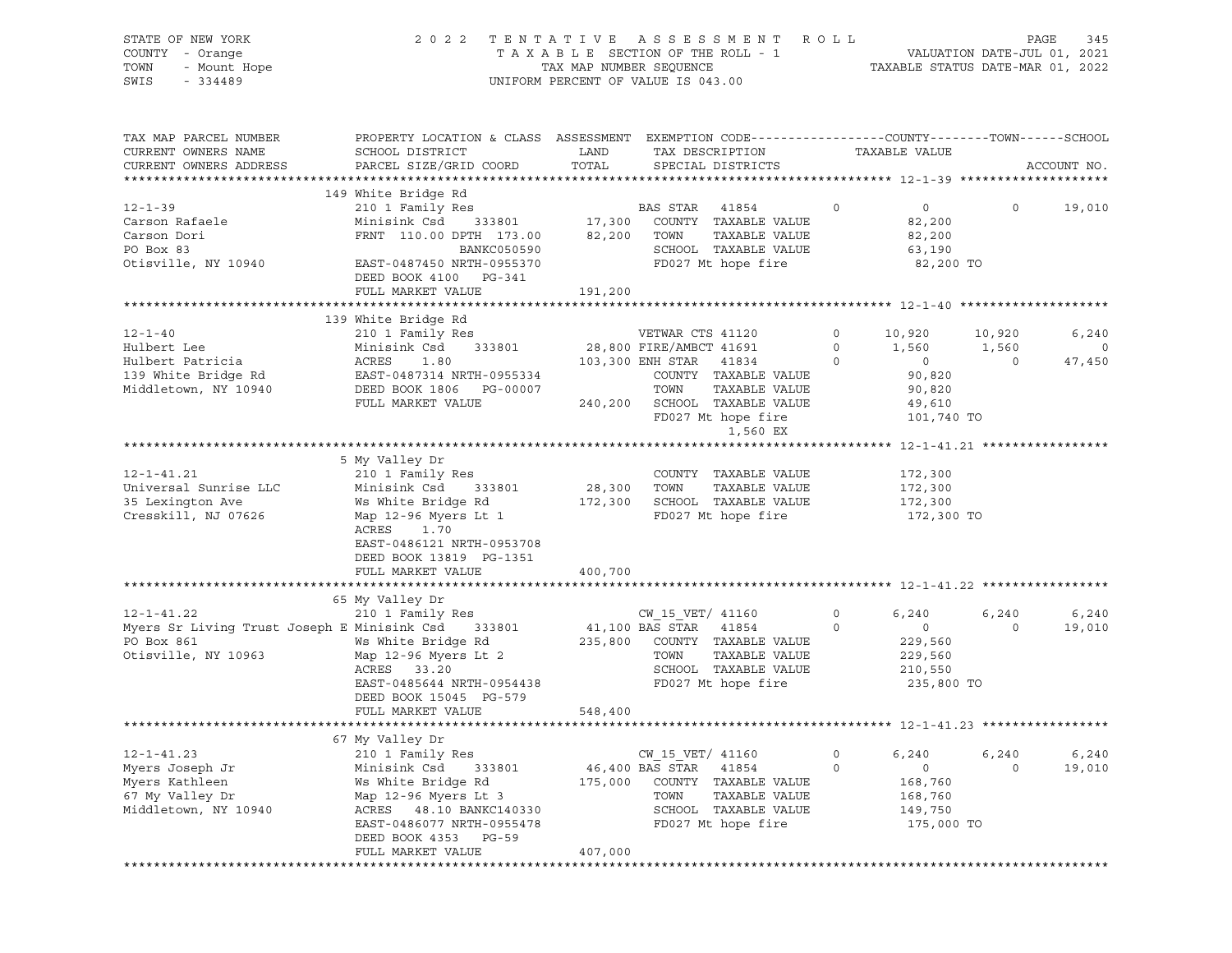STATE OF NEW YORK 2 0 2 2 T E N T A T I V E A S S E S S M E N T R O L L PAGE 346 COUNTY - Orange T A X A B L E SECTION OF THE ROLL - 1 VALUATION DATE-JUL 01, 2021 TOWN - Mount Hope TAX MAP NUMBER SEQUENCE TAXABLE STATUS DATE-MAR 01, 2022 SWIS - 334489 UNIFORM PERCENT OF VALUE IS 043.00

| TAX MAP PARCEL NUMBER<br>CURRENT OWNERS NAME | PROPERTY LOCATION & CLASS ASSESSMENT EXEMPTION CODE----------------COUNTY-------TOWN------SCHOOL<br>SCHOOL DISTRICT | LAND    | TAX DESCRIPTION       | TAXABLE VALUE      |                       |
|----------------------------------------------|---------------------------------------------------------------------------------------------------------------------|---------|-----------------------|--------------------|-----------------------|
| CURRENT OWNERS ADDRESS                       | PARCEL SIZE/GRID COORD                                                                                              | TOTAL   | SPECIAL DISTRICTS     |                    | ACCOUNT NO.           |
|                                              |                                                                                                                     |         |                       |                    |                       |
|                                              | 210 Grange Rd                                                                                                       |         |                       |                    |                       |
| $12 - 1 - 42.2$                              | 270 Mfg housing                                                                                                     |         | COUNTY TAXABLE VALUE  | 56,600             |                       |
| Pearce Jeffrey                               | Minisink Csd<br>333801                                                                                              | 25,900  | TOWN<br>TAXABLE VALUE | 56,600             |                       |
| PO Box 123                                   | ACRES<br>1.20                                                                                                       | 56,600  | SCHOOL TAXABLE VALUE  | 56,600             |                       |
| Slate Hill, NY 10973                         | EAST-0483661 NRTH-0955527                                                                                           |         | FD027 Mt hope fire    | 56,600 TO          |                       |
|                                              | DEED BOOK 14500 PG-746                                                                                              |         |                       |                    |                       |
|                                              | FULL MARKET VALUE                                                                                                   | 131,600 |                       |                    |                       |
|                                              |                                                                                                                     |         |                       |                    |                       |
|                                              | 2449 Mt Hope Rd                                                                                                     |         |                       |                    |                       |
| $12 - 1 - 42.3$                              | 210 1 Family Res                                                                                                    |         | BAS STAR 41854        | $\circ$<br>$\circ$ | $\mathbf 0$<br>19,010 |
| Petrillo John J                              | Minisink Csd<br>333801                                                                                              | 46,800  | COUNTY TAXABLE VALUE  | 94,900             |                       |
| 2449 Mt Hope Rd                              | ACRES 10.80                                                                                                         | 94,900  | TOWN<br>TAXABLE VALUE | 94,900             |                       |
| Middletown, NY 10940                         | EAST-0483668 NRTH-0954467                                                                                           |         | SCHOOL TAXABLE VALUE  | 75,890             |                       |
|                                              | DEED BOOK 12105 PG-1906                                                                                             |         | FD027 Mt hope fire    | 94,900 TO          |                       |
| MAY BE SUBJECT TO PAYMENT                    | FULL MARKET VALUE                                                                                                   | 220,700 |                       |                    |                       |
| UNDER AGDIST LAW TIL 2025                    |                                                                                                                     |         |                       |                    |                       |
|                                              |                                                                                                                     |         |                       |                    |                       |
|                                              | Grange Rd                                                                                                           |         |                       |                    |                       |
| $12 - 1 - 43.12$                             | 322 Rural vac>10                                                                                                    |         | COUNTY TAXABLE VALUE  | 44,900             |                       |
| Weinert Frederick                            | Minisink Csd<br>333801                                                                                              | 44,900  | TOWN<br>TAXABLE VALUE | 44,900             |                       |
| 298 Grange Rd                                | L/e Alfred Weinert                                                                                                  | 44,900  | SCHOOL TAXABLE VALUE  | 44,900             |                       |
| Otisville, NY 10963                          | ACRES 13.60                                                                                                         |         | FD027 Mt hope fire    | 44,900 TO          |                       |
|                                              | EAST-0486169 NRTH-0956262                                                                                           |         |                       |                    |                       |
|                                              | DEED BOOK 4255 PG-123                                                                                               |         |                       |                    |                       |
|                                              | FULL MARKET VALUE                                                                                                   | 104,400 |                       |                    |                       |
|                                              |                                                                                                                     |         |                       |                    |                       |
|                                              | White Bridge & 211                                                                                                  |         |                       |                    |                       |
| $12 - 1 - 43.2$                              | 323 Vacant rural                                                                                                    |         | COUNTY TAXABLE VALUE  | 10,000             |                       |
| Roma Marai                                   | Minisink Csd 333801                                                                                                 | 10,000  | TOWN<br>TAXABLE VALUE | 10,000             |                       |
| 1008 Hollow Oak Dr                           | Abandon RR                                                                                                          | 10,000  | SCHOOL TAXABLE VALUE  | 10,000             |                       |
| Taylor, SC 29687                             | ACRES<br>7.90                                                                                                       |         | FD027 Mt hope fire    | 10,000 TO          |                       |
|                                              | EAST-0488934 NRTH-0957958                                                                                           |         |                       |                    |                       |
|                                              | DEED BOOK 12500 PG-300                                                                                              |         |                       |                    |                       |
|                                              | FULL MARKET VALUE                                                                                                   | 23,300  |                       |                    |                       |
|                                              |                                                                                                                     |         |                       |                    |                       |
|                                              | 157 White Bridge Rd                                                                                                 |         |                       |                    |                       |
| $12 - 1 - 44$                                | 210 1 Family Res                                                                                                    |         | COUNTY TAXABLE VALUE  | 90,000             |                       |
| Wang Sen                                     | Minisink Csd<br>333801                                                                                              | 47,700  | TOWN<br>TAXABLE VALUE | 90,000             |                       |
| Zhang Fenzhi                                 | ACRES 12.00 BANKC000000                                                                                             | 90,000  | SCHOOL TAXABLE VALUE  | 90,000             |                       |
| 125 Wickham Ave Apt 2B                       | EAST-0487060 NRTH-0955834                                                                                           |         | FD027 Mt hope fire    | 90,000 TO          |                       |
| Middletown, NY 10940                         | DEED BOOK 14672 PG-1341                                                                                             |         |                       |                    |                       |
|                                              | FULL MARKET VALUE                                                                                                   | 209,300 |                       |                    |                       |
|                                              |                                                                                                                     |         |                       |                    |                       |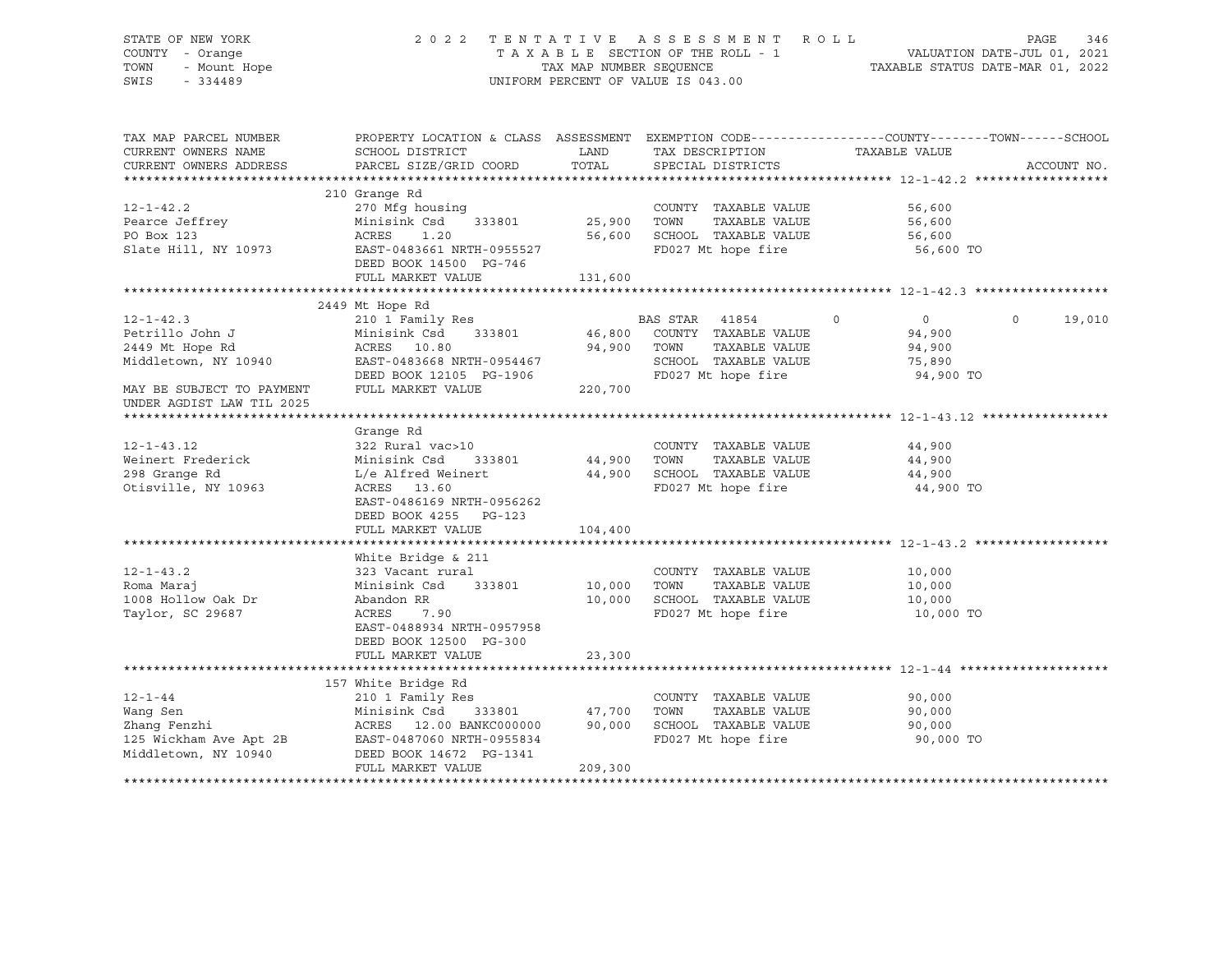| STATE OF NEW YORK<br>COUNTY - Orange<br>TOWN<br>- Mount Hope<br>SWIS<br>$-334489$                      |                                                                                                                                                                                                | TAX MAP NUMBER SEQUENCE | 2022 TENTATIVE ASSESSMENT ROLL<br>TAXABLE SECTION OF THE ROLL - 1<br>UNIFORM PERCENT OF VALUE IS 043.00      |                                                                 | PAGE<br>VALUATION DATE-JUL 01, 2021<br>TAXABLE STATUS DATE-MAR 01, 2022 | 347    |
|--------------------------------------------------------------------------------------------------------|------------------------------------------------------------------------------------------------------------------------------------------------------------------------------------------------|-------------------------|--------------------------------------------------------------------------------------------------------------|-----------------------------------------------------------------|-------------------------------------------------------------------------|--------|
| TAX MAP PARCEL NUMBER<br>CURRENT OWNERS NAME<br>CURRENT OWNERS ADDRESS                                 | PROPERTY LOCATION & CLASS ASSESSMENT EXEMPTION CODE---------------COUNTY-------TOWN------SCHOOL<br>SCHOOL DISTRICT<br>PARCEL SIZE/GRID COORD                                                   | LAND<br>TOTAL           | TAX DESCRIPTION<br>SPECIAL DISTRICTS                                                                         | TAXABLE VALUE                                                   | ACCOUNT NO.                                                             |        |
|                                                                                                        |                                                                                                                                                                                                |                         |                                                                                                              |                                                                 |                                                                         |        |
|                                                                                                        | 181 White Bridge Rd                                                                                                                                                                            |                         |                                                                                                              |                                                                 |                                                                         |        |
| $12 - 1 - 45.1$<br>Muller Michael J<br>181 White Bridge Rd<br>Middletown, NY 10940                     | 210 1 Family Res<br>Minisink Csd 333801 39,200 COUNTY TAXABLE VALUE<br>Lt1 Muller Sub Map 177-93 93,200 TOWN TAXABLE VALUE<br>Ws White Bridge Rd<br>ACRES<br>4.70<br>EAST-0487344 NRTH-0956199 |                         | BAS STAR 41854<br>SCHOOL TAXABLE VALUE<br>FD027 Mt hope fire                                                 | $\Omega$<br>$\Omega$<br>93,200<br>93,200<br>74,190<br>93,200 TO | $\Omega$                                                                | 19,010 |
|                                                                                                        | DEED BOOK 11431 PG-822                                                                                                                                                                         |                         |                                                                                                              |                                                                 |                                                                         |        |
|                                                                                                        | FULL MARKET VALUE                                                                                                                                                                              | 216,700                 |                                                                                                              |                                                                 |                                                                         |        |
|                                                                                                        | 173 White Bridge Rd                                                                                                                                                                            |                         |                                                                                                              |                                                                 |                                                                         |        |
| $12 - 1 - 46.2$                                                                                        | 210 1 Family Res                                                                                                                                                                               |                         | COUNTY TAXABLE VALUE                                                                                         | 144,800                                                         |                                                                         |        |
| Masker Alfred                                                                                          | Minisink Csd 333801                                                                                                                                                                            | 39,700 TOWN             | TAXABLE VALUE                                                                                                | 144,800                                                         |                                                                         |        |
| Masker Jennifer                                                                                        | Lt2 Muller Sub Map 177-93 144,800 SCHOOL TAXABLE VALUE                                                                                                                                         |                         |                                                                                                              | 144,800                                                         |                                                                         |        |
| 173 White Bridge Rd<br>Middletown, NY 10940                                                            | ACRES<br>4.90 BANKC220050<br>EAST-0487169 NRTH-0956094<br>DEED BOOK 14275 PG-1694                                                                                                              |                         | FD027 Mt hope fire                                                                                           | 144,800 TO                                                      |                                                                         |        |
|                                                                                                        | FULL MARKET VALUE                                                                                                                                                                              | 336,700                 |                                                                                                              |                                                                 |                                                                         |        |
|                                                                                                        | 187 White Bridge Rd                                                                                                                                                                            |                         |                                                                                                              |                                                                 |                                                                         |        |
| $12 - 1 - 47$                                                                                          | 210 1 Family Res                                                                                                                                                                               |                         | BAS STAR 41854                                                                                               | $\Omega$<br>$\overline{0}$                                      | $\Omega$                                                                | 19,010 |
| Cosme Mercedes                                                                                         | Minisink Csd<br>333801                                                                                                                                                                         |                         | 27,800 COUNTY TAXABLE VALUE                                                                                  | 117,700                                                         |                                                                         |        |
| Graham Esther                                                                                          | ACRES<br>6.60                                                                                                                                                                                  | 117,700 TOWN            | TAXABLE VALUE                                                                                                | 117,700                                                         |                                                                         |        |
| 187 White Bridge Rd                                                                                    | EAST-0487487 NRTH-0956427                                                                                                                                                                      |                         | SCHOOL TAXABLE VALUE                                                                                         | 98,690                                                          |                                                                         |        |
| Middletown, NY 10940                                                                                   | DEED BOOK 4385 PG-14                                                                                                                                                                           |                         | FD027 Mt hope fire                                                                                           | 117,700 TO                                                      |                                                                         |        |
|                                                                                                        | FULL MARKET VALUE                                                                                                                                                                              | 273,700                 |                                                                                                              |                                                                 |                                                                         |        |
|                                                                                                        | 211 White Bridge Rd                                                                                                                                                                            |                         |                                                                                                              |                                                                 |                                                                         |        |
| $12 - 1 - 48$<br>Rivera Salvador III<br>Rivera Jennifer<br>211 White Bridge Rd<br>Middletown, NY 10940 | 210 1 Family Res<br>Minisink Csd<br>333801<br>ACRES<br>EAST-0487550 NRTH-0956784<br>DEED BOOK 14972 PG-1142                                                                                    | 28,300 TOWN             | COUNTY TAXABLE VALUE<br>TAXABLE VALUE<br>1.70 BANKC130170 180,700 SCHOOL TAXABLE VALUE<br>FD027 Mt hope fire | 180,700<br>180,700<br>180,700<br>180,700 TO                     |                                                                         |        |
|                                                                                                        | FULL MARKET VALUE                                                                                                                                                                              | 420,200                 |                                                                                                              |                                                                 |                                                                         |        |
|                                                                                                        |                                                                                                                                                                                                |                         |                                                                                                              |                                                                 |                                                                         |        |
| $12 - 1 - 49.1$<br>Pingotti Andrew<br>145 Whitlock Rd<br>Otisville, NY 10963                           | 241 White Bridge Rd<br>210 1 Family Res<br>Minisink Csd<br>333801<br>ACRES<br>2.90<br>EAST-0487029 NRTH-0957414<br>DEED BOOK 14609 PG-628<br>FULL MARKET VALUE                                 | 33,900<br>336,000       | COUNTY TAXABLE VALUE<br>TOWN<br>TAXABLE VALUE<br>144,500 SCHOOL TAXABLE VALUE<br>FD027 Mt hope fire          | 144,500<br>144,500<br>144,500<br>144,500 TO                     |                                                                         |        |
|                                                                                                        |                                                                                                                                                                                                |                         |                                                                                                              |                                                                 |                                                                         |        |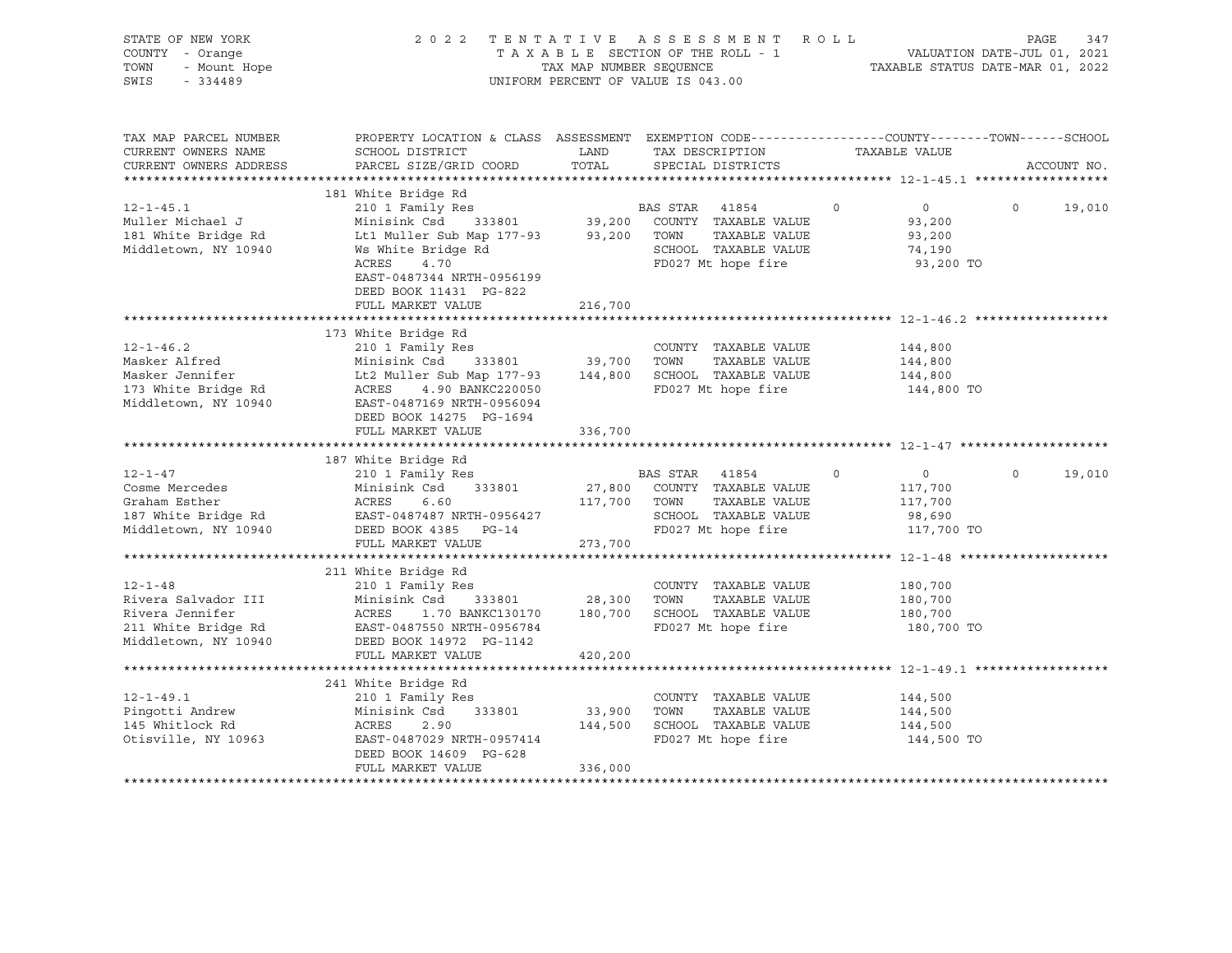STATE OF NEW YORK 2 0 2 2 T E N T A T I V E A S S E S S M E N T R O L L PAGE 348 SWIS - 334489 UNIFORM PERCENT OF VALUE IS 043.00

# COUNTY - Orange T A X A B L E SECTION OF THE ROLL - 1 VALUATION DATE-JUL 01, 2021 TOWN - Mount Hope TAX MAP NUMBER SEQUENCE TAXABLE STATUS DATE-MAR 01, 2022

| TAX MAP PARCEL NUMBER<br>CURRENT OWNERS NAME<br>CURRENT OWNERS ADDRESS                                                                   | PROPERTY LOCATION & CLASS ASSESSMENT<br>SCHOOL DISTRICT<br>PARCEL SIZE/GRID COORD                                                                                                     | LAND<br>TOTAL                 | EXEMPTION CODE----------------COUNTY-------TOWN-----SCHOOL<br>TAX DESCRIPTION<br>SPECIAL DISTRICTS                           | TAXABLE VALUE                                                                |          | ACCOUNT NO. |
|------------------------------------------------------------------------------------------------------------------------------------------|---------------------------------------------------------------------------------------------------------------------------------------------------------------------------------------|-------------------------------|------------------------------------------------------------------------------------------------------------------------------|------------------------------------------------------------------------------|----------|-------------|
| $12 - 1 - 49.2$<br>Pingotti Andrew<br>145 Whitlock Rd<br>Otisville, NY 10963                                                             | 247 White Bridge Rd<br>270 Mfg housing<br>Minisink Csd<br>333801<br>ACRES<br>32.70<br>EAST-0486725 NRTH-0957166<br>DEED BOOK 14609 PG-628<br>FULL MARKET VALUE                        | 59,900<br>83,100<br>193,300   | COUNTY TAXABLE VALUE<br>TOWN<br>TAXABLE VALUE<br>SCHOOL TAXABLE VALUE<br>FD027 Mt hope fire                                  | 83,100<br>83,100<br>83,100<br>83,100 TO                                      |          |             |
| $12 - 1 - 50$<br>Nunziato Steven<br>253 White Bridge Rd<br>Middletown, NY 10940                                                          | 253 White Bridge Rd<br>210 1 Family Res<br>333801<br>Minisink Csd<br>ACRES<br>5.10<br>EAST-0487112 NRTH-0957915<br>DEED BOOK 14611 PG-128<br>FULL MARKET VALUE                        | 40,200<br>114,900<br>267,200  | COUNTY TAXABLE VALUE<br>TOWN<br>TAXABLE VALUE<br>SCHOOL TAXABLE VALUE<br>FD027 Mt hope fire                                  | 114,900<br>114,900<br>114,900<br>114,900 TO                                  |          |             |
| $12 - 1 - 51.2$<br>Weinert Frederick A<br>298 Grange Rd<br>Otisville, NY 10963<br>MAY BE SUBJECT TO PAYMENT<br>UNDER AGDIST LAW TIL 2026 | 298 Grange Rd<br>120 Field crops<br>Minisink Csd<br>333801<br>ACRES 121.20<br>EAST-0485121 NRTH-0957635<br>DEED BOOK 4255 PG-123<br>FULL MARKET VALUE                                 | 126,400<br>375,400<br>873,000 | AGDISTRICT 41720<br>COUNTY TAXABLE VALUE<br>TOWN<br>TAXABLE VALUE<br>SCHOOL TAXABLE VALUE<br>FD027 Mt hope fire<br>36,415 EX | $\circ$<br>36,415<br>338,985<br>338,985<br>338,985<br>338,985 TO             | 36,415   | 36,415      |
|                                                                                                                                          |                                                                                                                                                                                       |                               |                                                                                                                              |                                                                              |          |             |
| $12 - 1 - 52$<br>Francese Kathleen<br>89 Shawanqunk Rd<br>Middletown, NY 10940                                                           | 89 Shawanqunk Rd<br>210 1 Family Res<br>Minisink Csd<br>333801<br>ACRES<br>1.00<br>EAST-0490119 NRTH-0951572<br>DEED BOOK 4822<br>PG-187<br>FULL MARKET VALUE                         | 25,000<br>153,700<br>357,400  | BAS STAR<br>41854<br>COUNTY TAXABLE VALUE<br>TAXABLE VALUE<br>TOWN<br>SCHOOL TAXABLE VALUE<br>FD027 Mt hope fire             | $\overline{0}$<br>$\mathbf 0$<br>153,700<br>153,700<br>134,690<br>153,700 TO | $\Omega$ | 19,010      |
|                                                                                                                                          |                                                                                                                                                                                       |                               |                                                                                                                              |                                                                              |          |             |
| $12 - 1 - 53.1$<br>Keener $(1/e)$ Robert R<br>200 Mapes Rd<br>Middletown, NY 10940                                                       | 200 Mapes Rd<br>210 1 Family Res<br>Minisink Csd<br>333801<br>Life Estate for R. Keener<br>ACRES<br>5.90<br>EAST-0493004 NRTH-0956375<br>DEED BOOK 13963 PG-1662<br>FULL MARKET VALUE | 41,600<br>150,000<br>348,800  | BAS STAR 41854<br>COUNTY TAXABLE VALUE<br>TOWN<br>TAXABLE VALUE<br>SCHOOL TAXABLE VALUE<br>FD021 Howells fire                | $\overline{0}$<br>$\circ$<br>150,000<br>150,000<br>130,990<br>150,000 TO     | $\Omega$ | 19,010      |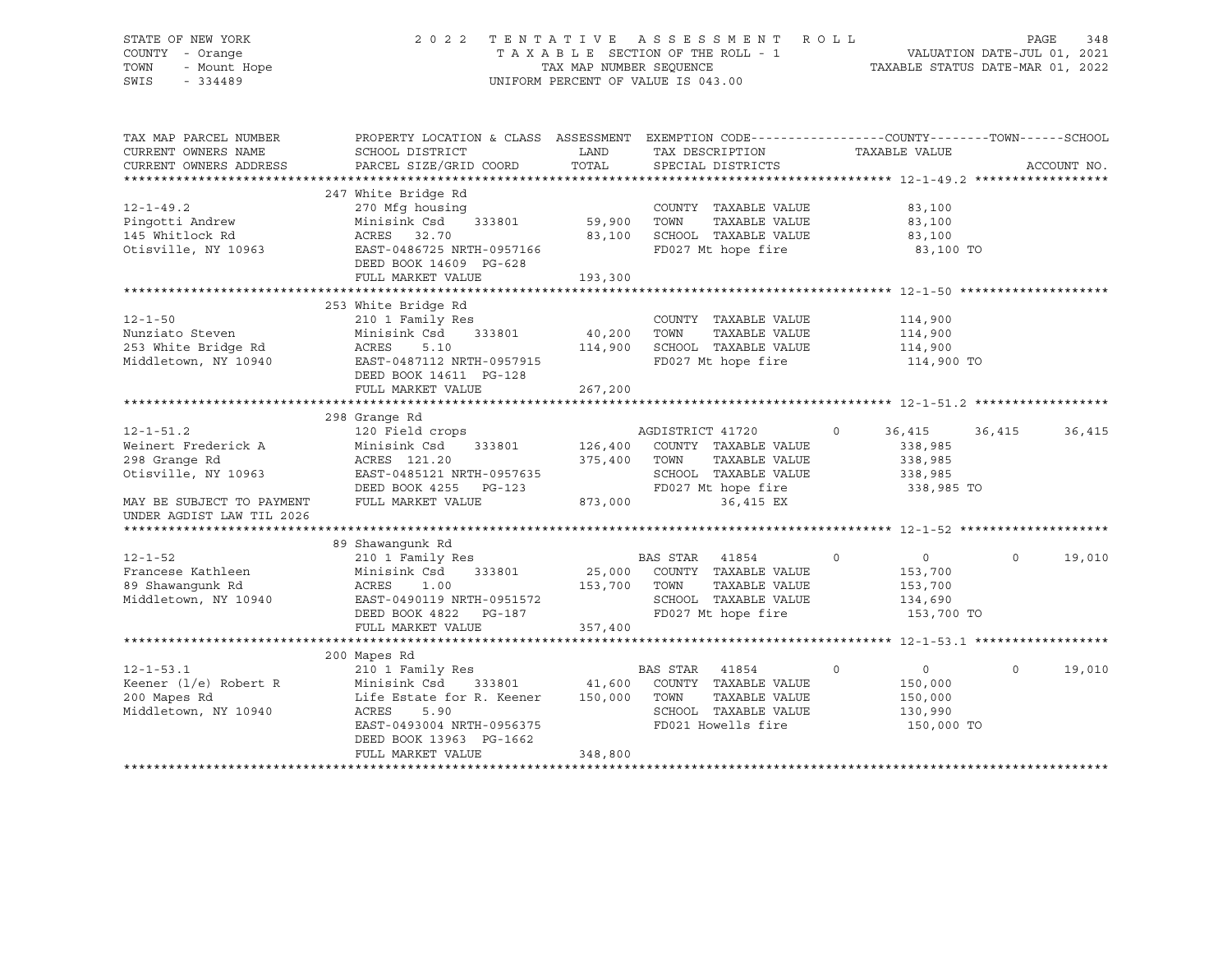# STATE OF NEW YORK 2 0 2 2 T E N T A T I V E A S S E S S M E N T R O L L PAGE 349 COUNTY - Orange T A X A B L E SECTION OF THE ROLL - 1 VALUATION DATE-JUL 01, 2021 TOWN - Mount Hope TAX MAP NUMBER SEQUENCE TAXABLE STATUS DATE-MAR 01, 2022 SWIS - 334489 UNIFORM PERCENT OF VALUE IS 043.00

| 194 Mapes Rd<br>210 1 Family Res<br>ENH STAR<br>$\circ$<br>$\Omega$<br>$12 - 1 - 53.2$<br>41834<br>$\Omega$<br>Torres Alfred B<br>333801 40,000<br>Minisink Csd<br>COUNTY TAXABLE VALUE<br>156,500<br>Torres Rita<br>ACRES<br>5.00 BANKC180381<br>156,500<br>TOWN<br>TAXABLE VALUE<br>156,500<br>SCHOOL TAXABLE VALUE<br>194 Mapes Rd<br>EAST-0493189 NRTH-0956290<br>109,050<br>FD021 Howells fire<br>Middletown, NY 10940<br>DEED BOOK 2293 PG-00237<br>156,500 TO<br>FULL MARKET VALUE<br>364,000<br>186 Mapes Rd<br>BAS STAR<br>$12 - 1 - 53.3$<br>210 1 Family Res<br>41854<br>$\circ$<br>$\overline{0}$<br>$\circ$<br>333801 32,000<br>Minisink Csd<br>COUNTY TAXABLE VALUE<br>Vargas Angel<br>161,800<br>161,800<br>Vargas Lisa<br>ACRES<br>5.80 BANKC110038<br>TOWN<br>TAXABLE VALUE<br>161,800<br>186 Mapes Rd<br>SCHOOL TAXABLE VALUE<br>EAST-0493374 NRTH-0956221<br>142,790<br>FD021 Howells fire<br>Middletown, NY 10940<br>DEED BOOK 12338 PG-653<br>161,800 TO<br>FULL MARKET VALUE<br>376,300<br>178 Mapes Rd<br>$12 - 1 - 53.4$<br>210 1 Family Res<br>BAS STAR<br>$\circ$<br>$\circ$<br>$\circ$<br>41854<br>37,900<br>COUNTY TAXABLE VALUE<br>Marrero Marcelo Jr<br>Minisink Csd<br>333801<br>210,000<br>Marrero Nicole M<br>210,000<br>TOWN<br>TAXABLE VALUE<br>ACRES<br>6.20 BANKC050590<br>210,000<br>SCHOOL TAXABLE VALUE<br>178 Mapes Rd<br>EAST-0493674 NRTH-0956286<br>190,990<br>FD021 Howells fire<br>Middletown, NY 10940<br>DEED BOOK 11316 PG-598<br>210,000 TO<br>FULL MARKET VALUE<br>488,400<br>172 Mapes Rd<br>$12 - 1 - 53.5$<br>311 Res vac land<br>COUNTY TAXABLE VALUE<br>39,700<br>Hefny (d) Osama<br>Minisink Csd<br>TAXABLE VALUE<br>333801<br>39,700<br>TOWN<br>39,700<br>SCHOOL TAXABLE VALUE<br>Hefny (d) Ellen<br>ACRES<br>7.90<br>39,700<br>39,700<br>40 Westwood Dr<br>FD021 Howells fire<br>EAST-0493839 NRTH-0956202<br>39,700 TO<br>Newburgh, NY 12550<br>DEED BOOK 2276 PG-00584<br>FULL MARKET VALUE<br>92,300<br>164 Mapes Rd<br>$12 - 1 - 53.6$<br>210 1 Family Res<br>BAS STAR<br>41854<br>$\mathbf 0$<br>$\overline{0}$<br>$\Omega$<br>45,400<br>Rebman Richard<br>Minisink Csd<br>COUNTY TAXABLE VALUE<br>333801<br>177,400<br>164 Mapes Rd<br>Lt 6 Papamichael SM 6475<br>177,400<br>TAXABLE VALUE<br>TOWN<br>177,400<br>Middletown, NY 10940<br>9.50<br>SCHOOL TAXABLE VALUE<br>ACRES<br>158,390<br>FD021 Howells fire<br>EAST-0494024 NRTH-0956102<br>177,400 TO<br>DEED BOOK 5297 PG-73 | TAX MAP PARCEL NUMBER<br>CURRENT OWNERS NAME<br>CURRENT OWNERS ADDRESS | PROPERTY LOCATION & CLASS ASSESSMENT EXEMPTION CODE----------------COUNTY-------TOWN------SCHOOL<br>SCHOOL DISTRICT<br>PARCEL SIZE/GRID COORD | LAND<br>TOTAL | TAX DESCRIPTION<br>SPECIAL DISTRICTS | TAXABLE VALUE |  | ACCOUNT NO. |
|------------------------------------------------------------------------------------------------------------------------------------------------------------------------------------------------------------------------------------------------------------------------------------------------------------------------------------------------------------------------------------------------------------------------------------------------------------------------------------------------------------------------------------------------------------------------------------------------------------------------------------------------------------------------------------------------------------------------------------------------------------------------------------------------------------------------------------------------------------------------------------------------------------------------------------------------------------------------------------------------------------------------------------------------------------------------------------------------------------------------------------------------------------------------------------------------------------------------------------------------------------------------------------------------------------------------------------------------------------------------------------------------------------------------------------------------------------------------------------------------------------------------------------------------------------------------------------------------------------------------------------------------------------------------------------------------------------------------------------------------------------------------------------------------------------------------------------------------------------------------------------------------------------------------------------------------------------------------------------------------------------------------------------------------------------------------------------------------------------------------------------------------------------------------------------------------------------------------------------------------------------------------------------------------------------------------------------------------------------------------------------------------------------------------------------------------------|------------------------------------------------------------------------|-----------------------------------------------------------------------------------------------------------------------------------------------|---------------|--------------------------------------|---------------|--|-------------|
|                                                                                                                                                                                                                                                                                                                                                                                                                                                                                                                                                                                                                                                                                                                                                                                                                                                                                                                                                                                                                                                                                                                                                                                                                                                                                                                                                                                                                                                                                                                                                                                                                                                                                                                                                                                                                                                                                                                                                                                                                                                                                                                                                                                                                                                                                                                                                                                                                                                      |                                                                        |                                                                                                                                               |               |                                      |               |  |             |
|                                                                                                                                                                                                                                                                                                                                                                                                                                                                                                                                                                                                                                                                                                                                                                                                                                                                                                                                                                                                                                                                                                                                                                                                                                                                                                                                                                                                                                                                                                                                                                                                                                                                                                                                                                                                                                                                                                                                                                                                                                                                                                                                                                                                                                                                                                                                                                                                                                                      |                                                                        |                                                                                                                                               |               |                                      |               |  | 47,450      |
|                                                                                                                                                                                                                                                                                                                                                                                                                                                                                                                                                                                                                                                                                                                                                                                                                                                                                                                                                                                                                                                                                                                                                                                                                                                                                                                                                                                                                                                                                                                                                                                                                                                                                                                                                                                                                                                                                                                                                                                                                                                                                                                                                                                                                                                                                                                                                                                                                                                      |                                                                        |                                                                                                                                               |               |                                      |               |  |             |
|                                                                                                                                                                                                                                                                                                                                                                                                                                                                                                                                                                                                                                                                                                                                                                                                                                                                                                                                                                                                                                                                                                                                                                                                                                                                                                                                                                                                                                                                                                                                                                                                                                                                                                                                                                                                                                                                                                                                                                                                                                                                                                                                                                                                                                                                                                                                                                                                                                                      |                                                                        |                                                                                                                                               |               |                                      |               |  | 19,010      |
|                                                                                                                                                                                                                                                                                                                                                                                                                                                                                                                                                                                                                                                                                                                                                                                                                                                                                                                                                                                                                                                                                                                                                                                                                                                                                                                                                                                                                                                                                                                                                                                                                                                                                                                                                                                                                                                                                                                                                                                                                                                                                                                                                                                                                                                                                                                                                                                                                                                      |                                                                        |                                                                                                                                               |               |                                      |               |  |             |
|                                                                                                                                                                                                                                                                                                                                                                                                                                                                                                                                                                                                                                                                                                                                                                                                                                                                                                                                                                                                                                                                                                                                                                                                                                                                                                                                                                                                                                                                                                                                                                                                                                                                                                                                                                                                                                                                                                                                                                                                                                                                                                                                                                                                                                                                                                                                                                                                                                                      |                                                                        |                                                                                                                                               |               |                                      |               |  | 19,010      |
|                                                                                                                                                                                                                                                                                                                                                                                                                                                                                                                                                                                                                                                                                                                                                                                                                                                                                                                                                                                                                                                                                                                                                                                                                                                                                                                                                                                                                                                                                                                                                                                                                                                                                                                                                                                                                                                                                                                                                                                                                                                                                                                                                                                                                                                                                                                                                                                                                                                      |                                                                        |                                                                                                                                               |               |                                      |               |  |             |
|                                                                                                                                                                                                                                                                                                                                                                                                                                                                                                                                                                                                                                                                                                                                                                                                                                                                                                                                                                                                                                                                                                                                                                                                                                                                                                                                                                                                                                                                                                                                                                                                                                                                                                                                                                                                                                                                                                                                                                                                                                                                                                                                                                                                                                                                                                                                                                                                                                                      |                                                                        |                                                                                                                                               |               |                                      |               |  |             |
|                                                                                                                                                                                                                                                                                                                                                                                                                                                                                                                                                                                                                                                                                                                                                                                                                                                                                                                                                                                                                                                                                                                                                                                                                                                                                                                                                                                                                                                                                                                                                                                                                                                                                                                                                                                                                                                                                                                                                                                                                                                                                                                                                                                                                                                                                                                                                                                                                                                      |                                                                        |                                                                                                                                               |               |                                      |               |  |             |
|                                                                                                                                                                                                                                                                                                                                                                                                                                                                                                                                                                                                                                                                                                                                                                                                                                                                                                                                                                                                                                                                                                                                                                                                                                                                                                                                                                                                                                                                                                                                                                                                                                                                                                                                                                                                                                                                                                                                                                                                                                                                                                                                                                                                                                                                                                                                                                                                                                                      |                                                                        | FULL MARKET VALUE                                                                                                                             | 412,600       |                                      |               |  | 19,010      |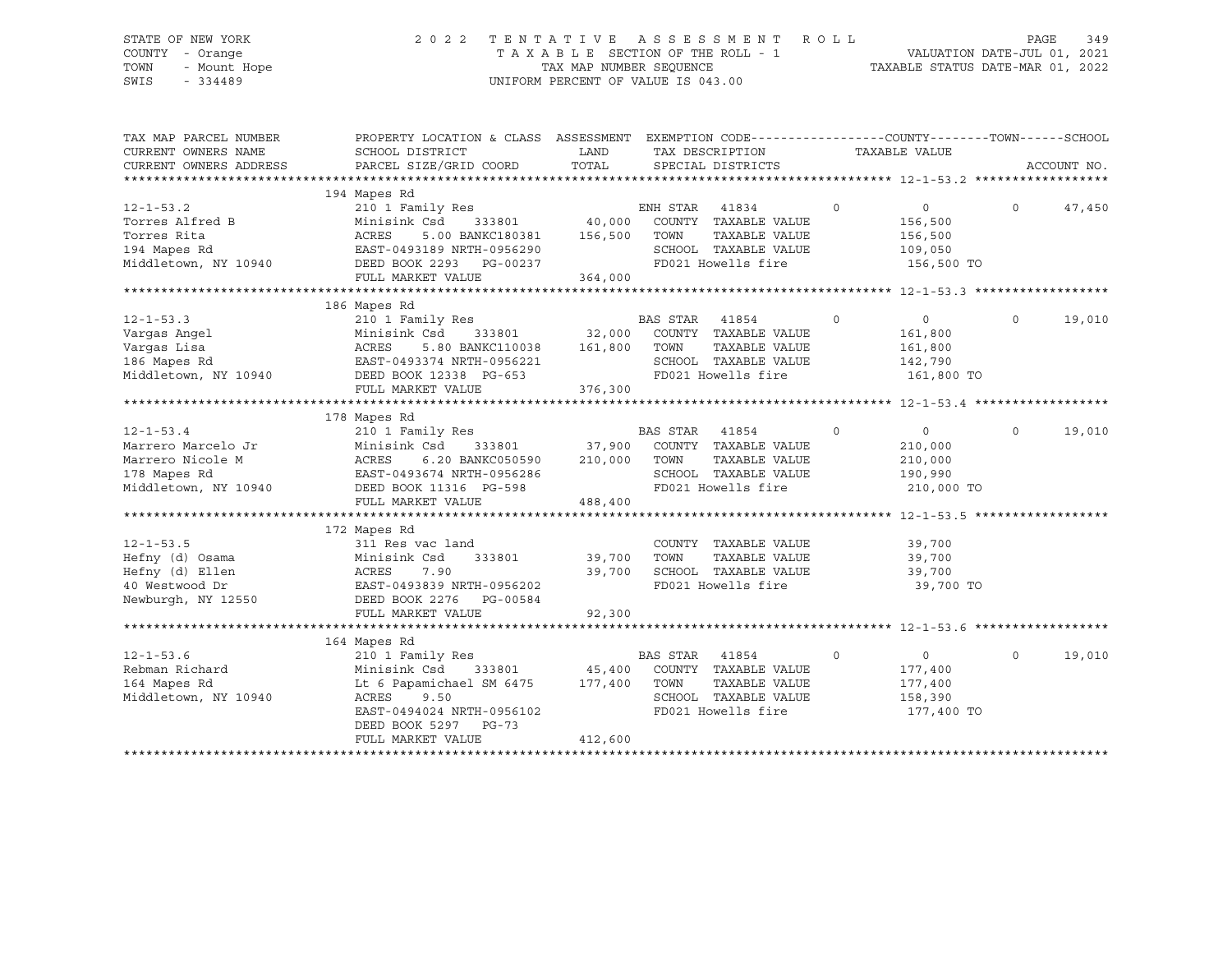# STATE OF NEW YORK 2 0 2 2 T E N T A T I V E A S S E S S M E N T R O L L PAGE 350 COUNTY - Orange T A X A B L E SECTION OF THE ROLL - 1 VALUATION DATE-JUL 01, 2021 TOWN - Mount Hope TAX MAP NUMBER SEQUENCE TAXABLE STATUS DATE-MAR 01, 2022 SWIS - 334489 UNIFORM PERCENT OF VALUE IS 043.00

| TAX MAP PARCEL NUMBER<br>CURRENT OWNERS NAME | PROPERTY LOCATION & CLASS ASSESSMENT EXEMPTION CODE----------------COUNTY-------TOWN------SCHOOL<br>SCHOOL DISTRICT | LAND         | TAX DESCRIPTION   |                                    | TAXABLE VALUE |                |          |             |
|----------------------------------------------|---------------------------------------------------------------------------------------------------------------------|--------------|-------------------|------------------------------------|---------------|----------------|----------|-------------|
| CURRENT OWNERS ADDRESS                       | PARCEL SIZE/GRID COORD                                                                                              | TOTAL        | SPECIAL DISTRICTS |                                    |               |                |          | ACCOUNT NO. |
|                                              |                                                                                                                     |              |                   |                                    |               |                |          |             |
| $12 - 1 - 53.7$                              | 158 Mapes Rd<br>240 Rural res                                                                                       |              | BAS STAR 41854    |                                    | $\circ$       | $\overline{0}$ | $\circ$  | 19,010      |
| Ryan Robert B                                | Minisink Csd                                                                                                        |              |                   | 333801 38,000 COUNTY TAXABLE VALUE |               | 167,600        |          |             |
| Ryan Heather M                               | ACRES 12.70 BANKC110038                                                                                             | 167,600 TOWN |                   | TAXABLE VALUE                      |               | 167,600        |          |             |
| 158 Mapes Rd                                 | EAST-0494289 NRTH-0955973                                                                                           |              |                   | SCHOOL TAXABLE VALUE               |               | 148,590        |          |             |
| Middletown, NY 10940                         | DEED BOOK 13942 PG-60                                                                                               |              |                   | FD021 Howells fire                 |               | 167,600 TO     |          |             |
|                                              | FULL MARKET VALUE                                                                                                   | 389,800      |                   |                                    |               |                |          |             |
|                                              |                                                                                                                     |              |                   |                                    |               |                |          |             |
|                                              | Tally Ho Rd                                                                                                         |              |                   |                                    |               |                |          |             |
| $12 - 1 - 54.1$                              | 311 Res vac land                                                                                                    |              | AGDISTRICT 41720  |                                    | $\circ$       | 72,291 72,291  |          | 72,291      |
| Tadgh Inc                                    | Minisink Csd 333801 78,000 COUNTY TAXABLE VALUE<br>Lt 2 Pt Lt 3 Federal Land 78,000 TOWN TAXABLE VALUE              |              |                   |                                    |               | 5,709          |          |             |
| PO Box 4836                                  |                                                                                                                     |              |                   | TAXABLE VALUE                      |               | 5,709          |          |             |
| Middletown, NY 10941                         | Bank Sub Map 6220                                                                                                   |              |                   | SCHOOL TAXABLE VALUE               |               | 5,709          |          |             |
|                                              | ACRES 24.60                                                                                                         |              |                   | FD021 Howells fire                 |               | 5,709 TO       |          |             |
| MAY BE SUBJECT TO PAYMENT                    | EAST-0492988 NRTH-0956835                                                                                           |              |                   | 72,291 EX                          |               |                |          |             |
| UNDER AGDIST LAW TIL 2026                    | DEED BOOK 6150 PG-175                                                                                               |              |                   |                                    |               |                |          |             |
|                                              | FULL MARKET VALUE                                                                                                   | 181,400      |                   |                                    |               |                |          |             |
|                                              |                                                                                                                     |              |                   |                                    |               |                |          |             |
|                                              | 1614 St Hwy 211 W                                                                                                   |              |                   |                                    |               |                |          |             |
| $12 - 1 - 55$                                | 311 Res vac land                                                                                                    |              |                   | COUNTY TAXABLE VALUE               |               | 27,200         |          |             |
| Galpern Louis                                | Minisink Csd<br>333801                                                                                              | 27,200       | TOWN              | TAXABLE VALUE                      |               | 27,200         |          |             |
| 139 Fulton St Ste 300                        | Lt 1 Vleer Sub                                                                                                      | 27,200       |                   | SCHOOL TAXABLE VALUE               |               | 27,200         |          |             |
| New York, NY 10038                           | ACRES<br>3.40                                                                                                       |              |                   | FD027 Mt hope fire                 |               | 27,200 TO      |          |             |
|                                              | EAST-0486347 NRTH-0960102                                                                                           |              |                   |                                    |               |                |          |             |
|                                              | DEED BOOK 13149 PG-1049                                                                                             |              |                   |                                    |               |                |          |             |
|                                              | FULL MARKET VALUE                                                                                                   | 63,300       |                   |                                    |               |                |          |             |
|                                              |                                                                                                                     |              |                   |                                    |               |                |          |             |
|                                              | 1516 St Hwy 211                                                                                                     |              |                   |                                    |               |                |          |             |
| $12 - 1 - 56.1$                              | 210 1 Family Res                                                                                                    |              | BAS STAR 41854    |                                    | $\circ$       | $\overline{0}$ | $\Omega$ | 19,010      |
| Barth Sr. Living Trust Paul V Minisink Csd   | 333801                                                                                                              |              |                   | 30,200 COUNTY TAXABLE VALUE        |               | 136,500        |          |             |
| 1516 St Hwy 211 West                         | Lt 1 Vleer Sub Map 9248 136,500 TOWN                                                                                |              |                   | TAXABLE VALUE                      |               | 136,500        |          |             |
| Middletown, NY 10940                         | ACRES<br>2.10                                                                                                       |              |                   | SCHOOL TAXABLE VALUE               |               | 117,490        |          |             |
|                                              | EAST-0488413 NRTH-0959511                                                                                           |              |                   | FD027 Mt hope fire                 |               | 136,500 TO     |          |             |
|                                              | DEED BOOK 14871 PG-1760                                                                                             |              |                   |                                    |               |                |          |             |
|                                              | FULL MARKET VALUE                                                                                                   | 317,400      |                   |                                    |               |                |          |             |
|                                              |                                                                                                                     |              |                   |                                    |               |                |          |             |
|                                              | 1532 St Hwy 211                                                                                                     |              |                   |                                    |               |                |          |             |
| $12 - 1 - 56.21$                             | 210 1 Family Res                                                                                                    |              |                   | COUNTY TAXABLE VALUE               |               | 75,100         |          |             |
| Tompkins Charles                             | 333801 26,400<br>Map 196-94 75,100<br>Minisink Csd                                                                  |              | TOWN              | TAXABLE VALUE                      |               | 75,100         |          |             |
| Tompkins Aline G                             | Minisink Csd    333801<br>Lt 1 Vleer Sub Map 196-94                                                                 |              |                   | SCHOOL TAXABLE VALUE               |               | 75,100         |          |             |
| 300 S Shore Dr                               | ACRES 1.30                                                                                                          |              |                   | FD027 Mt hope fire                 |               | 75,100 TO      |          |             |
| Wurtsboro, NY 12790                          | EAST-0488113 NRTH-0959473                                                                                           |              |                   |                                    |               |                |          |             |
|                                              | DEED BOOK 13735 PG-1058                                                                                             |              |                   |                                    |               |                |          |             |
|                                              | FULL MARKET VALUE                                                                                                   | 174,700      |                   |                                    |               |                |          |             |
|                                              |                                                                                                                     |              |                   |                                    |               |                |          |             |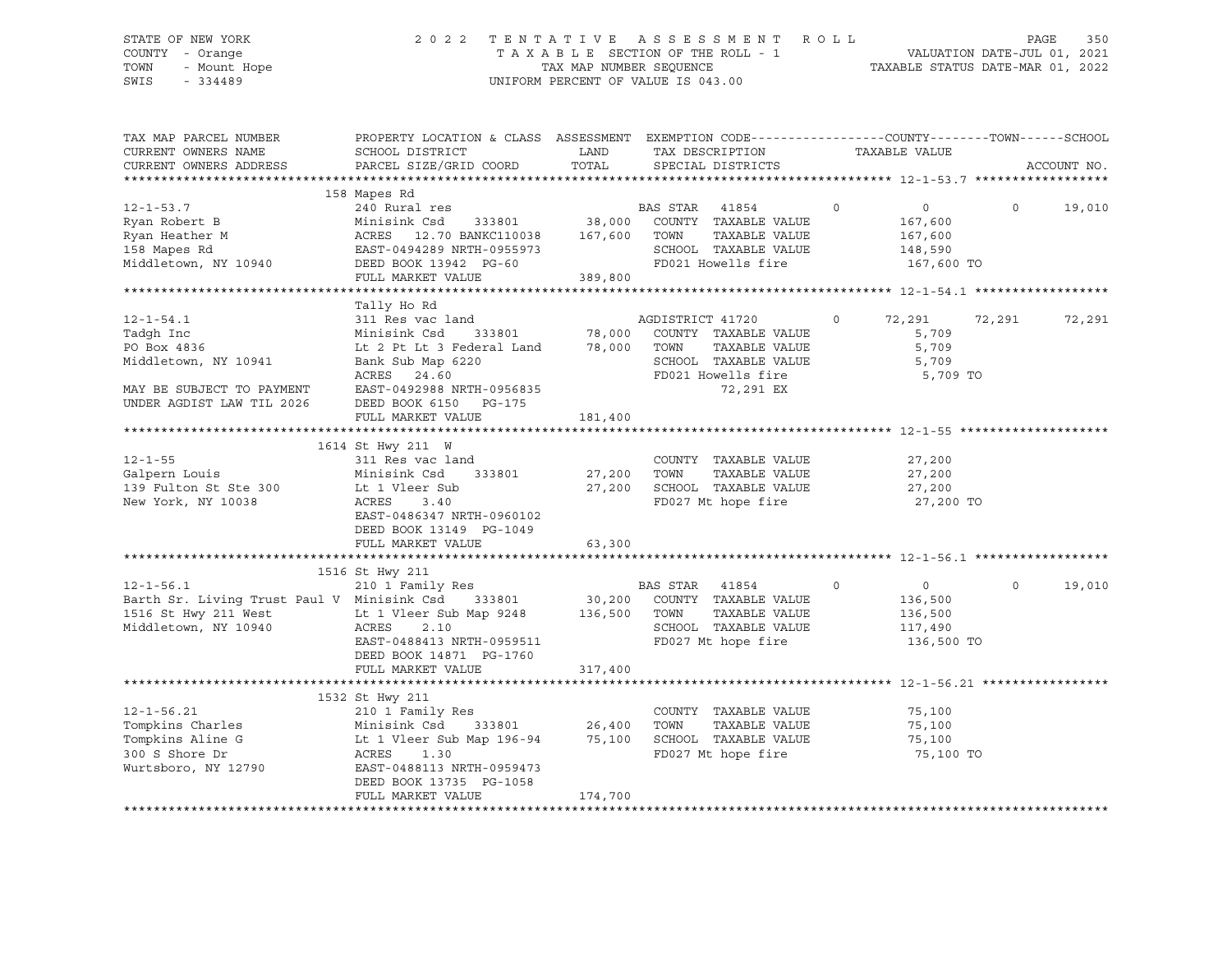| STATE OF NEW YORK<br>OF NEW YORK<br>I - Orange<br>- Mount Hope<br>Address Cardon<br>COUNTY - Orange<br>TOWN<br>SWIS                                                                                                                   |                                                                                                                                                                                                                                                                                                                  |               | 2022 TENTATIVE ASSESSMENT ROLL<br>UNIFORM PERCENT OF VALUE IS 043.00 |                    |                                                   | PAGE    | 351           |
|---------------------------------------------------------------------------------------------------------------------------------------------------------------------------------------------------------------------------------------|------------------------------------------------------------------------------------------------------------------------------------------------------------------------------------------------------------------------------------------------------------------------------------------------------------------|---------------|----------------------------------------------------------------------|--------------------|---------------------------------------------------|---------|---------------|
| TAX MAP PARCEL NUMBER<br>CURRENT OWNERS NAME<br>CURRENT OWNERS ADDRESS                                                                                                                                                                | PROPERTY LOCATION & CLASS ASSESSMENT EXEMPTION CODE-----------------COUNTY-------TOWN------SCHOOL<br>SCHOOL DISTRICT<br>PARCEL SIZE/GRID COORD                                                                                                                                                                   | LAND<br>TOTAL | TAX DESCRIPTION<br>SPECIAL DISTRICTS                                 | TAXABLE VALUE      |                                                   |         | ACCOUNT NO.   |
| $12 - 1 - 56.22$<br>Cokelette Kimberly<br>1538 Rt 211 West<br>Middletown, NY 10940                                                                                                                                                    | 1538 St Hwy 211 W<br>210 1 Family Res BAS STAR 41854 0<br>Minisink Csd 333801 27,800 COUNTY TAXABLE VALUE 101,000<br>27,800 COUNTY TAXABLE VALUE 101.000<br>Lt 2 Vleer Sub Map 196-94 101,000 TOWN<br>ACRES 1.60 BANKN140687 SCHOOL<br>EAST-0487927 NRTH-0959481<br>DEED BOOK 13807 PG-1473<br>FULL MARKET VALUE | 234,900       | TAXABLE VALUE<br>SCHOOL TAXABLE VALUE<br>FD027 Mt hope fire          |                    | $\overline{0}$<br>101,000<br>81,990<br>101,000 TO |         | $0 \t 19,010$ |
|                                                                                                                                                                                                                                       |                                                                                                                                                                                                                                                                                                                  |               |                                                                      |                    |                                                   |         |               |
| 12-1-56.23<br>WMB, LLC Minisink Csd 333801 63,400 TOWN TAXABLE VALUE<br>C/O Wayne Howell Lt 3 Vleer Sub Map 196-94 234,200 SCHOOL TAXABLE VALUE<br>PO Box 143 UNFINISHED 2016 ASSESSMEN FD027 Mt hope fire<br>Howells. NY 10932 ACRES | 1590 St Hwy 211                                                                                                                                                                                                                                                                                                  |               | FD027 Mt hope fire                                                   | 234,200<br>234,200 | 234,200<br>234,200 TO                             |         |               |
|                                                                                                                                                                                                                                       | FULL MARKET VALUE                                                                                                                                                                                                                                                                                                | 544,700       |                                                                      |                    |                                                   |         |               |
|                                                                                                                                                                                                                                       |                                                                                                                                                                                                                                                                                                                  |               |                                                                      |                    |                                                   |         |               |
|                                                                                                                                                                                                                                       | 289 Tally Ho Rd                                                                                                                                                                                                                                                                                                  |               |                                                                      |                    |                                                   |         |               |
| $12 - 1 - 57$                                                                                                                                                                                                                         | 210 1 Family Res<br>Minisink Csd 333801 40,900 BAS STAR 41854                                                                                                                                                                                                                                                    |               | VETCOM CTS 41130                                                     | $\overline{0}$     | 18,200                                            | 18,200  | 10,400        |
| Hoff Richard J                                                                                                                                                                                                                        | Lt 1 R011ing Vista Sub 247,000 COUNTY TAXABLE VALUE                                                                                                                                                                                                                                                              |               |                                                                      | $\circ$            | $\sim$ 0                                          | $\circ$ | 19,010        |
| Hoff Eugenia<br>289 Tally Ho Rd                                                                                                                                                                                                       | Map 9004                                                                                                                                                                                                                                                                                                         |               | TOWN<br>TAXABLE VALUE                                                |                    | 228,800<br>228,800                                |         |               |
| Middletown, NY 10940                                                                                                                                                                                                                  | ACRES<br>5.50                                                                                                                                                                                                                                                                                                    |               | SCHOOL TAXABLE VALUE 217,590                                         |                    |                                                   |         |               |
|                                                                                                                                                                                                                                       | EAST-0491898 NRTH-0956573<br>DEED BOOK 3017 PG-00072                                                                                                                                                                                                                                                             |               | FD027 Mt hope fire                                                   |                    | 247,000 TO                                        |         |               |
|                                                                                                                                                                                                                                       | FULL MARKET VALUE                                                                                                                                                                                                                                                                                                | 574,400       |                                                                      |                    |                                                   |         |               |
|                                                                                                                                                                                                                                       |                                                                                                                                                                                                                                                                                                                  |               |                                                                      |                    |                                                   |         |               |
|                                                                                                                                                                                                                                       | 297 Tally Ho Rd<br>210 1 Family Res                                                                                                                                                                                                                                                                              |               |                                                                      |                    |                                                   |         |               |
| $12 - 1 - 58$                                                                                                                                                                                                                         | Minisink Csd 333801                                                                                                                                                                                                                                                                                              | 41,900 TOWN   | COUNTY TAXABLE VALUE                                                 |                    | 275,300                                           |         |               |
| Aquino Rodolfo<br>Aquino Leonida                                                                                                                                                                                                      | Lt 2 Rolling Vista Sub 275,300 SCHOOL TAXABLE VALUE                                                                                                                                                                                                                                                              |               | TAXABLE VALUE                                                        | 275,300            | 275,300                                           |         |               |
| 297 Tally Ho Rd                                                                                                                                                                                                                       | Map 9004                                                                                                                                                                                                                                                                                                         |               | FD027 Mt hope fire                                                   |                    | 275,300 TO                                        |         |               |
| Middletown, NY 10940                                                                                                                                                                                                                  | ACRES<br>6.20 BANKC000000<br>EAST-0492073 NRTH-0956848                                                                                                                                                                                                                                                           |               |                                                                      |                    |                                                   |         |               |
|                                                                                                                                                                                                                                       | DEED BOOK 4930 PG-19<br>FULL MARKET VALUE                                                                                                                                                                                                                                                                        | 640,200       |                                                                      |                    |                                                   |         |               |
|                                                                                                                                                                                                                                       |                                                                                                                                                                                                                                                                                                                  |               |                                                                      |                    |                                                   |         |               |
|                                                                                                                                                                                                                                       | 349 Tally Ho Rd                                                                                                                                                                                                                                                                                                  |               |                                                                      |                    |                                                   |         |               |
| $12 - 1 - 59$                                                                                                                                                                                                                         | 210 1 Family Res                                                                                                                                                                                                                                                                                                 |               | COUNTY TAXABLE VALUE                                                 |                    | 118,900                                           |         |               |
| Senga Inc                                                                                                                                                                                                                             | Minisink Csd<br>333801                                                                                                                                                                                                                                                                                           | 27,800        | TAXABLE VALUE<br>TOWN                                                |                    | 118,900                                           |         |               |
| PO Box 328                                                                                                                                                                                                                            | Lt 3 Rolling Vista SM 900                                                                                                                                                                                                                                                                                        | 118,900       | SCHOOL TAXABLE VALUE                                                 |                    | 118,900                                           |         |               |
| Middletown, NY 10940                                                                                                                                                                                                                  | ACRES<br>1.60                                                                                                                                                                                                                                                                                                    |               | FD027 Mt hope fire                                                   |                    | 118,900 TO                                        |         |               |
|                                                                                                                                                                                                                                       | EAST-0492462 NRTH-0956914                                                                                                                                                                                                                                                                                        |               |                                                                      |                    |                                                   |         |               |
|                                                                                                                                                                                                                                       | DEED BOOK 6154<br>PG-109                                                                                                                                                                                                                                                                                         |               |                                                                      |                    |                                                   |         |               |
|                                                                                                                                                                                                                                       | FULL MARKET VALUE                                                                                                                                                                                                                                                                                                | 276,500       |                                                                      |                    |                                                   |         |               |
|                                                                                                                                                                                                                                       |                                                                                                                                                                                                                                                                                                                  |               |                                                                      |                    |                                                   |         |               |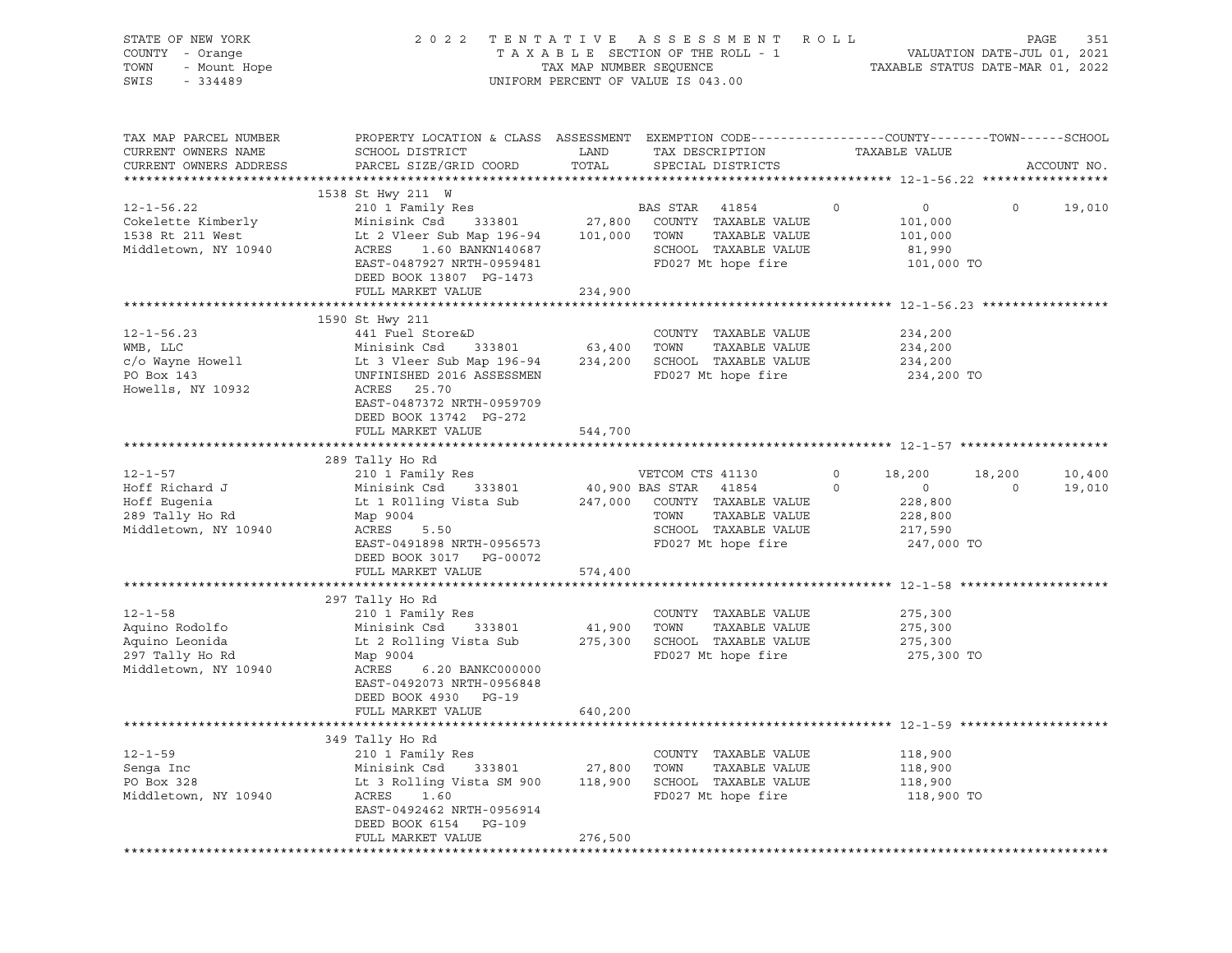| STATE OF NEW YORK<br>COUNTY - Orange<br>TOWN<br>- Mount Hope<br>SWIS<br>$-334489$                     | 2 0 2 2                                                                                                                                                                                                          | TAX MAP NUMBER SEQUENCE      | TENTATIVE ASSESSMENT<br>TAXABLE SECTION OF THE ROLL - 1<br>UNIFORM PERCENT OF VALUE IS 043.00                    | ROLL                                                             | 352<br>PAGE<br>VALUATION DATE-JUL 01, 2021<br>TAXABLE STATUS DATE-MAR 01, 2022 |
|-------------------------------------------------------------------------------------------------------|------------------------------------------------------------------------------------------------------------------------------------------------------------------------------------------------------------------|------------------------------|------------------------------------------------------------------------------------------------------------------|------------------------------------------------------------------|--------------------------------------------------------------------------------|
| TAX MAP PARCEL NUMBER<br>CURRENT OWNERS NAME<br>CURRENT OWNERS ADDRESS                                | PROPERTY LOCATION & CLASS ASSESSMENT EXEMPTION CODE---------------COUNTY-------TOWN------SCHOOL<br>SCHOOL DISTRICT<br>PARCEL SIZE/GRID COORD                                                                     | LAND<br>TOTAL                | TAX DESCRIPTION<br>SPECIAL DISTRICTS                                                                             | TAXABLE VALUE                                                    | ACCOUNT NO.                                                                    |
| $12 - 1 - 60$<br>Tadgh Inc<br>PO Box 328<br>Middletown, NY 10940                                      | Co Hwy 60<br>311 Res vac land<br>Minisink Csd<br>333801<br>Lt 4 Rolling Vista Sub<br>Map 9004<br>ACRES<br>8.30<br>EAST-0492257 NRTH-0957229<br>DEED BOOK 6150 PG-175                                             | 40,100<br>40,100             | COUNTY TAXABLE VALUE<br>TOWN<br>TAXABLE VALUE<br>SCHOOL TAXABLE VALUE<br>FD027 Mt hope fire                      | 40,100<br>40,100<br>40,100<br>40,100 TO                          |                                                                                |
|                                                                                                       | FULL MARKET VALUE                                                                                                                                                                                                | 93,300                       |                                                                                                                  |                                                                  |                                                                                |
| $12 - 1 - 61$<br>Tadgh Inc<br>PO Box 328<br>Middletown, NY 10940                                      | Co Hwy 60<br>311 Res vac land<br>Minisink Csd<br>333801<br>Lt 5 Rolling Vista Sub<br>Map 9004<br>ACRES<br>1.30<br>EAST-0492837 NRTH-0957225<br>DEED BOOK 6150<br>PG-175                                          | 22,400<br>22,400             | COUNTY TAXABLE VALUE<br>TAXABLE VALUE<br>TOWN<br>SCHOOL TAXABLE VALUE<br>FD027 Mt hope fire                      | 22,400<br>22,400<br>22,400<br>22,400 TO                          |                                                                                |
|                                                                                                       | FULL MARKET VALUE                                                                                                                                                                                                | 52,100                       |                                                                                                                  |                                                                  |                                                                                |
| $12 - 1 - 62$<br>Tadqh Inc<br>PO Box 328<br>Middletown, NY 10940                                      | Co Hwy 60<br>311 Res vac land<br>Minisink Csd<br>333801<br>Lt 6 Rolling Vista Sub<br>Map 9004<br>ACRES<br>1.50<br>EAST-0493021 NRTH-0957410<br>DEED BOOK 6150 PG-175<br>FULL MARKET VALUE                        | 23,400<br>23,400<br>54,400   | COUNTY TAXABLE VALUE<br>TAXABLE VALUE<br>TOWN<br>SCHOOL TAXABLE VALUE<br>FD027 Mt hope fire                      | 23,400<br>23,400<br>23,400<br>23,400 TO                          |                                                                                |
|                                                                                                       |                                                                                                                                                                                                                  |                              |                                                                                                                  |                                                                  |                                                                                |
| $12 - 1 - 63$<br>Coyle Christopher<br>Coyle Doris<br>15 Pierson Hill Rd<br>Middletown, NY 10940       | 15 Pierson Hill Rd<br>210 1 Family Res<br>Minisink Csd<br>333801<br>Lt 7 Rolling Vista Sub<br>Map 4009<br>ACRES<br>5.00 BANKL060061<br>EAST-0492671 NRTH-0957504<br>DEED BOOK 4329<br>PG-84<br>FULL MARKET VALUE | 40,000<br>167,300<br>389,100 | BAS STAR<br>41854<br>COUNTY TAXABLE VALUE<br>TOWN<br>TAXABLE VALUE<br>SCHOOL TAXABLE VALUE<br>FD027 Mt hope fire | 0<br>0<br>167,300<br>167,300<br>148,290<br>167,300 TO            | $\circ$<br>19,010                                                              |
|                                                                                                       |                                                                                                                                                                                                                  |                              |                                                                                                                  |                                                                  |                                                                                |
| $12 - 1 - 64$<br>Williamson Charles<br>Williamson Juli<br>135 White Bridge Rd<br>Middletown, NY 10940 | 135 White Bridge Rd<br>210 1 Family Res<br>Minisink Csd<br>333801<br>Lt12 Fidelity Submap 9018<br>2020-305 SCAR<br>ACRES<br>2.90<br>EAST-0487119 NRTH-0955268<br>DEED BOOK 4250<br>$PG-90$<br>FULL MARKET VALUE  | 33,900<br>170,612<br>396,800 | BAS STAR<br>41854<br>COUNTY TAXABLE VALUE<br>TOWN<br>TAXABLE VALUE<br>SCHOOL TAXABLE VALUE<br>FD027 Mt hope fire | 0<br>$\mathsf{O}$<br>170,612<br>170,612<br>151,602<br>170,612 TO | $\circ$<br>19,010                                                              |
|                                                                                                       |                                                                                                                                                                                                                  |                              |                                                                                                                  |                                                                  |                                                                                |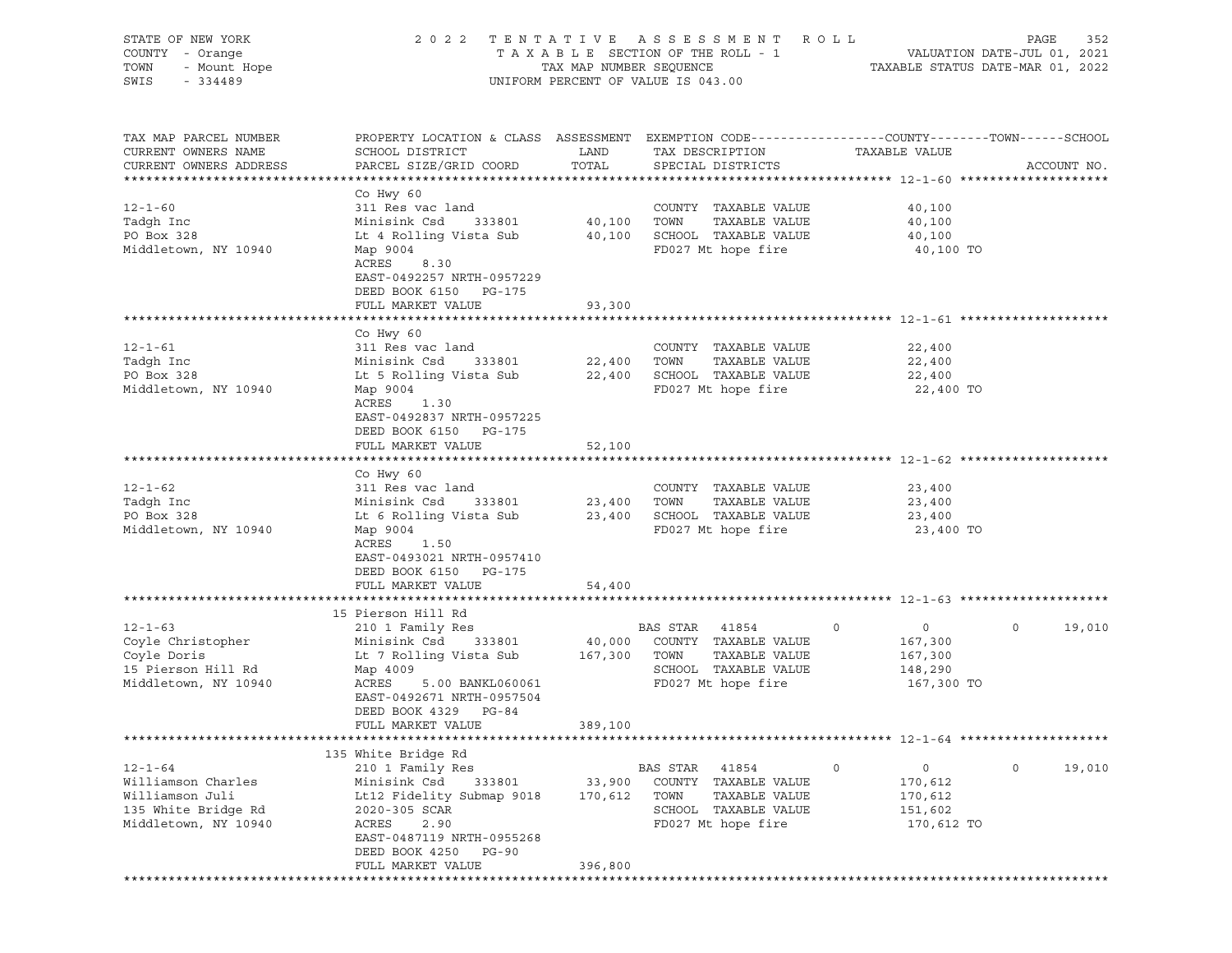| STATE OF NEW YORK<br>COUNTY - Orange<br>TOWN<br>- Mount Hope<br>$-334489$<br>SWIS                                                                                                                                                                    |                                                                                                                                                                                                                                                                                           |         | 2022 TENTATIVE ASSESSMENT ROLL<br>T A X A B L E SECTION OF THE ROLL - 1<br>T A X A B L E SECTION OF THE ROLL - 1<br>TAXABLE STATUS DATE-JUL 01, 2022<br>UNIFORM PERCENT OF VALUE IS 043.00 |                                                                          | PAGE<br>353        |
|------------------------------------------------------------------------------------------------------------------------------------------------------------------------------------------------------------------------------------------------------|-------------------------------------------------------------------------------------------------------------------------------------------------------------------------------------------------------------------------------------------------------------------------------------------|---------|--------------------------------------------------------------------------------------------------------------------------------------------------------------------------------------------|--------------------------------------------------------------------------|--------------------|
| TAX MAP PARCEL NUMBER<br>CURRENT OWNERS NAME<br>CURRENT OWNERS ADDRESS                                                                                                                                                                               | ${\small \texttt{PROBERTY}\ \texttt{LOCALION}\ \&\ \texttt{CLASS}\ \texttt{ASS} \\\ \texttt{SCHOOL} \\\texttt{DISTRICT} \\\texttt{LAND} \\\texttt{LAND} \\\texttt{PAX} \\\texttt{DESCRIPTION} \\\texttt{PAXABLE VALUE} \\\texttt{VALUE} \\\texttt{VALUE}$<br>PARCEL SIZE/GRID COORD TOTAL |         | SPECIAL DISTRICTS                                                                                                                                                                          |                                                                          | ACCOUNT NO.        |
| 12-1-65<br>Xraese Terrance<br>Xraese Maryann Lt11 Fidelity Submap 9018 32,500 COUNTY TAXABLE VALUE<br>Xraese Maryann Lt11 Fidelity Submap 9018 165,000 TOWN TAXABLE VALUE<br>125 White Bridge Rd ACRES 2.60 SCHOOL TAXABLE VALUE<br>Midd             | 125 White Bridge Rd<br>DEED BOOK 5450 PG-142<br>FULL MARKET VALUE 383,700                                                                                                                                                                                                                 |         | FD027 Mt hope fire                                                                                                                                                                         | $\circ$<br>$\overline{0}$<br>165,000<br>165,000<br>117,550<br>165,000 TO | $\Omega$<br>47,450 |
|                                                                                                                                                                                                                                                      |                                                                                                                                                                                                                                                                                           |         |                                                                                                                                                                                            |                                                                          |                    |
| $12 - 1 - 66$<br>Hayes Melissa (Allo Extra 1980)<br>117 White Bridge Rd Lt10 Fidelity Submap 9018 165,400 SCHOOL TAXABLE VALUE<br>117 White Bridge Rd Lt10 Fidelity Submap 9018 165,400 SCHOOL TAXABLE VALUE<br>165,400 SCHOOL TAXABLE VALUE         | 117 White Bridge Rd<br>210 1 Family Res<br>EAST-0486894 NRTH-0954827<br>DEED BOOK 15049 PG-1486                                                                                                                                                                                           |         | COUNTY TAXABLE VALUE                                                                                                                                                                       | 165,400<br>165,400<br>165,400<br>165,400 TO                              |                    |
|                                                                                                                                                                                                                                                      | FULL MARKET VALUE                                                                                                                                                                                                                                                                         | 384,700 |                                                                                                                                                                                            |                                                                          |                    |
|                                                                                                                                                                                                                                                      |                                                                                                                                                                                                                                                                                           |         |                                                                                                                                                                                            |                                                                          |                    |
| 12-1-67<br>Cleason Kevin<br>Minisink Csd 333801<br>Minisink Csd 333801<br>28,100 COUNTY TAXABLE VALUE<br>Mary Beth<br>111 White Bridge Rd<br>111 White Bridge Rd<br>12-1-67<br>Minisink Csd 333801<br>28,100 COUNTY TAXABLE VALUE<br>28,100 COUNTY T | 111 White Bridge Rd<br>DEED BOOK 5470 PG-186<br>FULL MARKET VALUE                                                                                                                                                                                                                         | 371,900 |                                                                                                                                                                                            | $\overline{0}$<br>159,900<br>159,900<br>140,890<br>159,900 TO            | $\Omega$<br>19,010 |
|                                                                                                                                                                                                                                                      |                                                                                                                                                                                                                                                                                           |         |                                                                                                                                                                                            |                                                                          |                    |
| $12 - 1 - 68$                                                                                                                                                                                                                                        | 101 White Bridge Rd<br>210 1 Family Res<br>EAST-0486683 NRTH-0954495<br>DEED BOOK 14730 PG-158<br>FULL MARKET VALUE                                                                                                                                                                       | 398,100 | COUNTY TAXABLE VALUE<br>TOWN TAXABLE VALUE<br>SCHOOL TAXABLE VALUE<br>FD027 Mt hope fire                                                                                                   | 171,200<br>171,200<br>171,200<br>171,200 TO                              |                    |
|                                                                                                                                                                                                                                                      |                                                                                                                                                                                                                                                                                           |         |                                                                                                                                                                                            |                                                                          |                    |
| $12 - 1 - 69$<br>Middletown, NY 10940                                                                                                                                                                                                                | 95 White Bridge Rd<br>210 1 Family Res<br>EAST-0486579 NRTH-0954343<br>DEED BOOK 14274 PG-569<br>FULL MARKET VALUE                                                                                                                                                                        | 370,200 | COUNTY TAXABLE VALUE<br>TOWN<br>TAXABLE VALUE<br>SCHOOL TAXABLE VALUE<br>FD027 Mt hope fire                                                                                                | 159,200<br>159,200<br>159,200<br>159,200 TO                              |                    |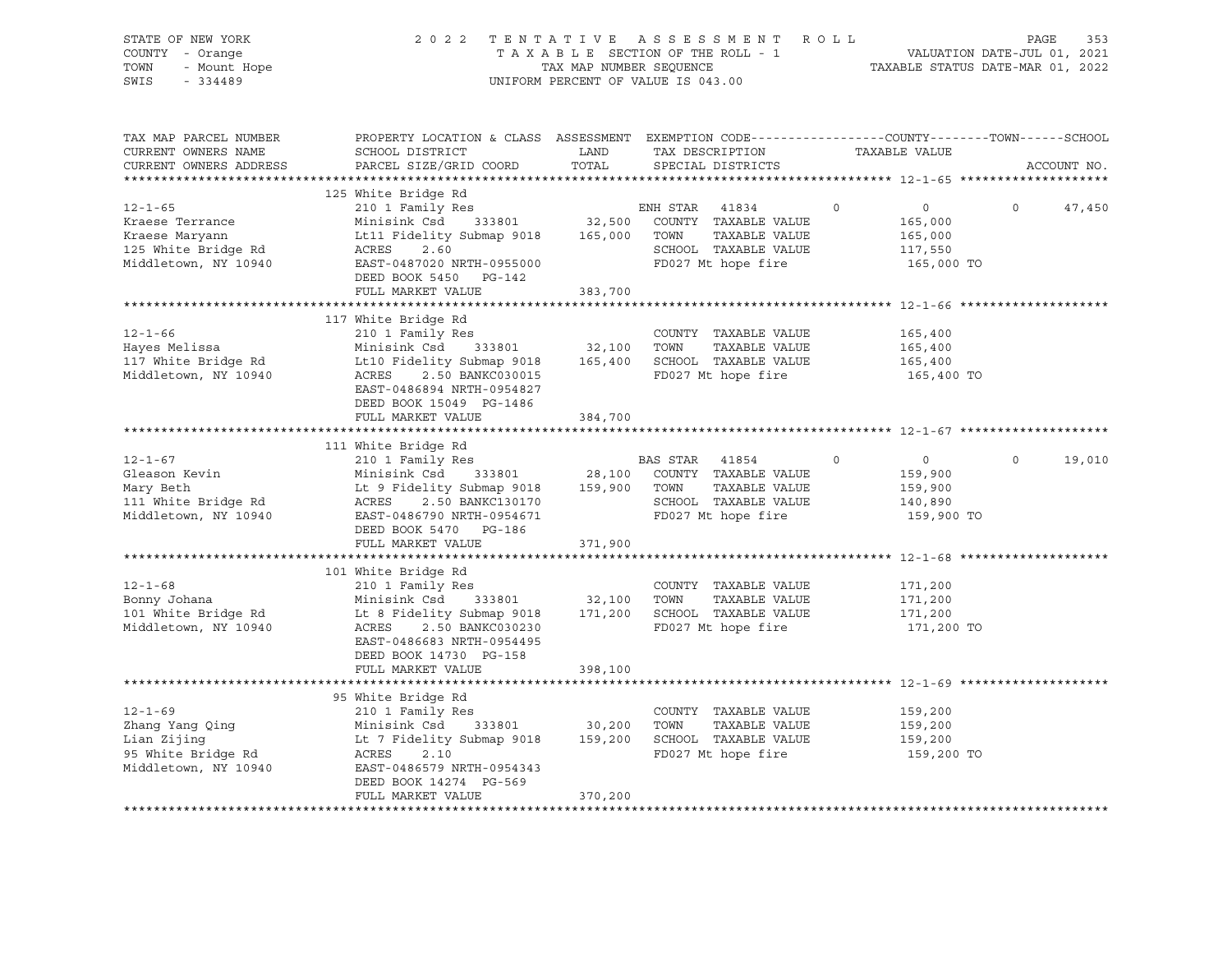| STATE OF NEW YORK<br>COUNTY - Orange<br>UP Num<br>- Orange<br>- Mount Hope<br>TOWN<br>$-334489$<br>SWIS |                                                                                                                                                                                                                                                                                                                                                 |                                                                                                  | 2022 TENTATIVE ASSESSMENT ROLL<br>TAXABLE SECTION OF THE ROLL - 1<br>TAXABLE STATUS DATE-JUL 01, 2021<br>TAX MAP NUMBER SEQUENCE TAXABLE STATUS DATE-MAR 01, 2022<br>UNIFORM PERCENT OF VALUE IS 043.00 |                                                               | PAGE<br>354        |
|---------------------------------------------------------------------------------------------------------|-------------------------------------------------------------------------------------------------------------------------------------------------------------------------------------------------------------------------------------------------------------------------------------------------------------------------------------------------|--------------------------------------------------------------------------------------------------|---------------------------------------------------------------------------------------------------------------------------------------------------------------------------------------------------------|---------------------------------------------------------------|--------------------|
| TAX MAP PARCEL NUMBER<br>CURRENT OWNERS NAME<br>CURRENT OWNERS ADDRESS                                  | PROPERTY LOCATION & CLASS ASSESSMENT EXEMPTION CODE---------------COUNTY-------TOWN-----SCHOOL<br>SCHOOL DISTRICT<br>PARCEL SIZE/GRID COORD                                                                                                                                                                                                     | <b>EXAMPLE THE STATE OF STATE OF STATE OF STATE OF STATE OF STATE OF STATE OF STATE</b><br>TOTAL | TAX DESCRIPTION TAXABLE VALUE<br>SPECIAL DISTRICTS                                                                                                                                                      |                                                               | ACCOUNT NO.        |
|                                                                                                         | 83 White Bridge Rd<br>12-1-70<br>Myslinski Edwin W 210 1 Family Res<br>Myslinski Edwin W Minisink Csd 333801<br>Myslinski Patricia L Lt 6 Fidelity Submap 9018<br>117,000 TOWN TAXABLE VALUE<br>83 White Bridge Rd ACRES 2.50 BANKC140100<br>Middletown, NY 1094<br>DEED BOOK 12711 PG-985<br>FULL MARKET VALUE                                 | 272,100                                                                                          | FD027 Mt hope fire 117,000 TO                                                                                                                                                                           | $\overline{0}$<br>117,000<br>117,000<br>97,990                | $\Omega$<br>19,010 |
|                                                                                                         |                                                                                                                                                                                                                                                                                                                                                 |                                                                                                  |                                                                                                                                                                                                         |                                                               |                    |
|                                                                                                         | 77 White Bridge Rd<br>DEED BOOK 12250 PG-1168                                                                                                                                                                                                                                                                                                   |                                                                                                  | FD027 Mt hope fire                                                                                                                                                                                      | $\overline{0}$<br>174,000<br>174,000<br>154,990<br>174,000 TO | $\Omega$<br>19,010 |
|                                                                                                         | FULL MARKET VALUE                                                                                                                                                                                                                                                                                                                               | 404,700                                                                                          |                                                                                                                                                                                                         |                                                               |                    |
| $12 - 1 - 72$                                                                                           | 75 White Bridge Rd<br>220 2 Family Res<br>VIDER Ahesia Darlicia Minisink Csd 333801 31,600 TOWN TAXABLE VALUE<br>Johnson Peter Augusta Lt 4 Fidelity Submap 9018 173,600 SCHOOL TAXABLE VALUE<br>75 White Bridge Rd ACRES 2.40 BANKC061339 PD027 Mt hope fire<br>Middletown, N<br>DEED BOOK 14839 PG-1422<br>FULL MARKET VALUE                  | 403,700                                                                                          | COUNTY TAXABLE VALUE                                                                                                                                                                                    | 173,600<br>173,600<br>173,600<br>173,600 TO                   |                    |
|                                                                                                         |                                                                                                                                                                                                                                                                                                                                                 |                                                                                                  |                                                                                                                                                                                                         |                                                               |                    |
| $12 - 1 - 73$                                                                                           | 53 White Bridge Rd<br>210 1 Family Res<br>Cai Jing<br>Cai Jing<br>Cai Jing<br>Count TAXABLE VALUE<br>Li Jun<br>Li 3 Fidelity Submap 9018<br>Li 3 Fidelity Submap 9018<br>Li 3 Fidelity Submap 9018<br>28,800 TOWN TAXABLE VALUE<br>COUNT TAXABLE VALUE<br>COUNT TAXABLE VALUE<br>TO027 Mt hope<br>DEED BOOK 13989 PG-1189<br>FULL MARKET VALUE  | 307,700                                                                                          | COUNTY TAXABLE VALUE                                                                                                                                                                                    | 132,300<br>132,300<br>132,300<br>132,300 TO                   |                    |
|                                                                                                         |                                                                                                                                                                                                                                                                                                                                                 |                                                                                                  |                                                                                                                                                                                                         |                                                               |                    |
| $12 - 1 - 74$                                                                                           | 47 White Bridge Rd<br>210 1 Family Res<br>Lombardi Jonathan S<br>Lombardi Lesley C<br>Lesley C<br>Compared Lesley C<br>Compared Lesley C<br>Lesley C<br>Les Pidelity Submap 9018<br>173,000<br>SCHOOL TAXABLE VALUE<br>FD027 Mt hope fire<br>Middletown, NY 10940<br>RES 1.90 BANKC080370<br>RES<br>DEED BOOK 14140 PG-779<br>FULL MARKET VALUE | 402,300                                                                                          | COUNTY TAXABLE VALUE<br>FD027 Mt hope fire                                                                                                                                                              | 173,000<br>173,000<br>173,000<br>173,000 TO                   |                    |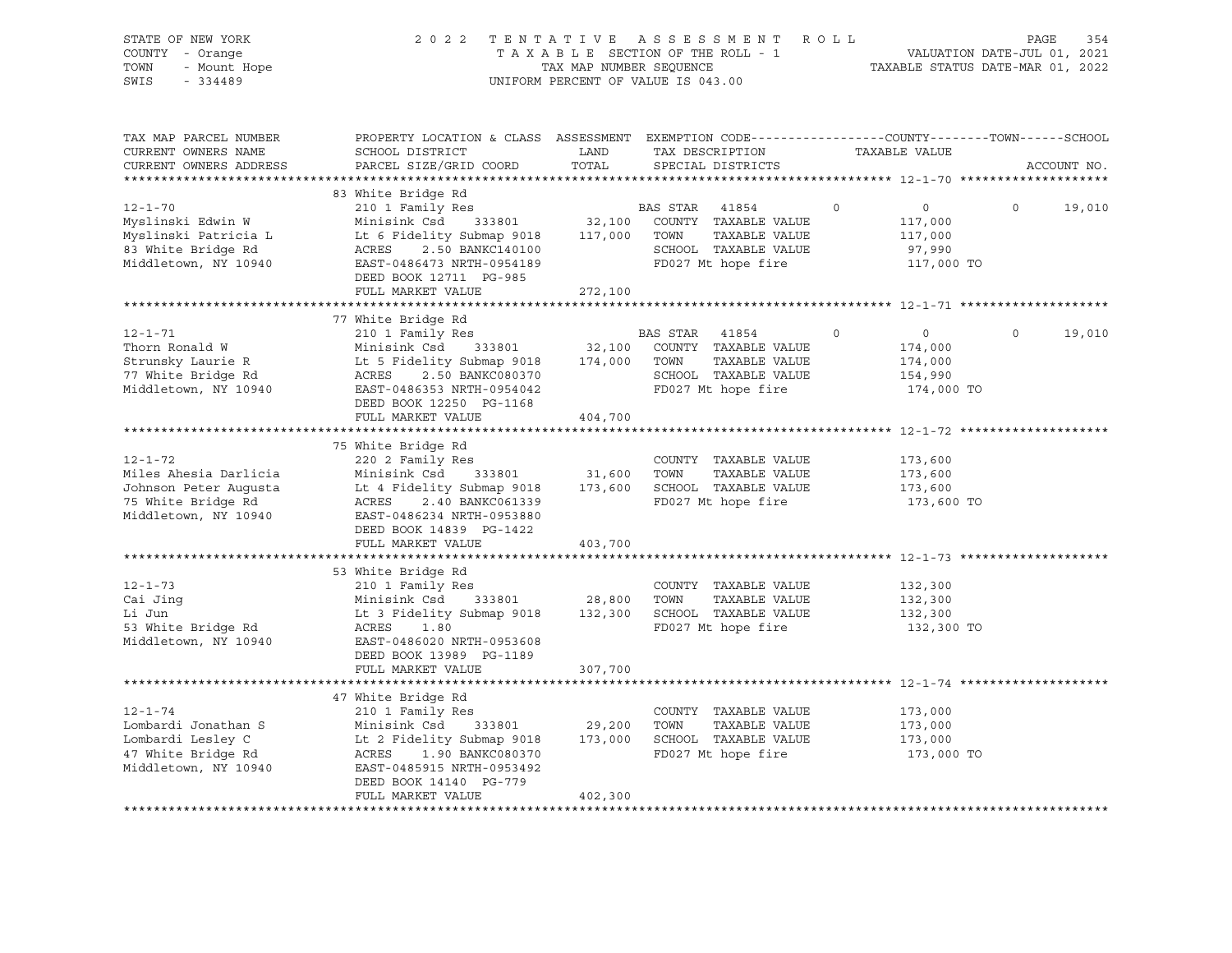| STATE OF NEW YORK<br>COUNTY - Orange<br>TOWN<br>- Mount Hope<br>SWIS<br>$-334489$                                                                                                           | 2 0 2 2                                                                                                                                                                                                                  | TAX MAP NUMBER SEQUENCE | TENTATIVE ASSESSMENT<br>TAXABLE SECTION OF THE ROLL - 1<br>UNIFORM PERCENT OF VALUE IS 043.00                | ROLL        | VALUATION DATE-JUL 01, 2021<br>TAXABLE STATUS DATE-MAR 01, 2022 | PAGE     | 355         |
|---------------------------------------------------------------------------------------------------------------------------------------------------------------------------------------------|--------------------------------------------------------------------------------------------------------------------------------------------------------------------------------------------------------------------------|-------------------------|--------------------------------------------------------------------------------------------------------------|-------------|-----------------------------------------------------------------|----------|-------------|
| TAX MAP PARCEL NUMBER<br>CURRENT OWNERS NAME<br>CURRENT OWNERS ADDRESS                                                                                                                      | PROPERTY LOCATION & CLASS ASSESSMENT EXEMPTION CODE---------------COUNTY-------TOWN------SCHOOL<br>SCHOOL DISTRICT<br>PARCEL SIZE/GRID COORD                                                                             | LAND<br>TOTAL           | TAX DESCRIPTION<br>SPECIAL DISTRICTS                                                                         |             | TAXABLE VALUE                                                   |          | ACCOUNT NO. |
| $12 - 1 - 75$<br>Ptak Family Irrevocable Trust Minisink Csd 333801 29,200<br>c/o Anthony & Judith Ptak Lt 1 Fidelity Submap 9018 175,100 TOWN<br>45 White Bridge Rd<br>Middletown, NY 10940 | 45 White Bridge Rd<br>210 1 Family Res<br>ACRES 1.90<br>EAST-0485807 NRTH-0953381<br>DEED BOOK 14506 PG-1525<br>FULL MARKET VALUE                                                                                        | 407,200                 | BAS STAR<br>41854<br>COUNTY TAXABLE VALUE<br>TAXABLE VALUE<br>SCHOOL TAXABLE VALUE<br>FD027 Mt hope fire     | $\circ$     | $\circ$<br>175,100<br>175,100<br>156,090<br>175,100 TO          | $\circ$  | 19,010      |
|                                                                                                                                                                                             |                                                                                                                                                                                                                          |                         |                                                                                                              |             |                                                                 |          |             |
| $12 - 1 - 76$<br>Rodriguez Edgardo<br>218 Grange Rd<br>Otisville, NY 10963                                                                                                                  | 218 Grange Rd<br>210 1 Family Res<br>Minisink Csd 333801<br>Lt2 Orange Hills Map 9068<br>FRNT 160.00 DPTH 260.00<br>BANKC170031<br>EAST-0483739 NRTH-0955708<br>DEED BOOK 5316 PG-151                                    | 152,200 TOWN            | BAS STAR 41854<br>25,000 COUNTY TAXABLE VALUE<br>TAXABLE VALUE<br>SCHOOL TAXABLE VALUE<br>FD027 Mt hope fire | $\Omega$    | $\circ$<br>152,200<br>152,200<br>133,190<br>152,200 TO          | $\Omega$ | 19,010      |
|                                                                                                                                                                                             | FULL MARKET VALUE                                                                                                                                                                                                        | 354,000                 |                                                                                                              |             |                                                                 |          |             |
| $12 - 1 - 77$<br>Pascal Stephen C<br>Pascal Samantha E<br>224 Grange Rd<br>Otisville, NY 10963                                                                                              | 224 Grange Rd<br>210 1 Family Res<br>Minisink Csd 333801<br>Lt3 Orange Hills Map 9068<br>FRNT 160.00 DPTH 260.00<br>ACRES<br>0.96 BANKC130170<br>EAST-0483802 NRTH-0955861<br>DEED BOOK 14158 PG-47<br>FULL MARKET VALUE | 24,200 TOWN<br>357,400  | COUNTY TAXABLE VALUE<br>TAXABLE VALUE<br>153,700 SCHOOL TAXABLE VALUE<br>FD027 Mt hope fire                  |             | 153,700<br>153,700<br>153,700<br>153,700 TO                     |          |             |
|                                                                                                                                                                                             |                                                                                                                                                                                                                          |                         |                                                                                                              |             |                                                                 |          |             |
| $12 - 1 - 78$<br>Brennan Morgan P<br>Brennan Debra M<br>230 Grange Rd<br>Otisville, NY 10963                                                                                                | 230 Grange Rd<br>210 1 Family Res<br>Minisink Csd 333801<br>Lt4 Orange Hills Map 9068 187,300 TOWN<br>ACRES<br>1.10 BANKC130170<br>EAST-0483886 NRTH-0955993<br>DEED BOOK 12904 PG-856                                   |                         | BAS STAR 41854<br>25,500 COUNTY TAXABLE VALUE<br>TAXABLE VALUE<br>SCHOOL TAXABLE VALUE<br>FD027 Mt hope fire | $\mathbf 0$ | $\overline{0}$<br>187,300<br>187,300<br>168,290<br>187,300 TO   | $\Omega$ | 19,010      |
|                                                                                                                                                                                             | FULL MARKET VALUE                                                                                                                                                                                                        | 435,600                 |                                                                                                              |             |                                                                 |          |             |
|                                                                                                                                                                                             |                                                                                                                                                                                                                          |                         |                                                                                                              |             |                                                                 |          |             |
| $12 - 1 - 79$<br>Rodriguez Jorge<br>Rodriguez Esmeralda<br>236 Grange Rd<br>Otisville, NY 10963                                                                                             | 236 Grange Rd<br>210 1 Family Res<br>333801<br>Minisink Csd<br>Lt5 Orange Hills Map 9068 191,625 TOWN<br>ACRES<br>1.40 BANKC080370<br>EAST-0483988 NRTH-0956110<br>DEED BOOK 13094 PG-249<br>FULL MARKET VALUE           | 26,900<br>445,600       | BAS STAR<br>41854<br>COUNTY TAXABLE VALUE<br>TAXABLE VALUE<br>SCHOOL TAXABLE VALUE<br>FD027 Mt hope fire     | $\circ$     | $\overline{0}$<br>191,625<br>191,625<br>172,615<br>191,625 TO   | $\circ$  | 19,010      |
|                                                                                                                                                                                             |                                                                                                                                                                                                                          |                         |                                                                                                              |             |                                                                 |          |             |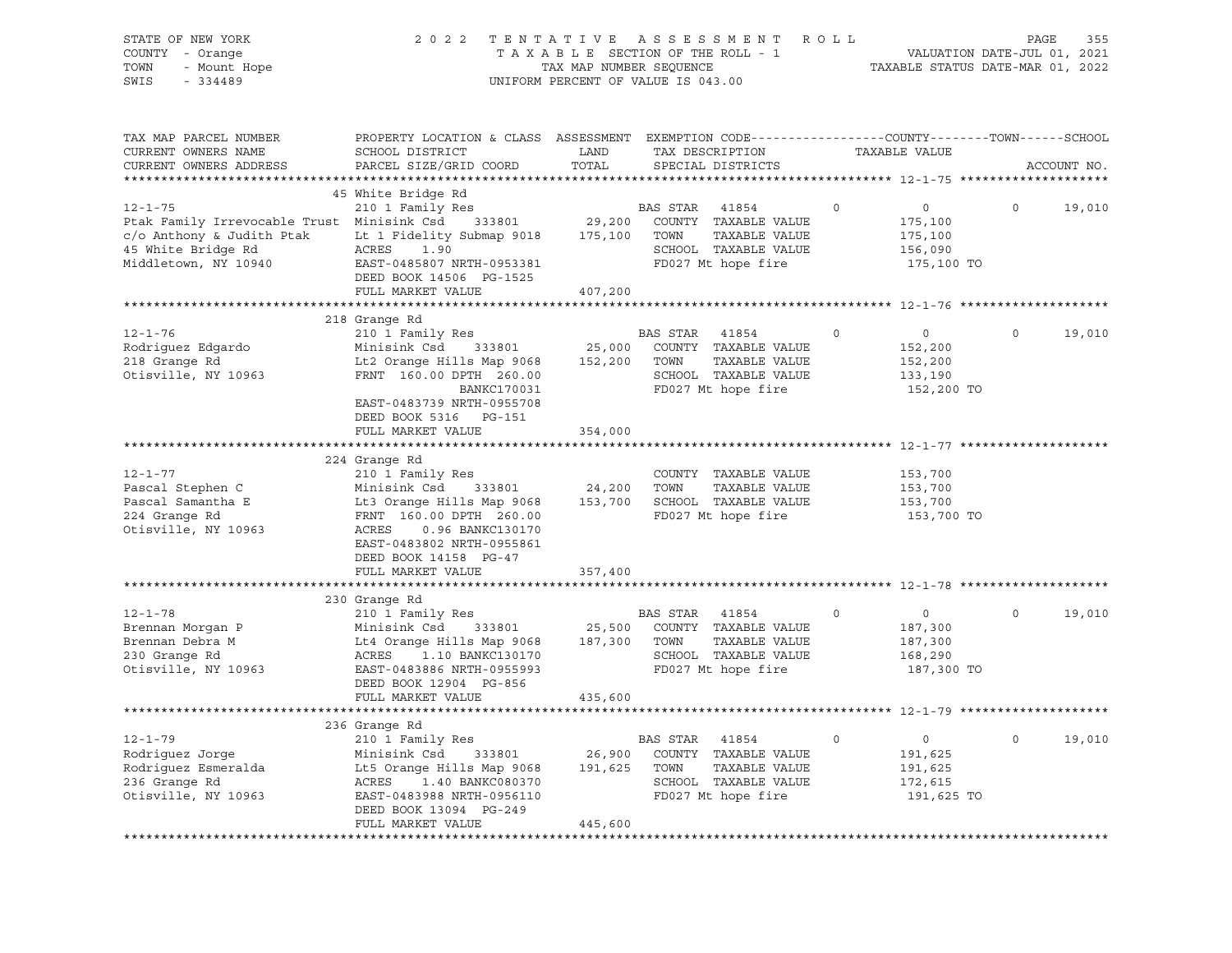# STATE OF NEW YORK 2 0 2 2 T E N T A T I V E A S S E S S M E N T R O L L PAGE 356 COUNTY - Orange T A X A B L E SECTION OF THE ROLL - 1 VALUATION DATE-JUL 01, 2021 TOWN - Mount Hope TAX MAP NUMBER SEQUENCE TAXABLE STATUS DATE-MAR 01, 2022 SWIS - 334489 UNIFORM PERCENT OF VALUE IS 043.00

| TAX MAP PARCEL NUMBER<br>CURRENT OWNERS NAME<br>CURRENT OWNERS ADDRESS | PROPERTY LOCATION & CLASS ASSESSMENT EXEMPTION CODE---------------COUNTY-------TOWN------SCHOOL<br>SCHOOL DISTRICT<br>PARCEL SIZE/GRID COORD | LAND<br>TOTAL |                | TAX DESCRIPTION<br>SPECIAL DISTRICTS             |          | TAXABLE VALUE  |          | ACCOUNT NO. |
|------------------------------------------------------------------------|----------------------------------------------------------------------------------------------------------------------------------------------|---------------|----------------|--------------------------------------------------|----------|----------------|----------|-------------|
|                                                                        |                                                                                                                                              |               |                |                                                  |          |                |          |             |
|                                                                        | 4 Charlotte Ln                                                                                                                               |               |                |                                                  |          |                |          |             |
| $12 - 1 - 80$                                                          | 210 1 Family Res                                                                                                                             |               |                |                                                  | $\circ$  | $\circ$        | $\circ$  | 19,010      |
| Ouiles Salvador                                                        | Minisink Csd                                                                                                                                 |               |                | BAS STAR 41854<br>333801 24,400 SOLAR EX C 49500 | $\Omega$ | 3,000          | 3,000    | 3,000       |
| Quiles Dina                                                            | Lt6 Orange Hills Map 9068 176,300 COUNTY TAXABLE VALUE                                                                                       |               |                |                                                  |          | 173,300        |          |             |
| 4 Charlotte Ln                                                         | FRNT 163.00 DPTH 256.00                                                                                                                      |               | TOWN           | TAXABLE VALUE                                    |          | 173,300        |          |             |
| Middletown, NY 10940                                                   | EAST-0483993 NRTH-0956343                                                                                                                    |               |                | SCHOOL TAXABLE VALUE                             |          | 154,290        |          |             |
|                                                                        | DEED BOOK 5504 PG-312                                                                                                                        |               |                | FD027 Mt hope fire                               |          | 176,300 TO     |          |             |
|                                                                        | FULL MARKET VALUE                                                                                                                            | 410,000       |                |                                                  |          |                |          |             |
|                                                                        |                                                                                                                                              |               |                |                                                  |          |                |          |             |
|                                                                        | 3 Charlotte Ln                                                                                                                               |               |                |                                                  |          |                |          |             |
| $12 - 1 - 81$                                                          | 210 1 Family Res                                                                                                                             |               | BAS STAR 41854 |                                                  | $\circ$  | $\overline{0}$ | $\Omega$ | 19,010      |
| Leslie Albert                                                          | Minisink Csd                                                                                                                                 |               |                | 333801 25,500 COUNTY TAXABLE VALUE               |          | 186,700        |          |             |
| Leslie Karen                                                           | Lt7 Orange Hills Map 9068                                                                                                                    | 186,700 TOWN  |                | TAXABLE VALUE                                    |          | 186,700        |          |             |
| PO Box 204                                                             | ACRES 1.10                                                                                                                                   |               |                | SCHOOL TAXABLE VALUE                             |          | 167,690        |          |             |
| Otisville, NY 10963                                                    | EAST-0484138 NRTH-0956622                                                                                                                    |               |                | FD027 Mt hope fire                               |          | 186,700 TO     |          |             |
|                                                                        | DEED BOOK 4705 PG-213                                                                                                                        |               |                |                                                  |          |                |          |             |
|                                                                        | FULL MARKET VALUE                                                                                                                            | 434,200       |                |                                                  |          |                |          |             |
|                                                                        |                                                                                                                                              |               |                |                                                  |          |                |          |             |
|                                                                        | 9 Charlotte Ln                                                                                                                               |               |                |                                                  |          |                |          |             |
| $12 - 1 - 82$                                                          |                                                                                                                                              |               |                |                                                  | $\circ$  | $\overline{0}$ | $\circ$  | 19,010      |
| McCauley Daniel J                                                      | 210 1 Family Res                                                                                                                             |               |                | BAS STAR 41854<br>33,500 COUNTY TAXABLE VALUE    |          |                |          |             |
| McCauley Christina                                                     | Minisink Csd 333801<br>Lt8 Orange Hills Map 9068 165,000 TOWN                                                                                |               |                | TAXABLE VALUE                                    |          | 165,000        |          |             |
| 9 Charlotte Ln                                                         | ACRES 2.80                                                                                                                                   |               |                | SCHOOL TAXABLE VALUE                             |          | 165,000        |          |             |
|                                                                        |                                                                                                                                              |               |                |                                                  |          | 145,990        |          |             |
| Middletown, NY 10940                                                   | EAST-0484341 NRTH-0956474                                                                                                                    |               |                | FD027 Mt hope fire                               |          | 165,000 TO     |          |             |
|                                                                        | DEED BOOK 13078 PG-475                                                                                                                       |               |                |                                                  |          |                |          |             |
|                                                                        | FULL MARKET VALUE                                                                                                                            | 383,700       |                |                                                  |          |                |          |             |
|                                                                        |                                                                                                                                              |               |                |                                                  |          |                |          |             |
|                                                                        | 14 Charlotte Ln                                                                                                                              |               |                |                                                  |          |                |          |             |
| $12 - 1 - 83$                                                          | 210 1 Family Res                                                                                                                             |               |                | COUNTY TAXABLE VALUE                             |          | 150,000        |          |             |
| Lopez Jessica                                                          | Minisink Csd 333801 25,900                                                                                                                   |               | TOWN           | TAXABLE VALUE                                    |          | 150,000        |          |             |
| Lopez Isaiah                                                           | Lt9 Orange Hills Map 9068 150,000                                                                                                            |               |                | SCHOOL TAXABLE VALUE                             |          | 150,000        |          |             |
| 14 Charlotte Ln                                                        | ACRES 1.20 BANKC130170                                                                                                                       |               |                | FD027 Mt hope fire                               |          | 150,000 TO     |          |             |
| Middletown, NY 10940                                                   | EAST-0484158 NRTH-0956242                                                                                                                    |               |                |                                                  |          |                |          |             |
|                                                                        | DEED BOOK 14682 PG-36                                                                                                                        |               |                |                                                  |          |                |          |             |
|                                                                        | FULL MARKET VALUE                                                                                                                            | 348,800       |                |                                                  |          |                |          |             |
|                                                                        |                                                                                                                                              |               |                |                                                  |          |                |          |             |
|                                                                        | 17 Charlotte Ln                                                                                                                              |               |                |                                                  |          |                |          |             |
| $12 - 1 - 84$                                                          | 210 1 Family Res                                                                                                                             |               |                | COUNTY TAXABLE VALUE                             |          | 174,000        |          |             |
| Mita Paul                                                              | 333801 35,000<br>Minisink Csd                                                                                                                |               | TOWN           | TAXABLE VALUE                                    |          | 174,000        |          |             |
| Mita Kim                                                               | Lt11 Orange Hills Mp 9068                                                                                                                    | 174,000       |                | SCHOOL TAXABLE VALUE                             |          | 174,000        |          |             |
| 17 Charlotte Ln                                                        | ACRES<br>3.20                                                                                                                                |               |                | FD027 Mt hope fire                               |          | 174,000 TO     |          |             |
| Middletown, NY 10940                                                   | EAST-0484572 NRTH-0956293                                                                                                                    |               |                |                                                  |          |                |          |             |
|                                                                        | DEED BOOK 5121<br>PG-199                                                                                                                     |               |                |                                                  |          |                |          |             |
|                                                                        | FULL MARKET VALUE                                                                                                                            | 404,700       |                |                                                  |          |                |          |             |
|                                                                        |                                                                                                                                              |               |                |                                                  |          |                |          |             |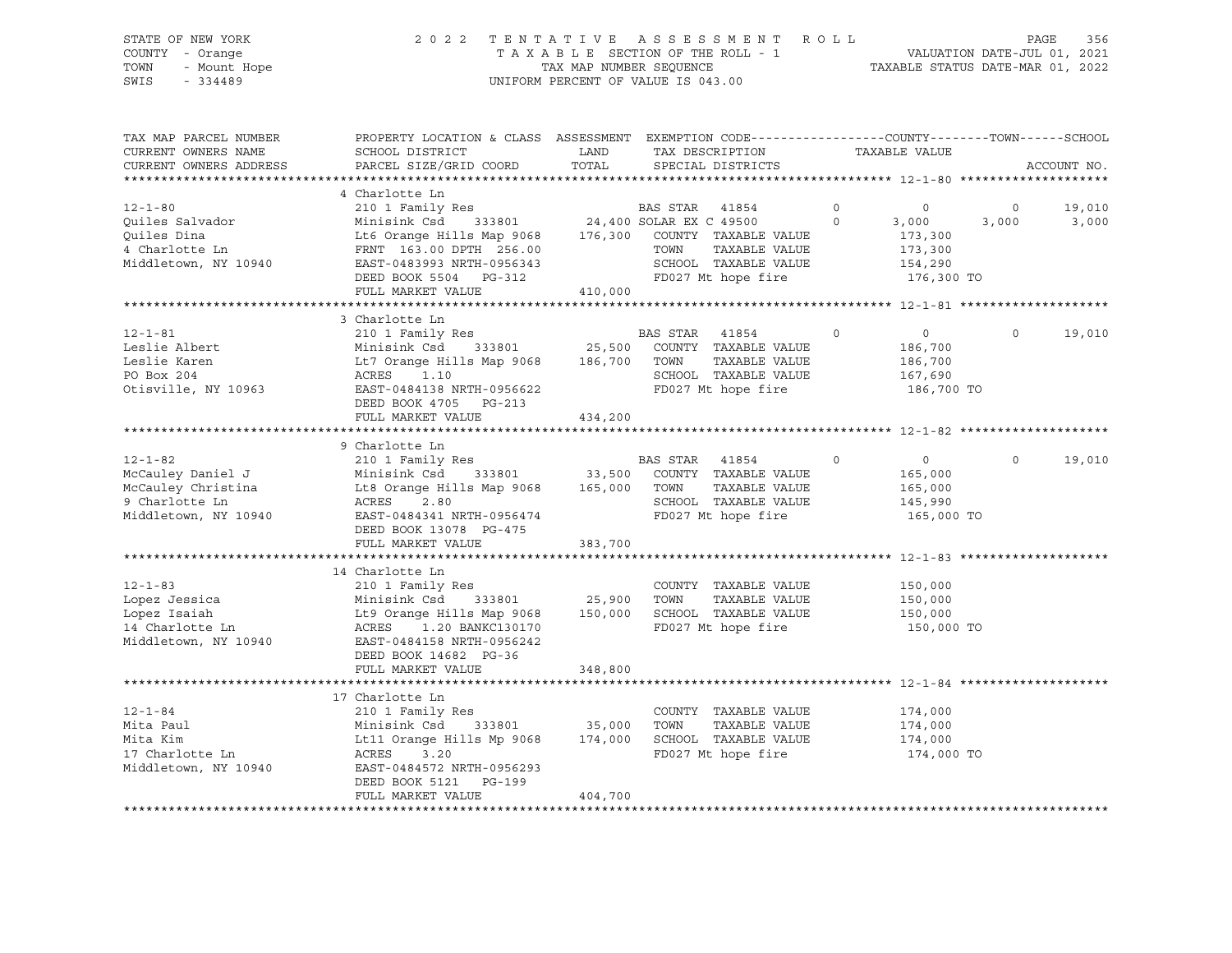| STATE OF NEW YORK<br>COUNTY - Orange<br>--<br>- Orange<br>- Mount Hope<br>TOWN<br>SWIS            |                                                                                                                                                                                                                                                                                                                                                      | TAX MAP NUMBER SEQUENCE | 2022 TENTATIVE ASSESSMENT ROLL<br>TAXABLE SECTION OF THE ROLL - 1<br>UNIFORM PERCENT OF VALUE IS 043.00 |                   | VALUATION DATE-JUL 01, 2021<br>TAXABLE STATUS DATE-MAR 01, 2022 |                | 357<br>PAGE |
|---------------------------------------------------------------------------------------------------|------------------------------------------------------------------------------------------------------------------------------------------------------------------------------------------------------------------------------------------------------------------------------------------------------------------------------------------------------|-------------------------|---------------------------------------------------------------------------------------------------------|-------------------|-----------------------------------------------------------------|----------------|-------------|
| TAX MAP PARCEL NUMBER<br>CURRENT OWNERS NAME<br>CURRENT OWNERS ADDRESS                            | PROPERTY LOCATION & CLASS ASSESSMENT EXEMPTION CODE----------------COUNTY-------TOWN-----SCHOOL<br>SCHOOL DISTRICT<br>PARCEL SIZE/GRID COORD                                                                                                                                                                                                         | LAND<br>TOTAL           | TAX DESCRIPTION<br>SPECIAL DISTRICTS                                                                    |                   | TAXABLE VALUE                                                   |                | ACCOUNT NO. |
| $12 - 1 - 85$<br>Goliber Michael<br>25 Charlotte Ln<br>Middletown, NY 10940                       | 25 Charlotte Ln<br>210 1 Family Res<br>Minisink Csd 333801 26,400 COUNTY TAXABLE VALUE<br>ACRES 1.30 BANKC080370 SCHOOL TAXABLE VALUE<br>EAST-0484436 NRTH-0956055 FD027 Mt hope fire<br>DEED BOOK 12367 PG-675                                                                                                                                      |                         | <b>BAS STAR</b> 41854<br>TAXABLE VALUE                                                                  | $0 \qquad \qquad$ | $\overline{0}$<br>190,000<br>190,000<br>170,990<br>190,000 TO   | $\circ$        | 19,010      |
|                                                                                                   | FULL MARKET VALUE                                                                                                                                                                                                                                                                                                                                    | 441,900                 |                                                                                                         |                   |                                                                 |                |             |
| Middletown, NY 10940                                                                              | 33 Charlotte Ln<br>33 Charlotte Lui (12-1-86 BAS STAR 41854 (1854)<br>210 1 Family Res (210 1 Family Res (210 1 Family Res (210 1 Family Res (210 1 Family Res (210 1 Family Res (21<br>33 Charlotte Ln (214 Orange Hills Mp 9068 188,500 2000 1000 100<br>ACRES<br>5.20<br>EAST-0484756 NRTH-0955981<br>DEED BOOK 12592 PG-604<br>FULL MARKET VALUE | 438,400                 | SCHOOL TAXABLE VALUE<br>FD027 Mt hope fire                                                              | $\circ$           | $\overline{0}$<br>188,500<br>188,500<br>169,490<br>188,500 TO   | $\overline{0}$ | 19,010      |
|                                                                                                   |                                                                                                                                                                                                                                                                                                                                                      |                         |                                                                                                         |                   |                                                                 |                |             |
| $12 - 1 - 87$<br>Stehlik Frank<br>stenlik Helen<br>36 Charlotte Ln<br>---<br>Middletown, NY 10940 | 36 Charlotte Ln<br>210 1 Family Res<br>Minisink Csd 333801 29,700 COUNTY TAXABLE VALUE<br>Lt15 Orange Hills Mp 9068 188,900 TOWN TAXABLE VALUE<br>ACRES 2.00 BANKN140687 SCHOOL TAXABLE VALUE<br>EAST-0484153 NRTH-0955805 FD027 Mt hope fire<br>DEED BOOK 5309 PG-192<br>FULL MARKET VALUE                                                          | 439,300                 | BAS STAR 41854                                                                                          | $\circ$           | $\overline{0}$<br>188,900<br>188,900<br>169,890<br>188,900 TO   | $\Omega$       | 19,010      |
|                                                                                                   |                                                                                                                                                                                                                                                                                                                                                      |                         |                                                                                                         |                   |                                                                 |                |             |
| $12 - 1 - 88$<br>Sannicandro Kristin<br>Dodd Daniel<br>37 Charlotte Ln<br>Middletown, NY 10940    | 37 Charlotte Ln<br>210 1 Family Res<br>ACRES 1.20 BANKN140687<br>EAST-0484456 NRTH-0955739<br>DEED BOOK 14876 PG-512<br>FULL MARKET VALUE                                                                                                                                                                                                            | 395,100                 | COUNTY TAXABLE VALUE<br>FD027 Mt hope fire                                                              |                   | 169,900<br>169,900<br>169,900<br>169,900 TO                     |                |             |
|                                                                                                   |                                                                                                                                                                                                                                                                                                                                                      |                         |                                                                                                         |                   |                                                                 |                |             |
| $12 - 1 - 89$<br>Michulski Joseph<br>Maureen O'Brien<br>41 Charlotte Ln                           | 41 Charlotte Ln<br>210 1 Family Res<br>Minisink Csd 333801 42,900 TOWN TAXABLE VALUE<br>Lt17 Orange Hills Mp 9068 194,100 SCHOOL TAXABLE VALUE<br>ACRES 7.10 FD027 Mt hope fire<br>Middletown, NY 10940 EAST-0484757 NRTH-0955565<br>DEED BOOK 5292 PG-348<br>FULL MARKET VALUE                                                                      | 451,400                 | COUNTY TAXABLE VALUE                                                                                    |                   | 194,100<br>194,100<br>194, 100<br>194,100 TO                    |                |             |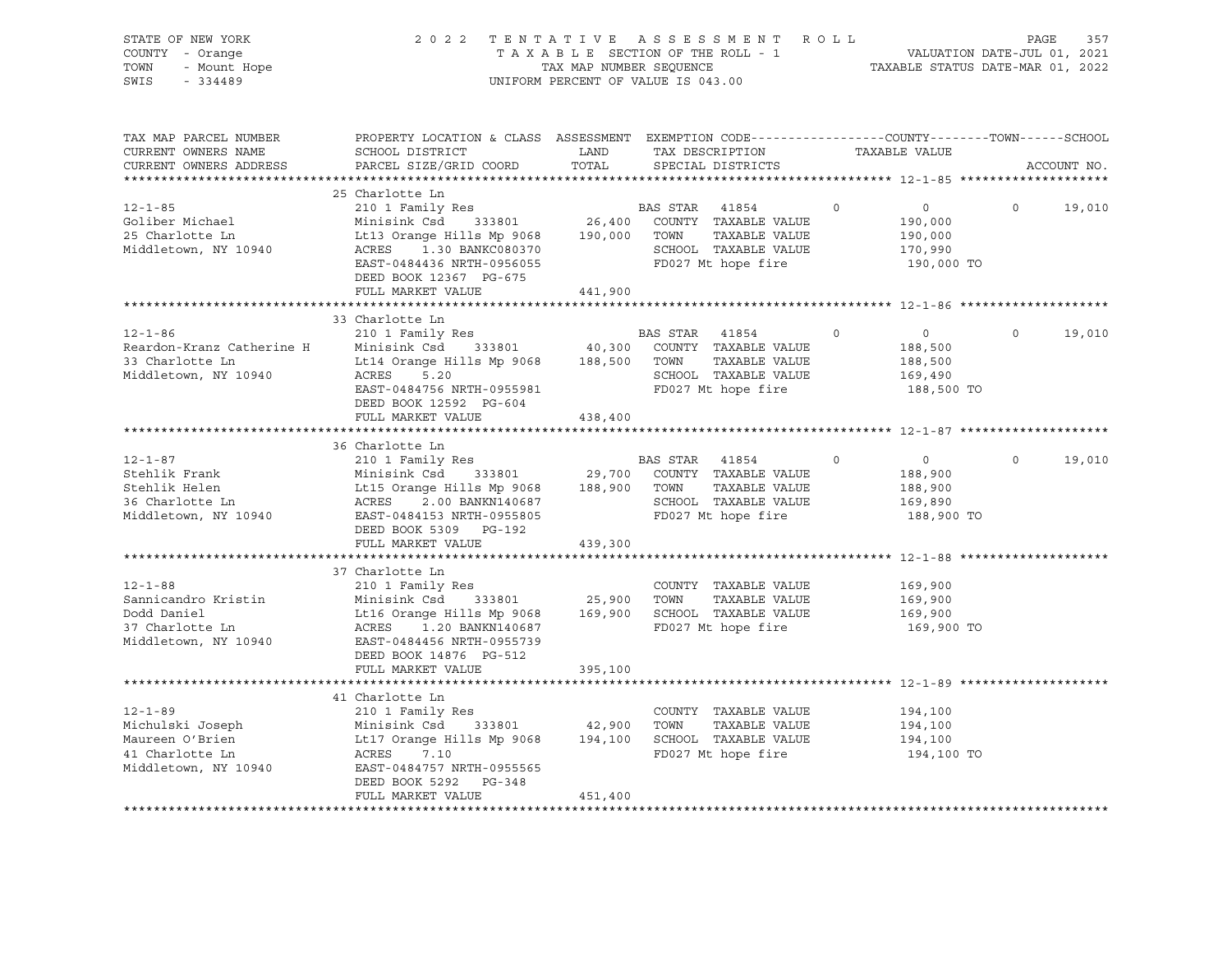| STATE OF NEW YORK<br>OF NEW YORK<br>' - Orange<br>- Mount Hope<br>COUNTY - Orange<br>TOWN<br>SWIS<br>$-334489$ |                                                                                                                                                                                                                                                                                                                                                                                                                                                                                                             |         | 2022 TENTATIVE ASSESSMENT ROLL<br>TAXABLE SECTION OF THE ROLL - 1<br>TAXABLE SECTION OF THE ROLL - 1<br>TAXABLE STATUS DATE-MAR 01, 2022<br>UNIFORM PERCENT OF VALUE IS 043.00 |          |                                                                                   | PAGE<br>358                        |
|----------------------------------------------------------------------------------------------------------------|-------------------------------------------------------------------------------------------------------------------------------------------------------------------------------------------------------------------------------------------------------------------------------------------------------------------------------------------------------------------------------------------------------------------------------------------------------------------------------------------------------------|---------|--------------------------------------------------------------------------------------------------------------------------------------------------------------------------------|----------|-----------------------------------------------------------------------------------|------------------------------------|
| TAX MAP PARCEL NUMBER<br>CURRENT OWNERS NAME<br>CURRENT OWNERS ADDRESS<br>**********************               | PROPERTY LOCATION & CLASS ASSESSMENT EXEMPTION CODE----------------COUNTY-------TOWN------SCHOOL<br>SCHOOL DISTRICT<br>PARCEL SIZE/GRID COORD                                                                                                                                                                                                                                                                                                                                                               | TOTAL   | LAND TAX DESCRIPTION TAXABLE VALUE<br>SPECIAL DISTRICTS                                                                                                                        |          |                                                                                   | ACCOUNT NO.                        |
| $12 - 1 - 90$                                                                                                  | 50 Charlotte Ln<br>210 1 Family Res<br>$\begin{tabular}{lcccc} 12-1-90 & 2101 Family Res & BAS STAR & 41854 & 0 & 0.000 \\ Santana Angelo & Minisink Csd & 333801 & 28,300 COUNTY TAXABLE VALUE & 195,000 \\ Santana Nayda & Lt18 Orange Hills Mp 9068 & 195,000 TOWN & TAXABLE VALUE & 195,000 \\ 50 Charlotte Ln & ACRES & 1.70 BANKC170031 & SCHOOL TAXABLE VALUE & 175,990 \\ Niddletown, NY 10940 & EAST-048401 INTH-0955624 & FD027 Mt hope fire & 195$<br>DEED BOOK 5574 PG-239<br>FULL MARKET VALUE | 453,500 | BAS STAR 41854                                                                                                                                                                 | $\Omega$ | $\overline{0}$<br>195,000 TO                                                      | $\Omega$<br>19,010                 |
|                                                                                                                |                                                                                                                                                                                                                                                                                                                                                                                                                                                                                                             |         |                                                                                                                                                                                |          |                                                                                   |                                    |
| $12 - 1 - 91$<br>Radhakrishnan Venkataraman<br>45 Charlotte Ln<br>Middletown, NY 10940                         | 45 Charlotte Ln<br>210 1 Family Res<br>Minisink Csd 333801 41,600 TOWN TAXABLE VALUE<br>Lt19 Orange Hills Mp 9068 179,900 SCHOOL TAXABLE VALUE<br>ACRES 5.90<br>EAST-0484621 NRTH-0955310<br>DEED BOOK 5318 PG-205                                                                                                                                                                                                                                                                                          |         | COUNTY TAXABLE VALUE<br>FD027 Mt hope fire                                                                                                                                     |          | 179,900<br>179,900<br>179,900<br>179,900 TO                                       |                                    |
|                                                                                                                | FULL MARKET VALUE                                                                                                                                                                                                                                                                                                                                                                                                                                                                                           | 418,400 |                                                                                                                                                                                |          |                                                                                   |                                    |
|                                                                                                                |                                                                                                                                                                                                                                                                                                                                                                                                                                                                                                             |         |                                                                                                                                                                                |          |                                                                                   |                                    |
|                                                                                                                | 56 Charlotte Ln<br>210 1 Family Res<br>12-1-92 210 1 Family Res<br>Gomez Harry II Minisink Csd 333801 26,400 BAS STAR 41854 0<br>Gomez Tara N Lt20 Orange Hills Mp 9068 195,800 COUNTY TAXABLE VALUE<br>56 Charlotte Ln ACRES 1.30 BANKN140687 TOWN TAXABLE VALUE<br>Middleto<br>FULL MARKET VALUE                                                                                                                                                                                                          | 455,300 |                                                                                                                                                                                |          | 18,200<br>18,200<br>$\overline{0}$<br>177,600<br>177,600<br>166,390<br>195,800 TO | 10,400<br>19,010<br>$\overline{0}$ |
|                                                                                                                |                                                                                                                                                                                                                                                                                                                                                                                                                                                                                                             |         |                                                                                                                                                                                |          |                                                                                   |                                    |
| $12 - 1 - 93$<br>Pierre-Louis Patrick<br>63 Charlotte Ln<br>Middletown, NY 10940<br>*********************      | 63 Charlotte Ln<br>210 1 Family Res<br>Minisink Csd 333801 25,900 TOWN TAXABLE VALUE<br>Lt21 Orange Hills Mp 9068 158,710 SCHOOL TAXABLE VALUE<br>ACRES 1.20 BANKC120338 FD027 Mt hope fire<br>EAST-0484172 NRTH-0955281<br>951-0404172 NKTH-0955281 PRIOR OWNER ON 3/01/2022 DEED BOOK 15154 PG-1506<br>Pierre-Louis Patrick FULL MARKET VALUE                                                                                                                                                             | 369,100 | COUNTY TAXABLE VALUE                                                                                                                                                           |          | 158,710<br>158,710<br>158,710<br>158,710 TO                                       |                                    |
|                                                                                                                |                                                                                                                                                                                                                                                                                                                                                                                                                                                                                                             |         |                                                                                                                                                                                |          |                                                                                   |                                    |
| $12 - 1 - 94$<br>Sutherland Robert<br>Sutherland Janet<br>60 Charlotte Ln                                      | 60 Charlotte Ln<br>210 1 Family Res<br>Minisink Csd 333801 25,900 COUNTY TAXABLE VALUE<br>Lt22 Orange Hills Mp 9068 189,000 TOWN TAXABLE VALUE<br>ACRES 1.20 BANKC030217 SCHOOL TAXABLE VALUE<br>EAST-0483879 NRTH-0955237 FD027 Mt hope fire<br>Middletown, NY 10940 EAST-0483879 NRTH-0955237<br>DEED BOOK 5596 PG-133<br>FULL MARKET VALUE                                                                                                                                                               | 439,500 | VETCOM CTS 41130                                                                                                                                                               | $\circ$  | 18,200<br>170,800<br>170,800<br>178,600<br>189,000 TO                             | 18,200<br>10,400                   |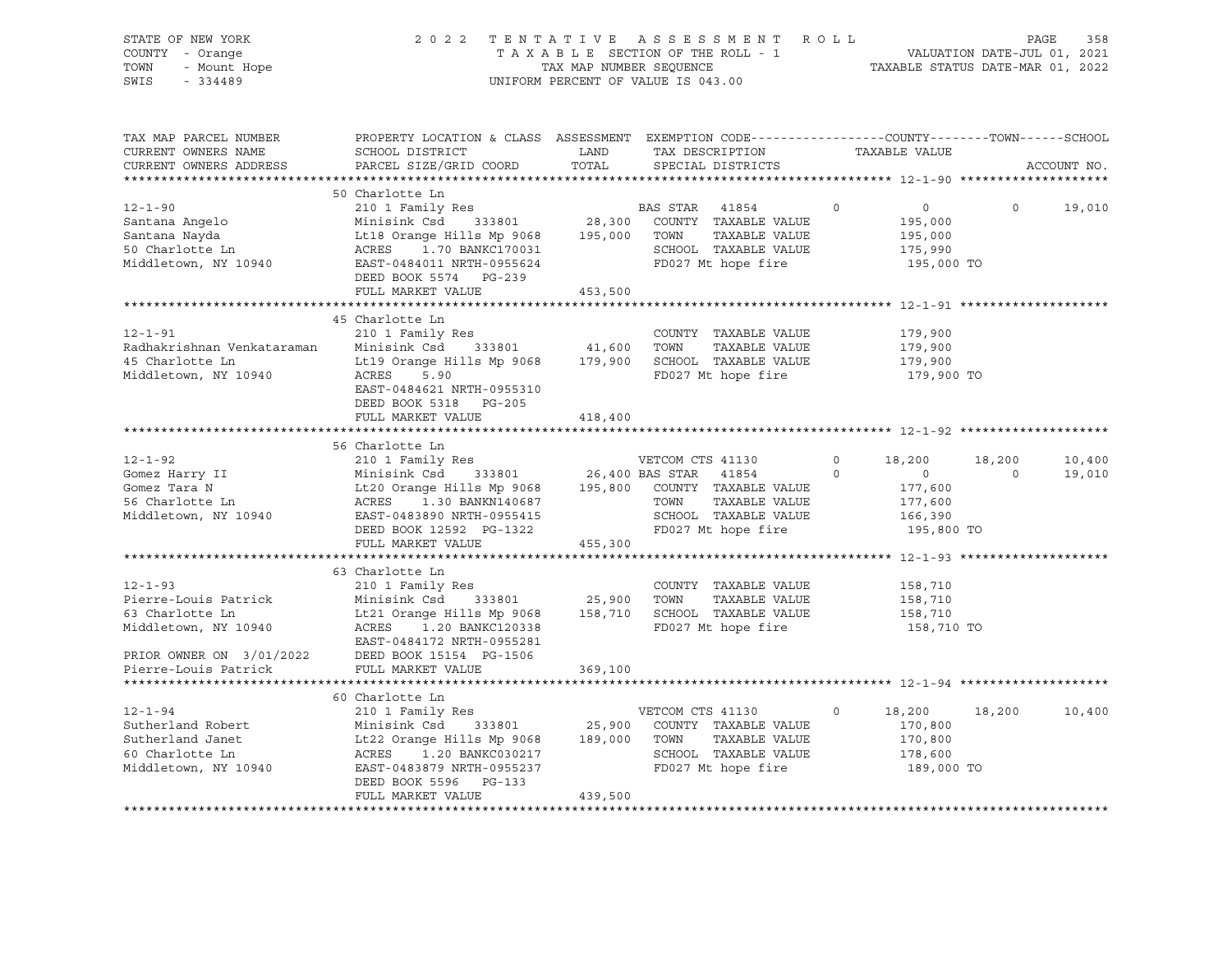| STATE OF NEW YORK<br>COUNTY - Orange<br>TOWN<br>- Mount Hope<br>SWIS<br>$-334489$ | 2 0 2 2                                                                                                                                     | TENTATIVE<br>TAXABLE SECTION OF THE ROLL - 1<br>TAX MAP NUMBER SEQUENCE<br>UNIFORM PERCENT OF VALUE IS 043.00 |          | A S S E S S M E N T                        | ROLL        | VALUATION DATE-JUL 01, 2021<br>TAXABLE STATUS DATE-MAR 01, 2022 | PAGE        | 359         |
|-----------------------------------------------------------------------------------|---------------------------------------------------------------------------------------------------------------------------------------------|---------------------------------------------------------------------------------------------------------------|----------|--------------------------------------------|-------------|-----------------------------------------------------------------|-------------|-------------|
| TAX MAP PARCEL NUMBER<br>CURRENT OWNERS NAME<br>CURRENT OWNERS ADDRESS            | PROPERTY LOCATION & CLASS ASSESSMENT EXEMPTION CODE---------------COUNTY-------TOWN-----SCHOOL<br>SCHOOL DISTRICT<br>PARCEL SIZE/GRID COORD | LAND<br>TOTAL                                                                                                 |          | TAX DESCRIPTION<br>SPECIAL DISTRICTS       |             | TAXABLE VALUE                                                   |             | ACCOUNT NO. |
| ***********************                                                           |                                                                                                                                             |                                                                                                               |          |                                            |             |                                                                 |             |             |
| $12 - 1 - 95$                                                                     | 66 Charlotte Ln<br>210 1 Family Res                                                                                                         |                                                                                                               | BAS STAR | 41854                                      | $\mathbf 0$ | $\overline{0}$                                                  | $\mathbf 0$ | 19,010      |
| Myrie Nathan                                                                      | Minisink Csd<br>333801                                                                                                                      | 27,400                                                                                                        |          | COUNTY TAXABLE VALUE                       |             | 160,300                                                         |             |             |
| Myrie Mahalia                                                                     | Lt23 Orange Hills Mp 9068                                                                                                                   | 160,300                                                                                                       | TOWN     | TAXABLE VALUE                              |             | 160,300                                                         |             |             |
| 66 Charlotte Ln                                                                   | 1.50 BANKC030230<br>ACRES                                                                                                                   |                                                                                                               |          | SCHOOL TAXABLE VALUE                       |             | 141,290                                                         |             |             |
| Middletown, NY 10940                                                              | EAST-0483940 NRTH-0955042                                                                                                                   |                                                                                                               |          | FD027 Mt hope fire                         |             | 160,300 TO                                                      |             |             |
|                                                                                   | DEED BOOK 12961 PG-75                                                                                                                       |                                                                                                               |          |                                            |             |                                                                 |             |             |
|                                                                                   | FULL MARKET VALUE                                                                                                                           | 372,800                                                                                                       |          |                                            |             |                                                                 |             |             |
|                                                                                   |                                                                                                                                             |                                                                                                               |          |                                            |             | ********** 12-1-96 ********                                     |             |             |
|                                                                                   | 1 Dulcie Ct                                                                                                                                 |                                                                                                               |          |                                            |             |                                                                 |             |             |
| $12 - 1 - 96$                                                                     | 210 1 Family Res                                                                                                                            |                                                                                                               | BAS STAR | 41854                                      | $\circ$     | $\circ$                                                         | $\Omega$    | 19,010      |
| Lynch Scott                                                                       | Minisink Csd<br>333801                                                                                                                      | 26,900                                                                                                        |          | COUNTY TAXABLE VALUE                       |             | 162,500                                                         |             |             |
| Lynch Kellie                                                                      | Lt24 Orange Hills Mp 9068                                                                                                                   | 162,500                                                                                                       | TOWN     | TAXABLE VALUE                              |             | 162,500                                                         |             |             |
| 1 Dulcie Ct                                                                       | ACRES<br>1.40 BANKC130170                                                                                                                   |                                                                                                               |          | SCHOOL TAXABLE VALUE                       |             | 143,490                                                         |             |             |
| Middletown, NY 10940                                                              | EAST-0484039 NRTH-0954888                                                                                                                   |                                                                                                               |          | FD027 Mt hope fire                         |             | 162,500 TO                                                      |             |             |
|                                                                                   | DEED BOOK 4570 PG-171                                                                                                                       |                                                                                                               |          |                                            |             |                                                                 |             |             |
|                                                                                   | FULL MARKET VALUE<br>***********************                                                                                                | 377,900<br>***********                                                                                        |          |                                            |             |                                                                 |             |             |
|                                                                                   | 69 Charlotte Ln                                                                                                                             |                                                                                                               |          |                                            |             |                                                                 |             |             |
| $12 - 1 - 97$                                                                     | 210 1 Family Res                                                                                                                            |                                                                                                               |          | COUNTY TAXABLE VALUE                       |             | 169,900                                                         |             |             |
| Colon Gregory R                                                                   | Minisink Csd<br>333801                                                                                                                      | 26,400                                                                                                        | TOWN     | TAXABLE VALUE                              |             | 169,900                                                         |             |             |
| Colon Lillian I                                                                   | Lt25 Orange Hills Mp 9068                                                                                                                   | 169,900                                                                                                       |          | SCHOOL TAXABLE VALUE                       |             | 169,900                                                         |             |             |
| 69 Charlotte Ln                                                                   | ACRES<br>1.30 BANKC110038                                                                                                                   |                                                                                                               |          | FD027 Mt hope fire                         |             | 169,900 TO                                                      |             |             |
| Middletown, NY 10940                                                              | EAST-0484332 NRTH-0955126                                                                                                                   |                                                                                                               |          |                                            |             |                                                                 |             |             |
|                                                                                   | DEED BOOK 13258 PG-325                                                                                                                      |                                                                                                               |          |                                            |             |                                                                 |             |             |
|                                                                                   | FULL MARKET VALUE                                                                                                                           | 395,100                                                                                                       |          |                                            |             |                                                                 |             |             |
|                                                                                   |                                                                                                                                             |                                                                                                               |          |                                            |             |                                                                 |             |             |
|                                                                                   | 6 Dulcie Ct                                                                                                                                 |                                                                                                               |          |                                            |             |                                                                 |             |             |
| $12 - 1 - 98$                                                                     | 210 1 Family Res                                                                                                                            |                                                                                                               | BAS STAR | 41854                                      | $\mathbf 0$ | $\circ$                                                         | $\circ$     | 19,010      |
| Enoch Wendy                                                                       | Minisink Csd<br>333801                                                                                                                      | 19,800                                                                                                        |          | COUNTY TAXABLE VALUE                       |             | 202,100                                                         |             |             |
| 6 Dulcie Ct                                                                       | Lt26 Orange Hills Mp 9068                                                                                                                   | 202,100                                                                                                       | TOWN     | TAXABLE VALUE                              |             | 202,100                                                         |             |             |
| Middletown, NY 10940                                                              | FRNT 285.00 DPTH 115.00                                                                                                                     |                                                                                                               |          | SCHOOL TAXABLE VALUE<br>FD027 Mt hope fire |             | 183,090                                                         |             |             |
|                                                                                   | BANKC030614<br>EAST-0484198 NRTH-0954728                                                                                                    |                                                                                                               |          |                                            |             | 202,100 TO                                                      |             |             |
|                                                                                   | DEED BOOK 13442 PG-1118                                                                                                                     |                                                                                                               |          |                                            |             |                                                                 |             |             |
|                                                                                   | FULL MARKET VALUE                                                                                                                           | 470,000                                                                                                       |          |                                            |             |                                                                 |             |             |
|                                                                                   |                                                                                                                                             |                                                                                                               |          |                                            |             |                                                                 |             |             |
|                                                                                   | 79 Charlotte Ln                                                                                                                             |                                                                                                               |          |                                            |             |                                                                 |             |             |
| $12 - 1 - 99$                                                                     | 210 1 Family Res                                                                                                                            |                                                                                                               | BAS STAR | 41854                                      | $\mathbf 0$ | $\overline{0}$                                                  | $\Omega$    | 19,010      |
| Devlin Michael                                                                    | Minisink Csd<br>333801                                                                                                                      | 38,800                                                                                                        |          | COUNTY TAXABLE VALUE                       |             | 200,900                                                         |             |             |
| Devlin Wendy                                                                      | Lt27 Orange Hills Mp 9068                                                                                                                   | 200,900                                                                                                       | TOWN     | TAXABLE VALUE                              |             | 200,900                                                         |             |             |
| 79 Charlotte Ln                                                                   | ACRES<br>4.50                                                                                                                               |                                                                                                               |          | SCHOOL TAXABLE VALUE                       |             | 181,890                                                         |             |             |
| Middletown, NY 10940                                                              | EAST-0484578 NRTH-0954985                                                                                                                   |                                                                                                               |          | FD027 Mt hope fire                         |             | 200,900 TO                                                      |             |             |
|                                                                                   | DEED BOOK 5663<br>PG-107                                                                                                                    |                                                                                                               |          |                                            |             |                                                                 |             |             |
|                                                                                   | FULL MARKET VALUE                                                                                                                           | 467,200                                                                                                       |          |                                            |             |                                                                 |             |             |
|                                                                                   |                                                                                                                                             |                                                                                                               |          |                                            |             |                                                                 |             |             |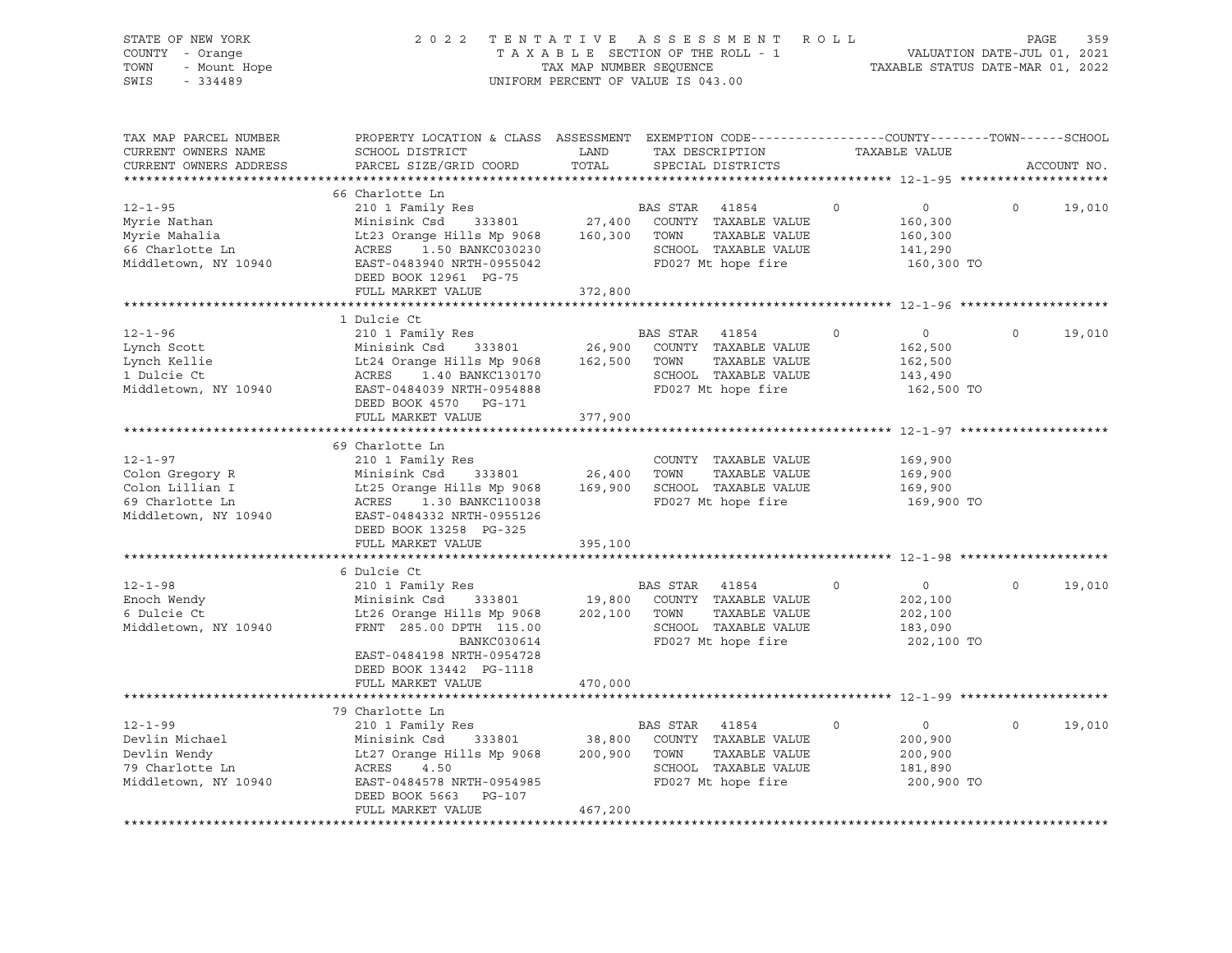| STATE OF NEW YORK<br>COUNTY - Orange<br>- Mount Hope<br>TOWN<br>$-334489$<br>SWIS                                                                     |                                                                                                                                                                                                                                                                                                         |               | 2022 TENTATIVE ASSESSMENT ROLL<br>TAXABLE SECTION OF THE ROLL - 1<br>TAXABLE STATUS DATE-JUL 01, 2021<br>TAXABLE STATUS DATE-MAR 01, 2022<br>UNIFORM PERCENT OF VALUE IS 043.00 |                                                                                                     | PAGE<br>360                                |
|-------------------------------------------------------------------------------------------------------------------------------------------------------|---------------------------------------------------------------------------------------------------------------------------------------------------------------------------------------------------------------------------------------------------------------------------------------------------------|---------------|---------------------------------------------------------------------------------------------------------------------------------------------------------------------------------|-----------------------------------------------------------------------------------------------------|--------------------------------------------|
| TAX MAP PARCEL NUMBER<br>CURRENT OWNERS NAME<br>CURRENT OWNERS ADDRESS                                                                                | PROPERTY LOCATION & CLASS ASSESSMENT EXEMPTION CODE---------------COUNTY-------TOWN-----SCHOOL<br>SCHOOL DISTRICT<br>PARCEL SIZE/GRID COORD                                                                                                                                                             | LAND<br>TOTAL | TAX DESCRIPTION<br>SPECIAL DISTRICTS                                                                                                                                            | TAXABLE VALUE                                                                                       | ACCOUNT NO.                                |
| $12 - 1 - 100$<br>Flores Kelvin<br>90 Charlotte Ln<br>Middletown, NY 10940                                                                            | 90 Charlotte Ln<br>210 1 Family Res<br>COUNTY TAXABLE VALUE<br>Minisink Csd 333801 25,000 TOWN TAXABLE VALUE<br>Lt29 Orange Hills Mp 9068 179,800 SCHOOL TAXABLE VALUE<br>ACRES 1.00 BANKC030614<br>ACRES 1.00 BANKC030614<br>EAST-0484261 NRTH-0954575<br>DEED BOOK 14145 PG-1354<br>FULL MARKET VALUE | 418,100       | COUNTY TAXABLE VALUE<br>FD027 Mt hope fire                                                                                                                                      | 179,800<br>179,800<br>179,800<br>179,800 TO                                                         |                                            |
|                                                                                                                                                       |                                                                                                                                                                                                                                                                                                         |               |                                                                                                                                                                                 |                                                                                                     |                                            |
| $12 - 1 - 101$<br>Wood Leon<br>Wood Donna<br>87 Charlotte Ln<br>Middletown, NY 10940 EAST-0484578 NRTH-0954703                                        | 87 Charlotte Ln<br>BAS STAR 41854<br>Minisink Csd 333801 36,900 COUNTY TAXABLE VALUE<br>Lt30 Orange Hills Mp 9068 174,100 TOWN TAXABLE VALUE<br>ACRES 3.80<br>ACRES 3.80<br>DEED BOOK 5214 PG-328                                                                                                       |               | BAS STAR 41854<br>TAXABLE VALUE<br>SCHOOL TAXABLE VALUE<br>FD027 Mt hope fire                                                                                                   | $\overline{0}$<br>$\overline{0}$<br>174,100<br>174,100<br>155,090<br>174,100 TO                     | $\overline{0}$<br>19,010                   |
|                                                                                                                                                       | FULL MARKET VALUE                                                                                                                                                                                                                                                                                       | 404,900       |                                                                                                                                                                                 |                                                                                                     |                                            |
| $12 - 1 - 102$<br>Mabee Eric<br>Mabee Kathleen<br>95 Charlotte Ln<br>Middletown, NY 10940 EAST-0484833 NRTH-0954364                                   | 95 Charlotte Ln<br>210 1 Family Res<br>COUNTY TAXABLE VALUE<br>Minisink Csd 333801 42,500 TOWN TAXABLE VALUE<br>Lt31 Orange Hills Mp 9068 191,000 SCHOOL TAXABLE VALUE<br>ACRES 6.70 BANKC220065<br>ACRES 6.70 BANKC220065<br>DEED BOOK 14262 PG-1169<br>FULL MARKET VALUE                              | 444,200       | COUNTY TAXABLE VALUE<br>FD027 Mt hope fire                                                                                                                                      | 191,000<br>191,000<br>191,000<br>191,000 TO                                                         |                                            |
|                                                                                                                                                       |                                                                                                                                                                                                                                                                                                         |               |                                                                                                                                                                                 |                                                                                                     |                                            |
| $12 - 1 - 103$<br>Mac Williams Dennis<br>Mac Williams Doreen<br>108 Charlotte Ln<br>Middletown, NY 10940 EAST-0484450 NRTH-0954286                    | 108 Charlotte Ln<br>210 1 Family Res<br>Minisink Csd 333801 25,900 COUNTY TAXABLE VALUE<br>Lt32 Orange Hills Mp 9068 152,000 TOWN TAXABLE VALUE<br>ACRES 1.20 BANKC190321 SCHOOL TAXABLE VALUE<br>DEED BOOK 5199 PG-26<br>FULL MARKET VALUE                                                             | 353,500       | BAS STAR 41854<br>FD027 Mt hope fire                                                                                                                                            | $\overline{0}$<br>$\circ$<br>152,000<br>152,000<br>132,990<br>152,000 TO                            | $\circ$<br>19,010                          |
|                                                                                                                                                       |                                                                                                                                                                                                                                                                                                         |               |                                                                                                                                                                                 |                                                                                                     |                                            |
| $12 - 1 - 104$<br>Pioselli Erik P<br>Pioselli Jennifer L<br>104 Charlotte Ln MCRES 1.70 BANACIPUZZE<br>Middletown, NY 10940 EAST-0484271 NRTH-0954189 | 104 Charlotte Ln<br>210 1 Family Res<br>DEED BOOK 13051 PG-1625<br>FULL MARKET VALUE                                                                                                                                                                                                                    | 355,600       | BAS STAR 41854<br>TOWN<br>TAXABLE VALUE<br>SCHOOL TAXABLE VALUE<br>FD027 Mt hope fire                                                                                           | $\overline{0}$<br>$\overline{0}$<br>3,100<br>149,800<br>$\circ$<br>149,800<br>130,790<br>152,900 TO | 19,010<br>$\overline{0}$<br>3,100<br>3,100 |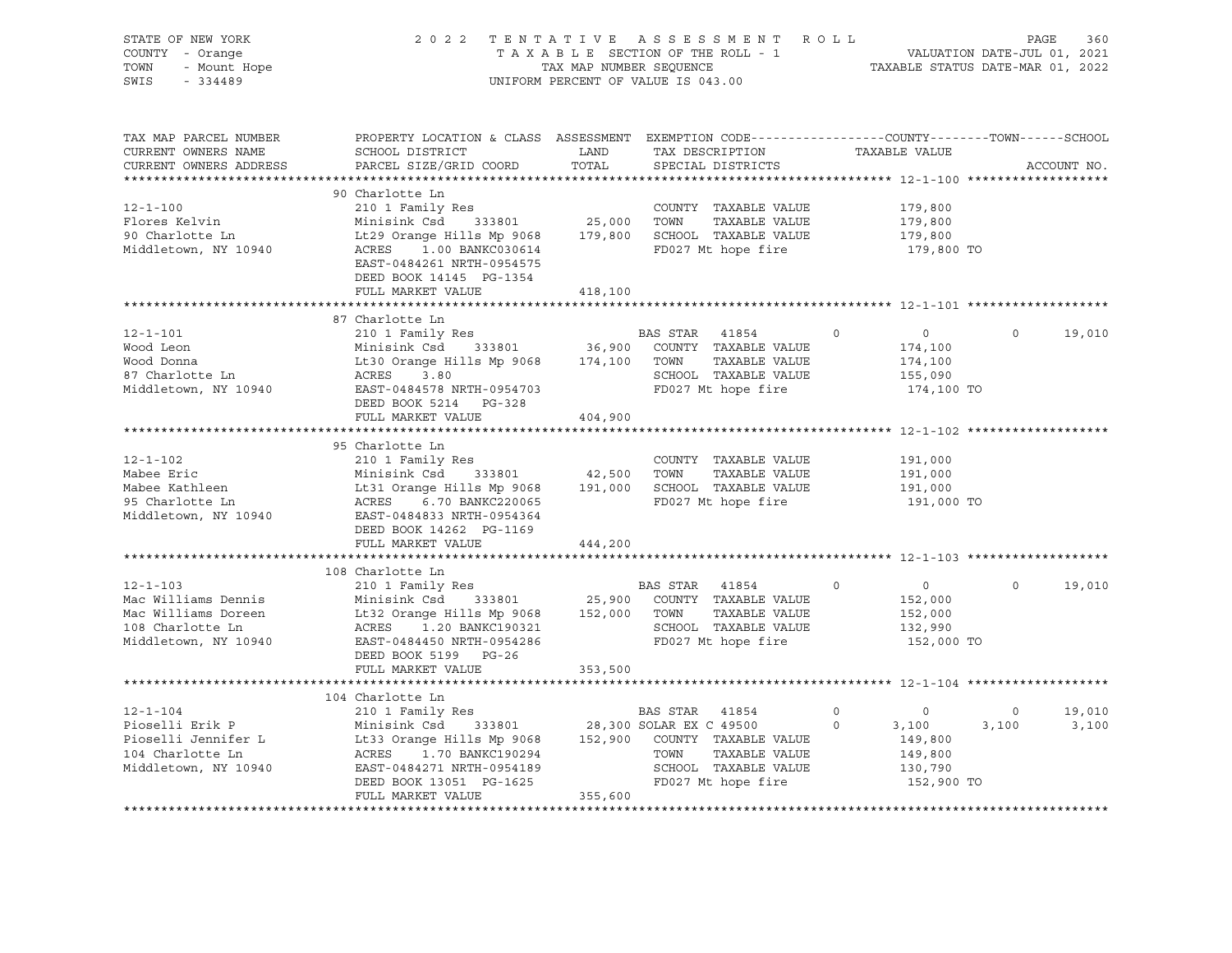| STATE OF NEW YORK<br>COUNTY - Orange<br>7 - Orange<br>- Mount Hope<br>TOWN<br>SWIS<br>$-334489$ |                                                                                                                                                                                                                                                                                             |               | 2022 TENTATIVE ASSESSMENT ROLL<br>TAXABLE SECTION OF THE ROLL - 1<br>TAXABLE SECTION OF THE ROLL - 1<br>TAXABLE STATUS DATE-MAR 01, 2022<br>UNIFORM PERCENT OF VALUE IS 043.00 |             |                                      | PAGE     | 361         |
|-------------------------------------------------------------------------------------------------|---------------------------------------------------------------------------------------------------------------------------------------------------------------------------------------------------------------------------------------------------------------------------------------------|---------------|--------------------------------------------------------------------------------------------------------------------------------------------------------------------------------|-------------|--------------------------------------|----------|-------------|
| TAX MAP PARCEL NUMBER<br>CURRENT OWNERS NAME<br>CURRENT OWNERS ADDRESS                          | PROPERTY LOCATION & CLASS ASSESSMENT EXEMPTION CODE---------------COUNTY-------TOWN-----SCHOOL<br>SCHOOL DISTRICT<br>PARCEL SIZE/GRID COORD                                                                                                                                                 | LAND<br>TOTAL | TAX DESCRIPTION<br>SPECIAL DISTRICTS                                                                                                                                           |             | TAXABLE VALUE                        |          | ACCOUNT NO. |
|                                                                                                 |                                                                                                                                                                                                                                                                                             |               |                                                                                                                                                                                |             |                                      |          |             |
| $12 - 1 - 105$                                                                                  | 100 Charlotte Ln<br>210 1 Family Res                                                                                                                                                                                                                                                        |               | COUNTY TAXABLE VALUE                                                                                                                                                           |             | 174,900                              |          |             |
|                                                                                                 | Minisink Csd 333801 17,000 TOWN TAXABLE VALUE                                                                                                                                                                                                                                               |               |                                                                                                                                                                                |             | 174,900                              |          |             |
| Howard Carl W III<br>Howard April<br>100 Charlotte Ln                                           | Lt34 Orange Hills Mp 9068 174,900 SCHOOL TAXABLE VALUE                                                                                                                                                                                                                                      |               |                                                                                                                                                                                |             | 174,900                              |          |             |
| Middletown, NY 10940                                                                            | FRNT 90.00 DPTH 274.00<br>BANKC140330<br>EAST-0484163 NRTH-0954365<br>DEED BOOK 14070 PG-981                                                                                                                                                                                                |               | FD027 Mt hope fire                                                                                                                                                             |             | 174,900 TO                           |          |             |
|                                                                                                 | FULL MARKET VALUE                                                                                                                                                                                                                                                                           | 406,700       |                                                                                                                                                                                |             |                                      |          |             |
|                                                                                                 |                                                                                                                                                                                                                                                                                             |               |                                                                                                                                                                                |             |                                      |          |             |
| $12 - 1 - 106$                                                                                  | 2 Dulcie Ct<br>210 1 Family Res                                                                                                                                                                                                                                                             |               | <b>BAS STAR 41854</b>                                                                                                                                                          | $\circ$     | $\overline{0}$<br>161,000<br>161,000 | $\Omega$ | 19,010      |
| 2 Dulcie Ct<br>Middletown, NY 10940                                                             | FRNT 271.00 DPTH 152.00<br>EAST-0484035 NRTH-0954599<br>DEED BOOK 11284 PG-1714<br>FULL MARKET VALUE                                                                                                                                                                                        | 374,400       | IAXABLE VALUE<br>SCHOOL TAXABLE VALUE<br>FD027 Mt bors fi                                                                                                                      |             | 141,990<br>161,000 TO                |          |             |
|                                                                                                 |                                                                                                                                                                                                                                                                                             |               |                                                                                                                                                                                |             |                                      |          |             |
|                                                                                                 | 2466 Mt Hope Rd                                                                                                                                                                                                                                                                             |               |                                                                                                                                                                                |             |                                      |          |             |
| $12 - 1 - 107$                                                                                  | 210 1 Family Res<br>Minisink Csd 333801 25,900 COUNTY TAXABLE VALUE<br>Lt36 Orange Hills Mp 9068 149,400 TOWN TAXABLE VALUE<br>ACRES 1.20 BANKC020537                                                                                                                                       |               |                                                                                                                                                                                | $\circ$     | $\overline{0}$                       | $\circ$  | 19,010      |
| Lozano Edwin<br>Calamia-Lozano Barbara                                                          |                                                                                                                                                                                                                                                                                             |               |                                                                                                                                                                                |             | 149,400<br>149,400                   |          |             |
| 2466 Mt Hope Rd                                                                                 | ACRES 1.20 BANKC020537                                                                                                                                                                                                                                                                      |               |                                                                                                                                                                                |             | 130,390                              |          |             |
| Middletown, NY 10940                                                                            | EAST-0483685 NRTH-0955122                                                                                                                                                                                                                                                                   |               | SCHOOL TAXABLE VALUE<br>FD027 Mt hope fire                                                                                                                                     |             | 149,400 TO                           |          |             |
|                                                                                                 | DEED BOOK 11987 PG-1411                                                                                                                                                                                                                                                                     |               |                                                                                                                                                                                |             |                                      |          |             |
|                                                                                                 | FULL MARKET VALUE                                                                                                                                                                                                                                                                           | 347,400       |                                                                                                                                                                                |             |                                      |          |             |
|                                                                                                 | 2478 Mt Hope Rd                                                                                                                                                                                                                                                                             |               |                                                                                                                                                                                |             |                                      |          |             |
| $12 - 1 - 108$                                                                                  |                                                                                                                                                                                                                                                                                             |               |                                                                                                                                                                                | $\mathbf 0$ | $\overline{0}$                       | $\circ$  | 19,010      |
| Gervasi Jeff                                                                                    |                                                                                                                                                                                                                                                                                             |               |                                                                                                                                                                                |             | 154,500                              |          |             |
| 2478 Mt Hope Rd                                                                                 |                                                                                                                                                                                                                                                                                             |               |                                                                                                                                                                                |             | 154,500                              |          |             |
| Middletown, NY 10940                                                                            |                                                                                                                                                                                                                                                                                             |               |                                                                                                                                                                                |             | 135,490                              |          |             |
|                                                                                                 | Mt Hope ka<br>210 1 Family Res<br>Minisink Csd 333801 25,900 COUNTY TAXABLE VALUE<br>Lt38 Orange Hills Mp 9068 154,500 TOWN TAXABLE VALUE<br>ACRES 1.20 BANKN140687 SCHOOL TAXABLE VALUE<br>ACRES 1.20 BANKN140687 SCHOOL TAXABLE VALUE<br><br>DEED BOOK 13252 PG-1853<br>FULL MARKET VALUE | 359,300       |                                                                                                                                                                                |             | 154,500 TO                           |          |             |
|                                                                                                 |                                                                                                                                                                                                                                                                                             |               |                                                                                                                                                                                |             |                                      |          |             |
|                                                                                                 | 57 Tally Ho Rd                                                                                                                                                                                                                                                                              |               |                                                                                                                                                                                |             |                                      |          |             |
| $12 - 1 - 110$<br>Flowers Kirstie                                                               |                                                                                                                                                                                                                                                                                             |               | COUNTY TAXABLE VALUE                                                                                                                                                           |             | 214,000                              |          |             |
| Chadiah Flowers Ronald                                                                          |                                                                                                                                                                                                                                                                                             |               | TAXABLE VALUE<br>214,000 SCHOOL TAXABLE VALUE                                                                                                                                  |             | 214,000<br>214,000                   |          |             |
| 57 Tally Ho Rd                                                                                  | 210 1 Family Res<br>Minisink Csd 333801 30,600 TOWN<br>Lt 1 Schettkoe Sub 9332 214,000 SCHOOL<br>ACRES 2.20 BANKC140330 FD027 Mt                                                                                                                                                            |               | FD027 Mt hope fire                                                                                                                                                             |             | 214,000 TO                           |          |             |
| Middletown, NY 10940 EAST-0488036 NRTH-0952666                                                  | DEED BOOK 14279 PG-1098                                                                                                                                                                                                                                                                     |               |                                                                                                                                                                                |             |                                      |          |             |
|                                                                                                 | FULL MARKET VALUE                                                                                                                                                                                                                                                                           | 497,700       |                                                                                                                                                                                |             |                                      |          |             |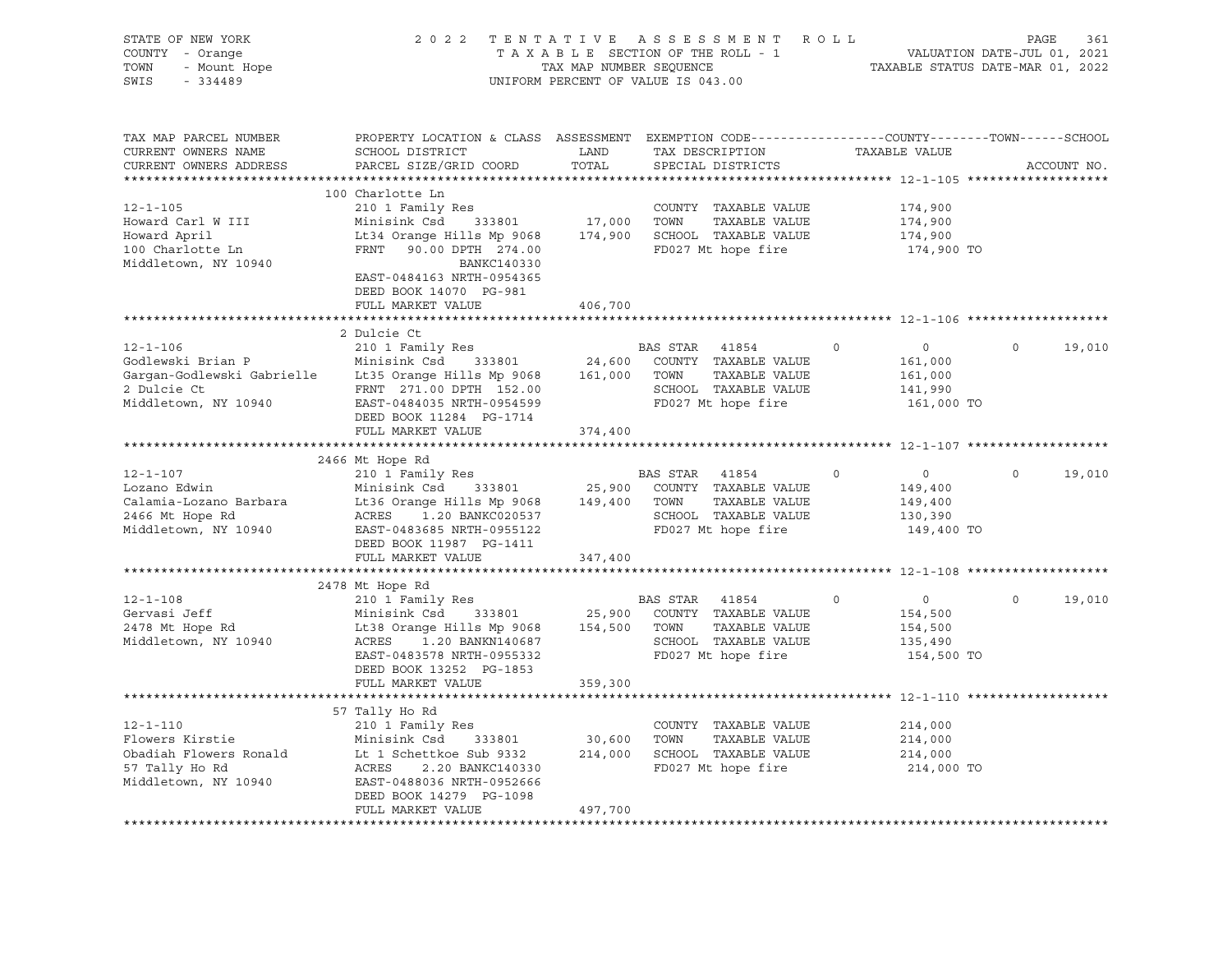| STATE OF NEW YORK<br>COUNTY - Orange<br>TOWN<br>- Mount Hope<br>SWIS<br>$-334489$                    | 2 0 2 2                                                                                                                                                                      |                              | TENTATIVE ASSESSMENT ROLL<br>T A X A B L E SECTION OF THE ROLL - 1 VALUATION DATE-JUL 01, 2021<br>TAX MAP NUMBER SEQUENCE TAXIBLE STATUS DATE-MAR 01, 2022<br>UNIFORM PERCENT OF VALUE IS 043.00 |                                                                                     | PAGE<br>362                           |
|------------------------------------------------------------------------------------------------------|------------------------------------------------------------------------------------------------------------------------------------------------------------------------------|------------------------------|--------------------------------------------------------------------------------------------------------------------------------------------------------------------------------------------------|-------------------------------------------------------------------------------------|---------------------------------------|
| TAX MAP PARCEL NUMBER<br>CURRENT OWNERS NAME<br>CURRENT OWNERS ADDRESS<br>***********************    | PROPERTY LOCATION & CLASS ASSESSMENT EXEMPTION CODE----------------COUNTY-------TOWN------SCHOOL<br>SCHOOL DISTRICT<br>PARCEL SIZE/GRID COORD                                | LAND<br>TOTAL                | TAX DESCRIPTION<br>SPECIAL DISTRICTS                                                                                                                                                             | TAXABLE VALUE                                                                       | ACCOUNT NO.                           |
| 12-1-111<br>Schettkoe Bernard<br>Schettkoe Elizabeth<br>79 Tally Ho Rd<br>Middletown, NY 10940       | Co Hwy 60<br>311 Res vac land<br>Minisink Csd<br>333801<br>Lt 2 Schettkoe Sub 9332<br>ACRES<br>2.20<br>EAST-0488106 NRTH-0952806<br>DEED BOOK 1834 PG-5<br>FULL MARKET VALUE | 26,600<br>26,600<br>61,900   | COUNTY TAXABLE VALUE<br>TOWN<br>TAXABLE VALUE<br>SCHOOL TAXABLE VALUE<br>FD027 Mt hope fire                                                                                                      | 26,600<br>26,600<br>26,600<br>26,600 TO                                             |                                       |
|                                                                                                      |                                                                                                                                                                              |                              |                                                                                                                                                                                                  |                                                                                     |                                       |
| $12 - 1 - 112$<br>Schettkoe Bernard<br>Schettkoe Elizabeth<br>79 Tally Ho Rd<br>Middletown, NY 10940 | Co Hwy 60<br>311 Res vac land<br>Minisink Csd<br>333801<br>Lt 3 Schettkoe Sub 9332<br>ACRES<br>2.20<br>EAST-0488205 NRTH-0952966<br>DEED BOOK 1834 PG-5                      | 26,600<br>26,600             | COUNTY TAXABLE VALUE<br>TOWN<br>TAXABLE VALUE<br>SCHOOL TAXABLE VALUE<br>FD027 Mt hope fire                                                                                                      | 26,600<br>26,600<br>26,600<br>26,600 TO                                             |                                       |
|                                                                                                      | FULL MARKET VALUE                                                                                                                                                            | 61,900                       |                                                                                                                                                                                                  |                                                                                     |                                       |
|                                                                                                      |                                                                                                                                                                              |                              |                                                                                                                                                                                                  |                                                                                     |                                       |
| $12 - 1 - 113$<br>Schettkoe Bernard<br>Schettkoe Elizabeth<br>79 Tally Ho Rd<br>Middletown, NY 10940 | 79 Tally Ho Rd<br>210 1 Family Res<br>Minisink Csd<br>333801<br>Lt 4 Schettkoe Sub 9332<br>ACRES 9.90<br>EAST-0488305 NRTH-0953136<br>DEED BOOK 1834 PG-00005                |                              | VETWAR CTS 41120<br>45,800 BAS STAR 41854<br>109,800 COUNTY TAXABLE VALUE<br>TAXABLE VALUE<br>TOWN<br>SCHOOL TAXABLE VALUE<br>FD027 Mt hope fire                                                 | 10,920<br>$\circ$<br>$\circ$<br>$\circ$<br>98,880<br>98,880<br>84,550<br>109,800 TO | 10,920<br>6,240<br>19,010<br>$\Omega$ |
|                                                                                                      | FULL MARKET VALUE                                                                                                                                                            | 255,300                      |                                                                                                                                                                                                  |                                                                                     |                                       |
| $12 - 1 - 114.1$<br>Bonacic Melissa<br>232 Tally Ho Rd<br>Middletown, NY 10940                       | Mapes Rd<br>311 Res vac land<br>Minisink Csd<br>333801<br>Lt4&PtLt 3 Linder SM 3506<br>SS Mapes Rd<br>ACRES 16.70<br>EAST-0493583 NRTH-0954898<br>DEED BOOK 14647 PG-386     | 20,000<br>20,000             | COUNTY TAXABLE VALUE<br>TOWN<br>TAXABLE VALUE<br>SCHOOL TAXABLE VALUE<br>FD021 Howells fire                                                                                                      | 20,000<br>20,000<br>20,000<br>20,000 TO                                             |                                       |
|                                                                                                      | FULL MARKET VALUE                                                                                                                                                            | 46,500                       |                                                                                                                                                                                                  |                                                                                     |                                       |
| $12 - 1 - 115$<br>Curabba Nicholas<br>Curabba Anita<br>177 Mapes Rd<br>Middletown, NY 10940          | 177 Mapes Rd<br>240 Rural res<br>Minisink Csd<br>333801<br>ACRES 15.00<br>EAST-0493219 NRTH-0955056<br>DEED BOOK 3221<br>PG-170<br>FULL MARKET VALUE                         | 70,000<br>281,800<br>655,300 | COUNTY TAXABLE VALUE<br>TOWN<br>TAXABLE VALUE<br>SCHOOL TAXABLE VALUE<br>FD021 Howells fire                                                                                                      | 281,800<br>281,800<br>281,800<br>281,800 TO                                         |                                       |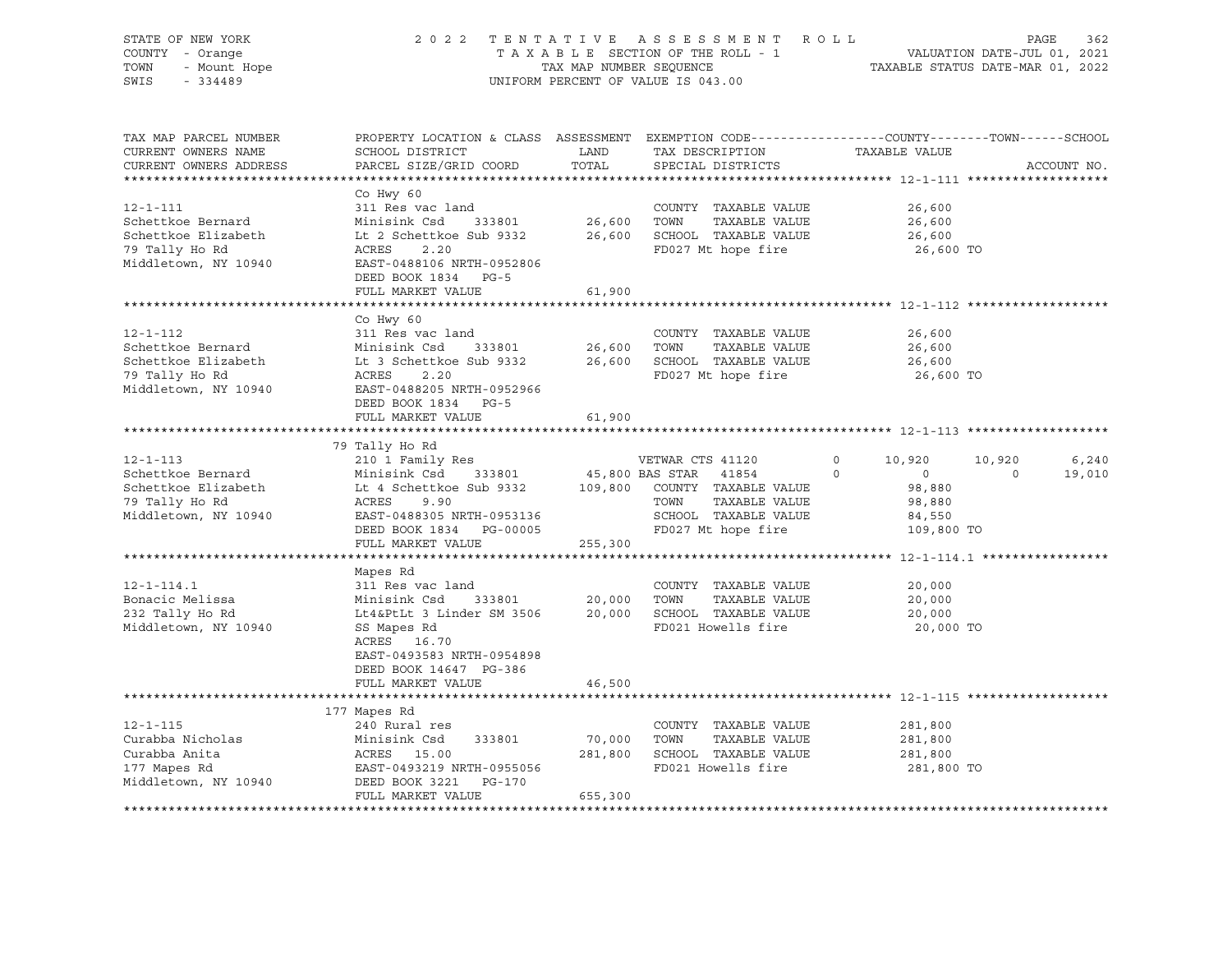| STATE OF NEW YORK<br>COUNTY - Orange<br>Y - Orange<br>- Mount Hope<br>- 334489<br>TOWN<br>SWIS<br>$-334489$ | 2022 TENTATIVE ASSESSMENT ROLL<br>UNIFORM PERCENT OF VALUE IS 043.00                                                                                                                                             |                                 |                                                                                                           | PAGE<br>363                                                                                                    |  |  |
|-------------------------------------------------------------------------------------------------------------|------------------------------------------------------------------------------------------------------------------------------------------------------------------------------------------------------------------|---------------------------------|-----------------------------------------------------------------------------------------------------------|----------------------------------------------------------------------------------------------------------------|--|--|
| TAX MAP PARCEL NUMBER<br>CURRENT OWNERS NAME<br>CURRENT OWNERS ADDRESS                                      | SCHOOL DISTRICT<br>PARCEL SIZE/GRID COORD                                                                                                                                                                        | <b>Example 12</b> LAND<br>TOTAL | TAX DESCRIPTION TAXABLE VALUE<br>SPECIAL DISTRICTS<br>SPECIAL DISTRICTS                                   | PROPERTY LOCATION & CLASS ASSESSMENT EXEMPTION CODE---------------COUNTY-------TOWN------SCHOOL<br>ACCOUNT NO. |  |  |
| $12 - 1 - 116$<br>Kuchta Miroslaw<br>1325 Albon Rd<br>Hewlett Harbor, NY 11567                              | Co Hwy 60<br>314 Rural vac<10<br>Minisink Csd 333801<br>E S Co Hwy 60 Map 9816 300 SCHOOL TAXABLE VALUE<br>Roadway In Unfinished Sub<br>ACRES<br>1.70<br>EAST-0489456 NRTH-0952438<br>DEED BOOK 11235 PG-331     |                                 | COUNTY TAXABLE VALUE<br>300 TOWN TAXABLE VALUE<br>FD027 Mt hope fire                                      | 300<br>300<br>300<br>300 TO                                                                                    |  |  |
|                                                                                                             | FULL MARKET VALUE                                                                                                                                                                                                | 700                             |                                                                                                           |                                                                                                                |  |  |
| $12 - 1 - 117$<br>Kuchta Miroslaw<br>1325 Albon Rd<br>Hewlett Harbor, NY 11567                              | Co Hwy 60<br>322 Rural vac>10<br>Minisink Csd 333801<br>Lt 1 Schettkoe SM 9816 10,000 SCHOOL TAXABLE VALUE 10,000 Wetlands In Unfin Subdiv FD027 Mt hope fire 10,000<br>ACRES 16.00<br>EAST-0489095 NRTH-0952858 |                                 | COUNTY TAXABLE VALUE<br>10,000    TOWN      TAXABLE VALUE<br>COUNTY TAXABLE VALUE 10,000                  | 10,000<br>10,000 TO                                                                                            |  |  |
|                                                                                                             | DEED BOOK 11235 PG-331<br>FULL MARKET VALUE                                                                                                                                                                      | 23,300                          |                                                                                                           |                                                                                                                |  |  |
|                                                                                                             |                                                                                                                                                                                                                  |                                 |                                                                                                           |                                                                                                                |  |  |
| $12 - 1 - 118$<br>Kuchta Miroslaw<br>1325 Albon Rd<br>Hewlett Harbor, NY 11567                              | Co Hwy 60<br>311 Res vac land<br>Minisink Csd 333801<br>Lt 2 Schettkoe SM 9816 25,000 SCHOOL TAXABLE VALUE 25,000<br>No Road Frontage<br>ACRES<br>9.60<br>EAST-0490016 NRTH-0952570<br>DEED BOOK 11235 PG-331    |                                 | COUNTY TAXABLE VALUE<br>25,000 TOWN TAXABLE VALUE<br>FD027 Mt hope fire                                   | 25,000<br>25,000<br>25,000 TO                                                                                  |  |  |
|                                                                                                             | FULL MARKET VALUE                                                                                                                                                                                                | 58,100                          |                                                                                                           |                                                                                                                |  |  |
| $12 - 1 - 119$<br>Kuchta Miroslaw<br>1325 Albon Rd<br>Hewlett Harbor, NY 11567                              | Co Hwy 60<br>311 Res vac land<br>Minisink Csd 333801<br>Lt 3 Schettkoe SM 9816 21,500<br>No Road Frontage<br>ACRES<br>8.60<br>EAST-0489797 NRTH-0952019<br>DEED BOOK 11235 PG-331<br>FULL MARKET VALUE           | 21,500<br>50,000                | COUNTY TAXABLE VALUE 21,500<br>TOWN<br>TAXABLE VALUE<br>SCHOOL TAXABLE VALUE 21,500<br>FD027 Mt hope fire | 21,500<br>21,500 TO                                                                                            |  |  |
|                                                                                                             |                                                                                                                                                                                                                  |                                 |                                                                                                           |                                                                                                                |  |  |
| $12 - 1 - 120$<br>Kuchta Miroslaw<br>1325 Albon Rd<br>Hewlett Harbor, NY 11567                              | Co Hwy 60<br>314 Rural vac<10<br>Minisink Csd<br>333801<br>Lt 4 Schettkoe SM 9816<br>Wetlands In Unfin Subdiv<br>ACRES 10.00<br>EAST-0488917 NRTH-0952287<br>DEED BOOK 11235 PG-331<br>FULL MARKET VALUE         | 12,000<br>12,000<br>27,900      | COUNTY TAXABLE VALUE<br>TOWN<br>TAXABLE VALUE<br>SCHOOL TAXABLE VALUE<br>FD027 Mt hope fire               | 12,000<br>12,000<br>12,000<br>12,000 TO                                                                        |  |  |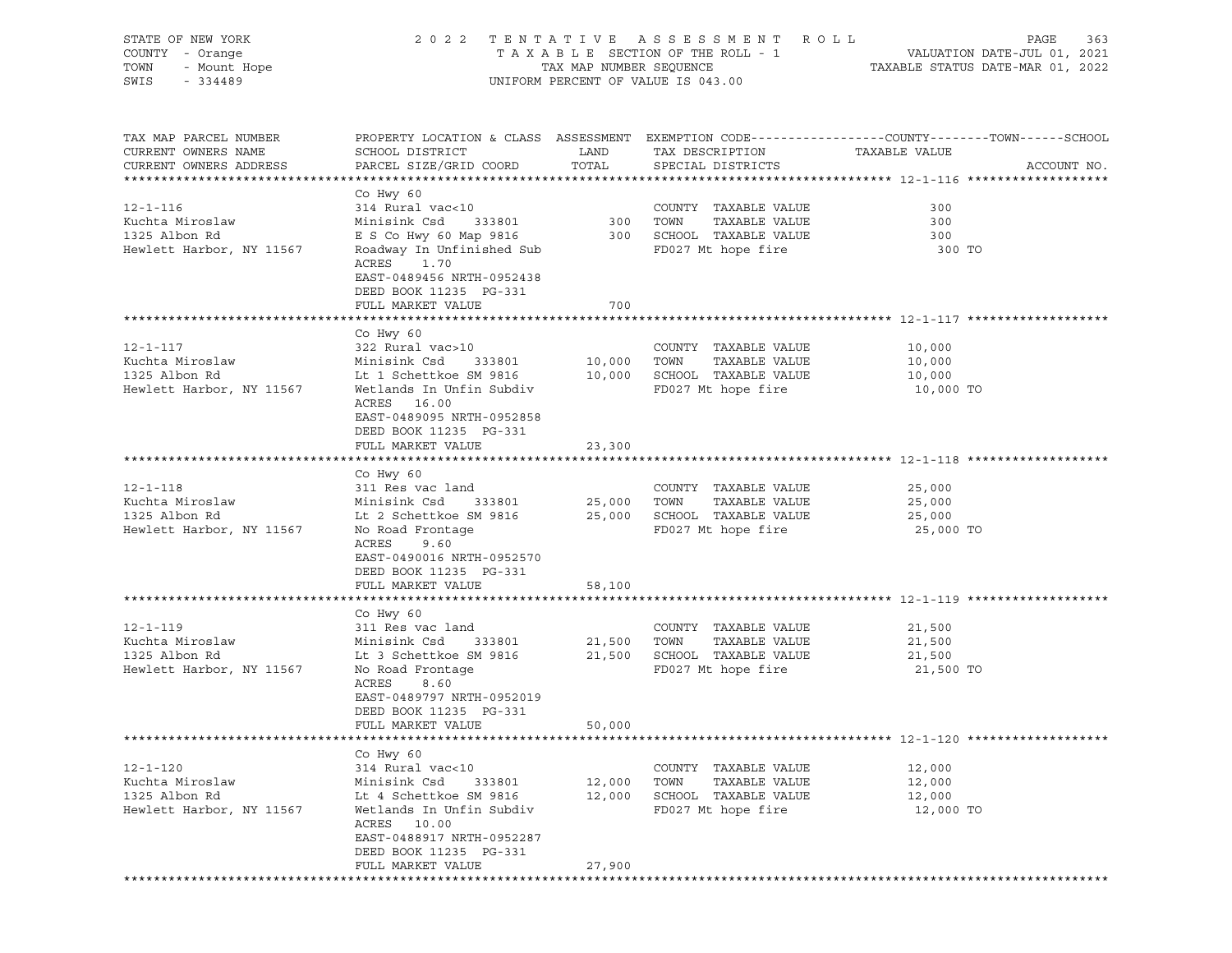| STATE OF NEW YORK<br>COUNTY - Orange<br>TOWN<br>- Mount Hope<br>$-334489$<br>SWIS                                                       | 2 0 2 2                                                                                                                                                                                                                                       | TAX MAP NUMBER SEQUENCE | TENTATIVE ASSESSMENT ROLL<br>TAXABLE SECTION OF THE ROLL - 1<br>UNIFORM PERCENT OF VALUE IS 043.00               |                | VALUATION DATE-JUL 01, 2021<br>TAXABLE STATUS DATE-MAR 01, 2022 | PAGE    | 364         |
|-----------------------------------------------------------------------------------------------------------------------------------------|-----------------------------------------------------------------------------------------------------------------------------------------------------------------------------------------------------------------------------------------------|-------------------------|------------------------------------------------------------------------------------------------------------------|----------------|-----------------------------------------------------------------|---------|-------------|
| TAX MAP PARCEL NUMBER<br>CURRENT OWNERS NAME<br>CURRENT OWNERS ADDRESS                                                                  | PROPERTY LOCATION & CLASS ASSESSMENT EXEMPTION CODE---------------COUNTY-------TOWN------SCHOOL<br>SCHOOL DISTRICT<br>PARCEL SIZE/GRID COORD                                                                                                  | LAND<br>TOTAL           | TAX DESCRIPTION<br>SPECIAL DISTRICTS                                                                             |                | TAXABLE VALUE                                                   |         | ACCOUNT NO. |
| $12 - 1 - 121$<br>Veras Emmanuel<br>Ceballos Yeimy<br>1495 St Hwy 211 West<br>Middletown, NY 10940                                      | 1495 St Hwy 211<br>210 1 Family Res<br>Minisink Csd 333801<br>Lt 1 Budd SubMap 156-07 115,300 SCHOOL TAXABLE VALUE<br>Filed 3/20/07<br>ACRES<br>1.10 BANKC180381<br>EAST-0488984 NRTH-0959074<br>DEED BOOK 14835 PG-1279<br>FULL MARKET VALUE | 25,900<br>268,100       | COUNTY TAXABLE VALUE<br>TOWN<br>TAXABLE VALUE<br>FD027 Mt hope fire                                              |                | 115,300<br>115,300<br>115,300<br>115,300 TO                     |         |             |
|                                                                                                                                         |                                                                                                                                                                                                                                               |                         |                                                                                                                  |                |                                                                 |         |             |
| $12 - 1 - 122$<br>Jennings James<br>Jennings Sherri S<br>1501 Rt 211 West<br>Middletown, NY 10940                                       | 1501 St Hwy 211<br>210 1 Family Res<br>Minisink Csd 333801<br>Lot 2 Budd Sub Map 156-07<br>filed $3/20/07$<br>ACRES 10.30 BANKN140687<br>EAST-0489271 NRTH-0958813<br>DEED BOOK 11485 PG-1903                                                 | 46,100<br>191,000       | BAS STAR<br>41854<br>COUNTY TAXABLE VALUE<br>TAXABLE VALUE<br>TOWN<br>SCHOOL TAXABLE VALUE<br>FD027 Mt hope fire | $\overline{0}$ | $\overline{0}$<br>191,000<br>191,000<br>171,990<br>191,000 TO   | 0       | 19,010      |
|                                                                                                                                         | FULL MARKET VALUE                                                                                                                                                                                                                             | 444,200                 |                                                                                                                  |                |                                                                 |         |             |
|                                                                                                                                         |                                                                                                                                                                                                                                               |                         |                                                                                                                  |                |                                                                 |         |             |
| $12 - 2 - 1$<br>Slover (d) Living Trust George Minisink Csd 333801<br>Slover Living Trust Carole<br>PO Box 193<br>New Hampton, NY 10958 | 101 Tally Ho Rd<br>210 1 Family Res<br>Lt 1 Cross Mt View Est 180,100<br>Sub Map 9950<br>ACRES<br>4.70<br>EAST-0488669 NRTH-0953622<br>DEED BOOK 14521 PG-533                                                                                 | 39,200                  | ENH STAR 41834<br>COUNTY TAXABLE VALUE<br>TAXABLE VALUE<br>TOWN<br>SCHOOL TAXABLE VALUE<br>FD027 Mt hope fire    | $\circ$        | $\overline{0}$<br>180,100<br>180,100<br>132,650<br>180,100 TO   | $\circ$ | 47,450      |
|                                                                                                                                         | FULL MARKET VALUE                                                                                                                                                                                                                             | 418,800                 |                                                                                                                  |                |                                                                 |         |             |
|                                                                                                                                         |                                                                                                                                                                                                                                               |                         |                                                                                                                  |                |                                                                 |         |             |
| $12 - 2 - 2$<br>Parker Rudell<br>Parker Elizabeth<br>107 Tally Ho Rd<br>Middletown, NY 10940                                            | 107 Tally Ho Rd<br>210 1 Family Res<br>Minisink Csd<br>333801<br>Lt 2 Cross Mt View Est 149,900<br>Sub Map 9950<br>ACRES<br>3.40<br>EAST-0488839 NRTH-0953802<br>DEED BOOK 3458 PG-8                                                          | 35,700                  | BAS STAR<br>41854<br>COUNTY TAXABLE VALUE<br>TAXABLE VALUE<br>TOWN<br>SCHOOL TAXABLE VALUE<br>FD027 Mt hope fire | $\circ$        | $\overline{0}$<br>149,900<br>149,900<br>130,890<br>149,900 TO   | 0       | 19,010      |
|                                                                                                                                         | FULL MARKET VALUE                                                                                                                                                                                                                             | 348,600                 |                                                                                                                  |                |                                                                 |         |             |
|                                                                                                                                         | 115 Tally Ho Rd                                                                                                                                                                                                                               |                         |                                                                                                                  |                |                                                                 |         |             |
| $12 - 2 - 3$<br>Coyle Edward C<br>115 Tally Ho Rd<br>Middletown, NY 10940                                                               | 210 1 Family Res<br>Minisink Csd<br>333801<br>Lt 3 Cross Mt View Est<br>Sub Map 9950<br>ACRES<br>3.80 BANKC080370<br>EAST-0489038 NRTH-0953923<br>DEED BOOK 13756 PG-880                                                                      | 36,900<br>144,550       | BAS STAR<br>41854<br>COUNTY TAXABLE VALUE<br>TOWN<br>TAXABLE VALUE<br>SCHOOL TAXABLE VALUE<br>FD027 Mt hope fire | $\circ$        | 0<br>144,550<br>144,550<br>125,540<br>144,550 TO                | 0       | 19,010      |
|                                                                                                                                         | FULL MARKET VALUE                                                                                                                                                                                                                             | 336,200                 |                                                                                                                  |                |                                                                 |         |             |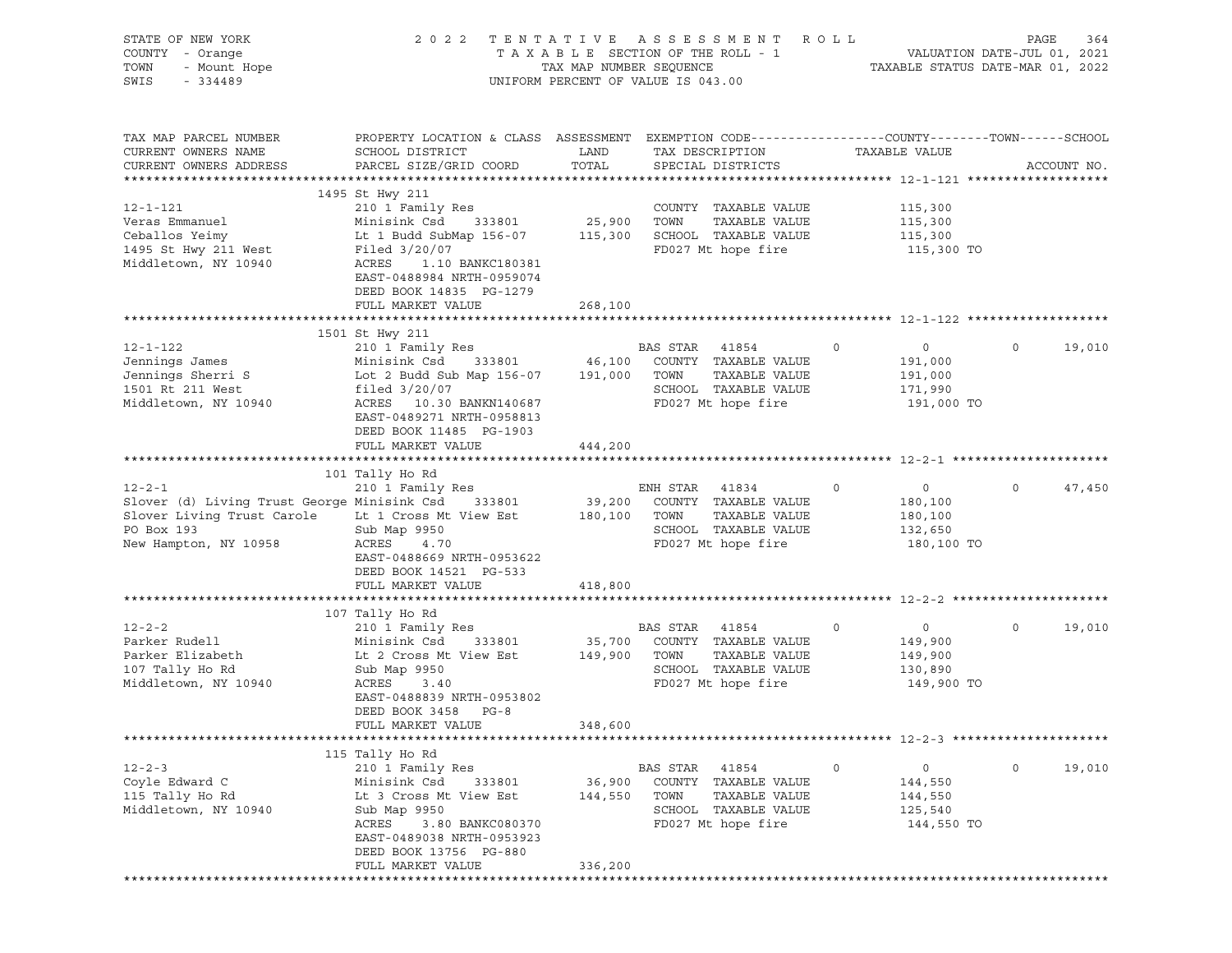# STATE OF NEW YORK 2 0 2 2 T E N T A T I V E A S S E S S M E N T R O L L PAGE 365 COUNTY - Orange T A X A B L E SECTION OF THE ROLL - 1 VALUATION DATE-JUL 01, 2021 TOWN - Mount Hope TAX MAP NUMBER SEQUENCE TAXABLE STATUS DATE-MAR 01, 2022 SWIS - 334489 UNIFORM PERCENT OF VALUE IS 043.00

| TAX MAP PARCEL NUMBER<br>CURRENT OWNERS NAME<br>CURRENT OWNERS ADDRESS                            | PROPERTY LOCATION & CLASS ASSESSMENT EXEMPTION CODE----------------COUNTY-------TOWN-----SCHOOL<br>SCHOOL DISTRICT<br>PARCEL SIZE/GRID COORD                                                                           | LAND<br>TOTAL                | TAX DESCRIPTION<br>SPECIAL DISTRICTS                                                                                                                                 | TAXABLE VALUE                                                                                              |                                   | ACCOUNT NO.               |
|---------------------------------------------------------------------------------------------------|------------------------------------------------------------------------------------------------------------------------------------------------------------------------------------------------------------------------|------------------------------|----------------------------------------------------------------------------------------------------------------------------------------------------------------------|------------------------------------------------------------------------------------------------------------|-----------------------------------|---------------------------|
|                                                                                                   |                                                                                                                                                                                                                        |                              |                                                                                                                                                                      |                                                                                                            |                                   |                           |
| $12 - 2 - 4$<br>Sweller Joseph Jr<br>Sweller Nancy<br>144 White Bridge Rd<br>Middletown, NY 10940 | 144 White Bridge Rd<br>210 1 Family Res<br>Minisink Csd<br>333801<br>Lt 4 Cross Mtn View Est<br>Sub Map 9950<br>ACRES 12.00<br>EAST-0488192 NRTH-0954736<br>DEED BOOK 5385<br>PG-160<br>FULL MARKET VALUE              | 304,900                      | VETCOM CTS 41130<br>48,700 VETDIS CTS 41140<br>131,100 ENH STAR 41834<br>COUNTY TAXABLE VALUE<br>TOWN<br>TAXABLE VALUE<br>SCHOOL TAXABLE VALUE<br>FD027 Mt hope fire | 0<br>18,200<br>$\circ$<br>6,555<br>$\circ$<br>$\overline{0}$<br>106,345<br>106,345<br>66,695<br>131,100 TO | 18,200<br>6,555<br>$\overline{0}$ | 10,400<br>6,555<br>47,450 |
|                                                                                                   |                                                                                                                                                                                                                        |                              |                                                                                                                                                                      |                                                                                                            |                                   |                           |
| $12 - 2 - 5$<br>Bannon James<br>Bannon Mary<br>138 White Bridge Rd<br>Middletown, NY 10940        | 138 White Bridge Rd<br>240 Rural res<br>Minisink Csd<br>333801<br>Lt 5 Cross Mtn View Est<br>Sub Map 9950<br>ACRES 13.10<br>EAST-0487998 NRTH-0954401<br>DEED BOOK 5312 PG-163<br>FULL MARKET VALUE                    | 48,600<br>294,700<br>685,300 | COUNTY TAXABLE VALUE<br>TOWN<br>TAXABLE VALUE<br>SCHOOL TAXABLE VALUE<br>FD027 Mt hope fire                                                                          | 294,700<br>294,700<br>294,700<br>294,700 TO                                                                |                                   |                           |
|                                                                                                   |                                                                                                                                                                                                                        |                              |                                                                                                                                                                      |                                                                                                            |                                   |                           |
| $12 - 2 - 6$                                                                                      | 126 White Bridge Rd<br>240 Rural res                                                                                                                                                                                   |                              | SOLAR EX C 49500                                                                                                                                                     | 7,300<br>$\circ$                                                                                           | 7,300                             | 7,300                     |
| Fellenzer Eric D<br>Fellenzer Margery M<br>126 White Bridge Rd<br>Middletown, NY 10940            | Minisink Csd<br>333801<br>Lt 6 Cross Mtn View Est<br>Sub Map 9950<br>UNFINISHED 2010 ASSESSMEN<br>ACRES<br>26.20<br>EAST-0487654 NRTH-0953815<br>DEED BOOK 12795 PG-387                                                | 53,100<br>278,300            | COUNTY TAXABLE VALUE<br>TOWN<br>TAXABLE VALUE<br>SCHOOL TAXABLE VALUE<br>FD027 Mt hope fire                                                                          | 271,000<br>271,000<br>271,000<br>278,300 TO                                                                |                                   |                           |
|                                                                                                   | FULL MARKET VALUE                                                                                                                                                                                                      | 647,200                      |                                                                                                                                                                      |                                                                                                            |                                   |                           |
| $12 - 2 - 7$<br>Zhuang Lugang<br>Li Yutao<br>118 White Bridge Rd<br>Middletown, NY 10940          | 118 White Bridge Rd<br>210 1 Family Res<br>Minisink Csd<br>333801<br>Lt5 Di Pilla Sub Map 8843<br>ACRES<br>1.60 BANKC140100<br>EAST-0487282 NRTH-0954606<br>DEED BOOK 14708 PG-580                                     | 27,800<br>135,000            | COUNTY TAXABLE VALUE<br>TAXABLE VALUE<br>TOWN<br>SCHOOL TAXABLE VALUE<br>FD027 Mt hope fire                                                                          | 135,000<br>135,000<br>135,000<br>135,000 TO                                                                |                                   |                           |
|                                                                                                   | FULL MARKET VALUE                                                                                                                                                                                                      | 314,000                      |                                                                                                                                                                      |                                                                                                            |                                   |                           |
| $12 - 2 - 8$<br>Forde Herman<br>Forde Debra<br>110 White Bridge Rd<br>Middletown, NY 10940        | 110 White Bridge Rd<br>210 1 Family Res<br>Minisink Csd<br>333801<br>Lt 1 Di Pilla Sub Phase 1<br>Map 75-92 Es White Bridge<br>ACRES 1.40<br>EAST-0487163 NRTH-0954382<br>DEED BOOK 11224 PG-1429<br>FULL MARKET VALUE | 26,900<br>145,200<br>337,700 | BAS STAR<br>41854<br>COUNTY TAXABLE VALUE<br>TAXABLE VALUE<br>TOWN<br>SCHOOL TAXABLE VALUE<br>FD027 Mt hope fire                                                     | 0<br>0<br>145,200<br>145,200<br>126,190<br>145,200 TO                                                      | $\circ$                           | 19,010                    |
|                                                                                                   |                                                                                                                                                                                                                        |                              |                                                                                                                                                                      |                                                                                                            |                                   |                           |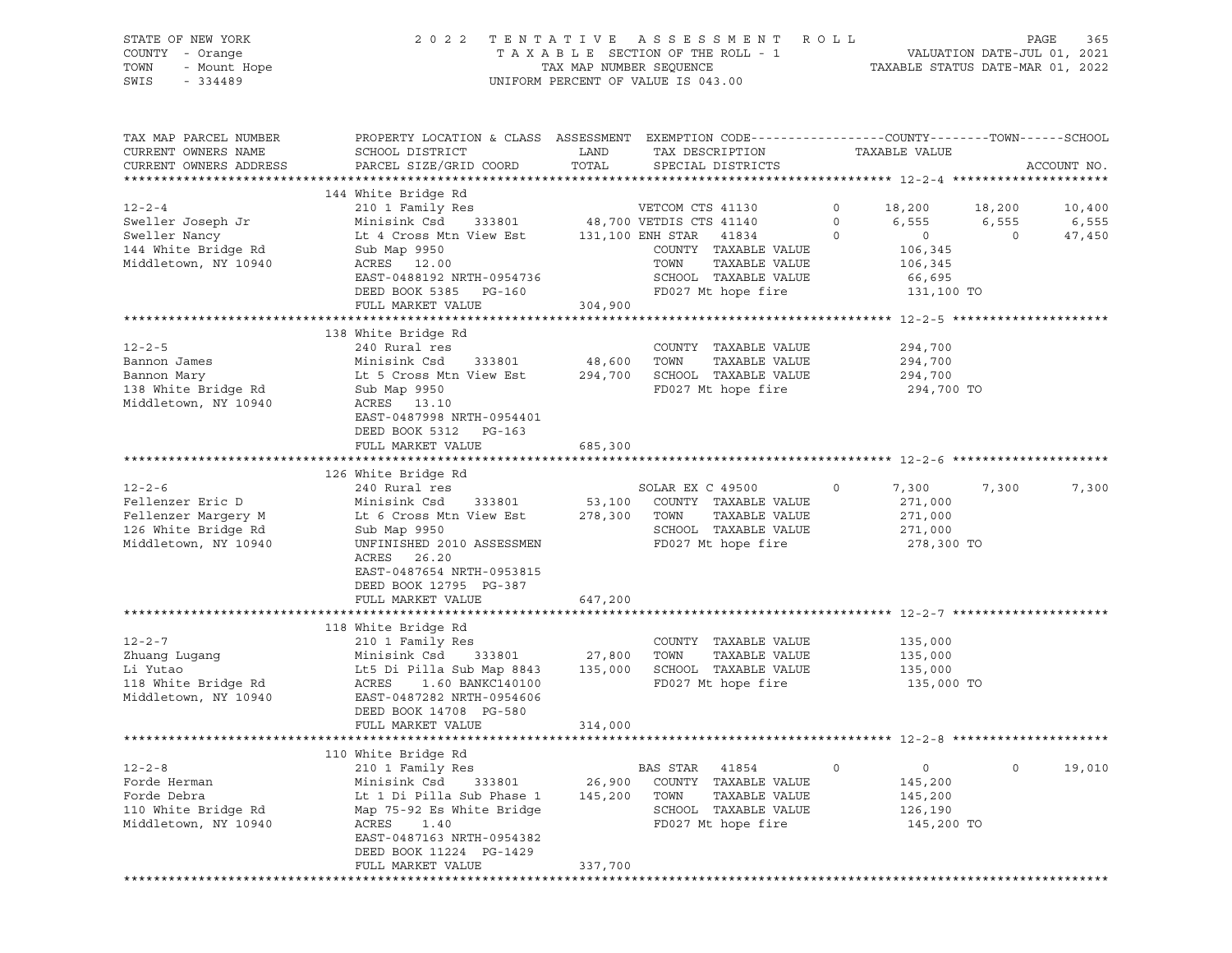| STATE OF NEW YORK<br>OF NEW YORK<br>- Orange<br>- Mount Hope<br>COUNTY - Orange<br>TOWN<br>SWIS    |                                                                                                                                                                                                                                                             |                              | 2022 TENTATIVE ASSESSMENT<br>UNIFORM PERCENT OF VALUE IS 043.00                                                       | R O L L                                                    |                       | PAGE<br>366 |
|----------------------------------------------------------------------------------------------------|-------------------------------------------------------------------------------------------------------------------------------------------------------------------------------------------------------------------------------------------------------------|------------------------------|-----------------------------------------------------------------------------------------------------------------------|------------------------------------------------------------|-----------------------|-------------|
| TAX MAP PARCEL NUMBER<br>CURRENT OWNERS NAME<br>CURRENT OWNERS ADDRESS                             | PROPERTY LOCATION & CLASS ASSESSMENT EXEMPTION CODE----------------COUNTY-------TOWN------SCHOOL<br>SCHOOL DISTRICT<br>PARCEL SIZE/GRID COORD                                                                                                               | LAND<br>TOTAL                | TAX DESCRIPTION<br>SPECIAL DISTRICTS                                                                                  | TAXABLE VALUE                                              |                       | ACCOUNT NO. |
| $12 - 2 - 9$<br>Tian Peilin<br>Dong Wenjie<br>102 White Bridge Rd<br>Middletown, NY 10940          | 102 White Bridge Rd<br>210 1 Family Res<br>Minisink Csd<br>Lt 2 Di Pilla Sub Phase 1<br>Map 75-92 Es White Bridge<br>ACRES 1.50<br>EAST-0487061 NRTH-0954234<br>DEED BOOK 14166 PG-1528<br>FULL MARKET VALUE                                                | 150,000 TOWN<br>348,800      | SOLAR EX C 49500<br>333801 27,400 COUNTY TAXABLE VALUE<br>TAXABLE VALUE<br>SCHOOL TAXABLE VALUE<br>FD027 Mt hope fire | $\circ$<br>2,306<br>147,694<br>147,694<br>147,694          | 2,306<br>150,000 TO   | 2,306       |
| $12 - 2 - 10$<br>Hulle Andrew<br>Hulle Laura<br>96 White Bridge Rd<br>Middletown, NY 10940         | 96 White Bridge Rd<br>210 1 Family Res<br>Minisink Csd 333801 27,800 TOWN<br>Lt 3 Di Pilla Sub Phase 1<br>Map 75-92 Es White Bridge<br>ACRES<br>1.60<br>EAST-0486969 NRTH-0954084<br>DEED BOOK 14381 PG-1205<br>FULL MARKET VALUE                           | 384,200                      | COUNTY TAXABLE VALUE<br>TAXABLE VALUE<br>165,200 SCHOOL TAXABLE VALUE<br>FD027 Mt hope fire                           | 165,200<br>165,200<br>165,200                              | 165,200 TO            |             |
| $12 - 2 - 11$<br>Gromacki Peter<br>Gromacki Jennifer<br>88 White Bridge Rd<br>Middletown, NY 10940 | 88 White Bridge Rd<br>210 1 Family Res<br>Minisink Csd<br>Lt 4 Di Pilla Sub Phase 1 171,300 TOWN<br>Map 75-92<br>ACRES 1.70<br>EAST-0486862 NRTH-0953925<br>DEED BOOK 3819 PG-89                                                                            |                              | BAS STAR 41854<br>333801 28,300 COUNTY TAXABLE VALUE<br>TAXABLE VALUE<br>SCHOOL TAXABLE VALUE<br>FD027 Mt hope fire   | $\overline{0}$<br>$\circ$<br>171,300<br>171,300<br>152,290 | $\circ$<br>171,300 TO | 19,010      |
|                                                                                                    | FULL MARKET VALUE                                                                                                                                                                                                                                           | 398,400                      |                                                                                                                       |                                                            |                       |             |
| $12 - 2 - 12$<br>Reimer John<br>Barbara Ann<br>84 White Bridge Rd<br>Middletown, NY 10940          | 84 White Bridge Rd<br>210 1 Family Res<br>Minisink Csd 333801 28,300 COUNTY TAXABLE VALUE<br>Lt 5 Di Pilla Sub Phase 1<br>Map 75-92 Es White Bridge<br>ACRES<br>1.70 BANKC170031<br>EAST-0486774 NRTH-0953769<br>DEED BOOK 3610 PG-169<br>FULL MARKET VALUE | 195,300 TOWN<br>454,200      | BAS STAR 41854<br>TAXABLE VALUE<br>SCHOOL TAXABLE VALUE<br>FD027 Mt hope fire                                         | $\circ$<br>$\overline{0}$<br>195,300<br>195,300<br>176,290 | $\circ$<br>195,300 TO | 19,010      |
|                                                                                                    |                                                                                                                                                                                                                                                             |                              |                                                                                                                       |                                                            |                       |             |
| $12 - 2 - 13$<br>Clayton Colin<br>Sally Ann<br>76 White Bridge Rd<br>Middletown, NY 10940          | 76 White Bridge Rd<br>210 1 Family Res<br>Minisink Csd<br>333801<br>Lt 6 Di Pilla Sub Phase 1<br>Map 75-92 Es White Bridge<br>ACRES<br>1.60 BANKC170031<br>EAST-0486666 NRTH-0953641<br>DEED BOOK 3592 PG-235<br>FULL MARKET VALUE                          | 27,800<br>159,200<br>370,200 | BAS STAR<br>41854<br>COUNTY TAXABLE VALUE<br>TOWN<br>TAXABLE VALUE<br>SCHOOL TAXABLE VALUE<br>FD027 Mt hope fire      | $\circ$<br>0<br>159,200<br>159,200<br>140,190              | $\circ$<br>159,200 TO | 19,010      |
|                                                                                                    |                                                                                                                                                                                                                                                             |                              |                                                                                                                       |                                                            |                       |             |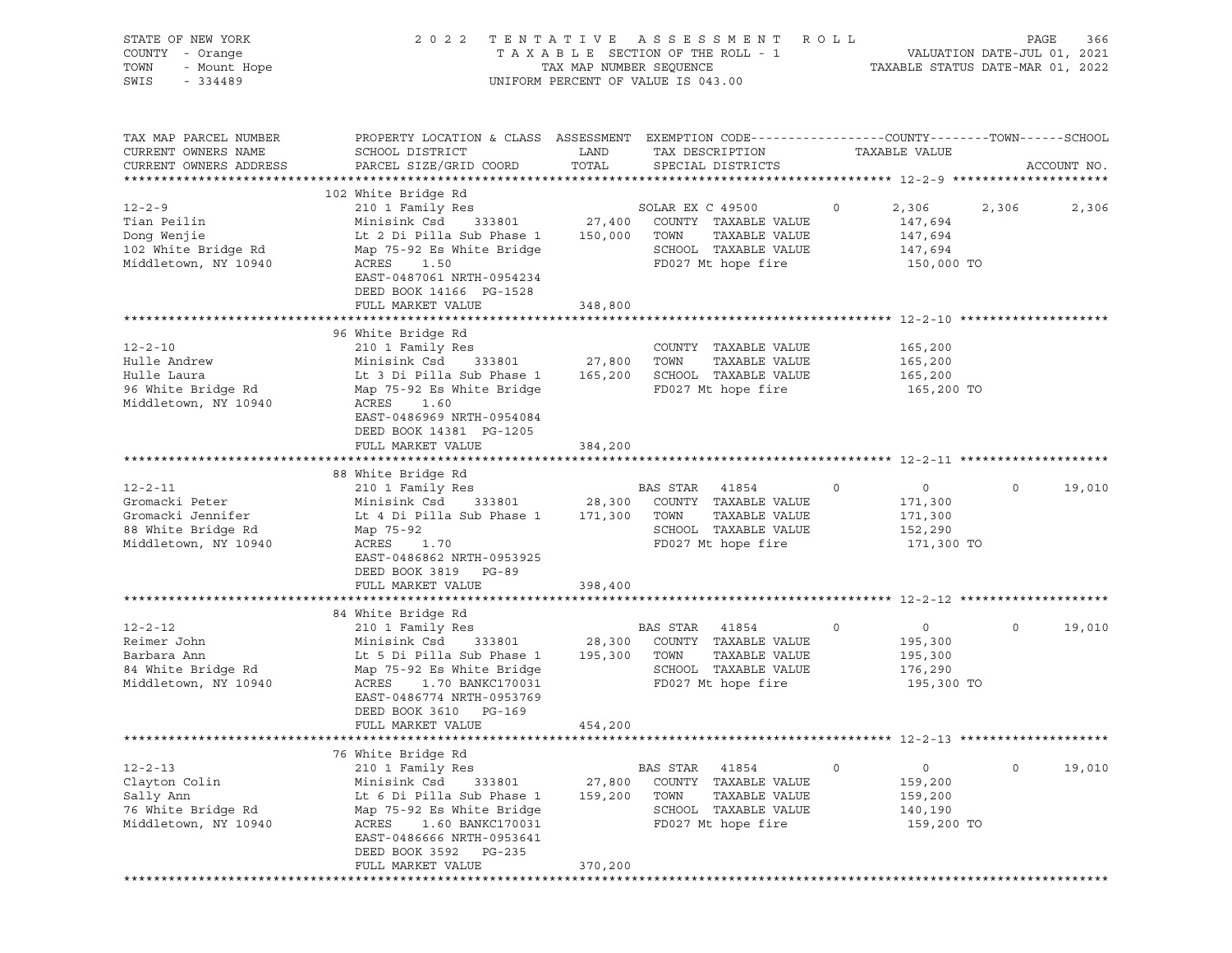| STATE OF NEW YORK<br>OF NEW YORK<br>! - Orange<br>- Mount Hope<br><br>COUNTY - Orange<br>TOWN<br>SWIS     |                                                                                                                                                                                                                                                              |                               | 2022 TENTATIVE ASSESSMENT ROLL<br>T A X A B L E SECTION OF THE ROLL - 1 VALUATION DATE-JUL 01, 2021<br>TAX MAP NUMBER SEQUENCE TAXABLE STATUS DATE-MAR 01, 2022<br>UNIFORM PERCENT OF VALUE IS 043.00 |                                                                          | PAGE<br>367       |
|-----------------------------------------------------------------------------------------------------------|--------------------------------------------------------------------------------------------------------------------------------------------------------------------------------------------------------------------------------------------------------------|-------------------------------|-------------------------------------------------------------------------------------------------------------------------------------------------------------------------------------------------------|--------------------------------------------------------------------------|-------------------|
| TAX MAP PARCEL NUMBER<br>CURRENT OWNERS NAME<br>CURRENT OWNERS ADDRESS                                    | PROPERTY LOCATION & CLASS ASSESSMENT EXEMPTION CODE----------------COUNTY-------TOWN------SCHOOL<br>SCHOOL DISTRICT<br>PARCEL SIZE/GRID COORD                                                                                                                | LAND<br>TOTAL                 | TAX DESCRIPTION<br>SPECIAL DISTRICTS                                                                                                                                                                  | TAXABLE VALUE                                                            | ACCOUNT NO.       |
| $12 - 2 - 14$<br>Stevenson Brandon<br>Stevenson Nicole<br>66 White Bridge Rd<br>Middletown, NY 10940      | 66 White Bridge Rd<br>210 1 Family Res<br>Minisink Csd<br>Lt 7 Di Pilla Sub Phase 1<br>Map 75-92 Es White Bridge<br>ACRES 1.40 BANKN140687<br>EAST-0486568 NRTH-0953515<br>DEED BOOK 14618 PG-820<br>FULL MARKET VALUE                                       | 333801 26,900 TOWN<br>362,800 | COUNTY TAXABLE VALUE<br>TAXABLE VALUE<br>156,000 SCHOOL TAXABLE VALUE<br>FD027 Mt hope fire                                                                                                           | 156,000<br>156,000<br>156,000<br>156,000 TO                              |                   |
| $12 - 2 - 15$<br>Dobkowski Wayne<br>Dobkowski Elaine<br>64 White Bridge Rd<br>Middletown, NY 10940        | 64 White Bridge Rd<br>210 1 Family Res<br>Minisink Csd 333801 25,900 COUNTY TAXABLE VALUE<br>Lt 8 Di Pilla Sub Phase 1 175,215 TOWN<br>Map 75-92 Es White Bridge<br>ACRES<br>1.20<br>EAST-0486487 NRTH-0953377<br>DEED BOOK 3692 PG-246<br>FULL MARKET VALUE | 407,500                       | BAS STAR 41854<br>TAXABLE VALUE<br>SCHOOL TAXABLE VALUE<br>FD027 Mt hope fire                                                                                                                         | $\circ$<br>$\overline{0}$<br>175,215<br>175,215<br>156,205<br>175,215 TO | $\circ$<br>19,010 |
| $12 - 2 - 16$<br>Rowe Brian<br>Rowe Maryanne<br>58 Whitebridge Rd<br>Middletown, NY 10940                 | 58 White Bridge Rd<br>210 1 Family Res<br>Minisink Csd<br>Lt 9 Di Pilla Sub Phase 1 191,300 TOWN<br>Map 75-92 Es White Bridge<br>2013-352 SCAR Case<br>ACRES<br>1.20<br>EAST-0486355 NRTH-0953278<br>DEED BOOK 4746 PG-266<br>FULL MARKET VALUE              |                               | BAS STAR 41854<br>333801 25,900 COUNTY TAXABLE VALUE<br>TAXABLE VALUE<br>SCHOOL TAXABLE VALUE<br>FD027 Mt hope fire                                                                                   | $\circ$<br>$\overline{0}$<br>191,300<br>191,300<br>172,290<br>191,300 TO | $\circ$<br>19,010 |
|                                                                                                           |                                                                                                                                                                                                                                                              | 444,900                       |                                                                                                                                                                                                       |                                                                          |                   |
| $12 - 2 - 17$<br>Timm Leo<br>Liu Yinghui<br>46 White Bridge Rd<br>Middletown, NY 10940                    | 46 White Bridge Rd<br>210 1 Family Res<br>Minisink Csd 333801 26,900 TOWN<br>Lt 10 Dipilla Sub Phase 1 196,300 SCHOOL TAXABLE VALUE<br>Map 75-92 Es White Bridge<br>ACRES<br>1.40<br>EAST-0486201 NRTH-0953142<br>DEED BOOK 14882 PG-133                     |                               | COUNTY TAXABLE VALUE<br>TAXABLE VALUE<br>FD027 Mt hope fire                                                                                                                                           | 196,300<br>196,300<br>196,300<br>196,300 TO                              |                   |
|                                                                                                           | FULL MARKET VALUE                                                                                                                                                                                                                                            | 456,500                       |                                                                                                                                                                                                       |                                                                          |                   |
| $12 - 2 - 18$<br>Scozzafava Anthony<br>Scozzafava Geraldine<br>42 White Bridge Rd<br>Middletown, NY 10940 | 42 White Bridge Rd<br>210 1 Family Res<br>Minisink Csd<br>333801<br>Pt Lt 4 Dipilla SM 8843<br>21.80 BANKC080370<br>ACRES<br>EAST-0485977 NRTH-0953200<br>DEED BOOK 4791 PG-153<br>FULL MARKET VALUE                                                         | 59,600<br>273,300<br>635,600  | COUNTY TAXABLE VALUE<br>TOWN<br>TAXABLE VALUE<br>SCHOOL TAXABLE VALUE<br>FD027 Mt hope fire                                                                                                           | 273,300<br>273,300<br>273,300<br>273,300 TO                              |                   |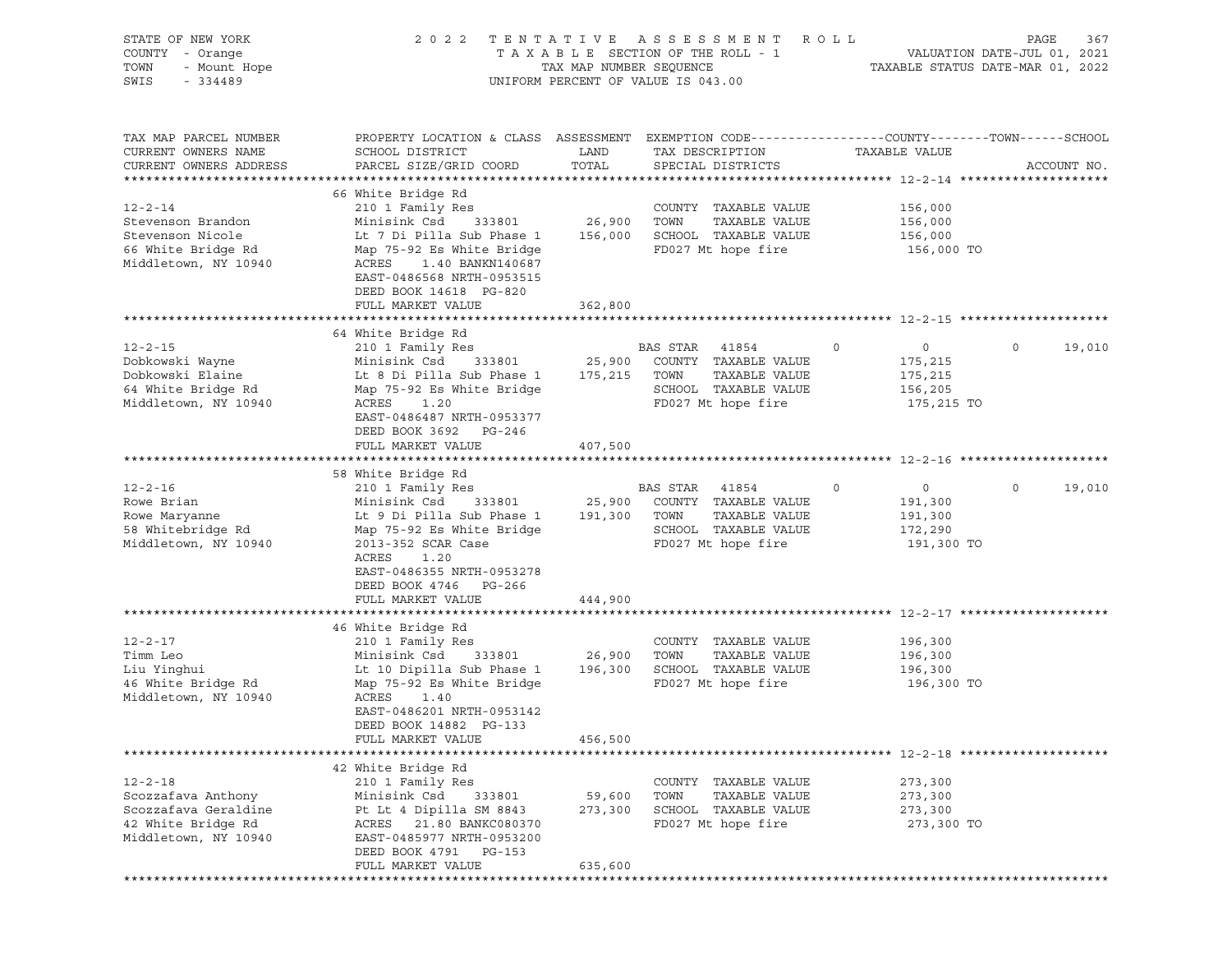| STATE OF NEW YORK                                            | 2 0 2 2                                                                                                                               |         | TENTATIVE ASSESSMENT ROLL          |                           | PAGE<br>368       |
|--------------------------------------------------------------|---------------------------------------------------------------------------------------------------------------------------------------|---------|------------------------------------|---------------------------|-------------------|
| COUNTY - Orange<br>Verkender<br>1 - Orange<br>1 - Mount Hope |                                                                                                                                       |         |                                    |                           |                   |
| TOWN                                                         |                                                                                                                                       |         |                                    |                           |                   |
| SWIS<br>$-334489$                                            |                                                                                                                                       |         | UNIFORM PERCENT OF VALUE IS 043.00 |                           |                   |
|                                                              |                                                                                                                                       |         |                                    |                           |                   |
| TAX MAP PARCEL NUMBER                                        | PROPERTY LOCATION & CLASS ASSESSMENT EXEMPTION CODE---------------COUNTY-------TOWN------SCHOOL                                       |         |                                    |                           |                   |
| CURRENT OWNERS NAME                                          | SCHOOL DISTRICT                                                                                                                       |         | LAND TAX DESCRIPTION               | TAXABLE VALUE             |                   |
| CURRENT OWNERS ADDRESS                                       | PARCEL SIZE/GRID COORD TOTAL                                                                                                          |         | SPECIAL DISTRICTS                  |                           | ACCOUNT NO.       |
|                                                              |                                                                                                                                       |         |                                    |                           |                   |
|                                                              | 17/20 Winnetaska Rd                                                                                                                   |         |                                    |                           |                   |
| $13 - 1 - 1$                                                 | 240 Rural res                                                                                                                         |         | COUNTY TAXABLE VALUE               | 262,500                   |                   |
| Chen Liang Fu                                                | Minisink Csd 333801                                                                                                                   |         | 80,700 TOWN TAXABLE VALUE          | 262,500                   |                   |
| 2167 Mountain Rd                                             |                                                                                                                                       |         |                                    | 262,500                   |                   |
| Otisville, NY 10963                                          |                                                                                                                                       |         | FD027 Mt hope fire                 | 262,500 TO                |                   |
|                                                              | EAST-0475472 NRTH-0958554                                                                                                             |         |                                    |                           |                   |
|                                                              |                                                                                                                                       |         |                                    |                           |                   |
|                                                              |                                                                                                                                       | 610,500 |                                    |                           |                   |
|                                                              |                                                                                                                                       |         |                                    |                           |                   |
|                                                              | 2200 Mountain Rd                                                                                                                      |         |                                    |                           |                   |
| $13 - 1 - 2.1$                                               | 240 Rural res                                                                                                                         |         | COUNTY TAXABLE VALUE               | 75,000                    |                   |
| Jia Zhongling                                                | Minisink Csd 333801                                                                                                                   |         | 55,100 TOWN TAXABLE VALUE          | 75,000                    |                   |
| 32 Drago Ln                                                  | ACRES 18.20                                                                                                                           |         | 75,000 SCHOOL TAXABLE VALUE        | 75,000                    |                   |
| Middletown, NY 10940                                         | EAST-0477886 NRTH-0956969                                                                                                             |         | FD027 Mt hope fire                 | 75,000 TO                 |                   |
|                                                              | DEED BOOK 14468 PG-1089                                                                                                               |         |                                    |                           |                   |
|                                                              | FULL MARKET VALUE                                                                                                                     | 174,400 |                                    |                           |                   |
|                                                              | 3/7 Winnetaska Rd                                                                                                                     |         |                                    |                           |                   |
| $13 - 1 - 2.2$                                               | 240 Rural res                                                                                                                         |         | COUNTY TAXABLE VALUE               | 160,000                   |                   |
| Mountainview 3 LLC                                           | Minisink Csd 333801                                                                                                                   |         | 54,700 TOWN TAXABLE VALUE          | 160,000                   |                   |
| 7 Valle View Rd                                              |                                                                                                                                       |         |                                    | 160,000                   |                   |
| Otisville, NY 10963                                          | ACRES 21.00 160,000 SCHOOL TAXABLE VALUE<br>EAST-0476947 NRTH-0957519 FD027 Mt hope fire                                              |         |                                    | 160,000 TO                |                   |
|                                                              | DEED BOOK 14416 PG-814                                                                                                                |         |                                    |                           |                   |
|                                                              | FULL MARKET VALUE                                                                                                                     | 372,100 |                                    |                           |                   |
|                                                              |                                                                                                                                       |         |                                    |                           |                   |
|                                                              | 2168 Mountain Rd                                                                                                                      |         |                                    |                           |                   |
| $13 - 1 - 3.11$                                              | 210 1 Family Res                                                                                                                      |         | COUNTY TAXABLE VALUE               | 153,500                   |                   |
| Gu Jianmin                                                   |                                                                                                                                       |         | TAXABLE VALUE                      | 153,500                   |                   |
| Zhou Shu Juan                                                | Minisink Csd 333801 39,000 TOWN<br>Lt 2 Fini SubMap 816-04 153,500 SCHOOL                                                             |         | 153,500 SCHOOL TAXABLE VALUE       | 153,500                   |                   |
| 2168 Mountain Rd                                             | Filed 11/04/04                                                                                                                        |         | FD027 Mt hope fire                 | 153,500 TO                |                   |
| Otisville, NY 10963                                          | ACRES<br>5.60                                                                                                                         |         |                                    |                           |                   |
|                                                              | EAST-0477134 NRTH-0955758                                                                                                             |         |                                    |                           |                   |
|                                                              | DEED BOOK 14838 PG-1663                                                                                                               |         |                                    |                           |                   |
|                                                              | FULL MARKET VALUE                                                                                                                     | 357,000 |                                    |                           |                   |
|                                                              |                                                                                                                                       |         |                                    |                           |                   |
|                                                              | 2160 Mountain Rd                                                                                                                      |         |                                    |                           |                   |
| $13 - 1 - 3.12$                                              | 210 1 Family Res                                                                                                                      |         | BAS STAR 41854                     | $\overline{0}$<br>$\circ$ | $\circ$<br>19,010 |
| Warnick Daniel K                                             | Minisink Csd 333801 40,000 COONSTRAINE VALUE<br>Lt 3 Fini SM 816-04 198,500 TOWN TAXABLE VALUE<br>filed 11/04/04 8CHOOL TAXABLE VALUE |         | 46,500 COUNTY TAXABLE VALUE        | 198,500                   |                   |
| Warnick Regina                                               |                                                                                                                                       |         |                                    | 198,500                   |                   |
| 2160 Mountain Rd                                             |                                                                                                                                       |         |                                    | 179,490                   |                   |
| Otisville, NY 10963                                          | ACRES 15.70 BANKC080370                                                                                                               |         | FD027 Mt hope fire                 | 198,500 TO                |                   |
|                                                              | EAST-0476691 NRTH-0955441                                                                                                             |         |                                    |                           |                   |
|                                                              | DEED BOOK 11985 PG-496                                                                                                                |         |                                    |                           |                   |
|                                                              | FULL MARKET VALUE                                                                                                                     | 461,600 |                                    |                           |                   |
|                                                              |                                                                                                                                       |         |                                    |                           |                   |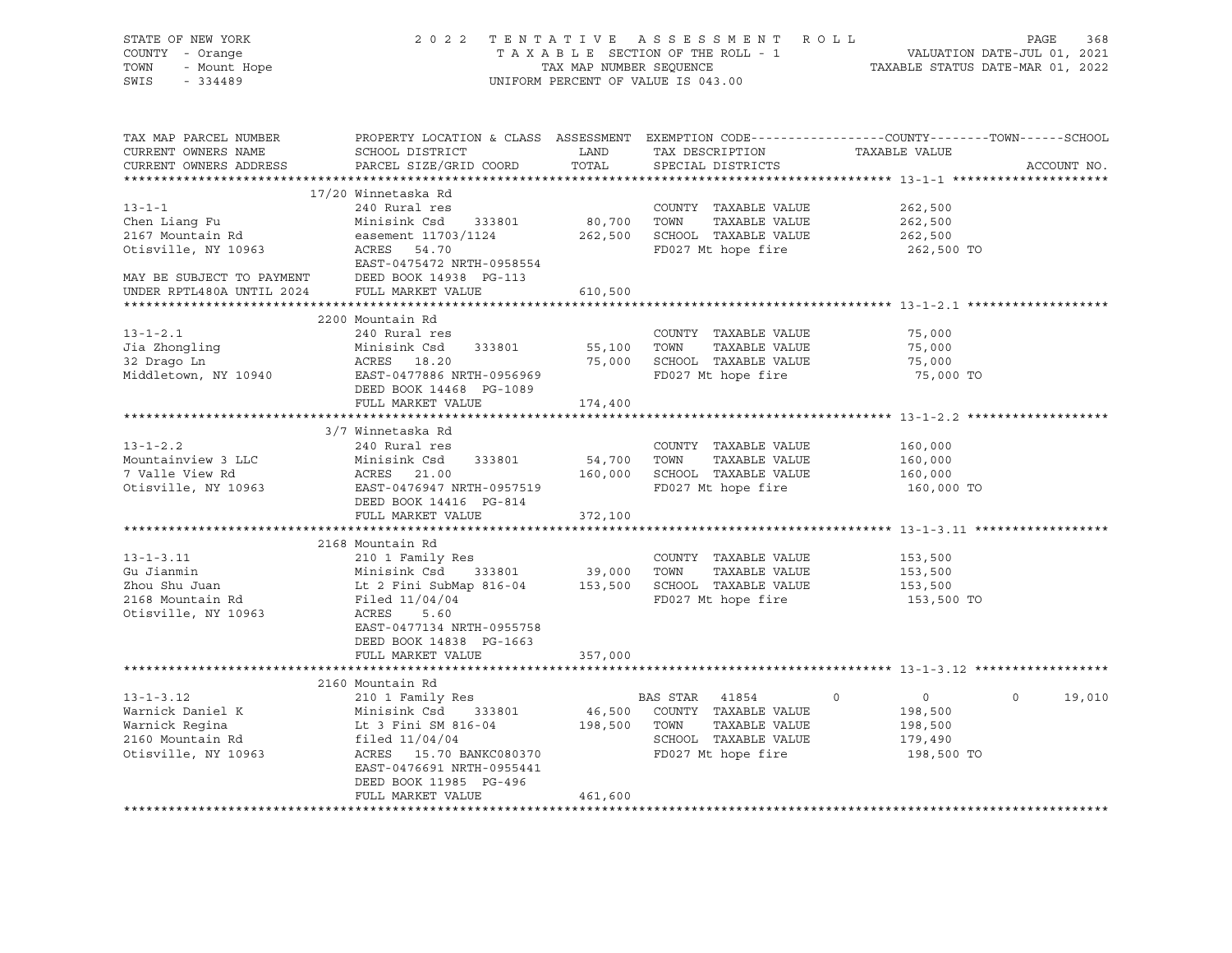| STATE OF NEW YORK<br>COUNTY - Orange<br>TOWN<br>- Mount Hope<br>SWIS<br>$-334489$                                                                |                                                                                                                                                                    |                   | 2022 TENTATIVE ASSESSMENT ROLL<br>T A X A B L E SECTION OF THE ROLL - 1 VALUATION DATE-JUL 01, 2021<br>TAX MAP NUMBER SEQUENCE TAXABLE STATUS DATE-MAR 01, 2022<br>UNIFORM PERCENT OF VALUE IS 043.00 |                     |                                                                       | PAGE              | 369             |
|--------------------------------------------------------------------------------------------------------------------------------------------------|--------------------------------------------------------------------------------------------------------------------------------------------------------------------|-------------------|-------------------------------------------------------------------------------------------------------------------------------------------------------------------------------------------------------|---------------------|-----------------------------------------------------------------------|-------------------|-----------------|
| TAX MAP PARCEL NUMBER<br>CURRENT OWNERS NAME                                                                                                     | PROPERTY LOCATION & CLASS ASSESSMENT EXEMPTION CODE----------------COUNTY-------TOWN-----SCHOOL<br>SCHOOL DISTRICT                                                 | LAND              | TAX DESCRIPTION                                                                                                                                                                                       |                     | TAXABLE VALUE                                                         |                   |                 |
| CURRENT OWNERS ADDRESS                                                                                                                           | PARCEL SIZE/GRID COORD                                                                                                                                             | TOTAL             | SPECIAL DISTRICTS                                                                                                                                                                                     |                     |                                                                       |                   | ACCOUNT NO.     |
|                                                                                                                                                  | 2176 Mountain Rd                                                                                                                                                   |                   |                                                                                                                                                                                                       |                     |                                                                       |                   |                 |
| $13 - 1 - 3.21$<br>Song Chenguang<br>Sui Hongzhi<br>2176 Mountain Rd<br>Otisville, NY 10963                                                      | 210 1 Family Res<br>Minisink Csd<br>333801<br>Lt 1 Fini SubMap 816-04<br>Filed $11/4/04$<br>ACRES 11.30<br>EAST-0477367 NRTH-0956244<br>DEED BOOK 14095 PG-457     | 196,493 TOWN      | SOLAR EX C 49500<br>43,700 COUNTY TAXABLE VALUE<br>TAXABLE VALUE<br>SCHOOL TAXABLE VALUE<br>FD027 Mt hope fire                                                                                        | $\circ$             | 5,700<br>190,793<br>190,793<br>190,793<br>196,493 TO                  | 5,700             | 5,700           |
|                                                                                                                                                  | FULL MARKET VALUE                                                                                                                                                  | 457,000           |                                                                                                                                                                                                       |                     |                                                                       |                   |                 |
|                                                                                                                                                  |                                                                                                                                                                    |                   |                                                                                                                                                                                                       |                     |                                                                       |                   |                 |
| $13 - 1 - 4.1$<br>Willis, Trustee Harry G<br>c/o John & Linda Willis<br>225 Finchville Tpke<br>Otisville, NY 10963                               | 264/278 Finchville Tpke<br>280 Res Multiple<br>Minisink Csd<br>333801<br>ACRES<br>8.40<br>EAST-0478854 NRTH-0954273<br>DEED BOOK 13189 PG-653<br>FULL MARKET VALUE | 42,900<br>519,500 | COUNTY TAXABLE VALUE<br>TOWN<br>TAXABLE VALUE<br>223,400 SCHOOL TAXABLE VALUE<br>FD027 Mt hope fire                                                                                                   |                     | 223,400<br>223,400<br>223,400<br>223,400 TO                           |                   |                 |
| MAY BE SUBJECT TO PAYMENT<br>UNDER AGDIST LAW TIL 2026                                                                                           |                                                                                                                                                                    |                   |                                                                                                                                                                                                       |                     |                                                                       |                   |                 |
|                                                                                                                                                  | 225 Finchville Tpke                                                                                                                                                |                   |                                                                                                                                                                                                       |                     |                                                                       |                   |                 |
| $13 - 1 - 4.21$<br>Willis, Trustee Harry G<br>c/o John & Linda Willis<br>225 Finchville Tpke<br>Otisville, NY 10963<br>MAY BE SUBJECT TO PAYMENT | 240 Rural res<br>Minisink Csd<br>Lt 1 Willis Sub Map 137-1<br>filed $4/25/2019$<br>ACRES 12.30<br>EAST-0478982 NRTH-0953775<br>DEED BOOK 13189 PG-653              |                   | AGDISTRICT 41720<br>333801 35,000 ENH STAR 41834<br>114,100 COUNTY TAXABLE VALUE<br>TOWN<br>TAXABLE VALUE<br>SCHOOL TAXABLE VALUE<br>FD027 Mt hope fire<br>7,666 EX                                   | $\circ$<br>$\Omega$ | 7,666<br>$\overline{0}$<br>106,434<br>106,434<br>58,984<br>106,434 TO | 7,666<br>$\Omega$ | 7,666<br>47,450 |
| UNDER AGDIST LAW TIL 2026                                                                                                                        | FULL MARKET VALUE                                                                                                                                                  | 265,300           |                                                                                                                                                                                                       |                     |                                                                       |                   |                 |
|                                                                                                                                                  | 273 Finchville Tpke                                                                                                                                                |                   |                                                                                                                                                                                                       |                     |                                                                       |                   |                 |
| $13 - 1 - 4.22$<br>Willis, Trustee Harry G<br>c/o John & Linda Willis<br>225 Finchville Tpke<br>Otisville, NY 10963<br>MAY BE SUBJECT TO PAYMENT | 240 Rural res<br>Minisink Csd<br>333801<br>Lot 2 Willis Sub Map 137-<br>filed $4/25/2019$<br>ACRES 12.50<br>EAST-0480136 NRTH-0955265<br>DEED BOOK 13189 PG-653    | 141,400           | AGDISTRICT 41720<br>36,200 COUNTY TAXABLE VALUE<br>TOWN<br>TAXABLE VALUE<br>SCHOOL TAXABLE VALUE<br>FD027 Mt hope fire<br>7,643 EX                                                                    | $\circ$             | 7,643<br>133,757<br>133,757<br>133,757<br>133,757 TO                  | 7,643             | 7,643           |
| UNDER AGDIST LAW TIL 2026                                                                                                                        | FULL MARKET VALUE                                                                                                                                                  | 328,800           |                                                                                                                                                                                                       |                     |                                                                       |                   |                 |
|                                                                                                                                                  |                                                                                                                                                                    |                   |                                                                                                                                                                                                       |                     |                                                                       |                   |                 |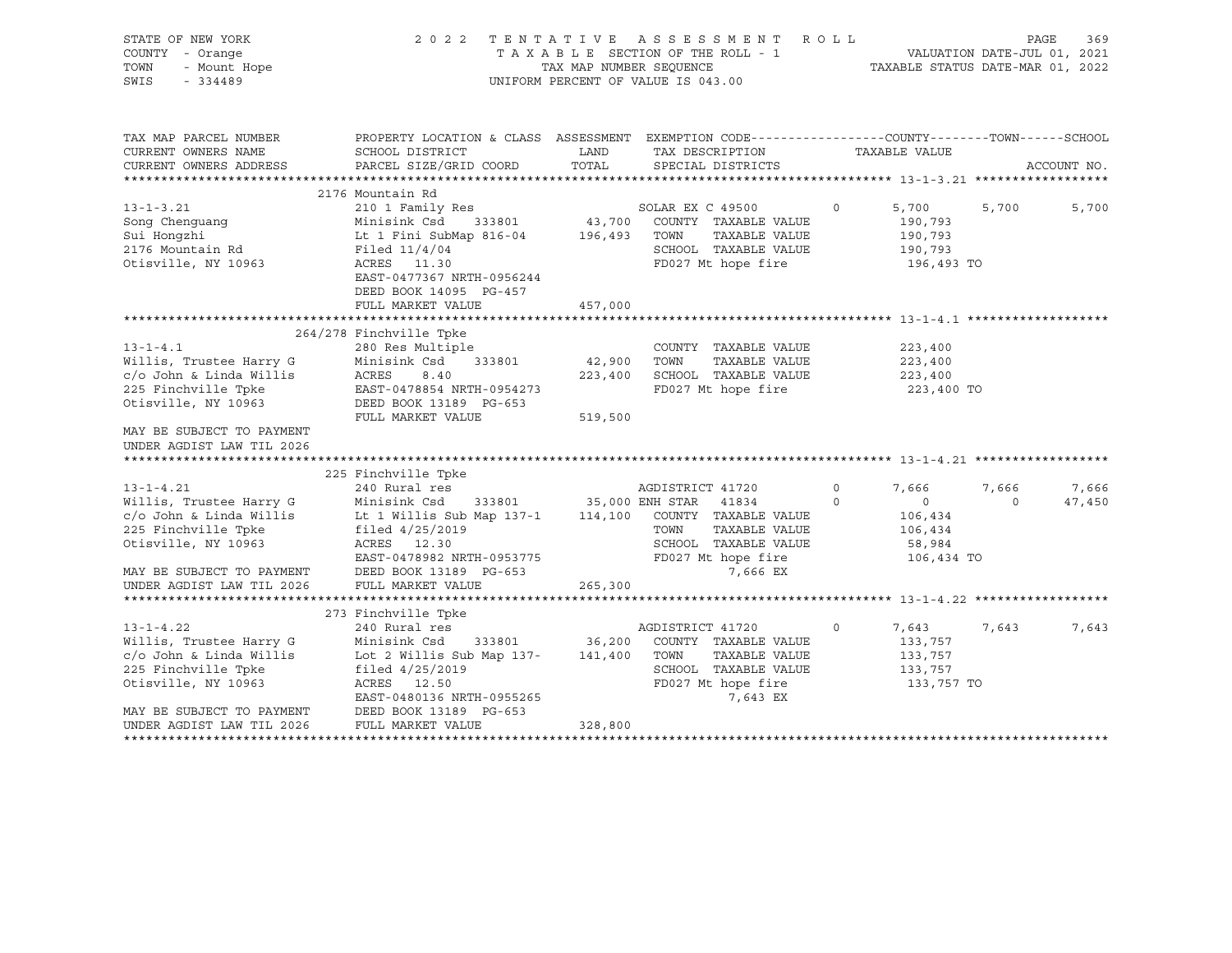# STATE OF NEW YORK 2 0 2 2 T E N T A T I V E A S S E S S M E N T R O L L PAGE 370 COUNTY - Orange T A X A B L E SECTION OF THE ROLL - 1 VALUATION DATE-JUL 01, 2021 TOWN - Mount Hope TAX MAP NUMBER SEQUENCE TAXABLE STATUS DATE-MAR 01, 2022 SWIS - 334489 UNIFORM PERCENT OF VALUE IS 043.00

| TAX MAP PARCEL NUMBER<br>CURRENT OWNERS NAME<br>CURRENT OWNERS ADDRESS                      | PROPERTY LOCATION & CLASS ASSESSMENT<br>SCHOOL DISTRICT<br>PARCEL SIZE/GRID COORD                                                     | LAND<br>TOTAL      | EXEMPTION CODE----------------COUNTY-------TOWN-----SCHOOL<br>TAX DESCRIPTION<br>SPECIAL DISTRICTS                           |                      | TAXABLE VALUE                                                 |                      | ACCOUNT NO.        |
|---------------------------------------------------------------------------------------------|---------------------------------------------------------------------------------------------------------------------------------------|--------------------|------------------------------------------------------------------------------------------------------------------------------|----------------------|---------------------------------------------------------------|----------------------|--------------------|
|                                                                                             |                                                                                                                                       |                    |                                                                                                                              |                      |                                                               |                      |                    |
| $13 - 1 - 4.23$<br>Willis, Trustee Harry G                                                  | 249 Finchville Tpke<br>878 Solar<br>Minisink Csd                                                                                      |                    | AGDISTRICT 41720<br>333801 472,000 SOLAR EX C 49500                                                                          | $\Omega$<br>$\Omega$ | 88,508<br>4329,500                                            | 88,508<br>4329,500   | 88,508<br>4329,500 |
| c/o John & Linda Willis<br>225 Finchville Tpke<br>Otisville, NY 10963                       | Lot 3 Willis Submap 137-1<br>filed 4/25/2019<br>ACRES 153.80                                                                          | 4572,700           | COUNTY TAXABLE VALUE<br>TOWN<br>TAXABLE VALUE<br>SCHOOL TAXABLE VALUE                                                        |                      | 154,692<br>154,692<br>154,692                                 |                      |                    |
| MAY BE SUBJECT TO PAYMENT<br>UNDER AGDIST LAW TIL 2026                                      | EAST-0478780 NRTH-0955137<br>DEED BOOK 13189 PG-653<br>FULL MARKET VALUE                                                              | 10634,200          | FD027 Mt hope fire<br>88,508 EX                                                                                              |                      | 4484,192 TO                                                   |                      |                    |
|                                                                                             |                                                                                                                                       |                    |                                                                                                                              |                      |                                                               |                      |                    |
|                                                                                             | 155 Grange Rd                                                                                                                         |                    |                                                                                                                              |                      |                                                               |                      |                    |
| $13 - 1 - 6.1$<br>Kata James P<br>155 Grange Rd<br>Otisville, NY 10963                      | 210 1 Family Res<br>Minisink Csd<br>333801<br>FRNT 169.00 DPTH 208.00<br>EAST-0482943 NRTH-0954629<br>DEED BOOK 12603 PG-1237         | 23,500<br>116,000  | BAS STAR<br>41854<br>COUNTY TAXABLE VALUE<br>TOWN<br>TAXABLE VALUE<br>SCHOOL TAXABLE VALUE<br>FD027 Mt hope fire             | $\mathbf 0$          | $\circ$<br>116,000<br>116,000<br>96,990<br>116,000 TO         | $\Omega$             | 19,010             |
|                                                                                             | FULL MARKET VALUE                                                                                                                     | 269,800            |                                                                                                                              |                      |                                                               |                      |                    |
|                                                                                             |                                                                                                                                       |                    |                                                                                                                              |                      |                                                               |                      |                    |
|                                                                                             | 149 Grange Rd                                                                                                                         |                    |                                                                                                                              |                      |                                                               |                      |                    |
| $13 - 1 - 6.2$<br>Heater Steven<br>Heater Alexandra<br>149 Grange Rd<br>Otisville, NY 10963 | 210 1 Family Res<br>Minisink Csd<br>333801<br>1.10 BANKL080492<br>ACRES<br>EAST-0482779 NRTH-0954468<br>DEED BOOK 13572 PG-934        | 25,500<br>113,000  | BAS STAR<br>41854<br>COUNTY TAXABLE VALUE<br>TOWN<br>TAXABLE VALUE<br>SCHOOL TAXABLE VALUE<br>FD027 Mt hope fire             | $\Omega$             | $\circ$<br>113,000<br>113,000<br>93,990<br>113,000 TO         | $\Omega$             | 19,010             |
|                                                                                             | FULL MARKET VALUE                                                                                                                     | 262,800            |                                                                                                                              |                      |                                                               |                      |                    |
|                                                                                             |                                                                                                                                       |                    |                                                                                                                              |                      |                                                               |                      |                    |
|                                                                                             | 137 Grange Rd                                                                                                                         |                    |                                                                                                                              |                      |                                                               |                      |                    |
| $13 - 1 - 6.31$<br>Cally Valerie A<br>Card Kathleen<br>137 Granqe Rd<br>Otisville, NY 10963 | 210 1 Family Res<br>333801<br>Minisink Csd<br>ACRES<br>1.00<br>EAST-0482567 NRTH-0954320<br>DEED BOOK 3959 PG-79<br>FULL MARKET VALUE | 153,700<br>357,400 | BAS STAR<br>41854<br>25,000 COUNTY TAXABLE VALUE<br>TOWN<br>TAXABLE VALUE<br>SCHOOL TAXABLE VALUE<br>FD027 Mt hope fire      | $\circ$              | $\overline{0}$<br>153,700<br>153,700<br>134,690<br>153,700 TO | $\Omega$             | 19,010             |
|                                                                                             |                                                                                                                                       |                    |                                                                                                                              |                      |                                                               |                      |                    |
| $13 - 1 - 6.33$<br>Dragone Chad A<br>129 Grange Rd<br>Otisville, NY 10963                   | 129 Grange Rd<br>210 1 Family Res<br>Minisink Csd<br>333801<br>FRNT 186.00 DPTH 212.00<br>BANKC170031<br>EAST-0482452 NRTH-0954128    | 157,000            | <b>BAS STAR</b><br>41854<br>24,300 SOLAR EX C 49500<br>COUNTY TAXABLE VALUE<br>TAXABLE VALUE<br>TOWN<br>SCHOOL TAXABLE VALUE | 0<br>$\circ$         | $\circ$<br>7,700<br>149,300<br>149,300<br>130,290             | $\mathbf 0$<br>7,700 | 19,010<br>7,700    |
|                                                                                             | DEED BOOK 12715 PG-682<br>FULL MARKET VALUE                                                                                           | 365,100            | FD027 Mt hope fire                                                                                                           |                      | 157,000 TO                                                    |                      |                    |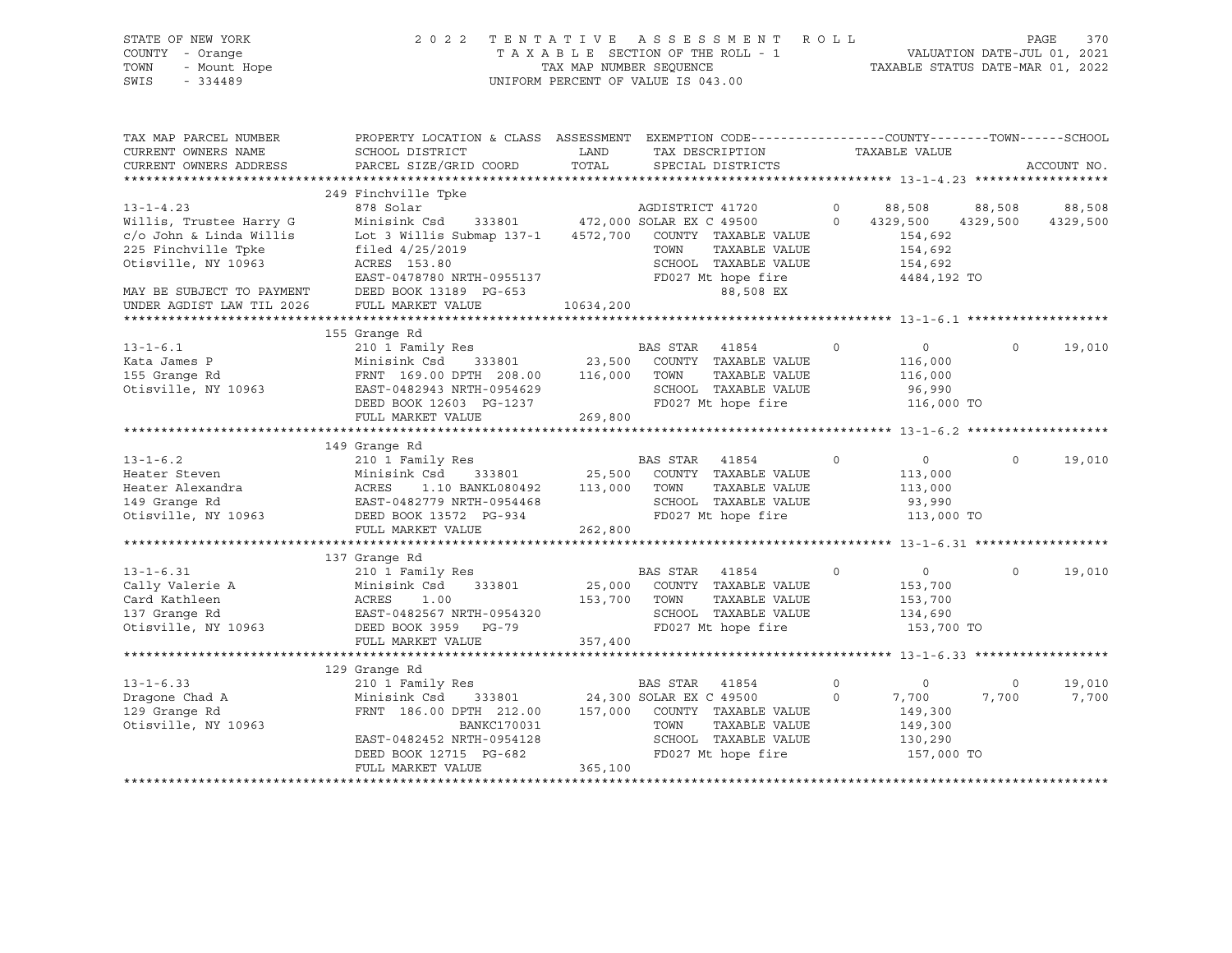| STATE OF NEW YORK<br>COUNTY - Orange<br>- Urange<br>- Mount Hope<br>TOWN<br>SWIS<br>$-334489$                                                                                                                                                                                                                                                                                                                                                |                                                                                                                                                                                                                |             | TENTATIVE ASSESSMENT ROLL PAGE 371<br>TAXABLE SECTION OF THE ROLL - 1 VALUATION DATE-JUL 01, 2021<br>TAX MAP NUMBER SEQUENCE TAXABLE STATUS DATE-MAR 01, 2022<br>2022 TENTATIVE ASSESSMENT ROLL<br>UNIFORM PERCENT OF VALUE IS 043.00 |                                      |            |                          |
|----------------------------------------------------------------------------------------------------------------------------------------------------------------------------------------------------------------------------------------------------------------------------------------------------------------------------------------------------------------------------------------------------------------------------------------------|----------------------------------------------------------------------------------------------------------------------------------------------------------------------------------------------------------------|-------------|---------------------------------------------------------------------------------------------------------------------------------------------------------------------------------------------------------------------------------------|--------------------------------------|------------|--------------------------|
| TAX MAP PARCEL NUMBER<br>CURRENT OWNERS NAME                                                                                                                                                                                                                                                                                                                                                                                                 | PROPERTY LOCATION & CLASS ASSESSMENT EXEMPTION CODE----------------COUNTY-------TOWN------SCHOOL<br>SCHOOL DISTRICT                                                                                            | <b>LAND</b> | TAX DESCRIPTION                                                                                                                                                                                                                       | TAXABLE VALUE                        |            |                          |
| CURRENT OWNERS ADDRESS                                                                                                                                                                                                                                                                                                                                                                                                                       | PARCEL SIZE/GRID COORD                                                                                                                                                                                         | TOTAL       | SPECIAL DISTRICTS                                                                                                                                                                                                                     |                                      |            | ACCOUNT NO.              |
|                                                                                                                                                                                                                                                                                                                                                                                                                                              |                                                                                                                                                                                                                |             |                                                                                                                                                                                                                                       |                                      |            |                          |
|                                                                                                                                                                                                                                                                                                                                                                                                                                              | 125 Grange Rd                                                                                                                                                                                                  |             |                                                                                                                                                                                                                                       |                                      |            |                          |
| $13 - 1 - 6.34$                                                                                                                                                                                                                                                                                                                                                                                                                              | 210 1 Family Res                                                                                                                                                                                               |             | COUNTY TAXABLE VALUE                                                                                                                                                                                                                  | 159,300                              |            |                          |
| Jean Jacques E<br>125 Grange Rd                                                                                                                                                                                                                                                                                                                                                                                                              | $\begin{array}{lllllllll} \text{Minisink Cs} & 333801 & 25,500 & \text{TONN} & \text{TAXABLE VALUE} \\ \text{FRNT} & 97.40 \text{ DPTH} & 226.80 & 159,300 & \text{SCHOOL} & \text{TAXABLE VALUE} \end{array}$ |             |                                                                                                                                                                                                                                       | 159,300<br>159,300                   |            |                          |
| Otisville, NY 10963                                                                                                                                                                                                                                                                                                                                                                                                                          | ACRES 0.83                                                                                                                                                                                                     |             | FD027 Mt hope fire                                                                                                                                                                                                                    | 159,300 TO                           |            |                          |
|                                                                                                                                                                                                                                                                                                                                                                                                                                              | EAST-0482340 NRTH-0954032<br>DEED BOOK 15008 PG-1972                                                                                                                                                           |             |                                                                                                                                                                                                                                       |                                      |            |                          |
|                                                                                                                                                                                                                                                                                                                                                                                                                                              | FULL MARKET VALUE                                                                                                                                                                                              | 370,500     |                                                                                                                                                                                                                                       |                                      |            |                          |
|                                                                                                                                                                                                                                                                                                                                                                                                                                              |                                                                                                                                                                                                                |             |                                                                                                                                                                                                                                       |                                      |            |                          |
|                                                                                                                                                                                                                                                                                                                                                                                                                                              |                                                                                                                                                                                                                |             |                                                                                                                                                                                                                                       |                                      |            |                          |
|                                                                                                                                                                                                                                                                                                                                                                                                                                              |                                                                                                                                                                                                                |             |                                                                                                                                                                                                                                       | 1,560                                | 1,560      | $\overline{\phantom{0}}$ |
|                                                                                                                                                                                                                                                                                                                                                                                                                                              |                                                                                                                                                                                                                |             |                                                                                                                                                                                                                                       | $\overline{0}$                       | $\Omega$   | 47,450                   |
|                                                                                                                                                                                                                                                                                                                                                                                                                                              |                                                                                                                                                                                                                |             |                                                                                                                                                                                                                                       | 107,340                              |            |                          |
|                                                                                                                                                                                                                                                                                                                                                                                                                                              |                                                                                                                                                                                                                |             |                                                                                                                                                                                                                                       | 107,340                              |            |                          |
|                                                                                                                                                                                                                                                                                                                                                                                                                                              |                                                                                                                                                                                                                |             |                                                                                                                                                                                                                                       | 61,450                               |            |                          |
|                                                                                                                                                                                                                                                                                                                                                                                                                                              |                                                                                                                                                                                                                |             |                                                                                                                                                                                                                                       | 107,340 TO                           |            |                          |
| $\begin{tabular}{lllllllllllll} \multicolumn{1}{l}{{\small 13\text{-}1\text{-}6.35}} & & & & & & & & & \\ \hline \multicolumn{1}{c}{\small 13\text{-}1\text{-}6.35} & & & & & & & \\ \hline \multicolumn{1}{c}{\small 13\text{-}1\text{-}6.35} & & & & & & & \\ \multicolumn{1}{c}{\small 13\text{-}1\text{-}6.35} & & & & & & & \\ \multicolumn{1}{c}{\small 13\text{-}1\text{-}6.35} & & & & & & & \\ \multicolumn{1}{c}{\small 13\text{-$ |                                                                                                                                                                                                                |             |                                                                                                                                                                                                                                       |                                      |            |                          |
|                                                                                                                                                                                                                                                                                                                                                                                                                                              |                                                                                                                                                                                                                |             |                                                                                                                                                                                                                                       |                                      |            |                          |
|                                                                                                                                                                                                                                                                                                                                                                                                                                              |                                                                                                                                                                                                                |             |                                                                                                                                                                                                                                       |                                      |            |                          |
| $13 - 1 - 7$<br>Loeven Edward J Jr                                                                                                                                                                                                                                                                                                                                                                                                           | 210 1 Family Res<br>Minisink Csd 333801 22,300 COUNTY TAXABLE VALUE                                                                                                                                            |             | ENH STAR 41834                                                                                                                                                                                                                        | $\circ$<br>$\overline{0}$<br>107,000 | $\circ$    | 47,450                   |
|                                                                                                                                                                                                                                                                                                                                                                                                                                              |                                                                                                                                                                                                                |             | TAXABLE VALUE                                                                                                                                                                                                                         | 107,000                              |            |                          |
| 2503 Mt Hope Rd<br>0tisville, NY 10963<br>26.00 DPTH 150.00 107,000 TOWN<br>2503 Mt Hope Rd<br>2503 Mt Hope Rd<br>2503 Mt Hope Rd<br>2503 Mt Hope Rd<br>2503 Mt Hope Rd<br>2503 Mt Hope Rd<br>2503 Mt Hope Rd<br>2503 Mt Hope Rd<br>2503 Mt Hope Rd<br>                                                                                                                                                                                      |                                                                                                                                                                                                                |             | SCHOOL TAXABLE VALUE                                                                                                                                                                                                                  | 59,550                               |            |                          |
|                                                                                                                                                                                                                                                                                                                                                                                                                                              |                                                                                                                                                                                                                |             | FD027 Mt hope fire                                                                                                                                                                                                                    |                                      | 107,000 TO |                          |
|                                                                                                                                                                                                                                                                                                                                                                                                                                              | FULL MARKET VALUE                                                                                                                                                                                              | 248,800     |                                                                                                                                                                                                                                       |                                      |            |                          |
|                                                                                                                                                                                                                                                                                                                                                                                                                                              |                                                                                                                                                                                                                |             |                                                                                                                                                                                                                                       |                                      |            |                          |
|                                                                                                                                                                                                                                                                                                                                                                                                                                              | 2497 Mt Hope Rd                                                                                                                                                                                                |             |                                                                                                                                                                                                                                       |                                      |            |                          |
| $13 - 1 - 8$                                                                                                                                                                                                                                                                                                                                                                                                                                 | 210 1 Family Res                                                                                                                                                                                               |             | COUNTY TAXABLE VALUE                                                                                                                                                                                                                  | 113,700                              |            |                          |
| Cha Paulina                                                                                                                                                                                                                                                                                                                                                                                                                                  | Minisink Csd 333801 26,800 TOWN                                                                                                                                                                                |             | TAXABLE VALUE                                                                                                                                                                                                                         | 113,700                              |            |                          |
|                                                                                                                                                                                                                                                                                                                                                                                                                                              | ACRES                                                                                                                                                                                                          |             | 2.70 BANK0230051 113,700 SCHOOL TAXABLE VALUE                                                                                                                                                                                         | 113,700                              |            |                          |
| Cha Faulina<br>Cha Jimmy S<br>2497 Mt Hope Rd<br>Otisville, NY 10963                                                                                                                                                                                                                                                                                                                                                                         | AURED 2<br>EAST-0482933 NRTH-0955525                                                                                                                                                                           |             | FD027 Mt hope fire                                                                                                                                                                                                                    | 113,700 TO                           |            |                          |
|                                                                                                                                                                                                                                                                                                                                                                                                                                              | DEED BOOK 13952 PG-251                                                                                                                                                                                         |             |                                                                                                                                                                                                                                       |                                      |            |                          |
|                                                                                                                                                                                                                                                                                                                                                                                                                                              | FULL MARKET VALUE                                                                                                                                                                                              | 264,400     |                                                                                                                                                                                                                                       |                                      |            |                          |
|                                                                                                                                                                                                                                                                                                                                                                                                                                              |                                                                                                                                                                                                                |             |                                                                                                                                                                                                                                       |                                      |            |                          |
|                                                                                                                                                                                                                                                                                                                                                                                                                                              | 2489-2491 Mt Hope Rd                                                                                                                                                                                           |             |                                                                                                                                                                                                                                       |                                      |            |                          |
| 13-1-9<br>Pierce Patricia A<br>2491 Mount Hope Rd<br>111-1110. NY 10963                                                                                                                                                                                                                                                                                                                                                                      | 210 1 Family Res                                                                                                                                                                                               |             | ENH STAR 41834                                                                                                                                                                                                                        | $\overline{0}$<br>$\circ$            | $\circ$    | 47,450                   |
|                                                                                                                                                                                                                                                                                                                                                                                                                                              | Minisink Csd 333801 24,000 COUNTY TAXABLE VALUE<br>FRNT 110.00 DPTH 338.00 111,200 TOWN TAXABLE VALUE                                                                                                          |             |                                                                                                                                                                                                                                       | 111,200                              |            |                          |
|                                                                                                                                                                                                                                                                                                                                                                                                                                              |                                                                                                                                                                                                                |             | TAXABLE VALUE<br>SCHOOL TAXABLE VALUE                                                                                                                                                                                                 | 111,200<br>63,750                    |            |                          |
|                                                                                                                                                                                                                                                                                                                                                                                                                                              | EAST-0483113 NRTH-0955493<br>DEED BOOK 3638 PG-171                                                                                                                                                             |             | FD027 Mt hope fire                                                                                                                                                                                                                    |                                      | 111,200 TO |                          |
|                                                                                                                                                                                                                                                                                                                                                                                                                                              | FULL MARKET VALUE                                                                                                                                                                                              | 258,600     |                                                                                                                                                                                                                                       |                                      |            |                          |
|                                                                                                                                                                                                                                                                                                                                                                                                                                              |                                                                                                                                                                                                                |             |                                                                                                                                                                                                                                       |                                      |            |                          |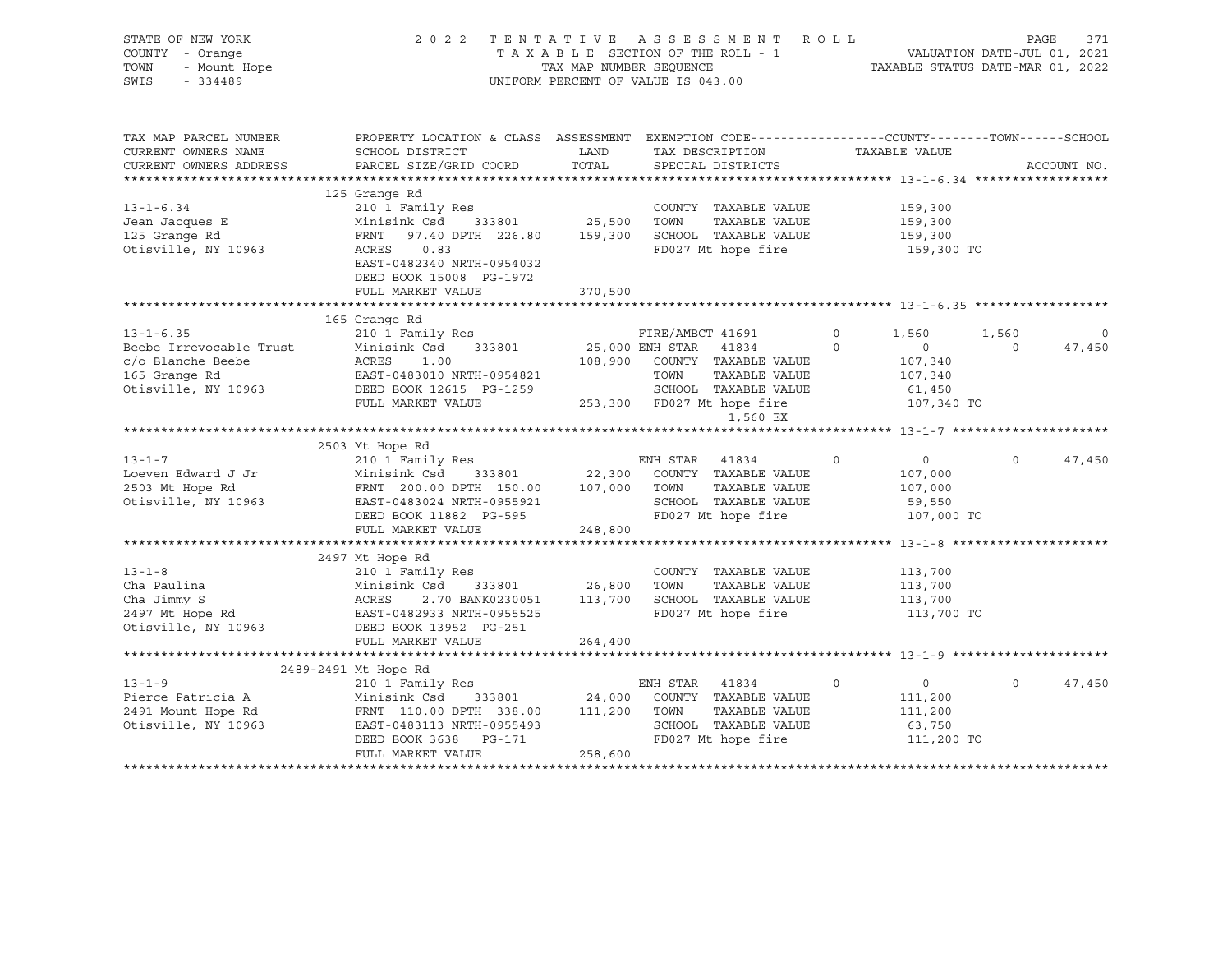### STATE OF NEW YORK 2 0 2 2 T E N T A T I V E A S S E S S M E N T R O L L PAGE 372 COUNTY - Orange T A X A B L E SECTION OF THE ROLL - 1 VALUATION DATE-JUL 01, 2021 TOWN - Mount Hope TAX NAP NUMBER SEQUENCE TAXABLE STATUS DATE-MAR 01, 2022<br>TAXABLE STATUS DATE-MAR 01, 2022 UNIFORM PERCENT OF VALUE IS 043.00

TAX MAP PARCEL NUMBER PROPERTY LOCATION & CLASS ASSESSMENT EXEMPTION CODE------------------COUNTY--------TOWN------SCHOOL CURRENT OWNERS NAME SCHOOL DISTRICT TAX DESCRIPTION TAXABLE VALUE CURRENT OWNERS ADDRESS PARCEL SIZE/GRID COORD TOTAL SPECIAL DISTRICTS ACCOUNT NO. \*\*\*\*\*\*\*\*\*\*\*\*\*\*\*\*\*\*\*\*\*\*\*\*\*\*\*\*\*\*\*\*\*\*\*\*\*\*\*\*\*\*\*\*\*\*\*\*\*\*\*\*\*\*\*\*\*\*\*\*\*\*\*\*\*\*\*\*\*\*\*\*\*\*\*\*\*\*\*\*\*\*\*\*\*\*\*\*\*\*\*\*\*\*\*\*\*\*\*\*\*\*\* 13-1-10 \*\*\*\*\*\*\*\*\*\*\*\*\*\*\*\*\*\*\*\* 185 Grange Rd 13-1-10 452 Nbh shop ctr COUNTY TAXABLE VALUE 385,000 Shang Up Enterprises LLC Minisink Csd 333801 31,200 TOWN TAXABLE VALUE 385,000 86 Main St ACRES 2.90 385,000 SCHOOL TAXABLE VALUE 385,000 Otisville, NY 10963 EAST-0483109 NRTH-0955253 FD027 Mt hope fire 385,000 TO DEED BOOK 13893 PG-1264 FULL MARKET VALUE 895,300 \*\*\*\*\*\*\*\*\*\*\*\*\*\*\*\*\*\*\*\*\*\*\*\*\*\*\*\*\*\*\*\*\*\*\*\*\*\*\*\*\*\*\*\*\*\*\*\*\*\*\*\*\*\*\*\*\*\*\*\*\*\*\*\*\*\*\*\*\*\*\*\*\*\*\*\*\*\*\*\*\*\*\*\*\*\*\*\*\*\*\*\*\*\*\*\*\*\*\*\*\*\*\* 13-1-11 \*\*\*\*\*\*\*\*\*\*\*\*\*\*\*\*\*\*\*\* 184 Grange Rd 13-1-11 210 1 Family Res BAS STAR 41854 0 0 0 19,010 Pavlicek Jennifer Minisink Csd 333801 26,400 COUNTY TAXABLE VALUE 133,200 184 Grange Rd FRNT 164.00 DPTH 344.00 133,200 TOWN TAXABLE VALUE 133,200 Otisville, NY 10963 BANKN140687 BANKN140687 SCHOOL TAXABLE VALUE<br>EAST-0483498 NRTH-0955110 FD027 Mt hope fire EAST-0483498 NRTH-0955110 FD027 Mt hope fire 133,200 TO DEED BOOK 13227 PG-1839 FULL MARKET VALUE 309,800 \*\*\*\*\*\*\*\*\*\*\*\*\*\*\*\*\*\*\*\*\*\*\*\*\*\*\*\*\*\*\*\*\*\*\*\*\*\*\*\*\*\*\*\*\*\*\*\*\*\*\*\*\*\*\*\*\*\*\*\*\*\*\*\*\*\*\*\*\*\*\*\*\*\*\*\*\*\*\*\*\*\*\*\*\*\*\*\*\*\*\*\*\*\*\*\*\*\*\*\*\*\*\* 13-1-12.12 \*\*\*\*\*\*\*\*\*\*\*\*\*\*\*\*\* 180 Grange Rd 13-1-12.12 210 1 Family Res VETWAR CTS 41120 0 10,920 10,920 6,240 Barrett Living Trust Joseph J Minisink Csd 333801 25,000 BAS STAR 41854 0 0 0 19,010 Barrett Living Trust Eileen ES Town Rd 9 119,300 COUNTY TAXABLE VALUE 108,380 180 Grange Rd ACRES 1.00 BANKL080492 TOWN TAXABLE VALUE 108,380 180 Grange Rd<sup>3</sup> (ACRES 1.00 BANKL080492 (CHOOL TAXABLE VALUE 108,380<br>Otisville, NY 10963 (EAST-0483418 NRTH-0954976 (SCHOOL TAXABLE VALUE 94,050<br>DEED BOOK 14637 PG-1471 (PD027 Mt hope fire 119,300 DEED BOOK 14637 PG-1471 FD027 Mt hope fire 119,300 TO FULL MARKET VALUE 277,400 \*\*\*\*\*\*\*\*\*\*\*\*\*\*\*\*\*\*\*\*\*\*\*\*\*\*\*\*\*\*\*\*\*\*\*\*\*\*\*\*\*\*\*\*\*\*\*\*\*\*\*\*\*\*\*\*\*\*\*\*\*\*\*\*\*\*\*\*\*\*\*\*\*\*\*\*\*\*\*\*\*\*\*\*\*\*\*\*\*\*\*\*\*\*\*\*\*\*\*\*\*\*\* 13-1-13 \*\*\*\*\*\*\*\*\*\*\*\*\*\*\*\*\*\*\*\* 173 Grange Rd 13-1-13 210 1 Family Res COUNTY TAXABLE VALUE 100,100 Thompson Timothy Minisink Csd 333801 25,700 TOWN TAXABLE VALUE 100,100 Cintron Heather FRNT 196.00 DPTH 253.00 100,100 SCHOOL TAXABLE VALUE 100,100 173 Grange Rd BANKL080492 FD027 Mt hope fire 100,100 TO Otisville, NY 10963 EAST-0483118 NRTH-0954965 DEED BOOK 14602 PG-72 FULL MARKET VALUE 232,800 \*\*\*\*\*\*\*\*\*\*\*\*\*\*\*\*\*\*\*\*\*\*\*\*\*\*\*\*\*\*\*\*\*\*\*\*\*\*\*\*\*\*\*\*\*\*\*\*\*\*\*\*\*\*\*\*\*\*\*\*\*\*\*\*\*\*\*\*\*\*\*\*\*\*\*\*\*\*\*\*\*\*\*\*\*\*\*\*\*\*\*\*\*\*\*\*\*\*\*\*\*\*\* 13-1-14 \*\*\*\*\*\*\*\*\*\*\*\*\*\*\*\*\*\*\*\* 174 Grange Rd 13-1-14 210 1 Family Res BAS STAR 41854 0 0 0 19,010 Cambareri Dominick S Minisink Csd 333801 19,500 COUNTY TAXABLE VALUE 107,600 Cambareri Debra L FRNT 150.00 DPTH 138.00 107,600 TOWN TAXABLE VALUE 107,600 174 Grange Rd EAST-0483302 NRTH-0954869 SCHOOL TAXABLE VALUE 88,590 Otisville, NY 10963 DEED BOOK 3664 PG-100 FD027 Mt hope fire 107,600 TO FULL MARKET VALUE 250,200 \*\*\*\*\*\*\*\*\*\*\*\*\*\*\*\*\*\*\*\*\*\*\*\*\*\*\*\*\*\*\*\*\*\*\*\*\*\*\*\*\*\*\*\*\*\*\*\*\*\*\*\*\*\*\*\*\*\*\*\*\*\*\*\*\*\*\*\*\*\*\*\*\*\*\*\*\*\*\*\*\*\*\*\*\*\*\*\*\*\*\*\*\*\*\*\*\*\*\*\*\*\*\*\*\*\*\*\*\*\*\*\*\*\*\*\*\*\*\*\*\*\*\*\*\*\*\*\*\*\*\*\*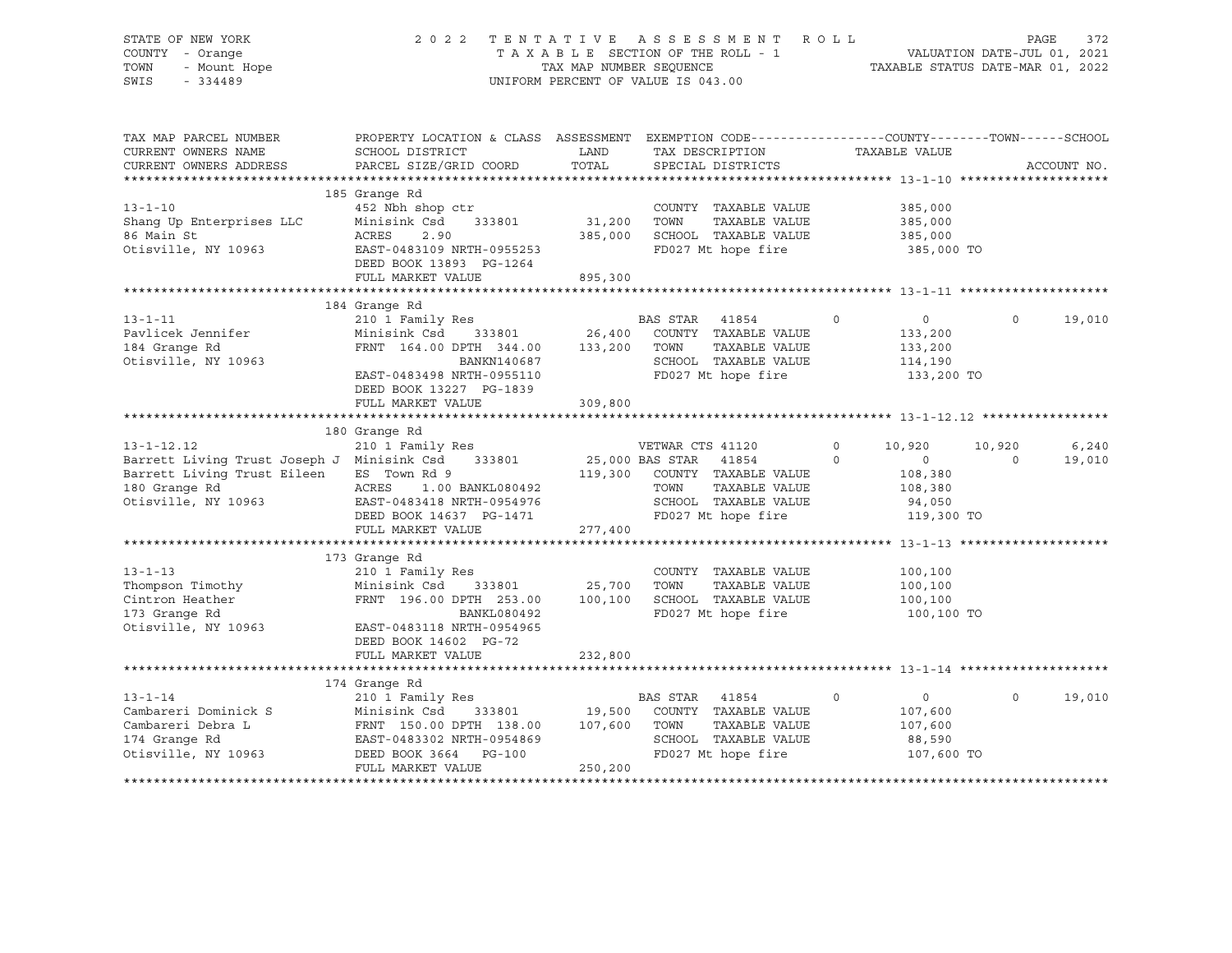# STATE OF NEW YORK 2 0 2 2 T E N T A T I V E A S S E S S M E N T R O L L PAGE 373 COUNTY - Orange T A X A B L E SECTION OF THE ROLL - 1 VALUATION DATE-JUL 01, 2021 TOWN - Mount Hope TAX MAP NUMBER SEQUENCE TAXABLE STATUS DATE-MAR 01, 2022 SWIS - 334489 UNIFORM PERCENT OF VALUE IS 043.00

| TAX MAP PARCEL NUMBER  | PROPERTY LOCATION & CLASS ASSESSMENT EXEMPTION CODE----------------COUNTY-------TOWN------SCHOOL |               |                               |                                  |                    |
|------------------------|--------------------------------------------------------------------------------------------------|---------------|-------------------------------|----------------------------------|--------------------|
| CURRENT OWNERS NAME    | SCHOOL DISTRICT                                                                                  | LAND          | TAX DESCRIPTION               | TAXABLE VALUE                    |                    |
| CURRENT OWNERS ADDRESS | PARCEL SIZE/GRID COORD                                                                           | TOTAL         | SPECIAL DISTRICTS             |                                  | ACCOUNT NO.        |
|                        |                                                                                                  |               |                               |                                  |                    |
|                        | Grange Rd                                                                                        |               |                               |                                  |                    |
| $13 - 1 - 15$          | 311 Res vac land                                                                                 |               | COUNTY TAXABLE VALUE          | 7,600                            |                    |
| Cambareri Dominick S   | Minisink Csd<br>333801                                                                           | 7,600         | TOWN<br>TAXABLE VALUE         | 7,600                            |                    |
| Cambareri Debra L      | FRNT 101.00 DPTH 154.00                                                                          |               | 7,600 SCHOOL TAXABLE VALUE    | 7,600                            |                    |
| 174 Grange Rd          | EAST-0483238 NRTH-0954761                                                                        |               | FD027 Mt hope fire            | 7,600 TO                         |                    |
| Otisville, NY 10963    | DEED BOOK 3664 PG-100                                                                            |               |                               |                                  |                    |
|                        | FULL MARKET VALUE                                                                                | 17,700        |                               |                                  |                    |
|                        |                                                                                                  |               |                               |                                  |                    |
|                        | 166 Grange Rd                                                                                    |               |                               |                                  |                    |
| $13 - 1 - 16$          | 210 1 Family Res                                                                                 |               | COUNTY TAXABLE VALUE          | 128,000                          |                    |
| Robins Eric J          | Minisink Csd                                                                                     | 333801 17,800 | TOWN<br>TAXABLE VALUE         | 128,000                          |                    |
| Lee Chia lin           | FRNT 101.00 DPTH 154.00 128,000 SCHOOL TAXABLE VALUE                                             |               |                               | 128,000                          |                    |
| 166 Grange Rd          | BANKC030614                                                                                      |               | FD027 Mt hope fire            | 128,000 TO                       |                    |
| Otisville, NY 10963    | EAST-0483198 NRTH-0954661                                                                        |               |                               |                                  |                    |
|                        | DEED BOOK 14539 PG-532                                                                           |               |                               |                                  |                    |
|                        | FULL MARKET VALUE                                                                                | 297,700       |                               |                                  |                    |
|                        |                                                                                                  |               |                               |                                  |                    |
|                        | 162 Grange Rd                                                                                    |               |                               |                                  |                    |
| $13 - 1 - 17$          | 210 1 Family Res                                                                                 |               | BAS STAR 41854                | $\overline{0}$<br>$\overline{0}$ | $\Omega$<br>19,010 |
| Rogers Mary B          | Minisink Csd 333801 17,800 COUNTY TAXABLE VALUE                                                  |               |                               | 100,700                          |                    |
| 162 Grange Rd          | FRNT 100.00 DPTH 158.00                                                                          |               | 100,700 TOWN<br>TAXABLE VALUE | 100,700                          |                    |
| Otisville, NY 10963    | BANKN140687                                                                                      |               | SCHOOL TAXABLE VALUE          | 81,690                           |                    |
|                        | EAST-0483147 NRTH-0954569                                                                        |               | FD027 Mt hope fire            | 100,700 TO                       |                    |
|                        | DEED BOOK 13023 PG-1810                                                                          |               |                               |                                  |                    |
|                        | FULL MARKET VALUE                                                                                | 234,200       |                               |                                  |                    |
|                        |                                                                                                  |               |                               |                                  |                    |
|                        | 156 Grange Rd                                                                                    |               |                               |                                  |                    |
| $13 - 1 - 18$          | 210 1 Family Res                                                                                 |               | COUNTY TAXABLE VALUE          | 108,100                          |                    |
| Medeiros Manuel        | Minisink Csd 333801                                                                              | 24,500 TOWN   | TAXABLE VALUE                 | 108,100                          |                    |
| Medeiros Samantha      | FRNT 200.00 DPTH 205.00 108,100 SCHOOL TAXABLE VALUE                                             |               |                               | 108,100                          |                    |
| 156 Grange Rd          | BANKC190903                                                                                      |               | FD027 Mt hope fire            | 108,100 TO                       |                    |
| Otisville, NY 10963    | EAST-0483063 NRTH-0954437                                                                        |               |                               |                                  |                    |
|                        | DEED BOOK 13906 PG-654                                                                           |               |                               |                                  |                    |
|                        | FULL MARKET VALUE                                                                                | 251,400       |                               |                                  |                    |
|                        |                                                                                                  |               |                               |                                  |                    |
|                        | 136 Grange Rd                                                                                    |               |                               |                                  |                    |
| $13 - 1 - 19.11$       | 210 1 Family Res                                                                                 |               | COUNTY TAXABLE VALUE          | 171,000                          |                    |
| Yang Sen               | Minisink Csd                                                                                     | 333801 27,000 | TOWN<br>TAXABLE VALUE         | 171,000                          |                    |
| Peng Su                | Lot 1 Doty Sub Map 72-04 171,000                                                                 |               | SCHOOL TAXABLE VALUE          | 171,000                          |                    |
| 136 Granqe Rd          | filed $2/19/04$                                                                                  |               | FD027 Mt hope fire            | 171,000 TO                       |                    |
| Otisville, NY 10963    | ACRES 1.80                                                                                       |               |                               |                                  |                    |
|                        | EAST-0482778 NRTH-0954084                                                                        |               |                               |                                  |                    |
|                        | DEED BOOK 14344 PG-439                                                                           |               |                               |                                  |                    |
|                        | FULL MARKET VALUE                                                                                | 397,700       |                               |                                  |                    |
|                        |                                                                                                  |               |                               |                                  |                    |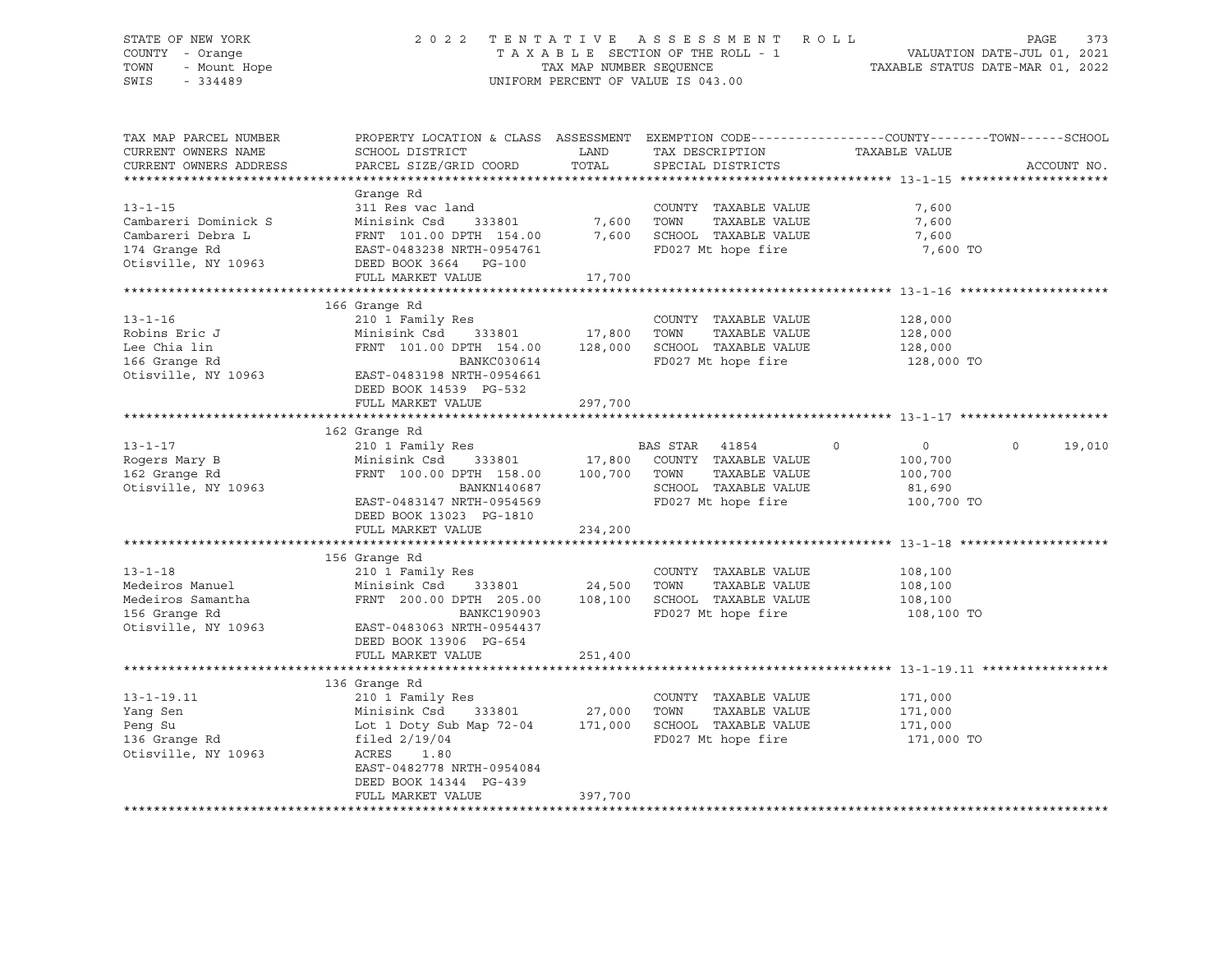# STATE OF NEW YORK 2 0 2 2 T E N T A T I V E A S S E S S M E N T R O L L PAGE 374 COUNTY - Orange T A X A B L E SECTION OF THE ROLL - 1 VALUATION DATE-JUL 01, 2021 TOWN - Mount Hope TAX MAP NUMBER SEQUENCE TAXABLE STATUS DATE-MAR 01, 2022 SWIS - 334489 UNIFORM PERCENT OF VALUE IS 043.00

| TAX MAP PARCEL NUMBER<br>CURRENT OWNERS NAME<br>CURRENT OWNERS ADDRESS                                                                                                           | PROPERTY LOCATION & CLASS ASSESSMENT EXEMPTION CODE---------------COUNTY-------TOWN------SCHOOL<br>SCHOOL DISTRICT<br>PARCEL SIZE/GRID COORD                                                                                                                                                              | LAND<br>TOTAL | COUNTY---                                                                                                                                        |                                       |                                                                                                        |                                   | ACCOUNT NO.                         |
|----------------------------------------------------------------------------------------------------------------------------------------------------------------------------------|-----------------------------------------------------------------------------------------------------------------------------------------------------------------------------------------------------------------------------------------------------------------------------------------------------------|---------------|--------------------------------------------------------------------------------------------------------------------------------------------------|---------------------------------------|--------------------------------------------------------------------------------------------------------|-----------------------------------|-------------------------------------|
|                                                                                                                                                                                  |                                                                                                                                                                                                                                                                                                           |               |                                                                                                                                                  |                                       |                                                                                                        |                                   |                                     |
| $13 - 1 - 19.12$<br>Rollin Michael<br>Rollin Joan<br>126 Granqe Rd<br>Otisville, NY 10963                                                                                        | 126 Grange Rd<br>210 1 Family Res<br>Minisink Csd 333801 27,000 VETDIS CTS 41140<br>Lot 2 Doty Sub Map 72-04 175,300 BAS STAR 41854<br>filed $2/19/04$<br>ACRES 1.70<br>EAST-0482664 NRTH-0953896<br>DEED BOOK 4584 PG-134<br>FULL MARKET VALUE                                                           |               | SOLAR EX $C$ 49500<br>COUNTY TAXABLE VALUE<br>TOWN<br>TAXABLE VALUE<br>SCHOOL TAXABLE VALUE 119,790<br>407,700 FD027 Mt hope fire 175,300 TO     | $\circ$<br>$\Omega$<br>$\overline{0}$ | $0 \t 18,200 \t 18,200$<br>36,400<br>5,300<br>115,400<br>115,400                                       | 36,400<br>$\overline{0}$<br>5,300 | 10,400<br>20,800<br>19,010<br>5,300 |
|                                                                                                                                                                                  |                                                                                                                                                                                                                                                                                                           |               |                                                                                                                                                  |                                       |                                                                                                        |                                   |                                     |
| $13 - 1 - 19.2$<br>Higby Philip G Minisink Csd 333801 27,400<br>Higby Barbara Lt 2 Doty Sub 131,300<br>148 Grange Rd ACRES 1.50<br>Otisville, NY 10963 EAST-0482763 NRTH-0954305 | 148 Grange Rd<br>210 1 Family Res<br>Minisink Csd 333801 27,400 COUNTY TAXABLE VALUE<br>DEED BOOK 2240 PG-00265                                                                                                                                                                                           | 131,300 TOWN  | $\sim$ 0<br>ENH STAR 41834<br>TAXABLE VALUE<br>SCHOOL TAXABLE VALUE<br>FD027 Mt hope fire                                                        |                                       | $\overline{0}$<br>131,300<br>131,300<br>83,850<br>131,300 TO                                           | $\Omega$                          | 47,450                              |
|                                                                                                                                                                                  | FULL MARKET VALUE                                                                                                                                                                                                                                                                                         | 305,300       |                                                                                                                                                  |                                       |                                                                                                        |                                   |                                     |
|                                                                                                                                                                                  |                                                                                                                                                                                                                                                                                                           |               |                                                                                                                                                  |                                       |                                                                                                        |                                   |                                     |
| $13 - 1 - 20$<br>Cunningham Denis<br>94 Grange Rd<br>Otisville, NY 10963<br>$13 - 1 - 21.1$                                                                                      | 94 Grange Rd<br>210 1 Family Res<br>Minisink Csd 333801 31,400 BAS STAR 41854 0<br>FRNT 329.00 DPTH 52.00 99,700 COUNTY TAXABLE VALUE<br>EAST-0482285 NRTH-0953360<br>EAST-0482285 NRTH-0953360<br>EAST-0482285 NRTH-0953360<br>ED027 Mt hope fire<br>FULL MARKET VALUE<br>107 Grange Rd<br>240 Rural res | 231,900       | VETCOM CTS 41130<br>SCHOOL TAXABLE VALUE<br>AGDISTRICT 41720                                                                                     | $\circ$<br>$\circ$                    | 18,200<br>$\begin{array}{c} 0 \\ 81,500 \end{array}$<br>81,500<br>70,290<br>99,700 TO<br>30,174 30,174 | 18,200<br>$\overline{0}$          | 10,400<br>19,010<br>30,174          |
| DCJV Holdings LLC<br>115 Grange Rd<br>115 Grange Rd<br>Otisville, NY 10963<br>MAY BE SUBJECT TO PAYMENT<br>UNDER AGDIST LAW TIL 2026                                             | Minisink Csd 333801<br>Lt 1 Vreeland Sub Map 163,300 TOWN<br>89-02 Filed 4/26/02<br>ACRES 45.20<br>EAST-0481680 NRTH-0953707<br>DEED BOOK 14507 PG-371<br>FULL MARKET VALUE                                                                                                                               | 379,800       | 65,500 COUNTY TAXABLE VALUE<br>TAXABLE VALUE<br>SCHOOL TAXABLE VALUE<br>FD027 Mt hope fire 133,126 TO<br>30,174 EX                               |                                       | 133,126<br>133,126<br>133,126                                                                          |                                   |                                     |
|                                                                                                                                                                                  | 115 Grange Rd                                                                                                                                                                                                                                                                                             |               |                                                                                                                                                  |                                       |                                                                                                        |                                   |                                     |
| $13 - 1 - 21.2$<br>Vreeland Irrevocable Trust<br>115 Grange Rd<br>Otisville, NY 10963                                                                                            | 210 1 Family Res<br>Minisink Csd<br>333801<br>Lt 2 Vreeland Sub Map<br>89-02 Filed 4/26/02<br>ACRES 6.60<br>ACRES<br>6.60<br>EAST-0482484 NRTH-0953546<br>DEED BOOK 14470 PG-1175<br>FULL MARKET VALUE                                                                                                    | 400,700       | BAS STAR 41854<br>42,700 SOLAR EX C 49500<br>172,300 COUNTY TAXABLE VALUE<br>TOWN<br>TAXABLE VALUE<br>SCHOOL TAXABLE VALUE<br>FD027 Mt hope fire | $\circ$<br>$\circ$                    | $\sim$ 0<br>4,000<br>168,300<br>168,300<br>149,290<br>172,300 TO                                       | $\circ$<br>4,000                  | 19,010<br>4,000                     |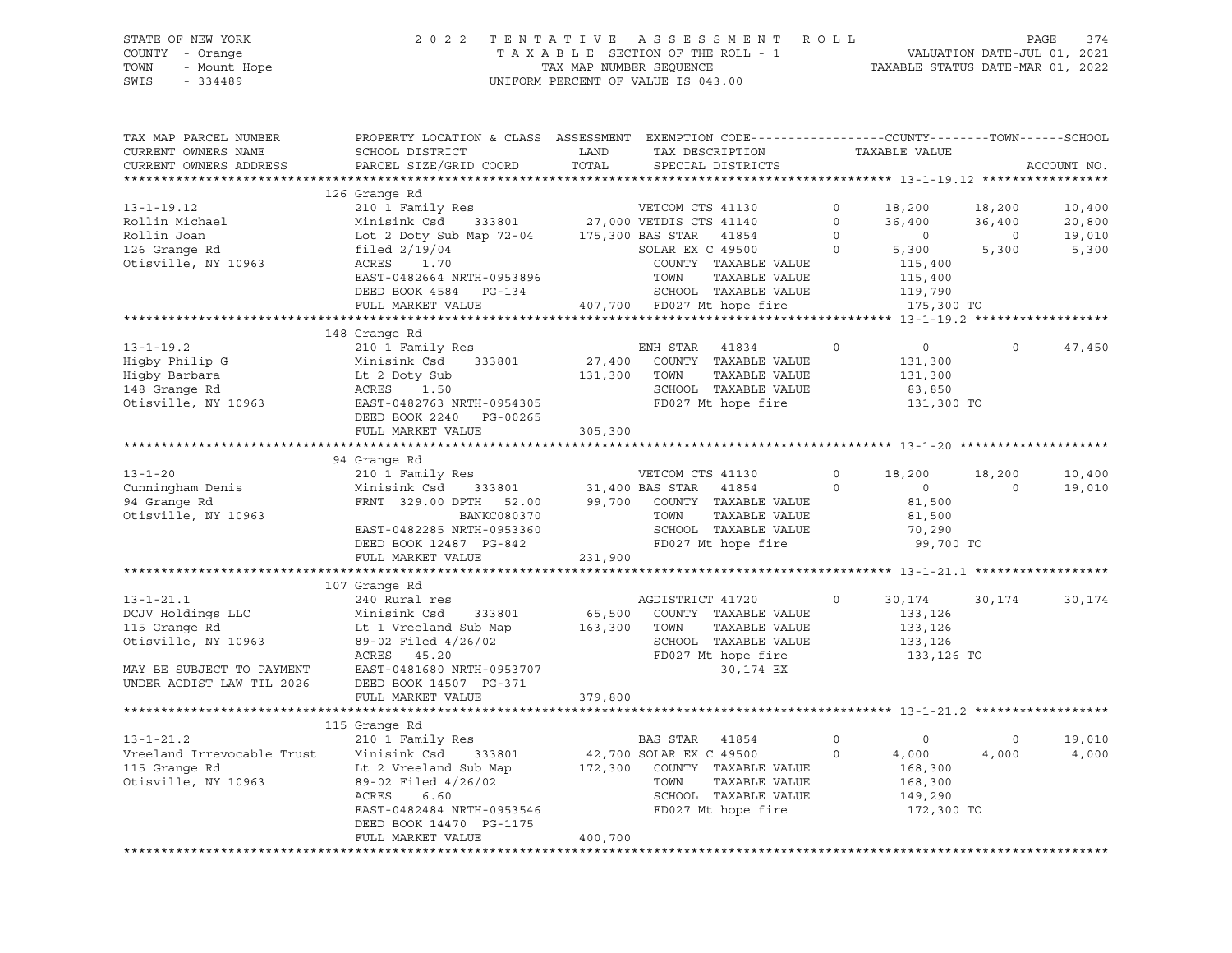### STATE OF NEW YORK 2 0 2 2 T E N T A T I V E A S S E S S M E N T R O L L PAGE 375 COUNTY - Orange T A X A B L E SECTION OF THE ROLL - 1 VALUATION DATE-JUL 01, 2021 TOWN - Mount Hope TAX NAP NUMBER SEQUENCE TAXABLE STATUS DATE-MAR 01, 2022<br>TAXABLE STATUS DATE-MAR 01, 2022 UNIFORM PERCENT OF VALUE IS 043.00

TAX MAP PARCEL NUMBER PROPERTY LOCATION & CLASS ASSESSMENT EXEMPTION CODE------------------COUNTY--------TOWN------SCHOOL CURRENT OWNERS NAME SCHOOL DISTRICT LAND TAX DESCRIPTION TAXABLE VALUE CURRENT OWNERS ADDRESS PARCEL SIZE/GRID COORD TOTAL SPECIAL DISTRICTS ACCOUNT NO. \*\*\*\*\*\*\*\*\*\*\*\*\*\*\*\*\*\*\*\*\*\*\*\*\*\*\*\*\*\*\*\*\*\*\*\*\*\*\*\*\*\*\*\*\*\*\*\*\*\*\*\*\*\*\*\*\*\*\*\*\*\*\*\*\*\*\*\*\*\*\*\*\*\*\*\*\*\*\*\*\*\*\*\*\*\*\*\*\*\*\*\*\*\*\*\*\*\*\*\*\*\*\* 13-1-23 \*\*\*\*\*\*\*\*\*\*\*\*\*\*\*\*\*\*\*\* 114 Mill Pond Rd 13-1-23 210 1 Family Res COUNTY TAXABLE VALUE 170,000 Goring Raymond Minisink Csd 333801 58,100 TOWN TAXABLE VALUE 170,000 Goring Dawn ACRES 2.90 BANKC130170 170,000 SCHOOL TAXABLE VALUE 170,000 114 Mill Pond Rd EAST-0480780 NRTH-0951741 FD027 Mt hope fire 170,000 TO Otisville, NY 10963 DEED BOOK 15102 PG-1302 FULL MARKET VALUE 395,300 \*\*\*\*\*\*\*\*\*\*\*\*\*\*\*\*\*\*\*\*\*\*\*\*\*\*\*\*\*\*\*\*\*\*\*\*\*\*\*\*\*\*\*\*\*\*\*\*\*\*\*\*\*\*\*\*\*\*\*\*\*\*\*\*\*\*\*\*\*\*\*\*\*\*\*\*\*\*\*\*\*\*\*\*\*\*\*\*\*\*\*\*\*\*\*\*\*\*\*\*\*\*\* 13-1-24.21 \*\*\*\*\*\*\*\*\*\*\*\*\*\*\*\*\* 89 Mill Pond Rd 13-1-24.21 210 1 Family Res VETCOM CTS 41130 0 18,200 18,200 10,400 Vandemark John Minisink Csd 333801 45,300 BAS STAR 41854 0 0 0 19,010 Vandemark Nancy ACRES 9.40 117,900 COUNTY TAXABLE VALUE 99,700 89 Mill Pond Rd EAST-0480910 NRTH-0950782 TOWN TAXABLE VALUE 99,700 Otisville, NY 10963 DEED BOOK 2192 PG-01081 SCHOOL TAXABLE VALUE 88,490 FULL MARKET VALUE 274,200 FD027 Mt hope fire 117,900 TO \*\*\*\*\*\*\*\*\*\*\*\*\*\*\*\*\*\*\*\*\*\*\*\*\*\*\*\*\*\*\*\*\*\*\*\*\*\*\*\*\*\*\*\*\*\*\*\*\*\*\*\*\*\*\*\*\*\*\*\*\*\*\*\*\*\*\*\*\*\*\*\*\*\*\*\*\*\*\*\*\*\*\*\*\*\*\*\*\*\*\*\*\*\*\*\*\*\*\*\*\*\*\* 13-1-25.21 \*\*\*\*\*\*\*\*\*\*\*\*\*\*\*\*\* 100 Finchville Tpke 13-1-25.21 220 2 Family Res COUNTY TAXABLE VALUE 116,600 Cabrera Juan Carlos Minisink Csd 333801 34,400 TOWN TAXABLE VALUE 116,600 112 Whitlock Rd Lt 1 Weinstock Sub 116,600 SCHOOL TAXABLE VALUE 116,600 Otisville, NY 10963 ACRES 3.00 FD027 Mt hope fire 116,600 TO EAST-0479093 NRTH-0950598 DEED BOOK 15116 PG-1000 PEED BOOK ISIIN FU-IOOO<br>FULL MARKET VALUE 271,200 \*\*\*\*\*\*\*\*\*\*\*\*\*\*\*\*\*\*\*\*\*\*\*\*\*\*\*\*\*\*\*\*\*\*\*\*\*\*\*\*\*\*\*\*\*\*\*\*\*\*\*\*\*\*\*\*\*\*\*\*\*\*\*\*\*\*\*\*\*\*\*\*\*\*\*\*\*\*\*\*\*\*\*\*\*\*\*\*\*\*\*\*\*\*\*\*\*\*\*\*\*\*\* 13-1-26 \*\*\*\*\*\*\*\*\*\*\*\*\*\*\*\*\*\*\*\* 135 Finchville Tpke 13-1-26 210 1 Family Res BAS STAR 41854 0 0 0 19,010 Munsch Albert A Minisink Csd 333801 25,000 COUNTY TAXABLE VALUE 97,900 Mains Jodi A ACRES 1.00 97,900 TOWN TAXABLE VALUE 97,900 135 Finchville Tpke EAST-0478713 NRTH-0951601 SCHOOL TAXABLE VALUE 78,890 Otisville, NY 10963 DEED BOOK 12900 PG-727 FD027 Mt hope fire 97,900 TO FULL MARKET VALUE 227,700 \*\*\*\*\*\*\*\*\*\*\*\*\*\*\*\*\*\*\*\*\*\*\*\*\*\*\*\*\*\*\*\*\*\*\*\*\*\*\*\*\*\*\*\*\*\*\*\*\*\*\*\*\*\*\*\*\*\*\*\*\*\*\*\*\*\*\*\*\*\*\*\*\*\*\*\*\*\*\*\*\*\*\*\*\*\*\*\*\*\*\*\*\*\*\*\*\*\*\*\*\*\*\* 13-1-27 \*\*\*\*\*\*\*\*\*\*\*\*\*\*\*\*\*\*\*\* 149 Finchville Tpke 13-1-27 210 1 Family Res COUNTY TAXABLE VALUE 139,300 Lawson Edward J Minisink Csd 333801 42,500 TOWN TAXABLE VALUE 139,300 Lawson Jodi ACRES 6.50 BANKC230040 139,300 SCHOOL TAXABLE VALUE 139,300 149 Finchville Tpke EAST-0478420 NRTH-0951868 FD027 Mt hope fire 139,300 TO Otisville, NY 10963 DEED BOOK 11543 PG-1222 FULL MARKET VALUE 324,000 \*\*\*\*\*\*\*\*\*\*\*\*\*\*\*\*\*\*\*\*\*\*\*\*\*\*\*\*\*\*\*\*\*\*\*\*\*\*\*\*\*\*\*\*\*\*\*\*\*\*\*\*\*\*\*\*\*\*\*\*\*\*\*\*\*\*\*\*\*\*\*\*\*\*\*\*\*\*\*\*\*\*\*\*\*\*\*\*\*\*\*\*\*\*\*\*\*\*\*\*\*\*\*\*\*\*\*\*\*\*\*\*\*\*\*\*\*\*\*\*\*\*\*\*\*\*\*\*\*\*\*\*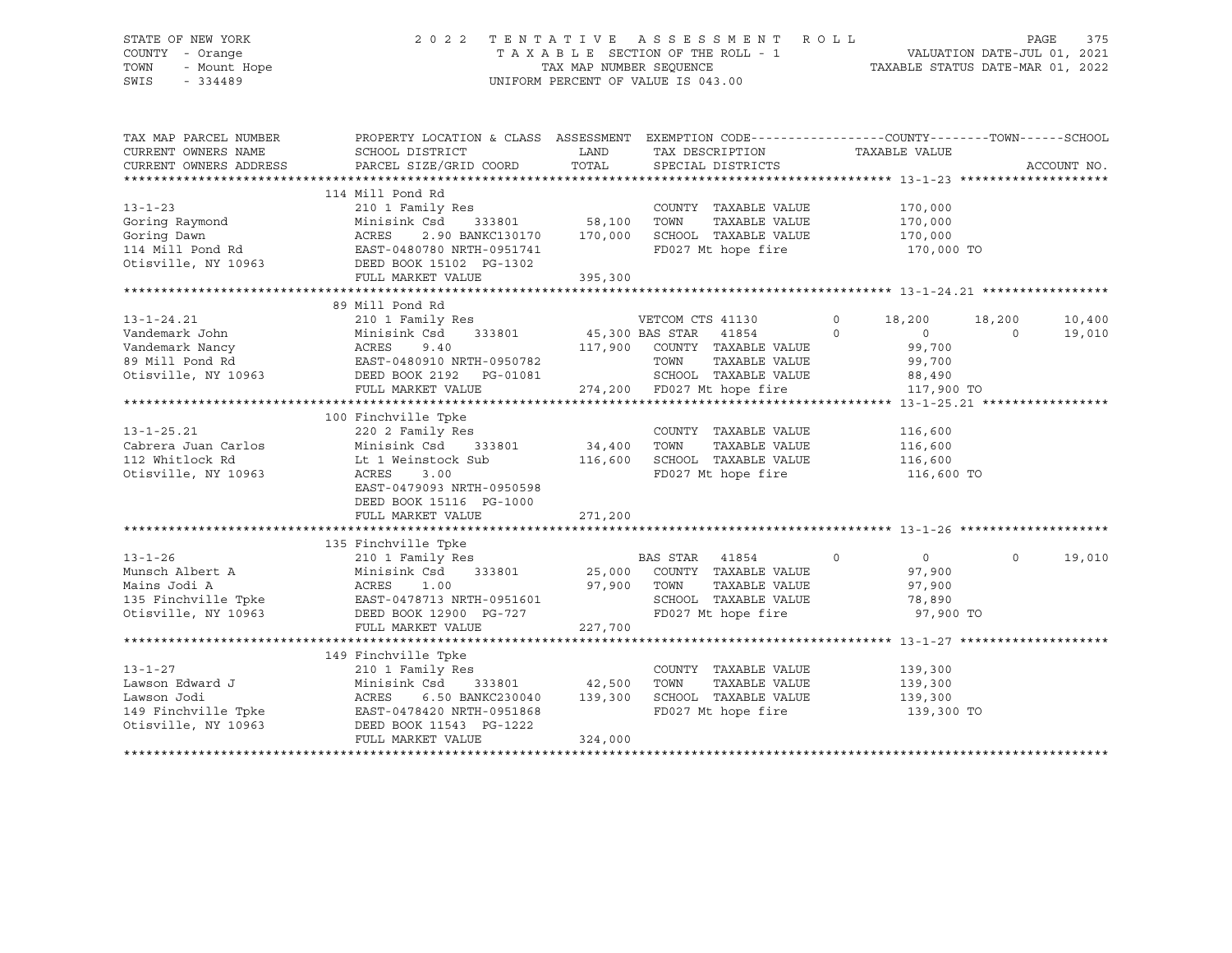| STATE OF NEW YORK<br>COUNTY - Orange<br>TOWN<br>- Mount Hope<br>SWIS<br>$-334489$                                             |                                                                                                                                                                                                         | TAX MAP NUMBER SEQUENCE | 2022 TENTATIVE ASSESSMENT ROLL<br>TAXABLE SECTION OF THE ROLL - 1<br>UNIFORM PERCENT OF VALUE IS 043.00                                      |                                      | - 1 VALUATION DATE-JUL 01, 2021<br>TAXABLE STATUS DATE-MAR 01, 2022                     | PAGE<br>376      |
|-------------------------------------------------------------------------------------------------------------------------------|---------------------------------------------------------------------------------------------------------------------------------------------------------------------------------------------------------|-------------------------|----------------------------------------------------------------------------------------------------------------------------------------------|--------------------------------------|-----------------------------------------------------------------------------------------|------------------|
| TAX MAP PARCEL NUMBER<br>CURRENT OWNERS NAME<br>CURRENT OWNERS ADDRESS                                                        | PROPERTY LOCATION & CLASS ASSESSMENT EXEMPTION CODE----------------COUNTY-------TOWN------SCHOOL<br>SCHOOL DISTRICT<br>PARCEL SIZE/GRID COORD                                                           | LAND<br>TOTAL           | TAX DESCRIPTION<br>SPECIAL DISTRICTS                                                                                                         | TAXABLE VALUE                        |                                                                                         | ACCOUNT NO.      |
|                                                                                                                               |                                                                                                                                                                                                         |                         |                                                                                                                                              |                                      |                                                                                         |                  |
| $13 - 1 - 28.1$<br>Ruger Ruth A<br>154 Finchville Tpke<br>Otisville, NY 10963                                                 | 154 Finchville Tpke<br>270 Mfg housing<br>Minisink Csd 333801<br>Lot 1 Goldsmith Sub<br>ACRES<br>3.40<br>EAST-0479128 NRTH-0952053<br>DEED BOOK 2215 PG-01057                                           |                         | AGED<br>41800<br>35,700 ENH STAR 41834<br>57,800 COUNTY TAXABLE VALUE<br>TOWN<br>TAXABLE VALUE<br>SCHOOL TAXABLE VALUE<br>FD027 Mt hope fire | $\circ$<br>28,900<br>$\Omega$        | 28,900<br>$\overline{0}$<br>$\sim$ 0<br>28,900<br>28,900<br>$\overline{0}$<br>57,800 TO | 28,900<br>28,900 |
|                                                                                                                               | FULL MARKET VALUE                                                                                                                                                                                       | 134,400                 |                                                                                                                                              |                                      |                                                                                         |                  |
| $13 - 1 - 28.2$<br>CJBD, LLC<br>7 Mill Pond Rd<br>Otisville, NY 10963                                                         | 144 Finchville Tpke<br>230 3 Family Res<br>Minisink Csd 333801<br>Lot 2 Goldsmith Sub<br>FRNT 356.00 DPTH<br>ACRES<br>2.20<br>EAST-0479072 NRTH-0951905<br>DEED BOOK 12983 PG-1013<br>FULL MARKET VALUE | 30,600 TOWN<br>354,400  | COUNTY TAXABLE VALUE<br>TAXABLE VALUE<br>152,400 SCHOOL TAXABLE VALUE<br>FD027 Mt hope fire                                                  | 152,400<br>152,400                   | 152,400<br>152,400 TO                                                                   |                  |
|                                                                                                                               |                                                                                                                                                                                                         |                         |                                                                                                                                              |                                      |                                                                                         |                  |
| $13 - 1 - 29.1$<br>Baker Robert J<br>Baker Karen<br>115 Mill Pond Rd<br>Otisville, NY 10963                                   | 115 Mill Pond Rd<br>210 1 Family Res<br>Minisink Csu<br>ACRES 3.20 137, 20<br>EAST-0480497 NRTH-0951384<br>--- POOK 1797 PG-00487 315,600                                                               | 315,600                 | BAS STAR 41854<br>35,000 COUNTY TAXABLE VALUE<br>135,700 TOWN TAXABLE VALUE<br>TAXABLE VALUE<br>SCHOOL TAXABLE VALUE<br>FD027 Mt hope fire   | $\circ$<br>$\overline{0}$<br>116,690 | $\Omega$<br>135,700<br>135,700<br>135,700 TO                                            | 19,010           |
|                                                                                                                               | 126 Mill Pond Rd                                                                                                                                                                                        |                         |                                                                                                                                              |                                      |                                                                                         |                  |
| $13 - 1 - 29.221$<br>Odgen Raymond<br>126 Mill Pond Rd<br>Otisville, NY 10963                                                 | 270 Mfg housing<br>Minisink Csd<br>333801<br>ACRES<br>5.10<br>EAST-0480614 NRTH-0949916<br>DEED BOOK 11080 PG-562                                                                                       |                         | BAS STAR 41854<br>40,200 COUNTY TAXABLE VALUE<br>58,300 TOWN<br>TAXABLE VALUE<br>SCHOOL TAXABLE VALUE<br>FD027 Mt hope fire                  | $\circ$                              | $\overline{0}$<br>$\Omega$<br>58,300<br>58,300<br>39,290<br>58,300 TO                   | 19,010           |
|                                                                                                                               | FULL MARKET VALUE                                                                                                                                                                                       | 135,600                 |                                                                                                                                              |                                      |                                                                                         |                  |
| **********************<br>$13 - 1 - 29.3$<br>Thompson Michael<br>Thompson Michelle<br>171 Mill Pond Rd<br>Otisville, NY 10963 | 171 Mill Pond Rd<br>210 1 Family Res<br>Minisink Csd<br>333801<br>ACRES<br>1.70<br>EAST-0479324 NRTH-0951898<br>DEED BOOK 14151 PG-1268<br>DEED BOOK 14151 PG-1268<br>FULL MARKET VALUE                 | 28,300<br>309,300       | COUNTY TAXABLE VALUE<br>TOWN<br>TAXABLE VALUE<br>133,000 SCHOOL TAXABLE VALUE<br>FD027 Mt hope fire                                          | 133,000<br>133,000<br>133,000        | 133,000 TO                                                                              |                  |
|                                                                                                                               |                                                                                                                                                                                                         |                         |                                                                                                                                              |                                      |                                                                                         |                  |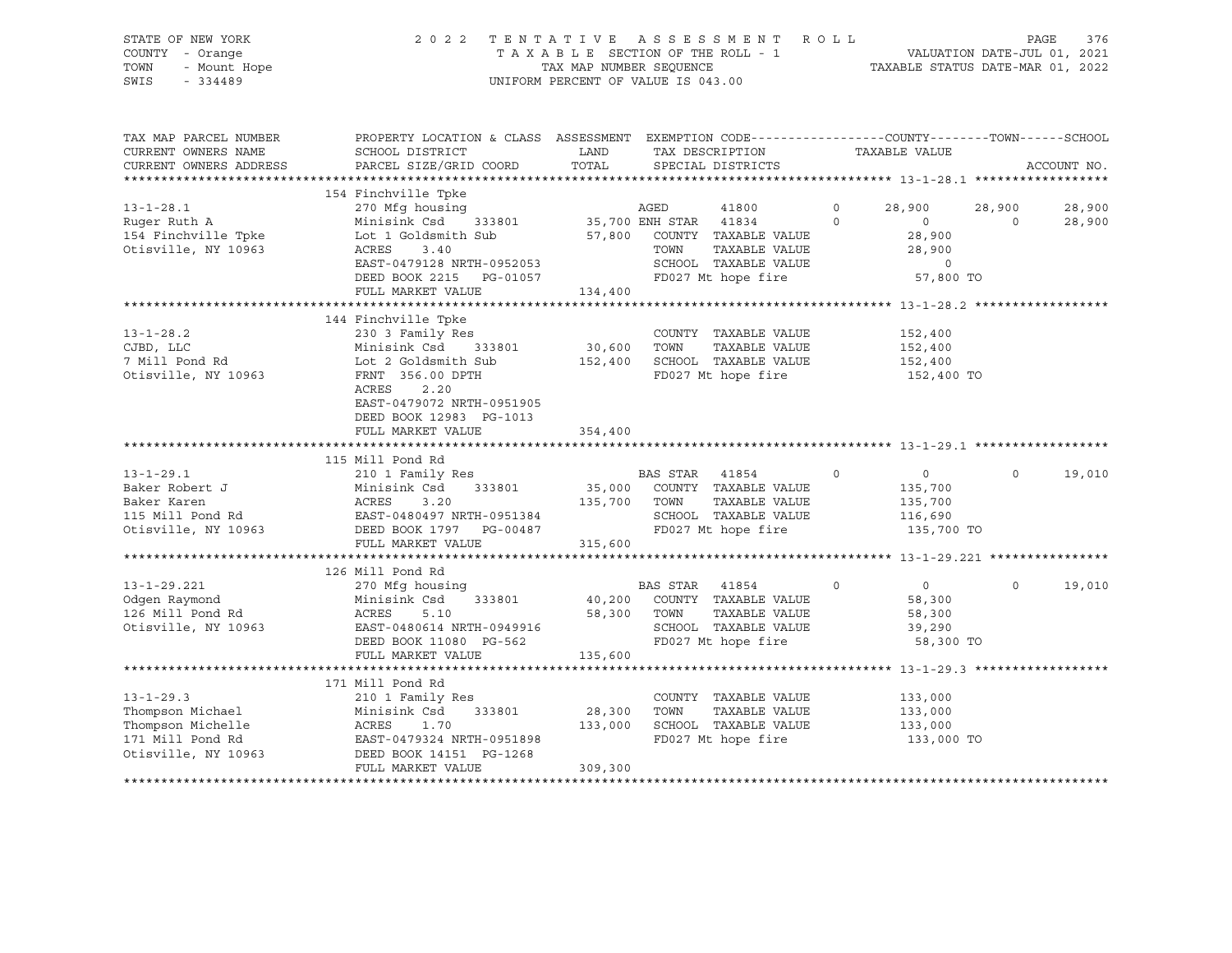| STATE OF NEW YORK<br>COUNTY - Orange<br>- Orange<br>- Mount Hope<br>TOWN<br>SWIS<br>$-334489$                                                                                                                                                                                                                           | 2022 TENTATIVE ASSESSMENT ROLL                                                                                                                                                                                                                                                                                                                                    | UNIFORM PERCENT OF VALUE IS 043.00 | PAGE<br>377<br>TAXABLE SECTION OF THE ROLL - 1<br>TAXABLE SECTION OF THE ROLL - 1<br>TAXABLE STATUS DATE-JUL 01, 2021<br>TAXABLE STATUS DATE-MAR 01, 2022 |                                                                         |                    |  |
|-------------------------------------------------------------------------------------------------------------------------------------------------------------------------------------------------------------------------------------------------------------------------------------------------------------------------|-------------------------------------------------------------------------------------------------------------------------------------------------------------------------------------------------------------------------------------------------------------------------------------------------------------------------------------------------------------------|------------------------------------|-----------------------------------------------------------------------------------------------------------------------------------------------------------|-------------------------------------------------------------------------|--------------------|--|
| TAX MAP PARCEL NUMBER<br>CURRENT OWNERS NAME<br>CURRENT OWNERS ADDRESS                                                                                                                                                                                                                                                  | PROPERTY LOCATION & CLASS ASSESSMENT EXEMPTION CODE----------------COUNTY-------TOWN------SCHOOL<br>SCHOOL DISTRICT<br>PARCEL SIZE/GRID COORD                                                                                                                                                                                                                     | LAND<br>TOTAL                      | TAX DESCRIPTION<br>SPECIAL DISTRICTS                                                                                                                      | TAXABLE VALUE                                                           | ACCOUNT NO.        |  |
|                                                                                                                                                                                                                                                                                                                         | 2120 Mountain Rd                                                                                                                                                                                                                                                                                                                                                  |                                    |                                                                                                                                                           |                                                                         |                    |  |
| 210 1 Family Res<br>210 1 Family Res<br>28,800 TOWN TAXABLE VALUE<br>28,800 TOWN TAXABLE VALUE<br>2120 Markoville NY 19969<br>2120 Markoville NY 19969<br>2120 Markoville NY 19969<br>2120 Markoville NY 19969<br>2120 Markoville NY 19969<br>21<br>Zawasky Srifter<br>2120 Mountain Rd<br>10063<br>Otisville, NY 10963 | ACRES 1.80<br>EAST-0476212 NRTH-0955023<br>DEED BOOK 14312 PG-926                                                                                                                                                                                                                                                                                                 |                                    | FD027 Mt hope fire                                                                                                                                        | 96,000<br>96,000<br>96,000<br>96,000 TO                                 |                    |  |
|                                                                                                                                                                                                                                                                                                                         | FULL MARKET VALUE                                                                                                                                                                                                                                                                                                                                                 | 223,300                            |                                                                                                                                                           |                                                                         |                    |  |
| $13 - 1 - 30.2$<br>Zawasky Sr Irrev Trust Robert Minisink Csd 333801 21,000 TOWN TAXABLE VALUE<br>2120 Mountain Rd Lt 2 Zawasky Sub Map 8539 21,000 SCHOOL TAXABLE VALUE<br>0tisville, NY 10963 ACRES 2.10 FD027 Mt hone fire                                                                                           | Mountain Rd<br>311 Res vac land<br>EAST-0476433 NRTH-0954573                                                                                                                                                                                                                                                                                                      |                                    | COUNTY TAXABLE VALUE<br>FD027 Mt hope fire                                                                                                                | 21,000<br>21,000<br>21,000<br>21,000 TO                                 |                    |  |
|                                                                                                                                                                                                                                                                                                                         | DEED BOOK 14312 PG-911<br>FULL MARKET VALUE                                                                                                                                                                                                                                                                                                                       | 48,800                             |                                                                                                                                                           |                                                                         |                    |  |
| $13 - 1 - 30.3$<br>Zawasky Kristy<br>Zawasky Robert Jr<br>2120 Mountain Rd<br>Otisville, NY 10963 EAST-0476483 NRTH-0954719                                                                                                                                                                                             | 2114 Mountain Rd<br>210 1 Family Res<br>Minisink Csd 333801 25,900 COUNTY TAXABLE VALUE<br>Lt 3 Zawasky Sub Map 8539 110,200 TOWN TAXABLE VALUE<br>ACRES 1.20 BANKC080370 SCHOOL TAXABLE VALUE<br>DEED BOOK 5546 PG-294<br>FULL MARKET VALUE                                                                                                                      | 256,300                            | BAS STAR 41854<br>SCHOOL TAXABLE VALUE<br>FD027 Mt hope fire                                                                                              | $\circ$<br>$\overline{0}$<br>110,200<br>110,200<br>91,190<br>110,200 TO | $\Omega$<br>19,010 |  |
|                                                                                                                                                                                                                                                                                                                         |                                                                                                                                                                                                                                                                                                                                                                   |                                    |                                                                                                                                                           |                                                                         |                    |  |
| $13 - 1 - 30.4$<br>Germann Michael<br>Germann Kristy<br>2114 Mountain Rd<br>Otisville, NY 10963                                                                                                                                                                                                                         | Mountain Rd<br>311 Res vac land<br>911 No. 1200 1000 1000 1000 1000 10000 10000 10000 10000 10000 10000 10000 10000 10000 10000 10000 10000 1000<br>17,200 17,200 17,200 17000 17000 18000 18000 18000 18000 18000 18000 18000 10000 10000 10000 10000 10000 1000<br>1.<br>ACRES 1.10<br>EAST-0476563 NRTH-0954823<br>DEED BOOK 14312 PG-930<br>FULL MARKET VALUE | 40,000                             | COUNTY TAXABLE VALUE<br>FD027 Mt hope fire                                                                                                                | 17,200<br>17,200<br>17,200<br>17,200 TO                                 |                    |  |
|                                                                                                                                                                                                                                                                                                                         |                                                                                                                                                                                                                                                                                                                                                                   |                                    |                                                                                                                                                           |                                                                         |                    |  |
| $13 - 1 - 30.5$<br>21 1999 13-1-30.3<br>Zawasky Robert Jr Minisink Csd 333801 500 TOWN TAXABLE VALUE<br>Zawasky Kristy Lt 5 Zawasky Sub Map 8539 500 SCHOOL TAXABLE VALUE<br>2120 Mountain Rd FRNT 50.00 DPTH 310.00 FD027 Mt hope fire<br>Otisville, NY 10963                                                          | Mountain Rd<br>311 Res vac land<br>EAST-0476333 NRTH-0954913<br>DEED BOOK 5546 PG-294<br>FULL MARKET VALUE                                                                                                                                                                                                                                                        | 1,200                              | COUNTY TAXABLE VALUE                                                                                                                                      | 500<br>500<br>500<br>500 TO                                             |                    |  |
|                                                                                                                                                                                                                                                                                                                         |                                                                                                                                                                                                                                                                                                                                                                   |                                    |                                                                                                                                                           |                                                                         |                    |  |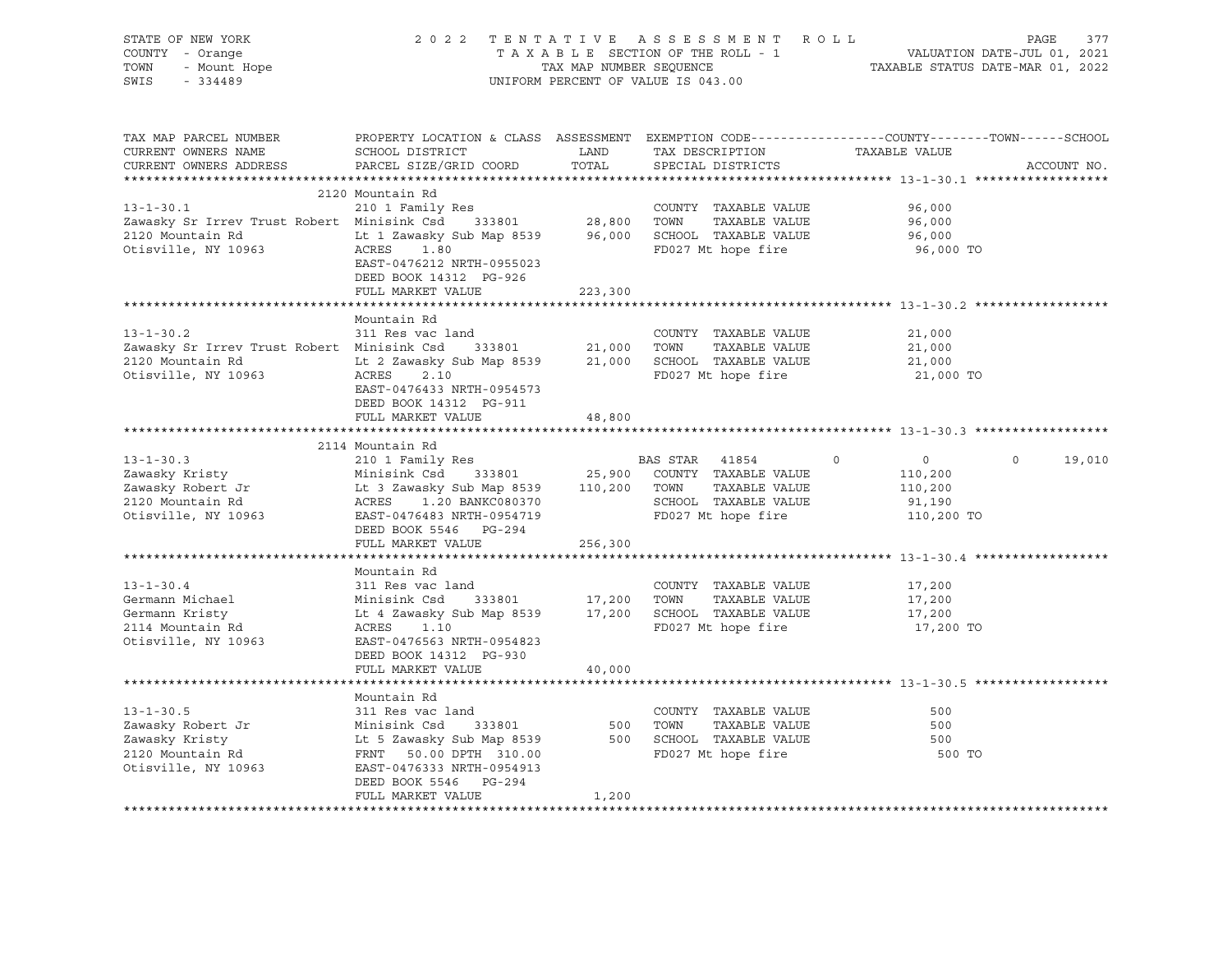# STATE OF NEW YORK 2 0 2 2 T E N T A T I V E A S S E S S M E N T R O L L PAGE 378 COUNTY - Orange T A X A B L E SECTION OF THE ROLL - 1 VALUATION DATE-JUL 01, 2021 TOWN - Mount Hope TAX MAP NUMBER SEQUENCE TAXABLE STATUS DATE-MAR 01, 2022 SWIS - 334489 UNIFORM PERCENT OF VALUE IS 043.00

| TAX MAP PARCEL NUMBER              | PROPERTY LOCATION & CLASS ASSESSMENT EXEMPTION CODE----------------COUNTY-------TOWN------SCHOOL                                                                                                                                         |         |                                                    |               |                    |         |               |
|------------------------------------|------------------------------------------------------------------------------------------------------------------------------------------------------------------------------------------------------------------------------------------|---------|----------------------------------------------------|---------------|--------------------|---------|---------------|
| CURRENT OWNERS NAME                | SCHOOL DISTRICT                                                                                                                                                                                                                          | LAND    | TAX DESCRIPTION                                    | TAXABLE VALUE |                    |         |               |
| CURRENT OWNERS ADDRESS             | PARCEL SIZE/GRID COORD                                                                                                                                                                                                                   |         | TOTAL SPECIAL DISTRICTS                            |               |                    |         | ACCOUNT NO.   |
|                                    |                                                                                                                                                                                                                                          |         |                                                    |               |                    |         |               |
|                                    | 2088 Mountain Rd                                                                                                                                                                                                                         |         |                                                    |               |                    |         |               |
| $13 - 1 - 31.1$                    |                                                                                                                                                                                                                                          |         |                                                    |               | $\overline{0}$     |         | $0 \t 19,010$ |
| Mann Timothy G Sr                  |                                                                                                                                                                                                                                          |         |                                                    |               | 153,500            |         |               |
|                                    | $153,500$ TOWN                                                                                                                                                                                                                           |         | TOWN      TAXABLE VALUE<br>SCHOOL   TAXABLE VALUE  |               | 153,500<br>134,490 |         |               |
|                                    |                                                                                                                                                                                                                                          |         |                                                    |               |                    |         |               |
|                                    |                                                                                                                                                                                                                                          |         | FD027 Mt hope fire 153,500 TO                      |               |                    |         |               |
|                                    |                                                                                                                                                                                                                                          |         |                                                    |               |                    |         |               |
|                                    | Mann Timothy o 31<br>2088 Mountain Rd<br>Otisville, NY 10963<br>DEED BOOK 11811 PG-654<br>FULL MARKET VALUE 357,000<br>FULL MARKET VALUE 357,000                                                                                         |         |                                                    |               |                    |         |               |
|                                    | 2098 Mountain Rd                                                                                                                                                                                                                         |         |                                                    |               |                    |         |               |
| $13 - 1 - 31.2$                    | 210 1 Family Res                                                                                                                                                                                                                         |         | COUNTY TAXABLE VALUE                               |               | 155,400            |         |               |
| Ortiz Reinaldo<br>2098 Mountain Rd | Minisink Csd 333801 37,700                                                                                                                                                                                                               |         | TOWN<br>TAXABLE VALUE                              |               | 155,400            |         |               |
| 2098 Mountain Rd                   | FRNT 465.80 DPTH                                                                                                                                                                                                                         | 155,400 | SCHOOL TAXABLE VALUE                               |               | 155,400            |         |               |
| Otisville, NY 10963                | 9.10 BANKC030230<br>ACRES                                                                                                                                                                                                                |         | FD027 Mt hope fire                                 |               | 155,400 TO         |         |               |
|                                    | EAST-0476156 NRTH-0954380                                                                                                                                                                                                                |         |                                                    |               |                    |         |               |
|                                    | DEED BOOK 14703 PG-117                                                                                                                                                                                                                   |         |                                                    |               |                    |         |               |
|                                    | FULL MARKET VALUE                                                                                                                                                                                                                        | 361,400 |                                                    |               |                    |         |               |
|                                    |                                                                                                                                                                                                                                          |         |                                                    |               |                    |         |               |
|                                    | 2058 Mountain Rd                                                                                                                                                                                                                         |         |                                                    |               |                    |         |               |
|                                    |                                                                                                                                                                                                                                          |         |                                                    |               |                    |         | 10,400        |
|                                    |                                                                                                                                                                                                                                          |         |                                                    |               |                    |         | 20,800        |
|                                    |                                                                                                                                                                                                                                          |         |                                                    |               |                    |         | 4,600         |
|                                    | 13-1-32<br>Pinkela Kenneth Minisink Csd 333801<br>24,200 VETDIS CTS 41130 0 18,200 18,200<br>2658 Mountain Rd FRNT 153.00 DPTH 255.00 119,000 SOLAR EX C 49500 0 4,600 4,600<br>2015 COLAR EX C 49500 0 4,600 4,600 4,600<br>261 COLAR E |         |                                                    |               |                    |         |               |
|                                    |                                                                                                                                                                                                                                          |         | TAXABLE VALUE 59,800<br>TOWN                       |               |                    |         |               |
|                                    | DEED BOOK 15094 PG-455                                                                                                                                                                                                                   |         |                                                    |               |                    |         |               |
|                                    | FULL MARKET VALUE                                                                                                                                                                                                                        |         | 276,700 SCHOOL TAXABLE VALUE<br>FD027 Mt hope fire |               | 83,200             |         |               |
|                                    |                                                                                                                                                                                                                                          |         |                                                    |               | 119,000 TO         |         |               |
|                                    |                                                                                                                                                                                                                                          |         |                                                    |               |                    |         |               |
|                                    | 2045 Mountain Rd                                                                                                                                                                                                                         |         |                                                    |               |                    |         |               |
|                                    |                                                                                                                                                                                                                                          |         |                                                    |               | 1,560              | 1,560   | $\mathbf 0$   |
|                                    | 13-1-33<br>TIRE/AMBCT 41691 210 1 Family Res<br>EIRE/AMBCT 41691 23,900 BAS STAR 41854 0<br>2045 Mountain Rd FRNT 345.70 DPTH 109.00 89,400 COUNTY TAXABLE VALUE                                                                         |         |                                                    |               | $\overline{0}$     | $\circ$ | 19,010        |
|                                    |                                                                                                                                                                                                                                          |         |                                                    |               | 87,840             |         |               |
| Otisville, NY 10963                | ACRES<br>0.86 BANKC080370                                                                                                                                                                                                                |         | TOWN      TAXABLE VALUE<br>SCHOOL   TAXABLE VALUE  |               | 87,840             |         |               |
|                                    | EAST-0474935 NRTH-0953520                                                                                                                                                                                                                |         |                                                    |               | 70,390             |         |               |
|                                    | DEED BOOK 4327 PG-58                                                                                                                                                                                                                     |         | FD027 Mt hope fire 87,840 TO                       |               |                    |         |               |
|                                    | FULL MARKET VALUE                                                                                                                                                                                                                        | 207,900 | 1,560 EX                                           |               |                    |         |               |
|                                    |                                                                                                                                                                                                                                          |         |                                                    |               |                    |         |               |
|                                    | Mountain Rd                                                                                                                                                                                                                              |         |                                                    |               |                    |         |               |
| $13 - 1 - 34.1$                    | 320 Rural vacant                                                                                                                                                                                                                         |         | COUNTY TAXABLE VALUE 67,000                        |               |                    |         |               |
| Dragon Springs Buddhist Inc        | 333801<br>Minisink Csd                                                                                                                                                                                                                   | 67,000  | TOWN<br>TAXABLE VALUE                              |               | 67,000             |         |               |
| 140 Galley Hill Rd                 | ACRES 76.10                                                                                                                                                                                                                              | 67,000  |                                                    |               | 67,000             |         |               |
| Cuddebackville, NY 12729           | EAST-0473421 NRTH-0953962                                                                                                                                                                                                                |         | SCHOOL TAXABLE VALUE<br>FD027 Mt hope fire         |               | 67,000 TO          |         |               |
|                                    | DEED BOOK 14152 PG-484                                                                                                                                                                                                                   |         |                                                    |               |                    |         |               |
|                                    | FULL MARKET VALUE                                                                                                                                                                                                                        | 155,800 |                                                    |               |                    |         |               |
|                                    |                                                                                                                                                                                                                                          |         |                                                    |               |                    |         |               |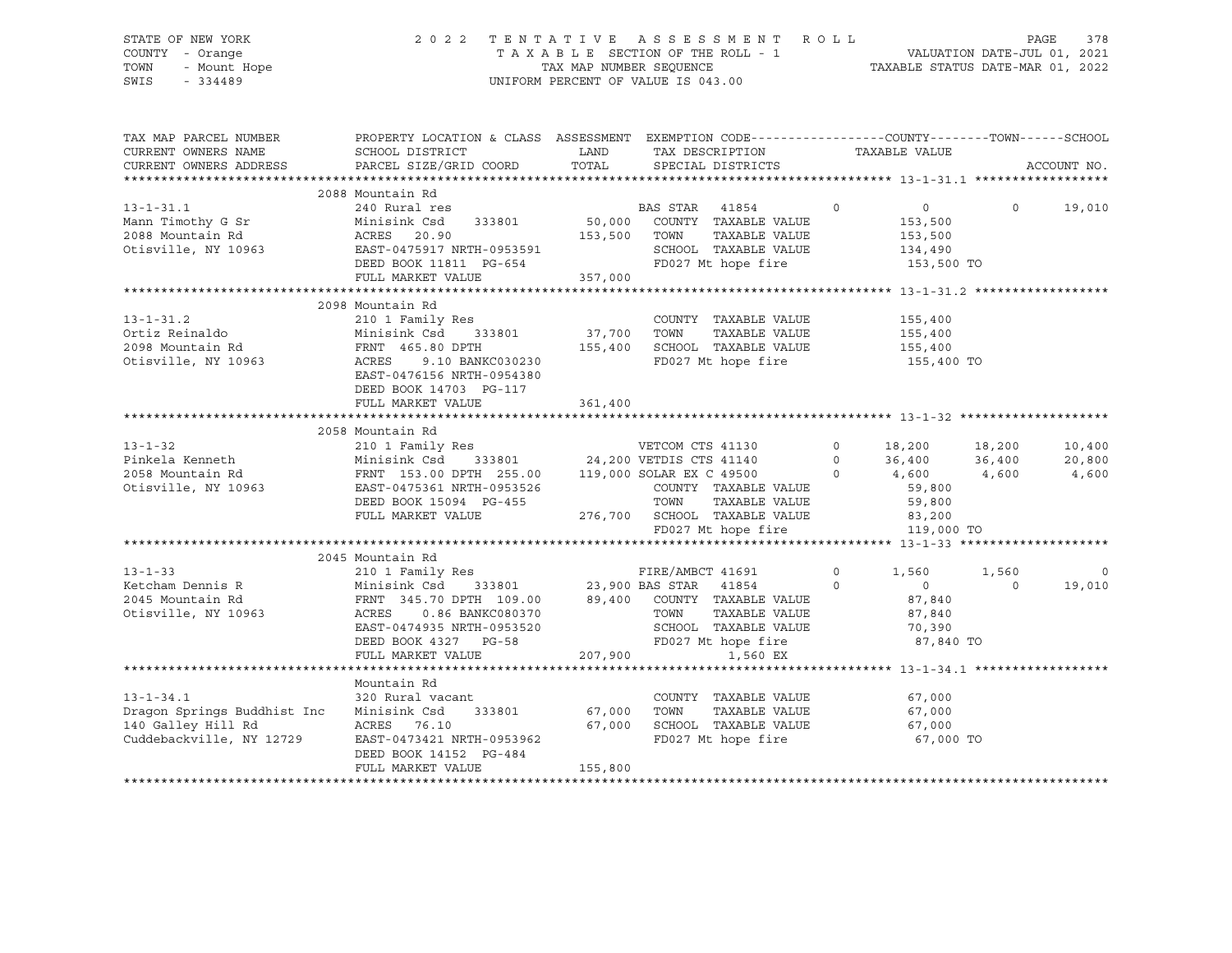# STATE OF NEW YORK 2 0 2 2 T E N T A T I V E A S S E S S M E N T R O L L PAGE 379 COUNTY - Orange T A X A B L E SECTION OF THE ROLL - 1 VALUATION DATE-JUL 01, 2021 TOWN - Mount Hope TAX MAP NUMBER SEQUENCE TAXABLE STATUS DATE-MAR 01, 2022 SWIS - 334489 UNIFORM PERCENT OF VALUE IS 043.00

| TAX MAP PARCEL NUMBER     | PROPERTY LOCATION & CLASS ASSESSMENT EXEMPTION CODE----------------COUNTY-------TOWN------SCHOOL |          |                              |                             |                   |
|---------------------------|--------------------------------------------------------------------------------------------------|----------|------------------------------|-----------------------------|-------------------|
| CURRENT OWNERS NAME       | SCHOOL DISTRICT                                                                                  | LAND     | TAX DESCRIPTION              | TAXABLE VALUE               |                   |
| CURRENT OWNERS ADDRESS    | PARCEL SIZE/GRID COORD                                                                           | TOTAL    | SPECIAL DISTRICTS            |                             | ACCOUNT NO.       |
|                           |                                                                                                  |          |                              |                             |                   |
|                           | 2077 Mountain Rd                                                                                 |          |                              |                             |                   |
| $13 - 1 - 36.1$           | 210 1 Family Res                                                                                 |          | COUNTY TAXABLE VALUE         | 83,800                      |                   |
| Country Hill Trust        | Minisink Csd<br>333801                                                                           | 41,600   | TOWN<br>TAXABLE VALUE        | 83,800                      |                   |
| PO Box 533                | ACRES<br>5.90                                                                                    | 83,800   | SCHOOL TAXABLE VALUE         | 83,800                      |                   |
| Otisville, NY 10963       | EAST-0475234 NRTH-0954161                                                                        |          | FD027 Mt hope fire           | 83,800 TO                   |                   |
|                           | DEED BOOK 14025 PG-1657                                                                          |          |                              |                             |                   |
|                           | FULL MARKET VALUE                                                                                | 194,900  |                              |                             |                   |
|                           |                                                                                                  |          |                              |                             |                   |
|                           | Mountain Rd                                                                                      |          |                              |                             |                   |
| $13 - 1 - 36.2$           | 312 Vac w/imprv                                                                                  |          | COUNTY TAXABLE VALUE         | 30,000                      |                   |
| Country Hill Trust        | Minisink Csd<br>333801                                                                           | 20,400   | TOWN<br>TAXABLE VALUE        | 30,000                      |                   |
| PO Box 533                | ACRES<br>4.20                                                                                    | 30,000   | SCHOOL TAXABLE VALUE         | 30,000                      |                   |
| Otisville, NY 10963       | EAST-0475495 NRTH-0953846                                                                        |          | FD027 Mt hope fire           | 30,000 TO                   |                   |
|                           | DEED BOOK 14025 PG-1657                                                                          |          |                              |                             |                   |
|                           | FULL MARKET VALUE                                                                                | 69,800   |                              |                             |                   |
|                           |                                                                                                  |          |                              |                             |                   |
|                           | Mountain Rd                                                                                      |          |                              |                             |                   |
| $13 - 1 - 37$             | 912 Forest s480a                                                                                 |          | FORESTLAND 47460             | 68,674<br>$\circ$<br>68,674 | 68,674            |
| Dimitrios Lymberis        | 333801<br>Minisink Csd                                                                           |          | 100,000 COUNTY TAXABLE VALUE | 60,126                      |                   |
| Tommy Giannopoulos        | ACRES 155.40                                                                                     | 128,800  | TOWN<br>TAXABLE VALUE        | 60,126                      |                   |
| 210 Industrial Pkwy       | EAST-0474254 NRTH-0955500                                                                        |          | SCHOOL TAXABLE VALUE         | 60,126                      |                   |
| Northvale, NJ 07647       | DEED BOOK 4965 PG-62                                                                             |          | FD027 Mt hope fire           | 128,800 TO                  |                   |
|                           | FULL MARKET VALUE                                                                                | 299,500  |                              |                             |                   |
| MAY BE SUBJECT TO PAYMENT |                                                                                                  |          |                              |                             |                   |
| UNDER RPTL480A UNTIL 2031 |                                                                                                  |          |                              |                             |                   |
|                           |                                                                                                  |          |                              |                             |                   |
|                           | 2167 Mountain Rd                                                                                 |          |                              |                             |                   |
| $13 - 1 - 38$             | 240 Rural res                                                                                    |          | COUNTY TAXABLE VALUE         | 493,000                     |                   |
| Chen Liang-Fu             | 333801 95,800 TOWN<br>Minisink Csd                                                               |          | TAXABLE VALUE                | 493,000                     |                   |
| 50-02 97th Pl             |                                                                                                  | 493,000  | SCHOOL TAXABLE VALUE         |                             |                   |
|                           | ACRES 136.30 BANKC230040                                                                         |          | FD027 Mt hope fire           | 493,000                     |                   |
| Corona, NY 11368          | EAST-0475355 NRTH-0956634                                                                        |          |                              | 493,000 TO                  |                   |
|                           | DEED BOOK 13417 PG-1070                                                                          |          |                              |                             |                   |
|                           | FULL MARKET VALUE                                                                                | 1146,500 |                              |                             |                   |
|                           |                                                                                                  |          |                              |                             |                   |
|                           | 65 Finchville Tpke                                                                               |          |                              |                             |                   |
| $13 - 1 - 40.1$           | 210 1 Family Res                                                                                 |          | ENH STAR 41834               | $\circ$<br>$\overline{0}$   | $\circ$<br>47,450 |
| Waselus Michael J         | Minisink Csd<br>333801                                                                           | 25,000   | COUNTY TAXABLE VALUE         | 152,500                     |                   |
| Thomas-Waselus Gisela     | Lt 1 Jones/Allen SM 9174 152,500                                                                 |          | TOWN<br>TAXABLE VALUE        | 152,500                     |                   |
| 65 Finchville Tpke        | ACRES<br>1.00                                                                                    |          | SCHOOL TAXABLE VALUE         | 105,050                     |                   |
| Otisville, NY 10963       | EAST-0478947 NRTH-0949803                                                                        |          | FD027 Mt hope fire           | 152,500 TO                  |                   |
|                           | DEED BOOK 4119 PG-179                                                                            |          |                              |                             |                   |
|                           | FULL MARKET VALUE                                                                                | 354,700  |                              |                             |                   |
|                           |                                                                                                  |          |                              |                             |                   |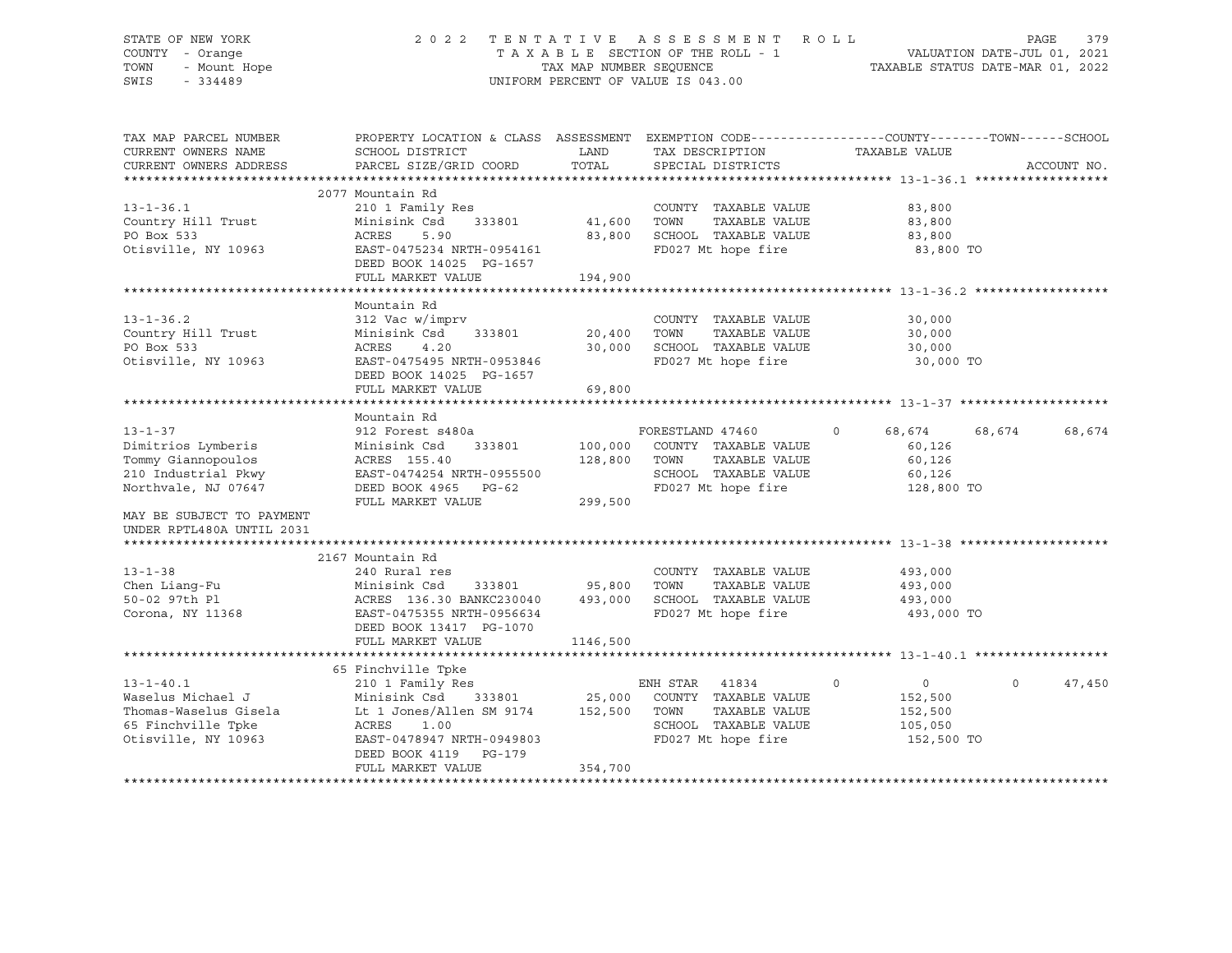| STATE OF NEW YORK<br>COUNTY - Orange<br>TOWN - Mount Hope<br>TOWN - Mount Hope<br>SWIS - 334489                                                                           |                                                                                                                                                                                                                                                                                                                                                                                                                                                                                                     |         | TENTATIVE ASSESSMENT ROLL<br>TAXABLE SECTION OF THE ROLL - 1 VALUATION DATE-JUL 01, 2021<br>TAX MAP NUMBER SEQUENCE TAXABLE STATUS DATE-MAR 01, 2022<br>2022 TENTATIVE ASSESSMENT ROLL<br>UNIFORM PERCENT OF VALUE IS 043.00 |                                                                                 |         |             |
|---------------------------------------------------------------------------------------------------------------------------------------------------------------------------|-----------------------------------------------------------------------------------------------------------------------------------------------------------------------------------------------------------------------------------------------------------------------------------------------------------------------------------------------------------------------------------------------------------------------------------------------------------------------------------------------------|---------|------------------------------------------------------------------------------------------------------------------------------------------------------------------------------------------------------------------------------|---------------------------------------------------------------------------------|---------|-------------|
| TAX MAP PARCEL NUMBER<br>CURRENT OWNERS NAME<br>CURRENT OWNERS ADDRESS                                                                                                    | PROPERTY LOCATION & CLASS ASSESSMENT EXEMPTION CODE----------------COUNTY-------TOWN------SCHOOL                                                                                                                                                                                                                                                                                                                                                                                                    |         |                                                                                                                                                                                                                              |                                                                                 |         | ACCOUNT NO. |
|                                                                                                                                                                           | 73 Finchville Tpke<br>EAST-0478777 NRTH-0949968<br>DEED BOOK 13636 PG-1081<br>FULL MARKET VALUE                                                                                                                                                                                                                                                                                                                                                                                                     | 431,200 |                                                                                                                                                                                                                              | $\overline{0}$<br>$\overline{0}$<br>185,400<br>185,400<br>166,390<br>185,400 TO | $\circ$ | 19,010      |
|                                                                                                                                                                           |                                                                                                                                                                                                                                                                                                                                                                                                                                                                                                     |         |                                                                                                                                                                                                                              |                                                                                 |         |             |
|                                                                                                                                                                           | 75 Finchville Tpke<br>13-1-40.3<br>Melton Wayne J<br>Minisink Csd 333801<br>Minisink Csd 333801<br>Minisink Csd 333801<br>Minisink Csd 333801<br>42,900 TOWN TAXABLE VALUE<br>TOWN TAXABLE VALUE<br>TAXABLE VALUE<br>195,000<br>195,000<br>195,000<br>210 1 Family Res<br>Mini<br>ACRES<br>5.30 BANKC080496<br>EAST-0478622 NRTH-0950138                                                                                                                                                            |         |                                                                                                                                                                                                                              |                                                                                 |         |             |
|                                                                                                                                                                           | DEED BOOK 13944 PG-433<br>FULL MARKET VALUE                                                                                                                                                                                                                                                                                                                                                                                                                                                         | 453,500 |                                                                                                                                                                                                                              |                                                                                 |         |             |
|                                                                                                                                                                           | 129 Finchville Tpke<br>$\begin{tabular}{lllllllllllll} \multicolumn{3.5}{lcll} \multicolumn{3.5}{lcll} \multicolumn{3.5}{lcll} \multicolumn{3.5}{lcll} \multicolumn{3.5}{lcll} \multicolumn{3.5}{lcll} \multicolumn{3.5}{lcll} \multicolumn{3.5}{lcll} \multicolumn{3.5}{lcll} \multicolumn{3.5}{lcll} \multicolumn{3.5}{lcll} \multicolumn{3.5}{lcll} \multicolumn{3.5}{lcll} \multicolumn{3.5}{lcll} \multicolumn{3.5}{lcll} \multicolumn{3.5}{lcl$<br>DEED BOOK 4810 PG-240<br>FULL MARKET VALUE | 378,600 |                                                                                                                                                                                                                              | 162,800 TO                                                                      | $\circ$ | 19,010      |
|                                                                                                                                                                           |                                                                                                                                                                                                                                                                                                                                                                                                                                                                                                     |         |                                                                                                                                                                                                                              |                                                                                 |         |             |
|                                                                                                                                                                           | 113 Finchville Tpke<br>13-1-41.2<br>Turnbull Jennifer<br>Turnbull Shawn T<br>Turnbull Shawn T<br>13 Birchwood Ln<br>13 Birchwood Ln<br>13 Birchwood Ln<br>13 Birchwood Ln<br>13 Birchwood Ln<br>13 Birchwood Ln<br>13 Birchwood Ln<br>13 Birchwood Ln<br>13 Birchwood Ln<br>13<br>DEED BOOK 14312 PG-1310                                                                                                                                                                                           |         |                                                                                                                                                                                                                              | 137,900<br>137,900<br>137,900<br>137,900 TO                                     |         |             |
|                                                                                                                                                                           | FULL MARKET VALUE                                                                                                                                                                                                                                                                                                                                                                                                                                                                                   | 320,700 |                                                                                                                                                                                                                              |                                                                                 |         |             |
|                                                                                                                                                                           |                                                                                                                                                                                                                                                                                                                                                                                                                                                                                                     |         |                                                                                                                                                                                                                              |                                                                                 |         |             |
| $13 - 1 - 41.3$<br>13-1-41.3<br>Otisville Sportsman Assn<br>PO Box 135<br>Otisville, NY 10963<br>ACRES 100.30<br>ACRES 100.30<br>PAST-047738<br>UNDER RPTL480A UNTIL 2031 | 121 Finchville Tpke<br>912 Forest s480a<br>MAY BE SUBJECT TO PAYMENT DEED BOOK 4735 PG-139<br>FULL MARKET VALUE                                                                                                                                                                                                                                                                                                                                                                                     | 88,400  | FORESTLAND 47460                                                                                                                                                                                                             | 20,400<br>$\circ$<br>17,600<br>17,600<br>17,600<br>38,000 TO                    | 20,400  | 20,400      |
|                                                                                                                                                                           |                                                                                                                                                                                                                                                                                                                                                                                                                                                                                                     |         |                                                                                                                                                                                                                              |                                                                                 |         |             |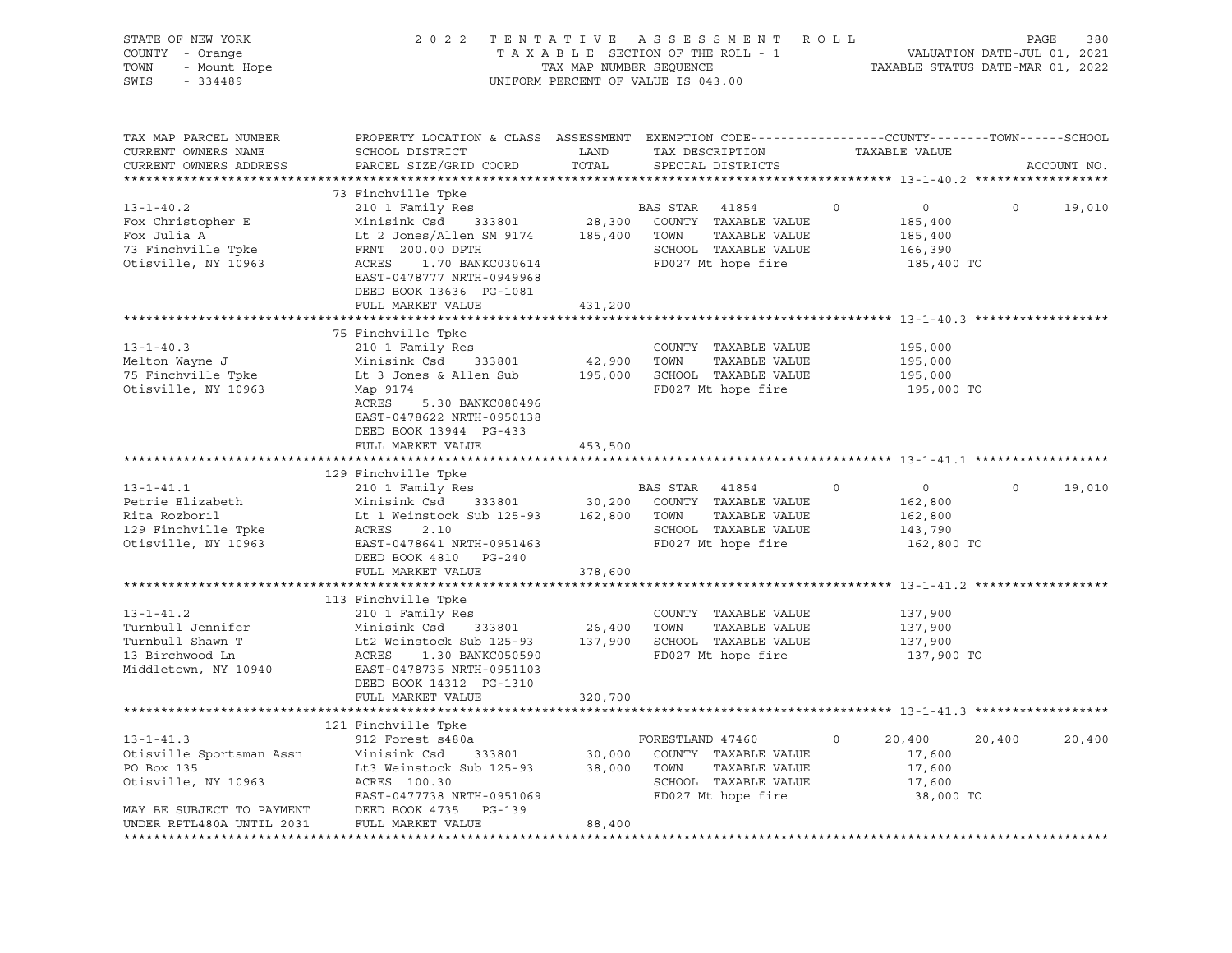| STATE OF NEW YORK<br>COUNTY - Orange<br>TOWN<br>- Mount Hope<br>SWIS<br>$-334489$            |                                                                                                                                                                                                     |                              | 2022 TENTATIVE ASSESSMENT ROLL<br>UNIFORM PERCENT OF VALUE IS 043.00                                                   |               |                                                               | PAGE    | 381         |
|----------------------------------------------------------------------------------------------|-----------------------------------------------------------------------------------------------------------------------------------------------------------------------------------------------------|------------------------------|------------------------------------------------------------------------------------------------------------------------|---------------|---------------------------------------------------------------|---------|-------------|
| TAX MAP PARCEL NUMBER<br>CURRENT OWNERS NAME<br>CURRENT OWNERS ADDRESS                       | PROPERTY LOCATION & CLASS ASSESSMENT EXEMPTION CODE---------------COUNTY-------TOWN-----SCHOOL<br>SCHOOL DISTRICT<br>PARCEL SIZE/GRID COORD TOTAL                                                   | LAND                         | TAX DESCRIPTION<br>SPECIAL DISTRICTS                                                                                   | TAXABLE VALUE |                                                               |         | ACCOUNT NO. |
|                                                                                              | 2050 Mountain Rd                                                                                                                                                                                    |                              |                                                                                                                        |               |                                                               |         |             |
| $13 - 1 - 42$<br>Fox Lisa<br>2050 Mountain Rd<br>Otisville, NY 10963                         | 210 1 Family Res<br>Minisink Csd<br>Lt 1 Bruce Enterprises 147,300 TOWN<br>Map 8395<br>ACRES<br>4.00 BANKC170031<br>EAST-0475385 NRTH-0953256<br>DEED BOOK 13916 PG-1214                            |                              | BAS STAR 41854<br>333801 37,500 COUNTY TAXABLE VALUE<br>TAXABLE VALUE<br>SCHOOL TAXABLE VALUE<br>FD027 Mt hope fire    | $\circ$       | $\overline{0}$<br>147,300<br>147,300<br>128,290<br>147,300 TO | $\circ$ | 19,010      |
|                                                                                              | FULL MARKET VALUE                                                                                                                                                                                   | 342,600                      |                                                                                                                        |               |                                                               |         |             |
| $13 - 1 - 43$<br>Chu Wendy<br>Ryan John M Jr<br>2038 Mountain Rd<br>Otisville, NY 10963      | 2038 Mountain Rd<br>210 1 Family Res<br>Minisink Csd<br>333801<br>Lt 2 Bruce Enterprises<br>Sub Map 8395<br>ACRES 19.30<br>EAST-0475782 NRTH-0952564<br>DEED BOOK 14911 PG-566<br>FULL MARKET VALUE | 50,000<br>135,000<br>314,000 | COUNTY TAXABLE VALUE<br>TOWN<br>TAXABLE VALUE<br>SCHOOL TAXABLE VALUE<br>FD027 Mt hope fire                            |               | 135,000<br>135,000<br>135,000<br>135,000 TO                   |         |             |
|                                                                                              | 2034 Mountain Rd                                                                                                                                                                                    |                              |                                                                                                                        |               |                                                               |         |             |
| $13 - 1 - 44$<br>Gessner Michael<br>Gessner Heike<br>2034 Mountain Rd<br>Otisville, NY 10963 | 210 1 Family Res<br>333801<br>Minisink Csd<br>Lt 3 Bruce Enterprises 186,000 TOWN<br>Sub Map 8395<br>ACRES<br>6.10<br>EAST-0475282 NRTH-0952716<br>DEED BOOK 4590 PG-120<br>FULL MARKET VALUE       | 432,600                      | BAS STAR 41854<br>41,800 COUNTY TAXABLE VALUE<br>TAXABLE VALUE<br>SCHOOL TAXABLE VALUE<br>FD027 Mt hope fire           | $\circ$       | $\overline{0}$<br>186,000<br>186,000<br>166,990<br>186,000 TO | $\circ$ | 19,010      |
|                                                                                              |                                                                                                                                                                                                     |                              |                                                                                                                        |               |                                                               |         |             |
| $13 - 1 - 45$<br>Caballero Yesenia Tapia<br>99 Mill Pond Rd<br>Otisville, NY 10963           | 99 Mill Pond Rd<br>210 1 Family Res<br>Minisink Csd 333801<br>Map 8983<br>ACRES 7.90<br>EAST-0480670 NRTH-0950927                                                                                   | 43,700<br>93,200             | COUNTY TAXABLE VALUE<br>TOWN<br>TAXABLE VALUE<br>SCHOOL TAXABLE VALUE<br>FD027 Mt hope fire                            |               | 93,200<br>93,200<br>93,200<br>93,200 TO                       |         |             |
|                                                                                              | DEED BOOK 14652 PG-1405<br>FULL MARKET VALUE                                                                                                                                                        | 216,700                      |                                                                                                                        |               |                                                               |         |             |
|                                                                                              |                                                                                                                                                                                                     |                              |                                                                                                                        |               |                                                               |         |             |
|                                                                                              | 105 Mill Pond Rd                                                                                                                                                                                    |                              |                                                                                                                        |               |                                                               |         |             |
| $13 - 1 - 46$<br>Ahlborn Leslie A<br>105 Mill Pond Rd<br>Otisville, NY 10963                 | 210 1 Family Res<br>Minisink Csd<br>333801<br>Map 8983<br>ACRES<br>1.10<br>EAST-0480784 NRTH-0951372<br>DEED BOOK 12985 PG-1628                                                                     | 25,100<br>203,300            | BAS STAR<br>41854<br>COUNTY<br>TAXABLE VALUE<br>TOWN<br>TAXABLE VALUE<br>SCHOOL<br>TAXABLE VALUE<br>FD027 Mt hope fire | 0             | 0<br>203,300<br>203,300<br>184,290<br>203,300 TO              | 0       | 19,010      |
|                                                                                              | FULL MARKET VALUE                                                                                                                                                                                   | 472,800                      |                                                                                                                        |               |                                                               |         |             |
|                                                                                              |                                                                                                                                                                                                     |                              |                                                                                                                        |               |                                                               |         |             |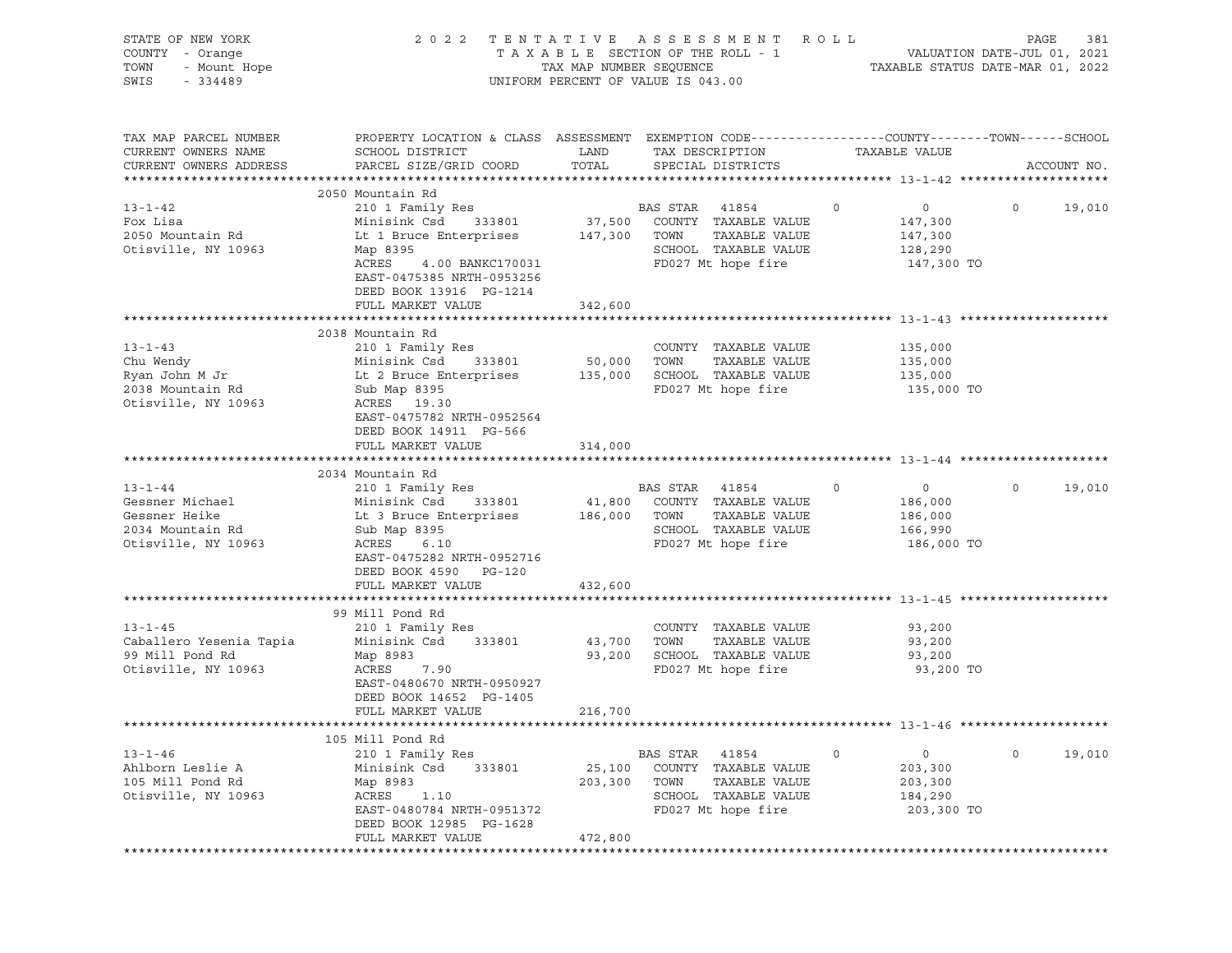| STATE OF NEW YORK<br>COUNTY - Orange<br>TOWN<br>- Mount Hope<br>SWIS<br>$-334489$                  | 2 0 2 2<br>ASSESSMENT<br>R O L L<br>TENTATIVE<br>TAXABLE SECTION OF THE ROLL - 1<br>TAX MAP NUMBER SEQUENCE<br>UNIFORM PERCENT OF VALUE IS 043.00                                                                             |                              |                  |                                                                                              |          | PAGE<br>382<br>VALUATION DATE-JUL 01, 2021<br>TAXABLE STATUS DATE-MAR 01, 2022 |          |             |  |
|----------------------------------------------------------------------------------------------------|-------------------------------------------------------------------------------------------------------------------------------------------------------------------------------------------------------------------------------|------------------------------|------------------|----------------------------------------------------------------------------------------------|----------|--------------------------------------------------------------------------------|----------|-------------|--|
| TAX MAP PARCEL NUMBER<br>CURRENT OWNERS NAME<br>CURRENT OWNERS ADDRESS<br>************************ | PROPERTY LOCATION & CLASS ASSESSMENT EXEMPTION CODE---------------COUNTY-------TOWN------SCHOOL<br>SCHOOL DISTRICT<br>PARCEL SIZE/GRID COORD                                                                                  | LAND<br>TOTAL                |                  | TAX DESCRIPTION<br>SPECIAL DISTRICTS                                                         |          | TAXABLE VALUE                                                                  |          | ACCOUNT NO. |  |
| $13 - 1 - 47$<br>Zocco Jacob J<br>73 Grange Rd<br>Otisville, NY 10963                              | 73 Grange Rd<br>210 1 Family Res<br>Minisink Csd 333801<br>Lt 1 Barlow Sub Map 9306 111,100<br>ACRES 1.70 BANKC210014<br>ACRES<br>1.70 BANKC210014<br>EAST-0482112 NRTH-0952836<br>DEED BOOK 13808 PG-44<br>FULL MARKET VALUE | 28,300<br>258,400            | BAS STAR<br>TOWN | 41854<br>COUNTY TAXABLE VALUE<br>TAXABLE VALUE<br>SCHOOL TAXABLE VALUE<br>FD027 Mt hope fire | $\circ$  | $\overline{0}$<br>111,100<br>111,100<br>92,090<br>111,100 TO                   | $\circ$  | 19,010      |  |
|                                                                                                    |                                                                                                                                                                                                                               |                              |                  |                                                                                              |          |                                                                                |          |             |  |
| $13 - 1 - 48$<br>MacIntosh Richard<br>MacIntosh Myrna I<br>65 Grange Rd<br>Otisville, NY 10963     | 65 Grange Rd<br>210 1 Family Res<br>Minisink Csd 333801<br>Lt 2 Barlow Sub Map 9306<br>ACRES<br>3.10 BANKC190321<br>EAST-0481994 NRTH-0952650<br>DEED BOOK 12386 PG-1549<br>FULL MARKET VALUE                                 | 35,700<br>172,500<br>401,200 | BAS STAR<br>TOWN | 41854<br>COUNTY TAXABLE VALUE<br>TAXABLE VALUE<br>SCHOOL TAXABLE VALUE<br>FD027 Mt hope fire | $\circ$  | $\overline{0}$<br>172,500<br>172,500<br>153,490<br>172,500 TO                  | $\circ$  | 19,010      |  |
|                                                                                                    |                                                                                                                                                                                                                               |                              |                  |                                                                                              |          |                                                                                |          |             |  |
| $13 - 1 - 49$<br>Mao Feng Ta<br>Fang Wen Ying<br>51 Grange Rd<br>Otisville, NY 10963               | 51 Grange Rd<br>210 1 Family Res<br>Minisink Csd 333801<br>Lt 3 Barlow Sub Map 9306<br>ACRES<br>1.30<br>EAST-0481945 NRTH-0952422<br>DEED BOOK 14299 PG-345                                                                   | 26,400                       | TOWN             | COUNTY TAXABLE VALUE<br>TAXABLE VALUE<br>200,000 SCHOOL TAXABLE VALUE<br>FD027 Mt hope fire  |          | 200,000<br>200,000<br>200,000<br>200,000 TO                                    |          |             |  |
|                                                                                                    | FULL MARKET VALUE                                                                                                                                                                                                             | 465,100                      |                  |                                                                                              |          |                                                                                |          |             |  |
| $13 - 1 - 50$<br>Kelly Brian<br>Kelly Marlene<br>47 Grange Rd<br>Otisville, NY 10963               | 47 Grange Rd<br>210 1 Family Res<br>Minisink Csd<br>333801<br>Lt 4 Barlow Sub Map 9306<br>ACRES<br>1.10<br>EAST-0481867 NRTH-0952270<br>DEED BOOK 5578<br>PG-288                                                              | 25,500<br>130,300 TOWN       | BAS STAR         | 41854<br>COUNTY TAXABLE VALUE<br>TAXABLE VALUE<br>SCHOOL TAXABLE VALUE<br>FD027 Mt hope fire | $\Omega$ | $\overline{0}$<br>130,300<br>130,300<br>111,290<br>130,300 TO                  | $\Omega$ | 19,010      |  |
|                                                                                                    | FULL MARKET VALUE                                                                                                                                                                                                             | 303,000                      |                  |                                                                                              |          |                                                                                |          |             |  |
|                                                                                                    |                                                                                                                                                                                                                               |                              |                  |                                                                                              |          |                                                                                |          |             |  |
| $13 - 1 - 51.2$<br>Somarelli Kevin L<br>Brighton Toni<br>PO Box 70<br>Middletown, NY 10940         | 39 Grange Rd<br>210 1 Family Res<br>Minisink Csd 333801<br>Pt Lot 5 Map 9306<br>Parcel Map 117-01<br>ACRES 14.80 BANKN140687<br>EAST-0481372 NRTH-0952496<br>DEED BOOK 13278 PG-1532                                          | 53,500<br>255,500            | BAS STAR<br>TOWN | 41854<br>COUNTY TAXABLE VALUE<br>TAXABLE VALUE<br>SCHOOL TAXABLE VALUE<br>FD027 Mt hope fire | $\circ$  | $\overline{0}$<br>255,500<br>255,500<br>236,490<br>255,500 TO                  | $\circ$  | 19,010      |  |
|                                                                                                    | FULL MARKET VALUE                                                                                                                                                                                                             | 594,200                      |                  |                                                                                              |          |                                                                                |          |             |  |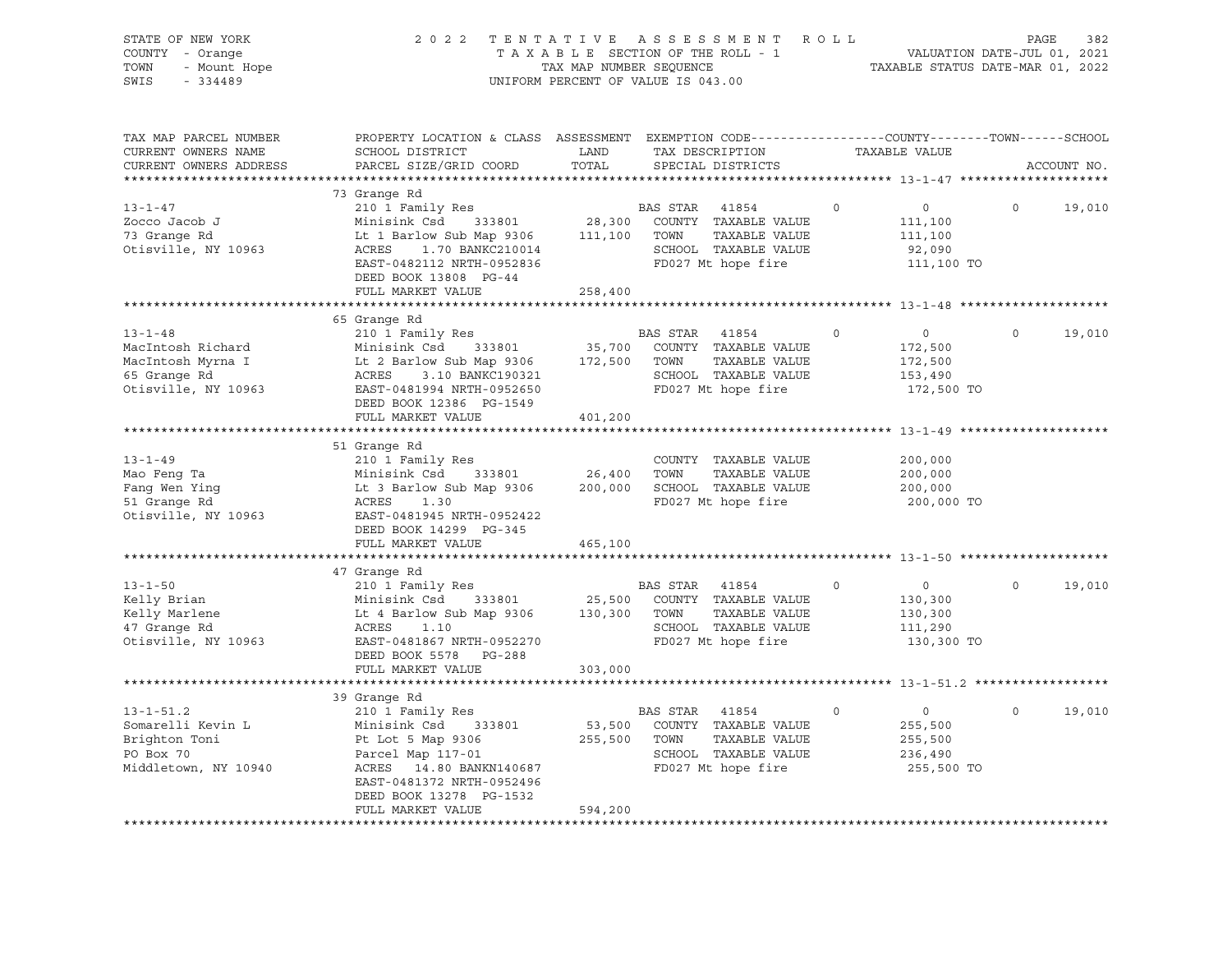| STATE OF NEW YORK<br>COUNTY - Orange<br>TOWN<br>- Mount Hope<br>SWIS<br>$-334489$               | 2 0 2 2                                                                                                                                                                                                     |               | TENTATIVE ASSESSMENT ROLL<br>TAXABLE SECTION OF THE ROLL - 1<br>TAXABLE SECTION OF THE ROLL - 1<br>TAXABLE STATUS DATE-MAR 01, 2022<br>UNIFORM PERCENT OF VALUE IS 043.00 |                     |                                                                           | PAGE               | 383             |
|-------------------------------------------------------------------------------------------------|-------------------------------------------------------------------------------------------------------------------------------------------------------------------------------------------------------------|---------------|---------------------------------------------------------------------------------------------------------------------------------------------------------------------------|---------------------|---------------------------------------------------------------------------|--------------------|-----------------|
| TAX MAP PARCEL NUMBER<br>CURRENT OWNERS NAME<br>CURRENT OWNERS ADDRESS                          | PROPERTY LOCATION & CLASS ASSESSMENT EXEMPTION CODE----------------COUNTY-------TOWN-----SCHOOL<br>SCHOOL DISTRICT<br>PARCEL SIZE/GRID COORD                                                                | LAND<br>TOTAL | TAX DESCRIPTION TAXABLE VALUE<br>SPECIAL DISTRICTS                                                                                                                        |                     |                                                                           |                    | ACCOUNT NO.     |
| $13 - 1 - 52$<br>Moeller Ernest<br>Moeller Nancy<br>31 Grange Rd<br>Otisville, NY 10963         | 31 Grange Rd<br>210 1 Family Res<br>333801 25,500<br>Minisink Csd<br>Lt 6 Barlow Sub Map 9306 147,600<br>ACRES 1.10<br>ACRES<br>1.10<br>EAST-0481710 NRTH-0951923<br>FULL MARKET VALUE                      | 343,300       | BAS STAR 41854<br>COUNTY TAXABLE VALUE<br>TAXABLE VALUE<br>TOWN<br>SCHOOL TAXABLE VALUE<br>FD027 Mt hope fire                                                             | $\circ$             | $\overline{0}$<br>147,600<br>147,600<br>128,590<br>147,600 TO             | $\Omega$           | 19,010          |
|                                                                                                 |                                                                                                                                                                                                             |               |                                                                                                                                                                           |                     |                                                                           |                    |                 |
| $13 - 1 - 53$<br>Doles Louise<br>23 Grange Rd<br>Otisville, NY 10963                            | 23 Grange Rd<br>210 1 Family Res<br>333801 25,500<br>Minisink Csd<br>Lt 7 Barlow Sub Map 9306<br>ACRES<br>1.10<br>EAST-0481622 NRTH-0951787<br>DEED BOOK 12400 PG-1592                                      | 161,500       | ENH STAR 41834<br>COUNTY TAXABLE VALUE<br>TAXABLE VALUE<br>TOWN<br>SCHOOL TAXABLE VALUE<br>FD027 Mt hope fire                                                             | $\circ$             | $\overline{0}$<br>161,500<br>161,500<br>114,050<br>161,500 TO             | $\Omega$           | 47,450          |
|                                                                                                 | FULL MARKET VALUE                                                                                                                                                                                           | 375,600       |                                                                                                                                                                           |                     |                                                                           |                    |                 |
|                                                                                                 |                                                                                                                                                                                                             |               |                                                                                                                                                                           |                     |                                                                           |                    |                 |
| $13 - 1 - 54$<br>Ohneghian Kenneth M<br>Ohneghian Marion<br>19 Grange Rd<br>Otisville, NY 10963 | 19 Grange Rd<br>210 1 Family Res<br>Minisink Csd<br>Lt 8 Barlow Sub Map 9306 142,200<br>ACRES 1.10 BANKN140687<br>EAST-0481558 NRTH-0951645<br>DEED BOOK 4063 PG-217<br>FULL MARKET VALUE                   | 330,700       | VETWAR CTS 41120<br>333801 25,500 ENH STAR 41834<br>COUNTY TAXABLE VALUE<br>TAXABLE VALUE<br>TOWN<br>SCHOOL TAXABLE VALUE<br>FD027 Mt hope fire                           | $\circ$<br>$\Omega$ | 10,920<br>$0 \qquad \qquad$<br>131,280<br>131,280<br>88,510<br>142,200 TO | 10,920<br>$\Omega$ | 6,240<br>47,450 |
|                                                                                                 |                                                                                                                                                                                                             |               |                                                                                                                                                                           |                     |                                                                           |                    |                 |
| $13 - 1 - 55$<br>Qiu Shun Li<br>9 Grange Rd<br>Otisville, NY 10963                              | 9 Grange Rd<br>210 1 Family Res<br>Minisink Csd<br>333801 25,900<br>Lt 9 Barlow Sub Map 9306<br>ACRES<br>1.20<br>EAST-0481475 NRTH-0951517<br>DEED BOOK 13203 PG-201                                        | 160,000       | COUNTY TAXABLE VALUE<br>TOWN<br>TAXABLE VALUE<br>SCHOOL TAXABLE VALUE<br>FD027 Mt hope fire                                                                               |                     | 160,000<br>160,000<br>160,000<br>160,000 TO                               |                    |                 |
|                                                                                                 | FULL MARKET VALUE                                                                                                                                                                                           | 372,100       |                                                                                                                                                                           |                     |                                                                           |                    |                 |
| $13 - 1 - 56$<br>Bertuccio Thomas<br>3 Grange Rd<br>Otisville, NY 10963                         | 3 Grange Rd<br>210 1 Family Res<br>333801 28,300<br>Minisink Csd<br>Lt 10 Barlow Sub Map 9306 145,400<br>ACRES 1.70 BANKC061339<br>EAST-0481395 NRTH-0951345<br>DEED BOOK 13892 PG-358<br>FULL MARKET VALUE | 338,100       | COUNTY TAXABLE VALUE<br>TOWN<br>TAXABLE VALUE<br>SCHOOL TAXABLE VALUE<br>FD027 Mt hope fire                                                                               |                     | 145,400<br>145,400<br>145,400<br>145,400 TO                               |                    |                 |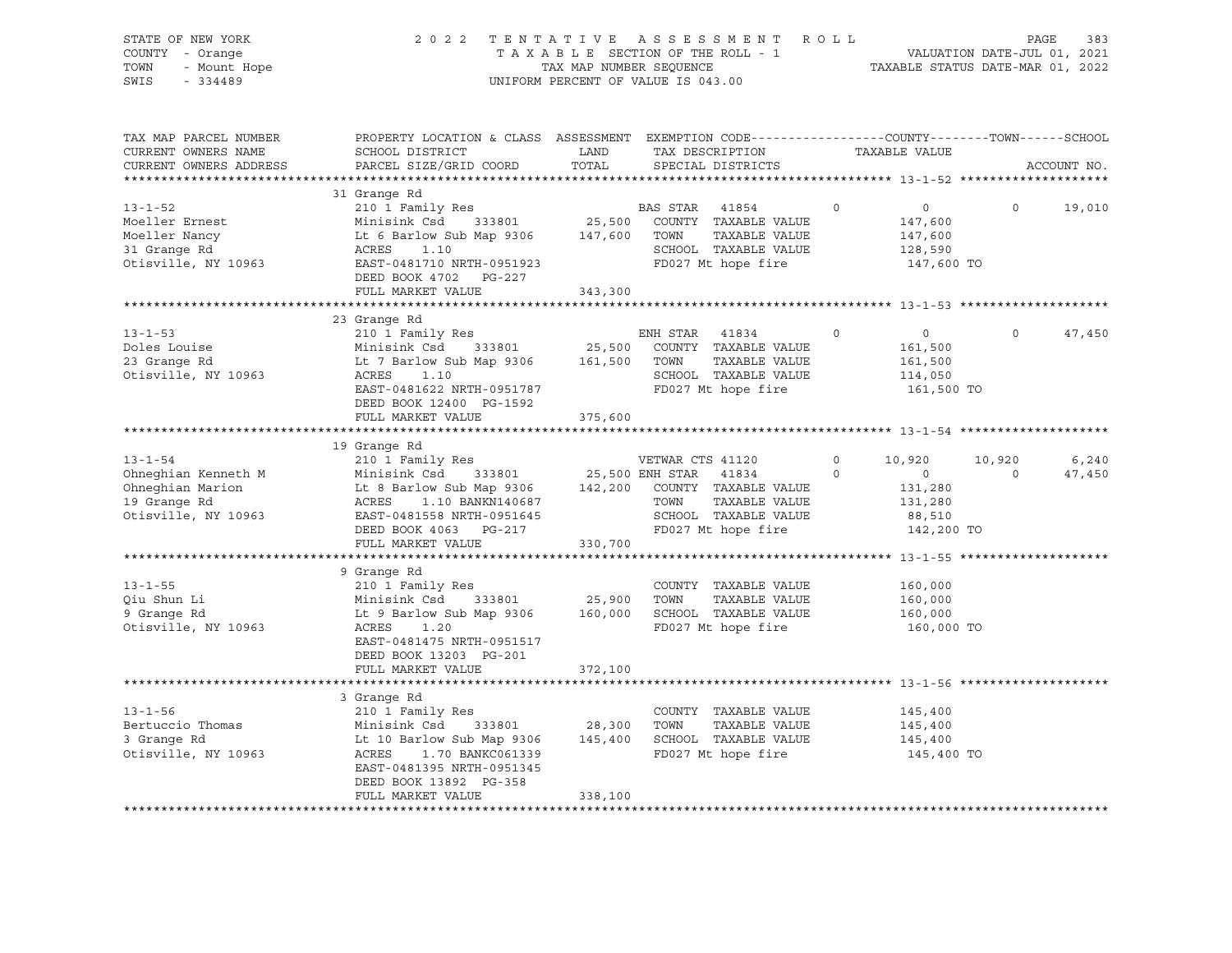| STATE OF NEW YORK<br>OF NEW YORK<br>I - Orange<br>- Mount Hope<br>Address Cardon<br>COUNTY - Orange<br>TOWN<br>SWIS | 2022 TENTATIVE ASSESSMENT ROLL<br>UNIFORM PERCENT OF VALUE IS 043.00                                                                                                                                 | PAGE<br>384<br>TAXABLE SECTION OF THE ROLL - 1<br>TAXABLE STATUS DATE-JUL 01, 2021<br>TAXABLE STATUS DATE-MAR 01, 2022 |                                                                                                                                   |                                                                                               |                                        |                                     |
|---------------------------------------------------------------------------------------------------------------------|------------------------------------------------------------------------------------------------------------------------------------------------------------------------------------------------------|------------------------------------------------------------------------------------------------------------------------|-----------------------------------------------------------------------------------------------------------------------------------|-----------------------------------------------------------------------------------------------|----------------------------------------|-------------------------------------|
| TAX MAP PARCEL NUMBER<br>CURRENT OWNERS NAME<br>CURRENT OWNERS ADDRESS                                              | PROPERTY LOCATION & CLASS ASSESSMENT EXEMPTION CODE----------------COUNTY-------TOWN------SCHOOL<br>SCHOOL DISTRICT<br>PARCEL SIZE/GRID COORD                                                        | LAND<br>TOTAL                                                                                                          | TAX DESCRIPTION<br>SPECIAL DISTRICTS                                                                                              | TAXABLE VALUE                                                                                 |                                        | ACCOUNT NO.                         |
| $13 - 1 - 57$<br>Liu I Hui<br>Hung Hui Wen<br>94 Mill Pond Rd<br>Otisville, NY 10963                                | 94 Mill Pond Rd<br>210 1 Family Res<br>Minisink Csd<br>Lt 11 Barlow Sub Map 9306<br>ACRES<br>8.00<br>EAST-0481228 NRTH-0951833<br>DEED BOOK 14386 PG-1190<br>FULL MARKET VALUE                       | 333801 43,800 TOWN<br>374,400                                                                                          | COUNTY TAXABLE VALUE<br>TAXABLE VALUE<br>161,000 SCHOOL TAXABLE VALUE<br>FD027 Mt hope fire                                       | 161,000<br>161,000<br>161,000<br>161,000 TO                                                   |                                        |                                     |
|                                                                                                                     |                                                                                                                                                                                                      |                                                                                                                        |                                                                                                                                   |                                                                                               |                                        |                                     |
| $13 - 1 - 58$<br>Minga Luis F<br>Minga Juliet<br>134 Mill Pond Rd<br>Otisville, NY 10963                            | 134 Mill Pond Rd<br>210 1 Family Res<br>Minisink Csd 333801 41,000 TOWN<br>-------<br>EAST-0480513 NRTH-0952156<br>DEED BOOK 14728 PG-1771<br>FULL MARKET VALUE                                      | 351,900                                                                                                                | COUNTY TAXABLE VALUE<br>TAXABLE VALUE<br>FD027 Mt hope fire                                                                       | 151,300<br>151,300<br>151,300<br>151,300 TO                                                   |                                        |                                     |
|                                                                                                                     |                                                                                                                                                                                                      |                                                                                                                        |                                                                                                                                   |                                                                                               |                                        |                                     |
| $13 - 1 - 60.12$<br>182 Brady Ave LLC<br>182 Brady Ave<br>Hawthorne, NY 10532                                       | 238 Finchville Tpke<br>112 Dairy farm<br>Minisink Csd 333801 70,000 TOWN<br>Lot3 Weinstock & Clair<br>Resub Map 284-99<br>ACRES 41.90<br>EAST-0479776 NRTH-0953085<br>DEED BOOK 11620 PG-636         |                                                                                                                        | COUNTY TAXABLE VALUE<br>TAXABLE VALUE<br>162,900 SCHOOL TAXABLE VALUE<br>FD027 Mt hope fire                                       | 162,900<br>162,900<br>162,900<br>162,900 TO                                                   |                                        |                                     |
|                                                                                                                     | FULL MARKET VALUE                                                                                                                                                                                    | 378,800                                                                                                                |                                                                                                                                   |                                                                                               |                                        |                                     |
| $13 - 1 - 61.1$<br>Kowalczik James<br>Kowalczik Susan<br>187 Finchville Tpke<br>Otisville, NY 10963                 | 187 Finchville Tpke<br>240 Rural res<br>240 Rural res<br>Minisink Csd 333801 92,900 FARM BLDG 41700<br>Lot 1A Kowalczik<br>Sub Map 143-20<br>ACRES 63.70<br>ACRES 63.70<br>EAST-0477887 NRTH-0953585 |                                                                                                                        | VETWAR CTS 41120<br>376,400 AGDISTRICT 41720<br>$\overline{a}$<br>BAS STAR 41854<br>COUNTY TAXABLE VALUE<br>TOWN<br>TAXABLE VALUE | $\circ$<br>10,920<br>40,800<br>$\circ$<br>$\circ$<br>50,983<br>$\sim$ 0<br>273,697<br>273,697 | 10,920<br>40,800<br>50,983<br>$\Omega$ | 6,240<br>40,800<br>50,983<br>19,010 |
| MAY BE SUBJECT TO PAYMENT<br>UNDER AGDIST LAW TIL 2029                                                              | DEED BOOK 4767 PG-224<br>FULL MARKET VALUE                                                                                                                                                           |                                                                                                                        | SCHOOL TAXABLE VALUE<br>875,300 FD027 Mt hope fire                                                                                | 259,367<br>325,417 TO                                                                         |                                        |                                     |
|                                                                                                                     |                                                                                                                                                                                                      |                                                                                                                        | 50,983 EX                                                                                                                         |                                                                                               |                                        |                                     |
|                                                                                                                     | Finchville Tpke                                                                                                                                                                                      |                                                                                                                        |                                                                                                                                   |                                                                                               |                                        |                                     |
| $13 - 1 - 61.2$<br>Kowalczik James<br>Kowalczik Susan<br>187 Finchville Tpke<br>Otisville, NY 10963                 | 120 Field crops<br>Minisink Csd<br>333801<br>Lot 2 Kowalczik<br>Sub Map 143-20<br>ACRES<br>39.90<br>EAST-0477544 NRTH-0952735                                                                        | 92,500<br>92,500                                                                                                       | AGDISTRICT 41720<br>COUNTY TAXABLE VALUE<br>TOWN<br>TAXABLE VALUE<br>SCHOOL TAXABLE VALUE<br>FD027 Mt hope fire<br>64,466 EX      | $\Omega$<br>64,466<br>28,034<br>28,034<br>28,034<br>28,034 TO                                 | 64,466                                 | 64,466                              |
| MAY BE SUBJECT TO PAYMENT<br>UNDER RPTL483 UNTIL 2029                                                               | DEED BOOK 4767<br>PG-224<br>FULL MARKET VALUE                                                                                                                                                        | 215,100                                                                                                                |                                                                                                                                   |                                                                                               |                                        |                                     |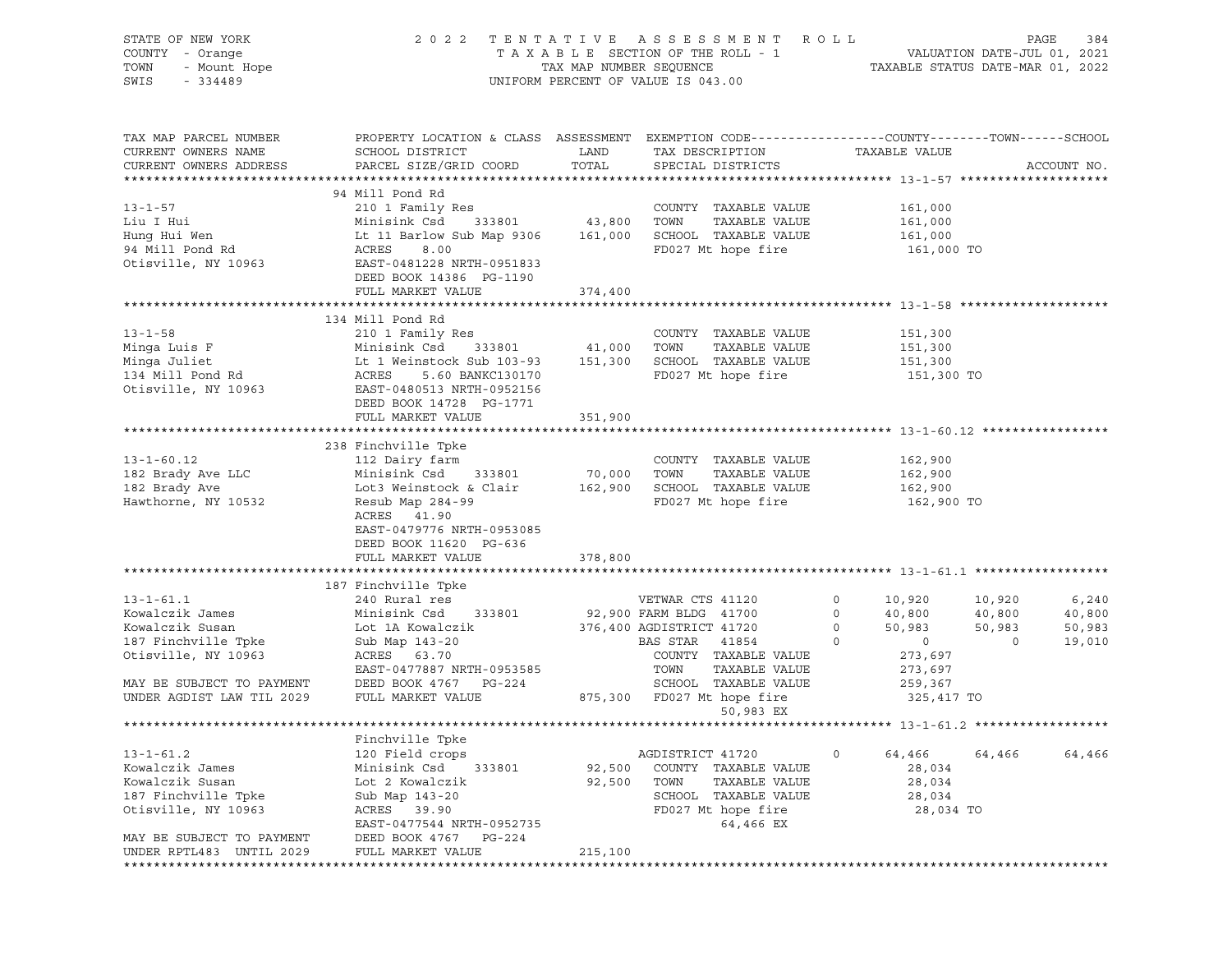| PROPERTY LOCATION & CLASS ASSESSMENT EXEMPTION CODE----------------COUNTY-------TOWN-----SCHOOL<br>TAX MAP PARCEL NUMBER<br>CURRENT OWNERS NAME<br>SCHOOL DISTRICT<br>LAND<br>TAX DESCRIPTION<br>TAXABLE VALUE<br>TOTAL<br>CURRENT OWNERS ADDRESS<br>PARCEL SIZE/GRID COORD<br>SPECIAL DISTRICTS<br>ACCOUNT NO.<br>Finchville Tpke<br>$13 - 1 - 61.3$<br>120 Field crops<br>AGDISTRICT 41720 0<br>44,464 44,464 44,464<br>Minisink Csd 333801 47,000<br>COUNTY TAXABLE VALUE<br>Kowalczik James<br>2,536<br>47,000 TOWN<br>Kowalczik Susan<br>Lot 1B Kowalczik<br>TAXABLE VALUE<br>2,536<br>187 Finchville Tpke<br>SCHOOL TAXABLE VALUE<br>Sub Map 143-20<br>2,536<br>Otisville, NY 10963<br>ACRES 9.50<br>FD027 Mt hope fire<br>2,536 TO<br>44,464 EX<br>EAST-0478474 NRTH-0952327<br>MAY BE SUBJECT TO PAYMENT<br>DEED BOOK 4767 PG-224<br>UNDER RPTL483 UNTIL 2029<br>FULL MARKET VALUE<br>109,300<br>2021 Mountain Rd<br>$13 - 1 - 62$<br>240 Rural res<br>VETWAR CTS 41120<br>$0 \qquad \qquad$<br>10,920<br>10,920<br>6,240<br>Minisink Csd 333801 26,600 AGED<br>41800 0<br>Dodd Jerri<br>91,890 91,890<br>94,230<br>194,700 ENH STAR 41834<br>$\overline{0}$<br>$\overline{0}$<br>2021 Mountain Rd<br>Map 191-95<br>95<br>9.00<br>$\overline{0}$<br>47,450<br>91,890<br>COUNTY TAXABLE VALUE<br>Otisville, NY 10963<br>ACRES<br>EAST-0474374 NRTH-0953152<br>TOWN<br>TAXABLE VALUE<br>91,890<br>DEED BOOK 5235 PG-292<br>SCHOOL TAXABLE VALUE<br>46,780<br>FULL MARKET VALUE<br>452,800 FD027 Mt hope fire<br>194,700 TO<br>2020 Mountain Rd<br>$13 - 1 - 63$<br>$\circ$<br>$\overline{0}$<br>$\circ$<br>19,010<br>13-1-63<br>Martin Frank Minisink Csd 333801 30,200 COUNTY TAXABLE VALUE<br>Martin Susan Lt 2 Martin SM 191-95 136,600 TOWN TAXABLE VALUE<br>2020 Mountain Rd ACRES 2.10 BANKC130170 SCHOOL TAXABLE VALUE<br>2020 Mountain Rd ACRES 2.1<br>136,600<br>136,600<br>SCHOOL TAXABLE VALUE<br>117,590<br>136,600 TO<br>DEED BOOK 4352 PG-227<br>FULL MARKET VALUE<br>317,700<br>129 Mill Pond Rd<br>210 1 Family Res<br>BAS STAR 41854<br>$13 - 1 - 64$<br>$\sim$ 0<br>$\overline{0}$<br>$\Omega$<br>19,010<br>Fisher Michael<br>333801 45,700 COUNTY TAXABLE VALUE<br>Minisink Csd<br>174,100<br>Lt 1 Rosendahl & Sons<br>174,100 TOWN<br>TAXABLE VALUE<br>Fisher Wendy<br>174,100<br>129 Mill Pond Rd<br>SCHOOL TAXABLE VALUE<br>Map 275-96<br>155,090<br>9.80 BANKC170030<br>FD027 Mt hope fire<br>Otisville, NY 10963<br>ACRES<br>174,100 TO<br>EAST-0480259 NRTH-0951206<br>DEED BOOK 5047 PG-15<br>FULL MARKET VALUE<br>404,900<br>133 Mill Pond Rd<br>210 1 Family Res<br>$13 - 1 - 65$<br>COUNTY TAXABLE VALUE<br>175,600<br>Lynch William<br>Minisink Csd<br>333801<br>26,900<br>TOWN<br>TAXABLE VALUE<br>175,600<br>Lynch Jennifer<br>SCHOOL TAXABLE VALUE<br>Lt 2 Rosendahl & Sons<br>175,600<br>175,600<br>133 Mill Pond Rd<br>FD027 Mt hope fire<br>Map 275-96<br>175,600 TO<br>Otisville, NY 10963<br>ACRES<br>1.40 BANKN140687<br>EAST-0480128 NRTH-0951715<br>DEED BOOK 11729 PG-14<br>FULL MARKET VALUE<br>408,400 | STATE OF NEW YORK<br>COUNTY - Orange<br>JF NEW YORK<br>- Orange<br>- Mount Hope<br>- Adoa<br>TOWN<br>SWIS |  | 2022 TENTATIVE ASSESSMENT ROLL<br>TAXABLE SECTION OF THE ROLL - 1<br>TAXABLE SECTION OF THE ROLL - 1<br>TAXABLE STATUS DATE-MAR 01, 2022<br>UNIFORM PERCENT OF VALUE IS 043.00 |  | PAGE<br>385 |
|----------------------------------------------------------------------------------------------------------------------------------------------------------------------------------------------------------------------------------------------------------------------------------------------------------------------------------------------------------------------------------------------------------------------------------------------------------------------------------------------------------------------------------------------------------------------------------------------------------------------------------------------------------------------------------------------------------------------------------------------------------------------------------------------------------------------------------------------------------------------------------------------------------------------------------------------------------------------------------------------------------------------------------------------------------------------------------------------------------------------------------------------------------------------------------------------------------------------------------------------------------------------------------------------------------------------------------------------------------------------------------------------------------------------------------------------------------------------------------------------------------------------------------------------------------------------------------------------------------------------------------------------------------------------------------------------------------------------------------------------------------------------------------------------------------------------------------------------------------------------------------------------------------------------------------------------------------------------------------------------------------------------------------------------------------------------------------------------------------------------------------------------------------------------------------------------------------------------------------------------------------------------------------------------------------------------------------------------------------------------------------------------------------------------------------------------------------------------------------------------------------------------------------------------------------------------------------------------------------------------------------------------------------------------------------------------------------------------------------------------------------------------------------------------------------------------------------------------------------------------------------------------------------------------------------------------------------------------------------------------------------------------------------------------------------|-----------------------------------------------------------------------------------------------------------|--|--------------------------------------------------------------------------------------------------------------------------------------------------------------------------------|--|-------------|
|                                                                                                                                                                                                                                                                                                                                                                                                                                                                                                                                                                                                                                                                                                                                                                                                                                                                                                                                                                                                                                                                                                                                                                                                                                                                                                                                                                                                                                                                                                                                                                                                                                                                                                                                                                                                                                                                                                                                                                                                                                                                                                                                                                                                                                                                                                                                                                                                                                                                                                                                                                                                                                                                                                                                                                                                                                                                                                                                                                                                                                                          |                                                                                                           |  |                                                                                                                                                                                |  |             |
|                                                                                                                                                                                                                                                                                                                                                                                                                                                                                                                                                                                                                                                                                                                                                                                                                                                                                                                                                                                                                                                                                                                                                                                                                                                                                                                                                                                                                                                                                                                                                                                                                                                                                                                                                                                                                                                                                                                                                                                                                                                                                                                                                                                                                                                                                                                                                                                                                                                                                                                                                                                                                                                                                                                                                                                                                                                                                                                                                                                                                                                          |                                                                                                           |  |                                                                                                                                                                                |  |             |
|                                                                                                                                                                                                                                                                                                                                                                                                                                                                                                                                                                                                                                                                                                                                                                                                                                                                                                                                                                                                                                                                                                                                                                                                                                                                                                                                                                                                                                                                                                                                                                                                                                                                                                                                                                                                                                                                                                                                                                                                                                                                                                                                                                                                                                                                                                                                                                                                                                                                                                                                                                                                                                                                                                                                                                                                                                                                                                                                                                                                                                                          |                                                                                                           |  |                                                                                                                                                                                |  |             |
|                                                                                                                                                                                                                                                                                                                                                                                                                                                                                                                                                                                                                                                                                                                                                                                                                                                                                                                                                                                                                                                                                                                                                                                                                                                                                                                                                                                                                                                                                                                                                                                                                                                                                                                                                                                                                                                                                                                                                                                                                                                                                                                                                                                                                                                                                                                                                                                                                                                                                                                                                                                                                                                                                                                                                                                                                                                                                                                                                                                                                                                          |                                                                                                           |  |                                                                                                                                                                                |  |             |
|                                                                                                                                                                                                                                                                                                                                                                                                                                                                                                                                                                                                                                                                                                                                                                                                                                                                                                                                                                                                                                                                                                                                                                                                                                                                                                                                                                                                                                                                                                                                                                                                                                                                                                                                                                                                                                                                                                                                                                                                                                                                                                                                                                                                                                                                                                                                                                                                                                                                                                                                                                                                                                                                                                                                                                                                                                                                                                                                                                                                                                                          |                                                                                                           |  |                                                                                                                                                                                |  |             |
|                                                                                                                                                                                                                                                                                                                                                                                                                                                                                                                                                                                                                                                                                                                                                                                                                                                                                                                                                                                                                                                                                                                                                                                                                                                                                                                                                                                                                                                                                                                                                                                                                                                                                                                                                                                                                                                                                                                                                                                                                                                                                                                                                                                                                                                                                                                                                                                                                                                                                                                                                                                                                                                                                                                                                                                                                                                                                                                                                                                                                                                          |                                                                                                           |  |                                                                                                                                                                                |  |             |
|                                                                                                                                                                                                                                                                                                                                                                                                                                                                                                                                                                                                                                                                                                                                                                                                                                                                                                                                                                                                                                                                                                                                                                                                                                                                                                                                                                                                                                                                                                                                                                                                                                                                                                                                                                                                                                                                                                                                                                                                                                                                                                                                                                                                                                                                                                                                                                                                                                                                                                                                                                                                                                                                                                                                                                                                                                                                                                                                                                                                                                                          |                                                                                                           |  |                                                                                                                                                                                |  |             |
|                                                                                                                                                                                                                                                                                                                                                                                                                                                                                                                                                                                                                                                                                                                                                                                                                                                                                                                                                                                                                                                                                                                                                                                                                                                                                                                                                                                                                                                                                                                                                                                                                                                                                                                                                                                                                                                                                                                                                                                                                                                                                                                                                                                                                                                                                                                                                                                                                                                                                                                                                                                                                                                                                                                                                                                                                                                                                                                                                                                                                                                          |                                                                                                           |  |                                                                                                                                                                                |  |             |
|                                                                                                                                                                                                                                                                                                                                                                                                                                                                                                                                                                                                                                                                                                                                                                                                                                                                                                                                                                                                                                                                                                                                                                                                                                                                                                                                                                                                                                                                                                                                                                                                                                                                                                                                                                                                                                                                                                                                                                                                                                                                                                                                                                                                                                                                                                                                                                                                                                                                                                                                                                                                                                                                                                                                                                                                                                                                                                                                                                                                                                                          |                                                                                                           |  |                                                                                                                                                                                |  |             |
|                                                                                                                                                                                                                                                                                                                                                                                                                                                                                                                                                                                                                                                                                                                                                                                                                                                                                                                                                                                                                                                                                                                                                                                                                                                                                                                                                                                                                                                                                                                                                                                                                                                                                                                                                                                                                                                                                                                                                                                                                                                                                                                                                                                                                                                                                                                                                                                                                                                                                                                                                                                                                                                                                                                                                                                                                                                                                                                                                                                                                                                          |                                                                                                           |  |                                                                                                                                                                                |  |             |
|                                                                                                                                                                                                                                                                                                                                                                                                                                                                                                                                                                                                                                                                                                                                                                                                                                                                                                                                                                                                                                                                                                                                                                                                                                                                                                                                                                                                                                                                                                                                                                                                                                                                                                                                                                                                                                                                                                                                                                                                                                                                                                                                                                                                                                                                                                                                                                                                                                                                                                                                                                                                                                                                                                                                                                                                                                                                                                                                                                                                                                                          |                                                                                                           |  |                                                                                                                                                                                |  |             |
|                                                                                                                                                                                                                                                                                                                                                                                                                                                                                                                                                                                                                                                                                                                                                                                                                                                                                                                                                                                                                                                                                                                                                                                                                                                                                                                                                                                                                                                                                                                                                                                                                                                                                                                                                                                                                                                                                                                                                                                                                                                                                                                                                                                                                                                                                                                                                                                                                                                                                                                                                                                                                                                                                                                                                                                                                                                                                                                                                                                                                                                          |                                                                                                           |  |                                                                                                                                                                                |  |             |
|                                                                                                                                                                                                                                                                                                                                                                                                                                                                                                                                                                                                                                                                                                                                                                                                                                                                                                                                                                                                                                                                                                                                                                                                                                                                                                                                                                                                                                                                                                                                                                                                                                                                                                                                                                                                                                                                                                                                                                                                                                                                                                                                                                                                                                                                                                                                                                                                                                                                                                                                                                                                                                                                                                                                                                                                                                                                                                                                                                                                                                                          |                                                                                                           |  |                                                                                                                                                                                |  |             |
|                                                                                                                                                                                                                                                                                                                                                                                                                                                                                                                                                                                                                                                                                                                                                                                                                                                                                                                                                                                                                                                                                                                                                                                                                                                                                                                                                                                                                                                                                                                                                                                                                                                                                                                                                                                                                                                                                                                                                                                                                                                                                                                                                                                                                                                                                                                                                                                                                                                                                                                                                                                                                                                                                                                                                                                                                                                                                                                                                                                                                                                          |                                                                                                           |  |                                                                                                                                                                                |  |             |
|                                                                                                                                                                                                                                                                                                                                                                                                                                                                                                                                                                                                                                                                                                                                                                                                                                                                                                                                                                                                                                                                                                                                                                                                                                                                                                                                                                                                                                                                                                                                                                                                                                                                                                                                                                                                                                                                                                                                                                                                                                                                                                                                                                                                                                                                                                                                                                                                                                                                                                                                                                                                                                                                                                                                                                                                                                                                                                                                                                                                                                                          |                                                                                                           |  |                                                                                                                                                                                |  |             |
|                                                                                                                                                                                                                                                                                                                                                                                                                                                                                                                                                                                                                                                                                                                                                                                                                                                                                                                                                                                                                                                                                                                                                                                                                                                                                                                                                                                                                                                                                                                                                                                                                                                                                                                                                                                                                                                                                                                                                                                                                                                                                                                                                                                                                                                                                                                                                                                                                                                                                                                                                                                                                                                                                                                                                                                                                                                                                                                                                                                                                                                          |                                                                                                           |  |                                                                                                                                                                                |  |             |
|                                                                                                                                                                                                                                                                                                                                                                                                                                                                                                                                                                                                                                                                                                                                                                                                                                                                                                                                                                                                                                                                                                                                                                                                                                                                                                                                                                                                                                                                                                                                                                                                                                                                                                                                                                                                                                                                                                                                                                                                                                                                                                                                                                                                                                                                                                                                                                                                                                                                                                                                                                                                                                                                                                                                                                                                                                                                                                                                                                                                                                                          |                                                                                                           |  |                                                                                                                                                                                |  |             |
|                                                                                                                                                                                                                                                                                                                                                                                                                                                                                                                                                                                                                                                                                                                                                                                                                                                                                                                                                                                                                                                                                                                                                                                                                                                                                                                                                                                                                                                                                                                                                                                                                                                                                                                                                                                                                                                                                                                                                                                                                                                                                                                                                                                                                                                                                                                                                                                                                                                                                                                                                                                                                                                                                                                                                                                                                                                                                                                                                                                                                                                          |                                                                                                           |  |                                                                                                                                                                                |  |             |
|                                                                                                                                                                                                                                                                                                                                                                                                                                                                                                                                                                                                                                                                                                                                                                                                                                                                                                                                                                                                                                                                                                                                                                                                                                                                                                                                                                                                                                                                                                                                                                                                                                                                                                                                                                                                                                                                                                                                                                                                                                                                                                                                                                                                                                                                                                                                                                                                                                                                                                                                                                                                                                                                                                                                                                                                                                                                                                                                                                                                                                                          |                                                                                                           |  |                                                                                                                                                                                |  |             |
|                                                                                                                                                                                                                                                                                                                                                                                                                                                                                                                                                                                                                                                                                                                                                                                                                                                                                                                                                                                                                                                                                                                                                                                                                                                                                                                                                                                                                                                                                                                                                                                                                                                                                                                                                                                                                                                                                                                                                                                                                                                                                                                                                                                                                                                                                                                                                                                                                                                                                                                                                                                                                                                                                                                                                                                                                                                                                                                                                                                                                                                          |                                                                                                           |  |                                                                                                                                                                                |  |             |
|                                                                                                                                                                                                                                                                                                                                                                                                                                                                                                                                                                                                                                                                                                                                                                                                                                                                                                                                                                                                                                                                                                                                                                                                                                                                                                                                                                                                                                                                                                                                                                                                                                                                                                                                                                                                                                                                                                                                                                                                                                                                                                                                                                                                                                                                                                                                                                                                                                                                                                                                                                                                                                                                                                                                                                                                                                                                                                                                                                                                                                                          |                                                                                                           |  |                                                                                                                                                                                |  |             |
|                                                                                                                                                                                                                                                                                                                                                                                                                                                                                                                                                                                                                                                                                                                                                                                                                                                                                                                                                                                                                                                                                                                                                                                                                                                                                                                                                                                                                                                                                                                                                                                                                                                                                                                                                                                                                                                                                                                                                                                                                                                                                                                                                                                                                                                                                                                                                                                                                                                                                                                                                                                                                                                                                                                                                                                                                                                                                                                                                                                                                                                          |                                                                                                           |  |                                                                                                                                                                                |  |             |
|                                                                                                                                                                                                                                                                                                                                                                                                                                                                                                                                                                                                                                                                                                                                                                                                                                                                                                                                                                                                                                                                                                                                                                                                                                                                                                                                                                                                                                                                                                                                                                                                                                                                                                                                                                                                                                                                                                                                                                                                                                                                                                                                                                                                                                                                                                                                                                                                                                                                                                                                                                                                                                                                                                                                                                                                                                                                                                                                                                                                                                                          |                                                                                                           |  |                                                                                                                                                                                |  |             |
|                                                                                                                                                                                                                                                                                                                                                                                                                                                                                                                                                                                                                                                                                                                                                                                                                                                                                                                                                                                                                                                                                                                                                                                                                                                                                                                                                                                                                                                                                                                                                                                                                                                                                                                                                                                                                                                                                                                                                                                                                                                                                                                                                                                                                                                                                                                                                                                                                                                                                                                                                                                                                                                                                                                                                                                                                                                                                                                                                                                                                                                          |                                                                                                           |  |                                                                                                                                                                                |  |             |
|                                                                                                                                                                                                                                                                                                                                                                                                                                                                                                                                                                                                                                                                                                                                                                                                                                                                                                                                                                                                                                                                                                                                                                                                                                                                                                                                                                                                                                                                                                                                                                                                                                                                                                                                                                                                                                                                                                                                                                                                                                                                                                                                                                                                                                                                                                                                                                                                                                                                                                                                                                                                                                                                                                                                                                                                                                                                                                                                                                                                                                                          |                                                                                                           |  |                                                                                                                                                                                |  |             |
|                                                                                                                                                                                                                                                                                                                                                                                                                                                                                                                                                                                                                                                                                                                                                                                                                                                                                                                                                                                                                                                                                                                                                                                                                                                                                                                                                                                                                                                                                                                                                                                                                                                                                                                                                                                                                                                                                                                                                                                                                                                                                                                                                                                                                                                                                                                                                                                                                                                                                                                                                                                                                                                                                                                                                                                                                                                                                                                                                                                                                                                          |                                                                                                           |  |                                                                                                                                                                                |  |             |
|                                                                                                                                                                                                                                                                                                                                                                                                                                                                                                                                                                                                                                                                                                                                                                                                                                                                                                                                                                                                                                                                                                                                                                                                                                                                                                                                                                                                                                                                                                                                                                                                                                                                                                                                                                                                                                                                                                                                                                                                                                                                                                                                                                                                                                                                                                                                                                                                                                                                                                                                                                                                                                                                                                                                                                                                                                                                                                                                                                                                                                                          |                                                                                                           |  |                                                                                                                                                                                |  |             |
|                                                                                                                                                                                                                                                                                                                                                                                                                                                                                                                                                                                                                                                                                                                                                                                                                                                                                                                                                                                                                                                                                                                                                                                                                                                                                                                                                                                                                                                                                                                                                                                                                                                                                                                                                                                                                                                                                                                                                                                                                                                                                                                                                                                                                                                                                                                                                                                                                                                                                                                                                                                                                                                                                                                                                                                                                                                                                                                                                                                                                                                          |                                                                                                           |  |                                                                                                                                                                                |  |             |
|                                                                                                                                                                                                                                                                                                                                                                                                                                                                                                                                                                                                                                                                                                                                                                                                                                                                                                                                                                                                                                                                                                                                                                                                                                                                                                                                                                                                                                                                                                                                                                                                                                                                                                                                                                                                                                                                                                                                                                                                                                                                                                                                                                                                                                                                                                                                                                                                                                                                                                                                                                                                                                                                                                                                                                                                                                                                                                                                                                                                                                                          |                                                                                                           |  |                                                                                                                                                                                |  |             |
|                                                                                                                                                                                                                                                                                                                                                                                                                                                                                                                                                                                                                                                                                                                                                                                                                                                                                                                                                                                                                                                                                                                                                                                                                                                                                                                                                                                                                                                                                                                                                                                                                                                                                                                                                                                                                                                                                                                                                                                                                                                                                                                                                                                                                                                                                                                                                                                                                                                                                                                                                                                                                                                                                                                                                                                                                                                                                                                                                                                                                                                          |                                                                                                           |  |                                                                                                                                                                                |  |             |
|                                                                                                                                                                                                                                                                                                                                                                                                                                                                                                                                                                                                                                                                                                                                                                                                                                                                                                                                                                                                                                                                                                                                                                                                                                                                                                                                                                                                                                                                                                                                                                                                                                                                                                                                                                                                                                                                                                                                                                                                                                                                                                                                                                                                                                                                                                                                                                                                                                                                                                                                                                                                                                                                                                                                                                                                                                                                                                                                                                                                                                                          |                                                                                                           |  |                                                                                                                                                                                |  |             |
|                                                                                                                                                                                                                                                                                                                                                                                                                                                                                                                                                                                                                                                                                                                                                                                                                                                                                                                                                                                                                                                                                                                                                                                                                                                                                                                                                                                                                                                                                                                                                                                                                                                                                                                                                                                                                                                                                                                                                                                                                                                                                                                                                                                                                                                                                                                                                                                                                                                                                                                                                                                                                                                                                                                                                                                                                                                                                                                                                                                                                                                          |                                                                                                           |  |                                                                                                                                                                                |  |             |
|                                                                                                                                                                                                                                                                                                                                                                                                                                                                                                                                                                                                                                                                                                                                                                                                                                                                                                                                                                                                                                                                                                                                                                                                                                                                                                                                                                                                                                                                                                                                                                                                                                                                                                                                                                                                                                                                                                                                                                                                                                                                                                                                                                                                                                                                                                                                                                                                                                                                                                                                                                                                                                                                                                                                                                                                                                                                                                                                                                                                                                                          |                                                                                                           |  |                                                                                                                                                                                |  |             |
|                                                                                                                                                                                                                                                                                                                                                                                                                                                                                                                                                                                                                                                                                                                                                                                                                                                                                                                                                                                                                                                                                                                                                                                                                                                                                                                                                                                                                                                                                                                                                                                                                                                                                                                                                                                                                                                                                                                                                                                                                                                                                                                                                                                                                                                                                                                                                                                                                                                                                                                                                                                                                                                                                                                                                                                                                                                                                                                                                                                                                                                          |                                                                                                           |  |                                                                                                                                                                                |  |             |
|                                                                                                                                                                                                                                                                                                                                                                                                                                                                                                                                                                                                                                                                                                                                                                                                                                                                                                                                                                                                                                                                                                                                                                                                                                                                                                                                                                                                                                                                                                                                                                                                                                                                                                                                                                                                                                                                                                                                                                                                                                                                                                                                                                                                                                                                                                                                                                                                                                                                                                                                                                                                                                                                                                                                                                                                                                                                                                                                                                                                                                                          |                                                                                                           |  |                                                                                                                                                                                |  |             |
|                                                                                                                                                                                                                                                                                                                                                                                                                                                                                                                                                                                                                                                                                                                                                                                                                                                                                                                                                                                                                                                                                                                                                                                                                                                                                                                                                                                                                                                                                                                                                                                                                                                                                                                                                                                                                                                                                                                                                                                                                                                                                                                                                                                                                                                                                                                                                                                                                                                                                                                                                                                                                                                                                                                                                                                                                                                                                                                                                                                                                                                          |                                                                                                           |  |                                                                                                                                                                                |  |             |
|                                                                                                                                                                                                                                                                                                                                                                                                                                                                                                                                                                                                                                                                                                                                                                                                                                                                                                                                                                                                                                                                                                                                                                                                                                                                                                                                                                                                                                                                                                                                                                                                                                                                                                                                                                                                                                                                                                                                                                                                                                                                                                                                                                                                                                                                                                                                                                                                                                                                                                                                                                                                                                                                                                                                                                                                                                                                                                                                                                                                                                                          |                                                                                                           |  |                                                                                                                                                                                |  |             |
|                                                                                                                                                                                                                                                                                                                                                                                                                                                                                                                                                                                                                                                                                                                                                                                                                                                                                                                                                                                                                                                                                                                                                                                                                                                                                                                                                                                                                                                                                                                                                                                                                                                                                                                                                                                                                                                                                                                                                                                                                                                                                                                                                                                                                                                                                                                                                                                                                                                                                                                                                                                                                                                                                                                                                                                                                                                                                                                                                                                                                                                          |                                                                                                           |  |                                                                                                                                                                                |  |             |
|                                                                                                                                                                                                                                                                                                                                                                                                                                                                                                                                                                                                                                                                                                                                                                                                                                                                                                                                                                                                                                                                                                                                                                                                                                                                                                                                                                                                                                                                                                                                                                                                                                                                                                                                                                                                                                                                                                                                                                                                                                                                                                                                                                                                                                                                                                                                                                                                                                                                                                                                                                                                                                                                                                                                                                                                                                                                                                                                                                                                                                                          |                                                                                                           |  |                                                                                                                                                                                |  |             |
|                                                                                                                                                                                                                                                                                                                                                                                                                                                                                                                                                                                                                                                                                                                                                                                                                                                                                                                                                                                                                                                                                                                                                                                                                                                                                                                                                                                                                                                                                                                                                                                                                                                                                                                                                                                                                                                                                                                                                                                                                                                                                                                                                                                                                                                                                                                                                                                                                                                                                                                                                                                                                                                                                                                                                                                                                                                                                                                                                                                                                                                          |                                                                                                           |  |                                                                                                                                                                                |  |             |
|                                                                                                                                                                                                                                                                                                                                                                                                                                                                                                                                                                                                                                                                                                                                                                                                                                                                                                                                                                                                                                                                                                                                                                                                                                                                                                                                                                                                                                                                                                                                                                                                                                                                                                                                                                                                                                                                                                                                                                                                                                                                                                                                                                                                                                                                                                                                                                                                                                                                                                                                                                                                                                                                                                                                                                                                                                                                                                                                                                                                                                                          |                                                                                                           |  |                                                                                                                                                                                |  |             |
|                                                                                                                                                                                                                                                                                                                                                                                                                                                                                                                                                                                                                                                                                                                                                                                                                                                                                                                                                                                                                                                                                                                                                                                                                                                                                                                                                                                                                                                                                                                                                                                                                                                                                                                                                                                                                                                                                                                                                                                                                                                                                                                                                                                                                                                                                                                                                                                                                                                                                                                                                                                                                                                                                                                                                                                                                                                                                                                                                                                                                                                          |                                                                                                           |  |                                                                                                                                                                                |  |             |
|                                                                                                                                                                                                                                                                                                                                                                                                                                                                                                                                                                                                                                                                                                                                                                                                                                                                                                                                                                                                                                                                                                                                                                                                                                                                                                                                                                                                                                                                                                                                                                                                                                                                                                                                                                                                                                                                                                                                                                                                                                                                                                                                                                                                                                                                                                                                                                                                                                                                                                                                                                                                                                                                                                                                                                                                                                                                                                                                                                                                                                                          |                                                                                                           |  |                                                                                                                                                                                |  |             |
|                                                                                                                                                                                                                                                                                                                                                                                                                                                                                                                                                                                                                                                                                                                                                                                                                                                                                                                                                                                                                                                                                                                                                                                                                                                                                                                                                                                                                                                                                                                                                                                                                                                                                                                                                                                                                                                                                                                                                                                                                                                                                                                                                                                                                                                                                                                                                                                                                                                                                                                                                                                                                                                                                                                                                                                                                                                                                                                                                                                                                                                          |                                                                                                           |  |                                                                                                                                                                                |  |             |
|                                                                                                                                                                                                                                                                                                                                                                                                                                                                                                                                                                                                                                                                                                                                                                                                                                                                                                                                                                                                                                                                                                                                                                                                                                                                                                                                                                                                                                                                                                                                                                                                                                                                                                                                                                                                                                                                                                                                                                                                                                                                                                                                                                                                                                                                                                                                                                                                                                                                                                                                                                                                                                                                                                                                                                                                                                                                                                                                                                                                                                                          |                                                                                                           |  |                                                                                                                                                                                |  |             |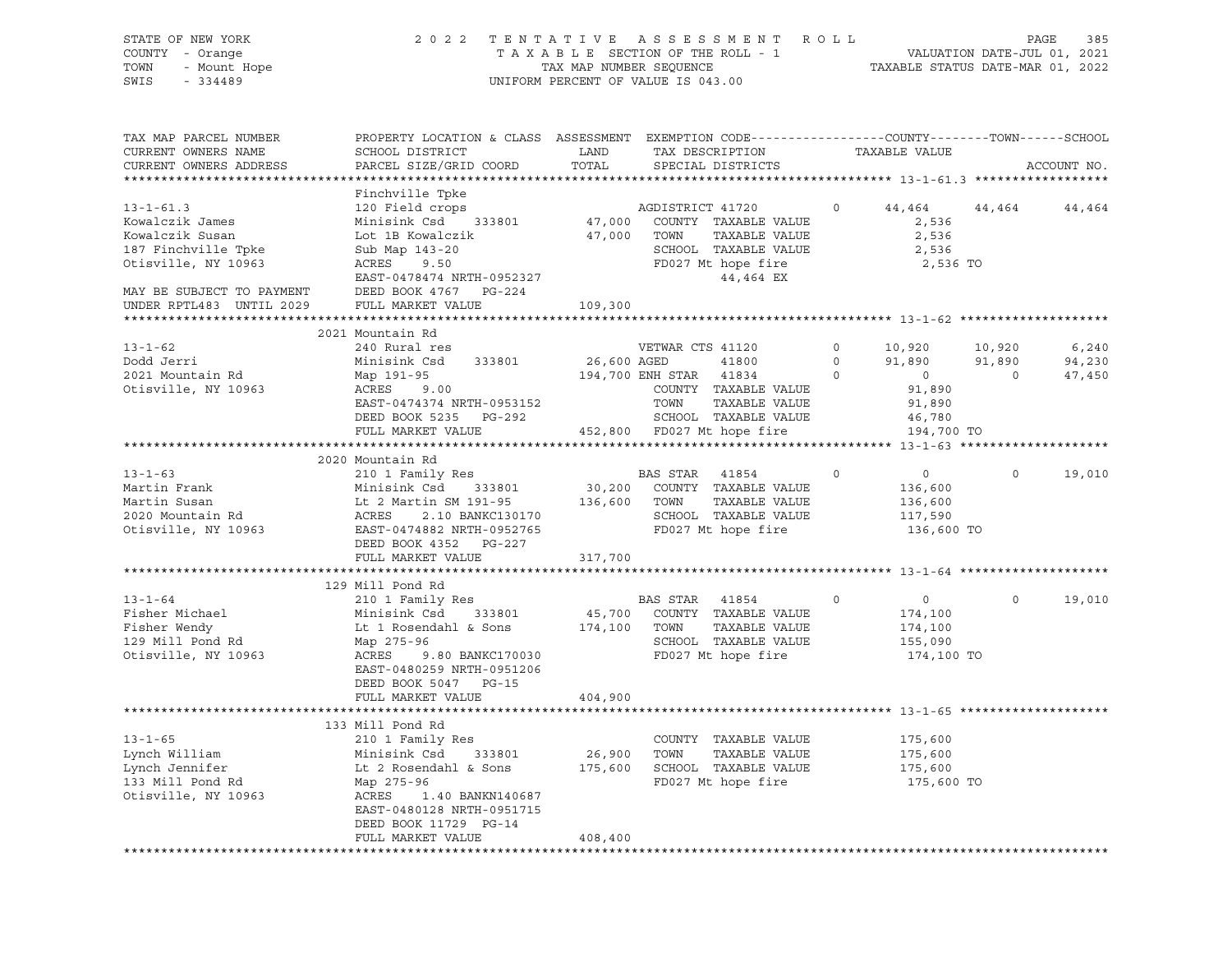| STATE OF NEW YORK<br>COUNTY - Orange<br>7 - Orange<br>- Mount Hope<br>- 334489<br>TOWN<br>SWIS                                                                | 2022 TENTATIVE ASSESSMENT                                                                                                                                                                                                                                                                                                                                                                                                | UNIFORM PERCENT OF VALUE IS 043.00     |                          |                                                                                                                                                                                                             | <b>ROLL</b>         |                                                                                                              | PAGE              | 386             |
|---------------------------------------------------------------------------------------------------------------------------------------------------------------|--------------------------------------------------------------------------------------------------------------------------------------------------------------------------------------------------------------------------------------------------------------------------------------------------------------------------------------------------------------------------------------------------------------------------|----------------------------------------|--------------------------|-------------------------------------------------------------------------------------------------------------------------------------------------------------------------------------------------------------|---------------------|--------------------------------------------------------------------------------------------------------------|-------------------|-----------------|
| TAX MAP PARCEL NUMBER<br>CURRENT OWNERS NAME<br>CURRENT OWNERS ADDRESS                                                                                        | PROPERTY LOCATION & CLASS ASSESSMENT EXEMPTION CODE---------------COUNTY-------TOWN-----SCHOOL<br>SCHOOL DISTRICT<br>PARCEL SIZE/GRID COORD                                                                                                                                                                                                                                                                              | LAND<br>TOTAL                          |                          | TAX DESCRIPTION<br>SPECIAL DISTRICTS                                                                                                                                                                        |                     | TAXABLE VALUE                                                                                                |                   | ACCOUNT NO.     |
|                                                                                                                                                               | 141 Mill Pond Rd                                                                                                                                                                                                                                                                                                                                                                                                         |                                        |                          |                                                                                                                                                                                                             |                     |                                                                                                              |                   |                 |
| $13 - 1 - 66$<br>Procak Harry A Jr<br>141 Mill Pond Rd<br>Otisville, NY 10963                                                                                 | 210 1 Family Res<br>Minisink Csd 333801<br>Lt 3 Rosendahl & Sons<br>Map 275-96<br>ACRES 1.20 BANKC030614<br>EAST-0480008 NRTH-0951875<br>DEED BOOK 11464 PG-1322<br>FULL MARKET VALUE                                                                                                                                                                                                                                    | 117,200 TOWN<br>272,600                | BAS STAR                 | 41854<br>25,900 COUNTY TAXABLE VALUE<br>TAXABLE VALUE<br>SCHOOL TAXABLE VALUE<br>FD027 Mt hope fire                                                                                                         | $\circ$             | $\overline{0}$<br>117,200<br>117,200<br>98,190<br>117,200 TO                                                 | $\circ$           | 19,010          |
|                                                                                                                                                               |                                                                                                                                                                                                                                                                                                                                                                                                                          |                                        |                          |                                                                                                                                                                                                             |                     |                                                                                                              |                   |                 |
| $13 - 1 - 67.1$<br>Loiodice Chad C<br>161 Mill Pond Rd<br>Otisville, NY 10963<br>$13 - 1 - 67.2$<br>Armistead Kane<br>151 Mill Pond Rd<br>Otisville, NY 10963 | 161 Mill Pond Rd<br>210 1 Family Res<br>Minisink Csd 333801<br>Lt 1 Curabba Homes<br>Map 194-01<br>ACRES<br>8.30 BANKC030230<br>EAST-0479374 NRTH-0951609<br>DEED BOOK 14911 PG-1085<br>FULL MARKET VALUE<br>151 Mill Pond Rd<br>210 1 Family Res<br>Minisink Csd<br>333801<br>Lt 2 Curabba Homes<br>Map 194-01<br>Ss Mill Pond Road<br>ACRES<br>6.90 BANKC190321<br>EAST-0479690 NRTH-0951451<br>DEED BOOK 14828 PG-779 | 243,000 TOWN<br>565,100<br>35,000 TOWN |                          | BAS STAR 41854<br>36,100 COUNTY TAXABLE VALUE<br>TAXABLE VALUE<br>SCHOOL TAXABLE VALUE<br>FD027 Mt hope fire<br>COUNTY TAXABLE VALUE<br>TAXABLE VALUE<br>175,000 SCHOOL TAXABLE VALUE<br>FD027 Mt hope fire | $\circ$             | $\overline{0}$<br>243,000<br>243,000<br>223,990<br>243,000 TO<br>175,000<br>175,000<br>175,000<br>175,000 TO | $\circ$           | 19,010          |
|                                                                                                                                                               | FULL MARKET VALUE                                                                                                                                                                                                                                                                                                                                                                                                        | 407,000                                |                          |                                                                                                                                                                                                             |                     |                                                                                                              |                   |                 |
| $13 - 1 - 68$<br>Howell Wayne<br>Howell Theresa<br>PO Box 143<br>Howells, NY 10932<br>UNDER AGDIST LAW TIL 2026                                               | 92 Finchville Tpke<br>210 1 Family Res<br>Minisink Code (1994)<br>Lt 1 Finchville Estates<br>Map 185-97<br>ACRES 27.50<br>EAST-0479681 NRTH-0950600<br>MAY BE SUBJECT TO PAYMENT DEED BOOK 4810 PG-186<br>FULL MARKET VALUE                                                                                                                                                                                              | 574,400                                | AGDISTRICT 41720<br>TOWN | 49,000 BAS STAR 41854<br>247,000 COUNTY TAXABLE VALUE<br>TAXABLE VALUE<br>SCHOOL TAXABLE VALUE<br>FD027 Mt hope fire<br>9,759 EX                                                                            | $\circ$<br>$\Omega$ | 9,759<br>$\overline{0}$<br>237,241<br>237,241<br>218,231<br>237,241 TO                                       | 9,759<br>$\Omega$ | 9,759<br>19,010 |
|                                                                                                                                                               |                                                                                                                                                                                                                                                                                                                                                                                                                          |                                        |                          |                                                                                                                                                                                                             |                     |                                                                                                              |                   |                 |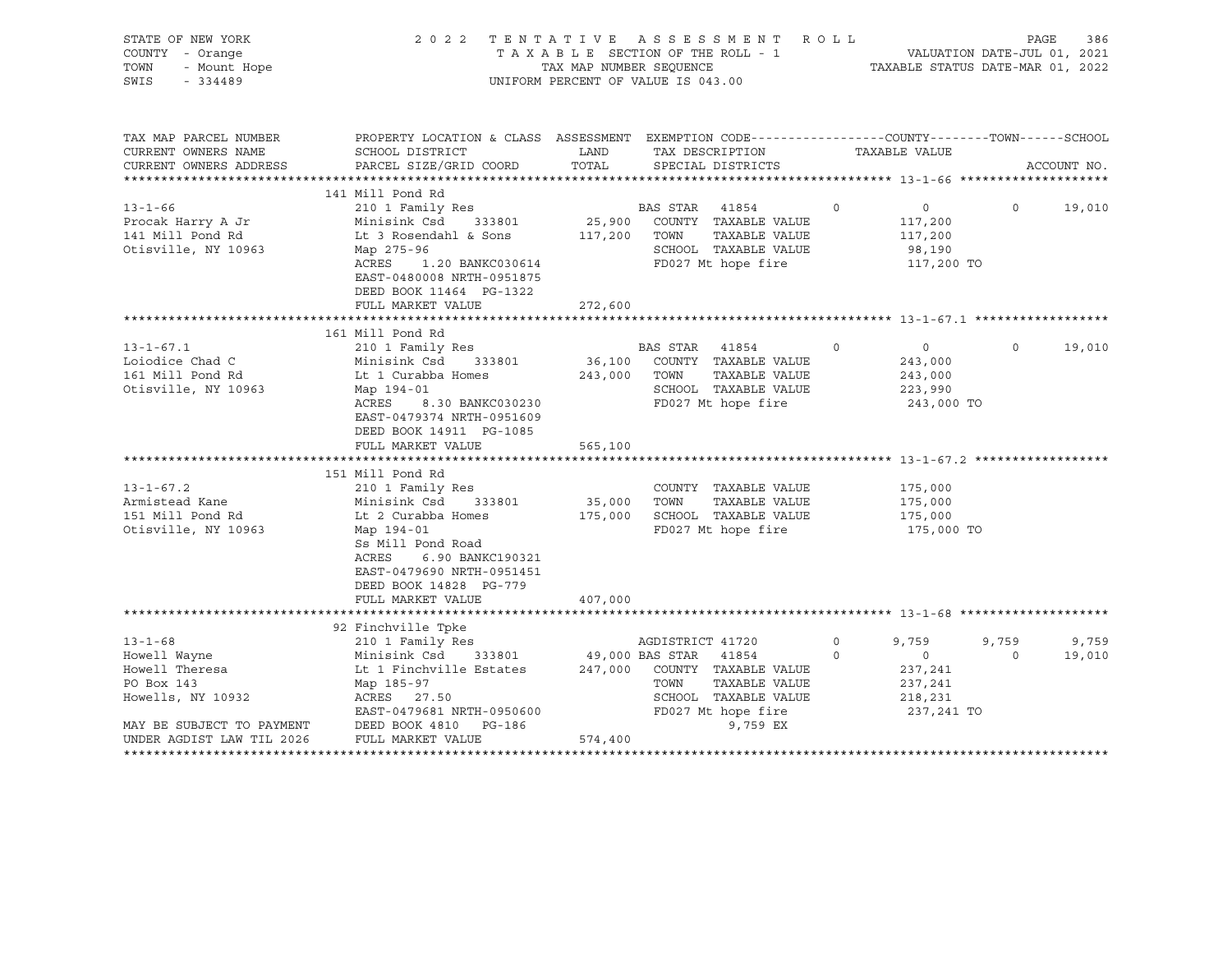| STATE OF NEW YORK<br>COUNTY - Orange<br>- Ulungu<br>- Mount Hope<br>TOWN<br>SWIS<br>$-334489$ |                                                                                                                     |                   | 2022 TENTATIVE ASSESSMENT ROLL<br>UNIFORM PERCENT OF VALUE IS 043.00 |                                      | 387<br>PAGE        |
|-----------------------------------------------------------------------------------------------|---------------------------------------------------------------------------------------------------------------------|-------------------|----------------------------------------------------------------------|--------------------------------------|--------------------|
| TAX MAP PARCEL NUMBER<br>CURRENT OWNERS NAME                                                  | PROPERTY LOCATION & CLASS ASSESSMENT EXEMPTION CODE----------------COUNTY-------TOWN------SCHOOL<br>SCHOOL DISTRICT | LAND              | TAX DESCRIPTION                                                      | TAXABLE VALUE                        |                    |
| CURRENT OWNERS ADDRESS                                                                        | PARCEL SIZE/GRID COORD                                                                                              | TOTAL             | SPECIAL DISTRICTS                                                    |                                      | ACCOUNT NO.        |
|                                                                                               | 78 Finchville Tpke                                                                                                  |                   |                                                                      |                                      |                    |
| $13 - 1 - 69$                                                                                 | 210 1 Family Res                                                                                                    |                   | BAS STAR 41854                                                       | $\circ$<br>$\overline{0}$            | $\Omega$<br>19,010 |
| Jarski Katarzyna                                                                              | Minisink Csd                                                                                                        |                   | 333801 28,800 COUNTY TAXABLE VALUE                                   | 181,000                              |                    |
| Jarski Wojciech                                                                               | Lt 2 Finchville Estates 181,000 TOWN                                                                                |                   | TAXABLE VALUE                                                        | 181,000                              |                    |
| 78 Finchville Tpke                                                                            | Map 185-97                                                                                                          |                   | SCHOOL TAXABLE VALUE                                                 | 161,990                              |                    |
| Otisville, NY 10963                                                                           | ACRES 1.80<br>EAST-0479001 NRTH-0950288                                                                             |                   | FD027 Mt hope fire                                                   | 181,000 TO                           |                    |
|                                                                                               | DEED BOOK 5883 PG-223<br>FULL MARKET VALUE                                                                          | 420,900           |                                                                      |                                      |                    |
|                                                                                               |                                                                                                                     |                   |                                                                      |                                      |                    |
|                                                                                               | 70 Finchville Tpke                                                                                                  |                   |                                                                      |                                      |                    |
| $13 - 1 - 70$                                                                                 | 210 1 Family Res                                                                                                    |                   | BAS STAR 41854                                                       | $\circ$<br>$\circ$                   | $\circ$<br>19,010  |
| Kinzonzi Matumona                                                                             | Minisink Csd 333801                                                                                                 |                   | 25,400 COUNTY TAXABLE VALUE                                          | 170,000                              |                    |
| Kinzonzi Nicole S                                                                             | Lt 3 Finchville Estates 170,000 TOWN                                                                                |                   | TAXABLE VALUE                                                        | 170,000                              |                    |
| 70 Finchville Tpke                                                                            | Map 185-97                                                                                                          |                   | SCHOOL TAXABLE VALUE                                                 | 150,990                              |                    |
| Otisville, NY 10963                                                                           | ACRES 1.80 BANKC180196<br>EAST-0479147 NRTH-0950084<br>DEED BOOK 11140 PG-432                                       |                   | FD027 Mt hope fire                                                   | 170,000 TO                           |                    |
|                                                                                               | FULL MARKET VALUE                                                                                                   | 395,300           |                                                                      |                                      |                    |
|                                                                                               |                                                                                                                     |                   |                                                                      |                                      |                    |
|                                                                                               | 62 Finchville Tpke                                                                                                  |                   |                                                                      |                                      |                    |
| $13 - 1 - 71$<br>Wilson John                                                                  | 210 1 Family Res<br>Minisink Csd                                                                                    |                   | BAS STAR 41854<br>333801 26,400 COUNTY TAXABLE VALUE                 | $\overline{0}$<br>$\circ$<br>144,000 | $\circ$<br>19,010  |
| Wilson Jacqueline                                                                             | Lt 4 Finchville Estates 144,000 TOWN                                                                                |                   | TAXABLE VALUE                                                        | 144,000                              |                    |
| 62 Finchville Tpke                                                                            | Map 185-97                                                                                                          |                   | SCHOOL TAXABLE VALUE                                                 | 124,990                              |                    |
| Otisville, NY 10963                                                                           | ACRES 2.40                                                                                                          |                   | FD027 Mt hope fire                                                   | 144,000 TO                           |                    |
|                                                                                               | EAST-0479287 NRTH-0949924<br>DEED BOOK 5159 PG-310                                                                  |                   |                                                                      |                                      |                    |
|                                                                                               | FULL MARKET VALUE                                                                                                   | 334,900           |                                                                      |                                      |                    |
|                                                                                               |                                                                                                                     |                   |                                                                      |                                      |                    |
|                                                                                               | 56 Finchville Tpke                                                                                                  |                   |                                                                      |                                      |                    |
| $13 - 1 - 72$<br>Ryner John                                                                   | $215$ 1 Fam Res w/<br>Minisink Csd<br>333801                                                                        | 40,800            | COUNTY TAXABLE VALUE<br>TOWN<br>TAXABLE VALUE                        | 193,000<br>193,000                   |                    |
| Gladys Cudjoe-Ryner                                                                           | Lt 5 Finchville Estates                                                                                             | 193,000           | SCHOOL TAXABLE VALUE                                                 | 193,000                              |                    |
| 56 Finchville Tpke                                                                            | Map 185-97                                                                                                          |                   | FD027 Mt hope fire                                                   | 193,000 TO                           |                    |
| Otisville, NY 10963                                                                           | 6.70 BANKL140178<br>ACRES                                                                                           |                   |                                                                      |                                      |                    |
|                                                                                               | EAST-0479522 NRTH-0949724                                                                                           |                   |                                                                      |                                      |                    |
|                                                                                               | DEED BOOK 4854 PG-279                                                                                               |                   |                                                                      |                                      |                    |
|                                                                                               | FULL MARKET VALUE                                                                                                   | 448,800           |                                                                      |                                      |                    |
|                                                                                               |                                                                                                                     |                   |                                                                      |                                      |                    |
|                                                                                               | 146 Mill Pond Rd                                                                                                    |                   |                                                                      |                                      |                    |
| $13 - 1 - 73$                                                                                 | 210 1 Family Res                                                                                                    |                   | COUNTY TAXABLE VALUE                                                 | 237,500                              |                    |
| Boffa Joseph<br>146 Mill Pond Rd                                                              | Minisink Csd<br>333801<br>Lt 2 Map 284-99 & Pt Lt 5                                                                 | 56,500<br>237,500 | TOWN<br>TAXABLE VALUE<br>SCHOOL TAXABLE VALUE                        | 237,500<br>237,500                   |                    |
| Otisville, NY 10963                                                                           | Map 9306 Pcl Map 117-01                                                                                             |                   | FD027 Mt hope fire                                                   | 237,500 TO                           |                    |
|                                                                                               | ACRES 23.70 BANKC190294                                                                                             |                   |                                                                      |                                      |                    |
|                                                                                               | EAST-0480119 NRTH-0952541                                                                                           |                   |                                                                      |                                      |                    |
|                                                                                               | DEED BOOK 14843 PG-166                                                                                              |                   |                                                                      |                                      |                    |
|                                                                                               | FULL MARKET VALUE                                                                                                   | 552,300           |                                                                      |                                      |                    |
|                                                                                               |                                                                                                                     |                   |                                                                      |                                      |                    |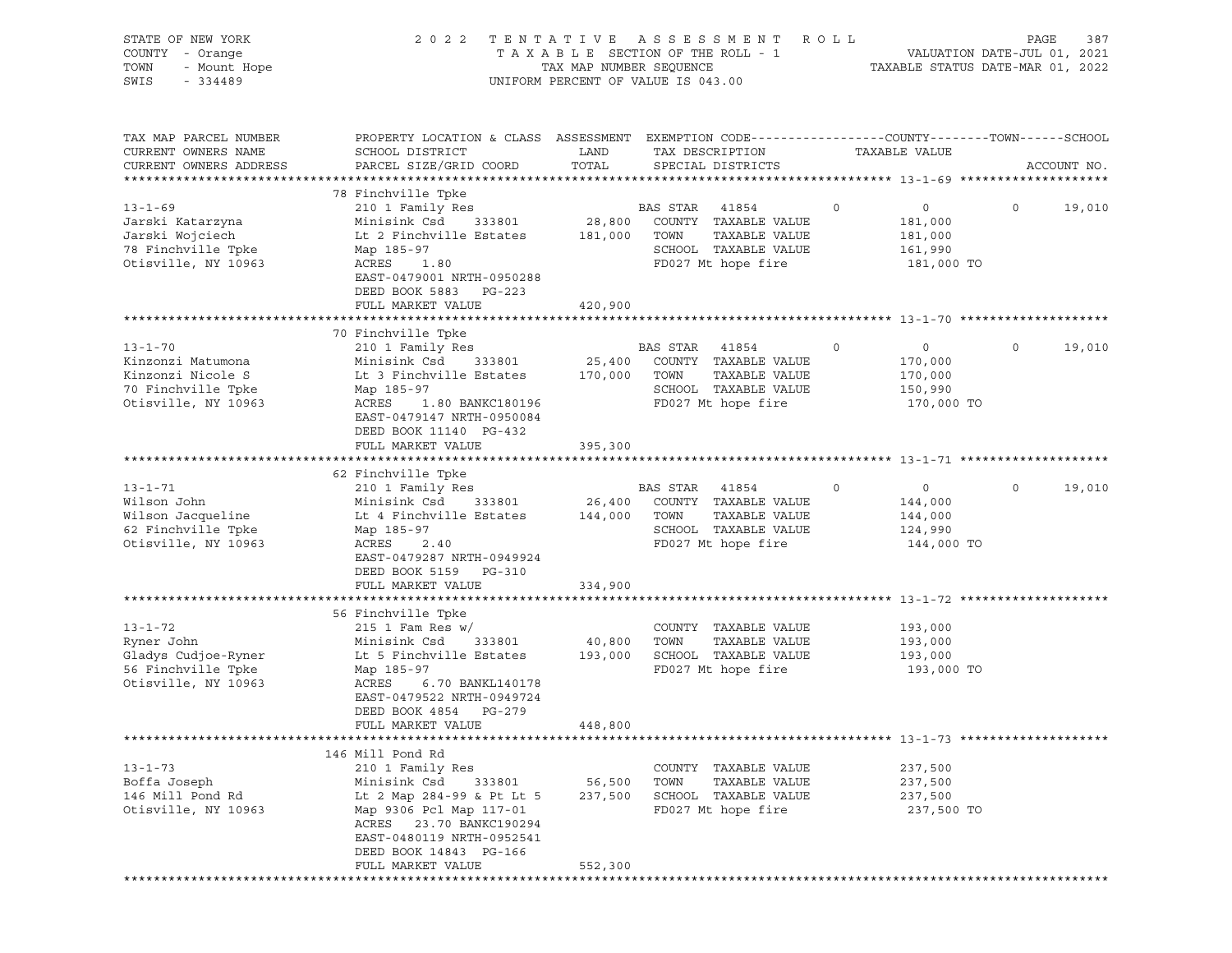| PROPERTY LOCATION & CLASS ASSESSMENT EXEMPTION CODE---------------COUNTY-------TOWN-----SCHOOL<br>TAX MAP PARCEL NUMBER<br>TAX DESCRIPTION TAXABLE VALUE<br>CURRENT OWNERS NAME<br>SCHOOL DISTRICT<br>LAND<br>PARCEL SIZE/GRID COORD<br>TOTAL SPECIAL DISTRICTS<br>CURRENT OWNERS ADDRESS<br>ACCOUNT NO.<br>2404 Mt Hope Rd<br>210 1 Family Res<br>210 1 Family Res<br>233801 49,500 BAS STAR 41854<br>$14 - 1 - 1.1$<br>$\overline{0}$<br>5,890<br>5,890<br>5,890<br>Clark David A<br>$\overline{0}$<br>$\overline{0}$<br>19,010<br>Minisink Csd 333801 (166,200 محمد محمد محمد محمد المسلم السلم محمد 166,200 متفرد 1980 Minisink Csd<br>Lt 1 Bakes Sub Map 6780 (2000 Mown TAXABLE VALUE<br>Clark Sally A<br>2404 Mt Hope Rd<br>160,310<br>160,310<br>ACRES 14.30 TOWN TAXABLE VALUE<br>EAST-0484686 NRTH-0953804 SCHOOL TAXABLE VALUE<br>DEED BOOK 2697 PG-00219 FD027 Mt hope fire<br>FULL MARKET VALUE 386,500 5,890 EX<br>Middletown, NY 10940<br>141,300<br>160,310 TO<br>MAY BE SUBJECT TO PAYMENT<br>UNDER AGDIST LAW TIL 2026<br>2360 Mt Hope Rd<br>$14 - 1 - 1.2$<br>210 1 Family Res<br>VETWAR CTS 41120<br>$\circ$<br>10,920<br>10,920<br>6,240<br>Minisink Csd 333801 43,200 ENH STAR 41834 0<br>Lot 2 Bakes Sub Map 6780 171,800 COUNTY TAXABLE VALUE<br>ACRES 7.40 TOWN TAXABLE VALUE<br>Brown L/E Linda J<br>$\overline{0}$<br>$\overline{0}$<br>47,450<br>2360 Mt Hope Rd<br>160,880<br>Middletown, NY 10940<br>160,880<br>ACRES 7.40<br>EAST-0485037 NRTH-0953173 SCHOOL TAXABLE VALUE<br>DEED BOOK 15037 PG-138 SCHOOL TAXABLE VALUE<br>118,110<br>171,800 TO<br>399,500<br>FULL MARKET VALUE<br>6,240<br>$0 \qquad \qquad$<br>6,240<br>6,240<br>XOU 1 Family Res<br>XOU 1 Family Res<br>XOU 15 VET/41160 0<br>XOU 15 VET/41160 0<br>XOU 128,800 BAS STAR 41854 0<br>XOUNTY TAXABLE VALUE<br>21 White Bridge Rd<br>21 White Bridge Rd<br>21 White Bridge Rd<br>21 White Bridge Rd<br>21 Middletown,<br>$\overline{0}$<br>19,010<br>$\overline{0}$<br>$122,560$<br>$122,560$<br>103,550<br>128,800 TO<br>FULL MARKET VALUE<br>299,500<br>146,400<br>14-1-1.32<br>Holmes William R<br>Holmes William R<br>Poppo Shaina Lyn<br>15 White Bridge Rd<br>15 White Bridge Rd<br>16 ACRES<br>210 1 Family Res<br>210 1 Family Res<br>210 1 Family Res<br>210 1 Family Res<br>233801<br>26,000 TOWN<br>26,000 TOWN<br>2<br>146,400<br>146,400<br>146,400 TO<br>DEED BOOK 15127 PG-1462<br>FULL MARKET VALUE<br>340,500<br>31 White Bridge Rd<br>$14 - 1 - 1.4$<br>210 1 Family Res BAS STAR<br>Minisink Csd 333801 43,000 COUNTY<br>Lot 4 Bakes Sub Map 6780 198,500 TOWN<br>ACRES 7.20 SCHOOL<br>BAS STAR 41854<br>$\overline{0}$<br>$\circ$<br>19,010<br>$\circ$<br>Leoniuk Perry<br>333801 43,000 COUNTY TAXABLE VALUE<br>198,500<br>Leoniuk (d) Karen<br>31 White Bridge Rd<br>Middletown, NY 10940<br>TAXABLE VALUE<br>198,500<br>SCHOOL TAXABLE VALUE<br>179,490<br>FD027 Mt hope fire<br>198,500 TO<br>EAST-0485475 NRTH-0953406<br>DEED BOOK 2305 PG-00240<br>461,600<br>FULL MARKET VALUE | STATE OF NEW YORK<br>COUNTY - Orange<br>- Mount Hope<br>TOWN<br>SWIS<br>$-334489$ |  | 2022 TENTATIVE ASSESSMENT ROLL<br>TAXABLE SECTION OF THE ROLL - 1<br>TAXABLE SECTION OF THE ROLL - 1<br>TAXABLE STATUS DATE-JUL 01, 2021<br>TAXABLE STATUS DATE-MAR 01, 2022<br>UNIFORM PERCENT OF VALUE IS 043.00 |  | PAGE | 388 |
|---------------------------------------------------------------------------------------------------------------------------------------------------------------------------------------------------------------------------------------------------------------------------------------------------------------------------------------------------------------------------------------------------------------------------------------------------------------------------------------------------------------------------------------------------------------------------------------------------------------------------------------------------------------------------------------------------------------------------------------------------------------------------------------------------------------------------------------------------------------------------------------------------------------------------------------------------------------------------------------------------------------------------------------------------------------------------------------------------------------------------------------------------------------------------------------------------------------------------------------------------------------------------------------------------------------------------------------------------------------------------------------------------------------------------------------------------------------------------------------------------------------------------------------------------------------------------------------------------------------------------------------------------------------------------------------------------------------------------------------------------------------------------------------------------------------------------------------------------------------------------------------------------------------------------------------------------------------------------------------------------------------------------------------------------------------------------------------------------------------------------------------------------------------------------------------------------------------------------------------------------------------------------------------------------------------------------------------------------------------------------------------------------------------------------------------------------------------------------------------------------------------------------------------------------------------------------------------------------------------------------------------------------------------------------------------------------------------------------------------------------------------------------------------------------------------------------------------------------------------------------------------------------------------------------------------------------------------------------------------------------------------|-----------------------------------------------------------------------------------|--|--------------------------------------------------------------------------------------------------------------------------------------------------------------------------------------------------------------------|--|------|-----|
|                                                                                                                                                                                                                                                                                                                                                                                                                                                                                                                                                                                                                                                                                                                                                                                                                                                                                                                                                                                                                                                                                                                                                                                                                                                                                                                                                                                                                                                                                                                                                                                                                                                                                                                                                                                                                                                                                                                                                                                                                                                                                                                                                                                                                                                                                                                                                                                                                                                                                                                                                                                                                                                                                                                                                                                                                                                                                                                                                                                                               |                                                                                   |  |                                                                                                                                                                                                                    |  |      |     |
|                                                                                                                                                                                                                                                                                                                                                                                                                                                                                                                                                                                                                                                                                                                                                                                                                                                                                                                                                                                                                                                                                                                                                                                                                                                                                                                                                                                                                                                                                                                                                                                                                                                                                                                                                                                                                                                                                                                                                                                                                                                                                                                                                                                                                                                                                                                                                                                                                                                                                                                                                                                                                                                                                                                                                                                                                                                                                                                                                                                                               |                                                                                   |  |                                                                                                                                                                                                                    |  |      |     |
|                                                                                                                                                                                                                                                                                                                                                                                                                                                                                                                                                                                                                                                                                                                                                                                                                                                                                                                                                                                                                                                                                                                                                                                                                                                                                                                                                                                                                                                                                                                                                                                                                                                                                                                                                                                                                                                                                                                                                                                                                                                                                                                                                                                                                                                                                                                                                                                                                                                                                                                                                                                                                                                                                                                                                                                                                                                                                                                                                                                                               |                                                                                   |  |                                                                                                                                                                                                                    |  |      |     |
|                                                                                                                                                                                                                                                                                                                                                                                                                                                                                                                                                                                                                                                                                                                                                                                                                                                                                                                                                                                                                                                                                                                                                                                                                                                                                                                                                                                                                                                                                                                                                                                                                                                                                                                                                                                                                                                                                                                                                                                                                                                                                                                                                                                                                                                                                                                                                                                                                                                                                                                                                                                                                                                                                                                                                                                                                                                                                                                                                                                                               |                                                                                   |  |                                                                                                                                                                                                                    |  |      |     |
|                                                                                                                                                                                                                                                                                                                                                                                                                                                                                                                                                                                                                                                                                                                                                                                                                                                                                                                                                                                                                                                                                                                                                                                                                                                                                                                                                                                                                                                                                                                                                                                                                                                                                                                                                                                                                                                                                                                                                                                                                                                                                                                                                                                                                                                                                                                                                                                                                                                                                                                                                                                                                                                                                                                                                                                                                                                                                                                                                                                                               |                                                                                   |  |                                                                                                                                                                                                                    |  |      |     |
|                                                                                                                                                                                                                                                                                                                                                                                                                                                                                                                                                                                                                                                                                                                                                                                                                                                                                                                                                                                                                                                                                                                                                                                                                                                                                                                                                                                                                                                                                                                                                                                                                                                                                                                                                                                                                                                                                                                                                                                                                                                                                                                                                                                                                                                                                                                                                                                                                                                                                                                                                                                                                                                                                                                                                                                                                                                                                                                                                                                                               |                                                                                   |  |                                                                                                                                                                                                                    |  |      |     |
|                                                                                                                                                                                                                                                                                                                                                                                                                                                                                                                                                                                                                                                                                                                                                                                                                                                                                                                                                                                                                                                                                                                                                                                                                                                                                                                                                                                                                                                                                                                                                                                                                                                                                                                                                                                                                                                                                                                                                                                                                                                                                                                                                                                                                                                                                                                                                                                                                                                                                                                                                                                                                                                                                                                                                                                                                                                                                                                                                                                                               |                                                                                   |  |                                                                                                                                                                                                                    |  |      |     |
|                                                                                                                                                                                                                                                                                                                                                                                                                                                                                                                                                                                                                                                                                                                                                                                                                                                                                                                                                                                                                                                                                                                                                                                                                                                                                                                                                                                                                                                                                                                                                                                                                                                                                                                                                                                                                                                                                                                                                                                                                                                                                                                                                                                                                                                                                                                                                                                                                                                                                                                                                                                                                                                                                                                                                                                                                                                                                                                                                                                                               |                                                                                   |  |                                                                                                                                                                                                                    |  |      |     |
|                                                                                                                                                                                                                                                                                                                                                                                                                                                                                                                                                                                                                                                                                                                                                                                                                                                                                                                                                                                                                                                                                                                                                                                                                                                                                                                                                                                                                                                                                                                                                                                                                                                                                                                                                                                                                                                                                                                                                                                                                                                                                                                                                                                                                                                                                                                                                                                                                                                                                                                                                                                                                                                                                                                                                                                                                                                                                                                                                                                                               |                                                                                   |  |                                                                                                                                                                                                                    |  |      |     |
|                                                                                                                                                                                                                                                                                                                                                                                                                                                                                                                                                                                                                                                                                                                                                                                                                                                                                                                                                                                                                                                                                                                                                                                                                                                                                                                                                                                                                                                                                                                                                                                                                                                                                                                                                                                                                                                                                                                                                                                                                                                                                                                                                                                                                                                                                                                                                                                                                                                                                                                                                                                                                                                                                                                                                                                                                                                                                                                                                                                                               |                                                                                   |  |                                                                                                                                                                                                                    |  |      |     |
|                                                                                                                                                                                                                                                                                                                                                                                                                                                                                                                                                                                                                                                                                                                                                                                                                                                                                                                                                                                                                                                                                                                                                                                                                                                                                                                                                                                                                                                                                                                                                                                                                                                                                                                                                                                                                                                                                                                                                                                                                                                                                                                                                                                                                                                                                                                                                                                                                                                                                                                                                                                                                                                                                                                                                                                                                                                                                                                                                                                                               |                                                                                   |  |                                                                                                                                                                                                                    |  |      |     |
|                                                                                                                                                                                                                                                                                                                                                                                                                                                                                                                                                                                                                                                                                                                                                                                                                                                                                                                                                                                                                                                                                                                                                                                                                                                                                                                                                                                                                                                                                                                                                                                                                                                                                                                                                                                                                                                                                                                                                                                                                                                                                                                                                                                                                                                                                                                                                                                                                                                                                                                                                                                                                                                                                                                                                                                                                                                                                                                                                                                                               |                                                                                   |  |                                                                                                                                                                                                                    |  |      |     |
|                                                                                                                                                                                                                                                                                                                                                                                                                                                                                                                                                                                                                                                                                                                                                                                                                                                                                                                                                                                                                                                                                                                                                                                                                                                                                                                                                                                                                                                                                                                                                                                                                                                                                                                                                                                                                                                                                                                                                                                                                                                                                                                                                                                                                                                                                                                                                                                                                                                                                                                                                                                                                                                                                                                                                                                                                                                                                                                                                                                                               |                                                                                   |  |                                                                                                                                                                                                                    |  |      |     |
|                                                                                                                                                                                                                                                                                                                                                                                                                                                                                                                                                                                                                                                                                                                                                                                                                                                                                                                                                                                                                                                                                                                                                                                                                                                                                                                                                                                                                                                                                                                                                                                                                                                                                                                                                                                                                                                                                                                                                                                                                                                                                                                                                                                                                                                                                                                                                                                                                                                                                                                                                                                                                                                                                                                                                                                                                                                                                                                                                                                                               |                                                                                   |  |                                                                                                                                                                                                                    |  |      |     |
|                                                                                                                                                                                                                                                                                                                                                                                                                                                                                                                                                                                                                                                                                                                                                                                                                                                                                                                                                                                                                                                                                                                                                                                                                                                                                                                                                                                                                                                                                                                                                                                                                                                                                                                                                                                                                                                                                                                                                                                                                                                                                                                                                                                                                                                                                                                                                                                                                                                                                                                                                                                                                                                                                                                                                                                                                                                                                                                                                                                                               |                                                                                   |  |                                                                                                                                                                                                                    |  |      |     |
|                                                                                                                                                                                                                                                                                                                                                                                                                                                                                                                                                                                                                                                                                                                                                                                                                                                                                                                                                                                                                                                                                                                                                                                                                                                                                                                                                                                                                                                                                                                                                                                                                                                                                                                                                                                                                                                                                                                                                                                                                                                                                                                                                                                                                                                                                                                                                                                                                                                                                                                                                                                                                                                                                                                                                                                                                                                                                                                                                                                                               |                                                                                   |  |                                                                                                                                                                                                                    |  |      |     |
|                                                                                                                                                                                                                                                                                                                                                                                                                                                                                                                                                                                                                                                                                                                                                                                                                                                                                                                                                                                                                                                                                                                                                                                                                                                                                                                                                                                                                                                                                                                                                                                                                                                                                                                                                                                                                                                                                                                                                                                                                                                                                                                                                                                                                                                                                                                                                                                                                                                                                                                                                                                                                                                                                                                                                                                                                                                                                                                                                                                                               |                                                                                   |  |                                                                                                                                                                                                                    |  |      |     |
|                                                                                                                                                                                                                                                                                                                                                                                                                                                                                                                                                                                                                                                                                                                                                                                                                                                                                                                                                                                                                                                                                                                                                                                                                                                                                                                                                                                                                                                                                                                                                                                                                                                                                                                                                                                                                                                                                                                                                                                                                                                                                                                                                                                                                                                                                                                                                                                                                                                                                                                                                                                                                                                                                                                                                                                                                                                                                                                                                                                                               |                                                                                   |  |                                                                                                                                                                                                                    |  |      |     |
|                                                                                                                                                                                                                                                                                                                                                                                                                                                                                                                                                                                                                                                                                                                                                                                                                                                                                                                                                                                                                                                                                                                                                                                                                                                                                                                                                                                                                                                                                                                                                                                                                                                                                                                                                                                                                                                                                                                                                                                                                                                                                                                                                                                                                                                                                                                                                                                                                                                                                                                                                                                                                                                                                                                                                                                                                                                                                                                                                                                                               |                                                                                   |  |                                                                                                                                                                                                                    |  |      |     |
|                                                                                                                                                                                                                                                                                                                                                                                                                                                                                                                                                                                                                                                                                                                                                                                                                                                                                                                                                                                                                                                                                                                                                                                                                                                                                                                                                                                                                                                                                                                                                                                                                                                                                                                                                                                                                                                                                                                                                                                                                                                                                                                                                                                                                                                                                                                                                                                                                                                                                                                                                                                                                                                                                                                                                                                                                                                                                                                                                                                                               |                                                                                   |  |                                                                                                                                                                                                                    |  |      |     |
|                                                                                                                                                                                                                                                                                                                                                                                                                                                                                                                                                                                                                                                                                                                                                                                                                                                                                                                                                                                                                                                                                                                                                                                                                                                                                                                                                                                                                                                                                                                                                                                                                                                                                                                                                                                                                                                                                                                                                                                                                                                                                                                                                                                                                                                                                                                                                                                                                                                                                                                                                                                                                                                                                                                                                                                                                                                                                                                                                                                                               |                                                                                   |  |                                                                                                                                                                                                                    |  |      |     |
|                                                                                                                                                                                                                                                                                                                                                                                                                                                                                                                                                                                                                                                                                                                                                                                                                                                                                                                                                                                                                                                                                                                                                                                                                                                                                                                                                                                                                                                                                                                                                                                                                                                                                                                                                                                                                                                                                                                                                                                                                                                                                                                                                                                                                                                                                                                                                                                                                                                                                                                                                                                                                                                                                                                                                                                                                                                                                                                                                                                                               |                                                                                   |  |                                                                                                                                                                                                                    |  |      |     |
|                                                                                                                                                                                                                                                                                                                                                                                                                                                                                                                                                                                                                                                                                                                                                                                                                                                                                                                                                                                                                                                                                                                                                                                                                                                                                                                                                                                                                                                                                                                                                                                                                                                                                                                                                                                                                                                                                                                                                                                                                                                                                                                                                                                                                                                                                                                                                                                                                                                                                                                                                                                                                                                                                                                                                                                                                                                                                                                                                                                                               |                                                                                   |  |                                                                                                                                                                                                                    |  |      |     |
|                                                                                                                                                                                                                                                                                                                                                                                                                                                                                                                                                                                                                                                                                                                                                                                                                                                                                                                                                                                                                                                                                                                                                                                                                                                                                                                                                                                                                                                                                                                                                                                                                                                                                                                                                                                                                                                                                                                                                                                                                                                                                                                                                                                                                                                                                                                                                                                                                                                                                                                                                                                                                                                                                                                                                                                                                                                                                                                                                                                                               |                                                                                   |  |                                                                                                                                                                                                                    |  |      |     |
|                                                                                                                                                                                                                                                                                                                                                                                                                                                                                                                                                                                                                                                                                                                                                                                                                                                                                                                                                                                                                                                                                                                                                                                                                                                                                                                                                                                                                                                                                                                                                                                                                                                                                                                                                                                                                                                                                                                                                                                                                                                                                                                                                                                                                                                                                                                                                                                                                                                                                                                                                                                                                                                                                                                                                                                                                                                                                                                                                                                                               |                                                                                   |  |                                                                                                                                                                                                                    |  |      |     |
|                                                                                                                                                                                                                                                                                                                                                                                                                                                                                                                                                                                                                                                                                                                                                                                                                                                                                                                                                                                                                                                                                                                                                                                                                                                                                                                                                                                                                                                                                                                                                                                                                                                                                                                                                                                                                                                                                                                                                                                                                                                                                                                                                                                                                                                                                                                                                                                                                                                                                                                                                                                                                                                                                                                                                                                                                                                                                                                                                                                                               |                                                                                   |  |                                                                                                                                                                                                                    |  |      |     |
|                                                                                                                                                                                                                                                                                                                                                                                                                                                                                                                                                                                                                                                                                                                                                                                                                                                                                                                                                                                                                                                                                                                                                                                                                                                                                                                                                                                                                                                                                                                                                                                                                                                                                                                                                                                                                                                                                                                                                                                                                                                                                                                                                                                                                                                                                                                                                                                                                                                                                                                                                                                                                                                                                                                                                                                                                                                                                                                                                                                                               |                                                                                   |  |                                                                                                                                                                                                                    |  |      |     |
|                                                                                                                                                                                                                                                                                                                                                                                                                                                                                                                                                                                                                                                                                                                                                                                                                                                                                                                                                                                                                                                                                                                                                                                                                                                                                                                                                                                                                                                                                                                                                                                                                                                                                                                                                                                                                                                                                                                                                                                                                                                                                                                                                                                                                                                                                                                                                                                                                                                                                                                                                                                                                                                                                                                                                                                                                                                                                                                                                                                                               |                                                                                   |  |                                                                                                                                                                                                                    |  |      |     |
|                                                                                                                                                                                                                                                                                                                                                                                                                                                                                                                                                                                                                                                                                                                                                                                                                                                                                                                                                                                                                                                                                                                                                                                                                                                                                                                                                                                                                                                                                                                                                                                                                                                                                                                                                                                                                                                                                                                                                                                                                                                                                                                                                                                                                                                                                                                                                                                                                                                                                                                                                                                                                                                                                                                                                                                                                                                                                                                                                                                                               |                                                                                   |  |                                                                                                                                                                                                                    |  |      |     |
|                                                                                                                                                                                                                                                                                                                                                                                                                                                                                                                                                                                                                                                                                                                                                                                                                                                                                                                                                                                                                                                                                                                                                                                                                                                                                                                                                                                                                                                                                                                                                                                                                                                                                                                                                                                                                                                                                                                                                                                                                                                                                                                                                                                                                                                                                                                                                                                                                                                                                                                                                                                                                                                                                                                                                                                                                                                                                                                                                                                                               |                                                                                   |  |                                                                                                                                                                                                                    |  |      |     |
|                                                                                                                                                                                                                                                                                                                                                                                                                                                                                                                                                                                                                                                                                                                                                                                                                                                                                                                                                                                                                                                                                                                                                                                                                                                                                                                                                                                                                                                                                                                                                                                                                                                                                                                                                                                                                                                                                                                                                                                                                                                                                                                                                                                                                                                                                                                                                                                                                                                                                                                                                                                                                                                                                                                                                                                                                                                                                                                                                                                                               |                                                                                   |  |                                                                                                                                                                                                                    |  |      |     |
|                                                                                                                                                                                                                                                                                                                                                                                                                                                                                                                                                                                                                                                                                                                                                                                                                                                                                                                                                                                                                                                                                                                                                                                                                                                                                                                                                                                                                                                                                                                                                                                                                                                                                                                                                                                                                                                                                                                                                                                                                                                                                                                                                                                                                                                                                                                                                                                                                                                                                                                                                                                                                                                                                                                                                                                                                                                                                                                                                                                                               |                                                                                   |  |                                                                                                                                                                                                                    |  |      |     |
|                                                                                                                                                                                                                                                                                                                                                                                                                                                                                                                                                                                                                                                                                                                                                                                                                                                                                                                                                                                                                                                                                                                                                                                                                                                                                                                                                                                                                                                                                                                                                                                                                                                                                                                                                                                                                                                                                                                                                                                                                                                                                                                                                                                                                                                                                                                                                                                                                                                                                                                                                                                                                                                                                                                                                                                                                                                                                                                                                                                                               |                                                                                   |  |                                                                                                                                                                                                                    |  |      |     |
|                                                                                                                                                                                                                                                                                                                                                                                                                                                                                                                                                                                                                                                                                                                                                                                                                                                                                                                                                                                                                                                                                                                                                                                                                                                                                                                                                                                                                                                                                                                                                                                                                                                                                                                                                                                                                                                                                                                                                                                                                                                                                                                                                                                                                                                                                                                                                                                                                                                                                                                                                                                                                                                                                                                                                                                                                                                                                                                                                                                                               |                                                                                   |  |                                                                                                                                                                                                                    |  |      |     |
|                                                                                                                                                                                                                                                                                                                                                                                                                                                                                                                                                                                                                                                                                                                                                                                                                                                                                                                                                                                                                                                                                                                                                                                                                                                                                                                                                                                                                                                                                                                                                                                                                                                                                                                                                                                                                                                                                                                                                                                                                                                                                                                                                                                                                                                                                                                                                                                                                                                                                                                                                                                                                                                                                                                                                                                                                                                                                                                                                                                                               |                                                                                   |  |                                                                                                                                                                                                                    |  |      |     |
|                                                                                                                                                                                                                                                                                                                                                                                                                                                                                                                                                                                                                                                                                                                                                                                                                                                                                                                                                                                                                                                                                                                                                                                                                                                                                                                                                                                                                                                                                                                                                                                                                                                                                                                                                                                                                                                                                                                                                                                                                                                                                                                                                                                                                                                                                                                                                                                                                                                                                                                                                                                                                                                                                                                                                                                                                                                                                                                                                                                                               |                                                                                   |  |                                                                                                                                                                                                                    |  |      |     |
|                                                                                                                                                                                                                                                                                                                                                                                                                                                                                                                                                                                                                                                                                                                                                                                                                                                                                                                                                                                                                                                                                                                                                                                                                                                                                                                                                                                                                                                                                                                                                                                                                                                                                                                                                                                                                                                                                                                                                                                                                                                                                                                                                                                                                                                                                                                                                                                                                                                                                                                                                                                                                                                                                                                                                                                                                                                                                                                                                                                                               |                                                                                   |  |                                                                                                                                                                                                                    |  |      |     |
|                                                                                                                                                                                                                                                                                                                                                                                                                                                                                                                                                                                                                                                                                                                                                                                                                                                                                                                                                                                                                                                                                                                                                                                                                                                                                                                                                                                                                                                                                                                                                                                                                                                                                                                                                                                                                                                                                                                                                                                                                                                                                                                                                                                                                                                                                                                                                                                                                                                                                                                                                                                                                                                                                                                                                                                                                                                                                                                                                                                                               |                                                                                   |  |                                                                                                                                                                                                                    |  |      |     |
|                                                                                                                                                                                                                                                                                                                                                                                                                                                                                                                                                                                                                                                                                                                                                                                                                                                                                                                                                                                                                                                                                                                                                                                                                                                                                                                                                                                                                                                                                                                                                                                                                                                                                                                                                                                                                                                                                                                                                                                                                                                                                                                                                                                                                                                                                                                                                                                                                                                                                                                                                                                                                                                                                                                                                                                                                                                                                                                                                                                                               |                                                                                   |  |                                                                                                                                                                                                                    |  |      |     |
|                                                                                                                                                                                                                                                                                                                                                                                                                                                                                                                                                                                                                                                                                                                                                                                                                                                                                                                                                                                                                                                                                                                                                                                                                                                                                                                                                                                                                                                                                                                                                                                                                                                                                                                                                                                                                                                                                                                                                                                                                                                                                                                                                                                                                                                                                                                                                                                                                                                                                                                                                                                                                                                                                                                                                                                                                                                                                                                                                                                                               |                                                                                   |  |                                                                                                                                                                                                                    |  |      |     |
|                                                                                                                                                                                                                                                                                                                                                                                                                                                                                                                                                                                                                                                                                                                                                                                                                                                                                                                                                                                                                                                                                                                                                                                                                                                                                                                                                                                                                                                                                                                                                                                                                                                                                                                                                                                                                                                                                                                                                                                                                                                                                                                                                                                                                                                                                                                                                                                                                                                                                                                                                                                                                                                                                                                                                                                                                                                                                                                                                                                                               |                                                                                   |  |                                                                                                                                                                                                                    |  |      |     |
|                                                                                                                                                                                                                                                                                                                                                                                                                                                                                                                                                                                                                                                                                                                                                                                                                                                                                                                                                                                                                                                                                                                                                                                                                                                                                                                                                                                                                                                                                                                                                                                                                                                                                                                                                                                                                                                                                                                                                                                                                                                                                                                                                                                                                                                                                                                                                                                                                                                                                                                                                                                                                                                                                                                                                                                                                                                                                                                                                                                                               |                                                                                   |  |                                                                                                                                                                                                                    |  |      |     |
|                                                                                                                                                                                                                                                                                                                                                                                                                                                                                                                                                                                                                                                                                                                                                                                                                                                                                                                                                                                                                                                                                                                                                                                                                                                                                                                                                                                                                                                                                                                                                                                                                                                                                                                                                                                                                                                                                                                                                                                                                                                                                                                                                                                                                                                                                                                                                                                                                                                                                                                                                                                                                                                                                                                                                                                                                                                                                                                                                                                                               |                                                                                   |  |                                                                                                                                                                                                                    |  |      |     |
|                                                                                                                                                                                                                                                                                                                                                                                                                                                                                                                                                                                                                                                                                                                                                                                                                                                                                                                                                                                                                                                                                                                                                                                                                                                                                                                                                                                                                                                                                                                                                                                                                                                                                                                                                                                                                                                                                                                                                                                                                                                                                                                                                                                                                                                                                                                                                                                                                                                                                                                                                                                                                                                                                                                                                                                                                                                                                                                                                                                                               |                                                                                   |  |                                                                                                                                                                                                                    |  |      |     |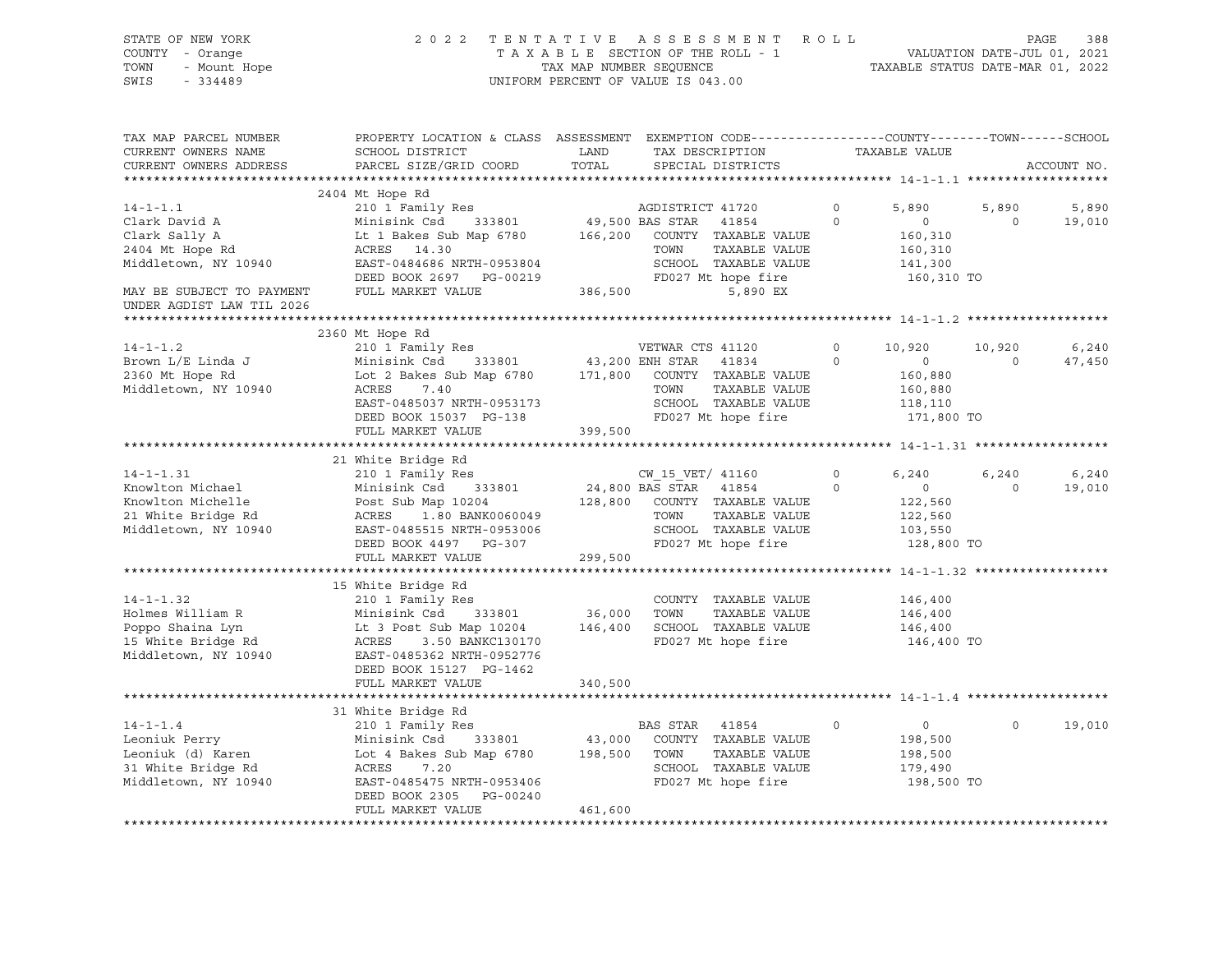### STATE OF NEW YORK 2 0 2 2 T E N T A T I V E A S S E S S M E N T R O L L PAGE 389 COUNTY - Orange T A X A B L E SECTION OF THE ROLL - 1 VALUATION DATE-JUL 01, 2021 TOWN - Mount Hope TAX NAP NUMBER SEQUENCE TAXABLE STATUS DATE-MAR 01, 2022<br>TAXABLE STATUS DATE-MAR 01, 2022 UNIFORM PERCENT OF VALUE IS 043.00

TAX MAP PARCEL NUMBER PROPERTY LOCATION & CLASS ASSESSMENT EXEMPTION CODE------------------COUNTY--------TOWN------SCHOOL CURRENT OWNERS NAME SCHOOL DISTRICT LAND TAX DESCRIPTION TAXABLE VALUE CURRENT OWNERS ADDRESS PARCEL SIZE/GRID COORD TOTAL SPECIAL DISTRICTS ACCOUNT NO. \*\*\*\*\*\*\*\*\*\*\*\*\*\*\*\*\*\*\*\*\*\*\*\*\*\*\*\*\*\*\*\*\*\*\*\*\*\*\*\*\*\*\*\*\*\*\*\*\*\*\*\*\*\*\*\*\*\*\*\*\*\*\*\*\*\*\*\*\*\*\*\*\*\*\*\*\*\*\*\*\*\*\*\*\*\*\*\*\*\*\*\*\*\*\*\*\*\*\*\*\*\*\* 14-1-2.1 \*\*\*\*\*\*\*\*\*\*\*\*\*\*\*\*\*\*\* Mt Hope Rd<br>314 Rural vac<10 14-1-2.1 314 Rural vac<10 COUNTY TAXABLE VALUE 13,600 Colon, as Trustee Edward Minisink Csd 333801 13,600 TOWN TAXABLE VALUE 13,600 Clausell Colon, as Trustee Ann ACRES 2.90 13,600 SCHOOL TAXABLE VALUE 13,600 828 Manida St EAST-0486327 NRTH-0952037 FD027 Mt hope fire 13,600 TO DEED BOOK 14602 PG-1568 FULL MARKET VALUE 31,600 \*\*\*\*\*\*\*\*\*\*\*\*\*\*\*\*\*\*\*\*\*\*\*\*\*\*\*\*\*\*\*\*\*\*\*\*\*\*\*\*\*\*\*\*\*\*\*\*\*\*\*\*\*\*\*\*\*\*\*\*\*\*\*\*\*\*\*\*\*\*\*\*\*\*\*\*\*\*\*\*\*\*\*\*\*\*\*\*\*\*\*\*\*\*\*\*\*\*\*\*\*\*\* 14-1-2.21 \*\*\*\*\*\*\*\*\*\*\*\*\*\*\*\*\*\* 40 White Bridge Rd 14-1-2.21 210 1 Family Res BAS STAR 41854 0 0 0 19,010 Sinsabaugh Jack W Minisink Csd 333801 28,800 COUNTY TAXABLE VALUE 134,000 Sinsabaugh Joseph C Lt 1 Dipilla Sub Map 7964 134,000 TOWN TAXABLE VALUE 134,000 40 White Bridge Rd ACRES 1.80 BANKL031293 SCHOOL TAXABLE VALUE 114,990 Middletown, NY 10940 EAST-0486126 NRTH-0952867 FD027 Mt hope fire 134,000 TO DEED BOOK 13365 PG-1142 FULL MARKET VALUE 311,600 \*\*\*\*\*\*\*\*\*\*\*\*\*\*\*\*\*\*\*\*\*\*\*\*\*\*\*\*\*\*\*\*\*\*\*\*\*\*\*\*\*\*\*\*\*\*\*\*\*\*\*\*\*\*\*\*\*\*\*\*\*\*\*\*\*\*\*\*\*\*\*\*\*\*\*\*\*\*\*\*\*\*\*\*\*\*\*\*\*\*\*\*\*\*\*\*\*\*\*\*\*\*\* 14-1-3.1 \*\*\*\*\*\*\*\*\*\*\*\*\*\*\*\*\*\*\* 2232 Mt Hope Road 14-1-3.1 210 1 Family Res BAS STAR 41854 0 0 0 19,010 Estrella Delvin Minisink Csd 333801 22,900 COUNTY TAXABLE VALUE 153,500 2232 Mt Hope Rd Lot 1 Hansen Sub 153,500 TOWN TAXABLE VALUE 153,500 2232 Mt Hope Rd<br>Middletown, NY 10940 ACRES 1.40 BANKN140687 SCHOOL TAXABLE VALUE 153,500<br>Middletown, NY 10940 ACRES 1.40 BANKN140687 SCHOOL TAXABLE VALUE 134,490 EAST-0476929 NRTH-0951469 FD027 Mt hope fire 153,500 TO DEED BOOK 11698 PG-1827 FULL MARKET VALUE 357,000 \*\*\*\*\*\*\*\*\*\*\*\*\*\*\*\*\*\*\*\*\*\*\*\*\*\*\*\*\*\*\*\*\*\*\*\*\*\*\*\*\*\*\*\*\*\*\*\*\*\*\*\*\*\*\*\*\*\*\*\*\*\*\*\*\*\*\*\*\*\*\*\*\*\*\*\*\*\*\*\*\*\*\*\*\*\*\*\*\*\*\*\*\*\*\*\*\*\*\*\*\*\*\* 14-1-3.21 \*\*\*\*\*\*\*\*\*\*\*\*\*\*\*\*\*\* Co Hwy 60 14-1-3.21 322 Rural vac>10 COUNTY TAXABLE VALUE 43,100 Barclay Cleveland Minisink Csd 333801 43,100 TOWN TAXABLE VALUE 43,100 Lydia Flam Lt 1 Hansen Sub Map 9277 43,100 SCHOOL TAXABLE VALUE 43,100 11877 Cypress Links Dr ACRES 11.10 FD027 Mt hope fire 43,100 TO Fort Myers, FL 33913 EAST-0486798 NRTH-0951843 DEED BOOK 11030 PG-1254 FULL MARKET VALUE 100,200 \*\*\*\*\*\*\*\*\*\*\*\*\*\*\*\*\*\*\*\*\*\*\*\*\*\*\*\*\*\*\*\*\*\*\*\*\*\*\*\*\*\*\*\*\*\*\*\*\*\*\*\*\*\*\*\*\*\*\*\*\*\*\*\*\*\*\*\*\*\*\*\*\*\*\*\*\*\*\*\*\*\*\*\*\*\*\*\*\*\*\*\*\*\*\*\*\*\*\*\*\*\*\* 14-1-3.22 \*\*\*\*\*\*\*\*\*\*\*\*\*\*\*\*\*\* 43 Tally Ho Rd 14-1-3.22 210 1 Family Res COUNTY TAXABLE VALUE 223,600 Thompson Abraham Minisink Csd 333801 41,600 TOWN TAXABLE VALUE 223,600 Wang Feng Lt 2 Hansen Sub Map 9277 223,600 SCHOOL TAXABLE VALUE 223,600 1600 Minardi Ave ACRES 5.90 BANKC190321 FD027 Mt hope fire 223,600 TO San Jose, NY 95125 EAST-0487456 NRTH-0952760 DEED BOOK 15119 PG-632 FULL MARKET VALUE 520,000 \*\*\*\*\*\*\*\*\*\*\*\*\*\*\*\*\*\*\*\*\*\*\*\*\*\*\*\*\*\*\*\*\*\*\*\*\*\*\*\*\*\*\*\*\*\*\*\*\*\*\*\*\*\*\*\*\*\*\*\*\*\*\*\*\*\*\*\*\*\*\*\*\*\*\*\*\*\*\*\*\*\*\*\*\*\*\*\*\*\*\*\*\*\*\*\*\*\*\*\*\*\*\*\*\*\*\*\*\*\*\*\*\*\*\*\*\*\*\*\*\*\*\*\*\*\*\*\*\*\*\*\*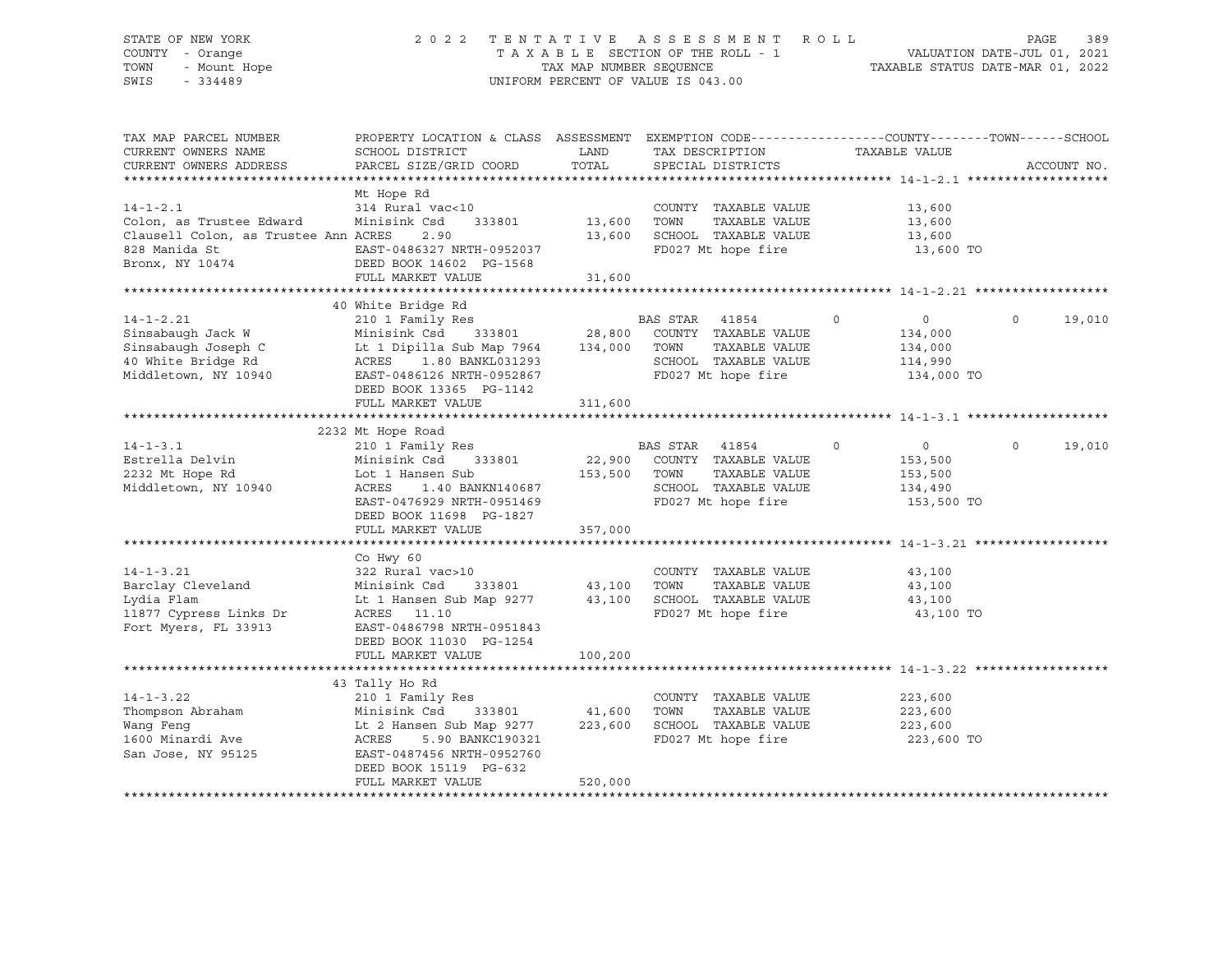| STATE OF NEW YORK<br>COUNTY - Orange<br>- Mount Hope<br>TOWN<br>SWIS<br>$-334489$                    |                                                                                                                                                                                                          | TAX MAP NUMBER SEQUENCE | 2022 TENTATIVE ASSESSMENT ROLL<br>TAXABLE SECTION OF THE ROLL - 1<br>UNIFORM PERCENT OF VALUE IS 043.00          |                                          | VALUATION DATE-JUL 01, 2021<br>TAXABLE STATUS DATE-MAR 01, 2022 | 390<br>PAGE |
|------------------------------------------------------------------------------------------------------|----------------------------------------------------------------------------------------------------------------------------------------------------------------------------------------------------------|-------------------------|------------------------------------------------------------------------------------------------------------------|------------------------------------------|-----------------------------------------------------------------|-------------|
| TAX MAP PARCEL NUMBER<br>CURRENT OWNERS NAME<br>CURRENT OWNERS ADDRESS                               | PROPERTY LOCATION & CLASS ASSESSMENT EXEMPTION CODE---------------COUNTY-------TOWN-----SCHOOL<br>SCHOOL DISTRICT<br>PARCEL SIZE/GRID COORD                                                              | LAND<br>TOTAL           | TAX DESCRIPTION<br>SPECIAL DISTRICTS                                                                             | TAXABLE VALUE                            |                                                                 | ACCOUNT NO. |
|                                                                                                      | 31 Tally Ho Rd                                                                                                                                                                                           |                         |                                                                                                                  |                                          |                                                                 |             |
| $14 - 1 - 3.23$<br>Barclay Cleveland<br>Lydia Flam<br>11877 Cypress Links Dr<br>Fort Myers, FL 33913 | 240 Rural res<br>Minisink Csd 333801<br>Lt 3 Hansen Sub Map 9277<br>Unfinished 2008 Assessmen<br>ACRES 14.60<br>EAST-0487041 NRTH-0952459<br>DEED BOOK 11030 PG-1254                                     | 49,700<br>257,200       | BAS STAR<br>41854<br>COUNTY TAXABLE VALUE<br>TOWN<br>TAXABLE VALUE<br>SCHOOL TAXABLE VALUE<br>FD027 Mt hope fire | $\circ$<br>257,200<br>257,200<br>238,190 | $\circ$<br>$\overline{0}$<br>257,200 TO                         | 19,010      |
|                                                                                                      | FULL MARKET VALUE                                                                                                                                                                                        | 598,100                 |                                                                                                                  |                                          |                                                                 |             |
| $14 - 1 - 3.3$<br>Lopez Dennis<br>Lopez Carol<br>7621 Dunbar Dr SW                                   | 21 Tally Ho Rd<br>210 1 Family Res<br>Minisink Csd 333801<br>Lt 3 Hansen Sub<br>FRNT 199.00 DPTH 210.00<br>Sunset Beach, NC 28468 EAST-0477543 NRTH-0951950<br>DEED BOOK 2255 PG-00508                   | 24,700 TOWN             | COUNTY TAXABLE VALUE<br>TAXABLE VALUE<br>105,300 SCHOOL TAXABLE VALUE<br>FD027 Mt hope fire                      | 105,300<br>105,300<br>105,300            | 105,300 TO                                                      |             |
|                                                                                                      | FULL MARKET VALUE                                                                                                                                                                                        | 244,900                 |                                                                                                                  |                                          |                                                                 |             |
|                                                                                                      |                                                                                                                                                                                                          |                         |                                                                                                                  |                                          |                                                                 |             |
| $14 - 1 - 3.4$<br>Gillen Lynn<br>47 Tally Ho Rd<br>Middletown, NY 10940                              | 47 Tally Ho Rd<br>210 1 Family Res<br>333801<br>Minisink Csd<br>Lot 4 Hansen Sub<br>FRNT 200.00 DPTH 208.00<br>EAST-0487996 NRTH-0952456<br>DEED BOOK 4394 PG-285                                        | 111,300 TOWN            | ENH STAR 41834<br>24,700 COUNTY TAXABLE VALUE<br>TAXABLE VALUE<br>SCHOOL TAXABLE VALUE<br>FD027 Mt hope fire     | $\circ$<br>111,300<br>111,300<br>63,850  | $\circ$<br>$\overline{0}$<br>111,300 TO                         | 47,450      |
|                                                                                                      | FULL MARKET VALUE                                                                                                                                                                                        | 258,800                 |                                                                                                                  |                                          |                                                                 |             |
| $14 - 1 - 4.11$<br>Mt Hope Manor LLC<br>2222 Mt Hope Rd<br>Middletown, NY 10940                      | 2222 Mt Hope Rd<br>418 Inn/lodge<br>Minisink Csd 333801<br>Heady Sub Map 9606<br>ACRES<br>1.80<br>EAST-0487143 NRTH-0951719<br>DEED BOOK 14999 PG-1050                                                   | 28,800 TOWN             | COUNTY TAXABLE VALUE<br>TAXABLE VALUE<br>180,000 SCHOOL TAXABLE VALUE<br>FD027 Mt hope fire                      | 180,000<br>180,000<br>180,000            | 180,000 TO                                                      |             |
|                                                                                                      | FULL MARKET VALUE                                                                                                                                                                                        | 418,600                 |                                                                                                                  |                                          |                                                                 |             |
| $14 - 1 - 4.12$<br>Santos Teodoro<br>400 E 59th St Ste 2C<br>New York, NY 10022                      | 11 Tally Ho Rd<br>210 1 Family Res<br>Minisink Csd<br>333801<br>Heady Sub Map 9606<br>FRNT 150.00 DPTH 313.60<br>BANK0170008<br>EAST-0487428 NRTH-0951695<br>DEED BOOK 14825 PG-944<br>FULL MARKET VALUE | 25,400 TOWN<br>323,700  | COUNTY TAXABLE VALUE<br>TAXABLE VALUE<br>139,200 SCHOOL TAXABLE VALUE<br>FD027 Mt hope fire                      | 139,200<br>139,200<br>139,200            | 139,200 TO                                                      |             |
|                                                                                                      |                                                                                                                                                                                                          |                         |                                                                                                                  |                                          |                                                                 |             |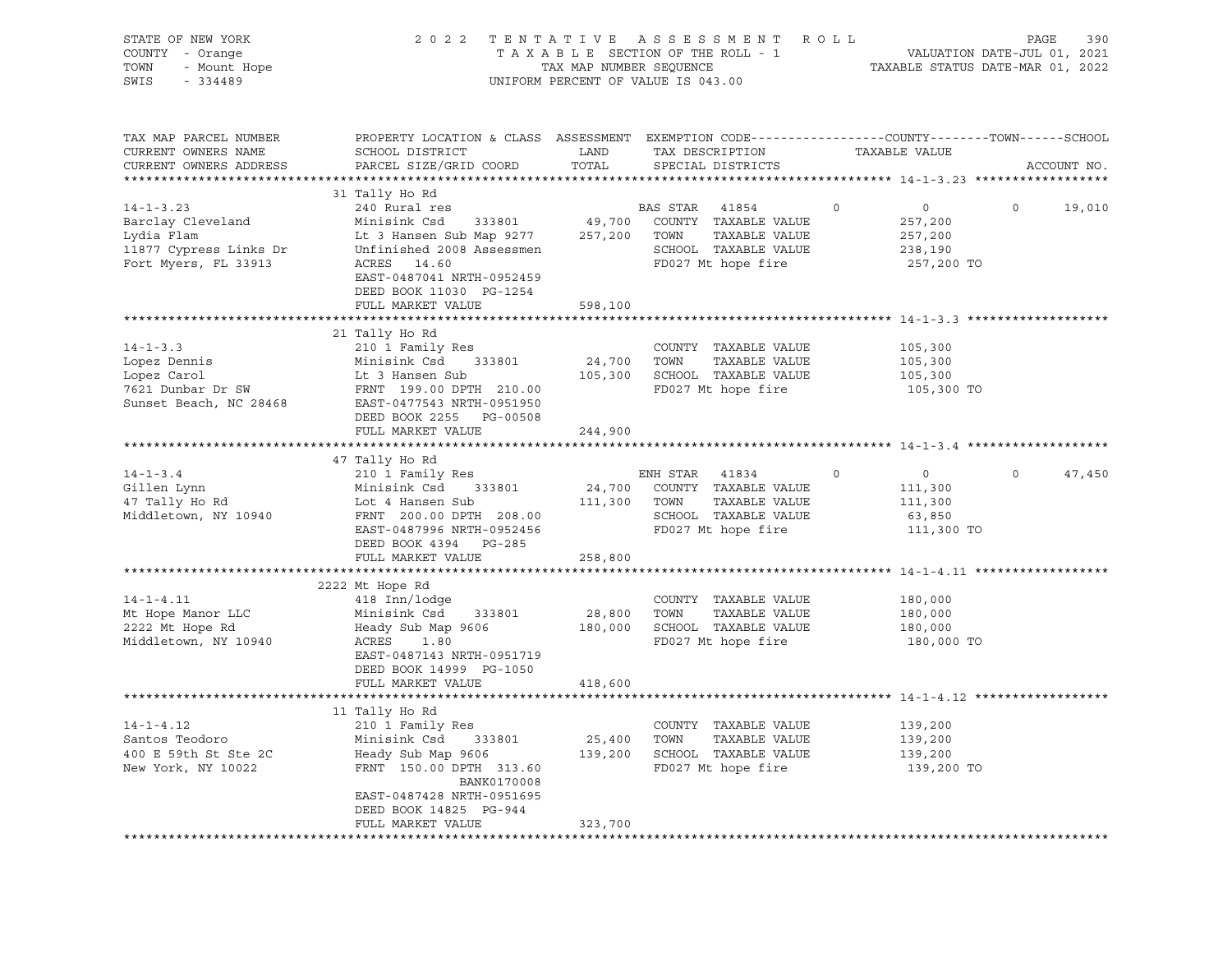# STATE OF NEW YORK 2 0 2 2 T E N T A T I V E A S S E S S M E N T R O L L PAGE 391 COUNTY - Orange T A X A B L E SECTION OF THE ROLL - 1 VALUATION DATE-JUL 01, 2021 TOWN - Mount Hope TAX MAP NUMBER SEQUENCE TAXABLE STATUS DATE-MAR 01, 2022 SWIS - 334489 UNIFORM PERCENT OF VALUE IS 043.00

| TAX MAP PARCEL NUMBER<br>CURRENT OWNERS NAME<br>CURRENT OWNERS ADDRESS                                 | PROPERTY LOCATION & CLASS ASSESSMENT<br>SCHOOL DISTRICT<br>PARCEL SIZE/GRID COORD                                                                                                 | LAND<br>TOTAL                | EXEMPTION CODE-----------------COUNTY-------TOWN------SCHOOL<br>TAX DESCRIPTION<br>SPECIAL DISTRICTS             | TAXABLE VALUE                                                               |          | ACCOUNT NO. |
|--------------------------------------------------------------------------------------------------------|-----------------------------------------------------------------------------------------------------------------------------------------------------------------------------------|------------------------------|------------------------------------------------------------------------------------------------------------------|-----------------------------------------------------------------------------|----------|-------------|
| $14 - 1 - 4.2$<br>RVCJ Holdings LLC<br>13 Bedford Ave<br>Middletown, NY 10940                          | 2224 Mt Hope Rd<br>449 Other Storag<br>Minisink Csd<br>333801<br>ACRES<br>1.40<br>EAST-0487265 NRTH-0951463<br>DEED BOOK 11389 PG-425<br>FULL MARKET VALUE                        | 26,900<br>245,500<br>570,900 | COUNTY TAXABLE VALUE<br>TOWN<br>TAXABLE VALUE<br>SCHOOL TAXABLE VALUE<br>FD027 Mt hope fire                      | 245,500<br>245,500<br>245,500<br>245,500 TO                                 |          |             |
| $14 - 1 - 5$<br>Cuffee Anthony L<br>145 Heritage Lake<br>Memphis, TN 38109                             | 15 Tally Ho Rd<br>210 1 Family Res<br>Minisink Csd 333801 20,400<br>FRNT 100.00 DPTH 232.00<br>EAST-0487424 NRTH-0951861<br>DEED BOOK 12550 PG-1783<br>FULL MARKET VALUE          | 125,000<br>290,700           | COUNTY TAXABLE VALUE<br>TOWN<br>TAXABLE VALUE<br>SCHOOL TAXABLE VALUE<br>FD027 Mt hope fire                      | 125,000<br>125,000<br>125,000<br>125,000 TO                                 |          |             |
| $14 - 1 - 6.1$<br>Lacenere John II<br>Lacenere Bonnie<br>2136 Mt Hope Rd<br>Middletown, NY 10940       | 2136 Mt Hope Rd<br>210 1 Family Res<br>Minisink Csd<br>333801<br>ACRES<br>1.00<br>EAST-0488971 NRTH-0950108<br>DEED BOOK 2086    PG-00033<br>FULL MARKET VALUE                    | 25,000<br>90,100<br>209,500  | BAS STAR<br>41854<br>COUNTY TAXABLE VALUE<br>TAXABLE VALUE<br>TOWN<br>SCHOOL TAXABLE VALUE<br>FD027 Mt hope fire | $\circ$<br>$\circ$<br>90,100<br>90,100<br>71,090<br>90,100 TO               | $\Omega$ | 19,010      |
|                                                                                                        |                                                                                                                                                                                   |                              |                                                                                                                  |                                                                             |          |             |
| $14 - 1 - 6.21$<br>Durma Elise Kim<br>Fka Elise Kim Willcox<br>2144 Mt Hope Rd<br>Middletown, NY 10940 | 2144 Mt Hope Rd<br>210 1 Family Res<br>Minisink Csd<br>333801<br>Lot 1 Tranchetti Sub<br>ACRES<br>1.50<br>EAST-0488887 NRTH-0950190<br>DEED BOOK 3898<br>$PG-1$                   | 27,400<br>102,600            | BAS STAR<br>41854<br>COUNTY TAXABLE VALUE<br>TAXABLE VALUE<br>TOWN<br>SCHOOL TAXABLE VALUE<br>FD027 Mt hope fire | $\circ$<br>$\overline{0}$<br>102,600<br>102,600<br>83,590<br>102,600 TO     | $\circ$  | 19,010      |
|                                                                                                        | FULL MARKET VALUE                                                                                                                                                                 | 238,600                      |                                                                                                                  |                                                                             |          |             |
| $14 - 1 - 6.22$<br>Grabowski Louis J<br>2148 Mt Hope Rd<br>Middletown, NY 10940                        | 2148 Mt Hope Rd<br>240 Rural res<br>Minisink Csd<br>333801<br>Lot 2 Tranchetti Sub<br>ACRES 18.30<br>EAST-0489239 NRTH-0950761<br>DEED BOOK 2162<br>PG-00876<br>FULL MARKET VALUE | 51,600<br>131,300<br>305,300 | ENH STAR 41834<br>COUNTY TAXABLE VALUE<br>TAXABLE VALUE<br>TOWN<br>SCHOOL TAXABLE VALUE<br>FD027 Mt hope fire    | $\overline{0}$<br>$\mathbf 0$<br>131,300<br>131,300<br>83,850<br>131,300 TO | $\Omega$ | 47,450      |
|                                                                                                        |                                                                                                                                                                                   |                              |                                                                                                                  |                                                                             |          |             |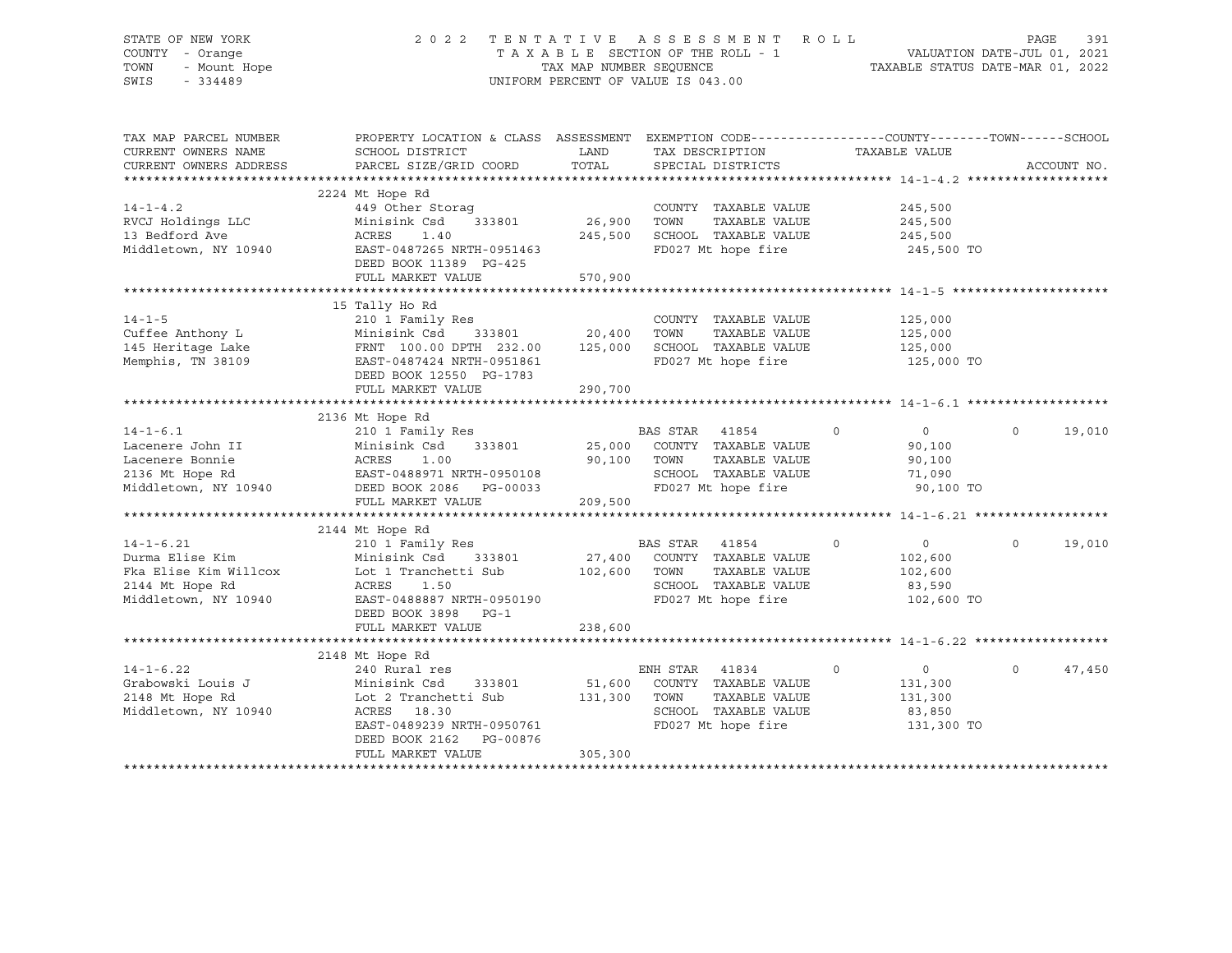# STATE OF NEW YORK 2 0 2 2 T E N T A T I V E A S S E S S M E N T R O L L PAGE 392 COUNTY - Orange T A X A B L E SECTION OF THE ROLL - 1 VALUATION DATE-JUL 01, 2021 TOWN - Mount Hope TAX MAP NUMBER SEQUENCE TAXABLE STATUS DATE-MAR 01, 2022 SWIS - 334489 UNIFORM PERCENT OF VALUE IS 043.00

| 2156 Mt Hope Rd<br>$14 - 1 - 7$<br>210 1 Family Res<br>COUNTY TAXABLE VALUE<br>137,800<br>Minisink Csd 333801 53,000<br>Mueller Robert Sr<br>TOWN<br>TAXABLE VALUE<br>137,800<br>137,800<br>3.60 BANKC030217<br>Mueller Denise M<br>SCHOOL TAXABLE VALUE<br>ACRES<br>137,800<br>FD027 Mt hope fire<br>137,800 TO<br>FULL MARKET VALUE<br>320,500<br>2040 Mt Hope Rd<br>19,010<br>$\sim$ 0<br>$\overline{0}$<br>$\circ$<br>14-1-8.11 210 1 Family Res E<br>Williams Corey Minisink Csd 333801 25,000<br>Williams Karen ACRES 1.00 BANKC080496 140,000<br>2040 Mt Hope Rd EAST-0490837 NRTH-0948771<br>Middletown, NY 10940 DEED BOOK 4477 PG-94<br>140,000<br>ACRES 1.00 BANKC080496 140,000 TOWN<br>140,000<br>TAXABLE VALUE<br>SCHOOL TAXABLE VALUE<br>120,990<br>FD027 Mt hope fire<br>140,000 TO<br>325,600<br>FULL MARKET VALUE<br>2032 Mt Hope Rd<br>$14 - 1 - 8.12$<br>210 1 Family Res<br>COUNTY TAXABLE VALUE<br>106,600<br>Fed Nat Mtge Assn<br>5600 Granite Pkwy<br>Plano, TX 75024<br>Minisink Csd 333801 25,000<br>TAXABLE VALUE<br>TOWN<br>106,600<br>106,600<br>1.00 BANKC030385 106,600<br>SCHOOL TAXABLE VALUE<br>ACRES<br>FD027 Mt hope fire<br>Plano, TX 75024<br>EAST-0491048 NRTH-0948692<br>106,600 TO<br>DEED BOOK 14700 PG-352<br>FULL MARKET VALUE<br>247,900<br>11 Highland Lakes Rd<br>210 1 Family Res<br>Minisink Csd 333801 30,600<br>$14 - 1 - 8.13$<br>COUNTY TAXABLE VALUE<br>121,600<br>14-1-8.13<br>Lemus William E. Guerra<br>11 Highland Lakes Rd<br>TOWN<br>TAXABLE VALUE<br>121,600<br>SCHOOL TAXABLE VALUE 121,600<br>2.20 BANKC050590 121,600<br>ACRES<br>Middletown, NY 10940<br>FD027 Mt hope fire<br>EAST-0491723 NRTH-0948755<br>121,600 TO<br>DEED BOOK 14882 PG-248<br>282,800<br>FULL MARKET VALUE<br>77 Highland Lakes Rd<br>$14 - 1 - 8.21$<br>$\circ$<br>18,200 18,200<br>10,400<br>Weyant (1/e) Helen<br>$\Omega$<br>25,875<br>25,875<br>20,800<br>life estate by deed $14450$ 172,500 AGED<br>90 Monahan Rd<br>64,213<br>41800<br>$\circ$<br>64,213<br>70,650<br>Port Jervis, NY 12771<br>ACRES<br>ENH STAR 41834<br>$\overline{0}$<br>$\overline{0}$<br>$\sim$ 0<br>47,450<br>5.40<br>EAST-0492098 NRTH-0950421<br>64,212<br>COUNTY TAXABLE VALUE<br>DEED BOOK 14450 PG-105<br>TOWN<br>TAXABLE VALUE<br>64,212<br>401,200 SCHOOL TAXABLE VALUE<br>FULL MARKET VALUE<br>23,200<br>FD027 Mt hope fire<br>172,500 TO | TAX MAP PARCEL NUMBER<br>CURRENT OWNERS NAME<br>CURRENT OWNERS ADDRESS | PROPERTY LOCATION & CLASS ASSESSMENT EXEMPTION CODE---------------COUNTY-------TOWN------SCHOOL<br>SCHOOL DISTRICT<br>PARCEL SIZE/GRID COORD | LAND<br>TOTAL | TAX DESCRIPTION<br>SPECIAL DISTRICTS | TAXABLE VALUE | ACCOUNT NO. |
|------------------------------------------------------------------------------------------------------------------------------------------------------------------------------------------------------------------------------------------------------------------------------------------------------------------------------------------------------------------------------------------------------------------------------------------------------------------------------------------------------------------------------------------------------------------------------------------------------------------------------------------------------------------------------------------------------------------------------------------------------------------------------------------------------------------------------------------------------------------------------------------------------------------------------------------------------------------------------------------------------------------------------------------------------------------------------------------------------------------------------------------------------------------------------------------------------------------------------------------------------------------------------------------------------------------------------------------------------------------------------------------------------------------------------------------------------------------------------------------------------------------------------------------------------------------------------------------------------------------------------------------------------------------------------------------------------------------------------------------------------------------------------------------------------------------------------------------------------------------------------------------------------------------------------------------------------------------------------------------------------------------------------------------------------------------------------------------------------------------------------------------------------------------------------------------------------------------------------------------------------------------------------------------------------------------------------------------------------------------------|------------------------------------------------------------------------|----------------------------------------------------------------------------------------------------------------------------------------------|---------------|--------------------------------------|---------------|-------------|
|                                                                                                                                                                                                                                                                                                                                                                                                                                                                                                                                                                                                                                                                                                                                                                                                                                                                                                                                                                                                                                                                                                                                                                                                                                                                                                                                                                                                                                                                                                                                                                                                                                                                                                                                                                                                                                                                                                                                                                                                                                                                                                                                                                                                                                                                                                                                                                        |                                                                        |                                                                                                                                              |               |                                      |               |             |
|                                                                                                                                                                                                                                                                                                                                                                                                                                                                                                                                                                                                                                                                                                                                                                                                                                                                                                                                                                                                                                                                                                                                                                                                                                                                                                                                                                                                                                                                                                                                                                                                                                                                                                                                                                                                                                                                                                                                                                                                                                                                                                                                                                                                                                                                                                                                                                        |                                                                        |                                                                                                                                              |               |                                      |               |             |
|                                                                                                                                                                                                                                                                                                                                                                                                                                                                                                                                                                                                                                                                                                                                                                                                                                                                                                                                                                                                                                                                                                                                                                                                                                                                                                                                                                                                                                                                                                                                                                                                                                                                                                                                                                                                                                                                                                                                                                                                                                                                                                                                                                                                                                                                                                                                                                        |                                                                        |                                                                                                                                              |               |                                      |               |             |
|                                                                                                                                                                                                                                                                                                                                                                                                                                                                                                                                                                                                                                                                                                                                                                                                                                                                                                                                                                                                                                                                                                                                                                                                                                                                                                                                                                                                                                                                                                                                                                                                                                                                                                                                                                                                                                                                                                                                                                                                                                                                                                                                                                                                                                                                                                                                                                        |                                                                        |                                                                                                                                              |               |                                      |               |             |
|                                                                                                                                                                                                                                                                                                                                                                                                                                                                                                                                                                                                                                                                                                                                                                                                                                                                                                                                                                                                                                                                                                                                                                                                                                                                                                                                                                                                                                                                                                                                                                                                                                                                                                                                                                                                                                                                                                                                                                                                                                                                                                                                                                                                                                                                                                                                                                        |                                                                        |                                                                                                                                              |               |                                      |               |             |
|                                                                                                                                                                                                                                                                                                                                                                                                                                                                                                                                                                                                                                                                                                                                                                                                                                                                                                                                                                                                                                                                                                                                                                                                                                                                                                                                                                                                                                                                                                                                                                                                                                                                                                                                                                                                                                                                                                                                                                                                                                                                                                                                                                                                                                                                                                                                                                        |                                                                        |                                                                                                                                              |               |                                      |               |             |
|                                                                                                                                                                                                                                                                                                                                                                                                                                                                                                                                                                                                                                                                                                                                                                                                                                                                                                                                                                                                                                                                                                                                                                                                                                                                                                                                                                                                                                                                                                                                                                                                                                                                                                                                                                                                                                                                                                                                                                                                                                                                                                                                                                                                                                                                                                                                                                        |                                                                        |                                                                                                                                              |               |                                      |               |             |
|                                                                                                                                                                                                                                                                                                                                                                                                                                                                                                                                                                                                                                                                                                                                                                                                                                                                                                                                                                                                                                                                                                                                                                                                                                                                                                                                                                                                                                                                                                                                                                                                                                                                                                                                                                                                                                                                                                                                                                                                                                                                                                                                                                                                                                                                                                                                                                        |                                                                        |                                                                                                                                              |               |                                      |               |             |
|                                                                                                                                                                                                                                                                                                                                                                                                                                                                                                                                                                                                                                                                                                                                                                                                                                                                                                                                                                                                                                                                                                                                                                                                                                                                                                                                                                                                                                                                                                                                                                                                                                                                                                                                                                                                                                                                                                                                                                                                                                                                                                                                                                                                                                                                                                                                                                        |                                                                        |                                                                                                                                              |               |                                      |               |             |
|                                                                                                                                                                                                                                                                                                                                                                                                                                                                                                                                                                                                                                                                                                                                                                                                                                                                                                                                                                                                                                                                                                                                                                                                                                                                                                                                                                                                                                                                                                                                                                                                                                                                                                                                                                                                                                                                                                                                                                                                                                                                                                                                                                                                                                                                                                                                                                        |                                                                        |                                                                                                                                              |               |                                      |               |             |
|                                                                                                                                                                                                                                                                                                                                                                                                                                                                                                                                                                                                                                                                                                                                                                                                                                                                                                                                                                                                                                                                                                                                                                                                                                                                                                                                                                                                                                                                                                                                                                                                                                                                                                                                                                                                                                                                                                                                                                                                                                                                                                                                                                                                                                                                                                                                                                        |                                                                        |                                                                                                                                              |               |                                      |               |             |
|                                                                                                                                                                                                                                                                                                                                                                                                                                                                                                                                                                                                                                                                                                                                                                                                                                                                                                                                                                                                                                                                                                                                                                                                                                                                                                                                                                                                                                                                                                                                                                                                                                                                                                                                                                                                                                                                                                                                                                                                                                                                                                                                                                                                                                                                                                                                                                        |                                                                        |                                                                                                                                              |               |                                      |               |             |
|                                                                                                                                                                                                                                                                                                                                                                                                                                                                                                                                                                                                                                                                                                                                                                                                                                                                                                                                                                                                                                                                                                                                                                                                                                                                                                                                                                                                                                                                                                                                                                                                                                                                                                                                                                                                                                                                                                                                                                                                                                                                                                                                                                                                                                                                                                                                                                        |                                                                        |                                                                                                                                              |               |                                      |               |             |
|                                                                                                                                                                                                                                                                                                                                                                                                                                                                                                                                                                                                                                                                                                                                                                                                                                                                                                                                                                                                                                                                                                                                                                                                                                                                                                                                                                                                                                                                                                                                                                                                                                                                                                                                                                                                                                                                                                                                                                                                                                                                                                                                                                                                                                                                                                                                                                        |                                                                        |                                                                                                                                              |               |                                      |               |             |
|                                                                                                                                                                                                                                                                                                                                                                                                                                                                                                                                                                                                                                                                                                                                                                                                                                                                                                                                                                                                                                                                                                                                                                                                                                                                                                                                                                                                                                                                                                                                                                                                                                                                                                                                                                                                                                                                                                                                                                                                                                                                                                                                                                                                                                                                                                                                                                        |                                                                        |                                                                                                                                              |               |                                      |               |             |
|                                                                                                                                                                                                                                                                                                                                                                                                                                                                                                                                                                                                                                                                                                                                                                                                                                                                                                                                                                                                                                                                                                                                                                                                                                                                                                                                                                                                                                                                                                                                                                                                                                                                                                                                                                                                                                                                                                                                                                                                                                                                                                                                                                                                                                                                                                                                                                        |                                                                        |                                                                                                                                              |               |                                      |               |             |
|                                                                                                                                                                                                                                                                                                                                                                                                                                                                                                                                                                                                                                                                                                                                                                                                                                                                                                                                                                                                                                                                                                                                                                                                                                                                                                                                                                                                                                                                                                                                                                                                                                                                                                                                                                                                                                                                                                                                                                                                                                                                                                                                                                                                                                                                                                                                                                        |                                                                        |                                                                                                                                              |               |                                      |               |             |
|                                                                                                                                                                                                                                                                                                                                                                                                                                                                                                                                                                                                                                                                                                                                                                                                                                                                                                                                                                                                                                                                                                                                                                                                                                                                                                                                                                                                                                                                                                                                                                                                                                                                                                                                                                                                                                                                                                                                                                                                                                                                                                                                                                                                                                                                                                                                                                        |                                                                        |                                                                                                                                              |               |                                      |               |             |
|                                                                                                                                                                                                                                                                                                                                                                                                                                                                                                                                                                                                                                                                                                                                                                                                                                                                                                                                                                                                                                                                                                                                                                                                                                                                                                                                                                                                                                                                                                                                                                                                                                                                                                                                                                                                                                                                                                                                                                                                                                                                                                                                                                                                                                                                                                                                                                        |                                                                        |                                                                                                                                              |               |                                      |               |             |
|                                                                                                                                                                                                                                                                                                                                                                                                                                                                                                                                                                                                                                                                                                                                                                                                                                                                                                                                                                                                                                                                                                                                                                                                                                                                                                                                                                                                                                                                                                                                                                                                                                                                                                                                                                                                                                                                                                                                                                                                                                                                                                                                                                                                                                                                                                                                                                        |                                                                        |                                                                                                                                              |               |                                      |               |             |
|                                                                                                                                                                                                                                                                                                                                                                                                                                                                                                                                                                                                                                                                                                                                                                                                                                                                                                                                                                                                                                                                                                                                                                                                                                                                                                                                                                                                                                                                                                                                                                                                                                                                                                                                                                                                                                                                                                                                                                                                                                                                                                                                                                                                                                                                                                                                                                        |                                                                        |                                                                                                                                              |               |                                      |               |             |
|                                                                                                                                                                                                                                                                                                                                                                                                                                                                                                                                                                                                                                                                                                                                                                                                                                                                                                                                                                                                                                                                                                                                                                                                                                                                                                                                                                                                                                                                                                                                                                                                                                                                                                                                                                                                                                                                                                                                                                                                                                                                                                                                                                                                                                                                                                                                                                        |                                                                        |                                                                                                                                              |               |                                      |               |             |
|                                                                                                                                                                                                                                                                                                                                                                                                                                                                                                                                                                                                                                                                                                                                                                                                                                                                                                                                                                                                                                                                                                                                                                                                                                                                                                                                                                                                                                                                                                                                                                                                                                                                                                                                                                                                                                                                                                                                                                                                                                                                                                                                                                                                                                                                                                                                                                        |                                                                        |                                                                                                                                              |               |                                      |               |             |
|                                                                                                                                                                                                                                                                                                                                                                                                                                                                                                                                                                                                                                                                                                                                                                                                                                                                                                                                                                                                                                                                                                                                                                                                                                                                                                                                                                                                                                                                                                                                                                                                                                                                                                                                                                                                                                                                                                                                                                                                                                                                                                                                                                                                                                                                                                                                                                        |                                                                        |                                                                                                                                              |               |                                      |               |             |
|                                                                                                                                                                                                                                                                                                                                                                                                                                                                                                                                                                                                                                                                                                                                                                                                                                                                                                                                                                                                                                                                                                                                                                                                                                                                                                                                                                                                                                                                                                                                                                                                                                                                                                                                                                                                                                                                                                                                                                                                                                                                                                                                                                                                                                                                                                                                                                        |                                                                        |                                                                                                                                              |               |                                      |               |             |
|                                                                                                                                                                                                                                                                                                                                                                                                                                                                                                                                                                                                                                                                                                                                                                                                                                                                                                                                                                                                                                                                                                                                                                                                                                                                                                                                                                                                                                                                                                                                                                                                                                                                                                                                                                                                                                                                                                                                                                                                                                                                                                                                                                                                                                                                                                                                                                        |                                                                        |                                                                                                                                              |               |                                      |               |             |
|                                                                                                                                                                                                                                                                                                                                                                                                                                                                                                                                                                                                                                                                                                                                                                                                                                                                                                                                                                                                                                                                                                                                                                                                                                                                                                                                                                                                                                                                                                                                                                                                                                                                                                                                                                                                                                                                                                                                                                                                                                                                                                                                                                                                                                                                                                                                                                        |                                                                        |                                                                                                                                              |               |                                      |               |             |
|                                                                                                                                                                                                                                                                                                                                                                                                                                                                                                                                                                                                                                                                                                                                                                                                                                                                                                                                                                                                                                                                                                                                                                                                                                                                                                                                                                                                                                                                                                                                                                                                                                                                                                                                                                                                                                                                                                                                                                                                                                                                                                                                                                                                                                                                                                                                                                        |                                                                        |                                                                                                                                              |               |                                      |               |             |
|                                                                                                                                                                                                                                                                                                                                                                                                                                                                                                                                                                                                                                                                                                                                                                                                                                                                                                                                                                                                                                                                                                                                                                                                                                                                                                                                                                                                                                                                                                                                                                                                                                                                                                                                                                                                                                                                                                                                                                                                                                                                                                                                                                                                                                                                                                                                                                        |                                                                        |                                                                                                                                              |               |                                      |               |             |
|                                                                                                                                                                                                                                                                                                                                                                                                                                                                                                                                                                                                                                                                                                                                                                                                                                                                                                                                                                                                                                                                                                                                                                                                                                                                                                                                                                                                                                                                                                                                                                                                                                                                                                                                                                                                                                                                                                                                                                                                                                                                                                                                                                                                                                                                                                                                                                        |                                                                        |                                                                                                                                              |               |                                      |               |             |
|                                                                                                                                                                                                                                                                                                                                                                                                                                                                                                                                                                                                                                                                                                                                                                                                                                                                                                                                                                                                                                                                                                                                                                                                                                                                                                                                                                                                                                                                                                                                                                                                                                                                                                                                                                                                                                                                                                                                                                                                                                                                                                                                                                                                                                                                                                                                                                        |                                                                        |                                                                                                                                              |               |                                      |               |             |
|                                                                                                                                                                                                                                                                                                                                                                                                                                                                                                                                                                                                                                                                                                                                                                                                                                                                                                                                                                                                                                                                                                                                                                                                                                                                                                                                                                                                                                                                                                                                                                                                                                                                                                                                                                                                                                                                                                                                                                                                                                                                                                                                                                                                                                                                                                                                                                        |                                                                        |                                                                                                                                              |               |                                      |               |             |
|                                                                                                                                                                                                                                                                                                                                                                                                                                                                                                                                                                                                                                                                                                                                                                                                                                                                                                                                                                                                                                                                                                                                                                                                                                                                                                                                                                                                                                                                                                                                                                                                                                                                                                                                                                                                                                                                                                                                                                                                                                                                                                                                                                                                                                                                                                                                                                        |                                                                        |                                                                                                                                              |               |                                      |               |             |
|                                                                                                                                                                                                                                                                                                                                                                                                                                                                                                                                                                                                                                                                                                                                                                                                                                                                                                                                                                                                                                                                                                                                                                                                                                                                                                                                                                                                                                                                                                                                                                                                                                                                                                                                                                                                                                                                                                                                                                                                                                                                                                                                                                                                                                                                                                                                                                        |                                                                        |                                                                                                                                              |               |                                      |               |             |
|                                                                                                                                                                                                                                                                                                                                                                                                                                                                                                                                                                                                                                                                                                                                                                                                                                                                                                                                                                                                                                                                                                                                                                                                                                                                                                                                                                                                                                                                                                                                                                                                                                                                                                                                                                                                                                                                                                                                                                                                                                                                                                                                                                                                                                                                                                                                                                        |                                                                        |                                                                                                                                              |               |                                      |               |             |
|                                                                                                                                                                                                                                                                                                                                                                                                                                                                                                                                                                                                                                                                                                                                                                                                                                                                                                                                                                                                                                                                                                                                                                                                                                                                                                                                                                                                                                                                                                                                                                                                                                                                                                                                                                                                                                                                                                                                                                                                                                                                                                                                                                                                                                                                                                                                                                        |                                                                        |                                                                                                                                              |               |                                      |               |             |
|                                                                                                                                                                                                                                                                                                                                                                                                                                                                                                                                                                                                                                                                                                                                                                                                                                                                                                                                                                                                                                                                                                                                                                                                                                                                                                                                                                                                                                                                                                                                                                                                                                                                                                                                                                                                                                                                                                                                                                                                                                                                                                                                                                                                                                                                                                                                                                        |                                                                        |                                                                                                                                              |               |                                      |               |             |
|                                                                                                                                                                                                                                                                                                                                                                                                                                                                                                                                                                                                                                                                                                                                                                                                                                                                                                                                                                                                                                                                                                                                                                                                                                                                                                                                                                                                                                                                                                                                                                                                                                                                                                                                                                                                                                                                                                                                                                                                                                                                                                                                                                                                                                                                                                                                                                        |                                                                        |                                                                                                                                              |               |                                      |               |             |
|                                                                                                                                                                                                                                                                                                                                                                                                                                                                                                                                                                                                                                                                                                                                                                                                                                                                                                                                                                                                                                                                                                                                                                                                                                                                                                                                                                                                                                                                                                                                                                                                                                                                                                                                                                                                                                                                                                                                                                                                                                                                                                                                                                                                                                                                                                                                                                        |                                                                        |                                                                                                                                              |               |                                      |               |             |
|                                                                                                                                                                                                                                                                                                                                                                                                                                                                                                                                                                                                                                                                                                                                                                                                                                                                                                                                                                                                                                                                                                                                                                                                                                                                                                                                                                                                                                                                                                                                                                                                                                                                                                                                                                                                                                                                                                                                                                                                                                                                                                                                                                                                                                                                                                                                                                        |                                                                        |                                                                                                                                              |               |                                      |               |             |
|                                                                                                                                                                                                                                                                                                                                                                                                                                                                                                                                                                                                                                                                                                                                                                                                                                                                                                                                                                                                                                                                                                                                                                                                                                                                                                                                                                                                                                                                                                                                                                                                                                                                                                                                                                                                                                                                                                                                                                                                                                                                                                                                                                                                                                                                                                                                                                        |                                                                        |                                                                                                                                              |               |                                      |               |             |
|                                                                                                                                                                                                                                                                                                                                                                                                                                                                                                                                                                                                                                                                                                                                                                                                                                                                                                                                                                                                                                                                                                                                                                                                                                                                                                                                                                                                                                                                                                                                                                                                                                                                                                                                                                                                                                                                                                                                                                                                                                                                                                                                                                                                                                                                                                                                                                        |                                                                        |                                                                                                                                              |               |                                      |               |             |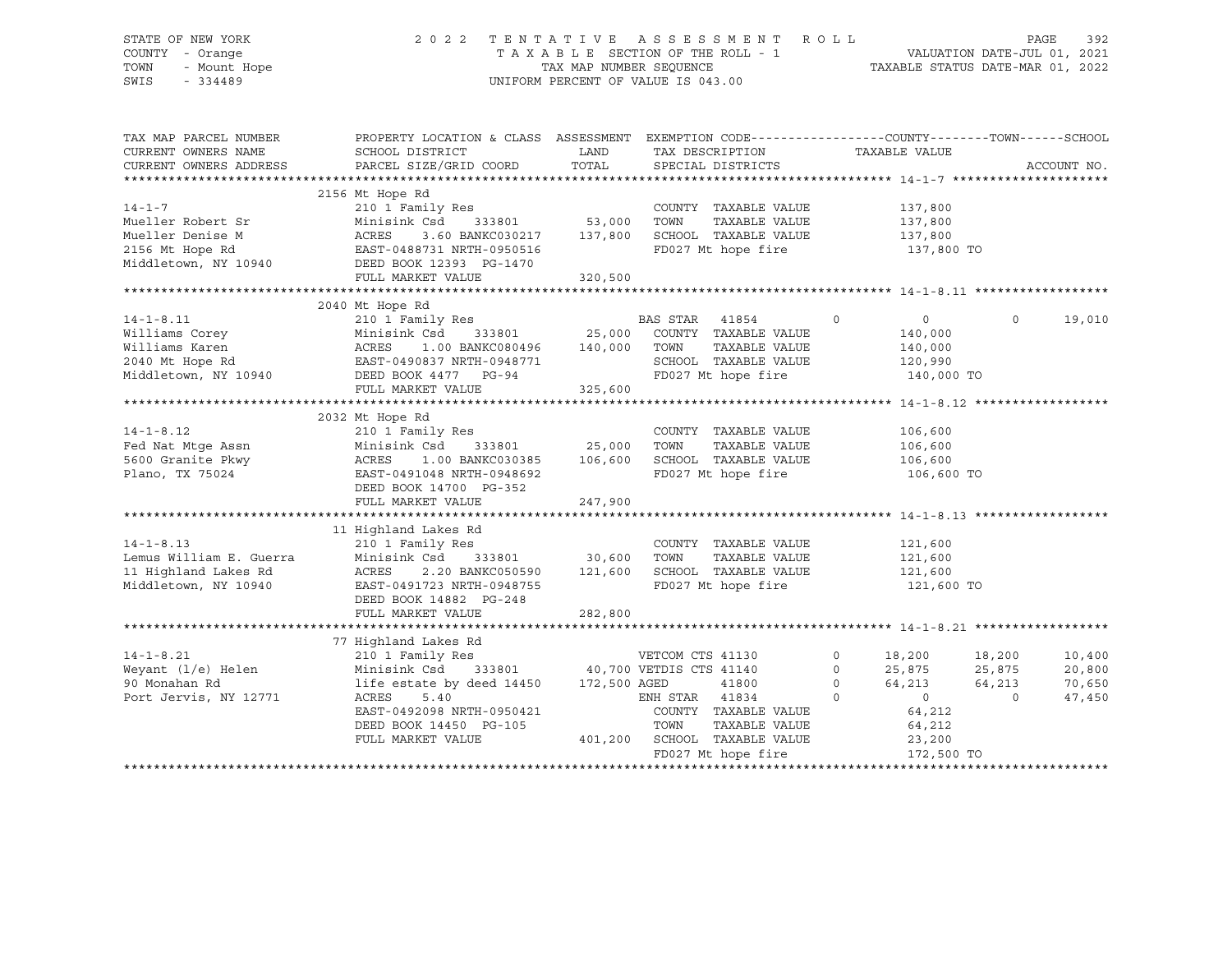### STATE OF NEW YORK 2 0 2 2 T E N T A T I V E A S S E S S M E N T R O L L PAGE 393 COUNTY - Orange T A X A B L E SECTION OF THE ROLL - 1 VALUATION DATE-JUL 01, 2021 TOWN - Mount Hope TAX NAP NUMBER SEQUENCE TAXABLE STATUS DATE-MAR 01, 2022<br>TAXABLE STATUS DATE-MAR 01, 2022 UNIFORM PERCENT OF VALUE IS 043.00

TAX MAP PARCEL NUMBER PROPERTY LOCATION & CLASS ASSESSMENT EXEMPTION CODE------------------COUNTY--------TOWN------SCHOOL CURRENT OWNERS NAME SCHOOL DISTRICT LAND TAX DESCRIPTION TAXABLE VALUE CURRENT OWNERS ADDRESS PARCEL SIZE/GRID COORD TOTAL SPECIAL DISTRICTS ACCOUNT NO. \*\*\*\*\*\*\*\*\*\*\*\*\*\*\*\*\*\*\*\*\*\*\*\*\*\*\*\*\*\*\*\*\*\*\*\*\*\*\*\*\*\*\*\*\*\*\*\*\*\*\*\*\*\*\*\*\*\*\*\*\*\*\*\*\*\*\*\*\*\*\*\*\*\*\*\*\*\*\*\*\*\*\*\*\*\*\*\*\*\*\*\*\*\*\*\*\*\*\*\*\*\*\* 14-1-8.22 \*\*\*\*\*\*\*\*\*\*\*\*\*\*\*\*\*\* 65 Highland Lakes Rd 14-1-8.22 210 1 Family Res BAS STAR 41854 0 0 0 19,010 Kline Gerald Minisink Csd 333801 47,100 COUNTY TAXABLE VALUE 193,500 Kline Adele ACRES 11.20 193,500 TOWN TAXABLE VALUE 193,500 65 Highland Lakes Rd EAST-0491980 NRTH-0950125 SCHOOL TAXABLE VALUE 174,490 Middletown, NY 10940 DEED BOOK 2005 PG-00283 FD027 Mt hope fire 193,500 TO FULL MARKET VALUE 450,000 \*\*\*\*\*\*\*\*\*\*\*\*\*\*\*\*\*\*\*\*\*\*\*\*\*\*\*\*\*\*\*\*\*\*\*\*\*\*\*\*\*\*\*\*\*\*\*\*\*\*\*\*\*\*\*\*\*\*\*\*\*\*\*\*\*\*\*\*\*\*\*\*\*\*\*\*\*\*\*\*\*\*\*\*\*\*\*\*\*\*\*\*\*\*\*\*\*\*\*\*\*\*\* 14-1-8.231 \*\*\*\*\*\*\*\*\*\*\*\*\*\*\*\*\* 47 Highland Lakes Rd 14-1-8.231 240 Rural res COUNTY TAXABLE VALUE 155,000 Gromacki Living Trust Gloria Minisink Csd 333801 53,600 TOWN TAXABLE VALUE 155,000 127 McBride Rd ACRES 19.80 BANKN140687 155,000 SCHOOL TAXABLE VALUE 155,000 EAST-0491396 NRTH-0949992 FD027 Mt hope fire 155,000 TO DEED BOOK 14106 PG-766 FULL MARKET VALUE 360,500 \*\*\*\*\*\*\*\*\*\*\*\*\*\*\*\*\*\*\*\*\*\*\*\*\*\*\*\*\*\*\*\*\*\*\*\*\*\*\*\*\*\*\*\*\*\*\*\*\*\*\*\*\*\*\*\*\*\*\*\*\*\*\*\*\*\*\*\*\*\*\*\*\*\*\*\*\*\*\*\*\*\*\*\*\*\*\*\*\*\*\*\*\*\*\*\*\*\*\*\*\*\*\* 14-1-8.232 \*\*\*\*\*\*\*\*\*\*\*\*\*\*\*\*\* Highland Lakes Rd 14-1-8.232 312 Vac w/imprv COUNTY TAXABLE VALUE 20,700 Terpak Nancy Minisink Csd 333801 13,100 TOWN TAXABLE VALUE 20,700 37 Highland Lakes Rd ACRES 4.10 20,700 SCHOOL TAXABLE VALUE 20,700 Middletown, NY 10940 EAST-0491705 NRTH-0949164 FD027 Mt hope fire 20,700 TO DEED BOOK 12641 PG-1580 ERRY BOOK IZONI FORIJOO ARABI 48,100 \*\*\*\*\*\*\*\*\*\*\*\*\*\*\*\*\*\*\*\*\*\*\*\*\*\*\*\*\*\*\*\*\*\*\*\*\*\*\*\*\*\*\*\*\*\*\*\*\*\*\*\*\*\*\*\*\*\*\*\*\*\*\*\*\*\*\*\*\*\*\*\*\*\*\*\*\*\*\*\*\*\*\*\*\*\*\*\*\*\*\*\*\*\*\*\*\*\*\*\*\*\*\* 14-1-8.24 \*\*\*\*\*\*\*\*\*\*\*\*\*\*\*\*\*\* 53 Highland Lakes Rd 14-1-8.24 210 1 Family Res BAS STAR 41854 0 0 0 19,010 Villanueva Francisco Minisink Csd 333801 25,900 COUNTY TAXABLE VALUE 122,400 Villanueva Dinelia ACRES 1.20 BANKC080370 122,400 TOWN TAXABLE VALUE 122,400 53 Highland Lakes Rd EAST-0492176 NRTH-0949649 SCHOOL TAXABLE VALUE 103,390 Middletown, NY 10940 DEED BOOK 5637 PG-322 FD027 Mt hope fire 122,400 TO FULL MARKET VALUE 284,700 \*\*\*\*\*\*\*\*\*\*\*\*\*\*\*\*\*\*\*\*\*\*\*\*\*\*\*\*\*\*\*\*\*\*\*\*\*\*\*\*\*\*\*\*\*\*\*\*\*\*\*\*\*\*\*\*\*\*\*\*\*\*\*\*\*\*\*\*\*\*\*\*\*\*\*\*\*\*\*\*\*\*\*\*\*\*\*\*\*\*\*\*\*\*\*\*\*\*\*\*\*\*\* 14-1-8.25 \*\*\*\*\*\*\*\*\*\*\*\*\*\*\*\*\*\* 45 Highland Lakes Rd 14-1-8.25 210 1 Family Res VETCOM CTS 41130 0 18,200 18,200 10,400 Familetti Michael Minisink Csd 333801 25,500 VETDIS CTS 41140 0 12,500 12,500 12,500 Pfeuffer Mallory Lt 2 Palazzo Sub 125,000 COUNTY TAXABLE VALUE 94,300 45 Highland Lakes Rd ACRES 1.10 BANKC080370 TOWN TAXABLE VALUE 94,300 Middletown, NY 10940 EAST-0492087 NRTH-0949444 SCHOOL TAXABLE VALUE 102,100 DEED BOOK 14775 PG-198 FD027 Mt hope fire 125,000 TO FULL MARKET VALUE 290,700 \*\*\*\*\*\*\*\*\*\*\*\*\*\*\*\*\*\*\*\*\*\*\*\*\*\*\*\*\*\*\*\*\*\*\*\*\*\*\*\*\*\*\*\*\*\*\*\*\*\*\*\*\*\*\*\*\*\*\*\*\*\*\*\*\*\*\*\*\*\*\*\*\*\*\*\*\*\*\*\*\*\*\*\*\*\*\*\*\*\*\*\*\*\*\*\*\*\*\*\*\*\*\*\*\*\*\*\*\*\*\*\*\*\*\*\*\*\*\*\*\*\*\*\*\*\*\*\*\*\*\*\*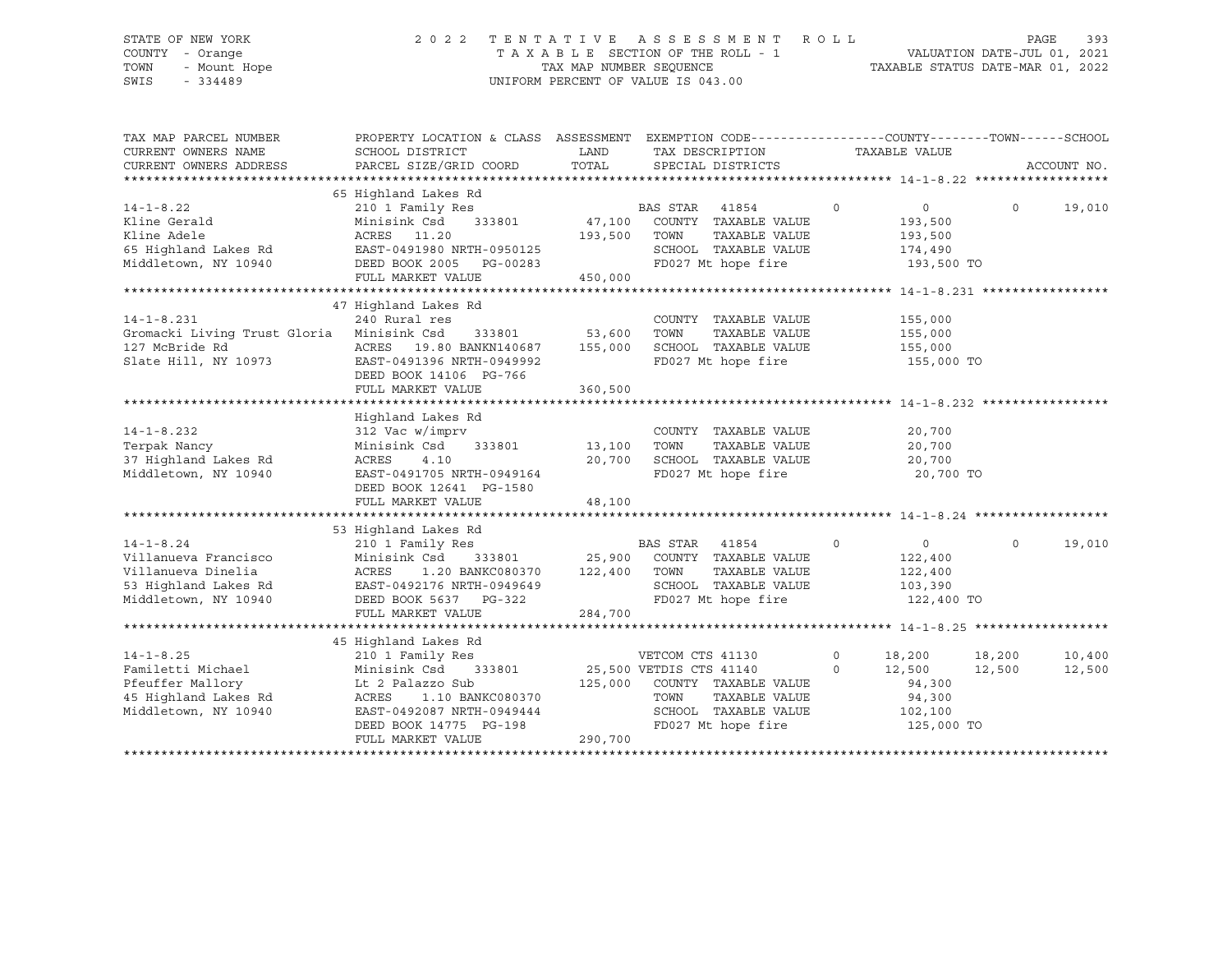| STATE OF NEW YORK<br>COUNTY - Orange<br>- Mount Hope<br>TOWN<br>$-334489$<br>SWIS              | 2 0 2 2                                                                                                                                                                               | TAX MAP NUMBER SEQUENCE | TENTATIVE ASSESSMENT ROLL<br>TAXABLE SECTION OF THE ROLL - 1<br>UNIFORM PERCENT OF VALUE IS 043.00           |                                                                      | PAGE<br>394<br>VALUATION DATE-JUL 01, 2021<br>TAXABLE STATUS DATE-MAR 01, 2022 |
|------------------------------------------------------------------------------------------------|---------------------------------------------------------------------------------------------------------------------------------------------------------------------------------------|-------------------------|--------------------------------------------------------------------------------------------------------------|----------------------------------------------------------------------|--------------------------------------------------------------------------------|
| TAX MAP PARCEL NUMBER<br>CURRENT OWNERS NAME<br>CURRENT OWNERS ADDRESS                         | PROPERTY LOCATION & CLASS ASSESSMENT EXEMPTION CODE----------------COUNTY-------TOWN------SCHOOL<br>SCHOOL DISTRICT<br>PARCEL SIZE/GRID COORD                                         | LAND<br>TOTAL           | TAX DESCRIPTION<br>SPECIAL DISTRICTS                                                                         | TAXABLE VALUE                                                        | ACCOUNT NO.                                                                    |
|                                                                                                |                                                                                                                                                                                       |                         |                                                                                                              |                                                                      |                                                                                |
| $14 - 1 - 8.26$<br>Terpak Nancy<br>37 Highland Lakes Rd<br>Middletown, NY 10940                | 37 Highland Lakes Rd<br>210 1 Family Res<br>Minisink Csd 333801<br>Lt 3 Palazzo Sub<br>ACRES<br>1.10 BANKC190616<br>EAST-0492002 NRTH-0949309<br>DEED BOOK 12641 PG-1580              | 129,600 TOWN            | BAS STAR 41854<br>25,500 COUNTY TAXABLE VALUE<br>TAXABLE VALUE<br>SCHOOL TAXABLE VALUE<br>FD027 Mt hope fire | $\circ$<br>0<br>129,600<br>129,600<br>110,590<br>129,600 TO          | $\Omega$<br>19,010                                                             |
|                                                                                                | FULL MARKET VALUE                                                                                                                                                                     | 301,400                 |                                                                                                              |                                                                      |                                                                                |
| $14 - 1 - 8.27$<br>Terpak Nancy<br>37 Highland Lakes Rd<br>Middletown, NY 10940                | Highland Lakes Rd<br>311 Res vac land<br>Minisink Csd<br>333801<br>Lt 4 Palazzo Sub<br>ACRES<br>1.10<br>EAST-0491902 NRTH-0949168<br>DEED BOOK 12641 PG-1580                          | 10,800 TOWN             | COUNTY TAXABLE VALUE<br>TAXABLE VALUE<br>10,800 SCHOOL TAXABLE VALUE<br>FD027 Mt hope fire                   | 10,800<br>10,800<br>10,800<br>10,800 TO                              |                                                                                |
|                                                                                                | FULL MARKET VALUE                                                                                                                                                                     | 25,100                  |                                                                                                              |                                                                      |                                                                                |
|                                                                                                |                                                                                                                                                                                       |                         |                                                                                                              |                                                                      |                                                                                |
| $14 - 1 - 9$<br>Hangas Anthony<br>Hangas Sautania E<br>2003 Mt Hope Rd<br>Middletown, NY 10940 | 2003 Mt Hope Rd<br>210 1 Family Res<br>Minisink Csd 333801<br>ACRES<br>1.00<br>EAST-0491540 NRTH-0948327<br>DEED BOOK 14918 PG-1886                                                   | 24,000 TOWN             | COUNTY TAXABLE VALUE<br>TAXABLE VALUE<br>166,200 SCHOOL TAXABLE VALUE<br>FD027 Mt hope fire                  | 166,200<br>166,200<br>166,200<br>166,200 TO                          |                                                                                |
|                                                                                                | FULL MARKET VALUE                                                                                                                                                                     | 386,500                 |                                                                                                              |                                                                      |                                                                                |
| $14 - 1 - 10$<br>LaFleur William J<br>Smith Kevin<br>2011 Mt Hope Rd<br>Middletown, NY 10940   | 2011 Mt Hope Rd<br>BAS STAR 41854<br>FRNT 148.00 DPTH 142.00 19,200 COUNTY TAXABLE VALUE<br>FRNT 148.00 DPTH 142.00 30,800 TOWN TAXABLE VALUE<br>DEED BOOK 13975 PC-1055              |                         | SCHOOL TAXABLE VALUE                                                                                         | $\circ$<br>$\overline{0}$<br>30,800<br>30,800<br>11,790<br>30,800 TO | $\Omega$<br>19,010                                                             |
|                                                                                                | FULL MARKET VALUE                                                                                                                                                                     | 71,600                  |                                                                                                              |                                                                      |                                                                                |
|                                                                                                |                                                                                                                                                                                       |                         |                                                                                                              |                                                                      |                                                                                |
| $14 - 1 - 11$<br>Hoffman Daralyn<br>2013 Mt Hope Rd<br>Middletown, NY 10940                    | 2013 Mt Hope Rd<br>210 1 Family Res<br>Minisink Csd<br>333801<br>FRNT<br>73.00 DPTH 326.00<br>BANKC000000<br>EAST-0491231 NRTH-0948298<br>DEED BOOK 15059 PG-750<br>FULL MARKET VALUE | 20,600<br>176,700       | COUNTY TAXABLE VALUE<br>TOWN<br>TAXABLE VALUE<br>76,000 SCHOOL TAXABLE VALUE<br>FD027 Mt hope fire           | 76,000<br>76,000<br>76,000<br>76,000 TO                              |                                                                                |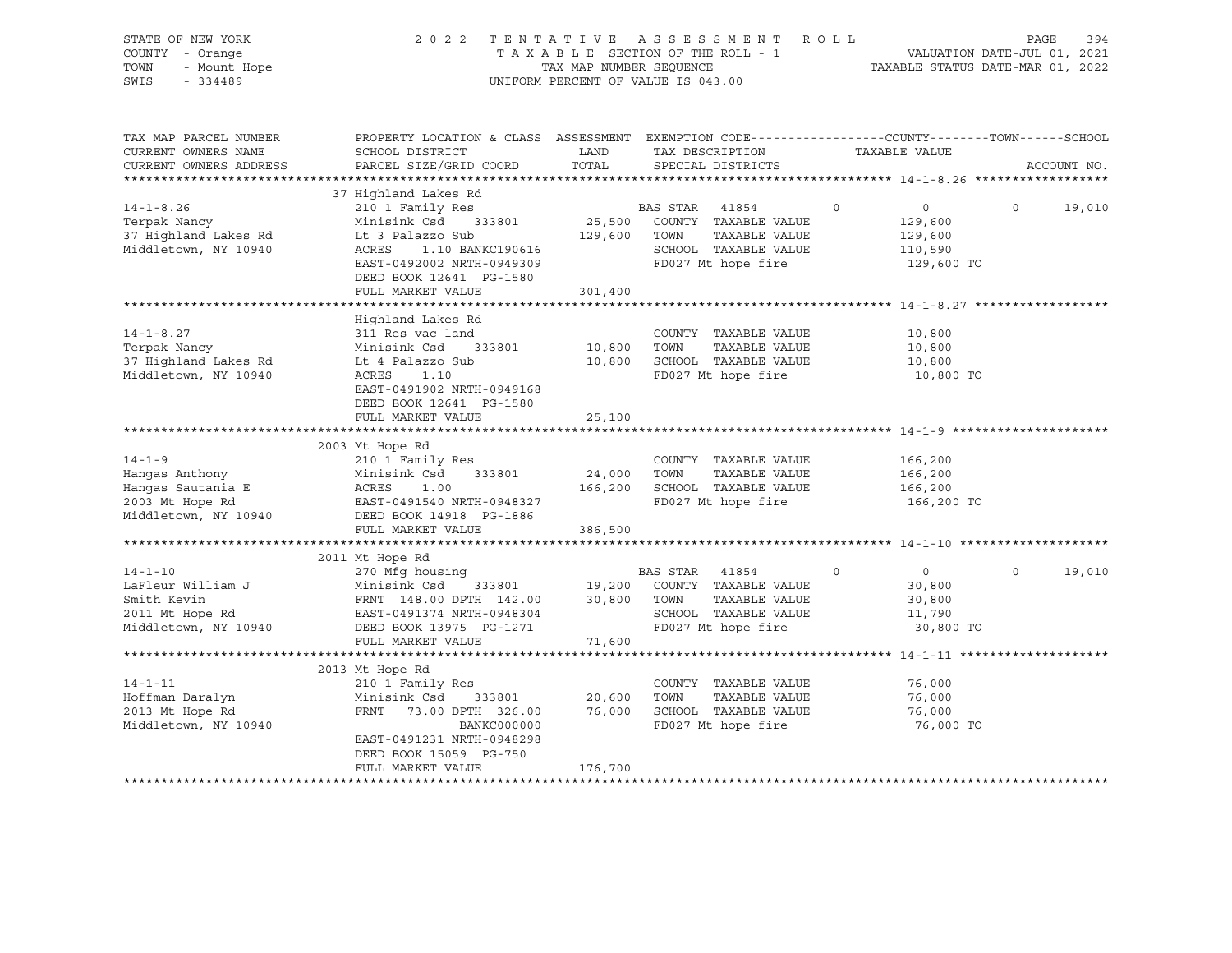# STATE OF NEW YORK 2 0 2 2 T E N T A T I V E A S S E S S M E N T R O L L PAGE 395 COUNTY - Orange T A X A B L E SECTION OF THE ROLL - 1 VALUATION DATE-JUL 01, 2021 TOWN - Mount Hope TAX MAP NUMBER SEQUENCE TAXABLE STATUS DATE-MAR 01, 2022 SWIS - 334489 UNIFORM PERCENT OF VALUE IS 043.00

| TAX MAP PARCEL NUMBER<br>CURRENT OWNERS NAME<br>CURRENT OWNERS ADDRESS | PROPERTY LOCATION & CLASS ASSESSMENT<br>SCHOOL DISTRICT<br>PARCEL SIZE/GRID COORD | LAND<br>TOTAL | EXEMPTION CODE----------------COUNTY-------TOWN-----SCHOOL<br>TAX DESCRIPTION TAXABLE VALUE<br>SPECIAL DISTRICTS |            | ACCOUNT NO. |
|------------------------------------------------------------------------|-----------------------------------------------------------------------------------|---------------|------------------------------------------------------------------------------------------------------------------|------------|-------------|
|                                                                        | Mt Hope Rd                                                                        |               |                                                                                                                  |            |             |
| $14 - 1 - 12$                                                          | 260 Seasonal res                                                                  |               | COUNTY TAXABLE VALUE                                                                                             | 19,000     |             |
| COUNTY OF ORANGE                                                       | Minisink Csd<br>333801 1,900                                                      |               | TAXABLE VALUE<br>TOWN                                                                                            | 19,000     |             |
| 255 Main St                                                            | FRNT 79.00 DPTH 233.00                                                            | 19,000        | SCHOOL TAXABLE VALUE                                                                                             | 19,000     |             |
| Goshen, NY 10924                                                       | EAST-0491132 NRTH-0948048                                                         |               | FD027 Mt hope fire                                                                                               | 19,000 TO  |             |
|                                                                        | DEED BOOK 14130 PG-1874                                                           |               |                                                                                                                  |            |             |
|                                                                        | FULL MARKET VALUE                                                                 | 44,200        |                                                                                                                  |            |             |
|                                                                        |                                                                                   |               |                                                                                                                  |            |             |
|                                                                        | Mt Hope Rd                                                                        |               |                                                                                                                  |            |             |
| $14 - 1 - 13$                                                          | 105 Vac farmland                                                                  |               | COUNTY TAXABLE VALUE                                                                                             | 5,700      |             |
| Rhein James L                                                          | Minisink Csd 333801                                                               | 5,700         | TOWN<br>TAXABLE VALUE                                                                                            | 5,700      |             |
| 23 Beacon St                                                           | ACRES 11.90                                                                       | 5,700         | SCHOOL TAXABLE VALUE                                                                                             | 5,700      |             |
| Middletown, NY 10940                                                   | EAST-0491178 NRTH-0947688                                                         |               | FD027 Mt hope fire                                                                                               | 5,700 TO   |             |
|                                                                        | DEED BOOK 14813 PG-318                                                            |               |                                                                                                                  |            |             |
|                                                                        | FULL MARKET VALUE                                                                 | 13,300        |                                                                                                                  |            |             |
|                                                                        | 2017 Mt Hope Rd                                                                   |               |                                                                                                                  |            |             |
| $14 - 1 - 14$                                                          | 210 1 Family Res                                                                  |               | COUNTY TAXABLE VALUE                                                                                             | 140,000    |             |
| Knapp David                                                            |                                                                                   |               | TAXABLE VALUE<br>TOWN                                                                                            | 140,000    |             |
| Knapp Stephanie                                                        | Minisink Csd 333801 25,800<br>FRNT 90.00 DPTH 562.00 140,000                      |               | SCHOOL TAXABLE VALUE                                                                                             | 140,000    |             |
| 2017 Mt Hope Rd                                                        | ACRES<br>0.83 BANKC190321                                                         |               | FD027 Mt hope fire                                                                                               | 140,000 TO |             |
| Middletown, NY 10940                                                   | EAST-0491190 NRTH-0948315                                                         |               |                                                                                                                  |            |             |
|                                                                        | DEED BOOK 12660 PG-172                                                            |               |                                                                                                                  |            |             |
|                                                                        | FULL MARKET VALUE                                                                 | 325,600       |                                                                                                                  |            |             |
|                                                                        |                                                                                   |               |                                                                                                                  |            |             |
|                                                                        | 2083 Mt Hope Rd                                                                   |               |                                                                                                                  |            |             |
| $14 - 1 - 15$                                                          | 210 1 Family Res                                                                  |               | COUNTY TAXABLE VALUE                                                                                             | 107,268    |             |
| Lyons Peter M                                                          | 333801 29,200<br>Minisink Csd                                                     |               | TOWN<br>TAXABLE VALUE                                                                                            | 107,268    |             |
| 2083 Mt Hope Rd                                                        | 1.90 BANKC180377 107,268<br>ACRES                                                 |               | SCHOOL TAXABLE VALUE                                                                                             | 107,268    |             |
| Middletown, NY 10940                                                   | EAST-0489627 NRTH-0948921                                                         |               | FD027 Mt hope fire                                                                                               | 107,268 TO |             |
|                                                                        | DEED BOOK 14824 PG-985                                                            |               |                                                                                                                  |            |             |
|                                                                        | FULL MARKET VALUE                                                                 | 249,500       |                                                                                                                  |            |             |
|                                                                        | Mt Hope Rd                                                                        |               |                                                                                                                  |            |             |
| $14 - 1 - 16.1$                                                        | 300 Vacant Land                                                                   |               | COUNTY TAXABLE VALUE                                                                                             | 116,800    |             |
| County of Orange                                                       | Minisink Csd<br>333801 116,800                                                    |               | TOWN<br>TAXABLE VALUE                                                                                            | 116,800    |             |
| Attn: Real Property                                                    | Co Hwy 11 & Tn Rd 12                                                              | 116,800       | SCHOOL TAXABLE VALUE                                                                                             | 116,800    |             |
| 255 Main St                                                            | ACRES 107.20                                                                      |               | FD027 Mt hope fire                                                                                               | 116,800 TO |             |
| Goshen, NY 10924                                                       | EAST-0489695 NRTH-0947714                                                         |               |                                                                                                                  |            |             |
|                                                                        | DEED BOOK 2144 PG-161                                                             |               |                                                                                                                  |            |             |
|                                                                        | FULL MARKET VALUE                                                                 | 271,600       |                                                                                                                  |            |             |
|                                                                        |                                                                                   |               |                                                                                                                  |            |             |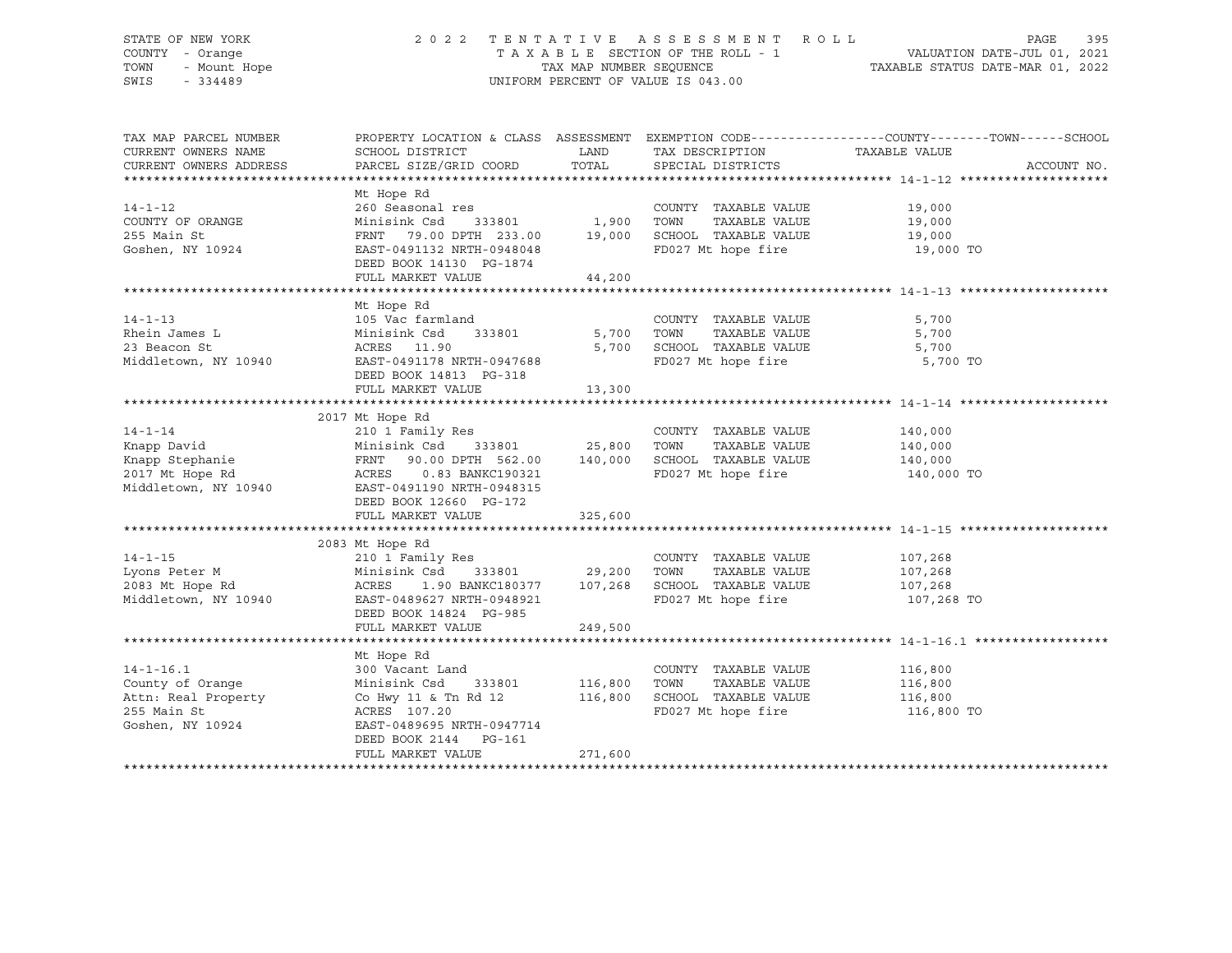# STATE OF NEW YORK 2 0 2 2 T E N T A T I V E A S S E S S M E N T R O L L PAGE 396 COUNTY - Orange T A X A B L E SECTION OF THE ROLL - 1 VALUATION DATE-JUL 01, 2021 TOWN - Mount Hope TAX MAP NUMBER SEQUENCE TAXABLE STATUS DATE-MAR 01, 2022 SWIS - 334489 UNIFORM PERCENT OF VALUE IS 043.00

| TAX MAP PARCEL NUMBER  |                                                             |                    |                               | PROPERTY LOCATION & CLASS ASSESSMENT EXEMPTION CODE---------------COUNTY-------TOWN-----SCHOOL |
|------------------------|-------------------------------------------------------------|--------------------|-------------------------------|------------------------------------------------------------------------------------------------|
| CURRENT OWNERS NAME    | SCHOOL DISTRICT                                             | LAND               | TAX DESCRIPTION TAXABLE VALUE |                                                                                                |
| CURRENT OWNERS ADDRESS | PARCEL SIZE/GRID COORD                                      | TOTAL              | SPECIAL DISTRICTS             | ACCOUNT NO.                                                                                    |
|                        |                                                             |                    |                               |                                                                                                |
|                        | 2078 Mt Hope Rd                                             |                    |                               |                                                                                                |
| $14 - 1 - 16.2$        | 210 1 Family Res                                            |                    | COUNTY TAXABLE VALUE          | 93,700                                                                                         |
|                        | Minisink Csd 333801 33,500<br>ACRES 2.60 BANKC190294 93,700 |                    | TAXABLE VALUE<br>TOWN         | 93,700                                                                                         |
|                        |                                                             |                    | SCHOOL TAXABLE VALUE 93,700   |                                                                                                |
|                        |                                                             |                    | FD027 Mt hope fire            | 93,700 TO                                                                                      |
|                        |                                                             |                    |                               |                                                                                                |
|                        | FULL MARKET VALUE                                           | 217,900            |                               |                                                                                                |
|                        |                                                             |                    |                               |                                                                                                |
|                        | 314 Murray Rd                                               |                    |                               |                                                                                                |
| $14 - 1 - 17$          | 210 1 Family Res                                            |                    | COUNTY TAXABLE VALUE          | 105,600                                                                                        |
| JRD Contracting LLC    |                                                             |                    | TOWN<br>TAXABLE VALUE         | 105,600                                                                                        |
| PO Box 2264            | FRNT 236.00 DPTH 146.00 105,600                             |                    | SCHOOL TAXABLE VALUE 105,600  |                                                                                                |
| Middletown, NY 10940   | EAST-0488874 NRTH-0948172                                   |                    | FD027 Mt hope fire            | 105,600 TO                                                                                     |
|                        | DEED BOOK 14819 PG-385                                      |                    |                               |                                                                                                |
|                        | FULL MARKET VALUE                                           | 245,600            |                               |                                                                                                |
|                        |                                                             |                    |                               |                                                                                                |
|                        | 290 Murray Rd                                               |                    |                               |                                                                                                |
| $14 - 1 - 18$          | 210 1 Family Res                                            |                    | COUNTY TAXABLE VALUE          | 115,500                                                                                        |
| Wright Michael A       | Minisink Csd                                                | 333801 23,400      | TOWN                          | TAXABLE VALUE 115,500                                                                          |
| Wright Bridget L       | FRNT 100.00 DPTH 350.00 115,500                             |                    | SCHOOL TAXABLE VALUE          | 115,500                                                                                        |
| 290 Murray Rd          | BANKC170031                                                 |                    | FD027 Mt hope fire 115,500 TO |                                                                                                |
| Middletown, NY 10940   | EAST-0488740 NRTH-0947640                                   |                    |                               |                                                                                                |
|                        | DEED BOOK 14782 PG-545                                      |                    |                               |                                                                                                |
|                        | FULL MARKET VALUE                                           | 268,600            |                               |                                                                                                |
|                        |                                                             |                    |                               |                                                                                                |
|                        | 286 Murray Rd                                               |                    |                               |                                                                                                |
| $14 - 1 - 19$          | 210 1 Family Res                                            |                    | COUNTY TAXABLE VALUE          | 114,300                                                                                        |
| Pallone Joseph A       | Minisink Csd                                                | 333801 23,800 TOWN | TAXABLE VALUE                 | 114,300                                                                                        |
| Pallone Lesley D       | FRNT 100.00 DPTH 370.00 114,300                             |                    | SCHOOL TAXABLE VALUE          | 114,300                                                                                        |
| 286 Murray Rd          | BANKC170031                                                 |                    | FD027 Mt hope fire            | 114,300 TO                                                                                     |
| Middletown, NY 10940   | EAST-0488733 NRTH-0947558                                   |                    |                               |                                                                                                |
|                        | DEED BOOK 14778 PG-356                                      |                    |                               |                                                                                                |
|                        | FULL MARKET VALUE                                           | 265,800            |                               |                                                                                                |
|                        |                                                             |                    |                               |                                                                                                |
|                        | 250 Murray Rd                                               |                    |                               |                                                                                                |
| $14 - 1 - 20.1$        | 210 1 Family Res                                            |                    | COUNTY TAXABLE VALUE          | 122,000                                                                                        |
| Scutti Cassandra       | $333801$ $32,000$<br>Minisink Csd                           |                    | TAXABLE VALUE<br>TOWN         | 122,000                                                                                        |
| Imperato Joshua        | county split 2/28/2020 122,000                              |                    | SCHOOL TAXABLE VALUE 122,000  |                                                                                                |
| 250 Murray Rd          | ACRES<br>2.50 BANKC030230                                   |                    | FD027 Mt hope fire            | 122,000 TO                                                                                     |
| Middletown, NY 10940   | EAST-0488737 NRTH-0946682                                   |                    |                               |                                                                                                |
|                        | DEED BOOK 14959 PG-268                                      |                    |                               |                                                                                                |
|                        | FULL MARKET VALUE                                           | 283,700            |                               |                                                                                                |
|                        |                                                             |                    |                               |                                                                                                |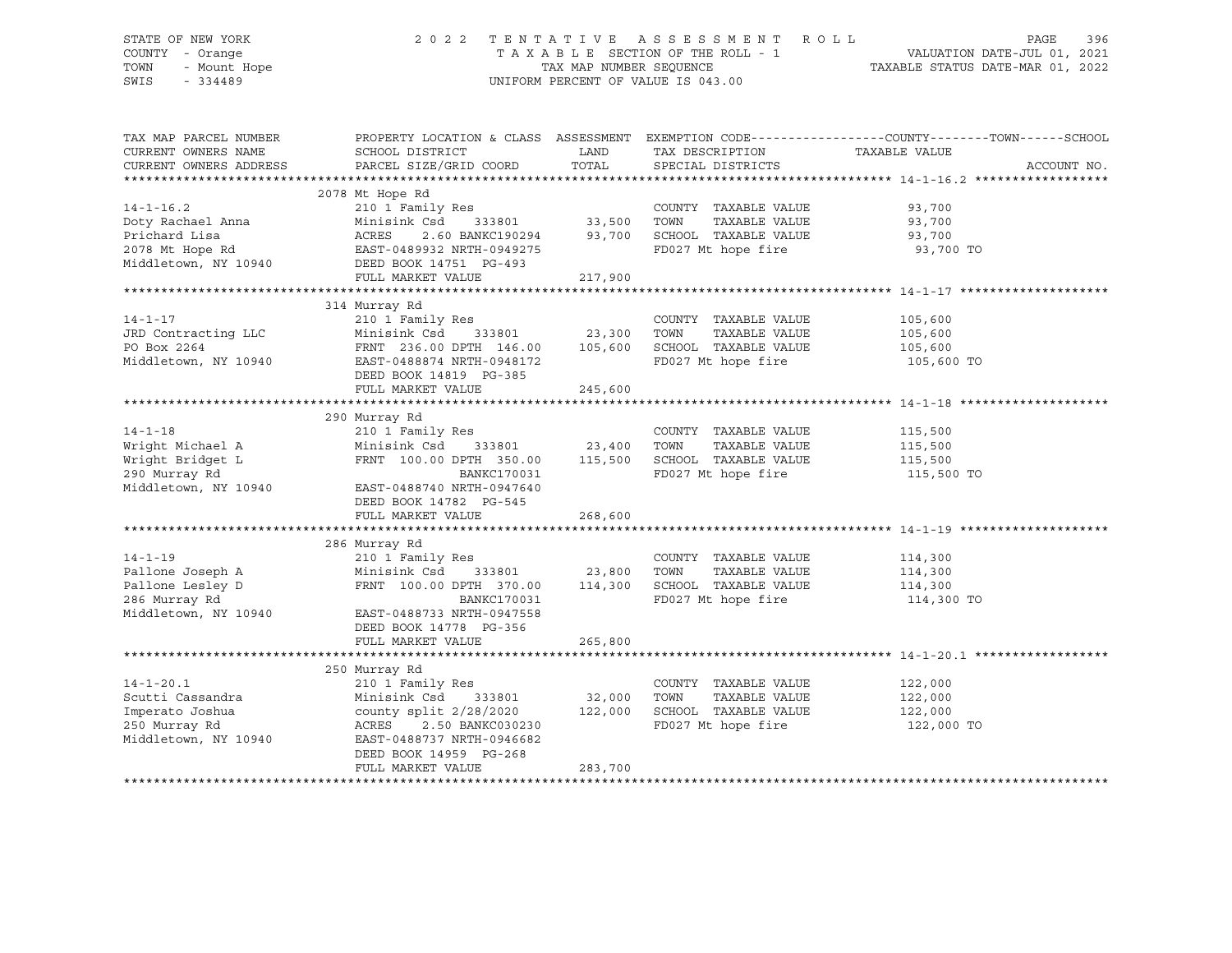# STATE OF NEW YORK 2 0 2 2 T E N T A T I V E A S S E S S M E N T R O L L PAGE 397 COUNTY - Orange T A X A B L E SECTION OF THE ROLL - 1 VALUATION DATE-JUL 01, 2021 TOWN - Mount Hope TAX MAP NUMBER SEQUENCE TAXABLE STATUS DATE-MAR 01, 2022 SWIS - 334489 UNIFORM PERCENT OF VALUE IS 043.00

| TAX MAP PARCEL NUMBER<br>CURRENT OWNERS NAME<br>CURRENT OWNERS ADDRESS                                  | SCHOOL DISTRICT<br>PARCEL SIZE/GRID COORD                                                                                                                            | LAND<br>TOTAL                | TAX DESCRIPTION<br>SPECIAL DISTRICTS                                                                         | PROPERTY LOCATION & CLASS ASSESSMENT EXEMPTION CODE----------------COUNTY-------TOWN------SCHOOL<br>TAXABLE VALUE<br>ACCOUNT NO. |
|---------------------------------------------------------------------------------------------------------|----------------------------------------------------------------------------------------------------------------------------------------------------------------------|------------------------------|--------------------------------------------------------------------------------------------------------------|----------------------------------------------------------------------------------------------------------------------------------|
|                                                                                                         |                                                                                                                                                                      |                              |                                                                                                              |                                                                                                                                  |
| $14 - 1 - 20.2$<br>County of Orange<br>Attn: Real Property<br>255 Main St<br>Goshen, NY 10924           | Murray Rd<br>311 Res vac land<br>Minisink Csd<br>333801<br>county split $2/28/2020$<br>ACRES<br>7.20<br>EAST-0489044 NRTH-0946635                                    | 43,000<br>43,000             | COUNTY TAXABLE VALUE<br>TOWN<br>TAXABLE VALUE<br>SCHOOL TAXABLE VALUE<br>FD027 Mt hope fire                  | 43,000<br>43,000<br>43,000<br>43,000 TO                                                                                          |
|                                                                                                         | DEED BOOK 2134 PG-01061                                                                                                                                              |                              |                                                                                                              |                                                                                                                                  |
|                                                                                                         | FULL MARKET VALUE                                                                                                                                                    | 100,000                      |                                                                                                              |                                                                                                                                  |
|                                                                                                         |                                                                                                                                                                      |                              |                                                                                                              |                                                                                                                                  |
| $14 - 1 - 21$<br>County of Orange<br>Attn: Real Property<br>255 Main St<br>Goshen, NY 10924             | Murray Rd<br>322 Rural vac>10<br>333801<br>Minisink Csd<br>ACRES 17.50<br>EAST-0489560 NRTH-0946099<br>DEED BOOK 2134    PG-01061                                    | 30,900                       | COUNTY TAXABLE VALUE<br>TOWN<br>TAXABLE VALUE<br>30,900 SCHOOL TAXABLE VALUE<br>FD027 Mt hope fire           | 30,900<br>30,900<br>30,900<br>30,900 TO                                                                                          |
|                                                                                                         | FULL MARKET VALUE                                                                                                                                                    | 71,900                       |                                                                                                              |                                                                                                                                  |
|                                                                                                         |                                                                                                                                                                      | **************               |                                                                                                              | ************************************** 14-1-23.1 *****                                                                           |
|                                                                                                         | Murray Rd                                                                                                                                                            |                              |                                                                                                              |                                                                                                                                  |
| $14 - 1 - 23.1$<br>County of Orange<br>Attn: Real Property<br>255 Main St<br>Goshen, NY 10924           | 322 Rural vac>10<br>Minisink Csd<br>333801<br>ACRES 96.20<br>EAST-0487431 NRTH-0944683<br>DEED BOOK 1855 PG-00877                                                    | 93,000<br>93,000             | COUNTY TAXABLE VALUE<br>TOWN<br>TAXABLE VALUE<br>SCHOOL TAXABLE VALUE<br>FD027 Mt hope fire                  | 93,000<br>93,000<br>93,000<br>93,000 TO                                                                                          |
|                                                                                                         | FULL MARKET VALUE                                                                                                                                                    | 216,300                      |                                                                                                              |                                                                                                                                  |
|                                                                                                         |                                                                                                                                                                      |                              |                                                                                                              |                                                                                                                                  |
|                                                                                                         | 185 Murray Rd                                                                                                                                                        |                              |                                                                                                              |                                                                                                                                  |
| $14 - 1 - 23.2$<br>Bonetti Irma M<br>185 Murray Rd<br>Middletown, NY 10940                              | 210 1 Family Res<br>Minisink Csd<br>333801<br>ACRES<br>EAST-0489146 NRTH-0945073<br>DEED BOOK 14780 PG-102<br>FULL MARKET VALUE                                      | 30,600 TOWN<br>314,000       | COUNTY TAXABLE VALUE<br>TAXABLE VALUE<br>2.20 BANKC080370 135,000 SCHOOL TAXABLE VALUE<br>FD027 Mt hope fire | 135,000<br>135,000<br>135,000<br>135,000 TO                                                                                      |
|                                                                                                         |                                                                                                                                                                      |                              |                                                                                                              |                                                                                                                                  |
| $14 - 1 - 24$<br>County of Orange<br>Attn: Real Property ACRES 51.70<br>255 Main St<br>Goshen, NY 10924 | Murray Rd<br>322 Rural vac>10<br>333801<br>Minisink Csd<br>EAST-0487853 NRTH-0945809<br>DEED BOOK 1855 PG-00877                                                      | 53,400 TOWN                  | COUNTY TAXABLE VALUE<br>TAXABLE VALUE<br>53,400 SCHOOL TAXABLE VALUE<br>FD027 Mt hope fire                   | 53,400<br>53,400<br>53,400<br>53,400 TO                                                                                          |
|                                                                                                         | FULL MARKET VALUE                                                                                                                                                    | 124,200                      |                                                                                                              |                                                                                                                                  |
|                                                                                                         |                                                                                                                                                                      |                              |                                                                                                              |                                                                                                                                  |
| $14 - 1 - 25.1$<br>Willis Bradley<br>303 Murray Rd<br>Middletown, NY 10940                              | 303 Murray Rd<br>210 1 Family Res<br>Minisink Csd<br>333801<br>ACRES<br>1.10 BANKC030217<br>EAST-0488630 NRTH-0948137<br>DEED BOOK 14903 PG-980<br>FULL MARKET VALUE | 25,500<br>117,200<br>272,600 | COUNTY TAXABLE VALUE<br>TOWN<br>TAXABLE VALUE<br>SCHOOL TAXABLE VALUE<br>FD027 Mt hope fire                  | 117,200<br>117,200<br>117,200<br>117,200 TO                                                                                      |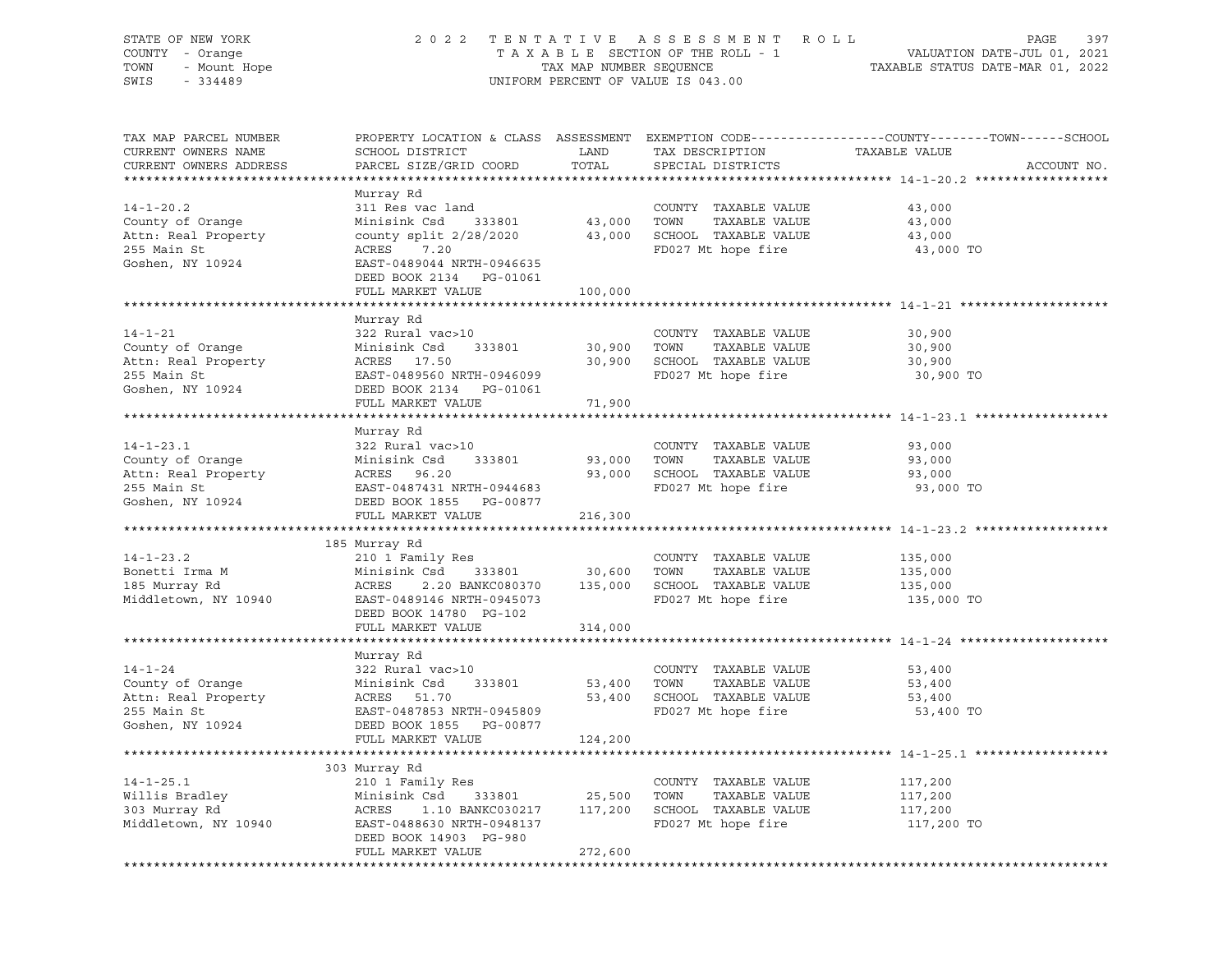# STATE OF NEW YORK 2 0 2 2 T E N T A T I V E A S S E S S M E N T R O L L PAGE 398 COUNTY - Orange T A X A B L E SECTION OF THE ROLL - 1 VALUATION DATE-JUL 01, 2021 TOWN - Mount Hope TAX MAP NUMBER SEQUENCE TAXABLE STATUS DATE-MAR 01, 2022 SWIS - 334489 UNIFORM PERCENT OF VALUE IS 043.00

| TAX MAP PARCEL NUMBER<br>CURRENT OWNERS NAME<br>CURRENT OWNERS ADDRESS                                   | SCHOOL DISTRICT<br>PARCEL SIZE/GRID COORD                                                                                                                         | LAND<br>TOTAL                     | TAX DESCRIPTION<br>SPECIAL DISTRICTS                                                        | PROPERTY LOCATION & CLASS ASSESSMENT EXEMPTION CODE----------------COUNTY-------TOWN------SCHOOL<br>TAXABLE VALUE<br>ACCOUNT NO. |
|----------------------------------------------------------------------------------------------------------|-------------------------------------------------------------------------------------------------------------------------------------------------------------------|-----------------------------------|---------------------------------------------------------------------------------------------|----------------------------------------------------------------------------------------------------------------------------------|
|                                                                                                          |                                                                                                                                                                   |                                   |                                                                                             |                                                                                                                                  |
| $14 - 1 - 25.21$<br>County of Orange<br>Attn: Real Property<br>255 Main St<br>Goshen, NY 10924           | Murray Rd<br>314 Rural vac<10<br>Minisink Csd<br>FRNT 85.00 DPTH 245.00<br>EAST-0488432 NRTH-0947140<br>DEED BOOK 3055 PG-58<br>FULL MARKET VALUE                 | 333801 10,100<br>10,100<br>23,500 | COUNTY TAXABLE VALUE<br>TOWN<br>TAXABLE VALUE<br>SCHOOL TAXABLE VALUE<br>FD027 Mt hope fire | 10,100<br>10,100<br>10,100<br>10,100 TO                                                                                          |
|                                                                                                          |                                                                                                                                                                   |                                   |                                                                                             |                                                                                                                                  |
| $14 - 1 - 25.22$<br>County of Orange<br>Attn: Real Property<br>255 Main St<br>Goshen, NY 10924           | 308 Murray Rd<br>240 Rural res<br>Minisink Csd<br>333801<br>Tn Rd 12<br>ACRES 138.90<br>EAST-0486474 NRTH-0947110<br>DEED BOOK 2162 PG-00167<br>FULL MARKET VALUE | 86,500<br>172,000<br>400,000      | COUNTY TAXABLE VALUE<br>TOWN<br>TAXABLE VALUE<br>SCHOOL TAXABLE VALUE<br>FD027 Mt hope fire | 172,000<br>172,000<br>172,000<br>172,000 TO                                                                                      |
|                                                                                                          | no road frontage                                                                                                                                                  |                                   |                                                                                             |                                                                                                                                  |
| $14 - 1 - 26.1$<br>County of Orange<br>Attn: Real Property<br>255 Main St<br>Goshen, NY 10924            | 322 Rural vac>10<br>Minisink Csd<br>333801<br>ACRES<br>20.20<br>EAST-0487620 NRTH-0948175<br>DEED BOOK 2142    PG-00083<br>FULL MARKET VALUE                      | 22,900<br>22,900<br>53,300        | COUNTY TAXABLE VALUE<br>TAXABLE VALUE<br>TOWN<br>SCHOOL TAXABLE VALUE<br>FD027 Mt hope fire | 22,900<br>22,900<br>22,900<br>22,900 TO                                                                                          |
|                                                                                                          | 2133 Mt Hope Rd                                                                                                                                                   |                                   |                                                                                             |                                                                                                                                  |
| $14 - 1 - 26.21$<br>Serbetzian Michael<br>Serbetzian Jennifer<br>2165 Mt Hope Rd<br>Middletown, NY 10940 | 210 1 Family Res<br>Minisink Csd<br>Lt 1 Hosking SM 293-04<br>Filed 4/27/2004<br>ACRES<br>1.30<br>EAST-0488676 NRTH-0949754<br>DEED BOOK 11509 PG-1788            | 333801 26,400<br>139,400          | COUNTY TAXABLE VALUE<br>TOWN<br>TAXABLE VALUE<br>SCHOOL TAXABLE VALUE<br>FD027 Mt hope fire | 139,400<br>139,400<br>139,400<br>139,400 TO                                                                                      |
|                                                                                                          | FULL MARKET VALUE                                                                                                                                                 | 324,200                           |                                                                                             |                                                                                                                                  |
| $14 - 1 - 27$<br>Berrios Derek<br>2171 Mt Hope Rd<br>Middletown, NY 10940                                | 2171 Mt Hope Rd<br>210 1 Family Res<br>Minisink Csd 333801<br>FRNT 100.00 DPTH 211.00<br>BANKC130170                                                              | 19,700<br>123,300                 | COUNTY TAXABLE VALUE<br>TAXABLE VALUE<br>TOWN<br>SCHOOL TAXABLE VALUE<br>FD027 Mt hope fire | 123,300<br>123,300<br>123,300<br>123,300 TO                                                                                      |
|                                                                                                          | EAST-0488163 NRTH-0950528<br>DEED BOOK 14469 PG-237<br>FULL MARKET VALUE                                                                                          | 286,700                           |                                                                                             |                                                                                                                                  |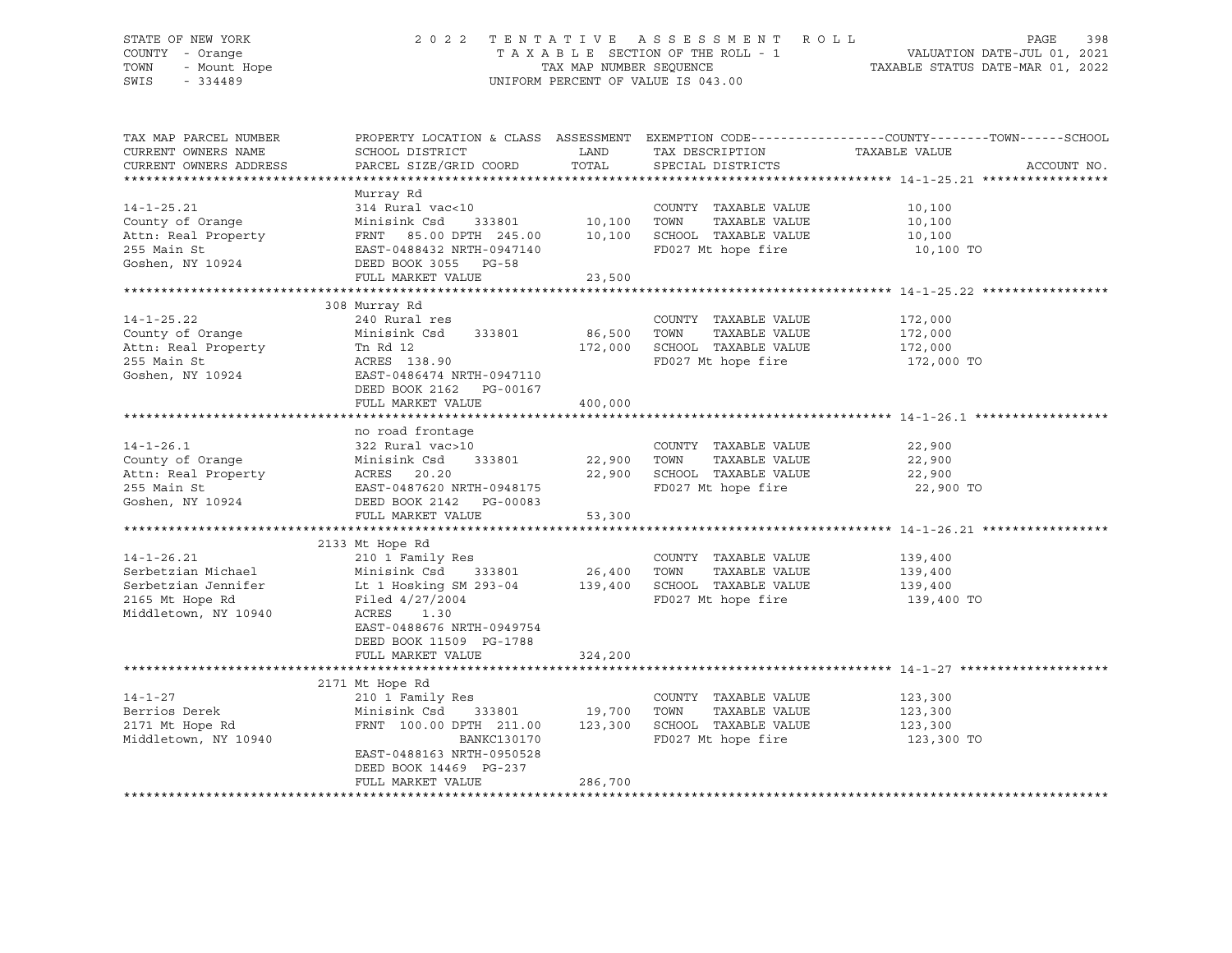| STATE OF NEW YORK<br>Y - Orange<br>- Mount Hope<br>- 221122<br>COUNTY - Orange<br>TOWN<br>SWIS<br>$-334489$ |                                                                                                                                                                                                                                                                                                        |                      | 2022 TENTATIVE ASSESSMENT ROLL<br>UNIFORM PERCENT OF VALUE IS 043.00                                                      | PAGE<br>399<br>TAXABLE SECTION OF THE ROLL - 1<br>TAXABLE SECTION OF THE ROLL - 1<br>TAXABLE STATUS DATE-MAR 01, 2022 |
|-------------------------------------------------------------------------------------------------------------|--------------------------------------------------------------------------------------------------------------------------------------------------------------------------------------------------------------------------------------------------------------------------------------------------------|----------------------|---------------------------------------------------------------------------------------------------------------------------|-----------------------------------------------------------------------------------------------------------------------|
| TAX MAP PARCEL NUMBER<br>CURRENT OWNERS NAME<br>CURRENT OWNERS ADDRESS                                      | SCHOOL DISTRICT<br>PARCEL SIZE/GRID COORD                                                                                                                                                                                                                                                              | <b>LAND</b><br>TOTAL | TAX DESCRIPTION TAXABLE VALUE<br>SPECIAL DISTRICTS                                                                        | PROPERTY LOCATION & CLASS ASSESSMENT EXEMPTION CODE----------------COUNTY-------TOWN------SCHOOL<br>ACCOUNT NO.       |
| $14 - 1 - 28$<br>Adamowicz Ewa<br>2177 Mt Hope Rd<br>Middletown, NY 10940-7313                              | 2177 Mt Hope Rd<br>--- - ramily Res<br>Minisink Csd 333801 19,400 TOWN TAXABLE VALUE<br>FRNT 100.00 DPTH 200.00 93,600 SCHOOL TAXABLE VALUE<br>BANKC080370 FD027 Mt hono<br>EAST-0488053 NRTH-0950663<br>DEED BOOK 11825 PG-1828<br>FULL MARKET VALUE 217,700                                          |                      |                                                                                                                           | 93,600<br>93,600<br>93,600<br>93,600 TO                                                                               |
|                                                                                                             |                                                                                                                                                                                                                                                                                                        |                      |                                                                                                                           |                                                                                                                       |
| $14 - 1 - 29$<br>Gottlieb Lily<br>Norbury Joanne<br>83 Dosen Rd<br>Middletown, NY 10940                     | 2183 Mt Hope Rd<br>210 1 Family Res<br>Minisink Csd 333801<br>Gottlieb, L 50% interest<br>Norbury, J 50% interest<br>Norbury, J 50% interest<br>FRNT 100.00 DPTH 200.00<br>EAST-0487990 NRTH-0950723                                                                                                   |                      | Res<br>333801 19,200 TOWN TAXABLE VALUE<br>0% interest 85,000 SCHOOL TAXABLE VALUE<br>TAXABLE VALUE<br>FD027 Mt hope fire | 85,000<br>85,000<br>85,000<br>85,000 TO                                                                               |
|                                                                                                             | DEED BOOK 14314 PG-473<br>FULL MARKET VALUE                                                                                                                                                                                                                                                            | 197,700              |                                                                                                                           |                                                                                                                       |
|                                                                                                             | 2189 Mt Hope Rd<br>14-1-30<br>Currie (d) Marsha 2103 At Hope Rd Minisink Csd 333801<br>2189 Mt Hope Rd FRNT 200.00 DPTH 200.00 119,300 SCHOOL TAXABLE VALUE<br>Middletown, NY 10940 EAST-0487891 NRTH-0950829<br>REST-0487891 NRTH-0950829 FD027 Mt hope<br>DEED BOOK 3244 PG-254<br>FULL MARKET VALUE | 277,400              | COUNTY TAXABLE VALUE<br>FD027 Mt hope fire                                                                                | 119,300<br>119,300<br>119,300<br>119,300 TO                                                                           |
|                                                                                                             |                                                                                                                                                                                                                                                                                                        |                      |                                                                                                                           |                                                                                                                       |
| $14 - 1 - 31$<br>Duque Natty<br>2197 Mt Hope Rd<br>Middletown, NY 10940                                     | 2197 Mt Hope Rd<br>210 1 Family Res<br>Minisink Csd 333801 24,700 TOWN TAXABLE VALUE<br>FRNT 203.00 DPTH 205.00 125,300 SCHOOL TAXABLE VALUE<br>BANKC170031<br>EAST-0487728 NRTH-0951009<br>DEED BOOK 14874 PG-1949                                                                                    |                      | COUNTY TAXABLE VALUE<br>TAXABLE VALUE<br>FD027 Mt hope fire                                                               | 125,300<br>125,300<br>125,300<br>125,300 TO                                                                           |
|                                                                                                             | FULL MARKET VALUE                                                                                                                                                                                                                                                                                      | 291,400              |                                                                                                                           |                                                                                                                       |
|                                                                                                             | 2213 Mt Hope Rd                                                                                                                                                                                                                                                                                        |                      |                                                                                                                           |                                                                                                                       |
| 14-1-32<br>2213 Mount Hope LLC<br>40 Red Rock Rd<br>- NV 10956                                              | 483 Converted Re<br>Minisink Csd 333801 32,100 TOWN TAXABLE VALUE<br>UNFINISHED 2019 ASSESSMEN 213,200 SCHOOL TAXABLE VALUE<br>ACRES<br>2.50<br>EAST-0487469 NRTH-0951050<br>DEED BOOK 14316 PG-293<br>FULL MARKET VALUE                                                                               | 495,800              | COUNTY TAXABLE VALUE<br>TAXABLE VALUE<br>FD027 Mt hope fire                                                               | 213,200<br>213,200<br>213,200<br>213,200 TO                                                                           |
|                                                                                                             |                                                                                                                                                                                                                                                                                                        |                      |                                                                                                                           |                                                                                                                       |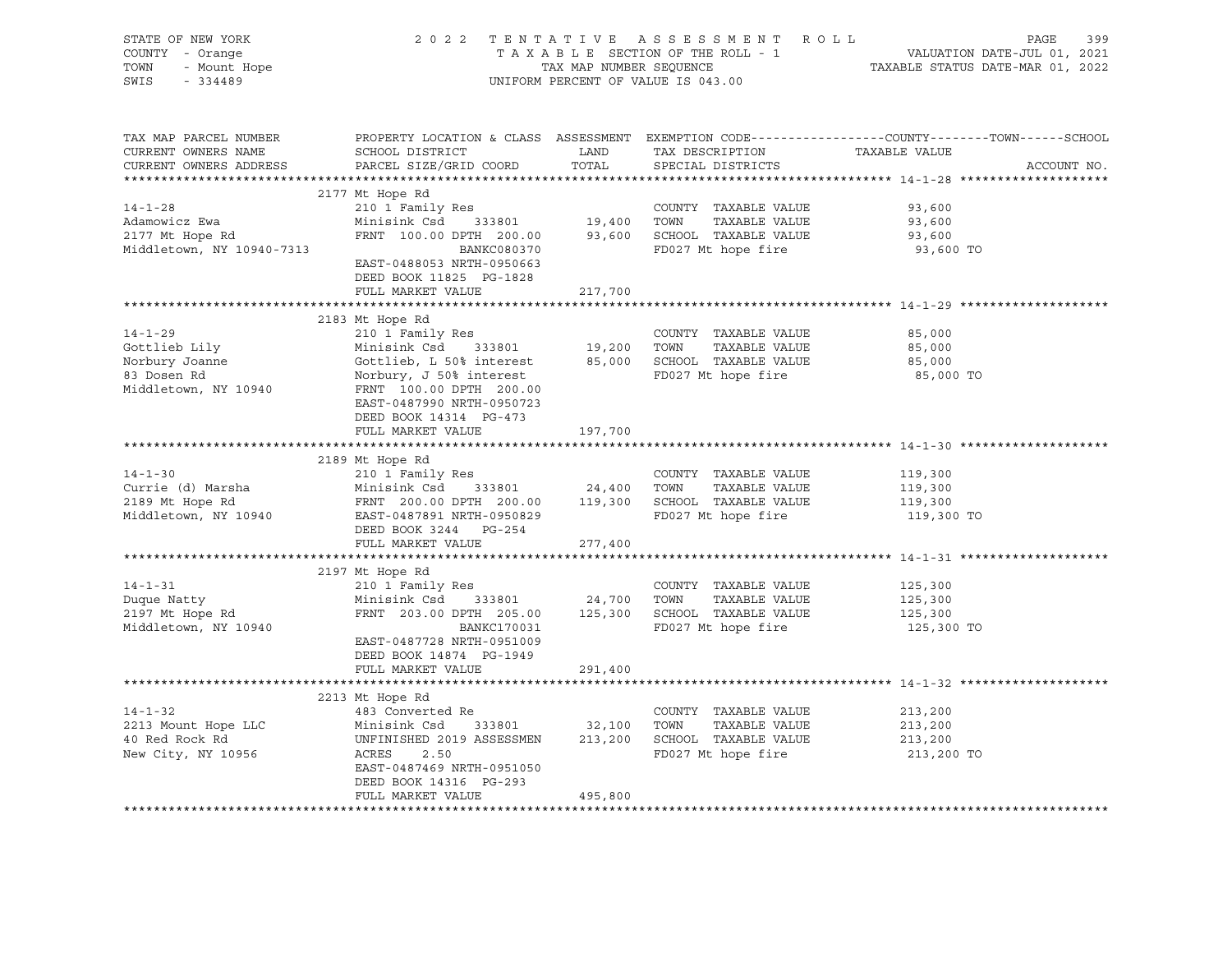# STATE OF NEW YORK 2 0 2 2 T E N T A T I V E A S S E S S M E N T R O L L PAGE 400 COUNTY - Orange T A X A B L E SECTION OF THE ROLL - 1 VALUATION DATE-JUL 01, 2021 TOWN - Mount Hope TAX MAP NUMBER SEQUENCE TAXABLE STATUS DATE-MAR 01, 2022 SWIS - 334489 UNIFORM PERCENT OF VALUE IS 043.00

| TAX MAP PARCEL NUMBER  |                                      |               |                              | PROPERTY LOCATION & CLASS ASSESSMENT EXEMPTION CODE----------------COUNTY-------TOWN------SCHOOL |
|------------------------|--------------------------------------|---------------|------------------------------|--------------------------------------------------------------------------------------------------|
| CURRENT OWNERS NAME    | SCHOOL DISTRICT                      | LAND          | TAX DESCRIPTION              | TAXABLE VALUE                                                                                    |
| CURRENT OWNERS ADDRESS | PARCEL SIZE/GRID COORD               | TOTAL         | SPECIAL DISTRICTS            | ACCOUNT NO.                                                                                      |
|                        |                                      |               |                              |                                                                                                  |
| $14 - 1 - 36.1$        | no road frontage<br>321 Abandoned ag |               | COUNTY TAXABLE VALUE         |                                                                                                  |
| County of Orange       | 333801<br>Minisink Csd               |               | TAXABLE VALUE                | 24,400<br>24,400                                                                                 |
| Attn: Real Property    | ACRES 34.90                          | 24,400        | SCHOOL TAXABLE VALUE         | 24,400                                                                                           |
| 255 Main St            | EAST-0486263 NRTH-0948922            |               | FD027 Mt hope fire           | 24,400 TO                                                                                        |
| Goshen, NY 10924       | DEED BOOK 2243 PG-00191              |               |                              |                                                                                                  |
|                        | FULL MARKET VALUE                    | 56,700        |                              |                                                                                                  |
|                        |                                      |               |                              |                                                                                                  |
|                        | Co Hwy 60 & Co Hwy 11                |               |                              |                                                                                                  |
| $14 - 1 - 36.21$       | 321 Abandoned ag                     |               | COUNTY TAXABLE VALUE         | 71,500                                                                                           |
| Tadgh Inc              | Minisink Csd 333801                  | 71,500        | TAXABLE VALUE<br>TOWN        | 71,500                                                                                           |
| PO Box 328             | ACRES 46.30                          |               | 71,500 SCHOOL TAXABLE VALUE  | 71,500                                                                                           |
| Middletown, NY 10940   | EAST-0488353 NRTH-0951606            |               | FD027 Mt hope fire           | 71,500 TO                                                                                        |
|                        | DEED BOOK 6150 PG-175                |               |                              |                                                                                                  |
|                        | FULL MARKET VALUE                    | 166,300       |                              |                                                                                                  |
|                        |                                      |               |                              |                                                                                                  |
|                        | Mt Hope Rd                           |               |                              |                                                                                                  |
| $14 - 1 - 36.22$       | 321 Abandoned ag                     |               | COUNTY TAXABLE VALUE         | 101,000                                                                                          |
| Venkataswamy Ramesh    | Minisink Csd 333801                  | 101,000       | TOWN<br>TAXABLE VALUE        | 101,000                                                                                          |
| 8 Schindler Ct Apt 6   | ACRES 101.00                         | 101,000       | SCHOOL TAXABLE VALUE         | 101,000                                                                                          |
| Middletown, NY 10940   | EAST-0486921 NRTH-0950139            |               | FD027 Mt hope fire           | 101,000 TO                                                                                       |
|                        | DEED BOOK 14305 PG-965               |               |                              |                                                                                                  |
|                        | FULL MARKET VALUE                    | 234,900       |                              |                                                                                                  |
|                        |                                      |               |                              |                                                                                                  |
|                        | 21 Guymard Tpke                      |               |                              |                                                                                                  |
| $14 - 1 - 37$          | 210 1 Family Res                     |               | COUNTY TAXABLE VALUE         | 103,400                                                                                          |
| Goldsmith Anita        | Minisink Csd<br>333801               | 28,800        | TOWN<br>TAXABLE VALUE        | 103,400                                                                                          |
| c/o John Goldsmith     | L/E Anita Goldsmith 103,400          |               | SCHOOL TAXABLE VALUE 103,400 |                                                                                                  |
| 217 Guymard Tpke       | ACRES<br>1.80                        |               | FD027 Mt hope fire           | 103,400 TO                                                                                       |
| Middletown, NY 10940   | EAST-0485881 NRTH-0950494            |               |                              |                                                                                                  |
|                        | DEED BOOK 13843 PG-191               |               |                              |                                                                                                  |
|                        | FULL MARKET VALUE                    | 240,500       |                              |                                                                                                  |
|                        |                                      |               |                              |                                                                                                  |
|                        | 25 Guymard Tpke                      |               |                              |                                                                                                  |
| $14 - 1 - 38$          | 210 1 Family Res                     |               | COUNTY TAXABLE VALUE         | 120,900                                                                                          |
| Suazo Mario N          | Minisink Csd                         | 333801 25,700 | TOWN<br>TAXABLE VALUE        | 120,900                                                                                          |
| 25 Guymard Tpke        | FRNT 125.00 DPTH 400.00 120,900      |               | SCHOOL TAXABLE VALUE         | 120,900                                                                                          |
| Middletown, NY 10940   | BANKC210014                          |               | FD027 Mt hope fire           | 120,900 TO                                                                                       |
|                        | EAST-0485682 NRTH-0950580            |               |                              |                                                                                                  |
|                        | DEED BOOK 14312 PG-1931              |               |                              |                                                                                                  |
|                        | FULL MARKET VALUE                    | 281,200       |                              |                                                                                                  |
|                        |                                      |               |                              |                                                                                                  |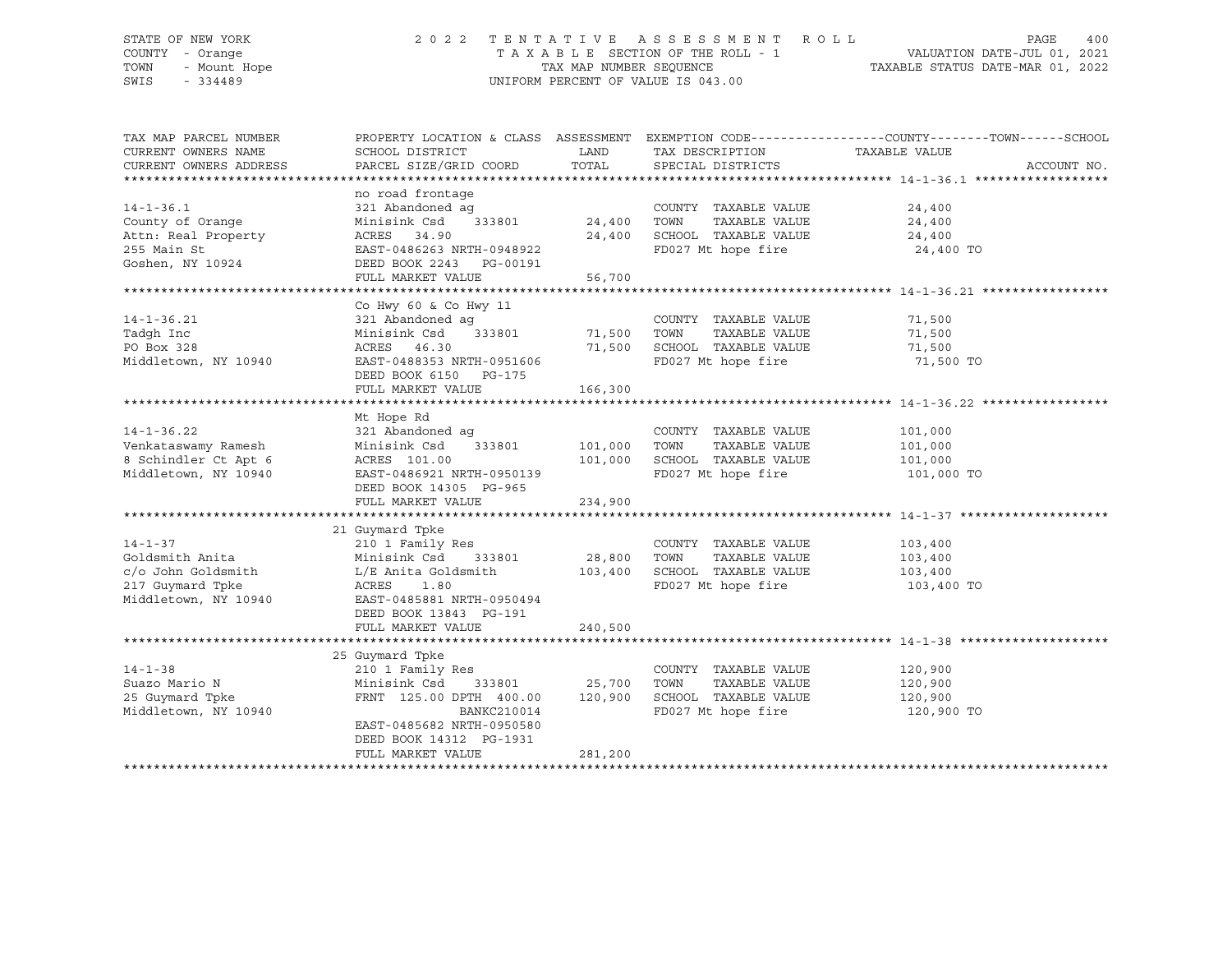# STATE OF NEW YORK 2 0 2 2 T E N T A T I V E A S S E S S M E N T R O L L PAGE 401 COUNTY - Orange T A X A B L E SECTION OF THE ROLL - 1 VALUATION DATE-JUL 01, 2021 TOWN - Mount Hope TAX MAP NUMBER SEQUENCE TAXABLE STATUS DATE-MAR 01, 2022 SWIS - 334489 UNIFORM PERCENT OF VALUE IS 043.00

| TAX MAP PARCEL NUMBER    | PROPERTY LOCATION & CLASS ASSESSMENT EXEMPTION CODE----------------COUNTY-------TOWN-----SCHOOL |               |                                                    |          |                |          |             |
|--------------------------|-------------------------------------------------------------------------------------------------|---------------|----------------------------------------------------|----------|----------------|----------|-------------|
| CURRENT OWNERS NAME      | SCHOOL DISTRICT                                                                                 | LAND          | TAX DESCRIPTION                                    |          | TAXABLE VALUE  |          |             |
| CURRENT OWNERS ADDRESS   | PARCEL SIZE/GRID COORD                                                                          | TOTAL         | SPECIAL DISTRICTS                                  |          |                |          | ACCOUNT NO. |
|                          |                                                                                                 |               |                                                    |          |                |          |             |
|                          | 33 Guymard Tpke                                                                                 |               |                                                    |          |                |          |             |
| $14 - 1 - 39$            | 210 1 Family Res                                                                                |               | VETWAR CTS 41120                                   | $\Omega$ | 10,920         | 10,920   | 6,240       |
| Cook Elizabeth           | Minisink Csd<br>333801                                                                          |               | 29,700 BAS STAR 41854                              | $\Omega$ | $\overline{0}$ | $\Omega$ | 19,010      |
| Cook Guy                 | ACRES<br>2.00                                                                                   |               | 108,800 COUNTY TAXABLE VALUE                       |          | 97,880         |          |             |
| 33 Guymard Tpke          | EAST-0485426 NRTH-0950488                                                                       |               | TOWN<br>TAXABLE VALUE                              |          | 97,880         |          |             |
| Middletown, NY 10940     | DEED BOOK 6162<br>PG-247                                                                        |               | SCHOOL TAXABLE VALUE                               |          | 83,550         |          |             |
|                          | FULL MARKET VALUE                                                                               |               | 253,000 FD027 Mt hope fire                         |          | 108,800 TO     |          |             |
|                          |                                                                                                 |               |                                                    |          |                |          |             |
|                          | 39 Guymard Tpke                                                                                 |               |                                                    |          |                |          |             |
| $14 - 1 - 40$            | 210 1 Family Res                                                                                |               | AGED<br>41800                                      | $\circ$  | 42,200         | 42,200   | 42,200      |
| Houck Mildred            | Minisink Csd<br>333801                                                                          |               | 25,000 ENH STAR 41834                              | $\Omega$ | 0              | $\Omega$ | 42,200      |
| Houck(d) Charles         | ACRES<br>1.00                                                                                   |               | 84,400 COUNTY TAXABLE VALUE                        |          | 42,200         |          |             |
| 39 Guymard Tpke          | EAST-0485270 NRTH-0950424                                                                       |               | TOWN<br>TAXABLE VALUE                              |          | 42,200         |          |             |
| Middletown, NY 10940     | DEED BOOK 1683 PG-00082                                                                         |               |                                                    |          | $\Omega$       |          |             |
|                          | FULL MARKET VALUE                                                                               |               | SCHOOL TAXABLE VALUE<br>196,300 FD027 Mt hope fire |          | 84,400 TO      |          |             |
|                          |                                                                                                 |               |                                                    |          |                |          |             |
|                          | 47 Guymard Tpke                                                                                 |               |                                                    |          |                |          |             |
| $14 - 1 - 42.2$          | 210 1 Family Res                                                                                |               | BAS STAR 41854                                     | $\circ$  | $\overline{0}$ | $\Omega$ | 19,010      |
| Hasbrouck Darryl         | Minisink Csd                                                                                    | 333801 25,500 | COUNTY TAXABLE VALUE                               |          | 169,000        |          |             |
| Hasbrouck Patricia       | 1.10 BANKL060049 169,000<br>ACRES                                                               |               | TAXABLE VALUE<br>TOWN                              |          | 169,000        |          |             |
| 47 Guymard Tpke          | EAST-0485156 NRTH-0950315                                                                       |               | SCHOOL TAXABLE VALUE                               |          | 149,990        |          |             |
| Middletown, NY 10940     | DEED BOOK 12135 PG-168                                                                          |               | FD027 Mt hope fire                                 |          | 169,000 TO     |          |             |
|                          | FULL MARKET VALUE                                                                               | 393,000       |                                                    |          |                |          |             |
|                          |                                                                                                 |               |                                                    |          |                |          |             |
|                          | 55 Guymard Tpke                                                                                 |               |                                                    |          |                |          |             |
| $14 - 1 - 43$            | 210 1 Family Res                                                                                |               | COUNTY TAXABLE VALUE                               |          | 94,000         |          |             |
| Barbone Daniel           | Minisink Csd<br>333801                                                                          | 25,900        | TOWN<br>TAXABLE VALUE                              |          | 94,000         |          |             |
| 238 Galley Hill Rd       | ACRES<br>1.20                                                                                   | 94,000        | SCHOOL TAXABLE VALUE                               |          | 94,000         |          |             |
| Cuddebackville, NY 12729 | EAST-0485017 NRTH-0950277                                                                       |               | FD027 Mt hope fire                                 |          | 94,000 TO      |          |             |
|                          |                                                                                                 |               |                                                    |          |                |          |             |
|                          | DEED BOOK 14036 PG-582<br>FULL MARKET VALUE                                                     | 218,600       |                                                    |          |                |          |             |
|                          |                                                                                                 |               |                                                    |          |                |          |             |
|                          |                                                                                                 |               |                                                    |          |                |          |             |
| $14 - 1 - 44.2$          | Ridge Rd                                                                                        |               |                                                    |          |                |          |             |
|                          | 322 Rural vac>10                                                                                |               | COUNTY TAXABLE VALUE<br>TOWN<br>TAXABLE VALUE      |          | 92,500         |          |             |
| County of Orange         | 333801<br>Minisink Csd                                                                          | 92,500        | SCHOOL TAXABLE VALUE                               |          | 92,500         |          |             |
| Attn: Real Property      | 90.40<br>ACRES                                                                                  | 92,500        |                                                    |          | 92,500         |          |             |
| 255 Main St              | EAST-0484518 NRTH-0948355                                                                       |               | FD027 Mt hope fire                                 |          | 92,500 TO      |          |             |
| Goshen, NY 10924         | DEED BOOK 1869 PG-00144                                                                         |               |                                                    |          |                |          |             |
|                          | FULL MARKET VALUE                                                                               | 215,100       |                                                    |          |                |          |             |
|                          |                                                                                                 |               |                                                    |          |                |          |             |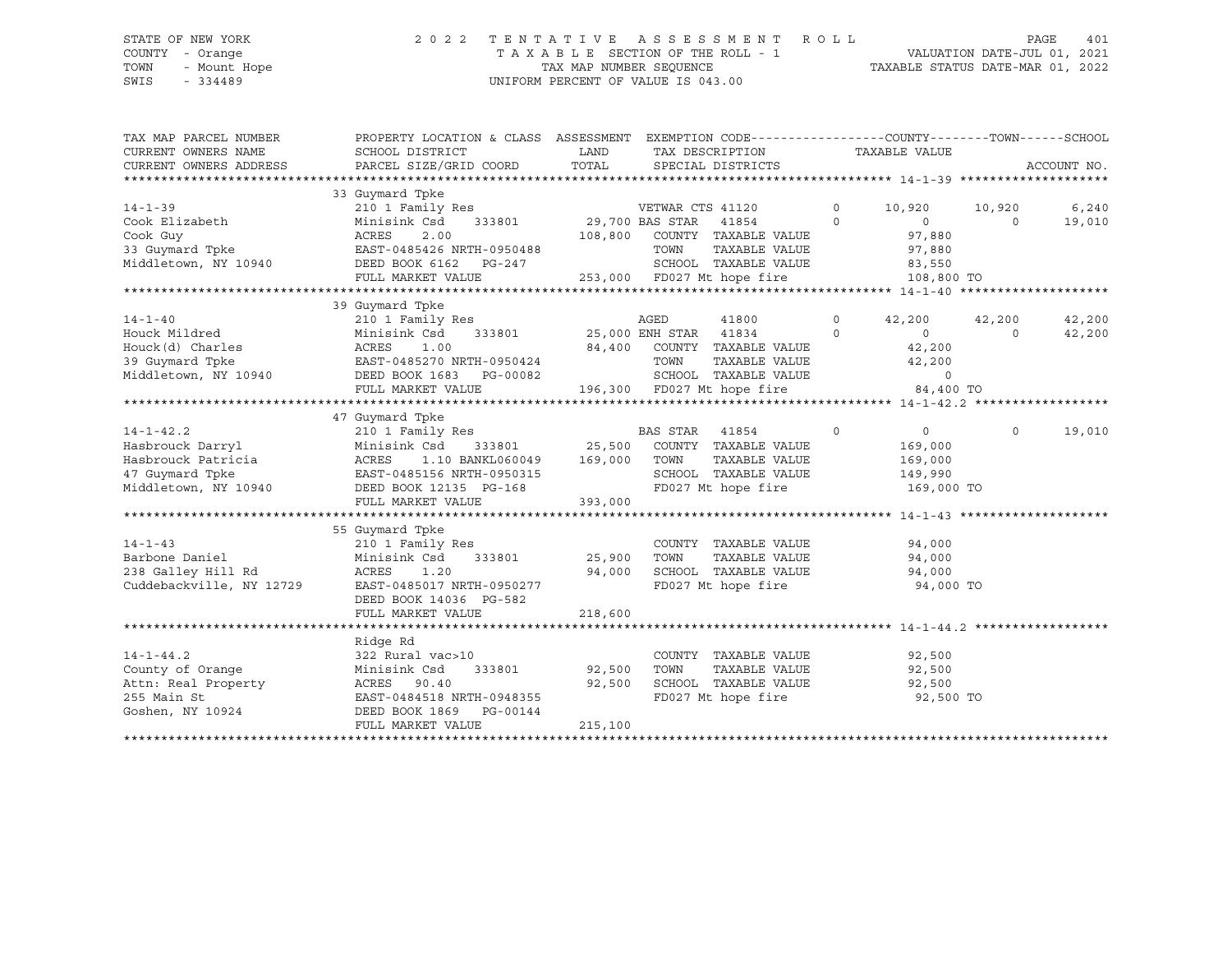| STATE OF NEW YORK<br>COUNTY - Orange<br>- Mount Hope<br>TOWN<br>SWIS<br>$-334489$ | 2 0 2 2                                                                                                                                      | TAX MAP NUMBER SEQUENCE | TENTATIVE ASSESSMENT ROLL<br>TAXABLE SECTION OF THE ROLL - 1<br>UNIFORM PERCENT OF VALUE IS 043.00 |             | VALUATION DATE-JUL 01, 2021<br>TAXABLE STATUS DATE-MAR 01, 2022 | 402<br>PAGE        |
|-----------------------------------------------------------------------------------|----------------------------------------------------------------------------------------------------------------------------------------------|-------------------------|----------------------------------------------------------------------------------------------------|-------------|-----------------------------------------------------------------|--------------------|
| TAX MAP PARCEL NUMBER<br>CURRENT OWNERS NAME<br>CURRENT OWNERS ADDRESS            | PROPERTY LOCATION & CLASS ASSESSMENT EXEMPTION CODE----------------COUNTY-------TOWN-----SCHOOL<br>SCHOOL DISTRICT<br>PARCEL SIZE/GRID COORD | LAND<br>TOTAL           | TAX DESCRIPTION<br>SPECIAL DISTRICTS                                                               |             | TAXABLE VALUE                                                   | ACCOUNT NO.        |
|                                                                                   | 45/55 Greenville Tpke                                                                                                                        |                         |                                                                                                    |             |                                                                 |                    |
| $14 - 1 - 44.31$                                                                  | 120 Field crops                                                                                                                              |                         | AGDISTRICT 41720                                                                                   | $\circ$     | 15,293<br>15,293                                                | 15,293             |
| Antona Thomas                                                                     | Minisink Csd 333801                                                                                                                          | 54,700                  | COUNTY TAXABLE VALUE                                                                               |             | 201,653                                                         |                    |
| Antona Janet                                                                      | Lot 1 Miedema Sub                                                                                                                            | 216,946                 | TOWN<br>TAXABLE VALUE                                                                              |             | 201,653                                                         |                    |
| 42 Ridgebury Hill Rd                                                              | Map 721-18                                                                                                                                   |                         | SCHOOL TAXABLE VALUE                                                                               |             | 201,653                                                         |                    |
| Slate Hill, NY 10973                                                              | filed $4/18/2018$                                                                                                                            |                         | FD027 Mt hope fire                                                                                 |             | 201,653 TO                                                      |                    |
|                                                                                   | ACRES 36.00                                                                                                                                  |                         | 15,293 EX                                                                                          |             |                                                                 |                    |
| MAY BE SUBJECT TO PAYMENT<br>UNDER AGDIST LAW TIL 2026                            | EAST-0484021 NRTH-0948819<br>DEED BOOK 15087 PG-1069                                                                                         |                         |                                                                                                    |             |                                                                 |                    |
|                                                                                   | FULL MARKET VALUE                                                                                                                            | 504,500                 | ************************ 14-1-44.32 **                                                             |             |                                                                 |                    |
|                                                                                   | 25 Greenville Tpke                                                                                                                           |                         |                                                                                                    |             |                                                                 |                    |
| $14 - 1 - 44.32$                                                                  | 210 1 Family Res                                                                                                                             |                         | COUNTY TAXABLE VALUE                                                                               |             | 230,000                                                         |                    |
| Hynes Evan                                                                        | Minisink Csd<br>333801                                                                                                                       | 42,600                  | TOWN<br>TAXABLE VALUE                                                                              |             | 230,000                                                         |                    |
| Hynes Kimberly                                                                    | Lot 2 Miedema Sub                                                                                                                            | 230,000                 | SCHOOL TAXABLE VALUE                                                                               |             | 230,000                                                         |                    |
| 25 Greenville Tpke                                                                | Map 721-18                                                                                                                                   |                         | FD027 Mt hope fire                                                                                 |             | 230,000 TO                                                      |                    |
| Middletown, NY 10940                                                              | filed 4/18/2018<br>ACRES<br>6.90 BANKC180281                                                                                                 |                         |                                                                                                    |             |                                                                 |                    |
| MAY BE SUBJECT TO PAYMENT<br>UNDER AGDIST LAW TIL 2023                            | EAST-0484385 NRTH-0949314<br>DEED BOOK 14412 PG-950                                                                                          |                         |                                                                                                    |             |                                                                 |                    |
|                                                                                   | FULL MARKET VALUE                                                                                                                            | 534,900                 |                                                                                                    |             |                                                                 |                    |
|                                                                                   | Greenville Tpke                                                                                                                              |                         |                                                                                                    |             |                                                                 |                    |
| $14 - 1 - 45$                                                                     | 322 Rural vac>10                                                                                                                             |                         | COUNTY TAXABLE VALUE                                                                               |             | 67,900                                                          |                    |
| County of Orange                                                                  | Minisink Csd<br>333801                                                                                                                       | 67,900                  | TAXABLE VALUE<br>TOWN                                                                              |             | 67,900                                                          |                    |
| Attn: Real Property                                                               | ACRES 42.80                                                                                                                                  |                         | 67,900 SCHOOL TAXABLE VALUE                                                                        |             | 67,900                                                          |                    |
| 255 Main St                                                                       | EAST-0483408 NRTH-0947160                                                                                                                    |                         | FD027 Mt hope fire                                                                                 |             | 67,900 TO                                                       |                    |
| Goshen, NY 10924                                                                  | DEED BOOK 1859 PG-00782                                                                                                                      |                         |                                                                                                    |             |                                                                 |                    |
|                                                                                   | FULL MARKET VALUE                                                                                                                            | 157,900                 |                                                                                                    |             |                                                                 |                    |
|                                                                                   |                                                                                                                                              |                         |                                                                                                    |             |                                                                 |                    |
|                                                                                   | 132 Greenville Tpke                                                                                                                          |                         |                                                                                                    |             |                                                                 |                    |
| $14 - 1 - 46$                                                                     | 210 1 Family Res                                                                                                                             |                         | ENH STAR 41834                                                                                     | $\circ$     | $\overline{0}$                                                  | 47,450<br>$\Omega$ |
| Yonskie (d) Donald                                                                | Minisink Csd<br>333801                                                                                                                       | 45,000                  | COUNTY TAXABLE VALUE                                                                               |             | 135,300                                                         |                    |
| Yonskie Doris                                                                     | ACRES<br>9.10                                                                                                                                | 135,300                 | TAXABLE VALUE<br>TOWN                                                                              |             | 135,300                                                         |                    |
| 128 Greenville Tpke                                                               | EAST-0482206 NRTH-0947342                                                                                                                    |                         | SCHOOL TAXABLE VALUE                                                                               |             | 87,850                                                          |                    |
| Middletown, NY 10940                                                              | DEED BOOK 1726 PG-00930<br>FULL MARKET VALUE                                                                                                 | 314,700                 | FD027 Mt hope fire                                                                                 |             | 135,300 TO                                                      |                    |
|                                                                                   |                                                                                                                                              |                         |                                                                                                    |             |                                                                 |                    |
|                                                                                   | 110 Greenville Tpke                                                                                                                          |                         |                                                                                                    |             |                                                                 |                    |
| $14 - 1 - 47$                                                                     | 210 1 Family Res                                                                                                                             |                         | BAS STAR<br>41854                                                                                  | $\mathbf 0$ | $\circ$                                                         | $\circ$<br>19,010  |
| Miedema III Thomas                                                                | Minisink Csd<br>333801                                                                                                                       | 40,300                  | COUNTY TAXABLE VALUE                                                                               |             | 162,400                                                         |                    |
| 110 Greenville Tpke                                                               | ACRES<br>5.20                                                                                                                                | 162,400                 | TOWN<br>TAXABLE VALUE                                                                              |             | 162,400                                                         |                    |
| Middletown, NY 10940                                                              | EAST-0482393 NRTH-0947700                                                                                                                    |                         | SCHOOL TAXABLE VALUE                                                                               |             | 143,390                                                         |                    |
|                                                                                   | DEED BOOK 3067 PG-00148                                                                                                                      |                         | FD027 Mt hope fire                                                                                 |             | 162,400 TO                                                      |                    |
|                                                                                   | FULL MARKET VALUE                                                                                                                            | 377,700                 |                                                                                                    |             |                                                                 |                    |
|                                                                                   |                                                                                                                                              |                         |                                                                                                    |             |                                                                 |                    |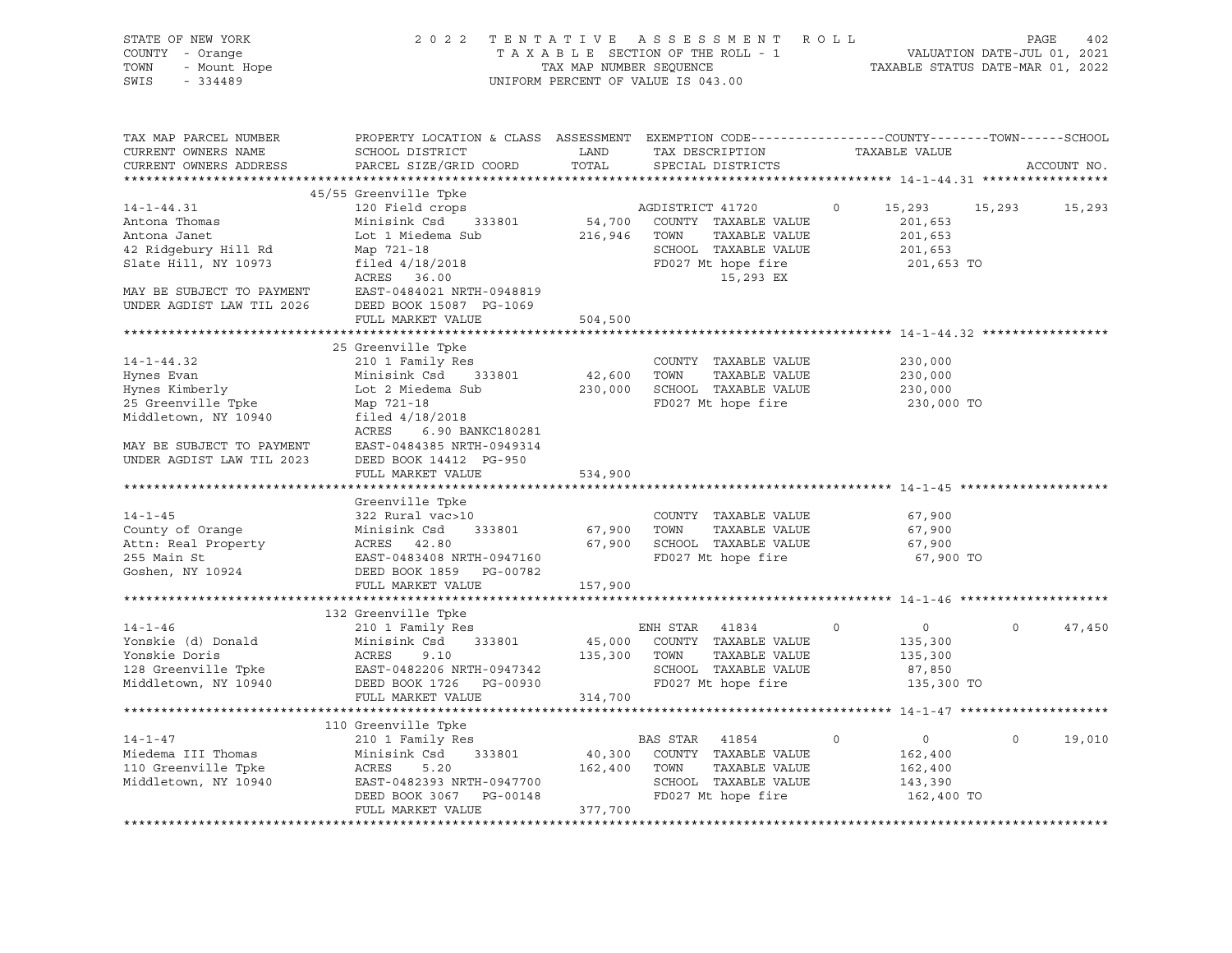### STATE OF NEW YORK 2 0 2 2 T E N T A T I V E A S S E S S M E N T R O L L PAGE 403 COUNTY - Orange T A X A B L E SECTION OF THE ROLL - 1 VALUATION DATE-JUL 01, 2021 TOWN - UNIT HOUSE TAX MAP NUMBER SEQUENCE TAXABLE STATUS DATE-MAR 01, 2022<br>TOWN - Mount Hope TAXABLE STATUS DATE-MAR 01, 2022<br>SWIS - 334489 UNIFORM PERCENT OF VALUE IS 043.00

TAX MAP PARCEL NUMBER PROPERTY LOCATION & CLASS ASSESSMENT EXEMPTION CODE------------------COUNTY--------TOWN------SCHOOL

CURRENT OWNERS NAME SCHOOL DISTRICT LAND TAX DESCRIPTION TAXABLE VALUE CURRENT OWNERS ADDRESS PARCEL SIZE/GRID COORD TOTAL SPECIAL DISTRICTS ACCOUNT NO. \*\*\*\*\*\*\*\*\*\*\*\*\*\*\*\*\*\*\*\*\*\*\*\*\*\*\*\*\*\*\*\*\*\*\*\*\*\*\*\*\*\*\*\*\*\*\*\*\*\*\*\*\*\*\*\*\*\*\*\*\*\*\*\*\*\*\*\*\*\*\*\*\*\*\*\*\*\*\*\*\*\*\*\*\*\*\*\*\*\*\*\*\*\*\*\*\*\*\*\*\*\*\* 14-1-48.1 \*\*\*\*\*\*\*\*\*\*\*\*\*\*\*\*\*\* Co Hwy 24 + Tn Rd 8 14-1-48.1 311 Res vac land COUNTY TAXABLE VALUE 13,400 Russo Elizabeth Garrison Minisink Csd 333801 13,400 TOWN TAXABLE VALUE 13,400 146 Guymard Tpke FRNT 140.00 DPTH 200.00 13,400 SCHOOL TAXABLE VALUE 13,400 Middletown, NY 10940 EAST-0482675 NRTH-0949912 FD027 Mt hope fire 13,400 TO DEED BOOK 5802 PG-8 FULL MARKET VALUE 31,200 \*\*\*\*\*\*\*\*\*\*\*\*\*\*\*\*\*\*\*\*\*\*\*\*\*\*\*\*\*\*\*\*\*\*\*\*\*\*\*\*\*\*\*\*\*\*\*\*\*\*\*\*\*\*\*\*\*\*\*\*\*\*\*\*\*\*\*\*\*\*\*\*\*\*\*\*\*\*\*\*\*\*\*\*\*\*\*\*\*\*\*\*\*\*\*\*\*\*\*\*\*\*\* 14-1-48.2 \*\*\*\*\*\*\*\*\*\*\*\*\*\*\*\*\*\* Co Hwy 24 14-1-48.2 320 Rural vacant COUNTY TAXABLE VALUE 23,400 Johnson Barbara A Minisink Csd 333801 23,400 TOWN TAXABLE VALUE 23,400 PO Box 654 ACRES 1.50 23,400 SCHOOL TAXABLE VALUE 23,400 Middletown, NY 10940 EAST-0483193 NRTH-0949988 FD027 Mt hope fire 23,400 TO DEED BOOK 2072 PG-00318 FULL MARKET VALUE 54,400 \*\*\*\*\*\*\*\*\*\*\*\*\*\*\*\*\*\*\*\*\*\*\*\*\*\*\*\*\*\*\*\*\*\*\*\*\*\*\*\*\*\*\*\*\*\*\*\*\*\*\*\*\*\*\*\*\*\*\*\*\*\*\*\*\*\*\*\*\*\*\*\*\*\*\*\*\*\*\*\*\*\*\*\*\*\*\*\*\*\*\*\*\*\*\*\*\*\*\*\*\*\*\* 14-1-48.31 \*\*\*\*\*\*\*\*\*\*\*\*\*\*\*\*\* 137 Guymard Tpke 14-1-48.31 210 1 Family Res BAS STAR 41854 0 0 0 19,010 Lyko Krysztof Minisink Csd 333801 25,500 COUNTY TAXABLE VALUE 136,000 Lyko Izabela ACRES 1.10 136,000 TOWN TAXABLE VALUE 136,000 137 Guymard Tpke EAST-0483088 NRTH-0949605 SCHOOL TAXABLE VALUE 116,990 Middletown, NY 10940 DEED BOOK 11331 PG-218 FD027 Mt hope fire 136,000 TO FULL MARKET VALUE 316,300 \*\*\*\*\*\*\*\*\*\*\*\*\*\*\*\*\*\*\*\*\*\*\*\*\*\*\*\*\*\*\*\*\*\*\*\*\*\*\*\*\*\*\*\*\*\*\*\*\*\*\*\*\*\*\*\*\*\*\*\*\*\*\*\*\*\*\*\*\*\*\*\*\*\*\*\*\*\*\*\*\*\*\*\*\*\*\*\*\*\*\*\*\*\*\*\*\*\*\*\*\*\*\* 14-1-48.34 \*\*\*\*\*\*\*\*\*\*\*\*\*\*\*\*\* 170 Guymard Tpke 14-1-48.34 210 1 Family Res BAS STAR 41854 0 0 0 19,010 Turi Victor A Jr Minisink Csd 333801 19,400 COUNTY TAXABLE VALUE 105,700 Turi Eileen FRNT 100.00 DPTH 200.00 105,700 TOWN TAXABLE VALUE 105,700 170 Guymard Tpke BANK0210091 SCHOOL TAXABLE VALUE 86,690 Middletown, NY 10940 EAST-0482223 NRTH-0949801 FD027 Mt hope fire 105,700 TO DEED BOOK 3965 PG-17 FULL MARKET VALUE 245,800 \*\*\*\*\*\*\*\*\*\*\*\*\*\*\*\*\*\*\*\*\*\*\*\*\*\*\*\*\*\*\*\*\*\*\*\*\*\*\*\*\*\*\*\*\*\*\*\*\*\*\*\*\*\*\*\*\*\*\*\*\*\*\*\*\*\*\*\*\*\*\*\*\*\*\*\*\*\*\*\*\*\*\*\*\*\*\*\*\*\*\*\*\*\*\*\*\*\*\*\*\*\*\* 14-1-48.352 \*\*\*\*\*\*\*\*\*\*\*\*\*\*\*\* 189 Guymard Tpke 14-1-48.352 210 1 Family Res COUNTY TAXABLE VALUE 179,000 Cai Yong-Zhao Minisink Csd 333801 21,900 TOWN TAXABLE VALUE 179,000 189 Guymard Tpke FRNT 125.00 DPTH 230.00 179,000 SCHOOL TAXABLE VALUE 179,000 Middletown, NY 10940 EAST-0481821 NRTH-0949370 FD027 Mt hope fire 179,000 TO DEED BOOK 13946 PG-1391 FULL MARKET VALUE 416,300 \*\*\*\*\*\*\*\*\*\*\*\*\*\*\*\*\*\*\*\*\*\*\*\*\*\*\*\*\*\*\*\*\*\*\*\*\*\*\*\*\*\*\*\*\*\*\*\*\*\*\*\*\*\*\*\*\*\*\*\*\*\*\*\*\*\*\*\*\*\*\*\*\*\*\*\*\*\*\*\*\*\*\*\*\*\*\*\*\*\*\*\*\*\*\*\*\*\*\*\*\*\*\* 14-1-48.353 \*\*\*\*\*\*\*\*\*\*\*\*\*\*\*\* 218 Guymard Tpke 14-1-48.353 210 1 Family Res - WTRFNT COUNTY TAXABLE VALUE 130,000 Wilson Conner Minisink Csd 333801 34,400 TOWN TAXABLE VALUE 130,000 218 Guymard Tpke ACRES 3.00 BANKC080496 130,000 SCHOOL TAXABLE VALUE 130,000 EAST-0480888 NRTH-0949383 FD027 Mt hope fire 130,000 TO DEED BOOK 14519 PG-681 FULL MARKET VALUE 302,300 \*\*\*\*\*\*\*\*\*\*\*\*\*\*\*\*\*\*\*\*\*\*\*\*\*\*\*\*\*\*\*\*\*\*\*\*\*\*\*\*\*\*\*\*\*\*\*\*\*\*\*\*\*\*\*\*\*\*\*\*\*\*\*\*\*\*\*\*\*\*\*\*\*\*\*\*\*\*\*\*\*\*\*\*\*\*\*\*\*\*\*\*\*\*\*\*\*\*\*\*\*\*\*\*\*\*\*\*\*\*\*\*\*\*\*\*\*\*\*\*\*\*\*\*\*\*\*\*\*\*\*\*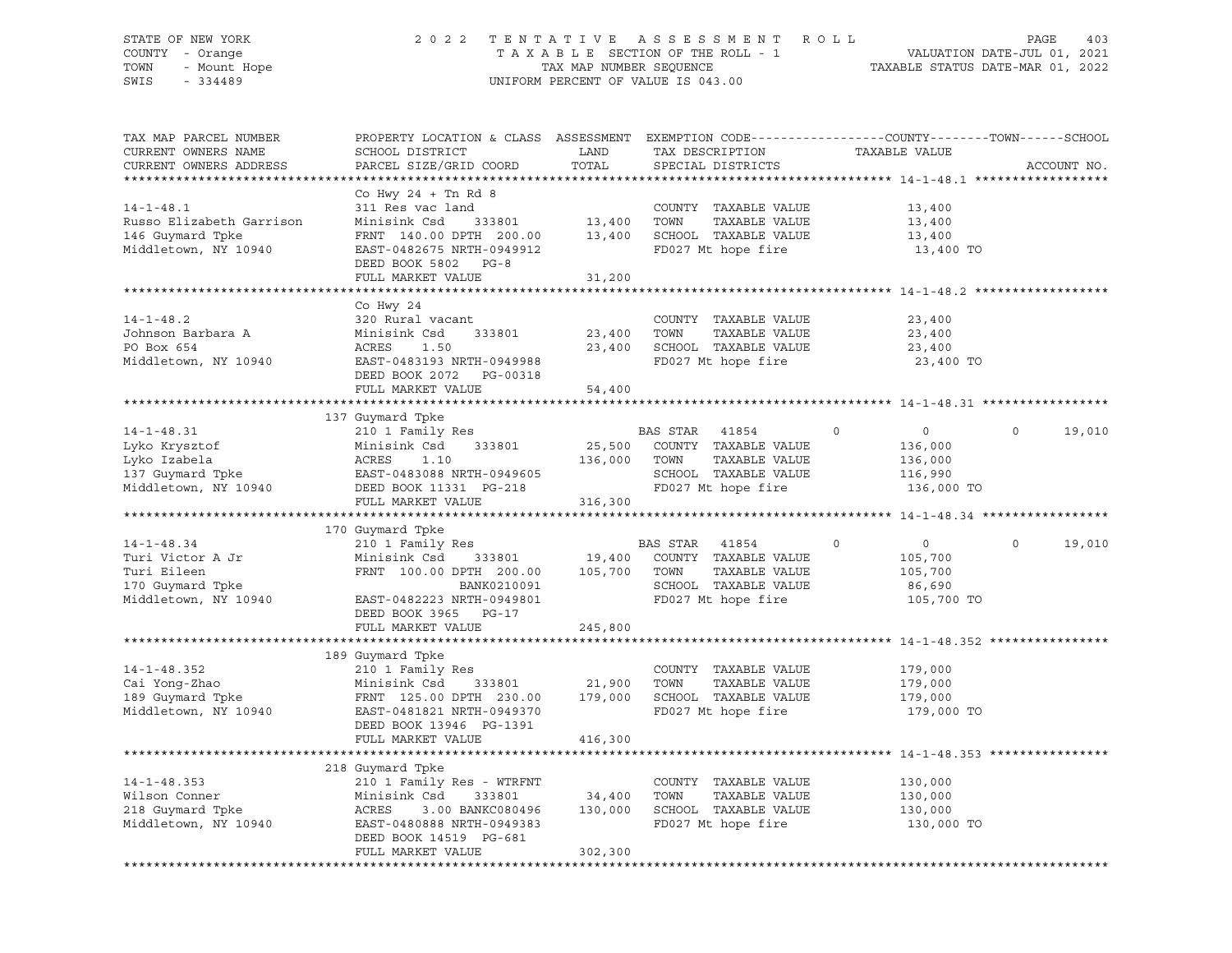# STATE OF NEW YORK 2 0 2 2 T E N T A T I V E A S S E S S M E N T R O L L PAGE 404 COUNTY - Orange T A X A B L E SECTION OF THE ROLL - 1 VALUATION DATE-JUL 01, 2021 TOWN - Mount Hope TAX MAP NUMBER SEQUENCE TAXABLE STATUS DATE-MAR 01, 2022 SWIS - 334489 UNIFORM PERCENT OF VALUE IS 043.00

| TAX MAP PARCEL NUMBER<br>CURRENT OWNERS NAME<br>CURRENT OWNERS ADDRESS                                | PROPERTY LOCATION & CLASS ASSESSMENT EXEMPTION CODE----------------COUNTY-------TOWN------SCHOOL<br>SCHOOL DISTRICT<br>PARCEL SIZE/GRID COORD                          | LAND<br>TOTAL                | TAX DESCRIPTION<br>SPECIAL DISTRICTS                                                                                    |             | TAXABLE VALUE                                                 |          | ACCOUNT NO. |
|-------------------------------------------------------------------------------------------------------|------------------------------------------------------------------------------------------------------------------------------------------------------------------------|------------------------------|-------------------------------------------------------------------------------------------------------------------------|-------------|---------------------------------------------------------------|----------|-------------|
|                                                                                                       |                                                                                                                                                                        |                              |                                                                                                                         |             |                                                               |          |             |
| $14 - 1 - 48.357$<br>Goldsmith John<br>Goldsmith Andrea<br>217 Guymard Tpke<br>Middletown, NY 10940   | 217 Guymard Tpke<br>210 1 Family Res<br>Minisink Csd<br>333801<br>ACRES 10.70<br>EAST-0481199 NRTH-0948848<br>DEED BOOK 4975 PG-331<br>FULL MARKET VALUE               | 46,700<br>298,100<br>693,300 | <b>BAS STAR</b><br>41854<br>COUNTY TAXABLE VALUE<br>TAXABLE VALUE<br>TOWN<br>SCHOOL TAXABLE VALUE<br>FD027 Mt hope fire | $\mathbf 0$ | $\circ$<br>298,100<br>298,100<br>279,090<br>298,100 TO        | $\circ$  | 19,010      |
|                                                                                                       |                                                                                                                                                                        |                              |                                                                                                                         |             |                                                               |          |             |
| $14 - 1 - 48.36$<br>Demott Robert<br>Demott Janice<br>184 Guymard Tpke<br>Middletown, NY 10940        | 184 Guymard Tpke<br>210 1 Family Res<br>Minisink Csd<br>333801<br>FRNT 165.00 DPTH 200.00<br>EAST-0481765 NRTH-0949670<br>DEED BOOK 2434 PG-00159                      | 23,100<br>135,500            | ENH STAR<br>41834<br>COUNTY TAXABLE VALUE<br>TOWN<br>TAXABLE VALUE<br>SCHOOL TAXABLE VALUE<br>FD027 Mt hope fire        | $\Omega$    | $\circ$<br>135,500<br>135,500<br>88,050<br>135,500 TO         | $\Omega$ | 47,450      |
|                                                                                                       | FULL MARKET VALUE                                                                                                                                                      | 315,100                      |                                                                                                                         |             |                                                               |          |             |
| $14 - 1 - 48.37$<br>Johnson Barbara A<br>PO Box 654<br>Middletown, NY 10940                           | Co Hwy 24<br>311 Res vac land<br>Minisink Csd<br>333801<br>FRNT<br>57.00 DPTH 266.00<br>EAST-0483037 NRTH-0949986<br>DEED BOOK 2072 PG-00318                           | 7,400<br>7,400               | COUNTY TAXABLE VALUE<br>TAXABLE VALUE<br>TOWN<br>SCHOOL TAXABLE VALUE<br>FD027 Mt hope fire                             |             | 7,400<br>7,400<br>7,400<br>7,400 TO                           |          |             |
|                                                                                                       | FULL MARKET VALUE                                                                                                                                                      | 17,200                       |                                                                                                                         |             |                                                               |          |             |
|                                                                                                       | 69 Mill Pond Rd                                                                                                                                                        |                              |                                                                                                                         |             |                                                               |          |             |
| $14 - 1 - 48.381$<br>Lauterborn Thomas<br>Lauterborn Yvette<br>69 Mill Pond Rd<br>Otisville, NY 10963 | 210 1 Family Res<br>Minisink Csd<br>333801<br>ACRES<br>2.70 BANKC080370<br>EAST-0481495 NRTH-0950733<br>DEED BOOK 4523<br>PG-123<br>FULL MARKET VALUE                  | 33,000<br>130,000<br>302,300 | BAS STAR 41854<br>COUNTY TAXABLE VALUE<br>TOWN<br>TAXABLE VALUE<br>SCHOOL TAXABLE VALUE<br>FD027 Mt hope fire           | $\circ$     | $\overline{0}$<br>130,000<br>130,000<br>110,990<br>130,000 TO | $\Omega$ | 19,010      |
|                                                                                                       |                                                                                                                                                                        |                              |                                                                                                                         |             |                                                               |          |             |
| $14 - 1 - 48.39$<br>Golden Brian<br>Golden Terri<br>77 Mill Pond Rd<br>Otisville, NY 10963            | 77 Mill Pond Rd<br>210 1 Family Res<br>Minisink Csd<br>333801<br>ACRES<br>4.00<br>EAST-0481195 NRTH-0950755<br>DEED BOOK 5848 PG-273<br>FULL MARKET VALUE              | 30,700<br>167,400<br>389,300 | BAS STAR<br>41854<br>COUNTY TAXABLE VALUE<br>TAXABLE VALUE<br>TOWN<br>SCHOOL TAXABLE VALUE<br>FD027 Mt hope fire        | $\circ$     | $\circ$<br>167,400<br>167,400<br>148,390<br>167,400 TO        | $\circ$  | 19,010      |
|                                                                                                       |                                                                                                                                                                        |                              |                                                                                                                         |             |                                                               |          |             |
| $14 - 1 - 49$<br>Perillo Vito<br>Perillo Barbara<br>183 Guymard Tpke<br>Middletown, NY 10940          | 183 Guymard Tpke<br>210 1 Family Res<br>Minisink Csd<br>333801<br>FRNT 100.00 DPTH 230.00<br>EAST-0481936 NRTH-0949467<br>DEED BOOK 4212<br>PG-46<br>FULL MARKET VALUE | 20,400<br>131,000<br>304,700 | BAS STAR 41854<br>COUNTY TAXABLE VALUE<br>TOWN<br>TAXABLE VALUE<br>SCHOOL TAXABLE VALUE<br>FD027 Mt hope fire           | $\circ$     | $\circ$<br>131,000<br>131,000<br>111,990<br>131,000 TO        | $\Omega$ | 19,010      |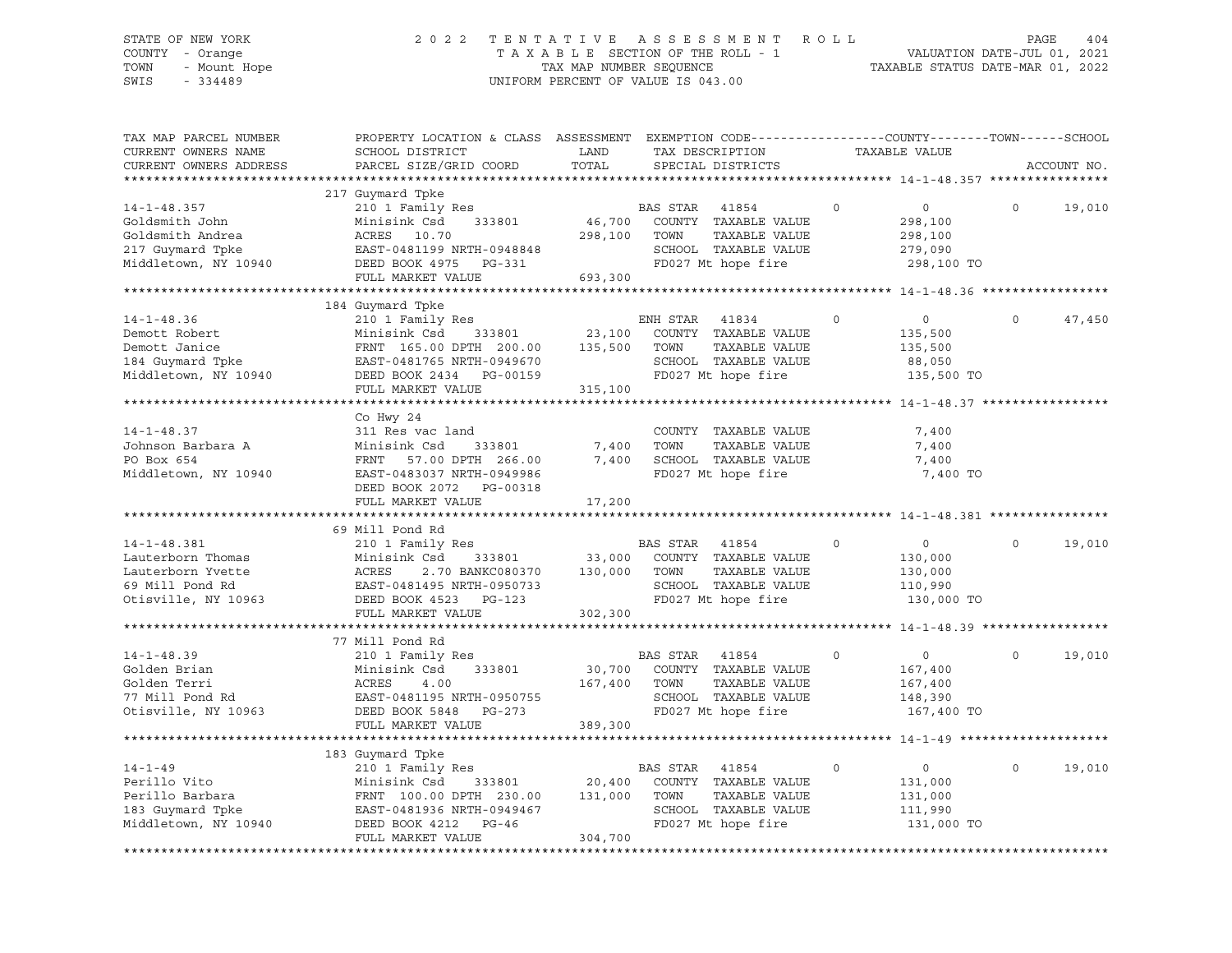### STATE OF NEW YORK 2 0 2 2 T E N T A T I V E A S S E S S M E N T R O L L PAGE 405 COUNTY - Orange T A X A B L E SECTION OF THE ROLL - 1 VALUATION DATE-JUL 01, 2021 TOWN - Mount Hope TAX NAP NUMBER SEQUENCE TAXABLE STATUS DATE-MAR 01, 2022<br>TAXABLE STATUS DATE-MAR 01, 2022 UNIFORM PERCENT OF VALUE IS 043.00

TAX MAP PARCEL NUMBER PROPERTY LOCATION & CLASS ASSESSMENT EXEMPTION CODE------------------COUNTY--------TOWN------SCHOOL CURRENT OWNERS NAME SCHOOL DISTRICT TAX DESCRIPTION TAXABLE VALUE CURRENT OWNERS ADDRESS PARCEL SIZE/GRID COORD TOTAL SPECIAL DISTRICTS ACCOUNT NO. \*\*\*\*\*\*\*\*\*\*\*\*\*\*\*\*\*\*\*\*\*\*\*\*\*\*\*\*\*\*\*\*\*\*\*\*\*\*\*\*\*\*\*\*\*\*\*\*\*\*\*\*\*\*\*\*\*\*\*\*\*\*\*\*\*\*\*\*\*\*\*\*\*\*\*\*\*\*\*\*\*\*\*\*\*\*\*\*\*\*\*\*\*\*\*\*\*\*\*\*\*\*\* 14-1-50.1 \*\*\*\*\*\*\*\*\*\*\*\*\*\*\*\*\*\* 153 Guymard Tpke 14-1-50.1 210 1 Family Res COUNTY TAXABLE VALUE 223,200 Chiou Living Trust Helena M Minisink Csd 333801 28,300 TOWN TAXABLE VALUE 223,200 153 Guymard Tpke ACRES 1.70 223,200 SCHOOL TAXABLE VALUE 223,200 Middletown, NY 10940 EAST-0482646 NRTH-0949633 FD027 Mt hope fire 223,200 TO DEED BOOK 13760 PG-1743 FULL MARKET VALUE 519,100 \*\*\*\*\*\*\*\*\*\*\*\*\*\*\*\*\*\*\*\*\*\*\*\*\*\*\*\*\*\*\*\*\*\*\*\*\*\*\*\*\*\*\*\*\*\*\*\*\*\*\*\*\*\*\*\*\*\*\*\*\*\*\*\*\*\*\*\*\*\*\*\*\*\*\*\*\*\*\*\*\*\*\*\*\*\*\*\*\*\*\*\*\*\*\*\*\*\*\*\*\*\*\* 14-1-50.2 \*\*\*\*\*\*\*\*\*\*\*\*\*\*\*\*\*\* Guymard Tpke 14-1-50.2 311 Res vac land COUNTY TAXABLE VALUE 17,900 Chiou Living Trust Helena M Minisink Csd 333801 17,900 TOWN TAXABLE VALUE 17,900 153 Guymard Tpke FRNT 129.00 DPTH 287.00 17,900 SCHOOL TAXABLE VALUE 17,900 ------ ----- --<br>EAST-0482848 NRTH-0949632 FD027 Mt hope fire 17,900 TO DEED BOOK 13760 PG-1743 FULL MARKET VALUE 41,600 \*\*\*\*\*\*\*\*\*\*\*\*\*\*\*\*\*\*\*\*\*\*\*\*\*\*\*\*\*\*\*\*\*\*\*\*\*\*\*\*\*\*\*\*\*\*\*\*\*\*\*\*\*\*\*\*\*\*\*\*\*\*\*\*\*\*\*\*\*\*\*\*\*\*\*\*\*\*\*\*\*\*\*\*\*\*\*\*\*\*\*\*\*\*\*\*\*\*\*\*\*\*\* 14-1-51.1 \*\*\*\*\*\*\*\*\*\*\*\*\*\*\*\*\*\* 240 Guymard Tpke 14-1-51.1 240 Rural res BAS STAR 41854 0 0 0 19,010 Reich John Minisink Csd 333801 46,200 COUNTY TAXABLE VALUE 125,800 Gloria Jean Lt1 Goldsmith Submap 8761 125,800 TOWN TAXABLE VALUE 125,800 PO Box 602 ACRES 15.70 SCHOOL TAXABLE VALUE 106,790 FD027 Mt hope fire 125,800 TO DEED BOOK 2913 PG-00044 FULL MARKET VALUE 292,600 \*\*\*\*\*\*\*\*\*\*\*\*\*\*\*\*\*\*\*\*\*\*\*\*\*\*\*\*\*\*\*\*\*\*\*\*\*\*\*\*\*\*\*\*\*\*\*\*\*\*\*\*\*\*\*\*\*\*\*\*\*\*\*\*\*\*\*\*\*\*\*\*\*\*\*\*\*\*\*\*\*\*\*\*\*\*\*\*\*\*\*\*\*\*\*\*\*\*\*\*\*\*\* 14-1-51.2 \*\*\*\*\*\*\*\*\*\*\*\*\*\*\*\*\*\* 264/286 Guymard Tpke 14-1-51.2 240 Rural res AGDISTRICT 41720 0 30,701 30,701 30,701 Goldsmith Anita Minisink Csd 333801 74,200 ENH STAR 41834 0 0 0 47,450 c/o John Goldsmith L/E Anita Goldsmith 282,900 COUNTY TAXABLE VALUE 252,199 217 Guymard Tpke ACRES 55.20 TOWN TAXABLE VALUE 252,199 Middletown, NY 10940 EAST-0480235 NRTH-0948506 SCHOOL TAXABLE VALUE 204,749 DEED BOOK 13843 PG-159 FD027 Mt hope fire 252,199 TO MAY BE SUBJECT TO PAYMENT FULL MARKET VALUE 657,900 657,900 30,701 EX UNDER AGDIST LAW TIL 2026 \*\*\*\*\*\*\*\*\*\*\*\*\*\*\*\*\*\*\*\*\*\*\*\*\*\*\*\*\*\*\*\*\*\*\*\*\*\*\*\*\*\*\*\*\*\*\*\*\*\*\*\*\*\*\*\*\*\*\*\*\*\*\*\*\*\*\*\*\*\*\*\*\*\*\*\*\*\*\*\*\*\*\*\*\*\*\*\*\*\*\*\*\*\*\*\*\*\*\*\*\*\*\* 14-1-52 \*\*\*\*\*\*\*\*\*\*\*\*\*\*\*\*\*\*\*\* Guymard Tpke<br>311 Res vac land 14-1-52 311 Res vac land COUNTY TAXABLE VALUE 500 Raftrey Barbara Minisink Csd 333801 500 TOWN TAXABLE VALUE 500 178 Guymard Tpke FRNT 25.00 DPTH 200.00 500 SCHOOL TAXABLE VALUE 500 Middletown, NY 10940 EAST-0481892 NRTH-0949701 FD027 Mt hope fire 500 TO DEED BOOK 4859 PG-244 FULL MARKET VALUE 1,200 \*\*\*\*\*\*\*\*\*\*\*\*\*\*\*\*\*\*\*\*\*\*\*\*\*\*\*\*\*\*\*\*\*\*\*\*\*\*\*\*\*\*\*\*\*\*\*\*\*\*\*\*\*\*\*\*\*\*\*\*\*\*\*\*\*\*\*\*\*\*\*\*\*\*\*\*\*\*\*\*\*\*\*\*\*\*\*\*\*\*\*\*\*\*\*\*\*\*\*\*\*\*\*\*\*\*\*\*\*\*\*\*\*\*\*\*\*\*\*\*\*\*\*\*\*\*\*\*\*\*\*\*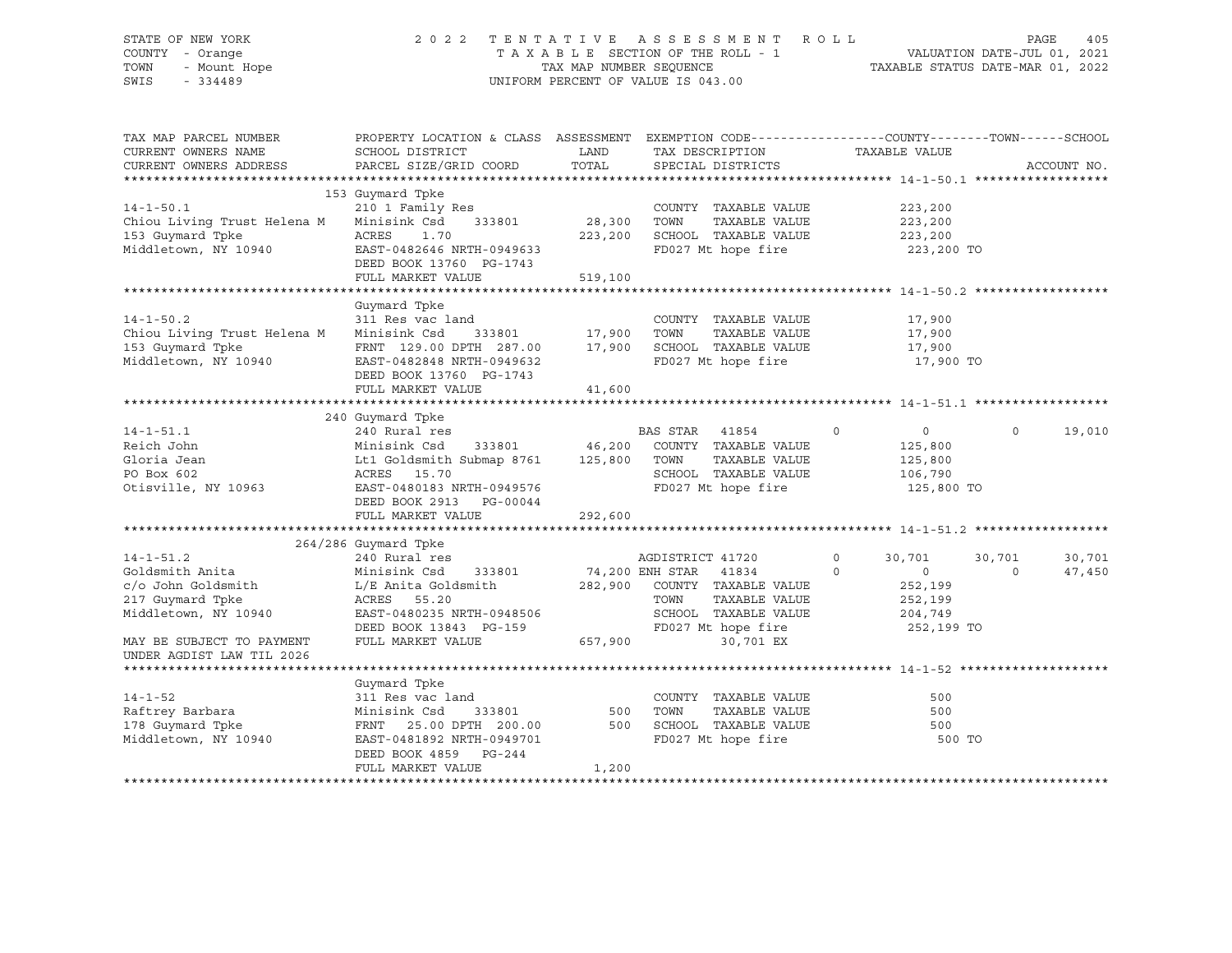| STATE OF NEW YORK<br>COUNTY - Orange<br>TOWN<br>- Mount Hope<br>SWIS<br>$-334489$                |                                                                                                                                                                                                                                                                                                                                                                                                                                                               |                              | PAGE 406 PAGE 406 PAGE 406 PAGE 406 PAGE 406 PAGE 406 PAGE 406 PAGE 406 PAGE 406 PAGE 406 PAGE 406 PAGE 406 PAGE 406 PAGE 406 PAGE 406 PAGE 406 PAGE 406 PAGE 406 PAGE 406 PAGE 406 PAGE 406 PAGE 406 PAGE 406 PAGE 406 PAGE 4<br>2022 TENTATIVE ASSESSMENT ROLL<br>UNIFORM PERCENT OF VALUE IS 043.00 |                                                                         |                    |        |
|--------------------------------------------------------------------------------------------------|---------------------------------------------------------------------------------------------------------------------------------------------------------------------------------------------------------------------------------------------------------------------------------------------------------------------------------------------------------------------------------------------------------------------------------------------------------------|------------------------------|--------------------------------------------------------------------------------------------------------------------------------------------------------------------------------------------------------------------------------------------------------------------------------------------------------|-------------------------------------------------------------------------|--------------------|--------|
| TAX MAP PARCEL NUMBER<br>CURRENT OWNERS NAME<br>CURRENT OWNERS ADDRESS                           | PROPERTY LOCATION & CLASS ASSESSMENT EXEMPTION CODE----------------COUNTY-------TOWN------SCHOOL<br>SCHOOL DISTRICT<br>PARCEL SIZE/GRID COORD                                                                                                                                                                                                                                                                                                                 | LAND<br>TOTAL                | TAX DESCRIPTION<br>SPECIAL DISTRICTS                                                                                                                                                                                                                                                                   | TAXABLE VALUE                                                           | ACCOUNT NO.        |        |
| $14 - 1 - 53$<br>Barton Mark<br>174 Guymard Tpke<br>Middletown, NY 10940                         | 174 Guymard Tpke<br>210 1 Family Res<br>333801 22,300 TOWN<br>Minisink Csd<br>FRNT 150.00 DPTH 200.00<br>BANKC030230<br>EAST-0482065 NRTH-0949757<br>DEED BOOK 5161 PG-197<br>FULL MARKET VALUE                                                                                                                                                                                                                                                               | 152,100<br>353,700           | COUNTY TAXABLE VALUE<br>TAXABLE VALUE<br>SCHOOL TAXABLE VALUE<br>FD027 Mt hope fire                                                                                                                                                                                                                    | 152,100<br>152,100<br>152,100<br>152,100 TO                             |                    |        |
|                                                                                                  |                                                                                                                                                                                                                                                                                                                                                                                                                                                               |                              |                                                                                                                                                                                                                                                                                                        |                                                                         |                    |        |
| $14 - 1 - 54$<br>Raftrey Barbara<br>178 Guymard Tpke<br>Middletown, NY 10940                     | 178 Guymard Tpke<br>210 1 Family Res<br>$\begin{tabular}{lllllllllllllllllllllll} \hline 210&1 &\text{Fam11y} &\text{kes} &\text{Bam11x} &\text{Bam12y} &\text{Bam13x} \\ \hline \text{Minisink Csd} & 333801 & 19,400 & \text{COUNTY} & \text{TAXABLE VALUE} \\ \text{FRNT} & 100.00 & \text{DPTH} & 200.00 & 92,100 & \text{TOWN} & \text{TAXABLE VALUE} \\ \text{EAST-0481967 NRTH-0949700 & & & & & & & \\ \text{DEED BOK 4859} & \$<br>FULL MARKET VALUE | 214,200                      | BAS STAR 41854<br>TAXABLE VALUE<br>SCHOOL TAXABLE VALUE<br>FD027 Mt hope fire                                                                                                                                                                                                                          | $\overline{0}$<br>$\circ$<br>92,100<br>92,100<br>73,090<br>92,100 TO    | $\Omega$<br>19,010 |        |
| $14 - 1 - 55$<br>Dul Christopher<br>- 1111 Pond Rd<br>7 Mill Pond Rd<br>Otisville, NY 10963      | 7 Mill Pond Rd<br>210 1 Family Res<br>Minisink Csd<br>333801<br>ACRES<br>3.50<br>EAST-0482357 NRTH-0949970<br>DEED BOOK 5328 PG-325<br>FULL MARKET VALUE                                                                                                                                                                                                                                                                                                      | 36,000<br>571,600            | COUNTY TAXABLE VALUE<br>TOWN<br>TAXABLE VALUE<br>245,800 SCHOOL TAXABLE VALUE<br>FD027 Mt hope fire                                                                                                                                                                                                    | 245,800<br>245,800<br>245,800<br>245,800 TO                             |                    |        |
|                                                                                                  |                                                                                                                                                                                                                                                                                                                                                                                                                                                               |                              |                                                                                                                                                                                                                                                                                                        |                                                                         |                    |        |
| $14 - 1 - 56$<br>Meadows Richard<br>Meadows Marilyn<br>178 Little Bit Dr<br>Hillsville, VA 24343 | 40 Grange Rd<br>210 1 Family Res<br>-- .<br>Minisink Csd 333801<br>ACRES 12.00<br>EAST-0482373 NRTH-0951892<br>----- --- PG-132<br>DEED BOOK 5159 PG-132<br>FULL MARKET VALUE                                                                                                                                                                                                                                                                                 | 267,400                      | BAS STAR 41854<br>36,000 COUNTY TAXABLE VALUE<br>115,000 TOWN<br>TAXABLE VALUE<br>SCHOOL TAXABLE VALUE<br>FD027 Mt hope fire                                                                                                                                                                           | $\circ$<br>$\overline{0}$<br>115,000<br>115,000<br>95,990<br>115,000 TO | $\Omega$           | 19,010 |
|                                                                                                  |                                                                                                                                                                                                                                                                                                                                                                                                                                                               |                              |                                                                                                                                                                                                                                                                                                        |                                                                         |                    |        |
| $14 - 1 - 57$<br>Botens Kenneth<br>12 Mill Pond Rd<br>Otisville, NY 10963                        | 12 Mill Pond Rd<br>210 1 Family Res<br>Minisink Csd<br>333801<br>$\begin{array}{c}\n\texttt{M}_{\perp\perp} \\ \texttt{ACRES} \\ \hline\n\end{array}$<br>1.00<br>EAST-0482686 NRTH-0950123<br>DEED BOOK 4934 PG-73<br>FULL MARKET VALUE                                                                                                                                                                                                                       | 25,000<br>119,000<br>276,700 | BAS STAR 41854<br>COUNTY TAXABLE VALUE<br>TOWN<br>TAXABLE VALUE<br>SCHOOL TAXABLE VALUE<br>FD027 Mt hope fire                                                                                                                                                                                          | $\overline{0}$<br>$\circ$<br>119,000<br>119,000<br>99,990<br>119,000 TO | $\circ$            | 19,010 |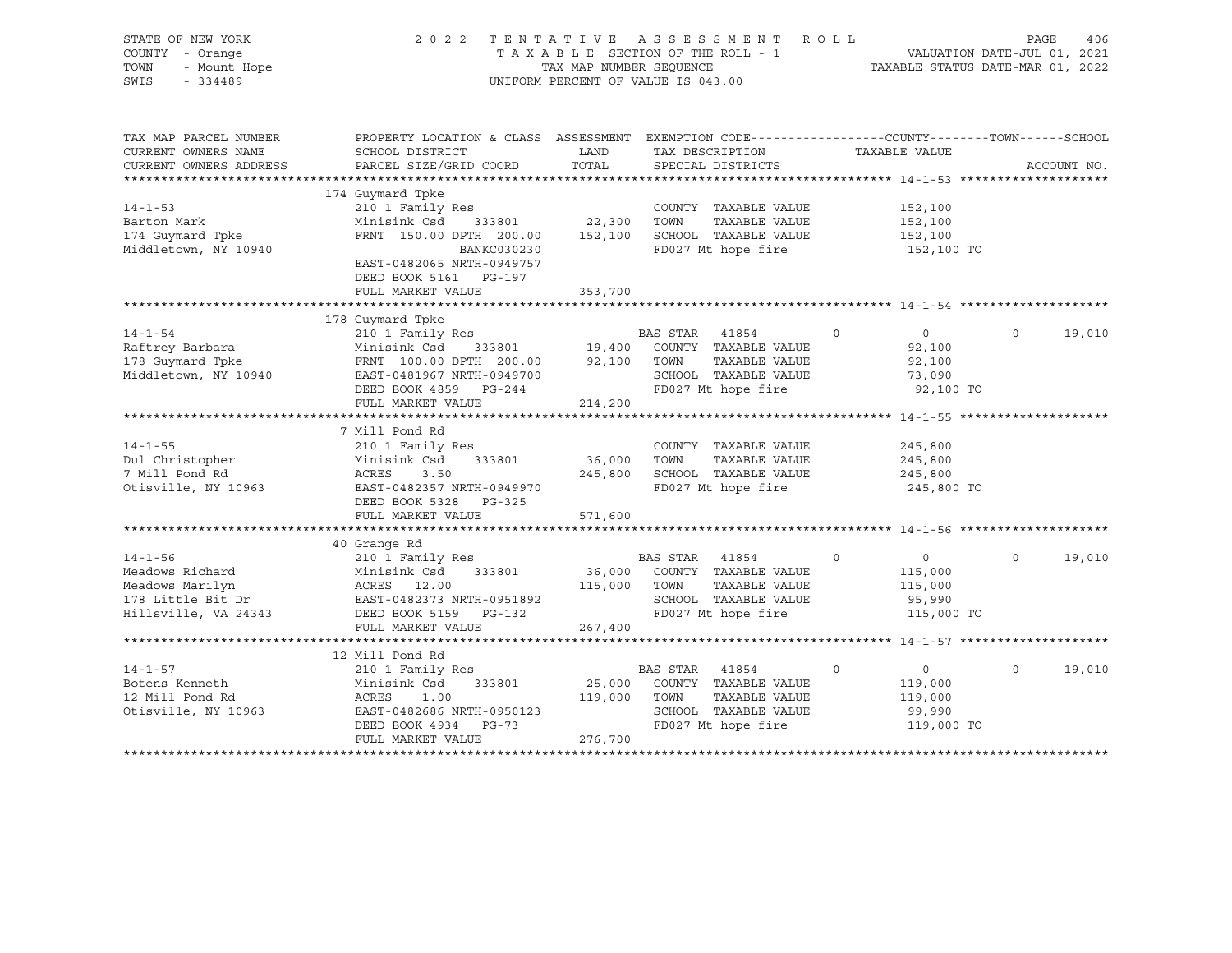| STATE OF NEW YORK<br>COUNTY - Orange<br>TOWN<br>- Mount Hope<br>SWIS<br>$-334489$ | 2 0 2 2                                                 | TENTATIVE<br>TAX MAP NUMBER SEQUENCE | A S S E S S M E N T<br>TAXABLE SECTION OF THE ROLL - 1<br>UNIFORM PERCENT OF VALUE IS 043.00 | ROLL        | VALUATION DATE-JUL 01, 2021<br>TAXABLE STATUS DATE-MAR 01, 2022 | PAGE    | 407         |
|-----------------------------------------------------------------------------------|---------------------------------------------------------|--------------------------------------|----------------------------------------------------------------------------------------------|-------------|-----------------------------------------------------------------|---------|-------------|
| TAX MAP PARCEL NUMBER<br>CURRENT OWNERS NAME                                      | PROPERTY LOCATION & CLASS ASSESSMENT<br>SCHOOL DISTRICT | LAND<br>TOTAL                        | EXEMPTION CODE-----------------COUNTY-------TOWN------SCHOOL<br>TAX DESCRIPTION              |             | TAXABLE VALUE                                                   |         |             |
| CURRENT OWNERS ADDRESS                                                            | PARCEL SIZE/GRID COORD                                  |                                      | SPECIAL DISTRICTS                                                                            |             |                                                                 |         | ACCOUNT NO. |
|                                                                                   | 146 Guymard Tpke                                        |                                      |                                                                                              |             |                                                                 |         |             |
| $14 - 1 - 58$                                                                     | 210 1 Family Res                                        |                                      | BAS STAR<br>41854                                                                            | $\mathbf 0$ | $\circ$                                                         | 0       | 19,010      |
| Russo Elizabeth Garrison                                                          | Minisink Csd<br>333801                                  | 22,200                               | COUNTY TAXABLE VALUE                                                                         |             | 121,500                                                         |         |             |
| 146 Guymard Tpke                                                                  | FRNT 140.00 DPTH 211.00                                 | 121,500                              | TAXABLE VALUE<br>TOWN                                                                        |             | 121,500                                                         |         |             |
| Middletown, NY 10940                                                              | BANKC130170                                             |                                      | SCHOOL TAXABLE VALUE                                                                         |             | 102,490                                                         |         |             |
|                                                                                   | EAST-0482854 NRTH-0949891                               |                                      | FD027 Mt hope fire                                                                           |             | 121,500 TO                                                      |         |             |
|                                                                                   | DEED BOOK 5802<br>$PG-8$                                |                                      |                                                                                              |             |                                                                 |         |             |
|                                                                                   | FULL MARKET VALUE                                       | 282,600                              |                                                                                              |             |                                                                 |         |             |
|                                                                                   | 134 Guymard Tpke                                        |                                      |                                                                                              |             |                                                                 |         |             |
| $14 - 1 - 59$                                                                     | 210 1 Family Res                                        |                                      | ENH STAR<br>41834                                                                            | 0           | $\circ$                                                         | $\circ$ | 47,450      |
| Johnson Barbara A                                                                 | Minisink Csd<br>333801                                  | 20,600                               | COUNTY TAXABLE VALUE                                                                         |             | 112,400                                                         |         |             |
| PO Box 654                                                                        | FRNT 179.00 DPTH 135.00                                 | 112,400                              | TAXABLE VALUE<br>TOWN                                                                        |             | 112,400                                                         |         |             |
| Middletown, NY 10940                                                              | EAST-0483030 NRTH-0949839                               |                                      | SCHOOL TAXABLE VALUE                                                                         |             | 64,950                                                          |         |             |
|                                                                                   | DEED BOOK 2072<br>PG-00318                              |                                      | FD027 Mt hope fire                                                                           |             | 112,400 TO                                                      |         |             |
|                                                                                   | FULL MARKET VALUE                                       | 261,400                              |                                                                                              |             |                                                                 |         |             |
|                                                                                   |                                                         |                                      |                                                                                              |             |                                                                 |         |             |
|                                                                                   | 72 Guymard Tpke                                         |                                      |                                                                                              |             |                                                                 |         |             |
| $14 - 1 - 60.1$                                                                   | 210 1 Family Res                                        |                                      | ENH STAR<br>41834                                                                            | $\mathbf 0$ | $\circ$                                                         | $\circ$ | 47,450      |
| Leidich Victor<br>72 Guymard Tpke                                                 | Minisink Csd<br>333801<br>FRNT 240.00 DPTH 248.00       | 26,700<br>90,200                     | COUNTY TAXABLE VALUE<br>TOWN<br>TAXABLE VALUE                                                |             | 90,200<br>90,200                                                |         |             |
| Middletown, NY 10940                                                              | EAST-0484501 NRTH-0950319                               |                                      | SCHOOL TAXABLE VALUE                                                                         |             | 42,750                                                          |         |             |
|                                                                                   | DEED BOOK 1598<br>PG-00880                              |                                      | FD027 Mt hope fire                                                                           |             | 90,200 TO                                                       |         |             |
|                                                                                   | FULL MARKET VALUE                                       | 209,800                              |                                                                                              |             |                                                                 |         |             |
|                                                                                   |                                                         |                                      |                                                                                              |             |                                                                 |         |             |
|                                                                                   | 70 Guymard Tpke                                         |                                      |                                                                                              |             |                                                                 |         |             |
| $14 - 1 - 60.2$                                                                   | 210 1 Family Res                                        |                                      | BAS STAR<br>41854                                                                            | $\mathbf 0$ | $\circ$                                                         | 0       | 19,010      |
| Comfort Charles                                                                   | Minisink Csd<br>333801                                  | 16,800                               | COUNTY TAXABLE VALUE                                                                         |             | 83,200                                                          |         |             |
| Comfort Gloria                                                                    | FRNT<br>60.00 DPTH 220.00                               | 83,200                               | TOWN<br>TAXABLE VALUE                                                                        |             | 83,200                                                          |         |             |
| 70 Guymard Tpke                                                                   | EAST-0484571 NRTH-0950374<br>PG-00243                   |                                      | SCHOOL TAXABLE VALUE                                                                         |             | 64,190<br>83,200 TO                                             |         |             |
| Middletown, NY 10940                                                              | DEED BOOK 2090<br>FULL MARKET VALUE                     | 193,500                              | FD027 Mt hope fire                                                                           |             |                                                                 |         |             |
|                                                                                   |                                                         |                                      |                                                                                              |             |                                                                 |         |             |
|                                                                                   | 66 Guymard Tpke                                         |                                      |                                                                                              |             |                                                                 |         |             |
| $14 - 1 - 61$                                                                     | 210 1 Family Res                                        |                                      | BAS STAR<br>41854                                                                            | $\mathbf 0$ | $\circ$                                                         | 0       | 19,010      |
| Youngman Ronald                                                                   | Minisink Csd<br>333801                                  | 23,900                               | COUNTY TAXABLE VALUE                                                                         |             | 71,000                                                          |         |             |
| Youngman Jean                                                                     | FRNT 129.00 DPTH 292.00                                 | 71,000                               | TOWN<br>TAXABLE VALUE                                                                        |             | 71,000                                                          |         |             |
| 66 Guymard Tpke                                                                   | EAST-0484601 NRTH-0950431                               |                                      | SCHOOL TAXABLE VALUE                                                                         |             | 51,990                                                          |         |             |
| Middletown, NY 10940                                                              | DEED BOOK 14612 PG-707                                  |                                      | FD027 Mt hope fire                                                                           |             | 71,000 TO                                                       |         |             |
|                                                                                   | FULL MARKET VALUE                                       | 165,100                              |                                                                                              |             |                                                                 |         |             |
|                                                                                   | 48 Guymard Tpke                                         |                                      |                                                                                              |             |                                                                 |         |             |
| $14 - 1 - 62.1$                                                                   | 210 1 Family Res                                        |                                      | COUNTY TAXABLE VALUE                                                                         |             | 161,500                                                         |         |             |
| Montana John                                                                      | Minisink Csd<br>333801                                  | 31,600                               | TOWN<br>TAXABLE VALUE                                                                        |             | 161,500                                                         |         |             |
| Montana Katherine                                                                 | Lt 1 Vidal SubMap 926-04                                | 161,500                              | SCHOOL TAXABLE VALUE                                                                         |             | 161,500                                                         |         |             |
| 48 Guymard Tpke                                                                   | Filed 11/30/04                                          |                                      | FD027 Mt hope fire                                                                           |             | 161,500 TO                                                      |         |             |
| Middletown, NY 10940                                                              | ACRES<br>2.40 BANKC050590                               |                                      |                                                                                              |             |                                                                 |         |             |
|                                                                                   | EAST-0484784 NRTH-0950770                               |                                      |                                                                                              |             |                                                                 |         |             |
|                                                                                   | DEED BOOK 14791 PG-408                                  |                                      |                                                                                              |             |                                                                 |         |             |
|                                                                                   | FULL MARKET VALUE                                       | 375,600                              |                                                                                              |             |                                                                 |         |             |
|                                                                                   |                                                         |                                      |                                                                                              |             |                                                                 |         |             |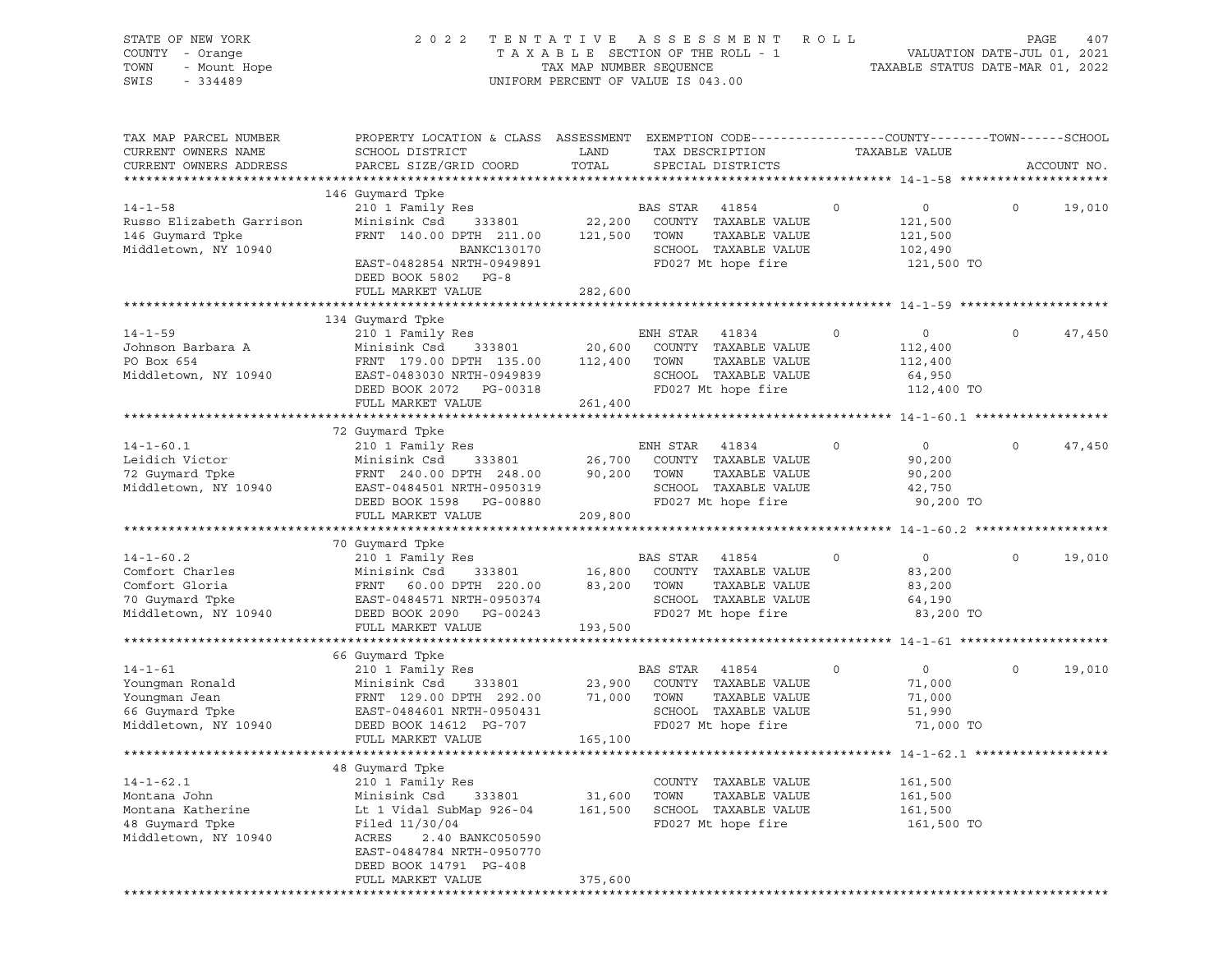| STATE OF NEW YORK<br>COUNTY - Orange<br>- Mount Hope<br>TOWN<br>SWIS<br>$-334489$ |                                                                                                                                              | TAX MAP NUMBER SEQUENCE | 2022 TENTATIVE ASSESSMENT ROLL<br>T A X A B L E SECTION OF THE ROLL - 1<br>TAX MAP NUMBER SEQUENCE TAXAI<br>UNIFORM PERCENT OF VALUE IS 043.00 | TAXABLE STATUS DATE-MAR 01, 2022 | VALUATION DATE-JUL 01, 2021 | PAGE<br>408 |
|-----------------------------------------------------------------------------------|----------------------------------------------------------------------------------------------------------------------------------------------|-------------------------|------------------------------------------------------------------------------------------------------------------------------------------------|----------------------------------|-----------------------------|-------------|
| TAX MAP PARCEL NUMBER<br>CURRENT OWNERS NAME<br>CURRENT OWNERS ADDRESS            | PROPERTY LOCATION & CLASS ASSESSMENT EXEMPTION CODE----------------COUNTY-------TOWN-----SCHOOL<br>SCHOOL DISTRICT<br>PARCEL SIZE/GRID COORD | LAND<br>TOTAL           | TAX DESCRIPTION<br>SPECIAL DISTRICTS                                                                                                           | TAXABLE VALUE                    |                             | ACCOUNT NO. |
|                                                                                   | 56 Guymard Tpke                                                                                                                              |                         |                                                                                                                                                |                                  |                             |             |
| $14 - 1 - 62.2$                                                                   | 210 1 Family Res                                                                                                                             |                         | COUNTY TAXABLE VALUE                                                                                                                           | 157,500                          |                             |             |
| Matias Eileen                                                                     | Minisink Csd<br>333801                                                                                                                       | 28,700                  | TOWN<br>TAXABLE VALUE                                                                                                                          | 157,500                          |                             |             |
| Rivera Jessica                                                                    | Lt 2 Vidal Sub Map 926-04                                                                                                                    | 157,500                 | SCHOOL TAXABLE VALUE                                                                                                                           | 157,500                          |                             |             |
| 56 Guymard Tpke                                                                   | Filed 11/30/04                                                                                                                               |                         | FD027 Mt hope fire                                                                                                                             | 157,500 TO                       |                             |             |
| Middletown, NY 10940                                                              | ACRES<br>1.80 BANKC050590<br>EAST-0484672 NRTH-0950558<br>DEED BOOK 12258 PG-768                                                             |                         |                                                                                                                                                |                                  |                             |             |
|                                                                                   | FULL MARKET VALUE                                                                                                                            | 366,300                 |                                                                                                                                                |                                  |                             |             |
|                                                                                   |                                                                                                                                              |                         |                                                                                                                                                |                                  |                             |             |
|                                                                                   | 2327 Mt Hope Rd                                                                                                                              |                         |                                                                                                                                                |                                  |                             |             |
| $14 - 1 - 62.3$                                                                   | 878 Solar                                                                                                                                    |                         | SOLAR EX C 49500                                                                                                                               | $\circ$<br>722,342               | 722,342                     | 722,342     |
| Kun De LLC                                                                        | Minisink Csd 333801                                                                                                                          |                         | 293,100 COUNTY TAXABLE VALUE                                                                                                                   | 110,500                          |                             |             |
| 8 Trails End                                                                      | Lt 3 Vidal SM 926-04                                                                                                                         | 832,842 TOWN            | TAXABLE VALUE                                                                                                                                  | 110,500                          |                             |             |
| Godeffroy, NY 12729                                                               | filed $11/30/04$                                                                                                                             |                         | SCHOOL TAXABLE VALUE                                                                                                                           | 110,500                          |                             |             |
|                                                                                   | ACRES 105.00                                                                                                                                 |                         | FD027 Mt hope fire                                                                                                                             | 832,842 TO                       |                             |             |
| MAY BE SUBJECT TO PAYMENT                                                         | EAST-0484512 NRTH-0951585                                                                                                                    |                         |                                                                                                                                                |                                  |                             |             |
| UNDER RPTL480A UNTIL 2031                                                         | DEED BOOK 14984 PG-1268                                                                                                                      |                         |                                                                                                                                                |                                  |                             |             |
|                                                                                   | FULL MARKET VALUE                                                                                                                            | 1936,800                |                                                                                                                                                |                                  |                             |             |
|                                                                                   |                                                                                                                                              |                         |                                                                                                                                                |                                  |                             |             |
| $14 - 1 - 63.1$                                                                   | 2407 Mt Hope Rd<br>240 Rural res                                                                                                             |                         | AGDISTRICT 41720                                                                                                                               | $\circ$<br>37,199                | 37,199                      | 37,199      |
| Rader Benjamin J                                                                  | 333801 112,300<br>Minisink Csd                                                                                                               |                         | COUNTY TAXABLE VALUE                                                                                                                           | 274,301                          |                             |             |
| 2407 Mt Hope Rd                                                                   | Lt 1 Brightland SM 4-04                                                                                                                      | 311,500 TOWN            | TAXABLE VALUE                                                                                                                                  | 274,301                          |                             |             |
| Middletown, NY 10940                                                              | filed $1/13/2004$                                                                                                                            |                         | SCHOOL TAXABLE VALUE                                                                                                                           | 274,301                          |                             |             |
|                                                                                   | ACRES 59.20                                                                                                                                  |                         | FD027 Mt hope fire                                                                                                                             | 274,301 TO                       |                             |             |
| MAY BE SUBJECT TO PAYMENT                                                         | EAST-0483611 NRTH-0953466                                                                                                                    |                         | 37,199 EX                                                                                                                                      |                                  |                             |             |
| UNDER AGDIST LAW TIL 2026                                                         | DEED BOOK 11396 PG-715                                                                                                                       |                         |                                                                                                                                                |                                  |                             |             |
|                                                                                   | FULL MARKET VALUE                                                                                                                            | 724,400                 |                                                                                                                                                |                                  |                             |             |
|                                                                                   |                                                                                                                                              |                         |                                                                                                                                                |                                  |                             |             |
|                                                                                   | 5 Tall Oaks Ln                                                                                                                               |                         |                                                                                                                                                |                                  |                             |             |
| $14 - 1 - 63.21$                                                                  | 210 1 Family Res                                                                                                                             |                         | BAS STAR 41854                                                                                                                                 | $\mathsf{O}$<br>$\overline{0}$   | $\mathbf 0$                 | 19,010      |
| Morrissey Dawn                                                                    | Minisink Csd<br>333801                                                                                                                       | 33,900                  | COUNTY TAXABLE VALUE                                                                                                                           | 146,000                          |                             |             |
| 5 Tall Oaks Ln                                                                    | Lot 1 Brighland Estates                                                                                                                      | 146,000                 | TOWN<br>TAXABLE VALUE                                                                                                                          | 146,000                          |                             |             |
| Otisville, NY 10963                                                               | Phase $2$ sub map $172-07$                                                                                                                   |                         | SCHOOL TAXABLE VALUE                                                                                                                           | 126,990                          |                             |             |
|                                                                                   | filed $3/22/07$                                                                                                                              |                         | FD027 Mt hope fire                                                                                                                             | 146,000 TO                       |                             |             |
|                                                                                   | ACRES<br>2.90 BANKC170031                                                                                                                    |                         |                                                                                                                                                |                                  |                             |             |
|                                                                                   | EAST-0482527 NRTH-0952984                                                                                                                    |                         |                                                                                                                                                |                                  |                             |             |
|                                                                                   | DEED BOOK 14471 PG-1117                                                                                                                      |                         |                                                                                                                                                |                                  |                             |             |
|                                                                                   | FULL MARKET VALUE<br>****************************                                                                                            | 339,500                 |                                                                                                                                                |                                  |                             |             |
|                                                                                   |                                                                                                                                              |                         |                                                                                                                                                |                                  |                             |             |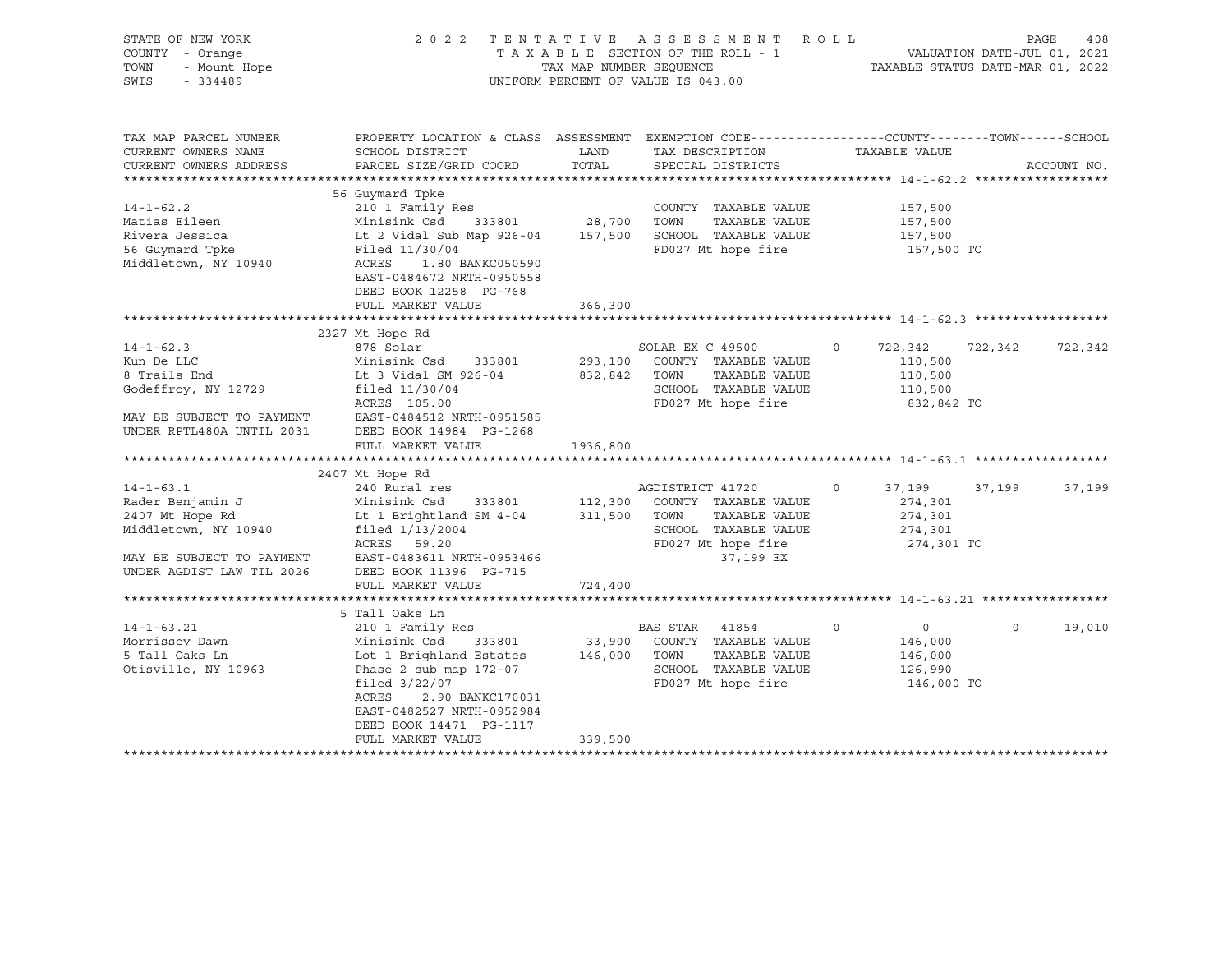| STATE OF NEW YORK<br>COUNTY - Orange<br>- Mount Hope<br>TOWN<br>SWIS<br>$-334489$                                                                                          | 2022 TENTATIVE                                                                                                                                                                                                                                                                                                                                                                                                                                             | TAX MAP NUMBER SEQUENCE                           | ASSESSMENT ROLL<br>TAXABLE SECTION OF THE ROLL - 1<br>UNIFORM PERCENT OF VALUE IS 043.00                                                                                                                                                                                              |                                                                                                                                         | PAGE<br>409<br>VALUATION DATE-JUL 01, 2021<br>TAXABLE STATUS DATE-MAR 01, 2022 |
|----------------------------------------------------------------------------------------------------------------------------------------------------------------------------|------------------------------------------------------------------------------------------------------------------------------------------------------------------------------------------------------------------------------------------------------------------------------------------------------------------------------------------------------------------------------------------------------------------------------------------------------------|---------------------------------------------------|---------------------------------------------------------------------------------------------------------------------------------------------------------------------------------------------------------------------------------------------------------------------------------------|-----------------------------------------------------------------------------------------------------------------------------------------|--------------------------------------------------------------------------------|
| TAX MAP PARCEL NUMBER<br>CURRENT OWNERS NAME<br>CURRENT OWNERS ADDRESS<br>****************                                                                                 | PROPERTY LOCATION & CLASS ASSESSMENT EXEMPTION CODE----------------COUNTY-------TOWN-----SCHOOL<br>SCHOOL DISTRICT<br>PARCEL SIZE/GRID COORD                                                                                                                                                                                                                                                                                                               | LAND<br>TOTAL                                     | TAX DESCRIPTION<br>SPECIAL DISTRICTS                                                                                                                                                                                                                                                  | TAXABLE VALUE                                                                                                                           | ACCOUNT NO.                                                                    |
| $14 - 1 - 63.22$<br>Madsen-Spordone Michele<br>Spordone Joseph<br>11 Tall Oaks Ln<br>Otisville, NY 10963                                                                   | 11 Tall Oaks Ln<br>210 1 Family Res<br>Minisink Csd<br>333801<br>Lot 2 Brighland Estates<br>Phase 2 sub map 172-07<br>filed $3/22/07$<br>ACRES<br>2.80<br>EAST-0482710 NRTH-0952889<br>DEED BOOK 12553 PG-1883<br>FULL MARKET VALUE                                                                                                                                                                                                                        | 33,400<br>163,000<br>379,100                      | BAS STAR<br>41854<br>COUNTY TAXABLE VALUE<br>TOWN<br>TAXABLE VALUE<br>SCHOOL TAXABLE VALUE<br>FD027 Mt hope fire                                                                                                                                                                      | $\circ$<br>$\circ$<br>163,000<br>163,000<br>143,990<br>163,000 TO                                                                       | 19,010<br>$\mathsf{O}$                                                         |
|                                                                                                                                                                            |                                                                                                                                                                                                                                                                                                                                                                                                                                                            |                                                   |                                                                                                                                                                                                                                                                                       |                                                                                                                                         |                                                                                |
| $14 - 1 - 63.23$<br>Selg Timothy<br>15 Tall Oaks Ln<br>Otisville, NY 10963<br>$14 - 1 - 63.24$<br>Olivo David A<br>Olivo Linda C<br>16 Tall Oaks Ln<br>Otisville, NY 10963 | 15 Tall Oaks Ln<br>210 1 Family Res<br>Minisink Csd<br>333801<br>Lot 3 Brighland Estates<br>Phase $2$ sub map $172-07$<br>filed $3/22/07$<br>ACRES<br>7.70 BANKC230070<br>EAST-0483044 NRTH-0952758<br>DEED BOOK 14987 PG-1536<br>FULL MARKET VALUE<br>16 Tall Oaks Ln<br>210 1 Family Res<br>Minisink Csd<br>333801<br>Lot 4 Brighland Estates<br>Phase $2$ sub map $172-07$<br>filed $3/22/07$<br>ACRES   10.40 BANKC030614<br>EAST-0483027 NRTH-0952309 | 41,600<br>166,500<br>387,200<br>44,200<br>150,000 | BAS STAR<br>41854<br>COUNTY TAXABLE VALUE<br>TOWN<br>TAXABLE VALUE<br>SCHOOL TAXABLE VALUE<br>FD027 Mt hope fire<br>******************************* 14-1-63.24 *****<br>BAS STAR 41854<br>COUNTY TAXABLE VALUE<br>TOWN<br>TAXABLE VALUE<br>SCHOOL TAXABLE VALUE<br>FD027 Mt hope fire | $\circ$<br>$\circ$<br>166,500<br>166,500<br>147,490<br>166,500 TO<br>$\circ$<br>$\Omega$<br>150,000<br>150,000<br>130,990<br>150,000 TO | $\Omega$<br>19,010<br>19,010<br>$\Omega$                                       |
|                                                                                                                                                                            | DEED BOOK 12695 PG-669<br>FULL MARKET VALUE                                                                                                                                                                                                                                                                                                                                                                                                                | 348,800                                           |                                                                                                                                                                                                                                                                                       |                                                                                                                                         |                                                                                |
|                                                                                                                                                                            | ******************                                                                                                                                                                                                                                                                                                                                                                                                                                         |                                                   |                                                                                                                                                                                                                                                                                       | **************************** 14-1-63.25 *************                                                                                   |                                                                                |
| $14 - 1 - 63.25$<br>Gonzalez Rafael M<br>Gonzalez Jennifer<br>14 Tall Oaks Ln<br>Otisville, NY 10963                                                                       | 14 Tall Oaks Ln<br>210 1 Family Res<br>Minisink Csd<br>333801<br>Lot 5 Brighland Estates<br>Phase $2$ sub map $172-07$<br>filed $3/22/07$<br>ACRES<br>1.60 BANKC030614<br>EAST-0482492 NRTH-0952326<br>DEED BOOK 13755 PG-120<br>FULL MARKET VALUE                                                                                                                                                                                                         | 27,800<br>220,000<br>511,600                      | BAS STAR 41854<br>COUNTY TAXABLE VALUE<br>TAXABLE VALUE<br>TOWN<br>SCHOOL TAXABLE VALUE<br>FD027 Mt hope fire                                                                                                                                                                         | $\mathbf 0$<br>$\circ$<br>220,000<br>220,000<br>200,990<br>220,000 TO                                                                   | $\circ$<br>19,010                                                              |
|                                                                                                                                                                            | ***************************                                                                                                                                                                                                                                                                                                                                                                                                                                |                                                   |                                                                                                                                                                                                                                                                                       |                                                                                                                                         |                                                                                |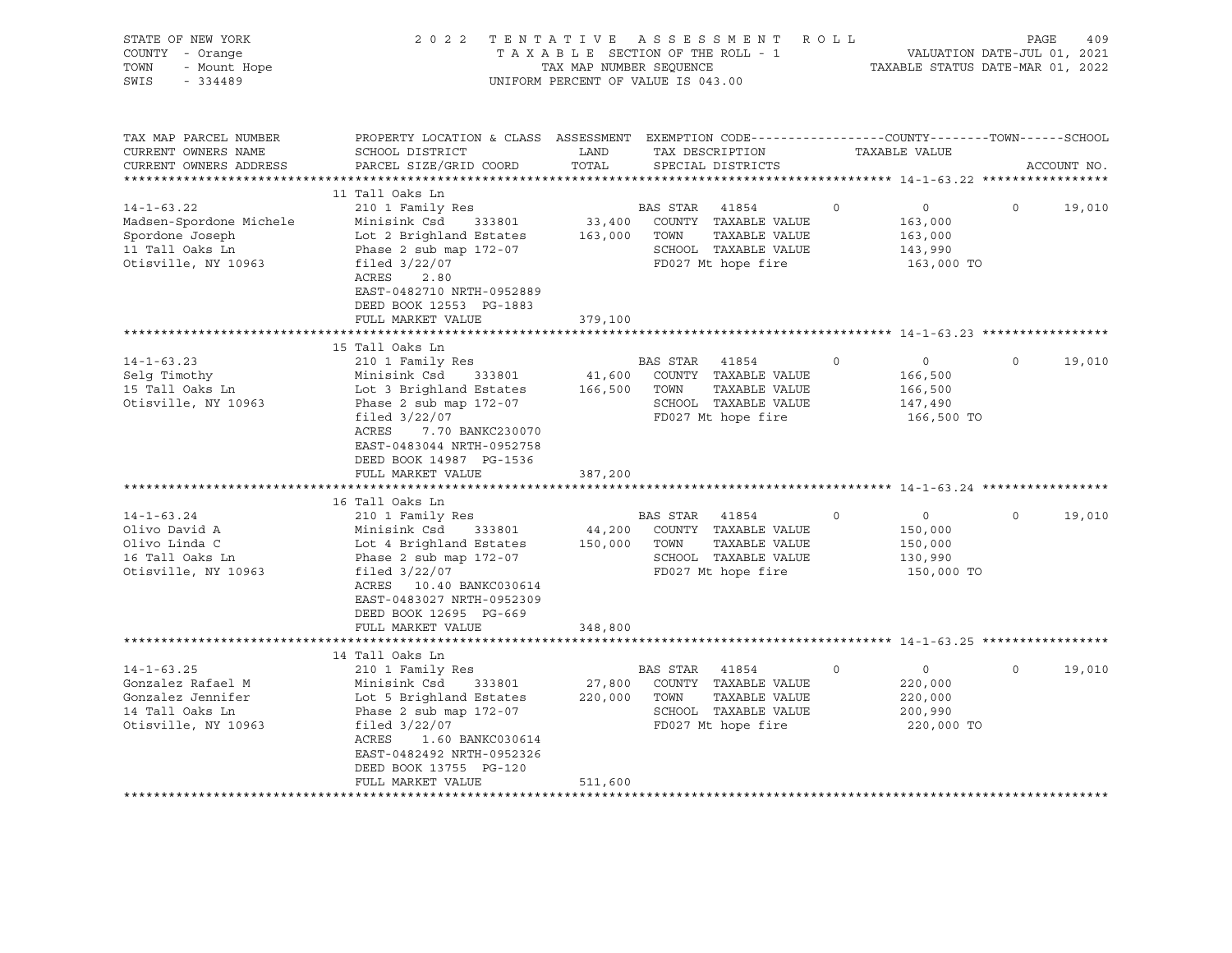| STATE OF NEW YORK<br>COUNTY - Orange<br>TOWN<br>- Mount Hope<br>SWIS<br>$-334489$ | 2 0 2 2                                                                                                                                       | TAX MAP NUMBER SEQUENCE | TENTATIVE ASSESSMENT<br>TAXABLE SECTION OF THE ROLL - 1<br>UNIFORM PERCENT OF VALUE IS 043.00 | R O L L          | TAXABLE STATUS DATE-MAR 01, 2022 | PAGE<br>VALUATION DATE-JUL 01, 2021 | 410             |
|-----------------------------------------------------------------------------------|-----------------------------------------------------------------------------------------------------------------------------------------------|-------------------------|-----------------------------------------------------------------------------------------------|------------------|----------------------------------|-------------------------------------|-----------------|
| TAX MAP PARCEL NUMBER<br>CURRENT OWNERS NAME<br>CURRENT OWNERS ADDRESS            | PROPERTY LOCATION & CLASS ASSESSMENT EXEMPTION CODE----------------COUNTY-------TOWN------SCHOOL<br>SCHOOL DISTRICT<br>PARCEL SIZE/GRID COORD | LAND<br>TOTAL           | TAX DESCRIPTION<br>SPECIAL DISTRICTS                                                          |                  | TAXABLE VALUE                    |                                     | ACCOUNT NO.     |
|                                                                                   |                                                                                                                                               |                         |                                                                                               |                  |                                  |                                     |                 |
|                                                                                   | 6 Tall Oaks Ln                                                                                                                                |                         |                                                                                               |                  |                                  |                                     |                 |
| $14 - 1 - 63.26$<br>Quigley Protection Trust                                      | 210 1 Family Res<br>Minisink Csd<br>333801                                                                                                    |                         | VETWAR CTS 41120<br>26,400 ENH STAR<br>41834                                                  | 0<br>$\mathbf 0$ | 10,920<br>$\mathsf{O}$           | 10,920<br>$\circ$                   | 6,240<br>47,450 |
| 6 Tall Oaks Ln                                                                    | Lot 6 Brighland Estates                                                                                                                       | 147,000                 | COUNTY TAXABLE VALUE                                                                          |                  | 136,080                          |                                     |                 |
| Otisville, NY 10963                                                               | Phase $2$ sub map $172-07$                                                                                                                    |                         | TOWN<br>TAXABLE VALUE                                                                         |                  | 136,080                          |                                     |                 |
|                                                                                   | filed $3/22/07$                                                                                                                               |                         | SCHOOL TAXABLE VALUE                                                                          |                  | 93,310                           |                                     |                 |
|                                                                                   | ACRES<br>1.30                                                                                                                                 |                         | FD027 Mt hope fire                                                                            |                  | 147,000 TO                       |                                     |                 |
|                                                                                   | EAST-0482309 NRTH-0952477                                                                                                                     |                         |                                                                                               |                  |                                  |                                     |                 |
|                                                                                   | DEED BOOK 15049 PG-346                                                                                                                        |                         |                                                                                               |                  |                                  |                                     |                 |
|                                                                                   | FULL MARKET VALUE                                                                                                                             | 341,900                 |                                                                                               |                  |                                  |                                     |                 |
|                                                                                   |                                                                                                                                               |                         |                                                                                               |                  |                                  |                                     |                 |
|                                                                                   | 28 Grange Rd                                                                                                                                  |                         |                                                                                               |                  |                                  |                                     |                 |
| $14 - 1 - 64$                                                                     | 210 1 Family Res                                                                                                                              |                         | COUNTY TAXABLE VALUE                                                                          |                  | 271,200                          |                                     |                 |
| Torres Gina                                                                       | Minisink Csd<br>333801                                                                                                                        | 47,000                  | TAXABLE VALUE<br>TOWN                                                                         |                  | 271,200                          |                                     |                 |
| 28 Grange Rd                                                                      | Lt 10 Lands PJ Mc Dermott                                                                                                                     | 271,200                 | SCHOOL TAXABLE VALUE                                                                          |                  | 271,200                          |                                     |                 |
| Otisville, NY 10963                                                               | SCAR 2011, 2017                                                                                                                               |                         | FD027 Mt hope fire                                                                            |                  | 271,200 TO                       |                                     |                 |
|                                                                                   | ACRES<br>2.50                                                                                                                                 |                         |                                                                                               |                  |                                  |                                     |                 |
|                                                                                   | EAST-0482106 NRTH-0951692                                                                                                                     |                         |                                                                                               |                  |                                  |                                     |                 |
|                                                                                   | DEED BOOK 14867 PG-1725                                                                                                                       |                         |                                                                                               |                  |                                  |                                     |                 |
|                                                                                   | FULL MARKET VALUE                                                                                                                             | 630,700                 |                                                                                               |                  |                                  |                                     |                 |
|                                                                                   |                                                                                                                                               |                         |                                                                                               |                  |                                  |                                     |                 |
| $14 - 1 - 66$                                                                     | 14 Grange Rd                                                                                                                                  |                         |                                                                                               |                  |                                  |                                     |                 |
| Coneen Mathew J                                                                   | 210 1 Family Res<br>Minisink Csd<br>333801                                                                                                    |                         | COUNTY TAXABLE VALUE<br>TOWN<br>TAXABLE VALUE                                                 |                  | 154,100                          |                                     |                 |
| Coneen Julie A                                                                    | Lt 8 Lnd Of Pj Mc Dermott                                                                                                                     | 30,600<br>154,100       | SCHOOL TAXABLE VALUE                                                                          |                  | 154,100<br>154,100               |                                     |                 |
| 7 Guymard Tpke                                                                    | ACRES<br>2.20 BANKC061339                                                                                                                     |                         | FD027 Mt hope fire                                                                            |                  | 154,100 TO                       |                                     |                 |
| Middletown, NY 10940                                                              | EAST-0481939 NRTH-0951364                                                                                                                     |                         |                                                                                               |                  |                                  |                                     |                 |
|                                                                                   | DEED BOOK 14385 PG-302                                                                                                                        |                         |                                                                                               |                  |                                  |                                     |                 |
|                                                                                   | FULL MARKET VALUE                                                                                                                             | 358,400                 |                                                                                               |                  |                                  |                                     |                 |
|                                                                                   |                                                                                                                                               |                         |                                                                                               |                  |                                  |                                     |                 |
|                                                                                   | 6 Grange Rd                                                                                                                                   |                         |                                                                                               |                  |                                  |                                     |                 |
| $14 - 1 - 67$                                                                     | 210 1 Family Res                                                                                                                              |                         | BAS STAR<br>41854                                                                             | 0                | $\circ$                          | 0                                   | 19,010          |
| Stewart Ronald                                                                    | Minisink Csd<br>333801                                                                                                                        | 25,900                  | COUNTY TAXABLE VALUE                                                                          |                  | 95,000                           |                                     |                 |
| Ann Margaret                                                                      | Lt 7 Land Of Pj Mc Dermot                                                                                                                     | 95,000                  | TAXABLE VALUE<br>TOWN                                                                         |                  | 95,000                           |                                     |                 |
| 6 Grange Rd                                                                       | ACRES<br>1.20                                                                                                                                 |                         | SCHOOL TAXABLE VALUE                                                                          |                  | 75,990                           |                                     |                 |
| Otisville, NY 10963                                                               | EAST-0481658 NRTH-0951181                                                                                                                     |                         | FD027 Mt hope fire                                                                            |                  | 95,000 TO                        |                                     |                 |
|                                                                                   | DEED BOOK 5353<br>PG-324                                                                                                                      |                         |                                                                                               |                  |                                  |                                     |                 |
|                                                                                   | FULL MARKET VALUE                                                                                                                             | 220,900                 |                                                                                               |                  |                                  |                                     |                 |
|                                                                                   |                                                                                                                                               |                         |                                                                                               |                  |                                  |                                     |                 |
|                                                                                   | 66 Mill Pond Rd                                                                                                                               |                         |                                                                                               |                  |                                  |                                     |                 |
| $14 - 1 - 68$                                                                     | 210 1 Family Res                                                                                                                              |                         | VETCOM CTS 41130                                                                              | 0                | 18,200                           | 18,200                              | 10,400          |
| Manocchio Irrevocable Trust Ro Minisink Csd                                       | 333801                                                                                                                                        |                         | 27,400 BAS STAR<br>41854                                                                      | $\mathbf 0$      | 0                                | $\circ$                             | 19,010          |
| 66 Mill Pond Rd                                                                   | Lt 6 Lnd Of PJ Mc Dermott                                                                                                                     | 160,300                 | COUNTY TAXABLE VALUE                                                                          |                  | 142,100                          |                                     |                 |
| Otisville, NY 10963                                                               | ACRES<br>1.50                                                                                                                                 |                         | TOWN<br>TAXABLE VALUE                                                                         |                  | 142,100                          |                                     |                 |
|                                                                                   | EAST-0481846 NRTH-0951065                                                                                                                     |                         | SCHOOL TAXABLE VALUE                                                                          |                  | 130,890                          |                                     |                 |
|                                                                                   | DEED BOOK 14781 PG-1365                                                                                                                       |                         | FD027 Mt hope fire                                                                            |                  | 160,300 TO                       |                                     |                 |
|                                                                                   | FULL MARKET VALUE                                                                                                                             | 372,800                 |                                                                                               |                  |                                  |                                     |                 |
|                                                                                   |                                                                                                                                               |                         |                                                                                               |                  |                                  |                                     |                 |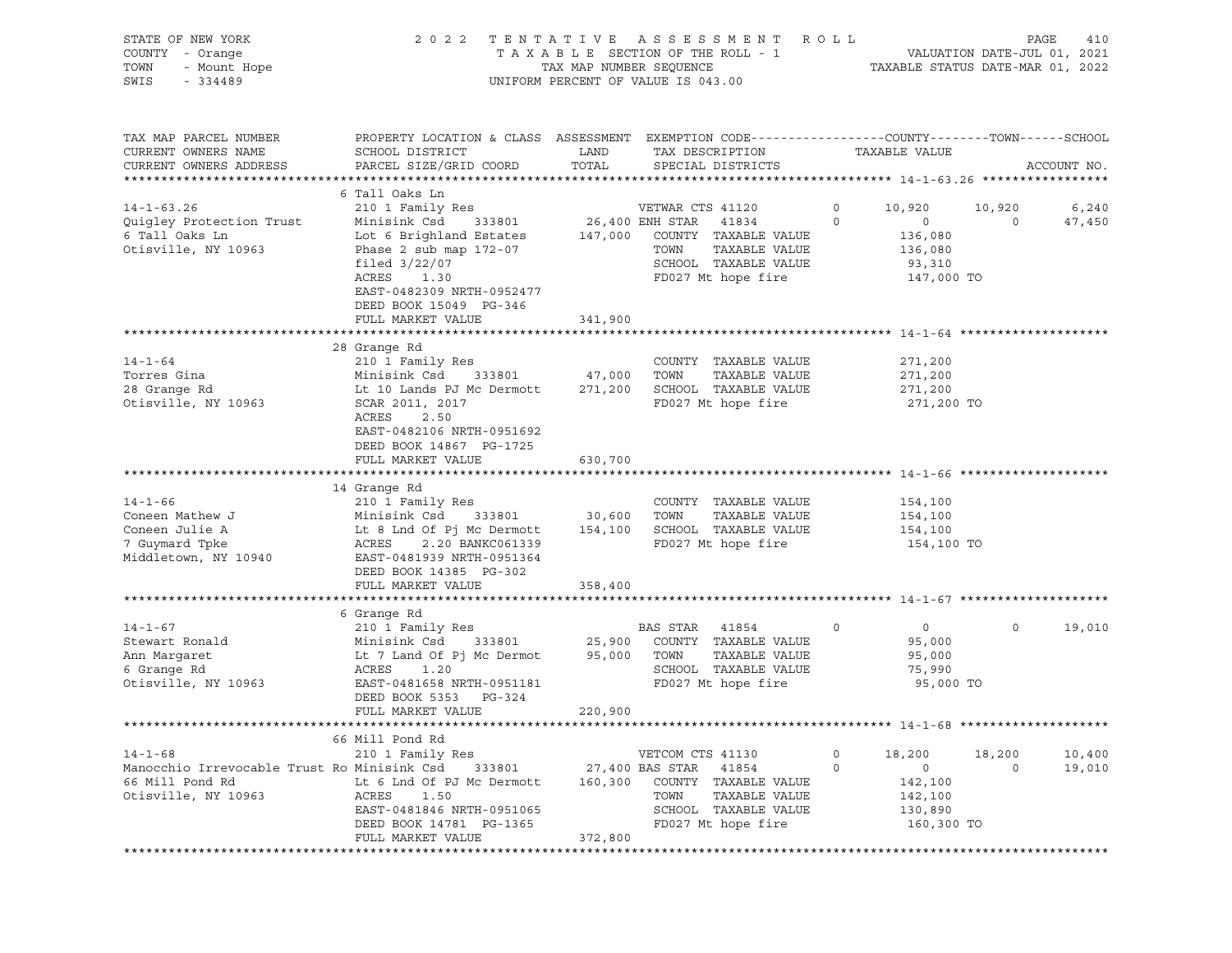| STATE OF NEW YORK<br>2 0 2 2<br>TENTATIVE<br>ASSESSMENT<br>ROLL<br>COUNTY - Orange<br>TAXABLE SECTION OF THE ROLL - 1<br>- Mount Hope<br>TAX MAP NUMBER SEQUENCE<br>TOWN<br>SWIS<br>$-334489$<br>UNIFORM PERCENT OF VALUE IS 043.00 |                                                                                                                                                                                                                     |                                   |                                                                                                                                                 | PAGE<br>411<br>VALUATION DATE-JUL 01, 2021<br>TAXABLE STATUS DATE-MAR 01, 2022 |                    |  |  |
|-------------------------------------------------------------------------------------------------------------------------------------------------------------------------------------------------------------------------------------|---------------------------------------------------------------------------------------------------------------------------------------------------------------------------------------------------------------------|-----------------------------------|-------------------------------------------------------------------------------------------------------------------------------------------------|--------------------------------------------------------------------------------|--------------------|--|--|
| TAX MAP PARCEL NUMBER<br>CURRENT OWNERS NAME<br>CURRENT OWNERS ADDRESS                                                                                                                                                              | PROPERTY LOCATION & CLASS ASSESSMENT EXEMPTION CODE----------------COUNTY-------TOWN------SCHOOL<br>SCHOOL DISTRICT<br>PARCEL SIZE/GRID COORD                                                                       | LAND<br>TOTAL                     | TAX DESCRIPTION<br>SPECIAL DISTRICTS                                                                                                            | TAXABLE VALUE                                                                  | ACCOUNT NO.        |  |  |
| $14 - 1 - 69.1$<br>Spiliotis Sophia<br>54 Mill Pond Rd<br>Otisville, NY 10963                                                                                                                                                       | 54 Mill Pond Rd<br>210 1 Family Res<br>Minisink Csd<br>333801<br>Pt Lt 5 Lamds Of P J Mc D<br>ACRES<br>4.30 BANKL060049<br>EAST-0482132 NRTH-0951172<br>DEED BOOK 14133 PG-1194<br>FULL MARKET VALUE                | 38,500<br>188,600<br>438,600      | BAS STAR<br>41854<br>COUNTY TAXABLE VALUE<br>TOWN<br>TAXABLE VALUE<br>SCHOOL TAXABLE VALUE<br>FD027 Mt hope fire                                | $\circ$<br>$\circ$<br>188,600<br>188,600<br>169,590<br>188,600 TO              | $\circ$<br>19,010  |  |  |
| $14 - 1 - 69.2$<br>Shuback Linda<br>19 Lexington Hill Unit 8<br>Harriman, NY 10926                                                                                                                                                  | ***************************<br>Mill Pond Rd<br>311 Res vac land<br>Minisink Csd<br>333801<br>Pt Lt 5 Land Of Pj Mc Der<br>ACRES<br>1.80<br>EAST-0482435 NRTH-0951249<br>DEED BOOK 14572 PG-977<br>FULL MARKET VALUE | 8,500<br>8,500<br>19,800          | COUNTY TAXABLE VALUE<br>TOWN<br>TAXABLE VALUE<br>SCHOOL TAXABLE VALUE<br>FD027 Mt hope fire                                                     | 8,500<br>8,500<br>8,500<br>8,500 TO<br>****************** 14-1-70 **           |                    |  |  |
| $14 - 1 - 70$<br>Chen Xiaoping<br>48 Mill Pond Rd<br>Otisville, NY 10963                                                                                                                                                            | 48 Mill Pond Rd<br>210 1 Family Res<br>Minisink Csd<br>333801<br>Lt 4 Land Of PJ McDermott<br>ACRES<br>2.00<br>EAST-0482332 NRTH-0951063<br>DEED BOOK 14923 PG-1847<br>FULL MARKET VALUE                            | 29,700<br>140,600<br>327,000      | COUNTY TAXABLE VALUE<br>TOWN<br>TAXABLE VALUE<br>SCHOOL TAXABLE VALUE<br>FD027 Mt hope fire                                                     | 140,600<br>140,600<br>140,600<br>140,600 TO                                    |                    |  |  |
| $14 - 1 - 71$<br>Galligan Vincent C III<br>Galligan Jeni Marie<br>38 Mill Pond Rd<br>Otisville, NY 10963                                                                                                                            | 38 Mill Pond Rd<br>210 1 Family Res<br>Minisink Csd 333801<br>Lt 3 Land Of PJ<br>McDermott Map 2510<br>ACRES<br>3.60 BANKC160115<br>EAST-0482562 NRTH-0951105<br>DEED BOOK 13820 PG-1474<br>FULL MARKET VALUE       | 178,000 TOWN<br>414,000           | BAS STAR 41854<br>36,300 COUNTY TAXABLE VALUE<br>TAXABLE VALUE<br>SCHOOL TAXABLE VALUE<br>FD027 Mt hope fire                                    | $\Omega$<br>$\overline{0}$<br>178,000<br>178,000<br>158,990<br>178,000 TO      | $\Omega$<br>19,010 |  |  |
| $14 - 1 - 72$<br>Rickard Paul Jr<br>Sheldon Allison<br>32 Mill Pond Rd<br>Otisville, NY 10963                                                                                                                                       | 32 Mill Pond Rd<br>210 1 Family Res<br>Minisink Csd<br>333801<br>Lt 2 Land Of Pj Mc Dermot<br>ACRES<br>2.00 BANKC191006<br>EAST-0482547 NRTH-0950756<br>DEED BOOK 11168 PG-195<br>FULL MARKET VALUE                 | 29,700<br>125,000 TOWN<br>290,700 | ****************************** 14-1-72<br>BAS STAR 41854<br>COUNTY TAXABLE VALUE<br>TAXABLE VALUE<br>SCHOOL TAXABLE VALUE<br>FD027 Mt hope fire | $\circ$<br>$\overline{0}$<br>125,000<br>125,000<br>105,990<br>125,000 TO       | $\circ$<br>19,010  |  |  |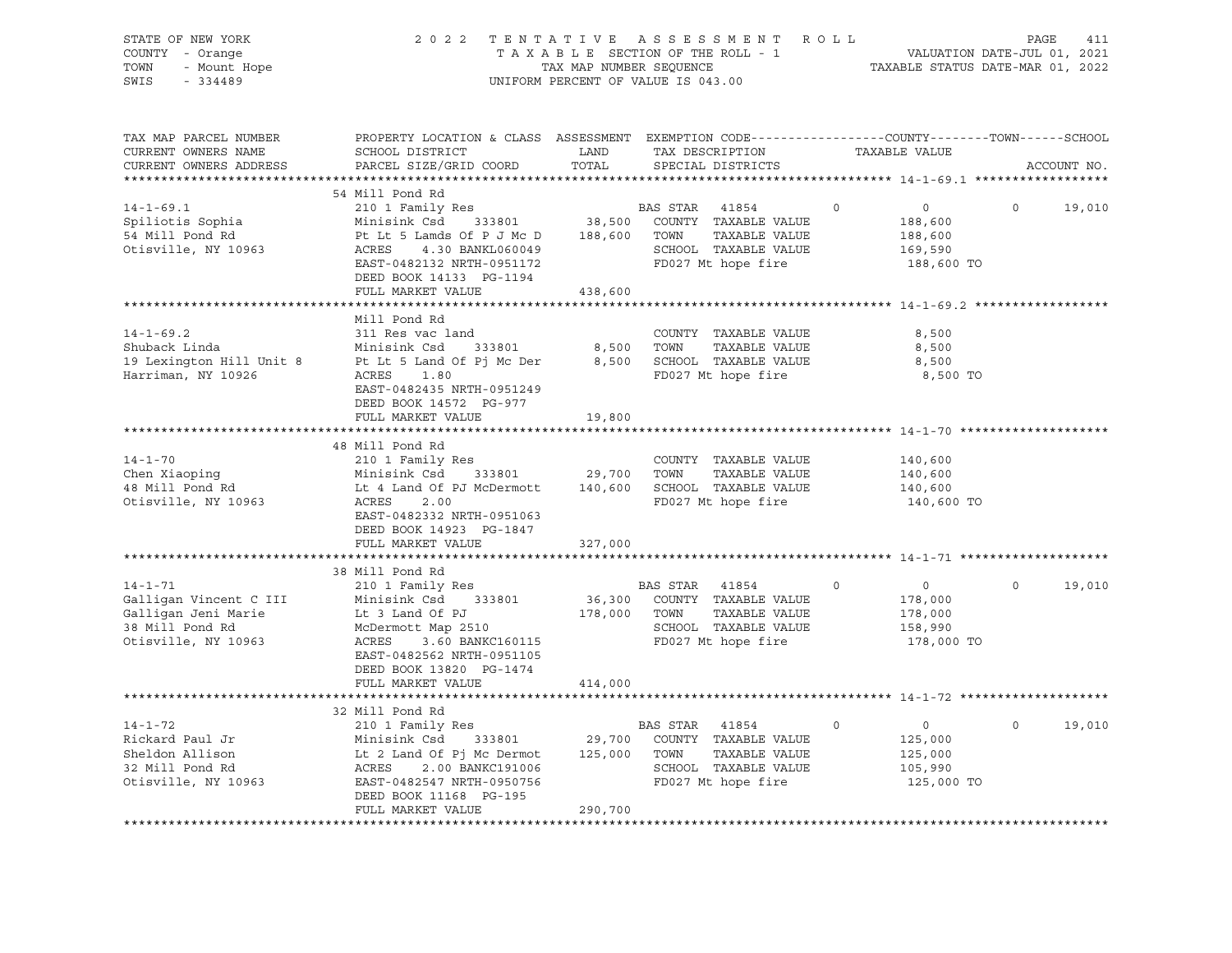| STATE OF NEW YORK<br>COUNTY - Orange<br>- Mount Hope<br>TOWN<br>SWIS<br>$-334489$             | 2 0 2 2                                                                                                                                                                                     | TAXABLE SECTION OF THE ROLL - 1<br>TAX MAP NUMBER SEOUENCE<br>UNIFORM PERCENT OF VALUE IS 043.00 |                        | TENTATIVE ASSESSMENT                                                                         | ROLL        | TAXABLE STATUS DATE-MAR 01, 2022                                | PAGE<br>VALUATION DATE-JUL 01, 2021 | 412         |
|-----------------------------------------------------------------------------------------------|---------------------------------------------------------------------------------------------------------------------------------------------------------------------------------------------|--------------------------------------------------------------------------------------------------|------------------------|----------------------------------------------------------------------------------------------|-------------|-----------------------------------------------------------------|-------------------------------------|-------------|
| TAX MAP PARCEL NUMBER<br>CURRENT OWNERS NAME<br>CURRENT OWNERS ADDRESS                        | PROPERTY LOCATION & CLASS ASSESSMENT EXEMPTION CODE---------------COUNTY-------TOWN------SCHOOL<br>SCHOOL DISTRICT<br>PARCEL SIZE/GRID COORD                                                | LAND<br>TOTAL                                                                                    |                        | TAX DESCRIPTION<br>SPECIAL DISTRICTS                                                         |             | TAXABLE VALUE                                                   |                                     | ACCOUNT NO. |
| $14 - 1 - 73$<br>Lynch Thomas A<br>Lynch Angie<br>28 Mill Pond Rd<br>Otisville, NY 10963      | 28 Mill Pond Rd<br>210 1 Family Res<br>Minisink Csd<br>333801<br>Lt 1 Land Of PJ McDermott<br>ACRES<br>1.90<br>EAST-0482671 NRTH-0950528<br>DEED BOOK 14872 PG-945<br>FULL MARKET VALUE     | 29,200<br>124,800<br>290,200                                                                     | TOWN                   | COUNTY TAXABLE VALUE<br>TAXABLE VALUE<br>SCHOOL TAXABLE VALUE<br>FD027 Mt hope fire          |             | 124,800<br>124,800<br>124,800<br>124,800 TO                     |                                     |             |
|                                                                                               |                                                                                                                                                                                             |                                                                                                  |                        |                                                                                              |             |                                                                 |                                     |             |
| $14 - 1 - 74$                                                                                 | 35 Mill Pond Rd<br>210 1 Family Res                                                                                                                                                         |                                                                                                  | BAS STAR               | 41854                                                                                        | $\circ$     | $\overline{0}$                                                  | $\circ$                             | 19,010      |
| Rickard (d) Paul<br>Rickard Maureen<br>35 Mill Pond Rd<br>Otisville, NY 10963                 | Minisink Csd<br>333801<br>ACRES 4.10<br>EAST-0482066 NRTH-0950407<br>CASA PG-00293<br>DEED BOOK 2394 PG-00293<br>FULL MARKET VALUE                                                          | 145,000<br>337,200                                                                               | TOWN                   | 37,800 COUNTY TAXABLE VALUE<br>TAXABLE VALUE<br>SCHOOL TAXABLE VALUE<br>FD027 Mt hope fire   |             | 145,000<br>145,000<br>125,990<br>145,000 TO                     |                                     |             |
|                                                                                               |                                                                                                                                                                                             |                                                                                                  |                        |                                                                                              |             |                                                                 |                                     |             |
|                                                                                               | 47 Mill Pond Rd                                                                                                                                                                             |                                                                                                  |                        |                                                                                              |             |                                                                 |                                     |             |
| $14 - 1 - 75$<br>Rickard Thomas B<br>Rickard Amy E<br>47 Mill Pond Rd<br>Otisville, NY 10963  | 210 1 Family Res<br>Minisink Csd<br>4.10 BANKL140178 139,500<br>ACRES<br>EAST-0481798 NRTH-0950507<br>DEED BOOK 12205 PG-160                                                                | 333801 31,200                                                                                    | BAS STAR 41854<br>TOWN | COUNTY TAXABLE VALUE<br>TAXABLE VALUE<br>SCHOOL TAXABLE VALUE<br>FD027 Mt hope fire          | $\mathbf 0$ | $\circ$<br>139,500<br>139,500<br>120,490<br>139,500 TO          | $\circ$                             | 19,010      |
|                                                                                               | FULL MARKET VALUE                                                                                                                                                                           | 324,400                                                                                          |                        |                                                                                              |             |                                                                 |                                     |             |
|                                                                                               |                                                                                                                                                                                             |                                                                                                  |                        |                                                                                              |             |                                                                 |                                     |             |
| $14 - 1 - 77$<br>Zoll Ronald<br>Zoll Jeanne<br>234 Guymard Tpke<br>Middletown, NY 10940       | 234 Guymard Tpke<br>210 1 Family Res<br>Minisink Csd<br>333801<br>ACRES<br>3.40<br>EAST-0480689 NRTH-0949289<br>DEED BOOK 2330<br>PG-00063<br>FULL MARKET VALUE                             | 35,700<br>116,500<br>270,900                                                                     | BAS STAR<br>TOWN       | 41854<br>COUNTY TAXABLE VALUE<br>TAXABLE VALUE<br>SCHOOL TAXABLE VALUE<br>FD027 Mt hope fire | $\Omega$    | $0 \qquad \qquad$<br>116,500<br>116,500<br>97,490<br>116,500 TO | $\Omega$                            | 19,010      |
|                                                                                               |                                                                                                                                                                                             |                                                                                                  |                        |                                                                                              |             |                                                                 |                                     |             |
| $14 - 1 - 78.1$<br>Reisert Shawn<br>Reisert Maria<br>200 Guymard Tpke<br>Middletown, NY 10940 | 200 Guymard Tpke<br>210 1 Family Res<br>Minisink Csd<br>333801<br>Lt 4 Ray Benton Sub<br>ACRES 13.90 BANKC140100<br>EAST-0480955 NRTH-0950193<br>DEED BOOK 4127 PG-163<br>FULL MARKET VALUE | 49,200<br>176,000<br>409,300                                                                     | BAS STAR<br>TOWN       | 41854<br>COUNTY TAXABLE VALUE<br>TAXABLE VALUE<br>SCHOOL TAXABLE VALUE<br>FD027 Mt hope fire | $\circ$     | $\overline{0}$<br>176,000<br>176,000<br>156,990<br>176,000 TO   | $\mathbf 0$                         | 19,010      |
|                                                                                               |                                                                                                                                                                                             |                                                                                                  |                        |                                                                                              |             |                                                                 |                                     |             |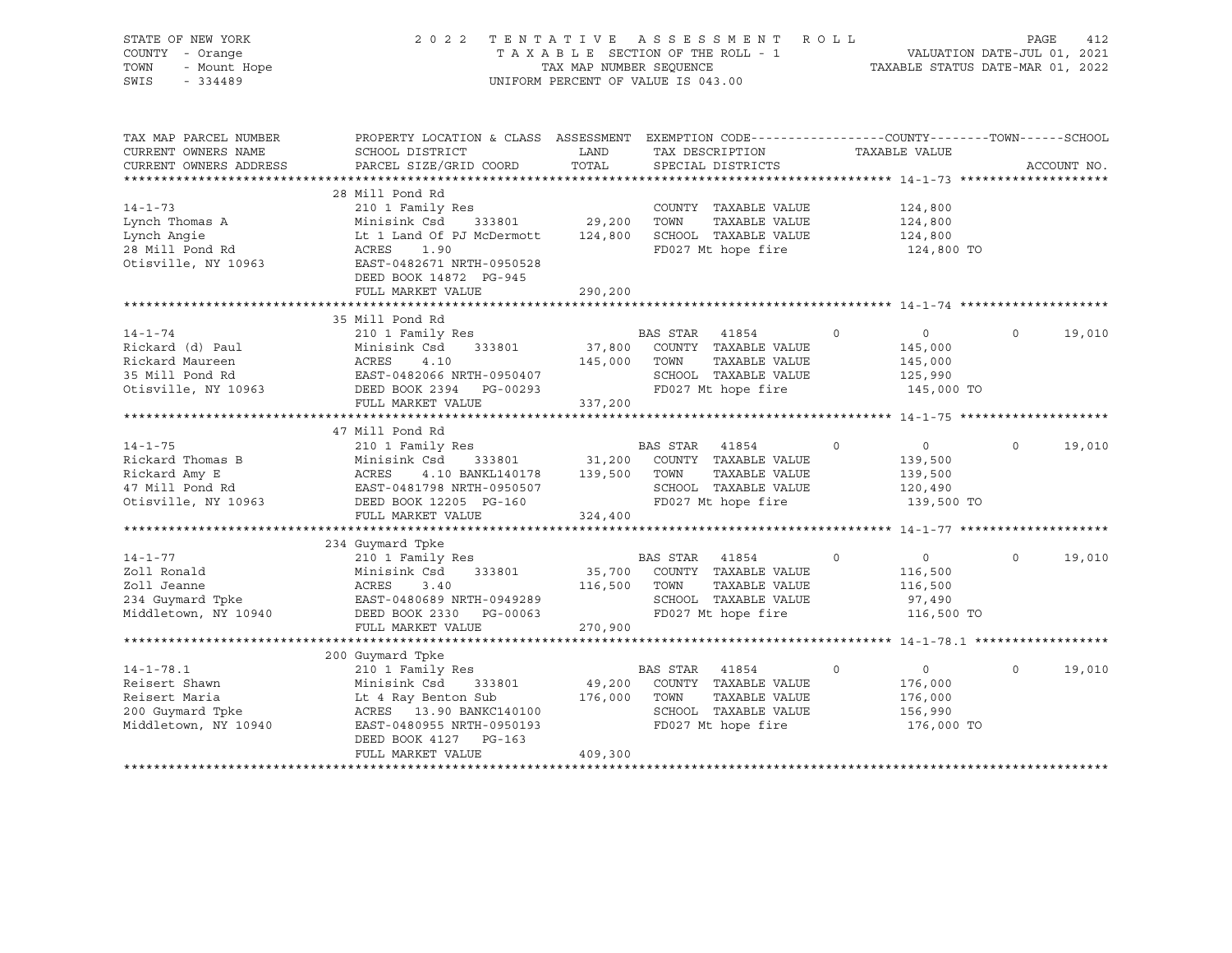| STATE OF NEW YORK<br>COUNTY - Orange<br>- Mount Hope<br>TOWN<br>SWIS<br>$-334489$                   | 2022 TENTATIVE<br>TAXABLE SECTION OF THE ROLL - 1<br>TAX MAP NUMBER SEQUENCE<br>UNIFORM PERCENT OF VALUE IS 043.00                                                                       | ASSESSMENT ROLL<br>PAGE<br>413<br>VALUATION DATE-JUL 01, 2021<br>TAXABLE STATUS DATE-MAR 01, 2022 |                                                                                                               |                                                                   |                   |
|-----------------------------------------------------------------------------------------------------|------------------------------------------------------------------------------------------------------------------------------------------------------------------------------------------|---------------------------------------------------------------------------------------------------|---------------------------------------------------------------------------------------------------------------|-------------------------------------------------------------------|-------------------|
| TAX MAP PARCEL NUMBER<br>CURRENT OWNERS NAME<br>CURRENT OWNERS ADDRESS                              | PROPERTY LOCATION & CLASS ASSESSMENT EXEMPTION CODE---------------COUNTY-------TOWN-----SCHOOL<br>SCHOOL DISTRICT<br>PARCEL SIZE/GRID COORD                                              | LAND<br>TOTAL                                                                                     | TAX DESCRIPTION<br>SPECIAL DISTRICTS                                                                          | TAXABLE VALUE                                                     | ACCOUNT NO.       |
|                                                                                                     | Guymard Tpke                                                                                                                                                                             |                                                                                                   |                                                                                                               |                                                                   |                   |
| $14 - 1 - 78.2$<br>Xu Zhene<br>1217 Mountain Rd<br>Port Jervis, NY 12771                            | 311 Res vac land<br>Minisink Csd<br>333801<br>Lt 3 Ray Benton Sub<br>ACRES<br>3.80<br>EAST-0481123 NRTH-0949554<br>DEED BOOK 13542 PG-1429                                               | 32,900                                                                                            | COUNTY TAXABLE VALUE<br>TOWN<br>TAXABLE VALUE<br>32,900 SCHOOL TAXABLE VALUE<br>FD027 Mt hope fire            | 32,900<br>32,900<br>32,900<br>32,900 TO                           |                   |
|                                                                                                     | FULL MARKET VALUE                                                                                                                                                                        | 76,500                                                                                            |                                                                                                               |                                                                   |                   |
| $14 - 1 - 78.3$<br>Mathew Nelson                                                                    | 19 Mill Pond Rd<br>210 1 Family Res<br>Minisink Csd<br>333801                                                                                                                            | 44,400 TOWN                                                                                       | COUNTY TAXABLE VALUE<br>TAXABLE VALUE                                                                         | 234,200<br>234,200                                                |                   |
| Mathew Sheena<br>19 Mill Pond Rd<br>Otisville, NY 10963                                             | Lt 9 Ray Benton Sub<br>ACRES<br>9.10 BANKL200067<br>EAST-0481811 NRTH-0950084<br>DEED BOOK 14849 PG-1536                                                                                 |                                                                                                   | 234,200 SCHOOL TAXABLE VALUE<br>FD027 Mt hope fire                                                            | 234,200<br>234,200 TO                                             |                   |
|                                                                                                     | FULL MARKET VALUE                                                                                                                                                                        | 544,700                                                                                           |                                                                                                               |                                                                   |                   |
|                                                                                                     | 57 Mill Pond Rd                                                                                                                                                                          |                                                                                                   |                                                                                                               |                                                                   |                   |
| $14 - 1 - 79.1$<br>Palmer Kevin<br>Palmer Robyn<br>57 Mill Pond Rd<br>Otisville, NY 10963           | 210 1 Family Res<br>Minisink Csd<br>333801<br>4.30 BANKC190321 131,100<br>ACRES<br>EAST-0481544 NRTH-0950563<br>DEED BOOK 5878 PG-27                                                     | 38,300                                                                                            | BAS STAR 41854<br>COUNTY TAXABLE VALUE<br>TOWN<br>TAXABLE VALUE<br>SCHOOL TAXABLE VALUE<br>FD027 Mt hope fire | $\circ$<br>$\circ$<br>131,100<br>131,100<br>112,090<br>131,100 TO | $\circ$<br>19,010 |
|                                                                                                     | FULL MARKET VALUE                                                                                                                                                                        | 304,900                                                                                           |                                                                                                               |                                                                   |                   |
| $14 - 1 - 80.21$<br>Rosario Vilma<br>116 Guymard Tpke<br>Middletown, NY 10940-7177                  | 116 Guymard Tpke<br>210 1 Family Res<br>Minisink Csd<br>333801<br>Lt 1 Mclean Sub Map 7224<br>ACRES<br>1.60<br>EAST-0483511 NRTH-0950162<br>DEED BOOK 14510 PG-1188<br>FULL MARKET VALUE | 27,800<br>307,700                                                                                 | COUNTY TAXABLE VALUE<br>TOWN<br>TAXABLE VALUE<br>132,300 SCHOOL TAXABLE VALUE<br>FD027 Mt hope fire           | 132,300<br>132,300<br>132,300<br>132,300 TO                       |                   |
|                                                                                                     |                                                                                                                                                                                          |                                                                                                   |                                                                                                               |                                                                   |                   |
| $14 - 1 - 80.22$<br>Crespin Richard<br>Crespin Patricia<br>110 Guymard Tpke<br>Middletown, NY 10940 | 110 Guymard Tpke<br>210 1 Family Res<br>Minisink Csd<br>333801<br>Lot 2 Mclean Sub Map 7224<br>2.10<br>ACRES<br>EAST-0483581 NRTH-0950192<br>DEED BOOK 5109 PG-135<br>FULL MARKET VALUE  | 30,200<br>444,200                                                                                 | COUNTY TAXABLE VALUE<br>TOWN<br>TAXABLE VALUE<br>191,000 SCHOOL TAXABLE VALUE<br>FD027 Mt hope fire           | 191,000<br>191,000<br>191,000<br>191,000 TO                       |                   |
|                                                                                                     |                                                                                                                                                                                          |                                                                                                   |                                                                                                               |                                                                   |                   |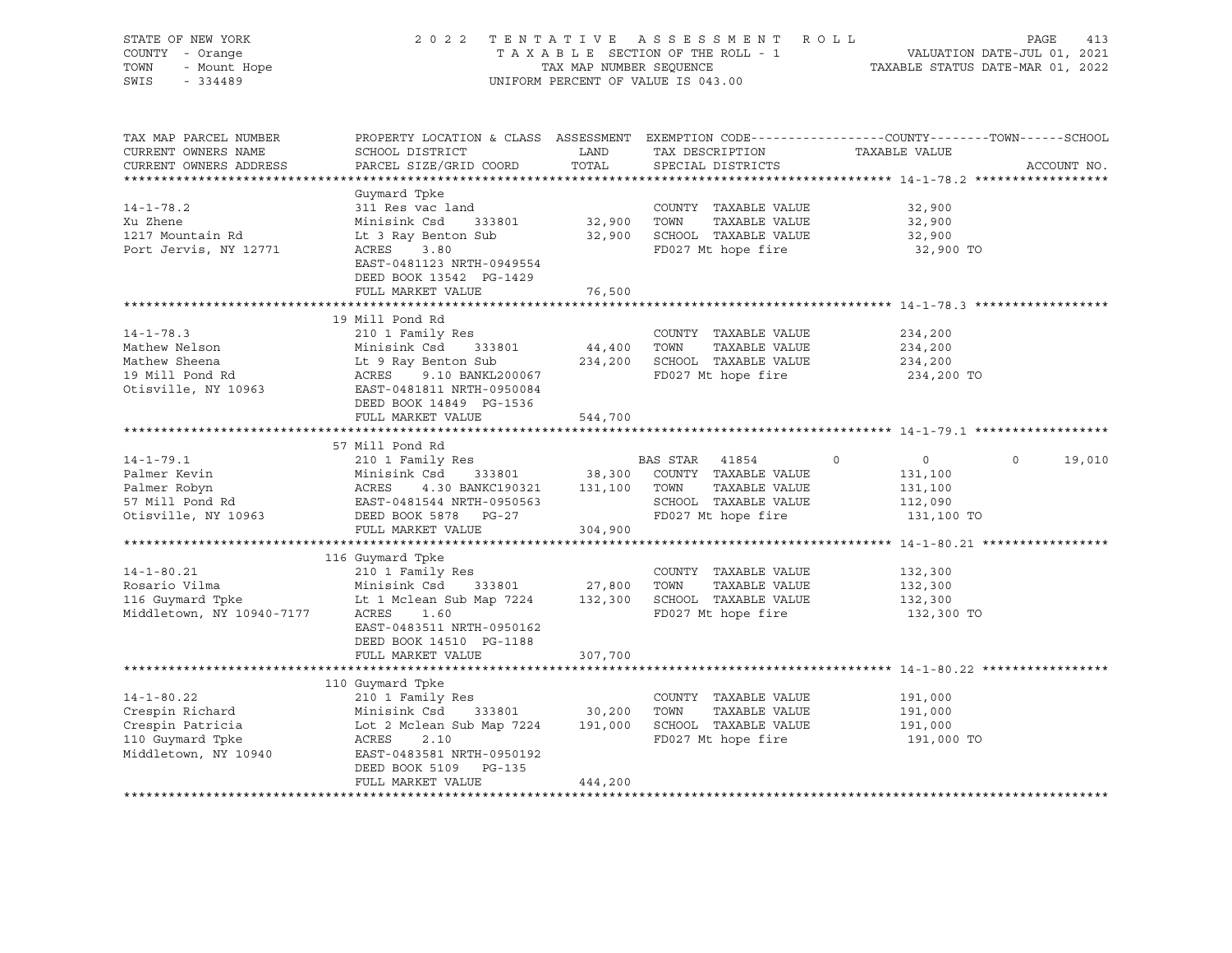| STATE OF NEW YORK<br>COUNTY - Orange<br>- Mount Hope<br>TOWN<br>SWIS<br>$-334489$                                                                       |                                                                                                                                                                                                     | TAX MAP NUMBER SEQUENCE      | 2022 TENTATIVE ASSESSMENT ROLL<br>TAXABLE SECTION OF THE ROLL - 1<br>UNIFORM PERCENT OF VALUE IS 043.00                       |                     | TAXABLE STATUS DATE-MAR 01, 2022                              | PAGE<br>VALUATION DATE-JUL 01, 2021 | 414             |
|---------------------------------------------------------------------------------------------------------------------------------------------------------|-----------------------------------------------------------------------------------------------------------------------------------------------------------------------------------------------------|------------------------------|-------------------------------------------------------------------------------------------------------------------------------|---------------------|---------------------------------------------------------------|-------------------------------------|-----------------|
| TAX MAP PARCEL NUMBER<br>CURRENT OWNERS NAME<br>CURRENT OWNERS ADDRESS<br>************************                                                      | PROPERTY LOCATION & CLASS ASSESSMENT EXEMPTION CODE---------------COUNTY-------TOWN-----SCHOOL<br>SCHOOL DISTRICT<br>PARCEL SIZE/GRID COORD                                                         | LAND<br>TOTAL                | TAX DESCRIPTION<br>SPECIAL DISTRICTS                                                                                          |                     | TAXABLE VALUE                                                 |                                     | ACCOUNT NO.     |
| $14 - 1 - 80.23$<br>Harris Kristian A<br>Martinez Carina O<br>102 Guymard Tpke<br>Middletown, NY 10940<br>PRIOR OWNER ON 3/01/2022<br>Harris Kristian A | 102 Guymard Tpke<br>210 1 Family Res<br>Minisink Csd<br>333801<br>Lt 3 Mclean Sub Map 7224<br>ACRES<br>5.10 BANKC040280<br>EAST-0483600 NRTH-0950602<br>DEED BOOK 15153 PG-595<br>FULL MARKET VALUE | 41,200<br>176,300<br>410,000 | COUNTY TAXABLE VALUE<br>TAXABLE VALUE<br>TOWN<br>SCHOOL TAXABLE VALUE<br>FD027 Mt hope fire                                   |                     | 176,300<br>176,300<br>176,300<br>176,300 TO                   |                                     |                 |
|                                                                                                                                                         |                                                                                                                                                                                                     |                              |                                                                                                                               |                     |                                                               |                                     |                 |
| $14 - 1 - 80.3$<br>Pollock Albert J<br>124 Guymard Tpke<br>Middletown, NY 10940                                                                         | 124 Guymard Tpke<br>210 1 Family Res<br>Minisink Csd<br>333801<br>FRNT 173.00 DPTH 147.00<br>EAST-0483359 NRTH-0949987<br>DEED BOOK 13182 PG-885                                                    |                              | VETWAR CTS 41120<br>12,200 ENH STAR<br>41834<br>136,550 COUNTY TAXABLE VALUE<br>TOWN<br>TAXABLE VALUE<br>SCHOOL TAXABLE VALUE | $\circ$<br>$\Omega$ | 10,920<br>$\circ$<br>125,630<br>125,630<br>82,860             | 10,920<br>$\Omega$                  | 6,240<br>47,450 |
|                                                                                                                                                         | FULL MARKET VALUE                                                                                                                                                                                   |                              | 317,600 FD027 Mt hope fire                                                                                                    |                     | 136,550 TO                                                    |                                     |                 |
|                                                                                                                                                         |                                                                                                                                                                                                     |                              |                                                                                                                               |                     |                                                               |                                     |                 |
| $14 - 1 - 81$<br>Lites Mark T<br>Lites Jenny<br>194 Guymard Tpke<br>Middletown, NY 10940                                                                | 194 Guymard Tpke<br>210 1 Family Res<br>Minisink Csd<br>333801<br>ACRES<br>2.70 BANKC130170<br>EAST-0481524 NRTH-0949692<br>DEED BOOK 12059 PG-256<br>FULL MARKET VALUE                             | 33,000<br>210,000<br>488,400 | BAS STAR 41854<br>COUNTY TAXABLE VALUE<br>TOWN<br>TAXABLE VALUE<br>SCHOOL TAXABLE VALUE<br>FD027 Mt hope fire                 | $\Omega$            | $\circ$<br>210,000<br>210,000<br>190,990<br>210,000 TO        | $\Omega$                            | 19,010          |
|                                                                                                                                                         |                                                                                                                                                                                                     |                              |                                                                                                                               |                     |                                                               |                                     |                 |
| $14 - 1 - 82.11$<br>Keesler Harrison W<br>2029 Mt Hope Rd<br>Middletown, NY 10940                                                                       | Mt Hope Rd<br>312 Vac w/imprv<br>Minisink Csd<br>333801<br>Lot 1 Doty Sub Map 6596<br>ACRES<br>3.70<br>EAST-0490935 NRTH-0948087<br>DEED BOOK 2550 PG-00333                                         | 32,600<br>61,000             | COUNTY TAXABLE VALUE<br>TOWN<br>TAXABLE VALUE<br>SCHOOL TAXABLE VALUE<br>FD027 Mt hope fire                                   |                     | 61,000<br>61,000<br>61,000<br>61,000 TO                       |                                     |                 |
|                                                                                                                                                         | FULL MARKET VALUE                                                                                                                                                                                   | 141,900                      |                                                                                                                               |                     |                                                               |                                     |                 |
|                                                                                                                                                         | 2041 Mt Hope Rd                                                                                                                                                                                     |                              |                                                                                                                               |                     |                                                               |                                     |                 |
| $14 - 1 - 82.14$<br>Argenti Jonice<br>2041 Mt Hope Rd<br>Middletown, NY 10940                                                                           | 210 1 Family Res<br>Minisink Csd 333801<br>Lot 4 Doty Sub Map 6596<br>2.60 BANKC160113<br>ACRES<br>EAST-0490569 NRTH-0948556<br>DEED BOOK 13816 PG-698<br>FULL MARKET VALUE                         | 32,500<br>183,900<br>427,700 | BAS STAR<br>41854<br>COUNTY TAXABLE VALUE<br>TOWN<br>TAXABLE VALUE<br>SCHOOL TAXABLE VALUE<br>FD027 Mt hope fire              | $\circ$             | $\overline{0}$<br>183,900<br>183,900<br>164,890<br>183,900 TO | $\circ$                             | 19,010          |
|                                                                                                                                                         |                                                                                                                                                                                                     |                              |                                                                                                                               |                     |                                                               |                                     |                 |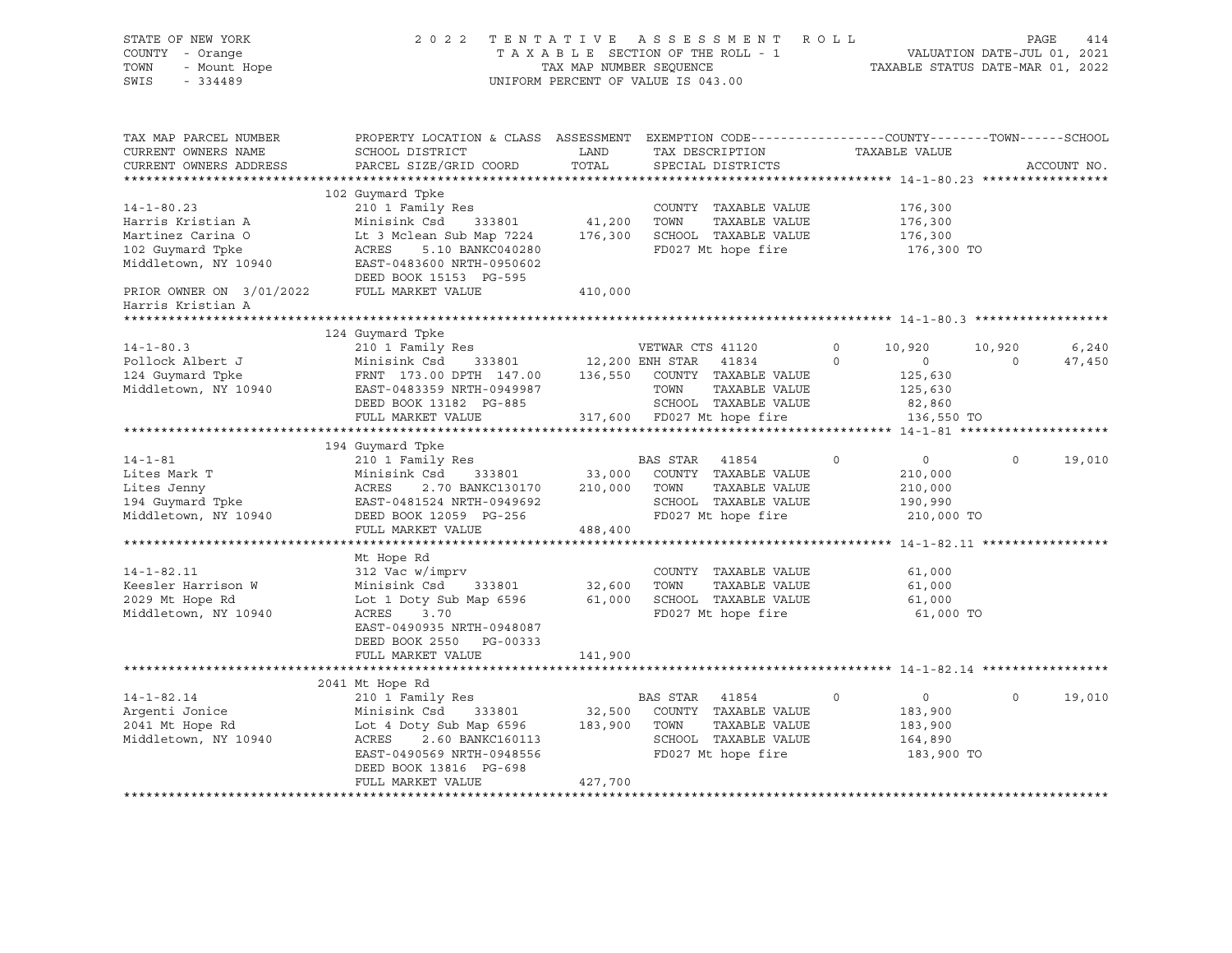| STATE OF NEW YORK<br>COUNTY - Orange<br>TOWN<br>- Mount Hope<br>SWIS<br>$-334489$                  | 2 0 2 2<br>TENTATIVE<br>TAXABLE SECTION OF THE ROLL - 1<br>TAX MAP NUMBER SEQUENCE<br>UNIFORM PERCENT OF VALUE IS 043.00                                                                                                              | ROLL                         | PAGE<br>415<br>VALUATION DATE-JUL 01, 2021<br>TAXABLE STATUS DATE-MAR 01, 2022                                                                             |                             |                                                                          |                 |
|----------------------------------------------------------------------------------------------------|---------------------------------------------------------------------------------------------------------------------------------------------------------------------------------------------------------------------------------------|------------------------------|------------------------------------------------------------------------------------------------------------------------------------------------------------|-----------------------------|--------------------------------------------------------------------------|-----------------|
| TAX MAP PARCEL NUMBER<br>CURRENT OWNERS NAME<br>CURRENT OWNERS ADDRESS                             | PROPERTY LOCATION & CLASS ASSESSMENT EXEMPTION CODE----------------COUNTY-------TOWN-----SCHOOL<br>SCHOOL DISTRICT<br>PARCEL SIZE/GRID COORD                                                                                          | LAND<br>TOTAL                | TAX DESCRIPTION<br>SPECIAL DISTRICTS                                                                                                                       | TAXABLE VALUE               |                                                                          | ACCOUNT NO.     |
|                                                                                                    | 159 Guymard Tpke                                                                                                                                                                                                                      |                              |                                                                                                                                                            |                             |                                                                          |                 |
| $14 - 1 - 96$<br>Pipia Nora<br>Pipia (d) Ronald A<br>159 Guymard Tpke<br>Middletown, NY 10940      | 210 1 Family Res<br>Minisink Csd 333801<br>Lt 4 Mcdermott Sub<br>UNFINISHED 2010 ASSESSMEN<br>ACRES<br>1.80<br>EAST-0482462 NRTH-0949585<br>DEED BOOK 3300 PG-272                                                                     | 28,800<br>184,200 TOWN       | ENH STAR<br>41834<br>COUNTY TAXABLE VALUE<br>TAXABLE VALUE<br>SCHOOL TAXABLE VALUE<br>FD027 Mt hope fire                                                   | $\circ$                     | $\overline{0}$<br>$\circ$<br>184,200<br>184,200<br>136,750<br>184,200 TO | 47,450          |
|                                                                                                    | FULL MARKET VALUE                                                                                                                                                                                                                     | 428,400                      |                                                                                                                                                            |                             |                                                                          |                 |
| $14 - 1 - 97$<br>Fedele Holdings LLC<br>262 Greenwich Ave<br>Goshen, NY 10924                      | Guymard Tpke<br>311 Res vac land<br>Minisink Csd<br>333801<br>FRNT 100.00 DPTH 295.00<br>EAST-0482282 NRTH-0949530<br>DEED BOOK 11947 PG-1539                                                                                         | 7,100<br>7,100               | COUNTY TAXABLE VALUE<br>TOWN<br>TAXABLE VALUE<br>SCHOOL TAXABLE VALUE<br>FD027 Mt hope fire                                                                |                             | 7,100<br>7,100<br>7,100<br>7,100 TO                                      |                 |
|                                                                                                    | FULL MARKET VALUE                                                                                                                                                                                                                     | 16,500                       |                                                                                                                                                            |                             |                                                                          |                 |
|                                                                                                    |                                                                                                                                                                                                                                       |                              |                                                                                                                                                            |                             |                                                                          |                 |
| $14 - 1 - 98$<br>Moses Leon<br>177 Guymard Tpke<br>Middletown, NY 10940                            | 177 Guymard Tpke<br>210 1 Family Res - WTRFNT<br>Minisink Csd<br>333801<br>ACRES<br>1.50 BANKC080370<br>EAST-0482133 NRTH-0949457<br>DEED BOOK 14867 PG-1651<br>FULL MARKET VALUE                                                     |                              | CW 15 VET/ 41160<br>27,400 CW DISBLD_ 41170<br>204,000 COUNTY TAXABLE VALUE<br>TAXABLE VALUE<br>TOWN<br>SCHOOL TAXABLE VALUE<br>474,400 FD027 Mt hope fire | $\circ$<br>6,240<br>$\circ$ | 6,240<br>20,800<br>20,800<br>176,960<br>176,960<br>176,960<br>204,000 TO | 6,240<br>20,800 |
|                                                                                                    |                                                                                                                                                                                                                                       |                              |                                                                                                                                                            |                             |                                                                          |                 |
| $14 - 1 - 100$<br>Palazzo John<br>Palazzo Margaret<br>5 Highland Lakes Rd<br>Middletown, NY 10940  | 5 Highland Lakes Rd<br>210 1 Family Res<br>Minisink Csd<br>333801<br>ACRES<br>2.40<br>EAST-0491499 NRTH-0948563<br>DEED BOOK 2282 PG-00364<br>FULL MARKET VALUE                                                                       | 31,600<br>125,000<br>290,700 | ENH STAR<br>41834<br>COUNTY TAXABLE VALUE<br>TOWN<br>TAXABLE VALUE<br>SCHOOL TAXABLE VALUE<br>FD027 Mt hope fire                                           | $\circ$                     | $\circ$<br>$\Omega$<br>125,000<br>125,000<br>77,550<br>125,000 TO        | 47,450          |
|                                                                                                    |                                                                                                                                                                                                                                       |                              |                                                                                                                                                            |                             |                                                                          |                 |
| $14 - 1 - 101.12$<br>Palazzo Rosemary<br>Ricca Giuseppe<br>2024 Mt Hope Rd<br>Middletown, NY 10940 | 2024 Mt Hope Rd<br>240 Rural res<br>Minisink Csd<br>333801<br>Parcel Palazzo Ricca & Be<br>sub map 215-19<br>filed $6/26/2019$<br>ACRES 33.70 BANKC190615<br>EAST-0491025 NRTH-0949342<br>DEED BOOK 14549 PG-523<br>FULL MARKET VALUE | 58,300<br>206,000<br>479,100 | COUNTY TAXABLE VALUE<br>TOWN<br>TAXABLE VALUE<br>SCHOOL TAXABLE VALUE<br>FD027 Mt hope fire                                                                |                             | 206,000<br>206,000<br>206,000<br>206,000 TO                              |                 |
|                                                                                                    |                                                                                                                                                                                                                                       |                              |                                                                                                                                                            |                             |                                                                          |                 |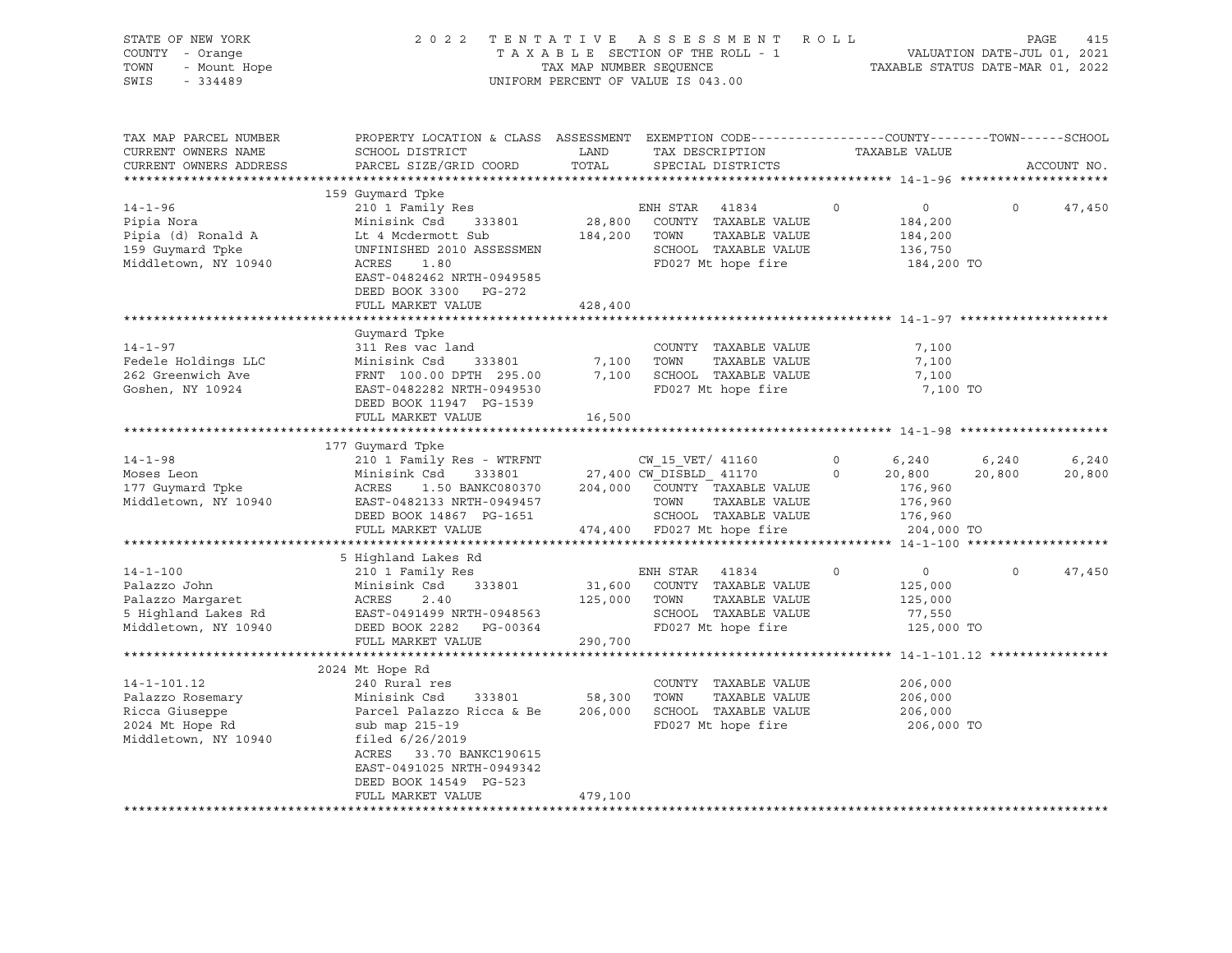| STATE OF NEW YORK<br>COUNTY - Orange<br>TOWN<br>- Mount Hope                                |                                                                                                                                                                                                                                 | 2022 TENTATIVE ASSESSMENT<br>R O L L<br>VALUATION DATE-JUL 01, 2021<br>TAXABLE STATUS DATE-MAR 01, 2022<br>TAXABLE SECTION OF THE ROLL - 1<br>TAX MAP NUMBER SEQUENCE |                                                                                                                              |                    |                                                                                                        |                    |                            |
|---------------------------------------------------------------------------------------------|---------------------------------------------------------------------------------------------------------------------------------------------------------------------------------------------------------------------------------|-----------------------------------------------------------------------------------------------------------------------------------------------------------------------|------------------------------------------------------------------------------------------------------------------------------|--------------------|--------------------------------------------------------------------------------------------------------|--------------------|----------------------------|
| SWIS<br>$-334489$                                                                           |                                                                                                                                                                                                                                 |                                                                                                                                                                       | UNIFORM PERCENT OF VALUE IS 043.00                                                                                           |                    |                                                                                                        |                    |                            |
| TAX MAP PARCEL NUMBER<br>CURRENT OWNERS NAME<br>CURRENT OWNERS ADDRESS                      | PROPERTY LOCATION & CLASS ASSESSMENT EXEMPTION CODE---------------COUNTY-------TOWN------SCHOOL<br>SCHOOL DISTRICT<br>PARCEL SIZE/GRID COORD                                                                                    | LAND<br>TOTAL                                                                                                                                                         | TAX DESCRIPTION<br>SPECIAL DISTRICTS                                                                                         |                    | TAXABLE VALUE                                                                                          |                    | ACCOUNT NO.                |
| 14-1-101.22<br>Berger William<br>Berger Susan<br>2066 Mt Hope Rd<br>Middletown, NY 10940    | 2066 Mt Hope Rd<br>210 1 Family Res<br>Minisink Csd 333801<br>Parcel Palazzo<br>Ricca/Berger sub map 215-<br>filed 6/26/2019<br>ACRES<br>7.30<br>EAST-0490226 NRTH-0949517<br>DEED BOOK 14737 PG-93                             |                                                                                                                                                                       | BAS STAR 41854<br>40,500 COUNTY TAXABLE VALUE<br>135,300 TOWN<br>TAXABLE VALUE<br>SCHOOL TAXABLE VALUE<br>FD027 Mt hope fire | $\circ$            | $\overline{0}$<br>135,300<br>135,300<br>116,290<br>135,300 TO                                          |                    | $0 \t 19,010$              |
|                                                                                             | FULL MARKET VALUE                                                                                                                                                                                                               | 314,700                                                                                                                                                               |                                                                                                                              |                    |                                                                                                        |                    |                            |
| $14 - 1 - 102$<br>Lewis Alan K<br>Lewis Barbara S                                           | 193 Guymard Tpke<br>210 1 Family Res<br>Minisink Csd 333801<br>Lt2 Mcdermott Submap 2824 182,600 BAS STAR 41854                                                                                                                 |                                                                                                                                                                       | VETCOM CTS 41130<br>22,300 VETDIS CTS 41140                                                                                  | $\Omega$           | $\begin{array}{cccc} 0 & & 18,200 & & 18,200 \\ 0 & & 18,260 & & 18,260 \end{array}$<br>$\overline{0}$ | $\overline{0}$     | 10,400<br>18,260<br>19,010 |
| 193 Guymard Tpke<br>Middletown, NY 10940                                                    | FRNT 125.00 DPTH 240.00<br>EAST-0481748 NRTH-0949339<br>DEED BOOK 2319 PG-00037<br>FULL MARKET VALUE                                                                                                                            |                                                                                                                                                                       | COUNTY TAXABLE VALUE<br>TOWN<br>TAXABLE VALUE<br>SCHOOL TAXABLE VALUE<br>424,700 FD027 Mt hope fire                          |                    | 146,140<br>146,140<br>134,930<br>182,600 TO                                                            |                    |                            |
|                                                                                             | 197 Guymard Tpke                                                                                                                                                                                                                |                                                                                                                                                                       |                                                                                                                              |                    |                                                                                                        |                    |                            |
| $14 - 1 - 103$<br>Sobel Hilda<br>197 Guymard Tpke<br>Middletown, NY 10940                   | 210 1 Family Res<br>Minisink Csd 333801 22,300 ENH STAR 41834<br>Lt1 Mcdermott Submap 2824 166,600 COUNTY TAXABLE VALUE<br>FRNT 125.00 DPTH 240.00<br>EAST-0481633 NRTH-0949308<br>DEED BOOK 3081 PG-00255<br>FULL MARKET VALUE | 387,400                                                                                                                                                               | VETCOM CTS 41130<br>TOWN<br>TAXABLE VALUE<br>SCHOOL TAXABLE VALUE<br>FD027 Mt hope fire                                      | $\circ$<br>$\circ$ | 18,200<br>$\overline{0}$<br>148,400<br>148,400<br>108,750<br>166,600 TO                                | 18,200<br>$\Omega$ | 10,400<br>47,450           |
|                                                                                             |                                                                                                                                                                                                                                 |                                                                                                                                                                       |                                                                                                                              |                    |                                                                                                        |                    |                            |
| $14 - 1 - 104$<br>Garcia Yesenia<br>3 Mine Hill Rd<br>Otisville, NY 10963                   | 3 Mine Hill Rd<br>210 1 Family Res<br>333801<br>Minisink Csd<br>Lt11 Killian & Bahrenburg 175,000<br>Map 3560<br>1.40 BANKC190294<br>ACRES<br>EAST-0482806 NRTH-0950364<br>DEED BOOK 14641 PG-83<br>FULL MARKET VALUE           | 26,900<br>407,000                                                                                                                                                     | COUNTY TAXABLE VALUE<br>TOWN<br>TAXABLE VALUE<br>SCHOOL TAXABLE VALUE<br>FD027 Mt hope fire                                  |                    | 175,000<br>175,000<br>175,000<br>175,000 TO                                                            |                    |                            |
|                                                                                             |                                                                                                                                                                                                                                 |                                                                                                                                                                       |                                                                                                                              |                    |                                                                                                        |                    |                            |
| $14 - 1 - 105$<br>Di Paul Andrew<br>Di Paul Denise<br>5 Mine Hill Rd<br>Otisville, NY 10963 | 5 Mine Hill Rd<br>210 1 Family Res<br>Minisink Csd<br>333801<br>Lt 10 Killian &<br>Bahrenburg Sub Map 3560<br>ACRES<br>1.30 BANKC080370<br>EAST-0482955 NRTH-0950620<br>DEED BOOK 5648<br>PG-93<br>FULL MARKET VALUE            | 26,400<br>151,000<br>351,200                                                                                                                                          | COUNTY TAXABLE VALUE<br>TAXABLE VALUE<br>TOWN<br>SCHOOL TAXABLE VALUE<br>FD027 Mt hope fire                                  |                    | 151,000<br>151,000<br>151,000<br>151,000 TO                                                            |                    |                            |
|                                                                                             |                                                                                                                                                                                                                                 |                                                                                                                                                                       |                                                                                                                              |                    |                                                                                                        |                    |                            |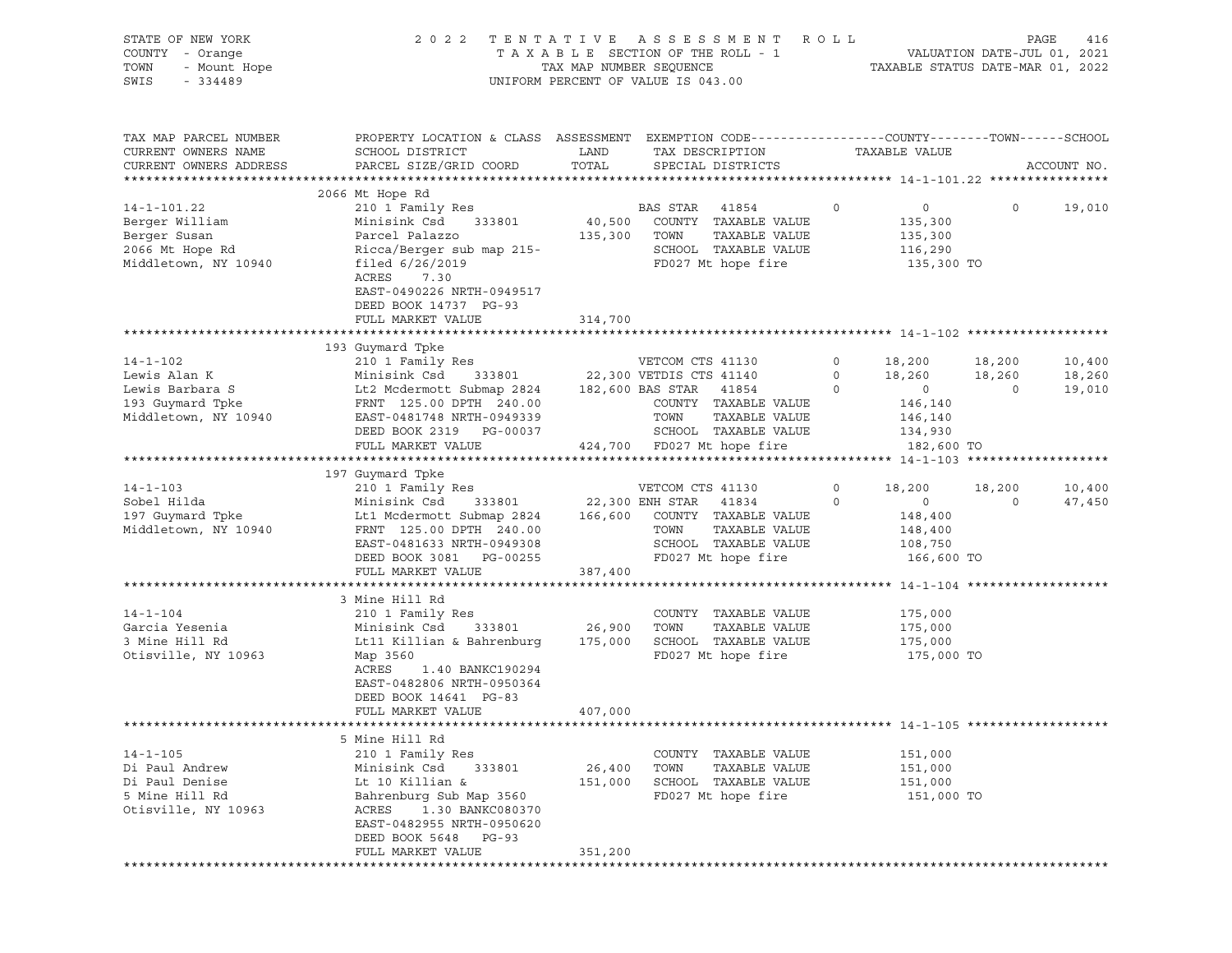| STATE OF NEW YORK<br>OF NEW YORK<br>Y - Orange<br>- Mount Hope<br>201199<br>COUNTY - Orange<br>TOWN<br>SWIS                                                                                                                             | 2022 TENTATIVE ASSESSMENT ROLL                                                                                                                                                                                                                                                                                                  | $\begin{tabular}{lllllllllll} \texttt{T A X A B L E} & \texttt{SECTION OF THE ROLL} & - & - & - & \texttt{VALUATION DATE-JUL 01, 2021} \\ & \texttt{TAX MAP NUMBER SEQUENCE} & & \texttt{TAXABLE STATUS DATE-MAR 01, 2022} \\ \end{tabular}$ | PAGE                                                                                                                      | 417            |                                                               |          |             |
|-----------------------------------------------------------------------------------------------------------------------------------------------------------------------------------------------------------------------------------------|---------------------------------------------------------------------------------------------------------------------------------------------------------------------------------------------------------------------------------------------------------------------------------------------------------------------------------|----------------------------------------------------------------------------------------------------------------------------------------------------------------------------------------------------------------------------------------------|---------------------------------------------------------------------------------------------------------------------------|----------------|---------------------------------------------------------------|----------|-------------|
| TAX MAP PARCEL NUMBER<br>CURRENT OWNERS NAME<br>CURRENT OWNERS ADDRESS                                                                                                                                                                  | PROPERTY LOCATION & CLASS ASSESSMENT EXEMPTION CODE----------------COUNTY-------TOWN------SCHOOL<br>SCHOOL DISTRICT<br>PARCEL SIZE/GRID COORD                                                                                                                                                                                   | LAND<br>TOTAL                                                                                                                                                                                                                                | TAX DESCRIPTION<br>SPECIAL DISTRICTS                                                                                      |                | TAXABLE VALUE                                                 |          | ACCOUNT NO. |
| $14 - 1 - 106$<br>Pena Jose<br>Pena Polfiria<br>7 Mine Hill Rd<br>Otisville, NY 10963                                                                                                                                                   | 7 Mine Hill Rd<br>210 1 Family Res BAS STAR 41854<br>Minisink Csd<br>Lt 9 Killian-Bahrenburg S 190,200 TOWN TAXABLE VALUE<br>Map 3560<br>nap<br>ACRES 1.70<br>EAST-0482949 NRTH-0950846<br>DEED BOOK 12116 PG-1446                                                                                                              |                                                                                                                                                                                                                                              | 333801 25,600 COUNTY TAXABLE VALUE<br>SCHOOL TAXABLE VALUE<br>FD027 Mt hope fire                                          | $\overline{0}$ | $\overline{0}$<br>190,200<br>190,200<br>171,190<br>190,200 TO | $\Omega$ | 19,010      |
|                                                                                                                                                                                                                                         | FULL MARKET VALUE                                                                                                                                                                                                                                                                                                               | 442,300                                                                                                                                                                                                                                      |                                                                                                                           |                |                                                               |          |             |
| $14 - 1 - 107$<br>Karamitis Felicia<br>9 Mine Hill Rd<br>Otisville, NY 10963                                                                                                                                                            | 9 Mine Hill Rd<br>210 1 Family Res<br>Minisink Csd 333801<br>Lt 8 Killian &<br>Bagrenburg Sub Map 3560<br>ACRES<br>2.10<br>EAST-0482965 NRTH-0951045<br>DEED BOOK 3872 PG-85                                                                                                                                                    |                                                                                                                                                                                                                                              | BAS STAR 41854<br>30,200 COUNTY TAXABLE VALUE<br>187,100 TOWN TAXABLE VALUE<br>SCHOOL TAXABLE VALUE<br>FD027 Mt hope fire | $\circ$        | $\overline{0}$<br>187,100<br>187,100<br>168,090<br>187,100 TO | $\Omega$ | 19,010      |
|                                                                                                                                                                                                                                         | FULL MARKET VALUE                                                                                                                                                                                                                                                                                                               | 435,100                                                                                                                                                                                                                                      |                                                                                                                           |                |                                                               |          |             |
| $14 - 1 - 108$<br>Rickard Sally A Minisink Csd 333801 29,200 COUNTY TAXABLE VALUE<br>Rickard (d) Peter J Lt 7 Killian Sub Map 3560 178,000 TOWN TAXABLE VALUE<br>14 Mine Hill Rd ACRES 1.90 SCHOOL TAXABLE VALUE<br>Otisville, NY 10963 | Mine Hill Rd<br>210 1 Family Res<br>14 Mine Hill Rd<br>EAST-0483138 NRTH-0951110<br>DEED BOOK 2745 PG-00248                                                                                                                                                                                                                     |                                                                                                                                                                                                                                              | BAS STAR 41854<br>333801 29,200 COUNTY TAXABLE VALUE<br>SCHOOL TAXABLE VALUE 158,990<br>FD027 Mt hope fire                | $\overline{0}$ | $\overline{0}$<br>178,000<br>178,000<br>178,000 TO            | $\Omega$ | 19,010      |
|                                                                                                                                                                                                                                         | FULL MARKET VALUE                                                                                                                                                                                                                                                                                                               | 414,000                                                                                                                                                                                                                                      |                                                                                                                           |                |                                                               |          |             |
| $14 - 1 - 109$<br>Smith Alex<br>smith Alex<br>Wang Hong Li<br>12 Mine Hill Rd<br>Otisville, NY 10963                                                                                                                                    | 12 Mine Hill Rd<br>210 1 Family Res<br>Minisink Csd 333801<br>Minisink Csd       333801                 26,400     TOWN      TAXABLE VALUE<br>Lt 6 Killian-Bahrenburg           186,800    SCHOOL   TAXABLE VALUE<br>Sub Map 3560<br>ACRES<br>1.30<br>EAST-0483322 NRTH-0951000<br>DEED BOOK 14677 PG-1463<br>FULL MARKET VALUE | 26,400 TOWN<br>434,400                                                                                                                                                                                                                       | COUNTY TAXABLE VALUE 186,800<br>FD027 Mt hope fire                                                                        |                | 186,800<br>186,800<br>186,800 TO                              |          |             |
|                                                                                                                                                                                                                                         |                                                                                                                                                                                                                                                                                                                                 |                                                                                                                                                                                                                                              |                                                                                                                           |                |                                                               |          |             |
| $14 - 1 - 110$<br>Hutchings Living Trust Douglas Minisink Csd<br>Hutchings Living Trust Mary C Lt 5 Killian-Bahrenburg<br>10 Mine Hill Rd<br>Otisville, NY 10963                                                                        | 10 Mine Hill Rd<br>210 1 Family Res<br>333801<br>Sub Map 3560<br>ACRES<br>1.00<br>EAST-0483376 NRTH-0950837<br>DEED BOOK 14500 PG-644<br>FULL MARKET VALUE                                                                                                                                                                      | 25,000<br>184,000<br>427,900                                                                                                                                                                                                                 | COUNTY TAXABLE VALUE<br>TAXABLE VALUE<br>TOWN<br>SCHOOL TAXABLE VALUE<br>FD027 Mt hope fire                               |                | 184,000<br>184,000<br>184,000<br>184,000 TO                   |          |             |
|                                                                                                                                                                                                                                         |                                                                                                                                                                                                                                                                                                                                 |                                                                                                                                                                                                                                              |                                                                                                                           |                |                                                               |          |             |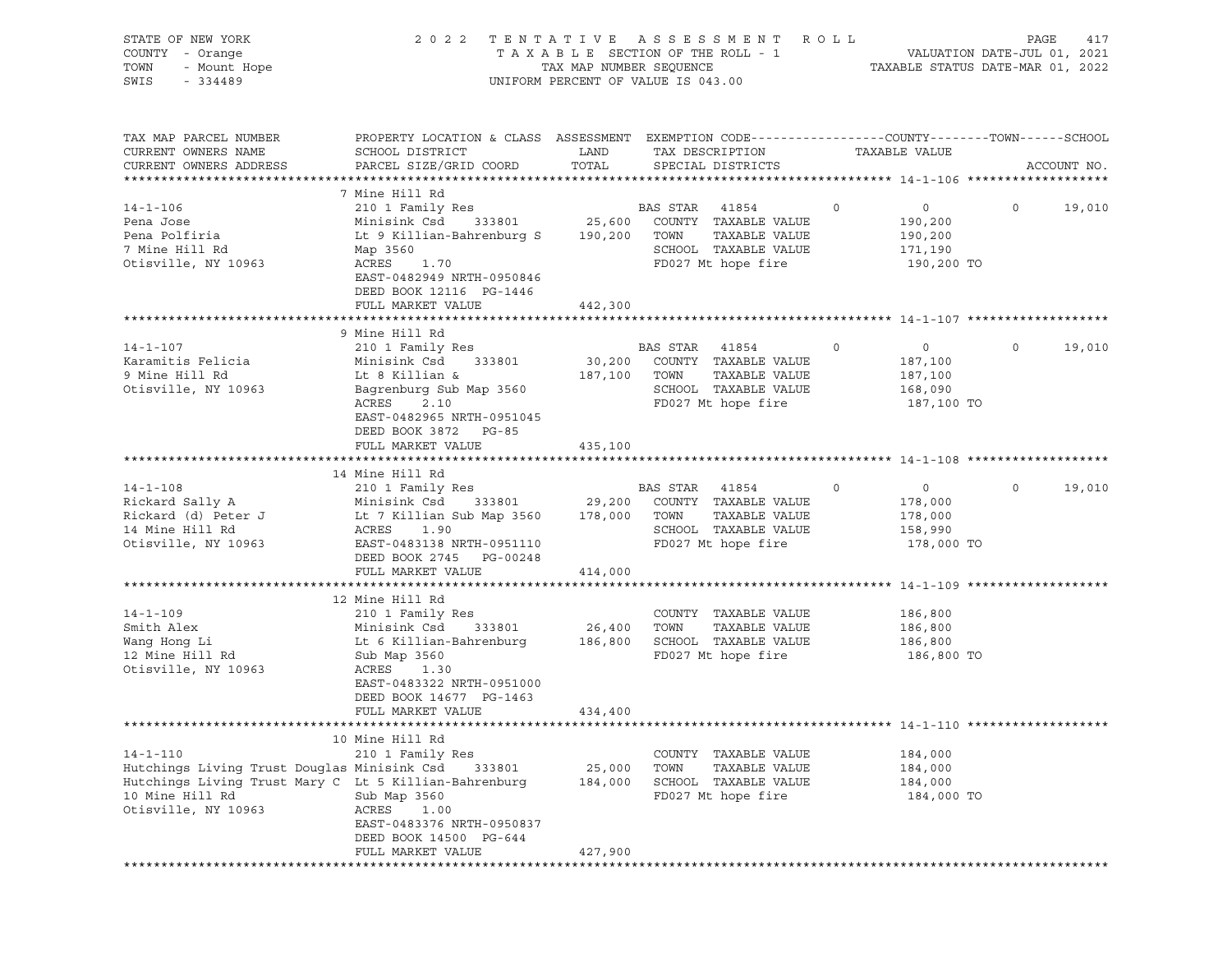| STATE OF NEW YORK<br>COUNTY - Orange<br>- Mount Hope<br>TOWN<br>SWIS<br>$-334489$                 | 2022 TENTATIVE ASSESSMENT ROLL<br>TAXABLE SECTION OF THE ROLL - 1<br>TAX MAP NUMBER SEQUENCE<br>UNIFORM PERCENT OF VALUE IS 043.00                                                                                          | PAGE<br>418<br>VALUATION DATE-JUL 01, 2021<br>TAXABLE STATUS DATE-MAR 01, 2022 |                                                                                                                                                  |                                                                                                   |                   |                 |
|---------------------------------------------------------------------------------------------------|-----------------------------------------------------------------------------------------------------------------------------------------------------------------------------------------------------------------------------|--------------------------------------------------------------------------------|--------------------------------------------------------------------------------------------------------------------------------------------------|---------------------------------------------------------------------------------------------------|-------------------|-----------------|
| TAX MAP PARCEL NUMBER<br>CURRENT OWNERS NAME<br>CURRENT OWNERS ADDRESS                            | PROPERTY LOCATION & CLASS ASSESSMENT EXEMPTION CODE---------------COUNTY-------TOWN-----SCHOOL<br>SCHOOL DISTRICT<br>PARCEL SIZE/GRID COORD                                                                                 | LAND<br>TOTAL                                                                  | TAX DESCRIPTION<br>SPECIAL DISTRICTS                                                                                                             | TAXABLE VALUE                                                                                     |                   | ACCOUNT NO.     |
| $14 - 1 - 111$<br>Waugh Brian J<br>Waugh Margaret E<br>8 Mine Hill Rd<br>Otisville, NY 10963      | 8 Mine Hill Rd<br>210 1 Family Res<br>Minisink Csd<br>Lt 4 Killian-Bahrenburg<br>Sub Map 3560<br>ACRES 1.10<br>EAST-0483280 NRTH-0950665<br>DEED BOOK 12855 PG-1782<br>FULL MARKET VALUE                                    | 203,000 TOWN<br>472,100                                                        | BAS STAR 41854<br>333801 25,500 COUNTY TAXABLE VALUE<br>TAXABLE VALUE<br>SCHOOL TAXABLE VALUE<br>FD027 Mt hope fire                              | $\circ$<br>$\overline{0}$<br>203,000<br>203,000<br>183,990<br>203,000 TO                          | $\circ$           | 19,010          |
|                                                                                                   |                                                                                                                                                                                                                             |                                                                                |                                                                                                                                                  |                                                                                                   |                   |                 |
| $14 - 1 - 112$<br>Dias Frank<br>Dias Nancy<br>6 Mine Hill Rd<br>Otisville, NY 10963               | 6 Mine Hill Rd<br>210 1 Family Res<br>Minisink Csd<br>333801<br>Lt 3 Killian-Bahrenburg<br>Sub Map 3560<br>ACRES 1.00 BANKL140178<br>EAST-0483199 NRTH-0950486<br>DEED BOOK 3074 PG-00220<br>FULL MARKET VALUE              | 25,000<br>159,300 TOWN<br>370,500                                              | BAS STAR 41854<br>COUNTY TAXABLE VALUE<br>TAXABLE VALUE<br>SCHOOL TAXABLE VALUE<br>FD027 Mt hope fire                                            | $\circ$<br>$\overline{0}$<br>159,300<br>159,300<br>140,290<br>159,300 TO                          | $\circ$           | 19,010          |
|                                                                                                   |                                                                                                                                                                                                                             |                                                                                |                                                                                                                                                  |                                                                                                   |                   |                 |
| $14 - 1 - 113$<br>Lazarczyk Mark<br>Lazarczyk Christine<br>4 Mine Hill Rd<br>Otisville, NY 10963  | 4 Mine Hill Rd<br>210 1 Family Res<br>Minisink Csd<br>Lt 2 Killian-Bahrenburg<br>Sub Map 3560<br>ACRES<br>1.10 BANKL080492<br>EAST-0483081 NRTH-0950301<br>DEED BOOK 5837 PG-30<br>FULL MARKET VALUE                        | 157,000 TOWN<br>365,100                                                        | BAS STAR 41854<br>333801 25,500 COUNTY TAXABLE VALUE<br>TAXABLE VALUE<br>SCHOOL TAXABLE VALUE<br>FD027 Mt hope fire                              | $\circ$<br>$\overline{0}$<br>157,000<br>157,000<br>137,990<br>157,000 TO                          | $\circ$           | 19,010          |
|                                                                                                   |                                                                                                                                                                                                                             |                                                                                |                                                                                                                                                  |                                                                                                   |                   |                 |
| $14 - 1 - 114$<br>Kavanagh Kenneth<br>Kavanagh Mary<br>2 Mine Hill Rd<br>Otisville, NY 10963      | 2 Mine Hill Rd<br>210 1 Family Res<br>Minisink Csd<br>333801<br>Lt 1 Killian-Bahrenburg<br>Sub Map 3560<br>ACRES<br>1.20<br>EAST-0482921 NRTH-0950141<br>DEED BOOK 3072 PG-00088<br>FULL MARKET VALUE                       | 355,800                                                                        | VETWAR CTS 41120<br>25,900 BAS STAR 41854<br>153,000 COUNTY TAXABLE VALUE<br>TOWN<br>TAXABLE VALUE<br>SCHOOL TAXABLE VALUE<br>FD027 Mt hope fire | 0<br>10,920<br>$\circ$<br>$\overline{\phantom{0}}$<br>142,080<br>142,080<br>127,750<br>153,000 TO | 10,920<br>$\circ$ | 6,240<br>19,010 |
|                                                                                                   |                                                                                                                                                                                                                             |                                                                                |                                                                                                                                                  |                                                                                                   |                   |                 |
| $14 - 1 - 115.1$<br>Bartels Robert J<br>Bartels Sandra N<br>186 Murray Rd<br>Middletown, NY 10940 | 186 Murray Rd<br>210 1 Family Res<br>Minisink Csd<br>333801<br>Lot 1 Francisco Sub<br>Map 777-07<br>filed 10/9/07<br>ACRES<br>4.90 BANKC040280<br>EAST-0489729 NRTH-0954441<br>DEED BOOK 12636 PG-1540<br>FULL MARKET VALUE | 39,500<br>162,900<br>378,800                                                   | BAS STAR<br>41854<br>COUNTY<br>TAXABLE VALUE<br>TOWN<br>TAXABLE VALUE<br>SCHOOL TAXABLE VALUE<br>FD027 Mt hope fire                              | 0<br>0<br>162,900<br>162,900<br>143,890<br>162,900 TO                                             | $\circ$           | 19,010          |
|                                                                                                   |                                                                                                                                                                                                                             |                                                                                |                                                                                                                                                  |                                                                                                   |                   |                 |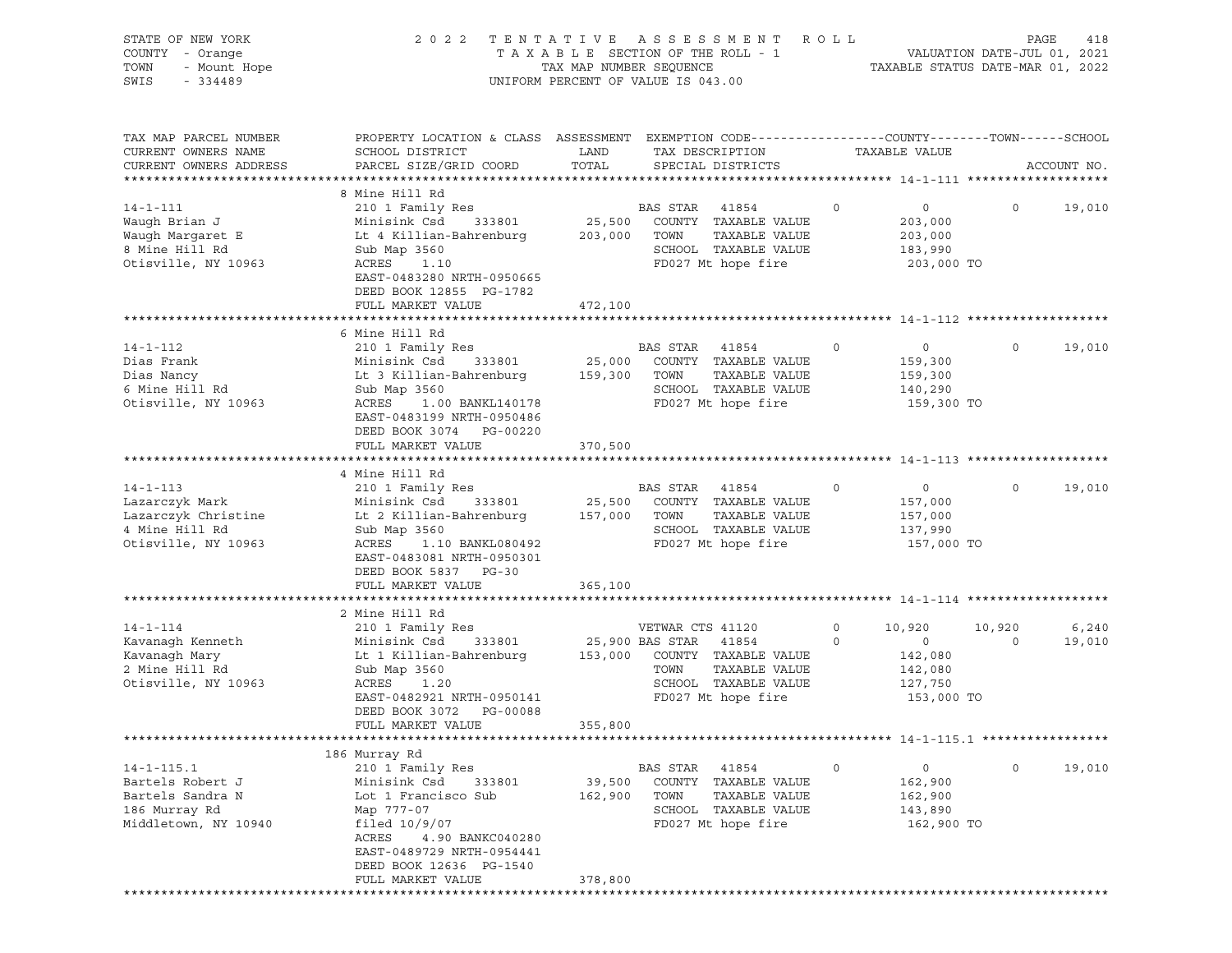| STATE OF NEW YORK<br>COUNTY - Orange<br>TOWN<br>- Mount Hope<br>SWIS<br>$-334489$                     | 2 0 2 2                                                                                                                                                                                   | TAX MAP NUMBER SEQUENCE      | TENTATIVE ASSESSMENT<br>TAXABLE SECTION OF THE ROLL - 1<br>UNIFORM PERCENT OF VALUE IS 043.00                           | R O L L     | VALUATION DATE-JUL 01, 2021<br>TAXABLE STATUS DATE-MAR 01, 2022    | PAGE | 419         |
|-------------------------------------------------------------------------------------------------------|-------------------------------------------------------------------------------------------------------------------------------------------------------------------------------------------|------------------------------|-------------------------------------------------------------------------------------------------------------------------|-------------|--------------------------------------------------------------------|------|-------------|
| TAX MAP PARCEL NUMBER<br>CURRENT OWNERS NAME<br>CURRENT OWNERS ADDRESS                                | PROPERTY LOCATION & CLASS ASSESSMENT EXEMPTION CODE----------------COUNTY-------TOWN------SCHOOL<br>SCHOOL DISTRICT<br>PARCEL SIZE/GRID COORD                                             | LAND<br>TOTAL                | TAX DESCRIPTION<br>SPECIAL DISTRICTS                                                                                    |             | TAXABLE VALUE                                                      |      | ACCOUNT NO. |
|                                                                                                       | 174 Murray Rd                                                                                                                                                                             |                              |                                                                                                                         |             |                                                                    |      |             |
| $14 - 1 - 115.2$<br>Artola Ahmed<br>Artola Jennifer<br>174 Murray Rd<br>Middletown, NY 10940          | 210 1 Family Res<br>Minisink Csd<br>333801<br>Lot 2 Francisco Sub<br>Map 777-07<br>filed $10/9/07$<br>ACRES<br>8.50 BANKN140687<br>EAST-0490185 NRTH-0945549<br>DEED BOOK 12957 PG-853    | 44,300<br>205,600            | <b>BAS STAR</b><br>41854<br>COUNTY TAXABLE VALUE<br>TAXABLE VALUE<br>TOWN<br>SCHOOL TAXABLE VALUE<br>FD027 Mt hope fire | $\mathbf 0$ | $\circ$<br>205,600<br>205,600<br>186,590<br>205,600 TO             | 0    | 19,010      |
|                                                                                                       | FULL MARKET VALUE                                                                                                                                                                         | 478,100                      |                                                                                                                         |             |                                                                    |      |             |
|                                                                                                       |                                                                                                                                                                                           |                              |                                                                                                                         |             |                                                                    |      |             |
| $14 - 1 - 116$<br>Vernooy Richard<br>Vernooy Grace<br>12 White Bridge Rd<br>Middletown, NY 10940-2015 | 12 White Bridge Rd<br>210 1 Family Res<br>Minisink Csd<br>333801<br>Lt 1 Dipilla Sub Map 8843<br>ACRES<br>1.90<br>EAST-0485687 NRTH-0952406<br>DEED BOOK 3618 PG-222<br>FULL MARKET VALUE | 29,200<br>137,900<br>320,700 | BAS STAR<br>41854<br>COUNTY TAXABLE VALUE<br>TOWN<br>TAXABLE VALUE<br>SCHOOL TAXABLE VALUE<br>FD027 Mt hope fire        | $\circ$     | $\circ$<br>137,900<br>137,900<br>118,890<br>137,900 TO             | 0    | 19,010      |
|                                                                                                       |                                                                                                                                                                                           |                              |                                                                                                                         |             |                                                                    |      |             |
|                                                                                                       | 18 White Bridge Rd                                                                                                                                                                        |                              |                                                                                                                         |             |                                                                    |      |             |
| $14 - 1 - 117$<br>Hart Edward<br>Hart Jeannine<br>18 Whitebridge Rd<br>Middletown, NY 10940           | 210 1 Family Res<br>Minisink Csd<br>333801<br>Lt 2 Dipilla Sub Map 8843<br>ACRES<br>1.80<br>EAST-0485791 NRTH-0952521<br>DEED BOOK 5292<br>$PG-32$                                        | 28,800<br>156,500            | <b>BAS STAR</b><br>41854<br>COUNTY TAXABLE VALUE<br>TOWN<br>TAXABLE VALUE<br>SCHOOL TAXABLE VALUE<br>FD027 Mt hope fire | $\circ$     | $\circ$<br>156,500<br>156,500<br>137,490<br>156,500 TO             | 0    | 19,010      |
|                                                                                                       | FULL MARKET VALUE                                                                                                                                                                         | 364,000                      |                                                                                                                         |             |                                                                    |      |             |
| $14 - 1 - 118$                                                                                        | 28 White Bridge Rd<br>210 1 Family Res                                                                                                                                                    |                              | COUNTY TAXABLE VALUE<br>TOWN<br>TAXABLE VALUE                                                                           |             | 211,700                                                            |      |             |
| Montgomery Dwayne<br>Montgomery Chanita R<br>28 White Bridge Rd<br>Middletown, NY 10940               | Minisink Csd<br>333801<br>Lt 3 Dipilla Sub Map 8843<br>ACRES<br>8.30<br>EAST-0485041 NRTH-0952595<br>DEED BOOK 3778<br>PG-297                                                             | 44,100<br>211,700            | SCHOOL TAXABLE VALUE<br>FD027 Mt hope fire                                                                              |             | 211,700<br>211,700<br>211,700 TO                                   |      |             |
|                                                                                                       | FULL MARKET VALUE                                                                                                                                                                         | 492,300                      |                                                                                                                         |             |                                                                    |      |             |
|                                                                                                       | 2029 Mt Hope Rd                                                                                                                                                                           |                              |                                                                                                                         |             |                                                                    |      |             |
| $14 - 1 - 121$<br>Keesler Harrison W<br>2029 Mt Hope Rd<br>Middletown, NY 10940                       | 210 1 Family Res<br>Minisink Csd<br>333801<br>Lot 2 & Pt Lt 3 Doty Sub<br>Map 6596 Ss Mt Hope Rd<br>ACRES<br>3.50<br>EAST-0490834 NRTH-0948216<br>DEED BOOK 3612<br>PG-267                | 36,000<br>178,200            | 41854<br><b>BAS STAR</b><br>COUNTY TAXABLE VALUE<br>TOWN<br>TAXABLE VALUE<br>SCHOOL TAXABLE VALUE<br>FD027 Mt hope fire | $\circ$     | $\mathsf{O}\xspace$<br>178,200<br>178,200<br>159,190<br>178,200 TO | 0    | 19,010      |
|                                                                                                       | FULL MARKET VALUE                                                                                                                                                                         | 414,400                      |                                                                                                                         |             |                                                                    |      |             |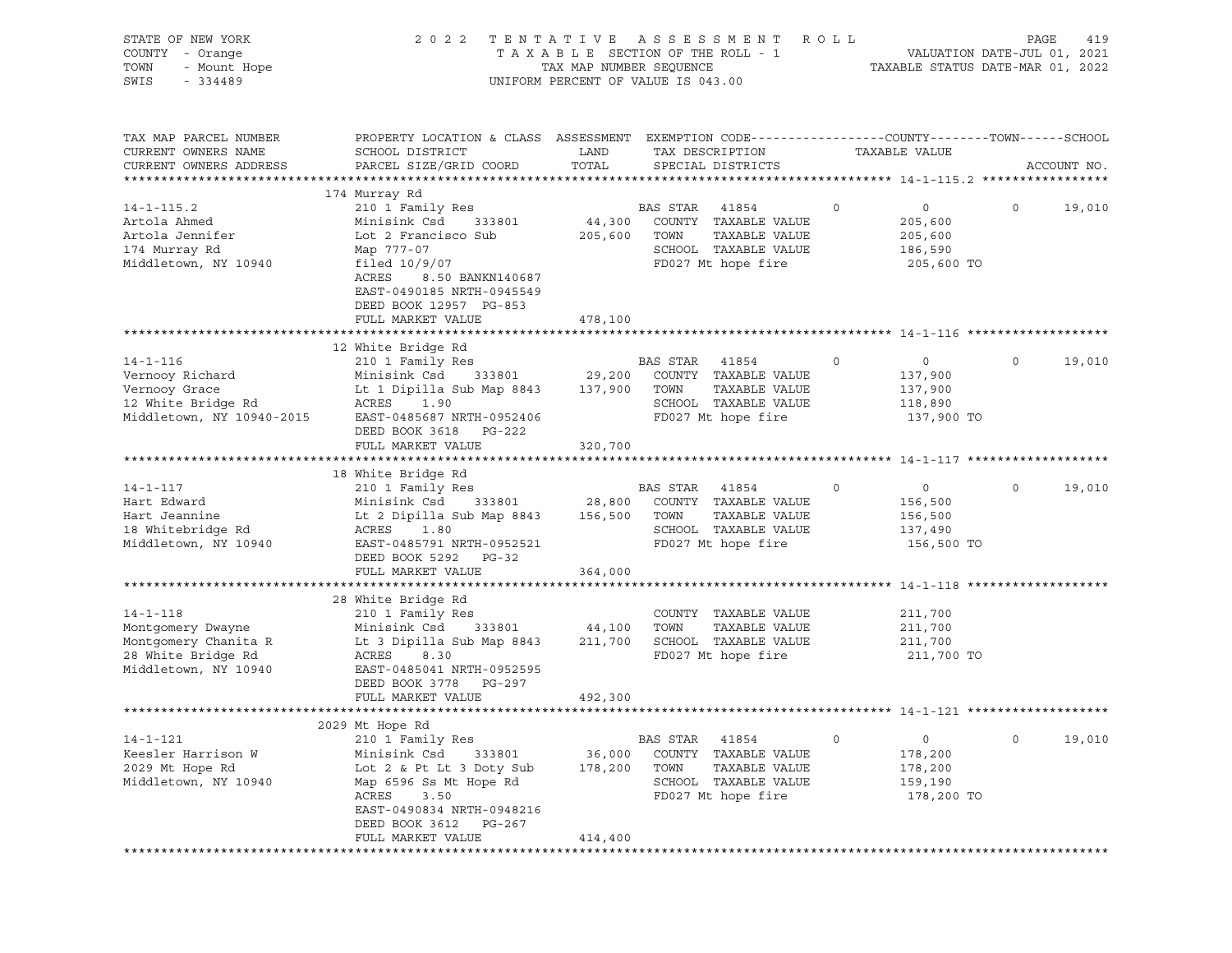| STATE OF NEW YORK<br>COUNTY - Orange<br>TOWN<br>- Mount Hope<br>SWIS<br>$-334489$              |                                                                                                                                                                                                        | TAX MAP NUMBER SEQUENCE      | 2022 TENTATIVE ASSESSMENT ROLL<br>TAXABLE SECTION OF THE ROLL - 1<br>UNIFORM PERCENT OF VALUE IS 043.00          | TAXABLE STATUS DATE-MAR 01, 2022                            | PAGE<br>420<br>VALUATION DATE-JUL 01, 2021 |
|------------------------------------------------------------------------------------------------|--------------------------------------------------------------------------------------------------------------------------------------------------------------------------------------------------------|------------------------------|------------------------------------------------------------------------------------------------------------------|-------------------------------------------------------------|--------------------------------------------|
| TAX MAP PARCEL NUMBER<br>CURRENT OWNERS NAME<br>CURRENT OWNERS ADDRESS                         | PROPERTY LOCATION & CLASS ASSESSMENT EXEMPTION CODE----------------COUNTY-------TOWN------SCHOOL<br>SCHOOL DISTRICT<br>PARCEL SIZE/GRID COORD                                                          | LAND<br>TOTAL                | TAX DESCRIPTION<br>SPECIAL DISTRICTS                                                                             | TAXABLE VALUE                                               | ACCOUNT NO.                                |
| $14 - 1 - 122$<br>Keesler Harrison W<br>2029 Mt Hope Rd<br>Middletown, NY 10940                | Co Hwy 11<br>311 Res vac land<br>333801<br>Minisink Csd<br>Lot 3 Doty Sub Map 6596<br>Ss Mt Hope Rd<br>ACRES<br>2.60<br>EAST-0490704 NRTH-0948326<br>DEED BOOK 3612<br>PG-267                          | 28,500                       | COUNTY TAXABLE VALUE<br>TAXABLE VALUE<br>TOWN<br>28,500 SCHOOL TAXABLE VALUE<br>FD027 Mt hope fire               | 28,500<br>28,500<br>28,500<br>28,500 TO                     |                                            |
|                                                                                                | FULL MARKET VALUE                                                                                                                                                                                      | 66,300                       |                                                                                                                  |                                                             |                                            |
| $14 - 1 - 123.1$<br>Wong Seng-Kean<br>Deng Xiaoxi<br>32 Greenville Tpk<br>Middletown, NY 10940 | 32 Greenville Tpk<br>$215$ 1 Fam Res w/<br>Minisink Csd<br>333801<br>Lot 1 Mill Pond Estates<br>Map 93-99<br>ACRES<br>3.10<br>EAST-0483603 NRTH-0949283                                                | 39,400<br>218,000            | COUNTY TAXABLE VALUE<br>TAXABLE VALUE<br>TOWN<br>SCHOOL TAXABLE VALUE<br>FD027 Mt hope fire                      | 218,000<br>218,000<br>218,000<br>218,000 TO                 |                                            |
|                                                                                                | DEED BOOK 14821 PG-300<br>FULL MARKET VALUE                                                                                                                                                            | 507,000                      |                                                                                                                  |                                                             |                                            |
| $14 - 1 - 123.2$<br>Chiou Living Trust Helena M<br>153 Guymard Tpke<br>Middletown, NY 10940    | Greenville Tpk<br>311 Res vac land<br>Minisink Csd<br>333801<br>Lot 2 Mill Pond Estates<br>Map 93-99<br>ACRES<br>5.70<br>EAST-0483315 NRTH-0948947<br>DEED BOOK 13760 PG-1743                          | 40,900                       | COUNTY TAXABLE VALUE<br>TAXABLE VALUE<br>TOWN<br>40,900 SCHOOL TAXABLE VALUE<br>FD027 Mt hope fire               | 40,900<br>40,900<br>40,900<br>40,900 TO                     |                                            |
|                                                                                                | FULL MARKET VALUE                                                                                                                                                                                      | 95,100                       |                                                                                                                  |                                                             |                                            |
| $14 - 1 - 124$<br>Fratto Vincent<br>Fratto Lucy<br>76 Greenville Tpke<br>Middletown, NY 10940  | 76 Greenville Tpk<br>210 1 Family Res<br>Minisink Csd<br>333801<br>Lot 2 Mill Pond Estates<br>Map 180-98<br>ACRES<br>5.40<br>EAST-0482984 NRTH-0948861<br>PG-74<br>DEED BOOK 4890<br>FULL MARKET VALUE | 44,300<br>280,000<br>651,200 | BAS STAR<br>41854<br>COUNTY TAXABLE VALUE<br>TAXABLE VALUE<br>TOWN<br>SCHOOL TAXABLE VALUE<br>FD027 Mt hope fire | 0<br>$\circ$<br>280,000<br>280,000<br>260,990<br>280,000 TO | $\circ$<br>19,010                          |
|                                                                                                |                                                                                                                                                                                                        |                              |                                                                                                                  |                                                             |                                            |
| $14 - 1 - 125$<br>Chiou Living Trust Helena M<br>153 Guymard Tpke<br>Middletown, NY 10940      | Greenville Tpk<br>311 Res vac land<br>Minisink Csd<br>333801<br>Lot 3 Mill Pond Estates<br>Map 180-98<br>ACRES<br>4.70<br>EAST-0482669 NRTH-0948701<br>DEED BOOK 13760 PG-1743                         | 38,700<br>38,700             | COUNTY TAXABLE VALUE<br>TOWN<br>TAXABLE VALUE<br>SCHOOL TAXABLE VALUE<br>FD027 Mt hope fire                      | 38,700<br>38,700<br>38,700<br>38,700 TO                     |                                            |
|                                                                                                | FULL MARKET VALUE                                                                                                                                                                                      | 90,000                       |                                                                                                                  |                                                             |                                            |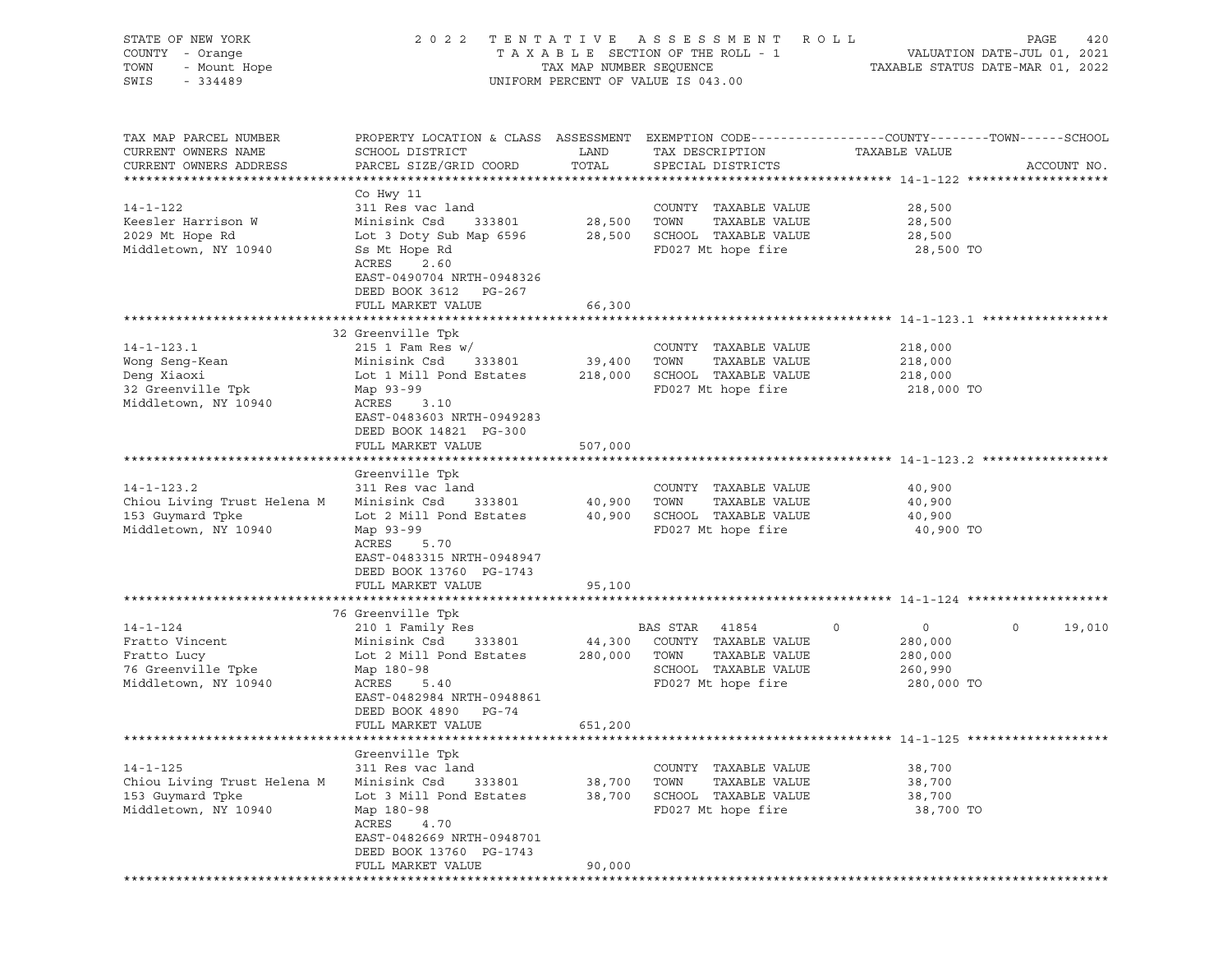| STATE OF NEW YORK<br>COUNTY - Orange<br>TOWN<br>- Mount Hope<br>SWIS<br>$-334489$                                                                                                                                      |                                                                                                                                                                                                                                                                                                                                                                                                              |                                                           | 2022 TENTATIVE ASSESSMENT<br>T E N T A T I V B A B B B SECTION OF THE ROLL - 1<br>T A X A B L E SECTION OF THE ROLL - 1<br>TAXABLE STATUS DATE-MAR 01, 2022<br>UNIFORM PERCENT OF VALUE IS 043.00                                     | R O L L                                                                                                                                                                                                 | PAGE<br>421                                 |
|------------------------------------------------------------------------------------------------------------------------------------------------------------------------------------------------------------------------|--------------------------------------------------------------------------------------------------------------------------------------------------------------------------------------------------------------------------------------------------------------------------------------------------------------------------------------------------------------------------------------------------------------|-----------------------------------------------------------|---------------------------------------------------------------------------------------------------------------------------------------------------------------------------------------------------------------------------------------|---------------------------------------------------------------------------------------------------------------------------------------------------------------------------------------------------------|---------------------------------------------|
| TAX MAP PARCEL NUMBER<br>CURRENT OWNERS NAME<br>CURRENT OWNERS ADDRESS                                                                                                                                                 | PROPERTY LOCATION & CLASS ASSESSMENT EXEMPTION CODE----------------COUNTY-------TOWN-----SCHOOL<br>SCHOOL DISTRICT<br>PARCEL SIZE/GRID COORD                                                                                                                                                                                                                                                                 | LAND<br>TOTAL                                             | TAX DESCRIPTION<br>SPECIAL DISTRICTS                                                                                                                                                                                                  | TAXABLE VALUE                                                                                                                                                                                           | ACCOUNT NO.                                 |
| $14 - 1 - 126$<br>Marra Nicholas Sal<br>Marra Kim<br>41 Forest Dr<br>Middletown, NY 10940                                                                                                                              | 41 Forest Dr<br>215 1 Fam Res $w/$<br>Minisink Csd<br>333801<br>Lot 4 Mill Pond Estates<br>Map 180-98<br>ACRES 13.30 BANKN140687<br>EAST-0481717 NRTH-0947219<br>DEED BOOK 15159 PG-1287<br>FULL MARKET VALUE                                                                                                                                                                                                | 30,000<br>360,000<br>837,200                              | COUNTY TAXABLE VALUE<br>TAXABLE VALUE<br>TOWN<br>SCHOOL TAXABLE VALUE<br>FD027 Mt hope fire                                                                                                                                           | 360,000<br>360,000<br>360,000<br>360,000 TO                                                                                                                                                             |                                             |
|                                                                                                                                                                                                                        |                                                                                                                                                                                                                                                                                                                                                                                                              |                                                           |                                                                                                                                                                                                                                       |                                                                                                                                                                                                         |                                             |
| $14 - 1 - 128$<br>Morse Clayton M<br>Henninger-Morse Stephanie M<br>123 Guymard Tpke<br>Middletown, NY 10940<br>$14 - 1 - 129$<br>Serbetzian Michael<br>Serbetzian Jennifer<br>2165 Mt Hope Rd<br>Middletown, NY 10940 | 123 Guymard Tpke<br>210 1 Family Res<br>Minisink Csd<br>333801<br>Lands of Henninger<br>Sub Map 336-04<br>ACRES<br>2.00 BANKC190321<br>EAST-0483408 NRTH-0948725<br>DEED BOOK 11383 PG-629<br>FULL MARKET VALUE<br>*************************<br>2165 Mt Hope Rd<br>210 1 Family Res<br>Minisink Csd 333801<br>Lt 1 Hosking Sub<br>Map 15-13<br>filed 1/23/2013<br>ACRES<br>2.80<br>EAST-0488299 NRTH-0950308 | 29,700<br>126,100<br>293,300<br>**************<br>214,000 | BAS STAR 41854<br>COUNTY TAXABLE VALUE<br>TOWN<br>TAXABLE VALUE<br>SCHOOL TAXABLE VALUE<br>FD027 Mt hope fire<br>BAS STAR 41854<br>33,400 COUNTY TAXABLE VALUE<br>TOWN<br>TAXABLE VALUE<br>SCHOOL TAXABLE VALUE<br>FD027 Mt hope fire | $\circ$<br>$\overline{0}$<br>126,100<br>126,100<br>107,090<br>126,100 TO<br>****************************** 14-1-129 ****************<br>0<br>$\mathbf 0$<br>214,000<br>214,000<br>194,990<br>214,000 TO | $\Omega$<br>19,010<br>$\mathbf 0$<br>19,010 |
|                                                                                                                                                                                                                        | DEED BOOK 13538 PG-1533<br>FULL MARKET VALUE                                                                                                                                                                                                                                                                                                                                                                 | 497,700                                                   |                                                                                                                                                                                                                                       |                                                                                                                                                                                                         |                                             |
|                                                                                                                                                                                                                        |                                                                                                                                                                                                                                                                                                                                                                                                              |                                                           |                                                                                                                                                                                                                                       |                                                                                                                                                                                                         |                                             |
| $14 - 1 - 130$<br>Hosking Joseph<br>Hosking Nancy<br>765 Guymard Tpke<br>Otisville, NY 10963                                                                                                                           | 2143 Mt Hope Rd<br>105 Vac farmland<br>Minisink Csd 333801<br>Lt 2 Hosking Sub<br>Map 15-13<br>filed 1/23/2013<br>ACRES 29.00<br>EAST-0488055 NRTH-0949329<br>DEED BOOK 11014 PG-144<br>FULL MARKET VALUE                                                                                                                                                                                                    | 58,400<br>184,400                                         | COUNTY TAXABLE VALUE<br>TAXABLE VALUE<br>TOWN<br>79,300 SCHOOL TAXABLE VALUE<br>FD027 Mt hope fire                                                                                                                                    | 79,300<br>79,300<br>79,300<br>79,300 TO                                                                                                                                                                 |                                             |
|                                                                                                                                                                                                                        |                                                                                                                                                                                                                                                                                                                                                                                                              |                                                           |                                                                                                                                                                                                                                       |                                                                                                                                                                                                         |                                             |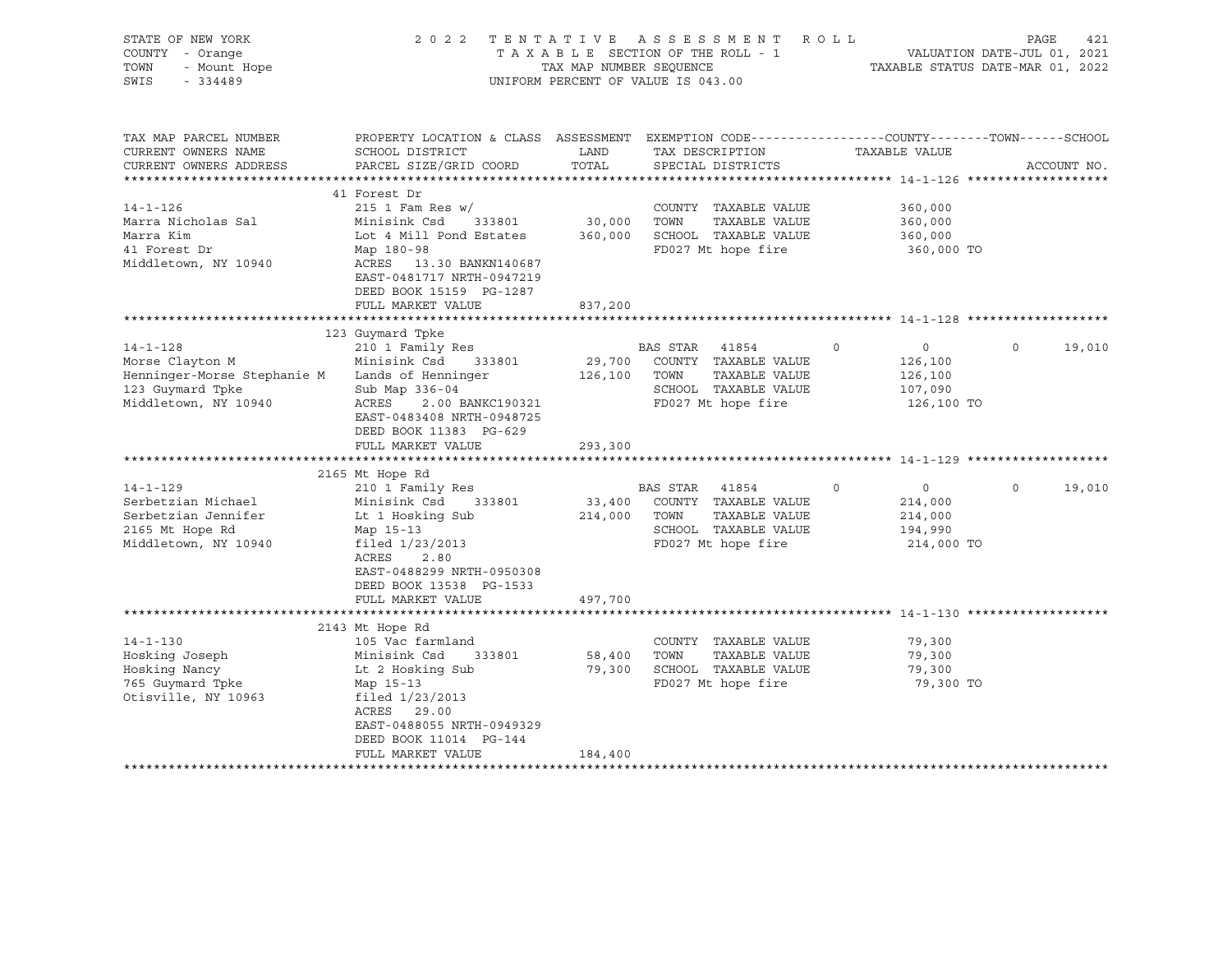# STATE OF NEW YORK 2 0 2 2 T E N T A T I V E A S S E S S M E N T R O L L PAGE 422 COUNTY - Orange T A X A B L E SECTION OF THE ROLL - 1 VALUATION DATE-JUL 01, 2021 TOWN - Mount Hope TAX MAP NUMBER SEQUENCE TAXABLE STATUS DATE-MAR 01, 2022 SWIS - 334489 UNIFORM PERCENT OF VALUE IS 043.00

| TAX MAP PARCEL NUMBER<br>CURRENT OWNERS NAME<br>CURRENT OWNERS ADDRESS                                                                                                                                                                        | PROPERTY LOCATION & CLASS ASSESSMENT EXEMPTION CODE---------------COUNTY-------TOWN------SCHOOL<br>SCHOOL DISTRICT<br>PARCEL SIZE/GRID COORD                                                                                                               | LAND<br>TOTAL           | TAX DESCRIPTION<br>SPECIAL DISTRICTS                                                                         |         | TAXABLE VALUE                                                   |             | ACCOUNT NO. |
|-----------------------------------------------------------------------------------------------------------------------------------------------------------------------------------------------------------------------------------------------|------------------------------------------------------------------------------------------------------------------------------------------------------------------------------------------------------------------------------------------------------------|-------------------------|--------------------------------------------------------------------------------------------------------------|---------|-----------------------------------------------------------------|-------------|-------------|
|                                                                                                                                                                                                                                               |                                                                                                                                                                                                                                                            |                         |                                                                                                              |         |                                                                 |             |             |
| $15 - 1 - 1$<br>Middletown, NY 10940                                                                                                                                                                                                          | 2320 Mt Hope Rd<br>210 1 Family Res<br>210 1 Family Res<br>Minisink Csd 333801<br>DEED BOOK 4455 PG-20<br>FULL MARKET VALUE                                                                                                                                | 115,000 TOWN<br>267,400 | BAS STAR 41854<br>28,300 COUNTY TAXABLE VALUE<br>TAXABLE VALUE<br>SCHOOL TAXABLE VALUE<br>FD027 Mt hope fire | $\circ$ | $0 \qquad \qquad$<br>115,000<br>115,000<br>95,990<br>115,000 TO | $\circ$     | 19,010      |
|                                                                                                                                                                                                                                               |                                                                                                                                                                                                                                                            |                         |                                                                                                              |         |                                                                 |             |             |
| $15 - 1 - 2$<br>Middletown, NY 10940                                                                                                                                                                                                          | 2302 Mt Hope Rd<br>210 1 Family Res<br>Csd 333801 30,600 COUNTY<br>2.20 BANK0210091 130,000 TOWN<br>Minisink Csd<br>EAST-0485867 NRTH-0951850<br>DEED BOOK 13810 PG-501<br>FULL MARKET VALUE                                                               | 302,300                 | BAS STAR 41854<br>COUNTY TAXABLE VALUE<br>TAXABLE VALUE<br>SCHOOL TAXABLE VALUE<br>FD027 Mt hope fire        | $\circ$ | $\overline{0}$<br>130,000<br>130,000<br>110,990<br>130,000 TO   | $\mathbf 0$ | 19,010      |
|                                                                                                                                                                                                                                               |                                                                                                                                                                                                                                                            |                         |                                                                                                              |         |                                                                 |             |             |
| $15 - 1 - 3$<br>Pettit John J Minisink Csd 333801 22,800 TOWN TAXABLE VALUE<br>Pettit Erin N FRNT 133.00 DPTH 239.00 155,100 SCHOOL TAXABLE VALUE<br>14 Old Appalachian Trl EAST-0485947 NRTH-0951704 FD027 Mt hope fire<br>Warwick, NY 10990 | 2292 Mt Hope Rd<br>230 3 Family Res<br>DEED BOOK 13635 PG-1306<br>FULL MARKET VALUE                                                                                                                                                                        | 360,700                 | COUNTY TAXABLE VALUE                                                                                         |         | 155,100<br>155,100<br>155,100<br>155,100<br>155,100 TO          |             |             |
|                                                                                                                                                                                                                                               |                                                                                                                                                                                                                                                            |                         |                                                                                                              |         |                                                                 |             |             |
| COUNTY TAXABLE VALUE<br>13,600 TOWN TAXABLE VALUE<br>828 Manida St EAST-0486088 NRTH-0951656 130,000 SCHOOL TAXABLE VALUE<br>Bronx, NY 10474 DEED BOOK 14602 PG-1568<br>FULL MARKET VALUE<br>2.40 130,000 SCHOOL TAXABLE VALUE<br>FD027 Mt    | 2288 Mt Hope Rd                                                                                                                                                                                                                                            |                         |                                                                                                              |         | 130,000<br>130,000<br>130,000<br>130,000 TO                     |             |             |
|                                                                                                                                                                                                                                               |                                                                                                                                                                                                                                                            |                         |                                                                                                              |         |                                                                 |             |             |
|                                                                                                                                                                                                                                               |                                                                                                                                                                                                                                                            |                         |                                                                                                              |         |                                                                 |             |             |
| $15 - 1 - 5$<br>310 1 Family Res 51A<br>310 1 Family Res 51A<br>333801 23,600 COUNT<br>3280 Mt Hope Rd EAST-0486163 NRTH-0951449 SCHOO<br>2280 Mt Hope Rd EAST-0486163 NRTH-0951449 SCHOO<br>2280 Mt Hope Rd EAST-0486163 NRTH-0951449 SCHOO  | 2280 Mt Hope Rd<br>$\begin{tabular}{lllllllllllll} \bf 210 & \bar{I} & \bar{F}amily Res & & & \bf BAS STAR & 41854 & \\ \hline \texttt{Minisink Csd} & \tt 333801 & & \tt 23,600 & \tt COUNTY & \tt TAXABLE VALUE & \\ \end{tabular}$<br>FULL MARKET VALUE | 337,200                 | TAXABLE VALUE<br>SCHOOL TAXABLE VALUE<br>FD027 Mt hope fire                                                  | $\circ$ | $\sim$ 0<br>145,000<br>145,000<br>125,990<br>145,000 TO         | $\circ$     | 19,010      |
|                                                                                                                                                                                                                                               |                                                                                                                                                                                                                                                            |                         |                                                                                                              |         |                                                                 |             |             |
| $15 - 1 - 6$<br>Stuart Brian<br>Stuart Caryn<br>2280 Mt Hope Rd<br>Middletown, NY 10940                                                                                                                                                       | Mt Hope Rd<br>321 Abandoned ag<br>Minisink Csd 333801 16,800<br>FRNT 312.00 DPTH 287.00 16,800<br>EAST-0486223 NRTH-0951217<br>DEED BOOK 5000 PG-327<br>----- '' '' '' '' '' ''<br>FULL MARKET VALUE                                                       | 39,100                  | COUNTY TAXABLE VALUE<br>TOWN<br>TAXABLE VALUE<br>SCHOOL TAXABLE VALUE<br>FD027 Mt hope fire                  |         | 16,800<br>16,800<br>16,800<br>16,800 TO                         |             |             |
|                                                                                                                                                                                                                                               |                                                                                                                                                                                                                                                            |                         |                                                                                                              |         |                                                                 |             |             |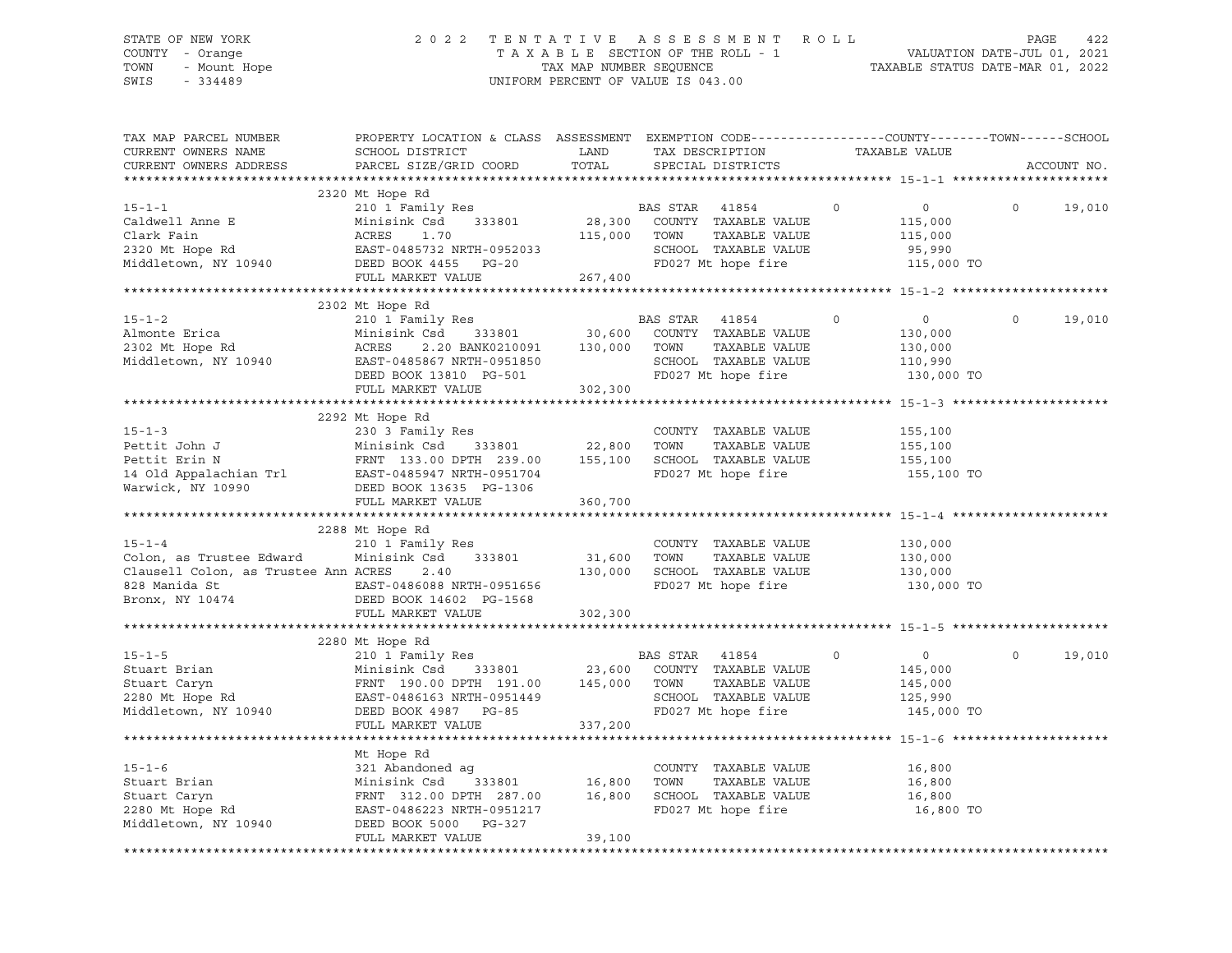# STATE OF NEW YORK 2 0 2 2 T E N T A T I V E A S S E S S M E N T R O L L PAGE 423 COUNTY - Orange T A X A B L E SECTION OF THE ROLL - 1 VALUATION DATE-JUL 01, 2021 TOWN - Mount Hope TAX MAP NUMBER SEQUENCE TAXABLE STATUS DATE-MAR 01, 2022 SWIS - 334489 UNIFORM PERCENT OF VALUE IS 043.00

| TAX MAP PARCEL NUMBER<br>CURRENT OWNERS NAME<br>CURRENT OWNERS ADDRESS                         | PROPERTY LOCATION & CLASS ASSESSMENT EXEMPTION CODE---------------COUNTY-------TOWN------SCHOOL<br>SCHOOL DISTRICT<br>PARCEL SIZE/GRID COORD                                               | LAND<br>TOTAL                       | TAX DESCRIPTION TAXABLE VALUE<br>SPECIAL DISTRICTS                                                           |                                                                        | ACCOUNT NO. |
|------------------------------------------------------------------------------------------------|--------------------------------------------------------------------------------------------------------------------------------------------------------------------------------------------|-------------------------------------|--------------------------------------------------------------------------------------------------------------|------------------------------------------------------------------------|-------------|
| $15 - 1 - 7$<br>Abbott Michael<br>2260 Mt Hope Rd<br>Middletown, NY 10940                      | 2260 Mt Hope Rd<br>210 1 Family Res<br>Minisink Csd<br>ACRES<br>1.40 BANKL060049<br>EAST-0486356 NRTH-0951219<br>DEED BOOK 12679 PG-225<br>FULL MARKET VALUE                               | 333801 26,900<br>107,000<br>248,800 | COUNTY TAXABLE VALUE<br>TOWN<br>TAXABLE VALUE<br>SCHOOL TAXABLE VALUE<br>FD027 Mt hope fire                  | 107,000<br>107,000<br>107,000<br>107,000 TO                            |             |
| $15 - 1 - 8$<br>Cherry Christina<br>2256 Mt Hope Rd<br>Middletown, NY 10940-7338               | 2256 Mt Hope Rd<br>210 1 Family Res<br>Minisink Csd<br>ACRES<br>3.80 BANKC220050 184,200<br>EAST-0486508 NRTH-0951378<br>DEED BOOK 14470 PG-1573<br>FULL MARKET VALUE                      | 333801 36,900<br>428,400            | COUNTY TAXABLE VALUE<br>TOWN<br>TAXABLE VALUE<br>SCHOOL TAXABLE VALUE<br>FD027 Mt hope fire                  | 184,200<br>184,200<br>184,200<br>184,200 TO                            |             |
| $15 - 1 - 9$<br>Frank Damien K<br>Frank Nickiesha H<br>2242 Mt Hope Rd<br>Middletown, NY 10940 | 2242 Mt Hope Rd<br>210 1 Family Res<br>Minisink Csd<br>ACRES<br>1.20 BANKL140178<br>EAST-0486758 NRTH-0951361<br>DEED BOOK 14881 PG-386<br>FULL MARKET VALUE                               | 333801 25,500<br>130,000<br>302,300 | COUNTY TAXABLE VALUE<br>TOWN<br>TAXABLE VALUE<br>SCHOOL TAXABLE VALUE<br>FD027 Mt hope fire                  | 130,000<br>130,000<br>130,000<br>130,000 TO                            |             |
| $15 - 2 - 1$<br>Wolbeck Bridget<br>PO Box 701<br>Otisville, NY 10963                           | 2283 Mt Hope Rd<br>210 1 Family Res<br>Minisink Csd<br>333801<br>ACRES<br>2.00<br>EAST-0485787 NRTH-0951319<br>DEED BOOK 2486 PG-00149<br>FULL MARKET VALUE                                | 29,700<br>91,400<br>212,600         | AGED<br>41800<br>COUNTY TAXABLE VALUE<br>TOWN<br>TAXABLE VALUE<br>SCHOOL TAXABLE VALUE<br>FD027 Mt hope fire | $\circ$<br>45,700<br>45,700<br>45,700<br>45,700<br>45,700<br>91,400 TO | 45,700      |
| $15 - 2 - 2$<br>Eckert Janice<br>2279 Mt Hope Rd<br>Middletown, NY 10940                       | 2279 Mt Hope Rd<br>210 1 Family Res<br>Minisink Csd<br>333801<br>FRNT 60.00 DPTH 214.00<br><b>BANKC191006</b><br>EAST-0485907 NRTH-0951280<br>DEED BOOK 14339 PG-1185<br>FULL MARKET VALUE | 16,600<br>103,000<br>239,500        | COUNTY TAXABLE VALUE<br>TOWN<br>TAXABLE VALUE<br>SCHOOL TAXABLE VALUE<br>FD027 Mt hope fire                  | 103,000<br>103,000<br>103,000<br>103,000 TO                            |             |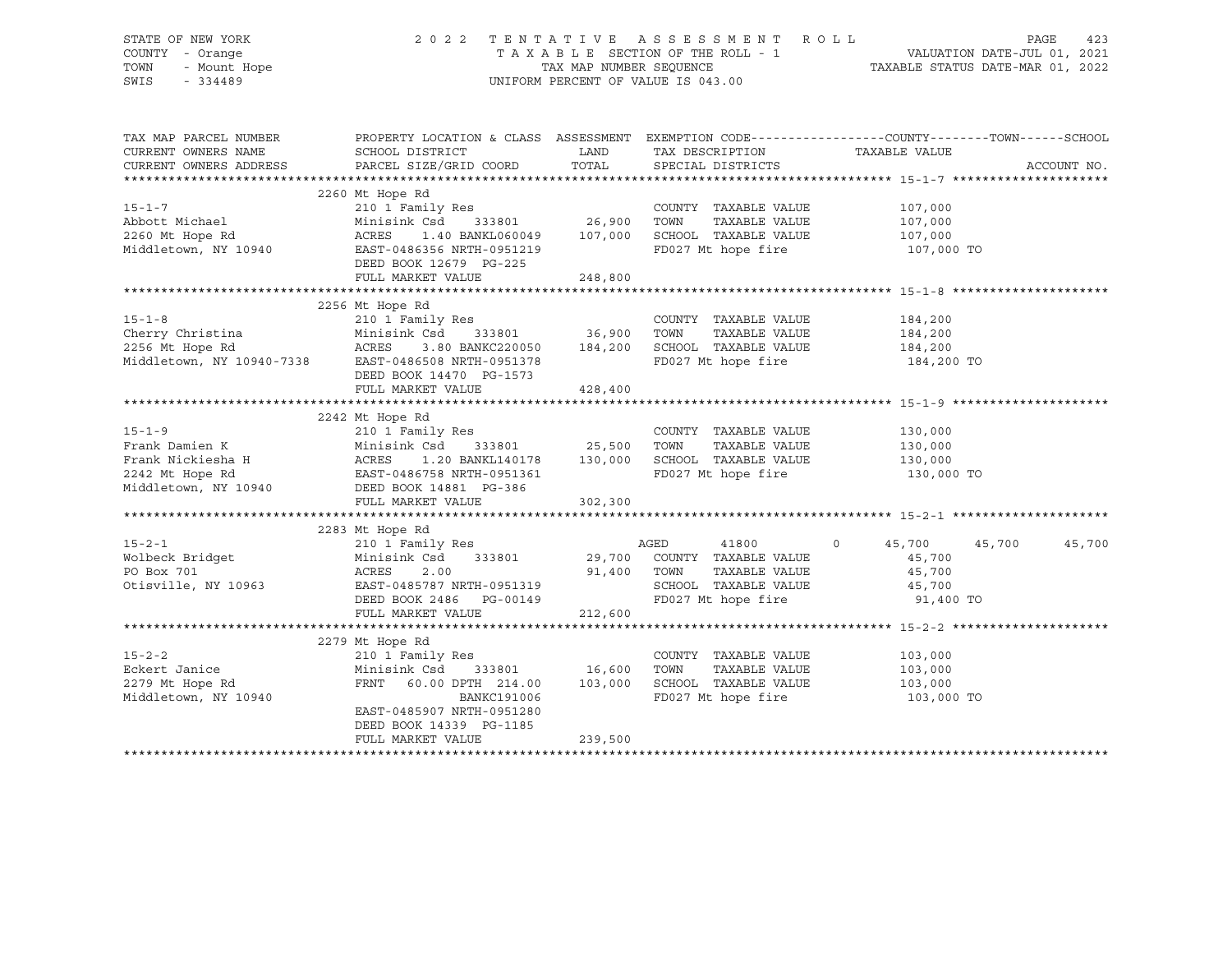# STATE OF NEW YORK 2 0 2 2 T E N T A T I V E A S S E S S M E N T R O L L PAGE 424 COUNTY - Orange T A X A B L E SECTION OF THE ROLL - 1 VALUATION DATE-JUL 01, 2021 TOWN - Mount Hope TAX MAP NUMBER SEQUENCE TAXABLE STATUS DATE-MAR 01, 2022 SWIS - 334489 UNIFORM PERCENT OF VALUE IS 043.00

| TAX MAP PARCEL NUMBER<br>CURRENT OWNERS NAME<br>CURRENT OWNERS ADDRESS                                                  | PROPERTY LOCATION & CLASS ASSESSMENT EXEMPTION CODE---------------COUNTY-------TOWN------SCHOOL<br>SCHOOL DISTRICT<br>PARCEL SIZE/GRID COORD                                                                                                                                                                                                                                    | LAND<br>TOTAL                      | TAX DESCRIPTION<br>SPECIAL DISTRICTS                                                                                       | TAXABLE VALUE                                                           | ACCOUNT NO.        |
|-------------------------------------------------------------------------------------------------------------------------|---------------------------------------------------------------------------------------------------------------------------------------------------------------------------------------------------------------------------------------------------------------------------------------------------------------------------------------------------------------------------------|------------------------------------|----------------------------------------------------------------------------------------------------------------------------|-------------------------------------------------------------------------|--------------------|
|                                                                                                                         |                                                                                                                                                                                                                                                                                                                                                                                 |                                    |                                                                                                                            |                                                                         |                    |
| $15 - 2 - 3$<br>Scotto Wendy<br>Kurtz Christine<br>2277 Mt Hope Rd<br>Middletown, NY 10940                              | 2277 Mt Hope Rd<br>Mt Hope Rd<br>210 1 Family Res<br>Minisink Csd 333801 19,400 COUNTY TAXABLE VALUE<br>70000 91,100 TOWN TAXABLE VALUE<br>MINISINA CSC 333801<br>FRNT 100.00 DPTH 200.00<br>EAST-0485962 NRTH-0951226<br>DEED BOOK 13046 PG-1720<br>FULL MARKET VALUE                                                                                                          | 211,900                            | TAXABLE VALUE<br>SCHOOL TAXABLE VALUE<br>FD027 Mt hope fire                                                                | $\overline{0}$<br>$\circ$<br>91,100<br>91,100<br>72,090<br>91,100 TO    | $\Omega$<br>19,010 |
|                                                                                                                         |                                                                                                                                                                                                                                                                                                                                                                                 |                                    |                                                                                                                            |                                                                         |                    |
| $15 - 2 - 4$<br>15-2-4<br>Falak 18, LLC<br>Monroe, NY 10950                                                             | 2269 Mt Hope Rd<br>486 Mini-mart<br>333801 19,500 TOWN<br>Minisink Csd 333801<br>FRNT 98.00 DPTH 207.00<br>EAST-0486092 NRTH-0951128<br>DEED BOOK 14634 PG-104<br>FULL MARKET VALUE                                                                                                                                                                                             | 214,900                            | COUNTY TAXABLE VALUE 92,400<br>19,500    TOWN      TAXABLE VALUE<br>92,400    SCHOOL   TAXABLE VALUE<br>FD027 Mt hope fire | 92,400<br>92,400<br>92,400 TO                                           |                    |
|                                                                                                                         |                                                                                                                                                                                                                                                                                                                                                                                 |                                    |                                                                                                                            |                                                                         |                    |
| $15 - 2 - 5$<br>Roman Jesus Alexis<br>Roman Gail<br>8 Guymard Tpke<br>EAST-0485962 NRTH-0951092<br>Middletown, NY 10940 | 8 Guymard Tpke<br>210 1 Family Res<br>DEED BOOK 4570 PG-12<br>FULL MARKET VALUE                                                                                                                                                                                                                                                                                                 | 250,900                            | BAS STAR 41854<br>TAXABLE VALUE<br>SCHOOL TAXABLE VALUE<br>FD027 Mt hope fire                                              | $\circ$<br>$\overline{0}$<br>107,900<br>107,900<br>88,890<br>107,900 TO | 19,010<br>$\Omega$ |
|                                                                                                                         |                                                                                                                                                                                                                                                                                                                                                                                 |                                    |                                                                                                                            |                                                                         |                    |
| $15 - 2 - 6$<br>Boseman George<br>60 Porter Ave Unit 2<br>Brooklyn, NY 11237                                            | 12 Guymard Tpke<br>$\begin{tabular}{llllll} 210&\texttt{1 Family Res} & \multicolumn{2}{c}{\texttt{COUNTY}}\\ \texttt{Minisink Csd} & \multicolumn{2}{c}{\texttt{333801}} & \multicolumn{2}{c}{\texttt{6,400}} & \multicolumn{2}{c}{\texttt{TOWN}} \end{tabular}$<br>assessed for condition 20<br>FRNT 68.00 DPTH 66.00<br>EAST-0485938 NRTH-0950978<br>DEED BOOK 14652 PG-1144 |                                    | COUNTY TAXABLE VALUE<br>TAXABLE VALUE<br>29,000 SCHOOL TAXABLE VALUE<br>FD027 Mt hope fire                                 | 29,000<br>29,000<br>29,000<br>29,000 TO                                 |                    |
|                                                                                                                         | FULL MARKET VALUE                                                                                                                                                                                                                                                                                                                                                               | 67,400                             |                                                                                                                            |                                                                         |                    |
|                                                                                                                         |                                                                                                                                                                                                                                                                                                                                                                                 |                                    |                                                                                                                            |                                                                         |                    |
| $15 - 2 - 7$<br>Hartman Joseph W<br>Piannettini Sarah E<br>14 Guymard Tpke<br>Middletown, NY 10940                      | 14 Guymard Tpke<br>210 1 Family Res<br>Minisink Csd<br>FRNT 79.90 DPTH 235.00<br>ACRES 0.44<br>EAST-0485837 NRTH-0951031<br>DEED BOOK 14405 PG-738<br>FULL MARKET VALUE                                                                                                                                                                                                         | 333801 18,900<br>93,100<br>216,500 | COUNTY TAXABLE VALUE<br>TOWN<br>TAXABLE VALUE<br>SCHOOL TAXABLE VALUE<br>FD027 Mt hope fire                                | 93,100<br>93,100<br>93,100<br>93,100 TO                                 |                    |
|                                                                                                                         |                                                                                                                                                                                                                                                                                                                                                                                 |                                    |                                                                                                                            |                                                                         |                    |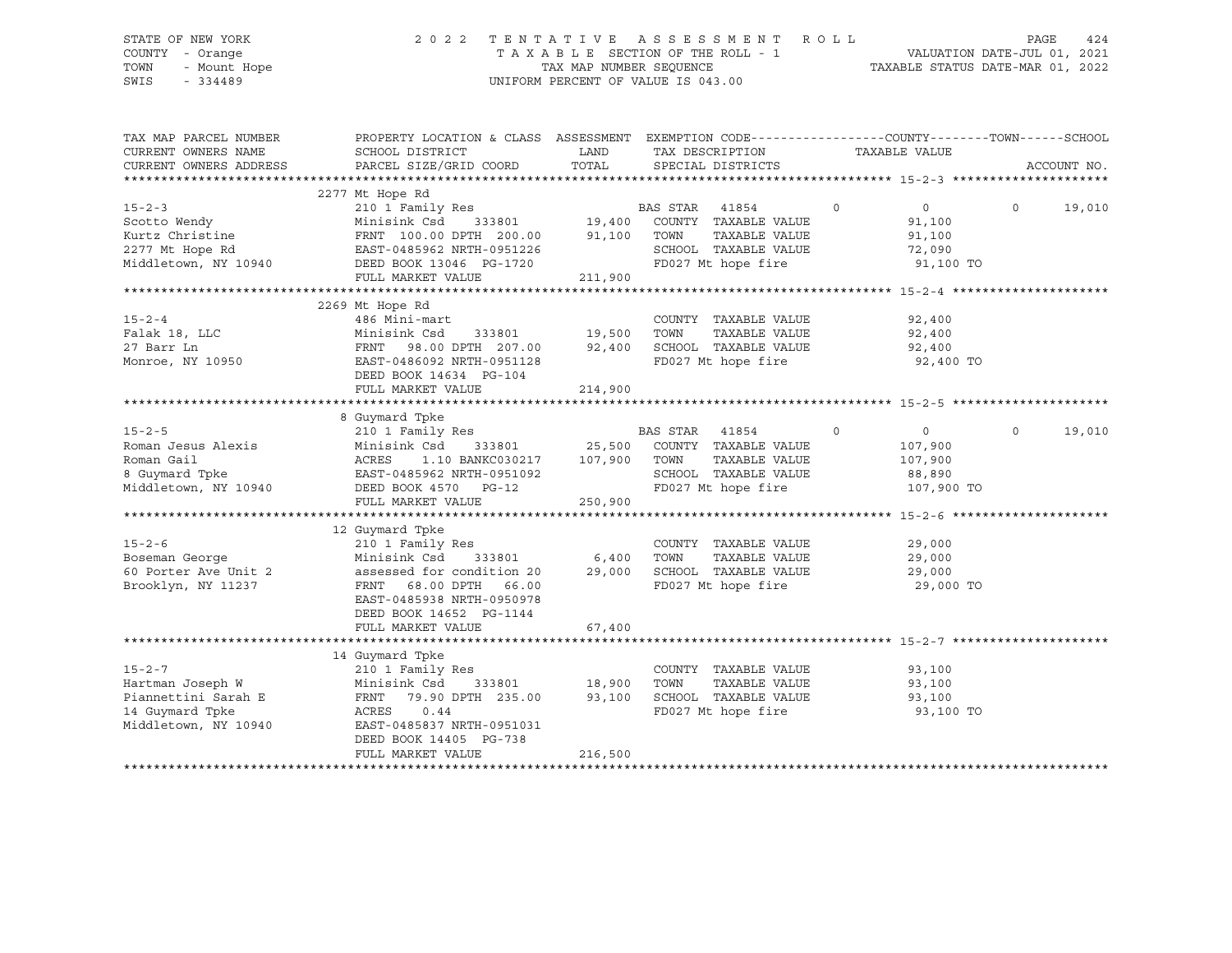| STATE OF NEW YORK<br>COUNTY - Orange<br>TOWN<br>- Mount Hope<br>SWIS<br>$-334489$                 | 2 0 2 2                                                                                                                                                                | TAX MAP NUMBER SEQUENCE     | TENTATIVE ASSESSMENT<br>TAXABLE SECTION OF THE ROLL - 1<br>UNIFORM PERCENT OF VALUE IS 043.00                 | R O L L                                                           | PAGE<br>425<br>VALUATION DATE-JUL 01, 2021<br>TAXABLE STATUS DATE-MAR 01, 2022 |
|---------------------------------------------------------------------------------------------------|------------------------------------------------------------------------------------------------------------------------------------------------------------------------|-----------------------------|---------------------------------------------------------------------------------------------------------------|-------------------------------------------------------------------|--------------------------------------------------------------------------------|
| TAX MAP PARCEL NUMBER<br>CURRENT OWNERS NAME<br>CURRENT OWNERS ADDRESS                            | PROPERTY LOCATION & CLASS ASSESSMENT EXEMPTION CODE----------------COUNTY-------TOWN------SCHOOL<br>SCHOOL DISTRICT<br>PARCEL SIZE/GRID COORD                          | LAND<br>TOTAL               | TAX DESCRIPTION<br>SPECIAL DISTRICTS                                                                          | TAXABLE VALUE                                                     | ACCOUNT NO.                                                                    |
|                                                                                                   |                                                                                                                                                                        |                             |                                                                                                               |                                                                   |                                                                                |
| $15 - 2 - 8$<br>Sarnecky Sean<br>Sarnecky Danielle<br>16 Guymard Tpke<br>Middletown, NY 10940     | 16 Guymard Tpke<br>210 1 Family Res<br>Minisink Csd<br>333801<br>FRNT 66.00 DPTH 235.00<br>BANK0130715<br>EAST-0485814 NRTH-0950977                                    | 17,800<br>96,600            | COUNTY TAXABLE VALUE<br>TOWN<br>TAXABLE VALUE<br>SCHOOL TAXABLE VALUE<br>FD027 Mt hope fire                   | 96,600<br>96,600<br>96,600<br>96,600 TO                           |                                                                                |
|                                                                                                   | DEED BOOK 14944 PG-597                                                                                                                                                 |                             |                                                                                                               |                                                                   |                                                                                |
|                                                                                                   | FULL MARKET VALUE                                                                                                                                                      | 224,700                     |                                                                                                               |                                                                   |                                                                                |
| $15 - 3 - 1$<br>Miller Richard<br>Miller Christian<br>148 S Searsville Rd<br>Montgomery, NY 12549 | 15 Guymard Tpke<br>210 1 Family Res<br>Minisink Csd<br>333801<br>FRNT 140.30 DPTH 161.70<br>EAST-0485823 NRTH-0950755<br>DEED BOOK 12094 PG-1343                       | 19,800<br>158,200           | COUNTY TAXABLE VALUE<br>TOWN<br>TAXABLE VALUE<br>SCHOOL TAXABLE VALUE<br>FD027 Mt hope fire                   | 158,200<br>158,200<br>158,200<br>158,200 TO                       |                                                                                |
|                                                                                                   | FULL MARKET VALUE                                                                                                                                                      | 367,900                     |                                                                                                               |                                                                   |                                                                                |
|                                                                                                   |                                                                                                                                                                        |                             |                                                                                                               |                                                                   |                                                                                |
| $15 - 3 - 2.1$<br>Vidal Rick<br>179 Bedell Dr<br>Port Jervis, NY 12771                            | 9 Guymard Tpke<br>210 1 Family Res<br>Minisink Csd<br>333801<br>FRNT 130.00 DPTH 143.00<br>EAST-0485928 NRTH-0950820<br>DEED BOOK 13876 PG-205                         | 18,900<br>86,000            | COUNTY TAXABLE VALUE<br>TOWN<br>TAXABLE VALUE<br>SCHOOL TAXABLE VALUE<br>FD027 Mt hope fire                   | 86,000<br>86,000<br>86,000<br>86,000 TO                           |                                                                                |
|                                                                                                   | FULL MARKET VALUE                                                                                                                                                      | 200,000                     |                                                                                                               |                                                                   |                                                                                |
|                                                                                                   |                                                                                                                                                                        |                             |                                                                                                               |                                                                   |                                                                                |
| $15 - 3 - 4$<br>Geier Ashlee Eileen<br>7 Guymard Tpke<br>Middletown, NY 10940                     | 7 Guymard Tpke<br>210 1 Family Res<br>Minisink Csd<br>333801<br>ACRES<br>1.40 BANKC080496<br>EAST-0486073 NRTH-0950733<br>DEED BOOK 14386 PG-1383<br>FULL MARKET VALUE | 26,900<br>85,000<br>197,700 | COUNTY TAXABLE VALUE<br>TOWN<br>TAXABLE VALUE<br>SCHOOL TAXABLE VALUE<br>FD027 Mt hope fire                   | 85,000<br>85,000<br>85,000<br>85,000 TO                           |                                                                                |
|                                                                                                   |                                                                                                                                                                        |                             |                                                                                                               |                                                                   |                                                                                |
| $15 - 3 - 5$<br>Connor Brendan<br>McDowell Amanda<br>3 Guymard Tpke<br>Middletown, NY 10940       | 3 Guymard Tpke<br>210 1 Family Res<br>Minisink Csd<br>333801<br>FRNT<br>96.00 DPTH 118.00<br>EAST-0486124 NRTH-0950856<br>DEED BOOK 12927 PG-964<br>FULL MARKET VALUE  | 16,200<br>74,900<br>174,200 | BAS STAR 41854<br>COUNTY TAXABLE VALUE<br>TAXABLE VALUE<br>TOWN<br>SCHOOL TAXABLE VALUE<br>FD027 Mt hope fire | $\circ$<br>$\mathbf 0$<br>74,900<br>74,900<br>55,890<br>74,900 TO | $\circ$<br>19,010                                                              |
|                                                                                                   |                                                                                                                                                                        |                             |                                                                                                               |                                                                   |                                                                                |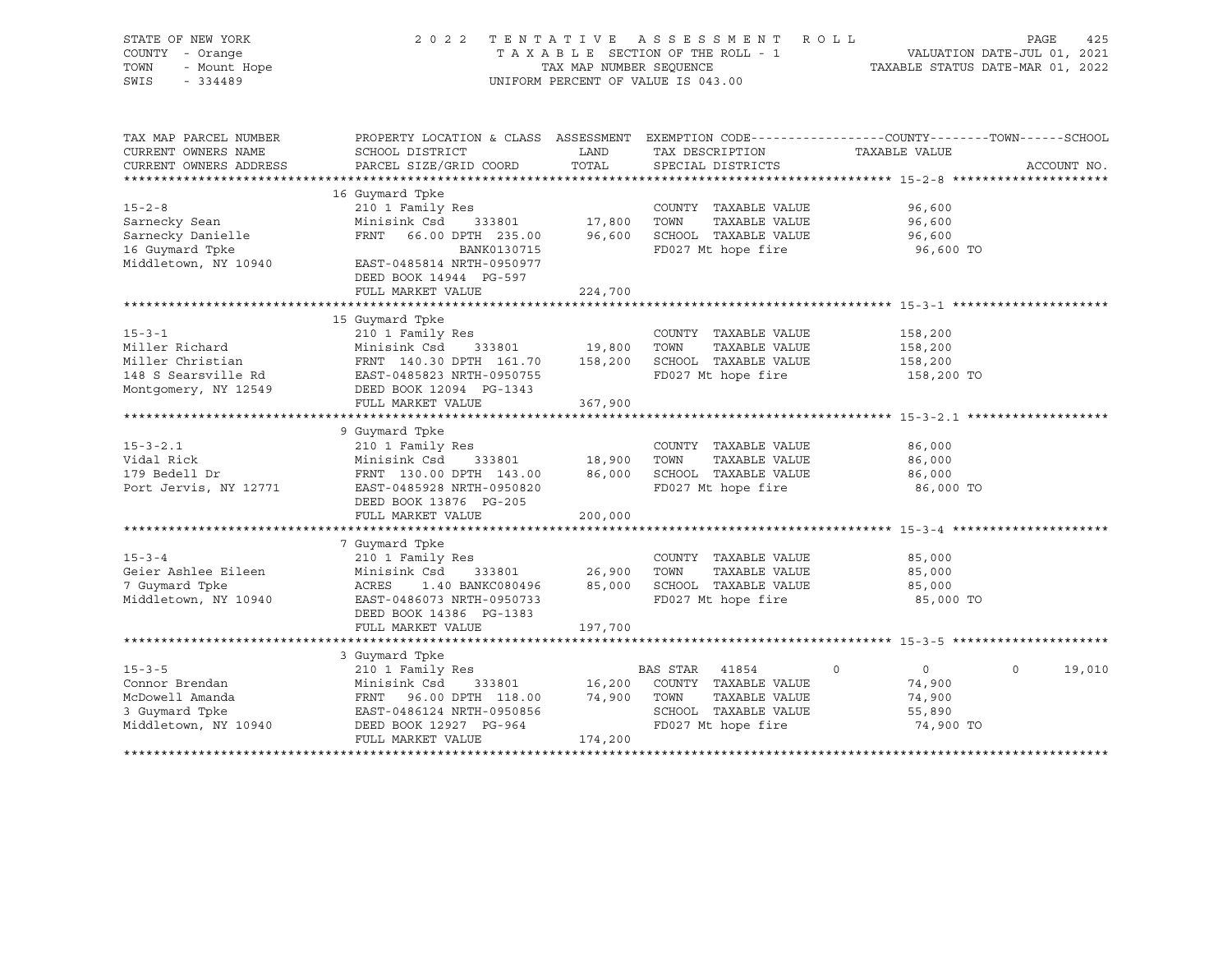| STATE OF NEW YORK<br>COUNTY - Orange    |                                                                                                                                                                                                                                                               |             | 2022 TENTATIVE ASSESSMENT ROLL                     |                           | 426<br>PAGE       |
|-----------------------------------------|---------------------------------------------------------------------------------------------------------------------------------------------------------------------------------------------------------------------------------------------------------------|-------------|----------------------------------------------------|---------------------------|-------------------|
| TOWN<br>- Mount Hope                    |                                                                                                                                                                                                                                                               |             |                                                    |                           |                   |
| $-334489$<br>SWIS                       |                                                                                                                                                                                                                                                               |             | UNIFORM PERCENT OF VALUE IS 043.00                 |                           |                   |
| TAX MAP PARCEL NUMBER                   | PROPERTY LOCATION & CLASS ASSESSMENT EXEMPTION CODE-----------------COUNTY-------TOWN------SCHOOL                                                                                                                                                             |             |                                                    |                           |                   |
| CURRENT OWNERS NAME                     | SCHOOL DISTRICT                                                                                                                                                                                                                                               | <b>LAND</b> | TAX DESCRIPTION                                    | TAXABLE VALUE             |                   |
| CURRENT OWNERS ADDRESS                  | PARCEL SIZE/GRID COORD                                                                                                                                                                                                                                        | TOTAL       | SPECIAL DISTRICTS                                  |                           | ACCOUNT NO.       |
|                                         | 1 Guymard Tpke                                                                                                                                                                                                                                                |             |                                                    |                           |                   |
| $15 - 3 - 6$                            |                                                                                                                                                                                                                                                               |             |                                                    | $\overline{0}$<br>$\circ$ | $\circ$<br>19,010 |
| Sheerer Candice                         |                                                                                                                                                                                                                                                               |             |                                                    | 81,800                    |                   |
| 1 Guymard Tpke                          | 210 1 Family Res<br>Minisink Csd 333801 18,700 COUNTY TAXABLE VALUE<br>FRNT 128.00 DPTH 142.00 81,800 TOWN TAXABLE VALUE                                                                                                                                      |             |                                                    | 81,800                    |                   |
| Middletown, NY 10940                    | BANKC080370                                                                                                                                                                                                                                                   |             | SCHOOL TAXABLE VALUE<br>FD027 Mt hope fire         | 62,790                    |                   |
|                                         | EAST-0486179 NRTH-0950934<br>DEED BOOK 13057 PG-685                                                                                                                                                                                                           |             |                                                    | 81,800 TO                 |                   |
|                                         | FULL MARKET VALUE                                                                                                                                                                                                                                             | 190,200     |                                                    |                           |                   |
|                                         |                                                                                                                                                                                                                                                               |             |                                                    |                           |                   |
|                                         | 2265 Mt Hope Rd                                                                                                                                                                                                                                               |             |                                                    |                           |                   |
|                                         |                                                                                                                                                                                                                                                               |             |                                                    | 152,800                   |                   |
|                                         |                                                                                                                                                                                                                                                               |             |                                                    | 152,800<br>152,800        |                   |
|                                         |                                                                                                                                                                                                                                                               |             |                                                    | 152,800 TO                |                   |
|                                         |                                                                                                                                                                                                                                                               |             |                                                    |                           |                   |
|                                         | 15-3-7<br>Dodd Louis 411 Apartment<br>Dodd Cindy FRNT 128.00 DPTH 142.00 152,800 SCHOOL TAXABLE VALUE<br>2265 Mt Hope Rd EAST-0486344 NRTH-0950903 FD027 Mt hope fire<br>Middletown, NY 10940 DEED BOOK 3275 PG-125<br>FURNIC PROST PROF<br>FULL MARKET VALUE | 355,300     |                                                    |                           |                   |
|                                         |                                                                                                                                                                                                                                                               |             |                                                    |                           |                   |
|                                         | 2261 Mt Hope Rd                                                                                                                                                                                                                                               |             |                                                    |                           |                   |
|                                         |                                                                                                                                                                                                                                                               |             |                                                    | 83,800                    |                   |
|                                         |                                                                                                                                                                                                                                                               |             |                                                    | 83,800                    |                   |
|                                         |                                                                                                                                                                                                                                                               |             |                                                    | 83,800                    |                   |
|                                         | 15-3-8 220 2 Family Res<br>Dodd Louis Minisink Csd 333801 10,200 TOWN TAXABLE VALUE<br>Dodd Cindy FRNT 70.00 DPTH 97.00 83,800 SCHOOL TAXABLE VALUE<br>2265 Mt Hope Rd EAST-0486446 NRTH-0950923 FD027 Mt hope fire<br>Middletown, NY                         |             |                                                    | 83,800 TO                 |                   |
|                                         | FULL MARKET VALUE                                                                                                                                                                                                                                             | 194,900     |                                                    |                           |                   |
|                                         |                                                                                                                                                                                                                                                               |             |                                                    |                           |                   |
|                                         | 2257 Mt Hope Rd                                                                                                                                                                                                                                               |             |                                                    |                           |                   |
| $15 - 3 - 9.1$                          | 230 3 Family Res                                                                                                                                                                                                                                              |             | COUNTY TAXABLE VALUE                               | 96,300                    |                   |
|                                         |                                                                                                                                                                                                                                                               |             | TAXABLE VALUE                                      | 96,300                    |                   |
|                                         |                                                                                                                                                                                                                                                               |             |                                                    | 96,300                    |                   |
|                                         | Schaaff Marilyn<br>8 Thistle Ln<br>8 Thistle Ln<br>Minisink Csd 333801 19,500 TOWN TAXABLE VALUE<br>8 Thistle Ln<br>Minisink Csd 333801 19,500 TOWN TAXABLE VALUE<br>8 Thistle Ln<br>Middletown, NY 10940 EAST-0486529 NRTH-0950997<br>THE CON                |             | FD027 Mt hope fire                                 | 96,300 TO                 |                   |
|                                         | DEED BOOK 12740 PG-618                                                                                                                                                                                                                                        |             |                                                    |                           |                   |
|                                         | FULL MARKET VALUE                                                                                                                                                                                                                                             | 224,000     |                                                    |                           |                   |
|                                         |                                                                                                                                                                                                                                                               |             |                                                    |                           |                   |
|                                         | 2247 Mt Hope Rd                                                                                                                                                                                                                                               |             |                                                    |                           |                   |
| $15 - 3 - 10$<br>2247 Mt Hope Group LLC | 220 2 Family Res<br>Minisink Csd 333801                                                                                                                                                                                                                       | 26,400 TOWN | COUNTY TAXABLE VALUE<br>TAXABLE VALUE              | 173,700<br>173,700        |                   |
| 653 Kirbytown Rd                        | Map 10423                                                                                                                                                                                                                                                     |             |                                                    | 173,700                   |                   |
| Middletown, NY 10940                    | 1.30<br>ACRES                                                                                                                                                                                                                                                 |             | 173,700 SCHOOL TAXABLE VALUE<br>FD027 Mt hope fire | 173,700 TO                |                   |
|                                         | EAST-0486697 NRTH-0951105                                                                                                                                                                                                                                     |             |                                                    |                           |                   |
|                                         | DEED BOOK 13787 PG-1937                                                                                                                                                                                                                                       |             |                                                    |                           |                   |
|                                         | FULL MARKET VALUE                                                                                                                                                                                                                                             | 404,000     |                                                    |                           |                   |
|                                         |                                                                                                                                                                                                                                                               |             |                                                    |                           |                   |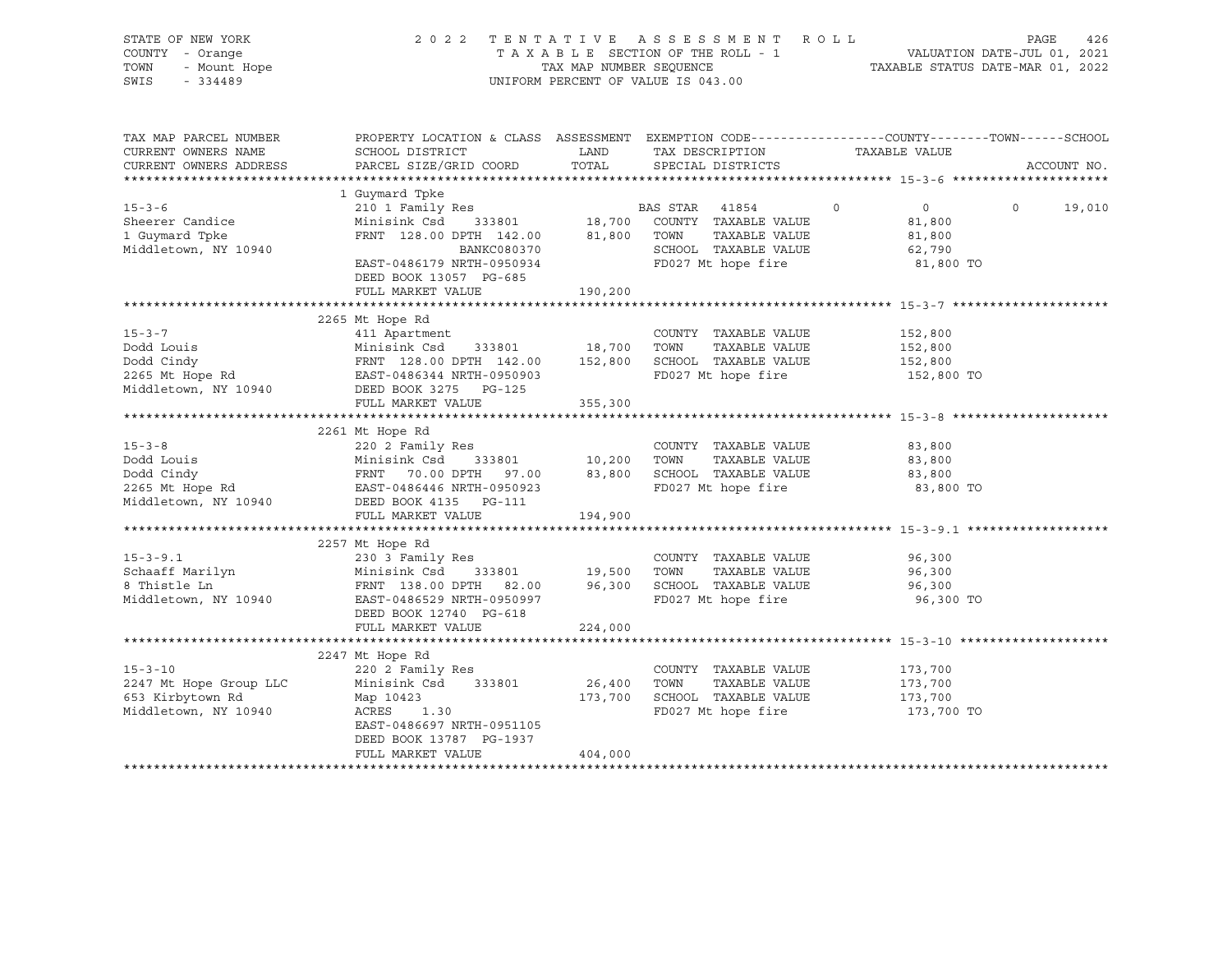# STATE OF NEW YORK 2 0 2 2 T E N T A T I V E A S S E S S M E N T R O L L PAGE 427 COUNTY - Orange T A X A B L E SECTION OF THE ROLL - 1 VALUATION DATE-JUL 01, 2021 TOWN - Mount Hope TAX MAP NUMBER SEQUENCE TAXABLE STATUS DATE-MAR 01, 2022 SWIS - 334489 UNIFORM PERCENT OF VALUE IS 043.00

| TAX MAP PARCEL NUMBER<br>CURRENT OWNERS NAME<br>CURRENT OWNERS ADDRESS                                                                                                   | PROPERTY LOCATION & CLASS ASSESSMENT EXEMPTION CODE----------------COUNTY-------TOWN-----SCHOOL<br>SCHOOL DISTRICT<br>PARCEL SIZE/GRID COORD                                         | LAND<br>TOTAL                 | TAX DESCRIPTION<br>SPECIAL DISTRICTS                                                                                                |                     | TAXABLE VALUE                                         |                    | ACCOUNT NO.      |
|--------------------------------------------------------------------------------------------------------------------------------------------------------------------------|--------------------------------------------------------------------------------------------------------------------------------------------------------------------------------------|-------------------------------|-------------------------------------------------------------------------------------------------------------------------------------|---------------------|-------------------------------------------------------|--------------------|------------------|
| $15 - 3 - 11$<br>Cole Sara<br>2241 Mt Hope Rd<br>Middletown, NY 10940                                                                                                    | 2241 Mt Hope Rd<br>210 1 Family Res<br>Minisink Csd<br>FRNT<br>95.00 DPTH 178.00<br>EAST-0486863 NRTH-0951152                                                                        | 333801 18,200 ENH STAR        | AGED<br>41800<br>41834<br>94,000 COUNTY TAXABLE VALUE<br>TOWN<br>TAXABLE VALUE                                                      | $\circ$<br>$\Omega$ | 47,000<br>$\circ$<br>47,000<br>47,000                 | 47,000<br>$\Omega$ | 47,000<br>47,000 |
|                                                                                                                                                                          | DEED BOOK 5096 PG-285<br>FULL MARKET VALUE                                                                                                                                           |                               | SCHOOL TAXABLE VALUE<br>218,600 FD027 Mt hope fire                                                                                  |                     | $\circ$<br>94,000 TO                                  |                    |                  |
|                                                                                                                                                                          |                                                                                                                                                                                      |                               |                                                                                                                                     |                     |                                                       |                    |                  |
| $15 - 3 - 12$<br>Opper Jonathan<br>Opper Melissa<br>2239 Mt Hope Rd<br>Middletown, NY 10940                                                                              | 2239 Mt Hope Rd<br>210 1 Family Res<br>Minisink Csd<br>333801<br>FRNT 160.00 DPTH 139.00<br>BANKC190321<br>EAST-0486997 NRTH-0951200<br>DEED BOOK 12692 PG-1596<br>FULL MARKET VALUE | 20,100<br>85,900<br>199,800   | <b>BAS STAR</b><br>41854<br>COUNTY TAXABLE VALUE<br>TOWN<br>TAXABLE VALUE<br>SCHOOL TAXABLE VALUE<br>FD027 Mt hope fire             | $\circ$             | $\circ$<br>85,900<br>85,900<br>66,890<br>85,900 TO    | $\Omega$           | 19,010           |
|                                                                                                                                                                          |                                                                                                                                                                                      |                               |                                                                                                                                     |                     |                                                       |                    |                  |
|                                                                                                                                                                          | 212 Homestead Ln                                                                                                                                                                     |                               |                                                                                                                                     |                     |                                                       |                    |                  |
| $16 - 1 - 2.1$<br>Ketcham Frank<br>Ketcham Karen<br>212 Homestead Ln<br>Otisville, NY 10963                                                                              | 210 1 Family Res<br>Minisink Csd<br>333801<br>ACRES<br>2.40<br>EAST-0474494 NRTH-0951545<br>DEED BOOK 4609 PG-193                                                                    |                               | BAS STAR 41854<br>30,000 SOLAR EX C 49500<br>122,500 COUNTY TAXABLE VALUE<br>TAXABLE VALUE<br>TOWN<br>SCHOOL TAXABLE VALUE          | $\circ$<br>$\circ$  | $\circ$<br>3,500<br>119,000<br>119,000<br>99,990      | $\circ$<br>3,500   | 19,010<br>3,500  |
|                                                                                                                                                                          | FULL MARKET VALUE                                                                                                                                                                    |                               | 284,900 FD027 Mt hope fire                                                                                                          |                     | 122,500 TO                                            |                    |                  |
|                                                                                                                                                                          | 1974 Mountain Rd                                                                                                                                                                     |                               |                                                                                                                                     |                     |                                                       |                    |                  |
| $16 - 1 - 2.2$<br>Ketcham Family Farm Prop LLC<br>c/o Frank Ketcham<br>212 Homestead Ln<br>Otisville, NY 10963<br>MAY BE SUBJECT TO PAYMENT                              | 112 Dairy farm<br>Minisink Csd<br>333801<br>Lt 2 Ketcham SM 123-97<br>ACRES 39.80<br>EAST-0475028 NRTH-0951931<br>DEED BOOK 13683 PG-1100<br>FULL MARKET VALUE                       | 40,300<br>162,600             | AGDISTRICT 41720<br>COUNTY TAXABLE VALUE<br>69,900 TOWN<br>TAXABLE VALUE<br>SCHOOL TAXABLE VALUE<br>FD027 Mt hope fire<br>32,595 EX | $\circ$             | 32,595<br>37,305<br>37,305<br>37,305<br>37,305 TO     | 32,595             | 32,595           |
| UNDER AGDIST LAW TIL 2026                                                                                                                                                |                                                                                                                                                                                      |                               |                                                                                                                                     |                     |                                                       |                    |                  |
|                                                                                                                                                                          |                                                                                                                                                                                      |                               |                                                                                                                                     |                     |                                                       |                    |                  |
| $16 - 1 - 2.3$<br>Ketcham Family Farm Prop LLC<br>c/o Frank Ketcham<br>212 Homestead Ln<br>Otisville, NY 10963<br>MAY BE SUBJECT TO PAYMENT<br>UNDER AGDIST LAW TIL 2026 | 1961 Mountain Rd<br>112 Dairy farm<br>Minisink Csd<br>333801<br>Ws Co Hwy 73<br>ACRES 112.30<br>EAST-0472736 NRTH-0953397<br>DEED BOOK 13683 PG-1105<br>FULL MARKET VALUE            | 113,800<br>195,500<br>454,700 | AGDISTRICT 41720<br>COUNTY TAXABLE VALUE<br>TOWN<br>TAXABLE VALUE<br>SCHOOL TAXABLE VALUE<br>FD027 Mt hope fire<br>67,921 EX        | $\circ$             | 67,921<br>127,579<br>127,579<br>127,579<br>127,579 TO | 67,921             | 67,921           |
|                                                                                                                                                                          |                                                                                                                                                                                      |                               |                                                                                                                                     |                     |                                                       |                    |                  |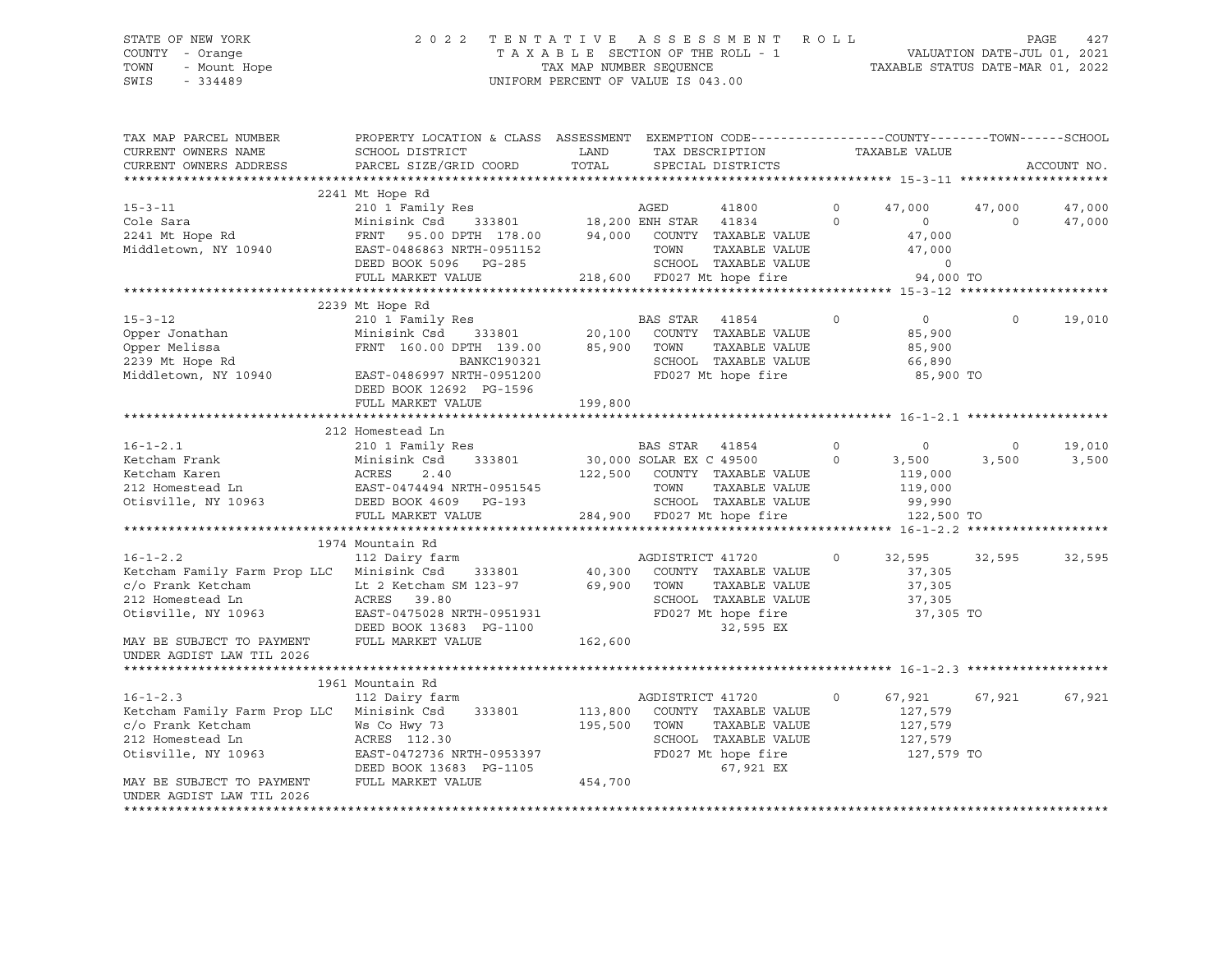# STATE OF NEW YORK 2 0 2 2 T E N T A T I V E A S S E S S M E N T R O L L PAGE 428 COUNTY - Orange T A X A B L E SECTION OF THE ROLL - 1 VALUATION DATE-JUL 01, 2021 TOWN - Mount Hope TAX MAP NUMBER SEQUENCE TAXABLE STATUS DATE-MAR 01, 2022 SWIS - 334489 UNIFORM PERCENT OF VALUE IS 043.00

| TAX MAP PARCEL NUMBER<br>CURRENT OWNERS NAME<br>CURRENT OWNERS ADDRESS | PROPERTY LOCATION & CLASS ASSESSMENT<br>SCHOOL DISTRICT<br>PARCEL SIZE/GRID COORD | LAND<br>TOTAL | EXEMPTION CODE----------------COUNTY-------TOWN-----SCHOOL<br>TAX DESCRIPTION TAXABLE VALUE<br>SPECIAL DISTRICTS |                | ACCOUNT NO.        |
|------------------------------------------------------------------------|-----------------------------------------------------------------------------------|---------------|------------------------------------------------------------------------------------------------------------------|----------------|--------------------|
|                                                                        | 11 Cavu Dr                                                                        |               |                                                                                                                  |                |                    |
| $16 - 1 - 3.1$                                                         | 210 1 Family Res                                                                  |               | COUNTY TAXABLE VALUE                                                                                             | 179,900        |                    |
| Shakespeare Paul                                                       | Minisink Csd<br>333801                                                            | 32,500        | TOWN<br>TAXABLE VALUE                                                                                            | 179,900        |                    |
| Han Ying                                                               | ACRES<br>2.70                                                                     | 179,900       | SCHOOL TAXABLE VALUE                                                                                             | 179,900        |                    |
| Dr                                                                     | EAST-0473156 NRTH-0951680                                                         |               | FD027 Mt hope fire                                                                                               | 179,900 TO     |                    |
| PO Box 254                                                             | DEED BOOK 14673 PG-325                                                            |               |                                                                                                                  |                |                    |
| Otisville, NY 10963                                                    | FULL MARKET VALUE                                                                 | 418,400       |                                                                                                                  |                |                    |
|                                                                        |                                                                                   |               |                                                                                                                  |                |                    |
|                                                                        | 15 Cavu Dr                                                                        |               |                                                                                                                  |                |                    |
| $16 - 1 - 3.21$                                                        | 210 1 Family Res                                                                  |               | BAS STAR 41854<br>$\overline{0}$                                                                                 | $\overline{0}$ | $\Omega$<br>19,010 |
| Macaluso Heath                                                         | Minisink Csd                                                                      | 333801 30,000 | COUNTY TAXABLE VALUE                                                                                             | 175,300        |                    |
| Macaluso Nikki                                                         | 3.20 BANKC080370 175,300<br>ACRES                                                 |               | TOWN<br>TAXABLE VALUE                                                                                            | 175,300        |                    |
| 15 Cavu Dr                                                             | EAST-0470830 NRTH-0951387                                                         |               | SCHOOL TAXABLE VALUE                                                                                             | 156,290        |                    |
| Otisville, NY 10963                                                    | DEED BOOK 5500 PG-222                                                             |               | FD027 Mt hope fire                                                                                               | 175,300 TO     |                    |
|                                                                        | FULL MARKET VALUE                                                                 | 407,700       |                                                                                                                  |                |                    |
|                                                                        |                                                                                   |               |                                                                                                                  |                |                    |
|                                                                        | 25 Cavu Dr                                                                        |               |                                                                                                                  |                |                    |
| $16 - 1 - 3.22$                                                        | 240 Rural res                                                                     |               | COUNTY TAXABLE VALUE                                                                                             | 230,500        |                    |
| 42 Realty Holdings LLC                                                 | Minisink Csd<br>333801                                                            | 73,200        | TAXABLE VALUE<br>TOWN                                                                                            | 230,500        |                    |
| 680 Route 211 East Ste 3B-355 ACRES                                    | 45.80                                                                             | 230,500       | SCHOOL TAXABLE VALUE                                                                                             | 230,500        |                    |
| Middletown, NY 10941                                                   | EAST-0470244 NRTH-0951766                                                         |               | FD027 Mt hope fire                                                                                               | 230,500 TO     |                    |
|                                                                        | DEED BOOK 14055 PG-824                                                            |               |                                                                                                                  |                |                    |
|                                                                        | FULL MARKET VALUE                                                                 | 536,000       |                                                                                                                  |                |                    |
|                                                                        |                                                                                   |               |                                                                                                                  |                |                    |
|                                                                        | 17 Cavu Dr                                                                        |               |                                                                                                                  |                |                    |
| $16 - 1 - 3.3$                                                         | 210 1 Family Res                                                                  |               | COUNTY TAXABLE VALUE                                                                                             | 230,000        |                    |
| Chun Alex                                                              | Minisink Csd<br>333801 38,300                                                     |               | TOWN<br>TAXABLE VALUE                                                                                            | 230,000        |                    |
| Wang Chen                                                              | unfinished 2022 asssesmen                                                         | 230,000       | SCHOOL TAXABLE VALUE                                                                                             | 230,000        |                    |
| 140 Gally Hill Rd                                                      | ACRES<br>4.30                                                                     |               | FD027 Mt hope fire                                                                                               | 230,000 TO     |                    |
| Cuddebackville, NY 12729                                               | EAST-0472959 NRTH-0951825                                                         |               |                                                                                                                  |                |                    |
|                                                                        | DEED BOOK 14339 PG-16                                                             |               |                                                                                                                  |                |                    |
|                                                                        | FULL MARKET VALUE                                                                 | 534,900       |                                                                                                                  |                |                    |
|                                                                        |                                                                                   |               |                                                                                                                  |                |                    |
|                                                                        | 1899 Mountain Rd                                                                  |               |                                                                                                                  |                |                    |
| $16 - 1 - 5.1$                                                         | 312 Vac w/imprv                                                                   |               | COUNTY TAXABLE VALUE                                                                                             | 43,600         |                    |
| Ironic LLC                                                             | Minisink Csd<br>333801                                                            | 38,600        | TOWN<br>TAXABLE VALUE                                                                                            | 43,600         |                    |
| PO Box 347                                                             | ACRES<br>6.80                                                                     | 43,600        | SCHOOL TAXABLE VALUE                                                                                             | 43,600         |                    |
| Cuddebackville, NY 12729                                               | EAST-0473162 NRTH-0950315                                                         |               | FD027 Mt hope fire                                                                                               | 43,600 TO      |                    |
|                                                                        | DEED BOOK 15066 PG-1558                                                           |               |                                                                                                                  |                |                    |
|                                                                        | FULL MARKET VALUE                                                                 | 101,400       |                                                                                                                  |                |                    |
|                                                                        |                                                                                   |               |                                                                                                                  |                |                    |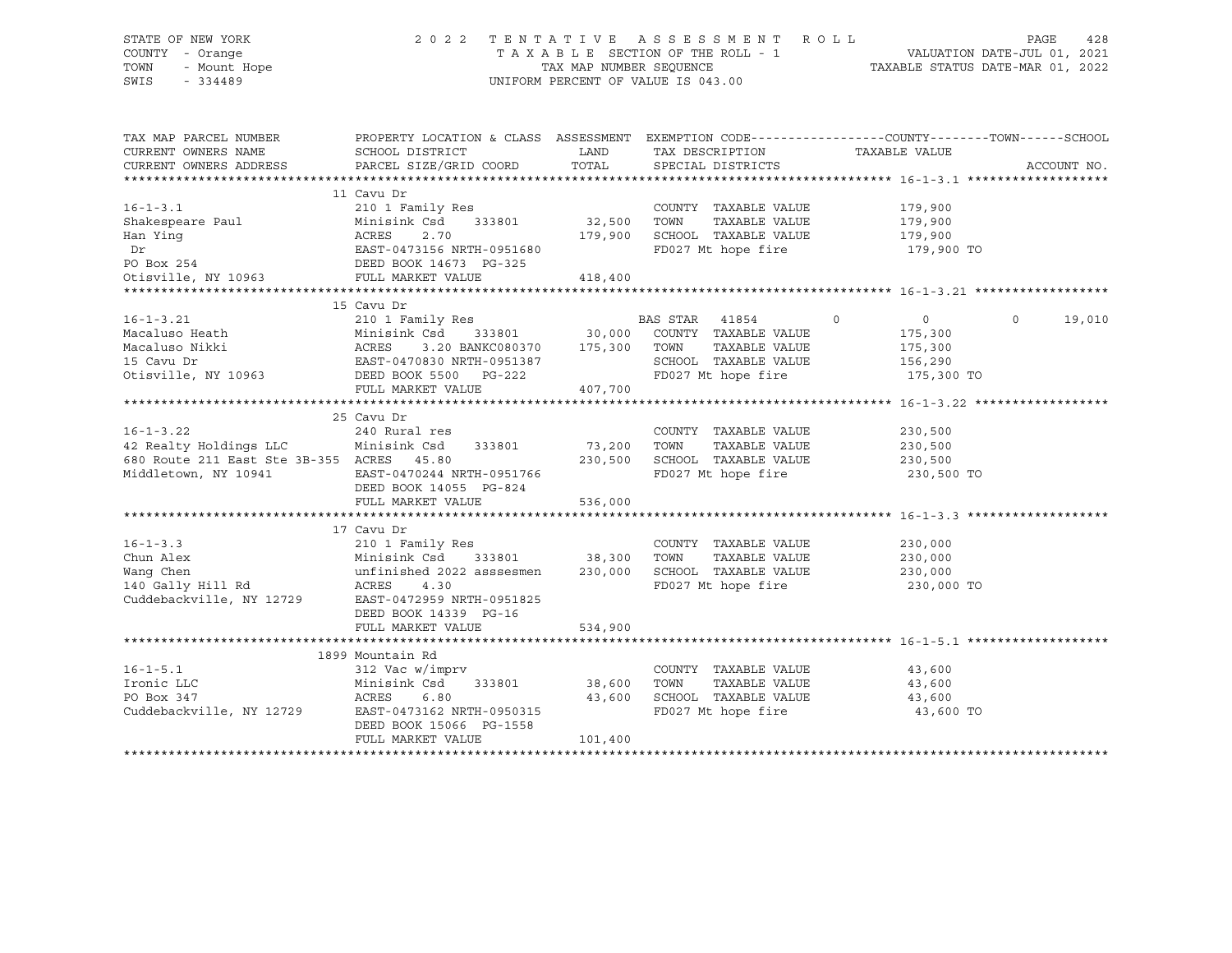# STATE OF NEW YORK 2 0 2 2 T E N T A T I V E A S S E S S M E N T R O L L PAGE 429 COUNTY - Orange T A X A B L E SECTION OF THE ROLL - 1 VALUATION DATE-JUL 01, 2021 TOWN - Mount Hope TAX MAP NUMBER SEQUENCE TAXABLE STATUS DATE-MAR 01, 2022 SWIS - 334489 UNIFORM PERCENT OF VALUE IS 043.00

| TAX MAP PARCEL NUMBER<br>CURRENT OWNERS NAME<br>CURRENT OWNERS ADDRESS | PROPERTY LOCATION & CLASS ASSESSMENT EXEMPTION CODE----------------COUNTY-------TOWN-----SCHOOL<br>SCHOOL DISTRICT<br>PARCEL SIZE/GRID COORD | LAND<br>TOTAL | TAX DESCRIPTION TAXABLE VALUE<br>SPECIAL DISTRICTS |          |            |          | ACCOUNT NO. |
|------------------------------------------------------------------------|----------------------------------------------------------------------------------------------------------------------------------------------|---------------|----------------------------------------------------|----------|------------|----------|-------------|
|                                                                        | 6 Cavu Dr                                                                                                                                    |               |                                                    |          |            |          |             |
| $16 - 1 - 5.21$                                                        |                                                                                                                                              |               |                                                    | $\circ$  |            |          |             |
|                                                                        | 210 1 Family Res                                                                                                                             |               | VETWAR CTS 41120                                   |          | 10,920     | 10,920   | 6,240       |
| Hoffman Steven                                                         | Minisink Csd<br>333801                                                                                                                       |               | 26,500 VETDIS CTS 41140                            | $\circ$  | 3,583      | 3,583    | 3,583       |
| 6 Cavu Dr                                                              | ACRES<br>3.00                                                                                                                                |               | 146,000 ENH STAR<br>41834                          | $\Omega$ | $\circ$    | $\circ$  | 47,450      |
| Otisville, NY 10963                                                    | EAST-0473415 NRTH-0950932                                                                                                                    |               | SOLAR EX C 49500                                   | $\Omega$ | 2,700      | 2,700    | 2,700       |
|                                                                        | DEED BOOK 4574<br>PG-325                                                                                                                     |               | COUNTY TAXABLE VALUE                               |          | 128,797    |          |             |
|                                                                        | FULL MARKET VALUE                                                                                                                            | 339,500       | TOWN<br>TAXABLE VALUE                              |          | 128,797    |          |             |
|                                                                        |                                                                                                                                              |               | SCHOOL TAXABLE VALUE                               |          | 86,027     |          |             |
|                                                                        |                                                                                                                                              |               | FD027 Mt hope fire                                 |          | 146,000 TO |          |             |
|                                                                        |                                                                                                                                              |               |                                                    |          |            |          |             |
|                                                                        | 1917 Mountain Rd                                                                                                                             |               |                                                    |          |            |          |             |
| $16 - 1 - 5.22$                                                        | 210 1 Family Res                                                                                                                             |               | COUNTY TAXABLE VALUE                               |          | 173,000    |          |             |
| Dalzell Tane                                                           | Minisink Csd<br>333801                                                                                                                       | 32,500        | TOWN<br>TAXABLE VALUE                              |          | 173,000    |          |             |
| He Ning                                                                | ACRES<br>2.60                                                                                                                                | 173,000       | SCHOOL TAXABLE VALUE                               |          | 173,000    |          |             |
| 1917 Mountain Rd                                                       | EAST-0473369 NRTH-0950639                                                                                                                    |               | FD027 Mt hope fire                                 |          | 173,000 TO |          |             |
| Otisville, NY 10963                                                    | DEED BOOK 14644 PG-668                                                                                                                       |               |                                                    |          |            |          |             |
|                                                                        | FULL MARKET VALUE                                                                                                                            | 402,300       |                                                    |          |            |          |             |
|                                                                        |                                                                                                                                              |               |                                                    |          |            |          |             |
|                                                                        | 11 Maryann Dr                                                                                                                                |               |                                                    |          |            |          |             |
| $16 - 1 - 6.2$                                                         | 210 1 Family Res                                                                                                                             |               | COUNTY TAXABLE VALUE                               |          | 225,000    |          |             |
| Zhang Jiarui                                                           | Minisink Csd<br>333801                                                                                                                       | 45,400        | TOWN<br>TAXABLE VALUE                              |          | 225,000    |          |             |
| Li Lillian                                                             | ACRES<br>9.50                                                                                                                                | 225,000       | SCHOOL TAXABLE VALUE                               |          | 225,000    |          |             |
| 1864 Mountain Rd                                                       | EAST-0472791 NRTH-0949874                                                                                                                    |               | FD027 Mt hope fire                                 |          | 225,000 TO |          |             |
| Otisville, NY 10963                                                    | DEED BOOK 14264 PG-579                                                                                                                       |               |                                                    |          |            |          |             |
|                                                                        | FULL MARKET VALUE                                                                                                                            | 523,300       |                                                    |          |            |          |             |
|                                                                        |                                                                                                                                              |               |                                                    |          |            |          |             |
|                                                                        |                                                                                                                                              |               |                                                    |          |            |          |             |
|                                                                        | 1883 Mountain Rd                                                                                                                             |               |                                                    |          |            |          |             |
| $16 - 1 - 7$                                                           | 210 1 Family Res                                                                                                                             |               | COUNTY TAXABLE VALUE                               |          | 174,000    |          |             |
| Lam Revocable Trust Chevie                                             | Minisink Csd<br>333801                                                                                                                       | 36,600        | TOWN<br>TAXABLE VALUE                              |          | 174,000    |          |             |
| Lam Revocable Trust Rowena                                             | ACRES<br>3.30                                                                                                                                | 174,000       | SCHOOL TAXABLE VALUE                               |          | 174,000    |          |             |
| PO Box 237                                                             | EAST-0473240 NRTH-0949693                                                                                                                    |               | FD027 Mt hope fire                                 |          | 174,000 TO |          |             |
| Otisville, NY 10963                                                    | DEED BOOK 14017 PG-712                                                                                                                       |               |                                                    |          |            |          |             |
|                                                                        | FULL MARKET VALUE                                                                                                                            | 404,700       |                                                    |          |            |          |             |
|                                                                        |                                                                                                                                              |               |                                                    |          |            |          |             |
|                                                                        | 1894 Mountain Rd                                                                                                                             |               |                                                    |          |            |          |             |
| $16 - 1 - 8$                                                           | 210 1 Family Res                                                                                                                             |               | BAS STAR<br>41854                                  | $\circ$  | $\circ$    | $\Omega$ | 19,010      |
| O'Brien Thomas                                                         | Minisink Csd<br>333801                                                                                                                       | 28,800        | COUNTY TAXABLE VALUE                               |          | 125,000    |          |             |
| O'Brien Lorraine                                                       | ACRES<br>1.80 BANKC060235                                                                                                                    | 125,000       | TOWN<br>TAXABLE VALUE                              |          | 125,000    |          |             |
| 1894 Mountain Rd                                                       | EAST-0473642 NRTH-0949946                                                                                                                    |               | SCHOOL TAXABLE VALUE                               |          | 105,990    |          |             |
| Otisville, NY 10963                                                    | DEED BOOK 13321 PG-295                                                                                                                       |               | FD027 Mt hope fire                                 |          | 125,000 TO |          |             |
|                                                                        | FULL MARKET VALUE                                                                                                                            | 290,700       |                                                    |          |            |          |             |
|                                                                        |                                                                                                                                              |               |                                                    |          |            |          |             |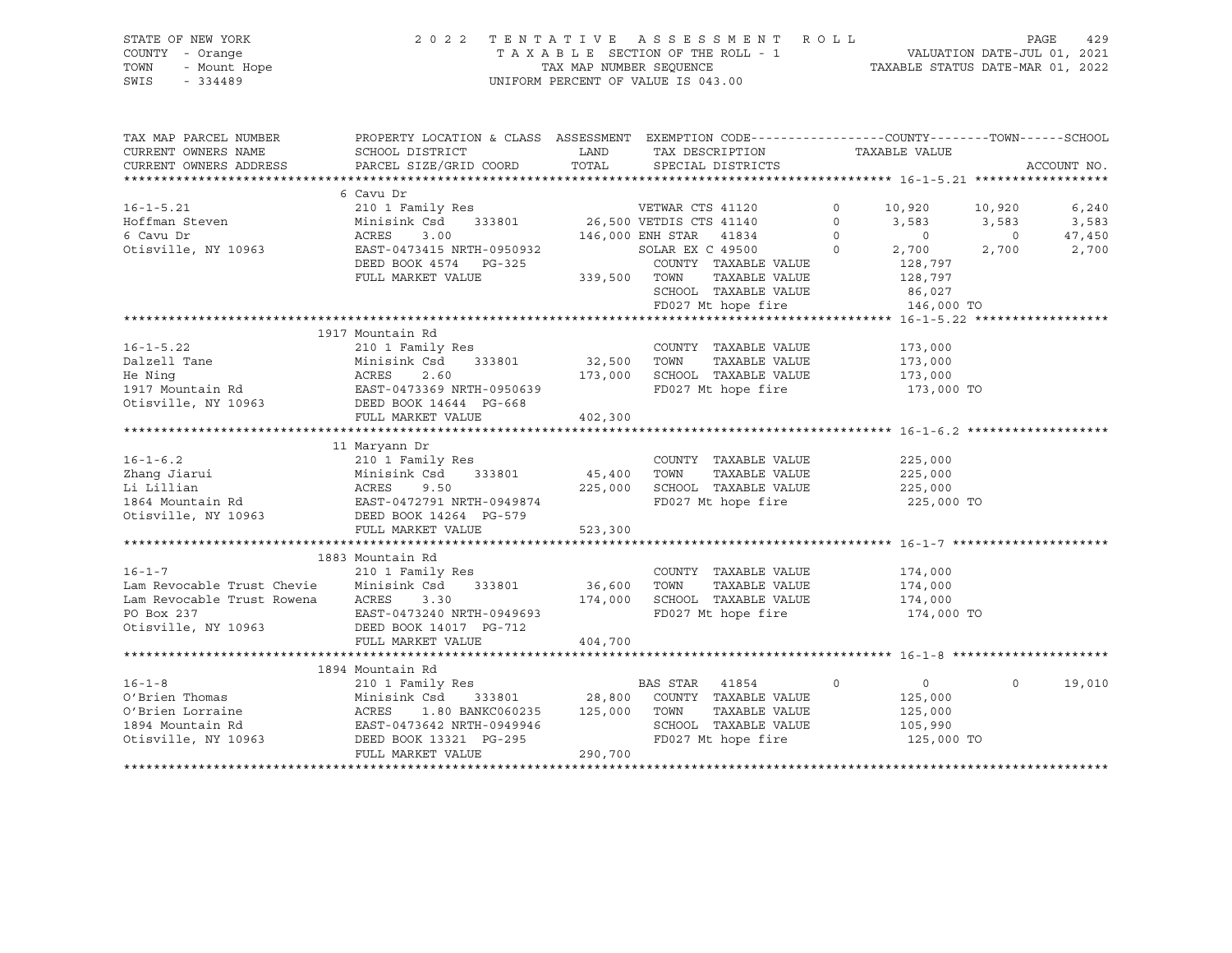| STATE OF NEW YORK<br>COUNTY - Orange<br>- Mount Hope<br>TOWN<br>SWIS<br>$-334489$ | 2 0 2 2<br>TENTATIVE ASSESSMENT ROLL<br>PAGE<br>VALUATION DATE-JUL 01, 2021<br>TAXABLE SECTION OF THE ROLL - 1<br>TAXABLE STATUS DATE-MAR 01, 2022<br>TAX MAP NUMBER SEQUENCE<br>UNIFORM PERCENT OF VALUE IS 043.00 |             |                                       |         |                     |         | 430         |
|-----------------------------------------------------------------------------------|---------------------------------------------------------------------------------------------------------------------------------------------------------------------------------------------------------------------|-------------|---------------------------------------|---------|---------------------|---------|-------------|
| TAX MAP PARCEL NUMBER<br>CURRENT OWNERS NAME                                      | PROPERTY LOCATION & CLASS ASSESSMENT EXEMPTION CODE----------------COUNTY-------TOWN-----SCHOOL<br>SCHOOL DISTRICT                                                                                                  | LAND        | TAX DESCRIPTION                       |         | TAXABLE VALUE       |         |             |
| CURRENT OWNERS ADDRESS                                                            | PARCEL SIZE/GRID COORD                                                                                                                                                                                              | TOTAL       | SPECIAL DISTRICTS                     |         |                     |         | ACCOUNT NO. |
|                                                                                   |                                                                                                                                                                                                                     |             |                                       |         |                     |         |             |
|                                                                                   | Co Hwy 73 & Tn Rd 6                                                                                                                                                                                                 |             |                                       |         |                     |         |             |
| $16 - 1 - 9$                                                                      | 112 Dairy farm                                                                                                                                                                                                      |             | AGDISTRICT 41720                      |         | 37,364              | 37,364  | 37,364      |
| Ketcham Family Farm Prop LLC Minisink Csd 333801                                  |                                                                                                                                                                                                                     |             | 45,700 COUNTY TAXABLE VALUE           |         | 33,236              |         |             |
| c/o Frank Ketcham<br>212 Homestead Ln                                             | L/E Horace A Ketcham Jr<br>ACRES 36.40                                                                                                                                                                              | 70,600 TOWN | TAXABLE VALUE<br>SCHOOL TAXABLE VALUE |         | 33,236              |         |             |
| Otisville, NY 10963                                                               | EAST-0474066 NRTH-0950515                                                                                                                                                                                           |             | FD027 Mt hope fire                    |         | 33,236<br>33,236 TO |         |             |
|                                                                                   | DEED BOOK 13683 PG-1111                                                                                                                                                                                             |             | 37,364 EX                             |         |                     |         |             |
| MAY BE SUBJECT TO PAYMENT<br>UNDER AGDIST LAW TIL 2026                            | FULL MARKET VALUE                                                                                                                                                                                                   | 164,200     |                                       |         |                     |         |             |
|                                                                                   |                                                                                                                                                                                                                     |             |                                       |         |                     |         |             |
|                                                                                   | 198 Homestead Ln                                                                                                                                                                                                    |             |                                       |         |                     |         |             |
| $16 - 1 - 10$                                                                     | 210 1 Family Res                                                                                                                                                                                                    |             | BAS STAR 41854                        | $\circ$ | $\overline{0}$      | $\circ$ | 19,010      |
| Heine Jeffery                                                                     | Minisink Csd<br>333801<br>Minisink Csd<br>ACRES    10.60                                                                                                                                                            |             | 46,600 COUNTY TAXABLE VALUE           |         | 222,000             |         |             |
| Heine Deborah                                                                     |                                                                                                                                                                                                                     | 222,000     | TAXABLE VALUE<br>TOWN                 |         | 222,000             |         |             |
| 198 Homestead Ln                                                                  | EAST-0474914 NRTH-0951099<br>DEED BOOK 4819 PG-266                                                                                                                                                                  |             | SCHOOL TAXABLE VALUE                  |         | 202,990             |         |             |
| Otisville, NY 10963                                                               |                                                                                                                                                                                                                     |             | FD027 Mt hope fire                    |         | 222,000 TO          |         |             |
|                                                                                   | FULL MARKET VALUE                                                                                                                                                                                                   | 516,300     |                                       |         |                     |         |             |
|                                                                                   | Homestead La                                                                                                                                                                                                        |             |                                       |         |                     |         |             |
| $16 - 1 - 11.1$                                                                   | 322 Rural vac>10                                                                                                                                                                                                    |             | COUNTY TAXABLE VALUE                  |         | 56,500              |         |             |
| Artus Protection Trust Jens H Minisink Csd                                        | 333801                                                                                                                                                                                                              | 56,500 TOWN | TAXABLE VALUE                         |         | 56,500              |         |             |
| Artus Protection Trust Azalea ACRES 35.00                                         |                                                                                                                                                                                                                     |             | 56,500 SCHOOL TAXABLE VALUE           |         | 56,500              |         |             |
| 70 Burnt Corners Rd                                                               | EAST-0476126 NRTH-0950773                                                                                                                                                                                           |             | FD027 Mt hope fire                    |         | 56,500 TO           |         |             |
| Middletown, NY 10940                                                              | DEED BOOK 14932 PG-312                                                                                                                                                                                              |             |                                       |         |                     |         |             |
|                                                                                   | FULL MARKET VALUE                                                                                                                                                                                                   | 131,400     |                                       |         |                     |         |             |
|                                                                                   |                                                                                                                                                                                                                     |             |                                       |         |                     |         |             |
|                                                                                   | 132 Homestead Ln                                                                                                                                                                                                    |             |                                       |         |                     |         |             |
| $16 - 1 - 11.2$                                                                   | 210 1 Family Res                                                                                                                                                                                                    |             | COUNTY TAXABLE VALUE                  |         | 111,300             |         |             |
| Brown Daniel M                                                                    | Minisink Csd<br>333801                                                                                                                                                                                              |             | 36,900 TOWN<br>TAXABLE VALUE          |         | 111,300             |         |             |
| Brown Melissa C                                                                   | ACRES       3.80<br>EAST-0475986 NRTH-0950377                                                                                                                                                                       |             | 111,300 SCHOOL TAXABLE VALUE          |         | 111,300             |         |             |
| 132 Homestead Ln                                                                  |                                                                                                                                                                                                                     |             | FD027 Mt hope fire                    |         | 111,300 TO          |         |             |
| Otisville, NY 10963                                                               | DEED BOOK 14255 PG-766                                                                                                                                                                                              |             |                                       |         |                     |         |             |
|                                                                                   | FULL MARKET VALUE                                                                                                                                                                                                   | 258,800     |                                       |         |                     |         |             |
|                                                                                   | 64 Homestead Ln                                                                                                                                                                                                     |             |                                       |         |                     |         |             |
| $16 - 1 - 12.2$                                                                   | 240 Rural res                                                                                                                                                                                                       |             | COUNTY TAXABLE VALUE                  |         | 149,900             |         |             |
| Makai Real Estate LLC                                                             | LC<br>Minisink Csd<br>Acres<br>333801                                                                                                                                                                               | 55,700      | TOWN<br>TAXABLE VALUE                 |         | 149,900             |         |             |
| c/o Yue Xuan Liu                                                                  | ACRES 23.40                                                                                                                                                                                                         | 149,900     | SCHOOL TAXABLE VALUE                  |         | 149,900             |         |             |
| 319 Schermerhorn St Unit 13C EAST-0477497 NRTH-0949820                            |                                                                                                                                                                                                                     |             | FD027 Mt hope fire                    |         | 149,900 TO          |         |             |
| Brooklyn, NY 11217                                                                | DEED BOOK 14327 PG-816                                                                                                                                                                                              |             |                                       |         |                     |         |             |
|                                                                                   | FULL MARKET VALUE                                                                                                                                                                                                   | 348,600     |                                       |         |                     |         |             |
|                                                                                   |                                                                                                                                                                                                                     |             |                                       |         |                     |         |             |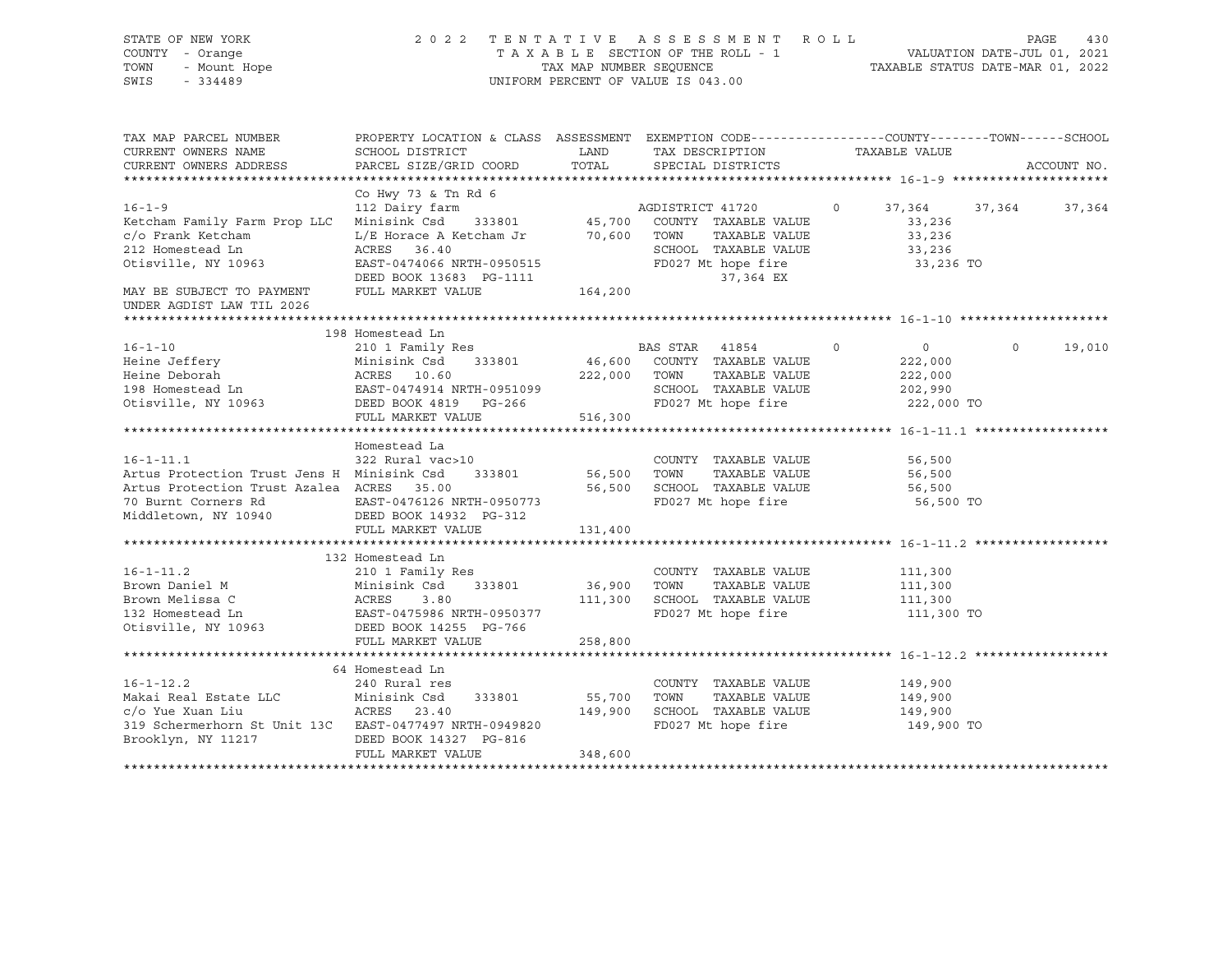| STATE OF NEW YORK<br>COUNTY - Orange<br>TOWN<br>- Mount Hope<br>$-334489$<br>SWIS                                                           |                                                                                                                                                                                                                                                                                                                                       | TAX MAP NUMBER SEOUENCE | 2022 TENTATIVE ASSESSMENT ROLL<br>TAXABLE SECTION OF THE ROLL - 1<br>UNIFORM PERCENT OF VALUE IS 043.00                                                               |                     | TAXABLE STATUS DATE-MAR 01, 2022                                  | VALUATION DATE-JUL 01, 2021 | PAGE<br>431      |
|---------------------------------------------------------------------------------------------------------------------------------------------|---------------------------------------------------------------------------------------------------------------------------------------------------------------------------------------------------------------------------------------------------------------------------------------------------------------------------------------|-------------------------|-----------------------------------------------------------------------------------------------------------------------------------------------------------------------|---------------------|-------------------------------------------------------------------|-----------------------------|------------------|
| TAX MAP PARCEL NUMBER<br>CURRENT OWNERS NAME<br>CURRENT OWNERS ADDRESS                                                                      | PROPERTY LOCATION & CLASS ASSESSMENT EXEMPTION CODE----------------COUNTY-------TOWN------SCHOOL<br>SCHOOL DISTRICT<br>PARCEL SIZE/GRID COORD                                                                                                                                                                                         | LAND<br>TOTAL           | TAX DESCRIPTION<br>SPECIAL DISTRICTS                                                                                                                                  |                     | TAXABLE VALUE                                                     |                             | ACCOUNT NO.      |
|                                                                                                                                             |                                                                                                                                                                                                                                                                                                                                       |                         |                                                                                                                                                                       |                     |                                                                   |                             |                  |
| $16 - 1 - 13$<br>Maiorino Anthony<br>46 Homestead Ln<br>Otisville, NY 10963                                                                 | 46 Homestead Ln<br>210 1 Family Res<br>Minisink Csd 333801<br>unfinished 2022 assessmen 223,000 TOWN<br>ACRES<br>1.90 BANKN140687<br>EAST-0477844 NRTH-0949505<br>DEED BOOK 13830 PG-469<br>FULL MARKET VALUE                                                                                                                         | 518,600                 | BAS STAR 41854<br>29,200 COUNTY TAXABLE VALUE<br>TAXABLE VALUE<br>SCHOOL TAXABLE VALUE<br>FD027 Mt hope fire                                                          | $\mathsf{O}\xspace$ | $\overline{0}$<br>223,000<br>223,000<br>203,990<br>223,000 TO     | $\Omega$                    | 19,010           |
|                                                                                                                                             |                                                                                                                                                                                                                                                                                                                                       |                         |                                                                                                                                                                       |                     |                                                                   |                             |                  |
| $16 - 1 - 15$                                                                                                                               | 55 Finchville Tpke<br>210 1 Family Res<br>Musial Kevin M<br>Miceli Julie Ann<br>55 Finchville Tpke<br>65 Finchville Tpke<br>61 EAST-0479014 NRTH-0949567<br>61 EAST-0479014 NRTH-0949567<br>62 EAST-0479014 NRTH-0949567<br>62 EAST-0479014 NRTH-0949567<br>72 EAST-0479014 NRTH-0949567                                              | 176,800 TOWN            | BAS STAR 41854<br>33,000 COUNTY TAXABLE VALUE<br>TAXABLE VALUE<br>SCHOOL TAXABLE VALUE<br>FD027 Mt hope fire                                                          | $\circ$             | $\overline{0}$<br>176,800<br>176,800<br>157,790<br>176,800 TO     | $\circ$                     | 19,010           |
|                                                                                                                                             | FULL MARKET VALUE                                                                                                                                                                                                                                                                                                                     | 411,200                 |                                                                                                                                                                       |                     |                                                                   |                             |                  |
|                                                                                                                                             |                                                                                                                                                                                                                                                                                                                                       |                         |                                                                                                                                                                       |                     |                                                                   |                             |                  |
| $16 - 1 - 16.1$<br>Cummings Living Trust Terry E Minisink Csd<br>Cummings Living Trust Iris ACRES<br>38 Homestead La<br>Otisville, NY 10963 | 38 Homestead La<br>210 1 Family Res<br>333801<br>6.00<br>EAST-0478123 NRTH-0949522<br>DEED BOOK 14710 PG-1460<br>FULL MARKET VALUE                                                                                                                                                                                                    | 172,700 TOWN<br>401,600 | BAS STAR 41854<br>41,900 COUNTY TAXABLE VALUE<br>TAXABLE VALUE<br>SCHOOL TAXABLE VALUE<br>FD027 Mt hope fire                                                          | $\circ$             | $\overline{0}$<br>172,700<br>172,700<br>153,690<br>172,700 TO     | $\Omega$                    | 19,010           |
|                                                                                                                                             |                                                                                                                                                                                                                                                                                                                                       |                         |                                                                                                                                                                       |                     |                                                                   |                             |                  |
| $16 - 1 - 16.2$<br>Finkle Anna<br>MAY BE SUBJECT TO PAYMENT<br>UNDER AGDIST LAW TIL 2029                                                    | 21 Finchville Tpke<br>240 Rural res<br>Minisink Csd<br>ACRES 12.20<br>333801<br>Finkle (d) William<br>21 Finchville Tpke<br>21 Finchville Tpke<br>21 Finchville Tpke<br>21 Finchville Tpke<br>22 Finchville Tpke<br>23 BAST-0478403 NRTH-0949372<br>23 BAST-0478403 NRTH-0949372<br>23 BAST-0478403 NRTH-0949372<br>FULL MARKET VALUE |                         | AG PRIVATE 41730<br>47,900 BAS STAR 41854<br>160,300 COUNTY TAXABLE VALUE<br>TOWN<br>TAXABLE VALUE<br>SCHOOL TAXABLE VALUE<br>372,800 FD027 Mt hope fire<br>21,331 EX | $\circ$<br>$\Omega$ | 21,331<br>$\sim$ 0<br>138,969<br>138,969<br>119,959<br>138,969 TO | 21,331<br>$\Omega$          | 21,331<br>19,010 |
|                                                                                                                                             |                                                                                                                                                                                                                                                                                                                                       |                         |                                                                                                                                                                       |                     |                                                                   |                             |                  |
| $16 - 1 - 17.1$<br>Ferrantello John<br>Ferrantello Amanda<br>refranceiro Amanda<br>10 Finchville Tpke<br>Middletown, NY 10940               | 10 Finchville Tpke<br>210 1 Family Res<br>Minisink Csd<br>333801<br>ACRES<br>2.70 BANKC190321<br>EAST-0478995 NRTH-0948578<br>DEED BOOK 13954 PG-1706<br>FULL MARKET VALUE                                                                                                                                                            | 33,000<br>381,900       | COUNTY TAXABLE VALUE<br>TOWN<br>TAXABLE VALUE<br>164,200 SCHOOL TAXABLE VALUE<br>FD027 Mt hope fire                                                                   |                     | 164,200<br>164,200<br>164,200<br>164,200 TO                       |                             |                  |
|                                                                                                                                             |                                                                                                                                                                                                                                                                                                                                       |                         |                                                                                                                                                                       |                     |                                                                   |                             |                  |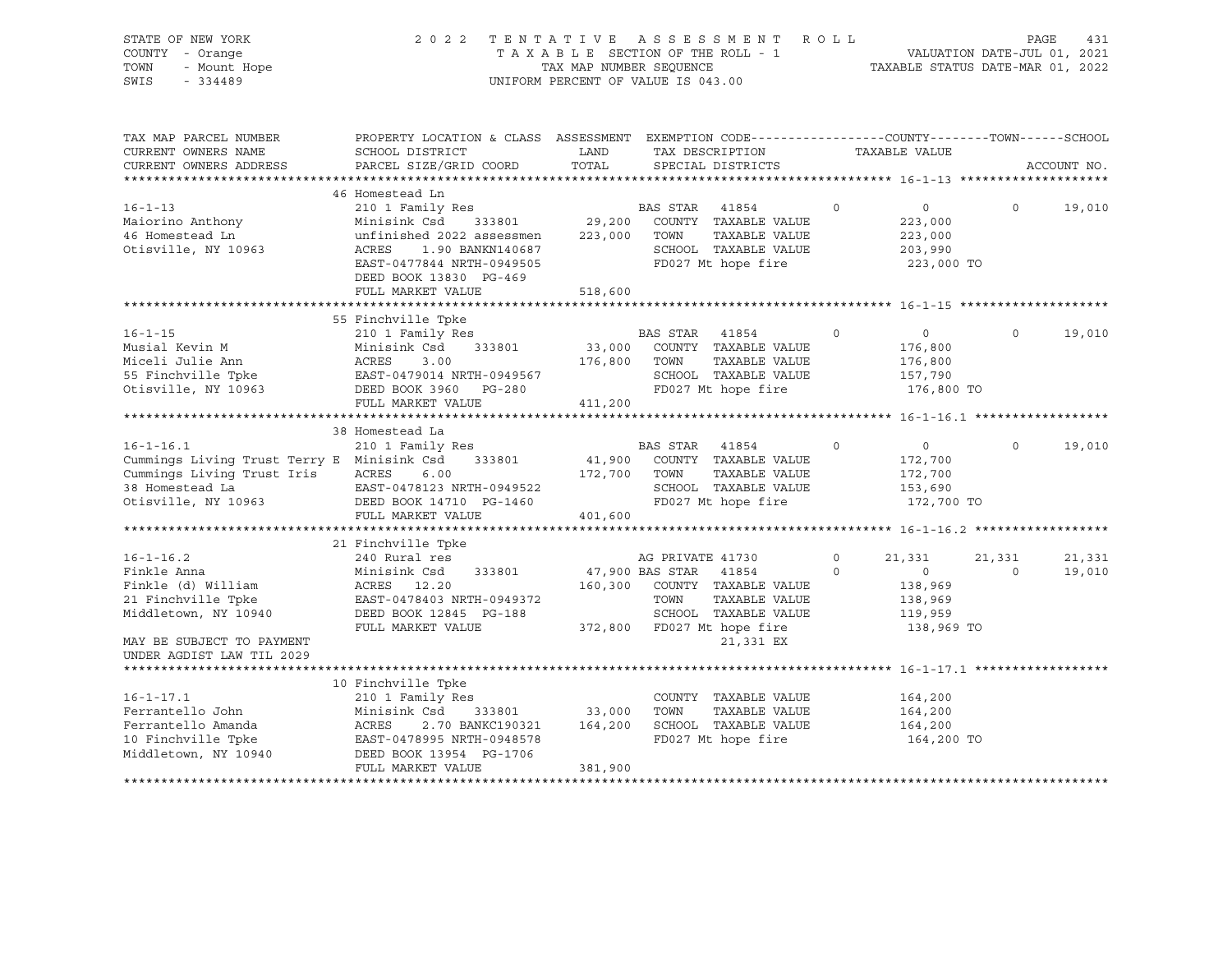| STATE OF NEW YORK<br>COUNTY - Orange<br>TOWN<br>- Mount Hope<br>$-334489$<br>SWIS                                | 2022 TENTATIVE ASSESSMENT ROLL                                                                                                                                                                                              | TAXABLE SECTION OF THE ROLL - 1<br>TAX MAP NUMBER SEQUENCE<br>UNIFORM PERCENT OF VALUE IS 043.00 |                |                                                                                                   |             | VALUATION DATE-JUL 01, 2021<br>TAXABLE STATUS DATE-MAR 01, 2022        | PAGE     | 432         |
|------------------------------------------------------------------------------------------------------------------|-----------------------------------------------------------------------------------------------------------------------------------------------------------------------------------------------------------------------------|--------------------------------------------------------------------------------------------------|----------------|---------------------------------------------------------------------------------------------------|-------------|------------------------------------------------------------------------|----------|-------------|
| TAX MAP PARCEL NUMBER<br>CURRENT OWNERS NAME<br>CURRENT OWNERS ADDRESS                                           | PROPERTY LOCATION & CLASS ASSESSMENT EXEMPTION CODE----------------COUNTY-------TOWN------SCHOOL<br>SCHOOL DISTRICT<br>PARCEL SIZE/GRID COORD                                                                               | LAND<br>TOTAL                                                                                    |                | TAX DESCRIPTION<br>SPECIAL DISTRICTS                                                              |             | TAXABLE VALUE                                                          |          | ACCOUNT NO. |
| $16 - 1 - 17.22$<br>Adamczyk William<br>Adamczyk Tina<br>334 Guymard Tpke<br>Middletown, NY 10940                | 334 Guymard Tpke<br>210 1 Family Res<br>Minisink Csd 333801<br>Lt 2 Thompson SM 79-03<br>filed 11/12/2003<br>ACRES<br>2.00 BANKC170031<br>EAST-0478336 NRTH-0948262<br>DEED BOOK 11369 PG-562                               | 29,900<br>119,400 TOWN                                                                           | BAS STAR       | 41854<br>COUNTY TAXABLE VALUE<br>TAXABLE VALUE<br>SCHOOL TAXABLE VALUE<br>FD027 Mt hope fire      | $\circ$     | $\overline{0}$<br>119,400<br>119,400<br>100,390<br>119,400 TO          | $\circ$  | 19,010      |
|                                                                                                                  | FULL MARKET VALUE                                                                                                                                                                                                           | 277,700                                                                                          |                |                                                                                                   |             |                                                                        |          |             |
| $16 - 1 - 18.2$<br>Evans Kenneth<br>Evans Keisha L<br>95 Homestead Ln<br>Otisville, NY 10963                     | 95 Homestead Ln<br>210 1 Family Res<br>Minisink Csd 333801 44, 300 10mm 10mm<br>ACRES 11.20 BANKC180281 190,000 SCHOOL TAXABLE VALUE<br>EAST-0476713 NRTH-0949444 FD027 Mt hope fire<br>FULL MARKET VALUE                   | 44,300 TOWN<br>441,900                                                                           |                | COUNTY TAXABLE VALUE                                                                              |             | 190,000<br>190,000<br>190,000<br>190,000 TO                            |          |             |
|                                                                                                                  |                                                                                                                                                                                                                             |                                                                                                  |                |                                                                                                   |             |                                                                        |          |             |
| $16 - 1 - 19.22$<br>Scarpulla Richard<br>Scarpulla Gabrielle<br>125 Homestead Ln<br>Otisville, NY 10963          | 125 Homestead Ln<br>210 1 Family Res<br>Minisink Csd 333801<br>Lt2 Guymard Const Mp 8158 159,600 TOWN TAXABLE VALUE<br>ACRES<br>1.00 BANKC080370<br>EAST-0475862 NRTH-0950002<br>DEED BOOK 4908 PG-113<br>FULL MARKET VALUE | 371,200                                                                                          | BAS STAR 41854 | 25,000 COUNTY TAXABLE VALUE<br>SCHOOL TAXABLE VALUE<br>FD027 Mt hope fire                         | $\circ$     | $\overline{\mathbf{0}}$<br>159,600<br>159,600<br>140,590<br>159,600 TO | $\circ$  | 19,010      |
|                                                                                                                  | 135 Homestead Ln                                                                                                                                                                                                            |                                                                                                  |                |                                                                                                   |             |                                                                        |          |             |
| $16 - 1 - 19.23$<br>Saccone Michael<br>Pratt Jessica<br>135 Homestead Ln<br>Otisville, NY 10963                  | 210 1 Family Res<br>Minisink Csd<br>Lt3 Guymard Const Mp 8158 153,500 TOWN<br>ACRES 1.00 BANKC190321<br>EAST-0475722 NRTH-0950047<br>DEED BOOK 11858 PG-162                                                                 |                                                                                                  | BAS STAR 41854 | 333801 25,000 COUNTY TAXABLE VALUE<br>TAXABLE VALUE<br>SCHOOL TAXABLE VALUE<br>FD027 Mt hope fire | $\mathbf 0$ | $\overline{0}$<br>153,500<br>153,500<br>134,490<br>153,500 TO          | $\Omega$ | 19,010      |
|                                                                                                                  | FULL MARKET VALUE                                                                                                                                                                                                           | 357,000                                                                                          |                |                                                                                                   |             |                                                                        |          |             |
|                                                                                                                  | ***************************                                                                                                                                                                                                 |                                                                                                  |                |                                                                                                   |             |                                                                        |          |             |
| $16 - 1 - 19.33$<br>Freed Benjamin<br>Freed Grace<br>PO Box 526<br>Westbrookville, NY 12785-0526 filed 11/5/2018 | 2 Hickory Ln<br>210 1 Family Res<br>Minisink Csd 333801<br>Lot 3 Lands of Lazier<br>Sub Map 933-18<br>ACRES<br>2.90<br>EAST-0475916 NRTH-0947557<br>DEED BOOK 14487 PG-1789                                                 | 37,200 TOWN                                                                                      |                | COUNTY TAXABLE VALUE<br>TAXABLE VALUE<br>87,200 SCHOOL TAXABLE VALUE<br>FD027 Mt hope fire        |             | 87,200<br>87,200<br>87,200<br>87,200 TO                                |          |             |
|                                                                                                                  | FULL MARKET VALUE                                                                                                                                                                                                           | 202,800                                                                                          |                |                                                                                                   |             |                                                                        |          |             |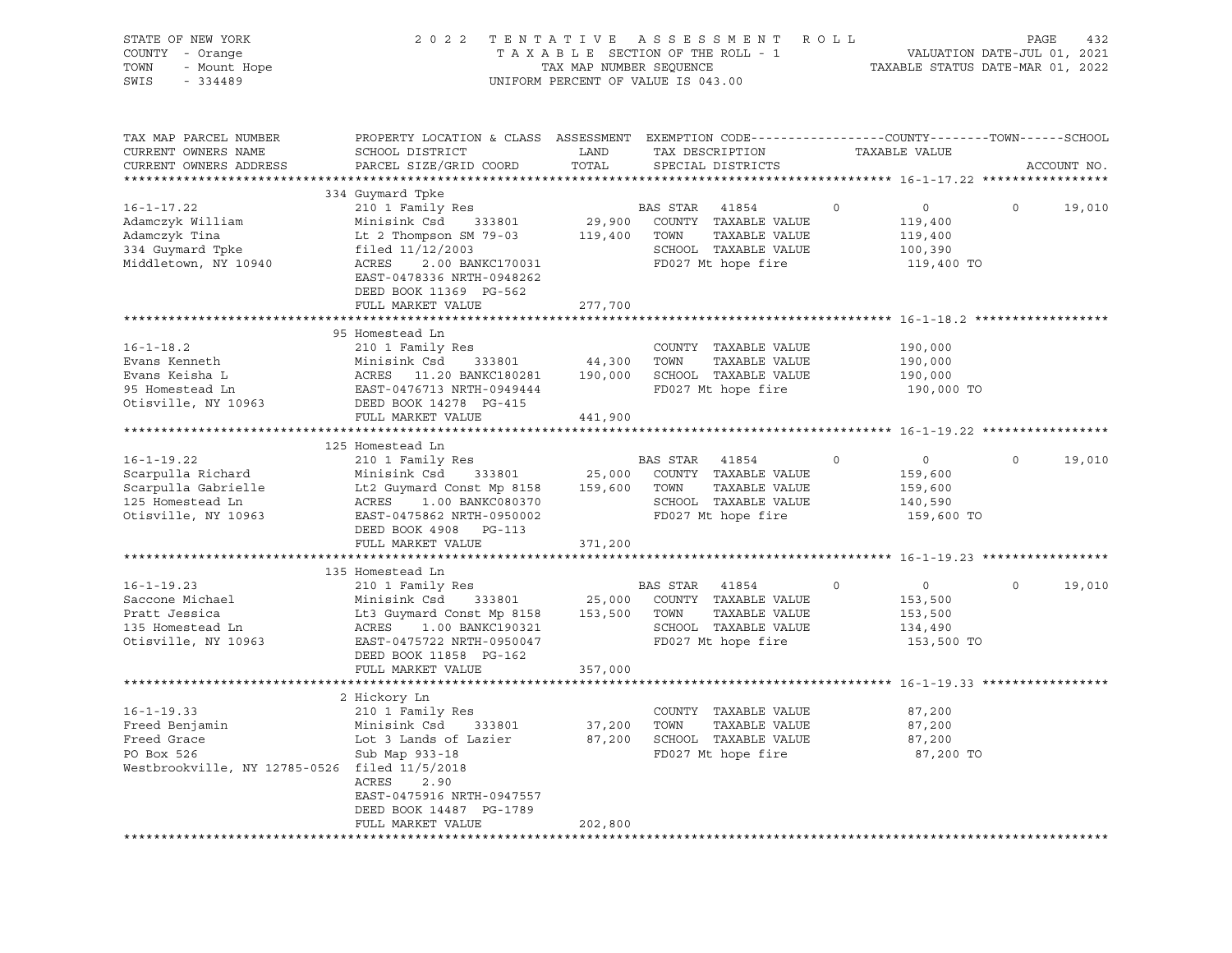# STATE OF NEW YORK 2 0 2 2 T E N T A T I V E A S S E S S M E N T R O L L PAGE 433 COUNTY - Orange T A X A B L E SECTION OF THE ROLL - 1 VALUATION DATE-JUL 01, 2021 TOWN - Mount Hope TAX MAP NUMBER SEQUENCE TAXABLE STATUS DATE-MAR 01, 2022 SWIS - 334489 UNIFORM PERCENT OF VALUE IS 043.00

| TAX MAP PARCEL NUMBER                                  | PROPERTY LOCATION & CLASS ASSESSMENT EXEMPTION CODE---------------COUNTY-------TOWN-----SCHOOL                     |                |                                                                                                           |          |                        |          |             |
|--------------------------------------------------------|--------------------------------------------------------------------------------------------------------------------|----------------|-----------------------------------------------------------------------------------------------------------|----------|------------------------|----------|-------------|
| CURRENT OWNERS NAME                                    | SCHOOL DISTRICT                                                                                                    | LAND           | TAX DESCRIPTION                                                                                           |          | TAXABLE VALUE          |          |             |
| CURRENT OWNERS ADDRESS                                 | PARCEL SIZE/GRID COORD                                                                                             | TOTAL          | SPECIAL DISTRICTS                                                                                         |          |                        |          | ACCOUNT NO. |
|                                                        | 73 Hill Rd                                                                                                         |                |                                                                                                           |          |                        |          |             |
| $16 - 1 - 19.4$                                        |                                                                                                                    |                | $\overline{0}$                                                                                            |          | $\overline{0}$         | $\Omega$ | 19,010      |
| Diecidue Leonard                                       | 210 1 Family Res<br>210 1 Family Res<br>Minisink Csd 333801 36,200 COUNTY TAXABLE VALUE                            |                |                                                                                                           |          | 195,000                |          |             |
|                                                        |                                                                                                                    | $195,000$ TOWN | TAXABLE VALUE                                                                                             |          |                        |          |             |
|                                                        |                                                                                                                    |                | SCHOOL TAXABLE VALUE                                                                                      |          | $195,000$<br>$175,990$ |          |             |
|                                                        |                                                                                                                    |                | FD027 Mt hope fire 195,000 TO                                                                             |          |                        |          |             |
|                                                        | FULL MARKET VALUE                                                                                                  | 453,500        |                                                                                                           |          |                        |          |             |
|                                                        |                                                                                                                    |                |                                                                                                           |          |                        |          |             |
|                                                        | 96 Hill Rd                                                                                                         |                |                                                                                                           |          |                        |          |             |
| $16 - 1 - 20$                                          | 210 1 Family Res                                                                                                   |                | FARM BLDG 41700                                                                                           | $\circ$  | 19,800                 | 19,800   | 19,800      |
|                                                        |                                                                                                                    |                | 333801 45,100 BAS STAR 41854<br>$\sim$ 0                                                                  |          | $\overline{0}$         | $\Omega$ | 19,010      |
|                                                        | Bachyrycz Francis<br>Bachyrycz Christine<br>9.20<br>96 Hill Rd<br>9.20<br>96 Hill Rd<br>8.8ST-0475323 NRTH-0949181 |                | 219,800 COUNTY TAXABLE VALUE                                                                              |          | 200,000                |          |             |
|                                                        |                                                                                                                    |                | TAXABLE VALUE<br>TOWN                                                                                     |          | 200,000                |          |             |
| Middletown, NY 10940                                   |                                                                                                                    |                | SCHOOL TAXABLE VALUE                                                                                      |          |                        |          |             |
|                                                        |                                                                                                                    |                |                                                                                                           |          | 180,990<br>219,800 TO  |          |             |
| MAY BE SUBJECT TO PAYMENT                              |                                                                                                                    |                |                                                                                                           |          |                        |          |             |
| UNDER RPTL483 UNTIL 2023                               |                                                                                                                    |                |                                                                                                           |          |                        |          |             |
|                                                        |                                                                                                                    |                |                                                                                                           |          |                        |          |             |
|                                                        | 140 Hill Rd                                                                                                        |                |                                                                                                           |          |                        |          |             |
| $16 - 1 - 21$                                          | 240 Rural res                                                                                                      |                | BAS STAR 41854                                                                                            | $\circ$  | $\overline{0}$         | $\Omega$ | 19,010      |
|                                                        | Minisink Csd                                                                                                       |                |                                                                                                           |          | 136,300                |          |             |
| Botens Kathleen<br>140 Uill Pd<br>140 Uill Pd<br>ACRES |                                                                                                                    |                | k Csd 333801 58,000 COUNTY TAXABLE VALUE<br>28.00 BANKL140178 136,300 TOWN TAXABLE VALUE<br>TAXABLE VALUE |          | 136,300                |          |             |
|                                                        |                                                                                                                    |                | SCHOOL TAXABLE VALUE 117,290                                                                              |          |                        |          |             |
|                                                        |                                                                                                                    |                | FD027 Mt hope fire                                                                                        |          | 136,300 TO             |          |             |
|                                                        | FULL MARKET VALUE                                                                                                  | 317,000        |                                                                                                           |          |                        |          |             |
|                                                        |                                                                                                                    |                |                                                                                                           |          |                        |          |             |
|                                                        | 1884 Mountain Rd                                                                                                   |                |                                                                                                           |          |                        |          |             |
|                                                        | 210 1 Family Res                                                                                                   |                | VETCOM CTS 41130                                                                                          | $\circ$  | 18,200                 | 18,200   | 10,400      |
|                                                        | Minisink Csd 333801 29,200 BAS STAR 41854                                                                          |                |                                                                                                           | $\Omega$ | $\Omega$               | $\Omega$ | 19,010      |
|                                                        |                                                                                                                    |                |                                                                                                           |          | 104,900                |          |             |
|                                                        |                                                                                                                    |                |                                                                                                           |          | 104,900                |          |             |
|                                                        |                                                                                                                    |                | TOWN      TAXABLE VALUE<br>SCHOOL   TAXABLE VALUE                                                         |          | 93,690                 |          |             |
|                                                        | FULL MARKET VALUE                                                                                                  |                | 286,300 FD027 Mt hope fire                                                                                |          | 123,100 TO             |          |             |
|                                                        |                                                                                                                    |                |                                                                                                           |          |                        |          |             |
|                                                        | Tn Rd 5                                                                                                            |                |                                                                                                           |          |                        |          |             |
| $16 - 1 - 22.21$                                       | 311 Res vac land                                                                                                   |                | COUNTY TAXABLE VALUE                                                                                      |          | 33,500                 |          |             |
| Senese Rocco V                                         | 333801 33,500 TOWN<br>Minisink Csd                                                                                 |                | TAXABLE VALUE                                                                                             |          | 33,500                 |          |             |
| 193 Turtle Bay Rd                                      | Lt 1 Brey/Furnia SM 7752 33,500                                                                                    |                | SCHOOL TAXABLE VALUE 33,500                                                                               |          |                        |          |             |
| New Hampton, NY 10958                                  | ACRES 4.00                                                                                                         |                | FD027 Mt hope fire                                                                                        |          | 33,500 TO              |          |             |
|                                                        | EAST-0473834 NRTH-0949338                                                                                          |                |                                                                                                           |          |                        |          |             |
|                                                        | DEED BOOK 3616 PG-12                                                                                               |                |                                                                                                           |          |                        |          |             |
|                                                        |                                                                                                                    |                |                                                                                                           |          |                        |          |             |
|                                                        | FULL MARKET VALUE                                                                                                  | 77,900         |                                                                                                           |          |                        |          |             |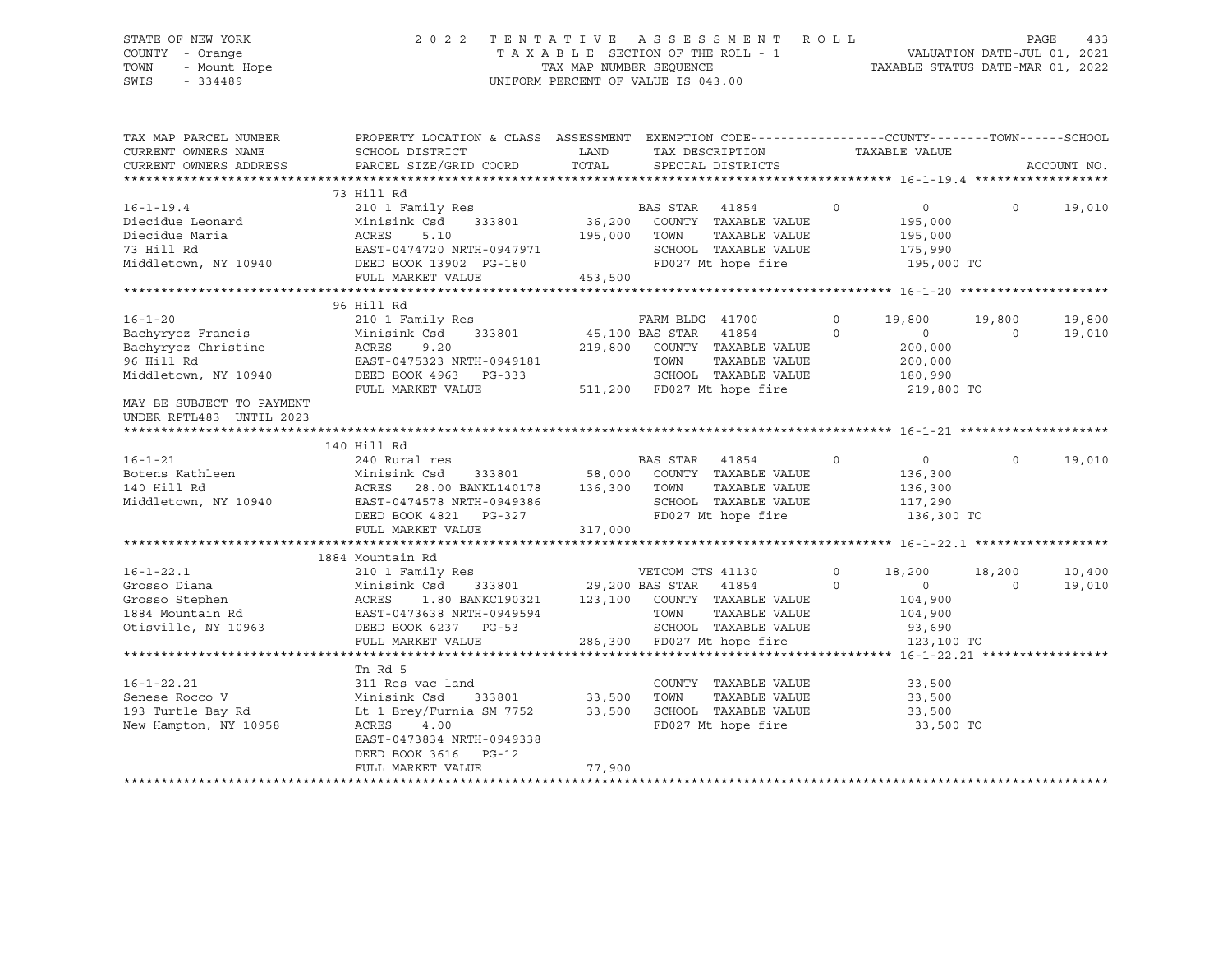## STATE OF NEW YORK 2 0 2 2 T E N T A T I V E A S S E S S M E N T R O L L PAGE 434 COUNTY - Orange T A X A B L E SECTION OF THE ROLL - 1 VALUATION DATE-JUL 01, 2021 TOWN - Mount Hope TAX ARE NUMBER SEQUENCE TAX AND NUMBER SEQUENCE TAXABLE STATUS DATE-MAR 01, 2022<br>The Samillary of the Samillary Company of Taxable States of Taxable Status Date-Mar 01, 2022 UNIFORM PERCENT OF VALUE IS 043.00

TAX MAP PARCEL NUMBER PROPERTY LOCATION & CLASS ASSESSMENT EXEMPTION CODE------------------COUNTY--------TOWN------SCHOOL CURRENT OWNERS NAME SCHOOL DISTRICT TAX DESCRIPTION TAXABLE VALUE CURRENT OWNERS ADDRESS PARCEL SIZE/GRID COORD TOTAL SPECIAL DISTRICTS ACCOUNT NO. \*\*\*\*\*\*\*\*\*\*\*\*\*\*\*\*\*\*\*\*\*\*\*\*\*\*\*\*\*\*\*\*\*\*\*\*\*\*\*\*\*\*\*\*\*\*\*\*\*\*\*\*\*\*\*\*\*\*\*\*\*\*\*\*\*\*\*\*\*\*\*\*\*\*\*\*\*\*\*\*\*\*\*\*\*\*\*\*\*\*\*\*\*\*\*\*\*\*\*\*\*\*\* 16-1-22.3 \*\*\*\*\*\*\*\*\*\*\*\*\*\*\*\*\*\* Hill Rd 16-1-22.3 311 Res vac land COUNTY TAXABLE VALUE 22,400 Grosso Diana Minisink Csd 333801 22,400 TOWN TAXABLE VALUE 22,400 Grosso Stephen ACRES 1.30 BANKC190321 22,400 SCHOOL TAXABLE VALUE 22,400 1884 Mountain Rd EAST-0473759 NRTH-0949452 FD027 Mt hope fire 22,400 TO 1884 Mountain Rd<br>
Otisville, NY 10963 DEED BOOK 6237 PG-53 FULL MARKET VALUE 52,100 \*\*\*\*\*\*\*\*\*\*\*\*\*\*\*\*\*\*\*\*\*\*\*\*\*\*\*\*\*\*\*\*\*\*\*\*\*\*\*\*\*\*\*\*\*\*\*\*\*\*\*\*\*\*\*\*\*\*\*\*\*\*\*\*\*\*\*\*\*\*\*\*\*\*\*\*\*\*\*\*\*\*\*\*\*\*\*\*\*\*\*\*\*\*\*\*\*\*\*\*\*\*\* 16-1-23.11 \*\*\*\*\*\*\*\*\*\*\*\*\*\*\*\*\* 1853 Mountain Rd 16-1-23.11 210 1 Family Res COUNTY TAXABLE VALUE 248,000 C&S 99 LLC Minisink Csd 333801 60,000 TOWN TAXABLE VALUE 248,000 1853 Mountain Rd Lt 1 Celentano SM 69-04 248,000 SCHOOL TAXABLE VALUE 248,000 Otisville, NY 10963 filed 2/19/2004 FD027 Mt hope fire 248,000 TO ACRES 14.80 EAST-0472570 NRTH-0949401 DEED BOOK 14842 PG-942 FULL MARKET VALUE 576,700 \*\*\*\*\*\*\*\*\*\*\*\*\*\*\*\*\*\*\*\*\*\*\*\*\*\*\*\*\*\*\*\*\*\*\*\*\*\*\*\*\*\*\*\*\*\*\*\*\*\*\*\*\*\*\*\*\*\*\*\*\*\*\*\*\*\*\*\*\*\*\*\*\*\*\*\*\*\*\*\*\*\*\*\*\*\*\*\*\*\*\*\*\*\*\*\*\*\*\*\*\*\*\* 16-1-23.12 \*\*\*\*\*\*\*\*\*\*\*\*\*\*\*\*\* 1847 Mountain Rd 16-1-23.12 210 1 Family Res BAS STAR 41854 0 0 0 19,010 Li Annie Minisink Csd 333801 40,000 COUNTY TAXABLE VALUE 200,600 1847 Mountain Rd Lt 2 Celentano SM 69-04 200,600 TOWN TAXABLE VALUE 200,600 Otisville, NY 10963 filed 2/19/2004 SCHOOL TAXABLE VALUE 181,590 ACRES 3.70 FD027 Mt hope fire 200,600 TO EAST-0473002 NRTH-0948817 DEED BOOK 13462 PG-82 FULL MARKET VALUE 466,500 \*\*\*\*\*\*\*\*\*\*\*\*\*\*\*\*\*\*\*\*\*\*\*\*\*\*\*\*\*\*\*\*\*\*\*\*\*\*\*\*\*\*\*\*\*\*\*\*\*\*\*\*\*\*\*\*\*\*\*\*\*\*\*\*\*\*\*\*\*\*\*\*\*\*\*\*\*\*\*\*\*\*\*\*\*\*\*\*\*\*\*\*\*\*\*\*\*\*\*\*\*\*\* 16-1-23.2 \*\*\*\*\*\*\*\*\*\*\*\*\*\*\*\*\*\* 1859 Mountain Rd 16-1-23.2 210 1 Family Res ENH STAR 41834 0 0 0 47,450 Banuat Sandra K Minisink Csd 333801 29,700 COUNTY TAXABLE VALUE 110,000 1859 Mountain Rd ACRES 2.00 110,000 TOWN TAXABLE VALUE 110,000 Otisville, NY 10963 EAST-0473118 NRTH-0949152 SCHOOL TAXABLE VALUE 62,550<br>Otisville, NY 10963 SCHOOL DEED POOK 3945 DC 369 SCHOOL ED037 Mt bopp fire 110,000 DEED BOOK 3845 PG-269 FD027 Mt hope fire 110,000 TO FULL MARKET VALUE 255,800 \*\*\*\*\*\*\*\*\*\*\*\*\*\*\*\*\*\*\*\*\*\*\*\*\*\*\*\*\*\*\*\*\*\*\*\*\*\*\*\*\*\*\*\*\*\*\*\*\*\*\*\*\*\*\*\*\*\*\*\*\*\*\*\*\*\*\*\*\*\*\*\*\*\*\*\*\*\*\*\*\*\*\*\*\*\*\*\*\*\*\*\*\*\*\*\*\*\*\*\*\*\*\* 16-1-23.3 \*\*\*\*\*\*\*\*\*\*\*\*\*\*\*\*\*\* Mountain Rd 16-1-23.3 322 Rural vac>10 COUNTY TAXABLE VALUE 54,100 Capurro Frank L Minisink Csd 333801 54,100 TOWN TAXABLE VALUE 54,100 175 Serrano Ave ACRES 28.20 54,100 SCHOOL TAXABLE VALUE 54,100 Hawthorne, NY 10532 EAST-0473901 NRTH-0948254 FD027 Mt hope fire 54,100 TO DEED BOOK 14626 PG-1884 FULL MARKET VALUE 125,800 \*\*\*\*\*\*\*\*\*\*\*\*\*\*\*\*\*\*\*\*\*\*\*\*\*\*\*\*\*\*\*\*\*\*\*\*\*\*\*\*\*\*\*\*\*\*\*\*\*\*\*\*\*\*\*\*\*\*\*\*\*\*\*\*\*\*\*\*\*\*\*\*\*\*\*\*\*\*\*\*\*\*\*\*\*\*\*\*\*\*\*\*\*\*\*\*\*\*\*\*\*\*\*\*\*\*\*\*\*\*\*\*\*\*\*\*\*\*\*\*\*\*\*\*\*\*\*\*\*\*\*\*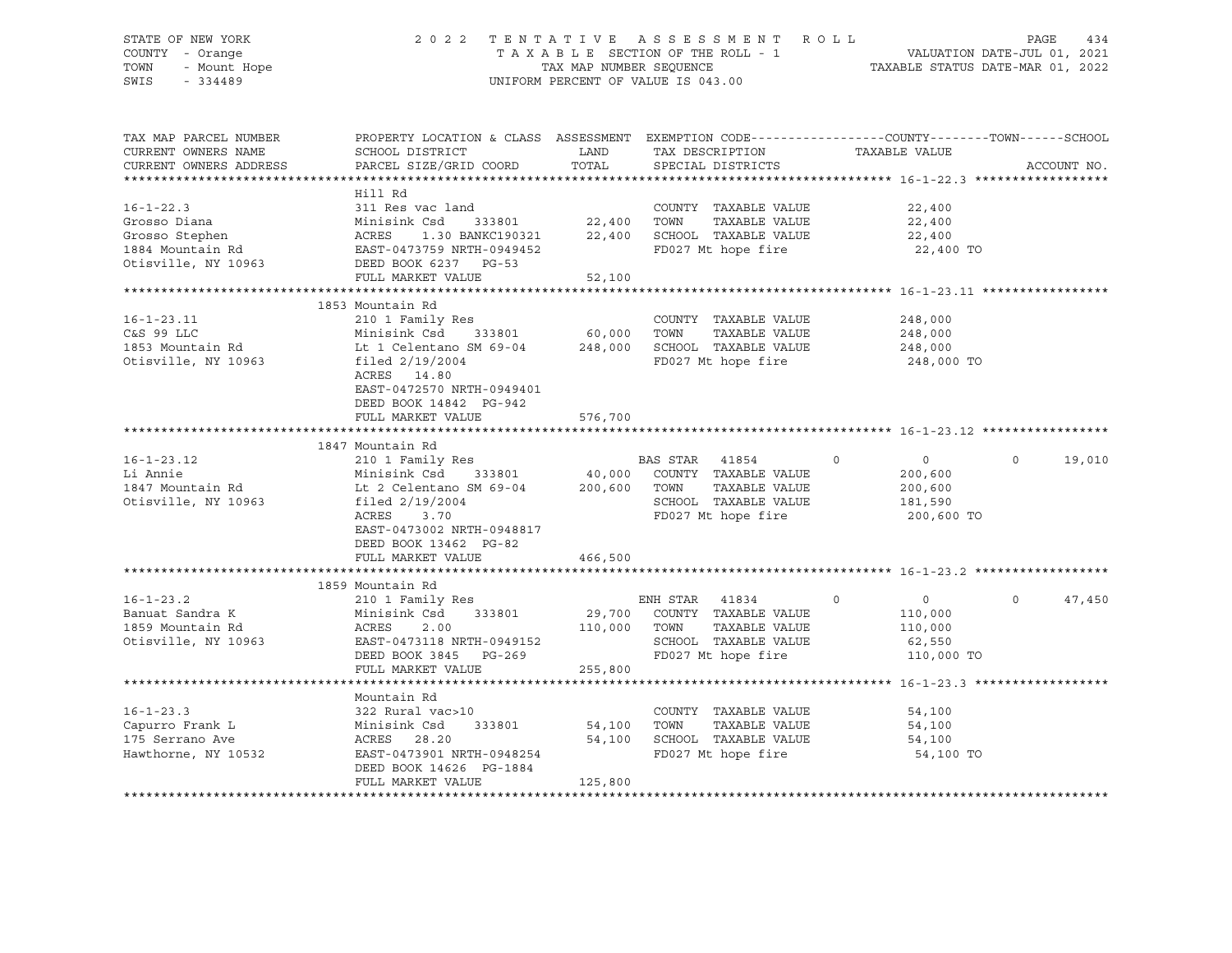|      | STATE OF NEW YORK | 2022 TENTATIVE ASSESSMENT ROLL     | PAGE                             | 435 |
|------|-------------------|------------------------------------|----------------------------------|-----|
|      | COUNTY - Orange   | TAXABLE SECTION OF THE ROLL - 1    | VALUATION DATE-JUL 01, 2021      |     |
| TOWN | - Mount Hope      | TAX MAP NUMBER SEOUENCE            | TAXABLE STATUS DATE-MAR 01, 2022 |     |
| SWIS | - 334489          | UNIFORM PERCENT OF VALUE IS 043.00 |                                  |     |

| ۰ | ۰. |
|---|----|
| ┍ |    |
|   |    |

| TAX MAP PARCEL NUMBER                      | PROPERTY LOCATION & CLASS ASSESSMENT EXEMPTION CODE----------------COUNTY-------TOWN-----SCHOOL                                                                                                                                        |         |                                    |                   |                |                |             |
|--------------------------------------------|----------------------------------------------------------------------------------------------------------------------------------------------------------------------------------------------------------------------------------------|---------|------------------------------------|-------------------|----------------|----------------|-------------|
| CURRENT OWNERS NAME                        | SCHOOL DISTRICT                                                                                                                                                                                                                        | LAND    | TAX DESCRIPTION                    |                   | TAXABLE VALUE  |                |             |
| CURRENT OWNERS ADDRESS                     | PARCEL SIZE/GRID COORD                                                                                                                                                                                                                 |         | TOTAL SPECIAL DISTRICTS            |                   |                |                | ACCOUNT NO. |
|                                            |                                                                                                                                                                                                                                        |         |                                    |                   |                |                |             |
|                                            | 1804 Mountain Rd                                                                                                                                                                                                                       |         |                                    |                   |                |                |             |
| $16 - 1 - 24$                              |                                                                                                                                                                                                                                        |         |                                    | $0 \qquad \qquad$ | 10,920         | 10,920         | 6,240       |
|                                            | 16-1-24 210 1 Family Res VETWAR CTS 41120 0<br>Sniffen Joan M Minisink Csd 333801 31,100 BAS STAR 41854 0<br>Sniffen Wayne D illegal sqfla conversion 98,400 COUNTY TAXABLE VALUE<br>1804 Mountain Rd ACRES 2.30 BANKC080370 TOWN TA   |         |                                    |                   | $\overline{0}$ | $\overline{0}$ | 19,010      |
|                                            |                                                                                                                                                                                                                                        |         |                                    |                   | 87,480         |                |             |
|                                            |                                                                                                                                                                                                                                        |         |                                    |                   | 87,480         |                |             |
|                                            |                                                                                                                                                                                                                                        |         |                                    |                   | 73,150         |                |             |
|                                            | DEED BOOK 12417 PG-1857                                                                                                                                                                                                                |         | FD027 Mt hope fire                 |                   | 98,400 TO      |                |             |
|                                            | FULL MARKET VALUE                                                                                                                                                                                                                      | 228,800 |                                    |                   |                |                |             |
|                                            |                                                                                                                                                                                                                                        |         |                                    |                   |                |                |             |
|                                            | 504 Guymard Tpke                                                                                                                                                                                                                       |         |                                    |                   |                |                |             |
|                                            |                                                                                                                                                                                                                                        |         | COUNTY TAXABLE VALUE               |                   | 87,200         |                |             |
|                                            |                                                                                                                                                                                                                                        |         | TAXABLE VALUE                      |                   | 87,200         |                |             |
|                                            |                                                                                                                                                                                                                                        |         |                                    |                   |                |                |             |
|                                            |                                                                                                                                                                                                                                        |         | 87,200 SCHOOL TAXABLE VALUE 87,200 |                   |                |                |             |
|                                            |                                                                                                                                                                                                                                        |         | FD027 Mt hope fire                 |                   | 87,200 TO      |                |             |
|                                            | DEED BOOK 14139 PG-1984                                                                                                                                                                                                                |         |                                    |                   |                |                |             |
|                                            | FULL MARKET VALUE                                                                                                                                                                                                                      | 202,800 |                                    |                   |                |                |             |
|                                            |                                                                                                                                                                                                                                        |         |                                    |                   |                |                |             |
|                                            | 503 Guymard Tpke                                                                                                                                                                                                                       |         |                                    |                   |                |                |             |
|                                            |                                                                                                                                                                                                                                        |         |                                    | $0 \qquad \qquad$ | 10,920 10,920  |                | 6,240       |
|                                            |                                                                                                                                                                                                                                        |         |                                    |                   | $\overline{0}$ | $\overline{0}$ | 19,010      |
|                                            |                                                                                                                                                                                                                                        |         |                                    |                   | 125,380        |                |             |
| Middletown, NY 10940                       | Seid Sub Map 615-03<br>03 <sup>1</sup>                                                                                                                                                                                                 |         | TOWN<br>TAXABLE VALUE              |                   | 125,380        |                |             |
|                                            | filed 11/05/2003                                                                                                                                                                                                                       |         | SCHOOL TAXABLE VALUE               |                   | 111,050        |                |             |
|                                            | ACRES 23.40 BANKC130170                                                                                                                                                                                                                |         | FD027 Mt hope fire                 |                   | 136,300 TO     |                |             |
|                                            | EAST-0475504 NRTH-0945681                                                                                                                                                                                                              |         |                                    |                   |                |                |             |
|                                            | DEED BOOK 12757 PG-1130                                                                                                                                                                                                                |         |                                    |                   |                |                |             |
|                                            | FULL MARKET VALUE                                                                                                                                                                                                                      | 317,000 |                                    |                   |                |                |             |
|                                            |                                                                                                                                                                                                                                        |         |                                    |                   |                |                |             |
|                                            | 496 Guymard Tpke                                                                                                                                                                                                                       |         |                                    |                   |                |                |             |
|                                            |                                                                                                                                                                                                                                        |         |                                    | $\circ$           | $\overline{0}$ | $\circ$        | 47,450      |
|                                            |                                                                                                                                                                                                                                        |         |                                    |                   | 50,900         |                |             |
|                                            |                                                                                                                                                                                                                                        |         | TAXABLE VALUE                      |                   | 50,900         |                |             |
|                                            | 16-1-26 210 1 Family Res<br>Williams Eleanor 210 1 Family Res<br>496 Guymard Tpke FRNT 82.00 DPTH 60.00 50,900 TOWN TAXABLE VALUE<br>496 Guymard Tpke FRNT 82.00 DPTH 60.00 50,900 TOWN TAXABLE VALUE<br>20.00 Middletown, NY 10940 EA |         |                                    |                   |                |                |             |
|                                            |                                                                                                                                                                                                                                        |         |                                    |                   |                |                |             |
|                                            | FULL MARKET VALUE                                                                                                                                                                                                                      | 118,400 |                                    |                   |                |                |             |
|                                            |                                                                                                                                                                                                                                        |         |                                    |                   |                |                |             |
|                                            | 40 Hill Rd                                                                                                                                                                                                                             |         |                                    |                   |                |                |             |
| $16 - 1 - 27.1$                            |                                                                                                                                                                                                                                        |         |                                    | $\circ$           | $\overline{0}$ | $\Omega$       | 19,010      |
|                                            | 210 1 Family Res                                BAS STAR   41854<br>Minisink Csd     333801            25,500   COUNTY  TAXABLE VALUE<br>Lt1 Weidanz Sub Map 10358      145,000   TOWN    TAXABLE VALUE                                |         |                                    |                   | 145,000        |                |             |
| Raap Michael G<br>40 Hill Pd<br>40 Hill Rd |                                                                                                                                                                                                                                        |         |                                    |                   | 145,000        |                |             |
| Middletown, NY 10940                       |                                                                                                                                                                                                                                        |         | SCHOOL TAXABLE VALUE               |                   |                |                |             |
|                                            | ACRES 1.10 SCHOOL TAXABLE VALUE<br>EAST-0475267 NRTH-0947456 FD027 Mt hope fire                                                                                                                                                        |         |                                    |                   | 125,990        |                |             |
|                                            |                                                                                                                                                                                                                                        |         |                                    |                   | 145,000 TO     |                |             |
|                                            | DEED BOOK 11864 PG-1760                                                                                                                                                                                                                | 337,200 |                                    |                   |                |                |             |
|                                            | FULL MARKET VALUE                                                                                                                                                                                                                      |         |                                    |                   |                |                |             |
|                                            |                                                                                                                                                                                                                                        |         |                                    |                   |                |                |             |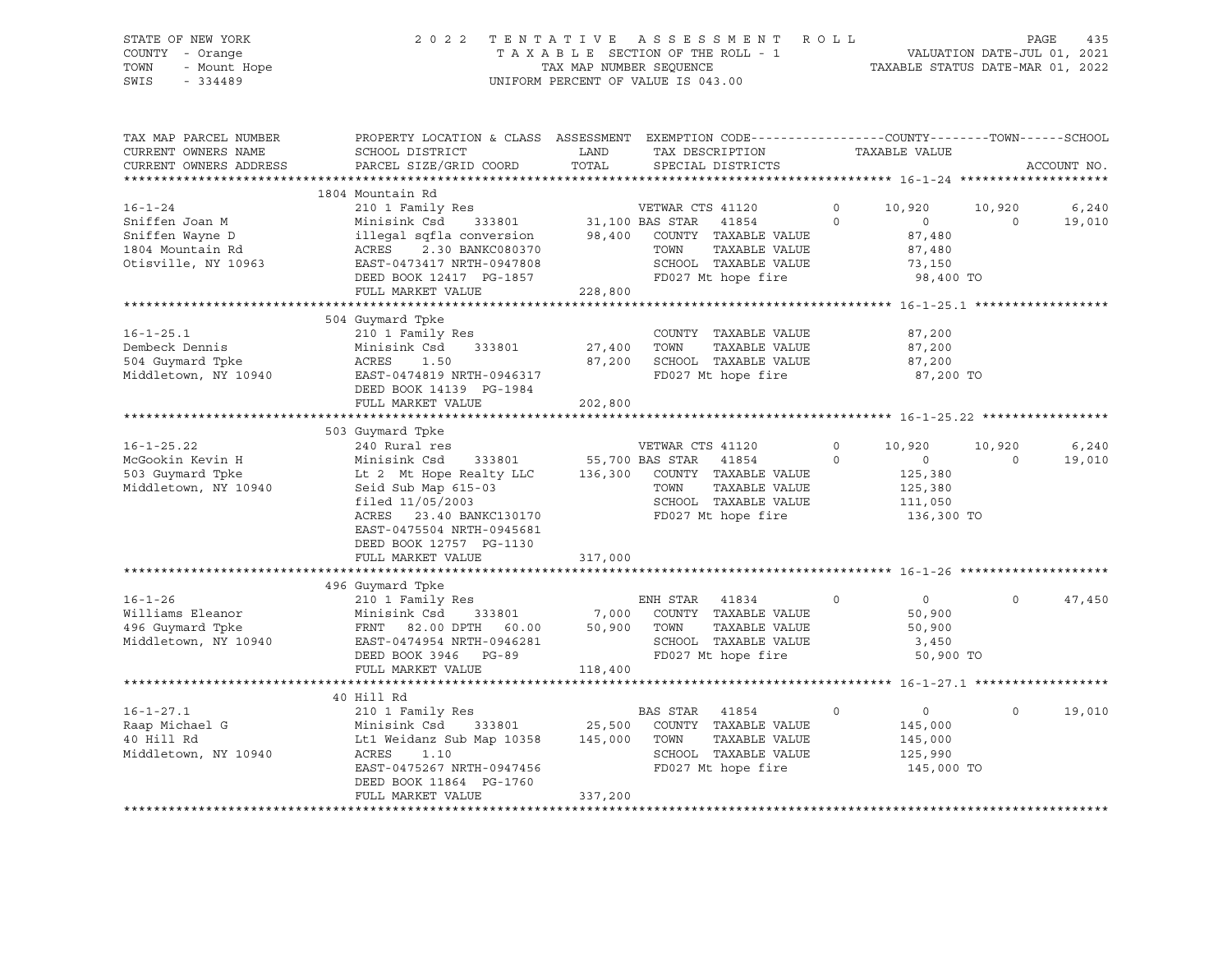| STATE OF NEW YORK<br>COUNTY - Orange     | 2 0 2 2                                                                                         |                         | TENTATIVE ASSESSMENT<br>TAXABLE SECTION OF THE ROLL - 1 | R O L L                          | PAGE<br>436<br>VALUATION DATE-JUL 01, 2021 |
|------------------------------------------|-------------------------------------------------------------------------------------------------|-------------------------|---------------------------------------------------------|----------------------------------|--------------------------------------------|
| TOWN<br>- Mount Hope                     |                                                                                                 | TAX MAP NUMBER SEQUENCE |                                                         | TAXABLE STATUS DATE-MAR 01, 2022 |                                            |
| SWIS<br>$-334489$                        |                                                                                                 |                         | UNIFORM PERCENT OF VALUE IS 043.00                      |                                  |                                            |
| TAX MAP PARCEL NUMBER                    | PROPERTY LOCATION & CLASS ASSESSMENT EXEMPTION CODE---------------COUNTY-------TOWN------SCHOOL |                         |                                                         |                                  |                                            |
| CURRENT OWNERS NAME                      | SCHOOL DISTRICT                                                                                 | LAND                    | TAX DESCRIPTION                                         | TAXABLE VALUE                    |                                            |
| CURRENT OWNERS ADDRESS                   | PARCEL SIZE/GRID COORD                                                                          | TOTAL                   | SPECIAL DISTRICTS                                       |                                  | ACCOUNT NO.                                |
|                                          | 32 Hill Rd                                                                                      |                         |                                                         |                                  |                                            |
| $16 - 1 - 27.22$                         | 210 1 Family Res                                                                                |                         | BAS STAR<br>41854                                       | 0<br>$\overline{0}$              | $\circ$<br>19,010                          |
| Henneman Robert                          | 333801<br>Minisink Csd                                                                          |                         | 38,300 COUNTY TAXABLE VALUE                             | 146,700                          |                                            |
| 32 Hill Rd                               | Parcel A Land of Lazier                                                                         | 146,700 TOWN            | TAXABLE VALUE                                           | 146,700                          |                                            |
| Middletown, NY 10940                     | Sub Map 933-18                                                                                  |                         | SCHOOL TAXABLE VALUE                                    | 127,690                          |                                            |
|                                          | filed $11/5/2018$                                                                               |                         | FD027 Mt hope fire                                      | 146,700 TO                       |                                            |
|                                          | ACRES<br>4.30                                                                                   |                         |                                                         |                                  |                                            |
|                                          | EAST-0475589 NRTH-0947473                                                                       |                         |                                                         |                                  |                                            |
|                                          | DEED BOOK 14487 PG-1785                                                                         |                         |                                                         |                                  |                                            |
|                                          | FULL MARKET VALUE                                                                               | 341,200                 |                                                         |                                  |                                            |
|                                          | 5 Hill Rd                                                                                       |                         |                                                         |                                  |                                            |
| $16 - 1 - 28$                            | 210 1 Family Res                                                                                |                         | COUNTY TAXABLE VALUE                                    | 158,500                          |                                            |
| Loeven Eric A                            | Minisink Csd<br>333801                                                                          | 30,700                  | TAXABLE VALUE<br>TOWN                                   | 158,500                          |                                            |
| Loeven Ann M                             | ACRES<br>1.80 BANKC170031                                                                       | 158,500                 | SCHOOL TAXABLE VALUE                                    | 158,500                          |                                            |
| 5 Hill Rd                                | EAST-0475909 NRTH-0946718                                                                       |                         | FD027 Mt hope fire                                      | 158,500 TO                       |                                            |
| Middletown, NY 10940                     | DEED BOOK 11614 PG-141                                                                          |                         |                                                         |                                  |                                            |
|                                          | FULL MARKET VALUE                                                                               | 368,600                 |                                                         |                                  |                                            |
|                                          |                                                                                                 |                         |                                                         |                                  |                                            |
|                                          | 4 Hill Rd                                                                                       |                         |                                                         |                                  |                                            |
| $16 - 1 - 29.1$<br>William T Homes LLC   | 311 Res vac land<br>333801<br>Minisink Csd                                                      | 29,200                  | COUNTY TAXABLE VALUE<br>TAXABLE VALUE<br>TOWN           | 29,200<br>29,200                 |                                            |
| 20 Springbrook Rd                        | Lot 1 Lands of Lazier                                                                           |                         | 29,200 SCHOOL TAXABLE VALUE                             | 29,200                           |                                            |
| Port Jervis, NY 12771                    | Sub Map 933-18                                                                                  |                         | FD027 Mt hope fire                                      | 29,200 TO                        |                                            |
|                                          | filed $11/5/2018$                                                                               |                         |                                                         |                                  |                                            |
|                                          | ACRES<br>1.90                                                                                   |                         |                                                         |                                  |                                            |
|                                          | EAST-0476196 NRTH-0946944                                                                       |                         |                                                         |                                  |                                            |
|                                          | DEED BOOK 15137 PG-1314                                                                         |                         |                                                         |                                  |                                            |
|                                          | FULL MARKET VALUE                                                                               | 67,900                  |                                                         |                                  |                                            |
|                                          |                                                                                                 |                         |                                                         |                                  |                                            |
|                                          | 12 Hill Rd                                                                                      |                         |                                                         |                                  |                                            |
| $16 - 1 - 29.22$                         | 311 Res vac land                                                                                |                         | COUNTY TAXABLE VALUE                                    | 29,700                           |                                            |
| William T Homes LLC<br>20 Springbrook Rd | Minisink Csd<br>333801<br>Lot 2 Lands of Lazier                                                 | 29,700<br>29,700        | TAXABLE VALUE<br>TOWN<br>SCHOOL TAXABLE VALUE           | 29,700<br>29,700                 |                                            |
| Port Jervis, NY 12771                    | Sub Map 933-18                                                                                  |                         | FD027 Mt hope fire                                      | 29,700 TO                        |                                            |
|                                          | filed $11/5/2018$                                                                               |                         |                                                         |                                  |                                            |
|                                          | ACRES<br>3.00                                                                                   |                         |                                                         |                                  |                                            |
|                                          | EAST-0475925 NRTH-0947118                                                                       |                         |                                                         |                                  |                                            |
|                                          | DEED BOOK 15148 PG-428                                                                          |                         |                                                         |                                  |                                            |
|                                          | FULL MARKET VALUE                                                                               | 69,100                  |                                                         |                                  |                                            |
|                                          |                                                                                                 |                         |                                                         |                                  |                                            |
|                                          | 394 Guymard Tpke                                                                                |                         |                                                         |                                  |                                            |
| $16 - 1 - 32.1$                          | 240 Rural res                                                                                   |                         | COUNTY TAXABLE VALUE                                    | 217,300                          |                                            |
| Roeder's Hope Prop LLC                   | 333801<br>Minisink Csd                                                                          | 49,200                  | TOWN<br>TAXABLE VALUE                                   | 217,300                          |                                            |
| 361 Finchville Tpke                      | ACRES<br>14.00<br>EAST-0476815 NRTH-0947493                                                     | 217,300                 | SCHOOL TAXABLE VALUE                                    | 217,300                          |                                            |
| Otisville, NY 10963                      | DEED BOOK 14623 PG-611                                                                          |                         | FD027 Mt hope fire                                      | 217,300 TO                       |                                            |
|                                          | FULL MARKET VALUE                                                                               | 505,300                 |                                                         |                                  |                                            |
|                                          |                                                                                                 |                         |                                                         |                                  |                                            |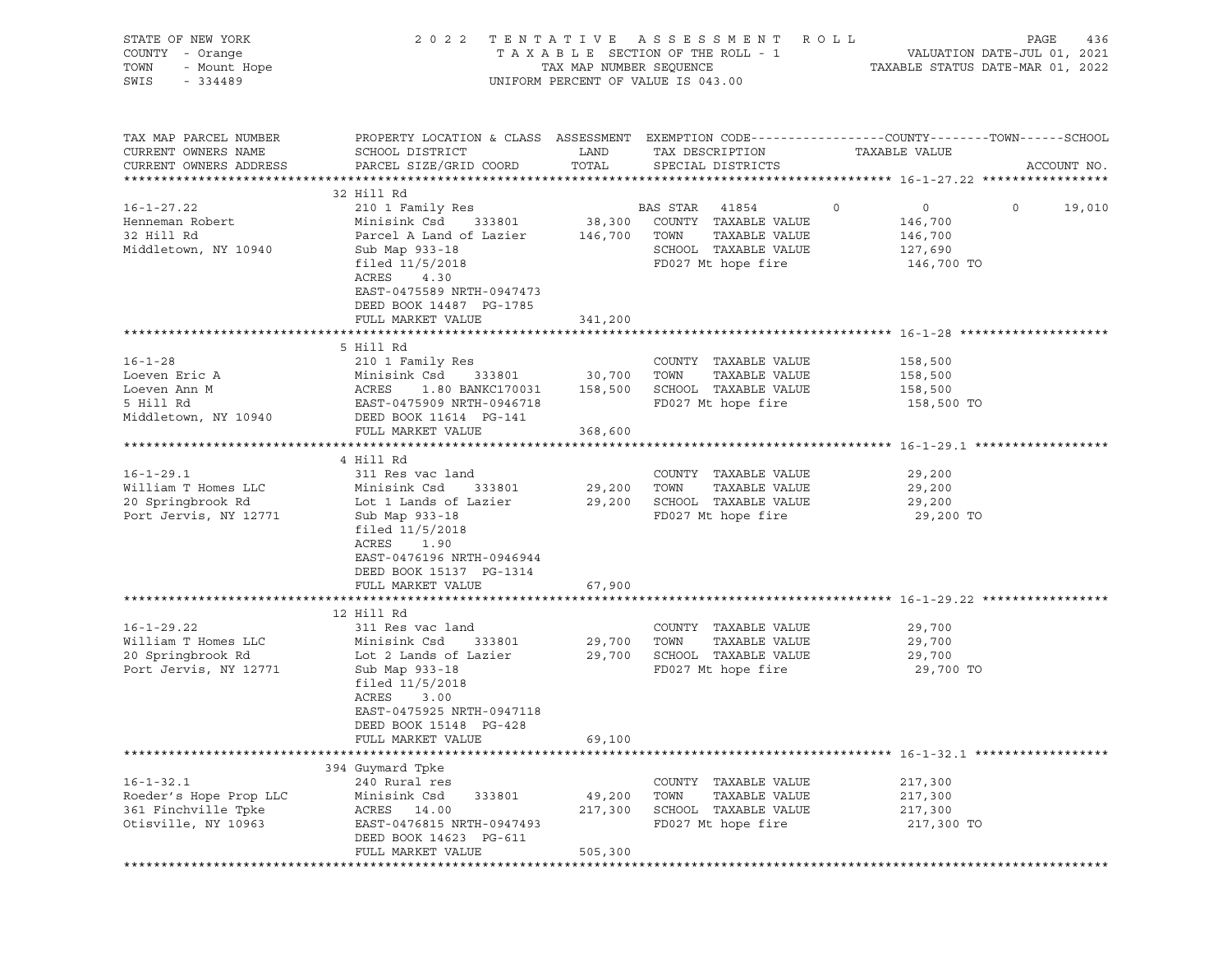# STATE OF NEW YORK 2 0 2 2 T E N T A T I V E A S S E S S M E N T R O L L PAGE 437 COUNTY - Orange T A X A B L E SECTION OF THE ROLL - 1 VALUATION DATE-JUL 01, 2021 TOWN - Mount Hope TAX MAP NUMBER SEQUENCE TAXABLE STATUS DATE-MAR 01, 2022 SWIS - 334489 UNIFORM PERCENT OF VALUE IS 043.00

| TAX MAP PARCEL NUMBER     | PROPERTY LOCATION & CLASS ASSESSMENT       |         | EXEMPTION CODE-----------------COUNTY-------TOWN------SCHOOL |                              |                    |
|---------------------------|--------------------------------------------|---------|--------------------------------------------------------------|------------------------------|--------------------|
| CURRENT OWNERS NAME       | SCHOOL DISTRICT                            | LAND    | TAX DESCRIPTION                                              | TAXABLE VALUE                |                    |
| CURRENT OWNERS ADDRESS    | PARCEL SIZE/GRID COORD                     | TOTAL   | SPECIAL DISTRICTS                                            |                              | ACCOUNT NO.        |
|                           |                                            |         |                                                              |                              |                    |
|                           | Guymard Tpke                               |         |                                                              |                              |                    |
| $16 - 1 - 32.22$          | 321 Abandoned aq                           |         | COUNTY TAXABLE VALUE                                         | 95,300                       |                    |
| Middletown City of        | Minisink Csd<br>333801                     | 95,300  | TOWN<br>TAXABLE VALUE                                        | 95,300                       |                    |
| 16 James St               | ACRES 87.00                                | 95,300  | SCHOOL TAXABLE VALUE                                         | 95,300                       |                    |
| Middletown, NY 10940      | EAST-0478089 NRTH-0946232                  |         | FD027 Mt hope fire                                           | 95,300 TO                    |                    |
|                           | DEED BOOK 14935 PG-1516                    |         |                                                              |                              |                    |
|                           | FULL MARKET VALUE                          | 221,600 |                                                              |                              |                    |
|                           | 413 Guymard Tpke                           |         |                                                              |                              |                    |
| $16 - 1 - 33.1$           | 210 1 Family Res                           |         | COUNTY TAXABLE VALUE                                         | 131,500                      |                    |
| Kaufman Christina V       | 333801<br>Minisink Csd                     | 46,600  | TOWN<br>TAXABLE VALUE                                        | 131,500                      |                    |
| PO Box 393                | ACRES 10.70                                | 131,500 | SCHOOL TAXABLE VALUE                                         | 131,500                      |                    |
| Middletown, NY 10940      | EAST-0476994 NRTH-0946410                  |         | FD027 Mt hope fire                                           | 131,500 TO                   |                    |
|                           | DEED BOOK 5484 PG-301                      |         |                                                              |                              |                    |
|                           | FULL MARKET VALUE                          | 305,800 |                                                              |                              |                    |
|                           |                                            |         |                                                              |                              |                    |
|                           | Co Hwy 24                                  |         |                                                              |                              |                    |
| $16 - 1 - 35$             | 322 Rural vac>10                           |         | COUNTY TAXABLE VALUE                                         | 65,000                       |                    |
| Tijeras Ridge LLC         | 333801<br>Minisink Csd                     | 65,000  | TOWN<br>TAXABLE VALUE                                        | 65,000                       |                    |
| 815 Guymard Tpke          | ACRES 69.80                                | 65,000  | SCHOOL TAXABLE VALUE                                         | 65,000                       |                    |
| Otisville, NY 10963       | EAST-0477197 NRTH-0945245                  |         | FD027 Mt hope fire                                           | 65,000 TO                    |                    |
|                           | DEED BOOK 14421 PG-509                     |         |                                                              |                              |                    |
| MAY BE SUBJECT TO PAYMENT | FULL MARKET VALUE                          | 151,200 |                                                              |                              |                    |
| UNDER RPTL480A UNTIL 2028 |                                            |         |                                                              |                              |                    |
|                           |                                            |         |                                                              |                              |                    |
|                           | 44 Kohler Rd                               |         |                                                              |                              |                    |
| $16 - 1 - 36.1$           | 210 1 Family Res                           |         | ENH STAR 41834                                               | $0 \qquad \qquad$<br>$\circ$ | $\Omega$<br>47,450 |
| Sinsabaugh Stephen        | Minisink Csd<br>333801                     | 34,900  | COUNTY TAXABLE VALUE                                         | 139,500                      |                    |
| Sinsabaugh Mary           | ACRES<br>4.00                              | 139,500 | TOWN<br>TAXABLE VALUE                                        | 139,500                      |                    |
| 44 Kohler Rd              | EAST-0476353 NRTH-0942559                  |         | SCHOOL TAXABLE VALUE                                         | 92,050                       |                    |
| Middletown, NY 10940      | DEED BOOK 3021    PG-00283                 |         | FD027 Mt hope fire                                           | 139,500 TO                   |                    |
|                           | FULL MARKET VALUE                          | 324,400 |                                                              |                              |                    |
|                           |                                            |         |                                                              |                              |                    |
| $16 - 1 - 36.21$          | 37 Kohler Rd                               |         |                                                              | $\circ$                      | 19,010<br>$\Omega$ |
| Krogslund Charles         | 210 1 Family Res<br>Minisink Csd<br>333801 | 43,600  | BAS STAR<br>41854<br>COUNTY TAXABLE VALUE                    | $\overline{0}$               |                    |
| Krogslund Gerda           | 7.80<br>ACRES                              | 183,700 | TOWN<br>TAXABLE VALUE                                        | 183,700<br>183,700           |                    |
| 37 Kohler Rd              | EAST-0475928 NRTH-0942463                  |         | SCHOOL TAXABLE VALUE                                         | 164,690                      |                    |
| Middletown, NY 10940      | DEED BOOK 1938<br>PG-00491                 |         | FD027 Mt hope fire                                           | 183,700 TO                   |                    |
|                           | FULL MARKET VALUE                          | 427,200 |                                                              |                              |                    |
|                           |                                            |         |                                                              |                              |                    |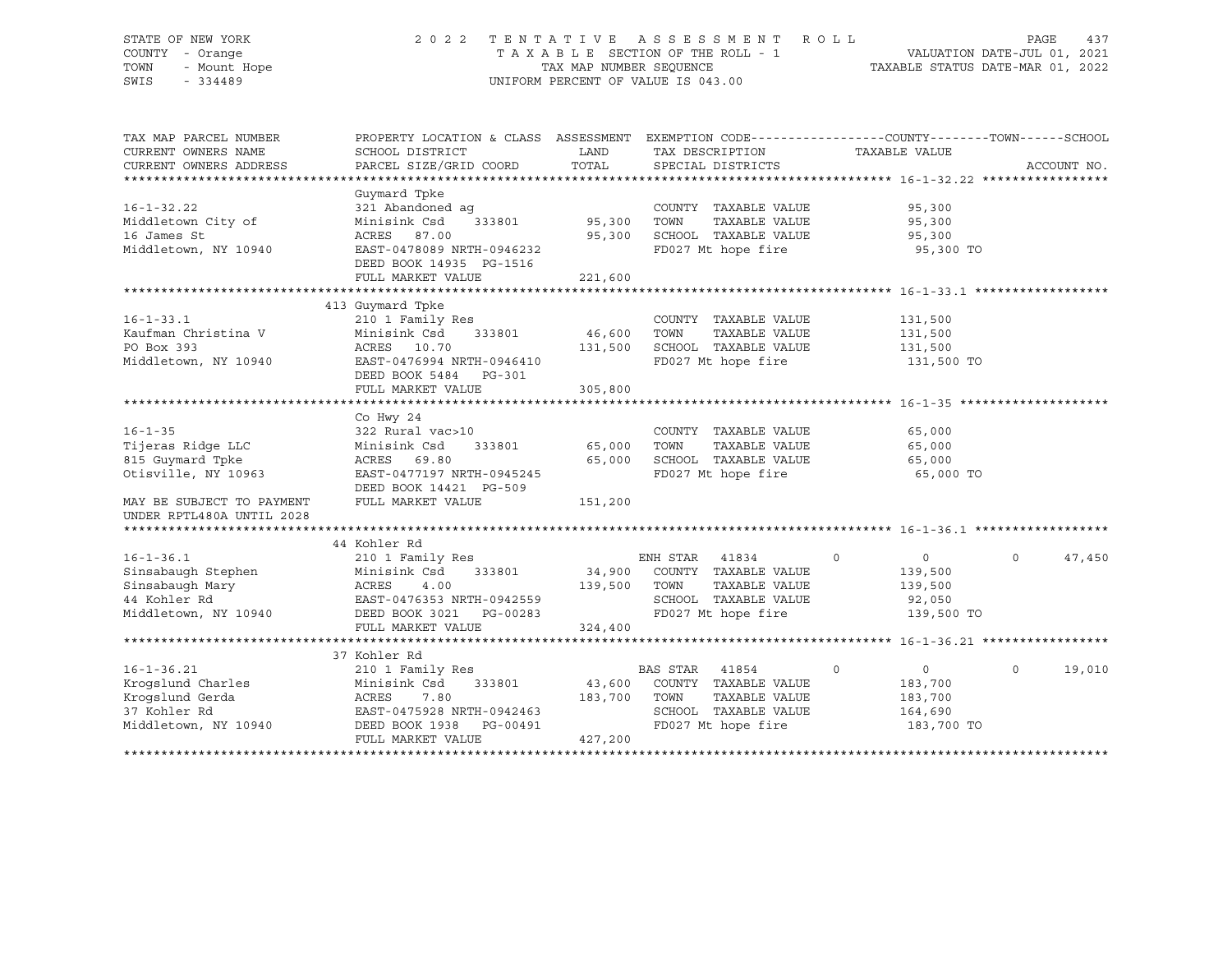| STATE OF NEW YORK<br>COUNTY - Orange<br>- Mount Hope<br>TOWN<br>SWIS<br>$-334489$                   |                                                                                                                                                                                                                                                                       |               | 2022 TENTATIVE ASSESSMENT ROLL<br>TAXABLE SECTION OF THE ROLL - 1 VALUATION DATE-JUL 01, 2021<br>TAX MAP NUMBER SEQUENCE TAXABLE STATUS DATE-MAR 01, 2022<br>UNIFORM PERCENT OF VALUE IS 043.00 |               |                                                                          | PAGE<br>438 |
|-----------------------------------------------------------------------------------------------------|-----------------------------------------------------------------------------------------------------------------------------------------------------------------------------------------------------------------------------------------------------------------------|---------------|-------------------------------------------------------------------------------------------------------------------------------------------------------------------------------------------------|---------------|--------------------------------------------------------------------------|-------------|
| TAX MAP PARCEL NUMBER<br>CURRENT OWNERS NAME<br>CURRENT OWNERS ADDRESS                              | PROPERTY LOCATION & CLASS ASSESSMENT EXEMPTION CODE---------------COUNTY-------TOWN------SCHOOL<br>SCHOOL DISTRICT<br>PARCEL SIZE/GRID COORD                                                                                                                          | LAND<br>TOTAL | TAX DESCRIPTION<br>SPECIAL DISTRICTS                                                                                                                                                            | TAXABLE VALUE |                                                                          | ACCOUNT NO. |
|                                                                                                     | 98 Kohler Rd                                                                                                                                                                                                                                                          |               |                                                                                                                                                                                                 |               |                                                                          |             |
| $16 - 1 - 37.1$<br>Baker Richard W<br>Baker Donna L<br>16 Seybolt Ave                               | 240 Rural res<br>Minisink Csd<br>333801<br>ACRES 20.30<br>EAST-0475186 NRTH-0943866                                                                                                                                                                                   | 225,000 TOWN  | AGDISTRICT 41720<br>52,200 COUNTY TAXABLE VALUE<br>TAXABLE VALUE<br>SCHOOL TAXABLE VALUE                                                                                                        | $\circ$       | 22,366<br>22,366<br>202,634<br>202,634<br>202,634                        | 22,366      |
| Otisville, NY 10963                                                                                 | EAST-0475186 NRTH-0943866<br>DEED BOOK 12684 PG-1258<br>FULL MARKET VALUE                                                                                                                                                                                             |               | FD027 Mt hope fire<br>523,300<br>22,366 EX                                                                                                                                                      |               | 202,634 TO                                                               |             |
| MAY BE SUBJECT TO PAYMENT<br>UNDER AGDIST LAW TIL 2026                                              |                                                                                                                                                                                                                                                                       |               |                                                                                                                                                                                                 |               |                                                                          |             |
| $16 - 1 - 37.2$<br>Johanns (d) William<br>Johanns (d) Frances<br>98 Kohler Rd                       | Kohler Rd<br>322 Rural vac>10<br>Minisink Csd<br>ACRES 23.70<br>333801<br>EAST-0475404 NRTH-0944820                                                                                                                                                                   | 51,800 TOWN   | COUNTY TAXABLE VALUE<br>TAXABLE VALUE<br>51,800 SCHOOL TAXABLE VALUE<br>FD027 Mt hope fire                                                                                                      |               | 51,800<br>51,800<br>51,800<br>51,800 TO                                  |             |
| Middletown, NY 10940                                                                                | DEED BOOK 4212 PG-198<br>FULL MARKET VALUE                                                                                                                                                                                                                            | 120,500       |                                                                                                                                                                                                 |               |                                                                          |             |
|                                                                                                     |                                                                                                                                                                                                                                                                       |               |                                                                                                                                                                                                 |               |                                                                          |             |
| $16 - 1 - 38.1$<br>Disimone Salvatore<br>Disimone Heidi<br>443 Guymard Tpke<br>Middletown, NY 10940 | 443 Guymard Tpke<br>210 1 Family Res<br>Minisink Csd 333801 26,900 COUNTY TAXABLE VALUE<br>Lt 1 Hartman Sub 3366 116,000 TOWN TAXABLE VALUE<br>ACRES 1.40 BANKC080370 SCHOOL TAXABLE VALUE<br>EAST-0476189 NRTH-0946614<br>DEED BOOK 3947 PG-342<br>FULL MARKET VALUE | 269,800       | BAS STAR 41854<br>SCHOOL TAXABLE VALUE<br>FD027 Mt hope fire                                                                                                                                    | $\Omega$      | $\overline{0}$<br>$\circ$<br>116,000<br>116,000<br>96,990<br>116,000 TO  | 19,010      |
|                                                                                                     | 454 Guymard Tpke                                                                                                                                                                                                                                                      |               |                                                                                                                                                                                                 |               |                                                                          |             |
| $16 - 1 - 38.2$<br>Meland Cara A<br>454 Guymard Tpke<br>Middletown, NY 10940                        | 210 1 Family Res<br>Minisink Csd<br>333801<br>Lt 2 Hartman Sub 3366<br>ACRES 1.80<br>EAST-0476152 NRTH-0946376<br>DEED BOOK 14455 PG-969                                                                                                                              | 153,500 TOWN  | BAS STAR 41854<br>28,800 COUNTY TAXABLE VALUE<br>TAXABLE VALUE<br>SCHOOL TAXABLE VALUE<br>FD027 Mt hope fire                                                                                    | 0             | $\overline{0}$<br>$\circ$<br>153,500<br>153,500<br>134,490<br>153,500 TO | 19,010      |
|                                                                                                     | FULL MARKET VALUE                                                                                                                                                                                                                                                     | 357,000       |                                                                                                                                                                                                 |               |                                                                          |             |
|                                                                                                     | 469 Guymard Tpke                                                                                                                                                                                                                                                      |               |                                                                                                                                                                                                 |               |                                                                          |             |
| $16 - 1 - 39.1$<br>DeJesus Karin<br>469 Guymard Tpke<br>Middletown, NY 10940                        | 210 1 Family Res<br>Minisink Csd 333801 40,000 TOWN<br>Lot 1 Alessi & Rotundo Su<br>Map 856-07<br>filed $11/7/07$<br>ACRES 5.50 BANKC080370<br>EAST-0475666 NRTH-0946091<br>DEED BOOK 13893 PG-1417<br>FULL MARKET VALUE                                              | 428,800       | COUNTY TAXABLE VALUE<br>TAXABLE VALUE<br>184,400 SCHOOL TAXABLE VALUE<br>FD027 Mt hope fire                                                                                                     |               | 184,400<br>184,400<br>184,400<br>184,400 TO                              |             |
|                                                                                                     |                                                                                                                                                                                                                                                                       |               |                                                                                                                                                                                                 |               |                                                                          |             |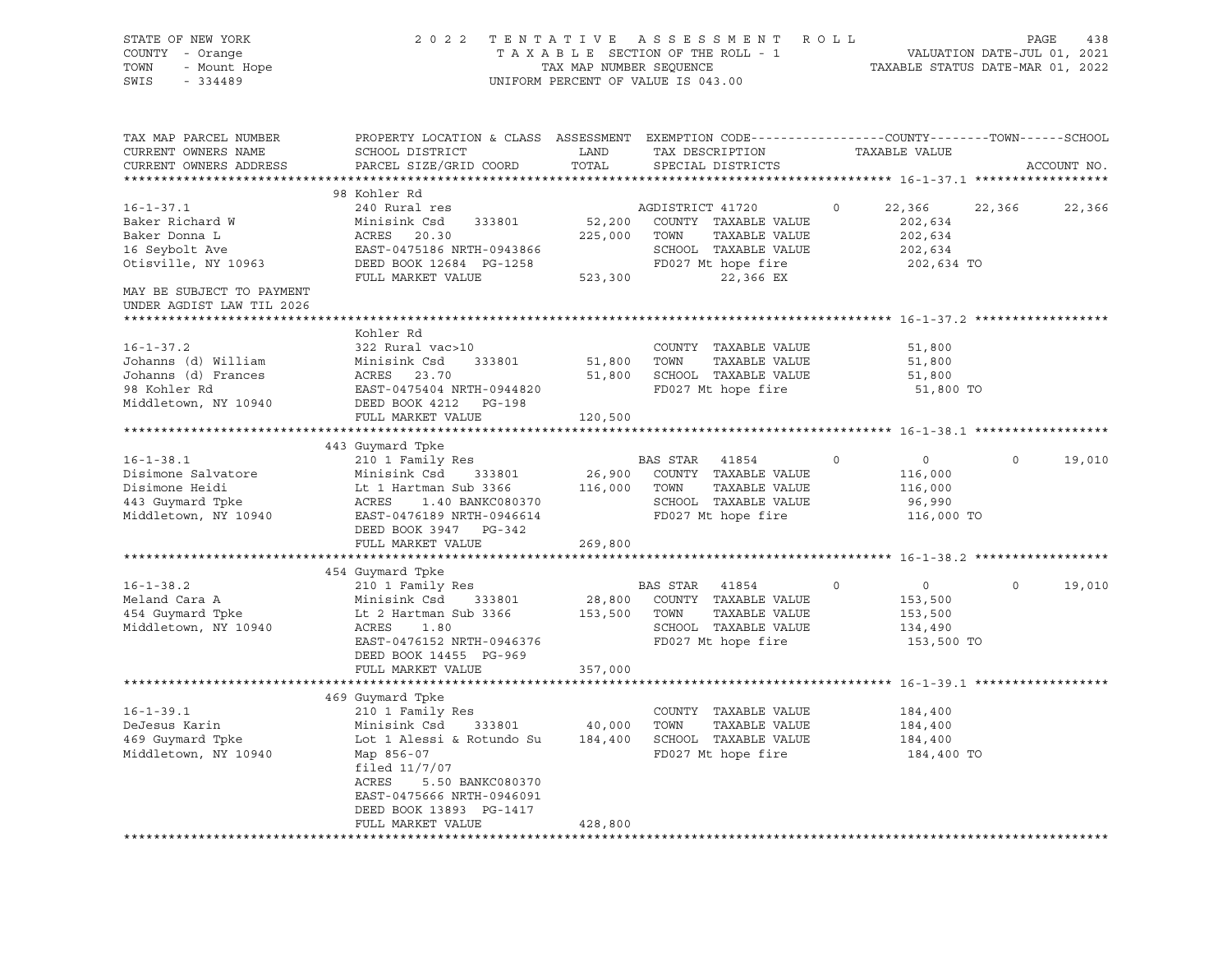| STATE OF NEW YORK<br>COUNTY - Orange<br>TOWN<br>- Mount Hope<br>SWIS<br>$-334489$                                                                                                        | 2 0 2 2                                                                                                                                                                                                                                                                                                                                                                                                                            | TENTATIVE<br>TAX MAP NUMBER SEQUENCE              | A S S E S S M E N T<br>TAXABLE SECTION OF THE ROLL - 1<br>UNIFORM PERCENT OF VALUE IS 043.00                                                                                               | ROLL                                                                                       | PAGE<br>439<br>VALUATION DATE-JUL 01, 2021<br>TAXABLE STATUS DATE-MAR 01, 2022 |
|------------------------------------------------------------------------------------------------------------------------------------------------------------------------------------------|------------------------------------------------------------------------------------------------------------------------------------------------------------------------------------------------------------------------------------------------------------------------------------------------------------------------------------------------------------------------------------------------------------------------------------|---------------------------------------------------|--------------------------------------------------------------------------------------------------------------------------------------------------------------------------------------------|--------------------------------------------------------------------------------------------|--------------------------------------------------------------------------------|
| TAX MAP PARCEL NUMBER<br>CURRENT OWNERS NAME<br>CURRENT OWNERS ADDRESS                                                                                                                   | PROPERTY LOCATION & CLASS ASSESSMENT EXEMPTION CODE---------------COUNTY-------TOWN------SCHOOL<br>SCHOOL DISTRICT<br>PARCEL SIZE/GRID COORD                                                                                                                                                                                                                                                                                       | LAND<br>TOTAL                                     | TAX DESCRIPTION<br>SPECIAL DISTRICTS                                                                                                                                                       | TAXABLE VALUE                                                                              | ACCOUNT NO.                                                                    |
|                                                                                                                                                                                          | 461 Guymard Tpke                                                                                                                                                                                                                                                                                                                                                                                                                   |                                                   |                                                                                                                                                                                            |                                                                                            |                                                                                |
| $16 - 1 - 39.2$<br>Zhu Chang X<br>461 Guymard Tpke<br>Middletown, NY 10940                                                                                                               | 210 1 Family Res<br>Minisink Csd<br>333801<br>Lot 2 Alessi & Rotundo Su<br>Map 856-07 filed 11//07<br>SCAR Case 19-188 Aventine<br>ACRES<br>6.90 BANKC080496<br>EAST-0476060 NRTH-0946024<br>DEED BOOK 13752 PG-858                                                                                                                                                                                                                | 42,600<br>218,400                                 | COUNTY TAXABLE VALUE<br>TOWN<br>TAXABLE VALUE<br>SCHOOL TAXABLE VALUE<br>FD027 Mt hope fire                                                                                                | 218,400<br>218,400<br>218,400<br>218,400 TO                                                |                                                                                |
|                                                                                                                                                                                          | FULL MARKET VALUE                                                                                                                                                                                                                                                                                                                                                                                                                  | 507,900                                           |                                                                                                                                                                                            |                                                                                            |                                                                                |
| $16 - 1 - 39.3$<br>Soon Chien Jon<br>Chang Jun-Chun<br>437 Guymard Tpke<br>Middletown, NY 10940<br>$16 - 1 - 39.4$<br>Yao Haixia<br>Chen Yao<br>429 Guymard Tpke<br>Middletown, NY 10940 | 437 Guymard Tpke<br>210 1 Family Res<br>Minisink Csd<br>333801<br>Lot 3 Alessi & Rotundo Su<br>Map 856-07<br>filed $11/7/07$<br>ACRES<br>7.60<br>EAST-0476409 NRTH-0946075<br>DEED BOOK 14064 PG-1219<br>FULL MARKET VALUE<br>429 Guymard Tpke<br>210 1 Family Res<br>Minisink Csd<br>333801<br>Lot 4 Alessi & Rotundo Su<br>Map 856-07<br>filed $11/7/07$<br>ACRES<br>5.60<br>EAST-0476687 NRTH-0946364<br>DEED BOOK 14820 PG-980 | 43,400<br>278,300<br>647,200<br>41,000<br>197,600 | COUNTY TAXABLE VALUE<br>TAXABLE VALUE<br>TOWN<br>SCHOOL TAXABLE VALUE<br>FD027 Mt hope fire<br>COUNTY TAXABLE VALUE<br>TOWN<br>TAXABLE VALUE<br>SCHOOL TAXABLE VALUE<br>FD027 Mt hope fire | 278,300<br>278,300<br>278,300<br>278,300 TO<br>197,600<br>197,600<br>197,600<br>197,600 TO |                                                                                |
|                                                                                                                                                                                          | FULL MARKET VALUE                                                                                                                                                                                                                                                                                                                                                                                                                  | 459,500                                           |                                                                                                                                                                                            |                                                                                            |                                                                                |
|                                                                                                                                                                                          |                                                                                                                                                                                                                                                                                                                                                                                                                                    |                                                   |                                                                                                                                                                                            |                                                                                            |                                                                                |
| $16 - 1 - 40.1$<br>Disimone Vincent J<br>Disimone Barbara<br>477 Guymard Tpke<br>Middletown, NY 10940                                                                                    | 477 Guymard Tpke<br>210 1 Family Res<br>Minisink Csd<br>333801<br>ACRES<br>1.00<br>EAST-0475354 NRTH-0946227<br>DEED BOOK 2071 PG-01066<br>FULL MARKET VALUE                                                                                                                                                                                                                                                                       | 25,000<br>157,400<br>366,000                      | BAS STAR<br>41854<br>COUNTY TAXABLE VALUE<br>TOWN<br>TAXABLE VALUE<br>SCHOOL TAXABLE VALUE<br>FD027 Mt hope fire                                                                           | $\circ$<br>0<br>157,400<br>157,400<br>138,390<br>157,400 TO                                | 0<br>19,010                                                                    |
|                                                                                                                                                                                          |                                                                                                                                                                                                                                                                                                                                                                                                                                    |                                                   |                                                                                                                                                                                            |                                                                                            |                                                                                |
| $16 - 1 - 40.2$<br>Disimone Vincent<br>Disimone Barbara<br>477 Guymard Tpke<br>Middletown, NY 10940                                                                                      | Co Hwy 24<br>311 Res vac land<br>Minisink Csd<br>333801<br>ACRES<br>1.10<br>EAST-0475290 NRTH-0946016<br>DEED BOOK 11013 PG-597<br>FULL MARKET VALUE                                                                                                                                                                                                                                                                               | 21,500<br>21,500<br>50,000                        | COUNTY TAXABLE VALUE<br>TAXABLE VALUE<br>TOWN<br>SCHOOL TAXABLE VALUE<br>FD027 Mt hope fire                                                                                                | 21,500<br>21,500<br>21,500<br>21,500 TO                                                    |                                                                                |
|                                                                                                                                                                                          |                                                                                                                                                                                                                                                                                                                                                                                                                                    |                                                   |                                                                                                                                                                                            |                                                                                            |                                                                                |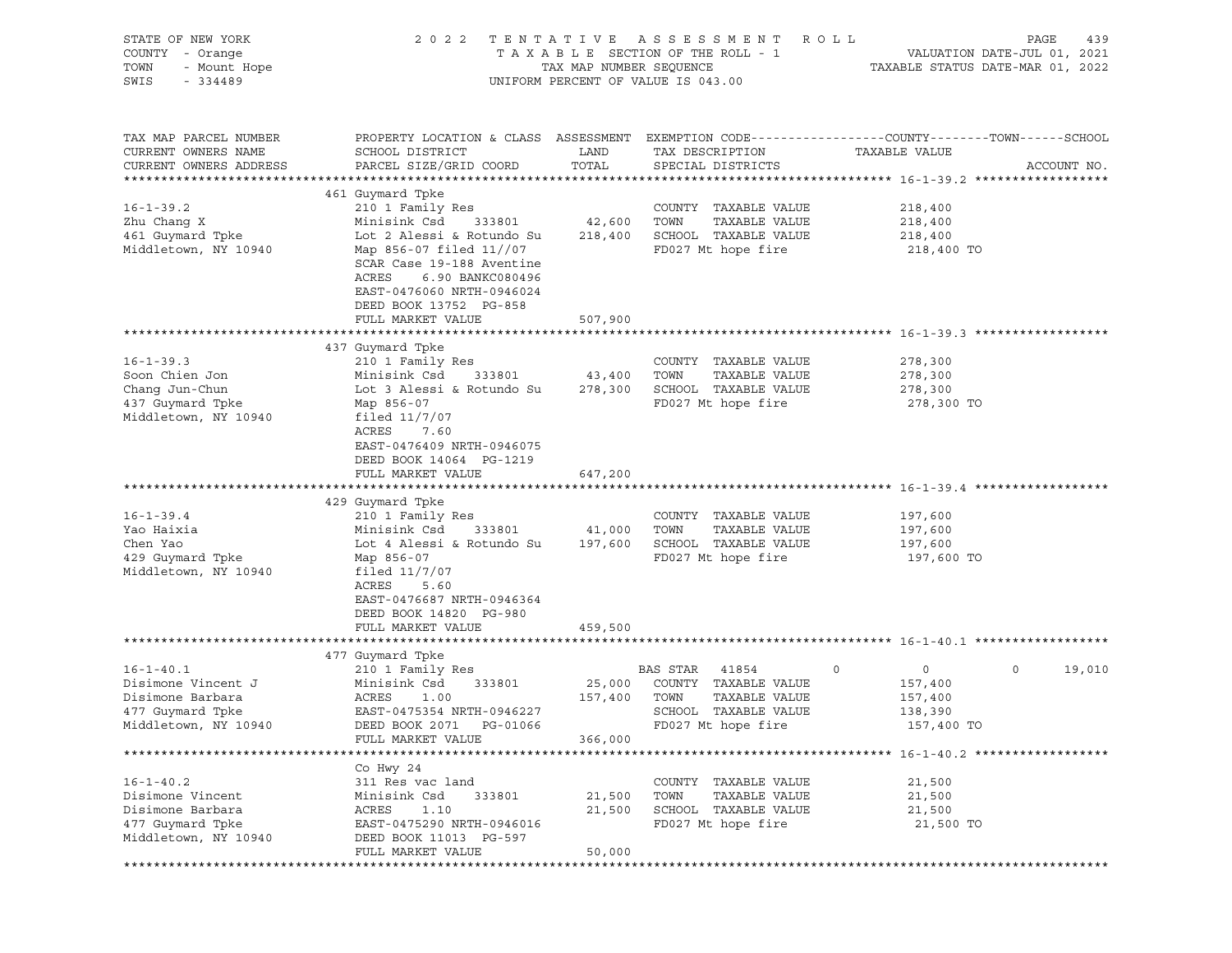# STATE OF NEW YORK 2 0 2 2 T E N T A T I V E A S S E S S M E N T R O L L PAGE 440 COUNTY - Orange T A X A B L E SECTION OF THE ROLL - 1 VALUATION DATE-JUL 01, 2021 TOWN - Mount Hope TAX MAP NUMBER SEQUENCE TAXABLE STATUS DATE-MAR 01, 2022 SWIS - 334489 UNIFORM PERCENT OF VALUE IS 043.00

| TAX MAP PARCEL NUMBER<br>CURRENT OWNERS NAME | PROPERTY LOCATION & CLASS ASSESSMENT EXEMPTION CODE----------------COUNTY-------TOWN------SCHOOL<br>SCHOOL DISTRICT | LAND    | TAX DESCRIPTION       | TAXABLE VALUE             |         |             |
|----------------------------------------------|---------------------------------------------------------------------------------------------------------------------|---------|-----------------------|---------------------------|---------|-------------|
| CURRENT OWNERS ADDRESS                       | PARCEL SIZE/GRID COORD                                                                                              | TOTAL   | SPECIAL DISTRICTS     |                           |         | ACCOUNT NO. |
|                                              |                                                                                                                     |         |                       |                           |         |             |
|                                              | 495 Guymard Tpke                                                                                                    |         |                       |                           |         |             |
| $16 - 1 - 40.3$                              | 210 1 Family Res                                                                                                    |         | BAS STAR<br>41854     | $\circ$<br>$\overline{0}$ | $\circ$ | 19,010      |
| Monahan Thomas                               | Minisink Csd<br>333801                                                                                              | 28,800  | COUNTY TAXABLE VALUE  | 121,700                   |         |             |
| Monahan Grace                                | ACRES<br>1.80 BANKC030614                                                                                           | 121,700 | TOWN<br>TAXABLE VALUE | 121,700                   |         |             |
| 495 Guymard Tpke                             | EAST-0475150 NRTH-0945966                                                                                           |         | SCHOOL TAXABLE VALUE  | 102,690                   |         |             |
| Middletown, NY 10940                         | DEED BOOK 5973 PG-195                                                                                               |         | FD027 Mt hope fire    | 121,700 TO                |         |             |
|                                              | FULL MARKET VALUE                                                                                                   | 283,000 |                       |                           |         |             |
|                                              |                                                                                                                     |         |                       |                           |         |             |
|                                              | 517 Guymard Tpke                                                                                                    |         |                       |                           |         |             |
| $16 - 1 - 41.1$                              | 210 1 Family Res                                                                                                    |         | COUNTY TAXABLE VALUE  | 159,000                   |         |             |
| Chaves Jane                                  | Minisink Csd<br>333801                                                                                              | 35,700  | TAXABLE VALUE<br>TOWN | 159,000                   |         |             |
| 517 Guymard Tpke                             | Parcel on Mt Hope Reality                                                                                           | 159,000 | SCHOOL TAXABLE VALUE  | 159,000                   |         |             |
| Middletown, NY 10940                         | Seid Sub Map 615-03                                                                                                 |         | FD027 Mt hope fire    | 159,000 TO                |         |             |
|                                              | filed $11/25/03$ & parcel                                                                                           |         |                       |                           |         |             |
|                                              | ACRES<br>3.80                                                                                                       |         |                       |                           |         |             |
|                                              | EAST-0474514 NRTH-0945778                                                                                           |         |                       |                           |         |             |
|                                              | DEED BOOK 13761 PG-756                                                                                              |         |                       |                           |         |             |
|                                              | FULL MARKET VALUE                                                                                                   | 369,800 |                       |                           |         |             |
|                                              |                                                                                                                     |         |                       |                           |         |             |
|                                              | 599 Guymard Tpke                                                                                                    |         |                       |                           |         |             |
| $16 - 1 - 42.21$                             | 210 1 Family Res                                                                                                    |         | COUNTY TAXABLE VALUE  | 156,000                   |         |             |
| DiTolla Emily                                | 333801<br>Minisink Csd                                                                                              | 25,000  | TOWN<br>TAXABLE VALUE | 156,000                   |         |             |
| DiTolla Daniel                               | Lot 1 Dul Sub                                                                                                       | 156,000 | SCHOOL TAXABLE VALUE  | 156,000                   |         |             |
| 599 Guymard Tpke                             | Map 800-06                                                                                                          |         | FD027 Mt hope fire    | 156,000 TO                |         |             |
| Middletown, NY 10940                         | filed $8/21/06$                                                                                                     |         |                       |                           |         |             |
|                                              | FRNT 209.40 DPTH 246.30                                                                                             |         |                       |                           |         |             |
|                                              | ACRES<br>0.92 BANKC140330                                                                                           |         |                       |                           |         |             |
|                                              | EAST-0472719 NRTH-0945136                                                                                           |         |                       |                           |         |             |
|                                              |                                                                                                                     |         |                       |                           |         |             |
|                                              | DEED BOOK 14874 PG-1269<br>FULL MARKET VALUE                                                                        | 362,800 |                       |                           |         |             |
|                                              |                                                                                                                     |         |                       |                           |         |             |
|                                              | 591 Guymard Tpke                                                                                                    |         |                       |                           |         |             |
| $16 - 1 - 42.22$                             |                                                                                                                     |         | BAS STAR              | $\circ$<br>$\mathbf 0$    | $\circ$ | 19,010      |
| Percy Michael S                              | 210 1 Family Res<br>333801                                                                                          |         | 41854                 |                           |         |             |
|                                              | Minisink Csd                                                                                                        | 25,000  | COUNTY TAXABLE VALUE  | 168,000                   |         |             |
| Percy Kimberly R                             | Lot 2 Dul Sub                                                                                                       | 168,000 | TOWN<br>TAXABLE VALUE | 168,000                   |         |             |
| 591 Guymard Tpke                             | Map 800-06                                                                                                          |         | SCHOOL TAXABLE VALUE  | 148,990                   |         |             |
| Middletown, NY 10940                         | filed $8/21/06$                                                                                                     |         | FD027 Mt hope fire    | 168,000 TO                |         |             |
|                                              | FRNT 155.00 DPTH 100.00                                                                                             |         |                       |                           |         |             |
|                                              | ACRES<br>0.92 BANKC140330                                                                                           |         |                       |                           |         |             |
|                                              | EAST-0472900 NRTH-0945187                                                                                           |         |                       |                           |         |             |
|                                              | DEED BOOK 13209 PG-308                                                                                              |         |                       |                           |         |             |
|                                              | FULL MARKET VALUE                                                                                                   | 390,700 |                       |                           |         |             |
|                                              | ******************************                                                                                      |         |                       |                           |         |             |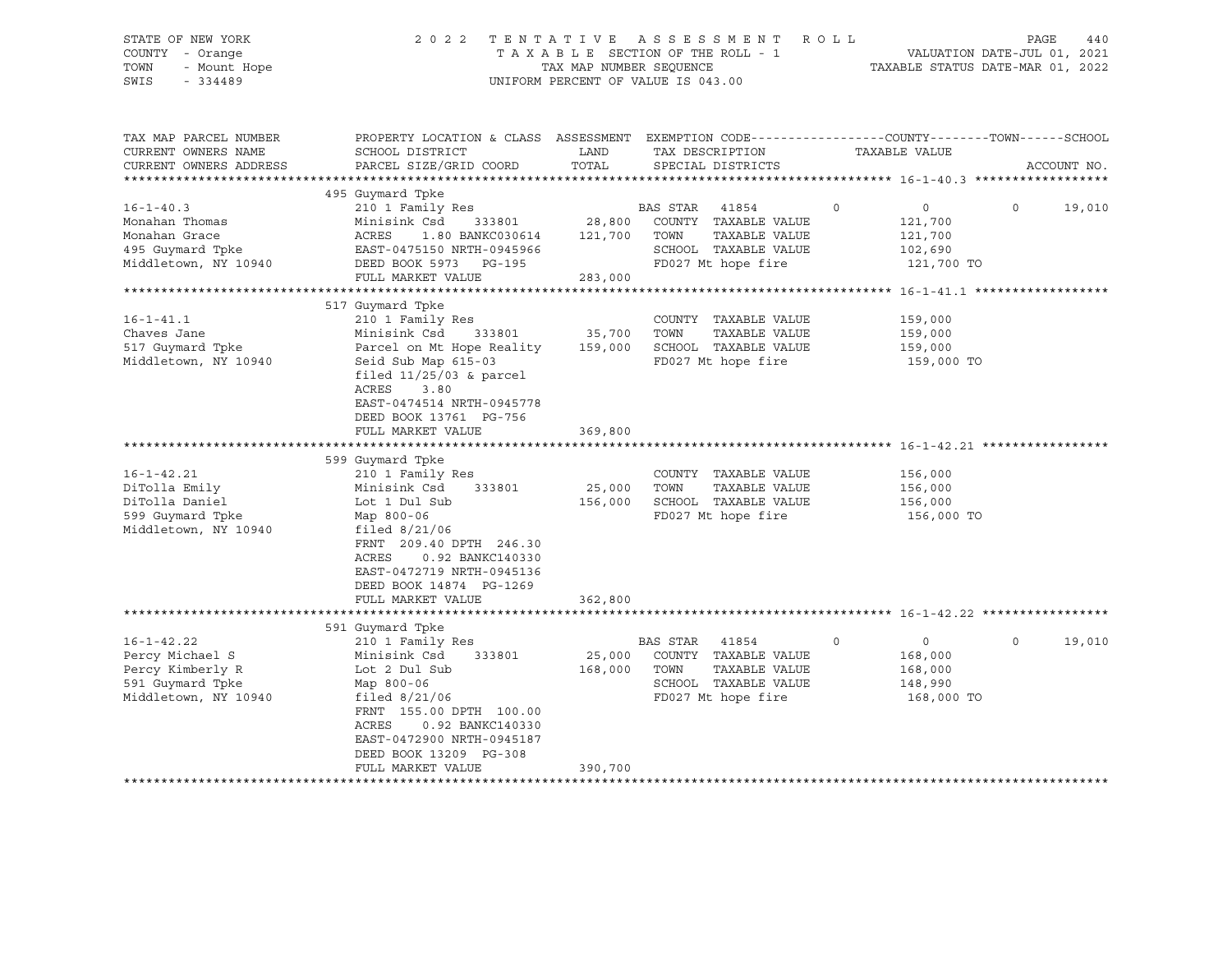| STATE OF NEW YORK<br>COUNTY - Orange<br>TOWN<br>- Mount Hope<br>$-334489$<br>SWIS | 2 0 2 2                                                                                                                                       | TAX MAP NUMBER SEQUENCE | TENTATIVE ASSESSMENT ROLL<br>TAXABLE SECTION OF THE ROLL - 1<br>UNIFORM PERCENT OF VALUE IS 043.00 |         | VALUATION DATE-JUL 01, 2021<br>TAXABLE STATUS DATE-MAR 01, 2022 | PAGE     | 441         |
|-----------------------------------------------------------------------------------|-----------------------------------------------------------------------------------------------------------------------------------------------|-------------------------|----------------------------------------------------------------------------------------------------|---------|-----------------------------------------------------------------|----------|-------------|
| TAX MAP PARCEL NUMBER<br>CURRENT OWNERS NAME<br>CURRENT OWNERS ADDRESS            | PROPERTY LOCATION & CLASS ASSESSMENT EXEMPTION CODE----------------COUNTY-------TOWN------SCHOOL<br>SCHOOL DISTRICT<br>PARCEL SIZE/GRID COORD | LAND<br>TOTAL           | TAX DESCRIPTION<br>SPECIAL DISTRICTS                                                               |         | TAXABLE VALUE                                                   |          | ACCOUNT NO. |
|                                                                                   | 218 Kohler Rd                                                                                                                                 |                         |                                                                                                    |         |                                                                 |          |             |
| $16 - 1 - 42.23$                                                                  | 210 1 Family Res                                                                                                                              |                         | BAS STAR<br>41854                                                                                  | $\circ$ | $\circ$                                                         | $\Omega$ | 19,010      |
| Sun Jing Fang                                                                     | Minisink Csd 333801                                                                                                                           | 34,400                  | COUNTY TAXABLE VALUE                                                                               |         | 148,000                                                         |          |             |
| Wang Zhen                                                                         | Lot 3 Dul Sub                                                                                                                                 | 148,000                 | TOWN<br>TAXABLE VALUE                                                                              |         | 148,000                                                         |          |             |
| 218 Kohler Rd                                                                     | Map 800-06                                                                                                                                    |                         | SCHOOL TAXABLE VALUE                                                                               |         | 128,990                                                         |          |             |
| Middletown, NY 10940                                                              | filed $8/21/06$                                                                                                                               |                         | FD027 Mt hope fire                                                                                 |         | 148,000 TO                                                      |          |             |
|                                                                                   | ACRES<br>3.00                                                                                                                                 |                         |                                                                                                    |         |                                                                 |          |             |
|                                                                                   | EAST-0473151 NRTH-0945119                                                                                                                     |                         |                                                                                                    |         |                                                                 |          |             |
|                                                                                   | DEED BOOK 13671 PG-531                                                                                                                        |                         |                                                                                                    |         |                                                                 |          |             |
|                                                                                   | FULL MARKET VALUE                                                                                                                             | 344,200                 |                                                                                                    |         |                                                                 |          |             |
|                                                                                   |                                                                                                                                               |                         |                                                                                                    |         |                                                                 |          |             |
| $16 - 1 - 43$                                                                     | 585 Guymard Tpke<br>210 1 Family Res                                                                                                          |                         | COUNTY TAXABLE VALUE                                                                               |         | 93,100                                                          |          |             |
| Fang Sun Jing                                                                     | Minisink Csd 333801                                                                                                                           | 10,900 TOWN             | TAXABLE VALUE                                                                                      |         | 93,100                                                          |          |             |
| Wang Zhen                                                                         | FRNT<br>75.00 DPTH 100.00                                                                                                                     |                         | 93,100 SCHOOL TAXABLE VALUE                                                                        |         | 93,100                                                          |          |             |
| 585 Guymard Tpke                                                                  | ACRES<br>0.17                                                                                                                                 |                         | FD027 Mt hope fire                                                                                 |         | 93,100 TO                                                       |          |             |
| Middletown, NY 10940                                                              | EAST-0472984 NRTH-0945267                                                                                                                     |                         |                                                                                                    |         |                                                                 |          |             |
|                                                                                   | DEED BOOK 14812 PG-1543                                                                                                                       |                         |                                                                                                    |         |                                                                 |          |             |
|                                                                                   | FULL MARKET VALUE                                                                                                                             | 216,500                 |                                                                                                    |         |                                                                 |          |             |
|                                                                                   |                                                                                                                                               |                         |                                                                                                    |         |                                                                 |          |             |
|                                                                                   | 1696 Mountain Rd                                                                                                                              |                         |                                                                                                    |         |                                                                 |          |             |
| $16 - 1 - 44.1$                                                                   | 210 1 Family Res                                                                                                                              |                         | BAS STAR<br>41854                                                                                  | $\circ$ | $\circ$                                                         | $\circ$  | 19,010      |
| Hosking Kevin                                                                     | Minisink Csd<br>333801                                                                                                                        | 40,000                  | COUNTY TAXABLE VALUE                                                                               |         | 192,600                                                         |          |             |
| 1696 Mountain Rd                                                                  | Lt 1 Paszkiewicz SM 9001                                                                                                                      | 192,600                 | TAXABLE VALUE<br>TOWN                                                                              |         | 192,600                                                         |          |             |
| Middletown, NY 10940                                                              | ACRES<br>5.00 BANKC030614                                                                                                                     |                         | SCHOOL TAXABLE VALUE                                                                               |         | 173,590                                                         |          |             |
|                                                                                   | EAST-0472681 NRTH-0945426                                                                                                                     |                         | FD027 Mt hope fire                                                                                 |         | 192,600 TO                                                      |          |             |
|                                                                                   | DEED BOOK 12051 PG-1544                                                                                                                       |                         |                                                                                                    |         |                                                                 |          |             |
|                                                                                   | FULL MARKET VALUE                                                                                                                             | 447,900                 |                                                                                                    |         |                                                                 |          |             |
|                                                                                   |                                                                                                                                               |                         |                                                                                                    |         |                                                                 |          |             |
| $16 - 1 - 44.2$                                                                   | 1712 Mountain Rd<br>210 1 Family Res                                                                                                          |                         | COUNTY TAXABLE VALUE                                                                               |         | 162,900                                                         |          |             |
| Martinez Andres Balseca                                                           | Minisink Csd 333801                                                                                                                           | 30,100 TOWN             | TAXABLE VALUE                                                                                      |         | 162,900                                                         |          |             |
| Pastor Teresa Linares                                                             | Lt 2 Paszkiewicz SM 9001                                                                                                                      |                         | 162,900 SCHOOL TAXABLE VALUE                                                                       |         | 162,900                                                         |          |             |
| 1712 Mountain Rd                                                                  | ACRES<br>2.70 BANKC130170                                                                                                                     |                         | FD027 Mt hope fire                                                                                 |         | 162,900 TO                                                      |          |             |
| Otisville, NY 10963                                                               | EAST-0472606 NRTH-0945736                                                                                                                     |                         |                                                                                                    |         |                                                                 |          |             |
|                                                                                   | DEED BOOK 14015 PG-971                                                                                                                        |                         |                                                                                                    |         |                                                                 |          |             |
|                                                                                   | FULL MARKET VALUE                                                                                                                             | 378,800                 |                                                                                                    |         |                                                                 |          |             |
|                                                                                   |                                                                                                                                               |                         |                                                                                                    |         |                                                                 |          |             |
|                                                                                   | 1736 Mountain Rd                                                                                                                              |                         |                                                                                                    |         |                                                                 |          |             |
| $16 - 1 - 44.3$                                                                   | 210 1 Family Res                                                                                                                              |                         | BAS STAR<br>41854                                                                                  | 0       | $\circ$                                                         | $\circ$  | 19,010      |
| MacChurch Timothy                                                                 | Minisink Csd<br>333801                                                                                                                        | 36,000                  | COUNTY TAXABLE VALUE                                                                               |         | 183,000                                                         |          |             |
| 1736 Mountain Rd                                                                  | Lt 3 Paszkiewicz SM 9001                                                                                                                      | 183,000                 | TOWN<br>TAXABLE VALUE                                                                              |         | 183,000                                                         |          |             |
| Otisville, NY 10963                                                               | ACRES<br>3.50 BANKC030385                                                                                                                     |                         | SCHOOL TAXABLE VALUE                                                                               |         | 163,990                                                         |          |             |
|                                                                                   | EAST-0472757 NRTH-0945012                                                                                                                     |                         | FD027 Mt hope fire                                                                                 |         | 183,000 TO                                                      |          |             |
|                                                                                   | DEED BOOK 11319 PG-1856                                                                                                                       |                         |                                                                                                    |         |                                                                 |          |             |
|                                                                                   | FULL MARKET VALUE                                                                                                                             | 425,600                 |                                                                                                    |         |                                                                 |          |             |
|                                                                                   |                                                                                                                                               |                         |                                                                                                    |         |                                                                 |          |             |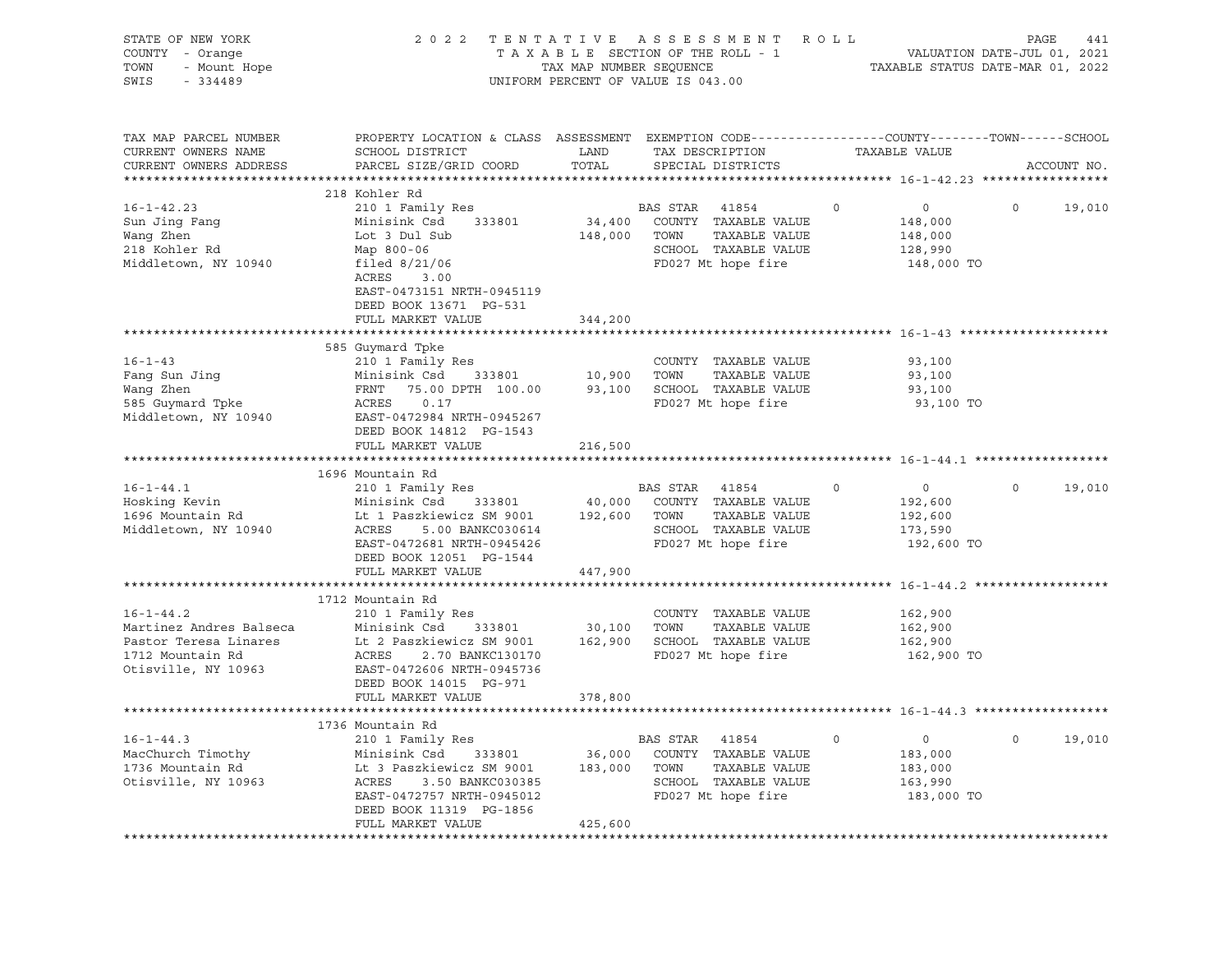| STATE OF NEW YORK<br>COUNTY - Orange<br>TOWN<br>- Mount Hope<br>SWIS<br>$-334489$ |                                                                                                                                               | TAX MAP NUMBER SEQUENCE | 2022 TENTATIVE ASSESSMENT ROLL<br>TAXABLE SECTION OF THE ROLL - 1<br>UNIFORM PERCENT OF VALUE IS 043.00 |         | VALUATION DATE-JUL 01, 2021<br>TAXABLE STATUS DATE-MAR 01, 2022 | PAGE        | 442         |
|-----------------------------------------------------------------------------------|-----------------------------------------------------------------------------------------------------------------------------------------------|-------------------------|---------------------------------------------------------------------------------------------------------|---------|-----------------------------------------------------------------|-------------|-------------|
| TAX MAP PARCEL NUMBER<br>CURRENT OWNERS NAME<br>CURRENT OWNERS ADDRESS            | PROPERTY LOCATION & CLASS ASSESSMENT EXEMPTION CODE----------------COUNTY-------TOWN------SCHOOL<br>SCHOOL DISTRICT<br>PARCEL SIZE/GRID COORD | LAND<br>TOTAL           | TAX DESCRIPTION<br>SPECIAL DISTRICTS                                                                    |         | TAXABLE VALUE                                                   |             | ACCOUNT NO. |
|                                                                                   | 1740 Mountain Rd                                                                                                                              |                         |                                                                                                         |         |                                                                 |             |             |
| $16 - 1 - 44.4$                                                                   | 210 1 Family Res                                                                                                                              |                         | COUNTY TAXABLE VALUE                                                                                    |         | 153,500                                                         |             |             |
| Jaques Irrevocable Trust                                                          | Minisink Csd<br>333801                                                                                                                        | 34,400 TOWN             | TAXABLE VALUE                                                                                           |         | 153,500                                                         |             |             |
| 240 Reinhardt Rd                                                                  | Lt 4 Paszkiewicz SM 9001                                                                                                                      |                         | 153,500 SCHOOL TAXABLE VALUE                                                                            |         | 153,500                                                         |             |             |
| Middletown, NY 10940                                                              | ACRES<br>3.00<br>EAST-0472870 NRTH-0946222<br>DEED BOOK 14041 PG-1907                                                                         |                         | FD027 Mt hope fire                                                                                      |         | 153,500 TO                                                      |             |             |
|                                                                                   | FULL MARKET VALUE                                                                                                                             | 357,000                 |                                                                                                         |         |                                                                 |             |             |
|                                                                                   | 1748 Mountain Rd                                                                                                                              |                         |                                                                                                         |         |                                                                 |             |             |
| $16 - 1 - 44.5$                                                                   | 210 1 Family Res                                                                                                                              |                         | BAS STAR 41854                                                                                          | $\circ$ | $\overline{0}$                                                  | $\Omega$    | 19,010      |
| Prado Albert                                                                      | Minisink Csd<br>333801                                                                                                                        |                         | 34,800 COUNTY TAXABLE VALUE                                                                             |         | 133,400                                                         |             |             |
| Prado Gloria                                                                      | Lt 5 Paszkiewicz Sub                                                                                                                          | 133,400                 | TOWN<br>TAXABLE VALUE                                                                                   |         | 133,400                                                         |             |             |
| 1748 Mountain Rd                                                                  | Map 9001                                                                                                                                      |                         | SCHOOL TAXABLE VALUE                                                                                    |         | 114,390                                                         |             |             |
| Otisville, NY 10963                                                               | ACRES<br>3.50                                                                                                                                 |                         | FD027 Mt hope fire                                                                                      |         | 133,400 TO                                                      |             |             |
|                                                                                   | EAST-0472964 NRTH-0946392                                                                                                                     |                         |                                                                                                         |         |                                                                 |             |             |
|                                                                                   | DEED BOOK 3589 PG-303                                                                                                                         |                         |                                                                                                         |         |                                                                 |             |             |
|                                                                                   | FULL MARKET VALUE                                                                                                                             | 310,200                 |                                                                                                         |         |                                                                 |             |             |
|                                                                                   |                                                                                                                                               |                         |                                                                                                         |         |                                                                 |             |             |
| $16 - 1 - 44.6$                                                                   | 1762 Mountain Rd                                                                                                                              |                         | BAS STAR 41854                                                                                          | $\circ$ | $\overline{0}$                                                  | $\mathbf 0$ | 19,010      |
| Conklin Michael E Jr                                                              | 210 1 Family Res<br>Minisink Csd<br>333801                                                                                                    | 40,900                  | COUNTY TAXABLE VALUE                                                                                    |         | 142,200                                                         |             |             |
| Jodi Brawner                                                                      | Lt 6 Paszkiewicz Sub                                                                                                                          | 142,200                 | TOWN<br>TAXABLE VALUE                                                                                   |         | 142,200                                                         |             |             |
| 1762 Mountain Rd                                                                  | Map 9001                                                                                                                                      |                         | SCHOOL TAXABLE VALUE                                                                                    |         | 123,190                                                         |             |             |
| Otisville, NY 10963                                                               | ACRES<br>5.50                                                                                                                                 |                         | FD027 Mt hope fire                                                                                      |         | 142,200 TO                                                      |             |             |
|                                                                                   | EAST-0473104 NRTH-0946577                                                                                                                     |                         |                                                                                                         |         |                                                                 |             |             |
|                                                                                   | DEED BOOK 3877 PG-67                                                                                                                          |                         |                                                                                                         |         |                                                                 |             |             |
|                                                                                   | FULL MARKET VALUE                                                                                                                             | 330,700                 |                                                                                                         |         |                                                                 |             |             |
|                                                                                   |                                                                                                                                               |                         |                                                                                                         |         |                                                                 |             |             |
|                                                                                   | 558 Guymard Tpke                                                                                                                              |                         |                                                                                                         |         |                                                                 |             |             |
| $16 - 1 - 44.7$                                                                   | 210 1 Family Res                                                                                                                              |                         | BAS STAR 41854                                                                                          | $\circ$ | $\overline{0}$                                                  | $\circ$     | 19,010      |
| Williams Daniel                                                                   | Minisink Csd<br>333801                                                                                                                        |                         | 40,800 COUNTY TAXABLE VALUE                                                                             |         | 202,100                                                         |             |             |
| Williams Alison<br>558 Guymard Tpke                                               | Lt7 Paszkiewicz Sump 9001<br>ACRES<br>8.50                                                                                                    | 202,100                 | TOWN<br>TAXABLE VALUE<br>SCHOOL TAXABLE VALUE                                                           |         | 202,100<br>183,090                                              |             |             |
| Middletown, NY 10940                                                              | EAST-0473592 NRTH-0944963                                                                                                                     |                         | FD027 Mt hope fire                                                                                      |         | 202,100 TO                                                      |             |             |
|                                                                                   | DEED BOOK 3881 PG-8                                                                                                                           |                         |                                                                                                         |         |                                                                 |             |             |
|                                                                                   | FULL MARKET VALUE                                                                                                                             | 470,000                 |                                                                                                         |         |                                                                 |             |             |
|                                                                                   |                                                                                                                                               |                         |                                                                                                         |         |                                                                 |             |             |
|                                                                                   | 580 Guymard Tpke                                                                                                                              |                         |                                                                                                         |         |                                                                 |             |             |
| $16 - 1 - 44.8$                                                                   | 210 1 Family Res                                                                                                                              |                         | BAS STAR<br>41854                                                                                       | 0       | $\circ$                                                         | 0           | 19,010      |
| Kenney Patrick T                                                                  | Minisink Csd<br>333801                                                                                                                        | 40,200                  | COUNTY TAXABLE VALUE                                                                                    |         | 203,000                                                         |             |             |
| 580 Guymard Tpke                                                                  | Lt 8 Paszkiewicz Sub                                                                                                                          | 203,000                 | TOWN<br>TAXABLE VALUE                                                                                   |         | 203,000                                                         |             |             |
| Middletown, NY 10963                                                              | Map 9001                                                                                                                                      |                         | SCHOOL TAXABLE VALUE                                                                                    |         | 183,990                                                         |             |             |
|                                                                                   | ACRES<br>5.10 BANKC080496                                                                                                                     |                         | FD027 Mt hope fire                                                                                      |         | 203,000 TO                                                      |             |             |
|                                                                                   | EAST-0473141 NRTH-0945677                                                                                                                     |                         |                                                                                                         |         |                                                                 |             |             |
|                                                                                   | DEED BOOK 13115 PG-1252<br>FULL MARKET VALUE                                                                                                  | 472,100                 |                                                                                                         |         |                                                                 |             |             |
|                                                                                   |                                                                                                                                               |                         |                                                                                                         |         |                                                                 |             |             |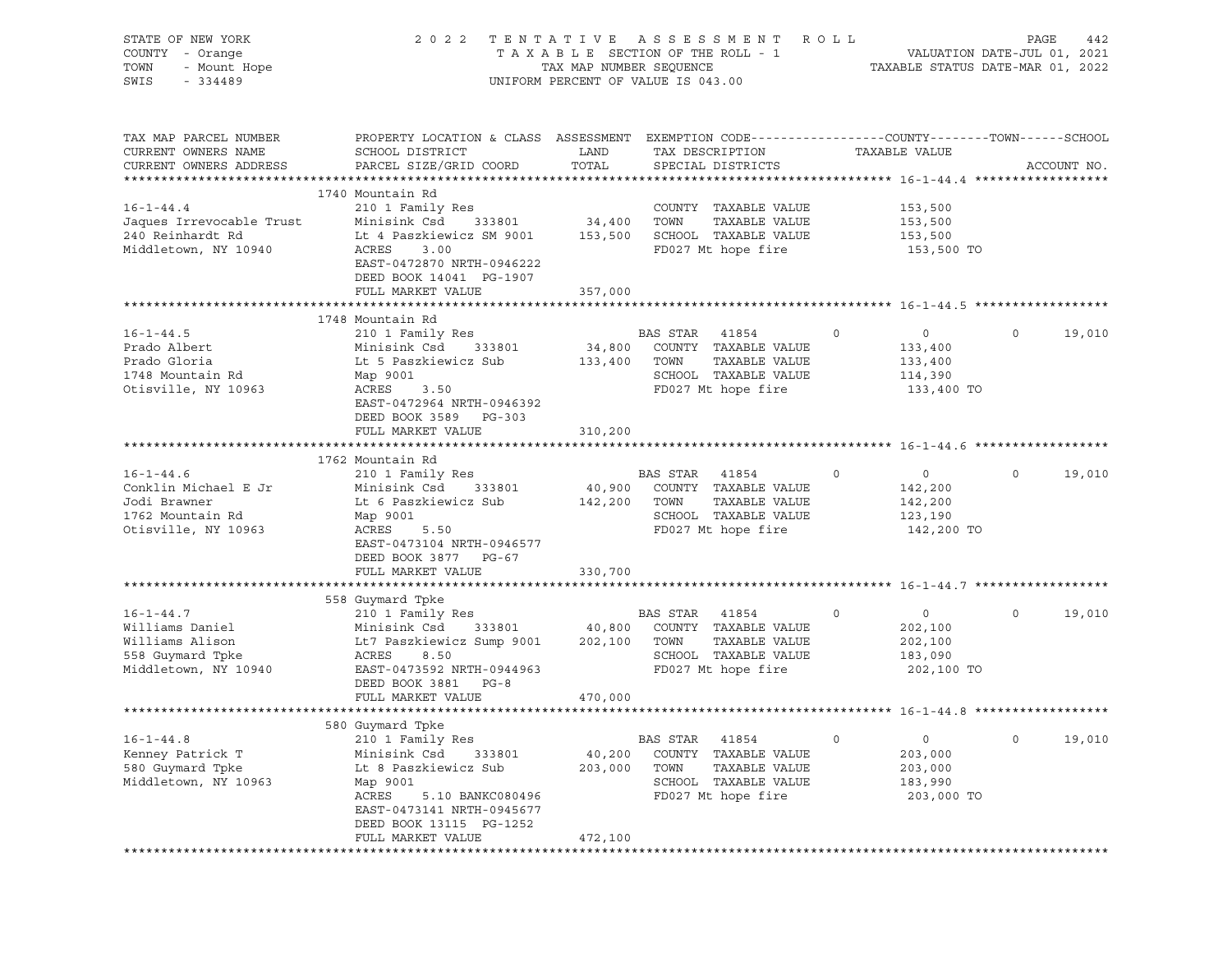| STATE OF NEW YORK<br>COUNTY - Orange<br>- Mount Hope<br>TOWN<br>SWIS<br>$-334489$                                                                                             |                                                                                                                                                                                                                                                                                                                                                                                                                                            | TAX MAP NUMBER SEQUENCE                                           | 2022 TENTATIVE ASSESSMENT ROLL<br>TAXABLE SECTION OF THE ROLL - 1<br>UNIFORM PERCENT OF VALUE IS 043.00                                                                                                                                       |                                                                                        | PAGE<br>443<br>VALUATION DATE-JUL 01, 2021<br>TAXABLE STATUS DATE-MAR 01, 2022 |
|-------------------------------------------------------------------------------------------------------------------------------------------------------------------------------|--------------------------------------------------------------------------------------------------------------------------------------------------------------------------------------------------------------------------------------------------------------------------------------------------------------------------------------------------------------------------------------------------------------------------------------------|-------------------------------------------------------------------|-----------------------------------------------------------------------------------------------------------------------------------------------------------------------------------------------------------------------------------------------|----------------------------------------------------------------------------------------|--------------------------------------------------------------------------------|
| TAX MAP PARCEL NUMBER<br>CURRENT OWNERS NAME<br>CURRENT OWNERS ADDRESS                                                                                                        | PROPERTY LOCATION & CLASS ASSESSMENT EXEMPTION CODE----------------COUNTY-------TOWN------SCHOOL<br>SCHOOL DISTRICT<br>PARCEL SIZE/GRID COORD                                                                                                                                                                                                                                                                                              | LAND<br>TOTAL                                                     | TAX DESCRIPTION<br>SPECIAL DISTRICTS                                                                                                                                                                                                          | TAXABLE VALUE                                                                          | ACCOUNT NO.                                                                    |
|                                                                                                                                                                               |                                                                                                                                                                                                                                                                                                                                                                                                                                            |                                                                   |                                                                                                                                                                                                                                               |                                                                                        |                                                                                |
| $16 - 1 - 45.1$<br>Dragon Springs Buddhist<br>140 Gally Hill Rd<br>Cuddebackville, NY 12729                                                                                   | Mountain Road<br>311 Res vac land<br>Minisink Csd 333801<br>Lot 1 Seid Sub Map 627-03<br>filed $12/2/03$<br>ACRES 9.20                                                                                                                                                                                                                                                                                                                     | 30,100                                                            | COUNTY TAXABLE VALUE<br>TAXABLE VALUE<br>TOWN<br>30,100 SCHOOL TAXABLE VALUE<br>FD027 Mt hope fire                                                                                                                                            | 30,100<br>30,100<br>30,100<br>30,100 TO                                                |                                                                                |
|                                                                                                                                                                               | EAST-0467432 NRTH-0949334<br>DEED BOOK 11296 PG-1015<br>FULL MARKET VALUE                                                                                                                                                                                                                                                                                                                                                                  | 70,000                                                            |                                                                                                                                                                                                                                               |                                                                                        |                                                                                |
|                                                                                                                                                                               |                                                                                                                                                                                                                                                                                                                                                                                                                                            |                                                                   |                                                                                                                                                                                                                                               |                                                                                        |                                                                                |
| $16 - 1 - 46.22$<br>Dragon Springs Buddhist Inc<br>140 Gally Hill Rd<br>Cuddebackville, NY 12729<br>$16 - 1 - 48.21$<br>Huang Deli<br>1800 Mountain Rd<br>Otisville, NY 10963 | 1751 Mountain Rd<br>314 Rural vac<10<br>Minisink Csd<br>333801<br>Parcel New Land Holdings<br>Sub-Map 320-12<br>filed 11/13/2012<br>ACRES 81.60<br>EAST-0471493 NRTH-0946750<br>DEED BOOK 14053 PG-938<br>FULL MARKET VALUE<br>******************************<br>1800 Mountain Rd<br>210 1 Family Res<br>Minisink Csd<br>333801<br>Lot 1 P&C Developers<br>Sub Map 749-05<br>filed $10/4/05$<br>ACRES<br>1.20<br>EAST-0999999 NRTH-0999999 | 88,200<br>88,200<br>205,100<br>*************<br>22,000<br>192,600 | COUNTY TAXABLE VALUE<br>TOWN<br>TAXABLE VALUE<br>SCHOOL TAXABLE VALUE<br>FD027 Mt hope fire<br>******************************* 16-1-48.21 ****<br>COUNTY TAXABLE VALUE<br>TOWN<br>TAXABLE VALUE<br>SCHOOL TAXABLE VALUE<br>FD027 Mt hope fire | 88,200<br>88,200<br>88,200<br>88,200 TO<br>192,600<br>192,600<br>192,600<br>192,600 TO |                                                                                |
|                                                                                                                                                                               | DEED BOOK 14605 PG-1419<br>FULL MARKET VALUE                                                                                                                                                                                                                                                                                                                                                                                               | 447,900                                                           |                                                                                                                                                                                                                                               |                                                                                        |                                                                                |
|                                                                                                                                                                               |                                                                                                                                                                                                                                                                                                                                                                                                                                            |                                                                   |                                                                                                                                                                                                                                               |                                                                                        |                                                                                |
| $16 - 1 - 48.22$<br>Dasilva Antonio C<br>Dasilva Maria N<br>1796 Mountain Rd<br>Otisville, NY 10963                                                                           | 1796 Mountain Rd<br>210 1 Family Res<br>Minisink Csd<br>333801<br>Lot 2 P&C Developers<br>Sub Map 749-05<br>filed $10/4/05$<br>ACRES<br>1.20<br>EAST-0473212 NRTH-0947506<br>DEED BOOK 12479 PG-240                                                                                                                                                                                                                                        | 22,000<br>194,000                                                 | BAS STAR 41854<br>COUNTY TAXABLE VALUE<br>TOWN<br>TAXABLE VALUE<br>SCHOOL TAXABLE VALUE<br>FD027 Mt hope fire                                                                                                                                 | $\Omega$<br>$\circ$<br>194,000<br>194,000<br>174,990<br>194,000 TO                     | 0<br>19,010                                                                    |
|                                                                                                                                                                               | FULL MARKET VALUE                                                                                                                                                                                                                                                                                                                                                                                                                          | 451,200                                                           |                                                                                                                                                                                                                                               |                                                                                        |                                                                                |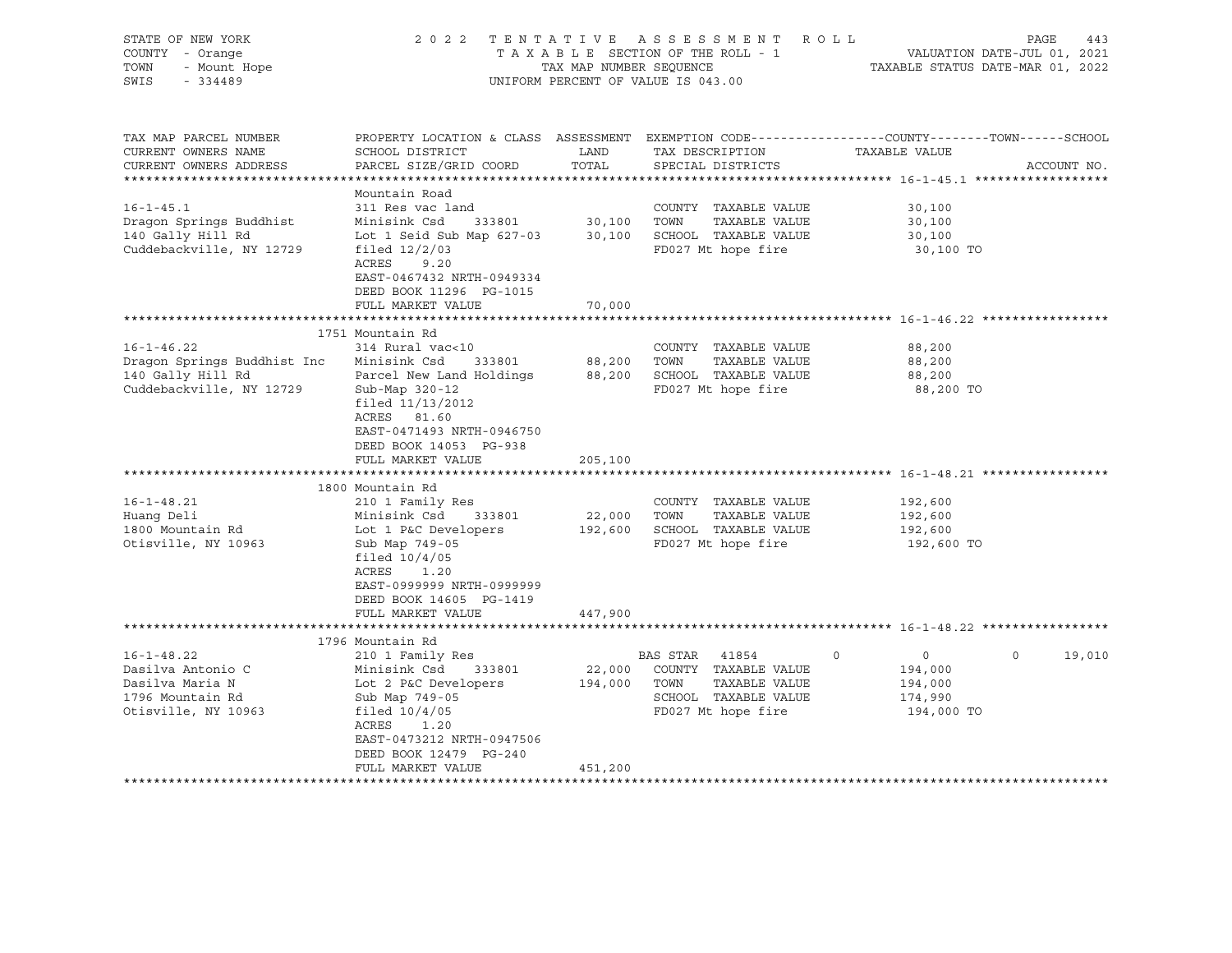| STATE OF NEW YORK<br>COUNTY - Orange<br>7 - Orange<br>- Mount Hope<br>- 334489<br>TOWN<br>SWIS<br>$-334489$ |                                                                                                                                                                                                                                        |                        | 2022 TENTATIVE ASSESSMENT ROLL<br>UNIFORM PERCENT OF VALUE IS 043.00                                         | PAGE<br>T A X A B L E SECTION OF THE ROLL - 1<br>T A X A B L E SECTION OF THE ROLL - 1<br>TAX MAP NUMBER SEQUENCE TAX MAP FOUND TAX A B L E SECTION OF THE ROLL - 1 | 444 |
|-------------------------------------------------------------------------------------------------------------|----------------------------------------------------------------------------------------------------------------------------------------------------------------------------------------------------------------------------------------|------------------------|--------------------------------------------------------------------------------------------------------------|---------------------------------------------------------------------------------------------------------------------------------------------------------------------|-----|
| TAX MAP PARCEL NUMBER<br>CURRENT OWNERS NAME<br>CURRENT OWNERS ADDRESS                                      | SCHOOL DISTRICT<br>PARCEL SIZE/GRID COORD                                                                                                                                                                                              | LAND<br>TOTAL          | TAX DESCRIPTION<br>SPECIAL DISTRICTS                                                                         | PROPERTY LOCATION & CLASS ASSESSMENT EXEMPTION CODE----------------COUNTY-------TOWN------SCHOOL<br>TAXABLE VALUE<br>ACCOUNT NO.                                    |     |
|                                                                                                             |                                                                                                                                                                                                                                        |                        |                                                                                                              |                                                                                                                                                                     |     |
|                                                                                                             | 1784 Mountain Rd                                                                                                                                                                                                                       |                        |                                                                                                              |                                                                                                                                                                     |     |
| $16 - 1 - 48.23$<br>Cuttler Jennifer L<br>1784 Mountain Rd<br>Otisville, NY 10963                           | 210 1 Family Res<br>Minisink Csd 333801<br>Lot 3 P&C Developers 154,500 SCHOOL TAXABLE VALUE<br>Sub Map 749-05<br>filed $10/4/05$<br>ACRES<br>1.80 BANKC061339<br>EAST-0473131 NRTH-0947260<br>DEED BOOK 14091 PG-318                  | 24,700 TOWN            | COUNTY TAXABLE VALUE<br>TAXABLE VALUE<br>FD027 Mt hope fire                                                  | 154,500<br>154,500<br>154,500<br>154,500 TO                                                                                                                         |     |
|                                                                                                             | FULL MARKET VALUE                                                                                                                                                                                                                      | 359,300                |                                                                                                              |                                                                                                                                                                     |     |
|                                                                                                             |                                                                                                                                                                                                                                        |                        |                                                                                                              |                                                                                                                                                                     |     |
| $16 - 1 - 49$<br>He Xiang Ying<br>1825 Mountain Rd<br>Otisville, NY 10963                                   | 1787 Mountain Rd<br>311 Res vac land<br>Minisink Csd<br>333801<br>Minisi<br>ACRES<br>1.90<br>EAST-0472841 NRTH-0947416                                                                                                                 | 29,200 TOWN            | COUNTY TAXABLE VALUE<br>TAXABLE VALUE<br>29,200 SCHOOL TAXABLE VALUE<br>FD027 Mt hope fire                   | 29,200<br>29,200<br>29,200<br>29,200 TO                                                                                                                             |     |
|                                                                                                             | DEED BOOK 14248 PG-1423                                                                                                                                                                                                                |                        |                                                                                                              |                                                                                                                                                                     |     |
|                                                                                                             | FULL MARKET VALUE                                                                                                                                                                                                                      | 67,900                 |                                                                                                              |                                                                                                                                                                     |     |
|                                                                                                             |                                                                                                                                                                                                                                        |                        |                                                                                                              |                                                                                                                                                                     |     |
| $16 - 1 - 50.1$                                                                                             | 1805 Mountain Rd<br>210 1 Family Res<br>Wang Xue Jun Minisink Csd 333801 26,40<br>Lee Vina H ACRES 1.30 134,60<br>140 Galley Hill Rd EAST-0473031 NRTH-0947897<br>Cuddebackville, NY 12729 DEED BOOK 13619 PG-849<br>FULL MARKET VALUE | 26,400<br>313,000      | COUNTY TAXABLE VALUE<br>TOWN<br>TAXABLE VALUE<br>134,600 SCHOOL TAXABLE VALUE<br>FD027 Mt hope fire          | 134,600<br>134,600<br>134,600<br>134,600 TO                                                                                                                         |     |
|                                                                                                             |                                                                                                                                                                                                                                        |                        |                                                                                                              |                                                                                                                                                                     |     |
| $16 - 1 - 50.21$<br>Sweitzer Betty<br>Sweitzer (d) James<br>1821 Mountain Rd<br>Otisville, NY 10963         | 1821 Mountain Rd<br>210 1 Family Res<br>333801<br>Minisink Csd<br>ACRES 4.80<br>EAST-0472796 NRTH-0948063<br>DEED BOOK 1868 PG-00024                                                                                                   | 108,800 TOWN           | ENH STAR 41834<br>39,500 COUNTY TAXABLE VALUE<br>TAXABLE VALUE<br>SCHOOL TAXABLE VALUE<br>FD027 Mt hope fire | $\overline{0}$<br>$\Omega$<br>$\circ$<br>47,450<br>108,800<br>108,800<br>61,350<br>108,800 TO                                                                       |     |
|                                                                                                             | FULL MARKET VALUE                                                                                                                                                                                                                      | 253,000                |                                                                                                              |                                                                                                                                                                     |     |
|                                                                                                             | *****************************                                                                                                                                                                                                          |                        |                                                                                                              |                                                                                                                                                                     |     |
| $16 - 1 - 50.22$<br>Sniffen Wayne D<br>Sniffen Joan M<br>1804 Mountain Rd<br>Otisville, NY 10963            | 1818 Mountain Rd<br>270 Mfg housing<br>Minisink Csd<br>ACRES 2.10<br>333801<br>EAST-0473352 NRTH-0948159<br>DEED BOOK 1945<br>DEED BOOK 1945 PG-00152<br>FULL MARKET VALUE                                                             | 30,200 TOWN<br>118,800 | COUNTY TAXABLE VALUE<br>TAXABLE VALUE<br>51,100 SCHOOL TAXABLE VALUE<br>FD027 Mt hope fire                   | 51,100<br>51,100<br>51,100<br>51,100 TO                                                                                                                             |     |
|                                                                                                             |                                                                                                                                                                                                                                        |                        |                                                                                                              |                                                                                                                                                                     |     |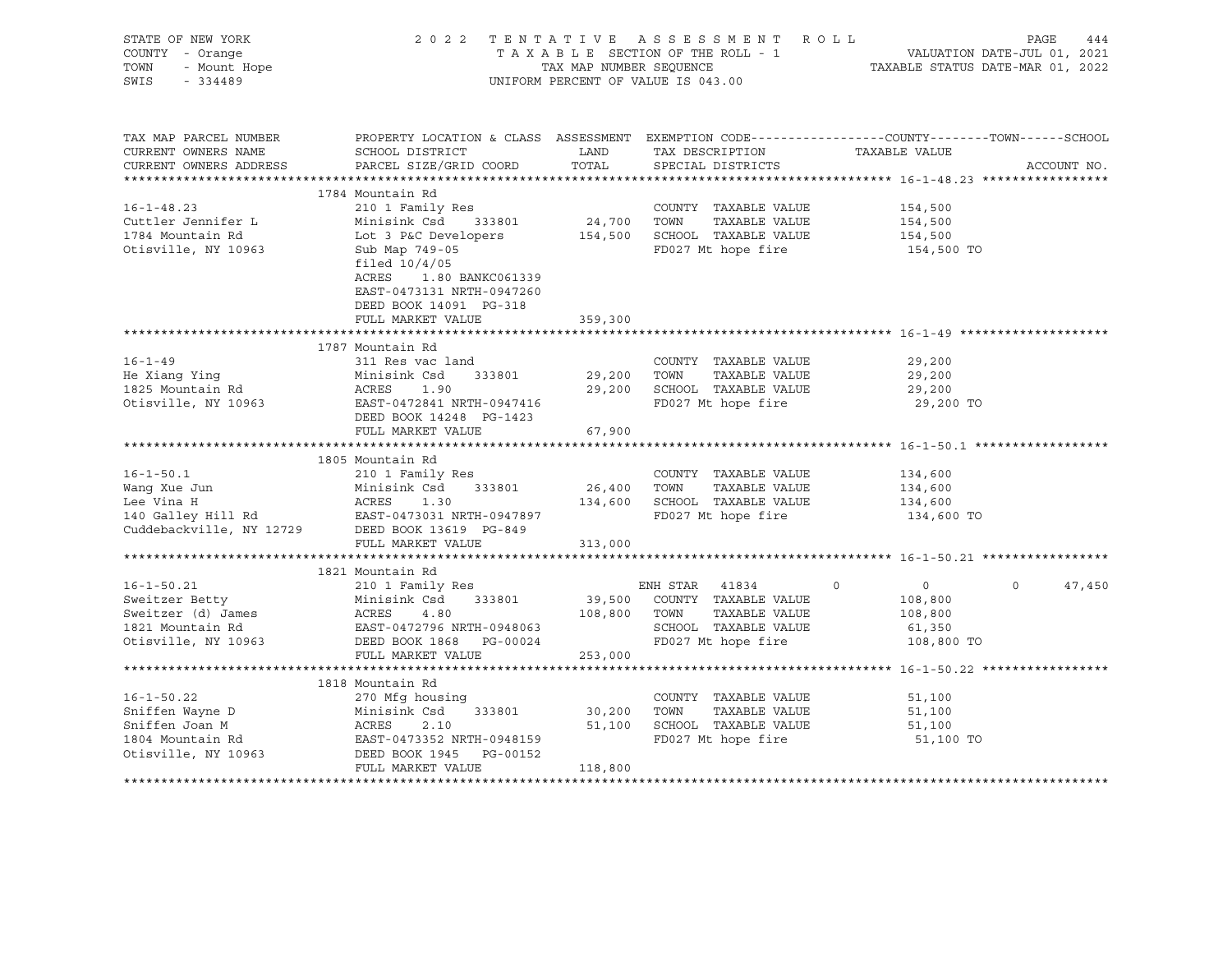| STATE OF NEW YORK<br>VF NEW LOAD<br>Y - Orange<br>- Mount Hope<br>COUNTY - Orange<br>TOWN<br>SWIS - 334489                                                                                                                                                                                      | 2022 TENTATIVE ASSESSMENT ROLL PAGE 445<br>TAXABLE SECTION OF THE ROLL - 1 VALUATION DATE-JUL 01, 2021<br>TAX MAP NUMBER SEQUENCE .                                                               |               | UNIFORM PERCENT OF VALUE IS 043.00                                   |                                                                          |                    |
|-------------------------------------------------------------------------------------------------------------------------------------------------------------------------------------------------------------------------------------------------------------------------------------------------|---------------------------------------------------------------------------------------------------------------------------------------------------------------------------------------------------|---------------|----------------------------------------------------------------------|--------------------------------------------------------------------------|--------------------|
| TAX MAP PARCEL NUMBER<br>CURRENT OWNERS NAME<br>CURRENT OWNERS ADDRESS                                                                                                                                                                                                                          | PROPERTY LOCATION & CLASS ASSESSMENT EXEMPTION CODE----------------COUNTY-------TOWN------SCHOOL<br>SCHOOL DISTRICT<br>PARCEL SIZE/GRID COORD                                                     | LAND<br>TOTAL | TAX DESCRIPTION TAXABLE VALUE SPECIAL DISTRICTS<br>SPECIAL DISTRICTS |                                                                          | ACCOUNT NO.        |
|                                                                                                                                                                                                                                                                                                 | 1825 Mountain Rd                                                                                                                                                                                  |               |                                                                      |                                                                          |                    |
| $16 - 1 - 51.2$<br>Zhang Wen Xia<br>1825 Mountain Rd<br>Otisville, NY 10963                                                                                                                                                                                                                     | 210 1 Family Res<br>Minisink Csd 333801 44,000 TOWN TAXABLE VALUE<br>unfinished 2022 assessmen 240,000 SCHOOL TAXABLE VALUE<br>ACRES 8.20<br>EAST-0472575 NRTH-0948429<br>DEED BOOK 12827 PG-1213 |               | COUNTY TAXABLE VALUE<br>FD027 Mt hope fire                           | 240,000<br>240,000<br>240,000<br>240,000 TO                              |                    |
|                                                                                                                                                                                                                                                                                                 | FULL MARKET VALUE                                                                                                                                                                                 | 558,100       |                                                                      |                                                                          |                    |
| $16 - 1 - 56$<br>County Hope 24 LLC<br>County Hope 24 LLC<br>County Hope 24 LLC<br>County Hope 24 LLC<br>Minisink Csd<br>Call 2333801<br>26,500<br>36,500<br>36,500<br>27 Mthope fire<br>211 John St Ste 312<br>2027 Mthope fire<br>211 John St Ste 312<br>2027 Mthope fi<br>New York, NY 10038 | Guymard Tpke<br>311 Res vac land<br>EAST-0474410 NRTH-0945465                                                                                                                                     |               | COUNTY TAXABLE VALUE<br>TAXABLE VALUE                                | 36,500<br>36,500<br>36,500<br>36,500 TO                                  |                    |
|                                                                                                                                                                                                                                                                                                 | DEED BOOK 12448 PG-1603                                                                                                                                                                           |               |                                                                      |                                                                          |                    |
|                                                                                                                                                                                                                                                                                                 | FULL MARKET VALUE                                                                                                                                                                                 | 84,900        |                                                                      |                                                                          |                    |
| COUNTY TAXABLE VALUE<br>County Hope 24 LLC<br>C/O Herbert H Chaves, Esq<br>Lt 2 Patten Sub Map 8180<br>11 John St Ste 312<br>New York, NY 10038<br>EAST-0474219 NRTH-0945334<br>EAST-0474219 NRTH-0945334                                                                                       | Guymard Tpke<br>DEED BOOK 12448 PG-1603                                                                                                                                                           |               |                                                                      | 36,900<br>36,900<br>36,900<br>36,900<br>36,900 TO                        |                    |
|                                                                                                                                                                                                                                                                                                 | FULL MARKET VALUE                                                                                                                                                                                 | 85,800        |                                                                      |                                                                          |                    |
|                                                                                                                                                                                                                                                                                                 |                                                                                                                                                                                                   |               |                                                                      |                                                                          |                    |
| $16 - 1 - 58$<br>Spina Revocable Trust Jeffrey Minisink Csd 333801 41,700 TOWN TAXABLE VALUE<br>559 Guymard Tpke Lt 3 Patten Sub Map 8180 279,300 SCHOOL TAXABLE VALUE<br>Middletown, NY 10940 ACRES 6.00 FD027 Mt hope fire                                                                    | 559 Guymard Tpke<br>EAST-0474023 NRTH-0945201<br>DEED BOOK 14115 PG-1208<br>FULL MARKET VALUE                                                                                                     | 649,500       | COUNTY TAXABLE VALUE                                                 | 279,300<br>279,300<br>279,300<br>279,300 TO                              |                    |
|                                                                                                                                                                                                                                                                                                 |                                                                                                                                                                                                   |               |                                                                      |                                                                          |                    |
| Middletown, NY 10940                                                                                                                                                                                                                                                                            | 571 Guymard Tpke<br>ACRES 6.80<br>EAST-0473643 NRTH-0945152<br>DEED BOOK 13172 PG-1846<br>FULL MARKET VALUE                                                                                       | 511,600       | SCHOOL TAXABLE VALUE<br>FD027 Mt hope fire                           | $\overline{0}$<br>$\circ$<br>220,000<br>220,000<br>200,990<br>220,000 TO | $\Omega$<br>19,010 |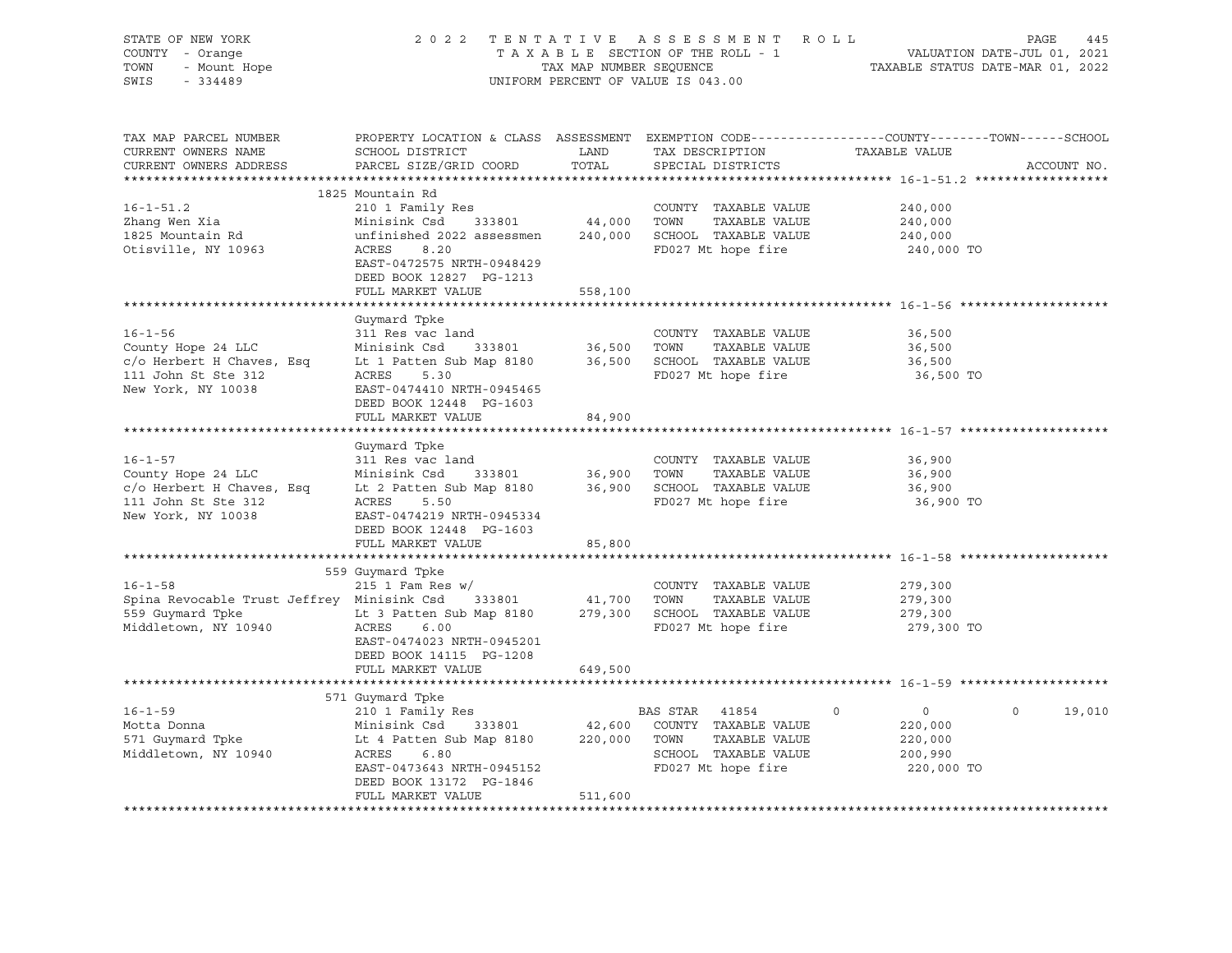| STATE OF NEW YORK<br>F NEW YORK<br>- Orange<br>- Mount Hope<br>COUNTY - Orange<br>TOWN<br>SWIS<br>$-334489$                                                                                                                          |                                                                                                                                               |         | 2022 TENTATIVE ASSESSMENT ROLL PAGE 446<br>TAXABLE SECTION OF THE ROLL - 1<br>TAX MAP NUMBER SEQUENCE SECTION OF THE ROLL - 1<br>TAXABLE STATUS DATE-MAR 01, 2022<br>UNIFORM PERCENT OF VALUE IS 043.00 |                                                |               |
|--------------------------------------------------------------------------------------------------------------------------------------------------------------------------------------------------------------------------------------|-----------------------------------------------------------------------------------------------------------------------------------------------|---------|---------------------------------------------------------------------------------------------------------------------------------------------------------------------------------------------------------|------------------------------------------------|---------------|
| TAX MAP PARCEL NUMBER<br>CURRENT OWNERS NAME<br>CURRENT OWNERS ADDRESS                                                                                                                                                               | PROPERTY LOCATION & CLASS ASSESSMENT EXEMPTION CODE----------------COUNTY-------TOWN------SCHOOL<br>SCHOOL DISTRICT<br>PARCEL SIZE/GRID COORD |         | LAND TAX DESCRIPTION TAXABLE VALUE COORD TOTAL SPECIAL DISTRICTS                                                                                                                                        |                                                | ACCOUNT NO.   |
|                                                                                                                                                                                                                                      | 208 Kohler Rd                                                                                                                                 |         |                                                                                                                                                                                                         |                                                |               |
| $16 - 1 - 60$                                                                                                                                                                                                                        | 210 1 Family Res                                                                                                                              |         | COUNTY TAXABLE VALUE                                                                                                                                                                                    | 209,000                                        |               |
|                                                                                                                                                                                                                                      |                                                                                                                                               |         |                                                                                                                                                                                                         | 209,000                                        |               |
|                                                                                                                                                                                                                                      |                                                                                                                                               |         |                                                                                                                                                                                                         | 209,000                                        |               |
| Samaroo Stephen Minisink Csd 333801 34,700 TOWN TAXABLE VALUE<br>Samaroo Indranie Lt 5 Patten Sub Map 8180 209,000 SCHOOL TAXABLE VALUE<br>208 Kohler Rd ACRES 3.10 BANKN140687 FD027 Mt hope fire<br>Middletown, NY 10940 EAST-0442 | DEED BOOK 15106 PG-1308                                                                                                                       |         |                                                                                                                                                                                                         | 209,000 TO                                     |               |
|                                                                                                                                                                                                                                      | FULL MARKET VALUE                                                                                                                             | 486,000 |                                                                                                                                                                                                         |                                                |               |
|                                                                                                                                                                                                                                      |                                                                                                                                               |         |                                                                                                                                                                                                         |                                                |               |
| $16 - 1 - 61$                                                                                                                                                                                                                        | 196 Kohler Rd<br>210 1 Family Res 60 BAS STAR 41854                                                                                           |         |                                                                                                                                                                                                         |                                                |               |
|                                                                                                                                                                                                                                      |                                                                                                                                               |         |                                                                                                                                                                                                         | $\overline{0}$                                 | $0 \t 19,010$ |
|                                                                                                                                                                                                                                      |                                                                                                                                               |         |                                                                                                                                                                                                         | 209,100<br>209,100                             |               |
|                                                                                                                                                                                                                                      |                                                                                                                                               |         |                                                                                                                                                                                                         | 190,090                                        |               |
| 196 Kohler Rd<br>Middletown, NY 10940<br>EAST-0473432 NRTH-0944773<br>TD027 Mthope fire                                                                                                                                              |                                                                                                                                               |         |                                                                                                                                                                                                         | 209,100 TO                                     |               |
|                                                                                                                                                                                                                                      | DEED BOOK 3878 PG-116                                                                                                                         |         |                                                                                                                                                                                                         |                                                |               |
|                                                                                                                                                                                                                                      | FULL MARKET VALUE                                                                                                                             | 486,300 |                                                                                                                                                                                                         |                                                |               |
|                                                                                                                                                                                                                                      |                                                                                                                                               |         |                                                                                                                                                                                                         |                                                |               |
|                                                                                                                                                                                                                                      | 184 Kohler Rd                                                                                                                                 |         |                                                                                                                                                                                                         |                                                |               |
| $16 - 1 - 62$                                                                                                                                                                                                                        | 210 1 Family Res                                                                                                                              |         |                                                                                                                                                                                                         | 201,300                                        |               |
|                                                                                                                                                                                                                                      |                                                                                                                                               |         |                                                                                                                                                                                                         | 201,300<br>201,300                             |               |
|                                                                                                                                                                                                                                      |                                                                                                                                               |         |                                                                                                                                                                                                         |                                                |               |
| 16-1-62 210 1 Family Res COUNTY TAXABLE VALUE<br>Tiernan Eric Minisink Csd 333801 39,000 TOWN TAXABLE VALUE<br>Tiernan Suzanne Lt 7 Patten Sub Map 8180 201,300 SCHOOL TAXABLE VALUE<br>184 Kohler Rd ACRES 4.60 BANK0210090 FD027 M |                                                                                                                                               |         |                                                                                                                                                                                                         | 201,300 TO                                     |               |
|                                                                                                                                                                                                                                      | DEED BOOK 14659 PG-808                                                                                                                        |         |                                                                                                                                                                                                         |                                                |               |
|                                                                                                                                                                                                                                      | FULL MARKET VALUE                                                                                                                             | 468,100 |                                                                                                                                                                                                         |                                                |               |
|                                                                                                                                                                                                                                      |                                                                                                                                               |         |                                                                                                                                                                                                         |                                                |               |
|                                                                                                                                                                                                                                      | 170 Kohler Rd                                                                                                                                 |         |                                                                                                                                                                                                         |                                                |               |
| $16 - 1 - 63$                                                                                                                                                                                                                        | 210 1 Family Res                                                                                                                              |         | COUNTY TAXABLE VALUE                                                                                                                                                                                    | 246,600                                        |               |
|                                                                                                                                                                                                                                      |                                                                                                                                               |         |                                                                                                                                                                                                         |                                                |               |
| Washalski, Trustee Michael A Minisink Csd 333801 40,500 TOWN TAXABLE VALUE<br>Washalski, Trustee Tamara D Lt 8 Patten Sub Map 8180 246,600 SCHOOL TAXABLE VALUE                                                                      |                                                                                                                                               |         |                                                                                                                                                                                                         | 246,600<br>246,600                             |               |
|                                                                                                                                                                                                                                      |                                                                                                                                               |         | FD027 Mt hope fire                                                                                                                                                                                      | 246,600 TO                                     |               |
|                                                                                                                                                                                                                                      |                                                                                                                                               |         |                                                                                                                                                                                                         |                                                |               |
|                                                                                                                                                                                                                                      | DEED BOOK 13166 PG-1                                                                                                                          |         |                                                                                                                                                                                                         |                                                |               |
|                                                                                                                                                                                                                                      | FULL MARKET VALUE                                                                                                                             | 573,500 |                                                                                                                                                                                                         |                                                |               |
|                                                                                                                                                                                                                                      |                                                                                                                                               |         |                                                                                                                                                                                                         |                                                |               |
| $16 - 1 - 64$                                                                                                                                                                                                                        | 162 Kohler Rd<br>240 Rural res                                                                                                                |         | COUNTY TAXABLE VALUE                                                                                                                                                                                    |                                                |               |
|                                                                                                                                                                                                                                      |                                                                                                                                               |         |                                                                                                                                                                                                         | 148,000                                        |               |
|                                                                                                                                                                                                                                      |                                                                                                                                               |         |                                                                                                                                                                                                         | TAXABLE VALUE 148,000<br>TAXABLE VALUE 148,000 |               |
|                                                                                                                                                                                                                                      |                                                                                                                                               |         | FD027 Mt hope fire                                                                                                                                                                                      | 148,000 TO                                     |               |
| Middletown, NY 10940 EAST-0474431 NRTH-0944401                                                                                                                                                                                       |                                                                                                                                               |         |                                                                                                                                                                                                         |                                                |               |
|                                                                                                                                                                                                                                      | DEED BOOK 12740 PG-1212                                                                                                                       |         |                                                                                                                                                                                                         |                                                |               |
|                                                                                                                                                                                                                                      | FULL MARKET VALUE                                                                                                                             | 344,200 |                                                                                                                                                                                                         |                                                |               |
|                                                                                                                                                                                                                                      |                                                                                                                                               |         |                                                                                                                                                                                                         |                                                |               |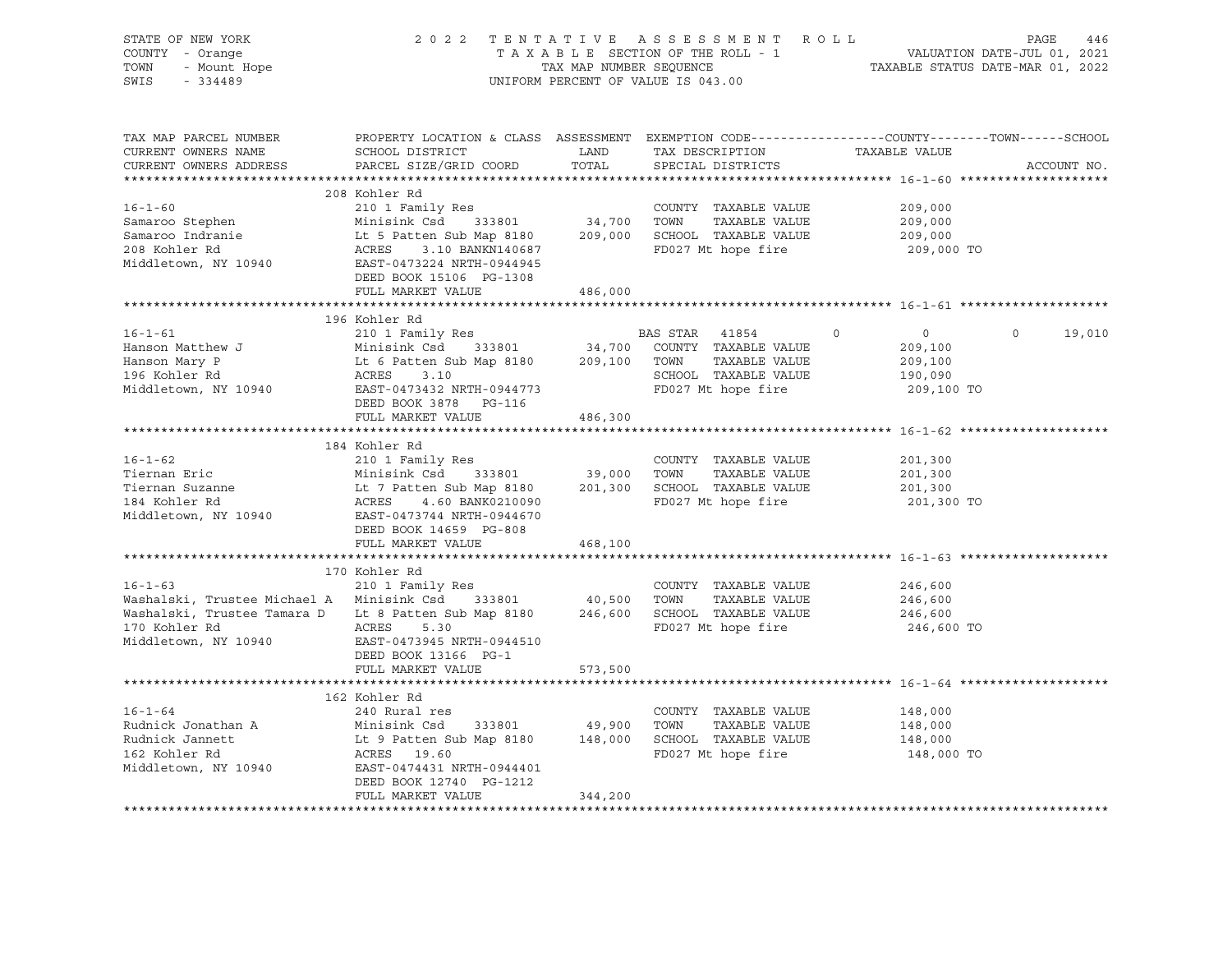| STATE OF NEW YORK<br>COUNTY - Orange<br>OF NEW YORK<br>- Orange<br>- Mount Hope<br>TOWN<br>SWIS | 2022 TENTATIVE ASSESSMENT ROLL<br>UNIFORM PERCENT OF VALUE IS 043.00                                                                                                                                                                                                 | PAGE                         |                                                                                                                     |                                                                             |                          |
|-------------------------------------------------------------------------------------------------|----------------------------------------------------------------------------------------------------------------------------------------------------------------------------------------------------------------------------------------------------------------------|------------------------------|---------------------------------------------------------------------------------------------------------------------|-----------------------------------------------------------------------------|--------------------------|
| TAX MAP PARCEL NUMBER<br>CURRENT OWNERS NAME<br>CURRENT OWNERS ADDRESS                          | PROPERTY LOCATION & CLASS ASSESSMENT EXEMPTION CODE----------------COUNTY-------TOWN------SCHOOL<br>SCHOOL DISTRICT<br>PARCEL SIZE/GRID COORD                                                                                                                        | LAND<br>TOTAL                | TAX DESCRIPTION<br>SPECIAL DISTRICTS                                                                                | TAXABLE VALUE                                                               | ACCOUNT NO.              |
|                                                                                                 | 145 Hill Rd                                                                                                                                                                                                                                                          |                              |                                                                                                                     |                                                                             |                          |
| $16 - 1 - 65$<br>Galdun John<br>Galdun Julie<br>145 Hill Rd<br>Middletown, NY 10940             | 210 1 Family Res<br>Minisink Csd<br>Lt 1 Brey & Furnia Sub<br>Map 8542<br>ACRES 1.50 BANKC170031<br>EAST-0473953 NRTH-0949409<br>DEED BOOK 5161 PG-128                                                                                                               | 188,500 TOWN                 | BAS STAR 41854<br>333801 27,400 COUNTY TAXABLE VALUE<br>TAXABLE VALUE<br>SCHOOL TAXABLE VALUE<br>FD027 Mt hope fire | $\circ$<br>$\overline{0}$<br>188,500<br>188,500<br>169,490<br>188,500 TO    | $\overline{0}$<br>19,010 |
|                                                                                                 | FULL MARKET VALUE                                                                                                                                                                                                                                                    | 438,400                      |                                                                                                                     |                                                                             |                          |
| $16 - 1 - 66$<br>Zhang Jiarui<br>Li Lillian<br>1864 Mountain Rd<br>Otisville, NY 10963          | 1864 Mountain Rd<br>210 1 Family Res<br>Minisink Csd 333801 35,000 TOWN<br>Lt 2 Brey & Furnia Sub<br>Map 8542<br>ACRES 3.20<br>EAST-0473574 NRTH-0949328<br>DEED BOOK 14118 PG-1605                                                                                  |                              | COUNTY TAXABLE VALUE<br>TAXABLE VALUE<br>174,000 SCHOOL TAXABLE VALUE<br>FD027 Mt hope fire                         | 174,000<br>174,000<br>174,000<br>174,000 TO                                 |                          |
|                                                                                                 | FULL MARKET VALUE                                                                                                                                                                                                                                                    | 404,700                      |                                                                                                                     |                                                                             |                          |
|                                                                                                 |                                                                                                                                                                                                                                                                      |                              |                                                                                                                     |                                                                             |                          |
| $16 - 1 - 67$<br>Spencer Kevin A<br>141 Hill Rd<br>Middletown, NY 10940                         | 141 Hill Rd<br>210 1 Family Res<br>Minisink Csd 333801 40,700 COUNTY TAXABLE VALUE<br>Lt 3 Grey/Furnia SM 8542 240,000 TOWN TAXABLE VALUE<br>ACRES 5.40 BANKC030217 SCHOOL TAXABLE VALUE<br>EAST-0474024 NRTH-0949079<br>DEED BOOK 12040 PG-140<br>FULL MARKET VALUE | 558,100                      | BAS STAR 41854<br>FD027 Mt hope fire                                                                                | $\circ$<br>$\overline{0}$<br>240,000<br>240,000<br>220,990<br>240,000 TO    | $\Omega$<br>19,010       |
|                                                                                                 |                                                                                                                                                                                                                                                                      |                              |                                                                                                                     |                                                                             |                          |
| $16 - 1 - 68$<br>DeWitt Jimi<br>DeWitt Melissa<br>139 Homestead Ln<br>Otisville, NY 10963       | 139 Homestead Ln<br>210 1 Family Res<br>Minisink Csd 333801 27,300 COUNTY TAXABLE VALUE<br>L1 Blustein Submap 249-96 158,800 TOWN<br>ACRES 1.50 BANKL060049<br>EAST-0475547 NRTH-0950152<br>DEED BOOK 11746 PG-1047<br>FULL MARKET VALUE                             | 369,300                      | BAS STAR 41854<br>TAXABLE VALUE<br>SCHOOL TAXABLE VALUE<br>FD027 Mt hope fire                                       | $\circ$<br>$\overline{0}$<br>158,800<br>158,800<br>139,790<br>158,800 TO    | $\circ$<br>19,010        |
|                                                                                                 |                                                                                                                                                                                                                                                                      |                              |                                                                                                                     |                                                                             |                          |
| $16 - 1 - 69.2$<br>Pankin Sanford J<br>Pankin Mila<br>149 Homestead Ln<br>Otisville, NY 10963   | 149 Homestead Ln<br>240 Rural res<br>Minisink Csd<br>333801<br>Lt 1 Fedele Sub<br>Map 157-08<br>filed $2/25/08$<br>ACRES 10.90<br>EAST-0475169 NRTH-0950184<br>DEED BOOK 12768 PG-1094                                                                               | 53,500<br>243,600<br>566,500 | BAS STAR<br>41854<br>COUNTY TAXABLE VALUE<br>TAXABLE VALUE<br>TOWN<br>SCHOOL TAXABLE VALUE<br>FD027 Mt hope fire    | $\mathsf{O}$<br>$\mathsf{O}$<br>243,600<br>243,600<br>224,590<br>243,600 TO | $\circ$<br>19,010        |
|                                                                                                 | FULL MARKET VALUE                                                                                                                                                                                                                                                    |                              |                                                                                                                     |                                                                             |                          |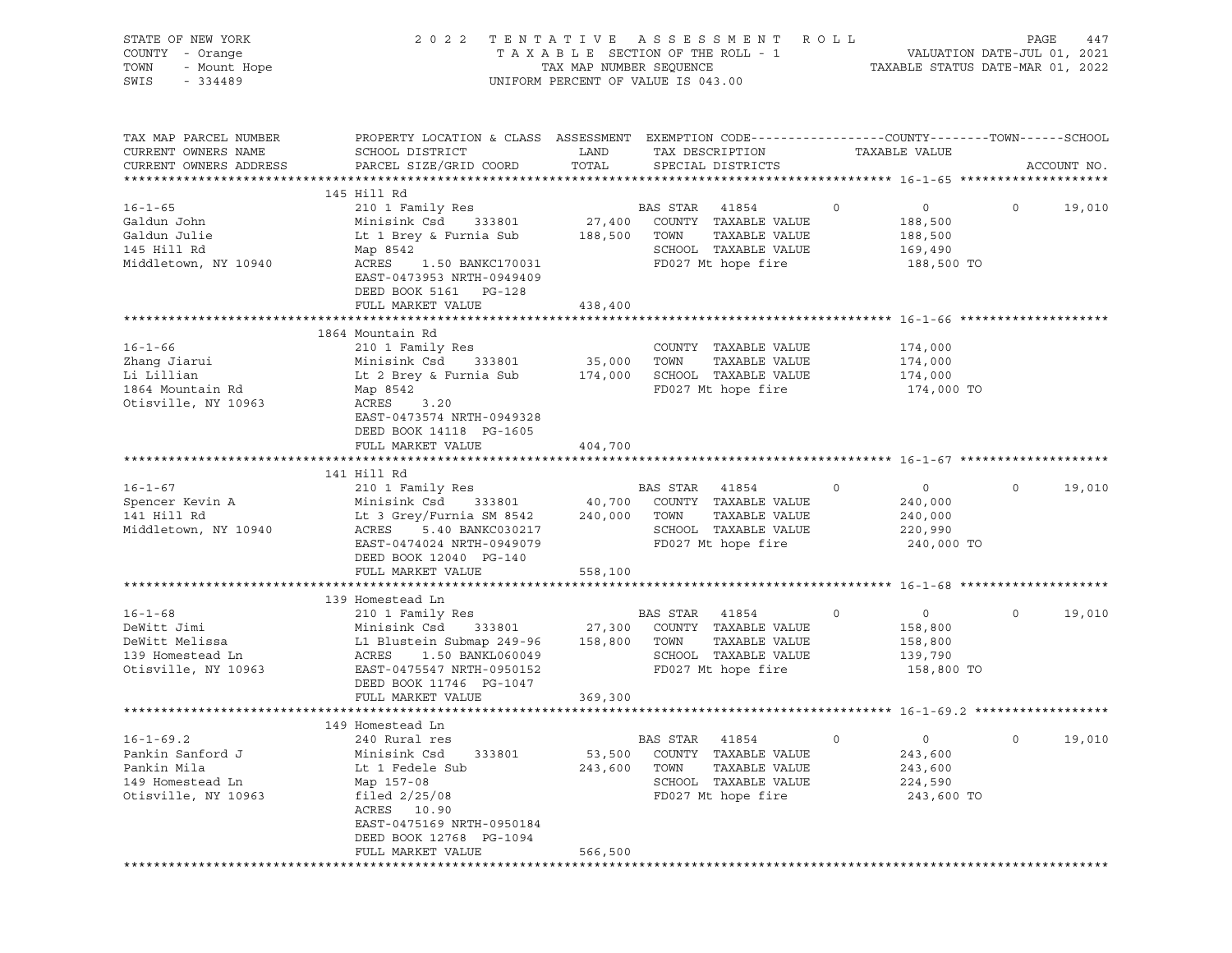| STATE OF NEW YORK<br>COUNTY - Orange<br>- Mount Hope<br>TOWN<br>SWIS<br>$-334489$                                                                                                                                                                                                        |                                                                                                                                                                                                                                                                                                                                                                                                                                                                                       |               | 2022 TENTATIVE ASSESSMENT ROLL<br>UNIFORM PERCENT OF VALUE IS 043.00                                                                             |                                                                                                      | 448<br>PAGE                           |
|------------------------------------------------------------------------------------------------------------------------------------------------------------------------------------------------------------------------------------------------------------------------------------------|---------------------------------------------------------------------------------------------------------------------------------------------------------------------------------------------------------------------------------------------------------------------------------------------------------------------------------------------------------------------------------------------------------------------------------------------------------------------------------------|---------------|--------------------------------------------------------------------------------------------------------------------------------------------------|------------------------------------------------------------------------------------------------------|---------------------------------------|
| TAX MAP PARCEL NUMBER<br>CURRENT OWNERS NAME<br>CURRENT OWNERS ADDRESS                                                                                                                                                                                                                   | PROPERTY LOCATION & CLASS ASSESSMENT EXEMPTION CODE----------------COUNTY-------TOWN------SCHOOL<br>SCHOOL DISTRICT<br>PARCEL SIZE/GRID COORD                                                                                                                                                                                                                                                                                                                                         | LAND<br>TOTAL | TAX DESCRIPTION<br>SPECIAL DISTRICTS                                                                                                             | TAXABLE VALUE                                                                                        | ACCOUNT NO.                           |
|                                                                                                                                                                                                                                                                                          | 68 Kohler Rd                                                                                                                                                                                                                                                                                                                                                                                                                                                                          |               |                                                                                                                                                  |                                                                                                      |                                       |
| $16 - 1 - 70$<br>Osborne Michael<br>Osborne Andrea<br>68 Kohler Rd<br>Middletown, NY 10940                                                                                                                                                                                               | 210 1 Family Res<br>Minisink Csd 333801<br>Lt 1 Dul SM 653-04<br>Filed 9/7/04<br>ACRES 2.00 BANKC030230<br>EAST-0475629 NRTH-0943169<br>DEED BOOK 11652 PG-135                                                                                                                                                                                                                                                                                                                        |               | VETWAR CTS 41120<br>29,700 BAS STAR 41854<br>192,100 COUNTY TAXABLE VALUE<br>TOWN<br>TAXABLE VALUE<br>SCHOOL TAXABLE VALUE<br>FD027 Mt hope fire | 10,920<br>$\circ$<br>$\overline{0}$<br>$\overline{0}$<br>181,180<br>181,180<br>166,850<br>192,100 TO | 10,920<br>6,240<br>$\sim$ 0<br>19,010 |
|                                                                                                                                                                                                                                                                                          | FULL MARKET VALUE 446,700                                                                                                                                                                                                                                                                                                                                                                                                                                                             |               |                                                                                                                                                  |                                                                                                      |                                       |
| $16 - 1 - 71.1$<br>Tijeras Ridge LLC<br>815 Guymard Tpke<br>Otisville, NY 10963<br>MAY BE SUBJECT TO PAYMENT<br>UNDER RPTL480A UNTIL 2028<br>$16 - 1 - 71.2$<br>Zhang Jiarui<br>140 Galley Hill Rd<br>Cuddebackville, NY 12729<br>MAY BE SUBJECT TO PAYMENT<br>UNDER RPTL480A UNTIL 2024 | 54 Kohler Rd<br>322 Rural vac>10<br>Minisink Csd 333801 82,800 TOWN TAXABLE VALUE<br>Parcel 1 Dul Sub Map 235- 82,800 SCHOOL TAXABLE VALUE<br>Filed 7/23/2013<br>NS Kohler Rd<br>ACRES 57.90<br>EAST-0476260 NRTH-0943951<br>DEED BOOK 14421 PG-509<br>FULL MARKET VALUE<br>Kohler Rd<br>311 Res vac land<br>Minisink Csd 333801 44,100 TOWN<br>Parcel 2 Dul Sub Map 235-44,100 SCHOOL TAXABLE VALUE<br>Filed 7/23/2013<br>NS Kohler Rd<br>ACRES<br>7.60<br>EAST-0476421 NRTH-0943154 | 192,600       | COUNTY TAXABLE VALUE<br>FD027 Mt hope fire<br>COUNTY TAXABLE VALUE<br>TAXABLE VALUE<br>FD027 Mt hope fire                                        | 82,800<br>82,800<br>82,800<br>82,800 TO<br>44,100<br>44,100<br>44,100<br>44,100 TO                   |                                       |
|                                                                                                                                                                                                                                                                                          | DEED BOOK 14276 PG-170                                                                                                                                                                                                                                                                                                                                                                                                                                                                |               |                                                                                                                                                  |                                                                                                      |                                       |
|                                                                                                                                                                                                                                                                                          | FULL MARKET VALUE                                                                                                                                                                                                                                                                                                                                                                                                                                                                     | 102,600       |                                                                                                                                                  |                                                                                                      |                                       |
| $16 - 1 - 72$<br>Mount Hope Realty Holdings<br>680 Route 211 East Tpke Ste 3B Lot 4 P&C Developers<br>Middletown, NY 10940                                                                                                                                                               | Guymard Tpke<br>314 Rural vac<10<br>Minisink Csd<br>333801<br>Sub Map 749-05<br>filed $10/4/05$<br>ACRES 80.10<br>EAST-0474314 NRTH-0946907<br>DEED BOOK 14175 PG-1123<br>FULL MARKET VALUE                                                                                                                                                                                                                                                                                           | 296,700       | COUNTY TAXABLE VALUE<br>127,600   TOWN    TAXABLE VALUE<br>127,600   SCHOOL  TAXABLE VALUE<br>FD027 Mt hope fire                                 | 127,600<br>127,600<br>127,600<br>127,600 TO                                                          |                                       |
|                                                                                                                                                                                                                                                                                          |                                                                                                                                                                                                                                                                                                                                                                                                                                                                                       |               |                                                                                                                                                  |                                                                                                      |                                       |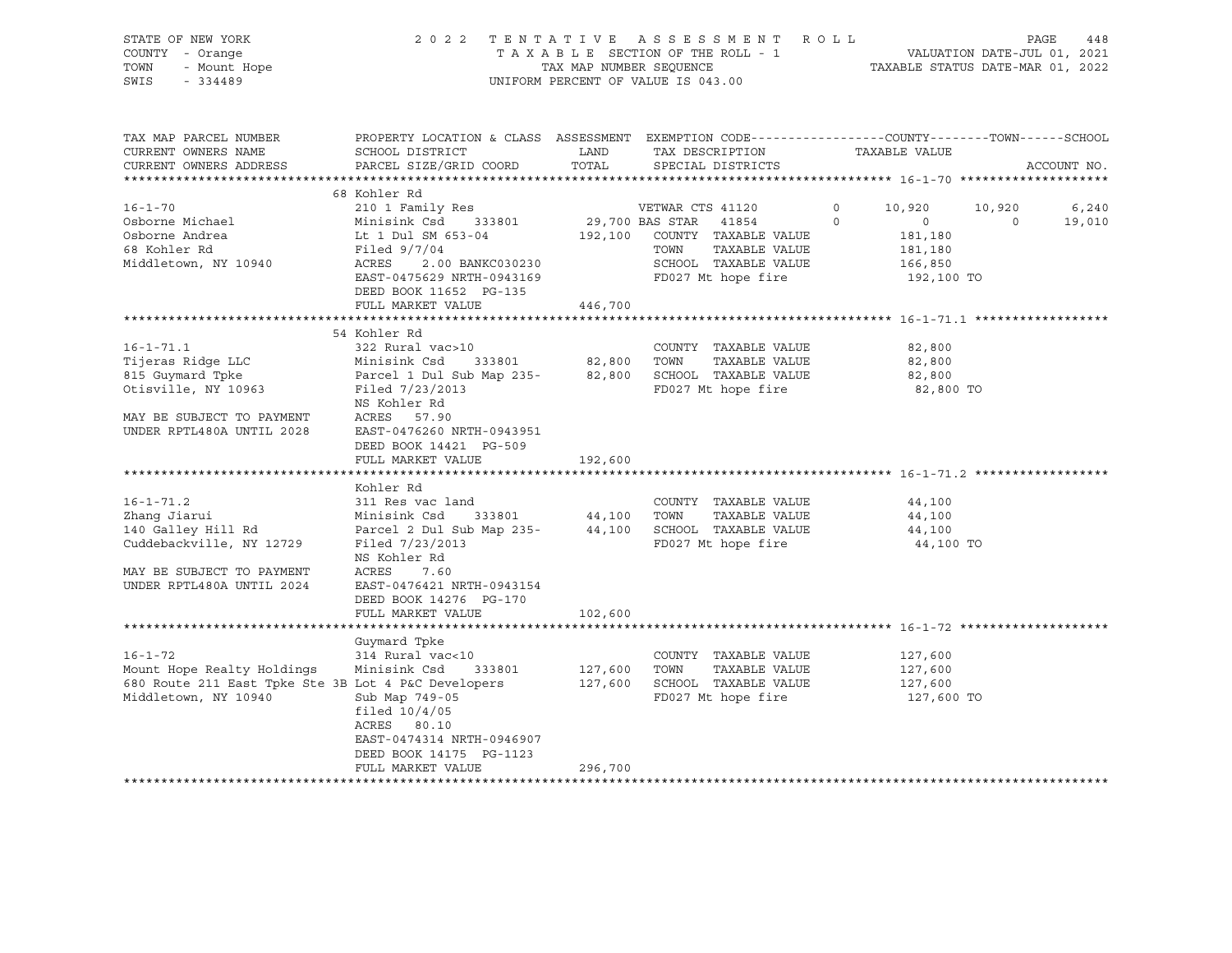| STATE OF NEW YORK<br>COUNTY - Orange<br>TOWN<br>- Mount Hope<br>SWIS<br>$-334489$                                                                           | 2 0 2 2                                                                                                                                                                                                                                                                                           | TAX MAP NUMBER SEQUENCE                | TENTATIVE ASSESSMENT ROLL<br>TAXABLE SECTION OF THE ROLL - 1<br>UNIFORM PERCENT OF VALUE IS 043.00                                                                           | PAGE<br>449<br>VALUATION DATE-JUL 01, 2021<br>TAXABLE STATUS DATE-MAR 01, 2022                                                   |
|-------------------------------------------------------------------------------------------------------------------------------------------------------------|---------------------------------------------------------------------------------------------------------------------------------------------------------------------------------------------------------------------------------------------------------------------------------------------------|----------------------------------------|------------------------------------------------------------------------------------------------------------------------------------------------------------------------------|----------------------------------------------------------------------------------------------------------------------------------|
| TAX MAP PARCEL NUMBER<br>CURRENT OWNERS NAME<br>CURRENT OWNERS ADDRESS                                                                                      | SCHOOL DISTRICT<br>PARCEL SIZE/GRID COORD                                                                                                                                                                                                                                                         | LAND<br>TOTAL                          | TAX DESCRIPTION<br>SPECIAL DISTRICTS                                                                                                                                         | PROPERTY LOCATION & CLASS ASSESSMENT EXEMPTION CODE----------------COUNTY-------TOWN------SCHOOL<br>TAXABLE VALUE<br>ACCOUNT NO. |
| $16 - 1 - 73.11$<br>Good Dada Inc.<br>PO Box 57<br>Otisville, NY 10963                                                                                      | Guymard Tpke<br>105 Vac farmland<br>Minisink Csd<br>333801<br>Lt 1 Thompson Sub Map<br>$305 - 16$<br>filed 11/17/2016<br>ACRES<br>37.80<br>EAST-0477240 NRTH-0948200<br>DEED BOOK 14228 PG-1027<br>FULL MARKET VALUE                                                                              | 52,500 TOWN<br>122,100                 | COUNTY TAXABLE VALUE<br>TAXABLE VALUE<br>52,500 SCHOOL TAXABLE VALUE<br>FD027 Mt hope fire                                                                                   | 52,500<br>52,500<br>52,500<br>52,500 TO                                                                                          |
|                                                                                                                                                             |                                                                                                                                                                                                                                                                                                   |                                        |                                                                                                                                                                              |                                                                                                                                  |
| $16 - 1 - 73.12$<br>Crisafi Katherine<br>Wrixon Patricia A<br>31 Homestead Ln<br>Otisville, NY 10963<br>$16 - 1 - 73.13$<br>Seid Sean Lip Nyen<br>Seid Jing | 31 Homestead Ln<br>210 1 Family Res<br>Minisink Csd<br>333801<br>Lt 2 Thompson Sub Map<br>$305 - 16$<br>filed 11/17/2016<br>ACRES 15.60 BANKC110038<br>EAST-0477970 NRTH-0948635<br>DEED BOOK 14422 PG-1740<br>FULL MARKET VALUE<br>43 Homestead Ln<br>210 1 Family Res<br>Minisink Csd<br>333801 | 44,600<br>260,000<br>604,700<br>27,400 | COUNTY TAXABLE VALUE<br>TOWN<br>TAXABLE VALUE<br>SCHOOL TAXABLE VALUE<br>FD027 Mt hope fire<br>COUNTY TAXABLE VALUE<br>TOWN<br>TAXABLE VALUE<br>185,000 SCHOOL TAXABLE VALUE | 260,000<br>260,000<br>260,000<br>260,000 TO<br>185,000<br>185,000<br>185,000                                                     |
| 43 Homestead Ln<br>Otisville, NY 10963                                                                                                                      | Lt 3 Thompson Sub Map<br>$305 - 16$<br>filed $11/17/2016$<br>ACRES<br>2.20<br>EAST-0477777 NRTH-0949070<br>DEED BOOK 14231 PG-1009<br>FULL MARKET VALUE                                                                                                                                           | 430,200                                | FD027 Mt hope fire                                                                                                                                                           | 185,000 TO                                                                                                                       |
|                                                                                                                                                             |                                                                                                                                                                                                                                                                                                   |                                        |                                                                                                                                                                              |                                                                                                                                  |
| $16 - 1 - 73.14$<br>Kang Ning, Inc<br>PO Box 57<br>Otisville, NY 10963                                                                                      | 49 Homestead Ln<br>312 Vac w/imprv<br>Minisink Csd<br>333801<br>Lt 4 Thompson Sub Map<br>$305 - 16$<br>filed $11/17/2016$<br>ACRES<br>2.10<br>EAST-0477560 NRTH-0949180<br>DEED BOOK 14537 PG-812<br>FULL MARKET VALUE                                                                            | 27,200<br>37,200<br>86,500             | COUNTY TAXABLE VALUE<br>TOWN<br>TAXABLE VALUE<br>SCHOOL TAXABLE VALUE<br>FD027 Mt hope fire                                                                                  | 37,200<br>37,200<br>37,200<br>37,200 TO                                                                                          |
| ******************                                                                                                                                          |                                                                                                                                                                                                                                                                                                   |                                        |                                                                                                                                                                              |                                                                                                                                  |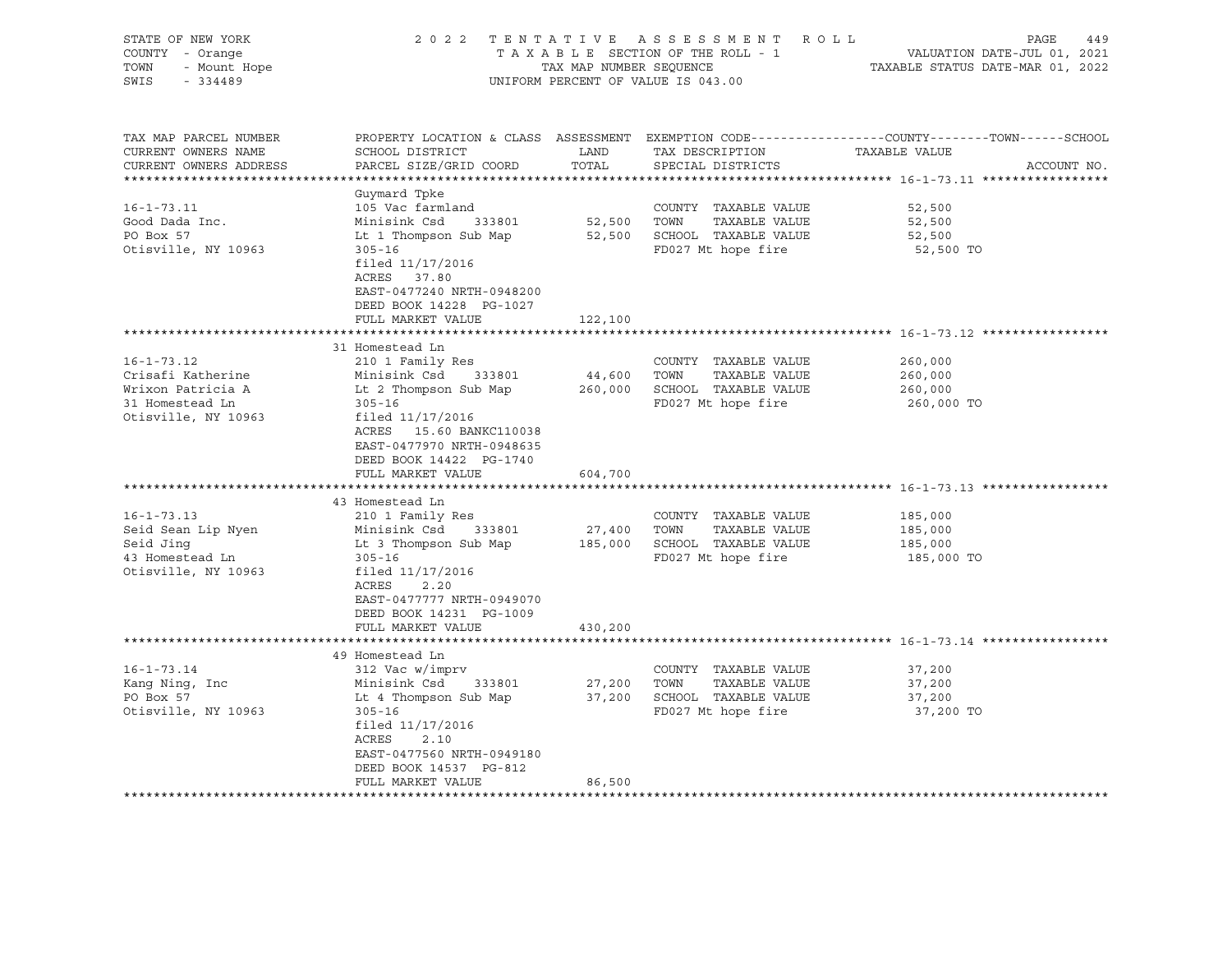| STATE OF NEW YORK<br>COUNTY - Orange<br>TOWN<br>- Mount Hope<br>SWIS<br>$-334489$                                                                    |                                                                                                                                                                                                                                                                                                                                                                                                                                         | TAX MAP NUMBER SEQUENCE               | 2022 TENTATIVE ASSESSMENT ROLL<br>TAXABLE SECTION OF THE ROLL - 1<br>UNIFORM PERCENT OF VALUE IS 043.00                                                                                   | PAGE<br>450<br>VALUATION DATE-JUL 01, 2021<br>TAXABLE STATUS DATE-MAR 01, 2022                                                  |
|------------------------------------------------------------------------------------------------------------------------------------------------------|-----------------------------------------------------------------------------------------------------------------------------------------------------------------------------------------------------------------------------------------------------------------------------------------------------------------------------------------------------------------------------------------------------------------------------------------|---------------------------------------|-------------------------------------------------------------------------------------------------------------------------------------------------------------------------------------------|---------------------------------------------------------------------------------------------------------------------------------|
| TAX MAP PARCEL NUMBER<br>CURRENT OWNERS NAME<br>CURRENT OWNERS ADDRESS                                                                               | SCHOOL DISTRICT<br>PARCEL SIZE/GRID COORD                                                                                                                                                                                                                                                                                                                                                                                               | LAND<br>TOTAL                         | TAX DESCRIPTION<br>SPECIAL DISTRICTS                                                                                                                                                      | PROPERTY LOCATION & CLASS ASSESSMENT EXEMPTION CODE---------------COUNTY-------TOWN------SCHOOL<br>TAXABLE VALUE<br>ACCOUNT NO. |
| $16 - 1 - 73.15$<br>Santos Chris<br>Santos Jennifer<br>57 Homestead Ln<br>Otisville, NY 10963                                                        | 57 Homestead Ln<br>210 1 Family Res<br>Minisink Csd<br>333801<br>Lt 5 Thompson Sub Map<br>$305 - 16$<br>filed 11/17/2016<br>ACRES<br>2.60<br>EAST-0477340 NRTH-0949310<br>DEED BOOK 14444 PG-561<br>FULL MARKET VALUE                                                                                                                                                                                                                   | 292,100                               | COUNTY TAXABLE VALUE<br>28,200 TOWN<br>TAXABLE VALUE<br>125,600 SCHOOL TAXABLE VALUE<br>FD027 Mt hope fire                                                                                | 125,600<br>125,600<br>125,600<br>125,600 TO                                                                                     |
|                                                                                                                                                      |                                                                                                                                                                                                                                                                                                                                                                                                                                         |                                       |                                                                                                                                                                                           |                                                                                                                                 |
| $16 - 1 - 73.21$<br>Kang Ning Inc<br>PO Box 57<br>Otisville, NY 10963<br>$16 - 1 - 73.22$<br>Chang Yu<br>12109 Brittania Cir<br>Germantown, NY 20874 | 11 Homestead Ln<br>210 1 Family Res<br>Minisink Csd 333801<br>Lot 1 CJBD Homestead Lane<br>Sub Map 561-18<br>filed $3/14/2018$<br>ACRES<br>2.50<br>EAST-0478583 NRTH-0948699<br>DEED BOOK 14468 PG-1931<br>FULL MARKET VALUE<br>Guymard Tpke<br>311 Res vac land<br>Minisink Csd<br>333801<br>Lot 2 CJBD Homestead Lane<br>Sub Map 561-18<br>filed $3/14/2018$<br>ACRES<br>2.50<br>EAST-0478638 NRTH-0948408<br>DEED BOOK 14386 PG-1133 | 32,000 TOWN<br>307,000<br>32,000 TOWN | COUNTY TAXABLE VALUE<br>TAXABLE VALUE<br>132,000 SCHOOL TAXABLE VALUE<br>FD027 Mt hope fire<br>COUNTY TAXABLE VALUE<br>TAXABLE VALUE<br>32,000 SCHOOL TAXABLE VALUE<br>FD027 Mt hope fire | 132,000<br>132,000<br>132,000<br>132,000 TO<br>32,000<br>32,000<br>32,000<br>32,000 TO                                          |
|                                                                                                                                                      | FULL MARKET VALUE                                                                                                                                                                                                                                                                                                                                                                                                                       | 74,400                                |                                                                                                                                                                                           |                                                                                                                                 |
|                                                                                                                                                      | 335 Guymard Tpke                                                                                                                                                                                                                                                                                                                                                                                                                        |                                       |                                                                                                                                                                                           |                                                                                                                                 |
| $16 - 1 - 74$<br>City of Middletown<br>16 James St<br>Middletown, NY 10940<br>MAY BE SUBJECT TO PAYMENT<br>UNDER AGDIST LAW TIL 2025                 | 117 Horse farm<br>Minisink Csd<br>333801<br>Lt 2 Thompson Sub Map<br>$1069 - 06$<br>filed $12/6/06$<br>ACRES 61.60<br>EAST-0479134 NRTH-0947634<br>DEED BOOK 14902 PG-1350<br>FULL MARKET VALUE                                                                                                                                                                                                                                         | 85,600<br>1720,900                    | COUNTY TAXABLE VALUE<br>TOWN<br>TAXABLE VALUE<br>740,000 SCHOOL TAXABLE VALUE<br>FD027 Mt hope fire                                                                                       | 740,000<br>740,000<br>740,000<br>740,000 TO                                                                                     |
|                                                                                                                                                      |                                                                                                                                                                                                                                                                                                                                                                                                                                         |                                       |                                                                                                                                                                                           |                                                                                                                                 |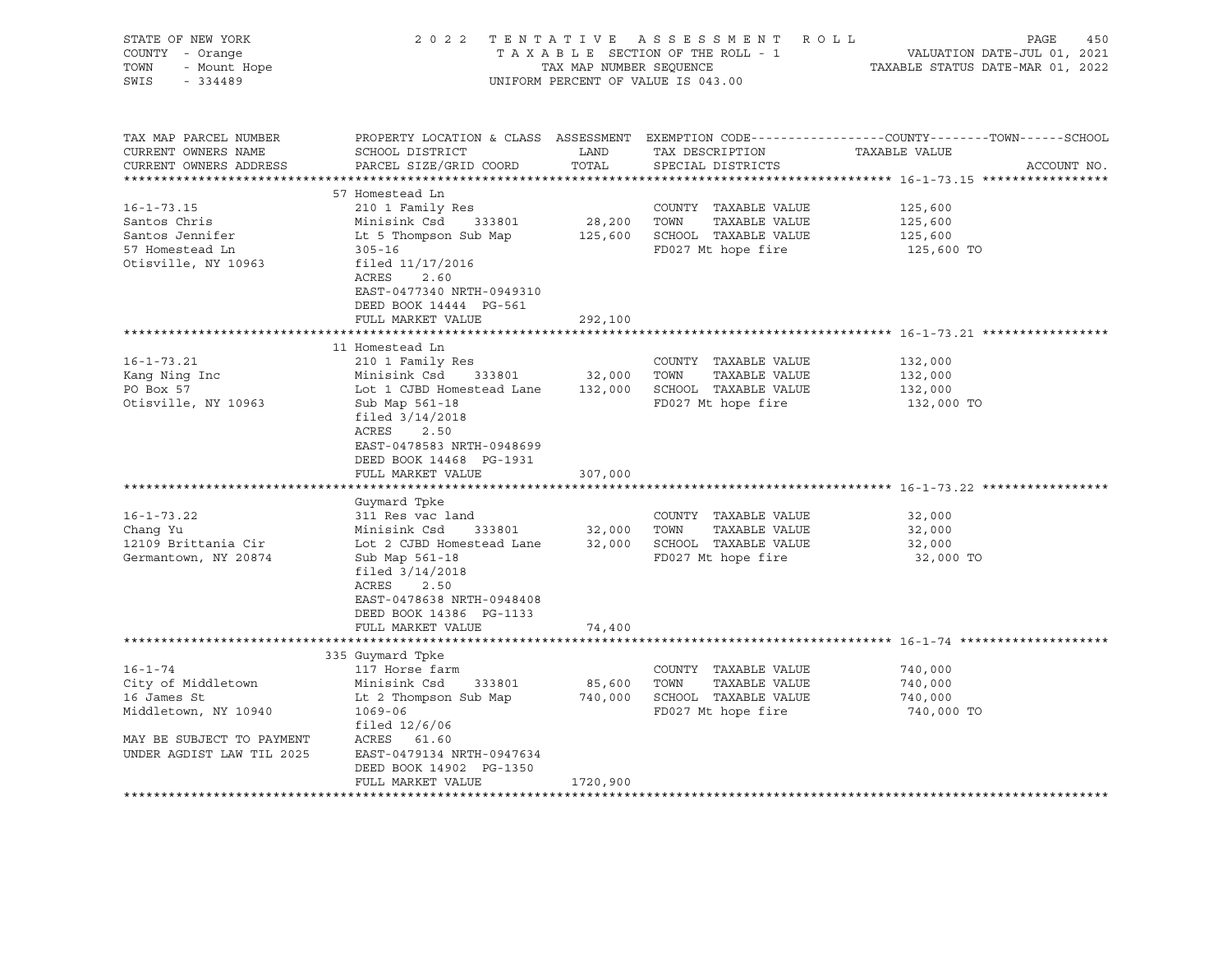| STATE OF NEW YORK<br>COUNTY - Orange<br>TOWN<br>- Mount Hope<br>SWIS<br>$-334489$                      | 2022                                                                                                                                                                                                                |                              | TENTATIVE ASSESSMENT ROLL<br>T A X A B L E SECTION OF THE ROLL - 1<br>TAX MAP NUMBER SEQUENCE<br>UNIFORM PERCENT OF VALUE IS 043.00             |                                                                                         | VALUATION DATE-JUL 01, 2021<br>TAXABLE STATUS DATE-MAR 01, 2022     | PAGE<br>451                         |
|--------------------------------------------------------------------------------------------------------|---------------------------------------------------------------------------------------------------------------------------------------------------------------------------------------------------------------------|------------------------------|-------------------------------------------------------------------------------------------------------------------------------------------------|-----------------------------------------------------------------------------------------|---------------------------------------------------------------------|-------------------------------------|
| TAX MAP PARCEL NUMBER<br>CURRENT OWNERS NAME<br>CURRENT OWNERS ADDRESS                                 | PROPERTY LOCATION & CLASS ASSESSMENT EXEMPTION CODE----------------COUNTY-------TOWN------SCHOOL<br>SCHOOL DISTRICT<br>PARCEL SIZE/GRID COORD                                                                       | LAND<br>TOTAL                | TAX DESCRIPTION<br>SPECIAL DISTRICTS                                                                                                            | TAXABLE VALUE                                                                           |                                                                     | ACCOUNT NO.                         |
| $16 - 1 - 75$<br>Platt Donald III<br>Domarecka Agnieszka<br>9 Ash Ln<br>Middletown, NY 10940           | 9 Ash Ln<br>210 1 Family Res<br>Minisink Csd<br>333801<br>Lt 2 Fedele Sub<br>Map 157-08<br>filed $2-25-08$<br>ACRES<br>1.40 BANKC080370<br>EAST-0475710 NRTH-0949787<br>DEED BOOK 15036 PG-872<br>FULL MARKET VALUE | 25,000<br>130,000<br>302,300 | COUNTY TAXABLE VALUE<br>TAXABLE VALUE<br>TOWN<br>SCHOOL TAXABLE VALUE<br>FD027 Mt hope fire                                                     |                                                                                         | 130,000<br>130,000<br>130,000<br>130,000 TO                         |                                     |
|                                                                                                        | ***********************                                                                                                                                                                                             | ***********                  |                                                                                                                                                 |                                                                                         |                                                                     |                                     |
| $17 - 1 - 1.1$<br>Furman Marshall D<br>Furman Colleen N<br>230 Greenville Tpke<br>Middletown, NY 10940 | 230 Greenville Tpke<br>210 1 Family Res<br>Minisink Csd<br>333801<br>ACRES<br>1.00<br>EAST-0482272 NRTH-0944748<br>DEED BOOK 2108 PG-00825                                                                          | 87,900                       | VETWAR CTS 41120<br>25,000 ENH STAR 41834<br>COUNTY TAXABLE VALUE<br>TOWN<br>TAXABLE VALUE<br>SCHOOL TAXABLE VALUE                              | $\circ$<br>10,920<br>$\circ$<br>$\overline{0}$                                          | 10,920<br>$\circ$<br>76,980<br>76,980<br>34,210                     | 6,240<br>47,450                     |
|                                                                                                        | FULL MARKET VALUE                                                                                                                                                                                                   |                              | 204,400 FD027 Mt hope fire                                                                                                                      |                                                                                         | 87,900 TO                                                           |                                     |
|                                                                                                        |                                                                                                                                                                                                                     |                              |                                                                                                                                                 |                                                                                         |                                                                     |                                     |
| $17 - 1 - 1.21$<br>Carr (L/E) Evelyn<br>81 Ridge Dr<br>Middletown, NY 10940                            | 81 Ridge Dr<br>270 Mfg housing<br>Minisink Csd<br>333801<br>Life Estate for<br>Evelyn Carr<br>ACRES<br>6.20<br>EAST-0480667 NRTH-0944632<br>DEED BOOK 14901 PG-777                                                  | 53,800 AGED                  | VETCOM CTS 41130<br>41,900 VETDIS CTS 41140<br>41800<br>ENH STAR 41834<br>COUNTY TAXABLE VALUE<br>TOWN<br>TAXABLE VALUE<br>SCHOOL TAXABLE VALUE | $\circ$<br>13,450<br>$\circ$<br>2,690<br>18,830<br>$\circ$<br>$\circ$<br>$\overline{0}$ | 13,450<br>2,690<br>18,830<br>$\circ$<br>18,830<br>18,830<br>$\circ$ | 10,400<br>2,690<br>20,355<br>20,355 |
|                                                                                                        | FULL MARKET VALUE                                                                                                                                                                                                   |                              | 125,100 FD027 Mt hope fire                                                                                                                      |                                                                                         | 53,800 TO                                                           |                                     |
|                                                                                                        | **********************                                                                                                                                                                                              |                              | ***********************************                                                                                                             |                                                                                         | ****** 17-1-2 *********                                             |                                     |
| $17 - 1 - 2$<br>Wickham Patricia<br>Wickham Donald G Sr (d)<br>46 Ridge Dr<br>Middletown, NY 10940     | 46 Ridge Dr<br>210 1 Family Res<br>Minisink Csd<br>333801<br>ACRES<br>1.50 BANKC180381<br>EAST-0481278 NRTH-0945707<br>DEED BOOK 4572 PG-27                                                                         | 27,400<br>98,200             | BAS STAR<br>41854<br>COUNTY TAXABLE VALUE<br>TAXABLE VALUE<br>TOWN<br>SCHOOL TAXABLE VALUE<br>FD027 Mt hope fire                                | $\Omega$                                                                                | $\circ$<br>$\Omega$<br>98,200<br>98,200<br>79,190<br>98,200 TO      | 19,010                              |
|                                                                                                        | FULL MARKET VALUE                                                                                                                                                                                                   | 228,400                      |                                                                                                                                                 |                                                                                         |                                                                     |                                     |
| $17 - 1 - 3$                                                                                           | 36 Ridge Dr<br>270 Mfg housing                                                                                                                                                                                      |                              | BAS STAR 41854                                                                                                                                  | $\mathbf 0$                                                                             | 0<br>$\circ$                                                        | 19,010                              |
| Cook Gerald<br>36 Ridge Dr<br>Middletown, NY 10940                                                     | Minisink Csd<br>333801<br>FRNT 125.00 DPTH 137.00<br>EAST-0481410 NRTH-0945763<br>DEED BOOK 4754 PG-191<br>FULL MARKET VALUE                                                                                        | 18,200<br>34,300<br>79,800   | COUNTY TAXABLE VALUE<br>TOWN<br>TAXABLE VALUE<br>SCHOOL TAXABLE VALUE<br>FD027 Mt hope fire                                                     |                                                                                         | 34,300<br>34,300<br>15,290<br>34,300 TO                             |                                     |
|                                                                                                        |                                                                                                                                                                                                                     |                              |                                                                                                                                                 |                                                                                         |                                                                     |                                     |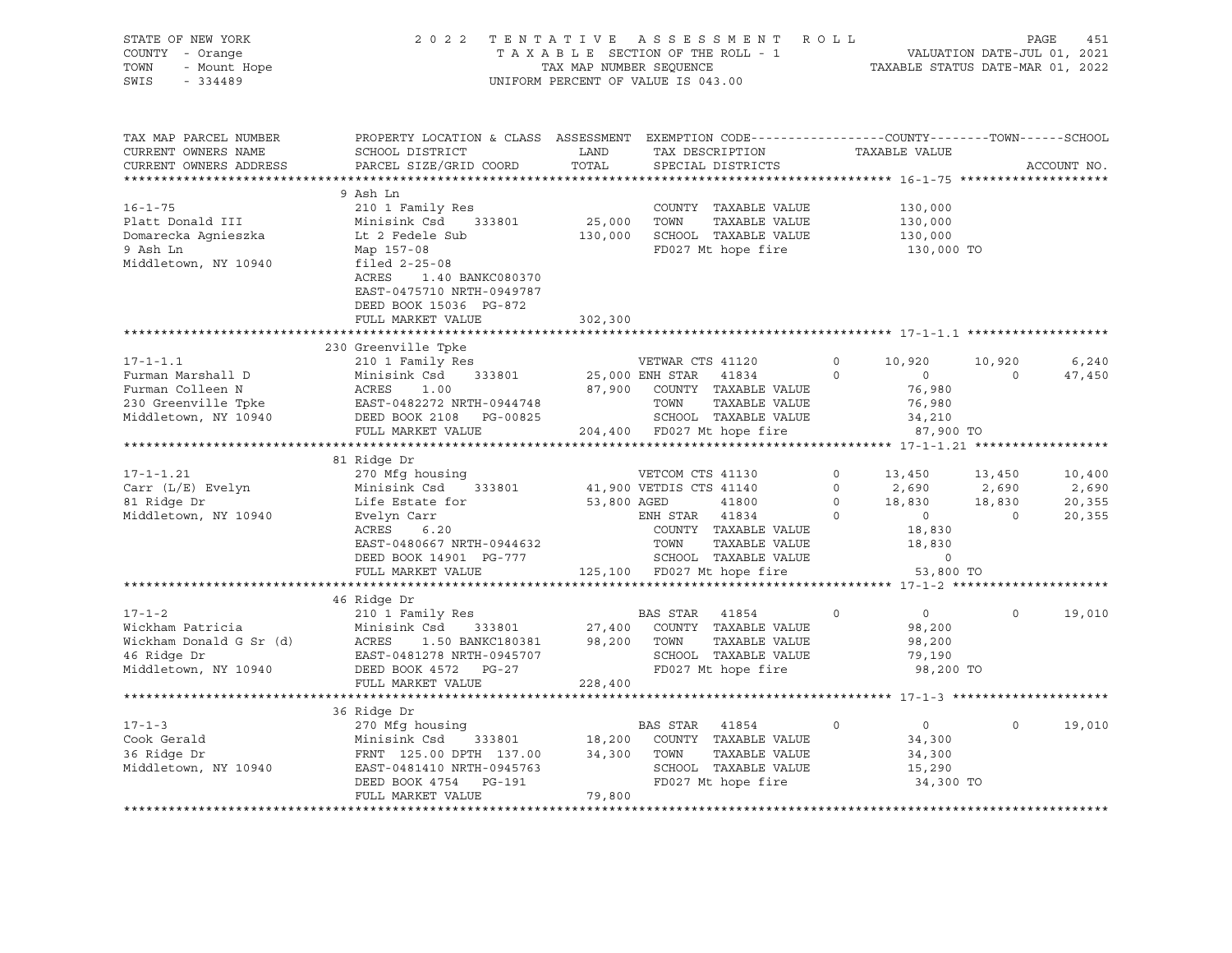| STATE OF NEW YORK<br>COUNTY - Orange<br>TOWN<br>- Mount Hope<br>SWIS<br>$-334489$ | 2 0 2 2                                                                                                                                      | TAX MAP NUMBER SEQUENCE | TENTATIVE ASSESSMENT ROLL<br>TAXABLE SECTION OF THE ROLL - 1<br>UNIFORM PERCENT OF VALUE IS 043.00 | 452<br>VALUATION DATE-JUL 01, 2021<br>TAXABLE STATIIS DATE-MAR 01 0000 | PAGE<br>452       |
|-----------------------------------------------------------------------------------|----------------------------------------------------------------------------------------------------------------------------------------------|-------------------------|----------------------------------------------------------------------------------------------------|------------------------------------------------------------------------|-------------------|
| TAX MAP PARCEL NUMBER<br>CURRENT OWNERS NAME<br>CURRENT OWNERS ADDRESS            | PROPERTY LOCATION & CLASS ASSESSMENT EXEMPTION CODE---------------COUNTY-------TOWN------SCHOOL<br>SCHOOL DISTRICT<br>PARCEL SIZE/GRID COORD | LAND<br>TOTAL           | TAX DESCRIPTION<br>SPECIAL DISTRICTS                                                               | TAXABLE VALUE                                                          | ACCOUNT NO.       |
|                                                                                   |                                                                                                                                              |                         |                                                                                                    |                                                                        |                   |
|                                                                                   | 213 Greenville Tpke                                                                                                                          |                         |                                                                                                    |                                                                        |                   |
| $17 - 1 - 4.1$                                                                    | 210 1 Family Res                                                                                                                             |                         | COUNTY TAXABLE VALUE                                                                               | 99,500                                                                 |                   |
| Eck Jonathan                                                                      | Minisink Csd 333801                                                                                                                          | 28,800 TOWN             | TAXABLE VALUE                                                                                      | 99,500                                                                 |                   |
| Eck Kimberly                                                                      | Lt 2 Furman Sub                                                                                                                              |                         | 99,500 SCHOOL TAXABLE VALUE                                                                        | 99,500                                                                 |                   |
| 213 Greenville Tpke                                                               | ACRES<br>1.80                                                                                                                                |                         | FD027 Mt hope fire                                                                                 | 99,500 TO                                                              |                   |
| Middletown, NY 10940                                                              | EAST-0482699 NRTH-0945092<br>DEED BOOK 15050 PG-331                                                                                          |                         |                                                                                                    |                                                                        |                   |
|                                                                                   | FULL MARKET VALUE                                                                                                                            | 231,400                 |                                                                                                    |                                                                        |                   |
|                                                                                   |                                                                                                                                              |                         |                                                                                                    |                                                                        |                   |
|                                                                                   | 225 Greenville Tpke                                                                                                                          |                         |                                                                                                    |                                                                        |                   |
| $17 - 1 - 5.1$                                                                    | 210 1 Family Res                                                                                                                             |                         | BAS STAR 41854                                                                                     | $\circ$<br>$\overline{0}$                                              | $\circ$<br>19,010 |
| Bernstein Bryan S                                                                 | Minisink Csd 333801                                                                                                                          | 27,800                  | COUNTY TAXABLE VALUE                                                                               | 118,100                                                                |                   |
| 225 Greenville Tpke                                                               | Lt 1 Furman Sub                                                                                                                              | 118,100                 | TOWN<br>TAXABLE VALUE                                                                              | 118,100                                                                |                   |
| Middletown, NY 10940                                                              | 1.60 BANKC080496<br>ACRES                                                                                                                    |                         | SCHOOL TAXABLE VALUE                                                                               | 99,090                                                                 |                   |
|                                                                                   | EAST-0482655 NRTH-0944872                                                                                                                    |                         | FD027 Mt hope fire                                                                                 | 118,100 TO                                                             |                   |
|                                                                                   | DEED BOOK 12879 PG-223                                                                                                                       |                         |                                                                                                    |                                                                        |                   |
|                                                                                   | FULL MARKET VALUE                                                                                                                            | 274,700                 |                                                                                                    |                                                                        |                   |
|                                                                                   |                                                                                                                                              |                         |                                                                                                    |                                                                        |                   |
|                                                                                   | no road frontage                                                                                                                             |                         |                                                                                                    |                                                                        |                   |
| $17 - 1 - 6.1$                                                                    | 323 Vacant rural<br>Minisink Csd<br>333801                                                                                                   | 102,600                 | COUNTY TAXABLE VALUE<br>TAXABLE VALUE<br>TOWN                                                      | 102,600<br>102,600                                                     |                   |
| County of Orange<br>Attn: Real Property                                           | ACRES 102.60                                                                                                                                 | 102,600                 | SCHOOL TAXABLE VALUE                                                                               | 102,600                                                                |                   |
| 255 Main St                                                                       | EAST-0483912 NRTH-0944773                                                                                                                    |                         | FD027 Mt hope fire                                                                                 | 102,600 TO                                                             |                   |
| Goshen, NY 10924                                                                  | DEED BOOK 2282 PG-594                                                                                                                        |                         |                                                                                                    |                                                                        |                   |
|                                                                                   | FULL MARKET VALUE                                                                                                                            | 238,600                 |                                                                                                    |                                                                        |                   |
|                                                                                   |                                                                                                                                              |                         |                                                                                                    |                                                                        |                   |
|                                                                                   | 237 Greenville Tpke                                                                                                                          |                         |                                                                                                    |                                                                        |                   |
| $17 - 1 - 6.21$                                                                   | 210 1 Family Res                                                                                                                             |                         | COUNTY TAXABLE VALUE                                                                               | 185,300                                                                |                   |
| Sheridan Kathleen E                                                               | Minisink Csd 333801                                                                                                                          | 43,300 TOWN             | TAXABLE VALUE                                                                                      | 185,300                                                                |                   |
| 131 W 78th St Apt 5                                                               | ACRES<br>7.50 BANKC190321                                                                                                                    |                         | 185,300 SCHOOL TAXABLE VALUE                                                                       | 185,300                                                                |                   |
| New York, NY 10024                                                                | EAST-0483138 NRTH-0944701                                                                                                                    |                         | FD027 Mt hope fire                                                                                 | 185,300 TO                                                             |                   |
|                                                                                   | DEED BOOK 12747 PG-1521                                                                                                                      |                         |                                                                                                    |                                                                        |                   |
|                                                                                   | FULL MARKET VALUE                                                                                                                            | 430,900                 |                                                                                                    |                                                                        |                   |
|                                                                                   |                                                                                                                                              |                         |                                                                                                    |                                                                        |                   |
|                                                                                   | no road frontage                                                                                                                             |                         |                                                                                                    |                                                                        |                   |
| $17 - 1 - 7$                                                                      | 322 Rural vac>10                                                                                                                             |                         | COUNTY TAXABLE VALUE<br>TOWN                                                                       | 10,000                                                                 |                   |
| County of Orange<br>Attn: Real Property                                           | Minisink Csd<br>333801<br>ACRES 10.00                                                                                                        | 10,000<br>10,000        | TAXABLE VALUE<br>SCHOOL TAXABLE VALUE                                                              | 10,000<br>10,000                                                       |                   |
| 255 Main St                                                                       | EAST-0485410 NRTH-0946027                                                                                                                    |                         | FD027 Mt hope fire                                                                                 | 10,000 TO                                                              |                   |
| Goshen, NY 10924                                                                  | DEED BOOK 1871 PG-00282                                                                                                                      |                         |                                                                                                    |                                                                        |                   |
|                                                                                   | FULL MARKET VALUE                                                                                                                            | 23,300                  |                                                                                                    |                                                                        |                   |
|                                                                                   |                                                                                                                                              |                         |                                                                                                    |                                                                        |                   |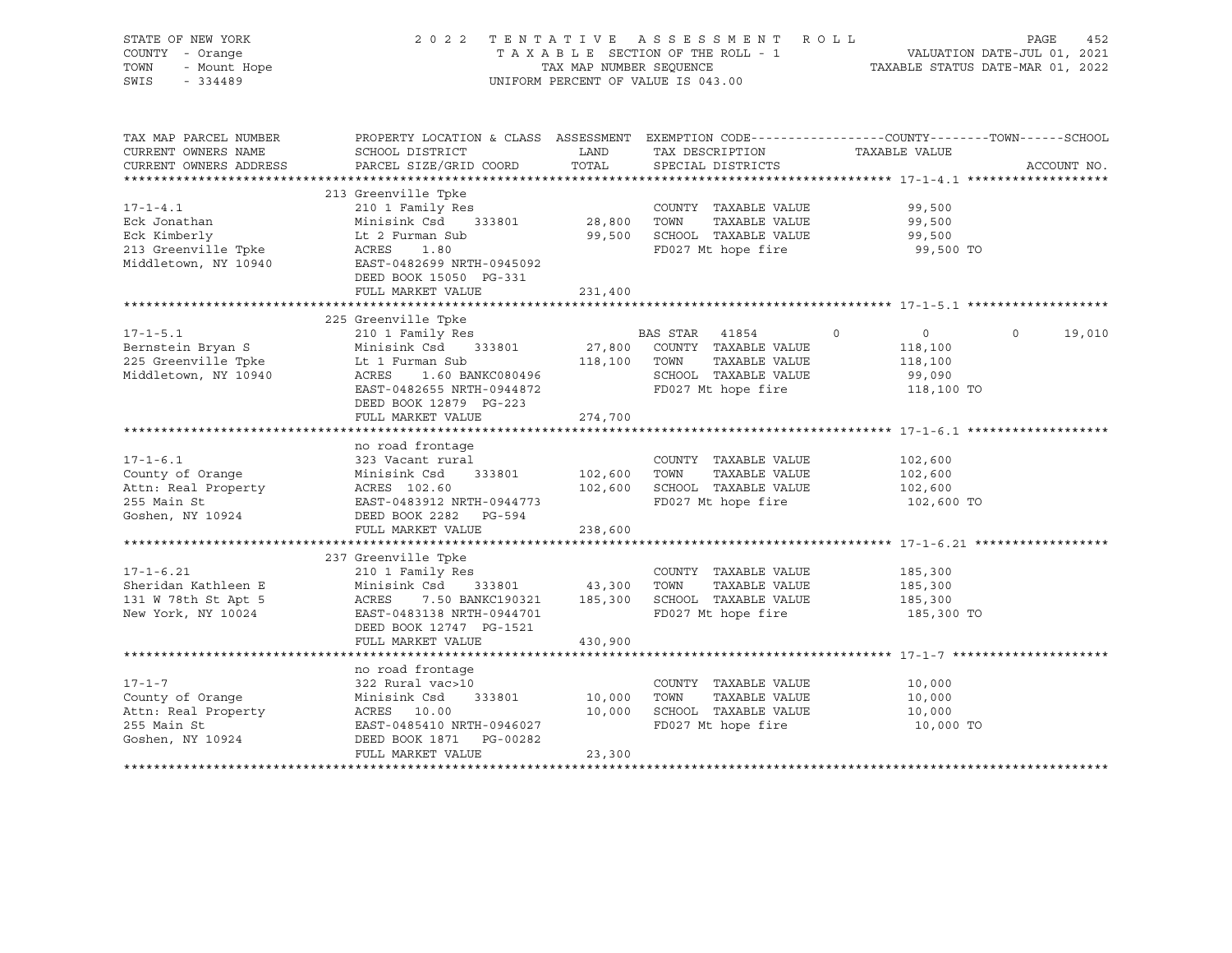# STATE OF NEW YORK 2 0 2 2 T E N T A T I V E A S S E S S M E N T R O L L PAGE 453 COUNTY - Orange T A X A B L E SECTION OF THE ROLL - 1 VALUATION DATE-JUL 01, 2021 TOWN - Mount Hope TAX MAP NUMBER SEQUENCE TAXABLE STATUS DATE-MAR 01, 2022 SWIS - 334489 UNIFORM PERCENT OF VALUE IS 043.00

| TAX MAP PARCEL NUMBER<br>CURRENT OWNERS NAME<br>CURRENT OWNERS ADDRESS                             | PROPERTY LOCATION & CLASS ASSESSMENT<br>SCHOOL DISTRICT<br>PARCEL SIZE/GRID COORD                                                                                                           | LAND<br>TOTAL                | EXEMPTION CODE-----------------COUNTY-------TOWN-----SCHOOL<br>TAX DESCRIPTION<br>SPECIAL DISTRICTS           | TAXABLE VALUE                                               | ACCOUNT NO.                   |
|----------------------------------------------------------------------------------------------------|---------------------------------------------------------------------------------------------------------------------------------------------------------------------------------------------|------------------------------|---------------------------------------------------------------------------------------------------------------|-------------------------------------------------------------|-------------------------------|
| $17 - 1 - 8.1$<br>County of Orange<br>Attn: Real Property<br>255 Main St<br>Goshen, NY 10924       | no road frontage<br>314 Rural vac<10<br>Minisink Csd<br>333801<br>ACRES<br>5.00<br>EAST-0486335 NRTH-0945733<br>DEED BOOK 1856 PG-00385<br>FULL MARKET VALUE                                | 5,000<br>5,000<br>11,600     | COUNTY TAXABLE VALUE<br>TOWN<br>TAXABLE VALUE<br>SCHOOL TAXABLE VALUE<br>FD027 Mt hope fire                   | 5,000<br>5,000<br>5,000<br>5,000 TO                         |                               |
| $17 - 1 - 8.2$<br>County of Orange<br>Attn: Real Property<br>255 Main St<br>Goshen, NY 10924       | no road frontage<br>311 Res vac land<br>Minisink Csd<br>333801<br>ACRES<br>9.80<br>EAST-0486016 NRTH-0945319<br>DEED BOOK 2167 PG-00709<br>FULL MARKET VALUE                                | 9,800<br>9,800<br>22,800     | COUNTY TAXABLE VALUE<br>TAXABLE VALUE<br>TOWN<br>SCHOOL TAXABLE VALUE<br>FD027 Mt hope fire                   | 9,800<br>9,800<br>9,800<br>9,800 TO                         |                               |
|                                                                                                    |                                                                                                                                                                                             |                              |                                                                                                               |                                                             |                               |
| $17 - 1 - 9.1$<br>County of Orange<br>Attn: Real Property<br>255 Main St                           | 279 Greenville Tpke<br>314 Rural vac<10<br>Minisink Csd 333801<br>ACRES 115.00<br>EAST-0483851 NRTH-0943695                                                                                 | 100,100<br>100,100           | COUNTY TAXABLE VALUE<br>TAXABLE VALUE<br>TOWN<br>SCHOOL TAXABLE VALUE<br>FD027 Mt hope fire                   | 100,100<br>100,100<br>100,100<br>100,100 TO                 |                               |
| Goshen, NY 10924                                                                                   | DEED BOOK 1856 PG-00385<br>FULL MARKET VALUE                                                                                                                                                | 232,800                      |                                                                                                               |                                                             |                               |
| $17 - 1 - 9.21$<br>Weeden Michael<br>Weeden Crystal<br>280 Greenville Tpke<br>Middletown, NY 10940 | 280 Greenville Tpke<br>210 1 Family Res<br>Minisink Csd<br>333801<br>ACRES 11.70 BANK0230051<br>EAST-0482015 NRTH-0943046<br>DEED BOOK 14632 PG-1513<br>FULL MARKET VALUE                   | 47,500<br>259,000<br>602,300 | COUNTY TAXABLE VALUE<br>TAXABLE VALUE<br>TOWN<br>SCHOOL TAXABLE VALUE<br>FD027 Mt hope fire                   | 259,000<br>259,000<br>259,000<br>259,000 TO                 |                               |
|                                                                                                    |                                                                                                                                                                                             |                              |                                                                                                               |                                                             |                               |
| $17 - 1 - 9.222$<br>Jashembowski Francis<br>296 Greenville Tpke<br>Middletown, NY 10940            | 296 Greenville Tpke<br>210 1 Family Res<br>333801<br>Minisink Csd<br>Lt 2 Jervis Sub Map 4400<br>ACRES<br>2.00<br>EAST-0482445 NRTH-0943110<br>DEED BOOK 4137 PG-62<br>FULL MARKET VALUE    | 29,700<br>145,100<br>337,400 | BAS STAR 41854<br>COUNTY TAXABLE VALUE<br>TAXABLE VALUE<br>TOWN<br>SCHOOL TAXABLE VALUE<br>FD027 Mt hope fire | $\circ$<br>0<br>145,100<br>145,100<br>126,090<br>145,100 TO | $\mathsf{O}\xspace$<br>19,010 |
|                                                                                                    |                                                                                                                                                                                             |                              |                                                                                                               |                                                             |                               |
| $17 - 1 - 10.1$<br>Weeden Michael<br>Weeden Crystal<br>280 Greenville Tpke<br>Middletown, NY 10940 | Tn Rd 10<br>320 Rural vacant<br>Minisink Csd<br>333801<br>Ptlt 4 Parker Submap 9044<br>FRNT 152.00 DPTH 373.00<br>EAST-0480867 NRTH-0942500<br>DEED BOOK 14632 PG-1513<br>FULL MARKET VALUE | 2,400<br>2,400<br>5,600      | COUNTY TAXABLE VALUE<br>TOWN<br>TAXABLE VALUE<br>SCHOOL TAXABLE VALUE<br>FD027 Mt hope fire                   | 2,400<br>2,400<br>2,400<br>2,400 TO                         |                               |
|                                                                                                    |                                                                                                                                                                                             |                              |                                                                                                               |                                                             |                               |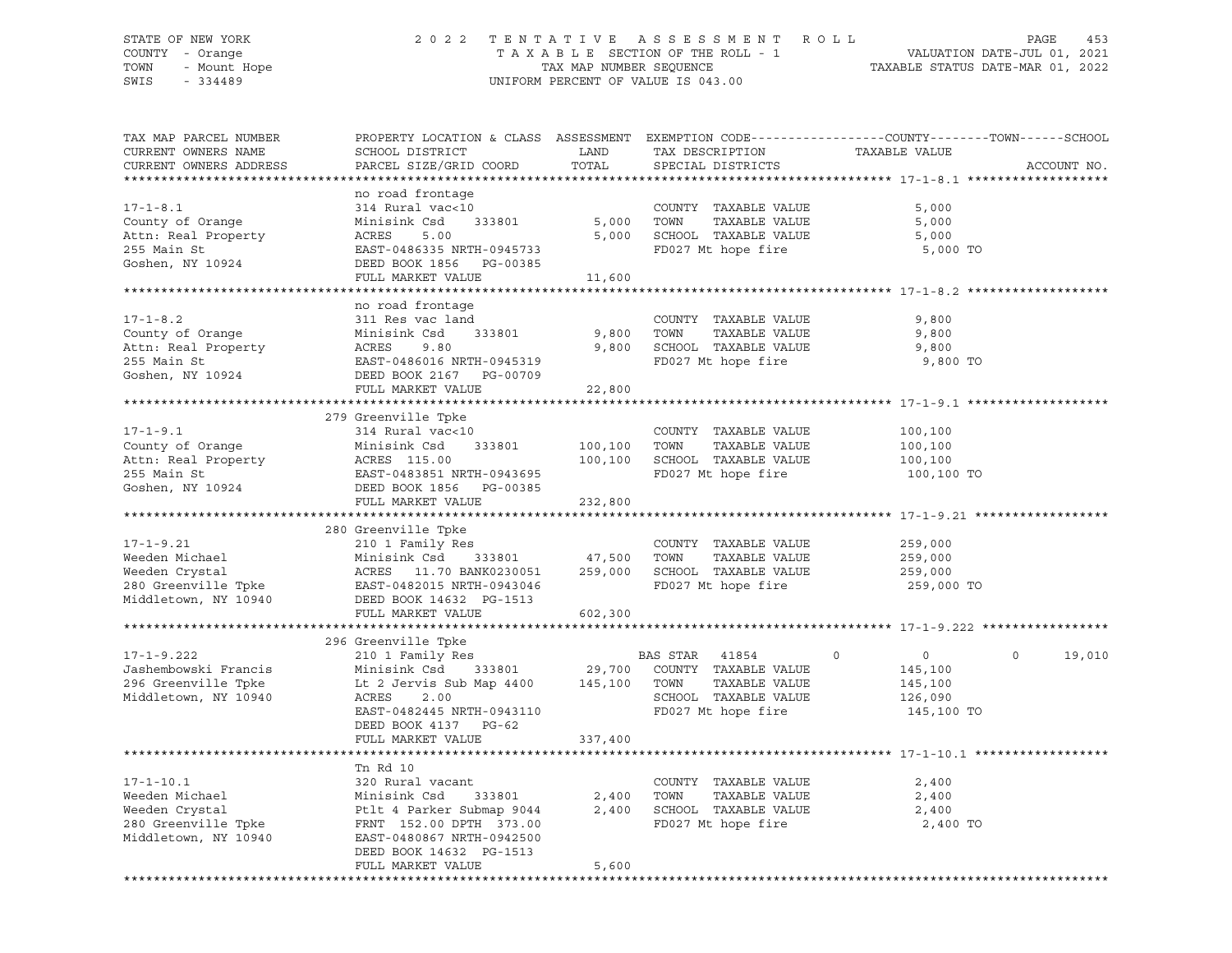# STATE OF NEW YORK 2 0 2 2 T E N T A T I V E A S S E S S M E N T R O L L PAGE 454 COUNTY - Orange T A X A B L E SECTION OF THE ROLL - 1 VALUATION DATE-JUL 01, 2021 TOWN - Mount Hope TAX MAP NUMBER SEQUENCE TAXABLE STATUS DATE-MAR 01, 2022 SWIS - 334489 UNIFORM PERCENT OF VALUE IS 043.00

| TAX MAP PARCEL NUMBER<br>CURRENT OWNERS NAME<br>CURRENT OWNERS ADDRESS                                                                                                                                                             | SCHOOL DISTRICT<br>PARCEL SIZE/GRID COORD                                                                                                                                                                                                                                                                                                                      | LAND<br>TOTAL                                         | TAX DESCRIPTION<br>SPECIAL DISTRICTS                                                                                                                                                                                | PROPERTY LOCATION & CLASS ASSESSMENT EXEMPTION CODE---------------COUNTY-------TOWN------SCHOOL<br>TAXABLE VALUE    | ACCOUNT NO.     |
|------------------------------------------------------------------------------------------------------------------------------------------------------------------------------------------------------------------------------------|----------------------------------------------------------------------------------------------------------------------------------------------------------------------------------------------------------------------------------------------------------------------------------------------------------------------------------------------------------------|-------------------------------------------------------|---------------------------------------------------------------------------------------------------------------------------------------------------------------------------------------------------------------------|---------------------------------------------------------------------------------------------------------------------|-----------------|
|                                                                                                                                                                                                                                    |                                                                                                                                                                                                                                                                                                                                                                |                                                       |                                                                                                                                                                                                                     |                                                                                                                     |                 |
| $17 - 1 - 10.2$<br>Percora (50%) Robert<br>Percora (25%) Joseph<br>72 S Regent St                                                                                                                                                  | Tn Rd 16<br>321 Abandoned ag<br>Minisink Csd<br>333801<br>ACRES 94.40<br>EAST-0481426 NRTH-0943714                                                                                                                                                                                                                                                             | 89,100<br>89,100                                      | COUNTY TAXABLE VALUE<br>TOWN<br>TAXABLE VALUE<br>SCHOOL TAXABLE VALUE<br>FD027 Mt hope fire                                                                                                                         | 89,100<br>89,100<br>89,100<br>89,100 TO                                                                             |                 |
| Port Chester, NY 10573                                                                                                                                                                                                             | DEED BOOK 13482 PG-513<br>FULL MARKET VALUE                                                                                                                                                                                                                                                                                                                    | 207,200                                               |                                                                                                                                                                                                                     |                                                                                                                     |                 |
|                                                                                                                                                                                                                                    |                                                                                                                                                                                                                                                                                                                                                                |                                                       |                                                                                                                                                                                                                     |                                                                                                                     |                 |
| $17 - 1 - 11$<br>Percora (50%) Robert<br>Percora (25%) Joseph<br>72 S Regent St<br>Port Chester, NY 10573                                                                                                                          | Tn Rd 10<br>314 Rural vac<10<br>Minisink Csd<br>333801<br>ACRES<br>8.10<br>EAST-0480166 NRTH-0942888<br>DEED BOOK 13482 PG-513<br>FULL MARKET VALUE                                                                                                                                                                                                            | 21,700<br>21,700<br>50,500                            | COUNTY TAXABLE VALUE<br>TAXABLE VALUE<br>TOWN<br>SCHOOL TAXABLE VALUE<br>FD027 Mt hope fire                                                                                                                         | 21,700<br>21,700<br>21,700<br>21,700 TO                                                                             |                 |
|                                                                                                                                                                                                                                    |                                                                                                                                                                                                                                                                                                                                                                |                                                       |                                                                                                                                                                                                                     |                                                                                                                     |                 |
| $17 - 1 - 13$<br>Tijeras Ridge LLC<br>815 Guymard Tpke<br>Otisville, NY 10963<br>$17 - 1 - 14.12$<br>Skye Stephen<br>Skye Jeanne<br>118 Ridge Dr<br>Middletown, NY 10940<br>MAY BE SUBJECT TO PAYMENT<br>UNDER AGDIST LAW TIL 2026 | 223 Ridge Dr<br>240 Rural res<br>Minisink Csd 333801<br>assessed for condt.2021 139,800<br>ACRES 71.60<br>EAST-0478166 NRTH-0942823<br>DEED BOOK 14428 PG-238<br>FULL MARKET VALUE<br>Ridge Dr<br>311 Res vac land<br>333801<br>Minisink Csd<br>Lt 2 Miedema Sub<br>ACRES<br>1.20<br>EAST-0478010 NRTH-0944821<br>DEED BOOK 2135 PG-00648<br>FULL MARKET VALUE | 120,000<br>325,100<br>21,900<br>21,900 TOWN<br>50,900 | COUNTY TAXABLE VALUE<br>TAXABLE VALUE<br>TOWN<br>SCHOOL TAXABLE VALUE<br>FD027 Mt hope fire<br>AGDISTRICT 41720<br>COUNTY TAXABLE VALUE<br>TAXABLE VALUE<br>SCHOOL TAXABLE VALUE<br>FD027 Mt hope fire<br>20,648 EX | 139,800<br>139,800<br>139,800<br>139,800 TO<br>20,648<br>$\Omega$<br>20,648<br>1,252<br>1,252<br>1,252<br>1,252 TO  | 20,648          |
|                                                                                                                                                                                                                                    |                                                                                                                                                                                                                                                                                                                                                                |                                                       |                                                                                                                                                                                                                     |                                                                                                                     |                 |
|                                                                                                                                                                                                                                    | 202 Ridge Dr                                                                                                                                                                                                                                                                                                                                                   |                                                       |                                                                                                                                                                                                                     |                                                                                                                     |                 |
| $17 - 1 - 14.21$<br>Raap Kenneth<br>202 Ridge Dr<br>Middletown, NY 10940                                                                                                                                                           | 210 1 Family Res<br>Minisink Csd<br>Lt 1 High Ridge Farm Sub<br>Map 8022<br>ACRES<br>8.60<br>EAST-0477774 NRTH-0943721<br>DEED BOOK 1911    PG-00681<br>FULL MARKET VALUE                                                                                                                                                                                      | 344,400                                               | VETWAR CTS 41120<br>333801 44,500 BAS STAR 41854<br>148,100 COUNTY TAXABLE VALUE<br>TAXABLE VALUE<br>TOWN<br>SCHOOL TAXABLE VALUE<br>FD027 Mt hope fire                                                             | $\circ$<br>10,920<br>10,920<br>$\circ$<br>$\overline{0}$<br>$\Omega$<br>137,180<br>137,180<br>122,850<br>148,100 TO | 6,240<br>19,010 |
|                                                                                                                                                                                                                                    |                                                                                                                                                                                                                                                                                                                                                                |                                                       |                                                                                                                                                                                                                     |                                                                                                                     |                 |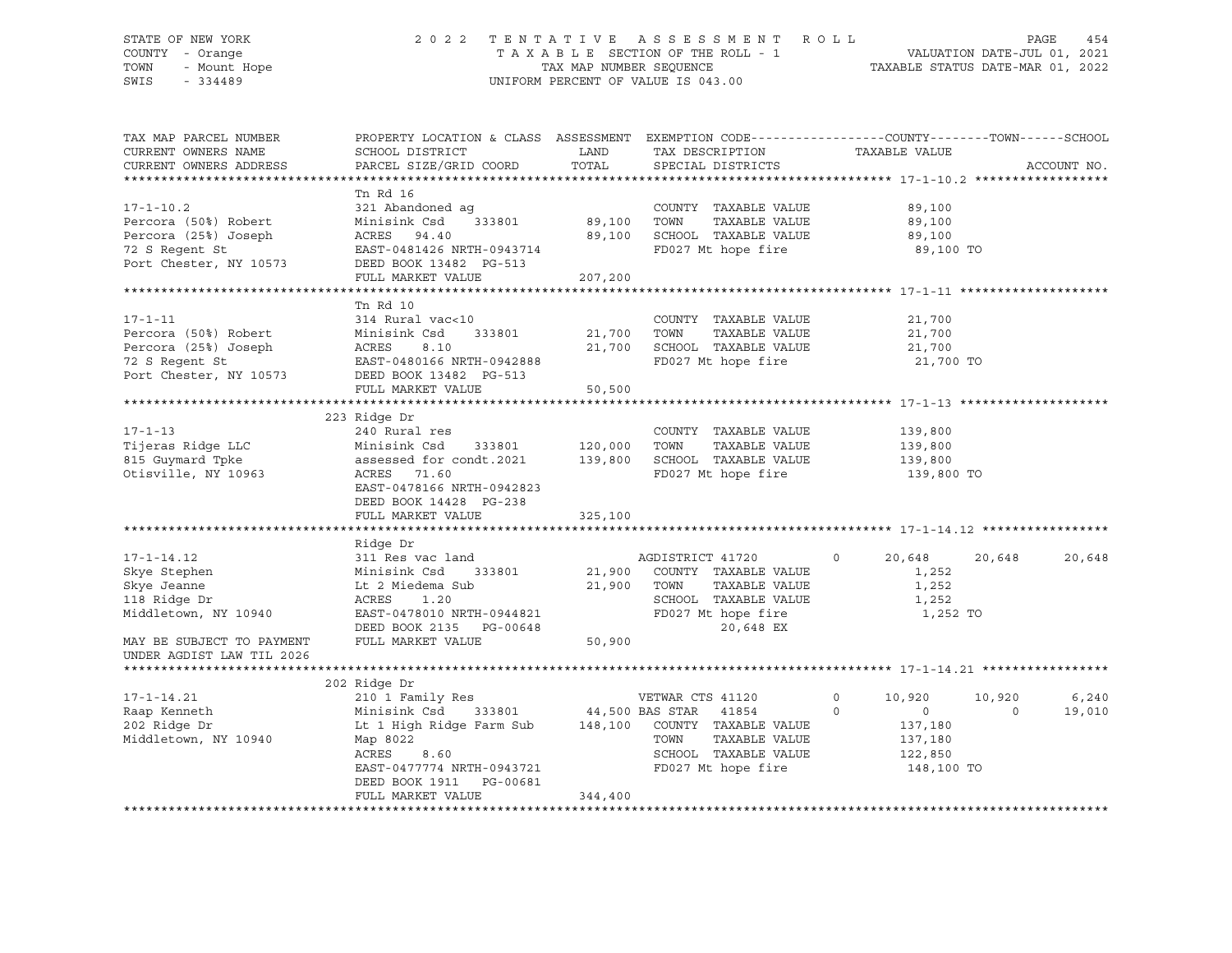# STATE OF NEW YORK 2 0 2 2 T E N T A T I V E A S S E S S M E N T R O L L PAGE 455 COUNTY - Orange T A X A B L E SECTION OF THE ROLL - 1 VALUATION DATE-JUL 01, 2021 TOWN - Mount Hope TAX MAP NUMBER SEQUENCE TAXABLE STATUS DATE-MAR 01, 2022 SWIS - 334489 UNIFORM PERCENT OF VALUE IS 043.00

| TAX MAP PARCEL NUMBER<br>CURRENT OWNERS NAME<br>CURRENT OWNERS ADDRESS | PROPERTY LOCATION & CLASS ASSESSMENT EXEMPTION CODE----------------COUNTY-------TOWN------SCHOOL<br>SCHOOL DISTRICT<br>PARCEL SIZE/GRID COORD | LAND<br>TOTAL | TAX DESCRIPTION<br>SPECIAL DISTRICTS |             | TAXABLE VALUE |          | ACCOUNT NO. |
|------------------------------------------------------------------------|-----------------------------------------------------------------------------------------------------------------------------------------------|---------------|--------------------------------------|-------------|---------------|----------|-------------|
|                                                                        |                                                                                                                                               |               |                                      |             |               |          |             |
|                                                                        | 152 Ridge Dr                                                                                                                                  |               |                                      |             |               |          |             |
| $17 - 1 - 14.3$                                                        | 210 1 Family Res                                                                                                                              |               | BAS STAR<br>41854                    | $\Omega$    | $\circ$       | $\Omega$ | 19,010      |
| Walsh Lisa                                                             | 333801<br>Minisink Csd                                                                                                                        | 30,600        | COUNTY TAXABLE VALUE                 |             | 132,600       |          |             |
| 152 Ridge Dr                                                           | ACRES<br>2.20 BANKC020537                                                                                                                     | 132,600       | TOWN<br>TAXABLE VALUE                |             | 132,600       |          |             |
| Middletown, NY 10940                                                   | EAST-0478903 NRTH-0944339                                                                                                                     |               | SCHOOL TAXABLE VALUE                 |             | 113,590       |          |             |
|                                                                        | DEED BOOK 13898 PG-1396                                                                                                                       |               | FD027 Mt hope fire                   |             | 132,600 TO    |          |             |
|                                                                        | FULL MARKET VALUE                                                                                                                             | 308,400       |                                      |             |               |          |             |
|                                                                        |                                                                                                                                               |               |                                      |             |               |          |             |
|                                                                        | 49 Ridge Dr                                                                                                                                   |               |                                      |             |               |          |             |
| $17 - 1 - 15$                                                          | 210 1 Family Res                                                                                                                              |               | BAS STAR<br>41854                    | $\Omega$    | $\circ$       | $\Omega$ | 19,010      |
| Sibbering Edward                                                       | Minisink Csd<br>333801                                                                                                                        | 25,000        | COUNTY TAXABLE VALUE                 |             | 138,000       |          |             |
| Sibbering Rosemary                                                     | 1.00 BANKN140687 138,000<br>ACRES                                                                                                             |               | TOWN<br>TAXABLE VALUE                |             | 138,000       |          |             |
| 49 Ridge Dr                                                            | EAST-0480547 NRTH-0944753                                                                                                                     |               | SCHOOL TAXABLE VALUE                 |             | 118,990       |          |             |
| Middletown, NY 10940                                                   | DEED BOOK 5637 PG-327                                                                                                                         |               | FD027 Mt hope fire                   |             | 138,000 TO    |          |             |
|                                                                        | FULL MARKET VALUE                                                                                                                             | 320,900       |                                      |             |               |          |             |
|                                                                        |                                                                                                                                               |               |                                      |             |               |          |             |
|                                                                        | 92 Ridge Dr                                                                                                                                   |               |                                      |             |               |          |             |
| $17 - 1 - 16$                                                          | 210 1 Family Res                                                                                                                              |               | COUNTY TAXABLE VALUE                 |             | 137,700       |          |             |
|                                                                        | Minisink Csd<br>333801                                                                                                                        | 23,300        | TOWN<br>TAXABLE VALUE                |             | 137,700       |          |             |
| Makofsky Darren<br>Die Terry Tamie                                     | FRNT 148.00 DPTH 233.00                                                                                                                       | 137,700       | SCHOOL TAXABLE VALUE                 |             | 137,700       |          |             |
| 92 Ridge Dr                                                            | BANKC030230                                                                                                                                   |               | FD027 Mt hope fire                   |             | 137,700 TO    |          |             |
| Middletown, NY 10940                                                   | EAST-0480382 NRTH-0944980                                                                                                                     |               |                                      |             |               |          |             |
|                                                                        | DEED BOOK 15092 PG-245                                                                                                                        |               |                                      |             |               |          |             |
|                                                                        | FULL MARKET VALUE                                                                                                                             | 320,200       |                                      |             |               |          |             |
|                                                                        |                                                                                                                                               |               |                                      |             |               |          |             |
|                                                                        | Ridge Dr                                                                                                                                      |               |                                      |             |               |          |             |
| $17 - 1 - 17$                                                          | 311 Res vac land                                                                                                                              |               | COUNTY TAXABLE VALUE                 |             | 3,200         |          |             |
| Skye Stephen                                                           | Minisink Csd<br>333801                                                                                                                        | 3,200         | TOWN<br>TAXABLE VALUE                |             | 3,200         |          |             |
| 118 Ridge Dr                                                           | FRNT 150.00 DPTH 290.00                                                                                                                       | 3,200         | SCHOOL TAXABLE VALUE                 |             | 3,200         |          |             |
| Middletown, NY 10940                                                   | EAST-0480242 NRTH-0945196                                                                                                                     |               | FD027 Mt hope fire                   |             | 3,200 TO      |          |             |
|                                                                        | DEED BOOK 13208 PG-813                                                                                                                        |               |                                      |             |               |          |             |
|                                                                        | FULL MARKET VALUE                                                                                                                             | 7,400         |                                      |             |               |          |             |
|                                                                        |                                                                                                                                               |               |                                      |             |               |          |             |
|                                                                        | 84 Ridge Dr                                                                                                                                   |               |                                      |             |               |          |             |
| $17 - 1 - 18$                                                          | 210 1 Family Res                                                                                                                              |               | BAS STAR 41854                       | $\mathbf 0$ | $\circ$       | $\Omega$ | 19,010      |
| Friedle Philip Jr                                                      | Minisink Csd<br>333801                                                                                                                        |               | 43,100 COUNTY TAXABLE VALUE          |             | 119,800       |          |             |
| Friedle Anne                                                           | ACRES<br>7.30                                                                                                                                 | 119,800       | TAXABLE VALUE<br>TOWN                |             | 119,800       |          |             |
| 84 Ridge Dr                                                            | EAST-0480281 NRTH-0945477                                                                                                                     |               | SCHOOL TAXABLE VALUE                 |             | 100,790       |          |             |
| Middletown, NY 10940                                                   | DEED BOOK 5402 PG-1                                                                                                                           |               | FD027 Mt hope fire                   |             | 119,800 TO    |          |             |
|                                                                        | FULL MARKET VALUE                                                                                                                             | 278,600       |                                      |             |               |          |             |
|                                                                        |                                                                                                                                               |               |                                      |             |               |          |             |
|                                                                        | Manning Rd                                                                                                                                    |               |                                      |             |               |          |             |
| $17 - 1 - 20$                                                          | 322 Rural vac>10                                                                                                                              |               | COUNTY TAXABLE VALUE                 |             | 66,900        |          |             |
| County of Orange                                                       | Minisink Csd<br>333801                                                                                                                        | 66,900        | TOWN<br>TAXABLE VALUE                |             | 66,900        |          |             |
| Attn: Real Property                                                    | ACRES 76.80                                                                                                                                   | 66,900        | SCHOOL TAXABLE VALUE                 |             | 66,900        |          |             |
| 255 Main St                                                            | EAST-0486408 NRTH-0943336                                                                                                                     |               | FD027 Mt hope fire                   |             | 66,900 TO     |          |             |
| Goshen, NY 10924                                                       | DEED BOOK 1876<br>PG-00509                                                                                                                    |               |                                      |             |               |          |             |
|                                                                        | FULL MARKET VALUE                                                                                                                             | 155,600       |                                      |             |               |          |             |
|                                                                        |                                                                                                                                               |               |                                      |             |               |          |             |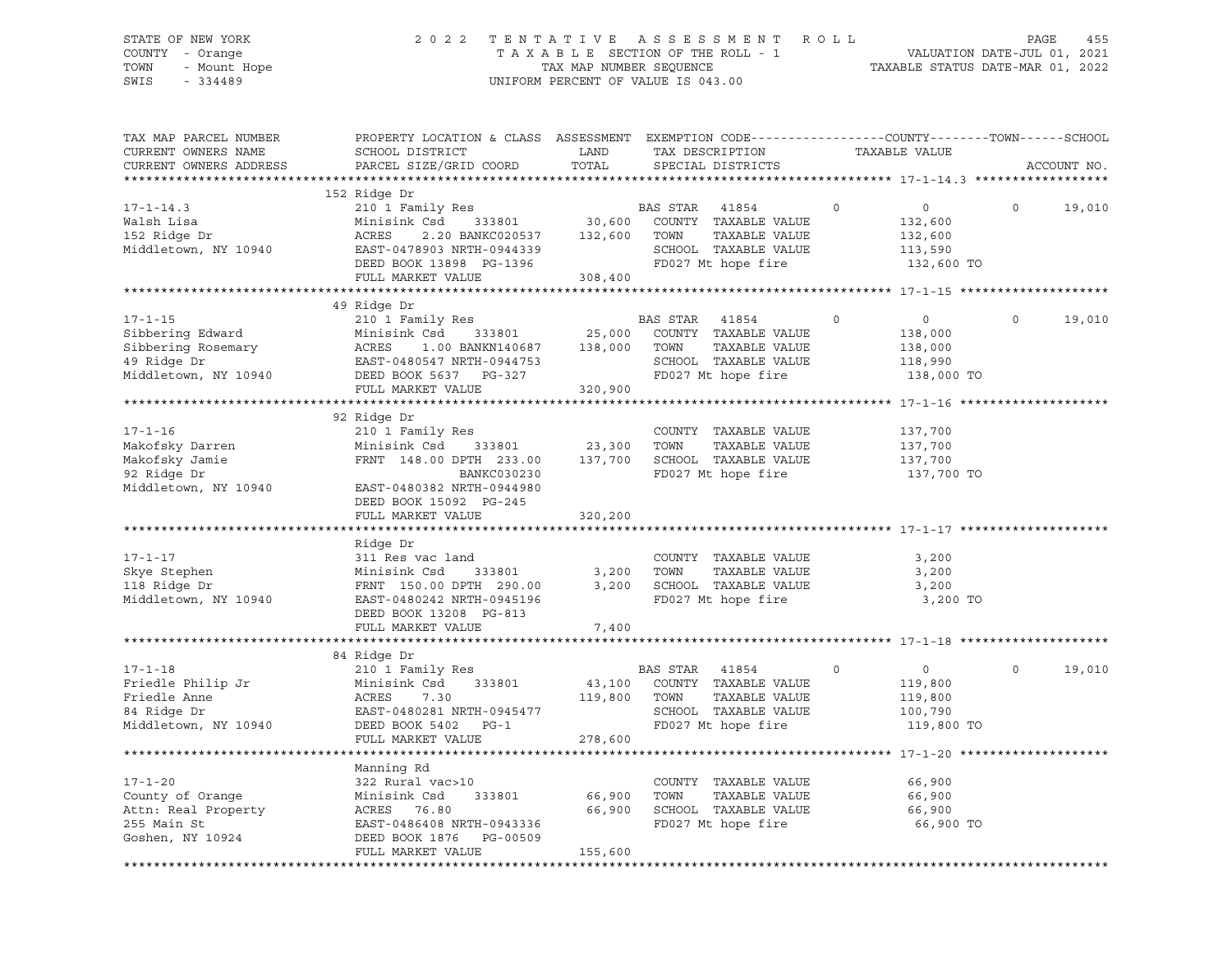# STATE OF NEW YORK 2 0 2 2 T E N T A T I V E A S S E S S M E N T R O L L PAGE 456 COUNTY - Orange T A X A B L E SECTION OF THE ROLL - 1 VALUATION DATE-JUL 01, 2021 TOWN - Mount Hope TAX MAP NUMBER SEQUENCE TAXABLE STATUS DATE-MAR 01, 2022 SWIS - 334489 UNIFORM PERCENT OF VALUE IS 043.00

| TAX MAP PARCEL NUMBER<br>CURRENT OWNERS NAME<br>CURRENT OWNERS ADDRESS                           | PROPERTY LOCATION & CLASS ASSESSMENT<br>SCHOOL DISTRICT<br>PARCEL SIZE/GRID COORD                                                                                                                     | LAND<br>TOTAL               | TAX DESCRIPTION<br>SPECIAL DISTRICTS                                                                          | EXEMPTION CODE-----------------COUNTY-------TOWN------SCHOOL<br>TAXABLE VALUE | ACCOUNT NO.        |
|--------------------------------------------------------------------------------------------------|-------------------------------------------------------------------------------------------------------------------------------------------------------------------------------------------------------|-----------------------------|---------------------------------------------------------------------------------------------------------------|-------------------------------------------------------------------------------|--------------------|
| $17 - 1 - 21$<br>County of Orange<br>Attn: Real Property<br>255 Main St<br>Goshen, NY 10924      | Manning Rd<br>320 Rural vacant<br>333801<br>Minisink Csd<br>ACRES 22.10<br>EAST-0488800 NRTH-0943941<br>DEED BOOK 1876 PG-00509<br>FULL MARKET VALUE                                                  | 63,800<br>63,800<br>148,400 | COUNTY TAXABLE VALUE<br>TOWN<br>TAXABLE VALUE<br>SCHOOL TAXABLE VALUE<br>FD027 Mt hope fire                   | 63,800<br>63,800<br>63,800<br>63,800 TO                                       |                    |
|                                                                                                  | 738 Manning Rd                                                                                                                                                                                        |                             |                                                                                                               |                                                                               |                    |
| $17 - 1 - 22.11$<br>Conklin Zachary<br>Mann Michelle F<br>738 Manning Rd<br>Middletown, NY 10940 | 210 1 Family Res<br>Minisink Csd<br>333801 31,100<br>Lt 1 Duffy Sub Map 33-94<br>ACRES<br>2.30 BANKC170031<br>EAST-0488844 NRTH-0943393<br>DEED BOOK 14551 PG-1260<br>FULL MARKET VALUE               | 125,400<br>291,600          | COUNTY TAXABLE VALUE<br>TOWN<br>TAXABLE VALUE<br>SCHOOL TAXABLE VALUE<br>FD027 Mt hope fire                   | 125,400<br>125,400<br>125,400<br>125,400 TO                                   |                    |
|                                                                                                  | 726 Manning Rd                                                                                                                                                                                        |                             |                                                                                                               |                                                                               |                    |
| $17 - 1 - 22.12$<br>Deserto Joseph<br>Deserto Linda<br>726 Manning Rd<br>Middletown, NY 10940    | 210 1 Family Res<br>Minisink Csd<br>333801 31,100<br>Lt 2 Duffy Sub Map 33-94<br>2.30 BANKC061155<br>ACRES<br>EAST-0488674 NRTH-0943307<br>DEED BOOK 6186 PG-256<br>FULL MARKET VALUE                 | 147,600<br>343,300          | BAS STAR 41854<br>COUNTY TAXABLE VALUE<br>TAXABLE VALUE<br>TOWN<br>SCHOOL TAXABLE VALUE<br>FD027 Mt hope fire | $\Omega$<br>$\circ$<br>147,600<br>147,600<br>128,590<br>147,600 TO            | $\Omega$<br>19,010 |
|                                                                                                  | 718 Manning Rd                                                                                                                                                                                        |                             |                                                                                                               |                                                                               |                    |
| $17 - 1 - 22.13$<br>Tornin Reinold<br>Rosa Melissa<br>718 Manning Rd<br>Middletown, NY 10940     | 210 1 Family Res<br>Minisink Csd<br>333801 26,400<br>Lt 3 Duffy Sub Map 33-94<br>ACRES<br>1.30<br>EAST-0488454 NRTH-0943192<br>DEED BOOK 14550 PG-777<br>FULL MARKET VALUE                            | 200,300<br>465,800          | COUNTY TAXABLE VALUE<br>TOWN<br>TAXABLE VALUE<br>SCHOOL TAXABLE VALUE<br>FD027 Mt hope fire                   | 200,300<br>200,300<br>200,300<br>200,300 TO                                   |                    |
|                                                                                                  |                                                                                                                                                                                                       |                             |                                                                                                               |                                                                               |                    |
| $17 - 1 - 22.14$<br>Welch Aaron<br>Welch Jacqueline<br>708 Manning Rd<br>Middletown, NY 10940    | 708 Manning Rd<br>210 1 Family Res<br>Minisink Csd<br>333801 22,900<br>Lot 4 Duffy Sub Map 33-94 175,000<br>ACRES<br>1.40<br>EAST-0488249 NRTH-0943162<br>DEED BOOK 13115 PG-561<br>FULL MARKET VALUE | 407,000                     | COUNTY TAXABLE VALUE<br>TOWN<br>TAXABLE VALUE<br>SCHOOL TAXABLE VALUE<br>FD027 Mt hope fire                   | 175,000<br>175,000<br>175,000<br>175,000 TO                                   |                    |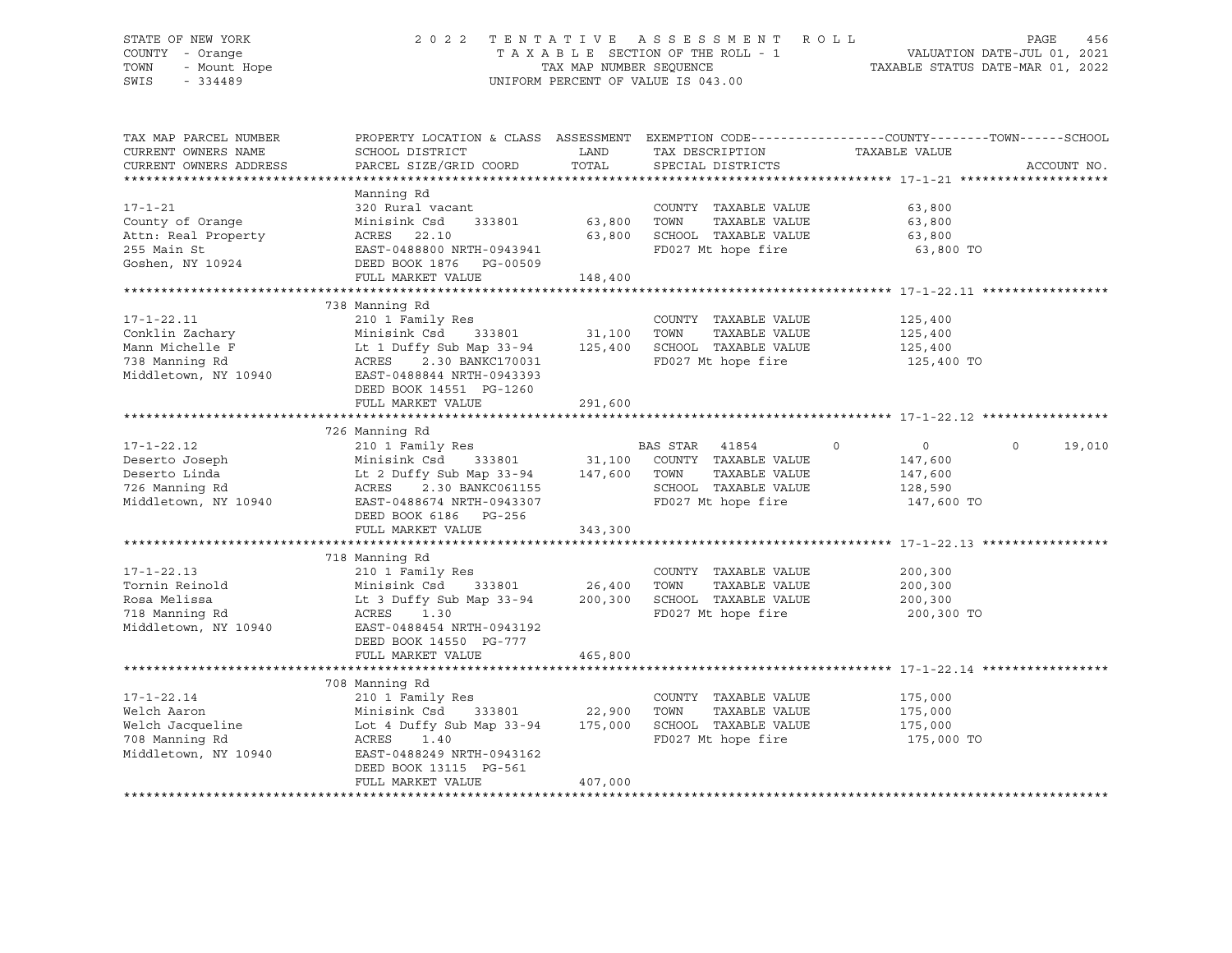# STATE OF NEW YORK 2 0 2 2 T E N T A T I V E A S S E S S M E N T R O L L PAGE 457 COUNTY - Orange T A X A B L E SECTION OF THE ROLL - 1 VALUATION DATE-JUL 01, 2021 TOWN - Mount Hope TAX MAP NUMBER SEQUENCE TAXABLE STATUS DATE-MAR 01, 2022 SWIS - 334489 UNIFORM PERCENT OF VALUE IS 043.00

| TAX MAP PARCEL NUMBER<br>CURRENT OWNERS NAME<br>CURRENT OWNERS ADDRESS                                       | PROPERTY LOCATION & CLASS ASSESSMENT<br>SCHOOL DISTRICT<br>PARCEL SIZE/GRID COORD                                                                                                                                                      | LAND<br>TOTAL                | TAX DESCRIPTION<br>SPECIAL DISTRICTS                                                                                    | EXEMPTION CODE-----------------COUNTY-------TOWN------SCHOOL<br>TAXABLE VALUE | ACCOUNT NO.       |
|--------------------------------------------------------------------------------------------------------------|----------------------------------------------------------------------------------------------------------------------------------------------------------------------------------------------------------------------------------------|------------------------------|-------------------------------------------------------------------------------------------------------------------------|-------------------------------------------------------------------------------|-------------------|
| $17 - 1 - 23.1$<br>County of Orange<br>Attn: Real Property<br>255 Main St<br>Goshen, NY 10924                | 156 Greenville Tpke<br>220 2 Family Res<br>Minisink Csd<br>333801<br>assessed for condition 20<br>ACRES<br>2.00<br>EAST-0482043 NRTH-0946626<br>FULL MARKET VALUE                                                                      | 71,000<br>120,000<br>279,100 | COUNTY TAXABLE VALUE<br>TOWN<br>TAXABLE VALUE<br>SCHOOL TAXABLE VALUE<br>FD027 Mt hope fire                             | 120,000<br>120,000<br>120,000<br>120,000 TO                                   |                   |
| $17 - 1 - 23.2$<br>County of Orange<br>Attn: Real Property<br>255 Main St<br>255 Main St<br>Goshen, NY 10924 | Greenville Tpke<br>320 Rural vacant<br>333801<br>Minisink Csd<br><br>ACRES 61.50<br>EAST-0481887 NRTH-0945487<br>FULL MARKET VALUE                                                                                                     | 70,000<br>70,000<br>162,800  | COUNTY TAXABLE VALUE<br>TAXABLE VALUE<br>TOWN<br>SCHOOL TAXABLE VALUE<br>FD027 Mt hope fire                             | 70,000<br>70,000<br>70,000<br>70,000 TO                                       |                   |
| $17 - 1 - 24$<br>Gonzales William<br>59 Ridge Dr<br>Middletown, NY 10940                                     | 59 Ridge Dr<br>210 1 Family Res<br>Minisink Csd 333801<br>Lt 1 Miedema SM 5826<br>ACRES<br>2.20 BANKC080370<br>EAST-0481151 NRTH-0945198<br>DEED BOOK 4391 PG-76<br>FULL MARKET VALUE                                                  | 92,200<br>214,400            | BAS STAR<br>41854<br>30,600 COUNTY TAXABLE VALUE<br>TOWN<br>TAXABLE VALUE<br>SCHOOL TAXABLE VALUE<br>FD027 Mt hope fire | $\circ$<br>$\overline{0}$<br>92,200<br>92,200<br>73,190<br>92,200 TO          | $\circ$<br>19,010 |
| $17 - 1 - 25$<br>Cafaro Robert<br>65 Ridge Dr<br>Middletown, NY 10940                                        | 65 Ridge Dr<br>210 1 Family Res<br>Minisink Csd 333801<br>Lt 2 Miedema SM 5826<br>ACRES<br>2.80 BANKL060049<br>EAST-0480991 NRTH-0944903<br>DEED BOOK 11853 PG-962<br>FULL MARKET VALUE                                                | 33,500<br>138,600<br>322,300 | COUNTY TAXABLE VALUE<br>TAXABLE VALUE<br>TOWN<br>SCHOOL TAXABLE VALUE<br>FD027 Mt hope fire                             | 138,600<br>138,600<br>138,600<br>138,600 TO                                   |                   |
| $17 - 1 - 26.1$<br>Deoki Sandhya<br>PO Box 414<br>Middletown, NY 10940                                       | 187 Ridge Dr<br>210 1 Family Res<br>Minisink Csd 333801<br>Lot 1 Valuable Ideal Prop<br>Sub Map 904-18<br>filed $10/12/2018$<br>ACRES<br>4.50 BANK0130715<br>EAST-0478552 NRTH-0943344<br>DEED BOOK 14643 PG-1452<br>FULL MARKET VALUE | 38,000<br>170,000<br>395,300 | COUNTY TAXABLE VALUE<br>TAXABLE VALUE<br>TOWN<br>SCHOOL TAXABLE VALUE<br>FD027 Mt hope fire                             | 170,000<br>170,000<br>170,000<br>170,000 TO                                   |                   |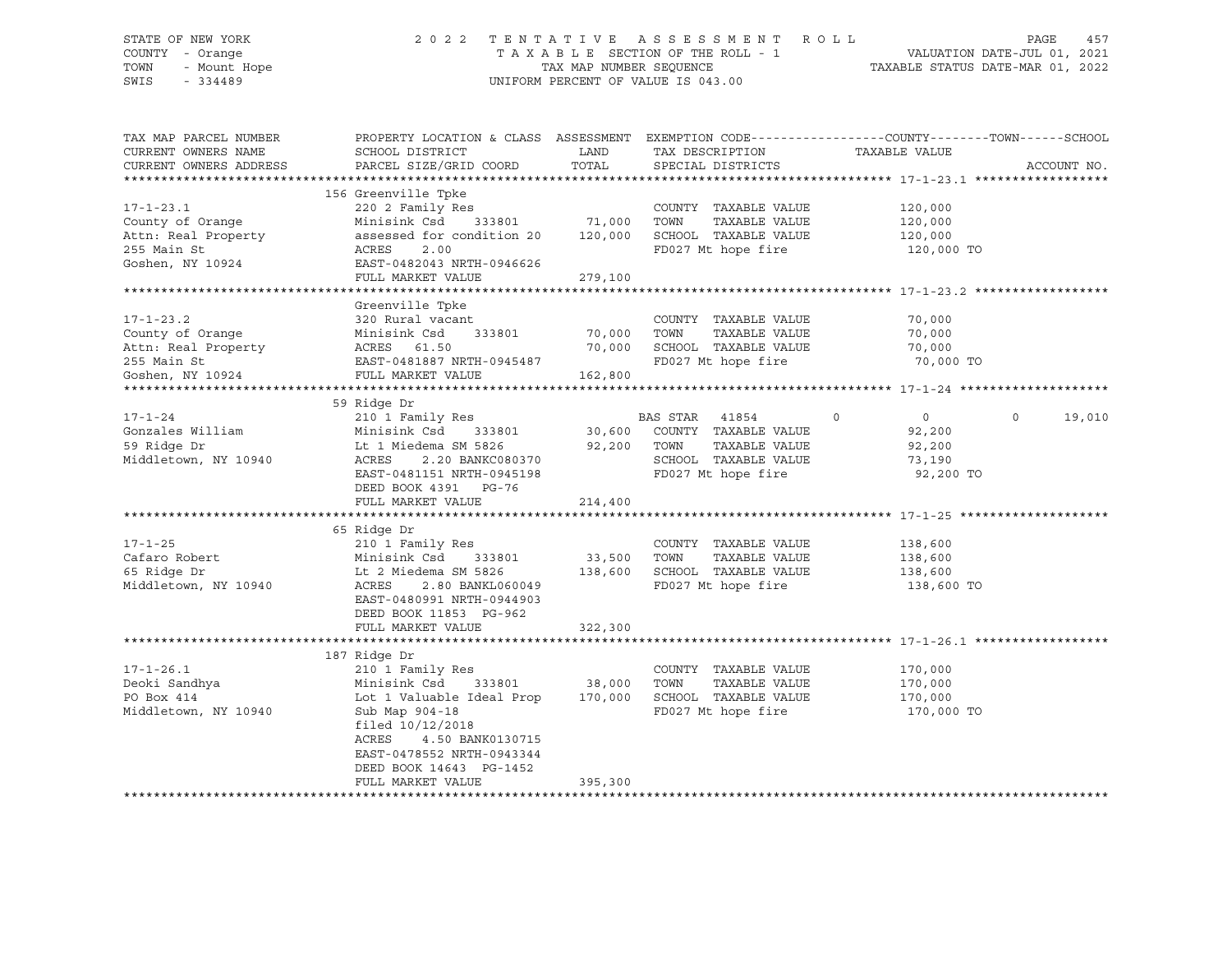| STATE OF NEW YORK<br>Y - Orange<br>- Mount Hope<br>- Notified<br>COUNTY - Orange<br>TOWN<br>SWIS<br>$-334489$                                                                                      |                                                                                                                                                                                                                                                                                                                                                                                                                             |                                              | 2022 TENTATIVE ASSESSMENT ROLL<br>UNIFORM PERCENT OF VALUE IS 043.00                                                                                       | PAGE<br>458<br>T A X A B L E SECTION OF THE ROLL - 1<br>T A X A B L E SECTION OF THE ROLL - 1<br>TAXABLE STATUS DATE-MAR 01, 2022 |
|----------------------------------------------------------------------------------------------------------------------------------------------------------------------------------------------------|-----------------------------------------------------------------------------------------------------------------------------------------------------------------------------------------------------------------------------------------------------------------------------------------------------------------------------------------------------------------------------------------------------------------------------|----------------------------------------------|------------------------------------------------------------------------------------------------------------------------------------------------------------|-----------------------------------------------------------------------------------------------------------------------------------|
| TAX MAP PARCEL NUMBER<br>CURRENT OWNERS NAME<br>CURRENT OWNERS ADDRESS                                                                                                                             | SCHOOL DISTRICT<br>PARCEL SIZE/GRID COORD                                                                                                                                                                                                                                                                                                                                                                                   | LAND<br>TOTAL                                | TAX DESCRIPTION<br>SPECIAL DISTRICTS                                                                                                                       | PROPERTY LOCATION & CLASS ASSESSMENT EXEMPTION CODE----------------COUNTY-------TOWN-----SCHOOL<br>TAXABLE VALUE<br>ACCOUNT NO.   |
|                                                                                                                                                                                                    |                                                                                                                                                                                                                                                                                                                                                                                                                             |                                              |                                                                                                                                                            |                                                                                                                                   |
| $17 - 1 - 26.2$<br>Beebe Jason<br>Beebe Kristen<br>181 Ridge Dr<br>Middletown, NY 10940                                                                                                            | 181 Ridge Dr<br>210 1 Family Res<br>Minisink Csd<br>333801<br>Lot 2 Valuable Ideal Prop 190,000 SCHOOL TAXABLE VALUE<br>Sub Map 904-18<br>filed 10/12/2018<br>ACRES<br>3.30 BANKC130170<br>EAST-0478699 NRTH-0943502<br>DEED BOOK 14642 PG-1301                                                                                                                                                                             | 34,000 TOWN                                  | COUNTY TAXABLE VALUE<br>TAXABLE VALUE<br>FD027 Mt hope fire                                                                                                | 190,000<br>190,000<br>190,000<br>190,000 TO                                                                                       |
|                                                                                                                                                                                                    | FULL MARKET VALUE                                                                                                                                                                                                                                                                                                                                                                                                           | 441,900                                      |                                                                                                                                                            |                                                                                                                                   |
|                                                                                                                                                                                                    |                                                                                                                                                                                                                                                                                                                                                                                                                             |                                              |                                                                                                                                                            |                                                                                                                                   |
| $17 - 1 - 26.3$<br>Valuable Ideal Properties LLC Minisink Csd 333801<br>PO Box 222<br>New Hampton, NY 10958<br>$17 - 1 - 26.4$<br>Howell Matthew<br>Howell Dawn<br>PO Box 143<br>Howells, NY 10932 | 153 Ridge Dr<br>210 1 Family Res<br>Lot 3 Valuable Ideal Prop 167,300 SCHOOL TAXABLE VALUE<br>Sub Map 904-18<br>filed $10/12/2018$<br>ACRES 11.40<br>EAST-0479033 NRTH-0943787<br>DEED BOOK 14238 PG-771<br>FULL MARKET VALUE<br>123 Ridge Dr<br>210 1 Family Res<br>Minisink Csd<br>Lot 4 Valuable Ideal Prop<br>Sub Map 904-18<br>filed 10/12/2018<br>ACRES 46.10<br>EAST-0479936 NRTH-0943796<br>DEED BOOK 14586 PG-1812 | 47,300 TOWN<br>389,100<br>333801 67,400 TOWN | COUNTY TAXABLE VALUE<br>TAXABLE VALUE<br>FD027 Mt hope fire<br>COUNTY TAXABLE VALUE<br>TAXABLE VALUE<br>290,000 SCHOOL TAXABLE VALUE<br>FD027 Mt hope fire | 167,300<br>167,300<br>167,300<br>167,300 TO<br>290,000<br>290,000<br>290,000<br>290,000 TO                                        |
|                                                                                                                                                                                                    | FULL MARKET VALUE                                                                                                                                                                                                                                                                                                                                                                                                           | 674,400                                      |                                                                                                                                                            |                                                                                                                                   |
|                                                                                                                                                                                                    |                                                                                                                                                                                                                                                                                                                                                                                                                             |                                              |                                                                                                                                                            |                                                                                                                                   |
| $17 - 1 - 26.5$<br>Nelting Elaine<br>Wehr Julius<br>115 Ridge Dr<br>Middletown, NY 10940                                                                                                           | 115 Ridge Dr<br>210 1 Family Res<br>Minisink Csd<br>333801<br>Lot 5 Valuable Ideal Prop<br>Sub Map 904-18<br>filed 10/12/2018<br>ACRES<br>2.20 BANKC180381<br>EAST-0480088 NRTH-0944471<br>DEED BOOK 14801 PG-668<br>FULL MARKET VALUE                                                                                                                                                                                      | 28,800<br>414,000                            | COUNTY TAXABLE VALUE<br>TOWN<br>TAXABLE VALUE<br>178,000 SCHOOL TAXABLE VALUE<br>FD027 Mt hope fire                                                        | 178,000<br>178,000<br>178,000<br>178,000 TO                                                                                       |
|                                                                                                                                                                                                    |                                                                                                                                                                                                                                                                                                                                                                                                                             |                                              |                                                                                                                                                            |                                                                                                                                   |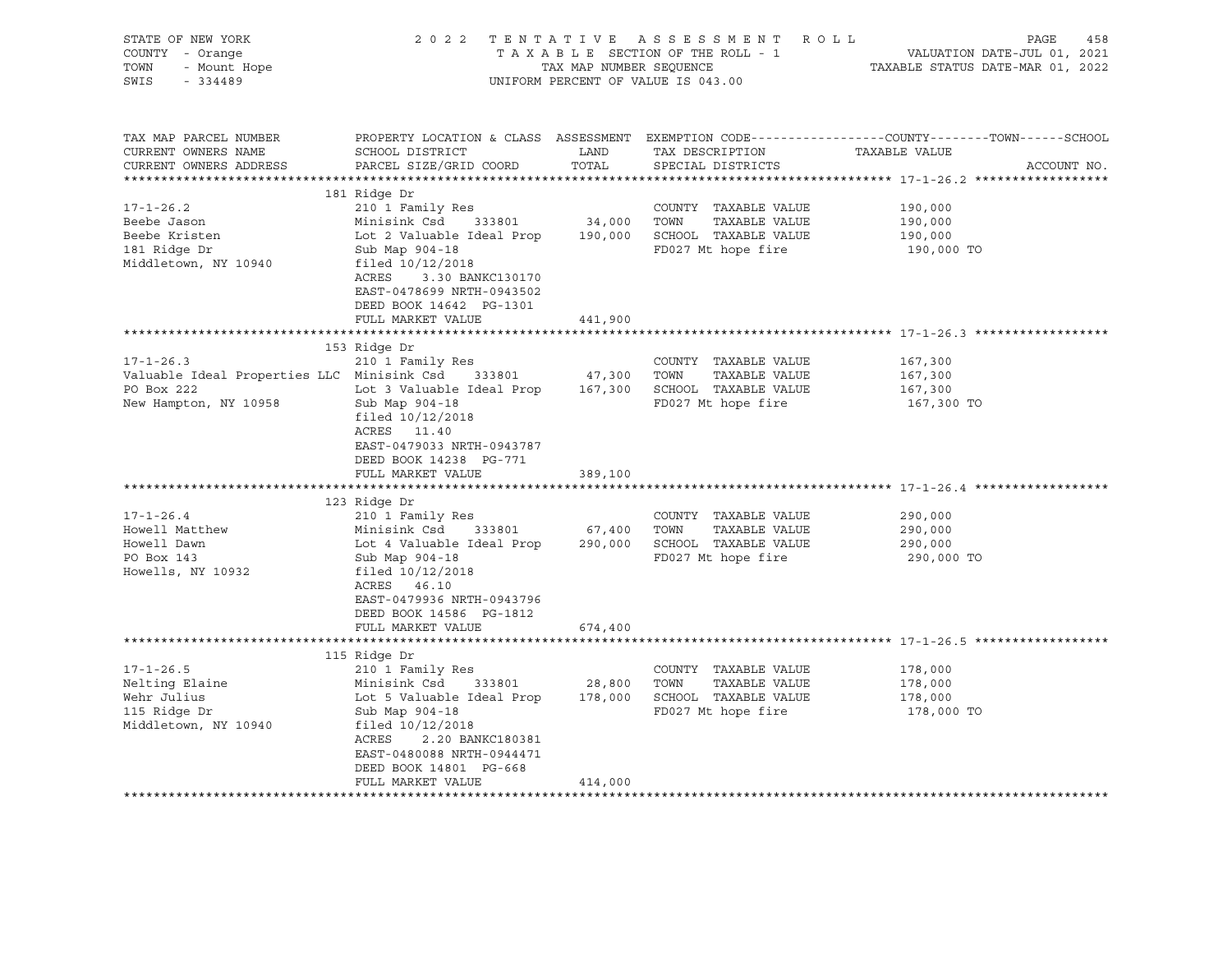| STATE OF NEW YORK<br>COUNTY - Orange<br>- Mount Hope<br>TOWN<br>SWIS<br>$-334489$                   | 2 0 2 2                                                                                                                                                                                                              | TAX MAP NUMBER SEOUENCE      | TENTATIVE ASSESSMENT<br>TAXABLE SECTION OF THE ROLL - 1<br>UNIFORM PERCENT OF VALUE IS 043.00                    | ROLL        | VALUATION DATE-JUL 01, 2021<br>TAXABLE STATUS DATE-MAR 01, 2022 | PAGE    | 459         |
|-----------------------------------------------------------------------------------------------------|----------------------------------------------------------------------------------------------------------------------------------------------------------------------------------------------------------------------|------------------------------|------------------------------------------------------------------------------------------------------------------|-------------|-----------------------------------------------------------------|---------|-------------|
| TAX MAP PARCEL NUMBER<br>CURRENT OWNERS NAME<br>CURRENT OWNERS ADDRESS                              | PROPERTY LOCATION & CLASS ASSESSMENT EXEMPTION CODE----------------COUNTY-------TOWN------SCHOOL<br>SCHOOL DISTRICT<br>PARCEL SIZE/GRID COORD                                                                        | LAND<br>TOTAL                | TAX DESCRIPTION<br>SPECIAL DISTRICTS                                                                             |             | TAXABLE VALUE                                                   |         | ACCOUNT NO. |
| $17 - 1 - 26.6$<br>Hasbrouck Blake A<br>Hasbrouck Jessica L<br>111 Ridge Dr<br>Middletown, NY 10940 | 111 Ridge Dr<br>210 1 Family Res<br>Minisink Csd<br>333801<br>Lot 6 Valuable Ideal Prop<br>Sub Map 904-18<br>filed $10/12/2018$<br>ACRES<br>2.80 BANK0140687<br>EAST-0480344 NRTH-0944572<br>DEED BOOK 14807 PG-1552 | 31,600<br>222,500            | COUNTY TAXABLE VALUE<br>TOWN<br>TAXABLE VALUE<br>SCHOOL TAXABLE VALUE<br>FD027 Mt hope fire                      |             | 222,500<br>222,500<br>222,500<br>222,500 TO                     |         |             |
|                                                                                                     | FULL MARKET VALUE                                                                                                                                                                                                    | 517,400                      |                                                                                                                  |             |                                                                 |         |             |
|                                                                                                     | 188 Ridge Dr                                                                                                                                                                                                         |                              |                                                                                                                  |             |                                                                 |         |             |
| $17 - 1 - 27.2$<br>Gallagher Amy<br>188 Ridge Dr<br>Middletown, NY 10940                            | 210 1 Family Res<br>Minisink Csd 333801<br>Lt 2 High Ridge Farms<br>Map 8022<br>ACRES<br>6.90 BANKC040280<br>EAST-0478104 NRTH-0943877<br>DEED BOOK 11716 PG-1104<br>FULL MARKET VALUE                               | 42,700<br>184,200<br>428,400 | COUNTY TAXABLE VALUE<br>TOWN<br>TAXABLE VALUE<br>SCHOOL TAXABLE VALUE<br>FD027 Mt hope fire                      |             | 184,200<br>184,200<br>184,200<br>184,200 TO                     |         |             |
|                                                                                                     |                                                                                                                                                                                                                      |                              |                                                                                                                  |             |                                                                 |         |             |
| $17 - 1 - 27.3$<br>Shatwell Richard Jr<br>Shatwell Barbara<br>180 Ridge Dr<br>Middletown, NY 10940  | 180 Ridge Dr<br>210 1 Family Res<br>Minisink Csd 333801<br>Lt 3 High Ridge Farms<br>Map 8022<br>ACRES<br>1.90 BANKN140687<br>EAST-0478263 NRTH-0943997<br>DEED BOOK 5932 PG-226                                      | 29,200<br>181,600            | BAS STAR<br>41854<br>COUNTY TAXABLE VALUE<br>TOWN<br>TAXABLE VALUE<br>SCHOOL TAXABLE VALUE<br>FD027 Mt hope fire | $\mathbf 0$ | $\circ$<br>181,600<br>181,600<br>162,590<br>181,600 TO          | $\circ$ | 19,010      |
|                                                                                                     | FULL MARKET VALUE                                                                                                                                                                                                    | 422,300                      |                                                                                                                  |             |                                                                 |         |             |
|                                                                                                     |                                                                                                                                                                                                                      |                              |                                                                                                                  |             |                                                                 |         |             |
| $17 - 1 - 27.4$<br>Siena Giuseppe<br>Siena Giuseppina<br>172 Ridge Dr<br>Middletown, NY 10940       | 172 Ridge Dr<br>210 1 Family Res<br>Minisink Csd<br>333801<br>Lt 4 High Ridge Farms<br>Map 8022<br>ACRES<br>2.20<br>EAST-0478443 NRTH-0944138<br>DEED BOOK 5933<br>PG-273                                            | 26,600<br>204,600            | BAS STAR 41854<br>COUNTY TAXABLE VALUE<br>TOWN<br>TAXABLE VALUE<br>SCHOOL TAXABLE VALUE<br>FD027 Mt hope fire    | $\circ$     | $\overline{0}$<br>204,600<br>204,600<br>185,590<br>204,600 TO   | $\circ$ | 19,010      |
|                                                                                                     | FULL MARKET VALUE                                                                                                                                                                                                    | 475,800                      |                                                                                                                  |             |                                                                 |         |             |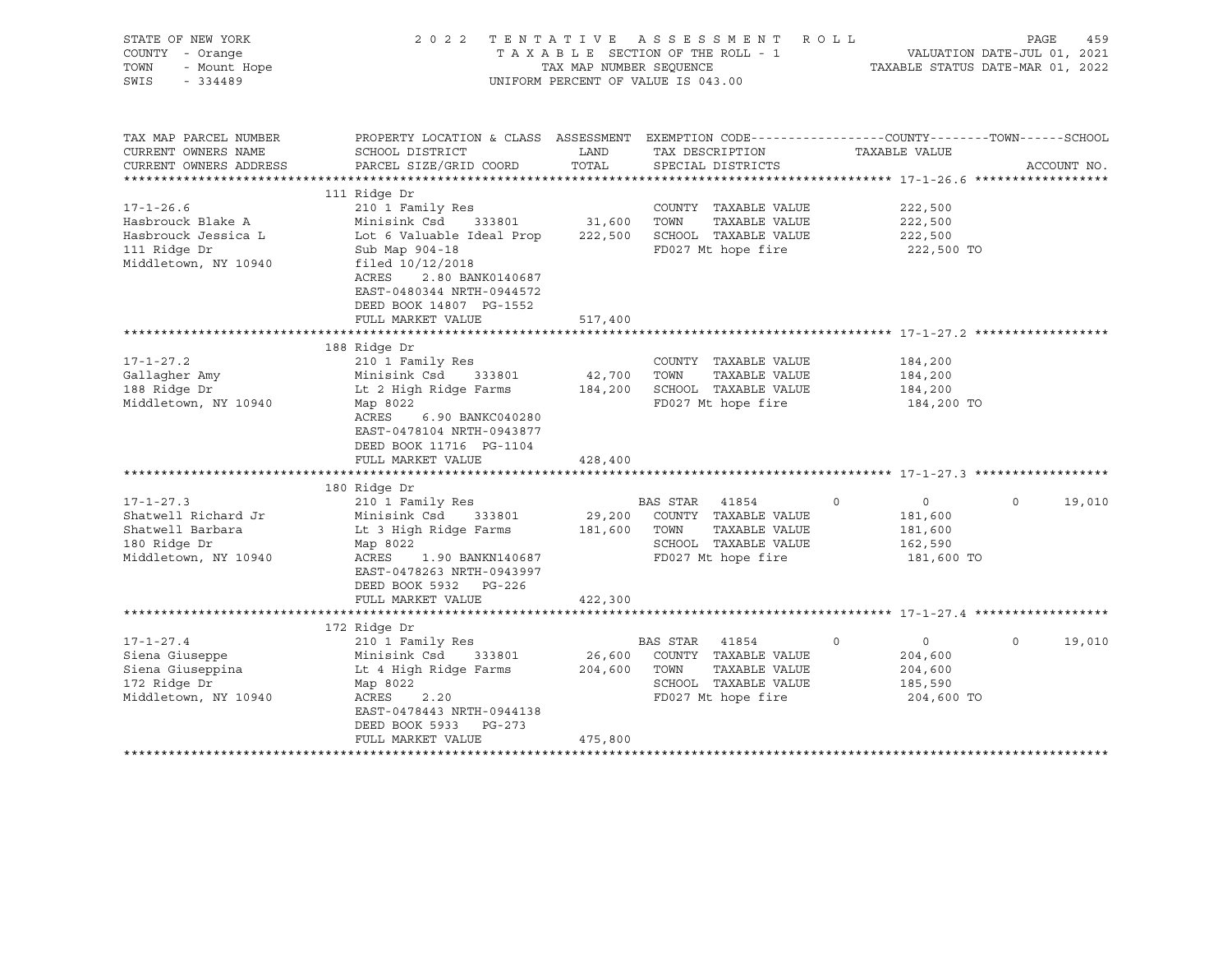| STATE OF NEW YORK<br>COUNTY - Orange<br>- Mount Hope<br>TOWN<br>$-334489$<br>SWIS                                                                                                             |                                                                                                                                                                                                                                                                                                                                                                                                                | TAX MAP NUMBER SEQUENCE          | 2022 TENTATIVE ASSESSMENT ROLL<br>TAXABLE SECTION OF THE ROLL - 1<br>UNIFORM PERCENT OF VALUE IS 043.00                                                            |               | TAXABLE STATUS DATE-MAR 01, 2022                                                           | PAGE<br>VALUATION DATE-JUL 01, 2021 | 460              |
|-----------------------------------------------------------------------------------------------------------------------------------------------------------------------------------------------|----------------------------------------------------------------------------------------------------------------------------------------------------------------------------------------------------------------------------------------------------------------------------------------------------------------------------------------------------------------------------------------------------------------|----------------------------------|--------------------------------------------------------------------------------------------------------------------------------------------------------------------|---------------|--------------------------------------------------------------------------------------------|-------------------------------------|------------------|
| TAX MAP PARCEL NUMBER<br>CURRENT OWNERS NAME<br>CURRENT OWNERS ADDRESS<br>************************                                                                                            | PROPERTY LOCATION & CLASS ASSESSMENT EXEMPTION CODE---------------COUNTY-------TOWN------SCHOOL<br>SCHOOL DISTRICT<br>PARCEL SIZE/GRID COORD                                                                                                                                                                                                                                                                   | LAND<br>TOTAL                    | TAX DESCRIPTION<br>SPECIAL DISTRICTS                                                                                                                               |               | TAXABLE VALUE                                                                              |                                     | ACCOUNT NO.      |
| $17 - 1 - 27.5$<br>Gessner Edward<br>Gessner Kyonq<br>164 Ridge Dr<br>Middletown, NY 10940                                                                                                    | 164 Ridge Dr<br>210 1 Family Res<br>Minisink Csd 333801<br>Lt 5 High Ridge Farms<br>Map 8022<br>2.10 BANKC140330<br>ACRES<br>EAST-0478623 NRTH-0944268<br>DEED BOOK 5604 PG-38                                                                                                                                                                                                                                 | 124,800                          | BAS STAR<br>41854<br>26,200 COUNTY TAXABLE VALUE<br>TOWN<br>TAXABLE VALUE<br>SCHOOL TAXABLE VALUE<br>FD027 Mt hope fire                                            | $\circ$       | $\overline{0}$<br>124,800<br>124,800<br>105,790<br>124,800 TO                              | $\circ$                             | 19,010           |
|                                                                                                                                                                                               | FULL MARKET VALUE                                                                                                                                                                                                                                                                                                                                                                                              | 290,200                          |                                                                                                                                                                    |               |                                                                                            |                                     |                  |
| $17 - 1 - 27.6$<br>Eibert Peter<br>Eibert Deanna P<br>148 Ridge Dr<br>Middletown, NY 10940<br>$17 - 1 - 27.7$<br>Iqlesia Steve<br>Luciano Margarita M<br>130 Ridge Dr<br>Middletown, NY 10940 | 148 Ridge Dr<br>210 1 Family Res<br>Minisink Csd 333801<br>Lt 6 High Ridge Farms 178,200 SCHOOL TAXABLE VALUE<br>Map 8022<br>ACRES<br>5.30<br>EAST-0478872 NRTH-0944638<br>DEED BOOK 2674 PG-00288<br>FULL MARKET VALUE<br>130 Ridge Dr<br>210 1 Family Res<br>Minisink Csd<br>333801<br>Lt 7 High Ridge Farms<br>Map 8022<br>ACRES<br>5.00 BANKC030230<br>EAST-0479232 NRTH-0944749<br>DEED BOOK 14440 PG-575 | 32,600 TOWN<br>414,400<br>40,000 | COUNTY TAXABLE VALUE<br>TAXABLE VALUE<br>FD027 Mt hope fire<br>COUNTY TAXABLE VALUE<br>TOWN<br>TAXABLE VALUE<br>170,000 SCHOOL TAXABLE VALUE<br>FD027 Mt hope fire |               | 178,200<br>178,200<br>178,200<br>178,200 TO<br>170,000<br>170,000<br>170,000<br>170,000 TO |                                     |                  |
|                                                                                                                                                                                               | FULL MARKET VALUE                                                                                                                                                                                                                                                                                                                                                                                              | 395,300                          |                                                                                                                                                                    |               |                                                                                            |                                     |                  |
|                                                                                                                                                                                               |                                                                                                                                                                                                                                                                                                                                                                                                                |                                  |                                                                                                                                                                    |               |                                                                                            |                                     |                  |
| $17 - 1 - 27.8$<br>Skye Stephen<br>Skye Jeanne<br>118 Ridge Dr<br>Middletown, NY 10940<br>MAY BE SUBJECT TO PAYMENT<br>UNDER AGDIST LAW TIL 2026<br>**************************                | 118 Ridge Dr<br>210 1 Family Res<br>Minisink Csd<br>333801<br>Lt 3 Miedema Sub Map 4955<br>Lt 8 High Ridge Farms<br>Map 8022<br>ACRES 12.30<br>EAST-0479621 NRTH-0945210<br>DEED BOOK 2648 PG-00084<br>FULL MARKET VALUE                                                                                                                                                                                       | 467,900                          | AGDISTRICT 41720<br>48,000 BAS STAR 41854<br>201,200 COUNTY TAXABLE VALUE<br>TOWN<br>TAXABLE VALUE<br>SCHOOL TAXABLE VALUE<br>FD027 Mt hope fire<br>14,634 EX      | 0<br>$\Omega$ | 14,634<br>$\overline{0}$<br>186,566<br>186,566<br>167,556<br>186,566 TO                    | 14,634<br>$\Omega$                  | 14,634<br>19,010 |
|                                                                                                                                                                                               |                                                                                                                                                                                                                                                                                                                                                                                                                |                                  |                                                                                                                                                                    |               |                                                                                            |                                     |                  |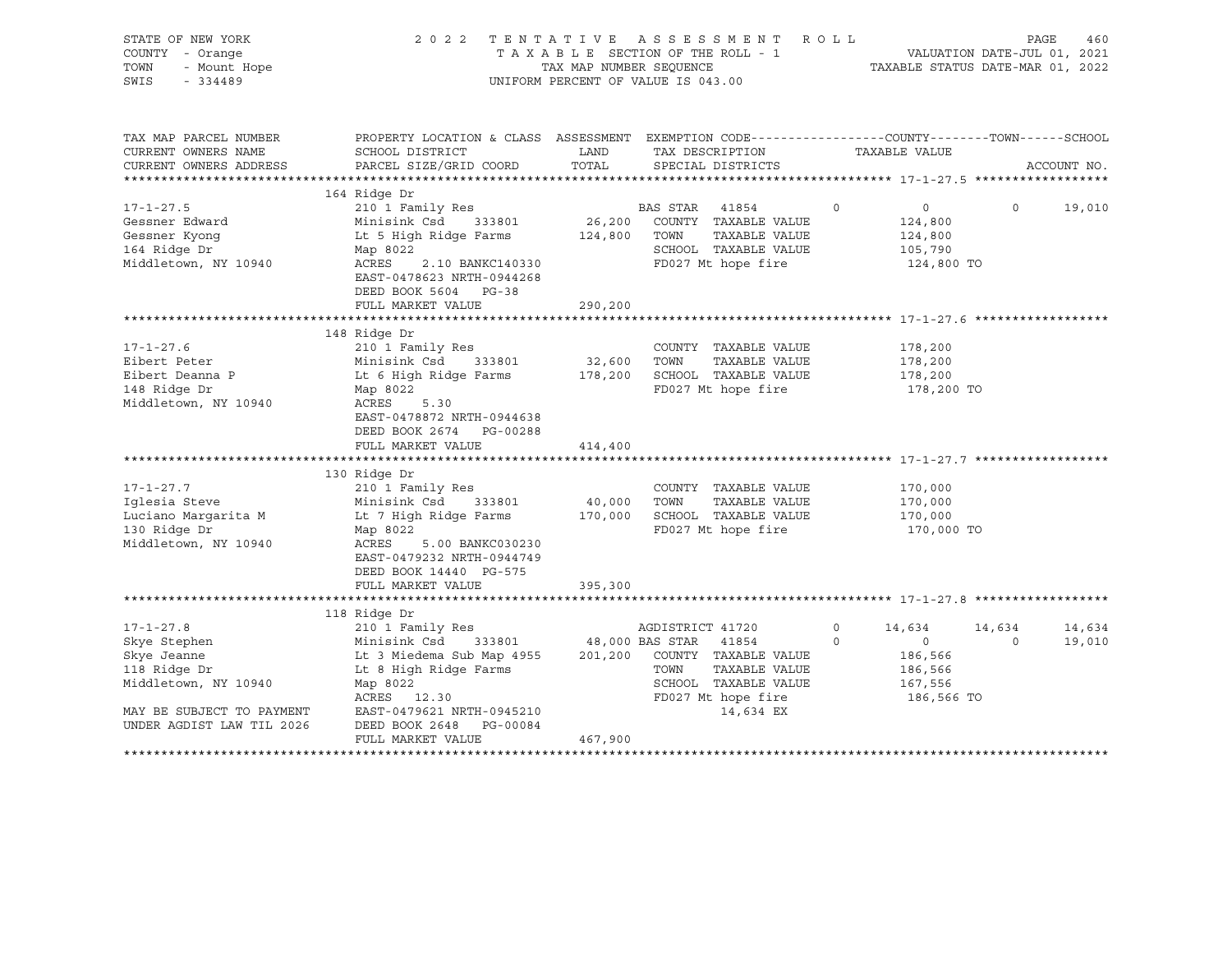| STATE OF NEW YORK<br>COUNTY - Orange<br>- Mount Hope<br>TOWN<br>SWIS<br>$-334489$                                                                | 2022 TENTATIVE ASSESSMENT ROLL<br>TAXABLE SECTION OF THE ROLL - 1<br>TAX MAP NUMBER SEQUENCE<br>UNIFORM PERCENT OF VALUE IS 043.00                                                                                                                   |                                 |                                                                                                                                                        |                                                                          | PAGE<br>461<br>VALUATION DATE-JUL 01, 2021<br>TAXABLE STATUS DATE-MAR 01, 2022 |  |  |
|--------------------------------------------------------------------------------------------------------------------------------------------------|------------------------------------------------------------------------------------------------------------------------------------------------------------------------------------------------------------------------------------------------------|---------------------------------|--------------------------------------------------------------------------------------------------------------------------------------------------------|--------------------------------------------------------------------------|--------------------------------------------------------------------------------|--|--|
| TAX MAP PARCEL NUMBER<br>CURRENT OWNERS NAME<br>CURRENT OWNERS ADDRESS                                                                           | PROPERTY LOCATION & CLASS ASSESSMENT EXEMPTION CODE---------------COUNTY-------TOWN------SCHOOL<br>SCHOOL DISTRICT<br>PARCEL SIZE/GRID COORD                                                                                                         | LAND<br>TOTAL                   | TAX DESCRIPTION<br>SPECIAL DISTRICTS                                                                                                                   | TAXABLE VALUE                                                            | ACCOUNT NO.                                                                    |  |  |
| $17 - 1 - 27.9$<br>Skye Stephen<br>Skye Jeanne<br>118 Ridge Dr<br>Middletown, NY 10940<br>MAY BE SUBJECT TO PAYMENT<br>UNDER AGDIST LAW TIL 2026 | Ridge Dr<br>311 Res vac land<br>Minisink Csd 333801<br>Lt 1 Miedema SM 4955 Lt 9<br>High Ridge Farms Map 8022<br>ACRES<br>5.40<br>EAST-0479920 NRTH-0945500<br>DEED BOOK 2648 PG-79<br>FULL MARKET VALUE                                             | 36,700<br>36,700 TOWN<br>85,300 | AGDISTRICT 41720<br>COUNTY TAXABLE VALUE<br>TAXABLE VALUE<br>SCHOOL TAXABLE VALUE<br>FD027 Mt hope fire<br>33,060 EX                                   | 33,060<br>33,060<br>$\circ$<br>3,640<br>3,640<br>3,640<br>3,640 TO       | 33,060                                                                         |  |  |
| $17 - 1 - 28$<br>Bligen Wanda<br>766 Manning Rd<br>Middletown, NY 10940                                                                          | 766 Manning Rd<br>210 1 Family Res<br>Minisink Csd 333801<br>Lt 1 Ferrier Sub Map 9097 168,700 SCHOOL TAXABLE VALUE<br>2.80 BANKN140687<br>ACRES<br>EAST-0489462 NRTH-0944094<br>DEED BOOK 15128 PG-735<br>FULL MARKET VALUE                         | 33,500 TOWN<br>392,300          | COUNTY TAXABLE VALUE<br>TAXABLE VALUE<br>FD027 Mt hope fire                                                                                            | 168,700<br>168,700<br>168,700<br>168,700 TO                              |                                                                                |  |  |
| $17 - 1 - 29$                                                                                                                                    | 758 Manning Rd<br>210 1 Family Res<br>Middletown, NY 10940-7305 EAST-0489243 NRTH-0943804<br>DEED BOOK 14178 PG-1461<br>FULL MARKET VALUE                                                                                                            | 403,700                         | COUNTY TAXABLE VALUE                                                                                                                                   | 173,600<br>173,600<br>173,600<br>173,600 TO                              |                                                                                |  |  |
| $17 - 1 - 30$<br>Ferrier Kenneth<br>Ferrier Lisa<br>750 Manning Rd<br>Middletown, NY 10940                                                       | 750 Manning Rd<br>210 1 Family Res<br>Minisink Csd<br>Lt 3 Ferrier Sub Map 9097 158,300 TOWN<br>ACRES 1.60<br>EAST-0489068 NRTH-0943693<br>DEED BOOK 3446 PG-234<br>FULL MARKET VALUE                                                                | 333801 27,800<br>368,100        | BAS STAR<br>41854<br>COUNTY TAXABLE VALUE<br>TAXABLE VALUE<br>SCHOOL TAXABLE VALUE<br>FD027 Mt hope fire<br>********************************** 17-1-31 | $\circ$<br>$\overline{0}$<br>158,300<br>158,300<br>139,290<br>158,300 TO | $\circ$<br>19,010                                                              |  |  |
| $17 - 1 - 31$<br>Welch Timothy<br>18 Heather Ln<br>Middletown, NY 10940                                                                          | 744 Manning Rd<br>210 1 Family Res<br>Minisink Csd      333801                32,100    TOWN<br>Lt 4 Ferrier Sub Map 9097      203,000    SCHOC<br>ACRES 2.50 BANK0130715<br>EAST-0488979 NRTH-0943523<br>DEED BOOK 14853 PG-86<br>FULL MARKET VALUE | 472,100                         | COUNTY TAXABLE VALUE<br>TAXABLE VALUE<br>203,000 SCHOOL TAXABLE VALUE<br>FD027 Mt hope fire                                                            | 203,000<br>203,000<br>203,000<br>203,000 TO                              |                                                                                |  |  |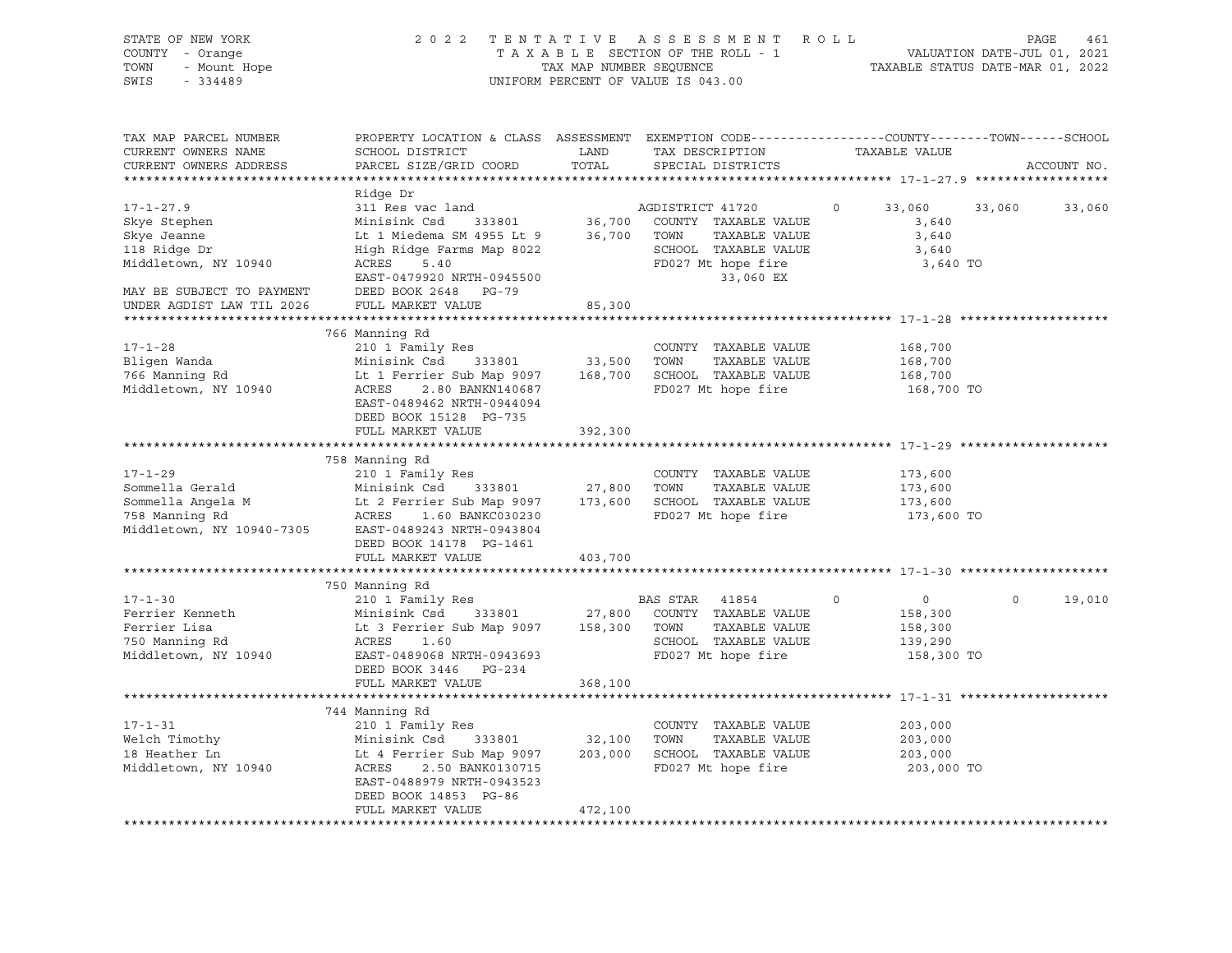| STATE OF NEW YORK<br>COUNTY - Orange<br>TOWN<br>- Mount Hope<br>SWIS<br>$-334489$ | 2 0 2 2                                                                                                             | TAX MAP NUMBER SEQUENCE | TENTATIVE ASSESSMENT ROLL<br>TAXABLE SECTION OF THE ROLL - 1<br>UNIFORM PERCENT OF VALUE IS 043.00 | TAXABLE STATUS DATE-MAR 01, 2022  | PAGE<br>462<br>VALUATION DATE-JUL 01, 2021 |
|-----------------------------------------------------------------------------------|---------------------------------------------------------------------------------------------------------------------|-------------------------|----------------------------------------------------------------------------------------------------|-----------------------------------|--------------------------------------------|
| TAX MAP PARCEL NUMBER<br>CURRENT OWNERS NAME                                      | PROPERTY LOCATION & CLASS ASSESSMENT EXEMPTION CODE----------------COUNTY-------TOWN------SCHOOL<br>SCHOOL DISTRICT | LAND                    | TAX DESCRIPTION                                                                                    | TAXABLE VALUE                     |                                            |
| CURRENT OWNERS ADDRESS                                                            | PARCEL SIZE/GRID COORD                                                                                              | TOTAL                   | SPECIAL DISTRICTS                                                                                  |                                   | ACCOUNT NO.                                |
|                                                                                   | Ridge Rd                                                                                                            |                         |                                                                                                    |                                   |                                            |
| $17 - 1 - 32$                                                                     | 322 Rural vac>10                                                                                                    |                         | COUNTY TAXABLE VALUE                                                                               | 29,400                            |                                            |
| Little Jeffrey                                                                    | Minisink Csd<br>333801                                                                                              | 29,400                  | TOWN<br>TAXABLE VALUE                                                                              | 29,400                            |                                            |
| Little Maria                                                                      | Lot 5 Mill Pond Estates                                                                                             |                         | 29,400 SCHOOL TAXABLE VALUE                                                                        | 29,400                            |                                            |
| 68 Ridge Dr                                                                       | Map 180-98                                                                                                          |                         | FD027 Mt hope fire                                                                                 | 29,400 TO                         |                                            |
| Middletown, NY 10940                                                              | ACRES 21.50 BANKN140687<br>EAST-0481183 NRTH-0946728<br>DEED BOOK 5226 PG-40                                        |                         |                                                                                                    |                                   |                                            |
|                                                                                   | FULL MARKET VALUE                                                                                                   | 68,400                  |                                                                                                    |                                   |                                            |
|                                                                                   |                                                                                                                     |                         |                                                                                                    |                                   |                                            |
|                                                                                   | 54 Ridge Dr                                                                                                         |                         |                                                                                                    |                                   |                                            |
| $17 - 1 - 33$<br>Little Maria F                                                   | 210 1 Family Res<br>Minisink Csd<br>333801                                                                          | 32,500                  | COUNTY TAXABLE VALUE<br>TOWN<br>TAXABLE VALUE                                                      | 166,700<br>166,700                |                                            |
| Fratto Giovanni R                                                                 | Lot 6 Mill Pond Estates                                                                                             | 166,700                 | SCHOOL TAXABLE VALUE                                                                               | 166,700                           |                                            |
| 68 Ridge Dr                                                                       | Map 180-98                                                                                                          |                         | FD027 Mt hope fire                                                                                 | 166,700 TO                        |                                            |
| Middletown, NY 10940                                                              | ACRES<br>3.30                                                                                                       |                         |                                                                                                    |                                   |                                            |
|                                                                                   | EAST-0481074 NRTH-0945938                                                                                           |                         |                                                                                                    |                                   |                                            |
|                                                                                   | DEED BOOK 14076 PG-1619                                                                                             |                         |                                                                                                    |                                   |                                            |
|                                                                                   | FULL MARKET VALUE                                                                                                   | 387,700                 |                                                                                                    |                                   |                                            |
|                                                                                   |                                                                                                                     |                         |                                                                                                    |                                   |                                            |
|                                                                                   | 56 Ridge Rd                                                                                                         |                         |                                                                                                    |                                   |                                            |
| $17 - 1 - 34$<br>Fratto Giovanni                                                  | 311 Res vac land<br>Minisink Csd<br>333801                                                                          | 38,000                  | COUNTY TAXABLE VALUE<br>TAXABLE VALUE<br>TOWN                                                      | 38,000<br>38,000                  |                                            |
| Fratto Rina                                                                       | Lot 7 Mill Pond Estates                                                                                             |                         | 38,000 SCHOOL TAXABLE VALUE                                                                        | 38,000                            |                                            |
| 255 Slosson Ave                                                                   | Map 180-98                                                                                                          |                         | FD027 Mt hope fire                                                                                 | 38,000 TO                         |                                            |
| Staten Island, NY 10314                                                           | ACRES 6.30                                                                                                          |                         |                                                                                                    |                                   |                                            |
|                                                                                   | EAST-0481209 NRTH-0946288                                                                                           |                         |                                                                                                    |                                   |                                            |
|                                                                                   | DEED BOOK 5259 PG-54                                                                                                |                         |                                                                                                    |                                   |                                            |
|                                                                                   | FULL MARKET VALUE                                                                                                   | 88,400                  |                                                                                                    |                                   |                                            |
|                                                                                   |                                                                                                                     |                         |                                                                                                    |                                   |                                            |
|                                                                                   | 68 Ridge Dr                                                                                                         |                         |                                                                                                    |                                   | $\circ$                                    |
| $17 - 1 - 35$<br>Little Jeffrey                                                   | 210 1 Family Res<br>Minisink Csd<br>333801                                                                          | 25,000                  | BAS STAR 41854<br>COUNTY TAXABLE VALUE                                                             | $\mathbf 0$<br>$\circ$<br>218,400 | 19,010                                     |
| Little Maria                                                                      | Lot 8 Mill Pond Estates                                                                                             | 218,400                 | TOWN<br>TAXABLE VALUE                                                                              | 218,400                           |                                            |
| 68 Ridge Dr                                                                       | Map 180-98                                                                                                          |                         | SCHOOL TAXABLE VALUE                                                                               | 199,390                           |                                            |
| Middletown, NY 10940                                                              | ACRES<br>3.70 BANKN140687                                                                                           |                         | FD027 Mt hope fire                                                                                 | 218,400 TO                        |                                            |
|                                                                                   | EAST-0480705 NRTH-0945657                                                                                           |                         |                                                                                                    |                                   |                                            |
|                                                                                   | DEED BOOK 5226 PG-40                                                                                                |                         |                                                                                                    |                                   |                                            |
|                                                                                   | FULL MARKET VALUE                                                                                                   | 507,900                 |                                                                                                    |                                   |                                            |
|                                                                                   |                                                                                                                     |                         |                                                                                                    |                                   |                                            |
|                                                                                   | 310 Greenville Tpke                                                                                                 |                         |                                                                                                    |                                   |                                            |
| $17 - 1 - 36$                                                                     | 210 1 Family Res                                                                                                    |                         | COUNTY TAXABLE VALUE                                                                               | 179,000                           |                                            |
| Heise Adam<br>Heise Valerie                                                       | Minisink Csd<br>333801<br>Lot 1 Richards Sub                                                                        | 43,300<br>179,000       | TAXABLE VALUE<br>TOWN<br>SCHOOL TAXABLE VALUE                                                      | 179,000<br>179,000                |                                            |
| 381 Grahamtown Rd                                                                 | Map 956-06 filed 10/20/06                                                                                           |                         | FD027 Mt hope fire                                                                                 | 179,000 TO                        |                                            |
| Middletown, NY 10940                                                              | ACRES<br>7.50 BANKL060061                                                                                           |                         |                                                                                                    |                                   |                                            |
|                                                                                   | EAST-0482118 NRTH-0942704                                                                                           |                         |                                                                                                    |                                   |                                            |
|                                                                                   | DEED BOOK 12428 PG-1239                                                                                             |                         |                                                                                                    |                                   |                                            |
|                                                                                   | FULL MARKET VALUE                                                                                                   | 416,300                 |                                                                                                    |                                   |                                            |
|                                                                                   |                                                                                                                     |                         |                                                                                                    |                                   |                                            |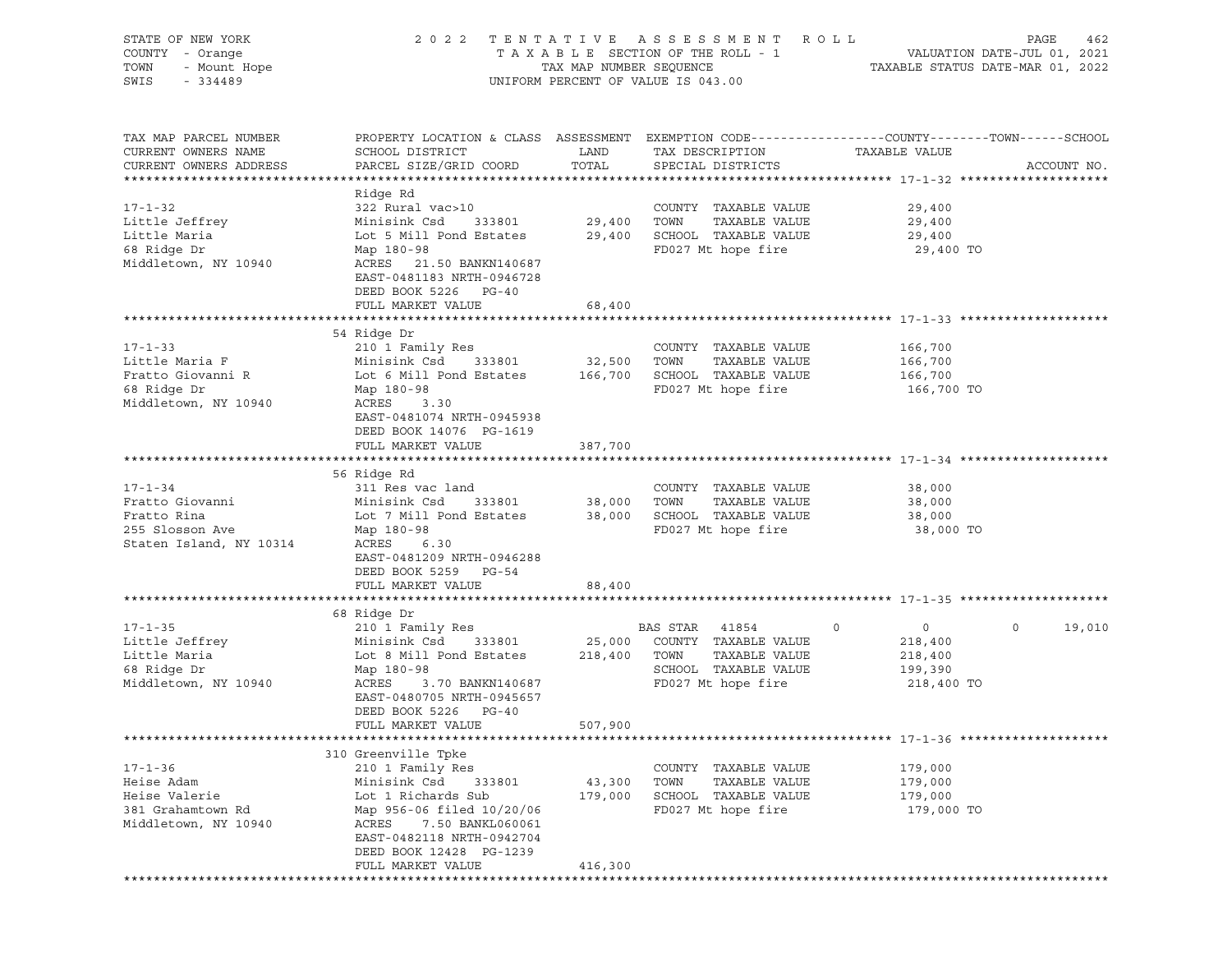| STATE OF NEW YORK<br>COUNTY - Orange<br>F NEW LOW:<br>- Orange<br>- Mount Hope<br>TOWN<br>SWIS                    |                                                                                                                                                                                                                   | TAX MAP NUMBER SEQUENCE    | 2022 TENTATIVE ASSESSMENT<br>UNIFORM PERCENT OF VALUE IS 043.00                                                     | <b>ROLL</b><br>PAGE<br>463<br>T A X A B L E SECTION OF THE ROLL - 1 VALUATION DATE-JUL 01, 2021<br>TAXABLE STATUS DATE-MAR 01, 2022 |
|-------------------------------------------------------------------------------------------------------------------|-------------------------------------------------------------------------------------------------------------------------------------------------------------------------------------------------------------------|----------------------------|---------------------------------------------------------------------------------------------------------------------|-------------------------------------------------------------------------------------------------------------------------------------|
| TAX MAP PARCEL NUMBER<br>CURRENT OWNERS NAME<br>CURRENT OWNERS ADDRESS                                            | SCHOOL DISTRICT<br>PARCEL SIZE/GRID COORD                                                                                                                                                                         | LAND<br>TOTAL              | TAX DESCRIPTION<br>SPECIAL DISTRICTS                                                                                | PROPERTY LOCATION & CLASS ASSESSMENT EXEMPTION CODE----------------COUNTY-------TOWN------SCHOOL<br>TAXABLE VALUE<br>ACCOUNT NO.    |
| $17 - 1 - 37$<br>Nguyen Duyen T<br>306 Greenville Tpke<br>Middletown, NY 10940                                    | 306 Greenville Tpke<br>210 1 Family Res<br>Minisink Csd<br>Lot 2 Richards Sub<br>Map 956-06<br>filed $10/20/06$<br>ACRES<br>1.30<br>EAST-0482526 NRTH-0942819<br>DEED BOOK 12928 PG-1303<br>FULL MARKET VALUE     | 137,500 TOWN<br>319,800    | BAS STAR 41854<br>333801 26,400 COUNTY TAXABLE VALUE<br>TAXABLE VALUE<br>SCHOOL TAXABLE VALUE<br>FD027 Mt hope fire | $\circ$<br>$\overline{0}$<br>$\Omega$<br>19,010<br>137,500<br>137,500<br>118,490<br>137,500 TO                                      |
| $17 - 1 - 38$<br>Nguyen Duyen T<br>306 Greenville Tpke<br>Middletown, NY 10940                                    | 304 Greenville Tpke<br>312 Vac w/imprv<br>Minisink Csd 333801<br>Lot 3 Richards Sub<br>Map 956-06<br>filed 10/20/06<br>ACRES<br>1.20<br>EAST-0482586 NRTH-0942969<br>DEED BOOK 14841 PG-1911<br>FULL MARKET VALUE | 26,000 TOWN<br>72,100      | COUNTY TAXABLE VALUE<br>TAXABLE VALUE<br>31,000 SCHOOL TAXABLE VALUE<br>FD027 Mt hope fire                          | 31,000<br>31,000<br>31,000<br>31,000 TO                                                                                             |
| $18 - 1 - 1.2$<br>JEG Lake House, LLC<br>223 E 4th St Unit 13<br>New York, NY 10009                               | 8 Old Carriage Rd<br>260 Seasonal res<br>Port Jervis Csd 331300<br>Ptlt 1 Gumaer Est Mp 1218<br>FRNT 67.00 DPTH 160.00<br>EAST-0465674 NRTH-0946638<br>DEED BOOK 14122 PG-13<br>FULL MARKET VALUE                 | 16,000 TOWN<br>164,900     | COUNTY TAXABLE VALUE<br>TAXABLE VALUE<br>70,900 SCHOOL TAXABLE VALUE<br>FD027 Mt hope fire                          | 70,900<br>70,900<br>70,900<br>70,900 TO                                                                                             |
| $18 - 1 - 2.1$<br>Matthews Christopher<br>6 Old Carriage Rd<br>Godeffroy, NY 12729                                | 6 Old Carriage Rd<br>210 1 Family Res<br>Port Jervis Csd 331300<br>Lt 1 Pt Lt 2 Gumaer Est<br>Map 1218<br>FRNT<br>67.00 DPTH 99.20<br>DEED BOOK 14303 PG-1317<br>FULL MARKET VALUE                                | 5,400 TOWN<br>225,600      | COUNTY TAXABLE VALUE<br>TAXABLE VALUE<br>97,000 SCHOOL TAXABLE VALUE<br>FD027 Mt hope fire                          | 97,000<br>97,000<br>97,000<br>97,000 TO                                                                                             |
| $18 - 1 - 3$<br>Delcotto Irrev Trust Anthony M Port Jervis Csd 331300<br>662 Ridgebury Rd<br>Slate Hill, NY 10973 | 4 Old Carriage Rd<br>210 1 Family Res<br>Lt 3 & Pt Lt 5 Gumaer Est<br>w/ Deerpark 28-1-73.21<br>FRNT<br>67.00 DPTH 99.00<br>EAST-0465786 NRTH-0946696<br>DEED BOOK 15090 PG-1558<br>FULL MARKET VALUE             | 5,400<br>79,100<br>184,000 | COUNTY TAXABLE VALUE<br>TOWN<br>TAXABLE VALUE<br>SCHOOL TAXABLE VALUE<br>FD027 Mt hope fire                         | 79,100<br>79,100<br>79,100<br>79,100 TO                                                                                             |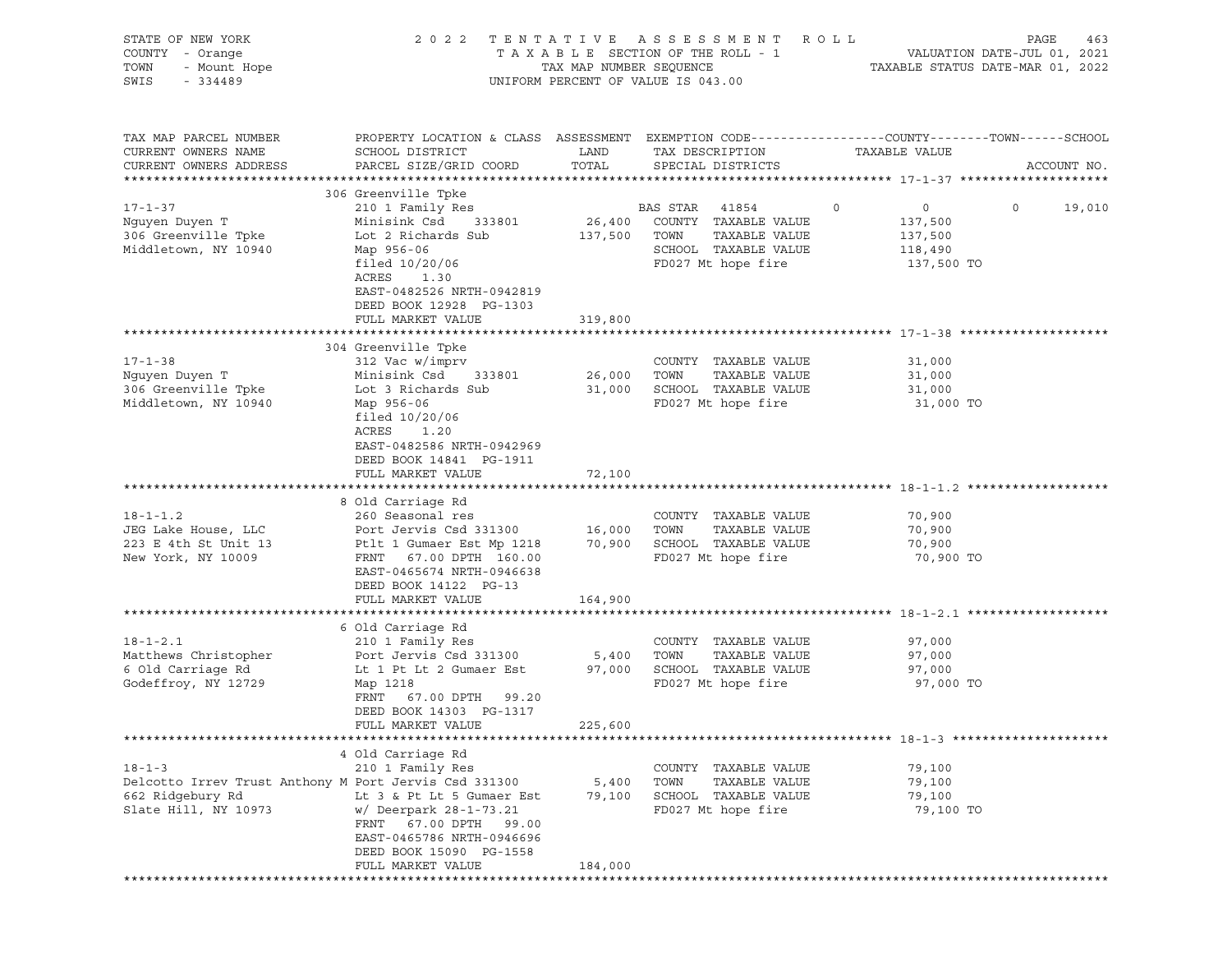# STATE OF NEW YORK 2 0 2 2 T E N T A T I V E A S S E S S M E N T R O L L PAGE 464 COUNTY - Orange T A X A B L E SECTION OF THE ROLL - 1 VALUATION DATE-JUL 01, 2021 TOWN - Mount Hope TAX MAP NUMBER SEQUENCE TAXABLE STATUS DATE-MAR 01, 2022 SWIS - 334489 UNIFORM PERCENT OF VALUE IS 043.00

| TAX MAP PARCEL NUMBER                                  |                               |        |                             | PROPERTY LOCATION & CLASS ASSESSMENT EXEMPTION CODE----------------COUNTY-------TOWN-----SCHOOL |
|--------------------------------------------------------|-------------------------------|--------|-----------------------------|-------------------------------------------------------------------------------------------------|
| CURRENT OWNERS NAME                                    | SCHOOL DISTRICT               | LAND   | TAX DESCRIPTION             | TAXABLE VALUE                                                                                   |
| CURRENT OWNERS ADDRESS                                 | PARCEL SIZE/GRID COORD        | TOTAL  | SPECIAL DISTRICTS           | ACCOUNT NO.                                                                                     |
|                                                        |                               |        |                             |                                                                                                 |
|                                                        | Graham Ave                    |        |                             |                                                                                                 |
| $18 - 1 - 4$                                           | 315 Underwtr lnd              |        | COUNTY TAXABLE VALUE        | 40,000                                                                                          |
| Lake Guymard Holding Corp                              | Port Jervis Csd 331300 40,000 |        | TOWN<br>TAXABLE VALUE       | 40,000                                                                                          |
| PO Box 309                                             | ACRES<br>4.00                 | 40,000 | SCHOOL TAXABLE VALUE        | 40,000                                                                                          |
| Cuddebackville, NY 12729                               | EAST-0465539 NRTH-0946272     |        | FD027 Mt hope fire          | 40,000 TO                                                                                       |
|                                                        | DEED BOOK 1840 PG-00329       |        |                             |                                                                                                 |
|                                                        | FULL MARKET VALUE             | 93,000 |                             |                                                                                                 |
|                                                        |                               |        |                             |                                                                                                 |
|                                                        | Graham Ave                    |        |                             |                                                                                                 |
| $18 - 1 - 5.11$                                        | 311 Res vac land              |        | COUNTY TAXABLE VALUE        | 2,600                                                                                           |
| Fields Living Trust Sarah M                            | Port Jervis Csd 331300        | 2,600  | TOWN<br>TAXABLE VALUE       | 2,600                                                                                           |
| PO Box 1112                                            | Lts119-120Lk Guymard Blk1     | 2,600  | SCHOOL TAXABLE VALUE        | 2,600                                                                                           |
| Moab, UT 84532                                         | unequal interests to owne     |        | FD027 Mt hope fire          | 2,600 TO                                                                                        |
|                                                        | FRNT 40.00 DPTH 90.00         |        |                             |                                                                                                 |
|                                                        | EAST-0465840 NRTH-0946410     |        |                             |                                                                                                 |
|                                                        | DEED BOOK 14764 PG-396        |        |                             |                                                                                                 |
|                                                        | FULL MARKET VALUE             | 6,000  |                             |                                                                                                 |
|                                                        |                               |        |                             |                                                                                                 |
|                                                        | Graham Ave                    |        |                             |                                                                                                 |
| $18 - 1 - 5.12$                                        | 311 Res vac land              |        | COUNTY TAXABLE VALUE        | 2,600                                                                                           |
| Fields, Trustee 45.83% Sarah M Port Jervis Csd 331300  |                               |        | 2,600 TOWN<br>TAXABLE VALUE | 2,600                                                                                           |
| Fields, Trustee 37.5% Walter S Lts 121-122 Blk 1       |                               |        | 2,600 SCHOOL TAXABLE VALUE  | 2,600                                                                                           |
| PO Box 1112                                            | Lake Guymard                  |        | FD027 Mt hope fire          | 2,600 TO                                                                                        |
| Moab, UT 84532                                         | FRNT 40.00 DPTH 77.00         |        |                             |                                                                                                 |
|                                                        | EAST-0465861 NRTH-0946438     |        |                             |                                                                                                 |
|                                                        | DEED BOOK 14412 PG-1608       |        |                             |                                                                                                 |
|                                                        | FULL MARKET VALUE             | 6,000  |                             |                                                                                                 |
|                                                        |                               |        |                             |                                                                                                 |
|                                                        | Graham Ave                    |        |                             |                                                                                                 |
| $18 - 1 - 5.2$                                         | 311 Res vac land              |        | COUNTY TAXABLE VALUE        | 2,300                                                                                           |
| Fields, Trustee 45.83% Sarah M Port Jervis Csd 331300  |                               |        | TAXABLE VALUE<br>2,300 TOWN | 2,300                                                                                           |
| Fields, Trustee 37.5% Walter S Lk Guymard Lt 5 123-124 |                               |        | 2,300 SCHOOL TAXABLE VALUE  | 2,300                                                                                           |
| PO Box 1112                                            | FRNT 32.00 DPTH 54.00         |        | FD027 Mt hope fire          | 2,300 TO                                                                                        |
| Moab, UT 84532                                         | EAST-0465894 NRTH-0945260     |        |                             |                                                                                                 |
|                                                        | DEED BOOK 14412 PG-1608       |        |                             |                                                                                                 |
|                                                        | FULL MARKET VALUE             | 5,300  |                             |                                                                                                 |
|                                                        |                               |        |                             |                                                                                                 |
|                                                        | Graham Ave                    |        |                             |                                                                                                 |
| $18 - 1 - 6$                                           | 311 Res vac land              |        | COUNTY TAXABLE VALUE        | 3,600                                                                                           |
| Avakian Cynthia                                        | Port Jervis Csd 331300        |        | 3,600 TOWN<br>TAXABLE VALUE | 3,600                                                                                           |
| 1317 Unami Ave                                         | Lts 117 118 Blk 1 Lake        |        | 3,600 SCHOOL TAXABLE VALUE  | 3,600                                                                                           |
| Wanamassa, NJ 07712                                    | Guymard Dev Corp Map          |        | FD027 Mt hope fire          | 3,600 TO                                                                                        |
|                                                        | FRNT 40.00 DPTH 90.00         |        |                             |                                                                                                 |
|                                                        | EAST-0465819 NRTH-0946372     |        |                             |                                                                                                 |
|                                                        | DEED BOOK 14858 PG-1685       |        |                             |                                                                                                 |
|                                                        | FULL MARKET VALUE             | 8,400  |                             |                                                                                                 |
|                                                        |                               |        |                             |                                                                                                 |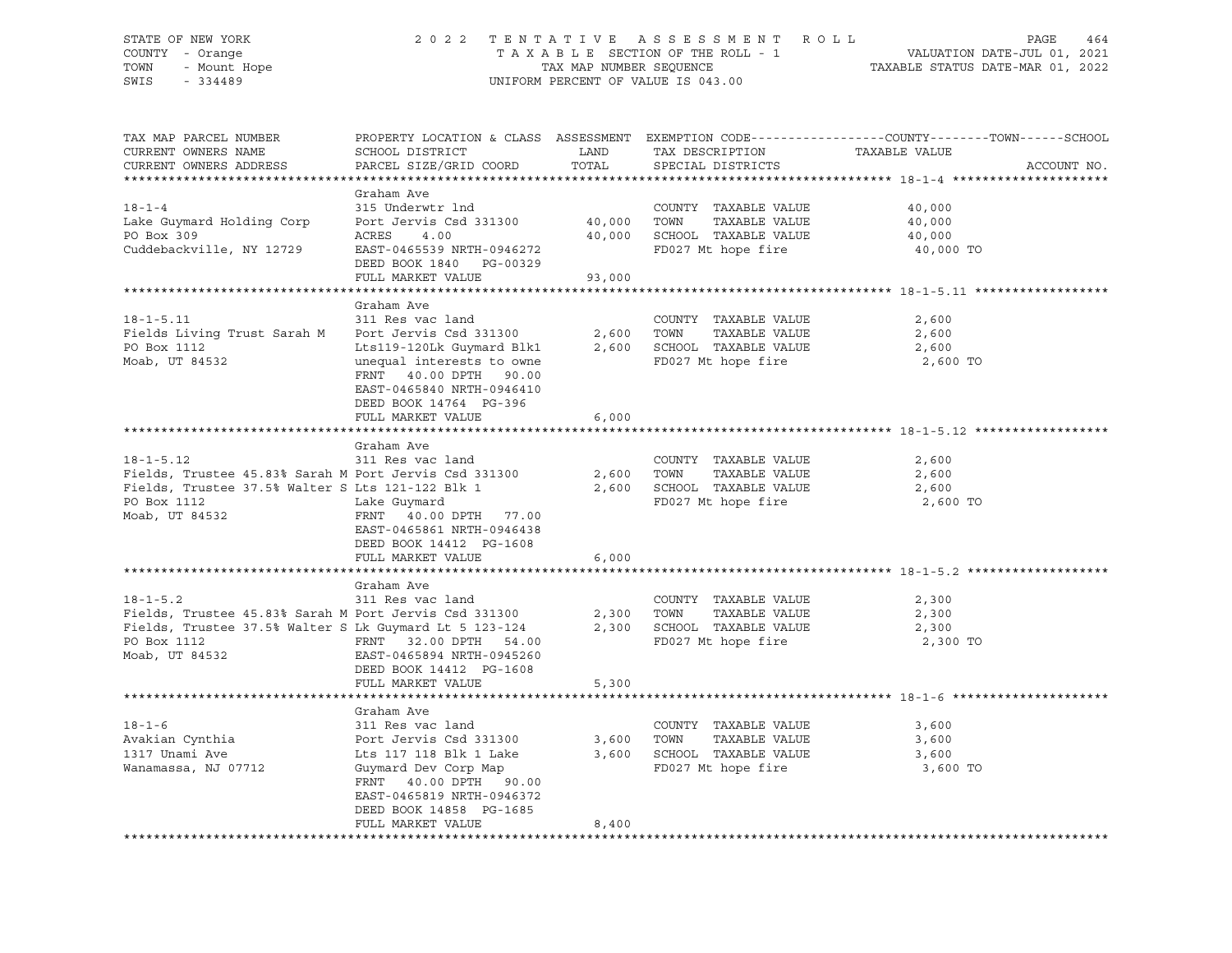| STATE OF NEW YORK        |                           |                         | 2022 TENTATIVE ASSESSMENT ROLL     |                                                                                                | PAGE<br>465 |
|--------------------------|---------------------------|-------------------------|------------------------------------|------------------------------------------------------------------------------------------------|-------------|
| COUNTY - Orange          |                           |                         | TAXABLE SECTION OF THE ROLL - 1    | VALUATION DATE-JUL 01, 2021<br>TAXABLE STATUS DATE-MAR 01, 2022                                |             |
| TOWN<br>- Mount Hope     |                           | TAX MAP NUMBER SEQUENCE |                                    |                                                                                                |             |
| SWIS<br>$-334489$        |                           |                         | UNIFORM PERCENT OF VALUE IS 043.00 |                                                                                                |             |
|                          |                           |                         |                                    |                                                                                                |             |
|                          |                           |                         |                                    |                                                                                                |             |
| TAX MAP PARCEL NUMBER    |                           |                         |                                    | PROPERTY LOCATION & CLASS ASSESSMENT EXEMPTION CODE---------------COUNTY-------TOWN-----SCHOOL |             |
| CURRENT OWNERS NAME      | SCHOOL DISTRICT           | LAND                    | TAX DESCRIPTION                    | TAXABLE VALUE                                                                                  |             |
| CURRENT OWNERS ADDRESS   | PARCEL SIZE/GRID COORD    | TOTAL                   | SPECIAL DISTRICTS                  |                                                                                                | ACCOUNT NO. |
|                          |                           |                         |                                    |                                                                                                |             |
|                          | Graham Ave                |                         |                                    |                                                                                                |             |
| $18 - 1 - 7$             | 311 Res vac land          |                         | COUNTY TAXABLE VALUE               | 3,400                                                                                          |             |
| Smith Bay Corp           | Port Jervis Csd 331300    | 3,400 TOWN              | TAXABLE VALUE                      | 3,400                                                                                          |             |
| 517 Guymard Tpke         | Lts 115 116 Blk 1 Lake    |                         | 3,400 SCHOOL TAXABLE VALUE         | 3,400                                                                                          |             |
| Middletown, NY 10940     | Guymard Dev Corp Map      |                         | FD027 Mt hope fire                 | 3,400 TO                                                                                       |             |
|                          | FRNT 40.00 DPTH 75.00     |                         |                                    |                                                                                                |             |
|                          | EAST-0465788 NRTH-0946342 |                         |                                    |                                                                                                |             |
|                          | DEED BOOK 0955 PG-00325   |                         |                                    |                                                                                                |             |
|                          | FULL MARKET VALUE         | 7,900                   |                                    |                                                                                                |             |
|                          |                           |                         |                                    |                                                                                                |             |
|                          | Graham Ave                |                         |                                    |                                                                                                |             |
| $18 - 1 - 8$             | 311 Res vac land          |                         | COUNTY TAXABLE VALUE               | 7,000                                                                                          |             |
| Smith Bay Corp           | Port Jervis Csd 331300    | 7,000                   | TAXABLE VALUE<br>TOWN              | 7,000                                                                                          |             |
| 517 Guymard Tpke         | Lts 107 114 Inc Blk 1     | 7,000                   | SCHOOL TAXABLE VALUE               | 7,000                                                                                          |             |
| Middletown, NY 10940     | Lake Guymard              |                         | FD027 Mt hope fire                 | 7,000 TO                                                                                       |             |
|                          | FRNT 160.00 DPTH 70.00    |                         |                                    |                                                                                                |             |
|                          | EAST-0465727 NRTH-0946268 |                         |                                    |                                                                                                |             |
|                          | DEED BOOK 1061 PG-00433   |                         |                                    |                                                                                                |             |
|                          | FULL MARKET VALUE         | 16,300                  |                                    |                                                                                                |             |
|                          |                           |                         |                                    |                                                                                                |             |
|                          | Private Lake Rd           |                         |                                    |                                                                                                |             |
| $18 - 1 - 11$            | 311 Res vac land          |                         | COUNTY TAXABLE VALUE               | 3,300                                                                                          |             |
| Nathan Robert            | Port Jervis Csd 331300    | 3,300 TOWN              | TAXABLE VALUE                      | 3,300                                                                                          |             |
| Nathan Kathleen          | Lt 99 + 100 Bk 1 Lake Guy |                         | 3,300 SCHOOL TAXABLE VALUE         | 3,300                                                                                          |             |
| 50 Graham Ave            | FRNT 40.00 DPTH 70.00     |                         | FD027 Mt hope fire                 | 3,300 TO                                                                                       |             |
| Godeffroy, NY 12739      | EAST-0465589 NRTH-0946102 |                         |                                    |                                                                                                |             |
|                          | DEED BOOK 4808 PG-131     |                         |                                    |                                                                                                |             |
|                          | FULL MARKET VALUE         | 7,700                   |                                    |                                                                                                |             |
|                          |                           |                         |                                    |                                                                                                |             |
|                          | Graham Ave                |                         |                                    |                                                                                                |             |
| $18 - 1 - 12$            | 311 Res vac land          |                         | COUNTY TAXABLE VALUE               | 4,500                                                                                          |             |
| Weinert Patricia C       | Port Jervis Csd 331300    |                         | 4,500 TOWN<br>TAXABLE VALUE        | 4,500                                                                                          |             |
| PO Box 456               | Lts 95 98 Inc Blk 1 Lake  |                         | 4,500 SCHOOL TAXABLE VALUE         | 4,500                                                                                          |             |
| Inverness, FL 34451-0456 | FRNT 80.00 DPTH 70.00     |                         | FD027 Mt hope fire                 | 4,500 TO                                                                                       |             |
|                          | EAST-0465543 NRTH-0946052 |                         |                                    |                                                                                                |             |
|                          | DEED BOOK 12891 PG-1      |                         |                                    |                                                                                                |             |
|                          | FULL MARKET VALUE         | 10,500                  |                                    |                                                                                                |             |
|                          |                           |                         |                                    |                                                                                                |             |
|                          | 39 Graham Ave             |                         |                                    |                                                                                                |             |
| $18 - 1 - 15$            | 260 Seasonal res          |                         | COUNTY TAXABLE VALUE               | 65,000                                                                                         |             |
| Lucas Nancy J            | Port Jervis Csd 331300    | 5,400                   | TOWN<br>TAXABLE VALUE              | 65,000                                                                                         |             |
| 10 Beakes Rd             | Lts 81-83 Blk 1 Lake Guym | 65,000                  | SCHOOL TAXABLE VALUE               | 65,000                                                                                         |             |
| New Windsor, NY 12553    | SEASONAL USE ONLY         |                         | FD027 Mt hope fire                 | 65,000 TO                                                                                      |             |
|                          | PER BUILDING DEPARTMENT   |                         |                                    |                                                                                                |             |
|                          | FRNT<br>60.00 DPTH 110.00 |                         |                                    |                                                                                                |             |
|                          | <b>BANKC190321</b>        |                         |                                    |                                                                                                |             |
|                          | EAST-0465346 NRTH-0945830 |                         |                                    |                                                                                                |             |
|                          | DEED BOOK 13607 PG-304    |                         |                                    |                                                                                                |             |
|                          | FULL MARKET VALUE         | 151,200                 |                                    |                                                                                                |             |
|                          |                           |                         |                                    |                                                                                                |             |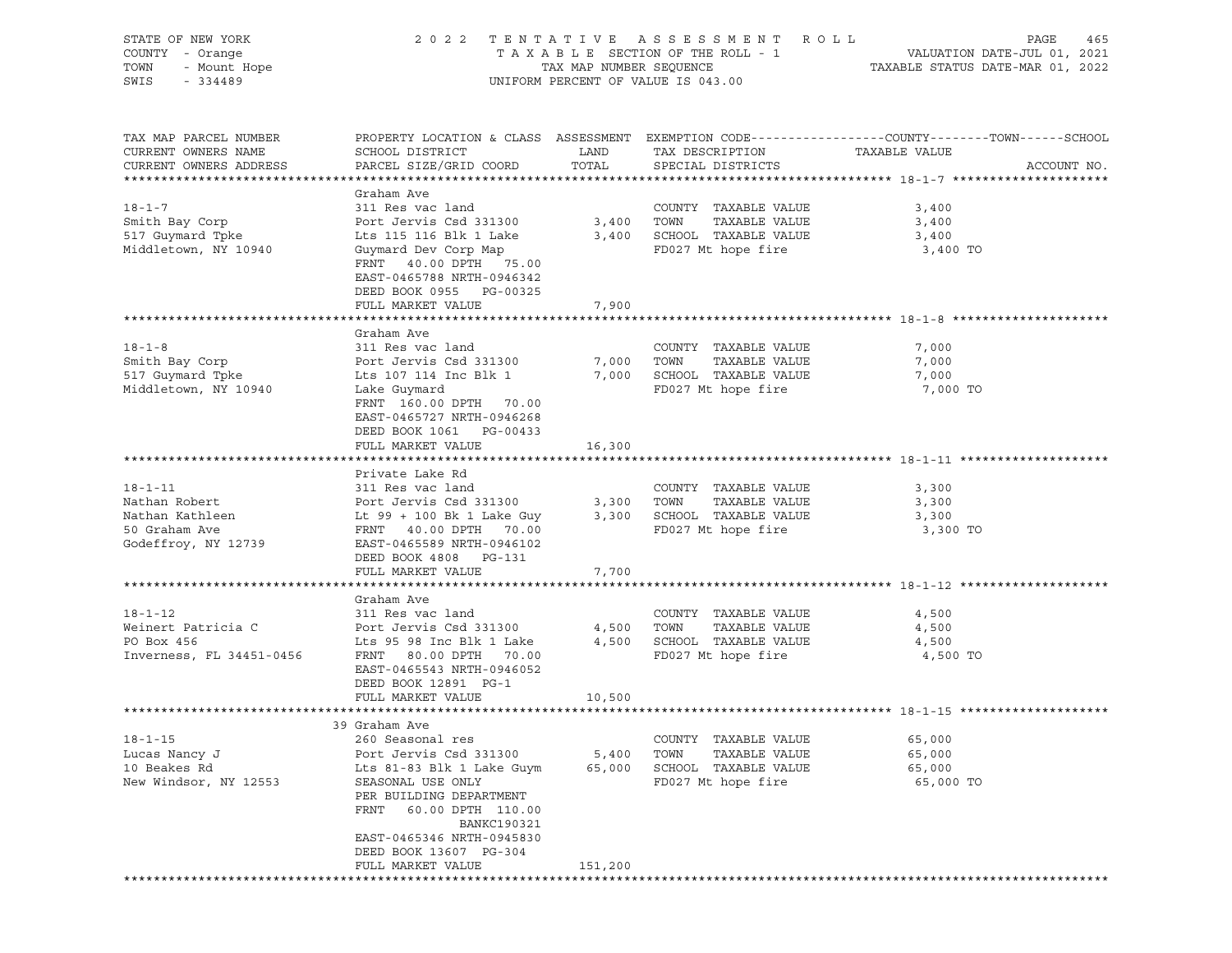| PROPERTY LOCATION & CLASS ASSESSMENT EXEMPTION CODE---------------COUNTY-------TOWN-----SCHOOL<br>TAX MAP PARCEL NUMBER<br>TAX DESCRIPTION TAXABLE VALUE<br><b>LAND</b><br>CURRENT OWNERS NAME<br>SCHOOL DISTRICT<br>TOTAL<br>CURRENT OWNERS ADDRESS<br>PARCEL SIZE/GRID COORD<br>SPECIAL DISTRICTS<br>ACCOUNT NO.<br>35 Graham Ave<br>$18 - 1 - 16$<br>210 1 Family Res<br>COUNTY TAXABLE VALUE<br>71,200<br>Budd Darrell F<br>Budd (d) Hugh F<br>Budd (d) Hugh F<br>Example 2011 Example 2021 and the Gauge of School TAXABLE VALUE<br>Example 2022 Mt hope fire<br>Otisville, NY 10963<br>EXAMPLE 2012 200 DPTH 140.00<br>EXAMPLE 2027 Mt hope fire<br>Ot<br>71,200<br>71,200<br>71,200 TO<br>DEED BOOK 12261 PG-1520<br>FULL MARKET VALUE<br>165,600<br>33 Graham Ave<br>$18 - 1 - 18$<br>260 Seasonal res<br>COUNTY TAXABLE VALUE<br>48,600<br>Ashraf Sayada<br>132 W 82nd St<br>48,600 |
|----------------------------------------------------------------------------------------------------------------------------------------------------------------------------------------------------------------------------------------------------------------------------------------------------------------------------------------------------------------------------------------------------------------------------------------------------------------------------------------------------------------------------------------------------------------------------------------------------------------------------------------------------------------------------------------------------------------------------------------------------------------------------------------------------------------------------------------------------------------------------------------------|
|                                                                                                                                                                                                                                                                                                                                                                                                                                                                                                                                                                                                                                                                                                                                                                                                                                                                                              |
|                                                                                                                                                                                                                                                                                                                                                                                                                                                                                                                                                                                                                                                                                                                                                                                                                                                                                              |
|                                                                                                                                                                                                                                                                                                                                                                                                                                                                                                                                                                                                                                                                                                                                                                                                                                                                                              |
| COUNTY TAXABLE VALUE<br>Lts70-78 Blk 1 Lk Guymard<br>Part in Deerpark 28-1-59<br>Part in Deerpark 28-1-59<br>Part in Deerpark 28-1-59<br>Part in Deerpark 28-1-59<br>Part in Deerpark 28-1-59<br>Part in Deerpark 28-1-59<br>Part in Deerpark<br>48,600<br>New York, NY 10024<br>FD027 Mt hope fire<br>48,600 TO<br>FRNT 210.00 DPTH 140.00<br>EAST-0465237 NRTH-0945776<br>DEED BOOK 14829 PG-86                                                                                                                                                                                                                                                                                                                                                                                                                                                                                            |
| FULL MARKET VALUE<br>113,000                                                                                                                                                                                                                                                                                                                                                                                                                                                                                                                                                                                                                                                                                                                                                                                                                                                                 |
| Graham Ave<br>311 Res vac land<br>$18 - 1 - 19$<br>COUNTY TAXABLE VALUE<br>4,700<br>McMahon Living Trust James A Port Jervis Csd 331300 4,700 TOWN TAXABLE VALUE<br>4,700<br>Madigan Living Trust Maureen K Pt Lt 64 Lts 65 69 Inc Bk 4,700 SCHOOL TAXABLE VALUE<br>c/o Sean McMahon. Trustee FRNT 110.00 DPTH 55.00 FD027 Mt hope fire<br>4,700<br>FD027 Mt hope fire<br>c/o Sean McMahon, Trustee FRNT 110.00 DPTH 55.00<br>4,700 TO<br>25 Graham Ave<br>EAST-0465157 NRTH-0945657<br>Godeffroy, NY 12729<br>DEED BOOK 13921 PG-978<br>10,900<br>FULL MARKET VALUE                                                                                                                                                                                                                                                                                                                         |
|                                                                                                                                                                                                                                                                                                                                                                                                                                                                                                                                                                                                                                                                                                                                                                                                                                                                                              |
| Graham Ave<br>311 Res vac land<br>$18 - 1 - 20$<br>COUNTY TAXABLE VALUE<br>3,200<br>Port Jervis Csd 331300<br>Shepard Evelyn<br>Chanard Jean<br>3,200 TOWN<br>3,200<br>TAXABLE VALUE<br>Shepard Jean<br>3,200 SCHOOL TAXABLE VALUE<br>Lts 62 63 Pt Lt 64 Bk 1<br>FRNT - 50.00 DPTH - 55.00<br>3,200<br>FD027 Mt hope fire<br>269 West 12Th St 2-4<br>FRNT 50.00 DPTH 55.00<br>3,200 TO<br>New York, NY 10014<br>EAST-0465116 NRTH-0945585<br>DEED BOOK 5102 PG-223                                                                                                                                                                                                                                                                                                                                                                                                                           |
| FULL MARKET VALUE<br>7,400                                                                                                                                                                                                                                                                                                                                                                                                                                                                                                                                                                                                                                                                                                                                                                                                                                                                   |
|                                                                                                                                                                                                                                                                                                                                                                                                                                                                                                                                                                                                                                                                                                                                                                                                                                                                                              |
| Graham Ave<br>311 Res vac land<br>$18 - 1 - 21$<br>COUNTY TAXABLE VALUE<br>1,300<br>POLITICS Vac Iana<br>POLITICS CSO 331300<br>PONE CARD DEEL CARD<br>18-1-21<br>Lucas Nancy J<br>Local Pd<br>1,300 TOWN<br>TAXABLE VALUE<br>1,300<br>1,300 SCHOOL TAXABLE VALUE<br>FRNT     48.00 DPTH    60.00<br>EAST-0465437 NRTH-0945259<br>1,300<br>FD027 Mt hope fire<br>New Windsor, NY 12553<br>EAST-0465437 NRTH-0945259<br>1,300 TO<br>DEED BOOK 13607 PG-304<br>FULL MARKET VALUE<br>3,000                                                                                                                                                                                                                                                                                                                                                                                                      |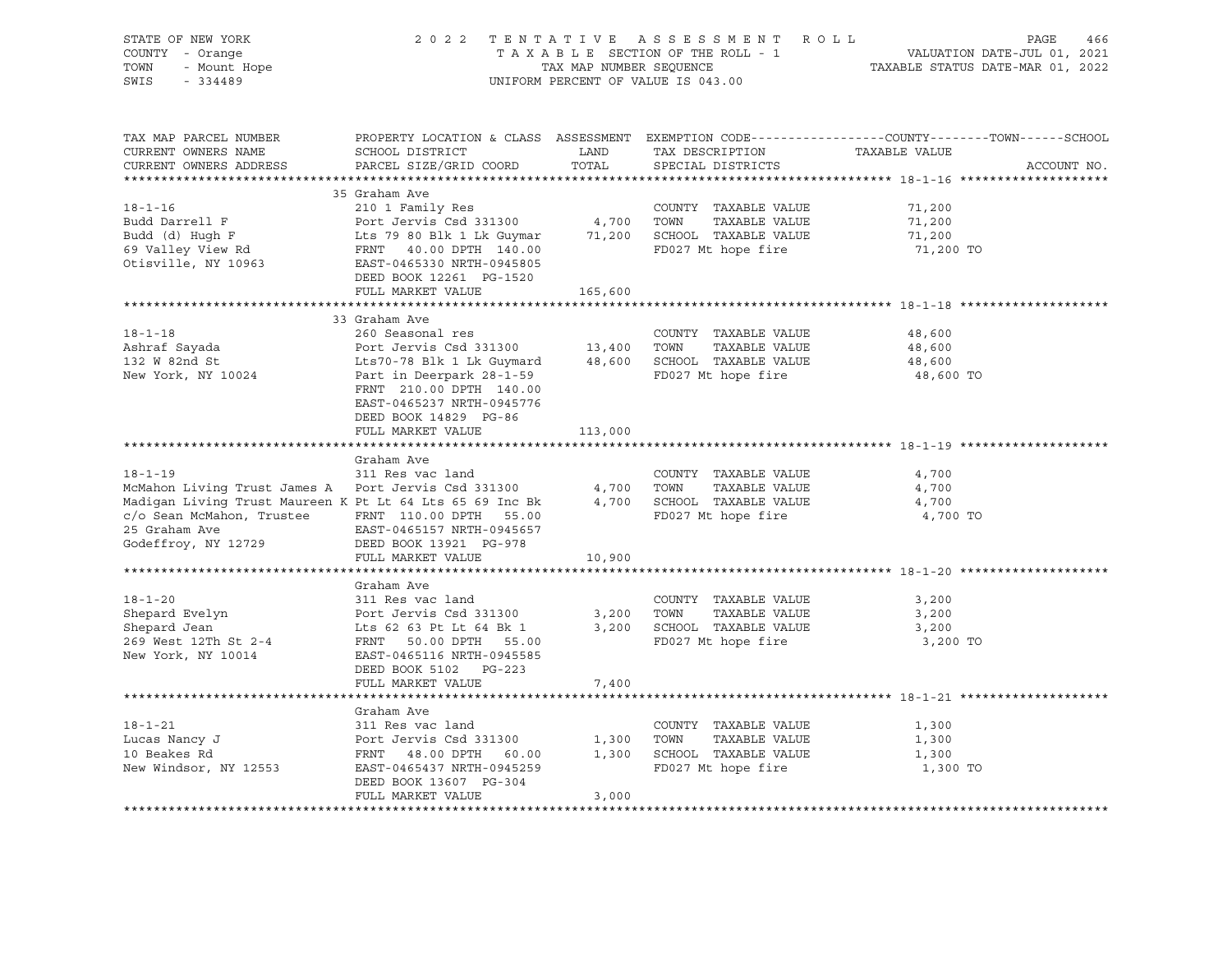| STATE OF NEW YORK      | 2 0 2 2<br>TENTATIVE             |                         | ASSESSMENT ROLL                    |                                                                                                 |
|------------------------|----------------------------------|-------------------------|------------------------------------|-------------------------------------------------------------------------------------------------|
| COUNTY - Orange        |                                  |                         | TAXABLE SECTION OF THE ROLL - 1    | PAGE 467<br>VALUATION DATE-JUL 01, 2021<br>TAXABLE STATIIS DATE 11-                             |
| TOWN<br>- Mount Hope   |                                  | TAX MAP NUMBER SEQUENCE |                                    |                                                                                                 |
| SWIS<br>$-334489$      |                                  |                         | UNIFORM PERCENT OF VALUE IS 043.00 |                                                                                                 |
|                        |                                  |                         |                                    |                                                                                                 |
|                        |                                  |                         |                                    |                                                                                                 |
|                        |                                  |                         |                                    |                                                                                                 |
| TAX MAP PARCEL NUMBER  |                                  |                         |                                    | PROPERTY LOCATION & CLASS ASSESSMENT EXEMPTION CODE----------------COUNTY-------TOWN-----SCHOOL |
| CURRENT OWNERS NAME    | SCHOOL DISTRICT                  | LAND                    | TAX DESCRIPTION                    | TAXABLE VALUE                                                                                   |
| CURRENT OWNERS ADDRESS | PARCEL SIZE/GRID COORD           | TOTAL                   | SPECIAL DISTRICTS                  | ACCOUNT NO.                                                                                     |
|                        |                                  |                         |                                    |                                                                                                 |
|                        | Graham Ave                       |                         |                                    |                                                                                                 |
| $18 - 1 - 22$          | 311 Res vac land                 |                         | COUNTY TAXABLE VALUE               | 1,600                                                                                           |
| Budd Darrell F         | Port Jervis Csd 331300 1,600     |                         | TAXABLE VALUE<br>TOWN              | 1,600                                                                                           |
| Budd (d) Hugh F        | 58.00 DPTH 60.00<br>FRNT         | 1,600                   | SCHOOL TAXABLE VALUE               | 1,600                                                                                           |
| 69 Valley View Rd      | ACRES<br>0.08                    |                         | FD027 Mt hope fire                 | 1,600 TO                                                                                        |
|                        |                                  |                         |                                    |                                                                                                 |
| Otisville, NY 10963    | EAST-0465419 NRTH-0945217        |                         |                                    |                                                                                                 |
|                        | DEED BOOK 12261 PG-1520          |                         |                                    |                                                                                                 |
|                        | FULL MARKET VALUE                | 3,700                   |                                    |                                                                                                 |
|                        |                                  |                         |                                    |                                                                                                 |
|                        | Graham Ave                       |                         |                                    |                                                                                                 |
| $18 - 1 - 23$          | 311 Res vac land                 |                         | COUNTY TAXABLE VALUE               | 2,500                                                                                           |
| Shepard Evelyn         | Port Jervis Csd 331300           | 2,500                   | TOWN<br>TAXABLE VALUE              | 2,500                                                                                           |
| Shepard Jean           | 20.00 DPTH 55.00<br>FRNT         | 2,500                   | SCHOOL TAXABLE VALUE               | 2,500                                                                                           |
| 269 West 12Th St 2-4   | EAST-0465103 NRTH-0945548        |                         | FD027 Mt hope fire                 | 2,500 TO                                                                                        |
| New York, NY 10014     | DEED BOOK 5102 PG-223            |                         |                                    |                                                                                                 |
|                        | FULL MARKET VALUE                | 5,800                   |                                    |                                                                                                 |
|                        |                                  |                         |                                    |                                                                                                 |
|                        | Graham Ave                       |                         |                                    |                                                                                                 |
| $18 - 2 - 1.2$         | 311 Res vac land                 |                         | COUNTY TAXABLE VALUE               | 11,400                                                                                          |
| Beres Russell          | Port Jervis Csd 331300 11,400    |                         | TAXABLE VALUE<br>TOWN              | 11,400                                                                                          |
| Beres Cynthia          | Lts 30-37 Bk 1 Lk Guymard 11,400 |                         | SCHOOL TAXABLE VALUE               | 11,400                                                                                          |
| 2025 Guymard Tpke      | FRNT 158.00 DPTH 160.00          |                         | FD027 Mt hope fire                 | 11,400 TO                                                                                       |
| Godeffroy, NY 12739    | EAST-0465293 NRTH-0945578        |                         |                                    |                                                                                                 |
|                        | DEED BOOK 6014 PG-166            |                         |                                    |                                                                                                 |
|                        | FULL MARKET VALUE                | 26,500                  |                                    |                                                                                                 |
|                        |                                  |                         |                                    |                                                                                                 |
|                        | 24 Graham Ave                    |                         |                                    |                                                                                                 |
| $18 - 2 - 2$           | 260 Seasonal res                 |                         | COUNTY TAXABLE VALUE               | 36,100                                                                                          |
| Shepard Evelyn         | Port Jervis Csd 331300 10,400    |                         | TOWN<br>TAXABLE VALUE              | 36,100                                                                                          |
| Shepard Jean           | Lts 22-29 Inc Blk 1 Lake         | 36,100                  | SCHOOL TAXABLE VALUE               | 36,100                                                                                          |
| 269 West 12Th St 2-4   | FRNT 160.00 DPTH 100.00          |                         | FD027 Mt hope fire                 | 36,100 TO                                                                                       |
| New York, NY 10014     | EAST-0465196 NRTH-0945510        |                         |                                    |                                                                                                 |
|                        |                                  |                         |                                    |                                                                                                 |
|                        | DEED BOOK 5102 PG-223            |                         |                                    |                                                                                                 |
|                        | FULL MARKET VALUE                | 84,000                  |                                    |                                                                                                 |
|                        |                                  |                         |                                    |                                                                                                 |
|                        | Graham Ave                       |                         |                                    |                                                                                                 |
| $18 - 2 - 3$           | 312 Vac w/imprv                  |                         | COUNTY TAXABLE VALUE               | 5,800                                                                                           |

Wolslayer Richard Port Jervis Csd 331300 1,000 TOWN TAXABLE VALUE 5,800 5,800 SCHOOL TAXABLE VALUE 108 Cantrell Ave FRNT 80.00 DPTH 100.00 FD027 Mt hope fire 5,800 TO EAST-0465139 NRTH-0945399 DEED BOOK 6200 PG-9 FULL MARKET VALUE 13,500

\*\*\*\*\*\*\*\*\*\*\*\*\*\*\*\*\*\*\*\*\*\*\*\*\*\*\*\*\*\*\*\*\*\*\*\*\*\*\*\*\*\*\*\*\*\*\*\*\*\*\*\*\*\*\*\*\*\*\*\*\*\*\*\*\*\*\*\*\*\*\*\*\*\*\*\*\*\*\*\*\*\*\*\*\*\*\*\*\*\*\*\*\*\*\*\*\*\*\*\*\*\*\*\*\*\*\*\*\*\*\*\*\*\*\*\*\*\*\*\*\*\*\*\*\*\*\*\*\*\*\*\*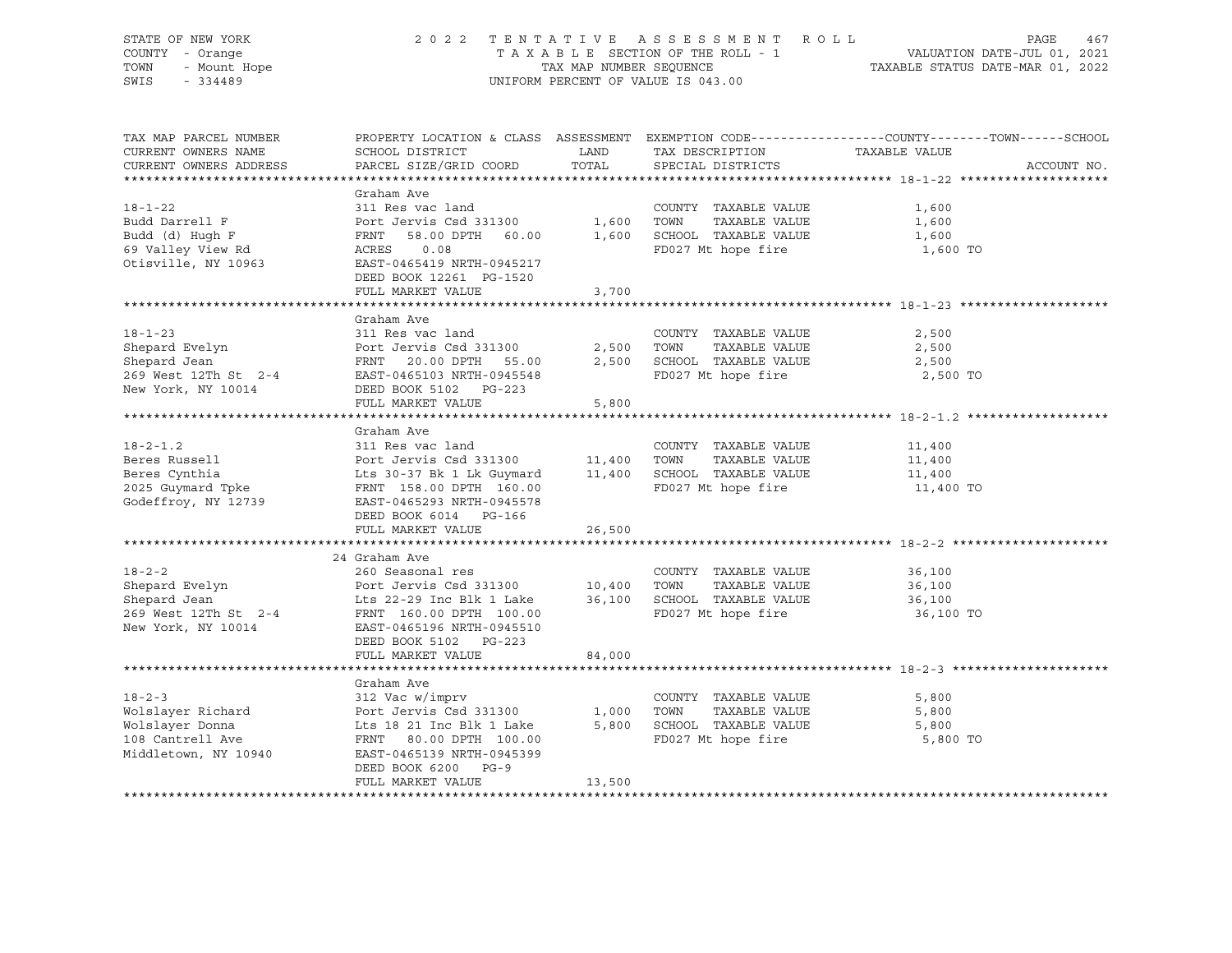| STATE OF NEW YORK<br>COUNTY - Orange<br>TOWN<br>- Mount Hope<br>SWIS<br>$-334489$                                                       | 2 0 2 2                                                                                                                                                                                                                                 | TAX MAP NUMBER SEQUENCE      | TENTATIVE ASSESSMENT<br>TAXABLE SECTION OF THE ROLL - 1<br>UNIFORM PERCENT OF VALUE IS 043.00                                    | R O L L                                                                       | PAGE<br>468<br>VALUATION DATE-JUL 01, 2021<br>TAXABLE STATUS DATE-MAR 01, 2022 |
|-----------------------------------------------------------------------------------------------------------------------------------------|-----------------------------------------------------------------------------------------------------------------------------------------------------------------------------------------------------------------------------------------|------------------------------|----------------------------------------------------------------------------------------------------------------------------------|-------------------------------------------------------------------------------|--------------------------------------------------------------------------------|
| TAX MAP PARCEL NUMBER<br>CURRENT OWNERS NAME<br>CURRENT OWNERS ADDRESS                                                                  | PROPERTY LOCATION & CLASS ASSESSMENT EXEMPTION CODE----------------COUNTY-------TOWN------SCHOOL<br>SCHOOL DISTRICT<br>PARCEL SIZE/GRID COORD                                                                                           | LAND<br>TOTAL                | TAX DESCRIPTION<br>SPECIAL DISTRICTS                                                                                             | TAXABLE VALUE                                                                 | ACCOUNT NO.                                                                    |
| $18 - 2 - 4.1$<br>Shea Dennis<br>Shea Kathleen<br>323 A East 89Th St<br>New York, NY 10128                                              | Graham Ave & Charles Rd<br>311 Res vac land<br>Port Jervis Csd 331300<br>Lts 16 17 Blk 1 Lk Guymar<br>FRNT 100.00 DPTH 40.00<br>EAST-0465104 NRTH-0945345<br>DEED BOOK 4406 PG-312<br>FULL MARKET VALUE                                 | 2,300                        | COUNTY TAXABLE VALUE<br>1,000 TOWN<br>TAXABLE VALUE<br>1,000 SCHOOL TAXABLE VALUE<br>FD027 Mt hope fire                          | 1,000<br>1,000<br>1,000<br>1,000 TO                                           |                                                                                |
|                                                                                                                                         |                                                                                                                                                                                                                                         |                              |                                                                                                                                  |                                                                               |                                                                                |
| $18 - 2 - 4.21$<br>Livesey Richard K<br>PO Box 663<br>Cuddebackville, NY 12729                                                          | 20 Charles Rd<br>210 1 Family Res<br>Port Jervis Csd 331300<br>Lts31-35 Blk 2 Lk Guymard<br>FRNT 100.00 DPTH 100.00<br>BANKC140100<br>EAST-0465208 NRTH-0945322                                                                         | 8,300<br>76,000              | ENH STAR<br>41834<br>COUNTY TAXABLE VALUE<br>TAXABLE VALUE<br>TOWN<br>SCHOOL TAXABLE VALUE<br>FD027 Mt hope fire                 | $\overline{0}$<br>$\circ$<br>76,000<br>76,000<br>28,550<br>76,000 TO          | $\circ$<br>47,450                                                              |
|                                                                                                                                         | DEED BOOK 4127 PG-308<br>FULL MARKET VALUE                                                                                                                                                                                              | 176,700                      |                                                                                                                                  |                                                                               |                                                                                |
| $18 - 2 - 5$<br>Sterrett Jane E<br>536 Grand St 401<br>Hoboken, NJ 07030                                                                | 2059 Guymard Tpke<br>260 Seasonal res<br>Port Jervis Csd 331300<br>Lt 4 Guymard Lakelands Su<br>Map 6768<br>ACRES<br>2.50<br>EAST-0465880 NRTH-0946149<br>DEED BOOK 3072 PG-00148<br>FULL MARKET VALUE                                  | 26,000 TOWN<br>195,800       | COUNTY TAXABLE VALUE<br>TAXABLE VALUE<br>84,200 SCHOOL TAXABLE VALUE<br>FD027 Mt hope fire                                       | 84,200<br>84,200<br>84,200<br>84,200 TO                                       |                                                                                |
|                                                                                                                                         |                                                                                                                                                                                                                                         |                              |                                                                                                                                  |                                                                               |                                                                                |
| $18 - 2 - 6.1$<br>Nathan Robert<br>Nathan Kathleen<br>50 Graham Ave<br>Godeffroy, NY 12739                                              | 50 Graham Ave<br>210 1 Family Res<br>Port Jervis Csd 331300<br>Lt 3 & Pt Lt 4A Guymard<br>Lake Lands Map 6768 & Lt<br>101 Guymard Dev Map 429<br>ACRES<br>2.70<br>EAST-0465735 NRTH-0945887<br>DEED BOOK 4367 PG-1<br>FULL MARKET VALUE | 26,400 ENH STAR<br>253,500   | VETWAR CTS 41120<br>41834<br>109,000 COUNTY TAXABLE VALUE<br>TAXABLE VALUE<br>TOWN<br>SCHOOL TAXABLE VALUE<br>FD027 Mt hope fire | $\circ$<br>10,920<br>0<br>$\circ$<br>98,080<br>98,080<br>55,310<br>109,000 TO | 6,240<br>10,920<br>47,450<br>$\circ$                                           |
|                                                                                                                                         |                                                                                                                                                                                                                                         |                              |                                                                                                                                  |                                                                               |                                                                                |
| $18 - 2 - 7$<br>Pineda-Acre Mauricio<br>Ye Han<br>7 Field Rd<br>Otisville, NY 10963<br>PRIOR OWNER ON 3/01/2022<br>Pineda-Acre Mauricio | 2033 Guymard Tpke<br>210 1 Family Res<br>Port Jervis Csd 331300<br>Lot 2 Guymard Lakelands<br>Sub Map 6768<br>ACRES<br>2.90<br>EAST-0465613 NRTH-0945617<br>DEED BOOK 15181 PG-1631<br>FULL MARKET VALUE                                | 31,400<br>121,300<br>282,100 | COUNTY TAXABLE VALUE<br>TOWN<br>TAXABLE VALUE<br>SCHOOL TAXABLE VALUE<br>FD027 Mt hope fire                                      | 121,300<br>121,300<br>121,300<br>121,300 TO                                   |                                                                                |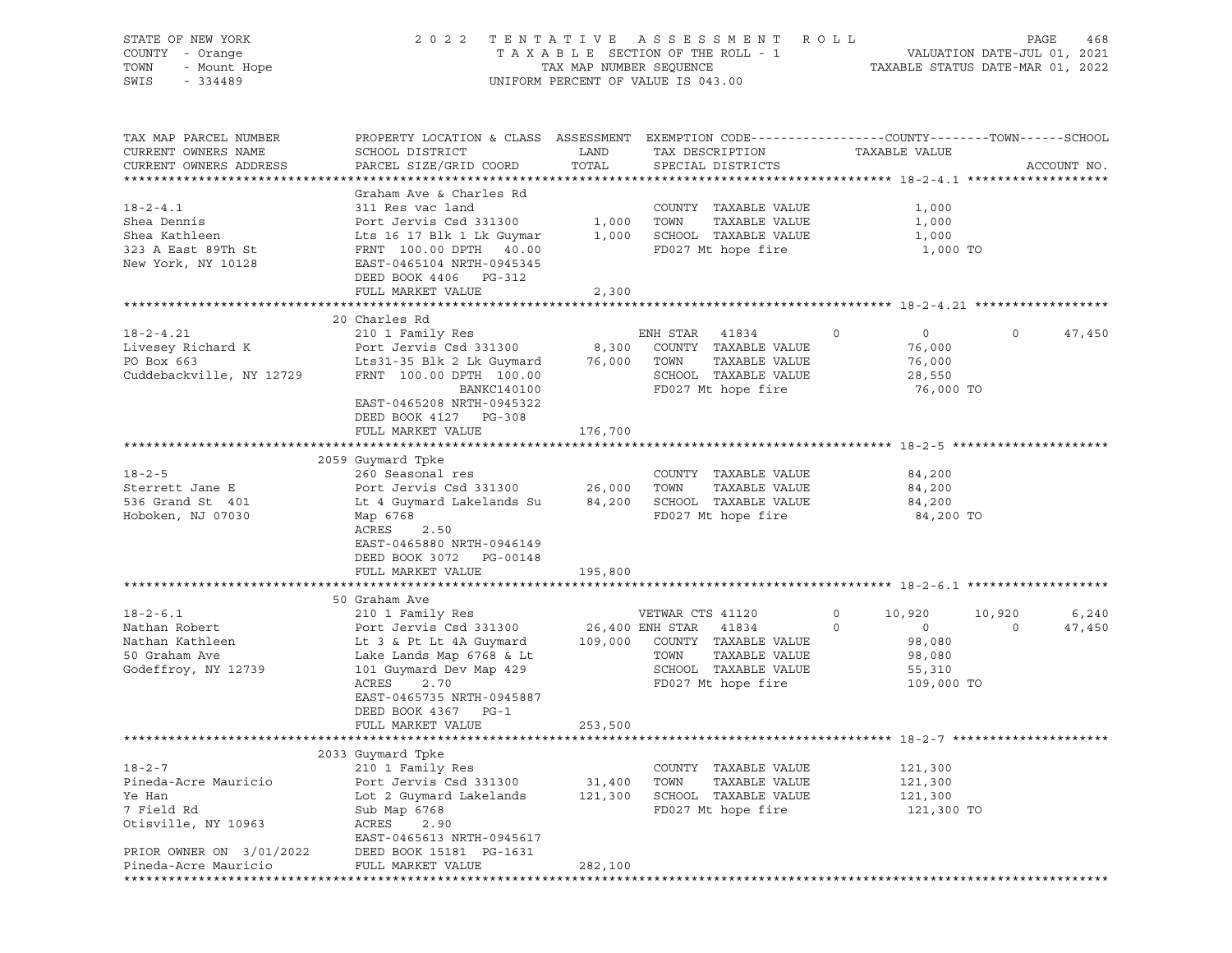| STATE OF NEW YORK<br>COUNTY - Orange<br>TOWN<br>- Mount Hope<br>SWIS<br>$-334489$                                | 2 0 2 2                                                                                                                                                                                                             | TAX MAP NUMBER SEQUENCE      | TENTATIVE ASSESSMENT ROLL<br>TAXABLE SECTION OF THE ROLL - 1<br>UNIFORM PERCENT OF VALUE IS 043.00 | PAGE<br>469<br>VALUATION DATE-JUL 01, 2021<br>TAXABLE STATUS DATE-MAR 01, 2022                                                  |
|------------------------------------------------------------------------------------------------------------------|---------------------------------------------------------------------------------------------------------------------------------------------------------------------------------------------------------------------|------------------------------|----------------------------------------------------------------------------------------------------|---------------------------------------------------------------------------------------------------------------------------------|
| TAX MAP PARCEL NUMBER<br>CURRENT OWNERS NAME<br>CURRENT OWNERS ADDRESS                                           | SCHOOL DISTRICT<br>PARCEL SIZE/GRID COORD                                                                                                                                                                           | LAND<br>TOTAL                | TAX DESCRIPTION<br>SPECIAL DISTRICTS                                                               | PROPERTY LOCATION & CLASS ASSESSMENT EXEMPTION CODE---------------COUNTY-------TOWN------SCHOOL<br>TAXABLE VALUE<br>ACCOUNT NO. |
| $18 - 2 - 8$<br>Parker Andrew<br>Parker Christine<br>2025 Guymard Tpke<br>Godeffroy, NY 12739                    | 2025 Guymard Tpke<br>210 1 Family Res<br>Port Jervis Csd 331300<br>Lt 1 Guymard Lakelands<br>Sub Map 6768<br>ACRES<br>3.00 BANKN140687<br>EAST-0465467 NRTH-0945420<br>DEED BOOK 14933 PG-1095<br>FULL MARKET VALUE | 27,000<br>150,000<br>348,800 | COUNTY TAXABLE VALUE<br>TAXABLE VALUE<br>TOWN<br>SCHOOL TAXABLE VALUE<br>FD027 Mt hope fire        | 150,000<br>150,000<br>150,000<br>150,000 TO                                                                                     |
|                                                                                                                  |                                                                                                                                                                                                                     |                              |                                                                                                    |                                                                                                                                 |
| $18 - 2 - 9.1$<br>Beres Russell<br>Beres Cynthia<br>2025 Guymard Tpke<br>Godeffroy, NY 12739                     | Graham Ave<br>311 Res vac land<br>Port Jervis Csd 331300<br>Ns Graham Rd Lots 84& 85<br>& 1A & 2A Guymard Land Su<br>Map 429 & 6768<br>FRNT 135.00 DPTH 90.00<br>EAST-0465421 NRTH-0945900<br>DEED BOOK 6014 PG-166 | 7,500<br>7,500               | COUNTY TAXABLE VALUE<br>TAXABLE VALUE<br>TOWN<br>SCHOOL TAXABLE VALUE<br>FD027 Mt hope fire        | 7,500<br>7,500<br>7,500<br>7,500 TO                                                                                             |
|                                                                                                                  | FULL MARKET VALUE                                                                                                                                                                                                   | 17,400                       |                                                                                                    |                                                                                                                                 |
|                                                                                                                  | Graham Ave                                                                                                                                                                                                          |                              |                                                                                                    |                                                                                                                                 |
| $18 - 2 - 11$<br>Pineda-Acre Mauricio<br>Ye Han<br>7 Field Rd<br>Otisville, NY 10963<br>PRIOR OWNER ON 3/01/2022 | 311 Res vac land<br>Port Jervis Csd 331300<br>Lt 3A Guymard Lakelands<br>Sub Map 6768<br>FRNT 40.00 DPTH 30.00<br>EAST-0465480 NRTH-0945958<br>DEED BOOK 15181 PG-1631                                              | 3,200<br>3,200               | COUNTY TAXABLE VALUE<br>TAXABLE VALUE<br>TOWN<br>SCHOOL TAXABLE VALUE<br>FD027 Mt hope fire        | 3,200<br>3,200<br>3,200<br>3,200 TO                                                                                             |
| Pineda-Acre Mauricio                                                                                             | FULL MARKET VALUE                                                                                                                                                                                                   | 7,400                        |                                                                                                    |                                                                                                                                 |
|                                                                                                                  |                                                                                                                                                                                                                     |                              |                                                                                                    |                                                                                                                                 |
| $18 - 2 - 12$<br>Pineda-Acre Mauricio<br>Ye Han<br>7 Field Rd<br>Otisville, NY 10963<br>PRIOR OWNER ON 3/01/2022 | Graham Ave<br>311 Res vac land<br>Port Jervis Csd 331300<br>Lts92-94 Blk 1 Lk Guymard<br>FRNT 60.00 DPTH 54.80<br>EAST-0465510 NRTH-0945998<br>DEED BOOK 15181 PG-1631<br>FULL MARKET VALUE                         | 3,600<br>3,600<br>8,400      | COUNTY TAXABLE VALUE<br>TAXABLE VALUE<br>TOWN<br>SCHOOL TAXABLE VALUE<br>FD027 Mt hope fire        | 3,600<br>3,600<br>3,600<br>3,600 TO                                                                                             |
| Pineda-Acre Mauricio                                                                                             |                                                                                                                                                                                                                     |                              |                                                                                                    |                                                                                                                                 |
| $18 - 2 - 13.1$<br>Sterrett Jane E<br>536 Grand St 401<br>Hoboken, NJ 07030                                      | Graham Ave<br>311 Res vac land<br>Port Jervis Csd 331300<br>Pt Lt 4A Guymard Lakeland<br>Map 6768<br>FRNT<br>90.00 DPTH<br>42.00<br>EAST-0465652 NRTH-0946137<br>DEED BOOK 3072<br>PG-00148<br>FULL MARKET VALUE    | 3,700<br>3,700<br>8,600      | COUNTY TAXABLE VALUE<br>TAXABLE VALUE<br>TOWN<br>SCHOOL TAXABLE VALUE<br>FD027 Mt hope fire        | 3,700<br>3,700<br>3,700<br>3,700 TO                                                                                             |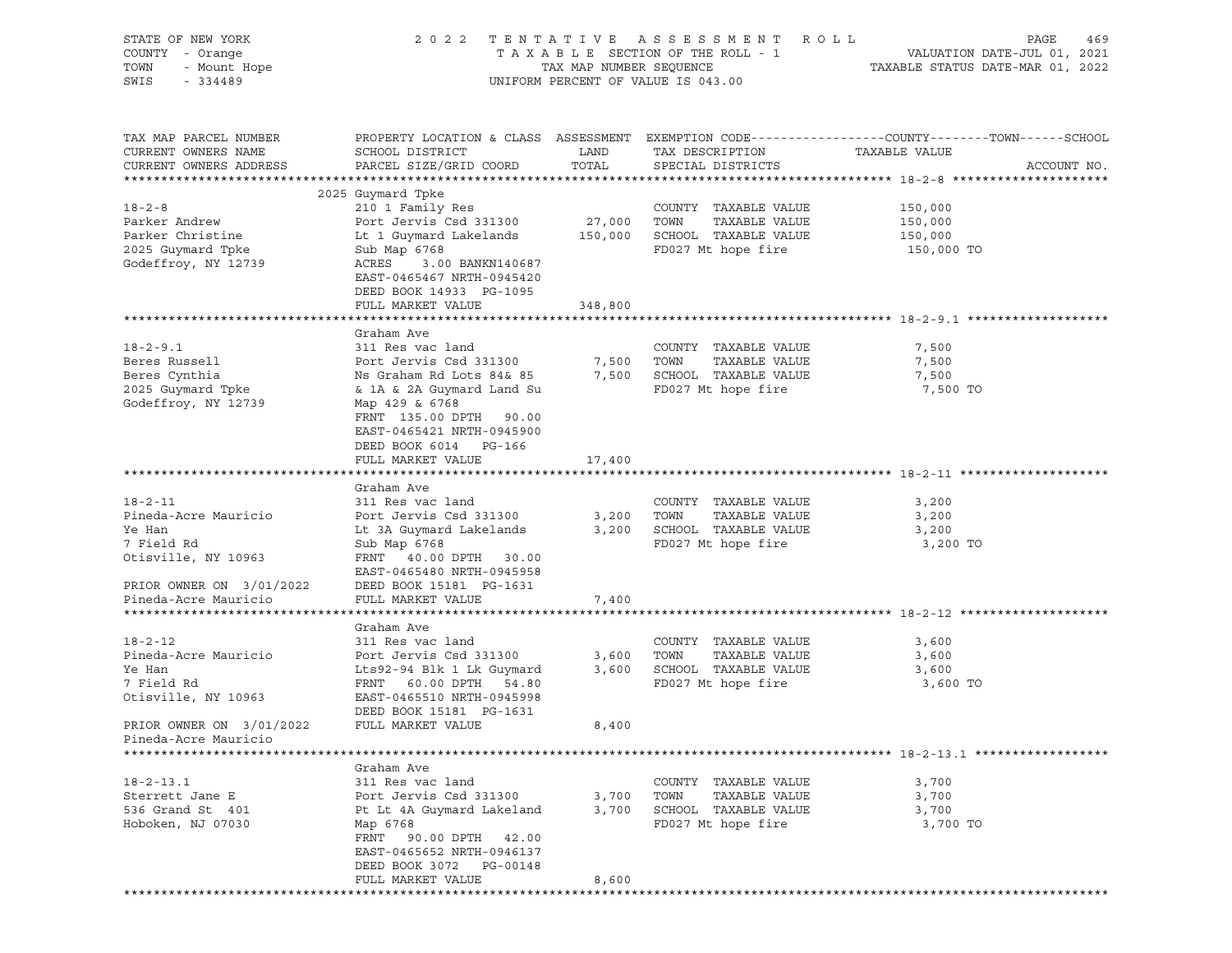| STATE OF NEW YORK<br>OF NEW YORK<br>I - Orange<br>- Mount Hope<br>- Alang<br>COUNTY - Orange<br>TOWN<br>SWIS |                                                                                                                                                                                                                                          |                             | 2022 TENTATIVE ASSESSMENT ROLL<br>UNIFORM PERCENT OF VALUE IS 043.00                        | PAGE<br>470                                                                                                                      |
|--------------------------------------------------------------------------------------------------------------|------------------------------------------------------------------------------------------------------------------------------------------------------------------------------------------------------------------------------------------|-----------------------------|---------------------------------------------------------------------------------------------|----------------------------------------------------------------------------------------------------------------------------------|
| TAX MAP PARCEL NUMBER<br>CURRENT OWNERS NAME<br>CURRENT OWNERS ADDRESS                                       | SCHOOL DISTRICT<br>PARCEL SIZE/GRID COORD                                                                                                                                                                                                | LAND<br>TOTAL               | TAX DESCRIPTION<br>SPECIAL DISTRICTS                                                        | PROPERTY LOCATION & CLASS ASSESSMENT EXEMPTION CODE----------------COUNTY-------TOWN------SCHOOL<br>TAXABLE VALUE<br>ACCOUNT NO. |
| $18 - 2 - 14$<br>Lake Guymard Holding Corp<br>PO Box 309<br>Cuddebackville, NY 12729                         | Charles Rd<br>311 Res vac land<br>Port Jervis Csd 331300 900 TOWN<br>Lt 36 Blk 2 Guymard<br>Holding Corp<br>FRNT 20.00 DPTH 100.00<br>EAST-0465276 NRTH-0945304<br>DEED BOOK 2311 PG-00082                                               |                             | COUNTY TAXABLE VALUE<br>TAXABLE VALUE<br>900 SCHOOL TAXABLE VALUE<br>FD027 Mt hope fire     | 900<br>900<br>900<br>900 TO                                                                                                      |
|                                                                                                              | FULL MARKET VALUE                                                                                                                                                                                                                        | 2,100                       |                                                                                             |                                                                                                                                  |
| $18 - 2 - 15$<br>Abbott Mark<br>Chan-Abbott Anna<br>10 Charles Rd<br>Goddeffroy, NY 12729-2504               | Charles Rd<br>312 Vac w/imprv<br>Port Jervis Csd 331300<br>Lts 37-40 Lk Guymard Dev<br>FRNT 100.00 DPTH 100.00<br>ACRES<br>0.23 BANKC180281<br>EAST-0465322 NRTH-0945280                                                                 | 2,500<br>8,100              | COUNTY TAXABLE VALUE<br>TOWN<br>TAXABLE VALUE<br>SCHOOL TAXABLE VALUE<br>FD027 Mt hope fire | 8,100<br>8,100<br>8,100<br>8,100 TO                                                                                              |
|                                                                                                              | DEED BOOK 14461 PG-87<br>FULL MARKET VALUE                                                                                                                                                                                               | 18,800                      |                                                                                             |                                                                                                                                  |
| $18 - 3 - 1$<br>Abbott Mark<br>Chan-Abbott Anna<br>10 Charles Rd<br>Godeffroy, NY 12729-2504                 | Charles Rd<br>311 Res vac land<br>Port Jervis Csd 331300 1,800 TOWN<br>Lts 38 39 Blk 3 Lake Guym 1,800 SCHOOL TAXABLE VALUE<br>FRNT 40.00 DPTH 100.00<br>ACRES<br>0.09 BANKC180281<br>EAST-0465374 NRTH-0945233<br>DEED BOOK 14461 PG-87 |                             | COUNTY TAXABLE VALUE<br>TAXABLE VALUE<br>FD027 Mt hope fire                                 | 1,800<br>1,800<br>1,800<br>1,800 TO                                                                                              |
|                                                                                                              | FULL MARKET VALUE                                                                                                                                                                                                                        | 4,200                       |                                                                                             |                                                                                                                                  |
|                                                                                                              |                                                                                                                                                                                                                                          |                             |                                                                                             |                                                                                                                                  |
| $18 - 3 - 2$<br>Abbott Mark<br>The Charles Rd<br>10 Charles Rd<br>Godeffroy, NY 12729-2504                   | 10 Charles Rd<br>210 1 Family Res<br>Port Jervis Csd 331300<br>Lts40 41 Blk 3 Lk Guymard<br>FRNT 40.00 DPTH 100.00<br>EAST-0465411 NRTH-0945214<br>DEED BOOK 14461 PG-87<br>FULL MARKET VALUE                                            | 14,700<br>88,100<br>204,900 | COUNTY TAXABLE VALUE<br>TOWN<br>TAXABLE VALUE<br>SCHOOL TAXABLE VALUE<br>FD027 Mt hope fire | 88,100<br>88,100<br>88,100<br>88,100 TO                                                                                          |
|                                                                                                              |                                                                                                                                                                                                                                          |                             |                                                                                             |                                                                                                                                  |
|                                                                                                              | 6 Charles Rd                                                                                                                                                                                                                             |                             |                                                                                             |                                                                                                                                  |
| $18 - 3 - 3$<br>Avakian Cynthia<br>1317 Unami Ave<br>Ocean, NJ 07712                                         | 260 Seasonal res<br>Port Jervis Csd 331300<br>Lts 42-49 Inc Blk 3 Lake<br>FRNT 169.60 DPTH 100.60<br>ACRES<br>0.38<br>EAST-0465506 NRTH-0945163<br>DEED BOOK 14418 PG-1092<br>FULL MARKET VALUE                                          | 10,700<br>56,400<br>131,200 | COUNTY TAXABLE VALUE<br>TAXABLE VALUE<br>TOWN<br>SCHOOL TAXABLE VALUE<br>FD027 Mt hope fire | 56,400<br>56,400<br>56,400<br>56,400 TO                                                                                          |
|                                                                                                              |                                                                                                                                                                                                                                          |                             |                                                                                             |                                                                                                                                  |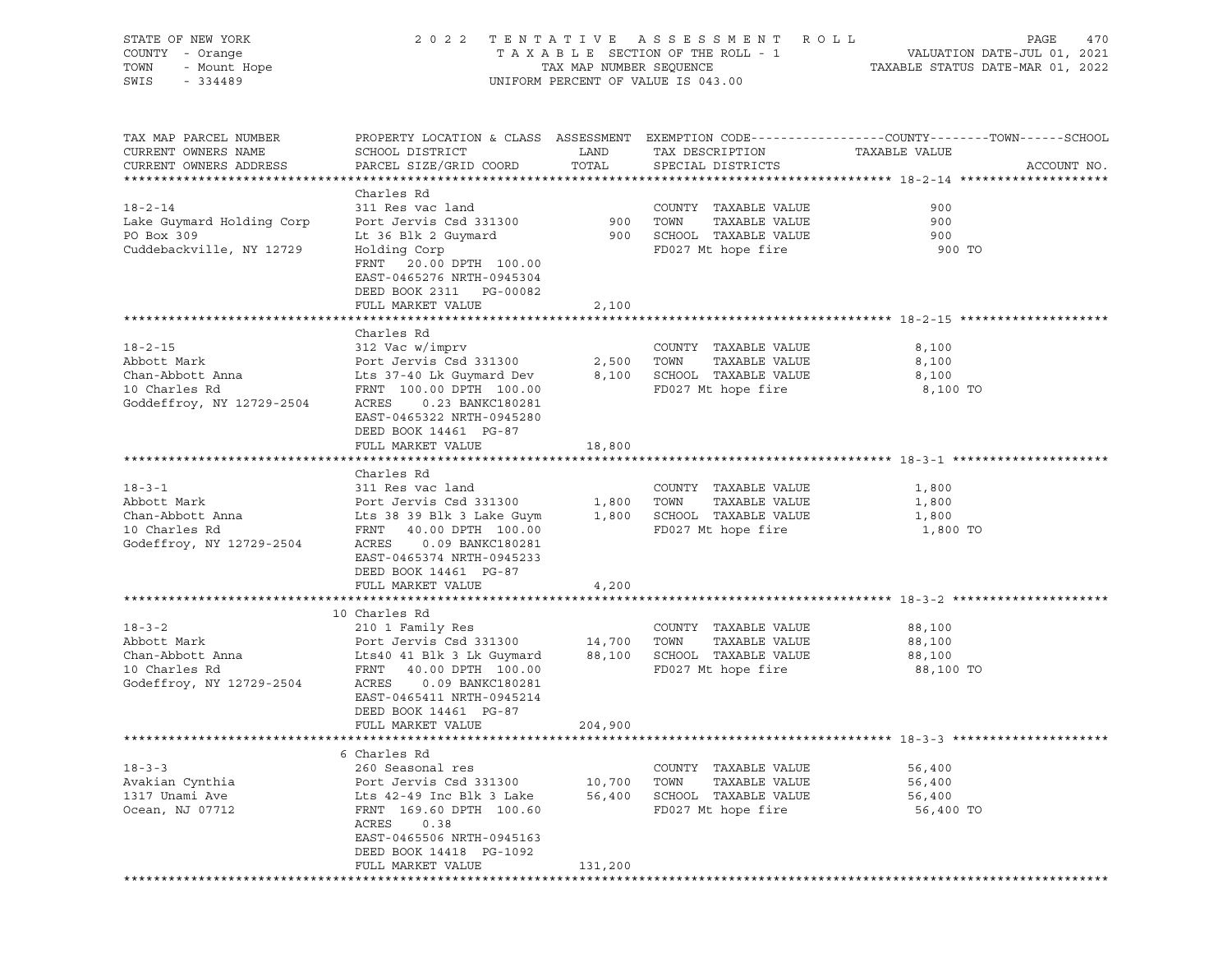| STATE OF NEW YORK<br>COUNTY - Orange                        | 2 0 2 2                                                                                         |                         | TENTATIVE ASSESSMENT ROLL<br>TAXABLE SECTION OF THE ROLL - 1             |                | VALUATION DATE-JUL 01, 2021      |                | PAGE<br>471    |
|-------------------------------------------------------------|-------------------------------------------------------------------------------------------------|-------------------------|--------------------------------------------------------------------------|----------------|----------------------------------|----------------|----------------|
| TOWN                                                        |                                                                                                 | TAX MAP NUMBER SEQUENCE |                                                                          |                | TAXABLE STATUS DATE-MAR 01, 2022 |                |                |
| 7 - Orange<br>- Mount Hope<br>- 334489<br>SWIS<br>$-334489$ |                                                                                                 |                         | UNIFORM PERCENT OF VALUE IS 043.00                                       |                |                                  |                |                |
|                                                             |                                                                                                 |                         |                                                                          |                |                                  |                |                |
| TAX MAP PARCEL NUMBER                                       | PROPERTY LOCATION & CLASS ASSESSMENT EXEMPTION CODE---------------COUNTY-------TOWN------SCHOOL |                         |                                                                          |                |                                  |                |                |
| CURRENT OWNERS NAME                                         | SCHOOL DISTRICT                                                                                 | LAND                    | TAX DESCRIPTION                                                          |                | TAXABLE VALUE                    |                |                |
| CURRENT OWNERS ADDRESS                                      | PARCEL SIZE/GRID COORD                                                                          | TOTAL                   | SPECIAL DISTRICTS                                                        |                |                                  |                | ACCOUNT NO.    |
|                                                             |                                                                                                 |                         |                                                                          |                |                                  |                |                |
|                                                             | Graham Ave                                                                                      |                         |                                                                          |                |                                  |                |                |
| $18 - 4 - 1$                                                | 311 Res vac land                                                                                |                         | COUNTY TAXABLE VALUE                                                     |                | 5,400                            |                |                |
| Robertson John A                                            | Port Jervis Csd 331300                                                                          | 5,400 TOWN              | TAXABLE VALUE                                                            |                | 5,400                            |                |                |
| Robertson Rosemarie                                         | Lts 10 15 Inc Blk 1 Lake                                                                        |                         | 5,400 SCHOOL TAXABLE VALUE                                               |                | 5,400                            |                |                |
| 251-10 Van Zandt Ave                                        | FRNT 120.00 DPTH 100.00                                                                         |                         | FD027 Mt hope fire                                                       |                | 5,400 TO                         |                |                |
| Little Neck, NY 11362                                       | EAST-0465068 NRTH-0945265                                                                       |                         |                                                                          |                |                                  |                |                |
|                                                             | DEED BOOK 2104 PG-00313                                                                         |                         |                                                                          |                |                                  |                |                |
|                                                             | FULL MARKET VALUE                                                                               | 12,600                  |                                                                          |                |                                  |                |                |
|                                                             |                                                                                                 |                         |                                                                          |                |                                  |                |                |
|                                                             | 19 Charles Rd                                                                                   |                         |                                                                          |                |                                  |                |                |
| $18 - 4 - 2$                                                | 210 1 Family Res                                                                                |                         | VETWAR CTS 41120                                                         | $\circ$        | 7,950                            | 7,950          | 6,240          |
| Zuzio Joseph J<br>19 Charles Rd                             | Port Jervis Csd 331300                                                                          |                         | 6,500 AGED-CT 41801                                                      | $\circ$        | 20,273                           | 20,273         | $\overline{0}$ |
|                                                             | Lts 21 24 Inc Blk 2 Lake 53,000 AGED-S                                                          |                         | 41804                                                                    | $\overline{O}$ | $\overline{0}$                   | $\overline{0}$ | 9,352          |
| Godeffroy, NY 12729                                         | FRNT 80.00 DPTH 100.00                                                                          |                         | ENH STAR 41834                                                           | $\overline{0}$ | $\overline{0}$                   | $\circ$        | 37,408         |
|                                                             | EAST-0465145 NRTH-0945226                                                                       |                         | COUNTY TAXABLE VALUE                                                     |                | 24,777                           |                |                |
|                                                             | DEED BOOK 2971 PG-00140<br>FULL MARKET VALUE                                                    |                         | TOWN TAXABLE VALUE<br>123,300 SCHOOL TAXABLE VALUE<br>FD027 Mt hope fire |                | 24,777<br>$\circ$                |                |                |
|                                                             |                                                                                                 |                         |                                                                          |                | 53,000 TO                        |                |                |
|                                                             |                                                                                                 |                         |                                                                          |                |                                  |                |                |
|                                                             | Charles Rd & Mount Hope                                                                         |                         |                                                                          |                |                                  |                |                |
| $18 - 4 - 3$                                                | 311 Res vac land                                                                                |                         | COUNTY TAXABLE VALUE                                                     |                | 5,500                            |                |                |
| Zuzio Joseph J                                              | Port Jervis Csd 331300                                                                          |                         | 5,500 TOWN<br>TAXABLE VALUE                                              |                | 5,500                            |                |                |
| 19 Charles Rd                                               | Blk 2 Lts-30 Inc La                                                                             |                         | 5,500 SCHOOL TAXABLE VALUE                                               |                | 5,500                            |                |                |
| Godeffroy, NY 12729                                         | FRNT 120.00 DPTH 100.00                                                                         |                         | FD027 Mt hope fire                                                       |                | 5,500 TO                         |                |                |
|                                                             | EAST-0465234 NRTH-0945181                                                                       |                         |                                                                          |                |                                  |                |                |
|                                                             | DEED BOOK 4569 PG-244                                                                           |                         |                                                                          |                |                                  |                |                |
|                                                             | FULL MARKET VALUE                                                                               | 12,800                  |                                                                          |                |                                  |                |                |
|                                                             |                                                                                                 |                         |                                                                          |                |                                  |                |                |
|                                                             | Guymard Rd                                                                                      |                         |                                                                          |                |                                  |                |                |
| $18 - 4 - 4$                                                | 311 Res vac land                                                                                |                         | COUNTY TAXABLE VALUE                                                     |                | 3,600                            |                |                |
| Zuzio Joseph J                                              | Port Jervis Csd 331300                                                                          |                         | 3,600 TOWN<br>TAXABLE VALUE                                              |                | 3,600                            |                |                |
| 19 Charles Rd                                               | Lts 17-20 Blk 2 Lake Guym                                                                       |                         | 3,600 SCHOOL TAXABLE VALUE                                               |                | 3,600                            |                |                |
| Godeffroy, NY 12729                                         | FRNT 80.00 DPTH 100.00                                                                          |                         | FD027 Mt hope fire                                                       |                | 3,600 TO                         |                |                |
|                                                             | EAST-0465206 NRTH-0945088                                                                       |                         |                                                                          |                |                                  |                |                |
|                                                             | DEED BOOK 3015 PG-00137                                                                         |                         |                                                                          |                |                                  |                |                |
|                                                             | FULL MARKET VALUE                                                                               | 8,400                   |                                                                          |                |                                  |                |                |
|                                                             |                                                                                                 |                         |                                                                          |                |                                  |                |                |
| $18 - 4 - 5$                                                | 16 Blue Flag Ln<br>210 1 Family Res                                                             |                         | BAS STAR 41854                                                           | $\circ$        | $\overline{0}$                   | $\circ$        | 19,010         |
| Keelan Laura                                                | Port Jervis Csd 331300                                                                          |                         |                                                                          |                | 53,900                           |                |                |
| $16 \text{ Blue Flag}$<br>$16 \text{ Blue Flag}$            |                                                                                                 |                         | 6,500 COUNTY TAXABLE VALUE<br>53,900 TOWN TAXABLE VALUE<br>TAXABLE VALUE |                | 53,900                           |                |                |
| Godeffroy, NY 12739                                         | Lits 13-16 Inc Blk 2<br>Lake Guymard                                                            |                         | SCHOOL TAXABLE VALUE                                                     |                | 34,890                           |                |                |
|                                                             | FRNT 80.00 DPTH 100.00                                                                          |                         | FD027 Mt hope fire                                                       |                | 53,900 TO                        |                |                |
|                                                             | EAST-0465118 NRTH-0945134                                                                       |                         |                                                                          |                |                                  |                |                |
|                                                             | DEED BOOK 4112 PG-283                                                                           |                         |                                                                          |                |                                  |                |                |
|                                                             | FULL MARKET VALUE                                                                               | 125,300                 |                                                                          |                |                                  |                |                |
|                                                             |                                                                                                 |                         |                                                                          |                |                                  |                |                |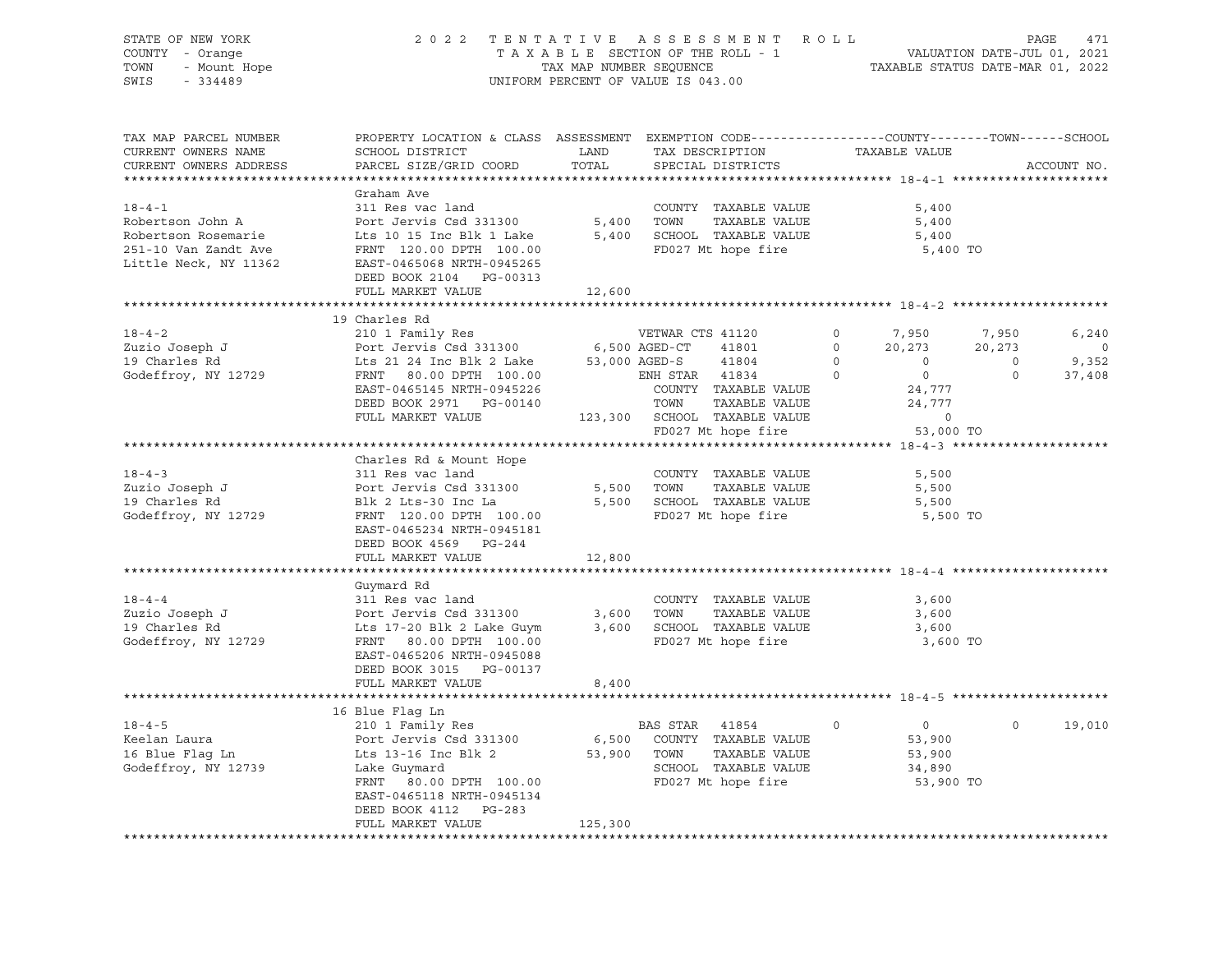| STATE OF NEW YORK<br>COUNTY - Orange<br>TOWN<br>- Mount Hope<br>SWIS<br>$-334489$        |                                                                                                                                                                                                                       | TAX MAP NUMBER SEQUENCE   | 2022 TENTATIVE ASSESSMENT ROLL<br>TAXABLE SECTION OF THE ROLL - 1<br>UNIFORM PERCENT OF VALUE IS 043.00          |                                                                  | PAGE<br>472<br>VALUATION DATE-JUL 01, 2021<br>TAXABLE STATUS DATE-MAR 01, 2022 |
|------------------------------------------------------------------------------------------|-----------------------------------------------------------------------------------------------------------------------------------------------------------------------------------------------------------------------|---------------------------|------------------------------------------------------------------------------------------------------------------|------------------------------------------------------------------|--------------------------------------------------------------------------------|
| TAX MAP PARCEL NUMBER<br>CURRENT OWNERS NAME<br>CURRENT OWNERS ADDRESS                   | PROPERTY LOCATION & CLASS ASSESSMENT EXEMPTION CODE----------------COUNTY-------TOWN------SCHOOL<br>SCHOOL DISTRICT<br>PARCEL SIZE/GRID COORD                                                                         | LAND<br>TOTAL             | TAX DESCRIPTION<br>SPECIAL DISTRICTS                                                                             | TAXABLE VALUE                                                    | ACCOUNT NO.                                                                    |
| $18 - 4 - 6$<br>Klupacs Nicholas C<br>43 West Conklin Ave<br>Middletown, NY 10940        | 18 Blue Flaq Ln<br>260 Seasonal res<br>Port Jervis Csd 331300<br>Lts 11 12 Blk 2 Lake Guym<br>FRNT 40.00 DPTH 100.00<br>EAST-0465080 NRTH-0945151<br>DEED BOOK 13779 PG-264<br>FULL MARKET VALUE                      | 3,200<br>25,800<br>60,000 | COUNTY TAXABLE VALUE<br>TAXABLE VALUE<br>TOWN<br>SCHOOL TAXABLE VALUE<br>FD027 Mt hope fire                      | 25,800<br>25,800<br>25,800<br>25,800 TO                          |                                                                                |
|                                                                                          |                                                                                                                                                                                                                       |                           |                                                                                                                  |                                                                  |                                                                                |
| $18 - 4 - 7$<br>Lewis Theodore J<br>Lake Guymard<br>7 Graham Ave<br>Godeffroy, NY 12739  | Graham Ave<br>311 Res vac land<br>Port Jervis Csd 331300<br>Lts 6 9 Inc Blk 1<br>Lake Guymard<br>FRNT<br>80.00 DPTH 100.00<br>EAST-0465013 NRTH-0945153<br>DEED BOOK 3312 PG-337<br>FULL MARKET VALUE                 | 3,600<br>8,400            | COUNTY TAXABLE VALUE<br>TOWN<br>TAXABLE VALUE<br>3,600 SCHOOL TAXABLE VALUE<br>FD027 Mt hope fire                | 3,600<br>3,600<br>3,600<br>3,600 TO                              |                                                                                |
|                                                                                          |                                                                                                                                                                                                                       |                           |                                                                                                                  |                                                                  |                                                                                |
|                                                                                          | 1 Erie Ave                                                                                                                                                                                                            |                           |                                                                                                                  |                                                                  |                                                                                |
| $18 - 5 - 1.11$<br>Parfitt Keith<br>Parfitt Maureen<br>1 Erie Ave<br>Godeffroy, NY 12739 | 210 1 Family Res<br>Port Jervis Csd 331300<br>Lts 14-24 & Pt Lt 25<br>Blk 3 Lake Guymard Dev<br>FRNT 241.00 DPTH 100.00<br>BANKC190321<br>EAST-0465371 NRTH-0944986<br>DEED BOOK 4136 PG-1                            | 12,400<br>129,300         | ENH STAR 41834<br>COUNTY TAXABLE VALUE<br>TAXABLE VALUE<br>TOWN<br>SCHOOL TAXABLE VALUE<br>FD027 Mt hope fire    | $\circ$<br>$\circ$<br>129,300<br>129,300<br>81,850<br>129,300 TO | $\circ$<br>47,450                                                              |
|                                                                                          | FULL MARKET VALUE                                                                                                                                                                                                     | 300,700                   |                                                                                                                  |                                                                  |                                                                                |
|                                                                                          |                                                                                                                                                                                                                       |                           |                                                                                                                  |                                                                  |                                                                                |
| $18 - 5 - 2.1$<br>Croizer (L/E) Laura<br>16 Blue Flaq Ln<br>Godeffroy, NY 12729          | 7 Charles Rd<br>210 1 Family Res<br>Port Jervis Csd 331300<br>Lts 26 Thru 33 Blk 3<br>Lake Guymard Dev Corp<br>LE to Laura Crozier<br>FRNT 160.00 DPTH 100.00<br>EAST-0465378 NRTH-0945100<br>DEED BOOK 14095 PG-1687 | 10,400<br>94,500          | ENH STAR<br>41834<br>COUNTY TAXABLE VALUE<br>TAXABLE VALUE<br>TOWN<br>SCHOOL TAXABLE VALUE<br>FD027 Mt hope fire | 0<br>$\overline{0}$<br>94,500<br>94,500<br>47,050<br>94,500 TO   | $\mathbf 0$<br>47,450                                                          |
|                                                                                          | FULL MARKET VALUE                                                                                                                                                                                                     | 219,800                   |                                                                                                                  |                                                                  |                                                                                |
|                                                                                          |                                                                                                                                                                                                                       |                           |                                                                                                                  |                                                                  |                                                                                |
| $18 - 5 - 4.1$<br>Lake Guymard Holding Corp<br>PO Box 309<br>Cuddebackville, NY 12729    | Charles Rd<br>311 Res vac land<br>Port Jervis Csd 331300<br>16.00 DPTH 101.00<br>FRNT<br>EAST-0465517 NRTH-0945028<br>DEED BOOK 2142<br>PG-00505<br>FULL MARKET VALUE                                                 | 700<br>700<br>1,600       | COUNTY TAXABLE VALUE<br>TAXABLE VALUE<br>TOWN<br>SCHOOL TAXABLE VALUE<br>FD027 Mt hope fire                      | 700<br>700<br>700<br>700 TO                                      |                                                                                |
|                                                                                          |                                                                                                                                                                                                                       |                           |                                                                                                                  |                                                                  |                                                                                |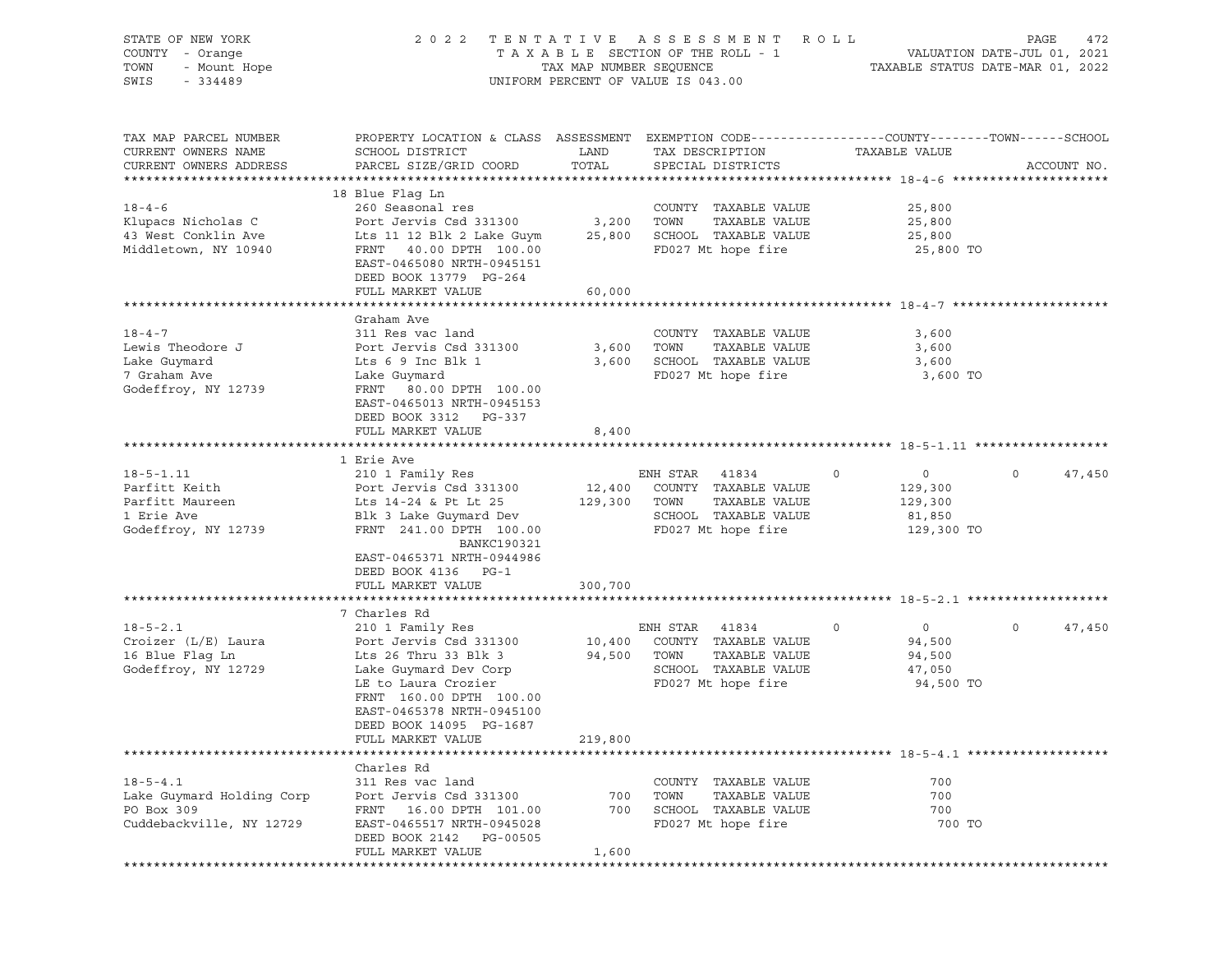| STATE OF NEW YORK<br>COUNTY - Orange<br>TOWN<br>- Mount Hope<br>SWIS<br>$-334489$         |                                                                                                                                                                                     | TAX MAP NUMBER SEQUENCE | 2022 TENTATIVE ASSESSMENT ROLL<br>TAXABLE SECTION OF THE ROLL - 1<br>UNIFORM PERCENT OF VALUE IS 043.00       |                                                                      | PAGE<br>473<br>VALUATION DATE-JUL 01, 2021<br>TAXABLE STATUS DATE-MAR 01, 2022 |
|-------------------------------------------------------------------------------------------|-------------------------------------------------------------------------------------------------------------------------------------------------------------------------------------|-------------------------|---------------------------------------------------------------------------------------------------------------|----------------------------------------------------------------------|--------------------------------------------------------------------------------|
| TAX MAP PARCEL NUMBER<br>CURRENT OWNERS NAME<br>CURRENT OWNERS ADDRESS                    | PROPERTY LOCATION & CLASS ASSESSMENT EXEMPTION CODE----------------COUNTY-------TOWN------SCHOOL<br>SCHOOL DISTRICT<br>PARCEL SIZE/GRID COORD                                       | LAND<br>TOTAL           | TAX DESCRIPTION<br>SPECIAL DISTRICTS                                                                          | TAXABLE VALUE                                                        | ACCOUNT NO.                                                                    |
|                                                                                           | 5 Charles Rd                                                                                                                                                                        |                         |                                                                                                               |                                                                      |                                                                                |
| $18 - 5 - 4.2$<br>Walters Roger<br>Walters Cynthia<br>5 Charles Rd<br>Godeffroy, NY 12739 | 210 1 Family Res<br>Port Jervis Csd 331300<br>Lts 34-36 Pt Lt 37<br>Lake Guymard<br>FRNT<br>72.00 DPTH 100.00<br>BANKC140330<br>EAST-0465480 NRTH-0945045                           | 6,100<br>75,800         | BAS STAR 41854<br>COUNTY TAXABLE VALUE<br>TAXABLE VALUE<br>TOWN<br>SCHOOL TAXABLE VALUE<br>FD027 Mt hope fire | $\circ$<br>$\overline{0}$<br>75,800<br>75,800<br>56,790<br>75,800 TO | $\circ$<br>19,010                                                              |
|                                                                                           | DEED BOOK 12298 PG-1189                                                                                                                                                             |                         |                                                                                                               |                                                                      |                                                                                |
|                                                                                           | FULL MARKET VALUE                                                                                                                                                                   | 176,300                 |                                                                                                               |                                                                      |                                                                                |
| $18 - 5 - 5.1$<br>Lake Guymard Holding Corp                                               | Erie Ave<br>311 Res vac land<br>Port Jervis Csd 331300                                                                                                                              | 1,500                   | COUNTY TAXABLE VALUE<br>TOWN<br>TAXABLE VALUE                                                                 | 1,500<br>1,500                                                       |                                                                                |
| PO Box 309<br>Cuddebackville, NY 12729                                                    | Pt Lt 25 Blk 3 Lk Guymard<br>FRNT 32.00 DPTH 101.00<br>EAST-0465475 NRTH-0944917<br>DEED BOOK 2118 PG-01092<br>FULL MARKET VALUE                                                    | 1,500<br>3,500          | SCHOOL TAXABLE VALUE<br>FD027 Mt hope fire                                                                    | 1,500<br>1,500 TO                                                    |                                                                                |
|                                                                                           |                                                                                                                                                                                     |                         |                                                                                                               |                                                                      |                                                                                |
| $18 - 6 - 1.1$<br>COUNTY OF ORANGE<br>255 Main St<br>Goshen, NY 10924                     | Guymard Rd & Mount Hope<br>311 Res vac land<br>Port Jervis Csd 331300<br>Lts 1-4 Blk 3 Lk Guymard<br>FRNT 80.00 DPTH 100.00<br>EAST-0465235 NRTH-0944930<br>DEED BOOK 15041 PG-1780 | 3,600                   | COUNTY TAXABLE VALUE<br>TOWN<br>TAXABLE VALUE<br>3,600 SCHOOL TAXABLE VALUE<br>FD027 Mt hope fire             | 3,600<br>3,600<br>3,600<br>3,600 TO                                  |                                                                                |
|                                                                                           | FULL MARKET VALUE                                                                                                                                                                   | 8,400                   |                                                                                                               |                                                                      |                                                                                |
| $18 - 6 - 2$<br>Sha Quan<br>Xu Alexander<br>3 Blue Flag Ln<br>Godeffroy, NY 12729         | 3 Blue Flaq Ln<br>210 1 Family Res<br>Port Jervis Csd 331300<br>Lts 5-8 Blk 3 Lk Guymard<br>FRNT 80.00 DPTH 100.00<br>EAST-0465325 NRTH-0944884                                     | 6,500                   | COUNTY TAXABLE VALUE<br>TOWN<br>TAXABLE VALUE<br>70,300 SCHOOL TAXABLE VALUE<br>FD027 Mt hope fire            | 70,300<br>70,300<br>70,300<br>70,300 TO                              |                                                                                |
|                                                                                           | DEED BOOK 14395 PG-1862<br>FULL MARKET VALUE                                                                                                                                        | 163,500                 |                                                                                                               |                                                                      |                                                                                |
|                                                                                           |                                                                                                                                                                                     |                         |                                                                                                               |                                                                      |                                                                                |
| $18 - 6 - 3$<br>Colon Jamie<br>Cosgrove-Colon Kathleen                                    | 1 Blue Flag Ln<br>260 Seasonal res<br>Port Jervis Csd 331300<br>Lts 9 13 Inc Blk 3                                                                                                  | 8,300<br>50,300         | COUNTY TAXABLE VALUE<br>TAXABLE VALUE<br>TOWN<br>SCHOOL TAXABLE VALUE                                         | 50,300<br>50,300<br>50,300                                           |                                                                                |
| 1 Blue Flaq Ln<br>Godeffroy, NY 12729                                                     | Lake Guymard<br>FRNT 100.00 DPTH 100.00<br>EAST-0465391 NRTH-0944851<br>DEED BOOK 13029 PG-1221<br>FULL MARKET VALUE                                                                | 117,000                 | FD027 Mt hope fire                                                                                            | 50,300 TO                                                            |                                                                                |
|                                                                                           |                                                                                                                                                                                     |                         |                                                                                                               |                                                                      |                                                                                |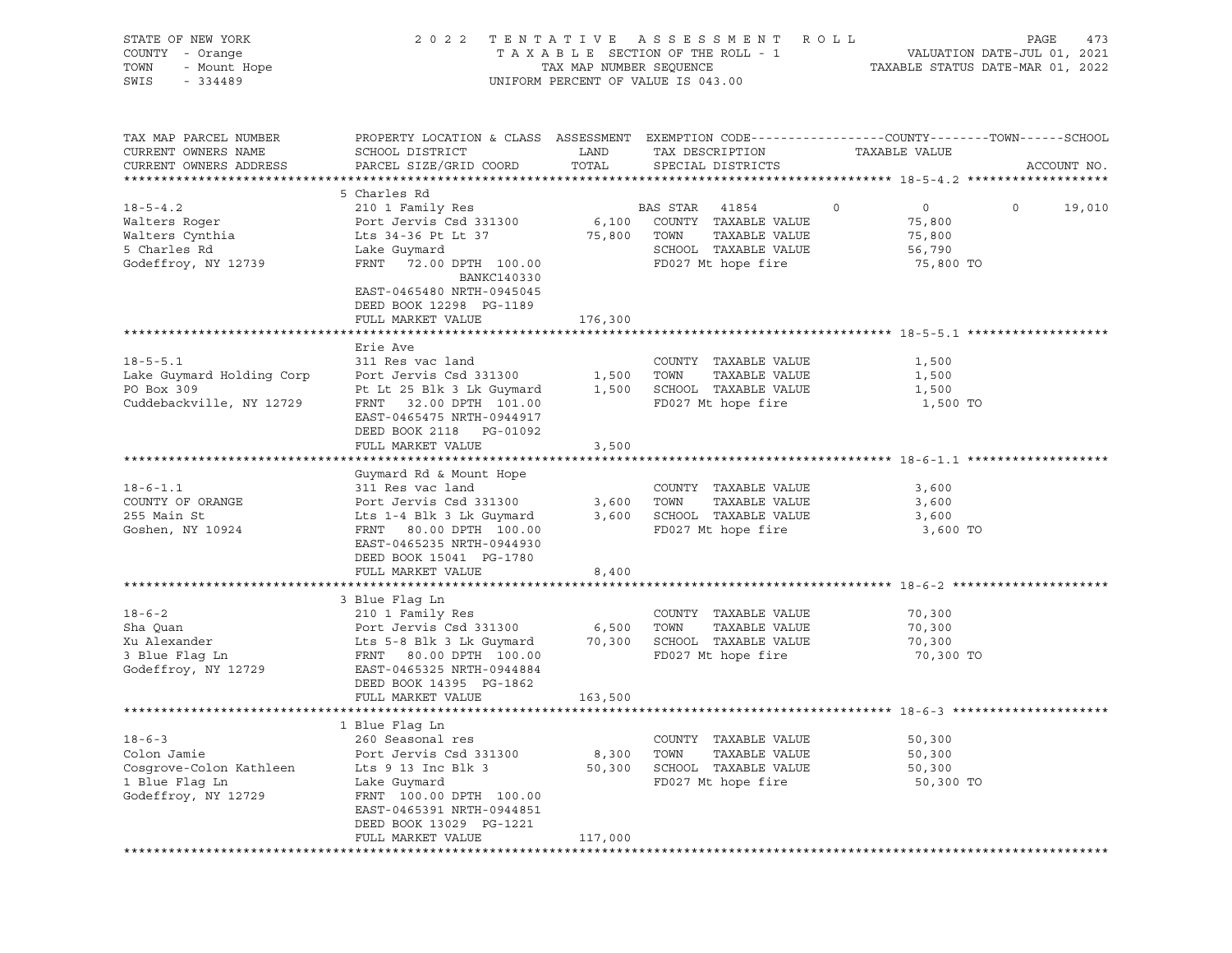| STATE OF NEW YORK<br>COUNTY - Orange<br>$\gamma$ - Orange<br>- Mount Hope<br>- Mount Hope<br>TOWN<br>SWIS - 334489                                                                                    |                                                                                                                                     |               | UNIFORM PERCENT OF VALUE IS 043.00                                      | 2022 TENTATIVE ASSESSMENT ROLL PAGE 474<br>TAXABLE SECTION OF THE ROLL - 1 VALUATION DATE-JUL 01, 2021<br>TAX MAP NUMBER SEQUENCE TAXABLE STATUS DATE-MAR 01, 2022 |
|-------------------------------------------------------------------------------------------------------------------------------------------------------------------------------------------------------|-------------------------------------------------------------------------------------------------------------------------------------|---------------|-------------------------------------------------------------------------|--------------------------------------------------------------------------------------------------------------------------------------------------------------------|
| TAX MAP PARCEL NUMBER<br>CURRENT OWNERS NAME<br>CURRENT OWNERS ADDRESS                                                                                                                                | SCHOOL DISTRICT<br>PARCEL SIZE/GRID COORD                                                                                           | LAND<br>TOTAL | TAX DESCRIPTION TAXABLE VALUE<br>SPECIAL DISTRICTS<br>SPECIAL DISTRICTS | PROPERTY LOCATION & CLASS ASSESSMENT EXEMPTION CODE---------------COUNTY-------TOWN-----SCHOOL<br>ACCOUNT NO.                                                      |
|                                                                                                                                                                                                       | 4 Graham Ave                                                                                                                        |               |                                                                         |                                                                                                                                                                    |
| $18 - 7 - 2$<br>Port Jervis, NY 12771                                                                                                                                                                 | 260 Seasonal res<br>FRNT 60.00 DPTH 100.00<br>EAST-0464963 NRTH-0945082                                                             |               | COUNTY TAXABLE VALUE<br>FD027 Mt hope fire                              | 40,000<br>40,000<br>40,000<br>40,000 TO                                                                                                                            |
|                                                                                                                                                                                                       | DEED BOOK 14494 PG-1007<br>FULL MARKET VALUE                                                                                        | 93,000        |                                                                         |                                                                                                                                                                    |
|                                                                                                                                                                                                       |                                                                                                                                     |               |                                                                         |                                                                                                                                                                    |
| $18 - 7 - 3$<br>Bethleham, PA 18017                                                                                                                                                                   | 17 Blue Flag Ln<br>311 Res vac land<br>FRNT 40.00 DPTH 100.00<br>EAST-0465020 NRTH-0945038                                          |               | COUNTY TAXABLE VALUE<br>TAXABLE VALUE<br>FD027 Mt hope fire             | 3,200<br>3,200<br>3,200<br>3,200 TO                                                                                                                                |
|                                                                                                                                                                                                       | DEED BOOK 14306 PG-1525                                                                                                             |               |                                                                         |                                                                                                                                                                    |
|                                                                                                                                                                                                       | FULL MARKET VALUE                                                                                                                   | 7,400         |                                                                         |                                                                                                                                                                    |
| $18 - 7 - 4$<br>Bethleham, PA 18017                                                                                                                                                                   | Guymard Rd<br>311 Res vac land<br>FRNT 40.00 DPTH 100.00<br>EAST-0465055 NRTH-0945017<br>DEED BOOK 14306 PG-1525                    |               | COUNTY TAXABLE VALUE<br>TAXABLE VALUE<br>FD027 Mt hope fire             | 1,800<br>1,800<br>1,800<br>1,800 TO                                                                                                                                |
|                                                                                                                                                                                                       | FULL MARKET VALUE                                                                                                                   | 4,200         |                                                                         |                                                                                                                                                                    |
| $18 - 7 - 5$<br>Godeffroy, NY 12739                                                                                                                                                                   | Guymard Rd<br>311 Res vac land<br>FRNT 40.00 DPTH 100.00<br>EAST-0465091 NRTH-0945002<br>DEED BOOK 4553 PG-8<br>FULL MARKET VALUE   | 4,200         | COUNTY TAXABLE VALUE<br>FD027 Mt hope fire                              | 1,800<br>1,800<br>1,800<br>1,800 TO                                                                                                                                |
|                                                                                                                                                                                                       |                                                                                                                                     |               |                                                                         |                                                                                                                                                                    |
| $18 - 7 - 6$<br>Xing the Contract of the Contract of the Section of the MAGNE CONN TAXABLE VALUE<br>43 West Conklin Ave List 7 8 Blk 2 Lake Guymar 1,800 SCHOOL TAXABLE VALUE<br>Middletown, NY 10940 | Guymard Rd<br>311 Res vac land<br>FRNT 40.00 DPTH 100.00<br>EAST-0465127 NRTH-0944983<br>DEED BOOK 5356 PG-204<br>FULL MARKET VALUE | 4,200         | COUNTY TAXABLE VALUE<br>TAXABLE VALUE<br>FD027 Mt hope fire             | 1,800<br>1,800<br>1,800<br>1,800 TO                                                                                                                                |
|                                                                                                                                                                                                       |                                                                                                                                     |               |                                                                         |                                                                                                                                                                    |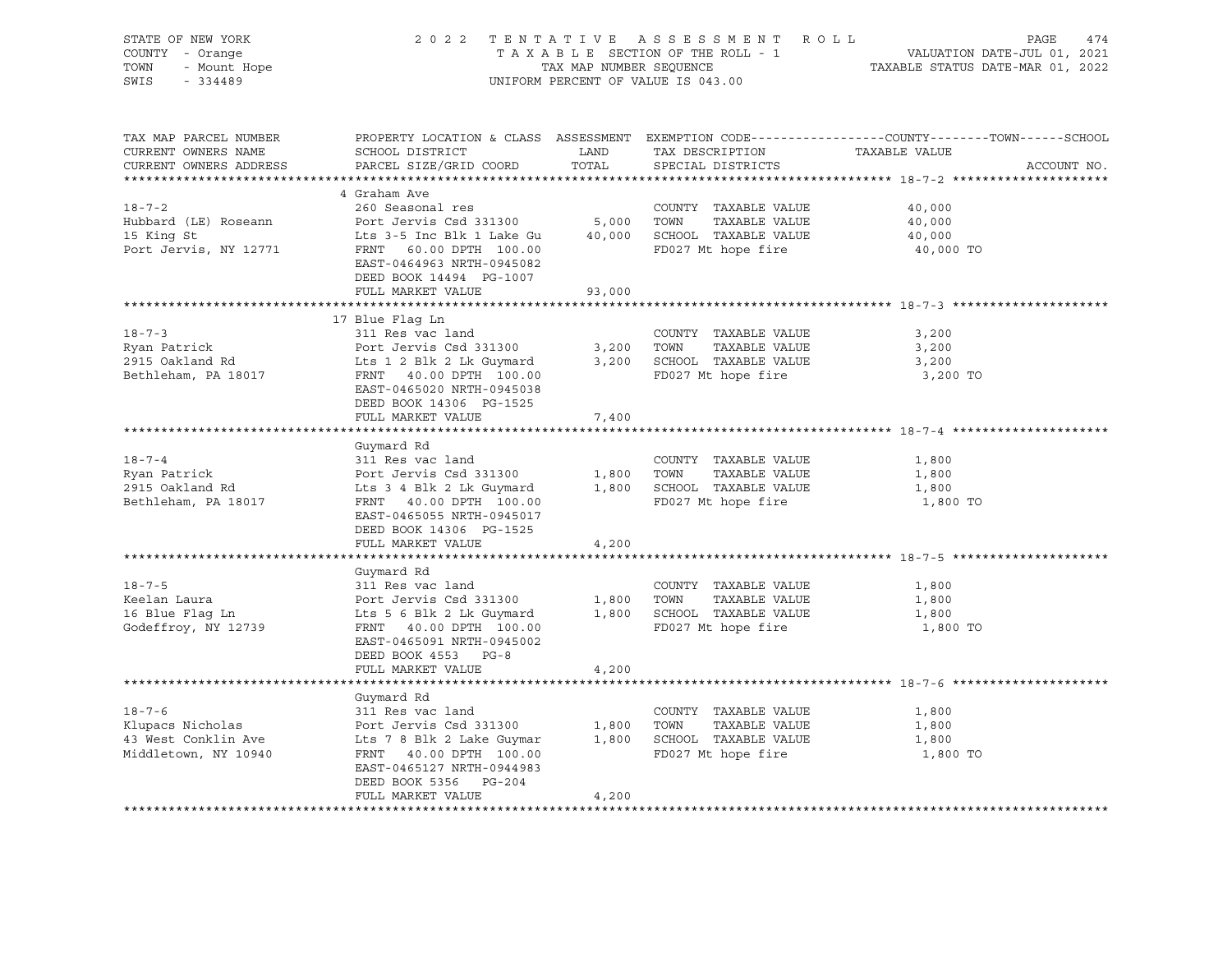| STATE OF NEW YORK<br>COUNTY - Orange<br>OF NEW TURN<br>- Orange<br>- Mount Hope<br>TOWN |                                                                                                                    | TAX MAP NUMBER SEQUENCE | 2022 TENTATIVE ASSESSMENT ROLL<br>TAXABLE SECTION OF THE ROLL - 1 | VALUATION DATE-JUL 01, 2021<br>TAXABLE STATUS DATE-MAR 01, 2022 | PAGE<br>475        |
|-----------------------------------------------------------------------------------------|--------------------------------------------------------------------------------------------------------------------|-------------------------|-------------------------------------------------------------------|-----------------------------------------------------------------|--------------------|
| SWIS                                                                                    |                                                                                                                    |                         | UNIFORM PERCENT OF VALUE IS 043.00                                |                                                                 |                    |
| TAX MAP PARCEL NUMBER<br>CURRENT OWNERS NAME                                            | PROPERTY LOCATION & CLASS ASSESSMENT EXEMPTION CODE---------------COUNTY-------TOWN------SCHOOL<br>SCHOOL DISTRICT | LAND                    | TAX DESCRIPTION                                                   | TAXABLE VALUE                                                   |                    |
| CURRENT OWNERS ADDRESS                                                                  | PARCEL SIZE/GRID COORD                                                                                             | TOTAL                   | SPECIAL DISTRICTS                                                 |                                                                 | ACCOUNT NO.        |
|                                                                                         |                                                                                                                    |                         |                                                                   |                                                                 |                    |
|                                                                                         | Graham Ave & Guymard Rd                                                                                            |                         |                                                                   |                                                                 |                    |
| $18 - 8 - 1$                                                                            | 312 Vac w/imprv                                                                                                    |                         | COUNTY TAXABLE VALUE                                              | 5,500                                                           |                    |
| Hubbard (LE) Roseann                                                                    | Port Jervis Csd 331300                                                                                             | 3,500 TOWN              | TAXABLE VALUE                                                     | 5,500                                                           |                    |
| 15 King St                                                                              | Lts 40-42 Inc Blk 1 Lake                                                                                           |                         | 5,500 SCHOOL TAXABLE VALUE<br>FD027 Mt hope fire                  | 5,500                                                           |                    |
| Port Jervis, NY 12771                                                                   | FRNT 60.00 DPTH 55.00<br>EAST-0464898 NRTH-0945144                                                                 |                         |                                                                   | 5,500 TO                                                        |                    |
|                                                                                         | DEED BOOK 14494 PG-1007                                                                                            |                         |                                                                   |                                                                 |                    |
|                                                                                         | FULL MARKET VALUE                                                                                                  | 12,800                  |                                                                   |                                                                 |                    |
|                                                                                         | *************************                                                                                          | ************            |                                                                   | ************************* 18-9-1 *******************            |                    |
|                                                                                         | 29 Charles Rd                                                                                                      |                         |                                                                   |                                                                 |                    |
| $18 - 9 - 1$                                                                            | 260 Seasonal res                                                                                                   |                         | COUNTY TAXABLE VALUE                                              | 66,400                                                          |                    |
| Robertson John A                                                                        | Port Jervis Csd 331300                                                                                             | 1,800 TOWN              | TAXABLE VALUE                                                     | 66,400                                                          |                    |
| Robertson Rosemarie                                                                     | Lts 51 52 Lake Guymard De                                                                                          |                         | 66,400 SCHOOL TAXABLE VALUE                                       | 66,400                                                          |                    |
| 251-10 Van Zandt Ave                                                                    | FRNT 40.00 DPTH 55.00                                                                                              |                         | FD027 Mt hope fire                                                | 66,400 TO                                                       |                    |
| Little Neck, NY 11362                                                                   | EAST-0465002 NRTH-0945341                                                                                          |                         |                                                                   |                                                                 |                    |
|                                                                                         | DEED BOOK 1403 PG-00070<br>FULL MARKET VALUE                                                                       | 154,400                 |                                                                   |                                                                 |                    |
|                                                                                         |                                                                                                                    |                         |                                                                   |                                                                 |                    |
|                                                                                         | 11 Graham Ave                                                                                                      |                         |                                                                   |                                                                 |                    |
| $18 - 9 - 2$                                                                            | 260 Seasonal res                                                                                                   |                         | COUNTY TAXABLE VALUE                                              | 49,500                                                          |                    |
| Rover George                                                                            | Port Jervis Csd 331300                                                                                             |                         | 3,600 TOWN<br>TAXABLE VALUE                                       | 49,500                                                          |                    |
| Rover Cecelia M<br>318 Brooklyn Blvd                                                    | Lts 47-50 Blk 1 Lake G                                                                                             |                         | 49,500 SCHOOL TAXABLE VALUE                                       | 49,500                                                          |                    |
|                                                                                         | FRNT 80.00 DPTH 55.00                                                                                              |                         | FD027 Mt hope fire                                                | 49,500 TO                                                       |                    |
| Sea Girt, NJ 08750                                                                      | EAST-0464966 NRTH-0945283                                                                                          |                         |                                                                   |                                                                 |                    |
|                                                                                         | DEED BOOK 1717 PG-00696<br>FULL MARKET VALUE                                                                       | 115,100                 |                                                                   |                                                                 |                    |
|                                                                                         |                                                                                                                    |                         |                                                                   |                                                                 |                    |
|                                                                                         | 7 Graham Ave                                                                                                       |                         |                                                                   |                                                                 |                    |
| $18 - 9 - 4$                                                                            | 210 1 Family Res                                                                                                   |                         | ENH STAR 41834                                                    | $\overline{0}$<br>$\Omega$                                      | $\Omega$<br>47,450 |
| Lewis Theodore J                                                                        | Port Jervis Csd 331300                                                                                             |                         | 3,600 COUNTY TAXABLE VALUE                                        | 59,900                                                          |                    |
| Lake Guymard                                                                            | Lts 43 46 Inc Blk 1<br>Iako Guymard                                                                                | 59,900 TOWN             | TAXABLE VALUE                                                     | 59,900                                                          |                    |
| 7 Graham Ave                                                                            | Lake Guymard                                                                                                       |                         | SCHOOL TAXABLE VALUE                                              | 12,450                                                          |                    |
| Godeffroy, NY 12739                                                                     | FRNT 80.00 DPTH 55.00                                                                                              |                         | FD027 Mt hope fire                                                | 59,900 TO                                                       |                    |
|                                                                                         | EAST-0464921 NRTH-0945198                                                                                          |                         |                                                                   |                                                                 |                    |
|                                                                                         | DEED BOOK 3312 PG-337                                                                                              |                         |                                                                   |                                                                 |                    |
|                                                                                         | FULL MARKET VALUE                                                                                                  | 139,300                 |                                                                   |                                                                 |                    |
|                                                                                         | Graham Ave                                                                                                         |                         |                                                                   |                                                                 |                    |
| $18 - 10 - 1$                                                                           | 314 Rural vac<10                                                                                                   |                         | COUNTY TAXABLE VALUE                                              | 4,000                                                           |                    |
| Lake Guymard Holding Corp                                                               | Port Jervis Csd 331300                                                                                             | 4,000                   | TAXABLE VALUE<br>TOWN                                             | 4,000                                                           |                    |
| PO Box 309                                                                              | Lts 58 61 Inc Blk 1<br>Lake Guvmard                                                                                |                         | 4,000 SCHOOL TAXABLE VALUE                                        | 4,000                                                           |                    |
| Cuddebackville, NY 12729                                                                | Lake Guymard                                                                                                       |                         | FD027 Mt hope fire                                                | 4,000 TO                                                        |                    |
|                                                                                         | FRNT 80.00 DPTH 55.00                                                                                              |                         |                                                                   |                                                                 |                    |
|                                                                                         | EAST-0465077 NRTH-0945488                                                                                          |                         |                                                                   |                                                                 |                    |
|                                                                                         | DEED BOOK 2278 PG-01079<br>FULL MARKET VALUE                                                                       | 9,300                   |                                                                   |                                                                 |                    |
|                                                                                         |                                                                                                                    |                         |                                                                   |                                                                 |                    |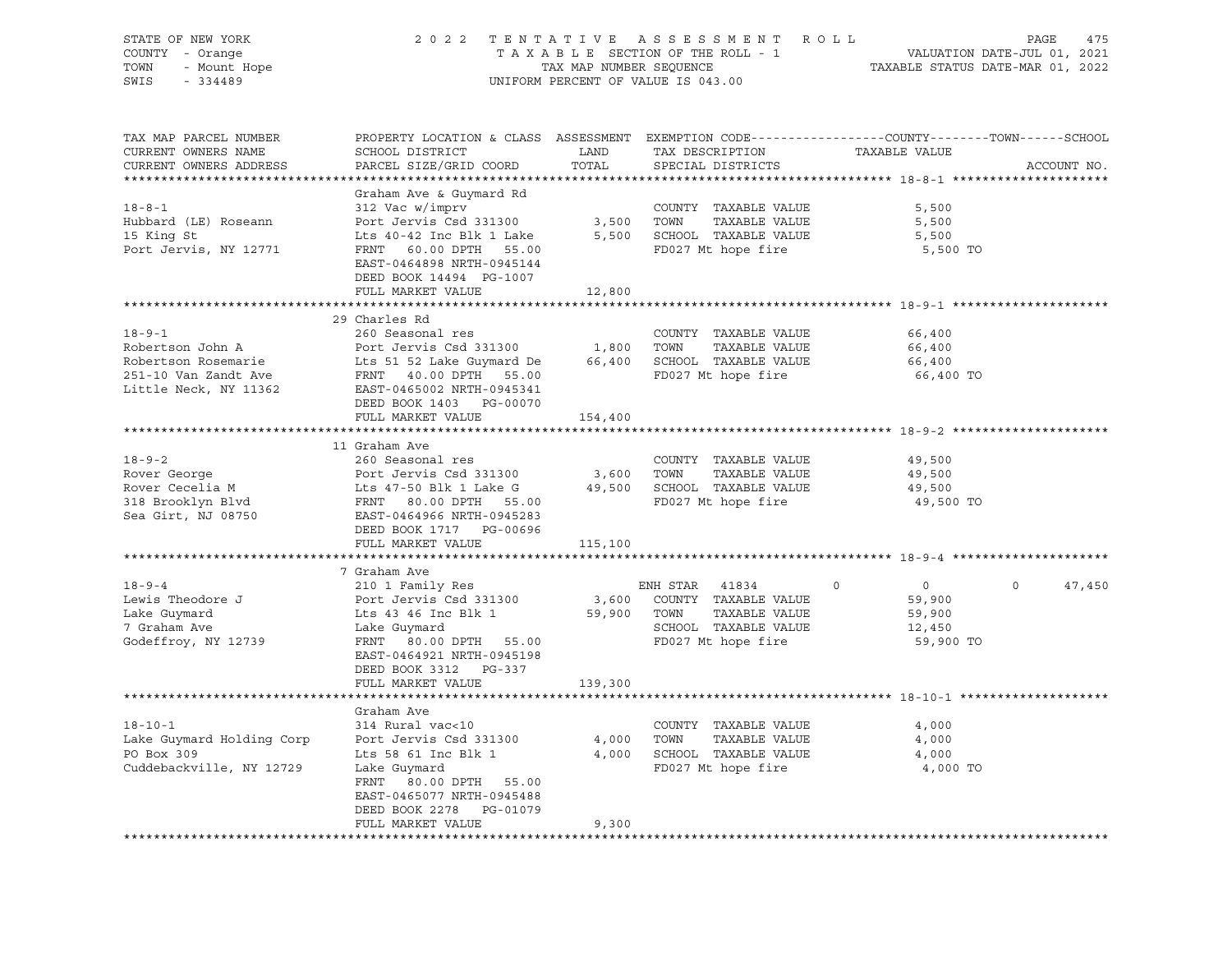| STATE OF NEW YORK<br>COUNTY - Orange<br>TOWN<br>- Mount Hope<br>SWIS<br>$-334489$                 |                                                                                                                                                                                                                                         |                              | 2022 TENTATIVE ASSESSMENT ROLL<br>UNIFORM PERCENT OF VALUE IS 043.00                                             |                                                                  | PAGE<br>476            |
|---------------------------------------------------------------------------------------------------|-----------------------------------------------------------------------------------------------------------------------------------------------------------------------------------------------------------------------------------------|------------------------------|------------------------------------------------------------------------------------------------------------------|------------------------------------------------------------------|------------------------|
| TAX MAP PARCEL NUMBER<br>CURRENT OWNERS NAME<br>CURRENT OWNERS ADDRESS                            | PROPERTY LOCATION & CLASS ASSESSMENT EXEMPTION CODE----------------COUNTY-------TOWN------SCHOOL<br>SCHOOL DISTRICT<br>PARCEL SIZE/GRID COORD                                                                                           | LAND<br>TOTAL                | TAX DESCRIPTION<br>SPECIAL DISTRICTS                                                                             | TAXABLE VALUE                                                    | ACCOUNT NO.            |
| $18 - 10 - 3$<br>Wolslayer Richard<br>Wolslayer Donna<br>108 Cantrell Ave<br>Middletown, NY 10940 | 17 Graham Ave<br>210 1 Family Res<br>Port Jervis Csd 331300<br>Lts 55 56 & 57 Blk 1<br>Lake Guymard<br>FRNT 60.00 DPTH 55.00<br>EAST-0465031 NRTH-0945431<br>DEED BOOK 6200 PG-9<br>FULL MARKET VALUE                                   | 2,900 TOWN<br>97,000         | COUNTY TAXABLE VALUE<br>TAXABLE VALUE<br>41,700 SCHOOL TAXABLE VALUE<br>FD027 Mt hope fire                       | 41,700<br>41,700<br>41,700<br>41,700 TO                          |                        |
|                                                                                                   |                                                                                                                                                                                                                                         |                              |                                                                                                                  |                                                                  |                        |
| $18 - 10 - 4$<br>Shea Dennis<br>Shea Kathleen<br>323A East 89Th St<br>New York, NY 10128          | 15 Graham Ave<br>260 Seasonal res<br>Port Jervis Csd 331300<br>Lts 53 54 Blk 1 Lake Guym<br>FRNT 40.00 DPTH 55.00<br>EAST-0465012 NRTH-0945389                                                                                          | 1,800<br>55,000              | COUNTY TAXABLE VALUE<br>TOWN<br>TAXABLE VALUE<br>SCHOOL TAXABLE VALUE<br>FD027 Mt hope fire                      | 55,000<br>55,000<br>55,000<br>55,000 TO                          |                        |
|                                                                                                   | DEED BOOK 4406 PG-312<br>FULL MARKET VALUE                                                                                                                                                                                              | 127,900                      |                                                                                                                  |                                                                  |                        |
| $18 - 11 - 1.1$<br>Stratis Eugene<br>2 Graham Ave<br>Cuddebackville, NY 12729                     | 2 Graham Ave<br>210 1 Family Res<br>Minisink Csd<br>333801<br>Ptlt1 Fields-Best & Ogden<br>Estate Map 10330<br>ACRES<br>1.50 BANKC061197<br>EAST-0464949 NRTH-0944912<br>DEED BOOK 14394 PG-1519<br>FULL MARKET VALUE                   | 20,000<br>160,000<br>372,100 | COUNTY TAXABLE VALUE<br>TAXABLE VALUE<br>TOWN<br>SCHOOL TAXABLE VALUE<br>FD027 Mt hope fire                      | 160,000<br>160,000<br>160,000<br>160,000 TO                      |                        |
|                                                                                                   |                                                                                                                                                                                                                                         |                              |                                                                                                                  |                                                                  |                        |
| $18 - 11 - 1.2$<br>Stratis Eugene<br>2 Graham Ave<br>Cuddebackville, NY 12729                     | Guymard Rd<br>311 Res vac land<br>Port Jervis Csd 331300<br>Ptlt1 Fields-Best & Ogden<br>Estate Map 10330<br>FRNT 139.00 DPTH 300.00<br><b>BANKC061197</b><br>EAST-0465098 NRTH-0944934<br>DEED BOOK 14394 PG-1519<br>FULL MARKET VALUE | 4,800<br>4,800<br>11,200     | COUNTY TAXABLE VALUE<br>TOWN<br>TAXABLE VALUE<br>SCHOOL TAXABLE VALUE<br>FD027 Mt hope fire                      | 4,800<br>4,800<br>4,800<br>4,800 TO                              |                        |
|                                                                                                   |                                                                                                                                                                                                                                         |                              |                                                                                                                  |                                                                  |                        |
| $18 - 11 - 2.1$<br>Murtagh-Quinn Kelly<br>2 Erie Ave<br>Cuddebackville, NY 12729                  | 2 Erie Ave<br>210 1 Family Res<br>Minisink Csd<br>333801<br>Pt Lt2 Fields-Best & Oqden<br>Estate Map 10330<br>ACRES<br>2.00 BANKC230070<br>EAST-0465275 NRTH-0944820<br>DEED BOOK 13731 PG-283<br>FULL MARKET VALUE                     | 24,300<br>106,800<br>248,400 | BAS STAR<br>41854<br>COUNTY TAXABLE VALUE<br>TOWN<br>TAXABLE VALUE<br>SCHOOL TAXABLE VALUE<br>FD027 Mt hope fire | $\circ$<br>$\circ$<br>106,800<br>106,800<br>87,790<br>106,800 TO | $\mathsf{O}$<br>19,010 |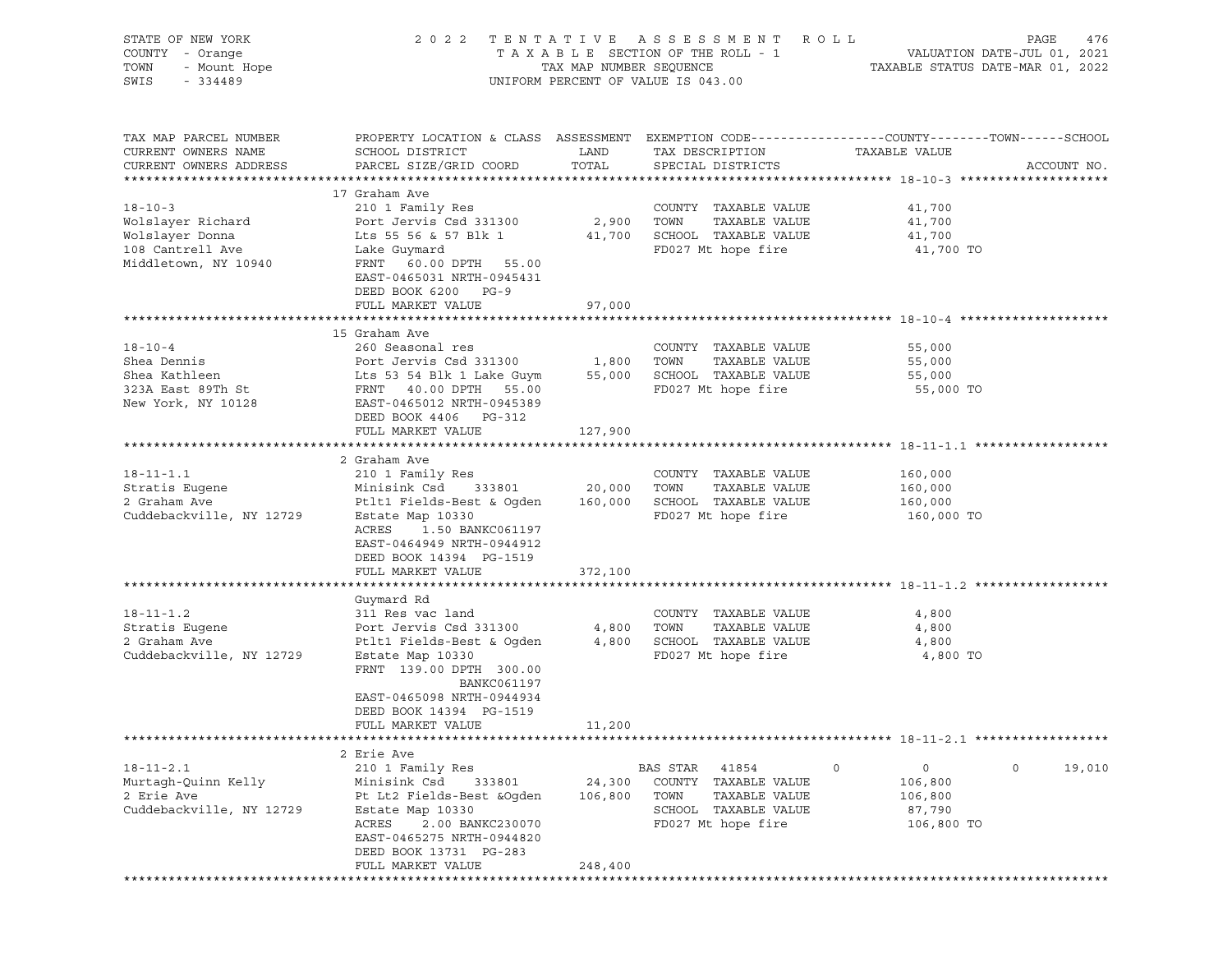|                                                                                                                                                                                                                                                                   |                                                                                                     |                                                                                             | R O L L<br>PAGE<br>477<br>VALUATION DATE-JUL 01, 2021<br>TAXABLE STATUS DATE-MAR 01, 2022                                                                                                                                                                          |
|-------------------------------------------------------------------------------------------------------------------------------------------------------------------------------------------------------------------------------------------------------------------|-----------------------------------------------------------------------------------------------------|---------------------------------------------------------------------------------------------|--------------------------------------------------------------------------------------------------------------------------------------------------------------------------------------------------------------------------------------------------------------------|
| SCHOOL DISTRICT<br>PARCEL SIZE/GRID COORD                                                                                                                                                                                                                         | LAND<br>TOTAL                                                                                       | TAX DESCRIPTION<br>SPECIAL DISTRICTS                                                        | TAXABLE VALUE<br>ACCOUNT NO.                                                                                                                                                                                                                                       |
| Erie Ave<br>311 Res vac land<br>Port Jervis Csd 331300<br>Pt Lt 2 Fields-Best &<br>Ogden Estate Map 10330<br>Ss Mount Hope Rd<br>FRNT 139.00 DPTH 335.00<br>ACRES<br>0.42 BANKC230070<br>EAST-0465275 NRTH-0944820<br>DEED BOOK 13731 PG-283<br>FULL MARKET VALUE | 2,000<br>2,000<br>4,700                                                                             | COUNTY TAXABLE VALUE<br>TOWN<br>TAXABLE VALUE<br>SCHOOL TAXABLE VALUE<br>FD027 Mt hope fire | 2,000<br>2,000<br>2,000<br>2,000 TO                                                                                                                                                                                                                                |
| Guymard Tpke<br>323 Vacant rural<br>Port Jervis Csd 331300<br>ACRES 31.60<br>EAST-0466611 NRTH-0947743<br>DEED BOOK 11296 PG-1015                                                                                                                                 | 55,600<br>55,600                                                                                    | COUNTY TAXABLE VALUE<br>TAXABLE VALUE<br>TOWN<br>FD027 Mt hope fire                         | 55,600<br>55,600<br>55,600<br>55,600 TO                                                                                                                                                                                                                            |
| ************************<br>Tn Rd 2<br>320 Rural vacant<br>Minisink Csd<br>333801<br>ACRES 16.30<br>EAST-0467332 NRTH-0947241<br>DEED BOOK 15013 PG-854                                                                                                           | 25,000<br>25,000                                                                                    | COUNTY TAXABLE VALUE<br>TOWN<br>TAXABLE VALUE<br>SCHOOL TAXABLE VALUE<br>FD027 Mt hope fire | 25,000<br>25,000<br>25,000<br>25,000 TO                                                                                                                                                                                                                            |
|                                                                                                                                                                                                                                                                   | 58,100                                                                                              |                                                                                             |                                                                                                                                                                                                                                                                    |
| 210 1 Family Res<br>Minisink Csd<br>333801<br>ACRES<br>2.00<br>EAST-0467736 NRTH-0945023<br>DEED BOOK 14156 PG-1191                                                                                                                                               | 155,500                                                                                             | COUNTY TAXABLE VALUE<br>TOWN<br>TAXABLE VALUE<br>SCHOOL TAXABLE VALUE<br>FD027 Mt hope fire | 155,500<br>155,500<br>155,500<br>155,500 TO                                                                                                                                                                                                                        |
|                                                                                                                                                                                                                                                                   |                                                                                                     |                                                                                             |                                                                                                                                                                                                                                                                    |
| 210 1 Family Res<br>Minisink Csd<br>333801<br>ACRES<br>2.40<br>EAST-0467885 NRTH-0944723<br>DEED BOOK 13973 PG-1989<br>FULL MARKET VALUE                                                                                                                          | 31,600<br>157,800<br>367,000                                                                        | COUNTY TAXABLE VALUE<br>TOWN<br>TAXABLE VALUE<br>SCHOOL TAXABLE VALUE<br>FD027 Mt hope fire | 157,800<br>157,800<br>157,800<br>157,800 TO                                                                                                                                                                                                                        |
|                                                                                                                                                                                                                                                                   | FULL MARKET VALUE<br>FULL MARKET VALUE<br>840 Guymard Tpke<br>FULL MARKET VALUE<br>7 Valley View Dr | 129,300<br>361,600                                                                          | 2022 TENTATIVE ASSESSMENT<br>TAXABLE SECTION OF THE ROLL - 1<br>TAX MAP NUMBER SEQUENCE<br>UNIFORM PERCENT OF VALUE IS 043.00<br>PROPERTY LOCATION & CLASS ASSESSMENT EXEMPTION CODE----------------COUNTY-------TOWN-----SCHOOL<br>SCHOOL TAXABLE VALUE<br>29,200 |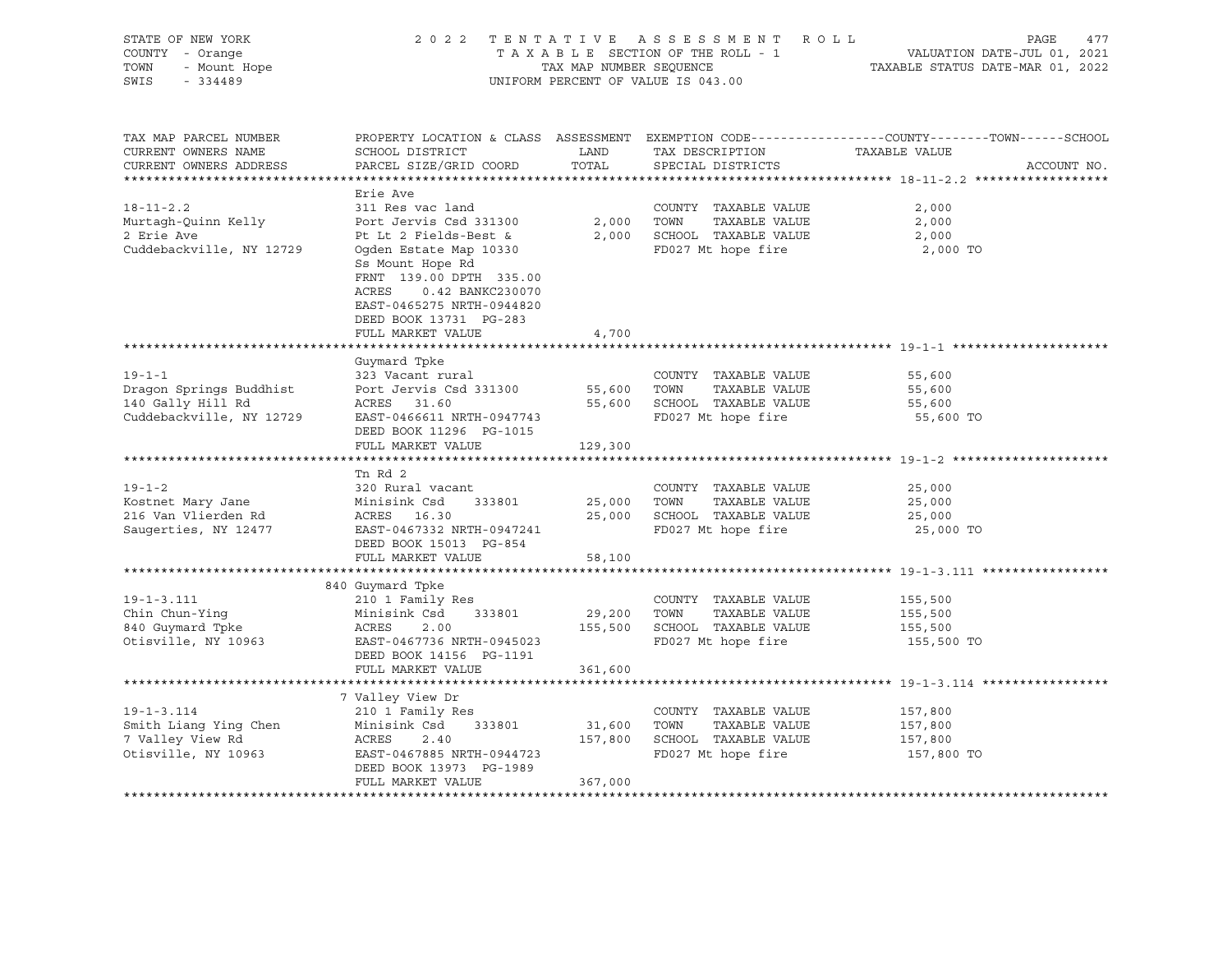# STATE OF NEW YORK 2 0 2 2 T E N T A T I V E A S S E S S M E N T R O L L PAGE 478 COUNTY - Orange T A X A B L E SECTION OF THE ROLL - 1 VALUATION DATE-JUL 01, 2021 TOWN - Mount Hope TAX MAP NUMBER SEQUENCE TAXABLE STATUS DATE-MAR 01, 2022 SWIS - 334489 UNIFORM PERCENT OF VALUE IS 043.00

| TAX MAP PARCEL NUMBER<br>CURRENT OWNERS NAME<br>CURRENT OWNERS ADDRESS                                                             | SCHOOL DISTRICT<br>PARCEL SIZE/GRID COORD                                                                                                                     | LAND<br>TOTAL                | TAX DESCRIPTION<br>SPECIAL DISTRICTS                                                        | PROPERTY LOCATION & CLASS ASSESSMENT EXEMPTION CODE----------------COUNTY-------TOWN------SCHOOL<br>TAXABLE VALUE<br>ACCOUNT NO. |
|------------------------------------------------------------------------------------------------------------------------------------|---------------------------------------------------------------------------------------------------------------------------------------------------------------|------------------------------|---------------------------------------------------------------------------------------------|----------------------------------------------------------------------------------------------------------------------------------|
|                                                                                                                                    |                                                                                                                                                               |                              |                                                                                             |                                                                                                                                  |
| $19 - 1 - 3.115$<br>Perkins Vernon<br>523 E 5th St Apt 5<br>New York, NY 10009                                                     | 29 Valley View Rd<br>215 1 Fam Res w/<br>Minisink Csd<br>333801<br>ACRES<br>1.90<br>EAST-0468196 NRTH-0945363<br>DEED BOOK 14934 PG-1333                      | 29,700<br>164,800            | COUNTY TAXABLE VALUE<br>TOWN<br>TAXABLE VALUE<br>SCHOOL TAXABLE VALUE<br>FD027 Mt hope fire | 164,800<br>164,800<br>164,800<br>164,800 TO                                                                                      |
|                                                                                                                                    | FULL MARKET VALUE                                                                                                                                             | 383,300                      |                                                                                             |                                                                                                                                  |
|                                                                                                                                    |                                                                                                                                                               |                              |                                                                                             |                                                                                                                                  |
|                                                                                                                                    | 17 Valley View Rd                                                                                                                                             |                              |                                                                                             |                                                                                                                                  |
| $19 - 1 - 3.13$<br>Wilson David<br>Wilson Diane<br>14 Greenwood Ct<br>Middletown, NY 10940                                         | 210 1 Family Res<br>Minisink Csd<br>333801<br>ACRES<br>2.00<br>EAST-0468000 NRTH-0944987<br>DEED BOOK 14436 PG-178                                            | 29,700<br>114,500            | COUNTY TAXABLE VALUE<br>TOWN<br>TAXABLE VALUE<br>SCHOOL TAXABLE VALUE<br>FD027 Mt hope fire | 114,500<br>114,500<br>114,500<br>114,500 TO                                                                                      |
|                                                                                                                                    | FULL MARKET VALUE                                                                                                                                             | 266,300                      |                                                                                             |                                                                                                                                  |
|                                                                                                                                    |                                                                                                                                                               |                              |                                                                                             |                                                                                                                                  |
|                                                                                                                                    | 10 Valley View Rd                                                                                                                                             |                              |                                                                                             |                                                                                                                                  |
| $19 - 1 - 3.211$<br>Satenberg Michael<br>10 Valley View Rd<br>Otisville, NY 10963                                                  | 210 1 Family Res<br>Minisink Csd<br>333801<br>3.10 BANKL060049<br>ACRES<br>EAST-0477192 NRTH-0944900<br>DEED BOOK 14586 PG-951                                | 34,700<br>149,800            | COUNTY TAXABLE VALUE<br>TOWN<br>TAXABLE VALUE<br>SCHOOL TAXABLE VALUE<br>FD027 Mt hope fire | 149,800<br>149,800<br>149,800<br>149,800 TO                                                                                      |
|                                                                                                                                    | FULL MARKET VALUE                                                                                                                                             | 348,400                      |                                                                                             |                                                                                                                                  |
|                                                                                                                                    |                                                                                                                                                               |                              |                                                                                             |                                                                                                                                  |
|                                                                                                                                    | 43 Valley View Rd                                                                                                                                             |                              |                                                                                             |                                                                                                                                  |
| $19 - 1 - 3.3$<br>Jewis John J<br>43 Valley View Rd<br>Otisville, NY 10963                                                         | 210 1 Family Res<br>Minisink Csd<br>ACRES<br>4.80 BANK0230051<br>EAST-0468379 NRTH-0945579<br>DEED BOOK 13841 PG-1616                                         | 333801 39,500<br>115,500     | COUNTY TAXABLE VALUE<br>TOWN<br>TAXABLE VALUE<br>SCHOOL TAXABLE VALUE<br>FD027 Mt hope fire | 115,500<br>115,500<br>115,500<br>115,500 TO                                                                                      |
|                                                                                                                                    | FULL MARKET VALUE                                                                                                                                             | 268,600                      |                                                                                             |                                                                                                                                  |
|                                                                                                                                    |                                                                                                                                                               |                              |                                                                                             |                                                                                                                                  |
| $19 - 1 - 3.4$<br>Meagher, Trustee Caitlin M<br>c/o Meagher, Willaim/Kathleen ACRES<br>85 Gardnerville Rd<br>New Hampton, NY 10958 | Valley View Rd<br>311 Res vac land<br>Minisink Csd<br>333801<br>3.80<br>EAST-0468718 NRTH-0947059<br>DEED BOOK 13995 PG-892                                   | 32,900<br>32,900             | COUNTY TAXABLE VALUE<br>TOWN<br>TAXABLE VALUE<br>SCHOOL TAXABLE VALUE<br>FD027 Mt hope fire | 32,900<br>32,900<br>32,900<br>32,900 TO                                                                                          |
|                                                                                                                                    | FULL MARKET VALUE                                                                                                                                             | 76,500                       |                                                                                             |                                                                                                                                  |
|                                                                                                                                    |                                                                                                                                                               |                              |                                                                                             |                                                                                                                                  |
| $19 - 1 - 3.5$<br>Bastick Rachael L<br>Wang Zheng<br>36 Valley View Rd<br>Otisville, NY 10963                                      | 36 Valley View Rd<br>210 1 Family Res<br>Minisink Csd<br>333801<br>ACRES<br>2.90<br>EAST-0468497 NRTH-0945258<br>DEED BOOK 14144 PG-1097<br>FULL MARKET VALUE | 33,900<br>205,000<br>476,700 | COUNTY TAXABLE VALUE<br>TOWN<br>TAXABLE VALUE<br>SCHOOL TAXABLE VALUE<br>FD027 Mt hope fire | 205,000<br>205,000<br>205,000<br>205,000 TO                                                                                      |
|                                                                                                                                    |                                                                                                                                                               |                              |                                                                                             |                                                                                                                                  |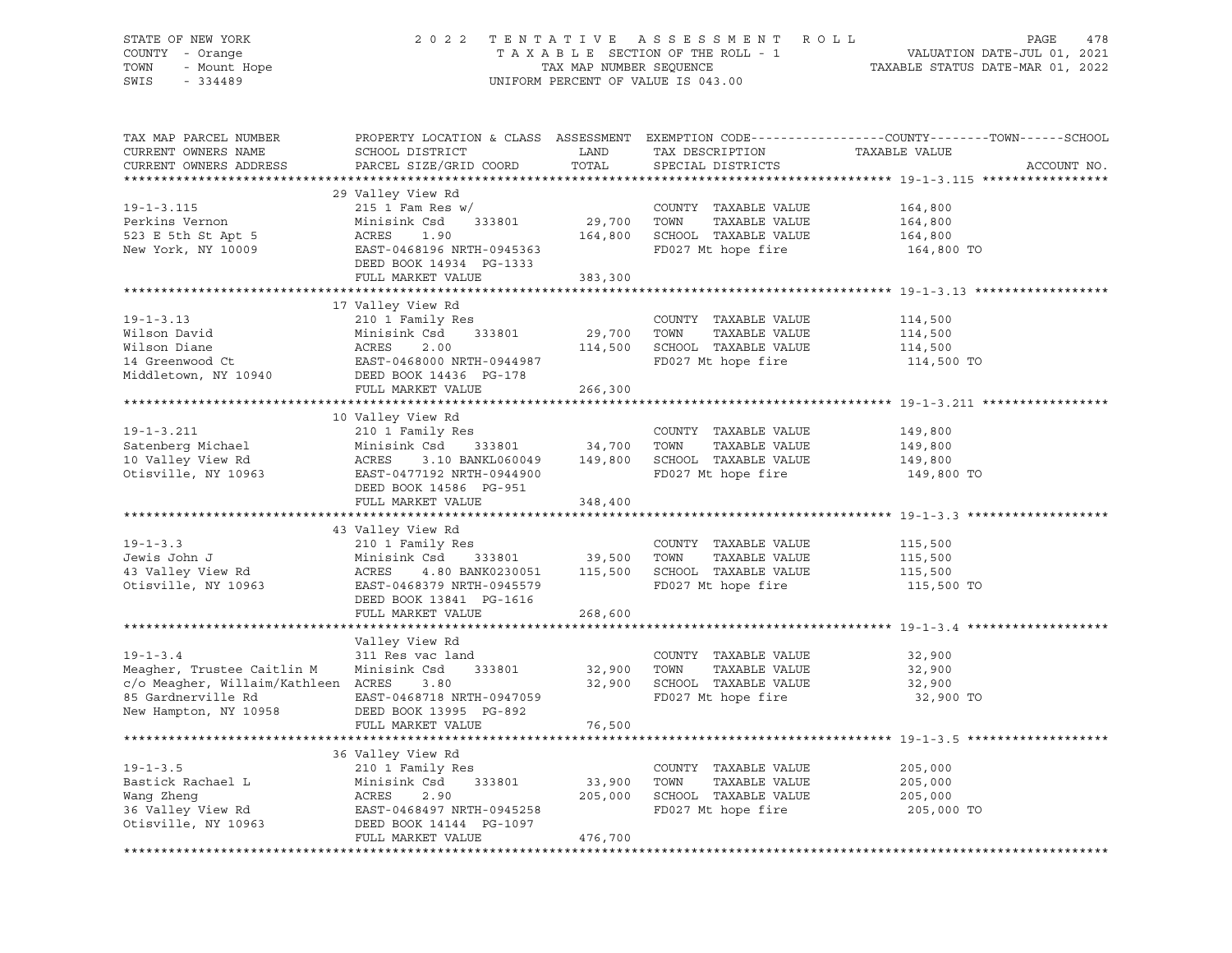# STATE OF NEW YORK 2 0 2 2 T E N T A T I V E A S S E S S M E N T R O L L PAGE 479 COUNTY - Orange T A X A B L E SECTION OF THE ROLL - 1 VALUATION DATE-JUL 01, 2021 TOWN - Mount Hope TAX MAP NUMBER SEQUENCE TAXABLE STATUS DATE-MAR 01, 2022 SWIS - 334489 UNIFORM PERCENT OF VALUE IS 043.00

| TAX MAP PARCEL NUMBER<br>CURRENT OWNERS NAME<br>CURRENT OWNERS ADDRESS | PROPERTY LOCATION & CLASS ASSESSMENT<br>SCHOOL DISTRICT<br>PARCEL SIZE/GRID COORD | LAND<br>TOTAL | TAX DESCRIPTION<br>SPECIAL DISTRICTS | EXEMPTION CODE-----------------COUNTY-------TOWN------SCHOOL<br>TAXABLE VALUE | ACCOUNT NO. |
|------------------------------------------------------------------------|-----------------------------------------------------------------------------------|---------------|--------------------------------------|-------------------------------------------------------------------------------|-------------|
|                                                                        |                                                                                   |               |                                      |                                                                               |             |
| $19 - 1 - 4.1$                                                         | 765 Guymard Tpke<br>210 1 Family Res                                              |               | COUNTY TAXABLE VALUE                 | 229,600                                                                       |             |
| Hosking Joseph                                                         | Minisink Csd<br>333801                                                            | 42,900        | TOWN<br>TAXABLE VALUE                | 229,600                                                                       |             |
| Hosking Nancy L                                                        | ACRES<br>7.10                                                                     | 229,600       | SCHOOL TAXABLE VALUE                 | 229,600                                                                       |             |
| 765 Guymard Tpke                                                       | EAST-0469006 NRTH-0944079                                                         |               | FD027 Mt hope fire                   | 229,600 TO                                                                    |             |
| Otisville, NY 10963                                                    | DEED BOOK 2215 PG-00478                                                           |               |                                      |                                                                               |             |
|                                                                        | FULL MARKET VALUE                                                                 | 534,000       |                                      |                                                                               |             |
|                                                                        |                                                                                   |               |                                      |                                                                               |             |
|                                                                        | Guymard Tpke                                                                      |               |                                      |                                                                               |             |
| $19 - 1 - 4.21 - 1$                                                    | 100 Agricultural                                                                  |               | COUNTY TAXABLE VALUE                 | 136,700                                                                       |             |
| Hosking Joseph                                                         | Minisink Csd<br>333801                                                            | 98,600        | TOWN<br>TAXABLE VALUE                | 136,700                                                                       |             |
| Hosking Nancy Liv Trust                                                | ACRES<br>90.00                                                                    | 136,700       | SCHOOL TAXABLE VALUE                 | 136,700                                                                       |             |
| 765 Guymard Tpke                                                       | DEED BOOK 5869 PG-145                                                             |               | FD027 Mt hope fire                   | 136,700 TO                                                                    |             |
| Otisville, NY 10963                                                    | FULL MARKET VALUE                                                                 | 317,900       |                                      |                                                                               |             |
|                                                                        |                                                                                   |               |                                      |                                                                               |             |
|                                                                        | 750 Guymard Tpke                                                                  |               |                                      |                                                                               |             |
| $19 - 1 - 4.21 - 2$                                                    | 836 Telecom. eq.                                                                  |               | COUNTY TAXABLE VALUE                 | 414,800                                                                       |             |
| Hosking Living Trust Joseph                                            | Minisink Csd<br>333801                                                            | 29,000        | TOWN<br>TAXABLE VALUE                | 414,800                                                                       |             |
| Hosking Living Trust Nancy                                             | ACRES<br>3.00                                                                     | 414,800       | SCHOOL TAXABLE VALUE                 | 414,800                                                                       |             |
| 765 Guymard Tpke                                                       | DEED BOOK 5869<br>PG-145                                                          |               | FD027 Mt hope fire                   | 414,800 TO                                                                    |             |
| Otisville, NY 10963                                                    | FULL MARKET VALUE                                                                 | 964,700       |                                      |                                                                               |             |
|                                                                        |                                                                                   |               |                                      |                                                                               |             |
|                                                                        | Guymard Tpke                                                                      |               |                                      |                                                                               |             |
| $19 - 1 - 4.22$                                                        | 112 Dairy farm                                                                    |               | AGDISTRICT 41720                     | 36,518<br>36,518<br>$\circ$                                                   | 36,518      |
| Hosking Michael J                                                      | Minisink Csd<br>333801                                                            | 39,700        | COUNTY TAXABLE VALUE                 | 3,182                                                                         |             |
| Hosking Donald G                                                       | ACRES 17.40                                                                       | 39,700        | TOWN<br>TAXABLE VALUE                | 3,182                                                                         |             |
| 169 Kohler Rd                                                          | DEED BOOK 13078 PG-1839                                                           |               | SCHOOL TAXABLE VALUE                 | 3,182                                                                         |             |
| Middletown, NY 10940                                                   | FULL MARKET VALUE                                                                 | 92,300        | FD027 Mt hope fire                   | 3,182 TO                                                                      |             |
|                                                                        |                                                                                   |               | 36,518 EX                            |                                                                               |             |
| MAY BE SUBJECT TO PAYMENT                                              |                                                                                   |               |                                      |                                                                               |             |
| UNDER AGDIST LAW TIL 2026                                              |                                                                                   |               |                                      |                                                                               |             |
|                                                                        |                                                                                   |               |                                      |                                                                               |             |
|                                                                        | Tn Rd 2                                                                           |               |                                      |                                                                               |             |
| $19 - 1 - 5.2$                                                         | 105 Vac farmland                                                                  |               | AGDISTRICT 41720                     | 36,086<br>36,086<br>0                                                         | 36,086      |
| Hosking Michael J                                                      | Minisink Csd<br>333801                                                            | 42,900        | COUNTY TAXABLE VALUE                 | 6,814                                                                         |             |
| Hosking Donald G                                                       | R O W By Deed 3958/326                                                            | 42,900        | TOWN<br>TAXABLE VALUE                | 6,814                                                                         |             |
| 169 Kohler Rd                                                          | ACRES 32.30                                                                       |               | SCHOOL TAXABLE VALUE                 | 6,814                                                                         |             |
| Middletown, NY 10940                                                   | EAST-0470526 NRTH-0945675                                                         |               | FD027 Mt hope fire                   | 6,814 TO                                                                      |             |
|                                                                        | DEED BOOK 13078 PG-1839                                                           |               | 36,086 EX                            |                                                                               |             |
| MAY BE SUBJECT TO PAYMENT                                              | FULL MARKET VALUE                                                                 | 99,800        |                                      |                                                                               |             |
| UNDER AGDIST LAW TIL 2026                                              |                                                                                   |               |                                      |                                                                               |             |
|                                                                        |                                                                                   |               |                                      |                                                                               |             |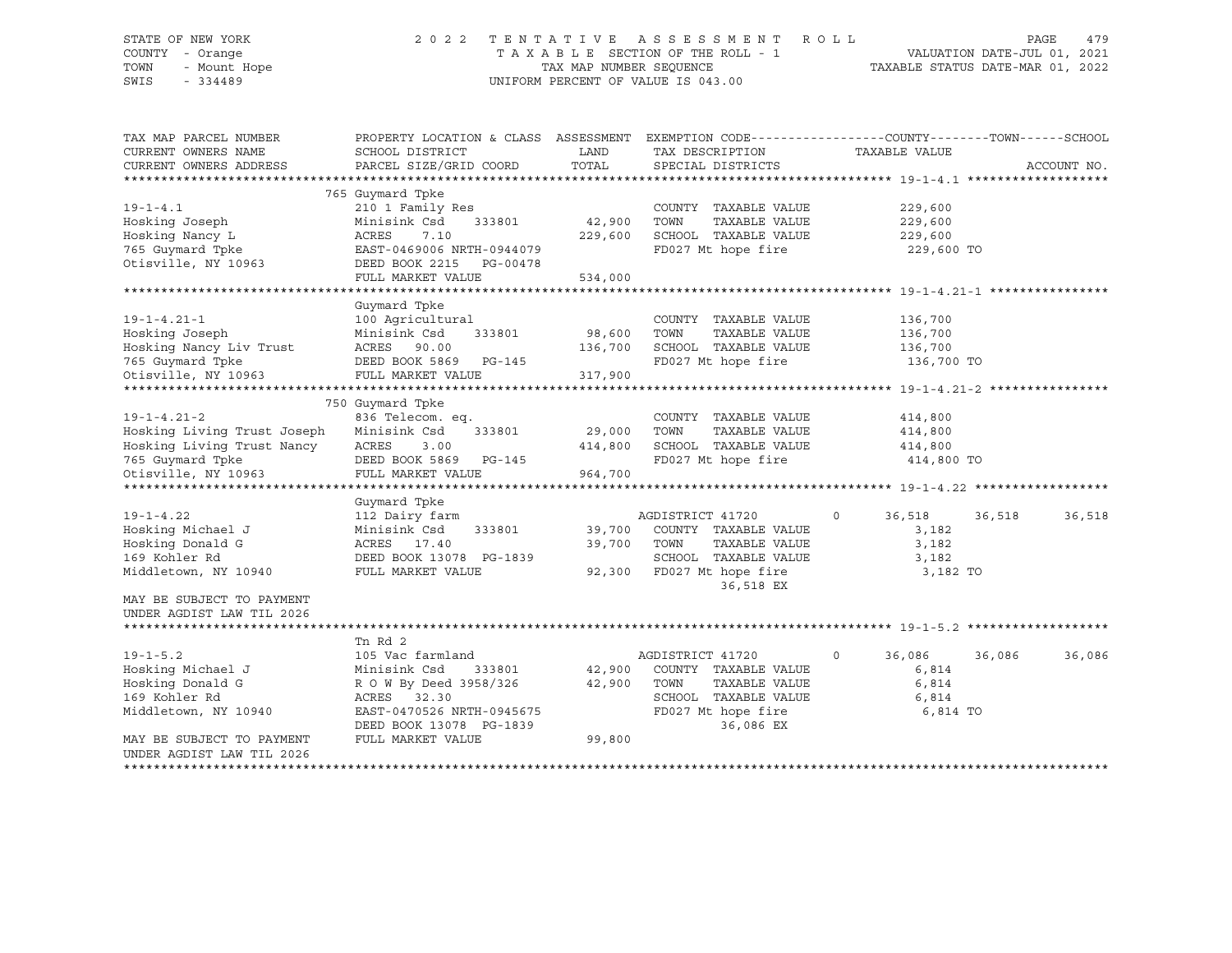## STATE OF NEW YORK 2 0 2 2 T E N T A T I V E A S S E S S M E N T R O L L PAGE 480 COUNTY - Orange T A X A B L E SECTION OF THE ROLL - 1 VALUATION DATE-JUL 01, 2021 TOWN - Mount Hope TAX NAP NUMBER SEQUENCE TAXABLE STATUS DATE-MAR 01, 2022<br>TAXABLE STATUS DATE-MAR 01, 2022 UNIFORM PERCENT OF VALUE IS 043.00

TAX MAP PARCEL NUMBER PROPERTY LOCATION & CLASS ASSESSMENT EXEMPTION CODE------------------COUNTY--------TOWN------SCHOOL CURRENT OWNERS NAME SCHOOL DISTRICT LAND TAX DESCRIPTION TAXABLE VALUE CURRENT OWNERS ADDRESS PARCEL SIZE/GRID COORD TOTAL SPECIAL DISTRICTS ACCOUNT NO. \*\*\*\*\*\*\*\*\*\*\*\*\*\*\*\*\*\*\*\*\*\*\*\*\*\*\*\*\*\*\*\*\*\*\*\*\*\*\*\*\*\*\*\*\*\*\*\*\*\*\*\*\*\*\*\*\*\*\*\*\*\*\*\*\*\*\*\*\*\*\*\*\*\*\*\*\*\*\*\*\*\*\*\*\*\*\*\*\*\*\*\*\*\*\*\*\*\*\*\*\*\*\* 19-1-6 \*\*\*\*\*\*\*\*\*\*\*\*\*\*\*\*\*\*\*\*\* 678 Guymard Tpke 19-1-6 220 2 Family Res COUNTY TAXABLE VALUE 224,200 Adler Regina Minisink Csd 333801 44,600 TOWN TAXABLE VALUE 224,200 Struhar Christine ACRES 8.60 BANKL140178 224,200 SCHOOL TAXABLE VALUE 224,200 678 Guymard Tpke EAST-0471334 NRTH-0945334 FD027 Mt hope fire 224,200 TO Otisville, NY 10963 DEED BOOK 11186 PG-600 FULL MARKET VALUE 521,400 \*\*\*\*\*\*\*\*\*\*\*\*\*\*\*\*\*\*\*\*\*\*\*\*\*\*\*\*\*\*\*\*\*\*\*\*\*\*\*\*\*\*\*\*\*\*\*\*\*\*\*\*\*\*\*\*\*\*\*\*\*\*\*\*\*\*\*\*\*\*\*\*\*\*\*\*\*\*\*\*\*\*\*\*\*\*\*\*\*\*\*\*\*\*\*\*\*\*\*\*\*\*\* 19-1-7.1 \*\*\*\*\*\*\*\*\*\*\*\*\*\*\*\*\*\*\* 169 Kohler Rd 19-1-7.1 210 1 Family Res ENH STAR 41834 0 0 0 47,450 Hosking Michael J Minisink Csd 333801 25,000 COUNTY TAXABLE VALUE 118,300 Hosking Kathleen ACRES 1.00 118,300 TOWN TAXABLE VALUE 118,300 169 Kohler Rd EAST-0475558 NRTH-0944107 SCHOOL TAXABLE VALUE 70,850 Middletown, NY 10940 DEED BOOK 2066 PG-00652 FD027 Mt hope fire 118,300 TO FULL MARKET VALUE 275,100 \*\*\*\*\*\*\*\*\*\*\*\*\*\*\*\*\*\*\*\*\*\*\*\*\*\*\*\*\*\*\*\*\*\*\*\*\*\*\*\*\*\*\*\*\*\*\*\*\*\*\*\*\*\*\*\*\*\*\*\*\*\*\*\*\*\*\*\*\*\*\*\*\*\*\*\*\*\*\*\*\*\*\*\*\*\*\*\*\*\*\*\*\*\*\*\*\*\*\*\*\*\*\* 19-1-7.21 \*\*\*\*\*\*\*\*\*\*\*\*\*\*\*\*\*\* 634 Guymard Tpke 19-1-7.21 210 1 Family Res ENH STAR 41834 0 0 0 47,450 Hosking Lester Jr Minisink Csd 333801 37,500 COUNTY TAXABLE VALUE 156,700 634 Guymard Tpke Lt 1 Hosking SubMap 63-00 156,700 TOWN TAXABLE VALUE 156,700 Middletown, NY 10940 Int Guymard & Co Hwy 73 SCHOOL TAXABLE VALUE 109,250 ACRES 4.00 FD027 Mt hope fire 156,700 TO EAST-0471992 NRTH-0945240 DEED BOOK 5320 PG-114 FULL MARKET VALUE 364,400 \*\*\*\*\*\*\*\*\*\*\*\*\*\*\*\*\*\*\*\*\*\*\*\*\*\*\*\*\*\*\*\*\*\*\*\*\*\*\*\*\*\*\*\*\*\*\*\*\*\*\*\*\*\*\*\*\*\*\*\*\*\*\*\*\*\*\*\*\*\*\*\*\*\*\*\*\*\*\*\*\*\*\*\*\*\*\*\*\*\*\*\*\*\*\*\*\*\*\*\*\*\*\* 19-1-7.22 \*\*\*\*\*\*\*\*\*\*\*\*\*\*\*\*\*\* 1657 Mountain Rd 19-1-7.22 112 Dairy farm AGDISTRICT 41720 0 68,792 68,792 68,792 Hosking Michael J Minisink Csd 333801 126,100 COUNTY TAXABLE VALUE 180,408 Hosking Donald G Remaining Lands Hosking 249,200 TOWN TAXABLE VALUE 180,408 169 Kohler Rd Submap 63-00 SCHOOL TAXABLE VALUE 180,408 Middletown, NY 10940 Int Guymard & Co Hwy 35 FD027 Mt hope fire 180,408 TO ACRES 144.10 68,792 EX MAY BE SUBJECT TO PAYMENT EAST-0473333 NRTH-0943543 UNDER AGDIST LAW TIL 2026 DEED BOOK 13078 PG-1839 FULL MARKET VALUE 579,500 \*\*\*\*\*\*\*\*\*\*\*\*\*\*\*\*\*\*\*\*\*\*\*\*\*\*\*\*\*\*\*\*\*\*\*\*\*\*\*\*\*\*\*\*\*\*\*\*\*\*\*\*\*\*\*\*\*\*\*\*\*\*\*\*\*\*\*\*\*\*\*\*\*\*\*\*\*\*\*\*\*\*\*\*\*\*\*\*\*\*\*\*\*\*\*\*\*\*\*\*\*\*\* 19-1-8.1 \*\*\*\*\*\*\*\*\*\*\*\*\*\*\*\*\*\*\* Co Hwy 35 19-1-8.1 311 Res vac land COUNTY TAXABLE VALUE 400 Hossann George J Jr Minisink Csd 333801 400 TOWN TAXABLE VALUE 400 Hossann Mary Map 54-93 400 SCHOOL TAXABLE VALUE 400 25 Hossana Ln FRNT 195.00 DPTH 220.00 FD027 Mt hope fire 400 TO Port Jervis, NY 12771 EAST-0473372 NRTH-0941855 DEED BOOK 4274 PG-00350 FULL MARKET VALUE 800 \*\*\*\*\*\*\*\*\*\*\*\*\*\*\*\*\*\*\*\*\*\*\*\*\*\*\*\*\*\*\*\*\*\*\*\*\*\*\*\*\*\*\*\*\*\*\*\*\*\*\*\*\*\*\*\*\*\*\*\*\*\*\*\*\*\*\*\*\*\*\*\*\*\*\*\*\*\*\*\*\*\*\*\*\*\*\*\*\*\*\*\*\*\*\*\*\*\*\*\*\*\*\*\*\*\*\*\*\*\*\*\*\*\*\*\*\*\*\*\*\*\*\*\*\*\*\*\*\*\*\*\*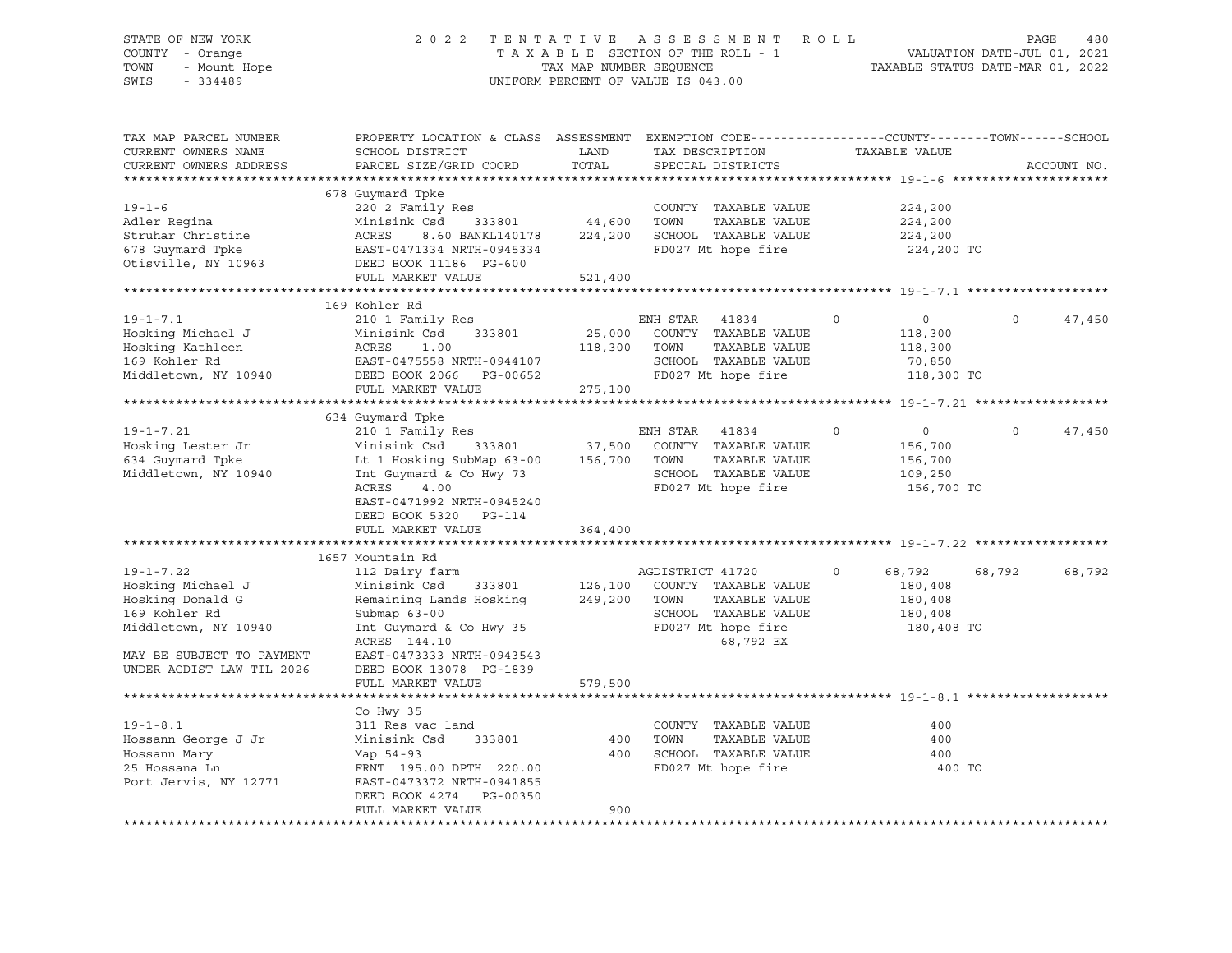# STATE OF NEW YORK 2 0 2 2 T E N T A T I V E A S S E S S M E N T R O L L PAGE 481 COUNTY - Orange T A X A B L E SECTION OF THE ROLL - 1 VALUATION DATE-JUL 01, 2021 TOWN - Mount Hope TAX MAP NUMBER SEQUENCE TAXABLE STATUS DATE-MAR 01, 2022 SWIS - 334489 UNIFORM PERCENT OF VALUE IS 043.00

| TAX MAP PARCEL NUMBER<br>CURRENT OWNERS NAME<br>CURRENT OWNERS ADDRESS                           | PROPERTY LOCATION & CLASS ASSESSMENT<br>SCHOOL DISTRICT<br>PARCEL SIZE/GRID COORD                                                                                      | LAND<br>TOTAL                | EXEMPTION CODE-----------------COUNTY-------TOWN------SCHOOL<br>TAX DESCRIPTION<br>SPECIAL DISTRICTS             | TAXABLE VALUE                                                                | ACCOUNT NO.        |
|--------------------------------------------------------------------------------------------------|------------------------------------------------------------------------------------------------------------------------------------------------------------------------|------------------------------|------------------------------------------------------------------------------------------------------------------|------------------------------------------------------------------------------|--------------------|
|                                                                                                  |                                                                                                                                                                        |                              |                                                                                                                  |                                                                              |                    |
| $19 - 1 - 8.2$<br>Hosking Michael J<br>Hosking Donald G<br>169 Kohler Rd<br>Middletown, NY 10940 | Mountain Rd<br>323 Vacant rural<br>Minisink Csd<br>333801<br>ACRES<br>6.00<br>EAST-0473672 NRTH-0941968<br>DEED BOOK 13078 PG-1839<br>FULL MARKET VALUE                | 4,800<br>4,800<br>11,200     | COUNTY TAXABLE VALUE<br>TOWN<br>TAXABLE VALUE<br>SCHOOL TAXABLE VALUE<br>FD027 Mt hope fire                      | 4,800<br>4,800<br>4,800<br>4,800 TO                                          |                    |
|                                                                                                  |                                                                                                                                                                        |                              |                                                                                                                  |                                                                              |                    |
| $19 - 1 - 9.2$<br>Khoufaify Abdelhak<br>13 Greenwood Dr                                          | 1583 Mountain Rd<br>210 1 Family Res<br>Minisink Csd<br>333801<br>ACRES<br>1.00 BANKC030230                                                                            | 25,000<br>175,200            | COUNTY TAXABLE VALUE<br>TOWN<br>TAXABLE VALUE<br>SCHOOL TAXABLE VALUE                                            | 175,200<br>175,200<br>175,200                                                |                    |
| Goshen, NY 10924                                                                                 | EAST-0471167 NRTH-0942890<br>DEED BOOK 14582 PG-1172<br>FULL MARKET VALUE                                                                                              | 407,400                      | FD027 Mt hope fire                                                                                               | 175,200 TO                                                                   |                    |
|                                                                                                  | 1611 Mountain Rd                                                                                                                                                       |                              |                                                                                                                  |                                                                              |                    |
| $19 - 1 - 9.3$<br>Ford Thomas<br>Ford Virginia<br>1611 Mountain Rd<br>Middletown, NY 10940       | 240 Rural res<br>Minisink Csd<br>333801<br>ACRES 11.70<br>EAST-0471035 NRTH-0943161<br>DEED BOOK 2809 PG-00291<br>FULL MARKET VALUE                                    | 47,500<br>162,000<br>376,700 | COUNTY TAXABLE VALUE<br>TAXABLE VALUE<br>TOWN<br>SCHOOL TAXABLE VALUE<br>FD027 Mt hope fire                      | 162,000<br>162,000<br>162,000<br>162,000 TO                                  |                    |
|                                                                                                  |                                                                                                                                                                        |                              |                                                                                                                  |                                                                              |                    |
|                                                                                                  | 101 Shale Dr                                                                                                                                                           |                              |                                                                                                                  |                                                                              |                    |
| $19 - 1 - 9.42$<br>Tears Lynne<br>76 Canal Dr<br>Godeffroy, NY 12729                             | 210 1 Family Res<br>Minisink Csd<br>333801<br>ACRES<br>4.90<br>EAST-0469835 NRTH-0943167<br>DEED BOOK 14958 PG-1858                                                    | 39,700<br>168,300            | COUNTY TAXABLE VALUE<br>TOWN<br>TAXABLE VALUE<br>SCHOOL TAXABLE VALUE<br>FD027 Mt hope fire                      | 168,300<br>168,300<br>168,300<br>168,300 TO                                  |                    |
|                                                                                                  | FULL MARKET VALUE                                                                                                                                                      | 391,400                      |                                                                                                                  |                                                                              |                    |
|                                                                                                  |                                                                                                                                                                        |                              |                                                                                                                  |                                                                              |                    |
| $19 - 1 - 10.1$<br>Wieber Chadam<br>Wieber Lynn<br>1521 Mountain Rd<br>Middletown, NY 10940      | 1521 Mountain Rd<br>210 1 Family Res<br>Minisink Csd<br>333801<br>ACRES<br>8.50 BANKL140178<br>EAST-0469973 NRTH-0942160<br>DEED BOOK 5741 PG-183<br>FULL MARKET VALUE | 43,900<br>166,500<br>387,200 | BAS STAR<br>41854<br>COUNTY TAXABLE VALUE<br>TAXABLE VALUE<br>TOWN<br>SCHOOL TAXABLE VALUE<br>FD027 Mt hope fire | $\mathbf 0$<br>$\overline{0}$<br>166,500<br>166,500<br>147,490<br>166,500 TO | $\Omega$<br>19,010 |
|                                                                                                  |                                                                                                                                                                        |                              |                                                                                                                  |                                                                              |                    |
| $19 - 1 - 10.2$<br>Bartelini Wade J<br>PO Box 3023<br>Middletown, NY 10940                       | 21 Shale Dr<br>240 Rural res<br>Minisink Csd<br>333801<br>ACRES 12.20 BANKC050590<br>EAST-0469461 NRTH-0942203<br>DEED BOOK 13255 PG-56<br>FULL MARKET VALUE           | 47,900<br>284,800<br>662,300 | COUNTY TAXABLE VALUE<br>TAXABLE VALUE<br>TOWN<br>SCHOOL TAXABLE VALUE<br>FD027 Mt hope fire                      | 284,800<br>284,800<br>284,800<br>284,800 TO                                  |                    |
|                                                                                                  |                                                                                                                                                                        |                              |                                                                                                                  |                                                                              |                    |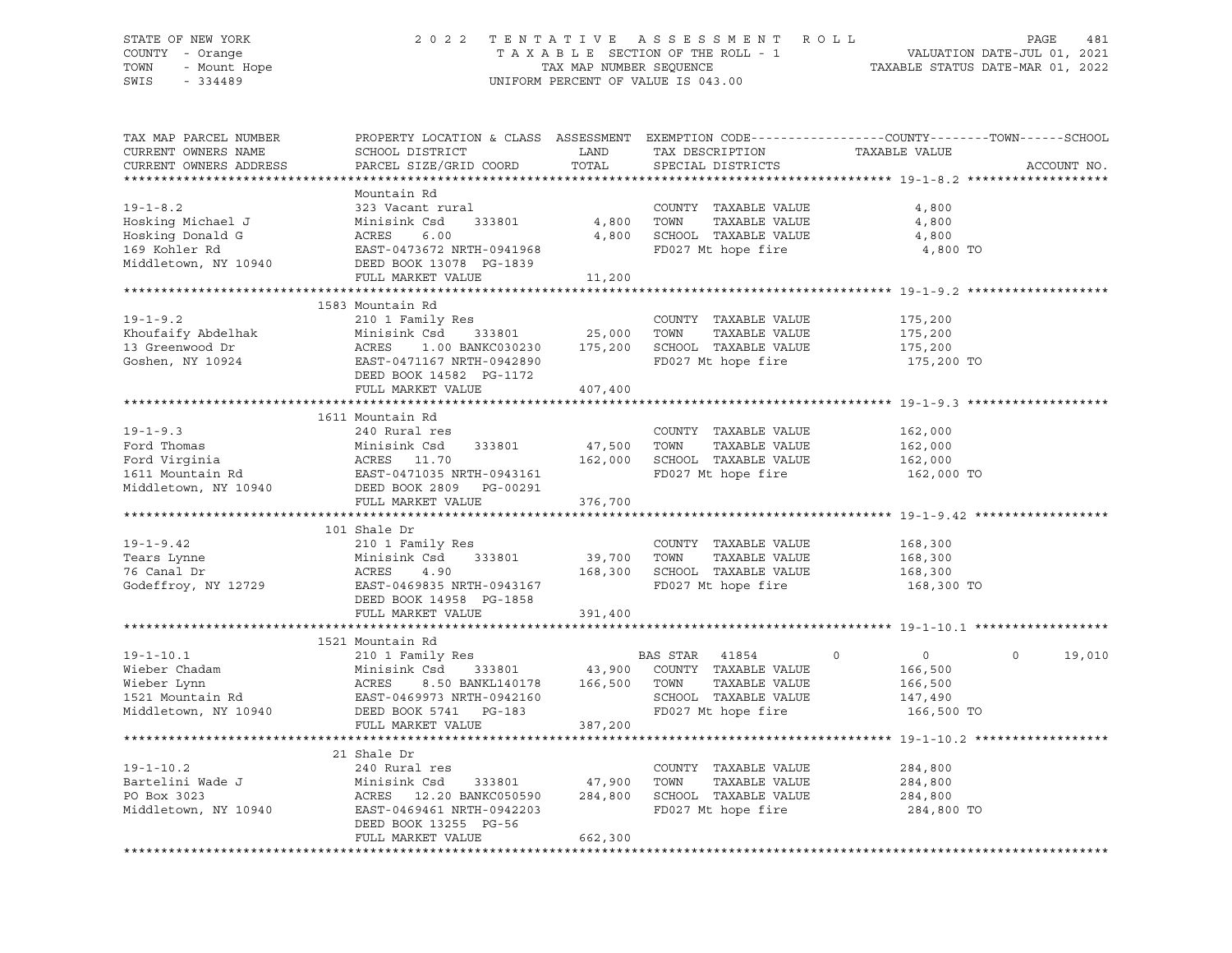| STATE OF NEW YORK<br>COUNTY - Orange<br>7 - Orange<br>- Mount Hope<br>TOWN<br>SWIS<br>$-334489$               |                                                                                                                                                                                                                                    |                          | 2022 TENTATIVE ASSESSMENT ROLL<br>TAXABLE SECTION OF THE ROLL - 1<br>TAXABLE SECTION OF THE ROLL - 1<br>TAXABLE STATUS DATE-MAR 01, 2022<br>UNIFORM PERCENT OF VALUE IS 043.00 |                                             | PAGE<br>482       |
|---------------------------------------------------------------------------------------------------------------|------------------------------------------------------------------------------------------------------------------------------------------------------------------------------------------------------------------------------------|--------------------------|--------------------------------------------------------------------------------------------------------------------------------------------------------------------------------|---------------------------------------------|-------------------|
| TAX MAP PARCEL NUMBER<br>CURRENT OWNERS NAME<br>CURRENT OWNERS ADDRESS                                        | PROPERTY LOCATION & CLASS ASSESSMENT EXEMPTION CODE---------------COUNTY-------TOWN-----SCHOOL<br>SCHOOL DISTRICT<br>PARCEL SIZE/GRID COORD                                                                                        | LAND<br>TOTAL            | TAX DESCRIPTION<br>SPECIAL DISTRICTS                                                                                                                                           | TAXABLE VALUE                               | ACCOUNT NO.       |
|                                                                                                               |                                                                                                                                                                                                                                    |                          |                                                                                                                                                                                |                                             |                   |
| $19 - 1 - 10.321$<br>Valuable Ideal Properties LLC Minisink Csd 333801<br>PO Box 222<br>New Hampton, NY 10958 | 1506 Mountain Rd<br>230 3 Family Res<br>Pt Lot 1 Wilson Sub Map 8<br>rec 3/24/2013<br>also 3-1-70.1 in Greenvil<br>FRNT 134.70 DPTH 200.90<br>ACRES<br>0.31                                                                        |                          | COUNTY TAXABLE VALUE<br>17,000 TOWN TAXABLE VALUE<br>122,000 SCHOOL TAXABLE VALUE<br>FD027 Mt hope fire                                                                        | 122,000<br>122,000<br>122,000<br>122,000 TO |                   |
|                                                                                                               | EAST-0469840 NRTH-0941550<br>DEED BOOK 13708 PG-1443                                                                                                                                                                               |                          |                                                                                                                                                                                |                                             |                   |
|                                                                                                               | FULL MARKET VALUE                                                                                                                                                                                                                  | 283,700                  |                                                                                                                                                                                |                                             |                   |
|                                                                                                               |                                                                                                                                                                                                                                    |                          |                                                                                                                                                                                |                                             |                   |
| $19 - 1 - 10.322$<br>Valuable Ideal Properties LLC Minisink Csd<br>PO Box 222<br>New Hampton, NY 10958        | Mountain Rd<br>311 Res vac land<br>1 Properties LLC Minisink Csd 333801 32,000 TOWN TAXABLE VALUE<br>Pt Lot 2 Wilson Sub Map 8 32,000 SCHOOL TAXABLE VALUE<br>rec 3/24/2013<br>ACRES 2.50<br>EAST-0470190 NRTH-0941560             |                          | COUNTY TAXABLE VALUE<br>FD027 Mt hope fire                                                                                                                                     | 32,000<br>32,000<br>32,000<br>32,000 TO     |                   |
|                                                                                                               | DEED BOOK 13708 PG-1443                                                                                                                                                                                                            |                          |                                                                                                                                                                                |                                             |                   |
|                                                                                                               | FULL MARKET VALUE                                                                                                                                                                                                                  | 74,400                   |                                                                                                                                                                                |                                             |                   |
|                                                                                                               | 106 Shale Dr                                                                                                                                                                                                                       |                          |                                                                                                                                                                                |                                             |                   |
| $19 - 1 - 11$                                                                                                 | 240 Rural res                                                                                                                                                                                                                      |                          | ENH STAR 41834                                                                                                                                                                 | $\overline{0}$<br>$\circ$                   | $\circ$<br>47,450 |
| Scott Robert J<br>scott Diane<br>106 Shale Dr<br>Middletown, NY 10940                                         | Minisink Csd 333801<br>ACRES 11.30<br>EAST-0469678 NRTH-0943743<br>DEED BOOK 2248 PG-01119                                                                                                                                         | 70,500 TOWN              | 40,500 COUNTY TAXABLE VALUE<br>TAXABLE VALUE<br>SCHOOL TAXABLE VALUE<br>FD027 Mt hope fire                                                                                     | 70,500<br>70,500<br>23,050<br>70,500 TO     |                   |
|                                                                                                               | FULL MARKET VALUE                                                                                                                                                                                                                  | 164,000                  |                                                                                                                                                                                |                                             |                   |
|                                                                                                               |                                                                                                                                                                                                                                    |                          |                                                                                                                                                                                |                                             |                   |
| $19 - 1 - 12.1$<br>Beahan John F<br>36 Granit Ct<br>Middletown, NY 10940                                      | 36 Granit Ct<br>270 Mfg housing<br>Minisink Csd<br>ACRES<br>2.00<br>EAST-0468099 NRTH-0943840<br>DEED BOOK 12987 PG-174<br>FULL MARKET VALUE                                                                                       | 333801 29,700<br>147,900 | COUNTY TAXABLE VALUE<br>TAXABLE VALUE<br>TOWN<br>63,600 SCHOOL TAXABLE VALUE<br>FD027 Mt hope fire                                                                             | 63,600<br>63,600<br>63,600<br>63,600 TO     |                   |
|                                                                                                               |                                                                                                                                                                                                                                    |                          |                                                                                                                                                                                |                                             |                   |
|                                                                                                               | 22 Granit Ct                                                                                                                                                                                                                       |                          |                                                                                                                                                                                |                                             |                   |
| $19 - 1 - 12.21$<br>Hosking Joseph<br>Hosking Nancy<br>765 Guymard Tpke<br>Otisville, NY 10963                | 270 Mfg housing<br>Minisink Csd 333801 29,700 TOWN TAXABLE VALUE<br>Lt 1 Hosking Submap 10069 48,100 SCHOOL TAXABLE VALUE<br>ACRES 200<br>ACRES<br>2.00<br>EAST-0468324 NRTH-0944028<br>DEED BOOK 4143 PG-307<br>FULL MARKET VALUE | 111,900                  | FD027 Mt hope fire                                                                                                                                                             | 48,100<br>48,100<br>48,100<br>48,100 TO     |                   |
|                                                                                                               |                                                                                                                                                                                                                                    |                          |                                                                                                                                                                                |                                             |                   |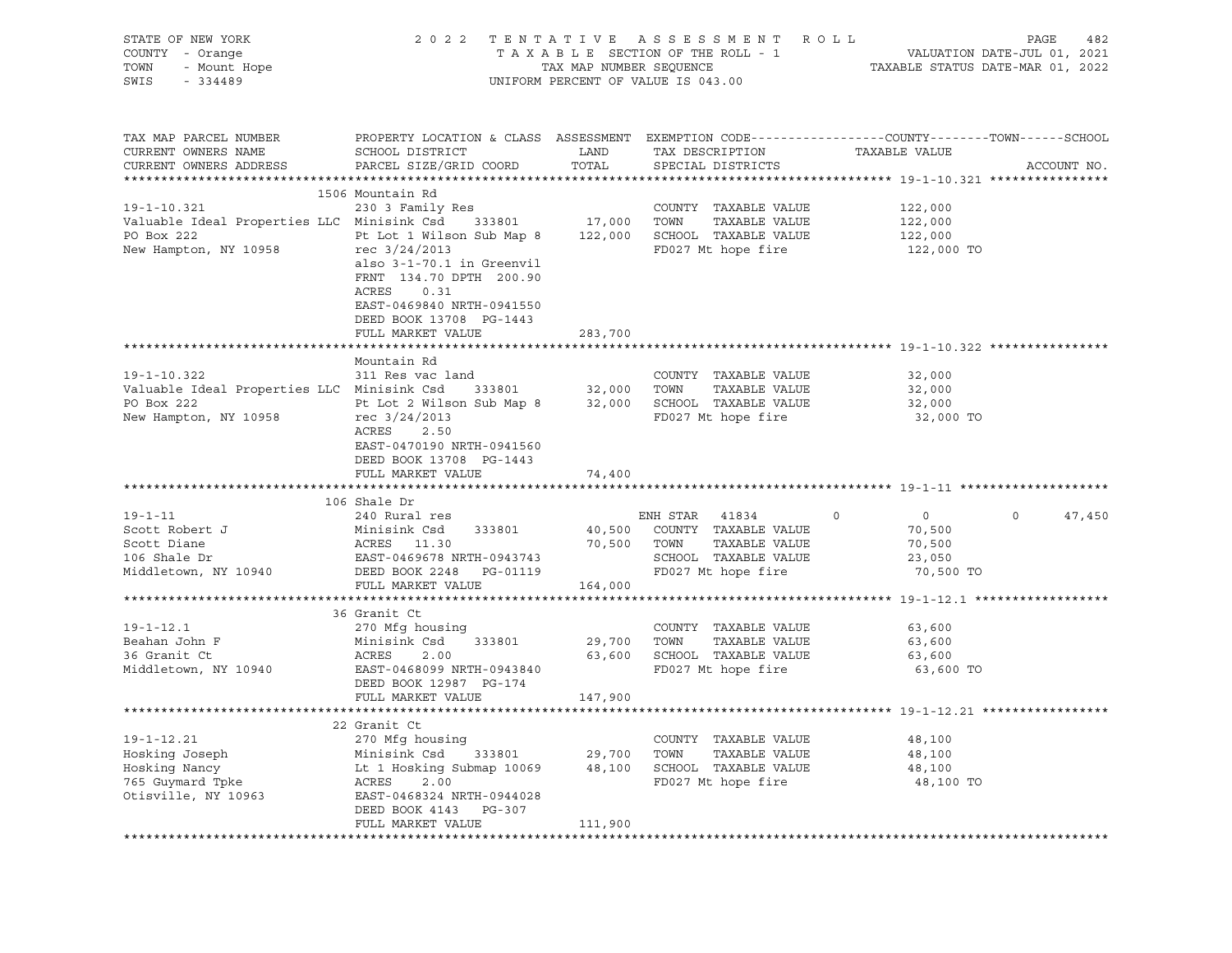| STATE OF NEW IORA<br>COUNTY - Orange<br>TOWN - Mount Hope                                                                                                                                                                                        | 2022 TENTATIVE ASSESSMENT ROLL PAGE 483<br>TAXABLE SECTION OF THE ROLL - 1 VALUATION DATE-JUL 01, 2021<br>TAX MAP NUMBER SEQUENCE TAXABLE STATUS DATE-MAR 01, 2022<br>UNIFORM PERCENT OF VALUE IS 043.00 |         |                                         |            |                |             |
|--------------------------------------------------------------------------------------------------------------------------------------------------------------------------------------------------------------------------------------------------|----------------------------------------------------------------------------------------------------------------------------------------------------------------------------------------------------------|---------|-----------------------------------------|------------|----------------|-------------|
|                                                                                                                                                                                                                                                  |                                                                                                                                                                                                          |         |                                         |            |                |             |
| TAX MAP PARCEL NUMBER<br>CURRENT OWNERS NAME                                                                                                                                                                                                     | PROPERTY LOCATION & CLASS ASSESSMENT EXEMPTION CODE---------------COUNTY-------TOWN-----SCHOOL                                                                                                           |         |                                         |            |                |             |
| CURRENT OWNERS ADDRESS                                                                                                                                                                                                                           | PARCEL SIZE/GRID COORD TOTAL SPECIAL DISTRICTS                                                                                                                                                           |         |                                         |            |                | ACCOUNT NO. |
|                                                                                                                                                                                                                                                  |                                                                                                                                                                                                          |         |                                         |            |                |             |
| 19-1-12.22 210 1 Family Res<br>Sweitzer Betty Minisink Csd 333801 29,700 TOWN TAXABLE VALUE 133,000<br>Mann Tammy F Lt 2 Hosking SM 10069 133,000 SCHOOL TAXABLE VALUE 133,000<br>1821 Mountain Rd ACRES 2.00 FD027 Mt hope fire 133             |                                                                                                                                                                                                          |         |                                         |            |                |             |
|                                                                                                                                                                                                                                                  |                                                                                                                                                                                                          |         |                                         |            |                |             |
|                                                                                                                                                                                                                                                  |                                                                                                                                                                                                          |         |                                         |            |                |             |
|                                                                                                                                                                                                                                                  |                                                                                                                                                                                                          |         |                                         |            |                |             |
|                                                                                                                                                                                                                                                  |                                                                                                                                                                                                          |         |                                         |            |                |             |
|                                                                                                                                                                                                                                                  |                                                                                                                                                                                                          |         |                                         |            |                |             |
|                                                                                                                                                                                                                                                  | DEED BOOK 15009 PG-1300                                                                                                                                                                                  |         |                                         |            |                |             |
|                                                                                                                                                                                                                                                  | FULL MARKET VALUE 309,300                                                                                                                                                                                |         |                                         |            |                |             |
|                                                                                                                                                                                                                                                  |                                                                                                                                                                                                          |         |                                         |            |                |             |
|                                                                                                                                                                                                                                                  | 50 Old Stage Rd                                                                                                                                                                                          |         |                                         |            |                |             |
|                                                                                                                                                                                                                                                  |                                                                                                                                                                                                          |         |                                         |            |                |             |
|                                                                                                                                                                                                                                                  |                                                                                                                                                                                                          |         |                                         |            |                |             |
|                                                                                                                                                                                                                                                  |                                                                                                                                                                                                          |         |                                         |            |                |             |
|                                                                                                                                                                                                                                                  |                                                                                                                                                                                                          |         |                                         |            |                |             |
| 19-1-12.23<br>Hosking Joseph 240 Rural res<br>Hosking David It 3 Hosking SM 10069 136,500<br>TOWN TAXABLE VALUE 136,500<br>Hosking David Lt 3 Hosking SM 10069 136,500<br>765 Guymard Tpke ACRES 72.60<br>Otisville, NY 10963 EAST-0468941       |                                                                                                                                                                                                          |         |                                         |            |                |             |
|                                                                                                                                                                                                                                                  | FULL MARKET VALUE                                                                                                                                                                                        | 317,400 |                                         |            |                |             |
|                                                                                                                                                                                                                                                  |                                                                                                                                                                                                          |         |                                         |            |                |             |
|                                                                                                                                                                                                                                                  | 13 Shale Dr                                                                                                                                                                                              |         |                                         |            |                |             |
|                                                                                                                                                                                                                                                  |                                                                                                                                                                                                          |         |                                         |            | $\overline{O}$ | 19,010      |
|                                                                                                                                                                                                                                                  |                                                                                                                                                                                                          |         |                                         |            |                |             |
|                                                                                                                                                                                                                                                  |                                                                                                                                                                                                          |         |                                         |            |                |             |
| 19-1-13<br>Torres Oscar<br>Torres Elena<br>Torres Elena<br>210 1 Family Res<br>Minisink Csd 333801<br>ACRES 4.60 BANKL060049 151,600 TOWN TAXABLE VALUE<br>13 Shale Dr<br>EAST-0469333 NRTH-0941891<br>Middletown, NY 10940 DEED BOOK 11937 PG-3 |                                                                                                                                                                                                          |         |                                         |            |                |             |
|                                                                                                                                                                                                                                                  |                                                                                                                                                                                                          |         |                                         | 151,600 TO |                |             |
|                                                                                                                                                                                                                                                  |                                                                                                                                                                                                          |         |                                         |            |                |             |
|                                                                                                                                                                                                                                                  |                                                                                                                                                                                                          |         |                                         |            |                |             |
|                                                                                                                                                                                                                                                  |                                                                                                                                                                                                          |         |                                         |            |                |             |
|                                                                                                                                                                                                                                                  |                                                                                                                                                                                                          |         |                                         |            |                |             |
|                                                                                                                                                                                                                                                  |                                                                                                                                                                                                          |         |                                         |            |                |             |
| 19-1-14.1 311 Res vac land<br>Talty Kevin Minisink Csd 333801 6,400 TOWNTY TAXABLE VALUE 6,400<br>Talty Catherine Ptlt 1 Koenig Submap 9255 6,400 SCHOOL TAXABLE VALUE 6,400<br>6,400 SCHOOL TAXABLE VALUE 6,400<br>6,400 SCHOOL TAXA            |                                                                                                                                                                                                          |         |                                         |            |                |             |
|                                                                                                                                                                                                                                                  |                                                                                                                                                                                                          |         |                                         | 6,400 TO   |                |             |
|                                                                                                                                                                                                                                                  |                                                                                                                                                                                                          |         |                                         |            |                |             |
|                                                                                                                                                                                                                                                  |                                                                                                                                                                                                          |         |                                         |            |                |             |
|                                                                                                                                                                                                                                                  | FULL MARKET VALUE                                                                                                                                                                                        | 14,900  |                                         |            |                |             |
|                                                                                                                                                                                                                                                  |                                                                                                                                                                                                          |         |                                         |            |                |             |
| $19 - 1 - 14.2$                                                                                                                                                                                                                                  | Old Stage Rd<br>322 Rural vac>10                                                                                                                                                                         |         | FORESTLAND 47460 0 10,400 10,400 10,400 |            |                |             |
|                                                                                                                                                                                                                                                  |                                                                                                                                                                                                          |         |                                         |            |                |             |
| Fusco III Living Trust Alfred Minisink Csd 333801 13,000 COUNTY TAXABLE VALUE 2.600<br>223 East Main St Ptlt 2 Koenig Submap 9255 13,000 TOWN TAXABLE VALUE 2.600<br>233 East Main St Ptlt 2 Koenig Submap 9255 13,000 TOWN TAXABL               |                                                                                                                                                                                                          |         |                                         |            |                |             |
|                                                                                                                                                                                                                                                  |                                                                                                                                                                                                          |         |                                         |            |                |             |
|                                                                                                                                                                                                                                                  |                                                                                                                                                                                                          |         |                                         |            |                |             |
| MAY BE SUBJECT TO PAYMENT DEED BOOK 14507 PG-379                                                                                                                                                                                                 |                                                                                                                                                                                                          |         |                                         |            |                |             |
| UNDER RPTL480A UNTIL 2031                                                                                                                                                                                                                        | FULL MARKET VALUE                                                                                                                                                                                        | 30,200  |                                         |            |                |             |
|                                                                                                                                                                                                                                                  |                                                                                                                                                                                                          |         |                                         |            |                |             |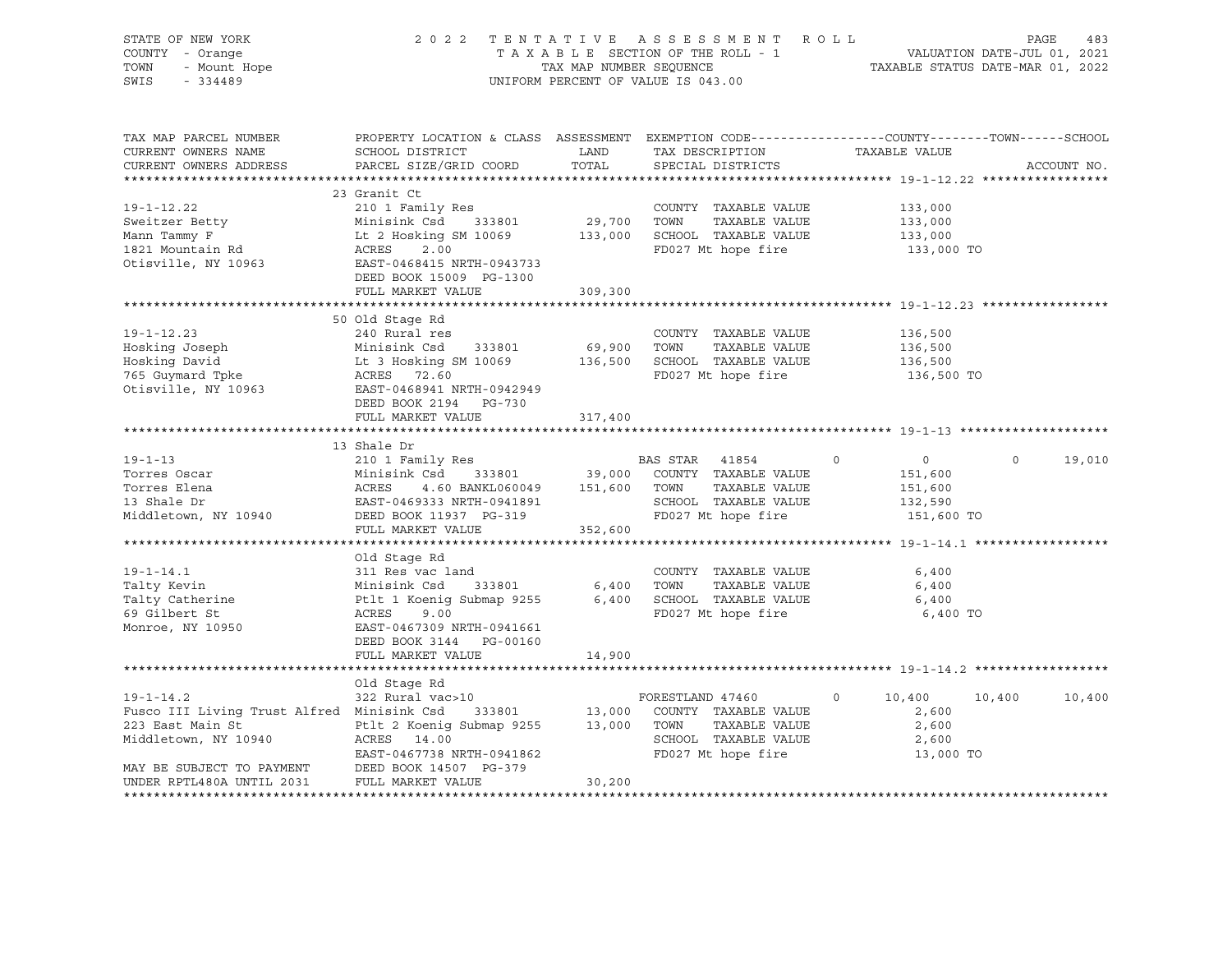# STATE OF NEW YORK 2 0 2 2 T E N T A T I V E A S S E S S M E N T R O L L PAGE 484 COUNTY - Orange T A X A B L E SECTION OF THE ROLL - 1 VALUATION DATE-JUL 01, 2021 TOWN - Mount Hope TAX MAP NUMBER SEQUENCE TAXABLE STATUS DATE-MAR 01, 2022 SWIS - 334489 UNIFORM PERCENT OF VALUE IS 043.00

| TAX MAP PARCEL NUMBER<br>CURRENT OWNERS NAME<br>CURRENT OWNERS ADDRESS | PROPERTY LOCATION & CLASS ASSESSMENT EXEMPTION CODE----------------COUNTY-------TOWN------SCHOOL<br>SCHOOL DISTRICT<br>PARCEL SIZE/GRID COORD              | <b>EXAMPLE THE STATE OF STATE OF STATE</b><br>TOTAL | TAX DESCRIPTION<br>SPECIAL DISTRICTS                   | TAXABLE VALUE      | ACCOUNT NO.        |
|------------------------------------------------------------------------|------------------------------------------------------------------------------------------------------------------------------------------------------------|-----------------------------------------------------|--------------------------------------------------------|--------------------|--------------------|
|                                                                        |                                                                                                                                                            |                                                     |                                                        |                    |                    |
|                                                                        | 1381 Mountain Rd                                                                                                                                           |                                                     |                                                        |                    |                    |
| $19 - 1 - 14.3$                                                        | 210 1 Family Res<br>210 1 Family Res<br>210 1 Family Res<br>210 1 Family Res<br>210 19,840<br>233801<br>20,000 FORESTLAND 47460<br>20,000 19,840<br>21,840 |                                                     |                                                        |                    | 19,010             |
| Fusco III Living Trust Alfred Minisink Csd                             |                                                                                                                                                            |                                                     |                                                        |                    | 19,840             |
| 233 East Main St                                                       |                                                                                                                                                            |                                                     |                                                        |                    |                    |
| Middletown, NY 10940                                                   | Ptlt 3 Koenig Submap 9255 217,700 COUNTY TAXABLE VALUE<br>ACRES 26.10 TOWN TAXABLE VALUE                                                                   |                                                     |                                                        | 197,860<br>197,860 |                    |
|                                                                        |                                                                                                                                                            |                                                     |                                                        |                    |                    |
|                                                                        | EAST-0468158 NRTH-0942153 SCHOOL TAXABLE VALUE<br>DEED BOOK 14507 PG-383 FD027 Mt hope fire                                                                |                                                     | SCHOOL TAXABLE VALUE                                   | 178,850            |                    |
| MAY BE SUBJECT TO PAYMENT                                              |                                                                                                                                                            |                                                     |                                                        | 217,700 TO         |                    |
| UNDER RPTL480A UNTIL 2031                                              | FULL MARKET VALUE                                                                                                                                          | 506, 300                                            |                                                        |                    |                    |
|                                                                        |                                                                                                                                                            |                                                     |                                                        |                    |                    |
|                                                                        | Old Stage Rd                                                                                                                                               |                                                     |                                                        |                    |                    |
| $19 - 1 - 14.4$                                                        | 311 Res vac land                                                                                                                                           |                                                     | COUNTY TAXABLE VALUE                                   | 500                |                    |
| COUNTY OF ORANGE                                                       | Minisink Csd                                                                                                                                               | - 333801 500                                        | TAXABLE VALUE<br>TOWN                                  | 500                |                    |
| 255 Main St                                                            |                                                                                                                                                            |                                                     |                                                        | 500                |                    |
| Goshen, NY 10924                                                       | FRNT 228.00 DPTH 224.00 500 SCHOOL TAXABLE VALUE<br>EAST-0466809 NRTH-0941815 FD027 Mt hope fire                                                           |                                                     |                                                        | 500 TO             |                    |
|                                                                        | DEED BOOK 15041 PG-1780                                                                                                                                    |                                                     |                                                        |                    |                    |
|                                                                        | FULL MARKET VALUE                                                                                                                                          | 1,200                                               |                                                        |                    |                    |
|                                                                        |                                                                                                                                                            |                                                     |                                                        |                    |                    |
|                                                                        |                                                                                                                                                            |                                                     |                                                        |                    |                    |
|                                                                        | Old Stage Rd                                                                                                                                               |                                                     |                                                        |                    |                    |
| $19 - 1 - 15$                                                          | 311 Res vac land                                                                                                                                           |                                                     | COUNTY TAXABLE VALUE                                   | 4,800              |                    |
| Service Keith                                                          | Minisink Csd 333801 4,800                                                                                                                                  |                                                     | TAXABLE VALUE<br>TOWN                                  | 4,800              |                    |
| Service Audra                                                          | Pt Lt 3 Demarrais Sub 4,800                                                                                                                                |                                                     | SCHOOL TAXABLE VALUE                                   | 4,800              |                    |
| PO Box 94                                                              | Map 9581                                                                                                                                                   |                                                     | FD027 Mt hope fire                                     | 4,800 TO           |                    |
| Port Jervis, NY 12771                                                  | pt in Greenville 3-1-19.1                                                                                                                                  |                                                     |                                                        |                    |                    |
|                                                                        | ACRES<br>7.30                                                                                                                                              |                                                     |                                                        |                    |                    |
|                                                                        | EAST-0467224 NRTH-0940630                                                                                                                                  |                                                     |                                                        |                    |                    |
|                                                                        | DEED BOOK 12418 PG-1589                                                                                                                                    |                                                     |                                                        |                    |                    |
|                                                                        | FULL MARKET VALUE                                                                                                                                          | 11,200                                              |                                                        |                    |                    |
|                                                                        |                                                                                                                                                            |                                                     |                                                        |                    |                    |
|                                                                        |                                                                                                                                                            |                                                     |                                                        |                    |                    |
|                                                                        | Old Stage Rd                                                                                                                                               |                                                     |                                                        |                    |                    |
| $19 - 1 - 17$                                                          | 311 Res vac land                                                                                                                                           |                                                     | COUNTY TAXABLE VALUE                                   | 2,000              |                    |
| Hosking David R Jr                                                     | Minisink Csd 333801<br>FRNT 200.00 DPTH 200.00                                                                                                             |                                                     | 2,000 TOWN TAXABLE VALUE<br>2,000 SCHOOL TAXABLE VALUE | 2,000              |                    |
| 765 Guymard Tpke                                                       |                                                                                                                                                            |                                                     |                                                        | 2,000              |                    |
| Otisville, NY 10963                                                    | EAST-0467836 NRTH-0942859                                                                                                                                  |                                                     | FD027 Mt hope fire 2,000 TO                            |                    |                    |
|                                                                        | DEED BOOK 1762 PG-00417                                                                                                                                    |                                                     |                                                        |                    |                    |
|                                                                        | FULL MARKET VALUE                                                                                                                                          | 4,700                                               |                                                        |                    |                    |
|                                                                        |                                                                                                                                                            |                                                     |                                                        |                    |                    |
|                                                                        | 783 Guymard Tpke                                                                                                                                           |                                                     |                                                        |                    |                    |
| $19 - 1 - 18$                                                          | Guymard Tpke<br>210 1 Family Res                                                                                                                           |                                                     | BAS STAR 41854<br>$\overline{0}$                       | $\overline{0}$     | $\Omega$<br>19,010 |
| Hosking Stacey                                                         | Minisink Csd                                                                                                                                               |                                                     | 333801 32,100 COUNTY TAXABLE VALUE                     | 156,000            |                    |
| 783 Guymard Tpke                                                       | ACRES<br>2.50                                                                                                                                              |                                                     | TAXABLE VALUE                                          | 156,000            |                    |
| 1963                                                                   | 156,000 TOWN                                                                                                                                               |                                                     | SCHOOL TAXABLE VALUE                                   | 136,990            |                    |
| Otisville, NY 10963                                                    | ACKED 2.50<br>EAST-0468458 NRTH-0944312<br>2000 DOOF 14838 PG-1378                                                                                         |                                                     |                                                        |                    |                    |
|                                                                        |                                                                                                                                                            | 78<br>362,800                                       | FD027 Mt hope fire                                     | 156,000 TO         |                    |
|                                                                        | FULL MARKET VALUE                                                                                                                                          |                                                     |                                                        |                    |                    |
|                                                                        |                                                                                                                                                            |                                                     |                                                        |                    |                    |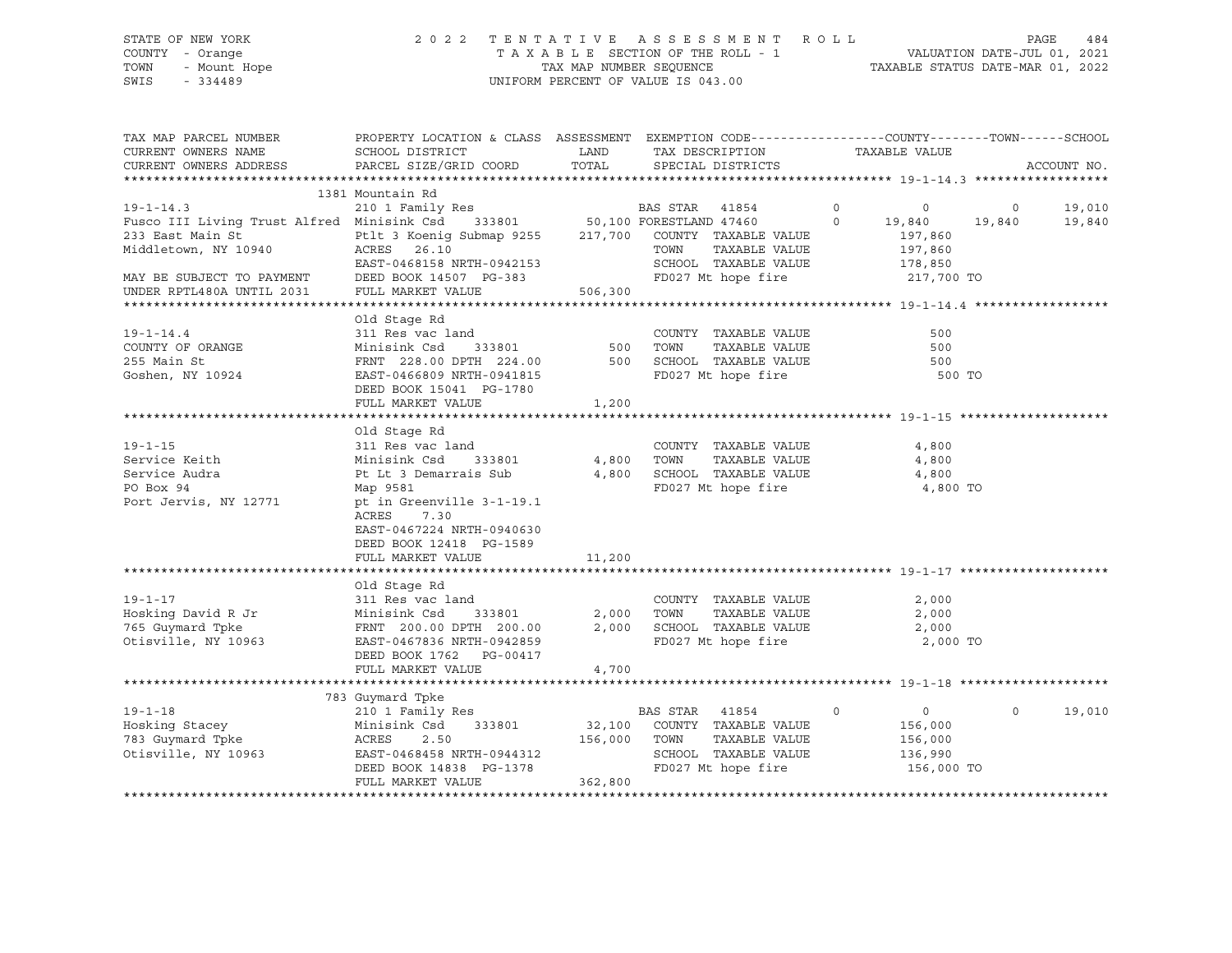# STATE OF NEW YORK 2 0 2 2 T E N T A T I V E A S S E S S M E N T R O L L PAGE 485 COUNTY - Orange T A X A B L E SECTION OF THE ROLL - 1 VALUATION DATE-JUL 01, 2021 TOWN - Mount Hope TAX MAP NUMBER SEQUENCE TAXABLE STATUS DATE-MAR 01, 2022 SWIS - 334489 UNIFORM PERCENT OF VALUE IS 043.00

| TAX MAP PARCEL NUMBER                                | PROPERTY LOCATION & CLASS ASSESSMENT  |         |                       | EXEMPTION CODE-----------------COUNTY-------TOWN------SCHOOL |             |
|------------------------------------------------------|---------------------------------------|---------|-----------------------|--------------------------------------------------------------|-------------|
| CURRENT OWNERS NAME                                  | SCHOOL DISTRICT                       | LAND    | TAX DESCRIPTION       | TAXABLE VALUE                                                |             |
| CURRENT OWNERS ADDRESS                               | PARCEL SIZE/GRID COORD                | TOTAL   | SPECIAL DISTRICTS     |                                                              | ACCOUNT NO. |
|                                                      |                                       |         |                       |                                                              |             |
|                                                      | 879 Guymard Tpke                      |         |                       |                                                              | $\Omega$    |
| $19 - 1 - 20.21$                                     | 210 1 Family Res                      |         | BAS STAR<br>41854     | $\circ$<br>$\overline{0}$                                    | 19,010      |
| Smith Christopher                                    | Minisink Csd<br>333801                | 43,900  | COUNTY TAXABLE VALUE  | 191,400                                                      |             |
| Smith Andrea                                         | ACRES<br>8.10                         | 191,400 | TOWN<br>TAXABLE VALUE | 191,400                                                      |             |
| 879 Guymard Tpke                                     | EAST-0467192 NRTH-0945330             |         | SCHOOL TAXABLE VALUE  | 172,390                                                      |             |
| Otisville, NY 10963                                  | DEED BOOK 5668 PG-107                 |         | FD027 Mt hope fire    | 191,400 TO                                                   |             |
|                                                      | FULL MARKET VALUE                     | 445,100 |                       |                                                              |             |
|                                                      |                                       |         |                       |                                                              |             |
|                                                      | 1007 Guymard Tpke                     |         |                       |                                                              |             |
| $19 - 1 - 21$                                        | 210 1 Family Res                      |         | COUNTY TAXABLE VALUE  | 145,000                                                      |             |
| Jiang Ping                                           | Minisink Csd<br>333801                | 39,000  | TAXABLE VALUE<br>TOWN | 145,000                                                      |             |
| 17 Leits Way                                         | FRNT 100.00 DPTH 220.00               | 145,000 | SCHOOL TAXABLE VALUE  | 145,000                                                      |             |
| Ithaca, NY 14850                                     | EAST-0466098 NRTH-0944908             |         | FD027 Mt hope fire    | 145,000 TO                                                   |             |
|                                                      | DEED BOOK 14539 PG-266                |         |                       |                                                              |             |
|                                                      | FULL MARKET VALUE                     | 337,200 |                       |                                                              |             |
|                                                      |                                       |         |                       |                                                              |             |
|                                                      | 983 Guymard Tpke                      |         |                       |                                                              |             |
| $19 - 1 - 22.1$                                      | 210 1 Family Res                      |         | COUNTY TAXABLE VALUE  | 150,000                                                      |             |
| Frost Jason                                          | Minisink Csd<br>333801                | 45,000  | TOWN<br>TAXABLE VALUE | 150,000                                                      |             |
| Frost Breanne                                        | Lt 3 Jungreis Submap 9186             | 150,000 | SCHOOL TAXABLE VALUE  | 150,000                                                      |             |
| 983 Guymard Tpke                                     | & Parcel                              |         | FD027 Mt hope fire    | 150,000 TO                                                   |             |
| Otisville, NY 10963                                  | ACRES<br>6.30 BANKC190321             |         |                       |                                                              |             |
|                                                      | EAST-0466532 NRTH-0945345             |         |                       |                                                              |             |
|                                                      | DEED BOOK 14651 PG-1403               |         |                       |                                                              |             |
|                                                      | FULL MARKET VALUE                     | 348,800 |                       |                                                              |             |
|                                                      |                                       |         |                       |                                                              |             |
|                                                      | Guymard Tpke                          |         |                       |                                                              |             |
| $19 - 1 - 24.2$                                      | 311 Res vac land                      |         | COUNTY TAXABLE VALUE  | 31,000                                                       |             |
| Fields Living Trust Sarah M                          | Port Jervis Csd 331300                | 31,000  | TOWN<br>TAXABLE VALUE | 31,000                                                       |             |
| PO Box 1112                                          | ACRES<br>5.00                         | 31,000  | SCHOOL TAXABLE VALUE  | 31,000                                                       |             |
| Moab, UT 84532                                       | EAST-0466189 NRTH-0946478             |         | FD027 Mt hope fire    | 31,000 TO                                                    |             |
|                                                      | DEED BOOK 14764 PG-396                |         |                       |                                                              |             |
|                                                      | FULL MARKET VALUE                     | 72,100  |                       |                                                              |             |
|                                                      |                                       |         |                       |                                                              |             |
|                                                      |                                       |         |                       |                                                              |             |
| $19 - 1 - 25$                                        | 2 Old Carriage Rd<br>260 Seasonal res |         |                       |                                                              |             |
|                                                      |                                       |         | COUNTY TAXABLE VALUE  | 70,500                                                       |             |
| Woodward Living Trust Grace F Port Jervis Csd 331300 |                                       | 27,800  | TOWN<br>TAXABLE VALUE | 70,500                                                       |             |
| 2 Old Carriage Rd                                    | Lt 4 Pt Lt 5 Gumaer Est               | 70,500  | SCHOOL TAXABLE VALUE  | 70,500                                                       |             |
| Godeffroy, NY 12729                                  | ACRES<br>1.60 BANKC030217             |         | FD027 Mt hope fire    | 70,500 TO                                                    |             |
|                                                      | EAST-0465938 NRTH-0946782             |         |                       |                                                              |             |
|                                                      | DEED BOOK 14778 PG-1589               |         |                       |                                                              |             |
|                                                      | FULL MARKET VALUE                     | 164,000 |                       |                                                              |             |
|                                                      |                                       |         |                       |                                                              |             |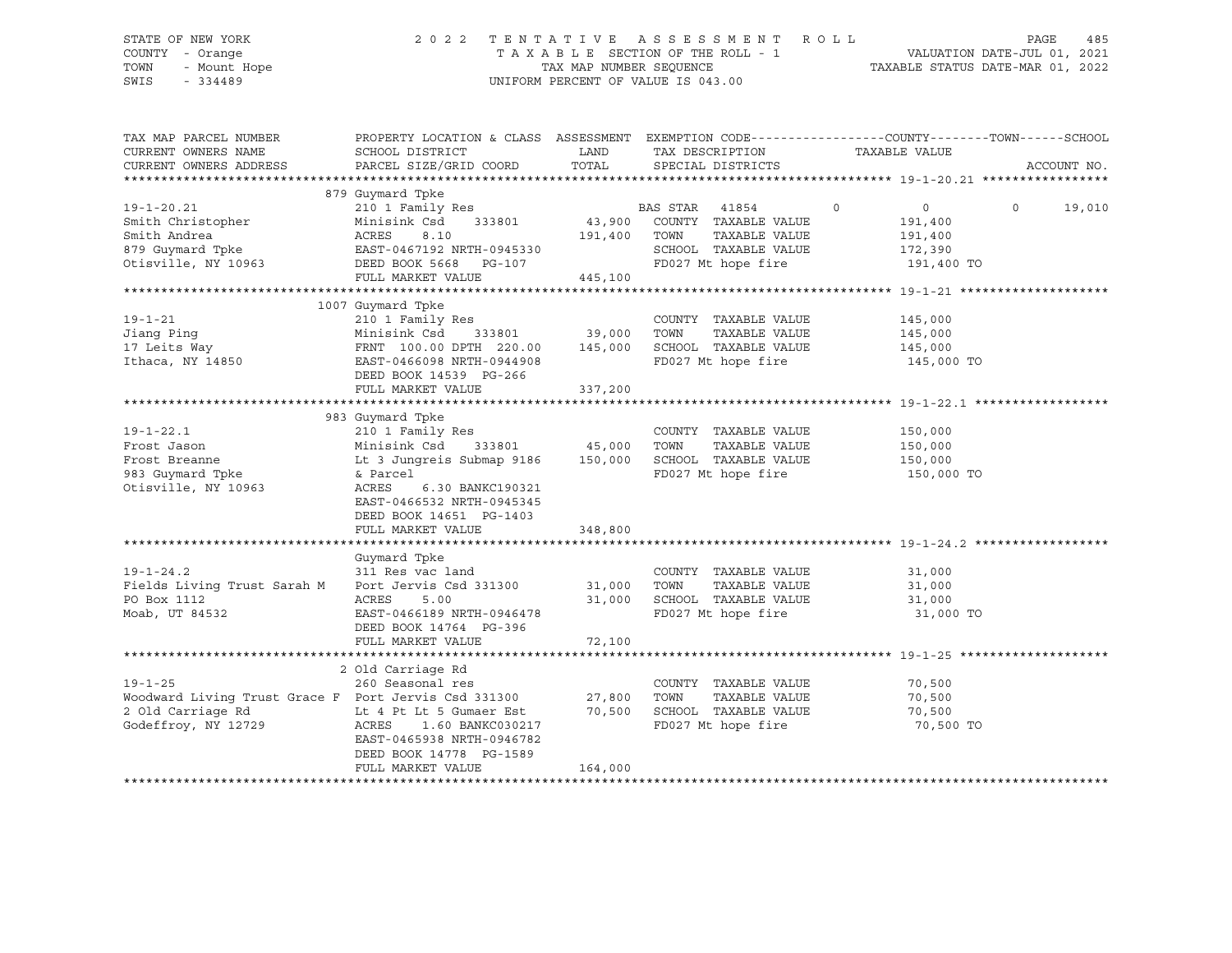| STATE OF NEW YORK<br>COUNTY - Orange<br>TOWN<br>- Mount Hope<br>SWIS<br>$-334489$                            |                                                                                                                                                                                                                          | TAX MAP NUMBER SEQUENCE | 2022 TENTATIVE ASSESSMENT ROLL<br>TAXABLE SECTION OF THE ROLL - 1<br>UNIFORM PERCENT OF VALUE IS 043.00              |                                                                              | PAGE<br>486<br>VALUATION DATE-JUL 01, 2021<br>TAXABLE STATUS DATE-MAR 01, 2022 |
|--------------------------------------------------------------------------------------------------------------|--------------------------------------------------------------------------------------------------------------------------------------------------------------------------------------------------------------------------|-------------------------|----------------------------------------------------------------------------------------------------------------------|------------------------------------------------------------------------------|--------------------------------------------------------------------------------|
| TAX MAP PARCEL NUMBER<br>CURRENT OWNERS NAME<br>CURRENT OWNERS ADDRESS                                       | PROPERTY LOCATION & CLASS ASSESSMENT EXEMPTION CODE----------------COUNTY-------TOWN-----SCHOOL<br>SCHOOL DISTRICT<br>PARCEL SIZE/GRID COORD                                                                             | LAND<br>TOTAL           | TAX DESCRIPTION<br>SPECIAL DISTRICTS                                                                                 | TAXABLE VALUE                                                                | ACCOUNT NO.                                                                    |
|                                                                                                              | 942 Guymard Tpke                                                                                                                                                                                                         |                         |                                                                                                                      |                                                                              |                                                                                |
| $19 - 1 - 30.1$<br>Decker Harold<br>Decker Eileen<br>942 Guymard Tpke<br>Otisville, NY 10963                 | 210 1 Family Res<br>333801<br>Minisink Csd<br>Lt 1 Magaraci Sub Mp 9807 137,250 SCHOOL TAXABLE VALUE<br>ACRES<br>3.10<br>EAST-0466830 NRTH-0946425<br>DEED BOOK 4232 PG-99                                               | 34,700 TOWN             | COUNTY TAXABLE VALUE<br>TAXABLE VALUE<br>FD027 Mt hope fire                                                          | 137,250<br>137,250<br>137,250<br>137,250 TO                                  |                                                                                |
|                                                                                                              | FULL MARKET VALUE                                                                                                                                                                                                        | 319,200                 |                                                                                                                      |                                                                              |                                                                                |
|                                                                                                              |                                                                                                                                                                                                                          |                         |                                                                                                                      |                                                                              |                                                                                |
| $19 - 1 - 30.2$<br>Malocsay Michael<br>Malocsay Tammy<br>928 Guymard Tpke<br>Otisville, NY 10963             | 928 Guymard Tpke<br>210 1 Family Res<br>Minisink Csd 333801<br>Lt 2 Magaraci Sub Mp 9807 150,000 TOWN TAXABLE VALUE<br>ACRES 2.60 BANKC000000<br>EAST-0467279 NRTH-0946726<br>DEED BOOK 4278 PG-222<br>FULL MARKET VALUE | 32,500<br>348,800       | BAS STAR 41854<br>COUNTY TAXABLE VALUE<br>SCHOOL TAXABLE VALUE<br>FD027 Mt hope fire                                 | $\circ$<br>$\Omega$<br>150,000<br>150,000<br>130,990<br>150,000 TO           | $\Omega$<br>19,010                                                             |
|                                                                                                              |                                                                                                                                                                                                                          |                         |                                                                                                                      |                                                                              |                                                                                |
| $19 - 1 - 31$<br>Si Yanq<br>Pham Don Nhan<br>4568 La Madera Ave<br>El Monte, CA 91732                        | Guymard Tpke<br>311 Res vac land<br>Minisink Csd 333801<br>Lt 2 Valley View Sub<br>ACRES 20.30<br>EAST-0468001 NRTH-0947942<br>DEED BOOK 12397 PG-951<br>FULL MARKET VALUE                                               | 125,600                 | COUNTY TAXABLE VALUE<br>54,000 TOWN<br>TAXABLE VALUE<br>54,000 SCHOOL TAXABLE VALUE<br>FD027 Mt hope fire            | 54,000<br>54,000<br>54,000<br>54,000 TO                                      |                                                                                |
|                                                                                                              | 906 Guymard Tpke                                                                                                                                                                                                         |                         |                                                                                                                      |                                                                              |                                                                                |
| $19 - 1 - 32$<br>Hildebrand Matthew P<br>Hildebrand Ling Di<br>38 Galley Hill Rd<br>Cuddebackville, NY 12729 | 240 Rural res<br>Minisink Csd 333801<br>Lt 3 Valley View Sub<br>ACRES 12.40<br>EAST-0468223 NRTH-0947163<br>DEED BOOK 14485 PG-277                                                                                       | 48,000                  | COUNTY TAXABLE VALUE<br>TOWN<br>TAXABLE VALUE<br>149,100 SCHOOL TAXABLE VALUE<br>FD027 Mt hope fire                  | 149,100<br>149,100<br>149,100<br>149,100 TO                                  |                                                                                |
|                                                                                                              | FULL MARKET VALUE                                                                                                                                                                                                        | 346,700                 |                                                                                                                      |                                                                              |                                                                                |
| ******************                                                                                           |                                                                                                                                                                                                                          |                         |                                                                                                                      |                                                                              |                                                                                |
| $19 - 1 - 33.2$<br>Moravus, Trustee Robert C<br>110 Valley View Rd<br>Otisville, NY 10963                    | 110 Valley View Rd<br>210 1 Family Res<br>Minisink Csd<br>333801<br>Lot Line Change Map<br>212-17 Moravus<br>files $7/19/17$<br>ACRES 12.00<br>EAST-0468953 NRTH-0947365<br>DEED BOOK 13711 PG-867<br>FULL MARKET VALUE  | 219,700<br>510,900      | BAS STAR 41854<br>47,900 COUNTY TAXABLE VALUE<br>TAXABLE VALUE<br>TOWN<br>SCHOOL TAXABLE VALUE<br>FD027 Mt hope fire | $\mathbf 0$<br>$\overline{0}$<br>219,700<br>219,700<br>200,690<br>219,700 TO | 19,010<br>$\circ$                                                              |
|                                                                                                              |                                                                                                                                                                                                                          |                         |                                                                                                                      |                                                                              |                                                                                |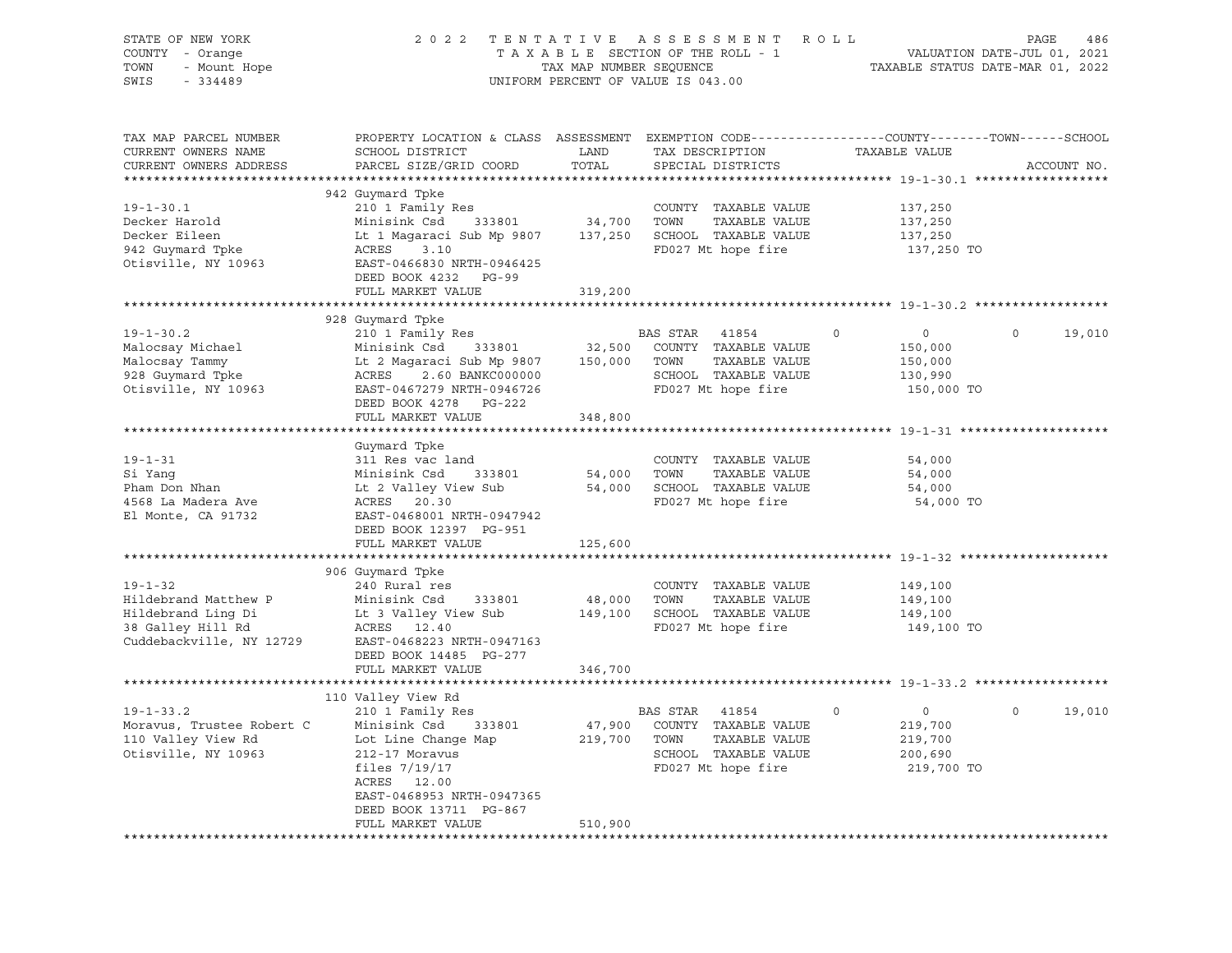| STATE OF NEW YORK<br>COUNTY - Orange<br>TOWN<br>- Mount Hope<br>SWIS<br>$-334489$                  | 2 0 2 2                                                                                                                                                                                                                              | TENTATIVE<br>TAX MAP NUMBER SEQUENCE | ASSESSMENT ROLL<br>TAXABLE SECTION OF THE ROLL - 1<br>UNIFORM PERCENT OF VALUE IS 043.00                     |                                                                          | 487<br>PAGE<br>VALUATION DATE-JUL 01, 2021<br>TAXABLE STATUS DATE-MAR 01, 2022 |  |  |  |
|----------------------------------------------------------------------------------------------------|--------------------------------------------------------------------------------------------------------------------------------------------------------------------------------------------------------------------------------------|--------------------------------------|--------------------------------------------------------------------------------------------------------------|--------------------------------------------------------------------------|--------------------------------------------------------------------------------|--|--|--|
| TAX MAP PARCEL NUMBER<br>CURRENT OWNERS NAME<br>CURRENT OWNERS ADDRESS<br>***********************  | PROPERTY LOCATION & CLASS ASSESSMENT EXEMPTION CODE---------------COUNTY-------TOWN-----SCHOOL<br>SCHOOL DISTRICT<br>PARCEL SIZE/GRID COORD                                                                                          | LAND<br>TOTAL                        | TAX DESCRIPTION<br>SPECIAL DISTRICTS                                                                         | TAXABLE VALUE                                                            | ACCOUNT NO.                                                                    |  |  |  |
| $19 - 1 - 34.2$<br>Moravus, Trustee Robert C<br>110 Valley View Rd<br>Otisville, NY 10963          | Valley View Rd<br>322 Rural vac>10<br>Minisink Csd<br>333801<br>Lot Line Change Map<br>212-17 Moravus<br>filed 7/19/2017<br>ACRES 10.50<br>EAST-0469499 NRTH-0946962<br>DEED BOOK 13711 PG-874<br>FULL MARKET VALUE                  | 108,000                              | COUNTY TAXABLE VALUE<br>46,450 TOWN TAXABLE VALUE<br>46,450 SCHOOL TAXABLE VALUE<br>FD027 Mt hope fire       | 46,450<br>46,450<br>46,450<br>46,450 TO                                  |                                                                                |  |  |  |
|                                                                                                    |                                                                                                                                                                                                                                      |                                      |                                                                                                              |                                                                          |                                                                                |  |  |  |
| $19 - 1 - 35$<br>Hall Ann<br>90 Valley View Rd<br>Otisville, NY 10963                              | 90 Valley View Rd<br>210 1 Family Res<br>Minisink Csd 333801 40,200 TOWN<br>Lt 6 Valley View SM 4601 124,900 SCHOOL TAXABLE VALUE<br>ACRES<br>5.10<br>EAST-0469117 NRTH-0946484<br>DEED BOOK 5035 PG-274<br>FULL MARKET VALUE        | 290,500                              | COUNTY TAXABLE VALUE<br>TAXABLE VALUE<br>FD027 Mt hope fire                                                  | 124,900<br>124,900<br>124,900<br>124,900 TO                              |                                                                                |  |  |  |
|                                                                                                    |                                                                                                                                                                                                                                      |                                      |                                                                                                              |                                                                          |                                                                                |  |  |  |
| $19 - 1 - 36$<br>Chen Mike<br>Redmond, WA 98052-2481                                               | 70 Valley View Rd<br>210 1 Family Res<br>Minisink Csd 333801<br>16450 Redmond Way Unit 515 Lt 7 Valley View SM 4601<br>ACRES<br>5.10 BANKC190321<br>EAST-0468902 NRTH-0946059<br>DEED BOOK 14238 PG-1127                             | 40,200 TOWN                          | COUNTY TAXABLE VALUE<br>TAXABLE VALUE<br>201,800 SCHOOL TAXABLE VALUE<br>FD027 Mt hope fire                  | 201,800<br>201,800<br>201,800<br>201,800 TO                              |                                                                                |  |  |  |
|                                                                                                    | FULL MARKET VALUE                                                                                                                                                                                                                    | 469,300                              |                                                                                                              |                                                                          |                                                                                |  |  |  |
|                                                                                                    | 69 Valley View Rd                                                                                                                                                                                                                    |                                      |                                                                                                              |                                                                          |                                                                                |  |  |  |
| $19 - 1 - 37$<br>Budd Darrell<br>69 Valley View Rd<br>Otisville, NY 10963                          | 210 1 Family Res<br>Minisink Csd 333801<br>Lt 8 Valley View SM 4601 124,900 TOWN<br>ACRES<br>5.20<br>EAST-0468541 NRTH-0945933<br>DEED BOOK 6121 PG-92                                                                               |                                      | BAS STAR 41854<br>40,300 COUNTY TAXABLE VALUE<br>TAXABLE VALUE<br>SCHOOL TAXABLE VALUE<br>FD027 Mt hope fire | $\circ$<br>$\overline{0}$<br>124,900<br>124,900<br>105,890<br>124,900 TO | $\circ$<br>19,010                                                              |  |  |  |
|                                                                                                    | FULL MARKET VALUE                                                                                                                                                                                                                    | 290,500                              |                                                                                                              |                                                                          |                                                                                |  |  |  |
|                                                                                                    |                                                                                                                                                                                                                                      |                                      |                                                                                                              |                                                                          |                                                                                |  |  |  |
| $19 - 1 - 38$<br>Castro Alfonso J<br>Castro Jennifer S<br>81 Valley View Rd<br>Otisville, NY 10963 | 81 Valley View Rd<br>210 1 Family Res<br>Minisink Csd 333801 41,300 TOWN TAXABLE VALUE<br>Lt 9 Valley View SM 4601 153,500 SCHOOL TAXABLE VALUE<br>ACRES<br>5.20 BANKC170030<br>EAST-0468470 NRTH-0946358<br>DEED BOOK 12720 PG-1895 | 41,300 TOWN                          | COUNTY TAXABLE VALUE<br>FD027 Mt hope fire                                                                   | 153,500<br>153,500<br>153,500<br>153,500 TO                              |                                                                                |  |  |  |
|                                                                                                    | FULL MARKET VALUE                                                                                                                                                                                                                    | 357,000                              |                                                                                                              |                                                                          |                                                                                |  |  |  |
|                                                                                                    |                                                                                                                                                                                                                                      |                                      |                                                                                                              |                                                                          |                                                                                |  |  |  |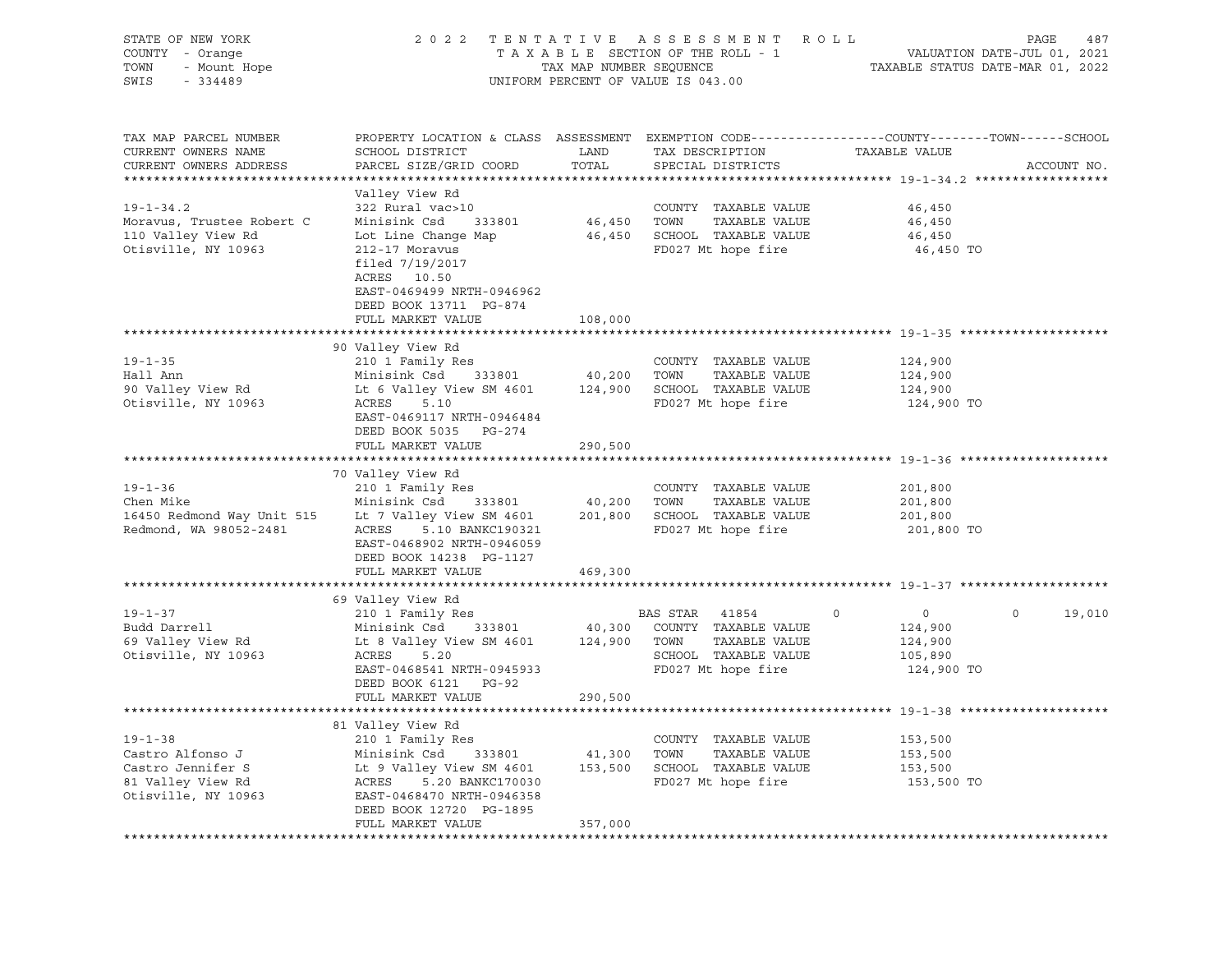| STATE OF NEW YORK<br>COUNTY - Orange<br>TOWN<br>- Mount Hope<br>SWIS<br>$-334489$                                                                                                                                    | 2 0 2 2                                                                                                                                                                                                                                                                                |               | TENTATIVE ASSESSMENT ROLL<br>TAXABLE SECTION OF THE ROLL - 1 VALUATION DATE-JUL 01, 2021<br>TAX MAP NUMBER SEQUENCE TAXABLE STATUS DATE-MAR 01, 2022<br>UNIFORM PERCENT OF VALUE IS 043.00 |                                                                          | PAGE<br>488        |
|----------------------------------------------------------------------------------------------------------------------------------------------------------------------------------------------------------------------|----------------------------------------------------------------------------------------------------------------------------------------------------------------------------------------------------------------------------------------------------------------------------------------|---------------|--------------------------------------------------------------------------------------------------------------------------------------------------------------------------------------------|--------------------------------------------------------------------------|--------------------|
| TAX MAP PARCEL NUMBER<br>CURRENT OWNERS NAME<br>CURRENT OWNERS ADDRESS                                                                                                                                               | PROPERTY LOCATION & CLASS ASSESSMENT EXEMPTION CODE---------------COUNTY-------TOWN------SCHOOL<br>SCHOOL DISTRICT<br>PARCEL SIZE/GRID COORD                                                                                                                                           | LAND<br>TOTAL | TAX DESCRIPTION<br>SPECIAL DISTRICTS                                                                                                                                                       | TAXABLE VALUE                                                            | ACCOUNT NO.        |
|                                                                                                                                                                                                                      | 91 Valley View Rd                                                                                                                                                                                                                                                                      |               |                                                                                                                                                                                            |                                                                          |                    |
| $19 - 1 - 39$<br>Galli, as Trustee Jon Minisink Csd 333801 40,300 TOWN TAXABLE VALUE<br>c/o Bennet, P & Galli, VB Lt 10 Valley View SM 4601 134,300 SCHOOL TAXABLE VALUE<br>91 Valley View Rd<br>Otisville, NY 10963 | 210 1 Family Res<br>ACRES<br>5.20<br>EAST-0468579 NRTH-0946681                                                                                                                                                                                                                         |               | COUNTY TAXABLE VALUE<br>FD027 Mt hope fire                                                                                                                                                 | 134,300<br>134,300<br>134,300<br>134,300 TO                              |                    |
|                                                                                                                                                                                                                      | DEED BOOK 14187 PG-1278                                                                                                                                                                                                                                                                |               |                                                                                                                                                                                            |                                                                          |                    |
|                                                                                                                                                                                                                      | FULL MARKET VALUE                                                                                                                                                                                                                                                                      | 312,300       |                                                                                                                                                                                            |                                                                          |                    |
| $19 - 1 - 40$<br>Kritzler Martin Minisink Csd 333801 36,500 TOWN TAXABLE VALUE<br>Kritzler-Kao Mei-Jung Lt 11 Valley View SM 4601 106,500 SCHOOL TAXABLE VALUE<br>24 Graham Ave<br>Godeffroy, NY 12729               | 888 Guymard Tpke<br>210 1 Family Res<br>ACRES<br>5.20<br>EAST-0468054 NRTH-0946704                                                                                                                                                                                                     |               | COUNTY TAXABLE VALUE<br>FD027 Mt hope fire                                                                                                                                                 | 106,500<br>106,500<br>106,500<br>106,500 TO                              |                    |
|                                                                                                                                                                                                                      | DEED BOOK 14519 PG-1700                                                                                                                                                                                                                                                                |               |                                                                                                                                                                                            |                                                                          |                    |
|                                                                                                                                                                                                                      | FULL MARKET VALUE                                                                                                                                                                                                                                                                      | 247,700       |                                                                                                                                                                                            |                                                                          |                    |
|                                                                                                                                                                                                                      | 874 Guymard Tpke                                                                                                                                                                                                                                                                       |               |                                                                                                                                                                                            |                                                                          |                    |
| $19 - 1 - 41$<br>D Esposito Christopher<br>D Esposito Jennifer G<br>874 Guymard Tpke<br>Otisville, NY 10963                                                                                                          | 210 1 Family Res<br>Minisink Csd 333801 40,500 COUNTY TAXABLE VALUE<br>Lt 12 Valley View SM 4601 152,000 TOWN TAXABLE VALUE<br>ACRES<br>5.30<br>EAST-0467913 NRTH-0946334<br>DEED BOOK 11484 PG-1087                                                                                   |               | BAS STAR 41854<br>TAXABLE VALUE<br>SCHOOL TAXABLE VALUE<br>FD027 Mt hope fire                                                                                                              | $\circ$<br>$\overline{0}$<br>152,000<br>152,000<br>132,990<br>152,000 TO | $\circ$<br>19,010  |
|                                                                                                                                                                                                                      | FULL MARKET VALUE                                                                                                                                                                                                                                                                      | 353,500       |                                                                                                                                                                                            |                                                                          |                    |
|                                                                                                                                                                                                                      |                                                                                                                                                                                                                                                                                        |               |                                                                                                                                                                                            |                                                                          |                    |
| $19 - 1 - 42$<br>Gervais Curtis J<br>23 Valley View Rd<br>Otisville, NY 10963                                                                                                                                        | 23 Valley View Rd<br>210 1 Family Res<br>Minisink Csd 333801 37,800 COUNTY TAXABLE VALUE<br>Lt 13 Valley View SM 4601 153,500 TOWN TAXABLE VALUE<br>Minisink Csd<br>Lt 13 Valley<br>ACRES 6.10 BANKC230115<br>EAST-0467796 NRTH-0945882<br>DEED BOOK 11644 PG-648<br>FULL MARKET VALUE | 357,000       | BAS STAR 41854<br>SCHOOL TAXABLE VALUE<br>FD027 Mt hope fire                                                                                                                               | $\circ$<br>$\overline{0}$<br>153,500<br>153,500<br>134,490<br>153,500 TO | $\Omega$<br>19,010 |
|                                                                                                                                                                                                                      |                                                                                                                                                                                                                                                                                        |               |                                                                                                                                                                                            |                                                                          |                    |
| $19 - 1 - 43$<br>Lu Yanping<br>Ye Jianjiang<br>844 Guymard Tpke<br>Otisville, NY 10963                                                                                                                               | 844 Guymard Tpke<br>210 1 Family Res<br>Minisink Csd 333801 40,200 TOWN TAXABLE VALUE<br>Lt 14 Valley View SM 4601 165,000 SCHOOL TAXABLE VALUE<br>ACRES<br>5.10 BANK0230051<br>EAST-0467629 NRTH-0945466<br>DEED BOOK 13993 PG-479<br>FULL MARKET VALUE                               | 383,700       | COUNTY TAXABLE VALUE<br>FD027 Mt hope fire                                                                                                                                                 | 165,000<br>165,000<br>165,000<br>165,000 TO                              |                    |
|                                                                                                                                                                                                                      |                                                                                                                                                                                                                                                                                        |               |                                                                                                                                                                                            |                                                                          |                    |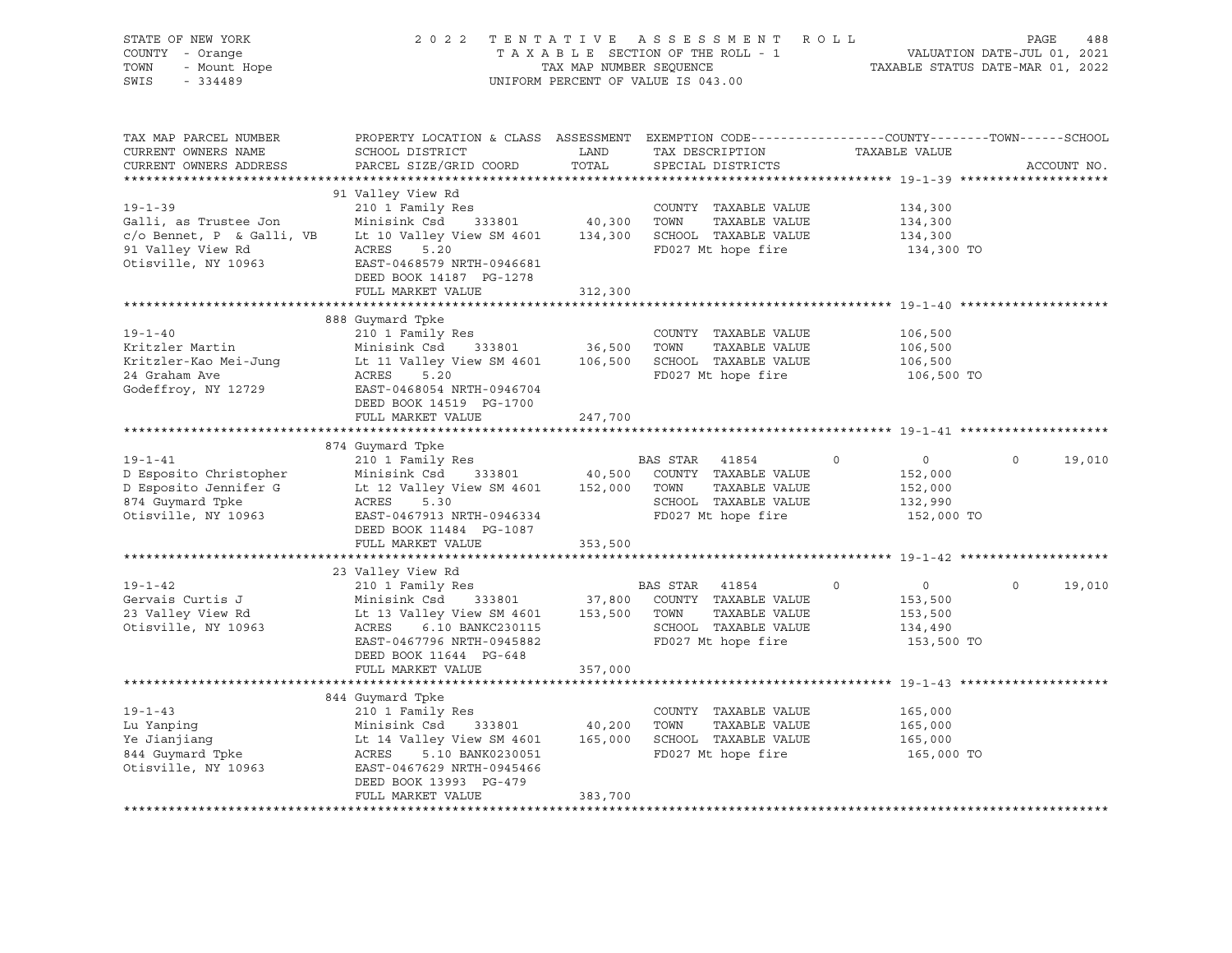| STATE OF NEW YORK<br>COUNTY - Orange<br>- Mount Hope<br>TOWN<br>SWIS<br>$-334489$ |                                                                                                                    | TAX MAP NUMBER SEQUENCE | 2022 TENTATIVE ASSESSMENT ROLL<br>TAXABLE SECTION OF THE ROLL - 1<br>UNIFORM PERCENT OF VALUE IS 043.00 |                           | PAGE<br>489<br>VALUATION DATE-JUL 01, 2021<br>TAXABLE STATUS DATE-MAR 01, 2022 |
|-----------------------------------------------------------------------------------|--------------------------------------------------------------------------------------------------------------------|-------------------------|---------------------------------------------------------------------------------------------------------|---------------------------|--------------------------------------------------------------------------------|
|                                                                                   |                                                                                                                    |                         |                                                                                                         |                           |                                                                                |
| TAX MAP PARCEL NUMBER<br>CURRENT OWNERS NAME                                      | PROPERTY LOCATION & CLASS ASSESSMENT EXEMPTION CODE---------------COUNTY-------TOWN------SCHOOL<br>SCHOOL DISTRICT | LAND                    | TAX DESCRIPTION                                                                                         | TAXABLE VALUE             |                                                                                |
| CURRENT OWNERS ADDRESS                                                            | PARCEL SIZE/GRID COORD                                                                                             | TOTAL                   | SPECIAL DISTRICTS                                                                                       |                           | ACCOUNT NO.                                                                    |
|                                                                                   | Guymard Tpke                                                                                                       |                         |                                                                                                         |                           |                                                                                |
| $19 - 1 - 44$                                                                     | 321 Abandoned aq                                                                                                   |                         | COUNTY TAXABLE VALUE                                                                                    | 43,100                    |                                                                                |
| Li Ji                                                                             | Minisink Csd<br>333801                                                                                             | 43,100 TOWN             | TAXABLE VALUE                                                                                           | 43,100                    |                                                                                |
| Qui Yepinq                                                                        | Lt 1 Papamichael &                                                                                                 |                         | 43,100 SCHOOL TAXABLE VALUE                                                                             | 43,100                    |                                                                                |
| 1015 Guymard Tpke                                                                 | Sotiris SM 6544                                                                                                    |                         | FD027 Mt hope fire                                                                                      | 43,100 TO                 |                                                                                |
| Otisville, NY 10963                                                               | ACRES 11.10                                                                                                        |                         |                                                                                                         |                           |                                                                                |
|                                                                                   | EAST-0466694 NRTH-0944440                                                                                          |                         |                                                                                                         |                           |                                                                                |
|                                                                                   | DEED BOOK 14100 PG-482<br>FULL MARKET VALUE                                                                        | 100,200                 |                                                                                                         |                           |                                                                                |
|                                                                                   |                                                                                                                    |                         |                                                                                                         |                           |                                                                                |
|                                                                                   | Guymard Tpke                                                                                                       |                         |                                                                                                         |                           |                                                                                |
| $19 - 1 - 45$                                                                     | 311 Res vac land                                                                                                   |                         | COUNTY TAXABLE VALUE                                                                                    | 36,400                    |                                                                                |
| MacDonald James                                                                   | Minisink Csd<br>333801                                                                                             | 36,400 TOWN             | TAXABLE VALUE                                                                                           | 36,400                    |                                                                                |
| MacDonald Robert                                                                  | Lt 2 Papamichael &                                                                                                 |                         | 36,400 SCHOOL TAXABLE VALUE                                                                             | 36,400                    |                                                                                |
| c/o Jill MacDonald                                                                | Sotiris SM 6544                                                                                                    |                         | FD027 Mt hope fire                                                                                      | 36,400 TO                 |                                                                                |
| 44 Sabre Dr                                                                       | 8.70<br>ACRES                                                                                                      |                         |                                                                                                         |                           |                                                                                |
| Selden, NY 11784                                                                  | EAST-0466839 NRTH-0944335<br>DEED BOOK 2293 PG-00231                                                               |                         |                                                                                                         |                           |                                                                                |
|                                                                                   | FULL MARKET VALUE                                                                                                  | 84,700                  |                                                                                                         |                           |                                                                                |
|                                                                                   |                                                                                                                    |                         |                                                                                                         |                           |                                                                                |
|                                                                                   | 825 Guymard Tpke                                                                                                   |                         |                                                                                                         |                           |                                                                                |
| $19 - 1 - 46$                                                                     | 210 1 Family Res                                                                                                   |                         | BAS STAR 41854                                                                                          | $\circ$<br>$\overline{0}$ | $\circ$<br>19,010                                                              |
| Acevedo Luis Edward                                                               | Minisink Csd 333801                                                                                                |                         | 40,000 COUNTY TAXABLE VALUE                                                                             | 173,420                   |                                                                                |
| Wang Yi-Mei                                                                       | Lt 3 Papamichael &                                                                                                 | 173,420 TOWN            | TAXABLE VALUE                                                                                           | 173,420                   |                                                                                |
| 825 Guymard Tpke                                                                  | Sotiris SM 6544                                                                                                    |                         | SCHOOL TAXABLE VALUE                                                                                    | 154,410                   |                                                                                |
| Otisville, NY 10963                                                               | ACRES<br>7.80                                                                                                      |                         | FD027 Mt hope fire                                                                                      | 173,420 TO                |                                                                                |
|                                                                                   | EAST-0467009 NRTH-0944230<br>DEED BOOK 13513 PG-102                                                                |                         |                                                                                                         |                           |                                                                                |
|                                                                                   | FULL MARKET VALUE                                                                                                  | 403,300                 |                                                                                                         |                           |                                                                                |
|                                                                                   |                                                                                                                    |                         |                                                                                                         |                           |                                                                                |
|                                                                                   | 815 Guymard Tpke                                                                                                   |                         |                                                                                                         |                           |                                                                                |
| $19 - 1 - 47$                                                                     | 210 1 Family Res                                                                                                   |                         | COUNTY TAXABLE VALUE                                                                                    | 310,000                   |                                                                                |
| Browde Levi                                                                       | Minisink Csd 333801                                                                                                | 46,500                  | TOWN<br>TAXABLE VALUE                                                                                   | 310,000                   |                                                                                |
| 815 Guymard Tpke                                                                  | Lt 4 Papamichael &                                                                                                 |                         | 310,000 SCHOOL TAXABLE VALUE                                                                            | 310,000                   |                                                                                |
| Otisville, NY 10963                                                               | Sotiris Sub 6544                                                                                                   |                         | FD027 Mt hope fire                                                                                      | 310,000 TO                |                                                                                |
|                                                                                   | ACRES 10.50                                                                                                        |                         |                                                                                                         |                           |                                                                                |
|                                                                                   | EAST-0467259 NRTH-0944086<br>DEED BOOK 14236 PG-1832                                                               |                         |                                                                                                         |                           |                                                                                |
|                                                                                   | FULL MARKET VALUE                                                                                                  | 720,900                 |                                                                                                         |                           |                                                                                |
|                                                                                   |                                                                                                                    |                         |                                                                                                         |                           |                                                                                |
|                                                                                   | 813 Guymard Tpke                                                                                                   |                         |                                                                                                         |                           |                                                                                |
| $19 - 1 - 48$                                                                     | 210 1 Family Res                                                                                                   |                         | COUNTY TAXABLE VALUE                                                                                    | 152,200                   |                                                                                |
| Browde Jonathan Levi                                                              | Minisink Csd<br>333801                                                                                             | 43,600                  | TOWN<br>TAXABLE VALUE                                                                                   | 152,200                   |                                                                                |
| 815 Guymard Tpke                                                                  | Lt 5 Papamichael &                                                                                                 | 152,200                 | SCHOOL TAXABLE VALUE                                                                                    | 152,200                   |                                                                                |
| Otisville, NY 10963                                                               | Sotiris SubMap 6544                                                                                                |                         | FD027 Mt hope fire                                                                                      | 152,200 TO                |                                                                                |
|                                                                                   | 7.80<br>ACRES                                                                                                      |                         |                                                                                                         |                           |                                                                                |
|                                                                                   | EAST-0467522 NRTH-0943962                                                                                          |                         |                                                                                                         |                           |                                                                                |
|                                                                                   | DEED BOOK 14145 PG-270<br>FULL MARKET VALUE                                                                        | 354,000                 |                                                                                                         |                           |                                                                                |
|                                                                                   |                                                                                                                    |                         |                                                                                                         |                           |                                                                                |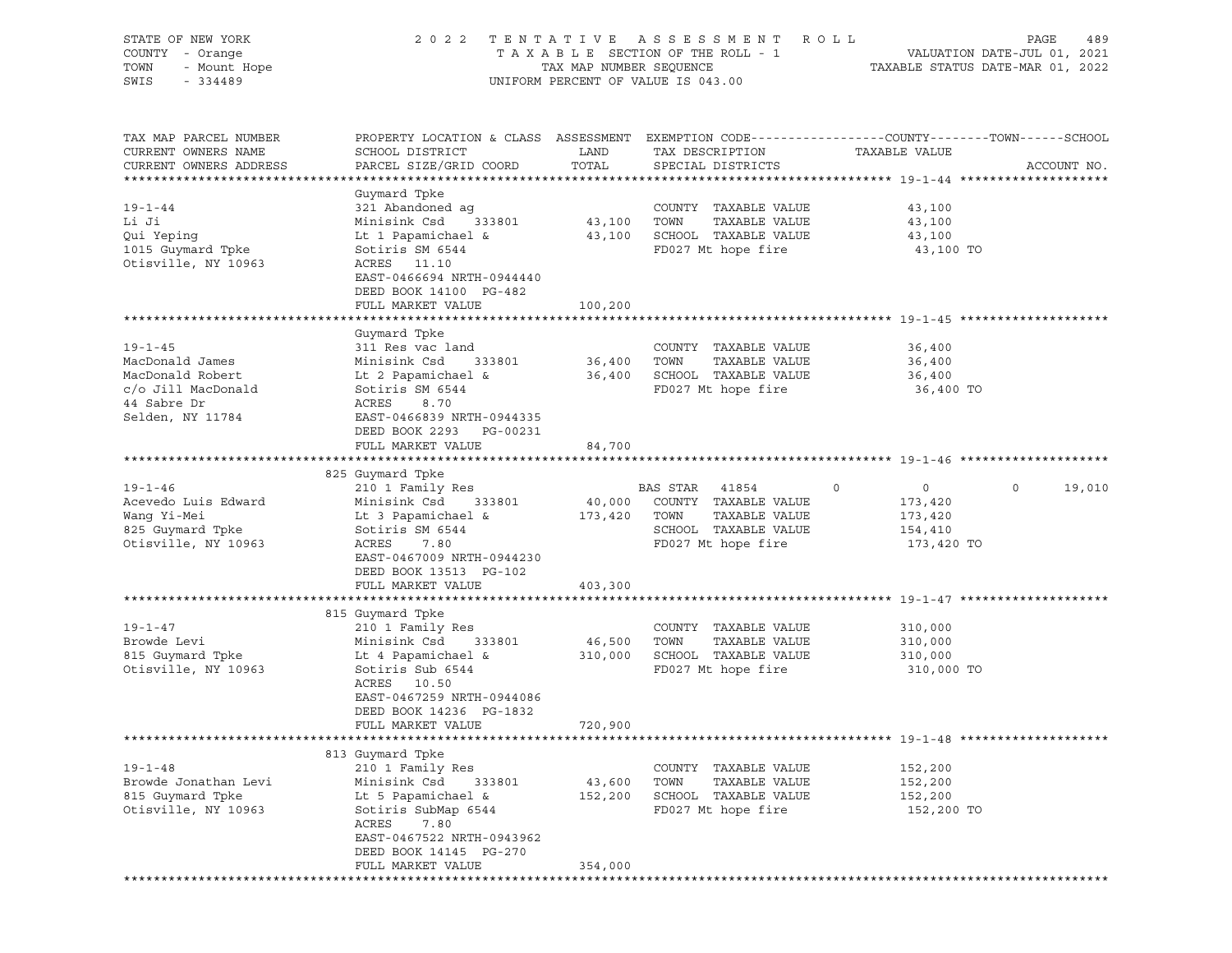| STATE OF NEW YORK<br>COUNTY - Orange<br>TOWN<br>- Mount Hope<br>SWIS<br>$-334489$                 |                                                                                                                                                                                                                     |               | 2022 TENTATIVE ASSESSMENT ROLL<br>TAXABLE SECTION OF THE ROLL - 1<br>TAXABLE SECTION OF THE ROLL - 1<br>TAXABLE STATUS DATE-MAR 01, 2022<br>UNIFORM PERCENT OF VALUE IS 043.00 |                                                                          | PAGE<br>490           |
|---------------------------------------------------------------------------------------------------|---------------------------------------------------------------------------------------------------------------------------------------------------------------------------------------------------------------------|---------------|--------------------------------------------------------------------------------------------------------------------------------------------------------------------------------|--------------------------------------------------------------------------|-----------------------|
| TAX MAP PARCEL NUMBER<br>CURRENT OWNERS NAME<br>CURRENT OWNERS ADDRESS                            | PROPERTY LOCATION & CLASS ASSESSMENT EXEMPTION CODE----------------COUNTY-------TOWN-----SCHOOL<br>SCHOOL DISTRICT<br>PARCEL SIZE/GRID COORD                                                                        | LAND<br>TOTAL | TAX DESCRIPTION TAXABLE VALUE<br>SPECIAL DISTRICTS                                                                                                                             |                                                                          | ACCOUNT NO.           |
|                                                                                                   | 807 Guymard Tpke                                                                                                                                                                                                    |               |                                                                                                                                                                                |                                                                          |                       |
| $19 - 1 - 49$<br>Chen Guangxing<br>He Yongmei<br>807 Guymard Tpke<br>Otisville, NY 10963          | 210 1 Family Res<br>Minisink Csd 333801<br>Lt 6 Papamichael &<br>Sotiris SubMap 6544<br>ACRES<br>7.60<br>EAST-0467864 NRTH-0943972                                                                                  |               | COUNTY TAXABLE VALUE<br>43,400 TOWN<br>TAXABLE VALUE<br>164,000 SCHOOL TAXABLE VALUE<br>FD027 Mt hope fire                                                                     | 164,000<br>164,000<br>164,000<br>164,000 TO                              |                       |
|                                                                                                   | DEED BOOK 14121 PG-960<br>FULL MARKET VALUE                                                                                                                                                                         | 381,400       |                                                                                                                                                                                |                                                                          |                       |
|                                                                                                   |                                                                                                                                                                                                                     |               |                                                                                                                                                                                |                                                                          |                       |
| $19 - 1 - 50$<br>Churko Brian P<br>Churko (d) Nancy A<br>1615 Mountain Rd<br>Middletown, NY 10940 | 1615 Mountain Rd<br>210 1 Family Res<br>Minisink Csd 333801<br>Lt 1 Sweeney Sub Map 8117<br>ACRES 2.00 BANKN140687<br>EAST-0471385 NRTH-0943579                                                                     |               | BAS STAR 41854<br>29,700 COUNTY TAXABLE VALUE<br>180,000 TOWN<br>TAXABLE VALUE<br>SCHOOL TAXABLE VALUE<br>FD027 Mt hope fire                                                   | $\overline{0}$<br>$\circ$<br>180,000<br>180,000<br>160,990<br>180,000 TO | $\mathbf 0$<br>19,010 |
|                                                                                                   | DEED BOOK 11863 PG-1144<br>FULL MARKET VALUE                                                                                                                                                                        | 418,600       |                                                                                                                                                                                |                                                                          |                       |
|                                                                                                   |                                                                                                                                                                                                                     |               |                                                                                                                                                                                |                                                                          |                       |
| $19 - 1 - 51$<br>Bruni Amedeo<br>Bruni Joy M<br>1619 Mountain Rd<br>Middletown, NY 10940          | 1619 Mountain Rd<br>210 1 Family Res<br>Minisink Csd 333801<br>Minisink Csd 333801 29,700 COUNTY<br>Lt 2 Sweeney Sub Map 8117 136,500 TOWN<br>ACRES<br>2.00 BANKC190321<br>EAST-0471465 NRTH-0943699                |               | BAS STAR 41854<br>COUNTY TAXABLE VALUE<br>TAXABLE VALUE<br>SCHOOL TAXABLE VALUE<br>FD027 Mt hope fire                                                                          | $\circ$<br>$\overline{0}$<br>136,500<br>136,500<br>117,490<br>136,500 TO | $\mathbf 0$<br>19,010 |
|                                                                                                   | DEED BOOK 12185 PG-455<br>FULL MARKET VALUE                                                                                                                                                                         | 317,400       |                                                                                                                                                                                |                                                                          |                       |
|                                                                                                   |                                                                                                                                                                                                                     |               |                                                                                                                                                                                |                                                                          |                       |
| $19 - 1 - 52$<br>Song Lingying<br>Xia Yiyang<br>1625 Mountain Rd<br>Middletown, NY 10940          | 1625 Mountain Rd<br>210 1 Family Res<br>Minisink Csd 333801 30,700 TOWN<br>Lt 3 Sweeney Sub Map 8117 202,000 SCHOOL TAXABLE VALUE<br>ACRES 2.00 BANKC140100<br>EAST-0471524 NRTH-0943839<br>DEED BOOK 15130 PG-1692 |               | COUNTY TAXABLE VALUE<br>TAXABLE VALUE<br>FD027 Mt hope fire                                                                                                                    | 202,000<br>202,000<br>202,000<br>202,000 TO                              |                       |
|                                                                                                   | FULL MARKET VALUE                                                                                                                                                                                                   | 469,800       |                                                                                                                                                                                |                                                                          |                       |
| $19 - 1 - 53$<br>kola Marjel<br>Gatneau Jacintha<br>1633 Mountain Rd<br>Middletown, NY 10940      | 1633 Mountain Rd<br>210 1 Family Res<br>333801 38,200<br>Minisink Csd<br>Lt 4 Sweeney Sub Map 8117<br>ACRES 3.90<br>EAST-0471094 NRTH-0943938                                                                       | 220,000       | COUNTY TAXABLE VALUE<br>TOWN<br>TAXABLE VALUE<br>SCHOOL TAXABLE VALUE<br>FD027 Mt hope fire                                                                                    | 220,000<br>220,000<br>220,000<br>220,000 TO                              |                       |
|                                                                                                   | DEED BOOK 15052 PG-1476<br>FULL MARKET VALUE                                                                                                                                                                        | 511,600       |                                                                                                                                                                                |                                                                          |                       |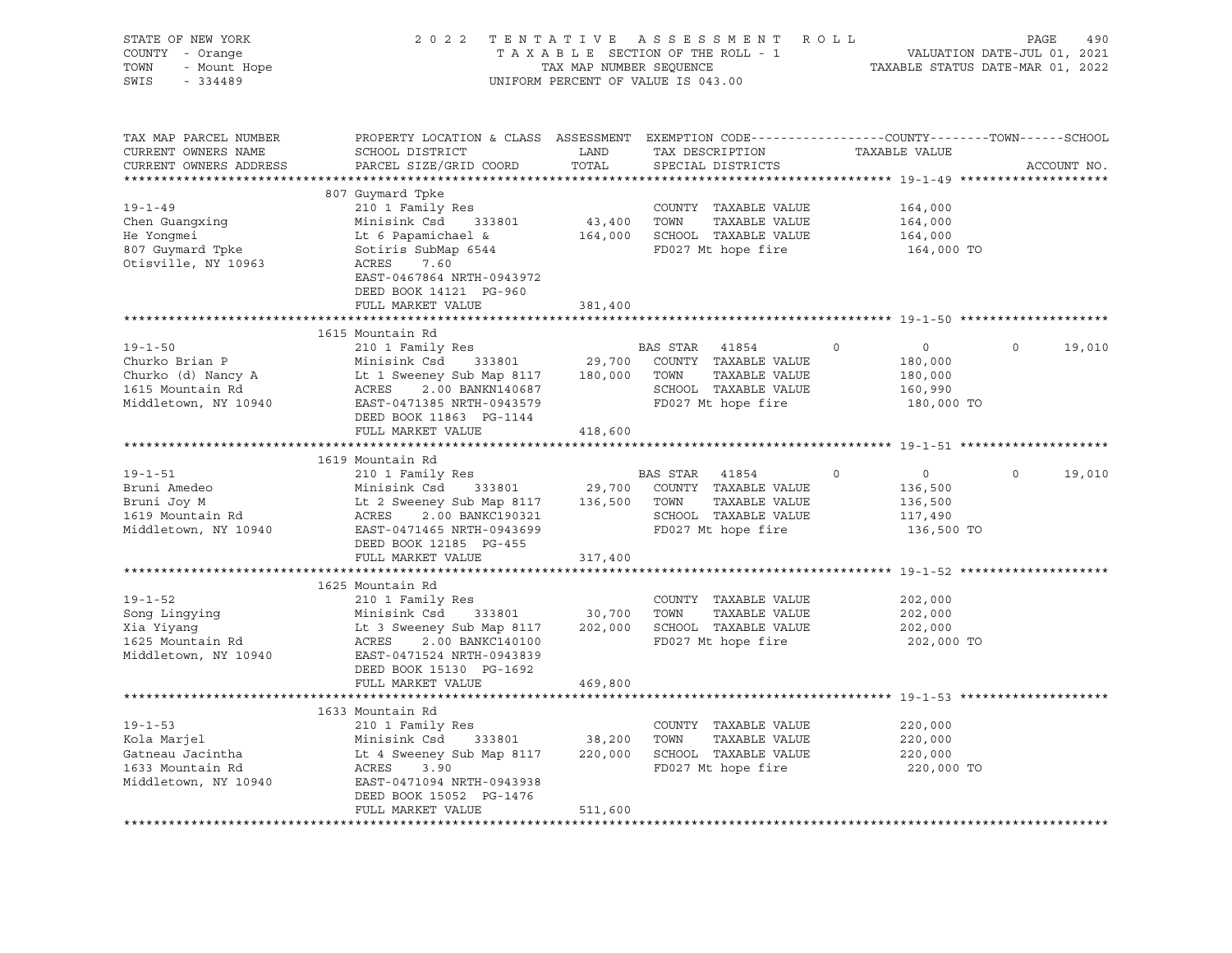| STATE OF NEW YORK<br>Y - Orange<br>- Mount Hope<br>COUNTY - Orange<br>TOWN<br>SWIS - 334489                                                                                                                                                                |                                                                                                                                                                                                             |         | 2022 TENTATIVE ASSESSMENT ROLL PAGE 491<br>TAXABLE SECTION OF THE ROLL - 1 VALUATION DATE-JUL 01, 2021<br>TAX MAP NUMBER SEQUENCE TAXABLE STATUS DATE-MAR 01, 2022<br>UNIFORM PERCENT OF VALUE IS 043.00 |                         |                   |
|------------------------------------------------------------------------------------------------------------------------------------------------------------------------------------------------------------------------------------------------------------|-------------------------------------------------------------------------------------------------------------------------------------------------------------------------------------------------------------|---------|----------------------------------------------------------------------------------------------------------------------------------------------------------------------------------------------------------|-------------------------|-------------------|
| TAX MAP PARCEL NUMBER<br>CURRENT OWNERS NAME<br>CURRENT OWNERS ADDRESS                                                                                                                                                                                     | PROPERTY LOCATION & CLASS ASSESSMENT EXEMPTION CODE---------------COUNTY-------TOWN-----SCHOOL                                                                                                              |         |                                                                                                                                                                                                          |                         | ACCOUNT NO.       |
|                                                                                                                                                                                                                                                            |                                                                                                                                                                                                             |         |                                                                                                                                                                                                          |                         |                   |
| 19-1-54<br>210 1 Family Res<br>210 1 Family Res<br>210 1 Family Res<br>210 1 Family Res<br>210 1 Family Res<br>210 1 Family Res<br>210 1 Family Res<br>210 2001 2001 2003<br>210 2001 2003<br>210 2001 2003<br>210 2003<br>210 2003<br>210 2003<br>210 200 | 1015 Guymard Tpke                                                                                                                                                                                           |         |                                                                                                                                                                                                          |                         |                   |
|                                                                                                                                                                                                                                                            |                                                                                                                                                                                                             |         | COUNTY TAXABLE VALUE 179,600                                                                                                                                                                             | 179,600                 |                   |
|                                                                                                                                                                                                                                                            |                                                                                                                                                                                                             |         |                                                                                                                                                                                                          | 179,600                 |                   |
|                                                                                                                                                                                                                                                            |                                                                                                                                                                                                             |         |                                                                                                                                                                                                          | 179,600 TO              |                   |
|                                                                                                                                                                                                                                                            |                                                                                                                                                                                                             |         |                                                                                                                                                                                                          |                         |                   |
|                                                                                                                                                                                                                                                            | DEED BOOK 14134 PG-1107                                                                                                                                                                                     |         |                                                                                                                                                                                                          |                         |                   |
|                                                                                                                                                                                                                                                            | FULL MARKET VALUE                                                                                                                                                                                           | 417,700 |                                                                                                                                                                                                          |                         |                   |
|                                                                                                                                                                                                                                                            |                                                                                                                                                                                                             |         |                                                                                                                                                                                                          |                         |                   |
|                                                                                                                                                                                                                                                            | 998 Guymard Tpke                                                                                                                                                                                            |         |                                                                                                                                                                                                          |                         |                   |
| $19 - 1 - 55$                                                                                                                                                                                                                                              |                                                                                                                                                                                                             |         |                                                                                                                                                                                                          | $\overline{0}$          | $\circ$<br>19,010 |
| Sanfilippo Robert<br>998 Guymard Tpke                                                                                                                                                                                                                      |                                                                                                                                                                                                             |         |                                                                                                                                                                                                          |                         |                   |
|                                                                                                                                                                                                                                                            |                                                                                                                                                                                                             |         |                                                                                                                                                                                                          | ں<br>180,000<br>180,000 |                   |
| Otisville, NY 10963                                                                                                                                                                                                                                        |                                                                                                                                                                                                             |         |                                                                                                                                                                                                          | 160,990                 |                   |
|                                                                                                                                                                                                                                                            | 210 1 Family Res<br>Minisink Csd 333801 43,100 COUNTY TAXABLE VALUE<br>Lt 2 Jungreis Submap 9186 180,000 TOWN TAXABLE VALUE<br>L/E Robert Sanfilippo 5CHOOL TAXABLE VALUE<br>ACRES 11.20 FD027 Mt hope fire |         |                                                                                                                                                                                                          | 180,000 TO              |                   |
|                                                                                                                                                                                                                                                            | EAST-0466418 NRTH-0944939                                                                                                                                                                                   |         |                                                                                                                                                                                                          |                         |                   |
|                                                                                                                                                                                                                                                            | DEED BOOK 13312 PG-483                                                                                                                                                                                      |         |                                                                                                                                                                                                          |                         |                   |
|                                                                                                                                                                                                                                                            | FULL MARKET VALUE                                                                                                                                                                                           | 418,600 |                                                                                                                                                                                                          |                         |                   |
|                                                                                                                                                                                                                                                            | 72 Shale Dr                                                                                                                                                                                                 |         |                                                                                                                                                                                                          |                         |                   |
| $19 - 1 - 57$                                                                                                                                                                                                                                              | 210 1 Family Res                                                                                                                                                                                            |         | COUNTY TAXABLE VALUE                                                                                                                                                                                     | 227,500                 |                   |
|                                                                                                                                                                                                                                                            |                                                                                                                                                                                                             |         |                                                                                                                                                                                                          |                         |                   |
|                                                                                                                                                                                                                                                            |                                                                                                                                                                                                             |         |                                                                                                                                                                                                          | 227,500<br>227,500      |                   |
| 19-1-57<br>Chow Yik Minisink Csd 333801 31,200 TOWN TAXABLE VALUE<br>14340 41st St Apt 3D Lt 1 Kempton Sub Map 9814 227,500 SCHOOL TAXABLE VALUE<br>Flushing, NY 11355-1827 ACRES 2.10 BANKN140687 FD027 Mt hope fire<br>TAGES 2.10 BA                     |                                                                                                                                                                                                             |         |                                                                                                                                                                                                          | 227,500 TO              |                   |
|                                                                                                                                                                                                                                                            | EAST-0470247 NRTH-0942682                                                                                                                                                                                   |         |                                                                                                                                                                                                          |                         |                   |
|                                                                                                                                                                                                                                                            | DEED BOOK 11731 PG-1552                                                                                                                                                                                     |         |                                                                                                                                                                                                          |                         |                   |
|                                                                                                                                                                                                                                                            | FULL MARKET VALUE                                                                                                                                                                                           | 529,100 |                                                                                                                                                                                                          |                         |                   |
|                                                                                                                                                                                                                                                            |                                                                                                                                                                                                             |         |                                                                                                                                                                                                          |                         |                   |
|                                                                                                                                                                                                                                                            | 80 Shale Dr                                                                                                                                                                                                 |         |                                                                                                                                                                                                          |                         |                   |
| $19 - 1 - 58$                                                                                                                                                                                                                                              |                                                                                                                                                                                                             |         |                                                                                                                                                                                                          | 204,750                 |                   |
|                                                                                                                                                                                                                                                            |                                                                                                                                                                                                             |         |                                                                                                                                                                                                          | 204,750                 |                   |
|                                                                                                                                                                                                                                                            |                                                                                                                                                                                                             |         |                                                                                                                                                                                                          | 204,750                 |                   |
| 19-1-58 COUNTY TAXABLE VALUE<br>Riley Shakira H Minisink Csd 333801 31,200 TOWN TAXABLE VALUE<br>80 Shale Dr Lt 2 Kempton Sub Map 9814 204,750 SCHOOL TAXABLE VALUE<br>Middletown, NY 10940 PENDING CERTIORARI 2015<br>PENDING CERTIOR                     |                                                                                                                                                                                                             |         |                                                                                                                                                                                                          | 204,750 TO              |                   |
|                                                                                                                                                                                                                                                            | ACRES<br>2.10 BANKC061336                                                                                                                                                                                   |         |                                                                                                                                                                                                          |                         |                   |
|                                                                                                                                                                                                                                                            | EAST-0470276 NRTH-0942882                                                                                                                                                                                   |         |                                                                                                                                                                                                          |                         |                   |
|                                                                                                                                                                                                                                                            | DEED BOOK 13958 PG-1591                                                                                                                                                                                     |         |                                                                                                                                                                                                          |                         |                   |
|                                                                                                                                                                                                                                                            | FULL MARKET VALUE                                                                                                                                                                                           | 476,200 |                                                                                                                                                                                                          |                         |                   |
|                                                                                                                                                                                                                                                            |                                                                                                                                                                                                             |         |                                                                                                                                                                                                          |                         |                   |
|                                                                                                                                                                                                                                                            |                                                                                                                                                                                                             |         |                                                                                                                                                                                                          | $\circ$<br>18,200       | 18,200<br>10,400  |
|                                                                                                                                                                                                                                                            |                                                                                                                                                                                                             |         |                                                                                                                                                                                                          | 230,300                 |                   |
|                                                                                                                                                                                                                                                            |                                                                                                                                                                                                             |         |                                                                                                                                                                                                          | 230,300                 |                   |
|                                                                                                                                                                                                                                                            |                                                                                                                                                                                                             |         |                                                                                                                                                                                                          | 238,100                 |                   |
|                                                                                                                                                                                                                                                            |                                                                                                                                                                                                             |         |                                                                                                                                                                                                          | 248,500 TO              |                   |
|                                                                                                                                                                                                                                                            | DEED BOOK 14294 PG-359                                                                                                                                                                                      |         |                                                                                                                                                                                                          |                         |                   |
|                                                                                                                                                                                                                                                            | FULL MARKET VALUE                                                                                                                                                                                           | 577,900 |                                                                                                                                                                                                          |                         |                   |
|                                                                                                                                                                                                                                                            |                                                                                                                                                                                                             |         |                                                                                                                                                                                                          |                         |                   |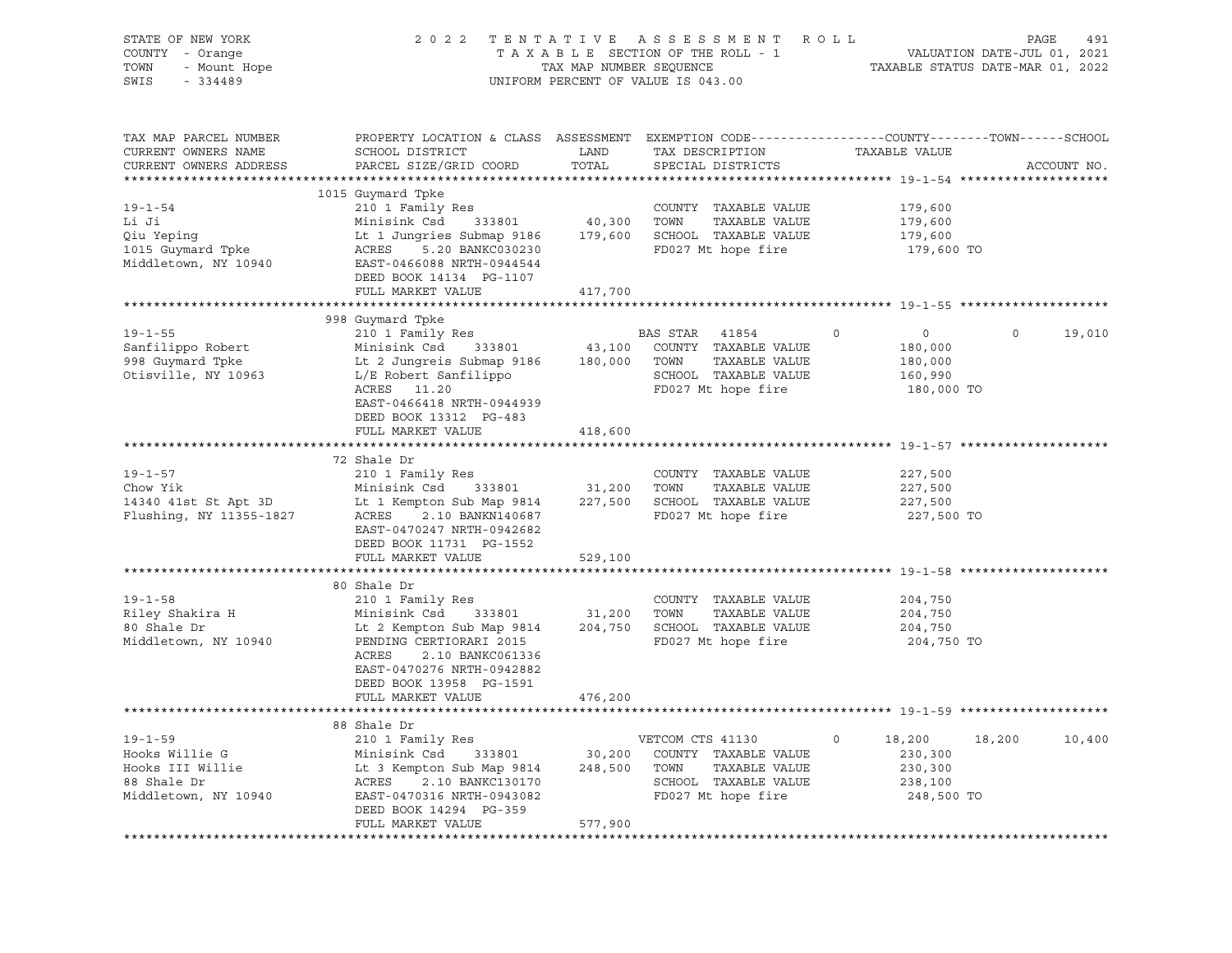| STATE OF NEW YORK<br>COUNTY - Orange<br>- Mount Hope<br>TOWN<br>SWIS<br>$-334489$                   | 2 0 2 2                                                                                                                                                                                         | TAX MAP NUMBER SEQUENCE      | TENTATIVE ASSESSMENT ROLL<br>TAXABLE SECTION OF THE ROLL - 1<br>UNIFORM PERCENT OF VALUE IS 043.00            | TAXABLE STATUS DATE-MAR 01, 2022                                  | PAGE<br>492<br>VALUATION DATE-JUL 01, 2021 |
|-----------------------------------------------------------------------------------------------------|-------------------------------------------------------------------------------------------------------------------------------------------------------------------------------------------------|------------------------------|---------------------------------------------------------------------------------------------------------------|-------------------------------------------------------------------|--------------------------------------------|
| TAX MAP PARCEL NUMBER<br>CURRENT OWNERS NAME<br>CURRENT OWNERS ADDRESS                              | PROPERTY LOCATION & CLASS ASSESSMENT EXEMPTION CODE----------------COUNTY-------TOWN-----SCHOOL<br>SCHOOL DISTRICT<br>PARCEL SIZE/GRID COORD                                                    | LAND<br>TOTAL                | TAX DESCRIPTION<br>SPECIAL DISTRICTS                                                                          | TAXABLE VALUE                                                     | ACCOUNT NO.                                |
|                                                                                                     | 96 Shale Dr                                                                                                                                                                                     |                              |                                                                                                               |                                                                   |                                            |
| $19 - 1 - 60.1$<br>Melendez Victor<br>Gloria Maldonado-Rey<br>96 Shale Dr<br>Middletown, NY 10940   | 210 1 Family Res<br>333801<br>Minisink Csd<br>Lt 1 Kempton Sub 268-93<br>3.60<br>ACRES<br>EAST-0470265 NRTH-0943352<br>DEED BOOK 4988 PG-266<br>FULL MARKET VALUE                               | 36,300<br>300,000<br>697,700 | BAS STAR 41854<br>COUNTY TAXABLE VALUE<br>TOWN<br>TAXABLE VALUE<br>SCHOOL TAXABLE VALUE<br>FD027 Mt hope fire | $\circ$<br>$\circ$<br>300,000<br>300,000<br>280,990<br>300,000 TO | $\circ$<br>19,010                          |
|                                                                                                     |                                                                                                                                                                                                 |                              |                                                                                                               |                                                                   |                                            |
| $19 - 1 - 60.2$<br>Melendez Victor<br>Maldonado-Reyes Gloria<br>96 Shale Dr<br>Middletown, NY 10940 | 102 Shale Dr<br>240 Rural res<br>Minisink Csd<br>333801<br>Lt 2 Kempton Sub 268-93<br>ACRES 12.60 BANKC030614<br>EAST-0470595 NRTH-0943552<br>DEED BOOK 14943 PG-771                            | 48,200<br>249,800            | COUNTY TAXABLE VALUE<br>TOWN<br>TAXABLE VALUE<br>SCHOOL TAXABLE VALUE<br>FD027 Mt hope fire                   | 249,800<br>249,800<br>249,800<br>249,800 TO                       |                                            |
|                                                                                                     | FULL MARKET VALUE                                                                                                                                                                               | 580,900                      |                                                                                                               |                                                                   |                                            |
|                                                                                                     |                                                                                                                                                                                                 |                              |                                                                                                               |                                                                   |                                            |
| $19 - 1 - 61$<br>Fratto Michael J<br>315 Eatontown Rd<br>Port Jervis, NY 12771                      | Eatontown Rd<br>311 Res vac land<br>Minisink Csd<br>333801<br>Ns Eatontown Road<br>FRNT 229.00 DPTH<br>43.00<br>EAST-0470751 NRTH-0941579<br>DEED BOOK 14902 PG-857                             | 500<br>500                   | COUNTY TAXABLE VALUE<br>TOWN<br>TAXABLE VALUE<br>SCHOOL TAXABLE VALUE<br>FD027 Mt hope fire                   | 500<br>500<br>500<br>500 TO                                       |                                            |
|                                                                                                     | FULL MARKET VALUE                                                                                                                                                                               | 1,200                        |                                                                                                               |                                                                   |                                            |
|                                                                                                     |                                                                                                                                                                                                 |                              |                                                                                                               |                                                                   |                                            |
| $19 - 1 - 62.1$<br>Maple Lane Properties, LLC<br>1606 Mountain Rd<br>Middletown, NY 10940           | 1630 Mountain Rd<br>240 Rural res<br>Minisink Csd<br>333801<br>Lt 1 Boyce Sub Map 240-04<br>Filed $4/7/04$<br>SCAR 14-2014<br>ACRES 36.40<br>EAST-0472634 NRTH-0942885<br>DEED BOOK 13602 PG-53 | 62,700<br>281,800            | COUNTY TAXABLE VALUE<br>TOWN<br>TAXABLE VALUE<br>SCHOOL TAXABLE VALUE<br>FD027 Mt hope fire                   | 281,800<br>281,800<br>281,800<br>281,800 TO                       |                                            |
|                                                                                                     | FULL MARKET VALUE                                                                                                                                                                               | 655,300                      |                                                                                                               |                                                                   |                                            |
| $19 - 1 - 62.2$<br>Maple Lane Properties, LLC<br>1606 Mountain Rd<br>Middletown, NY 10940           | Mountain Rd<br>311 Res vac land<br>Minisink Csd<br>333801<br>Lt 2 Boyce Sub Map 240-04<br>Filed $4/7/04$<br>ACRES<br>1.70<br>EAST-0471867 NRTH-0943351<br>DEED BOOK 13602 PG-53                 | 28,300<br>28,300             | COUNTY TAXABLE VALUE<br>TOWN<br>TAXABLE VALUE<br>SCHOOL TAXABLE VALUE<br>FD027 Mt hope fire                   | 28,300<br>28,300<br>28,300<br>28,300 TO                           |                                            |
|                                                                                                     | FULL MARKET VALUE                                                                                                                                                                               | 65,800                       |                                                                                                               |                                                                   |                                            |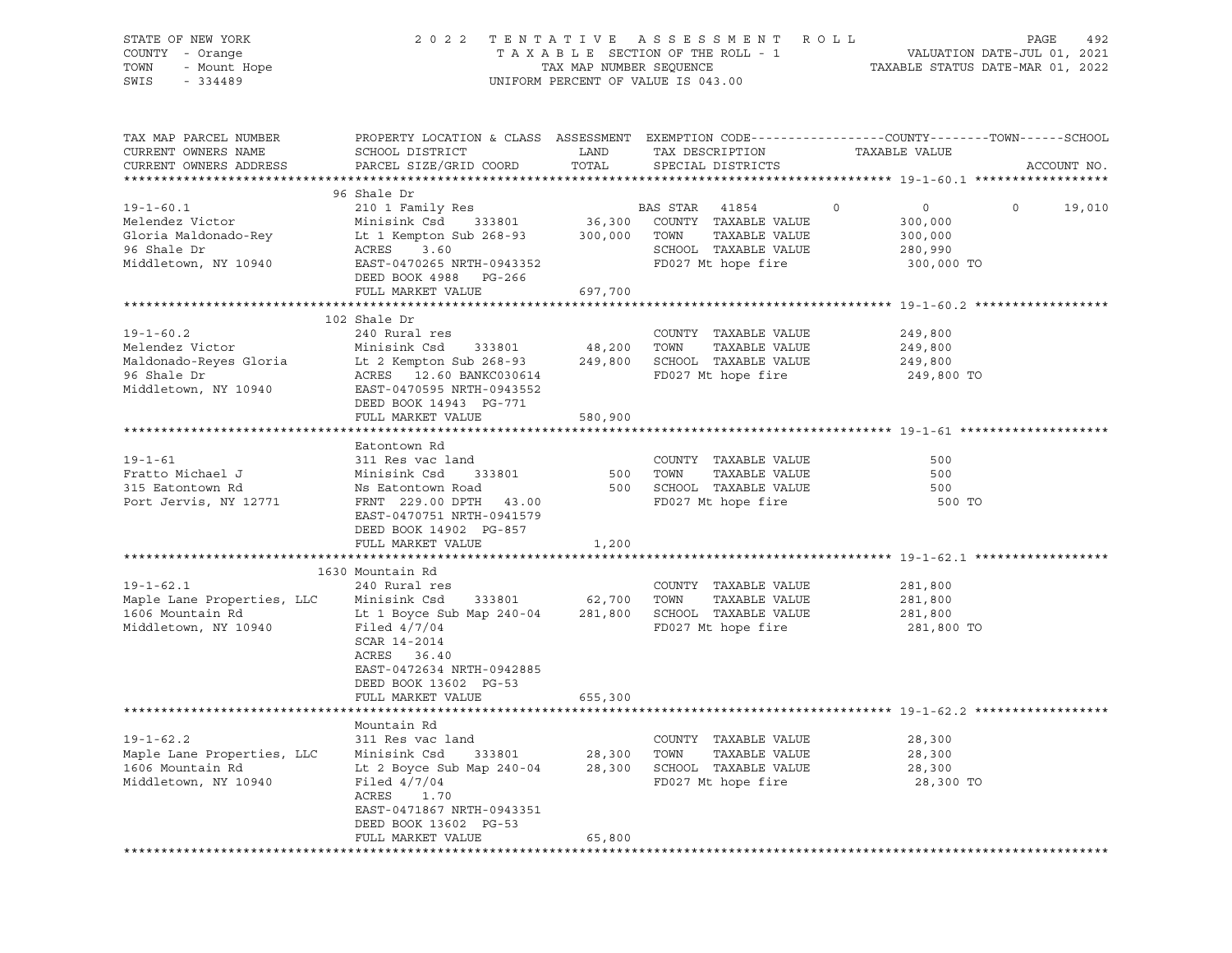| STATE OF NEW YORK<br>COUNTY - Orange<br>- Mount Hope<br>- Mount Hope<br>TOWN<br>SWIS<br>$-334489$                                                                   |                                                                                                                                                                                                                                                                                                                                                                                                                                                                    | TAX MAP NUMBER SEQUENCE                 | 2022 TENTATIVE ASSESSMENT ROLL<br>TAXABLE SECTION OF THE ROLL - 1<br>UNIFORM PERCENT OF VALUE IS 043.00                                                                                                                                                                    |                                      | TAXABLE STATUS DATE-MAR 01, 2022                                                                                                | VALUATION DATE-JUL 01, 2021 | PAGE        | 493                      |
|---------------------------------------------------------------------------------------------------------------------------------------------------------------------|--------------------------------------------------------------------------------------------------------------------------------------------------------------------------------------------------------------------------------------------------------------------------------------------------------------------------------------------------------------------------------------------------------------------------------------------------------------------|-----------------------------------------|----------------------------------------------------------------------------------------------------------------------------------------------------------------------------------------------------------------------------------------------------------------------------|--------------------------------------|---------------------------------------------------------------------------------------------------------------------------------|-----------------------------|-------------|--------------------------|
| TAX MAP PARCEL NUMBER<br>CURRENT OWNERS NAME<br>CURRENT OWNERS ADDRESS                                                                                              | PROPERTY LOCATION & CLASS ASSESSMENT EXEMPTION CODE---------------COUNTY-------TOWN------SCHOOL<br>SCHOOL DISTRICT<br>PARCEL SIZE/GRID COORD                                                                                                                                                                                                                                                                                                                       | LAND<br>TOTAL                           | TAX DESCRIPTION<br>SPECIAL DISTRICTS                                                                                                                                                                                                                                       |                                      | TAXABLE VALUE                                                                                                                   |                             | ACCOUNT NO. |                          |
| $19 - 1 - 62.3$<br>Maple Lane Properties, LLC<br>1606 Mountain Rd<br>Middletown, NY 10940                                                                           | Mountain Rd<br>311 Res vac land<br>333801 28,300<br>Map 240-04 28,300<br>Minisink Csd<br>Lt 3 Boyce Sub Map 240-04<br>Filed $4/7/04$<br>ACRES<br>1.70<br>EAST-0471963 NRTH-0943535<br>DEED BOOK 13602 PG-53<br>FULL MARKET VALUE                                                                                                                                                                                                                                   | 65,800                                  | COUNTY TAXABLE VALUE<br>TOWN<br>TAXABLE VALUE<br>28,300 SCHOOL TAXABLE VALUE<br>FD027 Mt hope fire                                                                                                                                                                         |                                      | 28,300<br>28,300<br>28,300<br>28,300 TO                                                                                         |                             |             |                          |
|                                                                                                                                                                     |                                                                                                                                                                                                                                                                                                                                                                                                                                                                    |                                         |                                                                                                                                                                                                                                                                            |                                      |                                                                                                                                 |                             |             |                          |
| $19 - 1 - 63$<br>Walker Living Trust<br>1606 Mountain Rd<br>Middletown, NY 10940<br>$19 - 1 - 65.1$<br>Little Mark K Jr<br>1514 Mountain Rd<br>Middletown, NY 10940 | 1606 Mountain Rd<br>210 1 Family Res<br>Minisink Csd<br>Lt 2 Boyce Sub Map 14-03<br>Filed $1/30/03$<br>ACRES<br>1.80<br>EAST-0471750 NRTH-0943169<br>DEED BOOK 12697 PG-1152<br>FULL MARKET VALUE<br>***************************<br>1514 Mountain Rd<br>210 1 Family Res<br>Minisink Csd 333801<br>Lt 1 Equity Homes<br>Sub Map 11-16<br>filed $1/29/2016$<br>ACRES<br>3.00 BANKC190321<br>EAST-0470250 NRTH-0941750<br>DEED BOOK 14154 PG-43<br>FULL MARKET VALUE | 451,200<br>30,200<br>173,800<br>404,200 | VETWAR CTS 41120<br>333801 28,700 VETDIS CTS 41140<br>194,000 BAS STAR 41854<br>COUNTY TAXABLE VALUE<br>TAXABLE VALUE<br>TOWN<br>SCHOOL TAXABLE VALUE<br>FD027 Mt hope fire<br>COUNTY TAXABLE VALUE<br>TAXABLE VALUE<br>TOWN<br>SCHOOL TAXABLE VALUE<br>FD027 Mt hope fire | $\circ$<br>$\circ$<br>$\overline{0}$ | 10,920<br>9,700<br>$\overline{0}$<br>173,380<br>173,380<br>159,050<br>194,000 TO<br>173,800<br>173,800<br>173,800<br>173,800 TO | 10,920<br>9,700<br>$\circ$  |             | 6,240<br>9,700<br>19,010 |
|                                                                                                                                                                     | 1532 Mountain Rd                                                                                                                                                                                                                                                                                                                                                                                                                                                   |                                         |                                                                                                                                                                                                                                                                            |                                      |                                                                                                                                 |                             |             |                          |
| $19 - 1 - 65.2$<br>Lee Sin Hye<br>1532 Mountain Rd<br>Middletown, NY 10963                                                                                          | 210 1 Family Res<br>Minisink Csd 333801<br>Lt 2 Equity Homes<br>Sub Map 11-16<br>filed 1/29/2016<br>ACRES 13.00<br>EAST-0470710 NRTH-0941930<br>DEED BOOK 14808 PG-182<br>FULL MARKET VALUE                                                                                                                                                                                                                                                                        | 53,200<br>487,100                       | COUNTY TAXABLE VALUE<br>TAXABLE VALUE<br>TOWN<br>209,450 SCHOOL TAXABLE VALUE<br>FD027 Mt hope fire                                                                                                                                                                        |                                      | 209,450<br>209,450<br>209,450<br>209,450 TO                                                                                     |                             |             |                          |
|                                                                                                                                                                     |                                                                                                                                                                                                                                                                                                                                                                                                                                                                    |                                         |                                                                                                                                                                                                                                                                            |                                      |                                                                                                                                 |                             |             |                          |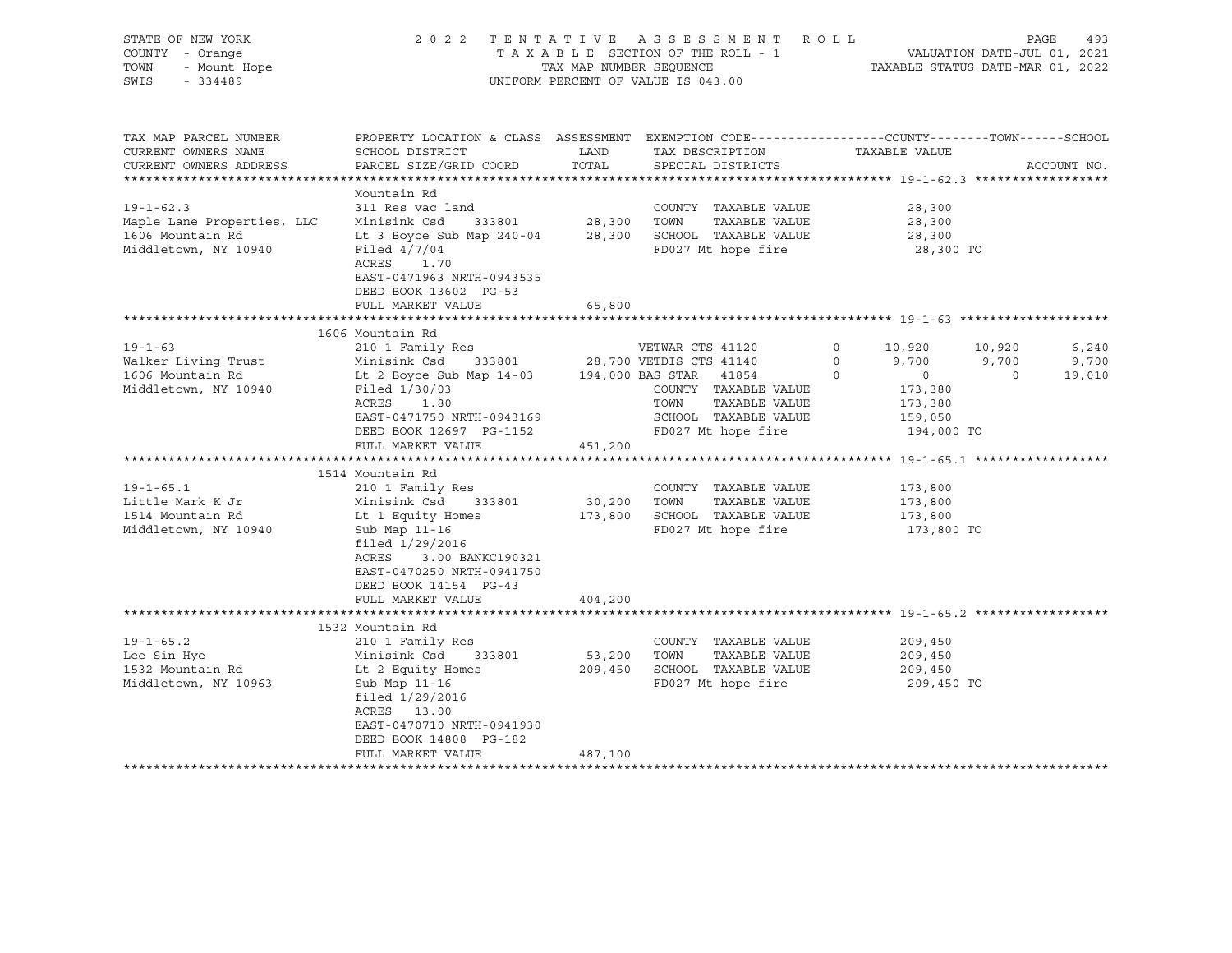| STATE OF NEW YORK<br>COUNTY - Orange<br>TOWN<br>- Mount Hope<br>SWIS<br>$-334489$                   |                                                                                                                                                                                                                         | TAX MAP NUMBER SEQUENCE      | 2022 TENTATIVE ASSESSMENT ROLL<br>TAXABLE SECTION OF THE ROLL - 1<br>UNIFORM PERCENT OF VALUE IS 043.00                       | PAGE<br>494<br>VALUATION DATE-JUL 01, 2021<br>TAXABLE STATUS DATE-MAR 01, 2022                                                   |
|-----------------------------------------------------------------------------------------------------|-------------------------------------------------------------------------------------------------------------------------------------------------------------------------------------------------------------------------|------------------------------|-------------------------------------------------------------------------------------------------------------------------------|----------------------------------------------------------------------------------------------------------------------------------|
| TAX MAP PARCEL NUMBER<br>CURRENT OWNERS NAME<br>CURRENT OWNERS ADDRESS                              | SCHOOL DISTRICT<br>PARCEL SIZE/GRID COORD                                                                                                                                                                               | LAND<br>TOTAL                | TAX DESCRIPTION<br>SPECIAL DISTRICTS                                                                                          | PROPERTY LOCATION & CLASS ASSESSMENT EXEMPTION CODE----------------COUNTY-------TOWN------SCHOOL<br>TAXABLE VALUE<br>ACCOUNT NO. |
|                                                                                                     | 1552 Mountain Rd                                                                                                                                                                                                        |                              |                                                                                                                               |                                                                                                                                  |
| $19 - 1 - 65.3$<br>Miller Erin<br>Morgan Jeremy<br>1552 Mountain Rd<br>Middletown, NY 10940         | 210 1 Family Res<br>Minisink Csd 333801<br>Lt 3 Equity Homes<br>Sub Map 11-16<br>filed 1/29/2016<br>ACRES<br>8.10 BANKC130170<br>EAST-0471180 NRTH-0942070<br>DEED BOOK 14185 PG-23                                     | 37,300<br>167,700            | COUNTY TAXABLE VALUE<br>TOWN<br>TAXABLE VALUE<br>SCHOOL TAXABLE VALUE<br>FD027 Mt hope fire                                   | 167,700<br>167,700<br>167,700<br>167,700 TO                                                                                      |
|                                                                                                     | FULL MARKET VALUE                                                                                                                                                                                                       | 390,000                      |                                                                                                                               |                                                                                                                                  |
|                                                                                                     |                                                                                                                                                                                                                         |                              |                                                                                                                               |                                                                                                                                  |
| $19 - 1 - 66$<br>McGloin John A<br>971 Guymard Tpke<br>Otisville, NY 10963                          | 971 Guymard Tpke<br>210 1 Family Res<br>Minisink Csd<br>333801<br>Lt 1 Steinberg SM 149-05<br>filed $2/14/05$<br>ACRES<br>9.70<br>EAST-0466792 NRTH-0945787<br>DEED BOOK 13863 PG-326<br>FULL MARKET VALUE              | 45,600<br>229,000            | COUNTY TAXABLE VALUE<br>TAXABLE VALUE<br>TOWN<br>SCHOOL TAXABLE VALUE<br>FD027 Mt hope fire                                   | 229,000<br>229,000<br>229,000<br>229,000 TO                                                                                      |
|                                                                                                     |                                                                                                                                                                                                                         | 532,600                      |                                                                                                                               |                                                                                                                                  |
| $19 - 1 - 67$<br>L'Estrange Edward Owen<br>Li Lisha<br>941 Guymard Tpke<br>Otisville, NY 10963      | 941 Guymard Tpke<br>210 1 Family Res<br>Minisink Csd<br>333801<br>Lt 2 Steinberg SM 149-05<br>Filed $2/14/05$<br>ACRES<br>4.30<br>EAST-0467139 NRTH-0946144<br>DEED BOOK 15046 PG-1891<br>FULL MARKET VALUE             | 39,300<br>158,500<br>368,600 | COUNTY TAXABLE VALUE<br>TOWN<br>TAXABLE VALUE<br>SCHOOL TAXABLE VALUE<br>FD027 Mt hope fire                                   | 158,500<br>158,500<br>158,500<br>158,500 TO                                                                                      |
|                                                                                                     |                                                                                                                                                                                                                         |                              |                                                                                                                               |                                                                                                                                  |
| $19 - 1 - 68$<br>Kumar Ashish<br>Kumar Jacqueline B<br>919 Guymard Tpke<br>Otisville, NY 10963-2011 | 919 Guymard Tpke<br>210 1 Family Res<br>Minisink Csd<br>333801<br>Lt 3 Steinberg SM 149/05<br>Filed $2/14/05$<br>3.10 BANKC030385<br>ACRES<br>EAST-0467371 NRTH-0946394<br>DEED BOOK 14410 PG-1261<br>FULL MARKET VALUE | 35,700<br>153,500<br>357,000 | COUNTY TAXABLE VALUE<br>TOWN<br>TAXABLE VALUE<br>SCHOOL TAXABLE VALUE<br>FD027 Mt hope fire<br>****************************** | 153,500<br>153,500<br>153,500<br>153,500 TO                                                                                      |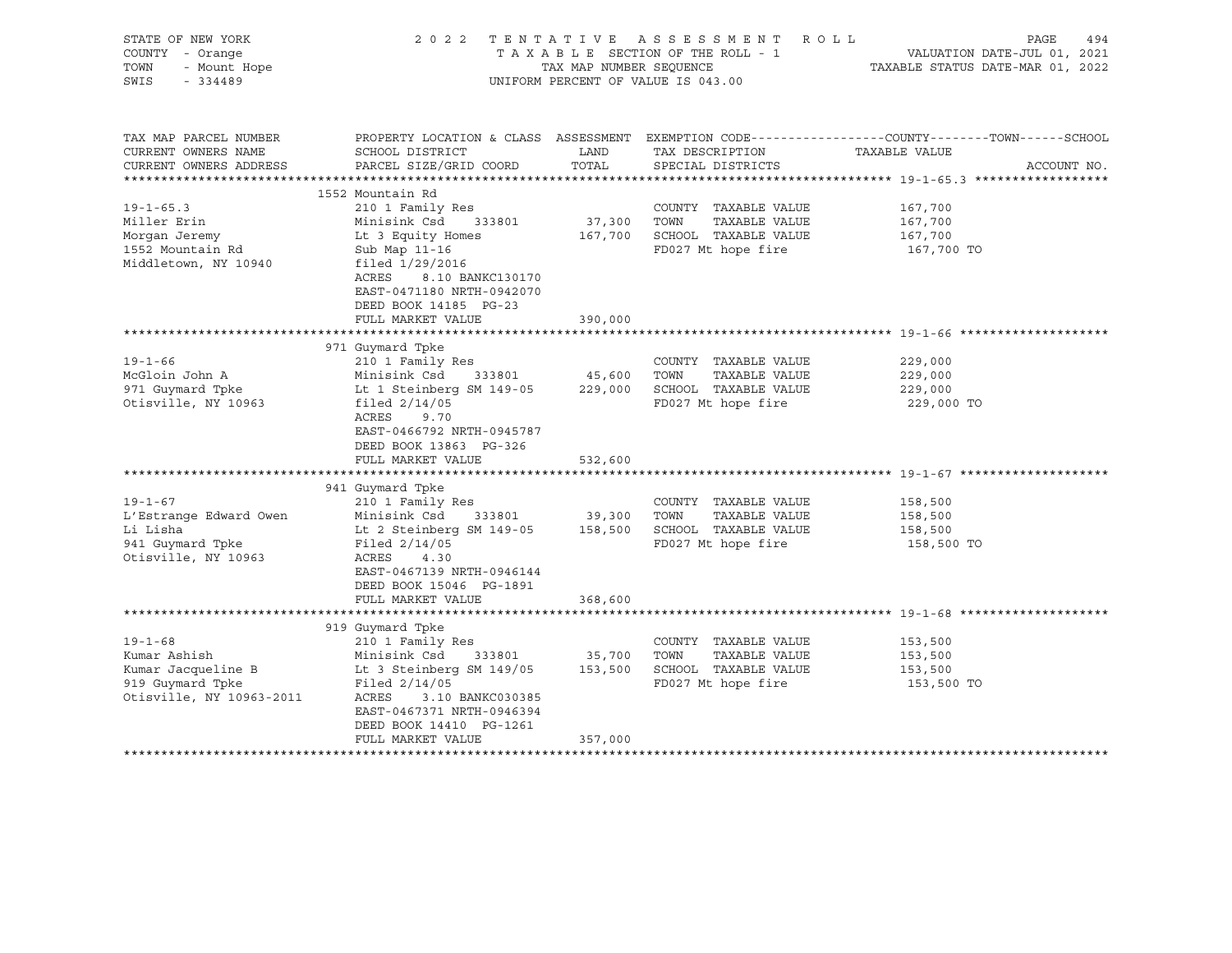| STATE OF NEW YORK<br>COUNTY - Orange<br>TOWN<br>- Mount Hope<br>SWIS<br>$-334489$          |                                                                                                                                                                                                                                                           | TAX MAP NUMBER SEOUENCE | 2022 TENTATIVE ASSESSMENT<br>TAXABLE SECTION OF THE ROLL - 1<br>UNIFORM PERCENT OF VALUE IS 043.00                                               | ROLL               | VALUATION DATE-JUL 01, 2021<br>TAXABLE STATUS DATE-MAR 01, 2022                   | PAGE                     | 495              |
|--------------------------------------------------------------------------------------------|-----------------------------------------------------------------------------------------------------------------------------------------------------------------------------------------------------------------------------------------------------------|-------------------------|--------------------------------------------------------------------------------------------------------------------------------------------------|--------------------|-----------------------------------------------------------------------------------|--------------------------|------------------|
| TAX MAP PARCEL NUMBER<br>CURRENT OWNERS NAME<br>CURRENT OWNERS ADDRESS                     | PROPERTY LOCATION & CLASS ASSESSMENT EXEMPTION CODE---------------COUNTY-------TOWN-----SCHOOL<br>SCHOOL DISTRICT<br>PARCEL SIZE/GRID COORD                                                                                                               | LAND<br>TOTAL           | TAX DESCRIPTION<br>SPECIAL DISTRICTS                                                                                                             |                    | TAXABLE VALUE                                                                     |                          | ACCOUNT NO.      |
|                                                                                            |                                                                                                                                                                                                                                                           |                         |                                                                                                                                                  |                    |                                                                                   |                          |                  |
| $20 - 1 - 1$<br>Brockett Randy<br>2 Franklin La<br>Middletown, NY 10940                    | 2 Franklin Ln<br>210 1 Family Res<br>Minisink Csd 333801<br>Lt 1 Blk A Sec 1 Whitlock 125,000 TOWN<br>Farms Map 2591<br>FRNT 153.00 DPTH 128.00<br>EAST-0493398 NRTH-0965759<br>DEED BOOK 5758 PG-244<br>FULL MARKET VALUE                                | 33,000<br>290,700       | BAS STAR 41854<br>COUNTY TAXABLE VALUE<br>TAXABLE VALUE<br>SCHOOL TAXABLE VALUE<br>FD021 Howells fire                                            | $\circ$            | $\overline{0}$<br>125,000<br>125,000<br>105,990<br>125,000 TO                     | $\Omega$                 | 19,010           |
|                                                                                            |                                                                                                                                                                                                                                                           |                         |                                                                                                                                                  |                    |                                                                                   |                          |                  |
| $20 - 1 - 2$<br>Vaughan William<br>4 Franklin La<br>Otisville, NY 10963                    | 4 Franklin Ln<br>210 1 Family Res<br>Minisink Csd 333801<br>Lt 2 Blk A Sec 1 Whitlock 131,800 SCHOOL TAXABLE VALUE<br>Farms Map 2591<br>FRNT 100.00 DPTH 150.00<br>BANKC061222<br>EAST-0493434 NRTH-0965854<br>DEED BOOK 5367 PG-272<br>FULL MARKET VALUE | 28,600 TOWN<br>306,500  | COUNTY TAXABLE VALUE<br>TAXABLE VALUE<br>FD021 Howells fire                                                                                      |                    | 131,800<br>131,800<br>131,800<br>131,800 TO                                       |                          |                  |
|                                                                                            |                                                                                                                                                                                                                                                           |                         |                                                                                                                                                  |                    |                                                                                   |                          |                  |
| $20 - 1 - 3$<br>Hallinan Michael<br>Hallinan Susan<br>6 Franklin Ln<br>Otisville, NY 10963 | 6 Franklin Ln<br>210 1 Family Res<br>Minisink Csd 333801<br>Lt 3 Blk A Sec 1 Whitlock 97,350 TOWN<br>Farm Map 2591<br>FRNT 100.00 DPTH 150.00<br>BANKC030385<br>EAST-0493462 NRTH-0965951<br>DEED BOOK 13805 PG-1426                                      |                         | BAS STAR 41854<br>29,000 COUNTY TAXABLE VALUE<br>TAXABLE VALUE<br>SCHOOL TAXABLE VALUE<br>FD021 Howells fire                                     | $\Omega$           | $\overline{0}$<br>97,350<br>97,350<br>78,340<br>97,350 TO                         | $\Omega$                 | 19,010           |
|                                                                                            | FULL MARKET VALUE                                                                                                                                                                                                                                         | 226,400                 |                                                                                                                                                  |                    |                                                                                   |                          |                  |
|                                                                                            | 8 Franklin Ln                                                                                                                                                                                                                                             |                         |                                                                                                                                                  |                    |                                                                                   |                          |                  |
| $20 - 1 - 4$<br>Stefano Jason C<br>Stefano Lisa<br>8 Franklin La<br>Otisville, NY 10963    | 210 1 Family Res<br>Minisink Csd 333801<br>Lt 4 Blk A Sec 1<br>Whitlock Farms<br>FRNT 100.00 DPTH 150.00<br>BANKL060049<br>EAST-0493527 NRTH-0966031<br>DEED BOOK 11185 PG-1974                                                                           |                         | VETCOM CTS 41130<br>18,900 BAS STAR 41854<br>132,000 COUNTY TAXABLE VALUE<br>TOWN<br>TAXABLE VALUE<br>SCHOOL TAXABLE VALUE<br>FD021 Howells fire | $\circ$<br>$\circ$ | 18,200<br>$\overline{\phantom{0}}$<br>113,800<br>113,800<br>102,590<br>132,000 TO | 18,200<br>$\overline{0}$ | 10,400<br>19,010 |
|                                                                                            | FULL MARKET VALUE                                                                                                                                                                                                                                         | 307,000                 |                                                                                                                                                  |                    |                                                                                   |                          |                  |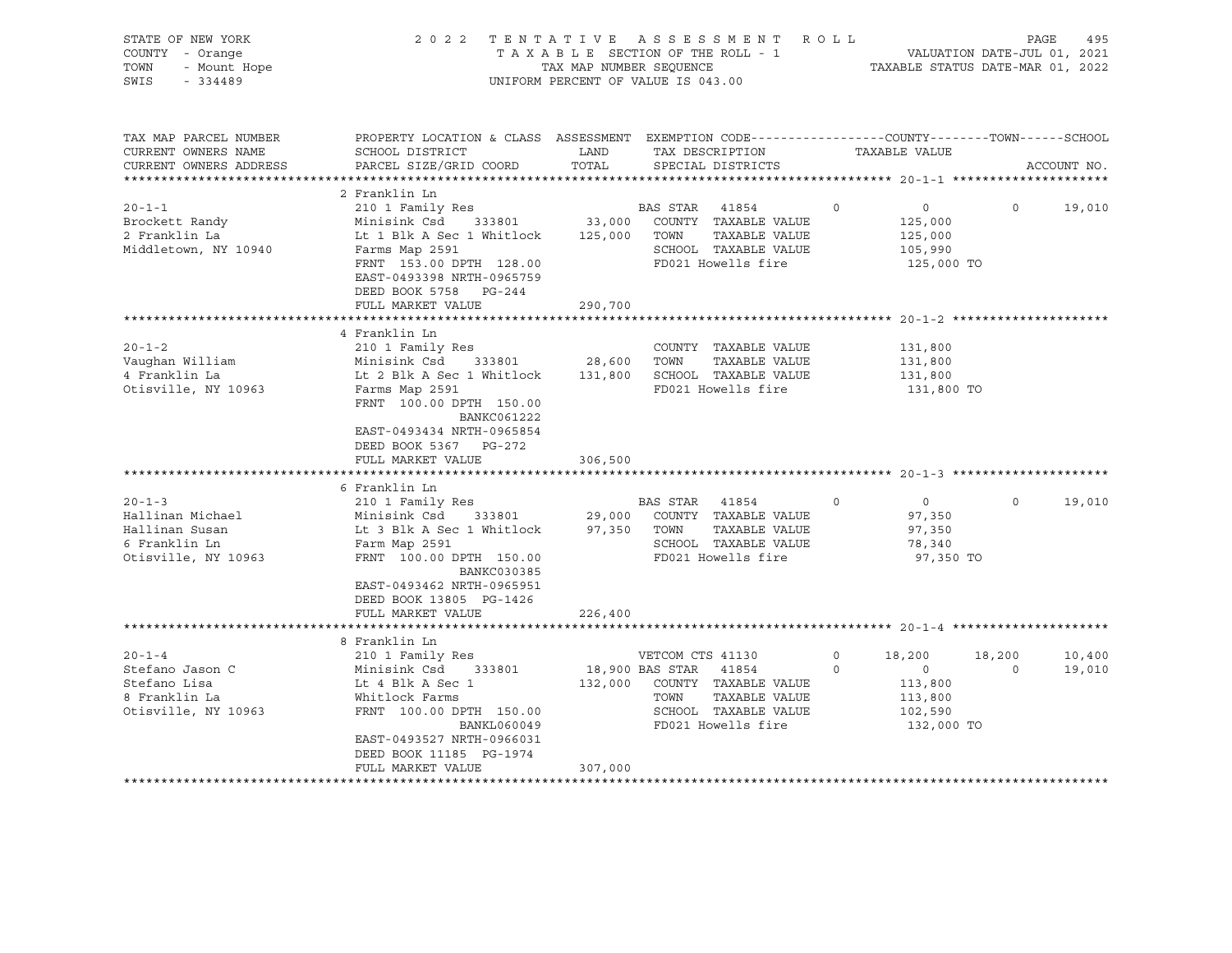| STATE OF NEW YORK<br>COUNTY - Orange<br>TOWN<br>- Mount Hope<br>SWIS<br>$-334489$       | 2 0 2 2                                                                                                                                                                                                                               | TAXABLE SECTION OF THE ROLL - 1<br>TAX MAP NUMBER SEQUENCE<br>UNIFORM PERCENT OF VALUE IS 043.00 | TENTATIVE ASSESSMENT ROLL                                                                                    |         | VALUATION DATE-JUL 01, 2021<br>TAXABLE STATUS DATE-MAR 01, 2022 | PAGE     | 496         |
|-----------------------------------------------------------------------------------------|---------------------------------------------------------------------------------------------------------------------------------------------------------------------------------------------------------------------------------------|--------------------------------------------------------------------------------------------------|--------------------------------------------------------------------------------------------------------------|---------|-----------------------------------------------------------------|----------|-------------|
| TAX MAP PARCEL NUMBER<br>CURRENT OWNERS NAME<br>CURRENT OWNERS ADDRESS                  | PROPERTY LOCATION & CLASS ASSESSMENT EXEMPTION CODE---------------COUNTY-------TOWN-----SCHOOL<br>SCHOOL DISTRICT<br>PARCEL SIZE/GRID COORD                                                                                           | LAND<br>TOTAL                                                                                    | TAX DESCRIPTION<br>SPECIAL DISTRICTS                                                                         |         | TAXABLE VALUE                                                   |          | ACCOUNT NO. |
| $20 - 1 - 5$<br>Cantor David P<br>Cantor Karen<br>12 Franklin Ln<br>Otisville, NY 10963 | 12 Franklin Ln<br>210 1 Family Res<br>Minisink Csd 333801<br>Lt 15 Blk C Whitlock<br>FRNT 205.00 DPTH 137.00<br>EAST-0493419 NRTH-0966373<br>DEED BOOK 2102 PG-00007<br>FULL MARKET VALUE                                             | 128,500 TOWN<br>298,800                                                                          | BAS STAR 41854<br>38,900 COUNTY TAXABLE VALUE<br>TAXABLE VALUE<br>SCHOOL TAXABLE VALUE<br>FD021 Howells fire | $\circ$ | $\overline{0}$<br>128,500<br>128,500<br>109,490<br>128,500 TO   | $\Omega$ | 19,010      |
|                                                                                         |                                                                                                                                                                                                                                       |                                                                                                  |                                                                                                              |         |                                                                 |          |             |
| $20 - 1 - 6$<br>Lasserre Arina<br>14 Franklin Ln<br>Otisville, NY 10963                 | 14 Franklin Ln<br>210 1 Family Res<br>Minisink Csd 333801<br>Lt 14 Blk C Sec 1<br>Whitlock Farms<br>FRNT 100.00 DPTH 150.00<br><b>BANKC150024</b><br>EAST-0493340 NRTH-0966455<br>DEED BOOK 13759 PG-1688<br>FULL MARKET VALUE        | BAS STAR<br>120,500 TOWN<br>280,200                                                              | 41854<br>28,600 COUNTY TAXABLE VALUE<br>TAXABLE VALUE<br>SCHOOL TAXABLE VALUE<br>FD021 Howells fire          | $\circ$ | $\overline{0}$<br>120,500<br>120,500<br>101,490<br>120,500 TO   | $\circ$  | 19,010      |
| $20 - 1 - 7$<br>Bacigalupo Jennifer K<br>16 Saqamore Dr<br>Otisville, NY 10963          | 16 Saqamore Dr<br>210 1 Family Res<br>Minisink Csd 333801<br>Lt 13 Blk C Sec 1 Whitloc<br>Farm Map 2591<br>FRNT 153.00 DPTH 150.00<br><b>BANKC020837</b><br>EAST-0493276 NRTH-0966546<br>DEED BOOK 14562 PG-1345<br>FULL MARKET VALUE | 35,800<br>TOWN<br>314,000                                                                        | COUNTY TAXABLE VALUE<br>TAXABLE VALUE<br>135,000 SCHOOL TAXABLE VALUE<br>FD021 Howells fire                  |         | 135,000<br>135,000<br>135,000<br>135,000 TO                     |          |             |
|                                                                                         |                                                                                                                                                                                                                                       |                                                                                                  |                                                                                                              |         |                                                                 |          |             |
| $20 - 1 - 8$<br>Switala Kent<br>1050 Doqwood Ln<br>Greenboro, GA 30642                  | 18 Sagamore Dr<br>210 1 Family Res<br>Minisink Csd 333801<br>Lt 12 Blk C Sec 1<br>Whitlock Farms Map 2591<br>FRNT 100.00 DPTH 150.00<br>BANKC030385<br>EAST-0493243 NRTH-0966633<br>DEED BOOK 12138 PG-1589<br>FULL MARKET VALUE      | 28,600<br>125,000<br>TOWN<br>290,700                                                             | BAS STAR 41854<br>COUNTY TAXABLE VALUE<br>TAXABLE VALUE<br>SCHOOL TAXABLE VALUE<br>FD021 Howells fire        | $\circ$ | $\circ$<br>125,000<br>125,000<br>105,990<br>125,000 TO          | $\circ$  | 19,010      |
|                                                                                         |                                                                                                                                                                                                                                       |                                                                                                  |                                                                                                              |         |                                                                 |          |             |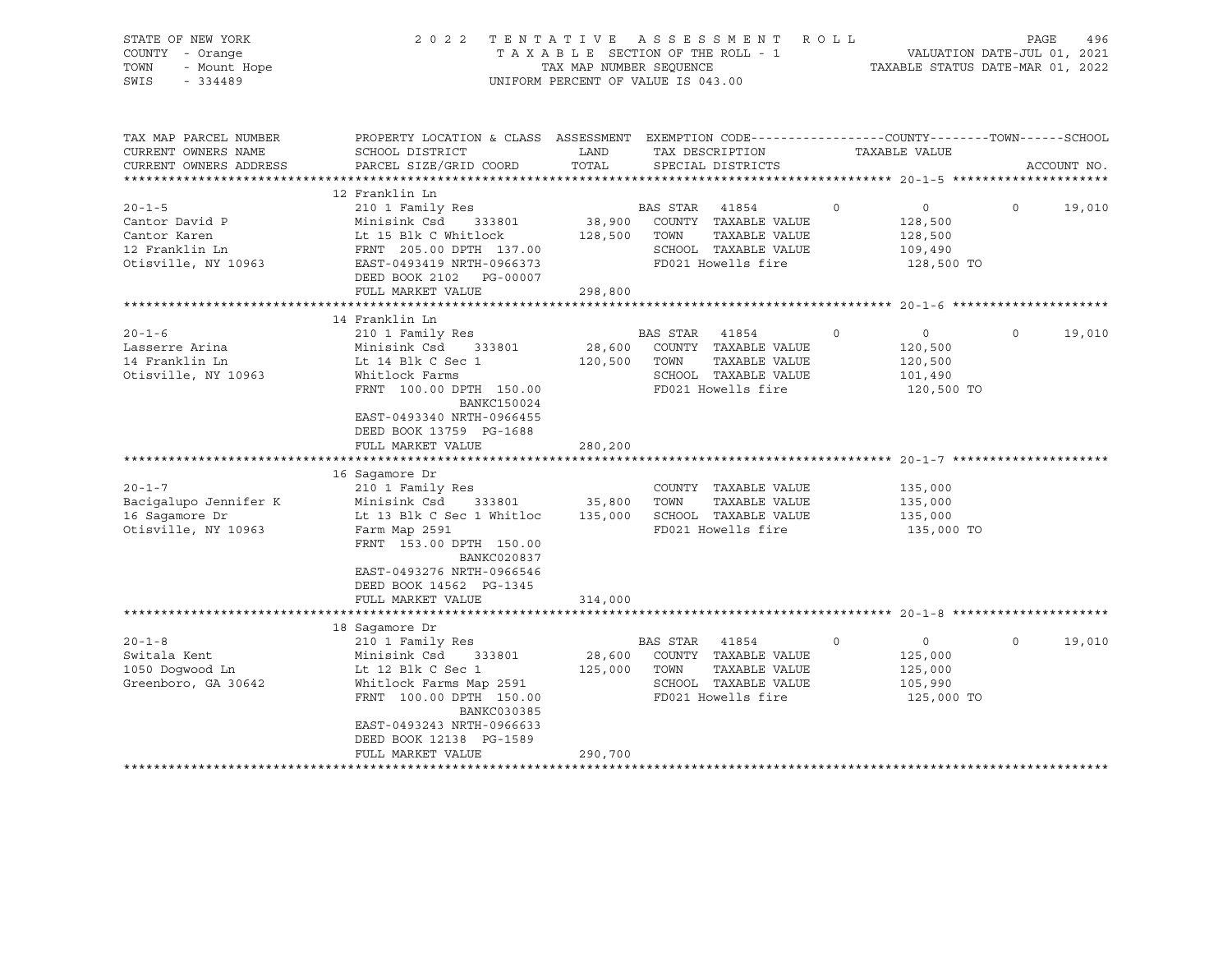| STATE OF NEW YORK<br>COUNTY - Orange<br>TOWN<br>- Mount Hope<br>SWIS<br>$-334489$                                                                                     |                                                                                                                                                                                                                                                                                                                                              | TAX MAP NUMBER SEQUENCE                           | 2022 TENTATIVE ASSESSMENT ROLL<br>TAXABLE SECTION OF THE ROLL - 1<br>UNIFORM PERCENT OF VALUE IS 043.00                                                                                   |                               | TAXABLE STATUS DATE-MAR 01, 2022                                                        | PAGE<br>VALUATION DATE-JUL 01, 2021 | 497                        |
|-----------------------------------------------------------------------------------------------------------------------------------------------------------------------|----------------------------------------------------------------------------------------------------------------------------------------------------------------------------------------------------------------------------------------------------------------------------------------------------------------------------------------------|---------------------------------------------------|-------------------------------------------------------------------------------------------------------------------------------------------------------------------------------------------|-------------------------------|-----------------------------------------------------------------------------------------|-------------------------------------|----------------------------|
| TAX MAP PARCEL NUMBER<br>CURRENT OWNERS NAME<br>CURRENT OWNERS ADDRESS                                                                                                | PROPERTY LOCATION & CLASS ASSESSMENT EXEMPTION CODE----------------COUNTY-------TOWN------SCHOOL<br>SCHOOL DISTRICT<br>PARCEL SIZE/GRID COORD                                                                                                                                                                                                | LAND<br>TOTAL                                     | TAX DESCRIPTION<br>SPECIAL DISTRICTS                                                                                                                                                      |                               | TAXABLE VALUE                                                                           |                                     | ACCOUNT NO.                |
|                                                                                                                                                                       | 20 Sagamore Dr                                                                                                                                                                                                                                                                                                                               |                                                   |                                                                                                                                                                                           |                               |                                                                                         |                                     |                            |
| $20 - 1 - 9$<br>McKenzie James N<br>McKenzie Janyne J<br>20 Sagamore Dr<br>Otisville, NY 10963                                                                        | 210 1 Family Res<br>Minisink Csd<br>333801<br>Lt 11 Blk C Sec 1<br>FRNT 103.00 DPTH 150.00<br>BANKC130715<br>EAST-0493218 NRTH-0966758<br>DEED BOOK 12417 PG-687                                                                                                                                                                             | 29,000<br>127,100                                 | BAS STAR<br>41854<br>COUNTY TAXABLE VALUE<br>TOWN<br>TAXABLE VALUE<br>SCHOOL TAXABLE VALUE<br>FD021 Howells fire                                                                          | 0                             | $\overline{0}$<br>127,100<br>127,100<br>108,090<br>127,100 TO                           | $\circ$                             | 19,010                     |
|                                                                                                                                                                       | FULL MARKET VALUE                                                                                                                                                                                                                                                                                                                            | 295,600                                           |                                                                                                                                                                                           |                               |                                                                                         |                                     |                            |
| $20 - 1 - 10$<br>Michael Noel<br>Michael Melissa<br>21 Sagamore Dr<br>Otisville, NY 10963<br>$20 - 1 - 11$<br>Stouber Russell H<br>Stouber Michelle<br>19 Sagamore Dr | 21 Sagamore Dr<br>210 1 Family Res<br>Minisink Csd<br>333801<br>Lt 10 Blk C Sec 1 Whit-<br>lock Farms Map 2591<br>FRNT 136.00 DPTH 150.00<br>EAST-0492988 NRTH-0966701<br>DEED BOOK 5185 PG-327<br>FULL MARKET VALUE<br>19 Sagamore Dr<br>210 1 Family Res<br>Minisink Csd<br>333801<br>Lt 9 Blk C Sec 1 Whitlock<br>FRNT 100.00 DPTH 150.00 | 33,800<br>130,000<br>302,300<br>28,600<br>124,900 | COUNTY TAXABLE VALUE<br>TOWN<br>TAXABLE VALUE<br>SCHOOL TAXABLE VALUE<br>FD021 Howells fire<br>BAS STAR<br>41854<br>COUNTY TAXABLE VALUE<br>TOWN<br>TAXABLE VALUE<br>SCHOOL TAXABLE VALUE | 0                             | 130,000<br>130,000<br>130,000<br>130,000 TO<br>$\circ$<br>124,900<br>124,900<br>105,890 | $\circ$                             | 19,010                     |
| Otisville, NY 10963                                                                                                                                                   | BANKL140178<br>EAST-0493010 NRTH-0966564<br>DEED BOOK 11172 PG-194<br>FULL MARKET VALUE                                                                                                                                                                                                                                                      | 290,500                                           | FD021 Howells fire                                                                                                                                                                        |                               | 124,900 TO                                                                              |                                     |                            |
|                                                                                                                                                                       |                                                                                                                                                                                                                                                                                                                                              |                                                   |                                                                                                                                                                                           |                               |                                                                                         |                                     |                            |
| $20 - 1 - 12$<br>Eckerson (d) James<br>Eckerson Marsha<br>17 Sagamore Dr<br>Otisville, NY 10963                                                                       | 17 Sagamore Dr<br>210 1 Family Res<br>Minisink Csd<br>333801<br>Lt 8 Bk C Sec 1 Whitlock<br>FRNT 100.00 DPTH 150.00<br>EAST-0493031 NRTH-0966471<br>DEED BOOK 2923 PG-00127                                                                                                                                                                  |                                                   | VETCOM CTS 41130<br>28,600 VETDIS CTS 41140<br>125,500 BAS STAR 41854<br>COUNTY TAXABLE VALUE<br>TOWN<br>TAXABLE VALUE<br>SCHOOL TAXABLE VALUE                                            | $\circ$<br>$\circ$<br>$\circ$ | 18,200<br>36,400<br>$\overline{\mathbf{0}}$<br>70,900<br>70,900<br>75,290               | 18,200<br>36,400<br>$\circ$         | 10,400<br>20,800<br>19,010 |
|                                                                                                                                                                       | FULL MARKET VALUE                                                                                                                                                                                                                                                                                                                            |                                                   | 291,900 FD021 Howells fire                                                                                                                                                                |                               | 125,500 TO                                                                              |                                     |                            |
|                                                                                                                                                                       |                                                                                                                                                                                                                                                                                                                                              |                                                   |                                                                                                                                                                                           |                               |                                                                                         |                                     |                            |
|                                                                                                                                                                       | 15 Sagamore Dr                                                                                                                                                                                                                                                                                                                               |                                                   |                                                                                                                                                                                           |                               |                                                                                         |                                     |                            |
| $20 - 1 - 13$<br>Miller Family Irrevoc Trust<br>Gibson, Trustee Rachel<br>15 Sagamore Dr<br>Otisville, NY 10963                                                       | 210 1 Family Res<br>Minisink Csd<br>333801<br>Lt 7 Blk C Sec 1 Whitlock<br>FRNT 143.00 DPTH 150.00<br>EAST-0493041 NRTH-0966358<br>DEED BOOK 15052 PG-1847<br>FULL MARKET VALUE                                                                                                                                                              | 34,600<br>112,100<br>260,700                      | ENH STAR<br>41834<br>TAXABLE VALUE<br>COUNTY<br>TOWN<br>TAXABLE VALUE<br>SCHOOL<br>TAXABLE VALUE<br>FD021 Howells fire                                                                    | 0                             | 0<br>112,100<br>112,100<br>64,650<br>112,100 TO                                         | 0                                   | 47,450                     |
|                                                                                                                                                                       |                                                                                                                                                                                                                                                                                                                                              |                                                   |                                                                                                                                                                                           |                               |                                                                                         |                                     |                            |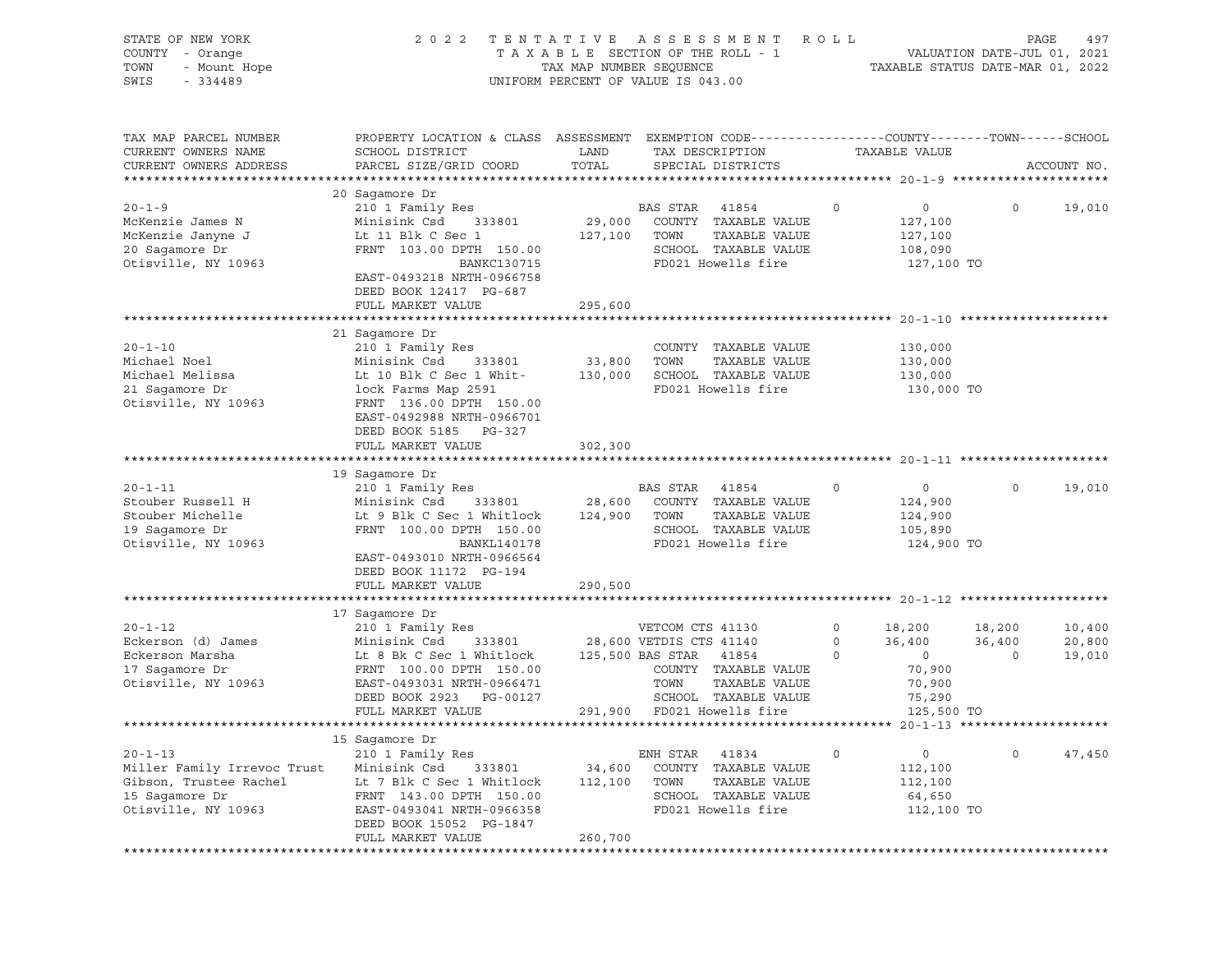| STATE OF NEW YORK<br>COUNTY - Orange<br>TOWN<br>- Mount Hope<br>SWIS<br>$-334489$        | 2 0 2 2                                                                                                                                                                                          | TAX MAP NUMBER SEQUENCE      | TENTATIVE ASSESSMENT<br>TAXABLE SECTION OF THE ROLL - 1<br>UNIFORM PERCENT OF VALUE IS 043.00                    | R O L L                                                                  | PAGE<br>498<br>VALUATION DATE-JUL 01, 2021<br>TAXABLE STATUS DATE-MAR 01, 2022 |
|------------------------------------------------------------------------------------------|--------------------------------------------------------------------------------------------------------------------------------------------------------------------------------------------------|------------------------------|------------------------------------------------------------------------------------------------------------------|--------------------------------------------------------------------------|--------------------------------------------------------------------------------|
| TAX MAP PARCEL NUMBER<br>CURRENT OWNERS NAME<br>CURRENT OWNERS ADDRESS                   | PROPERTY LOCATION & CLASS ASSESSMENT<br>SCHOOL DISTRICT<br>PARCEL SIZE/GRID COORD                                                                                                                | LAND<br>TOTAL                | EXEMPTION CODE-----------------COUNTY-------TOWN------SCHOOL<br>TAX DESCRIPTION<br>SPECIAL DISTRICTS             | TAXABLE VALUE                                                            | ACCOUNT NO.                                                                    |
| $20 - 1 - 14$<br>Rosales Mendez Jose Anibal<br>53 Linden St Apt 7<br>Yonkers, NY 10701   | 11 Sagamore Dr<br>210 1 Family Res<br>Minisink Csd<br>333801<br>Lt 6 Blk C Sec 1 Whitlock<br>FRNT 100.00 DPTH 150.00<br>EAST-0492991 NRTH-0966277<br>DEED BOOK 15013 PG-941<br>FULL MARKET VALUE | 28,600<br>125,000<br>290,700 | COUNTY TAXABLE VALUE<br>TOWN<br>TAXABLE VALUE<br>SCHOOL TAXABLE VALUE<br>FD021 Howells fire                      | 125,000<br>125,000<br>125,000<br>125,000 TO                              |                                                                                |
|                                                                                          |                                                                                                                                                                                                  |                              |                                                                                                                  |                                                                          |                                                                                |
| $20 - 1 - 15$<br>Bloodgood David<br>Diane Faldermeyer                                    | 9 Saqamore Dr<br>210 1 Family Res<br>Minisink Csd<br>333801<br>Lt 5 Blk C Sec 1 Whitlock                                                                                                         | 28,600<br>121,000            | BAS STAR<br>41854<br>COUNTY TAXABLE VALUE<br>TOWN<br>TAXABLE VALUE                                               | $\circ$<br>$\overline{0}$<br>121,000<br>121,000                          | $\circ$<br>19,010                                                              |
| 9 Sagamore Dr<br>Otisville, NY 10963                                                     | FRNT 100.00 DPTH 150.00<br>BANKN140687<br>EAST-0492946 NRTH-0966172<br>DEED BOOK 6116 PG-301<br>FULL MARKET VALUE                                                                                | 281,400                      | SCHOOL TAXABLE VALUE<br>FD021 Howells fire                                                                       | 101,990<br>121,000 TO                                                    |                                                                                |
|                                                                                          |                                                                                                                                                                                                  |                              |                                                                                                                  |                                                                          |                                                                                |
|                                                                                          | 7 Sagamore Dr                                                                                                                                                                                    |                              |                                                                                                                  |                                                                          |                                                                                |
| $20 - 1 - 16$<br>Williams Jonathan A                                                     | 210 1 Family Res<br>Minisink Csd<br>333801                                                                                                                                                       |                              | VETCOM CTS 41130<br>32,200 BAS STAR<br>41854                                                                     | 0<br>18,200<br>$\circ$<br>$\circ$                                        | 18,200<br>10,400<br>$\circ$<br>19,010                                          |
| Mapes Tiffany M<br>7 Sagamore Dr<br>Otisville, NY 10963                                  | Lt 4 Blk C Sec 1 Whitlock<br>FRNT 126.00 DPTH 150.00<br>BANKC061197<br>EAST-0492914 NRTH-0966078<br>DEED BOOK 13300 PG-1090<br>FULL MARKET VALUE                                                 | 113,900<br>264,900           | COUNTY TAXABLE VALUE<br>TOWN<br>TAXABLE VALUE<br>SCHOOL TAXABLE VALUE<br>FD021 Howells fire                      | 95,700<br>95,700<br>84,490<br>113,900 TO                                 |                                                                                |
|                                                                                          |                                                                                                                                                                                                  |                              |                                                                                                                  |                                                                          |                                                                                |
| $20 - 1 - 17$<br>Rau Laurie J<br>Lenahan Alice J<br>5 Sagamore Dr<br>Otisville, NY 10963 | 5 Saqamore Dr<br>210 1 Family Res<br>333801<br>Minisink Csd<br>Lt 3 Blk C Sec 1<br>Whitlock Farms<br>FRNT 121.00 DPTH 150.00                                                                     | 31,800<br>122,200            | BAS STAR<br>41854<br>COUNTY TAXABLE VALUE<br>TOWN<br>TAXABLE VALUE<br>SCHOOL TAXABLE VALUE<br>FD021 Howells fire | $\circ$<br>$\overline{0}$<br>122,200<br>122,200<br>103,190<br>122,200 TO | $\circ$<br>19,010                                                              |
|                                                                                          | <b>BANKL060049</b><br>EAST-0492857 NRTH-0966008<br>DEED BOOK 11979 PG-1<br>FULL MARKET VALUE                                                                                                     | 284,200                      |                                                                                                                  |                                                                          |                                                                                |
|                                                                                          |                                                                                                                                                                                                  |                              |                                                                                                                  |                                                                          |                                                                                |
| $20 - 1 - 18$<br>Ziegler Moshe<br>10 Kentor Ln<br>Monsey, NY 10952                       | 3 Sagamore Dr<br>210 1 Family Res<br>Minisink Csd<br>333801<br>Lt 2 Blk C Sec 1 Whitlock<br>FRNT 132.00 DPTH 150.00<br>BANKC080370<br>EAST-0492780 NRTH-0965941<br>DEED BOOK 15119 PG-53         | 33,000<br>103,800            | SOLAR EX C 49500<br>COUNTY TAXABLE VALUE<br>TOWN<br>TAXABLE VALUE<br>SCHOOL TAXABLE VALUE<br>FD021 Howells fire  | 0<br>4,000<br>99,800<br>99,800<br>99,800<br>103,800 TO                   | 4,000<br>4,000                                                                 |
|                                                                                          | FULL MARKET VALUE                                                                                                                                                                                | 241,400                      |                                                                                                                  |                                                                          |                                                                                |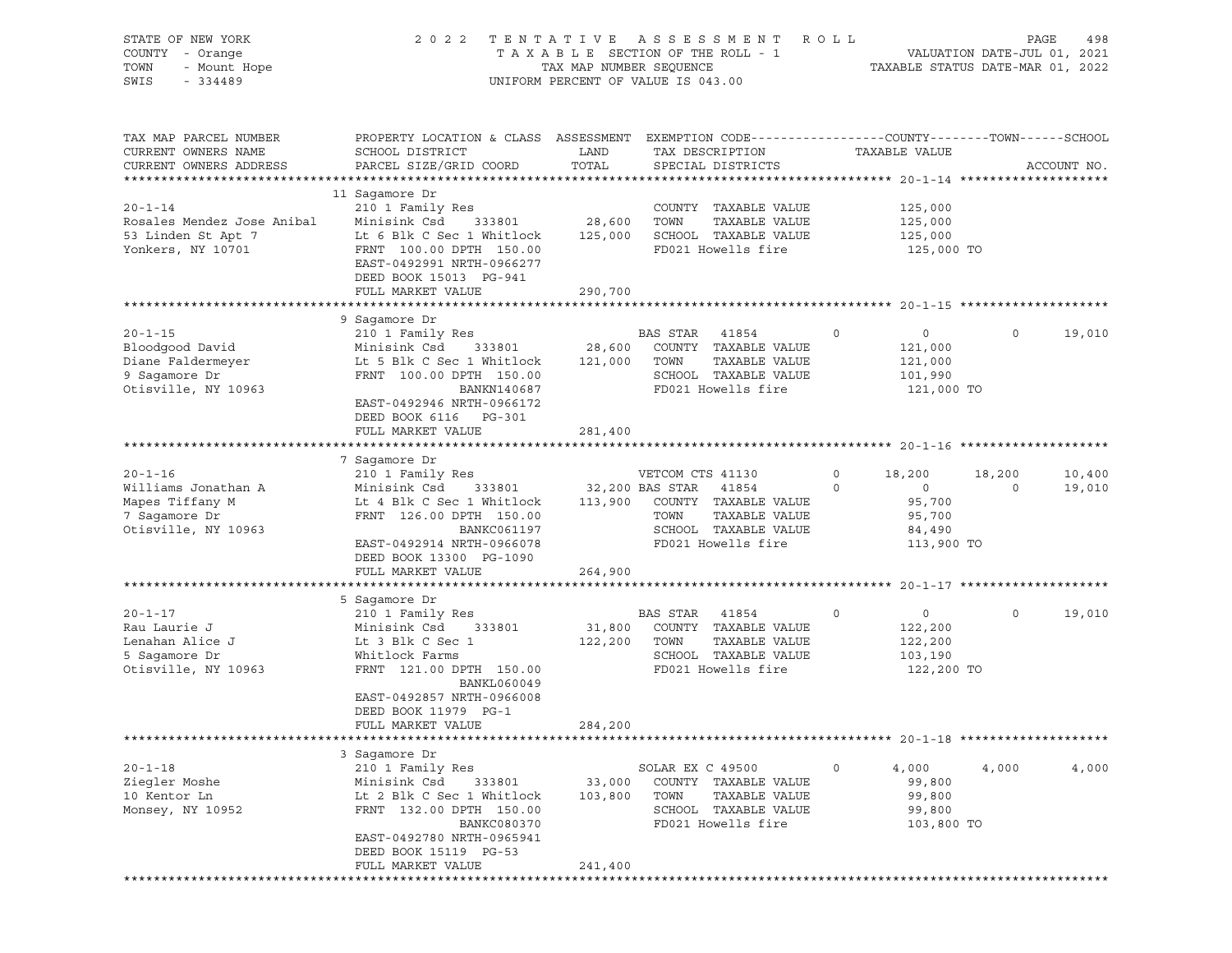| STATE OF NEW YORK<br>COUNTY - Orange<br>- Mount Hope<br>TOWN<br>SWIS<br>$-334489$                                                                                                                                 | 2 0 2 2                                                                                                                                                                                                                                                                                                            | TENTATIVE ASSESSMENT<br>TAXABLE SECTION OF THE ROLL - 1<br>TAX MAP NUMBER SEQUENCE<br>UNIFORM PERCENT OF VALUE IS 043.00 |                                |                                                                                                                                                                            | ROLL    | VALUATION DATE-JUL 01, 2021<br>TAXABLE STATUS DATE-MAR 01, 2022                                       | PAGE     | 499         |
|-------------------------------------------------------------------------------------------------------------------------------------------------------------------------------------------------------------------|--------------------------------------------------------------------------------------------------------------------------------------------------------------------------------------------------------------------------------------------------------------------------------------------------------------------|--------------------------------------------------------------------------------------------------------------------------|--------------------------------|----------------------------------------------------------------------------------------------------------------------------------------------------------------------------|---------|-------------------------------------------------------------------------------------------------------|----------|-------------|
| TAX MAP PARCEL NUMBER<br>CURRENT OWNERS NAME<br>CURRENT OWNERS ADDRESS<br>*************************                                                                                                               | PROPERTY LOCATION & CLASS ASSESSMENT EXEMPTION CODE----------------COUNTY-------TOWN-----SCHOOL<br>SCHOOL DISTRICT<br>PARCEL SIZE/GRID COORD                                                                                                                                                                       | LAND<br>TOTAL                                                                                                            | TAX DESCRIPTION                | SPECIAL DISTRICTS                                                                                                                                                          |         | TAXABLE VALUE                                                                                         |          | ACCOUNT NO. |
| $20 - 1 - 19$<br>Bird Carlton<br>Bird Paula<br>1 Sagamore Dr<br>Otisville, NY 10963                                                                                                                               | 1 Saqamore Dr<br>210 1 Family Res<br>Minisink Csd 333801<br>Lt 1 Blk C Sec 1<br>Whitlock Farms<br>FRNT 241.00 DPTH 243.00<br>BANKC080370<br>EAST-0492690 NRTH-0965902<br>DEED BOOK 5241<br>PG-268                                                                                                                  | 48,800<br>133,000                                                                                                        | BAS STAR<br>TOWN               | 41854<br>COUNTY TAXABLE VALUE<br>TAXABLE VALUE<br>SCHOOL TAXABLE VALUE<br>FD021 Howells fire                                                                               | $\circ$ | 0<br>133,000<br>133,000<br>113,990<br>133,000 TO                                                      | $\circ$  | 19,010      |
|                                                                                                                                                                                                                   | FULL MARKET VALUE<br>*********************                                                                                                                                                                                                                                                                         | 309,300<br>************                                                                                                  |                                | ******************************* 20-1-20 *********                                                                                                                          |         |                                                                                                       |          |             |
| $20 - 1 - 20$<br>New York American Water Co.<br>c/o Liberty Utilities<br>PO Box 1420<br>Massapequa, NY 11758-0907<br>$20 - 2 - 1$<br>Pizzonia Anthony<br>Pizzonia Carolyn<br>2 Sagamore Dr<br>Otisville, NY 10963 | 54 Whitlock Rd<br>735 Water well<br>Minisink Csd<br>333801<br>ACRES 25.20<br>EAST-0493070 NRTH-0966918<br>DEED BOOK 14352 PG-484<br>FULL MARKET VALUE<br>2 Sagamore Dr<br>210 1 Family Res<br>Minisink Csd<br>333801<br>Lt 13 Blk B Sec 1 Whit-<br>lock Farms map 2591<br>FRNT 310.00 DPTH 235.00<br>ACRES<br>0.48 | 72,400<br>112,400<br>261,400<br>40,100<br>137,600                                                                        | TOWN<br>BAS STAR 41854<br>TOWN | COUNTY TAXABLE VALUE<br>TAXABLE VALUE<br>SCHOOL TAXABLE VALUE<br>FD021 Howells fire<br>COUNTY TAXABLE VALUE<br>TAXABLE VALUE<br>SCHOOL TAXABLE VALUE<br>FD021 Howells fire | $\circ$ | 112,400<br>112,400<br>112,400<br>112,400 TO<br>$\circ$<br>137,600<br>137,600<br>118,590<br>137,600 TO | $\circ$  | 19,010      |
|                                                                                                                                                                                                                   | EAST-0492792 NRTH-0965744<br>DEED BOOK 5144 PG-185<br>FULL MARKET VALUE                                                                                                                                                                                                                                            | 320,000                                                                                                                  |                                |                                                                                                                                                                            |         |                                                                                                       |          |             |
|                                                                                                                                                                                                                   | 4 Saqamore Dr                                                                                                                                                                                                                                                                                                      |                                                                                                                          |                                |                                                                                                                                                                            |         |                                                                                                       |          |             |
| $20 - 2 - 2$<br>Karp Steve<br>Karp (d) Nancy<br>4 Saqamore Dr<br>Otisville, NY 10963                                                                                                                              | 210 1 Family Res<br>Minisink Csd<br>333801<br>Lt 12 Blk B Sec 1<br>Whitlock Farms<br>SCAR 100-2014<br>FRNT 134.00 DPTH 238.00<br>EAST-0492927 NRTH-0965768<br>DEED BOOK 5436<br>PG-66                                                                                                                              | 32,800<br>141,900                                                                                                        | ENH STAR<br>TOWN               | 41834<br>COUNTY TAXABLE VALUE<br>TAXABLE VALUE<br>SCHOOL TAXABLE VALUE<br>FD021 Howells fire                                                                               | $\circ$ | $\circ$<br>141,900<br>141,900<br>94,450<br>141,900 TO                                                 | $\Omega$ | 47,450      |
|                                                                                                                                                                                                                   | FULL MARKET VALUE                                                                                                                                                                                                                                                                                                  | 330,000                                                                                                                  |                                |                                                                                                                                                                            |         |                                                                                                       |          |             |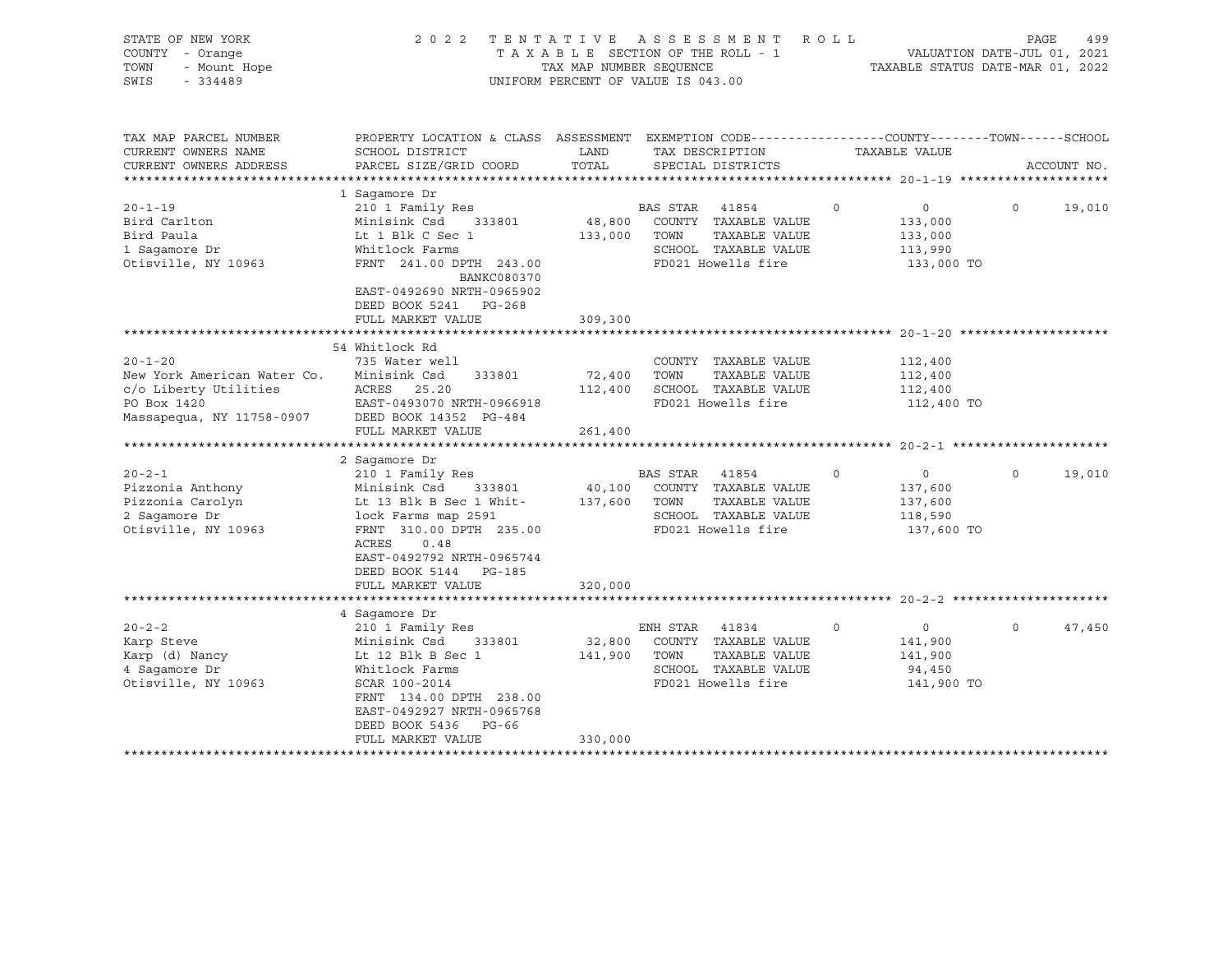| STATE OF NEW YORK<br>COUNTY - Orange<br>- Mount Hope<br>TOWN<br>SWIS<br>$-334489$                  | 2 0 2 2<br>TENTATIVE<br>TAXABLE SECTION OF THE ROLL - 1<br>TAX MAP NUMBER SEQUENCE<br>UNIFORM PERCENT OF VALUE IS 043.00                                                                                 | ROLL                         | VALUATION DATE-JUL 01, 2021<br>TAXABLE STATUS DATE-MAR 01, 2022                               | PAGE                                  | 500      |                                                               |              |             |
|----------------------------------------------------------------------------------------------------|----------------------------------------------------------------------------------------------------------------------------------------------------------------------------------------------------------|------------------------------|-----------------------------------------------------------------------------------------------|---------------------------------------|----------|---------------------------------------------------------------|--------------|-------------|
| TAX MAP PARCEL NUMBER<br>CURRENT OWNERS NAME<br>CURRENT OWNERS ADDRESS<br>************************ | PROPERTY LOCATION & CLASS ASSESSMENT EXEMPTION CODE---------------COUNTY-------TOWN-----SCHOOL<br>SCHOOL DISTRICT<br>PARCEL SIZE/GRID COORD                                                              | LAND<br>TOTAL                | TAX DESCRIPTION<br>SPECIAL DISTRICTS                                                          |                                       |          | TAXABLE VALUE                                                 |              | ACCOUNT NO. |
|                                                                                                    | 6 Sagamore Dr                                                                                                                                                                                            |                              |                                                                                               |                                       |          |                                                               |              |             |
| $20 - 2 - 3$<br>Ruiz Jose<br>6 Sagamore Dr<br>Otisville, NY 10963                                  | 210 1 Family Res<br>Minisink Csd<br>333801<br>Lt 11 Bk A Sec 1 Whitlock<br>FRNT 100.00 DPTH 238.00<br>BANKC140330<br>EAST-0492998 NRTH-0965844<br>DEED BOOK 13024 PG-43                                  | 36,400<br>106,600            | BAS STAR<br>COUNTY TAXABLE VALUE<br>TOWN<br>SCHOOL TAXABLE VALUE<br>FD021 Howells fire        | 41854<br>TAXABLE VALUE                | 0        | $\circ$<br>106,600<br>106,600<br>87,590<br>106,600 TO         | $\circ$      | 19,010      |
|                                                                                                    | FULL MARKET VALUE                                                                                                                                                                                        | 247,900                      |                                                                                               |                                       |          |                                                               |              |             |
|                                                                                                    |                                                                                                                                                                                                          |                              |                                                                                               |                                       |          |                                                               |              |             |
| $20 - 2 - 4$<br>Pfleging Thomas<br>Pfleging Colleen<br>8 Saqamore Dr<br>Otisville, NY 10963        | 8 Sagamore Dr<br>210 1 Family Res<br>Minisink Csd<br>333801<br>Lt 10 Blk B Sec 1 Whit<br>FRNT 106.00 DPTH 176.00<br>EAST-0493083 NRTH-0965938<br>DEED BOOK 5125 PG-243                                   | 32,200<br>103,100            | <b>BAS STAR</b><br>COUNTY TAXABLE VALUE<br>TOWN<br>SCHOOL TAXABLE VALUE<br>FD021 Howells fire | 41854<br>TAXABLE VALUE                | $\Omega$ | $\circ$<br>103,100<br>103,100<br>84,090<br>103,100 TO         | $\Omega$     | 19,010      |
|                                                                                                    | FULL MARKET VALUE                                                                                                                                                                                        | 239,800                      |                                                                                               |                                       |          |                                                               |              |             |
|                                                                                                    |                                                                                                                                                                                                          |                              |                                                                                               | ****************************** 20-2-5 |          |                                                               |              |             |
| $20 - 2 - 5$<br>Casillas George<br>Casillas Ruth E<br>10 Sagamore Dr<br>Otisville, NY 10963        | 10 Sagamore Dr<br>210 1 Family Res<br>333801<br>Minisink Csd<br>Lt 9, Blk B, Sec 1, Whitl<br>FRNT 100.00 DPTH 150.00<br>EAST-0493117 NRTH-0966024<br>DEED BOOK 3897 PG-312                               | 28,600<br>122,000            | BAS STAR<br>COUNTY TAXABLE VALUE<br>TOWN<br>SCHOOL TAXABLE VALUE<br>FD021 Howells fire        | 41854<br>TAXABLE VALUE                | $\circ$  | $\overline{0}$<br>122,000<br>122,000<br>102,990<br>122,000 TO | $\Omega$     | 19,010      |
|                                                                                                    | FULL MARKET VALUE                                                                                                                                                                                        | 283,700                      |                                                                                               |                                       |          |                                                               |              |             |
| $20 - 2 - 6$<br>Biasi Doreen<br>12 Sagamore Dr<br>Otisville, NY 10963                              | 12 Saqamore Dr<br>210 1 Family Res<br>Minisink Csd<br>333801<br>Lt 8 Blk B Sec 1 Whitlock<br>FRNT 100.00 DPTH 150.00<br>ACRES<br>0.34 BANKC061339<br>EAST-0493154 NRTH-0966117<br>DEED BOOK 13033 PG-228 | 28,600<br>117,000            | COUNTY TAXABLE VALUE<br>TOWN<br>SCHOOL TAXABLE VALUE<br>FD021 Howells fire                    | TAXABLE VALUE                         |          | 117,000<br>117,000<br>117,000<br>117,000 TO                   |              |             |
|                                                                                                    | FULL MARKET VALUE                                                                                                                                                                                        | 272,100                      |                                                                                               |                                       |          |                                                               |              |             |
|                                                                                                    |                                                                                                                                                                                                          |                              |                                                                                               |                                       |          |                                                               |              |             |
| $20 - 2 - 7$<br>Youngblood Brent<br>Galvin Nanette<br>14 Sagamore Dr<br>Otisville, NY 10963        | 14 Sagamore Dr<br>210 1 Family Res<br>Minisink Csd<br>333801<br>Lt 7 Blk B Sec 1 Whitlock<br>FRNT 100.00 DPTH 150.00<br>EAST-0493183 NRTH-0966206<br>DEED BOOK 3175<br>PG-93<br>FULL MARKET VALUE        | 28,600<br>124,200<br>288,800 | BAS STAR<br>COUNTY TAXABLE VALUE<br>TOWN<br>SCHOOL TAXABLE VALUE<br>FD021 Howells fire        | 41854<br>TAXABLE VALUE                | 0        | $\circ$<br>124,200<br>124,200<br>105,190<br>124,200 TO        | $\mathsf{O}$ | 19,010      |
|                                                                                                    | **********************************                                                                                                                                                                       |                              |                                                                                               |                                       |          |                                                               |              |             |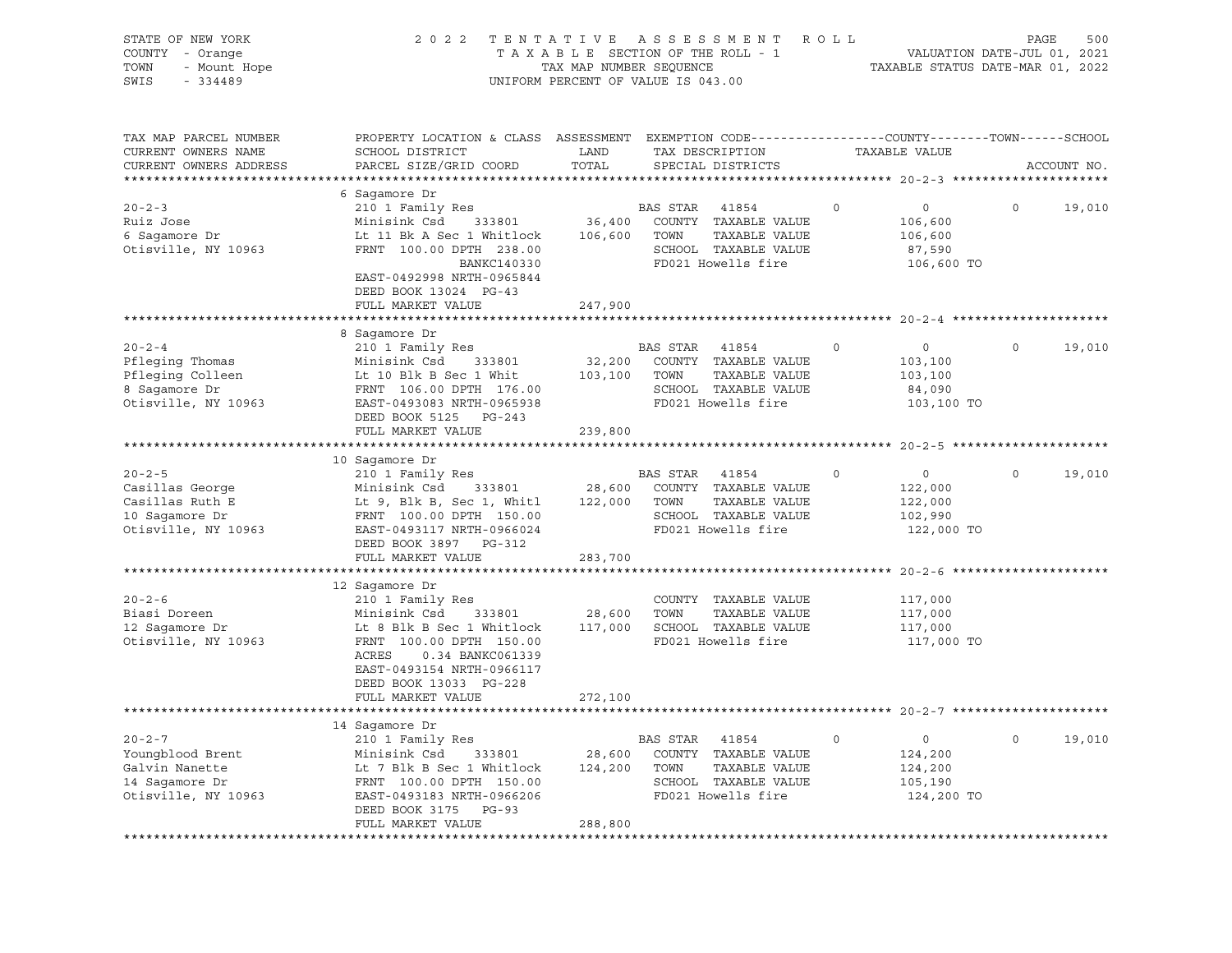| STATE OF NEW YORK<br>COUNTY - Orange<br>TOWN<br>- Mount Hope<br>SWIS<br>$-334489$                    |                                                                                                                                                                                                                                           | TAX MAP NUMBER SEQUENCE                     | 2022 TENTATIVE ASSESSMENT ROLL<br>TAXABLE SECTION OF THE ROLL - 1<br>UNIFORM PERCENT OF VALUE IS 043.00         | PAGE<br>VALUATION DATE-JUL 01, 2021<br>TAXABLE STATUS DATE-MAR 01, 2022                                          | 501         |
|------------------------------------------------------------------------------------------------------|-------------------------------------------------------------------------------------------------------------------------------------------------------------------------------------------------------------------------------------------|---------------------------------------------|-----------------------------------------------------------------------------------------------------------------|------------------------------------------------------------------------------------------------------------------|-------------|
| TAX MAP PARCEL NUMBER<br>CURRENT OWNERS NAME<br>CURRENT OWNERS ADDRESS                               | SCHOOL DISTRICT<br>PARCEL SIZE/GRID COORD                                                                                                                                                                                                 | LAND<br>TOTAL                               | TAX DESCRIPTION<br>SPECIAL DISTRICTS                                                                            | PROPERTY LOCATION & CLASS ASSESSMENT EXEMPTION CODE----------------COUNTY-------TOWN-----SCHOOL<br>TAXABLE VALUE | ACCOUNT NO. |
| $20 - 2 - 8$<br>Ellison Darren W<br>Ellison Alyssa J<br>11 Franklin Ln<br>Otisville, NY 10963        | 11 Franklin Ln<br>210 1 Family Res<br>Minisink Csd<br>333801<br>Lt 6 Bk B Sec 1 Whitlock<br>FRNT 73.00 DPTH 191.00<br>BANKC020440<br>EAST-0493226 NRTH-0966310<br>DEED BOOK 14365 PG-183<br>FULL MARKET VALUE                             | 27,800<br>127,400<br>296,300                | COUNTY TAXABLE VALUE<br>TOWN<br>TAXABLE VALUE<br>SCHOOL TAXABLE VALUE<br>FD021 Howells fire                     | 127,400<br>127,400<br>127,400<br>127,400 TO                                                                      |             |
| $20 - 2 - 9$<br>Galo Luis Dos Santos Rei<br>DaSilva Natalia<br>9 Franklin Ln<br>Otisville, NY 10963  | ***********************<br>9 Franklin Ln<br>210 1 Family Res<br>Minisink Csd 333801<br>Lt 5 Blk B Sec 1<br>Whitlock Farms Map 2591<br>FRNT 157.00 DPTH 87.00<br>EAST-0493327 NRTH-0966160<br>DEED BOOK 14061 PG-1553<br>FULL MARKET VALUE | ***********<br>27,400<br>103,200<br>240,000 | COUNTY TAXABLE VALUE<br>TOWN<br>TAXABLE VALUE<br>SCHOOL TAXABLE VALUE<br>FD021 Howells fire                     | 103,200<br>103,200<br>103,200<br>103,200 TO                                                                      |             |
| $20 - 2 - 10$<br>Lapertosa Thomas J<br>Lapertosa Susan Marie<br>7 Franklin Ln<br>Otisville, NY 10963 | 7 Franklin Ln<br>210 1 Family Res<br>Minisink Csd<br>333801<br>Lt 4 Blk B Sec 1 Whitlock<br>Farm Map 2591<br>FRNT 100.00 DPTH 150.00<br><b>BANKL060061</b><br>EAST-0493283 NRTH-0966073<br>DEED BOOK 2253 PG-00288<br>FULL MARKET VALUE   | 28,600<br>114,000<br>265,100                | COUNTY TAXABLE VALUE<br>TOWN<br>TAXABLE VALUE<br>SCHOOL TAXABLE VALUE<br>FD021 Howells fire                     | 114,000<br>114,000<br>114,000<br>114,000 TO                                                                      |             |
| $20 - 2 - 11$<br>Nowicki Steven J<br>Nowicki Barbara E<br>5 Franklin Ln<br>Otisville, NY 10963       | 5 Franklin Ln<br>210 1 Family Res<br>Minisink Csd 333801<br>Lt 3 Blk B Sec 1 Whitlock<br>Farm Map 2591<br>FRNT 100.00 DPTH 150.00<br>BANKC130170<br>EAST-0493245 NRTH-0965971<br>DEED BOOK 14077 PG-340<br>FULL MARKET VALUE              | 28,600<br>97,600<br>227,000                 | VETCOM CTS 41130<br>COUNTY TAXABLE VALUE<br>TOWN<br>TAXABLE VALUE<br>SCHOOL TAXABLE VALUE<br>FD021 Howells fire | 18,200<br>18,200<br>$\circ$<br>79,400<br>79,400<br>87,200<br>97,600 TO                                           | 10,400      |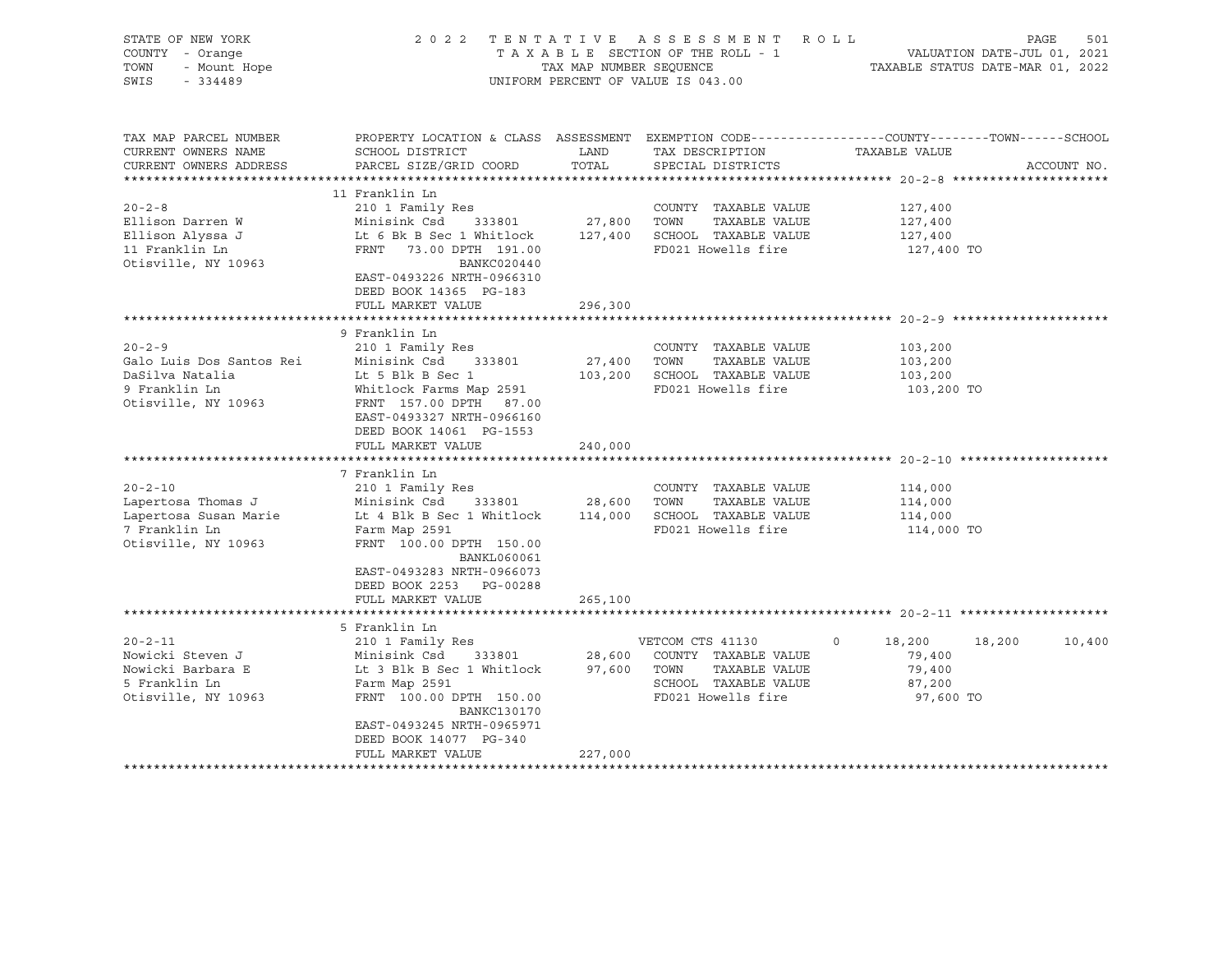| STATE OF NEW YORK<br>COUNTY - Orange<br>TOWN<br>- Mount Hope<br>SWIS<br>$-334489$ |                                                                                                                     |               | 2022 TENTATIVE ASSESSMENT ROLL<br>UNIFORM PERCENT OF VALUE IS 043.00 |             |                       |          | PAGE<br>502 |
|-----------------------------------------------------------------------------------|---------------------------------------------------------------------------------------------------------------------|---------------|----------------------------------------------------------------------|-------------|-----------------------|----------|-------------|
| TAX MAP PARCEL NUMBER<br>CURRENT OWNERS NAME                                      | PROPERTY LOCATION & CLASS ASSESSMENT EXEMPTION CODE----------------COUNTY-------TOWN------SCHOOL<br>SCHOOL DISTRICT | LAND          | TAX DESCRIPTION                                                      |             | TAXABLE VALUE         |          |             |
| CURRENT OWNERS ADDRESS                                                            | PARCEL SIZE/GRID COORD                                                                                              | TOTAL         | SPECIAL DISTRICTS                                                    |             |                       |          | ACCOUNT NO. |
|                                                                                   | 3 Franklin Ln                                                                                                       |               |                                                                      |             |                       |          |             |
| $20 - 2 - 12$                                                                     | 210 1 Family Res                                                                                                    |               | COUNTY TAXABLE VALUE                                                 |             | 110,700               |          |             |
| Roman Luis                                                                        | Minisink Csd                                                                                                        | 333801 28,600 | TAXABLE VALUE<br>TOWN                                                |             | 110,700               |          |             |
| Roman Carolina                                                                    | Lt 2 Blk B Sec 1 Whitlock 110,700 SCHOOL TAXABLE VALUE                                                              |               |                                                                      |             | 110,700               |          |             |
| 3 Franklin Ln<br>Otisville, NY 10963                                              | Farm Map 2591<br>FRNT 100.00 DPTH 150.00<br>BANKC050590<br>EAST-0493215 NRTH-0965884<br>DEED BOOK 13779 PG-1960     |               | FD021 Howells fire                                                   |             | 110,700 TO            |          |             |
|                                                                                   | FULL MARKET VALUE                                                                                                   | 257,400       |                                                                      |             |                       |          |             |
|                                                                                   |                                                                                                                     |               |                                                                      |             |                       |          |             |
|                                                                                   | 1 Franklin Ln                                                                                                       |               |                                                                      |             |                       |          |             |
| $20 - 2 - 13$                                                                     | 210 1 Family Res                                                                                                    |               | ENH STAR 41834                                                       | $\circ$     | $\overline{0}$        | $\Omega$ | 47,450      |
| Terwilliger Carol A<br>1 Franklin Ln                                              | Minisink Csd 333801 27,800<br>Lt 1 Bk B Sec 1 Whitlock 109,500 TOWN                                                 |               | COUNTY TAXABLE VALUE<br>TAXABLE VALUE                                |             | 109,500<br>109,500    |          |             |
| Otisville, NY 10963                                                               | FRNT 171.00 DPTH 81.00                                                                                              |               | SCHOOL TAXABLE VALUE                                                 |             | 62,050                |          |             |
|                                                                                   | EAST-0493168 NRTH-0965776                                                                                           |               | FD021 Howells fire                                                   |             | 109,500 TO            |          |             |
|                                                                                   | DEED BOOK 1953 PG-01130                                                                                             |               |                                                                      |             |                       |          |             |
|                                                                                   | FULL MARKET VALUE                                                                                                   | 254,700       |                                                                      |             |                       |          |             |
|                                                                                   | 4 Heather La                                                                                                        |               |                                                                      |             |                       |          |             |
| $21 - 1 - 1.1$                                                                    | 210 1 Family Res                                                                                                    |               | VETCOM CTS 41130                                                     | $\circ$     | 18,200 18,200         |          | 10,400      |
| Pecorella Thomas                                                                  | Minisink Csd                                                                                                        |               | 333801 18,100 VETDIS CTS 41140                                       | $\circ$     | 23,265                | 23,265   | 20,800      |
| Pecorella Christina                                                               | Lt 6 Blk A Hidden Vly Est 155,100 COUNTY TAXABLE VALUE                                                              |               |                                                                      |             | 113,635               |          |             |
| Hidden Valley Estates                                                             | Map 2597 & Pcl Map 2715                                                                                             |               | TOWN<br>TAXABLE VALUE                                                |             | 113,635               |          |             |
| 4 Heather Ln<br>Middletown, NY 10940                                              | FRNT 127.00 DPTH 147.00<br>ACRES<br>0.44 BANKC190294                                                                |               | SCHOOL TAXABLE VALUE<br>FD027 Mt hope fire                           |             | 123,900<br>155,100 TO |          |             |
|                                                                                   | EAST-0476189 NRTH-0947544                                                                                           |               | SW008 Hidden val est swr                                             |             | $.00$ FE              |          |             |
|                                                                                   | DEED BOOK 13941 PG-1384                                                                                             |               |                                                                      |             |                       |          |             |
|                                                                                   | FULL MARKET VALUE                                                                                                   | 360,700       |                                                                      |             |                       |          |             |
|                                                                                   |                                                                                                                     |               |                                                                      |             |                       |          |             |
| $21 - 1 - 2$                                                                      | 2 Heather Ln<br>210 1 Family Res                                                                                    |               | BAS STAR<br>41854                                                    | $\mathbf 0$ | $\overline{0}$        | $\circ$  | 19,010      |
| Kolakowski Gail                                                                   | Minisink Csd<br>333801                                                                                              | 27,400        | COUNTY TAXABLE VALUE                                                 |             | 137,300               |          |             |
| Hidden Valley Estates                                                             | Lt 5 Sec A Hidden Valley 137,300                                                                                    |               | TOWN<br>TAXABLE VALUE                                                |             | 137,300               |          |             |
| 2 Heather Ln                                                                      | FRNT 91.00 DPTH 147.00                                                                                              |               | SCHOOL TAXABLE VALUE                                                 |             | 118,290               |          |             |
| Middletown, NY 10940                                                              | EAST-0476289 NRTH-0947471                                                                                           |               | FD027 Mt hope fire                                                   |             | 137,300 TO            |          |             |
|                                                                                   | DEED BOOK 3083 PG-14                                                                                                |               | SW008 Hidden val est swr                                             |             | $.00$ FE              |          |             |
|                                                                                   | FULL MARKET VALUE                                                                                                   | 319,300       |                                                                      |             |                       |          |             |
|                                                                                   | 12 Thistle Ln                                                                                                       |               |                                                                      |             |                       |          |             |
| $21 - 1 - 3$                                                                      | 210 1 Family Res                                                                                                    |               | COUNTY TAXABLE VALUE                                                 |             | 129,000               |          |             |
| Clark Barry                                                                       | Minisink Csd<br>333801                                                                                              | 22,000        | TOWN<br>TAXABLE VALUE                                                |             | 129,000               |          |             |
| Hidden Valley Estates                                                             | Lt 4 Sec A Hidden Valley                                                                                            | 129,000       | SCHOOL TAXABLE VALUE                                                 |             | 129,000               |          |             |
| 12 Thistle Ln                                                                     | 91.00 DPTH 107.30<br>FRNT                                                                                           |               | FD027 Mt hope fire<br>SW008 Hidden val est swr                       |             | 129,000 TO            |          |             |
| Middletown, NY 10940                                                              | ACRES<br>0.42 BANKN140687<br>EAST-0476341 NRTH-0947370                                                              |               |                                                                      |             | $.00$ FE              |          |             |
|                                                                                   | DEED BOOK 14147 PG-628                                                                                              |               |                                                                      |             |                       |          |             |
|                                                                                   | FULL MARKET VALUE                                                                                                   | 300,000       |                                                                      |             |                       |          |             |
|                                                                                   |                                                                                                                     |               |                                                                      |             |                       |          |             |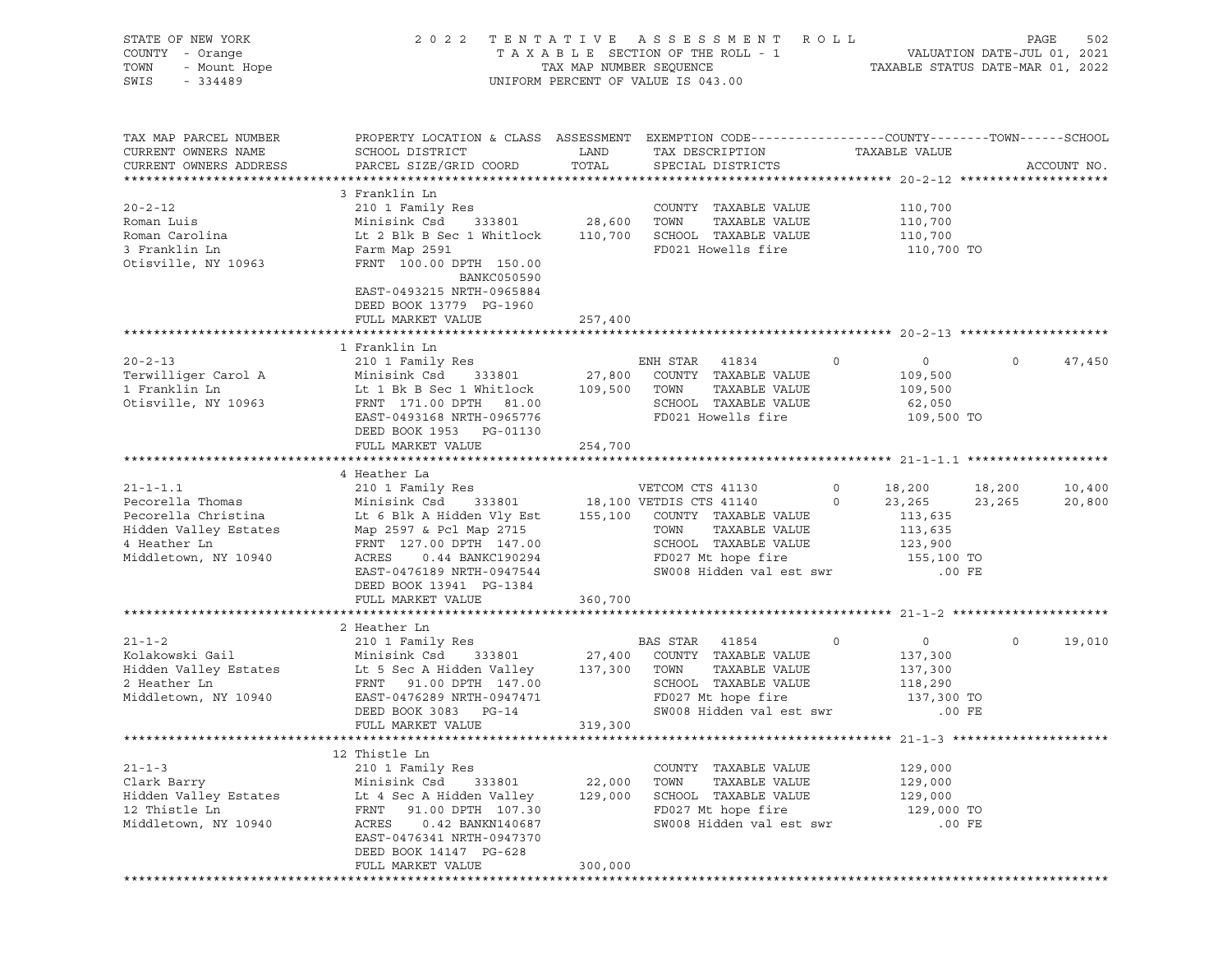| $21 - 1 - 6.22$                                                                            | 4 Thistle Ln<br>210 1 Family Res<br>21-1-6.22 210 1 Family Res<br>Almedina Alexander Minisink Csd 333801 53,200 TOWN TAXABLE VALUE 144,200<br>Almedina Alethea ACRES 1.20 BANKC170031 144,200 SCHOOL TAXABLE VALUE 144,200<br>4 Thistle Ln EAST-0476848 NRTH-0947133 EVA<br>6 Heather Ln | SW008 Hidden val est swr .00 FE                                                                                                                                                                          | $\overline{0}$<br>182,200<br>182,200<br>134,750<br>182,200 TO | 47,450<br>$\circ$  |
|--------------------------------------------------------------------------------------------|------------------------------------------------------------------------------------------------------------------------------------------------------------------------------------------------------------------------------------------------------------------------------------------|----------------------------------------------------------------------------------------------------------------------------------------------------------------------------------------------------------|---------------------------------------------------------------|--------------------|
|                                                                                            |                                                                                                                                                                                                                                                                                          |                                                                                                                                                                                                          |                                                               |                    |
|                                                                                            |                                                                                                                                                                                                                                                                                          |                                                                                                                                                                                                          |                                                               |                    |
|                                                                                            |                                                                                                                                                                                                                                                                                          |                                                                                                                                                                                                          |                                                               |                    |
|                                                                                            |                                                                                                                                                                                                                                                                                          |                                                                                                                                                                                                          |                                                               |                    |
|                                                                                            |                                                                                                                                                                                                                                                                                          |                                                                                                                                                                                                          |                                                               |                    |
|                                                                                            |                                                                                                                                                                                                                                                                                          |                                                                                                                                                                                                          |                                                               |                    |
|                                                                                            |                                                                                                                                                                                                                                                                                          |                                                                                                                                                                                                          |                                                               |                    |
|                                                                                            |                                                                                                                                                                                                                                                                                          |                                                                                                                                                                                                          |                                                               |                    |
|                                                                                            |                                                                                                                                                                                                                                                                                          |                                                                                                                                                                                                          |                                                               |                    |
|                                                                                            |                                                                                                                                                                                                                                                                                          |                                                                                                                                                                                                          |                                                               |                    |
|                                                                                            |                                                                                                                                                                                                                                                                                          |                                                                                                                                                                                                          |                                                               |                    |
|                                                                                            |                                                                                                                                                                                                                                                                                          |                                                                                                                                                                                                          |                                                               |                    |
|                                                                                            |                                                                                                                                                                                                                                                                                          |                                                                                                                                                                                                          |                                                               |                    |
|                                                                                            |                                                                                                                                                                                                                                                                                          |                                                                                                                                                                                                          |                                                               |                    |
|                                                                                            |                                                                                                                                                                                                                                                                                          |                                                                                                                                                                                                          |                                                               |                    |
|                                                                                            |                                                                                                                                                                                                                                                                                          |                                                                                                                                                                                                          |                                                               |                    |
|                                                                                            |                                                                                                                                                                                                                                                                                          |                                                                                                                                                                                                          |                                                               |                    |
|                                                                                            |                                                                                                                                                                                                                                                                                          |                                                                                                                                                                                                          |                                                               |                    |
|                                                                                            |                                                                                                                                                                                                                                                                                          |                                                                                                                                                                                                          |                                                               |                    |
|                                                                                            |                                                                                                                                                                                                                                                                                          |                                                                                                                                                                                                          |                                                               |                    |
|                                                                                            |                                                                                                                                                                                                                                                                                          |                                                                                                                                                                                                          |                                                               |                    |
|                                                                                            |                                                                                                                                                                                                                                                                                          |                                                                                                                                                                                                          |                                                               |                    |
|                                                                                            |                                                                                                                                                                                                                                                                                          |                                                                                                                                                                                                          |                                                               |                    |
|                                                                                            |                                                                                                                                                                                                                                                                                          |                                                                                                                                                                                                          |                                                               |                    |
|                                                                                            |                                                                                                                                                                                                                                                                                          |                                                                                                                                                                                                          |                                                               |                    |
|                                                                                            |                                                                                                                                                                                                                                                                                          |                                                                                                                                                                                                          |                                                               |                    |
|                                                                                            |                                                                                                                                                                                                                                                                                          |                                                                                                                                                                                                          |                                                               | $0 \t 47,450$      |
|                                                                                            | 6 Thistle Ln                                                                                                                                                                                                                                                                             |                                                                                                                                                                                                          |                                                               |                    |
|                                                                                            |                                                                                                                                                                                                                                                                                          |                                                                                                                                                                                                          |                                                               |                    |
|                                                                                            |                                                                                                                                                                                                                                                                                          |                                                                                                                                                                                                          |                                                               |                    |
|                                                                                            |                                                                                                                                                                                                                                                                                          |                                                                                                                                                                                                          |                                                               |                    |
|                                                                                            |                                                                                                                                                                                                                                                                                          |                                                                                                                                                                                                          |                                                               |                    |
|                                                                                            |                                                                                                                                                                                                                                                                                          |                                                                                                                                                                                                          |                                                               |                    |
|                                                                                            |                                                                                                                                                                                                                                                                                          |                                                                                                                                                                                                          |                                                               |                    |
|                                                                                            |                                                                                                                                                                                                                                                                                          |                                                                                                                                                                                                          |                                                               |                    |
|                                                                                            |                                                                                                                                                                                                                                                                                          |                                                                                                                                                                                                          |                                                               | $\Omega$<br>19,010 |
|                                                                                            | 8 Thistle Ln                                                                                                                                                                                                                                                                             |                                                                                                                                                                                                          |                                                               |                    |
|                                                                                            |                                                                                                                                                                                                                                                                                          |                                                                                                                                                                                                          |                                                               |                    |
|                                                                                            |                                                                                                                                                                                                                                                                                          |                                                                                                                                                                                                          |                                                               |                    |
|                                                                                            | DEED BOOK 14448 PG-1188<br>FULL MARKET VALUE 287,700                                                                                                                                                                                                                                     |                                                                                                                                                                                                          |                                                               |                    |
|                                                                                            | 10 Thistle Ln<br>210 1 Family Res<br>Minisink Csd 333801 33,800 TOWN TAXABLE VALUE 123,700<br>Lt 3 Sec A Hidden Valley 123,700 SCHOOL TAXABLE VALUE 123,700<br>FRNT 106.00 DPTH 192.00 FD027 Mt hope fire 123,700 TO<br>EAST-0476461 NRT                                                 |                                                                                                                                                                                                          |                                                               |                    |
|                                                                                            |                                                                                                                                                                                                                                                                                          |                                                                                                                                                                                                          |                                                               |                    |
| Staten Island, NY 10304                                                                    |                                                                                                                                                                                                                                                                                          |                                                                                                                                                                                                          |                                                               |                    |
| nuo ziznao<br>72 Rome Ave                                                                  |                                                                                                                                                                                                                                                                                          |                                                                                                                                                                                                          |                                                               |                    |
| Luo Zizhao                                                                                 |                                                                                                                                                                                                                                                                                          |                                                                                                                                                                                                          |                                                               |                    |
| $21 - 1 - 4$                                                                               |                                                                                                                                                                                                                                                                                          |                                                                                                                                                                                                          |                                                               |                    |
|                                                                                            | 10 Thistle Ln                                                                                                                                                                                                                                                                            |                                                                                                                                                                                                          |                                                               |                    |
|                                                                                            |                                                                                                                                                                                                                                                                                          |                                                                                                                                                                                                          |                                                               |                    |
| CURRENT OWNERS ADDRESS                                                                     |                                                                                                                                                                                                                                                                                          |                                                                                                                                                                                                          |                                                               | ACCOUNT NO.        |
| CURRENT OWNERS NAME                                                                        |                                                                                                                                                                                                                                                                                          |                                                                                                                                                                                                          |                                                               |                    |
| TAX MAP PARCEL NUMBER                                                                      |                                                                                                                                                                                                                                                                                          | PROPERTY LOCATION & CLASS ASSESSMENT EXEMPTION CODE----------------COUNTY-------TOWN------SCHOOL                                                                                                         |                                                               |                    |
|                                                                                            |                                                                                                                                                                                                                                                                                          |                                                                                                                                                                                                          |                                                               |                    |
|                                                                                            |                                                                                                                                                                                                                                                                                          |                                                                                                                                                                                                          |                                                               |                    |
|                                                                                            |                                                                                                                                                                                                                                                                                          |                                                                                                                                                                                                          |                                                               |                    |
|                                                                                            |                                                                                                                                                                                                                                                                                          |                                                                                                                                                                                                          |                                                               |                    |
|                                                                                            |                                                                                                                                                                                                                                                                                          |                                                                                                                                                                                                          |                                                               |                    |
| SWIS                                                                                       |                                                                                                                                                                                                                                                                                          |                                                                                                                                                                                                          |                                                               |                    |
| TOWN                                                                                       |                                                                                                                                                                                                                                                                                          |                                                                                                                                                                                                          |                                                               |                    |
| STATE OF NEW YORK<br>COUNTY - Orange<br>OF NEW YURA<br>- Orange<br>- Mount Hope<br>- 21109 |                                                                                                                                                                                                                                                                                          | 2022 TENTATIVE ASSESSMENT ROLL PAGE 503<br>TAXABLE SECTION OF THE ROLL - 1 VALUATION DATE-JUL 01, 2021<br>TAX MAP NUMBER SEQUENCE TAXABLE STATUS DATE-MAR 01, 2022<br>UNIFORM PERCENT OF VALUE IS 043.00 |                                                               |                    |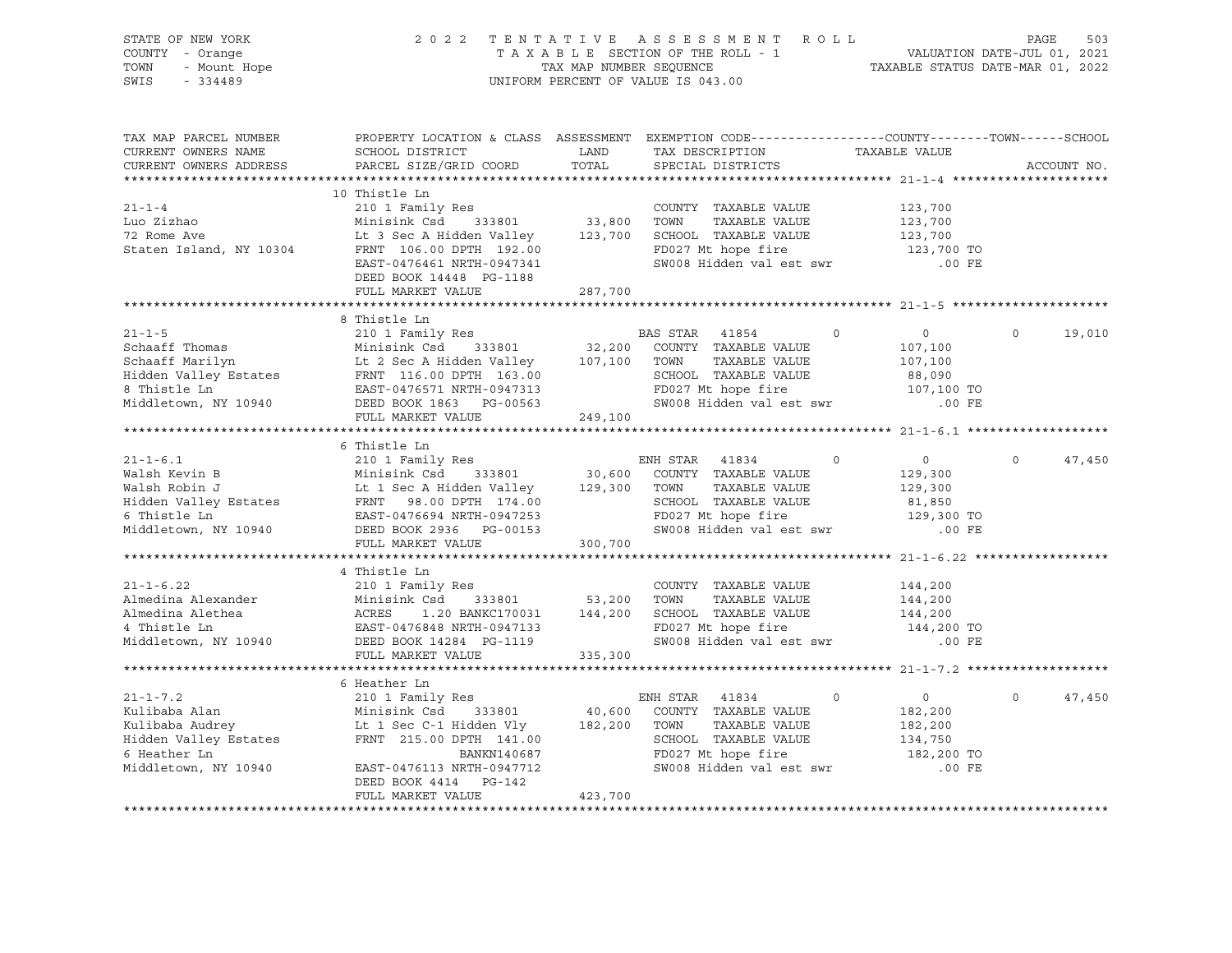| STATE OF NEW YORK<br>OF NEW YORK<br>I - Orange<br>- Mount Hope<br>- 21109<br>COUNTY - Orange<br>TOWN<br>SWIS                                                                                                                                                                                                                                                                                                                                                                                                       |                                                                                                                                                                                    |                   | 2022 TENTATIVE ASSESSMENT ROLL<br>TAXABLE SECTION OF THE ROLL - 1<br>TAXABLE STATUS DATE-JUL 01, 2021<br>TAXABLE STATUS DATE-MAR 01, 2022<br>UNIFORM PERCENT OF VALUE IS 043.00 |         |                                                                         | PAGE     | 504         |
|--------------------------------------------------------------------------------------------------------------------------------------------------------------------------------------------------------------------------------------------------------------------------------------------------------------------------------------------------------------------------------------------------------------------------------------------------------------------------------------------------------------------|------------------------------------------------------------------------------------------------------------------------------------------------------------------------------------|-------------------|---------------------------------------------------------------------------------------------------------------------------------------------------------------------------------|---------|-------------------------------------------------------------------------|----------|-------------|
| TAX MAP PARCEL NUMBER<br>CURRENT OWNERS NAME<br>CURRENT OWNERS ADDRESS                                                                                                                                                                                                                                                                                                                                                                                                                                             | PROPERTY LOCATION & CLASS ASSESSMENT EXEMPTION CODE----------------COUNTY-------TOWN------SCHOOL<br>SCHOOL DISTRICT<br>PARCEL SIZE/GRID COORD                                      | LAND<br>TOTAL     | TAX DESCRIPTION<br>SPECIAL DISTRICTS                                                                                                                                            |         | TAXABLE VALUE                                                           |          | ACCOUNT NO. |
| 21-1-8<br>21-1-8<br>210 1 Family Res<br>210 1 Family Res<br>210 1 Family Res<br>210 1 Family Res<br>210 1 Family Res<br>210 1 Family Res<br>210 1 Family Res<br>210 37,800 COUNTY TAXABLE VALUE<br>210 37,800 COUNTY TAXABLE VALUE<br>2180,200 TOWN<br>Middletown, NY 10940                                                                                                                                                                                                                                        | 8 Heather Ln<br>FULL MARKET VALUE                                                                                                                                                  | 419,100           | $\overline{0}$<br>SCHOOL TAXABLE VALUE<br>FD027 Mt hope fire                                                                                                                    |         | $\overline{0}$<br>180,200<br>180,200<br>161,190<br>180,200 TO           | $\Omega$ | 19,010      |
|                                                                                                                                                                                                                                                                                                                                                                                                                                                                                                                    |                                                                                                                                                                                    |                   |                                                                                                                                                                                 |         |                                                                         |          |             |
| $21 - 2 - 1$<br>Twyman Joseph C<br>Hidden Valley Estates<br>17 Thistle Ln<br>Middletown, NY 10940                                                                                                                                                                                                                                                                                                                                                                                                                  | 17 Thistle Ln<br>Lt 7 Sec A Hidden Valley $131,500$ SCHOOL TAXABLE VALUE $131,500$<br>FRNT 128.00 DPTH 180.00<br>BANKC190321<br>EAST-0476243 NRTH-0947071<br>DEED BOOK 4557 PG-254 |                   | COUNTY TAXABLE VALUE<br>TAXABLE VALUE<br>FD027 Mt hope fire<br>SW008 Hidden val est swr                                                                                         |         | 131,500<br>131,500<br>131,500 TO<br>$.00$ FE                            |          |             |
|                                                                                                                                                                                                                                                                                                                                                                                                                                                                                                                    | FULL MARKET VALUE                                                                                                                                                                  | 305,800           |                                                                                                                                                                                 |         |                                                                         |          |             |
|                                                                                                                                                                                                                                                                                                                                                                                                                                                                                                                    |                                                                                                                                                                                    |                   |                                                                                                                                                                                 |         |                                                                         |          |             |
|                                                                                                                                                                                                                                                                                                                                                                                                                                                                                                                    |                                                                                                                                                                                    |                   |                                                                                                                                                                                 |         |                                                                         |          |             |
| Antucci Ralph J (210 1 Family Res)<br>Martucci Ralph J (210 1 Family Res)<br>Minisink Csd (333801 (35,000 COUNTY TAXABLE VALUE Martucci Kera (211.00 DPTH 180.00 (2000)<br>Minisim Csd (333801 (27,900 COUNTY TAXABLE VALUE Hidden V<br>Middletown, NY 10940                                                                                                                                                                                                                                                       | EAST-0476297 NRTH-0947156<br>DEED BOOK 13179 PG-988                                                                                                                                |                   | SCHOOL TAXABLE VALUE<br>FD027 Mt hope fire<br>SW008 Hidden val est swr                                                                                                          | $\circ$ | $\overline{0}$<br>127,900<br>127,900<br>108,890<br>127,900 TO<br>.00 FE | $\Omega$ | 19,010      |
|                                                                                                                                                                                                                                                                                                                                                                                                                                                                                                                    | FULL MARKET VALUE                                                                                                                                                                  | 297,400           |                                                                                                                                                                                 |         |                                                                         |          |             |
|                                                                                                                                                                                                                                                                                                                                                                                                                                                                                                                    |                                                                                                                                                                                    |                   |                                                                                                                                                                                 |         |                                                                         |          |             |
|                                                                                                                                                                                                                                                                                                                                                                                                                                                                                                                    |                                                                                                                                                                                    |                   |                                                                                                                                                                                 | $\circ$ | $\overline{0}$<br>125,200                                               | $\circ$  | 19,010      |
| $\begin{tabular}{lllllllllllllllllllll} $\text{$\mathsf{A}$ & \textit{unscale}\; In$ & \textit{unscale}\; In$ & \textit{unscale}\; In$ & \textit{unscale}\; In$ & \textit{unscale}\; In$ & \textit{unscale}\; In$ & \textit{unscale}\; In$ & \textit{unscale}\; In$ & \textit{unscale}\; In$ & \textit{unscale}\; In$ & \textit{unscale}\; In$ & \textit{unscale}\; In$ & \textit{unscale}\; In$ & \textit{unscale}\; In$ & \textit{unscale}\; In$ & \textit{unscale}\; In$ & \textit{unscale}\; In$ & \textit{un$ | FULL MARKET VALUE                                                                                                                                                                  | 291,200           | SCHOOL TAXABLE VALUE<br>FD027 Mt hope fire 125,200 TO<br>SW008 Hidden val est swr                                                                                               |         | 125,200<br>106,190<br>$.00$ FE                                          |          |             |
|                                                                                                                                                                                                                                                                                                                                                                                                                                                                                                                    |                                                                                                                                                                                    |                   |                                                                                                                                                                                 |         |                                                                         |          |             |
|                                                                                                                                                                                                                                                                                                                                                                                                                                                                                                                    | 5 Thistle Ln                                                                                                                                                                       |                   |                                                                                                                                                                                 |         |                                                                         |          |             |
| $21 - 2 - 4$<br>Rivera Alberto<br>5 Thistle Ln<br>Middletown, NY 10940                                                                                                                                                                                                                                                                                                                                                                                                                                             | 210 1 Family Res<br>Minisink Csd<br>333801<br>Lt 10 Sec A Hidden Valley<br>FRNT 170.00 DPTH 181.00<br>BANKC180281<br>EAST-0476534 NRTH-0947123                                     | 40,900<br>120,900 | BAS STAR<br>41854<br>COUNTY TAXABLE VALUE<br>TOWN<br>TAXABLE VALUE<br>SCHOOL TAXABLE VALUE<br>FD027 Mt hope fire<br>SW008 Hidden val est swr                                    | 0       | $\circ$<br>120,900<br>120,900<br>101,890<br>120,900 TO<br>$.00$ FE      | $\circ$  | 19,010      |
|                                                                                                                                                                                                                                                                                                                                                                                                                                                                                                                    | DEED BOOK 13750 PG-1268<br>FULL MARKET VALUE                                                                                                                                       | 281,200           |                                                                                                                                                                                 |         |                                                                         |          |             |
|                                                                                                                                                                                                                                                                                                                                                                                                                                                                                                                    |                                                                                                                                                                                    |                   |                                                                                                                                                                                 |         |                                                                         |          |             |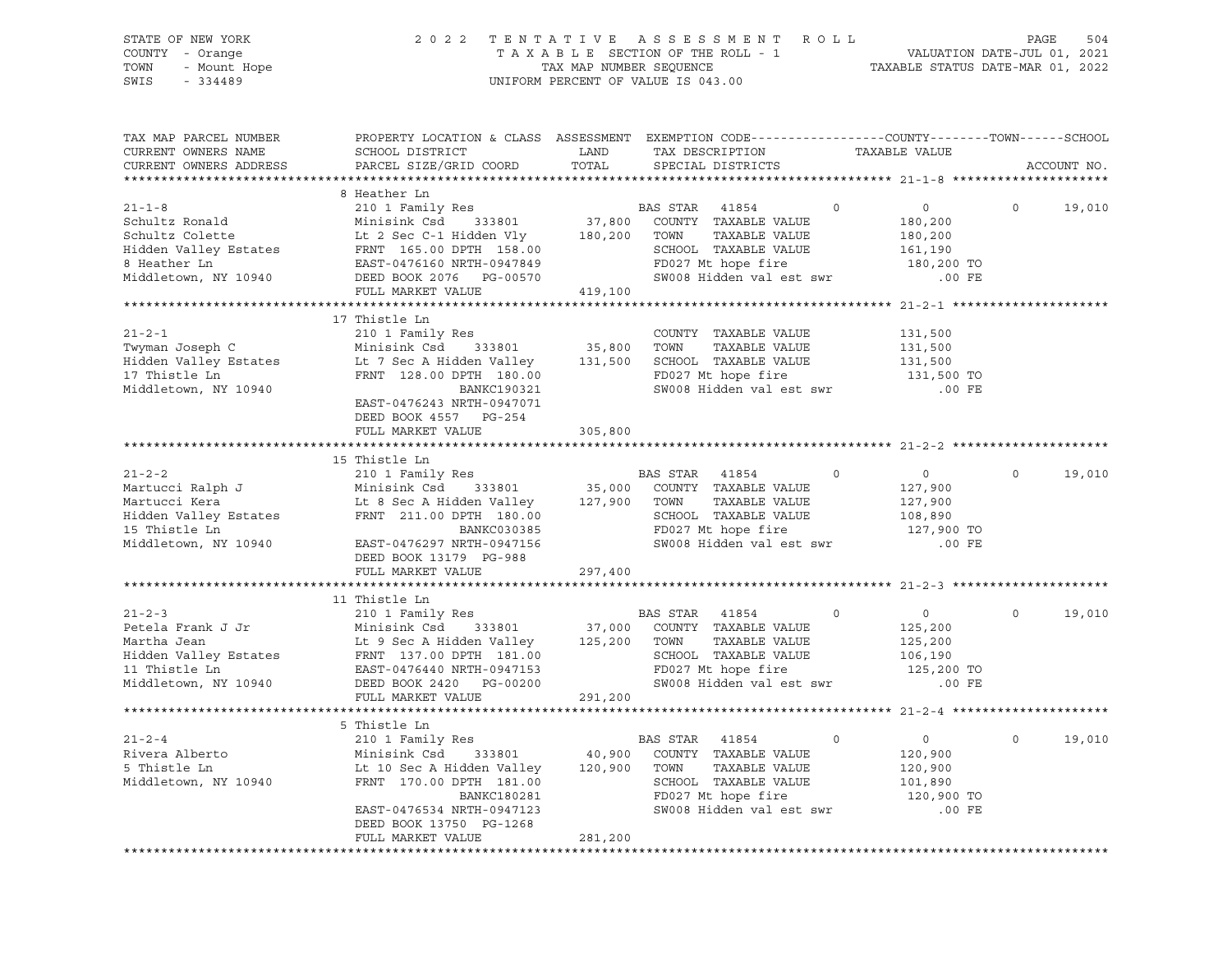| STATE OF NEW YORK<br>COUNTY - Orange<br>Y - Orange<br>- Mount Hope<br>- 334489<br>TOWN<br>SWIS - 334489 |                                                                                                                                                                                                                                                           |         | TENTATIVE ASSESSMENT ROLL PAGE 505 PAGE 505<br>TAXABLE SECTION OF THE ROLL - 1 VALUATION DATE-JUL 01, 2021<br>TAXABLE STATUS DATE-MAR 01, 2022<br>2022 TENTATIVE ASSESSMENT ROLL<br>UNIFORM PERCENT OF VALUE IS 043.00 |                                                 |                    |
|---------------------------------------------------------------------------------------------------------|-----------------------------------------------------------------------------------------------------------------------------------------------------------------------------------------------------------------------------------------------------------|---------|------------------------------------------------------------------------------------------------------------------------------------------------------------------------------------------------------------------------|-------------------------------------------------|--------------------|
| TAX MAP PARCEL NUMBER<br>CURRENT OWNERS NAME<br>CURRENT OWNERS ADDRESS                                  | PROPERTY LOCATION & CLASS ASSESSMENT EXEMPTION CODE----------------COUNTY--------TOWN------SCHOOL<br>SCHOOL DISTRICT<br>PARCEL SIZE/GRID COORD                                                                                                            |         | LAND TAX DESCRIPTION<br>COORD TOTAL SPECIAL DISTRICTS                                                                                                                                                                  | TAXABLE VALUE                                   | ACCOUNT NO.        |
|                                                                                                         |                                                                                                                                                                                                                                                           |         |                                                                                                                                                                                                                        |                                                 |                    |
|                                                                                                         | 3 Thistle Ln                                                                                                                                                                                                                                              |         |                                                                                                                                                                                                                        |                                                 |                    |
| $21 - 2 - 5$                                                                                            | 210 1 Family Res                                                                                                                                                                                                                                          |         | COUNTY TAXABLE VALUE                                                                                                                                                                                                   | 117,800                                         |                    |
| Henriques James                                                                                         | Minisink Csd 333801 35,600 TOWN TAXABLE VALUE<br>Lt 11 Sec A Hidden Vly 117,800 SCHOOL TAXABLE VALUE                                                                                                                                                      |         | TAXABLE VALUE                                                                                                                                                                                                          | 117,800<br>117,800                              |                    |
| Hidden Valley Estates                                                                                   |                                                                                                                                                                                                                                                           |         |                                                                                                                                                                                                                        |                                                 |                    |
| 3 Thistle Ln                                                                                            | Map 2597<br>FRNT 144.00 DPTH 156.00                                                                                                                                                                                                                       |         | FD027 Mt hope fire 117,800 TO<br>SW008 Hidden val est swr 117,800 TO                                                                                                                                                   |                                                 |                    |
| Middletown, NY 10940                                                                                    | BANKC030614<br>EAST-0476594 NRTH-0947018<br>DEED BOOK 5506 PG-78                                                                                                                                                                                          |         |                                                                                                                                                                                                                        |                                                 |                    |
|                                                                                                         | FULL MARKET VALUE                                                                                                                                                                                                                                         | 274,000 |                                                                                                                                                                                                                        |                                                 |                    |
|                                                                                                         | 426 Guymard Tpke                                                                                                                                                                                                                                          |         |                                                                                                                                                                                                                        |                                                 |                    |
|                                                                                                         |                                                                                                                                                                                                                                                           |         |                                                                                                                                                                                                                        | $\overline{0}$<br>122,500                       | $\Omega$<br>19,010 |
| Middletown, NY 10940                                                                                    | 21-2-6<br>210 1 Family Res<br>Lerouzic John Minisink Csd 333801<br>27,000 COUNTY TAXABLE VALUE<br>Lerouzic Annette Lt 12 Sec A Hidden Vly 122,500 TOWN TAXABLE VALUE<br>Hidden Valley Estates Est Map 2597<br>426 Guymard Tpke FRNT 110.00<br>BANKC190321 |         | SW008 Hidden val est swr                                                                                                                                                                                               | 122,500<br>103,490<br>122,500 TO<br>$.00$ FE    |                    |
|                                                                                                         | EAST-0476444 NRTH-0946979<br>DEED BOOK 3695 PG-298<br>FULL MARKET VALUE                                                                                                                                                                                   | 284,900 |                                                                                                                                                                                                                        |                                                 |                    |
|                                                                                                         |                                                                                                                                                                                                                                                           |         |                                                                                                                                                                                                                        |                                                 |                    |
|                                                                                                         | 1 Heather Ln                                                                                                                                                                                                                                              |         |                                                                                                                                                                                                                        |                                                 |                    |
| Middletown, NY 10940                                                                                    | Map 2597<br>FRNT 275.00 DPTH 236.00<br>EAST-0476102 NRTH-0947364<br>DEED BOOK 15071 PG-656                                                                                                                                                                |         | SCHOOL TAXABLE VALUE 115,760<br>FD027 Mt hope fire 122,000 TO<br>SW008 Hidden val est swr                                                                                                                              | 10,920 10,920<br>111,080<br>111,080<br>$.00$ FE | 6,240              |
|                                                                                                         | FULL MARKET VALUE                                                                                                                                                                                                                                         | 283,700 |                                                                                                                                                                                                                        |                                                 |                    |
|                                                                                                         |                                                                                                                                                                                                                                                           |         |                                                                                                                                                                                                                        |                                                 |                    |
| $21 - 4 - 1$                                                                                            | 54 Hill Rd                                                                                                                                                                                                                                                |         |                                                                                                                                                                                                                        |                                                 |                    |
| DeFreese Edward                                                                                         | 210 1 Family Res                                                                                                                                                                                                                                          |         | COUNTY TAXABLE VALUE                                                                                                                                                                                                   | 124,000<br>124,000                              |                    |
|                                                                                                         |                                                                                                                                                                                                                                                           |         |                                                                                                                                                                                                                        | 124,000                                         |                    |
| Derreese Gladys<br>DeFreese Gladys<br>Middletown, NY 10940                                              | 210 1 Family Res<br>Minisink Csd 333801 36,100 TOWN TAXABLE VALUE<br>Lt 50 Sec C-1 Hidden Vly 124,000 SCHOOL TAXABLE VALUE<br>FRNT 134.00 DPTH 177.00 FD027 Mt hope fire<br>DANKC130170 SW008 Hidden valest swr                                           |         | FD027 Mt hope fire<br>SW008 Hidden val est swr                                                                                                                                                                         | 124,000 TO<br>$.00$ FE                          |                    |
|                                                                                                         | EAST-0475079 NRTH-0947510<br>DEED BOOK 14385 PG-1272<br>FULL MARKET VALUE                                                                                                                                                                                 | 288,400 |                                                                                                                                                                                                                        |                                                 |                    |
|                                                                                                         |                                                                                                                                                                                                                                                           |         |                                                                                                                                                                                                                        |                                                 |                    |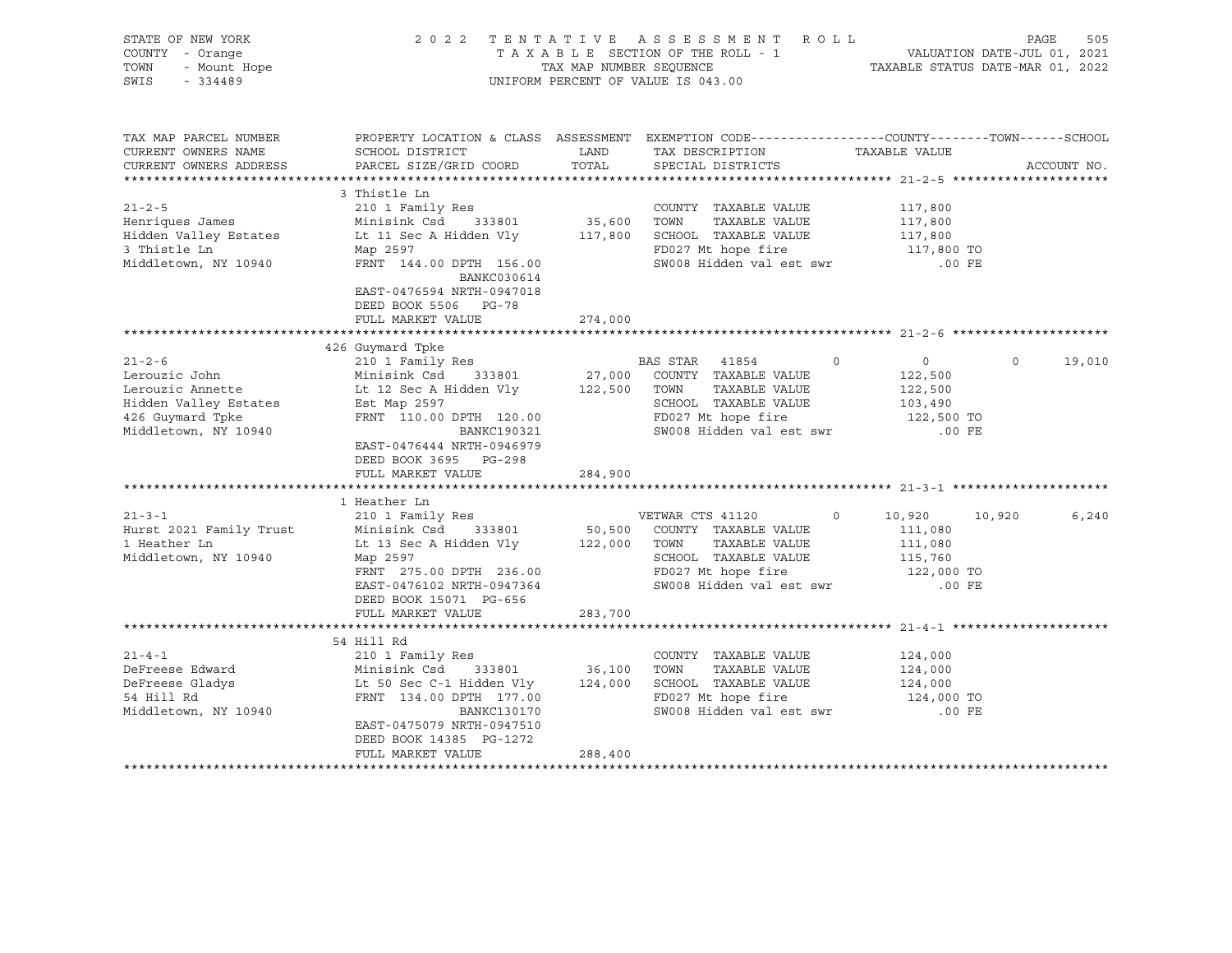| STATE OF NEW YORK<br>COUNTY - Orange<br>TOWN<br>- Mount Hope<br>SWIS<br>$-334489$                                    | 2 0 2 2                                                                                                                                                                                                                                                         | TAX MAP NUMBER SEQUENCE      | TENTATIVE ASSESSMENT<br>TAXABLE SECTION OF THE ROLL - 1<br>UNIFORM PERCENT OF VALUE IS 043.00                                                    | R O L L | TAXABLE STATUS DATE-MAR 01, 2022                                      |         | 506<br>PAGE<br>VALUATION DATE-JUL 01, 2021 |
|----------------------------------------------------------------------------------------------------------------------|-----------------------------------------------------------------------------------------------------------------------------------------------------------------------------------------------------------------------------------------------------------------|------------------------------|--------------------------------------------------------------------------------------------------------------------------------------------------|---------|-----------------------------------------------------------------------|---------|--------------------------------------------|
| TAX MAP PARCEL NUMBER<br>CURRENT OWNERS NAME<br>CURRENT OWNERS ADDRESS                                               | PROPERTY LOCATION & CLASS ASSESSMENT EXEMPTION CODE---------------COUNTY-------TOWN-----SCHOOL<br>SCHOOL DISTRICT<br>PARCEL SIZE/GRID COORD                                                                                                                     | LAND<br>TOTAL                | TAX DESCRIPTION<br>SPECIAL DISTRICTS                                                                                                             |         | TAXABLE VALUE                                                         |         | ACCOUNT NO.                                |
| $21 - 4 - 2$<br>Dul Cary<br>17 Briarwood Dr<br>Middletown, NY 10940                                                  | 17 Briarwood Dr<br>210 1 Family Res<br>333801<br>Minisink Csd<br>Lt 49 Sec C-1 Hidden Vly<br>FRNT 202.00 DPTH 133.00<br>EAST-0474981 NRTH-0947604<br>DEED BOOK 14519 PG-239<br>FULL MARKET VALUE                                                                | 123,500 TOWN<br>287,200      | VETCOM CTS 41130<br>38,400 COUNTY TAXABLE VALUE<br>TAXABLE VALUE<br>SCHOOL TAXABLE VALUE<br>FD027 Mt hope fire<br>SW008 Hidden val est swr       | $\circ$ | 18,200<br>105,300<br>105,300<br>113,100<br>123,500 TO<br>$.00$ FE     | 18,200  | 10,400                                     |
|                                                                                                                      |                                                                                                                                                                                                                                                                 |                              |                                                                                                                                                  |         |                                                                       |         |                                            |
| $21 - 4 - 3$<br>Russo Anthony<br>Russo Kathleen<br>Hidden Valley Estates<br>15 Briarwood Dr<br>Middletown, NY 10940  | 15 Briarwood Dr<br>210 1 Family Res<br>Minisink Csd<br>333801<br>Lt 51 Sec C-1 Hidden Vly<br>FRNT 101.00 DPTH 184.00<br>EAST-0475118 NRTH-0947628<br>DEED BOOK 3794 PG-109<br>FULL MARKET VALUE                                                                 | 32,200<br>97,000<br>225,600  | BAS STAR<br>41854<br>COUNTY TAXABLE VALUE<br>TOWN<br>TAXABLE VALUE<br>SCHOOL TAXABLE VALUE<br>FD027 Mt hope fire<br>SW008 Hidden val est swr     | $\circ$ | $\overline{0}$<br>97,000<br>97,000<br>77,990<br>97,000 TO<br>$.00$ FE | $\circ$ | 19,010                                     |
| $21 - 4 - 4$<br>Jasper Tanya<br>13 Briarwood Dr<br>Middletown, NY 10940                                              | 13 Briarwood Dr<br>210 1 Family Res<br>Minisink Csd<br>333801<br>Lt 52 Sec C-1 Hidden Vly<br>FRNT 109.00 DPTH 184.00<br>BANKC061222<br>EAST-0475223 NRTH-0947676<br>DEED BOOK 14632 PG-1129<br>FULL MARKET VALUE                                                | 33,400<br>106,100<br>246,700 | COUNTY TAXABLE VALUE<br>TAXABLE VALUE<br>TOWN<br>SCHOOL TAXABLE VALUE<br>FD027 Mt hope fire<br>SW008 Hidden val est swr                          |         | 106,100<br>106,100<br>106,100<br>106,100 TO<br>.00 FE                 |         |                                            |
|                                                                                                                      |                                                                                                                                                                                                                                                                 |                              |                                                                                                                                                  |         |                                                                       |         |                                            |
| $21 - 4 - 5$<br>Ferrier John<br>Ferrier Kathleen<br>Hidden Valley Estates<br>11 Briarwood Dr<br>Middletown, NY 10940 | 11 Briarwood Dr<br>210 1 Family Res<br>333801<br>Minisink Csd<br>Lt 53 Sec C-1 Hidden Vly<br>FRNT 163.00 DPTH 151.00<br>EAST-0475320 NRTH-0947774<br>DEED BOOK 4656 PG-262                                                                                      | 125,800                      | BAS STAR 41854<br>37,000 COUNTY TAXABLE VALUE<br>TOWN<br>TAXABLE VALUE<br>SCHOOL TAXABLE VALUE<br>FD027 Mt hope fire<br>SW008 Hidden val est swr | $\circ$ | $\circ$<br>125,800<br>125,800<br>106,790<br>125,800 TO<br>$.00$ FE    | $\circ$ | 19,010                                     |
|                                                                                                                      | FULL MARKET VALUE                                                                                                                                                                                                                                               | 292,600                      |                                                                                                                                                  |         |                                                                       |         |                                            |
| $21 - 4 - 6$<br>Sidne Fritz<br>Legerme Marta<br>Hidden Valley Estates<br>9 Briarwood Dr<br>Middletown, NY 10940      | 9 Briarwood Dr<br>210 1 Family Res<br>Minisink Csd<br>333801<br>Lt 54 Sec C-1 Hidden Vly<br>Sidne - 99% interest<br>Legerme - 1% interest<br>FRNT 176.00 DPTH 162.00<br>BANKC030230<br>EAST-0475444 NRTH-0947836<br>DEED BOOK 14786 PG-772<br>FULL MARKET VALUE | 39,200<br>187,000<br>434,900 | COUNTY TAXABLE VALUE<br>TOWN<br>TAXABLE VALUE<br>SCHOOL TAXABLE VALUE<br>FD027 Mt hope fire<br>SW008 Hidden val est swr                          |         | 187,000<br>187,000<br>187,000<br>187,000 TO<br>$.00$ FE               |         |                                            |
|                                                                                                                      |                                                                                                                                                                                                                                                                 |                              |                                                                                                                                                  |         |                                                                       |         |                                            |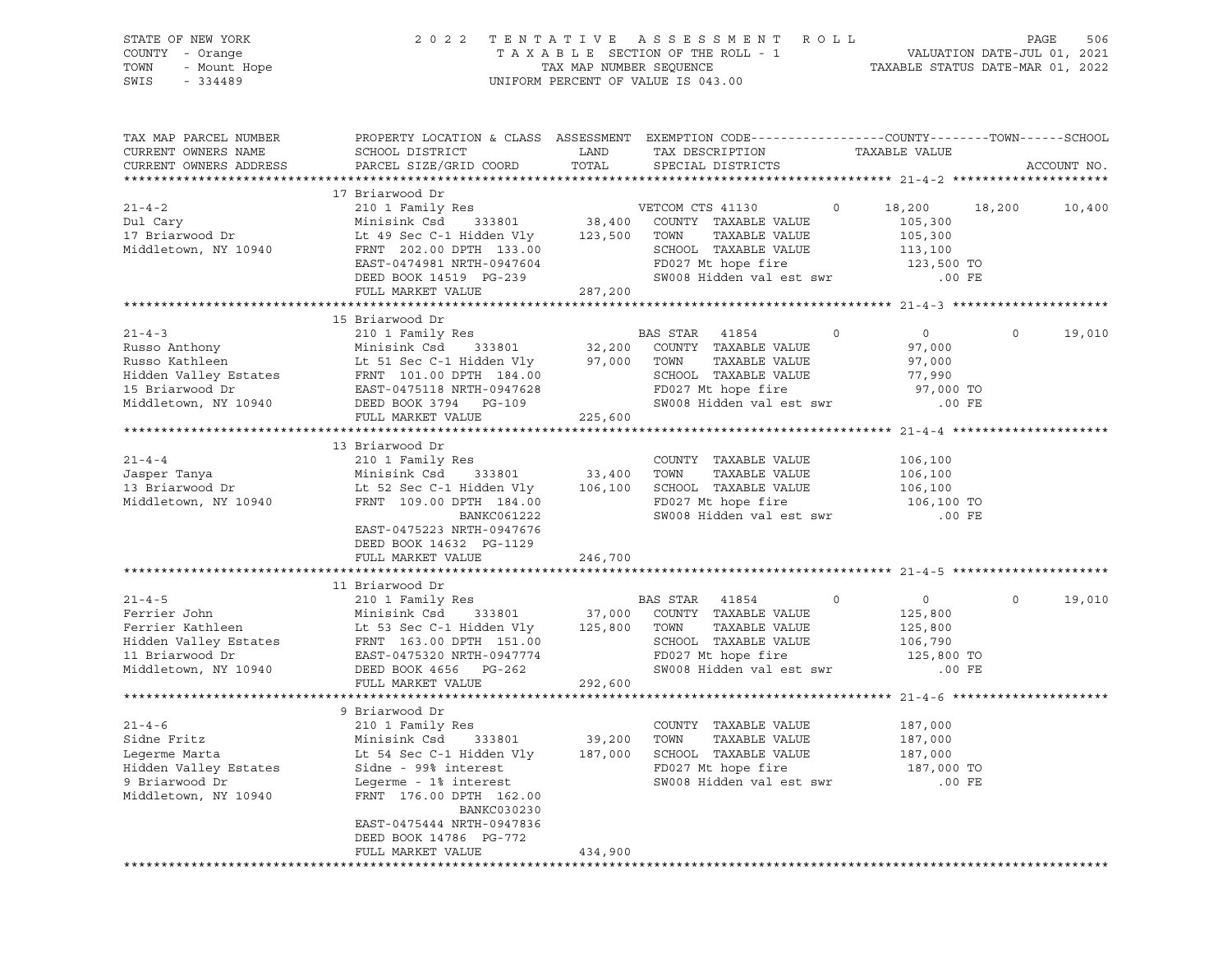| STATE OF NEW YORK<br>COUNTY - Orange<br>TOWN<br>- Mount Hope<br>$-334489$<br>SWIS |                                                      | TAX MAP NUMBER SEQUENCE | 2022 TENTATIVE ASSESSMENT ROLL<br>TAXABLE SECTION OF THE ROLL - 1<br>UNIFORM PERCENT OF VALUE IS 043.00                                 | VALUATION DATE-JUL 01, 2021<br>TAXABLE STATUS DATE-MAR 01, 2022 | PAGE<br>507        |
|-----------------------------------------------------------------------------------|------------------------------------------------------|-------------------------|-----------------------------------------------------------------------------------------------------------------------------------------|-----------------------------------------------------------------|--------------------|
| TAX MAP PARCEL NUMBER<br>CURRENT OWNERS NAME<br>CURRENT OWNERS ADDRESS            | SCHOOL DISTRICT<br>PARCEL SIZE/GRID COORD            | LAND<br>TOTAL           | PROPERTY LOCATION & CLASS ASSESSMENT EXEMPTION CODE----------------COUNTY-------TOWN-----SCHOOL<br>TAX DESCRIPTION<br>SPECIAL DISTRICTS | TAXABLE VALUE                                                   | ACCOUNT NO.        |
|                                                                                   |                                                      |                         |                                                                                                                                         |                                                                 |                    |
|                                                                                   | 7 Briarwood Dr                                       |                         |                                                                                                                                         |                                                                 |                    |
| $21 - 4 - 7$<br>Volpe Chad                                                        | 210 1 Family Res<br>Minisink Csd<br>333801           |                         | BAS STAR<br>$\Omega$<br>41854<br>35,600 COUNTY TAXABLE VALUE                                                                            | 0<br>130,900                                                    | $\Omega$<br>19,010 |
| Volpe Heidi                                                                       | Lt 55 Sec C-1 Hidden Vly                             | 130,900                 | TOWN<br>TAXABLE VALUE                                                                                                                   | 130,900                                                         |                    |
|                                                                                   | Hidden Valley Estates FRNT 136.00 DPTH 165.00        |                         | SCHOOL TAXABLE VALUE                                                                                                                    | 111,890                                                         |                    |
| 7 Briarwood Dr                                                                    | EAST-0475565 NRTH-0947821                            |                         | FD027 Mt hope fire                                                                                                                      | 130,900 TO                                                      |                    |
| Middletown, NY 10940                                                              | DEED BOOK 5914 PG-274                                |                         | SW008 Hidden val est swr                                                                                                                | $.00$ FE                                                        |                    |
|                                                                                   | FULL MARKET VALUE                                    | 304,400                 |                                                                                                                                         |                                                                 |                    |
|                                                                                   |                                                      |                         |                                                                                                                                         |                                                                 |                    |
|                                                                                   | 5 Briarwood Dr                                       |                         |                                                                                                                                         |                                                                 |                    |
| $21 - 4 - 8$                                                                      | 210 1 Family Res                                     |                         | BAS STAR<br>41854<br>$\mathsf{O}$                                                                                                       | $\overline{0}$                                                  | $\circ$<br>19,010  |
| Burke Sean                                                                        | Minisink Csd<br>333801                               | 33,400                  | COUNTY TAXABLE VALUE                                                                                                                    | 126,700                                                         |                    |
| Burke Patricia A                                                                  | Lt 56 Sec C-1 Hidden Vly                             | 126,700                 | TAXABLE VALUE<br>TOWN                                                                                                                   | 126,700                                                         |                    |
| Hidden Valley Estates                                                             | FRNT 121.00 DPTH 167.00                              |                         | SCHOOL TAXABLE VALUE<br>FD027 Mt hope fire                                                                                              | 107,690                                                         |                    |
| 5 Briarwood Dr<br>Middletown, NY 10940                                            | BANKC030614<br>EAST-0475682 NRTH-0947799             |                         | SW008 Hidden val est swr                                                                                                                | 126,700 TO<br>$.00$ FE                                          |                    |
|                                                                                   | DEED BOOK 11440 PG-1728                              |                         |                                                                                                                                         |                                                                 |                    |
|                                                                                   | FULL MARKET VALUE                                    | 294,700                 |                                                                                                                                         |                                                                 |                    |
|                                                                                   |                                                      |                         |                                                                                                                                         |                                                                 |                    |
|                                                                                   | 3 Briarwood Dr                                       |                         |                                                                                                                                         |                                                                 |                    |
| $21 - 4 - 9$                                                                      | 210 1 Family Res                                     |                         | BAS STAR 41854<br>$\Omega$                                                                                                              | $\overline{0}$                                                  | $\Omega$<br>19,010 |
|                                                                                   |                                                      |                         | 35,300 COUNTY TAXABLE VALUE                                                                                                             | 124,500                                                         |                    |
|                                                                                   |                                                      |                         | TAXABLE VALUE                                                                                                                           | 124,500                                                         |                    |
|                                                                                   |                                                      |                         | SCHOOL TAXABLE VALUE                                                                                                                    | 105,490                                                         |                    |
| 3 Briarwood Dr                                                                    | BANKC110038                                          |                         | FD027 Mt hope fire                                                                                                                      | 124,500 TO                                                      |                    |
| Middletown, NY 10940                                                              | EAST-0475805 NRTH-0947766<br>DEED BOOK 13836 PG-1377 |                         | SW008 Hidden val est swr                                                                                                                | $.00$ FE                                                        |                    |
|                                                                                   | FULL MARKET VALUE                                    | 289,500                 |                                                                                                                                         |                                                                 |                    |
|                                                                                   |                                                      |                         |                                                                                                                                         |                                                                 |                    |
|                                                                                   | 3 Heather Ln                                         |                         |                                                                                                                                         |                                                                 |                    |
| $21 - 4 - 10$                                                                     | 210 1 Family Res                                     |                         | BAS STAR 41854<br>$\circ$                                                                                                               | $\overline{0}$                                                  | $\circ$<br>19,010  |
| Hallihan Kenneth                                                                  | Minisink Csd 333801                                  | 38,400                  | COUNTY TAXABLE VALUE                                                                                                                    | 144,200                                                         |                    |
| Hallihan Margaret A                                                               | Lt 58 Sec C 1 Hidden Vly 144,200                     |                         | TOWN<br>TAXABLE VALUE                                                                                                                   | 144,200                                                         |                    |
| Hidden Valley Estates                                                             | FRNT 198.00 DPTH 137.00                              |                         | SCHOOL TAXABLE VALUE                                                                                                                    | 125,190                                                         |                    |
| 3 Heather Ln                                                                      | BANKC030217                                          |                         | FD027 Mt hope fire                                                                                                                      | 144,200 TO                                                      |                    |
| Middletown, NY 10940                                                              | EAST-0475935 NRTH-0947731                            |                         | SW008 Hidden val est swr                                                                                                                | $.00$ FE                                                        |                    |
|                                                                                   | DEED BOOK 11399 PG-1271                              |                         |                                                                                                                                         |                                                                 |                    |
|                                                                                   | FULL MARKET VALUE                                    | 335,300                 |                                                                                                                                         |                                                                 |                    |
|                                                                                   | 16 Briarwood Dr                                      |                         |                                                                                                                                         |                                                                 |                    |
| $21 - 5 - 1$                                                                      | 210 1 Family Res                                     |                         | COUNTY TAXABLE VALUE                                                                                                                    | 121,900                                                         |                    |
| Armida Michael                                                                    | Minisink Csd<br>333801                               | 35,600                  | TOWN<br>TAXABLE VALUE                                                                                                                   | 121,900                                                         |                    |
| Armida Ciera                                                                      |                                                      | 121,900                 | SCHOOL TAXABLE VALUE                                                                                                                    | 121,900                                                         |                    |
| Hidden Valley Estates                                                             | Lt 37 Sec C-1 Hidden Vly<br>FRNT 222.40 DPTH 103.40  |                         | FD027 Mt hope fire                                                                                                                      | 121,900 TO                                                      |                    |
| 16 Briarwood Dr                                                                   | BANKC030614                                          |                         | SW008 Hidden val est swr                                                                                                                | $.00$ FE                                                        |                    |
| Middletown, NY 10940                                                              | EAST-0474995 NRTH-0947804                            |                         |                                                                                                                                         |                                                                 |                    |

FULL MARKET VALUE 283,500 \*\*\*\*\*\*\*\*\*\*\*\*\*\*\*\*\*\*\*\*\*\*\*\*\*\*\*\*\*\*\*\*\*\*\*\*\*\*\*\*\*\*\*\*\*\*\*\*\*\*\*\*\*\*\*\*\*\*\*\*\*\*\*\*\*\*\*\*\*\*\*\*\*\*\*\*\*\*\*\*\*\*\*\*\*\*\*\*\*\*\*\*\*\*\*\*\*\*\*\*\*\*\*\*\*\*\*\*\*\*\*\*\*\*\*\*\*\*\*\*\*\*\*\*\*\*\*\*\*\*\*\*

DEED BOOK 14359 PG-352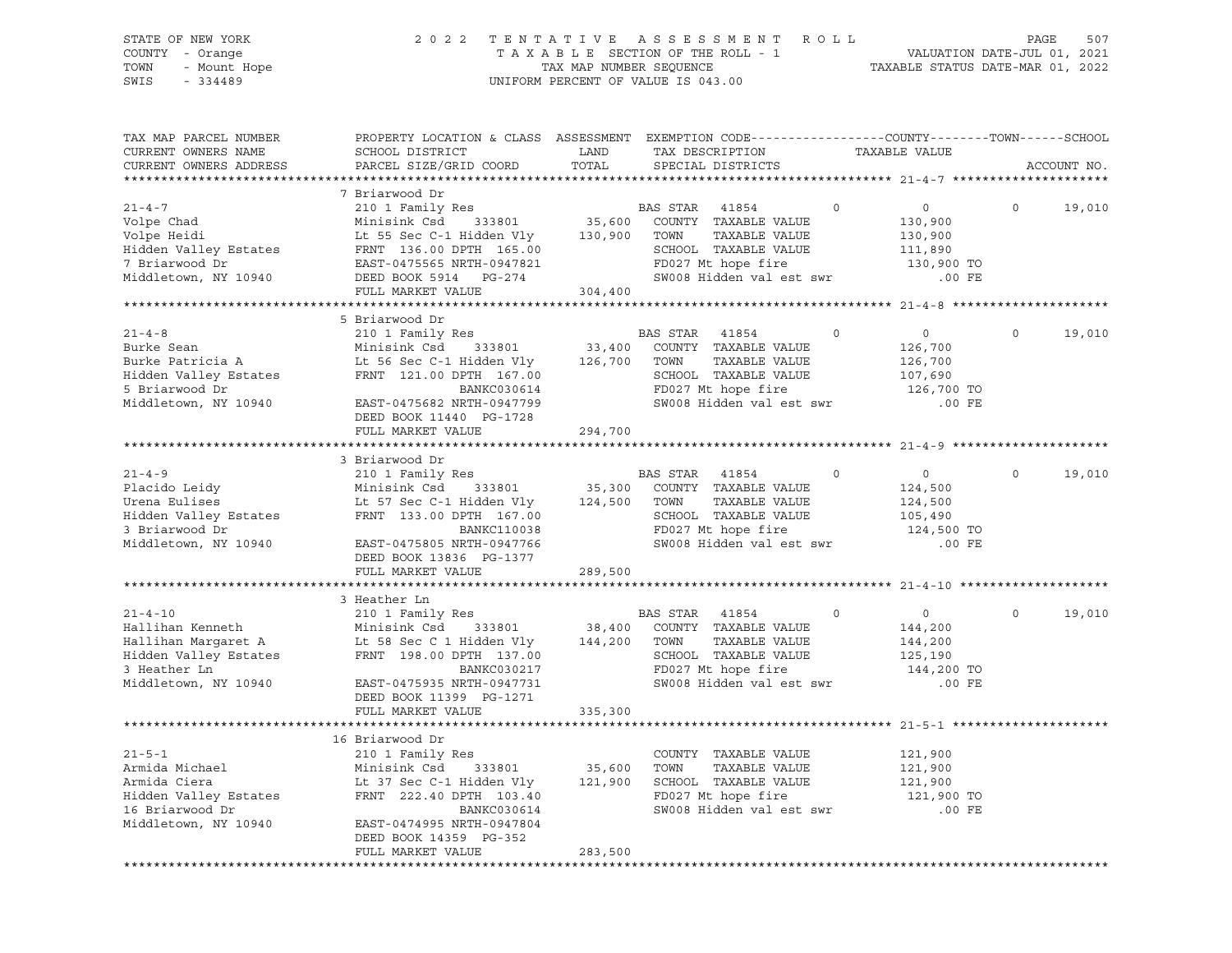| F NEW YORK 2022<br>- Orange 2022<br>- Mount Hope<br>224499<br>STATE OF NEW YORK<br>COUNTY - Orange<br>TOWN<br>SWIS                                                                                                                     |                                                |         | 2022 TENTATIVE ASSESSMENT ROLL PAGE 508<br>TAXABLE SECTION OF THE ROLL - 1 VALUATION DATE-JUL 01, 2021<br>TAX MAP NUMBER SEQUENCE TAXABLE STATUS DATE-MAR 01, 2022<br>UNIFORM PERCENT OF VALUE IS 043.00 |                                             |             |
|----------------------------------------------------------------------------------------------------------------------------------------------------------------------------------------------------------------------------------------|------------------------------------------------|---------|----------------------------------------------------------------------------------------------------------------------------------------------------------------------------------------------------------|---------------------------------------------|-------------|
| TAX MAP PARCEL NUMBER<br>CURRENT OWNERS NAME<br>CURRENT OWNERS ADDRESS                                                                                                                                                                 | SCHOOL DISTRICT LAND<br>PARCEL SIZE/GRID COORD | TOTAL   | PROPERTY LOCATION & CLASS ASSESSMENT EXEMPTION CODE----------------COUNTY-------TOWN------SCHOOL<br>TAX DESCRIPTION<br>TAX DESCRIPTION TAXABLE VALUE                                                     |                                             | ACCOUNT NO. |
|                                                                                                                                                                                                                                        |                                                |         |                                                                                                                                                                                                          |                                             |             |
|                                                                                                                                                                                                                                        |                                                |         |                                                                                                                                                                                                          |                                             |             |
|                                                                                                                                                                                                                                        |                                                |         |                                                                                                                                                                                                          |                                             |             |
|                                                                                                                                                                                                                                        |                                                |         |                                                                                                                                                                                                          |                                             |             |
|                                                                                                                                                                                                                                        |                                                |         |                                                                                                                                                                                                          |                                             |             |
|                                                                                                                                                                                                                                        |                                                |         |                                                                                                                                                                                                          |                                             |             |
|                                                                                                                                                                                                                                        |                                                |         |                                                                                                                                                                                                          |                                             |             |
|                                                                                                                                                                                                                                        |                                                |         |                                                                                                                                                                                                          |                                             |             |
|                                                                                                                                                                                                                                        |                                                |         |                                                                                                                                                                                                          |                                             |             |
| $21 - 5 - 3$                                                                                                                                                                                                                           | 12 Briarwood Dr<br>210 1 Family Res            |         | COUNTY TAXABLE VALUE                                                                                                                                                                                     |                                             |             |
|                                                                                                                                                                                                                                        |                                                |         |                                                                                                                                                                                                          |                                             |             |
|                                                                                                                                                                                                                                        |                                                |         |                                                                                                                                                                                                          |                                             |             |
| Briarwood Hidden Valley LLC Minisink Csd 333801 33,000 TOWN TAXABLE VALUE<br>PO Box 15 Lt 39 Sec C-1 Hidden Vly 128,000 SCHOOL TAXABLE VALUE<br>Middletown, NY 10940 Map 2715 128,000 SCHOOL TAXABLE VALUE                             |                                                |         |                                                                                                                                                                                                          | 128,000<br>128,000<br>128,000<br>128,000 TO |             |
|                                                                                                                                                                                                                                        |                                                |         | Map 2715<br>FD027 Mt hope fire<br>FRNT 130.00 DPTH 150.00 SW008 Hidden val est swr<br>SW008 Hidden val est swr                                                                                           | .00 FE                                      |             |
|                                                                                                                                                                                                                                        | EAST-0475220 NRTH-0947939                      |         |                                                                                                                                                                                                          |                                             |             |
|                                                                                                                                                                                                                                        | DEED BOOK 14487 PG-41                          |         |                                                                                                                                                                                                          |                                             |             |
|                                                                                                                                                                                                                                        | FULL MARKET VALUE                              | 297,700 |                                                                                                                                                                                                          |                                             |             |
|                                                                                                                                                                                                                                        |                                                |         |                                                                                                                                                                                                          |                                             |             |
|                                                                                                                                                                                                                                        | 10 Briarwood Dr                                |         |                                                                                                                                                                                                          |                                             |             |
| $21 - 5 - 4$                                                                                                                                                                                                                           |                                                |         | $\overline{0}$                                                                                                                                                                                           | $\overline{0}$                              | 0<br>19,010 |
|                                                                                                                                                                                                                                        |                                                |         |                                                                                                                                                                                                          |                                             |             |
|                                                                                                                                                                                                                                        |                                                |         |                                                                                                                                                                                                          |                                             |             |
|                                                                                                                                                                                                                                        |                                                |         |                                                                                                                                                                                                          |                                             |             |
|                                                                                                                                                                                                                                        |                                                |         |                                                                                                                                                                                                          |                                             |             |
|                                                                                                                                                                                                                                        | FULL MARKET VALUE 384,900                      |         |                                                                                                                                                                                                          |                                             |             |
|                                                                                                                                                                                                                                        |                                                |         |                                                                                                                                                                                                          |                                             |             |
|                                                                                                                                                                                                                                        |                                                |         |                                                                                                                                                                                                          |                                             |             |
|                                                                                                                                                                                                                                        |                                                |         |                                                                                                                                                                                                          |                                             |             |
|                                                                                                                                                                                                                                        |                                                |         |                                                                                                                                                                                                          |                                             |             |
|                                                                                                                                                                                                                                        |                                                |         |                                                                                                                                                                                                          |                                             |             |
|                                                                                                                                                                                                                                        |                                                |         |                                                                                                                                                                                                          |                                             |             |
| 8 Briarwood Dr<br>21-5-5 210 1 Family Res<br>Vazquez Jose Minisink Csd 333801 29,400 TOWN TAXABLE VALUE 160,000<br>Vazquez Sonia Lt 41 Sec C 1 Hidden Vly 160,000 SCHOOL TAXABLE VALUE 160,000<br>8 Briarwood Dr FRNT 122.00 DFTH 129. |                                                |         |                                                                                                                                                                                                          |                                             |             |
|                                                                                                                                                                                                                                        | EAST-0475530 NRTH-0948035                      |         |                                                                                                                                                                                                          |                                             |             |
|                                                                                                                                                                                                                                        | DEED BOOK 14268 PG-1518                        |         |                                                                                                                                                                                                          |                                             |             |
|                                                                                                                                                                                                                                        | FULL MARKET VALUE                              | 372,100 |                                                                                                                                                                                                          |                                             |             |
|                                                                                                                                                                                                                                        |                                                |         |                                                                                                                                                                                                          |                                             |             |
|                                                                                                                                                                                                                                        | 2 Elm Rd                                       |         |                                                                                                                                                                                                          |                                             |             |
|                                                                                                                                                                                                                                        |                                                |         |                                                                                                                                                                                                          |                                             |             |
|                                                                                                                                                                                                                                        |                                                |         |                                                                                                                                                                                                          |                                             |             |
|                                                                                                                                                                                                                                        |                                                |         |                                                                                                                                                                                                          |                                             |             |
|                                                                                                                                                                                                                                        |                                                |         |                                                                                                                                                                                                          |                                             |             |
|                                                                                                                                                                                                                                        |                                                |         |                                                                                                                                                                                                          |                                             |             |
|                                                                                                                                                                                                                                        |                                                |         |                                                                                                                                                                                                          |                                             |             |
|                                                                                                                                                                                                                                        | FULL MARKET VALUE                              | 325,600 |                                                                                                                                                                                                          |                                             |             |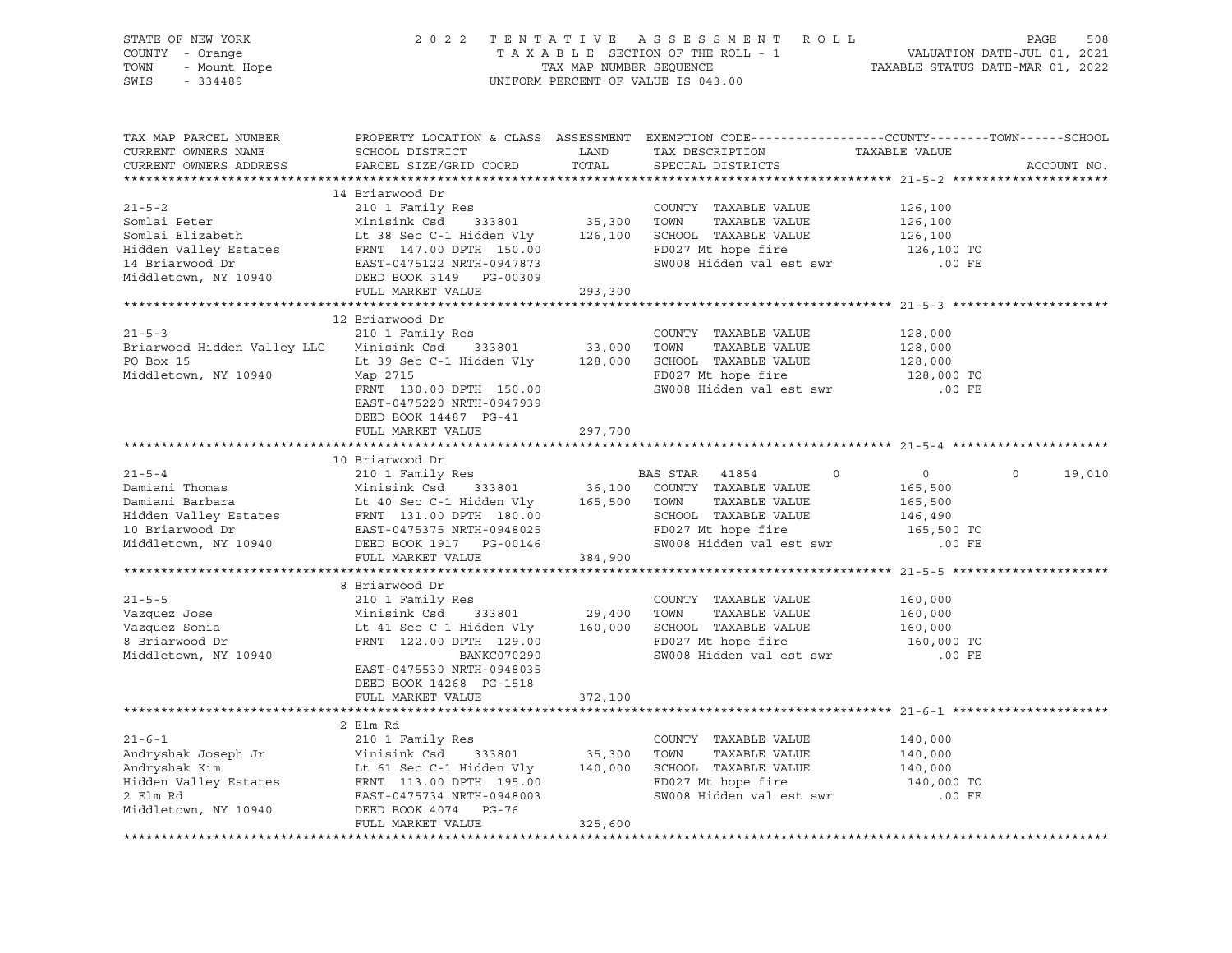| STATE OF NEW YORK<br>COUNTY - Orange<br>TOWN<br>- Mount Hope<br>SWIS<br>$-334489$                                     | 2 0 2 2                                                                                                                                                                                                                                                          | TAX MAP NUMBER SEQUENCE  | TENTATIVE ASSESSMENT<br>TAXABLE SECTION OF THE ROLL - 1<br>UNIFORM PERCENT OF VALUE IS 043.00                                                                          | R O L L                        | TAXABLE STATUS DATE-MAR 01, 2022                                                              | VALUATION DATE-JUL 01, 2021  | 509<br>PAGE                |
|-----------------------------------------------------------------------------------------------------------------------|------------------------------------------------------------------------------------------------------------------------------------------------------------------------------------------------------------------------------------------------------------------|--------------------------|------------------------------------------------------------------------------------------------------------------------------------------------------------------------|--------------------------------|-----------------------------------------------------------------------------------------------|------------------------------|----------------------------|
| TAX MAP PARCEL NUMBER<br>CURRENT OWNERS NAME<br>CURRENT OWNERS ADDRESS<br>**************************                  | PROPERTY LOCATION & CLASS ASSESSMENT EXEMPTION CODE----------------COUNTY-------TOWN-----SCHOOL<br>SCHOOL DISTRICT<br>PARCEL SIZE/GRID COORD                                                                                                                     | LAND<br>TOTAL            | TAX DESCRIPTION<br>SPECIAL DISTRICTS                                                                                                                                   |                                | TAXABLE VALUE                                                                                 |                              | ACCOUNT NO.                |
| $21 - 6 - 2$<br>Taylor Michael<br>Taylor Deborah<br>Hidden Valley Estates<br>4 Briarwood Dr<br>Middletown, NY 10940   | 4 Briarwood Dr<br>210 1 Family Res<br>Minisink Csd 333801<br>Lt 60, Sec C-1, Hidden Va<br>FRNT 118.00 DPTH 216.00<br>BANKN140687<br>EAST-0475863 NRTH-0947961<br>DEED BOOK 3466 PG-143<br>FULL MARKET VALUE                                                      | 142,900<br>332,300       | BAS STAR 41854<br>37,500 COUNTY TAXABLE VALUE<br>TAXABLE VALUE<br>TOWN<br>SCHOOL TAXABLE VALUE<br>FD027 Mt hope fire<br>SW008 Hidden val est swr                       | $\circ$                        | $\overline{0}$<br>142,900<br>142,900<br>123,890<br>142,900 TO<br>$.00$ FE                     | $\circ$                      | 19,010                     |
| $21 - 6 - 3$<br>Jiang Guizhen<br>Hidden Valley Estates<br>5 Heather Ln<br>Middletown, NY 10940                        | 5 Heather Ln<br>210 1 Family Res<br>Minisink Csd<br>Lt 59 Sec C-1 Hidden Vly 117,600<br>FRNT 112.00 DPTH 154.00<br>EAST-0475980 NRTH-0947924<br>DEED BOOK 14743 PG-435<br>FULL MARKET VALUE                                                                      | 333801 31,000<br>273,500 | COUNTY TAXABLE VALUE<br>TOWN<br>TAXABLE VALUE<br>SCHOOL TAXABLE VALUE<br>FD027 Mt hope fire<br>SW008 Hidden val est swr                                                |                                | 117,600<br>117,600<br>117,600<br>117,600 TO<br>.00 FE                                         |                              |                            |
| $22 - 1 - 4.11$<br>Kanan (d) Timothy<br>Kanan Donna<br>Hidden Valley Estates<br>22 Heather La<br>Middletown, NY 10940 | 22 Heather Ln<br>210 1 Family Res<br>Minisink Csd 333801<br>Lts 9 & 87 Hidden Valley 224,700 BAS STAR 41854<br>Lts B & C Kanan/maybrook<br>Map 6237 Int Heather/ceda<br>ACRES<br>2.00<br>EAST-0476694 NRTH-0948968<br>DEED BOOK 2287 PG-840<br>FULL MARKET VALUE | 522,600                  | VETCOM CTS 41130<br>53,600 VETDIS CTS 41140<br>COUNTY TAXABLE VALUE<br>TOWN<br>TAXABLE VALUE<br>SCHOOL TAXABLE VALUE<br>FD027 Mt hope fire<br>SW008 Hidden val est swr | $\circ$<br>$\circ$<br>$\Omega$ | 18,200<br>36,400<br>$\overline{0}$<br>170,100<br>170,100<br>174,490<br>224,700 TO<br>$.00$ FE | 18,200<br>36,400<br>$\Omega$ | 10,400<br>20,800<br>19,010 |
| $22 - 1 - 5.1$<br>Guido Stephen<br>Guido Anne Marie<br>Hidden Valley Estates<br>24 Heather Ln<br>Middletown, NY 10940 | 24 Heather Ln<br>210 1 Family Res<br>Minisink Csd 333801<br>Lt 10 Sec C2 Hidden Vly<br>Lt A Kanan/Mayhook SM6239<br>ACRES<br>2.10<br>EAST-0476516 NRTH-0948964<br>DEED BOOK 12339 PG-822<br>FULL MARKET VALUE                                                    | 142,500<br>331,400       | BAS STAR<br>41854<br>56,500 COUNTY TAXABLE VALUE<br>TOWN<br>TAXABLE VALUE<br>SCHOOL TAXABLE VALUE<br>FD027 Mt hope fire<br>SW008 Hidden val est swr                    | $\Omega$                       | $\overline{0}$<br>142,500<br>142,500<br>123,490<br>142,500 TO<br>.00 FE                       | $\Omega$                     | 19,010                     |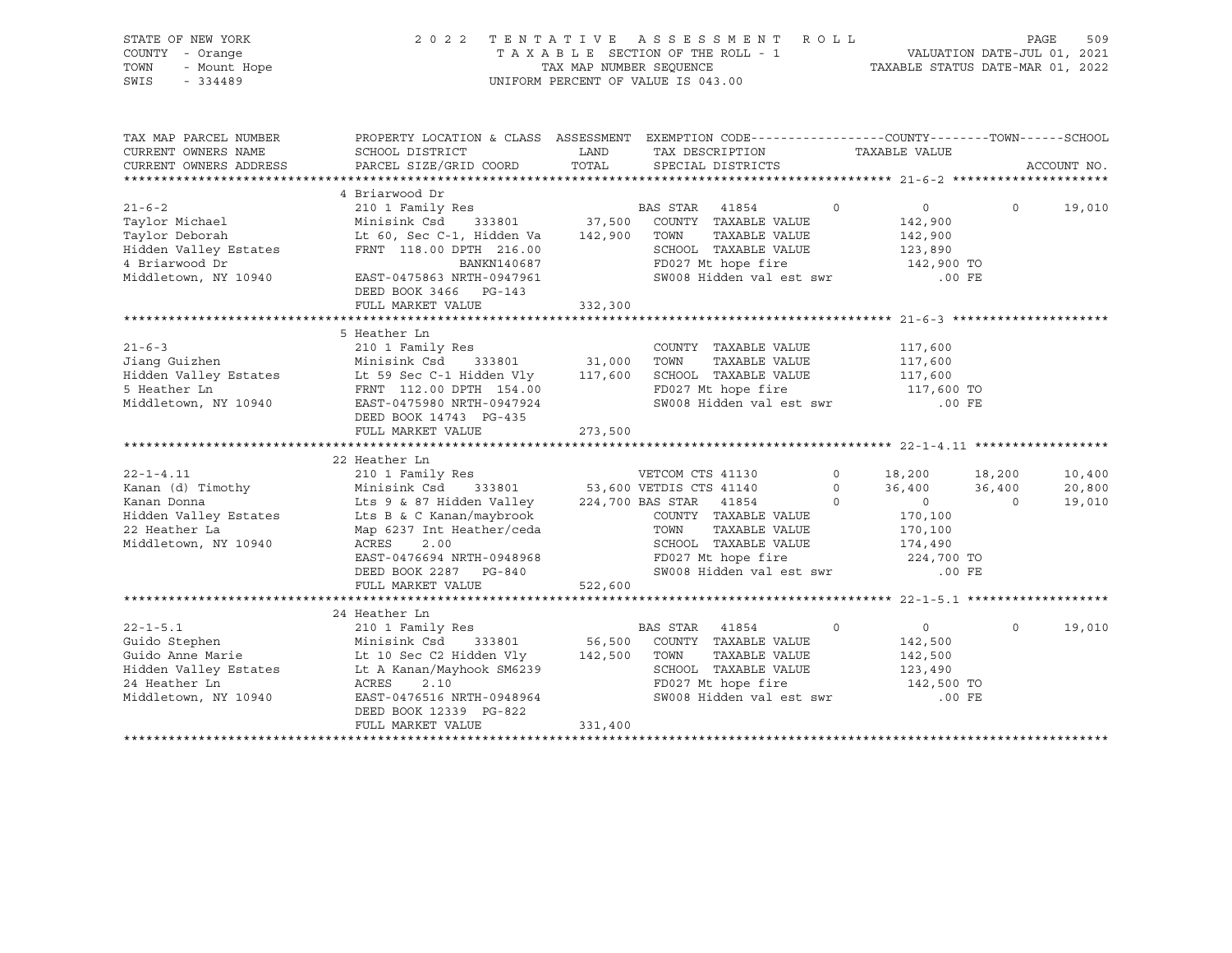STATE OF NEW YORK 2 0 2 2 T E N T A T I V E A S S E S S M E N T R O L L PAGE 510 COUNTY - Orange T A X A B L E SECTION OF THE ROLL - 1 VALUATION DATE-JUL 01, 2021 TOWN - Mount Hope TAX NAP NUMBER SEQUENCE TAXABLE STATUS DATE-MAR 01, 2022<br>TAXABLE STATUS DATE-MAR 01, 2022 UNIFORM PERCENT OF VALUE IS 043.00 TAX MAP PARCEL NUMBER PROPERTY LOCATION & CLASS ASSESSMENT EXEMPTION CODE------------------COUNTY--------TOWN------SCHOOL CURRENT OWNERS NAME SCHOOL DISTRICT LAND TAX DESCRIPTION TAXABLE VALUE CURRENT OWNERS ADDRESS PARCEL SIZE/GRID COORD TOTAL SPECIAL DISTRICTS ACCOUNT NO. \*\*\*\*\*\*\*\*\*\*\*\*\*\*\*\*\*\*\*\*\*\*\*\*\*\*\*\*\*\*\*\*\*\*\*\*\*\*\*\*\*\*\*\*\*\*\*\*\*\*\*\*\*\*\*\*\*\*\*\*\*\*\*\*\*\*\*\*\*\*\*\*\*\*\*\*\*\*\*\*\*\*\*\*\*\*\*\*\*\*\*\*\*\*\*\*\*\*\*\*\*\*\* 22-1-6 \*\*\*\*\*\*\*\*\*\*\*\*\*\*\*\*\*\*\*\*\* 26 Heather Ln 22-1-6 210 1 Family Res BAS STAR 41854 0 0 0 19,010 Faust Timothy Minisink Csd 333801 33,000 COUNTY TAXABLE VALUE 140,100 Faust Judith Lt 11 Sec C2 Hidden Valle 140,100 TOWN TAXABLE VALUE 140,100 Hidden Valley Estates FRNT 120.00 DPTH 165.00 SCHOOL TAXABLE VALUE 121,090 26 Heather Ln EAST-0476322 NRTH-0948910 FD027 Mt hope fire 140,100 TO Middletown, NY 10940 DEED BOOK 3150 PG-00104 SW008 Hidden val est swr .00 FE FULL MARKET VALUE 325,800 \*\*\*\*\*\*\*\*\*\*\*\*\*\*\*\*\*\*\*\*\*\*\*\*\*\*\*\*\*\*\*\*\*\*\*\*\*\*\*\*\*\*\*\*\*\*\*\*\*\*\*\*\*\*\*\*\*\*\*\*\*\*\*\*\*\*\*\*\*\*\*\*\*\*\*\*\*\*\*\*\*\*\*\*\*\*\*\*\*\*\*\*\*\*\*\*\*\*\*\*\*\*\* 22-1-7 \*\*\*\*\*\*\*\*\*\*\*\*\*\*\*\*\*\*\*\*\* 28 Heather Ln 22-1-7 210 1 Family Res BAS STAR 41854 0 0 0 19,010 Mercurio Joseph Jr Minisink Csd 333801 32,200 COUNTY TAXABLE VALUE 137,200 Mercurio Lori Lt 12 Sec C2 Hidden Valle 137,200 TOWN TAXABLE VALUE 137,200 Hidden Valley Estates FRNT 120.00 DPTH 155.00 SCHOOL TAXABLE VALUE 118,190 28 Heather Ln BANKC170031 FD027 Mt hope fire 137,200 TO Middletown, NY 10940 EAST-0476229 NRTH-0948995 SW008 Hidden val est swr .00 FE DEED BOOK 4405 PG-155 FULL MARKET VALUE 319,100 \*\*\*\*\*\*\*\*\*\*\*\*\*\*\*\*\*\*\*\*\*\*\*\*\*\*\*\*\*\*\*\*\*\*\*\*\*\*\*\*\*\*\*\*\*\*\*\*\*\*\*\*\*\*\*\*\*\*\*\*\*\*\*\*\*\*\*\*\*\*\*\*\*\*\*\*\*\*\*\*\*\*\*\*\*\*\*\*\*\*\*\*\*\*\*\*\*\*\*\*\*\*\* 22-1-8 \*\*\*\*\*\*\*\*\*\*\*\*\*\*\*\*\*\*\*\*\* 32 Heather Ln 22-1-8 210 1 Family Res VETWAR CTS 41120 0 10,920 10,920 6,240 Hill Carol J Minisink Csd 333801 32,200 BAS STAR 41854 0 0 0 19,010 Hill Scott E Lt 13 Sec C2 Hidden Valle 150,000 COUNTY TAXABLE VALUE 139,080 Hidden Valley Estates FRNT 120.00 DPTH 155.00 TOWN TAXABLE VALUE 139,080 32 Heather Ln EAST-0476121 NRTH-0949095 SCHOOL TAXABLE VALUE 124,750 Middletown, NY 10940 DEED BOOK 11573 PG-1189 FD027 Mt hope fire 150,000 TO FULL MARKET VALUE 348,800 SW008 Hidden val est swr .00 FE \*\*\*\*\*\*\*\*\*\*\*\*\*\*\*\*\*\*\*\*\*\*\*\*\*\*\*\*\*\*\*\*\*\*\*\*\*\*\*\*\*\*\*\*\*\*\*\*\*\*\*\*\*\*\*\*\*\*\*\*\*\*\*\*\*\*\*\*\*\*\*\*\*\*\*\*\*\*\*\*\*\*\*\*\*\*\*\*\*\*\*\*\*\*\*\*\*\*\*\*\*\*\* 22-1-10 \*\*\*\*\*\*\*\*\*\*\*\*\*\*\*\*\*\*\*\* 34 Heather Ln 22-1-10 210 1 Family Res COUNTY TAXABLE VALUE 134,400 Rogosih Daniel Minisink Csd 333801 30,600 TOWN TAXABLE VALUE 134,400 Hidden Valley Estates Lt 14 Hidden Valley Est S 134,400 SCHOOL TAXABLE VALUE 134,400 34 Heather Ln FRNT 134.00 DPTH 130.00 FD027 Mt hope fire 134,400 TO Middletown, NY 10940 BANKC080370 SW008 Hidden val est swr .00 FE EAST-0475967 NRTH-0949244 DEED BOOK 5308 PG-255 FULL MARKET VALUE 312,600 \*\*\*\*\*\*\*\*\*\*\*\*\*\*\*\*\*\*\*\*\*\*\*\*\*\*\*\*\*\*\*\*\*\*\*\*\*\*\*\*\*\*\*\*\*\*\*\*\*\*\*\*\*\*\*\*\*\*\*\*\*\*\*\*\*\*\*\*\*\*\*\*\*\*\*\*\*\*\*\*\*\*\*\*\*\*\*\*\*\*\*\*\*\*\*\*\*\*\*\*\*\*\* 22-1-11 \*\*\*\*\*\*\*\*\*\*\*\*\*\*\*\*\*\*\*\* 26 Wedgewood Ln<br>210 1 Family Res 22-1-11 210 1 Family Res COUNTY TAXABLE VALUE 139,600 Folch Joan Minisink Csd 333801 40,300 TOWN TAXABLE VALUE 139,600 Folch Julio Lt 15 Hidden Valley Est S 139,600 SCHOOL TAXABLE VALUE 139,600 20 Madison Ave FRNT 170.00 DPTH 176.00 FD027 Mt hope fire 139,600 TO Garnerville, NY 10923 BANKC061339 SW008 Hidden val est swr .00 FE EAST-0476029 NRTH-0949386 DEED BOOK 15123 PG-1804 FULL MARKET VALUE 324,700 \*\*\*\*\*\*\*\*\*\*\*\*\*\*\*\*\*\*\*\*\*\*\*\*\*\*\*\*\*\*\*\*\*\*\*\*\*\*\*\*\*\*\*\*\*\*\*\*\*\*\*\*\*\*\*\*\*\*\*\*\*\*\*\*\*\*\*\*\*\*\*\*\*\*\*\*\*\*\*\*\*\*\*\*\*\*\*\*\*\*\*\*\*\*\*\*\*\*\*\*\*\*\*\*\*\*\*\*\*\*\*\*\*\*\*\*\*\*\*\*\*\*\*\*\*\*\*\*\*\*\*\*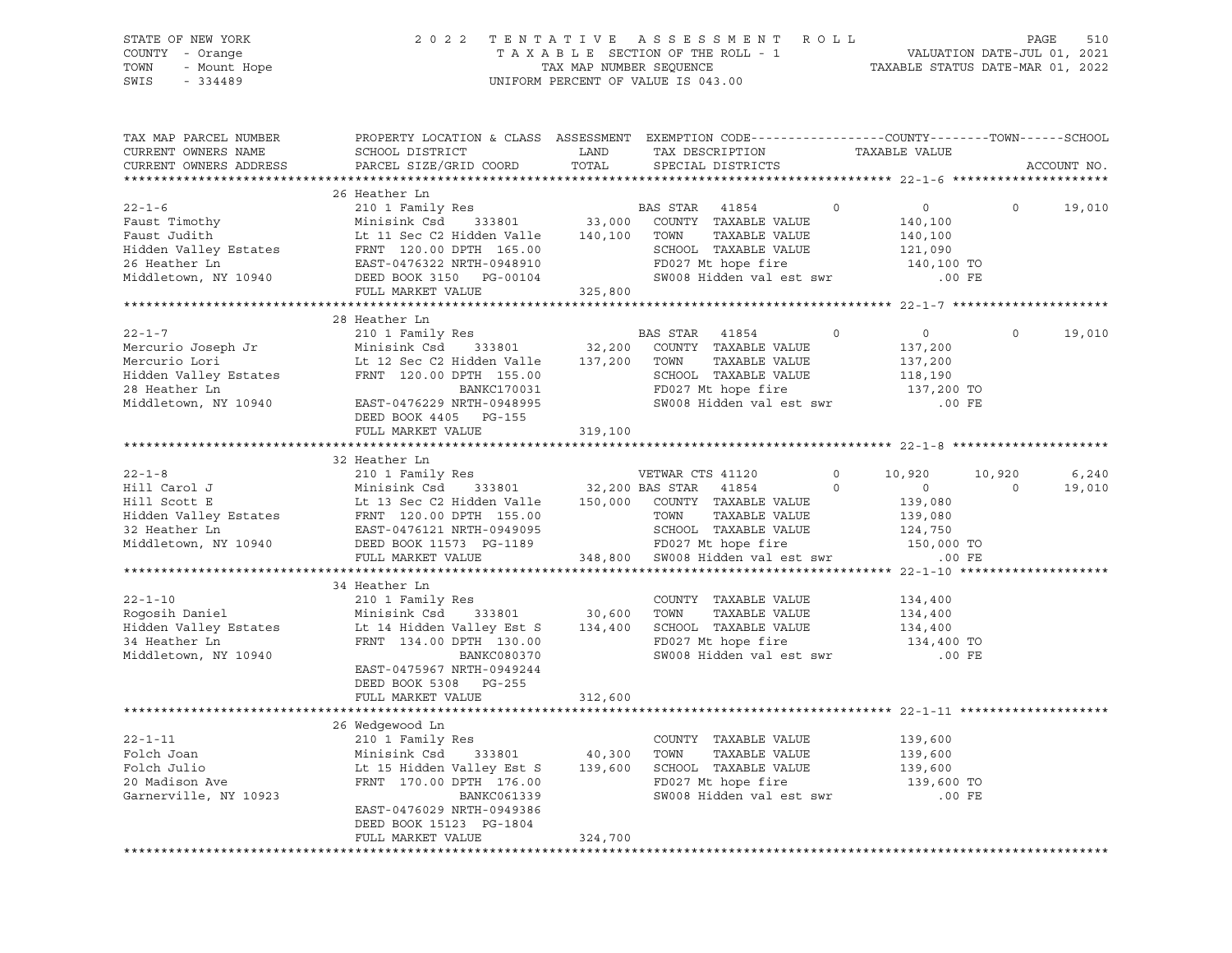| STATE OF NEW YORK<br>COUNTY - Orange<br>- Mount Hope<br>TOWN<br>SWIS<br>$-334489$          |                                                                                                                                                                                                               |                                          | 2022 TENTATIVE ASSESSMENT ROLL<br>UNIFORM PERCENT OF VALUE IS 043.00                                                                         |                                                                    | PAGE<br>511       |
|--------------------------------------------------------------------------------------------|---------------------------------------------------------------------------------------------------------------------------------------------------------------------------------------------------------------|------------------------------------------|----------------------------------------------------------------------------------------------------------------------------------------------|--------------------------------------------------------------------|-------------------|
| TAX MAP PARCEL NUMBER<br>CURRENT OWNERS NAME<br>CURRENT OWNERS ADDRESS                     | SCHOOL DISTRICT<br>PARCEL SIZE/GRID COORD                                                                                                                                                                     | LAND<br>TOTAL                            | PROPERTY LOCATION & CLASS ASSESSMENT EXEMPTION CODE---------------COUNTY-------TOWN------SCHOOL<br>TAX DESCRIPTION<br>SPECIAL DISTRICTS      | TAXABLE VALUE                                                      | ACCOUNT NO.       |
| $22 - 1 - 12.1$<br>Abson Glen<br>Jones Lucertia<br>30 Wedgewood Ln<br>Middletown, NY 10940 | 30 Wedgewood Ln<br>210 1 Family Res<br>Minisink Csd 333801<br>Rev Guymard Const Mp 8203<br>Lot 16<br>FRNT 280.00 DPTH 125.00<br>BANKC080496<br>EAST-0476043 NRTH-0949645                                      | 42,600                                   | COUNTY TAXABLE VALUE<br>TOWN<br>TAXABLE VALUE<br>130,700 SCHOOL TAXABLE VALUE<br>FD027 Mt hope fire<br>SW008 Hidden val est swr              | 130,700<br>130,700<br>130,700<br>130,700 TO<br>.00 FE              |                   |
|                                                                                            | DEED BOOK 15125 PG-1023<br>FULL MARKET VALUE<br>**************************                                                                                                                                    | 304,000<br>******************            | ****************************** 22-1-13.2 ***********                                                                                         |                                                                    |                   |
| $22 - 1 - 13.2$<br>Joseph Jodella Adina<br>1750 Sedgwick Ave<br>Bronx, NY 10453            | 32 Wedgewood Ln<br>210 1 Family Res<br>Minisink Csd<br>333801<br>Lt17 Rev Guymard Const<br>Map 8203<br>FRNT 147.00 DPTH 125.00<br>BANKC030230<br>EAST-0476202 NRTH-0949773<br>DEED BOOK 14823 PG-1387         | 31,800<br>125,900                        | COUNTY TAXABLE VALUE<br>TAXABLE VALUE<br>TOWN<br>SCHOOL TAXABLE VALUE<br>FD027 Mt hope fire<br>SW008 Hidden val est swr                      | 125,900<br>125,900<br>125,900<br>125,900 TO<br>.00 FE              |                   |
|                                                                                            | FULL MARKET VALUE                                                                                                                                                                                             | 292,800                                  |                                                                                                                                              |                                                                    |                   |
| $22 - 2 - 1$<br>Torres Albert<br>Torres Wanda<br>10 Heather Ln<br>Middletown, NY 10940     | 10 Heather Ln<br>210 1 Family Res<br>Minisink Csd<br>Lt 3 Sec C 2 Hidden Valle<br>FRNT 125.00 DPTH 160.00<br>EAST-0476224 NRTH-0947979<br>DEED BOOK 11320 PG-599<br>FULL MARKET VALUE                         | 333801 33,400<br>171,100 TOWN<br>397,900 | BAS STAR 41854<br>$\circ$<br>COUNTY TAXABLE VALUE<br>TAXABLE VALUE<br>SCHOOL TAXABLE VALUE<br>FD027 Mt hope fire<br>SW008 Hidden val est swr | $\circ$<br>171,100<br>171,100<br>152,090<br>171,100 TO<br>$.00$ FE | $\circ$<br>19,010 |
| $22 - 2 - 2$<br>Riggio Michael<br>Riggio Samantha<br>12 Heather Ln<br>Middletown, NY 10940 | 12 Heather Ln<br>210 1 Family Res<br>Minisink Csd<br>333801<br>Lt 4 Sec C 2 Hidden Vly<br>FRNT 125.00 DPTH 160.00<br>BANKC030230<br>EAST-0476291 NRTH-0948078<br>DEED BOOK 14821 PG-1209<br>FULL MARKET VALUE | 33,400<br>348,800                        | COUNTY TAXABLE VALUE<br>TOWN<br>TAXABLE VALUE<br>150,000 SCHOOL TAXABLE VALUE<br>FD027 Mt hope fire<br>SW008 Hidden val est swr              | 150,000<br>150,000<br>150,000<br>150,000 TO<br>$.00$ FE            |                   |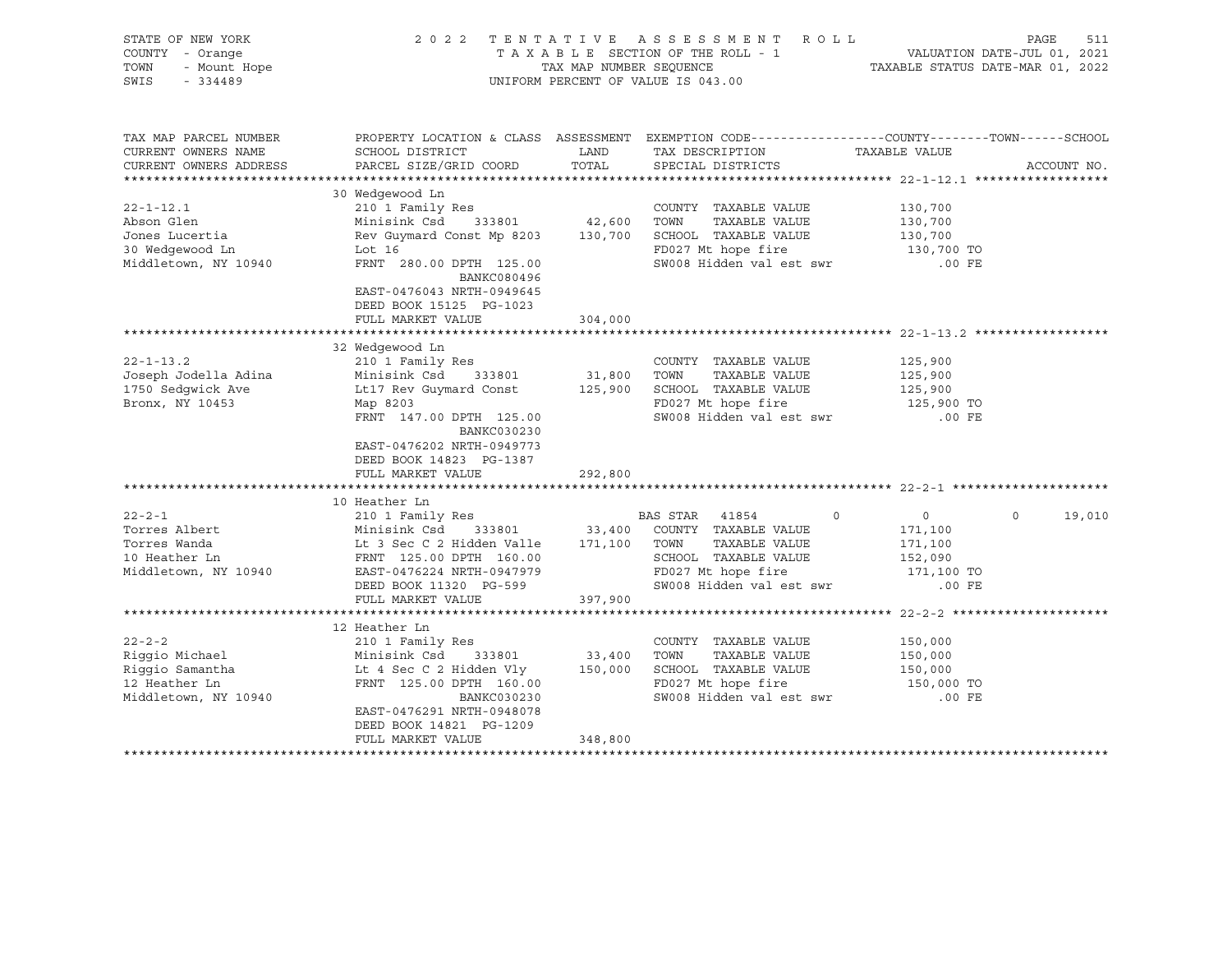#### STATE OF NEW YORK 2 0 2 2 T E N T A T I V E A S S E S S M E N T R O L L PAGE 512 COUNTY - Orange T A X A B L E SECTION OF THE ROLL - 1 VALUATION DATE-JUL 01, 2021 TOWN - Mount Hope TAX MAP NUMBER SEQUENCE TAXABLE STATUS DATE-MAR 01, 2022 SWIS - 334489 UNIFORM PERCENT OF VALUE IS 043.00

| TAX MAP PARCEL NUMBER<br>CURRENT OWNERS NAME<br>CURRENT OWNERS ADDRESS                                                                                                                                                                                   | PROPERTY LOCATION & CLASS ASSESSMENT EXEMPTION CODE----------------COUNTY-------TOWN-----SCHOOL<br>SCHOOL DISTRICT<br>PARCEL SIZE/GRID COORD           | LAND<br>TOTAL | TAX DESCRIPTION TAXABLE VALUE SPECIAL DISTRICTS |                    |                                      | ACCOUNT NO.        |
|----------------------------------------------------------------------------------------------------------------------------------------------------------------------------------------------------------------------------------------------------------|--------------------------------------------------------------------------------------------------------------------------------------------------------|---------------|-------------------------------------------------|--------------------|--------------------------------------|--------------------|
|                                                                                                                                                                                                                                                          |                                                                                                                                                        |               |                                                 |                    |                                      |                    |
|                                                                                                                                                                                                                                                          | 14 Heather Ln                                                                                                                                          |               |                                                 |                    | 6,240                                | 6,240<br>6,240     |
| 22-2-3<br>210 1 Family Res<br>210 1 Family Res<br>210 1 Family Res<br>210 1 Family Res<br>210 1 Family Res<br>210 1 Family Res<br>210 1 Family Res<br>210 1 Family Res<br>210 23,800<br>33,400 BAS STAR<br>21854<br>22,800 COUNTY TAXABLE VALUE<br>23,80 |                                                                                                                                                        |               |                                                 |                    | $\overline{0}$<br>117,560<br>117,560 | $\Omega$<br>19,010 |
|                                                                                                                                                                                                                                                          |                                                                                                                                                        |               | 287,900 SW008 Hidden val est swr .00 FE         |                    | 98,550<br>123,800 TO                 |                    |
|                                                                                                                                                                                                                                                          | FULL MARKET VALUE                                                                                                                                      |               |                                                 |                    |                                      |                    |
|                                                                                                                                                                                                                                                          | 16 Heather Ln                                                                                                                                          |               |                                                 |                    |                                      |                    |
| $22 - 2 - 4$<br>Gerow Sean                                                                                                                                                                                                                               | 210 1 Family Res<br>Minisink Csd 333801 33,400 COUNTY TAXABLE VALUE<br>Lt 6 Sec C 2 Hidden Valle 160,000 TOWN TAXABLE VALUE<br>FRNT 125.00 DPTH 160.00 |               |                                                 | $\Omega$           | 0<br>160,000                         | $\Omega$<br>19,010 |
| Gerow Sean<br>Gerow Tammy<br>16 Heather Ln<br>Middletown, NY 10940                                                                                                                                                                                       |                                                                                                                                                        |               | SCHOOL TAXABLE VALUE                            |                    | 160,000<br>140,990                   |                    |
|                                                                                                                                                                                                                                                          |                                                                                                                                                        |               |                                                 |                    | 160,000 TO                           |                    |
|                                                                                                                                                                                                                                                          | DEED BOOK 12755 PG-535                                                                                                                                 | 372,100       | FD027 Mt hope fire<br>SW008 Hidden val est swr  |                    | .00 FE                               |                    |
|                                                                                                                                                                                                                                                          | FULL MARKET VALUE                                                                                                                                      |               |                                                 |                    |                                      |                    |
|                                                                                                                                                                                                                                                          | 18 Heather Ln                                                                                                                                          |               |                                                 |                    |                                      |                    |
| $22 - 2 - 5$                                                                                                                                                                                                                                             | 210 1 Family Res                                                                                                                                       |               | ENH STAR 41834                                  | $\circ$            | $\circ$                              | $\Omega$<br>47,450 |
|                                                                                                                                                                                                                                                          |                                                                                                                                                        |               | COUNTY TAXABLE VALUE                            |                    |                                      |                    |
|                                                                                                                                                                                                                                                          |                                                                                                                                                        |               | TAXABLE VALUE                                   |                    | 120,500<br>120,500                   |                    |
|                                                                                                                                                                                                                                                          |                                                                                                                                                        |               | SCHOOL TAXABLE VALUE                            |                    | 73,050                               |                    |
|                                                                                                                                                                                                                                                          |                                                                                                                                                        |               | FD027 Mt hope fire                              |                    | 120,500 TO                           |                    |
|                                                                                                                                                                                                                                                          |                                                                                                                                                        |               | SW008 Hidden val est swr                        |                    | .00 FE                               |                    |
|                                                                                                                                                                                                                                                          | FULL MARKET VALUE                                                                                                                                      | 280,200       |                                                 |                    |                                      |                    |
|                                                                                                                                                                                                                                                          |                                                                                                                                                        |               |                                                 |                    |                                      |                    |
|                                                                                                                                                                                                                                                          | 2 Cedar Ln                                                                                                                                             |               |                                                 |                    |                                      |                    |
| $22 - 2 - 6$                                                                                                                                                                                                                                             | 210 1 Family Res                                                                                                                                       |               | COUNTY TAXABLE VALUE                            |                    | 160,000                              |                    |
|                                                                                                                                                                                                                                                          |                                                                                                                                                        |               | TOWN<br>TAXABLE VALUE                           |                    | 160,000<br>160,000                   |                    |
|                                                                                                                                                                                                                                                          |                                                                                                                                                        |               | SCHOOL TAXABLE VALUE                            |                    |                                      |                    |
|                                                                                                                                                                                                                                                          |                                                                                                                                                        |               | FD027 Mt hope fire                              |                    | 160,000 TO                           |                    |
| Fileman Matthew Minisink Csd 333801 30,200<br>Acevedo Rhonda Lt 8 Sec C 2 Hidden Valle 160,000<br>2 Cedar Ln FRNT 72.00 DPTH 230.00<br>Middletown, NY 10940 EAST-0476501 NRTH-0948542                                                                    | DEED BOOK 15171 PG-517                                                                                                                                 |               | SW008 Hidden val est swr .00 FE                 |                    |                                      |                    |
| PRIOR OWNER ON 3/01/2022 FULL MARKET VALUE<br>Kleman Matthew                                                                                                                                                                                             |                                                                                                                                                        | 372,100       |                                                 |                    |                                      |                    |
|                                                                                                                                                                                                                                                          |                                                                                                                                                        |               |                                                 |                    |                                      |                    |
|                                                                                                                                                                                                                                                          | 4 Elm Rd                                                                                                                                               |               |                                                 |                    |                                      |                    |
| $22 - 3 - 1$                                                                                                                                                                                                                                             | 210 1 Family Res                                                                                                                                       |               | COUNTY TAXABLE VALUE                            |                    | 107,500                              |                    |
|                                                                                                                                                                                                                                                          |                                                                                                                                                        |               |                                                 | 107,500<br>107,500 |                                      |                    |
|                                                                                                                                                                                                                                                          |                                                                                                                                                        |               |                                                 |                    |                                      |                    |
| Meere Melissa C Minisink Csd 333801 36,700 TOWN TAXABLE VALUE<br>Hidden Valley Estates Lt 62 Sec C 2 Hidden Vly 107,500 SCHOOL TAXABLE VALUE<br>4 Elm Rd FRNT 130.00 DPTH 188.00 FD027 Mt hope fire<br>Middletown, NY 10940 ACRES 0.                     |                                                                                                                                                        |               | FD027 Mt hope fire<br>SW008 Hidden val est swr  |                    | 107,500 TO<br>.00 FE                 |                    |
|                                                                                                                                                                                                                                                          | EAST-0475833 NRTH-0948108                                                                                                                              |               |                                                 |                    |                                      |                    |
|                                                                                                                                                                                                                                                          | DEED BOOK 14209 PG-719<br>FULL MARKET VALUE                                                                                                            | 250,000       |                                                 |                    |                                      |                    |
|                                                                                                                                                                                                                                                          |                                                                                                                                                        |               |                                                 |                    |                                      |                    |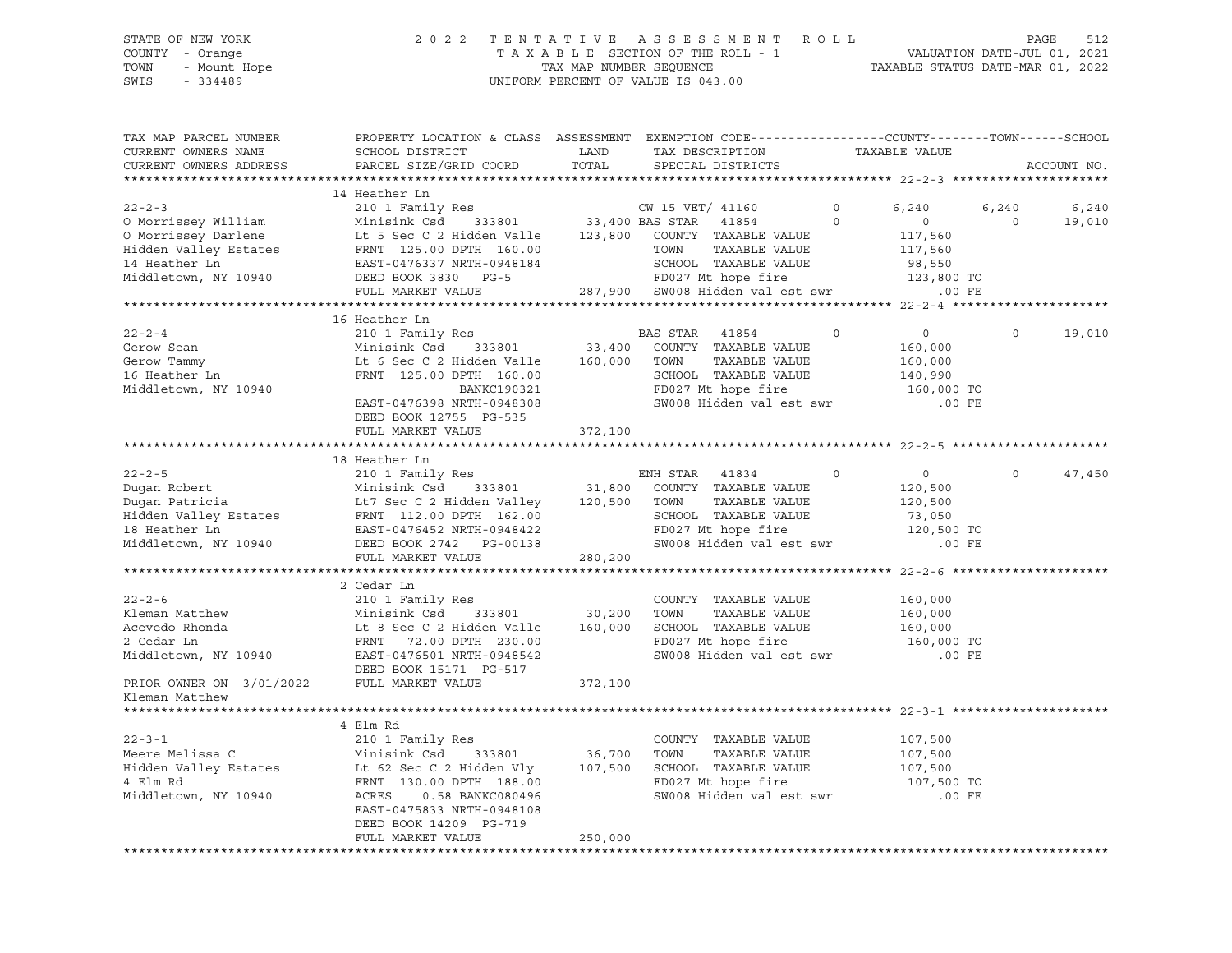#### STATE OF NEW YORK 2 0 2 2 T E N T A T I V E A S S E S S M E N T R O L L PAGE 513 COUNTY - Orange T A X A B L E SECTION OF THE ROLL - 1 VALUATION DATE-JUL 01, 2021 TOWN - Mount Hope TAX MAP NUMBER SEQUENCE TAXABLE STATUS DATE-MAR 01, 2022 SWIS - 334489 UNIFORM PERCENT OF VALUE IS 043.00

| TAX MAP PARCEL NUMBER                                                                                                                                                                                                                  | PROPERTY LOCATION & CLASS ASSESSMENT EXEMPTION CODE---------------COUNTY-------TOWN-----SCHOOL |         |                               |                                                                                     |                |             |
|----------------------------------------------------------------------------------------------------------------------------------------------------------------------------------------------------------------------------------------|------------------------------------------------------------------------------------------------|---------|-------------------------------|-------------------------------------------------------------------------------------|----------------|-------------|
|                                                                                                                                                                                                                                        |                                                                                                |         | TAX DESCRIPTION TAXABLE VALUE |                                                                                     |                |             |
|                                                                                                                                                                                                                                        |                                                                                                |         |                               |                                                                                     |                | ACCOUNT NO. |
|                                                                                                                                                                                                                                        |                                                                                                |         |                               |                                                                                     |                |             |
|                                                                                                                                                                                                                                        | 6 Elm Rd                                                                                       |         |                               |                                                                                     |                |             |
|                                                                                                                                                                                                                                        |                                                                                                |         |                               |                                                                                     | 10,920         | 6,240       |
|                                                                                                                                                                                                                                        |                                                                                                |         |                               |                                                                                     | $\overline{0}$ | 19,010      |
|                                                                                                                                                                                                                                        |                                                                                                |         |                               |                                                                                     |                |             |
|                                                                                                                                                                                                                                        |                                                                                                |         |                               |                                                                                     |                |             |
|                                                                                                                                                                                                                                        |                                                                                                |         |                               |                                                                                     |                |             |
|                                                                                                                                                                                                                                        |                                                                                                |         |                               |                                                                                     |                |             |
|                                                                                                                                                                                                                                        |                                                                                                |         |                               |                                                                                     |                |             |
|                                                                                                                                                                                                                                        |                                                                                                |         |                               |                                                                                     |                |             |
|                                                                                                                                                                                                                                        | 8 Elm Rd                                                                                       |         |                               |                                                                                     |                |             |
|                                                                                                                                                                                                                                        |                                                                                                |         |                               |                                                                                     | $\circ$        | 19,010      |
|                                                                                                                                                                                                                                        |                                                                                                |         |                               |                                                                                     |                |             |
|                                                                                                                                                                                                                                        |                                                                                                |         |                               |                                                                                     |                |             |
|                                                                                                                                                                                                                                        |                                                                                                |         |                               |                                                                                     |                |             |
|                                                                                                                                                                                                                                        |                                                                                                |         |                               |                                                                                     |                |             |
|                                                                                                                                                                                                                                        |                                                                                                |         |                               |                                                                                     |                |             |
|                                                                                                                                                                                                                                        |                                                                                                |         |                               |                                                                                     |                |             |
|                                                                                                                                                                                                                                        |                                                                                                |         |                               |                                                                                     |                |             |
|                                                                                                                                                                                                                                        | 10 Elm Rd                                                                                      |         |                               |                                                                                     |                |             |
|                                                                                                                                                                                                                                        |                                                                                                |         |                               |                                                                                     | $\circ$        | 19,010      |
|                                                                                                                                                                                                                                        |                                                                                                |         |                               |                                                                                     |                |             |
|                                                                                                                                                                                                                                        |                                                                                                |         |                               |                                                                                     |                |             |
|                                                                                                                                                                                                                                        |                                                                                                |         |                               |                                                                                     |                |             |
|                                                                                                                                                                                                                                        |                                                                                                |         |                               |                                                                                     |                |             |
|                                                                                                                                                                                                                                        |                                                                                                |         |                               |                                                                                     |                |             |
|                                                                                                                                                                                                                                        |                                                                                                |         |                               |                                                                                     |                |             |
|                                                                                                                                                                                                                                        |                                                                                                |         |                               |                                                                                     |                |             |
| 210 1 Family Res<br>Whitby Carol A Minisink Csd 333801 34,200 COUNTY TAXABLE VALUE<br>Hidden Valley Estates Lt 66 Sec C 2 Hidden Vall 125,100 TOWN TAXABLE VALUE<br>12 Elm Rd FRNT 109.00 DPTH 191.00 COUNTY TAXABLE VALUE<br>Middleto |                                                                                                |         |                               |                                                                                     |                |             |
|                                                                                                                                                                                                                                        |                                                                                                |         |                               | $\overline{0}$                                                                      | $\circ$        | 19,010      |
|                                                                                                                                                                                                                                        |                                                                                                |         |                               |                                                                                     |                |             |
|                                                                                                                                                                                                                                        |                                                                                                |         |                               | 125,100<br>125,100                                                                  |                |             |
|                                                                                                                                                                                                                                        |                                                                                                |         |                               |                                                                                     |                |             |
|                                                                                                                                                                                                                                        |                                                                                                |         | FD027 Mt hope fire            | TOWN TAXABLE VALUE<br>SCHOOL TAXABLE VALUE 106,090<br>TRAST Mt bone fire 125,100 TO |                |             |
|                                                                                                                                                                                                                                        | EAST-0476079 NRTH-0948554                                                                      |         |                               | SW008 Hidden val est swr .00 FE                                                     |                |             |
|                                                                                                                                                                                                                                        | DEED BOOK 11115 PG-613                                                                         |         |                               |                                                                                     |                |             |
|                                                                                                                                                                                                                                        | FULL MARKET VALUE                                                                              | 290,900 |                               |                                                                                     |                |             |
|                                                                                                                                                                                                                                        |                                                                                                |         |                               |                                                                                     |                |             |
|                                                                                                                                                                                                                                        | 14 Elm Rd                                                                                      |         |                               |                                                                                     |                |             |
|                                                                                                                                                                                                                                        |                                                                                                |         |                               |                                                                                     | $\circ$        | 47,450      |
|                                                                                                                                                                                                                                        |                                                                                                |         |                               |                                                                                     |                |             |
|                                                                                                                                                                                                                                        |                                                                                                |         |                               |                                                                                     |                |             |
|                                                                                                                                                                                                                                        |                                                                                                |         |                               |                                                                                     |                |             |
|                                                                                                                                                                                                                                        |                                                                                                |         |                               |                                                                                     |                |             |
|                                                                                                                                                                                                                                        |                                                                                                |         |                               |                                                                                     |                |             |
|                                                                                                                                                                                                                                        |                                                                                                |         |                               |                                                                                     |                |             |
|                                                                                                                                                                                                                                        |                                                                                                |         |                               |                                                                                     |                |             |
|                                                                                                                                                                                                                                        |                                                                                                |         |                               |                                                                                     |                |             |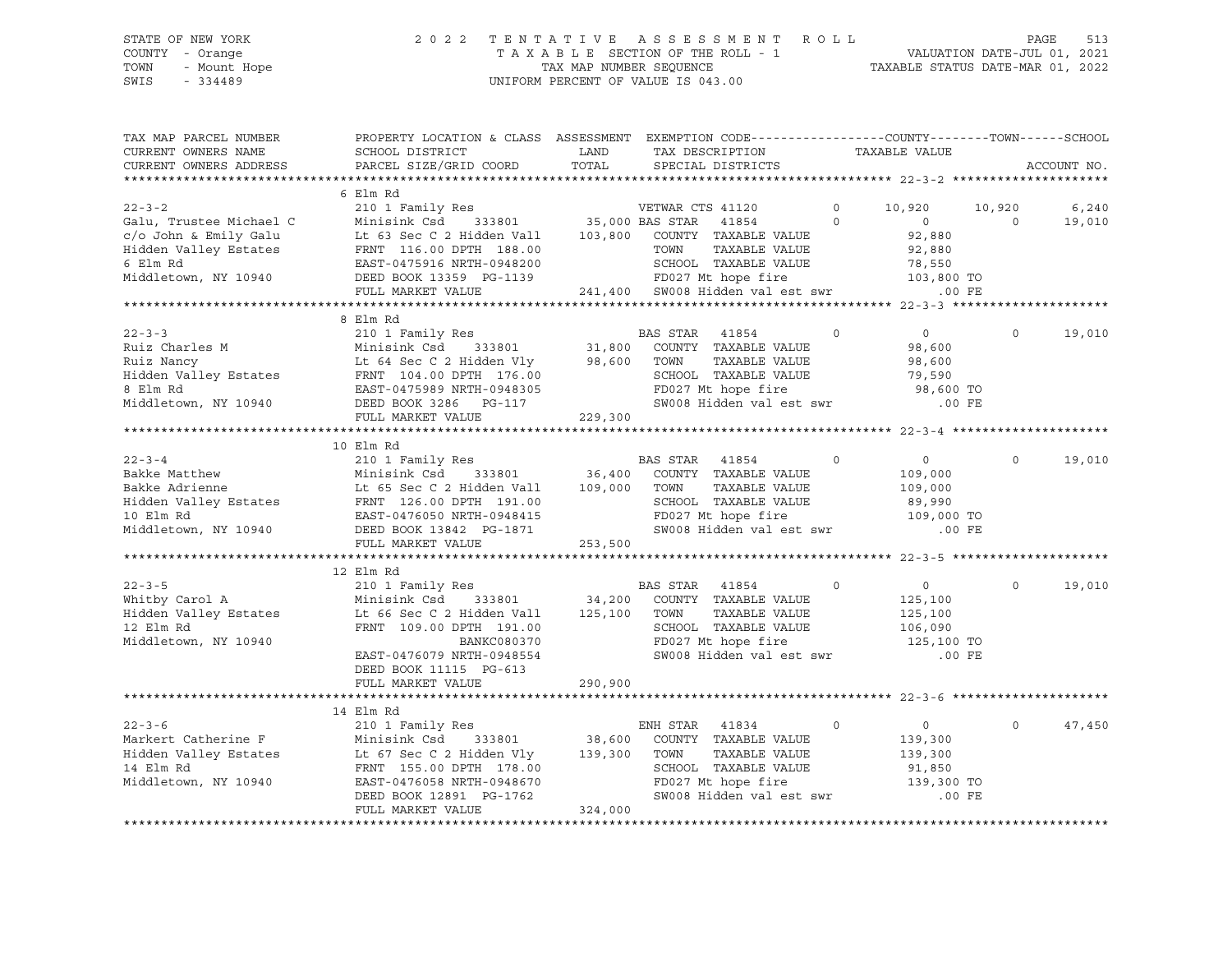| STATE OF NEW YORK<br>OF NEW YORK<br>I - Orange<br>- Mount Hope<br>- 21199<br>COUNTY - Orange<br>TOWN<br>SWIS                                                                                                                                                                             |                                                                                                                                                                       |                   | 2022 TENTATIVE ASSESSMENT ROLL PAGE 514<br>TAXABLE SECTION OF THE ROLL - 1<br>TAXABLE SECTION OF THE ROLL - 1<br>TAXABLE STATUS DATE-MAR 01, 2022<br>UNIFORM PERCENT OF VALUE IS 043.00 |                                                            |                   |
|------------------------------------------------------------------------------------------------------------------------------------------------------------------------------------------------------------------------------------------------------------------------------------------|-----------------------------------------------------------------------------------------------------------------------------------------------------------------------|-------------------|-----------------------------------------------------------------------------------------------------------------------------------------------------------------------------------------|------------------------------------------------------------|-------------------|
| TAX MAP PARCEL NUMBER<br>CURRENT OWNERS NAME<br>CURRENT OWNERS ADDRESS                                                                                                                                                                                                                   | SCHOOL DISTRICT<br>PARCEL SIZE/GRID COORD                                                                                                                             | LAND<br>TOTAL     | PROPERTY LOCATION & CLASS ASSESSMENT EXEMPTION CODE----------------COUNTY-------TOWN------SCHOOL<br>TAX DESCRIPTION TAXABLE VALUE SPECIAL DISTRICTS                                     |                                                            | ACCOUNT NO.       |
| 16 Elm Rd 22-3-7<br>210 1 Family Res 22-3-7<br>Kern Robert Minisink Csd 333801<br>210 1 Family Res 22 Hidden Vly 25,800 COUNTY TAXABLE VALUE<br>23,800 COUNTY TAXABLE VALUE<br>23,800 COUNTY TAXABLE VALUE<br>23,800 COUNTY TAXABLE VALUE<br>                                            | 16 Elm Rd<br>FULL MARKET VALUE                                                                                                                                        | 372,100           |                                                                                                                                                                                         |                                                            | 0 19,010          |
|                                                                                                                                                                                                                                                                                          |                                                                                                                                                                       |                   |                                                                                                                                                                                         |                                                            |                   |
| $22 - 3 - 8$<br>Batz William G III<br>Batz Amber J<br>19 Heather Ln<br>Middletown, NY 10940                                                                                                                                                                                              | 19 Heather Ln<br>FRNT 133.00 DPTH 188.00<br><b>BANKC030015</b><br>EAST-0476204 NRTH-0948727<br>DEED BOOK 14544 PG-1447<br>FULL MARKET VALUE 348,800                   |                   | COUNTY TAXABLE VALUE 150,000<br>TAXABLE VALUE<br>Lt 69 Sec C 2 Hidden Vly 150,000 SCHOOL TAXABLE VALUE 150,000<br>FD027 Mt hope fire<br>SW008 Hidden val est swr .00 FE                 | 150,000<br>150,000 TO                                      |                   |
|                                                                                                                                                                                                                                                                                          |                                                                                                                                                                       |                   |                                                                                                                                                                                         |                                                            |                   |
|                                                                                                                                                                                                                                                                                          |                                                                                                                                                                       |                   |                                                                                                                                                                                         |                                                            |                   |
| BAS STAR 41854<br>Gonzalez Carlos Minisink Csd 333801 43,400 COUNTY TAXABLE VALUE<br>Hidden Valley Estates FRNT 186.00 DPTH 204.00<br>THE COUNTY SETAR MINISIPY STARBLE VALUE<br>Hidden Valley Estates FRNT 186.00 DPTH 204.00<br>Middletown, NY 10940                                   | FRNT 186.00 DPTH 204.00<br>BANKC170031<br>EAST-0476272 NRTH-0948631<br>DEED BOOK 4189 PG-5                                                                            |                   | $\circ$<br>TAXABLE VALUE<br>SCHOOL TAXABLE VALUE<br>FD027 Mt hope fire 118,700 TO<br>SW008 Hidden val est swr                                                                           | $\overline{0}$<br>118,700<br>118,700<br>99,690<br>$.00$ FE | $\circ$<br>19,010 |
|                                                                                                                                                                                                                                                                                          | FULL MARKET VALUE                                                                                                                                                     | 276,000           |                                                                                                                                                                                         |                                                            |                   |
|                                                                                                                                                                                                                                                                                          |                                                                                                                                                                       |                   |                                                                                                                                                                                         |                                                            |                   |
| $22 - 3 - 10$<br>Parrella Jean<br>Hidden Valley Estates<br>15 Heather Ln<br>15 Heather Ln<br>15 Heather Ln<br>15 Heather Ln<br>15 Heather Ln<br>15 Heather Ln<br>15 Heather Ln<br>15 PRNT<br>153.00 DPTH<br>204.00<br>204.00<br>204.00<br>Middletown, NY 10940 EAST-0476269 NRTH-0948521 | 15 Heather Ln<br>DEED BOOK 4496 PG-288                                                                                                                                |                   | $\sim$ 0<br>TAXABLE VALUE<br>SCHOOL TAXABLE VALUE 140,690<br>FD027 Mt hope fire 159,700 TO<br>SW008 Hidden val est swr                                                                  | $\overline{0}$<br>159,700<br>159,700<br>.00 FE             | $\circ$<br>19,010 |
|                                                                                                                                                                                                                                                                                          | FULL MARKET VALUE                                                                                                                                                     | 371,400           |                                                                                                                                                                                         |                                                            |                   |
|                                                                                                                                                                                                                                                                                          |                                                                                                                                                                       |                   |                                                                                                                                                                                         |                                                            |                   |
| $22 - 3 - 11$<br>Hughes Richard M<br>Pandolas MaryAnn C<br>Hidden Valley Estates<br>13 Heather Ln<br>Middletown, NY 10940                                                                                                                                                                | 13 Heather Ln<br>210 1 Family Res<br>Minisink Csd<br>333801<br>Lt 72 Sec C Z Hidden Vly<br>FRNT 130.00 DPTH 157.00<br><b>BANKL140178</b><br>EAST-0476204 NRTH-0948386 | 33,800<br>159,900 | COUNTY TAXABLE VALUE<br>TOWN<br>TAXABLE VALUE<br>SCHOOL TAXABLE VALUE<br>FD027 Mt hope fire<br>SW008 Hidden val est swr                                                                 | 159,900<br>159,900<br>159,900<br>159,900 TO<br>$.00$ FE    |                   |
|                                                                                                                                                                                                                                                                                          | DEED BOOK 12060 PG-708<br>FULL MARKET VALUE                                                                                                                           | 371,900           |                                                                                                                                                                                         |                                                            |                   |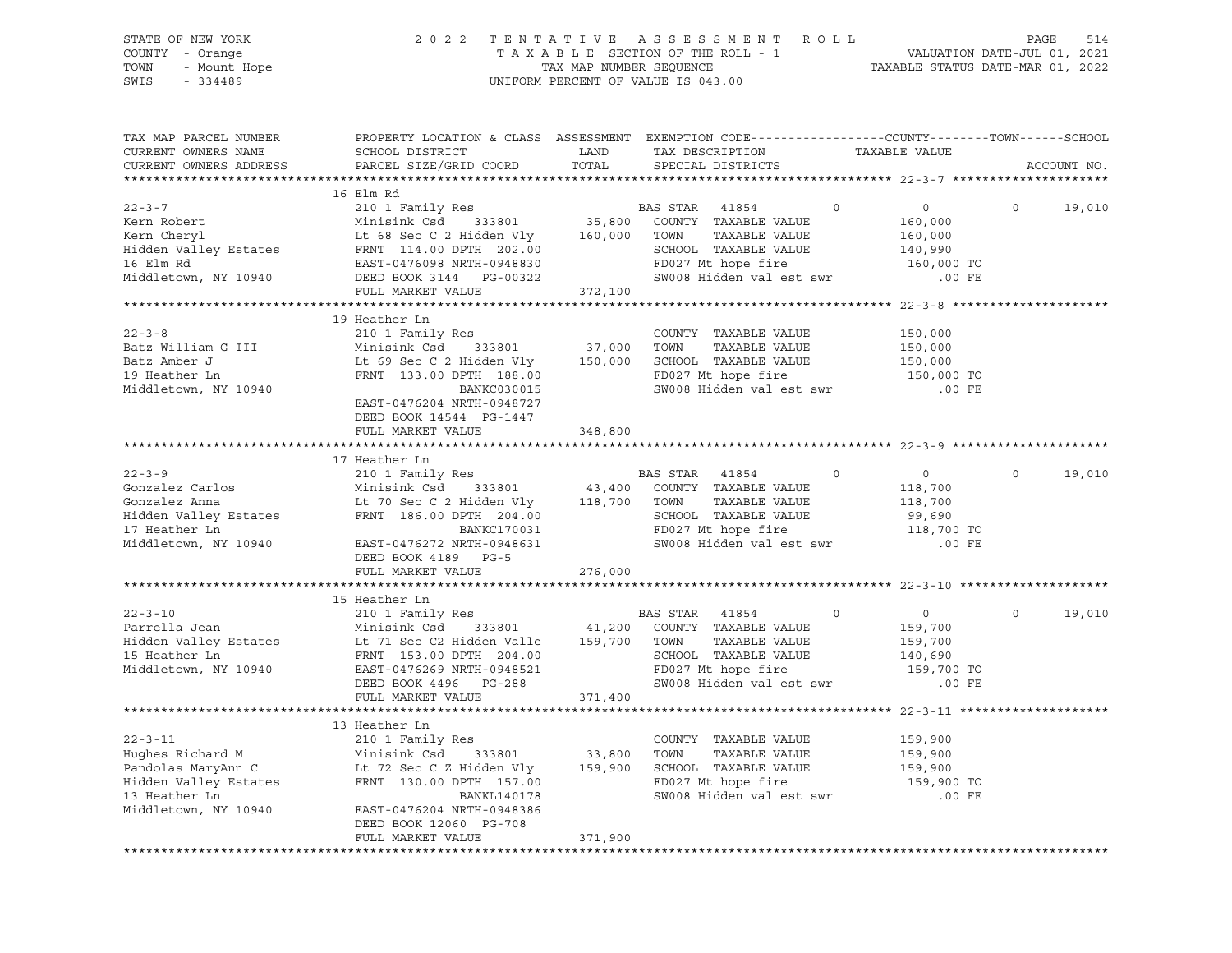| STATE OF NEW YORK<br>COUNTY - Orange<br>- Mount Hope<br>TOWN<br>SWIS<br>$-334489$                                     | 2 0 2 2                                                                                                                                                                               |                              | TENTATIVE ASSESSMENT ROLL<br>T A X A B L E SECTION OF THE ROLL - 1<br>TAX MAP NUMBER SEQUENCE T.<br>UNIFORM PERCENT OF VALUE IS 043.00       |             | VALUATION DATE-JUL 01, 2021<br>TAXABLE STATUS DATE-MAR 01, 2022              | PAGE    | 515         |
|-----------------------------------------------------------------------------------------------------------------------|---------------------------------------------------------------------------------------------------------------------------------------------------------------------------------------|------------------------------|----------------------------------------------------------------------------------------------------------------------------------------------|-------------|------------------------------------------------------------------------------|---------|-------------|
| TAX MAP PARCEL NUMBER<br>CURRENT OWNERS NAME<br>CURRENT OWNERS ADDRESS                                                | PROPERTY LOCATION & CLASS ASSESSMENT EXEMPTION CODE----------------COUNTY-------TOWN-----SCHOOL<br>SCHOOL DISTRICT<br>PARCEL SIZE/GRID COORD                                          | LAND<br>TOTAL                | TAX DESCRIPTION TAXABLE VALUE<br>SPECIAL DISTRICTS                                                                                           |             |                                                                              |         | ACCOUNT NO. |
|                                                                                                                       | 11 Heather Ln                                                                                                                                                                         |                              |                                                                                                                                              |             |                                                                              |         |             |
| $22 - 3 - 12$<br>Mantyk Evan<br>Mantyk Marvin J<br>Hidden Valley Estates<br>11 Heather Ln<br>Middletown, NY 10940     | 210 1 Family Res<br>Minisink Csd<br>333801<br>Lt 73 Sec C 2 Hidden Vall<br>FRNT 130.00 DPTH 157.00<br>BANKC130170<br>EAST-0476145 NRTH-0948275<br>DEED BOOK 13801 PG-415              | 33,800<br>129,300            | BAS STAR 41854<br>COUNTY TAXABLE VALUE<br>TOWN<br>TAXABLE VALUE<br>SCHOOL TAXABLE VALUE<br>FD027 Mt hope fire<br>SW008 Hidden val est swr    | $\mathbf 0$ | $0 \qquad \qquad$<br>129,300<br>129,300<br>110,290<br>129,300 TO<br>$.00$ FE | $\circ$ | 19,010      |
|                                                                                                                       | FULL MARKET VALUE                                                                                                                                                                     | 300,700                      |                                                                                                                                              |             |                                                                              |         |             |
| $22 - 3 - 13$                                                                                                         | 9 Heather Ln<br>210 1 Family Res                                                                                                                                                      |                              | BAS STAR 41854                                                                                                                               | $\circ$     | $\circ$                                                                      | $\circ$ | 19,010      |
| O Sullivan William M<br>Gregory Joan<br>Hidden Valley Estates<br>9 Heather Ln<br>Middletown, NY 10940                 | Minisink Csd<br>333801<br>Lt 74 Sec C 2 Hidden Vall<br>FRNT 128.00 DPTH 157.00<br>EAST-0476090 NRTH-0948163<br>DEED BOOK 3287 PG-136<br>FULL MARKET VALUE                             | 33,400<br>155,000<br>360,500 | COUNTY TAXABLE VALUE<br>TOWN<br>TAXABLE VALUE<br>SCHOOL TAXABLE VALUE<br>FD027 Mt hope fire<br>SW008 Hidden val est swr                      |             | 155,000<br>155,000<br>135,990<br>155,000 TO<br>$.00$ FE                      |         |             |
|                                                                                                                       |                                                                                                                                                                                       |                              |                                                                                                                                              |             |                                                                              |         |             |
|                                                                                                                       | 7 Heather Ln                                                                                                                                                                          |                              |                                                                                                                                              |             |                                                                              |         |             |
| $22 - 3 - 14$<br>Moynahan Thomas<br>Moynahan Maureen<br>Hidden Valley Estates<br>7 Heather La<br>Middletown, NY 10940 | 210 1 Family Res<br>Minisink Csd<br>333801<br>Lt 75 Sec C 2 Hidden Vall<br>FRNT 125.00 DPTH 157.00<br>EAST-0476030 NRTH-0948053<br>DEED BOOK 5471 PG-242<br>FULL MARKET VALUE         | 33,000<br>140,000<br>325,600 | BAS STAR 41854<br>COUNTY TAXABLE VALUE<br>TAXABLE VALUE<br>TOWN<br>SCHOOL TAXABLE VALUE<br>FD027 Mt hope fire<br>SW008 Hidden val est swr    | $\circ$     | $\circ$<br>140,000<br>140,000<br>120,990<br>140,000 TO<br>.00 FE             | $\circ$ | 19,010      |
|                                                                                                                       |                                                                                                                                                                                       |                              |                                                                                                                                              |             |                                                                              |         |             |
| $22 - 4 - 1$<br>Costela Nuno R<br>5 Elm Rd<br>Middletown, NY 10940                                                    | 5 Elm Rd<br>210 1 Family Res<br>333801<br>Minisink Csd<br>Lt 43 Sec C 2 Hidden Vly<br>Ests Map 2902<br>FRNT 115.00 DPTH 173.00<br>EAST-0475667 NRTH-0948214<br>DEED BOOK 15015 PG-755 | 33,400<br>180,700            | COUNTY TAXABLE VALUE<br>TAXABLE VALUE<br>TOWN<br>SCHOOL TAXABLE VALUE<br>FD027 Mt hope fire<br>SW008 Hidden val est swr                      |             | 180,700<br>180,700<br>180,700<br>180,700 TO<br>$.00$ FE                      |         |             |
|                                                                                                                       | FULL MARKET VALUE                                                                                                                                                                     | 420,200                      |                                                                                                                                              |             |                                                                              |         |             |
|                                                                                                                       | 3 Elm Rd                                                                                                                                                                              |                              |                                                                                                                                              |             |                                                                              |         |             |
| $22 - 4 - 2$<br>Walden Chawana<br>Timothy Johns<br>Hidden Valley Estates<br>3 Elm Rd<br>Middletown, NY 10940          | 210 1 Family Res<br>Minisink Csd<br>333801<br>Lt 42 Sec C 2 Hidden Vly<br>FRNT<br>97.00 DPTH 176.00<br>BANKN140687<br>EAST-0475586 NRTH-0948159<br>DEED BOOK 13114 PG-1479            | 30,600<br>104,500            | 41854<br>BAS STAR<br>COUNTY TAXABLE VALUE<br>TOWN<br>TAXABLE VALUE<br>SCHOOL TAXABLE VALUE<br>FD027 Mt hope fire<br>SW008 Hidden val est swr | $\circ$     | $\circ$<br>104,500<br>104,500<br>85,490<br>104,500 TO<br>$.00$ FE            | 0       | 19,010      |
|                                                                                                                       | FULL MARKET VALUE                                                                                                                                                                     | 243,000                      |                                                                                                                                              |             |                                                                              |         |             |
|                                                                                                                       |                                                                                                                                                                                       |                              |                                                                                                                                              |             |                                                                              |         |             |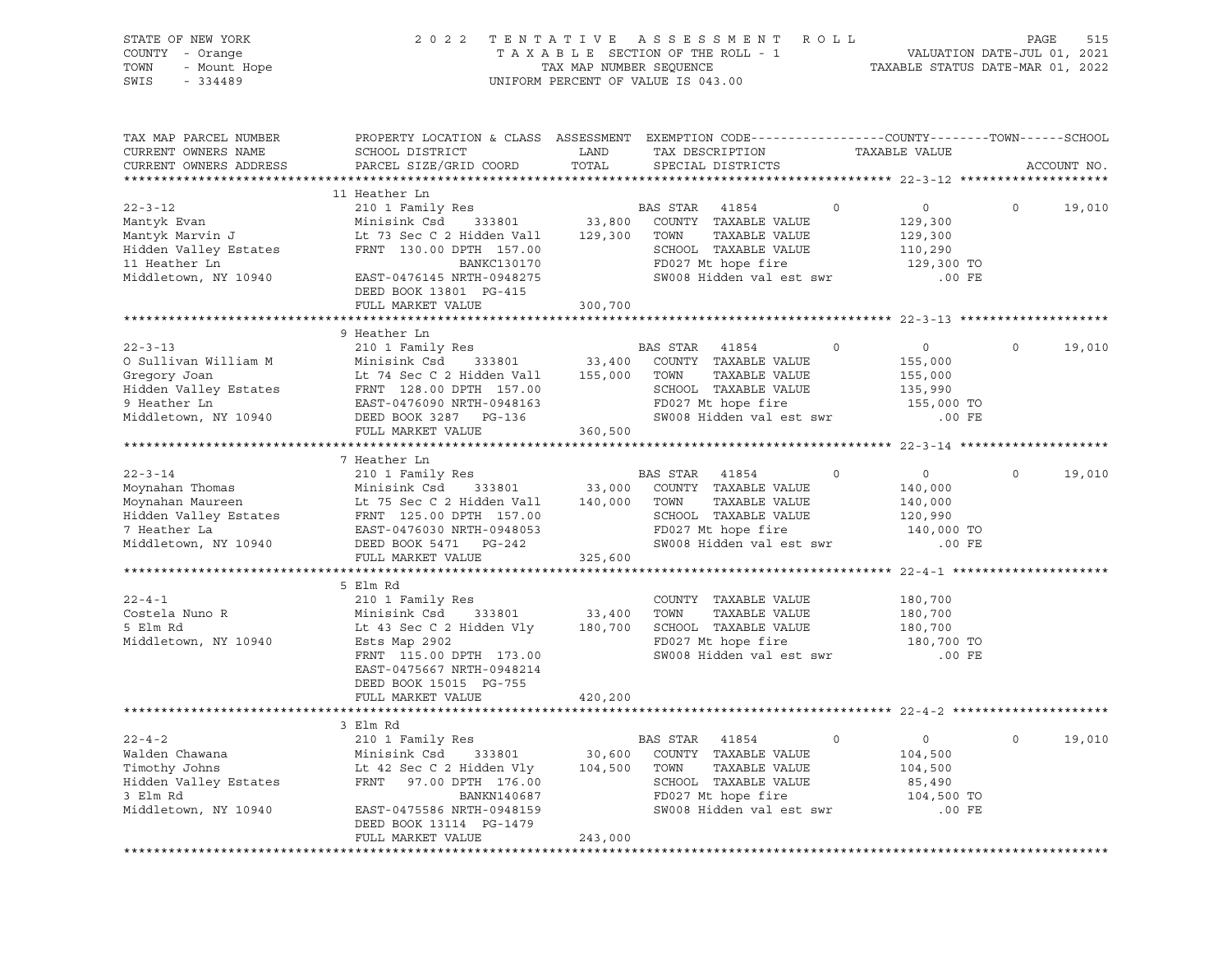| STATE OF NEW YORK<br>COUNTY - Orange<br>or ---<br>' - Orange<br>- Mount Hope<br>TOWN<br>SWIS<br>$-334489$                                                                                                                                            |                                                                                                                                                                                                                                                                                                                                         |         | TENTATIVE ASSESSMENT ROLL PAGE 516<br>TAXABLE SECTION OF THE ROLL - 1 VALUATION DATE-JUL 01, 2021<br>TAX MAP NUMBER SEQUENCE TAXABLE STATUS DATE-MAR 01, 2022<br>2022 TENTATIVE ASSESSMENT ROLL<br>UNIFORM PERCENT OF VALUE IS 043.00 |                                                            |                    |
|------------------------------------------------------------------------------------------------------------------------------------------------------------------------------------------------------------------------------------------------------|-----------------------------------------------------------------------------------------------------------------------------------------------------------------------------------------------------------------------------------------------------------------------------------------------------------------------------------------|---------|---------------------------------------------------------------------------------------------------------------------------------------------------------------------------------------------------------------------------------------|------------------------------------------------------------|--------------------|
| TAX MAP PARCEL NUMBER<br>CURRENT OWNERS NAME<br>CURRENT OWNERS ADDRESS                                                                                                                                                                               | PROPERTY LOCATION & CLASS ASSESSMENT EXEMPTION CODE---------------COUNTY-------TOWN-----SCHOOL<br>SCHOOL DISTRICT<br>PARCEL SIZE/GRID COORD TOTAL                                                                                                                                                                                       | LAND    | TAX DESCRIPTION<br>TAX DESCRIPTION TAXABLE VALUE<br>SPECIAL DISTRICTS                                                                                                                                                                 |                                                            | ACCOUNT NO.        |
|                                                                                                                                                                                                                                                      |                                                                                                                                                                                                                                                                                                                                         |         |                                                                                                                                                                                                                                       |                                                            |                    |
|                                                                                                                                                                                                                                                      | 12 Wedgewood Ln                                                                                                                                                                                                                                                                                                                         |         |                                                                                                                                                                                                                                       |                                                            | $\Omega$<br>19,010 |
|                                                                                                                                                                                                                                                      |                                                                                                                                                                                                                                                                                                                                         |         |                                                                                                                                                                                                                                       |                                                            |                    |
| $22 - 4 - 4$                                                                                                                                                                                                                                         | 10 Wedgewood Ln<br>210 1 Family Res<br>DEED BOOK 14399 PG-354                                                                                                                                                                                                                                                                           |         | COUNTY TAXABLE VALUE<br>FD027 Mt hope fire 141,000 TO<br>SW008 Hidden val est swr 141,000 FE                                                                                                                                          | 141,000                                                    |                    |
|                                                                                                                                                                                                                                                      | FULL MARKET VALUE                                                                                                                                                                                                                                                                                                                       | 327,900 |                                                                                                                                                                                                                                       |                                                            |                    |
| $22 - 4 - 5$<br>22-4-5 210 1 Family Res BAS STAR 41854 0<br>Baisley Matthew Minisink Csd 333801 35,000 COUNTY TAXABLE VALUE 170,200<br>Baisley Sheila Lt 46 Hidden Valley Est C 170,200 TOWN TAXABLE VALUE 170,200<br>Hidden Valley Estates FRNT 120 | 8 Wedgewood Ln<br>210 1 Family Res                                                                                                                                                                                                                                                                                                      |         | BAS STAR 41854<br>$\overline{0}$                                                                                                                                                                                                      | $\overline{0}$                                             | $\Omega$<br>19,010 |
|                                                                                                                                                                                                                                                      | FULL MARKET VALUE 395,800                                                                                                                                                                                                                                                                                                               |         |                                                                                                                                                                                                                                       |                                                            |                    |
|                                                                                                                                                                                                                                                      |                                                                                                                                                                                                                                                                                                                                         |         |                                                                                                                                                                                                                                       |                                                            |                    |
| $22 - 4 - 6$<br>22-4-6 210 1 Family Res BAS STAR 41854 0<br>Cody James B Minisink Csd 333801 31,000 COUNTY TAXABLE VALUE 109,600<br>Cody Theresa A Lt 47 Hidden Vly Est C-2 109,600 TOWN TAXABLE VALUE 109,600<br>FRINT 125.00 DPTH 140.00 SCHOOL TA | 6 Wedqewood Ln<br>210 1 Family Res<br>FULL MARKET VALUE 254,900                                                                                                                                                                                                                                                                         |         | BAS STAR 41854 0                                                                                                                                                                                                                      | $\overline{0}$                                             | $\Omega$<br>19,010 |
|                                                                                                                                                                                                                                                      |                                                                                                                                                                                                                                                                                                                                         |         |                                                                                                                                                                                                                                       |                                                            |                    |
| $22 - 4 - 7$<br>Goldman Living Trust Philip<br>Goldman Living Trust Yvonne<br>4 Wedgewood Ln<br>Middletown, NY 10940                                                                                                                                 | 4 Wedgewood Ln<br>210 1 Family Res<br>Minisink Csd 333801 31,000 COUNTY TAXABLE VALUE<br>Lt 48 Hidden Valley Est 146,100 TOWN TAXABLE VALUE<br>Sec $C-3$<br>FRNT 125.00 DPTH 140.00<br>FD027 Mt hope fire 146,100 TO<br>ED027 Mt hope fire 146,100 TO<br>SW008 Hidden val est swr .00 FE<br>DEED BOOK 14862 PG-495<br>FULL MARKET VALUE | 339,800 | BAS STAR 41854<br>TAXABLE VALUE<br>SCHOOL TAXABLE VALUE                                                                                                                                                                               | $\circ$<br>$\overline{0}$<br>146,100<br>146,100<br>127,090 | $\Omega$<br>19,010 |

\*\*\*\*\*\*\*\*\*\*\*\*\*\*\*\*\*\*\*\*\*\*\*\*\*\*\*\*\*\*\*\*\*\*\*\*\*\*\*\*\*\*\*\*\*\*\*\*\*\*\*\*\*\*\*\*\*\*\*\*\*\*\*\*\*\*\*\*\*\*\*\*\*\*\*\*\*\*\*\*\*\*\*\*\*\*\*\*\*\*\*\*\*\*\*\*\*\*\*\*\*\*\*\*\*\*\*\*\*\*\*\*\*\*\*\*\*\*\*\*\*\*\*\*\*\*\*\*\*\*\*\*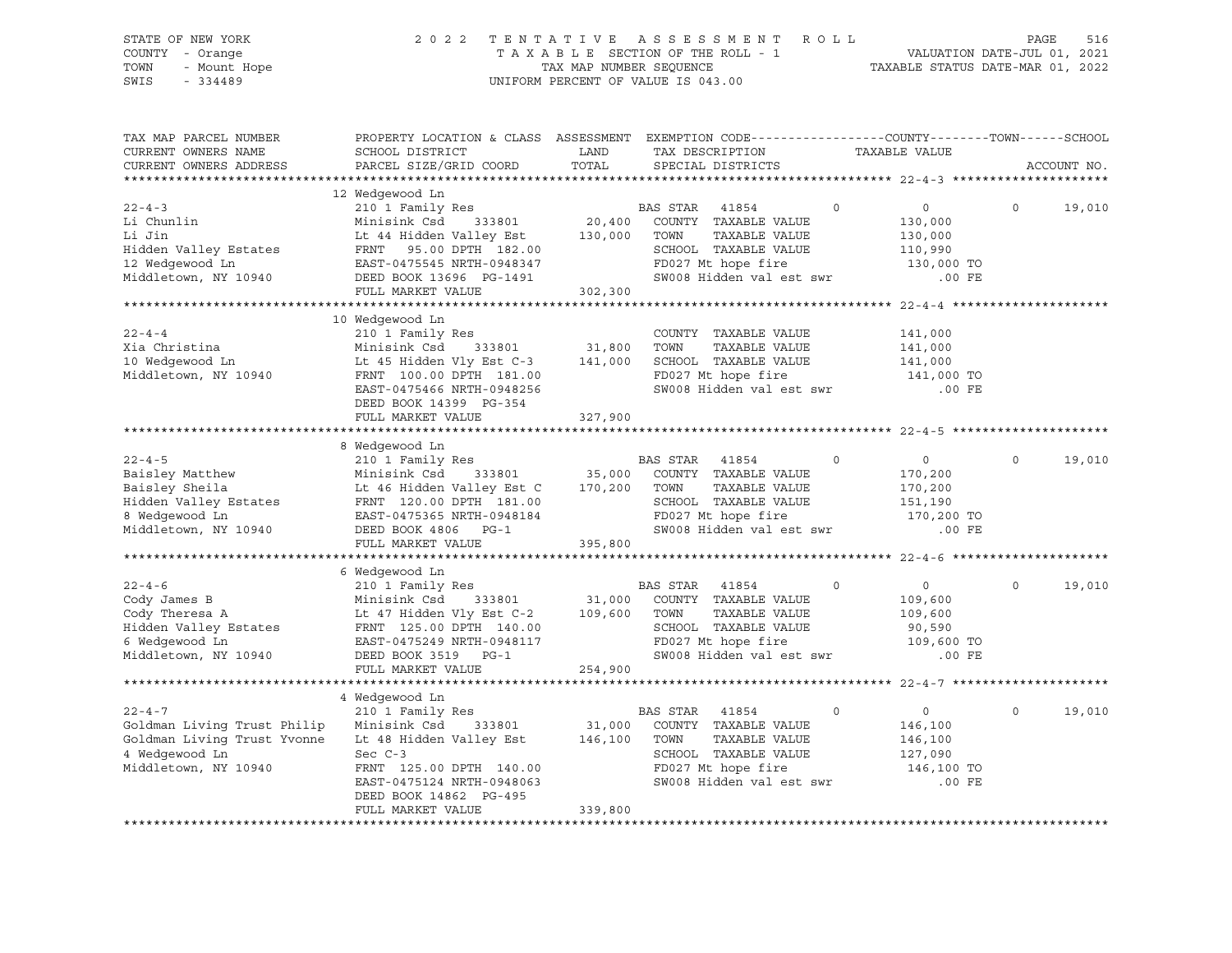| STATE OF NEW YORK<br>COUNTY - Orange<br>- Mount Hope<br>TOWN<br>$-334489$<br>SWIS                                      |                                                                                                                                             | TAX MAP NUMBER SEQUENCE           | 2022 TENTATIVE ASSESSMENT ROLL<br>TAXABLE SECTION OF THE ROLL - 1<br>UNIFORM PERCENT OF VALUE IS 043.00 | VALUATION DATE-JUL 01, 2021<br>TAXABLE STATUS DATE-MAR 01, 2022 | PAGE<br>517        |
|------------------------------------------------------------------------------------------------------------------------|---------------------------------------------------------------------------------------------------------------------------------------------|-----------------------------------|---------------------------------------------------------------------------------------------------------|-----------------------------------------------------------------|--------------------|
| TAX MAP PARCEL NUMBER<br>CURRENT OWNERS NAME                                                                           | PROPERTY LOCATION & CLASS ASSESSMENT EXEMPTION CODE---------------COUNTY-------TOWN-----SCHOOL<br>SCHOOL DISTRICT<br>PARCEL SIZE/GRID COORD | LAND<br>TOTAL                     | TAX DESCRIPTION<br>SPECIAL DISTRICTS                                                                    | TAXABLE VALUE                                                   |                    |
| CURRENT OWNERS ADDRESS                                                                                                 |                                                                                                                                             |                                   |                                                                                                         |                                                                 | ACCOUNT NO.        |
|                                                                                                                        | 2 Wedgewood Ln                                                                                                                              |                                   |                                                                                                         |                                                                 |                    |
| $22 - 4 - 8$                                                                                                           | 210 1 Family Res                                                                                                                            |                                   | ENH STAR<br>41834                                                                                       | $\circ$<br>$\circ$                                              | $\Omega$<br>47,450 |
| Stanish (d) John A                                                                                                     | Minisink Csd<br>333801                                                                                                                      | 31,000                            | COUNTY TAXABLE VALUE                                                                                    | 123,100                                                         |                    |
| Stanish Marie A                                                                                                        | Lt 35 Hidden Valley Est S                                                                                                                   | 123,100                           | TOWN<br>TAXABLE VALUE                                                                                   | 123,100                                                         |                    |
| Hidden Valley Estates<br>2 Wedgewood Ln                                                                                | LE 35 HIGGH VALLE<br>FRNT 105.00 DPTH 165.00<br>EAST-0474973 NRTH-0948045                                                                   |                                   | SCHOOL TAXABLE VALUE                                                                                    | 75,650                                                          |                    |
|                                                                                                                        |                                                                                                                                             |                                   | FD027 Mt hope fire                                                                                      | 123,100 TO                                                      |                    |
| Middletown, NY 10940                                                                                                   |                                                                                                                                             |                                   | SW008 Hidden val est swr                                                                                | $.00$ FE                                                        |                    |
|                                                                                                                        | FULL MARKET VALUE                                                                                                                           | 286,300<br>********************** |                                                                                                         | *********************** 22-4-9 ****************                 |                    |
|                                                                                                                        | 72 Hill Rd                                                                                                                                  |                                   |                                                                                                         |                                                                 |                    |
| $22 - 4 - 9$                                                                                                           | 210 1 Family Res                                                                                                                            |                                   | ENH STAR<br>41834                                                                                       | $\circ$<br>$\overline{0}$                                       | $\circ$<br>47,450  |
|                                                                                                                        |                                                                                                                                             | 34,200                            | COUNTY TAXABLE VALUE                                                                                    | 121,100                                                         |                    |
|                                                                                                                        |                                                                                                                                             | 121,100                           | TOWN<br>TAXABLE VALUE                                                                                   | 121,100                                                         |                    |
| 72 Hill Rd                                                                                                             | FRNT 127.00 DPTH 165.00                                                                                                                     |                                   | SCHOOL TAXABLE VALUE                                                                                    | 73,650                                                          |                    |
| Middletown, NY 10940                                                                                                   | EAST-0474980 NRTH-0947948                                                                                                                   |                                   | FD027 Mt hope fire                                                                                      | 121,100 TO                                                      |                    |
|                                                                                                                        | DEED BOOK 2181    PG-00285                                                                                                                  |                                   | SW008 Hidden val est swr                                                                                | .00 FE                                                          |                    |
|                                                                                                                        | FULL MARKET VALUE                                                                                                                           | 281,600                           |                                                                                                         |                                                                 |                    |
|                                                                                                                        | 23 Heather Ln                                                                                                                               |                                   |                                                                                                         |                                                                 |                    |
| $22 - 5 - 1$                                                                                                           | 210 1 Family Res                                                                                                                            |                                   | BAS STAR 41854                                                                                          | $\circ$<br>$\circ$                                              | $\circ$<br>19,010  |
| Tripken Douglas D                                                                                                      | Minisink Csd 333801                                                                                                                         | 33,000                            | COUNTY TAXABLE VALUE                                                                                    | 126,400                                                         |                    |
| Hidden Valley Estates<br>23 Heather Ln                                                                                 | Lt 81 Sec C 2 Hidden Vall 126,400 TOWN                                                                                                      |                                   | TAXABLE VALUE                                                                                           | 126,400                                                         |                    |
|                                                                                                                        | FRNT 131.00 DPTH 149.00                                                                                                                     |                                   | SCHOOL TAXABLE VALUE                                                                                    | 107,390                                                         |                    |
| Middletown, NY 10940                                                                                                   | EAST-0475960 NRTH-0948968                                                                                                                   |                                   | FD027 Mt hope fire                                                                                      | 126,400 TO                                                      |                    |
|                                                                                                                        | DEED BOOK 12727 PG-651<br>FULL MARKET VALUE                                                                                                 | 294,000                           | SW008 Hidden val est swr                                                                                | $.00$ FE                                                        |                    |
|                                                                                                                        |                                                                                                                                             |                                   |                                                                                                         |                                                                 |                    |
|                                                                                                                        | 15 Elm Rd                                                                                                                                   |                                   |                                                                                                         |                                                                 |                    |
| $22 - 5 - 2$                                                                                                           | 210 1 Family Res                                                                                                                            |                                   | COUNTY TAXABLE VALUE                                                                                    | 150,000                                                         |                    |
| Pedro Frank                                                                                                            | 333801<br>Minisink Csd                                                                                                                      | 30,200                            | TOWN<br>TAXABLE VALUE                                                                                   | 150,000                                                         |                    |
| Pedro Katherine                                                                                                        | Lt 82 Sec C 2 Hidden Vly                                                                                                                    |                                   | 150,000 SCHOOL TAXABLE VALUE                                                                            | 150,000                                                         |                    |
| Hidden Valley Estates                                                                                                  | FRNT 96.00 DPTH 171.00                                                                                                                      |                                   | FD027 Mt hope fire                                                                                      | 150,000 TO                                                      |                    |
| 15 Elm Rd                                                                                                              | ACRES<br>0.48                                                                                                                               |                                   | SW008 Hidden val est swr                                                                                | .00 FE                                                          |                    |
| Middletown, NY 10940                                                                                                   | EAST-0475891 NRTH-0948866<br>DEED BOOK 14664 PG-1483                                                                                        |                                   |                                                                                                         |                                                                 |                    |
|                                                                                                                        | FULL MARKET VALUE                                                                                                                           | 348,800                           |                                                                                                         |                                                                 |                    |
|                                                                                                                        |                                                                                                                                             |                                   |                                                                                                         |                                                                 |                    |
|                                                                                                                        | 13 Elm Rd                                                                                                                                   |                                   |                                                                                                         |                                                                 |                    |
| $22 - 5 - 3$                                                                                                           | 210 1 Family Res                                                                                                                            |                                   | BAS STAR 41854                                                                                          | $\Omega$<br>$\circ$                                             | $\Omega$<br>19,010 |
|                                                                                                                        |                                                                                                                                             | 31,800                            | COUNTY TAXABLE VALUE                                                                                    | 123,700                                                         |                    |
| Altragracia<br>Et 83 Sec C 2 Hidden Vly<br>Hidden Valley Estates<br>FRNT 106.00 DPTH 107<br>Middll<br>Middll<br>Middll |                                                                                                                                             | 123,700                           | TAXABLE VALUE<br>TOWN                                                                                   | 123,700                                                         |                    |
|                                                                                                                        | FRNT 106.00 DPTH 171.00                                                                                                                     |                                   | SCHOOL TAXABLE VALUE                                                                                    | 104,690                                                         |                    |
| Middletown, NY 10940                                                                                                   | EAST-0475874 NRTH-0948741                                                                                                                   |                                   | FD027 Mt hope fire<br>SW008 Hidden val est swr                                                          | 123,700 TO<br>.00 FE                                            |                    |
|                                                                                                                        | DEED BOOK 5955 PG-291                                                                                                                       |                                   |                                                                                                         |                                                                 |                    |
|                                                                                                                        | FULL MARKET VALUE                                                                                                                           | 287,700                           |                                                                                                         |                                                                 |                    |
|                                                                                                                        |                                                                                                                                             |                                   |                                                                                                         |                                                                 |                    |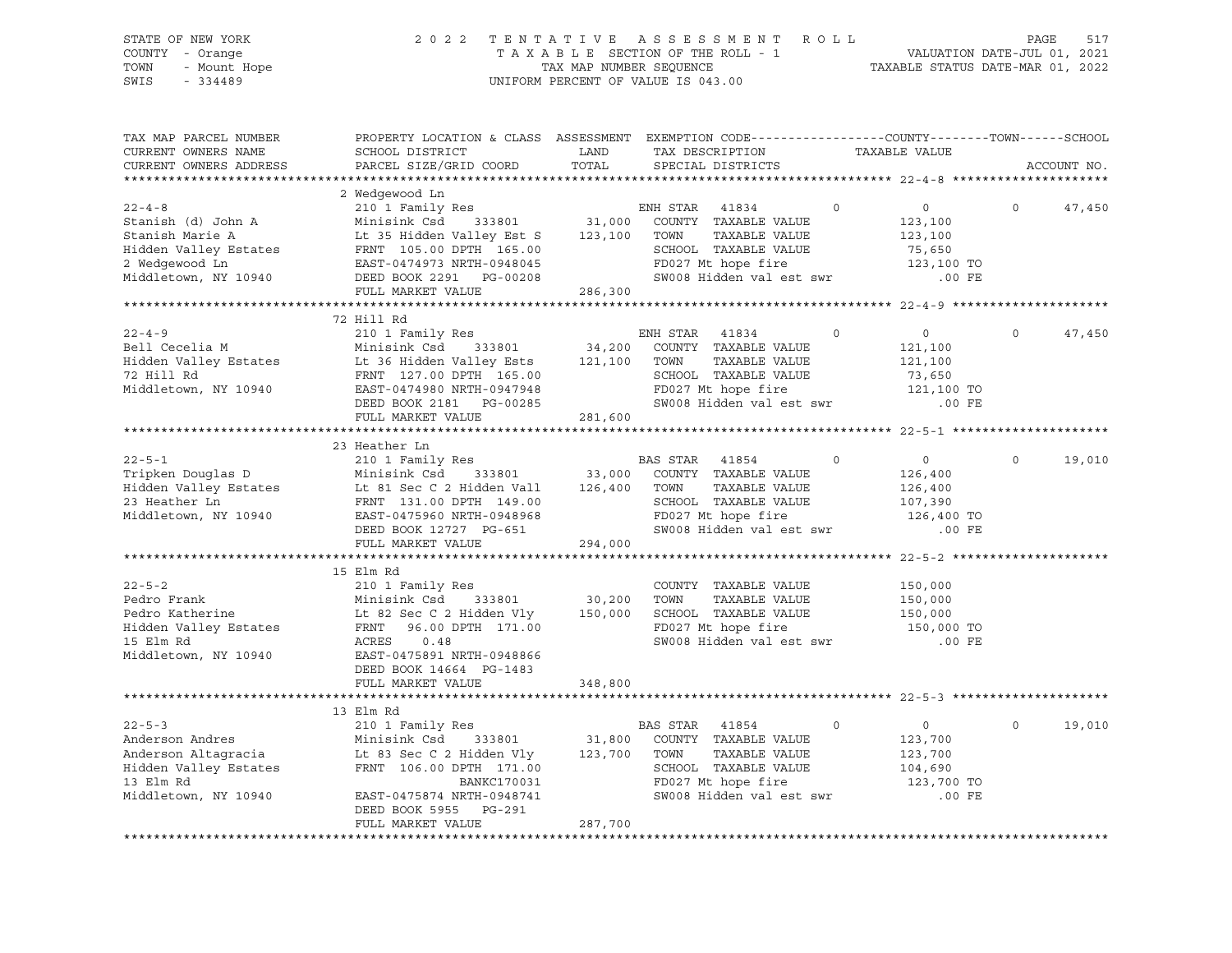| STATE OF NEW YORK<br>$\gamma$ - Orange<br>- Mount Hope<br>- 334489<br>COUNTY - Orange<br>TOWN<br>SWIS                              | 2022 TENTATIVE ASSESSMENT ROLL<br>UNIFORM PERCENT OF VALUE IS 043.00                                                                                                                                                                 | PAGE<br>518<br>TAXABLE SECTION OF THE ROLL - 1 VALUATION DATE-JUL 01, 2021<br>TAXABLE SEQUENCE SEQUENCE . TAXABLE STATUS DATE-MAR 01, 2022<br>TAXABLE STATUS DATE-MAR 01, 2022 |                                                                                         |                                                                                                                                 |
|------------------------------------------------------------------------------------------------------------------------------------|--------------------------------------------------------------------------------------------------------------------------------------------------------------------------------------------------------------------------------------|--------------------------------------------------------------------------------------------------------------------------------------------------------------------------------|-----------------------------------------------------------------------------------------|---------------------------------------------------------------------------------------------------------------------------------|
| TAX MAP PARCEL NUMBER<br>CURRENT OWNERS NAME<br>CURRENT OWNERS ADDRESS                                                             | SCHOOL DISTRICT<br>PARCEL SIZE/GRID COORD                                                                                                                                                                                            | LAND<br>TOTAL                                                                                                                                                                  | TAX DESCRIPTION<br>SPECIAL DISTRICTS                                                    | PROPERTY LOCATION & CLASS ASSESSMENT EXEMPTION CODE----------------COUNTY-------TOWN-----SCHOOL<br>TAXABLE VALUE<br>ACCOUNT NO. |
|                                                                                                                                    |                                                                                                                                                                                                                                      |                                                                                                                                                                                |                                                                                         |                                                                                                                                 |
| $22 - 5 - 4$<br>Monahan Brian<br>Monahan Karen<br>Hidden Valley Estates                                                            | 11 Elm Rd<br>FRNT 136.00 DPTH 177.00                                                                                                                                                                                                 |                                                                                                                                                                                | COUNTY TAXABLE VALUE 173,500<br>FD027 Mt hope fire                                      | 173,500<br>173,500<br>173,500 TO                                                                                                |
| 11 Elm Rd<br>Middletown, NY 10940                                                                                                  | BANKC190321<br>EAST-0475849 NRTH-0948618<br>DEED BOOK 4958 PG-202<br>FULL MARKET VALUE                                                                                                                                               | 403,500                                                                                                                                                                        | SW008 Hidden val est swr .00 FE                                                         |                                                                                                                                 |
|                                                                                                                                    |                                                                                                                                                                                                                                      |                                                                                                                                                                                |                                                                                         |                                                                                                                                 |
| $22 - 5 - 5$<br>Leach Perrimar<br>° Flm Rd<br>9 Elm Rd<br>Middletown, NY 10940                                                     | 9 Elm Rd<br>210 1 Family Res<br>Lt 85 Sec C 2 Hidden Vall 136,100 SCHOOL TAXABLE VALUE<br>FRNT 139.00 DPTH 177.00<br>BANKC030230<br>EAST-0475832 NRTH-0948499<br>DEED BOOK 15082 PG-954<br>FULL MARKET VALUE                         | 316,500                                                                                                                                                                        | COUNTY TAXABLE VALUE<br>TAXABLE VALUE<br>FD027 Mt hope fire<br>SW008 Hidden val est swr | 136,100<br>136,100<br>136,100<br>136,100 TO<br>$.00$ FE                                                                         |
|                                                                                                                                    |                                                                                                                                                                                                                                      |                                                                                                                                                                                |                                                                                         |                                                                                                                                 |
| $22 - 5 - 6$<br>Gash Ronald<br>Lisa Kosick<br>Hidden Valley Estates<br>FRNT 125.00 DPTH 181.00<br>7 Elm Rd<br>Middletown, NY 10940 | 7 Elm Rd<br>210 1 Family Res<br>Minisink Csd 333801 35,000 10mm 112.<br>Lt 86 Sec C 2 Hidden Vly 117,000 SCHOOL TAXABLE VALUE<br>BANKC061194<br>EAST-0475779 NRTH-0948391<br>DEED BOOK 5445 PG-265                                   |                                                                                                                                                                                | COUNTY TAXABLE VALUE<br>FD027 Mt hope fire 117,000 TO<br>SW008 Hidden val est swr       | 117,000<br>117,000<br>117,000<br>$.00$ FE                                                                                       |
|                                                                                                                                    | FULL MARKET VALUE                                                                                                                                                                                                                    | 272,100                                                                                                                                                                        |                                                                                         |                                                                                                                                 |
|                                                                                                                                    |                                                                                                                                                                                                                                      |                                                                                                                                                                                |                                                                                         |                                                                                                                                 |
| $22 - 5 - 7$<br>Burretto Jennifer<br>14 Wedgewood Ln<br>Middletown, NY 10940                                                       | 14 Wedgewood Ln<br>210 1 Family Res<br>Minisink Csd 333801 33,000 IOWN IGAD BL 76 Hidden Valley Est S 131,700 SCHOOL TAXABLE VALUE<br>FRNT 185.00 DPTH 107.00<br>BANKC080370<br>EAST-0475647 NRTH-0948503<br>DEED BOOK 14258 PG-1721 |                                                                                                                                                                                | COUNTY TAXABLE VALUE 131,700<br>FD027 Mt hope fire<br>SW008 Hidden val est swr          | 131,700<br>131,700<br>131,700 TO<br>.00 FE                                                                                      |
|                                                                                                                                    | FULL MARKET VALUE                                                                                                                                                                                                                    | 306,300                                                                                                                                                                        |                                                                                         |                                                                                                                                 |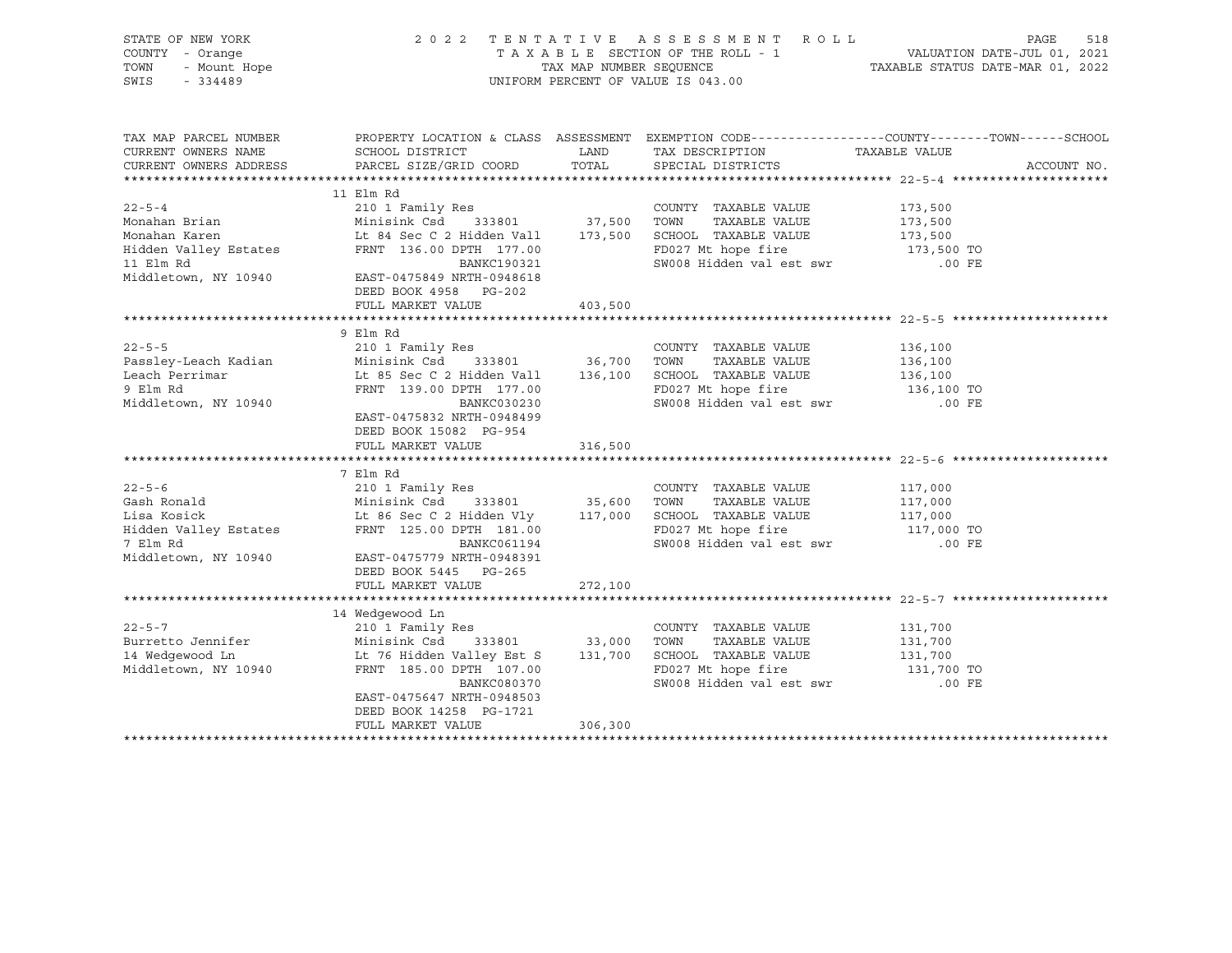| STATE OF NEW YORK<br>COUNTY - Orange<br>TOWN<br>- Mount Hope<br>SWIS<br>$-334489$                                                                                                                                  | 2022 TENTATIVE ASSESSMENT ROLL                                                                                                                                                                                                           | UNIFORM PERCENT OF VALUE IS 043.00 | PAGE<br>519<br>T A X A B L E SECTION OF THE ROLL - 1 VALUATION DATE-JUL 01, 2021<br>TAX MAP NUMBER SEQUENCE TAXABLE STATUS DATE-MAR 01, 2022                                        |                                                                           |                        |
|--------------------------------------------------------------------------------------------------------------------------------------------------------------------------------------------------------------------|------------------------------------------------------------------------------------------------------------------------------------------------------------------------------------------------------------------------------------------|------------------------------------|-------------------------------------------------------------------------------------------------------------------------------------------------------------------------------------|---------------------------------------------------------------------------|------------------------|
| TAX MAP PARCEL NUMBER<br>CURRENT OWNERS NAME<br>CURRENT OWNERS ADDRESS                                                                                                                                             | SCHOOL DISTRICT<br>PARCEL SIZE/GRID COORD                                                                                                                                                                                                | LAND<br>TOTAL                      | PROPERTY LOCATION & CLASS ASSESSMENT EXEMPTION CODE----------------COUNTY-------TOWN------SCHOOL<br>TAX DESCRIPTION<br>SPECIAL DISTRICTS                                            | TAXABLE VALUE                                                             | ACCOUNT NO.            |
| $22 - 5 - 9$<br>Schulz Stephen E<br>Leigh Ann<br>Hidden Valley Estates<br>16 Wedgewood Ln<br>Middletown, NY 10940                                                                                                  | 16 Wedgewood Ln<br>neugewood in the media of the BAS STAR 41854<br>Minisink Csd<br>Lt 77 Hidden Valley Est S 134,400 TOWN<br>FRNT 149.00 DPTH 139.00 SCHOOL<br>EAST-0475655 NRTH-0948680<br>DEED BOOK 3203 PG-00215<br>FULL MARKET VALUE | 312,600                            | $\overline{0}$<br>$333801 \qquad 34,200 \qquad \text{COUNTY} \quad \text{TAXABLE VALUE}$<br>TAXABLE VALUE<br>SCHOOL TAXABLE VALUE<br>FD027 Mt hope fire<br>SW008 Hidden val est swr | $\overline{0}$<br>134,400<br>134,400<br>115,390<br>134,400 TO<br>$.00$ FE | $\circ$<br>19,010      |
|                                                                                                                                                                                                                    |                                                                                                                                                                                                                                          |                                    |                                                                                                                                                                                     |                                                                           |                        |
| $22 - 5 - 10$<br>Rachlin Gail<br>18 Wedgewood Ln<br>Middletown, NY 10940                                                                                                                                           | 18 Wedgewood Ln<br>210 1 Family Res<br>Minisink Csd 333801<br>Sec C-3 Map 2922<br>FRNT 130.00 DPTH 149.00<br>EAST-0475678 NRTH-0948806<br>DEED BOOK 14264 PG-536                                                                         | COUNTY<br>32,600 TOWN              | COUNTY TAXABLE VALUE<br>TAXABLE VALUE<br>Lt 78 Hidden Valley Est 146,700 SCHOOL TAXABLE VALUE<br>FD027 Mt hope fire<br>SW008 Hidden val est swr                                     | 146,700<br>146,700<br>146,700<br>146,700 TO<br>$.00$ FE                   |                        |
|                                                                                                                                                                                                                    | FULL MARKET VALUE                                                                                                                                                                                                                        | 341,200                            |                                                                                                                                                                                     |                                                                           |                        |
|                                                                                                                                                                                                                    |                                                                                                                                                                                                                                          |                                    |                                                                                                                                                                                     |                                                                           |                        |
|                                                                                                                                                                                                                    | 20 Wedgewood Ln                                                                                                                                                                                                                          |                                    |                                                                                                                                                                                     |                                                                           |                        |
| $22 - 5 - 11$<br>Tierney Frederick B Minisink Csd 333801<br>Short Susan Lt 79 Hidden Valley Est S<br>Hidden Valley Estates FRNT 192.00 DPTH 157.00<br>20 Medgewood In FAST-0475727 NPTH-0948978<br>20 Wedgewood Ln | 210 1 Family Res BA<br>Minisink Csd 333801 40,300<br>Lt 79 Hidden Valley Est S 126,000 TOWN<br>EAST-0475727 NRTH-0948978                                                                                                                 |                                    | BAS STAR 41854<br>$\circ$<br>COUNTY TAXABLE VALUE<br>TAXABLE VALUE<br>SCHOOL TAXABLE VALUE<br>FD027 Mt hope fire<br>SW008 Hidden val est swr                                        | $\overline{0}$<br>126,000<br>126,000<br>106,990<br>126,000 TO             | $\mathsf{O}$<br>19,010 |
| Middletown, NY 10940                                                                                                                                                                                               | DEED BOOK 3630 PG-91                                                                                                                                                                                                                     |                                    |                                                                                                                                                                                     | .00 FE                                                                    |                        |
|                                                                                                                                                                                                                    | FULL MARKET VALUE                                                                                                                                                                                                                        | 293,000                            |                                                                                                                                                                                     |                                                                           |                        |
| $22 - 5 - 12$<br>Abrams William F Jr<br>Abrams William F Sr<br>25 Heather Ln<br>Middletown, NY 10940                                                                                                               | 25 Heather Ln<br>210 1 Family Res<br>333801 32,200<br>Minisink Csd<br>Lt 80 Hidden Valley Ests 128,200<br>FRNT 136.00 DPTH 139.00<br>BANKC190903<br>EAST-0475822 NRTH-0949098<br>DEED BOOK 14814 PG-1856<br>FULL MARKET VALUE            | 298,100                            | COUNTY TAXABLE VALUE<br>TOWN<br>TAXABLE VALUE<br>SCHOOL TAXABLE VALUE<br>FD027 Mt hope fire<br>SW008 Hidden val est swr                                                             | 128,200<br>128,200<br>128,200<br>128,200 TO<br>.00 FE                     |                        |
|                                                                                                                                                                                                                    |                                                                                                                                                                                                                                          |                                    |                                                                                                                                                                                     |                                                                           |                        |
|                                                                                                                                                                                                                    | 1 Wedgewood Ln                                                                                                                                                                                                                           |                                    |                                                                                                                                                                                     |                                                                           |                        |
| $22 - 6 - 1$<br>Tobin Stephanie<br>Hidden Valley Estates<br>1 Wedgewood Ln<br>Middletown, NY 10940                                                                                                                 | 210 1 Family Res<br>Minisink Csd<br>333801<br>Lt 34 Hidden Valley Est S<br>FRNT 215.00 DPTH 156.00<br>BANKN140687<br>EAST-0474992 NRTH-0948244<br>DEED BOOK 13214 PG-1302                                                                | 42,200<br>124,500                  | BAS STAR<br>41854<br>0<br>COUNTY TAXABLE VALUE<br>TAXABLE VALUE<br>TOWN<br>SCHOOL TAXABLE VALUE<br>FD027 Mt hope fire<br>SW008 Hidden val est swr                                   | 0<br>124,500<br>124,500<br>105,490<br>124,500 TO<br>$.00$ FE              | $\circ$<br>19,010      |
|                                                                                                                                                                                                                    | FULL MARKET VALUE                                                                                                                                                                                                                        | 289,500                            |                                                                                                                                                                                     |                                                                           |                        |
|                                                                                                                                                                                                                    |                                                                                                                                                                                                                                          |                                    |                                                                                                                                                                                     |                                                                           |                        |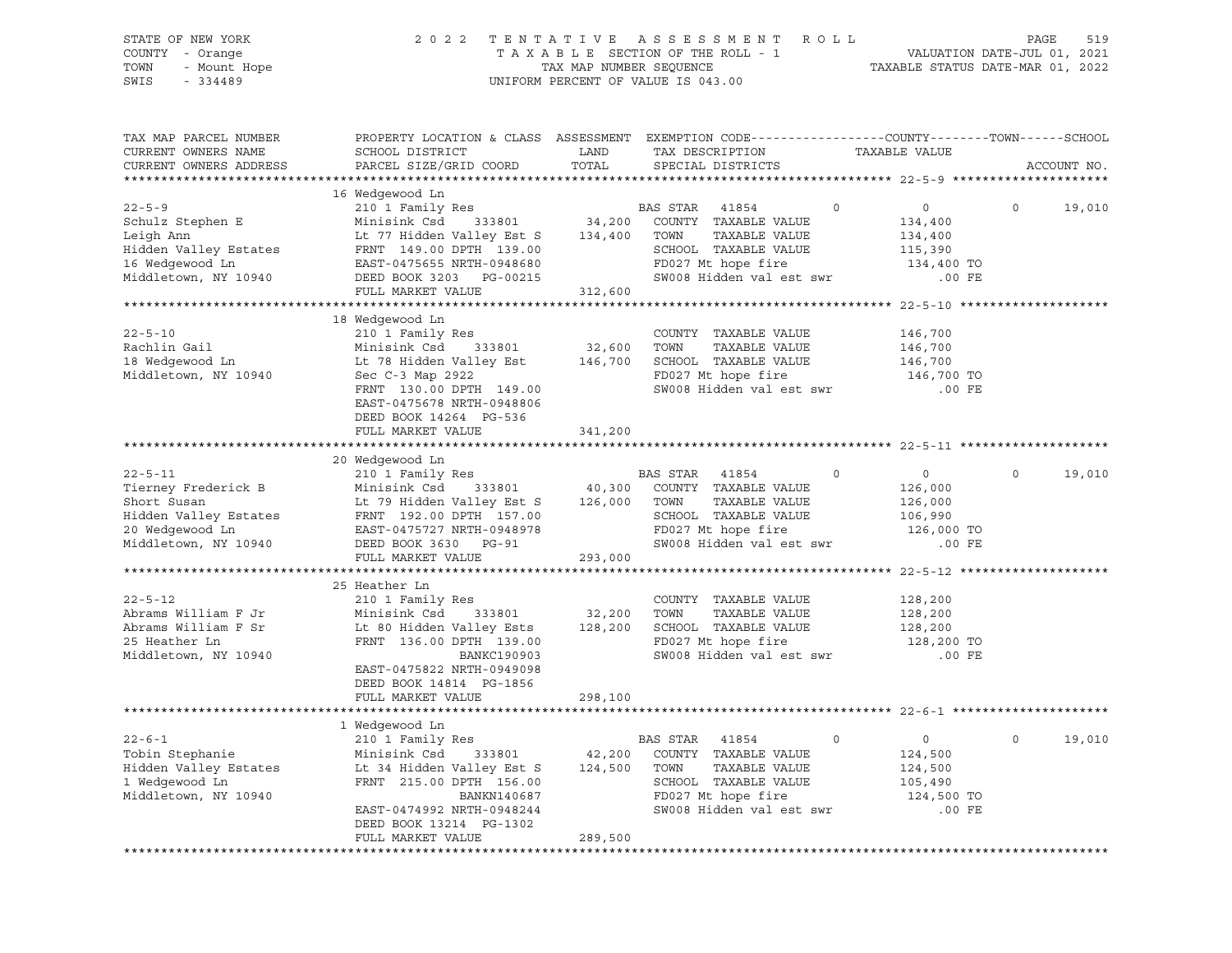| STATE OF NEW YORK<br>COUNTY - Orange<br>TOWN<br>- Mount Hope<br>SWIS<br>$-334489$                                                  | 2 0 2 2                                                                                                                                                                                                          | TENTATIVE ASSESSMENT<br>R O L L<br>TAXABLE SECTION OF THE ROLL - 1<br>TAX MAP NUMBER SEQUENCE<br>UNIFORM PERCENT OF VALUE IS 043.00 | 520<br>PAGE<br>VALUATION DATE-JUL 01, 2021<br>TAXABLE STATUS DATE-MAR 01, 2022                                                                                 |                                                                          |             |             |
|------------------------------------------------------------------------------------------------------------------------------------|------------------------------------------------------------------------------------------------------------------------------------------------------------------------------------------------------------------|-------------------------------------------------------------------------------------------------------------------------------------|----------------------------------------------------------------------------------------------------------------------------------------------------------------|--------------------------------------------------------------------------|-------------|-------------|
| TAX MAP PARCEL NUMBER<br>CURRENT OWNERS NAME<br>CURRENT OWNERS ADDRESS                                                             | SCHOOL DISTRICT<br>PARCEL SIZE/GRID COORD                                                                                                                                                                        | LAND<br>TOTAL                                                                                                                       | PROPERTY LOCATION & CLASS ASSESSMENT EXEMPTION CODE----------------COUNTY-------TOWN------SCHOOL<br>TAX DESCRIPTION<br>SPECIAL DISTRICTS                       | TAXABLE VALUE                                                            |             | ACCOUNT NO. |
| $22 - 6 - 2$<br>Oenga Gideon N<br>Oenga Althea A<br>Hidden Valley Estates<br>3 Wedgewood Ln<br>Middletown, NY 10940                | 3 Wedgewood Ln<br>210 1 Family Res<br>333801<br>Minisink Csd<br>Lt 33 Hidden Valley Est S<br>FRNT 150.00 DPTH 174.00<br>BANKC080370<br>EAST-0475127 NRTH-0948288<br>DEED BOOK 12237 PG-1081<br>FULL MARKET VALUE | 118,800<br>276,300                                                                                                                  | $\circ$<br>BAS STAR<br>41854<br>37,800 COUNTY TAXABLE VALUE<br>TOWN<br>TAXABLE VALUE<br>SCHOOL TAXABLE VALUE<br>FD027 Mt hope fire<br>SW008 Hidden val est swr | $\overline{0}$<br>118,800<br>118,800<br>99,790<br>118,800 TO<br>$.00$ FE | $\circ$     | 19,010      |
| $22 - 6 - 3$<br>Delavega Cayetano O Jr<br>Delvega Lania S<br>5 Wedgewood Ln<br>Middletown, NY 10940                                | 5 Wedgewood Ln<br>210 1 Family Res<br>Minisink Csd<br>333801<br>Lt 32 Hidden Valley Est S<br>FRNT 154.00 DPTH 174.00<br>BANKC030230<br>EAST-0475235 NRTH-0948350<br>DEED BOOK 14712 PG-1519<br>FULL MARKET VALUE | 38,400<br>123,800<br>287,900                                                                                                        | BAS STAR<br>41854<br>$\circ$<br>COUNTY TAXABLE VALUE<br>TOWN<br>TAXABLE VALUE<br>SCHOOL TAXABLE VALUE<br>FD027 Mt hope fire<br>SW008 Hidden val est swr        | $\circ$<br>123,800<br>123,800<br>104,790<br>123,800 TO<br>$.00$ FE       | $\mathbf 0$ | 19,010      |
|                                                                                                                                    |                                                                                                                                                                                                                  |                                                                                                                                     |                                                                                                                                                                |                                                                          |             |             |
| $22 - 6 - 4$<br>Golebiowski Daniel<br>Golebiowski (d) Deborah L<br>Hidden Valley Estates<br>7 Wedgewood Ln<br>Middletown, NY 10940 | 7 Wedgewood Ln<br>210 1 Family Res<br>333801<br>Minisink Csd<br>Lt 31 Hidden Valley Est<br>Sec C3 Map 2922<br>FRNT 188.00 DPTH 164.00<br>EAST-0475352 NRTH-0948441<br>DEED BOOK 2434 PG-00079                    | 40,900<br>132,600                                                                                                                   | ENH STAR<br>41834<br>$\circ$<br>COUNTY TAXABLE VALUE<br>TOWN<br>TAXABLE VALUE<br>SCHOOL TAXABLE VALUE<br>FD027 Mt hope fire<br>SW008 Hidden val est swr        | $\circ$<br>132,600<br>132,600<br>85,150<br>132,600 TO<br>$.00$ FE        | $\circ$     | 47,450      |
|                                                                                                                                    | FULL MARKET VALUE                                                                                                                                                                                                | 308,400                                                                                                                             |                                                                                                                                                                |                                                                          |             |             |
| $22 - 6 - 6$<br>Jahrling Edward<br>Jahrling Darlene<br>Hidden Valley Estates<br>1 Oak Terr<br>Middletown, NY 10940                 | 1 Oak Terr<br>210 1 Family Res<br>Minisink Csd<br>333801<br>Lt 30 Hidden Valley Est S<br>FRNT 108.00 DPTH 146.00<br>BANKC140330<br>EAST-0475452 NRTH-0948669<br>DEED BOOK 13724 PG-384<br>FULL MARKET VALUE      | 29,400<br>131,000<br>304,700                                                                                                        | COUNTY TAXABLE VALUE<br>TAXABLE VALUE<br>TOWN<br>SCHOOL TAXABLE VALUE<br>FD027 Mt hope fire<br>SW008 Hidden val est swr                                        | 131,000<br>131,000<br>131,000<br>131,000 TO<br>$.00$ FE                  |             |             |
|                                                                                                                                    |                                                                                                                                                                                                                  |                                                                                                                                     |                                                                                                                                                                |                                                                          |             |             |
| $22 - 6 - 7$<br>Delgado Adriana<br>3142 Stonewyck St<br>Orlando, FL 32824                                                          | 3 Oak Terr<br>210 1 Family Res<br>Minisink Csd<br>333801<br>Lt 29 Hidden Valley Est S<br>FRNT<br>95.00 DPTH 171.00<br>ACRES<br>0.69<br>EAST-0475270 NRTH-0948614<br>DEED BOOK 11763 PG-1557<br>FULL MARKET VALUE | 29,800<br>134,600<br>313,000                                                                                                        | COUNTY TAXABLE VALUE<br>TOWN<br>TAXABLE VALUE<br>SCHOOL TAXABLE VALUE<br>FD027 Mt hope fire<br>SW008 Hidden val est swr                                        | 134,600<br>134,600<br>134,600<br>134,600 TO<br>$.00$ FE                  |             |             |
|                                                                                                                                    |                                                                                                                                                                                                                  |                                                                                                                                     |                                                                                                                                                                |                                                                          |             |             |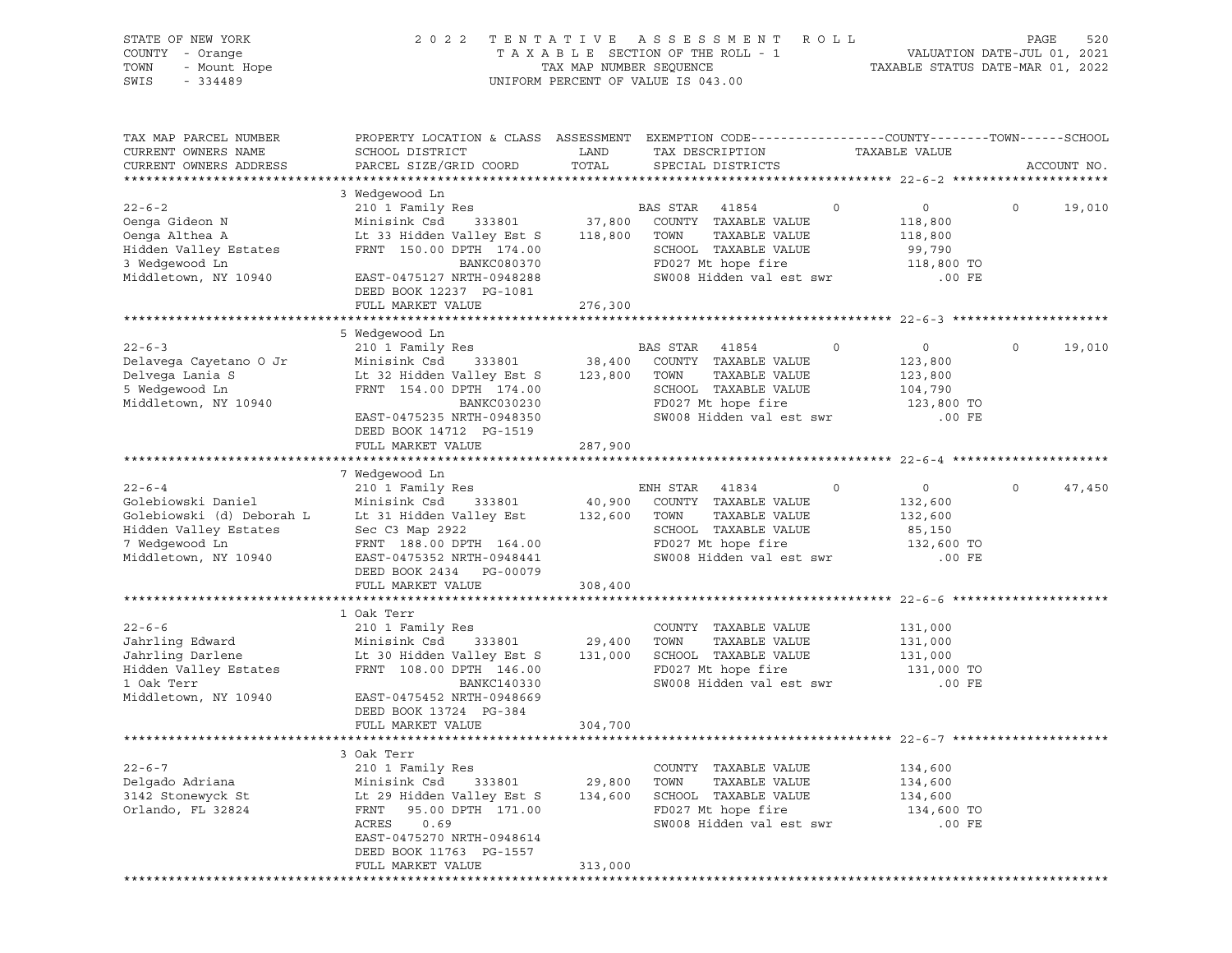| STATE OF NEW YORK<br>COUNTY - Orange<br>- Mount Hope<br>TOWN<br>$-334489$<br>SWIS                                       |                                                                                                                                                                                                                                                                                                  |               | 2022 TENTATIVE ASSESSMENT ROLL<br>UNIFORM PERCENT OF VALUE IS 043.00                                                                                               |                                                                            | PAGE        | 521    |
|-------------------------------------------------------------------------------------------------------------------------|--------------------------------------------------------------------------------------------------------------------------------------------------------------------------------------------------------------------------------------------------------------------------------------------------|---------------|--------------------------------------------------------------------------------------------------------------------------------------------------------------------|----------------------------------------------------------------------------|-------------|--------|
| TAX MAP PARCEL NUMBER<br>CURRENT OWNERS NAME<br>CURRENT OWNERS ADDRESS                                                  | SCHOOL DISTRICT<br>PARCEL SIZE/GRID COORD                                                                                                                                                                                                                                                        | LAND<br>TOTAL | PROPERTY LOCATION & CLASS ASSESSMENT EXEMPTION CODE----------------COUNTY-------TOWN------SCHOOL<br>TAX DESCRIPTION TAXABLE VALUE<br>SPECIAL DISTRICTS             |                                                                            | ACCOUNT NO. |        |
|                                                                                                                         | 5 Oak Terr                                                                                                                                                                                                                                                                                       |               |                                                                                                                                                                    |                                                                            |             |        |
| $22 - 6 - 8$                                                                                                            | 210 1 Family Res<br>Minisink Csd      333801<br>% 22-6-8<br>Myrick Stephen Minisink Csd 333801 23,400<br>Myrick Jeanette Lt 28 Hidden Valley Est S 125,000 TOWN<br>Hidden Valley Estates FRNT 91.00 DPTH 171.00 SCHOOL<br>5 Oak Ter BAST-0475183 NRTH-0948740 FD027 Mt<br>PRPP BOOK 507          |               | BAS STAR 41854<br>29,400 COUNTY TAXABLE VALUE<br>$\Omega$<br>TAXABLE VALUE<br>SCHOOL TAXABLE VALUE<br>FD027 Mt hope fire<br>SW008 Hidden val est swr               | $\overline{0}$<br>125,000<br>125,000<br>105,990<br>125,000 TO<br>$.00$ FE  | $\Omega$    | 19,010 |
|                                                                                                                         | FULL MARKET VALUE                                                                                                                                                                                                                                                                                | 290,700       |                                                                                                                                                                    |                                                                            |             |        |
| $22 - 6 - 9$<br>Harter Phillip D<br>Harter Elizabeth<br>Hidden Valley<br>1.00k Ter<br>4 Oak Ter<br>Middletown, NY 10963 | 4 Oak Terr<br>210 1 Family Res<br>210 1 Family Res<br>Minisink Csd 333801 36,400 COUNTY<br>Lt 27 Hidden Valley Est 108,300 TOWN<br>Sec C-3 Map 2922 SCHOOL<br>FRNT 143.00 DPTH 168.00 FD027 M<br>EAST-0475354 NRTH-0948903 SW008 H<br>DEED BOOK 4035 PG-312                                      | 36,400        | BAS STAR 41854<br>$\circ$<br>COUNTY TAXABLE VALUE<br>TAXABLE VALUE<br>SCHOOL TAXABLE VALUE<br>FD027 Mt hope fire<br>SW008 Hidden val est swr                       | $\overline{0}$<br>108,300<br>108,300<br>89,290<br>108,300 TO<br>.00 FE     | $\circ$     | 19,010 |
|                                                                                                                         | FULL MARKET VALUE                                                                                                                                                                                                                                                                                | 251,900       |                                                                                                                                                                    |                                                                            |             |        |
|                                                                                                                         |                                                                                                                                                                                                                                                                                                  |               |                                                                                                                                                                    |                                                                            |             |        |
| Middletown, NY 10940                                                                                                    | 2 Oak Terr<br>DEED BOOK 3039 PG-00017                                                                                                                                                                                                                                                            |               | $\Omega$<br>BAS STAR 41854<br>COUNTY TAXABLE VALUE<br>TAXABLE VALUE<br>SCHOOL TAXABLE VALUE<br>FD027 Mt hope fire<br>SW008 Hidden val est swr                      | $\overline{0}$<br>174,600<br>174,600<br>155,590<br>174,600 TO<br>$.00$ FE  | $\Omega$    | 19,010 |
|                                                                                                                         | FULL MARKET VALUE                                                                                                                                                                                                                                                                                | 406,000       |                                                                                                                                                                    |                                                                            |             |        |
|                                                                                                                         |                                                                                                                                                                                                                                                                                                  |               |                                                                                                                                                                    |                                                                            |             |        |
| $22 - 6 - 12$<br>13 Wedgewood Ln<br>Middletown, NY 10940                                                                | 13 Wedgewood Ln<br>210 1 Family Res<br>es<br>333801 31,800<br>Carver Stuart<br>Carver Mary Minisink Csd 333801 31,800 COUNTY<br>Carver Mary Lt 25 Hidden Valley Est S 121,000 TOWN<br>Hidden Valley Estates FRNT 121.00 DPTH 152.00 SCHOOL<br>SCHOOL<br>BANKC170031<br>EAST-0475526 NRTH-0949035 |               | BAS STAR 41854<br>$\circ$<br>COUNTY TAXABLE VALUE<br>TAXABLE VALUE<br>SCHOOL TAXABLE VALUE<br>FD027 Mt hope fire<br>FD027 Mt hope fire<br>SW008 Hidden val est swr | $0 \qquad \qquad$<br>121,000<br>121,000<br>101,990<br>121,000 TO<br>.00 FE | $\circ$     | 19,010 |
|                                                                                                                         | DEED BOOK 4868 PG-172<br>FULL MARKET VALUE                                                                                                                                                                                                                                                       | 281,400       |                                                                                                                                                                    |                                                                            |             |        |
|                                                                                                                         |                                                                                                                                                                                                                                                                                                  |               |                                                                                                                                                                    |                                                                            |             |        |
| Middletown, NY 10940                                                                                                    | 15 Wedgewood Ln<br>22-6-13<br>Roberts Robert J<br>Minisink Csd<br>333801<br>Minisink Csd<br>333801<br>23,400 COUNTY TAXABLE VALUE<br>Minisink Csd<br>333801<br>23,400 COUNTY TAXABLE VALUE<br>Mickham Mary A<br>Le 24 Hidden Valley Est S<br>FRNT 132.00<br>DEED BOOK 12254 PG-1743              |               | $\circ$<br>FD027 Mt hope fire<br>SW008 Hidden val est swr                                                                                                          | $\overline{0}$<br>135,700<br>135,700<br>116,690<br>135,700 TO<br>$.00$ FE  | $\Omega$    | 19,010 |
|                                                                                                                         | FULL MARKET VALUE                                                                                                                                                                                                                                                                                | 315,600       |                                                                                                                                                                    |                                                                            |             |        |

\*\*\*\*\*\*\*\*\*\*\*\*\*\*\*\*\*\*\*\*\*\*\*\*\*\*\*\*\*\*\*\*\*\*\*\*\*\*\*\*\*\*\*\*\*\*\*\*\*\*\*\*\*\*\*\*\*\*\*\*\*\*\*\*\*\*\*\*\*\*\*\*\*\*\*\*\*\*\*\*\*\*\*\*\*\*\*\*\*\*\*\*\*\*\*\*\*\*\*\*\*\*\*\*\*\*\*\*\*\*\*\*\*\*\*\*\*\*\*\*\*\*\*\*\*\*\*\*\*\*\*\*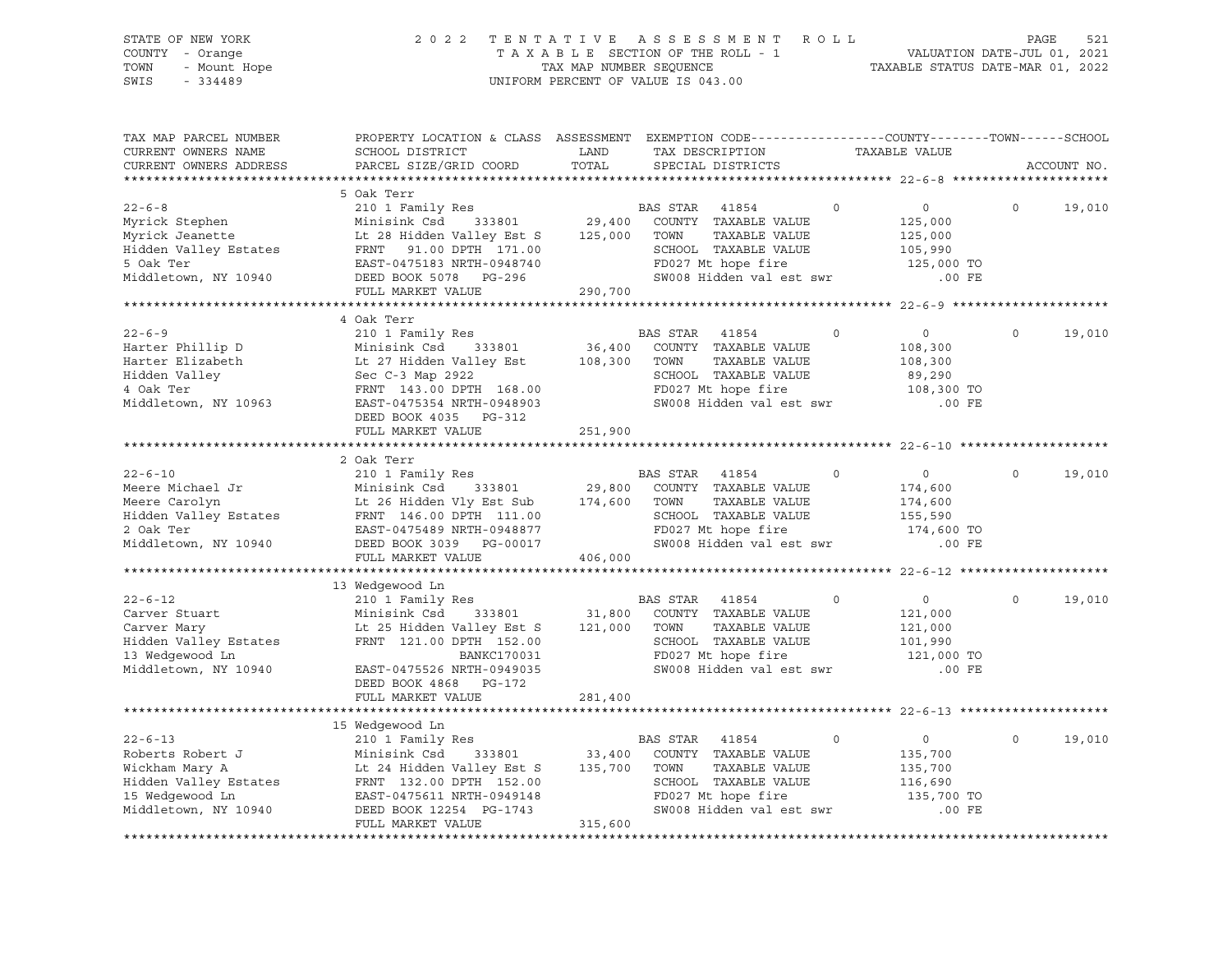| STATE OF NEW YORK<br>COUNTY - Orange<br>TOWN<br>- Mount Hope<br>$-334489$<br>SWIS                                     | 2022 TENTATIVE                                                                                                                                                                                                                  | TAX MAP NUMBER SEQUENCE      | ASSESSMENT<br>R O L L<br>TAXABLE SECTION OF THE ROLL - 1<br>UNIFORM PERCENT OF VALUE IS 043.00                                                    |                                                                        | PAGE<br>522<br>VALUATION DATE-JUL 01, 2021<br>TAXABLE STATUS DATE-MAR 01, 2022 |
|-----------------------------------------------------------------------------------------------------------------------|---------------------------------------------------------------------------------------------------------------------------------------------------------------------------------------------------------------------------------|------------------------------|---------------------------------------------------------------------------------------------------------------------------------------------------|------------------------------------------------------------------------|--------------------------------------------------------------------------------|
| TAX MAP PARCEL NUMBER<br>CURRENT OWNERS NAME<br>CURRENT OWNERS ADDRESS                                                | SCHOOL DISTRICT<br>PARCEL SIZE/GRID COORD                                                                                                                                                                                       | LAND<br>TOTAL                | PROPERTY LOCATION & CLASS ASSESSMENT EXEMPTION CODE---------------COUNTY-------TOWN------SCHOOL<br>TAX DESCRIPTION<br>SPECIAL DISTRICTS           | TAXABLE VALUE                                                          | ACCOUNT NO.                                                                    |
| $22 - 6 - 14$<br>Czajkowski Peter W<br>Czajkowski Nancy K<br>17 Wedgewood Ln<br>Middletown, NY 10940                  | 17 Wedgewood Ln<br>210 1 Family Res<br>Minisink Csd<br>333801<br>Lt 23 Hidden Valley Est S 135,000<br>FRNT 160.00 DPTH 125.00<br>BANKC080496<br>EAST-0475715 NRTH-0949257<br>DEED BOOK 15142 PG-624                             | 33,400                       | BAS STAR<br>41854<br>0<br>COUNTY TAXABLE VALUE<br>TOWN<br>TAXABLE VALUE<br>SCHOOL TAXABLE VALUE<br>FD027 Mt hope fire<br>SW008 Hidden val est swr | 0<br>135,000<br>135,000<br>115,990<br>135,000 TO<br>.00 FE             | 19,010<br>$\circ$                                                              |
|                                                                                                                       | FULL MARKET VALUE                                                                                                                                                                                                               | 314,000                      |                                                                                                                                                   |                                                                        |                                                                                |
| $22 - 6 - 16$<br>Garzon Ivan<br>21 Wedgewood Ln<br>Middletown, NY 10940                                               | 21 Wedgewood Ln<br>210 1 Family Res<br>Minisink Csd 333801<br>Lt 21 Hidden Vly Est<br>Sec $C-3$<br>FRNT 174.20 DPTH 160.00<br>ACRES<br>0.54 BANKC040280<br>EAST-0475887 NRTH-0949655<br>DEED BOOK 14911 PG-934                  | 38,900 TOWN                  | COUNTY TAXABLE VALUE<br>TAXABLE VALUE<br>115,400 SCHOOL TAXABLE VALUE<br>FD027 Mt hope fire<br>SW008 Hidden val est swr                           | 115,400<br>115,400<br>115,400<br>115,400 TO<br>$.00$ FE                |                                                                                |
|                                                                                                                       | FULL MARKET VALUE                                                                                                                                                                                                               | 268,400                      |                                                                                                                                                   |                                                                        |                                                                                |
|                                                                                                                       |                                                                                                                                                                                                                                 |                              |                                                                                                                                                   |                                                                        |                                                                                |
| $22 - 6 - 18$<br>Morris Robert S<br>Morris Mary K<br>Hidden Valley Estates<br>23 Wedgewood Ln<br>Middletown, NY 10940 | 23 Wedgewood Ln<br>210 1 Family Res<br>Minisink Csd 333801<br>Lt 20 Hidden Valley Est S 123,000 TOWN<br>-<br>FRNT 155.00 DPTH 178.00<br>EAST-0475994 NRTH-0949847<br>DEED BOOK 2444 PG-00122<br>FULL MARKET VALUE               | EN<br>38,600<br>286,000      | ENH STAR 41834<br>$\circ$<br>COUNTY TAXABLE VALUE<br>TAXABLE VALUE<br>SCHOOL TAXABLE VALUE<br>FD027 Mt hope fire<br>SW008 Hidden val est swr      | $\overline{0}$<br>123,000<br>123,000<br>75,550<br>123,000 TO<br>.00 FE | $\Omega$<br>47,450                                                             |
|                                                                                                                       |                                                                                                                                                                                                                                 |                              |                                                                                                                                                   |                                                                        |                                                                                |
| $22 - 6 - 19$<br>Welsh Bryan T<br>Welsh Kara A<br>25 Wedgewood Ln<br>Middletown, NY 10940-8204                        | 25 Wedgewood Ln<br>210 1 Family Res<br>333801<br>Minisink Csd<br>Lt 19 Hidden Valley Est<br>Sec C3<br>FRNT 181.00 DPTH 172.00<br><b>BANKC130170</b><br>EAST-0476086 NRTH-0949955<br>DEED BOOK 15064 PG-719<br>FULL MARKET VALUE | 40,900<br>131,200<br>305,100 | COUNTY TAXABLE VALUE<br>TAXABLE VALUE<br>TOWN<br>SCHOOL TAXABLE VALUE<br>FD027 Mt hope fire<br>SW008 Hidden val est swr                           | 131,200<br>131,200<br>131,200<br>131,200 TO<br>.00 FE                  |                                                                                |
|                                                                                                                       |                                                                                                                                                                                                                                 |                              |                                                                                                                                                   |                                                                        |                                                                                |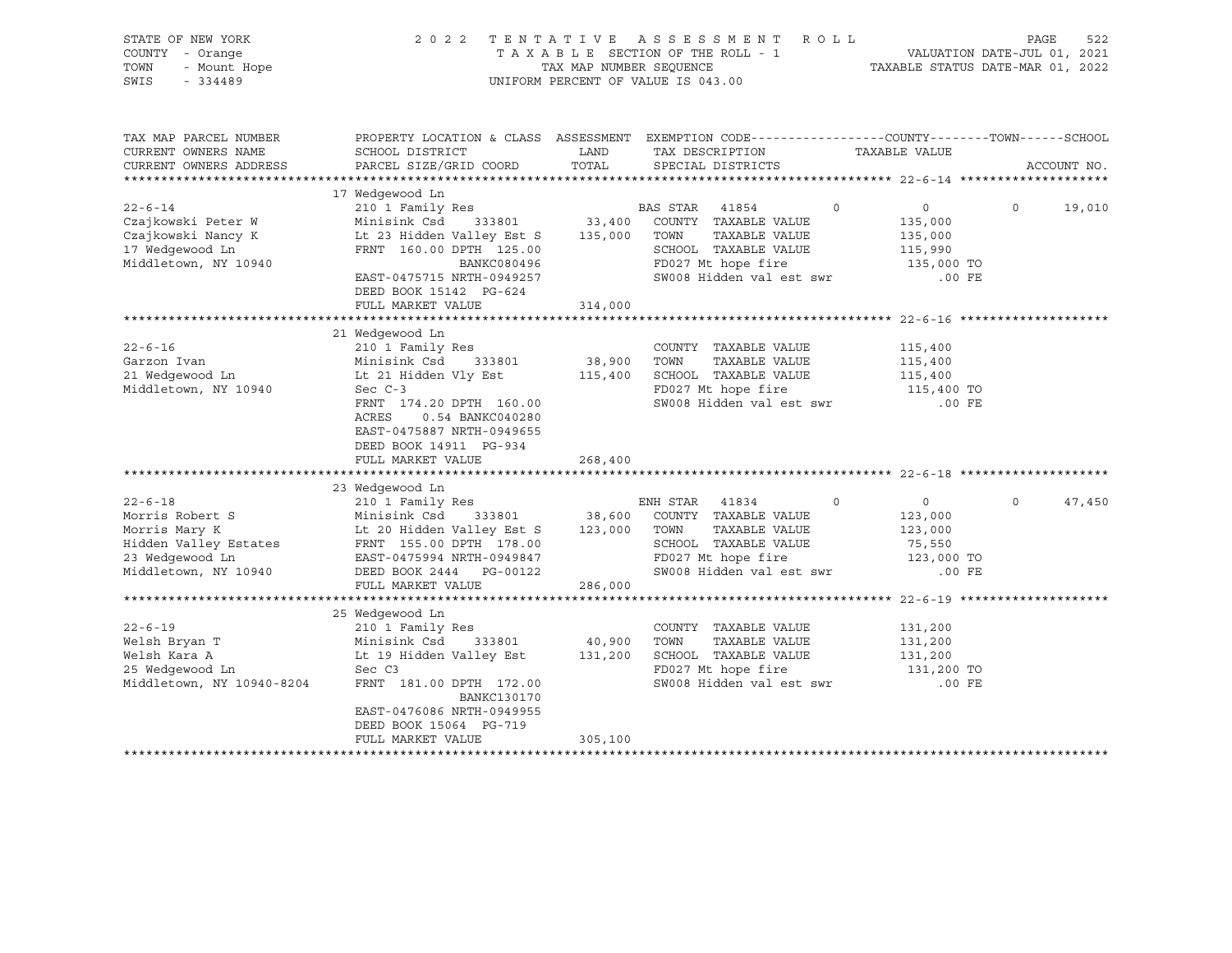|      | STATE OF NEW YORK | 2022 TENTATIVE ASSESSMENT ROLL     |  |  |                                  | PAGE                     | 523 |
|------|-------------------|------------------------------------|--|--|----------------------------------|--------------------------|-----|
|      | COUNTY - Orange   | TAXABLE SECTION OF THE ROLL - 1    |  |  | VALUATION DATE-JUL 01, 2021      |                          |     |
| TOWN | - Mount Hope      |                                    |  |  | TAXABLE STATUS DATE-MAR 01, 2022 |                          |     |
| SWIS | - 334489          | UNIFORM PERCENT OF VALUE IS 043.00 |  |  |                                  | RPS150/V04/L015          |     |
|      |                   |                                    |  |  |                                  | CURRENT DATE $4/22/2022$ |     |

## \*\*\* S P E C I A L D I S T R I C T S U M M A R Y \*\*\*

| CODE | DISTRICT NAME        | TOTAL<br>PARCELS | EXTENSION<br>TYPE | EXTENSION<br>VALUE | AD VALOREM<br>VALUE | EXEMPT<br>AMOUNT | TAXABLE<br><b>VALUE</b> |
|------|----------------------|------------------|-------------------|--------------------|---------------------|------------------|-------------------------|
|      | FD021 Howells fire   |                  | 809 TOTAL         |                    | 87638,486           | 429,367          | 87209,119               |
|      | FD027 Mt hope fire   |                  | 1,273 TOTAL       |                    | 156966,544          | 1396,034         | 155570,510              |
|      | LB001 Thrall library |                  | 11 TOTAL          |                    | 1428,798            |                  | 1428,798                |
|      | SW008 Hidden val est |                  | 98 FEE            |                    |                     |                  |                         |

## \*\*\* S C H O O L D I S T R I C T S U M M A R Y \*\*\*

| CODE   | DISTRICT NAME   | TOTAL<br>PARCELS | ASSESSED<br>LAND | ASSESSED<br>TOTAL | EXEMPT<br>AMOUNT | TOTAL<br>TAXABLE | STAR<br>AMOUNT | STAR<br>TAXABLE |
|--------|-----------------|------------------|------------------|-------------------|------------------|------------------|----------------|-----------------|
| 331300 | Port Jervis Csd | 70               | 564,200          | 2353,800          | 21,832           | 2331,968         | 312,678        | 2019,290        |
| 332601 | Pine Bush Csd   | 11               | 317,700          | 1428,798          | 36,844           | 1391,954         | 123,490        | 1268,464        |
| 333801 | Minisink Csd    | 2,001            | 60390,900        | 240958,432        | 11203,314        | 229755,118       | 18370,105      | 211385,013      |
|        | SUB-TOTAL       | 2,082            | 61272,800        | 244741,030        | 11261,990        | 233479,040       | 18806,273      | 214672,767      |
|        | TOTAL           | 2,082            | 61272,800        | 244741,030        | 11261,990        | 233479,040       | 18806,273      | 214672,767      |

## \*\*\* S Y S T E M C O D E S S U M M A R Y \*\*\*

#### NO SYSTEM EXEMPTIONS AT THIS LEVEL

## \*\*\* E X E M P T I O N S U M M A R Y \*\*\*

|       |                | TOTAL        |         |         |         |
|-------|----------------|--------------|---------|---------|---------|
| CODE  | DESCRIPTION    | PARCELS      | COUNTY  | TOWN    | SCHOOL  |
|       |                |              |         |         |         |
| 41120 | VETWAR CTS     | 62           | 681,885 | 681,885 | 393,120 |
| 41130 | VETCOM CTS     | 52           | 931,900 | 931,900 | 538,850 |
| 41140 | VETDIS CTS     | 32           | 943,496 | 943,496 | 582,206 |
| 41160 | CW 15 VET/     | 8            | 49,920  | 49,920  | 49,920  |
| 41161 | $CW$ 15 $VET/$ |              | 6,240   | 6,240   |         |
| 41170 | CW DISBLD      |              | 20,800  | 20,800  | 20,800  |
| 41400 | CLERGY         | $\sim$<br>z. | 3,000   | 3,000   | 3,000   |
| 41691 | FIRE/AMBCT     | o            | 10,920  | 10,920  |         |
| 41700 | FARM BLDG      | $\sim$       | 60,600  | 60,600  | 60,600  |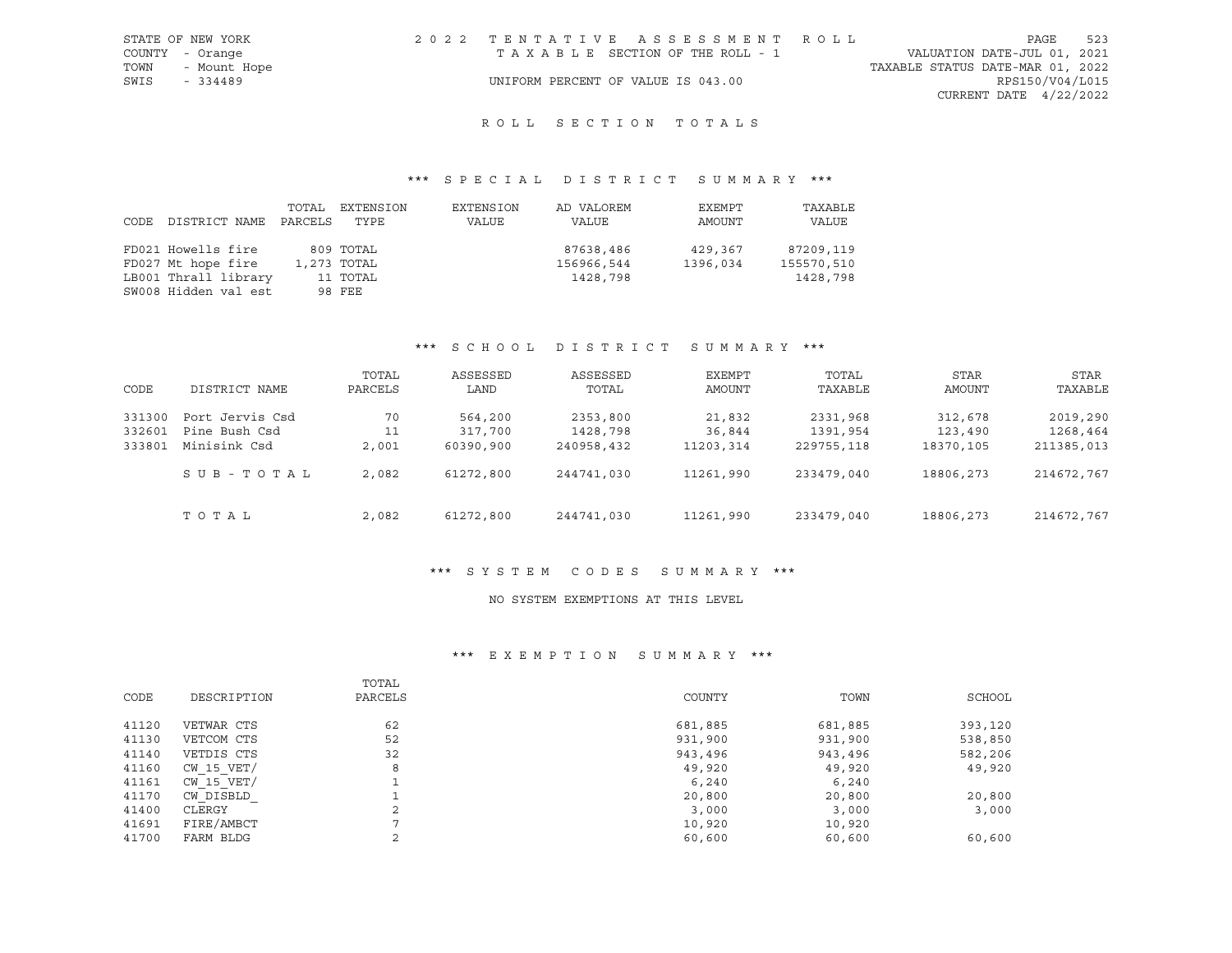|      | STATE OF NEW YORK | 2022 TENTATIVE ASSESSMENT ROLL     |  |                                  |                          | PAGE | 524 |
|------|-------------------|------------------------------------|--|----------------------------------|--------------------------|------|-----|
|      | COUNTY - Orange   | TAXABLE SECTION OF THE ROLL - 1    |  | VALUATION DATE-JUL 01, 2021      |                          |      |     |
| TOWN | - Mount Hope      |                                    |  | TAXABLE STATUS DATE-MAR 01, 2022 |                          |      |     |
| SWIS | - 334489          | UNIFORM PERCENT OF VALUE IS 043.00 |  |                                  | RPS150/V04/L015          |      |     |
|      |                   |                                    |  |                                  | CURRENT DATE $4/22/2022$ |      |     |

# R O L L S E C T I O N T O T A L S

# \*\*\* E X E M P T I O N S U M M A R Y \*\*\*

|       |                 | TOTAL   |           |           |           |
|-------|-----------------|---------|-----------|-----------|-----------|
| CODE  | DESCRIPTION     | PARCELS | COUNTY    | TOWN      | SCHOOL    |
|       |                 |         |           |           |           |
| 41720 | AGDISTRICT      | 43      | 1774,246  | 1774,246  | 1774,246  |
| 41730 | AG PRIVATE      | 2       | 40,235    | 40,235    | 40,235    |
| 41800 | AGED            | 30      | 1427,655  | 1427,655  | 1451,919  |
| 41801 | AGED-CT         |         | 20,273    | 20,273    |           |
| 41804 | $AGED-S$        |         |           |           | 9,352     |
| 41834 | ENH STAR        | 152     |           |           | 7058,093  |
| 41854 | <b>BAS STAR</b> | 618     |           |           | 11748,180 |
| 47460 | FORESTLAND      | 6       | 193,614   | 193,614   | 193,614   |
| 48600 | UDC PROJEC      |         | 187,000   | 187,000   | 187,000   |
| 49500 | SOLAR EX C      | 19      | 5957,128  | 5957,128  | 5957,128  |
|       | TOTAL           | 1,040   | 12308,912 | 12308,912 | 30068,263 |

| ROLL | DESCRIPTION | TOTAL   | ASSESSED  | ASSESSED   | TAXABLE    | TAXABLE    | TAXABLE    | <b>STAR</b> |
|------|-------------|---------|-----------|------------|------------|------------|------------|-------------|
| SEC  |             | PARCELS | LAND      | TOTAL      | COUNTY     | TOWN       | SCHOOL     | TAXABLE     |
|      | TAXABLE     | 2,082   | 61272,800 | 244741,030 | 232432,118 | 232432,118 | 233479,040 | 214672,767  |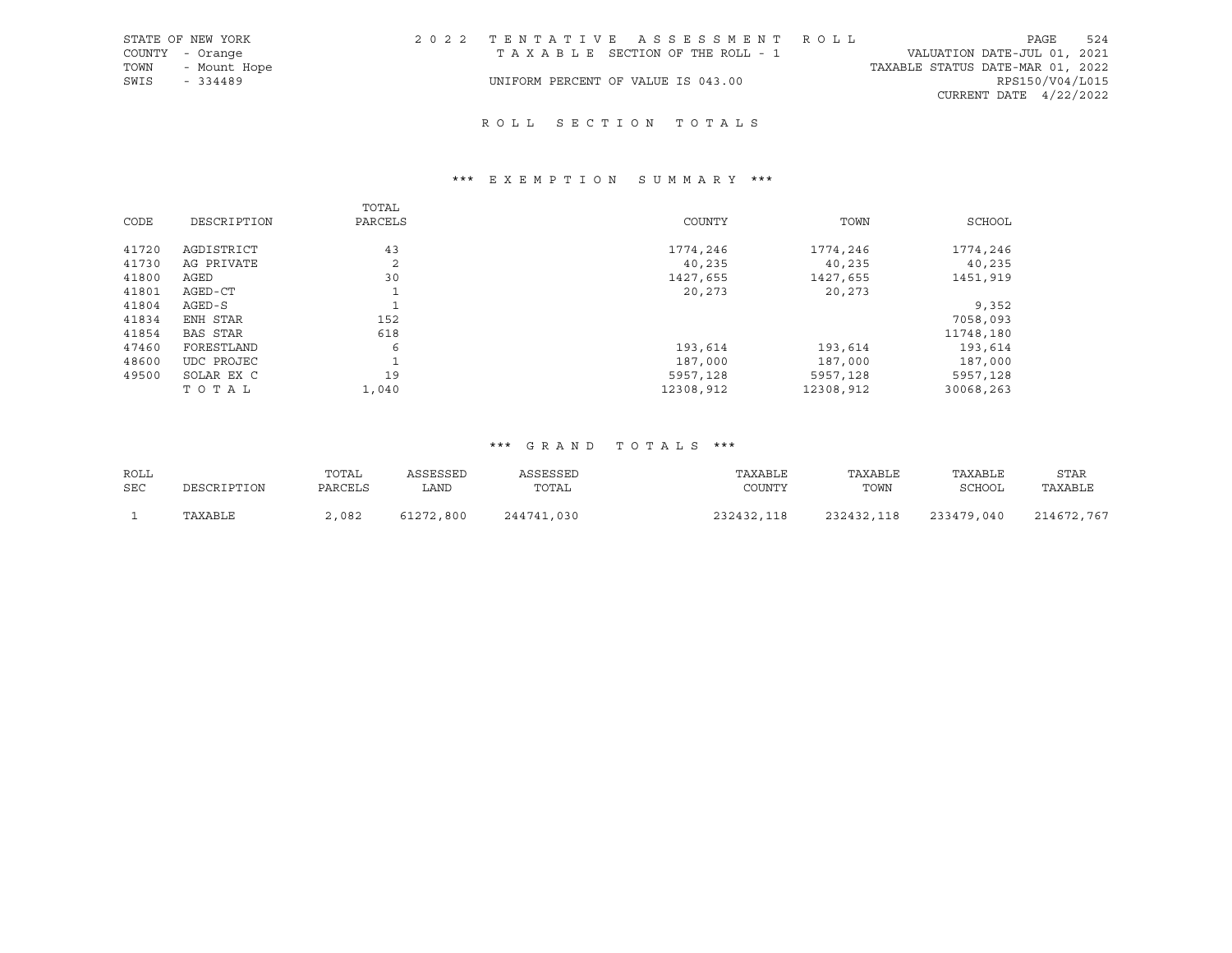#### STATE OF NEW YORK 2 0 2 2 T E N T A T I V E A S S E S S M E N T R O L L PAGE 525 COUNTY - Orange SPECIAL FRANCHISE SECTION OF THE ROLL - 5 VALUATION DATE-JUL 01, 2021 TOWN - Mount Hope TAX MAP NUMBER SEQUENCE TAXABLE STATUS DATE-MAR 01, 2022 SWIS - 334489 UNIFORM PERCENT OF VALUE IS 043.00

| TAX MAP PARCEL NUMBER<br>CURRENT OWNERS NAME<br>CURRENT OWNERS ADDRESS                                                                                                                                                                                                                                                                                                                                                          | PROPERTY LOCATION & CLASS ASSESSMENT EXEMPTION CODE---------------COUNTY-------TOWN-----SCHOOL<br>SCHOOL DISTRICT<br>PARCEL SIZE/GRID COORD                                                                 | LAND<br>TOTAL | TAX DESCRIPTION<br>SPECIAL DISTRICTS                                                                                         | TAXABLE VALUE                                                  | ACCOUNT NO. |
|---------------------------------------------------------------------------------------------------------------------------------------------------------------------------------------------------------------------------------------------------------------------------------------------------------------------------------------------------------------------------------------------------------------------------------|-------------------------------------------------------------------------------------------------------------------------------------------------------------------------------------------------------------|---------------|------------------------------------------------------------------------------------------------------------------------------|----------------------------------------------------------------|-------------|
|                                                                                                                                                                                                                                                                                                                                                                                                                                 |                                                                                                                                                                                                             |               |                                                                                                                              |                                                                |             |
| $999 - 1 - 1$<br>Citizens Telecommmunications<br>$c/O$ Duff & Phelps<br>PO Box 2629<br>Addison, TX 75001                                                                                                                                                                                                                                                                                                                        | Mt Hope Town<br>860 Spec fran. COUNTY<br>Minisink Csd 333801 0 TOWN<br>Special Franchise<br>Special Franchise<br>618750-3344<br>FD021 Howells fire<br>618750-3344<br>FRNT 181.00 DPTH 172.00<br>BANK<br>Z14 |               | COUNTY TAXABLE VALUE 348,080<br>TOWN TAXABLE VALUE 348,080<br>FD027 Mt hope fire                                             | 348,080<br>133,767 TO<br>214,313 TO                            |             |
|                                                                                                                                                                                                                                                                                                                                                                                                                                 | DEED BOOK 1871 PG-00696<br>FULL MARKET VALUE                                                                                                                                                                | 809,500       |                                                                                                                              |                                                                |             |
|                                                                                                                                                                                                                                                                                                                                                                                                                                 |                                                                                                                                                                                                             |               |                                                                                                                              |                                                                |             |
| $\begin{tabular}{lllllllllllllllllll} \hline 999-1-3 && \hline \text{ML HUPE } & 0 & \text{COWITY} & 14AADID & \text{VILU} & 190,584 \\ \hline \text{Time Warner Orange} && \hline \text{Minisink Csd} && 333801 && 0 && \text{TONNN} & \text{TAXABLE VALUE} && 190,584 \\ \text{PO Box 7467 && Special Francis & 190,584 && \text{SCHOOL TAXABLE VALUE} && 190,584 \\ \text{Charlotte, NC 28241-7467 && 937400-3344 && \text{$ |                                                                                                                                                                                                             |               |                                                                                                                              |                                                                |             |
|                                                                                                                                                                                                                                                                                                                                                                                                                                 |                                                                                                                                                                                                             |               |                                                                                                                              |                                                                |             |
|                                                                                                                                                                                                                                                                                                                                                                                                                                 |                                                                                                                                                                                                             |               |                                                                                                                              |                                                                |             |
| $999 - 1 - 8$<br>Crown Castle Fiber, LLC<br>Tax Department<br>2000 Corporate Dr<br>Canonburg, PA 15317                                                                                                                                                                                                                                                                                                                          | Mt Hope Town<br>860 Spec fram.<br>Minisink Csd 333801 0 TOWN TAXABLE VALUE<br>Special Franchise 60,495 SCHOOL TAXABLE VALUE<br>797400-3344 FD027 Mt hope fire                                               |               |                                                                                                                              | 60,495<br>TAXABLE VALUE 60,495<br>60,495<br>60,495 TO          |             |
|                                                                                                                                                                                                                                                                                                                                                                                                                                 | BANK Z31<br>FULL MARKET VALUE                                                                                                                                                                               | 140,700       |                                                                                                                              |                                                                |             |
|                                                                                                                                                                                                                                                                                                                                                                                                                                 |                                                                                                                                                                                                             |               |                                                                                                                              |                                                                |             |
| 999-1-11 			 860 Spec fran. COUNTY<br>Kingsvale Water American Water Minisink Csd 333801 0 TOWN<br>One Water St<br>Canden, NJ 08102<br>207320-3344                                                                                                                                                                                                                                                                              | Mount Hope town<br>FULL MARKET VALUE 16,600                                                                                                                                                                 |               | COUNTY TAXABLE VALUE<br>TAXABLE VALUE<br>7,117 SCHOOL TAXABLE VALUE<br>FD021 Howells fire<br>FD021 Howells fire 7,117 TO     | 7,117<br>7,117<br>7,117                                        |             |
|                                                                                                                                                                                                                                                                                                                                                                                                                                 |                                                                                                                                                                                                             |               |                                                                                                                              |                                                                |             |
| 999-1-14 860 Spec fran. COUNTY TAXABLE VALUE 15,268<br>Frontier Communications of NY Minisink Csd 333801 0 TOWN TAXABLE VALUE 15,268<br>PO Box 2629 Special Franchise 15,268 SCHOOL TAXABLE VALUE 15,268<br>Prontier Community<br>PO Box 2629<br>Addison, TX 75001                                                                                                                                                              | Mt Hope Town<br>$621700 - 3344$ FULL MARKET VALUE $35,500$                                                                                                                                                  |               | FD027 Mt hope fire                                                                                                           | 15,268 TO                                                      |             |
|                                                                                                                                                                                                                                                                                                                                                                                                                                 |                                                                                                                                                                                                             |               |                                                                                                                              |                                                                |             |
| 999-1-33 860 Spec fran.<br>Orange & Rockland Utility Inc Minisink Csd 333801<br>One Blue Hill Plz<br>Pearl River, NY 10965                                                                                                                                                                                                                                                                                                      | Mt Hope Town<br>Special Franchise<br>134100-3344<br>134100-3344<br>FRNT 181.00 DPTH 172.00                                                                                                                  |               | COUNTY TAXABLE VALUE<br>0 TOWN<br>TAXABLE VALUE<br>3185,699 SCHOOL TAXABLE VALUE<br>FD021 Howells fire<br>FD027 Mt hope fire | 3185,699<br>3185,699<br>3185,699<br>1224,264 TO<br>1961,435 TO |             |
|                                                                                                                                                                                                                                                                                                                                                                                                                                 | BANK<br>Z43<br>DEED BOOK 1871 PG-00696<br>FULL MARKET VALUE                                                                                                                                                 | 7408,600      |                                                                                                                              |                                                                |             |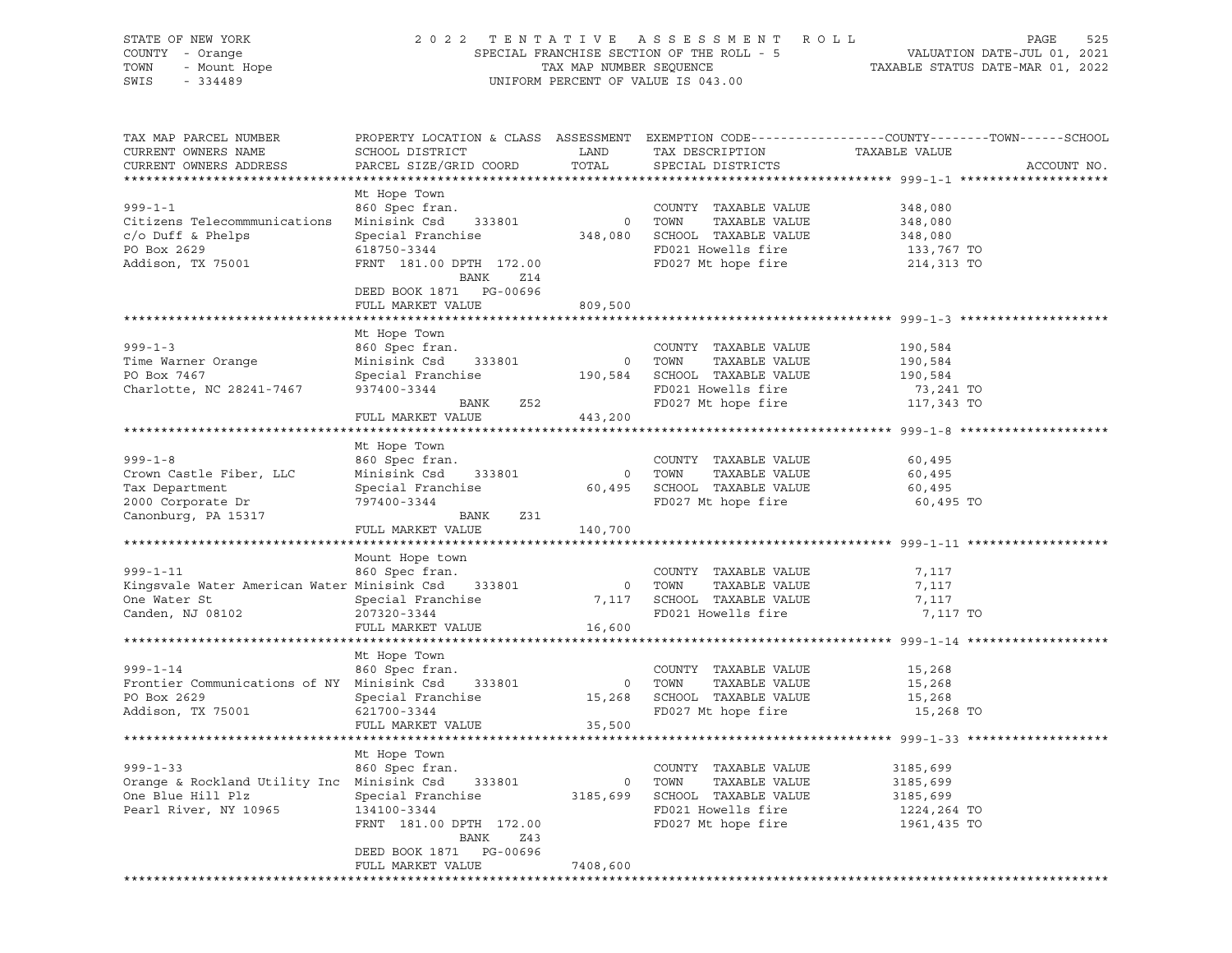| STATE OF NEW YORK | 2022 TENTATIVE ASSESSMENT ROLL |                                           |  |  |  |                                  |                          | PAGE | 526 |
|-------------------|--------------------------------|-------------------------------------------|--|--|--|----------------------------------|--------------------------|------|-----|
| COUNTY - Orange   |                                | SPECIAL FRANCHISE SECTION OF THE ROLL - 5 |  |  |  | VALUATION DATE-JUL 01, 2021      |                          |      |     |
| TOWN - Mount Hope |                                |                                           |  |  |  | TAXABLE STATUS DATE-MAR 01, 2022 |                          |      |     |
| SWIS<br>$-334489$ |                                | UNIFORM PERCENT OF VALUE IS 043.00        |  |  |  |                                  | RPS150/V04/L015          |      |     |
|                   |                                |                                           |  |  |  |                                  | CURRENT DATE $4/22/2022$ |      |     |
|                   |                                |                                           |  |  |  |                                  |                          |      |     |

## \*\*\* S P E C I A L D I S T R I C T S U M M A R Y \*\*\*

|                                 | TOTAL | EXTENSION | EXTENSION | AD VALOREM | EXEMPT | TAXABLE  |
|---------------------------------|-------|-----------|-----------|------------|--------|----------|
| CODE DISTRICT NAME PARCELS TYPE |       |           | VALUE     | VALUE      | AMOUNT | VALUE    |
|                                 |       |           |           |            |        |          |
| FD021 Howells fire              |       | 4 TOTAL   |           | 1438,389   |        | 1438,389 |
| FD027 Mt hope fire              |       | 5 TOTAL   |           | 2368,854   |        | 2368,854 |

## \*\*\* S C H O O L D I S T R I C T S U M M A R Y \*\*\*

| CODE   | DISTRICT NAME | TOTAL<br>PARCELS | ASSESSED<br>LAND | ASSESSED<br>TOTAL | EXEMPT<br>AMOUNT | TOTAL<br>TAXABLE | STAR<br><b>AMOUNT</b> | STAR<br>TAXABLE |
|--------|---------------|------------------|------------------|-------------------|------------------|------------------|-----------------------|-----------------|
| 333801 | Minisink Csd  | 6                |                  | 3807,243          |                  | 3807,243         |                       | 3807,243        |
|        | SUB-TOTAL     | 6                |                  | 3807,243          |                  | 3807,243         |                       | 3807,243        |
|        | TOTAL         | 6                |                  | 3807,243          |                  | 3807,243         |                       | 3807,243        |

#### \*\*\* S Y S T E M C O D E S S U M M A R Y \*\*\*

#### NO SYSTEM EXEMPTIONS AT THIS LEVEL

#### \*\*\* E X E M P T I O N S U M M A R Y \*\*\*

#### NO EXEMPTIONS AT THIS LEVEL

| ROLL | DESCRIPTION       | TOTAL   | ASSESSED | ASSESSED | TAXABLE  | TAXABLE  | TAXABLE  | <b>STAR</b> |
|------|-------------------|---------|----------|----------|----------|----------|----------|-------------|
| SEC  |                   | PARCELS | LAND.    | TOTAL    | COUNTY   | TOWN     | SCHOOL   | TAXABLE     |
|      | SPECIAL FRANCHISE |         |          | 3807,243 | 3807,243 | 3807,243 | 3807,243 | 3807,243    |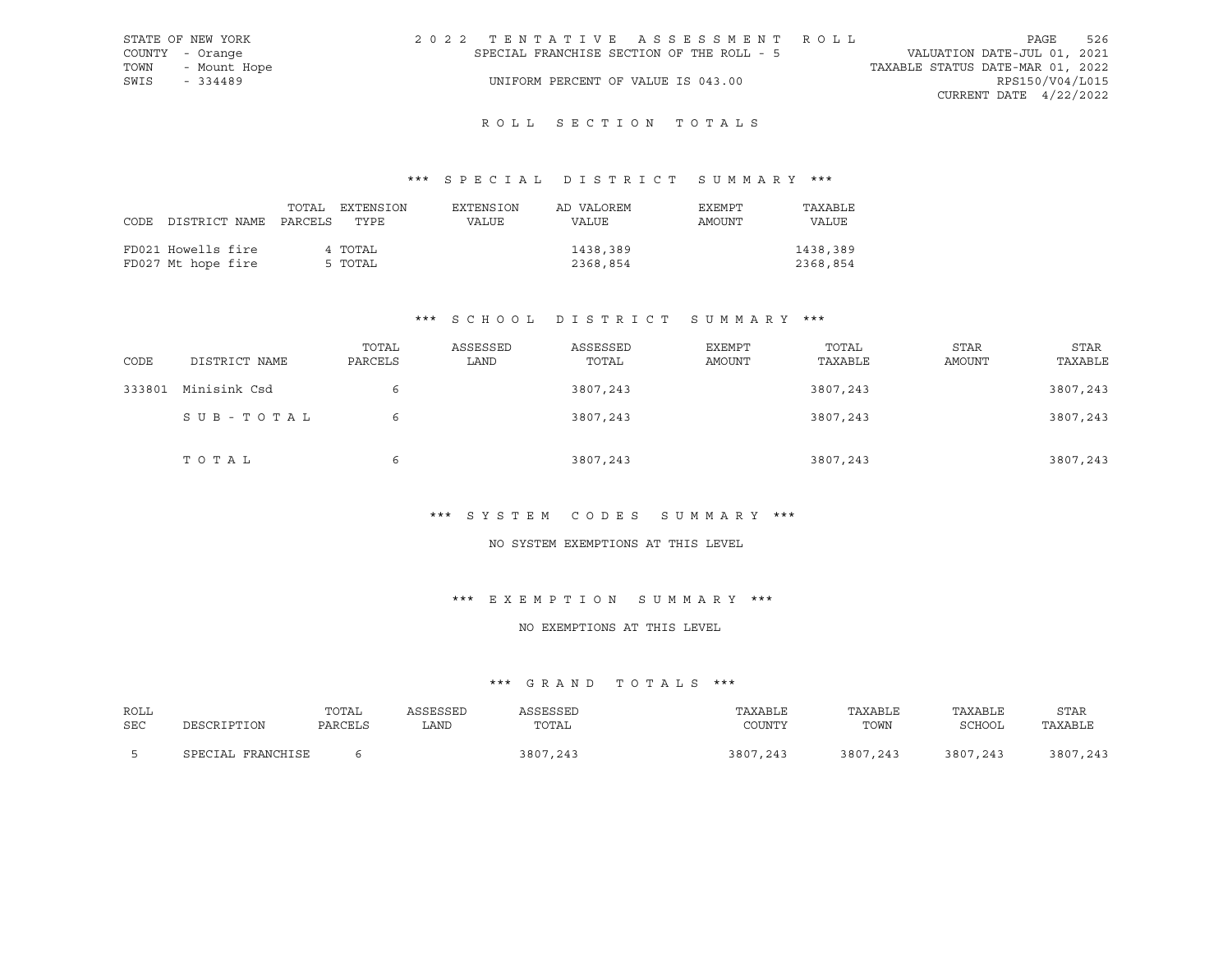#### STATE OF NEW YORK 2 0 2 2 T E N T A T I V E A S S E S S M E N T R O L L PAGE 527 COUNTY - Orange UTILITY & R.R. SECTION OF THE ROLL - 6 VALUATION DATE-JUL 01, 2021 TOWN - Mount Hope TAX MAP NUMBER SEQUENCE TAXABLE STATUS DATE-MAR 01, 2022 SWIS - 334489 UNIFORM PERCENT OF VALUE IS 043.00

| TAX MAP PARCEL NUMBER<br>CURRENT OWNERS NAME<br>CURRENT OWNERS ADDRESS                  | PROPERTY LOCATION & CLASS ASSESSMENT<br>SCHOOL DISTRICT<br>PARCEL SIZE/GRID COORD                                                                                                                           | LAND<br>TOTAL                     | EXEMPTION CODE-----------------COUNTY-------TOWN------SCHOOL<br>TAX DESCRIPTION<br>SPECIAL DISTRICTS                     | TAXABLE VALUE                                                      | ACCOUNT NO.             |
|-----------------------------------------------------------------------------------------|-------------------------------------------------------------------------------------------------------------------------------------------------------------------------------------------------------------|-----------------------------------|--------------------------------------------------------------------------------------------------------------------------|--------------------------------------------------------------------|-------------------------|
| $10 - 1 - 4$<br>Norfolk Southern<br>Taxation Department                                 | St Hwy 211<br>843 Non-ceil. rr<br>Minisink Csd<br>ACRES<br>2.60 BANK<br>Z12<br>FULL MARKET VALUE                                                                                                            | 333801 28,200<br>28,200<br>65,600 | COUNTY TAXABLE VALUE<br>TOWN<br>TAXABLE VALUE<br>SCHOOL TAXABLE VALUE<br>FD027 Mt hope fire                              | 28,200<br>28,200<br>28,200<br>28,200 TO                            |                         |
|                                                                                         |                                                                                                                                                                                                             |                                   |                                                                                                                          |                                                                    |                         |
| $12 - 1 - 2.3$<br>Citizens UCI<br>c/o Duff & Phelps<br>PO Box 2629<br>Addison, TX 75001 | 1624 St Hwy 211<br>831 Tele Comm<br>Minisink Csd<br>Central Off Bldq & Land<br>ACRES 1.40 BANK Z14<br>EAST-0486074 NRTH-0960168<br>DEED BOOK 4078 PG-315<br>FULL MARKET VALUE                               | 196,700                           | COUNTY TAXABLE VALUE<br>333801 23,600 TOWN TAXABLE VALUE<br>1dg & Land 84,600 SCHOOL TAXABLE VALUE<br>FD027 Mt hope fire | 84,600<br>84,600<br>84,600<br>84,600 TO                            |                         |
|                                                                                         |                                                                                                                                                                                                             |                                   |                                                                                                                          |                                                                    |                         |
| $12 - 1 - 23$<br>City Of Middletown<br>16 James St<br>Middletown, NY 10940              | Tn Rd 13 & Co Rd 11<br>822 Water supply<br>Minisink Csd 333801 100,700<br>Shwangunk Storage Plant 440,500 TOWN<br>ACRES 196.00 BANK 233<br>EAST-0491359 NRTH-0951810<br>DEED BOOK 0000<br>FULL MARKET VALUE | 1024,400                          | CITY OWNED 13442<br>COUNTY TAXABLE VALUE<br>TAXABLE VALUE<br>SCHOOL TAXABLE VALUE<br>FD027 Mt hope fire                  | 440,500<br>$\circ$<br>$\sim$ 0<br>440,500<br>440,500<br>440,500 TO | 0<br>0                  |
|                                                                                         |                                                                                                                                                                                                             |                                   |                                                                                                                          |                                                                    |                         |
| $14 - 1 - 44.1$<br>City Of Middletown<br>16 James St<br>Middletown, NY 10940            | Co Hwy 24<br>822 Water supply<br>Minisink Csd 333801<br>Water Supply<br>Vacant Land<br>ACRES<br>4.80 BANK<br>Z33<br>EAST-0484968 NRTH-0948025<br>DEED BOOK 0453 PG-00340                                    | 39,500<br>39,500 TOWN             | CITY OWNED 13442<br>COUNTY TAXABLE VALUE<br>TAXABLE VALUE<br>SCHOOL TAXABLE VALUE<br>FD027 Mt hope fire                  | $\Omega$<br>39,500<br>$\Omega$<br>39,500<br>39,500<br>39,500 TO    | $\Omega$<br>$\mathbf 0$ |
|                                                                                         | FULL MARKET VALUE                                                                                                                                                                                           | 91,900                            |                                                                                                                          |                                                                    |                         |
| $14 - 1 - 76$<br>City Of Middletown<br>16 James St<br>Middletown, NY 10940              | Co Hwy 24<br>822 Water supply<br>Minisink Csd 333801<br>Water Supply<br>Vacant Land<br>ACRES<br>3.70 BANK Z33<br>EAST-0480752 NRTH-0947647<br>DEED BOOK 0453 PG-00337<br>FULL MARKET VALUE                  | 36,600<br>85,100                  | CITY OWNED 13442<br>36,600 COUNTY TAXABLE VALUE<br>TOWN<br>TAXABLE VALUE<br>SCHOOL TAXABLE VALUE<br>FD027 Mt hope fire   | $\circ$<br>36,600<br>$\circ$<br>36,600<br>36,600<br>36,600 TO      | $\mathbf 0$             |
|                                                                                         |                                                                                                                                                                                                             |                                   |                                                                                                                          |                                                                    |                         |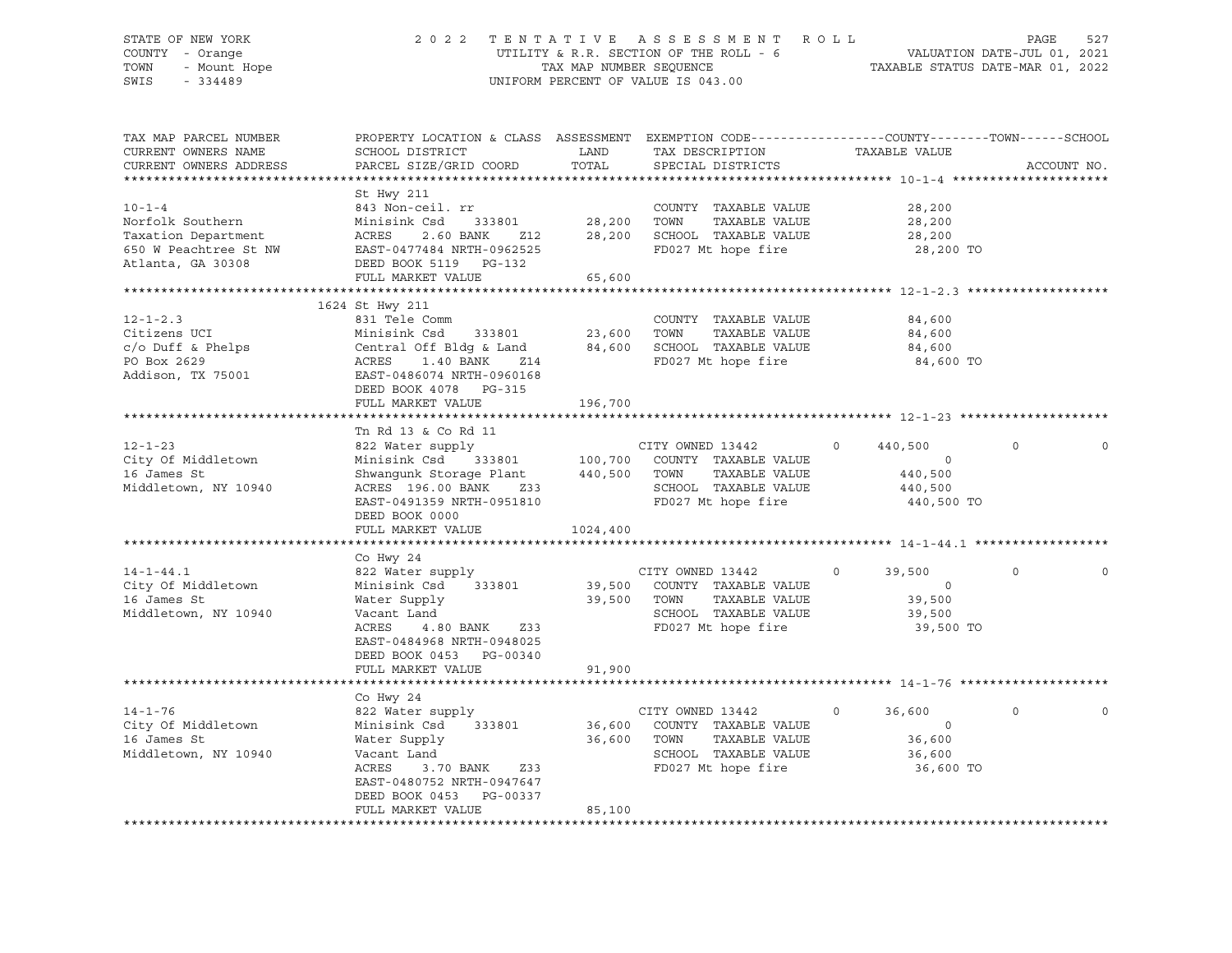| STATE OF NEW YORK<br>COUNTY - Orange<br>TOWN<br>- Mount Hope<br>SWIS<br>$-334489$                 | 2 0 2 2                                                                                                                                                                                                | TAX MAP NUMBER SEQUENCE      | TENTATIVE ASSESSMENT<br>UTILITY & R.R. SECTION OF THE ROLL - 6<br>UNIFORM PERCENT OF VALUE IS 043.00            | ROLL<br>TAXABLE STATUS DATE-MAR 01, 2022                          | PAGE<br>VALUATION DATE-JUL 01, 2021 | 528         |
|---------------------------------------------------------------------------------------------------|--------------------------------------------------------------------------------------------------------------------------------------------------------------------------------------------------------|------------------------------|-----------------------------------------------------------------------------------------------------------------|-------------------------------------------------------------------|-------------------------------------|-------------|
| TAX MAP PARCEL NUMBER<br>CURRENT OWNERS NAME<br>CURRENT OWNERS ADDRESS                            | PROPERTY LOCATION & CLASS ASSESSMENT EXEMPTION CODE----------------COUNTY-------TOWN------SCHOOL<br>SCHOOL DISTRICT<br>PARCEL SIZE/GRID COORD                                                          | LAND<br>TOTAL                | TAX DESCRIPTION<br>SPECIAL DISTRICTS                                                                            | TAXABLE VALUE                                                     |                                     | ACCOUNT NO. |
|                                                                                                   | Murray Rd                                                                                                                                                                                              |                              |                                                                                                                 |                                                                   |                                     |             |
| $14 - 1 - 95$<br>City Of Middletown<br>16 James St<br>Middletown, NY 10940                        | 822 Water supply<br>Minisink Csd 333801<br>Water Supply<br>Vacant Land<br>ACRES<br>2.10 BANK<br>Z33                                                                                                    | 29,900 TOWN                  | CITY OWNED 13442<br>29,900 COUNTY TAXABLE VALUE<br>TAXABLE VALUE<br>SCHOOL TAXABLE VALUE<br>FD027 Mt hope fire  | 29,900<br>$\circ$<br>$\circ$<br>29,900<br>29,900<br>29,900 TO     | $\circ$                             | 0           |
|                                                                                                   | EAST-0486050 NRTH-0948222<br>DEED BOOK 453<br>PG-346<br>FULL MARKET VALUE                                                                                                                              | 69,500                       |                                                                                                                 |                                                                   |                                     |             |
|                                                                                                   |                                                                                                                                                                                                        |                              |                                                                                                                 |                                                                   |                                     |             |
| $14 - 1 - 127.2$<br>City Of Middletown<br>Water Department<br>16 James St<br>Middletown, NY 10940 | Greenville Tpk<br>822 Water supply<br>Minisink Csd<br>333801 188,300<br>Parcel A Mill Pond Estate<br>Map 180-98 & Lands of<br>Henninger 336-04<br>ACRES 83.70 BANK<br>Z33<br>EAST-0481968 NRTH-0948532 | 188,300 TOWN                 | CITY OWNED 13442<br>COUNTY TAXABLE VALUE<br>TAXABLE VALUE<br>SCHOOL TAXABLE VALUE<br>FD027 Mt hope fire         | $\circ$<br>188,300<br>$\circ$<br>188,300<br>188,300<br>188,300 TO | 0                                   |             |
|                                                                                                   | DEED BOOK 4896 PG-20<br>FULL MARKET VALUE                                                                                                                                                              | 437,900                      |                                                                                                                 |                                                                   |                                     |             |
|                                                                                                   | 17 Maryann Dr                                                                                                                                                                                          |                              |                                                                                                                 |                                                                   |                                     |             |
| $16 - 1 - 6.1$<br>Citizens UCI<br>$c/O$ Duff & Phelps<br>PO Box 2629<br>Addison, TX 75001         | 831 Tele Comm<br>Minisink Csd<br>333801<br>Central Office Land&bldq<br>ACRES<br>3.90 BANK<br>Z14<br>EAST-0472302 NRTH-0950069<br>DEED BOOK 4078 PG-135                                                 | 37,200<br>54,400             | COUNTY TAXABLE VALUE<br>TOWN<br>TAXABLE VALUE<br>SCHOOL TAXABLE VALUE<br>FD027 Mt hope fire                     | 54,400<br>54,400<br>54,400<br>54,400 TO                           |                                     |             |
|                                                                                                   | FULL MARKET VALUE                                                                                                                                                                                      | 126,500                      |                                                                                                                 |                                                                   |                                     |             |
|                                                                                                   |                                                                                                                                                                                                        |                              |                                                                                                                 |                                                                   |                                     |             |
| $17 - 1 - 19$<br>City Of Middletown<br>16 James St<br>Middletown, NY 10940                        | Ridge Dr<br>822 Water supply<br>Minisink Csd<br>333801<br>Kinch Storage Plant<br>ACRES 21.10 BANK<br>Z33<br>EAST-0480294 NRTH-0947333<br>DEED BOOK 0453 PG-00286<br>FULL MARKET VALUE                  | 54,700<br>125,100<br>290,900 | CITY OWNED 13442<br>COUNTY TAXABLE VALUE<br>TOWN<br>TAXABLE VALUE<br>SCHOOL TAXABLE VALUE<br>FD027 Mt hope fire | $\circ$<br>125,100<br>$\circ$<br>125,100<br>125,100<br>125,100 TO | 0                                   |             |
|                                                                                                   |                                                                                                                                                                                                        |                              |                                                                                                                 |                                                                   |                                     |             |
| $21 - 3 - 2$<br>H V Water Co Inc<br>16 Stonybrook Rd<br>Sloatsburg, NY 10974                      | 16 Thistle Ln<br>822 Water supply<br>Minisink Csd<br>333801<br>Water Treatment Plant<br>Pump House<br>FRNT 239.00 DPTH 236.00<br>Z20<br>BANK<br>EAST-0476038 NRTH-0947205                              | 25,600<br>78,000             | COUNTY<br>TAXABLE VALUE<br>TOWN<br>TAXABLE VALUE<br>SCHOOL TAXABLE VALUE<br>FD027 Mt hope fire                  | 78,000<br>78,000<br>78,000<br>78,000 TO                           |                                     |             |
|                                                                                                   | FULL MARKET VALUE                                                                                                                                                                                      | 181,400                      |                                                                                                                 |                                                                   |                                     |             |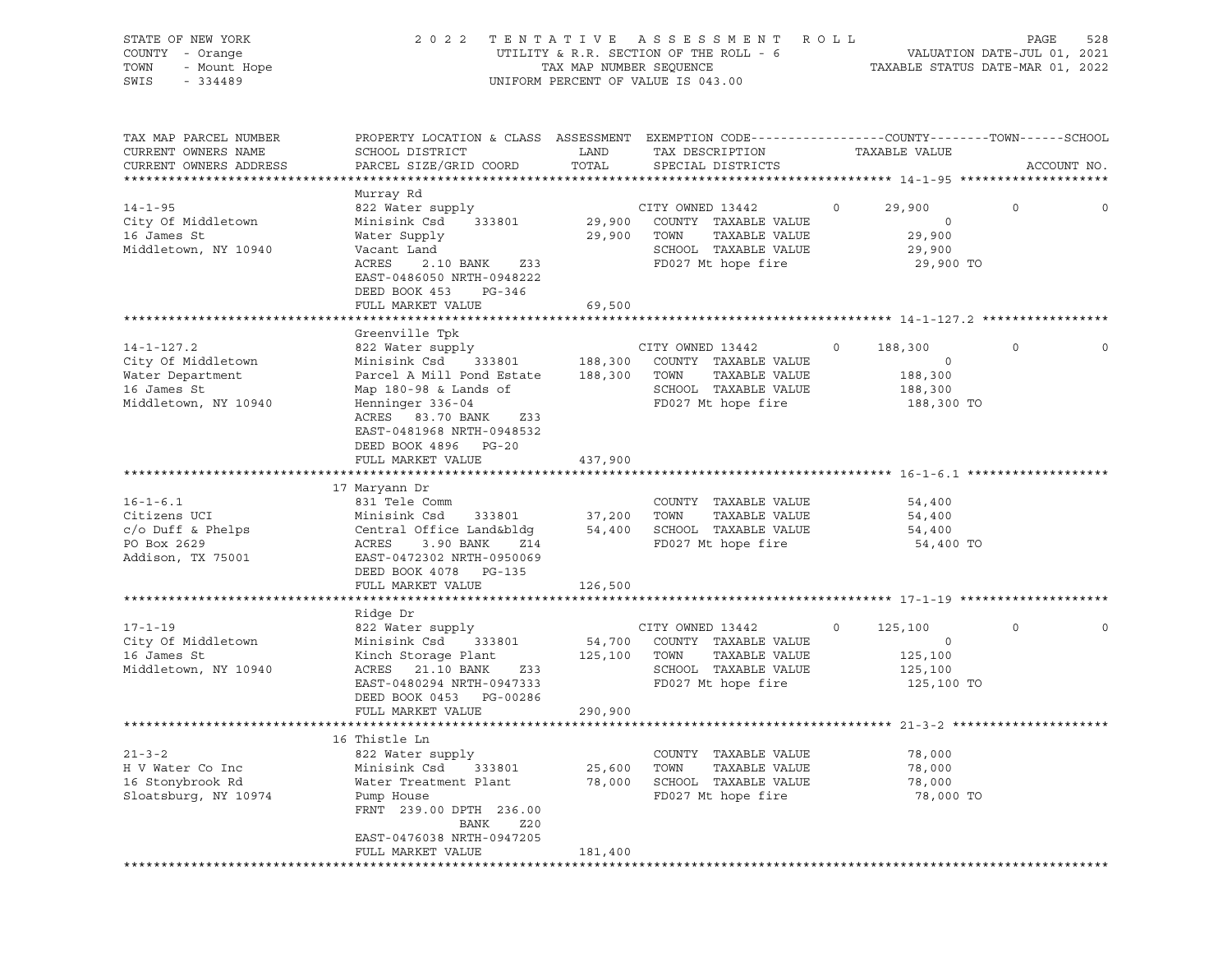| STATE OF NEW YORK<br>COUNTY - Orange<br>TOWN<br>- Mount Hope<br>SWIS<br>$-334489$                     | 2 0 2 2                                                                                                                                                                                                    | TAX MAP NUMBER SEQUENCE  | TENTATIVE ASSESSMENT ROLL<br>UTILITY & R.R. SECTION OF THE ROLL - 6<br>UNIFORM PERCENT OF VALUE IS 043.00                   | TAXABLE STATUS DATE-MAR 01, 2022                | PAGE<br>VALUATION DATE-JUL 01, 2021 | 529         |
|-------------------------------------------------------------------------------------------------------|------------------------------------------------------------------------------------------------------------------------------------------------------------------------------------------------------------|--------------------------|-----------------------------------------------------------------------------------------------------------------------------|-------------------------------------------------|-------------------------------------|-------------|
| TAX MAP PARCEL NUMBER<br>CURRENT OWNERS NAME<br>CURRENT OWNERS ADDRESS                                | PROPERTY LOCATION & CLASS ASSESSMENT EXEMPTION CODE----------------COUNTY-------TOWN------SCHOOL<br>SCHOOL DISTRICT<br>PARCEL SIZE/GRID COORD                                                              | LAND<br>TOTAL            | TAX DESCRIPTION<br>SPECIAL DISTRICTS                                                                                        | TAXABLE VALUE                                   |                                     | ACCOUNT NO. |
| $22 - 1 - 14.1$<br>H V Water Co Inc<br>16 Stonybrook Rd<br>Sloatsburg, NY 10974                       | 34 Wedgewood Ln<br>822 Water supply<br>Minisink Csd<br>333801<br>Lt 18 Hidden Valley Est S<br>Pump House<br>FRNT 136.00 DPTH 125.00<br>BANK<br>Z20<br>EAST-0476291 NRTH-0949888<br>DEED BOOK 2548 PG-00164 | 18,400<br>51,800         | COUNTY TAXABLE VALUE<br>TAXABLE VALUE<br>TOWN<br>SCHOOL TAXABLE VALUE<br>FD027 Mt hope fire                                 | 51,800<br>51,800<br>51,800<br>51,800 TO         |                                     |             |
|                                                                                                       | FULL MARKET VALUE<br>Elect Trans                                                                                                                                                                           | 120,500                  |                                                                                                                             |                                                 |                                     |             |
| 644-9999-134.100-1002<br>Orange & Rockland Utilities<br>1 Blue Hill Plz<br>Pearl River, NY 10965      | 882 Elec Trans Imp<br>Minisink Csd<br>333801<br>App Factor 1.000<br>Monquap to Shoemaker<br>Circuit $12$ & $13$<br>BANK<br>Z43                                                                             | $\overline{\phantom{0}}$ | COUNTY TAXABLE VALUE<br>TOWN<br>TAXABLE VALUE<br>269,200 SCHOOL TAXABLE VALUE<br>FD021 Howells fire                         | 269,200<br>269,200<br>269,200<br>269,200 TO     |                                     |             |
|                                                                                                       | FULL MARKET VALUE                                                                                                                                                                                          | 626,000                  |                                                                                                                             |                                                 |                                     |             |
| 644-9999-134.100-1882<br>Orange & Rockland Utilities<br>1 Blue Hill Plz<br>Pearl River, NY 10965      | Outside Plant<br>884 Elec Dist Out<br>Minisink Csd<br>333801<br>9893. App Factor<br>Poles Wires Cables<br>BANK<br>Z43<br>DEED BOOK 1871 PG-00696<br>FULL MARKET VALUE                                      | 1400,500                 | COUNTY TAXABLE VALUE<br>TAXABLE VALUE<br>0 TOWN<br>602,200 SCHOOL TAXABLE VALUE<br>FD021 Howells fire                       | 602,200<br>602,200<br>602,200<br>602,200 TO     |                                     |             |
|                                                                                                       |                                                                                                                                                                                                            |                          |                                                                                                                             |                                                 |                                     |             |
| 644.089-0000-618.750-1881<br>Citizens UCI<br>$c$ /o Duff & Phelps<br>PO Box 2629<br>Addison, TX 75001 | Town PJ School Dist<br>836 Telecom. eq.<br>Port Jervis Csd 331300<br>App Factor .0095<br>Poles Wires Cable<br>FRNT 181.00 DPTH 172.00<br>BANK<br>Z14                                                       | $\overline{0}$<br>2,040  | Mass Telec 47100<br>COUNTY TAXABLE VALUE<br>TOWN<br>TAXABLE VALUE<br>SCHOOL TAXABLE VALUE<br>FD027 Mt hope fire<br>1,485 EX | 1,485<br>$\circ$<br>555<br>555<br>555<br>555 TO | 1,485                               | 1,485       |
|                                                                                                       | DEED BOOK 1871 PG-00696<br>FULL MARKET VALUE                                                                                                                                                               | 4,700                    |                                                                                                                             |                                                 |                                     |             |
|                                                                                                       | Town PB School Dist                                                                                                                                                                                        |                          |                                                                                                                             |                                                 |                                     |             |
| 644.089-0000-618.750-1882<br>Citizens UCI<br>$c/O$ Duff & Phelps<br>PO Box 2629<br>Addison, TX 75001  | 836 Telecom. eq.<br>Pine Bush Csd<br>332601<br>App Factor .0046<br>Poles Wires Cable<br>FRNT 181.00 DPTH 172.00<br>BANK<br>Z14                                                                             | $\circ$<br>988           | Mass Telec 47100<br>COUNTY TAXABLE VALUE<br>TOWN<br>TAXABLE VALUE<br>SCHOOL TAXABLE VALUE<br>FD021 Howells fire<br>719 EX   | 719<br>0<br>269<br>269<br>269<br>269 TO         | 719                                 | 719         |
|                                                                                                       | PG-00696<br>DEED BOOK 1871<br>FULL MARKET VALUE                                                                                                                                                            | 2,300                    |                                                                                                                             |                                                 |                                     |             |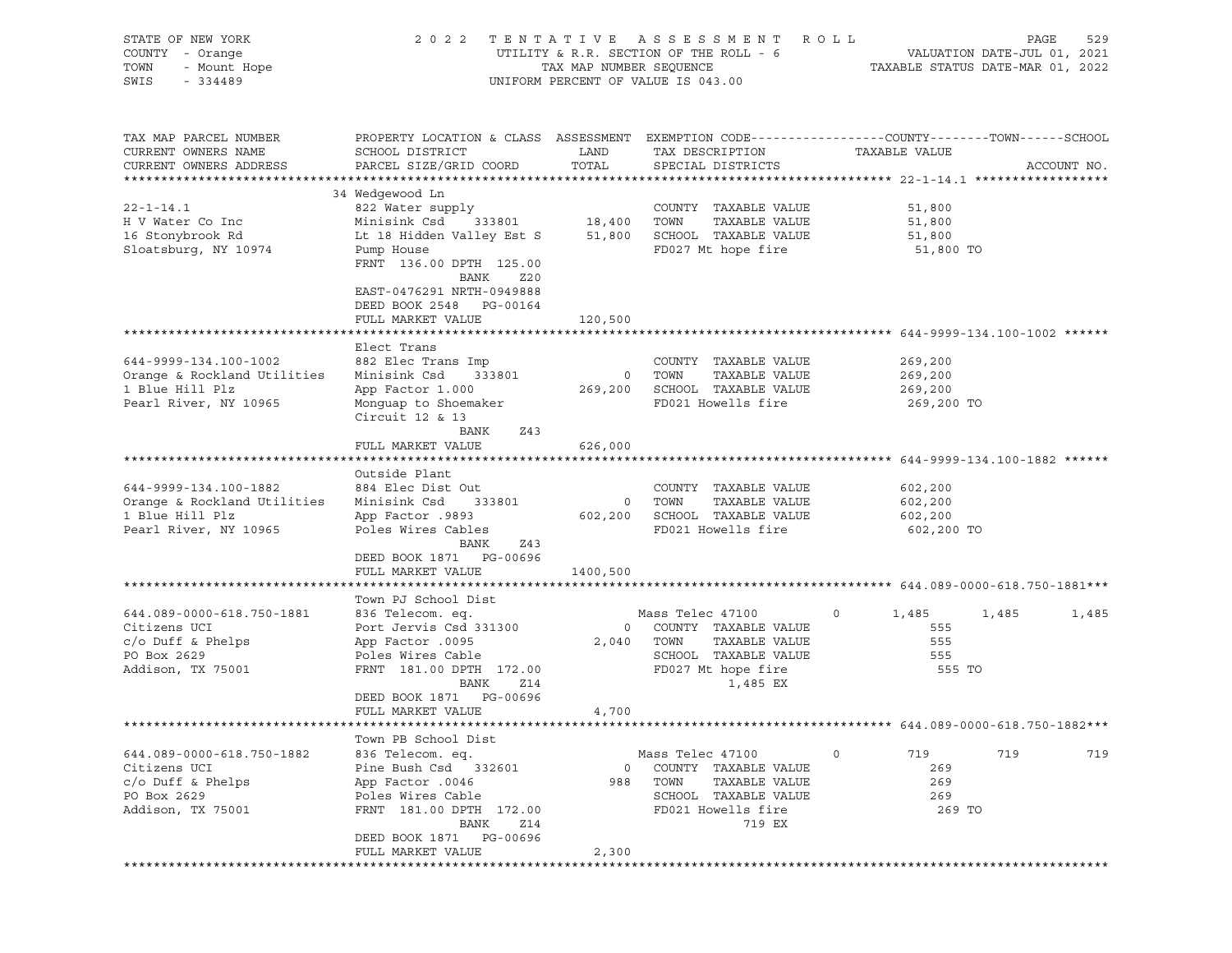|      | STATE OF NEW YORK     | 2 0 2 2                              |      | TENTATIVE ASSESSMENT ROLL                                     |                                  | PAGE | 530 |
|------|-----------------------|--------------------------------------|------|---------------------------------------------------------------|----------------------------------|------|-----|
|      | COUNTY - Orange       |                                      |      | UTILITY & R.R. SECTION OF THE ROLL - 6                        | VALUATION DATE-JUL 01, 2021      |      |     |
| TOWN | - Mount Hope          |                                      |      | TAX MAP NUMBER SEOUENCE                                       | TAXABLE STATUS DATE-MAR 01, 2022 |      |     |
| SWIS | $-334489$             |                                      |      | UNIFORM PERCENT OF VALUE IS 043.00                            |                                  |      |     |
|      |                       |                                      |      |                                                               |                                  |      |     |
|      |                       |                                      |      |                                                               |                                  |      |     |
|      |                       |                                      |      |                                                               |                                  |      |     |
|      | TAX MAP PARCEL NUMBER | PROPERTY LOCATION & CLASS ASSESSMENT |      | EXEMPTION CODE-----------------COUNTY--------TOWN------SCHOOL |                                  |      |     |
|      | CURRENT OWNERS NAME   | SCHOOL DISTRICT                      | LAND | TAX DESCRIPTION                                               | TAXABLE VALUE                    |      |     |

| CURRENT OWNERS ADDRESS    | PARCEL SIZE/GRID COORD     | TOTAL    | SPECIAL DISTRICTS  |               |           |         | ACCOUNT NO. |
|---------------------------|----------------------------|----------|--------------------|---------------|-----------|---------|-------------|
|                           |                            |          |                    |               |           |         |             |
|                           | Town Mini School Dist      |          |                    |               |           |         |             |
| 644.089-0000-618.750-1883 | 836 Telecom. eq.           |          | Mass Telec 47100   |               | 154,056   | 154,056 | 154,056     |
| Citizens UCI              | Minisink Csd<br>333801     | $\Omega$ | COUNTY             | TAXABLE VALUE | 57,629    |         |             |
| $c$ /o Duff & Phelps      | App Factor .9859           | 211,685  | TOWN               | TAXABLE VALUE | 57,629    |         |             |
| PO Box 2629               | Poles Wires Cable          |          | SCHOOL             | TAXABLE VALUE | 57,629    |         |             |
| Addison, TX 75001         | FRNT 181.00 DPTH 172.00    |          | FD027 Mt hope fire |               | 57,629 TO |         |             |
|                           | Z14<br>BANK                |          |                    | 154,056 EX    |           |         |             |
|                           | PG-00696<br>DEED BOOK 1871 |          |                    |               |           |         |             |
|                           | FULL MARKET VALUE          | 492,300  |                    |               |           |         |             |
|                           |                            |          |                    |               |           |         |             |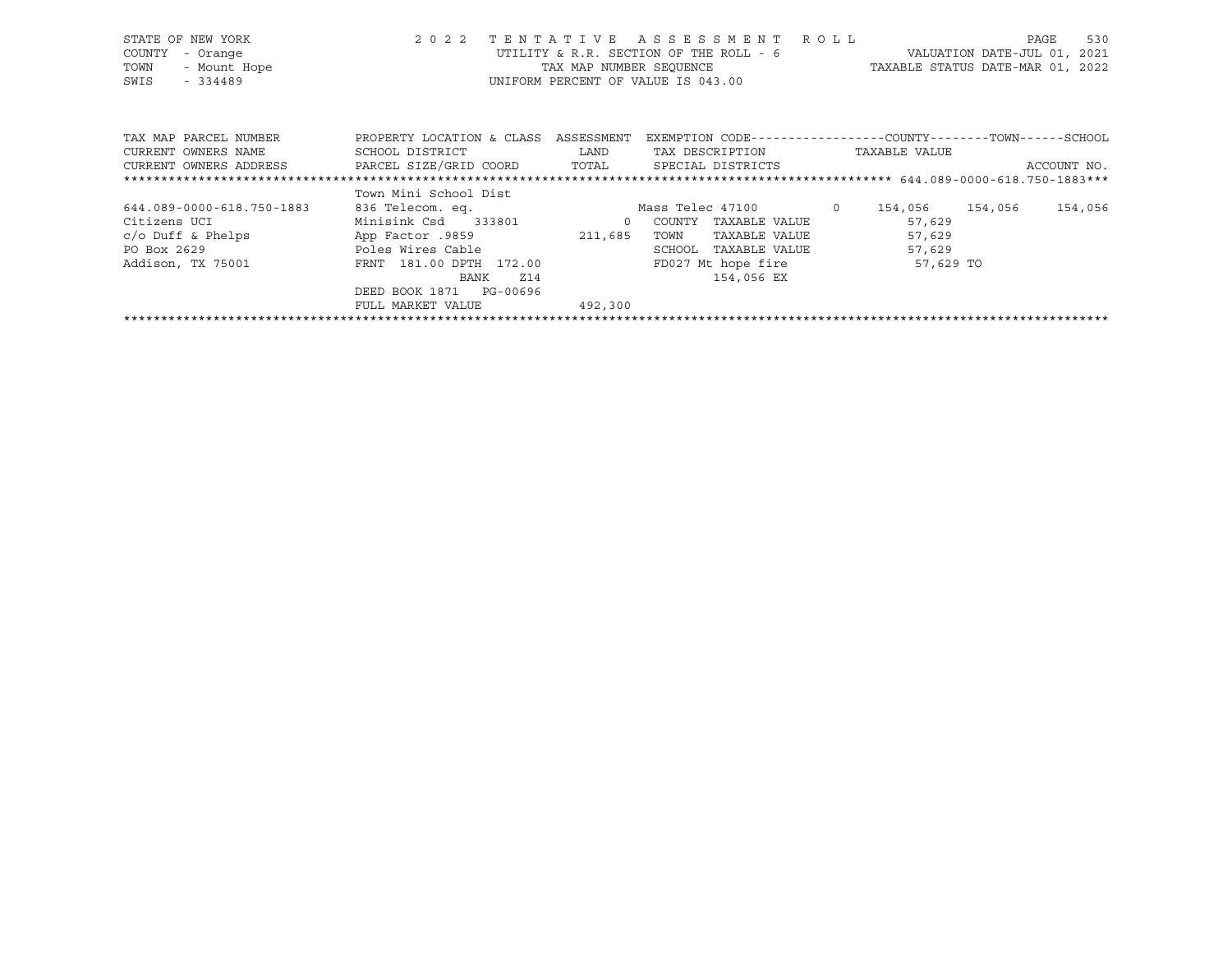|      | STATE OF NEW YORK | 2022 TENTATIVE ASSESSMENT ROLL         |  |                                  |                        | PAGE | 531 |
|------|-------------------|----------------------------------------|--|----------------------------------|------------------------|------|-----|
|      | COUNTY - Orange   | UTILITY & R.R. SECTION OF THE ROLL - 6 |  | VALUATION DATE-JUL 01, 2021      |                        |      |     |
| TOWN | - Mount Hope      |                                        |  | TAXABLE STATUS DATE-MAR 01, 2022 |                        |      |     |
| SWIS | - 334489          | UNIFORM PERCENT OF VALUE IS 043.00     |  |                                  | RPS150/V04/L015        |      |     |
|      |                   |                                        |  |                                  | CURRENT DATE 4/22/2022 |      |     |

## \*\*\* S P E C I A L D I S T R I C T S U M M A R Y \*\*\*

| FD021 Howells fire<br>3 TOTAL<br>FD027 Mt hope fire<br>13 TOTAL | 872,388<br>1370,625 | 719<br>155,541 | 871,669<br>1215,084 |
|-----------------------------------------------------------------|---------------------|----------------|---------------------|

## \*\*\* S C H O O L D I S T R I C T S U M M A R Y \*\*\*

| CODE   | DISTRICT NAME   | TOTAL<br>PARCELS | ASSESSED<br>LAND | ASSESSED<br>TOTAL | <b>EXEMPT</b><br>AMOUNT | TOTAL<br>TAXABLE | <b>STAR</b><br>AMOUNT | STAR<br>TAXABLE |
|--------|-----------------|------------------|------------------|-------------------|-------------------------|------------------|-----------------------|-----------------|
| 331300 | Port Jervis Csd |                  |                  | 2,040             | 1,485                   | 555              |                       | 555             |
| 332601 | Pine Bush Csd   |                  |                  | 988               | 719                     | 269              |                       | 269             |
| 333801 | Minisink Csd    | 14               | 582,700          | 2239,985          | 154,056                 | 2085,929         |                       | 2085,929        |
|        | SUB-TOTAL       | 16               | 582,700          | 2243,013          | 156,260                 | 2086,753         |                       | 2086,753        |
|        | TOTAL           | 16               | 582,700          | 2243,013          | 156,260                 | 2086,753         |                       | 2086,753        |

## \*\*\* S Y S T E M C O D E S S U M M A R Y \*\*\*

#### NO SYSTEM EXEMPTIONS AT THIS LEVEL

## \*\*\* E X E M P T I O N S U M M A R Y \*\*\*

| CODE  | DESCRIPTION | TOTAL<br>PARCELS | COUNTY   | TOWN    | SCHOOL  |
|-------|-------------|------------------|----------|---------|---------|
| 13442 | CITY OWNED  | 6                | 859,900  |         |         |
| 47100 | Mass Telec  |                  | 156,260  | 156,260 | 156,260 |
|       | тотаь       | $\circ$          | 1016,160 | 156,260 | 156,260 |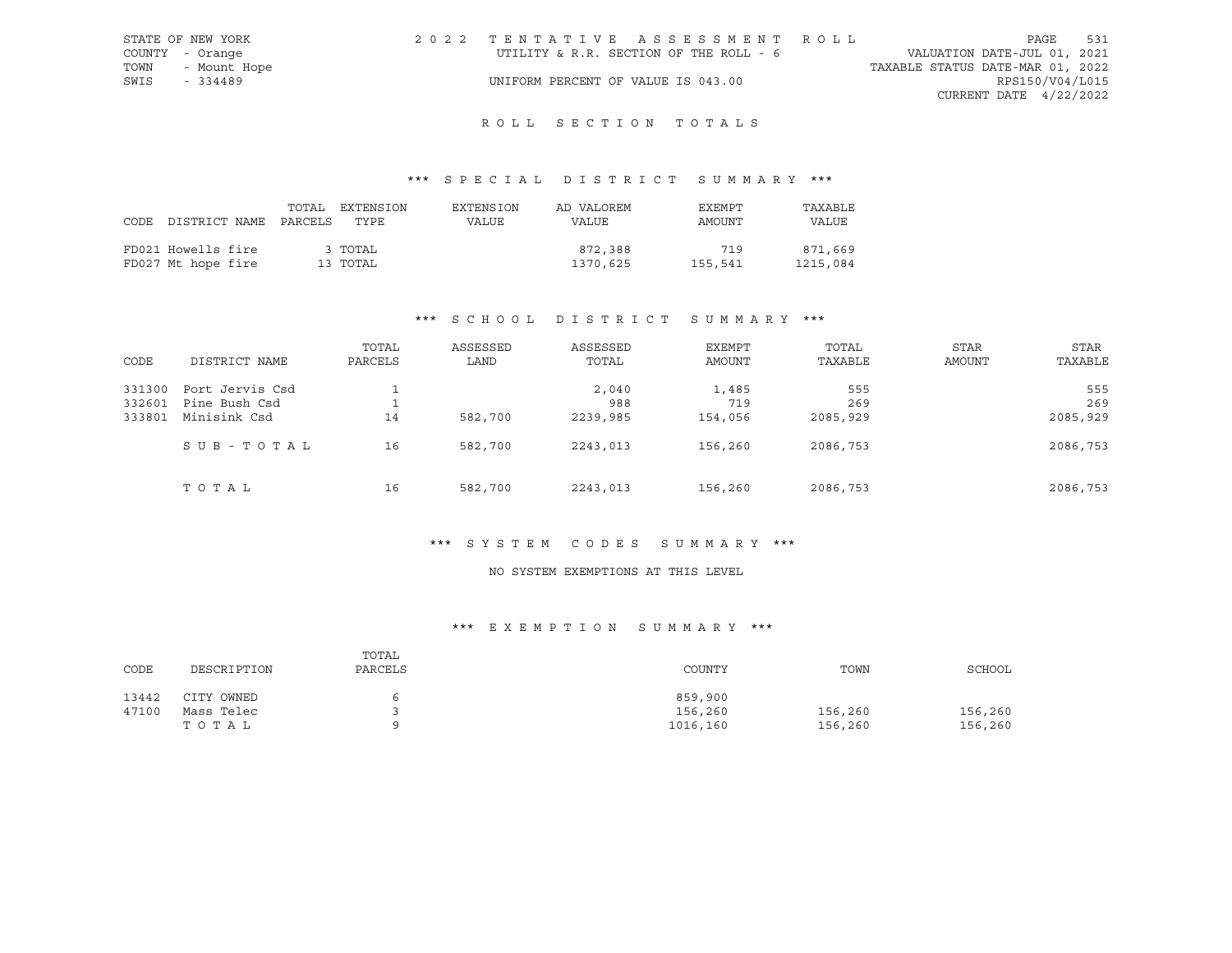|      | STATE OF NEW YORK | 2022 TENTATIVE ASSESSMENT ROLL         |                                  | PAGE                     | 532 |
|------|-------------------|----------------------------------------|----------------------------------|--------------------------|-----|
|      | COUNTY - Orange   | UTILITY & R.R. SECTION OF THE ROLL - 6 | VALUATION DATE-JUL 01, 2021      |                          |     |
|      | TOWN - Mount Hope |                                        | TAXABLE STATUS DATE-MAR 01, 2022 |                          |     |
| SWIS | $-334489$         | UNIFORM PERCENT OF VALUE IS 043.00     |                                  | RPS150/V04/L015          |     |
|      |                   |                                        |                                  | CURRENT DATE $4/22/2022$ |     |

| ROLL       |                  | TOTAL   | ASSESSED | ASSESSED | TAXABLE  | TAXABLE  | TAXABLE       | <b>STAR</b> |
|------------|------------------|---------|----------|----------|----------|----------|---------------|-------------|
| <b>SEC</b> | DESCRIPTION      | PARCELS | LAND     | TOTAL    | COUNTY   | TOWN     | <b>SCHOOL</b> | TAXABLE     |
|            | UTILITIES & N.C. | 16      | 582,700  | 2243,013 | 1226,853 | 2086,753 | 2086,753      | 2086,753    |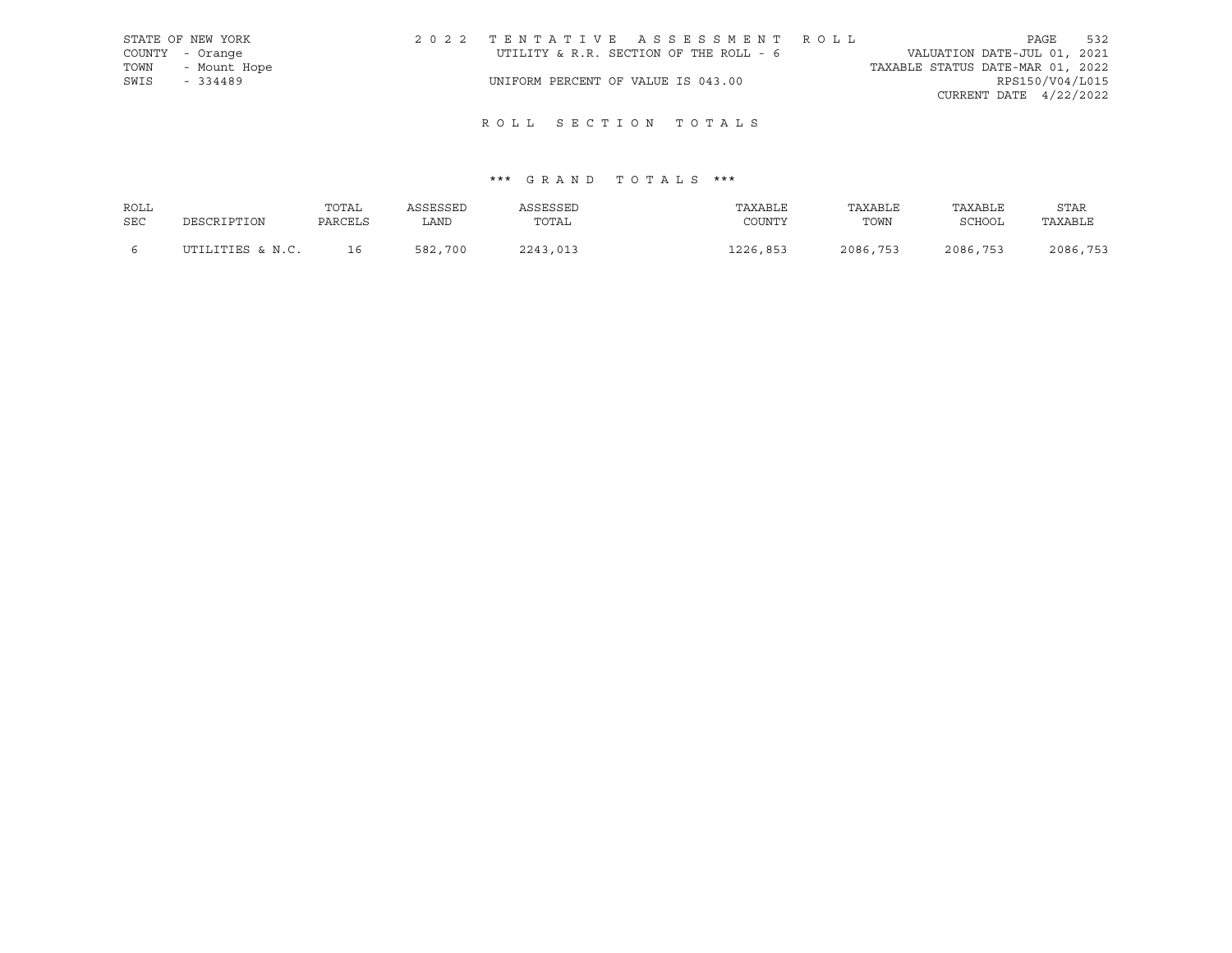#### STATE OF NEW YORK 2 0 2 2 T E N T A T I V E A S S E S S M E N T R O L L PAGE 533 COUNTY - Orange CEILING RAILROAD SECTION OF THE ROLL - 7 VALUATION DATE-JUL 01, 2021 TOWN - Mount Hope TAX MAP NUMBER SEQUENCE TAXABLE STATUS DATE-MAR 01, 2022 SWIS - 334489 UNIFORM PERCENT OF VALUE IS 043.00

| TAX MAP PARCEL NUMBER<br>CURRENT OWNERS NAME<br>CURRENT OWNERS ADDRESS                                                                                                         | PROPERTY LOCATION & CLASS ASSESSMENT<br>SCHOOL DISTRICT<br>PARCEL SIZE/GRID COORD                                                                                                          | LAND<br>TOTAL                          | TAX DESCRIPTION<br>SPECIAL DISTRICTS                                                        | EXEMPTION CODE-----------------COUNTY-------TOWN------SCHOOL<br>TAXABLE VALUE<br>ACCOUNT NO. |
|--------------------------------------------------------------------------------------------------------------------------------------------------------------------------------|--------------------------------------------------------------------------------------------------------------------------------------------------------------------------------------------|----------------------------------------|---------------------------------------------------------------------------------------------|----------------------------------------------------------------------------------------------|
| *********************                                                                                                                                                          |                                                                                                                                                                                            |                                        |                                                                                             |                                                                                              |
| $5 - 1 - 13$<br>Pennsylvania Lines LLC<br>c/o Norfolk Southern Corp<br>Taxation Department<br>3 Commercial Pl Unit 209<br>Norfolk, VA 23510<br>******************************* | Shoddy Hollow Rd<br>842 Ceiling rr<br>Minisink Csd<br>333801<br>ACRES 36.20 BANK<br>Z12<br>DEED BOOK 2110<br>PG-00852<br>FULL MARKET VALUE                                                 | $\mathbf{0}$<br>$\circ$<br>$\mathbf 0$ | COUNTY TAXABLE VALUE<br>TOWN<br>TAXABLE VALUE<br>SCHOOL TAXABLE VALUE<br>FD021 Howells fire | $\mathsf{O}$<br>$\Omega$<br>$\mathbf 0$<br>0 <sub>T</sub>                                    |
|                                                                                                                                                                                |                                                                                                                                                                                            |                                        |                                                                                             |                                                                                              |
| $7 - 1 - 1$<br>Pennsylvania Lines LLC<br>c/o Norfolk Southern Corp<br>Taxation Department<br>3 Commercial Pl Unit 209<br>Norfolk, VA 23510                                     | St Hwy 211<br>842 Ceiling rr<br>Minisink Csd<br>333801<br>ACRES 21.20 BANK<br>Z12<br>DEED BOOK 2110<br>PG-00852<br>FULL MARKET VALUE                                                       | $\mathbf 0$<br>0<br>$\mathbf 0$        | COUNTY TAXABLE VALUE<br>TAXABLE VALUE<br>TOWN<br>SCHOOL TAXABLE VALUE<br>FD027 Mt hope fire | $\circ$<br>$\mathbf 0$<br>0<br>0 <sub>T</sub>                                                |
|                                                                                                                                                                                |                                                                                                                                                                                            |                                        |                                                                                             |                                                                                              |
| $10 - 1 - 38.1$<br>Pennsylvania Lines LLC<br>c/o Norfolk Southern Corp<br>Taxation Department<br>3 Commercial Pl Unit 209<br>Norfolk, VA 23510                                 | 125 Kelly Hill Rd<br>842 Ceiling rr<br>Minisink Csd<br>333801<br>ACRES<br>7.50 BANK<br>Z12<br>EAST-0484620 NRTH-0960969<br>DEED BOOK 2110 PG-852<br>FULL MARKET VALUE                      | $\circ$<br>$\Omega$<br>$\mathbf{0}$    | COUNTY TAXABLE VALUE<br>TOWN<br>TAXABLE VALUE<br>SCHOOL TAXABLE VALUE<br>FD027 Mt hope fire | 0<br>$\circ$<br>$\Omega$<br>$0$ TO                                                           |
|                                                                                                                                                                                |                                                                                                                                                                                            |                                        |                                                                                             |                                                                                              |
| $12 - 1 - 1.1$<br>Pennsylvania Lines LLC<br>c/o Norfolk Southern Corp<br>Taxation Department<br>3 Commercial Pl Unit 209                                                       | St Hwy 211<br>842 Ceiling rr<br>Minisink Csd<br>333801<br>ACRES 10.80 BANK<br>Z12<br>EAST-0487126 NRTH-0960188<br>DEED BOOK 2110 PG-852                                                    | $\Omega$<br>$\mathbf 0$                | COUNTY TAXABLE VALUE<br>TOWN<br>TAXABLE VALUE<br>SCHOOL TAXABLE VALUE<br>FD027 Mt hope fire | $\mathbf 0$<br>$\mathbf 0$<br>0<br>0 <sub>T</sub>                                            |
| Norfolk, VA 23510                                                                                                                                                              | FULL MARKET VALUE                                                                                                                                                                          | $\mathbf{0}$                           |                                                                                             |                                                                                              |
| ******************************                                                                                                                                                 |                                                                                                                                                                                            |                                        |                                                                                             |                                                                                              |
| $13 - 1 - 35$<br>Pennsylvania Lines LLC<br>c/o Norfolk Southern Corp<br>Taxation Department<br>3 Commercial Pl Unit 209<br>Norfolk, VA 23510                                   | Mountain Rd<br>842 Ceiling rr<br>Minisink Csd<br>333801<br>FRNT 156.00 DPTH 522.00<br>ACRES<br>0.87 BANK<br>Z12<br>EAST-0471512 NRTH-0955159<br>DEED BOOK 2110 PG-852<br>FULL MARKET VALUE | $\Omega$<br>$\Omega$<br>0              | COUNTY TAXABLE VALUE<br>TAXABLE VALUE<br>TOWN<br>SCHOOL TAXABLE VALUE<br>FD027 Mt hope fire | 0<br>$\Omega$<br>0<br>$0$ TO                                                                 |
| ******************************                                                                                                                                                 |                                                                                                                                                                                            |                                        |                                                                                             |                                                                                              |
| $16 - 1 - 1.2$<br>Pennsylvania Lines LLC<br>c/o Norfolk Southern Corp<br>Taxation Department<br>3 Commercial Pl Unit 209<br>Norfolk, VA 23510                                  | Co Hwy 73<br>842 Ceiling rr<br>Minisink Csd<br>333801<br>ACRES 71.60 BANK<br>Z12<br>EAST-0469728 NRTH-0952440<br>DEED BOOK 2110 PG-852<br>FULL MARKET VALUE                                | 0<br>$\Omega$<br>$\mathbf 0$           | COUNTY TAXABLE VALUE<br>TOWN<br>TAXABLE VALUE<br>SCHOOL TAXABLE VALUE<br>FD027 Mt hope fire | $\mathbf 0$<br>$\circ$<br>$\Omega$<br>0 <sub>T</sub>                                         |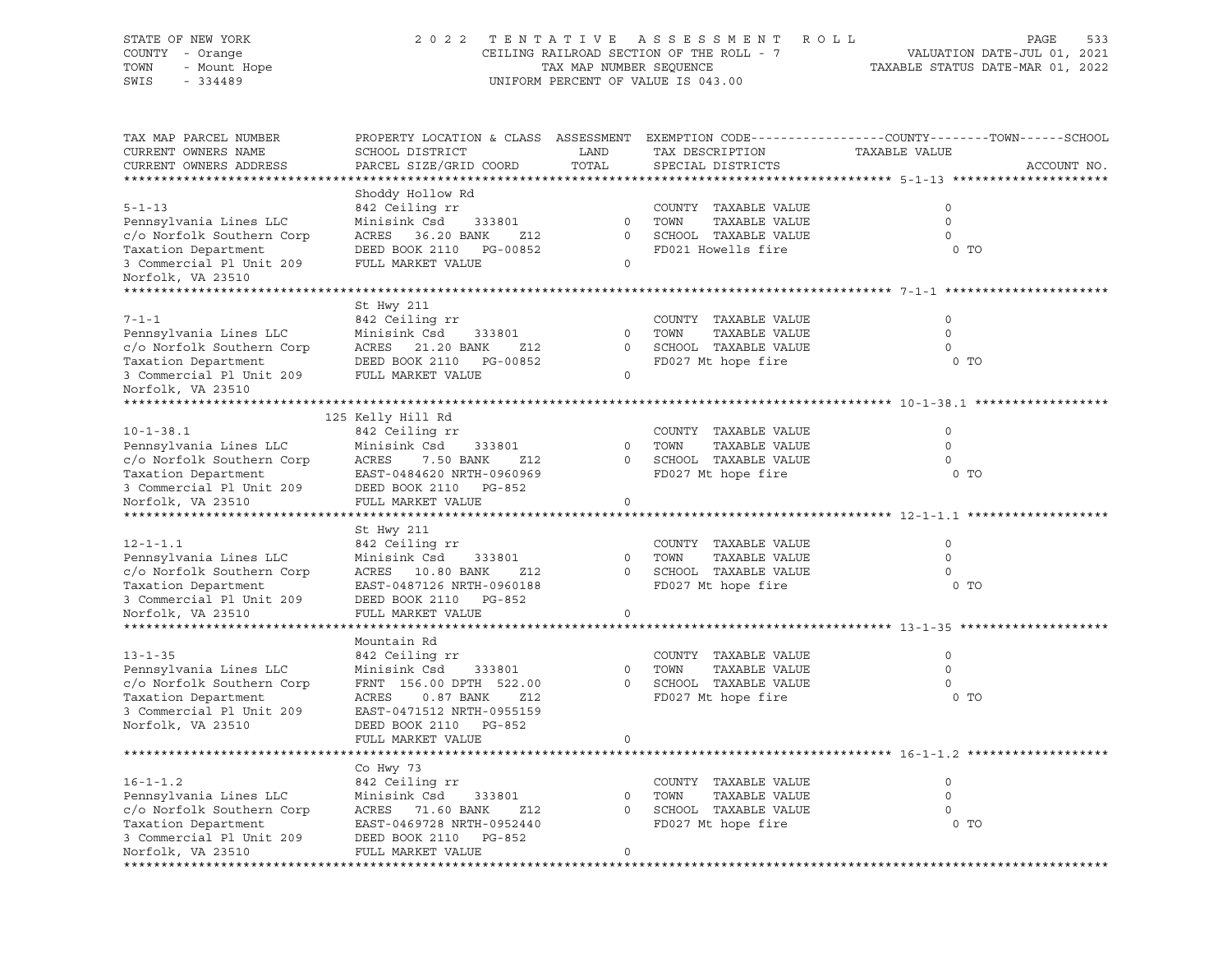#### STATE OF NEW YORK 2 0 2 2 T E N T A T I V E A S S E S S M E N T R O L L PAGE 534 COUNTY - Orange CEILING RAILROAD SECTION OF THE ROLL - 7 VALUATION DATE-JUL 01, 2021 TOWN - Mount Hope TAX MAP NUMBER SEQUENCE TAXABLE STATUS DATE-MAR 01, 2022 SWIS - 334489 UNIFORM PERCENT OF VALUE IS 043.00

| TAX MAP PARCEL NUMBER<br>CURRENT OWNERS NAME<br>CURRENT OWNERS ADDRESS | SCHOOL DISTRICT<br>PARCEL SIZE/GRID COORD | PROPERTY LOCATION & CLASS ASSESSMENT EXEMPTION CODE----------------COUNTY-------TOWN------SCHOOL<br>LAND<br>TAX DESCRIPTION<br>TOTAL<br>SPECIAL DISTRICTS |                               | TAXABLE VALUE        |                | ACCOUNT NO. |
|------------------------------------------------------------------------|-------------------------------------------|-----------------------------------------------------------------------------------------------------------------------------------------------------------|-------------------------------|----------------------|----------------|-------------|
|                                                                        | Guymard Tpke                              |                                                                                                                                                           |                               |                      |                |             |
| $19 - 1 - 16.1$                                                        | 842 Ceiling rr                            |                                                                                                                                                           | COUNTY TAXABLE VALUE          |                      | $\Omega$       |             |
| Pennsylvania Lines LLC                                                 | Port Jervis Csd 331300                    |                                                                                                                                                           | TAXABLE VALUE<br>0 TOWN       |                      | $\mathbf 0$    |             |
| c/o Norfolk Southern Corp                                              | Lease Agreement 3385/177                  | $\Omega$                                                                                                                                                  | SCHOOL TAXABLE VALUE          |                      | $\Omega$       |             |
| Taxation Department                                                    | 5.50 BANK<br>ACRES<br>Z12                 |                                                                                                                                                           | FD027 Mt hope fire            |                      | 0 <sub>T</sub> |             |
| 3 Commercial Pl Unit 209                                               | EAST-0465783 NRTH-0944933                 |                                                                                                                                                           |                               |                      |                |             |
| Norfolk, VA 23510                                                      | FULL MARKET VALUE                         | $\Omega$                                                                                                                                                  |                               |                      |                |             |
|                                                                        |                                           |                                                                                                                                                           |                               |                      |                |             |
|                                                                        | Tn Rd 2                                   |                                                                                                                                                           |                               |                      |                |             |
| $19 - 1 - 16.2$                                                        | 842 Ceiling rr                            |                                                                                                                                                           | COUNTY TAXABLE VALUE          |                      | $\Omega$       |             |
| Pennsylvania Lines LLC                                                 | Port Jervis Csd 331300                    | $\overline{0}$                                                                                                                                            | TOWN<br>TAXABLE VALUE         |                      | $\Omega$       |             |
| c/o Norfolk Southern Corp                                              | Suffix To Delete Value                    |                                                                                                                                                           | 0 SCHOOL TAXABLE VALUE        |                      | $\Omega$       |             |
| Taxation Department                                                    | 33.40 BANK<br>ACRES<br>Z12                |                                                                                                                                                           | FD027 Mt hope fire            |                      | 0 <sub>T</sub> |             |
| 3 Commercial Pl Unit 209                                               | EAST-0466190 NRTH-0945724                 |                                                                                                                                                           |                               |                      |                |             |
| Norfolk, VA 23510                                                      | DEED BOOK 2110 PG-852                     |                                                                                                                                                           |                               |                      |                |             |
|                                                                        | FULL MARKET VALUE                         |                                                                                                                                                           |                               |                      |                |             |
|                                                                        |                                           |                                                                                                                                                           |                               |                      |                |             |
| $999 - 2 - 1$                                                          | 842 Ceiling rr                            |                                                                                                                                                           | CL RR EXM 47200               | $\circ$<br>662,013   | 662,013        | 662,013     |
| Norfolk Southern                                                       | Port Jervis Csd 331300                    |                                                                                                                                                           | 0 COUNTY TAXABLE VALUE        | 2,017                |                |             |
| Taxation Department                                                    | <b>BANK</b><br>Z12                        | 664,030 TOWN                                                                                                                                              | TAXABLE VALUE                 | 2,017                |                |             |
| 650 W Peachtree St NW                                                  | DEED BOOK 5119 PG-132                     |                                                                                                                                                           | SCHOOL TAXABLE VALUE          | 2,017                |                |             |
| Atlanta, GA 30308                                                      | FULL MARKET VALUE                         |                                                                                                                                                           | 1544,300 FD027 Mt hope fire   |                      | 2,017 TO       |             |
|                                                                        |                                           |                                                                                                                                                           | 662,013 EX                    |                      |                |             |
|                                                                        |                                           |                                                                                                                                                           |                               |                      |                |             |
|                                                                        |                                           |                                                                                                                                                           |                               |                      |                |             |
| $999 - 5 - 1$                                                          | 842 Ceiling rr                            |                                                                                                                                                           | CL RR EXM 47200               | $\Omega$<br>4068,879 | 4068,879       | 4068,879    |
| Norfolk Southern                                                       | Minisink Csd<br>333801                    |                                                                                                                                                           | 4080,268 COUNTY TAXABLE VALUE | 11,389               |                |             |
| Taxation Department                                                    | FRNT 181.00 DPTH 172.00                   | 4080,268                                                                                                                                                  | TAXABLE VALUE<br>TOWN         | 11,389               |                |             |
| 350 W Peachtree St NW                                                  | Z12<br>BANK                               |                                                                                                                                                           | SCHOOL TAXABLE VALUE          | 11,389               |                |             |
| Atlanta, GA 30308                                                      | DEED BOOK 1871    PG-00696                |                                                                                                                                                           | FD021 Howells fire            |                      | 0 <sub>T</sub> |             |
|                                                                        | FULL MARKET VALUE                         | 9489,000                                                                                                                                                  | 3,349 EX                      |                      |                |             |
|                                                                        |                                           |                                                                                                                                                           | FD027 Mt hope fire            |                      | $0$ TO         |             |
|                                                                        |                                           |                                                                                                                                                           | 8,995 EX                      |                      |                |             |
|                                                                        |                                           |                                                                                                                                                           |                               |                      |                |             |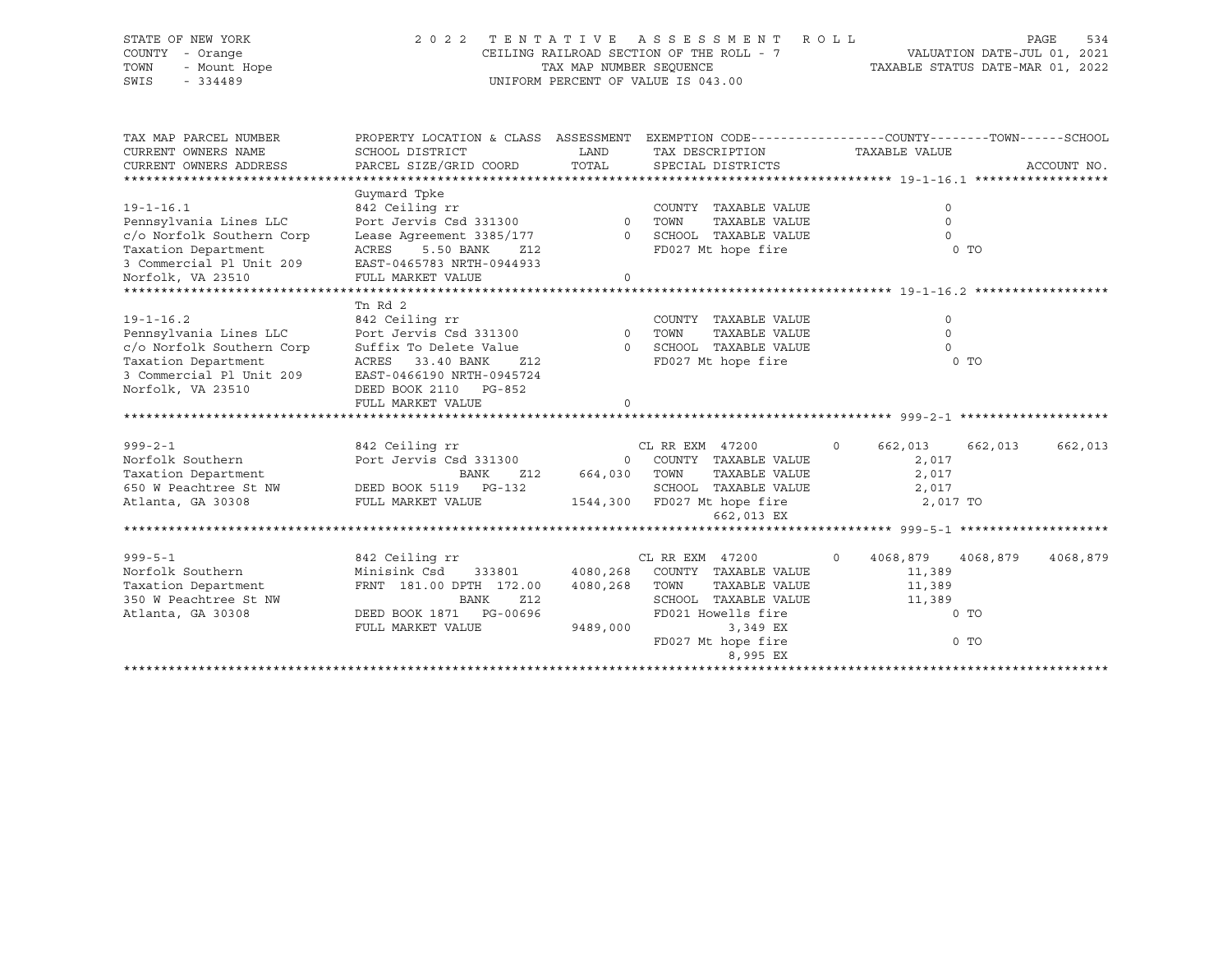| STATE OF NEW YORK | 2022 TENTATIVE ASSESSMENT ROLL           |                                  | PAGE                        | 535 |
|-------------------|------------------------------------------|----------------------------------|-----------------------------|-----|
| COUNTY - Orange   | CEILING RAILROAD SECTION OF THE ROLL - 7 |                                  | VALUATION DATE-JUL 01, 2021 |     |
| TOWN - Mount Hope |                                          | TAXABLE STATUS DATE-MAR 01, 2022 |                             |     |
| SWIS - 334489     | UNIFORM PERCENT OF VALUE IS 043.00       |                                  | RPS150/V04/L015             |     |
|                   |                                          |                                  | CURRENT DATE 4/22/2022      |     |

# R O L L S E C T I O N T O T A L S

## \*\*\* S P E C I A L D I S T R I C T S U M M A R Y \*\*\*

| CODE DISTRICT NAME PARCELS               | TOTAL | EXTENSION<br>TYPE  | EXTENSION<br>VALUE | AD VALOREM<br><b>VALUE</b> | EXEMPT<br>AMOUNT | TAXABLE<br>VALUE |
|------------------------------------------|-------|--------------------|--------------------|----------------------------|------------------|------------------|
| FD021 Howells fire<br>FD027 Mt hope fire |       | 2 TOTAL<br>9 TOTAL |                    | 3,349<br>673,025           | 3,349<br>671,008 | 2,017            |

## \*\*\* S C H O O L D I S T R I C T S U M M A R Y \*\*\*

| CODE             | DISTRICT NAME                   | TOTAL<br>PARCELS | ASSESSED<br>LAND | ASSESSED<br>TOTAL   | EXEMPT<br>AMOUNT    | TOTAL<br>TAXABLE | STAR<br>AMOUNT | STAR<br>TAXABLE |
|------------------|---------------------------------|------------------|------------------|---------------------|---------------------|------------------|----------------|-----------------|
| 331300<br>333801 | Port Jervis Csd<br>Minisink Csd | п.               | 4080,268         | 664,030<br>4080,268 | 662,013<br>4068,879 | 2,017<br>11,389  |                | 2,017<br>11,389 |
|                  | SUB-TOTAL                       | 10               | 4080,268         | 4744,298            | 4730,892            | 13,406           |                | 13,406          |
|                  | TOTAL                           | 10               | 4080,268         | 4744,298            | 4730,892            | 13,406           |                | 13,406          |

#### \*\*\* S Y S T E M C O D E S S U M M A R Y \*\*\*

## NO SYSTEM EXEMPTIONS AT THIS LEVEL

## \*\*\* E X E M P T I O N S U M M A R Y \*\*\*

| CODE  | DESCRIPTION        | TOTAL<br>PARCELS | COUNTY               | TOWN                 | SCHOOL               |
|-------|--------------------|------------------|----------------------|----------------------|----------------------|
| 47200 | CL RR EXM<br>TOTAL |                  | 4730,892<br>4730,892 | 4730,892<br>4730,892 | 4730,892<br>4730,892 |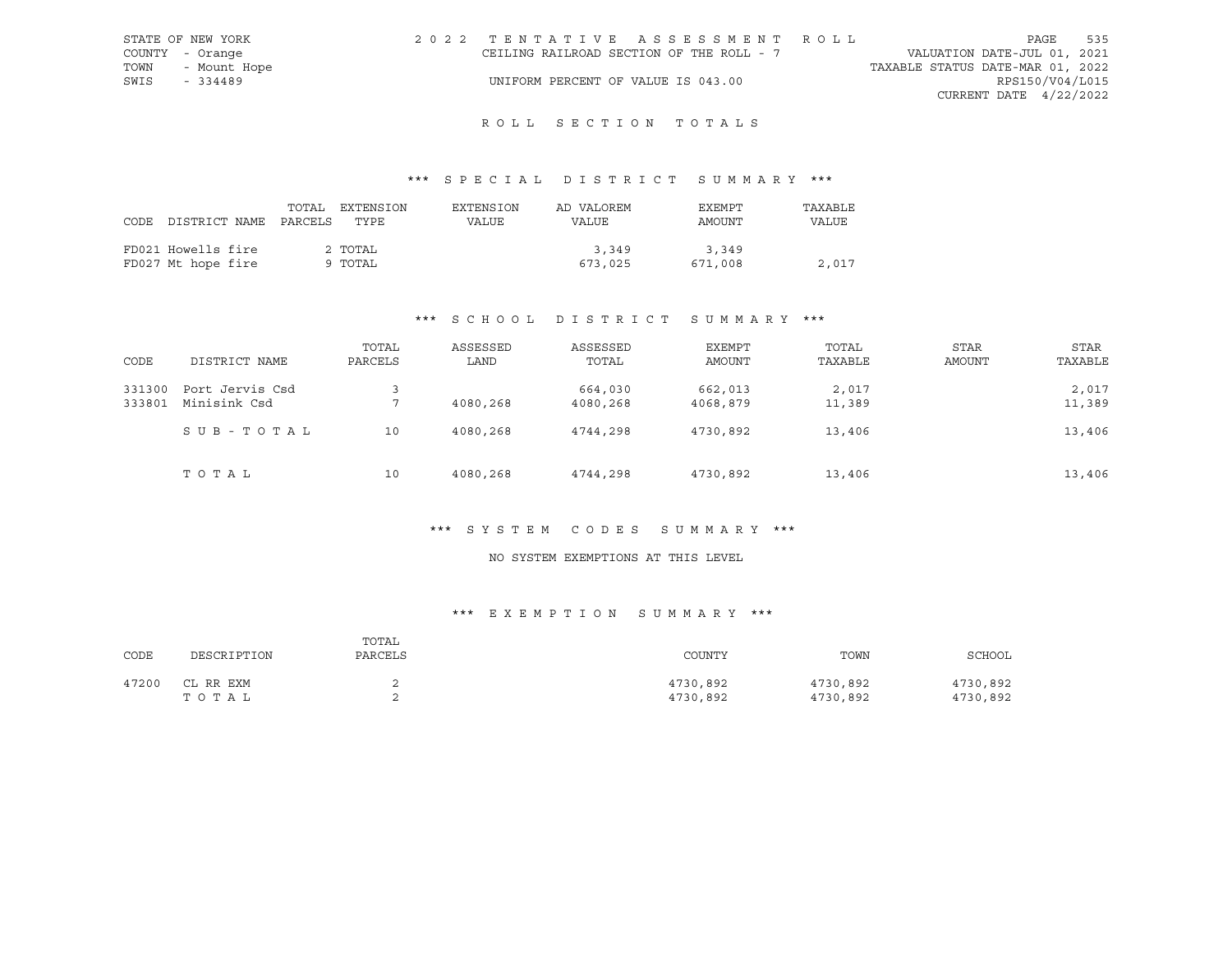|      | STATE OF NEW YORK | 2022 TENTATIVE ASSESSMENT ROLL           |  |                                  | PAGE                     | 536 |
|------|-------------------|------------------------------------------|--|----------------------------------|--------------------------|-----|
|      | COUNTY - Orange   | CEILING RAILROAD SECTION OF THE ROLL - 7 |  | VALUATION DATE-JUL 01, 2021      |                          |     |
| TOWN | - Mount Hope      |                                          |  | TAXABLE STATUS DATE-MAR 01, 2022 |                          |     |
| SWIS | - 334489          | UNIFORM PERCENT OF VALUE IS 043.00       |  |                                  | RPS150/V04/L015          |     |
|      |                   |                                          |  |                                  | CURRENT DATE $4/22/2022$ |     |

| ROLL       |                   | TOTAL   | ASSESSED | ASSESSED | TAXABLE | TAXABLE | TAXABLE | <b>STAR</b> |
|------------|-------------------|---------|----------|----------|---------|---------|---------|-------------|
| <b>SEC</b> | DESCRIPTION       | PARCELS | LAND     | TOTAL    | COUNTY  | TOWN    | SCHOOL  | TAXABLE     |
|            | CEILING RAILROADS | 10      | 4080,268 | 4744,298 | 13,406  | 13,406  | 13,406  | 13,406      |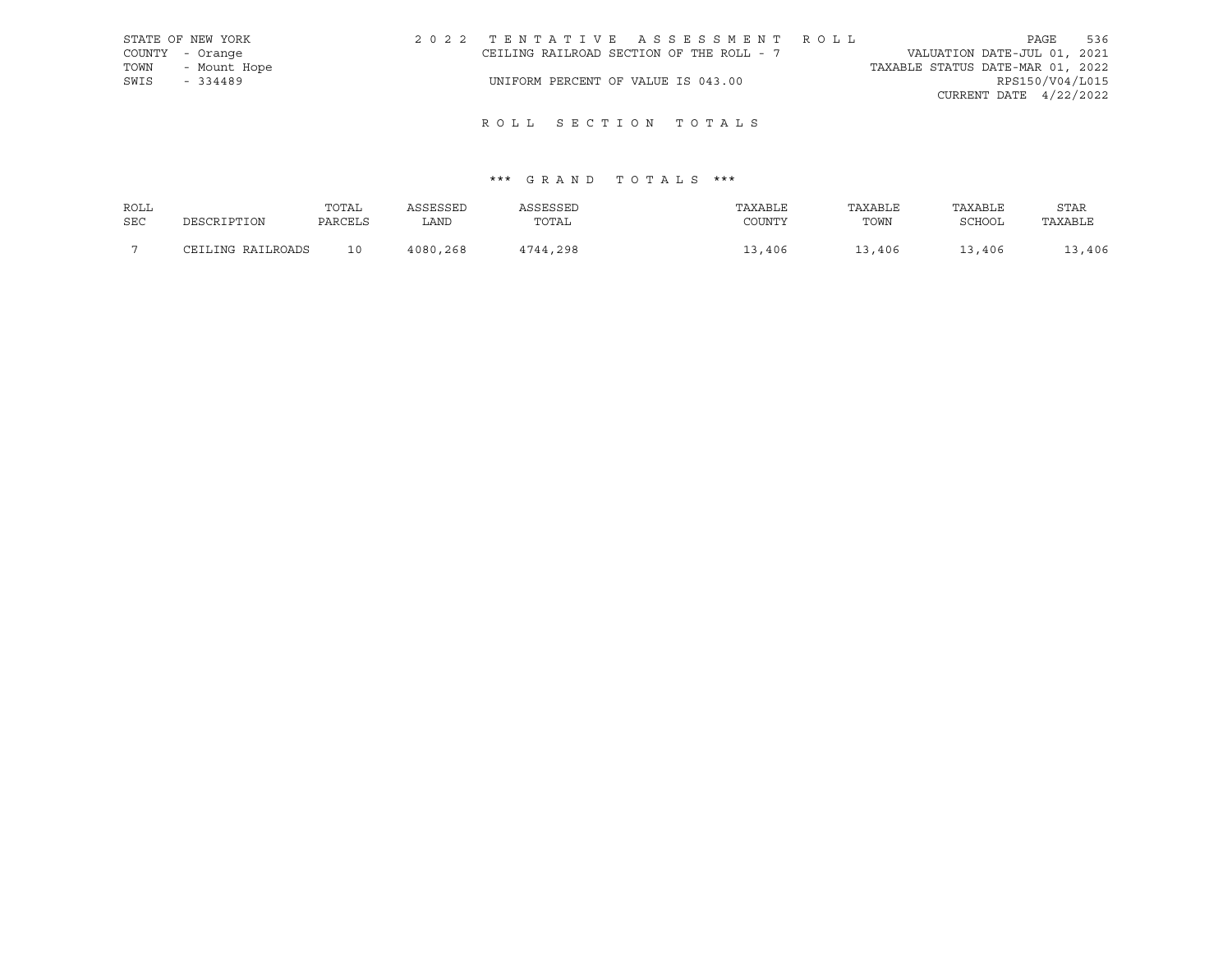#### STATE OF NEW YORK 2 0 2 2 T E N T A T I V E A S S E S S M E N T R O L L PAGE 537 COUNTY - Orange WHOLLY EXEMPT SECTION OF THE ROLL - 8 VALUATION DATE-JUL 01, 2021 TOWN - Mount Hope TAX MAP NUMBER SEQUENCE TAXABLE STATUS DATE-MAR 01, 2022 SWIS - 334489 UNIFORM PERCENT OF VALUE IS 043.00

| TAX MAP PARCEL NUMBER<br>CURRENT OWNERS NAME<br>CURRENT OWNERS ADDRESS                                                                                                                                                                                 | PROPERTY LOCATION & CLASS ASSESSMENT EXEMPTION CODE----------------COUNTY-------TOWN-----SCHOOL<br>SCHOOL DISTRICT<br>PARCEL SIZE/GRID COORD                                                                                                                                                                                     | TOTAL      | LAND TAX DESCRIPTION<br>SPECIAL DISTRICTS                                                                        | TAXABLE VALUE                              |                                                                         | ACCOUNT NO.         |
|--------------------------------------------------------------------------------------------------------------------------------------------------------------------------------------------------------------------------------------------------------|----------------------------------------------------------------------------------------------------------------------------------------------------------------------------------------------------------------------------------------------------------------------------------------------------------------------------------|------------|------------------------------------------------------------------------------------------------------------------|--------------------------------------------|-------------------------------------------------------------------------|---------------------|
|                                                                                                                                                                                                                                                        |                                                                                                                                                                                                                                                                                                                                  |            |                                                                                                                  |                                            |                                                                         |                     |
| $1 - 1 - 29$<br>United Church Of Christ<br>PO Box 42<br>Howells, NY 10932                                                                                                                                                                              | Co Hwy 18 & Tn Rd 31<br>311 Res vac land<br>Minisink Csd      333801<br>FRNT 118.00 DPTH 89.00 8,000 TOWN<br>EAST-0496314 NRTH-0971981<br>DEED BOOK 4430 PG-233<br>FULL MARKET VALUE                                                                                                                                             |            | RELIGIOUS 25110<br>8,000 COUNTY TAXABLE VALUE<br>TAAADDE<br>TAXABLE VALUE<br>SCHOOL TAXABLE VALUE                | 8,000<br>$\circ$                           | 8,000<br>$\circ$<br>$\overline{0}$<br>$\overline{0}$<br>0 <sub>T</sub>  | 8,000               |
|                                                                                                                                                                                                                                                        |                                                                                                                                                                                                                                                                                                                                  |            |                                                                                                                  |                                            |                                                                         |                     |
| $1 - 1 - 64.2$<br>Exercise Minisink Csd 333801 40,400 COUNTY TAXABLE VAI<br>Greater NY Corp Of ACRES 8.50 40,400 TOWN TAXABLE VAI<br>7 Shelter Rock Rd EAST-0498471 NRTH-0967392 SCHOOL TAXABLE VAI<br>PO Box 5029 DEED BOOK 1919 PG-00296 FD021 Howel | Co Hwy 18 & Pine Grove Rd<br>320 Rural vacant                                                                                                                                                                                                                                                                                    |            | RELIGIOUS 25110<br>40,400 COUNTY TAXABLE VALUE<br>TAXABLE VALUE<br>SCHOOL TAXABLE VALUE                          | 40,400<br>$0 \qquad \qquad$                | 40,400<br>$\circ$<br>$\Omega$                                           | 40,400              |
|                                                                                                                                                                                                                                                        |                                                                                                                                                                                                                                                                                                                                  |            |                                                                                                                  |                                            |                                                                         |                     |
|                                                                                                                                                                                                                                                        | 10 Two Mile Dr                                                                                                                                                                                                                                                                                                                   |            |                                                                                                                  |                                            |                                                                         |                     |
| $2 - 1 - 43.2$<br>United States Of America<br>Attn: Federal Prison<br>Two Mile Dr<br>Otisville, NY 10963<br>$5 - 1 - 21.2$                                                                                                                             | 670 Correctional<br>Minisink Csd 333801 271,400 COUNTY TAXABLE VALUE<br>Book Of Patents 82/115 50000,000 TOWN<br>$8 - 12 - 76$<br>OR/SU co line 2000-4745<br>ACRES 234.30<br>EAST-0484074 NRTH-0970205<br>FULL MARKET VALUE<br>202 New Vernon Rd<br>662 Police/fire                                                              | 116279,100 | US OWNED 14100<br>TAXABLE VALUE<br>SCHOOL TAXABLE VALUE<br>FD027 Mt hope fire<br>50000,000 EX<br>SPDISTOWN 13870 | 0 50000,000 50000,000<br>52,000<br>$\circ$ | $\Omega$<br>$\Omega$<br>$\Omega$<br>0 <sub>T</sub><br>52,000<br>$\circ$ | 50000,000<br>52,000 |
| Howells Fire District Minisink Csd 333801 52,000 COUNTY TAXABLE VALUE PO Box 89 61 Howells Cemetery Sub 52,000 TOWN TAXABLE VALUE<br>Howells, NY 10932                                                                                                 | Map 172-21<br>filed 5/27/2021<br>ACRES 18.20<br>ACRES 18.30<br>EAST-0500297 NRTH-0965932<br>DEED BOOK 15010 PG-329<br>FULL MARKET VALUE                                                                                                                                                                                          | 120,900    | TAXABLE VALUE<br>SCHOOL TAXABLE VALUE<br>FD021 Howells fire<br>52,000 EX                                         |                                            | $\Omega$<br>$\overline{0}$<br>0 <sub>T</sub>                            |                     |
|                                                                                                                                                                                                                                                        | 230 New Vernon Rd                                                                                                                                                                                                                                                                                                                |            |                                                                                                                  |                                            |                                                                         |                     |
| $5 - 1 - 22.2$<br>Mount Hope Town<br>1706 Rt 211 West<br>Otisville, NY 10963                                                                                                                                                                           | 695 Cemetery<br>or שטכנ שטאט שמעט אוויט א פון דעם פון דעם פון דעם פון דעם פון דעם פון דעם פון דעם פון דעם פון דעם פון דעם פון<br>25,000 COUNTY TAXABLE VALUE<br>Howells Cemetery Sub 25,000 TOWN<br>Map 172-21<br>filed $5/27/2021$<br>ACRES<br>4.40<br>EAST-0499881 NRTH-0965753<br>DEED BOOK 15010 PG-324<br>FULL MARKET VALUE | 58,100     | TOWN OWNED 13500<br>TAXABLE VALUE<br>SCHOOL TAXABLE VALUE<br>FD021 Howells fire<br>25,000 EX                     | $\circ$<br>25,000                          | 25,000<br>$\circ$<br>$\overline{0}$<br>$\overline{0}$<br>$0$ TO         | 25,000              |
|                                                                                                                                                                                                                                                        |                                                                                                                                                                                                                                                                                                                                  |            |                                                                                                                  |                                            |                                                                         |                     |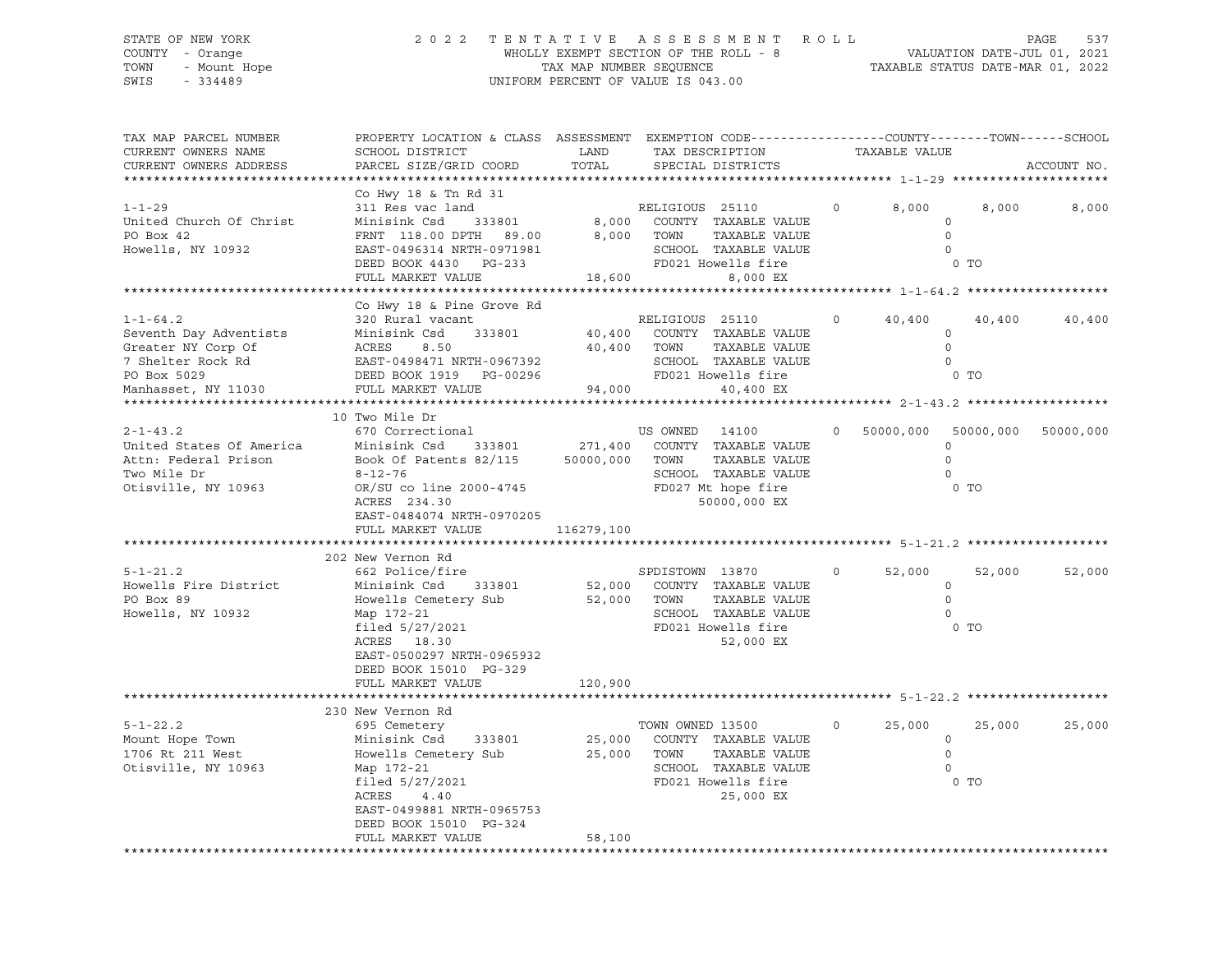STATE OF NEW YORK 2 0 2 2 T E N T A T I V E A S S E S S M E N T R O L L PAGE 538 COUNTY - Orange WHOLLY EXEMPT SECTION OF THE ROLL - 8 VALUATION DATE-JUL 01, 2021 TOWN - Mount Hope TAX MAP NUMBER SEQUENCE TAXABLE STATUS DATE-MAR 01, 2022 SWIS - 334489 UNIFORM PERCENT OF VALUE IS 043.00

| TAX MAP PARCEL NUMBER<br>CURRENT OWNERS NAME<br>CURRENT OWNERS ADDRESS                                      | PROPERTY LOCATION & CLASS ASSESSMENT EXEMPTION CODE----------------COUNTY-------TOWN------SCHOOL<br>SCHOOL DISTRICT<br>PARCEL SIZE/GRID COORD                                                                | LAND<br>TOTAL                | TAX DESCRIPTION TAXABLE VALUE<br>SPECIAL DISTRICTS                                                                                                      |          |          |                                                                 | ACCOUNT NO. |
|-------------------------------------------------------------------------------------------------------------|--------------------------------------------------------------------------------------------------------------------------------------------------------------------------------------------------------------|------------------------------|---------------------------------------------------------------------------------------------------------------------------------------------------------|----------|----------|-----------------------------------------------------------------|-------------|
|                                                                                                             |                                                                                                                                                                                                              |                              |                                                                                                                                                         |          |          |                                                                 |             |
| $5 - 1 - 68$<br>State of New York<br>Retardation & Disabil.<br>Albany, NY 12210                             | 241 Robbins Rd<br>642 Health bldg<br>Minisink Csd<br>333801<br>Hostel Site 10567<br>ACRES<br>2.40<br>EAST-0491272 NRTH-0968108<br>DEED BOOK 4208 PG-269<br>FULL MARKET VALUE                                 | 31,600<br>211,100<br>490,900 | COMM SERV 28540<br>COUNTY TAXABLE VALUE<br>TOWN<br>TAXABLE VALUE<br>SCHOOL TAXABLE VALUE<br>FD021 Howells fire<br>211,100 EX                            | $\circ$  | 211,100  | 211,100<br>$\circ$<br>$\Omega$<br>$\Omega$<br>0 <sub>T</sub>    | 211,100     |
|                                                                                                             |                                                                                                                                                                                                              |                              |                                                                                                                                                         |          |          |                                                                 |             |
| $5 - 1 - 97$<br>Town of Mount Hope<br>1706 Route 211 West<br>Otisville, NY 10963                            | Shoddy Hollow Rd<br>682 Rec facility<br>682 Kec Lacility<br>Minisink Csd 333801 16,000 COUNTY TAXABLE VALUE<br>2.40<br>ACRES<br>EAST-0495408 NRTH-0966794<br>DEED BOOK 2052    PG-00366<br>FULL MARKET VALUE | 16,000 TOWN<br>37,200        | TOWN OWNED 13500<br>TAXABLE VALUE<br>SCHOOL TAXABLE VALUE<br>FD021 Howells fire<br>16,000 EX                                                            | $\circ$  | 16,000   | 16,000<br>$\Omega$<br>$\circ$<br>$\Omega$<br>$0$ TO             | 16,000      |
|                                                                                                             |                                                                                                                                                                                                              |                              |                                                                                                                                                         |          |          |                                                                 |             |
| $6 - 1 - 1.1$<br>United States Of America<br>Federal Prison<br>Two Mile Drive<br>Otisville, NY 10963        | Co Hwy 90<br>670 Correctional<br>Minisink Csd<br>Book Of Patents 82/115 1000,000 TOWN<br>$08 - 12 - 76$<br>ACRES 26.40<br>EAST-0482402 NRTH-0965459<br>FULL MARKET VALUE                                     | 2325,600                     | US OWNED 14100<br>333801 54,400 COUNTY TAXABLE VALUE<br>TAXABLE VALUE<br>SCHOOL TAXABLE VALUE<br>FD027 Mt hope fire<br>1000,000 EX                      | $\Omega$ | 1000,000 | 1000,000<br>$\Omega$<br>$\Omega$<br>$\Omega$<br>0 <sub>T</sub>  | 1000,000    |
|                                                                                                             |                                                                                                                                                                                                              |                              |                                                                                                                                                         |          |          |                                                                 |             |
| $6 - 1 - 1.2$<br>State Of New York<br>Otisville Correctional<br>Facility<br>PO Box 8<br>Otisville, NY 10963 | 57 Sanatorium Ave<br>670 Correctional<br>Minisink Csd<br>ACRES 648.10<br>EAST-0483100 NRTH-0966440<br>FULL MARKET VALUE                                                                                      | 25000,000                    | NYS OWNED 12100<br>333801 253,000 COUNTY TAXABLE VALUE<br>TAXABLE VALUE<br>TOWN<br>SCHOOL TAXABLE VALUE<br>58139,500 FD027 Mt hope fire<br>25000,000 EX |          |          | 0 25000,000 25000,000<br>$\circ$<br>$\circ$<br>$\Omega$<br>0 TO | 25000,000   |
|                                                                                                             |                                                                                                                                                                                                              |                              |                                                                                                                                                         |          |          |                                                                 |             |
| $6 - 1 - 1.3$<br>State Of New York<br>Otisville Correctional<br>Facility<br>PO Box 8<br>Otisville, NY 10963 | Sanitorium Ave<br>670 Correctional<br>333801<br>Minisink Csd<br>ACRES 363.60<br>EAST-0480901 NRTH-0965856<br>FULL MARKET VALUE                                                                               | 1000,000                     | NYS OWNED 12100<br>393,900 COUNTY TAXABLE VALUE<br>TOWN<br>TAXABLE VALUE<br>SCHOOL TAXABLE VALUE<br>2325,600 FD027 Mt hope fire<br>1000,000 EX          | $\circ$  | 1000,000 | 1000,000<br>$\Omega$<br>$\circ$<br>$\Omega$<br>0 TO             | 1000,000    |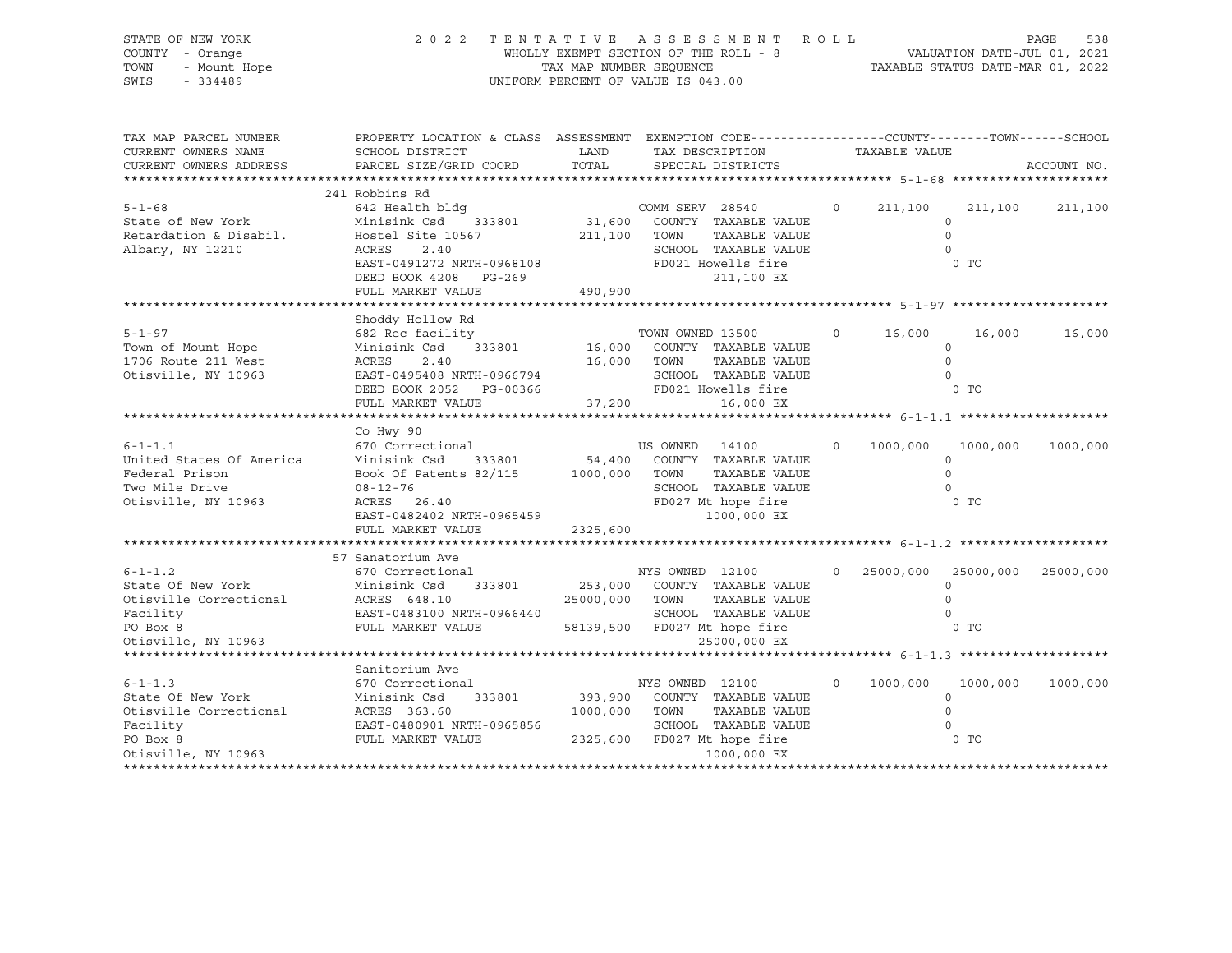| STATE OF NEW YORK<br>COUNTY - Orange<br>TOWN<br>- Mount Hope<br>SWIS<br>$-334489$                | 2 0 2 2<br>A S S E S S M E N T<br>ROLL<br>TENTATIVE<br>WHOLLY EXEMPT SECTION OF THE ROLL - 8<br>TAX MAP NUMBER SEQUENCE<br>UNIFORM PERCENT OF VALUE IS 043.00                                                     |                              |                                                                                                                               |         | PAGE<br>539<br>VALUATION DATE-JUL 01, 2021<br>TAXABLE STATUS DATE-MAR 01, 2022 |                   |             |  |
|--------------------------------------------------------------------------------------------------|-------------------------------------------------------------------------------------------------------------------------------------------------------------------------------------------------------------------|------------------------------|-------------------------------------------------------------------------------------------------------------------------------|---------|--------------------------------------------------------------------------------|-------------------|-------------|--|
| TAX MAP PARCEL NUMBER<br>CURRENT OWNERS NAME<br>CURRENT OWNERS ADDRESS<br>********************** | PROPERTY LOCATION & CLASS ASSESSMENT EXEMPTION CODE----------------COUNTY-------TOWN------SCHOOL<br>SCHOOL DISTRICT<br>PARCEL SIZE/GRID COORD                                                                     | LAND<br>TOTAL                | TAX DESCRIPTION<br>SPECIAL DISTRICTS                                                                                          |         | TAXABLE VALUE                                                                  |                   | ACCOUNT NO. |  |
| $6 - 1 - 2.22$<br>Town of Mount Hope<br>1706 Rt 211 West<br>Otisville, NY 10963                  | 183 Old Mountain Rd<br>680 Cult & rec<br>Minisink Csd 333801<br>Lot 2 Breonics Sub<br>Map 348-05<br>filed $4/11/05$<br>ACRES<br>2.20<br>EAST-0486162 NRTH-0965330<br>DEED BOOK 12249 PG-1330<br>FULL MARKET VALUE | 31,000<br>131,000<br>304,700 | TOWN OWNED 13500<br>COUNTY TAXABLE VALUE<br>TOWN<br>TAXABLE VALUE<br>SCHOOL TAXABLE VALUE                                     | $\circ$ | 131,000<br>$\circ$<br>$\mathbf 0$<br>$\mathbf 0$                               | 131,000           | 131,000     |  |
|                                                                                                  | ***********************                                                                                                                                                                                           |                              |                                                                                                                               |         |                                                                                |                   |             |  |
| $6 - 1 - 23.31$<br>Town of Mount Hope<br>1706 Route 211 West<br>Otisville, NY 10963              | Shoddy Hollow Rd<br>322 Rural vac>10<br>Minisink Csd<br>333801<br>Lot 3 Shoddy Hollow Assoc<br>ACRES 16.00<br>EAST-0486646 NRTH-0961337<br>DEED BOOK 2295 PG-00646<br>FULL MARKET VALUE                           | 45,700<br>45,700<br>106,300  | TOWN OWNED 13500<br>COUNTY TAXABLE VALUE<br>TAXABLE VALUE<br>TOWN<br>SCHOOL TAXABLE VALUE<br>FD027 Mt hope fire<br>45,700 EX  | $\circ$ | 45,700<br>$\circ$<br>$\circ$<br>$\circ$                                        | 45,700<br>0 TO    | 45,700      |  |
|                                                                                                  |                                                                                                                                                                                                                   |                              |                                                                                                                               |         |                                                                                |                   |             |  |
| $6 - 1 - 23.5$<br>Town of Mount Hope<br>1706 Route 211 West<br>Otisville, NY 10963               | Shoddy Hollow Rd<br>322 Rural vac>10<br>Minisink Csd<br>333801<br>Pt Lt 2<br>Shoddy Hollow Assoc<br>ACRES 50.70<br>EAST-0487315 NRTH-0961542<br>DEED BOOK 2295 PG-00646                                           | 65,300<br>65,300             | TOWN OWNED 13500<br>COUNTY TAXABLE VALUE<br>TAXABLE VALUE<br>TOWN<br>SCHOOL TAXABLE VALUE<br>FD027 Mt hope fire<br>65,300 EX  | $\circ$ | 65,300<br>$\circ$<br>$\Omega$<br>$\circ$                                       | 65,300<br>$0$ TO  | 65,300      |  |
|                                                                                                  | FULL MARKET VALUE                                                                                                                                                                                                 | 151,900                      |                                                                                                                               |         |                                                                                |                   |             |  |
| $6 - 1 - 26$<br>Town of Mount Hope<br>1706 RT 211W<br>Otisville, NY 10963                        | Shoddy Hollow Rd<br>720 Mining<br>Minisink Csd<br>333801<br>Town Quarry<br>ACRES 20.70<br>EAST-0485391 NRTH-0961187                                                                                               | 49,300<br>49,300 TOWN        | TOWN OWNED 13500<br>COUNTY TAXABLE VALUE<br>TAXABLE VALUE<br>SCHOOL TAXABLE VALUE<br>FD027 Mt hope fire                       | $\circ$ | 49,300<br>$\circ$<br>$\circ$<br>$\circ$                                        | 49,300<br>$0$ TO  | 49,300      |  |
|                                                                                                  | DEED BOOK 11449 PG-199<br>FULL MARKET VALUE                                                                                                                                                                       | 114,700                      | 49,300 EX                                                                                                                     |         |                                                                                |                   |             |  |
|                                                                                                  |                                                                                                                                                                                                                   |                              |                                                                                                                               |         |                                                                                |                   |             |  |
| $6 - 1 - 27$<br>Town of Mount Hope<br>1706 Route 211 West<br>Otisville, NY 10963                 | 1706 St Hwy 211<br>651 Highway gar<br>Minisink Csd<br>333801<br>ACRES<br>8.10<br>EAST-0484695 NRTH-0961204<br>RAST-0484695 NRTH-0961204<br>DEED BOOK 2037 PG-694<br>FULL MARKET VALUE                             | 45,800<br>308,300<br>717,000 | TOWN OWNED 13500<br>COUNTY TAXABLE VALUE<br>TOWN<br>TAXABLE VALUE<br>SCHOOL TAXABLE VALUE<br>FD027 Mt hope fire<br>308,300 EX | $\circ$ | 308,300<br>$\circ$<br>$\mathbf 0$<br>$\Omega$                                  | 308,300<br>$0$ TO | 308,300     |  |
|                                                                                                  |                                                                                                                                                                                                                   |                              |                                                                                                                               |         |                                                                                |                   |             |  |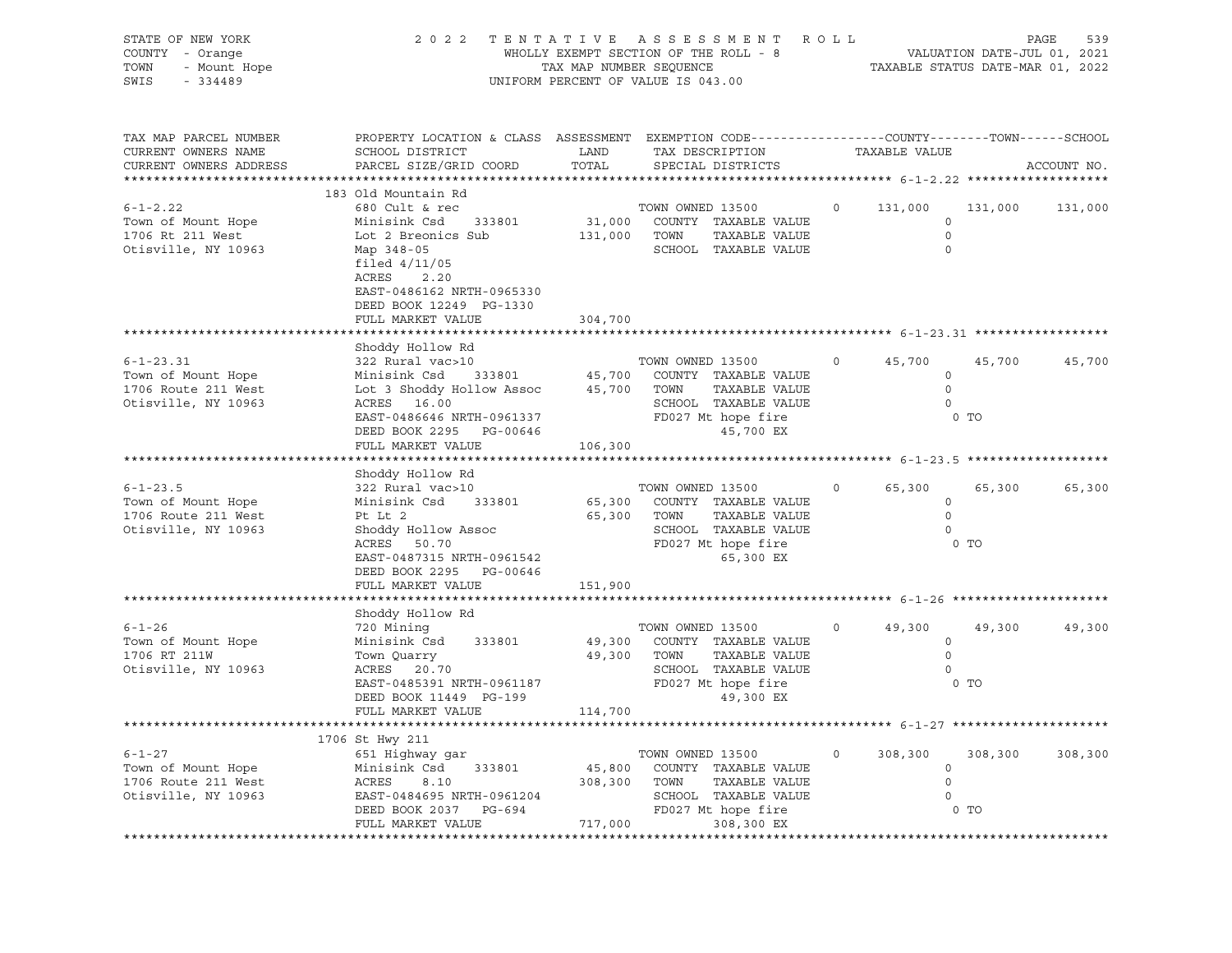#### STATE OF NEW YORK 2 0 2 2 T E N T A T I V E A S S E S S M E N T R O L L PAGE 540 COUNTY - Orange WHOLLY EXEMPT SECTION OF THE ROLL - 8 VALUATION DATE-JUL 01, 2021 TOWN - Mount Hope TAX MAP NUMBER SEQUENCE TAXABLE STATUS DATE-MAR 01, 2022 SWIS - 334489 UNIFORM PERCENT OF VALUE IS 043.00

| ACCOUNT NO. |
|-------------|
|             |
| 7,000       |
|             |
| 100         |
|             |
| 5,000       |
|             |
| 500         |
|             |
|             |
| 12,000      |
|             |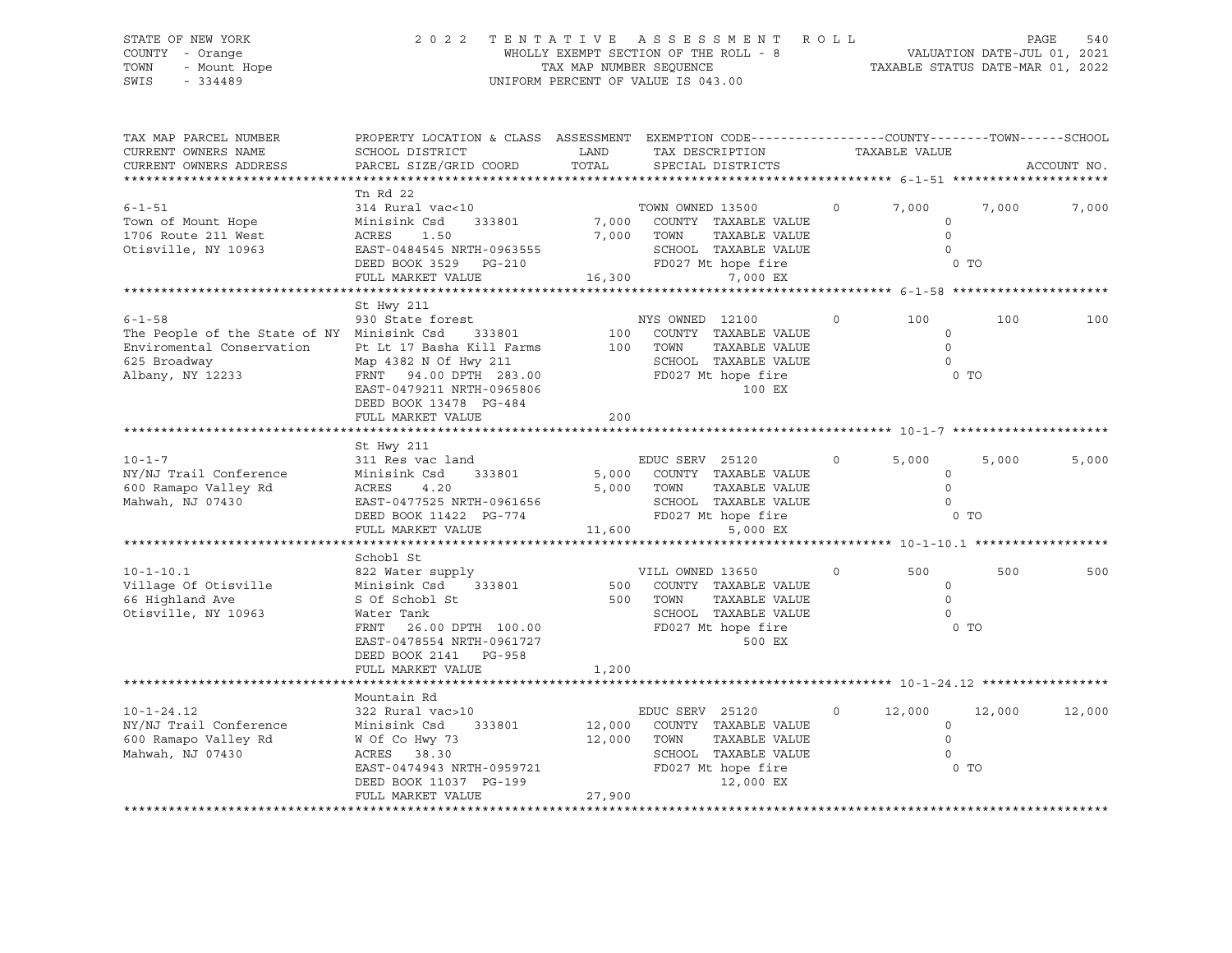|                                                                                                                        |                                                                            |                                                                                                        |                                                                                                                                                                                                                                                                                                                                                                                                   |                                                                                                                                                                                                                                                                                                                                                                                                                                                                                                                                                       |                                                                                         | 541<br>PAGE                                                                                                                                                                                                                                                                                                                                                                                                                                                                                                                                                 |
|------------------------------------------------------------------------------------------------------------------------|----------------------------------------------------------------------------|--------------------------------------------------------------------------------------------------------|---------------------------------------------------------------------------------------------------------------------------------------------------------------------------------------------------------------------------------------------------------------------------------------------------------------------------------------------------------------------------------------------------|-------------------------------------------------------------------------------------------------------------------------------------------------------------------------------------------------------------------------------------------------------------------------------------------------------------------------------------------------------------------------------------------------------------------------------------------------------------------------------------------------------------------------------------------------------|-----------------------------------------------------------------------------------------|-------------------------------------------------------------------------------------------------------------------------------------------------------------------------------------------------------------------------------------------------------------------------------------------------------------------------------------------------------------------------------------------------------------------------------------------------------------------------------------------------------------------------------------------------------------|
| SCHOOL DISTRICT<br>PARCEL SIZE/GRID COORD                                                                              | LAND<br>TOTAL                                                              | SPECIAL DISTRICTS                                                                                      |                                                                                                                                                                                                                                                                                                                                                                                                   |                                                                                                                                                                                                                                                                                                                                                                                                                                                                                                                                                       |                                                                                         | ACCOUNT NO.                                                                                                                                                                                                                                                                                                                                                                                                                                                                                                                                                 |
| 126 Kelly Hill Rd<br>Minisink Csd<br>Par2 Lands Of Alzamora<br>Map 8481<br>4.20<br>ACRES<br>DEED BOOK 11572 PG-1810    |                                                                            | 38,000 EX                                                                                              |                                                                                                                                                                                                                                                                                                                                                                                                   |                                                                                                                                                                                                                                                                                                                                                                                                                                                                                                                                                       | 38,000                                                                                  | 38,000                                                                                                                                                                                                                                                                                                                                                                                                                                                                                                                                                      |
|                                                                                                                        |                                                                            |                                                                                                        |                                                                                                                                                                                                                                                                                                                                                                                                   |                                                                                                                                                                                                                                                                                                                                                                                                                                                                                                                                                       |                                                                                         |                                                                                                                                                                                                                                                                                                                                                                                                                                                                                                                                                             |
| Mt Hope Ave<br>695 Cemetery<br>Minisink Csd 333801<br>ACRES<br>1.50<br>DEED BOOK 1997 PG-00980<br>FULL MARKET VALUE    |                                                                            | 1,500 EX                                                                                               |                                                                                                                                                                                                                                                                                                                                                                                                   |                                                                                                                                                                                                                                                                                                                                                                                                                                                                                                                                                       | 1,500                                                                                   | 1,500                                                                                                                                                                                                                                                                                                                                                                                                                                                                                                                                                       |
|                                                                                                                        |                                                                            |                                                                                                        |                                                                                                                                                                                                                                                                                                                                                                                                   |                                                                                                                                                                                                                                                                                                                                                                                                                                                                                                                                                       |                                                                                         |                                                                                                                                                                                                                                                                                                                                                                                                                                                                                                                                                             |
| 592 Athletic fld<br>Minisink Csd 333801<br>ACRES<br>4.70<br>DEED BOOK 936<br>$PG-7$<br>FULL MARKET VALUE               |                                                                            | 245,000 EX                                                                                             |                                                                                                                                                                                                                                                                                                                                                                                                   | 245,000                                                                                                                                                                                                                                                                                                                                                                                                                                                                                                                                               | 245,000                                                                                 | 245,000                                                                                                                                                                                                                                                                                                                                                                                                                                                                                                                                                     |
|                                                                                                                        |                                                                            |                                                                                                        |                                                                                                                                                                                                                                                                                                                                                                                                   |                                                                                                                                                                                                                                                                                                                                                                                                                                                                                                                                                       |                                                                                         |                                                                                                                                                                                                                                                                                                                                                                                                                                                                                                                                                             |
| 322 Rural vac>10<br>Minisink Csd 333801                                                                                |                                                                            |                                                                                                        |                                                                                                                                                                                                                                                                                                                                                                                                   |                                                                                                                                                                                                                                                                                                                                                                                                                                                                                                                                                       | 7,200                                                                                   | 7,200                                                                                                                                                                                                                                                                                                                                                                                                                                                                                                                                                       |
|                                                                                                                        |                                                                            |                                                                                                        |                                                                                                                                                                                                                                                                                                                                                                                                   |                                                                                                                                                                                                                                                                                                                                                                                                                                                                                                                                                       |                                                                                         |                                                                                                                                                                                                                                                                                                                                                                                                                                                                                                                                                             |
| Schobl St<br>311 Res vac land<br>Minisink Csd 333801<br>S Of St Hwy 211<br>DEED BOOK 11422 PG-774<br>FULL MARKET VALUE | 11,600                                                                     |                                                                                                        |                                                                                                                                                                                                                                                                                                                                                                                                   |                                                                                                                                                                                                                                                                                                                                                                                                                                                                                                                                                       | 5,000                                                                                   | 5,000                                                                                                                                                                                                                                                                                                                                                                                                                                                                                                                                                       |
|                                                                                                                        | FULL MARKET VALUE<br>356 Finchville Tpke<br>Schobl St<br>FULL MARKET VALUE | 653 Govt pk lot<br>EAST-0484035 NRTH-0960737<br>EAST-0482826 NRTH-0958820<br>EAST-0482087 NRTH-0957459 | WHOLLY EXEMPT SECTION OF THE ROLL - 8<br>TAX MAP NUMBER SEQUENCE<br>UNIFORM PERCENT OF VALUE IS 043.00<br>NYS Enviro 12360<br>38,000 TOWN<br>FD027 Mt hope fire<br>88,400<br>PRIV CEM 27350<br>1,500 TOWN<br>3,500<br>VILL OWNED 13650<br>245,000 TOWN<br>569,800<br>EDUC SERV 25120<br>7,200<br>S Of St Hwy 211 7,200 TOWN ACRES 11.80 SCHOC<br>16,700<br>EDUC SERV 25120<br>5,000<br>5,000 TOWN | 333801 38,000 COUNTY TAXABLE VALUE<br>TAXABLE VALUE<br>SCHOOL TAXABLE VALUE<br>1,500 COUNTY TAXABLE VALUE<br>TAXABLE VALUE<br>SCHOOL TAXABLE VALUE<br>FD027 Mt hope fire<br>59,000 COUNTY TAXABLE VALUE<br>TAXABLE VALUE<br>SCHOOL TAXABLE VALUE<br>FD027 Mt hope fire<br>COUNTY TAXABLE VALUE<br>TAXABLE VALUE<br>SCHOOL TAXABLE VALUE<br>EAST-0477144 NRTH-0962029<br>EAST-0477144 NRTH-0962029<br>DEED BOOK 11422 PG-774<br>COUNTY TAXABLE VALUE<br>TAXABLE VALUE<br>EAST-0479762 NRTH-0962377<br>DEED BOOK 11422 PG-774<br>DEED BOOK 11422 PG-774 | 2022 TENTATIVE ASSESSMENT ROLL<br>$0 \qquad \qquad$<br>$\overline{0}$<br>$\overline{0}$ | VALUATION DATE-JUL 01, 2021<br>TAXABLE STATUS DATE-MAR 01, 2022<br>PROPERTY LOCATION & CLASS ASSESSMENT EXEMPTION CODE----------------COUNTY-------TOWN------SCHOOL<br>TAX DESCRIPTION TAXABLE VALUE<br>$0 \t 38,000$<br>$\circ$<br>$\overline{0}$<br>$\overline{0}$<br>$0$ TO<br>1,500<br>$\circ$<br>$\overline{0}$<br>$\overline{0}$<br>$\frac{1}{2}$ o to<br>$\circ$<br>$\circ$<br>$\overline{0}$<br>$0$ TO<br>7,200<br>$\circ$<br>$\overline{0}$<br>$\overline{0}$<br>0 TO<br>5,000<br>$\overline{0}$<br>$\bigcirc$<br>$\overline{0}$<br>0 <sub>T</sub> |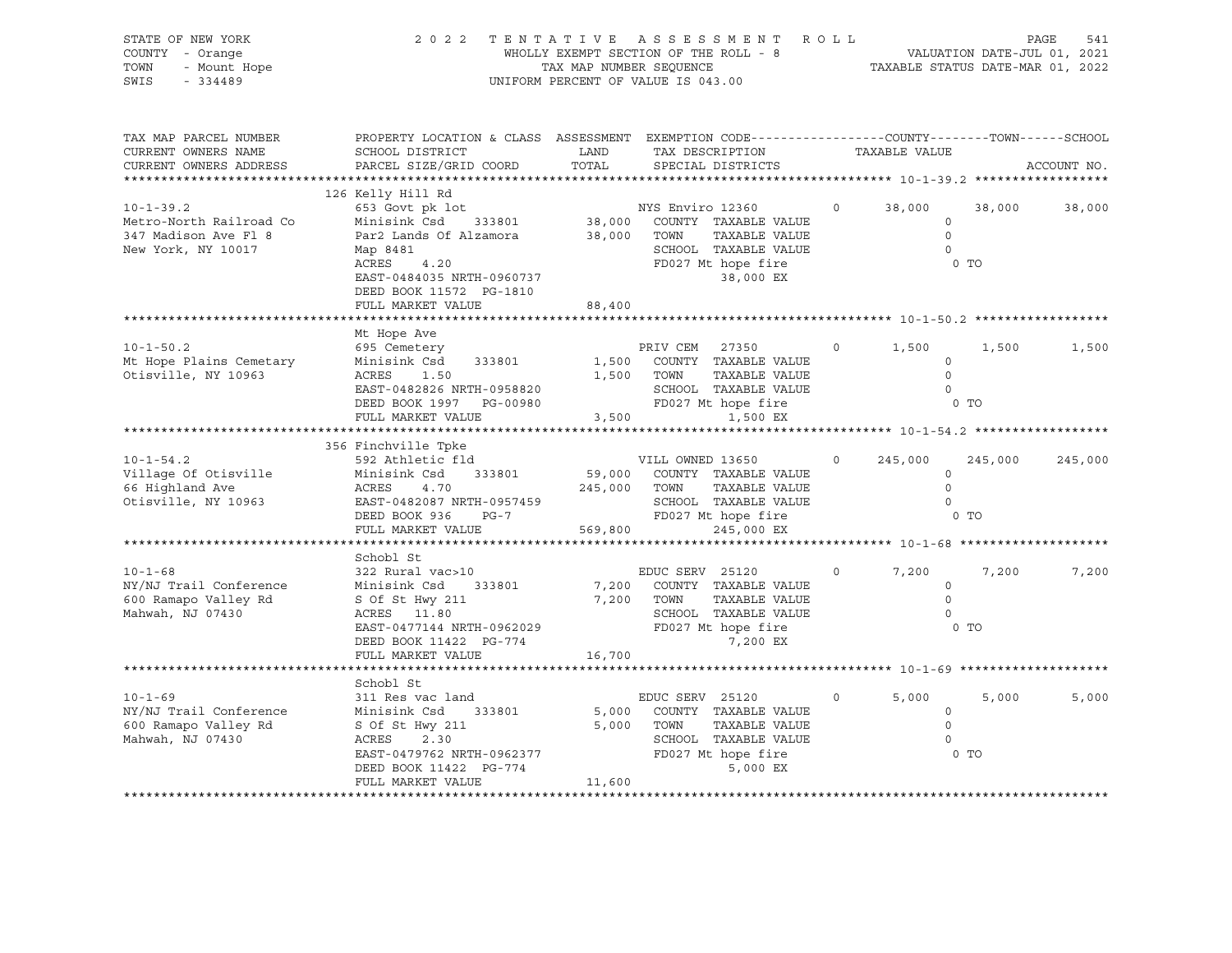| STATE OF NEW YORK<br>COUNTY - Orange<br>- Orange<br>- Mount Hope<br>- 334489<br>TOWN<br>SWIS<br>$-334489$ | 2022 TENTATIVE ASSESSMENT<br>WHOLLY EXEMPT SECTION OF THE ROLL - 8<br>TAX MAP NUMBER SEOUENCE<br>UNIFORM PERCENT OF VALUE IS 043.00                                                      | ROLL<br>PAGE<br>542<br>VALUATION DATE-JUL 01, 2021<br>TAXABLE STATUS DATE-MAR 01, 2022 |                                                                                                                               |         |                                                    |                 |             |
|-----------------------------------------------------------------------------------------------------------|------------------------------------------------------------------------------------------------------------------------------------------------------------------------------------------|----------------------------------------------------------------------------------------|-------------------------------------------------------------------------------------------------------------------------------|---------|----------------------------------------------------|-----------------|-------------|
| TAX MAP PARCEL NUMBER<br>CURRENT OWNERS NAME<br>CURRENT OWNERS ADDRESS<br>***********************         | PROPERTY LOCATION & CLASS ASSESSMENT EXEMPTION CODE---------------COUNTY-------TOWN-----SCHOOL<br>SCHOOL DISTRICT<br>PARCEL SIZE/GRID COORD                                              | LAND<br>TOTAL                                                                          | TAX DESCRIPTION<br>SPECIAL DISTRICTS                                                                                          |         | TAXABLE VALUE                                      |                 | ACCOUNT NO. |
|                                                                                                           | 328/340 Finchville Tpke                                                                                                                                                                  |                                                                                        |                                                                                                                               |         |                                                    |                 |             |
| $10 - 1 - 84.1$<br>Town of Mount Hope<br>1706 Route 211 West<br>Otisville, NY 10963                       | 682 Rec facility<br>Minisink Csd 333801<br>Lt 3 Mooney/doty Sub Map<br>196-95 & Lt 1 Hosking Sub<br>Map 293-99<br>ACRES 21.90<br>EAST-0482314 NRTH-0956739<br>DEED BOOK 4289 PG-135      | 275,300 TOWN                                                                           | TOWN OWNED 13500<br>36,300 COUNTY TAXABLE VALUE<br>TAXABLE VALUE<br>SCHOOL TAXABLE VALUE<br>FD027 Mt hope fire<br>275,300 EX  | $\circ$ | 275,300<br>$\circ$<br>$\circ$<br>$\Omega$          | 275,300<br>0 TO | 275,300     |
|                                                                                                           | FULL MARKET VALUE                                                                                                                                                                        | 640,200                                                                                |                                                                                                                               |         |                                                    |                 |             |
|                                                                                                           |                                                                                                                                                                                          |                                                                                        |                                                                                                                               |         |                                                    |                 |             |
| $10 - 1 - 90$<br>Town of Mount Hope<br>1706 Rt 211 West<br>Otisville, NY 10963                            | 2550 Mt Hope Rd<br>682 Rec facility<br>Minisink Csd 333801<br>Pt Parcel Vreeland &<br>Snyder Map 128-98<br>Es Co Hwy 11<br>ACRES<br>6.40<br>DEED BOOK 11136 PG-1021<br>FULL MARKET VALUE | 38,100 TOWN<br>88,600                                                                  | TOWN OWNED 13500<br>38,100 COUNTY TAXABLE VALUE<br>TAXABLE VALUE<br>SCHOOL TAXABLE VALUE<br>FD027 Mt hope fire<br>38,100 EX   | $\circ$ | 38,100<br>$\Omega$<br>$\Omega$<br>$\Omega$<br>0 TO | 38,100          | 38,100      |
|                                                                                                           | Finchville Tpke                                                                                                                                                                          |                                                                                        |                                                                                                                               |         |                                                    |                 |             |
| $10 - 1 - 92$<br>Town of Mount Hope<br>1706 Rt 211 West<br>Otisville, NY 10963                            | 682 Rec facility<br>Minisink Csd 333801<br>Pt Lt 2 Hosking Sup Map 379,200 TOWN<br>$293 - 99$<br>FOOTBALL FIELD<br>ACRES 25.20<br>EAST-0481537 NRTH-0956285<br>DEED BOOK 11311 PG-227    |                                                                                        | TOWN OWNED 13500<br>159,200 COUNTY TAXABLE VALUE<br>TAXABLE VALUE<br>SCHOOL TAXABLE VALUE<br>FD027 Mt hope fire<br>379,200 EX | $\circ$ | 379,200<br>$\circ$<br>$\circ$<br>$\circ$<br>$0$ TO | 379,200         | 379,200     |
|                                                                                                           | FULL MARKET VALUE                                                                                                                                                                        | 881,900                                                                                |                                                                                                                               |         |                                                    |                 |             |
| $11 - 8 - 2$<br>Town of Mount Hope<br>1706 Rt 211 West<br>Otisville, NY 10963                             | Popular Rd<br>311 Res vac land<br>Minisink Csd 333801<br>Lt 43 Lake Linda<br>FRNT 50.00 DPTH 150.00<br>EAST-0479110 NRTH-0957111<br>DEED BOOK 13147 PG-362<br>FULL MARKET VALUE          | 3,000<br>3,000<br>7,000                                                                | TOWN OWNED 13500<br>COUNTY TAXABLE VALUE<br>TAXABLE VALUE<br>TOWN<br>SCHOOL TAXABLE VALUE<br>FD027 Mt hope fire<br>3,000 EX   | $\circ$ | 3,000<br>$\circ$<br>$\circ$<br>$\circ$             | 3,000<br>0 TO   | 3,000       |
|                                                                                                           |                                                                                                                                                                                          |                                                                                        |                                                                                                                               |         |                                                    |                 |             |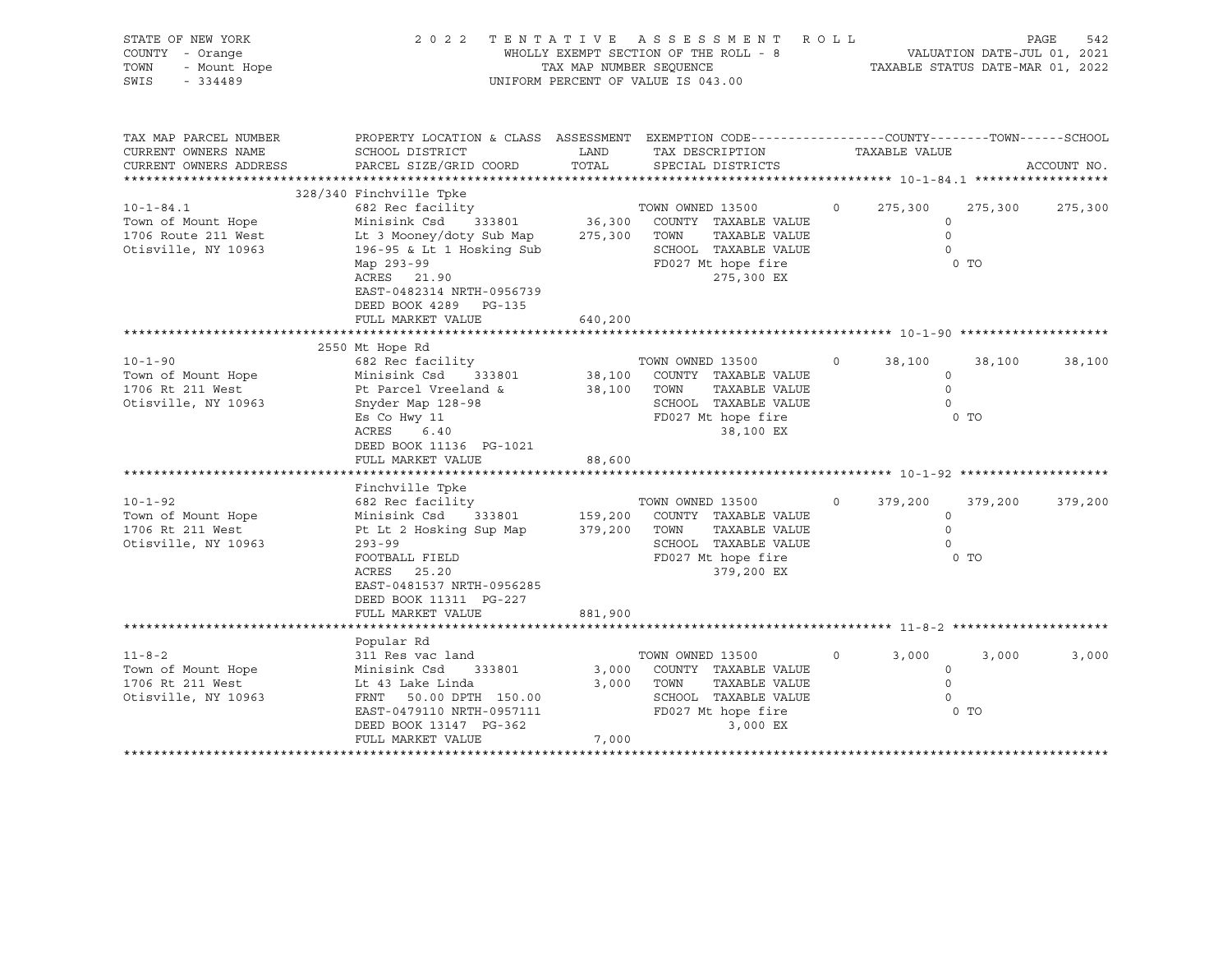| STATE OF NEW YORK<br>COUNTY - Orange<br>TOWN<br>- Mount Hope<br>SWIS<br>$-334489$ |                                                                                                                                                                                 |                | 2022 TENTATIVE ASSESSMENT ROLL<br>WHOLLY EXEMPT SECTION OF THE ROLL - 8<br>TAX MAP NUMBER SEQUENCE<br>TAXABLE STATUS DATE-MAR 01, 2022<br>UNIFORM PERCENT OF VALUE IS 043.00 |         |                                                                 |       | PAGE<br>543 |
|-----------------------------------------------------------------------------------|---------------------------------------------------------------------------------------------------------------------------------------------------------------------------------|----------------|------------------------------------------------------------------------------------------------------------------------------------------------------------------------------|---------|-----------------------------------------------------------------|-------|-------------|
| TAX MAP PARCEL NUMBER<br>CURRENT OWNERS NAME<br>CURRENT OWNERS ADDRESS            | PROPERTY LOCATION & CLASS ASSESSMENT EXEMPTION CODE----------------COUNTY-------TOWN------SCHOOL<br>SCHOOL DISTRICT<br>PARCEL SIZE/GRID COORD                                   | LAND<br>TOTAL  | TAX DESCRIPTION<br>SPECIAL DISTRICTS                                                                                                                                         |         | TAXABLE VALUE                                                   |       | ACCOUNT NO. |
| $11 - 8 - 4$<br>Town of Mount Hope<br>1706 Rt 211 West<br>Otisville, NY 10963     | Popular Rd<br>311 Res vac land<br>Minisink Csd 333801<br>Lt 41 Lake Linda<br>FRNT 50.00 DPTH 150.00<br>EAST-0479208 NRTH-0957070<br>DEED BOOK 13147 PG-362<br>FULL MARKET VALUE | 7,000          | TOWN OWNED 13500<br>3,000 COUNTY TAXABLE VALUE<br>3,000 TOWN<br>TAXABLE VALUE<br>SCHOOL TAXABLE VALUE<br>SCHOOL TAXABLE VALUE<br>FD027 Mt hope fire<br>3 000 FX<br>3,000 EX  | $\circ$ | 3,000<br>$\circ$<br>$\circ$<br>$\overline{0}$<br>0 <sub>T</sub> | 3,000 | 3,000       |
|                                                                                   |                                                                                                                                                                                 |                |                                                                                                                                                                              |         |                                                                 |       |             |
| $11 - 8 - 6$<br>Town of Mount Hope<br>1706 Rt 211 West<br>Otisville, NY 10963     | Popular Rd<br>311 Res vac land<br>Minisink Csd 333801<br>Lt 39 Lake Linda<br>FRNT 50.00 DPTH 150.00<br>EAST-0479280 NRTH-0957022<br>DEED BOOK 13147 PG-362                      | 3,000          | TOWN OWNED 13500<br>COUNTY TAXABLE VALUE<br>3,000 TOWN<br>TAXABLE VALUE<br>SCHOOL TAXABLE VALUE<br>FD027 Mt hope fire<br>3,000 EX                                            | $\circ$ | 3,000<br>$\circ$<br>$\Omega$<br>$\overline{0}$<br>$0$ TO        | 3,000 | 3,000       |
|                                                                                   | FULL MARKET VALUE                                                                                                                                                               | 7,000          |                                                                                                                                                                              |         |                                                                 |       |             |
| $11 - 8 - 12$<br>Town of Mount Hope<br>1706 Rt 211 West<br>Otisville, NY 10963    | Popular Rd<br>311 Res vac land<br>Minisink Csd 333801<br>Lt 33 Lake Linda<br>FRNT 50.00 DPTH 150.00<br>EAST-0479550 NRTH-0956876<br>DEED BOOK 13147 PG-362<br>FULL MARKET VALUE | 3,000<br>7,000 | TOWN OWNED 13500<br>COUNTY TAXABLE VALUE<br>3,000 TOWN<br>TAXABLE VALUE<br>SCHOOL TAXABLE VALUE<br>SCHOOL TAXABLE VAL<br>FD027 Mt hope fire<br>2 000 FX<br>$3,000$ EX        | $\circ$ | 3,000<br>$\circ$<br>$\circ$<br>$\Omega$<br>$0$ TO               | 3,000 | 3,000       |
|                                                                                   |                                                                                                                                                                                 |                |                                                                                                                                                                              |         |                                                                 |       |             |
| $11 - 8 - 13$<br>Town of Mount Hope<br>1706 Rt 211 West<br>Otisville, NY 10963    | Popular Rd<br>311 Res vac land<br>Minisink Csd<br>333801<br>Lt 32 Lake Linda<br>FRNT 50.00 DPTH 150.00<br>EAST-0479594 NRTH-0956851<br>DEED BOOK 13147 PG-362                   | 3,000          | TOWN OWNED 13500<br>COUNTY TAXABLE VALUE<br>3,000 TOWN<br>TAXABLE VALUE<br>SCHOOL TAXABLE VALUE<br>FD027 Mt hope fire<br>3,000 EX                                            | $\circ$ | 3,000<br>$\circ$<br>$\circ$<br>$\circ$<br>0 <sub>T</sub>        | 3,000 | 3,000       |
|                                                                                   | FULL MARKET VALUE                                                                                                                                                               | 7,000          |                                                                                                                                                                              |         |                                                                 |       |             |
|                                                                                   | Popular Rd                                                                                                                                                                      |                |                                                                                                                                                                              |         |                                                                 |       |             |
| $11 - 8 - 14$<br>Town of Mount Hope<br>1706 Rt 211 West<br>Otisville, NY 10963    | 311 Res vac land<br>Minisink Csd<br>333801<br>Lt 31 Lake Linda<br>FRNT 50.00 DPTH 150.00<br>EAST-0479636 NRTH-0956823<br>DEED BOOK 13147 PG-362<br>FULL MARKET VALUE            | 7,000          | TOWN OWNED 13500<br>3,000 COUNTY TAXABLE VALUE<br>3,000 TOWN<br>TAXABLE VALUE<br>SCHOOL TAXABLE VALUE<br>FD027 Mt hope fire<br>3,000 EX                                      | $\circ$ | 3,000<br>$\circ$<br>$\circ$<br>$\Omega$<br>0 <sub>T</sub>       | 3,000 | 3,000       |
|                                                                                   |                                                                                                                                                                                 |                |                                                                                                                                                                              |         |                                                                 |       |             |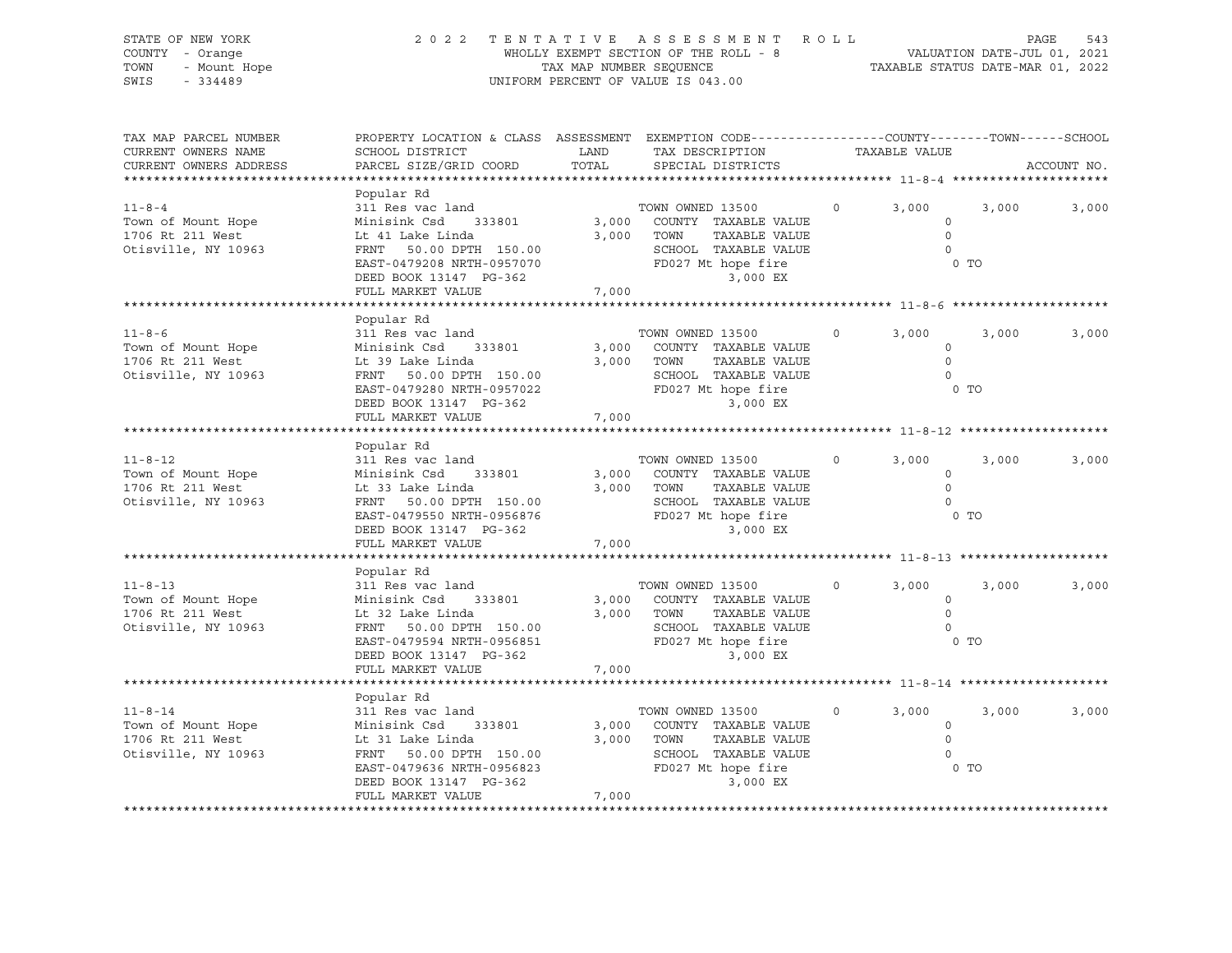| STATE OF NEW YORK<br>COUNTY - Orange<br>- Mount Hope<br>TOWN<br>SWIS<br>$-334489$                                                                             |                                                                                                                                                                                                                                                                                                                                            |       | ENTATIVE ASSESSMENT ROLL PAGE 544<br>WHOLLY EXEMPT SECTION OF THE ROLL - 8 VALUATION DATE-JUL 01, 2021<br>TAX MAP NUMBER SEQUENCE TAXABLE STATUS DATE-MAR 01, 2022<br>VIEORM PERCENT OF VALUE TO 042 00<br>2022 TENTATIVE ASSESSMENT ROLL<br>UNIFORM PERCENT OF VALUE IS 043.00 |                   |                                                                                      |       |             |
|---------------------------------------------------------------------------------------------------------------------------------------------------------------|--------------------------------------------------------------------------------------------------------------------------------------------------------------------------------------------------------------------------------------------------------------------------------------------------------------------------------------------|-------|---------------------------------------------------------------------------------------------------------------------------------------------------------------------------------------------------------------------------------------------------------------------------------|-------------------|--------------------------------------------------------------------------------------|-------|-------------|
| TAX MAP PARCEL NUMBER<br>CURRENT OWNERS NAME<br>CURRENT OWNERS ADDRESS                                                                                        | PROPERTY LOCATION & CLASS ASSESSMENT EXEMPTION CODE----------------COUNTY-------TOWN-----SCHOOL<br>SCHOOL DISTRICT<br>PARCEL SIZE/GRID COORD                                                                                                                                                                                               |       |                                                                                                                                                                                                                                                                                 |                   |                                                                                      |       | ACCOUNT NO. |
| $11 - 8 - 15$<br>Town of Mount Hope<br>1706 Rt 211 West Rd<br>Otisville, NY 10963                                                                             | Popular Rd<br>311 Res vac land<br>Minisink Csd 333801<br>Lt 30 Lake Linda<br>FRNT 50.00 DPTH 179.00<br>EAST-0479697 NRTH-0956788<br>DEED BOOK 13129 PG-147<br>FULL MARKET VALUE                                                                                                                                                            | 2,300 | TOWN OWNED 13500<br>1,000 COUNTY TAXABLE VALUE<br>TAXABLE VALUE<br>TAXABLE VALUE<br>1,000 TOWN<br>SCHOOL TAXABLE VALUE<br>FD027 Mt hope fire<br>1,000 EX                                                                                                                        | $\overline{0}$    | 1,000<br>$\circ$<br>$\overline{0}$<br>$\overline{0}$<br>0 <sub>T</sub>               | 1,000 | 1,000       |
|                                                                                                                                                               |                                                                                                                                                                                                                                                                                                                                            |       |                                                                                                                                                                                                                                                                                 |                   |                                                                                      |       |             |
| $11 - 8 - 18$<br>Town of Mount Hope<br>1706 Rt 211 West<br>Otisville, NY 10963                                                                                | Lake Ave<br>311 Res vac land<br>Minisink Csd 333801<br>It 26 Jake Linda<br>Lt 26 Lake Linda<br>FRNT 50.00 DPTH 125.00<br>EAST-0479872 NRTH-0956913<br>DEED BOOK 13147 PG-362                                                                                                                                                               |       | TOWN OWNED 13500<br>1,000 COUNTY TAXABLE VALUE<br>1,000 TOWN TAXABLE VALUE<br>SCHOOL TAXABLE VALUE<br>FD027 Mt hope fire<br>1.000 EY<br>1,000 EX                                                                                                                                | $\overline{0}$    | 1,000<br>$\circ$<br>$\overline{0}$<br>$\overline{0}$<br>0 <sub>T</sub>               | 1,000 | 1,000       |
|                                                                                                                                                               | FULL MARKET VALUE                                                                                                                                                                                                                                                                                                                          | 2,300 |                                                                                                                                                                                                                                                                                 |                   |                                                                                      |       |             |
|                                                                                                                                                               |                                                                                                                                                                                                                                                                                                                                            |       |                                                                                                                                                                                                                                                                                 |                   |                                                                                      |       |             |
| $11 - 8 - 19$<br>Town of Mount Hope<br>1706 Rt 211 West<br>Otisville, NY 10963                                                                                | Lake Ave<br>311 Res vac land<br>Minisink Csd 333801<br>Lt 25 Lake Linda<br>EAST-0479900 NRTH-0956959<br>DEED BOOK 13147 PG-362<br>FILL: MARKET WALLUE TRANSLE VALUE<br>FILL: MARKET WALLUE TRANSLE PROPERTY TRANSPARED BOOK<br>FILL: MARKET WALLUE TRANSPARED BOOK<br>FILL: MARKET WALLUE TRANSPARED BOOK<br>FILL: MA<br>FULL MARKET VALUE | 2,300 | TOWN OWNED 13500<br>1,000 COUNTY TAXABLE VALUE<br>1,000 TOWN<br>TAXABLE VALUE                                                                                                                                                                                                   | $\overline{0}$    | 1,000<br>$\circ$<br>$\overline{0}$<br>$\overline{0}$<br>0 <sub>T</sub>               | 1,000 | 1,000       |
|                                                                                                                                                               |                                                                                                                                                                                                                                                                                                                                            |       | ********************************** 11-8-22 *********                                                                                                                                                                                                                            |                   |                                                                                      |       |             |
| $11 - 8 - 22$<br>Town of Mount Hope Minisink Csd 333801<br>1706 Rt 211 West<br>Otisville, NY 10963                                                            | Lake Ave<br>311 Res vac land<br>Lt 22 Lake Linda<br>FRNT 50.00 DPTH 125.00<br>EAST-0479997 NRTH-0957072<br>DEED BOOK 13147 PG-362<br>FULL MARKET VALUE                                                                                                                                                                                     | 5,800 | TOWN OWNED 13500<br>2,500 COUNTY TAXABLE VALUE<br>TAXABLE VALUE<br>2,500 TOWN<br>SCHOOL TAXABLE VALUE<br>FD027 Mt hope fire<br>PD027 Mt hope fire                                                                                                                               | $0 \qquad \qquad$ | 2,500<br>$\overline{0}$<br>$\overline{0}$<br>$\overline{0}$<br>$0$ TO                | 2,500 | 2,500       |
|                                                                                                                                                               |                                                                                                                                                                                                                                                                                                                                            |       |                                                                                                                                                                                                                                                                                 |                   |                                                                                      |       |             |
| $11 - 8 - 23$<br>Town of Mount Hope<br>Town of Mount Hope<br>1706 Rt 211 West<br>1706 Rt 211 West<br>1706 Rt 211 West<br>18963<br>1897 FRNT 50.00 DPTH 125.00 | Lake Ave<br>311 Res vac land<br>FRNT 50.00 DPTH 125.00<br>EAST-0480023 NRTH-0957108<br>FILE BOOK 10147 DC 363<br>DEED BOOK 13147 PG-362<br>FULL MARKET VALUE                                                                                                                                                                               | 5,800 | TOWN OWNED 13500<br>2,500 COUNTY TAXABLE VALUE<br>2,500 TOWN<br>TAXABLE VALUE<br>SCHOOL TAXABLE VALUE<br>2,500 EX                                                                                                                                                               | $0 \qquad \qquad$ | 2,500<br>$\begin{array}{c}\n0 \\ 0\n\end{array}$<br>$\overline{0}$<br>$\overline{0}$ | 2,500 | 2,500       |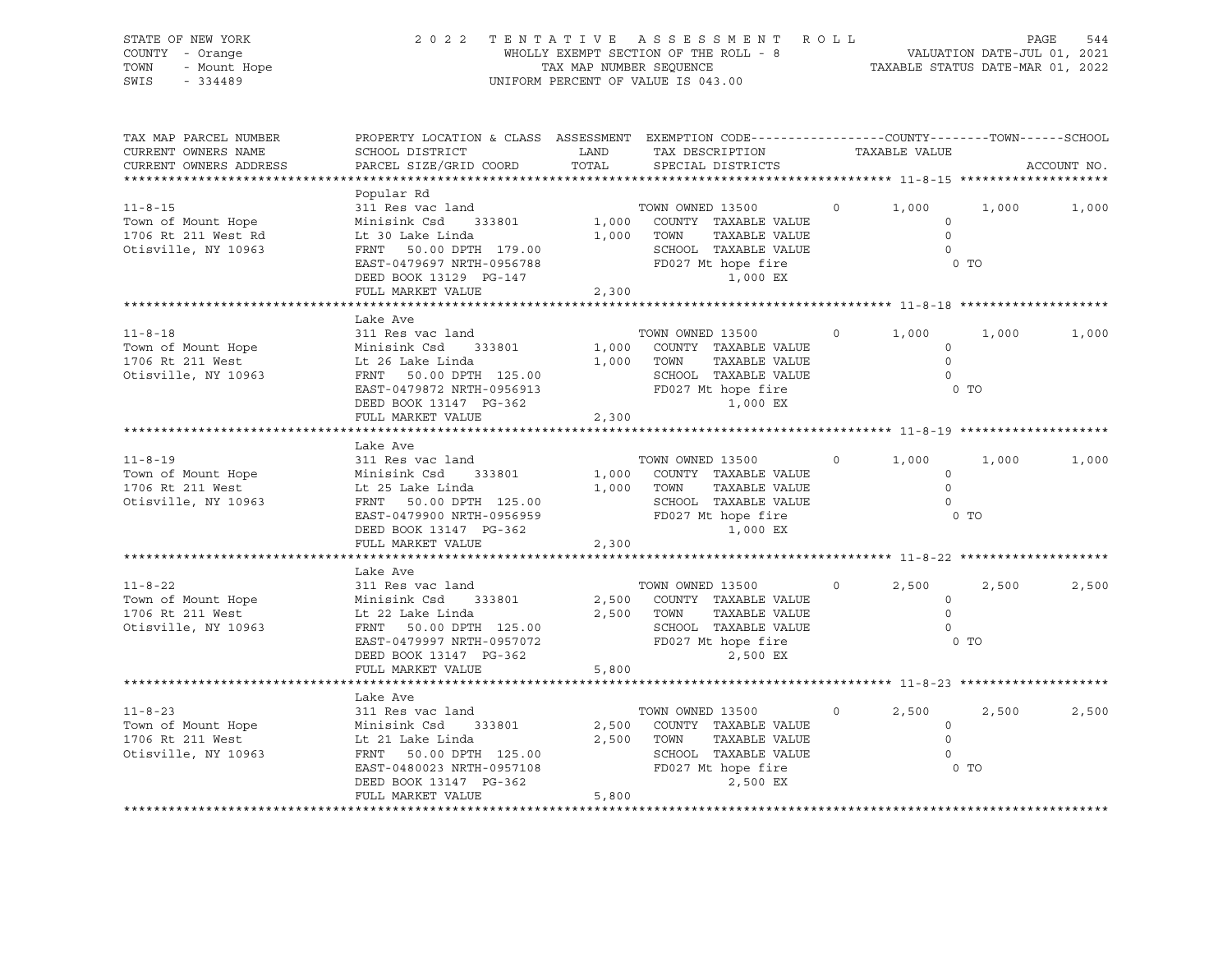### STATE OF NEW YORK 2 0 2 2 T E N T A T I V E A S S E S S M E N T R O L L PAGE 545 COUNTY - Orange WHOLLY EXEMPT SECTION OF THE ROLL - 8 VALUATION DATE-JUL 01, 2021 TOWN - Mount Hope TAX MAP NUMBER SEQUENCE TAXABLE STATUS DATE-MAR 01, 2022 SWIS - 334489 UNIFORM PERCENT OF VALUE IS 043.00

| TAX MAP PARCEL NUMBER<br>CURRENT OWNERS NAME<br>CURRENT OWNERS ADDRESS                                              | PROPERTY LOCATION & CLASS ASSESSMENT EXEMPTION CODE----------------COUNTY-------TOWN-----SCHOOL<br>SCHOOL DISTRICT<br>PARCEL SIZE/GRID COORD                                                                      | LAND<br>TOTAL                | TAX DESCRIPTION<br>SPECIAL DISTRICTS                                                                                                | TAXABLE VALUE        |                                                                | ACCOUNT NO. |
|---------------------------------------------------------------------------------------------------------------------|-------------------------------------------------------------------------------------------------------------------------------------------------------------------------------------------------------------------|------------------------------|-------------------------------------------------------------------------------------------------------------------------------------|----------------------|----------------------------------------------------------------|-------------|
| $13 - 1 - 5.1$<br>Town of Mount Hope<br>1706 Rt 211 West<br>Otisville, NY 10963                                     | 317 Finchville Tpke<br>590 Park<br>Minisink Csd<br>333801<br>ACRES 29.00<br>EAST-0480004 NRTH-0956286<br>DEED BOOK 13129 PG-142<br>FULL MARKET VALUE                                                              | 53,000 TOWN<br>123,300       | TOWN OWNED 13500<br>53,000 COUNTY TAXABLE VALUE<br>TAXABLE VALUE<br>SCHOOL TAXABLE VALUE<br>FD027 Mt hope fire<br>53,000 EX         | 53,000<br>$\circ$    | 53,000<br>$\circ$<br>$\Omega$<br>$\Omega$<br>0 <sub>T</sub>    | 53,000      |
|                                                                                                                     | 300-316 Finchville Tpke                                                                                                                                                                                           |                              |                                                                                                                                     |                      |                                                                |             |
| $13 - 1 - 5.2$<br>Cooperative Extension Assoc. Minisink Csd 333801<br>18 Seward Ave Ste 300<br>Middletown, NY 10940 | 615 Educatn fac<br>ACRES 53.90<br>EAST-0481059 NRTH-0954880<br>DEED BOOK 14114 PG-910<br>FULL MARKET VALUE                                                                                                        | 510,000<br>1186,000          | EDUC SERV 25120<br>77,000 COUNTY TAXABLE VALUE<br>TOWN<br>TAXABLE VALUE<br>SCHOOL TAXABLE VALUE<br>FD027 Mt hope fire<br>510,000 EX | $\circ$<br>510,000   | 510,000<br>$\circ$<br>$\Omega$<br>$\Omega$<br>$0$ TO           | 510,000     |
|                                                                                                                     | Mountain Rd                                                                                                                                                                                                       |                              |                                                                                                                                     |                      |                                                                |             |
| $13 - 1 - 39$<br>NY/NJ Trail Conference<br>600 Ramapo Valley Rd<br>Mahwah, NJ 07430                                 | 322 Rural vac>10<br>Minisink Csd<br>333801<br>ACRES 23.90<br>EAST-0473813 NRTH-0958003<br>DEED BOOK 11422 PG-774<br>FULL MARKET VALUE                                                                             | 13,400<br>31,200             | EDUC SERV 25120<br>13,400 COUNTY TAXABLE VALUE<br>TOWN<br>TAXABLE VALUE<br>SCHOOL TAXABLE VALUE<br>FD027 Mt hope fire<br>13,400 EX  | $\circ$<br>13,400    | 13,400<br>$\Omega$<br>$\circ$<br>$\Omega$<br>0 <sub>T</sub>    | 13,400      |
|                                                                                                                     | Mount Hope Rd                                                                                                                                                                                                     |                              |                                                                                                                                     |                      |                                                                |             |
| $13 - 1 - 74$<br>Minisink Valley School Dist<br>PO Box 217<br>Slate Hill, NY 10973                                  | 612 School<br>Minisink Csd 333801 154,800 COUNTY TAXABLE VALUE<br>Pt Lt 2 Hosking Sub Map 2200,000 TOWN<br>$293 - 99$<br>ACRES 46.70<br>EAST-0482351 NRTH-0955249<br>DEED BOOK 12261 PG-1525<br>FULL MARKET VALUE | 5116,300                     | SCH OWNED 13800<br>TAXABLE VALUE<br>SCHOOL TAXABLE VALUE<br>FD027 Mt hope fire<br>2200,000 EX                                       | 2200,000<br>$\Omega$ | 2200,000<br>$\Omega$<br>$\Omega$<br>$\Omega$<br>0 <sub>T</sub> | 2200,000    |
|                                                                                                                     |                                                                                                                                                                                                                   |                              |                                                                                                                                     |                      |                                                                |             |
| $14 - 1 - 65$<br>NYS Retardation & Dev Disabl. Minisink Csd 333801<br>Albany, NY 12210                              | 26 Grange Rd<br>642 Health bldg<br>Lt 9 Land Of P J Mc Dermo<br>Hostel Site #9960<br>ACRES<br>2.30<br>EAST-0481996 NRTH-0951542<br>DEED BOOK 4012<br>PG-60<br>FULL MARKET VALUE                                   | 31,100<br>231,100<br>537,400 | COMM SERV 28540<br>COUNTY TAXABLE VALUE<br>TOWN<br>TAXABLE VALUE<br>SCHOOL TAXABLE VALUE<br>FD027 Mt hope fire<br>231,100 EX        | $\circ$<br>231,100   | 231,100<br>$\Omega$<br>$\Omega$<br>$\Omega$<br>0 TO            | 231,100     |
|                                                                                                                     |                                                                                                                                                                                                                   |                              |                                                                                                                                     |                      |                                                                |             |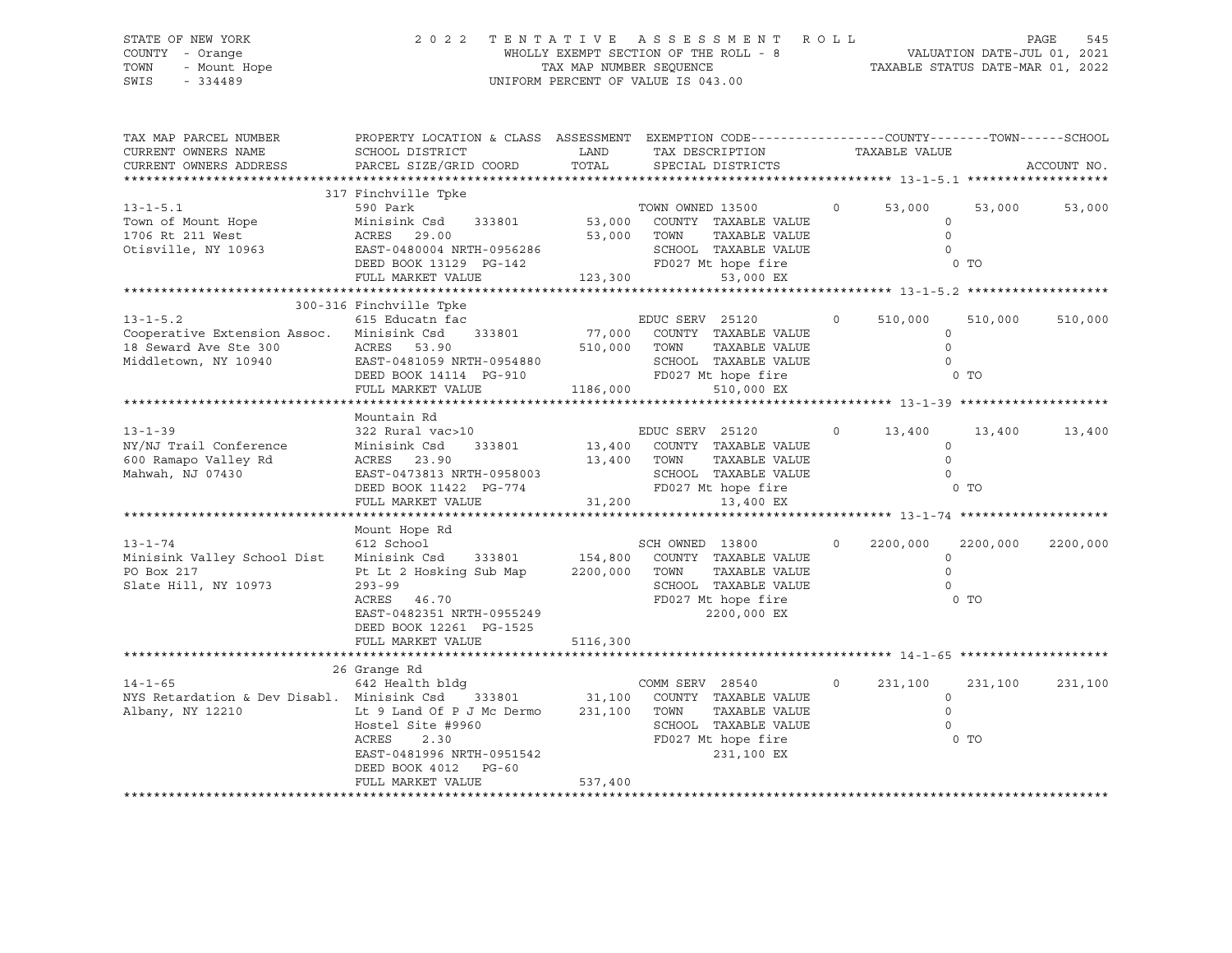### STATE OF NEW YORK 2 0 2 2 T E N T A T I V E A S S E S S M E N T R O L L PAGE 546 COUNTY - Orange WHOLLY EXEMPT SECTION OF THE ROLL - 8 VALUATION DATE-JUL 01, 2021 TOWN - Mount Hope TAX MAP NUMBER SEQUENCE TAXABLE STATUS DATE-MAR 01, 2022 SWIS - 334489 UNIFORM PERCENT OF VALUE IS 043.00

| TAX MAP PARCEL NUMBER                                                                                                                                                                      | PROPERTY LOCATION & CLASS ASSESSMENT EXEMPTION CODE----------------COUNTY-------TOWN-----SCHOOL |              |                                                        |                |                |                 |             |
|--------------------------------------------------------------------------------------------------------------------------------------------------------------------------------------------|-------------------------------------------------------------------------------------------------|--------------|--------------------------------------------------------|----------------|----------------|-----------------|-------------|
| CURRENT OWNERS NAME                                                                                                                                                                        | SCHOOL DISTRICT                                                                                 | LAND         | TAX DESCRIPTION                                        |                | TAXABLE VALUE  |                 |             |
| CURRENT OWNERS ADDRESS                                                                                                                                                                     | PARCEL SIZE/GRID COORD                                                                          | TOTAL        | SPECIAL DISTRICTS                                      |                |                |                 | ACCOUNT NO. |
|                                                                                                                                                                                            |                                                                                                 |              |                                                        |                |                |                 |             |
| $14 - 1 - 94$                                                                                                                                                                              | 2326 Mt Hope Rd<br>651 Highway gar                                                              |              | COUNTY OWN 13100<br>333801 31,100 COUNTY TAXABLE VALUE | $\overline{0}$ | 243,500        | 243,500 243,500 |             |
| County of Orange                                                                                                                                                                           | 333801<br>Minisink Csd                                                                          |              |                                                        |                | $\Omega$       |                 |             |
| 255 Main St                                                                                                                                                                                | ACRES<br>2.70                                                                                   | 243,500 TOWN | TAXABLE VALUE                                          |                | $\Omega$       |                 |             |
| Goshen, NY 10924                                                                                                                                                                           | EAST-0485612 NRTH-0952251                                                                       |              | SCHOOL TAXABLE VALUE                                   |                |                |                 |             |
|                                                                                                                                                                                            | LED: 0300012 NRIH-0952251<br>DEED BOOK 1321 PG-257                                              |              | FD027 Mt hope fire                                     |                | $0$ TO         |                 |             |
|                                                                                                                                                                                            | FULL MARKET VALUE                                                                               | 566,300      | 243,500 EX                                             |                |                |                 |             |
|                                                                                                                                                                                            |                                                                                                 |              |                                                        |                |                |                 |             |
|                                                                                                                                                                                            | Co Hwy 73                                                                                       |              |                                                        |                |                |                 |             |
|                                                                                                                                                                                            |                                                                                                 |              |                                                        | $\circ$        | 103,800        | 103,800         | 103,800     |
| 16-1-1.12 930 State forest MYS OWNED 12100<br>The People of the State of NY Minisink Csd 333801 103,800 COUNTY TAXABLE VALUE                                                               |                                                                                                 |              |                                                        |                | $\Omega$       |                 |             |
| Enviromental Conservation                                                                                                                                                                  | W of Co Hwy 73                                                                                  | 103,800 TOWN | TAXABLE VALUE                                          |                | $\Omega$       |                 |             |
| 625 Broadway                                                                                                                                                                               | ACRES 105.60                                                                                    |              | SCHOOL TAXABLE VALUE                                   |                | $\Omega$       |                 |             |
| Albany, NY 12233                                                                                                                                                                           | EAST-0471092 NRTH-0952323                                                                       |              | FD027 Mt hope fire                                     |                | 0 <sub>T</sub> |                 |             |
|                                                                                                                                                                                            | DEED BOOK 12517 PG-796                                                                          |              | 103,800 EX                                             |                |                |                 |             |
|                                                                                                                                                                                            | FULL MARKET VALUE                                                                               | 241,400      |                                                        |                |                |                 |             |
|                                                                                                                                                                                            |                                                                                                 |              |                                                        |                |                |                 |             |
|                                                                                                                                                                                            | Homestead La                                                                                    |              |                                                        |                |                |                 |             |
| $16 - 1 - 12.1$                                                                                                                                                                            | 311 Res vac land                                                                                |              | NYS OWNED 12100                                        | $\overline{0}$ | 28,500         | 28,500          | 28,500      |
| NYS Power Authority                                                                                                                                                                        | Minisink Csd                                                                                    |              | 333801 28,500 COUNTY TAXABLE VALUE                     |                | $\Omega$       |                 |             |
|                                                                                                                                                                                            |                                                                                                 |              | TAXABLE VALUE                                          |                | $\circ$        |                 |             |
|                                                                                                                                                                                            |                                                                                                 |              | SCHOOL TAXABLE VALUE                                   |                | $\Omega$       |                 |             |
| Real Estate Division ACRES 2.60 28,500 TOWN<br>397 Power Plant Access Rd EAST-0476937 NRTH-0950049 SCHOOL<br>Gilboa, NY 12076 DEED BOOK 2479 PG-00269 FD027 Mt<br>FULL MARKET VALUE 66,300 |                                                                                                 |              | FD027 Mt hope fire                                     |                |                | 0 <sub>T</sub>  |             |
|                                                                                                                                                                                            |                                                                                                 |              | 28,500 EX                                              |                |                |                 |             |
|                                                                                                                                                                                            |                                                                                                 |              |                                                        |                |                |                 |             |
|                                                                                                                                                                                            | 1831 Mountain Rd                                                                                |              |                                                        |                |                |                 |             |
| $16 - 1 - 51.12$                                                                                                                                                                           | 440 Warehouse                                                                                   |              | RELIGIOUS 25110                                        | $\circ$        | 690,000        | 690,000         | 690,000     |
| Dragon Springs Buddhist                                                                                                                                                                    | Minisink Csd                                                                                    |              | 333801 298,700 COUNTY TAXABLE VALUE                    |                | $\circ$        |                 |             |
| 140 Galley Hill Rd                                                                                                                                                                         | ACRES 325.70                                                                                    | 690,000      | TAXABLE VALUE<br>TOWN                                  |                | $\circ$        |                 |             |
| Cuddebackville, NY 12729                                                                                                                                                                   | AURES 323<br>EAST-0471905 NRTH-0948953                                                          |              | SCHOOL TAXABLE VALUE                                   |                | $\circ$        |                 |             |
|                                                                                                                                                                                            | DEED BOOK 6185 PG-122                                                                           |              | FD027 Mt hope fire                                     |                |                | 0 <sub>T</sub>  |             |
|                                                                                                                                                                                            | FULL MARKET VALUE                                                                               | 1604,700     |                                                        |                |                |                 |             |
|                                                                                                                                                                                            |                                                                                                 |              |                                                        |                |                |                 |             |
|                                                                                                                                                                                            | 25 Maryann Dr                                                                                   |              |                                                        |                |                |                 |             |
| $16 - 1 - 53.1$                                                                                                                                                                            | 662 Police/fire                                                                                 |              | COUNTY OWN 13100                                       | $\overline{0}$ | 29,800         | 29,800          | 29,800      |
| County of Orange                                                                                                                                                                           | Minisink Csd<br>333801                                                                          |              | 29,800 COUNTY TAXABLE VALUE                            |                | $\Omega$       |                 |             |
| 255 Main St                                                                                                                                                                                | Fire Tower                                                                                      |              | 29,800 TOWN<br>TAXABLE VALUE                           |                | $\circ$        |                 |             |
| Goshen, NY 10924                                                                                                                                                                           | FRNT 100.00 DPTH 100.00                                                                         |              | SCHOOL TAXABLE VALUE                                   |                | $\Omega$       |                 |             |
|                                                                                                                                                                                            | EAST-0471743 NRTH-0949729                                                                       |              | FD027 Mt hope fire                                     |                | $0$ TO         |                 |             |
|                                                                                                                                                                                            | DEED BOOK 3950 PG-74                                                                            | 69,300       | 29,800 EX                                              |                |                |                 |             |
|                                                                                                                                                                                            | FULL MARKET VALUE                                                                               |              |                                                        |                |                |                 |             |
|                                                                                                                                                                                            |                                                                                                 |              |                                                        |                |                |                 |             |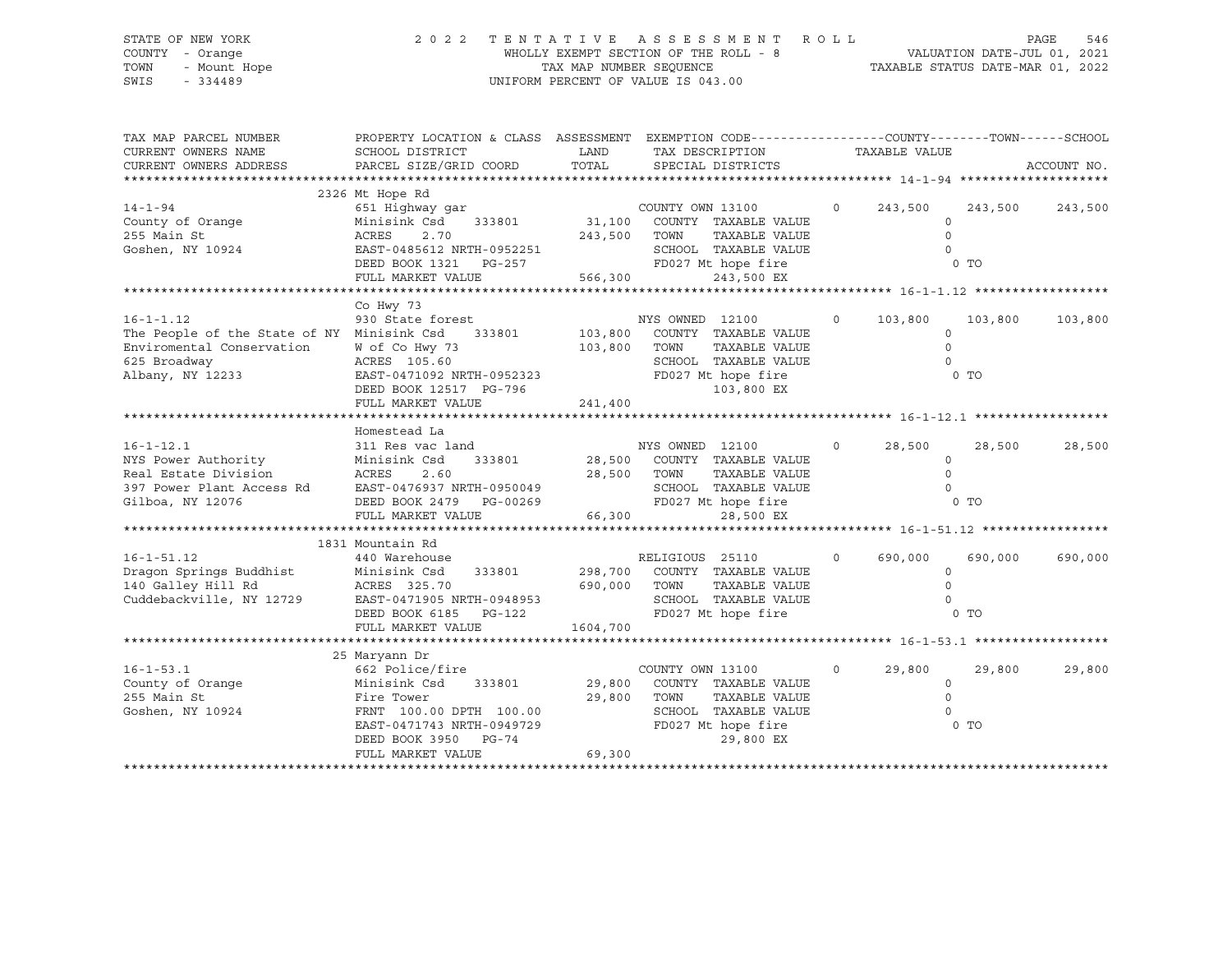| STATE OF NEW YORK<br>COUNTY - Orange<br>- Mount Hope<br>TOWN<br>$-334489$<br>SWIS | 2022 TENTATIVE ASSESSMENT ROLL                                                                                                              | WHOLLY EXEMPT SECTION OF THE ROLL - 8<br>TAX MAP NUMBER SEQUENCE<br>UNIFORM PERCENT OF VALUE IS 043.00 |                  |                                                |          |                    | VALUATION DATE-JUL 01, 2021<br>TAXABLE STATUS DATE-MAR 01, 2022 | PAGE<br>547 |
|-----------------------------------------------------------------------------------|---------------------------------------------------------------------------------------------------------------------------------------------|--------------------------------------------------------------------------------------------------------|------------------|------------------------------------------------|----------|--------------------|-----------------------------------------------------------------|-------------|
| TAX MAP PARCEL NUMBER<br>CURRENT OWNERS NAME<br>CURRENT OWNERS ADDRESS            | PROPERTY LOCATION & CLASS ASSESSMENT EXEMPTION CODE---------------COUNTY-------TOWN-----SCHOOL<br>SCHOOL DISTRICT<br>PARCEL SIZE/GRID COORD | LAND<br>TOTAL                                                                                          |                  | TAX DESCRIPTION<br>SPECIAL DISTRICTS           |          | TAXABLE VALUE      |                                                                 | ACCOUNT NO. |
|                                                                                   | Co Hwy 73                                                                                                                                   |                                                                                                        |                  |                                                |          |                    |                                                                 |             |
| $16 - 1 - 53.21$                                                                  | 930 State forest                                                                                                                            |                                                                                                        | NYS OWNED 12100  |                                                | $\circ$  | 42,000             | 42,000                                                          | 42,000      |
| The People of the State of NY Minisink Csd 333801                                 |                                                                                                                                             |                                                                                                        |                  | 42,000 COUNTY TAXABLE VALUE                    |          | $\circ$<br>$\circ$ |                                                                 |             |
| Enviromental Conservation<br>625 Broadway                                         | Lot 2 NY NJ Trail Confera 42,000 TOWN<br>Map 578-07                                                                                         |                                                                                                        |                  | TAXABLE VALUE<br>SCHOOL TAXABLE VALUE          |          | $\overline{0}$     |                                                                 |             |
| Albany, NY 12233                                                                  | filed $6/19/07$                                                                                                                             |                                                                                                        |                  | FD027 Mt hope fire                             |          |                    | 0 <sub>T</sub>                                                  |             |
|                                                                                   | ACRES 42.70                                                                                                                                 |                                                                                                        |                  | 42,000 EX                                      |          |                    |                                                                 |             |
|                                                                                   | EAST-0470869 NRTH-0950879                                                                                                                   |                                                                                                        |                  |                                                |          |                    |                                                                 |             |
|                                                                                   | DEED BOOK 12517 PG-796                                                                                                                      |                                                                                                        |                  |                                                |          |                    |                                                                 |             |
|                                                                                   | FULL MARKET VALUE                                                                                                                           | 97,700                                                                                                 |                  |                                                |          |                    |                                                                 |             |
|                                                                                   |                                                                                                                                             |                                                                                                        |                  |                                                |          |                    |                                                                 |             |
|                                                                                   | Co Hwy 73                                                                                                                                   |                                                                                                        |                  |                                                |          |                    |                                                                 |             |
| $16 - 1 - 53.22$                                                                  | 322 Rural vac>10                                                                                                                            |                                                                                                        | COUNTY OWN 13100 |                                                | $\Omega$ | 13,000             | 13,000                                                          | 13,000      |
| County of Orange                                                                  | Minisink Csd 333801 13,000 COUNTY TAXABLE VALUE<br>Lot 1 NY NJ Trail Confera 13,000 TOWN TAXABLE VALUE<br>Minisink Csd                      |                                                                                                        |                  |                                                |          | $\circ$            |                                                                 |             |
| 255 Main Street                                                                   |                                                                                                                                             |                                                                                                        |                  |                                                |          | $\Omega$           |                                                                 |             |
| Goshen, NY 10924                                                                  | Map 578-07<br>filed $6/19/07$                                                                                                               |                                                                                                        |                  | SCHOOL TAXABLE VALUE<br>FD027 Mt hope fire     |          | $\circ$            | $0$ TO                                                          |             |
|                                                                                   | ACRES 13.00                                                                                                                                 |                                                                                                        |                  | 13,000 EX                                      |          |                    |                                                                 |             |
|                                                                                   | EAST-0471767 NRTH-0950376                                                                                                                   |                                                                                                        |                  |                                                |          |                    |                                                                 |             |
|                                                                                   | DEED BOOK 1141 PG-724                                                                                                                       |                                                                                                        |                  |                                                |          |                    |                                                                 |             |
|                                                                                   | FULL MARKET VALUE                                                                                                                           | 30,200                                                                                                 |                  |                                                |          |                    |                                                                 |             |
|                                                                                   |                                                                                                                                             |                                                                                                        |                  |                                                |          |                    |                                                                 |             |
|                                                                                   | Mountain Rd                                                                                                                                 |                                                                                                        |                  |                                                |          |                    |                                                                 |             |
| $19 - 1 - 5.1$                                                                    |                                                                                                                                             |                                                                                                        |                  |                                                | $\circ$  | 1,000              | 1,000                                                           | 1,000       |
| Mt Hope Cemetery                                                                  | Minisink Csd 333801                                                                                                                         |                                                                                                        |                  |                                                |          | $\circ$            |                                                                 |             |
|                                                                                   |                                                                                                                                             |                                                                                                        |                  |                                                |          | $\circ$            |                                                                 |             |
|                                                                                   | FRNT 164.00 DPTH 170.00 1,000 COUNTY TAXABLE VALUE<br>FRNT 164.00 DPTH 170.00 1,000 TOWN TAXABLE VALUE<br>EAST-0471191 NRTH-0944959         |                                                                                                        |                  | SCHOOL TAXABLE VALUE                           |          | $\circ$            |                                                                 |             |
|                                                                                   | FULL MARKET VALUE                                                                                                                           |                                                                                                        |                  | 2,300 FD027 Mt hope fire                       |          |                    | $0$ TO                                                          |             |
|                                                                                   |                                                                                                                                             |                                                                                                        |                  | 1,000 EX                                       |          |                    |                                                                 |             |
|                                                                                   |                                                                                                                                             |                                                                                                        |                  |                                                |          |                    |                                                                 |             |
| $19 - 1 - 27$                                                                     | Old Stage Rd<br>311 Res vac land                                                                                                            |                                                                                                        | EDUC SERV 25120  |                                                | $\circ$  | 138,700            | 138,700                                                         | 138,700     |
| Inter Buddhist Progress Soc                                                       | Minisink Csd 333801                                                                                                                         |                                                                                                        |                  | 138,700 COUNTY TAXABLE VALUE                   |          | $\circ$            |                                                                 |             |
| 154-37 Barclay Ave                                                                | ACRES 112.00                                                                                                                                | 138,700 TOWN                                                                                           |                  | TAXABLE VALUE                                  |          | $\Omega$           |                                                                 |             |
| Flushing, NY 11355                                                                |                                                                                                                                             |                                                                                                        |                  | SCHOOL TAXABLE VALUE                           |          | $\Omega$           |                                                                 |             |
|                                                                                   | EAST-0466118 NRTH-0943119<br>DEED BOOK 12637 PG-1281                                                                                        |                                                                                                        |                  | FD027 Mt hope fire                             |          |                    | $0$ TO                                                          |             |
|                                                                                   | FULL MARKET VALUE                                                                                                                           | 322,600                                                                                                |                  | 138,700 EX                                     |          |                    |                                                                 |             |
|                                                                                   |                                                                                                                                             |                                                                                                        |                  |                                                |          |                    |                                                                 |             |
|                                                                                   | Guymard Tpke                                                                                                                                |                                                                                                        |                  |                                                |          |                    |                                                                 |             |
| $19 - 1 - 28$                                                                     | 323 Vacant rural                                                                                                                            |                                                                                                        |                  | EDUC SERV 25120<br>50,300 COUNTY TAXABLE VALUE | $\Omega$ | 50,300             | 50,300                                                          | 50,300      |
| Inter Buddhist Progress Soc                                                       | Port Jervis Csd 331300                                                                                                                      |                                                                                                        |                  |                                                |          | $\circ$            |                                                                 |             |
| 154-37 Barclay Ave                                                                | ACRES 20.70                                                                                                                                 |                                                                                                        | TOWN             | TAXABLE VALUE                                  |          | $\circ$            |                                                                 |             |
| Flushing, NY 11355                                                                | EAST-0464487 NRTH-0942786                                                                                                                   | 50,300<br>—                                                                                            |                  | SCHOOL TAXABLE VALUE                           |          | $\Omega$           |                                                                 |             |
|                                                                                   | DEED BOOK 12637 PG-1281                                                                                                                     | 117,000                                                                                                |                  | FD027 Mt hope fire                             |          |                    | 0 <sub>T</sub>                                                  |             |
|                                                                                   | FULL MARKET VALUE                                                                                                                           |                                                                                                        |                  | 50,300 EX                                      |          |                    |                                                                 |             |
|                                                                                   |                                                                                                                                             |                                                                                                        |                  |                                                |          |                    |                                                                 |             |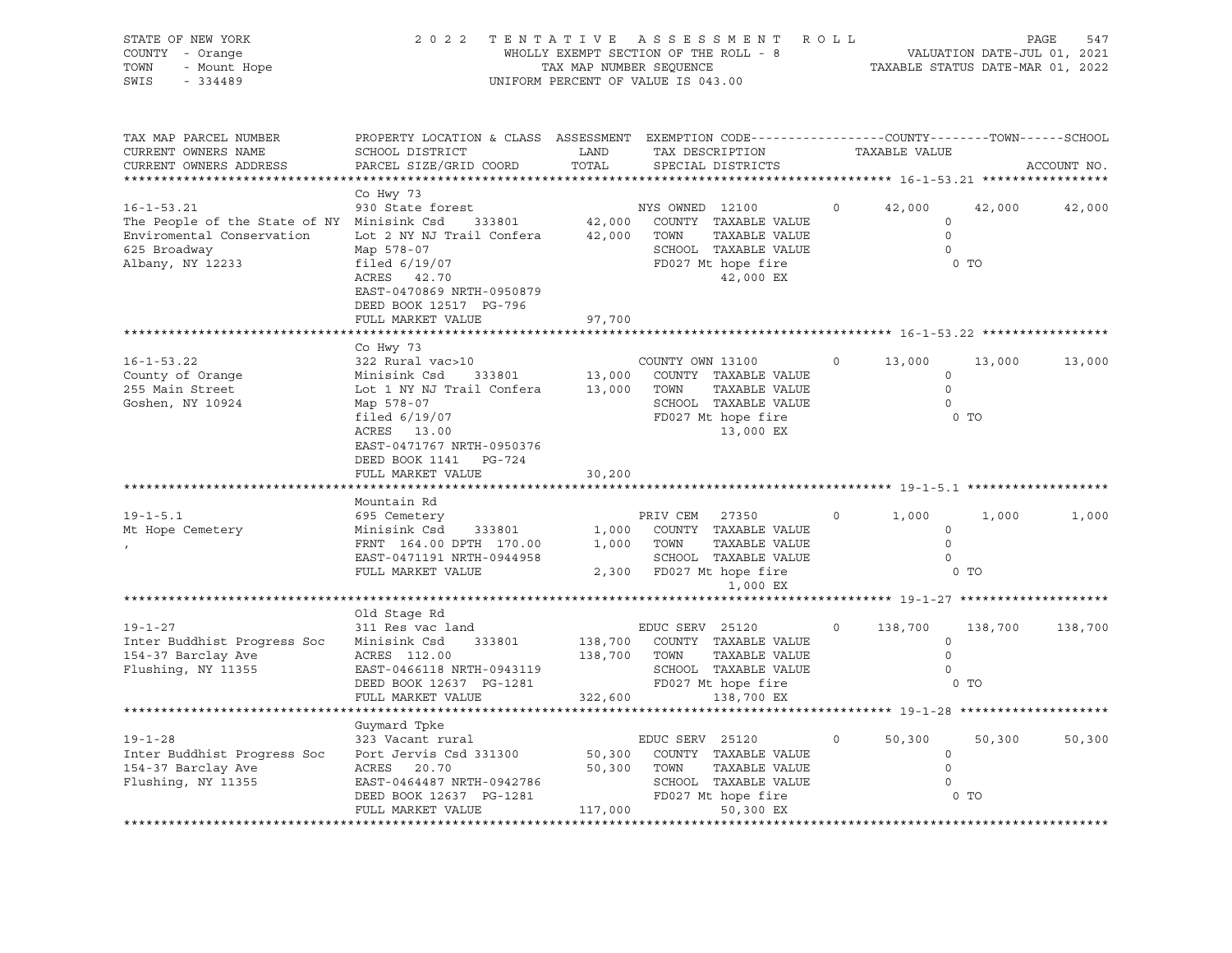### STATE OF NEW YORK 2 0 2 2 T E N T A T I V E A S S E S S M E N T R O L L PAGE 548 COUNTY - Orange WHOLLY EXEMPT SECTION OF THE ROLL - 8 VALUATION DATE-JUL 01, 2021 TOWN - Mount Hope TAX MAP NUMBER SEQUENCE TAXABLE STATUS DATE-MAR 01, 2022 SWIS - 334489 UNIFORM PERCENT OF VALUE IS 043.00

| TAX MAP PARCEL NUMBER<br>CURRENT OWNERS NAME<br>CURRENT OWNERS ADDRESS | PROPERTY LOCATION & CLASS ASSESSMENT<br>SCHOOL DISTRICT<br>PARCEL SIZE/GRID COORD | LAND<br>TOTAL | EXEMPTION CODE-----------------COUNTY-------TOWN------SCHOOL<br>TAX DESCRIPTION<br>SPECIAL DISTRICTS |          | TAXABLE VALUE |                | ACCOUNT NO. |
|------------------------------------------------------------------------|-----------------------------------------------------------------------------------|---------------|------------------------------------------------------------------------------------------------------|----------|---------------|----------------|-------------|
|                                                                        | Stage Rd                                                                          |               |                                                                                                      |          |               |                |             |
|                                                                        |                                                                                   |               |                                                                                                      |          |               |                |             |
| $19 - 1 - 29$                                                          | 322 Rural vac>10                                                                  |               | TOWN OWNED 13500                                                                                     | $\circ$  | 7,500         | 7,500          | 7,500       |
| Town of Mount Hope                                                     | Minisink Csd<br>333801                                                            | 7,500         | COUNTY TAXABLE VALUE                                                                                 |          | $\Omega$      |                |             |
| 1706 Route 211 West                                                    | ACRES 36.70                                                                       | 7,500         | TOWN<br>TAXABLE VALUE                                                                                |          | $\Omega$      |                |             |
| Otisville, NY 10963                                                    | EAST-0465393 NRTH-0942137                                                         |               | SCHOOL TAXABLE VALUE                                                                                 |          | $\Omega$      |                |             |
|                                                                        | DEED BOOK 14136 PG-1172                                                           |               | FD027 Mt hope fire                                                                                   |          |               | 0 <sub>T</sub> |             |
|                                                                        | FULL MARKET VALUE                                                                 | 17,400        | 7,500 EX                                                                                             |          |               |                |             |
|                                                                        |                                                                                   |               |                                                                                                      |          |               |                |             |
|                                                                        | 1562 Mountain Rd                                                                  |               |                                                                                                      |          |               |                |             |
| $19 - 1 - 64$                                                          | 210 1 Family Res                                                                  |               | RELIGIOUS 21600                                                                                      | $\circ$  | 137,000       | 137,000        | 137,000     |
| Romanian Monestary & Camp SF D Minisink Csd                            | 333801                                                                            | 28,300        | COUNTY TAXABLE VALUE                                                                                 |          | 0             |                |             |
| 1562 Mountain Rd                                                       | Lt 1 Altman SM 717-04                                                             | 137,000       | TOWN<br>TAXABLE VALUE                                                                                |          | $\Omega$      |                |             |
| Middletown, NY 10940                                                   | filed 9/28/2004                                                                   |               | SCHOOL TAXABLE VALUE                                                                                 |          |               |                |             |
|                                                                        | ACRES<br>1.70                                                                     |               | FD027 Mt hope fire                                                                                   |          |               | $0$ TO         |             |
|                                                                        | EAST-0470849 NRTH-0942426                                                         |               |                                                                                                      |          |               |                |             |
|                                                                        | DEED BOOK 13905 PG-1459                                                           |               |                                                                                                      |          |               |                |             |
|                                                                        | FULL MARKET VALUE                                                                 | 318,600       |                                                                                                      |          |               |                |             |
|                                                                        |                                                                                   |               |                                                                                                      |          |               |                |             |
|                                                                        | 1572 Mountain Rd                                                                  |               |                                                                                                      |          |               |                |             |
| $19 - 1 - 69$                                                          | 620 Religious                                                                     |               | RELIGIOUS 25110                                                                                      | $\circ$  | 204,000       | 204,000        | 204,000     |
| St Nicholas Romainian Church Minisink Csd                              | 333801                                                                            | 26,000        | COUNTY TAXABLE VALUE                                                                                 |          | $\circ$       |                |             |
| 45-03 48th Ave                                                         | Lot 1 St. Nicholas Romani                                                         | 204,000       | TAXABLE VALUE<br>TOWN                                                                                |          | $\Omega$      |                |             |
| Queens, NY 11377                                                       | Sub Map 184-07                                                                    |               | SCHOOL TAXABLE VALUE                                                                                 |          |               |                |             |
|                                                                        | filed 3/27/2007                                                                   |               | FD027 Mt hope fire                                                                                   |          |               | $0$ TO         |             |
|                                                                        | ACRES<br>1.20                                                                     |               | 204,000 EX                                                                                           |          |               |                |             |
|                                                                        | EAST-0470976 NRTH-0942536                                                         |               |                                                                                                      |          |               |                |             |
|                                                                        | DEED BOOK 5705<br>PG-71                                                           |               |                                                                                                      |          |               |                |             |
|                                                                        | FULL MARKET VALUE                                                                 | 474,400       |                                                                                                      |          |               |                |             |
|                                                                        |                                                                                   |               |                                                                                                      |          |               |                |             |
|                                                                        | 1572 Mountain Rd                                                                  |               |                                                                                                      |          |               |                |             |
| $19 - 1 - 70$                                                          | 620 Religious                                                                     |               | RELIGIOUS 25110                                                                                      | $\Omega$ | 275,000       | 275,000        | 275,000     |
| St Nicholas Romainian Church Minisink Csd                              |                                                                                   | 333801 75,000 | COUNTY TAXABLE VALUE                                                                                 |          | $\Omega$      |                |             |
| 45-03 48th Ave                                                         | Lot 2 St. Nicholas Romani                                                         | 275,000       | TOWN<br>TAXABLE VALUE                                                                                |          | $\Omega$      |                |             |
| Queens, NY 11377                                                       | Sub Map 184-07                                                                    |               | SCHOOL TAXABLE VALUE                                                                                 |          |               |                |             |
|                                                                        |                                                                                   |               | FD027 Mt hope fire                                                                                   |          |               | $0$ TO         |             |
|                                                                        | Filed 3/27/2007<br>ACRES 40.60                                                    |               | 275,000 EX                                                                                           |          |               |                |             |
|                                                                        |                                                                                   |               |                                                                                                      |          |               |                |             |
|                                                                        | EAST-0471913 NRTH-0942304                                                         |               |                                                                                                      |          |               |                |             |
|                                                                        | DEED BOOK 5705<br><b>PG-71</b>                                                    |               |                                                                                                      |          |               |                |             |
|                                                                        | FULL MARKET VALUE                                                                 | 639,500       |                                                                                                      |          |               |                |             |
|                                                                        |                                                                                   |               |                                                                                                      |          |               |                |             |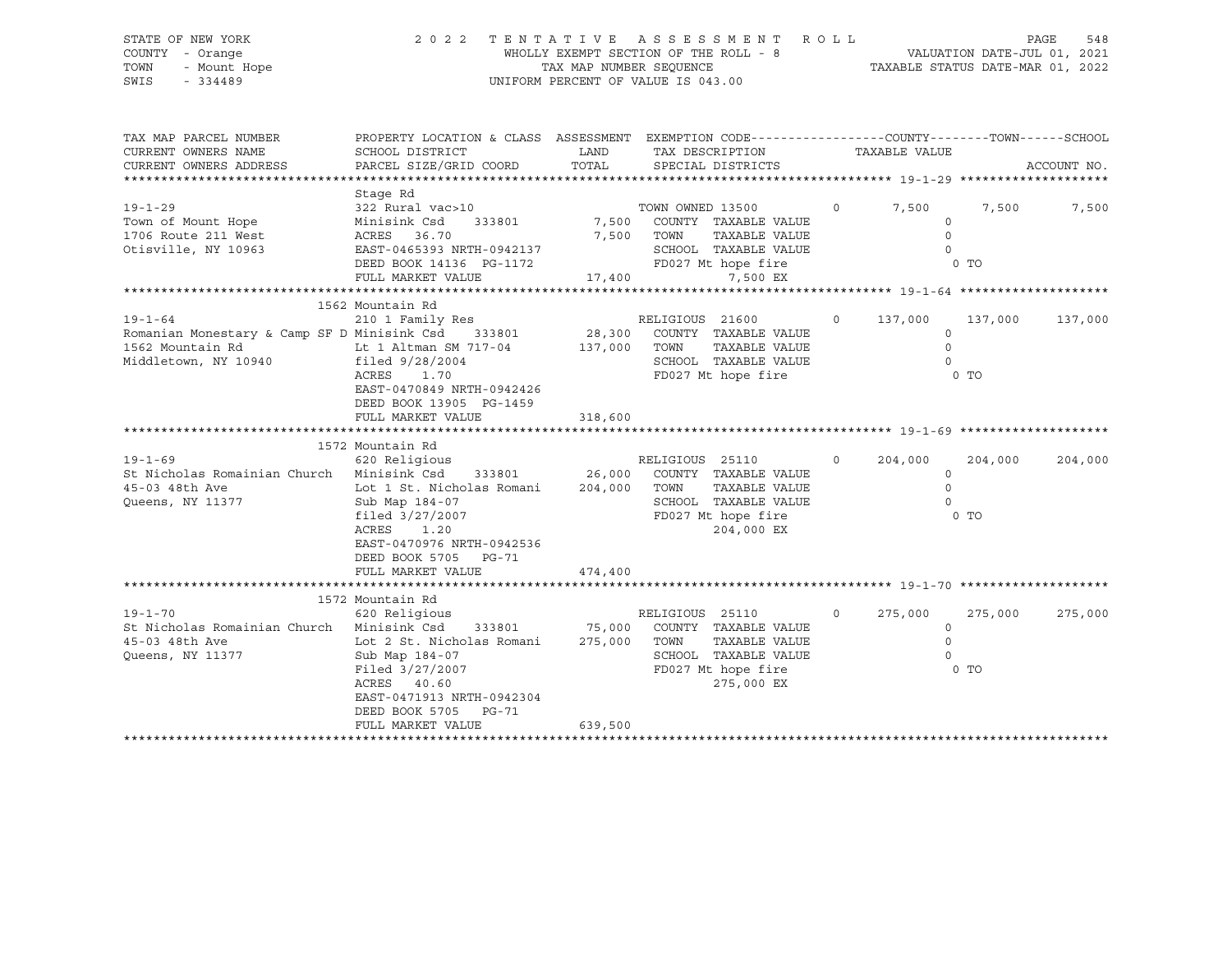| STATE OF NEW YORK<br>COUNTY - Orange<br>TOWN<br>- Mount Hope<br>SWIS<br>$-334489$   |                                                                                                                                                                                                                                                              |                                                   | 2022 TENTATIVE ASSESSMENT ROLL<br>WHOLLY EXEMPT SECTION OF THE ROLL - 8 VALUATION DATE-JUL 01, 2021<br>TAX MAP NUMBER SEQUENCE TAXABLE STATUS DATE-MAR 01, 2022<br>UNIFORM PERCENT OF VALUE IS 043.00 |         |                                                             |                         | PAGE<br>549 |
|-------------------------------------------------------------------------------------|--------------------------------------------------------------------------------------------------------------------------------------------------------------------------------------------------------------------------------------------------------------|---------------------------------------------------|-------------------------------------------------------------------------------------------------------------------------------------------------------------------------------------------------------|---------|-------------------------------------------------------------|-------------------------|-------------|
| TAX MAP PARCEL NUMBER<br>CURRENT OWNERS NAME<br>CURRENT OWNERS ADDRESS              | PROPERTY LOCATION & CLASS ASSESSMENT EXEMPTION CODE----------------COUNTY-------TOWN------SCHOOL<br>SCHOOL DISTRICT<br>PARCEL SIZE/GRID COORD                                                                                                                | <b>LAND</b><br>TOTAL                              | TAX DESCRIPTION<br>SPECIAL DISTRICTS                                                                                                                                                                  |         | TAXABLE VALUE                                               |                         | ACCOUNT NO. |
| $21 - 1 - 6.21$<br>Town of Mount Hope<br>1706 Route 211 West<br>Otisville, NY 10963 | 2 Thistle Ln<br>600 Community Se<br>Minisink Csd 333801<br>Pumping Station<br>FRNT   25.00 DPTH   66.00<br>EAST-0476756 NRTH-0947037<br>DEED BOOK 2150 PG-00866<br>FULL MARKET VALUE                                                                         | 6,000                                             | TOWN OWNED 13500<br>2,600 COUNTY TAXABLE VALUE<br>2,600 TOWN<br>TAXABLE VALUE<br>SCHOOL TAXABLE VALUE<br>FD027 Mt hope fire<br>2 600 PY                                                               | $\circ$ | 2,600<br>$\circ$<br>$\Omega$<br>$\bigcap$                   | 2,600<br>0 <sub>T</sub> | 2,600       |
|                                                                                     |                                                                                                                                                                                                                                                              |                                                   |                                                                                                                                                                                                       |         |                                                             |                         |             |
| $22 - 1 - 1$<br>Town of Mount Hope<br>1706 Route 211 West<br>Otisville, NY 10963    | 30 Heather Ln<br>853 Sewaqe<br>Minisink Csd 333801<br>Sewaqe Treatment<br>Bldgs & Land<br>ACRES<br>2.60<br>EAST-0476328 NRTH-0949209<br>DEED BOOK 2121 PG-415<br>FULL MARKET VALUE                                                                           | 32,500     COUNTY<br>700,000     TOWN<br>1627,900 | TOWN OWNED 13500<br>COUNTY TAXABLE VALUE<br>TAXABLE VALUE<br>SCHOOL TAXABLE VALUE<br>FD027 Mt hope fire<br>700,000 EX                                                                                 | $\circ$ | 700,000<br>$\circ$<br>$\circ$<br>$\Omega$<br>0 <sub>T</sub> | 700,000                 | 700,000     |
|                                                                                     |                                                                                                                                                                                                                                                              |                                                   |                                                                                                                                                                                                       |         |                                                             |                         |             |
| $22 - 1 - 9$<br>Town of Mount Hope<br>1706 Route 211 West<br>Otisville, NY 10963    | Heather La<br>821 Flood contrl<br>Minisink Csd 333801 500 COUNTY TAXABLE VALUE<br>FRNT 100.00 DPTH 155.00 500 TOWN TAXABLE VALUE<br>FAST-0476047 NPTH-0949169 SCHOOL TAXABLE VALUE<br>EAST-0476047 NRTH-0949169<br>DEED BOOK 4289 PG-41<br>FULL MARKET VALUE |                                                   | TOWN OWNED 13500<br>TAXABLE VALUE<br>SCHOOL TAXABLE VALUE<br>FD027 Mt hope fire<br>1,200<br>500 EX                                                                                                    | $\circ$ | 500<br>$\circ$<br>$\Omega$<br>$\overline{0}$<br>0 TO        | 500                     | 500         |
|                                                                                     |                                                                                                                                                                                                                                                              |                                                   |                                                                                                                                                                                                       |         |                                                             |                         |             |
| $22 - 5 - 8$<br>Town of Mount Hope<br>1706 Route 211 West<br>Otisville, NY 10963    | Wedgewood La<br>821 Flood contrl<br>Minisink Csd 333801<br>FRNT 51.00 DPTH 195.00<br>EAST-0475734 NRTH-0948722<br>DEED BOOK 2259 PG-00140<br>FULL MARKET VALUE                                                                                               |                                                   | TOWN OWNED 13500<br>500 COUNTY TAXABLE VALUE<br>500 TOWN  TAXABLE VALUE<br>TAXABLE VALUE<br>SCHOOL TAXABLE VALUE<br>1,200<br>500 EX                                                                   | $\circ$ | 500<br>$\circ$<br>$\Omega$<br>$\Omega$                      | 500                     | 500         |
|                                                                                     |                                                                                                                                                                                                                                                              |                                                   |                                                                                                                                                                                                       |         |                                                             |                         |             |
| $22 - 6 - 5$<br>Town of Mount Hope<br>1706 Route 211 West<br>Otisville, NY 10963    | Wedgewood La<br>821 Flood contrl<br>Minisink Csd<br>333801<br>ACRES 1.80<br>EAST-0475156 NRTH-0948505<br>DEED BOOK 2259 PG-00140<br>FULL MARKET VALUE                                                                                                        |                                                   | TOWN OWNED 13500<br>1,000 COUNTY TAXABLE VALUE<br>1,000 TOWN<br>TAXABLE VALUE<br>SCHOOL TAXABLE VALUE<br>FD027 Mt hope fire<br>2,300<br>1,000 EX                                                      | $\circ$ | 1,000<br>$\circ$<br>$\circ$<br>$\circ$<br>O TO              | 1,000                   | 1,000       |
|                                                                                     |                                                                                                                                                                                                                                                              |                                                   |                                                                                                                                                                                                       |         |                                                             |                         |             |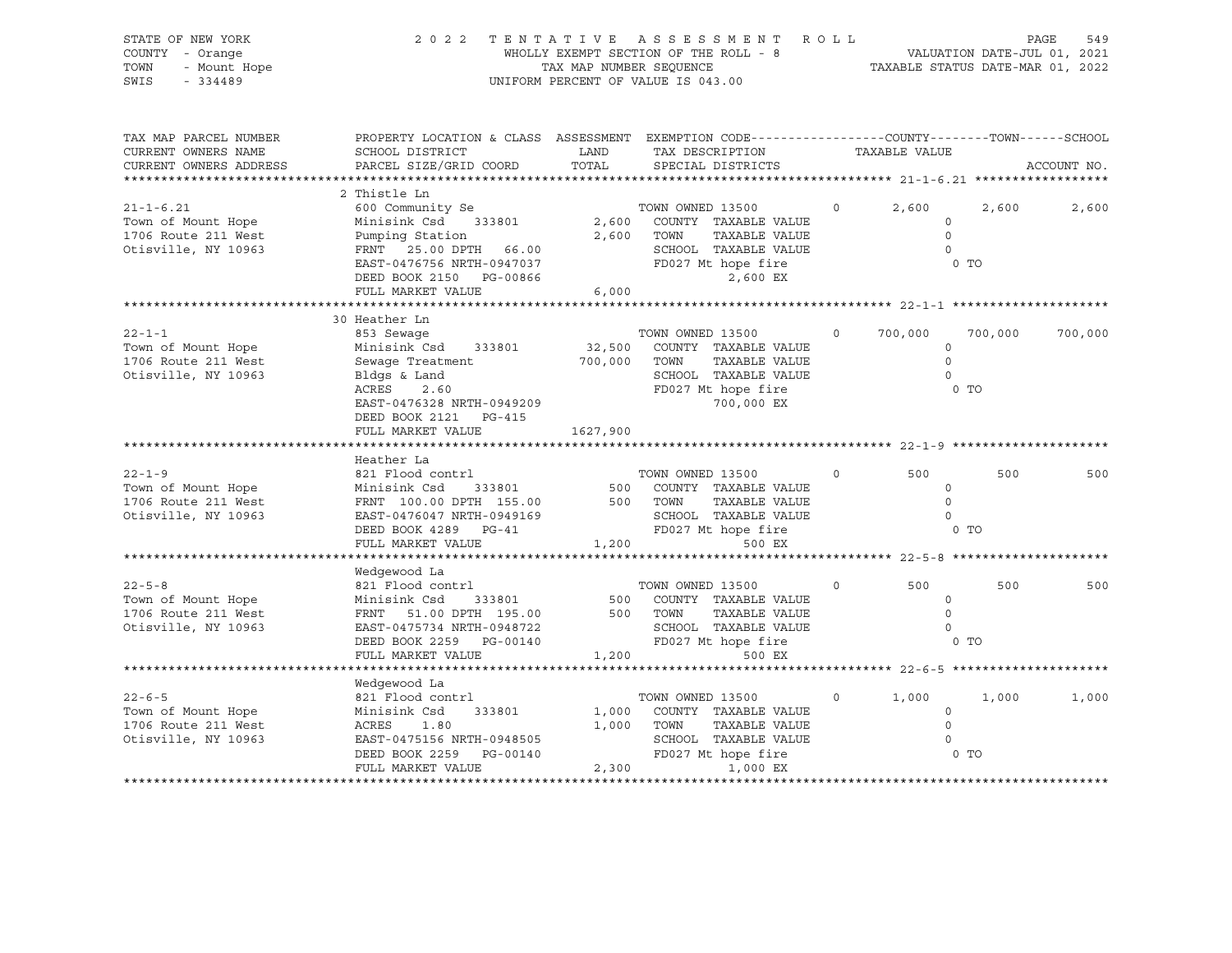| STATE OF NEW YORK     |                                    | 2022 TENTATIVE ASSESSMENT ROLL                                                                  |                                  | PAGE                        | 550 |
|-----------------------|------------------------------------|-------------------------------------------------------------------------------------------------|----------------------------------|-----------------------------|-----|
| COUNTY - Orange       |                                    | WHOLLY EXEMPT SECTION OF THE ROLL - 8                                                           |                                  | VALUATION DATE-JUL 01, 2021 |     |
| TOWN<br>- Mount Hope  | TAX MAP NUMBER SEOUENCE            |                                                                                                 | TAXABLE STATUS DATE-MAR 01, 2022 |                             |     |
| SWIS<br>$-334489$     | UNIFORM PERCENT OF VALUE IS 043.00 |                                                                                                 |                                  |                             |     |
|                       |                                    |                                                                                                 |                                  |                             |     |
|                       |                                    |                                                                                                 |                                  |                             |     |
|                       |                                    |                                                                                                 |                                  |                             |     |
| TAX MAP PARCEL NUMBER |                                    | PROPERTY LOCATION & CLASS ASSESSMENT EXEMPTION CODE---------------COUNTY-------TOWN------SCHOOL |                                  |                             |     |

| CURRENT OWNERS NAME     | SCHOOL DISTRICT LAND                                      | TAX DESCRIPTION       |     | TAXABLE VALUE |                    |
|-------------------------|-----------------------------------------------------------|-----------------------|-----|---------------|--------------------|
|                         |                                                           |                       |     |               |                    |
|                         |                                                           |                       |     |               |                    |
|                         | Wedgewood La                                              |                       |     |               |                    |
| $22 - 6 - 11$           |                                                           |                       | 500 |               | 500<br>500         |
|                         | Town of Mount Hope Minisink Csd 333801 500 COUNTY         | TAXABLE VALUE         |     |               |                    |
|                         | 1706 Route 211 West FRNT 30.00 DPTH 209.00 500            | TOWN<br>TAXABLE VALUE |     |               |                    |
| Otisville, NY 10963     | EAST-0475506 NRTH-0948961                                 | SCHOOL TAXABLE VALUE  |     |               |                    |
|                         | DEED BOOK 2259 PG-00140                                   | FD027 Mt hope fire    |     | $0$ TO        |                    |
|                         | FULL MARKET VALUE $1,200$ 500 EX                          |                       |     |               |                    |
|                         |                                                           |                       |     |               |                    |
|                         |                                                           |                       |     |               |                    |
|                         | 19 Wedgewood Ln                                           |                       |     |               |                    |
| $22 - 6 - 15$           |                                                           |                       |     |               | 129,800<br>129,800 |
| Letchworth Village DDSO | Minisink Csd 333801 43,400                                | COUNTY TAXABLE VALUE  |     |               |                    |
| PO Box 470              | Lt 22 Hidden Valley Est S 129,800                         | TOWN<br>TAXABLE VALUE |     |               |                    |
| Thiells, NY 10984-0470  | FRNT 305.00 DPTH 124.00                                   | SCHOOL TAXABLE VALUE  |     |               |                    |
|                         | EAST-0475834 NRTH-0949378                                 | FD027 Mt hope fire    |     | $0$ TO        |                    |
|                         | DEED BOOK 3573 PG-310                                     | 129,800 EX            |     |               |                    |
|                         | FULL MARKET VALUE 301,900 SW008 Hidden val est swr .00 FE |                       |     |               |                    |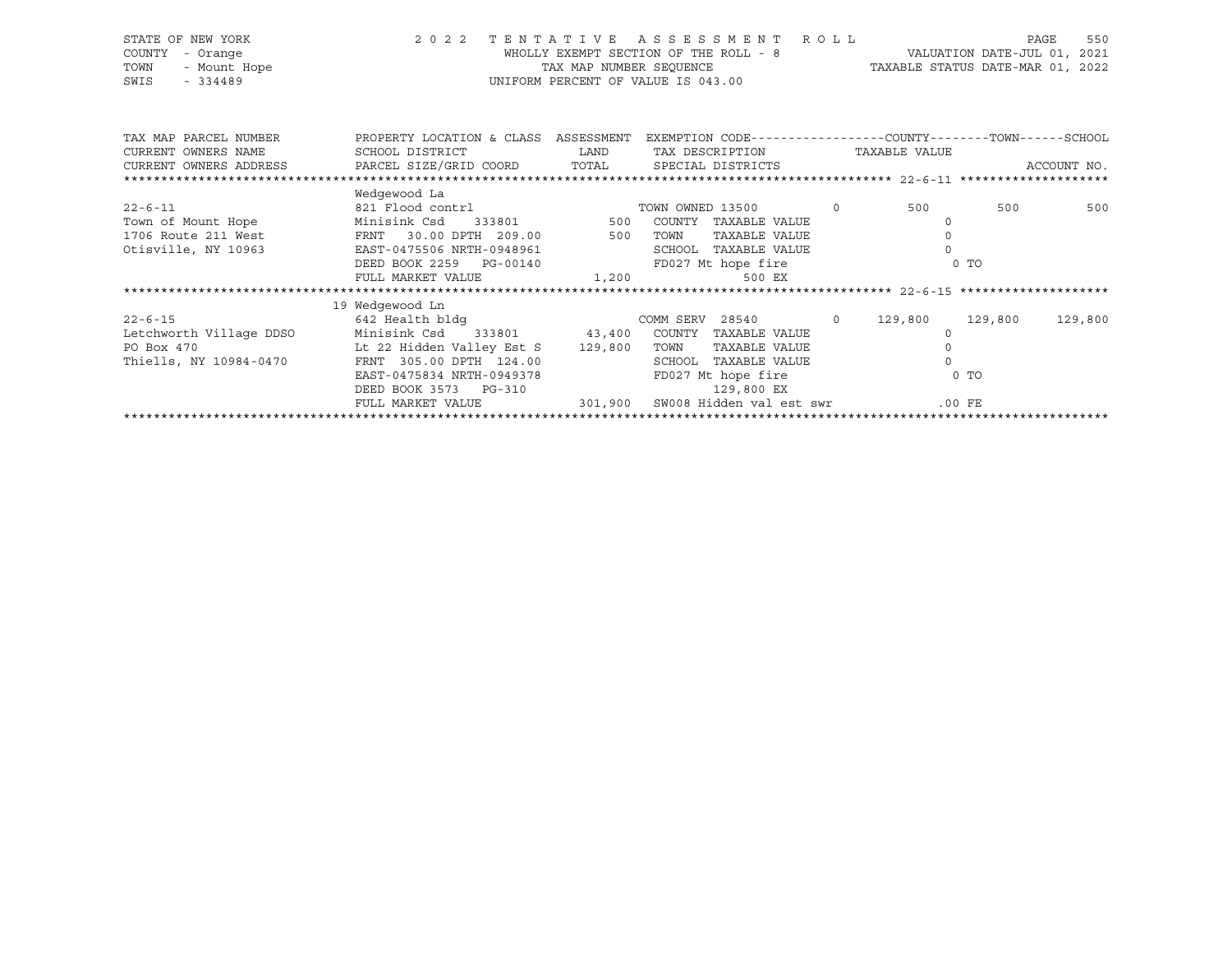| STATE OF NEW YORK | 2022 TENTATIVE ASSESSMENT ROLL        |  |                                  | PAGE                     | 551 |
|-------------------|---------------------------------------|--|----------------------------------|--------------------------|-----|
| COUNTY - Orange   | WHOLLY EXEMPT SECTION OF THE ROLL - 8 |  | VALUATION DATE-JUL 01, 2021      |                          |     |
| TOWN - Mount Hope |                                       |  | TAXABLE STATUS DATE-MAR 01, 2022 |                          |     |
| SWIS<br>$-334489$ | UNIFORM PERCENT OF VALUE IS 043.00    |  |                                  | RPS150/V04/L015          |     |
|                   |                                       |  |                                  | CURRENT DATE $4/22/2022$ |     |
|                   |                                       |  |                                  |                          |     |

# ROLL SECTION TOTALS

## \*\*\* S P E C I A L D I S T R I C T S U M M A R Y \*\*\*

| CODE | DISTRICT NAME        | TOTAL<br>PARCELS | EXTENSION<br>TYPE | EXTENSION<br>VALUE | AD VALOREM<br>VALUE | EXEMPT<br>AMOUNT | TAXABLE<br>VALUE |
|------|----------------------|------------------|-------------------|--------------------|---------------------|------------------|------------------|
|      | FD021 Howells fire   |                  | 6 TOTAL           |                    | 352,500             | 352,500          |                  |
|      | FD027 Mt hope fire   |                  | 58 TOTAL          |                    | 83488,000           | 83488,000        |                  |
|      | SW008 Hidden val est |                  | 1 FEE             |                    |                     |                  |                  |

#### \*\*\* S C H O O L D I S T R I C T S U M M A R Y \*\*\*

| CODE             | DISTRICT NAME                   | TOTAL<br>PARCELS | ASSESSED<br>LAND   | ASSESSED<br>TOTAL   | EXEMPT<br>AMOUNT    | TOTAL<br>TAXABLE | STAR<br>AMOUNT | STAR<br>TAXABLE |
|------------------|---------------------------------|------------------|--------------------|---------------------|---------------------|------------------|----------------|-----------------|
| 331300<br>333801 | Port Jervis Csd<br>Minisink Csd | 64               | 50,300<br>3011,400 | 50,300<br>84748,200 | 50,300<br>84748,200 |                  |                |                 |
|                  | SUB-TOTAL                       | 65               | 3061,700           | 84798,500           | 84798,500           |                  |                |                 |
|                  | TOTAL                           | 65               | 3061,700           | 84798,500           | 84798,500           |                  |                |                 |

#### \*\*\* S Y S T E M C O D E S S U M M A R Y \*\*\*

#### NO SYSTEM EXEMPTIONS AT THIS LEVEL

| CODE  | DESCRIPTION | TOTAL<br>PARCELS | COUNTY    | TOWN      | SCHOOL    |
|-------|-------------|------------------|-----------|-----------|-----------|
| 12100 | NYS OWNED   | 6                | 26174,400 | 26174,400 | 26174,400 |
| 12360 | NYS Enviro  |                  | 38,000    | 38,000    | 38,000    |
| 13100 | COUNTY OWN  |                  | 286,300   | 286,300   | 286,300   |
| 13500 | TOWN OWNED  | 30               | 2131,800  | 2131,800  | 2131,800  |
| 13650 | VILL OWNED  | 2                | 245,500   | 245,500   | 245,500   |
| 13800 | SCH OWNED   |                  | 2200,000  | 2200,000  | 2200,000  |
| 13870 | SPDISTOWN   |                  | 52,000    | 52,000    | 52,000    |
| 14100 | US OWNED    | 2                | 51000,000 | 51000,000 | 51000,000 |
| 21600 | RELIGIOUS   |                  | 137,000   | 137,000   | 137,000   |
| 25110 | RELIGIOUS   | 5                | 1217,400  | 1217,400  | 1217,400  |
| 25120 | EDUC SERV   | 8                | 741,600   | 741,600   | 741,600   |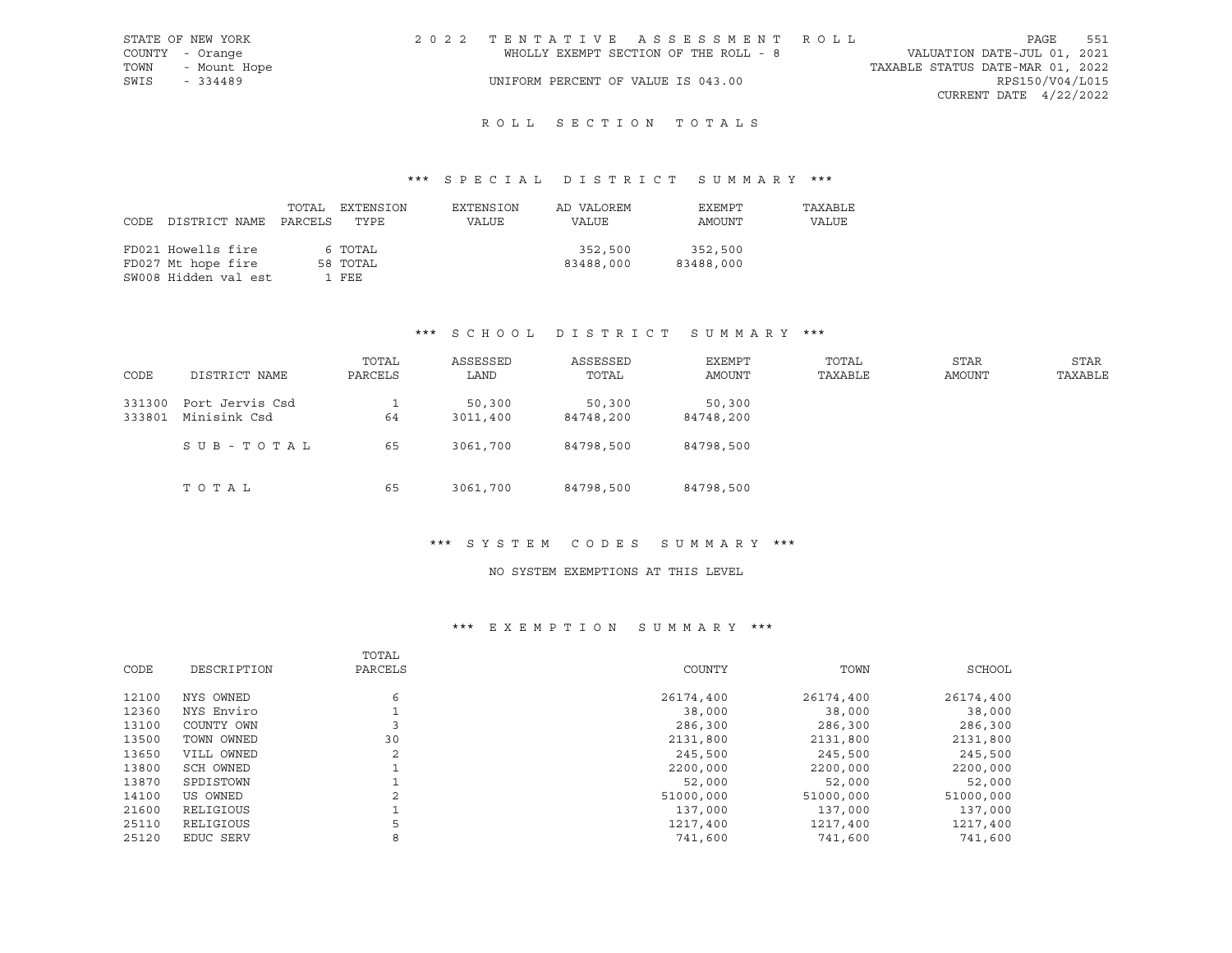|      | STATE OF NEW YORK | 2022 TENTATIVE ASSESSMENT ROLL        |  |                                  | PAGE                     | 552 |
|------|-------------------|---------------------------------------|--|----------------------------------|--------------------------|-----|
|      | COUNTY - Orange   | WHOLLY EXEMPT SECTION OF THE ROLL - 8 |  | VALUATION DATE-JUL 01, 2021      |                          |     |
| TOWN | - Mount Hope      |                                       |  | TAXABLE STATUS DATE-MAR 01, 2022 |                          |     |
| SWIS | $-334489$         | UNIFORM PERCENT OF VALUE IS 043.00    |  |                                  | RPS150/V04/L015          |     |
|      |                   |                                       |  |                                  | CURRENT DATE $4/22/2022$ |     |

# ROLL SECTION TOTALS

# \*\*\* E X E M P T I O N S U M M A R Y \*\*\*

| CODE  | DESCRIPTION | TOTAL<br>PARCELS | COUNTY    | TOWN      | SCHOOL    |
|-------|-------------|------------------|-----------|-----------|-----------|
| 27350 | PRIV CEM    |                  | 2,500     | 2,500     | 2,500     |
| 28540 | COMM SERV   |                  | 572,000   | 572,000   | 572,000   |
|       | тотаь       | 65               | 84798,500 | 84798,500 | 84798,500 |

## \*\*\* G R A N D T O T A L S \*\*\*

| ROLL       |               | TOTAL   | ACCECCEP     | <b>\SSESSEL</b> | TAXABLE | TAXABLE | TAXABLE       | STAR    |
|------------|---------------|---------|--------------|-----------------|---------|---------|---------------|---------|
| <b>SEC</b> | DESCRIPTION   | PARCELS | LAND         | TOTAL           | COUNTY  | TOWN    | <b>SCHOOL</b> | TAXABLE |
|            |               |         |              |                 |         |         |               |         |
| -8         | WHOLLY EXEMPT | h h     | .700<br>3061 | 84798,500       |         |         |               |         |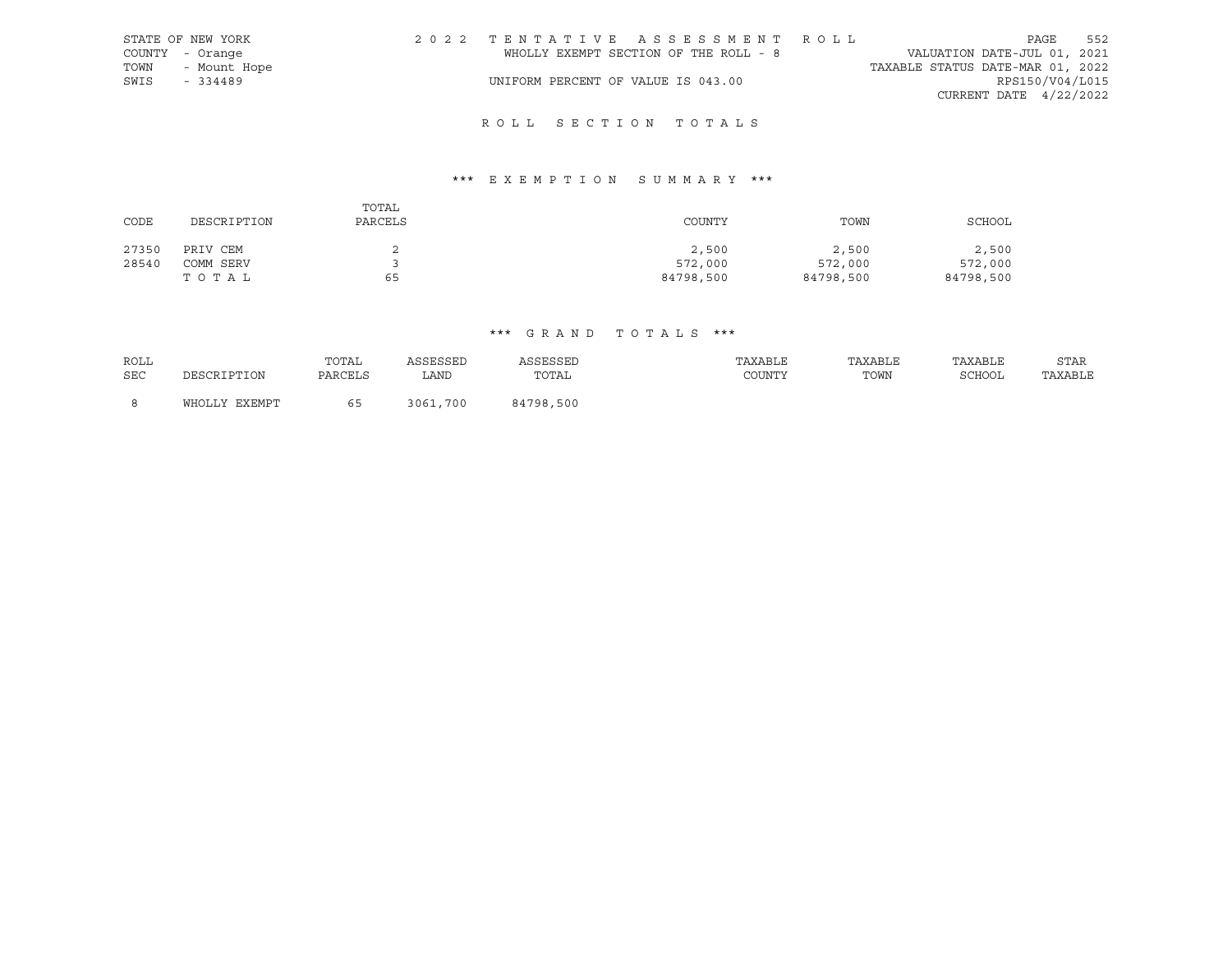|      | STATE OF NEW YORK | 2022 TENTATIVE ASSESSMENT ROLL     |             |                                  | PAGE | 553 |
|------|-------------------|------------------------------------|-------------|----------------------------------|------|-----|
|      | COUNTY - Orange   |                                    |             | VALUATION DATE-JUL 01, 2021      |      |     |
| TOWN | - Mount Hope      |                                    | SWIS TOTALS | TAXABLE STATUS DATE-MAR 01, 2022 |      |     |
| SWIS | $-334489$         | UNIFORM PERCENT OF VALUE IS 043.00 |             | RPS150/V04/L015                  |      |     |
|      |                   |                                    |             | CURRENT DATE 4/22/2022           |      |     |

\*\*\* S P E C I A L D I S T R I C T S U M M A R Y \*\*\*

| CODE | DISTRICT NAME        | TOTAL<br>PARCELS | EXTENSION<br>TYPE | EXTENSION<br>VALUE | AD VALOREM<br>VALUE | EXEMPT<br>AMOUNT | TAXABLE<br>VALUE |
|------|----------------------|------------------|-------------------|--------------------|---------------------|------------------|------------------|
|      | FD021 Howells fire   |                  | 824 TOTAL         |                    | 90305,112           | 785,935          | 89519,177        |
|      | FD027 Mt hope fire   |                  | 1,358 TOTAL       |                    | 244867,048          | 85710,583        | 159156,465       |
|      | LB001 Thrall library |                  | 11 TOTAL          |                    | 1428,798            |                  | 1428,798         |
|      | SW008 Hidden val est |                  | 99 FEE            |                    |                     |                  |                  |

## \*\*\* S C H O O L D I S T R I C T S U M M A R Y \*\*\*

| CODE   | DISTRICT NAME   | TOTAL<br>PARCELS | ASSESSED<br>LAND | ASSESSED<br>TOTAL | EXEMPT<br>AMOUNT | TOTAL<br>TAXABLE | <b>STAR</b><br>AMOUNT | STAR<br>TAXABLE |
|--------|-----------------|------------------|------------------|-------------------|------------------|------------------|-----------------------|-----------------|
|        |                 |                  |                  |                   |                  |                  |                       |                 |
| 331300 | Port Jervis Csd | 75               | 614,500          | 3070,170          | 735,630          | 2334,540         | 312,678               | 2021,862        |
| 332601 | Pine Bush Csd   | 12               | 317,700          | 1429,786          | 37,563           | 1392,223         | 123,490               | 1268,733        |
| 333801 | Minisink Csd    | 2,092            | 68065,268        | 335834,128        | 100174,449       | 235659,679       | 18370,105             | 217289,574      |
|        | SUB-TOTAL       | 2,179            | 68997,468        | 340334,084        | 100947,642       | 239386,442       | 18806,273             | 220580,169      |
|        | TOTAL           | 2,179            | 68997,468        | 340334,084        | 100947,642       | 239386,442       | 18806,273             | 220580,169      |

## \*\*\* S Y S T E M C O D E S S U M M A R Y \*\*\*

#### NO SYSTEM EXEMPTIONS AT THIS LEVEL

|       |             | TOTAL   |           |           |           |
|-------|-------------|---------|-----------|-----------|-----------|
| CODE  | DESCRIPTION | PARCELS | COUNTY    | TOWN      | SCHOOL    |
| 12100 | NYS OWNED   | 6       | 26174,400 | 26174,400 | 26174,400 |
| 12360 | NYS Enviro  |         | 38,000    | 38,000    | 38,000    |
| 13100 | COUNTY OWN  |         | 286,300   | 286,300   | 286,300   |
| 13442 | CITY OWNED  | 6       | 859,900   |           |           |
| 13500 | TOWN OWNED  | 30      | 2131,800  | 2131,800  | 2131,800  |
| 13650 | VILL OWNED  | 2       | 245,500   | 245,500   | 245,500   |
| 13800 | SCH OWNED   |         | 2200,000  | 2200,000  | 2200,000  |
| 13870 | SPDISTOWN   |         | 52,000    | 52,000    | 52,000    |
| 14100 | US OWNED    |         | 51000,000 | 51000,000 | 51000,000 |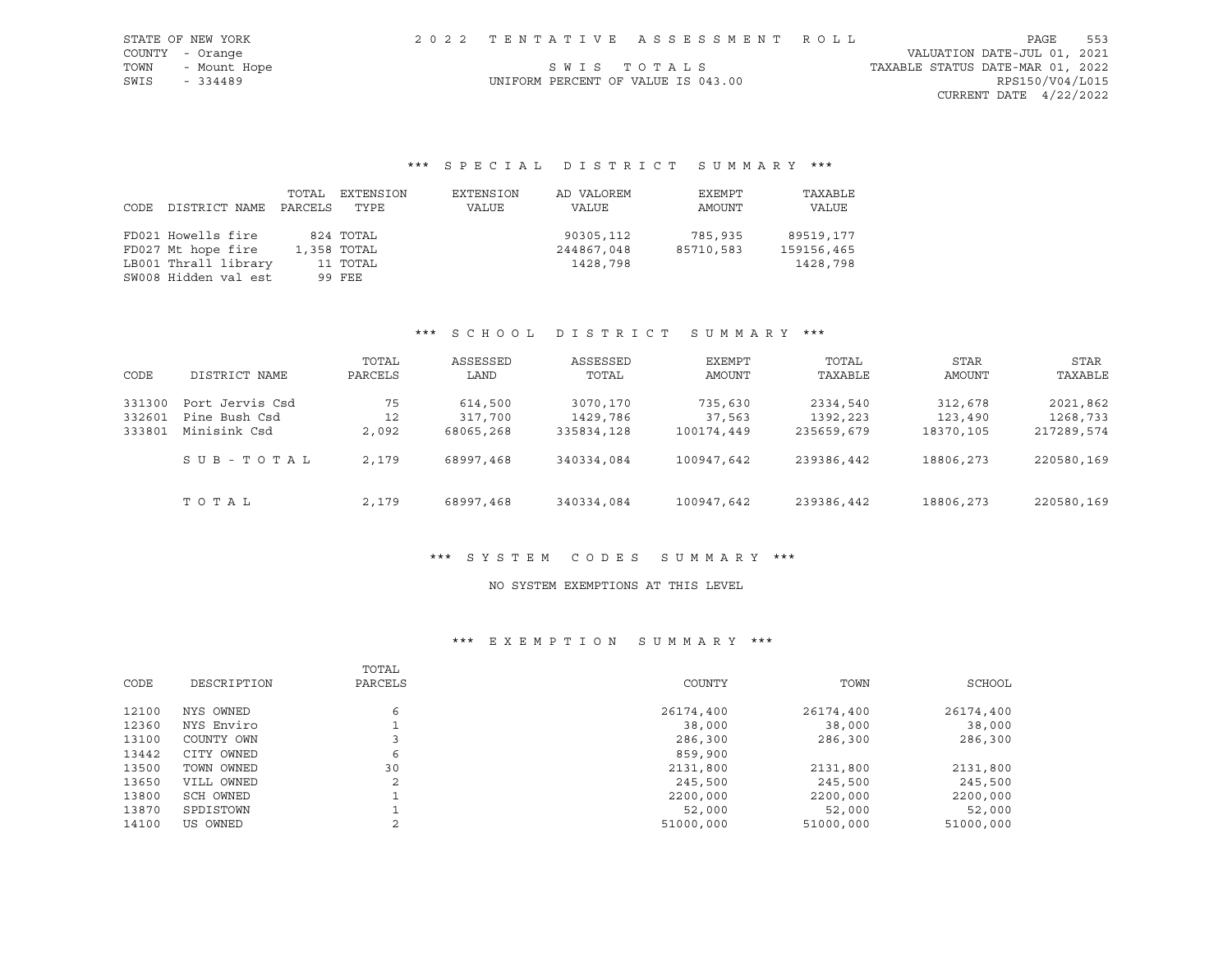COUNTY - Orange VALUATION DATE-JUL 01, 2021 CURRENT DATE 4/22/2022

# TOWN - Mount Hope S W I S T O T A L S TO T A L S TAXABLE STATUS DATE-MAR 01, 2022  $\begin{array}{lllllllll} \text{SWE} & \text{SWE} & \text{SWE} & \text{SWE} & \text{SWE} & \text{SWE} & \text{SWE} & \text{SWE} & \text{SWE} & \text{SWE} & \text{SWE} & \text{SWE} & \text{SWE} & \text{SWE} & \text{SWE} & \text{SWE} & \text{SWE} & \text{SWE} & \text{SWE} & \text{SWE} & \text{SWE} & \text{SWE} & \text{SWE} & \text{SWE} & \text{SWE} & \text{SWE} & \text{SWE} & \text{SWE} & \text{SWE} & \text{SWE} &$

|       |                 | TOTAL          |            |            |               |
|-------|-----------------|----------------|------------|------------|---------------|
| CODE  | DESCRIPTION     | PARCELS        | COUNTY     | TOWN       | <b>SCHOOL</b> |
| 21600 | RELIGIOUS       | 1              | 137,000    | 137,000    | 137,000       |
| 25110 | RELIGIOUS       | 5              | 1217,400   | 1217,400   | 1217,400      |
| 25120 | EDUC SERV       | 8              | 741,600    | 741,600    | 741,600       |
| 27350 | PRIV CEM        | 2              | 2,500      | 2,500      | 2,500         |
| 28540 | COMM SERV       | 3              | 572,000    | 572,000    | 572,000       |
| 41120 | VETWAR CTS      | 62             | 681,885    | 681,885    | 393,120       |
| 41130 | VETCOM CTS      | 52             | 931,900    | 931,900    | 538,850       |
| 41140 | VETDIS CTS      | 32             | 943,496    | 943,496    | 582,206       |
| 41160 | $CW$ 15 $VET/$  | 8              | 49,920     | 49,920     | 49,920        |
| 41161 | $CW$ 15 $VET/$  |                | 6,240      | 6,240      |               |
| 41170 | CW DISBLD       |                | 20,800     | 20,800     | 20,800        |
| 41400 | CLERGY          | 2              | 3,000      | 3,000      | 3,000         |
| 41691 | FIRE/AMBCT      |                | 10,920     | 10,920     |               |
| 41700 | FARM BLDG       | 2              | 60,600     | 60,600     | 60,600        |
| 41720 | AGDISTRICT      | 43             | 1774,246   | 1774,246   | 1774,246      |
| 41730 | AG PRIVATE      | $\overline{c}$ | 40,235     | 40,235     | 40,235        |
| 41800 | AGED            | 30             | 1427,655   | 1427,655   | 1451,919      |
| 41801 | AGED-CT         | 1              | 20,273     | 20,273     |               |
| 41804 | AGED-S          | $\mathbf{1}$   |            |            | 9,352         |
| 41834 | ENH STAR        | 152            |            |            | 7058,093      |
| 41854 | <b>BAS STAR</b> | 618            |            |            | 11748,180     |
| 47100 | Mass Telec      | 3              | 156,260    | 156,260    | 156,260       |
| 47200 | CL RR EXM       | 2              | 4730,892   | 4730,892   | 4730,892      |
| 47460 | FORESTLAND      | 6              | 193,614    | 193,614    | 193,614       |
| 48600 | UDC PROJEC      |                | 187,000    | 187,000    | 187,000       |
| 49500 | SOLAR EX C      | 19             | 5957,128   | 5957,128   | 5957,128      |
|       | TOTAL           | 1,116          | 102854,464 | 101994,564 | 119753,915    |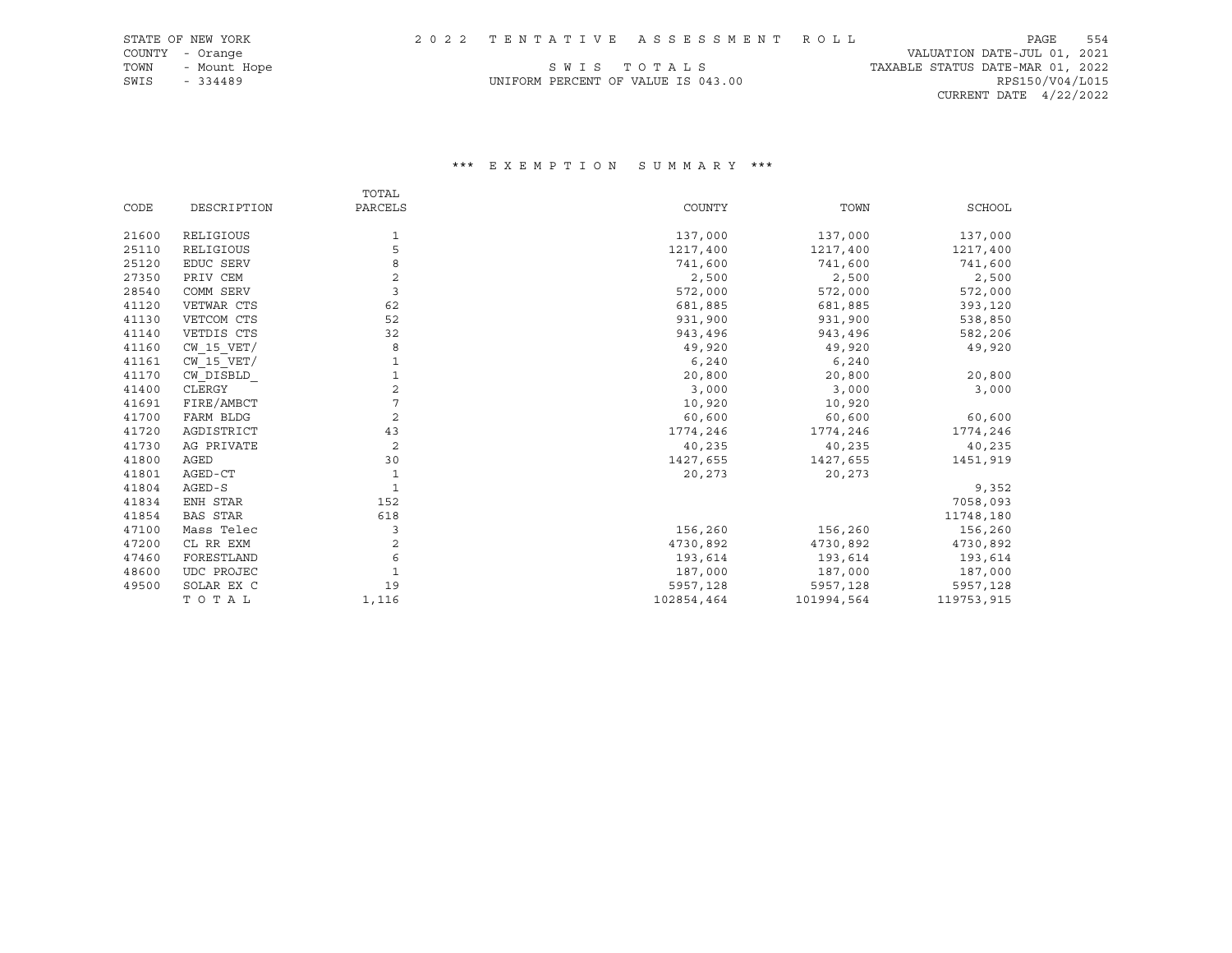| STATE OF NEW YORK    |                                    | 2022 TENTATIVE ASSESSMENT ROLL |                                  | PAGE                     | 555 |
|----------------------|------------------------------------|--------------------------------|----------------------------------|--------------------------|-----|
| COUNTY - Orange      |                                    |                                | VALUATION DATE-JUL 01, 2021      |                          |     |
| TOWN<br>- Mount Hope |                                    | SWIS TOTALS                    | TAXABLE STATUS DATE-MAR 01, 2022 |                          |     |
| SWIS<br>$-334489$    | UNIFORM PERCENT OF VALUE IS 043.00 |                                |                                  | RPS150/V04/L015          |     |
|                      |                                    |                                |                                  | CURRENT DATE $4/22/2022$ |     |

\*\*\* G R A N D T O T A L S \*\*\*

| ROLL<br>SEC     | DESCRIPTION         | TOTAL<br>PARCELS | ASSESSED<br>LAND | ASSESSED<br>TOTAL | TAXABLE<br>COUNTY | TAXABLE<br>TOWN | TAXABLE<br>SCHOOL | STAR<br>TAXABLE |
|-----------------|---------------------|------------------|------------------|-------------------|-------------------|-----------------|-------------------|-----------------|
| $\mathbf{1}$    | TAXABLE             | 2,082            | 61272,800        | 244741,030        | 232432,118        | 232432,118      | 233479,040        | 214672,767      |
| 5               | SPECIAL FRANCHISE   | 6                |                  | 3807,243          | 3807,243          | 3807,243        | 3807,243          | 3807,243        |
| 6               | UTILITIES & N.C.    | 16               | 582,700          | 2243,013          | 1226,853          | 2086,753        | 2086,753          | 2086,753        |
| $7\overline{ }$ | CEILING RAILROADS   | 10               | 4080,268         | 4744,298          | 13,406            | 13,406          | 13,406            | 13,406          |
| 8               | WHOLLY EXEMPT       | 65               | 3061,700         | 84798,500         |                   |                 |                   |                 |
| $\star$         | <b>SUB</b><br>TOTAL | 2,179            | 68997,468        | 340334,084        | 237479,620        | 238339,520      | 239386,442        | 220580,169      |
| $***$           | GRAND TOTAL         | 2,179            | 68997,468        | 340334,084        | 237479,620        | 238339,520      | 239386,442        | 220580,169      |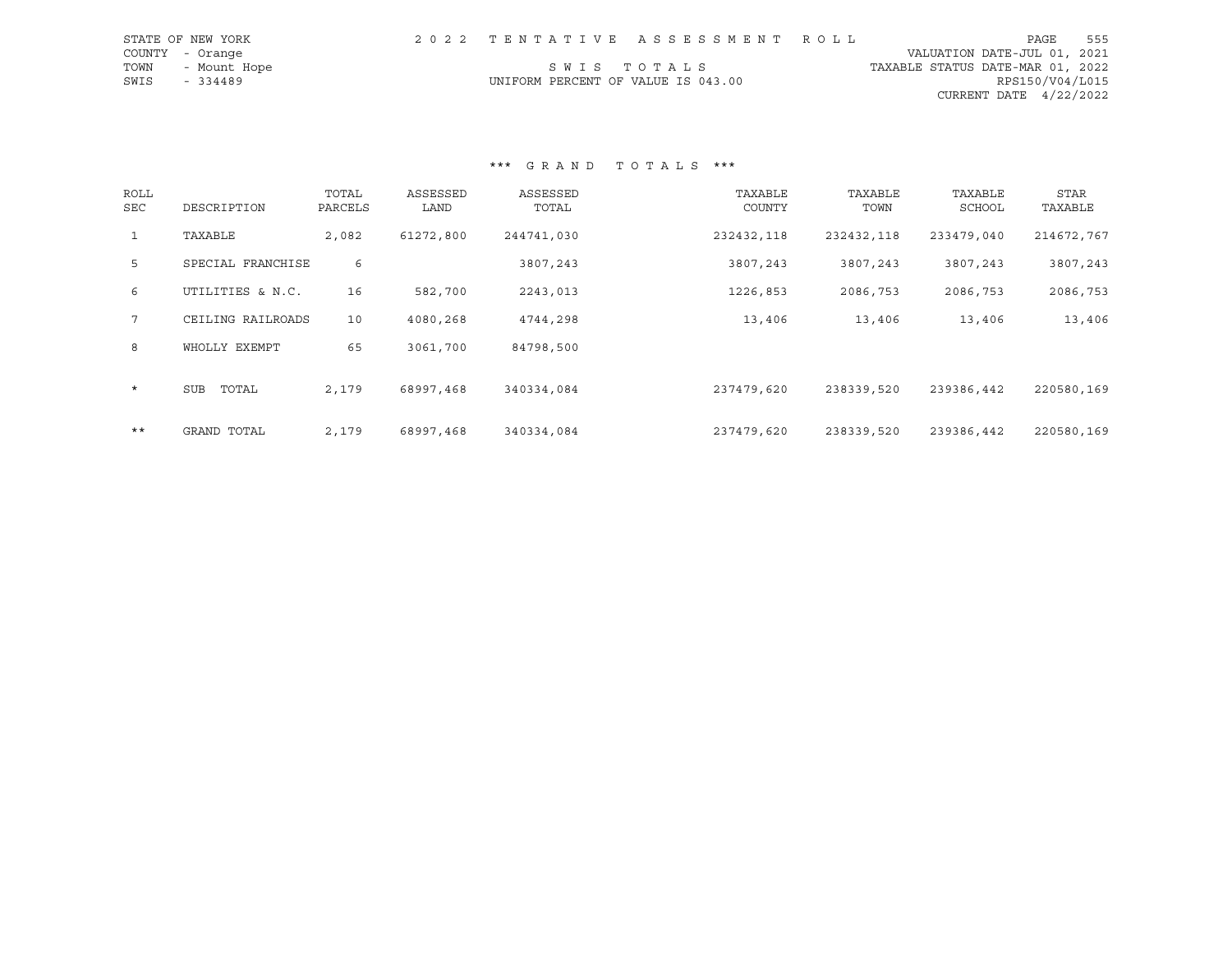|                 | STATE OF NEW YORK |                                    | 2022 TENTATIVE ASSESSMENT ROLL |                                  |                 | PAGE | 556 |
|-----------------|-------------------|------------------------------------|--------------------------------|----------------------------------|-----------------|------|-----|
| COUNTY - Orange |                   | TOWN TOTALS                        |                                | VALUATION DATE-JUL 01, 2021      |                 |      |     |
|                 | TOWN - Mount Hope |                                    |                                | TAXABLE STATUS DATE-MAR 01, 2022 |                 |      |     |
| SWIS            | $-3344$           | UNIFORM PERCENT OF VALUE IS 043.00 |                                |                                  | RPS150/V04/L015 |      |     |
|                 |                   |                                    |                                | CURRENT DATE 4/22/2022           |                 |      |     |

# \*\*\* S P E C I A L D I S T R I C T S U M M A R Y \*\*\*

| CODE | DISTRICT NAME        | TOTAL<br>PARCELS | EXTENSION<br>TYPE | EXTENSION<br>VALUE | AD VALOREM<br>VALUE | EXEMPT<br>AMOUNT | TAXABLE<br>VALUE |
|------|----------------------|------------------|-------------------|--------------------|---------------------|------------------|------------------|
|      | FD021 Howells fire   |                  | 824 TOTAL         |                    | 90305,112           | 785,935          | 89519,177        |
|      | FD027 Mt hope fire   |                  | 1,358 TOTAL       |                    | 244867,048          | 85710,583        | 159156,465       |
|      | LB001 Thrall library |                  | 11 TOTAL          |                    | 1428,798            |                  | 1428,798         |
|      | SW008 Hidden val est |                  | 99 FEE            |                    |                     |                  |                  |

#### \*\*\* S C H O O L D I S T R I C T S U M M A R Y \*\*\*

| CODE   | DISTRICT NAME   | TOTAL<br>PARCELS | ASSESSED<br>LAND | ASSESSED<br>TOTAL | EXEMPT<br><b>AMOUNT</b> | TOTAL<br>TAXABLE | STAR<br>AMOUNT | STAR<br>TAXABLE |
|--------|-----------------|------------------|------------------|-------------------|-------------------------|------------------|----------------|-----------------|
| 331300 | Port Jervis Csd | 75               | 614,500          | 3070,170          | 735,630                 | 2334,540         | 312,678        | 2021,862        |
| 332601 | Pine Bush Csd   | 12               | 317,700          | 1429,786          | 37,563                  | 1392,223         | 123,490        | 1268,733        |
| 333801 | Minisink Csd    | 2,553            | 80829,783        | 387650,413        | 111738,182              | 275912,231       | 22058,825      | 253853,406      |
|        | SUB-TOTAL       | 2,640            | 81761,983        | 392150,369        | 112511,375              | 279638,994       | 22494,993      | 257144,001      |
|        | TOTAL           | 2,640            | 81761,983        | 392150,369        | 112511,375              | 279638,994       | 22494,993      | 257144,001      |

## \*\*\* S Y S T E M C O D E S S U M M A R Y \*\*\*

#### NO SYSTEM EXEMPTIONS AT THIS LEVEL

|       |             | TOTAL                    |           |           |           |
|-------|-------------|--------------------------|-----------|-----------|-----------|
| CODE  | DESCRIPTION | PARCELS                  | COUNTY    | TOWN      | SCHOOL    |
| 12100 | NYS OWNED   | 6                        | 26174,400 | 26174,400 | 26174,400 |
| 12360 | NYS Enviro  | $\overline{\phantom{a}}$ | 7045,034  | 7045,034  | 7045,034  |
| 13100 | COUNTY OWN  | 4                        | 287,200   | 287,200   | 287,200   |
| 13442 | CITY OWNED  | 6                        | 859,900   |           |           |
| 13500 | TOWN OWNED  | 31                       | 3238,500  | 3238,500  | 3238,500  |
| 13650 | VILL OWNED  | 12                       | 1636,600  | 1636,600  | 1636,600  |
| 13800 | SCH OWNED   |                          | 2200,000  | 2200,000  | 2200,000  |
| 13870 | SPDISTOWN   |                          | 52,000    | 52,000    | 52,000    |
| 14100 | US OWNED    |                          | 51000,000 | 51000,000 | 51000,000 |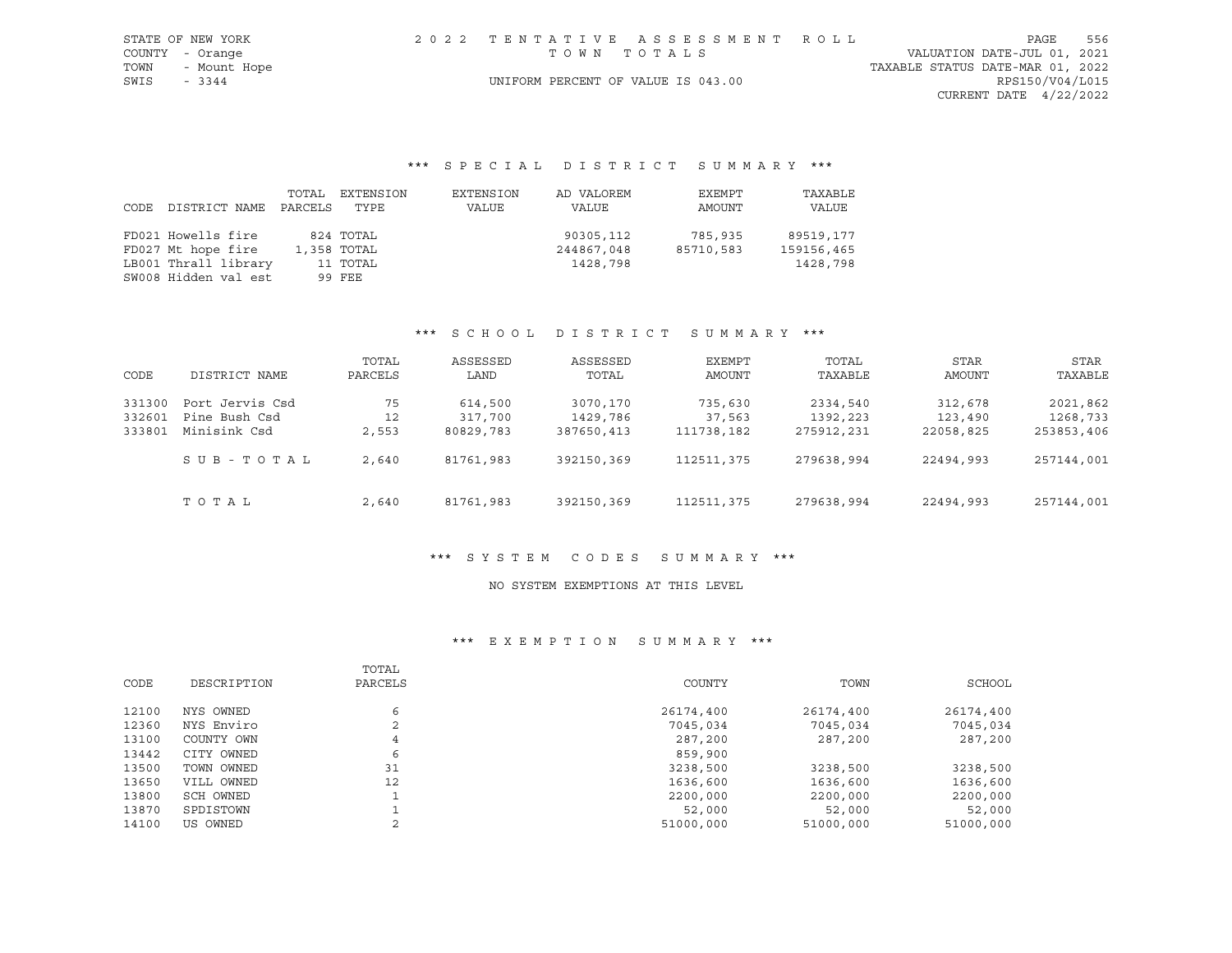|             | STATE OF NEW YORK |                                    | 2022 TENTATIVE ASSESSMENT ROLL |                                  | PAGE            | 557 |
|-------------|-------------------|------------------------------------|--------------------------------|----------------------------------|-----------------|-----|
|             | COUNTY - Orange   | TOWN TOTALS                        |                                | VALUATION DATE-JUL 01, 2021      |                 |     |
|             | TOWN - Mount Hope |                                    |                                | TAXABLE STATUS DATE-MAR 01, 2022 |                 |     |
| SWIS - 3344 |                   | UNIFORM PERCENT OF VALUE IS 043.00 |                                |                                  | RPS150/V04/L015 |     |
|             |                   |                                    |                                | CURRENT DATE $4/22/2022$         |                 |     |

|       |                 | TOTAL          |            |            |               |
|-------|-----------------|----------------|------------|------------|---------------|
| CODE  | DESCRIPTION     | PARCELS        | COUNTY     | TOWN       | <b>SCHOOL</b> |
| 21600 | RELIGIOUS       | 1              | 137,000    | 137,000    | 137,000       |
| 25110 | RELIGIOUS       | 11             | 2346,500   | 2346,500   | 2346,500      |
| 25120 | EDUC SERV       | 9              | 1091,600   | 1091,600   | 1091,600      |
| 27350 | PRIV CEM        |                | 18,300     | 18,300     | 18,300        |
| 28540 | COMM SERV       | 3              | 572,000    | 572,000    | 572,000       |
| 41120 | VETWAR CTS      | 80             | 876,345    | 876,345    | 505,440       |
| 41130 | VETCOM CTS      | 65             | 1165,100   | 1165,100   | 674,050       |
| 41140 | VETDIS CTS      | 39             | 1109,194   | 1109,194   | 694,584       |
| 41160 | $CW$ 15 $VET/$  | 12             | 74,880     | 74,880     | 74,880        |
| 41161 | $CW$ 15 $VET/$  |                | 6,240      | 6,240      |               |
| 41170 | CW DISBLD       | 1              | 20,800     | 20,800     | 20,800        |
| 41400 | CLERGY          | 2              | 3,000      | 3,000      | 3,000         |
| 41691 | FIRE/AMBCT      | 15             | 23,400     | 23,400     |               |
| 41700 | FARM BLDG       | $\overline{c}$ | 60,600     | 60,600     | 60,600        |
| 41720 | AGDISTRICT      | 43             | 1774,246   | 1774,246   | 1774,246      |
| 41730 | AG PRIVATE      | $\overline{c}$ | 40,235     | 40,235     | 40,235        |
| 41800 | AGED            | 36             | 1578,474   | 1578,474   | 1610,262      |
| 41801 | AGED-CT         | 1              | 20,273     | 20,273     |               |
| 41804 | AGED-S          | 1              |            |            | 9,352         |
| 41834 | ENH STAR        | 184            |            |            | 8541,653      |
| 41854 | <b>BAS STAR</b> | 734            |            |            | 13953,340     |
| 47100 | Mass Telec      | 4              | 162,858    | 162,858    | 162,858       |
| 47200 | CL RR EXM       | 2              | 4730,892   | 4730,892   | 4730,892      |
| 47460 | FORESTLAND      | 6              | 193,614    | 193,614    | 193,614       |
| 48600 | UDC PROJEC      |                | 187,000    | 187,000    | 187,000       |
| 49500 | SOLAR EX C      | 21             | 5970,428   | 5970,428   | 5970,428      |
|       | TOTAL           | 1,345          | 114656,613 | 113796,713 | 135006,368    |